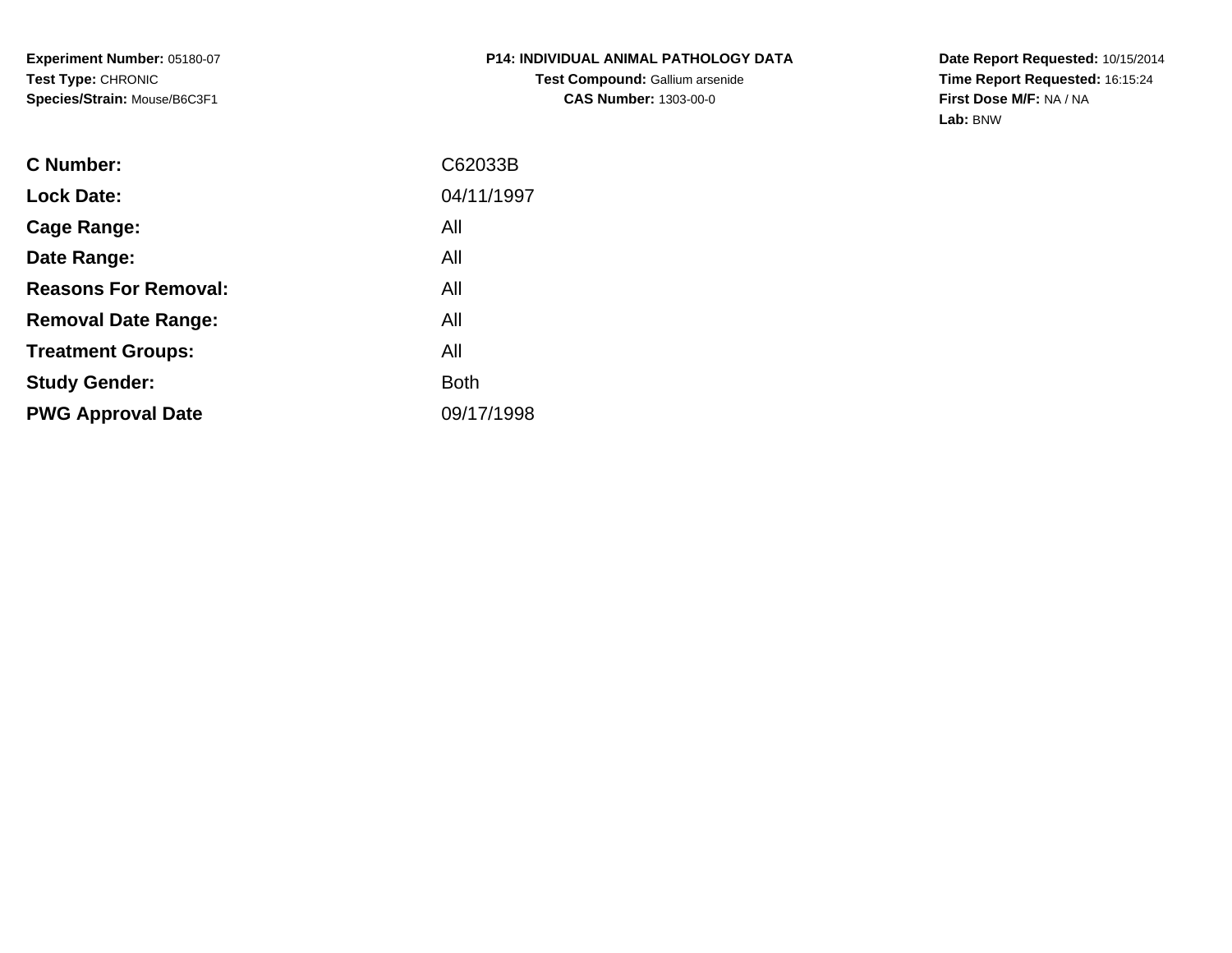| Experiment Number: 05180-07<br>Test Type: CHRONIC<br>Species/Strain: Mouse/B6C3F1 |                           | <b>P14: INDIVIDUAL ANIMAL PATHOLOGY DATA</b><br><b>Test Compound: Gallium arsenide</b><br><b>CAS Number: 1303-00-0</b> | Date Report Requested: 10/15/2014<br>Time Report Requested: 16:15:24<br>First Dose M/F: NA / NA<br>Lab: BNW |
|-----------------------------------------------------------------------------------|---------------------------|------------------------------------------------------------------------------------------------------------------------|-------------------------------------------------------------------------------------------------------------|
| <b>ANIMAL ID: 1</b>                                                               | <b>TRT#: 1</b>            | <b>SEX: Male</b>                                                                                                       | DAY ON TEST: 699                                                                                            |
|                                                                                   | <b>DOSE: CONTROL</b>      | <b>DISP:</b> Moribund Sacrifice                                                                                        | <b>HISTO: 35226</b>                                                                                         |
|                                                                                   |                           | ORGAN AND ACCOUNTABLE SITE STATUS                                                                                      |                                                                                                             |
| <b>NORMAL</b>                                                                     |                           |                                                                                                                        |                                                                                                             |
| * Adrenal Cortex                                                                  | * Adrenal Medulla         | * Bone Marrow                                                                                                          | * Brain                                                                                                     |
| * Epididymis                                                                      | * Esophagus               | * Gallbladder                                                                                                          | * Intestine Large, Cecum                                                                                    |
| * Intestine Large, Colon                                                          | * Intestine Large, Rectum | * Intestine Small, Duodenum                                                                                            | * Intestine Small, Jejunum                                                                                  |
| * Islets, Pancreatic                                                              | * Larynx                  | * Lymph Node, Mesenteric                                                                                               | * Nose                                                                                                      |
| * Pancreas                                                                        | * Pituitary Gland         | * Preputial Gland                                                                                                      | * Prostate                                                                                                  |
| * Salivary Glands                                                                 | * Seminal Vesicle         | * Skin                                                                                                                 | * Stomach, Forestomach                                                                                      |
| * Stomach, Glandular                                                              | * Thyroid Gland           | * Trachea                                                                                                              | * Urinary Bladder                                                                                           |
| <b>MISSING</b>                                                                    |                           |                                                                                                                        |                                                                                                             |
| * Lymph Node, Bronchial                                                           | * Lymph Node, Mandibular  | * Mammary Gland                                                                                                        | * Parathyroid Gland                                                                                         |
| * Thymus                                                                          |                           |                                                                                                                        |                                                                                                             |
| <b>OBSERVATIONS</b>                                                               |                           |                                                                                                                        |                                                                                                             |
| $*$ Bone                                                                          |                           | Hepatocellular Carcinoma                                                                                               | Metastatic (Liver)                                                                                          |
| [ Hepatocellular Carcinoma TGLS = 1-10 ]                                          |                           |                                                                                                                        |                                                                                                             |
| <b>Harderian Gland</b>                                                            |                           | Hyperplasia                                                                                                            | Minimal                                                                                                     |
| * Heart                                                                           |                           | Cardiomyopathy                                                                                                         | Minimal                                                                                                     |
| * Intestine Small, Ileum                                                          |                           | Hepatocellular Carcinoma                                                                                               | Metastatic (Liver)                                                                                          |
| [ Hepatocellular Carcinoma TGLS = 6-13 ]                                          |                           |                                                                                                                        |                                                                                                             |
| * Kidney                                                                          |                           | Hepatocellular Carcinoma                                                                                               | Metastatic (Liver)                                                                                          |
|                                                                                   |                           | Nephropathy                                                                                                            | Minimal                                                                                                     |
| [ Hepatocellular Carcinoma TGLS = 5-5 ]                                           |                           |                                                                                                                        |                                                                                                             |
| * Liver                                                                           |                           | <b>Eosinophilic Focus</b>                                                                                              |                                                                                                             |
|                                                                                   |                           | Hepatocellular Carcinoma                                                                                               |                                                                                                             |
|                                                                                   |                           | Necrosis                                                                                                               | Minimal                                                                                                     |
| [ Eosinophilic Focus TGLS = 8-4 ]                                                 |                           |                                                                                                                        |                                                                                                             |
| [ Hepatocellular Carcinoma TGLS = 4-12 ]                                          |                           |                                                                                                                        |                                                                                                             |
| * Lung                                                                            | Mediastinum               | Hepatocellular Carcinoma                                                                                               | Metastatic (Liver)                                                                                          |
|                                                                                   |                           | Hepatocellular Carcinoma                                                                                               | Metastatic (Liver)                                                                                          |
| [ Hepatocellular Carcinoma TGLS = 2,3-3 ]                                         |                           |                                                                                                                        |                                                                                                             |
| [ Hepatocellular Carcinoma TGLS = 7-2+11 ]                                        |                           |                                                                                                                        |                                                                                                             |
| * Lymph Node, Mediastinal                                                         |                           | Hepatocellular Carcinoma                                                                                               | Metastatic (Liver)                                                                                          |
|                                                                                   |                           |                                                                                                                        |                                                                                                             |

\* PROTOCOL REQUIRED TISSUE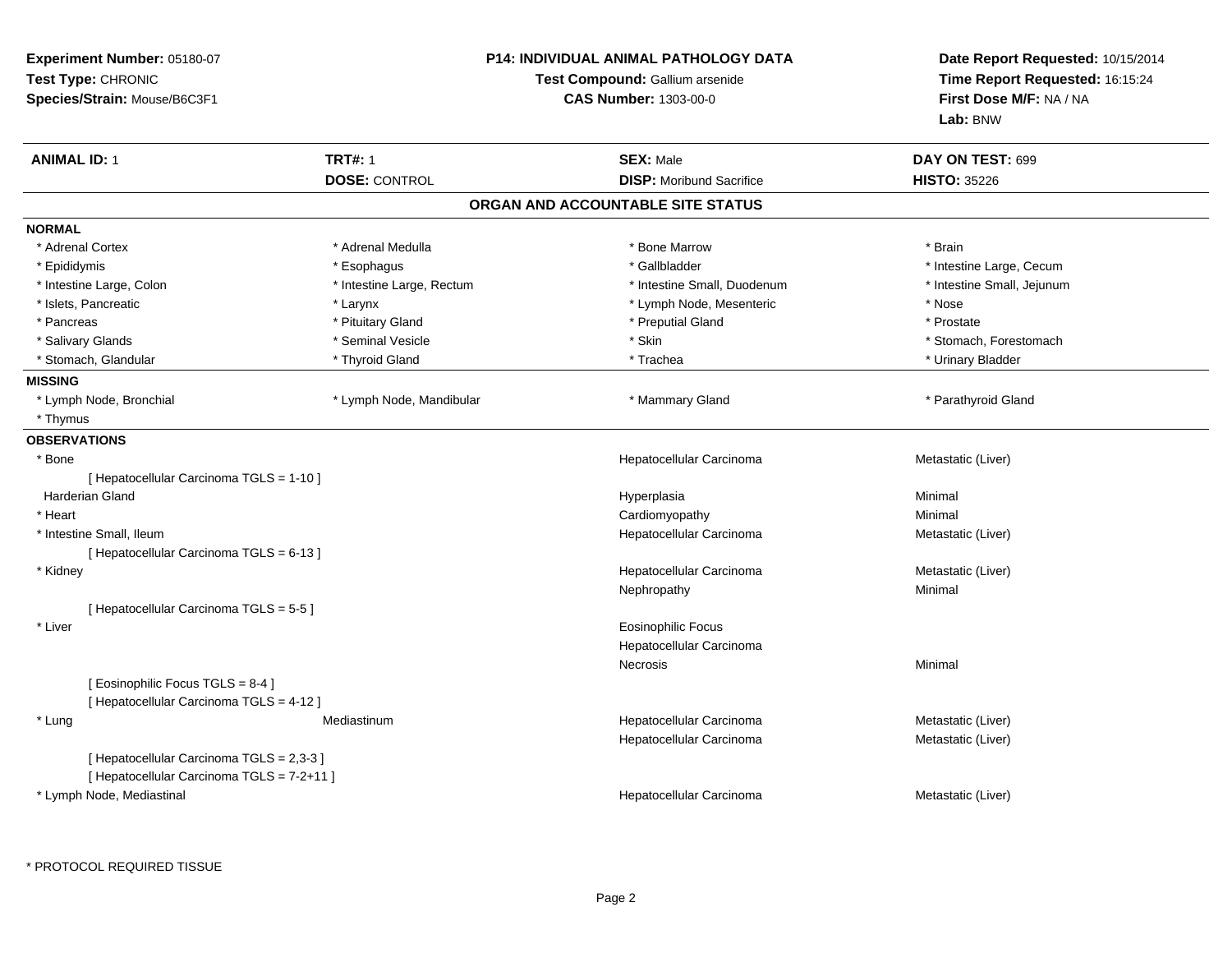| <b>Experiment Number: 05180-07</b><br><b>Test Type: CHRONIC</b><br>Species/Strain: Mouse/B6C3F1 | <b>P14: INDIVIDUAL ANIMAL PATHOLOGY DATA</b><br>Test Compound: Gallium arsenide<br><b>CAS Number: 1303-00-0</b> |                                                     | Date Report Requested: 10/15/2014<br>Time Report Requested: 16:15:24<br>First Dose M/F: NA / NA<br>Lab: BNW |
|-------------------------------------------------------------------------------------------------|-----------------------------------------------------------------------------------------------------------------|-----------------------------------------------------|-------------------------------------------------------------------------------------------------------------|
| <b>ANIMAL ID: 1</b>                                                                             | <b>TRT#: 1</b><br><b>DOSE: CONTROL</b>                                                                          | <b>SEX: Male</b><br><b>DISP:</b> Moribund Sacrifice | DAY ON TEST: 699<br><b>HISTO: 35226</b>                                                                     |
|                                                                                                 |                                                                                                                 | ORGAN AND ACCOUNTABLE SITE STATUS                   |                                                                                                             |
| * Spleen                                                                                        |                                                                                                                 | Hematopoietic Cell Proliferation                    | Mild                                                                                                        |
| * Testes                                                                                        |                                                                                                                 | Atrophy                                             | Moderate                                                                                                    |
| PRIMARY CAUSE OF DEATH                                                                          | - Liver Hepatocellular Carcinoma                                                                                |                                                     |                                                                                                             |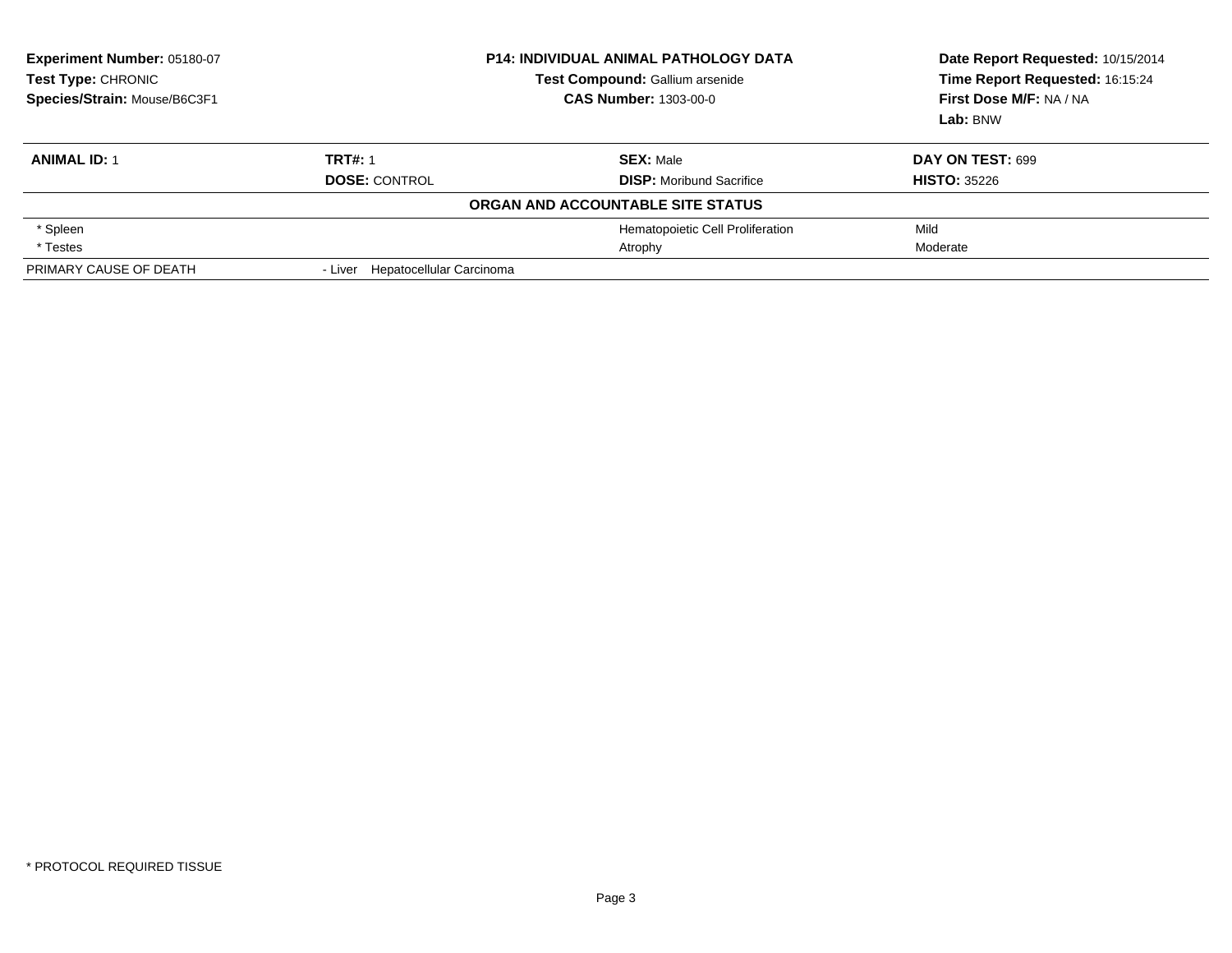| Experiment Number: 05180-07<br>Test Type: CHRONIC<br>Species/Strain: Mouse/B6C3F1 |                            | P14: INDIVIDUAL ANIMAL PATHOLOGY DATA<br>Test Compound: Gallium arsenide<br><b>CAS Number: 1303-00-0</b> | Date Report Requested: 10/15/2014<br>Time Report Requested: 16:15:24<br>First Dose M/F: NA / NA<br>Lab: BNW |
|-----------------------------------------------------------------------------------|----------------------------|----------------------------------------------------------------------------------------------------------|-------------------------------------------------------------------------------------------------------------|
| <b>ANIMAL ID: 2</b>                                                               | <b>TRT#: 1</b>             | <b>SEX: Male</b>                                                                                         | DAY ON TEST: 735                                                                                            |
|                                                                                   | <b>DOSE: CONTROL</b>       | <b>DISP: Terminal Sacrifice</b>                                                                          | <b>HISTO: 35227</b>                                                                                         |
|                                                                                   |                            | ORGAN AND ACCOUNTABLE SITE STATUS                                                                        |                                                                                                             |
| <b>NORMAL</b>                                                                     |                            |                                                                                                          |                                                                                                             |
| * Adrenal Medulla                                                                 | * Bone                     | * Bone Marrow                                                                                            | * Brain                                                                                                     |
| * Epididymis                                                                      | * Esophagus                | * Gallbladder                                                                                            | <b>Harderian Gland</b>                                                                                      |
| * Intestine Large, Cecum                                                          | * Intestine Large, Colon   | * Intestine Large, Rectum                                                                                | * Intestine Small, Duodenum                                                                                 |
| * Intestine Small, Ileum                                                          | * Intestine Small, Jejunum | * Islets. Pancreatic                                                                                     | * Larynx                                                                                                    |
| * Lung                                                                            | * Lymph Node, Bronchial    | * Lymph Node, Mediastinal                                                                                | * Lymph Node, Mesenteric                                                                                    |
| * Pancreas                                                                        | * Parathyroid Gland        | * Pituitary Gland                                                                                        | * Preputial Gland                                                                                           |
| * Prostate                                                                        | * Salivary Glands          | * Seminal Vesicle                                                                                        | * Spleen                                                                                                    |
| * Stomach, Forestomach                                                            | * Stomach, Glandular       | * Testes                                                                                                 | * Thymus                                                                                                    |
| * Thyroid Gland                                                                   | * Trachea                  | * Urinary Bladder                                                                                        |                                                                                                             |
| <b>MISSING</b>                                                                    |                            |                                                                                                          |                                                                                                             |
| * Lymph Node, Mandibular                                                          | * Mammary Gland            |                                                                                                          |                                                                                                             |
| <b>OBSERVATIONS</b>                                                               |                            |                                                                                                          |                                                                                                             |
| * Adrenal Cortex                                                                  |                            | Hypertrophy                                                                                              | Moderate                                                                                                    |
| * Heart                                                                           |                            | Cardiomyopathy                                                                                           | Minimal                                                                                                     |
| * Kidney                                                                          |                            | Nephropathy                                                                                              | Minimal                                                                                                     |
| * Liver                                                                           |                            | Hepatocellular Adenoma                                                                                   | Multiple                                                                                                    |
| [ Hepatocellular Adenoma TGLS = 3-4 ]                                             |                            |                                                                                                          |                                                                                                             |
| Mesentery                                                                         |                            | Hemangioma                                                                                               |                                                                                                             |
| [Hemangioma TGLS = 2-11]                                                          |                            |                                                                                                          |                                                                                                             |
| * Nose                                                                            | Olfactory Epi              | Atrophy                                                                                                  | Minimal                                                                                                     |
|                                                                                   | Olfactory Epi              | Degeneration                                                                                             | Hyaline, Minimal                                                                                            |
| * Skin                                                                            | Sebaceous GI               | Adenoma                                                                                                  |                                                                                                             |
| [Adenoma TGLS = $1-10$ ]                                                          |                            |                                                                                                          |                                                                                                             |
| PRIMARY CAUSE OF DEATH                                                            | $\blacksquare$             |                                                                                                          |                                                                                                             |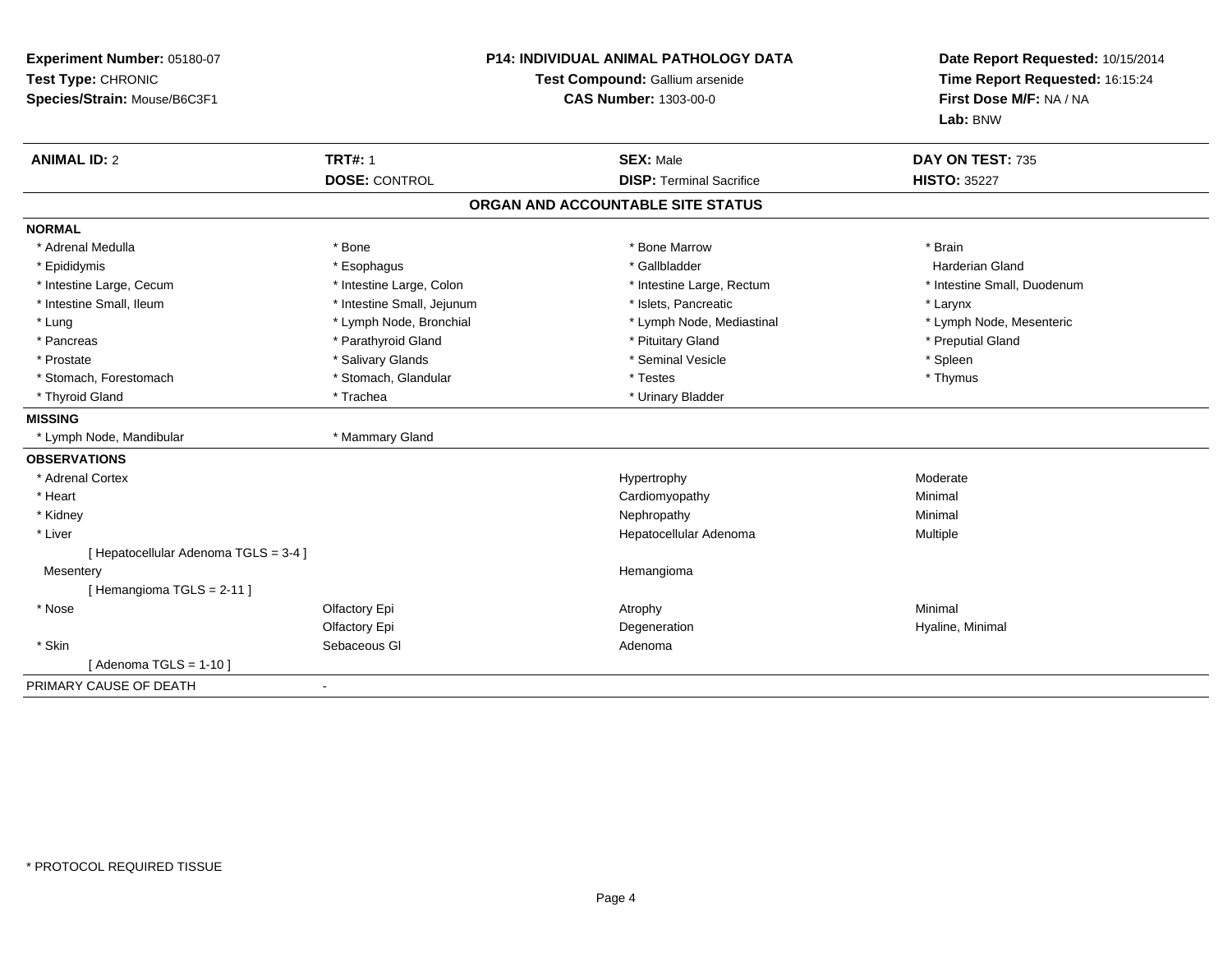| Experiment Number: 05180-07<br>Test Type: CHRONIC<br>Species/Strain: Mouse/B6C3F1       |                                        | <b>P14: INDIVIDUAL ANIMAL PATHOLOGY DATA</b><br>Test Compound: Gallium arsenide<br><b>CAS Number: 1303-00-0</b> | Date Report Requested: 10/15/2014<br>Time Report Requested: 16:15:24<br>First Dose M/F: NA / NA<br>Lab: BNW |
|-----------------------------------------------------------------------------------------|----------------------------------------|-----------------------------------------------------------------------------------------------------------------|-------------------------------------------------------------------------------------------------------------|
| <b>ANIMAL ID: 3</b>                                                                     | <b>TRT#: 1</b><br><b>DOSE: CONTROL</b> | <b>SEX: Male</b><br><b>DISP: Terminal Sacrifice</b>                                                             | DAY ON TEST: 734<br><b>HISTO: 35228</b>                                                                     |
|                                                                                         |                                        | ORGAN AND ACCOUNTABLE SITE STATUS                                                                               |                                                                                                             |
| <b>NORMAL</b>                                                                           |                                        |                                                                                                                 |                                                                                                             |
| * Adrenal Medulla                                                                       | * Bone                                 | * Bone Marrow                                                                                                   | * Brain                                                                                                     |
| * Epididymis                                                                            | * Esophagus                            | * Gallbladder                                                                                                   | <b>Harderian Gland</b>                                                                                      |
| * Intestine Large, Cecum                                                                | * Intestine Large, Colon               | * Intestine Large, Rectum                                                                                       | * Intestine Small, Duodenum                                                                                 |
| * Intestine Small, Ileum                                                                | * Islets, Pancreatic                   | * Larynx                                                                                                        | * Lymph Node, Bronchial                                                                                     |
| * Lymph Node, Mandibular                                                                | * Lymph Node, Mediastinal              | * Lymph Node, Mesenteric                                                                                        | * Nose                                                                                                      |
| * Parathyroid Gland                                                                     | * Pituitary Gland                      | * Preputial Gland                                                                                               | * Prostate                                                                                                  |
| * Salivary Glands                                                                       | * Seminal Vesicle                      | * Skin                                                                                                          | * Stomach, Forestomach                                                                                      |
| * Stomach, Glandular                                                                    | * Testes                               | * Thyroid Gland                                                                                                 | * Trachea                                                                                                   |
| * Urinary Bladder                                                                       |                                        |                                                                                                                 |                                                                                                             |
| <b>MISSING</b>                                                                          |                                        |                                                                                                                 |                                                                                                             |
| * Mammary Gland                                                                         |                                        |                                                                                                                 |                                                                                                             |
| <b>INSUFFICIENT TISSUE</b>                                                              |                                        |                                                                                                                 |                                                                                                             |
| * Thymus                                                                                |                                        |                                                                                                                 |                                                                                                             |
| <b>OBSERVATIONS</b>                                                                     |                                        |                                                                                                                 |                                                                                                             |
| * Adrenal Cortex                                                                        |                                        | Hypertrophy                                                                                                     | Minimal                                                                                                     |
| * Heart                                                                                 |                                        | Cardiomyopathy                                                                                                  | Mild                                                                                                        |
| * Intestine Small, Jejunum<br>[Hyperplasia TGLS = 5-13]                                 | Peyers Patch                           | Hyperplasia                                                                                                     | Marked                                                                                                      |
| * Kidney                                                                                |                                        | Nephropathy                                                                                                     | Mild                                                                                                        |
| * Liver                                                                                 |                                        | Hematopoietic Cell Proliferation                                                                                | Minimal                                                                                                     |
|                                                                                         |                                        | Hepatocellular Adenoma                                                                                          |                                                                                                             |
|                                                                                         |                                        | Hepatocellular Carcinoma                                                                                        | Multiple                                                                                                    |
| [ Hepatocellular Adenoma TGLS = 2-10 ]<br>[ Hepatocellular Carcinoma TGLS = 3,4-11+12 ] |                                        |                                                                                                                 |                                                                                                             |
| * Lung                                                                                  |                                        | Hepatocellular Carcinoma                                                                                        | Metastatic (Liver)                                                                                          |
| * Pancreas                                                                              |                                        | Atrophy                                                                                                         | Moderate                                                                                                    |
|                                                                                         |                                        | Inflammation                                                                                                    | Mild                                                                                                        |
| * Spleen                                                                                |                                        | Hematopoietic Cell Proliferation                                                                                | Moderate                                                                                                    |
| [ Hematopoietic Cell Proliferation TGLS = 1-4 ]                                         |                                        |                                                                                                                 |                                                                                                             |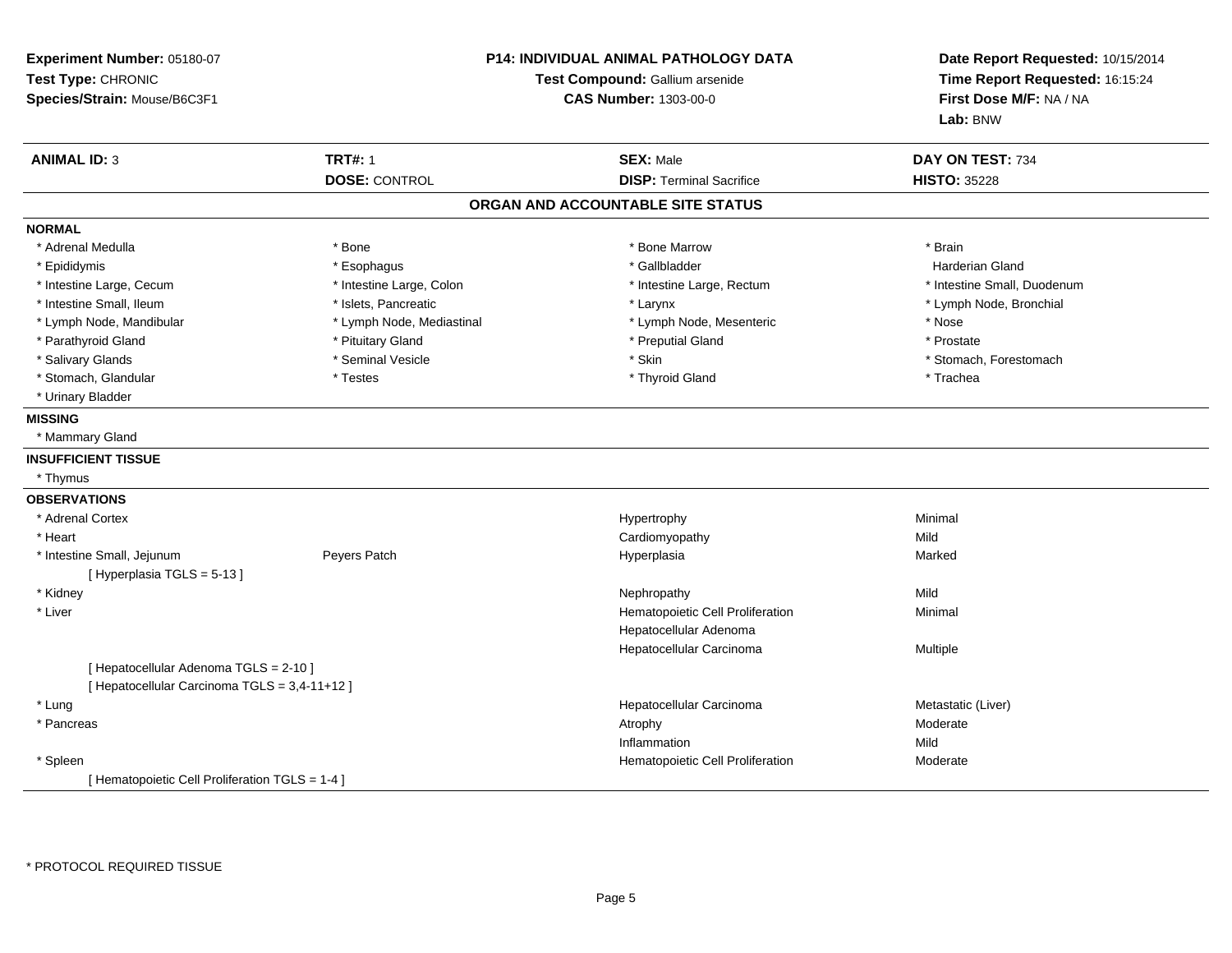| Experiment Number: 05180-07<br>Test Type: CHRONIC<br>Species/Strain: Mouse/B6C3F1 |                          | <b>P14: INDIVIDUAL ANIMAL PATHOLOGY DATA</b><br>Test Compound: Gallium arsenide<br><b>CAS Number: 1303-00-0</b> | Date Report Requested: 10/15/2014<br>Time Report Requested: 16:15:24<br>First Dose M/F: NA / NA<br>Lab: BNW |
|-----------------------------------------------------------------------------------|--------------------------|-----------------------------------------------------------------------------------------------------------------|-------------------------------------------------------------------------------------------------------------|
| <b>ANIMAL ID: 3</b>                                                               | <b>TRT#: 1</b>           | <b>SEX: Male</b>                                                                                                | DAY ON TEST: 734                                                                                            |
|                                                                                   | <b>DOSE: CONTROL</b>     | <b>DISP: Terminal Sacrifice</b>                                                                                 | <b>HISTO: 35228</b>                                                                                         |
|                                                                                   |                          | ORGAN AND ACCOUNTABLE SITE STATUS                                                                               |                                                                                                             |
| PRIMARY CAUSE OF DEATH                                                            | $\overline{\phantom{a}}$ |                                                                                                                 |                                                                                                             |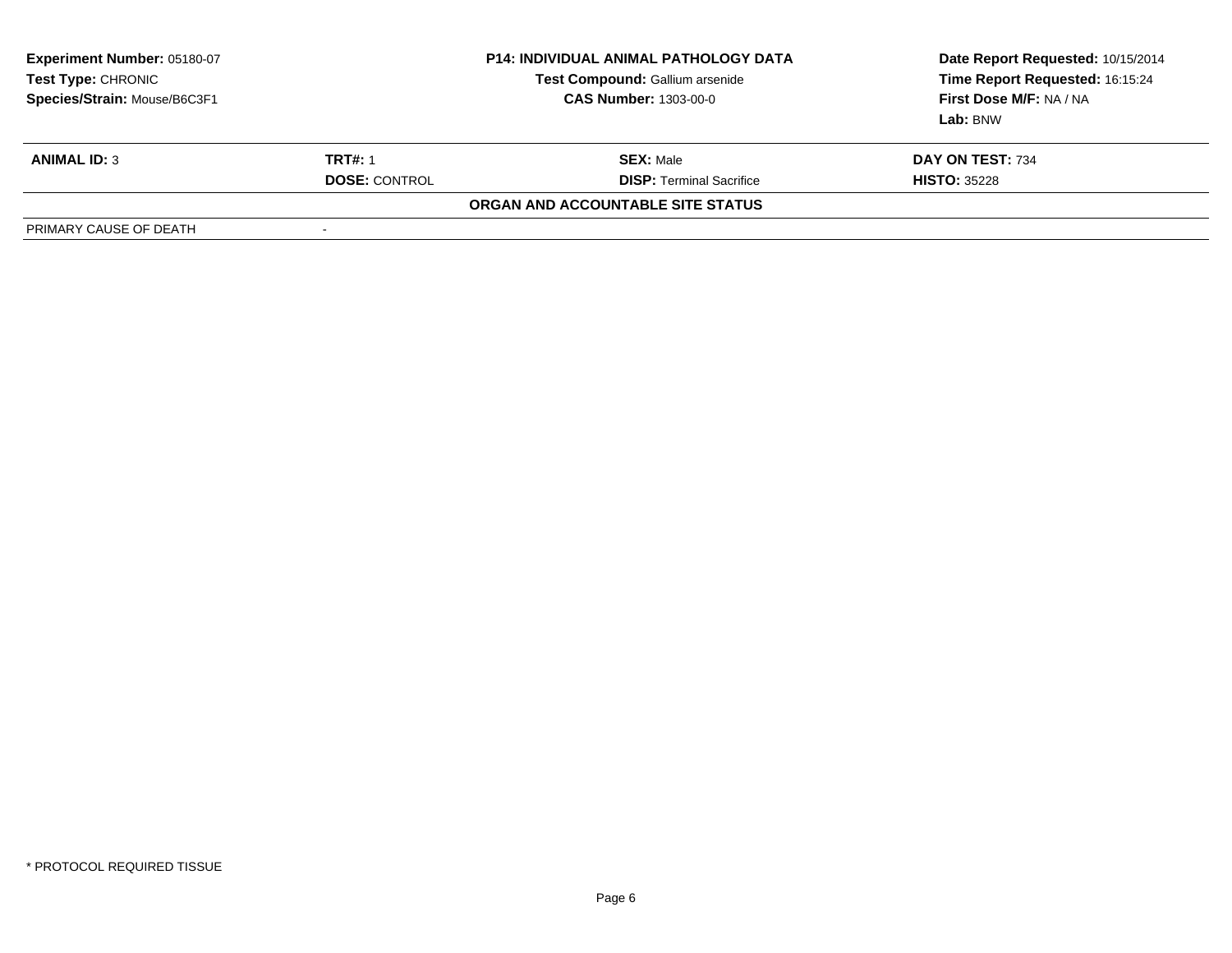| Experiment Number: 05180-07<br>Test Type: CHRONIC<br>Species/Strain: Mouse/B6C3F1 | <b>P14: INDIVIDUAL ANIMAL PATHOLOGY DATA</b><br>Test Compound: Gallium arsenide<br><b>CAS Number: 1303-00-0</b> |                                   | Date Report Requested: 10/15/2014<br>Time Report Requested: 16:15:24<br>First Dose M/F: NA / NA<br>Lab: BNW |
|-----------------------------------------------------------------------------------|-----------------------------------------------------------------------------------------------------------------|-----------------------------------|-------------------------------------------------------------------------------------------------------------|
| <b>ANIMAL ID: 4</b>                                                               | <b>TRT#: 1</b>                                                                                                  | <b>SEX: Male</b>                  | DAY ON TEST: 733                                                                                            |
|                                                                                   | <b>DOSE: CONTROL</b>                                                                                            | <b>DISP: Terminal Sacrifice</b>   | <b>HISTO: 35229</b>                                                                                         |
|                                                                                   |                                                                                                                 | ORGAN AND ACCOUNTABLE SITE STATUS |                                                                                                             |
| <b>NORMAL</b>                                                                     |                                                                                                                 |                                   |                                                                                                             |
| * Adrenal Medulla                                                                 | * Brain                                                                                                         | * Epididymis                      | * Esophagus                                                                                                 |
| * Gallbladder                                                                     | <b>Harderian Gland</b>                                                                                          | * Intestine Large, Cecum          | * Intestine Large, Colon                                                                                    |
| * Intestine Large, Rectum                                                         | * Intestine Small, Duodenum                                                                                     | * Intestine Small, Ileum          | * Intestine Small, Jejunum                                                                                  |
| * Islets, Pancreatic                                                              | * Larynx                                                                                                        | * Lymph Node, Bronchial           | * Lymph Node, Mandibular                                                                                    |
| * Lymph Node, Mesenteric                                                          | * Pancreas                                                                                                      | * Parathyroid Gland               | * Pituitary Gland                                                                                           |
| * Preputial Gland                                                                 | * Prostate                                                                                                      | * Salivary Glands                 | * Seminal Vesicle                                                                                           |
| * Skin                                                                            | * Stomach, Forestomach                                                                                          | * Stomach, Glandular              | * Testes                                                                                                    |
| * Thymus                                                                          | * Trachea                                                                                                       | * Urinary Bladder                 |                                                                                                             |
| <b>MISSING</b>                                                                    |                                                                                                                 |                                   |                                                                                                             |
| * Lymph Node, Mediastinal                                                         | * Mammary Gland                                                                                                 |                                   |                                                                                                             |
| <b>OBSERVATIONS</b>                                                               |                                                                                                                 |                                   |                                                                                                             |
| * Adrenal Cortex                                                                  |                                                                                                                 | Hypertrophy                       | Minimal                                                                                                     |
| * Heart                                                                           |                                                                                                                 | Cardiomyopathy                    | Minimal                                                                                                     |
| * Kidney                                                                          |                                                                                                                 | Nephropathy                       | Minimal                                                                                                     |
| * Liver                                                                           | <b>Bile Duct</b>                                                                                                | Cyst                              | Mild                                                                                                        |
|                                                                                   |                                                                                                                 | <b>Eosinophilic Focus</b>         |                                                                                                             |
| $Cvst TGLS = 2-10$                                                                |                                                                                                                 |                                   |                                                                                                             |
| * Lung                                                                            |                                                                                                                 | Alveolar/Bronchiolar Adenoma      |                                                                                                             |
|                                                                                   | Alveolar Epith                                                                                                  | Hyperplasia                       | Minimal                                                                                                     |
| [ Alveolar/Bronchiolar Adenoma TGLS = 1-3 ]                                       |                                                                                                                 |                                   |                                                                                                             |
| * Spleen                                                                          |                                                                                                                 | Hematopoietic Cell Proliferation  | Mild                                                                                                        |
| * Thyroid Gland                                                                   | <b>Follicular Cel</b>                                                                                           | Hyperplasia                       | Moderate                                                                                                    |
| PRIMARY CAUSE OF DEATH                                                            |                                                                                                                 |                                   |                                                                                                             |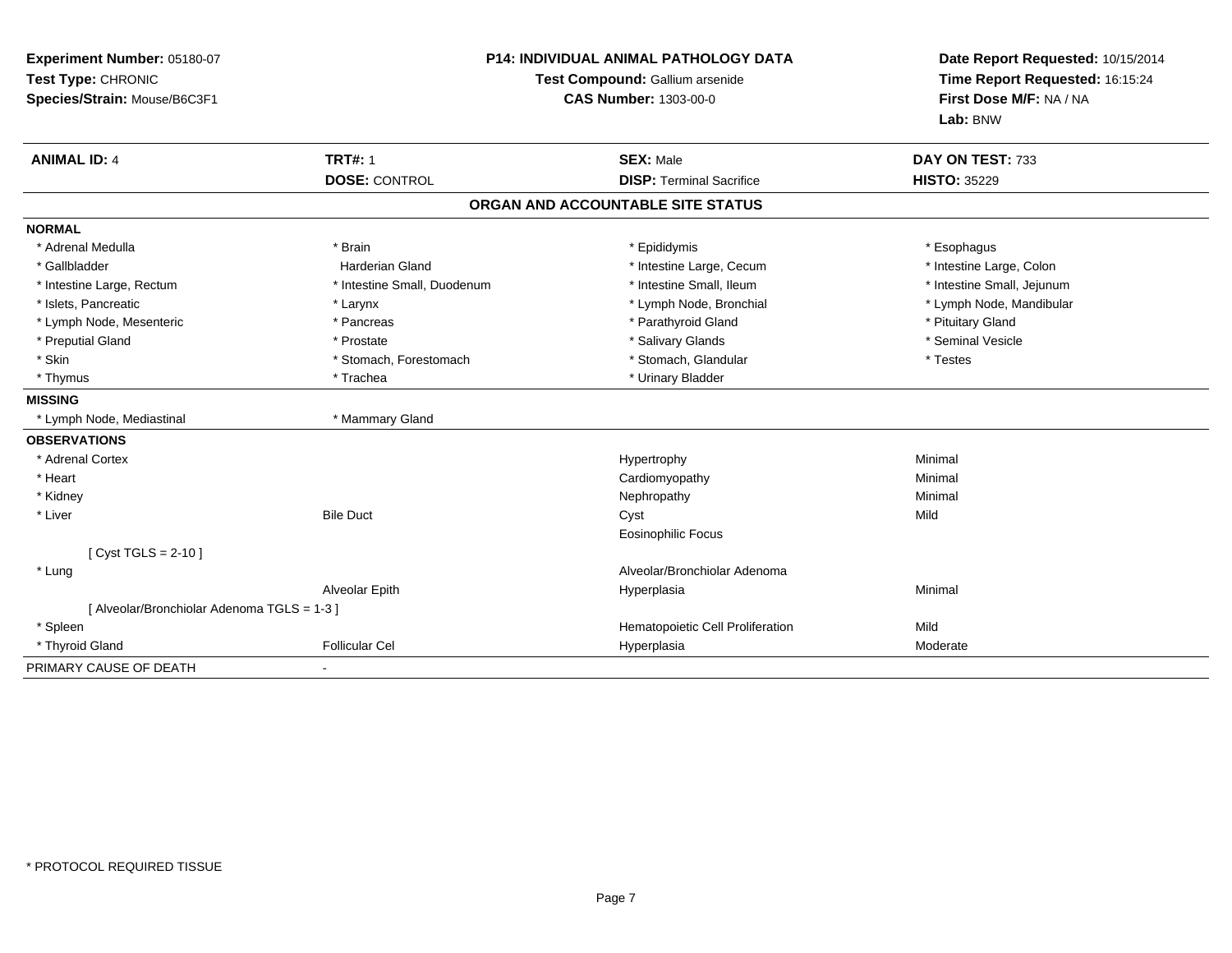| Experiment Number: 05180-07<br>Test Type: CHRONIC<br>Species/Strain: Mouse/B6C3F1<br><b>ANIMAL ID: 5</b> | <b>TRT#: 1</b>             | <b>P14: INDIVIDUAL ANIMAL PATHOLOGY DATA</b><br>Test Compound: Gallium arsenide<br><b>CAS Number: 1303-00-0</b><br><b>SEX: Male</b> | Date Report Requested: 10/15/2014<br>Time Report Requested: 16:15:24<br>First Dose M/F: NA / NA<br>Lab: BNW<br>DAY ON TEST: 735 |
|----------------------------------------------------------------------------------------------------------|----------------------------|-------------------------------------------------------------------------------------------------------------------------------------|---------------------------------------------------------------------------------------------------------------------------------|
|                                                                                                          | <b>DOSE: CONTROL</b>       | <b>DISP: Terminal Sacrifice</b>                                                                                                     | <b>HISTO: 35230</b>                                                                                                             |
|                                                                                                          |                            | ORGAN AND ACCOUNTABLE SITE STATUS                                                                                                   |                                                                                                                                 |
| <b>NORMAL</b>                                                                                            |                            |                                                                                                                                     |                                                                                                                                 |
| * Adrenal Medulla                                                                                        | * Bone                     | * Bone Marrow                                                                                                                       | * Brain                                                                                                                         |
| * Epididymis                                                                                             | * Esophagus                | * Gallbladder                                                                                                                       | Harderian Gland                                                                                                                 |
| * Intestine Large, Cecum                                                                                 | * Intestine Large, Colon   | * Intestine Large, Rectum                                                                                                           | * Intestine Small, Duodenum                                                                                                     |
| * Intestine Small, Ileum                                                                                 | * Intestine Small, Jejunum | * Islets. Pancreatic                                                                                                                | * Liver                                                                                                                         |
| * Lymph Node, Bronchial                                                                                  | * Lymph Node, Mandibular   | * Lymph Node, Mediastinal                                                                                                           | * Lymph Node, Mesenteric                                                                                                        |
| * Nose                                                                                                   | * Pancreas                 | * Parathyroid Gland                                                                                                                 | * Pituitary Gland                                                                                                               |
| * Preputial Gland                                                                                        | * Prostate                 | * Salivary Glands                                                                                                                   | * Seminal Vesicle                                                                                                               |
| * Skin                                                                                                   | * Spleen                   | * Stomach, Forestomach                                                                                                              | * Stomach, Glandular                                                                                                            |
| * Testes                                                                                                 | * Thymus                   | * Thyroid Gland                                                                                                                     | * Trachea                                                                                                                       |
| * Urinary Bladder                                                                                        |                            |                                                                                                                                     |                                                                                                                                 |
| <b>MISSING</b>                                                                                           |                            |                                                                                                                                     |                                                                                                                                 |
| * Mammary Gland                                                                                          |                            |                                                                                                                                     |                                                                                                                                 |
| <b>OBSERVATIONS</b>                                                                                      |                            |                                                                                                                                     |                                                                                                                                 |
| * Adrenal Cortex                                                                                         |                            | Hypertrophy                                                                                                                         | Mild                                                                                                                            |
| * Heart                                                                                                  |                            | Cardiomyopathy                                                                                                                      | Minimal                                                                                                                         |
| * Kidney                                                                                                 |                            | Nephropathy                                                                                                                         | Minimal                                                                                                                         |
| * Larynx                                                                                                 | Squam Epithel              | Hyperplasia                                                                                                                         | Minimal                                                                                                                         |
|                                                                                                          |                            | Metaplasia                                                                                                                          | Squamous, Minimal                                                                                                               |
| * Lung                                                                                                   |                            | Hemorrhage                                                                                                                          | Minimal                                                                                                                         |
| PRIMARY CAUSE OF DEATH                                                                                   | $\blacksquare$             |                                                                                                                                     |                                                                                                                                 |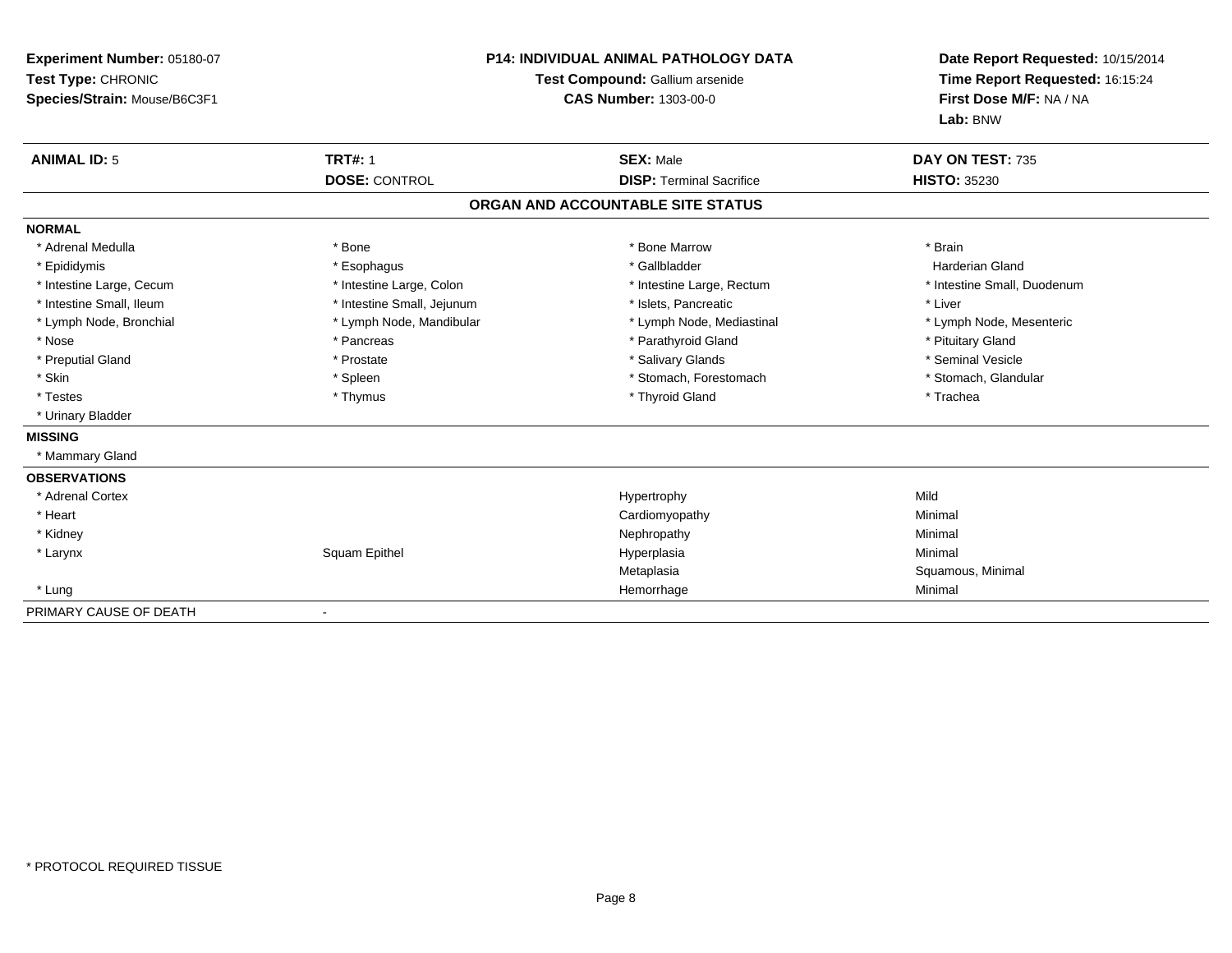| Experiment Number: 05180-07<br>Test Type: CHRONIC<br>Species/Strain: Mouse/B6C3F1 | <b>P14: INDIVIDUAL ANIMAL PATHOLOGY DATA</b><br>Test Compound: Gallium arsenide<br><b>CAS Number: 1303-00-0</b> |                                   | Date Report Requested: 10/15/2014<br>Time Report Requested: 16:15:24<br>First Dose M/F: NA / NA<br>Lab: BNW |  |
|-----------------------------------------------------------------------------------|-----------------------------------------------------------------------------------------------------------------|-----------------------------------|-------------------------------------------------------------------------------------------------------------|--|
| <b>ANIMAL ID: 6</b>                                                               | <b>TRT#: 1</b>                                                                                                  | <b>SEX: Male</b>                  | DAY ON TEST: 735                                                                                            |  |
|                                                                                   | <b>DOSE: CONTROL</b>                                                                                            | <b>DISP: Terminal Sacrifice</b>   | <b>HISTO: 35231</b>                                                                                         |  |
|                                                                                   |                                                                                                                 | ORGAN AND ACCOUNTABLE SITE STATUS |                                                                                                             |  |
| <b>NORMAL</b>                                                                     |                                                                                                                 |                                   |                                                                                                             |  |
| * Adrenal Medulla                                                                 | * Bone                                                                                                          | * Bone Marrow                     | * Brain                                                                                                     |  |
| * Epididymis                                                                      | * Esophagus                                                                                                     | * Gallbladder                     | <b>Harderian Gland</b>                                                                                      |  |
| * Intestine Large, Cecum                                                          | * Intestine Large, Colon                                                                                        | * Intestine Large, Rectum         | * Intestine Small, Duodenum                                                                                 |  |
| * Intestine Small, Ileum                                                          | * Intestine Small, Jejunum                                                                                      | * Islets, Pancreatic              | * Larynx                                                                                                    |  |
| * Lymph Node, Bronchial                                                           | * Lymph Node, Mesenteric                                                                                        | * Nose                            | * Parathyroid Gland                                                                                         |  |
| * Pituitary Gland                                                                 | * Preputial Gland                                                                                               | * Prostate                        | * Salivary Glands                                                                                           |  |
| * Seminal Vesicle                                                                 | * Skin                                                                                                          | * Stomach, Forestomach            | * Stomach, Glandular                                                                                        |  |
| * Testes                                                                          | * Thymus                                                                                                        | * Thyroid Gland                   | * Trachea                                                                                                   |  |
| * Urinary Bladder                                                                 |                                                                                                                 |                                   |                                                                                                             |  |
| <b>MISSING</b>                                                                    |                                                                                                                 |                                   |                                                                                                             |  |
| * Lymph Node, Mandibular                                                          | * Lymph Node, Mediastinal                                                                                       | * Mammary Gland                   |                                                                                                             |  |
| <b>OBSERVATIONS</b>                                                               |                                                                                                                 |                                   |                                                                                                             |  |
| * Adrenal Cortex                                                                  |                                                                                                                 | Hypertrophy                       | Minimal                                                                                                     |  |
| * Heart                                                                           |                                                                                                                 | Cardiomyopathy                    | Minimal                                                                                                     |  |
| * Kidney                                                                          |                                                                                                                 | Nephropathy                       | Minimal                                                                                                     |  |
| * Liver                                                                           |                                                                                                                 | Hepatocellular Carcinoma          |                                                                                                             |  |
|                                                                                   |                                                                                                                 | <b>Necrosis</b>                   | Minimal                                                                                                     |  |
| [ Hepatocellular Carcinoma TGLS = 2-10 ]                                          |                                                                                                                 |                                   |                                                                                                             |  |
| * Lung                                                                            |                                                                                                                 | Hemorrhage                        | Mild                                                                                                        |  |
|                                                                                   | Alveolar Epith                                                                                                  | Hyperplasia                       | Minimal                                                                                                     |  |
| [Hemorrhage TGLS = $3,4-3$ ]                                                      |                                                                                                                 |                                   |                                                                                                             |  |
| * Pancreas                                                                        |                                                                                                                 | Atrophy                           | Mild                                                                                                        |  |
| * Spleen                                                                          |                                                                                                                 | Hematopoietic Cell Proliferation  | Mild                                                                                                        |  |
| [ Hematopoietic Cell Proliferation TGLS = 1-4 ]                                   |                                                                                                                 |                                   |                                                                                                             |  |
| PRIMARY CAUSE OF DEATH                                                            |                                                                                                                 |                                   |                                                                                                             |  |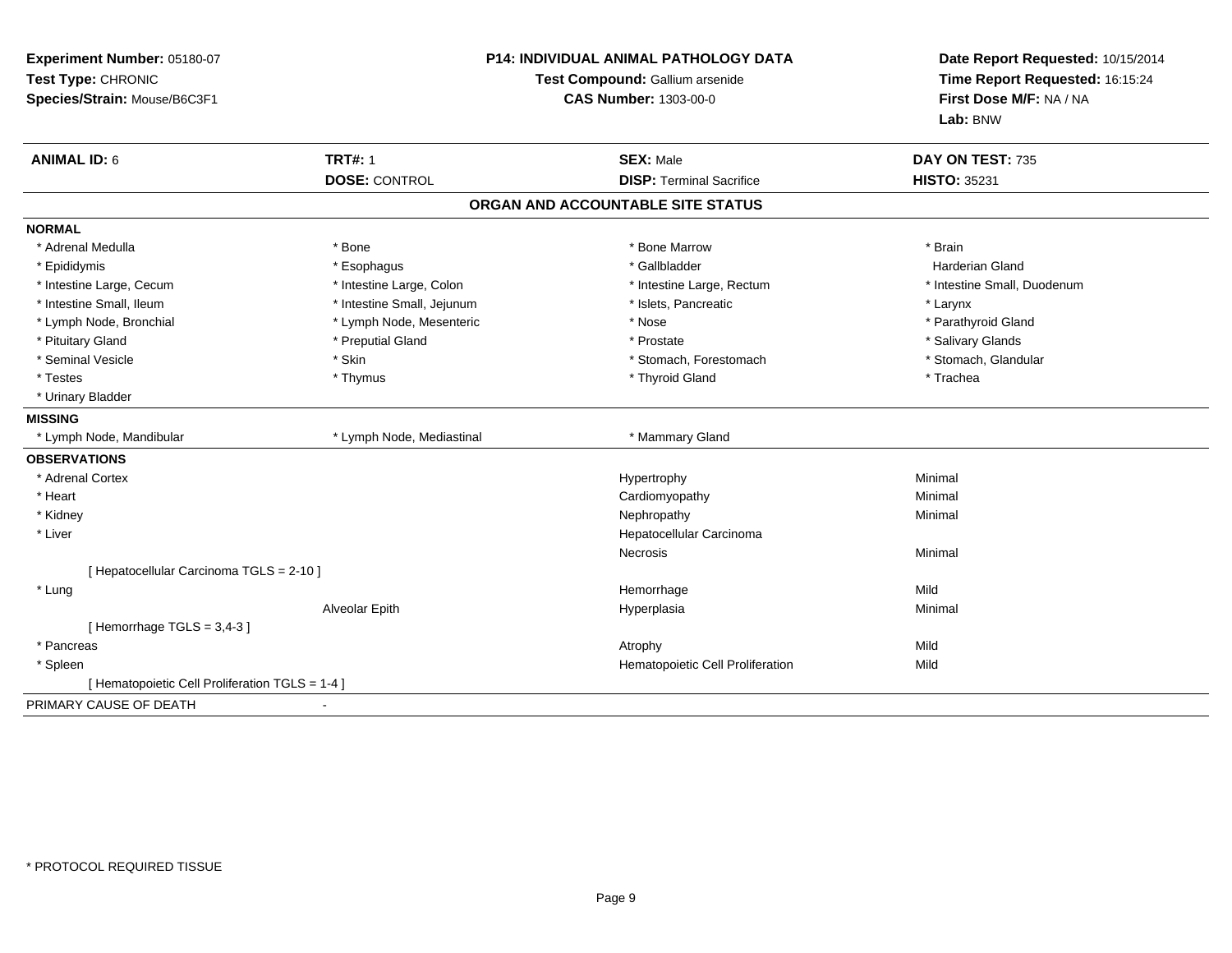| Experiment Number: 05180-07<br>Test Type: CHRONIC<br>Species/Strain: Mouse/B6C3F1<br><b>ANIMAL ID: 7</b> | <b>TRT#: 1</b>             | <b>P14: INDIVIDUAL ANIMAL PATHOLOGY DATA</b><br>Test Compound: Gallium arsenide<br><b>CAS Number: 1303-00-0</b><br><b>SEX: Male</b> | Date Report Requested: 10/15/2014<br>Time Report Requested: 16:15:24<br>First Dose M/F: NA / NA<br>Lab: BNW<br>DAY ON TEST: 735 |
|----------------------------------------------------------------------------------------------------------|----------------------------|-------------------------------------------------------------------------------------------------------------------------------------|---------------------------------------------------------------------------------------------------------------------------------|
|                                                                                                          | <b>DOSE: CONTROL</b>       | <b>DISP: Terminal Sacrifice</b>                                                                                                     | <b>HISTO: 35232</b>                                                                                                             |
|                                                                                                          |                            | ORGAN AND ACCOUNTABLE SITE STATUS                                                                                                   |                                                                                                                                 |
| <b>NORMAL</b>                                                                                            |                            |                                                                                                                                     |                                                                                                                                 |
| * Adrenal Medulla                                                                                        | * Bone                     | * Bone Marrow                                                                                                                       | * Brain                                                                                                                         |
| * Epididymis                                                                                             | * Esophagus                | * Gallbladder                                                                                                                       | <b>Harderian Gland</b>                                                                                                          |
| * Intestine Large, Cecum                                                                                 | * Intestine Large, Colon   | * Intestine Large, Rectum                                                                                                           | * Intestine Small, Duodenum                                                                                                     |
| * Intestine Small, Ileum                                                                                 | * Intestine Small, Jejunum | * Islets, Pancreatic                                                                                                                | * Larynx                                                                                                                        |
| * Lung                                                                                                   | * Lymph Node, Mandibular   | * Lymph Node, Mediastinal                                                                                                           | * Lymph Node, Mesenteric                                                                                                        |
| * Pancreas                                                                                               | * Pituitary Gland          | * Preputial Gland                                                                                                                   | * Prostate                                                                                                                      |
| * Salivary Glands                                                                                        | * Seminal Vesicle          | * Skin                                                                                                                              | * Spleen                                                                                                                        |
| * Stomach, Forestomach                                                                                   | * Stomach, Glandular       | * Testes                                                                                                                            | * Thymus                                                                                                                        |
| * Trachea                                                                                                | * Urinary Bladder          |                                                                                                                                     |                                                                                                                                 |
| <b>MISSING</b>                                                                                           |                            |                                                                                                                                     |                                                                                                                                 |
| * Lymph Node, Bronchial                                                                                  | * Mammary Gland            | * Parathyroid Gland                                                                                                                 |                                                                                                                                 |
| <b>OBSERVATIONS</b>                                                                                      |                            |                                                                                                                                     |                                                                                                                                 |
| * Adrenal Cortex                                                                                         |                            | Hypertrophy                                                                                                                         | Mild                                                                                                                            |
| * Heart                                                                                                  |                            | Cardiomyopathy                                                                                                                      | Minimal                                                                                                                         |
| * Kidney                                                                                                 |                            | Nephropathy                                                                                                                         | Minimal                                                                                                                         |
| * Liver                                                                                                  |                            | Hepatocellular Adenoma                                                                                                              |                                                                                                                                 |
| [ Hepatocellular Adenoma TGLS = 1-4 ]                                                                    |                            |                                                                                                                                     |                                                                                                                                 |
| * Nose                                                                                                   | Olfactory Epi              | Atrophy                                                                                                                             | Mild                                                                                                                            |
| * Thyroid Gland                                                                                          | <b>Follicular Cel</b>      | Hyperplasia                                                                                                                         | Mild                                                                                                                            |
| Tooth                                                                                                    |                            | Malformation                                                                                                                        |                                                                                                                                 |
| PRIMARY CAUSE OF DEATH                                                                                   |                            |                                                                                                                                     |                                                                                                                                 |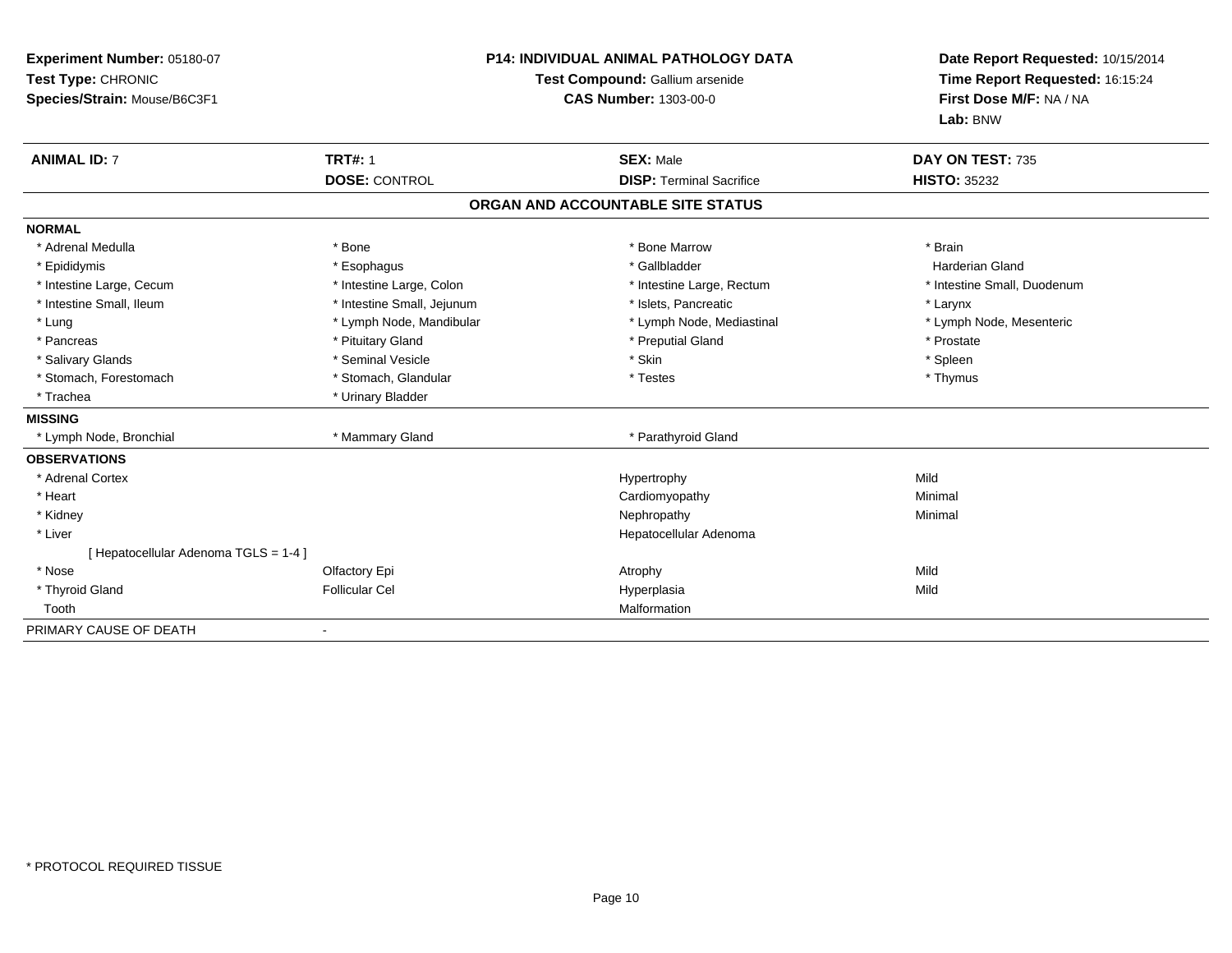| Experiment Number: 05180-07<br>Test Type: CHRONIC<br>Species/Strain: Mouse/B6C3F1 |                                        | <b>P14: INDIVIDUAL ANIMAL PATHOLOGY DATA</b><br>Test Compound: Gallium arsenide<br><b>CAS Number: 1303-00-0</b> | Date Report Requested: 10/15/2014<br>Time Report Requested: 16:15:24<br>First Dose M/F: NA / NA<br>Lab: BNW |
|-----------------------------------------------------------------------------------|----------------------------------------|-----------------------------------------------------------------------------------------------------------------|-------------------------------------------------------------------------------------------------------------|
| <b>ANIMAL ID: 8</b>                                                               | <b>TRT#: 1</b><br><b>DOSE: CONTROL</b> | <b>SEX: Male</b><br><b>DISP: Terminal Sacrifice</b>                                                             | DAY ON TEST: 735<br><b>HISTO: 35233</b>                                                                     |
|                                                                                   |                                        | ORGAN AND ACCOUNTABLE SITE STATUS                                                                               |                                                                                                             |
| <b>NORMAL</b>                                                                     |                                        |                                                                                                                 |                                                                                                             |
| * Adrenal Medulla                                                                 | * Bone                                 | * Bone Marrow                                                                                                   | * Brain                                                                                                     |
| * Epididymis                                                                      | * Esophagus                            | * Gallbladder                                                                                                   | <b>Harderian Gland</b>                                                                                      |
| * Intestine Large, Cecum                                                          | * Intestine Large, Colon               | * Intestine Large, Rectum                                                                                       | * Intestine Small, Duodenum                                                                                 |
| * Intestine Small, Ileum                                                          | * Intestine Small, Jejunum             | * Islets, Pancreatic                                                                                            | * Larynx                                                                                                    |
| * Lymph Node, Bronchial                                                           | * Lymph Node, Mandibular               | * Lymph Node, Mediastinal                                                                                       | * Lymph Node, Mesenteric                                                                                    |
| * Nose                                                                            | * Pancreas                             | * Pituitary Gland                                                                                               | * Prostate                                                                                                  |
| * Salivary Glands                                                                 | * Seminal Vesicle                      | * Skin                                                                                                          | * Spleen                                                                                                    |
| * Stomach, Forestomach                                                            | * Stomach, Glandular                   | * Testes                                                                                                        | * Thyroid Gland                                                                                             |
| * Trachea                                                                         | * Urinary Bladder                      |                                                                                                                 |                                                                                                             |
| <b>MISSING</b>                                                                    |                                        |                                                                                                                 |                                                                                                             |
| * Mammary Gland                                                                   | * Parathyroid Gland                    | * Thymus                                                                                                        |                                                                                                             |
| <b>OBSERVATIONS</b>                                                               |                                        |                                                                                                                 |                                                                                                             |
| * Adrenal Cortex                                                                  |                                        | Hypertrophy                                                                                                     | Minimal                                                                                                     |
| * Heart                                                                           |                                        | Cardiomyopathy                                                                                                  | Minimal                                                                                                     |
| * Kidney                                                                          |                                        | Nephropathy                                                                                                     | Minimal                                                                                                     |
| * Liver                                                                           |                                        | Hepatocellular Carcinoma                                                                                        |                                                                                                             |
| [ Hepatocellular Carcinoma TGLS = 1-10 ]                                          |                                        |                                                                                                                 |                                                                                                             |
| * Lung                                                                            |                                        | Hemorrhage                                                                                                      | Minimal                                                                                                     |
| * Preputial Gland                                                                 |                                        | Ectasia                                                                                                         | Moderate                                                                                                    |
| [ Ectasia TGLS = $2-7$ ]                                                          |                                        |                                                                                                                 |                                                                                                             |
| PRIMARY CAUSE OF DEATH                                                            |                                        |                                                                                                                 |                                                                                                             |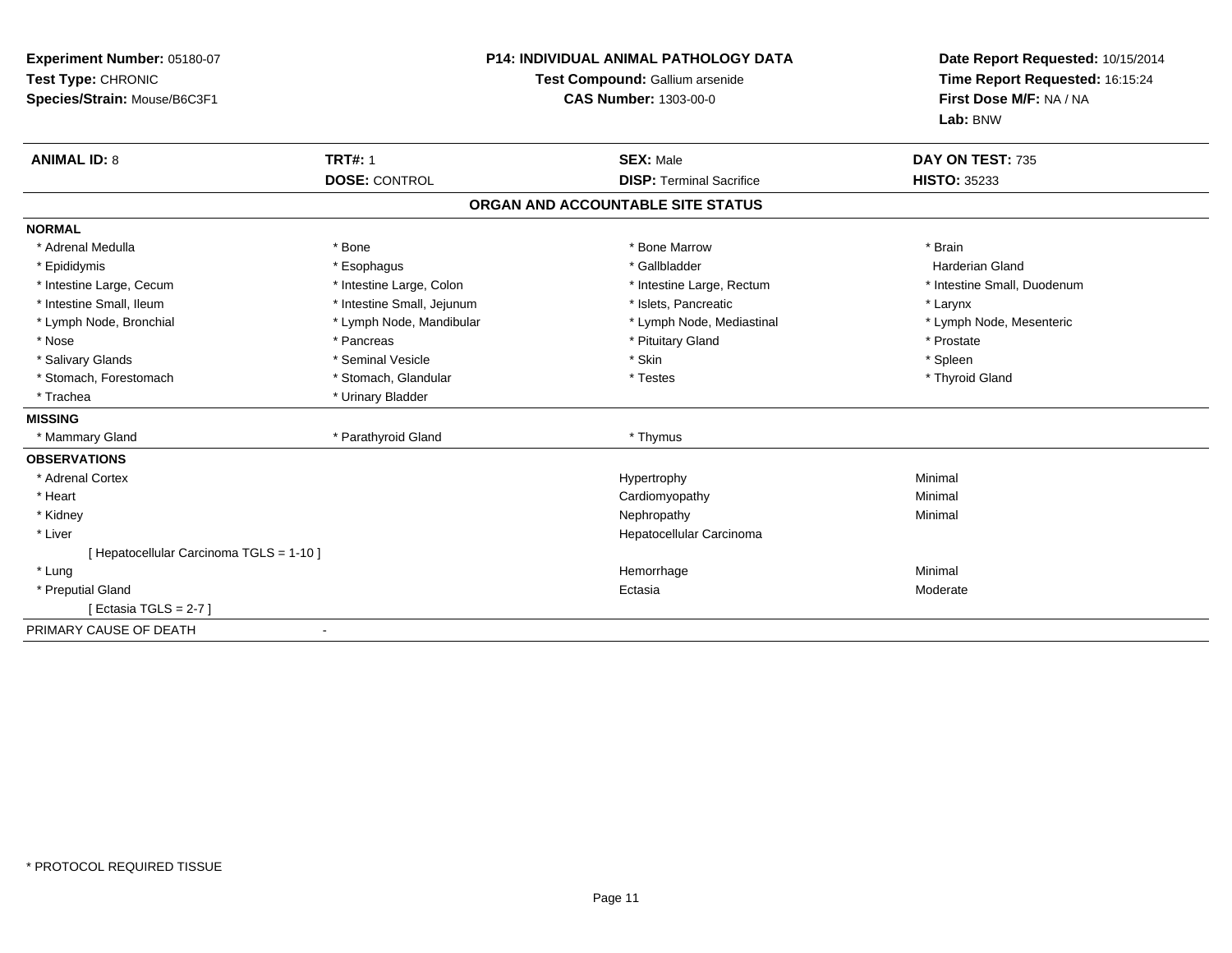| Experiment Number: 05180-07<br>Test Type: CHRONIC<br>Species/Strain: Mouse/B6C3F1<br><b>ANIMAL ID: 9</b> | <b>TRT#: 1</b>             | <b>P14: INDIVIDUAL ANIMAL PATHOLOGY DATA</b><br>Test Compound: Gallium arsenide<br><b>CAS Number: 1303-00-0</b><br><b>SEX: Male</b> | Date Report Requested: 10/15/2014<br>Time Report Requested: 16:15:24<br>First Dose M/F: NA / NA<br>Lab: BNW<br>DAY ON TEST: 733 |
|----------------------------------------------------------------------------------------------------------|----------------------------|-------------------------------------------------------------------------------------------------------------------------------------|---------------------------------------------------------------------------------------------------------------------------------|
|                                                                                                          | <b>DOSE: CONTROL</b>       | <b>DISP: Terminal Sacrifice</b>                                                                                                     | <b>HISTO: 35234</b>                                                                                                             |
|                                                                                                          |                            | ORGAN AND ACCOUNTABLE SITE STATUS                                                                                                   |                                                                                                                                 |
| <b>NORMAL</b>                                                                                            |                            |                                                                                                                                     |                                                                                                                                 |
| * Adrenal Medulla                                                                                        | * Bone                     | * Bone Marrow                                                                                                                       | * Brain                                                                                                                         |
| * Epididymis                                                                                             | * Esophagus                | * Gallbladder                                                                                                                       | Harderian Gland                                                                                                                 |
| * Intestine Large, Cecum                                                                                 | * Intestine Large, Colon   | * Intestine Large, Rectum                                                                                                           | * Intestine Small, Duodenum                                                                                                     |
| * Intestine Small, Ileum                                                                                 | * Intestine Small, Jejunum | * Islets, Pancreatic                                                                                                                | * Larynx                                                                                                                        |
| * Lung                                                                                                   | * Lymph Node, Bronchial    | * Lymph Node, Mandibular                                                                                                            | * Lymph Node, Mediastinal                                                                                                       |
| * Lymph Node, Mesenteric                                                                                 | * Nose                     | * Pancreas                                                                                                                          | * Parathyroid Gland                                                                                                             |
| * Pituitary Gland                                                                                        | * Preputial Gland          | * Prostate                                                                                                                          | * Salivary Glands                                                                                                               |
| * Seminal Vesicle                                                                                        | * Skin                     | * Spleen                                                                                                                            | * Stomach, Forestomach                                                                                                          |
| * Stomach, Glandular                                                                                     | * Testes                   | * Thymus                                                                                                                            | * Thyroid Gland                                                                                                                 |
| * Trachea                                                                                                | * Urinary Bladder          |                                                                                                                                     |                                                                                                                                 |
| <b>MISSING</b>                                                                                           |                            |                                                                                                                                     |                                                                                                                                 |
| * Mammary Gland                                                                                          |                            |                                                                                                                                     |                                                                                                                                 |
| <b>OBSERVATIONS</b>                                                                                      |                            |                                                                                                                                     |                                                                                                                                 |
| * Adrenal Cortex                                                                                         |                            | Hypertrophy                                                                                                                         | Minimal                                                                                                                         |
| * Heart                                                                                                  |                            | Cardiomyopathy                                                                                                                      | Minimal                                                                                                                         |
| * Kidney                                                                                                 |                            | Nephropathy                                                                                                                         | Minimal                                                                                                                         |
| * Liver                                                                                                  |                            | <b>Eosinophilic Focus</b>                                                                                                           |                                                                                                                                 |
|                                                                                                          |                            | Hepatocellular Adenoma                                                                                                              | Multiple                                                                                                                        |
| [ Hepatocellular Adenoma TGLS = 1,2-4+10 ]                                                               |                            |                                                                                                                                     |                                                                                                                                 |
| PRIMARY CAUSE OF DEATH                                                                                   |                            |                                                                                                                                     |                                                                                                                                 |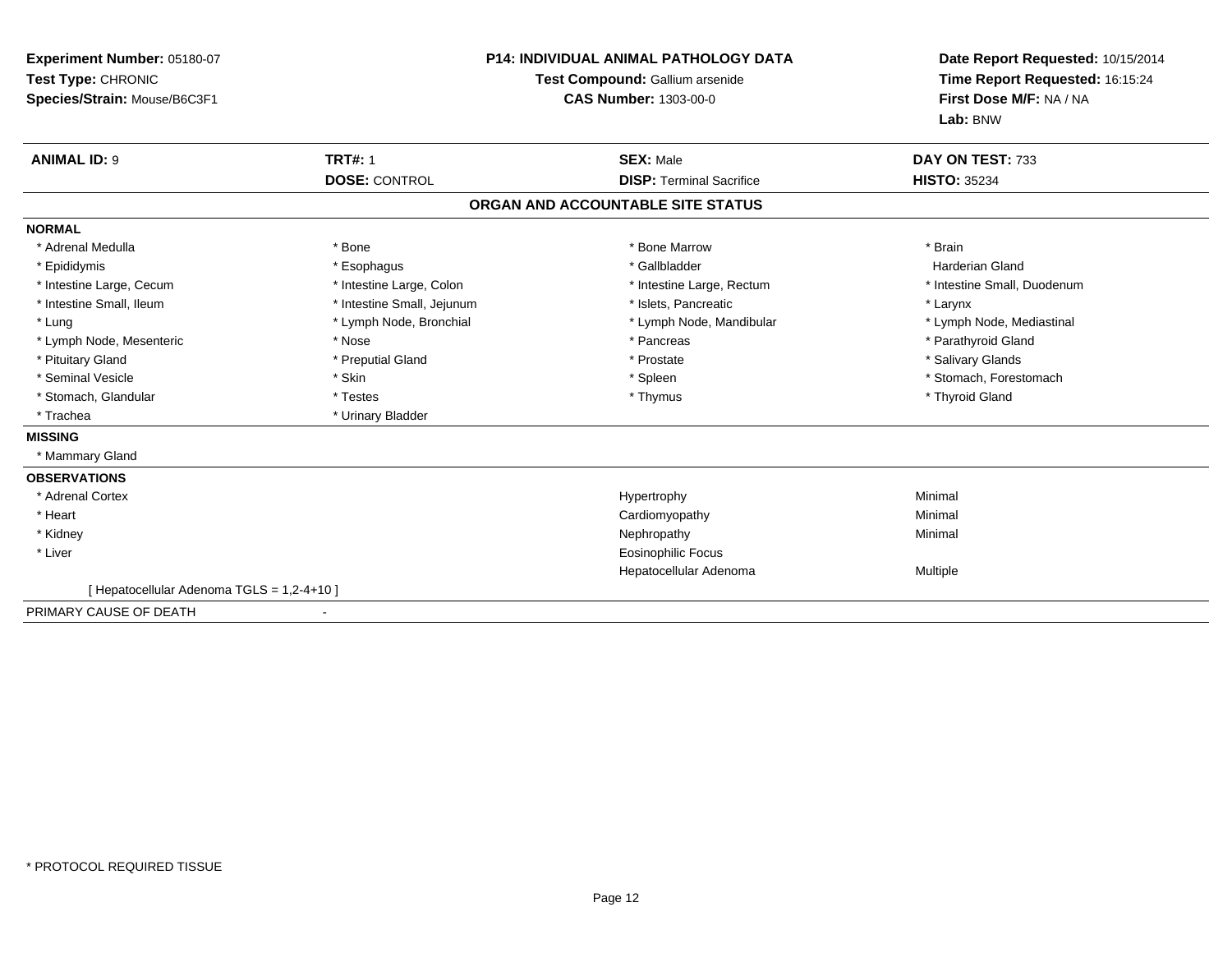| Experiment Number: 05180-07<br>Test Type: CHRONIC<br>Species/Strain: Mouse/B6C3F1 | <b>P14: INDIVIDUAL ANIMAL PATHOLOGY DATA</b><br>Test Compound: Gallium arsenide<br><b>CAS Number: 1303-00-0</b> |                                   | Date Report Requested: 10/15/2014<br>Time Report Requested: 16:15:24<br>First Dose M/F: NA / NA<br>Lab: BNW |  |
|-----------------------------------------------------------------------------------|-----------------------------------------------------------------------------------------------------------------|-----------------------------------|-------------------------------------------------------------------------------------------------------------|--|
| <b>ANIMAL ID: 10</b>                                                              | <b>TRT#: 1</b>                                                                                                  | <b>SEX: Male</b>                  | DAY ON TEST: 734                                                                                            |  |
|                                                                                   | <b>DOSE: CONTROL</b>                                                                                            | <b>DISP: Terminal Sacrifice</b>   | <b>HISTO: 35235</b>                                                                                         |  |
|                                                                                   |                                                                                                                 | ORGAN AND ACCOUNTABLE SITE STATUS |                                                                                                             |  |
| <b>NORMAL</b>                                                                     |                                                                                                                 |                                   |                                                                                                             |  |
| * Adrenal Medulla                                                                 | * Bone                                                                                                          | * Bone Marrow                     | * Brain                                                                                                     |  |
| * Epididymis                                                                      | * Esophagus                                                                                                     | * Gallbladder                     | <b>Harderian Gland</b>                                                                                      |  |
| * Intestine Large, Cecum                                                          | * Intestine Large, Colon                                                                                        | * Intestine Large, Rectum         | * Intestine Small, Duodenum                                                                                 |  |
| * Intestine Small, Ileum                                                          | * Intestine Small, Jejunum                                                                                      | * Islets, Pancreatic              | * Larynx                                                                                                    |  |
| * Lung                                                                            | * Lymph Node, Mandibular                                                                                        | * Lymph Node, Mediastinal         | * Lymph Node, Mesenteric                                                                                    |  |
| * Nose                                                                            | * Pancreas                                                                                                      | * Preputial Gland                 | * Prostate                                                                                                  |  |
| * Salivary Glands                                                                 | * Seminal Vesicle                                                                                               | * Skin                            | * Spleen                                                                                                    |  |
| * Stomach, Forestomach                                                            | * Stomach, Glandular                                                                                            | * Thymus                          | * Trachea                                                                                                   |  |
| * Urinary Bladder                                                                 |                                                                                                                 |                                   |                                                                                                             |  |
| <b>MISSING</b>                                                                    |                                                                                                                 |                                   |                                                                                                             |  |
| * Lymph Node, Bronchial                                                           | * Mammary Gland                                                                                                 | * Parathyroid Gland               | * Pituitary Gland                                                                                           |  |
| <b>OBSERVATIONS</b>                                                               |                                                                                                                 |                                   |                                                                                                             |  |
| * Adrenal Cortex                                                                  |                                                                                                                 | Hypertrophy                       | Mild                                                                                                        |  |
| * Heart                                                                           |                                                                                                                 | Cardiomyopathy                    | Minimal                                                                                                     |  |
| * Kidney                                                                          |                                                                                                                 | Nephropathy                       | Mild                                                                                                        |  |
| * Liver                                                                           |                                                                                                                 | <b>Eosinophilic Focus</b>         |                                                                                                             |  |
| [ Eosinophilic Focus TGLS = 2-10 ]                                                |                                                                                                                 |                                   |                                                                                                             |  |
| Mesentery                                                                         | Fat                                                                                                             | <b>Necrosis</b>                   | Mild                                                                                                        |  |
| [Necrosis TGLS = $1-11$ ]                                                         |                                                                                                                 |                                   |                                                                                                             |  |
| * Testes                                                                          |                                                                                                                 | Atrophy                           | Mild                                                                                                        |  |
| * Thyroid Gland                                                                   | <b>Follicular Cel</b>                                                                                           | Adenoma                           |                                                                                                             |  |
| PRIMARY CAUSE OF DEATH                                                            |                                                                                                                 |                                   |                                                                                                             |  |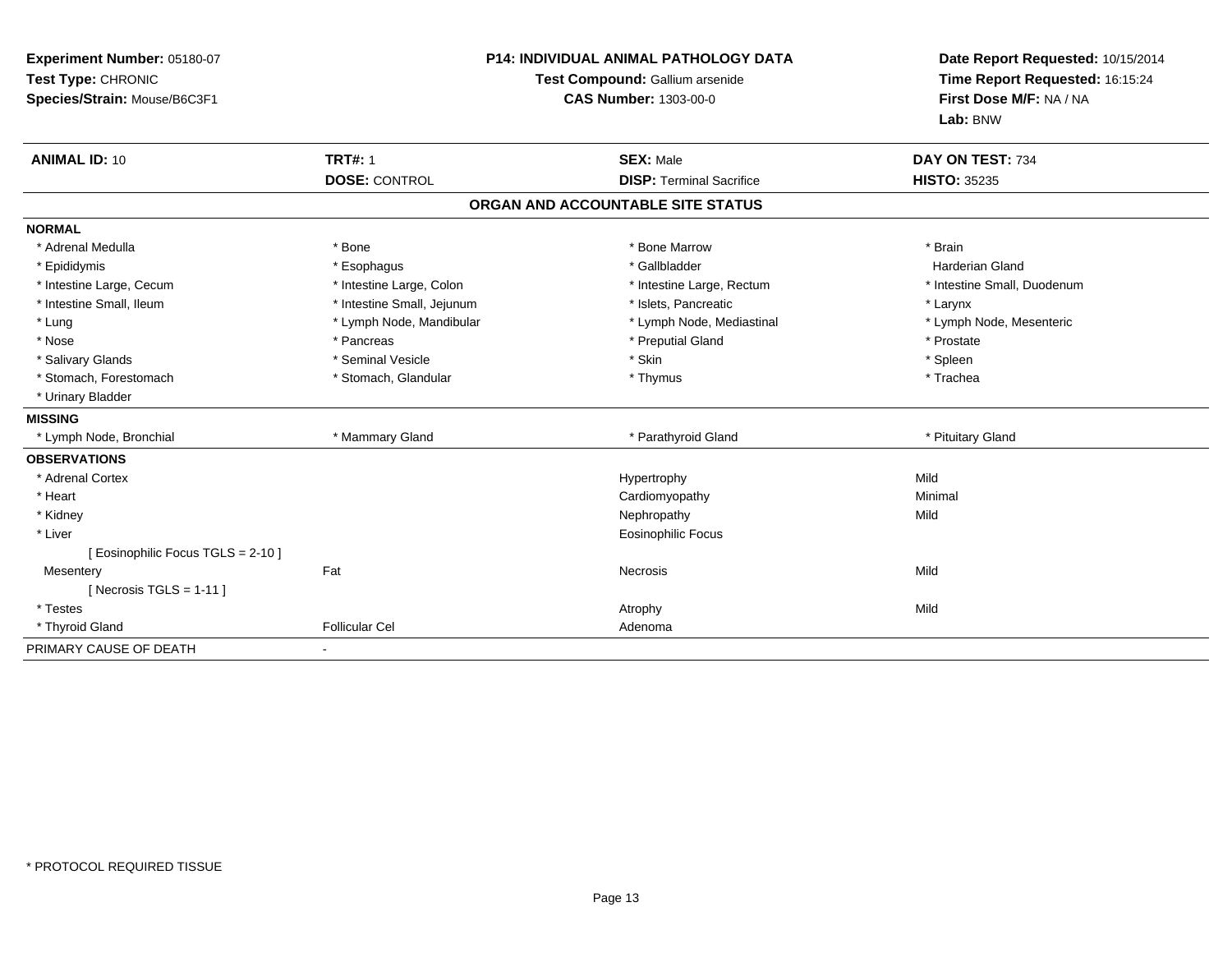| Experiment Number: 05180-07<br>Test Type: CHRONIC<br>Species/Strain: Mouse/B6C3F1 | P14: INDIVIDUAL ANIMAL PATHOLOGY DATA<br>Test Compound: Gallium arsenide<br><b>CAS Number: 1303-00-0</b> |                                   | Date Report Requested: 10/15/2014<br>Time Report Requested: 16:15:24<br>First Dose M/F: NA / NA<br>Lab: BNW |
|-----------------------------------------------------------------------------------|----------------------------------------------------------------------------------------------------------|-----------------------------------|-------------------------------------------------------------------------------------------------------------|
| <b>ANIMAL ID: 11</b>                                                              | <b>TRT#: 1</b>                                                                                           | <b>SEX: Male</b>                  | DAY ON TEST: 733                                                                                            |
|                                                                                   | <b>DOSE: CONTROL</b>                                                                                     | <b>DISP: Terminal Sacrifice</b>   | <b>HISTO: 35236</b>                                                                                         |
|                                                                                   |                                                                                                          | ORGAN AND ACCOUNTABLE SITE STATUS |                                                                                                             |
| <b>NORMAL</b>                                                                     |                                                                                                          |                                   |                                                                                                             |
| * Adrenal Medulla                                                                 | * Bone                                                                                                   | * Bone Marrow                     | * Brain                                                                                                     |
| * Epididymis                                                                      | * Esophagus                                                                                              | * Gallbladder                     | <b>Harderian Gland</b>                                                                                      |
| * Intestine Large, Cecum                                                          | * Intestine Large, Colon                                                                                 | * Intestine Large, Rectum         | * Intestine Small, Duodenum                                                                                 |
| * Intestine Small, Ileum                                                          | * Intestine Small, Jejunum                                                                               | * Islets, Pancreatic              | * Lymph Node, Bronchial                                                                                     |
| * Lymph Node, Mandibular                                                          | * Lymph Node, Mesenteric                                                                                 | * Nose                            | * Pancreas                                                                                                  |
| * Pituitary Gland                                                                 | * Preputial Gland                                                                                        | * Prostate                        | * Salivary Glands                                                                                           |
| * Seminal Vesicle                                                                 | * Spleen                                                                                                 | * Stomach, Glandular              | * Testes                                                                                                    |
| * Thymus                                                                          | * Thyroid Gland                                                                                          | * Trachea                         | * Urinary Bladder                                                                                           |
| <b>MISSING</b>                                                                    |                                                                                                          |                                   |                                                                                                             |
| * Mammary Gland                                                                   | * Parathyroid Gland                                                                                      |                                   |                                                                                                             |
| <b>OBSERVATIONS</b>                                                               |                                                                                                          |                                   |                                                                                                             |
| * Adrenal Cortex                                                                  |                                                                                                          | Hypertrophy                       | Minimal                                                                                                     |
| * Heart                                                                           |                                                                                                          | Cardiomyopathy                    | Mild                                                                                                        |
| * Kidney                                                                          |                                                                                                          | Nephropathy                       | Mild                                                                                                        |
| * Larynx                                                                          | Squam Epithel                                                                                            | Hyperplasia                       | Minimal                                                                                                     |
| * Liver                                                                           |                                                                                                          | Hepatocellular Carcinoma          |                                                                                                             |
|                                                                                   |                                                                                                          | Necrosis                          | Marked                                                                                                      |
| [ Hepatocellular Carcinoma TGLS = 2-10 ]                                          |                                                                                                          |                                   |                                                                                                             |
| [ Necrosis TGLS = $3-4$ ]                                                         |                                                                                                          |                                   |                                                                                                             |
| * Lung                                                                            |                                                                                                          | Alveolar/Bronchiolar Adenoma      |                                                                                                             |
| [ Alveolar/Bronchiolar Adenoma TGLS = 1-3 ]                                       |                                                                                                          |                                   |                                                                                                             |
| * Lymph Node, Mediastinal                                                         |                                                                                                          | Hyperplasia                       | Minimal                                                                                                     |
| * Skin                                                                            |                                                                                                          | Inflammation                      | Mild                                                                                                        |
| [ Inflammation $TGLS = 4-11$ ]                                                    |                                                                                                          |                                   |                                                                                                             |
| * Stomach, Forestomach                                                            | Epithelium                                                                                               | Hyperplasia                       | Minimal                                                                                                     |
| PRIMARY CAUSE OF DEATH                                                            |                                                                                                          |                                   |                                                                                                             |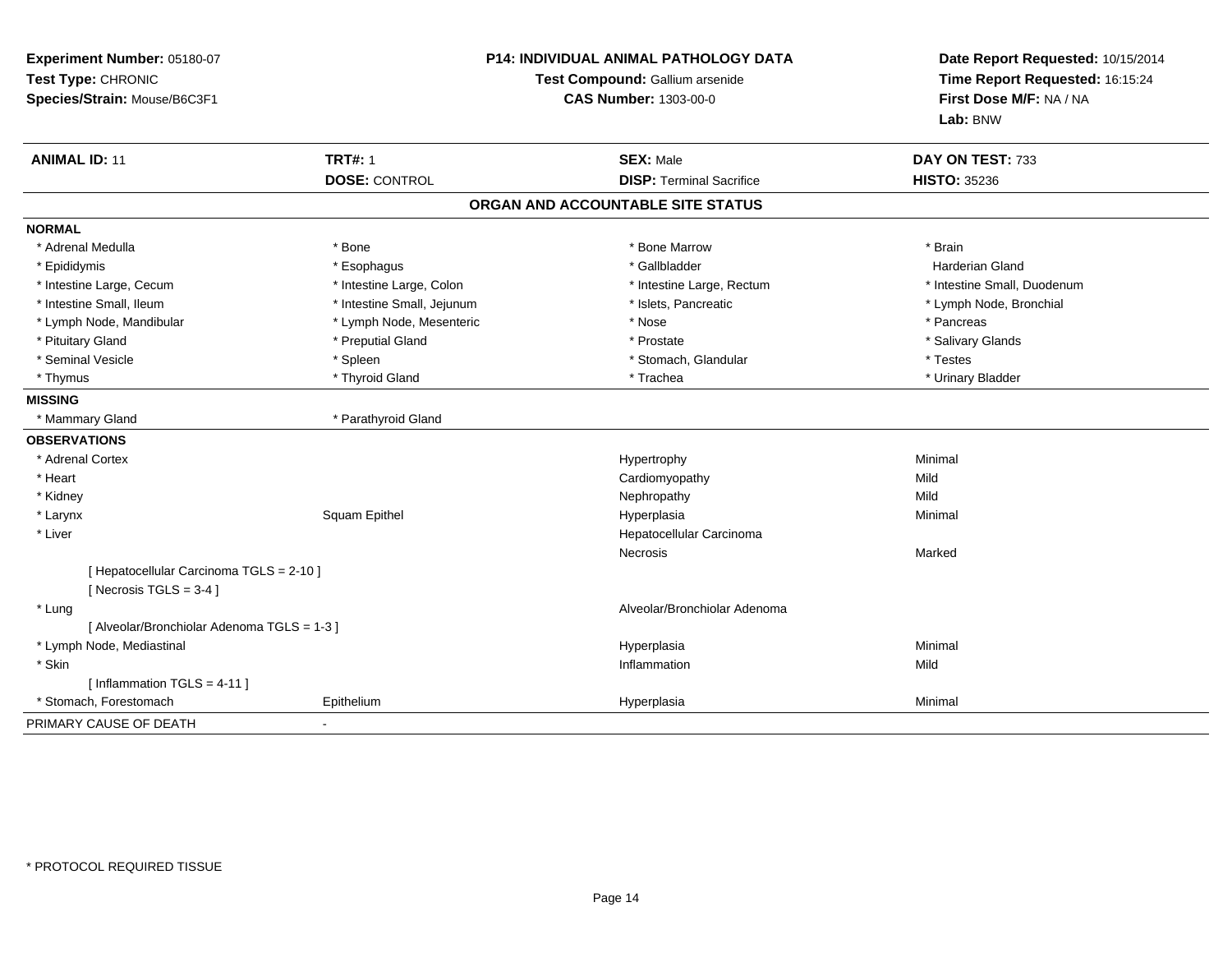| Experiment Number: 05180-07<br>Test Type: CHRONIC<br>Species/Strain: Mouse/B6C3F1<br><b>ANIMAL ID: 12</b> | <b>TRT#: 1</b>           | <b>P14: INDIVIDUAL ANIMAL PATHOLOGY DATA</b><br>Test Compound: Gallium arsenide<br><b>CAS Number: 1303-00-0</b><br><b>SEX: Male</b> | Date Report Requested: 10/15/2014<br>Time Report Requested: 16:15:24<br>First Dose M/F: NA / NA<br>Lab: BNW<br>DAY ON TEST: 734 |
|-----------------------------------------------------------------------------------------------------------|--------------------------|-------------------------------------------------------------------------------------------------------------------------------------|---------------------------------------------------------------------------------------------------------------------------------|
|                                                                                                           | <b>DOSE: CONTROL</b>     | <b>DISP:</b> Terminal Sacrifice                                                                                                     | <b>HISTO: 35237</b>                                                                                                             |
|                                                                                                           |                          | ORGAN AND ACCOUNTABLE SITE STATUS                                                                                                   |                                                                                                                                 |
| <b>NORMAL</b>                                                                                             |                          |                                                                                                                                     |                                                                                                                                 |
| * Adrenal Cortex                                                                                          | * Adrenal Medulla        | * Bone                                                                                                                              | * Bone Marrow                                                                                                                   |
| * Brain                                                                                                   | * Epididymis             | * Esophagus                                                                                                                         | * Gallbladder                                                                                                                   |
| <b>Harderian Gland</b>                                                                                    | * Intestine Large, Cecum | * Intestine Large, Colon                                                                                                            | * Intestine Large, Rectum                                                                                                       |
| * Intestine Small, Duodenum                                                                               | * Intestine Small, Ileum | * Intestine Small, Jejunum                                                                                                          | * Islets, Pancreatic                                                                                                            |
| * Larynx                                                                                                  | * Lung                   | * Lymph Node, Mandibular                                                                                                            | * Lymph Node, Mesenteric                                                                                                        |
| * Nose                                                                                                    | * Parathyroid Gland      | * Pituitary Gland                                                                                                                   | * Preputial Gland                                                                                                               |
| * Prostate                                                                                                | * Salivary Glands        | * Seminal Vesicle                                                                                                                   | * Skin                                                                                                                          |
| * Spleen                                                                                                  | * Stomach, Forestomach   | * Stomach, Glandular                                                                                                                | * Testes                                                                                                                        |
| * Thymus                                                                                                  | * Thyroid Gland          | * Trachea                                                                                                                           | * Urinary Bladder                                                                                                               |
| <b>MISSING</b>                                                                                            |                          |                                                                                                                                     |                                                                                                                                 |
| * Lymph Node, Mediastinal                                                                                 | * Mammary Gland          |                                                                                                                                     |                                                                                                                                 |
| <b>OBSERVATIONS</b>                                                                                       |                          |                                                                                                                                     |                                                                                                                                 |
| * Heart                                                                                                   |                          | Cardiomyopathy                                                                                                                      | Minimal                                                                                                                         |
| * Kidney                                                                                                  | Cortex                   | Cyst                                                                                                                                | Mild                                                                                                                            |
|                                                                                                           |                          | Nephropathy                                                                                                                         | Minimal                                                                                                                         |
| * Liver                                                                                                   |                          | <b>Eosinophilic Focus</b>                                                                                                           |                                                                                                                                 |
| * Lymph Node, Bronchial                                                                                   |                          | Hyperplasia                                                                                                                         | Minimal                                                                                                                         |
| * Pancreas                                                                                                |                          | Atrophy                                                                                                                             | Moderate                                                                                                                        |
| PRIMARY CAUSE OF DEATH                                                                                    |                          |                                                                                                                                     |                                                                                                                                 |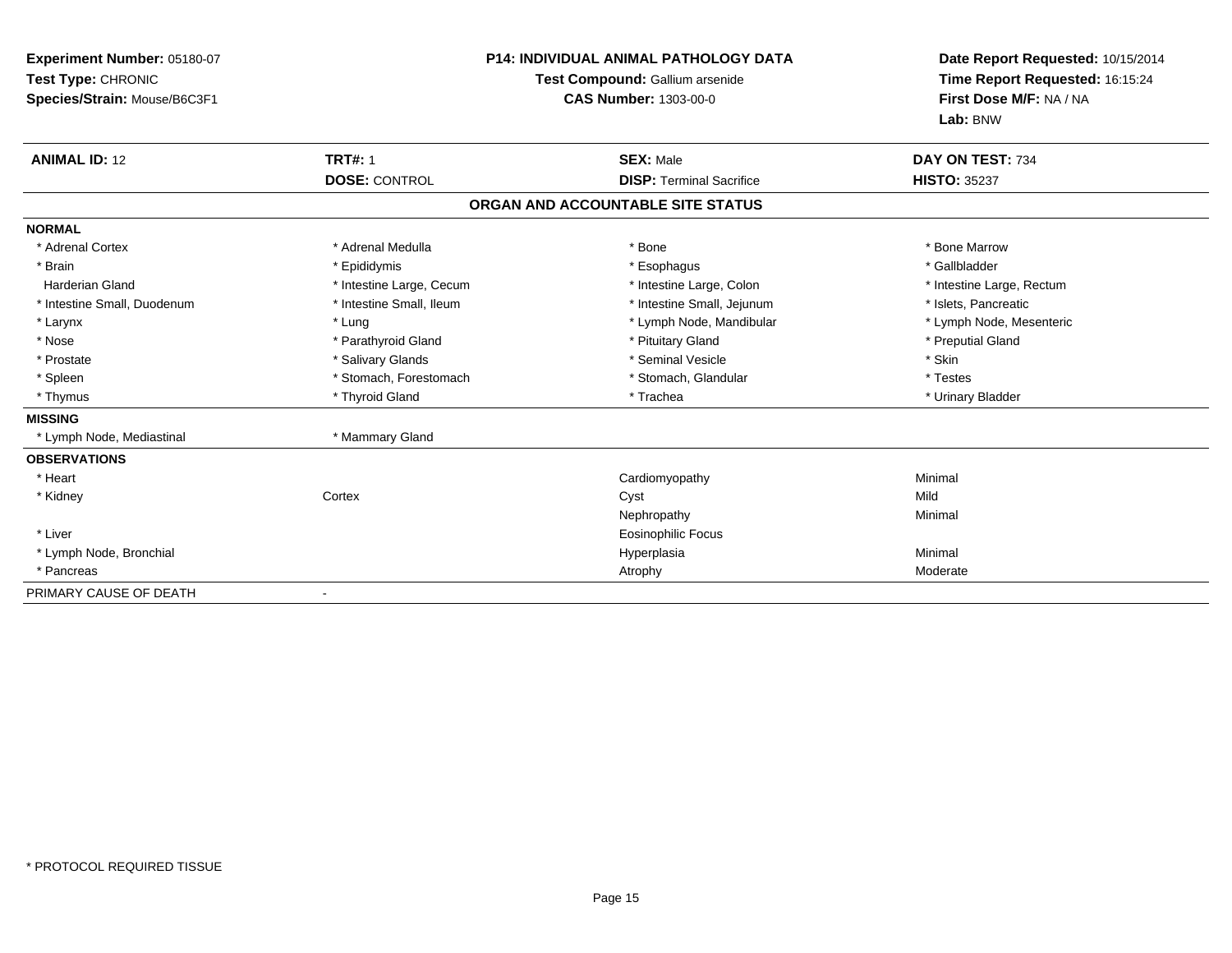| Experiment Number: 05180-07<br>Test Type: CHRONIC<br>Species/Strain: Mouse/B6C3F1 | <b>P14: INDIVIDUAL ANIMAL PATHOLOGY DATA</b><br>Test Compound: Gallium arsenide<br><b>CAS Number: 1303-00-0</b> |                                   | Date Report Requested: 10/15/2014<br>Time Report Requested: 16:15:24<br>First Dose M/F: NA / NA<br>Lab: BNW |
|-----------------------------------------------------------------------------------|-----------------------------------------------------------------------------------------------------------------|-----------------------------------|-------------------------------------------------------------------------------------------------------------|
| <b>ANIMAL ID: 13</b>                                                              | <b>TRT#: 1</b>                                                                                                  | <b>SEX: Male</b>                  | DAY ON TEST: 734                                                                                            |
|                                                                                   | <b>DOSE: CONTROL</b>                                                                                            | <b>DISP: Terminal Sacrifice</b>   | <b>HISTO: 35238</b>                                                                                         |
|                                                                                   |                                                                                                                 | ORGAN AND ACCOUNTABLE SITE STATUS |                                                                                                             |
| <b>NORMAL</b>                                                                     |                                                                                                                 |                                   |                                                                                                             |
| * Adrenal Medulla                                                                 | * Bone                                                                                                          | * Bone Marrow                     | * Brain                                                                                                     |
| * Epididymis                                                                      | * Esophagus                                                                                                     | * Gallbladder                     | <b>Harderian Gland</b>                                                                                      |
| * Intestine Large, Cecum                                                          | * Intestine Large, Colon                                                                                        | * Intestine Large, Rectum         | * Intestine Small, Duodenum                                                                                 |
| * Intestine Small, Ileum                                                          | * Intestine Small, Jejunum                                                                                      | * Islets, Pancreatic              | * Larynx                                                                                                    |
| * Liver                                                                           | * Lymph Node, Bronchial                                                                                         | * Lymph Node, Mediastinal         | * Lymph Node, Mesenteric                                                                                    |
| * Nose                                                                            | * Pancreas                                                                                                      | * Parathyroid Gland               | * Pituitary Gland                                                                                           |
| * Preputial Gland                                                                 | * Prostate                                                                                                      | * Salivary Glands                 | * Seminal Vesicle                                                                                           |
| * Skin                                                                            | * Spleen                                                                                                        | * Stomach, Forestomach            | * Stomach, Glandular                                                                                        |
| * Testes                                                                          | * Thymus                                                                                                        | * Trachea                         | * Urinary Bladder                                                                                           |
| <b>MISSING</b>                                                                    |                                                                                                                 |                                   |                                                                                                             |
| * Lymph Node, Mandibular                                                          | * Mammary Gland                                                                                                 |                                   |                                                                                                             |
| <b>OBSERVATIONS</b>                                                               |                                                                                                                 |                                   |                                                                                                             |
| * Adrenal Cortex                                                                  |                                                                                                                 | Hypertrophy                       | Mild                                                                                                        |
| * Heart                                                                           |                                                                                                                 | Cardiomyopathy                    | Minimal                                                                                                     |
| * Kidney                                                                          |                                                                                                                 | Nephropathy                       | Minimal                                                                                                     |
| * Lung                                                                            |                                                                                                                 | Alveolar/Bronchiolar Adenoma      |                                                                                                             |
| [ Alveolar/Bronchiolar Adenoma TGLS = 1-3 ]                                       |                                                                                                                 |                                   |                                                                                                             |
| * Thyroid Gland                                                                   | <b>Follicular Cel</b>                                                                                           | Hyperplasia                       | Minimal                                                                                                     |
| PRIMARY CAUSE OF DEATH                                                            |                                                                                                                 |                                   |                                                                                                             |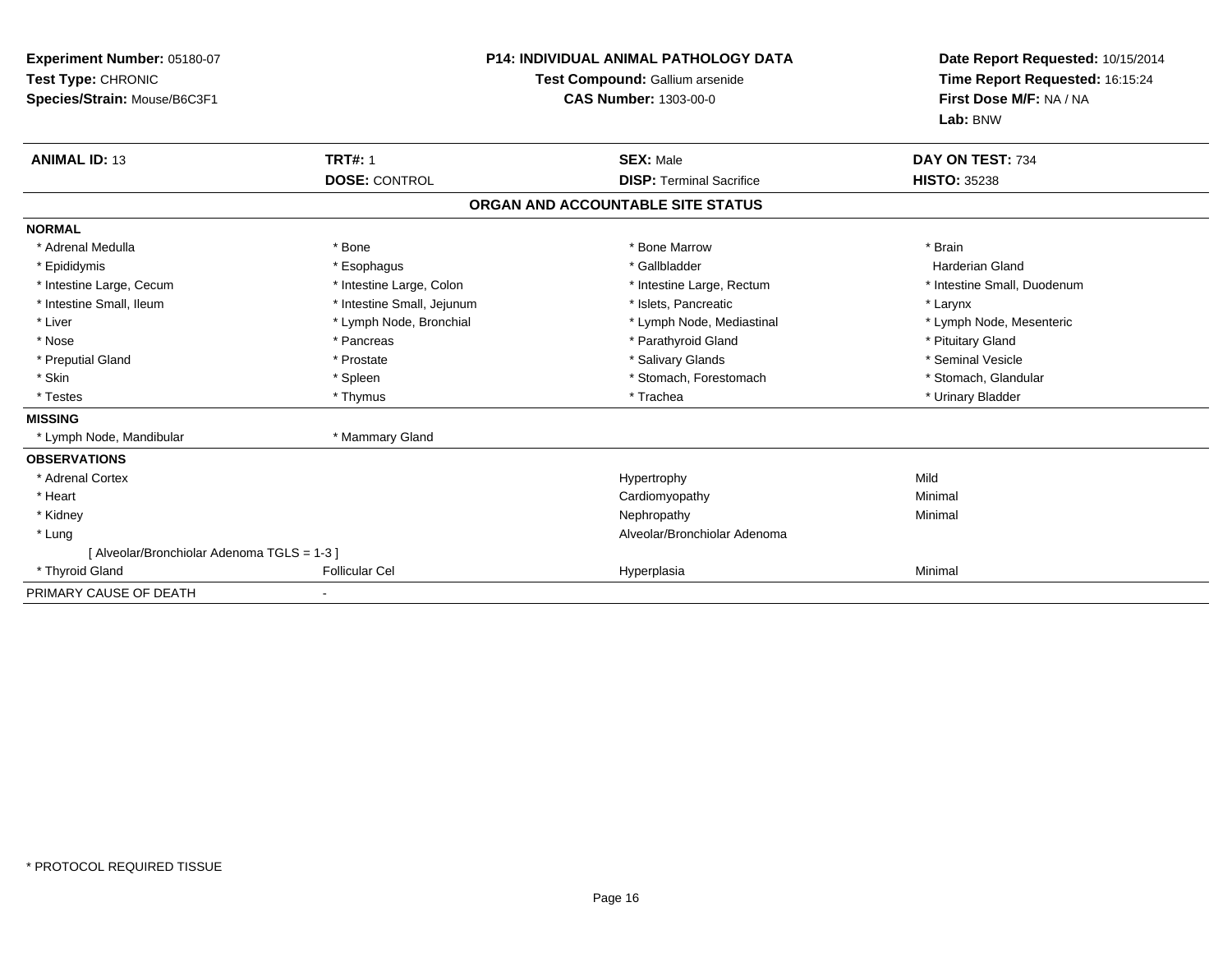| Experiment Number: 05180-07<br>Test Type: CHRONIC<br>Species/Strain: Mouse/B6C3F1<br><b>ANIMAL ID: 14</b> | <b>TRT#: 1</b>             | <b>P14: INDIVIDUAL ANIMAL PATHOLOGY DATA</b><br>Test Compound: Gallium arsenide<br><b>CAS Number: 1303-00-0</b><br><b>SEX: Male</b> | Date Report Requested: 10/15/2014<br>Time Report Requested: 16:15:24<br>First Dose M/F: NA / NA<br>Lab: BNW<br>DAY ON TEST: 733 |
|-----------------------------------------------------------------------------------------------------------|----------------------------|-------------------------------------------------------------------------------------------------------------------------------------|---------------------------------------------------------------------------------------------------------------------------------|
|                                                                                                           | <b>DOSE: CONTROL</b>       | <b>DISP: Terminal Sacrifice</b>                                                                                                     | <b>HISTO: 35239</b>                                                                                                             |
|                                                                                                           |                            | ORGAN AND ACCOUNTABLE SITE STATUS                                                                                                   |                                                                                                                                 |
| <b>NORMAL</b>                                                                                             |                            |                                                                                                                                     |                                                                                                                                 |
| * Adrenal Medulla                                                                                         | * Bone                     | * Bone Marrow                                                                                                                       | * Brain                                                                                                                         |
| * Epididymis                                                                                              | * Esophagus                | Eye                                                                                                                                 | * Gallbladder                                                                                                                   |
| * Intestine Large, Cecum                                                                                  | * Intestine Large, Colon   | * Intestine Large, Rectum                                                                                                           | * Intestine Small, Duodenum                                                                                                     |
| * Intestine Small, Ileum                                                                                  | * Intestine Small, Jejunum | * Islets. Pancreatic                                                                                                                | * Larynx                                                                                                                        |
| * Lung                                                                                                    | * Lymph Node, Mediastinal  | * Lymph Node, Mesenteric                                                                                                            | * Nose                                                                                                                          |
| * Pancreas                                                                                                | * Parathyroid Gland        | * Pituitary Gland                                                                                                                   | * Preputial Gland                                                                                                               |
| * Prostate                                                                                                | * Salivary Glands          | * Seminal Vesicle                                                                                                                   | * Skin                                                                                                                          |
| * Spleen                                                                                                  | * Stomach, Forestomach     | * Stomach, Glandular                                                                                                                | * Testes                                                                                                                        |
| * Thymus                                                                                                  | * Thyroid Gland            | * Trachea                                                                                                                           | * Urinary Bladder                                                                                                               |
| <b>MISSING</b>                                                                                            |                            |                                                                                                                                     |                                                                                                                                 |
| * Lymph Node, Bronchial                                                                                   | * Mammary Gland            |                                                                                                                                     |                                                                                                                                 |
| <b>OBSERVATIONS</b>                                                                                       |                            |                                                                                                                                     |                                                                                                                                 |
| * Adrenal Cortex                                                                                          |                            | Hypertrophy                                                                                                                         | Minimal                                                                                                                         |
| <b>Harderian Gland</b>                                                                                    |                            | Adenoma                                                                                                                             |                                                                                                                                 |
| [Adenoma TGLS = $2-10$ ]                                                                                  |                            |                                                                                                                                     |                                                                                                                                 |
| * Heart                                                                                                   |                            | Cardiomyopathy                                                                                                                      | Minimal                                                                                                                         |
| * Kidney                                                                                                  |                            | Nephropathy                                                                                                                         | Minimal                                                                                                                         |
| * Liver                                                                                                   |                            | <b>Eosinophilic Focus</b>                                                                                                           | Multiple                                                                                                                        |
| * Lymph Node, Mandibular                                                                                  |                            | Hyperplasia                                                                                                                         | Mild                                                                                                                            |
| PRIMARY CAUSE OF DEATH                                                                                    |                            |                                                                                                                                     |                                                                                                                                 |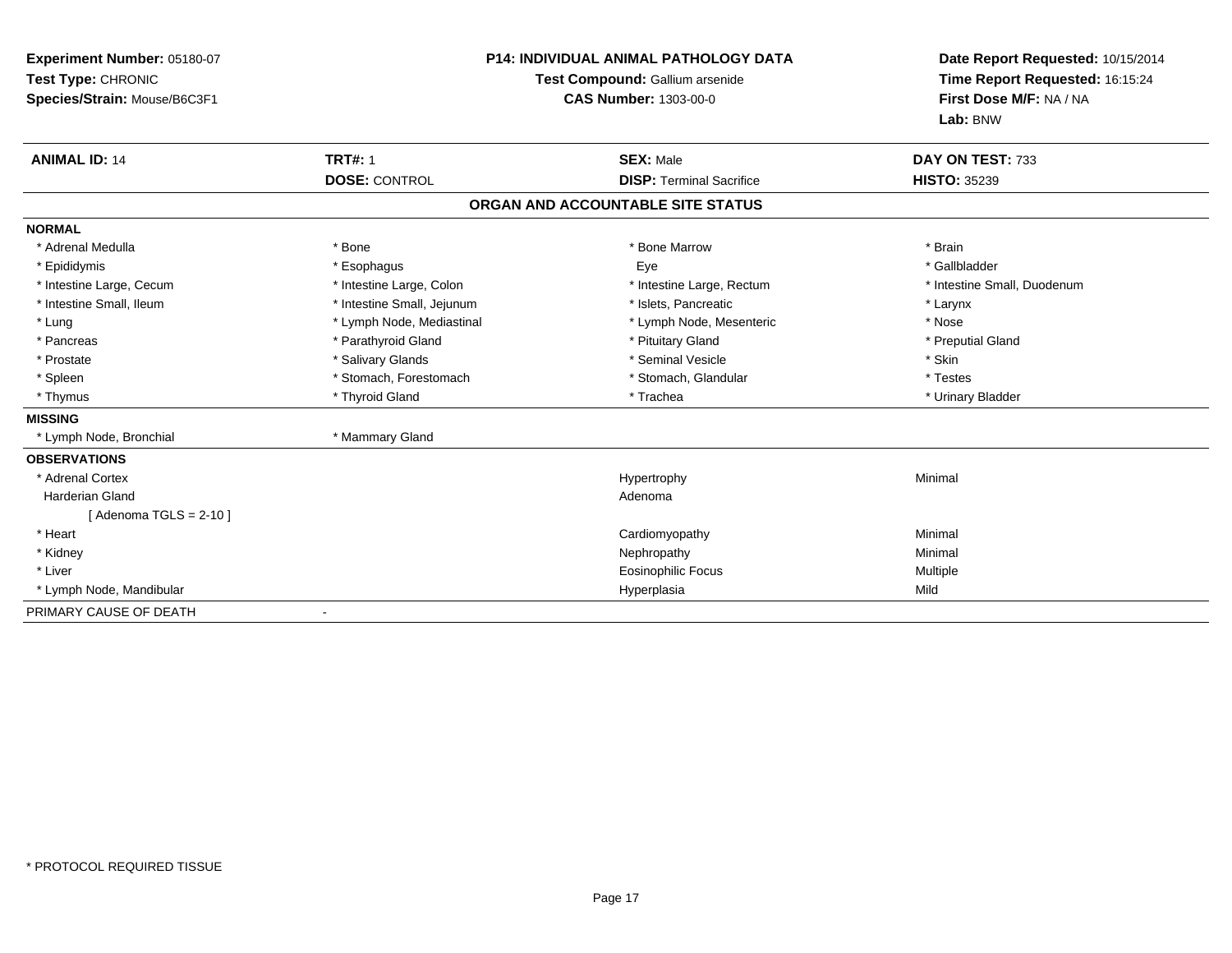| Experiment Number: 05180-07<br>Test Type: CHRONIC<br>Species/Strain: Mouse/B6C3F1 | <b>P14: INDIVIDUAL ANIMAL PATHOLOGY DATA</b><br>Test Compound: Gallium arsenide<br><b>CAS Number: 1303-00-0</b> |                                   | Date Report Requested: 10/15/2014<br>Time Report Requested: 16:15:24<br>First Dose M/F: NA / NA<br>Lab: BNW |  |
|-----------------------------------------------------------------------------------|-----------------------------------------------------------------------------------------------------------------|-----------------------------------|-------------------------------------------------------------------------------------------------------------|--|
| <b>ANIMAL ID: 15</b>                                                              | <b>TRT#: 1</b>                                                                                                  | <b>SEX: Male</b>                  | DAY ON TEST: 54                                                                                             |  |
|                                                                                   | <b>DOSE: CONTROL</b>                                                                                            | <b>DISP: Natural Death</b>        | <b>HISTO: 35240</b>                                                                                         |  |
|                                                                                   |                                                                                                                 | ORGAN AND ACCOUNTABLE SITE STATUS |                                                                                                             |  |
| <b>NORMAL</b>                                                                     |                                                                                                                 |                                   |                                                                                                             |  |
| * Adrenal Cortex                                                                  | * Adrenal Medulla                                                                                               | * Bone                            | * Bone Marrow                                                                                               |  |
| * Brain                                                                           | * Epididymis                                                                                                    | * Esophagus                       | * Gallbladder                                                                                               |  |
| * Heart                                                                           | * Intestine Large, Cecum                                                                                        | * Intestine Large, Colon          | * Intestine Large, Rectum                                                                                   |  |
| * Intestine Small. Ileum                                                          | * Intestine Small, Jejunum                                                                                      | * Islets. Pancreatic              | * Kidney                                                                                                    |  |
| * Liver                                                                           | * Lymph Node, Mandibular                                                                                        | * Nose                            | * Pancreas                                                                                                  |  |
| * Parathyroid Gland                                                               | * Preputial Gland                                                                                               | * Prostate                        | * Salivary Glands                                                                                           |  |
| * Seminal Vesicle                                                                 | * Skin                                                                                                          | * Spleen                          | * Stomach, Forestomach                                                                                      |  |
| * Stomach, Glandular                                                              | * Testes                                                                                                        | * Thyroid Gland                   | * Trachea                                                                                                   |  |
| * Urinary Bladder                                                                 |                                                                                                                 |                                   |                                                                                                             |  |
| <b>MISSING</b>                                                                    |                                                                                                                 |                                   |                                                                                                             |  |
| <b>Harderian Gland</b>                                                            | * Lymph Node, Bronchial                                                                                         | * Lymph Node, Mediastinal         | * Lymph Node, Mesenteric                                                                                    |  |
| * Mammary Gland                                                                   | * Pituitary Gland                                                                                               | * Thymus                          |                                                                                                             |  |
| <b>AUTO PRECLUDES DIAG.</b>                                                       |                                                                                                                 |                                   |                                                                                                             |  |
| * Intestine Small, Duodenum                                                       |                                                                                                                 |                                   |                                                                                                             |  |
| <b>OBSERVATIONS</b>                                                               |                                                                                                                 |                                   |                                                                                                             |  |
| * Larynx                                                                          | Squam Epithel                                                                                                   | Hyperplasia                       | Minimal                                                                                                     |  |
| * Lung                                                                            |                                                                                                                 | Congestion                        | Mild                                                                                                        |  |
| PRIMARY CAUSE OF DEATH                                                            | - UNCERTAIN                                                                                                     |                                   |                                                                                                             |  |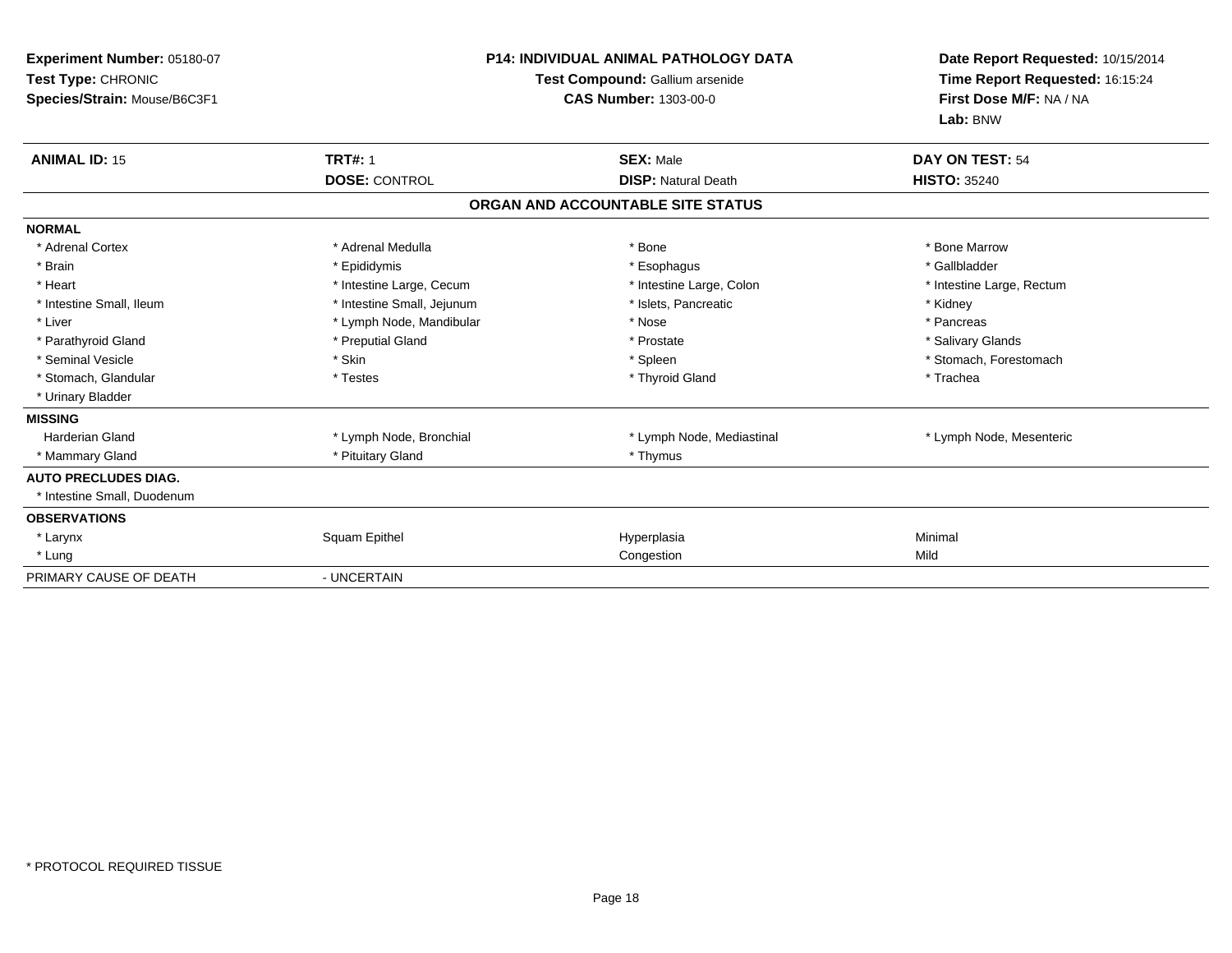| Experiment Number: 05180-07<br>Test Type: CHRONIC<br>Species/Strain: Mouse/B6C3F1<br><b>ANIMAL ID: 16</b> | <b>P14: INDIVIDUAL ANIMAL PATHOLOGY DATA</b><br>Test Compound: Gallium arsenide<br><b>CAS Number: 1303-00-0</b><br><b>TRT#: 1</b><br><b>SEX: Male</b><br><b>DOSE: CONTROL</b><br><b>DISP: Natural Death</b> |                                                        | Date Report Requested: 10/15/2014<br>Time Report Requested: 16:15:24<br>First Dose M/F: NA / NA<br>Lab: BNW<br>DAY ON TEST: 578<br><b>HISTO: 35241</b> |  |
|-----------------------------------------------------------------------------------------------------------|-------------------------------------------------------------------------------------------------------------------------------------------------------------------------------------------------------------|--------------------------------------------------------|--------------------------------------------------------------------------------------------------------------------------------------------------------|--|
|                                                                                                           |                                                                                                                                                                                                             | ORGAN AND ACCOUNTABLE SITE STATUS                      |                                                                                                                                                        |  |
| <b>NORMAL</b><br>* Adrenal Medulla                                                                        | * Bone                                                                                                                                                                                                      | * Bone Marrow                                          | * Brain                                                                                                                                                |  |
| * Epididymis                                                                                              | * Esophagus                                                                                                                                                                                                 | <b>Harderian Gland</b>                                 | * Islets, Pancreatic                                                                                                                                   |  |
| * Lung<br>* Lymph Node, Mesenteric                                                                        | * Lymph Node, Bronchial<br>* Nose                                                                                                                                                                           | * Lymph Node, Mandibular<br>* Pituitary Gland          | * Lymph Node, Mediastinal<br>* Preputial Gland                                                                                                         |  |
| * Prostate<br>* Spleen                                                                                    | * Salivary Glands<br>* Stomach, Forestomach                                                                                                                                                                 | * Seminal Vesicle<br>* Stomach, Glandular              | * Skin<br>* Testes                                                                                                                                     |  |
| * Thymus                                                                                                  | * Thyroid Gland                                                                                                                                                                                             | * Trachea                                              | * Urinary Bladder                                                                                                                                      |  |
| <b>MISSING</b><br>* Mammary Gland                                                                         | * Parathyroid Gland                                                                                                                                                                                         |                                                        |                                                                                                                                                        |  |
| <b>AUTO PRECLUDES DIAG.</b>                                                                               |                                                                                                                                                                                                             |                                                        |                                                                                                                                                        |  |
| * Gallbladder<br>* Intestine Small, Duodenum                                                              | * Intestine Large, Cecum<br>* Intestine Small, Ileum                                                                                                                                                        | * Intestine Large, Colon<br>* Intestine Small, Jejunum | * Intestine Large, Rectum                                                                                                                              |  |
| <b>OBSERVATIONS</b>                                                                                       |                                                                                                                                                                                                             |                                                        |                                                                                                                                                        |  |
| * Adrenal Cortex                                                                                          |                                                                                                                                                                                                             | Hypertrophy                                            | Minimal                                                                                                                                                |  |
| * Heart                                                                                                   |                                                                                                                                                                                                             | Cardiomyopathy                                         | Minimal                                                                                                                                                |  |
| * Kidney                                                                                                  |                                                                                                                                                                                                             | Nephropathy                                            | Minimal                                                                                                                                                |  |
| * Larynx                                                                                                  | Squam Epithel                                                                                                                                                                                               | Hyperplasia                                            | Minimal                                                                                                                                                |  |
| * Liver                                                                                                   |                                                                                                                                                                                                             | Hepatocellular Adenoma                                 |                                                                                                                                                        |  |
| [ Hepatocellular Adenoma TGLS = 1-10 ]                                                                    |                                                                                                                                                                                                             |                                                        |                                                                                                                                                        |  |
| * Pancreas                                                                                                |                                                                                                                                                                                                             | Atrophy                                                | Minimal                                                                                                                                                |  |
| PRIMARY CAUSE OF DEATH                                                                                    | - Liver Hepatocellular Adenoma                                                                                                                                                                              |                                                        |                                                                                                                                                        |  |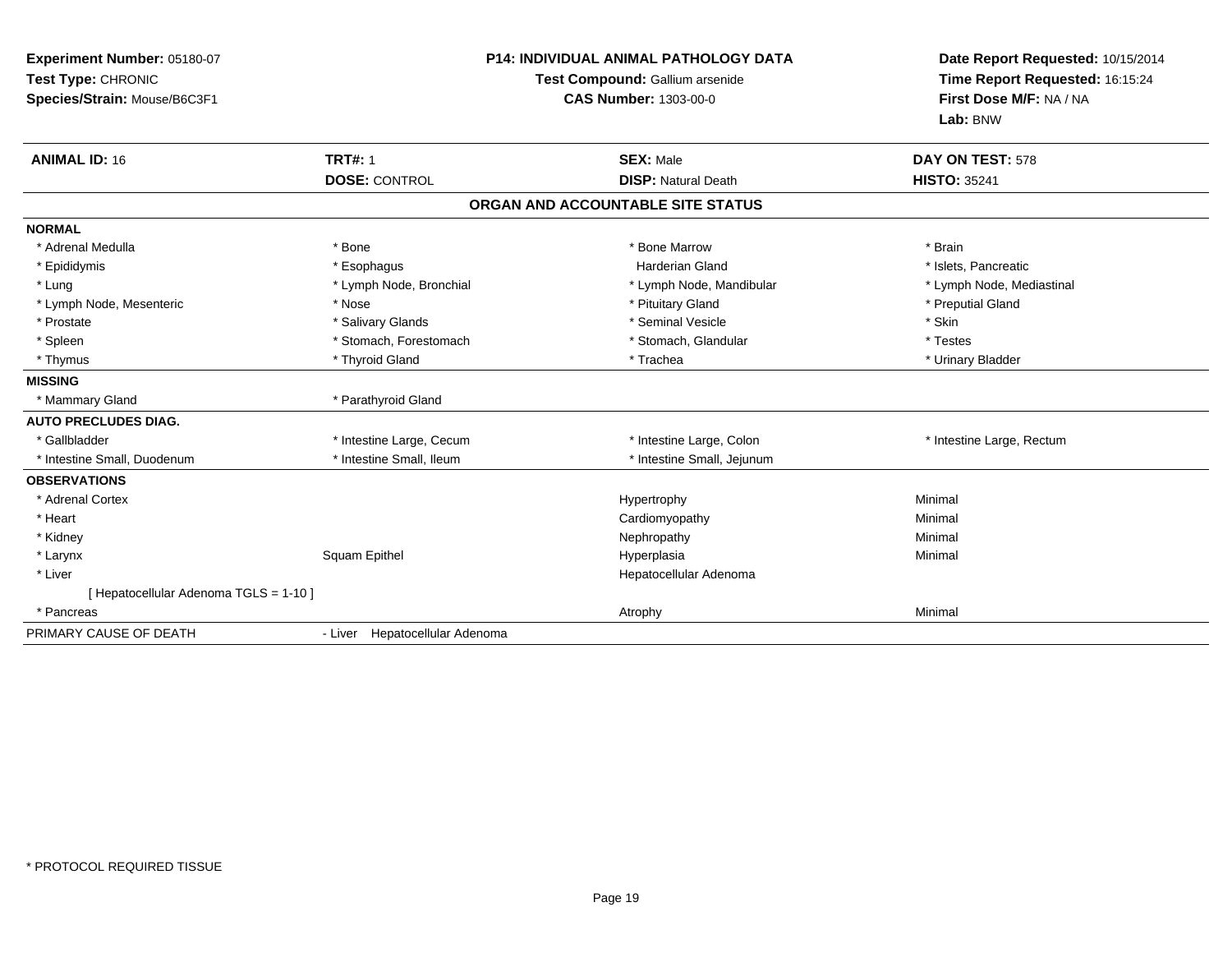| Experiment Number: 05180-07<br>Test Type: CHRONIC<br>Species/Strain: Mouse/B6C3F1 | <b>P14: INDIVIDUAL ANIMAL PATHOLOGY DATA</b><br>Test Compound: Gallium arsenide<br><b>CAS Number: 1303-00-0</b> |                                   | Date Report Requested: 10/15/2014<br>Time Report Requested: 16:15:24<br>First Dose M/F: NA / NA<br>Lab: BNW |
|-----------------------------------------------------------------------------------|-----------------------------------------------------------------------------------------------------------------|-----------------------------------|-------------------------------------------------------------------------------------------------------------|
| <b>ANIMAL ID: 17</b>                                                              | <b>TRT#: 1</b>                                                                                                  | <b>SEX: Male</b>                  | DAY ON TEST: 735                                                                                            |
|                                                                                   | <b>DOSE: CONTROL</b>                                                                                            | <b>DISP: Terminal Sacrifice</b>   | <b>HISTO: 35242</b>                                                                                         |
|                                                                                   |                                                                                                                 | ORGAN AND ACCOUNTABLE SITE STATUS |                                                                                                             |
| <b>NORMAL</b>                                                                     |                                                                                                                 |                                   |                                                                                                             |
| * Bone                                                                            | * Bone Marrow                                                                                                   | * Brain                           | * Epididymis                                                                                                |
| * Esophagus                                                                       | <b>Harderian Gland</b>                                                                                          | * Intestine Large, Cecum          | * Intestine Large, Colon                                                                                    |
| * Intestine Large, Rectum                                                         | * Intestine Small, Duodenum                                                                                     | * Intestine Small, Ileum          | * Intestine Small, Jejunum                                                                                  |
| * Islets, Pancreatic                                                              | * Larynx                                                                                                        | * Liver                           | * Lung                                                                                                      |
| * Lymph Node, Bronchial                                                           | * Lymph Node, Mediastinal                                                                                       | * Lymph Node, Mesenteric          | * Nose                                                                                                      |
| * Pancreas                                                                        | * Parathyroid Gland                                                                                             | * Pituitary Gland                 | * Preputial Gland                                                                                           |
| * Prostate                                                                        | * Salivary Glands                                                                                               | * Seminal Vesicle                 | * Skin                                                                                                      |
| * Spleen                                                                          | * Stomach, Forestomach                                                                                          | * Stomach, Glandular              | * Testes                                                                                                    |
| * Thymus                                                                          | * Trachea                                                                                                       | * Urinary Bladder                 |                                                                                                             |
| <b>MISSING</b>                                                                    |                                                                                                                 |                                   |                                                                                                             |
| * Gallbladder                                                                     | * Lymph Node, Mandibular                                                                                        | * Mammary Gland                   |                                                                                                             |
| <b>OBSERVATIONS</b>                                                               |                                                                                                                 |                                   |                                                                                                             |
| * Adrenal Cortex                                                                  |                                                                                                                 | Hypertrophy                       | Minimal                                                                                                     |
| * Adrenal Medulla                                                                 |                                                                                                                 | Pheochromocytoma Benign           |                                                                                                             |
| * Heart                                                                           |                                                                                                                 | Cardiomyopathy                    | Minimal                                                                                                     |
| * Kidney                                                                          |                                                                                                                 | Nephropathy                       | Minimal                                                                                                     |
| * Thyroid Gland                                                                   | <b>Follicular Cel</b>                                                                                           | Hyperplasia                       | Minimal                                                                                                     |
| PRIMARY CAUSE OF DEATH                                                            |                                                                                                                 |                                   |                                                                                                             |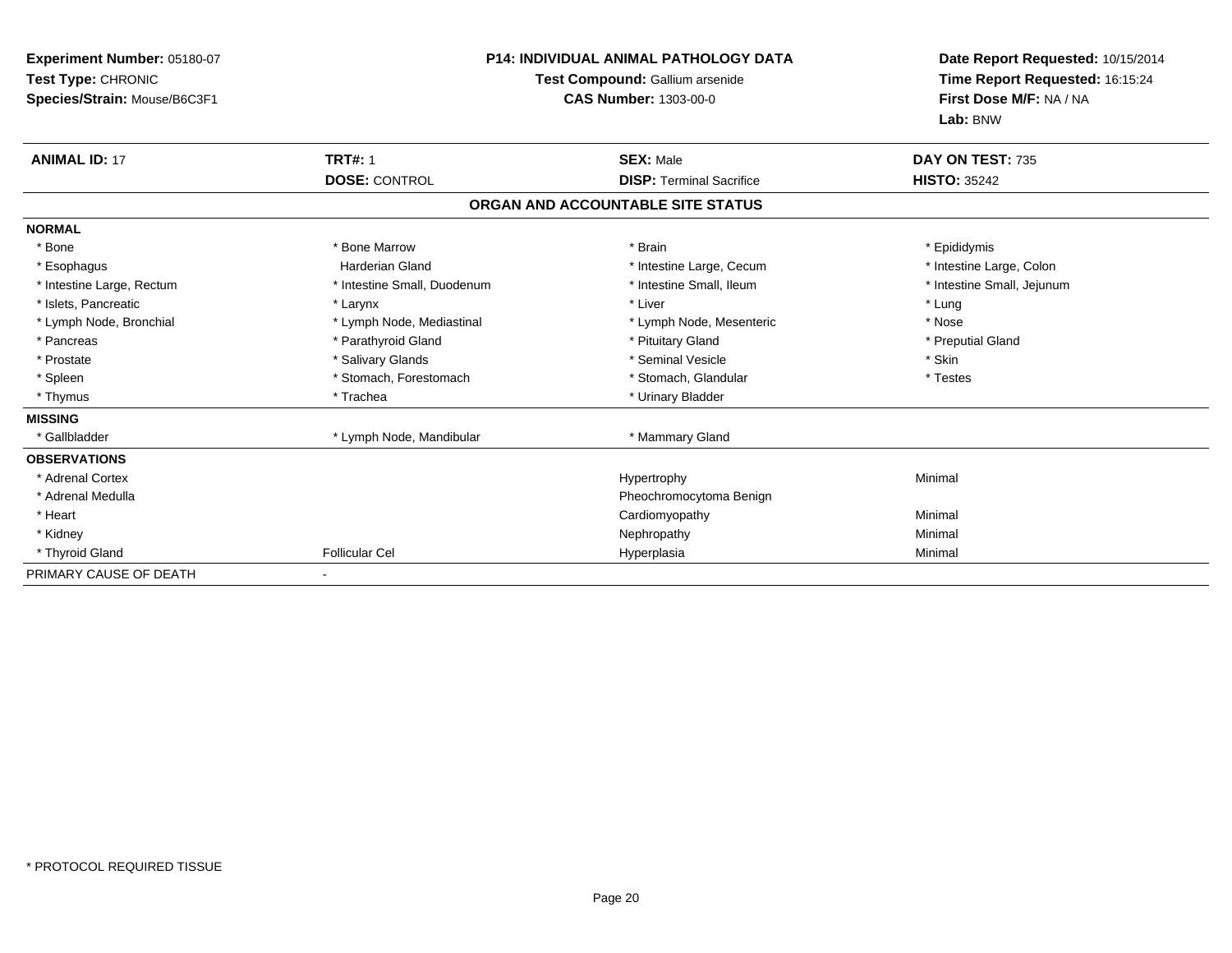| Experiment Number: 05180-07<br>Test Type: CHRONIC<br>Species/Strain: Mouse/B6C3F1 |                                | <b>P14: INDIVIDUAL ANIMAL PATHOLOGY DATA</b><br>Test Compound: Gallium arsenide<br><b>CAS Number: 1303-00-0</b> | Date Report Requested: 10/15/2014<br>Time Report Requested: 16:15:24<br>First Dose M/F: NA / NA<br>Lab: BNW |  |
|-----------------------------------------------------------------------------------|--------------------------------|-----------------------------------------------------------------------------------------------------------------|-------------------------------------------------------------------------------------------------------------|--|
| <b>ANIMAL ID: 18</b>                                                              | <b>TRT#: 1</b>                 | <b>SEX: Male</b>                                                                                                | DAY ON TEST: 457                                                                                            |  |
|                                                                                   | <b>DOSE: CONTROL</b>           | <b>DISP:</b> Moribund Sacrifice                                                                                 | <b>HISTO: 35243</b>                                                                                         |  |
|                                                                                   |                                | ORGAN AND ACCOUNTABLE SITE STATUS                                                                               |                                                                                                             |  |
| <b>NORMAL</b>                                                                     |                                |                                                                                                                 |                                                                                                             |  |
| * Adrenal Cortex                                                                  | * Adrenal Medulla              | * Bone                                                                                                          | * Bone Marrow                                                                                               |  |
| * Brain                                                                           | * Epididymis                   | * Esophagus                                                                                                     | * Gallbladder                                                                                               |  |
| <b>Harderian Gland</b>                                                            | * Intestine Large, Cecum       | * Intestine Large, Colon                                                                                        | * Intestine Large, Rectum                                                                                   |  |
| * Intestine Small, Duodenum                                                       | * Intestine Small, Ileum       | * Intestine Small, Jejunum                                                                                      | * Islets, Pancreatic                                                                                        |  |
| * Larynx                                                                          | * Lung                         | * Lymph Node, Mandibular                                                                                        | * Lymph Node, Mediastinal                                                                                   |  |
| * Lymph Node, Mesenteric                                                          | * Nose                         | * Parathyroid Gland                                                                                             | * Pituitary Gland                                                                                           |  |
| * Preputial Gland                                                                 | * Prostate                     | * Salivary Glands                                                                                               | * Seminal Vesicle                                                                                           |  |
| * Skin                                                                            | * Spleen                       | * Stomach, Forestomach                                                                                          | * Stomach, Glandular                                                                                        |  |
| * Testes                                                                          | * Thyroid Gland                | * Trachea                                                                                                       | * Urinary Bladder                                                                                           |  |
| <b>MISSING</b>                                                                    |                                |                                                                                                                 |                                                                                                             |  |
| * Lymph Node, Bronchial                                                           | * Mammary Gland                | * Thymus                                                                                                        |                                                                                                             |  |
| <b>OBSERVATIONS</b>                                                               |                                |                                                                                                                 |                                                                                                             |  |
| * Heart                                                                           |                                | Cardiomyopathy                                                                                                  | Minimal                                                                                                     |  |
| * Kidney                                                                          |                                | Nephropathy                                                                                                     | Minimal                                                                                                     |  |
| * Liver                                                                           |                                | Hepatocellular Adenoma                                                                                          |                                                                                                             |  |
|                                                                                   |                                | Necrosis                                                                                                        | Moderate                                                                                                    |  |
| [ Hepatocellular Adenoma TGLS = 1-4+10 ]                                          |                                |                                                                                                                 |                                                                                                             |  |
| * Pancreas                                                                        |                                | Atrophy                                                                                                         | Minimal                                                                                                     |  |
| PRIMARY CAUSE OF DEATH                                                            | - Liver Hepatocellular Adenoma |                                                                                                                 |                                                                                                             |  |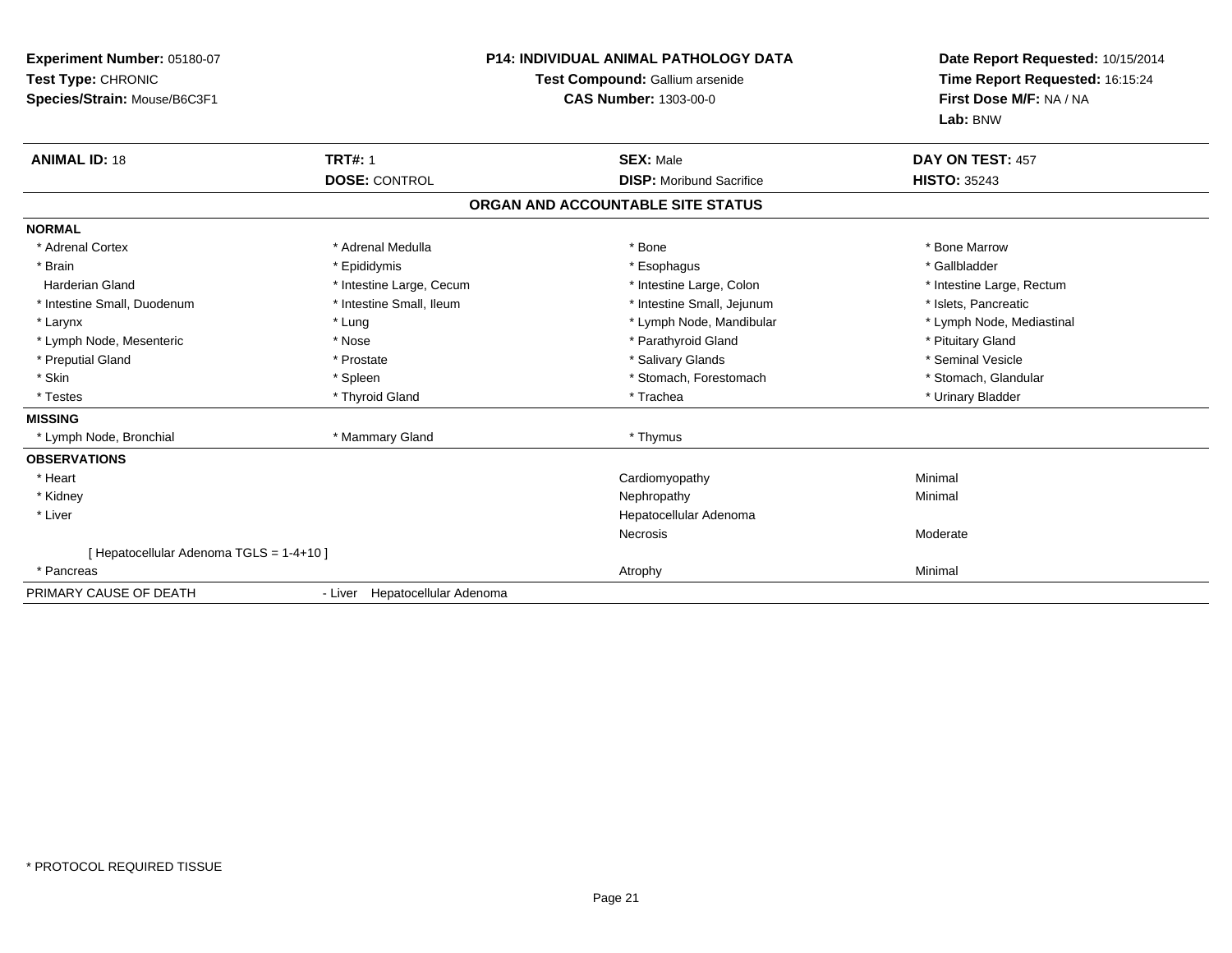| Experiment Number: 05180-07<br>Test Type: CHRONIC<br>Species/Strain: Mouse/B6C3F1 |                                  | <b>P14: INDIVIDUAL ANIMAL PATHOLOGY DATA</b><br>Test Compound: Gallium arsenide<br><b>CAS Number: 1303-00-0</b> | Date Report Requested: 10/15/2014<br>Time Report Requested: 16:15:24<br>First Dose M/F: NA / NA<br>Lab: BNW |
|-----------------------------------------------------------------------------------|----------------------------------|-----------------------------------------------------------------------------------------------------------------|-------------------------------------------------------------------------------------------------------------|
| <b>ANIMAL ID: 19</b>                                                              | <b>TRT#: 1</b>                   | <b>SEX: Male</b>                                                                                                | DAY ON TEST: 727                                                                                            |
|                                                                                   | <b>DOSE: CONTROL</b>             | <b>DISP: Natural Death</b>                                                                                      | <b>HISTO: 35244</b>                                                                                         |
|                                                                                   |                                  | ORGAN AND ACCOUNTABLE SITE STATUS                                                                               |                                                                                                             |
| <b>NORMAL</b>                                                                     |                                  |                                                                                                                 |                                                                                                             |
| * Adrenal Cortex                                                                  | * Adrenal Medulla                | * Bone                                                                                                          | * Bone Marrow                                                                                               |
| * Brain                                                                           | * Epididymis                     | * Esophagus                                                                                                     | <b>Harderian Gland</b>                                                                                      |
| * Islets, Pancreatic                                                              | * Larynx                         | * Lung                                                                                                          | * Lymph Node, Bronchial                                                                                     |
| * Lymph Node, Mediastinal                                                         | * Lymph Node, Mesenteric         | * Nose                                                                                                          | * Pancreas                                                                                                  |
| * Pituitary Gland                                                                 | * Preputial Gland                | * Prostate                                                                                                      | * Salivary Glands                                                                                           |
| * Seminal Vesicle                                                                 | * Skin                           | * Spleen                                                                                                        | * Stomach, Forestomach                                                                                      |
| * Testes                                                                          | * Thymus                         | * Thyroid Gland                                                                                                 | * Trachea                                                                                                   |
| * Urinary Bladder                                                                 |                                  |                                                                                                                 |                                                                                                             |
| <b>MISSING</b>                                                                    |                                  |                                                                                                                 |                                                                                                             |
| * Lymph Node, Mandibular                                                          | * Mammary Gland                  | * Parathyroid Gland                                                                                             |                                                                                                             |
| <b>AUTO PRECLUDES DIAG.</b>                                                       |                                  |                                                                                                                 |                                                                                                             |
| * Gallbladder                                                                     | * Intestine Large, Cecum         | * Intestine Large, Colon                                                                                        | * Intestine Large, Rectum                                                                                   |
| * Intestine Small, Duodenum                                                       | * Intestine Small, Ileum         | * Intestine Small, Jejunum                                                                                      | * Stomach, Glandular                                                                                        |
| <b>OBSERVATIONS</b>                                                               |                                  |                                                                                                                 |                                                                                                             |
| * Heart                                                                           |                                  | Cardiomyopathy                                                                                                  | Minimal                                                                                                     |
| * Kidney                                                                          |                                  | Hydronephrosis                                                                                                  | Mild                                                                                                        |
|                                                                                   |                                  | Nephropathy                                                                                                     | Minimal                                                                                                     |
| * Liver                                                                           |                                  | Hepatocellular Carcinoma                                                                                        |                                                                                                             |
|                                                                                   |                                  | Necrosis                                                                                                        | Marked                                                                                                      |
| [ Hepatocellular Carcinoma TGLS = 1-10 ]<br>[ Necrosis TGLS = $2-11$ ]            |                                  |                                                                                                                 |                                                                                                             |
| PRIMARY CAUSE OF DEATH                                                            | - Liver Hepatocellular Carcinoma |                                                                                                                 |                                                                                                             |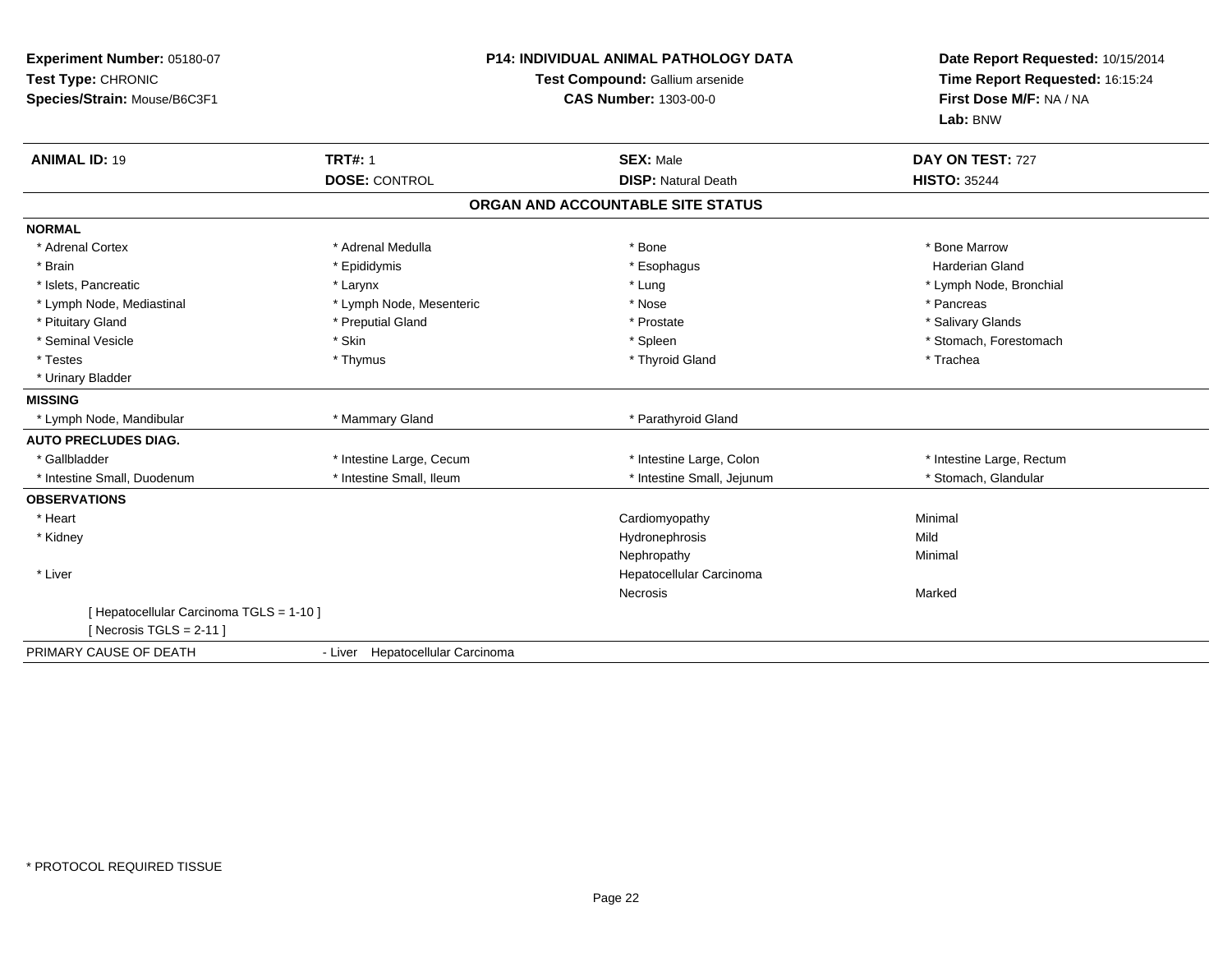| Experiment Number: 05180-07<br>Test Type: CHRONIC<br>Species/Strain: Mouse/B6C3F1 | <b>P14: INDIVIDUAL ANIMAL PATHOLOGY DATA</b><br>Test Compound: Gallium arsenide<br><b>CAS Number: 1303-00-0</b> |                                                     | Date Report Requested: 10/15/2014<br>Time Report Requested: 16:15:24<br>First Dose M/F: NA / NA<br>Lab: BNW |  |
|-----------------------------------------------------------------------------------|-----------------------------------------------------------------------------------------------------------------|-----------------------------------------------------|-------------------------------------------------------------------------------------------------------------|--|
| <b>ANIMAL ID: 20</b>                                                              | <b>TRT#: 1</b><br><b>DOSE: CONTROL</b>                                                                          | <b>SEX: Male</b><br><b>DISP: Moribund Sacrifice</b> | DAY ON TEST: 647<br><b>HISTO: 35245</b>                                                                     |  |
|                                                                                   |                                                                                                                 | ORGAN AND ACCOUNTABLE SITE STATUS                   |                                                                                                             |  |
|                                                                                   |                                                                                                                 |                                                     |                                                                                                             |  |
| <b>NORMAL</b>                                                                     |                                                                                                                 |                                                     |                                                                                                             |  |
| * Adrenal Medulla                                                                 | * Bone                                                                                                          | * Bone Marrow                                       | * Brain                                                                                                     |  |
| * Epididymis                                                                      | * Esophagus                                                                                                     | * Gallbladder                                       | Harderian Gland                                                                                             |  |
| * Intestine Large, Cecum                                                          | * Intestine Large, Colon                                                                                        | * Intestine Large, Rectum                           | * Intestine Small, Duodenum                                                                                 |  |
| * Intestine Small, Ileum                                                          | * Intestine Small, Jejunum                                                                                      | * Islets. Pancreatic                                | * Larynx                                                                                                    |  |
| * Lymph Node, Bronchial                                                           | * Lymph Node, Mandibular                                                                                        | * Lymph Node, Mediastinal                           | * Nose                                                                                                      |  |
| * Pituitary Gland                                                                 | * Preputial Gland                                                                                               | * Prostate                                          | * Salivary Glands                                                                                           |  |
| * Seminal Vesicle                                                                 | * Skin                                                                                                          | * Stomach, Glandular                                | * Testes                                                                                                    |  |
| * Thymus                                                                          | * Thyroid Gland                                                                                                 | * Trachea                                           | * Urinary Bladder                                                                                           |  |
| <b>MISSING</b>                                                                    |                                                                                                                 |                                                     |                                                                                                             |  |
| * Mammary Gland                                                                   | * Parathyroid Gland                                                                                             |                                                     |                                                                                                             |  |
| <b>OBSERVATIONS</b>                                                               |                                                                                                                 |                                                     |                                                                                                             |  |
| * Adrenal Cortex                                                                  |                                                                                                                 | Histiocytic Sarcoma                                 |                                                                                                             |  |
|                                                                                   |                                                                                                                 | Hyperplasia                                         | Mild                                                                                                        |  |
| * Heart                                                                           |                                                                                                                 | Cardiomyopathy                                      | Minimal                                                                                                     |  |
| * Kidney                                                                          |                                                                                                                 | Nephropathy                                         | Mild                                                                                                        |  |
| * Liver                                                                           |                                                                                                                 | Histiocytic Sarcoma                                 |                                                                                                             |  |
| [Histiocytic Sarcoma TGLS = 1-4]                                                  |                                                                                                                 |                                                     |                                                                                                             |  |
| * Lung                                                                            |                                                                                                                 | Histiocytic Sarcoma                                 |                                                                                                             |  |
| * Lymph Node, Mesenteric                                                          |                                                                                                                 | Hematopoietic Cell Proliferation                    | Minimal                                                                                                     |  |
| * Pancreas                                                                        |                                                                                                                 | Atrophy                                             | Mild                                                                                                        |  |
| * Spleen                                                                          |                                                                                                                 | Hematopoietic Cell Proliferation                    | Mild                                                                                                        |  |
| * Stomach, Forestomach                                                            | Epithelium                                                                                                      | Hyperplasia                                         | Mild                                                                                                        |  |
| [ Hyperplasia TGLS = 3-8 ]                                                        |                                                                                                                 |                                                     |                                                                                                             |  |
| PRIMARY CAUSE OF DEATH                                                            | - Liver Histiocytic Sarcoma                                                                                     |                                                     |                                                                                                             |  |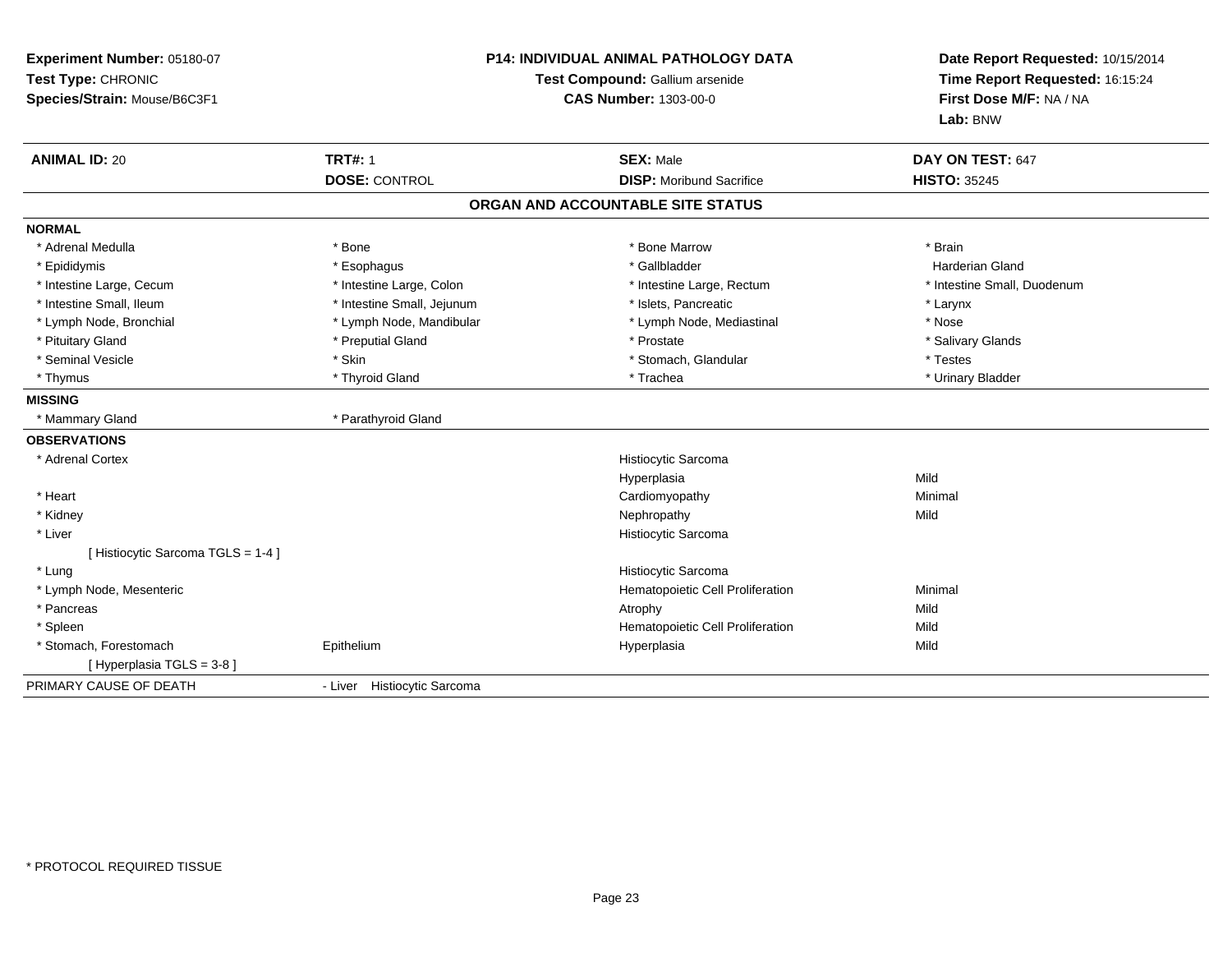| Experiment Number: 05180-07<br>Test Type: CHRONIC<br>Species/Strain: Mouse/B6C3F1 | <b>P14: INDIVIDUAL ANIMAL PATHOLOGY DATA</b><br>Test Compound: Gallium arsenide<br><b>CAS Number: 1303-00-0</b> |                                   | Date Report Requested: 10/15/2014<br>Time Report Requested: 16:15:24<br>First Dose M/F: NA / NA<br>Lab: BNW |
|-----------------------------------------------------------------------------------|-----------------------------------------------------------------------------------------------------------------|-----------------------------------|-------------------------------------------------------------------------------------------------------------|
| <b>ANIMAL ID: 21</b>                                                              | <b>TRT#: 1</b>                                                                                                  | <b>SEX: Male</b>                  | DAY ON TEST: 735                                                                                            |
|                                                                                   | <b>DOSE: CONTROL</b>                                                                                            | <b>DISP: Terminal Sacrifice</b>   | <b>HISTO: 35246</b>                                                                                         |
|                                                                                   |                                                                                                                 | ORGAN AND ACCOUNTABLE SITE STATUS |                                                                                                             |
| <b>NORMAL</b>                                                                     |                                                                                                                 |                                   |                                                                                                             |
| * Adrenal Medulla                                                                 | * Bone                                                                                                          | * Bone Marrow                     | * Brain                                                                                                     |
| * Epididymis                                                                      | * Esophagus                                                                                                     | * Gallbladder                     | <b>Harderian Gland</b>                                                                                      |
| * Intestine Large, Cecum                                                          | * Intestine Large, Colon                                                                                        | * Intestine Large, Rectum         | * Intestine Small, Duodenum                                                                                 |
| * Intestine Small, Ileum                                                          | * Intestine Small, Jejunum                                                                                      | * Islets, Pancreatic              | * Larynx                                                                                                    |
| * Liver                                                                           | * Lymph Node, Mandibular                                                                                        | * Lymph Node, Mediastinal         | * Lymph Node, Mesenteric                                                                                    |
| * Nose                                                                            | * Pancreas                                                                                                      | * Parathyroid Gland               | * Pituitary Gland                                                                                           |
| * Preputial Gland                                                                 | * Prostate                                                                                                      | * Salivary Glands                 | * Seminal Vesicle                                                                                           |
| * Skin                                                                            | * Spleen                                                                                                        | * Stomach, Forestomach            | * Stomach, Glandular                                                                                        |
| * Testes                                                                          | * Thymus                                                                                                        | * Thyroid Gland                   | * Trachea                                                                                                   |
| * Urinary Bladder                                                                 |                                                                                                                 |                                   |                                                                                                             |
| <b>MISSING</b>                                                                    |                                                                                                                 |                                   |                                                                                                             |
| * Mammary Gland                                                                   |                                                                                                                 |                                   |                                                                                                             |
| <b>OBSERVATIONS</b>                                                               |                                                                                                                 |                                   |                                                                                                             |
| * Adrenal Cortex                                                                  |                                                                                                                 | Hyperplasia                       | Moderate                                                                                                    |
|                                                                                   |                                                                                                                 | Hypertrophy                       | Minimal                                                                                                     |
| * Heart                                                                           |                                                                                                                 | Cardiomyopathy                    | Minimal                                                                                                     |
| * Kidney                                                                          |                                                                                                                 | Cyst                              | Mild                                                                                                        |
|                                                                                   |                                                                                                                 | Nephropathy                       | Minimal                                                                                                     |
| * Lung                                                                            |                                                                                                                 | Alveolar/Bronchiolar Carcinoma    |                                                                                                             |
| [ Alveolar/Bronchiolar Carcinoma TGLS = 1-3 ]                                     |                                                                                                                 |                                   |                                                                                                             |
| * Lymph Node, Bronchial                                                           |                                                                                                                 | Hyperplasia                       | Minimal                                                                                                     |
| PRIMARY CAUSE OF DEATH                                                            |                                                                                                                 |                                   |                                                                                                             |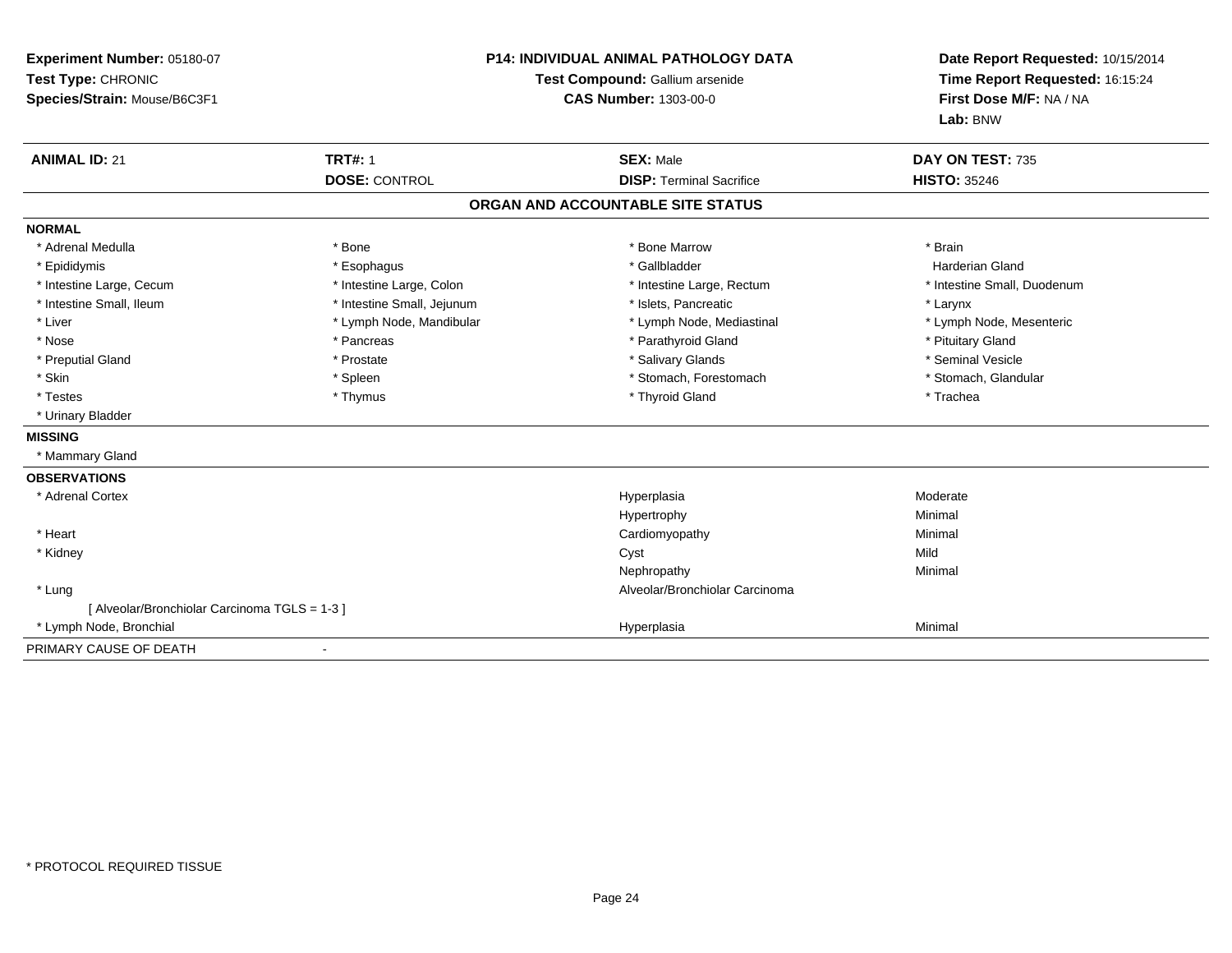| Experiment Number: 05180-07<br>Test Type: CHRONIC<br>Species/Strain: Mouse/B6C3F1 |                            | <b>P14: INDIVIDUAL ANIMAL PATHOLOGY DATA</b><br>Test Compound: Gallium arsenide<br><b>CAS Number: 1303-00-0</b> | Date Report Requested: 10/15/2014<br>Time Report Requested: 16:15:24<br>First Dose M/F: NA / NA<br>Lab: BNW |
|-----------------------------------------------------------------------------------|----------------------------|-----------------------------------------------------------------------------------------------------------------|-------------------------------------------------------------------------------------------------------------|
| <b>ANIMAL ID: 22</b>                                                              | <b>TRT#: 1</b>             | <b>SEX: Male</b>                                                                                                | DAY ON TEST: 733                                                                                            |
|                                                                                   | <b>DOSE: CONTROL</b>       | <b>DISP: Terminal Sacrifice</b>                                                                                 | <b>HISTO: 35247</b>                                                                                         |
|                                                                                   |                            | ORGAN AND ACCOUNTABLE SITE STATUS                                                                               |                                                                                                             |
| <b>NORMAL</b>                                                                     |                            |                                                                                                                 |                                                                                                             |
| * Adrenal Medulla                                                                 | * Bone                     | * Bone Marrow                                                                                                   | * Brain                                                                                                     |
| * Epididymis                                                                      | * Esophagus                | * Gallbladder                                                                                                   | <b>Harderian Gland</b>                                                                                      |
| * Intestine Large, Cecum                                                          | * Intestine Large, Colon   | * Intestine Large, Rectum                                                                                       | * Intestine Small, Duodenum                                                                                 |
| * Intestine Small, Ileum                                                          | * Intestine Small, Jejunum | * Islets, Pancreatic                                                                                            | * Larynx                                                                                                    |
| * Lymph Node, Bronchial                                                           | * Lymph Node, Mandibular   | * Lymph Node, Mediastinal                                                                                       | * Lymph Node, Mesenteric                                                                                    |
| * Nose                                                                            | * Pancreas                 | * Parathyroid Gland                                                                                             | * Pituitary Gland                                                                                           |
| * Prostate                                                                        | * Salivary Glands          | * Seminal Vesicle                                                                                               | * Skin                                                                                                      |
| * Stomach, Glandular                                                              | * Testes                   | * Thymus                                                                                                        | * Thyroid Gland                                                                                             |
| * Trachea                                                                         | * Urinary Bladder          |                                                                                                                 |                                                                                                             |
| <b>MISSING</b>                                                                    |                            |                                                                                                                 |                                                                                                             |
| * Mammary Gland                                                                   |                            |                                                                                                                 |                                                                                                             |
| <b>OBSERVATIONS</b>                                                               |                            |                                                                                                                 |                                                                                                             |
| * Adrenal Cortex                                                                  |                            | Hypertrophy                                                                                                     | Minimal                                                                                                     |
| * Heart                                                                           |                            | Cardiomyopathy                                                                                                  | Minimal                                                                                                     |
| * Kidney                                                                          |                            | Nephropathy                                                                                                     | Mild                                                                                                        |
| * Liver                                                                           |                            | Hepatocellular Adenoma                                                                                          | Multiple                                                                                                    |
|                                                                                   |                            | Hepatocellular Carcinoma                                                                                        | Multiple                                                                                                    |
| [ Hepatocellular Adenoma TGLS = 2-10 ]                                            |                            |                                                                                                                 |                                                                                                             |
| [ Hepatocellular Carcinoma TGLS = 1,2-4+10 ]                                      |                            |                                                                                                                 |                                                                                                             |
| * Lung                                                                            |                            | Alveolar/Bronchiolar Adenoma                                                                                    |                                                                                                             |
|                                                                                   |                            | Hepatocellular Carcinoma                                                                                        | Metastatic (Liver)                                                                                          |
| * Preputial Gland                                                                 |                            | Ectasia                                                                                                         | Mild                                                                                                        |
|                                                                                   |                            | Inflammation                                                                                                    | Mild                                                                                                        |
| * Spleen                                                                          |                            | Hematopoietic Cell Proliferation                                                                                | Mild                                                                                                        |
| * Stomach, Forestomach                                                            | Epithelium                 | Hyperplasia                                                                                                     | Marked                                                                                                      |
|                                                                                   |                            | Squamous Cell Papilloma                                                                                         |                                                                                                             |
| [Hyperplasia TGLS = 3-8]                                                          |                            |                                                                                                                 |                                                                                                             |
| [Squamous Cell Papilloma TGLS = 3-8]                                              |                            |                                                                                                                 |                                                                                                             |
| PRIMARY CAUSE OF DEATH                                                            |                            |                                                                                                                 |                                                                                                             |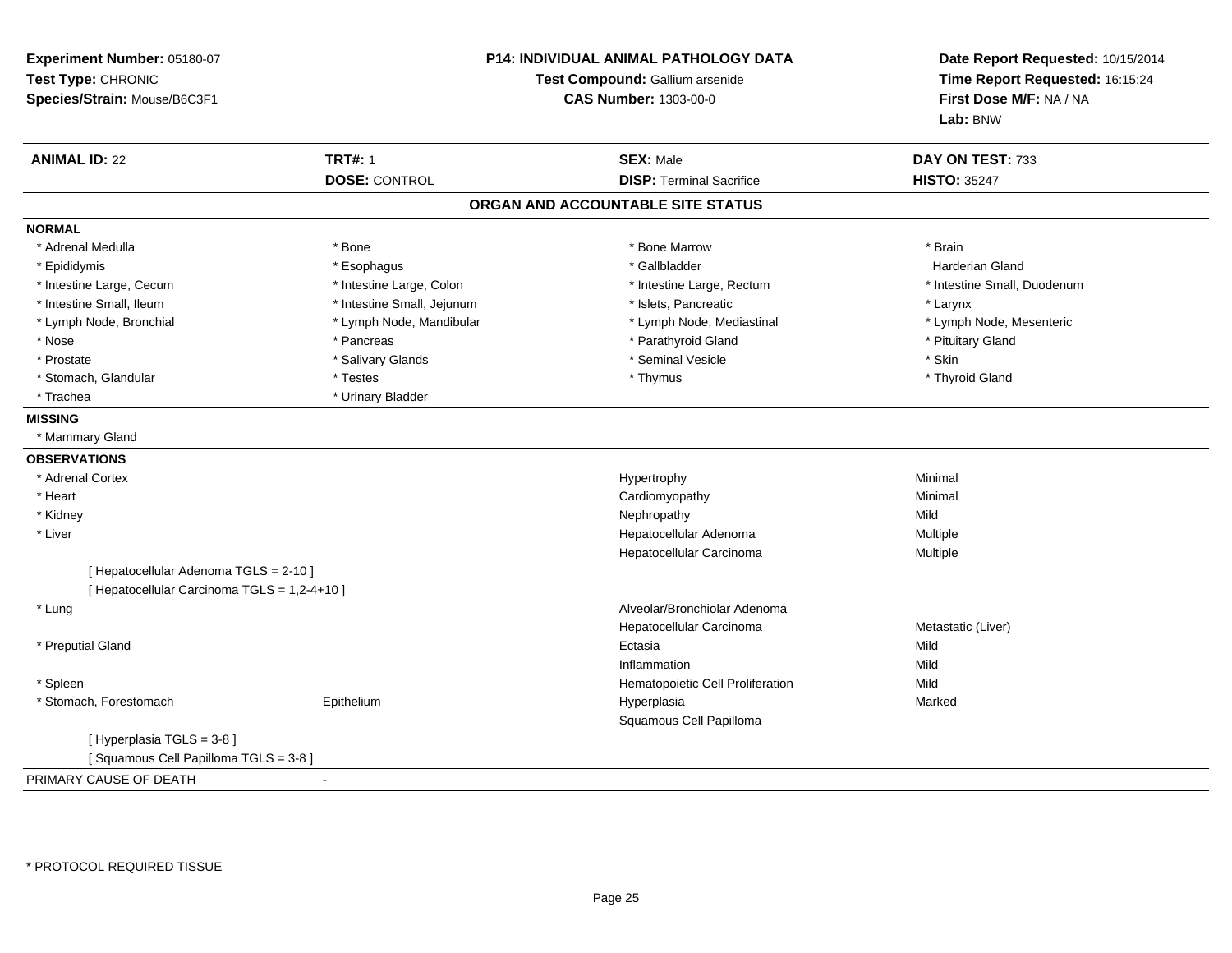| Experiment Number: 05180-07<br>Test Type: CHRONIC<br>Species/Strain: Mouse/B6C3F1 |                             | <b>P14: INDIVIDUAL ANIMAL PATHOLOGY DATA</b><br>Test Compound: Gallium arsenide<br><b>CAS Number: 1303-00-0</b> | Date Report Requested: 10/15/2014<br>Time Report Requested: 16:15:24<br>First Dose M/F: NA / NA<br>Lab: BNW |
|-----------------------------------------------------------------------------------|-----------------------------|-----------------------------------------------------------------------------------------------------------------|-------------------------------------------------------------------------------------------------------------|
| <b>ANIMAL ID: 23</b>                                                              | <b>TRT#: 1</b>              | <b>SEX: Male</b>                                                                                                | DAY ON TEST: 733                                                                                            |
|                                                                                   | <b>DOSE: CONTROL</b>        | <b>DISP: Terminal Sacrifice</b>                                                                                 | <b>HISTO: 35248</b>                                                                                         |
|                                                                                   |                             | ORGAN AND ACCOUNTABLE SITE STATUS                                                                               |                                                                                                             |
| <b>NORMAL</b>                                                                     |                             |                                                                                                                 |                                                                                                             |
| * Adrenal Medulla                                                                 | * Bone Marrow               | * Brain                                                                                                         | * Esophagus                                                                                                 |
| * Gallbladder                                                                     | Harderian Gland             | * Intestine Large, Cecum                                                                                        | * Intestine Large, Colon                                                                                    |
| * Intestine Large, Rectum                                                         | * Intestine Small, Duodenum | * Intestine Small, Ileum                                                                                        | * Intestine Small, Jejunum                                                                                  |
| * Islets, Pancreatic                                                              | * Larynx                    | * Lung                                                                                                          | * Lymph Node, Bronchial                                                                                     |
| * Lymph Node, Mediastinal                                                         | * Lymph Node, Mesenteric    | * Nose                                                                                                          | * Parathyroid Gland                                                                                         |
| * Pituitary Gland                                                                 | * Prostate                  | * Salivary Glands                                                                                               | * Seminal Vesicle                                                                                           |
| * Skin                                                                            | * Spleen                    | * Stomach, Forestomach                                                                                          | * Stomach, Glandular                                                                                        |
| * Testes                                                                          | * Thymus                    | * Trachea                                                                                                       | * Urinary Bladder                                                                                           |
| <b>MISSING</b>                                                                    |                             |                                                                                                                 |                                                                                                             |
| * Lymph Node, Mandibular                                                          | * Mammary Gland             |                                                                                                                 |                                                                                                             |
| <b>OBSERVATIONS</b>                                                               |                             |                                                                                                                 |                                                                                                             |
| * Adrenal Cortex                                                                  |                             | Hypertrophy                                                                                                     | Minimal                                                                                                     |
| * Bone                                                                            |                             | Fibrous Osteodystrophy                                                                                          | Minimal                                                                                                     |
| * Epididymis                                                                      |                             | Inflammation                                                                                                    | Minimal                                                                                                     |
| * Heart                                                                           |                             | Cardiomyopathy                                                                                                  | Minimal                                                                                                     |
| * Kidney                                                                          |                             | Nephropathy                                                                                                     | Minimal                                                                                                     |
| * Liver                                                                           |                             | <b>Eosinophilic Focus</b>                                                                                       | Multiple                                                                                                    |
| [ Eosinophilic Focus TGLS = 1,2-4 ]                                               |                             |                                                                                                                 |                                                                                                             |
| * Pancreas                                                                        |                             | Atrophy                                                                                                         | Minimal                                                                                                     |
| * Preputial Gland                                                                 |                             | Ectasia                                                                                                         | Minimal                                                                                                     |
| * Thyroid Gland                                                                   | <b>Follicular Cel</b>       | Hyperplasia                                                                                                     | Minimal                                                                                                     |
| PRIMARY CAUSE OF DEATH                                                            |                             |                                                                                                                 |                                                                                                             |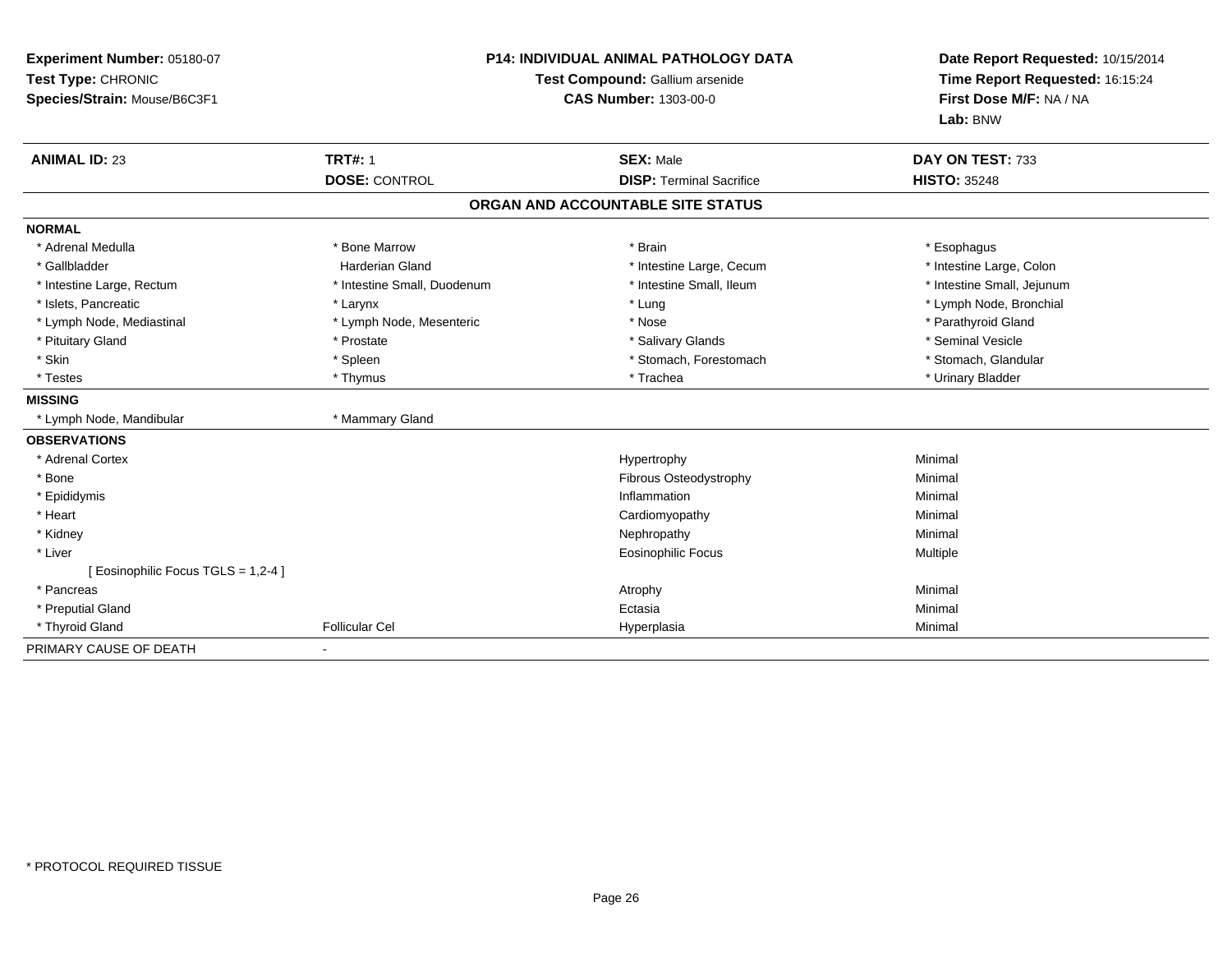| Experiment Number: 05180-07<br>Test Type: CHRONIC<br>Species/Strain: Mouse/B6C3F1 | P14: INDIVIDUAL ANIMAL PATHOLOGY DATA<br>Test Compound: Gallium arsenide<br><b>CAS Number: 1303-00-0</b> |                                   | Date Report Requested: 10/15/2014<br>Time Report Requested: 16:15:24<br>First Dose M/F: NA / NA<br>Lab: BNW |
|-----------------------------------------------------------------------------------|----------------------------------------------------------------------------------------------------------|-----------------------------------|-------------------------------------------------------------------------------------------------------------|
| <b>ANIMAL ID: 24</b>                                                              | <b>TRT#: 1</b>                                                                                           | <b>SEX: Male</b>                  | DAY ON TEST: 734                                                                                            |
|                                                                                   | <b>DOSE: CONTROL</b>                                                                                     | <b>DISP: Terminal Sacrifice</b>   | <b>HISTO: 35249</b>                                                                                         |
|                                                                                   |                                                                                                          | ORGAN AND ACCOUNTABLE SITE STATUS |                                                                                                             |
| <b>NORMAL</b>                                                                     |                                                                                                          |                                   |                                                                                                             |
| * Adrenal Medulla                                                                 | * Bone                                                                                                   | * Bone Marrow                     | * Brain                                                                                                     |
| * Epididymis                                                                      | * Esophagus                                                                                              | * Gallbladder                     | <b>Harderian Gland</b>                                                                                      |
| * Intestine Large, Cecum                                                          | * Intestine Large, Colon                                                                                 | * Intestine Large, Rectum         | * Intestine Small, Duodenum                                                                                 |
| * Intestine Small, Ileum                                                          | * Intestine Small, Jejunum                                                                               | * Islets, Pancreatic              | * Larynx                                                                                                    |
| * Lymph Node, Mandibular                                                          | * Lymph Node, Mediastinal                                                                                | * Parathyroid Gland               | * Pituitary Gland                                                                                           |
| * Preputial Gland                                                                 | * Prostate                                                                                               | * Salivary Glands                 | * Seminal Vesicle                                                                                           |
| * Skin                                                                            | * Spleen                                                                                                 | * Stomach, Forestomach            | * Stomach, Glandular                                                                                        |
| * Testes                                                                          | * Thymus                                                                                                 | * Thyroid Gland                   | * Trachea                                                                                                   |
| * Urinary Bladder                                                                 |                                                                                                          |                                   |                                                                                                             |
| <b>MISSING</b>                                                                    |                                                                                                          |                                   |                                                                                                             |
| * Mammary Gland                                                                   |                                                                                                          |                                   |                                                                                                             |
| <b>OBSERVATIONS</b>                                                               |                                                                                                          |                                   |                                                                                                             |
| * Adrenal Cortex                                                                  |                                                                                                          | Hypertrophy                       | Minimal                                                                                                     |
| * Heart                                                                           |                                                                                                          | Cardiomyopathy                    | Minimal                                                                                                     |
| * Kidney                                                                          |                                                                                                          | Nephropathy                       | Minimal                                                                                                     |
| * Liver                                                                           |                                                                                                          | Degeneration                      | Fatty, Mild                                                                                                 |
| * Lung                                                                            |                                                                                                          | Alveolar/Bronchiolar Adenoma      |                                                                                                             |
| * Lymph Node, Bronchial                                                           |                                                                                                          | Hyperplasia                       | Minimal                                                                                                     |
| * Lymph Node, Mesenteric                                                          |                                                                                                          | Hyperplasia                       | Minimal                                                                                                     |
| Mesentery                                                                         |                                                                                                          | Hemangiosarcoma                   |                                                                                                             |
| [Hemangiosarcoma TGLS = 1-10]                                                     |                                                                                                          |                                   |                                                                                                             |
| * Nose                                                                            | Olfactory Epi                                                                                            | Degeneration                      | Hyaline, Minimal                                                                                            |
| * Pancreas                                                                        |                                                                                                          | Atrophy                           | Mild                                                                                                        |
| PRIMARY CAUSE OF DEATH                                                            |                                                                                                          |                                   |                                                                                                             |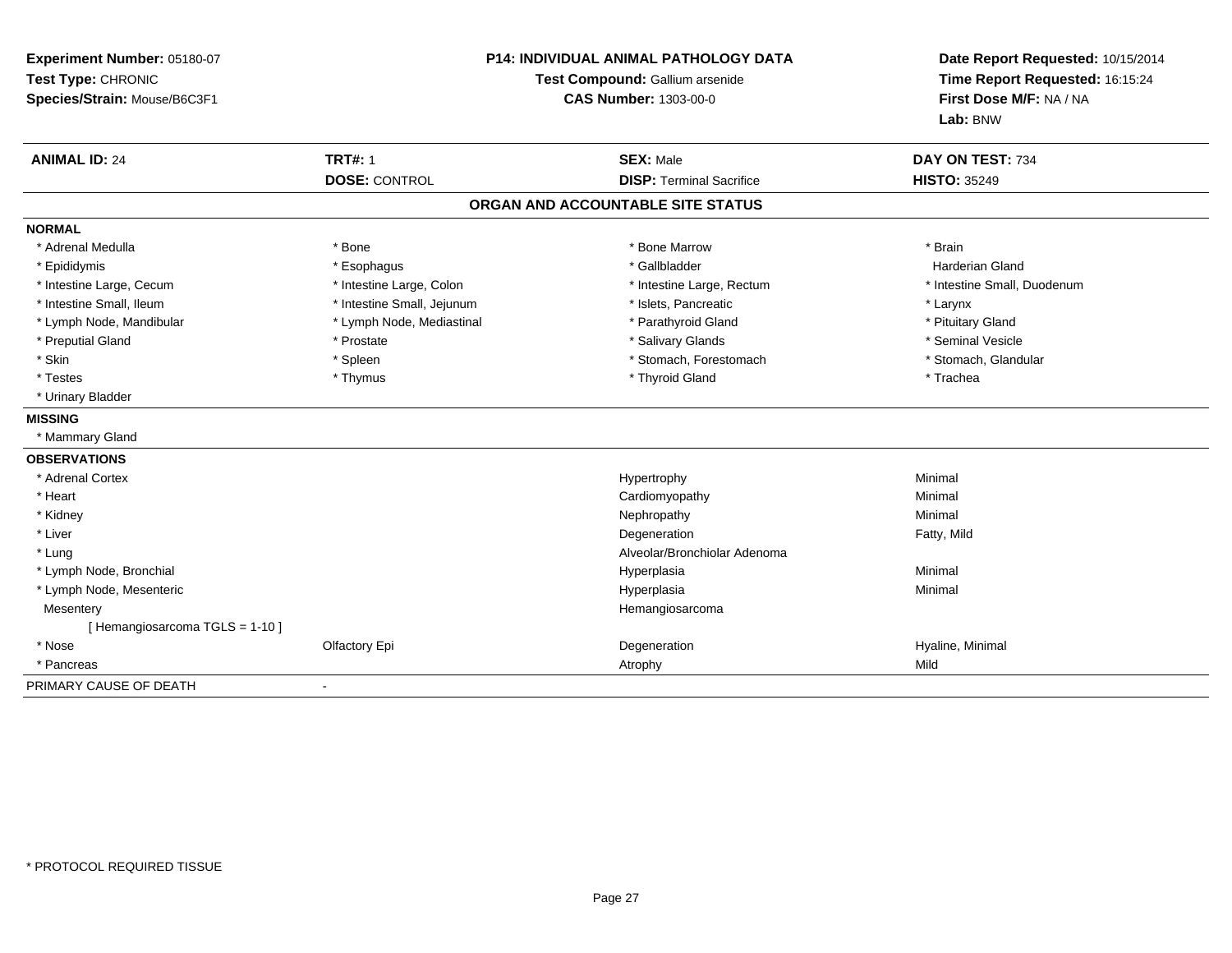| Experiment Number: 05180-07<br>Test Type: CHRONIC<br>Species/Strain: Mouse/B6C3F1 |                                | <b>P14: INDIVIDUAL ANIMAL PATHOLOGY DATA</b><br>Test Compound: Gallium arsenide<br><b>CAS Number: 1303-00-0</b> | Date Report Requested: 10/15/2014<br>Time Report Requested: 16:15:24<br>First Dose M/F: NA / NA<br>Lab: BNW |
|-----------------------------------------------------------------------------------|--------------------------------|-----------------------------------------------------------------------------------------------------------------|-------------------------------------------------------------------------------------------------------------|
| <b>ANIMAL ID: 25</b>                                                              | <b>TRT#: 1</b>                 | <b>SEX: Male</b>                                                                                                | DAY ON TEST: 574                                                                                            |
|                                                                                   | <b>DOSE: CONTROL</b>           | <b>DISP: Natural Death</b>                                                                                      | <b>HISTO: 35250</b>                                                                                         |
|                                                                                   |                                | ORGAN AND ACCOUNTABLE SITE STATUS                                                                               |                                                                                                             |
| <b>NORMAL</b>                                                                     |                                |                                                                                                                 |                                                                                                             |
| * Adrenal Medulla                                                                 | * Bone                         | * Bone Marrow                                                                                                   | * Brain                                                                                                     |
| * Epididymis                                                                      | * Esophagus                    | <b>Harderian Gland</b>                                                                                          | * Intestine Large, Colon                                                                                    |
| * Intestine Large, Rectum                                                         | * Islets, Pancreatic           | * Larynx                                                                                                        | * Lung                                                                                                      |
| * Lymph Node, Bronchial                                                           | * Lymph Node, Mediastinal      | * Lymph Node, Mesenteric                                                                                        | * Nose                                                                                                      |
| * Pancreas                                                                        | * Parathyroid Gland            | * Pituitary Gland                                                                                               | * Preputial Gland                                                                                           |
| * Prostate                                                                        | * Salivary Glands              | * Seminal Vesicle                                                                                               | * Skin                                                                                                      |
| * Spleen                                                                          | * Stomach, Forestomach         | * Stomach, Glandular                                                                                            | * Testes                                                                                                    |
| * Thymus                                                                          | * Thyroid Gland                | * Trachea                                                                                                       | * Urinary Bladder                                                                                           |
| <b>MISSING</b>                                                                    |                                |                                                                                                                 |                                                                                                             |
| * Lymph Node, Mandibular                                                          | * Mammary Gland                |                                                                                                                 |                                                                                                             |
| <b>AUTO PRECLUDES DIAG.</b>                                                       |                                |                                                                                                                 |                                                                                                             |
| * Gallbladder                                                                     | * Intestine Large, Cecum       | * Intestine Small, Duodenum                                                                                     | * Intestine Small, Ileum                                                                                    |
| * Intestine Small, Jejunum                                                        |                                |                                                                                                                 |                                                                                                             |
| <b>OBSERVATIONS</b>                                                               |                                |                                                                                                                 |                                                                                                             |
| * Adrenal Cortex                                                                  |                                | Hypertrophy                                                                                                     | Minimal                                                                                                     |
| * Heart                                                                           |                                | Cardiomyopathy                                                                                                  | Minimal                                                                                                     |
| * Kidney                                                                          |                                | Nephropathy                                                                                                     | Minimal                                                                                                     |
| * Liver                                                                           |                                | Hepatocellular Adenoma                                                                                          |                                                                                                             |
| [ Hepatocellular Adenoma TGLS = 1-10 ]                                            |                                |                                                                                                                 |                                                                                                             |
| PRIMARY CAUSE OF DEATH                                                            | - Liver Hepatocellular Adenoma |                                                                                                                 |                                                                                                             |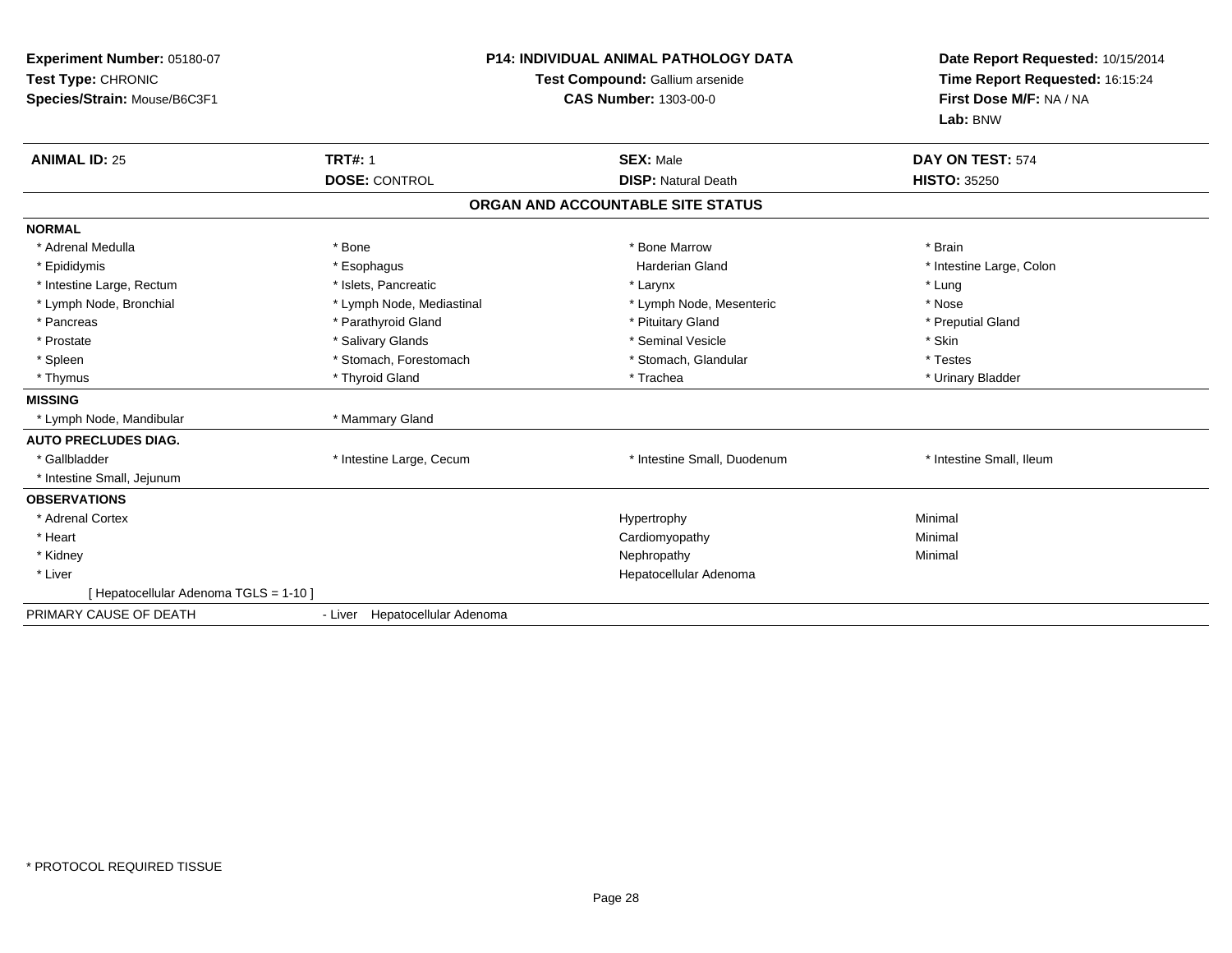| Experiment Number: 05180-07<br>Test Type: CHRONIC<br>Species/Strain: Mouse/B6C3F1<br><b>ANIMAL ID: 26</b> | <b>TRT#: 1</b>             | <b>P14: INDIVIDUAL ANIMAL PATHOLOGY DATA</b><br>Test Compound: Gallium arsenide<br><b>CAS Number: 1303-00-0</b><br><b>SEX: Male</b> | Date Report Requested: 10/15/2014<br>Time Report Requested: 16:15:24<br>First Dose M/F: NA / NA<br>Lab: BNW<br>DAY ON TEST: 733 |
|-----------------------------------------------------------------------------------------------------------|----------------------------|-------------------------------------------------------------------------------------------------------------------------------------|---------------------------------------------------------------------------------------------------------------------------------|
|                                                                                                           | <b>DOSE: CONTROL</b>       | <b>DISP: Terminal Sacrifice</b>                                                                                                     | <b>HISTO: 35251</b>                                                                                                             |
|                                                                                                           |                            | ORGAN AND ACCOUNTABLE SITE STATUS                                                                                                   |                                                                                                                                 |
| <b>NORMAL</b>                                                                                             |                            |                                                                                                                                     |                                                                                                                                 |
| * Adrenal Medulla                                                                                         | * Bone                     | * Bone Marrow                                                                                                                       | * Brain                                                                                                                         |
| * Epididymis                                                                                              | * Esophagus                | * Gallbladder                                                                                                                       | <b>Harderian Gland</b>                                                                                                          |
| * Intestine Large, Cecum                                                                                  | * Intestine Large, Colon   | * Intestine Large, Rectum                                                                                                           | * Intestine Small, Duodenum                                                                                                     |
| * Intestine Small, Ileum                                                                                  | * Intestine Small, Jejunum | * Islets, Pancreatic                                                                                                                | * Larynx                                                                                                                        |
| * Lung                                                                                                    | * Lymph Node, Bronchial    | * Lymph Node, Mandibular                                                                                                            | * Lymph Node, Mediastinal                                                                                                       |
| * Lymph Node, Mesenteric                                                                                  | * Nose                     | * Pancreas                                                                                                                          | * Pituitary Gland                                                                                                               |
| * Prostate                                                                                                | * Salivary Glands          | * Seminal Vesicle                                                                                                                   | * Skin                                                                                                                          |
| * Stomach, Forestomach                                                                                    | * Stomach, Glandular       | * Testes                                                                                                                            | * Thymus                                                                                                                        |
| * Thyroid Gland                                                                                           | * Trachea                  | * Urinary Bladder                                                                                                                   |                                                                                                                                 |
| <b>MISSING</b>                                                                                            |                            |                                                                                                                                     |                                                                                                                                 |
| * Mammary Gland                                                                                           | * Parathyroid Gland        |                                                                                                                                     |                                                                                                                                 |
| <b>OBSERVATIONS</b>                                                                                       |                            |                                                                                                                                     |                                                                                                                                 |
| * Adrenal Cortex                                                                                          |                            | Hyperplasia                                                                                                                         | Minimal                                                                                                                         |
|                                                                                                           |                            | Hypertrophy                                                                                                                         | Minimal                                                                                                                         |
| * Heart                                                                                                   |                            | Cardiomyopathy                                                                                                                      | Minimal                                                                                                                         |
| * Kidney                                                                                                  |                            | Nephropathy                                                                                                                         | Minimal                                                                                                                         |
| * Liver                                                                                                   |                            | Hepatocellular Adenoma                                                                                                              |                                                                                                                                 |
| [ Hepatocellular Adenoma TGLS = 1-10 ]                                                                    |                            |                                                                                                                                     |                                                                                                                                 |
| * Preputial Gland                                                                                         |                            | Inflammation                                                                                                                        | Mild                                                                                                                            |
| * Spleen                                                                                                  |                            | Hematopoietic Cell Proliferation                                                                                                    | Mild                                                                                                                            |
| PRIMARY CAUSE OF DEATH                                                                                    |                            |                                                                                                                                     |                                                                                                                                 |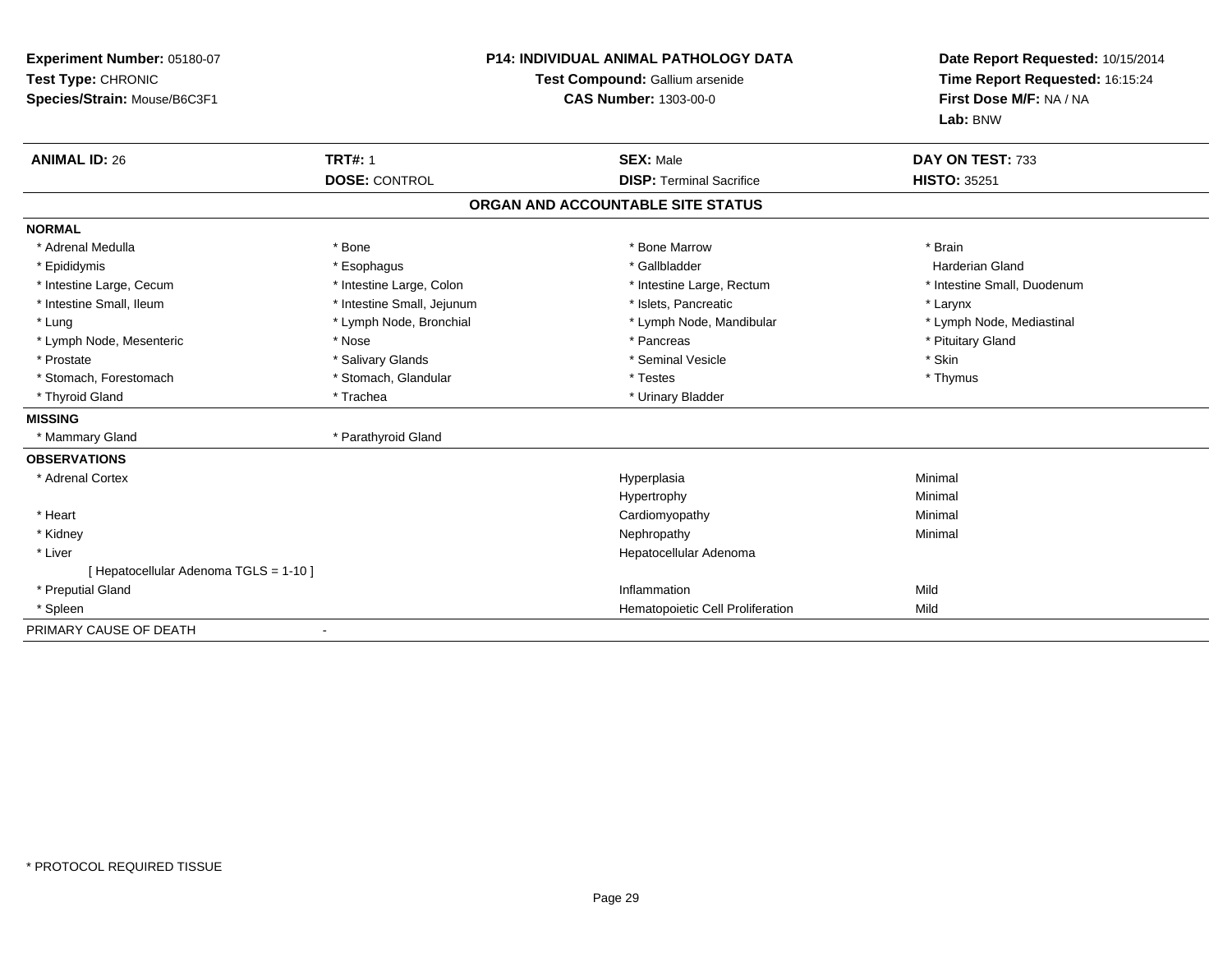| Experiment Number: 05180-07<br>Test Type: CHRONIC<br>Species/Strain: Mouse/B6C3F1 | <b>P14: INDIVIDUAL ANIMAL PATHOLOGY DATA</b><br>Test Compound: Gallium arsenide<br><b>CAS Number: 1303-00-0</b> |                                   | Date Report Requested: 10/15/2014<br>Time Report Requested: 16:15:24<br>First Dose M/F: NA / NA<br>Lab: BNW |
|-----------------------------------------------------------------------------------|-----------------------------------------------------------------------------------------------------------------|-----------------------------------|-------------------------------------------------------------------------------------------------------------|
| <b>ANIMAL ID: 27</b>                                                              | <b>TRT#: 1</b>                                                                                                  | <b>SEX: Male</b>                  | DAY ON TEST: 733                                                                                            |
|                                                                                   | <b>DOSE: CONTROL</b>                                                                                            | <b>DISP: Terminal Sacrifice</b>   | <b>HISTO: 35252</b>                                                                                         |
|                                                                                   |                                                                                                                 | ORGAN AND ACCOUNTABLE SITE STATUS |                                                                                                             |
| <b>NORMAL</b>                                                                     |                                                                                                                 |                                   |                                                                                                             |
| * Adrenal Medulla                                                                 | * Bone                                                                                                          | * Bone Marrow                     | * Brain                                                                                                     |
| * Epididymis                                                                      | * Esophagus                                                                                                     | * Gallbladder                     | <b>Harderian Gland</b>                                                                                      |
| * Intestine Large, Cecum                                                          | * Intestine Large, Colon                                                                                        | * Intestine Large, Rectum         | * Intestine Small, Duodenum                                                                                 |
| * Intestine Small, Ileum                                                          | * Intestine Small, Jejunum                                                                                      | * Islets, Pancreatic              | * Larynx                                                                                                    |
| * Liver                                                                           | * Lung                                                                                                          | * Lymph Node, Bronchial           | * Lymph Node, Mandibular                                                                                    |
| * Lymph Node, Mediastinal                                                         | * Lymph Node, Mesenteric                                                                                        | * Nose                            | * Pancreas                                                                                                  |
| * Parathyroid Gland                                                               | * Pituitary Gland                                                                                               | * Preputial Gland                 | * Prostate                                                                                                  |
| * Salivary Glands                                                                 | * Seminal Vesicle                                                                                               | * Skin                            | * Spleen                                                                                                    |
| * Stomach, Forestomach                                                            | * Stomach, Glandular                                                                                            | * Testes                          | * Thymus                                                                                                    |
| * Thyroid Gland                                                                   | * Trachea                                                                                                       | * Urinary Bladder                 |                                                                                                             |
| <b>MISSING</b>                                                                    |                                                                                                                 |                                   |                                                                                                             |
| * Mammary Gland                                                                   |                                                                                                                 |                                   |                                                                                                             |
| <b>OBSERVATIONS</b>                                                               |                                                                                                                 |                                   |                                                                                                             |
| * Adrenal Cortex                                                                  |                                                                                                                 | Hypertrophy                       | Minimal                                                                                                     |
| * Heart                                                                           |                                                                                                                 | Cardiomyopathy                    | Mild                                                                                                        |
| * Kidney                                                                          |                                                                                                                 | Nephropathy                       | Minimal                                                                                                     |
| PRIMARY CAUSE OF DEATH                                                            |                                                                                                                 |                                   |                                                                                                             |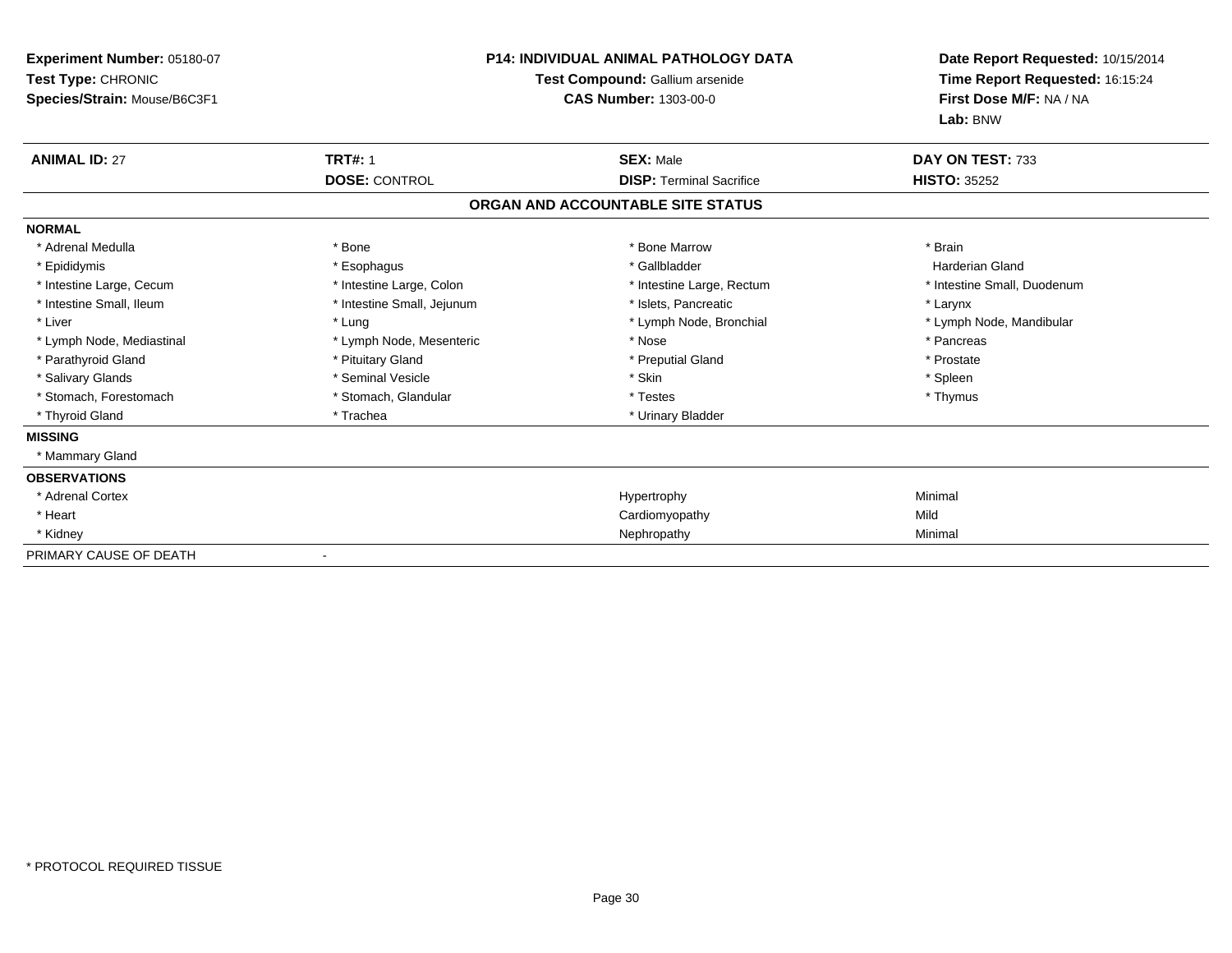| Experiment Number: 05180-07<br>Test Type: CHRONIC<br>Species/Strain: Mouse/B6C3F1 |                            | <b>P14: INDIVIDUAL ANIMAL PATHOLOGY DATA</b><br>Test Compound: Gallium arsenide<br><b>CAS Number: 1303-00-0</b> | Date Report Requested: 10/15/2014<br>Time Report Requested: 16:15:24<br>First Dose M/F: NA / NA<br>Lab: BNW |
|-----------------------------------------------------------------------------------|----------------------------|-----------------------------------------------------------------------------------------------------------------|-------------------------------------------------------------------------------------------------------------|
| <b>ANIMAL ID: 28</b>                                                              | <b>TRT#: 1</b>             | <b>SEX: Male</b>                                                                                                | DAY ON TEST: 733                                                                                            |
|                                                                                   | <b>DOSE: CONTROL</b>       | <b>DISP: Terminal Sacrifice</b>                                                                                 | <b>HISTO: 35253</b>                                                                                         |
|                                                                                   |                            | ORGAN AND ACCOUNTABLE SITE STATUS                                                                               |                                                                                                             |
| <b>NORMAL</b>                                                                     |                            |                                                                                                                 |                                                                                                             |
| * Adrenal Medulla                                                                 | * Bone                     | * Bone Marrow                                                                                                   | * Brain                                                                                                     |
| * Epididymis                                                                      | * Esophagus                | * Gallbladder                                                                                                   | Harderian Gland                                                                                             |
| * Intestine Large, Cecum                                                          | * Intestine Large, Colon   | * Intestine Large, Rectum                                                                                       | * Intestine Small, Duodenum                                                                                 |
| * Intestine Small, Ileum                                                          | * Intestine Small, Jejunum | * Islets. Pancreatic                                                                                            | * Liver                                                                                                     |
| * Lymph Node, Bronchial                                                           | * Lymph Node, Mandibular   | * Lymph Node, Mediastinal                                                                                       | * Lymph Node, Mesenteric                                                                                    |
| * Pancreas                                                                        | * Pituitary Gland          | * Preputial Gland                                                                                               | * Prostate                                                                                                  |
| * Salivary Glands                                                                 | * Seminal Vesicle          | * Skin                                                                                                          | * Spleen                                                                                                    |
| * Stomach, Forestomach                                                            | * Stomach, Glandular       | * Testes                                                                                                        | * Thymus                                                                                                    |
| * Thyroid Gland                                                                   | * Trachea                  | * Urinary Bladder                                                                                               |                                                                                                             |
| <b>MISSING</b>                                                                    |                            |                                                                                                                 |                                                                                                             |
| * Mammary Gland                                                                   | * Parathyroid Gland        |                                                                                                                 |                                                                                                             |
| <b>OBSERVATIONS</b>                                                               |                            |                                                                                                                 |                                                                                                             |
| * Adrenal Cortex                                                                  |                            | Hypertrophy                                                                                                     | Minimal                                                                                                     |
| * Heart                                                                           |                            | Cardiomyopathy                                                                                                  | Minimal                                                                                                     |
| * Kidney                                                                          |                            | Nephropathy                                                                                                     | Minimal                                                                                                     |
| * Larynx                                                                          | Squam Epithel              | Hyperplasia                                                                                                     | Minimal                                                                                                     |
| * Lung                                                                            |                            | Alveolar/Bronchiolar Adenoma                                                                                    |                                                                                                             |
| * Nose                                                                            | <b>Respirat Epith</b>      | Degeneration                                                                                                    | Hyaline, Minimal                                                                                            |
| PRIMARY CAUSE OF DEATH                                                            |                            |                                                                                                                 |                                                                                                             |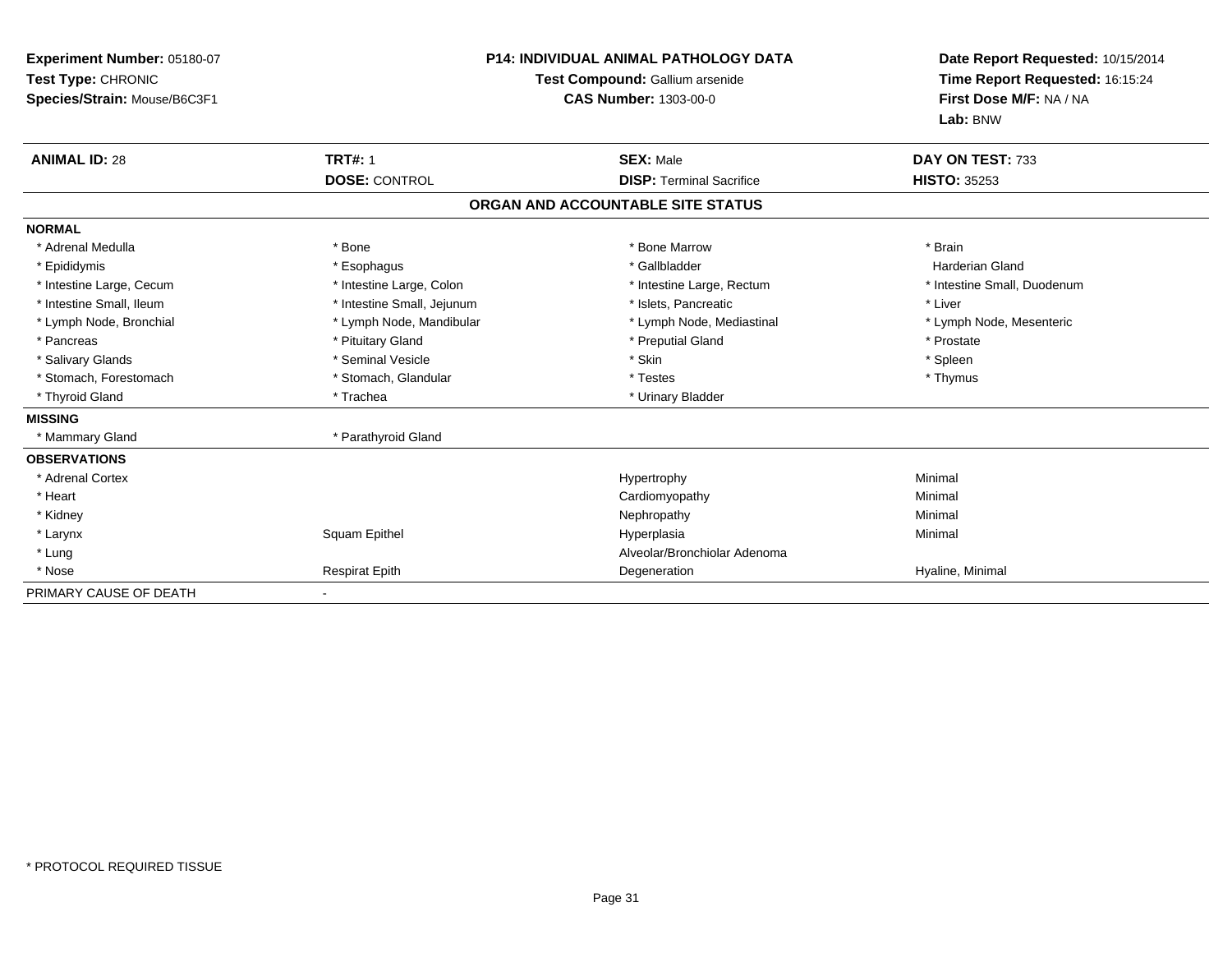| P14: INDIVIDUAL ANIMAL PATHOLOGY DATA<br>Experiment Number: 05180-07<br>Test Type: CHRONIC<br>Test Compound: Gallium arsenide<br>Species/Strain: Mouse/B6C3F1<br><b>CAS Number: 1303-00-0</b> |                          |                                   | Date Report Requested: 10/15/2014<br>Time Report Requested: 16:15:24<br>First Dose M/F: NA / NA<br>Lab: BNW |
|-----------------------------------------------------------------------------------------------------------------------------------------------------------------------------------------------|--------------------------|-----------------------------------|-------------------------------------------------------------------------------------------------------------|
| <b>ANIMAL ID: 29</b>                                                                                                                                                                          | <b>TRT#: 1</b>           | <b>SEX: Male</b>                  | DAY ON TEST: 735                                                                                            |
|                                                                                                                                                                                               | <b>DOSE: CONTROL</b>     | <b>DISP: Terminal Sacrifice</b>   | <b>HISTO: 35254</b>                                                                                         |
|                                                                                                                                                                                               |                          | ORGAN AND ACCOUNTABLE SITE STATUS |                                                                                                             |
| <b>NORMAL</b>                                                                                                                                                                                 |                          |                                   |                                                                                                             |
| * Adrenal Cortex                                                                                                                                                                              | * Adrenal Medulla        | * Bone                            | * Bone Marrow                                                                                               |
| * Brain                                                                                                                                                                                       | * Epididymis             | * Esophagus                       | * Gallbladder                                                                                               |
| <b>Harderian Gland</b>                                                                                                                                                                        | * Intestine Large, Cecum | * Intestine Large, Colon          | * Intestine Large, Rectum                                                                                   |
| * Intestine Small, Duodenum                                                                                                                                                                   | * Intestine Small, Ileum | * Islets, Pancreatic              | * Larynx                                                                                                    |
| * Lung                                                                                                                                                                                        | * Lymph Node, Bronchial  | * Lymph Node, Mandibular          | * Lymph Node, Mediastinal                                                                                   |
| * Lymph Node, Mesenteric                                                                                                                                                                      | * Pancreas               | * Parathyroid Gland               | * Pituitary Gland                                                                                           |
| * Prostate                                                                                                                                                                                    | * Salivary Glands        | * Seminal Vesicle                 | * Skin                                                                                                      |
| * Stomach, Glandular                                                                                                                                                                          | * Testes                 | * Thymus                          | * Thyroid Gland                                                                                             |
| * Trachea                                                                                                                                                                                     | * Urinary Bladder        |                                   |                                                                                                             |
| <b>MISSING</b>                                                                                                                                                                                |                          |                                   |                                                                                                             |
| * Mammary Gland                                                                                                                                                                               |                          |                                   |                                                                                                             |
| <b>OBSERVATIONS</b>                                                                                                                                                                           |                          |                                   |                                                                                                             |
| * Heart                                                                                                                                                                                       |                          | Cardiomyopathy                    | Minimal                                                                                                     |
| * Intestine Small, Jejunum                                                                                                                                                                    |                          | Carcinoma                         |                                                                                                             |
| [ Carcinoma TGLS = 3-11 ]                                                                                                                                                                     |                          |                                   |                                                                                                             |
| * Kidney                                                                                                                                                                                      |                          | Nephropathy                       | Minimal                                                                                                     |
| * Liver                                                                                                                                                                                       |                          | Hepatocellular Adenoma            |                                                                                                             |
| [ Hepatocellular Adenoma TGLS = 2-10 ]                                                                                                                                                        |                          |                                   |                                                                                                             |
| * Nose                                                                                                                                                                                        | Olfactory Epi            | Atrophy                           | Minimal                                                                                                     |
| * Preputial Gland                                                                                                                                                                             |                          | Ectasia                           | Moderate                                                                                                    |
| [Ectasia TGLS = $1-7$ ]                                                                                                                                                                       |                          |                                   |                                                                                                             |
| * Spleen                                                                                                                                                                                      |                          | Hematopoietic Cell Proliferation  | Mild                                                                                                        |
| * Stomach, Forestomach                                                                                                                                                                        | Epithelium               | Hyperplasia                       | Mild                                                                                                        |
|                                                                                                                                                                                               |                          | Ulcer                             | Mild                                                                                                        |
| [ Hyperplasia TGLS = 4-8]                                                                                                                                                                     |                          |                                   |                                                                                                             |
| PRIMARY CAUSE OF DEATH                                                                                                                                                                        | $\overline{\phantom{a}}$ |                                   |                                                                                                             |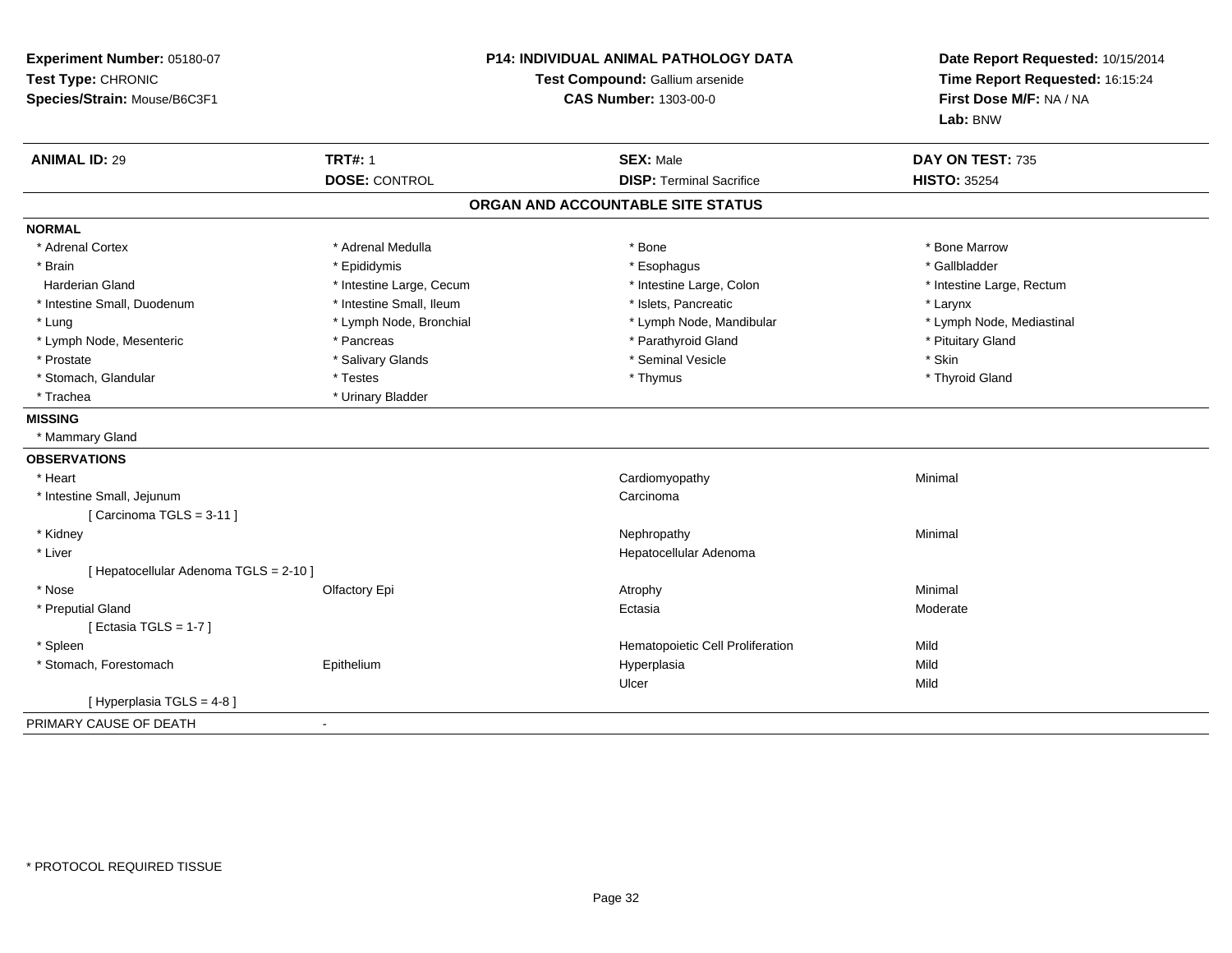| Experiment Number: 05180-07<br>Test Type: CHRONIC<br>Species/Strain: Mouse/B6C3F1 |                            | <b>P14: INDIVIDUAL ANIMAL PATHOLOGY DATA</b><br>Test Compound: Gallium arsenide<br><b>CAS Number: 1303-00-0</b> | Date Report Requested: 10/15/2014<br>Time Report Requested: 16:15:24<br>First Dose M/F: NA / NA<br>Lab: BNW |
|-----------------------------------------------------------------------------------|----------------------------|-----------------------------------------------------------------------------------------------------------------|-------------------------------------------------------------------------------------------------------------|
| <b>ANIMAL ID: 30</b>                                                              | <b>TRT#: 1</b>             | <b>SEX: Male</b>                                                                                                | DAY ON TEST: 733                                                                                            |
|                                                                                   | <b>DOSE: CONTROL</b>       | <b>DISP: Terminal Sacrifice</b>                                                                                 | <b>HISTO: 35255</b>                                                                                         |
|                                                                                   |                            | ORGAN AND ACCOUNTABLE SITE STATUS                                                                               |                                                                                                             |
| <b>NORMAL</b>                                                                     |                            |                                                                                                                 |                                                                                                             |
| * Adrenal Medulla                                                                 | * Bone                     | * Bone Marrow                                                                                                   | * Brain                                                                                                     |
| * Epididymis                                                                      | * Esophagus                | * Gallbladder                                                                                                   | <b>Harderian Gland</b>                                                                                      |
| * Intestine Large, Cecum                                                          | * Intestine Large, Colon   | * Intestine Large, Rectum                                                                                       | * Intestine Small, Duodenum                                                                                 |
| * Intestine Small, Ileum                                                          | * Intestine Small, Jejunum | * Islets, Pancreatic                                                                                            | * Larynx                                                                                                    |
| * Liver                                                                           | * Lung                     | * Lymph Node, Mandibular                                                                                        | * Lymph Node, Mediastinal                                                                                   |
| * Lymph Node, Mesenteric                                                          | * Nose                     | * Parathyroid Gland                                                                                             | * Pituitary Gland                                                                                           |
| * Preputial Gland                                                                 | * Prostate                 | * Salivary Glands                                                                                               | * Seminal Vesicle                                                                                           |
| * Skin                                                                            | * Spleen                   | * Stomach, Forestomach                                                                                          | * Stomach, Glandular                                                                                        |
| * Testes                                                                          | * Thyroid Gland            | * Trachea                                                                                                       | * Urinary Bladder                                                                                           |
| <b>MISSING</b>                                                                    |                            |                                                                                                                 |                                                                                                             |
| * Lymph Node, Bronchial                                                           | * Mammary Gland            | * Thymus                                                                                                        |                                                                                                             |
| <b>OBSERVATIONS</b>                                                               |                            |                                                                                                                 |                                                                                                             |
| * Adrenal Cortex                                                                  |                            | Hypertrophy                                                                                                     | Minimal                                                                                                     |
| * Heart                                                                           |                            | Cardiomyopathy                                                                                                  | Minimal                                                                                                     |
| * Kidney                                                                          |                            | Nephropathy                                                                                                     | Minimal                                                                                                     |
| * Pancreas                                                                        |                            | Atrophy                                                                                                         | Minimal                                                                                                     |
| PRIMARY CAUSE OF DEATH                                                            | $\overline{\phantom{a}}$   |                                                                                                                 |                                                                                                             |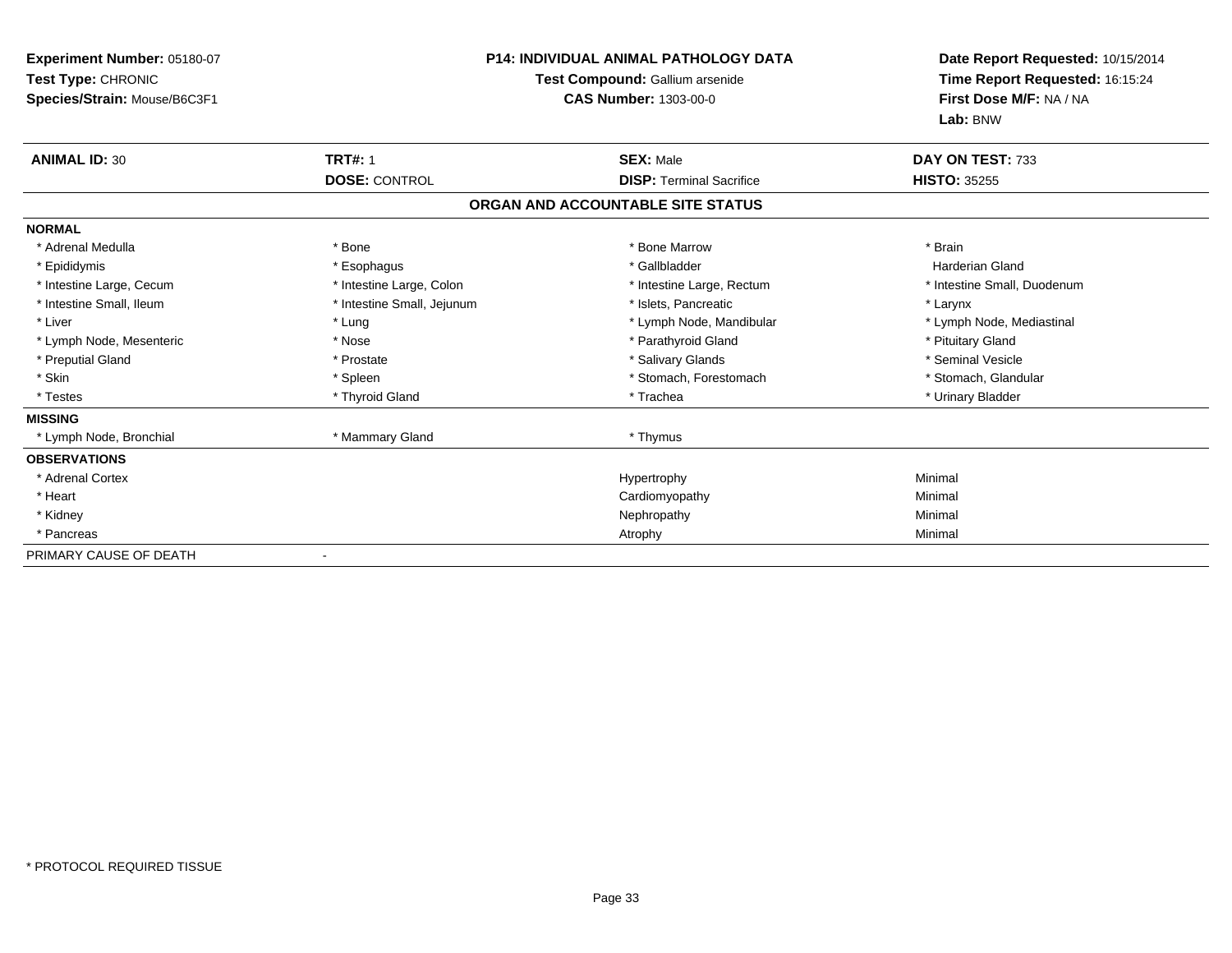| Experiment Number: 05180-07<br>Test Type: CHRONIC<br>Species/Strain: Mouse/B6C3F1 |                          | P14: INDIVIDUAL ANIMAL PATHOLOGY DATA<br>Test Compound: Gallium arsenide<br><b>CAS Number: 1303-00-0</b> | Date Report Requested: 10/15/2014<br>Time Report Requested: 16:15:24<br>First Dose M/F: NA / NA<br>Lab: BNW |
|-----------------------------------------------------------------------------------|--------------------------|----------------------------------------------------------------------------------------------------------|-------------------------------------------------------------------------------------------------------------|
| <b>ANIMAL ID: 31</b>                                                              | <b>TRT#: 1</b>           | <b>SEX: Male</b>                                                                                         | DAY ON TEST: 733                                                                                            |
|                                                                                   | <b>DOSE: CONTROL</b>     | <b>DISP: Terminal Sacrifice</b>                                                                          | <b>HISTO: 35256</b>                                                                                         |
|                                                                                   |                          | ORGAN AND ACCOUNTABLE SITE STATUS                                                                        |                                                                                                             |
| <b>NORMAL</b>                                                                     |                          |                                                                                                          |                                                                                                             |
| * Adrenal Medulla                                                                 | * Bone                   | * Bone Marrow                                                                                            | * Brain                                                                                                     |
| * Epididymis                                                                      | * Esophagus              | * Gallbladder                                                                                            | <b>Harderian Gland</b>                                                                                      |
| * Intestine Large, Cecum                                                          | * Intestine Large, Colon | * Intestine Large, Rectum                                                                                | * Intestine Small, Duodenum                                                                                 |
| * Intestine Small, Ileum                                                          | * Islets, Pancreatic     | * Larynx                                                                                                 | * Lymph Node, Mandibular                                                                                    |
| * Lymph Node, Mediastinal                                                         | * Lymph Node, Mesenteric | * Pancreas                                                                                               | * Parathyroid Gland                                                                                         |
| * Pituitary Gland                                                                 | * Preputial Gland        | * Prostate                                                                                               | * Salivary Glands                                                                                           |
| * Seminal Vesicle                                                                 | * Skin                   | * Spleen                                                                                                 | * Stomach, Forestomach                                                                                      |
| * Stomach, Glandular                                                              | * Thymus                 | * Thyroid Gland                                                                                          | * Trachea                                                                                                   |
| * Urinary Bladder                                                                 |                          |                                                                                                          |                                                                                                             |
| <b>MISSING</b>                                                                    |                          |                                                                                                          |                                                                                                             |
| * Mammary Gland                                                                   |                          |                                                                                                          |                                                                                                             |
| <b>OBSERVATIONS</b>                                                               |                          |                                                                                                          |                                                                                                             |
| * Adrenal Cortex                                                                  |                          | Hyperplasia                                                                                              | Minimal                                                                                                     |
|                                                                                   |                          | Hypertrophy                                                                                              | Minimal                                                                                                     |
| * Heart                                                                           |                          | Cardiomyopathy                                                                                           | Minimal                                                                                                     |
| * Intestine Small, Jejunum                                                        |                          | Carcinoma                                                                                                |                                                                                                             |
| * Kidney                                                                          |                          | Nephropathy                                                                                              | Minimal                                                                                                     |
| * Liver                                                                           |                          | <b>Eosinophilic Focus</b>                                                                                |                                                                                                             |
|                                                                                   |                          | Hepatocellular Carcinoma                                                                                 |                                                                                                             |
| [Eosinophilic Focus TGLS = 3-4]                                                   |                          |                                                                                                          |                                                                                                             |
| [ Hepatocellular Carcinoma TGLS = 1-10 ]                                          |                          |                                                                                                          |                                                                                                             |
| * Lung                                                                            |                          | Alveolar/Bronchiolar Carcinoma                                                                           |                                                                                                             |
|                                                                                   | Alveolar Epith           | Hyperplasia                                                                                              | Minimal                                                                                                     |
|                                                                                   |                          | <b>Infiltration Cellular</b>                                                                             | Histiocyte, Marked                                                                                          |
| [ Alveolar/Bronchiolar Carcinoma TGLS = 2-3 ]                                     |                          |                                                                                                          |                                                                                                             |
| * Lymph Node, Bronchial                                                           |                          | Hyperplasia                                                                                              | Minimal                                                                                                     |
| * Nose                                                                            | Olfactory Epi            | Atrophy                                                                                                  | Minimal                                                                                                     |
| * Testes                                                                          |                          | Atrophy                                                                                                  | Minimal                                                                                                     |
| PRIMARY CAUSE OF DEATH                                                            | ÷.                       |                                                                                                          |                                                                                                             |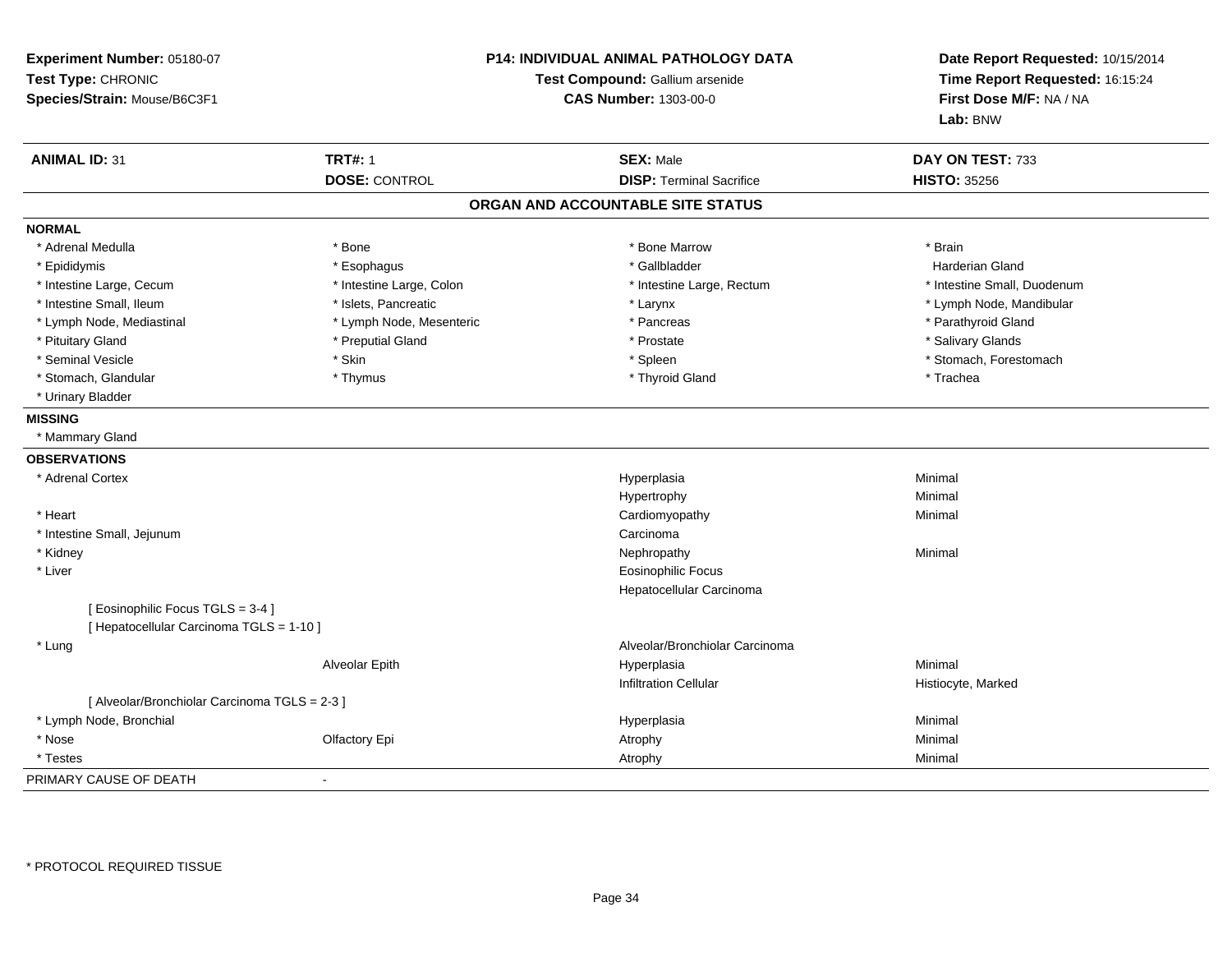| Experiment Number: 05180-07<br>Test Type: CHRONIC<br>Species/Strain: Mouse/B6C3F1 |                          | <b>P14: INDIVIDUAL ANIMAL PATHOLOGY DATA</b><br>Test Compound: Gallium arsenide<br><b>CAS Number: 1303-00-0</b> | Date Report Requested: 10/15/2014<br>Time Report Requested: 16:15:24<br>First Dose M/F: NA / NA<br>Lab: BNW |
|-----------------------------------------------------------------------------------|--------------------------|-----------------------------------------------------------------------------------------------------------------|-------------------------------------------------------------------------------------------------------------|
| <b>ANIMAL ID: 32</b>                                                              | <b>TRT#: 1</b>           | <b>SEX: Male</b>                                                                                                | DAY ON TEST: 462                                                                                            |
|                                                                                   | <b>DOSE: CONTROL</b>     | <b>DISP: Natural Death</b>                                                                                      | <b>HISTO: 35257</b>                                                                                         |
|                                                                                   |                          | ORGAN AND ACCOUNTABLE SITE STATUS                                                                               |                                                                                                             |
| <b>NORMAL</b>                                                                     |                          |                                                                                                                 |                                                                                                             |
| * Adrenal Medulla                                                                 | * Bone                   | * Brain                                                                                                         | * Esophagus                                                                                                 |
| Harderian Gland                                                                   | * Heart                  | * Islets, Pancreatic                                                                                            | * Larynx                                                                                                    |
| * Liver                                                                           | * Lung                   | * Lymph Node, Bronchial                                                                                         | * Lymph Node, Mandibular                                                                                    |
| * Lymph Node, Mediastinal                                                         | * Nose                   | * Pancreas                                                                                                      | * Pituitary Gland                                                                                           |
| * Preputial Gland                                                                 | * Salivary Glands        | * Seminal Vesicle                                                                                               | * Skin                                                                                                      |
| * Spleen                                                                          | * Stomach, Glandular     | * Testes                                                                                                        | * Thyroid Gland                                                                                             |
| * Trachea                                                                         |                          |                                                                                                                 |                                                                                                             |
| <b>MISSING</b>                                                                    |                          |                                                                                                                 |                                                                                                             |
| * Lymph Node, Mesenteric                                                          | * Mammary Gland          | * Parathyroid Gland                                                                                             | * Thymus                                                                                                    |
| <b>AUTO PRECLUDES DIAG.</b>                                                       |                          |                                                                                                                 |                                                                                                             |
| * Gallbladder                                                                     | * Intestine Large, Cecum | * Intestine Large, Colon                                                                                        | * Intestine Large, Rectum                                                                                   |
| * Intestine Small, Duodenum                                                       | * Intestine Small. Ileum | * Intestine Small, Jejunum                                                                                      | * Urinary Bladder                                                                                           |
| <b>OBSERVATIONS</b>                                                               |                          |                                                                                                                 |                                                                                                             |
| * Adrenal Cortex                                                                  |                          | Hypertrophy                                                                                                     | Minimal                                                                                                     |
| * Bone Marrow                                                                     |                          | Hyperplasia                                                                                                     | Mild                                                                                                        |
| * Epididymis                                                                      |                          | Inflammation                                                                                                    | Moderate                                                                                                    |
| * Kidney                                                                          |                          | Inflammation                                                                                                    | Chronic Active, Mild                                                                                        |
| * Prostate                                                                        |                          | Inflammation                                                                                                    | Mild                                                                                                        |
| * Stomach, Forestomach                                                            |                          | Ulcer                                                                                                           | Minimal                                                                                                     |
| PRIMARY CAUSE OF DEATH                                                            | - UNCERTAIN              |                                                                                                                 |                                                                                                             |
| <b>CONTRIBUTORY CAUSE OF DEATH</b>                                                | - Kidney Inflammation    |                                                                                                                 |                                                                                                             |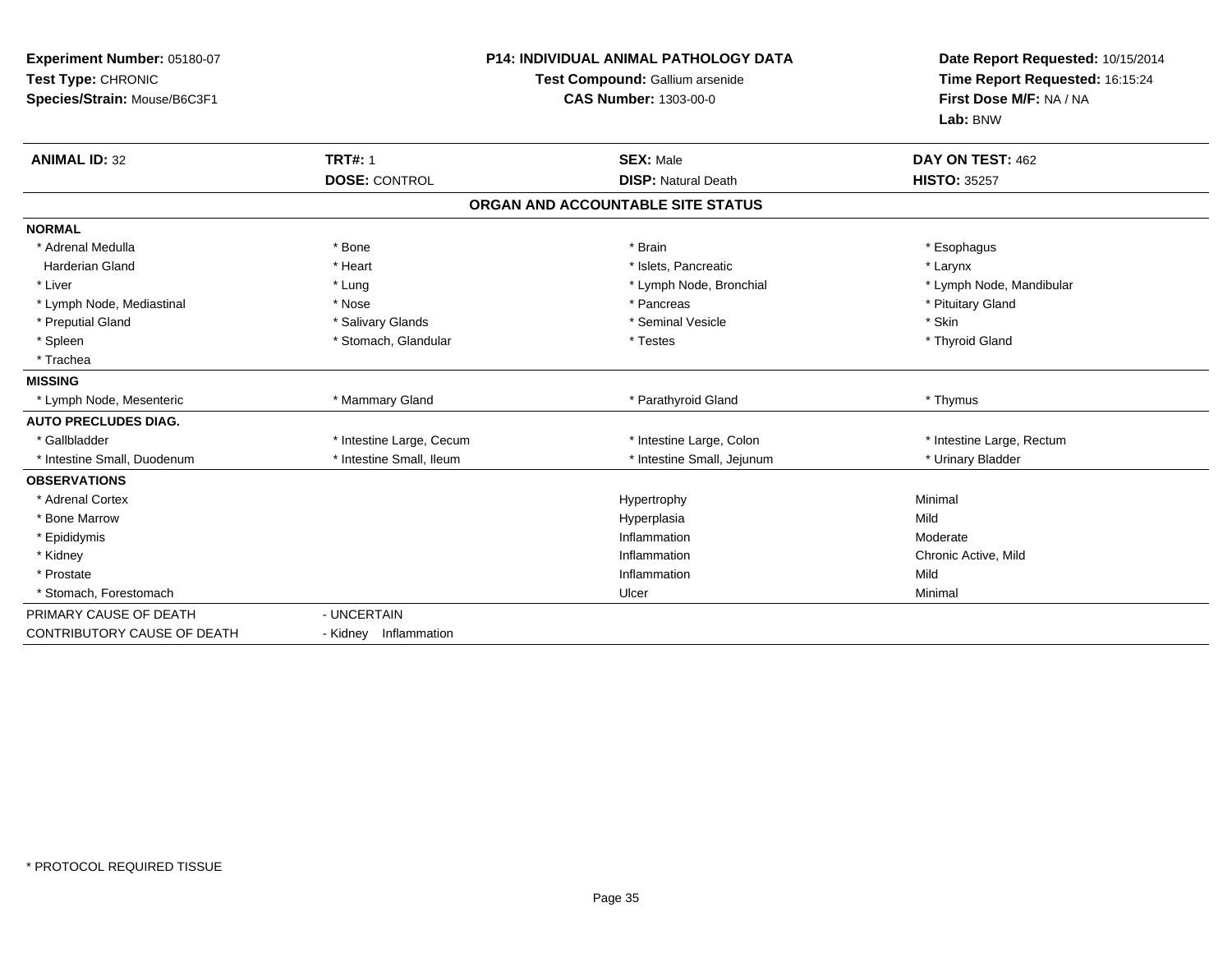| Experiment Number: 05180-07<br>Test Type: CHRONIC<br>Species/Strain: Mouse/B6C3F1 |                          | <b>P14: INDIVIDUAL ANIMAL PATHOLOGY DATA</b><br>Test Compound: Gallium arsenide<br><b>CAS Number: 1303-00-0</b> | Date Report Requested: 10/15/2014<br>Time Report Requested: 16:15:24<br>First Dose M/F: NA / NA<br>Lab: BNW |
|-----------------------------------------------------------------------------------|--------------------------|-----------------------------------------------------------------------------------------------------------------|-------------------------------------------------------------------------------------------------------------|
| <b>ANIMAL ID: 33</b>                                                              | <b>TRT#: 1</b>           | <b>SEX: Male</b>                                                                                                | DAY ON TEST: 735                                                                                            |
|                                                                                   | <b>DOSE: CONTROL</b>     | <b>DISP: Terminal Sacrifice</b>                                                                                 | <b>HISTO: 35258</b>                                                                                         |
|                                                                                   |                          | ORGAN AND ACCOUNTABLE SITE STATUS                                                                               |                                                                                                             |
| <b>NORMAL</b>                                                                     |                          |                                                                                                                 |                                                                                                             |
| * Adrenal Medulla                                                                 | * Bone                   | * Bone Marrow                                                                                                   | * Brain                                                                                                     |
| * Epididymis                                                                      | * Esophagus              | * Gallbladder                                                                                                   | <b>Harderian Gland</b>                                                                                      |
| * Intestine Large, Cecum                                                          | * Intestine Large, Colon | * Intestine Large, Rectum                                                                                       | * Intestine Small, Ileum                                                                                    |
| * Intestine Small, Jejunum                                                        | * Islets, Pancreatic     | * Larynx                                                                                                        | * Lymph Node, Bronchial                                                                                     |
| * Lymph Node, Mediastinal                                                         | * Nose                   | * Pancreas                                                                                                      | * Parathyroid Gland                                                                                         |
| * Pituitary Gland                                                                 | * Prostate               | * Salivary Glands                                                                                               | * Seminal Vesicle                                                                                           |
| * Stomach, Forestomach                                                            | * Stomach, Glandular     | * Testes                                                                                                        | * Thymus                                                                                                    |
| * Thyroid Gland                                                                   | * Trachea                | * Urinary Bladder                                                                                               |                                                                                                             |
| <b>MISSING</b>                                                                    |                          |                                                                                                                 |                                                                                                             |
| * Mammary Gland                                                                   |                          |                                                                                                                 |                                                                                                             |
| <b>OBSERVATIONS</b>                                                               |                          |                                                                                                                 |                                                                                                             |
| * Adrenal Cortex                                                                  |                          | Hypertrophy                                                                                                     | Minimal                                                                                                     |
| * Heart                                                                           |                          | Cardiomyopathy                                                                                                  | Mild                                                                                                        |
| * Intestine Small, Duodenum                                                       |                          | Histiocytic Sarcoma                                                                                             |                                                                                                             |
| * Kidney                                                                          |                          | Nephropathy                                                                                                     | Minimal                                                                                                     |
| * Liver                                                                           |                          | Hepatocellular Adenoma                                                                                          |                                                                                                             |
|                                                                                   |                          | Histiocytic Sarcoma                                                                                             |                                                                                                             |
| [ Hepatocellular Adenoma TGLS = 3-11 ]<br>[ Histiocytic Sarcoma TGLS = 2-4 ]      |                          |                                                                                                                 |                                                                                                             |
| * Lung<br>[ Alveolar/Bronchiolar Adenoma TGLS = 4-3 ]                             |                          | Alveolar/Bronchiolar Adenoma                                                                                    |                                                                                                             |
| Lymph Node<br>[ Histiocytic Sarcoma TGLS = 5-12 ]                                 | Pancreatic               | Histiocytic Sarcoma                                                                                             |                                                                                                             |
| * Lymph Node, Mandibular<br>[Histiocytic Sarcoma TGLS = 1-7]                      |                          | Histiocytic Sarcoma                                                                                             |                                                                                                             |
| * Lymph Node, Mesenteric                                                          |                          | Histiocytic Sarcoma                                                                                             |                                                                                                             |
| * Preputial Gland                                                                 |                          | Inflammation                                                                                                    | Minimal                                                                                                     |
| * Skin                                                                            | <b>Subcut Tiss</b>       | Inflammation                                                                                                    | Granulomatous, Moderate                                                                                     |
| [Inflammation TGLS = $6-10$ ]                                                     |                          |                                                                                                                 |                                                                                                             |
| * Spleen                                                                          |                          | Hematopoietic Cell Proliferation                                                                                | Mild                                                                                                        |

\* PROTOCOL REQUIRED TISSUE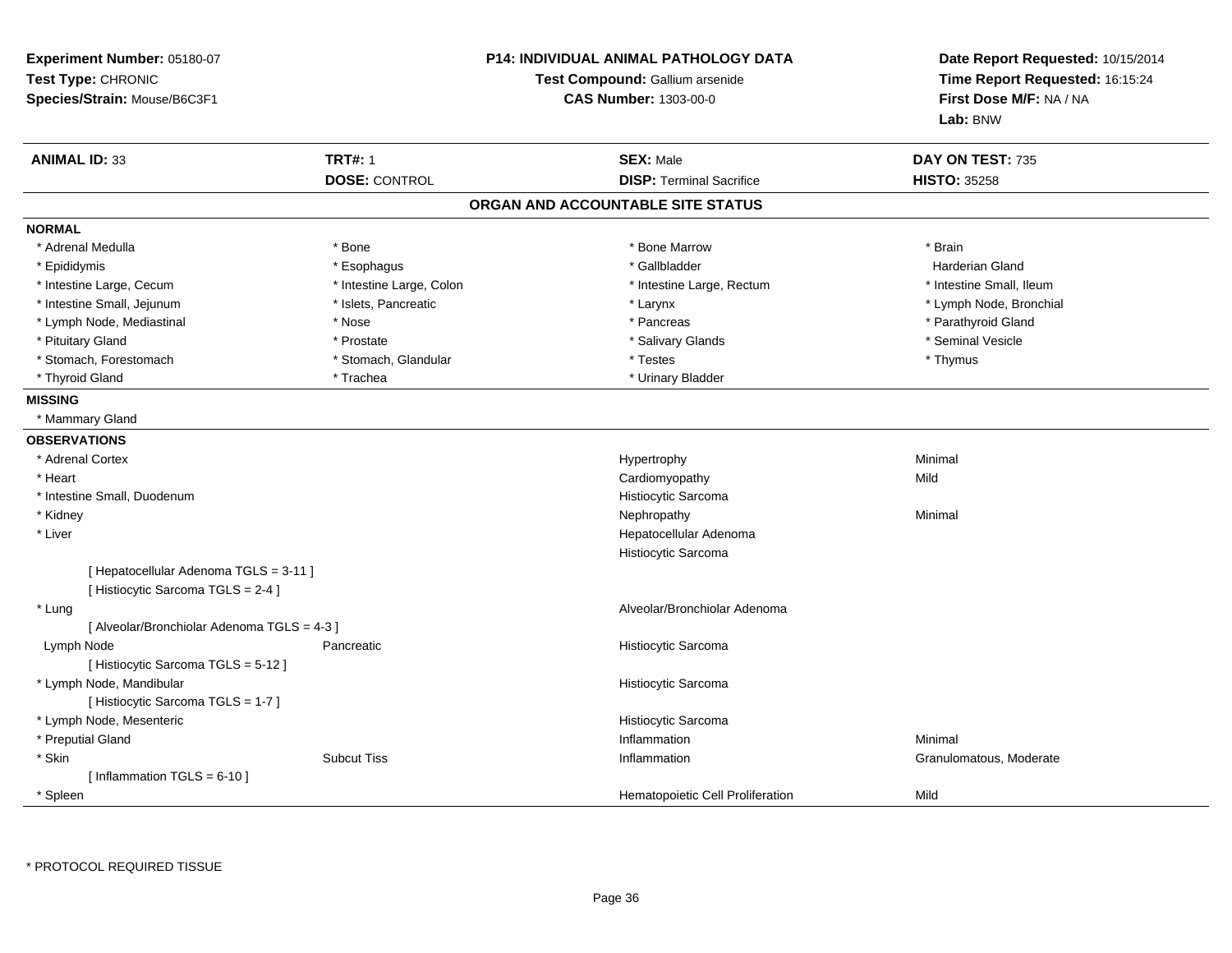| <b>Experiment Number: 05180-07</b><br>Test Type: CHRONIC<br>Species/Strain: Mouse/B6C3F1 | <b>P14: INDIVIDUAL ANIMAL PATHOLOGY DATA</b><br>Test Compound: Gallium arsenide<br><b>CAS Number: 1303-00-0</b> |                                   | Date Report Requested: 10/15/2014<br>Time Report Requested: 16:15:24<br>First Dose M/F: NA / NA<br>Lab: BNW |
|------------------------------------------------------------------------------------------|-----------------------------------------------------------------------------------------------------------------|-----------------------------------|-------------------------------------------------------------------------------------------------------------|
| <b>ANIMAL ID: 33</b>                                                                     | <b>TRT#: 1</b>                                                                                                  | <b>SEX: Male</b>                  | <b>DAY ON TEST: 735</b>                                                                                     |
|                                                                                          | <b>DOSE: CONTROL</b>                                                                                            | <b>DISP:</b> Terminal Sacrifice   | <b>HISTO: 35258</b>                                                                                         |
|                                                                                          |                                                                                                                 | ORGAN AND ACCOUNTABLE SITE STATUS |                                                                                                             |
| PRIMARY CAUSE OF DEATH                                                                   | $\overline{\phantom{a}}$                                                                                        |                                   |                                                                                                             |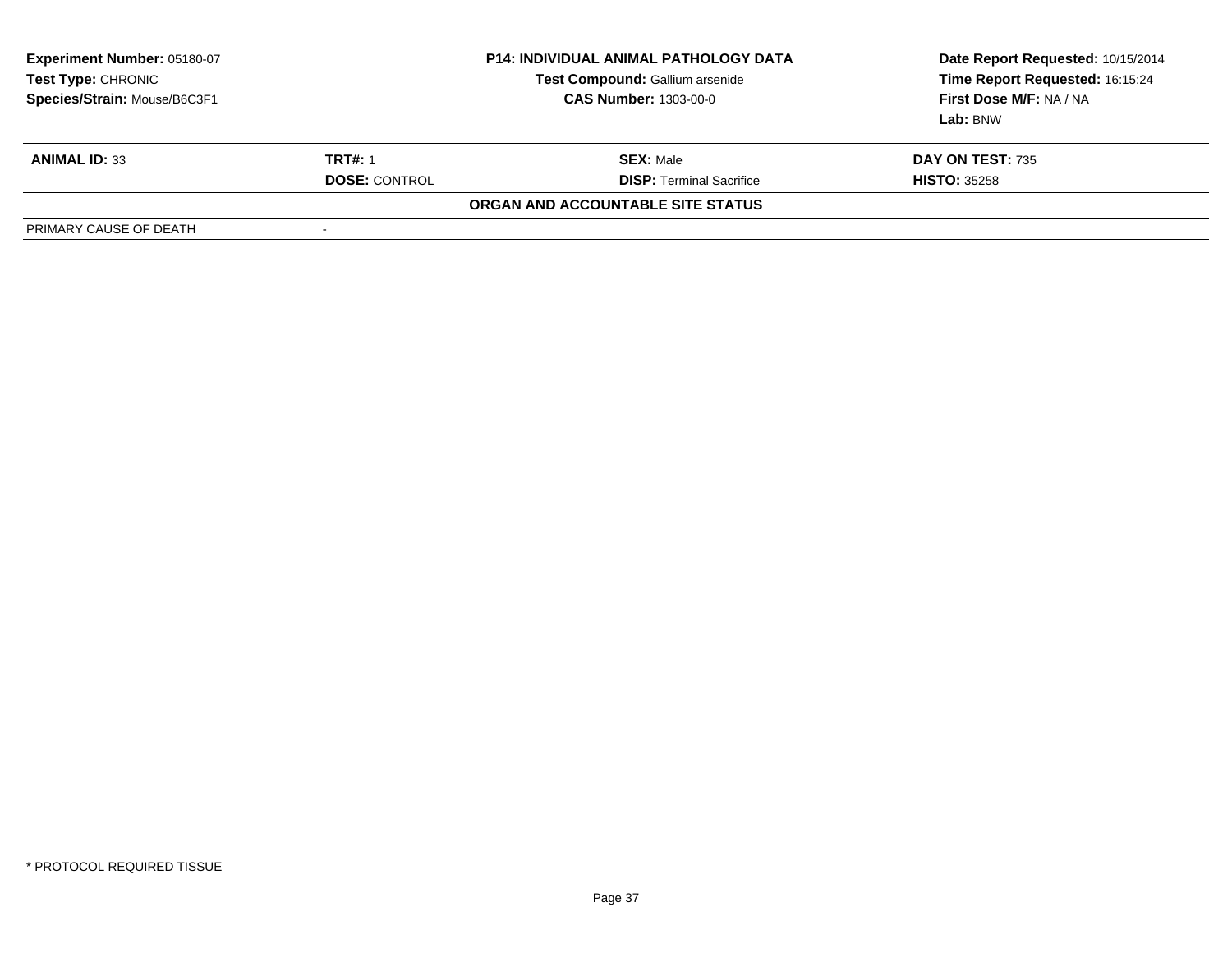| Experiment Number: 05180-07<br>Test Type: CHRONIC<br>Species/Strain: Mouse/B6C3F1            |                            | P14: INDIVIDUAL ANIMAL PATHOLOGY DATA<br>Test Compound: Gallium arsenide<br><b>CAS Number: 1303-00-0</b> | Date Report Requested: 10/15/2014<br>Time Report Requested: 16:15:24<br>First Dose M/F: NA / NA<br>Lab: BNW |
|----------------------------------------------------------------------------------------------|----------------------------|----------------------------------------------------------------------------------------------------------|-------------------------------------------------------------------------------------------------------------|
| <b>ANIMAL ID: 34</b>                                                                         | <b>TRT#: 1</b>             | <b>SEX: Male</b>                                                                                         | DAY ON TEST: 733                                                                                            |
|                                                                                              | <b>DOSE: CONTROL</b>       | <b>DISP: Terminal Sacrifice</b>                                                                          | <b>HISTO: 35259</b>                                                                                         |
|                                                                                              |                            | ORGAN AND ACCOUNTABLE SITE STATUS                                                                        |                                                                                                             |
| <b>NORMAL</b>                                                                                |                            |                                                                                                          |                                                                                                             |
| * Adrenal Medulla                                                                            | * Bone                     | * Bone Marrow                                                                                            | * Brain                                                                                                     |
| * Epididymis                                                                                 | * Esophagus                | * Gallbladder                                                                                            | Harderian Gland                                                                                             |
| * Intestine Large, Cecum                                                                     | * Intestine Large, Colon   | * Intestine Large, Rectum                                                                                | * Intestine Small, Duodenum                                                                                 |
| * Intestine Small, Ileum                                                                     | * Intestine Small, Jejunum | * Larynx                                                                                                 | * Lymph Node, Bronchial                                                                                     |
| * Lymph Node, Mandibular                                                                     | * Lymph Node, Mesenteric   | * Pancreas                                                                                               | * Parathyroid Gland                                                                                         |
| * Pituitary Gland                                                                            | * Preputial Gland          | * Prostate                                                                                               | * Salivary Glands                                                                                           |
| * Seminal Vesicle                                                                            | * Stomach, Forestomach     | * Stomach, Glandular                                                                                     | * Testes                                                                                                    |
| * Trachea                                                                                    | * Urinary Bladder          |                                                                                                          |                                                                                                             |
| <b>MISSING</b>                                                                               |                            |                                                                                                          |                                                                                                             |
| * Lymph Node, Mediastinal                                                                    | * Mammary Gland            | * Thymus                                                                                                 |                                                                                                             |
| <b>OBSERVATIONS</b>                                                                          |                            |                                                                                                          |                                                                                                             |
| * Adrenal Cortex                                                                             |                            | Hypertrophy                                                                                              | Minimal                                                                                                     |
| * Heart                                                                                      |                            | Cardiomyopathy                                                                                           | Minimal                                                                                                     |
| * Islets, Pancreatic                                                                         |                            | Hyperplasia                                                                                              | Minimal                                                                                                     |
| * Kidney                                                                                     | <b>Renal Tubule</b>        | Hyperplasia                                                                                              | Minimal                                                                                                     |
|                                                                                              |                            | Nephropathy                                                                                              | Minimal                                                                                                     |
| * Liver                                                                                      |                            | <b>Eosinophilic Focus</b>                                                                                |                                                                                                             |
|                                                                                              |                            | Hepatocellular Adenoma                                                                                   |                                                                                                             |
|                                                                                              |                            | Hepatocellular Carcinoma                                                                                 |                                                                                                             |
|                                                                                              | <b>Oval Cell</b>           | Hyperplasia                                                                                              | Minimal                                                                                                     |
|                                                                                              |                            | Inflammation                                                                                             | Minimal                                                                                                     |
|                                                                                              |                            | Necrosis                                                                                                 | Minimal                                                                                                     |
| [ Hepatocellular Adenoma TGLS = 3-10 ]<br>[ Hepatocellular Carcinoma TGLS = 4-11 ]           |                            |                                                                                                          |                                                                                                             |
| * Lung                                                                                       |                            | Alveolar/Bronchiolar Adenoma                                                                             |                                                                                                             |
|                                                                                              |                            | Alveolar/Bronchiolar Carcinoma                                                                           |                                                                                                             |
| [ Alveolar/Bronchiolar Adenoma TGLS = 5-3 ]<br>[ Alveolar/Bronchiolar Carcinoma TGLS = 2-3 ] |                            |                                                                                                          |                                                                                                             |
| * Nose                                                                                       | Olfactory Epi              | Atrophy                                                                                                  | Minimal                                                                                                     |
| * Skin                                                                                       | Prepuce                    | Inflammation                                                                                             | Chronic Active, Marked                                                                                      |
|                                                                                              |                            |                                                                                                          |                                                                                                             |

\* PROTOCOL REQUIRED TISSUE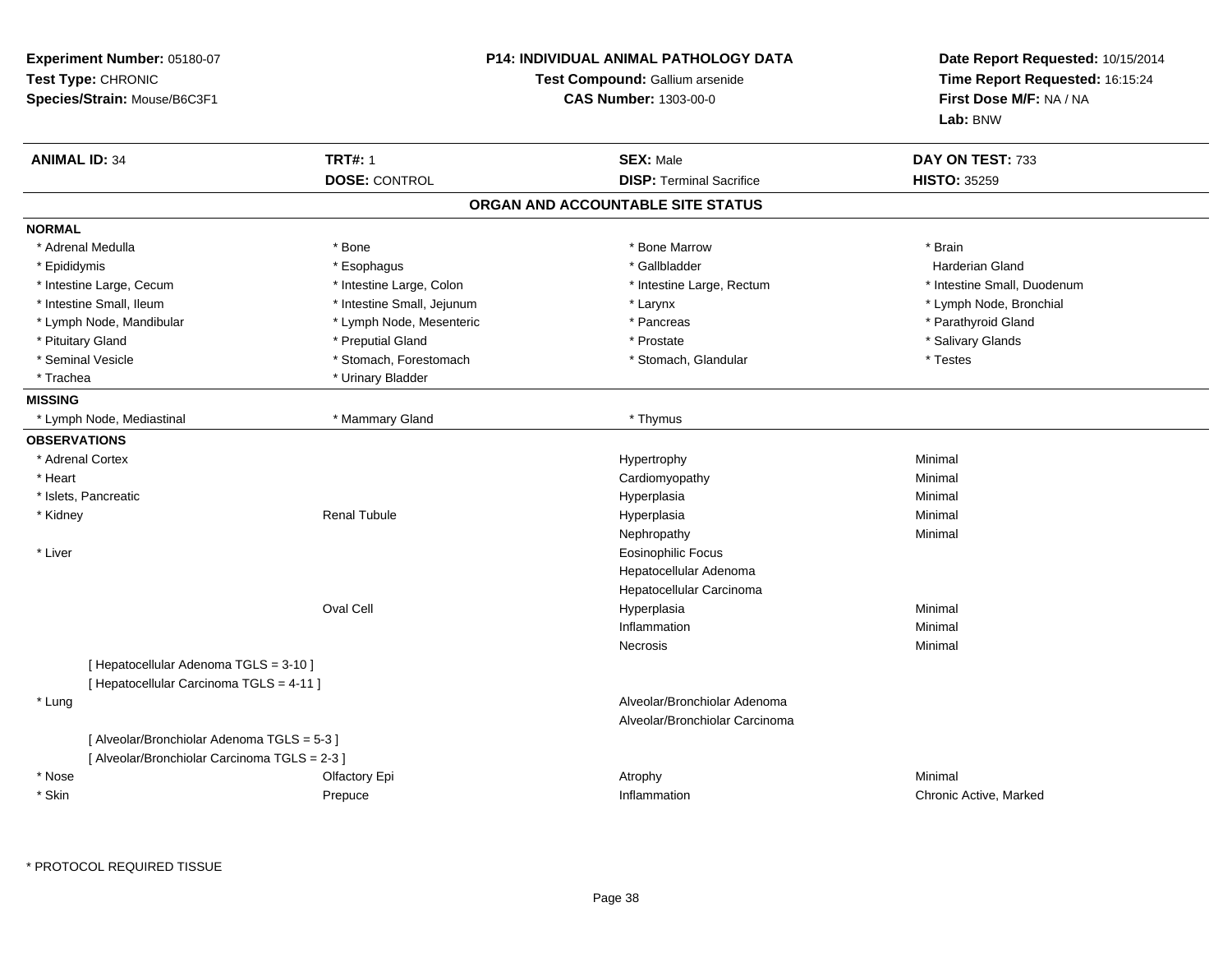| <b>Experiment Number: 05180-07</b><br><b>Test Type: CHRONIC</b><br>Species/Strain: Mouse/B6C3F1 |                      | <b>P14: INDIVIDUAL ANIMAL PATHOLOGY DATA</b><br>Test Compound: Gallium arsenide<br><b>CAS Number: 1303-00-0</b> | Date Report Requested: 10/15/2014<br>Time Report Requested: 16:15:24<br>First Dose M/F: NA / NA<br>Lab: BNW |
|-------------------------------------------------------------------------------------------------|----------------------|-----------------------------------------------------------------------------------------------------------------|-------------------------------------------------------------------------------------------------------------|
| <b>ANIMAL ID: 34</b>                                                                            | <b>TRT#: 1</b>       | <b>SEX: Male</b>                                                                                                | DAY ON TEST: 733                                                                                            |
|                                                                                                 | <b>DOSE: CONTROL</b> | <b>DISP:</b> Terminal Sacrifice                                                                                 | <b>HISTO: 35259</b>                                                                                         |
|                                                                                                 |                      | ORGAN AND ACCOUNTABLE SITE STATUS                                                                               |                                                                                                             |
| [Inflammation TGLS = $1-12$ ]                                                                   |                      |                                                                                                                 |                                                                                                             |
| * Spleen                                                                                        |                      | Hematopoietic Cell Proliferation                                                                                | Mild                                                                                                        |
| * Thyroid Gland                                                                                 | Follicular Cel       | Hyperplasia                                                                                                     | Mild                                                                                                        |
| PRIMARY CAUSE OF DEATH                                                                          |                      |                                                                                                                 |                                                                                                             |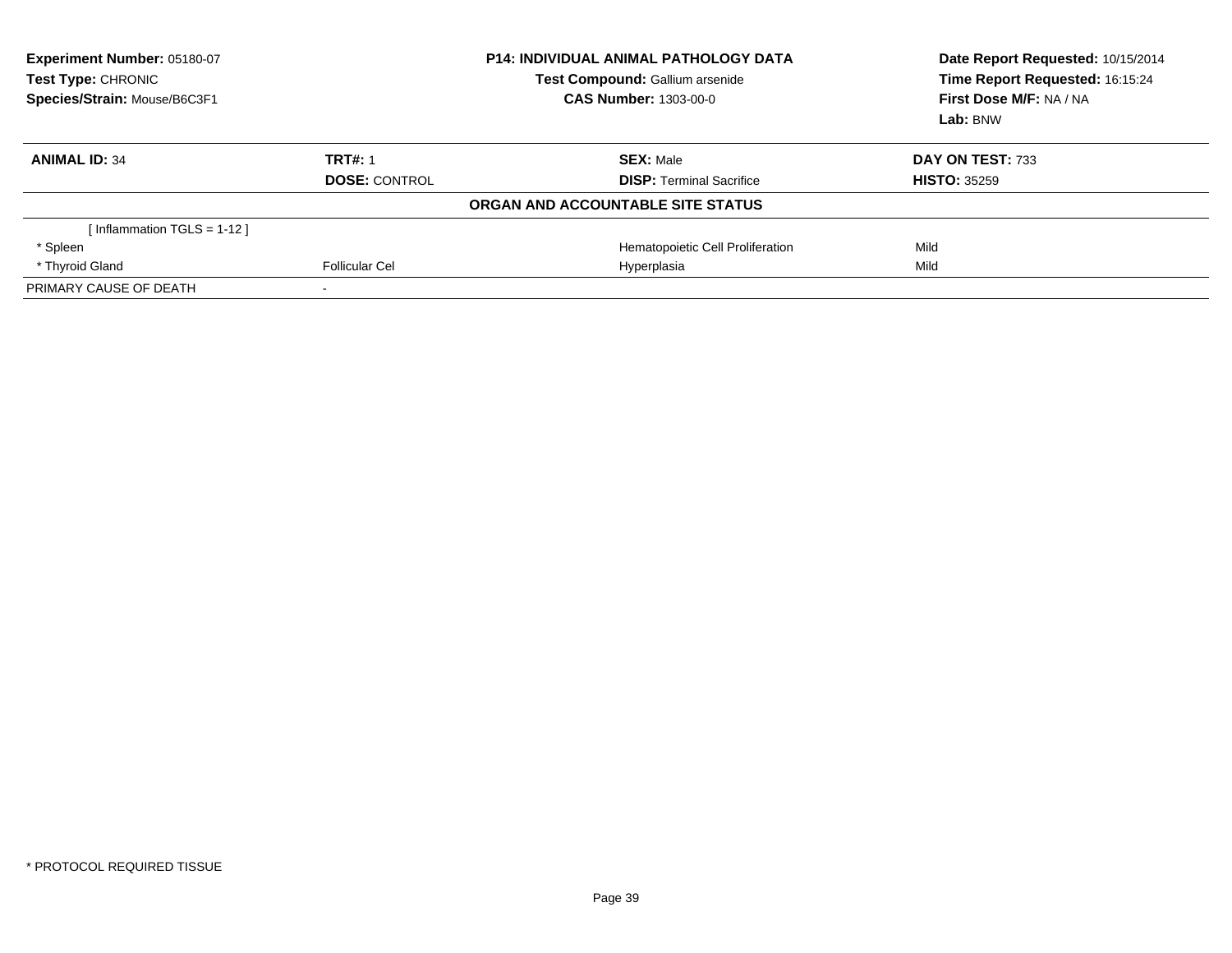| Experiment Number: 05180-07<br>Test Type: CHRONIC<br>Species/Strain: Mouse/B6C3F1 | <b>P14: INDIVIDUAL ANIMAL PATHOLOGY DATA</b><br>Test Compound: Gallium arsenide<br><b>CAS Number: 1303-00-0</b> |                                                | Date Report Requested: 10/15/2014<br>Time Report Requested: 16:15:24<br>First Dose M/F: NA / NA<br>Lab: BNW |
|-----------------------------------------------------------------------------------|-----------------------------------------------------------------------------------------------------------------|------------------------------------------------|-------------------------------------------------------------------------------------------------------------|
| <b>ANIMAL ID: 35</b>                                                              | <b>TRT#: 1</b><br><b>DOSE: CONTROL</b>                                                                          | <b>SEX: Male</b><br><b>DISP: Natural Death</b> | DAY ON TEST: 709<br><b>HISTO: 35260</b>                                                                     |
|                                                                                   |                                                                                                                 |                                                |                                                                                                             |
|                                                                                   |                                                                                                                 | ORGAN AND ACCOUNTABLE SITE STATUS              |                                                                                                             |
| <b>NORMAL</b>                                                                     |                                                                                                                 |                                                |                                                                                                             |
| * Adrenal Cortex                                                                  | * Adrenal Medulla                                                                                               | * Bone                                         | * Bone Marrow                                                                                               |
| * Brain                                                                           | * Epididymis                                                                                                    | * Esophagus                                    | <b>Harderian Gland</b>                                                                                      |
| * Intestine Large, Colon                                                          | * Intestine Large, Rectum                                                                                       | * Islets, Pancreatic                           | * Larynx                                                                                                    |
| * Lung                                                                            | * Lymph Node, Mesenteric                                                                                        | * Nose                                         | * Pancreas                                                                                                  |
| * Pituitary Gland                                                                 | * Preputial Gland                                                                                               | * Prostate                                     | * Salivary Glands                                                                                           |
| * Seminal Vesicle                                                                 | * Skin                                                                                                          | * Stomach, Forestomach                         | * Stomach, Glandular                                                                                        |
| * Testes                                                                          | * Thyroid Gland                                                                                                 | * Trachea                                      | * Urinary Bladder                                                                                           |
| <b>MISSING</b>                                                                    |                                                                                                                 |                                                |                                                                                                             |
| * Gallbladder                                                                     | * Lymph Node, Bronchial                                                                                         | * Lymph Node, Mandibular                       | * Lymph Node, Mediastinal                                                                                   |
| * Mammary Gland                                                                   | * Parathyroid Gland                                                                                             | * Thymus                                       |                                                                                                             |
| <b>AUTO PRECLUDES DIAG.</b>                                                       |                                                                                                                 |                                                |                                                                                                             |
| * Intestine Large, Cecum                                                          | * Intestine Small, Duodenum                                                                                     | * Intestine Small, Ileum                       | * Intestine Small, Jejunum                                                                                  |
| <b>OBSERVATIONS</b>                                                               |                                                                                                                 |                                                |                                                                                                             |
| * Heart                                                                           |                                                                                                                 | Cardiomyopathy                                 | Minimal                                                                                                     |
| * Kidney                                                                          |                                                                                                                 | Nephropathy                                    | Mild                                                                                                        |
| * Liver                                                                           |                                                                                                                 | Hepatocellular Carcinoma                       |                                                                                                             |
|                                                                                   |                                                                                                                 | Necrosis                                       | Moderate                                                                                                    |
| [ Hepatocellular Carcinoma TGLS = 1-10 ]<br>[Necrosis TGLS = $2-11$ ]             |                                                                                                                 |                                                |                                                                                                             |
| * Spleen                                                                          |                                                                                                                 | Hematopoietic Cell Proliferation               | Mild                                                                                                        |
| PRIMARY CAUSE OF DEATH                                                            | - Liver Hepatocellular Carcinoma                                                                                |                                                |                                                                                                             |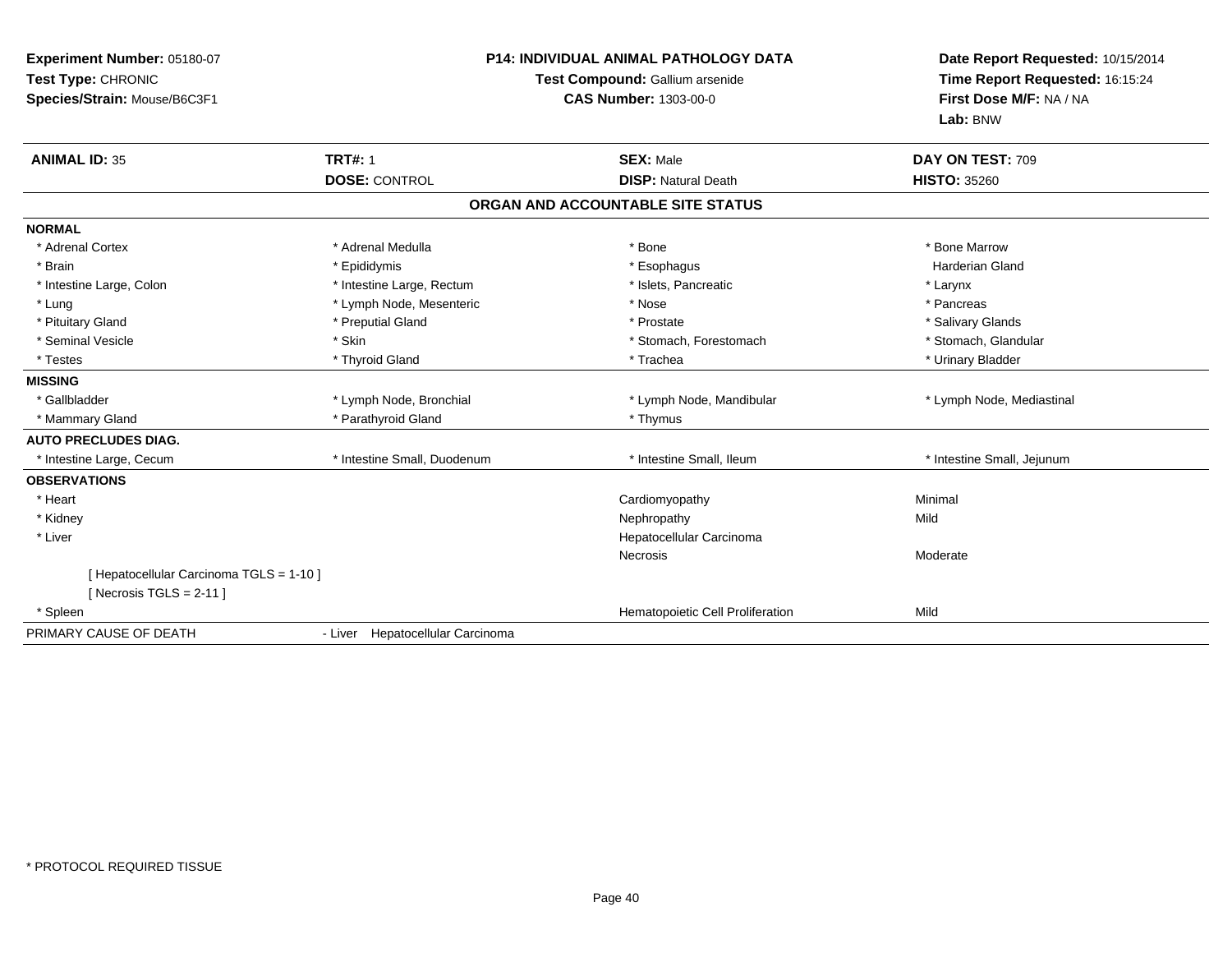| Experiment Number: 05180-07<br>Test Type: CHRONIC<br>Species/Strain: Mouse/B6C3F1 | <b>P14: INDIVIDUAL ANIMAL PATHOLOGY DATA</b><br>Test Compound: Gallium arsenide<br><b>CAS Number: 1303-00-0</b> | Date Report Requested: 10/15/2014<br>Time Report Requested: 16:15:24<br>First Dose M/F: NA / NA<br>Lab: BNW |
|-----------------------------------------------------------------------------------|-----------------------------------------------------------------------------------------------------------------|-------------------------------------------------------------------------------------------------------------|
| <b>ANIMAL ID: 36</b><br><b>TRT#: 1</b>                                            | <b>SEX: Male</b>                                                                                                | DAY ON TEST: 686                                                                                            |
| <b>DOSE: CONTROL</b>                                                              | <b>DISP:</b> Moribund Sacrifice                                                                                 | <b>HISTO: 35261</b>                                                                                         |
|                                                                                   | ORGAN AND ACCOUNTABLE SITE STATUS                                                                               |                                                                                                             |
| <b>NORMAL</b>                                                                     |                                                                                                                 |                                                                                                             |
| * Adrenal Medulla<br>* Bone                                                       | * Bone Marrow                                                                                                   | * Brain                                                                                                     |
| * Epididymis<br>* Esophagus                                                       | * Gallbladder                                                                                                   | * Intestine Large, Cecum                                                                                    |
| * Intestine Large, Rectum<br>* Intestine Large, Colon                             | * Intestine Small, Duodenum                                                                                     | * Intestine Small, Ileum                                                                                    |
| * Intestine Small, Jejunum<br>* Islets, Pancreatic                                | * Lymph Node, Bronchial                                                                                         | * Lymph Node, Mediastinal                                                                                   |
| * Nose<br>* Pancreas                                                              | * Parathyroid Gland                                                                                             | * Pituitary Gland                                                                                           |
| * Preputial Gland<br>* Prostate                                                   | * Salivary Glands                                                                                               | * Seminal Vesicle                                                                                           |
| * Skin<br>* Stomach, Forestomach                                                  | * Stomach, Glandular                                                                                            | * Testes                                                                                                    |
| * Thymus<br>* Thyroid Gland                                                       | * Trachea                                                                                                       | * Urinary Bladder                                                                                           |
| <b>MISSING</b>                                                                    |                                                                                                                 |                                                                                                             |
| * Mammary Gland                                                                   |                                                                                                                 |                                                                                                             |
| <b>OBSERVATIONS</b>                                                               |                                                                                                                 |                                                                                                             |
| * Adrenal Cortex                                                                  | Hypertrophy                                                                                                     | Minimal                                                                                                     |
| <b>Harderian Gland</b>                                                            | Carcinoma                                                                                                       |                                                                                                             |
| [Carcinoma TGLS = $4-9+10$ ]                                                      |                                                                                                                 |                                                                                                             |
| * Heart                                                                           | Cardiomyopathy                                                                                                  | Minimal                                                                                                     |
| * Kidney                                                                          | Nephropathy                                                                                                     | Minimal                                                                                                     |
| * Larynx<br>Squam Epithel                                                         | Hyperplasia                                                                                                     | Minimal                                                                                                     |
| * Liver                                                                           | Hematopoietic Cell Proliferation                                                                                | Minimal                                                                                                     |
|                                                                                   | Necrosis                                                                                                        | Mild                                                                                                        |
| * Lung                                                                            | Alveolar/Bronchiolar Adenoma                                                                                    |                                                                                                             |
|                                                                                   | Carcinoma                                                                                                       | Metastatic (Harderian Gland)                                                                                |
| Alveolar Epith                                                                    | Hyperplasia                                                                                                     | Mild                                                                                                        |
| [Carcinoma TGLS = 1-3]                                                            |                                                                                                                 |                                                                                                             |
| * Lymph Node, Mandibular                                                          | Hyperplasia                                                                                                     | Mild                                                                                                        |
| * Lymph Node, Mesenteric                                                          | Hyperplasia                                                                                                     | Mild                                                                                                        |
| * Spleen                                                                          | Hemangiosarcoma                                                                                                 |                                                                                                             |
|                                                                                   | Hematopoietic Cell Proliferation                                                                                | Marked                                                                                                      |
| [Hemangiosarcoma TGLS = 2-11]<br>[ Hematopoietic Cell Proliferation TGLS = 3-11 ] |                                                                                                                 |                                                                                                             |
| PRIMARY CAUSE OF DEATH<br>- Harderian Gland                                       | Carcinoma                                                                                                       |                                                                                                             |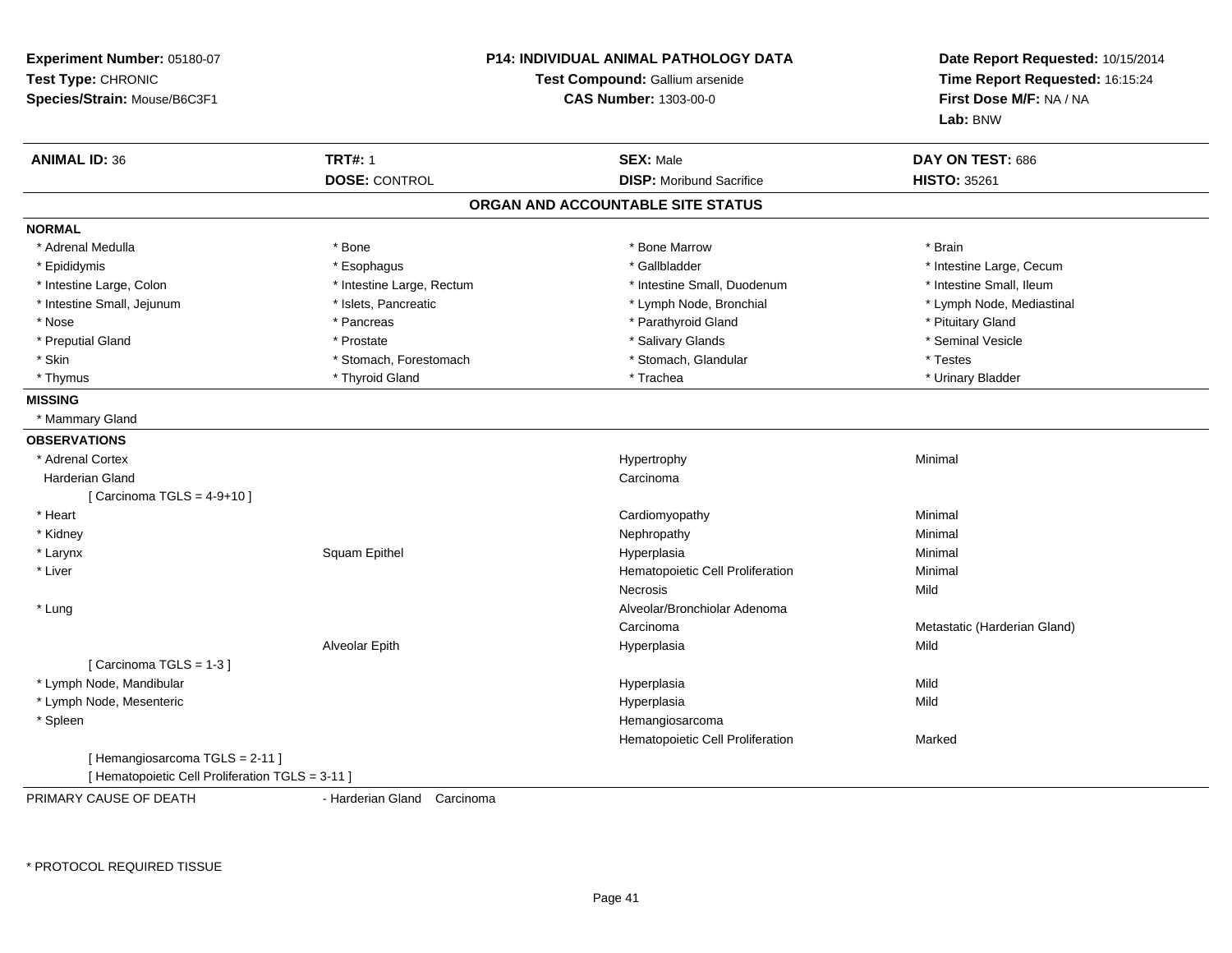| Experiment Number: 05180-07<br>Test Type: CHRONIC<br>Species/Strain: Mouse/B6C3F1 |  | <b>P14: INDIVIDUAL ANIMAL PATHOLOGY DATA</b><br>Test Compound: Gallium arsenide<br><b>CAS Number: 1303-00-0</b> | Date Report Requested: 10/15/2014<br>Time Report Requested: 16:15:24<br>First Dose M/F: NA / NA<br>Lab: BNW |
|-----------------------------------------------------------------------------------|--|-----------------------------------------------------------------------------------------------------------------|-------------------------------------------------------------------------------------------------------------|
| <b>TRT#: 1</b><br><b>ANIMAL ID: 36</b><br><b>DOSE: CONTROL</b>                    |  | <b>SEX: Male</b><br><b>DISP:</b> Moribund Sacrifice                                                             | <b>DAY ON TEST: 686</b><br><b>HISTO: 35261</b>                                                              |
|                                                                                   |  | ORGAN AND ACCOUNTABLE SITE STATUS                                                                               |                                                                                                             |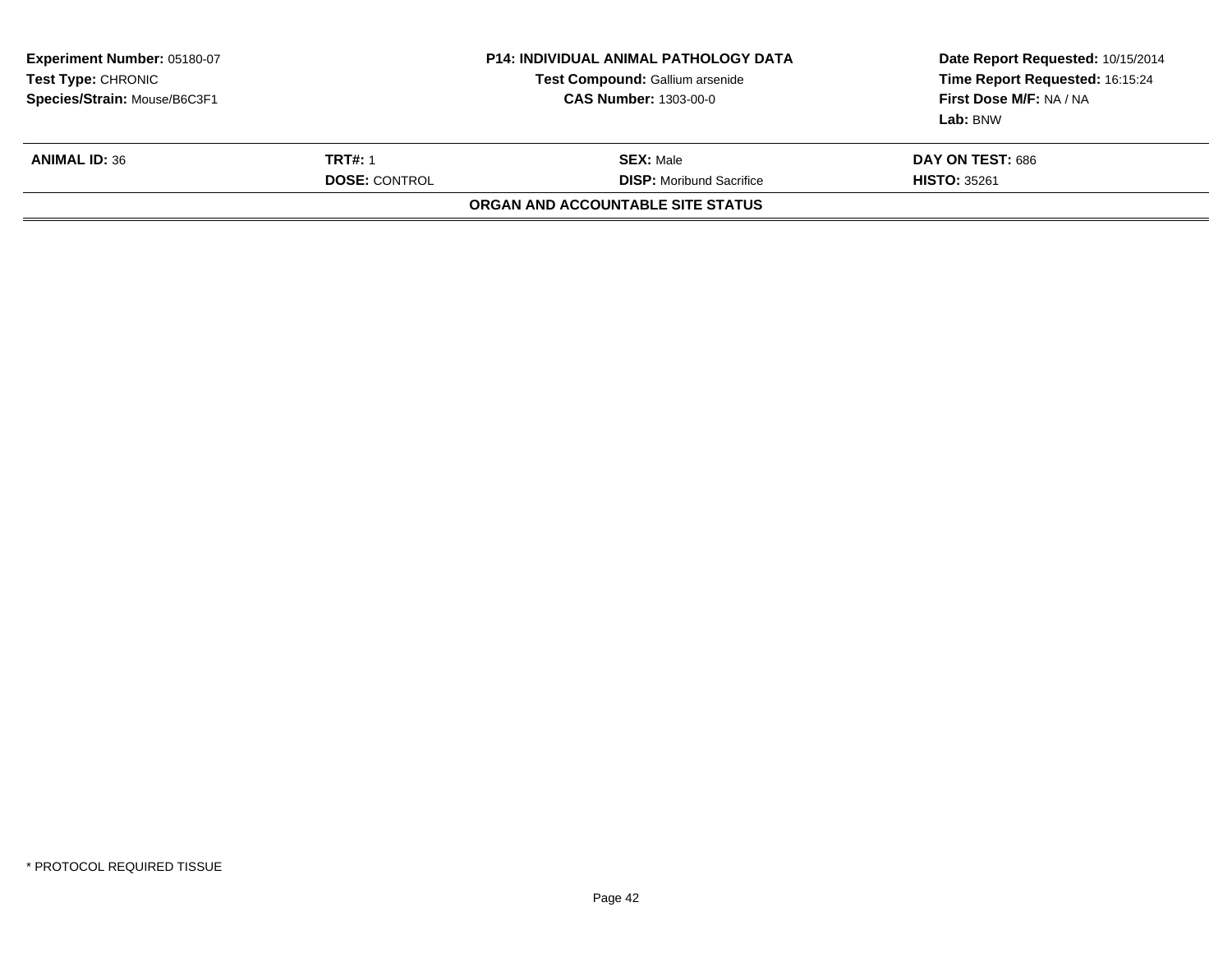| Experiment Number: 05180-07<br>Test Type: CHRONIC<br>Species/Strain: Mouse/B6C3F1 |                            | <b>P14: INDIVIDUAL ANIMAL PATHOLOGY DATA</b><br>Test Compound: Gallium arsenide<br><b>CAS Number: 1303-00-0</b> | Date Report Requested: 10/15/2014<br>Time Report Requested: 16:15:24<br>First Dose M/F: NA / NA<br>Lab: BNW |
|-----------------------------------------------------------------------------------|----------------------------|-----------------------------------------------------------------------------------------------------------------|-------------------------------------------------------------------------------------------------------------|
| <b>ANIMAL ID: 37</b>                                                              | <b>TRT#: 1</b>             | <b>SEX: Male</b>                                                                                                | DAY ON TEST: 734                                                                                            |
|                                                                                   | <b>DOSE: CONTROL</b>       | <b>DISP: Terminal Sacrifice</b>                                                                                 | <b>HISTO: 35262</b>                                                                                         |
|                                                                                   |                            | ORGAN AND ACCOUNTABLE SITE STATUS                                                                               |                                                                                                             |
| <b>NORMAL</b>                                                                     |                            |                                                                                                                 |                                                                                                             |
| * Adrenal Medulla                                                                 | * Bone                     | * Bone Marrow                                                                                                   | * Brain                                                                                                     |
| * Epididymis                                                                      | * Esophagus                | * Gallbladder                                                                                                   | <b>Harderian Gland</b>                                                                                      |
| * Intestine Large, Cecum                                                          | * Intestine Large, Colon   | * Intestine Large, Rectum                                                                                       | * Intestine Small, Duodenum                                                                                 |
| * Intestine Small, Ileum                                                          | * Intestine Small, Jejunum | * Islets, Pancreatic                                                                                            | * Larynx                                                                                                    |
| * Liver                                                                           | * Lung                     | * Lymph Node, Mandibular                                                                                        | * Lymph Node, Mesenteric                                                                                    |
| * Nose                                                                            | * Pancreas                 | * Parathyroid Gland                                                                                             | * Pituitary Gland                                                                                           |
| * Preputial Gland                                                                 | * Prostate                 | * Salivary Glands                                                                                               | * Seminal Vesicle                                                                                           |
| * Skin                                                                            | * Spleen                   | * Stomach, Forestomach                                                                                          | * Stomach, Glandular                                                                                        |
| * Testes                                                                          | * Thymus                   | * Thyroid Gland                                                                                                 | * Trachea                                                                                                   |
| * Urinary Bladder                                                                 |                            |                                                                                                                 |                                                                                                             |
| <b>MISSING</b>                                                                    |                            |                                                                                                                 |                                                                                                             |
| * Lymph Node, Bronchial                                                           | * Lymph Node, Mediastinal  | * Mammary Gland                                                                                                 |                                                                                                             |
| <b>OBSERVATIONS</b>                                                               |                            |                                                                                                                 |                                                                                                             |
| * Adrenal Cortex                                                                  |                            | Hypertrophy                                                                                                     | Mild                                                                                                        |
| * Heart                                                                           |                            | Cardiomyopathy                                                                                                  | Minimal                                                                                                     |
| * Kidney                                                                          |                            | Nephropathy                                                                                                     | Minimal                                                                                                     |
| PRIMARY CAUSE OF DEATH                                                            |                            |                                                                                                                 |                                                                                                             |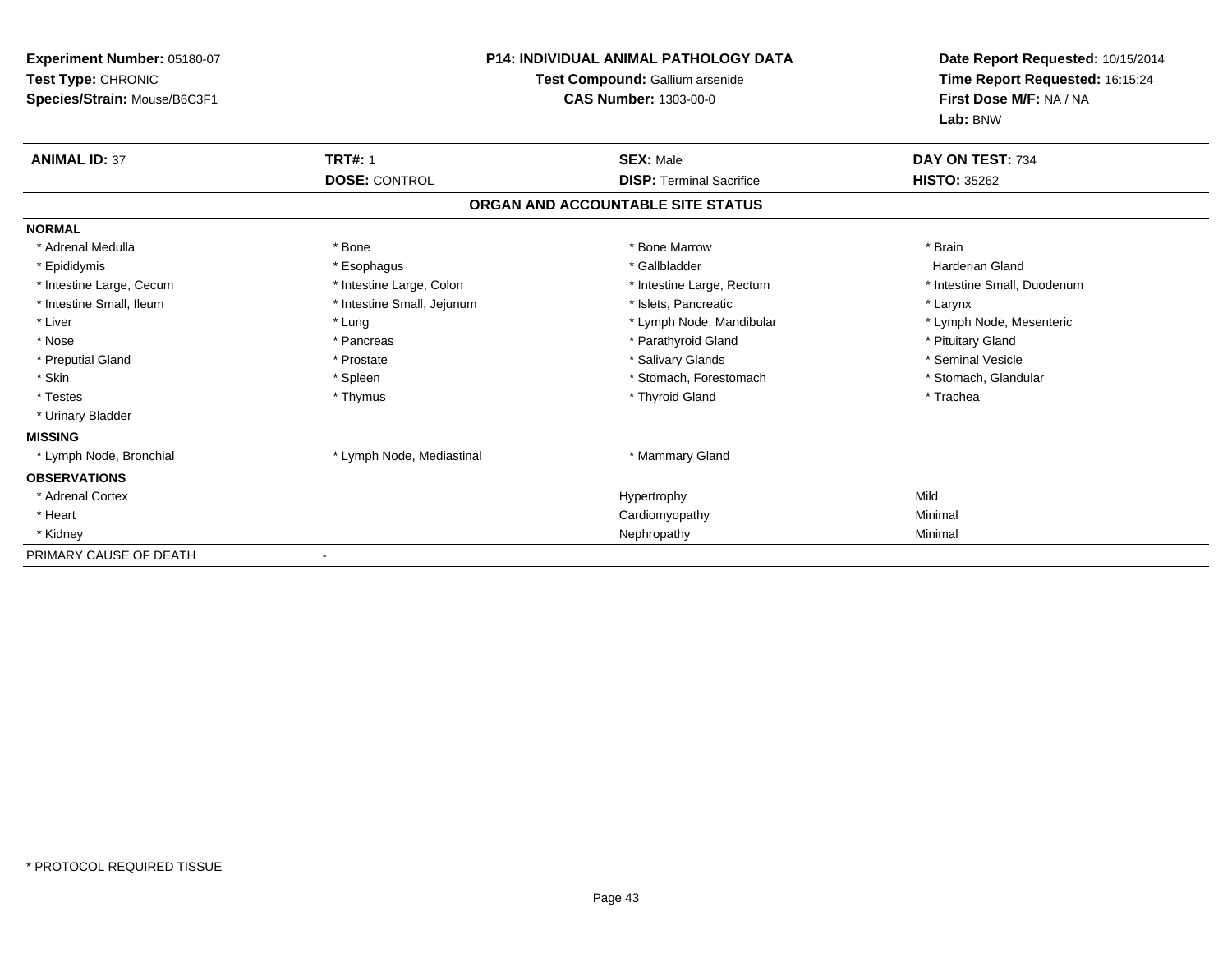| Experiment Number: 05180-07<br>Test Type: CHRONIC<br>Species/Strain: Mouse/B6C3F1<br><b>ANIMAL ID: 38</b>                                                                                                                                              | <b>TRT#: 1</b><br><b>DOSE: CONTROL</b>                                                                                                                                                               | <b>P14: INDIVIDUAL ANIMAL PATHOLOGY DATA</b><br>Test Compound: Gallium arsenide<br><b>CAS Number: 1303-00-0</b><br><b>SEX: Male</b><br><b>DISP: Terminal Sacrifice</b> | Date Report Requested: 10/15/2014<br>Time Report Requested: 16:15:24<br>First Dose M/F: NA / NA<br>Lab: BNW<br>DAY ON TEST: 733<br><b>HISTO: 35263</b> |
|--------------------------------------------------------------------------------------------------------------------------------------------------------------------------------------------------------------------------------------------------------|------------------------------------------------------------------------------------------------------------------------------------------------------------------------------------------------------|------------------------------------------------------------------------------------------------------------------------------------------------------------------------|--------------------------------------------------------------------------------------------------------------------------------------------------------|
|                                                                                                                                                                                                                                                        |                                                                                                                                                                                                      | ORGAN AND ACCOUNTABLE SITE STATUS                                                                                                                                      |                                                                                                                                                        |
| <b>NORMAL</b>                                                                                                                                                                                                                                          |                                                                                                                                                                                                      |                                                                                                                                                                        |                                                                                                                                                        |
| * Adrenal Medulla<br>* Epididymis<br>* Intestine Large, Colon<br>* Islets. Pancreatic<br>* Lymph Node, Mediastinal<br>* Parathyroid Gland<br>* Salivary Glands<br>* Stomach, Forestomach<br>* Trachea<br><b>MISSING</b><br>* Intestine Small, Duodenum | * Bone<br>* Esophagus<br>* Intestine Large, Rectum<br>* Larynx<br>* Lymph Node, Mesenteric<br>* Pituitary Gland<br>* Seminal Vesicle<br>* Stomach, Glandular<br>* Urinary Bladder<br>* Mammary Gland | * Bone Marrow<br>* Gallbladder<br>* Intestine Small, Ileum<br>* Lymph Node, Bronchial<br>* Nose<br>* Preputial Gland<br>* Skin<br>* Testes                             | * Brain<br>* Intestine Large, Cecum<br>* Intestine Small, Jejunum<br>* Lymph Node, Mandibular<br>* Pancreas<br>* Prostate<br>* Spleen<br>* Thymus      |
| <b>OBSERVATIONS</b><br>* Adrenal Cortex<br><b>Harderian Gland</b><br>* Heart<br>* Kidney<br>* Liver<br>* Lung<br>* Thyroid Gland                                                                                                                       | <b>Follicular Cel</b>                                                                                                                                                                                | Hypertrophy<br>Adenoma<br>Cardiomyopathy<br>Nephropathy<br><b>Eosinophilic Focus</b><br>Hemorrhage<br>Hyperplasia                                                      | Minimal<br>Minimal<br>Minimal<br>Minimal<br>Minimal                                                                                                    |
| PRIMARY CAUSE OF DEATH                                                                                                                                                                                                                                 |                                                                                                                                                                                                      |                                                                                                                                                                        |                                                                                                                                                        |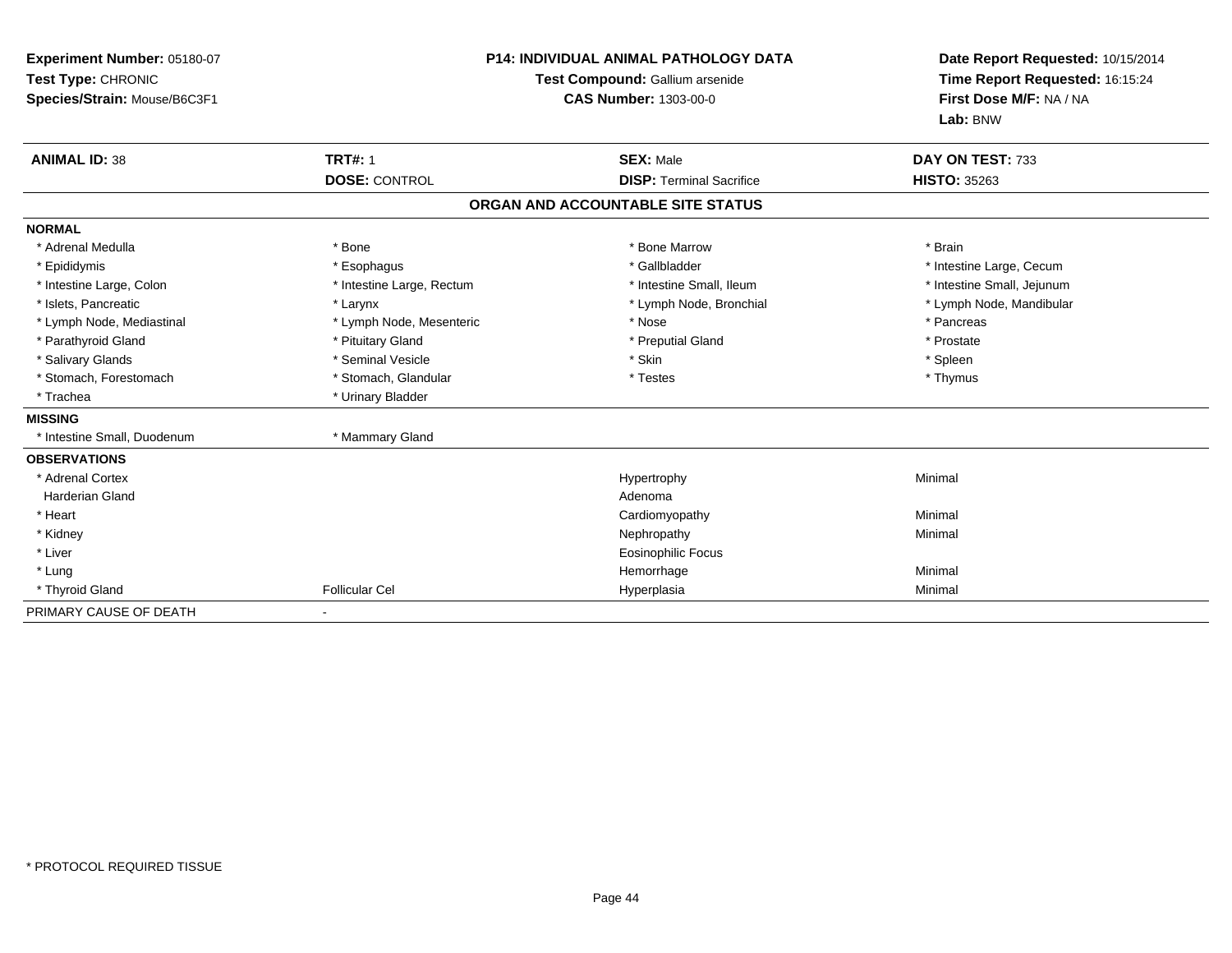| Experiment Number: 05180-07<br>Test Type: CHRONIC<br>Species/Strain: Mouse/B6C3F1 |                            | <b>P14: INDIVIDUAL ANIMAL PATHOLOGY DATA</b><br>Test Compound: Gallium arsenide<br><b>CAS Number: 1303-00-0</b> | Date Report Requested: 10/15/2014<br>Time Report Requested: 16:15:24<br>First Dose M/F: NA / NA<br>Lab: BNW |
|-----------------------------------------------------------------------------------|----------------------------|-----------------------------------------------------------------------------------------------------------------|-------------------------------------------------------------------------------------------------------------|
| <b>ANIMAL ID: 39</b>                                                              | <b>TRT#: 1</b>             | <b>SEX: Male</b>                                                                                                | DAY ON TEST: 733                                                                                            |
|                                                                                   | <b>DOSE: CONTROL</b>       | <b>DISP: Terminal Sacrifice</b>                                                                                 | <b>HISTO: 35264</b>                                                                                         |
|                                                                                   |                            | ORGAN AND ACCOUNTABLE SITE STATUS                                                                               |                                                                                                             |
| <b>NORMAL</b>                                                                     |                            |                                                                                                                 |                                                                                                             |
| * Adrenal Medulla                                                                 | * Bone                     | * Bone Marrow                                                                                                   | * Brain                                                                                                     |
| * Epididymis                                                                      | * Esophagus                | * Gallbladder                                                                                                   | <b>Harderian Gland</b>                                                                                      |
| * Intestine Large, Cecum                                                          | * Intestine Large, Colon   | * Intestine Large, Rectum                                                                                       | * Intestine Small, Duodenum                                                                                 |
| * Intestine Small, Ileum                                                          | * Intestine Small, Jejunum | * Islets, Pancreatic                                                                                            | * Lymph Node, Bronchial                                                                                     |
| * Lymph Node, Mediastinal                                                         | * Lymph Node, Mesenteric   | * Nose                                                                                                          | * Pancreas                                                                                                  |
| * Parathyroid Gland                                                               | * Pituitary Gland          | * Preputial Gland                                                                                               | * Prostate                                                                                                  |
| * Salivary Glands                                                                 | * Seminal Vesicle          | * Skin                                                                                                          | * Spleen                                                                                                    |
| * Stomach, Forestomach                                                            | * Stomach, Glandular       | * Testes                                                                                                        | * Thymus                                                                                                    |
| * Thyroid Gland                                                                   | * Trachea                  | * Urinary Bladder                                                                                               |                                                                                                             |
| <b>MISSING</b>                                                                    |                            |                                                                                                                 |                                                                                                             |
| * Lymph Node, Mandibular                                                          | * Mammary Gland            |                                                                                                                 |                                                                                                             |
| <b>OBSERVATIONS</b>                                                               |                            |                                                                                                                 |                                                                                                             |
| * Adrenal Cortex                                                                  |                            | Hypertrophy                                                                                                     | Minimal                                                                                                     |
| * Heart                                                                           |                            | Cardiomyopathy                                                                                                  | Minimal                                                                                                     |
| * Kidney                                                                          |                            | Nephropathy                                                                                                     | Minimal                                                                                                     |
| * Larynx                                                                          | Squam Epithel              | Hyperplasia                                                                                                     | Minimal                                                                                                     |
| * Liver                                                                           |                            | Hepatocellular Adenoma                                                                                          | Multiple                                                                                                    |
| [ Hepatocellular Adenoma TGLS = 1,2-10+11 ]                                       |                            |                                                                                                                 |                                                                                                             |
| * Lung                                                                            |                            | Alveolar/Bronchiolar Adenoma                                                                                    |                                                                                                             |
| PRIMARY CAUSE OF DEATH                                                            |                            |                                                                                                                 |                                                                                                             |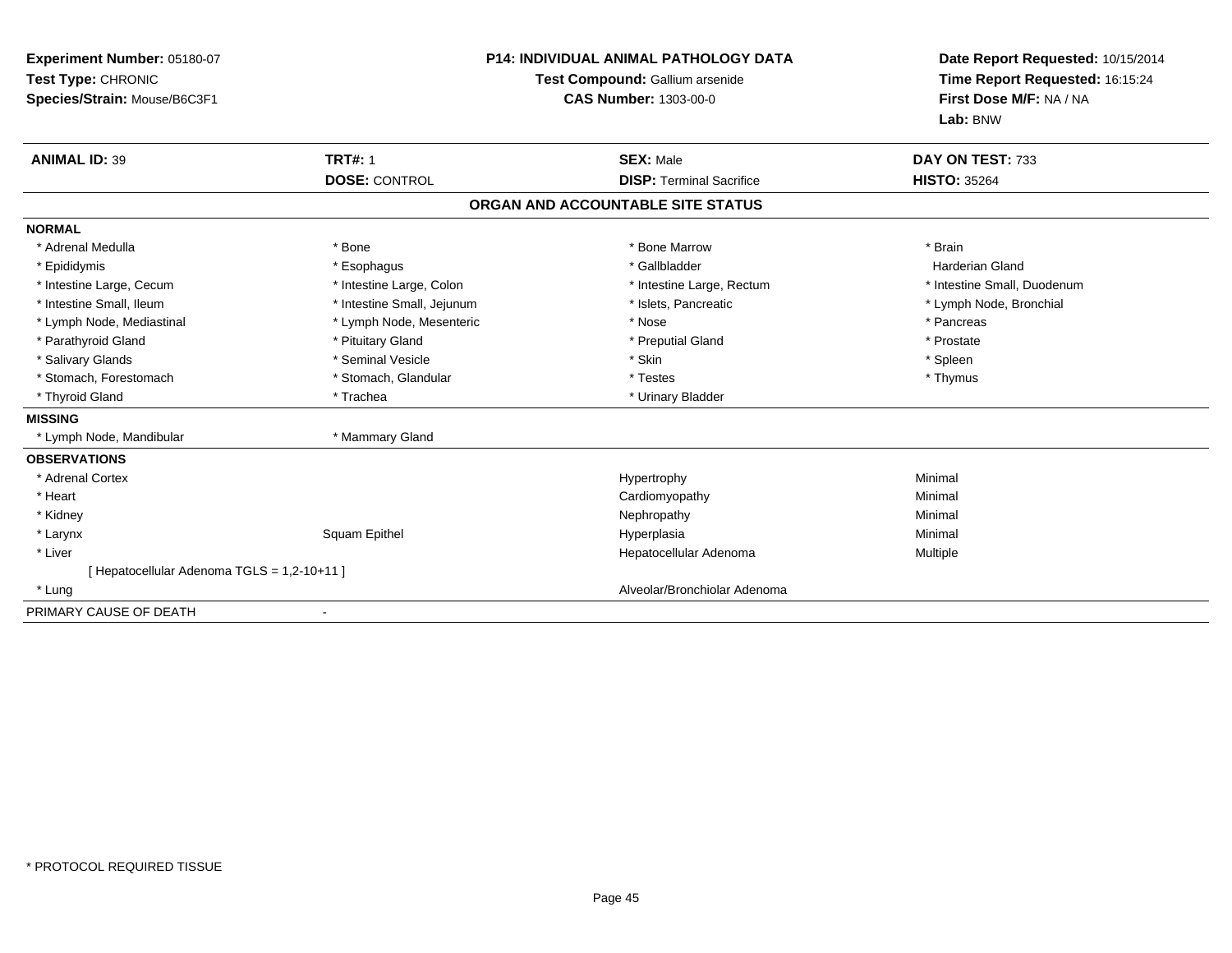| Experiment Number: 05180-07<br>Test Type: CHRONIC<br>Species/Strain: Mouse/B6C3F1 |                                  | <b>P14: INDIVIDUAL ANIMAL PATHOLOGY DATA</b><br>Test Compound: Gallium arsenide<br><b>CAS Number: 1303-00-0</b> | Date Report Requested: 10/15/2014<br>Time Report Requested: 16:15:24<br>First Dose M/F: NA / NA<br>Lab: BNW |
|-----------------------------------------------------------------------------------|----------------------------------|-----------------------------------------------------------------------------------------------------------------|-------------------------------------------------------------------------------------------------------------|
| <b>ANIMAL ID: 40</b>                                                              | <b>TRT#: 1</b>                   | <b>SEX: Male</b>                                                                                                | DAY ON TEST: 702                                                                                            |
|                                                                                   | <b>DOSE: CONTROL</b>             | <b>DISP: Natural Death</b>                                                                                      | <b>HISTO: 35265</b>                                                                                         |
|                                                                                   |                                  | ORGAN AND ACCOUNTABLE SITE STATUS                                                                               |                                                                                                             |
| <b>NORMAL</b>                                                                     |                                  |                                                                                                                 |                                                                                                             |
| * Adrenal Medulla                                                                 | * Bone                           | * Bone Marrow                                                                                                   | * Brain                                                                                                     |
| * Epididymis                                                                      | * Esophagus                      | * Gallbladder                                                                                                   | Harderian Gland                                                                                             |
| * Intestine Large, Cecum                                                          | * Intestine Large, Colon         | * Intestine Large, Rectum                                                                                       | * Intestine Small, Duodenum                                                                                 |
| * Intestine Small, Ileum                                                          | * Intestine Small, Jejunum       | * Islets, Pancreatic                                                                                            | * Lymph Node, Mandibular                                                                                    |
| * Lymph Node, Mediastinal                                                         | * Lymph Node, Mesenteric         | * Nose                                                                                                          | * Pancreas                                                                                                  |
| * Parathyroid Gland                                                               | * Pituitary Gland                | * Preputial Gland                                                                                               | * Prostate                                                                                                  |
| * Salivary Glands                                                                 | * Seminal Vesicle                | * Skin                                                                                                          | * Stomach, Glandular                                                                                        |
| * Testes                                                                          | * Thymus                         | * Trachea                                                                                                       | * Urinary Bladder                                                                                           |
| <b>MISSING</b>                                                                    |                                  |                                                                                                                 |                                                                                                             |
| * Mammary Gland                                                                   |                                  |                                                                                                                 |                                                                                                             |
| <b>OBSERVATIONS</b>                                                               |                                  |                                                                                                                 |                                                                                                             |
| * Adrenal Cortex                                                                  |                                  | Hypertrophy                                                                                                     | Minimal                                                                                                     |
| * Heart                                                                           |                                  | Cardiomyopathy                                                                                                  | Minimal                                                                                                     |
| * Kidney                                                                          |                                  | Nephropathy                                                                                                     | Minimal                                                                                                     |
| * Larynx                                                                          | Squam Epithel                    | Hyperplasia                                                                                                     | Minimal                                                                                                     |
| * Liver                                                                           |                                  | Hepatocellular Carcinoma                                                                                        |                                                                                                             |
| [Hepatocellular Carcinoma TGLS = 1-10]                                            |                                  |                                                                                                                 |                                                                                                             |
| * Lung                                                                            |                                  | Alveolar/Bronchiolar Adenoma                                                                                    | Multiple                                                                                                    |
| [ Alveolar/Bronchiolar Adenoma TGLS = 2-3 ]                                       |                                  |                                                                                                                 |                                                                                                             |
| * Lymph Node, Bronchial                                                           |                                  | Hyperplasia                                                                                                     | Minimal                                                                                                     |
| * Spleen                                                                          |                                  | Hematopoietic Cell Proliferation                                                                                | Mild                                                                                                        |
| * Stomach, Forestomach                                                            | Epithelium                       | Hyperplasia                                                                                                     | Mild                                                                                                        |
| * Thyroid Gland                                                                   | <b>Follicular Cel</b>            | Hyperplasia                                                                                                     | Minimal                                                                                                     |
| PRIMARY CAUSE OF DEATH                                                            | - Liver Hepatocellular Carcinoma |                                                                                                                 |                                                                                                             |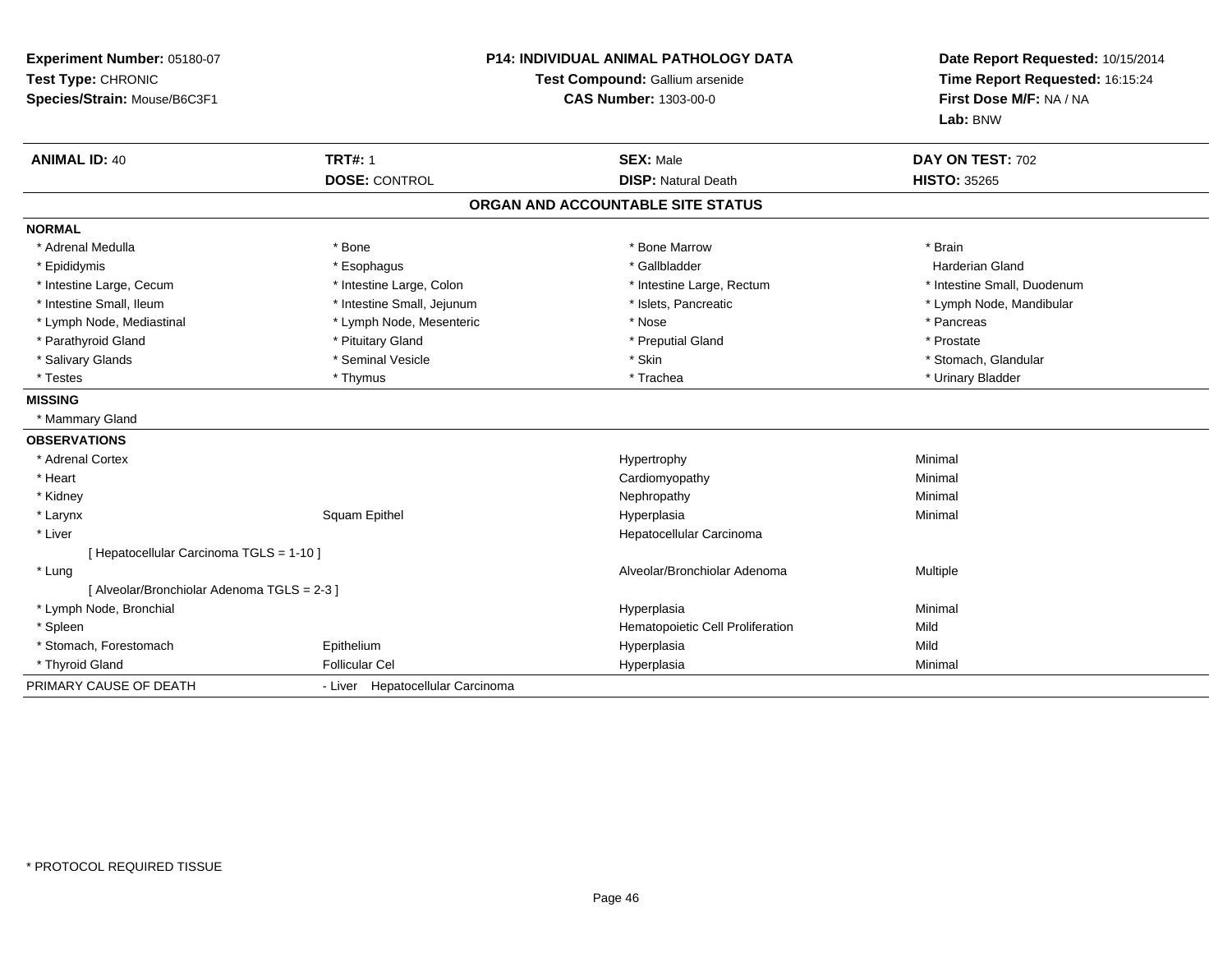| Experiment Number: 05180-07<br>Test Type: CHRONIC<br>Species/Strain: Mouse/B6C3F1 |                            | <b>P14: INDIVIDUAL ANIMAL PATHOLOGY DATA</b><br>Test Compound: Gallium arsenide<br><b>CAS Number: 1303-00-0</b> | Date Report Requested: 10/15/2014<br>Time Report Requested: 16:15:24<br>First Dose M/F: NA / NA<br>Lab: BNW |  |
|-----------------------------------------------------------------------------------|----------------------------|-----------------------------------------------------------------------------------------------------------------|-------------------------------------------------------------------------------------------------------------|--|
| <b>ANIMAL ID: 41</b>                                                              | <b>TRT#: 1</b>             | <b>SEX: Male</b>                                                                                                | DAY ON TEST: 734                                                                                            |  |
|                                                                                   | <b>DOSE: CONTROL</b>       | <b>DISP: Terminal Sacrifice</b>                                                                                 | <b>HISTO: 35266</b>                                                                                         |  |
|                                                                                   |                            | ORGAN AND ACCOUNTABLE SITE STATUS                                                                               |                                                                                                             |  |
| <b>NORMAL</b>                                                                     |                            |                                                                                                                 |                                                                                                             |  |
| * Adrenal Medulla                                                                 | * Bone                     | * Bone Marrow                                                                                                   | * Brain                                                                                                     |  |
| * Epididymis                                                                      | * Esophagus                | * Gallbladder                                                                                                   | Harderian Gland                                                                                             |  |
| * Intestine Large, Cecum                                                          | * Intestine Large, Colon   | * Intestine Large, Rectum                                                                                       | * Intestine Small, Duodenum                                                                                 |  |
| * Intestine Small, Ileum                                                          | * Intestine Small, Jejunum | * Islets, Pancreatic                                                                                            | * Larynx                                                                                                    |  |
| * Lung                                                                            | * Lymph Node, Bronchial    | * Lymph Node, Mandibular                                                                                        | * Lymph Node, Mediastinal                                                                                   |  |
| * Nose                                                                            | * Pancreas                 | * Pituitary Gland                                                                                               | * Preputial Gland                                                                                           |  |
| * Prostate                                                                        | * Salivary Glands          | * Seminal Vesicle                                                                                               | * Skin                                                                                                      |  |
| * Spleen                                                                          | * Stomach, Forestomach     | * Stomach, Glandular                                                                                            | * Testes                                                                                                    |  |
| * Thymus                                                                          | * Trachea                  | * Urinary Bladder                                                                                               |                                                                                                             |  |
| <b>MISSING</b>                                                                    |                            |                                                                                                                 |                                                                                                             |  |
| * Mammary Gland                                                                   | * Parathyroid Gland        |                                                                                                                 |                                                                                                             |  |
| <b>OBSERVATIONS</b>                                                               |                            |                                                                                                                 |                                                                                                             |  |
| * Adrenal Cortex                                                                  |                            | Hypertrophy                                                                                                     | Minimal                                                                                                     |  |
| * Heart                                                                           |                            | Cardiomyopathy                                                                                                  | Mild                                                                                                        |  |
| * Kidney                                                                          |                            | Nephropathy                                                                                                     | Minimal                                                                                                     |  |
| * Liver                                                                           |                            | Eosinophilic Focus                                                                                              | <b>Multiple</b>                                                                                             |  |
| [ Eosinophilic Focus TGLS = 1-10 ]                                                |                            |                                                                                                                 |                                                                                                             |  |
| * Lymph Node, Mesenteric                                                          |                            | Hyperplasia                                                                                                     | Minimal                                                                                                     |  |
| * Thyroid Gland                                                                   | <b>Follicular Cel</b>      | Hyperplasia                                                                                                     | Minimal                                                                                                     |  |
| PRIMARY CAUSE OF DEATH                                                            |                            |                                                                                                                 |                                                                                                             |  |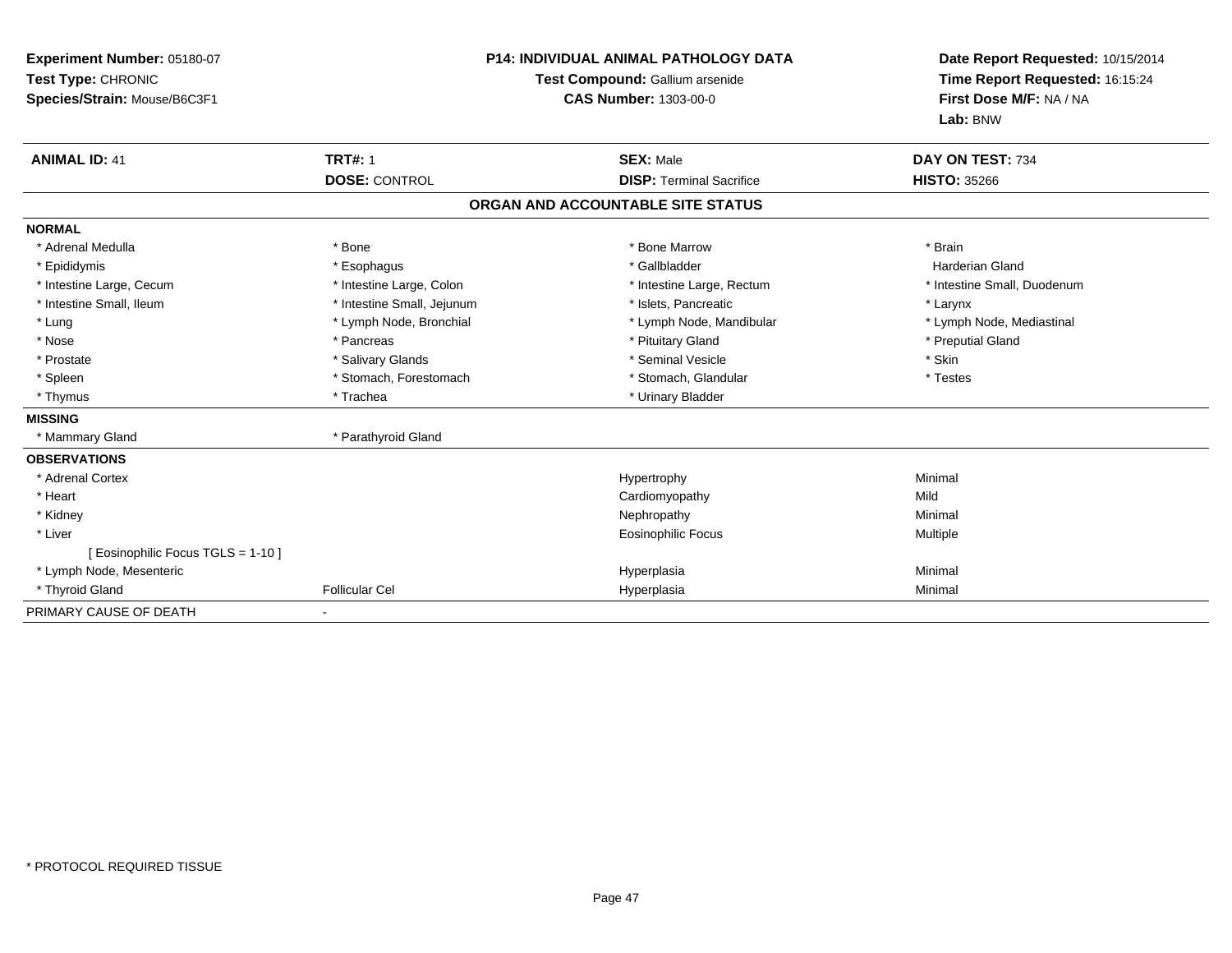| Experiment Number: 05180-07<br>Test Type: CHRONIC<br>Species/Strain: Mouse/B6C3F1 | <b>P14: INDIVIDUAL ANIMAL PATHOLOGY DATA</b><br>Test Compound: Gallium arsenide<br><b>CAS Number: 1303-00-0</b> |                                   | Date Report Requested: 10/15/2014<br>Time Report Requested: 16:15:24<br>First Dose M/F: NA / NA<br>Lab: BNW |  |
|-----------------------------------------------------------------------------------|-----------------------------------------------------------------------------------------------------------------|-----------------------------------|-------------------------------------------------------------------------------------------------------------|--|
| <b>ANIMAL ID: 42</b>                                                              | <b>TRT#: 1</b>                                                                                                  | <b>SEX: Male</b>                  | DAY ON TEST: 561                                                                                            |  |
|                                                                                   | <b>DOSE: CONTROL</b>                                                                                            | <b>DISP:</b> Moribund Sacrifice   | <b>HISTO: 35267</b>                                                                                         |  |
|                                                                                   |                                                                                                                 | ORGAN AND ACCOUNTABLE SITE STATUS |                                                                                                             |  |
| <b>NORMAL</b>                                                                     |                                                                                                                 |                                   |                                                                                                             |  |
| * Adrenal Cortex                                                                  | * Adrenal Medulla                                                                                               | * Bone                            | * Brain                                                                                                     |  |
| * Esophagus                                                                       | * Gallbladder                                                                                                   | <b>Harderian Gland</b>            | * Intestine Large, Cecum                                                                                    |  |
| * Intestine Large, Colon                                                          | * Intestine Large, Rectum                                                                                       | * Intestine Small, Duodenum       | * Intestine Small, Ileum                                                                                    |  |
| * Intestine Small, Jejunum                                                        | * Islets, Pancreatic                                                                                            | * Larynx                          | * Lung                                                                                                      |  |
| * Lymph Node, Mandibular                                                          | * Lymph Node, Mesenteric                                                                                        | * Nose                            | * Pancreas                                                                                                  |  |
| * Parathyroid Gland                                                               | * Pituitary Gland                                                                                               | * Preputial Gland                 | * Salivary Glands                                                                                           |  |
| * Seminal Vesicle                                                                 | * Stomach, Forestomach                                                                                          | * Stomach, Glandular              | * Testes                                                                                                    |  |
| * Thyroid Gland                                                                   | * Trachea                                                                                                       |                                   |                                                                                                             |  |
| <b>MISSING</b>                                                                    |                                                                                                                 |                                   |                                                                                                             |  |
| * Lymph Node, Bronchial                                                           | * Lymph Node, Mediastinal                                                                                       | * Mammary Gland                   | * Thymus                                                                                                    |  |
| <b>OBSERVATIONS</b>                                                               |                                                                                                                 |                                   |                                                                                                             |  |
| * Bone Marrow                                                                     |                                                                                                                 | Hyperplasia                       | Mild                                                                                                        |  |
| * Epididymis                                                                      |                                                                                                                 | Hyperplasia                       | Marked                                                                                                      |  |
| * Heart                                                                           |                                                                                                                 | Cardiomyopathy                    | Mild                                                                                                        |  |
| * Kidney                                                                          |                                                                                                                 | Hydronephrosis                    | Mild                                                                                                        |  |
|                                                                                   |                                                                                                                 | Nephropathy                       | Minimal                                                                                                     |  |
| * Liver                                                                           |                                                                                                                 | Hematopoietic Cell Proliferation  | Minimal                                                                                                     |  |
| Lymph Node                                                                        |                                                                                                                 | Hyperplasia                       | Mild                                                                                                        |  |
| [ Hyperplasia TGLS = 2-11 ]                                                       |                                                                                                                 |                                   |                                                                                                             |  |
| * Prostate                                                                        |                                                                                                                 | Inflammation                      | Mild                                                                                                        |  |
| * Skin                                                                            | Prepuce                                                                                                         | Inflammation                      | Chronic Active, Marked                                                                                      |  |
| [Inflammation TGLS = $1-7+10$ ]                                                   |                                                                                                                 |                                   |                                                                                                             |  |
| * Spleen                                                                          |                                                                                                                 | Hematopoietic Cell Proliferation  | Moderate                                                                                                    |  |
| * Urinary Bladder                                                                 | <b>Transit Epithe</b>                                                                                           | Hyperplasia                       | Mild                                                                                                        |  |
|                                                                                   |                                                                                                                 | Inflammation                      | Marked                                                                                                      |  |
| PRIMARY CAUSE OF DEATH                                                            | - Skin Prepuce Inflammation                                                                                     |                                   |                                                                                                             |  |
| CONTRIBUTORY CAUSE OF DEATH                                                       | - Urinary Bladder Inflammation                                                                                  |                                   |                                                                                                             |  |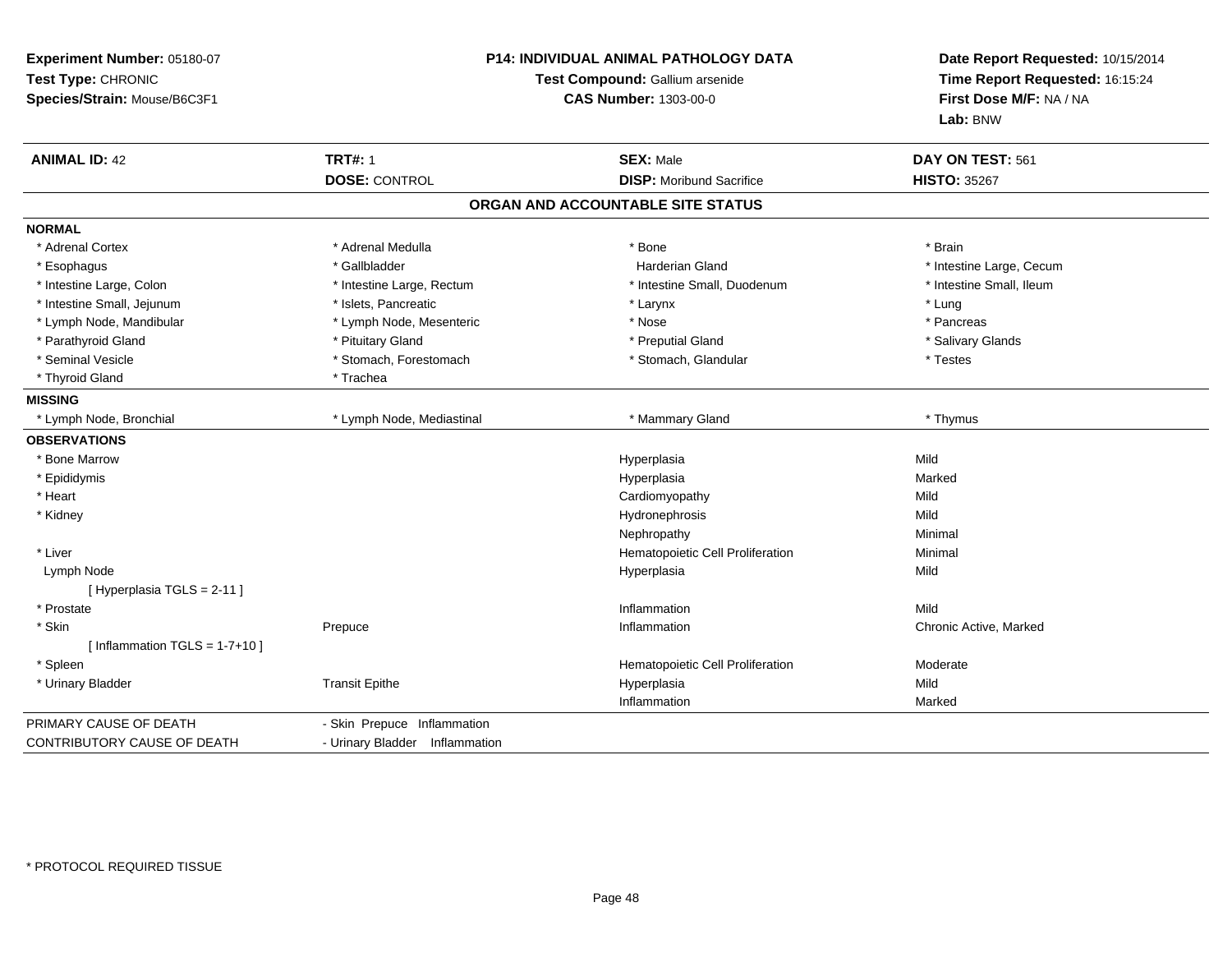| Experiment Number: 05180-07<br>Test Type: CHRONIC<br>Species/Strain: Mouse/B6C3F1 |                           | <b>P14: INDIVIDUAL ANIMAL PATHOLOGY DATA</b><br>Test Compound: Gallium arsenide<br>CAS Number: 1303-00-0 | Date Report Requested: 10/15/2014<br>Time Report Requested: 16:15:24<br>First Dose M/F: NA / NA<br>Lab: BNW |
|-----------------------------------------------------------------------------------|---------------------------|----------------------------------------------------------------------------------------------------------|-------------------------------------------------------------------------------------------------------------|
| <b>ANIMAL ID: 43</b>                                                              | <b>TRT#: 1</b>            | <b>SEX: Male</b>                                                                                         | DAY ON TEST: 734                                                                                            |
|                                                                                   | <b>DOSE: CONTROL</b>      | <b>DISP: Terminal Sacrifice</b>                                                                          | <b>HISTO: 35268</b>                                                                                         |
|                                                                                   |                           | ORGAN AND ACCOUNTABLE SITE STATUS                                                                        |                                                                                                             |
| <b>NORMAL</b>                                                                     |                           |                                                                                                          |                                                                                                             |
| * Adrenal Medulla                                                                 | * Bone                    | * Bone Marrow                                                                                            | * Brain                                                                                                     |
| * Epididymis                                                                      | * Esophagus               | * Gallbladder                                                                                            | * Intestine Large, Cecum                                                                                    |
| * Intestine Large, Colon                                                          | * Intestine Large, Rectum | * Intestine Small, Duodenum                                                                              | * Intestine Small, Ileum                                                                                    |
| * Intestine Small, Jejunum                                                        | * Islets, Pancreatic      | * Liver                                                                                                  | * Lung                                                                                                      |
| * Lymph Node, Mediastinal                                                         | * Lymph Node, Mesenteric  | * Nose                                                                                                   | * Pancreas                                                                                                  |
| * Parathyroid Gland                                                               | * Pituitary Gland         | * Prostate                                                                                               | * Salivary Glands                                                                                           |
| * Seminal Vesicle                                                                 | * Skin                    | * Spleen                                                                                                 | * Stomach, Glandular                                                                                        |
| * Testes                                                                          | * Thymus                  | * Thyroid Gland                                                                                          | * Trachea                                                                                                   |
| * Urinary Bladder                                                                 |                           |                                                                                                          |                                                                                                             |
| <b>MISSING</b>                                                                    |                           |                                                                                                          |                                                                                                             |
| * Lymph Node, Bronchial                                                           | * Lymph Node, Mandibular  | * Mammary Gland                                                                                          |                                                                                                             |
| <b>OBSERVATIONS</b>                                                               |                           |                                                                                                          |                                                                                                             |
| * Adrenal Cortex                                                                  |                           | Hypertrophy                                                                                              | Minimal                                                                                                     |
| Eye                                                                               | Cornea                    | Inflammation                                                                                             | Chronic, Moderate                                                                                           |
| [ Inflammation $TGLS = 2-10$ ]                                                    |                           |                                                                                                          |                                                                                                             |
| <b>Harderian Gland</b>                                                            |                           | Adenoma                                                                                                  | <b>Multiple</b>                                                                                             |
| [ Adenoma TGLS = 3,4-10 ]                                                         |                           |                                                                                                          |                                                                                                             |
| * Heart                                                                           |                           | Cardiomyopathy                                                                                           | Minimal                                                                                                     |
| * Kidney                                                                          |                           | Nephropathy                                                                                              | Minimal                                                                                                     |
| * Larynx                                                                          | Squam Epithel             | Hyperplasia                                                                                              | Minimal                                                                                                     |
| * Preputial Gland                                                                 |                           | Ectasia                                                                                                  | Mild                                                                                                        |
| * Stomach, Forestomach                                                            | Epithelium                | Hyperplasia                                                                                              | Mild                                                                                                        |
| PRIMARY CAUSE OF DEATH                                                            |                           |                                                                                                          |                                                                                                             |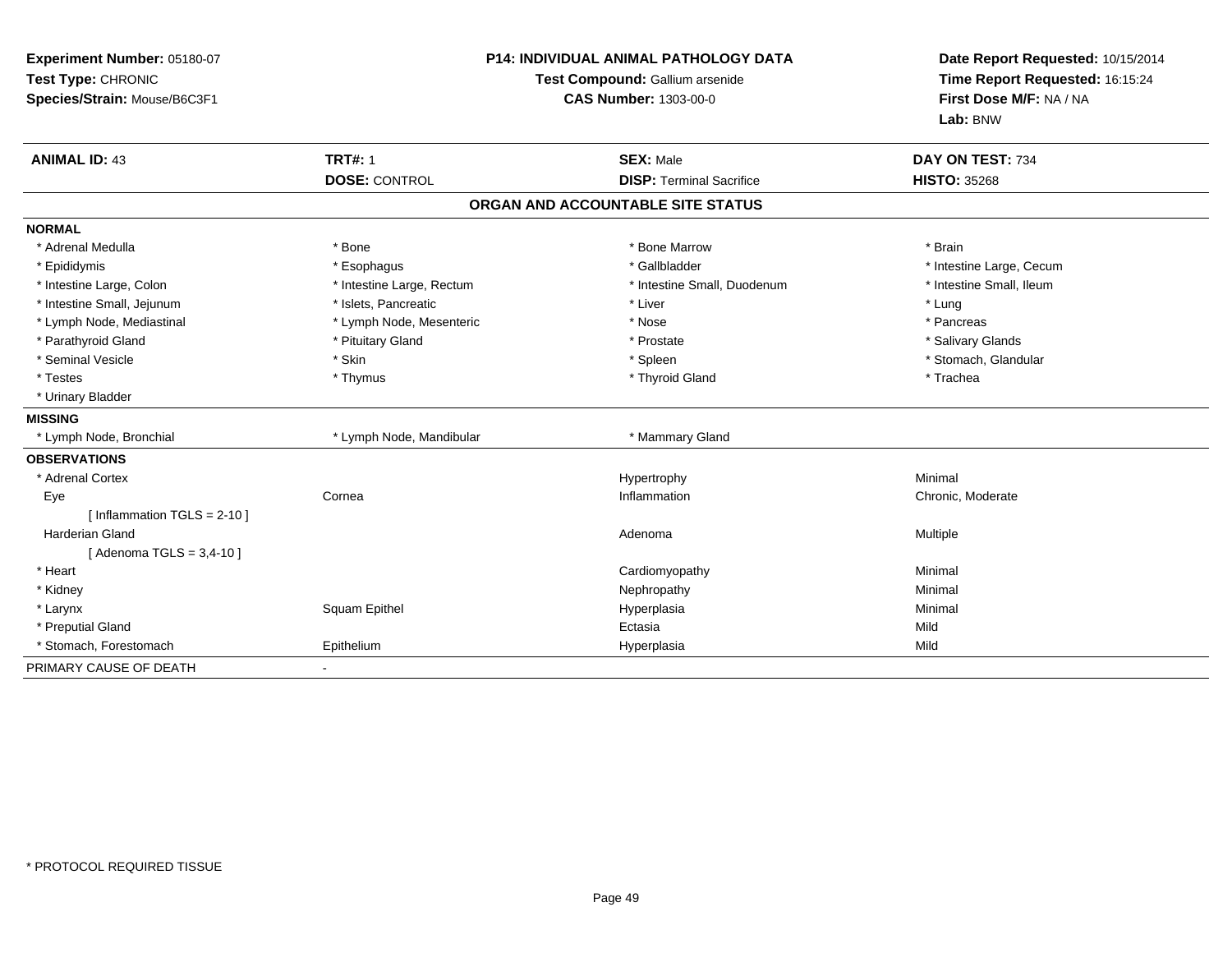| Experiment Number: 05180-07              | <b>P14: INDIVIDUAL ANIMAL PATHOLOGY DATA</b><br>Test Compound: Gallium arsenide |                                   | Date Report Requested: 10/15/2014 |
|------------------------------------------|---------------------------------------------------------------------------------|-----------------------------------|-----------------------------------|
| Test Type: CHRONIC                       |                                                                                 |                                   | Time Report Requested: 16:15:24   |
| Species/Strain: Mouse/B6C3F1             |                                                                                 | <b>CAS Number: 1303-00-0</b>      | First Dose M/F: NA / NA           |
|                                          |                                                                                 |                                   | Lab: BNW                          |
| <b>ANIMAL ID: 44</b>                     | <b>TRT#: 1</b>                                                                  | <b>SEX: Male</b>                  | DAY ON TEST: 734                  |
|                                          | <b>DOSE: CONTROL</b>                                                            | <b>DISP: Terminal Sacrifice</b>   | <b>HISTO: 35269</b>               |
|                                          |                                                                                 | ORGAN AND ACCOUNTABLE SITE STATUS |                                   |
| <b>NORMAL</b>                            |                                                                                 |                                   |                                   |
| * Adrenal Medulla                        | * Bone                                                                          | * Bone Marrow                     | * Brain                           |
| * Epididymis                             | * Esophagus                                                                     | * Gallbladder                     | <b>Harderian Gland</b>            |
| * Intestine Large, Cecum                 | * Intestine Large, Colon                                                        | * Intestine Large, Rectum         | * Intestine Small, Duodenum       |
| * Intestine Small, Ileum                 | * Intestine Small, Jejunum                                                      | * Islets, Pancreatic              | * Larynx                          |
| * Lymph Node, Bronchial                  | * Lymph Node, Mediastinal                                                       | * Lymph Node, Mesenteric          | * Nose                            |
| * Pancreas                               | * Parathyroid Gland                                                             | * Pituitary Gland                 | * Preputial Gland                 |
| * Prostate                               | * Salivary Glands                                                               | * Seminal Vesicle                 | * Spleen                          |
| * Stomach, Forestomach                   | * Stomach, Glandular                                                            | * Testes                          | * Thymus                          |
| * Trachea                                | * Urinary Bladder                                                               |                                   |                                   |
| <b>MISSING</b>                           |                                                                                 |                                   |                                   |
| * Lymph Node, Mandibular                 | * Mammary Gland                                                                 |                                   |                                   |
| <b>AUTO PRECLUDES DIAG.</b>              |                                                                                 |                                   |                                   |
| Oral Mucosa                              |                                                                                 |                                   |                                   |
| <b>OBSERVATIONS</b>                      |                                                                                 |                                   |                                   |
| * Adrenal Cortex                         |                                                                                 | Hypertrophy                       | Minimal                           |
| * Heart                                  |                                                                                 | Cardiomyopathy                    | Mild                              |
| * Kidney                                 |                                                                                 | Nephropathy                       | Mild                              |
| * Liver                                  |                                                                                 | Hepatocellular Adenoma            |                                   |
| [ Hepatocellular Adenoma TGLS = 2-4+10 ] |                                                                                 |                                   |                                   |
| * Lung                                   |                                                                                 | Alveolar/Bronchiolar Adenoma      |                                   |
| * Skin                                   |                                                                                 | Histiocytic Sarcoma               |                                   |
| [ Histiocytic Sarcoma TGLS = 1-11 ]      |                                                                                 |                                   |                                   |
| * Thyroid Gland                          | <b>Follicular Cel</b>                                                           | Hyperplasia                       | Minimal                           |
| PRIMARY CAUSE OF DEATH                   |                                                                                 |                                   |                                   |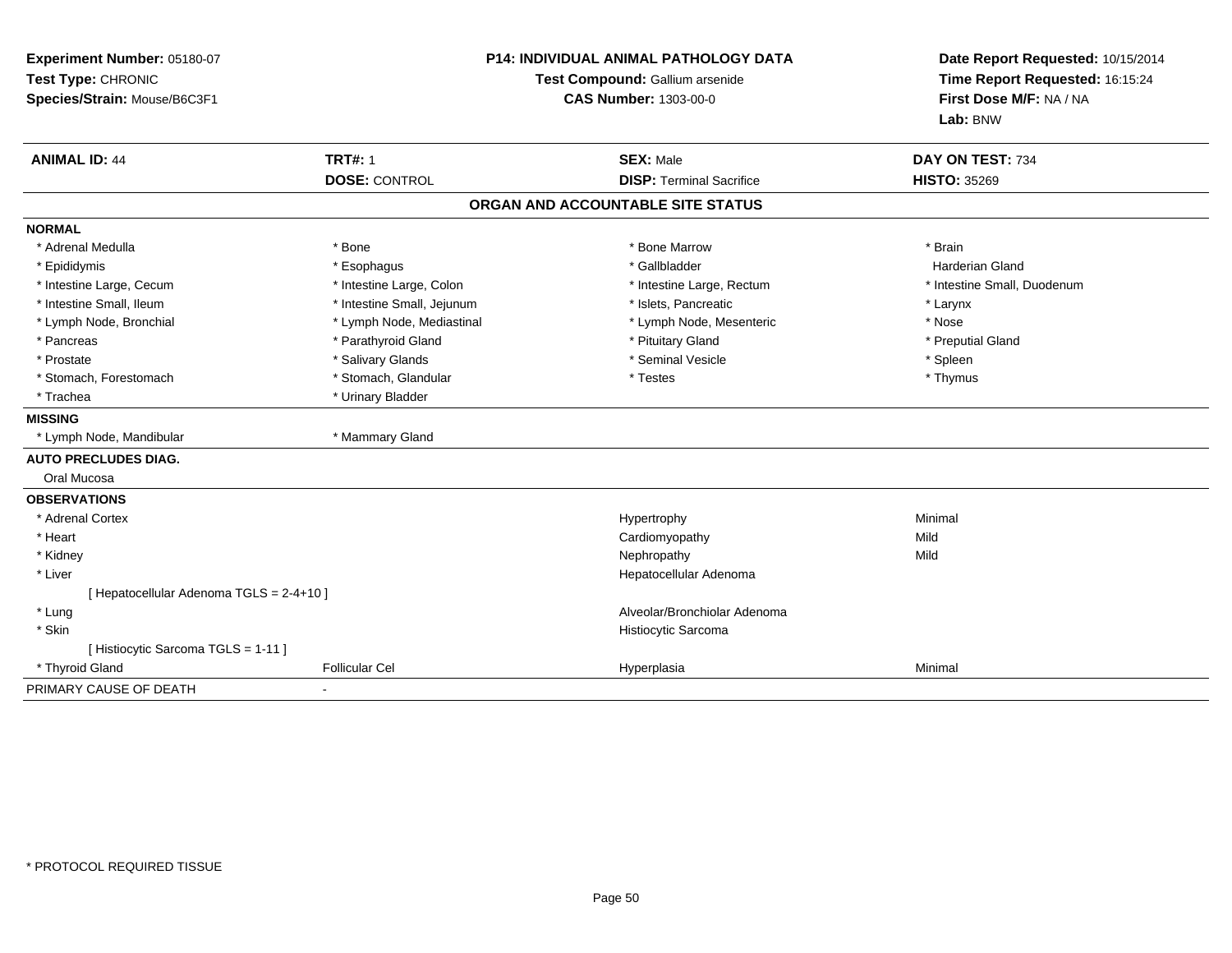| Experiment Number: 05180-07<br>Test Type: CHRONIC<br>Species/Strain: Mouse/B6C3F1 |                            | <b>P14: INDIVIDUAL ANIMAL PATHOLOGY DATA</b><br>Test Compound: Gallium arsenide<br><b>CAS Number: 1303-00-0</b> | Date Report Requested: 10/15/2014<br>Time Report Requested: 16:15:24<br>First Dose M/F: NA / NA<br>Lab: BNW |
|-----------------------------------------------------------------------------------|----------------------------|-----------------------------------------------------------------------------------------------------------------|-------------------------------------------------------------------------------------------------------------|
| <b>ANIMAL ID: 45</b>                                                              | <b>TRT#: 1</b>             | <b>SEX: Male</b>                                                                                                | DAY ON TEST: 734                                                                                            |
|                                                                                   | <b>DOSE: CONTROL</b>       | <b>DISP: Terminal Sacrifice</b>                                                                                 | <b>HISTO: 35270</b>                                                                                         |
|                                                                                   |                            | ORGAN AND ACCOUNTABLE SITE STATUS                                                                               |                                                                                                             |
| <b>NORMAL</b>                                                                     |                            |                                                                                                                 |                                                                                                             |
| * Adrenal Medulla                                                                 | * Bone                     | * Bone Marrow                                                                                                   | * Brain                                                                                                     |
| * Epididymis                                                                      | * Esophagus                | * Gallbladder                                                                                                   | <b>Harderian Gland</b>                                                                                      |
| * Intestine Large, Cecum                                                          | * Intestine Large, Colon   | * Intestine Large, Rectum                                                                                       | * Intestine Small, Duodenum                                                                                 |
| * Intestine Small, Ileum                                                          | * Intestine Small, Jejunum | * Islets, Pancreatic                                                                                            | * Larynx                                                                                                    |
| * Lymph Node, Bronchial                                                           | * Lymph Node, Mandibular   | * Lymph Node, Mediastinal                                                                                       | * Lymph Node, Mesenteric                                                                                    |
| * Parathyroid Gland                                                               | * Pituitary Gland          | * Preputial Gland                                                                                               | * Prostate                                                                                                  |
| * Salivary Glands                                                                 | * Seminal Vesicle          | * Spleen                                                                                                        | * Stomach, Forestomach                                                                                      |
| * Stomach, Glandular                                                              | * Testes                   | * Thymus                                                                                                        | * Trachea                                                                                                   |
| * Urinary Bladder                                                                 |                            |                                                                                                                 |                                                                                                             |
| <b>MISSING</b>                                                                    |                            |                                                                                                                 |                                                                                                             |
| * Mammary Gland                                                                   |                            |                                                                                                                 |                                                                                                             |
| <b>OBSERVATIONS</b>                                                               |                            |                                                                                                                 |                                                                                                             |
| * Adrenal Cortex                                                                  |                            | Hypertrophy                                                                                                     | Minimal                                                                                                     |
| * Heart                                                                           |                            | Cardiomyopathy                                                                                                  | Minimal                                                                                                     |
| * Kidney                                                                          | Cortex                     | Cyst                                                                                                            | Mild                                                                                                        |
|                                                                                   |                            | Nephropathy                                                                                                     | Minimal                                                                                                     |
| * Liver                                                                           |                            | Hepatocellular Adenoma                                                                                          | Multiple                                                                                                    |
| [ Hepatocellular Adenoma TGLS = 2,3-4+10+11 ]                                     |                            |                                                                                                                 |                                                                                                             |
| * Lung                                                                            |                            | Hemorrhage                                                                                                      | Minimal                                                                                                     |
| * Nose                                                                            | Olfactory Epi              | Atrophy                                                                                                         | Minimal                                                                                                     |
| * Pancreas                                                                        |                            | Atrophy                                                                                                         | Minimal                                                                                                     |
| * Skin                                                                            | <b>Subcut Tiss</b>         | Lipoma                                                                                                          |                                                                                                             |
| [ Lipoma TGLS = $1-12$ ]                                                          |                            |                                                                                                                 |                                                                                                             |
| * Thyroid Gland                                                                   | <b>Follicular Cel</b>      | Hyperplasia                                                                                                     | Minimal                                                                                                     |
| PRIMARY CAUSE OF DEATH                                                            | $\blacksquare$             |                                                                                                                 |                                                                                                             |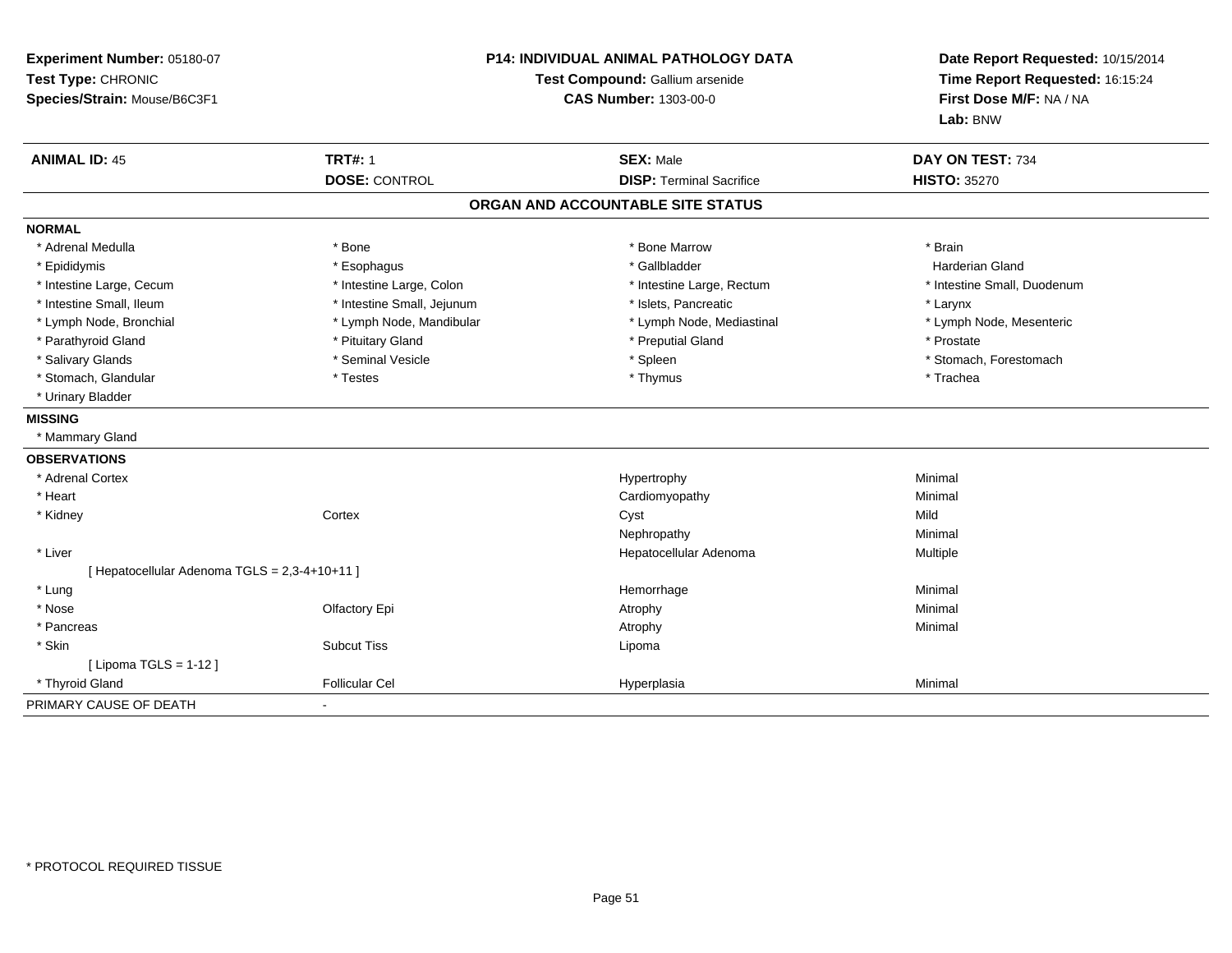| Experiment Number: 05180-07<br>Test Type: CHRONIC<br>Species/Strain: Mouse/B6C3F1 |                                  | <b>P14: INDIVIDUAL ANIMAL PATHOLOGY DATA</b><br>Test Compound: Gallium arsenide<br><b>CAS Number: 1303-00-0</b> | Date Report Requested: 10/15/2014<br>Time Report Requested: 16:15:24<br>First Dose M/F: NA / NA<br>Lab: BNW |
|-----------------------------------------------------------------------------------|----------------------------------|-----------------------------------------------------------------------------------------------------------------|-------------------------------------------------------------------------------------------------------------|
| <b>ANIMAL ID: 46</b>                                                              | <b>TRT#: 1</b>                   | <b>SEX: Male</b>                                                                                                | DAY ON TEST: 707                                                                                            |
|                                                                                   | <b>DOSE: CONTROL</b>             | <b>DISP:</b> Moribund Sacrifice                                                                                 | <b>HISTO: 35271</b>                                                                                         |
|                                                                                   |                                  | ORGAN AND ACCOUNTABLE SITE STATUS                                                                               |                                                                                                             |
| <b>NORMAL</b>                                                                     |                                  |                                                                                                                 |                                                                                                             |
| * Adrenal Cortex                                                                  | * Adrenal Medulla                | * Bone                                                                                                          | * Bone Marrow                                                                                               |
| * Brain                                                                           | * Epididymis                     | * Esophagus                                                                                                     | <b>Harderian Gland</b>                                                                                      |
| * Intestine Large, Cecum                                                          | * Intestine Large, Colon         | * Intestine Large, Rectum                                                                                       | * Intestine Small, Duodenum                                                                                 |
| * Intestine Small, Ileum                                                          | * Intestine Small, Jejunum       | * Islets, Pancreatic                                                                                            | * Larynx                                                                                                    |
| * Lymph Node, Bronchial                                                           | * Lymph Node, Mandibular         | * Lymph Node, Mesenteric                                                                                        | * Nose                                                                                                      |
| * Pituitary Gland                                                                 | * Preputial Gland                | * Prostate                                                                                                      | * Salivary Glands                                                                                           |
| * Seminal Vesicle                                                                 | * Skin                           | * Stomach, Forestomach                                                                                          | * Stomach, Glandular                                                                                        |
| * Testes                                                                          | * Thyroid Gland                  | * Trachea                                                                                                       | * Urinary Bladder                                                                                           |
| <b>MISSING</b>                                                                    |                                  |                                                                                                                 |                                                                                                             |
| * Gallbladder                                                                     | * Lymph Node, Mediastinal        | * Mammary Gland                                                                                                 | * Parathyroid Gland                                                                                         |
| * Thymus                                                                          |                                  |                                                                                                                 |                                                                                                             |
| <b>OBSERVATIONS</b>                                                               |                                  |                                                                                                                 |                                                                                                             |
| * Heart                                                                           |                                  | Cardiomyopathy                                                                                                  | Mild                                                                                                        |
|                                                                                   | Atrium                           | Thrombosis                                                                                                      | Moderate                                                                                                    |
| * Kidney                                                                          |                                  | Nephropathy                                                                                                     | Mild                                                                                                        |
| * Liver                                                                           |                                  | Hepatocellular Carcinoma                                                                                        |                                                                                                             |
|                                                                                   |                                  | Necrosis                                                                                                        | Minimal                                                                                                     |
| [ Hepatocellular Carcinoma TGLS = 1-10 ]                                          |                                  |                                                                                                                 |                                                                                                             |
| * Lung                                                                            |                                  | <b>Infiltration Cellular</b>                                                                                    | Histiocyte, Minimal                                                                                         |
| * Pancreas                                                                        |                                  | Atrophy                                                                                                         | Minimal                                                                                                     |
| * Spleen                                                                          |                                  | Hematopoietic Cell Proliferation                                                                                | Mild                                                                                                        |
| PRIMARY CAUSE OF DEATH                                                            | - Liver Hepatocellular Carcinoma |                                                                                                                 |                                                                                                             |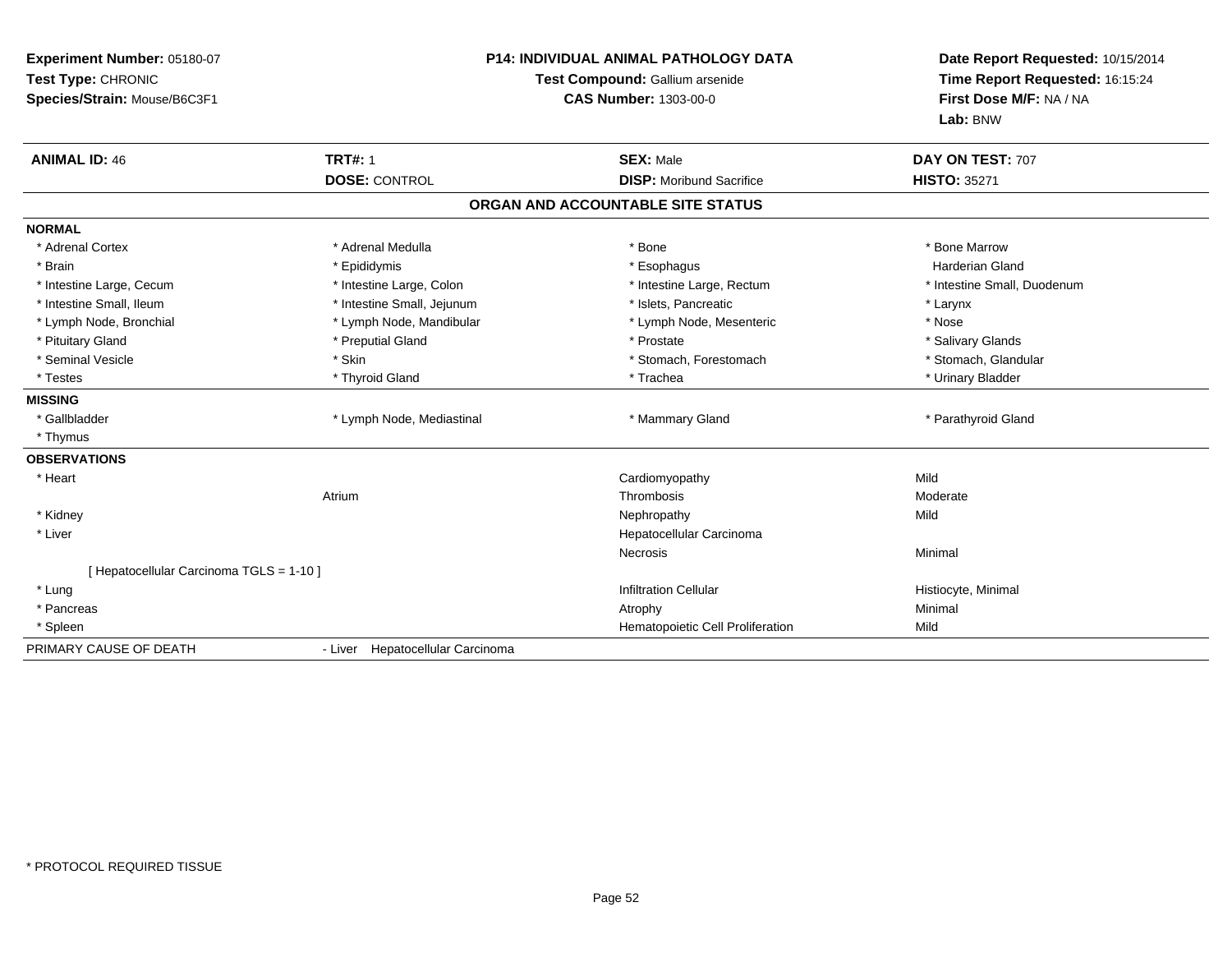| Experiment Number: 05180-07<br>Test Type: CHRONIC<br>Species/Strain: Mouse/B6C3F1 |                           | <b>P14: INDIVIDUAL ANIMAL PATHOLOGY DATA</b><br>Test Compound: Gallium arsenide<br><b>CAS Number: 1303-00-0</b> | Date Report Requested: 10/15/2014<br>Time Report Requested: 16:15:24<br>First Dose M/F: NA / NA<br>Lab: BNW |
|-----------------------------------------------------------------------------------|---------------------------|-----------------------------------------------------------------------------------------------------------------|-------------------------------------------------------------------------------------------------------------|
| <b>ANIMAL ID: 47</b>                                                              | <b>TRT#: 1</b>            | <b>SEX: Male</b>                                                                                                | DAY ON TEST: 733                                                                                            |
|                                                                                   | <b>DOSE: CONTROL</b>      | <b>DISP: Terminal Sacrifice</b>                                                                                 | <b>HISTO: 35272</b>                                                                                         |
|                                                                                   |                           | ORGAN AND ACCOUNTABLE SITE STATUS                                                                               |                                                                                                             |
| <b>NORMAL</b>                                                                     |                           |                                                                                                                 |                                                                                                             |
| * Adrenal Medulla                                                                 | * Bone                    | * Bone Marrow                                                                                                   | * Brain                                                                                                     |
| * Esophagus                                                                       | * Gallbladder             | <b>Harderian Gland</b>                                                                                          | * Intestine Large, Cecum                                                                                    |
| * Intestine Large, Colon                                                          | * Intestine Large, Rectum | * Intestine Small, Duodenum                                                                                     | * Intestine Small, Ileum                                                                                    |
| * Intestine Small, Jejunum                                                        | * Islets, Pancreatic      | * Larynx                                                                                                        | * Parathyroid Gland                                                                                         |
| * Pituitary Gland                                                                 | * Preputial Gland         | * Salivary Glands                                                                                               | * Seminal Vesicle                                                                                           |
| * Skin                                                                            | * Stomach, Forestomach    | * Stomach, Glandular                                                                                            | * Thymus                                                                                                    |
| * Thyroid Gland                                                                   | * Trachea                 |                                                                                                                 |                                                                                                             |
| <b>MISSING</b>                                                                    |                           |                                                                                                                 |                                                                                                             |
| * Mammary Gland                                                                   |                           |                                                                                                                 |                                                                                                             |
| <b>OBSERVATIONS</b>                                                               |                           |                                                                                                                 |                                                                                                             |
| * Adrenal Cortex                                                                  |                           | Hypertrophy                                                                                                     | Minimal                                                                                                     |
| * Epididymis                                                                      |                           | Lymphoma Malignant                                                                                              |                                                                                                             |
| * Heart                                                                           |                           | Cardiomyopathy                                                                                                  | Minimal                                                                                                     |
| * Kidney                                                                          |                           | Nephropathy                                                                                                     | Minimal                                                                                                     |
| * Liver                                                                           |                           | Inflammation                                                                                                    | Moderate                                                                                                    |
|                                                                                   |                           | Necrosis                                                                                                        | Moderate                                                                                                    |
| [Necrosis TGLS = $3-10$ ]                                                         |                           |                                                                                                                 |                                                                                                             |
| * Lung                                                                            |                           | Alveolar/Bronchiolar Adenoma                                                                                    |                                                                                                             |
|                                                                                   |                           | Lymphoma Malignant                                                                                              |                                                                                                             |
| [ Lymphoma Malignant TGLS = 1-3 ]                                                 |                           |                                                                                                                 |                                                                                                             |
| * Lymph Node, Bronchial                                                           |                           | Lymphoma Malignant                                                                                              |                                                                                                             |
| * Lymph Node, Mandibular                                                          |                           | Lymphoma Malignant                                                                                              |                                                                                                             |
| * Lymph Node, Mediastinal                                                         |                           | Lymphoma Malignant                                                                                              |                                                                                                             |
| * Lymph Node, Mesenteric                                                          |                           | Lymphoma Malignant                                                                                              |                                                                                                             |
| * Nose                                                                            | Olfactory Epi             | Atrophy                                                                                                         | Minimal                                                                                                     |
| * Pancreas                                                                        |                           | Atrophy                                                                                                         | Minimal                                                                                                     |
| * Prostate                                                                        |                           | Lymphoma Malignant                                                                                              |                                                                                                             |
| * Spleen                                                                          |                           | Lymphoma Malignant                                                                                              |                                                                                                             |
| [ Lymphoma Malignant TGLS = 2-4 ]                                                 |                           |                                                                                                                 |                                                                                                             |
| * Testes                                                                          |                           | Atrophy                                                                                                         | Minimal                                                                                                     |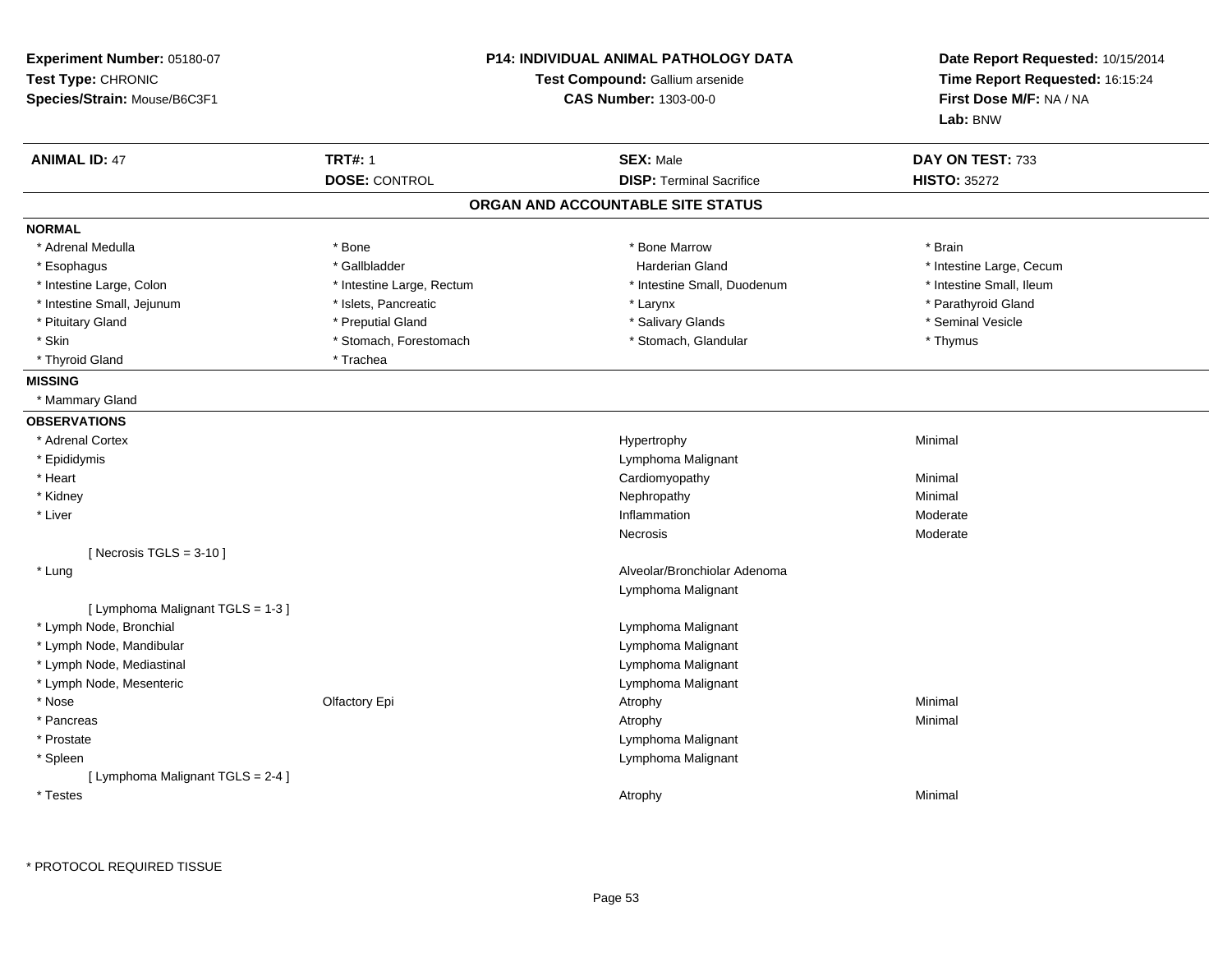| Experiment Number: 05180-07<br>Test Type: CHRONIC<br>Species/Strain: Mouse/B6C3F1 |                      | <b>P14: INDIVIDUAL ANIMAL PATHOLOGY DATA</b><br>Test Compound: Gallium arsenide<br><b>CAS Number: 1303-00-0</b> | Date Report Requested: 10/15/2014<br>Time Report Requested: 16:15:24<br>First Dose M/F: NA / NA<br>Lab: BNW |
|-----------------------------------------------------------------------------------|----------------------|-----------------------------------------------------------------------------------------------------------------|-------------------------------------------------------------------------------------------------------------|
| <b>ANIMAL ID: 47</b>                                                              | <b>TRT#: 1</b>       | <b>SEX: Male</b>                                                                                                | DAY ON TEST: 733                                                                                            |
|                                                                                   | <b>DOSE: CONTROL</b> | <b>DISP: Terminal Sacrifice</b>                                                                                 | <b>HISTO: 35272</b>                                                                                         |
|                                                                                   |                      | ORGAN AND ACCOUNTABLE SITE STATUS                                                                               |                                                                                                             |
|                                                                                   |                      | Lymphoma Malignant                                                                                              |                                                                                                             |
| * Urinary Bladder                                                                 |                      | Lymphoma Malignant                                                                                              |                                                                                                             |
| PRIMARY CAUSE OF DEATH                                                            |                      |                                                                                                                 |                                                                                                             |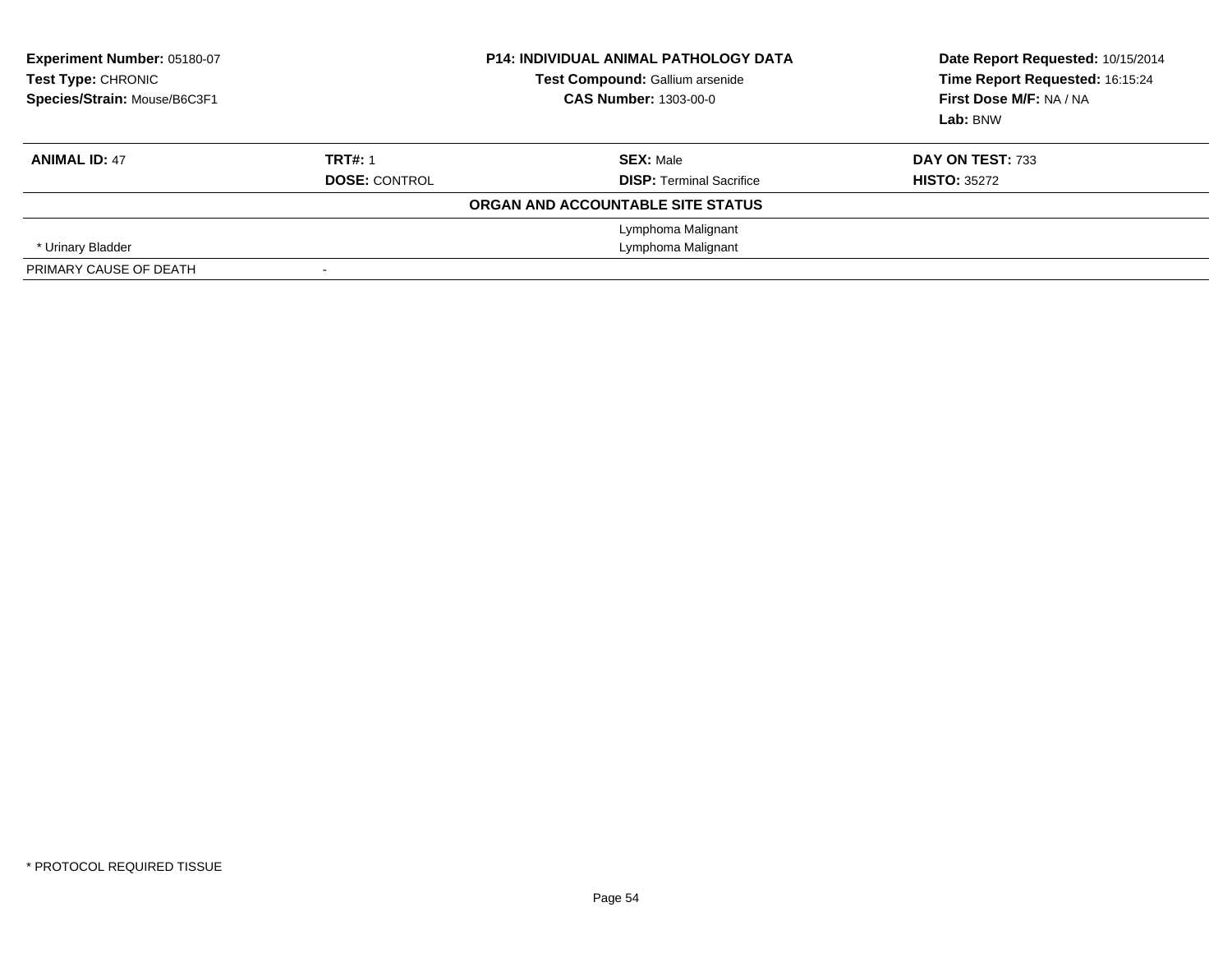| Experiment Number: 05180-07<br>Test Type: CHRONIC<br>Species/Strain: Mouse/B6C3F1 |                                        | <b>P14: INDIVIDUAL ANIMAL PATHOLOGY DATA</b><br>Test Compound: Gallium arsenide<br><b>CAS Number: 1303-00-0</b> | Date Report Requested: 10/15/2014<br>Time Report Requested: 16:15:24<br>First Dose M/F: NA / NA<br>Lab: BNW |
|-----------------------------------------------------------------------------------|----------------------------------------|-----------------------------------------------------------------------------------------------------------------|-------------------------------------------------------------------------------------------------------------|
| <b>ANIMAL ID: 48</b>                                                              | <b>TRT#: 1</b><br><b>DOSE: CONTROL</b> | <b>SEX: Male</b><br><b>DISP: Terminal Sacrifice</b>                                                             | DAY ON TEST: 734<br><b>HISTO: 35273</b>                                                                     |
|                                                                                   |                                        | ORGAN AND ACCOUNTABLE SITE STATUS                                                                               |                                                                                                             |
| <b>NORMAL</b>                                                                     |                                        |                                                                                                                 |                                                                                                             |
| * Adrenal Medulla                                                                 | * Bone                                 | * Bone Marrow                                                                                                   | * Brain                                                                                                     |
| * Epididymis                                                                      | * Esophagus                            | * Gallbladder                                                                                                   | * Intestine Large, Cecum                                                                                    |
| * Intestine Large, Colon                                                          | * Intestine Large, Rectum              | * Intestine Small, Duodenum                                                                                     | * Intestine Small, Ileum                                                                                    |
| * Intestine Small, Jejunum                                                        | * Lung                                 | * Lymph Node, Mesenteric                                                                                        | * Nose                                                                                                      |
| * Pancreas                                                                        | * Pituitary Gland                      | * Preputial Gland                                                                                               | * Prostate                                                                                                  |
| * Salivary Glands                                                                 | * Seminal Vesicle                      | * Skin                                                                                                          | * Stomach, Forestomach                                                                                      |
| * Stomach, Glandular                                                              | * Thymus                               | * Trachea                                                                                                       | * Urinary Bladder                                                                                           |
| <b>MISSING</b>                                                                    |                                        |                                                                                                                 |                                                                                                             |
| * Lymph Node, Bronchial                                                           | * Lymph Node, Mandibular               | * Lymph Node, Mediastinal                                                                                       | * Mammary Gland                                                                                             |
| * Parathyroid Gland                                                               |                                        |                                                                                                                 |                                                                                                             |
| <b>OBSERVATIONS</b>                                                               |                                        |                                                                                                                 |                                                                                                             |
| * Adrenal Cortex                                                                  |                                        | Hypertrophy                                                                                                     | Minimal                                                                                                     |
| <b>Harderian Gland</b>                                                            |                                        | Adenoma                                                                                                         |                                                                                                             |
| * Heart                                                                           |                                        | Cardiomyopathy                                                                                                  | Minimal                                                                                                     |
| * Islets, Pancreatic                                                              |                                        | Hyperplasia                                                                                                     | Mild                                                                                                        |
| * Kidney                                                                          | <b>Renal Tubule</b>                    | Hyperplasia                                                                                                     | Minimal                                                                                                     |
|                                                                                   |                                        | Nephropathy                                                                                                     | Minimal                                                                                                     |
| * Larynx                                                                          | Squam Epithel                          | Hyperplasia                                                                                                     | Minimal                                                                                                     |
| * Liver                                                                           |                                        | Hepatocellular Adenoma                                                                                          |                                                                                                             |
| [ Hepatocellular Adenoma TGLS = 1-10 ]                                            |                                        |                                                                                                                 |                                                                                                             |
| * Spleen                                                                          |                                        | Hyperplasia                                                                                                     | Lymphoid, Mild                                                                                              |
| * Testes                                                                          |                                        | Atrophy                                                                                                         | Minimal                                                                                                     |
| * Thyroid Gland                                                                   | <b>Follicular Cel</b>                  | Carcinoma                                                                                                       |                                                                                                             |
| PRIMARY CAUSE OF DEATH                                                            |                                        |                                                                                                                 |                                                                                                             |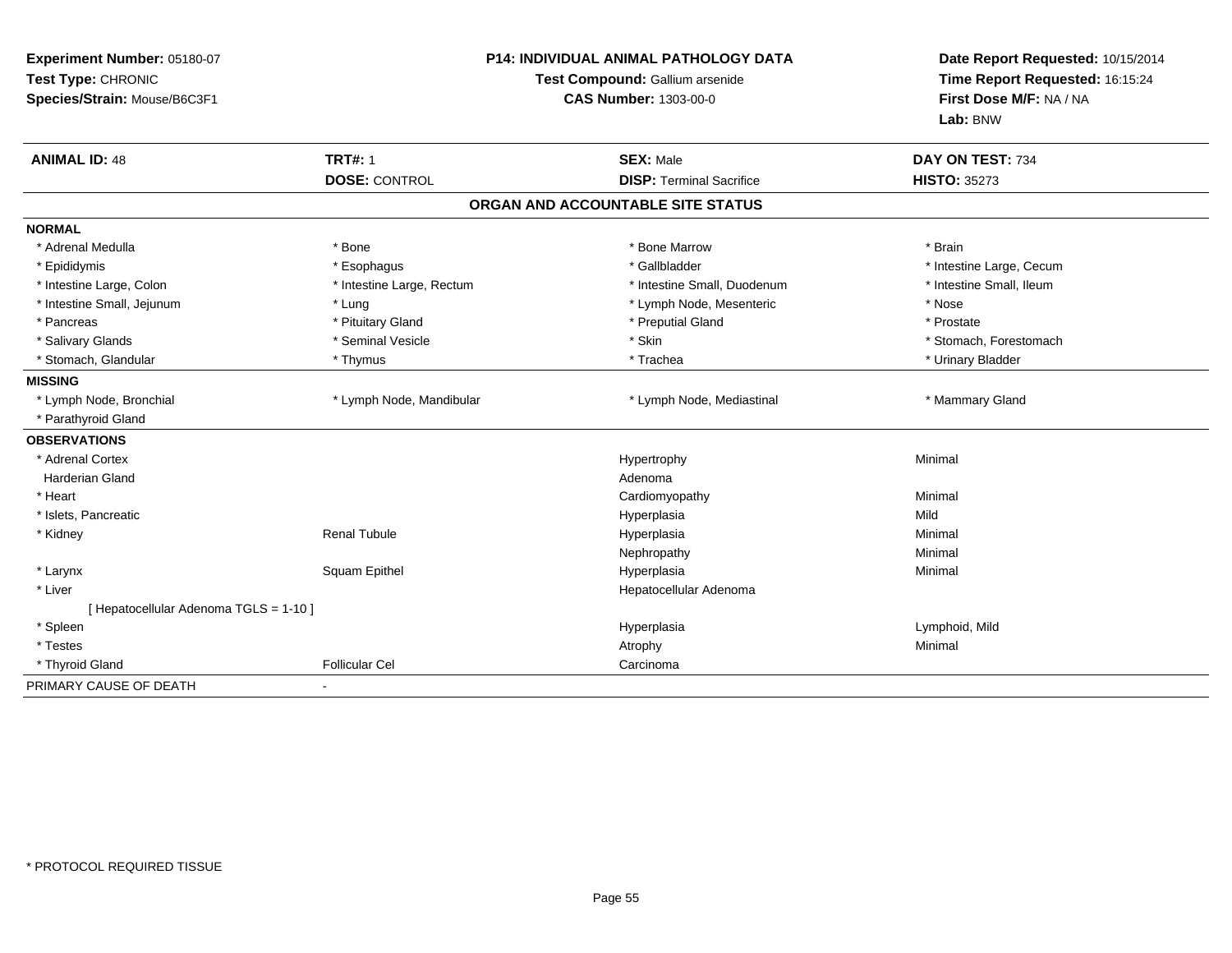| Experiment Number: 05180-07<br>Test Type: CHRONIC<br>Species/Strain: Mouse/B6C3F1 | <b>P14: INDIVIDUAL ANIMAL PATHOLOGY DATA</b><br>Test Compound: Gallium arsenide<br><b>CAS Number: 1303-00-0</b> |                                   | Date Report Requested: 10/15/2014<br>Time Report Requested: 16:15:24<br>First Dose M/F: NA / NA<br>Lab: BNW |
|-----------------------------------------------------------------------------------|-----------------------------------------------------------------------------------------------------------------|-----------------------------------|-------------------------------------------------------------------------------------------------------------|
| <b>ANIMAL ID: 49</b>                                                              | <b>TRT#: 1</b>                                                                                                  | <b>SEX: Male</b>                  | DAY ON TEST: 570                                                                                            |
|                                                                                   | <b>DOSE: CONTROL</b>                                                                                            | <b>DISP: Natural Death</b>        | <b>HISTO: 35274</b>                                                                                         |
|                                                                                   |                                                                                                                 | ORGAN AND ACCOUNTABLE SITE STATUS |                                                                                                             |
| <b>NORMAL</b>                                                                     |                                                                                                                 |                                   |                                                                                                             |
| * Adrenal Cortex                                                                  | * Adrenal Medulla                                                                                               | * Bone                            | * Bone Marrow                                                                                               |
| * Brain                                                                           | * Epididymis                                                                                                    | * Esophagus                       | * Intestine Large, Colon                                                                                    |
| * Intestine Large, Rectum                                                         | * Islets, Pancreatic                                                                                            | * Lung                            | * Lymph Node, Bronchial                                                                                     |
| * Lymph Node, Mandibular                                                          | * Lymph Node, Mesenteric                                                                                        | * Nose                            | * Pancreas                                                                                                  |
| * Parathyroid Gland                                                               | * Pituitary Gland                                                                                               | * Preputial Gland                 | * Prostate                                                                                                  |
| * Salivary Glands                                                                 | * Seminal Vesicle                                                                                               | * Skin                            | * Stomach, Forestomach                                                                                      |
| * Stomach, Glandular                                                              | * Testes                                                                                                        | * Thymus                          | * Thyroid Gland                                                                                             |
| * Trachea                                                                         | * Urinary Bladder                                                                                               |                                   |                                                                                                             |
| <b>MISSING</b>                                                                    |                                                                                                                 |                                   |                                                                                                             |
| <b>Harderian Gland</b>                                                            | * Lymph Node, Mediastinal                                                                                       | * Mammary Gland                   |                                                                                                             |
| <b>AUTO PRECLUDES DIAG.</b>                                                       |                                                                                                                 |                                   |                                                                                                             |
| * Gallbladder                                                                     | * Intestine Large, Cecum                                                                                        | * Intestine Small, Duodenum       | * Intestine Small, Ileum                                                                                    |
| * Intestine Small, Jejunum                                                        |                                                                                                                 |                                   |                                                                                                             |
| <b>OBSERVATIONS</b>                                                               |                                                                                                                 |                                   |                                                                                                             |
| * Heart                                                                           |                                                                                                                 | Cardiomyopathy                    | Minimal                                                                                                     |
| * Kidney                                                                          |                                                                                                                 | Nephropathy                       | Minimal                                                                                                     |
| * Larynx                                                                          | Squam Epithel                                                                                                   | Hyperplasia                       | Minimal                                                                                                     |
| * Liver                                                                           |                                                                                                                 | Hemangiosarcoma                   |                                                                                                             |
| [Hemangiosarcoma TGLS = 2,3-4+10+11]                                              |                                                                                                                 |                                   |                                                                                                             |
| Mesentery                                                                         |                                                                                                                 | Hemangiosarcoma                   |                                                                                                             |
| [Hemangiosarcoma TGLS = 5-11]                                                     |                                                                                                                 |                                   |                                                                                                             |
| * Spleen                                                                          |                                                                                                                 | Hemangiosarcoma                   |                                                                                                             |
|                                                                                   |                                                                                                                 | Hematopoietic Cell Proliferation  | Mild                                                                                                        |
| [Hemangiosarcoma TGLS = 4-4]<br>[ Hematopoietic Cell Proliferation TGLS = 4-4 ]   |                                                                                                                 |                                   |                                                                                                             |
| PRIMARY CAUSE OF DEATH                                                            | - Liver Hemangiosarcoma                                                                                         |                                   |                                                                                                             |
| CONTRIBUTORY CAUSE OF DEATH                                                       | - Mesentery Hemangiosarcoma                                                                                     |                                   |                                                                                                             |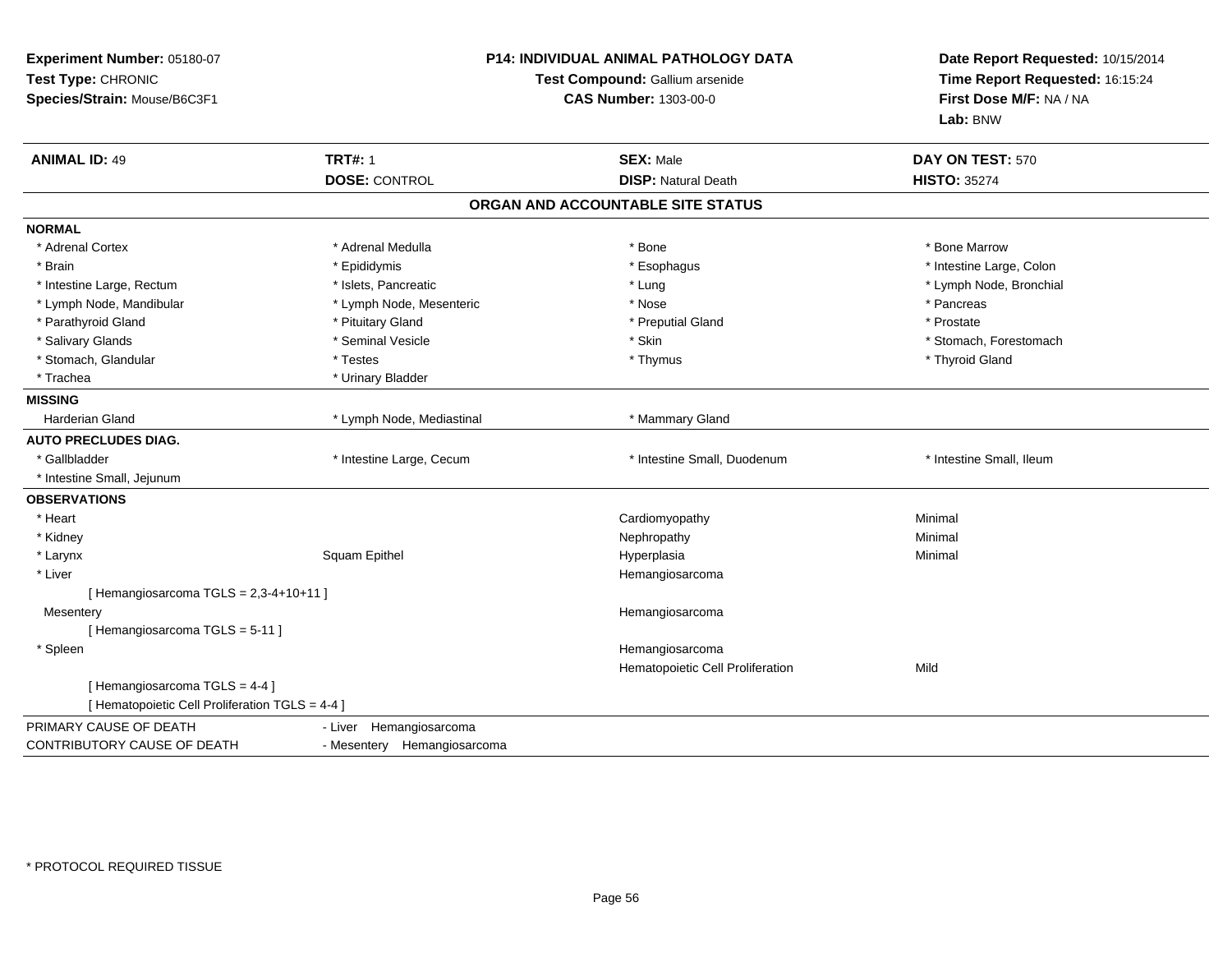| Experiment Number: 05180-07<br>Test Type: CHRONIC<br>Species/Strain: Mouse/B6C3F1 |                                  | <b>P14: INDIVIDUAL ANIMAL PATHOLOGY DATA</b><br>Test Compound: Gallium arsenide<br><b>CAS Number: 1303-00-0</b> | Date Report Requested: 10/15/2014<br>Time Report Requested: 16:15:24<br>First Dose M/F: NA / NA<br>Lab: BNW |
|-----------------------------------------------------------------------------------|----------------------------------|-----------------------------------------------------------------------------------------------------------------|-------------------------------------------------------------------------------------------------------------|
| <b>ANIMAL ID: 50</b>                                                              | <b>TRT#: 1</b>                   | <b>SEX: Male</b>                                                                                                | DAY ON TEST: 561                                                                                            |
|                                                                                   | <b>DOSE: CONTROL</b>             | <b>DISP: Moribund Sacrifice</b>                                                                                 | <b>HISTO: 35275</b>                                                                                         |
|                                                                                   |                                  | ORGAN AND ACCOUNTABLE SITE STATUS                                                                               |                                                                                                             |
| <b>NORMAL</b>                                                                     |                                  |                                                                                                                 |                                                                                                             |
| * Adrenal Cortex                                                                  | * Adrenal Medulla                | * Bone                                                                                                          | * Bone Marrow                                                                                               |
| * Brain                                                                           | * Epididymis                     | * Esophagus                                                                                                     | * Gallbladder                                                                                               |
| * Intestine Large, Cecum                                                          | * Intestine Large, Colon         | * Intestine Large, Rectum                                                                                       | * Intestine Small, Duodenum                                                                                 |
| * Intestine Small, Ileum                                                          | * Intestine Small, Jejunum       | * Islets, Pancreatic                                                                                            | * Larynx                                                                                                    |
| * Lymph Node, Bronchial                                                           | * Lymph Node, Mandibular         | * Lymph Node, Mesenteric                                                                                        | * Nose                                                                                                      |
| * Pituitary Gland                                                                 | * Preputial Gland                | * Prostate                                                                                                      | * Salivary Glands                                                                                           |
| * Skin                                                                            | * Stomach, Forestomach           | * Stomach, Glandular                                                                                            | * Thyroid Gland                                                                                             |
| * Trachea                                                                         | * Urinary Bladder                |                                                                                                                 |                                                                                                             |
| <b>MISSING</b>                                                                    |                                  |                                                                                                                 |                                                                                                             |
| Harderian Gland                                                                   | * Lymph Node, Mediastinal        | * Mammary Gland                                                                                                 | * Parathyroid Gland                                                                                         |
| * Thymus                                                                          |                                  |                                                                                                                 |                                                                                                             |
| <b>OBSERVATIONS</b>                                                               |                                  |                                                                                                                 |                                                                                                             |
| * Heart                                                                           |                                  | Cardiomyopathy                                                                                                  | Minimal                                                                                                     |
|                                                                                   | Atrium                           | Thrombosis                                                                                                      | Moderate                                                                                                    |
| * Kidney                                                                          |                                  | Nephropathy                                                                                                     | Moderate                                                                                                    |
| * Liver                                                                           |                                  | Hepatocellular Carcinoma                                                                                        | Multiple                                                                                                    |
| [ Hepatocellular Carcinoma TGLS = 1,2,3-4+10+11 ]                                 |                                  |                                                                                                                 |                                                                                                             |
| * Lung                                                                            |                                  | <b>Infiltration Cellular</b>                                                                                    | Histiocyte, Marked                                                                                          |
|                                                                                   |                                  | Inflammation                                                                                                    | Chronic, Focal, Minimal                                                                                     |
|                                                                                   | Alveolus                         | Proteinosis                                                                                                     | Mild                                                                                                        |
| * Pancreas                                                                        |                                  | Atrophy                                                                                                         | Minimal                                                                                                     |
| * Seminal Vesicle                                                                 |                                  | Hemangioma                                                                                                      |                                                                                                             |
| * Spleen                                                                          |                                  | Hematopoietic Cell Proliferation                                                                                | Mild                                                                                                        |
| * Testes                                                                          |                                  | Atrophy                                                                                                         | Minimal                                                                                                     |
| PRIMARY CAUSE OF DEATH                                                            | - Liver Hepatocellular Carcinoma |                                                                                                                 |                                                                                                             |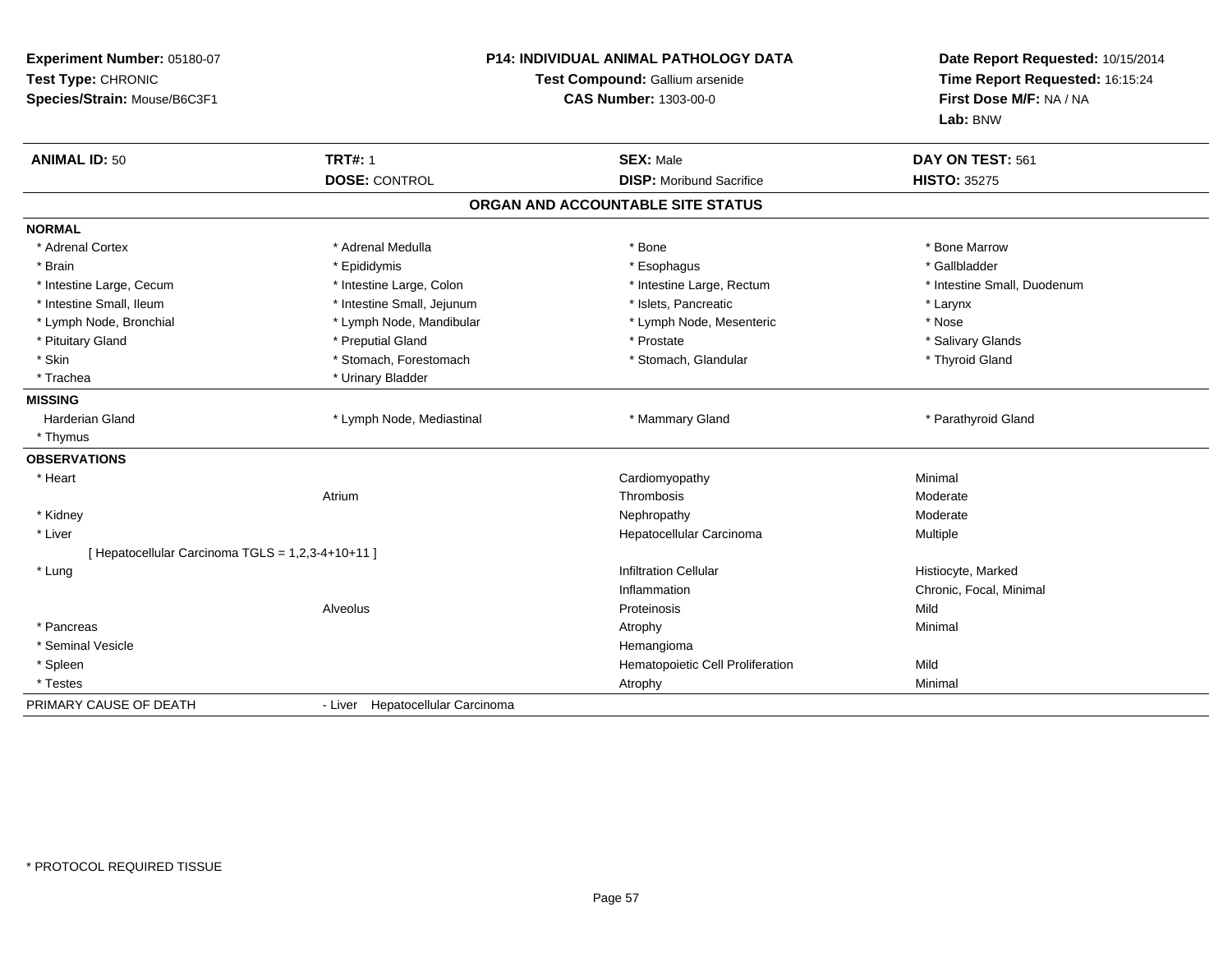| Experiment Number: 05180-07<br>Test Type: CHRONIC<br>Species/Strain: Mouse/B6C3F1 | <b>P14: INDIVIDUAL ANIMAL PATHOLOGY DATA</b><br>Test Compound: Gallium arsenide<br><b>CAS Number: 1303-00-0</b> |                                                     | Date Report Requested: 10/15/2014<br>Time Report Requested: 16:15:24<br>First Dose M/F: NA / NA<br>Lab: BNW |  |
|-----------------------------------------------------------------------------------|-----------------------------------------------------------------------------------------------------------------|-----------------------------------------------------|-------------------------------------------------------------------------------------------------------------|--|
| <b>ANIMAL ID: 201</b>                                                             | <b>TRT#: 7</b><br><b>DOSE: 1.0</b><br>MG/M3                                                                     | <b>SEX: Male</b><br><b>DISP: Terminal Sacrifice</b> | DAY ON TEST: 735<br><b>HISTO: 35526</b>                                                                     |  |
|                                                                                   |                                                                                                                 | ORGAN AND ACCOUNTABLE SITE STATUS                   |                                                                                                             |  |
|                                                                                   |                                                                                                                 |                                                     |                                                                                                             |  |
| <b>NORMAL</b>                                                                     |                                                                                                                 |                                                     |                                                                                                             |  |
| * Adrenal Medulla                                                                 | * Bone                                                                                                          | * Bone Marrow                                       | * Brain                                                                                                     |  |
| * Epididymis                                                                      | * Esophagus                                                                                                     | * Gallbladder                                       | <b>Harderian Gland</b>                                                                                      |  |
| * Intestine Large, Cecum                                                          | * Intestine Large, Colon                                                                                        | * Intestine Large, Rectum                           | * Intestine Small, Duodenum                                                                                 |  |
| * Intestine Small, Ileum                                                          | * Intestine Small, Jejunum                                                                                      | * Islets, Pancreatic                                | * Larynx                                                                                                    |  |
| * Lymph Node, Mandibular                                                          | * Lymph Node, Mesenteric                                                                                        | * Pancreas                                          | * Parathyroid Gland                                                                                         |  |
| * Pituitary Gland                                                                 | * Preputial Gland                                                                                               | * Prostate                                          | * Salivary Glands                                                                                           |  |
| * Seminal Vesicle                                                                 | * Skin                                                                                                          | * Spleen                                            | * Stomach, Forestomach                                                                                      |  |
| * Stomach, Glandular                                                              | * Testes                                                                                                        | * Thymus                                            | * Thyroid Gland                                                                                             |  |
| * Trachea                                                                         | * Urinary Bladder                                                                                               |                                                     |                                                                                                             |  |
| <b>MISSING</b>                                                                    |                                                                                                                 |                                                     |                                                                                                             |  |
| * Lymph Node, Mediastinal                                                         | * Mammary Gland                                                                                                 |                                                     |                                                                                                             |  |
| <b>OBSERVATIONS</b>                                                               |                                                                                                                 |                                                     |                                                                                                             |  |
| * Adrenal Cortex                                                                  |                                                                                                                 | Hypertrophy                                         | Minimal                                                                                                     |  |
| * Heart                                                                           |                                                                                                                 | Cardiomyopathy                                      | Minimal                                                                                                     |  |
| * Kidney                                                                          |                                                                                                                 | Nephropathy                                         | Mild                                                                                                        |  |
| * Liver                                                                           |                                                                                                                 | Hepatocellular Adenoma                              |                                                                                                             |  |
| [ Hepatocellular Adenoma TGLS = 1-10 ]                                            |                                                                                                                 |                                                     |                                                                                                             |  |
| * Lung                                                                            | Alveolus                                                                                                        | Foreign Body                                        |                                                                                                             |  |
|                                                                                   | Alveolar Epith                                                                                                  | Hyperplasia                                         | Minimal                                                                                                     |  |
|                                                                                   |                                                                                                                 | <b>Infiltration Cellular</b>                        | Histiocyte, Moderate                                                                                        |  |
|                                                                                   | Alveolus                                                                                                        | Proteinosis                                         | Moderate                                                                                                    |  |
| * Lymph Node, Bronchial                                                           |                                                                                                                 | Hyperplasia                                         | Mild                                                                                                        |  |
| * Nose                                                                            | Olfactory Epi                                                                                                   | Atrophy                                             | Minimal                                                                                                     |  |
| PRIMARY CAUSE OF DEATH                                                            | $\blacksquare$                                                                                                  |                                                     |                                                                                                             |  |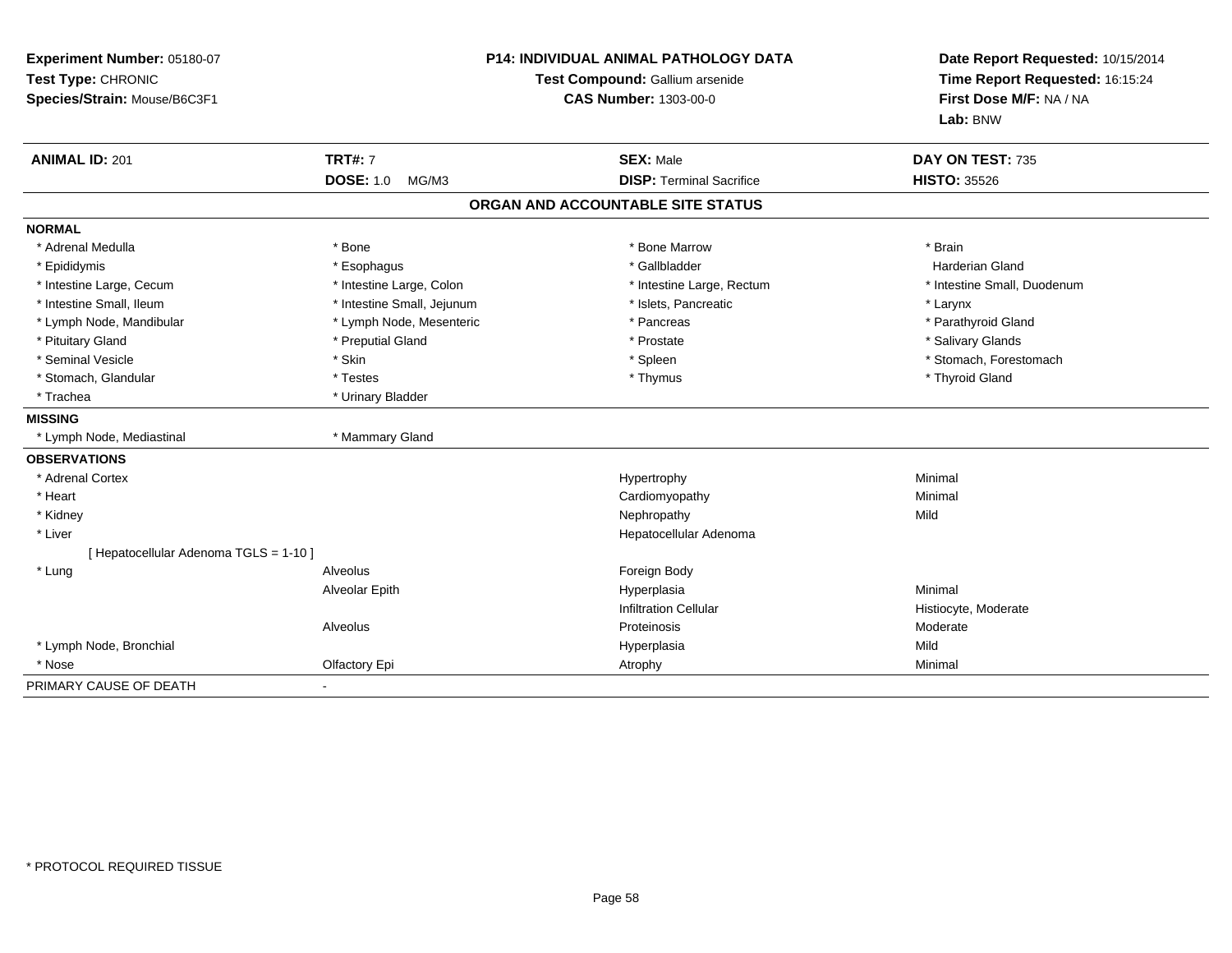| Experiment Number: 05180-07<br>Test Type: CHRONIC<br>Species/Strain: Mouse/B6C3F1 |                                  | P14: INDIVIDUAL ANIMAL PATHOLOGY DATA<br>Test Compound: Gallium arsenide<br>CAS Number: 1303-00-0 | Date Report Requested: 10/15/2014<br>Time Report Requested: 16:15:24<br>First Dose M/F: NA / NA<br>Lab: BNW |
|-----------------------------------------------------------------------------------|----------------------------------|---------------------------------------------------------------------------------------------------|-------------------------------------------------------------------------------------------------------------|
| <b>ANIMAL ID: 202</b>                                                             | <b>TRT#: 7</b>                   | <b>SEX: Male</b>                                                                                  | DAY ON TEST: 501                                                                                            |
|                                                                                   | <b>DOSE: 1.0</b><br>MG/M3        | <b>DISP: Natural Death</b>                                                                        | <b>HISTO: 35527</b>                                                                                         |
|                                                                                   |                                  | ORGAN AND ACCOUNTABLE SITE STATUS                                                                 |                                                                                                             |
| <b>NORMAL</b>                                                                     |                                  |                                                                                                   |                                                                                                             |
| * Adrenal Medulla                                                                 | * Bone                           | * Bone Marrow                                                                                     | * Brain                                                                                                     |
| * Epididymis                                                                      | * Esophagus                      | * Gallbladder                                                                                     | * Intestine Large, Rectum                                                                                   |
| * Islets, Pancreatic                                                              | * Lymph Node, Mandibular         | * Lymph Node, Mesenteric                                                                          | * Nose                                                                                                      |
| * Pancreas                                                                        | * Pituitary Gland                | * Preputial Gland                                                                                 | * Prostate                                                                                                  |
| * Salivary Glands                                                                 | * Skin                           | * Spleen                                                                                          | * Stomach, Forestomach                                                                                      |
| * Stomach, Glandular                                                              | * Testes                         | * Thymus                                                                                          | * Thyroid Gland                                                                                             |
| * Trachea                                                                         |                                  |                                                                                                   |                                                                                                             |
| <b>MISSING</b>                                                                    |                                  |                                                                                                   |                                                                                                             |
| <b>Harderian Gland</b>                                                            | * Lymph Node, Bronchial          | * Mammary Gland                                                                                   | * Parathyroid Gland                                                                                         |
| <b>AUTO PRECLUDES DIAG.</b>                                                       |                                  |                                                                                                   |                                                                                                             |
| * Intestine Large, Cecum                                                          | * Intestine Large, Colon         | * Intestine Small, Duodenum                                                                       | * Intestine Small, Ileum                                                                                    |
| * Intestine Small, Jejunum                                                        | * Seminal Vesicle                | * Urinary Bladder                                                                                 |                                                                                                             |
| <b>OBSERVATIONS</b>                                                               |                                  |                                                                                                   |                                                                                                             |
| * Adrenal Cortex                                                                  |                                  | Hypertrophy                                                                                       | Minimal                                                                                                     |
| * Heart                                                                           |                                  | Cardiomyopathy                                                                                    | Minimal                                                                                                     |
| * Kidney                                                                          |                                  | Nephropathy                                                                                       | Minimal                                                                                                     |
| * Larynx                                                                          | Squam Epithel                    | Hyperplasia                                                                                       | Mild                                                                                                        |
| * Liver                                                                           |                                  | Hepatocellular Carcinoma                                                                          |                                                                                                             |
| [ Hepatocellular Carcinoma TGLS = 1-10 ]                                          |                                  |                                                                                                   |                                                                                                             |
| * Lung                                                                            | Alveolus                         | Foreign Body                                                                                      |                                                                                                             |
|                                                                                   | Alveolar Epith                   | Hyperplasia                                                                                       | Marked                                                                                                      |
|                                                                                   |                                  | <b>Infiltration Cellular</b>                                                                      | Histiocyte, Moderate                                                                                        |
|                                                                                   |                                  | Inflammation                                                                                      | Suppurative, Focal, Moderate                                                                                |
|                                                                                   | Alveolus                         | Proteinosis                                                                                       | Mild                                                                                                        |
| * Lymph Node, Mediastinal                                                         |                                  | Hyperplasia                                                                                       | Mild                                                                                                        |
| PRIMARY CAUSE OF DEATH                                                            | - Liver Hepatocellular Carcinoma |                                                                                                   |                                                                                                             |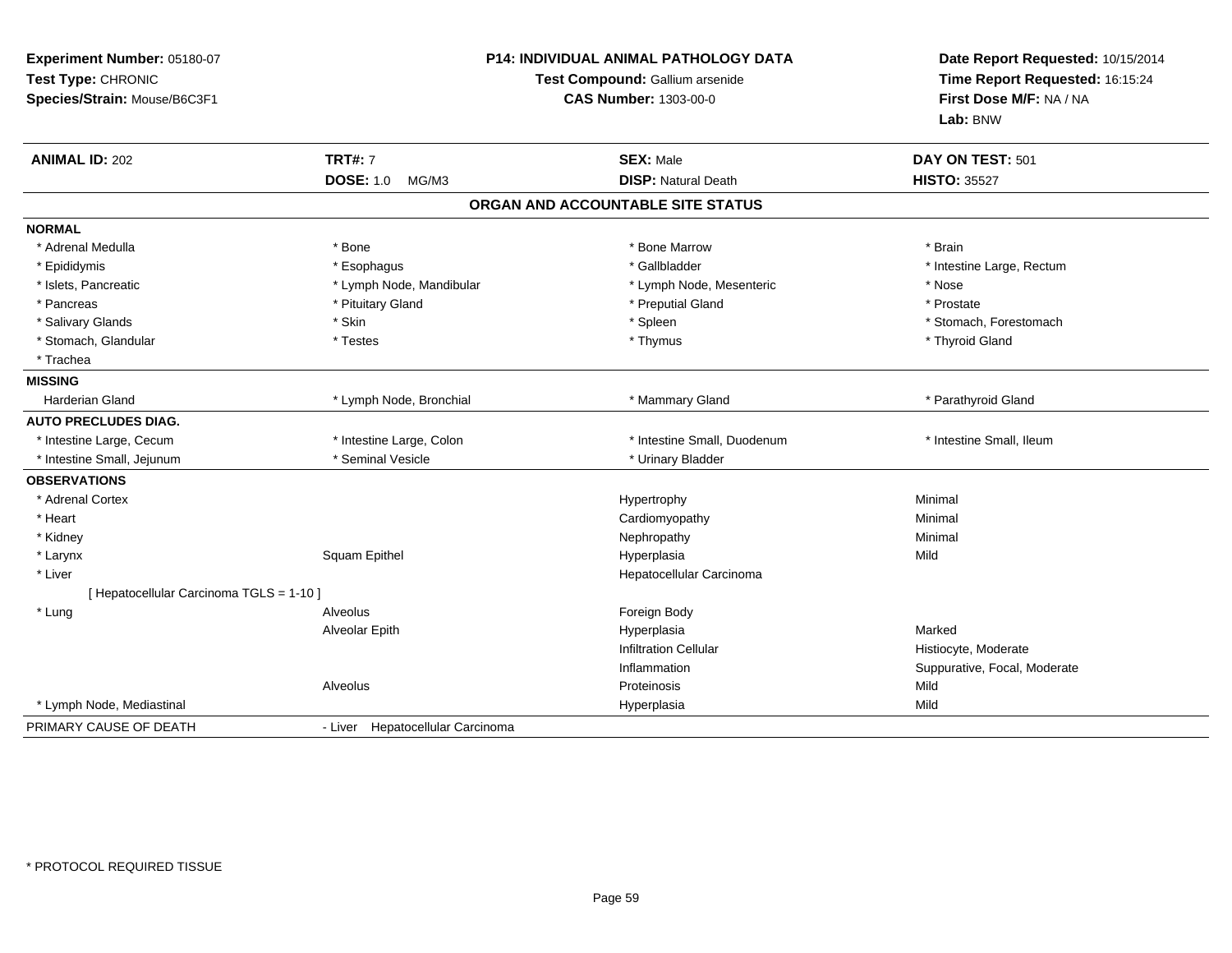| Experiment Number: 05180-07<br>Test Type: CHRONIC<br>Species/Strain: Mouse/B6C3F1 |                            | <b>P14: INDIVIDUAL ANIMAL PATHOLOGY DATA</b><br>Test Compound: Gallium arsenide<br><b>CAS Number: 1303-00-0</b> | Date Report Requested: 10/15/2014<br>Time Report Requested: 16:15:24<br>First Dose M/F: NA / NA<br>Lab: BNW |
|-----------------------------------------------------------------------------------|----------------------------|-----------------------------------------------------------------------------------------------------------------|-------------------------------------------------------------------------------------------------------------|
| <b>ANIMAL ID: 203</b>                                                             | <b>TRT#: 7</b>             | <b>SEX: Male</b>                                                                                                | DAY ON TEST: 734                                                                                            |
|                                                                                   | DOSE: 1.0 MG/M3            | <b>DISP: Terminal Sacrifice</b>                                                                                 | <b>HISTO: 35528</b>                                                                                         |
|                                                                                   |                            | ORGAN AND ACCOUNTABLE SITE STATUS                                                                               |                                                                                                             |
| <b>NORMAL</b>                                                                     |                            |                                                                                                                 |                                                                                                             |
| * Adrenal Medulla                                                                 | * Bone                     | * Bone Marrow                                                                                                   | * Brain                                                                                                     |
| * Epididymis                                                                      | * Esophagus                | * Gallbladder                                                                                                   | <b>Harderian Gland</b>                                                                                      |
| * Intestine Large, Cecum                                                          | * Intestine Large, Colon   | * Intestine Large, Rectum                                                                                       | * Intestine Small, Duodenum                                                                                 |
| * Intestine Small, Ileum                                                          | * Intestine Small, Jejunum | * Islets, Pancreatic                                                                                            | * Larynx                                                                                                    |
| * Lymph Node, Bronchial                                                           | * Lymph Node, Mediastinal  | * Lymph Node, Mesenteric                                                                                        | * Pancreas                                                                                                  |
| * Parathyroid Gland                                                               | * Pituitary Gland          | * Preputial Gland                                                                                               | * Prostate                                                                                                  |
| * Salivary Glands                                                                 | * Seminal Vesicle          | * Skin                                                                                                          | * Stomach, Forestomach                                                                                      |
| * Stomach, Glandular                                                              | * Thymus                   | * Thyroid Gland                                                                                                 | * Trachea                                                                                                   |
| * Urinary Bladder                                                                 |                            |                                                                                                                 |                                                                                                             |
| <b>MISSING</b>                                                                    |                            |                                                                                                                 |                                                                                                             |
| * Lymph Node, Mandibular                                                          | * Mammary Gland            |                                                                                                                 |                                                                                                             |
| <b>OBSERVATIONS</b>                                                               |                            |                                                                                                                 |                                                                                                             |
| * Adrenal Cortex                                                                  |                            | Hypertrophy                                                                                                     | Mild                                                                                                        |
| * Heart                                                                           |                            | Cardiomyopathy                                                                                                  | Minimal                                                                                                     |
| * Kidney                                                                          |                            | Nephropathy                                                                                                     | Mild                                                                                                        |
| * Liver                                                                           |                            | <b>Eosinophilic Focus</b>                                                                                       |                                                                                                             |
|                                                                                   |                            | Hepatocellular Adenoma                                                                                          | Multiple                                                                                                    |
|                                                                                   |                            | Hepatocellular Carcinoma                                                                                        |                                                                                                             |
| [ Eosinophilic Focus TGLS = 3-4 ]                                                 |                            |                                                                                                                 |                                                                                                             |
| [ Hepatocellular Adenoma TGLS = 1,5-10+11 ]                                       |                            |                                                                                                                 |                                                                                                             |
| [ Hepatocellular Carcinoma TGLS = 2-4 ]                                           |                            |                                                                                                                 |                                                                                                             |
| * Lung                                                                            |                            | Alveolar/Bronchiolar Adenoma                                                                                    |                                                                                                             |
|                                                                                   | Alveolus                   | Foreign Body                                                                                                    |                                                                                                             |
|                                                                                   | Alveolar Epith             | Hyperplasia                                                                                                     | Marked                                                                                                      |
|                                                                                   |                            | <b>Infiltration Cellular</b>                                                                                    | Histiocyte, Moderate                                                                                        |
|                                                                                   | Alveolus                   | Proteinosis                                                                                                     | Moderate                                                                                                    |
| Mesentery                                                                         | Fat                        | Necrosis                                                                                                        | Mild                                                                                                        |
| [Necrosis TGLS = $4-12$ ]                                                         |                            |                                                                                                                 |                                                                                                             |
| * Nose                                                                            | Olfactory Epi              | Atrophy                                                                                                         | Minimal                                                                                                     |
| * Spleen                                                                          |                            | Hematopoietic Cell Proliferation                                                                                | Mild                                                                                                        |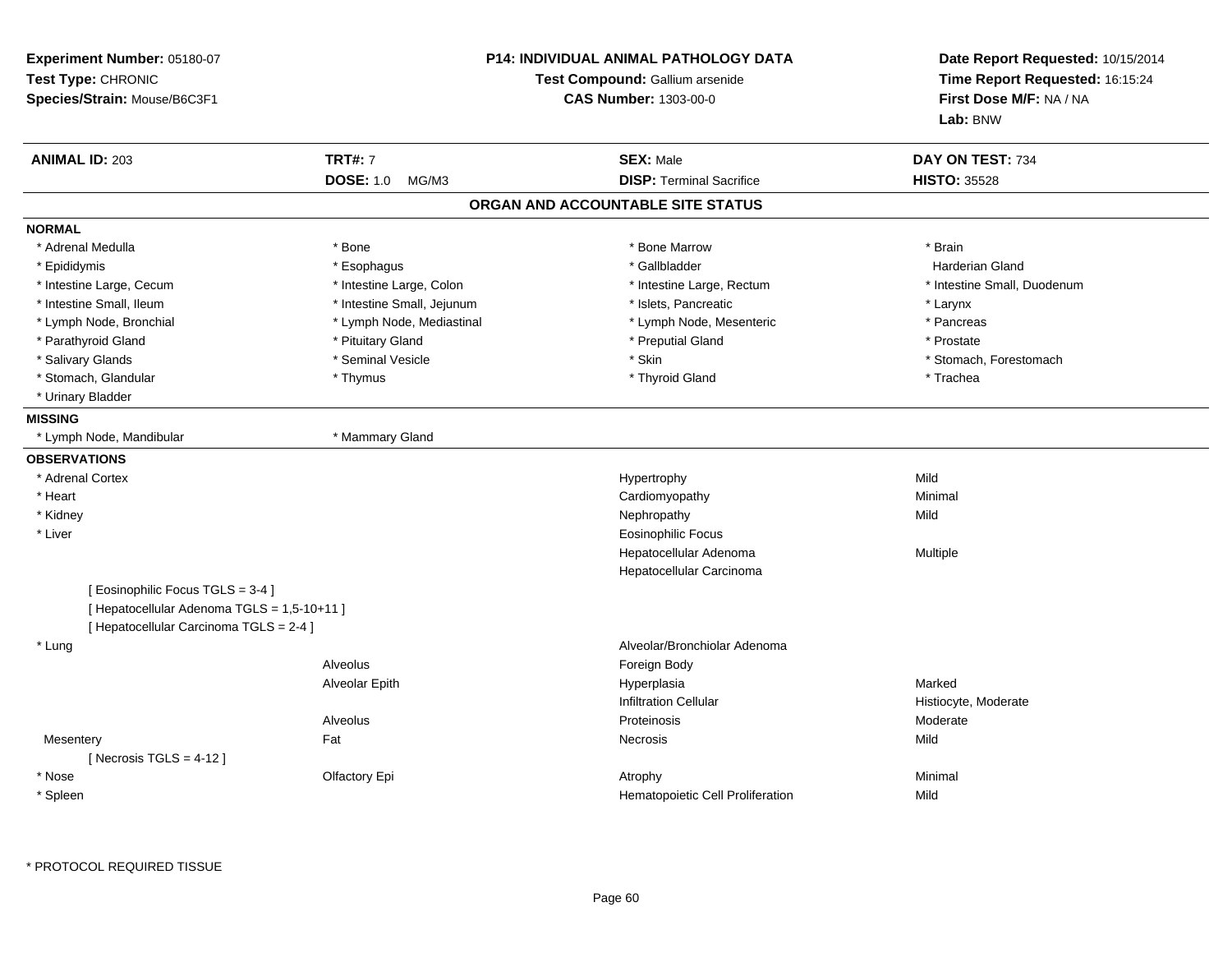| <b>Experiment Number: 05180-07</b><br><b>Test Type: CHRONIC</b><br>Species/Strain: Mouse/B6C3F1 | <b>P14: INDIVIDUAL ANIMAL PATHOLOGY DATA</b><br>Test Compound: Gallium arsenide<br><b>CAS Number: 1303-00-0</b> |                                                     | Date Report Requested: 10/15/2014<br>Time Report Requested: 16:15:24<br>First Dose M/F: NA / NA<br>Lab: BNW |
|-------------------------------------------------------------------------------------------------|-----------------------------------------------------------------------------------------------------------------|-----------------------------------------------------|-------------------------------------------------------------------------------------------------------------|
| <b>ANIMAL ID: 203</b>                                                                           | <b>TRT#: 7</b><br><b>DOSE: 1.0</b><br>MG/M3                                                                     | <b>SEX: Male</b><br><b>DISP: Terminal Sacrifice</b> | DAY ON TEST: 734<br><b>HISTO: 35528</b>                                                                     |
|                                                                                                 |                                                                                                                 | ORGAN AND ACCOUNTABLE SITE STATUS                   |                                                                                                             |
| * Testes                                                                                        |                                                                                                                 | Atrophy                                             | Minimal                                                                                                     |
| PRIMARY CAUSE OF DEATH                                                                          |                                                                                                                 |                                                     |                                                                                                             |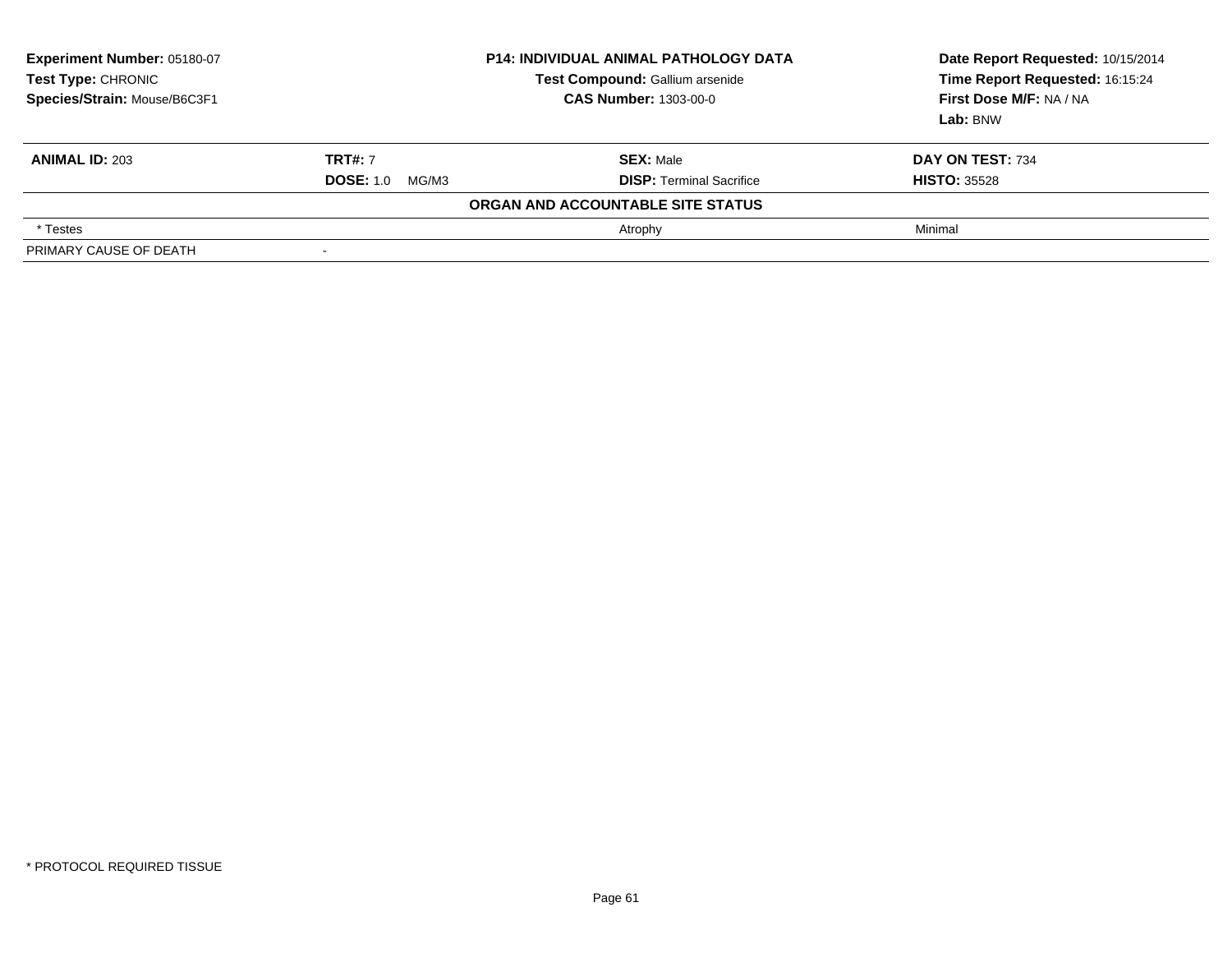| Experiment Number: 05180-07<br>Test Type: CHRONIC<br>Species/Strain: Mouse/B6C3F1 | <b>P14: INDIVIDUAL ANIMAL PATHOLOGY DATA</b><br>Test Compound: Gallium arsenide<br><b>CAS Number: 1303-00-0</b> |                                   | Date Report Requested: 10/15/2014<br>Time Report Requested: 16:15:24<br>First Dose M/F: NA / NA<br>Lab: BNW |
|-----------------------------------------------------------------------------------|-----------------------------------------------------------------------------------------------------------------|-----------------------------------|-------------------------------------------------------------------------------------------------------------|
| <b>ANIMAL ID: 204</b>                                                             | <b>TRT#: 7</b>                                                                                                  | <b>SEX: Male</b>                  | DAY ON TEST: 561                                                                                            |
|                                                                                   | <b>DOSE: 1.0</b><br>MG/M3                                                                                       | <b>DISP:</b> Moribund Sacrifice   | <b>HISTO: 35529</b>                                                                                         |
|                                                                                   |                                                                                                                 | ORGAN AND ACCOUNTABLE SITE STATUS |                                                                                                             |
| <b>NORMAL</b>                                                                     |                                                                                                                 |                                   |                                                                                                             |
| * Adrenal Medulla                                                                 | * Bone                                                                                                          | * Bone Marrow                     | * Brain                                                                                                     |
| * Epididymis                                                                      | * Esophagus                                                                                                     | * Gallbladder                     | * Heart                                                                                                     |
| * Intestine Large, Cecum                                                          | * Intestine Large, Colon                                                                                        | * Intestine Large, Rectum         | * Intestine Small, Duodenum                                                                                 |
| * Intestine Small, Ileum                                                          | * Intestine Small, Jejunum                                                                                      | * Islets, Pancreatic              | * Larynx                                                                                                    |
| * Lymph Node, Bronchial                                                           | * Lymph Node, Mesenteric                                                                                        | * Nose                            | * Pancreas                                                                                                  |
| * Parathyroid Gland                                                               | * Pituitary Gland                                                                                               | * Preputial Gland                 | * Prostate                                                                                                  |
| * Salivary Glands                                                                 | * Seminal Vesicle                                                                                               | * Skin                            | * Stomach, Forestomach                                                                                      |
| * Stomach, Glandular                                                              | * Testes                                                                                                        | * Thymus                          | * Thyroid Gland                                                                                             |
| * Trachea                                                                         | * Urinary Bladder                                                                                               |                                   |                                                                                                             |
| <b>MISSING</b>                                                                    |                                                                                                                 |                                   |                                                                                                             |
| * Lymph Node, Mandibular                                                          | * Lymph Node, Mediastinal                                                                                       | * Mammary Gland                   |                                                                                                             |
| <b>OBSERVATIONS</b>                                                               |                                                                                                                 |                                   |                                                                                                             |
| * Adrenal Cortex                                                                  |                                                                                                                 | Hypertrophy                       | Minimal                                                                                                     |
| <b>Harderian Gland</b>                                                            |                                                                                                                 | Adenoma                           |                                                                                                             |
| [Adenoma TGLS = $6-10$ ]                                                          |                                                                                                                 |                                   |                                                                                                             |
| * Kidney                                                                          |                                                                                                                 | Nephropathy                       | Minimal                                                                                                     |
| * Liver                                                                           |                                                                                                                 | Hepatocellular Carcinoma          |                                                                                                             |
|                                                                                   |                                                                                                                 | Necrosis                          | Mild                                                                                                        |
| [ Hepatocellular Carcinoma TGLS = 4-4 ]<br>[ Necrosis TGLS = $5-4$ ]              |                                                                                                                 |                                   |                                                                                                             |
| * Lung                                                                            | Alveolus                                                                                                        | Foreign Body                      |                                                                                                             |
|                                                                                   | Alveolar Epith                                                                                                  | Hyperplasia                       | Minimal                                                                                                     |
|                                                                                   |                                                                                                                 | <b>Infiltration Cellular</b>      | Histiocyte, Mild                                                                                            |
|                                                                                   | Alveolus                                                                                                        | Proteinosis                       | Mild                                                                                                        |
| [ Infiltration Cellular TGLS = 2,3-3 ]                                            |                                                                                                                 |                                   |                                                                                                             |
| * Spleen                                                                          |                                                                                                                 | Hematopoietic Cell Proliferation  | Mild                                                                                                        |
| PRIMARY CAUSE OF DEATH                                                            | - Liver Hepatocellular Carcinoma                                                                                |                                   |                                                                                                             |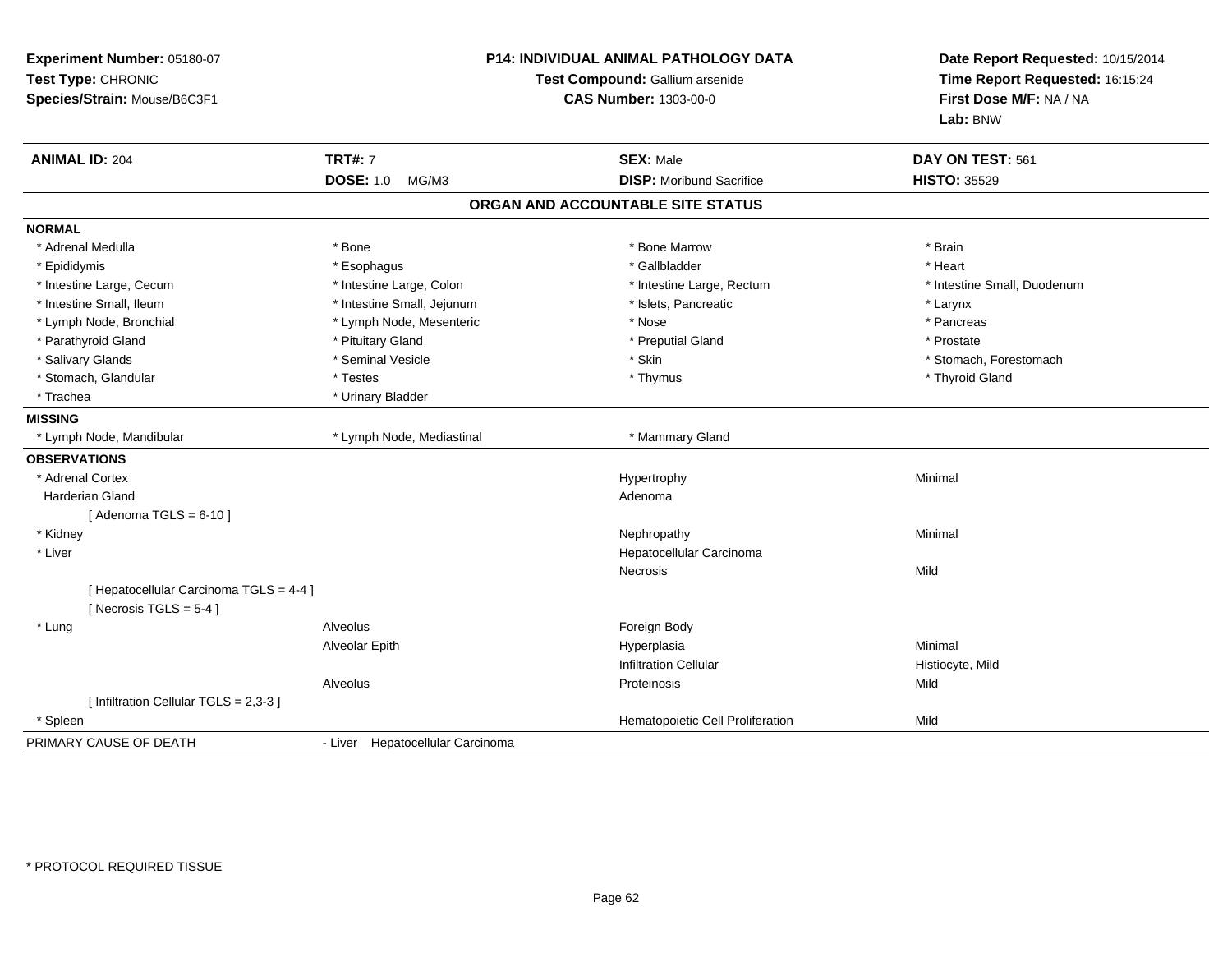| Experiment Number: 05180-07<br>Test Type: CHRONIC<br>Species/Strain: Mouse/B6C3F1 | <b>P14: INDIVIDUAL ANIMAL PATHOLOGY DATA</b><br>Test Compound: Gallium arsenide<br><b>CAS Number: 1303-00-0</b> |                                   | Date Report Requested: 10/15/2014<br>Time Report Requested: 16:15:24<br>First Dose M/F: NA / NA<br>Lab: BNW |
|-----------------------------------------------------------------------------------|-----------------------------------------------------------------------------------------------------------------|-----------------------------------|-------------------------------------------------------------------------------------------------------------|
| <b>ANIMAL ID: 205</b>                                                             | <b>TRT#: 7</b>                                                                                                  | <b>SEX: Male</b>                  | DAY ON TEST: 735                                                                                            |
|                                                                                   | DOSE: 1.0 MG/M3                                                                                                 | <b>DISP: Terminal Sacrifice</b>   | <b>HISTO: 35530</b>                                                                                         |
|                                                                                   |                                                                                                                 | ORGAN AND ACCOUNTABLE SITE STATUS |                                                                                                             |
| <b>NORMAL</b>                                                                     |                                                                                                                 |                                   |                                                                                                             |
| * Adrenal Medulla                                                                 | * Bone                                                                                                          | * Bone Marrow                     | * Brain                                                                                                     |
| * Epididymis                                                                      | * Esophagus                                                                                                     | * Gallbladder                     | <b>Harderian Gland</b>                                                                                      |
| * Intestine Large, Cecum                                                          | * Intestine Large, Colon                                                                                        | * Intestine Large, Rectum         | * Intestine Small, Duodenum                                                                                 |
| * Intestine Small, Ileum                                                          | * Intestine Small, Jejunum                                                                                      | * Islets, Pancreatic              | * Larynx                                                                                                    |
| * Lymph Node, Mesenteric                                                          | * Nose                                                                                                          | * Pancreas                        | * Parathyroid Gland                                                                                         |
| * Pituitary Gland                                                                 | * Preputial Gland                                                                                               | * Prostate                        | * Salivary Glands                                                                                           |
| * Seminal Vesicle                                                                 | <b>Skeletal Muscle</b>                                                                                          | * Skin                            | * Spleen                                                                                                    |
| * Stomach, Forestomach                                                            | * Stomach, Glandular                                                                                            | * Testes                          | * Thyroid Gland                                                                                             |
| * Trachea                                                                         | * Urinary Bladder                                                                                               |                                   |                                                                                                             |
| <b>MISSING</b>                                                                    |                                                                                                                 |                                   |                                                                                                             |
| * Lymph Node, Mandibular                                                          | * Lymph Node, Mediastinal                                                                                       | * Mammary Gland                   | * Thymus                                                                                                    |
| <b>OBSERVATIONS</b>                                                               |                                                                                                                 |                                   |                                                                                                             |
| * Adrenal Cortex                                                                  |                                                                                                                 | Hypertrophy                       | Minimal                                                                                                     |
| * Heart                                                                           |                                                                                                                 | Cardiomyopathy                    | Minimal                                                                                                     |
| * Kidney                                                                          |                                                                                                                 | Nephropathy                       | Minimal                                                                                                     |
| * Liver                                                                           |                                                                                                                 | Eosinophilic Focus                |                                                                                                             |
| [Eosinophilic Focus TGLS = 1-4]                                                   |                                                                                                                 |                                   |                                                                                                             |
| * Lung                                                                            | Alveolus                                                                                                        | Foreign Body                      |                                                                                                             |
|                                                                                   | Alveolar Epith                                                                                                  | Hyperplasia                       | Mild                                                                                                        |
|                                                                                   |                                                                                                                 | <b>Infiltration Cellular</b>      | Histiocyte, Mild                                                                                            |
|                                                                                   |                                                                                                                 | Inflammation                      | Chronic, Focal, Minimal                                                                                     |
|                                                                                   |                                                                                                                 | Inflammation                      | Suppurative, Focal, Minimal                                                                                 |
|                                                                                   | Alveolus                                                                                                        | Proteinosis                       | Mild                                                                                                        |
| * Lymph Node, Bronchial                                                           |                                                                                                                 | Hyperplasia                       | Mild                                                                                                        |
| PRIMARY CAUSE OF DEATH                                                            |                                                                                                                 |                                   |                                                                                                             |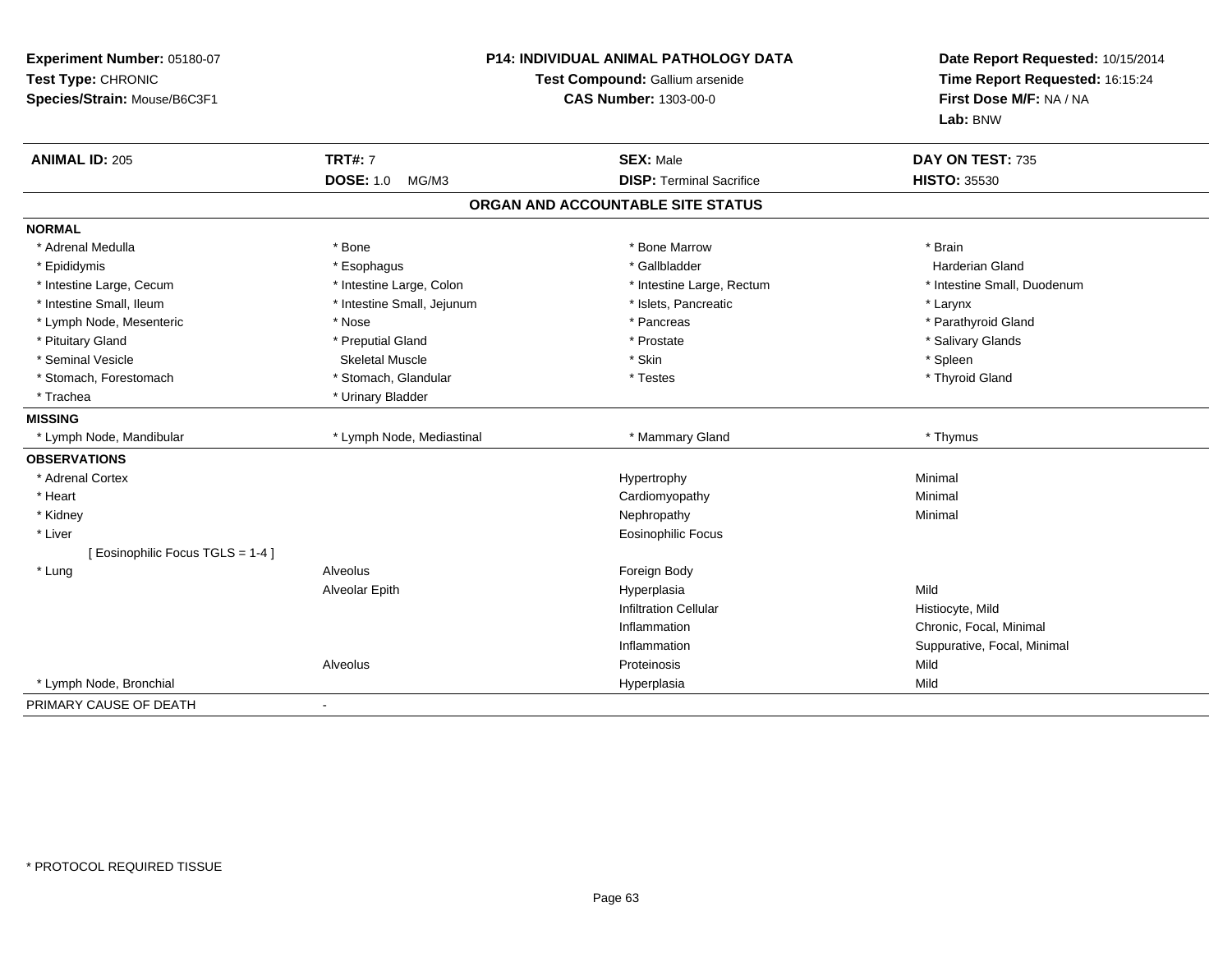| Experiment Number: 05180-07<br>Test Type: CHRONIC<br>Species/Strain: Mouse/B6C3F1 |                           | <b>P14: INDIVIDUAL ANIMAL PATHOLOGY DATA</b><br>Test Compound: Gallium arsenide<br><b>CAS Number: 1303-00-0</b> |                           |
|-----------------------------------------------------------------------------------|---------------------------|-----------------------------------------------------------------------------------------------------------------|---------------------------|
| <b>ANIMAL ID: 206</b>                                                             | <b>TRT#: 7</b>            | <b>SEX: Male</b>                                                                                                | DAY ON TEST: 733          |
|                                                                                   | <b>DOSE: 1.0</b><br>MG/M3 | <b>DISP: Terminal Sacrifice</b>                                                                                 | <b>HISTO: 35531</b>       |
|                                                                                   |                           | ORGAN AND ACCOUNTABLE SITE STATUS                                                                               |                           |
| <b>NORMAL</b>                                                                     |                           |                                                                                                                 |                           |
| * Adrenal Cortex                                                                  | * Adrenal Medulla         | * Bone                                                                                                          | * Bone Marrow             |
| * Brain                                                                           | * Epididymis              | * Esophagus                                                                                                     | * Gallbladder             |
| <b>Harderian Gland</b>                                                            | * Intestine Large, Cecum  | * Intestine Large, Colon                                                                                        | * Intestine Large, Rectum |
| * Intestine Small, Duodenum                                                       | * Intestine Small, Ileum  | * Intestine Small, Jejunum                                                                                      | * Islets, Pancreatic      |
| * Larynx                                                                          | * Lymph Node, Bronchial   | * Lymph Node, Mediastinal                                                                                       | * Lymph Node, Mesenteric  |
| * Nose                                                                            | * Parathyroid Gland       | * Pituitary Gland                                                                                               | * Preputial Gland         |
| * Prostate                                                                        | * Salivary Glands         | * Seminal Vesicle                                                                                               | * Skin                    |
| * Spleen                                                                          | * Stomach, Glandular      | * Testes                                                                                                        | * Thymus                  |
| * Thyroid Gland                                                                   | * Trachea                 | * Urinary Bladder                                                                                               |                           |
| <b>MISSING</b>                                                                    |                           |                                                                                                                 |                           |
| * Lymph Node, Mandibular                                                          | * Mammary Gland           |                                                                                                                 |                           |
| <b>OBSERVATIONS</b>                                                               |                           |                                                                                                                 |                           |
| * Heart                                                                           |                           | Cardiomyopathy                                                                                                  | Minimal                   |
| * Kidney                                                                          |                           | Nephropathy                                                                                                     | Minimal                   |
| * Liver                                                                           |                           | Hepatocellular Adenoma                                                                                          |                           |
|                                                                                   |                           | Hepatocellular Carcinoma                                                                                        |                           |
|                                                                                   |                           | Necrosis                                                                                                        | Minimal                   |
| [ Hepatocellular Adenoma TGLS = 2-11 ]                                            |                           |                                                                                                                 |                           |
| [ Hepatocellular Carcinoma TGLS = 1-10 ]                                          |                           |                                                                                                                 |                           |
| * Lung                                                                            | Alveolus                  | Foreign Body                                                                                                    |                           |
|                                                                                   | Alveolar Epith            | Hyperplasia                                                                                                     | Minimal                   |
|                                                                                   |                           | <b>Infiltration Cellular</b>                                                                                    | Histiocyte, Mild          |
|                                                                                   | Alveolus                  | Proteinosis                                                                                                     | Moderate                  |
| * Pancreas                                                                        |                           | Atrophy                                                                                                         | Minimal                   |
| * Stomach, Forestomach                                                            | Epithelium                | Hyperplasia                                                                                                     | Moderate                  |
|                                                                                   |                           | Ulcer                                                                                                           | Moderate                  |
| PRIMARY CAUSE OF DEATH                                                            | $\overline{\phantom{a}}$  |                                                                                                                 |                           |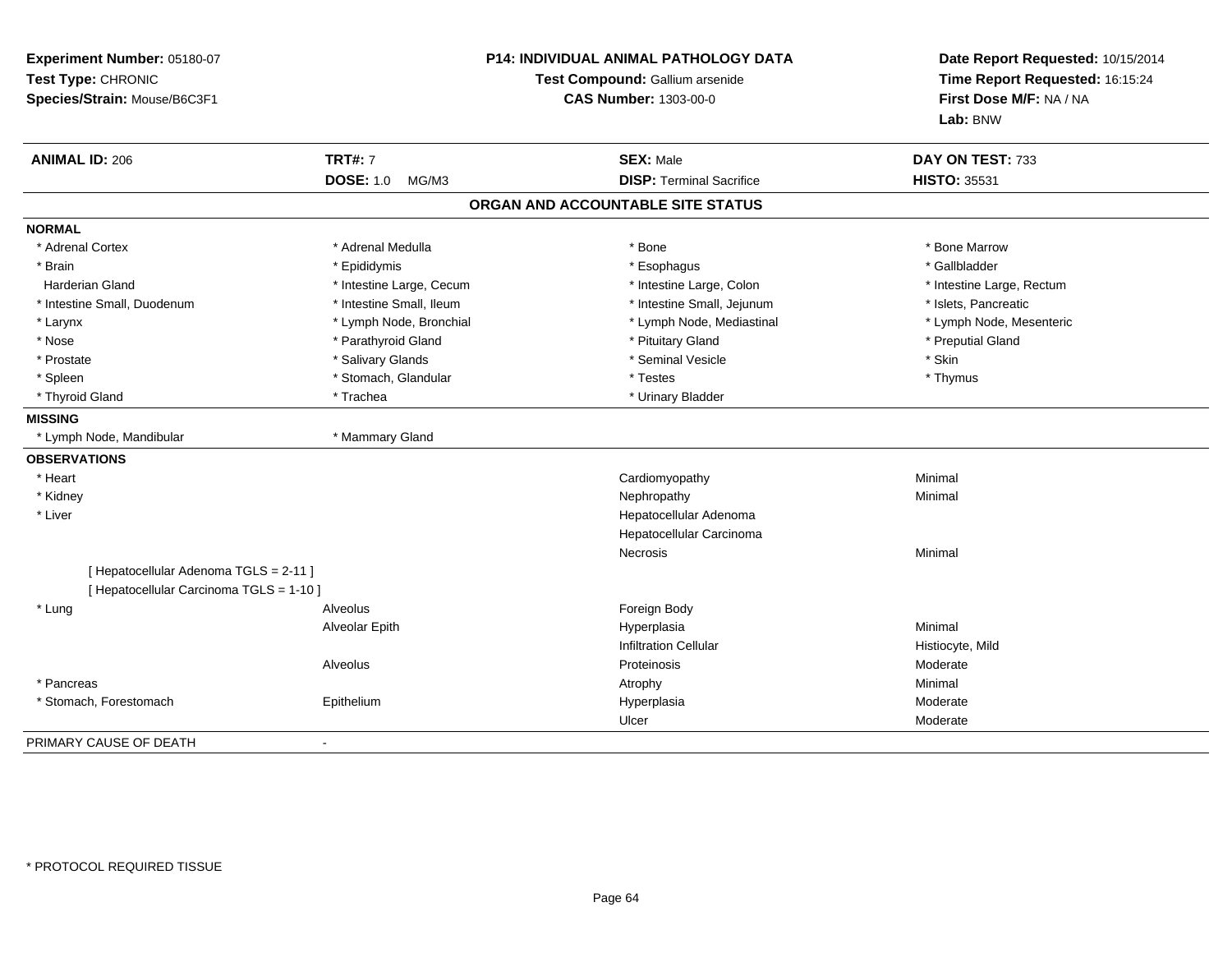| Experiment Number: 05180-07<br>Test Type: CHRONIC<br>Species/Strain: Mouse/B6C3F1 | <b>P14: INDIVIDUAL ANIMAL PATHOLOGY DATA</b><br>Test Compound: Gallium arsenide<br><b>CAS Number: 1303-00-0</b> |                                   | Date Report Requested: 10/15/2014<br>Time Report Requested: 16:15:24<br>First Dose M/F: NA / NA<br>Lab: BNW |
|-----------------------------------------------------------------------------------|-----------------------------------------------------------------------------------------------------------------|-----------------------------------|-------------------------------------------------------------------------------------------------------------|
| <b>ANIMAL ID: 207</b>                                                             | <b>TRT#: 7</b>                                                                                                  | <b>SEX: Male</b>                  | DAY ON TEST: 734                                                                                            |
|                                                                                   | <b>DOSE: 1.0</b><br>MG/M3                                                                                       | <b>DISP: Terminal Sacrifice</b>   | <b>HISTO: 35532</b>                                                                                         |
|                                                                                   |                                                                                                                 | ORGAN AND ACCOUNTABLE SITE STATUS |                                                                                                             |
| <b>NORMAL</b>                                                                     |                                                                                                                 |                                   |                                                                                                             |
| * Adrenal Medulla                                                                 | * Bone                                                                                                          | * Bone Marrow                     | * Brain                                                                                                     |
| * Epididymis                                                                      | * Esophagus                                                                                                     | * Gallbladder                     | Harderian Gland                                                                                             |
| * Intestine Large, Cecum                                                          | * Intestine Large, Colon                                                                                        | * Intestine Large, Rectum         | * Intestine Small, Duodenum                                                                                 |
| * Intestine Small, Ileum                                                          | * Intestine Small, Jejunum                                                                                      | * Islets. Pancreatic              | * Larynx                                                                                                    |
| * Liver                                                                           | * Lymph Node, Mandibular                                                                                        | * Lymph Node, Mediastinal         | * Lymph Node, Mesenteric                                                                                    |
| * Nose                                                                            | * Pancreas                                                                                                      | * Parathyroid Gland               | * Pituitary Gland                                                                                           |
| * Preputial Gland                                                                 | * Prostate                                                                                                      | * Salivary Glands                 | * Seminal Vesicle                                                                                           |
| * Spleen                                                                          | * Stomach, Forestomach                                                                                          | * Stomach, Glandular              | * Testes                                                                                                    |
| * Thymus                                                                          | * Thyroid Gland                                                                                                 | * Trachea                         | * Urinary Bladder                                                                                           |
| <b>MISSING</b>                                                                    |                                                                                                                 |                                   |                                                                                                             |
| * Mammary Gland                                                                   |                                                                                                                 |                                   |                                                                                                             |
| <b>OBSERVATIONS</b>                                                               |                                                                                                                 |                                   |                                                                                                             |
| * Adrenal Cortex                                                                  |                                                                                                                 | Hypertrophy                       | Minimal                                                                                                     |
| * Heart                                                                           |                                                                                                                 | Cardiomyopathy                    | Minimal                                                                                                     |
| * Kidney                                                                          |                                                                                                                 | Nephropathy                       | Minimal                                                                                                     |
| * Lung                                                                            | Alveolus                                                                                                        | Foreign Body                      |                                                                                                             |
|                                                                                   | Alveolar Epith                                                                                                  | Hyperplasia                       | Mild                                                                                                        |
|                                                                                   |                                                                                                                 | <b>Infiltration Cellular</b>      | Histiocyte, Mild                                                                                            |
|                                                                                   |                                                                                                                 | Inflammation                      | Suppurative, Focal, Mild                                                                                    |
|                                                                                   | Alveolus                                                                                                        | Proteinosis                       | Marked                                                                                                      |
| [Inflammation TGLS = 1-3]                                                         |                                                                                                                 |                                   |                                                                                                             |
| * Lymph Node, Bronchial                                                           |                                                                                                                 | Hyperplasia                       | Minimal                                                                                                     |
| * Skin                                                                            | <b>Subcut Tiss</b>                                                                                              | Lipoma                            |                                                                                                             |
| PRIMARY CAUSE OF DEATH                                                            | $\blacksquare$                                                                                                  |                                   |                                                                                                             |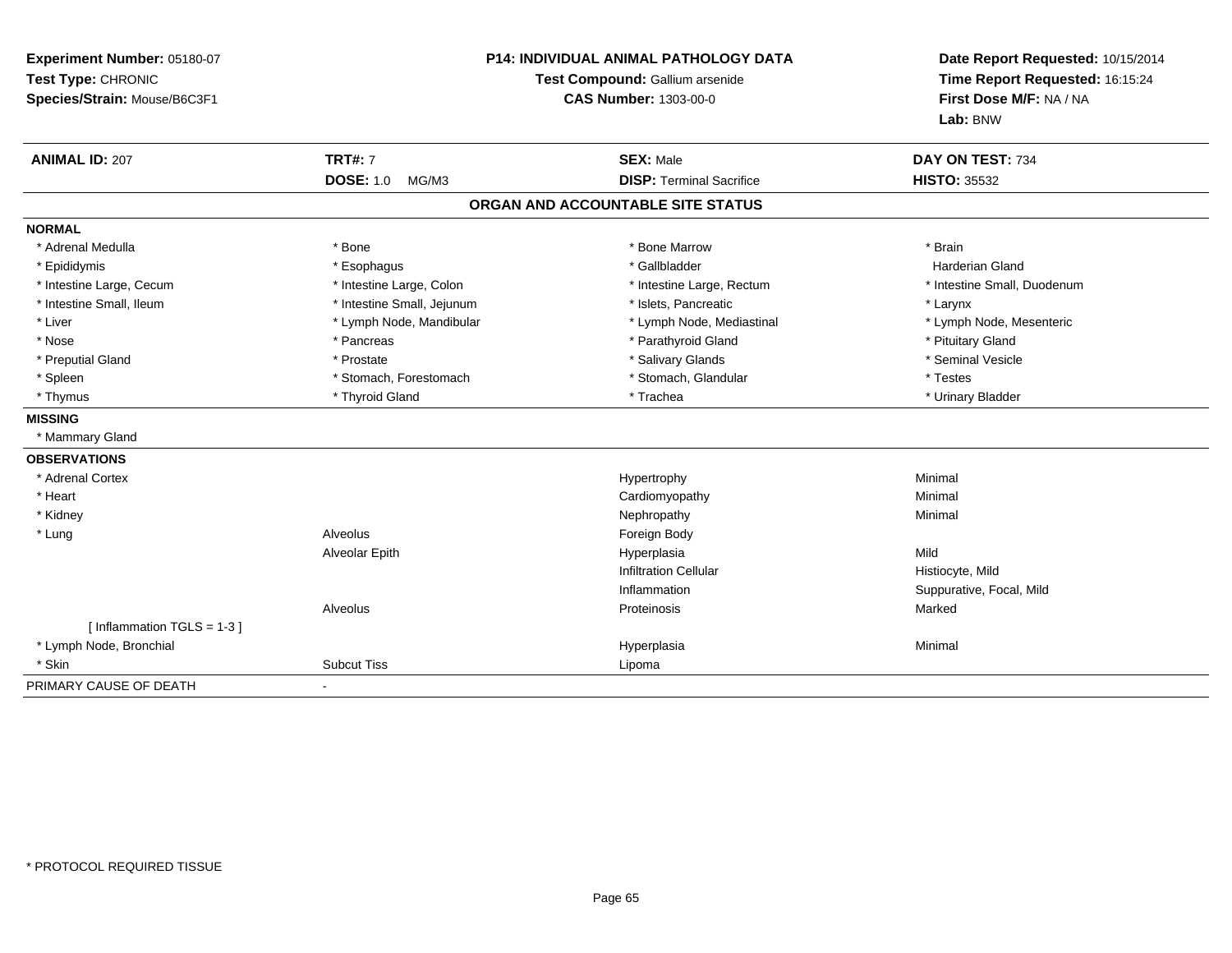| Experiment Number: 05180-07<br>Test Type: CHRONIC<br>Species/Strain: Mouse/B6C3F1 |                           | P14: INDIVIDUAL ANIMAL PATHOLOGY DATA<br>Test Compound: Gallium arsenide<br><b>CAS Number: 1303-00-0</b> | Date Report Requested: 10/15/2014<br>Time Report Requested: 16:15:24<br>First Dose M/F: NA / NA<br>Lab: BNW |  |
|-----------------------------------------------------------------------------------|---------------------------|----------------------------------------------------------------------------------------------------------|-------------------------------------------------------------------------------------------------------------|--|
| <b>ANIMAL ID: 208</b>                                                             | <b>TRT#: 7</b>            | <b>SEX: Male</b>                                                                                         | DAY ON TEST: 733                                                                                            |  |
|                                                                                   | <b>DOSE: 1.0</b><br>MG/M3 | <b>DISP: Terminal Sacrifice</b>                                                                          | <b>HISTO: 35533</b>                                                                                         |  |
|                                                                                   |                           | ORGAN AND ACCOUNTABLE SITE STATUS                                                                        |                                                                                                             |  |
| <b>NORMAL</b>                                                                     |                           |                                                                                                          |                                                                                                             |  |
| * Adrenal Cortex                                                                  | * Bone                    | * Bone Marrow                                                                                            | * Brain                                                                                                     |  |
| * Epididymis                                                                      | * Esophagus               | * Gallbladder                                                                                            | * Intestine Large, Cecum                                                                                    |  |
| * Intestine Large, Colon                                                          | * Intestine Large, Rectum | * Intestine Small, Duodenum                                                                              | * Intestine Small, Ileum                                                                                    |  |
| * Intestine Small, Jejunum                                                        | * Islets, Pancreatic      | * Larynx                                                                                                 | * Lymph Node, Bronchial                                                                                     |  |
| * Lymph Node, Mediastinal                                                         | * Lymph Node, Mesenteric  | * Nose                                                                                                   | * Pancreas                                                                                                  |  |
| * Pituitary Gland                                                                 | * Prostate                | * Salivary Glands                                                                                        | * Seminal Vesicle                                                                                           |  |
| * Skin                                                                            | * Spleen                  | * Stomach, Forestomach                                                                                   | * Stomach, Glandular                                                                                        |  |
| * Testes                                                                          | * Trachea                 | * Urinary Bladder                                                                                        |                                                                                                             |  |
| <b>MISSING</b>                                                                    |                           |                                                                                                          |                                                                                                             |  |
| * Lymph Node, Mandibular                                                          | * Mammary Gland           | * Parathyroid Gland                                                                                      | * Thymus                                                                                                    |  |
| <b>OBSERVATIONS</b>                                                               |                           |                                                                                                          |                                                                                                             |  |
| * Adrenal Medulla                                                                 |                           | Hyperplasia                                                                                              | Minimal                                                                                                     |  |
| <b>Harderian Gland</b>                                                            |                           | Adenoma                                                                                                  |                                                                                                             |  |
| * Heart                                                                           |                           | Cardiomyopathy                                                                                           | Minimal                                                                                                     |  |
| * Kidney                                                                          |                           | Nephropathy                                                                                              | Minimal                                                                                                     |  |
| * Liver                                                                           |                           | Hepatocellular Carcinoma                                                                                 |                                                                                                             |  |
| [ Hepatocellular Carcinoma TGLS = 2-10 ]                                          |                           |                                                                                                          |                                                                                                             |  |
| * Lung                                                                            |                           | Alveolar/Bronchiolar Carcinoma                                                                           |                                                                                                             |  |
|                                                                                   | Alveolus                  | Foreign Body                                                                                             |                                                                                                             |  |
|                                                                                   |                           | Hepatocellular Carcinoma                                                                                 | Metastatic (Liver)                                                                                          |  |
|                                                                                   |                           | <b>Infiltration Cellular</b>                                                                             | Histiocyte, Moderate                                                                                        |  |
|                                                                                   | Alveolus                  | Proteinosis                                                                                              | Moderate                                                                                                    |  |
| [ Alveolar/Bronchiolar Carcinoma TGLS = 1-3 ]                                     |                           |                                                                                                          |                                                                                                             |  |
| * Preputial Gland                                                                 |                           | Inflammation                                                                                             | Moderate                                                                                                    |  |
| * Thyroid Gland                                                                   | <b>Follicular Cel</b>     | Hyperplasia                                                                                              | Minimal                                                                                                     |  |
| PRIMARY CAUSE OF DEATH                                                            |                           |                                                                                                          |                                                                                                             |  |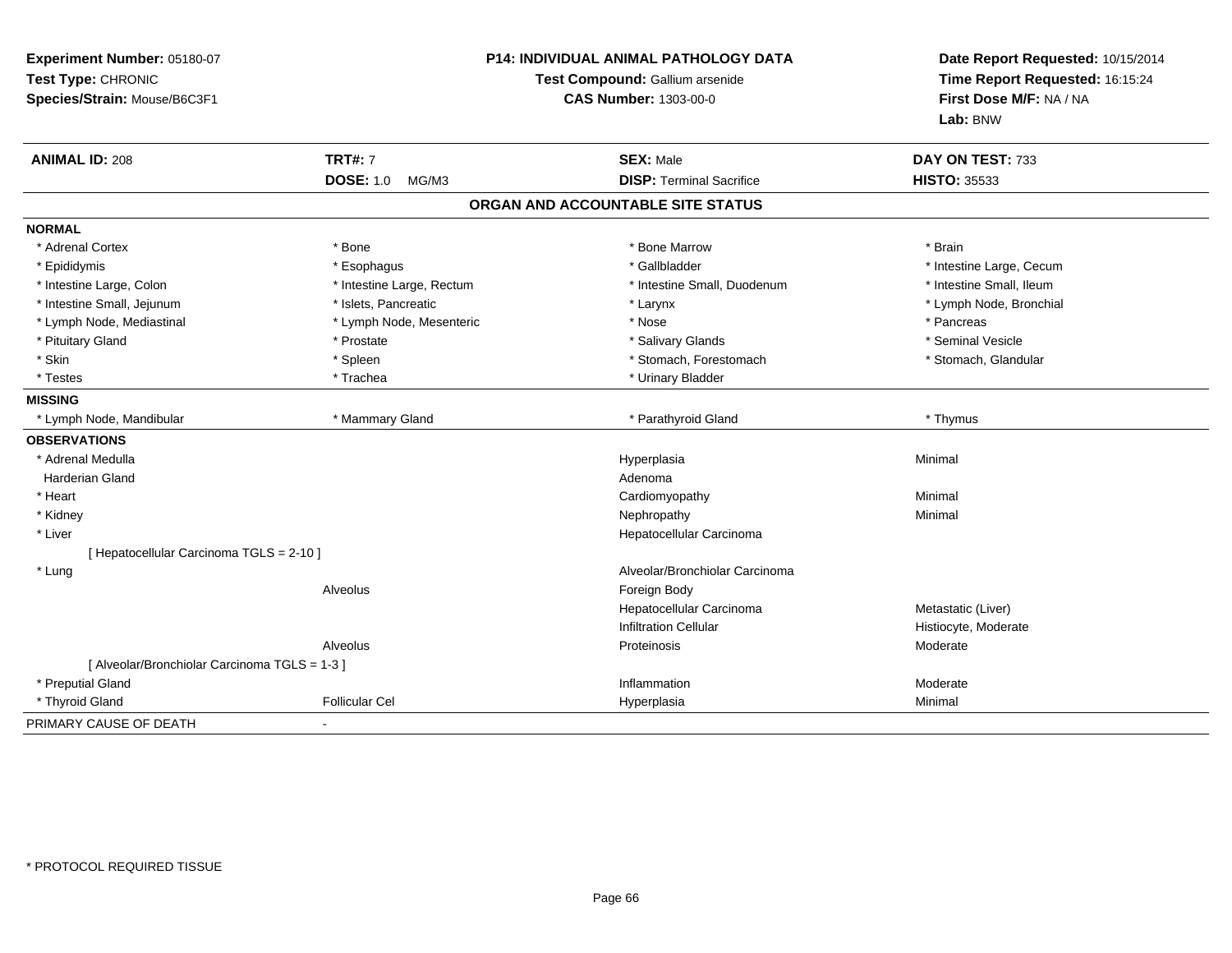| Experiment Number: 05180-07<br>Test Type: CHRONIC<br>Species/Strain: Mouse/B6C3F1 | P14: INDIVIDUAL ANIMAL PATHOLOGY DATA<br>Test Compound: Gallium arsenide<br><b>CAS Number: 1303-00-0</b> |                                                     | Date Report Requested: 10/15/2014<br>Time Report Requested: 16:15:24<br>First Dose M/F: NA / NA<br>Lab: BNW |
|-----------------------------------------------------------------------------------|----------------------------------------------------------------------------------------------------------|-----------------------------------------------------|-------------------------------------------------------------------------------------------------------------|
| <b>ANIMAL ID: 209</b>                                                             | <b>TRT#: 7</b><br><b>DOSE: 1.0</b><br>MG/M3                                                              | <b>SEX: Male</b><br><b>DISP: Terminal Sacrifice</b> | DAY ON TEST: 734<br><b>HISTO: 35534</b>                                                                     |
|                                                                                   |                                                                                                          | ORGAN AND ACCOUNTABLE SITE STATUS                   |                                                                                                             |
| <b>NORMAL</b>                                                                     |                                                                                                          |                                                     |                                                                                                             |
| * Adrenal Medulla                                                                 | * Bone                                                                                                   | * Bone Marrow                                       | * Brain                                                                                                     |
| * Epididymis                                                                      | * Esophagus                                                                                              | * Gallbladder                                       | <b>Harderian Gland</b>                                                                                      |
| * Intestine Large, Cecum                                                          | * Intestine Large, Colon                                                                                 | * Intestine Large, Rectum                           | * Intestine Small, Duodenum                                                                                 |
| * Intestine Small, Ileum                                                          | * Intestine Small, Jejunum                                                                               | * Islets, Pancreatic                                | * Larynx                                                                                                    |
| * Liver                                                                           | * Lymph Node, Mandibular                                                                                 | * Lymph Node, Mediastinal                           | * Lymph Node, Mesenteric                                                                                    |
| * Nose                                                                            | * Pancreas                                                                                               | * Parathyroid Gland                                 | * Pituitary Gland                                                                                           |
| * Preputial Gland                                                                 | * Prostate                                                                                               | * Salivary Glands                                   | * Seminal Vesicle                                                                                           |
| * Skin                                                                            | * Stomach, Forestomach                                                                                   | * Stomach, Glandular                                | * Testes                                                                                                    |
| * Thymus                                                                          | * Trachea                                                                                                | * Urinary Bladder                                   |                                                                                                             |
| <b>MISSING</b>                                                                    |                                                                                                          |                                                     |                                                                                                             |
| * Mammary Gland                                                                   |                                                                                                          |                                                     |                                                                                                             |
| <b>OBSERVATIONS</b>                                                               |                                                                                                          |                                                     |                                                                                                             |
| * Adrenal Cortex                                                                  |                                                                                                          | Hypertrophy                                         | Minimal                                                                                                     |
| * Heart                                                                           |                                                                                                          | Cardiomyopathy                                      | Minimal                                                                                                     |
| * Kidney                                                                          |                                                                                                          | Nephropathy                                         | Minimal                                                                                                     |
| * Lung                                                                            | Alveolus                                                                                                 | Foreign Body                                        |                                                                                                             |
|                                                                                   | Alveolar Epith                                                                                           | Hyperplasia                                         | Mild                                                                                                        |
|                                                                                   |                                                                                                          | <b>Infiltration Cellular</b>                        | Histiocyte, Minimal                                                                                         |
|                                                                                   |                                                                                                          | Inflammation                                        | Chronic, Focal, Mild                                                                                        |
|                                                                                   | Alveolus                                                                                                 | Proteinosis                                         | Minimal                                                                                                     |
| * Lymph Node, Bronchial                                                           |                                                                                                          | Hyperplasia                                         | Minimal                                                                                                     |
| * Spleen                                                                          |                                                                                                          | Hematopoietic Cell Proliferation                    | Mild                                                                                                        |
| * Thyroid Gland                                                                   | <b>Follicular Cel</b>                                                                                    | Hyperplasia                                         | Minimal                                                                                                     |
| PRIMARY CAUSE OF DEATH                                                            |                                                                                                          |                                                     |                                                                                                             |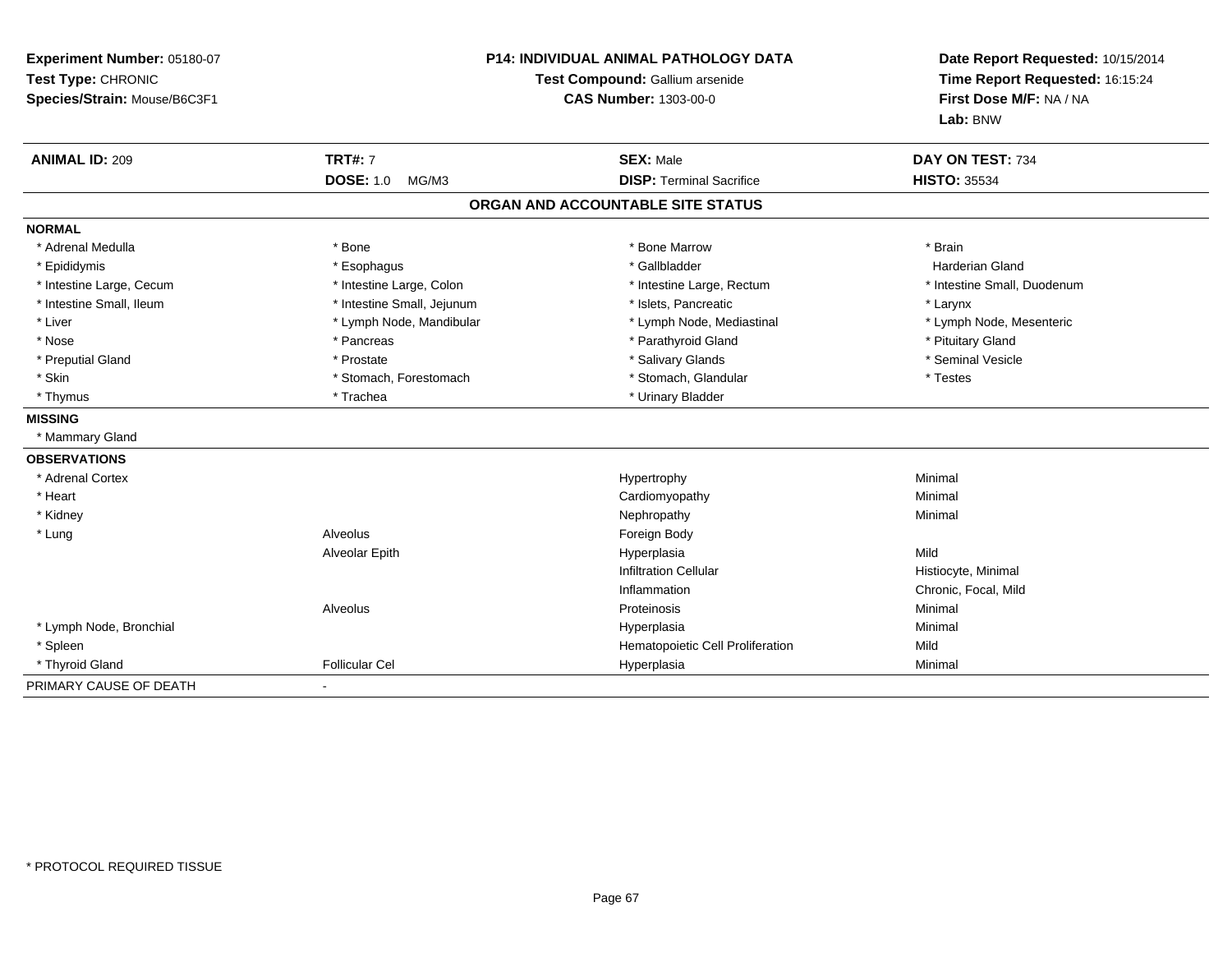| Experiment Number: 05180-07<br>Test Type: CHRONIC<br>Species/Strain: Mouse/B6C3F1 | P14: INDIVIDUAL ANIMAL PATHOLOGY DATA<br>Test Compound: Gallium arsenide<br><b>CAS Number: 1303-00-0</b> |                                   | Date Report Requested: 10/15/2014<br>Time Report Requested: 16:15:24<br>First Dose M/F: NA / NA<br>Lab: BNW |
|-----------------------------------------------------------------------------------|----------------------------------------------------------------------------------------------------------|-----------------------------------|-------------------------------------------------------------------------------------------------------------|
| <b>ANIMAL ID: 210</b>                                                             | <b>TRT#: 7</b>                                                                                           | <b>SEX: Male</b>                  | DAY ON TEST: 733                                                                                            |
|                                                                                   | <b>DOSE: 1.0</b><br>MG/M3                                                                                | <b>DISP: Terminal Sacrifice</b>   | <b>HISTO: 35535</b>                                                                                         |
|                                                                                   |                                                                                                          | ORGAN AND ACCOUNTABLE SITE STATUS |                                                                                                             |
| <b>NORMAL</b>                                                                     |                                                                                                          |                                   |                                                                                                             |
| * Adrenal Medulla                                                                 | * Bone                                                                                                   | * Bone Marrow                     | * Brain                                                                                                     |
| * Epididymis                                                                      | * Esophagus                                                                                              | * Gallbladder                     | <b>Harderian Gland</b>                                                                                      |
| * Intestine Large, Cecum                                                          | * Intestine Large, Colon                                                                                 | * Intestine Large, Rectum         | * Intestine Small, Duodenum                                                                                 |
| * Intestine Small, Ileum                                                          | * Intestine Small, Jejunum                                                                               | * Islets, Pancreatic              | * Larynx                                                                                                    |
| * Liver                                                                           | * Lymph Node, Mediastinal                                                                                | * Nose                            | * Pancreas                                                                                                  |
| * Pituitary Gland                                                                 | * Preputial Gland                                                                                        | * Prostate                        | * Salivary Glands                                                                                           |
| * Seminal Vesicle                                                                 | * Skin                                                                                                   | * Spleen                          | * Stomach, Forestomach                                                                                      |
| * Stomach, Glandular                                                              | * Testes                                                                                                 | * Thymus                          | * Trachea                                                                                                   |
| * Urinary Bladder                                                                 |                                                                                                          |                                   |                                                                                                             |
| <b>MISSING</b>                                                                    |                                                                                                          |                                   |                                                                                                             |
| * Lymph Node, Mandibular                                                          | * Mammary Gland                                                                                          | * Parathyroid Gland               |                                                                                                             |
| <b>OBSERVATIONS</b>                                                               |                                                                                                          |                                   |                                                                                                             |
| * Adrenal Cortex                                                                  |                                                                                                          | Hypertrophy                       | Minimal                                                                                                     |
| * Heart                                                                           |                                                                                                          | Cardiomyopathy                    | Minimal                                                                                                     |
| * Kidney                                                                          |                                                                                                          | Nephropathy                       | Minimal                                                                                                     |
| * Lung                                                                            | Alveolus                                                                                                 | Foreign Body                      |                                                                                                             |
|                                                                                   | Alveolar Epith                                                                                           | Hyperplasia                       | Mild                                                                                                        |
|                                                                                   |                                                                                                          | <b>Infiltration Cellular</b>      | Histiocyte, Mild                                                                                            |
|                                                                                   |                                                                                                          | Inflammation                      | Suppurative, Focal, Mild                                                                                    |
|                                                                                   | Alveolus                                                                                                 | Proteinosis                       | Mild                                                                                                        |
| * Lymph Node, Bronchial                                                           |                                                                                                          | Hyperplasia                       | Mild                                                                                                        |
| * Lymph Node, Mesenteric                                                          |                                                                                                          | Angiectasis                       | Minimal                                                                                                     |
|                                                                                   |                                                                                                          | Hematopoietic Cell Proliferation  | Mild                                                                                                        |
| * Thyroid Gland                                                                   | <b>Follicular Cel</b>                                                                                    | Hyperplasia                       | Mild                                                                                                        |
| Tooth                                                                             |                                                                                                          | Malformation                      |                                                                                                             |
| PRIMARY CAUSE OF DEATH                                                            |                                                                                                          |                                   |                                                                                                             |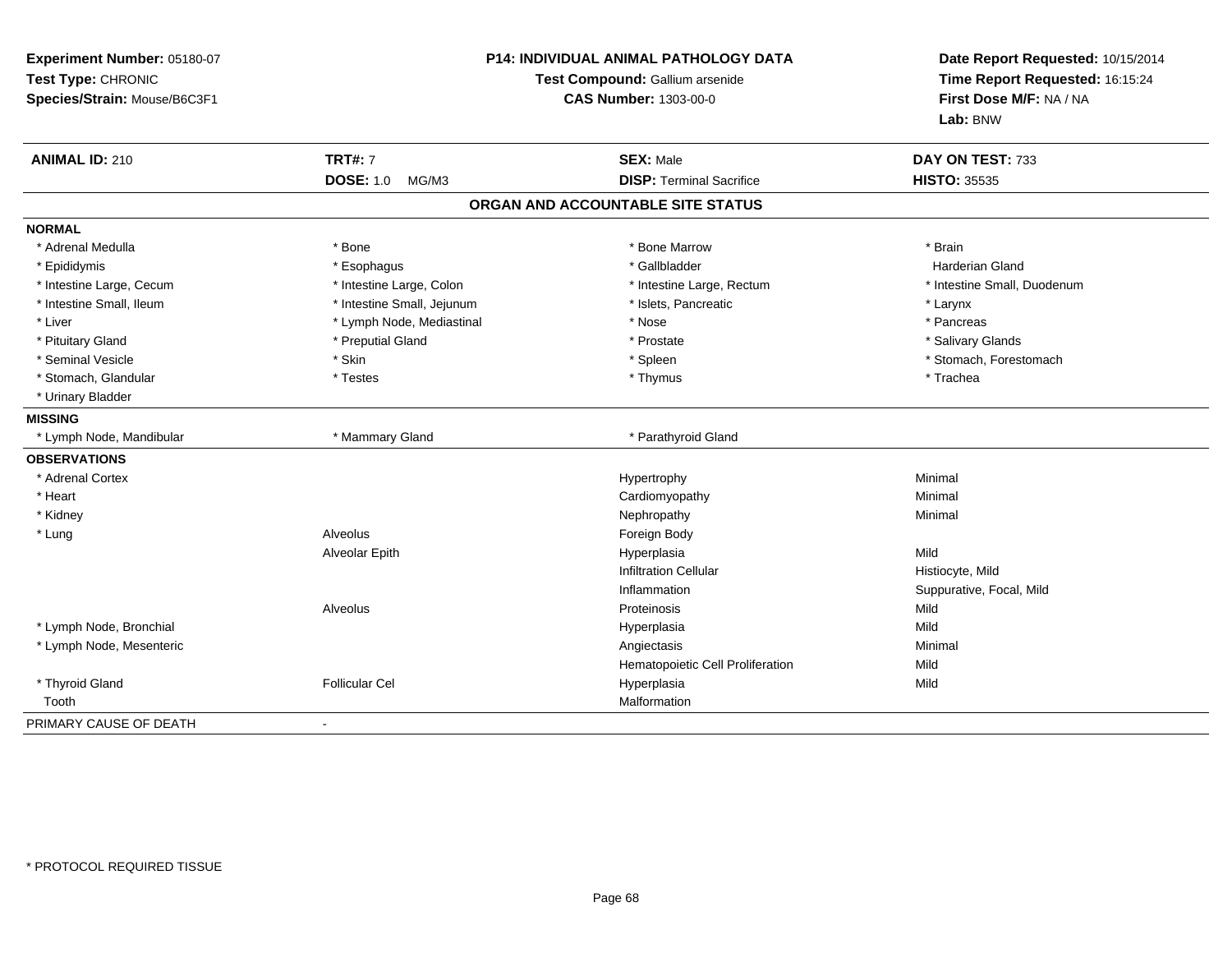| Experiment Number: 05180-07<br>Test Type: CHRONIC<br>Species/Strain: Mouse/B6C3F1 |                            | P14: INDIVIDUAL ANIMAL PATHOLOGY DATA<br>Test Compound: Gallium arsenide<br><b>CAS Number: 1303-00-0</b> | Date Report Requested: 10/15/2014<br>Time Report Requested: 16:15:24<br>First Dose M/F: NA / NA<br>Lab: BNW |  |
|-----------------------------------------------------------------------------------|----------------------------|----------------------------------------------------------------------------------------------------------|-------------------------------------------------------------------------------------------------------------|--|
| <b>ANIMAL ID: 211</b>                                                             | <b>TRT#: 7</b>             | <b>SEX: Male</b>                                                                                         | DAY ON TEST: 733                                                                                            |  |
|                                                                                   | <b>DOSE: 1.0</b><br>MG/M3  | <b>DISP: Terminal Sacrifice</b>                                                                          | <b>HISTO: 35536</b>                                                                                         |  |
|                                                                                   |                            | ORGAN AND ACCOUNTABLE SITE STATUS                                                                        |                                                                                                             |  |
| <b>NORMAL</b>                                                                     |                            |                                                                                                          |                                                                                                             |  |
| * Adrenal Medulla                                                                 | * Bone                     | * Bone Marrow                                                                                            | * Brain                                                                                                     |  |
| * Epididymis                                                                      | * Esophagus                | * Gallbladder                                                                                            | <b>Harderian Gland</b>                                                                                      |  |
| * Intestine Large, Cecum                                                          | * Intestine Large, Colon   | * Intestine Large, Rectum                                                                                | * Intestine Small, Duodenum                                                                                 |  |
| * Intestine Small, Ileum                                                          | * Intestine Small, Jejunum | * Islets, Pancreatic                                                                                     | * Larynx                                                                                                    |  |
| * Lymph Node, Mandibular                                                          | * Lymph Node, Mesenteric   | * Nose                                                                                                   | * Pancreas                                                                                                  |  |
| * Parathyroid Gland                                                               | * Pituitary Gland          | * Preputial Gland                                                                                        | * Prostate                                                                                                  |  |
| * Salivary Glands                                                                 | * Seminal Vesicle          | * Skin                                                                                                   | * Spleen                                                                                                    |  |
| * Stomach, Forestomach                                                            | * Stomach, Glandular       | * Testes                                                                                                 | * Thymus                                                                                                    |  |
| * Thyroid Gland                                                                   | * Trachea                  | * Urinary Bladder                                                                                        |                                                                                                             |  |
| <b>MISSING</b>                                                                    |                            |                                                                                                          |                                                                                                             |  |
| * Lymph Node, Mediastinal                                                         | * Mammary Gland            |                                                                                                          |                                                                                                             |  |
| <b>OBSERVATIONS</b>                                                               |                            |                                                                                                          |                                                                                                             |  |
| * Adrenal Cortex                                                                  |                            | Hypertrophy                                                                                              | Minimal                                                                                                     |  |
| * Heart                                                                           |                            | Cardiomyopathy                                                                                           | Minimal                                                                                                     |  |
| * Kidney                                                                          |                            | Nephropathy                                                                                              | Minimal                                                                                                     |  |
| * Liver                                                                           |                            | Hepatocellular Adenoma                                                                                   |                                                                                                             |  |
| [ Hepatocellular Adenoma TGLS = 1-4 ]                                             |                            |                                                                                                          |                                                                                                             |  |
| * Lung                                                                            |                            | Alveolar/Bronchiolar Carcinoma                                                                           |                                                                                                             |  |
|                                                                                   | Alveolus                   | Foreign Body                                                                                             |                                                                                                             |  |
|                                                                                   |                            | Hemorrhage                                                                                               | Minimal                                                                                                     |  |
|                                                                                   | Alveolar Epith             | Hyperplasia                                                                                              | Mild                                                                                                        |  |
|                                                                                   |                            | <b>Infiltration Cellular</b>                                                                             | Histiocyte, Mild                                                                                            |  |
|                                                                                   | Alveolus                   | Proteinosis                                                                                              | Moderate                                                                                                    |  |
| [ Alveolar/Bronchiolar Carcinoma TGLS = 2-3 ]                                     |                            |                                                                                                          |                                                                                                             |  |
| * Lymph Node, Bronchial                                                           |                            | Hyperplasia                                                                                              | Minimal                                                                                                     |  |
| PRIMARY CAUSE OF DEATH                                                            | $\blacksquare$             |                                                                                                          |                                                                                                             |  |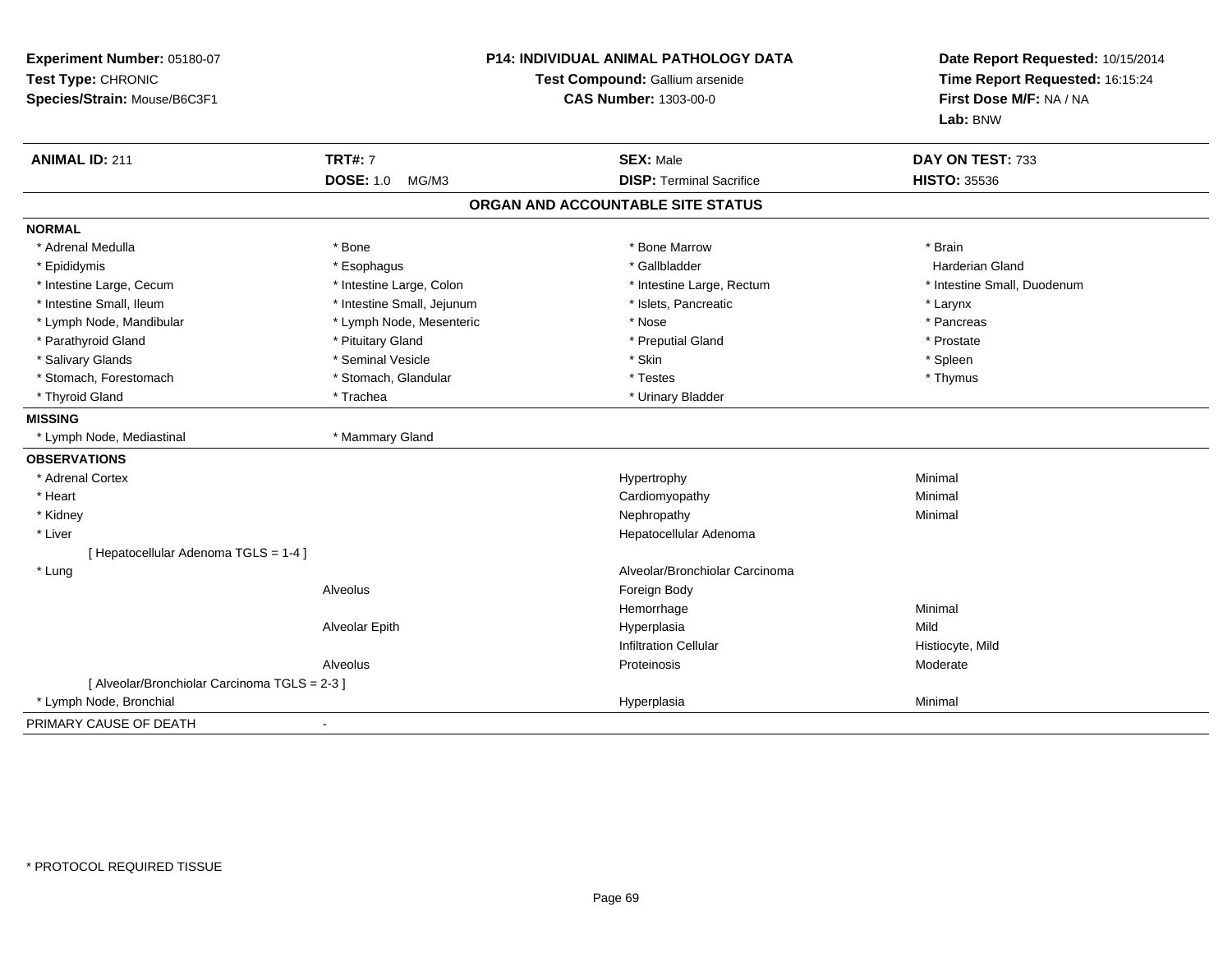| Experiment Number: 05180-07<br>Test Type: CHRONIC<br>Species/Strain: Mouse/B6C3F1 |                           | <b>P14: INDIVIDUAL ANIMAL PATHOLOGY DATA</b><br>Test Compound: Gallium arsenide<br><b>CAS Number: 1303-00-0</b> |                          |
|-----------------------------------------------------------------------------------|---------------------------|-----------------------------------------------------------------------------------------------------------------|--------------------------|
| <b>ANIMAL ID: 212</b>                                                             | <b>TRT#: 7</b>            | <b>SEX: Male</b>                                                                                                | DAY ON TEST: 723         |
|                                                                                   | <b>DOSE: 1.0</b><br>MG/M3 | <b>DISP:</b> Moribund Sacrifice                                                                                 | <b>HISTO: 35537</b>      |
|                                                                                   |                           | ORGAN AND ACCOUNTABLE SITE STATUS                                                                               |                          |
| <b>NORMAL</b>                                                                     |                           |                                                                                                                 |                          |
| * Adrenal Medulla                                                                 | * Bone                    | * Brain                                                                                                         | * Epididymis             |
| * Esophagus                                                                       | * Gallbladder             | <b>Harderian Gland</b>                                                                                          | * Intestine Large, Cecum |
| * Intestine Large, Colon                                                          | * Intestine Large, Rectum | * Intestine Small, Duodenum                                                                                     | * Intestine Small, Ileum |
| * Islets, Pancreatic                                                              | * Lymph Node, Mandibular  | * Nose                                                                                                          | * Pancreas               |
| * Parathyroid Gland                                                               | * Pituitary Gland         | * Preputial Gland                                                                                               | * Prostate               |
| * Salivary Glands                                                                 | * Seminal Vesicle         | * Stomach, Forestomach                                                                                          | * Stomach, Glandular     |
| * Thymus                                                                          | * Thyroid Gland           | * Trachea                                                                                                       | * Urinary Bladder        |
| <b>MISSING</b>                                                                    |                           |                                                                                                                 |                          |
| * Lymph Node, Bronchial                                                           | * Mammary Gland           |                                                                                                                 |                          |
| <b>OBSERVATIONS</b>                                                               |                           |                                                                                                                 |                          |
| * Adrenal Cortex                                                                  |                           | Hyperplasia                                                                                                     | Mild                     |
| * Bone Marrow                                                                     |                           | Hyperplasia                                                                                                     | Mild                     |
| * Heart                                                                           |                           | Cardiomyopathy                                                                                                  | Minimal                  |
| * Intestine Small, Jejunum                                                        | Peyers Patch              | Hyperplasia                                                                                                     | Moderate                 |
| * Kidney                                                                          |                           | Nephropathy                                                                                                     | Mild                     |
| * Larynx                                                                          | Squam Epithel             | Hyperplasia                                                                                                     | Minimal                  |
| * Liver                                                                           |                           | Eosinophilic Focus                                                                                              |                          |
|                                                                                   |                           | Hepatocellular Carcinoma                                                                                        | Multiple                 |
| [ Eosinophilic Focus TGLS = 5-4 ]<br>[ Hepatocellular Carcinoma TGLS = 6-11 ]     |                           |                                                                                                                 |                          |
| * Lung                                                                            | <b>Alveolus</b>           | Foreign Body                                                                                                    |                          |
|                                                                                   | Alveolar Epith            | Hyperplasia                                                                                                     | Minimal                  |
|                                                                                   |                           | <b>Infiltration Cellular</b>                                                                                    | Histiocyte, Mild         |
|                                                                                   | Alveolus                  | Proteinosis                                                                                                     | Moderate                 |
| * Lymph Node, Mediastinal                                                         |                           | Hyperplasia                                                                                                     | Marked                   |
| [ Hyperplasia TGLS = 3-10 ]                                                       |                           |                                                                                                                 |                          |
| * Lymph Node, Mesenteric                                                          |                           | Hyperplasia                                                                                                     | Mild                     |
| * Skin                                                                            | <b>Subcut Tiss</b>        | Inflammation                                                                                                    | Granulomatous, Mild      |
|                                                                                   |                           | Inflammation                                                                                                    | Minimal                  |
| [Inflammation TGLS = $2-13$ ]                                                     |                           |                                                                                                                 |                          |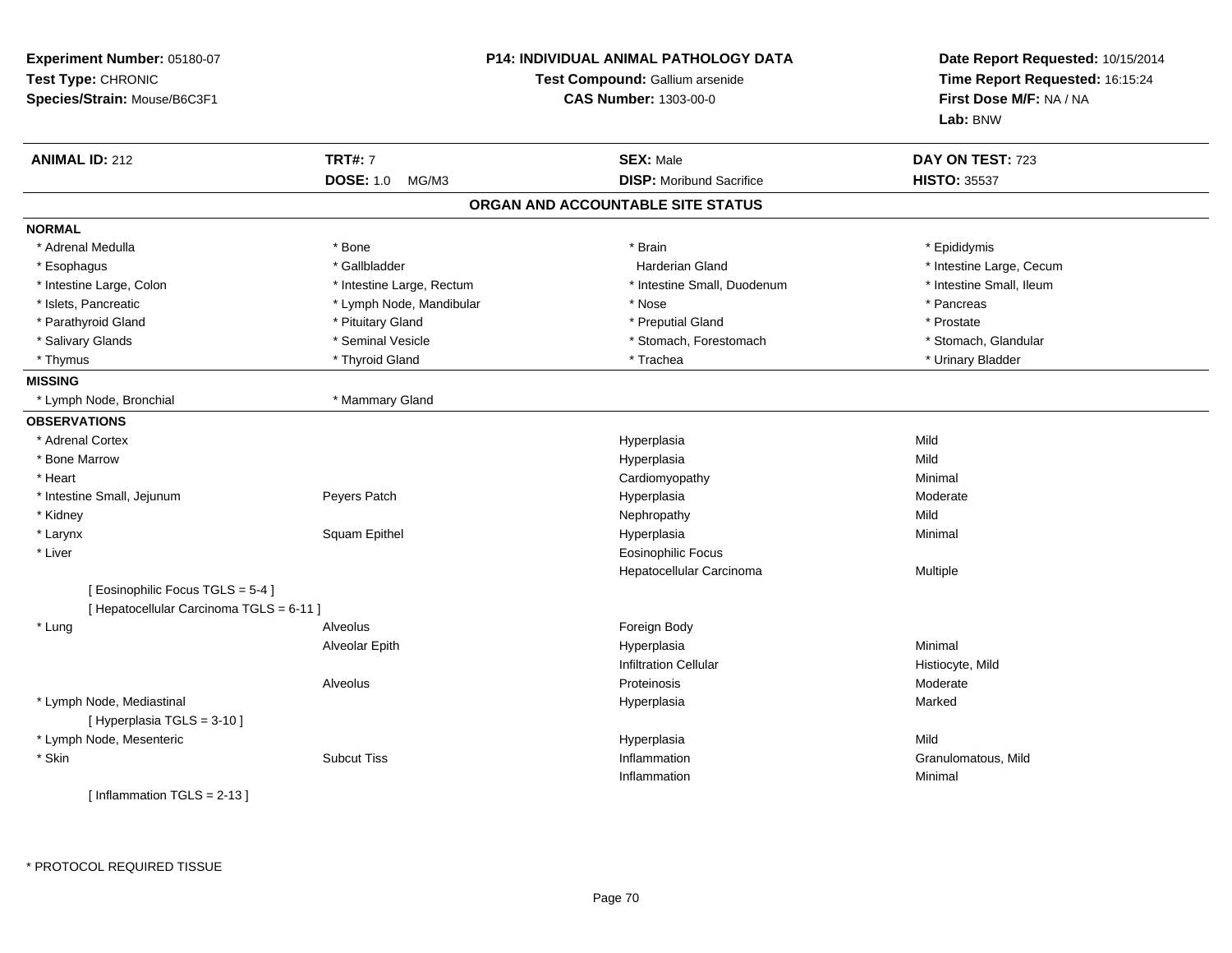| Experiment Number: 05180-07<br><b>Test Type: CHRONIC</b><br>Species/Strain: Mouse/B6C3F1 |                                     | <b>P14: INDIVIDUAL ANIMAL PATHOLOGY DATA</b><br>Test Compound: Gallium arsenide<br><b>CAS Number: 1303-00-0</b> | Date Report Requested: 10/15/2014<br>Time Report Requested: 16:15:24<br>First Dose M/F: NA / NA<br>Lab: BNW |
|------------------------------------------------------------------------------------------|-------------------------------------|-----------------------------------------------------------------------------------------------------------------|-------------------------------------------------------------------------------------------------------------|
| <b>ANIMAL ID: 212</b>                                                                    | <b>TRT#: 7</b>                      | <b>SEX: Male</b>                                                                                                | DAY ON TEST: 723                                                                                            |
|                                                                                          | <b>DOSE: 1.0</b><br>MG/M3           | <b>DISP:</b> Moribund Sacrifice                                                                                 | <b>HISTO: 35537</b>                                                                                         |
|                                                                                          |                                     | ORGAN AND ACCOUNTABLE SITE STATUS                                                                               |                                                                                                             |
| [Inflammation TGLS = $1-12$ ]                                                            |                                     |                                                                                                                 |                                                                                                             |
| * Spleen                                                                                 |                                     | Hematopoietic Cell Proliferation                                                                                | Mild                                                                                                        |
|                                                                                          |                                     | Hyperplasia                                                                                                     | Lymphoid, Marked                                                                                            |
| [Hyperplasia TGLS = $4-4$ ]                                                              |                                     |                                                                                                                 |                                                                                                             |
| * Testes                                                                                 |                                     | Atrophy                                                                                                         | Mild                                                                                                        |
| PRIMARY CAUSE OF DEATH                                                                   | Hepatocellular Carcinoma<br>- Liver |                                                                                                                 |                                                                                                             |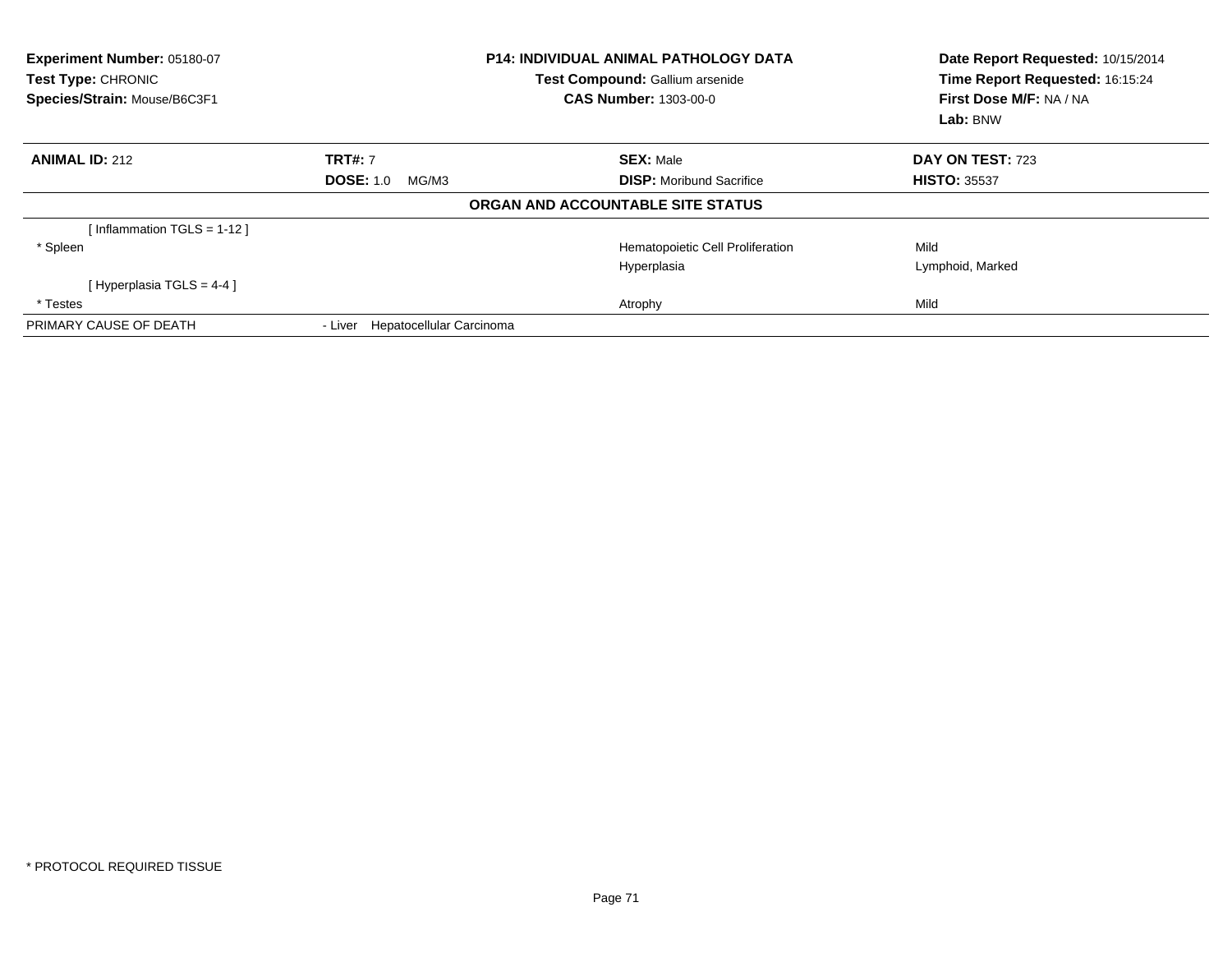| Experiment Number: 05180-07<br>Test Type: CHRONIC<br>Species/Strain: Mouse/B6C3F1 |                                | P14: INDIVIDUAL ANIMAL PATHOLOGY DATA<br>Test Compound: Gallium arsenide<br><b>CAS Number: 1303-00-0</b> |                             |
|-----------------------------------------------------------------------------------|--------------------------------|----------------------------------------------------------------------------------------------------------|-----------------------------|
| <b>ANIMAL ID: 213</b>                                                             | <b>TRT#: 7</b>                 | <b>SEX: Male</b>                                                                                         | DAY ON TEST: 656            |
|                                                                                   | <b>DOSE: 1.0</b><br>MG/M3      | <b>DISP: Natural Death</b>                                                                               | <b>HISTO: 35538</b>         |
|                                                                                   |                                | ORGAN AND ACCOUNTABLE SITE STATUS                                                                        |                             |
| <b>NORMAL</b>                                                                     |                                |                                                                                                          |                             |
| * Adrenal Medulla                                                                 | * Bone                         | * Bone Marrow                                                                                            | * Brain                     |
| * Epididymis                                                                      | * Esophagus                    | <b>Harderian Gland</b>                                                                                   | * Intestine Large, Colon    |
| * Islets, Pancreatic                                                              | * Larynx                       | * Lymph Node, Mandibular                                                                                 | * Lymph Node, Mediastinal   |
| * Nose                                                                            | * Pancreas                     | * Parathyroid Gland                                                                                      | * Pituitary Gland           |
| * Preputial Gland                                                                 | * Prostate                     | * Salivary Glands                                                                                        | * Skin                      |
| * Spleen                                                                          | * Testes                       | * Thyroid Gland                                                                                          | * Trachea                   |
| * Urinary Bladder                                                                 |                                |                                                                                                          |                             |
| <b>MISSING</b>                                                                    |                                |                                                                                                          |                             |
| * Intestine Small, Duodenum                                                       | * Intestine Small, Jejunum     | * Lymph Node, Bronchial                                                                                  | * Lymph Node, Mesenteric    |
| * Mammary Gland                                                                   | * Thymus                       |                                                                                                          |                             |
| <b>AUTO PRECLUDES DIAG.</b>                                                       |                                |                                                                                                          |                             |
| * Gallbladder                                                                     | * Intestine Large, Cecum       | * Intestine Large, Rectum                                                                                | * Intestine Small, Ileum    |
| * Seminal Vesicle                                                                 | * Stomach, Glandular           |                                                                                                          |                             |
| <b>OBSERVATIONS</b>                                                               |                                |                                                                                                          |                             |
| * Adrenal Cortex                                                                  |                                | Hypertrophy                                                                                              | Mild                        |
| * Heart                                                                           |                                | Cardiomyopathy                                                                                           | Minimal                     |
| * Kidney                                                                          |                                | Nephropathy                                                                                              | Minimal                     |
| * Liver                                                                           |                                | Hepatocellular Adenoma                                                                                   |                             |
| [Hepatocellular Adenoma TGLS = 2-13]                                              |                                |                                                                                                          |                             |
| * Lung                                                                            |                                | Alveolar/Bronchiolar Adenoma                                                                             | Multiple                    |
|                                                                                   | Alveolus                       | Foreign Body                                                                                             |                             |
|                                                                                   | <b>Alveolar Epith</b>          | Hyperplasia                                                                                              | Minimal                     |
|                                                                                   |                                | <b>Infiltration Cellular</b>                                                                             | Histiocyte, Moderate        |
|                                                                                   |                                | Inflammation                                                                                             | Suppurative, Focal, Minimal |
|                                                                                   | Alveolus                       | Proteinosis                                                                                              | Moderate                    |
| [ Alveolar/Bronchiolar Adenoma TGLS = 1,3,4,5-3+10+11+12 ]                        |                                |                                                                                                          |                             |
| * Stomach, Forestomach                                                            | Epithelium                     | Hyperplasia                                                                                              | Minimal                     |
| PRIMARY CAUSE OF DEATH                                                            | - Liver Hepatocellular Adenoma |                                                                                                          |                             |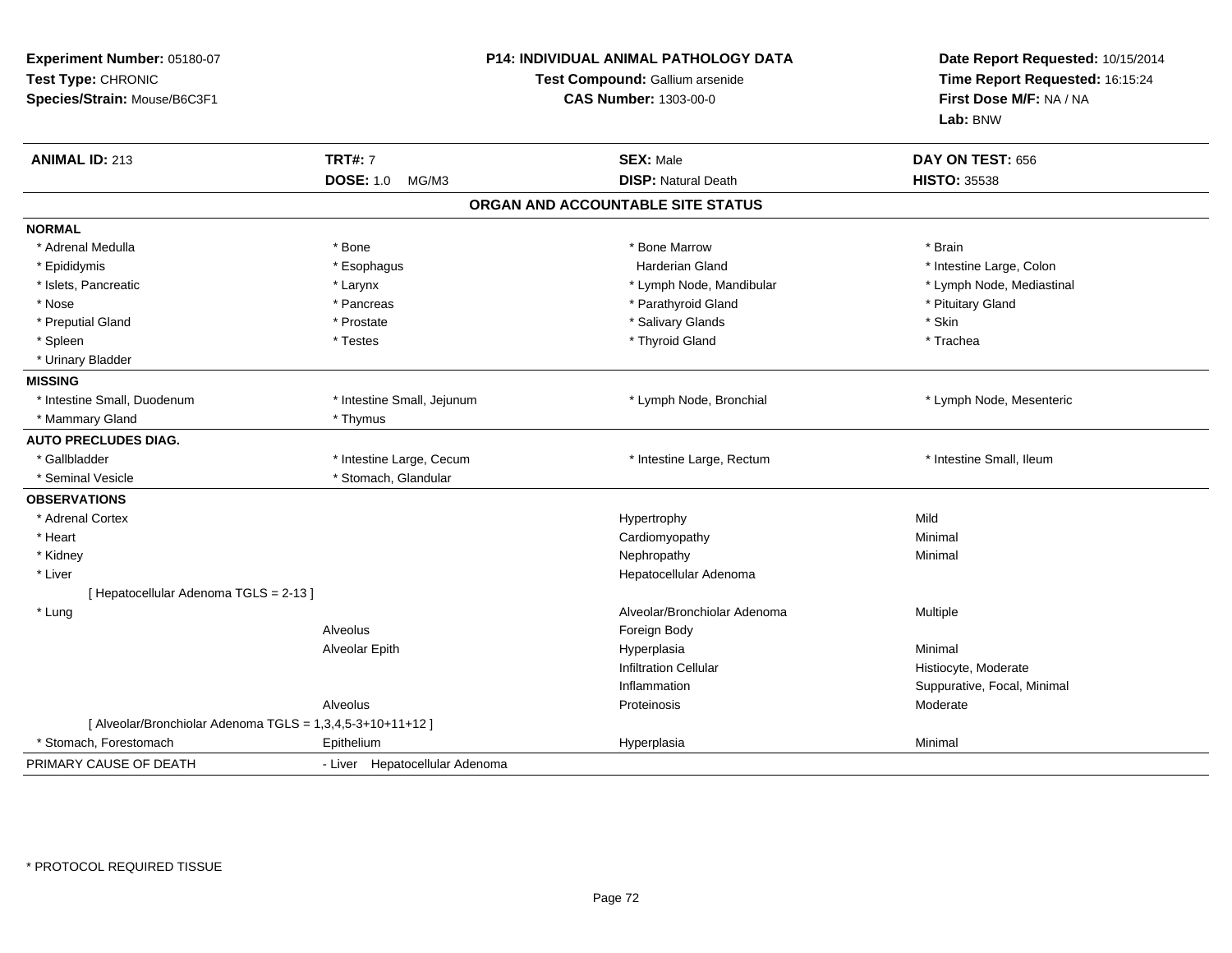| Experiment Number: 05180-07<br>Test Type: CHRONIC<br>Species/Strain: Mouse/B6C3F1 | <b>P14: INDIVIDUAL ANIMAL PATHOLOGY DATA</b><br>Test Compound: Gallium arsenide<br><b>CAS Number: 1303-00-0</b> |                                   | Date Report Requested: 10/15/2014<br>Time Report Requested: 16:15:24<br>First Dose M/F: NA / NA<br>Lab: BNW |
|-----------------------------------------------------------------------------------|-----------------------------------------------------------------------------------------------------------------|-----------------------------------|-------------------------------------------------------------------------------------------------------------|
| <b>ANIMAL ID: 214</b>                                                             | <b>TRT#: 7</b>                                                                                                  | <b>SEX: Male</b>                  | DAY ON TEST: 733                                                                                            |
|                                                                                   | <b>DOSE: 1.0</b><br>MG/M3                                                                                       | <b>DISP: Terminal Sacrifice</b>   | <b>HISTO: 35539</b>                                                                                         |
|                                                                                   |                                                                                                                 | ORGAN AND ACCOUNTABLE SITE STATUS |                                                                                                             |
| <b>NORMAL</b>                                                                     |                                                                                                                 |                                   |                                                                                                             |
| * Adrenal Medulla                                                                 | * Bone                                                                                                          | * Bone Marrow                     | * Brain                                                                                                     |
| * Epididymis                                                                      | * Esophagus                                                                                                     | * Gallbladder                     | * Intestine Large, Colon                                                                                    |
| * Intestine Large, Rectum                                                         | * Intestine Small, Duodenum                                                                                     | * Intestine Small, Ileum          | * Intestine Small, Jejunum                                                                                  |
| * Islets, Pancreatic                                                              | * Larynx                                                                                                        | * Lymph Node, Mandibular          | * Lymph Node, Mediastinal                                                                                   |
| * Lymph Node, Mesenteric                                                          | * Parathyroid Gland                                                                                             | * Pituitary Gland                 | * Preputial Gland                                                                                           |
| * Prostate                                                                        | * Salivary Glands                                                                                               | * Seminal Vesicle                 | * Skin                                                                                                      |
| * Stomach, Forestomach                                                            | * Stomach, Glandular                                                                                            | * Testes                          | * Thymus                                                                                                    |
| * Trachea                                                                         | * Urinary Bladder                                                                                               |                                   |                                                                                                             |
| <b>MISSING</b>                                                                    |                                                                                                                 |                                   |                                                                                                             |
| * Intestine Large, Cecum                                                          | * Mammary Gland                                                                                                 |                                   |                                                                                                             |
| <b>OBSERVATIONS</b>                                                               |                                                                                                                 |                                   |                                                                                                             |
| * Adrenal Cortex                                                                  |                                                                                                                 | Adenoma                           |                                                                                                             |
| <b>Harderian Gland</b>                                                            |                                                                                                                 | Hyperplasia                       | Minimal                                                                                                     |
| * Heart                                                                           |                                                                                                                 | Cardiomyopathy                    | Minimal                                                                                                     |
| * Kidney                                                                          |                                                                                                                 | Nephropathy                       | Minimal                                                                                                     |
| * Liver                                                                           |                                                                                                                 | <b>Eosinophilic Focus</b>         |                                                                                                             |
| [ Eosinophilic Focus TGLS = 4-4 ]                                                 |                                                                                                                 |                                   |                                                                                                             |
| * Lung                                                                            | Alveolus                                                                                                        | Foreign Body                      |                                                                                                             |
|                                                                                   | Alveolar Epith                                                                                                  | Hyperplasia                       | Mild                                                                                                        |
|                                                                                   |                                                                                                                 | <b>Infiltration Cellular</b>      | Histiocyte, Mild                                                                                            |
|                                                                                   |                                                                                                                 | Inflammation                      | Chronic, Focal, Mild                                                                                        |
|                                                                                   | Alveolus                                                                                                        | Proteinosis                       | Mild                                                                                                        |
| [Inflammation TGLS = 1-3]                                                         |                                                                                                                 |                                   |                                                                                                             |
| * Lymph Node, Bronchial                                                           |                                                                                                                 | Hyperplasia                       | Mild                                                                                                        |
| Mesentery                                                                         | Fat                                                                                                             | Necrosis                          | Mild                                                                                                        |
| [ Necrosis $TGLS = 2-10$ ]                                                        |                                                                                                                 |                                   |                                                                                                             |
| * Nose                                                                            | Olfactory Epi                                                                                                   | Atrophy                           | Minimal                                                                                                     |
| * Pancreas                                                                        |                                                                                                                 | Atrophy                           | Minimal                                                                                                     |
| * Spleen                                                                          |                                                                                                                 | Hematopoietic Cell Proliferation  | Mild                                                                                                        |
| * Thyroid Gland                                                                   | <b>Follicular Cel</b>                                                                                           | Hyperplasia                       | Minimal                                                                                                     |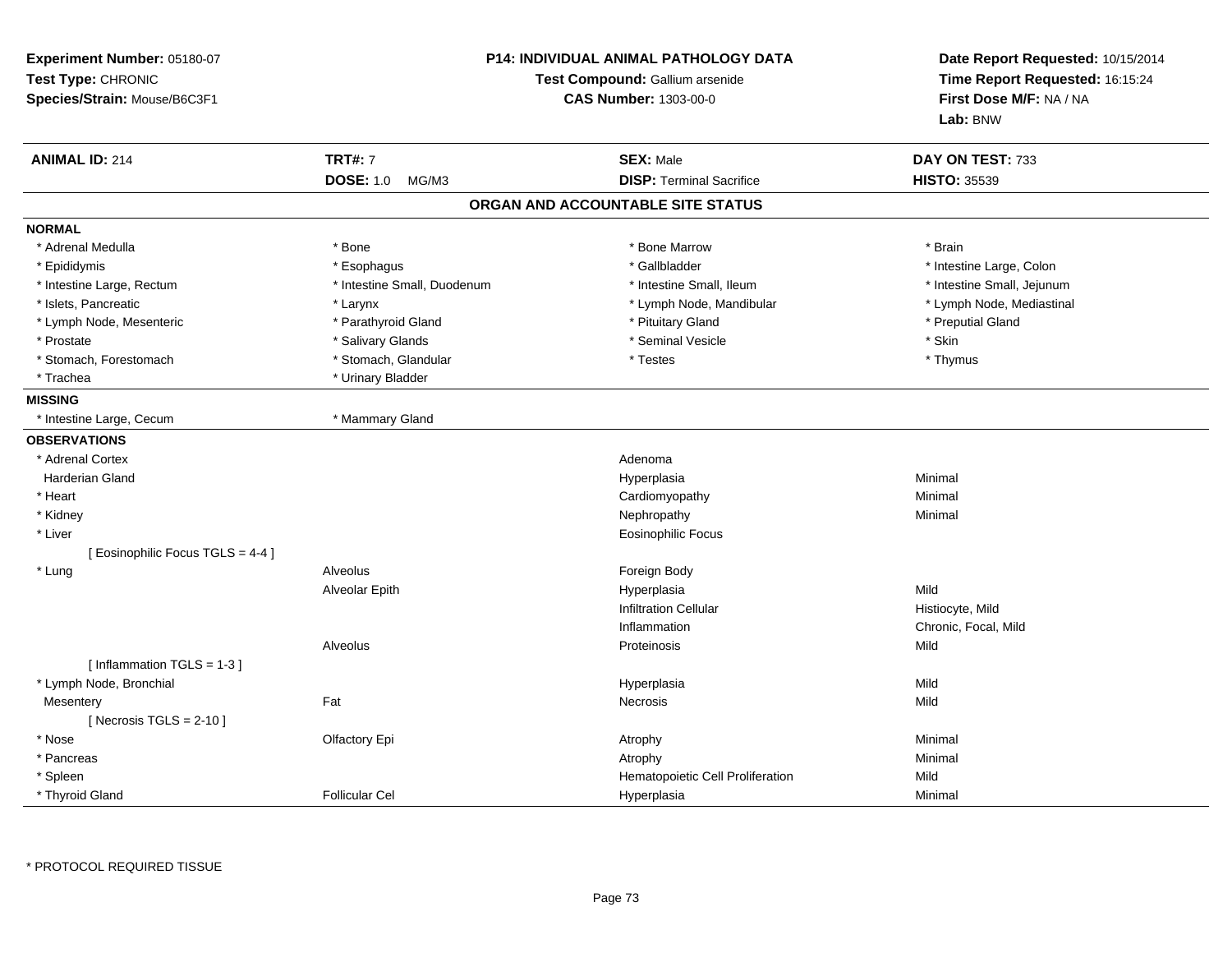| Experiment Number: 05180-07<br>Test Type: CHRONIC<br>Species/Strain: Mouse/B6C3F1 | <b>P14: INDIVIDUAL ANIMAL PATHOLOGY DATA</b><br>Test Compound: Gallium arsenide<br><b>CAS Number: 1303-00-0</b> |                                   | Date Report Requested: 10/15/2014<br>Time Report Requested: 16:15:24<br>First Dose M/F: NA / NA<br>Lab: BNW |
|-----------------------------------------------------------------------------------|-----------------------------------------------------------------------------------------------------------------|-----------------------------------|-------------------------------------------------------------------------------------------------------------|
| <b>ANIMAL ID: 214</b>                                                             | <b>TRT#: 7</b>                                                                                                  | <b>SEX: Male</b>                  | DAY ON TEST: 733                                                                                            |
|                                                                                   | <b>DOSE: 1.0</b><br>MG/M3                                                                                       | <b>DISP: Terminal Sacrifice</b>   | <b>HISTO: 35539</b>                                                                                         |
|                                                                                   |                                                                                                                 | ORGAN AND ACCOUNTABLE SITE STATUS |                                                                                                             |
| PRIMARY CAUSE OF DEATH                                                            | -                                                                                                               |                                   |                                                                                                             |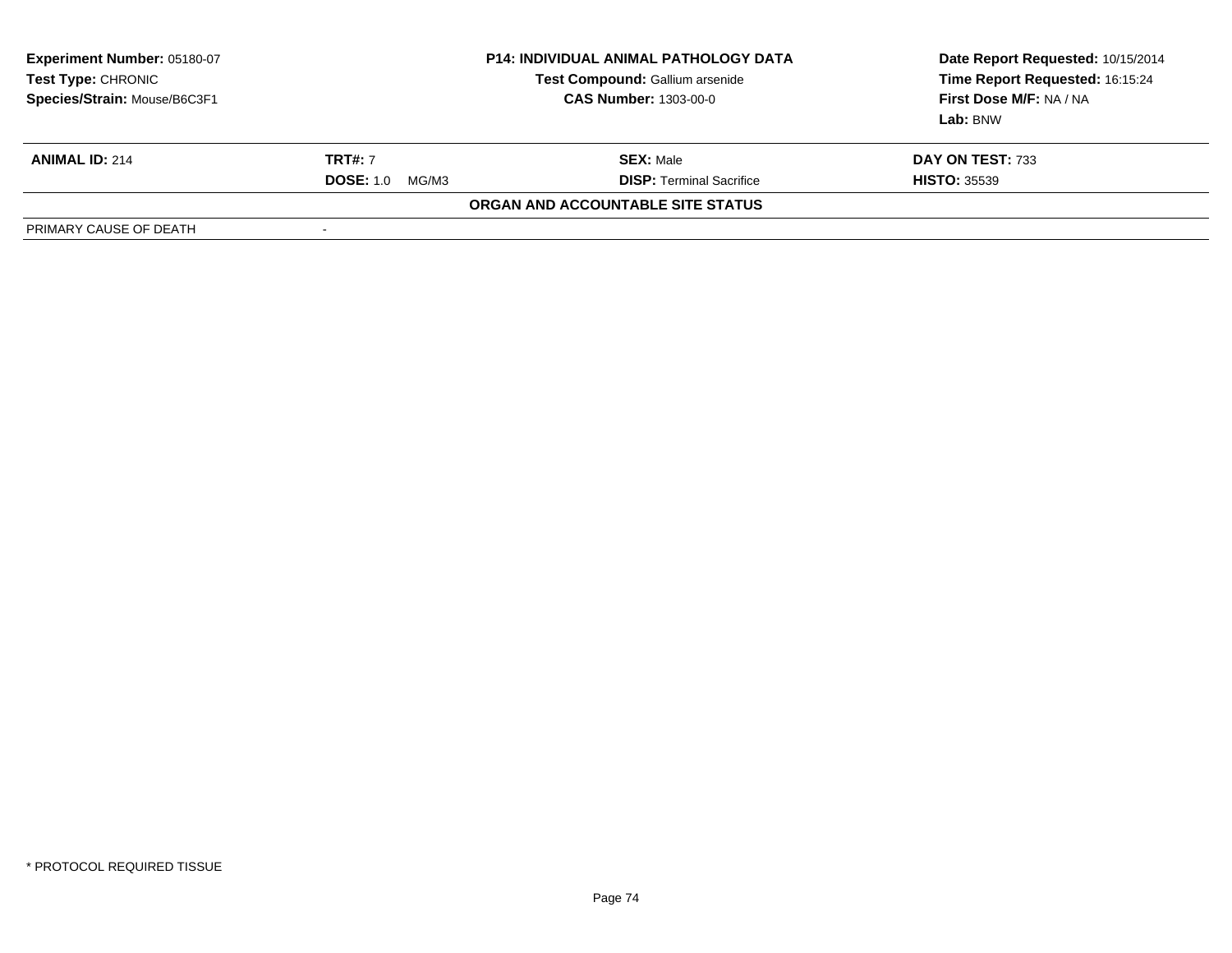| Experiment Number: 05180-07<br>Test Type: CHRONIC<br>Species/Strain: Mouse/B6C3F1 | P14: INDIVIDUAL ANIMAL PATHOLOGY DATA<br>Test Compound: Gallium arsenide<br><b>CAS Number: 1303-00-0</b> |                                   | Date Report Requested: 10/15/2014<br>Time Report Requested: 16:15:24<br>First Dose M/F: NA / NA<br>Lab: BNW |
|-----------------------------------------------------------------------------------|----------------------------------------------------------------------------------------------------------|-----------------------------------|-------------------------------------------------------------------------------------------------------------|
| <b>ANIMAL ID: 215</b>                                                             | <b>TRT#: 7</b>                                                                                           | <b>SEX: Male</b>                  | DAY ON TEST: 665                                                                                            |
|                                                                                   | <b>DOSE: 1.0</b><br>MG/M3                                                                                | <b>DISP: Natural Death</b>        | <b>HISTO: 35540</b>                                                                                         |
|                                                                                   |                                                                                                          | ORGAN AND ACCOUNTABLE SITE STATUS |                                                                                                             |
| <b>NORMAL</b>                                                                     |                                                                                                          |                                   |                                                                                                             |
| * Adrenal Cortex                                                                  | * Bone                                                                                                   | * Brain                           | * Epididymis                                                                                                |
| * Esophagus                                                                       | * Gallbladder                                                                                            | <b>Harderian Gland</b>            | * Intestine Large, Cecum                                                                                    |
| * Intestine Large, Colon                                                          | * Intestine Large, Rectum                                                                                | * Larynx                          | * Lymph Node, Bronchial                                                                                     |
| * Lymph Node, Mandibular                                                          | * Lymph Node, Mediastinal                                                                                | * Lymph Node, Mesenteric          | * Nose                                                                                                      |
| * Pancreas                                                                        | * Parathyroid Gland                                                                                      | * Pituitary Gland                 | * Prostate                                                                                                  |
| * Salivary Glands                                                                 | * Seminal Vesicle                                                                                        | * Skin                            | * Stomach, Forestomach                                                                                      |
| * Stomach, Glandular                                                              | * Testes                                                                                                 | * Thymus                          | * Thyroid Gland                                                                                             |
| * Trachea                                                                         | * Urinary Bladder                                                                                        |                                   |                                                                                                             |
| <b>MISSING</b>                                                                    |                                                                                                          |                                   |                                                                                                             |
| * Adrenal Medulla                                                                 | * Mammary Gland                                                                                          |                                   |                                                                                                             |
| <b>AUTO PRECLUDES DIAG.</b>                                                       |                                                                                                          |                                   |                                                                                                             |
| * Intestine Small, Duodenum                                                       | * Intestine Small, Ileum                                                                                 | * Intestine Small, Jejunum        |                                                                                                             |
| <b>OBSERVATIONS</b>                                                               |                                                                                                          |                                   |                                                                                                             |
| * Bone Marrow                                                                     |                                                                                                          | Hemangiosarcoma                   |                                                                                                             |
| * Heart                                                                           |                                                                                                          | Cardiomyopathy                    | Minimal                                                                                                     |
| * Islets, Pancreatic                                                              |                                                                                                          | Hyperplasia                       | Mild                                                                                                        |
| * Kidney                                                                          |                                                                                                          | Nephropathy                       | Minimal                                                                                                     |
| * Liver                                                                           |                                                                                                          | Necrosis                          | Mild                                                                                                        |
| * Lung                                                                            | Alveolus                                                                                                 | Foreign Body                      |                                                                                                             |
|                                                                                   | Alveolar Epith                                                                                           | Hyperplasia                       | Mild                                                                                                        |
|                                                                                   |                                                                                                          | <b>Infiltration Cellular</b>      | Histiocyte, Mild                                                                                            |
|                                                                                   | Alveolus                                                                                                 | Proteinosis                       | Moderate                                                                                                    |
| Lymph Node                                                                        | Renal                                                                                                    | Hemangiosarcoma                   |                                                                                                             |
| [Hemangiosarcoma TGLS = 3-10]                                                     |                                                                                                          |                                   |                                                                                                             |
| Mesentery                                                                         | Fat                                                                                                      | <b>Necrosis</b>                   | Moderate                                                                                                    |
| [Necrosis $TGLS = 2-12$ ]                                                         |                                                                                                          |                                   |                                                                                                             |
| * Preputial Gland                                                                 |                                                                                                          | Inflammation                      | Marked                                                                                                      |
| * Spleen                                                                          |                                                                                                          | Hemangiosarcoma                   |                                                                                                             |
| [Hemangiosarcoma TGLS = 1-11]                                                     |                                                                                                          |                                   |                                                                                                             |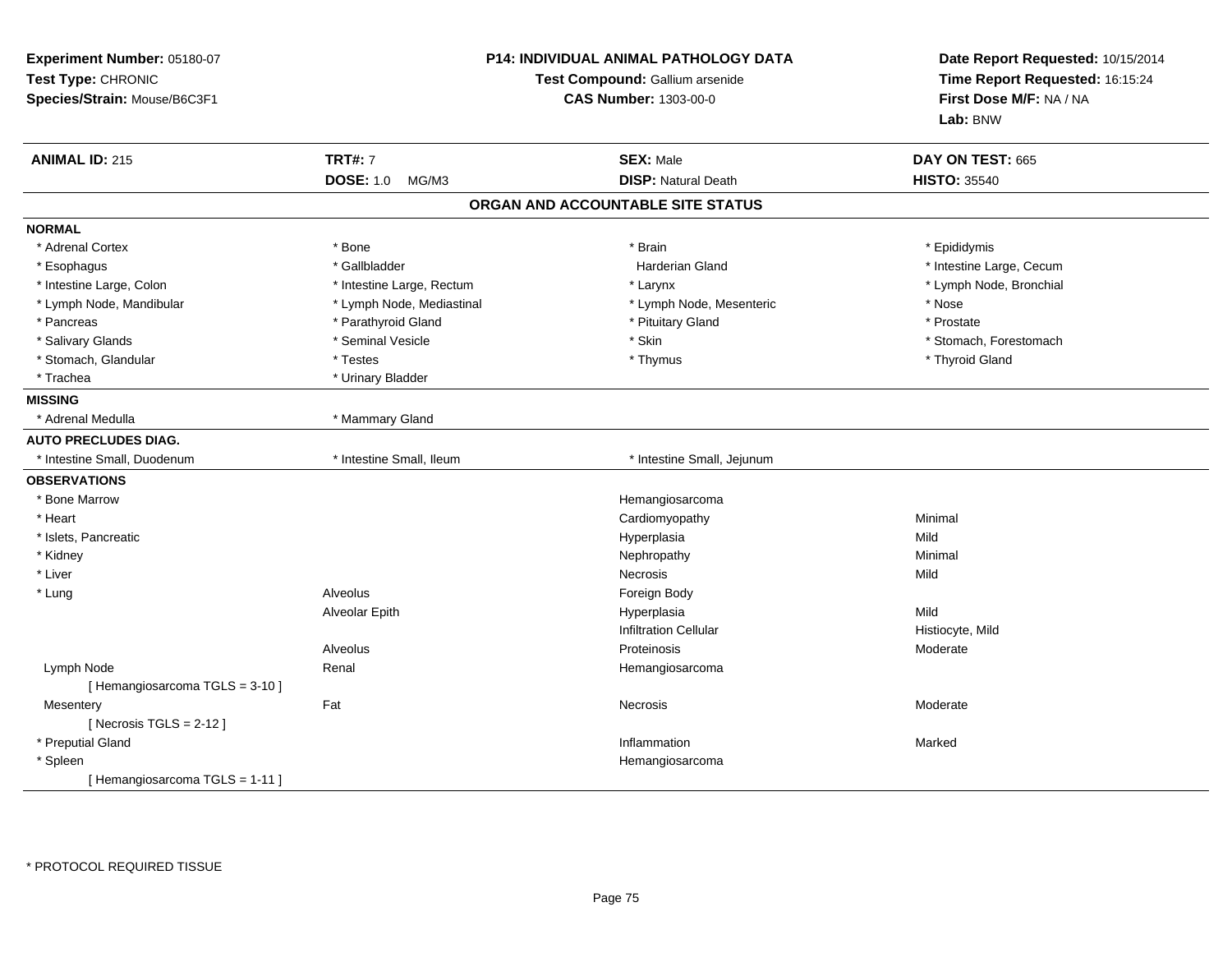| Experiment Number: 05180-07<br>Test Type: CHRONIC<br>Species/Strain: Mouse/B6C3F1 |                             | <b>P14: INDIVIDUAL ANIMAL PATHOLOGY DATA</b><br>Test Compound: Gallium arsenide<br><b>CAS Number: 1303-00-0</b> | Date Report Requested: 10/15/2014<br>Time Report Requested: 16:15:24<br>First Dose M/F: NA / NA<br>Lab: BNW |
|-----------------------------------------------------------------------------------|-----------------------------|-----------------------------------------------------------------------------------------------------------------|-------------------------------------------------------------------------------------------------------------|
| <b>ANIMAL ID: 215</b>                                                             | <b>TRT#: 7</b>              | <b>SEX: Male</b>                                                                                                | <b>DAY ON TEST: 665</b>                                                                                     |
|                                                                                   | <b>DOSE: 1.0</b><br>MG/M3   | <b>DISP:</b> Natural Death                                                                                      | <b>HISTO: 35540</b>                                                                                         |
|                                                                                   |                             | ORGAN AND ACCOUNTABLE SITE STATUS                                                                               |                                                                                                             |
| PRIMARY CAUSE OF DEATH                                                            | Hemangiosarcoma<br>- Spleen |                                                                                                                 |                                                                                                             |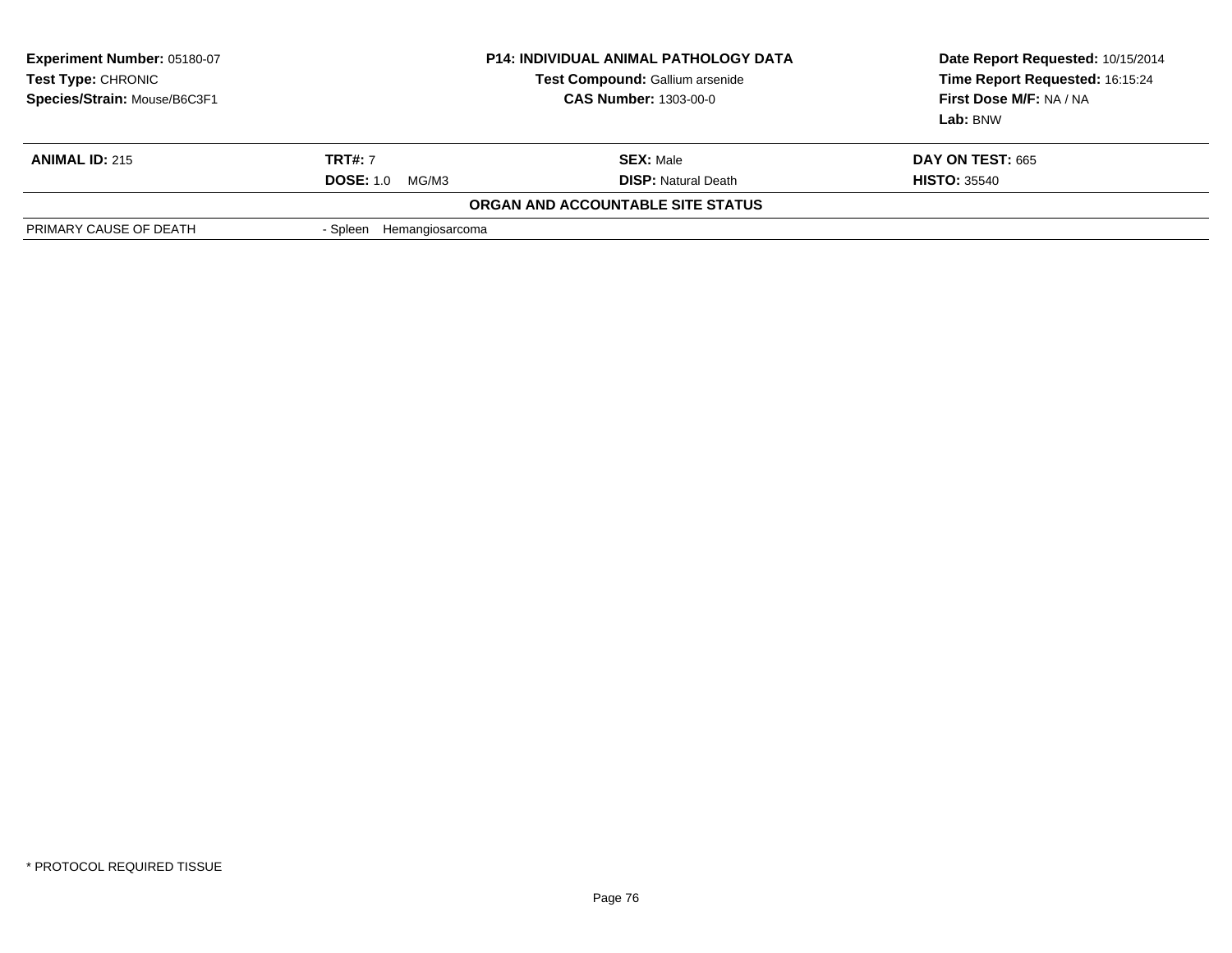| Experiment Number: 05180-07<br>Test Type: CHRONIC<br>Species/Strain: Mouse/B6C3F1 |                                  | P14: INDIVIDUAL ANIMAL PATHOLOGY DATA<br>Test Compound: Gallium arsenide<br><b>CAS Number: 1303-00-0</b> |                             |
|-----------------------------------------------------------------------------------|----------------------------------|----------------------------------------------------------------------------------------------------------|-----------------------------|
| <b>ANIMAL ID: 216</b>                                                             | <b>TRT#: 7</b>                   | <b>SEX: Male</b>                                                                                         | DAY ON TEST: 645            |
|                                                                                   | <b>DOSE: 1.0</b><br>MG/M3        | <b>DISP:</b> Moribund Sacrifice                                                                          | <b>HISTO: 35541</b>         |
|                                                                                   |                                  | ORGAN AND ACCOUNTABLE SITE STATUS                                                                        |                             |
| <b>NORMAL</b>                                                                     |                                  |                                                                                                          |                             |
| * Adrenal Cortex                                                                  | * Adrenal Medulla                | * Bone                                                                                                   | * Bone Marrow               |
| * Brain                                                                           | * Epididymis                     | * Esophagus                                                                                              | <b>Harderian Gland</b>      |
| * Intestine Large, Cecum                                                          | * Intestine Large, Colon         | * Intestine Large, Rectum                                                                                | * Intestine Small, Duodenum |
| * Intestine Small, Ileum                                                          | * Intestine Small, Jejunum       | * Islets, Pancreatic                                                                                     | * Larynx                    |
| * Lymph Node, Bronchial                                                           | * Lymph Node, Mandibular         | * Lymph Node, Mesenteric                                                                                 | * Nose                      |
| * Pituitary Gland                                                                 | * Prostate                       | * Salivary Glands                                                                                        | * Seminal Vesicle           |
| * Skin                                                                            | * Stomach, Forestomach           | * Stomach, Glandular                                                                                     | * Testes                    |
| * Thymus                                                                          | * Thyroid Gland                  | * Trachea                                                                                                | * Urinary Bladder           |
| <b>MISSING</b>                                                                    |                                  |                                                                                                          |                             |
| * Gallbladder                                                                     | * Lymph Node, Mediastinal        | * Mammary Gland                                                                                          | * Parathyroid Gland         |
| <b>OBSERVATIONS</b>                                                               |                                  |                                                                                                          |                             |
| * Heart                                                                           |                                  | Cardiomyopathy                                                                                           | Minimal                     |
| * Kidney                                                                          |                                  | Nephropathy                                                                                              | Moderate                    |
| * Liver                                                                           |                                  | Hepatocellular Carcinoma                                                                                 | Multiple                    |
|                                                                                   |                                  | Necrosis                                                                                                 | Mild                        |
| [ Hepatocellular Carcinoma TGLS = 2-10+11 ]                                       |                                  |                                                                                                          |                             |
| * Lung                                                                            | Alveolus                         | Foreign Body                                                                                             |                             |
|                                                                                   | <b>Alveolar Epith</b>            | Hyperplasia                                                                                              | Mild                        |
|                                                                                   |                                  | <b>Infiltration Cellular</b>                                                                             | Histiocyte, Mild            |
|                                                                                   |                                  | Inflammation                                                                                             | Suppurative, Focal, Mild    |
|                                                                                   | Alveolus                         | Proteinosis                                                                                              | Moderate                    |
| [Inflammation TGLS = $3.3$ ]                                                      |                                  |                                                                                                          |                             |
| * Pancreas                                                                        |                                  | Atrophy                                                                                                  | Minimal                     |
| * Preputial Gland                                                                 |                                  | Inflammation                                                                                             | Marked                      |
| [Inflammation TGLS = 1-7]                                                         |                                  |                                                                                                          |                             |
| * Spleen                                                                          |                                  | Hematopoietic Cell Proliferation                                                                         | Mild                        |
| PRIMARY CAUSE OF DEATH                                                            | - Liver Hepatocellular Carcinoma |                                                                                                          |                             |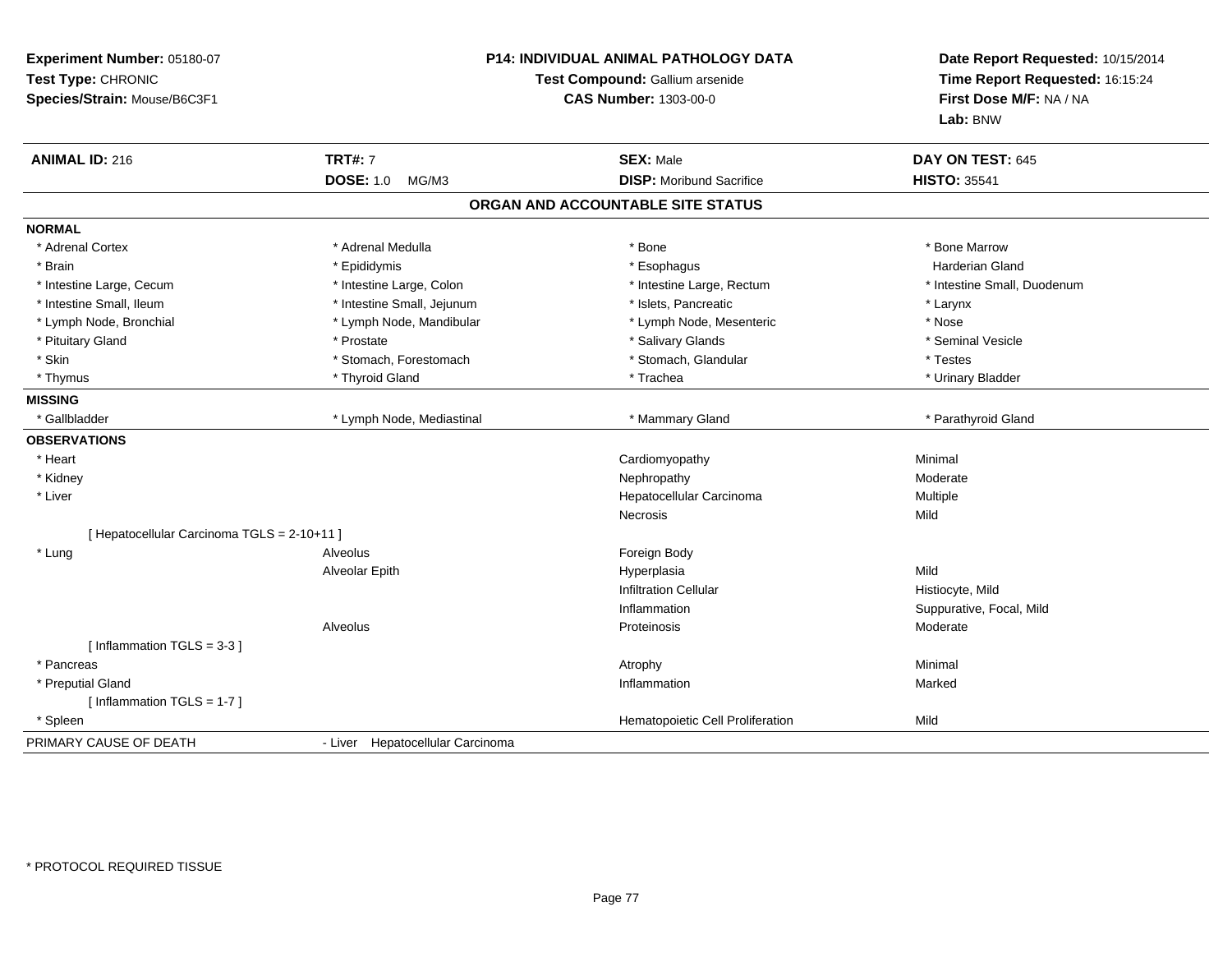| Experiment Number: 05180-07<br>Test Type: CHRONIC<br>Species/Strain: Mouse/B6C3F1 | <b>P14: INDIVIDUAL ANIMAL PATHOLOGY DATA</b><br>Test Compound: Gallium arsenide<br><b>CAS Number: 1303-00-0</b> |                                   | Date Report Requested: 10/15/2014<br>Time Report Requested: 16:15:24<br>First Dose M/F: NA / NA<br>Lab: BNW |  |
|-----------------------------------------------------------------------------------|-----------------------------------------------------------------------------------------------------------------|-----------------------------------|-------------------------------------------------------------------------------------------------------------|--|
| <b>ANIMAL ID: 217</b>                                                             | <b>TRT#: 7</b>                                                                                                  | <b>SEX: Male</b>                  | DAY ON TEST: 734                                                                                            |  |
|                                                                                   | <b>DOSE: 1.0</b><br>MG/M3                                                                                       | <b>DISP: Terminal Sacrifice</b>   | <b>HISTO: 35542</b>                                                                                         |  |
|                                                                                   |                                                                                                                 | ORGAN AND ACCOUNTABLE SITE STATUS |                                                                                                             |  |
| <b>NORMAL</b>                                                                     |                                                                                                                 |                                   |                                                                                                             |  |
| * Adrenal Cortex                                                                  | * Adrenal Medulla                                                                                               | * Bone                            | * Bone Marrow                                                                                               |  |
| * Brain                                                                           | * Epididymis                                                                                                    | * Esophagus                       | * Gallbladder                                                                                               |  |
| * Intestine Large, Cecum                                                          | * Intestine Large, Colon                                                                                        | * Intestine Large, Rectum         | * Intestine Small, Duodenum                                                                                 |  |
| * Intestine Small, Ileum                                                          | * Intestine Small, Jejunum                                                                                      | * Islets, Pancreatic              | * Larynx                                                                                                    |  |
| * Lymph Node, Mandibular                                                          | * Lymph Node, Mediastinal                                                                                       | * Lymph Node, Mesenteric          | * Nose                                                                                                      |  |
| * Pancreas                                                                        | * Parathyroid Gland                                                                                             | * Pituitary Gland                 | * Preputial Gland                                                                                           |  |
| * Prostate                                                                        | * Salivary Glands                                                                                               | * Seminal Vesicle                 | * Skin                                                                                                      |  |
| * Stomach, Forestomach                                                            | * Stomach, Glandular                                                                                            | * Testes                          | * Thymus                                                                                                    |  |
| * Thyroid Gland                                                                   | * Trachea                                                                                                       | * Urinary Bladder                 |                                                                                                             |  |
| <b>MISSING</b>                                                                    |                                                                                                                 |                                   |                                                                                                             |  |
| * Mammary Gland                                                                   |                                                                                                                 |                                   |                                                                                                             |  |
| <b>OBSERVATIONS</b>                                                               |                                                                                                                 |                                   |                                                                                                             |  |
| Eye                                                                               |                                                                                                                 | Degeneration                      | Marked                                                                                                      |  |
| [Degeneration TGLS = 3-11]                                                        |                                                                                                                 |                                   |                                                                                                             |  |
| Harderian Gland                                                                   |                                                                                                                 | Carcinoma                         |                                                                                                             |  |
| [Carcinoma TGLS = $4-11$ ]                                                        |                                                                                                                 |                                   |                                                                                                             |  |
| * Heart                                                                           |                                                                                                                 | Cardiomyopathy                    | Minimal                                                                                                     |  |
| * Kidney                                                                          |                                                                                                                 | Nephropathy                       | Minimal                                                                                                     |  |
| * Liver                                                                           |                                                                                                                 | <b>Eosinophilic Focus</b>         | Multiple                                                                                                    |  |
|                                                                                   |                                                                                                                 | Hepatocellular Adenoma            |                                                                                                             |  |
| [ Eosinophilic Focus TGLS = 5,6-4 ]                                               |                                                                                                                 |                                   |                                                                                                             |  |
| [ Hepatocellular Adenoma TGLS = 7-4 ]                                             |                                                                                                                 |                                   |                                                                                                             |  |
| * Lung                                                                            |                                                                                                                 | Carcinoma                         | Metastatic (Harderian Gland)                                                                                |  |
|                                                                                   | Alveolus                                                                                                        | Foreign Body                      |                                                                                                             |  |
|                                                                                   | Alveolar Epith                                                                                                  | Hyperplasia                       | Mild                                                                                                        |  |
|                                                                                   |                                                                                                                 | <b>Infiltration Cellular</b>      | Histiocyte, Mild                                                                                            |  |
|                                                                                   |                                                                                                                 | Inflammation                      | Suppurative, Focal, Mild                                                                                    |  |
|                                                                                   | Alveolus                                                                                                        | Proteinosis                       | Mild                                                                                                        |  |
| * Lymph Node, Bronchial                                                           |                                                                                                                 | Hyperplasia                       | Mild                                                                                                        |  |
| Mesentery                                                                         | Fat                                                                                                             | Necrosis                          | Mild                                                                                                        |  |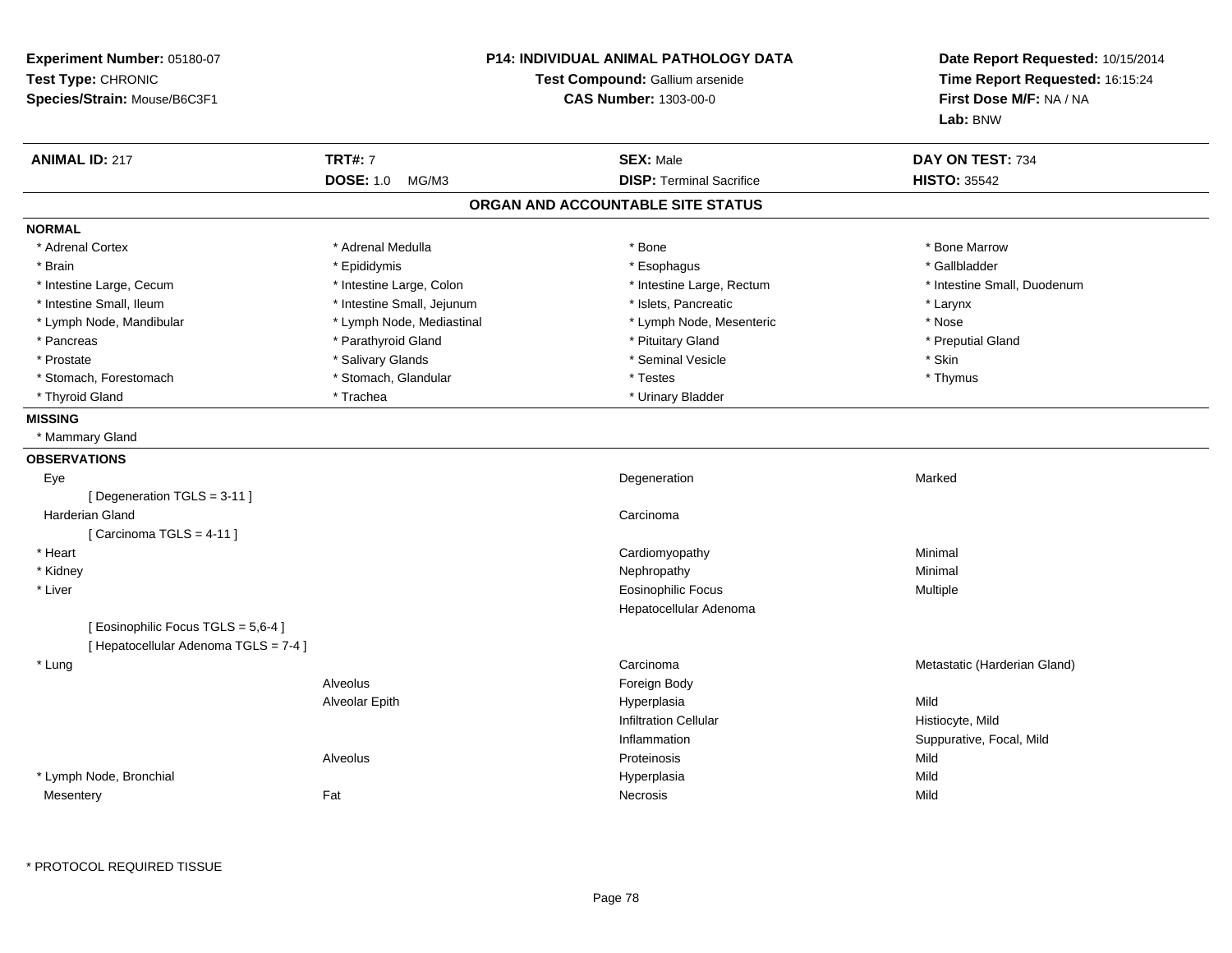| Experiment Number: 05180-07<br>Test Type: CHRONIC<br>Species/Strain: Mouse/B6C3F1 | <b>P14: INDIVIDUAL ANIMAL PATHOLOGY DATA</b><br>Test Compound: Gallium arsenide<br><b>CAS Number: 1303-00-0</b> |                                   |                     |  | Date Report Requested: 10/15/2014<br>Time Report Requested: 16:15:24<br>First Dose M/F: NA / NA<br>Lab: BNW |  |
|-----------------------------------------------------------------------------------|-----------------------------------------------------------------------------------------------------------------|-----------------------------------|---------------------|--|-------------------------------------------------------------------------------------------------------------|--|
| <b>ANIMAL ID: 217</b>                                                             | <b>TRT#: 7</b>                                                                                                  | <b>SEX: Male</b>                  | DAY ON TEST: 734    |  |                                                                                                             |  |
|                                                                                   | <b>DOSE: 1.0</b><br>MG/M3                                                                                       | <b>DISP:</b> Terminal Sacrifice   | <b>HISTO: 35542</b> |  |                                                                                                             |  |
|                                                                                   |                                                                                                                 | ORGAN AND ACCOUNTABLE SITE STATUS |                     |  |                                                                                                             |  |
| [Necrosis TGLS = 8-10 ]                                                           |                                                                                                                 |                                   |                     |  |                                                                                                             |  |
| * Spleen                                                                          |                                                                                                                 | Hematopoietic Cell Proliferation  | Mild                |  |                                                                                                             |  |
| PRIMARY CAUSE OF DEATH                                                            | $\overline{\phantom{a}}$                                                                                        |                                   |                     |  |                                                                                                             |  |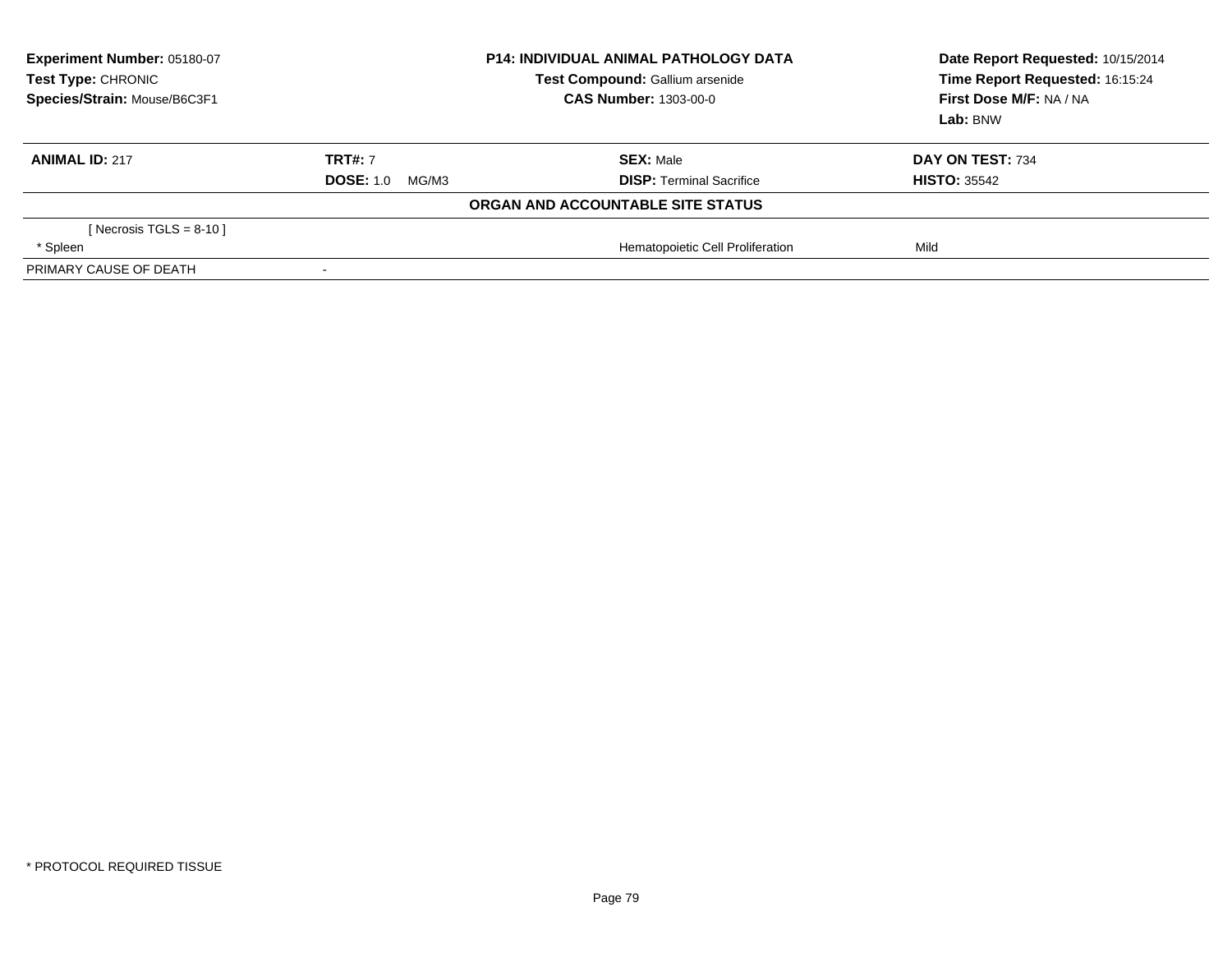| Experiment Number: 05180-07<br>Test Type: CHRONIC<br>Species/Strain: Mouse/B6C3F1 |                            | <b>P14: INDIVIDUAL ANIMAL PATHOLOGY DATA</b><br>Test Compound: Gallium arsenide<br><b>CAS Number: 1303-00-0</b> | Date Report Requested: 10/15/2014<br>Time Report Requested: 16:15:24<br>First Dose M/F: NA / NA<br>Lab: BNW |
|-----------------------------------------------------------------------------------|----------------------------|-----------------------------------------------------------------------------------------------------------------|-------------------------------------------------------------------------------------------------------------|
| <b>ANIMAL ID: 218</b>                                                             | <b>TRT#: 7</b>             | <b>SEX: Male</b>                                                                                                | DAY ON TEST: 733                                                                                            |
|                                                                                   | <b>DOSE: 1.0</b><br>MG/M3  | <b>DISP: Terminal Sacrifice</b>                                                                                 | <b>HISTO: 35543</b>                                                                                         |
|                                                                                   |                            | ORGAN AND ACCOUNTABLE SITE STATUS                                                                               |                                                                                                             |
| <b>NORMAL</b>                                                                     |                            |                                                                                                                 |                                                                                                             |
| * Adrenal Cortex                                                                  | * Adrenal Medulla          | * Bone                                                                                                          | * Bone Marrow                                                                                               |
| * Brain                                                                           | * Epididymis               | * Esophagus                                                                                                     | * Gallbladder                                                                                               |
| * Intestine Large, Cecum                                                          | * Intestine Large, Colon   | * Intestine Large, Rectum                                                                                       | * Intestine Small, Duodenum                                                                                 |
| * Intestine Small, Ileum                                                          | * Intestine Small, Jejunum | * Islets, Pancreatic                                                                                            | * Larynx                                                                                                    |
| * Lymph Node, Bronchial                                                           | * Lymph Node, Mandibular   | * Lymph Node, Mediastinal                                                                                       | * Lymph Node, Mesenteric                                                                                    |
| * Pancreas                                                                        | * Parathyroid Gland        | * Pituitary Gland                                                                                               | * Preputial Gland                                                                                           |
| * Prostate                                                                        | * Salivary Glands          | * Seminal Vesicle                                                                                               | * Skin                                                                                                      |
| * Stomach, Forestomach                                                            | * Stomach, Glandular       | * Testes                                                                                                        | * Thymus                                                                                                    |
| * Thyroid Gland                                                                   | * Trachea                  | * Urinary Bladder                                                                                               |                                                                                                             |
| <b>MISSING</b>                                                                    |                            |                                                                                                                 |                                                                                                             |
| * Mammary Gland                                                                   |                            |                                                                                                                 |                                                                                                             |
| <b>OBSERVATIONS</b>                                                               |                            |                                                                                                                 |                                                                                                             |
| Harderian Gland                                                                   |                            | Adenoma                                                                                                         |                                                                                                             |
| * Heart                                                                           |                            | Cardiomyopathy                                                                                                  | Minimal                                                                                                     |
| * Kidney                                                                          |                            | Nephropathy                                                                                                     | Minimal                                                                                                     |
| * Liver                                                                           |                            | <b>Eosinophilic Focus</b>                                                                                       |                                                                                                             |
|                                                                                   |                            | Hepatocellular Carcinoma                                                                                        |                                                                                                             |
| [ Eosinophilic Focus TGLS = 1-4 ]                                                 |                            |                                                                                                                 |                                                                                                             |
| [ Hepatocellular Carcinoma TGLS = 2-10 ]                                          |                            |                                                                                                                 |                                                                                                             |
| * Lung                                                                            | Alveolus                   | Foreign Body                                                                                                    |                                                                                                             |
|                                                                                   |                            | Hepatocellular Carcinoma                                                                                        | Metastatic (Liver)                                                                                          |
|                                                                                   | Alveolar Epith             | Hyperplasia                                                                                                     | Mild                                                                                                        |
|                                                                                   |                            | <b>Infiltration Cellular</b>                                                                                    | Histiocyte, Marked                                                                                          |
|                                                                                   |                            | Inflammation                                                                                                    | Suppurative, Focal, Moderate                                                                                |
|                                                                                   | Alveolus                   | Proteinosis                                                                                                     | Mild                                                                                                        |
| [Infiltration Cellular TGLS = 3-3]                                                |                            |                                                                                                                 |                                                                                                             |
| [Inflammation TGLS = $4-3$ ]                                                      |                            |                                                                                                                 |                                                                                                             |
| * Nose                                                                            | Olfactory Epi              | Atrophy                                                                                                         | Minimal                                                                                                     |
| * Spleen                                                                          |                            | Hematopoietic Cell Proliferation                                                                                | Mild                                                                                                        |

PRIMARY CAUSE OF DEATH-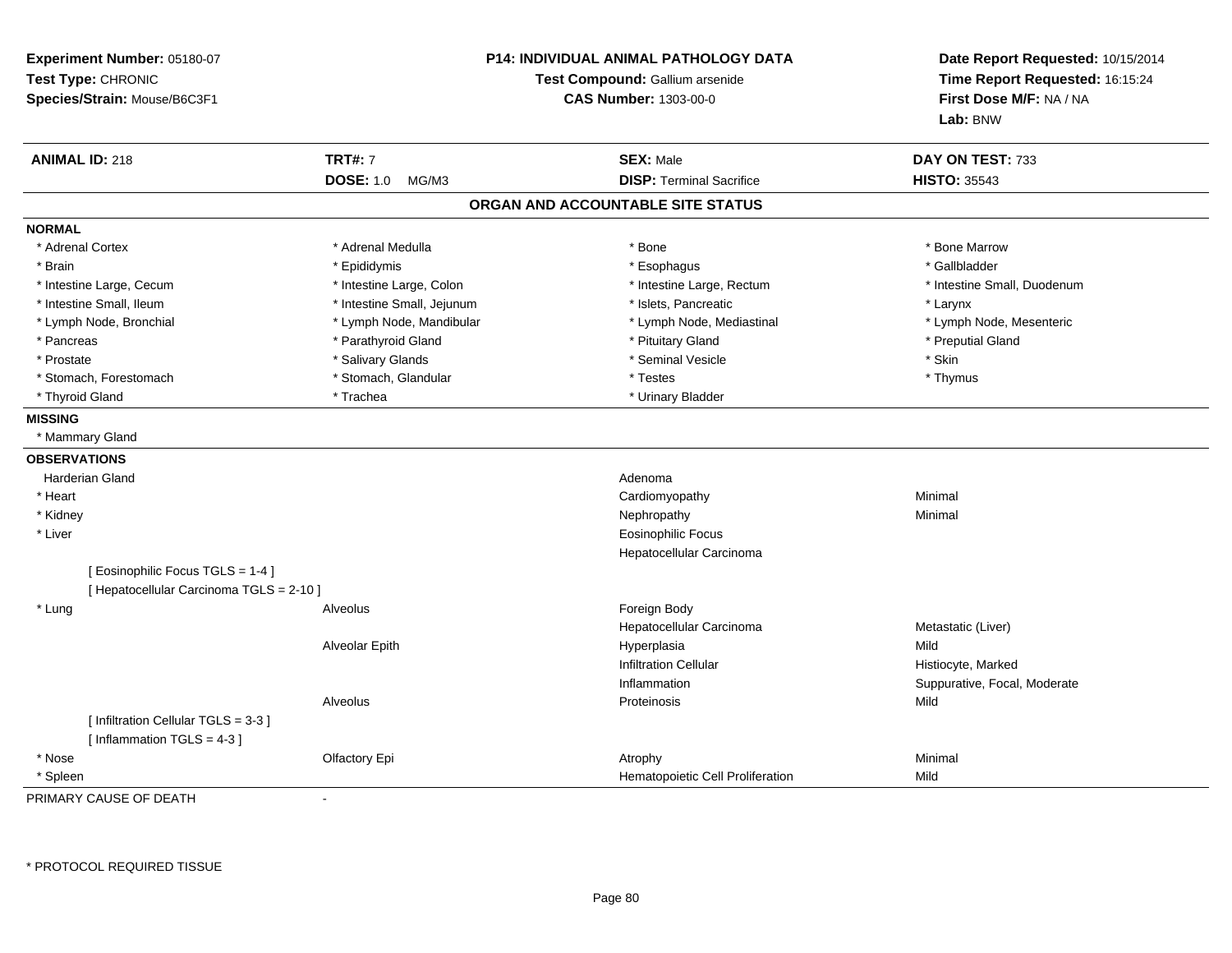| <b>P14: INDIVIDUAL ANIMAL PATHOLOGY DATA</b><br><b>Experiment Number: 05180-07</b><br>Test Compound: Gallium arsenide<br>Test Type: CHRONIC<br>Species/Strain: Mouse/B6C3F1<br><b>CAS Number: 1303-00-0</b> |                                             |                                                     | Date Report Requested: 10/15/2014<br>Time Report Requested: 16:15:25<br>First Dose M/F: NA / NA<br>Lab: BNW |
|-------------------------------------------------------------------------------------------------------------------------------------------------------------------------------------------------------------|---------------------------------------------|-----------------------------------------------------|-------------------------------------------------------------------------------------------------------------|
| <b>ANIMAL ID: 218</b>                                                                                                                                                                                       | <b>TRT#: 7</b><br><b>DOSE: 1.0</b><br>MG/M3 | <b>SEX: Male</b><br><b>DISP:</b> Terminal Sacrifice | DAY ON TEST: 733<br><b>HISTO: 35543</b>                                                                     |
|                                                                                                                                                                                                             |                                             | ORGAN AND ACCOUNTABLE SITE STATUS                   |                                                                                                             |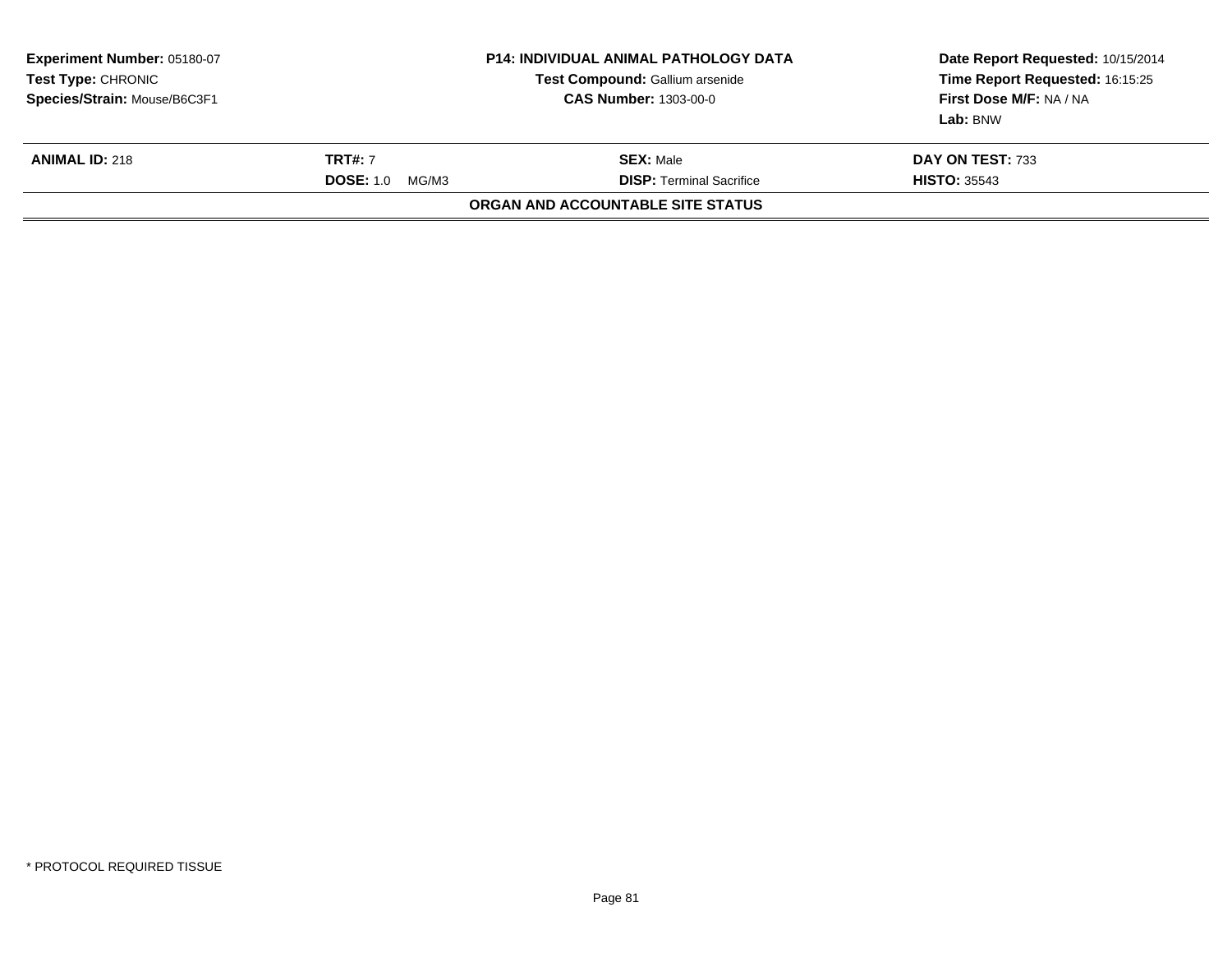| Experiment Number: 05180-07<br>Test Type: CHRONIC<br>Species/Strain: Mouse/B6C3F1 | <b>P14: INDIVIDUAL ANIMAL PATHOLOGY DATA</b><br>Test Compound: Gallium arsenide<br><b>CAS Number: 1303-00-0</b> |                                   | Date Report Requested: 10/15/2014<br>Time Report Requested: 16:15:25<br>First Dose M/F: NA / NA<br>Lab: BNW |
|-----------------------------------------------------------------------------------|-----------------------------------------------------------------------------------------------------------------|-----------------------------------|-------------------------------------------------------------------------------------------------------------|
| <b>ANIMAL ID: 219</b>                                                             | <b>TRT#: 7</b>                                                                                                  | <b>SEX: Male</b>                  | DAY ON TEST: 733                                                                                            |
|                                                                                   | <b>DOSE: 1.0</b><br>MG/M3                                                                                       | <b>DISP: Terminal Sacrifice</b>   | <b>HISTO: 35544</b>                                                                                         |
|                                                                                   |                                                                                                                 | ORGAN AND ACCOUNTABLE SITE STATUS |                                                                                                             |
| <b>NORMAL</b>                                                                     |                                                                                                                 |                                   |                                                                                                             |
| * Adrenal Cortex                                                                  | * Adrenal Medulla                                                                                               | * Bone                            | * Bone Marrow                                                                                               |
| * Brain                                                                           | * Epididymis                                                                                                    | * Esophagus                       | * Gallbladder                                                                                               |
| * Intestine Large, Cecum                                                          | * Intestine Large, Colon                                                                                        | * Intestine Large, Rectum         | * Intestine Small, Duodenum                                                                                 |
| * Intestine Small, Ileum                                                          | * Intestine Small, Jejunum                                                                                      | * Islets. Pancreatic              | * Larynx                                                                                                    |
| * Lymph Node, Bronchial                                                           | * Lymph Node, Mandibular                                                                                        | * Lymph Node, Mediastinal         | * Lymph Node, Mesenteric                                                                                    |
| * Nose                                                                            | * Pancreas                                                                                                      | * Pituitary Gland                 | * Preputial Gland                                                                                           |
| * Prostate                                                                        | * Salivary Glands                                                                                               | * Seminal Vesicle                 | * Skin                                                                                                      |
| * Spleen                                                                          | * Stomach, Forestomach                                                                                          | * Stomach, Glandular              | * Testes                                                                                                    |
| * Thymus                                                                          | * Thyroid Gland                                                                                                 | * Trachea                         | * Urinary Bladder                                                                                           |
| <b>MISSING</b>                                                                    |                                                                                                                 |                                   |                                                                                                             |
| * Mammary Gland                                                                   | * Parathyroid Gland                                                                                             |                                   |                                                                                                             |
| <b>OBSERVATIONS</b>                                                               |                                                                                                                 |                                   |                                                                                                             |
| Eye                                                                               |                                                                                                                 | Degeneration                      | Marked                                                                                                      |
| <b>Harderian Gland</b>                                                            |                                                                                                                 | Carcinoma                         |                                                                                                             |
| [Carcinoma TGLS = $1-10$ ]                                                        |                                                                                                                 |                                   |                                                                                                             |
| * Heart                                                                           |                                                                                                                 | Cardiomyopathy                    | Minimal                                                                                                     |
| * Kidney                                                                          |                                                                                                                 | Nephropathy                       | Minimal                                                                                                     |
| * Liver                                                                           |                                                                                                                 | Eosinophilic Focus                |                                                                                                             |
| * Lung                                                                            | Alveolus                                                                                                        | Foreign Body                      |                                                                                                             |
|                                                                                   | Alveolar Epith                                                                                                  | Hyperplasia                       | Minimal                                                                                                     |
|                                                                                   |                                                                                                                 | <b>Infiltration Cellular</b>      | Histiocyte, Mild                                                                                            |
|                                                                                   |                                                                                                                 | Inflammation                      | Chronic, Focal, Minimal                                                                                     |
|                                                                                   | Alveolus                                                                                                        | Proteinosis                       | Moderate                                                                                                    |
| PRIMARY CAUSE OF DEATH                                                            | $\blacksquare$                                                                                                  |                                   |                                                                                                             |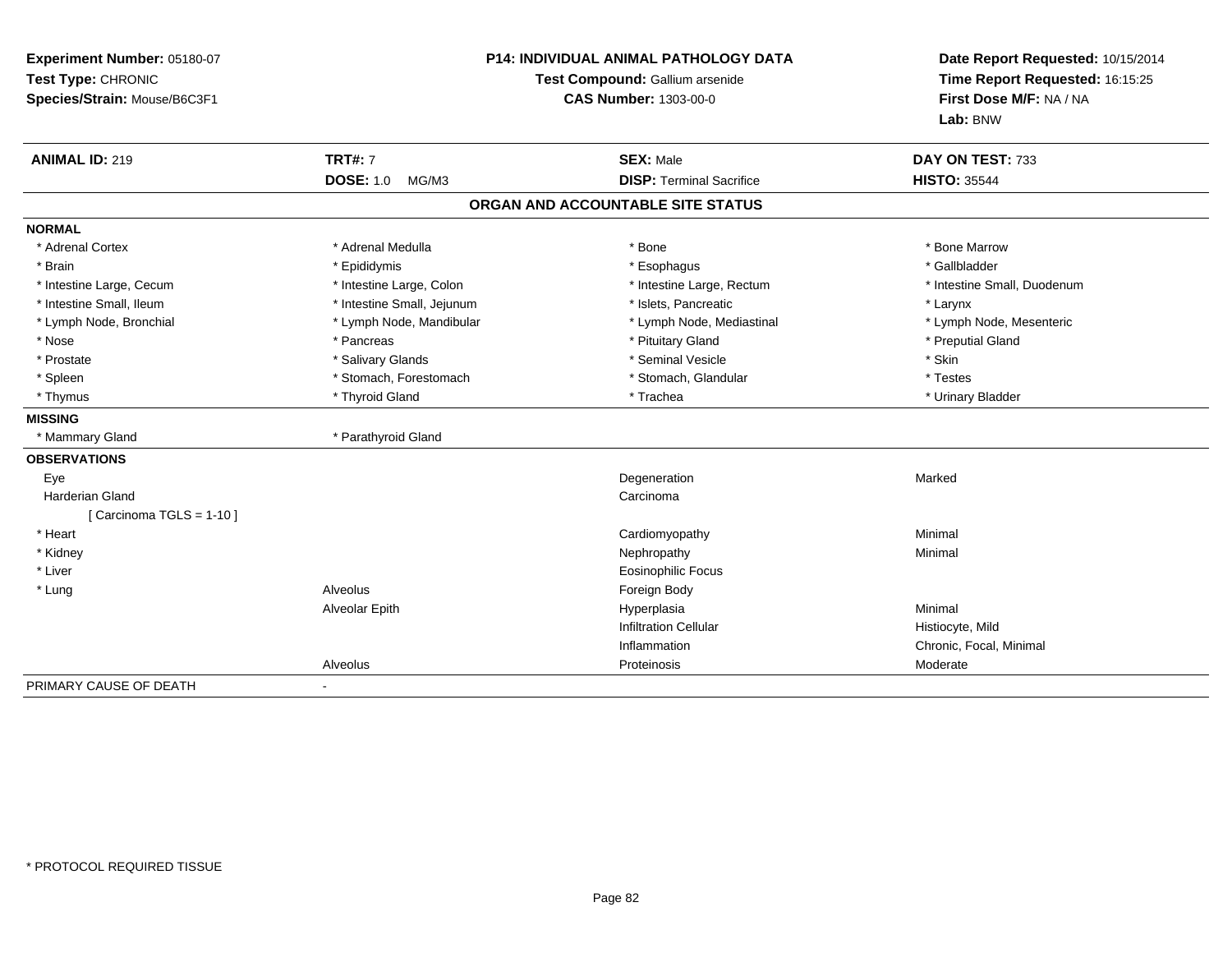| Experiment Number: 05180-07<br>Test Type: CHRONIC<br>Species/Strain: Mouse/B6C3F1 | P14: INDIVIDUAL ANIMAL PATHOLOGY DATA<br>Test Compound: Gallium arsenide<br><b>CAS Number: 1303-00-0</b> |                                   | Date Report Requested: 10/15/2014<br>Time Report Requested: 16:15:25<br>First Dose M/F: NA / NA<br>Lab: BNW |
|-----------------------------------------------------------------------------------|----------------------------------------------------------------------------------------------------------|-----------------------------------|-------------------------------------------------------------------------------------------------------------|
| <b>ANIMAL ID: 220</b>                                                             | <b>TRT#: 7</b>                                                                                           | <b>SEX: Male</b>                  | DAY ON TEST: 734                                                                                            |
|                                                                                   | <b>DOSE: 1.0</b><br>MG/M3                                                                                | <b>DISP: Terminal Sacrifice</b>   | <b>HISTO: 35545</b>                                                                                         |
|                                                                                   |                                                                                                          | ORGAN AND ACCOUNTABLE SITE STATUS |                                                                                                             |
| <b>NORMAL</b>                                                                     |                                                                                                          |                                   |                                                                                                             |
| * Adrenal Medulla                                                                 | * Bone                                                                                                   | * Bone Marrow                     | * Brain                                                                                                     |
| * Epididymis                                                                      | * Esophagus                                                                                              | * Gallbladder                     | Harderian Gland                                                                                             |
| * Intestine Large, Cecum                                                          | * Intestine Large, Colon                                                                                 | * Intestine Large, Rectum         | * Intestine Small, Duodenum                                                                                 |
| * Intestine Small, Ileum                                                          | * Intestine Small, Jejunum                                                                               | * Islets, Pancreatic              | * Larynx                                                                                                    |
| * Lymph Node, Mandibular                                                          | * Lymph Node, Mediastinal                                                                                | * Lymph Node, Mesenteric          | * Nose                                                                                                      |
| * Pancreas                                                                        | * Parathyroid Gland                                                                                      | * Preputial Gland                 | * Prostate                                                                                                  |
| * Salivary Glands                                                                 | * Seminal Vesicle                                                                                        | * Skin                            | * Spleen                                                                                                    |
| * Stomach, Forestomach                                                            | * Stomach, Glandular                                                                                     | * Testes                          | * Thymus                                                                                                    |
| * Thyroid Gland                                                                   | * Trachea                                                                                                | * Urinary Bladder                 |                                                                                                             |
| <b>MISSING</b>                                                                    |                                                                                                          |                                   |                                                                                                             |
| * Mammary Gland                                                                   |                                                                                                          |                                   |                                                                                                             |
| <b>OBSERVATIONS</b>                                                               |                                                                                                          |                                   |                                                                                                             |
| * Adrenal Cortex                                                                  |                                                                                                          | Degeneration                      | Cystic, Mild                                                                                                |
| * Heart                                                                           |                                                                                                          | Cardiomyopathy                    | Minimal                                                                                                     |
| * Kidney                                                                          |                                                                                                          | Hydronephrosis                    | Minimal                                                                                                     |
| * Liver                                                                           |                                                                                                          | <b>Basophilic Focus</b>           |                                                                                                             |
| * Lung                                                                            |                                                                                                          | Alveolar/Bronchiolar Adenoma      |                                                                                                             |
|                                                                                   | Alveolus                                                                                                 | Foreign Body                      |                                                                                                             |
|                                                                                   | Alveolar Epith                                                                                           | Hyperplasia                       | Minimal                                                                                                     |
|                                                                                   |                                                                                                          | <b>Infiltration Cellular</b>      | Histiocyte, Mild                                                                                            |
|                                                                                   |                                                                                                          | Inflammation                      | Suppurative, Focal, Minimal                                                                                 |
|                                                                                   | Alveolus                                                                                                 | Proteinosis                       | Moderate                                                                                                    |
| [Inflammation TGLS = 1-3]                                                         |                                                                                                          |                                   |                                                                                                             |
| * Lymph Node, Bronchial                                                           |                                                                                                          | Hyperplasia                       | Minimal                                                                                                     |
| * Pituitary Gland                                                                 | Pars Distalis                                                                                            | Hyperplasia                       | Minimal                                                                                                     |
| PRIMARY CAUSE OF DEATH                                                            |                                                                                                          |                                   |                                                                                                             |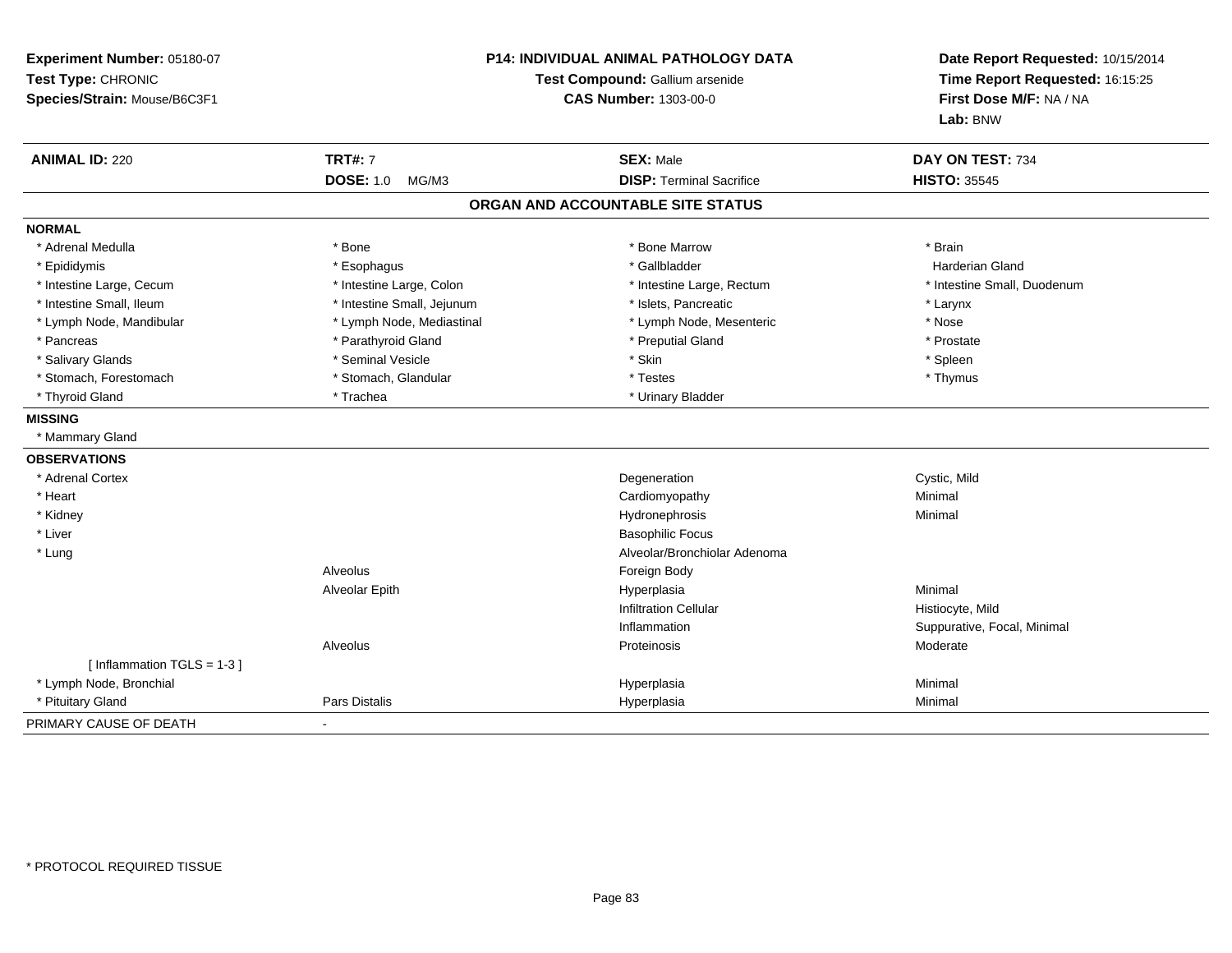| Experiment Number: 05180-07<br>Test Type: CHRONIC<br>Species/Strain: Mouse/B6C3F1 | <b>P14: INDIVIDUAL ANIMAL PATHOLOGY DATA</b><br>Test Compound: Gallium arsenide<br><b>CAS Number: 1303-00-0</b> |                                   | Date Report Requested: 10/15/2014<br>Time Report Requested: 16:15:25<br>First Dose M/F: NA / NA<br>Lab: BNW |
|-----------------------------------------------------------------------------------|-----------------------------------------------------------------------------------------------------------------|-----------------------------------|-------------------------------------------------------------------------------------------------------------|
| <b>ANIMAL ID: 221</b>                                                             | <b>TRT#: 7</b>                                                                                                  | <b>SEX: Male</b>                  | DAY ON TEST: 733                                                                                            |
|                                                                                   | <b>DOSE: 1.0</b><br>MG/M3                                                                                       | <b>DISP: Terminal Sacrifice</b>   | <b>HISTO: 35546</b>                                                                                         |
|                                                                                   |                                                                                                                 | ORGAN AND ACCOUNTABLE SITE STATUS |                                                                                                             |
| <b>NORMAL</b>                                                                     |                                                                                                                 |                                   |                                                                                                             |
| * Adrenal Medulla                                                                 | * Bone                                                                                                          | * Bone Marrow                     | * Brain                                                                                                     |
| * Epididymis                                                                      | * Esophagus                                                                                                     | * Gallbladder                     | <b>Harderian Gland</b>                                                                                      |
| * Heart                                                                           | * Intestine Large, Cecum                                                                                        | * Intestine Large, Colon          | * Intestine Large, Rectum                                                                                   |
| * Intestine Small, Duodenum                                                       | * Intestine Small, Ileum                                                                                        | * Intestine Small, Jejunum        | * Islets, Pancreatic                                                                                        |
| * Larynx                                                                          | * Lymph Node, Mandibular                                                                                        | * Lymph Node, Mesenteric          | * Nose                                                                                                      |
| * Pancreas                                                                        | * Parathyroid Gland                                                                                             | * Pituitary Gland                 | * Preputial Gland                                                                                           |
| * Prostate                                                                        | * Salivary Glands                                                                                               | * Seminal Vesicle                 | * Skin                                                                                                      |
| * Stomach, Forestomach                                                            | * Stomach, Glandular                                                                                            | * Testes                          | * Thyroid Gland                                                                                             |
| * Trachea                                                                         | * Urinary Bladder                                                                                               |                                   |                                                                                                             |
| <b>MISSING</b>                                                                    |                                                                                                                 |                                   |                                                                                                             |
| * Lymph Node, Bronchial                                                           | * Lymph Node, Mediastinal                                                                                       | * Mammary Gland                   | * Thymus                                                                                                    |
| <b>OBSERVATIONS</b>                                                               |                                                                                                                 |                                   |                                                                                                             |
| * Adrenal Cortex                                                                  |                                                                                                                 | Hypertrophy                       | Minimal                                                                                                     |
| * Kidney                                                                          | <b>Renal Tubule</b>                                                                                             | Hyperplasia                       | Minimal                                                                                                     |
|                                                                                   |                                                                                                                 | Nephropathy                       | Minimal                                                                                                     |
| * Liver                                                                           |                                                                                                                 | Hepatocellular Adenoma            |                                                                                                             |
|                                                                                   |                                                                                                                 | Hepatocellular Carcinoma          |                                                                                                             |
| [ Hepatocellular Adenoma TGLS = 2-4 ]                                             |                                                                                                                 |                                   |                                                                                                             |
| [ Hepatocellular Carcinoma TGLS = 1-10 ]                                          |                                                                                                                 |                                   |                                                                                                             |
| * Lung                                                                            | Alveolus                                                                                                        | Foreign Body                      |                                                                                                             |
|                                                                                   | Alveolar Epith                                                                                                  | Hyperplasia                       | Minimal                                                                                                     |
|                                                                                   |                                                                                                                 | <b>Infiltration Cellular</b>      | Histiocyte, Mild                                                                                            |
|                                                                                   |                                                                                                                 | Inflammation                      | Suppurative, Focal, Mild                                                                                    |
|                                                                                   | Alveolus                                                                                                        | Proteinosis                       | Mild                                                                                                        |
| [Inflammation TGLS = 3-3]                                                         |                                                                                                                 |                                   |                                                                                                             |
| * Spleen                                                                          |                                                                                                                 | Hematopoietic Cell Proliferation  | Mild                                                                                                        |
| PRIMARY CAUSE OF DEATH                                                            |                                                                                                                 |                                   |                                                                                                             |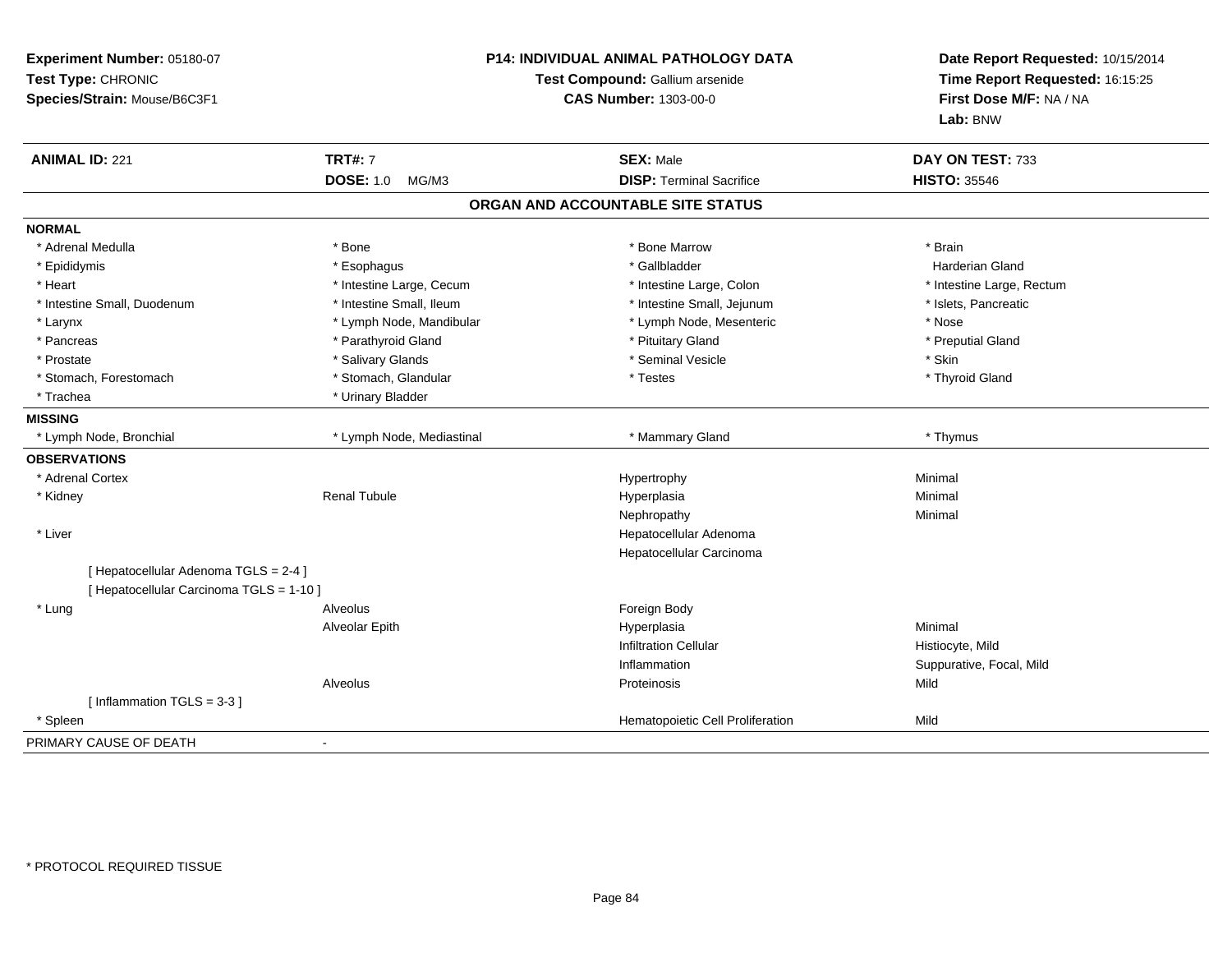| Experiment Number: 05180-07<br>Test Type: CHRONIC<br>Species/Strain: Mouse/B6C3F1 | <b>P14: INDIVIDUAL ANIMAL PATHOLOGY DATA</b><br>Test Compound: Gallium arsenide<br><b>CAS Number: 1303-00-0</b> |                                   | Date Report Requested: 10/15/2014<br>Time Report Requested: 16:15:25<br>First Dose M/F: NA / NA<br>Lab: BNW |
|-----------------------------------------------------------------------------------|-----------------------------------------------------------------------------------------------------------------|-----------------------------------|-------------------------------------------------------------------------------------------------------------|
| <b>ANIMAL ID: 222</b>                                                             | <b>TRT#: 7</b>                                                                                                  | <b>SEX: Male</b>                  | DAY ON TEST: 733                                                                                            |
|                                                                                   | <b>DOSE: 1.0</b><br>MG/M3                                                                                       | <b>DISP: Terminal Sacrifice</b>   | <b>HISTO: 35547</b>                                                                                         |
|                                                                                   |                                                                                                                 | ORGAN AND ACCOUNTABLE SITE STATUS |                                                                                                             |
| <b>NORMAL</b>                                                                     |                                                                                                                 |                                   |                                                                                                             |
| * Adrenal Medulla                                                                 | * Bone                                                                                                          | * Bone Marrow                     | * Brain                                                                                                     |
| * Epididymis                                                                      | * Esophagus                                                                                                     | * Gallbladder                     | <b>Harderian Gland</b>                                                                                      |
| * Intestine Large, Cecum                                                          | * Intestine Large, Colon                                                                                        | * Intestine Large, Rectum         | * Intestine Small, Duodenum                                                                                 |
| * Intestine Small, Ileum                                                          | * Intestine Small, Jejunum                                                                                      | * Larynx                          | * Lymph Node, Bronchial                                                                                     |
| * Lymph Node, Mandibular                                                          | * Lymph Node, Mediastinal                                                                                       | * Lymph Node, Mesenteric          | * Nose                                                                                                      |
| * Pancreas                                                                        | * Pituitary Gland                                                                                               | * Preputial Gland                 | * Prostate                                                                                                  |
| * Salivary Glands                                                                 | * Seminal Vesicle                                                                                               | * Skin                            | * Spleen                                                                                                    |
| * Stomach, Forestomach                                                            | * Stomach, Glandular                                                                                            | * Testes                          | * Thymus                                                                                                    |
| * Thyroid Gland                                                                   | * Trachea                                                                                                       | * Urinary Bladder                 |                                                                                                             |
| <b>MISSING</b>                                                                    |                                                                                                                 |                                   |                                                                                                             |
| * Mammary Gland                                                                   | * Parathyroid Gland                                                                                             |                                   |                                                                                                             |
| <b>OBSERVATIONS</b>                                                               |                                                                                                                 |                                   |                                                                                                             |
| * Adrenal Cortex                                                                  |                                                                                                                 | Hypertrophy                       | Minimal                                                                                                     |
| * Heart                                                                           |                                                                                                                 | Cardiomyopathy                    | Minimal                                                                                                     |
| * Islets, Pancreatic                                                              |                                                                                                                 | Hyperplasia                       | Minimal                                                                                                     |
| * Kidney                                                                          |                                                                                                                 | Nephropathy                       | Minimal                                                                                                     |
| * Liver                                                                           |                                                                                                                 | Clear Cell Focus                  |                                                                                                             |
|                                                                                   |                                                                                                                 | <b>Eosinophilic Focus</b>         |                                                                                                             |
|                                                                                   |                                                                                                                 | Hepatocellular Carcinoma          |                                                                                                             |
| [Eosinophilic Focus TGLS = 2-4]                                                   |                                                                                                                 |                                   |                                                                                                             |
| [ Hepatocellular Carcinoma TGLS = 3-4 ]                                           |                                                                                                                 |                                   |                                                                                                             |
| * Lung                                                                            |                                                                                                                 | Alveolar/Bronchiolar Carcinoma    |                                                                                                             |
|                                                                                   | Alveolus                                                                                                        | Foreign Body                      |                                                                                                             |
|                                                                                   | Alveolar Epith                                                                                                  | Hyperplasia                       | Mild                                                                                                        |
|                                                                                   |                                                                                                                 | <b>Infiltration Cellular</b>      | Histiocyte, Mild                                                                                            |
|                                                                                   |                                                                                                                 | Inflammation                      | Suppurative, Focal, Minimal                                                                                 |
|                                                                                   | Alveolus                                                                                                        | Proteinosis                       | Moderate                                                                                                    |
| [ Alveolar/Bronchiolar Carcinoma TGLS = 1-3 ]                                     |                                                                                                                 |                                   |                                                                                                             |
| PRIMARY CAUSE OF DEATH                                                            |                                                                                                                 |                                   |                                                                                                             |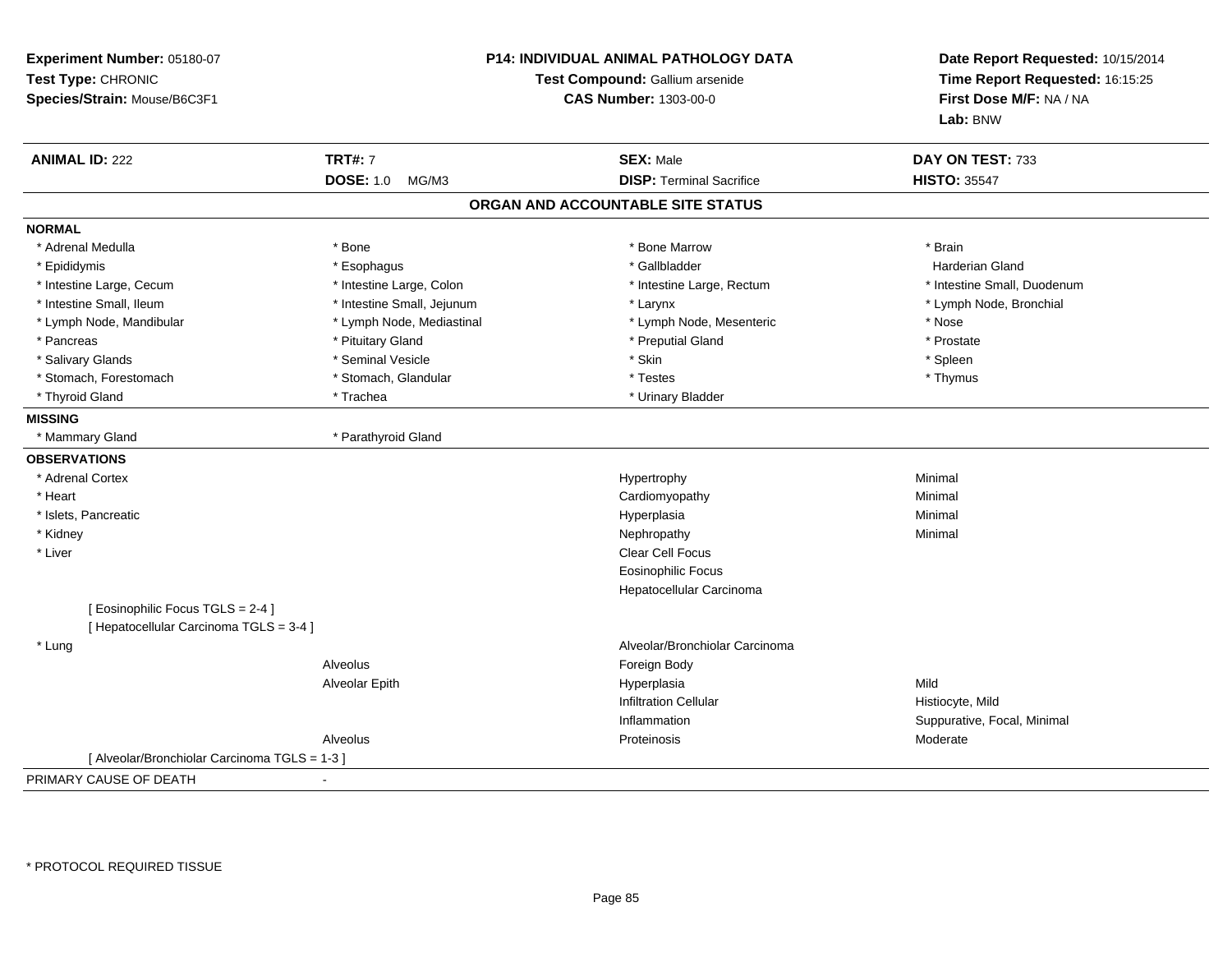| Experiment Number: 05180-07<br>Test Type: CHRONIC<br>Species/Strain: Mouse/B6C3F1 | <b>P14: INDIVIDUAL ANIMAL PATHOLOGY DATA</b><br>Test Compound: Gallium arsenide<br><b>CAS Number: 1303-00-0</b> |                                   | Date Report Requested: 10/15/2014<br>Time Report Requested: 16:15:25<br>First Dose M/F: NA / NA<br>Lab: BNW |
|-----------------------------------------------------------------------------------|-----------------------------------------------------------------------------------------------------------------|-----------------------------------|-------------------------------------------------------------------------------------------------------------|
| <b>ANIMAL ID: 223</b>                                                             | <b>TRT#: 7</b>                                                                                                  | <b>SEX: Male</b>                  | DAY ON TEST: 729                                                                                            |
|                                                                                   | <b>DOSE: 1.0</b><br>MG/M3                                                                                       | <b>DISP:</b> Moribund Sacrifice   | <b>HISTO: 35548</b>                                                                                         |
|                                                                                   |                                                                                                                 | ORGAN AND ACCOUNTABLE SITE STATUS |                                                                                                             |
| <b>NORMAL</b>                                                                     |                                                                                                                 |                                   |                                                                                                             |
| * Adrenal Cortex                                                                  | * Adrenal Medulla                                                                                               | * Bone                            | * Bone Marrow                                                                                               |
| * Brain                                                                           | * Epididymis                                                                                                    | * Esophagus                       | Eye                                                                                                         |
| * Gallbladder                                                                     | * Intestine Large, Cecum                                                                                        | * Intestine Large, Colon          | * Intestine Large, Rectum                                                                                   |
| * Intestine Small, Duodenum                                                       | * Intestine Small, Ileum                                                                                        | * Intestine Small, Jejunum        | * Larynx                                                                                                    |
| * Lymph Node, Mandibular                                                          | * Lymph Node, Mediastinal                                                                                       | * Lymph Node, Mesenteric          | * Pancreas                                                                                                  |
| * Pituitary Gland                                                                 | * Prostate                                                                                                      | * Salivary Glands                 | * Seminal Vesicle                                                                                           |
| * Skin                                                                            | * Stomach, Forestomach                                                                                          | * Stomach, Glandular              | * Testes                                                                                                    |
| * Thyroid Gland                                                                   | * Trachea                                                                                                       | * Urinary Bladder                 |                                                                                                             |
| <b>MISSING</b>                                                                    |                                                                                                                 |                                   |                                                                                                             |
| * Mammary Gland                                                                   | * Parathyroid Gland                                                                                             | * Thymus                          |                                                                                                             |
| <b>OBSERVATIONS</b>                                                               |                                                                                                                 |                                   |                                                                                                             |
| Harderian Gland                                                                   |                                                                                                                 | Adenoma                           |                                                                                                             |
| [Adenoma TGLS = $1-11$ ]                                                          |                                                                                                                 |                                   |                                                                                                             |
| * Heart                                                                           |                                                                                                                 | Cardiomyopathy                    | Minimal                                                                                                     |
| * Islets, Pancreatic                                                              |                                                                                                                 | Hyperplasia                       | Minimal                                                                                                     |
| * Kidney                                                                          |                                                                                                                 | Nephropathy                       | Mild                                                                                                        |
| * Liver                                                                           |                                                                                                                 | Hepatocellular Carcinoma          |                                                                                                             |
| [ Hepatocellular Carcinoma TGLS = 4-10 ]                                          |                                                                                                                 |                                   |                                                                                                             |
| * Lung                                                                            | Alveolus                                                                                                        | Foreign Body                      |                                                                                                             |
|                                                                                   | <b>Alveolar Epith</b>                                                                                           | Hyperplasia                       | Minimal                                                                                                     |
|                                                                                   |                                                                                                                 | <b>Infiltration Cellular</b>      | Histiocyte, Mild                                                                                            |
|                                                                                   | Alveolus                                                                                                        | Proteinosis                       | Minimal                                                                                                     |
| * Lymph Node, Bronchial                                                           |                                                                                                                 | Hyperplasia                       | Minimal                                                                                                     |
| * Nose                                                                            | Olfactory Epi                                                                                                   | Atrophy                           | Minimal                                                                                                     |
| * Preputial Gland                                                                 |                                                                                                                 | Ectasia                           | Moderate                                                                                                    |
| [ Ectasia TGLS = $3-7$ ]                                                          |                                                                                                                 |                                   |                                                                                                             |
| * Spleen                                                                          |                                                                                                                 | Hematopoietic Cell Proliferation  | Mild                                                                                                        |
| PRIMARY CAUSE OF DEATH                                                            | - Liver Hepatocellular Carcinoma                                                                                |                                   |                                                                                                             |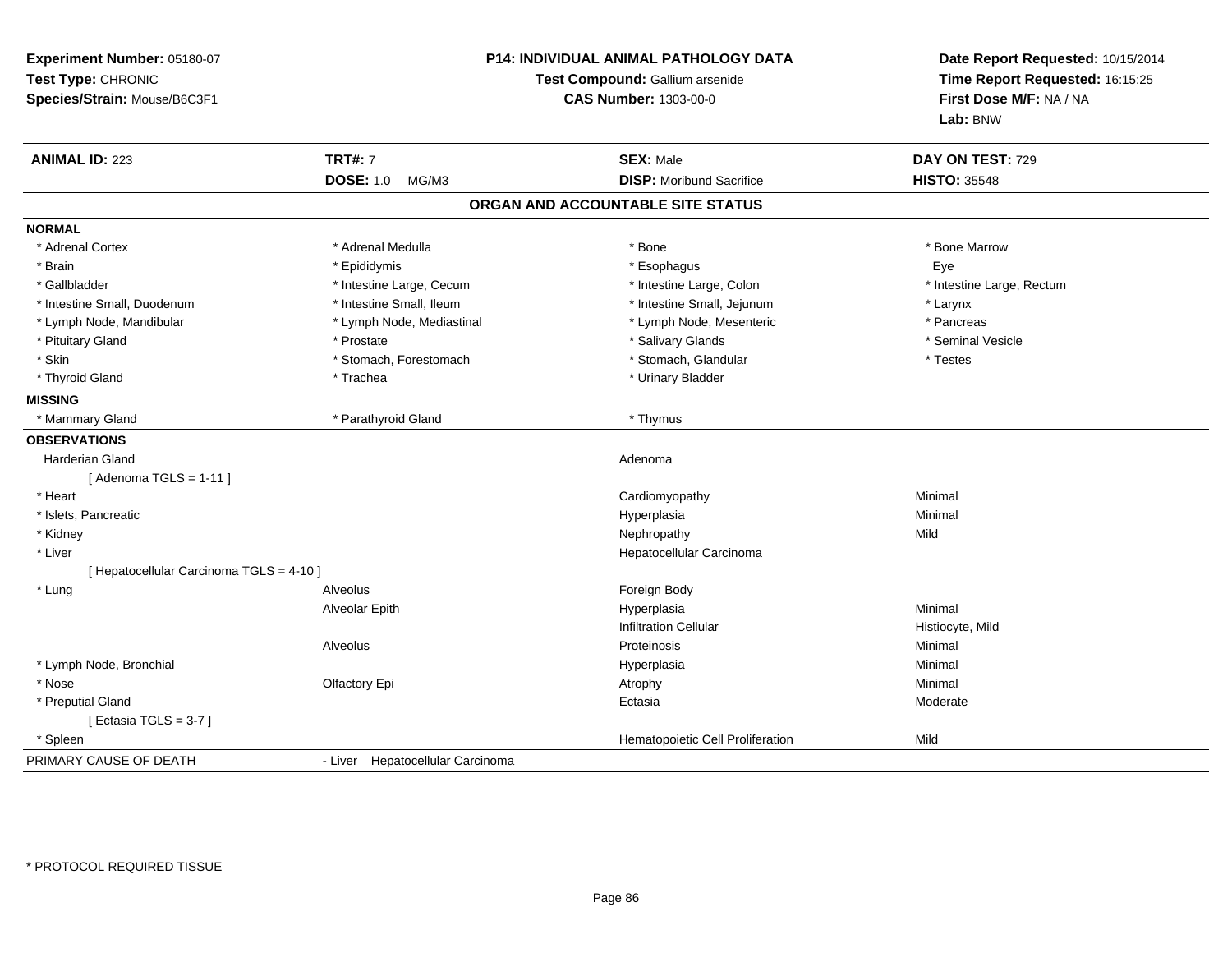| Test Type: CHRONIC<br>Species/Strain: Mouse/B6C3F1                         | <b>P14: INDIVIDUAL ANIMAL PATHOLOGY DATA</b><br>Test Compound: Gallium arsenide<br><b>CAS Number: 1303-00-0</b> |                                   | Date Report Requested: 10/15/2014<br>Time Report Requested: 16:15:25<br>First Dose M/F: NA / NA<br>Lab: BNW |
|----------------------------------------------------------------------------|-----------------------------------------------------------------------------------------------------------------|-----------------------------------|-------------------------------------------------------------------------------------------------------------|
| <b>ANIMAL ID: 224</b>                                                      | <b>TRT#: 7</b>                                                                                                  | <b>SEX: Male</b>                  | DAY ON TEST: 733                                                                                            |
|                                                                            | <b>DOSE: 1.0</b><br>MG/M3                                                                                       | <b>DISP: Terminal Sacrifice</b>   | <b>HISTO: 35549</b>                                                                                         |
|                                                                            |                                                                                                                 | ORGAN AND ACCOUNTABLE SITE STATUS |                                                                                                             |
| <b>NORMAL</b>                                                              |                                                                                                                 |                                   |                                                                                                             |
| * Adrenal Medulla                                                          | * Bone                                                                                                          | * Bone Marrow                     | * Brain                                                                                                     |
| * Epididymis                                                               | * Esophagus                                                                                                     | Eye                               | * Gallbladder                                                                                               |
| * Intestine Large, Cecum                                                   | * Intestine Large, Colon                                                                                        | * Intestine Large, Rectum         | * Intestine Small, Duodenum                                                                                 |
| * Intestine Small, Ileum                                                   | * Intestine Small, Jejunum                                                                                      | * Islets, Pancreatic              | * Larynx                                                                                                    |
| * Lymph Node, Bronchial                                                    | * Lymph Node, Mandibular                                                                                        | * Lymph Node, Mediastinal         | * Lymph Node, Mesenteric                                                                                    |
| * Nose                                                                     | * Pancreas                                                                                                      | * Parathyroid Gland               | * Pituitary Gland                                                                                           |
| * Preputial Gland                                                          | * Prostate                                                                                                      | * Salivary Glands                 | * Seminal Vesicle                                                                                           |
| * Skin                                                                     | * Spleen                                                                                                        | * Stomach, Forestomach            | * Stomach, Glandular                                                                                        |
| * Testes                                                                   | * Thyroid Gland                                                                                                 | * Trachea                         | * Urinary Bladder                                                                                           |
| <b>MISSING</b>                                                             |                                                                                                                 |                                   |                                                                                                             |
| * Mammary Gland                                                            | * Thymus                                                                                                        |                                   |                                                                                                             |
| <b>OBSERVATIONS</b>                                                        |                                                                                                                 |                                   |                                                                                                             |
| * Adrenal Cortex                                                           |                                                                                                                 | Hypertrophy                       | Minimal                                                                                                     |
| <b>Harderian Gland</b>                                                     |                                                                                                                 | Adenoma                           |                                                                                                             |
| [Adenoma TGLS = $1-10$ ]                                                   |                                                                                                                 |                                   |                                                                                                             |
| * Heart                                                                    |                                                                                                                 | Cardiomyopathy                    | Minimal                                                                                                     |
| * Kidney                                                                   |                                                                                                                 | Nephropathy                       | Minimal                                                                                                     |
| * Liver                                                                    |                                                                                                                 | <b>Eosinophilic Focus</b>         |                                                                                                             |
|                                                                            |                                                                                                                 | Hepatocellular Adenoma            |                                                                                                             |
| [ Eosinophilic Focus TGLS = 4-4 ]<br>[ Hepatocellular Adenoma TGLS = 3-4 ] |                                                                                                                 |                                   |                                                                                                             |
| * Lung                                                                     | Alveolus                                                                                                        | Foreign Body                      |                                                                                                             |
|                                                                            | Alveolar Epith                                                                                                  | Hyperplasia                       | Mild                                                                                                        |
|                                                                            |                                                                                                                 | <b>Infiltration Cellular</b>      | Histiocyte, Mild                                                                                            |
|                                                                            |                                                                                                                 | Inflammation                      | Suppurative, Focal, Moderate                                                                                |
|                                                                            | Alveolus                                                                                                        | Proteinosis                       | Minimal                                                                                                     |
| PRIMARY CAUSE OF DEATH                                                     |                                                                                                                 |                                   |                                                                                                             |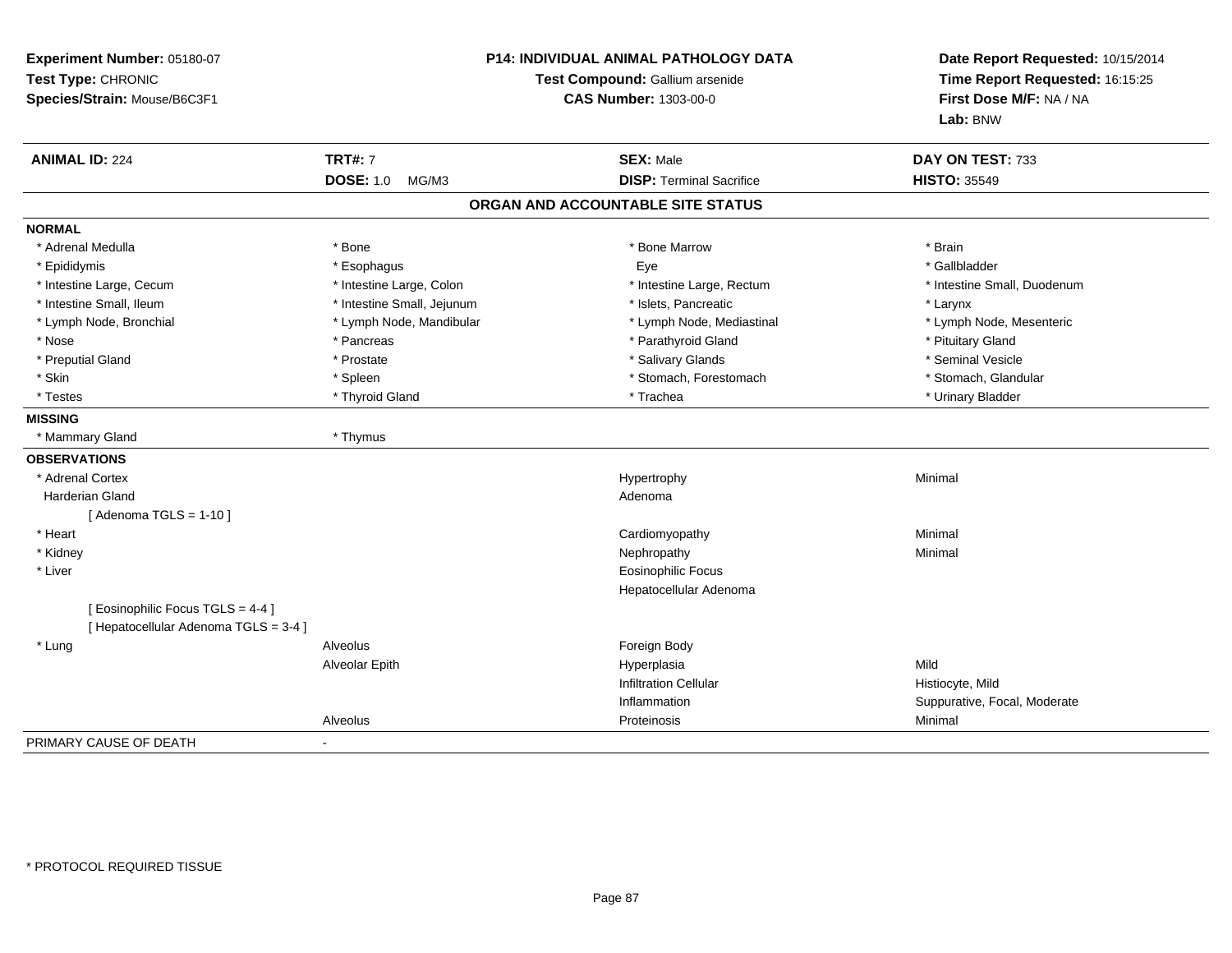| Experiment Number: 05180-07<br>Test Type: CHRONIC<br>Species/Strain: Mouse/B6C3F1<br><b>ANIMAL ID: 225</b> | <b>TRT#: 7</b><br><b>DOSE: 1.0</b><br>MG/M3 | <b>P14: INDIVIDUAL ANIMAL PATHOLOGY DATA</b><br>Test Compound: Gallium arsenide<br><b>CAS Number: 1303-00-0</b><br><b>SEX: Male</b><br><b>DISP: Natural Death</b> | Date Report Requested: 10/15/2014<br>Time Report Requested: 16:15:25<br>First Dose M/F: NA / NA<br>Lab: BNW<br>DAY ON TEST: 406<br><b>HISTO: 35550</b> |
|------------------------------------------------------------------------------------------------------------|---------------------------------------------|-------------------------------------------------------------------------------------------------------------------------------------------------------------------|--------------------------------------------------------------------------------------------------------------------------------------------------------|
|                                                                                                            |                                             | ORGAN AND ACCOUNTABLE SITE STATUS                                                                                                                                 |                                                                                                                                                        |
| <b>NORMAL</b>                                                                                              |                                             |                                                                                                                                                                   |                                                                                                                                                        |
| * Bone                                                                                                     | * Brain                                     | * Esophagus                                                                                                                                                       | <b>Harderian Gland</b>                                                                                                                                 |
| * Prostate                                                                                                 | * Skin                                      | * Stomach, Forestomach                                                                                                                                            | * Stomach, Glandular                                                                                                                                   |
| * Testes                                                                                                   |                                             |                                                                                                                                                                   |                                                                                                                                                        |
| <b>MISSING</b>                                                                                             |                                             |                                                                                                                                                                   |                                                                                                                                                        |
| * Lymph Node, Mandibular                                                                                   | * Mammary Gland                             | * Parathyroid Gland                                                                                                                                               |                                                                                                                                                        |
| <b>AUTO PRECLUDES DIAG.</b>                                                                                |                                             |                                                                                                                                                                   |                                                                                                                                                        |
| * Adrenal Cortex                                                                                           | * Adrenal Medulla                           | * Bone Marrow                                                                                                                                                     | * Epididymis                                                                                                                                           |
| * Gallbladder                                                                                              | * Intestine Large, Cecum                    | * Intestine Large, Colon                                                                                                                                          | * Intestine Large, Rectum                                                                                                                              |
| * Intestine Small, Duodenum                                                                                | * Intestine Small, Ileum                    | * Intestine Small, Jejunum                                                                                                                                        | * Islets, Pancreatic                                                                                                                                   |
| * Kidney                                                                                                   | * Larynx                                    | * Lymph Node, Bronchial                                                                                                                                           | * Lymph Node, Mediastinal                                                                                                                              |
| * Lymph Node, Mesenteric                                                                                   | * Nose                                      | * Pancreas                                                                                                                                                        | * Pituitary Gland                                                                                                                                      |
| * Preputial Gland                                                                                          | * Salivary Glands                           | * Seminal Vesicle                                                                                                                                                 | * Spleen                                                                                                                                               |
| * Thymus                                                                                                   | * Thyroid Gland                             | * Trachea                                                                                                                                                         | * Urinary Bladder                                                                                                                                      |
| <b>OBSERVATIONS</b>                                                                                        |                                             |                                                                                                                                                                   |                                                                                                                                                        |
| * Heart                                                                                                    |                                             | Cardiomyopathy                                                                                                                                                    | Minimal                                                                                                                                                |
| * Liver                                                                                                    |                                             | Hepatocellular Carcinoma                                                                                                                                          |                                                                                                                                                        |
| [ Hepatocellular Carcinoma TGLS = 1-10 ]                                                                   |                                             |                                                                                                                                                                   |                                                                                                                                                        |
| * Lung                                                                                                     | Alveolus                                    | Foreign Body                                                                                                                                                      |                                                                                                                                                        |
|                                                                                                            |                                             | Inflammation                                                                                                                                                      | Suppurative, Focal, Minimal                                                                                                                            |
|                                                                                                            | Alveolus                                    | Proteinosis                                                                                                                                                       | Moderate                                                                                                                                               |
| PRIMARY CAUSE OF DEATH                                                                                     | - Liver Hepatocellular Carcinoma            |                                                                                                                                                                   |                                                                                                                                                        |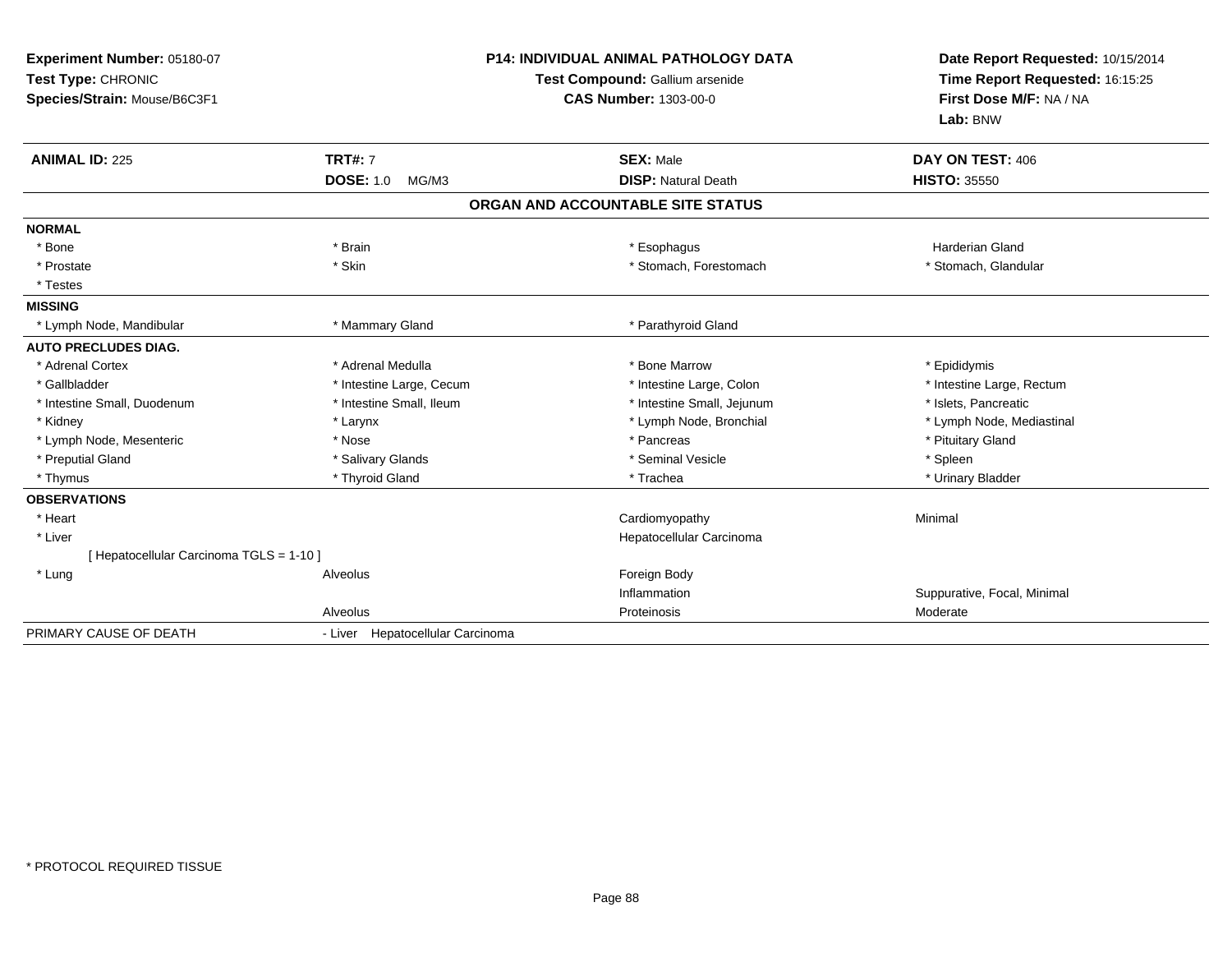| Experiment Number: 05180-07<br>Test Type: CHRONIC<br>Species/Strain: Mouse/B6C3F1 | <b>P14: INDIVIDUAL ANIMAL PATHOLOGY DATA</b><br>Test Compound: Gallium arsenide<br><b>CAS Number: 1303-00-0</b> |                                   | Date Report Requested: 10/15/2014<br>Time Report Requested: 16:15:25<br>First Dose M/F: NA / NA<br>Lab: BNW |
|-----------------------------------------------------------------------------------|-----------------------------------------------------------------------------------------------------------------|-----------------------------------|-------------------------------------------------------------------------------------------------------------|
| <b>ANIMAL ID: 226</b>                                                             | <b>TRT#: 7</b>                                                                                                  | <b>SEX: Male</b>                  | DAY ON TEST: 734                                                                                            |
|                                                                                   | <b>DOSE: 1.0</b><br>MG/M3                                                                                       | <b>DISP: Terminal Sacrifice</b>   | <b>HISTO: 35551</b>                                                                                         |
|                                                                                   |                                                                                                                 | ORGAN AND ACCOUNTABLE SITE STATUS |                                                                                                             |
| <b>NORMAL</b>                                                                     |                                                                                                                 |                                   |                                                                                                             |
| * Adrenal Medulla                                                                 | * Bone                                                                                                          | * Bone Marrow                     | * Brain                                                                                                     |
| * Epididymis                                                                      | * Esophagus                                                                                                     | * Gallbladder                     | <b>Harderian Gland</b>                                                                                      |
| * Intestine Large, Cecum                                                          | * Intestine Large, Colon                                                                                        | * Intestine Large, Rectum         | * Intestine Small, Duodenum                                                                                 |
| * Intestine Small, Ileum                                                          | * Intestine Small, Jejunum                                                                                      | * Islets. Pancreatic              | * Larynx                                                                                                    |
| * Liver                                                                           | * Lymph Node, Mandibular                                                                                        | * Lymph Node, Mediastinal         | * Lymph Node, Mesenteric                                                                                    |
| * Nose                                                                            | * Pancreas                                                                                                      | * Pituitary Gland                 | * Preputial Gland                                                                                           |
| * Prostate                                                                        | * Salivary Glands                                                                                               | * Seminal Vesicle                 | * Skin                                                                                                      |
| * Spleen                                                                          | * Stomach, Forestomach                                                                                          | * Stomach, Glandular              | * Testes                                                                                                    |
| * Thymus                                                                          | * Thyroid Gland                                                                                                 | * Trachea                         | * Urinary Bladder                                                                                           |
| <b>MISSING</b>                                                                    |                                                                                                                 |                                   |                                                                                                             |
| * Mammary Gland                                                                   | * Parathyroid Gland                                                                                             |                                   |                                                                                                             |
| <b>OBSERVATIONS</b>                                                               |                                                                                                                 |                                   |                                                                                                             |
| * Adrenal Cortex                                                                  |                                                                                                                 | Hypertrophy                       | Mild                                                                                                        |
| * Heart                                                                           |                                                                                                                 | Cardiomyopathy                    | Minimal                                                                                                     |
| * Kidney                                                                          |                                                                                                                 | Nephropathy                       | Minimal                                                                                                     |
| * Lung                                                                            | Alveolus                                                                                                        | Foreign Body                      |                                                                                                             |
|                                                                                   | Alveolar Epith                                                                                                  | Hyperplasia                       | Mild                                                                                                        |
|                                                                                   |                                                                                                                 | <b>Infiltration Cellular</b>      | Histiocyte, Mild                                                                                            |
|                                                                                   |                                                                                                                 | Inflammation                      | Suppurative, Focal, Mild                                                                                    |
|                                                                                   | Alveolus                                                                                                        | Proteinosis                       | Mild                                                                                                        |
| * Lymph Node, Bronchial                                                           |                                                                                                                 | Hyperplasia                       | Mild                                                                                                        |
| PRIMARY CAUSE OF DEATH                                                            |                                                                                                                 |                                   |                                                                                                             |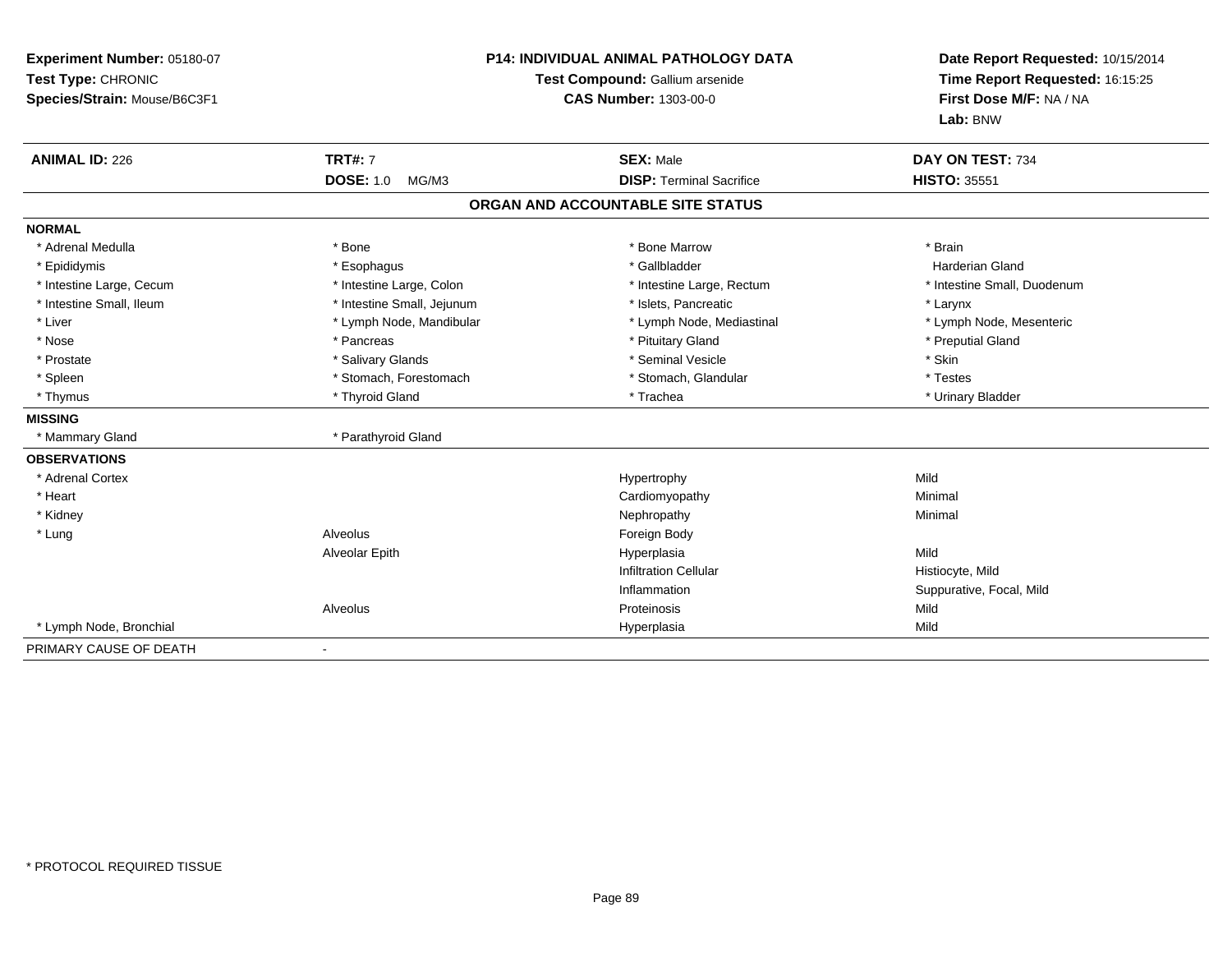| Experiment Number: 05180-07<br>Test Type: CHRONIC<br>Species/Strain: Mouse/B6C3F1 | P14: INDIVIDUAL ANIMAL PATHOLOGY DATA<br>Test Compound: Gallium arsenide<br><b>CAS Number: 1303-00-0</b> |                                                     | Date Report Requested: 10/15/2014<br>Time Report Requested: 16:15:25<br>First Dose M/F: NA / NA<br>Lab: BNW |
|-----------------------------------------------------------------------------------|----------------------------------------------------------------------------------------------------------|-----------------------------------------------------|-------------------------------------------------------------------------------------------------------------|
| <b>ANIMAL ID: 227</b>                                                             | <b>TRT#: 7</b><br><b>DOSE: 1.0</b><br>MG/M3                                                              | <b>SEX: Male</b><br><b>DISP: Terminal Sacrifice</b> | DAY ON TEST: 735<br><b>HISTO: 35552</b>                                                                     |
|                                                                                   |                                                                                                          |                                                     |                                                                                                             |
|                                                                                   |                                                                                                          | ORGAN AND ACCOUNTABLE SITE STATUS                   |                                                                                                             |
| <b>NORMAL</b>                                                                     |                                                                                                          |                                                     |                                                                                                             |
| * Adrenal Medulla                                                                 | * Bone                                                                                                   | * Bone Marrow                                       | * Brain                                                                                                     |
| * Epididymis                                                                      | * Esophagus                                                                                              | * Gallbladder                                       | <b>Harderian Gland</b>                                                                                      |
| * Intestine Large, Cecum                                                          | * Intestine Large, Colon                                                                                 | * Intestine Large, Rectum                           | * Intestine Small, Duodenum                                                                                 |
| * Intestine Small, Ileum                                                          | * Intestine Small, Jejunum                                                                               | * Islets, Pancreatic                                | * Larynx                                                                                                    |
| * Lymph Node, Bronchial                                                           | * Lymph Node, Mesenteric                                                                                 | * Pancreas                                          | * Parathyroid Gland                                                                                         |
| * Pituitary Gland                                                                 | * Prostate                                                                                               | * Salivary Glands                                   | * Seminal Vesicle                                                                                           |
| * Skin                                                                            | * Spleen                                                                                                 | * Stomach, Forestomach                              | * Stomach, Glandular                                                                                        |
| * Testes                                                                          | * Thymus                                                                                                 | * Thyroid Gland                                     | * Trachea                                                                                                   |
| * Urinary Bladder                                                                 |                                                                                                          |                                                     |                                                                                                             |
| <b>MISSING</b>                                                                    |                                                                                                          |                                                     |                                                                                                             |
| * Lymph Node, Mandibular                                                          | * Lymph Node, Mediastinal                                                                                | * Mammary Gland                                     |                                                                                                             |
| <b>OBSERVATIONS</b>                                                               |                                                                                                          |                                                     |                                                                                                             |
| * Adrenal Cortex                                                                  |                                                                                                          | Hypertrophy                                         | Minimal                                                                                                     |
| * Heart                                                                           |                                                                                                          | Cardiomyopathy                                      | Minimal                                                                                                     |
| * Kidney                                                                          |                                                                                                          | Nephropathy                                         | Minimal                                                                                                     |
| * Liver                                                                           |                                                                                                          | <b>Eosinophilic Focus</b>                           | Multiple                                                                                                    |
| [ Eosinophilic Focus TGLS = 1-4 ]                                                 |                                                                                                          |                                                     |                                                                                                             |
| * Lung                                                                            | Alveolus                                                                                                 | Foreign Body                                        |                                                                                                             |
|                                                                                   | Alveolar Epith                                                                                           | Hyperplasia                                         | Mild                                                                                                        |
|                                                                                   |                                                                                                          | <b>Infiltration Cellular</b>                        | Histiocyte, Mild                                                                                            |
|                                                                                   | Alveolus                                                                                                 | Proteinosis                                         | Marked                                                                                                      |
| * Nose                                                                            | <b>Respirat Epith</b>                                                                                    | Degeneration                                        | Hyaline, Minimal                                                                                            |
| * Preputial Gland                                                                 |                                                                                                          | Ectasia                                             | Mild                                                                                                        |
| PRIMARY CAUSE OF DEATH                                                            |                                                                                                          |                                                     |                                                                                                             |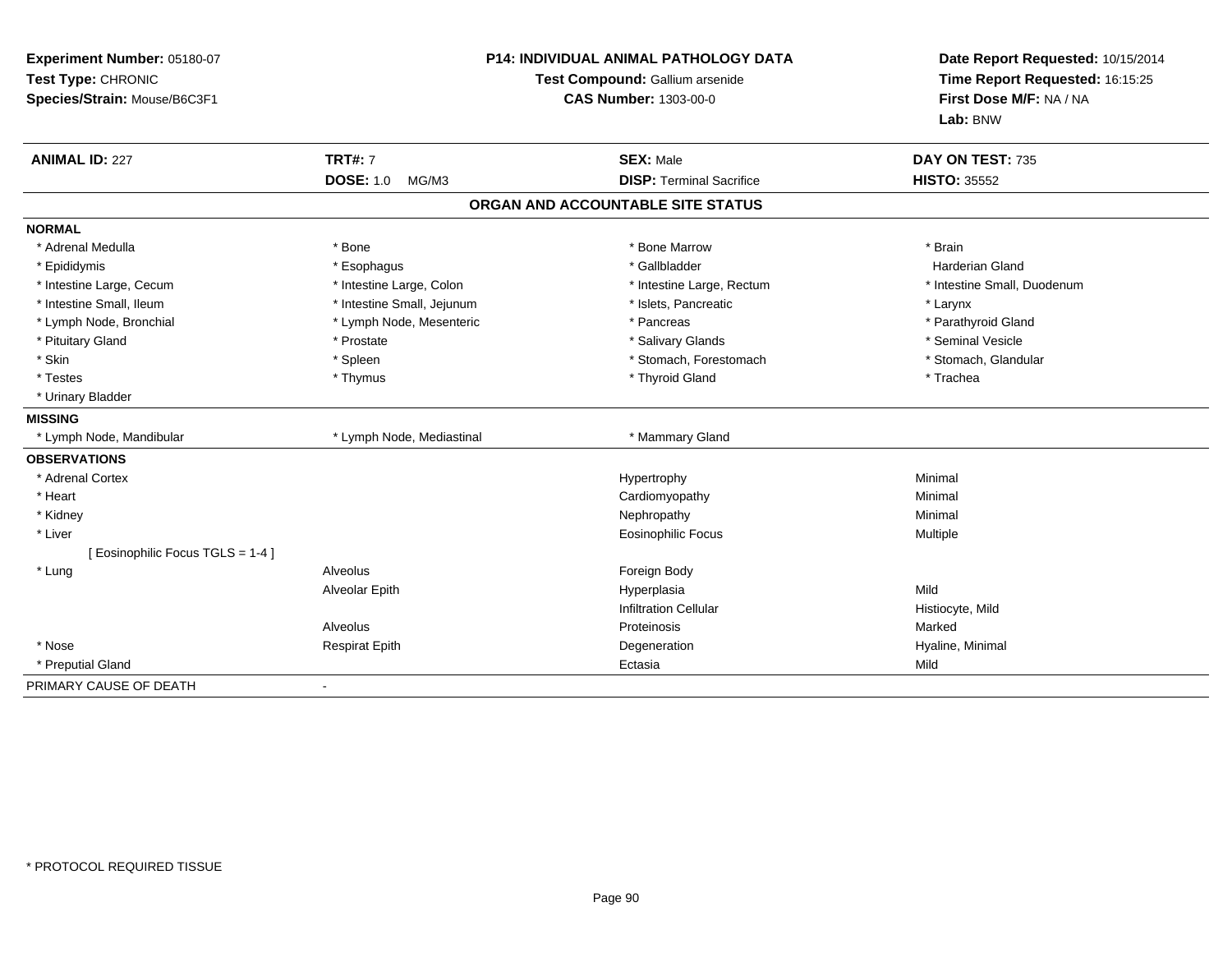| Experiment Number: 05180-07<br>Test Type: CHRONIC<br>Species/Strain: Mouse/B6C3F1 | P14: INDIVIDUAL ANIMAL PATHOLOGY DATA<br>Test Compound: Gallium arsenide<br><b>CAS Number: 1303-00-0</b> |                                   | Date Report Requested: 10/15/2014<br>Time Report Requested: 16:15:25<br>First Dose M/F: NA / NA<br>Lab: BNW |
|-----------------------------------------------------------------------------------|----------------------------------------------------------------------------------------------------------|-----------------------------------|-------------------------------------------------------------------------------------------------------------|
| <b>ANIMAL ID: 228</b>                                                             | <b>TRT#: 7</b>                                                                                           | <b>SEX: Male</b>                  | DAY ON TEST: 734                                                                                            |
|                                                                                   | <b>DOSE: 1.0</b><br>MG/M3                                                                                | <b>DISP: Terminal Sacrifice</b>   | <b>HISTO: 35553</b>                                                                                         |
|                                                                                   |                                                                                                          | ORGAN AND ACCOUNTABLE SITE STATUS |                                                                                                             |
| <b>NORMAL</b>                                                                     |                                                                                                          |                                   |                                                                                                             |
| * Adrenal Medulla                                                                 | * Bone                                                                                                   | * Bone Marrow                     | * Brain                                                                                                     |
| * Epididymis                                                                      | * Esophagus                                                                                              | * Gallbladder                     | * Intestine Large, Cecum                                                                                    |
| * Intestine Large, Colon                                                          | * Intestine Large, Rectum                                                                                | * Intestine Small, Duodenum       | * Intestine Small, Ileum                                                                                    |
| * Intestine Small, Jejunum                                                        | * Islets, Pancreatic                                                                                     | * Larynx                          | * Lymph Node, Mandibular                                                                                    |
| * Lymph Node, Mediastinal                                                         | * Lymph Node, Mesenteric                                                                                 | * Pancreas                        | * Parathyroid Gland                                                                                         |
| * Pituitary Gland                                                                 | * Prostate                                                                                               | * Salivary Glands                 | * Seminal Vesicle                                                                                           |
| * Skin                                                                            | * Spleen                                                                                                 | * Stomach, Forestomach            | * Stomach, Glandular                                                                                        |
| * Testes                                                                          | * Thymus                                                                                                 | * Thyroid Gland                   | * Trachea                                                                                                   |
| * Urinary Bladder                                                                 |                                                                                                          |                                   |                                                                                                             |
| <b>MISSING</b>                                                                    |                                                                                                          |                                   |                                                                                                             |
| * Mammary Gland                                                                   |                                                                                                          |                                   |                                                                                                             |
| <b>OBSERVATIONS</b>                                                               |                                                                                                          |                                   |                                                                                                             |
| * Adrenal Cortex                                                                  |                                                                                                          | Hyperplasia                       | Mild                                                                                                        |
|                                                                                   |                                                                                                          | Hypertrophy                       | Minimal                                                                                                     |
| Harderian Gland                                                                   |                                                                                                          | Carcinoma                         |                                                                                                             |
| * Heart                                                                           |                                                                                                          | Cardiomyopathy                    | Minimal                                                                                                     |
| * Kidney                                                                          |                                                                                                          | Nephropathy                       | Minimal                                                                                                     |
| * Liver                                                                           |                                                                                                          | <b>Basophilic Focus</b>           |                                                                                                             |
| * Lung                                                                            | Alveolus                                                                                                 | Foreign Body                      |                                                                                                             |
|                                                                                   |                                                                                                          | Hemorrhage                        | Minimal                                                                                                     |
|                                                                                   | Alveolar Epith                                                                                           | Hyperplasia                       | Minimal                                                                                                     |
|                                                                                   |                                                                                                          | Infiltration Cellular             | Histiocyte, Mild                                                                                            |
|                                                                                   |                                                                                                          | Inflammation                      | Chronic, Focal, Mild                                                                                        |
|                                                                                   |                                                                                                          | Inflammation                      | Suppurative, Focal, Mild                                                                                    |
|                                                                                   | Alveolus                                                                                                 | Proteinosis                       | Minimal                                                                                                     |
| [Inflammation TGLS = 1-3]                                                         |                                                                                                          |                                   |                                                                                                             |
| * Lymph Node, Bronchial                                                           |                                                                                                          | Hyperplasia                       | Mild                                                                                                        |
| * Nose                                                                            | Olfactory Epi                                                                                            | Atrophy                           | Minimal                                                                                                     |
| * Preputial Gland                                                                 |                                                                                                          | Ectasia                           | Mild                                                                                                        |

PRIMARY CAUSE OF DEATH-

\* PROTOCOL REQUIRED TISSUE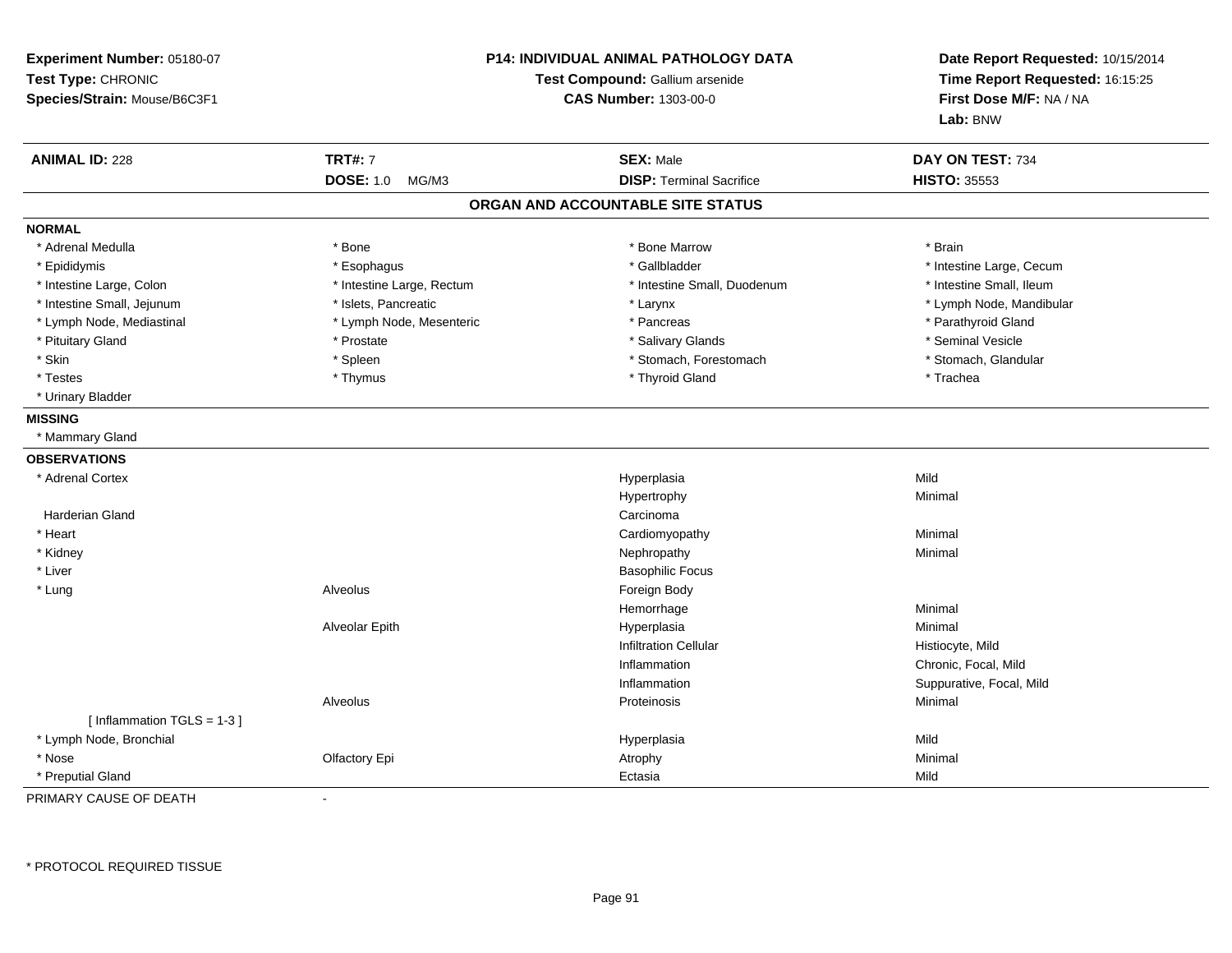| Experiment Number: 05180-07<br><b>Test Type: CHRONIC</b><br>Species/Strain: Mouse/B6C3F1 |                                             | <b>P14: INDIVIDUAL ANIMAL PATHOLOGY DATA</b><br>Test Compound: Gallium arsenide<br><b>CAS Number: 1303-00-0</b> | Date Report Requested: 10/15/2014<br>Time Report Requested: 16:15:25<br>First Dose M/F: NA / NA<br>Lab: BNW |
|------------------------------------------------------------------------------------------|---------------------------------------------|-----------------------------------------------------------------------------------------------------------------|-------------------------------------------------------------------------------------------------------------|
| <b>ANIMAL ID: 228</b>                                                                    | <b>TRT#: 7</b><br><b>DOSE: 1.0</b><br>MG/M3 | <b>SEX: Male</b><br><b>DISP: Terminal Sacrifice</b>                                                             | DAY ON TEST: 734<br><b>HISTO: 35553</b>                                                                     |
|                                                                                          |                                             | ORGAN AND ACCOUNTABLE SITE STATUS                                                                               |                                                                                                             |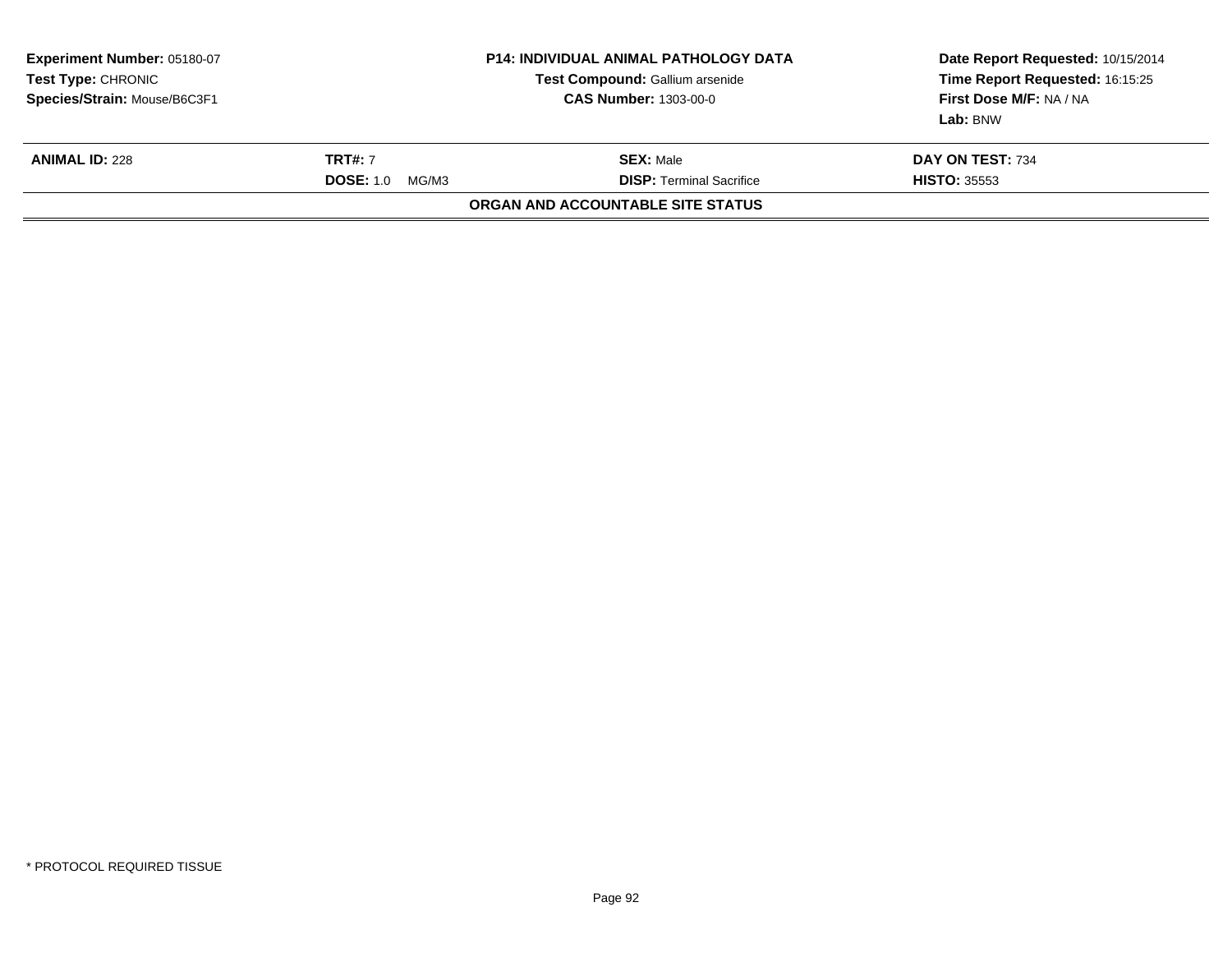| Experiment Number: 05180-07<br>Test Type: CHRONIC<br>Species/Strain: Mouse/B6C3F1 |                           | <b>P14: INDIVIDUAL ANIMAL PATHOLOGY DATA</b><br>Test Compound: Gallium arsenide<br><b>CAS Number: 1303-00-0</b> | Date Report Requested: 10/15/2014<br>Time Report Requested: 16:15:25<br>First Dose M/F: NA / NA<br>Lab: BNW |
|-----------------------------------------------------------------------------------|---------------------------|-----------------------------------------------------------------------------------------------------------------|-------------------------------------------------------------------------------------------------------------|
| <b>ANIMAL ID: 229</b>                                                             | <b>TRT#: 7</b>            | <b>SEX: Male</b>                                                                                                | DAY ON TEST: 735                                                                                            |
|                                                                                   | <b>DOSE: 1.0</b><br>MG/M3 | <b>DISP: Terminal Sacrifice</b>                                                                                 | <b>HISTO: 35554</b>                                                                                         |
|                                                                                   |                           | ORGAN AND ACCOUNTABLE SITE STATUS                                                                               |                                                                                                             |
| <b>NORMAL</b>                                                                     |                           |                                                                                                                 |                                                                                                             |
| * Adrenal Medulla                                                                 | * Bone                    | * Bone Marrow                                                                                                   | * Brain                                                                                                     |
| * Epididymis                                                                      | * Esophagus               | * Gallbladder                                                                                                   | * Intestine Large, Cecum                                                                                    |
| * Intestine Large, Colon                                                          | * Intestine Large, Rectum | * Intestine Small, Duodenum                                                                                     | * Intestine Small, Ileum                                                                                    |
| * Intestine Small, Jejunum                                                        | * Islets, Pancreatic      | * Larynx                                                                                                        | * Lymph Node, Mandibular                                                                                    |
| * Lymph Node, Mesenteric                                                          | * Pancreas                | * Parathyroid Gland                                                                                             | * Pituitary Gland                                                                                           |
| * Preputial Gland                                                                 | * Prostate                | * Salivary Glands                                                                                               | * Seminal Vesicle                                                                                           |
| * Skin                                                                            | * Spleen                  | * Stomach, Forestomach                                                                                          | * Stomach, Glandular                                                                                        |
| * Testes                                                                          | * Thyroid Gland           | * Trachea                                                                                                       | * Urinary Bladder                                                                                           |
| <b>MISSING</b>                                                                    |                           |                                                                                                                 |                                                                                                             |
| Harderian Gland                                                                   | * Lymph Node, Mediastinal | * Mammary Gland                                                                                                 | * Thymus                                                                                                    |
| <b>OBSERVATIONS</b>                                                               |                           |                                                                                                                 |                                                                                                             |
| * Adrenal Cortex                                                                  |                           | Hypertrophy                                                                                                     | Minimal                                                                                                     |
| * Heart                                                                           |                           | Cardiomyopathy                                                                                                  | Minimal                                                                                                     |
| * Kidney                                                                          |                           | Nephropathy                                                                                                     | Minimal                                                                                                     |
| * Liver                                                                           |                           | Hepatocellular Adenoma                                                                                          |                                                                                                             |
| [ Hepatocellular Adenoma TGLS = 2-4 ]                                             |                           |                                                                                                                 |                                                                                                             |
| * Lung                                                                            |                           | Alveolar/Bronchiolar Adenoma                                                                                    |                                                                                                             |
|                                                                                   | Alveolus                  | Foreign Body                                                                                                    |                                                                                                             |
|                                                                                   | Alveolar Epith            | Hyperplasia                                                                                                     | Mild                                                                                                        |
|                                                                                   |                           | <b>Infiltration Cellular</b>                                                                                    | Histiocyte, Mild                                                                                            |
|                                                                                   |                           | Inflammation                                                                                                    | Chronic, Focal, Minimal                                                                                     |
|                                                                                   |                           | Inflammation                                                                                                    | Suppurative, Focal, Mild                                                                                    |
|                                                                                   | Alveolus                  | Proteinosis                                                                                                     | Moderate                                                                                                    |
| [Inflammation TGLS = 1-3]                                                         |                           |                                                                                                                 |                                                                                                             |
| * Lymph Node, Bronchial                                                           |                           | Hyperplasia                                                                                                     | Minimal                                                                                                     |
| * Nose                                                                            | Olfactory Epi             | Degeneration                                                                                                    | Hyaline, Mild                                                                                               |
| PRIMARY CAUSE OF DEATH                                                            |                           |                                                                                                                 |                                                                                                             |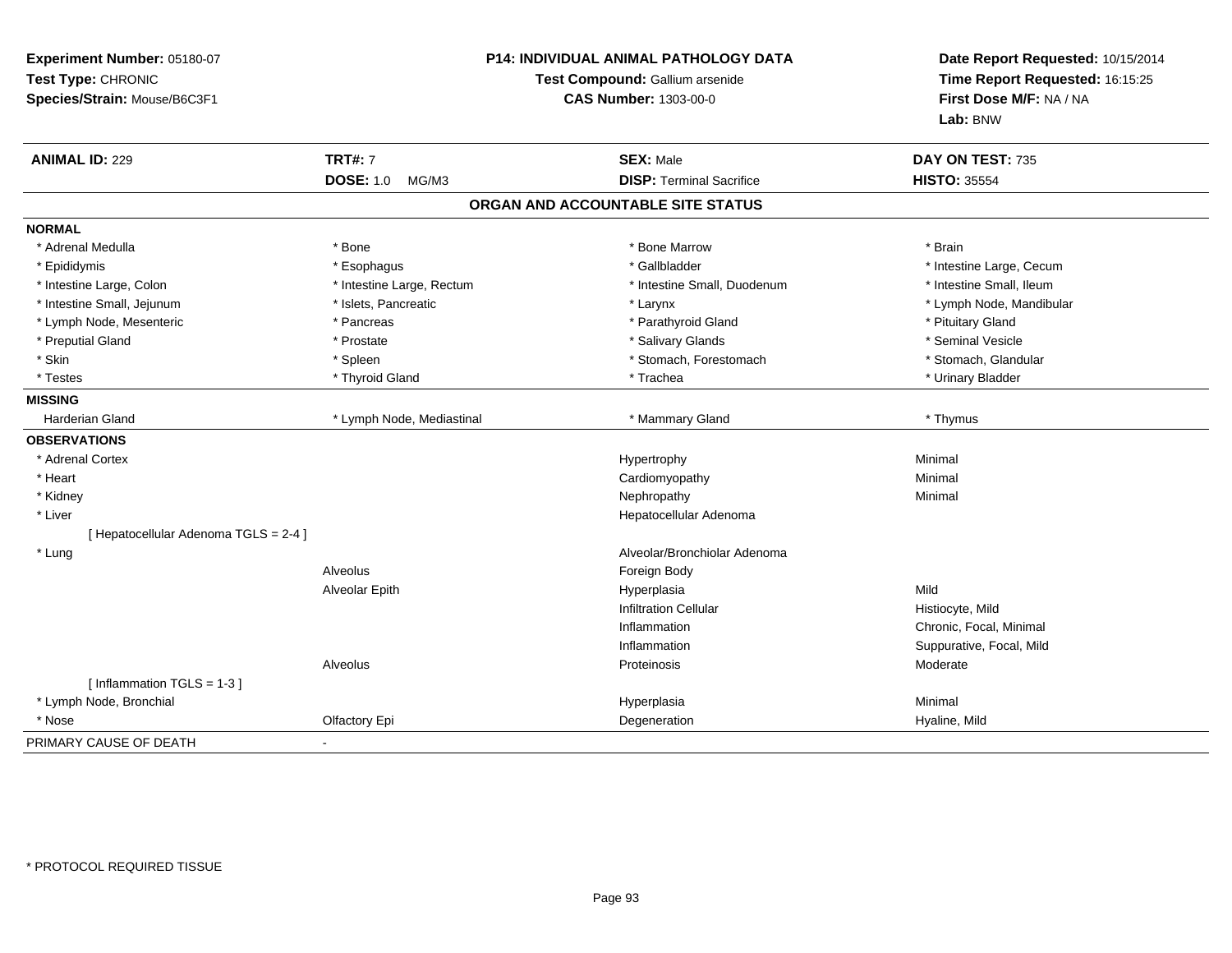| Experiment Number: 05180-07<br>Test Type: CHRONIC<br>Species/Strain: Mouse/B6C3F1 | <b>P14: INDIVIDUAL ANIMAL PATHOLOGY DATA</b><br>Test Compound: Gallium arsenide<br><b>CAS Number: 1303-00-0</b> |                                   | Date Report Requested: 10/15/2014<br>Time Report Requested: 16:15:25<br>First Dose M/F: NA / NA<br>Lab: BNW |
|-----------------------------------------------------------------------------------|-----------------------------------------------------------------------------------------------------------------|-----------------------------------|-------------------------------------------------------------------------------------------------------------|
| <b>ANIMAL ID: 230</b>                                                             | <b>TRT#: 7</b>                                                                                                  | <b>SEX: Male</b>                  | DAY ON TEST: 734                                                                                            |
|                                                                                   | <b>DOSE: 1.0</b><br>MG/M3                                                                                       | <b>DISP: Terminal Sacrifice</b>   | <b>HISTO: 35555</b>                                                                                         |
|                                                                                   |                                                                                                                 | ORGAN AND ACCOUNTABLE SITE STATUS |                                                                                                             |
| <b>NORMAL</b>                                                                     |                                                                                                                 |                                   |                                                                                                             |
| * Adrenal Medulla                                                                 | * Bone                                                                                                          | * Bone Marrow                     | * Brain                                                                                                     |
| * Epididymis                                                                      | * Esophagus                                                                                                     | * Gallbladder                     | <b>Harderian Gland</b>                                                                                      |
| * Intestine Large, Cecum                                                          | * Intestine Large, Colon                                                                                        | * Intestine Large, Rectum         | * Intestine Small, Duodenum                                                                                 |
| * Intestine Small, Ileum                                                          | * Islets, Pancreatic                                                                                            | * Larynx                          | * Lymph Node, Bronchial                                                                                     |
| * Lymph Node, Mandibular                                                          | * Lymph Node, Mediastinal                                                                                       | * Nose                            | * Pancreas                                                                                                  |
| * Parathyroid Gland                                                               | * Pituitary Gland                                                                                               | * Preputial Gland                 | * Prostate                                                                                                  |
| * Salivary Glands                                                                 | * Seminal Vesicle                                                                                               | * Skin                            | * Stomach, Forestomach                                                                                      |
| * Stomach, Glandular                                                              | * Testes                                                                                                        | * Thymus                          | * Trachea                                                                                                   |
| * Urinary Bladder                                                                 |                                                                                                                 |                                   |                                                                                                             |
| <b>MISSING</b>                                                                    |                                                                                                                 |                                   |                                                                                                             |
| * Mammary Gland                                                                   |                                                                                                                 |                                   |                                                                                                             |
| <b>OBSERVATIONS</b>                                                               |                                                                                                                 |                                   |                                                                                                             |
| * Adrenal Cortex                                                                  |                                                                                                                 | Hypertrophy                       | Minimal                                                                                                     |
| * Heart                                                                           |                                                                                                                 | Cardiomyopathy                    | Minimal                                                                                                     |
| * Intestine Small, Jejunum                                                        |                                                                                                                 | Lymphoma Malignant                |                                                                                                             |
| [ Lymphoma Malignant TGLS = 5-11 ]                                                |                                                                                                                 |                                   |                                                                                                             |
| * Kidney                                                                          |                                                                                                                 | Nephropathy                       | Mild                                                                                                        |
| * Liver                                                                           |                                                                                                                 | <b>Eosinophilic Focus</b>         | Multiple                                                                                                    |
|                                                                                   |                                                                                                                 | Hepatocellular Carcinoma          |                                                                                                             |
| [ Eosinophilic Focus TGLS = 2,3-4 ]                                               |                                                                                                                 |                                   |                                                                                                             |
| [ Hepatocellular Carcinoma TGLS = 4-10 ]                                          |                                                                                                                 |                                   |                                                                                                             |
| * Lung                                                                            | Alveolus                                                                                                        | Foreign Body                      |                                                                                                             |
|                                                                                   | Alveolar Epith                                                                                                  | Hyperplasia                       | Mild                                                                                                        |
|                                                                                   |                                                                                                                 | <b>Infiltration Cellular</b>      | Histiocyte, Mild                                                                                            |
|                                                                                   |                                                                                                                 | Inflammation                      | Suppurative, Focal, Mild                                                                                    |
|                                                                                   |                                                                                                                 | Inflammation                      | Chronic, Focal, Mild                                                                                        |
|                                                                                   | Alveolus                                                                                                        | Proteinosis                       | Moderate                                                                                                    |
| [Inflammation TGLS = $1-3$ ]                                                      |                                                                                                                 |                                   |                                                                                                             |
| * Lymph Node, Mesenteric                                                          |                                                                                                                 | Hyperplasia                       | Moderate                                                                                                    |
| * Spleen                                                                          |                                                                                                                 | Hyperplasia                       | Lymphoid, Marked                                                                                            |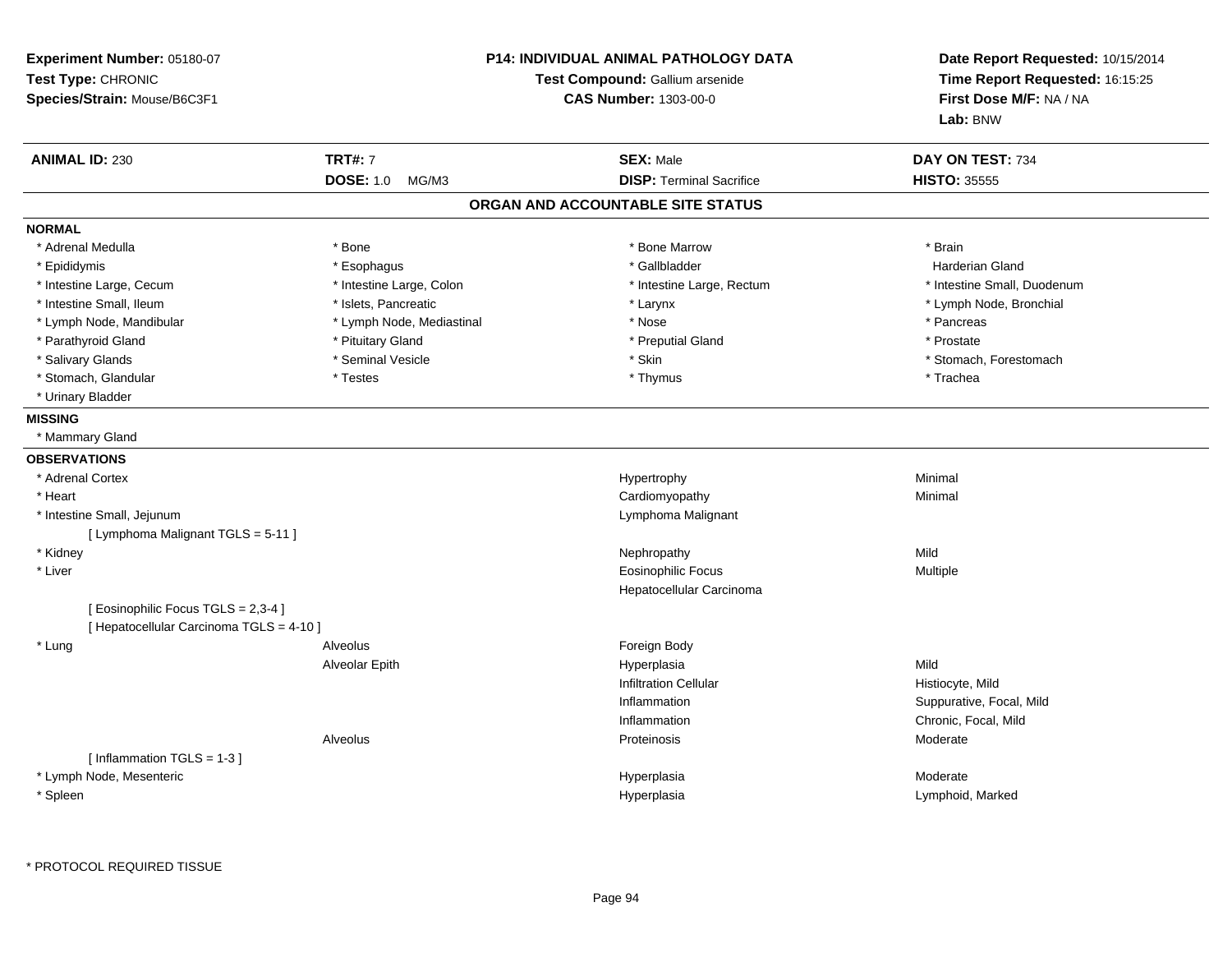| Experiment Number: 05180-07<br>Test Type: CHRONIC<br>Species/Strain: Mouse/B6C3F1 | <b>P14: INDIVIDUAL ANIMAL PATHOLOGY DATA</b><br>Test Compound: Gallium arsenide<br><b>CAS Number: 1303-00-0</b> |                                   | Date Report Requested: 10/15/2014<br>Time Report Requested: 16:15:25<br>First Dose M/F: NA / NA<br>Lab: BNW |
|-----------------------------------------------------------------------------------|-----------------------------------------------------------------------------------------------------------------|-----------------------------------|-------------------------------------------------------------------------------------------------------------|
| <b>ANIMAL ID: 230</b>                                                             | <b>TRT#: 7</b>                                                                                                  | <b>SEX: Male</b>                  | DAY ON TEST: 734                                                                                            |
|                                                                                   | <b>DOSE: 1.0</b><br>MG/M3                                                                                       | <b>DISP:</b> Terminal Sacrifice   | <b>HISTO: 35555</b>                                                                                         |
|                                                                                   |                                                                                                                 | ORGAN AND ACCOUNTABLE SITE STATUS |                                                                                                             |
| * Thyroid Gland                                                                   | <b>Follicular Cel</b>                                                                                           | Hyperplasia                       | Minimal                                                                                                     |
| PRIMARY CAUSE OF DEATH                                                            |                                                                                                                 |                                   |                                                                                                             |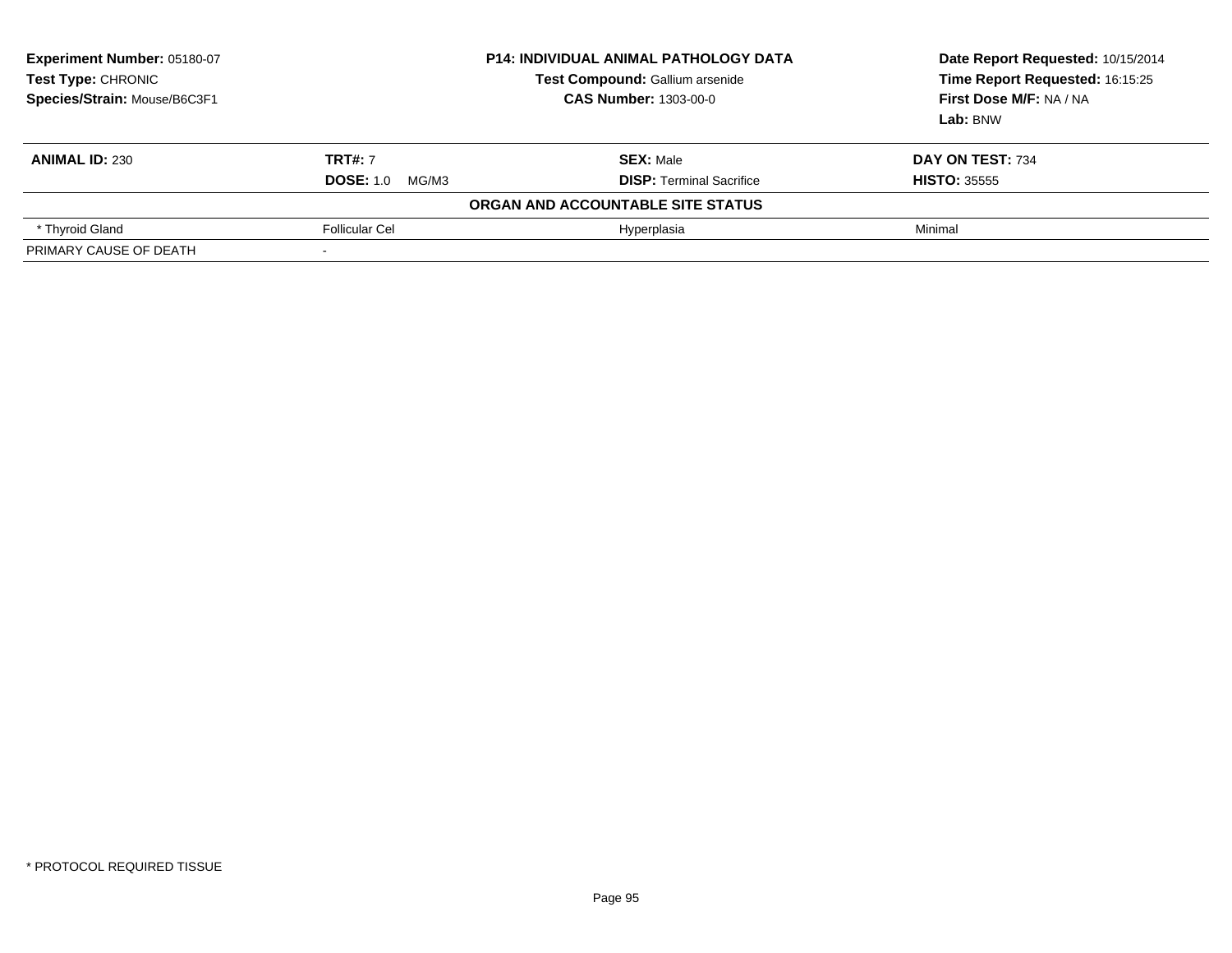| Experiment Number: 05180-07<br>Test Type: CHRONIC<br>Species/Strain: Mouse/B6C3F1 | P14: INDIVIDUAL ANIMAL PATHOLOGY DATA<br>Test Compound: Gallium arsenide<br><b>CAS Number: 1303-00-0</b> |                                   | Date Report Requested: 10/15/2014<br>Time Report Requested: 16:15:25<br>First Dose M/F: NA / NA<br>Lab: BNW |
|-----------------------------------------------------------------------------------|----------------------------------------------------------------------------------------------------------|-----------------------------------|-------------------------------------------------------------------------------------------------------------|
| <b>ANIMAL ID: 231</b>                                                             | <b>TRT#: 7</b>                                                                                           | <b>SEX: Male</b>                  | DAY ON TEST: 733                                                                                            |
|                                                                                   | <b>DOSE: 1.0</b><br>MG/M3                                                                                | <b>DISP: Terminal Sacrifice</b>   | <b>HISTO: 35556</b>                                                                                         |
|                                                                                   |                                                                                                          | ORGAN AND ACCOUNTABLE SITE STATUS |                                                                                                             |
| <b>NORMAL</b>                                                                     |                                                                                                          |                                   |                                                                                                             |
| * Adrenal Medulla                                                                 | * Bone                                                                                                   | * Bone Marrow                     | * Brain                                                                                                     |
| * Epididymis                                                                      | * Esophagus                                                                                              | * Gallbladder                     | <b>Harderian Gland</b>                                                                                      |
| * Intestine Large, Cecum                                                          | * Intestine Large, Colon                                                                                 | * Intestine Large, Rectum         | * Intestine Small, Duodenum                                                                                 |
| * Intestine Small, Ileum                                                          | * Intestine Small, Jejunum                                                                               | * Islets, Pancreatic              | * Liver                                                                                                     |
| * Lymph Node, Mandibular                                                          | * Lymph Node, Mesenteric                                                                                 | * Nose                            | * Pancreas                                                                                                  |
| * Parathyroid Gland                                                               | * Pituitary Gland                                                                                        | * Preputial Gland                 | * Prostate                                                                                                  |
| * Salivary Glands                                                                 | * Seminal Vesicle                                                                                        | * Skin                            | * Spleen                                                                                                    |
| * Stomach, Forestomach                                                            | * Stomach, Glandular                                                                                     | * Testes                          | * Trachea                                                                                                   |
| * Urinary Bladder                                                                 |                                                                                                          |                                   |                                                                                                             |
| <b>MISSING</b>                                                                    |                                                                                                          |                                   |                                                                                                             |
| * Lymph Node, Mediastinal                                                         | * Mammary Gland                                                                                          | * Thymus                          |                                                                                                             |
| <b>OBSERVATIONS</b>                                                               |                                                                                                          |                                   |                                                                                                             |
| * Adrenal Cortex                                                                  |                                                                                                          | Hypertrophy                       | Minimal                                                                                                     |
| * Heart                                                                           |                                                                                                          | Cardiomyopathy                    | Minimal                                                                                                     |
| * Kidney                                                                          |                                                                                                          | Nephropathy                       | Minimal                                                                                                     |
| * Larynx                                                                          | <b>Squam Epithel</b>                                                                                     | Hyperplasia                       | Minimal                                                                                                     |
| * Lung                                                                            | Alveolus                                                                                                 | Foreign Body                      |                                                                                                             |
|                                                                                   |                                                                                                          | Hemorrhage                        | Minimal                                                                                                     |
|                                                                                   | Alveolar Epith                                                                                           | Hyperplasia                       | Mild                                                                                                        |
|                                                                                   |                                                                                                          | Hyperplasia                       | Atypical, Mild                                                                                              |
|                                                                                   |                                                                                                          | <b>Infiltration Cellular</b>      | Histiocyte, Mild                                                                                            |
|                                                                                   | Alveolus                                                                                                 | Proteinosis                       | Moderate                                                                                                    |
| [Hyperplasia TGLS = 1-3]                                                          |                                                                                                          |                                   |                                                                                                             |
| * Lymph Node, Bronchial                                                           |                                                                                                          | Hyperplasia                       | Mild                                                                                                        |
| * Thyroid Gland                                                                   | <b>Follicular Cel</b>                                                                                    | Hyperplasia                       | Mild                                                                                                        |
| PRIMARY CAUSE OF DEATH                                                            |                                                                                                          |                                   |                                                                                                             |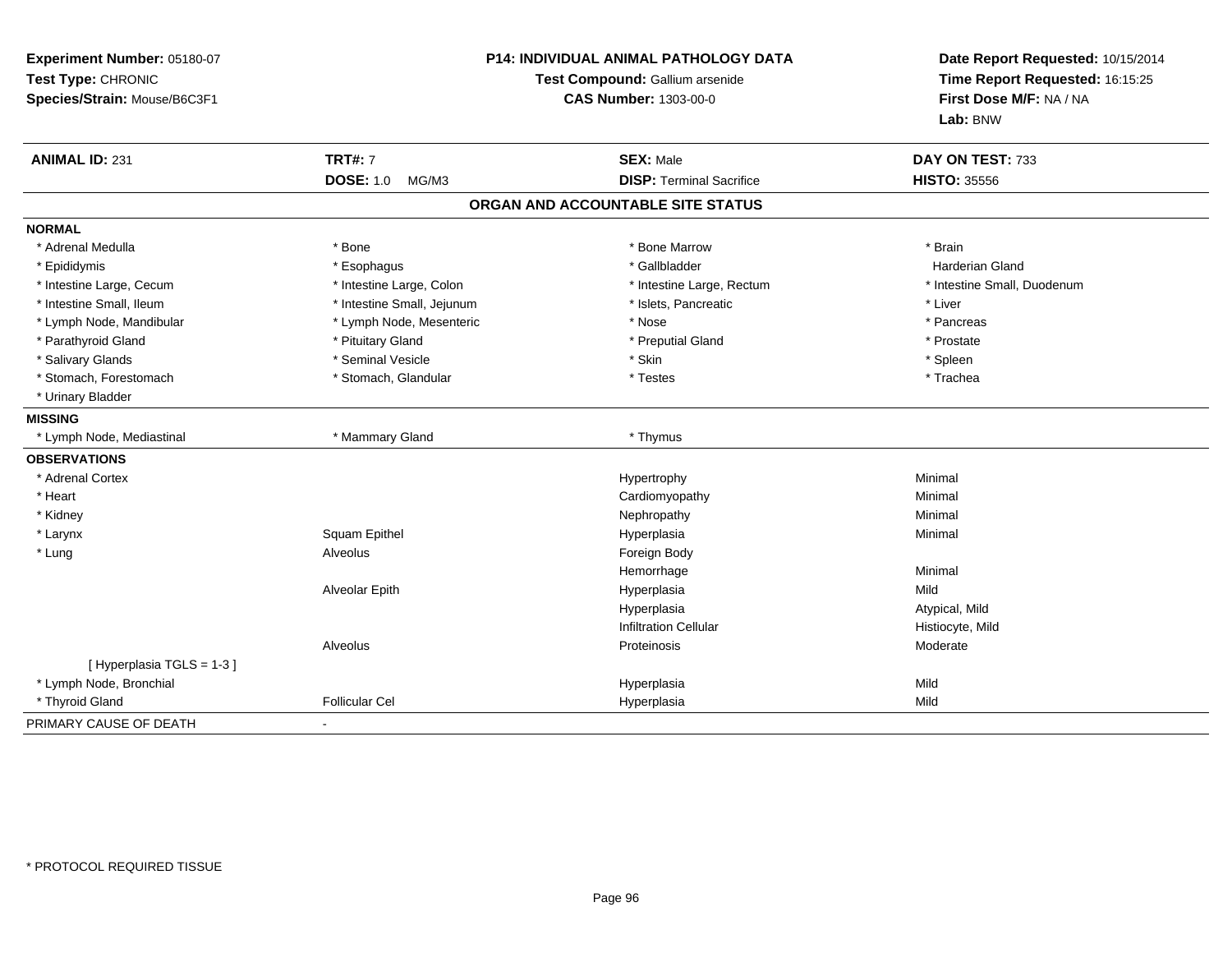| Experiment Number: 05180-07<br>Test Type: CHRONIC<br>Species/Strain: Mouse/B6C3F1 |                                                        | <b>P14: INDIVIDUAL ANIMAL PATHOLOGY DATA</b><br>Test Compound: Gallium arsenide<br><b>CAS Number: 1303-00-0</b> | Date Report Requested: 10/15/2014<br>Time Report Requested: 16:15:25<br>First Dose M/F: NA / NA<br>Lab: BNW |
|-----------------------------------------------------------------------------------|--------------------------------------------------------|-----------------------------------------------------------------------------------------------------------------|-------------------------------------------------------------------------------------------------------------|
| <b>ANIMAL ID: 232</b>                                                             | <b>TRT#: 7</b>                                         | <b>SEX: Male</b>                                                                                                | DAY ON TEST: 732                                                                                            |
|                                                                                   | <b>DOSE: 1.0</b><br>MG/M3                              | <b>DISP: Natural Death</b><br>ORGAN AND ACCOUNTABLE SITE STATUS                                                 | <b>HISTO: 35557</b>                                                                                         |
|                                                                                   |                                                        |                                                                                                                 |                                                                                                             |
| <b>NORMAL</b><br>* Adrenal Cortex                                                 | * Adrenal Medulla                                      |                                                                                                                 | * Brain                                                                                                     |
|                                                                                   |                                                        | * Bone                                                                                                          |                                                                                                             |
| * Epididymis                                                                      | * Esophagus<br>* Lymph Node, Bronchial                 | Harderian Gland<br>* Lymph Node, Mesenteric                                                                     | * Islets, Pancreatic<br>* Nose                                                                              |
| * Larynx<br>* Pancreas                                                            | * Parathyroid Gland                                    | * Pituitary Gland                                                                                               | * Prostate                                                                                                  |
| * Salivary Glands                                                                 | * Stomach, Forestomach                                 | * Stomach, Glandular                                                                                            | * Testes                                                                                                    |
|                                                                                   | * Thyroid Gland                                        | * Trachea                                                                                                       |                                                                                                             |
| * Thymus<br><b>MISSING</b>                                                        |                                                        |                                                                                                                 |                                                                                                             |
| * Intestine Small, Duodenum                                                       | * Lymph Node, Mandibular                               | * Lymph Node, Mediastinal                                                                                       | * Mammary Gland                                                                                             |
| <b>AUTO PRECLUDES DIAG.</b>                                                       |                                                        |                                                                                                                 |                                                                                                             |
| * Gallbladder                                                                     |                                                        |                                                                                                                 |                                                                                                             |
| * Intestine Small, Ileum                                                          | * Intestine Large, Cecum<br>* Intestine Small, Jejunum | * Intestine Large, Colon<br>* Seminal Vesicle                                                                   | * Intestine Large, Rectum                                                                                   |
|                                                                                   |                                                        |                                                                                                                 |                                                                                                             |
| <b>OBSERVATIONS</b>                                                               |                                                        |                                                                                                                 |                                                                                                             |
| * Bone Marrow                                                                     |                                                        | Hyperplasia                                                                                                     | Mild                                                                                                        |
| * Heart                                                                           |                                                        | Cardiomyopathy                                                                                                  | Minimal                                                                                                     |
| * Kidney                                                                          |                                                        | Nephropathy                                                                                                     | Minimal                                                                                                     |
| * Liver                                                                           |                                                        | <b>Eosinophilic Focus</b>                                                                                       |                                                                                                             |
|                                                                                   |                                                        | Hematopoietic Cell Proliferation                                                                                | Mild                                                                                                        |
|                                                                                   |                                                        | Hepatocellular Adenoma                                                                                          |                                                                                                             |
| [ Hepatocellular Adenoma TGLS = 5-10 ]                                            |                                                        |                                                                                                                 |                                                                                                             |
| * Lung                                                                            | Alveolus                                               | Foreign Body                                                                                                    |                                                                                                             |
|                                                                                   |                                                        | Hematopoietic Cell Proliferation                                                                                | Marked                                                                                                      |
|                                                                                   |                                                        | <b>Infiltration Cellular</b>                                                                                    | Histiocyte, Mild                                                                                            |
|                                                                                   | Alveolus                                               | Proteinosis                                                                                                     | Mild                                                                                                        |
| [ Infiltration Cellular TGLS = 4-3 ]                                              |                                                        |                                                                                                                 |                                                                                                             |
| * Preputial Gland                                                                 |                                                        | Inflammation                                                                                                    | Moderate                                                                                                    |
| [Inflammation TGLS = $2-7$ ]                                                      |                                                        |                                                                                                                 |                                                                                                             |
| * Skin                                                                            | Prepuce                                                | Inflammation                                                                                                    | Chronic Active, Marked                                                                                      |
| [Inflammation TGLS = $1-7$ ]                                                      |                                                        |                                                                                                                 |                                                                                                             |
| * Spleen                                                                          |                                                        | Hematopoietic Cell Proliferation                                                                                | Mild                                                                                                        |
| * Urinary Bladder                                                                 |                                                        | Inflammation                                                                                                    | Marked                                                                                                      |

\* PROTOCOL REQUIRED TISSUE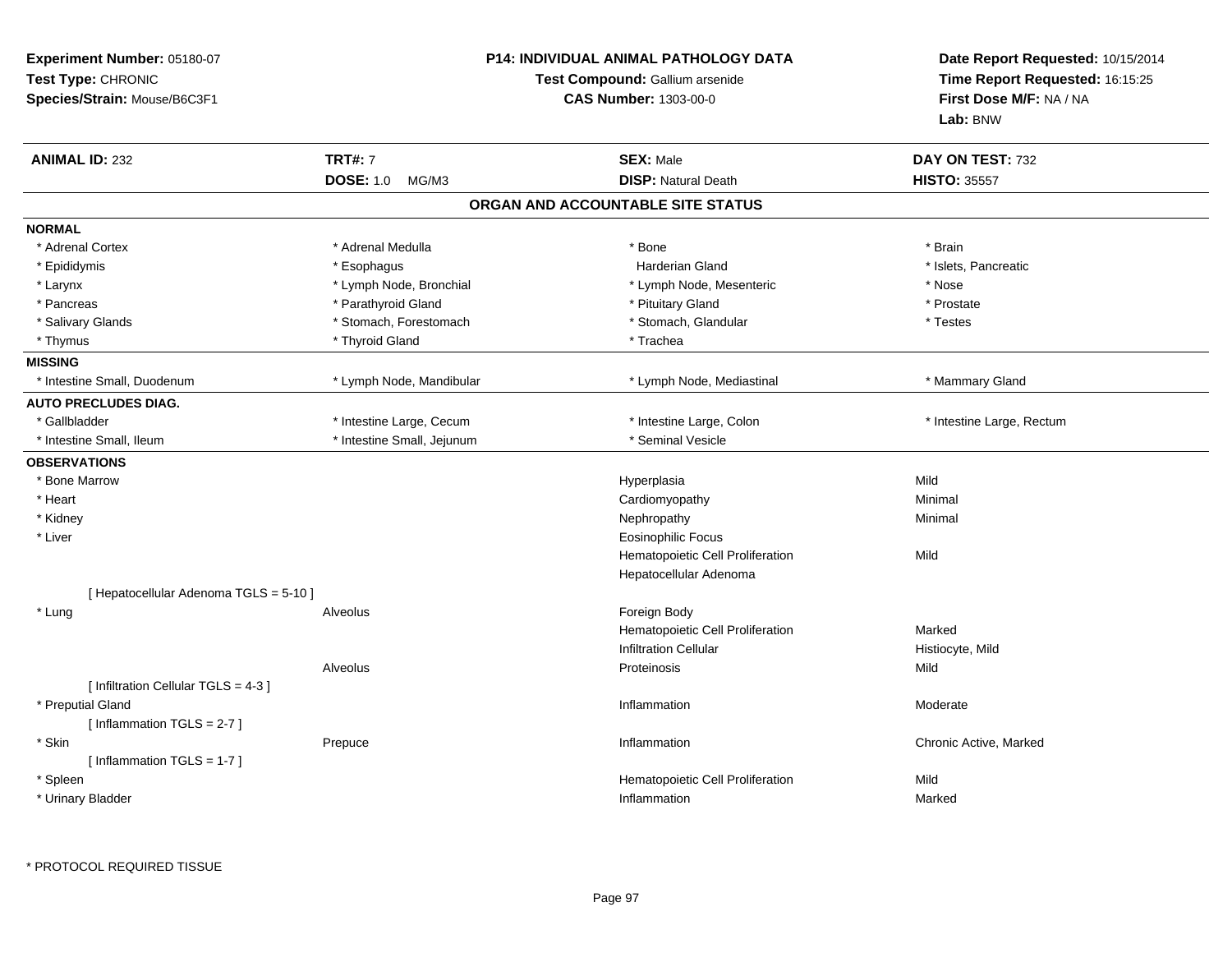| <b>Experiment Number: 05180-07</b><br>Test Type: CHRONIC<br>Species/Strain: Mouse/B6C3F1 | <b>P14: INDIVIDUAL ANIMAL PATHOLOGY DATA</b><br>Test Compound: Gallium arsenide<br><b>CAS Number: 1303-00-0</b> |                                   | Date Report Requested: 10/15/2014<br>Time Report Requested: 16:15:25<br>First Dose M/F: NA / NA<br>Lab: BNW |
|------------------------------------------------------------------------------------------|-----------------------------------------------------------------------------------------------------------------|-----------------------------------|-------------------------------------------------------------------------------------------------------------|
| <b>ANIMAL ID: 232</b>                                                                    | <b>TRT#: 7</b>                                                                                                  | <b>SEX: Male</b>                  | DAY ON TEST: 732                                                                                            |
|                                                                                          | <b>DOSE: 1.0</b><br>MG/M3                                                                                       | <b>DISP:</b> Natural Death        | <b>HISTO: 35557</b>                                                                                         |
|                                                                                          |                                                                                                                 | ORGAN AND ACCOUNTABLE SITE STATUS |                                                                                                             |
| [Inflammation TGLS = $3-8$ ]                                                             |                                                                                                                 |                                   |                                                                                                             |
| PRIMARY CAUSE OF DEATH                                                                   | - Urinary Bladder<br>Inflammation                                                                               |                                   |                                                                                                             |
| CONTRIBUTORY CAUSE OF DEATH                                                              | - Skin Prepuce Inflammation                                                                                     |                                   |                                                                                                             |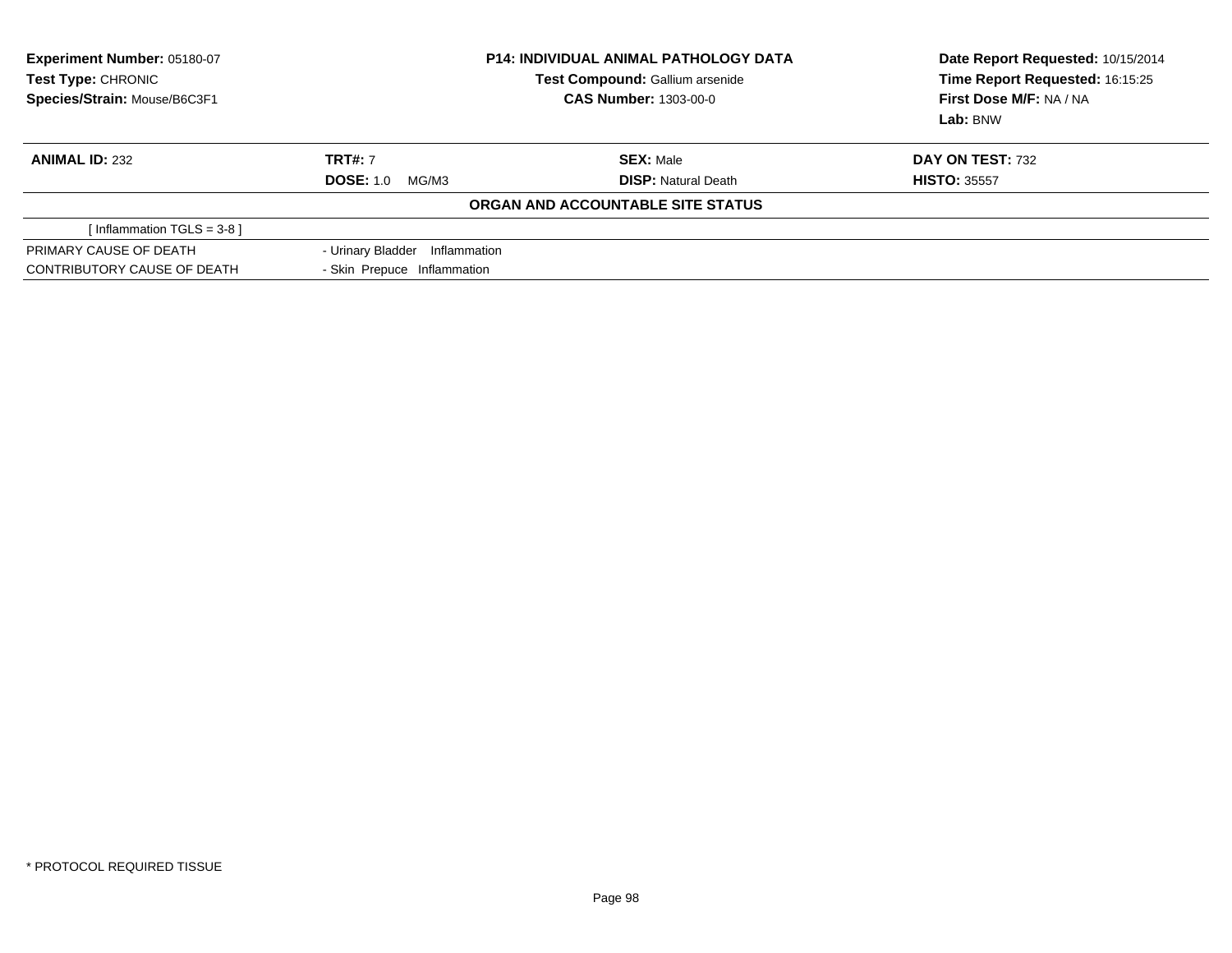| Experiment Number: 05180-07<br>Test Type: CHRONIC<br>Species/Strain: Mouse/B6C3F1 |                                             | <b>P14: INDIVIDUAL ANIMAL PATHOLOGY DATA</b><br>Test Compound: Gallium arsenide<br><b>CAS Number: 1303-00-0</b> | Date Report Requested: 10/15/2014<br>Time Report Requested: 16:15:25<br>First Dose M/F: NA / NA<br>Lab: BNW |
|-----------------------------------------------------------------------------------|---------------------------------------------|-----------------------------------------------------------------------------------------------------------------|-------------------------------------------------------------------------------------------------------------|
| <b>ANIMAL ID: 233</b>                                                             | <b>TRT#: 7</b><br><b>DOSE: 1.0</b><br>MG/M3 | <b>SEX: Male</b><br><b>DISP: Terminal Sacrifice</b>                                                             | DAY ON TEST: 734<br><b>HISTO: 35558</b>                                                                     |
|                                                                                   |                                             |                                                                                                                 |                                                                                                             |
|                                                                                   |                                             | ORGAN AND ACCOUNTABLE SITE STATUS                                                                               |                                                                                                             |
| <b>NORMAL</b>                                                                     |                                             |                                                                                                                 |                                                                                                             |
| * Adrenal Medulla                                                                 | * Bone                                      | * Bone Marrow                                                                                                   | * Brain                                                                                                     |
| * Epididymis                                                                      | * Esophagus                                 | * Gallbladder                                                                                                   | <b>Harderian Gland</b>                                                                                      |
| * Intestine Large, Cecum                                                          | * Intestine Large, Colon                    | * Intestine Large, Rectum                                                                                       | * Intestine Small, Duodenum                                                                                 |
| * Intestine Small, Ileum                                                          | * Intestine Small, Jejunum                  | * Islets, Pancreatic                                                                                            | * Larynx                                                                                                    |
| * Lymph Node, Mediastinal                                                         | * Lymph Node, Mesenteric                    | * Nose                                                                                                          | * Pancreas                                                                                                  |
| * Parathyroid Gland                                                               | * Pituitary Gland                           | * Preputial Gland                                                                                               | * Prostate                                                                                                  |
| * Salivary Glands                                                                 | * Seminal Vesicle                           | * Skin                                                                                                          | * Spleen                                                                                                    |
| * Stomach, Forestomach                                                            | * Stomach, Glandular                        | * Testes                                                                                                        | * Thymus                                                                                                    |
| * Thyroid Gland                                                                   | * Trachea                                   | * Urinary Bladder                                                                                               |                                                                                                             |
| <b>MISSING</b>                                                                    |                                             |                                                                                                                 |                                                                                                             |
| * Lymph Node, Mandibular                                                          | * Mammary Gland                             |                                                                                                                 |                                                                                                             |
| <b>OBSERVATIONS</b>                                                               |                                             |                                                                                                                 |                                                                                                             |
| * Adrenal Cortex                                                                  |                                             | Hypertrophy                                                                                                     | Minimal                                                                                                     |
| * Heart                                                                           |                                             | Cardiomyopathy                                                                                                  | Minimal                                                                                                     |
| * Kidney                                                                          |                                             | Nephropathy                                                                                                     | Minimal                                                                                                     |
| * Liver                                                                           |                                             | <b>Eosinophilic Focus</b>                                                                                       |                                                                                                             |
| * Lung                                                                            | Alveolus                                    | Foreign Body                                                                                                    |                                                                                                             |
|                                                                                   | Alveolar Epith                              | Hyperplasia                                                                                                     | Mild                                                                                                        |
|                                                                                   |                                             | <b>Infiltration Cellular</b>                                                                                    | Histiocyte, Mild                                                                                            |
|                                                                                   |                                             | Inflammation                                                                                                    | Suppurative, Focal, Minimal                                                                                 |
|                                                                                   | Alveolus                                    | Proteinosis                                                                                                     | Mild                                                                                                        |
| * Lymph Node, Bronchial                                                           |                                             | Hyperplasia                                                                                                     | Minimal                                                                                                     |
| Mesentery                                                                         | Fat                                         | <b>Necrosis</b>                                                                                                 | Mild                                                                                                        |
| [ Necrosis $TGLS = 2-10$ ]                                                        |                                             |                                                                                                                 |                                                                                                             |
| PRIMARY CAUSE OF DEATH                                                            |                                             |                                                                                                                 |                                                                                                             |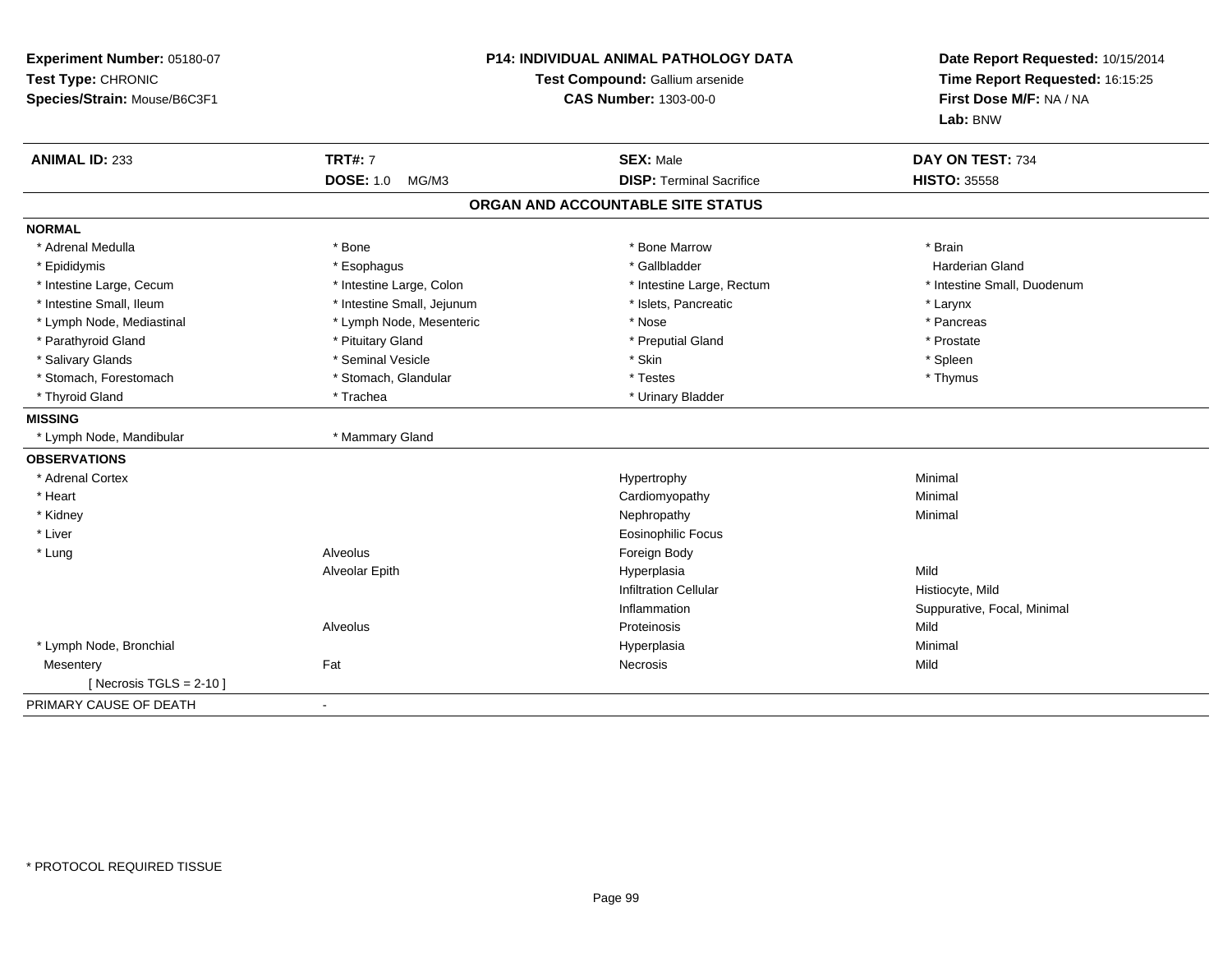| Experiment Number: 05180-07<br>Test Type: CHRONIC<br>Species/Strain: Mouse/B6C3F1 |                           | <b>P14: INDIVIDUAL ANIMAL PATHOLOGY DATA</b><br>Test Compound: Gallium arsenide<br><b>CAS Number: 1303-00-0</b> | Date Report Requested: 10/15/2014<br>Time Report Requested: 16:15:25<br>First Dose M/F: NA / NA<br>Lab: BNW |
|-----------------------------------------------------------------------------------|---------------------------|-----------------------------------------------------------------------------------------------------------------|-------------------------------------------------------------------------------------------------------------|
| <b>ANIMAL ID: 234</b>                                                             | <b>TRT#: 7</b>            | <b>SEX: Male</b>                                                                                                | DAY ON TEST: 699                                                                                            |
|                                                                                   | <b>DOSE: 1.0</b><br>MG/M3 | <b>DISP:</b> Moribund Sacrifice                                                                                 | <b>HISTO: 35559</b>                                                                                         |
|                                                                                   |                           | ORGAN AND ACCOUNTABLE SITE STATUS                                                                               |                                                                                                             |
| <b>NORMAL</b>                                                                     |                           |                                                                                                                 |                                                                                                             |
| * Adrenal Medulla                                                                 | * Bone                    | * Bone Marrow                                                                                                   | * Brain                                                                                                     |
| * Epididymis                                                                      | * Esophagus               | * Gallbladder                                                                                                   | * Intestine Large, Cecum                                                                                    |
| * Intestine Large, Colon                                                          | * Intestine Large, Rectum | * Intestine Small, Duodenum                                                                                     | * Intestine Small, Ileum                                                                                    |
| * Intestine Small, Jejunum                                                        | * Islets, Pancreatic      | * Larynx                                                                                                        | * Lymph Node, Mandibular                                                                                    |
| * Lymph Node, Mesenteric                                                          | * Pancreas                | * Parathyroid Gland                                                                                             | * Pituitary Gland                                                                                           |
| * Preputial Gland                                                                 | * Prostate                | * Salivary Glands                                                                                               | * Seminal Vesicle                                                                                           |
| * Stomach, Forestomach                                                            | * Stomach, Glandular      | * Testes                                                                                                        | * Thymus                                                                                                    |
| * Thyroid Gland                                                                   | * Trachea                 | * Urinary Bladder                                                                                               |                                                                                                             |
| <b>MISSING</b>                                                                    |                           |                                                                                                                 |                                                                                                             |
| * Lymph Node, Bronchial                                                           | * Mammary Gland           |                                                                                                                 |                                                                                                             |
| <b>OBSERVATIONS</b>                                                               |                           |                                                                                                                 |                                                                                                             |
| * Adrenal Cortex                                                                  |                           | Hypertrophy                                                                                                     | Minimal                                                                                                     |
| <b>Harderian Gland</b>                                                            |                           | Adenoma                                                                                                         |                                                                                                             |
| * Heart                                                                           |                           | Cardiomyopathy                                                                                                  | Minimal                                                                                                     |
| * Kidney                                                                          |                           | Nephropathy                                                                                                     | Minimal                                                                                                     |
| * Liver                                                                           |                           | <b>Eosinophilic Focus</b>                                                                                       |                                                                                                             |
| [ Eosinophilic Focus TGLS = 4-4 ]                                                 |                           |                                                                                                                 |                                                                                                             |
| * Lung                                                                            |                           | Alveolar/Bronchiolar Carcinoma                                                                                  |                                                                                                             |
|                                                                                   | Alveolus                  | Foreign Body                                                                                                    |                                                                                                             |
|                                                                                   | Alveolar Epith            | Hyperplasia                                                                                                     | Minimal                                                                                                     |
|                                                                                   |                           | <b>Infiltration Cellular</b>                                                                                    | Histiocyte, Moderate                                                                                        |
|                                                                                   |                           | Inflammation                                                                                                    | Chronic, Focal, Moderate                                                                                    |
|                                                                                   | Alveolus                  | Proteinosis                                                                                                     | Mild                                                                                                        |
| [ Alveolar/Bronchiolar Carcinoma TGLS = 2-3 ]                                     |                           |                                                                                                                 |                                                                                                             |
| * Lymph Node, Mediastinal                                                         |                           | Hyperplasia                                                                                                     | Moderate                                                                                                    |
| [Hyperplasia TGLS = 5-2]                                                          |                           |                                                                                                                 |                                                                                                             |
| $*$ Nose                                                                          | Olfactory Epi             | Atrophy                                                                                                         | Mild                                                                                                        |
|                                                                                   |                           | Inflammation                                                                                                    | Suppurative, Mild                                                                                           |
| * Skin                                                                            | Prepuce                   | Inflammation                                                                                                    | Chronic Active, Marked                                                                                      |
| [Inflammation TGLS = $1-10$ ]                                                     |                           |                                                                                                                 |                                                                                                             |
|                                                                                   |                           |                                                                                                                 |                                                                                                             |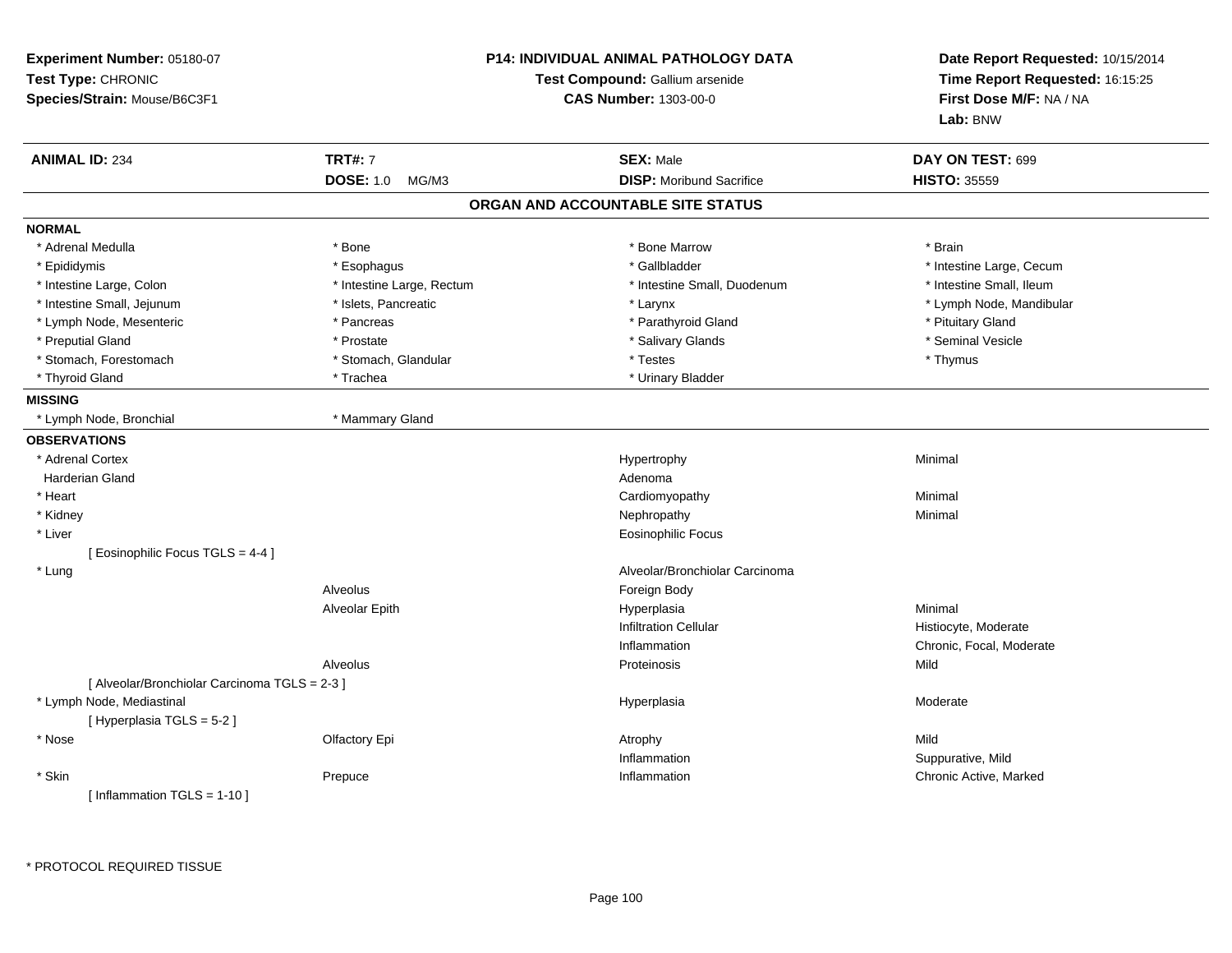| <b>Experiment Number: 05180-07</b><br>Test Type: CHRONIC<br>Species/Strain: Mouse/B6C3F1 | <b>P14: INDIVIDUAL ANIMAL PATHOLOGY DATA</b><br>Test Compound: Gallium arsenide<br><b>CAS Number: 1303-00-0</b> |                                   | Date Report Requested: 10/15/2014<br>Time Report Requested: 16:15:25<br>First Dose M/F: NA / NA<br>Lab: BNW |
|------------------------------------------------------------------------------------------|-----------------------------------------------------------------------------------------------------------------|-----------------------------------|-------------------------------------------------------------------------------------------------------------|
| <b>ANIMAL ID: 234</b>                                                                    | <b>TRT#: 7</b>                                                                                                  | <b>SEX: Male</b>                  | DAY ON TEST: 699                                                                                            |
|                                                                                          | <b>DOSE: 1.0</b><br>MG/M3                                                                                       | <b>DISP:</b> Moribund Sacrifice   | <b>HISTO: 35559</b>                                                                                         |
|                                                                                          |                                                                                                                 | ORGAN AND ACCOUNTABLE SITE STATUS |                                                                                                             |
| * Spleen                                                                                 |                                                                                                                 | Hematopoietic Cell Proliferation  | Mild                                                                                                        |
| PRIMARY CAUSE OF DEATH                                                                   | - Lung Alveolar/Bronchiolar Carcinoma                                                                           |                                   |                                                                                                             |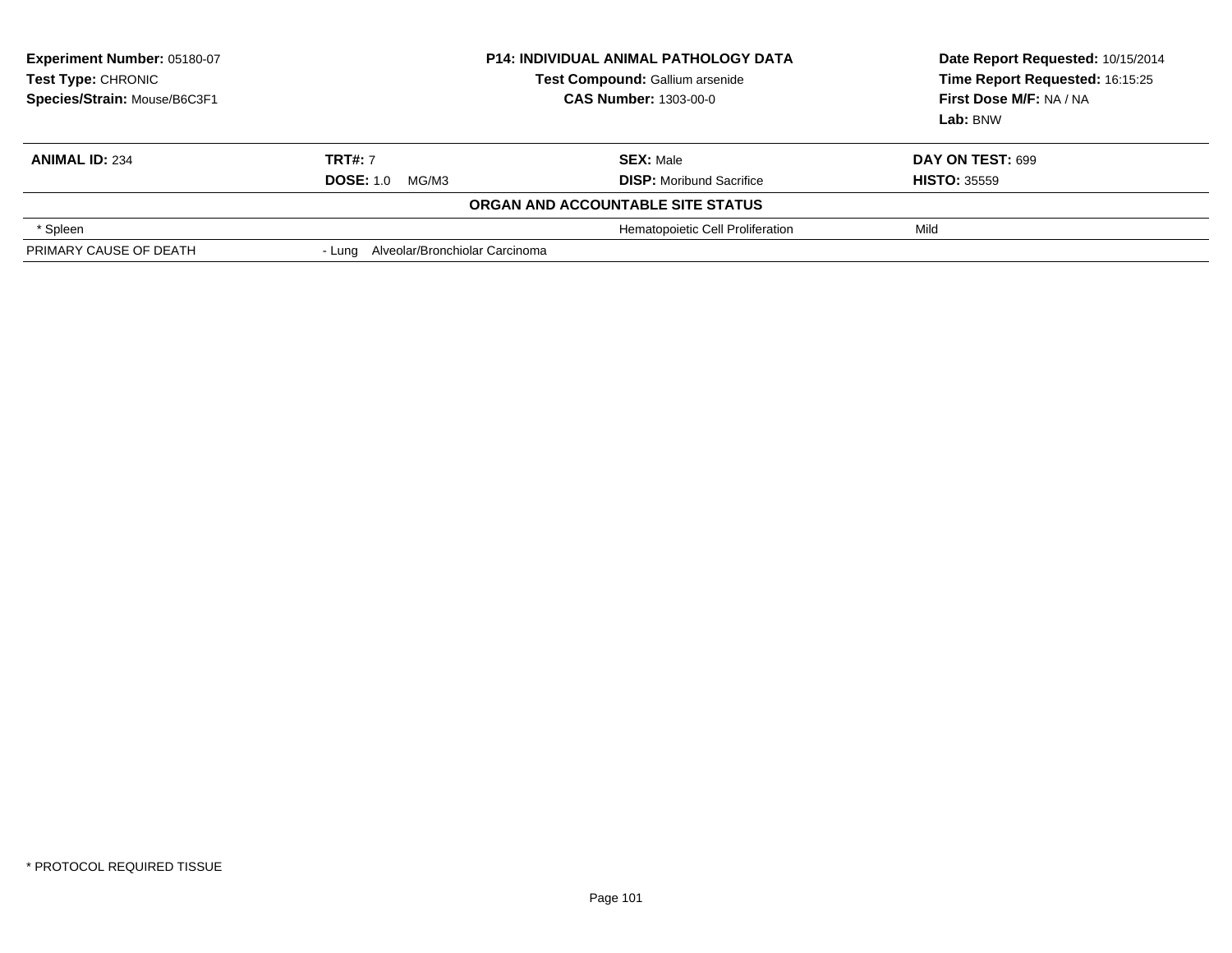| Experiment Number: 05180-07<br>Test Type: CHRONIC<br>Species/Strain: Mouse/B6C3F1 |                                  | P14: INDIVIDUAL ANIMAL PATHOLOGY DATA<br>Test Compound: Gallium arsenide<br><b>CAS Number: 1303-00-0</b> | Date Report Requested: 10/15/2014<br>Time Report Requested: 16:15:25<br>First Dose M/F: NA / NA<br>Lab: BNW |
|-----------------------------------------------------------------------------------|----------------------------------|----------------------------------------------------------------------------------------------------------|-------------------------------------------------------------------------------------------------------------|
| <b>ANIMAL ID: 235</b>                                                             | <b>TRT#: 7</b>                   | <b>SEX: Male</b>                                                                                         | DAY ON TEST: 659                                                                                            |
|                                                                                   | <b>DOSE: 1.0</b><br>MG/M3        | <b>DISP:</b> Moribund Sacrifice                                                                          | <b>HISTO: 35560</b>                                                                                         |
|                                                                                   |                                  | ORGAN AND ACCOUNTABLE SITE STATUS                                                                        |                                                                                                             |
| <b>NORMAL</b>                                                                     |                                  |                                                                                                          |                                                                                                             |
| * Adrenal Medulla                                                                 | * Bone                           | * Bone Marrow                                                                                            | * Brain                                                                                                     |
| * Epididymis                                                                      | * Esophagus                      | * Gallbladder                                                                                            | <b>Harderian Gland</b>                                                                                      |
| * Intestine Large, Cecum                                                          | * Intestine Large, Colon         | * Intestine Large, Rectum                                                                                | * Intestine Small, Duodenum                                                                                 |
| * Intestine Small, Ileum                                                          | * Intestine Small, Jejunum       | * Islets, Pancreatic                                                                                     | * Lymph Node, Bronchial                                                                                     |
| * Lymph Node, Mesenteric                                                          | * Nose                           | * Pancreas                                                                                               | * Parathyroid Gland                                                                                         |
| * Prostate                                                                        | * Salivary Glands                | * Seminal Vesicle                                                                                        | * Skin                                                                                                      |
| * Stomach, Forestomach                                                            | * Stomach, Glandular             | * Testes                                                                                                 | * Thyroid Gland                                                                                             |
| * Trachea                                                                         | * Urinary Bladder                |                                                                                                          |                                                                                                             |
| <b>MISSING</b>                                                                    |                                  |                                                                                                          |                                                                                                             |
| * Lymph Node, Mandibular                                                          | * Lymph Node, Mediastinal        | * Mammary Gland                                                                                          | * Pituitary Gland                                                                                           |
| * Thymus                                                                          |                                  |                                                                                                          |                                                                                                             |
| <b>OBSERVATIONS</b>                                                               |                                  |                                                                                                          |                                                                                                             |
| * Adrenal Cortex                                                                  |                                  | Hypertrophy                                                                                              | Minimal                                                                                                     |
| * Heart                                                                           |                                  | Cardiomyopathy                                                                                           | Minimal                                                                                                     |
| * Kidney                                                                          |                                  | Hydronephrosis                                                                                           | Mild                                                                                                        |
|                                                                                   |                                  | Nephropathy                                                                                              | Moderate                                                                                                    |
| * Larynx                                                                          | Squam Epithel                    | Hyperplasia                                                                                              | Minimal                                                                                                     |
| * Liver                                                                           |                                  | Hepatocellular Carcinoma                                                                                 |                                                                                                             |
| [ Hepatocellular Carcinoma TGLS = 1-10 ]                                          |                                  |                                                                                                          |                                                                                                             |
| * Lung                                                                            | Alveolus                         | Foreign Body                                                                                             |                                                                                                             |
|                                                                                   | Alveolar Epith                   | Hyperplasia                                                                                              | Minimal                                                                                                     |
|                                                                                   |                                  | <b>Infiltration Cellular</b>                                                                             | Histiocyte, Mild                                                                                            |
|                                                                                   | Alveolus                         | Proteinosis                                                                                              | Mild                                                                                                        |
| * Preputial Gland                                                                 |                                  | Ectasia                                                                                                  | Mild                                                                                                        |
|                                                                                   |                                  | Inflammation                                                                                             | Minimal                                                                                                     |
| * Spleen                                                                          |                                  | Hematopoietic Cell Proliferation                                                                         | Mild                                                                                                        |
| PRIMARY CAUSE OF DEATH                                                            | - Liver Hepatocellular Carcinoma |                                                                                                          |                                                                                                             |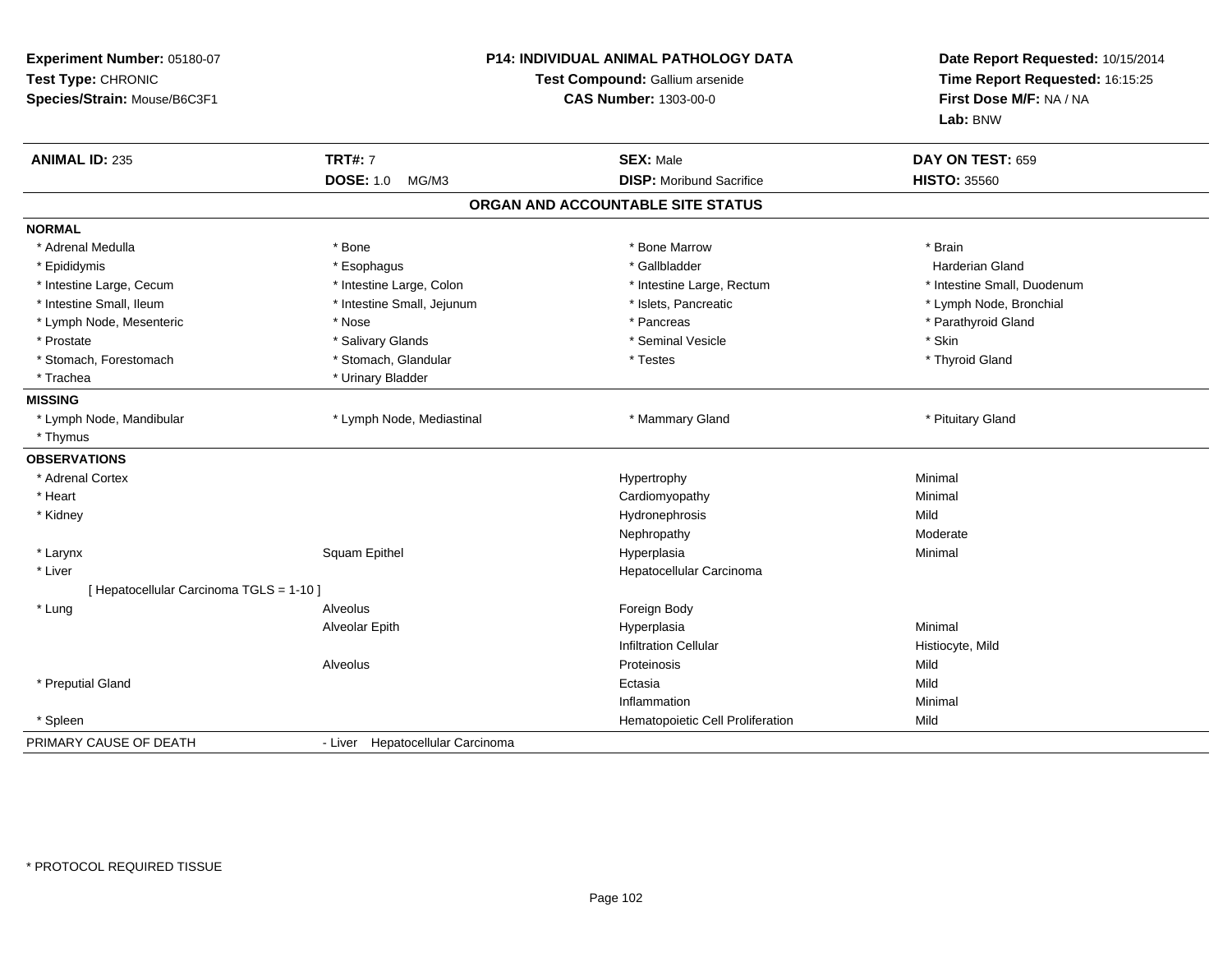| Experiment Number: 05180-07<br>Test Type: CHRONIC<br>Species/Strain: Mouse/B6C3F1 |                           | <b>P14: INDIVIDUAL ANIMAL PATHOLOGY DATA</b><br>Test Compound: Gallium arsenide<br><b>CAS Number: 1303-00-0</b> | Date Report Requested: 10/15/2014<br>Time Report Requested: 16:15:25<br>First Dose M/F: NA / NA<br>Lab: BNW |
|-----------------------------------------------------------------------------------|---------------------------|-----------------------------------------------------------------------------------------------------------------|-------------------------------------------------------------------------------------------------------------|
| <b>ANIMAL ID: 236</b>                                                             | <b>TRT#: 7</b>            | <b>SEX: Male</b>                                                                                                | DAY ON TEST: 734                                                                                            |
|                                                                                   | <b>DOSE: 1.0</b><br>MG/M3 | <b>DISP: Terminal Sacrifice</b>                                                                                 | <b>HISTO: 35561</b>                                                                                         |
|                                                                                   |                           | ORGAN AND ACCOUNTABLE SITE STATUS                                                                               |                                                                                                             |
| <b>NORMAL</b>                                                                     |                           |                                                                                                                 |                                                                                                             |
| * Adrenal Medulla                                                                 | * Bone                    | * Bone Marrow                                                                                                   | * Brain                                                                                                     |
| * Epididymis                                                                      | * Esophagus               | * Gallbladder                                                                                                   | <b>Harderian Gland</b>                                                                                      |
| * Intestine Large, Cecum                                                          | * Intestine Large, Colon  | * Intestine Large, Rectum                                                                                       | * Intestine Small, Duodenum                                                                                 |
| * Intestine Small, Ileum                                                          | * Islets, Pancreatic      | * Larynx                                                                                                        | * Lymph Node, Mandibular                                                                                    |
| * Lymph Node, Mediastinal                                                         | * Lymph Node, Mesenteric  | * Nose                                                                                                          | * Pancreas                                                                                                  |
| * Parathyroid Gland                                                               | * Pituitary Gland         | * Preputial Gland                                                                                               | * Prostate                                                                                                  |
| * Salivary Glands                                                                 | * Skin                    | * Spleen                                                                                                        | * Stomach, Glandular                                                                                        |
| * Testes                                                                          | * Thymus                  | * Trachea                                                                                                       | * Urinary Bladder                                                                                           |
| <b>MISSING</b>                                                                    |                           |                                                                                                                 |                                                                                                             |
| * Mammary Gland                                                                   |                           |                                                                                                                 |                                                                                                             |
| <b>OBSERVATIONS</b>                                                               |                           |                                                                                                                 |                                                                                                             |
| * Adrenal Cortex                                                                  |                           | Hypertrophy                                                                                                     | Minimal                                                                                                     |
| * Heart                                                                           |                           | Cardiomyopathy                                                                                                  | Minimal                                                                                                     |
| * Intestine Small, Jejunum                                                        |                           | Hemangiosarcoma                                                                                                 |                                                                                                             |
| * Kidney                                                                          |                           | Nephropathy                                                                                                     | Minimal                                                                                                     |
| * Liver                                                                           |                           | Hepatocellular Adenoma                                                                                          |                                                                                                             |
| [ Hepatocellular Adenoma TGLS = 1-10 ]                                            |                           |                                                                                                                 |                                                                                                             |
| * Lung                                                                            | Alveolus                  | Foreign Body                                                                                                    |                                                                                                             |
|                                                                                   | Alveolar Epith            | Hyperplasia                                                                                                     | Mild                                                                                                        |
|                                                                                   |                           | <b>Infiltration Cellular</b>                                                                                    | Histiocyte, Mild                                                                                            |
|                                                                                   |                           | Inflammation                                                                                                    | Suppurative, Focal, Moderate                                                                                |
|                                                                                   | Alveolus                  | Proteinosis                                                                                                     | Moderate                                                                                                    |
| * Lymph Node, Bronchial                                                           |                           | Hyperplasia                                                                                                     | Minimal                                                                                                     |
| * Seminal Vesicle                                                                 |                           | Inflammation                                                                                                    | Mild                                                                                                        |
| * Stomach, Forestomach                                                            |                           | Squamous Cell Papilloma                                                                                         |                                                                                                             |
| * Thyroid Gland                                                                   | <b>Follicular Cel</b>     | Hyperplasia                                                                                                     | Minimal                                                                                                     |
| PRIMARY CAUSE OF DEATH                                                            |                           |                                                                                                                 |                                                                                                             |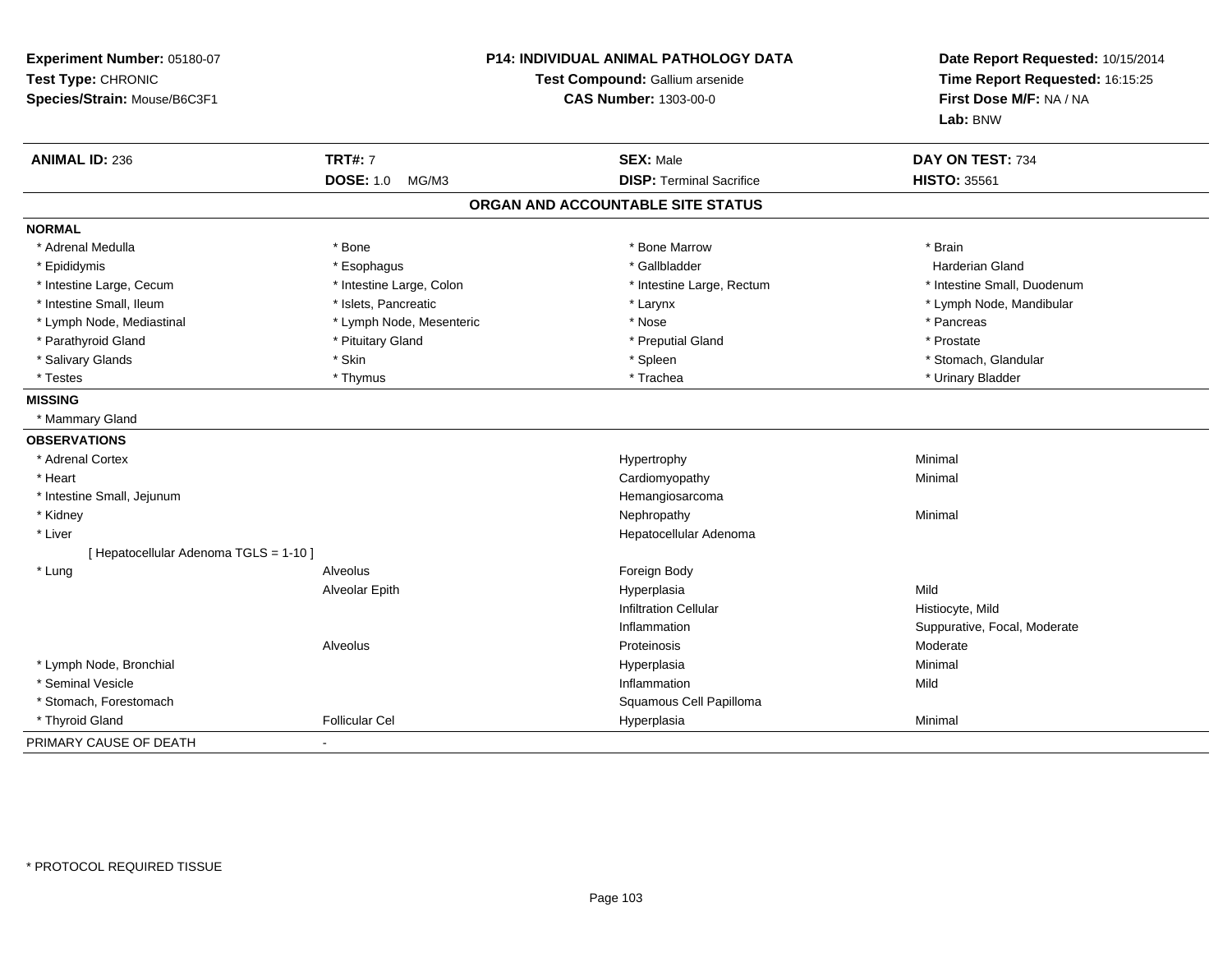| Experiment Number: 05180-07<br>Test Type: CHRONIC<br>Species/Strain: Mouse/B6C3F1 | <b>P14: INDIVIDUAL ANIMAL PATHOLOGY DATA</b><br>Test Compound: Gallium arsenide<br><b>CAS Number: 1303-00-0</b> |                                   | Date Report Requested: 10/15/2014<br>Time Report Requested: 16:15:25<br>First Dose M/F: NA / NA<br>Lab: BNW |  |
|-----------------------------------------------------------------------------------|-----------------------------------------------------------------------------------------------------------------|-----------------------------------|-------------------------------------------------------------------------------------------------------------|--|
| <b>ANIMAL ID: 237</b>                                                             | <b>TRT#: 7</b>                                                                                                  | <b>SEX: Male</b>                  | DAY ON TEST: 599                                                                                            |  |
|                                                                                   | <b>DOSE: 1.0</b><br>MG/M3                                                                                       | <b>DISP: Natural Death</b>        | <b>HISTO: 35562</b>                                                                                         |  |
|                                                                                   |                                                                                                                 | ORGAN AND ACCOUNTABLE SITE STATUS |                                                                                                             |  |
| <b>NORMAL</b>                                                                     |                                                                                                                 |                                   |                                                                                                             |  |
| * Bone                                                                            | * Epididymis                                                                                                    | * Esophagus                       | * Skin                                                                                                      |  |
| * Testes                                                                          |                                                                                                                 |                                   |                                                                                                             |  |
| <b>MISSING</b>                                                                    |                                                                                                                 |                                   |                                                                                                             |  |
| * Lymph Node, Mesenteric                                                          | * Mammary Gland                                                                                                 | * Parathyroid Gland               | * Preputial Gland                                                                                           |  |
| * Thymus                                                                          |                                                                                                                 |                                   |                                                                                                             |  |
| <b>AUTO PRECLUDES DIAG.</b>                                                       |                                                                                                                 |                                   |                                                                                                             |  |
| * Adrenal Cortex                                                                  | * Adrenal Medulla                                                                                               | * Bone Marrow                     | * Brain                                                                                                     |  |
| * Gallbladder                                                                     | * Intestine Large, Cecum                                                                                        | * Intestine Large, Colon          | * Intestine Large, Rectum                                                                                   |  |
| * Intestine Small, Duodenum                                                       | * Intestine Small, Ileum                                                                                        | * Intestine Small, Jejunum        | * Islets, Pancreatic                                                                                        |  |
| * Kidney                                                                          | * Larynx                                                                                                        | * Lymph Node, Bronchial           | * Lymph Node, Mandibular                                                                                    |  |
| * Lymph Node, Mediastinal                                                         | * Nose                                                                                                          | * Pancreas                        | * Pituitary Gland                                                                                           |  |
| * Prostate                                                                        | * Salivary Glands                                                                                               | * Seminal Vesicle                 | * Spleen                                                                                                    |  |
| * Stomach, Forestomach                                                            | * Stomach, Glandular                                                                                            | * Thyroid Gland                   | * Trachea                                                                                                   |  |
| * Urinary Bladder                                                                 |                                                                                                                 |                                   |                                                                                                             |  |
| <b>OBSERVATIONS</b>                                                               |                                                                                                                 |                                   |                                                                                                             |  |
| <b>Harderian Gland</b>                                                            |                                                                                                                 | Adenoma                           |                                                                                                             |  |
| * Heart                                                                           |                                                                                                                 | Cardiomyopathy                    | Minimal                                                                                                     |  |
| * Liver                                                                           |                                                                                                                 | Hemangiosarcoma                   |                                                                                                             |  |
| [Hemangiosarcoma TGLS = 1-4]                                                      |                                                                                                                 |                                   |                                                                                                             |  |
| * Lung                                                                            | Alveolus                                                                                                        | Foreign Body                      |                                                                                                             |  |
|                                                                                   | Alveolus                                                                                                        | Proteinosis                       | Mild                                                                                                        |  |
| PRIMARY CAUSE OF DEATH                                                            | - Liver Hemangiosarcoma                                                                                         |                                   |                                                                                                             |  |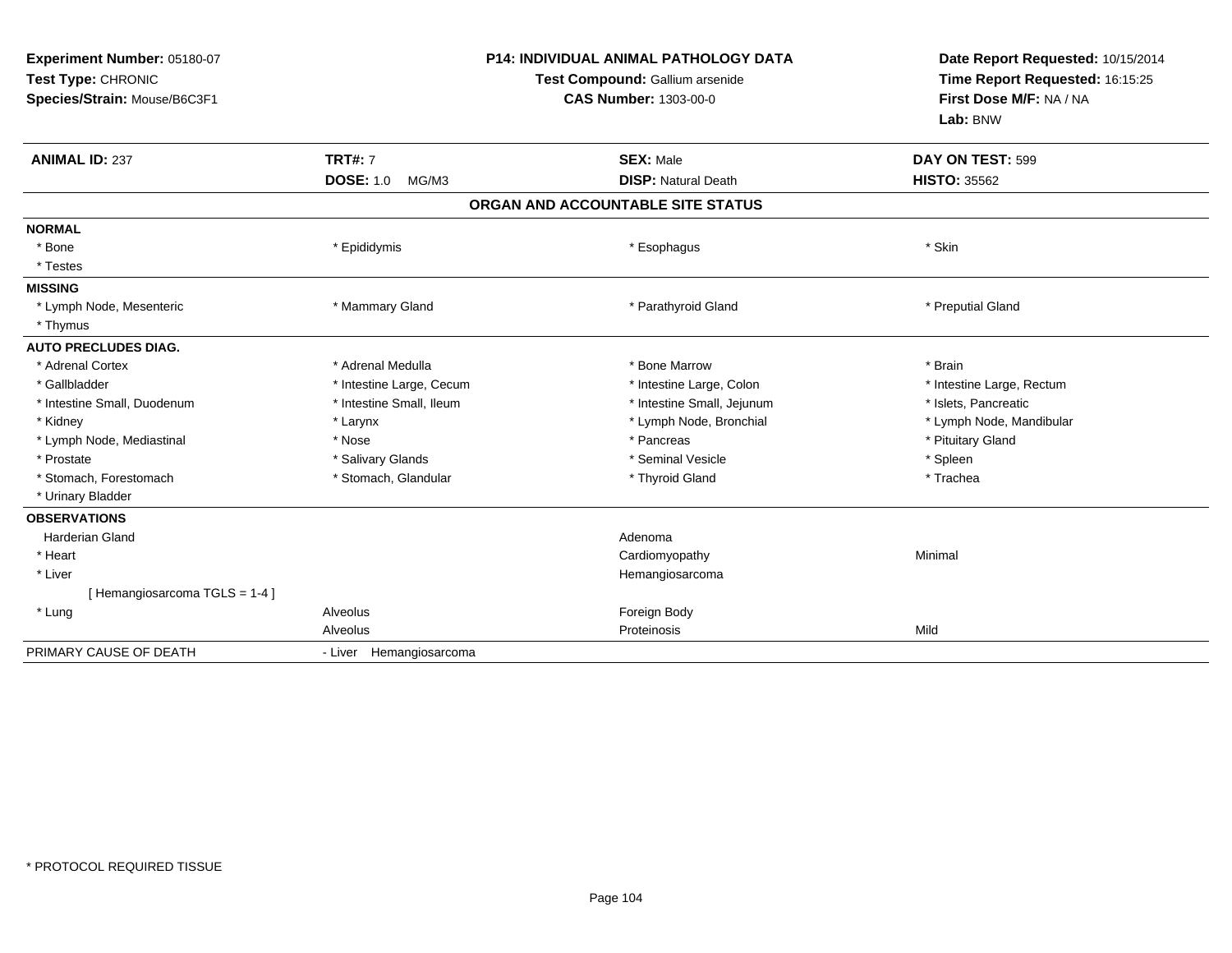| Experiment Number: 05180-07<br>Test Type: CHRONIC<br>Species/Strain: Mouse/B6C3F1 | P14: INDIVIDUAL ANIMAL PATHOLOGY DATA<br>Test Compound: Gallium arsenide<br><b>CAS Number: 1303-00-0</b> |                                   | Date Report Requested: 10/15/2014<br>Time Report Requested: 16:15:25<br>First Dose M/F: NA / NA<br>Lab: BNW |
|-----------------------------------------------------------------------------------|----------------------------------------------------------------------------------------------------------|-----------------------------------|-------------------------------------------------------------------------------------------------------------|
| <b>ANIMAL ID: 238</b>                                                             | <b>TRT#: 7</b>                                                                                           | <b>SEX: Male</b>                  | DAY ON TEST: 555                                                                                            |
|                                                                                   | <b>DOSE: 1.0</b><br>MG/M3                                                                                | <b>DISP:</b> Moribund Sacrifice   | <b>HISTO: 35563</b>                                                                                         |
|                                                                                   |                                                                                                          | ORGAN AND ACCOUNTABLE SITE STATUS |                                                                                                             |
| <b>NORMAL</b>                                                                     |                                                                                                          |                                   |                                                                                                             |
| * Adrenal Cortex                                                                  | * Adrenal Medulla                                                                                        | * Bone                            | * Brain                                                                                                     |
| * Epididymis                                                                      | * Esophagus                                                                                              | * Gallbladder                     | <b>Harderian Gland</b>                                                                                      |
| * Intestine Large, Cecum                                                          | * Intestine Large, Colon                                                                                 | * Intestine Large, Rectum         | * Intestine Small, Duodenum                                                                                 |
| * Intestine Small, Ileum                                                          | * Intestine Small, Jejunum                                                                               | * Islets, Pancreatic              | * Lymph Node, Mesenteric                                                                                    |
| * Nose                                                                            | * Pancreas                                                                                               | * Parathyroid Gland               | * Pituitary Gland                                                                                           |
| * Salivary Glands                                                                 | * Seminal Vesicle                                                                                        | * Stomach, Forestomach            | * Stomach, Glandular                                                                                        |
| * Testes                                                                          | * Thymus                                                                                                 | * Thyroid Gland                   | * Trachea                                                                                                   |
| <b>MISSING</b>                                                                    |                                                                                                          |                                   |                                                                                                             |
| * Lymph Node, Bronchial                                                           | * Lymph Node, Mandibular                                                                                 | * Lymph Node, Mediastinal         | * Mammary Gland                                                                                             |
| <b>OBSERVATIONS</b>                                                               |                                                                                                          |                                   |                                                                                                             |
| * Bone Marrow                                                                     |                                                                                                          | Hyperplasia                       | Mild                                                                                                        |
| * Heart                                                                           |                                                                                                          | Cardiomyopathy                    | Minimal                                                                                                     |
| * Kidney                                                                          |                                                                                                          | Inflammation                      | Chronic Active, Minimal                                                                                     |
|                                                                                   |                                                                                                          | Nephropathy                       | Minimal                                                                                                     |
| * Larynx                                                                          | Squam Epithel                                                                                            | Hyperplasia                       | Minimal                                                                                                     |
| * Liver                                                                           |                                                                                                          | Hematopoietic Cell Proliferation  | Minimal                                                                                                     |
| * Lung                                                                            |                                                                                                          | Alveolar/Bronchiolar Adenoma      |                                                                                                             |
|                                                                                   | Alveolus                                                                                                 | Foreign Body                      |                                                                                                             |
|                                                                                   | Alveolar Epith                                                                                           | Hyperplasia                       | Mild                                                                                                        |
|                                                                                   |                                                                                                          | <b>Infiltration Cellular</b>      | Histiocyte, Mild                                                                                            |
|                                                                                   | Alveolus                                                                                                 | Proteinosis                       | Minimal                                                                                                     |
| [ Alveolar/Bronchiolar Adenoma TGLS = 2-3 ]                                       |                                                                                                          |                                   |                                                                                                             |
| * Preputial Gland                                                                 |                                                                                                          | Inflammation                      | Mild                                                                                                        |
| * Prostate                                                                        |                                                                                                          | Inflammation                      | Moderate                                                                                                    |
| * Skin                                                                            | Prepuce                                                                                                  | Inflammation                      | Chronic Active, Marked                                                                                      |
| [Inflammation TGLS = 1-7]                                                         |                                                                                                          |                                   |                                                                                                             |
| * Spleen                                                                          |                                                                                                          | Hematopoietic Cell Proliferation  | Mild                                                                                                        |
| * Urinary Bladder                                                                 |                                                                                                          | Inflammation                      | Marked                                                                                                      |
| [ Inflammation TGLS = 3-8 ]                                                       |                                                                                                          |                                   |                                                                                                             |
| DDIMADV CALICE OF DEATH                                                           | <b>Lirinary Pladdor</b> Inflammation                                                                     |                                   |                                                                                                             |

PRIMARY CAUSE OF DEATH

- Urinary Bladder Inflammation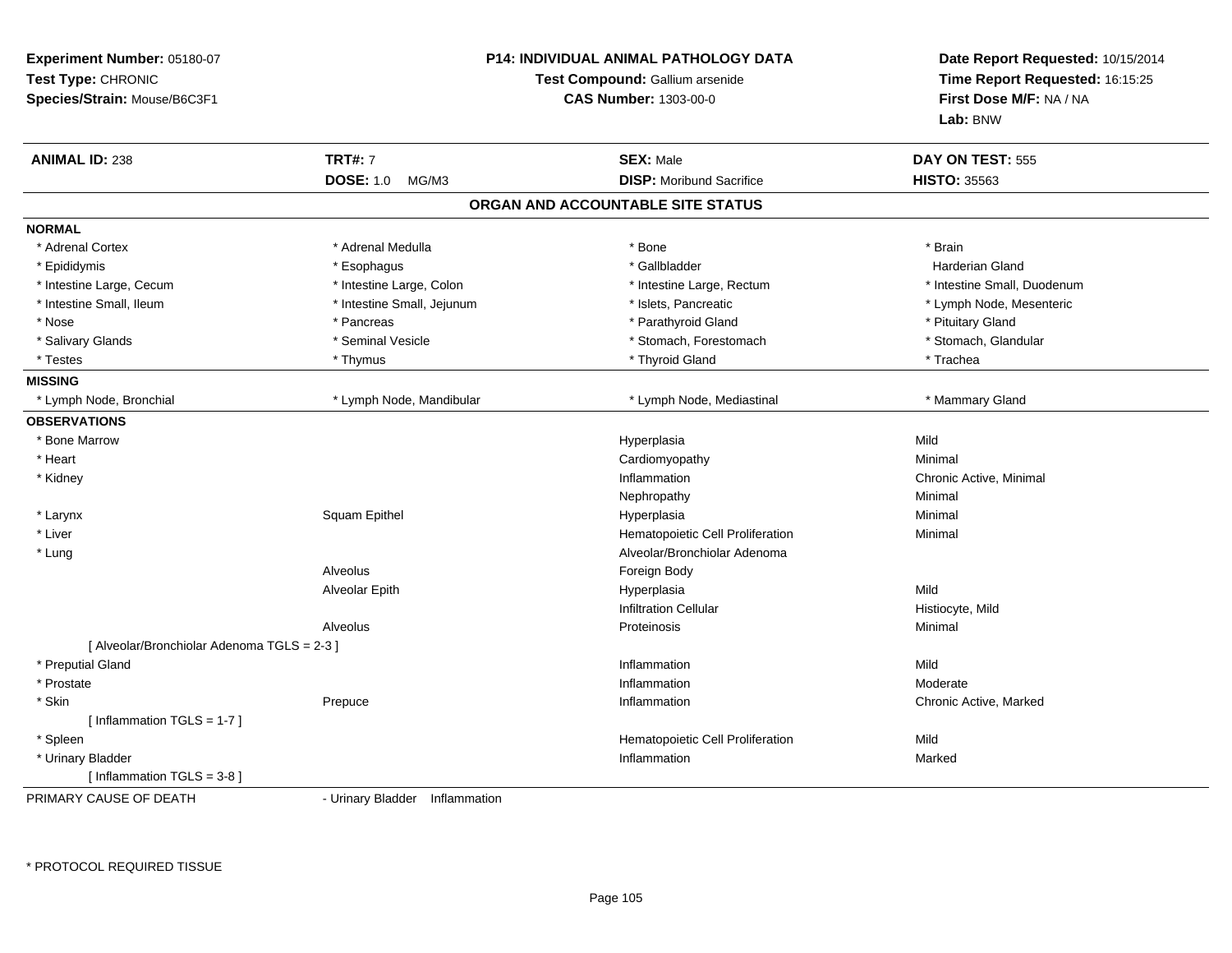| <b>Experiment Number: 05180-07</b><br>Test Type: CHRONIC<br>Species/Strain: Mouse/B6C3F1 | <b>P14: INDIVIDUAL ANIMAL PATHOLOGY DATA</b><br>Test Compound: Gallium arsenide<br><b>CAS Number: 1303-00-0</b> |                                   | Date Report Requested: 10/15/2014<br>Time Report Requested: 16:15:25<br>First Dose M/F: NA / NA<br>Lab: BNW |
|------------------------------------------------------------------------------------------|-----------------------------------------------------------------------------------------------------------------|-----------------------------------|-------------------------------------------------------------------------------------------------------------|
| <b>ANIMAL ID: 238</b>                                                                    | <b>TRT#: 7</b>                                                                                                  | <b>SEX: Male</b>                  | <b>DAY ON TEST: 555</b>                                                                                     |
|                                                                                          | <b>DOSE: 1.0</b><br>MG/M3                                                                                       | <b>DISP:</b> Moribund Sacrifice   | <b>HISTO: 35563</b>                                                                                         |
|                                                                                          |                                                                                                                 | ORGAN AND ACCOUNTABLE SITE STATUS |                                                                                                             |
| CONTRIBUTORY CAUSE OF DEATH                                                              | - Skin Prepuce Inflammation                                                                                     |                                   |                                                                                                             |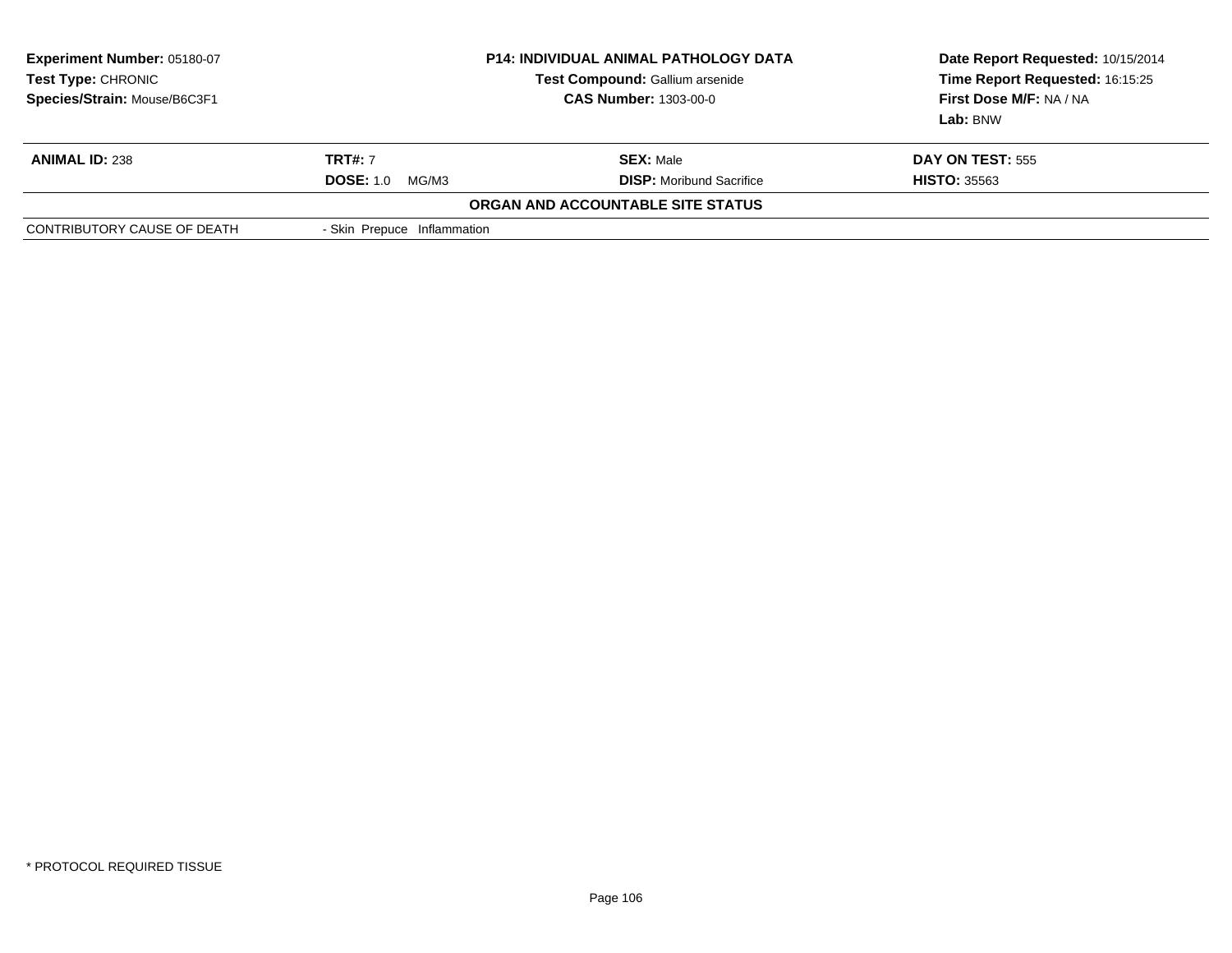| Experiment Number: 05180-07<br>Test Type: CHRONIC<br>Species/Strain: Mouse/B6C3F1 | P14: INDIVIDUAL ANIMAL PATHOLOGY DATA<br>Test Compound: Gallium arsenide<br><b>CAS Number: 1303-00-0</b> |                                                                     | Date Report Requested: 10/15/2014<br>Time Report Requested: 16:15:25<br>First Dose M/F: NA / NA<br>Lab: BNW |
|-----------------------------------------------------------------------------------|----------------------------------------------------------------------------------------------------------|---------------------------------------------------------------------|-------------------------------------------------------------------------------------------------------------|
| <b>ANIMAL ID: 239</b>                                                             | <b>TRT#: 7</b>                                                                                           | <b>SEX: Male</b>                                                    | DAY ON TEST: 716                                                                                            |
|                                                                                   | <b>DOSE: 1.0</b><br>MG/M3                                                                                | <b>DISP: Natural Death</b>                                          | <b>HISTO: 35564</b>                                                                                         |
|                                                                                   |                                                                                                          | ORGAN AND ACCOUNTABLE SITE STATUS                                   |                                                                                                             |
| <b>NORMAL</b>                                                                     |                                                                                                          |                                                                     |                                                                                                             |
| * Adrenal Cortex                                                                  | * Adrenal Medulla                                                                                        | * Bone                                                              | * Bone Marrow                                                                                               |
| * Brain                                                                           | * Epididymis                                                                                             | * Esophagus                                                         | <b>Harderian Gland</b>                                                                                      |
| * Heart                                                                           | * Intestine Large, Colon                                                                                 | * Larynx                                                            | * Nose                                                                                                      |
| * Pituitary Gland                                                                 | * Prostate                                                                                               | * Salivary Glands                                                   | * Skin                                                                                                      |
| * Stomach, Forestomach                                                            | * Testes                                                                                                 | * Trachea                                                           |                                                                                                             |
| <b>MISSING</b>                                                                    |                                                                                                          |                                                                     |                                                                                                             |
| * Lymph Node, Mandibular                                                          | * Mammary Gland                                                                                          | * Parathyroid Gland                                                 | * Thymus                                                                                                    |
| <b>AUTO PRECLUDES DIAG.</b>                                                       |                                                                                                          |                                                                     |                                                                                                             |
| * Gallbladder                                                                     | * Intestine Large, Cecum                                                                                 | * Intestine Large, Rectum                                           | * Intestine Small, Duodenum                                                                                 |
| * Intestine Small, Ileum                                                          | * Intestine Small, Jejunum                                                                               | * Islets, Pancreatic                                                | * Pancreas                                                                                                  |
| * Seminal Vesicle                                                                 | * Spleen                                                                                                 | * Urinary Bladder                                                   |                                                                                                             |
| <b>OBSERVATIONS</b>                                                               |                                                                                                          |                                                                     |                                                                                                             |
| * Kidney                                                                          |                                                                                                          | Nephropathy                                                         | Minimal                                                                                                     |
| * Liver                                                                           |                                                                                                          | Histiocytic Sarcoma                                                 |                                                                                                             |
| [ Histiocytic Sarcoma TGLS = 2-4+10 ]                                             |                                                                                                          |                                                                     |                                                                                                             |
| * Lung                                                                            | Alveolus                                                                                                 | Foreign Body<br>Histiocytic Sarcoma<br><b>Infiltration Cellular</b> | Histiocyte, Mild                                                                                            |
|                                                                                   | Alveolus                                                                                                 | Proteinosis                                                         | Mild                                                                                                        |
| * Lymph Node, Bronchial                                                           |                                                                                                          | Histiocytic Sarcoma                                                 |                                                                                                             |
| * Lymph Node, Mediastinal                                                         |                                                                                                          | Histiocytic Sarcoma                                                 |                                                                                                             |
| * Lymph Node, Mesenteric<br>[Histiocytic Sarcoma TGLS = 3-6]                      |                                                                                                          | Histiocytic Sarcoma                                                 |                                                                                                             |
| * Preputial Gland                                                                 |                                                                                                          | Inflammation                                                        | Mild                                                                                                        |
| * Stomach, Glandular                                                              |                                                                                                          | Ulcer                                                               | Minimal                                                                                                     |
| * Thyroid Gland                                                                   | <b>Follicular Cel</b>                                                                                    | Hyperplasia                                                         | Minimal                                                                                                     |
| PRIMARY CAUSE OF DEATH                                                            | - Liver Histiocytic Sarcoma                                                                              |                                                                     |                                                                                                             |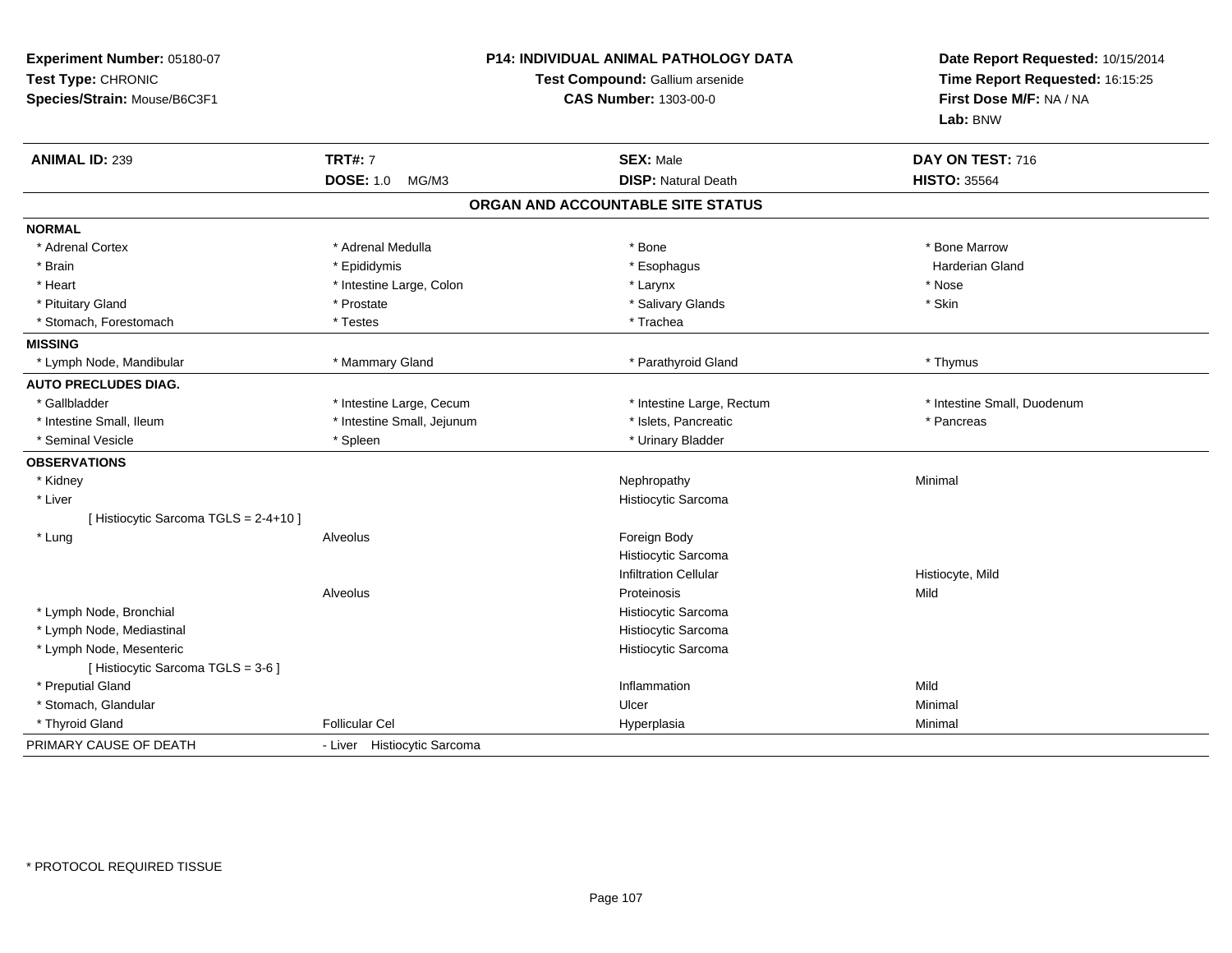| Experiment Number: 05180-07<br>Test Type: CHRONIC<br>Species/Strain: Mouse/B6C3F1 | P14: INDIVIDUAL ANIMAL PATHOLOGY DATA<br>Test Compound: Gallium arsenide<br><b>CAS Number: 1303-00-0</b> |                                   | Date Report Requested: 10/15/2014<br>Time Report Requested: 16:15:25<br>First Dose M/F: NA / NA<br>Lab: BNW |  |
|-----------------------------------------------------------------------------------|----------------------------------------------------------------------------------------------------------|-----------------------------------|-------------------------------------------------------------------------------------------------------------|--|
| <b>ANIMAL ID: 240</b>                                                             | <b>TRT#: 7</b>                                                                                           | <b>SEX: Male</b>                  | DAY ON TEST: 734                                                                                            |  |
|                                                                                   | <b>DOSE: 1.0</b><br>MG/M3                                                                                | <b>DISP: Terminal Sacrifice</b>   | <b>HISTO: 35565</b>                                                                                         |  |
|                                                                                   |                                                                                                          | ORGAN AND ACCOUNTABLE SITE STATUS |                                                                                                             |  |
| <b>NORMAL</b>                                                                     |                                                                                                          |                                   |                                                                                                             |  |
| * Adrenal Medulla                                                                 | * Bone                                                                                                   | * Bone Marrow                     | * Brain                                                                                                     |  |
| * Esophagus                                                                       | * Gallbladder                                                                                            | Harderian Gland                   | * Intestine Large, Cecum                                                                                    |  |
| * Intestine Large, Colon                                                          | * Intestine Large, Rectum                                                                                | * Intestine Small, Duodenum       | * Intestine Small, Ileum                                                                                    |  |
| * Intestine Small, Jejunum                                                        | * Islets, Pancreatic                                                                                     | * Larynx                          | * Lymph Node, Mesenteric                                                                                    |  |
| * Nose                                                                            | * Pancreas                                                                                               | * Parathyroid Gland               | * Pituitary Gland                                                                                           |  |
| * Preputial Gland                                                                 | * Prostate                                                                                               | * Salivary Glands                 | * Seminal Vesicle                                                                                           |  |
| * Skin                                                                            | * Stomach, Forestomach                                                                                   | * Stomach, Glandular              | * Testes                                                                                                    |  |
| * Thymus                                                                          | * Thyroid Gland                                                                                          | * Trachea                         | * Urinary Bladder                                                                                           |  |
| <b>MISSING</b>                                                                    |                                                                                                          |                                   |                                                                                                             |  |
| * Lymph Node, Mandibular                                                          | * Lymph Node, Mediastinal                                                                                | * Mammary Gland                   |                                                                                                             |  |
| <b>OBSERVATIONS</b>                                                               |                                                                                                          |                                   |                                                                                                             |  |
| * Adrenal Cortex                                                                  |                                                                                                          | Hypertrophy                       | Minimal                                                                                                     |  |
| * Epididymis                                                                      |                                                                                                          | Granuloma Sperm                   | Mild                                                                                                        |  |
| * Heart                                                                           |                                                                                                          | Cardiomyopathy                    | Minimal                                                                                                     |  |
| * Kidney                                                                          | Cortex                                                                                                   | Cyst                              | Mild                                                                                                        |  |
|                                                                                   |                                                                                                          | Nephropathy                       | Minimal                                                                                                     |  |
| * Liver                                                                           |                                                                                                          | Hepatocellular Adenoma            |                                                                                                             |  |
| [ Hepatocellular Adenoma TGLS = 2-4 ]                                             |                                                                                                          |                                   |                                                                                                             |  |
| * Lung                                                                            |                                                                                                          | Alveolar/Bronchiolar Adenoma      |                                                                                                             |  |
|                                                                                   | Alveolus                                                                                                 | Foreign Body                      |                                                                                                             |  |
|                                                                                   | Alveolar Epith                                                                                           | Hyperplasia                       | Mild                                                                                                        |  |
|                                                                                   |                                                                                                          | <b>Infiltration Cellular</b>      | Histiocyte, Moderate                                                                                        |  |
|                                                                                   | Alveolus                                                                                                 | Proteinosis                       | Mild                                                                                                        |  |
| [ Alveolar/Bronchiolar Adenoma TGLS = 3-10 ]                                      |                                                                                                          |                                   |                                                                                                             |  |
| * Lymph Node, Bronchial                                                           |                                                                                                          | Hyperplasia                       | Moderate                                                                                                    |  |
| [Hyperplasia TGLS = 1-3]                                                          |                                                                                                          |                                   |                                                                                                             |  |
| * Spleen                                                                          |                                                                                                          | Hematopoietic Cell Proliferation  | Mild                                                                                                        |  |
| PRIMARY CAUSE OF DEATH                                                            |                                                                                                          |                                   |                                                                                                             |  |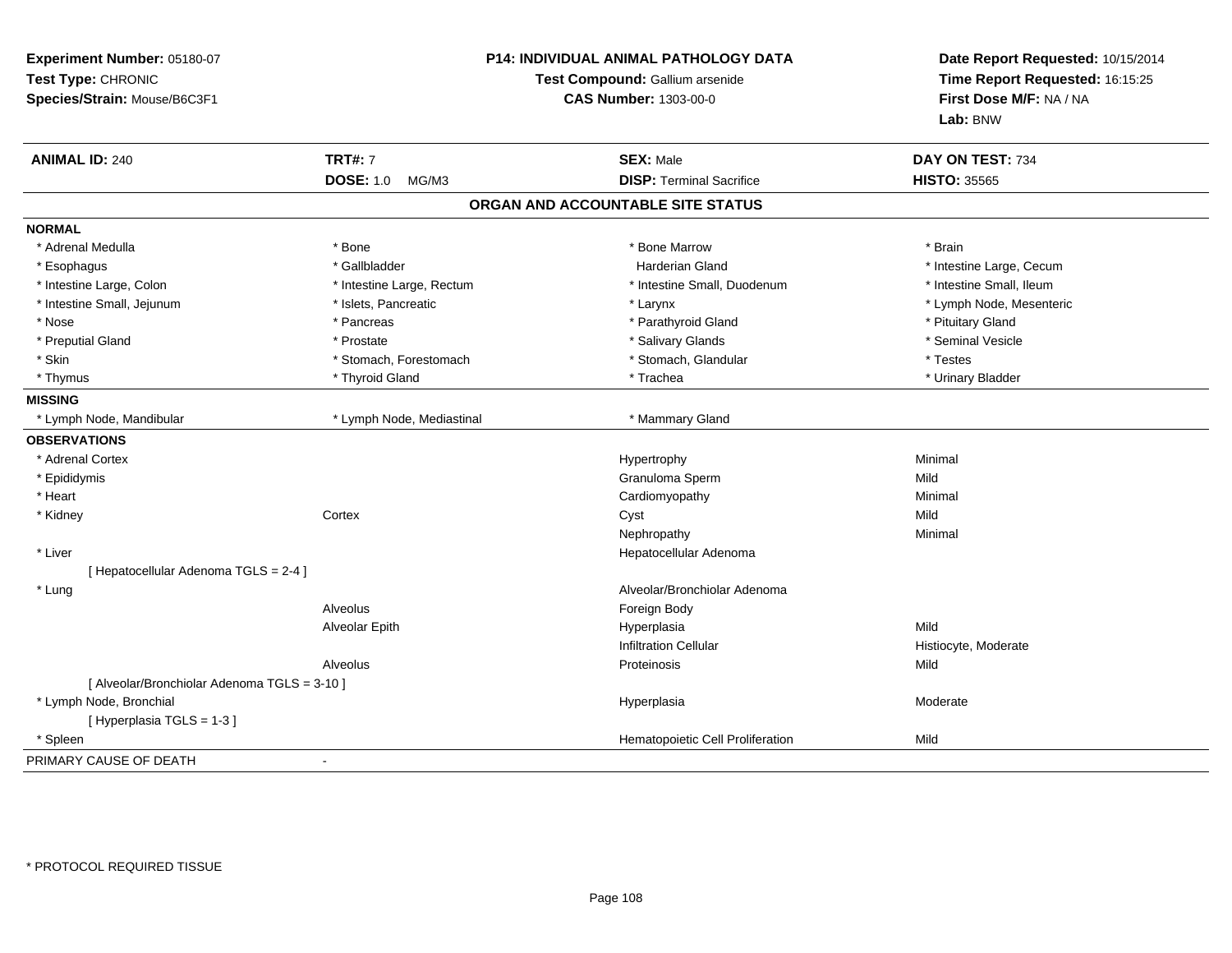| Experiment Number: 05180-07<br>Test Type: CHRONIC<br>Species/Strain: Mouse/B6C3F1 |                           | <b>P14: INDIVIDUAL ANIMAL PATHOLOGY DATA</b><br>Test Compound: Gallium arsenide<br><b>CAS Number: 1303-00-0</b> |                          |
|-----------------------------------------------------------------------------------|---------------------------|-----------------------------------------------------------------------------------------------------------------|--------------------------|
| <b>ANIMAL ID: 241</b>                                                             | <b>TRT#: 7</b>            | <b>SEX: Male</b>                                                                                                | DAY ON TEST: 734         |
|                                                                                   | <b>DOSE: 1.0</b><br>MG/M3 | <b>DISP: Terminal Sacrifice</b>                                                                                 | <b>HISTO: 35566</b>      |
|                                                                                   |                           | ORGAN AND ACCOUNTABLE SITE STATUS                                                                               |                          |
| <b>NORMAL</b>                                                                     |                           |                                                                                                                 |                          |
| * Adrenal Medulla                                                                 | * Bone                    | * Bone Marrow                                                                                                   | * Brain                  |
| * Epididymis                                                                      | * Esophagus               | * Gallbladder                                                                                                   | * Intestine Large, Cecum |
| * Intestine Large, Colon                                                          | * Intestine Large, Rectum | * Intestine Small, Duodenum                                                                                     | * Intestine Small, Ileum |
| * Intestine Small, Jejunum                                                        | * Islets, Pancreatic      | * Larynx                                                                                                        | * Lymph Node, Mesenteric |
| * Nose                                                                            | * Pancreas                | * Parathyroid Gland                                                                                             | * Pituitary Gland        |
| * Preputial Gland                                                                 | * Prostate                | * Salivary Glands                                                                                               | * Seminal Vesicle        |
| * Skin                                                                            | * Stomach, Forestomach    | * Stomach, Glandular                                                                                            | * Testes                 |
| * Thymus                                                                          | * Thyroid Gland           | * Trachea                                                                                                       | * Urinary Bladder        |
| <b>MISSING</b>                                                                    |                           |                                                                                                                 |                          |
| * Lymph Node, Mandibular                                                          | * Lymph Node, Mediastinal | * Mammary Gland                                                                                                 |                          |
| <b>OBSERVATIONS</b>                                                               |                           |                                                                                                                 |                          |
| * Adrenal Cortex                                                                  |                           | Hyperplasia                                                                                                     | Minimal                  |
| <b>Harderian Gland</b>                                                            |                           | Carcinoma                                                                                                       |                          |
| [ Carcinoma TGLS = $2-11$ ]                                                       |                           |                                                                                                                 |                          |
| * Heart                                                                           |                           | Cardiomyopathy                                                                                                  | Minimal                  |
| * Kidney                                                                          |                           | Hydronephrosis                                                                                                  | Minimal                  |
|                                                                                   |                           | Nephropathy                                                                                                     | Mild                     |
| * Liver                                                                           |                           | Hepatocellular Carcinoma                                                                                        | Multiple                 |
| [ Hepatocellular Carcinoma TGLS = 1-10 ]                                          |                           |                                                                                                                 |                          |
| * Lung                                                                            | Alveolus                  | Foreign Body                                                                                                    |                          |
|                                                                                   | Alveolar Epith            | Hyperplasia                                                                                                     | Mild                     |
|                                                                                   |                           | <b>Infiltration Cellular</b>                                                                                    | Histiocyte, Mild         |
|                                                                                   |                           | Inflammation                                                                                                    | Suppurative, Focal, Mild |
|                                                                                   | Alveolus                  | Proteinosis                                                                                                     | Minimal                  |
| * Lymph Node, Bronchial                                                           |                           | Hyperplasia                                                                                                     | Mild                     |
| * Spleen                                                                          |                           | Hematopoietic Cell Proliferation                                                                                | Mild                     |
| PRIMARY CAUSE OF DEATH                                                            | $\blacksquare$            |                                                                                                                 |                          |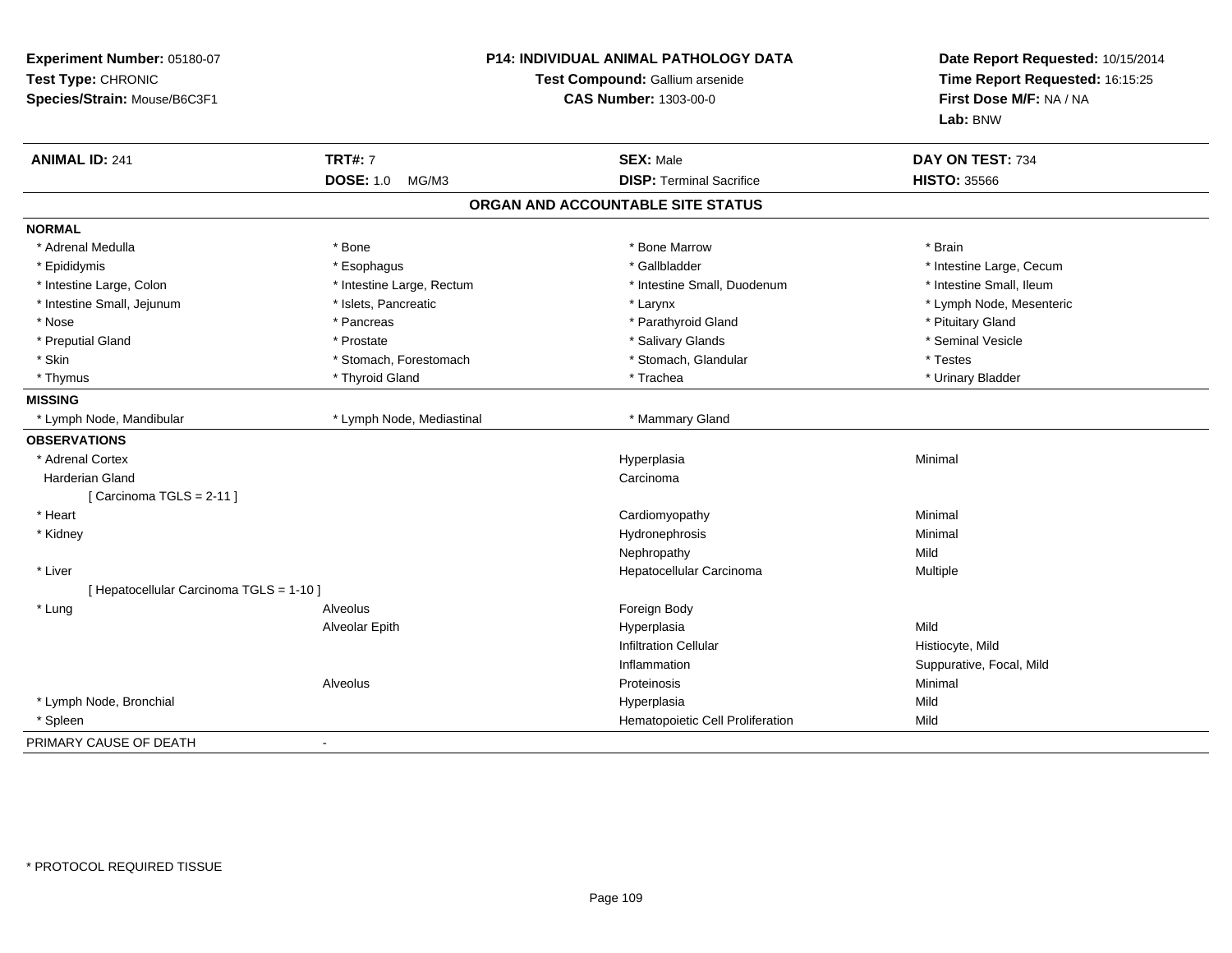| Experiment Number: 05180-07<br>Test Type: CHRONIC<br>Species/Strain: Mouse/B6C3F1 |                            | <b>P14: INDIVIDUAL ANIMAL PATHOLOGY DATA</b><br>Test Compound: Gallium arsenide<br><b>CAS Number: 1303-00-0</b> | Date Report Requested: 10/15/2014<br>Time Report Requested: 16:15:25<br>First Dose M/F: NA / NA<br>Lab: BNW |
|-----------------------------------------------------------------------------------|----------------------------|-----------------------------------------------------------------------------------------------------------------|-------------------------------------------------------------------------------------------------------------|
| <b>ANIMAL ID: 242</b>                                                             | <b>TRT#: 7</b>             | <b>SEX: Male</b>                                                                                                | DAY ON TEST: 734                                                                                            |
|                                                                                   | <b>DOSE: 1.0</b><br>MG/M3  | <b>DISP: Terminal Sacrifice</b>                                                                                 | <b>HISTO: 35567</b>                                                                                         |
|                                                                                   |                            | ORGAN AND ACCOUNTABLE SITE STATUS                                                                               |                                                                                                             |
| <b>NORMAL</b>                                                                     |                            |                                                                                                                 |                                                                                                             |
| * Adrenal Medulla                                                                 | * Bone                     | * Bone Marrow                                                                                                   | * Brain                                                                                                     |
| * Epididymis                                                                      | * Esophagus                | * Gallbladder                                                                                                   | <b>Harderian Gland</b>                                                                                      |
| * Intestine Large, Cecum                                                          | * Intestine Large, Colon   | * Intestine Large, Rectum                                                                                       | * Intestine Small, Duodenum                                                                                 |
| * Intestine Small, Ileum                                                          | * Intestine Small, Jejunum | * Islets, Pancreatic                                                                                            | * Larynx                                                                                                    |
| * Lymph Node, Mandibular                                                          | * Lymph Node, Mediastinal  | * Lymph Node, Mesenteric                                                                                        | * Nose                                                                                                      |
| * Parathyroid Gland                                                               | * Pituitary Gland          | * Preputial Gland                                                                                               | * Prostate                                                                                                  |
| * Salivary Glands                                                                 | * Seminal Vesicle          | * Skin                                                                                                          | * Spleen                                                                                                    |
| * Stomach, Forestomach                                                            | * Stomach, Glandular       | * Testes                                                                                                        | * Thymus                                                                                                    |
| * Thyroid Gland                                                                   | * Trachea                  | * Urinary Bladder                                                                                               |                                                                                                             |
| <b>MISSING</b>                                                                    |                            |                                                                                                                 |                                                                                                             |
| * Mammary Gland                                                                   |                            |                                                                                                                 |                                                                                                             |
| <b>OBSERVATIONS</b>                                                               |                            |                                                                                                                 |                                                                                                             |
| * Adrenal Cortex                                                                  |                            | Hypertrophy                                                                                                     | Minimal                                                                                                     |
| * Heart                                                                           |                            | Cardiomyopathy                                                                                                  | Mild                                                                                                        |
| * Kidney                                                                          |                            | Nephropathy                                                                                                     | Minimal                                                                                                     |
| * Liver                                                                           |                            | <b>Eosinophilic Focus</b>                                                                                       | Multiple                                                                                                    |
|                                                                                   |                            | Hepatocellular Adenoma                                                                                          |                                                                                                             |
| [ Eosinophilic Focus TGLS = 1,2-4 ]                                               |                            |                                                                                                                 |                                                                                                             |
| [ Hepatocellular Adenoma TGLS = 3-10 ]                                            |                            |                                                                                                                 |                                                                                                             |
| * Lung                                                                            |                            | Alveolar/Bronchiolar Adenoma                                                                                    |                                                                                                             |
|                                                                                   | Alveolus                   | Foreign Body                                                                                                    |                                                                                                             |
|                                                                                   | Alveolar Epith             | Hyperplasia                                                                                                     | Moderate                                                                                                    |
|                                                                                   |                            | <b>Infiltration Cellular</b>                                                                                    | Histiocyte, Mild                                                                                            |
|                                                                                   | Alveolus                   | Proteinosis                                                                                                     | Mild                                                                                                        |
| [ Alveolar/Bronchiolar Adenoma TGLS = 4-3 ]                                       |                            |                                                                                                                 |                                                                                                             |
| * Lymph Node, Bronchial                                                           |                            | Hyperplasia                                                                                                     | Mild                                                                                                        |
| * Pancreas                                                                        |                            | Atrophy                                                                                                         | Minimal                                                                                                     |
| PRIMARY CAUSE OF DEATH                                                            | $\sim$                     |                                                                                                                 |                                                                                                             |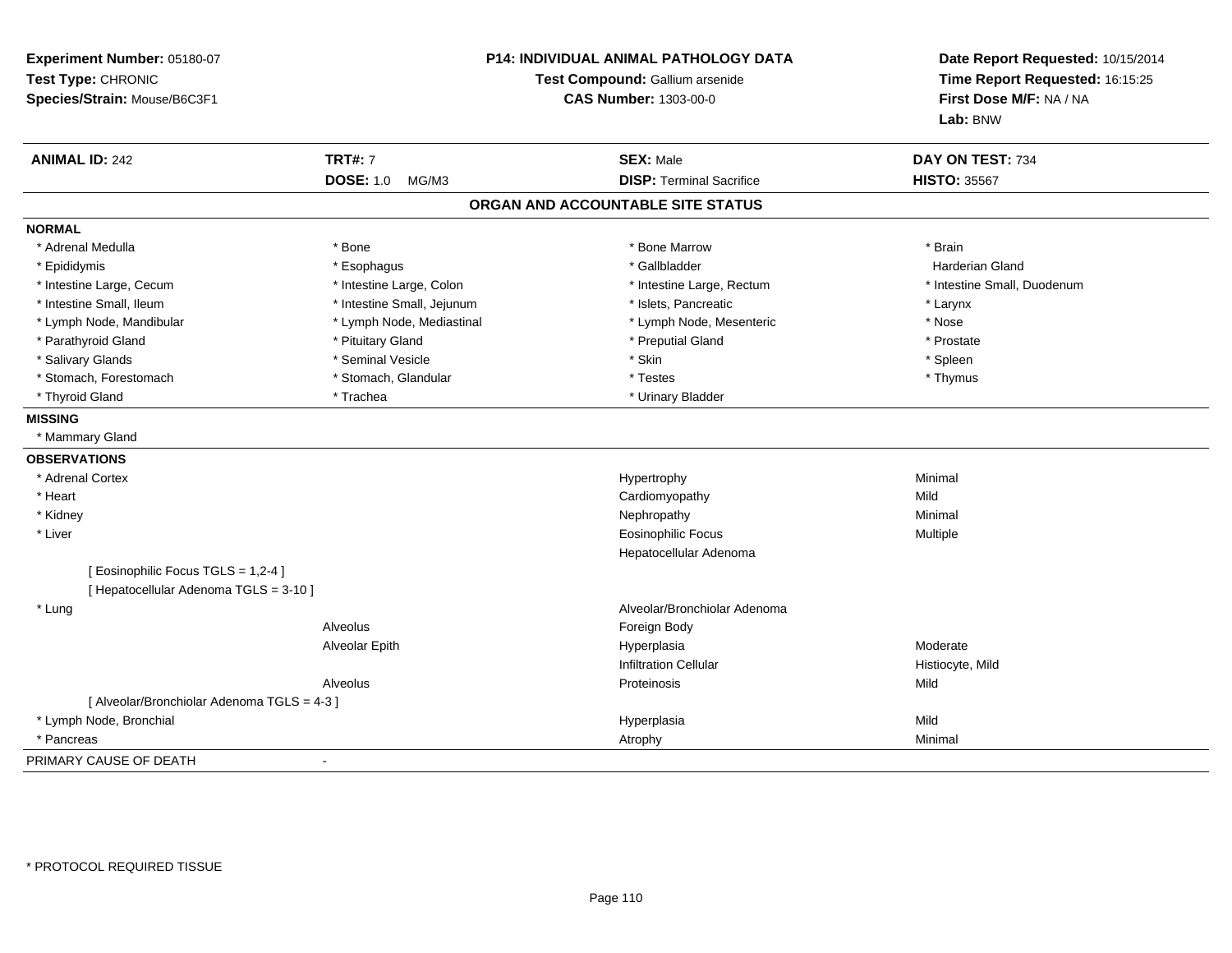| Experiment Number: 05180-07<br>Test Type: CHRONIC<br>Species/Strain: Mouse/B6C3F1 |                            | <b>P14: INDIVIDUAL ANIMAL PATHOLOGY DATA</b><br>Test Compound: Gallium arsenide<br><b>CAS Number: 1303-00-0</b> | Date Report Requested: 10/15/2014<br>Time Report Requested: 16:15:25<br>First Dose M/F: NA / NA<br>Lab: BNW |
|-----------------------------------------------------------------------------------|----------------------------|-----------------------------------------------------------------------------------------------------------------|-------------------------------------------------------------------------------------------------------------|
| <b>ANIMAL ID: 243</b>                                                             | <b>TRT#: 7</b>             | <b>SEX: Male</b>                                                                                                | DAY ON TEST: 733                                                                                            |
|                                                                                   | <b>DOSE: 1.0</b><br>MG/M3  | <b>DISP: Terminal Sacrifice</b>                                                                                 | <b>HISTO: 35568</b>                                                                                         |
|                                                                                   |                            | ORGAN AND ACCOUNTABLE SITE STATUS                                                                               |                                                                                                             |
| <b>NORMAL</b>                                                                     |                            |                                                                                                                 |                                                                                                             |
| * Adrenal Medulla                                                                 | * Bone                     | * Bone Marrow                                                                                                   | * Brain                                                                                                     |
| * Epididymis                                                                      | * Esophagus                | * Gallbladder                                                                                                   | <b>Harderian Gland</b>                                                                                      |
| * Intestine Large, Cecum                                                          | * Intestine Large, Colon   | * Intestine Large, Rectum                                                                                       | * Intestine Small, Duodenum                                                                                 |
| * Intestine Small, Ileum                                                          | * Intestine Small, Jejunum | * Islets, Pancreatic                                                                                            | * Larynx                                                                                                    |
| * Liver                                                                           | * Lymph Node, Mandibular   | * Lymph Node, Mediastinal                                                                                       | * Lymph Node, Mesenteric                                                                                    |
| * Nose                                                                            | * Pancreas                 | * Parathyroid Gland                                                                                             | * Pituitary Gland                                                                                           |
| * Preputial Gland                                                                 | * Prostate                 | * Salivary Glands                                                                                               | * Seminal Vesicle                                                                                           |
| * Skin                                                                            | * Spleen                   | * Stomach, Forestomach                                                                                          | * Stomach, Glandular                                                                                        |
| * Testes                                                                          | * Thymus                   | * Thyroid Gland                                                                                                 | * Trachea                                                                                                   |
| * Urinary Bladder                                                                 |                            |                                                                                                                 |                                                                                                             |
| <b>MISSING</b>                                                                    |                            |                                                                                                                 |                                                                                                             |
| * Mammary Gland                                                                   |                            |                                                                                                                 |                                                                                                             |
| <b>OBSERVATIONS</b>                                                               |                            |                                                                                                                 |                                                                                                             |
| * Adrenal Cortex                                                                  |                            | Hypertrophy                                                                                                     | Mild                                                                                                        |
| * Heart                                                                           |                            | Cardiomyopathy                                                                                                  | Minimal                                                                                                     |
| * Kidney                                                                          | <b>Renal Tubule</b>        | Adenoma                                                                                                         |                                                                                                             |
|                                                                                   |                            | Nephropathy                                                                                                     | Minimal                                                                                                     |
| [Adenoma TGLS = $3-10$ ]                                                          |                            |                                                                                                                 |                                                                                                             |
| * Lung                                                                            |                            | Alveolar/Bronchiolar Carcinoma                                                                                  |                                                                                                             |
|                                                                                   | Alveolus                   | Foreign Body                                                                                                    |                                                                                                             |
|                                                                                   | Alveolar Epith             | Hyperplasia                                                                                                     | Minimal                                                                                                     |
|                                                                                   |                            | <b>Infiltration Cellular</b>                                                                                    | Histiocyte, Moderate                                                                                        |
|                                                                                   |                            | Inflammation                                                                                                    | Suppurative, Focal, Mild                                                                                    |
|                                                                                   |                            | Inflammation                                                                                                    | Chronic, Focal, Minimal                                                                                     |
|                                                                                   | Alveolus                   | Proteinosis                                                                                                     | Minimal                                                                                                     |
| [ Alveolar/Bronchiolar Carcinoma TGLS = 1-11 ]                                    |                            |                                                                                                                 |                                                                                                             |
| [Inflammation $TGLS = 2-3$ ]                                                      |                            |                                                                                                                 |                                                                                                             |
| * Lymph Node, Bronchial                                                           |                            | Hyperplasia                                                                                                     | Moderate                                                                                                    |
| PRIMARY CAUSE OF DEATH                                                            | $\blacksquare$             |                                                                                                                 |                                                                                                             |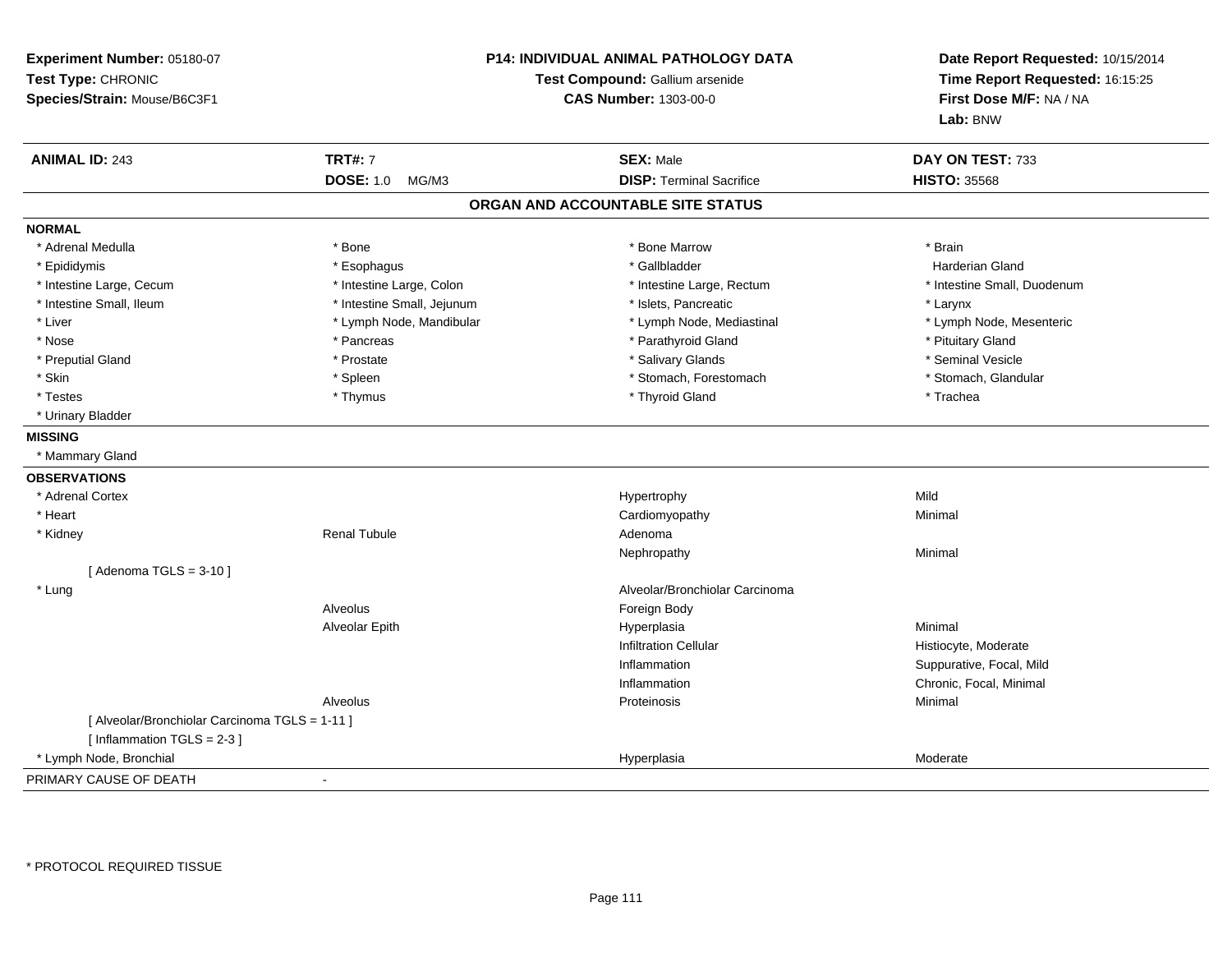| Experiment Number: 05180-07<br>Test Type: CHRONIC<br>Species/Strain: Mouse/B6C3F1 |                            | P14: INDIVIDUAL ANIMAL PATHOLOGY DATA<br>Test Compound: Gallium arsenide<br><b>CAS Number: 1303-00-0</b> | Date Report Requested: 10/15/2014<br>Time Report Requested: 16:15:25<br>First Dose M/F: NA / NA<br>Lab: BNW |
|-----------------------------------------------------------------------------------|----------------------------|----------------------------------------------------------------------------------------------------------|-------------------------------------------------------------------------------------------------------------|
| <b>ANIMAL ID: 244</b>                                                             | <b>TRT#: 7</b>             | <b>SEX: Male</b>                                                                                         | DAY ON TEST: 734                                                                                            |
|                                                                                   | <b>DOSE: 1.0</b><br>MG/M3  | <b>DISP: Terminal Sacrifice</b>                                                                          | <b>HISTO: 35569</b>                                                                                         |
|                                                                                   |                            | ORGAN AND ACCOUNTABLE SITE STATUS                                                                        |                                                                                                             |
| <b>NORMAL</b>                                                                     |                            |                                                                                                          |                                                                                                             |
| * Adrenal Medulla                                                                 | * Bone                     | * Bone Marrow                                                                                            | * Brain                                                                                                     |
| * Epididymis                                                                      | * Esophagus                | * Gallbladder                                                                                            | <b>Harderian Gland</b>                                                                                      |
| * Intestine Large, Cecum                                                          | * Intestine Large, Colon   | * Intestine Large, Rectum                                                                                | * Intestine Small, Duodenum                                                                                 |
| * Intestine Small, Ileum                                                          | * Intestine Small, Jejunum | * Larynx                                                                                                 | * Lymph Node, Mandibular                                                                                    |
| * Lymph Node, Mediastinal                                                         | * Nose                     | * Parathyroid Gland                                                                                      | * Pituitary Gland                                                                                           |
| * Preputial Gland                                                                 | * Prostate                 | * Salivary Glands                                                                                        | * Seminal Vesicle                                                                                           |
| * Skin                                                                            | * Spleen                   | * Stomach, Forestomach                                                                                   | * Stomach, Glandular                                                                                        |
| * Testes                                                                          | * Thymus                   | * Thyroid Gland                                                                                          | * Trachea                                                                                                   |
| * Urinary Bladder                                                                 |                            |                                                                                                          |                                                                                                             |
| <b>MISSING</b>                                                                    |                            |                                                                                                          |                                                                                                             |
| * Mammary Gland                                                                   |                            |                                                                                                          |                                                                                                             |
| <b>OBSERVATIONS</b>                                                               |                            |                                                                                                          |                                                                                                             |
| * Adrenal Cortex                                                                  |                            | Hypertrophy                                                                                              | Minimal                                                                                                     |
| * Heart                                                                           |                            | Cardiomyopathy                                                                                           | Minimal                                                                                                     |
| * Islets, Pancreatic                                                              |                            | Hyperplasia                                                                                              | Minimal                                                                                                     |
| * Kidney                                                                          |                            | Nephropathy                                                                                              | Minimal                                                                                                     |
| * Liver                                                                           |                            | <b>Eosinophilic Focus</b>                                                                                |                                                                                                             |
|                                                                                   |                            | Hepatocellular Adenoma                                                                                   |                                                                                                             |
| [ Eosinophilic Focus TGLS = 1-10 ]                                                |                            |                                                                                                          |                                                                                                             |
| [ Hepatocellular Adenoma TGLS = 2-11 ]                                            |                            |                                                                                                          |                                                                                                             |
| * Lung                                                                            | Alveolus                   | Foreign Body                                                                                             |                                                                                                             |
|                                                                                   | Alveolar Epith             | Hyperplasia                                                                                              | Mild                                                                                                        |
|                                                                                   |                            | <b>Infiltration Cellular</b>                                                                             | Histiocyte, Mild                                                                                            |
|                                                                                   |                            | Inflammation                                                                                             | Suppurative, Focal, Mild                                                                                    |
|                                                                                   |                            | Inflammation                                                                                             | Chronic, Focal, Mild                                                                                        |
|                                                                                   | Alveolus                   | Proteinosis                                                                                              | Mild                                                                                                        |
| * Lymph Node, Bronchial                                                           |                            | Hyperplasia                                                                                              | Minimal                                                                                                     |
| * Lymph Node, Mesenteric                                                          |                            | Hyperplasia                                                                                              | Mild                                                                                                        |
| * Pancreas                                                                        |                            | Atrophy                                                                                                  | Mild                                                                                                        |

PRIMARY CAUSE OF DEATH-

\* PROTOCOL REQUIRED TISSUE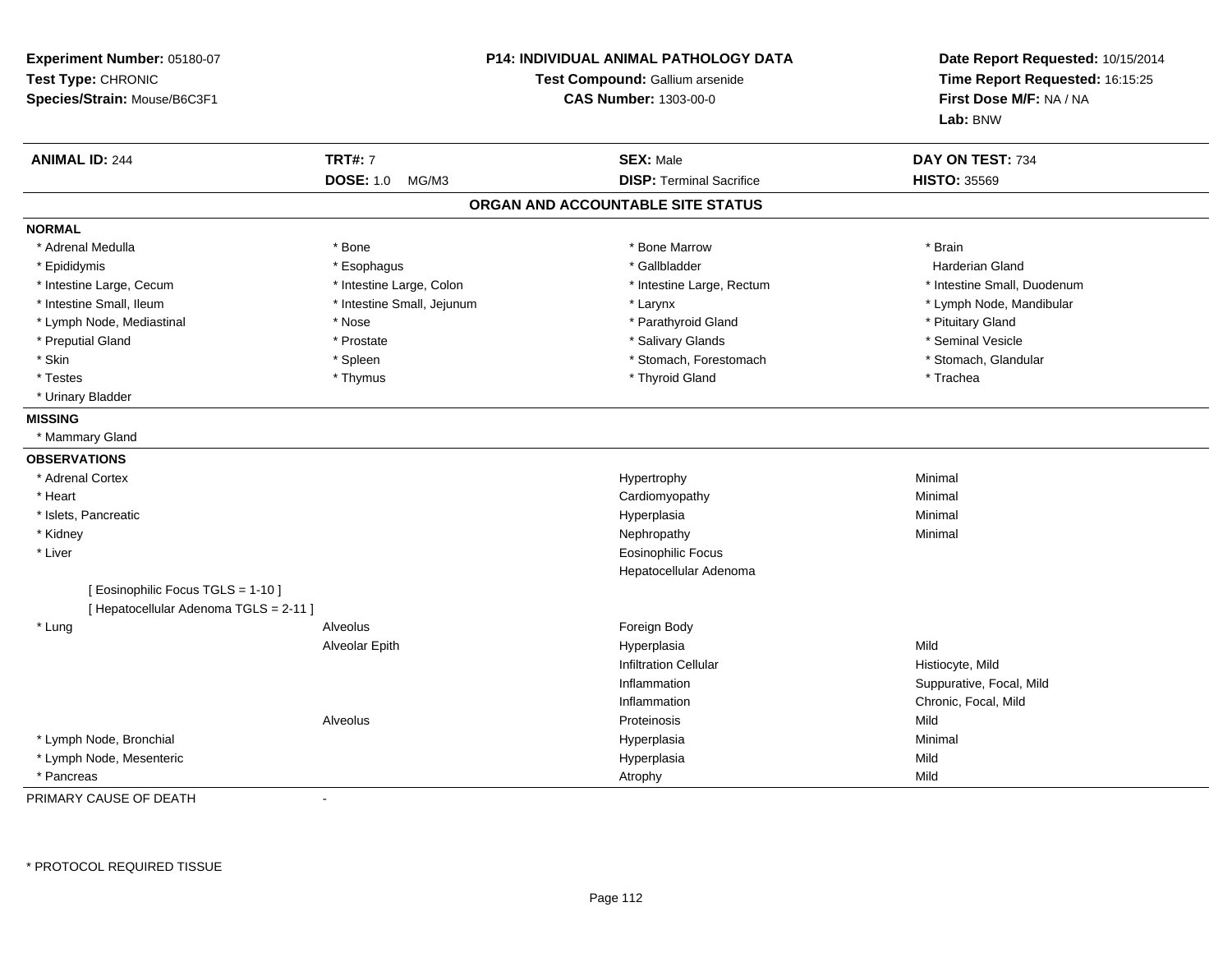| Experiment Number: 05180-07<br><b>Test Type:</b> CHRONIC<br>Species/Strain: Mouse/B6C3F1 |                                                                                                    | <b>P14: INDIVIDUAL ANIMAL PATHOLOGY DATA</b><br>Test Compound: Gallium arsenide<br><b>CAS Number: 1303-00-0</b> | Date Report Requested: 10/15/2014<br>Time Report Requested: 16:15:25<br>First Dose M/F: NA / NA<br>Lab: BNW |
|------------------------------------------------------------------------------------------|----------------------------------------------------------------------------------------------------|-----------------------------------------------------------------------------------------------------------------|-------------------------------------------------------------------------------------------------------------|
| <b>ANIMAL ID: 244</b>                                                                    | <b>TRT#: 7</b><br><b>SEX: Male</b><br><b>DISP: Terminal Sacrifice</b><br><b>DOSE: 1.0</b><br>MG/M3 |                                                                                                                 | DAY ON TEST: 734<br><b>HISTO: 35569</b>                                                                     |
|                                                                                          |                                                                                                    | ORGAN AND ACCOUNTABLE SITE STATUS                                                                               |                                                                                                             |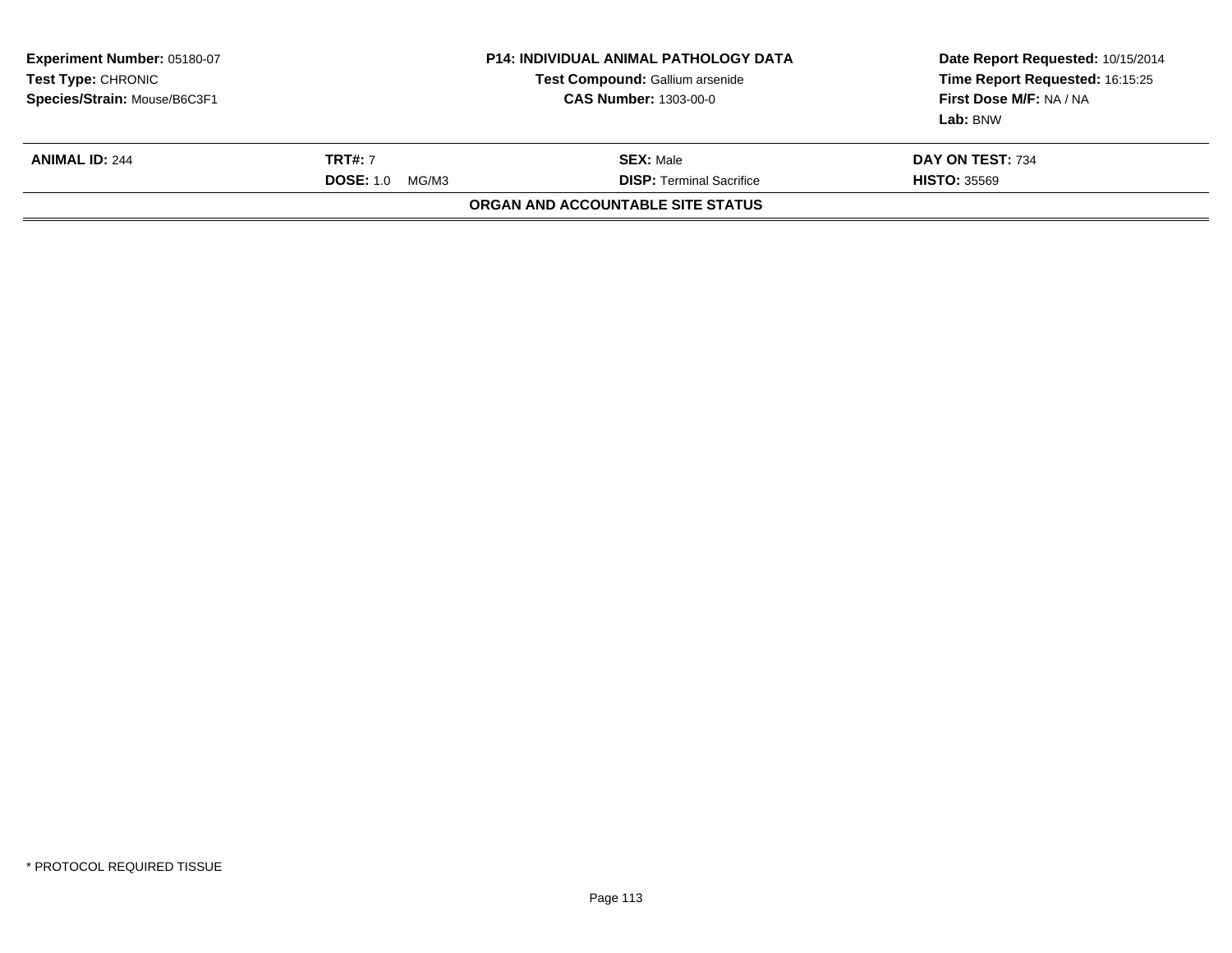| Experiment Number: 05180-07<br>Test Type: CHRONIC<br>Species/Strain: Mouse/B6C3F1 | <b>P14: INDIVIDUAL ANIMAL PATHOLOGY DATA</b><br>Test Compound: Gallium arsenide<br><b>CAS Number: 1303-00-0</b> |                                   | Date Report Requested: 10/15/2014<br>Time Report Requested: 16:15:25<br>First Dose M/F: NA / NA<br>Lab: BNW |
|-----------------------------------------------------------------------------------|-----------------------------------------------------------------------------------------------------------------|-----------------------------------|-------------------------------------------------------------------------------------------------------------|
| <b>ANIMAL ID: 245</b>                                                             | <b>TRT#: 7</b>                                                                                                  | <b>SEX: Male</b>                  | DAY ON TEST: 591                                                                                            |
|                                                                                   | <b>DOSE: 1.0</b><br>MG/M3                                                                                       | <b>DISP: Natural Death</b>        | <b>HISTO: 35570</b>                                                                                         |
|                                                                                   |                                                                                                                 | ORGAN AND ACCOUNTABLE SITE STATUS |                                                                                                             |
| <b>NORMAL</b>                                                                     |                                                                                                                 |                                   |                                                                                                             |
| * Adrenal Cortex                                                                  | * Adrenal Medulla                                                                                               | * Bone                            | * Bone Marrow                                                                                               |
| * Brain                                                                           | * Epididymis                                                                                                    | * Esophagus                       | * Gallbladder                                                                                               |
| <b>Harderian Gland</b>                                                            | * Intestine Large, Cecum                                                                                        | * Intestine Large, Colon          | * Intestine Large, Rectum                                                                                   |
| * Intestine Small, Duodenum                                                       | * Intestine Small, Ileum                                                                                        | * Intestine Small, Jejunum        | * Islets, Pancreatic                                                                                        |
| * Larynx                                                                          | * Lymph Node, Mandibular                                                                                        | * Lymph Node, Mediastinal         | * Lymph Node, Mesenteric                                                                                    |
| * Nose                                                                            | * Pancreas                                                                                                      | * Parathyroid Gland               | * Pituitary Gland                                                                                           |
| * Preputial Gland                                                                 | * Prostate                                                                                                      | * Salivary Glands                 | * Seminal Vesicle                                                                                           |
| * Skin                                                                            | * Stomach, Forestomach                                                                                          | * Stomach, Glandular              | * Testes                                                                                                    |
| * Thymus                                                                          | * Thyroid Gland                                                                                                 | * Trachea                         | * Urinary Bladder                                                                                           |
| <b>MISSING</b>                                                                    |                                                                                                                 |                                   |                                                                                                             |
| * Mammary Gland                                                                   |                                                                                                                 |                                   |                                                                                                             |
| <b>OBSERVATIONS</b>                                                               |                                                                                                                 |                                   |                                                                                                             |
| * Heart                                                                           |                                                                                                                 | Cardiomyopathy                    | Minimal                                                                                                     |
| * Kidney                                                                          |                                                                                                                 | Nephropathy                       | Minimal                                                                                                     |
| * Liver                                                                           |                                                                                                                 | <b>Eosinophilic Focus</b>         |                                                                                                             |
|                                                                                   |                                                                                                                 | Hepatocellular Carcinoma          |                                                                                                             |
| [ Eosinophilic Focus TGLS = 1-11 ]                                                |                                                                                                                 |                                   |                                                                                                             |
| [ Hepatocellular Carcinoma TGLS = 2-10 ]                                          |                                                                                                                 |                                   |                                                                                                             |
| * Lung                                                                            | Alveolus                                                                                                        | Foreign Body                      |                                                                                                             |
|                                                                                   | Alveolar Epith                                                                                                  | Hyperplasia                       | Mild                                                                                                        |
|                                                                                   |                                                                                                                 | <b>Infiltration Cellular</b>      | Histiocyte, Mild                                                                                            |
|                                                                                   | Alveolus                                                                                                        | Proteinosis                       | Mild                                                                                                        |
| * Lymph Node, Bronchial                                                           |                                                                                                                 | Hyperplasia                       | Minimal                                                                                                     |
| * Spleen                                                                          |                                                                                                                 | Hematopoietic Cell Proliferation  | Mild                                                                                                        |
| PRIMARY CAUSE OF DEATH                                                            | - Liver Hepatocellular Carcinoma                                                                                |                                   |                                                                                                             |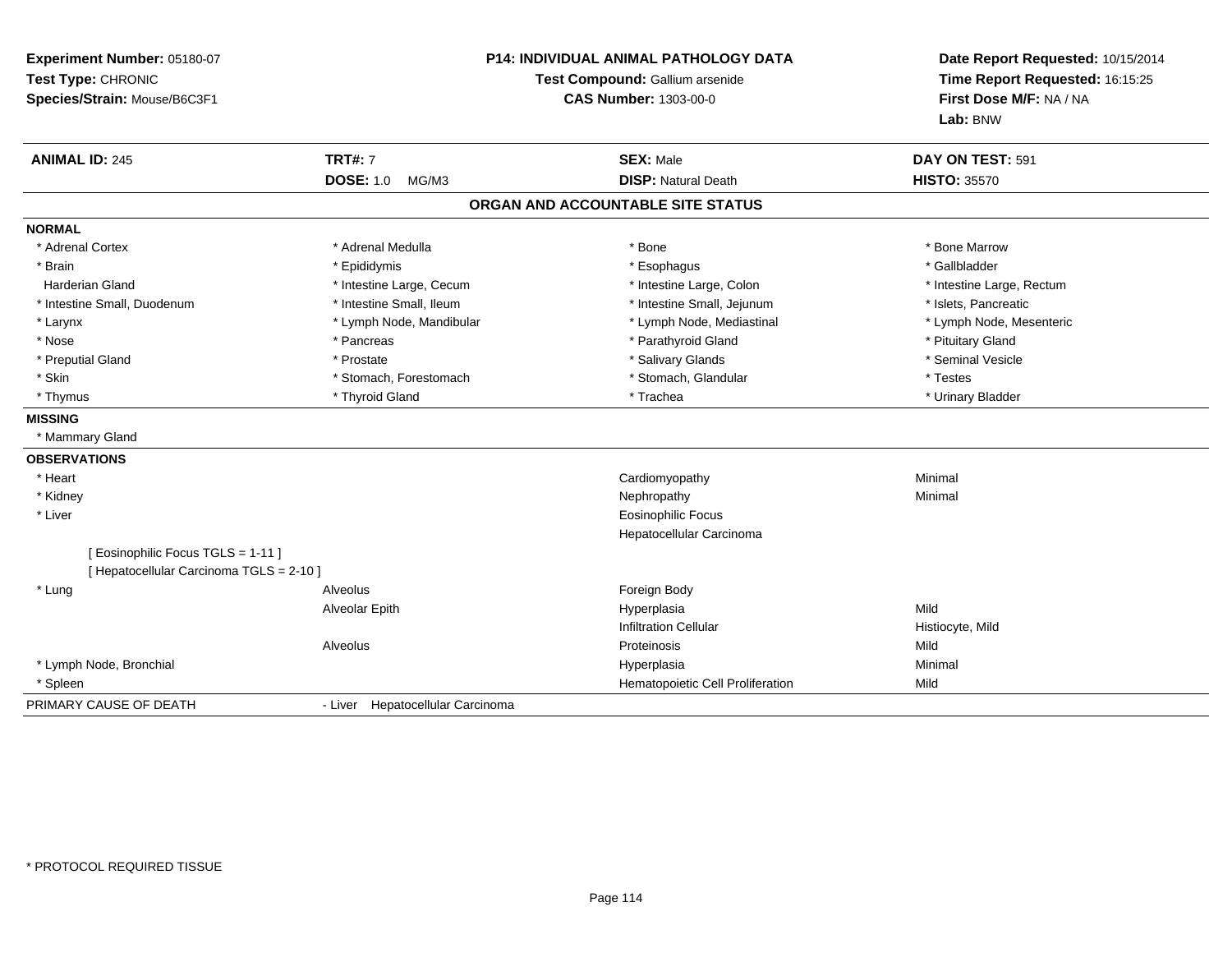| Experiment Number: 05180-07<br>Test Type: CHRONIC<br>Species/Strain: Mouse/B6C3F1 | <b>P14: INDIVIDUAL ANIMAL PATHOLOGY DATA</b><br>Test Compound: Gallium arsenide<br><b>CAS Number: 1303-00-0</b> |                                   | Date Report Requested: 10/15/2014<br>Time Report Requested: 16:15:25<br>First Dose M/F: NA / NA<br>Lab: BNW |  |
|-----------------------------------------------------------------------------------|-----------------------------------------------------------------------------------------------------------------|-----------------------------------|-------------------------------------------------------------------------------------------------------------|--|
| <b>ANIMAL ID: 246</b>                                                             | <b>TRT#: 7</b>                                                                                                  | <b>SEX: Male</b>                  | DAY ON TEST: 733                                                                                            |  |
|                                                                                   | <b>DOSE: 1.0</b><br>MG/M3                                                                                       | <b>DISP: Terminal Sacrifice</b>   | <b>HISTO: 35571</b>                                                                                         |  |
|                                                                                   |                                                                                                                 | ORGAN AND ACCOUNTABLE SITE STATUS |                                                                                                             |  |
| <b>NORMAL</b>                                                                     |                                                                                                                 |                                   |                                                                                                             |  |
| * Adrenal Medulla                                                                 | * Bone                                                                                                          | * Bone Marrow                     | * Brain                                                                                                     |  |
| * Epididymis                                                                      | * Esophagus                                                                                                     | * Gallbladder                     | <b>Harderian Gland</b>                                                                                      |  |
| * Intestine Large, Cecum                                                          | * Intestine Large, Colon                                                                                        | * Intestine Large, Rectum         | * Intestine Small, Duodenum                                                                                 |  |
| * Intestine Small, Ileum                                                          | * Intestine Small, Jejunum                                                                                      | * Islets, Pancreatic              | * Larynx                                                                                                    |  |
| * Lymph Node, Bronchial                                                           | * Lymph Node, Mandibular                                                                                        | * Lymph Node, Mediastinal         | * Lymph Node, Mesenteric                                                                                    |  |
| * Nose                                                                            | * Pancreas                                                                                                      | * Parathyroid Gland               | * Pituitary Gland                                                                                           |  |
| * Preputial Gland                                                                 | * Prostate                                                                                                      | * Salivary Glands                 | * Seminal Vesicle                                                                                           |  |
| * Skin                                                                            | * Spleen                                                                                                        | * Stomach, Forestomach            | * Stomach, Glandular                                                                                        |  |
| * Testes                                                                          | * Thyroid Gland                                                                                                 | * Trachea                         | * Urinary Bladder                                                                                           |  |
| <b>MISSING</b>                                                                    |                                                                                                                 |                                   |                                                                                                             |  |
| * Mammary Gland                                                                   | * Thymus                                                                                                        |                                   |                                                                                                             |  |
| <b>OBSERVATIONS</b>                                                               |                                                                                                                 |                                   |                                                                                                             |  |
| * Adrenal Cortex                                                                  |                                                                                                                 | Hypertrophy                       | Minimal                                                                                                     |  |
| * Heart                                                                           |                                                                                                                 | Cardiomyopathy                    | Minimal                                                                                                     |  |
| * Kidney                                                                          |                                                                                                                 | Nephropathy                       | Minimal                                                                                                     |  |
| * Liver                                                                           |                                                                                                                 | <b>Eosinophilic Focus</b>         | Multiple                                                                                                    |  |
| [ Eosinophilic Focus TGLS = 1,2-4+10 ]                                            |                                                                                                                 |                                   |                                                                                                             |  |
| * Lung                                                                            | Alveolus                                                                                                        | Foreign Body                      |                                                                                                             |  |
|                                                                                   | Alveolar Epith                                                                                                  | Hyperplasia                       | Mild                                                                                                        |  |
|                                                                                   |                                                                                                                 | <b>Infiltration Cellular</b>      | Histiocyte, Mild                                                                                            |  |
|                                                                                   |                                                                                                                 | Inflammation                      | Suppurative, Focal, Minimal                                                                                 |  |
|                                                                                   | Alveolus                                                                                                        | Proteinosis                       | Moderate                                                                                                    |  |
| PRIMARY CAUSE OF DEATH                                                            | $\blacksquare$                                                                                                  |                                   |                                                                                                             |  |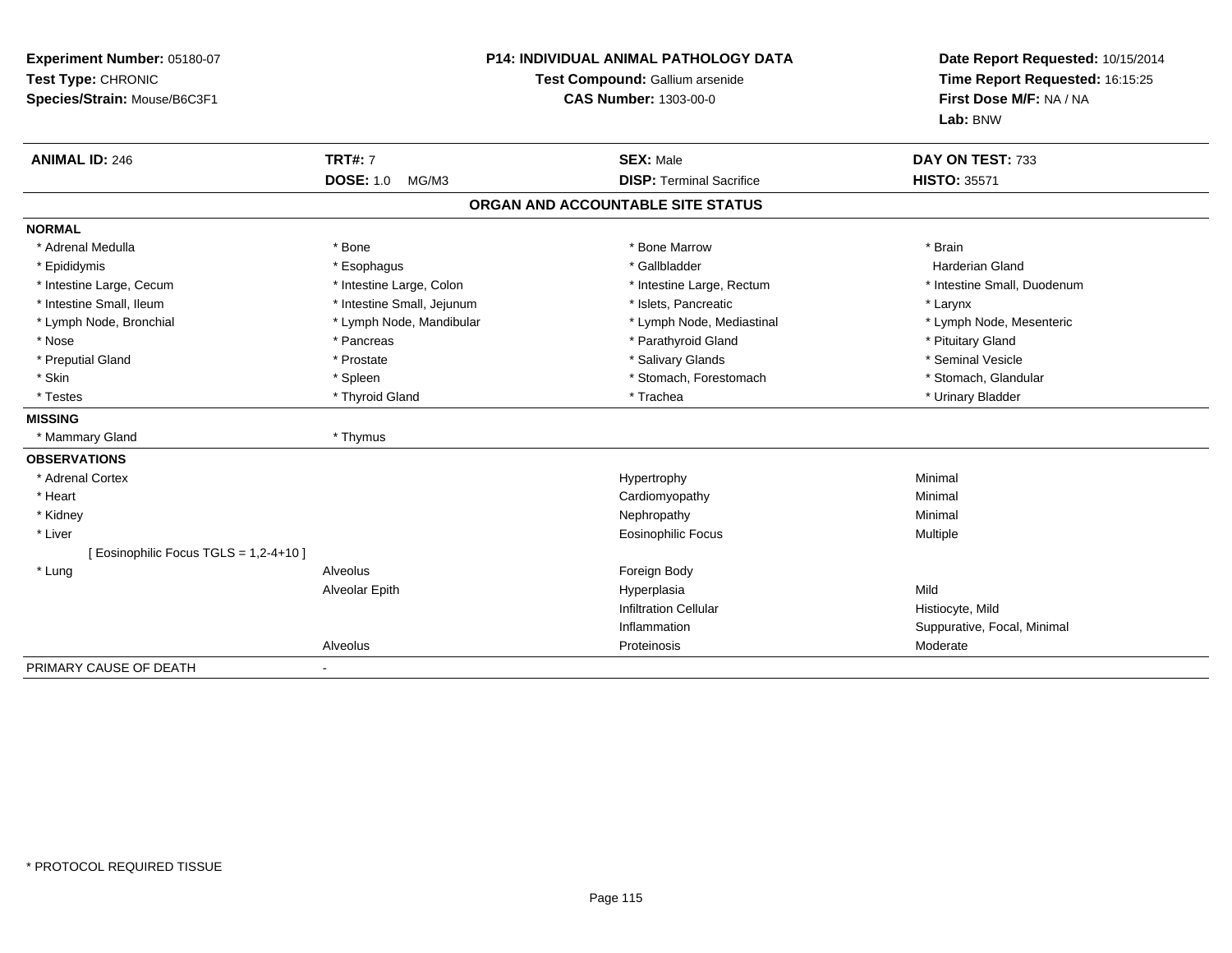| Experiment Number: 05180-07<br>Test Type: CHRONIC<br>Species/Strain: Mouse/B6C3F1 | P14: INDIVIDUAL ANIMAL PATHOLOGY DATA<br>Test Compound: Gallium arsenide<br><b>CAS Number: 1303-00-0</b> |                                   | Date Report Requested: 10/15/2014<br>Time Report Requested: 16:15:25<br>First Dose M/F: NA / NA<br>Lab: BNW |
|-----------------------------------------------------------------------------------|----------------------------------------------------------------------------------------------------------|-----------------------------------|-------------------------------------------------------------------------------------------------------------|
| <b>ANIMAL ID: 247</b>                                                             | <b>TRT#: 7</b>                                                                                           | <b>SEX: Male</b>                  | DAY ON TEST: 733                                                                                            |
|                                                                                   | <b>DOSE: 1.0</b><br>MG/M3                                                                                | <b>DISP: Terminal Sacrifice</b>   | <b>HISTO: 35572</b>                                                                                         |
|                                                                                   |                                                                                                          | ORGAN AND ACCOUNTABLE SITE STATUS |                                                                                                             |
| <b>NORMAL</b>                                                                     |                                                                                                          |                                   |                                                                                                             |
| * Adrenal Cortex                                                                  | * Adrenal Medulla                                                                                        | * Bone                            | * Bone Marrow                                                                                               |
| * Brain                                                                           | * Epididymis                                                                                             | * Esophagus                       | * Gallbladder                                                                                               |
| * Intestine Large, Cecum                                                          | * Intestine Large, Colon                                                                                 | * Intestine Large, Rectum         | * Intestine Small, Duodenum                                                                                 |
| * Intestine Small, Ileum                                                          | * Intestine Small, Jejunum                                                                               | * Islets, Pancreatic              | * Larynx                                                                                                    |
| * Lymph Node, Mediastinal                                                         | * Lymph Node, Mesenteric                                                                                 | * Nose                            | * Pancreas                                                                                                  |
| * Parathyroid Gland                                                               | * Pituitary Gland                                                                                        | * Prostate                        | * Salivary Glands                                                                                           |
| * Seminal Vesicle                                                                 | * Skin                                                                                                   | * Spleen                          | * Stomach, Forestomach                                                                                      |
| * Stomach, Glandular                                                              | * Testes                                                                                                 | * Thyroid Gland                   | * Trachea                                                                                                   |
| * Urinary Bladder                                                                 |                                                                                                          |                                   |                                                                                                             |
| <b>MISSING</b>                                                                    |                                                                                                          |                                   |                                                                                                             |
| * Lymph Node, Mandibular                                                          | * Mammary Gland                                                                                          | * Thymus                          |                                                                                                             |
| <b>OBSERVATIONS</b>                                                               |                                                                                                          |                                   |                                                                                                             |
| <b>Harderian Gland</b>                                                            |                                                                                                          | Adenoma                           |                                                                                                             |
| [Adenoma TGLS = $1-10$ ]                                                          |                                                                                                          |                                   |                                                                                                             |
| * Heart                                                                           |                                                                                                          | Cardiomyopathy                    | Minimal                                                                                                     |
| * Kidney                                                                          | Cortex                                                                                                   | Cyst                              | Minimal                                                                                                     |
|                                                                                   |                                                                                                          | Nephropathy                       | Minimal                                                                                                     |
| * Liver                                                                           |                                                                                                          | Hepatocellular Adenoma            |                                                                                                             |
|                                                                                   |                                                                                                          | Hepatocellular Carcinoma          |                                                                                                             |
| [ Hepatocellular Adenoma TGLS = 3-4 ]                                             |                                                                                                          |                                   |                                                                                                             |
| [ Hepatocellular Carcinoma TGLS = 2-4 ]                                           |                                                                                                          |                                   |                                                                                                             |
| * Lung                                                                            | Alveolus                                                                                                 | Foreign Body                      |                                                                                                             |
|                                                                                   | Alveolar Epith                                                                                           | Hyperplasia                       | Mild                                                                                                        |
|                                                                                   |                                                                                                          | <b>Infiltration Cellular</b>      | Histiocyte, Moderate                                                                                        |
|                                                                                   | Alveolus                                                                                                 | Proteinosis                       | Moderate                                                                                                    |
| * Lymph Node, Bronchial                                                           |                                                                                                          | Hyperplasia                       | Minimal                                                                                                     |
| * Preputial Gland                                                                 |                                                                                                          | Inflammation                      | Moderate                                                                                                    |
| PRIMARY CAUSE OF DEATH                                                            | $\sim$                                                                                                   |                                   |                                                                                                             |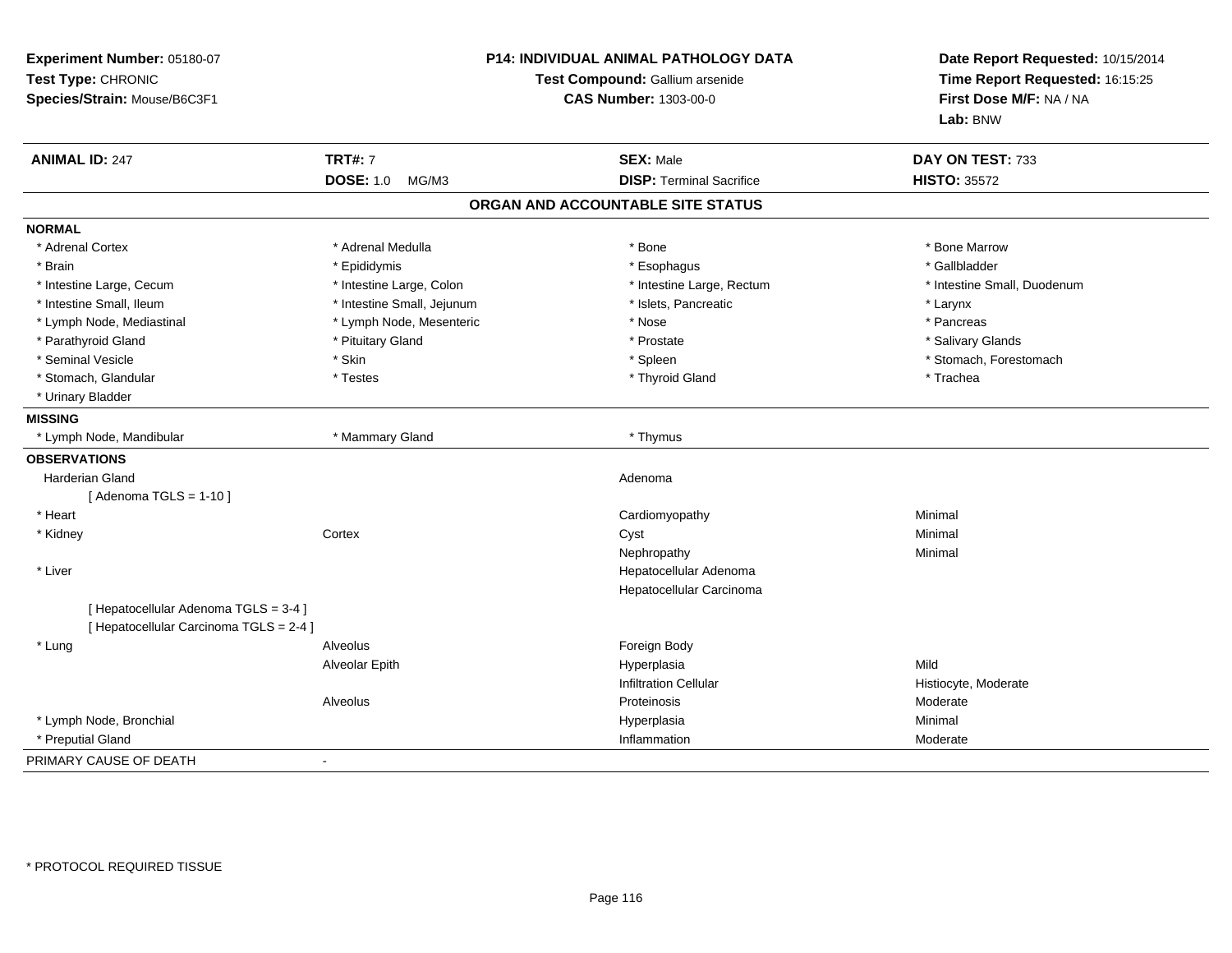| Experiment Number: 05180-07<br>Test Type: CHRONIC<br>Species/Strain: Mouse/B6C3F1 |                            | <b>P14: INDIVIDUAL ANIMAL PATHOLOGY DATA</b><br><b>Test Compound: Gallium arsenide</b><br><b>CAS Number: 1303-00-0</b> | Date Report Requested: 10/15/2014<br>Time Report Requested: 16:15:25<br>First Dose M/F: NA / NA<br>Lab: BNW |
|-----------------------------------------------------------------------------------|----------------------------|------------------------------------------------------------------------------------------------------------------------|-------------------------------------------------------------------------------------------------------------|
| <b>ANIMAL ID: 248</b>                                                             | <b>TRT#: 7</b>             | <b>SEX: Male</b>                                                                                                       | DAY ON TEST: 735                                                                                            |
|                                                                                   | DOSE: 1.0 MG/M3            | <b>DISP: Terminal Sacrifice</b>                                                                                        | <b>HISTO: 35573</b>                                                                                         |
|                                                                                   |                            | ORGAN AND ACCOUNTABLE SITE STATUS                                                                                      |                                                                                                             |
| <b>NORMAL</b>                                                                     |                            |                                                                                                                        |                                                                                                             |
| * Adrenal Medulla                                                                 | * Bone                     | * Bone Marrow                                                                                                          | * Brain                                                                                                     |
| * Epididymis                                                                      | * Esophagus                | * Gallbladder                                                                                                          | <b>Harderian Gland</b>                                                                                      |
| * Intestine Large, Cecum                                                          | * Intestine Large, Colon   | * Intestine Large, Rectum                                                                                              | * Intestine Small, Duodenum                                                                                 |
| * Intestine Small, Ileum                                                          | * Intestine Small, Jejunum | * Islets, Pancreatic                                                                                                   | * Larynx                                                                                                    |
| * Lymph Node, Mandibular                                                          | * Lymph Node, Mediastinal  | * Nose                                                                                                                 | * Pituitary Gland                                                                                           |
| * Preputial Gland                                                                 | * Prostate                 | * Salivary Glands                                                                                                      | * Seminal Vesicle                                                                                           |
| * Skin                                                                            | * Spleen                   | * Stomach, Forestomach                                                                                                 | * Stomach, Glandular                                                                                        |
| * Testes                                                                          | * Thymus                   | * Thyroid Gland                                                                                                        | * Trachea                                                                                                   |
| * Urinary Bladder                                                                 |                            |                                                                                                                        |                                                                                                             |
| <b>MISSING</b>                                                                    |                            |                                                                                                                        |                                                                                                             |
| * Mammary Gland                                                                   | * Parathyroid Gland        |                                                                                                                        |                                                                                                             |
| <b>OBSERVATIONS</b>                                                               |                            |                                                                                                                        |                                                                                                             |
| * Adrenal Cortex                                                                  |                            | Hypertrophy                                                                                                            | Minimal                                                                                                     |
| * Heart                                                                           |                            | Cardiomyopathy                                                                                                         | Minimal                                                                                                     |
| * Kidney                                                                          |                            | Nephropathy                                                                                                            | Minimal                                                                                                     |
| * Liver                                                                           |                            | Eosinophilic Focus                                                                                                     |                                                                                                             |
|                                                                                   |                            | Hepatocellular Adenoma                                                                                                 |                                                                                                             |
| [ Eosinophilic Focus TGLS = 4-10 ]<br>[ Hepatocellular Adenoma TGLS = 5-4 ]       |                            |                                                                                                                        |                                                                                                             |
| * Lung                                                                            |                            | Alveolar/Bronchiolar Carcinoma                                                                                         |                                                                                                             |
|                                                                                   | Alveolus                   | Foreign Body                                                                                                           |                                                                                                             |
|                                                                                   | Alveolar Epith             | Hyperplasia                                                                                                            | Mild                                                                                                        |
|                                                                                   |                            | <b>Infiltration Cellular</b>                                                                                           | Histiocyte, Mild                                                                                            |
|                                                                                   |                            | Inflammation                                                                                                           | Chronic, Focal, Mild                                                                                        |
|                                                                                   | Alveolus                   | Proteinosis                                                                                                            | Mild                                                                                                        |
| [ Alveolar/Bronchiolar Carcinoma TGLS = 1-3 ]<br>[ Inflammation TGLS = 2-3 ]      |                            |                                                                                                                        |                                                                                                             |
| * Lymph Node, Bronchial                                                           |                            | Hyperplasia                                                                                                            | Minimal                                                                                                     |
| * Lymph Node, Mesenteric                                                          |                            | Hyperplasia                                                                                                            | Minimal                                                                                                     |
| Mesentery                                                                         | Fat                        | Necrosis                                                                                                               | Mild                                                                                                        |

\* PROTOCOL REQUIRED TISSUE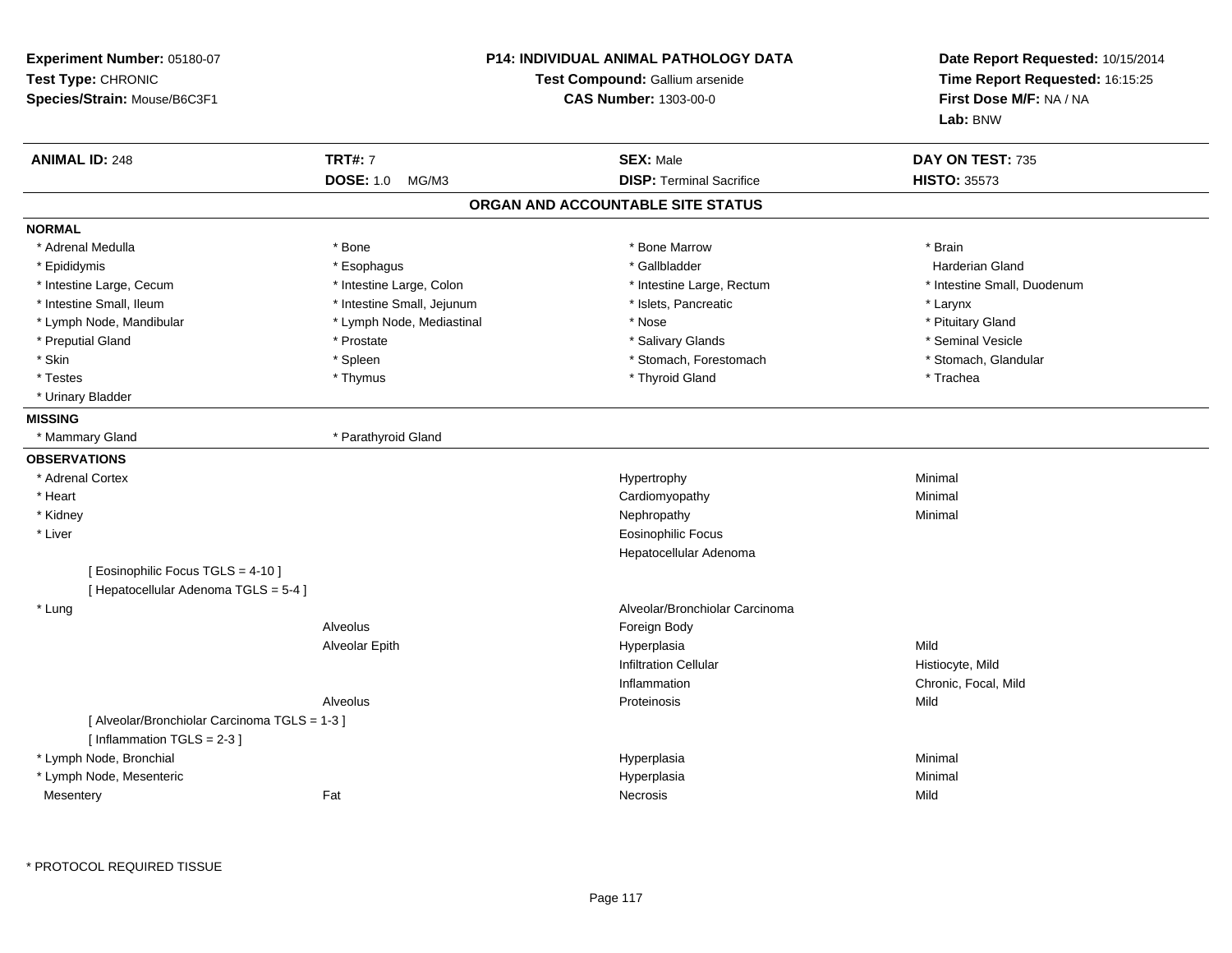| Experiment Number: 05180-07<br>Test Type: CHRONIC<br>Species/Strain: Mouse/B6C3F1 | <b>P14: INDIVIDUAL ANIMAL PATHOLOGY DATA</b><br>Test Compound: Gallium arsenide<br><b>CAS Number: 1303-00-0</b> |                                   | Date Report Requested: 10/15/2014<br>Time Report Requested: 16:15:25<br>First Dose M/F: NA / NA<br>Lab: BNW |
|-----------------------------------------------------------------------------------|-----------------------------------------------------------------------------------------------------------------|-----------------------------------|-------------------------------------------------------------------------------------------------------------|
| <b>ANIMAL ID: 248</b>                                                             | <b>TRT#: 7</b>                                                                                                  | <b>SEX: Male</b>                  | DAY ON TEST: 735                                                                                            |
|                                                                                   | <b>DOSE: 1.0</b><br>MG/M3                                                                                       | <b>DISP:</b> Terminal Sacrifice   | <b>HISTO: 35573</b>                                                                                         |
|                                                                                   |                                                                                                                 | ORGAN AND ACCOUNTABLE SITE STATUS |                                                                                                             |
| [ Necrosis TGLS = $3-11$ ]                                                        |                                                                                                                 |                                   |                                                                                                             |
| * Pancreas                                                                        |                                                                                                                 | Atrophy                           | Minimal                                                                                                     |
| PRIMARY CAUSE OF DEATH                                                            |                                                                                                                 |                                   |                                                                                                             |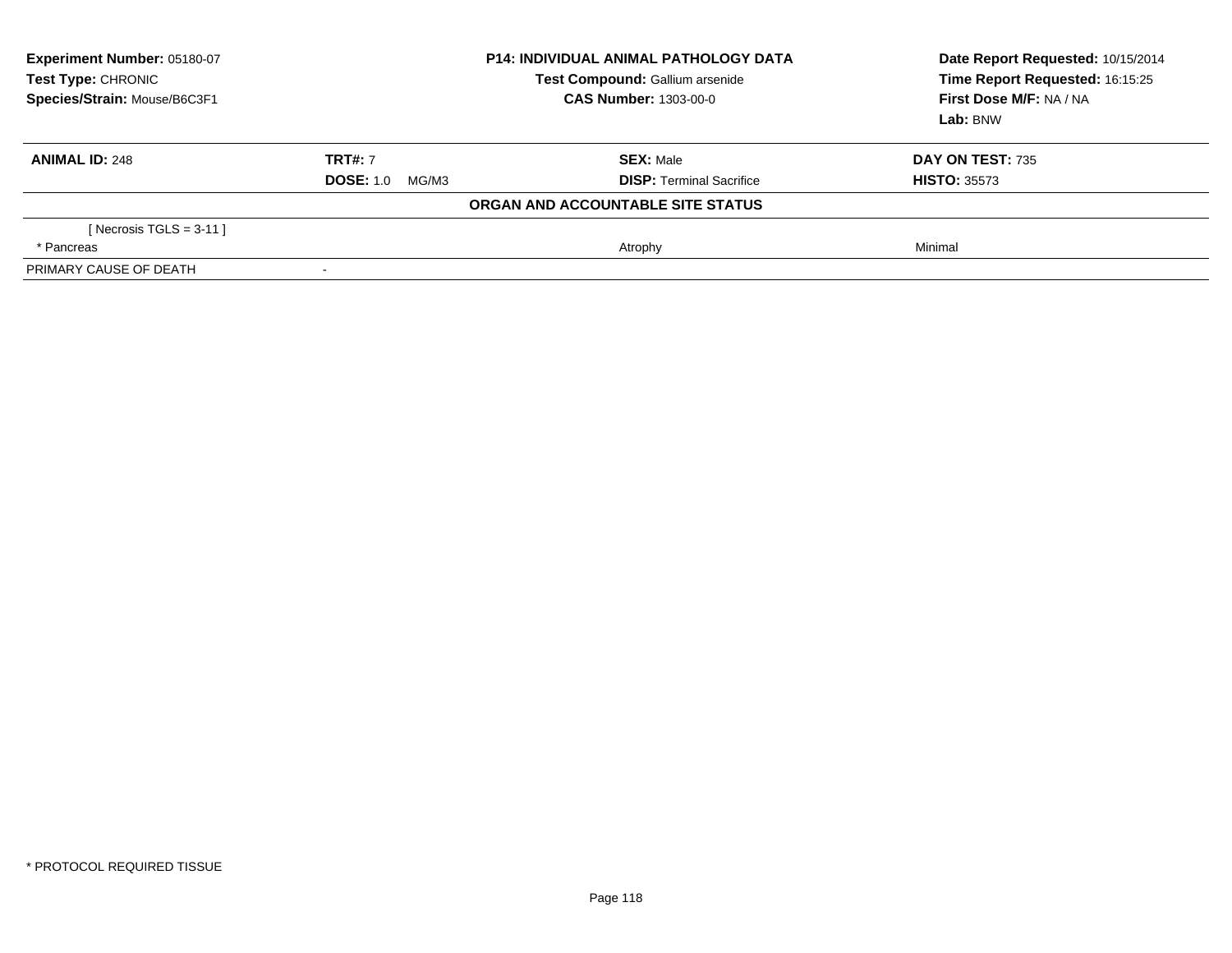| Experiment Number: 05180-07<br>Test Type: CHRONIC<br>Species/Strain: Mouse/B6C3F1 | P14: INDIVIDUAL ANIMAL PATHOLOGY DATA<br>Test Compound: Gallium arsenide<br><b>CAS Number: 1303-00-0</b> |                                   | Date Report Requested: 10/15/2014<br>Time Report Requested: 16:15:25<br>First Dose M/F: NA / NA<br>Lab: BNW |
|-----------------------------------------------------------------------------------|----------------------------------------------------------------------------------------------------------|-----------------------------------|-------------------------------------------------------------------------------------------------------------|
| <b>ANIMAL ID: 249</b>                                                             | <b>TRT#: 7</b>                                                                                           | <b>SEX: Male</b>                  | DAY ON TEST: 735                                                                                            |
|                                                                                   | <b>DOSE: 1.0</b><br>MG/M3                                                                                | <b>DISP: Terminal Sacrifice</b>   | <b>HISTO: 35574</b>                                                                                         |
|                                                                                   |                                                                                                          | ORGAN AND ACCOUNTABLE SITE STATUS |                                                                                                             |
| <b>NORMAL</b>                                                                     |                                                                                                          |                                   |                                                                                                             |
| * Adrenal Medulla                                                                 | * Bone                                                                                                   | * Bone Marrow                     | * Brain                                                                                                     |
| * Epididymis                                                                      | * Esophagus                                                                                              | <b>Harderian Gland</b>            | * Intestine Large, Cecum                                                                                    |
| * Intestine Large, Colon                                                          | * Intestine Large, Rectum                                                                                | * Intestine Small, Duodenum       | * Intestine Small, Ileum                                                                                    |
| * Intestine Small, Jejunum                                                        | * Islets, Pancreatic                                                                                     | * Larynx                          | * Liver                                                                                                     |
| * Lymph Node, Mediastinal                                                         | * Pancreas                                                                                               | * Pituitary Gland                 | * Prostate                                                                                                  |
| * Salivary Glands                                                                 | * Seminal Vesicle                                                                                        | * Skin                            | * Spleen                                                                                                    |
| * Stomach, Glandular                                                              | * Testes                                                                                                 | * Thyroid Gland                   | * Trachea                                                                                                   |
| * Urinary Bladder                                                                 |                                                                                                          |                                   |                                                                                                             |
| <b>MISSING</b>                                                                    |                                                                                                          |                                   |                                                                                                             |
| * Lymph Node, Bronchial                                                           | * Lymph Node, Mandibular                                                                                 | * Lymph Node, Mesenteric          | * Mammary Gland                                                                                             |
| * Parathyroid Gland                                                               | * Thymus                                                                                                 |                                   |                                                                                                             |
| <b>OBSERVATIONS</b>                                                               |                                                                                                          |                                   |                                                                                                             |
| * Adrenal Cortex                                                                  |                                                                                                          | Hyperplasia                       | Moderate                                                                                                    |
|                                                                                   |                                                                                                          | Hypertrophy                       | Minimal                                                                                                     |
| * Gallbladder                                                                     |                                                                                                          | Degeneration                      | Hyaline, Minimal                                                                                            |
| * Heart                                                                           |                                                                                                          | Cardiomyopathy                    | Minimal                                                                                                     |
| * Kidney                                                                          |                                                                                                          | Nephropathy                       | Minimal                                                                                                     |
| * Lung                                                                            | Alveolus                                                                                                 | Foreign Body                      |                                                                                                             |
|                                                                                   | <b>Alveolar Epith</b>                                                                                    | Hyperplasia                       | Mild                                                                                                        |
|                                                                                   |                                                                                                          | <b>Infiltration Cellular</b>      | Histiocyte, Mild                                                                                            |
|                                                                                   | Alveolus                                                                                                 | Proteinosis                       | Moderate                                                                                                    |
| * Nose                                                                            | Olfactory Epi                                                                                            | Atrophy                           | Minimal                                                                                                     |
| * Preputial Gland                                                                 |                                                                                                          | Ectasia                           | Moderate                                                                                                    |
|                                                                                   |                                                                                                          | Inflammation                      | Mild                                                                                                        |
| [ Ectasia TGLS = $1-7$ ]                                                          |                                                                                                          |                                   |                                                                                                             |
| * Stomach, Forestomach                                                            | Epithelium                                                                                               | Hyperplasia                       | Minimal                                                                                                     |
| PRIMARY CAUSE OF DEATH                                                            |                                                                                                          |                                   |                                                                                                             |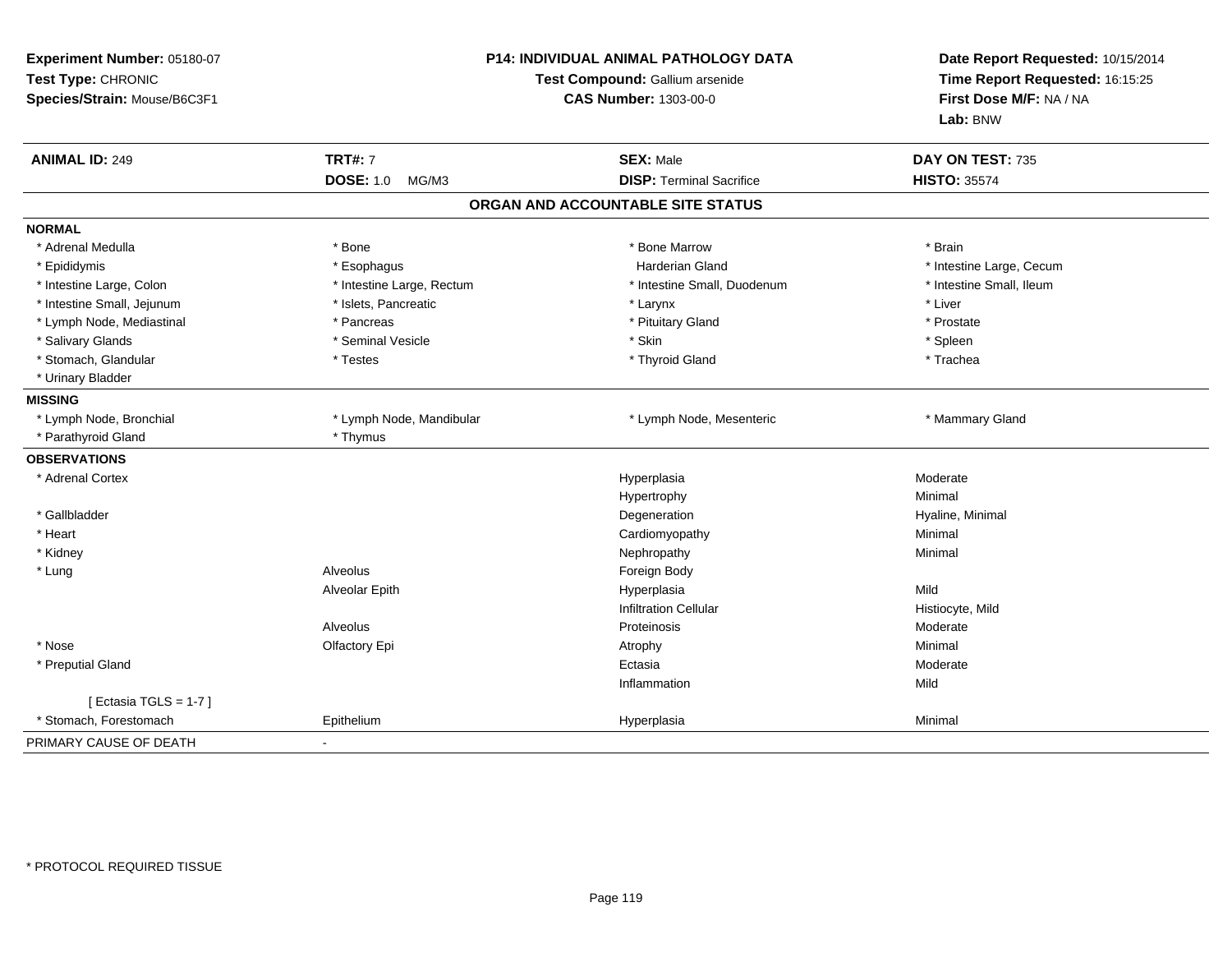| Experiment Number: 05180-07<br>Test Type: CHRONIC<br>Species/Strain: Mouse/B6C3F1 | <b>P14: INDIVIDUAL ANIMAL PATHOLOGY DATA</b><br>Test Compound: Gallium arsenide<br><b>CAS Number: 1303-00-0</b> |                                   | Date Report Requested: 10/15/2014<br>Time Report Requested: 16:15:25<br>First Dose M/F: NA / NA<br>Lab: BNW |  |
|-----------------------------------------------------------------------------------|-----------------------------------------------------------------------------------------------------------------|-----------------------------------|-------------------------------------------------------------------------------------------------------------|--|
| <b>ANIMAL ID: 250</b>                                                             | <b>TRT#: 7</b>                                                                                                  | <b>SEX: Male</b>                  | DAY ON TEST: 710                                                                                            |  |
|                                                                                   | <b>DOSE: 1.0</b><br>MG/M3                                                                                       | <b>DISP: Natural Death</b>        | <b>HISTO: 35575</b>                                                                                         |  |
|                                                                                   |                                                                                                                 | ORGAN AND ACCOUNTABLE SITE STATUS |                                                                                                             |  |
| <b>NORMAL</b>                                                                     |                                                                                                                 |                                   |                                                                                                             |  |
| * Adrenal Cortex                                                                  | * Adrenal Medulla                                                                                               | * Bone                            | * Bone Marrow                                                                                               |  |
| * Brain                                                                           | * Epididymis                                                                                                    | * Esophagus                       | <b>Harderian Gland</b>                                                                                      |  |
| * Intestine Large, Colon                                                          | * Intestine Large, Rectum                                                                                       | * Intestine Small, Duodenum       | * Islets, Pancreatic                                                                                        |  |
| * Larynx                                                                          | * Lymph Node, Bronchial                                                                                         | * Lymph Node, Mandibular          | * Lymph Node, Mesenteric                                                                                    |  |
| * Nose                                                                            | * Pancreas                                                                                                      | * Parathyroid Gland               | * Pituitary Gland                                                                                           |  |
| * Preputial Gland                                                                 | * Prostate                                                                                                      | * Salivary Glands                 | * Skin                                                                                                      |  |
| * Stomach, Forestomach                                                            | * Stomach, Glandular                                                                                            | * Testes                          | * Thymus                                                                                                    |  |
| * Thyroid Gland                                                                   | * Trachea                                                                                                       | * Urinary Bladder                 |                                                                                                             |  |
| <b>MISSING</b>                                                                    |                                                                                                                 |                                   |                                                                                                             |  |
| * Lymph Node, Mediastinal                                                         | * Mammary Gland                                                                                                 |                                   |                                                                                                             |  |
| <b>AUTO PRECLUDES DIAG.</b>                                                       |                                                                                                                 |                                   |                                                                                                             |  |
| * Gallbladder                                                                     | * Intestine Large, Cecum                                                                                        | * Intestine Small, Ileum          | * Seminal Vesicle                                                                                           |  |
| <b>OBSERVATIONS</b>                                                               |                                                                                                                 |                                   |                                                                                                             |  |
| * Heart                                                                           |                                                                                                                 | Cardiomyopathy                    | Minimal                                                                                                     |  |
| * Intestine Small, Jejunum                                                        |                                                                                                                 | Carcinoma                         |                                                                                                             |  |
| [Carcinoma TGLS = $3-12$ ]                                                        |                                                                                                                 |                                   |                                                                                                             |  |
| * Kidney                                                                          |                                                                                                                 | Nephropathy                       | Minimal                                                                                                     |  |
| * Liver                                                                           |                                                                                                                 | Hepatocellular Adenoma            | Multiple                                                                                                    |  |
| [ Hepatocellular Adenoma TGLS = 1,2-4+10+11 ]                                     |                                                                                                                 |                                   |                                                                                                             |  |
| * Lung                                                                            | Alveolus                                                                                                        | Foreign Body                      |                                                                                                             |  |
|                                                                                   | Alveolar Epith                                                                                                  | Hyperplasia                       | Mild                                                                                                        |  |
|                                                                                   |                                                                                                                 | <b>Infiltration Cellular</b>      | Histiocyte, Moderate                                                                                        |  |
|                                                                                   |                                                                                                                 | Inflammation                      | Chronic, Focal, Mild                                                                                        |  |
|                                                                                   | Alveolus                                                                                                        | Proteinosis                       | Moderate                                                                                                    |  |
| * Spleen                                                                          |                                                                                                                 | Hematopoietic Cell Proliferation  | Mild                                                                                                        |  |
| PRIMARY CAUSE OF DEATH                                                            | - Liver Hepatocellular Adenoma                                                                                  |                                   |                                                                                                             |  |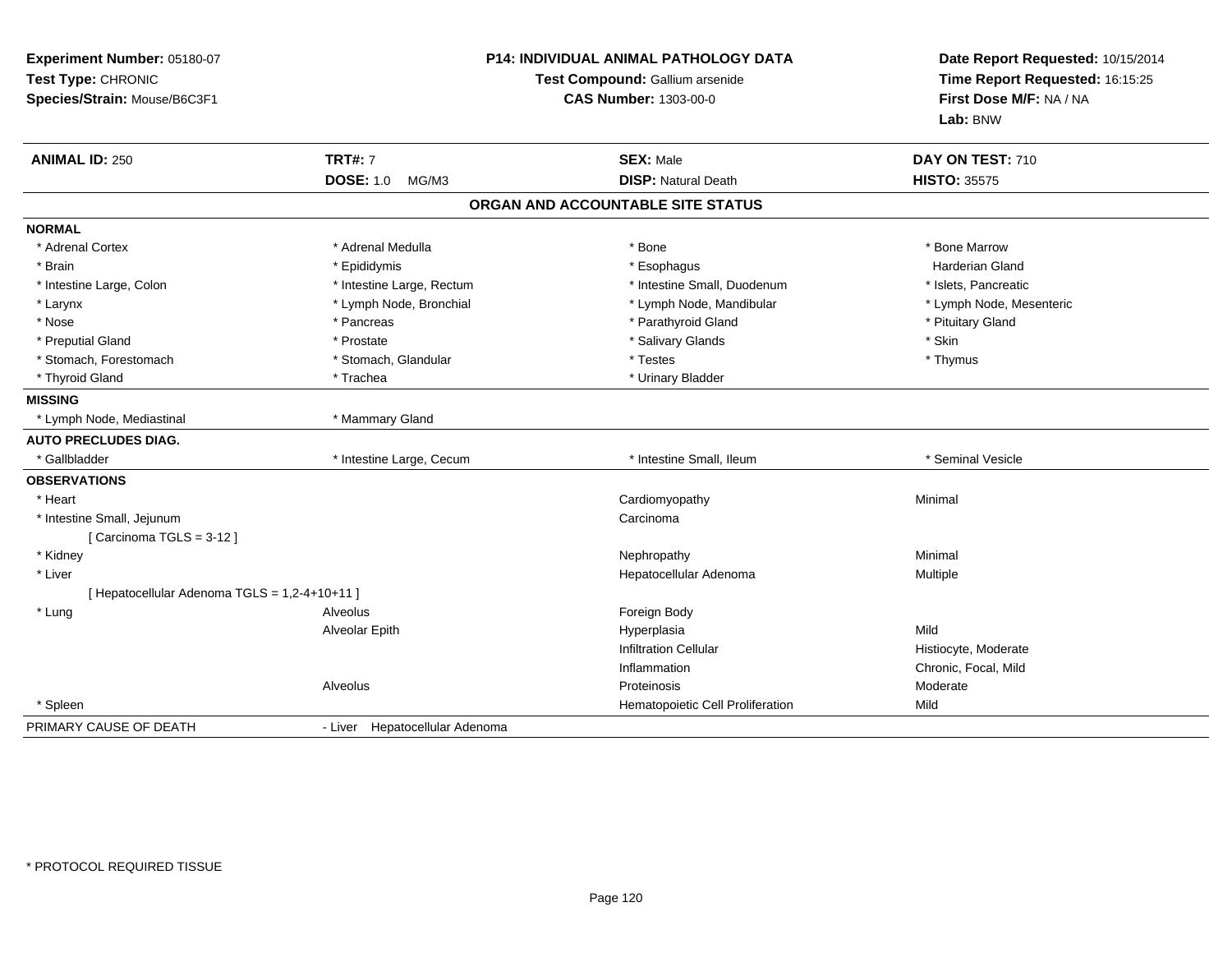| Experiment Number: 05180-07<br>Test Type: CHRONIC<br>Species/Strain: Mouse/B6C3F1 | P14: INDIVIDUAL ANIMAL PATHOLOGY DATA<br>Test Compound: Gallium arsenide<br><b>CAS Number: 1303-00-0</b> |                                   | Date Report Requested: 10/15/2014<br>Time Report Requested: 16:15:25<br>First Dose M/F: NA / NA<br>Lab: BNW |
|-----------------------------------------------------------------------------------|----------------------------------------------------------------------------------------------------------|-----------------------------------|-------------------------------------------------------------------------------------------------------------|
| <b>ANIMAL ID: 401</b>                                                             | <b>TRT#: 5</b>                                                                                           | <b>SEX: Male</b>                  | DAY ON TEST: 639                                                                                            |
|                                                                                   | <b>DOSE: 0.5</b><br>MG/M3                                                                                | <b>DISP:</b> Moribund Sacrifice   | <b>HISTO: 35426</b>                                                                                         |
|                                                                                   |                                                                                                          | ORGAN AND ACCOUNTABLE SITE STATUS |                                                                                                             |
| <b>NORMAL</b>                                                                     |                                                                                                          |                                   |                                                                                                             |
| * Adrenal Medulla                                                                 | * Bone                                                                                                   | * Brain                           | * Epididymis                                                                                                |
| * Esophagus                                                                       | * Gallbladder                                                                                            | * Intestine Large, Cecum          | * Intestine Large, Colon                                                                                    |
| * Intestine Large, Rectum                                                         | * Intestine Small, Duodenum                                                                              | * Intestine Small, Ileum          | * Intestine Small, Jejunum                                                                                  |
| * Islets, Pancreatic                                                              | * Larynx                                                                                                 | * Lymph Node, Mediastinal         | * Lymph Node, Mesenteric                                                                                    |
| * Nose                                                                            | * Pituitary Gland                                                                                        | * Preputial Gland                 | * Prostate                                                                                                  |
| * Salivary Glands                                                                 | * Seminal Vesicle                                                                                        | * Stomach, Forestomach            | * Stomach, Glandular                                                                                        |
| * Testes                                                                          | * Thymus                                                                                                 | * Thyroid Gland                   | * Trachea                                                                                                   |
| * Urinary Bladder                                                                 |                                                                                                          |                                   |                                                                                                             |
| <b>MISSING</b>                                                                    |                                                                                                          |                                   |                                                                                                             |
| * Lymph Node, Bronchial                                                           | * Lymph Node, Mandibular                                                                                 | * Mammary Gland                   | * Parathyroid Gland                                                                                         |
| <b>OBSERVATIONS</b>                                                               |                                                                                                          |                                   |                                                                                                             |
| * Adrenal Cortex                                                                  |                                                                                                          | Hypertrophy                       | Minimal                                                                                                     |
| * Bone Marrow                                                                     |                                                                                                          | Hyperplasia                       | Mild                                                                                                        |
| <b>Harderian Gland</b>                                                            |                                                                                                          | Adenoma                           |                                                                                                             |
| * Heart                                                                           |                                                                                                          | Cardiomyopathy                    | Mild                                                                                                        |
|                                                                                   | Artery                                                                                                   | Inflammation                      | Mild                                                                                                        |
| * Kidney                                                                          |                                                                                                          | Nephropathy                       | Mild                                                                                                        |
| * Liver                                                                           |                                                                                                          | Hematopoietic Cell Proliferation  | Minimal                                                                                                     |
| * Lung                                                                            | Alveolus                                                                                                 | Foreign Body                      |                                                                                                             |
|                                                                                   | Alveolar Epith                                                                                           | Hyperplasia                       | Minimal                                                                                                     |
|                                                                                   |                                                                                                          | <b>Infiltration Cellular</b>      | Histiocyte, Mild                                                                                            |
|                                                                                   | Alveolus                                                                                                 | Proteinosis                       | Moderate                                                                                                    |
| * Pancreas                                                                        |                                                                                                          | Atrophy                           | Minimal                                                                                                     |
| * Skin                                                                            | Prepuce                                                                                                  | Inflammation                      | Chronic Active, Marked                                                                                      |
| * Spleen                                                                          |                                                                                                          | Hematopoietic Cell Proliferation  | Mild                                                                                                        |
| PRIMARY CAUSE OF DEATH                                                            | - Skin Prepuce Inflammation                                                                              |                                   |                                                                                                             |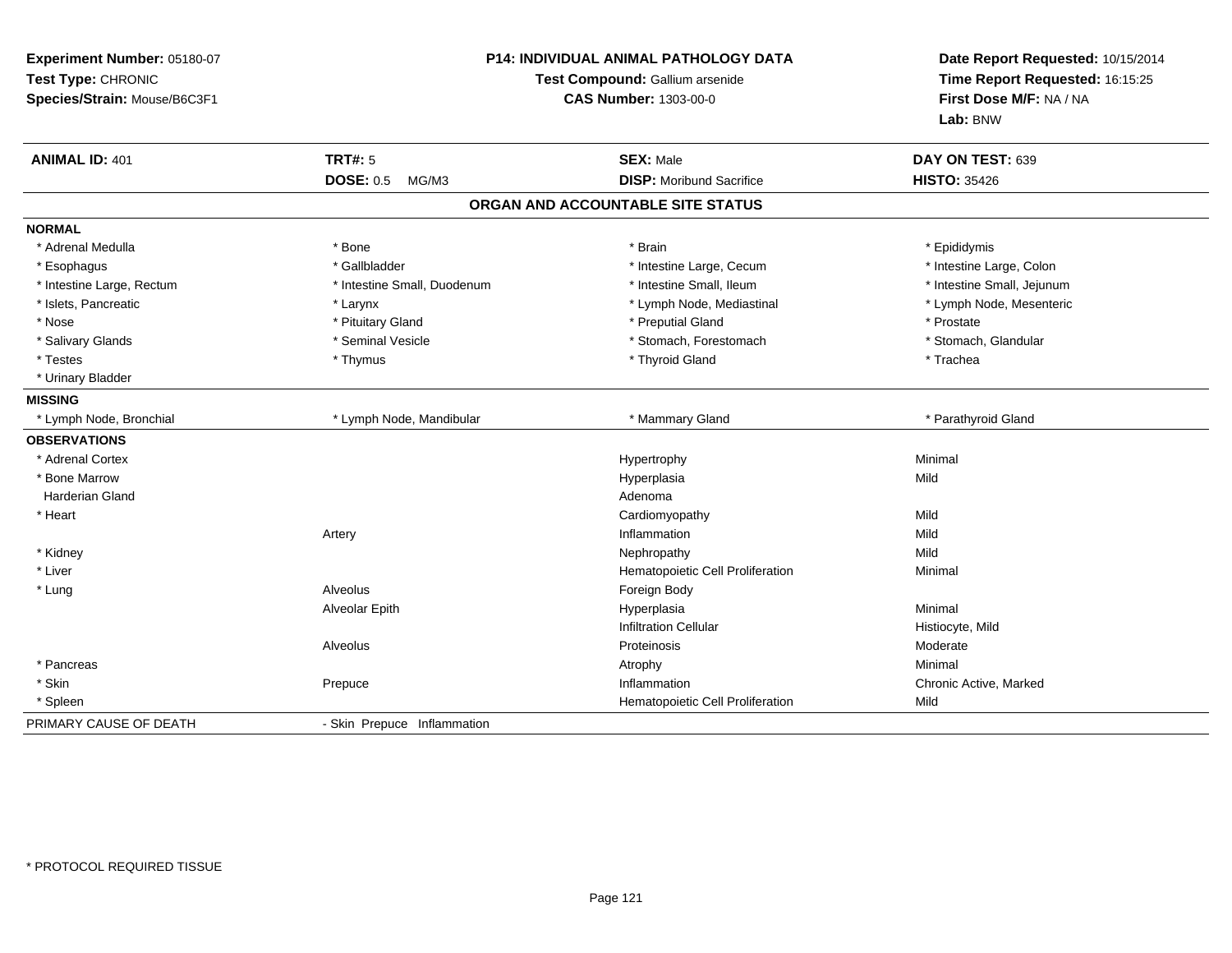| Experiment Number: 05180-07<br>Test Type: CHRONIC<br>Species/Strain: Mouse/B6C3F1 | <b>P14: INDIVIDUAL ANIMAL PATHOLOGY DATA</b><br>Test Compound: Gallium arsenide<br><b>CAS Number: 1303-00-0</b> |                                   | Date Report Requested: 10/15/2014<br>Time Report Requested: 16:15:25<br>First Dose M/F: NA / NA<br>Lab: BNW |
|-----------------------------------------------------------------------------------|-----------------------------------------------------------------------------------------------------------------|-----------------------------------|-------------------------------------------------------------------------------------------------------------|
| <b>ANIMAL ID: 402</b>                                                             | TRT#: 5                                                                                                         | <b>SEX: Male</b>                  | DAY ON TEST: 735                                                                                            |
|                                                                                   | <b>DOSE: 0.5</b><br>MG/M3                                                                                       | <b>DISP: Terminal Sacrifice</b>   | <b>HISTO: 35427</b>                                                                                         |
|                                                                                   |                                                                                                                 | ORGAN AND ACCOUNTABLE SITE STATUS |                                                                                                             |
| <b>NORMAL</b>                                                                     |                                                                                                                 |                                   |                                                                                                             |
| * Adrenal Medulla                                                                 | * Bone                                                                                                          | * Bone Marrow                     | * Brain                                                                                                     |
| * Epididymis                                                                      | * Esophagus                                                                                                     | * Gallbladder                     | <b>Harderian Gland</b>                                                                                      |
| * Intestine Large, Cecum                                                          | * Intestine Large, Colon                                                                                        | * Intestine Large, Rectum         | * Intestine Small, Duodenum                                                                                 |
| * Intestine Small, Ileum                                                          | * Intestine Small, Jejunum                                                                                      | * Islets, Pancreatic              | * Larynx                                                                                                    |
| * Liver                                                                           | * Lymph Node, Bronchial                                                                                         | * Lymph Node, Mediastinal         | * Lymph Node, Mesenteric                                                                                    |
| * Nose                                                                            | * Pancreas                                                                                                      | * Parathyroid Gland               | * Pituitary Gland                                                                                           |
| * Preputial Gland                                                                 | * Prostate                                                                                                      | * Salivary Glands                 | * Seminal Vesicle                                                                                           |
| * Skin                                                                            | * Spleen                                                                                                        | * Stomach, Forestomach            | * Stomach, Glandular                                                                                        |
| * Testes                                                                          | * Thyroid Gland                                                                                                 | * Trachea                         | * Urinary Bladder                                                                                           |
| <b>MISSING</b>                                                                    |                                                                                                                 |                                   |                                                                                                             |
| * Lymph Node, Mandibular                                                          | * Mammary Gland                                                                                                 | * Thymus                          |                                                                                                             |
| <b>OBSERVATIONS</b>                                                               |                                                                                                                 |                                   |                                                                                                             |
| * Adrenal Cortex                                                                  |                                                                                                                 | Hyperplasia                       | Mild                                                                                                        |
|                                                                                   |                                                                                                                 | Hypertrophy                       | Minimal                                                                                                     |
| * Heart                                                                           |                                                                                                                 | Cardiomyopathy                    | Minimal                                                                                                     |
| * Kidney                                                                          |                                                                                                                 | Nephropathy                       | Minimal                                                                                                     |
| * Lung                                                                            |                                                                                                                 | Alveolar/Bronchiolar Carcinoma    |                                                                                                             |
|                                                                                   | Alveolus                                                                                                        | Foreign Body                      |                                                                                                             |
|                                                                                   | Alveolar Epith                                                                                                  | Hyperplasia                       | Minimal                                                                                                     |
|                                                                                   |                                                                                                                 | <b>Infiltration Cellular</b>      | Histiocyte, Mild                                                                                            |
|                                                                                   | Alveolus                                                                                                        | Proteinosis                       | Mild                                                                                                        |
| [Alveolar/Bronchiolar Carcinoma TGLS = 1-3]                                       |                                                                                                                 |                                   |                                                                                                             |
| PRIMARY CAUSE OF DEATH                                                            |                                                                                                                 |                                   |                                                                                                             |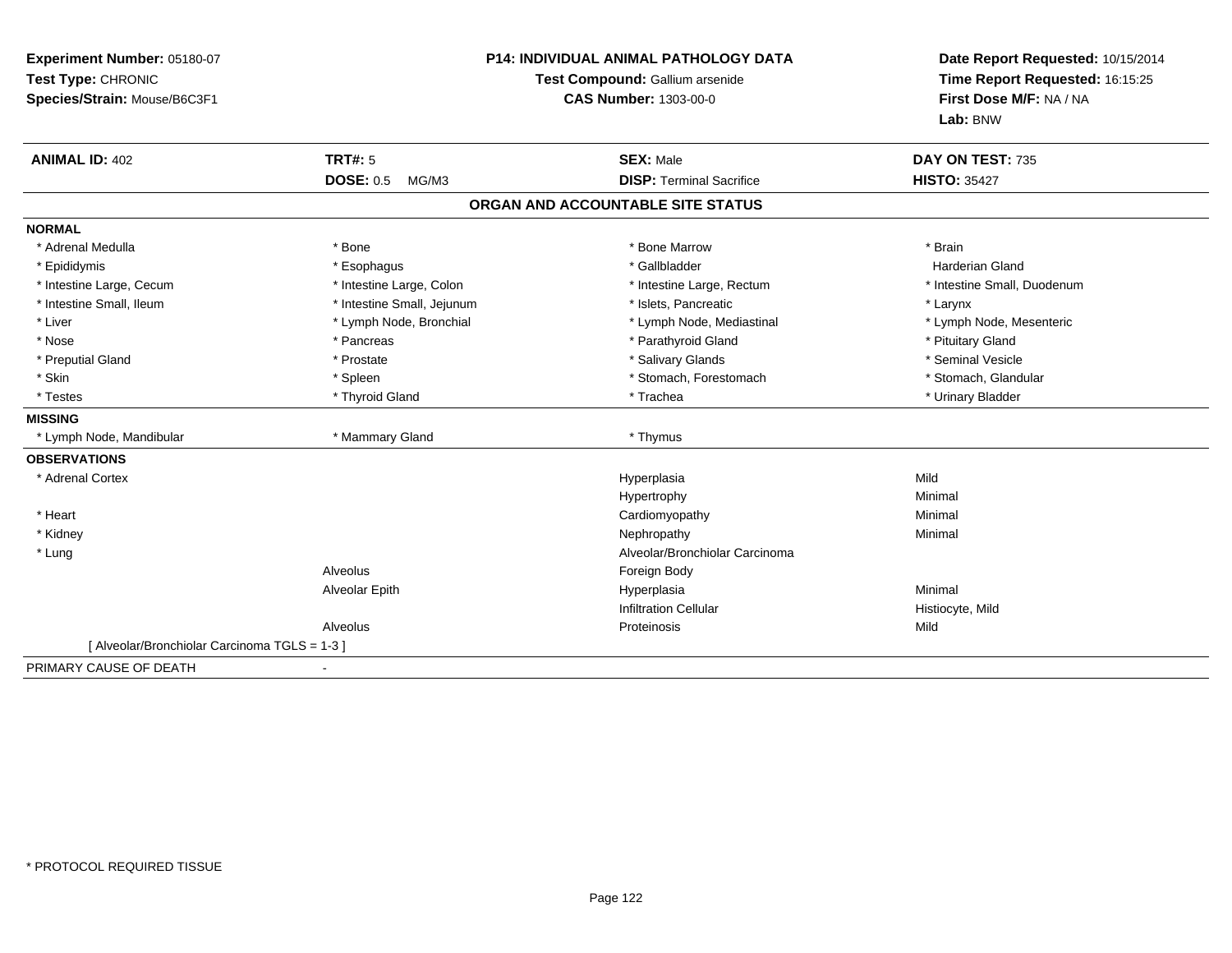| Experiment Number: 05180-07<br>Test Type: CHRONIC<br>Species/Strain: Mouse/B6C3F1 |                            | <b>P14: INDIVIDUAL ANIMAL PATHOLOGY DATA</b><br>Test Compound: Gallium arsenide<br><b>CAS Number: 1303-00-0</b> |                             |
|-----------------------------------------------------------------------------------|----------------------------|-----------------------------------------------------------------------------------------------------------------|-----------------------------|
| <b>ANIMAL ID: 403</b>                                                             | <b>TRT#: 5</b>             | <b>SEX: Male</b>                                                                                                | DAY ON TEST: 735            |
|                                                                                   | <b>DOSE: 0.5</b><br>MG/M3  | <b>DISP: Terminal Sacrifice</b>                                                                                 | <b>HISTO: 35428</b>         |
|                                                                                   |                            | ORGAN AND ACCOUNTABLE SITE STATUS                                                                               |                             |
| <b>NORMAL</b>                                                                     |                            |                                                                                                                 |                             |
| * Adrenal Cortex                                                                  | * Adrenal Medulla          | * Bone                                                                                                          | * Bone Marrow               |
| * Brain                                                                           | * Epididymis               | * Esophagus                                                                                                     | * Gallbladder               |
| * Intestine Large, Cecum                                                          | * Intestine Large, Colon   | * Intestine Large, Rectum                                                                                       | * Intestine Small, Duodenum |
| * Intestine Small, Ileum                                                          | * Intestine Small, Jejunum | * Islets, Pancreatic                                                                                            | * Larynx                    |
| * Liver                                                                           | * Lymph Node, Bronchial    | * Lymph Node, Mediastinal                                                                                       | * Lymph Node, Mesenteric    |
| * Pancreas                                                                        | * Parathyroid Gland        | * Pituitary Gland                                                                                               | * Preputial Gland           |
| * Prostate                                                                        | * Salivary Glands          | * Seminal Vesicle                                                                                               | * Skin                      |
| * Spleen                                                                          | * Stomach, Forestomach     | * Stomach, Glandular                                                                                            | * Testes                    |
| * Thymus                                                                          | * Thyroid Gland            | * Trachea                                                                                                       | * Urinary Bladder           |
| <b>MISSING</b>                                                                    |                            |                                                                                                                 |                             |
| * Lymph Node, Mandibular                                                          | * Mammary Gland            |                                                                                                                 |                             |
| <b>OBSERVATIONS</b>                                                               |                            |                                                                                                                 |                             |
| Harderian Gland                                                                   |                            | Carcinoma                                                                                                       |                             |
|                                                                                   |                            | Hyperplasia                                                                                                     | Marked                      |
| [Carcinoma TGLS = $1-10$ ]                                                        |                            |                                                                                                                 |                             |
| * Heart                                                                           |                            | Cardiomyopathy                                                                                                  | Minimal                     |
| * Kidney                                                                          |                            | Nephropathy                                                                                                     | Minimal                     |
| * Lung                                                                            | Alveolus                   | Foreign Body                                                                                                    |                             |
|                                                                                   | Alveolar Epith             | Hyperplasia                                                                                                     | Minimal                     |
|                                                                                   |                            | <b>Infiltration Cellular</b>                                                                                    | Histiocyte, Mild            |
|                                                                                   |                            | Inflammation                                                                                                    | Suppurative, Focal, Mild    |
|                                                                                   | Alveolus                   | Proteinosis                                                                                                     | Mild                        |
| * Nose                                                                            | Olfactory Epi              | Atrophy                                                                                                         | Mild                        |
|                                                                                   |                            | Inflammation                                                                                                    | Suppurative, Mild           |
| Note: Nose lesions are due to tooth malformation.                                 |                            |                                                                                                                 |                             |
| Tooth                                                                             |                            | Malformation                                                                                                    |                             |
| PRIMARY CAUSE OF DEATH                                                            | $\blacksquare$             |                                                                                                                 |                             |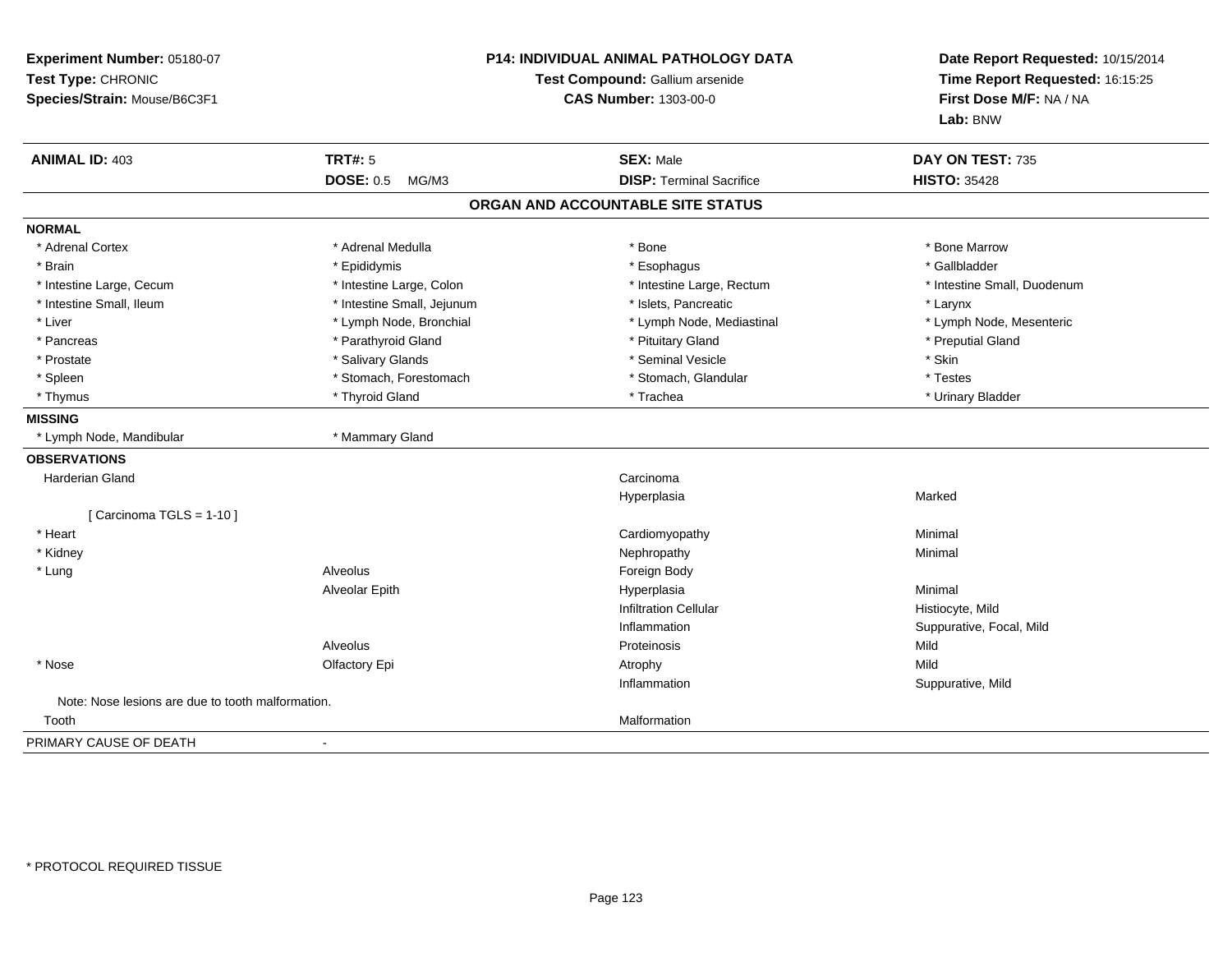| Experiment Number: 05180-07<br>Test Type: CHRONIC<br>Species/Strain: Mouse/B6C3F1 |                                       | <b>P14: INDIVIDUAL ANIMAL PATHOLOGY DATA</b><br>Test Compound: Gallium arsenide<br><b>CAS Number: 1303-00-0</b> | Date Report Requested: 10/15/2014<br>Time Report Requested: 16:15:25<br>First Dose M/F: NA / NA<br>Lab: BNW |
|-----------------------------------------------------------------------------------|---------------------------------------|-----------------------------------------------------------------------------------------------------------------|-------------------------------------------------------------------------------------------------------------|
| <b>ANIMAL ID: 404</b>                                                             | <b>TRT#: 5</b>                        | <b>SEX: Male</b>                                                                                                | DAY ON TEST: 715                                                                                            |
|                                                                                   | <b>DOSE: 0.5</b><br>MG/M3             | <b>DISP:</b> Moribund Sacrifice                                                                                 | <b>HISTO: 35429</b>                                                                                         |
|                                                                                   |                                       | ORGAN AND ACCOUNTABLE SITE STATUS                                                                               |                                                                                                             |
| <b>NORMAL</b>                                                                     |                                       |                                                                                                                 |                                                                                                             |
| * Adrenal Medulla                                                                 | * Bone                                | * Bone Marrow                                                                                                   | * Brain                                                                                                     |
| * Epididymis                                                                      | * Esophagus                           | * Gallbladder                                                                                                   | Harderian Gland                                                                                             |
| * Intestine Large, Cecum                                                          | * Intestine Large, Colon              | * Intestine Large, Rectum                                                                                       | * Intestine Small, Duodenum                                                                                 |
| * Intestine Small, Ileum                                                          | * Intestine Small, Jejunum            | * Islets, Pancreatic                                                                                            | * Lymph Node, Mandibular                                                                                    |
| * Lymph Node, Mediastinal                                                         | * Pancreas                            | * Parathyroid Gland                                                                                             | * Pituitary Gland                                                                                           |
| * Preputial Gland                                                                 | * Prostate                            | * Salivary Glands                                                                                               | * Seminal Vesicle                                                                                           |
| * Skin                                                                            | * Spleen                              | * Stomach, Forestomach                                                                                          | * Stomach, Glandular                                                                                        |
| * Testes                                                                          | * Thymus                              | * Thyroid Gland                                                                                                 | * Trachea                                                                                                   |
| * Urinary Bladder                                                                 |                                       |                                                                                                                 |                                                                                                             |
| <b>MISSING</b>                                                                    |                                       |                                                                                                                 |                                                                                                             |
| * Larynx                                                                          | * Mammary Gland                       |                                                                                                                 |                                                                                                             |
| <b>OBSERVATIONS</b>                                                               |                                       |                                                                                                                 |                                                                                                             |
| * Adrenal Cortex                                                                  |                                       | Hypertrophy                                                                                                     | Minimal                                                                                                     |
| * Heart                                                                           |                                       | Cardiomyopathy                                                                                                  | Minimal                                                                                                     |
| * Kidney                                                                          |                                       | Nephropathy                                                                                                     | Minimal                                                                                                     |
| * Liver                                                                           |                                       | Eosinophilic Focus                                                                                              |                                                                                                             |
|                                                                                   |                                       | Hepatocellular Adenoma                                                                                          |                                                                                                             |
| [ Hepatocellular Adenoma TGLS = 4-4 ]                                             |                                       |                                                                                                                 |                                                                                                             |
| * Lung                                                                            |                                       | Alveolar/Bronchiolar Carcinoma                                                                                  |                                                                                                             |
|                                                                                   | Alveolus                              | Foreign Body                                                                                                    |                                                                                                             |
|                                                                                   | Alveolar Epith                        | Hyperplasia                                                                                                     | Marked                                                                                                      |
|                                                                                   |                                       | <b>Infiltration Cellular</b>                                                                                    | Histiocyte, Marked                                                                                          |
|                                                                                   | <b>Alveolus</b>                       | Proteinosis                                                                                                     | Mild                                                                                                        |
| [ Alveolar/Bronchiolar Carcinoma TGLS = 2-10 ]                                    |                                       |                                                                                                                 |                                                                                                             |
| [Hyperplasia TGLS = 3,5-3]                                                        |                                       |                                                                                                                 |                                                                                                             |
| [ Infiltration Cellular TGLS = 1-3+10 ]                                           |                                       |                                                                                                                 |                                                                                                             |
| * Lymph Node, Bronchial                                                           |                                       | Hyperplasia                                                                                                     | Mild                                                                                                        |
| * Lymph Node, Mesenteric                                                          |                                       | Angiectasis                                                                                                     | Minimal                                                                                                     |
| * Nose                                                                            | Olfactory Epi                         | Degeneration                                                                                                    | Hyaline, Minimal                                                                                            |
| PRIMARY CAUSE OF DEATH                                                            | - Lung Alveolar/Bronchiolar Carcinoma |                                                                                                                 |                                                                                                             |

\* PROTOCOL REQUIRED TISSUE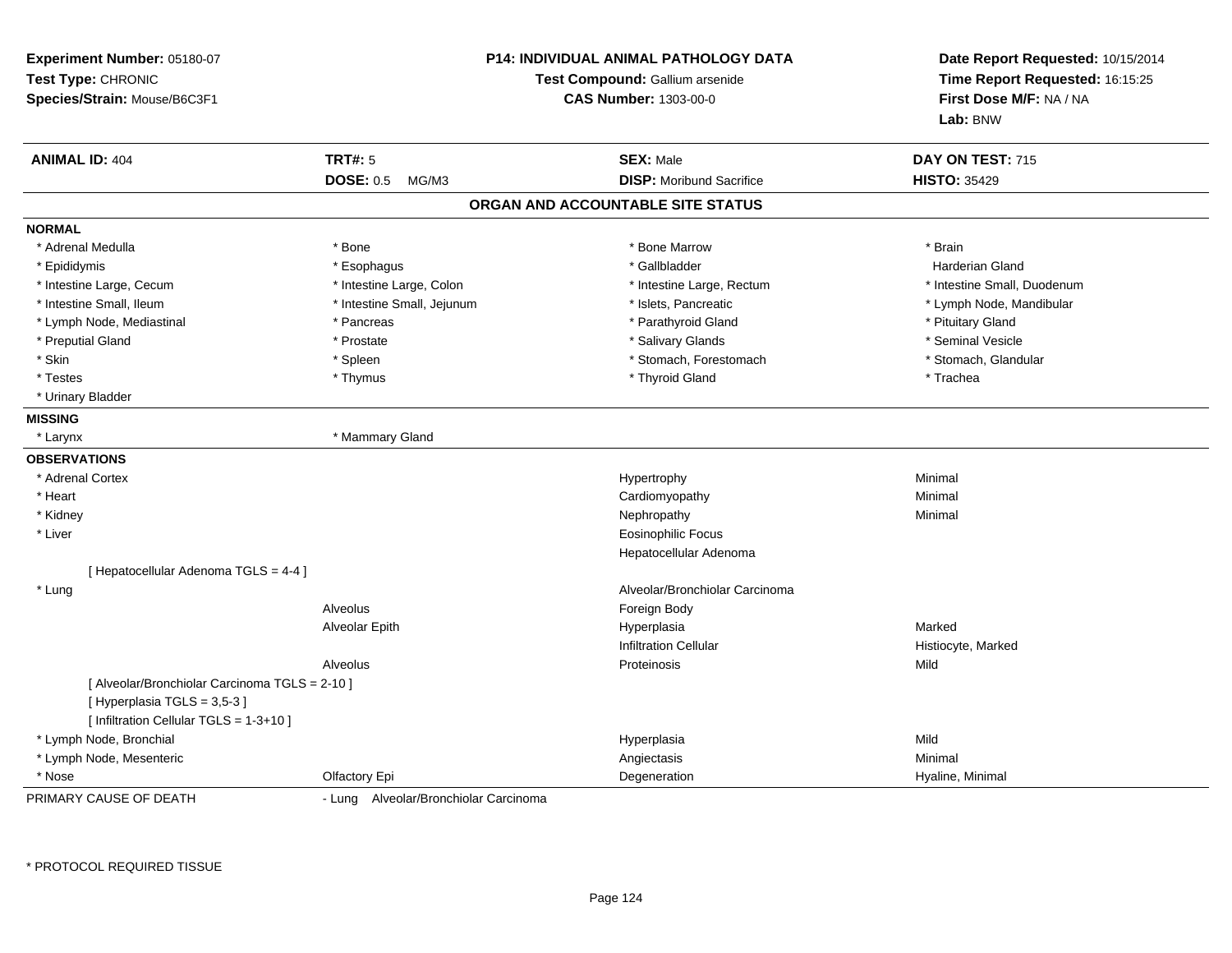| <b>Experiment Number: 05180-07</b><br><b>Test Type: CHRONIC</b><br>Species/Strain: Mouse/B6C3F1 |                                      | <b>P14: INDIVIDUAL ANIMAL PATHOLOGY DATA</b><br>Test Compound: Gallium arsenide<br><b>CAS Number: 1303-00-0</b> | Date Report Requested: 10/15/2014<br>Time Report Requested: 16:15:25<br>First Dose M/F: NA / NA<br>Lab: BNW |
|-------------------------------------------------------------------------------------------------|--------------------------------------|-----------------------------------------------------------------------------------------------------------------|-------------------------------------------------------------------------------------------------------------|
| <b>ANIMAL ID: 404</b>                                                                           | <b>TRT#:</b> 5<br>DOSE: 0.5<br>MG/M3 | <b>SEX: Male</b><br><b>DISP:</b> Moribund Sacrifice                                                             | <b>DAY ON TEST: 715</b><br><b>HISTO: 35429</b>                                                              |
|                                                                                                 |                                      | ORGAN AND ACCOUNTABLE SITE STATUS                                                                               |                                                                                                             |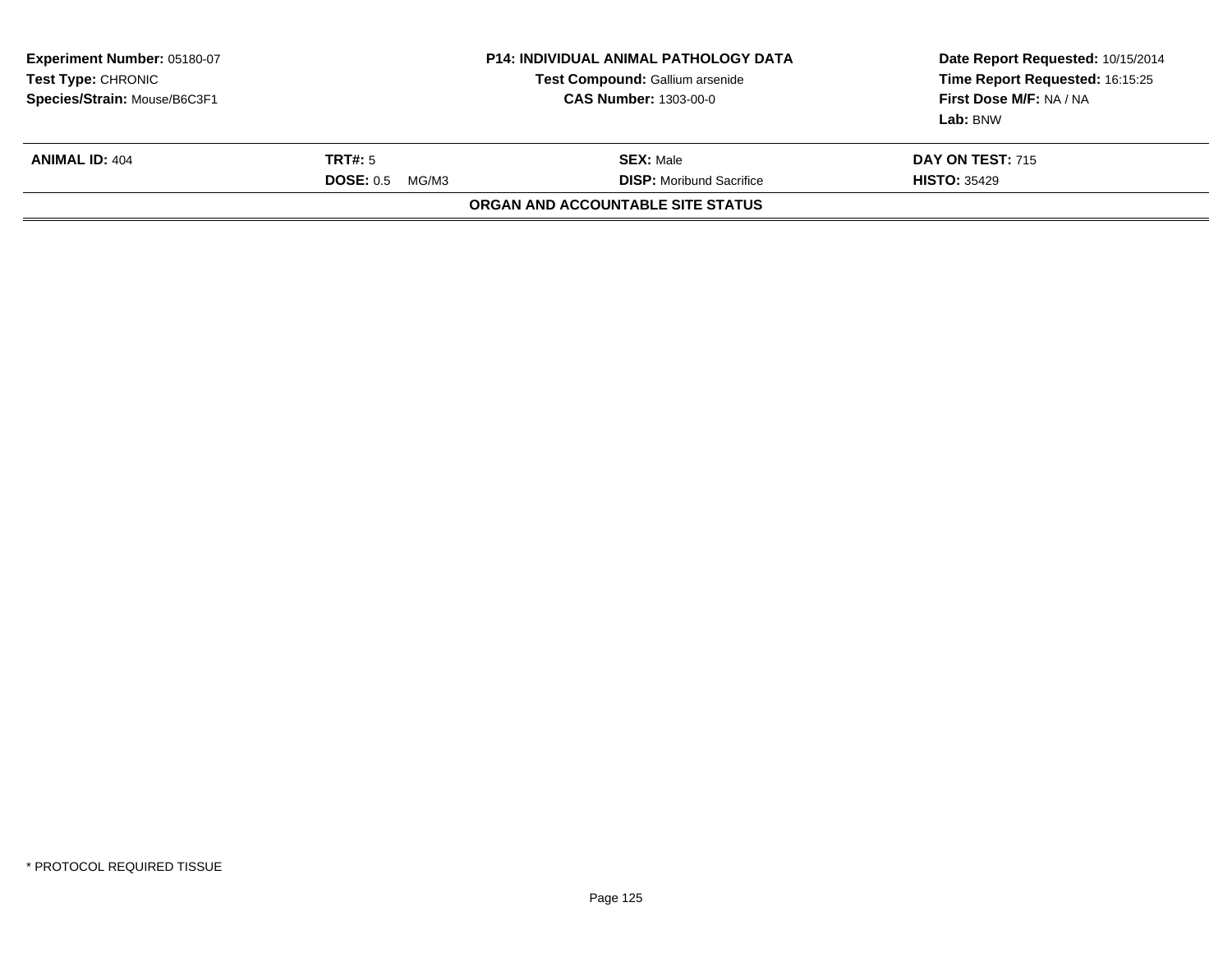| Experiment Number: 05180-07<br>Test Type: CHRONIC<br>Species/Strain: Mouse/B6C3F1 | <b>P14: INDIVIDUAL ANIMAL PATHOLOGY DATA</b><br>Test Compound: Gallium arsenide<br><b>CAS Number: 1303-00-0</b> |                                   | Date Report Requested: 10/15/2014<br>Time Report Requested: 16:15:25<br>First Dose M/F: NA / NA<br>Lab: BNW |
|-----------------------------------------------------------------------------------|-----------------------------------------------------------------------------------------------------------------|-----------------------------------|-------------------------------------------------------------------------------------------------------------|
| <b>ANIMAL ID: 405</b>                                                             | <b>TRT#: 5</b>                                                                                                  | <b>SEX: Male</b>                  | DAY ON TEST: 733                                                                                            |
|                                                                                   | <b>DOSE: 0.5</b><br>MG/M3                                                                                       | <b>DISP: Terminal Sacrifice</b>   | <b>HISTO: 35430</b>                                                                                         |
|                                                                                   |                                                                                                                 | ORGAN AND ACCOUNTABLE SITE STATUS |                                                                                                             |
| <b>NORMAL</b>                                                                     |                                                                                                                 |                                   |                                                                                                             |
| * Adrenal Cortex                                                                  | * Adrenal Medulla                                                                                               | * Bone                            | * Bone Marrow                                                                                               |
| * Brain                                                                           | * Epididymis                                                                                                    | * Esophagus                       | <b>Harderian Gland</b>                                                                                      |
| * Intestine Large, Cecum                                                          | * Intestine Large, Colon                                                                                        | * Intestine Large, Rectum         | * Intestine Small, Duodenum                                                                                 |
| * Intestine Small, Ileum                                                          | * Intestine Small, Jejunum                                                                                      | * Islets, Pancreatic              | * Larynx                                                                                                    |
| * Lymph Node, Mandibular                                                          | * Lymph Node, Mediastinal                                                                                       | * Lymph Node, Mesenteric          | * Nose                                                                                                      |
| * Pancreas                                                                        | * Parathyroid Gland                                                                                             | * Pituitary Gland                 | * Preputial Gland                                                                                           |
| * Salivary Glands                                                                 | * Seminal Vesicle                                                                                               | * Skin                            | * Stomach, Forestomach                                                                                      |
| * Stomach, Glandular                                                              | * Testes                                                                                                        | * Thymus                          | * Thyroid Gland                                                                                             |
| * Trachea                                                                         | * Urinary Bladder                                                                                               |                                   |                                                                                                             |
| <b>MISSING</b>                                                                    |                                                                                                                 |                                   |                                                                                                             |
| * Gallbladder                                                                     | * Mammary Gland                                                                                                 |                                   |                                                                                                             |
| <b>OBSERVATIONS</b>                                                               |                                                                                                                 |                                   |                                                                                                             |
| * Heart                                                                           |                                                                                                                 | Cardiomyopathy                    | Minimal                                                                                                     |
| * Kidney                                                                          |                                                                                                                 | Nephropathy                       | Mild                                                                                                        |
| * Liver                                                                           |                                                                                                                 | <b>Eosinophilic Focus</b>         |                                                                                                             |
| * Lung                                                                            |                                                                                                                 | Alveolar/Bronchiolar Adenoma      | Multiple                                                                                                    |
|                                                                                   | Alveolus                                                                                                        | Foreign Body                      |                                                                                                             |
|                                                                                   | Alveolar Epith                                                                                                  | Hyperplasia                       | Mild                                                                                                        |
|                                                                                   |                                                                                                                 | <b>Infiltration Cellular</b>      | Histiocyte, Minimal                                                                                         |
|                                                                                   | Alveolus                                                                                                        | Proteinosis                       | Minimal                                                                                                     |
| [ Alveolar/Bronchiolar Adenoma TGLS = 2-3 ]                                       |                                                                                                                 |                                   |                                                                                                             |
| * Lymph Node, Bronchial                                                           |                                                                                                                 | Hyperplasia                       | Mild                                                                                                        |
| Mesentery                                                                         | Fat                                                                                                             | Necrosis                          | Mild                                                                                                        |
| [ Necrosis TGLS = $1-10$ ]                                                        |                                                                                                                 |                                   |                                                                                                             |
| * Prostate                                                                        |                                                                                                                 | Inflammation                      | Minimal                                                                                                     |
| * Spleen                                                                          |                                                                                                                 | Hematopoietic Cell Proliferation  | Mild                                                                                                        |
| PRIMARY CAUSE OF DEATH                                                            |                                                                                                                 |                                   |                                                                                                             |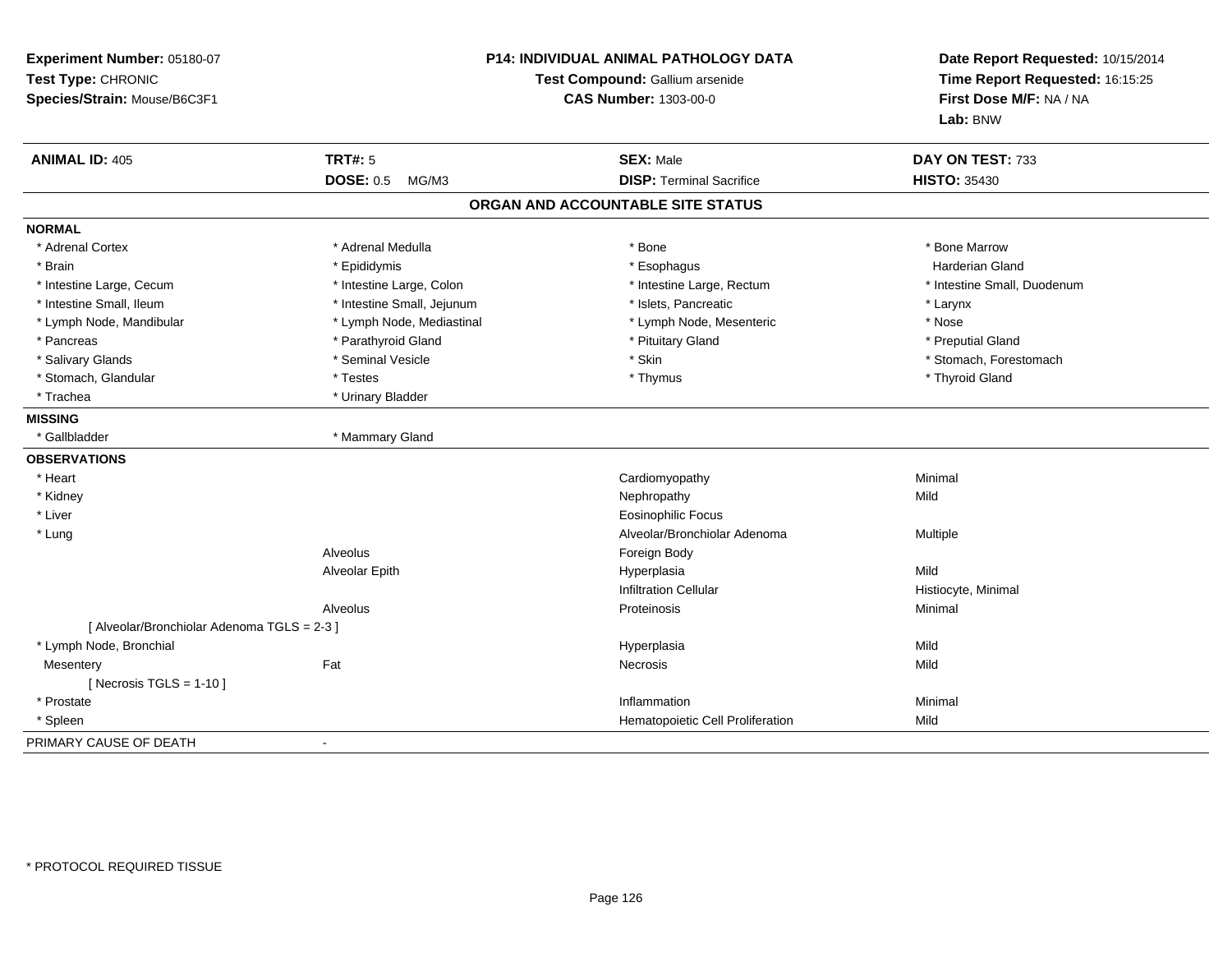| Experiment Number: 05180-07<br>Test Type: CHRONIC<br>Species/Strain: Mouse/B6C3F1 | <b>P14: INDIVIDUAL ANIMAL PATHOLOGY DATA</b><br>Test Compound: Gallium arsenide<br><b>CAS Number: 1303-00-0</b> |                                   | Date Report Requested: 10/15/2014<br>Time Report Requested: 16:15:25<br>First Dose M/F: NA / NA<br>Lab: BNW |
|-----------------------------------------------------------------------------------|-----------------------------------------------------------------------------------------------------------------|-----------------------------------|-------------------------------------------------------------------------------------------------------------|
| <b>ANIMAL ID: 406</b>                                                             | <b>TRT#: 5</b>                                                                                                  | <b>SEX: Male</b>                  | DAY ON TEST: 733                                                                                            |
|                                                                                   | <b>DOSE: 0.5</b><br>MG/M3                                                                                       | <b>DISP: Terminal Sacrifice</b>   | <b>HISTO: 35431</b>                                                                                         |
|                                                                                   |                                                                                                                 | ORGAN AND ACCOUNTABLE SITE STATUS |                                                                                                             |
| <b>NORMAL</b>                                                                     |                                                                                                                 |                                   |                                                                                                             |
| * Adrenal Medulla                                                                 | * Bone                                                                                                          | * Bone Marrow                     | * Brain                                                                                                     |
| * Epididymis                                                                      | * Esophagus                                                                                                     | * Gallbladder                     | * Intestine Large, Cecum                                                                                    |
| * Intestine Large, Colon                                                          | * Intestine Large, Rectum                                                                                       | * Intestine Small, Duodenum       | * Intestine Small, Ileum                                                                                    |
| * Intestine Small, Jejunum                                                        | * Islets, Pancreatic                                                                                            | * Larynx                          | * Lymph Node, Mandibular                                                                                    |
| * Lymph Node, Mediastinal                                                         | * Pancreas                                                                                                      | * Parathyroid Gland               | * Pituitary Gland                                                                                           |
| * Preputial Gland                                                                 | * Prostate                                                                                                      | * Salivary Glands                 | * Seminal Vesicle                                                                                           |
| * Skin                                                                            | * Stomach, Forestomach                                                                                          | * Stomach, Glandular              | * Testes                                                                                                    |
| * Thymus                                                                          | * Thyroid Gland                                                                                                 | * Trachea                         | * Urinary Bladder                                                                                           |
| <b>MISSING</b>                                                                    |                                                                                                                 |                                   |                                                                                                             |
| * Mammary Gland                                                                   |                                                                                                                 |                                   |                                                                                                             |
| <b>OBSERVATIONS</b>                                                               |                                                                                                                 |                                   |                                                                                                             |
| * Adrenal Cortex                                                                  |                                                                                                                 | Hypertrophy                       | Minimal                                                                                                     |
| Harderian Gland                                                                   |                                                                                                                 | Adenoma                           |                                                                                                             |
| * Heart                                                                           |                                                                                                                 | Cardiomyopathy                    | Minimal                                                                                                     |
| * Kidney                                                                          |                                                                                                                 | Nephropathy                       | Minimal                                                                                                     |
| * Liver                                                                           |                                                                                                                 | <b>Eosinophilic Focus</b>         |                                                                                                             |
| [ Eosinophilic Focus TGLS = 1-4 ]                                                 |                                                                                                                 |                                   |                                                                                                             |
| * Lung                                                                            | Alveolus                                                                                                        | Foreign Body                      |                                                                                                             |
|                                                                                   |                                                                                                                 | Hemorrhage                        | Minimal                                                                                                     |
|                                                                                   | Alveolar Epith                                                                                                  | Hyperplasia                       | Minimal                                                                                                     |
|                                                                                   |                                                                                                                 | <b>Infiltration Cellular</b>      | Histiocyte, Mild                                                                                            |
|                                                                                   | Alveolus                                                                                                        | Proteinosis                       | Moderate                                                                                                    |
| * Lymph Node, Bronchial                                                           |                                                                                                                 | Hyperplasia                       | Mild                                                                                                        |
| * Lymph Node, Mesenteric                                                          |                                                                                                                 | Hyperplasia                       | Mild                                                                                                        |
| * Nose                                                                            | Olfactory Epi                                                                                                   | Degeneration                      | Hyaline, Minimal                                                                                            |
| * Spleen                                                                          |                                                                                                                 | Hematopoietic Cell Proliferation  | Mild                                                                                                        |
| PRIMARY CAUSE OF DEATH                                                            | $\sim$                                                                                                          |                                   |                                                                                                             |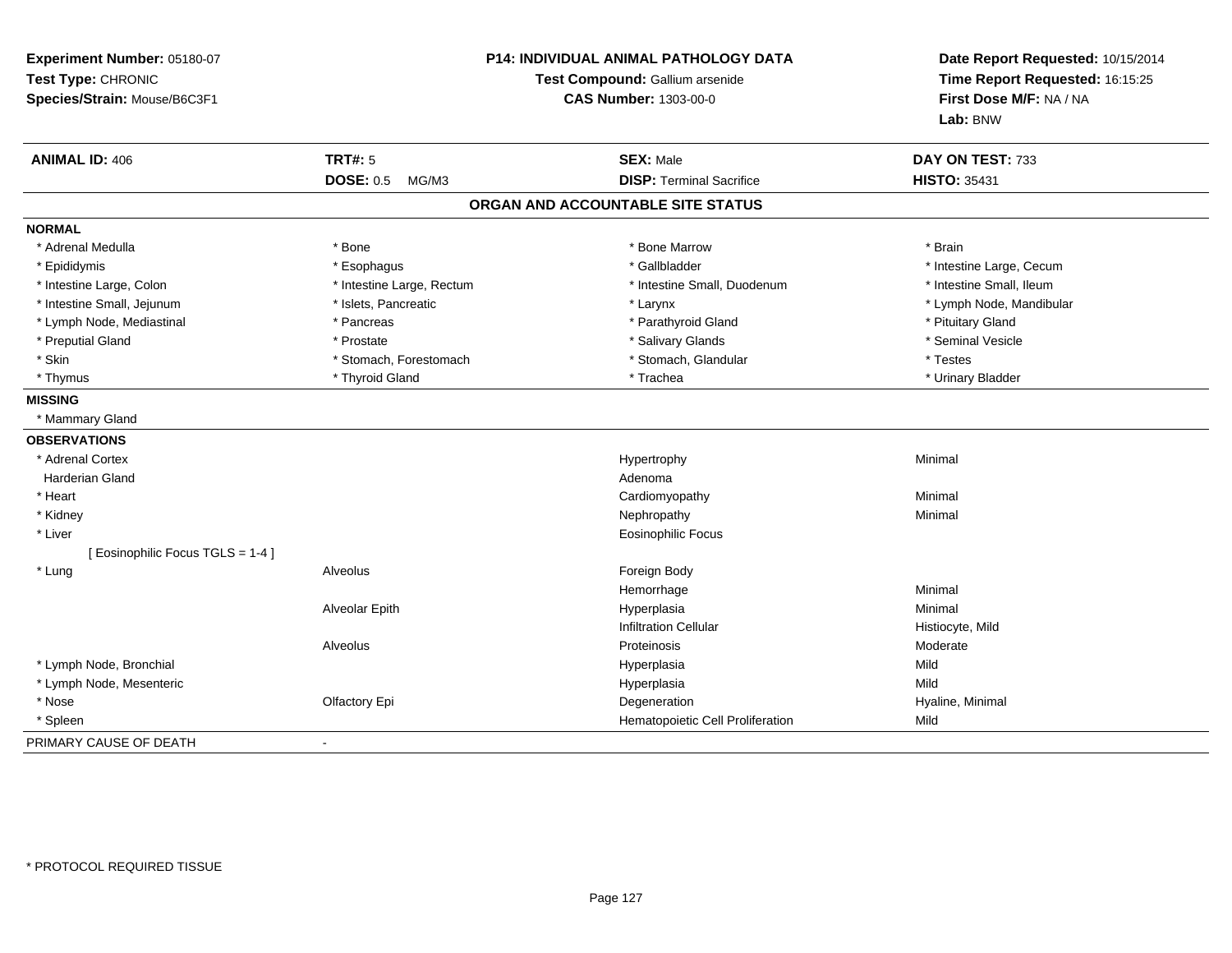| Experiment Number: 05180-07<br>Test Type: CHRONIC<br>Species/Strain: Mouse/B6C3F1 |                            | P14: INDIVIDUAL ANIMAL PATHOLOGY DATA<br>Test Compound: Gallium arsenide<br><b>CAS Number: 1303-00-0</b> |                             |
|-----------------------------------------------------------------------------------|----------------------------|----------------------------------------------------------------------------------------------------------|-----------------------------|
| <b>ANIMAL ID: 407</b>                                                             | <b>TRT#: 5</b>             | <b>SEX: Male</b>                                                                                         | DAY ON TEST: 733            |
|                                                                                   | <b>DOSE: 0.5</b><br>MG/M3  | <b>DISP: Terminal Sacrifice</b>                                                                          | <b>HISTO: 35432</b>         |
|                                                                                   |                            | ORGAN AND ACCOUNTABLE SITE STATUS                                                                        |                             |
| <b>NORMAL</b>                                                                     |                            |                                                                                                          |                             |
| * Adrenal Medulla                                                                 | * Bone                     | * Bone Marrow                                                                                            | * Brain                     |
| * Epididymis                                                                      | * Esophagus                | * Gallbladder                                                                                            | Harderian Gland             |
| * Intestine Large, Cecum                                                          | * Intestine Large, Colon   | * Intestine Large, Rectum                                                                                | * Intestine Small, Duodenum |
| * Intestine Small, Ileum                                                          | * Intestine Small, Jejunum | * Islets, Pancreatic                                                                                     | * Larynx                    |
| * Lymph Node, Bronchial                                                           | * Lymph Node, Mandibular   | * Lymph Node, Mediastinal                                                                                | * Lymph Node, Mesenteric    |
| * Pancreas                                                                        | * Parathyroid Gland        | * Pituitary Gland                                                                                        | * Prostate                  |
| * Salivary Glands                                                                 | * Seminal Vesicle          | * Skin                                                                                                   | * Spleen                    |
| * Stomach, Forestomach                                                            | * Stomach, Glandular       | * Testes                                                                                                 | * Thymus                    |
| * Trachea                                                                         | * Urinary Bladder          |                                                                                                          |                             |
| <b>MISSING</b>                                                                    |                            |                                                                                                          |                             |
| * Mammary Gland                                                                   |                            |                                                                                                          |                             |
| <b>OBSERVATIONS</b>                                                               |                            |                                                                                                          |                             |
| * Adrenal Cortex                                                                  |                            | Hypertrophy                                                                                              | Minimal                     |
| * Heart                                                                           |                            | Cardiomyopathy                                                                                           | Minimal                     |
| * Kidney                                                                          |                            | Metaplasia                                                                                               | Osseous, Minimal            |
|                                                                                   |                            | Nephropathy                                                                                              | Minimal                     |
| * Liver                                                                           |                            | Hepatocellular Adenoma                                                                                   | Multiple                    |
| [ Hepatocellular Adenoma TGLS = 1,2-10+11 ]                                       |                            |                                                                                                          |                             |
| * Lung                                                                            | Alveolus                   | Foreign Body                                                                                             |                             |
|                                                                                   | Alveolar Epith             | Hyperplasia                                                                                              | Minimal                     |
|                                                                                   |                            | <b>Infiltration Cellular</b>                                                                             | Histiocyte, Mild            |
|                                                                                   | Alveolus                   | Proteinosis                                                                                              | Mild                        |
| * Nose                                                                            | Olfactory Epi              | Atrophy                                                                                                  | Minimal                     |
|                                                                                   | Olfactory Epi              | Degeneration                                                                                             | Hyaline, Minimal            |
| * Preputial Gland                                                                 |                            | Ectasia                                                                                                  | Moderate                    |
| * Thyroid Gland                                                                   | <b>Follicular Cel</b>      | Hyperplasia                                                                                              | Minimal                     |
| PRIMARY CAUSE OF DEATH                                                            | $\blacksquare$             |                                                                                                          |                             |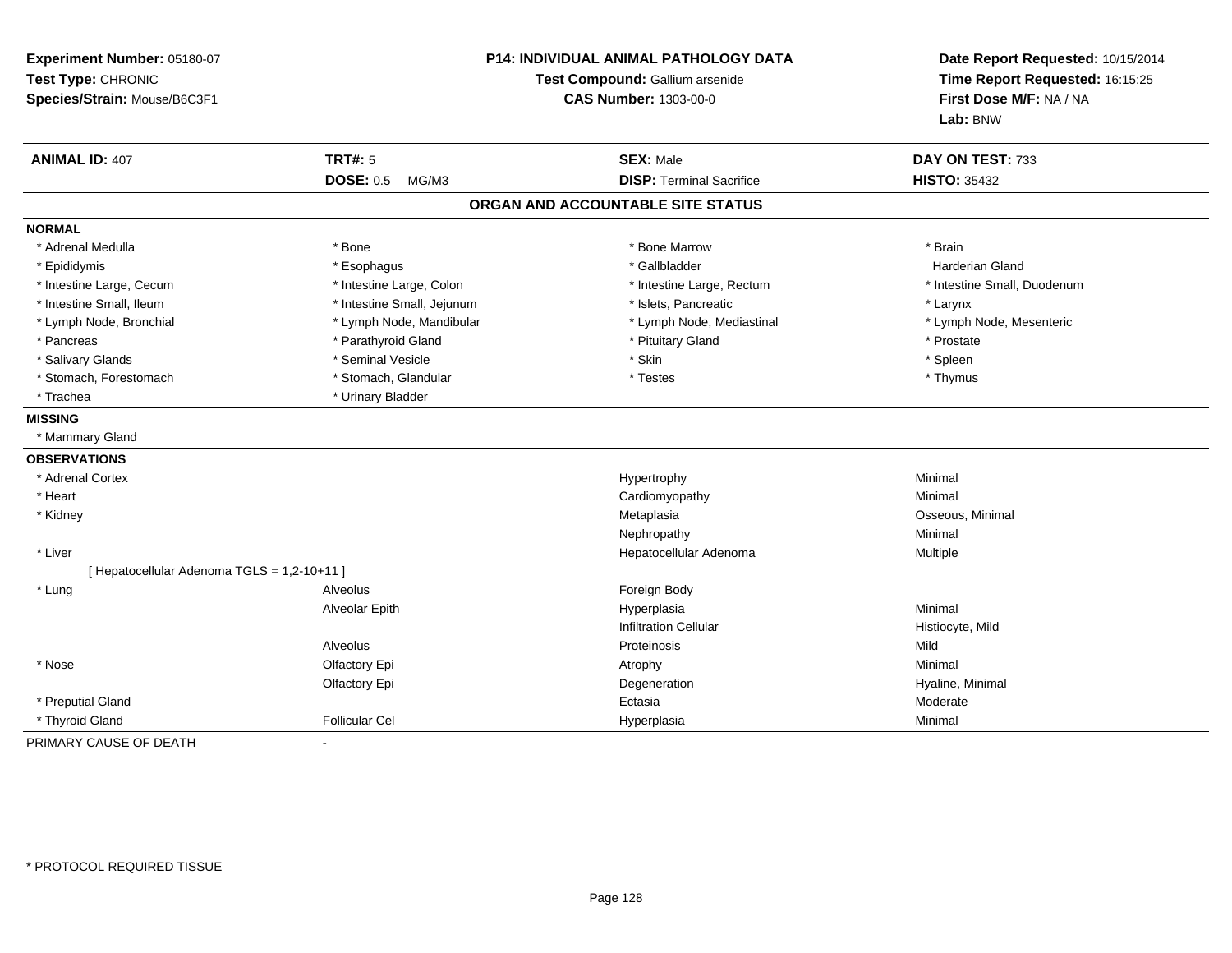| Experiment Number: 05180-07<br>Test Type: CHRONIC<br>Species/Strain: Mouse/B6C3F1 |                           | <b>P14: INDIVIDUAL ANIMAL PATHOLOGY DATA</b><br>Test Compound: Gallium arsenide<br><b>CAS Number: 1303-00-0</b> |                           |
|-----------------------------------------------------------------------------------|---------------------------|-----------------------------------------------------------------------------------------------------------------|---------------------------|
| <b>ANIMAL ID: 408</b>                                                             | <b>TRT#: 5</b>            | <b>SEX: Male</b>                                                                                                | DAY ON TEST: 734          |
|                                                                                   | <b>DOSE: 0.5</b><br>MG/M3 | <b>DISP: Terminal Sacrifice</b>                                                                                 | <b>HISTO: 35433</b>       |
|                                                                                   |                           | ORGAN AND ACCOUNTABLE SITE STATUS                                                                               |                           |
| <b>NORMAL</b>                                                                     |                           |                                                                                                                 |                           |
| * Adrenal Cortex                                                                  | * Adrenal Medulla         | * Bone                                                                                                          | * Bone Marrow             |
| * Brain                                                                           | * Epididymis              | * Esophagus                                                                                                     | * Gallbladder             |
| <b>Harderian Gland</b>                                                            | * Intestine Large, Cecum  | * Intestine Large, Colon                                                                                        | * Intestine Large, Rectum |
| * Intestine Small, Duodenum                                                       | * Intestine Small, Ileum  | * Intestine Small, Jejunum                                                                                      | * Islets. Pancreatic      |
| * Larynx                                                                          | * Lymph Node, Bronchial   | * Lymph Node, Mediastinal                                                                                       | * Lymph Node, Mesenteric  |
| * Nose                                                                            | * Pancreas                | * Pituitary Gland                                                                                               | * Preputial Gland         |
| * Prostate                                                                        | * Salivary Glands         | * Seminal Vesicle                                                                                               | * Skin                    |
| * Spleen                                                                          | * Stomach, Forestomach    | * Stomach, Glandular                                                                                            | * Testes                  |
| * Thymus                                                                          | * Thyroid Gland           | * Trachea                                                                                                       | * Urinary Bladder         |
| <b>MISSING</b>                                                                    |                           |                                                                                                                 |                           |
| * Lymph Node, Mandibular                                                          | * Mammary Gland           | * Parathyroid Gland                                                                                             |                           |
| <b>OBSERVATIONS</b>                                                               |                           |                                                                                                                 |                           |
| * Heart                                                                           |                           | Cardiomyopathy                                                                                                  | Minimal                   |
| * Kidney                                                                          |                           | Metaplasia                                                                                                      | Osseous, Minimal          |
|                                                                                   |                           | Nephropathy                                                                                                     | Minimal                   |
| * Liver                                                                           |                           | <b>Eosinophilic Focus</b>                                                                                       |                           |
|                                                                                   |                           | Hepatocellular Adenoma                                                                                          | Multiple                  |
| [ Hepatocellular Adenoma TGLS = 1,2-10+11 ]                                       |                           |                                                                                                                 |                           |
| * Lung                                                                            | Alveolus                  | Foreign Body                                                                                                    |                           |
|                                                                                   | Alveolar Epith            | Hyperplasia                                                                                                     | Mild                      |
|                                                                                   |                           | <b>Infiltration Cellular</b>                                                                                    | Histiocyte, Mild          |
|                                                                                   | Alveolus                  | Proteinosis                                                                                                     | Minimal                   |
| PRIMARY CAUSE OF DEATH                                                            |                           |                                                                                                                 |                           |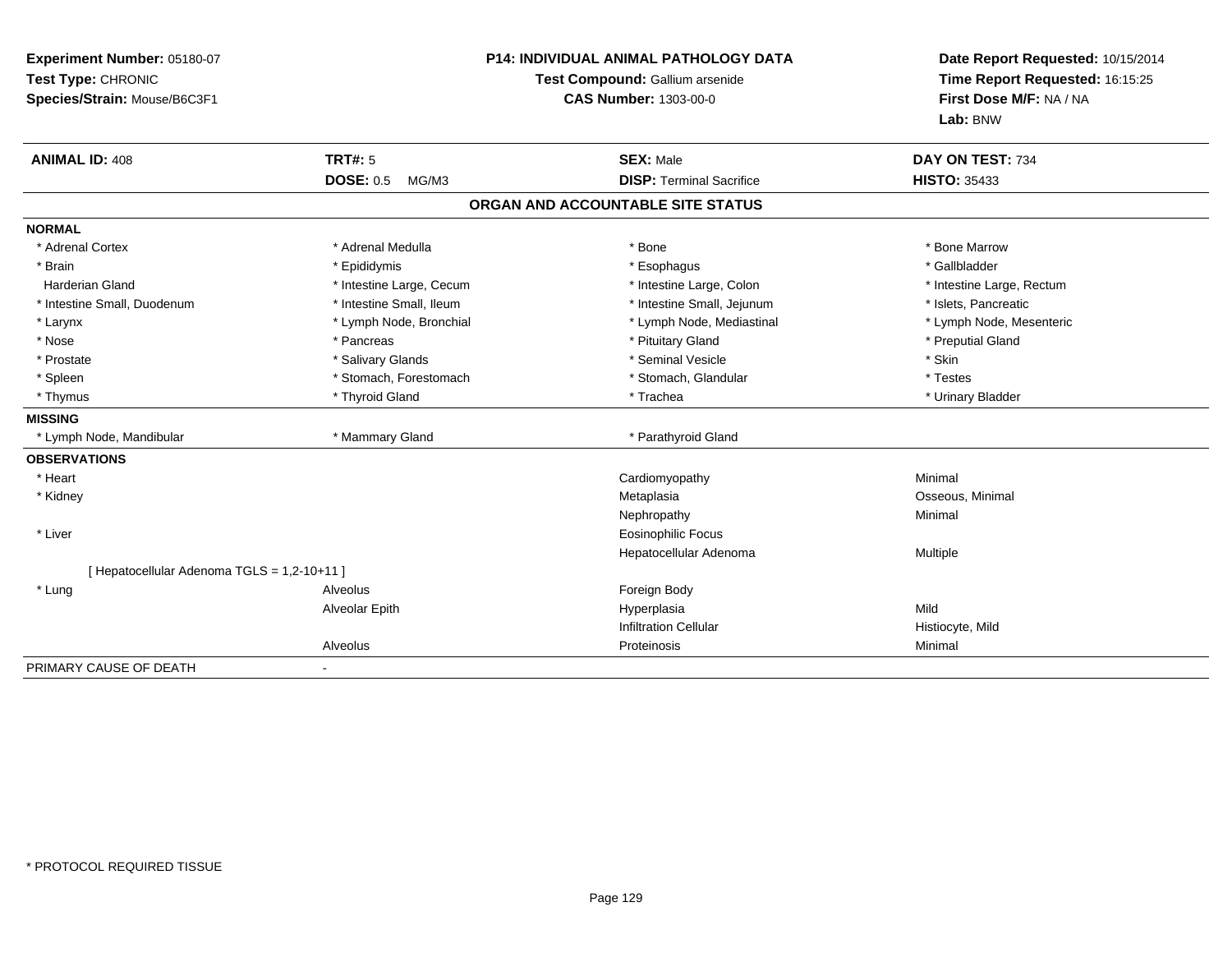| Experiment Number: 05180-07<br>Test Type: CHRONIC<br>Species/Strain: Mouse/B6C3F1 | <b>P14: INDIVIDUAL ANIMAL PATHOLOGY DATA</b><br>Test Compound: Gallium arsenide<br><b>CAS Number: 1303-00-0</b> |                                   | Date Report Requested: 10/15/2014<br>Time Report Requested: 16:15:25<br>First Dose M/F: NA / NA |
|-----------------------------------------------------------------------------------|-----------------------------------------------------------------------------------------------------------------|-----------------------------------|-------------------------------------------------------------------------------------------------|
|                                                                                   |                                                                                                                 |                                   | Lab: BNW                                                                                        |
| <b>ANIMAL ID: 409</b>                                                             | <b>TRT#: 5</b>                                                                                                  | <b>SEX: Male</b>                  | DAY ON TEST: 733                                                                                |
|                                                                                   | <b>DOSE: 0.5</b><br>MG/M3                                                                                       | <b>DISP: Terminal Sacrifice</b>   | <b>HISTO: 35434</b>                                                                             |
|                                                                                   |                                                                                                                 | ORGAN AND ACCOUNTABLE SITE STATUS |                                                                                                 |
| <b>NORMAL</b>                                                                     |                                                                                                                 |                                   |                                                                                                 |
| * Adrenal Medulla                                                                 | * Bone                                                                                                          | * Bone Marrow                     | * Brain                                                                                         |
| * Epididymis                                                                      | * Esophagus                                                                                                     | * Gallbladder                     | * Intestine Large, Cecum                                                                        |
| * Intestine Large, Colon                                                          | * Intestine Large, Rectum                                                                                       | * Intestine Small, Duodenum       | * Intestine Small, Ileum                                                                        |
| * Intestine Small, Jejunum                                                        | * Islets, Pancreatic                                                                                            | * Larynx                          | * Lymph Node, Bronchial                                                                         |
| * Lymph Node, Mediastinal                                                         | * Parathyroid Gland                                                                                             | * Pituitary Gland                 | * Preputial Gland                                                                               |
| * Prostate                                                                        | * Salivary Glands                                                                                               | * Seminal Vesicle                 | * Skin                                                                                          |
| * Stomach, Forestomach                                                            | * Stomach, Glandular                                                                                            | * Testes                          | * Thymus                                                                                        |
| * Thyroid Gland                                                                   | * Trachea                                                                                                       | * Urinary Bladder                 |                                                                                                 |
| <b>MISSING</b>                                                                    |                                                                                                                 |                                   |                                                                                                 |
| * Mammary Gland                                                                   |                                                                                                                 |                                   |                                                                                                 |
| <b>OBSERVATIONS</b>                                                               |                                                                                                                 |                                   |                                                                                                 |
| * Adrenal Cortex                                                                  |                                                                                                                 | Hypertrophy                       | Minimal                                                                                         |
| <b>Harderian Gland</b>                                                            |                                                                                                                 | Adenoma                           |                                                                                                 |
| [Adenoma TGLS = $2-14$ ]                                                          |                                                                                                                 |                                   |                                                                                                 |
| * Heart                                                                           |                                                                                                                 | Cardiomyopathy                    | Minimal                                                                                         |
| * Kidney                                                                          |                                                                                                                 | Nephropathy                       | Minimal                                                                                         |
| * Liver                                                                           |                                                                                                                 | Hepatocellular Carcinoma          |                                                                                                 |
|                                                                                   |                                                                                                                 | Lymphoma Malignant                |                                                                                                 |
| [ Hepatocellular Carcinoma TGLS = 8-10 ]                                          |                                                                                                                 |                                   |                                                                                                 |
| [ Lymphoma Malignant TGLS = 7-4 ]                                                 |                                                                                                                 |                                   |                                                                                                 |
| * Lung                                                                            |                                                                                                                 | Alveolar/Bronchiolar Adenoma      |                                                                                                 |
|                                                                                   | Alveolus                                                                                                        | Foreign Body                      |                                                                                                 |
|                                                                                   | Alveolar Epith                                                                                                  | Hyperplasia                       | Mild                                                                                            |
|                                                                                   |                                                                                                                 | <b>Infiltration Cellular</b>      | Histiocyte, Mild                                                                                |
|                                                                                   | Alveolus                                                                                                        | Proteinosis                       | Moderate                                                                                        |
| Lymph Node                                                                        | Lumbar                                                                                                          | Lymphoma Malignant                |                                                                                                 |
|                                                                                   | Renal                                                                                                           | Lymphoma Malignant                |                                                                                                 |
| [ Lymphoma Malignant TGLS = 6-15 ]                                                |                                                                                                                 |                                   |                                                                                                 |
| [ Lymphoma Malignant TGLS = 5-13 ]                                                |                                                                                                                 |                                   |                                                                                                 |
| * Lymph Node, Mandibular                                                          |                                                                                                                 | Lymphoma Malignant                |                                                                                                 |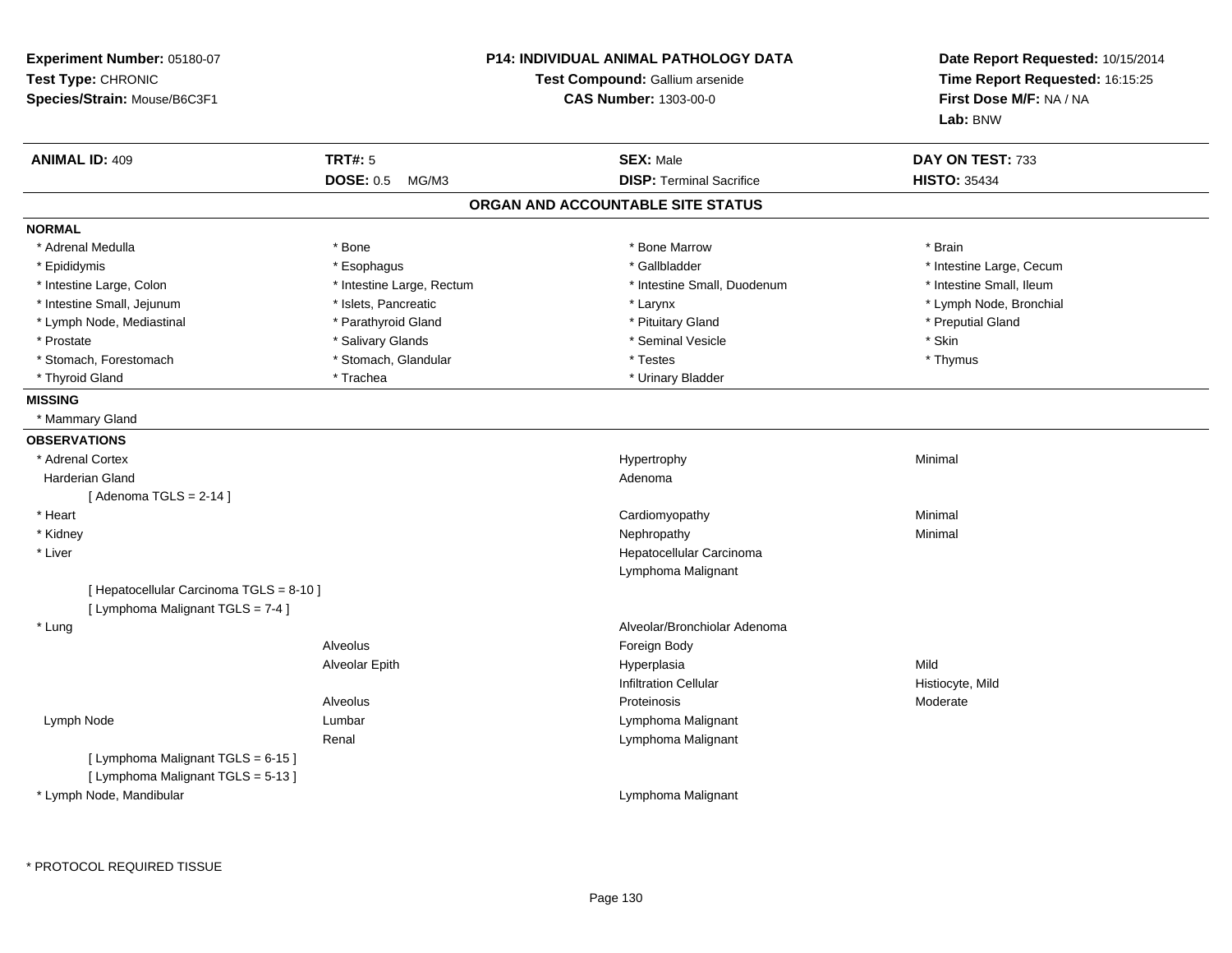| <b>Experiment Number: 05180-07</b><br>Test Type: CHRONIC<br>Species/Strain: Mouse/B6C3F1 |                           | <b>P14: INDIVIDUAL ANIMAL PATHOLOGY DATA</b><br>Test Compound: Gallium arsenide<br><b>CAS Number: 1303-00-0</b> | Date Report Requested: 10/15/2014<br>Time Report Requested: 16:15:25<br>First Dose M/F: NA / NA<br>Lab: BNW |
|------------------------------------------------------------------------------------------|---------------------------|-----------------------------------------------------------------------------------------------------------------|-------------------------------------------------------------------------------------------------------------|
| <b>ANIMAL ID: 409</b>                                                                    | TRT#: 5                   | <b>SEX: Male</b>                                                                                                | DAY ON TEST: 733                                                                                            |
|                                                                                          | <b>DOSE: 0.5</b><br>MG/M3 | <b>DISP:</b> Terminal Sacrifice                                                                                 | <b>HISTO: 35434</b>                                                                                         |
|                                                                                          |                           | ORGAN AND ACCOUNTABLE SITE STATUS                                                                               |                                                                                                             |
| [Lymphoma Malignant TGLS = 3-7]                                                          |                           |                                                                                                                 |                                                                                                             |
| * Lymph Node, Mesenteric                                                                 |                           | Lymphoma Malignant                                                                                              |                                                                                                             |
| [Lymphoma Malignant TGLS = 9-12 ]                                                        |                           |                                                                                                                 |                                                                                                             |
| * Nose                                                                                   | <b>Respirat Epith</b>     | Degeneration                                                                                                    | Hyaline, Minimal                                                                                            |
| * Pancreas                                                                               |                           | Lymphoma Malignant                                                                                              |                                                                                                             |
| * Spleen                                                                                 |                           | Lymphoma Malignant                                                                                              |                                                                                                             |
| [Lymphoma Malignant TGLS = 4-11]                                                         |                           |                                                                                                                 |                                                                                                             |
| PRIMARY CAUSE OF DEATH                                                                   |                           |                                                                                                                 |                                                                                                             |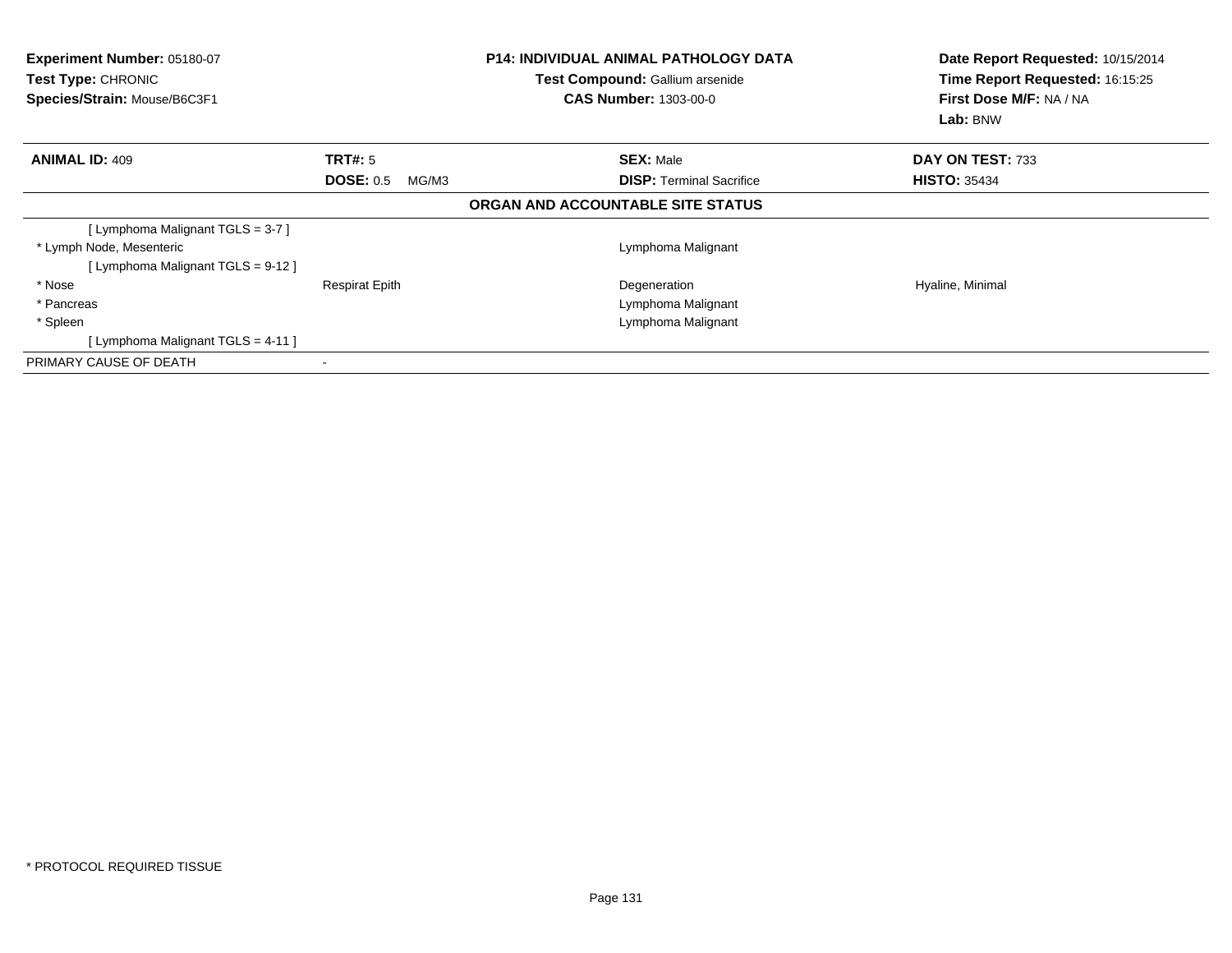| Experiment Number: 05180-07<br>Test Type: CHRONIC<br>Species/Strain: Mouse/B6C3F1 | P14: INDIVIDUAL ANIMAL PATHOLOGY DATA<br>Test Compound: Gallium arsenide<br><b>CAS Number: 1303-00-0</b> |                                   | Date Report Requested: 10/15/2014<br>Time Report Requested: 16:15:25<br>First Dose M/F: NA / NA<br>Lab: BNW |
|-----------------------------------------------------------------------------------|----------------------------------------------------------------------------------------------------------|-----------------------------------|-------------------------------------------------------------------------------------------------------------|
| <b>ANIMAL ID: 410</b>                                                             | <b>TRT#: 5</b>                                                                                           | <b>SEX: Male</b>                  | DAY ON TEST: 733                                                                                            |
|                                                                                   | <b>DOSE: 0.5</b><br>MG/M3                                                                                | <b>DISP: Terminal Sacrifice</b>   | <b>HISTO: 35435</b>                                                                                         |
|                                                                                   |                                                                                                          | ORGAN AND ACCOUNTABLE SITE STATUS |                                                                                                             |
| <b>NORMAL</b>                                                                     |                                                                                                          |                                   |                                                                                                             |
| * Adrenal Medulla                                                                 | * Bone                                                                                                   | * Bone Marrow                     | * Brain                                                                                                     |
| * Epididymis                                                                      | * Esophagus                                                                                              | * Gallbladder                     | * Intestine Large, Cecum                                                                                    |
| * Intestine Large, Colon                                                          | * Intestine Large, Rectum                                                                                | * Intestine Small, Duodenum       | * Intestine Small, Ileum                                                                                    |
| * Intestine Small, Jejunum                                                        | * Islets, Pancreatic                                                                                     | * Larynx                          | * Lymph Node, Mandibular                                                                                    |
| * Lymph Node, Mesenteric                                                          | * Nose                                                                                                   | * Pancreas                        | * Pituitary Gland                                                                                           |
| * Preputial Gland                                                                 | * Prostate                                                                                               | * Salivary Glands                 | * Seminal Vesicle                                                                                           |
| * Skin                                                                            | * Stomach, Forestomach                                                                                   | * Stomach, Glandular              | * Testes                                                                                                    |
| * Thymus                                                                          | * Trachea                                                                                                | * Urinary Bladder                 |                                                                                                             |
| <b>MISSING</b>                                                                    |                                                                                                          |                                   |                                                                                                             |
| * Lymph Node, Mediastinal                                                         | * Mammary Gland                                                                                          | * Parathyroid Gland               |                                                                                                             |
| <b>OBSERVATIONS</b>                                                               |                                                                                                          |                                   |                                                                                                             |
| * Adrenal Cortex                                                                  |                                                                                                          | Hypertrophy                       | Mild                                                                                                        |
| <b>Harderian Gland</b>                                                            |                                                                                                          | Hyperplasia                       | Minimal                                                                                                     |
| * Heart                                                                           |                                                                                                          | Cardiomyopathy                    | Mild                                                                                                        |
| * Kidney                                                                          |                                                                                                          | Hydronephrosis                    | Mild                                                                                                        |
|                                                                                   |                                                                                                          | Nephropathy                       | Minimal                                                                                                     |
| * Liver                                                                           |                                                                                                          | <b>Necrosis</b>                   | Minimal                                                                                                     |
| * Lung                                                                            | Alveolus                                                                                                 | Foreign Body                      |                                                                                                             |
|                                                                                   | Alveolar Epith                                                                                           | Hyperplasia                       | Mild                                                                                                        |
|                                                                                   |                                                                                                          | <b>Infiltration Cellular</b>      | Histiocyte, Mild                                                                                            |
|                                                                                   |                                                                                                          | Inflammation                      | Suppurative, Focal, Mild                                                                                    |
|                                                                                   | Alveolus                                                                                                 | Proteinosis                       | Moderate                                                                                                    |
| * Lymph Node, Bronchial                                                           |                                                                                                          | Hyperplasia                       | Mild                                                                                                        |
| * Spleen                                                                          |                                                                                                          | Hematopoietic Cell Proliferation  | Mild                                                                                                        |
| * Thyroid Gland                                                                   | <b>Follicular Cel</b>                                                                                    | Hyperplasia                       | Minimal                                                                                                     |
| PRIMARY CAUSE OF DEATH                                                            |                                                                                                          |                                   |                                                                                                             |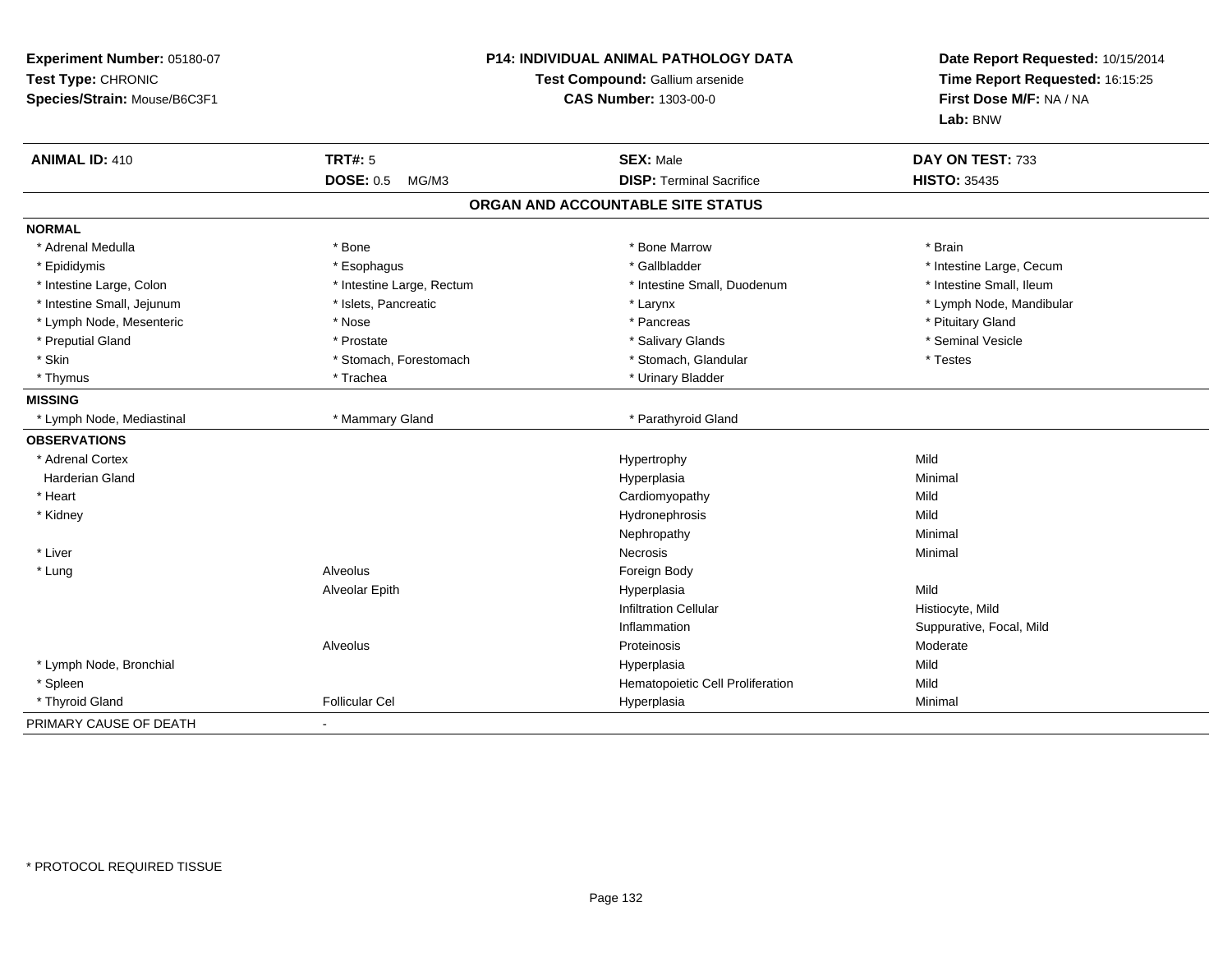| Experiment Number: 05180-07<br>Test Type: CHRONIC<br>Species/Strain: Mouse/B6C3F1 | P14: INDIVIDUAL ANIMAL PATHOLOGY DATA<br>Test Compound: Gallium arsenide<br><b>CAS Number: 1303-00-0</b> |                                   | Date Report Requested: 10/15/2014<br>Time Report Requested: 16:15:25<br>First Dose M/F: NA / NA<br>Lab: BNW |
|-----------------------------------------------------------------------------------|----------------------------------------------------------------------------------------------------------|-----------------------------------|-------------------------------------------------------------------------------------------------------------|
| <b>ANIMAL ID: 411</b>                                                             | <b>TRT#: 5</b>                                                                                           | <b>SEX: Male</b>                  | DAY ON TEST: 734                                                                                            |
|                                                                                   | <b>DOSE: 0.5</b><br>MG/M3                                                                                | <b>DISP: Terminal Sacrifice</b>   | <b>HISTO: 35436</b>                                                                                         |
|                                                                                   |                                                                                                          | ORGAN AND ACCOUNTABLE SITE STATUS |                                                                                                             |
| <b>NORMAL</b>                                                                     |                                                                                                          |                                   |                                                                                                             |
| * Adrenal Medulla                                                                 | * Bone                                                                                                   | * Bone Marrow                     | * Brain                                                                                                     |
| * Epididymis                                                                      | * Esophagus                                                                                              | * Gallbladder                     | <b>Harderian Gland</b>                                                                                      |
| * Intestine Large, Cecum                                                          | * Intestine Large, Colon                                                                                 | * Intestine Large, Rectum         | * Intestine Small, Duodenum                                                                                 |
| * Intestine Small, Ileum                                                          | * Intestine Small, Jejunum                                                                               | * Islets, Pancreatic              | * Larynx                                                                                                    |
| * Liver                                                                           | * Lymph Node, Mediastinal                                                                                | * Lymph Node, Mesenteric          | * Nose                                                                                                      |
| * Parathyroid Gland                                                               | * Pituitary Gland                                                                                        | * Preputial Gland                 | * Prostate                                                                                                  |
| * Salivary Glands                                                                 | * Seminal Vesicle                                                                                        | * Skin                            | * Stomach, Forestomach                                                                                      |
| * Stomach, Glandular                                                              | * Testes                                                                                                 | * Thymus                          | * Thyroid Gland                                                                                             |
| * Trachea                                                                         | * Urinary Bladder                                                                                        |                                   |                                                                                                             |
| <b>MISSING</b>                                                                    |                                                                                                          |                                   |                                                                                                             |
| * Lymph Node, Mandibular                                                          | * Mammary Gland                                                                                          |                                   |                                                                                                             |
| <b>OBSERVATIONS</b>                                                               |                                                                                                          |                                   |                                                                                                             |
| * Adrenal Cortex                                                                  |                                                                                                          | Hypertrophy                       | Minimal                                                                                                     |
| * Heart                                                                           |                                                                                                          | Cardiomyopathy                    | Minimal                                                                                                     |
| * Kidney                                                                          | <b>Renal Tubule</b>                                                                                      | Hyperplasia                       | Minimal                                                                                                     |
|                                                                                   |                                                                                                          | Nephropathy                       | Minimal                                                                                                     |
| * Lung                                                                            |                                                                                                          | Alveolar/Bronchiolar Adenoma      |                                                                                                             |
|                                                                                   | Alveolus                                                                                                 | Foreign Body                      |                                                                                                             |
|                                                                                   |                                                                                                          | Hemorrhage                        | Mild                                                                                                        |
|                                                                                   | Alveolar Epith                                                                                           | Hyperplasia                       | Mild                                                                                                        |
|                                                                                   |                                                                                                          | <b>Infiltration Cellular</b>      | Histiocyte, Mild                                                                                            |
|                                                                                   | Alveolus                                                                                                 | Proteinosis                       | Mild                                                                                                        |
| [ Alveolar/Bronchiolar Adenoma TGLS = 2-3 ]                                       |                                                                                                          |                                   |                                                                                                             |
| [Hemorrhage TGLS = 1-3]                                                           |                                                                                                          |                                   |                                                                                                             |
| * Lymph Node, Bronchial                                                           |                                                                                                          | Hyperplasia                       | Mild                                                                                                        |
| * Pancreas                                                                        |                                                                                                          | Atrophy                           | Minimal                                                                                                     |
| * Spleen                                                                          |                                                                                                          | Hyperplasia                       | Lymphoid, Mild                                                                                              |
| PRIMARY CAUSE OF DEATH                                                            |                                                                                                          |                                   |                                                                                                             |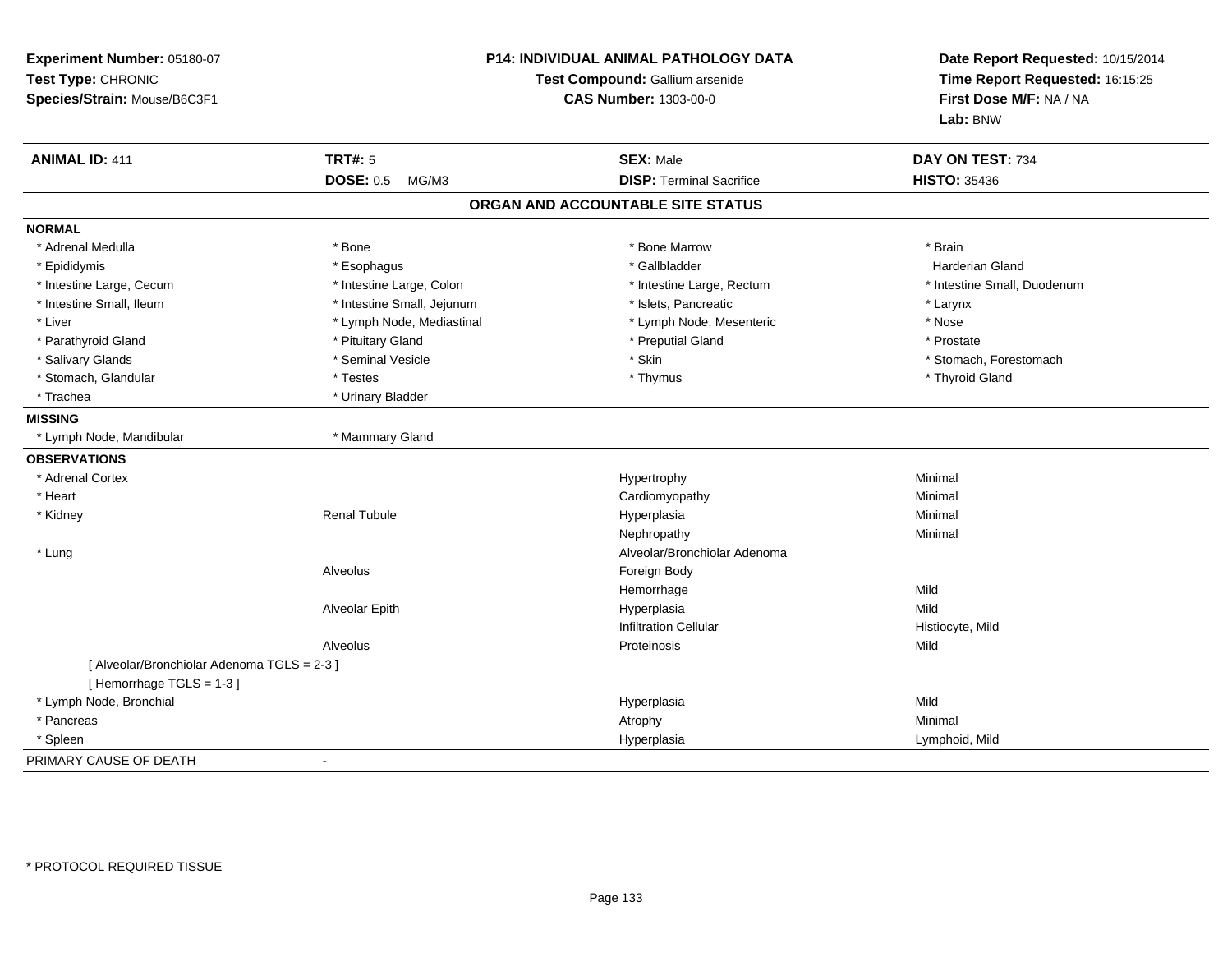| Experiment Number: 05180-07<br>Test Type: CHRONIC<br>Species/Strain: Mouse/B6C3F1 |                                    | <b>P14: INDIVIDUAL ANIMAL PATHOLOGY DATA</b><br>Test Compound: Gallium arsenide<br><b>CAS Number: 1303-00-0</b> | Date Report Requested: 10/15/2014<br>Time Report Requested: 16:15:25<br>First Dose M/F: NA / NA<br>Lab: BNW |
|-----------------------------------------------------------------------------------|------------------------------------|-----------------------------------------------------------------------------------------------------------------|-------------------------------------------------------------------------------------------------------------|
| <b>ANIMAL ID: 412</b>                                                             | <b>TRT#: 5</b><br><b>DOSE: 0.5</b> | <b>SEX: Male</b>                                                                                                | DAY ON TEST: 734                                                                                            |
|                                                                                   | MG/M3                              | <b>DISP: Terminal Sacrifice</b>                                                                                 | <b>HISTO: 35437</b>                                                                                         |
|                                                                                   |                                    | ORGAN AND ACCOUNTABLE SITE STATUS                                                                               |                                                                                                             |
| <b>NORMAL</b>                                                                     |                                    |                                                                                                                 |                                                                                                             |
| * Adrenal Medulla                                                                 | * Bone                             | * Bone Marrow                                                                                                   | * Brain                                                                                                     |
| * Epididymis                                                                      | * Esophagus                        | * Gallbladder                                                                                                   | <b>Harderian Gland</b>                                                                                      |
| * Intestine Large, Cecum                                                          | * Intestine Large, Colon           | * Intestine Large, Rectum                                                                                       | * Intestine Small, Duodenum                                                                                 |
| * Intestine Small, Ileum                                                          | * Intestine Small, Jejunum         | * Liver                                                                                                         | * Lymph Node, Mandibular                                                                                    |
| * Lymph Node, Mediastinal                                                         | * Lymph Node, Mesenteric           | * Nose                                                                                                          | * Pancreas                                                                                                  |
| * Parathyroid Gland                                                               | * Pituitary Gland                  | * Preputial Gland                                                                                               | * Prostate                                                                                                  |
| * Salivary Glands                                                                 | * Seminal Vesicle                  | * Skin                                                                                                          | * Stomach, Forestomach                                                                                      |
| * Stomach, Glandular                                                              | * Testes                           | * Thyroid Gland                                                                                                 | * Trachea                                                                                                   |
| * Urinary Bladder                                                                 |                                    |                                                                                                                 |                                                                                                             |
| <b>MISSING</b>                                                                    |                                    |                                                                                                                 |                                                                                                             |
| * Lymph Node, Bronchial                                                           | * Mammary Gland                    | * Thymus                                                                                                        |                                                                                                             |
| <b>OBSERVATIONS</b>                                                               |                                    |                                                                                                                 |                                                                                                             |
| * Adrenal Cortex                                                                  |                                    | Hypertrophy                                                                                                     | Minimal                                                                                                     |
| * Heart                                                                           |                                    | Cardiomyopathy                                                                                                  | Minimal                                                                                                     |
| * Islets, Pancreatic                                                              |                                    | Adenoma                                                                                                         |                                                                                                             |
| * Kidney                                                                          |                                    | Nephropathy                                                                                                     | Minimal                                                                                                     |
| * Larynx                                                                          | Squam Epithel                      | Hyperplasia                                                                                                     | Minimal                                                                                                     |
| * Lung                                                                            |                                    | Alveolar/Bronchiolar Carcinoma                                                                                  |                                                                                                             |
|                                                                                   | Alveolar Epith                     | Hyperplasia                                                                                                     | Marked                                                                                                      |
|                                                                                   |                                    | <b>Infiltration Cellular</b>                                                                                    | Histiocyte, Mild                                                                                            |
|                                                                                   | Alveolus                           | Proteinosis                                                                                                     | Mild                                                                                                        |
| [ Infiltration Cellular TGLS = 1-10 ]                                             |                                    |                                                                                                                 |                                                                                                             |
| * Spleen                                                                          |                                    | Hematopoietic Cell Proliferation                                                                                | Mild                                                                                                        |
| PRIMARY CAUSE OF DEATH                                                            |                                    |                                                                                                                 |                                                                                                             |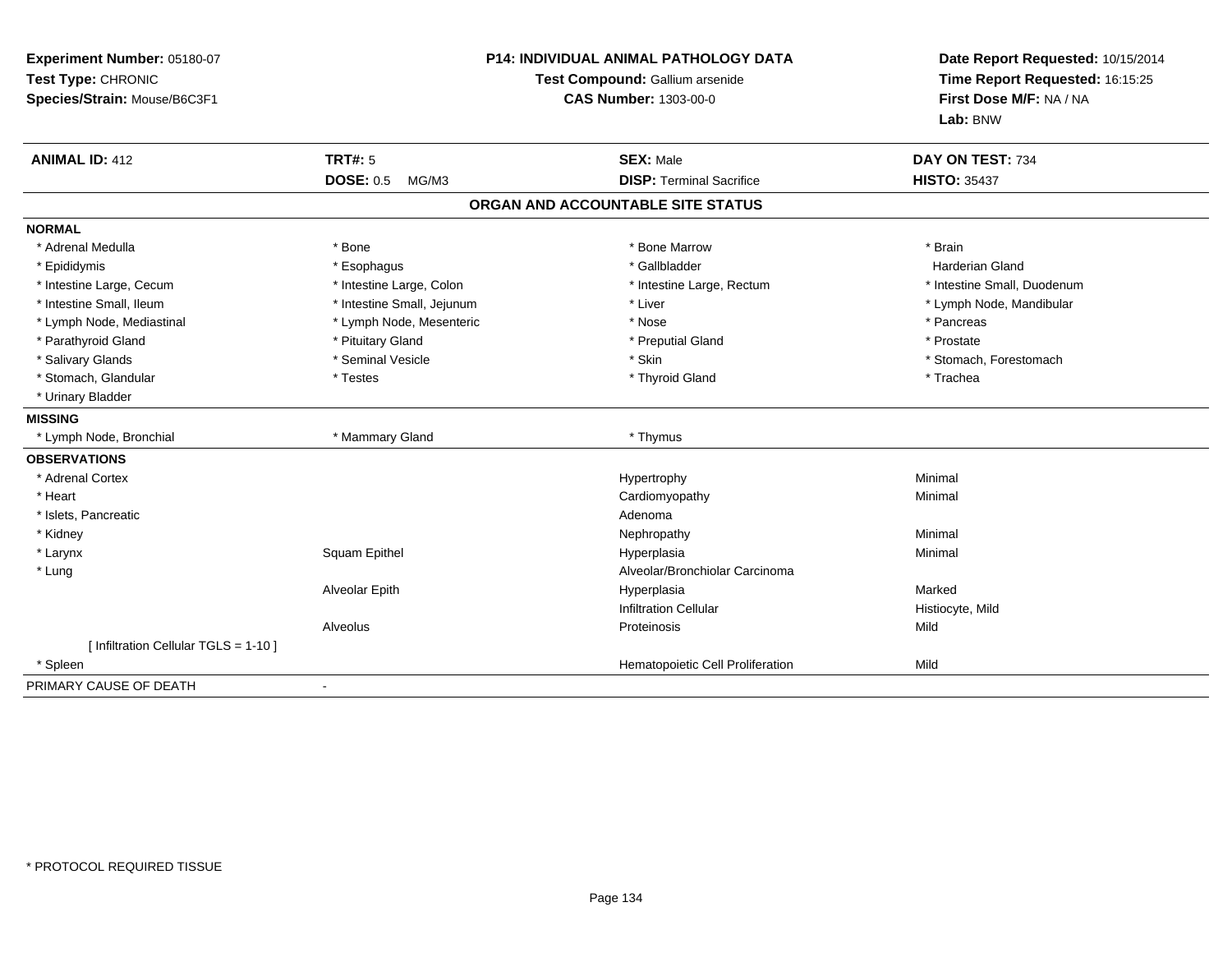| Experiment Number: 05180-07<br>Test Type: CHRONIC<br>Species/Strain: Mouse/B6C3F1 | <b>P14: INDIVIDUAL ANIMAL PATHOLOGY DATA</b><br>Test Compound: Gallium arsenide<br><b>CAS Number: 1303-00-0</b> |                                   | Date Report Requested: 10/15/2014<br>Time Report Requested: 16:15:25<br>First Dose M/F: NA / NA<br>Lab: BNW |  |
|-----------------------------------------------------------------------------------|-----------------------------------------------------------------------------------------------------------------|-----------------------------------|-------------------------------------------------------------------------------------------------------------|--|
| <b>ANIMAL ID: 413</b>                                                             | TRT#: 5                                                                                                         | <b>SEX: Male</b>                  | DAY ON TEST: 733                                                                                            |  |
|                                                                                   | <b>DOSE: 0.5</b><br>MG/M3                                                                                       | <b>DISP: Terminal Sacrifice</b>   | <b>HISTO: 35438</b>                                                                                         |  |
|                                                                                   |                                                                                                                 | ORGAN AND ACCOUNTABLE SITE STATUS |                                                                                                             |  |
| <b>NORMAL</b>                                                                     |                                                                                                                 |                                   |                                                                                                             |  |
| * Adrenal Medulla                                                                 | * Bone                                                                                                          | * Bone Marrow                     | * Brain                                                                                                     |  |
| * Epididymis                                                                      | * Esophagus                                                                                                     | * Gallbladder                     | <b>Harderian Gland</b>                                                                                      |  |
| * Intestine Large, Cecum                                                          | * Intestine Large, Colon                                                                                        | * Intestine Large, Rectum         | * Intestine Small, Duodenum                                                                                 |  |
| * Intestine Small, Ileum                                                          | * Intestine Small, Jejunum                                                                                      | * Islets, Pancreatic              | * Larynx                                                                                                    |  |
| * Lymph Node, Bronchial                                                           | * Lymph Node, Mediastinal                                                                                       | * Lymph Node, Mesenteric          | * Nose                                                                                                      |  |
| * Pancreas                                                                        | * Parathyroid Gland                                                                                             | * Pituitary Gland                 | * Preputial Gland                                                                                           |  |
| * Prostate                                                                        | * Salivary Glands                                                                                               | * Seminal Vesicle                 | * Skin                                                                                                      |  |
| * Spleen                                                                          | * Stomach, Glandular                                                                                            | * Testes                          | * Thyroid Gland                                                                                             |  |
| * Trachea                                                                         | * Urinary Bladder                                                                                               |                                   |                                                                                                             |  |
| <b>MISSING</b>                                                                    |                                                                                                                 |                                   |                                                                                                             |  |
| * Lymph Node, Mandibular                                                          | * Mammary Gland                                                                                                 | * Thymus                          |                                                                                                             |  |
| <b>OBSERVATIONS</b>                                                               |                                                                                                                 |                                   |                                                                                                             |  |
| * Adrenal Cortex                                                                  |                                                                                                                 | Hyperplasia                       | Mild                                                                                                        |  |
|                                                                                   |                                                                                                                 | Hypertrophy                       | Minimal                                                                                                     |  |
| * Heart                                                                           |                                                                                                                 | Cardiomyopathy                    | Minimal                                                                                                     |  |
| * Kidney                                                                          |                                                                                                                 | Nephropathy                       | Minimal                                                                                                     |  |
| * Liver                                                                           |                                                                                                                 | Hepatocellular Adenoma            |                                                                                                             |  |
| [ Hepatocellular Adenoma TGLS = 1-10 ]                                            |                                                                                                                 |                                   |                                                                                                             |  |
| * Lung                                                                            |                                                                                                                 | Alveolar/Bronchiolar Adenoma      |                                                                                                             |  |
|                                                                                   | Alveolus                                                                                                        | Foreign Body                      |                                                                                                             |  |
|                                                                                   | Alveolar Epith                                                                                                  | Hyperplasia                       | Minimal                                                                                                     |  |
|                                                                                   |                                                                                                                 | <b>Infiltration Cellular</b>      | Histiocyte, Minimal                                                                                         |  |
|                                                                                   | Alveolus                                                                                                        | Proteinosis                       | Moderate                                                                                                    |  |
| * Stomach, Forestomach                                                            | Epithelium                                                                                                      | Hyperplasia                       | Marked                                                                                                      |  |
| PRIMARY CAUSE OF DEATH                                                            |                                                                                                                 |                                   |                                                                                                             |  |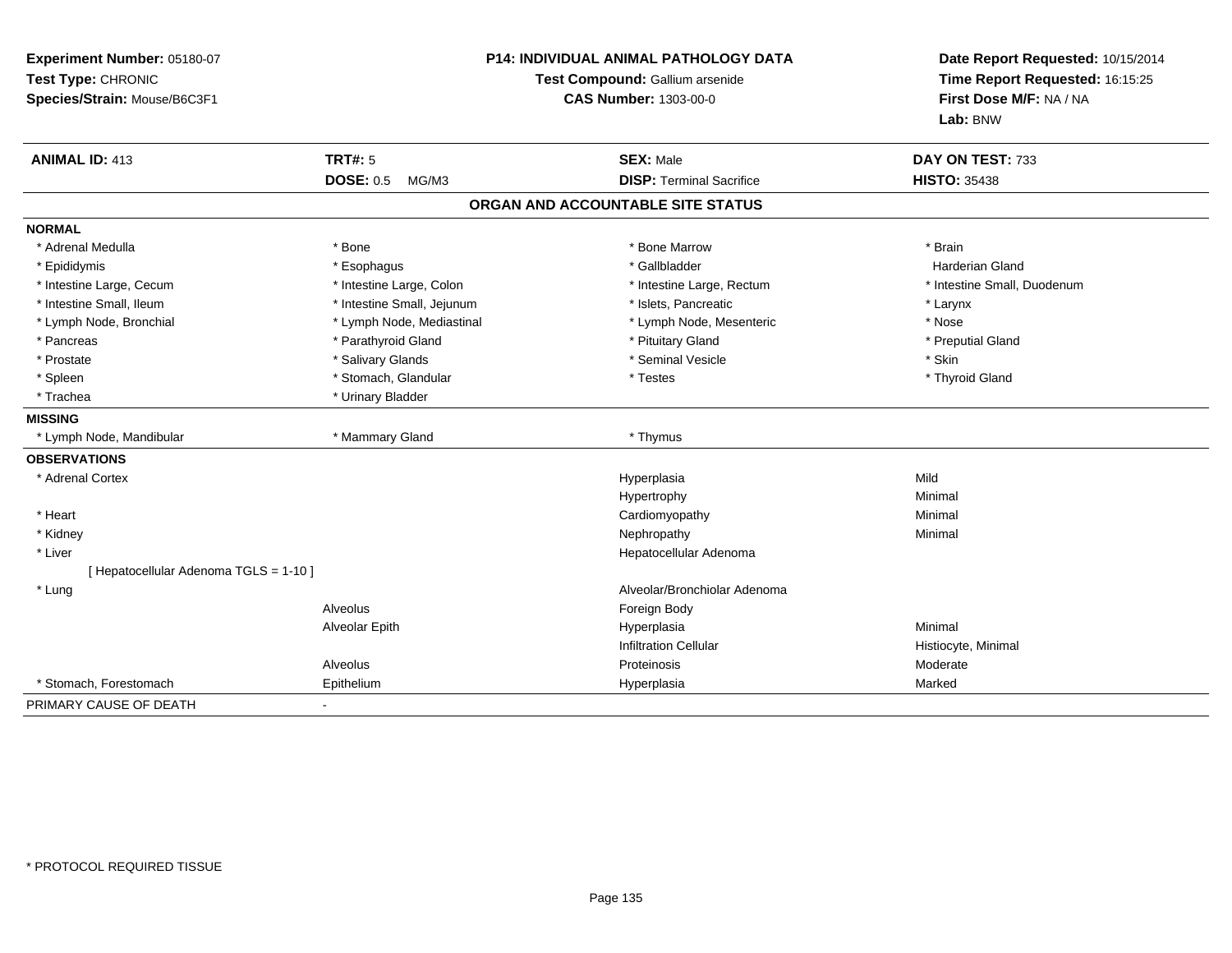| Experiment Number: 05180-07<br>Test Type: CHRONIC<br>Species/Strain: Mouse/B6C3F1 | <b>P14: INDIVIDUAL ANIMAL PATHOLOGY DATA</b><br>Test Compound: Gallium arsenide<br><b>CAS Number: 1303-00-0</b> |                                   | Date Report Requested: 10/15/2014<br>Time Report Requested: 16:15:25<br>First Dose M/F: NA / NA<br>Lab: BNW |
|-----------------------------------------------------------------------------------|-----------------------------------------------------------------------------------------------------------------|-----------------------------------|-------------------------------------------------------------------------------------------------------------|
| <b>ANIMAL ID: 414</b>                                                             | <b>TRT#: 5</b>                                                                                                  | <b>SEX: Male</b>                  | DAY ON TEST: 734                                                                                            |
|                                                                                   | DOSE: 0.5 MG/M3                                                                                                 | <b>DISP: Terminal Sacrifice</b>   | <b>HISTO: 35439</b>                                                                                         |
|                                                                                   |                                                                                                                 | ORGAN AND ACCOUNTABLE SITE STATUS |                                                                                                             |
| <b>NORMAL</b>                                                                     |                                                                                                                 |                                   |                                                                                                             |
| * Adrenal Medulla                                                                 | * Bone                                                                                                          | * Bone Marrow                     | * Brain                                                                                                     |
| * Epididymis                                                                      | * Esophagus                                                                                                     | * Gallbladder                     | * Intestine Large, Cecum                                                                                    |
| * Intestine Large, Colon                                                          | * Intestine Large, Rectum                                                                                       | * Intestine Small, Duodenum       | * Intestine Small, Ileum                                                                                    |
| * Intestine Small, Jejunum                                                        | * Islets, Pancreatic                                                                                            | * Lymph Node, Mandibular          | * Lymph Node, Mediastinal                                                                                   |
| * Nose                                                                            | * Pancreas                                                                                                      | * Parathyroid Gland               | * Pituitary Gland                                                                                           |
| * Preputial Gland                                                                 | * Prostate                                                                                                      | * Salivary Glands                 | * Seminal Vesicle                                                                                           |
| * Skin                                                                            | * Stomach, Forestomach                                                                                          | * Stomach, Glandular              | * Testes                                                                                                    |
| * Thymus                                                                          | * Trachea                                                                                                       | * Urinary Bladder                 |                                                                                                             |
| <b>MISSING</b>                                                                    |                                                                                                                 |                                   |                                                                                                             |
| * Mammary Gland                                                                   |                                                                                                                 |                                   |                                                                                                             |
| <b>OBSERVATIONS</b>                                                               |                                                                                                                 |                                   |                                                                                                             |
| * Adrenal Cortex                                                                  |                                                                                                                 | Hypertrophy                       | Minimal                                                                                                     |
| Harderian Gland                                                                   |                                                                                                                 | Hyperplasia                       | Minimal                                                                                                     |
| * Heart                                                                           |                                                                                                                 | Cardiomyopathy                    | Minimal                                                                                                     |
| * Kidney                                                                          |                                                                                                                 | Nephropathy                       | Minimal                                                                                                     |
| $^{\star}$ Larynx                                                                 | Squam Epithel                                                                                                   | Hyperplasia                       | Minimal                                                                                                     |
| * Liver                                                                           |                                                                                                                 | Hepatocellular Adenoma            |                                                                                                             |
| [ Hepatocellular Adenoma TGLS = 2-4 ]                                             |                                                                                                                 |                                   |                                                                                                             |
| * Lung                                                                            | Alveolus                                                                                                        | Foreign Body                      |                                                                                                             |
|                                                                                   | Alveolar Epith                                                                                                  | Hyperplasia                       | Mild                                                                                                        |
|                                                                                   |                                                                                                                 | <b>Infiltration Cellular</b>      | Histiocyte, Mild                                                                                            |
|                                                                                   | Alveolus                                                                                                        | Proteinosis                       | Moderate                                                                                                    |
| Lymph Node                                                                        | Renal                                                                                                           | Lymphoma Malignant                |                                                                                                             |
| [ Lymphoma Malignant TGLS = 5-11 ]                                                |                                                                                                                 |                                   |                                                                                                             |
| * Lymph Node, Bronchial                                                           |                                                                                                                 | Hyperplasia                       | Mild                                                                                                        |
| * Lymph Node, Mesenteric                                                          |                                                                                                                 | Lymphoma Malignant                |                                                                                                             |
| [ Lymphoma Malignant TGLS = 4-12 ]                                                |                                                                                                                 |                                   |                                                                                                             |
| * Spleen                                                                          |                                                                                                                 | Lymphoma Malignant                |                                                                                                             |
| [ Lymphoma Malignant TGLS = 1-10 ]                                                |                                                                                                                 |                                   |                                                                                                             |
| * Thyroid Gland                                                                   | <b>Follicular Cel</b>                                                                                           | Hyperplasia                       | Minimal                                                                                                     |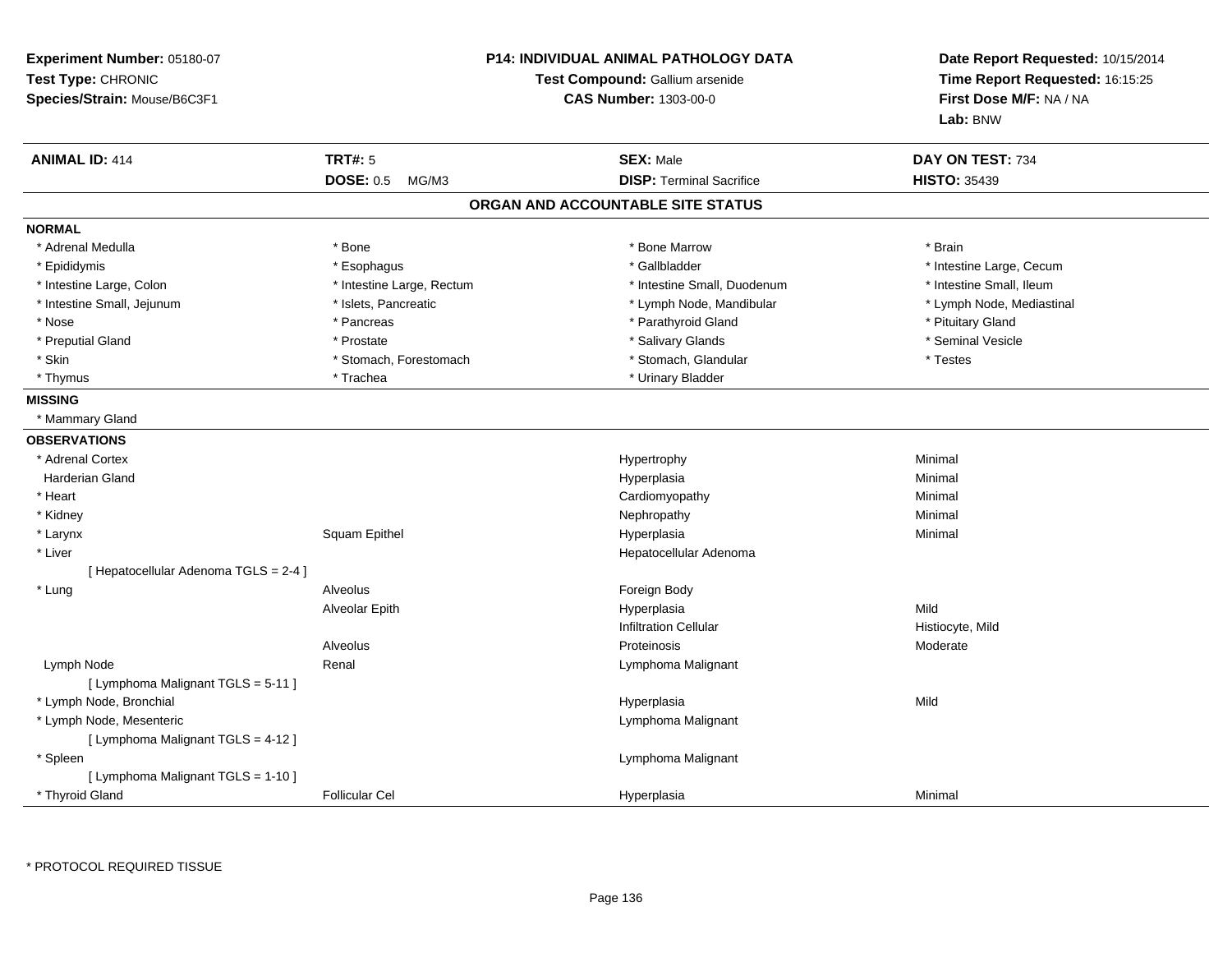| <b>Experiment Number: 05180-07</b><br>Test Type: CHRONIC<br>Species/Strain: Mouse/B6C3F1 | <b>P14: INDIVIDUAL ANIMAL PATHOLOGY DATA</b><br>Test Compound: Gallium arsenide<br><b>CAS Number: 1303-00-0</b> |                                   | Date Report Requested: 10/15/2014<br>Time Report Requested: 16:15:25<br>First Dose M/F: NA / NA<br>Lab: BNW |
|------------------------------------------------------------------------------------------|-----------------------------------------------------------------------------------------------------------------|-----------------------------------|-------------------------------------------------------------------------------------------------------------|
| <b>ANIMAL ID: 414</b>                                                                    | TRT#: 5                                                                                                         | <b>SEX: Male</b>                  | DAY ON TEST: 734                                                                                            |
|                                                                                          | <b>DOSE: 0.5</b><br>MG/M3                                                                                       | <b>DISP: Terminal Sacrifice</b>   | <b>HISTO: 35439</b>                                                                                         |
|                                                                                          |                                                                                                                 | ORGAN AND ACCOUNTABLE SITE STATUS |                                                                                                             |
| PRIMARY CAUSE OF DEATH                                                                   |                                                                                                                 |                                   |                                                                                                             |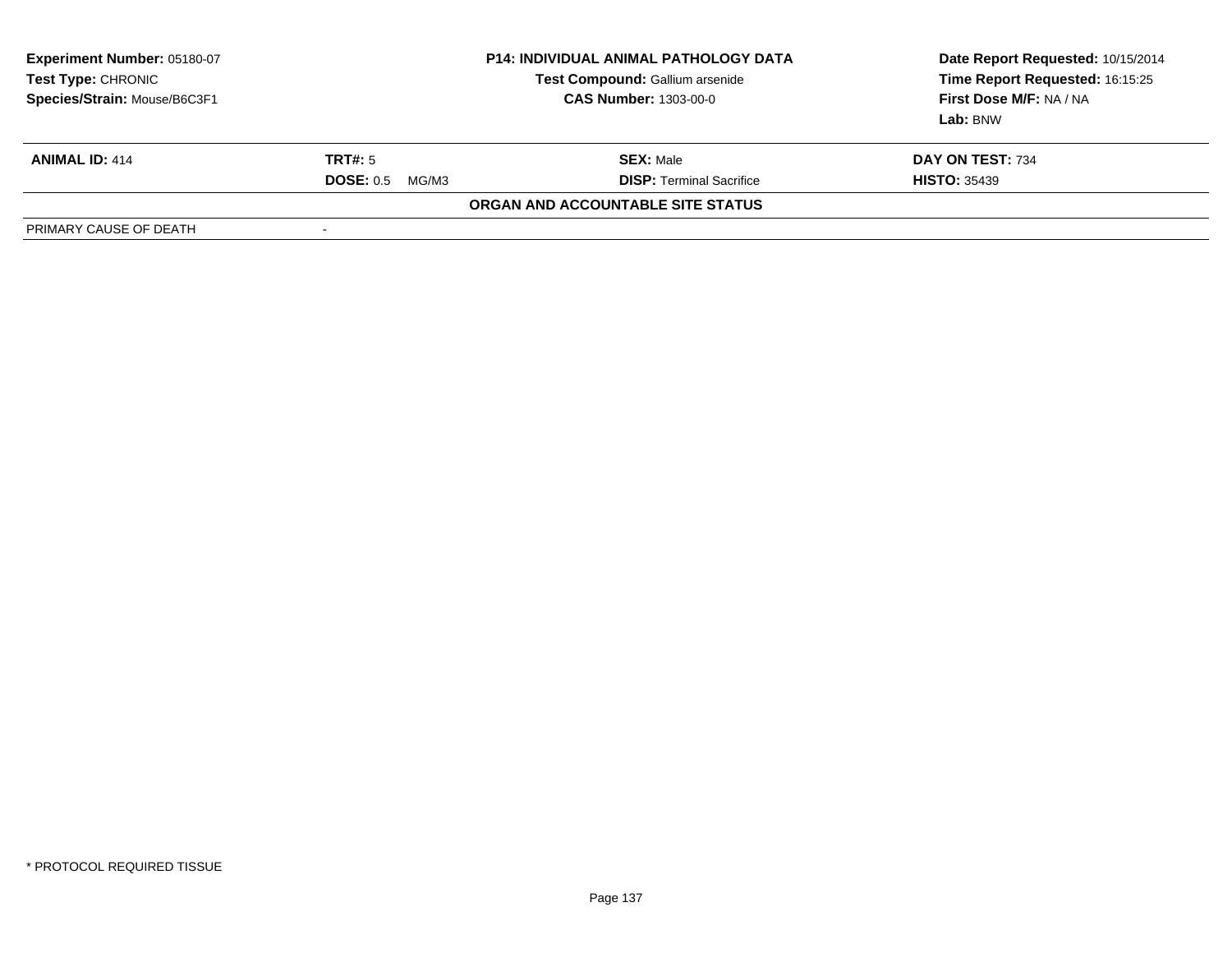| Experiment Number: 05180-07<br>Test Type: CHRONIC<br>Species/Strain: Mouse/B6C3F1 |                           | <b>P14: INDIVIDUAL ANIMAL PATHOLOGY DATA</b><br>Test Compound: Gallium arsenide<br><b>CAS Number: 1303-00-0</b> | Date Report Requested: 10/15/2014<br>Time Report Requested: 16:15:25<br>First Dose M/F: NA / NA<br>Lab: BNW |
|-----------------------------------------------------------------------------------|---------------------------|-----------------------------------------------------------------------------------------------------------------|-------------------------------------------------------------------------------------------------------------|
| <b>ANIMAL ID: 415</b>                                                             | <b>TRT#: 5</b>            | <b>SEX: Male</b>                                                                                                | DAY ON TEST: 734                                                                                            |
|                                                                                   | <b>DOSE: 0.5</b><br>MG/M3 | <b>DISP: Terminal Sacrifice</b>                                                                                 | <b>HISTO: 35440</b>                                                                                         |
|                                                                                   |                           | ORGAN AND ACCOUNTABLE SITE STATUS                                                                               |                                                                                                             |
| <b>NORMAL</b>                                                                     |                           |                                                                                                                 |                                                                                                             |
| * Adrenal Medulla                                                                 | * Bone                    | * Bone Marrow                                                                                                   | * Brain                                                                                                     |
| * Epididymis                                                                      | * Esophagus               | * Gallbladder                                                                                                   | * Intestine Large, Cecum                                                                                    |
| * Intestine Large, Colon                                                          | * Intestine Large, Rectum | * Intestine Small, Duodenum                                                                                     | * Intestine Small, Ileum                                                                                    |
| * Intestine Small, Jejunum                                                        | * Larynx                  | * Lymph Node, Mandibular                                                                                        | * Lymph Node, Mediastinal                                                                                   |
| * Lymph Node, Mesenteric                                                          | * Nose                    | * Pancreas                                                                                                      | * Pituitary Gland                                                                                           |
| * Preputial Gland                                                                 | * Prostate                | * Salivary Glands                                                                                               | * Seminal Vesicle                                                                                           |
| * Skin                                                                            | * Stomach, Forestomach    | * Stomach, Glandular                                                                                            | * Testes                                                                                                    |
| * Thymus                                                                          | * Thyroid Gland           | * Trachea                                                                                                       | * Urinary Bladder                                                                                           |
| <b>MISSING</b>                                                                    |                           |                                                                                                                 |                                                                                                             |
| * Mammary Gland                                                                   | * Parathyroid Gland       |                                                                                                                 |                                                                                                             |
| <b>OBSERVATIONS</b>                                                               |                           |                                                                                                                 |                                                                                                             |
| * Adrenal Cortex                                                                  |                           | Hyperplasia                                                                                                     | Marked                                                                                                      |
|                                                                                   |                           | Hypertrophy                                                                                                     | Mild                                                                                                        |
| Harderian Gland                                                                   |                           | Hyperplasia                                                                                                     | Marked                                                                                                      |
| * Heart                                                                           |                           | Cardiomyopathy                                                                                                  | Minimal                                                                                                     |
| * Islets, Pancreatic                                                              |                           | Hyperplasia                                                                                                     | Minimal                                                                                                     |
| * Kidney                                                                          |                           | Nephropathy                                                                                                     | Minimal                                                                                                     |
| * Liver                                                                           |                           | Clear Cell Focus                                                                                                |                                                                                                             |
|                                                                                   |                           | Eosinophilic Focus                                                                                              |                                                                                                             |
|                                                                                   |                           | Hepatocellular Adenoma                                                                                          | Multiple                                                                                                    |
| [Clear Cell Focus TGLS = 1-4]                                                     |                           |                                                                                                                 |                                                                                                             |
| [Eosinophilic Focus TGLS = 1-4]                                                   |                           |                                                                                                                 |                                                                                                             |
| [ Hepatocellular Adenoma TGLS = 2,3-4+10 ]                                        |                           |                                                                                                                 |                                                                                                             |
| * Lung                                                                            |                           | Alveolar/Bronchiolar Adenoma                                                                                    |                                                                                                             |
|                                                                                   | Alveolus                  | Foreign Body                                                                                                    |                                                                                                             |
|                                                                                   | Alveolar Epith            | Hyperplasia                                                                                                     | Mild                                                                                                        |
|                                                                                   |                           | <b>Infiltration Cellular</b>                                                                                    | Histiocyte, Minimal                                                                                         |
|                                                                                   | Alveolus                  | Proteinosis                                                                                                     | Moderate                                                                                                    |
| * Lymph Node, Bronchial                                                           |                           | Hyperplasia                                                                                                     | Mild                                                                                                        |
| * Spleen                                                                          |                           | Hyperplasia                                                                                                     | Lymphoid, Mild                                                                                              |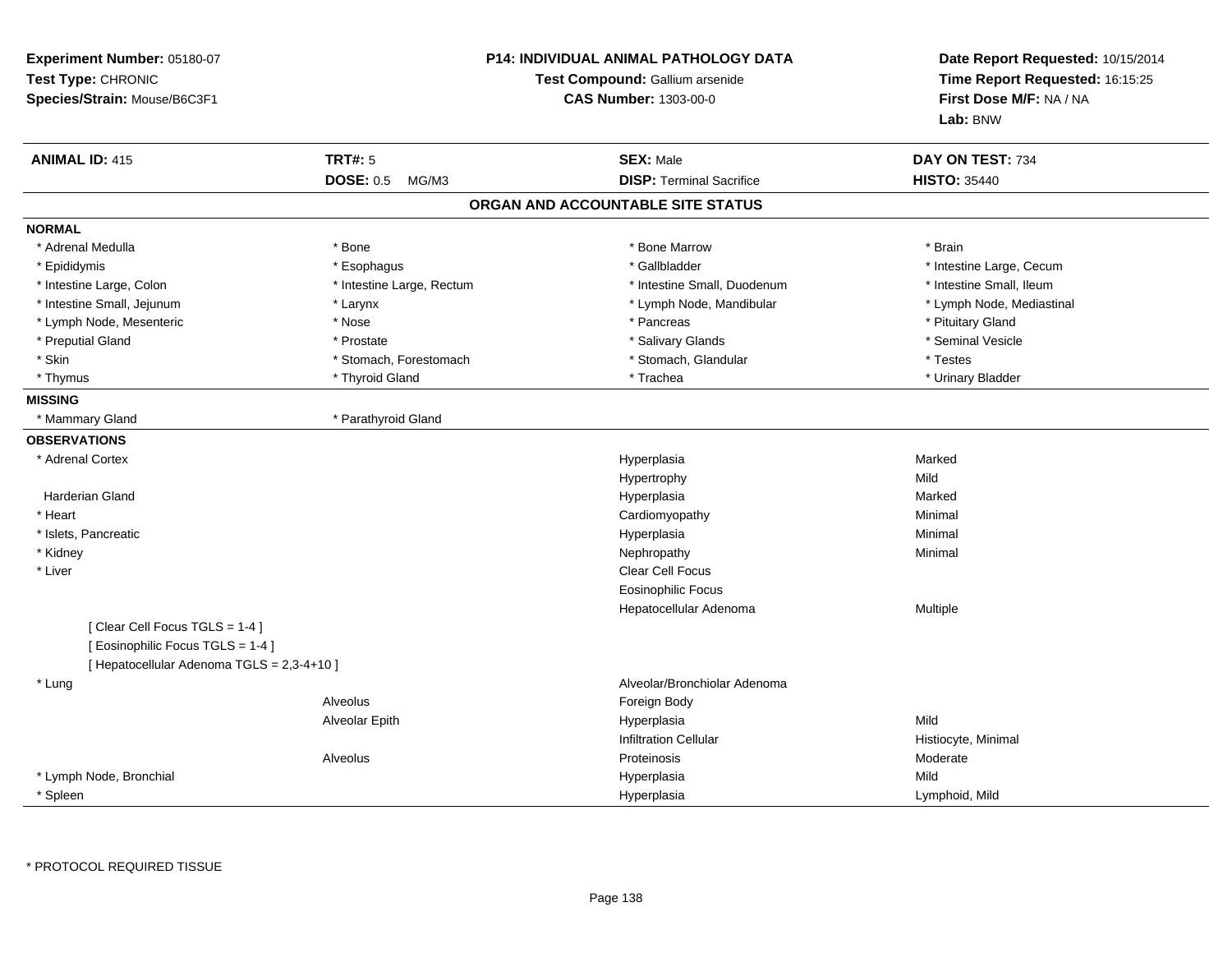| Experiment Number: 05180-07<br>Test Type: CHRONIC<br>Species/Strain: Mouse/B6C3F1 | <b>P14: INDIVIDUAL ANIMAL PATHOLOGY DATA</b><br>Test Compound: Gallium arsenide<br><b>CAS Number: 1303-00-0</b> |                                   | Date Report Requested: 10/15/2014<br>Time Report Requested: 16:15:25<br>First Dose M/F: NA / NA<br>Lab: BNW |
|-----------------------------------------------------------------------------------|-----------------------------------------------------------------------------------------------------------------|-----------------------------------|-------------------------------------------------------------------------------------------------------------|
| <b>ANIMAL ID: 415</b>                                                             | TRT#: 5                                                                                                         | <b>SEX: Male</b>                  | DAY ON TEST: 734                                                                                            |
|                                                                                   | <b>DOSE: 0.5</b><br>MG/M3                                                                                       | <b>DISP:</b> Terminal Sacrifice   | <b>HISTO: 35440</b>                                                                                         |
|                                                                                   |                                                                                                                 | ORGAN AND ACCOUNTABLE SITE STATUS |                                                                                                             |
| PRIMARY CAUSE OF DEATH                                                            | -                                                                                                               |                                   |                                                                                                             |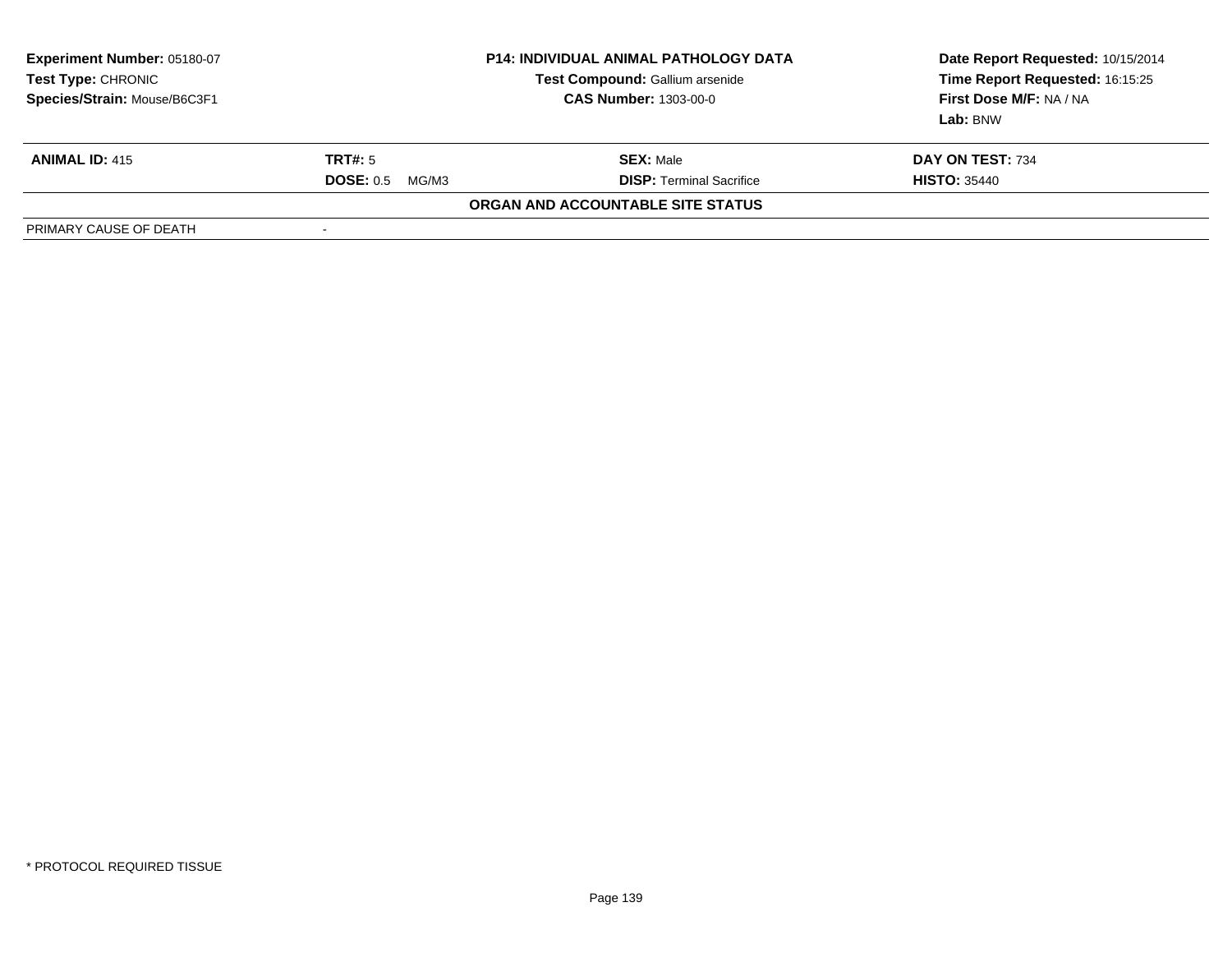| Experiment Number: 05180-07<br>Test Type: CHRONIC<br>Species/Strain: Mouse/B6C3F1 |                                       | <b>P14: INDIVIDUAL ANIMAL PATHOLOGY DATA</b><br>Test Compound: Gallium arsenide<br><b>CAS Number: 1303-00-0</b> | Date Report Requested: 10/15/2014<br>Time Report Requested: 16:15:25<br>First Dose M/F: NA / NA<br>Lab: BNW |
|-----------------------------------------------------------------------------------|---------------------------------------|-----------------------------------------------------------------------------------------------------------------|-------------------------------------------------------------------------------------------------------------|
| <b>ANIMAL ID: 416</b>                                                             | <b>TRT#: 5</b>                        | <b>SEX: Male</b>                                                                                                | DAY ON TEST: 393                                                                                            |
|                                                                                   | <b>DOSE: 0.5</b><br>MG/M3             | <b>DISP:</b> Moribund Sacrifice                                                                                 | <b>HISTO: 35441</b>                                                                                         |
|                                                                                   |                                       | ORGAN AND ACCOUNTABLE SITE STATUS                                                                               |                                                                                                             |
| <b>NORMAL</b>                                                                     |                                       |                                                                                                                 |                                                                                                             |
| * Adrenal Cortex                                                                  | * Adrenal Medulla                     | * Bone                                                                                                          | * Bone Marrow                                                                                               |
| * Brain                                                                           | * Epididymis                          | * Esophagus                                                                                                     | * Gallbladder                                                                                               |
| <b>Harderian Gland</b>                                                            | * Intestine Large, Cecum              | * Intestine Large, Colon                                                                                        | * Intestine Large, Rectum                                                                                   |
| * Intestine Small, Duodenum                                                       | * Intestine Small, Ileum              | * Intestine Small, Jejunum                                                                                      | * Islets, Pancreatic                                                                                        |
| * Larynx                                                                          | * Liver                               | * Lymph Node, Mandibular                                                                                        | * Lymph Node, Mesenteric                                                                                    |
| * Nose                                                                            | * Pancreas                            | * Pituitary Gland                                                                                               | * Preputial Gland                                                                                           |
| * Prostate                                                                        | * Salivary Glands                     | * Seminal Vesicle                                                                                               | * Skin                                                                                                      |
| * Spleen                                                                          | * Stomach, Forestomach                | * Stomach, Glandular                                                                                            | * Testes                                                                                                    |
| * Thymus                                                                          | * Thyroid Gland                       | * Trachea                                                                                                       | * Urinary Bladder                                                                                           |
| <b>MISSING</b>                                                                    |                                       |                                                                                                                 |                                                                                                             |
| * Lymph Node, Bronchial                                                           | * Lymph Node, Mediastinal             | * Mammary Gland                                                                                                 | * Parathyroid Gland                                                                                         |
| <b>OBSERVATIONS</b>                                                               |                                       |                                                                                                                 |                                                                                                             |
| * Heart                                                                           |                                       | Cardiomyopathy                                                                                                  | Minimal                                                                                                     |
| * Kidney                                                                          |                                       | Nephropathy                                                                                                     | Minimal                                                                                                     |
| * Lung                                                                            |                                       | Alveolar/Bronchiolar Carcinoma                                                                                  |                                                                                                             |
|                                                                                   | Alveolus                              | Foreign Body                                                                                                    |                                                                                                             |
|                                                                                   | Alveolar Epith                        | Hyperplasia                                                                                                     | Mild                                                                                                        |
|                                                                                   |                                       | <b>Infiltration Cellular</b>                                                                                    | Histiocyte, Marked                                                                                          |
|                                                                                   |                                       | Inflammation                                                                                                    | Chronic, Focal, Moderate                                                                                    |
|                                                                                   | Alveolus                              | Proteinosis                                                                                                     | Mild                                                                                                        |
| [ Alveolar/Bronchiolar Carcinoma TGLS = 1-10 ]                                    |                                       |                                                                                                                 |                                                                                                             |
| PRIMARY CAUSE OF DEATH                                                            | - Lung Alveolar/Bronchiolar Carcinoma |                                                                                                                 |                                                                                                             |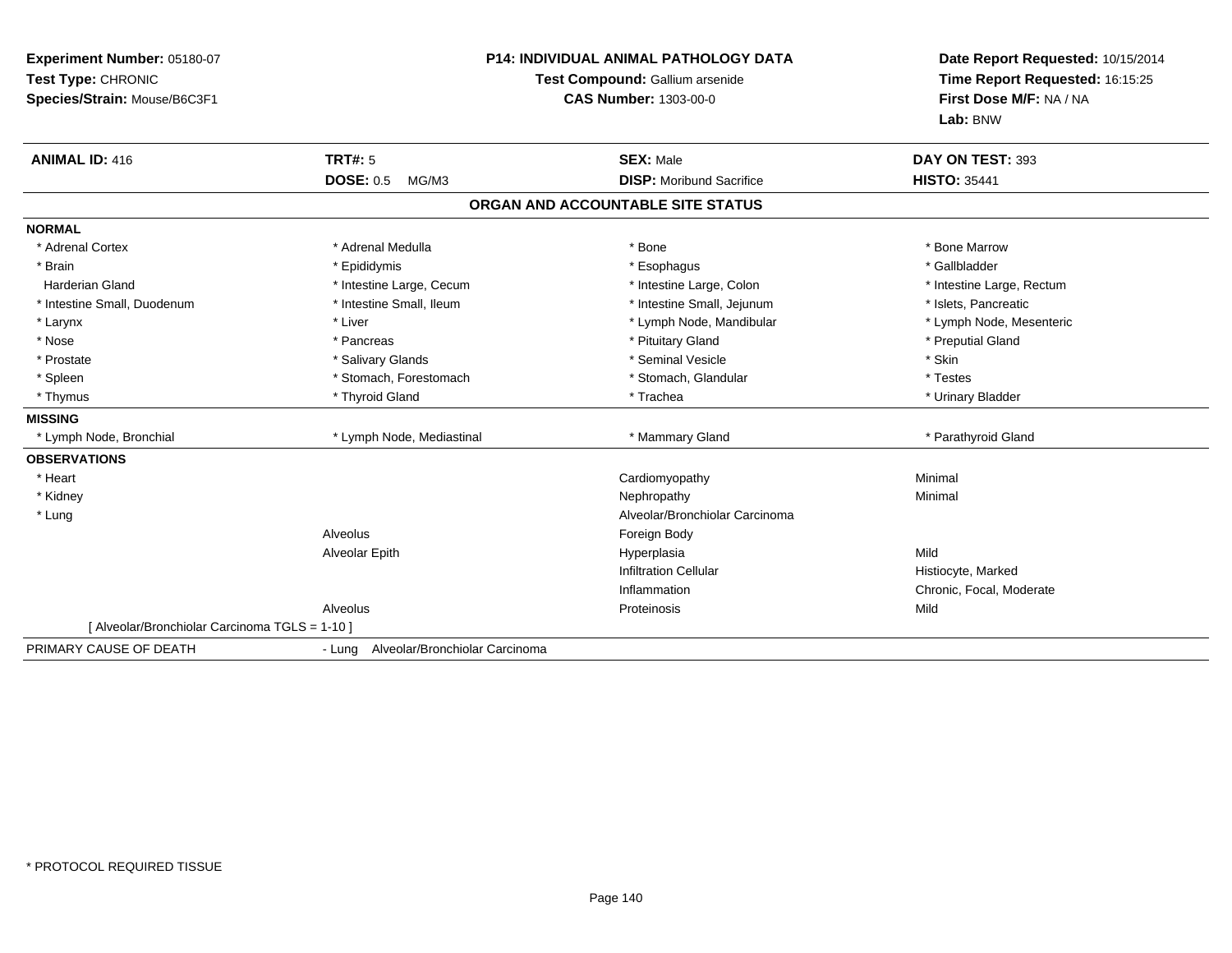| Experiment Number: 05180-07<br>Test Type: CHRONIC<br>Species/Strain: Mouse/B6C3F1 |                           | P14: INDIVIDUAL ANIMAL PATHOLOGY DATA<br>Test Compound: Gallium arsenide<br><b>CAS Number: 1303-00-0</b> | Date Report Requested: 10/15/2014<br>Time Report Requested: 16:15:25<br>First Dose M/F: NA / NA<br>Lab: BNW |
|-----------------------------------------------------------------------------------|---------------------------|----------------------------------------------------------------------------------------------------------|-------------------------------------------------------------------------------------------------------------|
| <b>ANIMAL ID: 417</b>                                                             | <b>TRT#: 5</b>            | <b>SEX: Male</b>                                                                                         | DAY ON TEST: 733                                                                                            |
|                                                                                   | <b>DOSE: 0.5</b><br>MG/M3 | <b>DISP: Terminal Sacrifice</b>                                                                          | <b>HISTO: 35442</b>                                                                                         |
|                                                                                   |                           | ORGAN AND ACCOUNTABLE SITE STATUS                                                                        |                                                                                                             |
| <b>NORMAL</b>                                                                     |                           |                                                                                                          |                                                                                                             |
| * Adrenal Medulla                                                                 | * Bone                    | * Bone Marrow                                                                                            | * Brain                                                                                                     |
| * Epididymis                                                                      | * Esophagus               | * Gallbladder                                                                                            | * Intestine Large, Cecum                                                                                    |
| * Intestine Large, Colon                                                          | * Intestine Large, Rectum | * Intestine Small, Duodenum                                                                              | * Intestine Small, Ileum                                                                                    |
| * Intestine Small, Jejunum                                                        | * Islets, Pancreatic      | * Larynx                                                                                                 | * Lymph Node, Mediastinal                                                                                   |
| * Lymph Node, Mesenteric                                                          | * Nose                    | * Pancreas                                                                                               | * Parathyroid Gland                                                                                         |
| * Pituitary Gland                                                                 | * Preputial Gland         | * Prostate                                                                                               | * Salivary Glands                                                                                           |
| * Seminal Vesicle                                                                 | * Skin                    | * Stomach, Forestomach                                                                                   | * Stomach, Glandular                                                                                        |
| * Testes                                                                          | * Thymus                  | * Thyroid Gland                                                                                          | * Trachea                                                                                                   |
| * Urinary Bladder                                                                 |                           |                                                                                                          |                                                                                                             |
| <b>MISSING</b>                                                                    |                           |                                                                                                          |                                                                                                             |
| * Lymph Node, Mandibular                                                          | * Mammary Gland           |                                                                                                          |                                                                                                             |
| <b>OBSERVATIONS</b>                                                               |                           |                                                                                                          |                                                                                                             |
| * Adrenal Cortex                                                                  |                           | Hypertrophy                                                                                              | Minimal                                                                                                     |
| <b>Harderian Gland</b>                                                            |                           | Hyperplasia                                                                                              | Minimal                                                                                                     |
| * Heart                                                                           |                           | Cardiomyopathy                                                                                           | Mild                                                                                                        |
| * Kidney                                                                          | <b>Renal Tubule</b>       | Hyperplasia                                                                                              | Minimal                                                                                                     |
|                                                                                   |                           | Nephropathy                                                                                              | Mild                                                                                                        |
| * Liver                                                                           |                           | <b>Eosinophilic Focus</b>                                                                                |                                                                                                             |
|                                                                                   |                           | Hepatocellular Adenoma                                                                                   |                                                                                                             |
|                                                                                   |                           | Hepatocellular Carcinoma                                                                                 |                                                                                                             |
| [ Eosinophilic Focus TGLS = 3-11 ]                                                |                           |                                                                                                          |                                                                                                             |
| [ Hepatocellular Adenoma TGLS = 2-4 ]                                             |                           |                                                                                                          |                                                                                                             |
| [ Hepatocellular Carcinoma TGLS = 1-10 ]                                          |                           |                                                                                                          |                                                                                                             |
| * Lung                                                                            | Alveolus                  | Foreign Body                                                                                             |                                                                                                             |
|                                                                                   | Alveolar Epith            | Hyperplasia                                                                                              | Minimal                                                                                                     |
|                                                                                   |                           | <b>Infiltration Cellular</b>                                                                             | Histiocyte, Minimal                                                                                         |
|                                                                                   | Alveolus                  | Proteinosis                                                                                              | Moderate                                                                                                    |
| * Lymph Node, Bronchial                                                           |                           | Hyperplasia                                                                                              | Minimal                                                                                                     |
| * Spleen                                                                          |                           | Hematopoietic Cell Proliferation                                                                         | Mild                                                                                                        |

PRIMARY CAUSE OF DEATH-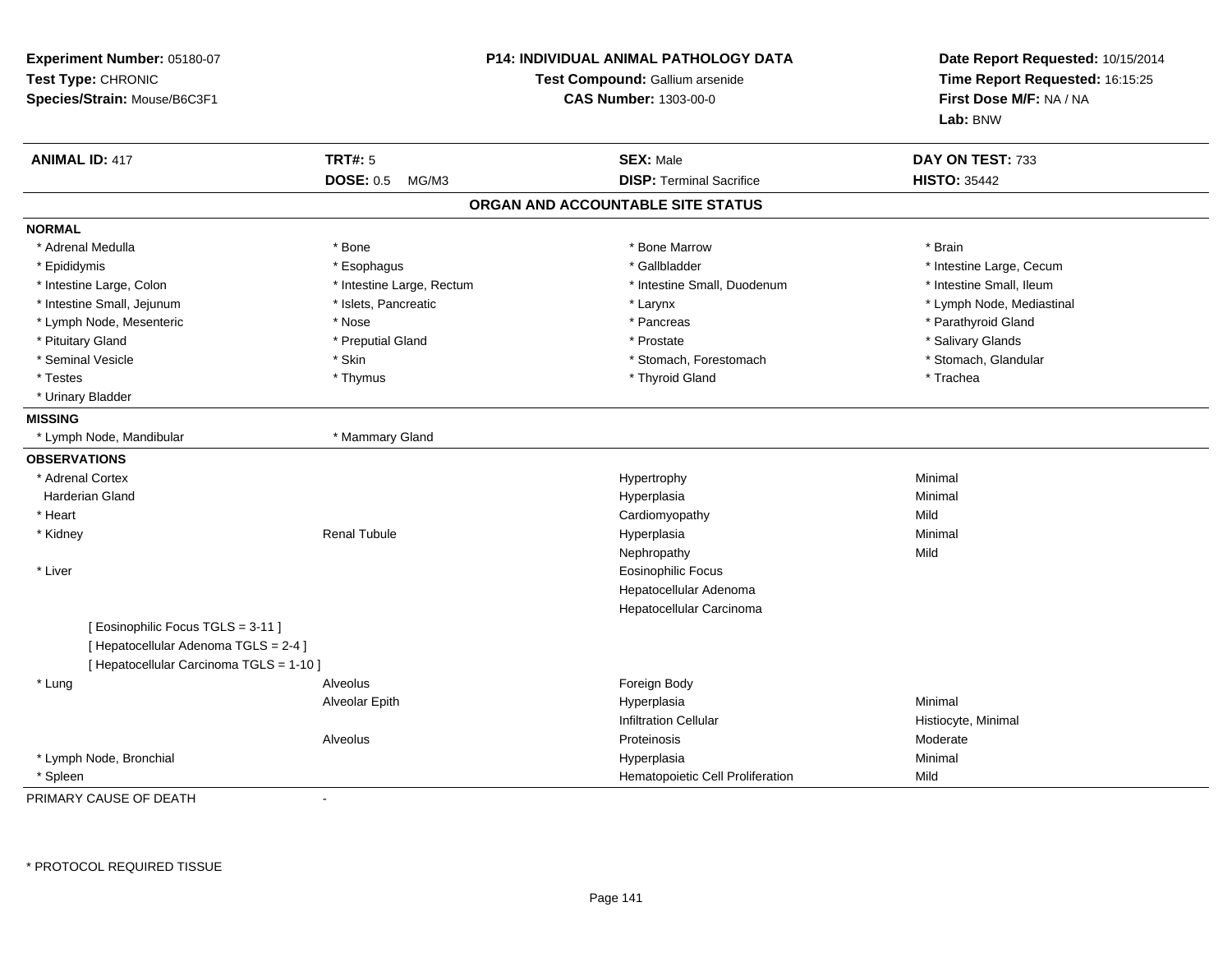| <b>Experiment Number: 05180-07</b><br>Test Type: CHRONIC<br>Species/Strain: Mouse/B6C3F1 | <b>P14: INDIVIDUAL ANIMAL PATHOLOGY DATA</b><br>Test Compound: Gallium arsenide<br><b>CAS Number: 1303-00-0</b> |                                                     | Date Report Requested: 10/15/2014<br>Time Report Requested: 16:15:25<br>First Dose M/F: NA / NA<br>Lab: BNW |
|------------------------------------------------------------------------------------------|-----------------------------------------------------------------------------------------------------------------|-----------------------------------------------------|-------------------------------------------------------------------------------------------------------------|
| <b>ANIMAL ID: 417</b>                                                                    | TRT#: 5<br><b>DOSE: 0.5</b><br>MG/M3                                                                            | <b>SEX: Male</b><br><b>DISP:</b> Terminal Sacrifice | DAY ON TEST: 733<br><b>HISTO: 35442</b>                                                                     |
|                                                                                          |                                                                                                                 | ORGAN AND ACCOUNTABLE SITE STATUS                   |                                                                                                             |
|                                                                                          |                                                                                                                 |                                                     |                                                                                                             |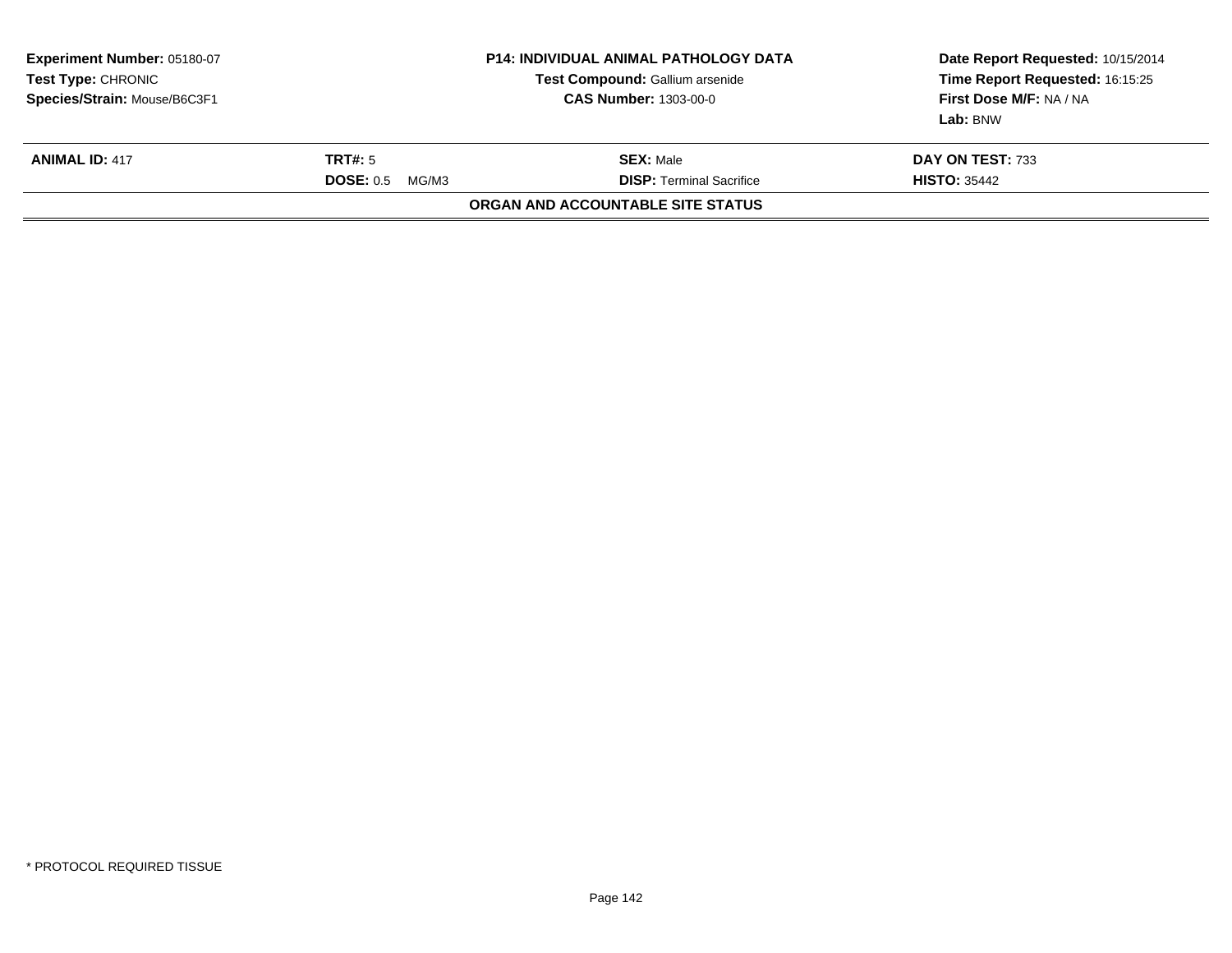| Experiment Number: 05180-07<br>Test Type: CHRONIC<br>Species/Strain: Mouse/B6C3F1 |                            | <b>P14: INDIVIDUAL ANIMAL PATHOLOGY DATA</b><br>Test Compound: Gallium arsenide<br><b>CAS Number: 1303-00-0</b> | Date Report Requested: 10/15/2014<br>Time Report Requested: 16:15:25<br>First Dose M/F: NA / NA<br>Lab: BNW |
|-----------------------------------------------------------------------------------|----------------------------|-----------------------------------------------------------------------------------------------------------------|-------------------------------------------------------------------------------------------------------------|
| <b>ANIMAL ID: 418</b>                                                             | <b>TRT#: 5</b>             | <b>SEX: Male</b>                                                                                                | DAY ON TEST: 734                                                                                            |
|                                                                                   | <b>DOSE: 0.5</b><br>MG/M3  | <b>DISP: Terminal Sacrifice</b>                                                                                 | <b>HISTO: 35443</b>                                                                                         |
|                                                                                   |                            | ORGAN AND ACCOUNTABLE SITE STATUS                                                                               |                                                                                                             |
| <b>NORMAL</b>                                                                     |                            |                                                                                                                 |                                                                                                             |
| * Adrenal Medulla                                                                 | * Bone                     | * Bone Marrow                                                                                                   | * Brain                                                                                                     |
| * Epididymis                                                                      | * Esophagus                | * Gallbladder                                                                                                   | Harderian Gland                                                                                             |
| * Intestine Large, Cecum                                                          | * Intestine Large, Colon   | * Intestine Large, Rectum                                                                                       | * Intestine Small, Duodenum                                                                                 |
| * Intestine Small, Ileum                                                          | * Intestine Small, Jejunum | * Islets, Pancreatic                                                                                            | * Larynx                                                                                                    |
| * Lymph Node, Mandibular                                                          | * Lymph Node, Mesenteric   | * Pancreas                                                                                                      | * Parathyroid Gland                                                                                         |
| * Pituitary Gland                                                                 | * Preputial Gland          | * Prostate                                                                                                      | * Salivary Glands                                                                                           |
| * Seminal Vesicle                                                                 | * Skin                     | * Spleen                                                                                                        | * Stomach, Forestomach                                                                                      |
| * Stomach, Glandular<br>* Urinary Bladder                                         | * Thymus                   | * Thyroid Gland                                                                                                 | * Trachea                                                                                                   |
| <b>MISSING</b>                                                                    |                            |                                                                                                                 |                                                                                                             |
| * Lymph Node, Mediastinal                                                         | * Mammary Gland            |                                                                                                                 |                                                                                                             |
| <b>OBSERVATIONS</b>                                                               |                            |                                                                                                                 |                                                                                                             |
| * Adrenal Cortex                                                                  |                            | Hypertrophy                                                                                                     | Minimal                                                                                                     |
|                                                                                   |                            | Mineralization                                                                                                  | Moderate                                                                                                    |
| [Mineralization TGLS = 3-2]                                                       |                            |                                                                                                                 |                                                                                                             |
| * Heart                                                                           |                            | Cardiomyopathy                                                                                                  | Minimal                                                                                                     |
| * Kidney                                                                          |                            | Metaplasia                                                                                                      | Osseous, Minimal                                                                                            |
|                                                                                   |                            | Nephropathy                                                                                                     | Minimal                                                                                                     |
| * Liver                                                                           |                            | Eosinophilic Focus                                                                                              | Multiple                                                                                                    |
|                                                                                   |                            | Hepatocellular Adenoma                                                                                          |                                                                                                             |
| [Eosinophilic Focus TGLS = 2-4]                                                   |                            |                                                                                                                 |                                                                                                             |
| [ Hepatocellular Adenoma TGLS = 1-10 ]                                            |                            |                                                                                                                 |                                                                                                             |
| * Lung                                                                            | Alveolus                   | Foreign Body                                                                                                    |                                                                                                             |
|                                                                                   |                            | Hemorrhage                                                                                                      | Minimal                                                                                                     |
|                                                                                   | Alveolar Epith             | Hyperplasia                                                                                                     | Mild                                                                                                        |
|                                                                                   |                            | <b>Infiltration Cellular</b>                                                                                    | Histiocyte, Mild                                                                                            |
|                                                                                   | Alveolus                   | Proteinosis                                                                                                     | Moderate                                                                                                    |
| * Lymph Node, Bronchial                                                           |                            | Hyperplasia                                                                                                     | Minimal                                                                                                     |
| * Nose                                                                            | Olfactory Epi              | Atrophy                                                                                                         | Minimal                                                                                                     |
| * Testes                                                                          | <b>Interstit Cell</b>      | Adenoma                                                                                                         |                                                                                                             |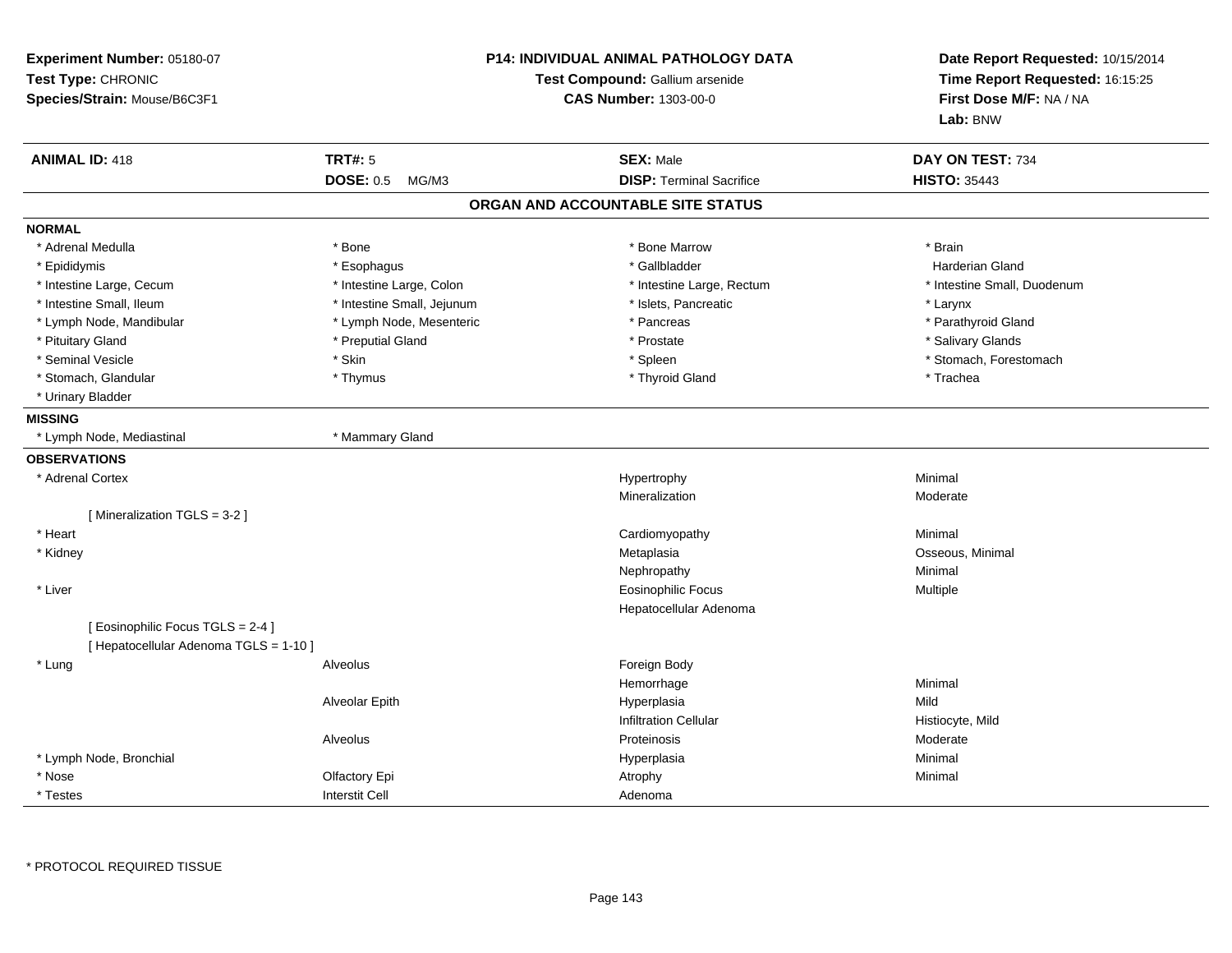| Experiment Number: 05180-07<br>Test Type: CHRONIC<br>Species/Strain: Mouse/B6C3F1 | <b>P14: INDIVIDUAL ANIMAL PATHOLOGY DATA</b><br>Test Compound: Gallium arsenide<br><b>CAS Number: 1303-00-0</b> |                                   | Date Report Requested: 10/15/2014<br>Time Report Requested: 16:15:25<br>First Dose M/F: NA / NA<br>Lab: BNW |
|-----------------------------------------------------------------------------------|-----------------------------------------------------------------------------------------------------------------|-----------------------------------|-------------------------------------------------------------------------------------------------------------|
| <b>ANIMAL ID: 418</b>                                                             | TRT#: 5                                                                                                         | <b>SEX: Male</b>                  | DAY ON TEST: 734                                                                                            |
|                                                                                   | <b>DOSE: 0.5</b><br>MG/M3                                                                                       | <b>DISP:</b> Terminal Sacrifice   | <b>HISTO: 35443</b>                                                                                         |
|                                                                                   |                                                                                                                 | ORGAN AND ACCOUNTABLE SITE STATUS |                                                                                                             |
| PRIMARY CAUSE OF DEATH                                                            | -                                                                                                               |                                   |                                                                                                             |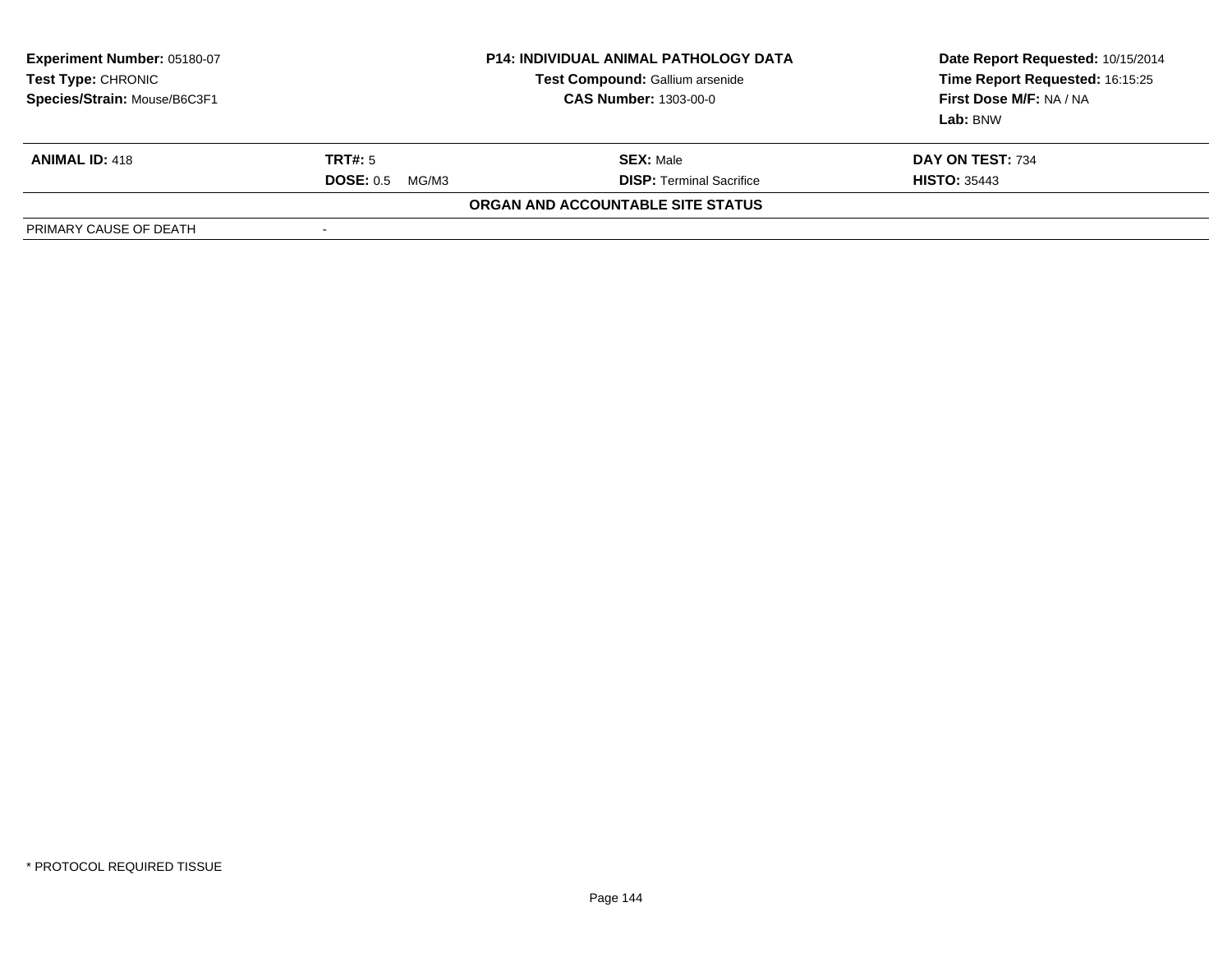| Experiment Number: 05180-07<br>Test Type: CHRONIC<br>Species/Strain: Mouse/B6C3F1 | P14: INDIVIDUAL ANIMAL PATHOLOGY DATA<br>Test Compound: Gallium arsenide<br><b>CAS Number: 1303-00-0</b> |                                   | Date Report Requested: 10/15/2014<br>Time Report Requested: 16:15:25<br>First Dose M/F: NA / NA<br>Lab: BNW |
|-----------------------------------------------------------------------------------|----------------------------------------------------------------------------------------------------------|-----------------------------------|-------------------------------------------------------------------------------------------------------------|
| <b>ANIMAL ID: 419</b>                                                             | <b>TRT#: 5</b>                                                                                           | <b>SEX: Male</b>                  | DAY ON TEST: 734                                                                                            |
|                                                                                   | <b>DOSE: 0.5</b><br>MG/M3                                                                                | <b>DISP: Terminal Sacrifice</b>   | <b>HISTO: 35444</b>                                                                                         |
|                                                                                   |                                                                                                          | ORGAN AND ACCOUNTABLE SITE STATUS |                                                                                                             |
| <b>NORMAL</b>                                                                     |                                                                                                          |                                   |                                                                                                             |
| * Adrenal Medulla                                                                 | * Bone                                                                                                   | * Bone Marrow                     | * Brain                                                                                                     |
| * Epididymis                                                                      | * Esophagus                                                                                              | * Gallbladder                     | * Intestine Large, Cecum                                                                                    |
| * Intestine Large, Colon                                                          | * Intestine Large, Rectum                                                                                | * Intestine Small, Duodenum       | * Intestine Small, Ileum                                                                                    |
| * Intestine Small, Jejunum                                                        | * Islets, Pancreatic                                                                                     | * Larynx                          | * Lymph Node, Bronchial                                                                                     |
| * Lymph Node, Mesenteric                                                          | * Nose                                                                                                   | * Pancreas                        | * Preputial Gland                                                                                           |
| * Prostate                                                                        | * Salivary Glands                                                                                        | * Seminal Vesicle                 | * Skin                                                                                                      |
| * Spleen                                                                          | * Stomach, Forestomach                                                                                   | * Stomach, Glandular              | * Testes                                                                                                    |
| * Thymus                                                                          | * Thyroid Gland                                                                                          | * Trachea                         | * Urinary Bladder                                                                                           |
| <b>MISSING</b>                                                                    |                                                                                                          |                                   |                                                                                                             |
| * Lymph Node, Mandibular                                                          | * Lymph Node, Mediastinal                                                                                | * Mammary Gland                   | * Parathyroid Gland                                                                                         |
| <b>OBSERVATIONS</b>                                                               |                                                                                                          |                                   |                                                                                                             |
| * Adrenal Cortex                                                                  |                                                                                                          | Hypertrophy                       | Mild                                                                                                        |
| Harderian Gland                                                                   |                                                                                                          | Hyperplasia                       | Minimal                                                                                                     |
| * Heart                                                                           |                                                                                                          | Cardiomyopathy                    | Minimal                                                                                                     |
| * Kidney                                                                          |                                                                                                          | Nephropathy                       | Minimal                                                                                                     |
| * Liver                                                                           | <b>Bile Duct</b>                                                                                         | Cyst                              | Moderate                                                                                                    |
|                                                                                   |                                                                                                          | <b>Eosinophilic Focus</b>         |                                                                                                             |
|                                                                                   |                                                                                                          | Hepatocellular Adenoma            |                                                                                                             |
| [ Eosinophilic Focus TGLS = 4-10 ]                                                |                                                                                                          |                                   |                                                                                                             |
| * Lung                                                                            | Alveolus                                                                                                 | Foreign Body                      |                                                                                                             |
|                                                                                   | Alveolar Epith                                                                                           | Hyperplasia                       | Mild                                                                                                        |
|                                                                                   |                                                                                                          | <b>Infiltration Cellular</b>      | Histiocyte, Mild                                                                                            |
|                                                                                   | Alveolus                                                                                                 | Proteinosis                       | Moderate                                                                                                    |
| [ Proteinosis TGLS = 1,2-3 ]                                                      |                                                                                                          |                                   |                                                                                                             |
| Mesentery                                                                         | Fat                                                                                                      | Necrosis                          | Mild                                                                                                        |
| [Necrosis TGLS = $3-11$ ]                                                         |                                                                                                          |                                   |                                                                                                             |
| * Pituitary Gland                                                                 | <b>Pars Distalis</b>                                                                                     | Hyperplasia                       | Minimal                                                                                                     |
| PRIMARY CAUSE OF DEATH                                                            | $\blacksquare$                                                                                           |                                   |                                                                                                             |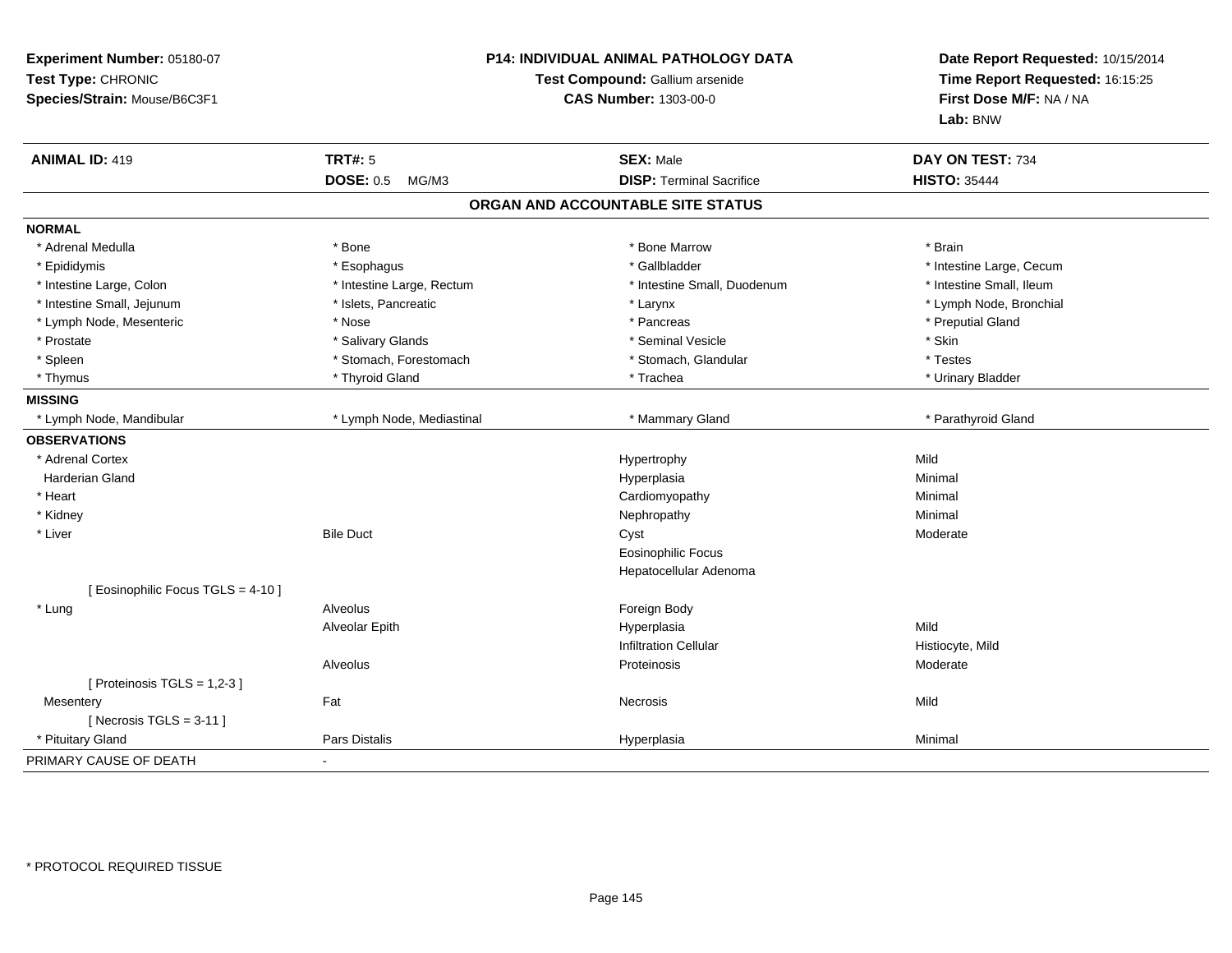| Experiment Number: 05180-07<br>Test Type: CHRONIC<br>Species/Strain: Mouse/B6C3F1 | <b>P14: INDIVIDUAL ANIMAL PATHOLOGY DATA</b><br>Test Compound: Gallium arsenide<br><b>CAS Number: 1303-00-0</b> |                                   | Date Report Requested: 10/15/2014<br>Time Report Requested: 16:15:25<br>First Dose M/F: NA / NA<br>Lab: BNW |
|-----------------------------------------------------------------------------------|-----------------------------------------------------------------------------------------------------------------|-----------------------------------|-------------------------------------------------------------------------------------------------------------|
| <b>ANIMAL ID: 420</b>                                                             | <b>TRT#: 5</b>                                                                                                  | <b>SEX: Male</b>                  | DAY ON TEST: 735                                                                                            |
|                                                                                   | <b>DOSE: 0.5</b><br>MG/M3                                                                                       | <b>DISP: Terminal Sacrifice</b>   | <b>HISTO: 35445</b>                                                                                         |
|                                                                                   |                                                                                                                 | ORGAN AND ACCOUNTABLE SITE STATUS |                                                                                                             |
| <b>NORMAL</b>                                                                     |                                                                                                                 |                                   |                                                                                                             |
| * Adrenal Medulla                                                                 | * Bone                                                                                                          | * Bone Marrow                     | * Brain                                                                                                     |
| * Epididymis                                                                      | * Esophagus                                                                                                     | * Gallbladder                     | <b>Harderian Gland</b>                                                                                      |
| * Intestine Large, Cecum                                                          | * Intestine Large, Colon                                                                                        | * Intestine Large, Rectum         | * Intestine Small, Duodenum                                                                                 |
| * Intestine Small, Ileum                                                          | * Intestine Small, Jejunum                                                                                      | * Larynx                          | * Lymph Node, Bronchial                                                                                     |
| * Lymph Node, Mandibular                                                          | * Lymph Node, Mesenteric                                                                                        | * Nose                            | * Pancreas                                                                                                  |
| * Pituitary Gland                                                                 | * Preputial Gland                                                                                               | * Prostate                        | * Salivary Glands                                                                                           |
| * Seminal Vesicle                                                                 | * Skin                                                                                                          | * Spleen                          | * Stomach, Forestomach                                                                                      |
| * Stomach, Glandular                                                              | * Testes                                                                                                        | * Thymus                          | * Thyroid Gland                                                                                             |
| * Trachea                                                                         | * Urinary Bladder                                                                                               |                                   |                                                                                                             |
| <b>MISSING</b>                                                                    |                                                                                                                 |                                   |                                                                                                             |
| * Lymph Node, Mediastinal                                                         | * Mammary Gland                                                                                                 | * Parathyroid Gland               |                                                                                                             |
| <b>OBSERVATIONS</b>                                                               |                                                                                                                 |                                   |                                                                                                             |
| * Adrenal Cortex                                                                  |                                                                                                                 | Hypertrophy                       | Minimal                                                                                                     |
| * Heart                                                                           |                                                                                                                 | Cardiomyopathy                    | Minimal                                                                                                     |
| * Islets, Pancreatic                                                              |                                                                                                                 | Adenoma                           |                                                                                                             |
| * Kidney                                                                          |                                                                                                                 | Nephropathy                       | Minimal                                                                                                     |
| * Liver                                                                           |                                                                                                                 | <b>Clear Cell Focus</b>           |                                                                                                             |
|                                                                                   |                                                                                                                 | <b>Eosinophilic Focus</b>         | Multiple                                                                                                    |
| [Clear Cell Focus TGLS = 2-4]                                                     |                                                                                                                 |                                   |                                                                                                             |
| [ Eosinophilic Focus TGLS = 2-4+10 ]                                              |                                                                                                                 |                                   |                                                                                                             |
| * Lung                                                                            |                                                                                                                 | Alveolar/Bronchiolar Adenoma      |                                                                                                             |
|                                                                                   | Alveolus                                                                                                        | Foreign Body                      |                                                                                                             |
|                                                                                   | Alveolar Epith                                                                                                  | Hyperplasia                       | Mild                                                                                                        |
|                                                                                   |                                                                                                                 | <b>Infiltration Cellular</b>      | Histiocyte, Mild                                                                                            |
|                                                                                   | Alveolus                                                                                                        | Proteinosis                       | Moderate                                                                                                    |
| [ Alveolar/Bronchiolar Adenoma TGLS = 1-3 ]                                       |                                                                                                                 |                                   |                                                                                                             |
| PRIMARY CAUSE OF DEATH                                                            |                                                                                                                 |                                   |                                                                                                             |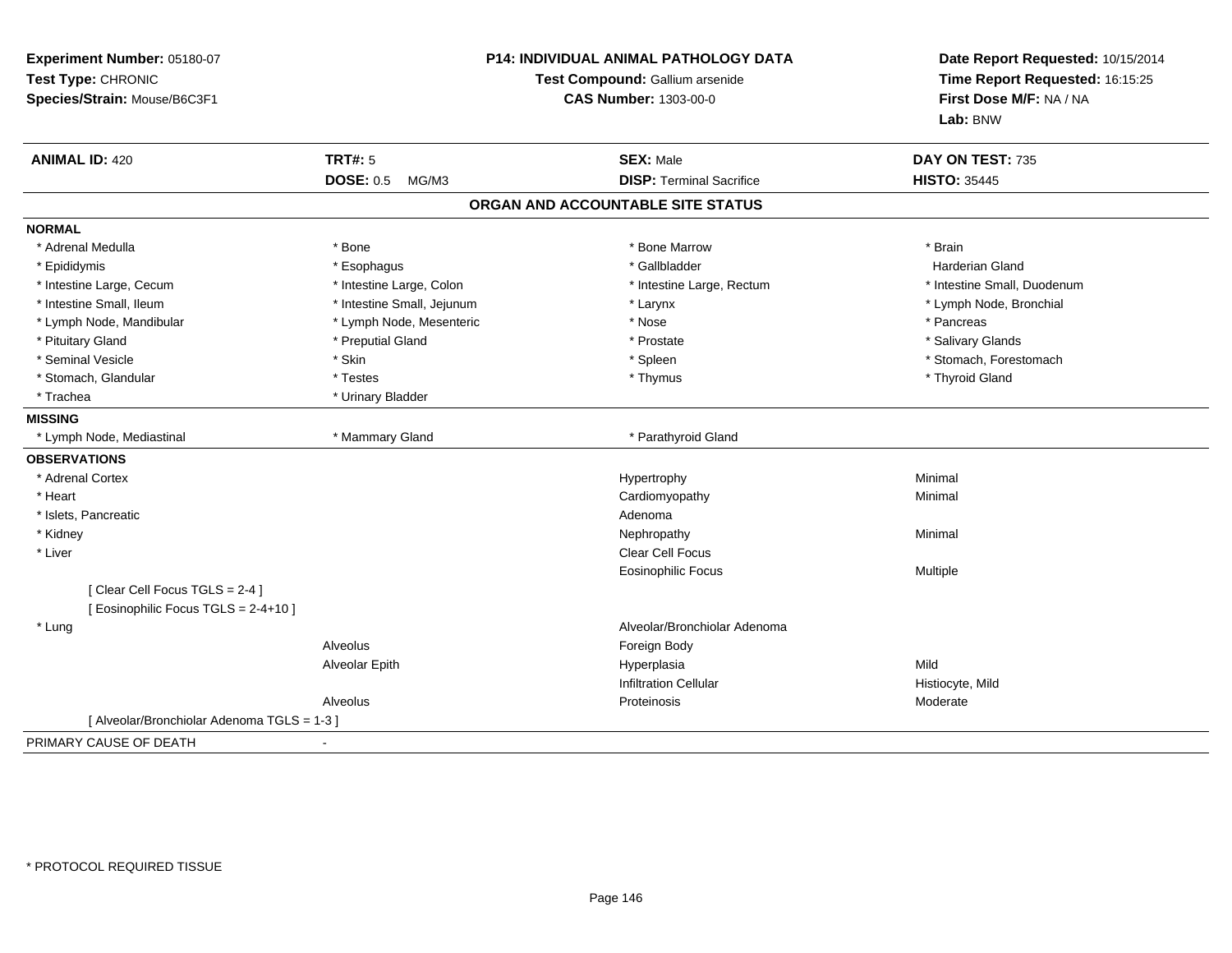| Experiment Number: 05180-07<br>Test Type: CHRONIC<br>Species/Strain: Mouse/B6C3F1 | P14: INDIVIDUAL ANIMAL PATHOLOGY DATA<br>Test Compound: Gallium arsenide<br><b>CAS Number: 1303-00-0</b> |                                   | Date Report Requested: 10/15/2014<br>Time Report Requested: 16:15:25<br>First Dose M/F: NA / NA<br>Lab: BNW |
|-----------------------------------------------------------------------------------|----------------------------------------------------------------------------------------------------------|-----------------------------------|-------------------------------------------------------------------------------------------------------------|
| <b>ANIMAL ID: 421</b>                                                             | <b>TRT#: 5</b>                                                                                           | <b>SEX: Male</b>                  | DAY ON TEST: 734                                                                                            |
|                                                                                   | <b>DOSE: 0.5</b><br>MG/M3                                                                                | <b>DISP: Terminal Sacrifice</b>   | <b>HISTO: 35446</b>                                                                                         |
|                                                                                   |                                                                                                          | ORGAN AND ACCOUNTABLE SITE STATUS |                                                                                                             |
| <b>NORMAL</b>                                                                     |                                                                                                          |                                   |                                                                                                             |
| * Adrenal Medulla                                                                 | * Bone                                                                                                   | * Bone Marrow                     | * Brain                                                                                                     |
| * Epididymis                                                                      | * Esophagus                                                                                              | * Gallbladder                     | * Intestine Large, Cecum                                                                                    |
| * Intestine Large, Colon                                                          | * Intestine Large, Rectum                                                                                | * Intestine Small, Duodenum       | * Intestine Small, Ileum                                                                                    |
| * Intestine Small, Jejunum                                                        | * Islets, Pancreatic                                                                                     | * Lymph Node, Mediastinal         | * Lymph Node, Mesenteric                                                                                    |
| * Nose                                                                            | * Pancreas                                                                                               | * Parathyroid Gland               | * Pituitary Gland                                                                                           |
| * Prostate                                                                        | * Salivary Glands                                                                                        | * Seminal Vesicle                 | * Spleen                                                                                                    |
| * Stomach, Forestomach                                                            | * Stomach, Glandular                                                                                     | * Testes                          | * Thymus                                                                                                    |
| * Thyroid Gland                                                                   | * Trachea                                                                                                | * Urinary Bladder                 |                                                                                                             |
| <b>MISSING</b>                                                                    |                                                                                                          |                                   |                                                                                                             |
| * Lymph Node, Bronchial                                                           | * Lymph Node, Mandibular                                                                                 | * Mammary Gland                   |                                                                                                             |
| <b>OBSERVATIONS</b>                                                               |                                                                                                          |                                   |                                                                                                             |
| * Adrenal Cortex                                                                  |                                                                                                          | Hypertrophy                       | Minimal                                                                                                     |
| <b>Harderian Gland</b>                                                            |                                                                                                          | Adenoma                           |                                                                                                             |
| * Heart                                                                           |                                                                                                          | Cardiomyopathy                    | Minimal                                                                                                     |
| * Kidney                                                                          |                                                                                                          | Nephropathy                       | Minimal                                                                                                     |
| * Larynx                                                                          | Squam Epithel                                                                                            | Hyperplasia                       | Minimal                                                                                                     |
| * Liver                                                                           |                                                                                                          | Hepatocellular Adenoma            |                                                                                                             |
|                                                                                   |                                                                                                          | Hepatocellular Carcinoma          |                                                                                                             |
| [ Hepatocellular Adenoma TGLS = 2-4 ]                                             |                                                                                                          |                                   |                                                                                                             |
| [ Hepatocellular Carcinoma TGLS = 3-10 ]                                          |                                                                                                          |                                   |                                                                                                             |
| * Lung                                                                            | Alveolus                                                                                                 | Foreign Body                      |                                                                                                             |
|                                                                                   |                                                                                                          | <b>Infiltration Cellular</b>      | Histiocyte, Mild                                                                                            |
|                                                                                   |                                                                                                          | Inflammation                      | Suppurative, Focal, Minimal                                                                                 |
|                                                                                   | Alveolus                                                                                                 | Proteinosis                       | Moderate                                                                                                    |
| * Preputial Gland                                                                 |                                                                                                          | Inflammation                      | Marked                                                                                                      |
| [Inflammation TGLS = $1-7+11$ ]                                                   |                                                                                                          |                                   |                                                                                                             |
| * Skin                                                                            | <b>Subcut Tiss</b>                                                                                       | Inflammation                      | Chronic, Marked                                                                                             |
| [Inflammation TGLS = $4-12$ ]                                                     |                                                                                                          |                                   |                                                                                                             |
| PRIMARY CAUSE OF DEATH                                                            | $\sim$                                                                                                   |                                   |                                                                                                             |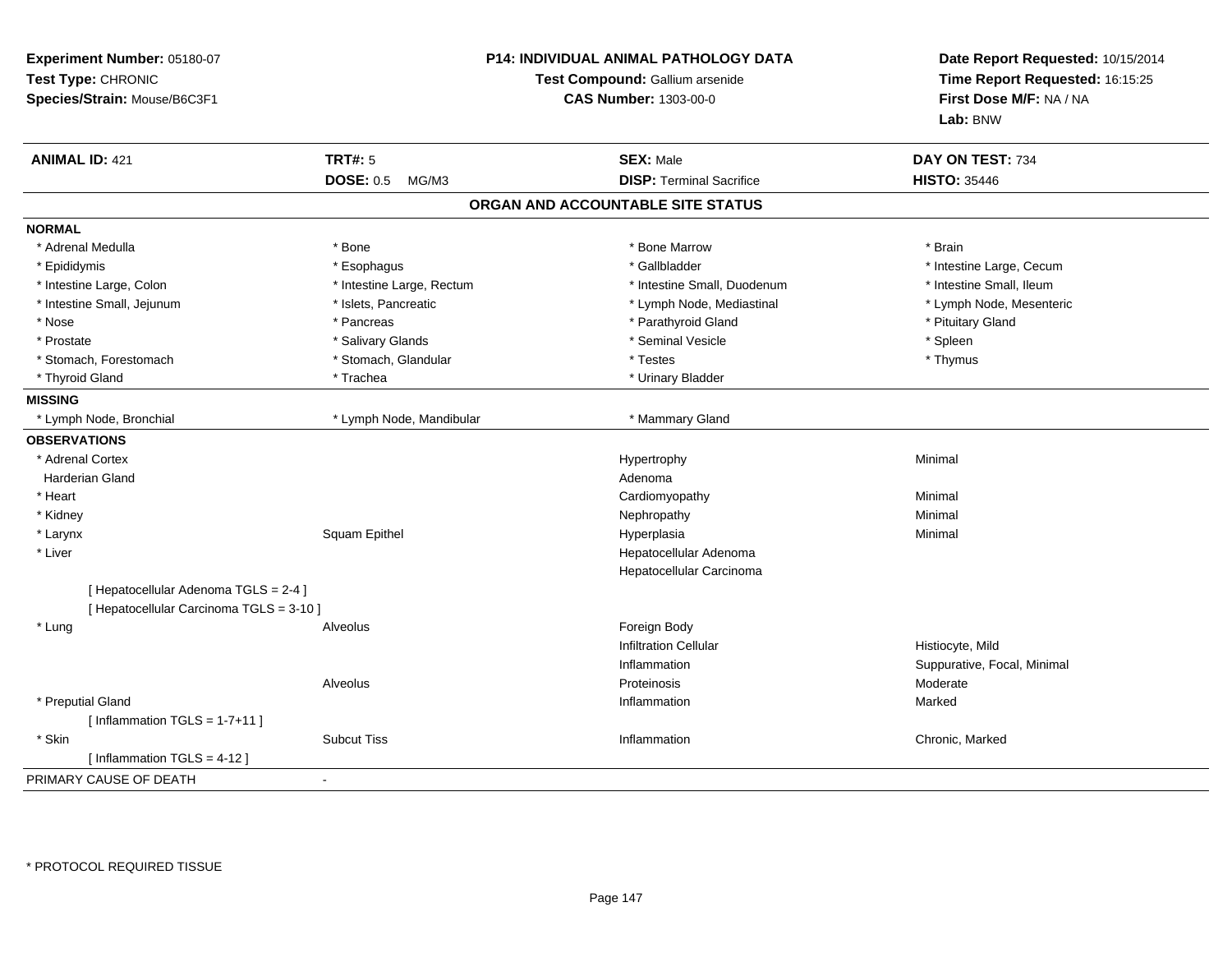| Experiment Number: 05180-07<br>Test Type: CHRONIC<br>Species/Strain: Mouse/B6C3F1 | <b>P14: INDIVIDUAL ANIMAL PATHOLOGY DATA</b><br>Test Compound: Gallium arsenide<br><b>CAS Number: 1303-00-0</b> |                                   | Date Report Requested: 10/15/2014<br>Time Report Requested: 16:15:25<br>First Dose M/F: NA / NA<br>Lab: BNW |
|-----------------------------------------------------------------------------------|-----------------------------------------------------------------------------------------------------------------|-----------------------------------|-------------------------------------------------------------------------------------------------------------|
| <b>ANIMAL ID: 422</b>                                                             | <b>TRT#: 5</b>                                                                                                  | <b>SEX: Male</b>                  | DAY ON TEST: 735                                                                                            |
|                                                                                   | DOSE: 0.5 MG/M3                                                                                                 | <b>DISP: Terminal Sacrifice</b>   | <b>HISTO: 35447</b>                                                                                         |
|                                                                                   |                                                                                                                 | ORGAN AND ACCOUNTABLE SITE STATUS |                                                                                                             |
| <b>NORMAL</b>                                                                     |                                                                                                                 |                                   |                                                                                                             |
| * Adrenal Medulla                                                                 | * Bone                                                                                                          | * Bone Marrow                     | * Brain                                                                                                     |
| * Epididymis                                                                      | * Esophagus                                                                                                     | * Gallbladder                     | <b>Harderian Gland</b>                                                                                      |
| * Intestine Large, Cecum                                                          | * Intestine Large, Colon                                                                                        | * Intestine Large, Rectum         | * Intestine Small, Duodenum                                                                                 |
| * Intestine Small, Ileum                                                          | * Intestine Small, Jejunum                                                                                      | * Lymph Node, Mandibular          | * Lymph Node, Mediastinal                                                                                   |
| * Lymph Node, Mesenteric                                                          | * Parathyroid Gland                                                                                             | * Pituitary Gland                 | * Prostate                                                                                                  |
| * Salivary Glands                                                                 | * Seminal Vesicle                                                                                               | * Skin                            | * Spleen                                                                                                    |
| * Stomach, Forestomach                                                            | * Stomach, Glandular                                                                                            | * Testes                          | * Thymus                                                                                                    |
| * Thyroid Gland                                                                   | * Trachea                                                                                                       | * Urinary Bladder                 |                                                                                                             |
| <b>MISSING</b>                                                                    |                                                                                                                 |                                   |                                                                                                             |
| * Mammary Gland                                                                   |                                                                                                                 |                                   |                                                                                                             |
| <b>OBSERVATIONS</b>                                                               |                                                                                                                 |                                   |                                                                                                             |
| * Adrenal Cortex                                                                  |                                                                                                                 | Hypertrophy                       | Minimal                                                                                                     |
| * Heart                                                                           |                                                                                                                 | Cardiomyopathy                    | Minimal                                                                                                     |
| * Islets, Pancreatic                                                              |                                                                                                                 | Hyperplasia                       | Minimal                                                                                                     |
| * Kidney                                                                          |                                                                                                                 | Nephropathy                       | Minimal                                                                                                     |
| * Larynx                                                                          | Squam Epithel                                                                                                   | Hyperplasia                       | Minimal                                                                                                     |
| * Liver                                                                           |                                                                                                                 | Hepatocellular Adenoma            |                                                                                                             |
| [ Hepatocellular Adenoma TGLS = 2-4 ]                                             |                                                                                                                 |                                   |                                                                                                             |
| * Lung                                                                            | Alveolus                                                                                                        | Foreign Body                      |                                                                                                             |
|                                                                                   | Alveolar Epith                                                                                                  | Hyperplasia                       | Mild                                                                                                        |
|                                                                                   |                                                                                                                 | <b>Infiltration Cellular</b>      | Histiocyte, Mild                                                                                            |
|                                                                                   | Alveolus                                                                                                        | Proteinosis                       | Mild                                                                                                        |
| * Lymph Node, Bronchial                                                           |                                                                                                                 | Hyperplasia                       | Minimal                                                                                                     |
| * Nose                                                                            | Olfactory Epi                                                                                                   | Degeneration                      | Hyaline, Minimal                                                                                            |
| * Pancreas                                                                        |                                                                                                                 | Atrophy                           | Mild                                                                                                        |
| * Preputial Gland                                                                 |                                                                                                                 | Ectasia                           | Mild                                                                                                        |
| [ Ectasia TGLS = $1-7$ ]                                                          |                                                                                                                 |                                   |                                                                                                             |
| PRIMARY CAUSE OF DEATH                                                            |                                                                                                                 |                                   |                                                                                                             |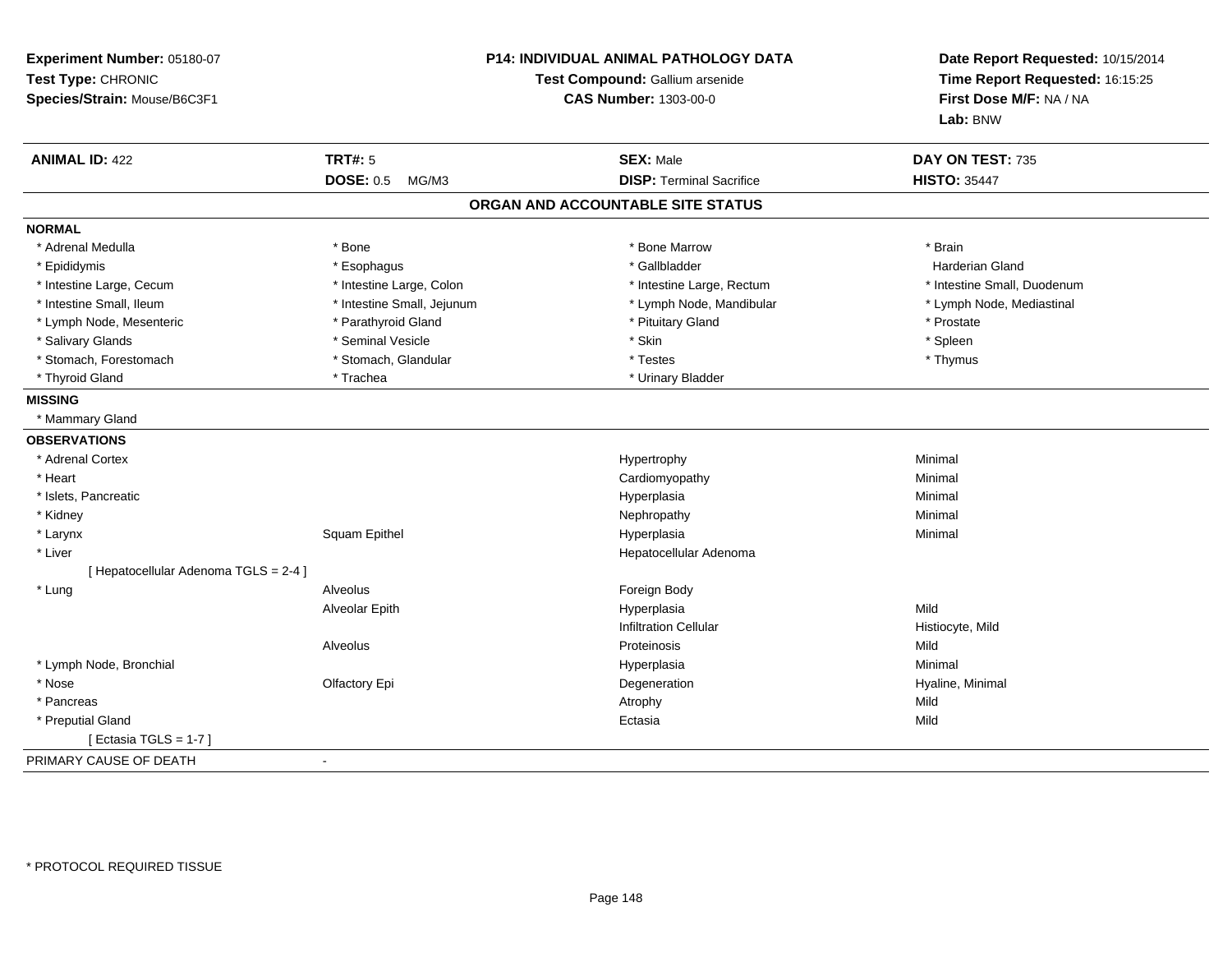| Experiment Number: 05180-07<br>Test Type: CHRONIC<br>Species/Strain: Mouse/B6C3F1 |                           | P14: INDIVIDUAL ANIMAL PATHOLOGY DATA<br>Test Compound: Gallium arsenide<br><b>CAS Number: 1303-00-0</b> |                             |
|-----------------------------------------------------------------------------------|---------------------------|----------------------------------------------------------------------------------------------------------|-----------------------------|
| <b>ANIMAL ID: 423</b>                                                             | <b>TRT#: 5</b>            | <b>SEX: Male</b>                                                                                         | DAY ON TEST: 733            |
|                                                                                   | <b>DOSE: 0.5</b><br>MG/M3 | <b>DISP: Terminal Sacrifice</b>                                                                          | <b>HISTO: 35448</b>         |
|                                                                                   |                           | ORGAN AND ACCOUNTABLE SITE STATUS                                                                        |                             |
| <b>NORMAL</b>                                                                     |                           |                                                                                                          |                             |
| * Adrenal Medulla                                                                 | * Bone                    | * Bone Marrow                                                                                            | * Brain                     |
| * Epididymis                                                                      | * Esophagus               | * Gallbladder                                                                                            | * Intestine Large, Cecum    |
| * Intestine Large, Colon                                                          | * Intestine Large, Rectum | * Intestine Small, Duodenum                                                                              | * Intestine Small, Ileum    |
| * Intestine Small, Jejunum                                                        | * Lymph Node, Mediastinal | * Lymph Node, Mesenteric                                                                                 | * Nose                      |
| * Pancreas                                                                        | * Parathyroid Gland       | * Pituitary Gland                                                                                        | * Preputial Gland           |
| * Prostate                                                                        | * Salivary Glands         | * Seminal Vesicle                                                                                        | * Spleen                    |
| * Stomach, Glandular                                                              | * Thymus                  | * Thyroid Gland                                                                                          | * Trachea                   |
| * Urinary Bladder                                                                 |                           |                                                                                                          |                             |
| <b>MISSING</b>                                                                    |                           |                                                                                                          |                             |
| * Lymph Node, Mandibular                                                          | * Mammary Gland           |                                                                                                          |                             |
| <b>OBSERVATIONS</b>                                                               |                           |                                                                                                          |                             |
| * Adrenal Cortex                                                                  |                           | Hyperplasia                                                                                              | Marked                      |
|                                                                                   |                           | Hypertrophy                                                                                              | Minimal                     |
| <b>Harderian Gland</b>                                                            |                           | Carcinoma                                                                                                |                             |
| [Carcinoma TGLS = 2-14]                                                           |                           |                                                                                                          |                             |
| * Heart                                                                           |                           | Cardiomyopathy                                                                                           | Minimal                     |
| * Islets, Pancreatic                                                              |                           | Adenoma                                                                                                  |                             |
| * Kidney                                                                          |                           | Nephropathy                                                                                              | Minimal                     |
| * Larynx                                                                          | Squam Epithel             | Hyperplasia                                                                                              | Minimal                     |
| * Liver                                                                           |                           | Degeneration                                                                                             | Fatty, Mild                 |
|                                                                                   |                           | <b>Eosinophilic Focus</b>                                                                                |                             |
|                                                                                   |                           | Hepatocellular Adenoma                                                                                   | Multiple                    |
|                                                                                   |                           | Hepatocellular Carcinoma                                                                                 |                             |
| [Eosinophilic Focus TGLS = 5-12]                                                  |                           |                                                                                                          |                             |
| [ Hepatocellular Adenoma TGLS = 4,6-4+10 ]                                        |                           |                                                                                                          |                             |
| [ Hepatocellular Carcinoma TGLS = 3-11 ]                                          |                           |                                                                                                          |                             |
| * Lung                                                                            | Alveolus                  | Foreign Body                                                                                             |                             |
|                                                                                   | Alveolar Epith            | Hyperplasia                                                                                              | Mild                        |
|                                                                                   |                           | <b>Infiltration Cellular</b>                                                                             | Histiocyte, Mild            |
|                                                                                   |                           | Inflammation                                                                                             | Suppurative, Focal, Minimal |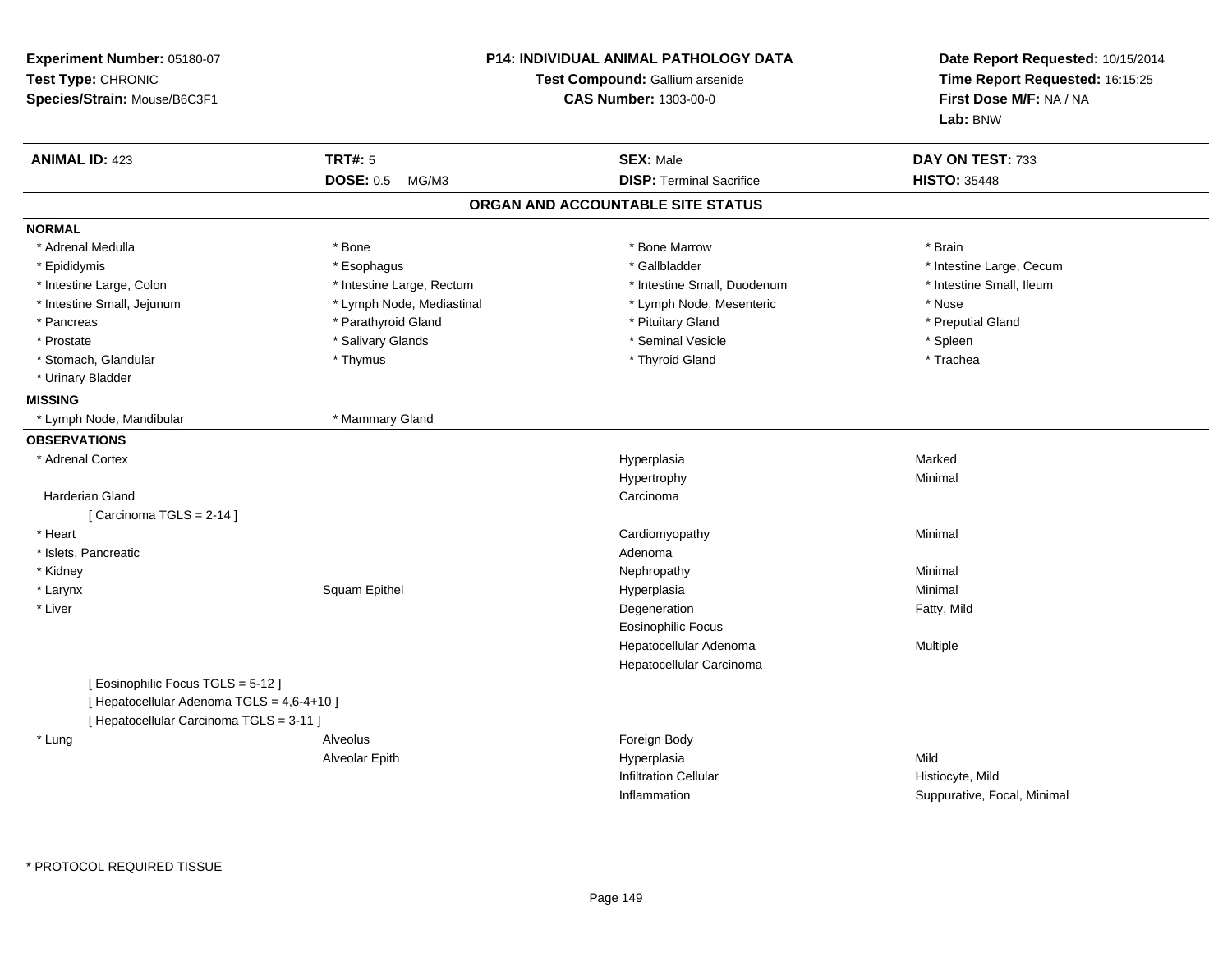| Experiment Number: 05180-07<br><b>Test Type: CHRONIC</b><br>Species/Strain: Mouse/B6C3F1 |                           | <b>P14: INDIVIDUAL ANIMAL PATHOLOGY DATA</b><br>Test Compound: Gallium arsenide<br><b>CAS Number: 1303-00-0</b> | Date Report Requested: 10/15/2014<br>Time Report Requested: 16:15:25<br>First Dose M/F: NA / NA<br>Lab: BNW |
|------------------------------------------------------------------------------------------|---------------------------|-----------------------------------------------------------------------------------------------------------------|-------------------------------------------------------------------------------------------------------------|
| <b>ANIMAL ID: 423</b>                                                                    | <b>TRT#:</b> 5            | <b>SEX: Male</b>                                                                                                | DAY ON TEST: 733                                                                                            |
|                                                                                          | <b>DOSE: 0.5</b><br>MG/M3 | <b>DISP:</b> Terminal Sacrifice                                                                                 | <b>HISTO: 35448</b>                                                                                         |
|                                                                                          |                           | ORGAN AND ACCOUNTABLE SITE STATUS                                                                               |                                                                                                             |
|                                                                                          | Alveolus                  | Proteinosis                                                                                                     | Minimal                                                                                                     |
| * Lymph Node, Bronchial                                                                  |                           | Hyperplasia                                                                                                     | Minimal                                                                                                     |
| * Skin                                                                                   |                           | <b>Cyst Epithelial Inclusion</b>                                                                                |                                                                                                             |
| [ Cyst Epithelial Inclusion TGLS = 1-13 ]                                                |                           |                                                                                                                 |                                                                                                             |
| * Stomach, Forestomach                                                                   | Epithelium                | Hyperplasia                                                                                                     | Minimal                                                                                                     |
| * Testes                                                                                 | <b>Interstit Cell</b>     | Adenoma                                                                                                         |                                                                                                             |
| PRIMARY CAUSE OF DEATH                                                                   |                           |                                                                                                                 |                                                                                                             |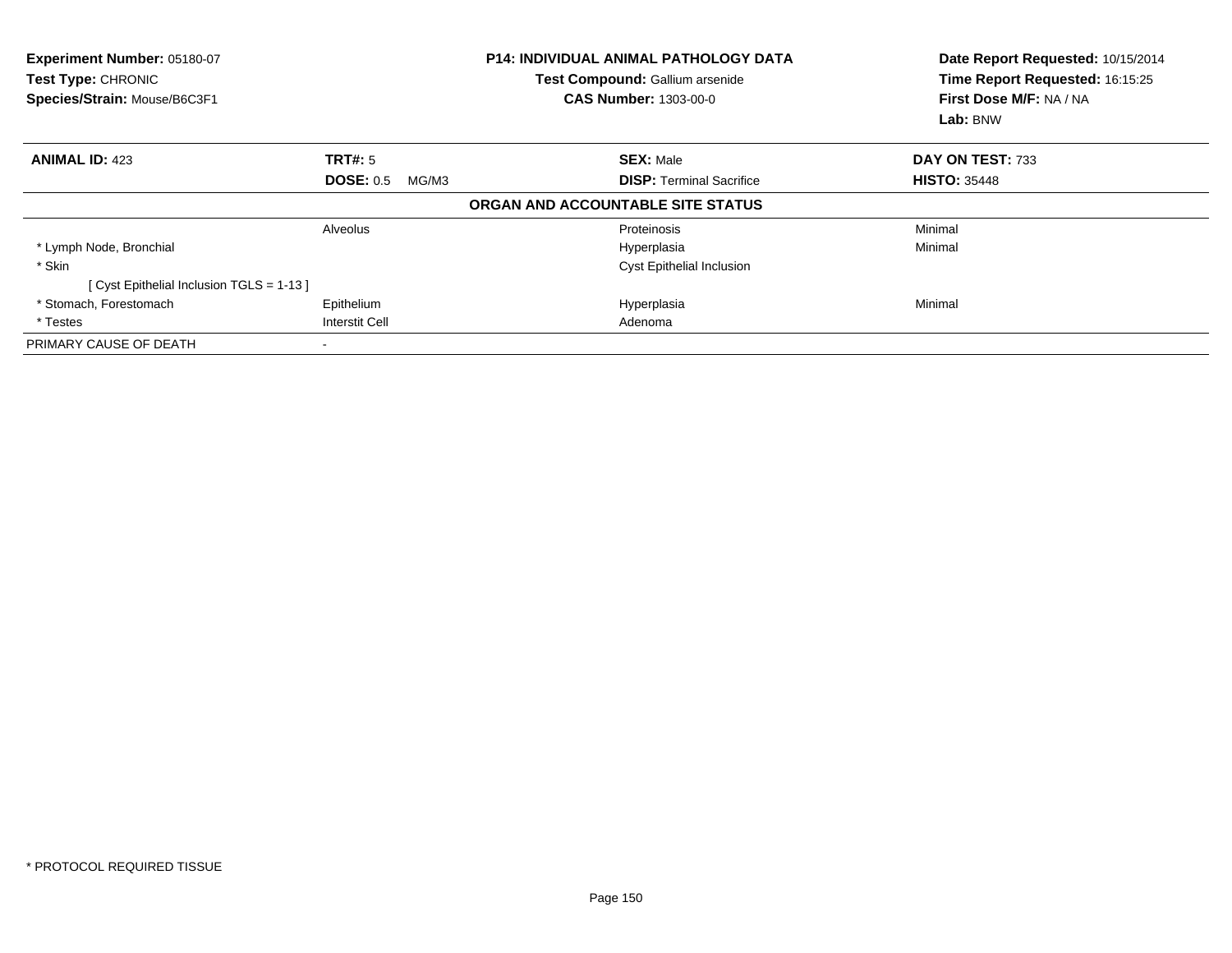| Experiment Number: 05180-07<br>Test Type: CHRONIC<br>Species/Strain: Mouse/B6C3F1 |                           | <b>P14: INDIVIDUAL ANIMAL PATHOLOGY DATA</b><br>Test Compound: Gallium arsenide<br><b>CAS Number: 1303-00-0</b> | Date Report Requested: 10/15/2014<br>Time Report Requested: 16:15:25<br>First Dose M/F: NA / NA<br>Lab: BNW |
|-----------------------------------------------------------------------------------|---------------------------|-----------------------------------------------------------------------------------------------------------------|-------------------------------------------------------------------------------------------------------------|
| <b>ANIMAL ID: 424</b>                                                             | <b>TRT#: 5</b>            | <b>SEX: Male</b>                                                                                                | DAY ON TEST: 734                                                                                            |
|                                                                                   | <b>DOSE: 0.5</b><br>MG/M3 | <b>DISP: Terminal Sacrifice</b>                                                                                 | <b>HISTO: 35449</b>                                                                                         |
|                                                                                   |                           | ORGAN AND ACCOUNTABLE SITE STATUS                                                                               |                                                                                                             |
| <b>NORMAL</b>                                                                     |                           |                                                                                                                 |                                                                                                             |
| * Adrenal Medulla                                                                 | * Bone Marrow             | * Brain                                                                                                         | * Epididymis                                                                                                |
| * Esophagus                                                                       | * Gallbladder             | <b>Harderian Gland</b>                                                                                          | * Intestine Large, Cecum                                                                                    |
| * Intestine Large, Colon                                                          | * Intestine Large, Rectum | * Intestine Small, Duodenum                                                                                     | * Intestine Small, Ileum                                                                                    |
| * Intestine Small, Jejunum                                                        | * Islets, Pancreatic      | * Larynx                                                                                                        | * Lymph Node, Mediastinal                                                                                   |
| * Lymph Node, Mesenteric                                                          | * Nose                    | * Parathyroid Gland                                                                                             | * Pituitary Gland                                                                                           |
| * Preputial Gland                                                                 | * Prostate                | * Salivary Glands                                                                                               | * Seminal Vesicle                                                                                           |
| * Stomach, Forestomach                                                            | * Stomach, Glandular      | * Testes                                                                                                        | * Thymus                                                                                                    |
| * Thyroid Gland                                                                   | * Trachea                 | * Urinary Bladder                                                                                               |                                                                                                             |
| <b>MISSING</b>                                                                    |                           |                                                                                                                 |                                                                                                             |
| * Lymph Node, Mandibular                                                          | * Mammary Gland           |                                                                                                                 |                                                                                                             |
| <b>OBSERVATIONS</b>                                                               |                           |                                                                                                                 |                                                                                                             |
| * Adrenal Cortex                                                                  |                           | Hypertrophy                                                                                                     | Mild                                                                                                        |
| * Bone                                                                            |                           | Fibrous Osteodystrophy                                                                                          | Minimal                                                                                                     |
| * Heart                                                                           |                           | Cardiomyopathy                                                                                                  | Minimal                                                                                                     |
| * Kidney                                                                          |                           | Nephropathy                                                                                                     | Minimal                                                                                                     |
| * Liver                                                                           |                           | Hepatocellular Adenoma                                                                                          | Multiple                                                                                                    |
| [ Hepatocellular Adenoma TGLS = 4,5-4+10 ]                                        |                           |                                                                                                                 |                                                                                                             |
| * Lung                                                                            |                           | Alveolar/Bronchiolar Adenoma                                                                                    |                                                                                                             |
|                                                                                   |                           | Alveolar/Bronchiolar Carcinoma                                                                                  |                                                                                                             |
|                                                                                   | Alveolus                  | Foreign Body                                                                                                    |                                                                                                             |
|                                                                                   | Alveolar Epith            | Hyperplasia                                                                                                     | Minimal                                                                                                     |
|                                                                                   |                           | <b>Infiltration Cellular</b>                                                                                    | Histiocyte, Mild                                                                                            |
|                                                                                   | Alveolus                  | Proteinosis                                                                                                     | Mild                                                                                                        |
| [ Alveolar/Bronchiolar Carcinoma TGLS = 2-3 ]                                     |                           |                                                                                                                 |                                                                                                             |
| * Lymph Node, Bronchial                                                           |                           | Hyperplasia                                                                                                     | Mild                                                                                                        |
| [Hyperplasia TGLS = 1-3]                                                          |                           |                                                                                                                 |                                                                                                             |
| * Pancreas                                                                        |                           | Atrophy                                                                                                         | Mild                                                                                                        |
| * Skin                                                                            | <b>Subcut Tiss</b>        | Inflammation                                                                                                    | Chronic, Mild                                                                                               |
| [Inflammation TGLS = $6-11$ ]                                                     |                           |                                                                                                                 |                                                                                                             |
| * Spleen                                                                          |                           | Hematopoietic Cell Proliferation                                                                                | Mild                                                                                                        |

\* PROTOCOL REQUIRED TISSUE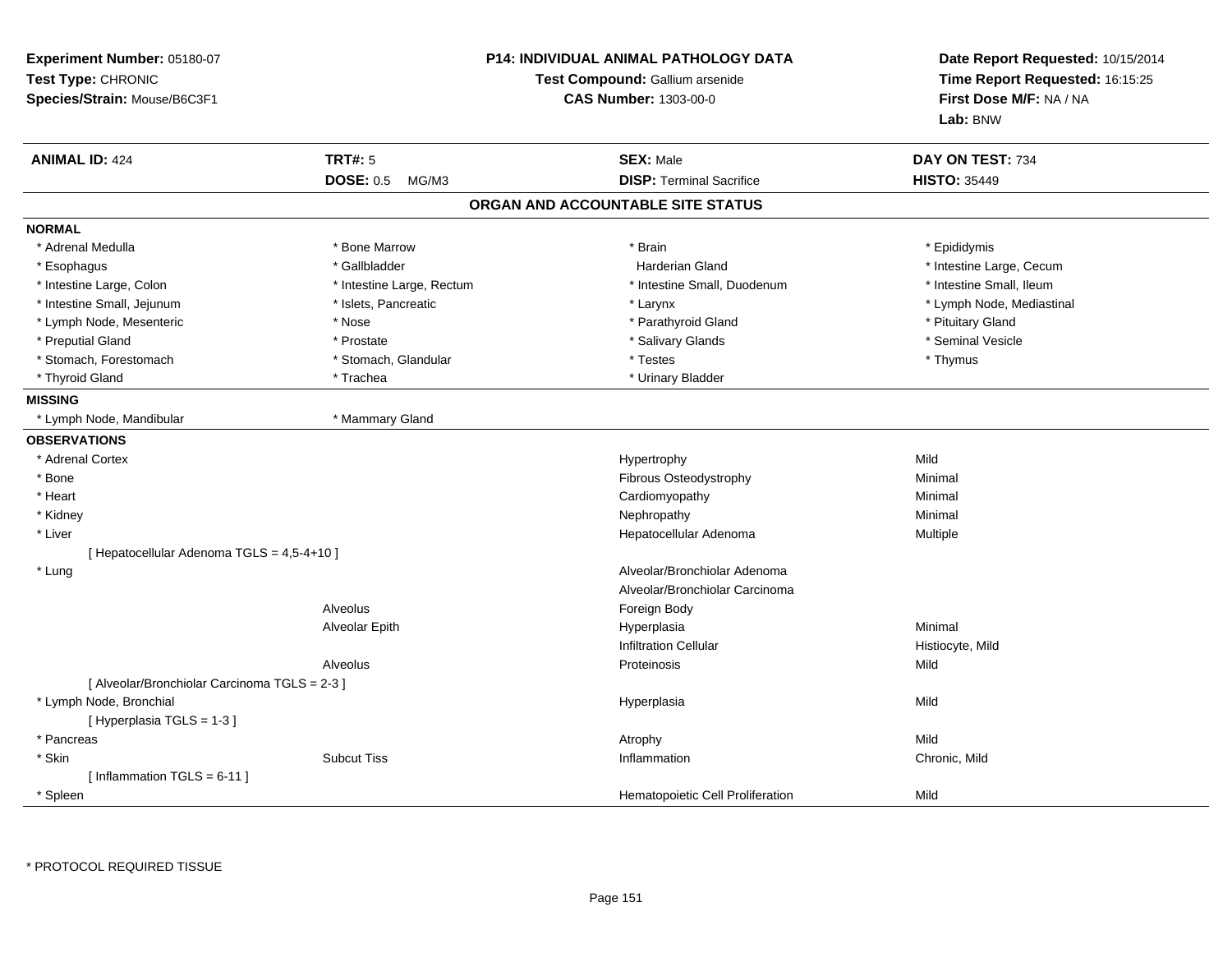| <b>Experiment Number: 05180-07</b><br>Test Type: CHRONIC<br>Species/Strain: Mouse/B6C3F1 | <b>P14: INDIVIDUAL ANIMAL PATHOLOGY DATA</b><br>Test Compound: Gallium arsenide<br><b>CAS Number: 1303-00-0</b> |                                   | Date Report Requested: 10/15/2014<br>Time Report Requested: 16:15:25<br>First Dose M/F: NA / NA<br>Lab: BNW |
|------------------------------------------------------------------------------------------|-----------------------------------------------------------------------------------------------------------------|-----------------------------------|-------------------------------------------------------------------------------------------------------------|
| <b>ANIMAL ID: 424</b>                                                                    | TRT#: 5                                                                                                         | <b>SEX: Male</b>                  | DAY ON TEST: 734                                                                                            |
|                                                                                          | <b>DOSE: 0.5</b><br>MG/M3                                                                                       | <b>DISP: Terminal Sacrifice</b>   | <b>HISTO: 35449</b>                                                                                         |
|                                                                                          |                                                                                                                 | ORGAN AND ACCOUNTABLE SITE STATUS |                                                                                                             |
| PRIMARY CAUSE OF DEATH                                                                   |                                                                                                                 |                                   |                                                                                                             |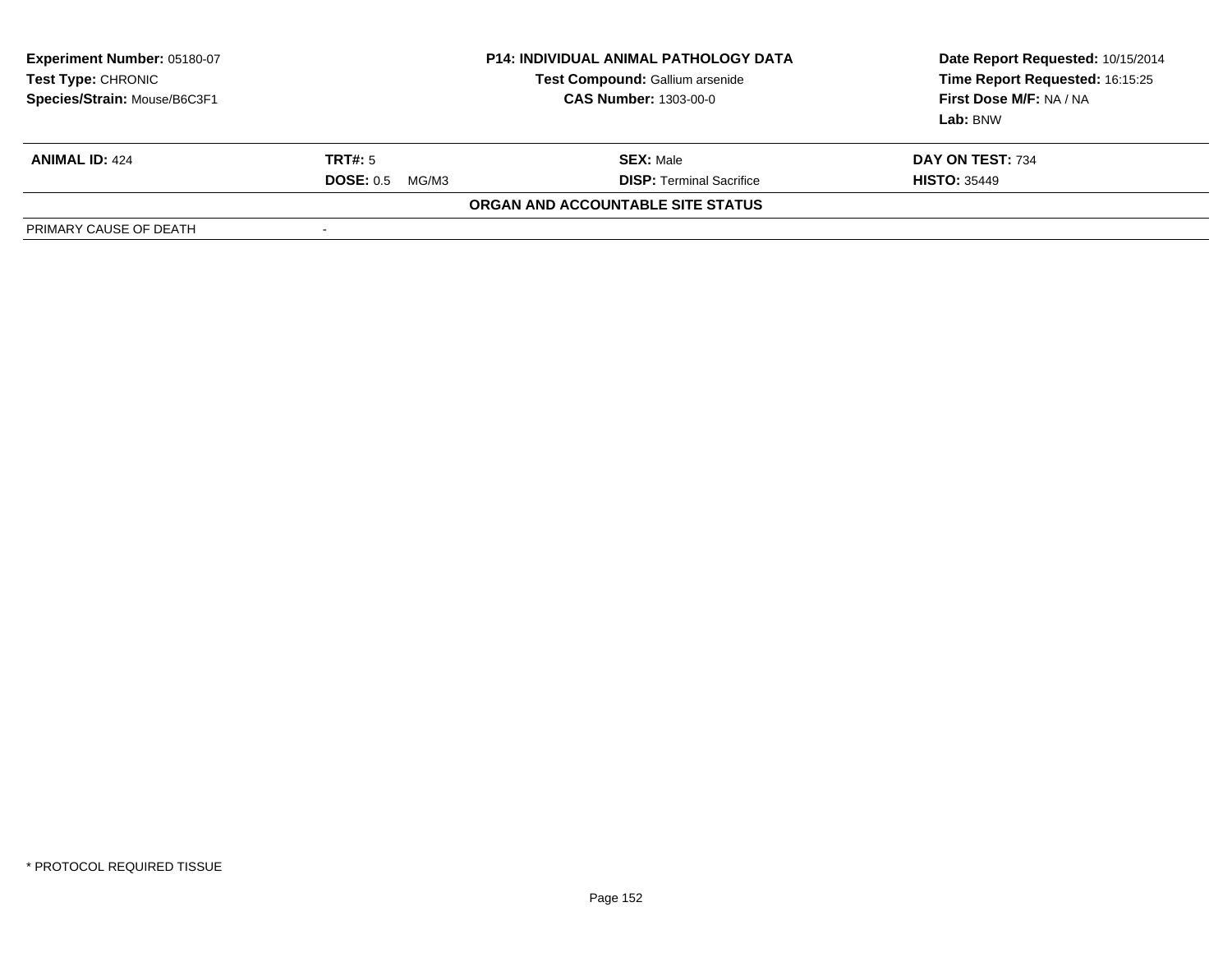| Experiment Number: 05180-07<br>Test Type: CHRONIC<br>Species/Strain: Mouse/B6C3F1 |                             | <b>P14: INDIVIDUAL ANIMAL PATHOLOGY DATA</b><br>Test Compound: Gallium arsenide<br><b>CAS Number: 1303-00-0</b> | Date Report Requested: 10/15/2014<br>Time Report Requested: 16:15:25<br>First Dose M/F: NA / NA<br>Lab: BNW |
|-----------------------------------------------------------------------------------|-----------------------------|-----------------------------------------------------------------------------------------------------------------|-------------------------------------------------------------------------------------------------------------|
| <b>ANIMAL ID: 425</b>                                                             | <b>TRT#: 5</b>              | <b>SEX: Male</b>                                                                                                | DAY ON TEST: 645                                                                                            |
|                                                                                   | <b>DOSE: 0.5</b><br>MG/M3   | <b>DISP:</b> Moribund Sacrifice                                                                                 | <b>HISTO: 35450</b>                                                                                         |
|                                                                                   |                             | ORGAN AND ACCOUNTABLE SITE STATUS                                                                               |                                                                                                             |
| <b>NORMAL</b>                                                                     |                             |                                                                                                                 |                                                                                                             |
| * Adrenal Medulla                                                                 | * Bone                      | * Brain                                                                                                         | * Epididymis                                                                                                |
| * Esophagus                                                                       | * Gallbladder               | * Intestine Large, Cecum                                                                                        | * Intestine Large, Colon                                                                                    |
| * Intestine Large, Rectum                                                         | * Intestine Small, Duodenum | * Intestine Small, Ileum                                                                                        | * Intestine Small, Jejunum                                                                                  |
| * Islets, Pancreatic                                                              | * Larynx                    | * Liver                                                                                                         | * Lymph Node, Bronchial                                                                                     |
| * Lymph Node, Mandibular                                                          | * Lymph Node, Mesenteric    | * Nose                                                                                                          | * Pancreas                                                                                                  |
| * Pituitary Gland                                                                 | * Prostate                  | * Salivary Glands                                                                                               | * Seminal Vesicle                                                                                           |
| * Stomach, Forestomach                                                            | * Stomach, Glandular        | * Testes                                                                                                        | * Thymus                                                                                                    |
| * Thyroid Gland                                                                   | * Trachea                   | * Urinary Bladder                                                                                               |                                                                                                             |
| <b>MISSING</b>                                                                    |                             |                                                                                                                 |                                                                                                             |
| * Lymph Node, Mediastinal                                                         | * Mammary Gland             | * Parathyroid Gland                                                                                             |                                                                                                             |
| <b>OBSERVATIONS</b>                                                               |                             |                                                                                                                 |                                                                                                             |
| * Adrenal Cortex                                                                  |                             | Hypertrophy                                                                                                     | Minimal                                                                                                     |
| * Bone Marrow                                                                     |                             | Hemangiosarcoma                                                                                                 |                                                                                                             |
| Harderian Gland                                                                   |                             | Adenoma                                                                                                         |                                                                                                             |
|                                                                                   |                             | Carcinoma                                                                                                       |                                                                                                             |
| [ Carcinoma TGLS = 2-11 ]                                                         |                             |                                                                                                                 |                                                                                                             |
| * Heart                                                                           |                             | Cardiomyopathy                                                                                                  | Minimal                                                                                                     |
| * Kidney                                                                          |                             | Nephropathy                                                                                                     | Minimal                                                                                                     |
| * Lung                                                                            |                             | Carcinoma                                                                                                       | Metastatic (Harderian Gland)                                                                                |
|                                                                                   | Alveolus                    | Foreign Body                                                                                                    |                                                                                                             |
|                                                                                   |                             | Hemorrhage                                                                                                      | Mild                                                                                                        |
|                                                                                   | Alveolar Epith              | Hyperplasia                                                                                                     | Minimal                                                                                                     |
|                                                                                   |                             | <b>Infiltration Cellular</b>                                                                                    | Histiocyte, Mild                                                                                            |
|                                                                                   | Alveolus                    | Proteinosis                                                                                                     | Mild                                                                                                        |
| * Preputial Gland                                                                 |                             | Ectasia                                                                                                         | Marked                                                                                                      |
|                                                                                   |                             | Inflammation                                                                                                    | Minimal                                                                                                     |
| * Skin                                                                            | <b>Subcut Tiss</b>          | Hemangiosarcoma                                                                                                 |                                                                                                             |
| [Hemangiosarcoma TGLS = 3-10]                                                     |                             |                                                                                                                 |                                                                                                             |
| * Spleen                                                                          |                             | Hematopoietic Cell Proliferation                                                                                | Mild                                                                                                        |
| PRIMARY CAUSE OF DEATH                                                            | - Harderian Gland Carcinoma |                                                                                                                 |                                                                                                             |

\* PROTOCOL REQUIRED TISSUE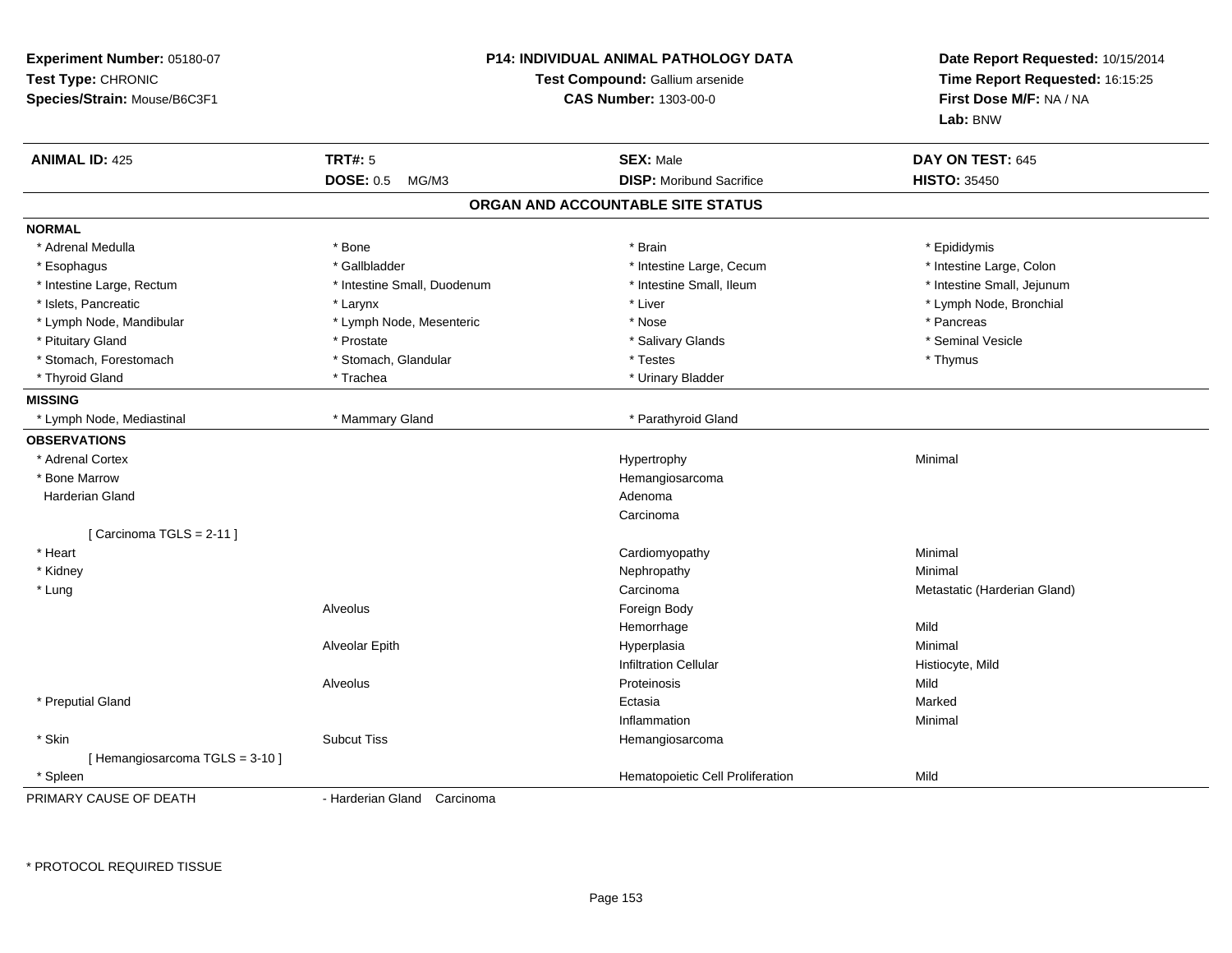| Experiment Number: 05180-07<br>Test Type: CHRONIC<br>Species/Strain: Mouse/B6C3F1 | <b>P14: INDIVIDUAL ANIMAL PATHOLOGY DATA</b><br>Test Compound: Gallium arsenide<br><b>CAS Number: 1303-00-0</b> |                                                     | Date Report Requested: 10/15/2014<br>Time Report Requested: 16:15:25<br>First Dose M/F: NA / NA<br>Lab: BNW |
|-----------------------------------------------------------------------------------|-----------------------------------------------------------------------------------------------------------------|-----------------------------------------------------|-------------------------------------------------------------------------------------------------------------|
| <b>ANIMAL ID: 425</b>                                                             | <b>TRT#:</b> 5<br>DOSE: 0.5<br>MG/M3                                                                            | <b>SEX:</b> Male<br><b>DISP:</b> Moribund Sacrifice | <b>DAY ON TEST: 645</b><br><b>HISTO: 35450</b>                                                              |
|                                                                                   |                                                                                                                 | ORGAN AND ACCOUNTABLE SITE STATUS                   |                                                                                                             |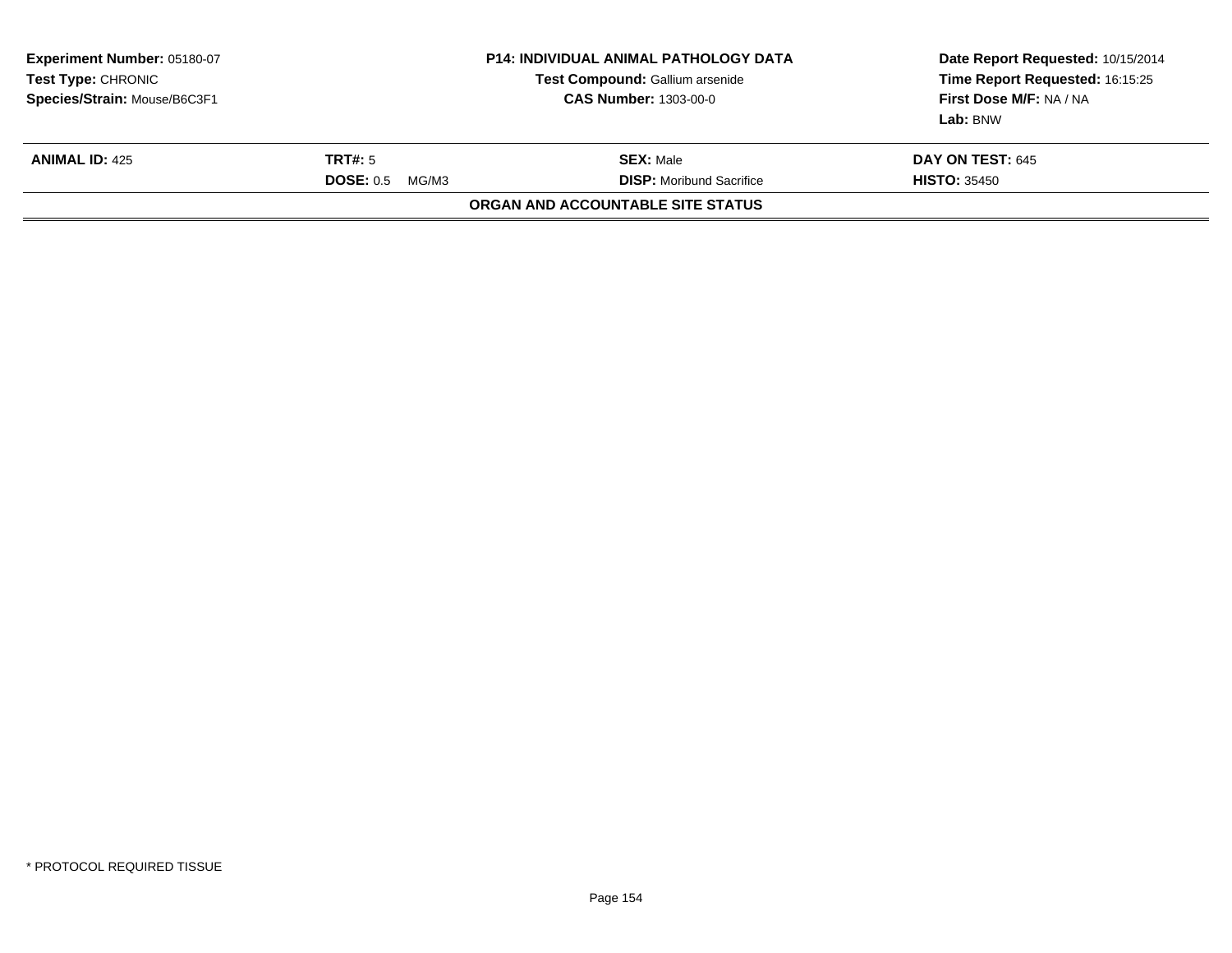| Experiment Number: 05180-07<br>Test Type: CHRONIC<br>Species/Strain: Mouse/B6C3F1 |                                                                                                | P14: INDIVIDUAL ANIMAL PATHOLOGY DATA<br>Test Compound: Gallium arsenide<br><b>CAS Number: 1303-00-0</b> | Date Report Requested: 10/15/2014<br>Time Report Requested: 16:15:25<br>First Dose M/F: NA / NA<br>Lab: BNW |
|-----------------------------------------------------------------------------------|------------------------------------------------------------------------------------------------|----------------------------------------------------------------------------------------------------------|-------------------------------------------------------------------------------------------------------------|
| <b>ANIMAL ID: 426</b>                                                             | <b>TRT#: 5</b>                                                                                 | <b>SEX: Male</b>                                                                                         | DAY ON TEST: 672                                                                                            |
|                                                                                   | <b>DOSE: 0.5</b><br>MG/M3                                                                      | <b>DISP:</b> Moribund Sacrifice                                                                          | <b>HISTO: 35451</b>                                                                                         |
|                                                                                   |                                                                                                | ORGAN AND ACCOUNTABLE SITE STATUS                                                                        |                                                                                                             |
| <b>NORMAL</b>                                                                     |                                                                                                |                                                                                                          |                                                                                                             |
| * Adrenal Medulla                                                                 | * Bone                                                                                         | * Bone Marrow                                                                                            | * Brain                                                                                                     |
| * Epididymis                                                                      | * Esophagus                                                                                    | * Gallbladder                                                                                            | Harderian Gland                                                                                             |
| * Intestine Large, Cecum                                                          | * Intestine Large, Colon                                                                       | * Intestine Large, Rectum                                                                                | * Intestine Small, Duodenum                                                                                 |
| * Intestine Small, Ileum                                                          | * Intestine Small, Jejunum                                                                     | * Islets, Pancreatic                                                                                     | * Larynx                                                                                                    |
| * Liver                                                                           | * Lymph Node, Mesenteric                                                                       | * Nose                                                                                                   | * Pancreas                                                                                                  |
| * Parathyroid Gland                                                               | * Pituitary Gland                                                                              | * Preputial Gland                                                                                        | * Prostate                                                                                                  |
| * Salivary Glands                                                                 | * Seminal Vesicle                                                                              | * Skin                                                                                                   | * Stomach, Forestomach                                                                                      |
| * Stomach, Glandular                                                              | * Testes                                                                                       | * Thymus                                                                                                 | * Thyroid Gland                                                                                             |
| * Trachea                                                                         | * Urinary Bladder                                                                              |                                                                                                          |                                                                                                             |
| <b>MISSING</b>                                                                    |                                                                                                |                                                                                                          |                                                                                                             |
| * Lymph Node, Mandibular                                                          | * Mammary Gland                                                                                |                                                                                                          |                                                                                                             |
| <b>OBSERVATIONS</b>                                                               |                                                                                                |                                                                                                          |                                                                                                             |
| * Adrenal Cortex                                                                  |                                                                                                | Hypertrophy                                                                                              | Minimal                                                                                                     |
| * Heart                                                                           |                                                                                                | Cardiomyopathy                                                                                           | Minimal                                                                                                     |
| * Kidney                                                                          |                                                                                                | Nephropathy                                                                                              | Minimal                                                                                                     |
| * Lung                                                                            | Mediastinum                                                                                    | Alveolar/Bronchiolar Carcinoma                                                                           | Metastatic (Lung)                                                                                           |
|                                                                                   |                                                                                                | Alveolar/Bronchiolar Carcinoma                                                                           |                                                                                                             |
|                                                                                   | Alveolus                                                                                       | Foreign Body                                                                                             |                                                                                                             |
|                                                                                   |                                                                                                | <b>Infiltration Cellular</b>                                                                             | Histiocyte, Mild                                                                                            |
|                                                                                   | Alveolus                                                                                       | Proteinosis                                                                                              | Moderate                                                                                                    |
|                                                                                   | Note: Lung mass is an alveolar bronchilar carcinoma with a prominent squamous differenciation. |                                                                                                          |                                                                                                             |
| [ Alveolar/Bronchiolar Carcinoma TGLS = 1-10 ]                                    |                                                                                                |                                                                                                          |                                                                                                             |
| * Lymph Node, Bronchial                                                           |                                                                                                | Hyperplasia                                                                                              | Minimal                                                                                                     |
| * Lymph Node, Mediastinal                                                         |                                                                                                | Hyperplasia                                                                                              | Mild                                                                                                        |
| * Spleen                                                                          |                                                                                                | Hematopoietic Cell Proliferation                                                                         | Mild                                                                                                        |
| PRIMARY CAUSE OF DEATH                                                            | - Lung Alveolar/Bronchiolar Carcinoma                                                          |                                                                                                          |                                                                                                             |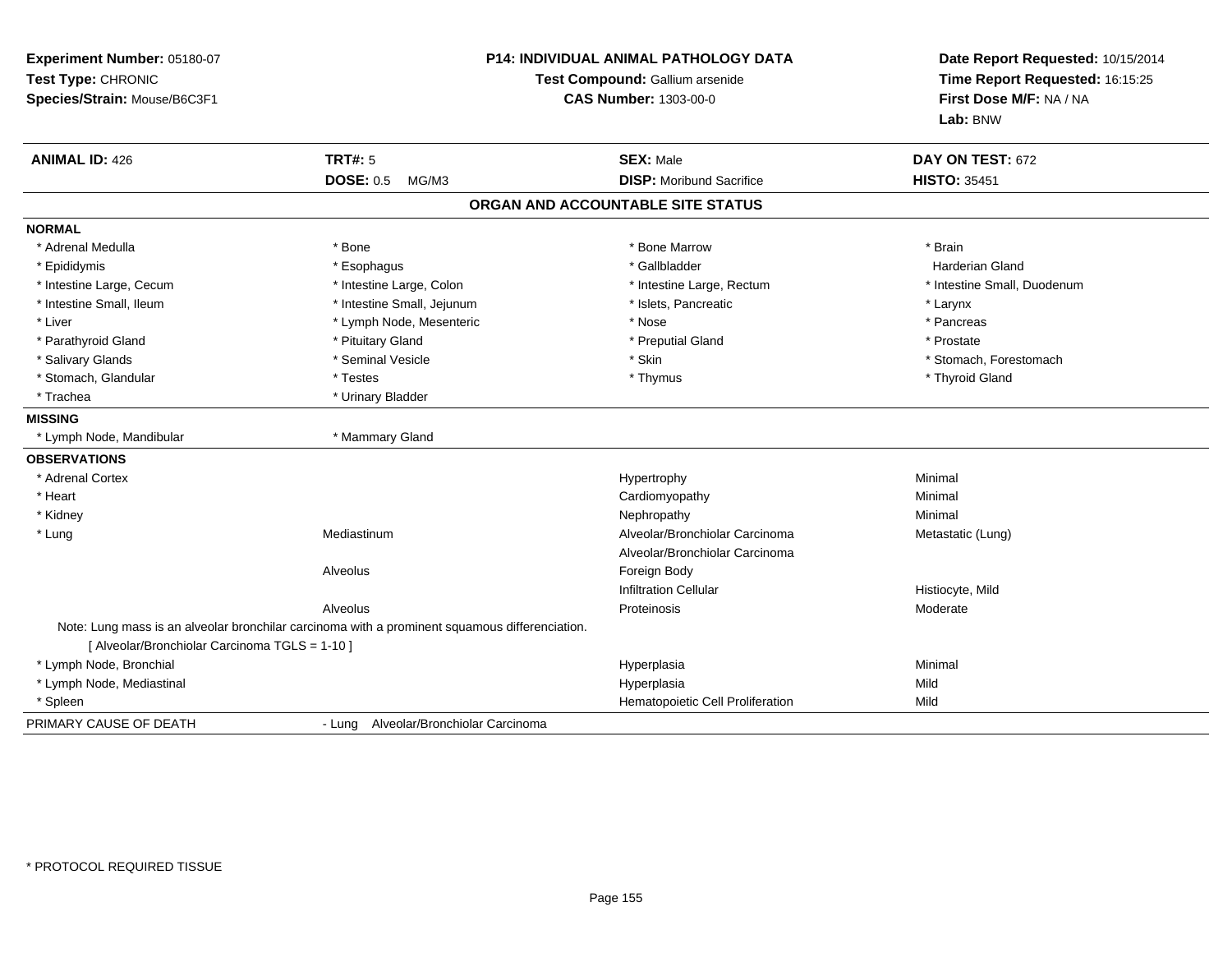| Experiment Number: 05180-07<br>Test Type: CHRONIC<br>Species/Strain: Mouse/B6C3F1<br><b>ANIMAL ID: 427</b> | <b>TRT#: 5</b>              | <b>P14: INDIVIDUAL ANIMAL PATHOLOGY DATA</b><br>Test Compound: Gallium arsenide<br><b>CAS Number: 1303-00-0</b><br><b>SEX: Male</b> | Date Report Requested: 10/15/2014<br>Time Report Requested: 16:15:25<br>First Dose M/F: NA / NA<br>Lab: BNW<br>DAY ON TEST: 548 |
|------------------------------------------------------------------------------------------------------------|-----------------------------|-------------------------------------------------------------------------------------------------------------------------------------|---------------------------------------------------------------------------------------------------------------------------------|
|                                                                                                            | <b>DOSE: 0.5</b><br>MG/M3   | <b>DISP: Natural Death</b>                                                                                                          | <b>HISTO: 35452</b>                                                                                                             |
|                                                                                                            |                             | ORGAN AND ACCOUNTABLE SITE STATUS                                                                                                   |                                                                                                                                 |
| <b>NORMAL</b>                                                                                              |                             |                                                                                                                                     |                                                                                                                                 |
| * Adrenal Medulla                                                                                          | * Bone                      | * Bone Marrow                                                                                                                       | * Brain                                                                                                                         |
| * Epididymis                                                                                               | * Esophagus                 | * Liver                                                                                                                             | * Lymph Node, Bronchial                                                                                                         |
| * Lymph Node, Mediastinal                                                                                  | * Lymph Node, Mesenteric    | * Nose                                                                                                                              | * Preputial Gland                                                                                                               |
| * Prostate                                                                                                 | * Salivary Glands           | * Testes                                                                                                                            | * Thyroid Gland                                                                                                                 |
| <b>MISSING</b>                                                                                             |                             |                                                                                                                                     |                                                                                                                                 |
| * Lymph Node, Mandibular                                                                                   | * Mammary Gland             | * Parathyroid Gland                                                                                                                 | * Pituitary Gland                                                                                                               |
| * Thymus                                                                                                   |                             |                                                                                                                                     |                                                                                                                                 |
| <b>AUTO PRECLUDES DIAG.</b>                                                                                |                             |                                                                                                                                     |                                                                                                                                 |
| * Gallbladder                                                                                              | * Intestine Large, Cecum    | * Intestine Large, Colon                                                                                                            | * Intestine Large, Rectum                                                                                                       |
| * Intestine Small, Duodenum                                                                                | * Intestine Small, Ileum    | * Intestine Small, Jejunum                                                                                                          | * Islets, Pancreatic                                                                                                            |
| * Kidney                                                                                                   | * Larynx                    | * Pancreas                                                                                                                          | * Seminal Vesicle                                                                                                               |
| * Spleen                                                                                                   | * Stomach, Forestomach      | * Stomach, Glandular                                                                                                                | * Trachea                                                                                                                       |
| * Urinary Bladder                                                                                          |                             |                                                                                                                                     |                                                                                                                                 |
| <b>OBSERVATIONS</b>                                                                                        |                             |                                                                                                                                     |                                                                                                                                 |
| * Adrenal Cortex                                                                                           |                             | Hypertrophy                                                                                                                         | Minimal                                                                                                                         |
| <b>Harderian Gland</b>                                                                                     |                             | Adenoma                                                                                                                             |                                                                                                                                 |
| [Adenoma TGLS = $2-10$ ]                                                                                   |                             |                                                                                                                                     |                                                                                                                                 |
| * Heart                                                                                                    |                             | Cardiomyopathy                                                                                                                      | Minimal                                                                                                                         |
| * Lung                                                                                                     | Alveolus                    | Proteinosis                                                                                                                         | Mild                                                                                                                            |
| * Skin                                                                                                     | Prepuce                     | Inflammation                                                                                                                        | Chronic Active, Moderate                                                                                                        |
| [Inflammation TGLS = $1-11$ ]                                                                              |                             |                                                                                                                                     |                                                                                                                                 |
| PRIMARY CAUSE OF DEATH                                                                                     | - Skin Prepuce Inflammation |                                                                                                                                     |                                                                                                                                 |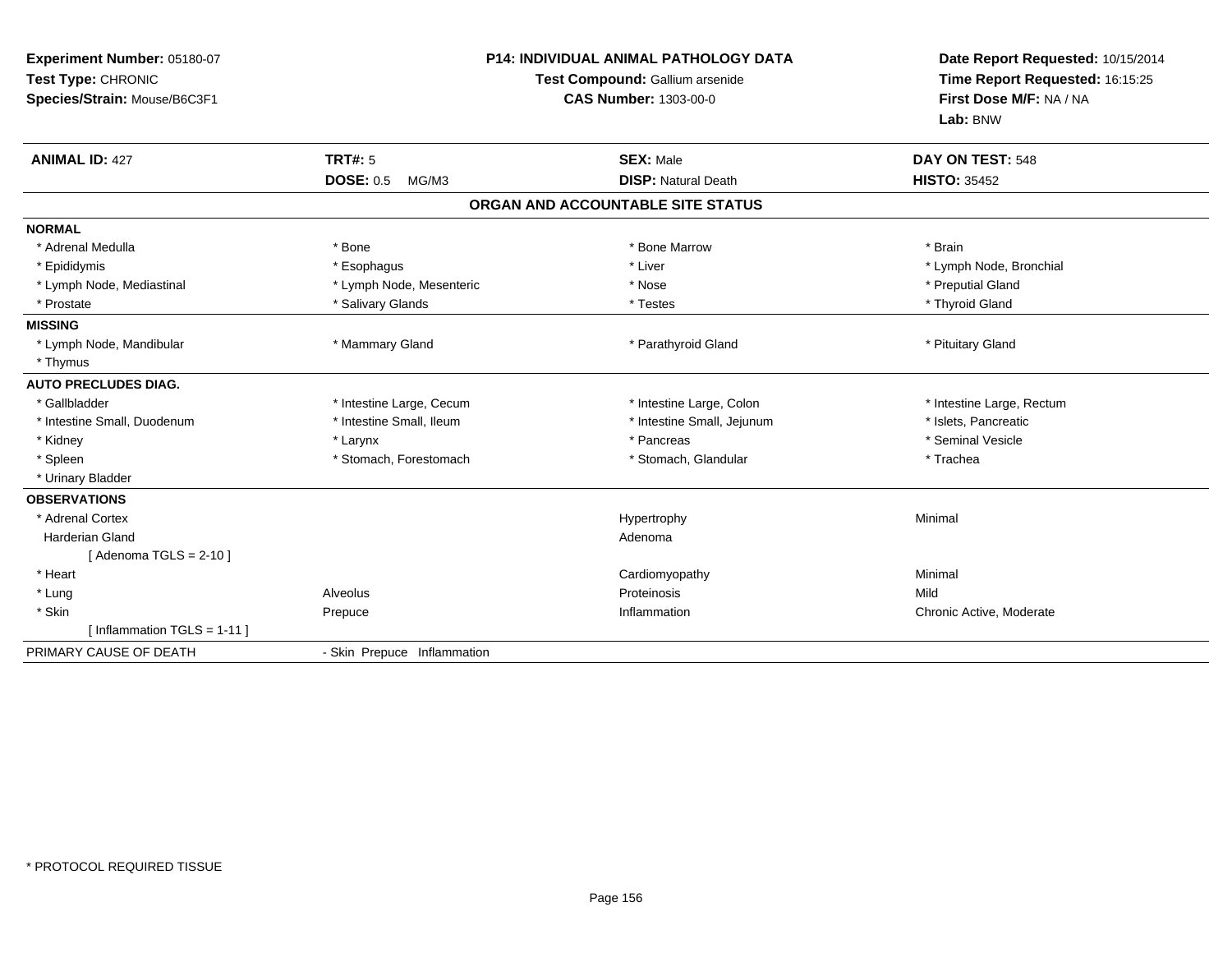| Experiment Number: 05180-07<br>Test Type: CHRONIC<br>Species/Strain: Mouse/B6C3F1 |                           | <b>P14: INDIVIDUAL ANIMAL PATHOLOGY DATA</b><br>Test Compound: Gallium arsenide<br><b>CAS Number: 1303-00-0</b> |                          |
|-----------------------------------------------------------------------------------|---------------------------|-----------------------------------------------------------------------------------------------------------------|--------------------------|
| <b>ANIMAL ID: 428</b>                                                             | <b>TRT#: 5</b>            | <b>SEX: Male</b>                                                                                                | DAY ON TEST: 733         |
|                                                                                   | <b>DOSE: 0.5</b><br>MG/M3 | <b>DISP: Terminal Sacrifice</b>                                                                                 | <b>HISTO: 35453</b>      |
|                                                                                   |                           | ORGAN AND ACCOUNTABLE SITE STATUS                                                                               |                          |
| <b>NORMAL</b>                                                                     |                           |                                                                                                                 |                          |
| * Adrenal Medulla                                                                 | * Bone                    | * Bone Marrow                                                                                                   | * Brain                  |
| * Epididymis                                                                      | * Esophagus               | * Gallbladder                                                                                                   | * Intestine Large, Cecum |
| * Intestine Large, Colon                                                          | * Intestine Large, Rectum | * Intestine Small, Duodenum                                                                                     | * Intestine Small, Ileum |
| * Intestine Small, Jejunum                                                        | * Islets, Pancreatic      | * Liver                                                                                                         | * Lymph Node, Bronchial  |
| * Lymph Node, Mediastinal                                                         | * Lymph Node, Mesenteric  | * Pancreas                                                                                                      | * Parathyroid Gland      |
| * Pituitary Gland                                                                 | * Preputial Gland         | * Prostate                                                                                                      | * Salivary Glands        |
| * Seminal Vesicle                                                                 | * Skin                    | * Spleen                                                                                                        | * Stomach, Forestomach   |
| * Stomach, Glandular                                                              | * Thymus                  | * Trachea                                                                                                       | * Urinary Bladder        |
| <b>MISSING</b>                                                                    |                           |                                                                                                                 |                          |
| * Lymph Node, Mandibular                                                          | * Mammary Gland           |                                                                                                                 |                          |
| <b>OBSERVATIONS</b>                                                               |                           |                                                                                                                 |                          |
| * Adrenal Cortex                                                                  |                           | Hyperplasia                                                                                                     | Minimal                  |
|                                                                                   |                           | Hypertrophy                                                                                                     | Minimal                  |
| Harderian Gland                                                                   |                           | Hyperplasia                                                                                                     | Minimal                  |
| * Heart                                                                           |                           | Cardiomyopathy                                                                                                  | Minimal                  |
| * Kidney                                                                          |                           | Nephropathy                                                                                                     | Minimal                  |
| * Larynx                                                                          | Squam Epithel             | Hyperplasia                                                                                                     | Minimal                  |
| * Lung                                                                            |                           | Alveolar/Bronchiolar Adenoma                                                                                    |                          |
|                                                                                   | Alveolus                  | Foreign Body                                                                                                    |                          |
|                                                                                   | Alveolar Epith            | Hyperplasia                                                                                                     | Minimal                  |
|                                                                                   |                           | <b>Infiltration Cellular</b>                                                                                    | Histiocyte, Mild         |
|                                                                                   | Alveolus                  | Proteinosis                                                                                                     | Moderate                 |
| [ Alveolar/Bronchiolar Adenoma TGLS = 1-3 ]                                       |                           |                                                                                                                 |                          |
| * Nose                                                                            | Olfactory Epi             | Atrophy                                                                                                         | Minimal                  |
| * Testes                                                                          |                           | Atrophy                                                                                                         | Minimal                  |
| * Thyroid Gland                                                                   | <b>Follicular Cel</b>     | Hyperplasia                                                                                                     | Minimal                  |
| PRIMARY CAUSE OF DEATH                                                            |                           |                                                                                                                 |                          |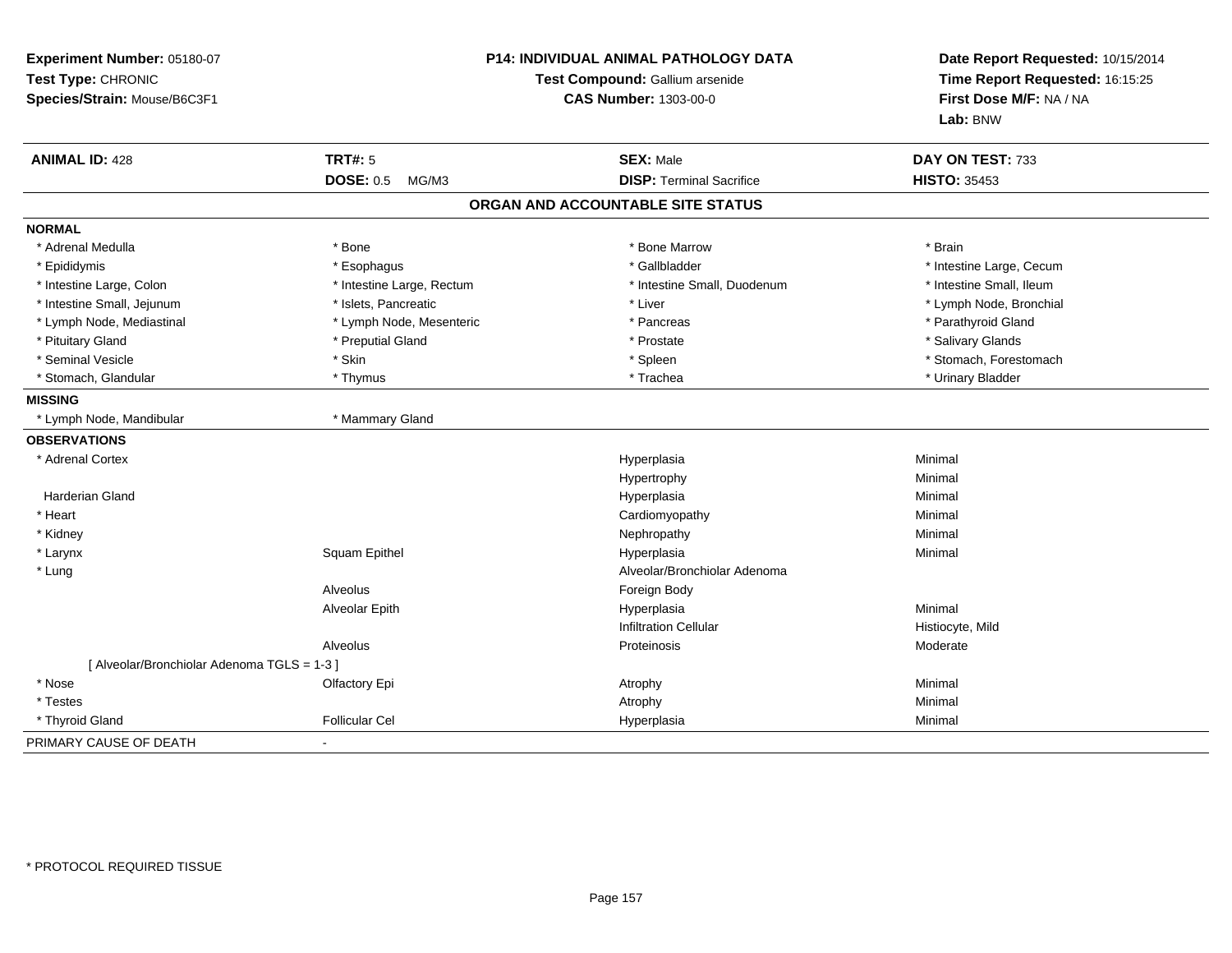| Experiment Number: 05180-07<br>Test Type: CHRONIC<br>Species/Strain: Mouse/B6C3F1 |                            | <b>P14: INDIVIDUAL ANIMAL PATHOLOGY DATA</b><br>Test Compound: Gallium arsenide<br><b>CAS Number: 1303-00-0</b> | Date Report Requested: 10/15/2014<br>Time Report Requested: 16:15:25<br>First Dose M/F: NA / NA<br>Lab: BNW |
|-----------------------------------------------------------------------------------|----------------------------|-----------------------------------------------------------------------------------------------------------------|-------------------------------------------------------------------------------------------------------------|
| <b>ANIMAL ID: 429</b>                                                             | <b>TRT#: 5</b>             | <b>SEX: Male</b>                                                                                                | DAY ON TEST: 504                                                                                            |
|                                                                                   | <b>DOSE: 0.5</b><br>MG/M3  | <b>DISP: Moribund Sacrifice</b>                                                                                 | <b>HISTO: 35454</b>                                                                                         |
|                                                                                   |                            | ORGAN AND ACCOUNTABLE SITE STATUS                                                                               |                                                                                                             |
| <b>NORMAL</b>                                                                     |                            |                                                                                                                 |                                                                                                             |
| * Adrenal Medulla                                                                 | * Bone                     | * Bone Marrow                                                                                                   | * Brain                                                                                                     |
| * Epididymis                                                                      | * Esophagus                | * Gallbladder                                                                                                   | <b>Harderian Gland</b>                                                                                      |
| * Intestine Large, Cecum                                                          | * Intestine Large, Colon   | * Intestine Large, Rectum                                                                                       | * Intestine Small, Duodenum                                                                                 |
| * Intestine Small, Ileum                                                          | * Intestine Small, Jejunum | * Islets, Pancreatic                                                                                            | * Lymph Node, Mandibular                                                                                    |
| * Lymph Node, Mesenteric                                                          | * Nose                     | * Pancreas                                                                                                      | * Pituitary Gland                                                                                           |
| * Preputial Gland                                                                 | * Prostate                 | * Salivary Glands                                                                                               | * Seminal Vesicle                                                                                           |
| * Skin                                                                            | * Spleen                   | * Stomach, Forestomach                                                                                          | * Stomach, Glandular                                                                                        |
| * Testes                                                                          | * Thymus                   | * Thyroid Gland                                                                                                 | * Trachea                                                                                                   |
| * Urinary Bladder                                                                 |                            |                                                                                                                 |                                                                                                             |
| <b>MISSING</b>                                                                    |                            |                                                                                                                 |                                                                                                             |
| * Lymph Node, Bronchial                                                           | * Lymph Node, Mediastinal  | * Mammary Gland                                                                                                 | * Parathyroid Gland                                                                                         |
| <b>OBSERVATIONS</b>                                                               |                            |                                                                                                                 |                                                                                                             |
| * Adrenal Cortex                                                                  | Capsule                    | Adenoma                                                                                                         |                                                                                                             |
|                                                                                   |                            | Hypertrophy                                                                                                     | Minimal                                                                                                     |
| * Heart                                                                           |                            | Cardiomyopathy                                                                                                  | Minimal                                                                                                     |
| * Kidney                                                                          |                            | Hydronephrosis                                                                                                  | Minimal                                                                                                     |
| * Larynx                                                                          |                            | Inflammation                                                                                                    | Suppurative, Minimal                                                                                        |
| * Liver                                                                           |                            | Hepatocellular Adenoma                                                                                          |                                                                                                             |
| [ Hepatocellular Adenoma TGLS = 1-10 ]                                            |                            |                                                                                                                 |                                                                                                             |
| * Lung                                                                            | Alveolus                   | Foreign Body                                                                                                    |                                                                                                             |
|                                                                                   |                            | <b>Infiltration Cellular</b>                                                                                    | Histiocyte, Minimal                                                                                         |
|                                                                                   | Alveolus                   | Proteinosis                                                                                                     | Mild                                                                                                        |
| PRIMARY CAUSE OF DEATH                                                            | - UNCERTAIN                |                                                                                                                 |                                                                                                             |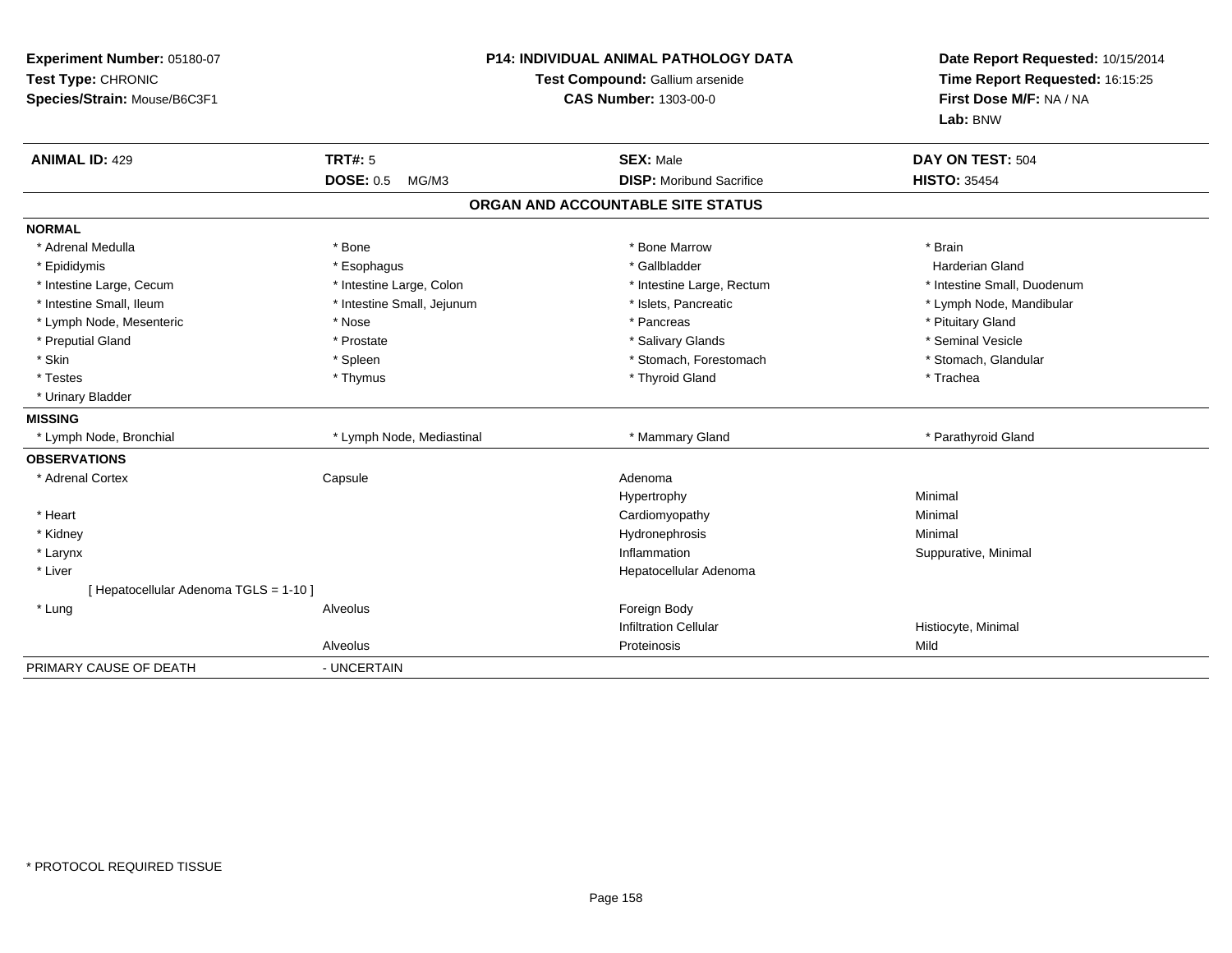| Experiment Number: 05180-07<br>Test Type: CHRONIC<br>Species/Strain: Mouse/B6C3F1 |                              | <b>P14: INDIVIDUAL ANIMAL PATHOLOGY DATA</b><br>Test Compound: Gallium arsenide<br><b>CAS Number: 1303-00-0</b> | Date Report Requested: 10/15/2014<br>Time Report Requested: 16:15:25<br>First Dose M/F: NA / NA<br>Lab: BNW |
|-----------------------------------------------------------------------------------|------------------------------|-----------------------------------------------------------------------------------------------------------------|-------------------------------------------------------------------------------------------------------------|
| <b>ANIMAL ID: 430</b>                                                             | <b>TRT#: 5</b>               | <b>SEX: Male</b>                                                                                                | DAY ON TEST: 232                                                                                            |
|                                                                                   | <b>DOSE: 0.5</b><br>MG/M3    | <b>DISP: Natural Death</b>                                                                                      | <b>HISTO: 35455</b>                                                                                         |
|                                                                                   |                              | ORGAN AND ACCOUNTABLE SITE STATUS                                                                               |                                                                                                             |
| <b>NORMAL</b>                                                                     |                              |                                                                                                                 |                                                                                                             |
| * Adrenal Cortex                                                                  | * Adrenal Medulla            | * Bone                                                                                                          | * Bone Marrow                                                                                               |
| * Brain                                                                           | * Epididymis                 | * Esophagus                                                                                                     | * Intestine Large, Colon                                                                                    |
| * Islets, Pancreatic                                                              | * Larynx                     | * Lymph Node, Bronchial                                                                                         | * Lymph Node, Mandibular                                                                                    |
| * Lymph Node, Mediastinal                                                         | * Lymph Node, Mesenteric     | * Nose                                                                                                          | * Pancreas                                                                                                  |
| * Parathyroid Gland                                                               | * Pituitary Gland            | * Preputial Gland                                                                                               | * Prostate                                                                                                  |
| * Salivary Glands                                                                 | * Skin                       | * Stomach, Forestomach                                                                                          | * Stomach, Glandular                                                                                        |
| * Testes                                                                          | * Thymus                     | * Thyroid Gland                                                                                                 | * Trachea                                                                                                   |
| <b>MISSING</b>                                                                    |                              |                                                                                                                 |                                                                                                             |
| <b>Harderian Gland</b>                                                            | * Mammary Gland              |                                                                                                                 |                                                                                                             |
| <b>AUTO PRECLUDES DIAG.</b>                                                       |                              |                                                                                                                 |                                                                                                             |
| * Gallbladder                                                                     | * Intestine Large, Cecum     | * Intestine Large, Rectum                                                                                       | * Intestine Small, Duodenum                                                                                 |
| * Intestine Small, Ileum                                                          | * Intestine Small, Jejunum   | * Seminal Vesicle                                                                                               | * Urinary Bladder                                                                                           |
| <b>OBSERVATIONS</b>                                                               |                              |                                                                                                                 |                                                                                                             |
| * Heart                                                                           |                              | Cardiomyopathy                                                                                                  | Minimal                                                                                                     |
|                                                                                   | Ventricle                    | Thrombosis                                                                                                      | Marked                                                                                                      |
| * Kidney                                                                          |                              | Inflammation                                                                                                    | Chronic Active, Mild                                                                                        |
| * Liver                                                                           |                              | Hematopoietic Cell Proliferation                                                                                | Mild                                                                                                        |
| * Lung                                                                            |                              | Hematopoietic Cell Proliferation                                                                                | Moderate                                                                                                    |
| * Spleen                                                                          |                              | Hematopoietic Cell Proliferation                                                                                | Mild                                                                                                        |
| PRIMARY CAUSE OF DEATH                                                            | - Heart Ventricle Thrombosis |                                                                                                                 |                                                                                                             |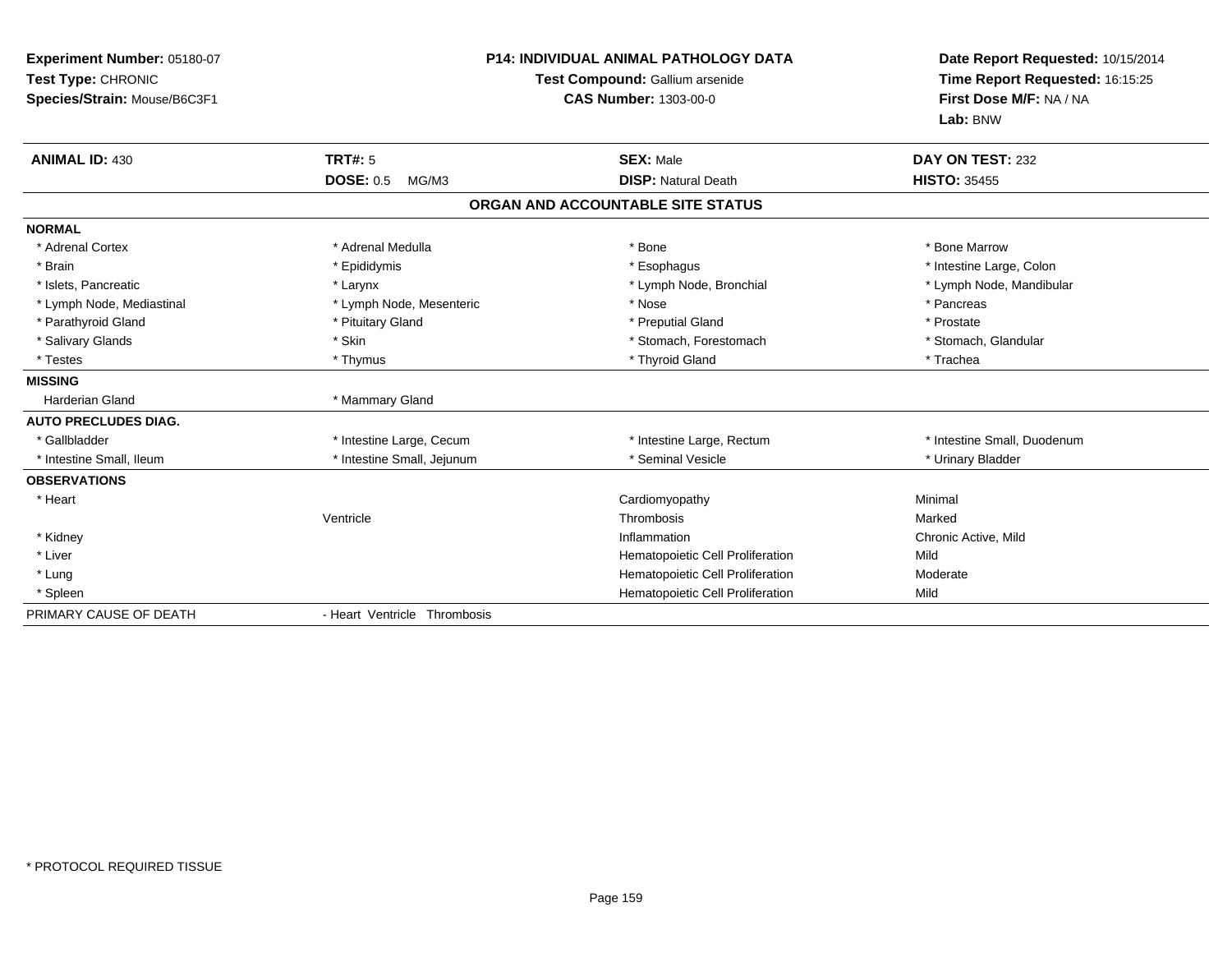| <b>Experiment Number: 05180-07</b><br>Test Type: CHRONIC<br>Species/Strain: Mouse/B6C3F1<br><b>ANIMAL ID: 431</b> | <b>TRT#: 5</b>                   | <b>P14: INDIVIDUAL ANIMAL PATHOLOGY DATA</b><br>Test Compound: Gallium arsenide<br><b>CAS Number: 1303-00-0</b><br><b>SEX: Male</b> | Date Report Requested: 10/15/2014<br>Time Report Requested: 16:15:25<br>First Dose M/F: NA / NA<br>Lab: BNW<br>DAY ON TEST: 645 |
|-------------------------------------------------------------------------------------------------------------------|----------------------------------|-------------------------------------------------------------------------------------------------------------------------------------|---------------------------------------------------------------------------------------------------------------------------------|
|                                                                                                                   | <b>DOSE: 0.5</b><br>MG/M3        | <b>DISP:</b> Moribund Sacrifice                                                                                                     | <b>HISTO: 35456</b>                                                                                                             |
|                                                                                                                   |                                  | ORGAN AND ACCOUNTABLE SITE STATUS                                                                                                   |                                                                                                                                 |
| <b>NORMAL</b>                                                                                                     |                                  |                                                                                                                                     |                                                                                                                                 |
| * Adrenal Cortex                                                                                                  | * Adrenal Medulla                | * Bone                                                                                                                              | * Bone Marrow                                                                                                                   |
| * Brain                                                                                                           | * Epididymis                     | * Esophagus                                                                                                                         | * Gallbladder                                                                                                                   |
| <b>Harderian Gland</b>                                                                                            | * Intestine Large, Cecum         | * Intestine Large, Colon                                                                                                            | * Intestine Large, Rectum                                                                                                       |
| * Intestine Small, Duodenum                                                                                       | * Intestine Small, Ileum         | * Intestine Small, Jejunum                                                                                                          | * Islets, Pancreatic                                                                                                            |
| * Larynx                                                                                                          | * Lymph Node, Mesenteric         | * Nose                                                                                                                              | * Pancreas                                                                                                                      |
| * Parathyroid Gland                                                                                               | * Pituitary Gland                | * Preputial Gland                                                                                                                   | * Prostate                                                                                                                      |
| * Salivary Glands                                                                                                 | * Seminal Vesicle                | * Skin                                                                                                                              | * Stomach, Glandular                                                                                                            |
| * Testes                                                                                                          | * Thyroid Gland                  | * Trachea                                                                                                                           | * Urinary Bladder                                                                                                               |
| <b>MISSING</b>                                                                                                    |                                  |                                                                                                                                     |                                                                                                                                 |
| * Lymph Node, Bronchial                                                                                           | * Lymph Node, Mandibular         | * Mammary Gland                                                                                                                     | * Thymus                                                                                                                        |
| <b>OBSERVATIONS</b>                                                                                               |                                  |                                                                                                                                     |                                                                                                                                 |
| * Heart                                                                                                           |                                  | Cardiomyopathy                                                                                                                      | Minimal                                                                                                                         |
| * Kidney                                                                                                          |                                  | Nephropathy                                                                                                                         | Moderate                                                                                                                        |
| * Liver                                                                                                           |                                  | Hepatocellular Carcinoma                                                                                                            |                                                                                                                                 |
| [Hepatocellular Carcinoma TGLS = 1-10]                                                                            |                                  |                                                                                                                                     |                                                                                                                                 |
| * Lung                                                                                                            | Alveolus                         | Proteinosis                                                                                                                         | Mild                                                                                                                            |
| * Lymph Node, Mediastinal                                                                                         |                                  | Hyperplasia                                                                                                                         | Mild                                                                                                                            |
| * Spleen                                                                                                          |                                  | Hematopoietic Cell Proliferation                                                                                                    | Mild                                                                                                                            |
| * Stomach, Forestomach                                                                                            | Epithelium                       | Hyperplasia                                                                                                                         | Moderate                                                                                                                        |
| PRIMARY CAUSE OF DEATH                                                                                            | - Liver Hepatocellular Carcinoma |                                                                                                                                     |                                                                                                                                 |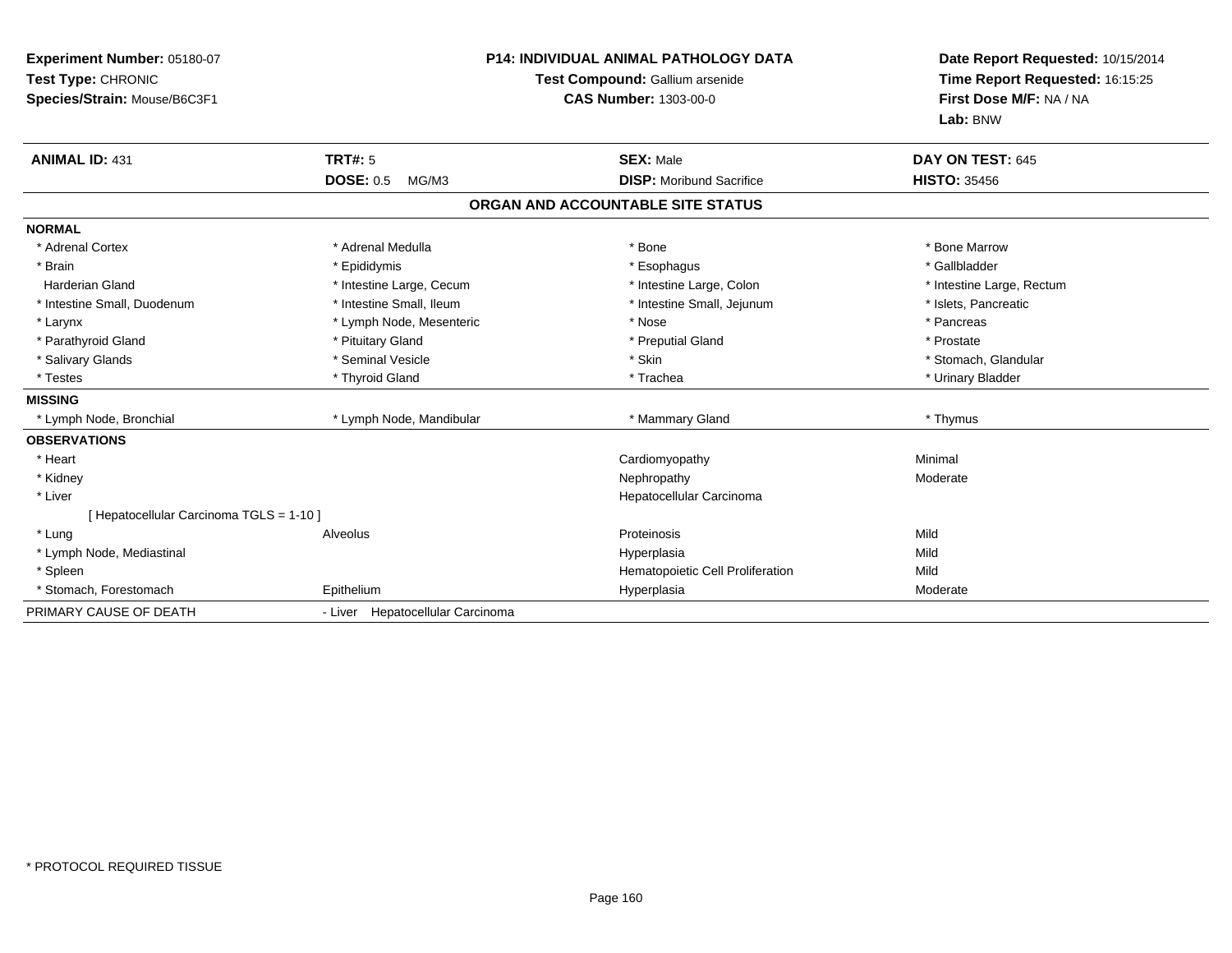| Experiment Number: 05180-07<br>Test Type: CHRONIC<br>Species/Strain: Mouse/B6C3F1 |                            | <b>P14: INDIVIDUAL ANIMAL PATHOLOGY DATA</b><br>Test Compound: Gallium arsenide<br><b>CAS Number: 1303-00-0</b> | Date Report Requested: 10/15/2014<br>Time Report Requested: 16:15:25<br>First Dose M/F: NA / NA<br>Lab: BNW |
|-----------------------------------------------------------------------------------|----------------------------|-----------------------------------------------------------------------------------------------------------------|-------------------------------------------------------------------------------------------------------------|
| <b>ANIMAL ID: 432</b>                                                             | <b>TRT#: 5</b>             | <b>SEX: Male</b>                                                                                                | DAY ON TEST: 733                                                                                            |
|                                                                                   | <b>DOSE: 0.5</b><br>MG/M3  | <b>DISP: Terminal Sacrifice</b>                                                                                 | <b>HISTO: 35457</b>                                                                                         |
|                                                                                   |                            | ORGAN AND ACCOUNTABLE SITE STATUS                                                                               |                                                                                                             |
| <b>NORMAL</b>                                                                     |                            |                                                                                                                 |                                                                                                             |
| * Adrenal Medulla                                                                 | * Bone                     | * Bone Marrow                                                                                                   | * Brain                                                                                                     |
| * Epididymis                                                                      | * Esophagus                | * Gallbladder                                                                                                   | <b>Harderian Gland</b>                                                                                      |
| * Intestine Large, Cecum                                                          | * Intestine Large, Colon   | * Intestine Large, Rectum                                                                                       | * Intestine Small, Duodenum                                                                                 |
| * Intestine Small, Ileum                                                          | * Intestine Small, Jejunum | * Islets, Pancreatic                                                                                            | * Lymph Node, Bronchial                                                                                     |
| * Lymph Node, Mediastinal                                                         | * Lymph Node, Mesenteric   | * Nose                                                                                                          | * Pancreas                                                                                                  |
| * Pituitary Gland                                                                 | * Preputial Gland          | * Prostate                                                                                                      | * Salivary Glands                                                                                           |
| * Seminal Vesicle                                                                 | * Skin                     | * Spleen                                                                                                        | * Stomach, Forestomach                                                                                      |
| * Stomach, Glandular                                                              | * Testes                   | * Thymus                                                                                                        | * Thyroid Gland                                                                                             |
| * Trachea                                                                         |                            |                                                                                                                 |                                                                                                             |
| <b>MISSING</b>                                                                    |                            |                                                                                                                 |                                                                                                             |
| * Lymph Node, Mandibular                                                          | * Mammary Gland            | * Parathyroid Gland                                                                                             | * Urinary Bladder                                                                                           |
| <b>OBSERVATIONS</b>                                                               |                            |                                                                                                                 |                                                                                                             |
| * Adrenal Cortex                                                                  |                            | Hypertrophy                                                                                                     | Minimal                                                                                                     |
| * Heart                                                                           |                            | Cardiomyopathy                                                                                                  | Minimal                                                                                                     |
| * Kidney                                                                          |                            | Nephropathy                                                                                                     | Minimal                                                                                                     |
| * Larynx                                                                          | Squam Epithel              | Hyperplasia                                                                                                     | Minimal                                                                                                     |
| * Liver                                                                           |                            | <b>Eosinophilic Focus</b>                                                                                       | Multiple                                                                                                    |
|                                                                                   |                            | Hemangiosarcoma                                                                                                 |                                                                                                             |
|                                                                                   |                            | Hepatocellular Adenoma                                                                                          | Multiple                                                                                                    |
| [Eosinophilic Focus TGLS = 3-11]                                                  |                            |                                                                                                                 |                                                                                                             |
| [Hemangiosarcoma TGLS = 2-4]                                                      |                            |                                                                                                                 |                                                                                                             |
| [ Hepatocellular Adenoma TGLS = 1-10 ]                                            |                            |                                                                                                                 |                                                                                                             |
| * Lung                                                                            | Alveolus                   | Foreign Body                                                                                                    |                                                                                                             |
|                                                                                   |                            | Hemorrhage                                                                                                      | Minimal                                                                                                     |
|                                                                                   | Alveolar Epith             | Hyperplasia                                                                                                     | Minimal                                                                                                     |
|                                                                                   |                            | <b>Infiltration Cellular</b>                                                                                    | Histiocyte, Minimal                                                                                         |
|                                                                                   |                            | Inflammation                                                                                                    | Suppurative, Focal, Mild                                                                                    |
|                                                                                   | Alveolus                   | Proteinosis                                                                                                     | Minimal                                                                                                     |
| [Hemorrhage TGLS = 4-3]                                                           |                            |                                                                                                                 |                                                                                                             |

PRIMARY CAUSE OF DEATH-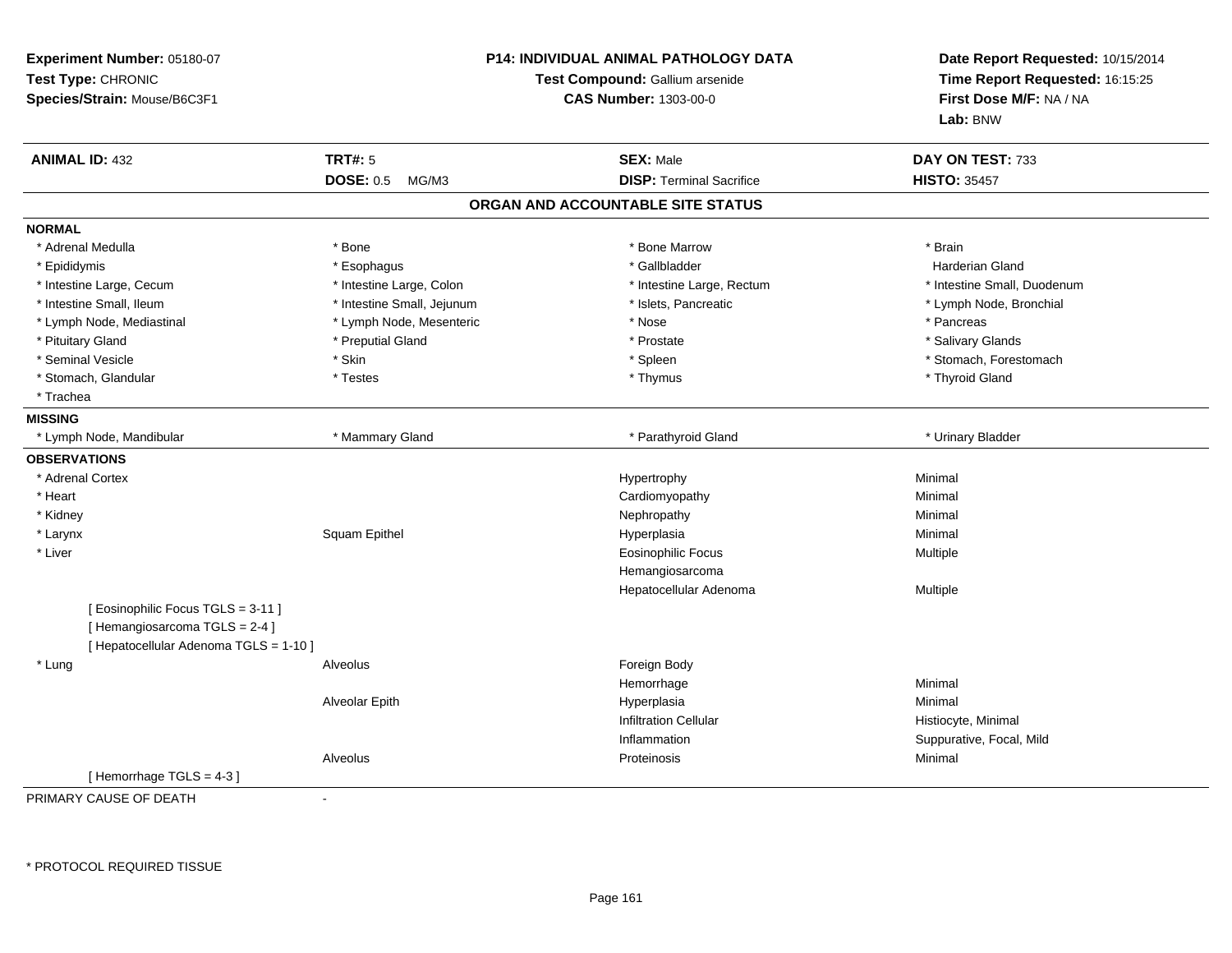| <b>Experiment Number: 05180-07</b><br><b>Test Type: CHRONIC</b><br>Species/Strain: Mouse/B6C3F1 |                                      | <b>P14: INDIVIDUAL ANIMAL PATHOLOGY DATA</b><br>Test Compound: Gallium arsenide<br><b>CAS Number: 1303-00-0</b> | Date Report Requested: 10/15/2014<br>Time Report Requested: 16:15:25<br>First Dose M/F: NA / NA<br>Lab: BNW |
|-------------------------------------------------------------------------------------------------|--------------------------------------|-----------------------------------------------------------------------------------------------------------------|-------------------------------------------------------------------------------------------------------------|
| <b>ANIMAL ID: 432</b>                                                                           | <b>TRT#:</b> 5<br>DOSE: 0.5<br>MG/M3 | <b>SEX: Male</b><br><b>DISP:</b> Terminal Sacrifice                                                             | DAY ON TEST: 733<br><b>HISTO: 35457</b>                                                                     |
|                                                                                                 |                                      | ORGAN AND ACCOUNTABLE SITE STATUS                                                                               |                                                                                                             |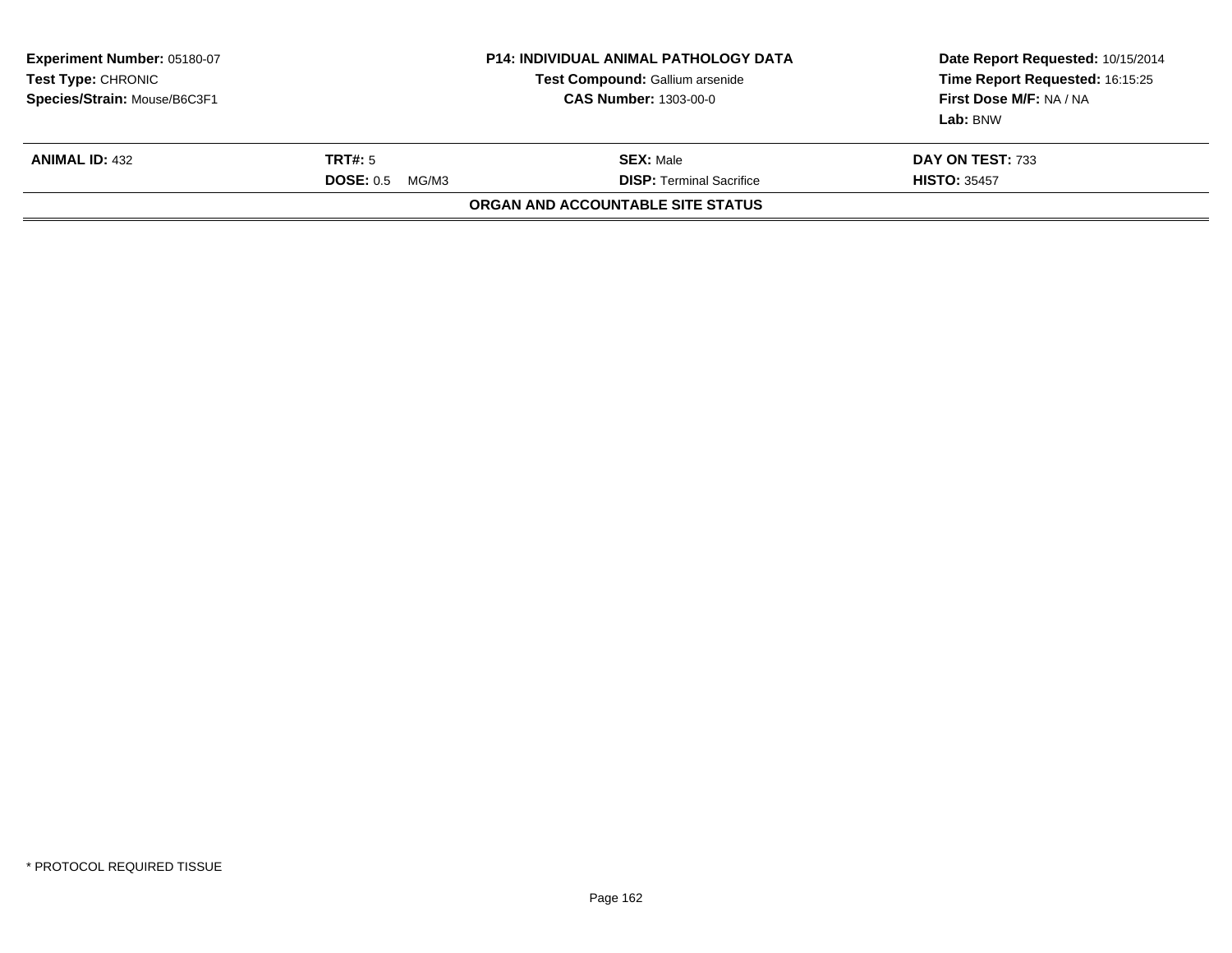| Experiment Number: 05180-07<br>Test Type: CHRONIC<br>Species/Strain: Mouse/B6C3F1 |                                  | <b>P14: INDIVIDUAL ANIMAL PATHOLOGY DATA</b><br>Test Compound: Gallium arsenide<br><b>CAS Number: 1303-00-0</b> | Date Report Requested: 10/15/2014<br>Time Report Requested: 16:15:25<br>First Dose M/F: NA / NA |
|-----------------------------------------------------------------------------------|----------------------------------|-----------------------------------------------------------------------------------------------------------------|-------------------------------------------------------------------------------------------------|
|                                                                                   |                                  |                                                                                                                 | Lab: BNW                                                                                        |
| <b>ANIMAL ID: 433</b>                                                             | TRT#: 5                          | <b>SEX: Male</b>                                                                                                | DAY ON TEST: 573                                                                                |
|                                                                                   | DOSE: 0.5 MG/M3                  | <b>DISP: Natural Death</b>                                                                                      | <b>HISTO: 35458</b>                                                                             |
|                                                                                   |                                  | ORGAN AND ACCOUNTABLE SITE STATUS                                                                               |                                                                                                 |
| <b>NORMAL</b>                                                                     |                                  |                                                                                                                 |                                                                                                 |
| * Adrenal Medulla                                                                 | * Bone                           | * Bone Marrow                                                                                                   | * Brain                                                                                         |
| * Epididymis                                                                      | * Esophagus                      | <b>Harderian Gland</b>                                                                                          | * Intestine Large, Colon                                                                        |
| * Islets, Pancreatic                                                              | * Kidney                         | * Larynx                                                                                                        | * Lymph Node, Mesenteric                                                                        |
| * Nose                                                                            | * Pancreas                       | * Pituitary Gland                                                                                               | * Prostate                                                                                      |
| * Salivary Glands                                                                 | * Seminal Vesicle                | * Skin                                                                                                          | * Spleen                                                                                        |
| * Stomach, Forestomach                                                            | * Stomach, Glandular             | * Testes                                                                                                        | * Thyroid Gland                                                                                 |
| * Trachea                                                                         | * Urinary Bladder                |                                                                                                                 |                                                                                                 |
| <b>MISSING</b>                                                                    |                                  |                                                                                                                 |                                                                                                 |
| * Gallbladder                                                                     | * Lymph Node, Bronchial          | * Lymph Node, Mandibular                                                                                        | * Lymph Node, Mediastinal                                                                       |
| * Mammary Gland                                                                   | * Parathyroid Gland              | * Preputial Gland                                                                                               | * Thymus                                                                                        |
| <b>AUTO PRECLUDES DIAG.</b>                                                       |                                  |                                                                                                                 |                                                                                                 |
| * Intestine Large, Cecum                                                          | * Intestine Large, Rectum        | * Intestine Small, Duodenum                                                                                     | * Intestine Small, Ileum                                                                        |
| * Intestine Small, Jejunum                                                        |                                  |                                                                                                                 |                                                                                                 |
| <b>OBSERVATIONS</b>                                                               |                                  |                                                                                                                 |                                                                                                 |
| * Adrenal Cortex                                                                  |                                  | Hypertrophy                                                                                                     | Minimal                                                                                         |
| * Heart                                                                           |                                  | Cardiomyopathy                                                                                                  | Minimal                                                                                         |
| * Liver                                                                           |                                  | Hepatocellular Carcinoma                                                                                        |                                                                                                 |
| [ Hepatocellular Carcinoma TGLS = 1-4+10 ]                                        |                                  |                                                                                                                 |                                                                                                 |
| * Lung                                                                            | Alveolus                         | Foreign Body                                                                                                    |                                                                                                 |
|                                                                                   |                                  | Hepatocellular Carcinoma                                                                                        | Metastatic (Liver)                                                                              |
|                                                                                   |                                  | <b>Infiltration Cellular</b>                                                                                    | Histiocyte, Minimal                                                                             |
|                                                                                   | Alveolus                         | Proteinosis                                                                                                     | Mild                                                                                            |
| PRIMARY CAUSE OF DEATH                                                            | - Liver Hepatocellular Carcinoma |                                                                                                                 |                                                                                                 |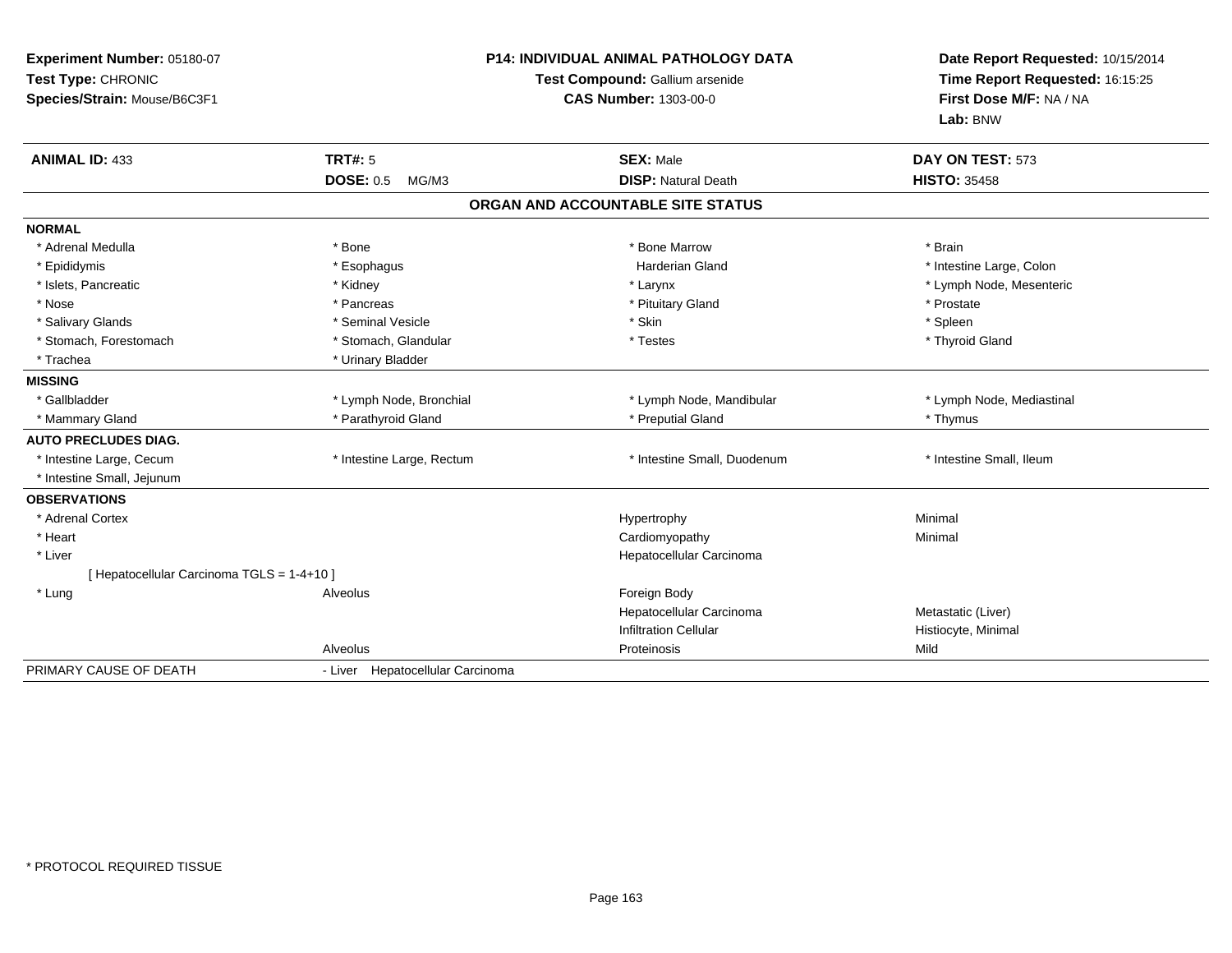| Experiment Number: 05180-07<br>Test Type: CHRONIC<br>Species/Strain: Mouse/B6C3F1 | P14: INDIVIDUAL ANIMAL PATHOLOGY DATA<br>Test Compound: Gallium arsenide<br><b>CAS Number: 1303-00-0</b> |                                   | Date Report Requested: 10/15/2014<br>Time Report Requested: 16:15:25<br>First Dose M/F: NA / NA<br>Lab: BNW |
|-----------------------------------------------------------------------------------|----------------------------------------------------------------------------------------------------------|-----------------------------------|-------------------------------------------------------------------------------------------------------------|
| <b>ANIMAL ID: 434</b>                                                             | <b>TRT#: 5</b>                                                                                           | <b>SEX: Male</b>                  | DAY ON TEST: 733                                                                                            |
|                                                                                   | <b>DOSE: 0.5</b><br>MG/M3                                                                                | <b>DISP: Terminal Sacrifice</b>   | <b>HISTO: 35459</b>                                                                                         |
|                                                                                   |                                                                                                          | ORGAN AND ACCOUNTABLE SITE STATUS |                                                                                                             |
| <b>NORMAL</b>                                                                     |                                                                                                          |                                   |                                                                                                             |
| * Adrenal Medulla                                                                 | * Bone                                                                                                   | * Bone Marrow                     | * Brain                                                                                                     |
| * Epididymis                                                                      | * Esophagus                                                                                              | <b>Harderian Gland</b>            | * Intestine Large, Cecum                                                                                    |
| * Intestine Large, Colon                                                          | * Intestine Large, Rectum                                                                                | * Intestine Small, Duodenum       | * Intestine Small, Ileum                                                                                    |
| * Islets, Pancreatic                                                              | * Larynx                                                                                                 | * Lymph Node, Bronchial           | * Lymph Node, Mandibular                                                                                    |
| * Lymph Node, Mediastinal                                                         | * Nose                                                                                                   | * Pituitary Gland                 | * Preputial Gland                                                                                           |
| * Prostate                                                                        | * Salivary Glands                                                                                        | * Seminal Vesicle                 | * Skin                                                                                                      |
| * Stomach, Forestomach                                                            | * Stomach, Glandular                                                                                     | * Testes                          | * Thymus                                                                                                    |
| * Thyroid Gland                                                                   | * Trachea                                                                                                | * Urinary Bladder                 |                                                                                                             |
| <b>MISSING</b>                                                                    |                                                                                                          |                                   |                                                                                                             |
| * Gallbladder                                                                     | * Mammary Gland                                                                                          | * Parathyroid Gland               |                                                                                                             |
| <b>OBSERVATIONS</b>                                                               |                                                                                                          |                                   |                                                                                                             |
| * Adrenal Cortex                                                                  |                                                                                                          | Hyperplasia                       | Moderate                                                                                                    |
|                                                                                   |                                                                                                          | Hypertrophy                       | Minimal                                                                                                     |
| * Heart                                                                           |                                                                                                          | Cardiomyopathy                    | Minimal                                                                                                     |
|                                                                                   |                                                                                                          | Hemangiosarcoma                   |                                                                                                             |
| * Intestine Small, Jejunum<br>[ Hyperplasia TGLS = 3-6 ]                          | Peyers Patch                                                                                             | Hyperplasia                       | Marked                                                                                                      |
| * Kidney                                                                          |                                                                                                          | Nephropathy                       | Minimal                                                                                                     |
| * Liver                                                                           |                                                                                                          | Hemangiosarcoma                   |                                                                                                             |
| [Hemangiosarcoma TGLS = 1,2-4]                                                    |                                                                                                          |                                   |                                                                                                             |
| * Lung                                                                            | Alveolus                                                                                                 | Foreign Body                      |                                                                                                             |
|                                                                                   | Alveolar Epith                                                                                           | Hyperplasia                       | Mild                                                                                                        |
|                                                                                   |                                                                                                          | <b>Infiltration Cellular</b>      | Histiocyte, Mild                                                                                            |
|                                                                                   | Alveolus                                                                                                 | Proteinosis                       | Mild                                                                                                        |
| * Lymph Node, Mesenteric                                                          |                                                                                                          | Hyperplasia                       | Marked                                                                                                      |
| * Pancreas                                                                        |                                                                                                          | Atrophy                           | Minimal                                                                                                     |
| * Spleen                                                                          |                                                                                                          | Hematopoietic Cell Proliferation  | Mild                                                                                                        |
| PRIMARY CAUSE OF DEATH                                                            |                                                                                                          |                                   |                                                                                                             |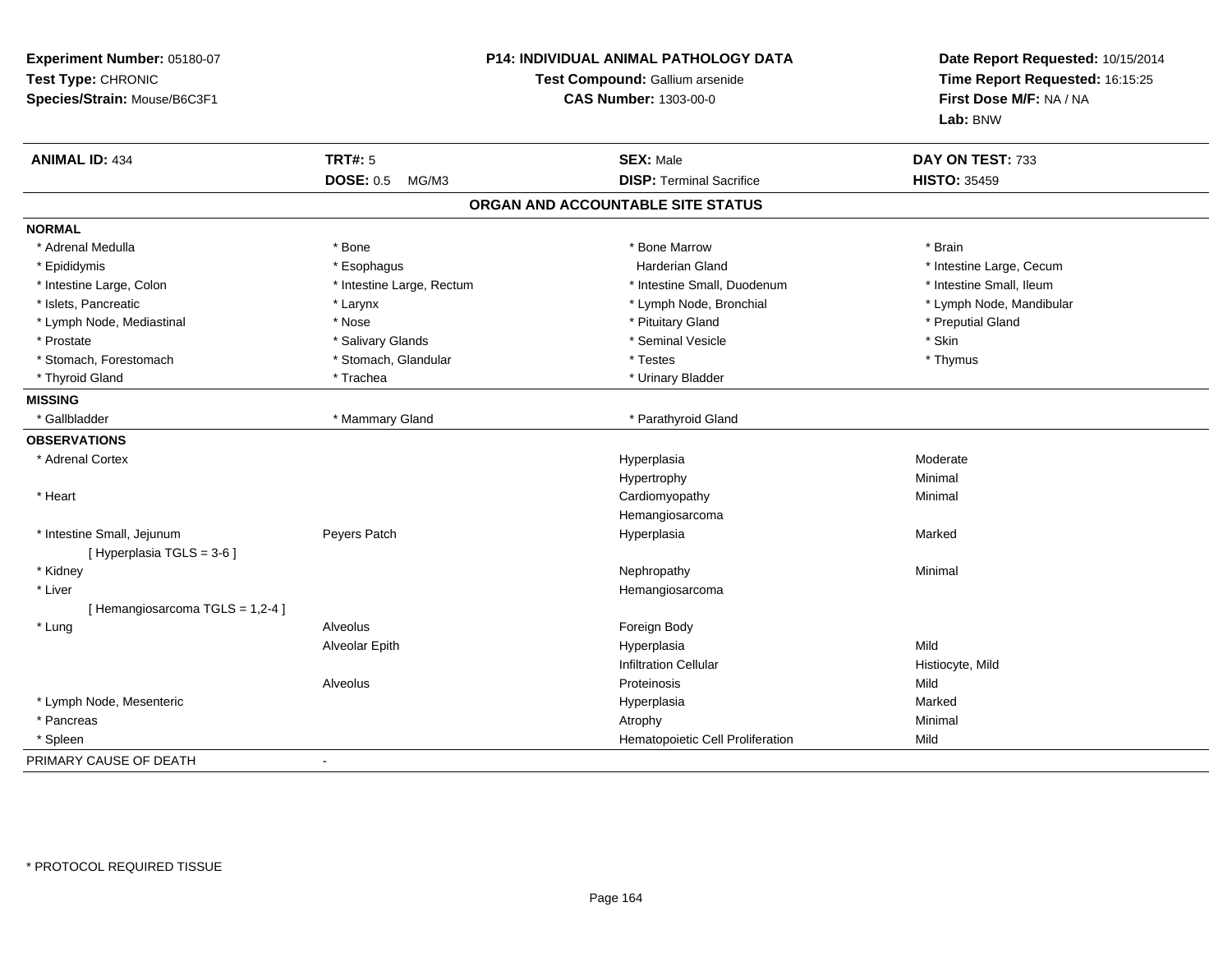| Experiment Number: 05180-07<br>Test Type: CHRONIC<br>Species/Strain: Mouse/B6C3F1 |                           | P14: INDIVIDUAL ANIMAL PATHOLOGY DATA<br>Test Compound: Gallium arsenide<br><b>CAS Number: 1303-00-0</b> | Date Report Requested: 10/15/2014<br>Time Report Requested: 16:15:25<br>First Dose M/F: NA / NA<br>Lab: BNW |
|-----------------------------------------------------------------------------------|---------------------------|----------------------------------------------------------------------------------------------------------|-------------------------------------------------------------------------------------------------------------|
| <b>ANIMAL ID: 435</b>                                                             | <b>TRT#: 5</b>            | <b>SEX: Male</b>                                                                                         | DAY ON TEST: 734                                                                                            |
|                                                                                   | <b>DOSE: 0.5</b><br>MG/M3 | <b>DISP: Terminal Sacrifice</b>                                                                          | <b>HISTO: 35460</b>                                                                                         |
|                                                                                   |                           | ORGAN AND ACCOUNTABLE SITE STATUS                                                                        |                                                                                                             |
| <b>NORMAL</b>                                                                     |                           |                                                                                                          |                                                                                                             |
| * Adrenal Medulla                                                                 | * Bone                    | * Bone Marrow                                                                                            | * Epididymis                                                                                                |
| * Esophagus                                                                       | * Intestine Large, Cecum  | * Intestine Large, Colon                                                                                 | * Intestine Large, Rectum                                                                                   |
| * Intestine Small, Duodenum                                                       | * Intestine Small, Ileum  | * Intestine Small, Jejunum                                                                               | * Islets, Pancreatic                                                                                        |
| * Larynx                                                                          | * Lymph Node, Bronchial   | * Nose                                                                                                   | * Pancreas                                                                                                  |
| * Pituitary Gland                                                                 | * Salivary Glands         | * Seminal Vesicle                                                                                        | * Skin                                                                                                      |
| * Stomach, Forestomach                                                            | * Stomach, Glandular      | * Testes                                                                                                 | * Thymus                                                                                                    |
| * Thyroid Gland                                                                   | * Trachea                 | * Urinary Bladder                                                                                        |                                                                                                             |
| <b>MISSING</b>                                                                    |                           |                                                                                                          |                                                                                                             |
| * Gallbladder                                                                     | * Lymph Node, Mandibular  | * Mammary Gland                                                                                          | * Parathyroid Gland                                                                                         |
| * Prostate                                                                        |                           |                                                                                                          |                                                                                                             |
| <b>OBSERVATIONS</b>                                                               |                           |                                                                                                          |                                                                                                             |
| * Adrenal Cortex                                                                  |                           | Hypertrophy                                                                                              | Minimal                                                                                                     |
| * Brain                                                                           | Meninges                  | <b>Infiltration Cellular</b>                                                                             | Mononuclear CI, Mild                                                                                        |
| <b>Harderian Gland</b>                                                            |                           | Hyperplasia                                                                                              | Minimal                                                                                                     |
| * Heart                                                                           |                           | Cardiomyopathy                                                                                           | Minimal                                                                                                     |
| * Kidney                                                                          | Capsule                   | Inflammation                                                                                             | Minimal                                                                                                     |
|                                                                                   |                           | Nephropathy                                                                                              | Mild                                                                                                        |
| [Inflammation TGLS = 2-5]                                                         |                           |                                                                                                          |                                                                                                             |
| * Liver                                                                           |                           | <b>Basophilic Focus</b>                                                                                  |                                                                                                             |
|                                                                                   |                           | Hepatocellular Adenoma                                                                                   |                                                                                                             |
|                                                                                   |                           | Hepatocellular Carcinoma                                                                                 | Multiple                                                                                                    |
| [ Hepatocellular Adenoma TGLS = 3-4 ]                                             |                           |                                                                                                          |                                                                                                             |
| [ Hepatocellular Carcinoma TGLS = 4,5-10+11 ]                                     |                           |                                                                                                          |                                                                                                             |
| * Lung                                                                            | Alveolus                  | Foreign Body                                                                                             |                                                                                                             |
|                                                                                   | Alveolar Epith            | Hyperplasia                                                                                              | Minimal                                                                                                     |
|                                                                                   |                           | <b>Infiltration Cellular</b>                                                                             | Histiocyte, Minimal                                                                                         |
|                                                                                   | Alveolus                  | Proteinosis                                                                                              | Mild                                                                                                        |
| * Lymph Node, Mediastinal                                                         |                           | Hyperplasia                                                                                              | Minimal                                                                                                     |
| * Lymph Node, Mesenteric                                                          |                           | Hyperplasia                                                                                              | Mild                                                                                                        |
| * Preputial Gland                                                                 |                           | Ectasia                                                                                                  | Mild                                                                                                        |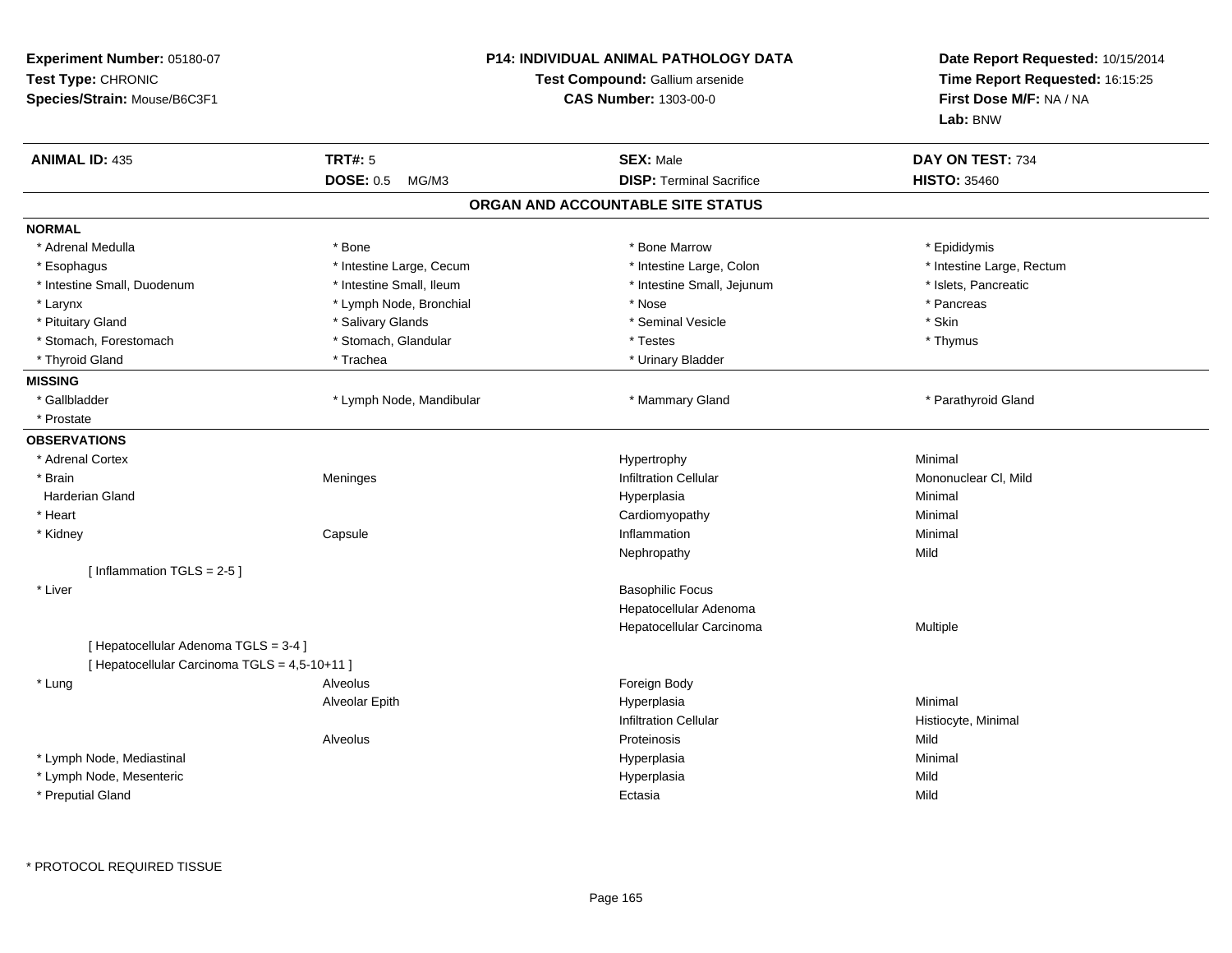| Experiment Number: 05180-07<br>Test Type: CHRONIC<br>Species/Strain: Mouse/B6C3F1 | <b>P14: INDIVIDUAL ANIMAL PATHOLOGY DATA</b><br><b>Test Compound: Gallium arsenide</b><br><b>CAS Number: 1303-00-0</b> |                                   | Date Report Requested: 10/15/2014<br>Time Report Requested: 16:15:25<br>First Dose M/F: NA / NA<br>Lab: BNW |
|-----------------------------------------------------------------------------------|------------------------------------------------------------------------------------------------------------------------|-----------------------------------|-------------------------------------------------------------------------------------------------------------|
| <b>ANIMAL ID: 435</b>                                                             | TRT#: 5                                                                                                                | <b>SEX: Male</b>                  | DAY ON TEST: 734                                                                                            |
|                                                                                   | <b>DOSE: 0.5</b><br>MG/M3                                                                                              | <b>DISP: Terminal Sacrifice</b>   | <b>HISTO: 35460</b>                                                                                         |
|                                                                                   |                                                                                                                        | ORGAN AND ACCOUNTABLE SITE STATUS |                                                                                                             |
| * Spleen                                                                          |                                                                                                                        | Hematopoietic Cell Proliferation  | Mild                                                                                                        |
| [Hematopoietic Cell Proliferation TGLS = 1-4 ]                                    |                                                                                                                        |                                   |                                                                                                             |
| PRIMARY CAUSE OF DEATH                                                            | $\overline{\phantom{a}}$                                                                                               |                                   |                                                                                                             |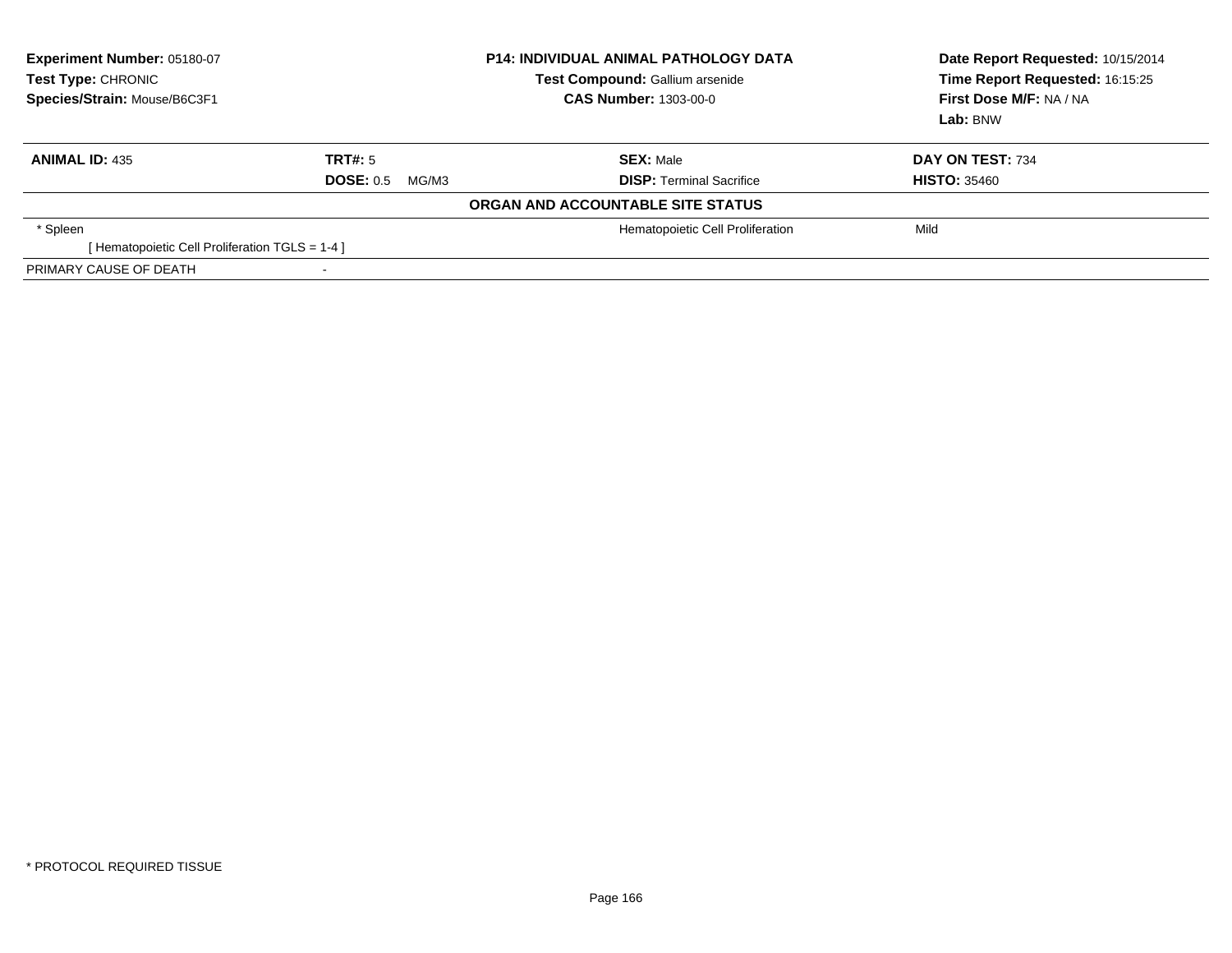| Experiment Number: 05180-07<br>Test Type: CHRONIC<br>Species/Strain: Mouse/B6C3F1 |                            | <b>P14: INDIVIDUAL ANIMAL PATHOLOGY DATA</b><br>Test Compound: Gallium arsenide<br><b>CAS Number: 1303-00-0</b> | Date Report Requested: 10/15/2014<br>Time Report Requested: 16:15:25<br>First Dose M/F: NA / NA<br>Lab: BNW |
|-----------------------------------------------------------------------------------|----------------------------|-----------------------------------------------------------------------------------------------------------------|-------------------------------------------------------------------------------------------------------------|
| <b>ANIMAL ID: 436</b>                                                             | <b>TRT#: 5</b>             | <b>SEX: Male</b>                                                                                                | DAY ON TEST: 733                                                                                            |
|                                                                                   | <b>DOSE: 0.5</b><br>MG/M3  | <b>DISP: Terminal Sacrifice</b>                                                                                 | <b>HISTO: 35461</b>                                                                                         |
|                                                                                   |                            | ORGAN AND ACCOUNTABLE SITE STATUS                                                                               |                                                                                                             |
| <b>NORMAL</b>                                                                     |                            |                                                                                                                 |                                                                                                             |
| * Adrenal Medulla                                                                 | * Bone                     | * Bone Marrow                                                                                                   | * Brain                                                                                                     |
| * Epididymis                                                                      | * Esophagus                | * Gallbladder                                                                                                   | Harderian Gland                                                                                             |
| * Intestine Large, Cecum                                                          | * Intestine Large, Colon   | * Intestine Large, Rectum                                                                                       | * Intestine Small, Duodenum                                                                                 |
| * Intestine Small, Ileum                                                          | * Intestine Small, Jejunum | * Islets, Pancreatic                                                                                            | * Larynx                                                                                                    |
| * Liver                                                                           | * Lymph Node, Mandibular   | * Lymph Node, Mediastinal                                                                                       | * Lymph Node, Mesenteric                                                                                    |
| * Pancreas                                                                        | * Parathyroid Gland        | * Pituitary Gland                                                                                               | * Preputial Gland                                                                                           |
| * Prostate                                                                        | * Salivary Glands          | * Seminal Vesicle                                                                                               | * Skin                                                                                                      |
| * Spleen                                                                          | * Stomach, Forestomach     | * Stomach, Glandular                                                                                            | * Testes                                                                                                    |
| * Thymus                                                                          | * Trachea                  | * Urinary Bladder                                                                                               |                                                                                                             |
| <b>MISSING</b>                                                                    |                            |                                                                                                                 |                                                                                                             |
| * Mammary Gland                                                                   |                            |                                                                                                                 |                                                                                                             |
| <b>OBSERVATIONS</b>                                                               |                            |                                                                                                                 |                                                                                                             |
| * Adrenal Cortex                                                                  |                            | Hypertrophy                                                                                                     | Minimal                                                                                                     |
| * Heart                                                                           |                            | Cardiomyopathy                                                                                                  | Minimal                                                                                                     |
| * Kidney                                                                          |                            | Nephropathy                                                                                                     | Minimal                                                                                                     |
| * Lung                                                                            |                            | Alveolar/Bronchiolar Adenoma                                                                                    |                                                                                                             |
|                                                                                   | Alveolus                   | Foreign Body                                                                                                    |                                                                                                             |
|                                                                                   | Alveolar Epith             | Hyperplasia                                                                                                     | Minimal                                                                                                     |
|                                                                                   |                            | <b>Infiltration Cellular</b>                                                                                    | Histiocyte, Mild                                                                                            |
|                                                                                   | Alveolus                   | Proteinosis                                                                                                     | Moderate                                                                                                    |
| [ Alveolar/Bronchiolar Adenoma TGLS = 1-3 ]                                       |                            |                                                                                                                 |                                                                                                             |
| * Lymph Node, Bronchial                                                           |                            | Hyperplasia                                                                                                     | Minimal                                                                                                     |
| * Nose                                                                            | Olfactory Epi              | Degeneration                                                                                                    | Hyaline, Minimal                                                                                            |
| * Thyroid Gland                                                                   | <b>Follicular Cel</b>      | Hyperplasia                                                                                                     | Minimal                                                                                                     |
| PRIMARY CAUSE OF DEATH                                                            |                            |                                                                                                                 |                                                                                                             |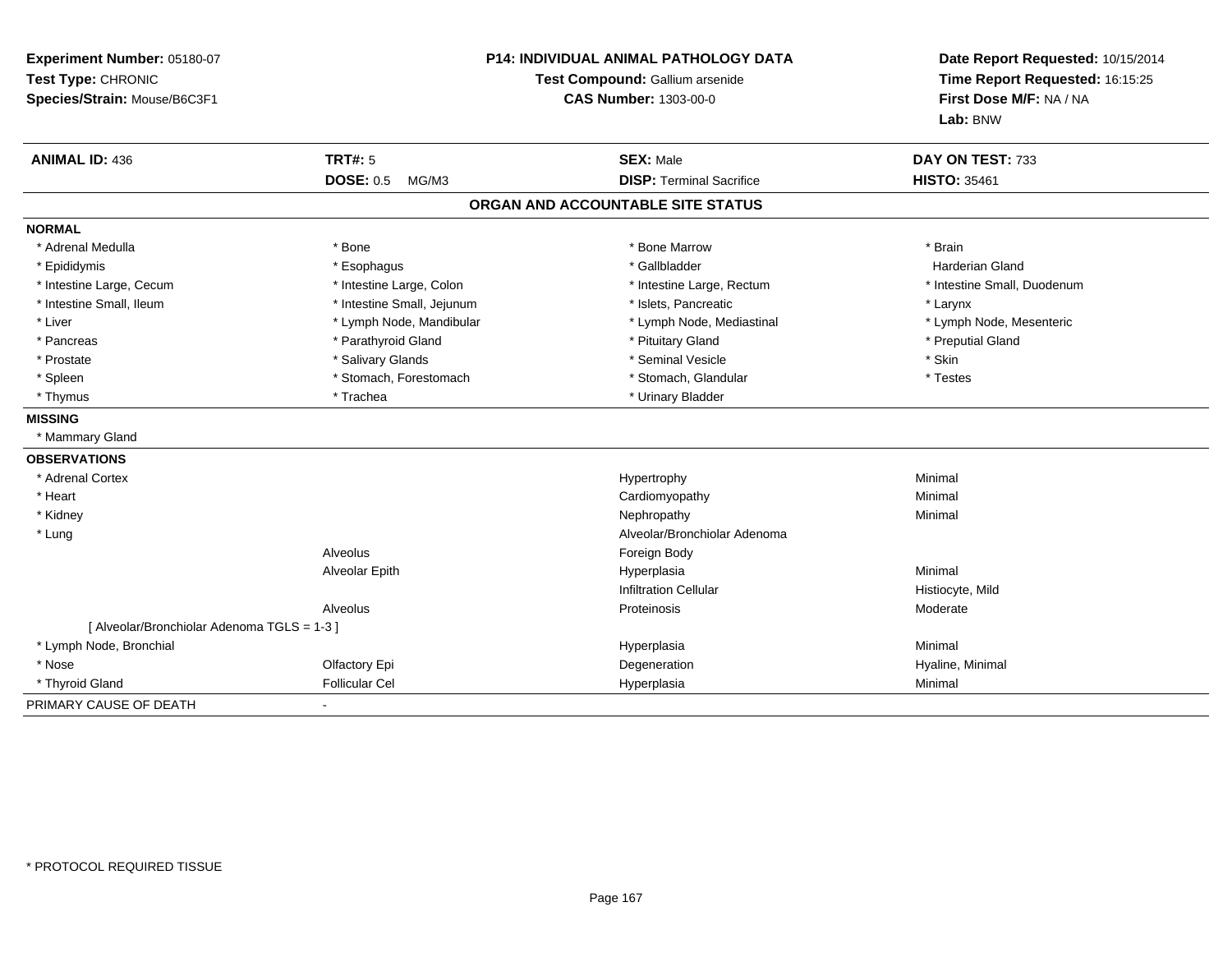| Experiment Number: 05180-07<br>Test Type: CHRONIC<br>Species/Strain: Mouse/B6C3F1 |                                  | <b>P14: INDIVIDUAL ANIMAL PATHOLOGY DATA</b><br>Test Compound: Gallium arsenide<br><b>CAS Number: 1303-00-0</b> | Date Report Requested: 10/15/2014<br>Time Report Requested: 16:15:25<br>First Dose M/F: NA / NA<br>Lab: BNW |
|-----------------------------------------------------------------------------------|----------------------------------|-----------------------------------------------------------------------------------------------------------------|-------------------------------------------------------------------------------------------------------------|
| <b>ANIMAL ID: 437</b>                                                             | <b>TRT#: 5</b>                   | <b>SEX: Male</b>                                                                                                | DAY ON TEST: 609                                                                                            |
|                                                                                   | <b>DOSE: 0.5</b><br>MG/M3        | <b>DISP:</b> Moribund Sacrifice                                                                                 | <b>HISTO: 35462</b>                                                                                         |
|                                                                                   |                                  | ORGAN AND ACCOUNTABLE SITE STATUS                                                                               |                                                                                                             |
| <b>NORMAL</b>                                                                     |                                  |                                                                                                                 |                                                                                                             |
| * Adrenal Cortex                                                                  | * Adrenal Medulla                | * Bone                                                                                                          | * Bone Marrow                                                                                               |
| * Brain                                                                           | * Epididymis                     | * Esophagus                                                                                                     | * Gallbladder                                                                                               |
| * Intestine Large, Cecum                                                          | * Intestine Large, Colon         | * Intestine Large, Rectum                                                                                       | * Intestine Small, Duodenum                                                                                 |
| * Intestine Small, Ileum                                                          | * Intestine Small, Jejunum       | * Islets, Pancreatic                                                                                            | * Lymph Node, Bronchial                                                                                     |
| * Lymph Node, Mandibular                                                          | * Lymph Node, Mesenteric         | * Nose                                                                                                          | * Pituitary Gland                                                                                           |
| * Prostate                                                                        | * Salivary Glands                | * Seminal Vesicle                                                                                               | * Skin                                                                                                      |
| * Spleen                                                                          | * Stomach, Forestomach           | * Stomach, Glandular                                                                                            | * Testes                                                                                                    |
| * Thyroid Gland                                                                   | * Trachea                        | * Urinary Bladder                                                                                               |                                                                                                             |
| <b>MISSING</b>                                                                    |                                  |                                                                                                                 |                                                                                                             |
| * Lymph Node, Mediastinal                                                         | * Mammary Gland                  | * Parathyroid Gland                                                                                             | * Thymus                                                                                                    |
| <b>OBSERVATIONS</b>                                                               |                                  |                                                                                                                 |                                                                                                             |
| Harderian Gland                                                                   |                                  | Adenoma                                                                                                         |                                                                                                             |
| [Adenoma TGLS = $2-11$ ]                                                          |                                  |                                                                                                                 |                                                                                                             |
| * Heart                                                                           |                                  | Cardiomyopathy                                                                                                  | Minimal                                                                                                     |
| * Kidney                                                                          |                                  | Nephropathy                                                                                                     | Mild                                                                                                        |
| * Larynx                                                                          | Squam Epithel                    | Hyperplasia                                                                                                     | Minimal                                                                                                     |
| * Liver                                                                           |                                  | Hepatocellular Carcinoma                                                                                        |                                                                                                             |
| [ Hepatocellular Carcinoma TGLS = 3-10 ]                                          |                                  |                                                                                                                 |                                                                                                             |
| * Lung                                                                            | Alveolus                         | Foreign Body                                                                                                    |                                                                                                             |
|                                                                                   |                                  | Hemorrhage                                                                                                      | Minimal                                                                                                     |
|                                                                                   |                                  | <b>Infiltration Cellular</b>                                                                                    | Histiocyte, Mild                                                                                            |
|                                                                                   | Alveolus                         | Proteinosis                                                                                                     | Mild                                                                                                        |
| * Pancreas                                                                        |                                  | Atrophy                                                                                                         | Minimal                                                                                                     |
| * Preputial Gland                                                                 |                                  | Inflammation                                                                                                    | Minimal                                                                                                     |
| PRIMARY CAUSE OF DEATH                                                            | - Liver Hepatocellular Carcinoma |                                                                                                                 |                                                                                                             |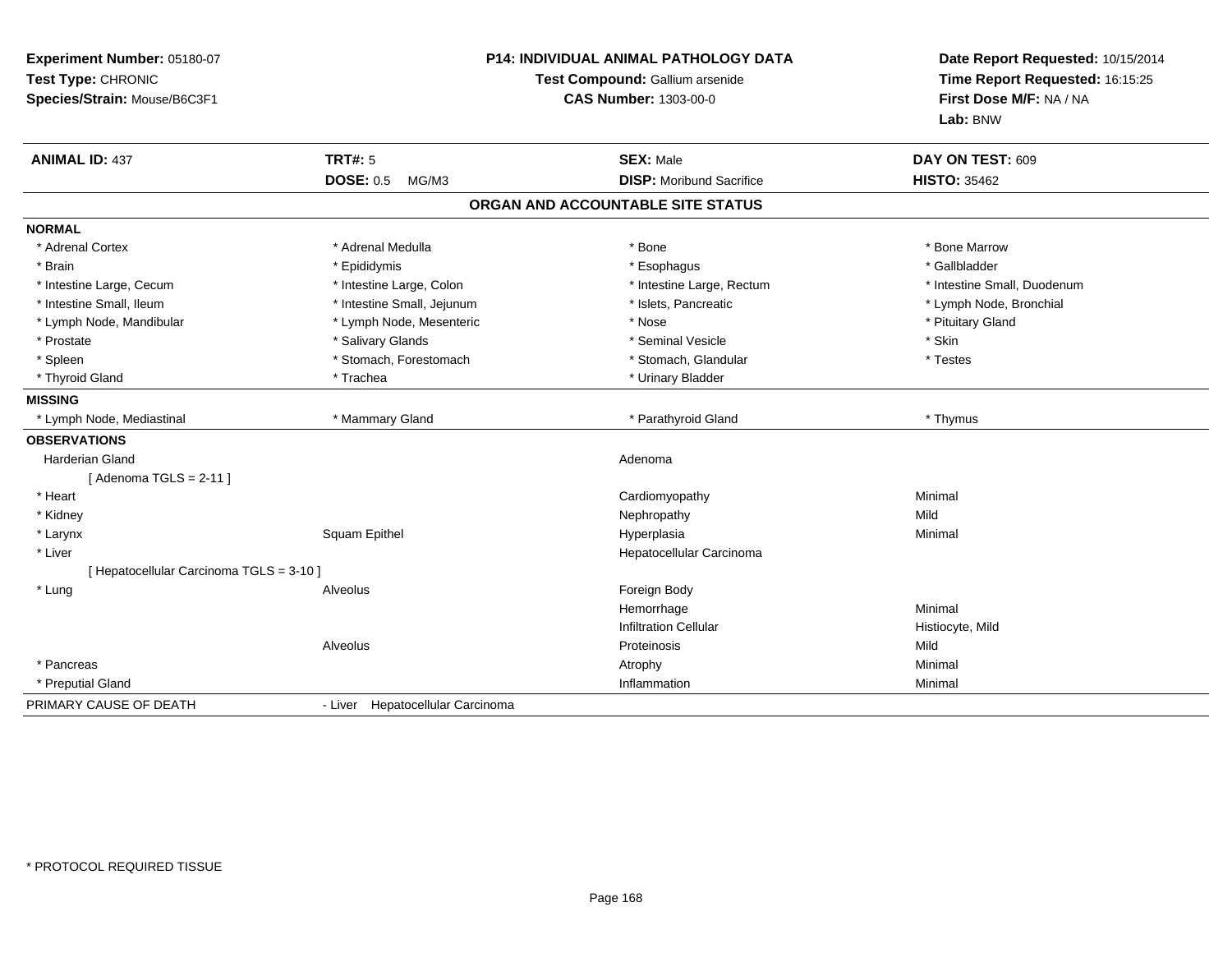| <b>Experiment Number: 05180-07</b><br>Test Type: CHRONIC<br>Species/Strain: Mouse/B6C3F1 | <b>P14: INDIVIDUAL ANIMAL PATHOLOGY DATA</b><br>Test Compound: Gallium arsenide<br><b>CAS Number: 1303-00-0</b> | Date Report Requested: 10/15/2014<br>Time Report Requested: 16:15:25<br>First Dose M/F: NA / NA<br>Lab: BNW |
|------------------------------------------------------------------------------------------|-----------------------------------------------------------------------------------------------------------------|-------------------------------------------------------------------------------------------------------------|
| <b>ANIMAL ID: 438</b><br><b>TRT#: 5</b>                                                  | <b>SEX: Male</b>                                                                                                | DAY ON TEST: 729                                                                                            |
| <b>DOSE: 0.5</b><br>MG/M3                                                                | <b>DISP:</b> Moribund Sacrifice                                                                                 | <b>HISTO: 35463</b>                                                                                         |
|                                                                                          | ORGAN AND ACCOUNTABLE SITE STATUS                                                                               |                                                                                                             |
| <b>NORMAL</b>                                                                            |                                                                                                                 |                                                                                                             |
| * Adrenal Cortex<br>* Adrenal Medulla                                                    | * Bone                                                                                                          | * Bone Marrow                                                                                               |
| * Brain<br>* Epididymis                                                                  | * Esophagus                                                                                                     | * Gallbladder                                                                                               |
| * Intestine Large, Cecum<br>* Intestine Large, Colon                                     | * Intestine Large, Rectum                                                                                       | * Intestine Small, Duodenum                                                                                 |
| * Intestine Small, Ileum<br>* Intestine Small, Jejunum                                   | * Islets, Pancreatic                                                                                            | * Larynx                                                                                                    |
| * Lymph Node, Mandibular<br>* Lymph Node, Mediastinal                                    | * Nose                                                                                                          | * Parathyroid Gland                                                                                         |
| * Preputial Gland<br>* Pituitary Gland                                                   | * Prostate                                                                                                      | * Salivary Glands                                                                                           |
| * Seminal Vesicle<br>* Skin                                                              | * Stomach, Forestomach                                                                                          | * Stomach, Glandular                                                                                        |
| * Testes<br>* Thyroid Gland                                                              | * Trachea                                                                                                       | * Urinary Bladder                                                                                           |
| <b>MISSING</b>                                                                           |                                                                                                                 |                                                                                                             |
| * Mammary Gland<br>* Lymph Node, Bronchial                                               | * Thymus                                                                                                        |                                                                                                             |
| <b>OBSERVATIONS</b>                                                                      |                                                                                                                 |                                                                                                             |
| <b>Harderian Gland</b>                                                                   | Hyperplasia                                                                                                     | Minimal                                                                                                     |
| * Heart                                                                                  | Cardiomyopathy                                                                                                  | Mild                                                                                                        |
| * Kidney<br><b>Renal Tubule</b>                                                          | Necrosis                                                                                                        | Mild                                                                                                        |
|                                                                                          | Nephropathy                                                                                                     | Minimal                                                                                                     |
|                                                                                          | Sarcoma                                                                                                         | Metastatic (Mesentery)                                                                                      |
| * Liver                                                                                  | <b>Eosinophilic Focus</b>                                                                                       |                                                                                                             |
| [ Eosinophilic Focus TGLS = 2-4 ]                                                        |                                                                                                                 |                                                                                                             |
| * Lung                                                                                   | Alveolar/Bronchiolar Adenoma                                                                                    |                                                                                                             |
| Alveolus                                                                                 | Foreign Body                                                                                                    |                                                                                                             |
| Alveolar Epith                                                                           | Hyperplasia                                                                                                     | Minimal                                                                                                     |
|                                                                                          | Infiltration Cellular                                                                                           | Histiocyte, Mild                                                                                            |
| Alveolus                                                                                 | Proteinosis                                                                                                     | Moderate                                                                                                    |
| [ Alveolar/Bronchiolar Adenoma TGLS = 5-3 ]                                              |                                                                                                                 |                                                                                                             |
| * Lymph Node, Mesenteric                                                                 | Hematopoietic Cell Proliferation                                                                                | Mild                                                                                                        |
|                                                                                          | Hyperplasia                                                                                                     | Mild                                                                                                        |
| [ Hyperplasia TGLS = 4-6 ]                                                               |                                                                                                                 |                                                                                                             |
| Mesentery                                                                                | Sarcoma                                                                                                         |                                                                                                             |
| [Sarcoma TGLS = $3-10$ ]                                                                 |                                                                                                                 |                                                                                                             |
| * Pancreas                                                                               | Sarcoma                                                                                                         | Metastatic (Mesentery)                                                                                      |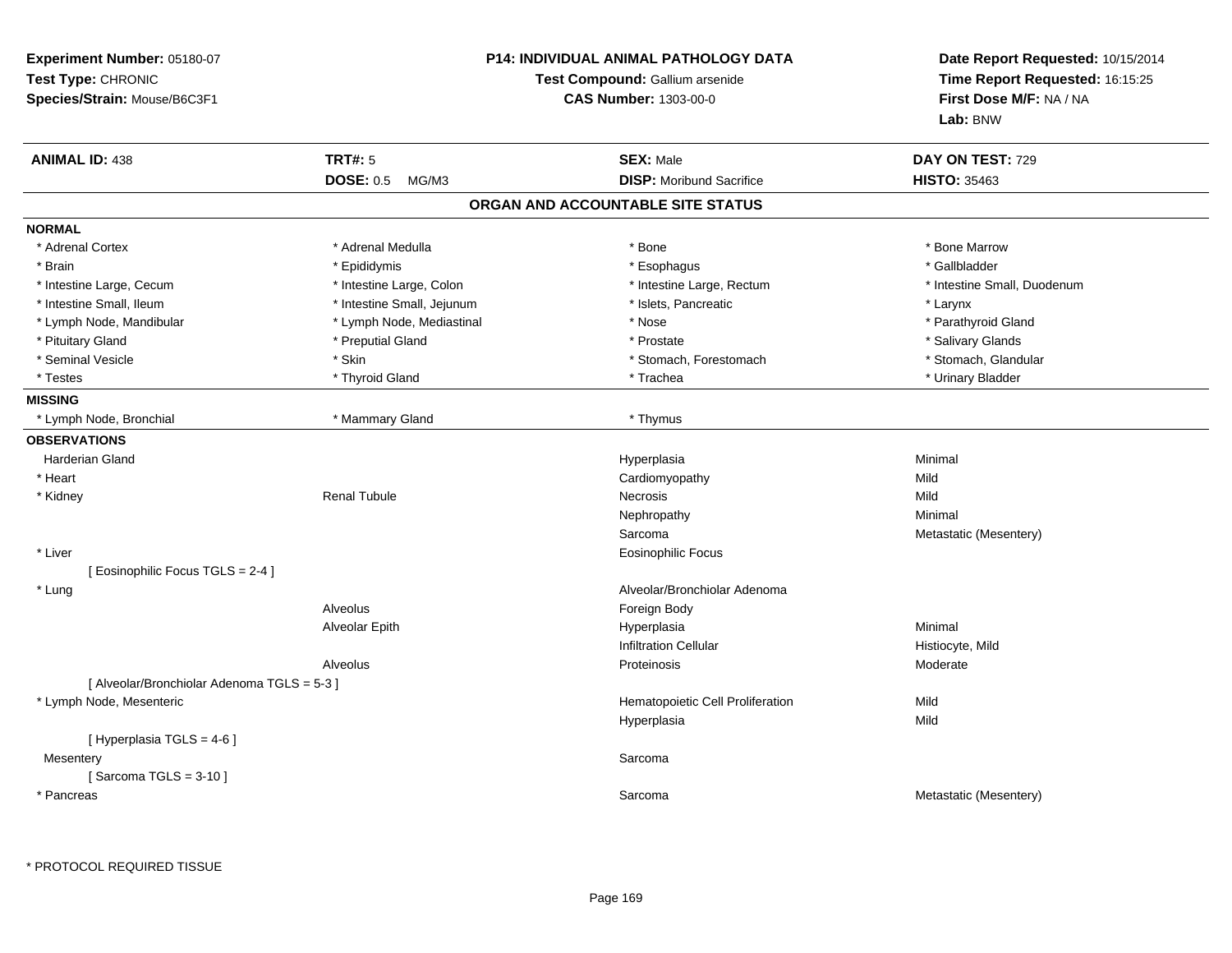| Experiment Number: 05180-07<br>Test Type: CHRONIC<br>Species/Strain: Mouse/B6C3F1 | <b>P14: INDIVIDUAL ANIMAL PATHOLOGY DATA</b><br><b>Test Compound: Gallium arsenide</b><br><b>CAS Number: 1303-00-0</b> |                                   | Date Report Requested: 10/15/2014<br>Time Report Requested: 16:15:25<br>First Dose M/F: NA / NA<br>Lab: BNW |
|-----------------------------------------------------------------------------------|------------------------------------------------------------------------------------------------------------------------|-----------------------------------|-------------------------------------------------------------------------------------------------------------|
| <b>ANIMAL ID: 438</b>                                                             | TRT#: 5                                                                                                                | <b>SEX: Male</b>                  | <b>DAY ON TEST: 729</b>                                                                                     |
|                                                                                   | <b>DOSE: 0.5</b><br>MG/M3                                                                                              | <b>DISP:</b> Moribund Sacrifice   | <b>HISTO: 35463</b>                                                                                         |
|                                                                                   |                                                                                                                        | ORGAN AND ACCOUNTABLE SITE STATUS |                                                                                                             |
| * Spleen                                                                          |                                                                                                                        | Hemangiosarcoma                   |                                                                                                             |
|                                                                                   |                                                                                                                        | Hematopoietic Cell Proliferation  | Moderate                                                                                                    |
| [ Hematopoietic Cell Proliferation TGLS = 1-4 ]                                   |                                                                                                                        |                                   |                                                                                                             |
| PRIMARY CAUSE OF DEATH                                                            | - Mesentery Sarcoma                                                                                                    |                                   |                                                                                                             |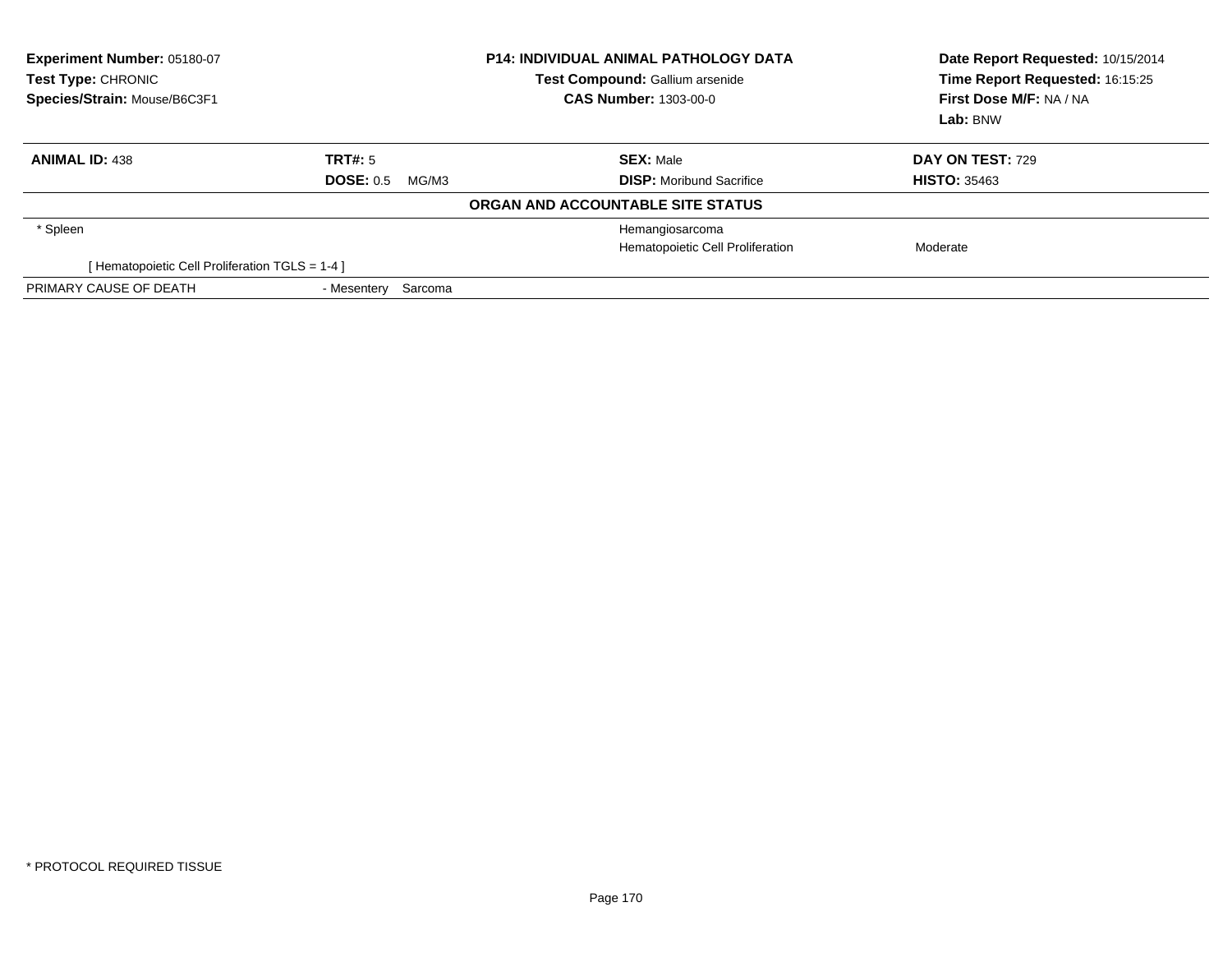| Experiment Number: 05180-07<br>Test Type: CHRONIC<br>Species/Strain: Mouse/B6C3F1 |                            | P14: INDIVIDUAL ANIMAL PATHOLOGY DATA<br>Test Compound: Gallium arsenide<br><b>CAS Number: 1303-00-0</b> | Date Report Requested: 10/15/2014<br>Time Report Requested: 16:15:25<br>First Dose M/F: NA / NA<br>Lab: BNW |
|-----------------------------------------------------------------------------------|----------------------------|----------------------------------------------------------------------------------------------------------|-------------------------------------------------------------------------------------------------------------|
| <b>ANIMAL ID: 439</b>                                                             | <b>TRT#: 5</b>             | <b>SEX: Male</b>                                                                                         | DAY ON TEST: 733                                                                                            |
|                                                                                   | <b>DOSE: 0.5</b><br>MG/M3  | <b>DISP: Terminal Sacrifice</b>                                                                          | <b>HISTO: 35464</b>                                                                                         |
|                                                                                   |                            | ORGAN AND ACCOUNTABLE SITE STATUS                                                                        |                                                                                                             |
| <b>NORMAL</b>                                                                     |                            |                                                                                                          |                                                                                                             |
| * Adrenal Medulla                                                                 | * Bone                     | * Bone Marrow                                                                                            | * Brain                                                                                                     |
| * Epididymis                                                                      | * Esophagus                | * Gallbladder                                                                                            | <b>Harderian Gland</b>                                                                                      |
| * Intestine Large, Cecum                                                          | * Intestine Large, Colon   | * Intestine Large, Rectum                                                                                | * Intestine Small, Duodenum                                                                                 |
| * Intestine Small, Ileum                                                          | * Intestine Small, Jejunum | * Islets, Pancreatic                                                                                     | * Larynx                                                                                                    |
| * Lymph Node, Mandibular                                                          | * Lymph Node, Mesenteric   | * Nose                                                                                                   | * Parathyroid Gland                                                                                         |
| * Pituitary Gland                                                                 | * Preputial Gland          | * Prostate                                                                                               | * Salivary Glands                                                                                           |
| * Seminal Vesicle                                                                 | * Skin                     | * Stomach, Forestomach                                                                                   | * Stomach, Glandular                                                                                        |
| * Testes                                                                          | * Thymus                   | * Thyroid Gland                                                                                          | * Trachea                                                                                                   |
| * Urinary Bladder                                                                 |                            |                                                                                                          |                                                                                                             |
| <b>MISSING</b>                                                                    |                            |                                                                                                          |                                                                                                             |
| * Lymph Node, Mediastinal                                                         | * Mammary Gland            |                                                                                                          |                                                                                                             |
| <b>OBSERVATIONS</b>                                                               |                            |                                                                                                          |                                                                                                             |
| * Adrenal Cortex                                                                  |                            | Hyperplasia                                                                                              | Minimal                                                                                                     |
|                                                                                   |                            | Hypertrophy                                                                                              | Mild                                                                                                        |
| * Heart                                                                           |                            | Cardiomyopathy                                                                                           | Minimal                                                                                                     |
| * Kidney                                                                          |                            | Nephropathy                                                                                              | Minimal                                                                                                     |
| * Liver                                                                           |                            | Hepatocellular Carcinoma                                                                                 | Multiple                                                                                                    |
|                                                                                   |                            | Necrosis                                                                                                 | Minimal                                                                                                     |
| [ Hepatocellular Carcinoma TGLS = 1,3-4 ]                                         |                            |                                                                                                          |                                                                                                             |
| * Lung                                                                            | Alveolus                   | Foreign Body                                                                                             |                                                                                                             |
|                                                                                   | Alveolar Epith             | Hyperplasia                                                                                              | Mild                                                                                                        |
|                                                                                   |                            | <b>Infiltration Cellular</b>                                                                             | Histiocyte, Mild                                                                                            |
|                                                                                   |                            | Inflammation                                                                                             | Suppurative, Focal, Mild                                                                                    |
|                                                                                   | Alveolus                   | Proteinosis                                                                                              | Mild                                                                                                        |
| [Inflammation TGLS = $2-3$ ]                                                      |                            |                                                                                                          |                                                                                                             |
| * Lymph Node, Bronchial                                                           |                            | Hyperplasia                                                                                              | Minimal                                                                                                     |
| * Pancreas                                                                        |                            | Atrophy                                                                                                  | Minimal                                                                                                     |
| * Spleen                                                                          |                            | Hematopoietic Cell Proliferation                                                                         | Mild                                                                                                        |
| PRIMARY CAUSE OF DEATH                                                            | $\overline{a}$             |                                                                                                          |                                                                                                             |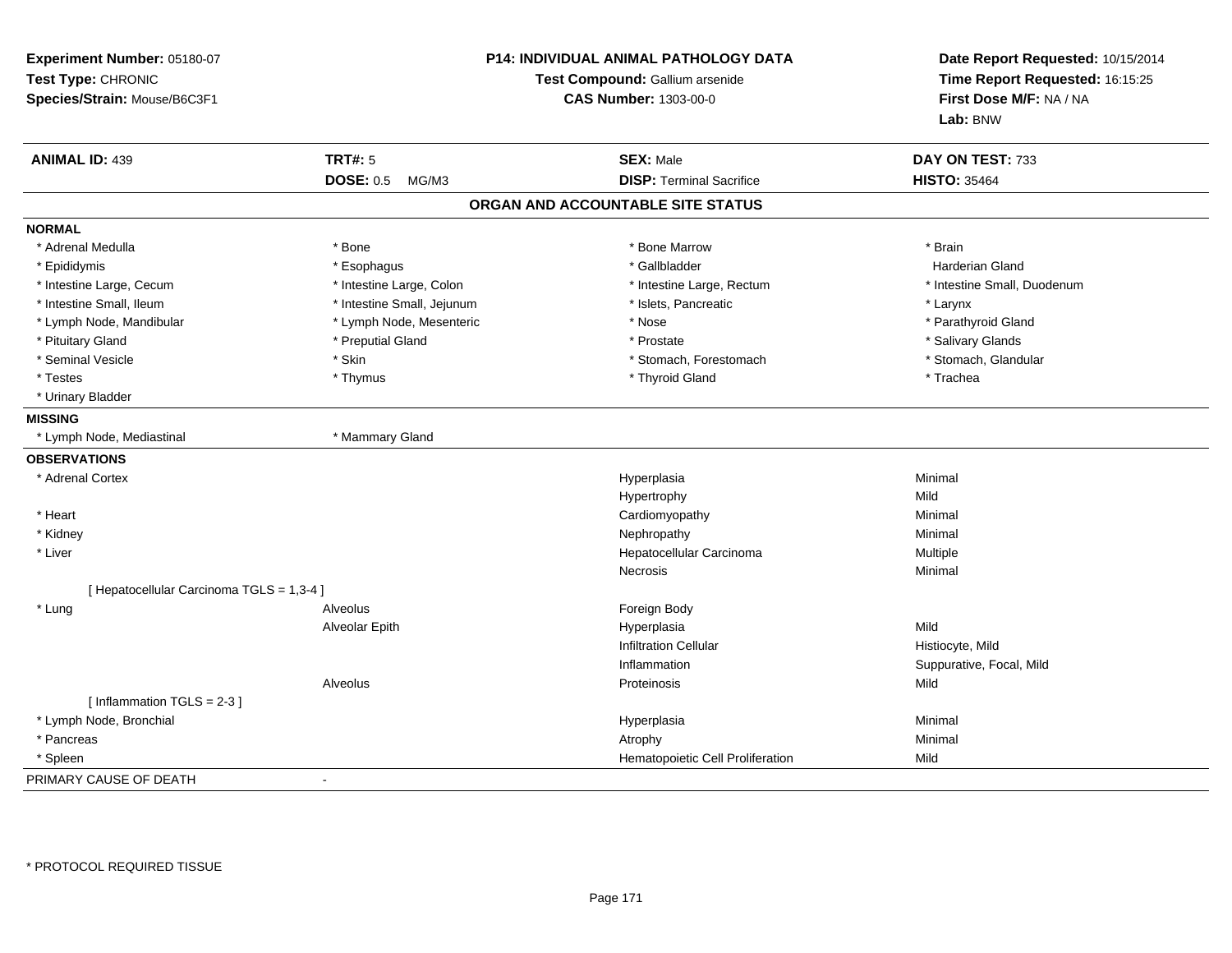| Experiment Number: 05180-07<br>Test Type: CHRONIC<br>Species/Strain: Mouse/B6C3F1 | <b>P14: INDIVIDUAL ANIMAL PATHOLOGY DATA</b><br>Test Compound: Gallium arsenide<br><b>CAS Number: 1303-00-0</b> |                                   | Date Report Requested: 10/15/2014<br>Time Report Requested: 16:15:25<br>First Dose M/F: NA / NA<br>Lab: BNW |
|-----------------------------------------------------------------------------------|-----------------------------------------------------------------------------------------------------------------|-----------------------------------|-------------------------------------------------------------------------------------------------------------|
| <b>ANIMAL ID: 440</b>                                                             | <b>TRT#: 5</b>                                                                                                  | <b>SEX: Male</b>                  | DAY ON TEST: 692                                                                                            |
|                                                                                   | <b>DOSE: 0.5</b><br>MG/M3                                                                                       | <b>DISP: Natural Death</b>        | <b>HISTO: 35465</b>                                                                                         |
|                                                                                   |                                                                                                                 | ORGAN AND ACCOUNTABLE SITE STATUS |                                                                                                             |
| <b>NORMAL</b>                                                                     |                                                                                                                 |                                   |                                                                                                             |
| * Adrenal Medulla                                                                 | * Bone                                                                                                          | * Bone Marrow                     | * Brain                                                                                                     |
| * Epididymis                                                                      | * Esophagus                                                                                                     | <b>Harderian Gland</b>            | * Islets, Pancreatic                                                                                        |
| * Larynx                                                                          | * Lymph Node, Bronchial                                                                                         | * Lymph Node, Mandibular          | * Lymph Node, Mediastinal                                                                                   |
| * Lymph Node, Mesenteric                                                          | * Pancreas                                                                                                      | * Prostate                        | * Salivary Glands                                                                                           |
| * Seminal Vesicle                                                                 | * Skin                                                                                                          | * Stomach, Forestomach            | * Stomach, Glandular                                                                                        |
| * Testes                                                                          | * Thymus                                                                                                        | * Thyroid Gland                   | * Trachea                                                                                                   |
| <b>MISSING</b>                                                                    |                                                                                                                 |                                   |                                                                                                             |
| * Mammary Gland                                                                   | * Parathyroid Gland                                                                                             |                                   |                                                                                                             |
| <b>AUTO PRECLUDES DIAG.</b>                                                       |                                                                                                                 |                                   |                                                                                                             |
| * Gallbladder                                                                     | * Intestine Large, Cecum                                                                                        | * Intestine Large, Colon          | * Intestine Large, Rectum                                                                                   |
| * Intestine Small, Duodenum                                                       | * Intestine Small, Ileum                                                                                        | * Intestine Small, Jejunum        | * Nose                                                                                                      |
| * Urinary Bladder                                                                 |                                                                                                                 |                                   |                                                                                                             |
| <b>INSUFFICIENT TISSUE</b>                                                        |                                                                                                                 |                                   |                                                                                                             |
| * Pituitary Gland                                                                 |                                                                                                                 |                                   |                                                                                                             |
| <b>OBSERVATIONS</b>                                                               |                                                                                                                 |                                   |                                                                                                             |
| * Adrenal Cortex                                                                  |                                                                                                                 | Hypertrophy                       | Minimal                                                                                                     |
| * Heart                                                                           |                                                                                                                 | Cardiomyopathy                    | Minimal                                                                                                     |
| * Kidney                                                                          |                                                                                                                 | Metaplasia                        | Osseous, Mild                                                                                               |
|                                                                                   |                                                                                                                 | Nephropathy                       | Minimal                                                                                                     |
| * Liver                                                                           |                                                                                                                 | Hemangiosarcoma                   |                                                                                                             |
|                                                                                   |                                                                                                                 | <b>Necrosis</b>                   | Moderate                                                                                                    |
| [Hemangiosarcoma TGLS = 1-4+10]                                                   |                                                                                                                 |                                   |                                                                                                             |
| * Lung                                                                            | Alveolus                                                                                                        | Foreign Body                      |                                                                                                             |
|                                                                                   |                                                                                                                 | Hemangiosarcoma                   |                                                                                                             |
|                                                                                   |                                                                                                                 | <b>Infiltration Cellular</b>      | Histiocyte, Minimal                                                                                         |
|                                                                                   | Alveolus                                                                                                        | Proteinosis                       | Minimal                                                                                                     |
| [Hemangiosarcoma TGLS = 2-3]                                                      |                                                                                                                 |                                   |                                                                                                             |
| * Preputial Gland                                                                 |                                                                                                                 | Inflammation                      | Mild                                                                                                        |
| * Spleen                                                                          |                                                                                                                 | Hematopoietic Cell Proliferation  | Moderate                                                                                                    |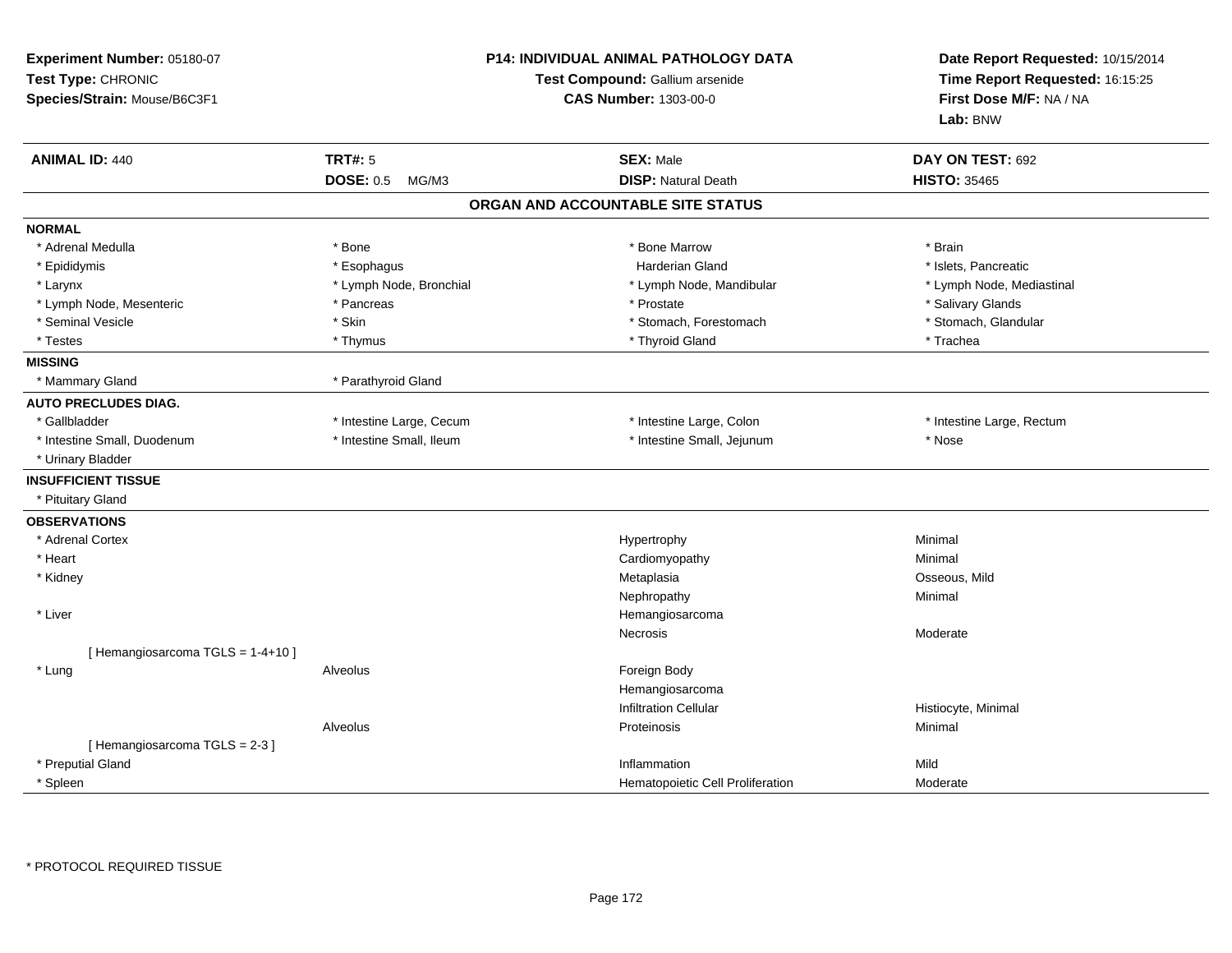| Experiment Number: 05180-07<br>Test Type: CHRONIC<br>Species/Strain: Mouse/B6C3F1 | <b>P14: INDIVIDUAL ANIMAL PATHOLOGY DATA</b><br><b>Test Compound: Gallium arsenide</b><br><b>CAS Number: 1303-00-0</b> |                                   | Date Report Requested: 10/15/2014<br>Time Report Requested: 16:15:25<br>First Dose M/F: NA / NA<br>Lab: BNW |
|-----------------------------------------------------------------------------------|------------------------------------------------------------------------------------------------------------------------|-----------------------------------|-------------------------------------------------------------------------------------------------------------|
| <b>ANIMAL ID: 440</b>                                                             | TRT#: 5                                                                                                                | <b>SEX: Male</b>                  | DAY ON TEST: 692                                                                                            |
|                                                                                   | DOSE: 0.5<br>MG/M3                                                                                                     | <b>DISP: Natural Death</b>        | <b>HISTO: 35465</b>                                                                                         |
|                                                                                   |                                                                                                                        | ORGAN AND ACCOUNTABLE SITE STATUS |                                                                                                             |
| PRIMARY CAUSE OF DEATH<br>CONTRIBUTORY CAUSE OF DEATH                             | - Lung Hemangiosarcoma<br>- Liver Hemangiosarcoma                                                                      |                                   |                                                                                                             |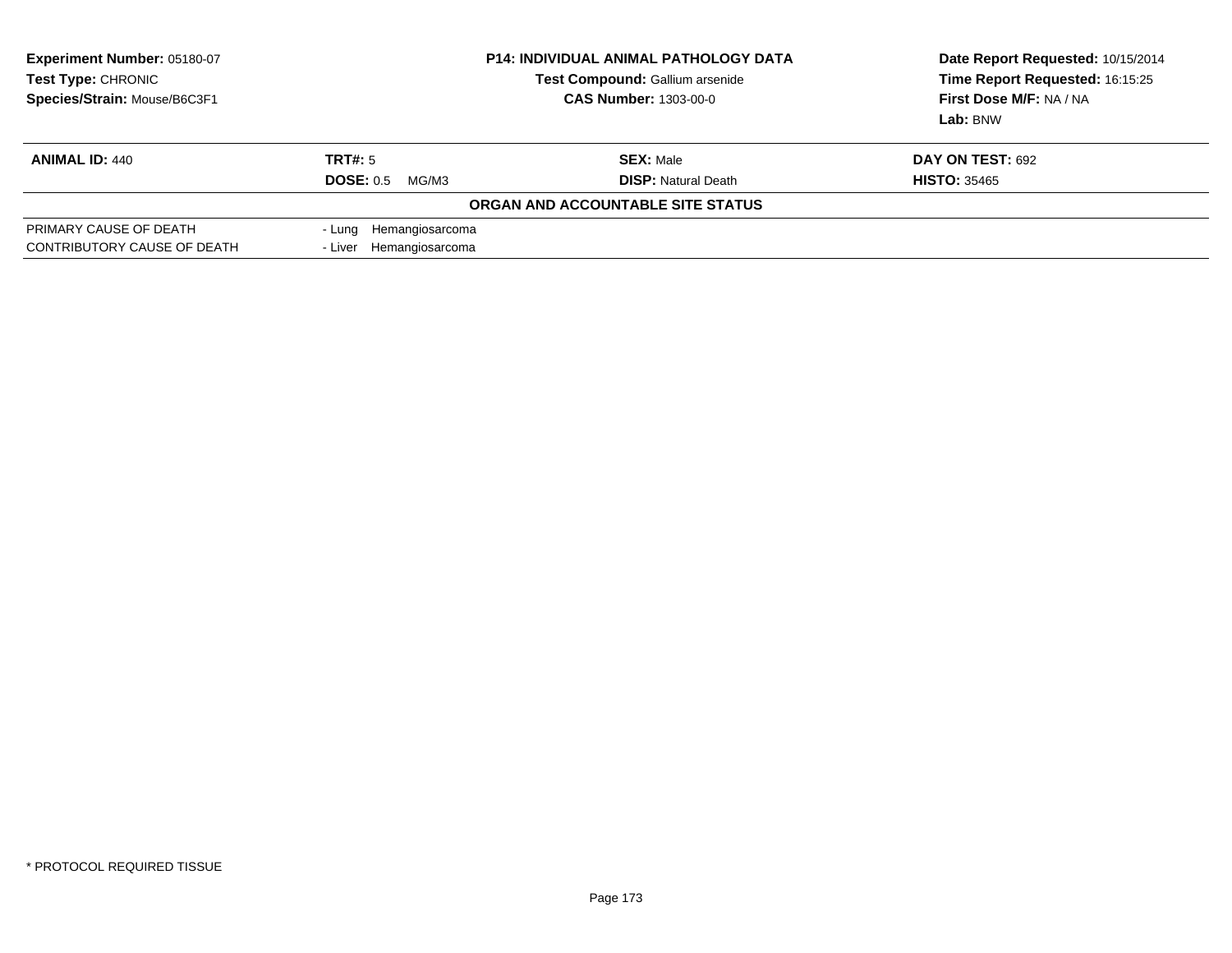| Experiment Number: 05180-07<br>Test Type: CHRONIC<br>Species/Strain: Mouse/B6C3F1 |                            | <b>P14: INDIVIDUAL ANIMAL PATHOLOGY DATA</b><br>Test Compound: Gallium arsenide<br><b>CAS Number: 1303-00-0</b> | Date Report Requested: 10/15/2014<br>Time Report Requested: 16:15:25<br>First Dose M/F: NA / NA<br>Lab: BNW |
|-----------------------------------------------------------------------------------|----------------------------|-----------------------------------------------------------------------------------------------------------------|-------------------------------------------------------------------------------------------------------------|
| <b>ANIMAL ID: 441</b>                                                             | <b>TRT#: 5</b>             | <b>SEX: Male</b>                                                                                                | DAY ON TEST: 734                                                                                            |
|                                                                                   | <b>DOSE: 0.5</b><br>MG/M3  | <b>DISP: Terminal Sacrifice</b>                                                                                 | <b>HISTO: 35466</b>                                                                                         |
|                                                                                   |                            | ORGAN AND ACCOUNTABLE SITE STATUS                                                                               |                                                                                                             |
| <b>NORMAL</b>                                                                     |                            |                                                                                                                 |                                                                                                             |
| * Adrenal Medulla                                                                 | * Bone                     | * Bone Marrow                                                                                                   | * Brain                                                                                                     |
| * Epididymis                                                                      | * Esophagus                | * Gallbladder                                                                                                   | <b>Harderian Gland</b>                                                                                      |
| * Intestine Large, Cecum                                                          | * Intestine Large, Colon   | * Intestine Large, Rectum                                                                                       | * Intestine Small, Duodenum                                                                                 |
| * Intestine Small, Ileum                                                          | * Intestine Small, Jejunum | * Islets, Pancreatic                                                                                            | * Lymph Node, Bronchial                                                                                     |
| * Lymph Node, Mediastinal                                                         | * Lymph Node, Mesenteric   | * Nose                                                                                                          | * Pancreas                                                                                                  |
| * Parathyroid Gland                                                               | * Pituitary Gland          | * Prostate                                                                                                      | * Salivary Glands                                                                                           |
| * Seminal Vesicle                                                                 | * Skin                     | * Spleen                                                                                                        | * Stomach, Forestomach                                                                                      |
| * Stomach, Glandular                                                              | * Testes                   | * Thymus                                                                                                        | * Thyroid Gland                                                                                             |
| * Trachea                                                                         | * Urinary Bladder          |                                                                                                                 |                                                                                                             |
| <b>MISSING</b>                                                                    |                            |                                                                                                                 |                                                                                                             |
| * Lymph Node, Mandibular                                                          | * Mammary Gland            |                                                                                                                 |                                                                                                             |
| <b>OBSERVATIONS</b>                                                               |                            |                                                                                                                 |                                                                                                             |
| * Adrenal Cortex                                                                  |                            | Hypertrophy                                                                                                     | Minimal                                                                                                     |
| * Heart                                                                           |                            | Cardiomyopathy                                                                                                  | Minimal                                                                                                     |
| * Kidney                                                                          |                            | Nephropathy                                                                                                     | Minimal                                                                                                     |
| * Larynx                                                                          | Squam Epithel              | Hyperplasia                                                                                                     | Minimal                                                                                                     |
| * Liver                                                                           |                            | <b>Basophilic Focus</b>                                                                                         |                                                                                                             |
| * Lung                                                                            | Alveolus                   | Foreign Body                                                                                                    |                                                                                                             |
|                                                                                   | Alveolar Epith             | Hyperplasia                                                                                                     | Minimal                                                                                                     |
|                                                                                   |                            | <b>Infiltration Cellular</b>                                                                                    | Histiocyte, Mild                                                                                            |
|                                                                                   | Alveolus                   | Proteinosis                                                                                                     | Moderate                                                                                                    |
| * Preputial Gland                                                                 |                            | Ectasia                                                                                                         | Marked                                                                                                      |
| [ Ectasia TGLS = $1-7$ ]                                                          |                            |                                                                                                                 |                                                                                                             |
| PRIMARY CAUSE OF DEATH                                                            |                            |                                                                                                                 |                                                                                                             |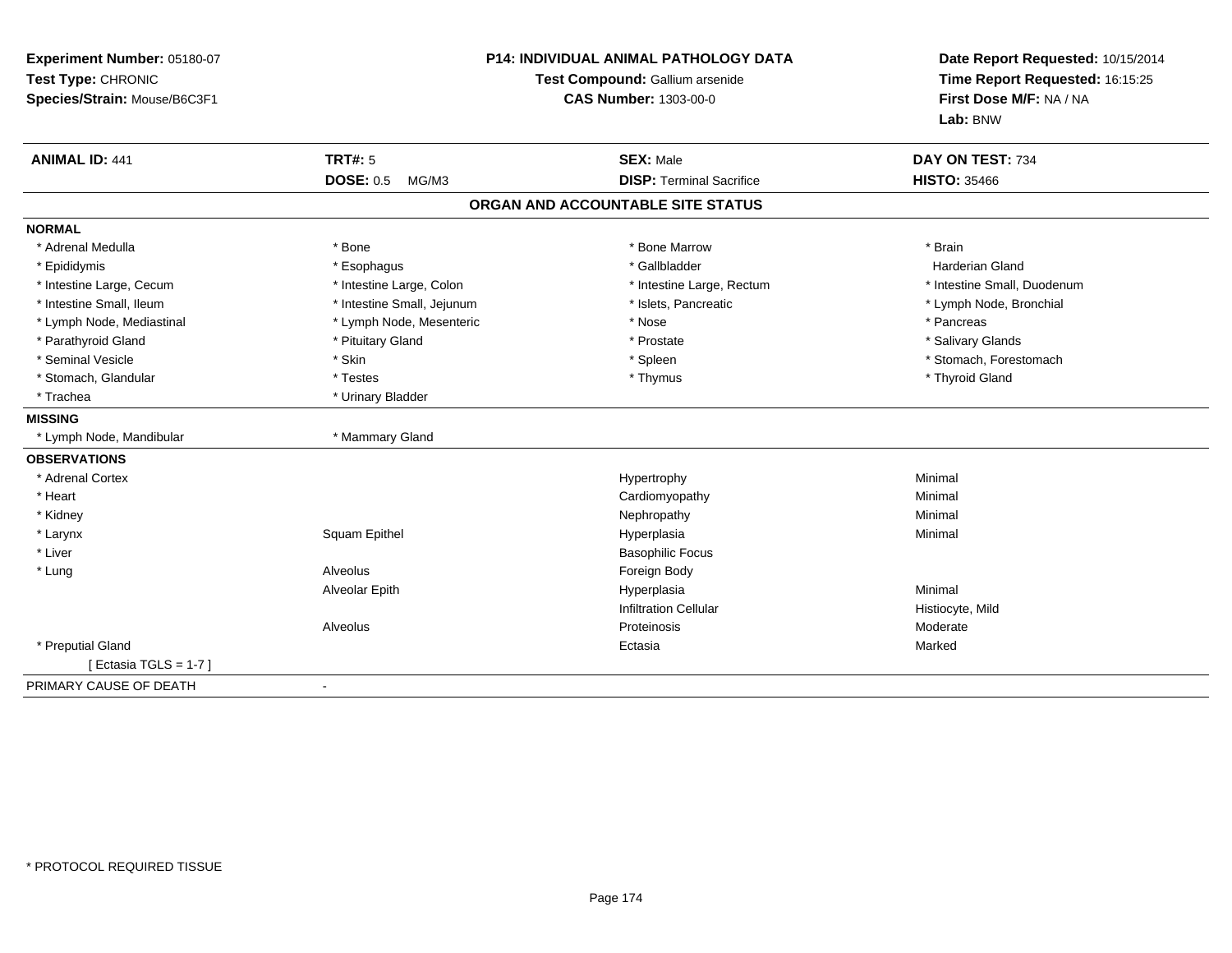| Experiment Number: 05180-07<br>Test Type: CHRONIC<br>Species/Strain: Mouse/B6C3F1 | P14: INDIVIDUAL ANIMAL PATHOLOGY DATA<br>Test Compound: Gallium arsenide<br>CAS Number: 1303-00-0 |                                   | Date Report Requested: 10/15/2014<br>Time Report Requested: 16:15:25<br>First Dose M/F: NA / NA<br>Lab: BNW |
|-----------------------------------------------------------------------------------|---------------------------------------------------------------------------------------------------|-----------------------------------|-------------------------------------------------------------------------------------------------------------|
| <b>ANIMAL ID: 442</b>                                                             | <b>TRT#: 5</b>                                                                                    | <b>SEX: Male</b>                  | DAY ON TEST: 733                                                                                            |
|                                                                                   | <b>DOSE: 0.5</b><br>MG/M3                                                                         | <b>DISP: Terminal Sacrifice</b>   | <b>HISTO: 35467</b>                                                                                         |
|                                                                                   |                                                                                                   | ORGAN AND ACCOUNTABLE SITE STATUS |                                                                                                             |
| <b>NORMAL</b>                                                                     |                                                                                                   |                                   |                                                                                                             |
| * Adrenal Medulla                                                                 | * Bone                                                                                            | * Bone Marrow                     | * Brain                                                                                                     |
| * Epididymis                                                                      | * Esophagus                                                                                       | * Gallbladder                     | * Heart                                                                                                     |
| * Intestine Large, Cecum                                                          | * Intestine Large, Colon                                                                          | * Intestine Large, Rectum         | * Intestine Small, Duodenum                                                                                 |
| * Intestine Small, Jejunum                                                        | * Islets, Pancreatic                                                                              | * Larynx                          | * Lymph Node, Mandibular                                                                                    |
| * Lymph Node, Mesenteric                                                          | * Pancreas                                                                                        | * Parathyroid Gland               | * Pituitary Gland                                                                                           |
| * Preputial Gland                                                                 | * Prostate                                                                                        | * Salivary Glands                 | * Seminal Vesicle                                                                                           |
| * Skin                                                                            | * Stomach, Forestomach                                                                            | * Stomach, Glandular              | * Testes                                                                                                    |
| * Thymus                                                                          | * Thyroid Gland                                                                                   | * Trachea                         | * Urinary Bladder                                                                                           |
| <b>MISSING</b>                                                                    |                                                                                                   |                                   |                                                                                                             |
| * Lymph Node, Bronchial                                                           | * Lymph Node, Mediastinal                                                                         | * Mammary Gland                   |                                                                                                             |
| <b>OBSERVATIONS</b>                                                               |                                                                                                   |                                   |                                                                                                             |
| * Adrenal Cortex                                                                  |                                                                                                   | Hypertrophy                       | Minimal                                                                                                     |
| Harderian Gland                                                                   |                                                                                                   | Hyperplasia                       | Marked                                                                                                      |
| * Intestine Small, Ileum                                                          | Peyers Patch                                                                                      | Hyperplasia                       | Marked                                                                                                      |
| [ Hyperplasia TGLS = 2-6 ]                                                        |                                                                                                   |                                   |                                                                                                             |
| * Kidney                                                                          |                                                                                                   | Nephropathy                       | Mild                                                                                                        |
| * Liver                                                                           |                                                                                                   | Hepatocellular Carcinoma          |                                                                                                             |
|                                                                                   |                                                                                                   | Necrosis                          | Mild                                                                                                        |
| [ Hepatocellular Carcinoma TGLS = 1-4+10 ]                                        |                                                                                                   |                                   |                                                                                                             |
| * Lung                                                                            | Alveolus                                                                                          | Foreign Body                      |                                                                                                             |
|                                                                                   | Alveolar Epith                                                                                    | Hyperplasia                       | Mild                                                                                                        |
|                                                                                   |                                                                                                   | Inflammation                      | Suppurative, Focal, Mild                                                                                    |
|                                                                                   | Alveolus                                                                                          | Proteinosis                       | Mild                                                                                                        |
| * Nose                                                                            | Olfactory Epi                                                                                     | Degeneration                      | Hyaline, Minimal                                                                                            |
| * Spleen                                                                          |                                                                                                   | Hematopoietic Cell Proliferation  | Mild                                                                                                        |
| PRIMARY CAUSE OF DEATH                                                            | $\blacksquare$                                                                                    |                                   |                                                                                                             |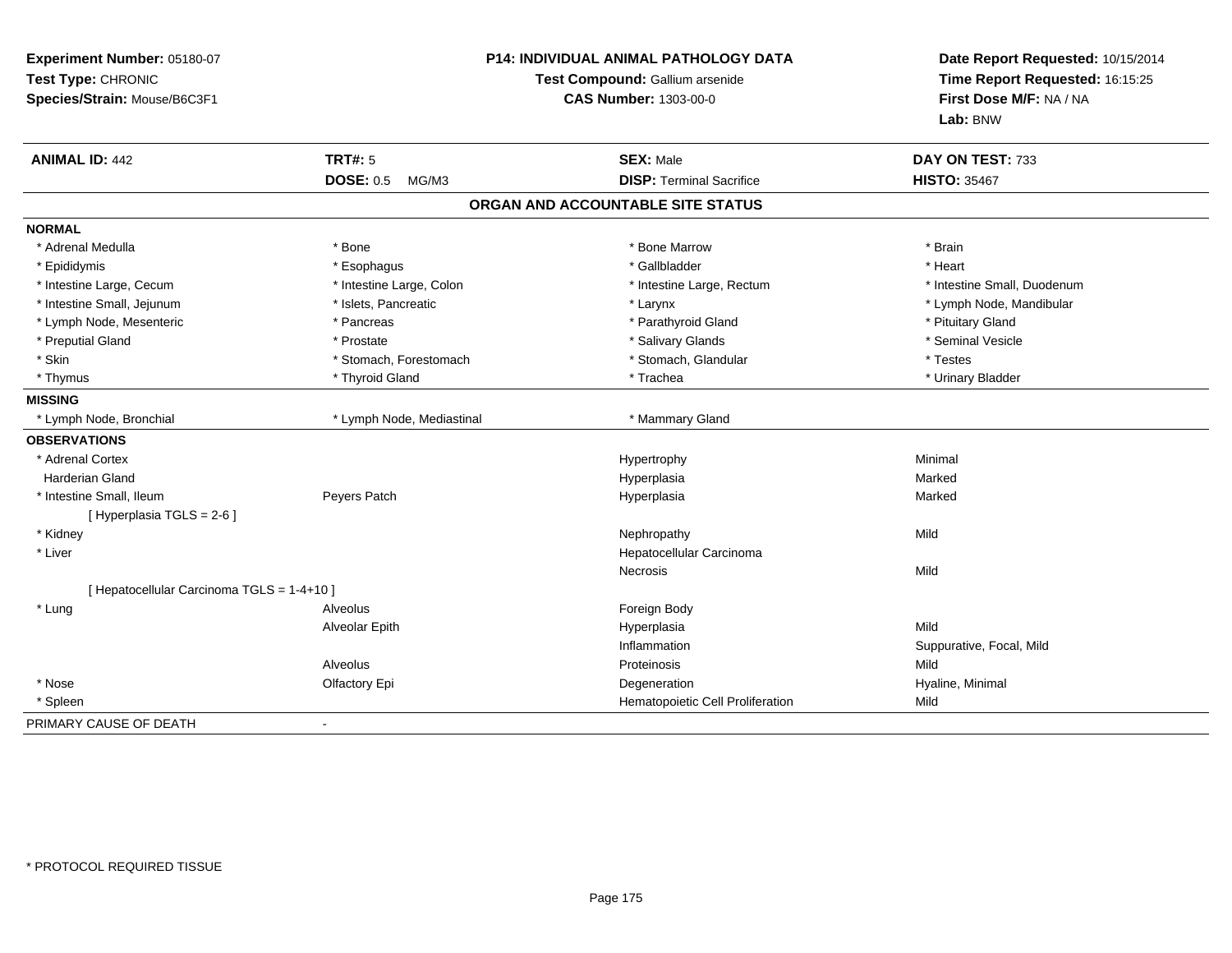| Experiment Number: 05180-07<br>Test Type: CHRONIC<br>Species/Strain: Mouse/B6C3F1 |                            | P14: INDIVIDUAL ANIMAL PATHOLOGY DATA<br>Test Compound: Gallium arsenide<br><b>CAS Number: 1303-00-0</b> | Date Report Requested: 10/15/2014<br>Time Report Requested: 16:15:25<br>First Dose M/F: NA / NA<br>Lab: BNW |
|-----------------------------------------------------------------------------------|----------------------------|----------------------------------------------------------------------------------------------------------|-------------------------------------------------------------------------------------------------------------|
| <b>ANIMAL ID: 443</b>                                                             | <b>TRT#: 5</b>             | <b>SEX: Male</b>                                                                                         | DAY ON TEST: 733                                                                                            |
|                                                                                   | <b>DOSE: 0.5</b><br>MG/M3  | <b>DISP: Terminal Sacrifice</b>                                                                          | <b>HISTO: 35468</b>                                                                                         |
|                                                                                   |                            | ORGAN AND ACCOUNTABLE SITE STATUS                                                                        |                                                                                                             |
| <b>NORMAL</b>                                                                     |                            |                                                                                                          |                                                                                                             |
| * Adrenal Medulla                                                                 | * Bone                     | * Bone Marrow                                                                                            | * Brain                                                                                                     |
| * Epididymis                                                                      | * Esophagus                | * Gallbladder                                                                                            | <b>Harderian Gland</b>                                                                                      |
| * Intestine Large, Cecum                                                          | * Intestine Large, Colon   | * Intestine Large, Rectum                                                                                | * Intestine Small, Duodenum                                                                                 |
| * Intestine Small, Ileum                                                          | * Intestine Small, Jejunum | * Islets, Pancreatic                                                                                     | * Liver                                                                                                     |
| * Lymph Node, Mandibular                                                          | * Lymph Node, Mediastinal  | * Lymph Node, Mesenteric                                                                                 | * Nose                                                                                                      |
| * Parathyroid Gland                                                               | * Pituitary Gland          | * Preputial Gland                                                                                        | * Prostate                                                                                                  |
| * Salivary Glands                                                                 | * Seminal Vesicle          | * Skin                                                                                                   | * Spleen                                                                                                    |
| * Stomach, Forestomach                                                            | * Stomach, Glandular       | * Testes                                                                                                 | * Thyroid Gland                                                                                             |
| * Trachea                                                                         | * Urinary Bladder          |                                                                                                          |                                                                                                             |
| <b>MISSING</b>                                                                    |                            |                                                                                                          |                                                                                                             |
| * Mammary Gland                                                                   | * Thymus                   |                                                                                                          |                                                                                                             |
| <b>OBSERVATIONS</b>                                                               |                            |                                                                                                          |                                                                                                             |
| * Adrenal Cortex                                                                  |                            | Hypertrophy                                                                                              | Minimal                                                                                                     |
| * Heart                                                                           |                            | Cardiomyopathy                                                                                           | Minimal                                                                                                     |
| * Kidney                                                                          |                            | Nephropathy                                                                                              | Minimal                                                                                                     |
| * Larynx                                                                          | Squam Epithel              | Hyperplasia                                                                                              | Minimal                                                                                                     |
| * Lung                                                                            | Alveolus                   | Foreign Body                                                                                             |                                                                                                             |
|                                                                                   | Alveolar Epith             | Hyperplasia                                                                                              | Mild                                                                                                        |
|                                                                                   |                            | <b>Infiltration Cellular</b>                                                                             | Histiocyte, Mild                                                                                            |
|                                                                                   |                            | Inflammation                                                                                             | Chronic, Focal, Mild                                                                                        |
|                                                                                   | Alveolus                   | Proteinosis                                                                                              | Mild                                                                                                        |
| * Lymph Node, Bronchial                                                           |                            | Hyperplasia                                                                                              | Moderate                                                                                                    |
| Mesentery                                                                         | Fat                        | Necrosis                                                                                                 | Mild                                                                                                        |
| [ Necrosis $TGLS = 1-10$ ]                                                        |                            |                                                                                                          |                                                                                                             |
| * Pancreas                                                                        |                            | Atrophy                                                                                                  | Minimal                                                                                                     |
| PRIMARY CAUSE OF DEATH                                                            |                            |                                                                                                          |                                                                                                             |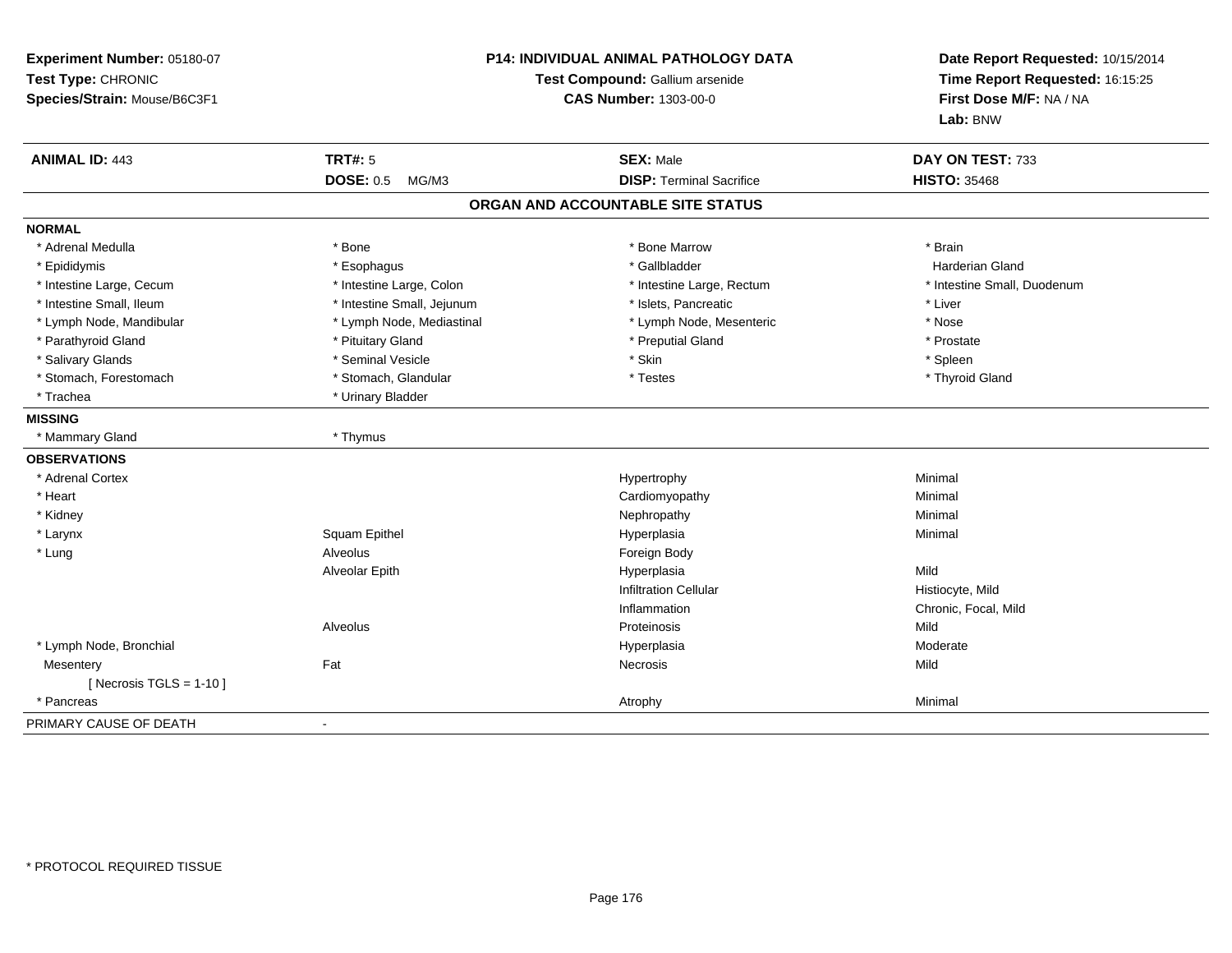| Experiment Number: 05180-07<br>Test Type: CHRONIC<br>Species/Strain: Mouse/B6C3F1 | <b>P14: INDIVIDUAL ANIMAL PATHOLOGY DATA</b><br>Test Compound: Gallium arsenide<br><b>CAS Number: 1303-00-0</b> |                                   | Date Report Requested: 10/15/2014<br>Time Report Requested: 16:15:25<br>First Dose M/F: NA / NA<br>Lab: BNW |  |
|-----------------------------------------------------------------------------------|-----------------------------------------------------------------------------------------------------------------|-----------------------------------|-------------------------------------------------------------------------------------------------------------|--|
| <b>ANIMAL ID: 444</b>                                                             | <b>TRT#: 5</b>                                                                                                  | <b>SEX: Male</b>                  | DAY ON TEST: 735                                                                                            |  |
|                                                                                   | <b>DOSE: 0.5</b><br>MG/M3                                                                                       | <b>DISP: Terminal Sacrifice</b>   | <b>HISTO: 35469</b>                                                                                         |  |
|                                                                                   |                                                                                                                 | ORGAN AND ACCOUNTABLE SITE STATUS |                                                                                                             |  |
| <b>NORMAL</b>                                                                     |                                                                                                                 |                                   |                                                                                                             |  |
| * Adrenal Medulla                                                                 | * Bone                                                                                                          | * Bone Marrow                     | * Brain                                                                                                     |  |
| * Epididymis                                                                      | * Esophagus                                                                                                     | * Gallbladder                     | <b>Harderian Gland</b>                                                                                      |  |
| * Intestine Large, Cecum                                                          | * Intestine Large, Colon                                                                                        | * Intestine Large, Rectum         | * Intestine Small, Duodenum                                                                                 |  |
| * Intestine Small, Ileum                                                          | * Intestine Small, Jejunum                                                                                      | * Islets, Pancreatic              | * Larynx                                                                                                    |  |
| * Lymph Node, Mediastinal                                                         | * Lymph Node, Mesenteric                                                                                        | * Nose                            | * Pancreas                                                                                                  |  |
| * Pituitary Gland                                                                 | * Preputial Gland                                                                                               | * Prostate                        | * Salivary Glands                                                                                           |  |
| * Seminal Vesicle                                                                 | * Skin                                                                                                          | * Spleen                          | * Stomach, Forestomach                                                                                      |  |
| * Stomach, Glandular                                                              | * Testes                                                                                                        | * Thymus                          | * Thyroid Gland                                                                                             |  |
| * Trachea                                                                         | * Urinary Bladder                                                                                               |                                   |                                                                                                             |  |
| <b>MISSING</b>                                                                    |                                                                                                                 |                                   |                                                                                                             |  |
| * Lymph Node, Mandibular                                                          | * Mammary Gland                                                                                                 | * Parathyroid Gland               |                                                                                                             |  |
| <b>OBSERVATIONS</b>                                                               |                                                                                                                 |                                   |                                                                                                             |  |
| * Adrenal Cortex                                                                  |                                                                                                                 | Hypertrophy                       | Minimal                                                                                                     |  |
| * Heart                                                                           |                                                                                                                 | Cardiomyopathy                    | Minimal                                                                                                     |  |
| * Kidney                                                                          | <b>Renal Tubule</b>                                                                                             | Hyperplasia                       | Minimal                                                                                                     |  |
|                                                                                   |                                                                                                                 | Nephropathy                       | Minimal                                                                                                     |  |
| * Liver                                                                           |                                                                                                                 | Hepatocellular Carcinoma          |                                                                                                             |  |
| [ Hepatocellular Carcinoma TGLS = 1-4 ]                                           |                                                                                                                 |                                   |                                                                                                             |  |
| * Lung                                                                            | Alveolus                                                                                                        | Foreign Body                      |                                                                                                             |  |
|                                                                                   | Alveolar Epith                                                                                                  | Hyperplasia                       | Minimal                                                                                                     |  |
|                                                                                   |                                                                                                                 | <b>Infiltration Cellular</b>      | Histiocyte, Mild                                                                                            |  |
|                                                                                   | Alveolus                                                                                                        | Proteinosis                       | Moderate                                                                                                    |  |
| Note: Hemangiosarcoma is on slide 2 with thymus section                           |                                                                                                                 |                                   |                                                                                                             |  |
| * Lymph Node, Bronchial                                                           |                                                                                                                 | Hyperplasia                       | Minimal                                                                                                     |  |
| PRIMARY CAUSE OF DEATH                                                            | $\blacksquare$                                                                                                  |                                   |                                                                                                             |  |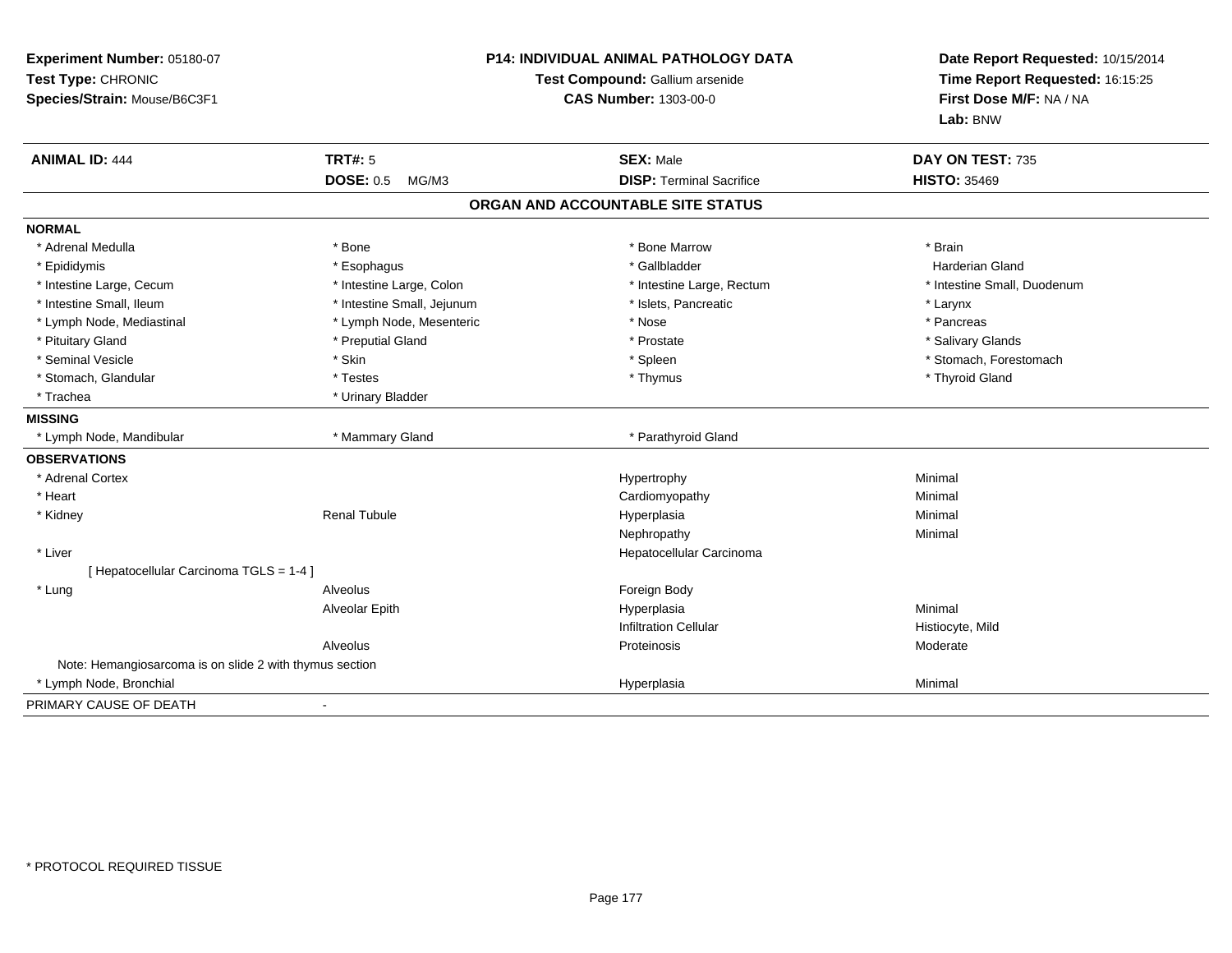| Experiment Number: 05180-07<br>Test Type: CHRONIC<br>Species/Strain: Mouse/B6C3F1 | P14: INDIVIDUAL ANIMAL PATHOLOGY DATA<br>Test Compound: Gallium arsenide<br>CAS Number: 1303-00-0 |                                                     | Date Report Requested: 10/15/2014<br>Time Report Requested: 16:15:25<br>First Dose M/F: NA / NA<br>Lab: BNW |  |
|-----------------------------------------------------------------------------------|---------------------------------------------------------------------------------------------------|-----------------------------------------------------|-------------------------------------------------------------------------------------------------------------|--|
| <b>ANIMAL ID: 445</b>                                                             | <b>TRT#: 5</b><br><b>DOSE: 0.5</b><br>MG/M3                                                       | <b>SEX: Male</b><br><b>DISP: Terminal Sacrifice</b> | DAY ON TEST: 734<br><b>HISTO: 35470</b>                                                                     |  |
|                                                                                   |                                                                                                   |                                                     |                                                                                                             |  |
|                                                                                   |                                                                                                   | ORGAN AND ACCOUNTABLE SITE STATUS                   |                                                                                                             |  |
| <b>NORMAL</b>                                                                     |                                                                                                   |                                                     |                                                                                                             |  |
| * Adrenal Medulla                                                                 | * Bone                                                                                            | * Bone Marrow                                       | * Brain                                                                                                     |  |
| * Epididymis                                                                      | * Esophagus                                                                                       | * Gallbladder                                       | <b>Harderian Gland</b>                                                                                      |  |
| * Intestine Large, Cecum                                                          | * Intestine Large, Colon                                                                          | * Intestine Large, Rectum                           | * Intestine Small, Duodenum                                                                                 |  |
| * Intestine Small, Ileum                                                          | * Intestine Small, Jejunum                                                                        | * Islets, Pancreatic                                | * Larynx                                                                                                    |  |
| * Lymph Node, Bronchial                                                           | * Lymph Node, Mandibular                                                                          | * Lymph Node, Mediastinal                           | * Lymph Node, Mesenteric                                                                                    |  |
| * Nose                                                                            | * Pancreas                                                                                        | * Preputial Gland                                   | * Prostate                                                                                                  |  |
| * Salivary Glands                                                                 | * Seminal Vesicle                                                                                 | * Skin                                              | * Stomach, Forestomach                                                                                      |  |
| * Stomach, Glandular                                                              | * Testes                                                                                          | * Thymus                                            | * Trachea                                                                                                   |  |
| * Urinary Bladder                                                                 |                                                                                                   |                                                     |                                                                                                             |  |
| <b>MISSING</b>                                                                    |                                                                                                   |                                                     |                                                                                                             |  |
| * Mammary Gland                                                                   | * Parathyroid Gland                                                                               |                                                     |                                                                                                             |  |
| <b>INSUFFICIENT TISSUE</b>                                                        |                                                                                                   |                                                     |                                                                                                             |  |
| * Pituitary Gland                                                                 |                                                                                                   |                                                     |                                                                                                             |  |
| <b>OBSERVATIONS</b>                                                               |                                                                                                   |                                                     |                                                                                                             |  |
| * Adrenal Cortex                                                                  |                                                                                                   | Hypertrophy                                         | Minimal                                                                                                     |  |
| * Heart                                                                           |                                                                                                   | Cardiomyopathy                                      | Minimal                                                                                                     |  |
| * Kidney                                                                          |                                                                                                   | Nephropathy                                         | Minimal                                                                                                     |  |
| * Liver                                                                           |                                                                                                   | Hepatocellular Adenoma                              |                                                                                                             |  |
| [ Hepatocellular Adenoma TGLS = 1-10 ]                                            |                                                                                                   |                                                     |                                                                                                             |  |
| * Lung                                                                            | Alveolus                                                                                          | Foreign Body                                        |                                                                                                             |  |
|                                                                                   | Alveolar Epith                                                                                    | Hyperplasia                                         | Mild                                                                                                        |  |
|                                                                                   |                                                                                                   | <b>Infiltration Cellular</b>                        | Histiocyte, Mild                                                                                            |  |
|                                                                                   | Alveolus                                                                                          | Proteinosis                                         | Moderate                                                                                                    |  |
| * Spleen                                                                          |                                                                                                   | Hyperplasia                                         | Lymphoid, Mild                                                                                              |  |
| * Thyroid Gland                                                                   | <b>Follicular Cel</b>                                                                             | Hyperplasia                                         | Mild                                                                                                        |  |
| PRIMARY CAUSE OF DEATH                                                            | $\sim$                                                                                            |                                                     |                                                                                                             |  |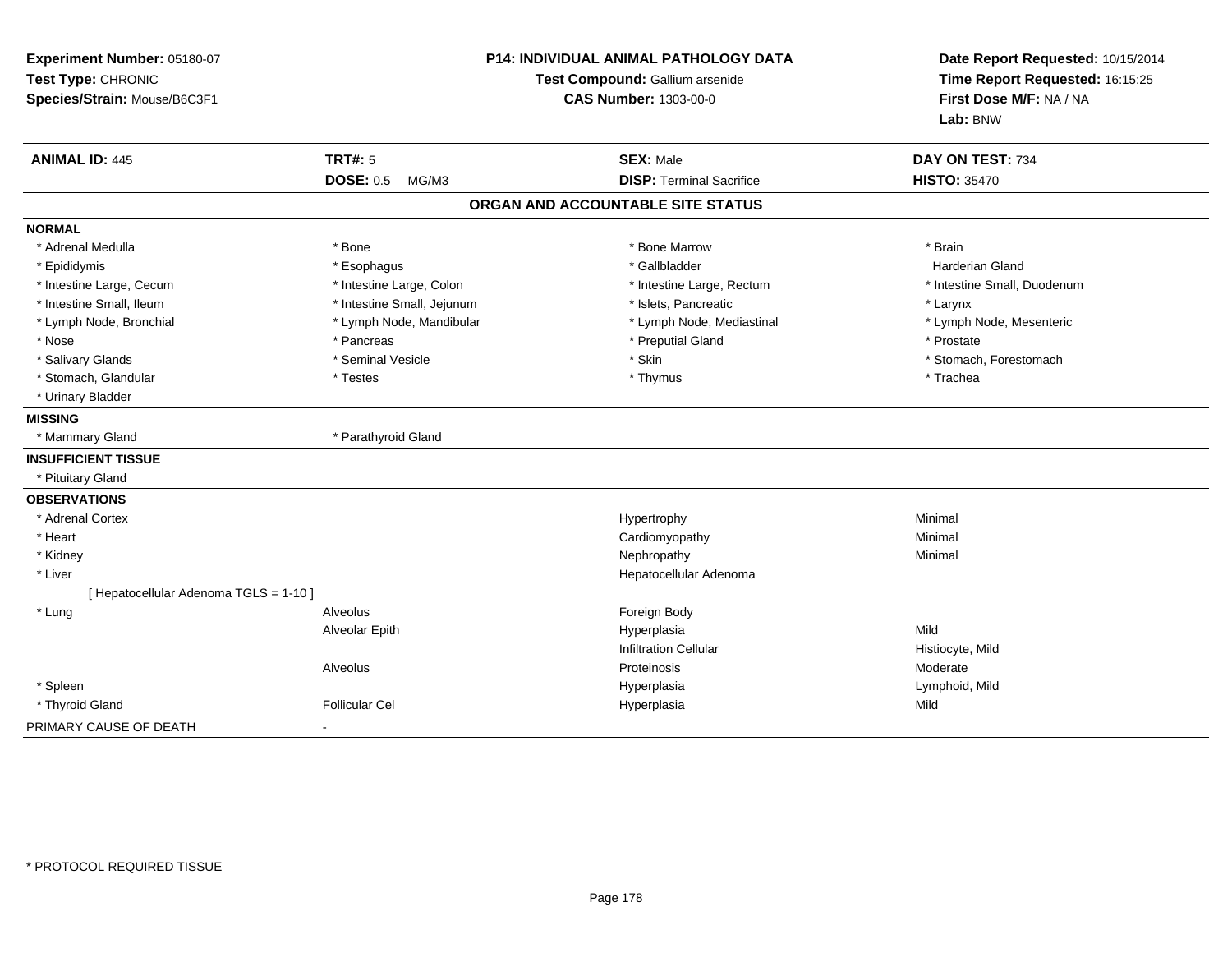| Experiment Number: 05180-07<br>Test Type: CHRONIC<br>Species/Strain: Mouse/B6C3F1 |                           | <b>P14: INDIVIDUAL ANIMAL PATHOLOGY DATA</b><br>Test Compound: Gallium arsenide<br><b>CAS Number: 1303-00-0</b> | Date Report Requested: 10/15/2014<br>Time Report Requested: 16:15:25<br>First Dose M/F: NA / NA<br>Lab: BNW |  |
|-----------------------------------------------------------------------------------|---------------------------|-----------------------------------------------------------------------------------------------------------------|-------------------------------------------------------------------------------------------------------------|--|
| <b>ANIMAL ID: 446</b>                                                             | <b>TRT#: 5</b>            | <b>SEX: Male</b>                                                                                                | DAY ON TEST: 734                                                                                            |  |
|                                                                                   | <b>DOSE: 0.5</b><br>MG/M3 | <b>DISP: Terminal Sacrifice</b>                                                                                 | <b>HISTO: 35471</b>                                                                                         |  |
|                                                                                   |                           | ORGAN AND ACCOUNTABLE SITE STATUS                                                                               |                                                                                                             |  |
| <b>NORMAL</b>                                                                     |                           |                                                                                                                 |                                                                                                             |  |
| * Adrenal Cortex                                                                  | * Adrenal Medulla         | * Brain                                                                                                         | * Epididymis                                                                                                |  |
| * Esophagus                                                                       | * Gallbladder             | <b>Harderian Gland</b>                                                                                          | * Intestine Large, Cecum                                                                                    |  |
| * Intestine Large, Colon                                                          | * Intestine Large, Rectum | * Intestine Small, Duodenum                                                                                     | * Intestine Small, Ileum                                                                                    |  |
| * Intestine Small, Jejunum                                                        | * Islets, Pancreatic      | * Lymph Node, Bronchial                                                                                         | * Lymph Node, Mesenteric                                                                                    |  |
| * Nose                                                                            | * Pancreas                | * Parathyroid Gland                                                                                             | * Pituitary Gland                                                                                           |  |
| * Preputial Gland                                                                 | * Prostate                | * Salivary Glands                                                                                               | * Seminal Vesicle                                                                                           |  |
| * Stomach, Forestomach                                                            | * Stomach, Glandular      | * Trachea                                                                                                       | * Urinary Bladder                                                                                           |  |
| <b>MISSING</b>                                                                    |                           |                                                                                                                 |                                                                                                             |  |
| * Lymph Node, Mandibular                                                          | * Mammary Gland           | * Thymus                                                                                                        |                                                                                                             |  |
| <b>OBSERVATIONS</b>                                                               |                           |                                                                                                                 |                                                                                                             |  |
| * Bone                                                                            |                           | Fibrous Osteodystrophy                                                                                          | Minimal                                                                                                     |  |
| * Bone Marrow                                                                     |                           | Hyperplasia                                                                                                     | Mild                                                                                                        |  |
| * Heart                                                                           |                           | Cardiomyopathy                                                                                                  | Minimal                                                                                                     |  |
| * Kidney                                                                          | Capsule                   | Inflammation                                                                                                    | Minimal                                                                                                     |  |
|                                                                                   |                           | Nephropathy                                                                                                     | Minimal                                                                                                     |  |
| [Inflammation TGLS = 2-5]                                                         |                           |                                                                                                                 |                                                                                                             |  |
| * Larynx                                                                          | Squam Epithel             | Hyperplasia                                                                                                     | Minimal                                                                                                     |  |
| * Liver                                                                           |                           | <b>Eosinophilic Focus</b>                                                                                       |                                                                                                             |  |
| * Lung                                                                            | Alveolus                  | Foreign Body                                                                                                    |                                                                                                             |  |
|                                                                                   | Alveolar Epith            | Hyperplasia                                                                                                     | Minimal                                                                                                     |  |
|                                                                                   |                           | <b>Infiltration Cellular</b>                                                                                    | Histiocyte, Mild                                                                                            |  |
|                                                                                   | Alveolus                  | Proteinosis                                                                                                     | Moderate                                                                                                    |  |
| * Lymph Node, Mediastinal                                                         |                           | Hyperplasia                                                                                                     | Mild                                                                                                        |  |
| * Skin                                                                            | Prepuce                   | Inflammation                                                                                                    | Chronic Active, Marked                                                                                      |  |
| [Inflammation TGLS = $1-7+10$ ]                                                   |                           |                                                                                                                 |                                                                                                             |  |
| * Spleen                                                                          |                           | Hematopoietic Cell Proliferation                                                                                | Mild                                                                                                        |  |
| * Testes                                                                          |                           | Atrophy                                                                                                         | Minimal                                                                                                     |  |
| * Thyroid Gland                                                                   | <b>Follicular Cel</b>     | Hyperplasia                                                                                                     | Marked                                                                                                      |  |
| PRIMARY CAUSE OF DEATH                                                            |                           |                                                                                                                 |                                                                                                             |  |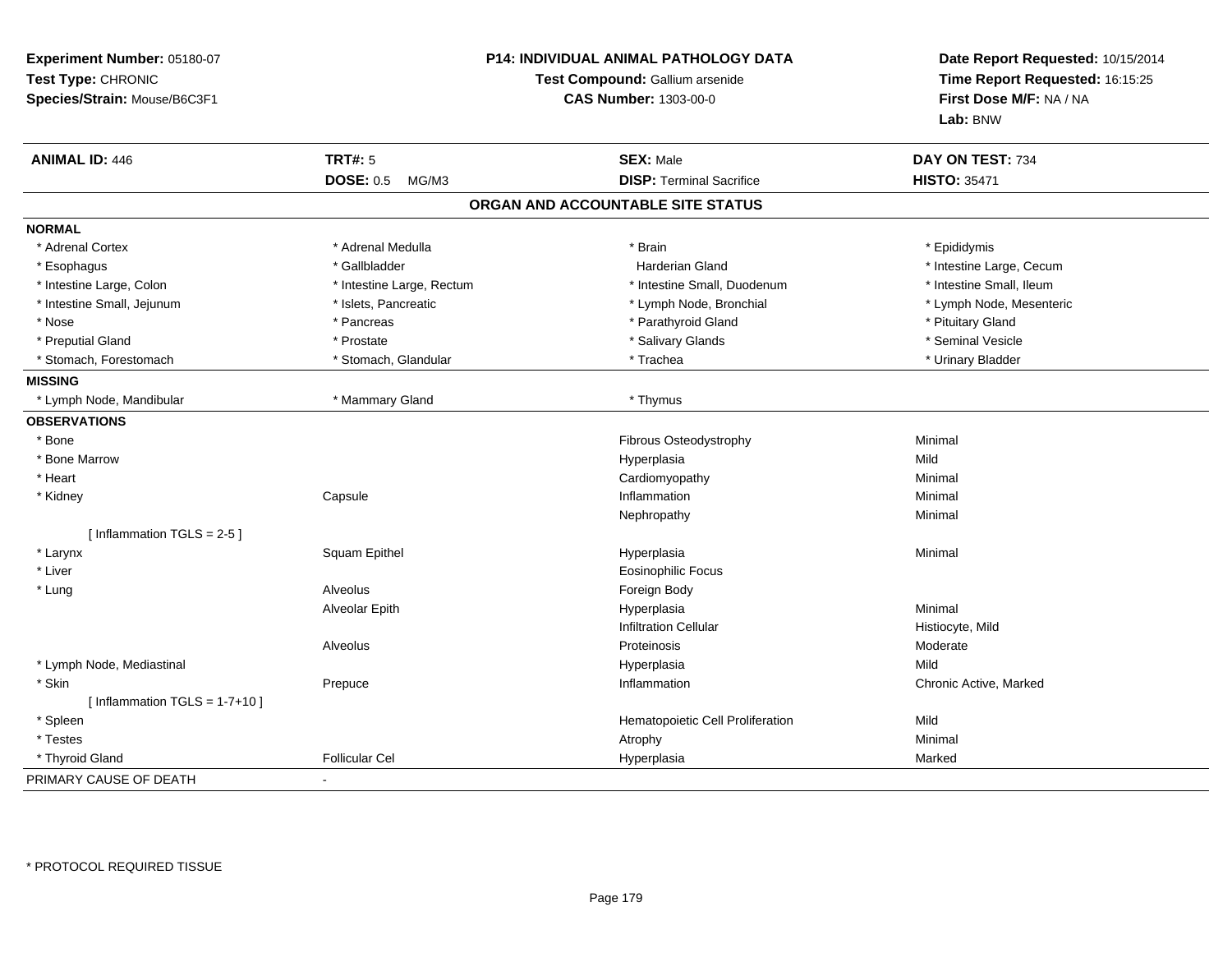| Experiment Number: 05180-07<br>Test Type: CHRONIC<br>Species/Strain: Mouse/B6C3F1 | <b>P14: INDIVIDUAL ANIMAL PATHOLOGY DATA</b><br>Test Compound: Gallium arsenide<br><b>CAS Number: 1303-00-0</b> |                                   | Date Report Requested: 10/15/2014<br>Time Report Requested: 16:15:25<br>First Dose M/F: NA / NA<br>Lab: BNW |
|-----------------------------------------------------------------------------------|-----------------------------------------------------------------------------------------------------------------|-----------------------------------|-------------------------------------------------------------------------------------------------------------|
| <b>ANIMAL ID: 447</b>                                                             | <b>TRT#: 5</b>                                                                                                  | <b>SEX: Male</b>                  | DAY ON TEST: 733                                                                                            |
|                                                                                   | <b>DOSE: 0.5</b><br>MG/M3                                                                                       | <b>DISP: Terminal Sacrifice</b>   | <b>HISTO: 35472</b>                                                                                         |
|                                                                                   |                                                                                                                 | ORGAN AND ACCOUNTABLE SITE STATUS |                                                                                                             |
| <b>NORMAL</b>                                                                     |                                                                                                                 |                                   |                                                                                                             |
| * Adrenal Medulla                                                                 | * Bone                                                                                                          | * Bone Marrow                     | * Brain                                                                                                     |
| * Epididymis                                                                      | * Esophagus                                                                                                     | * Gallbladder                     | Harderian Gland                                                                                             |
| * Intestine Large, Cecum                                                          | * Intestine Large, Colon                                                                                        | * Intestine Large, Rectum         | * Intestine Small, Duodenum                                                                                 |
| * Intestine Small, Ileum                                                          | * Intestine Small, Jejunum                                                                                      | * Islets, Pancreatic              | * Larynx                                                                                                    |
| * Liver                                                                           | * Lymph Node, Bronchial                                                                                         | * Lymph Node, Mandibular          | * Lymph Node, Mediastinal                                                                                   |
| * Lymph Node, Mesenteric                                                          | * Pancreas                                                                                                      | * Parathyroid Gland               | * Pituitary Gland                                                                                           |
| * Preputial Gland                                                                 | * Prostate                                                                                                      | * Salivary Glands                 | * Seminal Vesicle                                                                                           |
| * Skin                                                                            | * Spleen                                                                                                        | * Stomach, Forestomach            | * Stomach, Glandular                                                                                        |
| * Testes                                                                          | * Thymus                                                                                                        | * Thyroid Gland                   | * Trachea                                                                                                   |
| * Urinary Bladder                                                                 |                                                                                                                 |                                   |                                                                                                             |
| <b>MISSING</b>                                                                    |                                                                                                                 |                                   |                                                                                                             |
| * Mammary Gland                                                                   |                                                                                                                 |                                   |                                                                                                             |
| <b>OBSERVATIONS</b>                                                               |                                                                                                                 |                                   |                                                                                                             |
| * Adrenal Cortex                                                                  |                                                                                                                 | Hypertrophy                       | Minimal                                                                                                     |
| * Heart                                                                           |                                                                                                                 | Cardiomyopathy                    | Minimal                                                                                                     |
| * Kidney                                                                          |                                                                                                                 | Nephropathy                       | Minimal                                                                                                     |
| * Lung                                                                            |                                                                                                                 | Alveolar/Bronchiolar Adenoma      |                                                                                                             |
|                                                                                   | Alveolus                                                                                                        | Foreign Body                      |                                                                                                             |
|                                                                                   | Alveolar Epith                                                                                                  | Hyperplasia                       | Minimal                                                                                                     |
|                                                                                   |                                                                                                                 | <b>Infiltration Cellular</b>      | Histiocyte, Mild                                                                                            |
|                                                                                   |                                                                                                                 | Inflammation                      | Suppurative, Focal, Mild                                                                                    |
|                                                                                   | Alveolus                                                                                                        | Proteinosis                       | Moderate                                                                                                    |
| * Nose                                                                            | Olfactory Epi                                                                                                   | Atrophy                           | Minimal                                                                                                     |
|                                                                                   | <b>Respirat Epith</b>                                                                                           | Degeneration                      | Hyaline, Minimal                                                                                            |
| PRIMARY CAUSE OF DEATH                                                            |                                                                                                                 |                                   |                                                                                                             |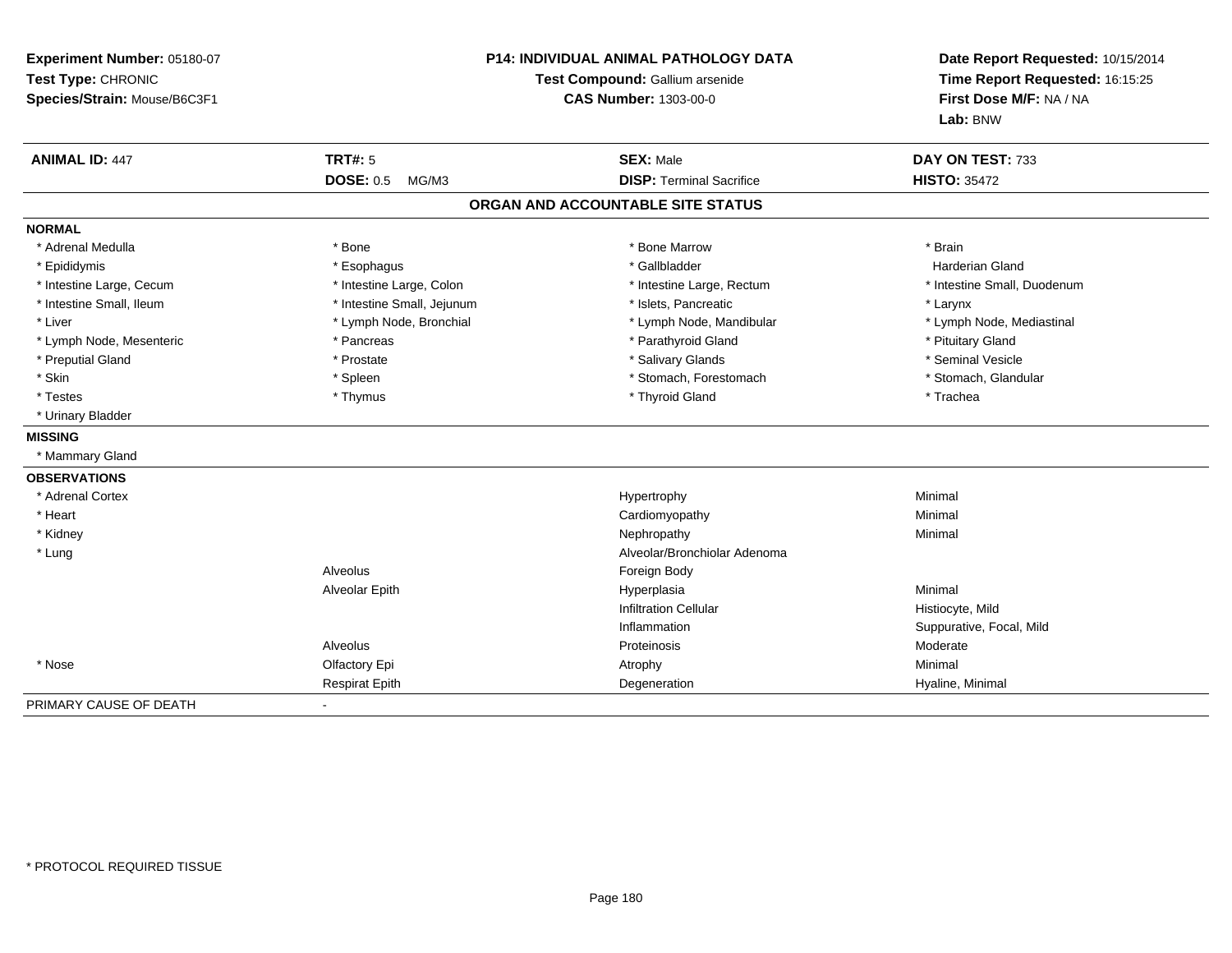| Experiment Number: 05180-07<br>Test Type: CHRONIC<br>Species/Strain: Mouse/B6C3F1 | P14: INDIVIDUAL ANIMAL PATHOLOGY DATA<br>Test Compound: Gallium arsenide<br><b>CAS Number: 1303-00-0</b> |                                   | Date Report Requested: 10/15/2014<br>Time Report Requested: 16:15:25<br>First Dose M/F: NA / NA<br>Lab: BNW |  |
|-----------------------------------------------------------------------------------|----------------------------------------------------------------------------------------------------------|-----------------------------------|-------------------------------------------------------------------------------------------------------------|--|
| <b>ANIMAL ID: 448</b>                                                             | <b>TRT#: 5</b>                                                                                           | <b>SEX: Male</b>                  | DAY ON TEST: 502                                                                                            |  |
|                                                                                   | <b>DOSE: 0.5</b><br>MG/M3                                                                                | <b>DISP:</b> Moribund Sacrifice   | <b>HISTO: 35473</b>                                                                                         |  |
|                                                                                   |                                                                                                          | ORGAN AND ACCOUNTABLE SITE STATUS |                                                                                                             |  |
| <b>NORMAL</b>                                                                     |                                                                                                          |                                   |                                                                                                             |  |
| * Adrenal Cortex                                                                  | * Adrenal Medulla                                                                                        | * Bone                            | * Brain                                                                                                     |  |
| * Epididymis                                                                      | * Esophagus                                                                                              | * Gallbladder                     | <b>Harderian Gland</b>                                                                                      |  |
| * Intestine Large, Cecum                                                          | * Intestine Large, Colon                                                                                 | * Intestine Large, Rectum         | * Intestine Small, Duodenum                                                                                 |  |
| * Intestine Small, Ileum                                                          | * Intestine Small, Jejunum                                                                               | * Islets, Pancreatic              | * Larynx                                                                                                    |  |
| * Lymph Node, Bronchial                                                           | * Lymph Node, Mandibular                                                                                 | * Lymph Node, Mediastinal         | * Lymph Node, Mesenteric                                                                                    |  |
| * Nose                                                                            | * Pancreas                                                                                               | * Pituitary Gland                 | * Preputial Gland                                                                                           |  |
| * Prostate                                                                        | * Salivary Glands                                                                                        | * Seminal Vesicle                 | * Skin                                                                                                      |  |
| * Stomach, Forestomach                                                            | * Stomach, Glandular                                                                                     | * Testes                          | * Thyroid Gland                                                                                             |  |
| * Trachea                                                                         | * Urinary Bladder                                                                                        |                                   |                                                                                                             |  |
| <b>MISSING</b>                                                                    |                                                                                                          |                                   |                                                                                                             |  |
| * Mammary Gland                                                                   | * Parathyroid Gland                                                                                      | * Thymus                          |                                                                                                             |  |
| <b>OBSERVATIONS</b>                                                               |                                                                                                          |                                   |                                                                                                             |  |
| * Bone Marrow                                                                     |                                                                                                          | Hemangiosarcoma                   |                                                                                                             |  |
| Ear                                                                               |                                                                                                          | Hemangiosarcoma                   |                                                                                                             |  |
| [Hemangiosarcoma TGLS = 1-10]                                                     |                                                                                                          |                                   |                                                                                                             |  |
| * Heart                                                                           |                                                                                                          | Cardiomyopathy                    | Minimal                                                                                                     |  |
| * Kidney                                                                          |                                                                                                          | Nephropathy                       | Minimal                                                                                                     |  |
| * Liver                                                                           |                                                                                                          | Hepatocellular Adenoma            |                                                                                                             |  |
|                                                                                   |                                                                                                          | Inflammation                      | Moderate                                                                                                    |  |
|                                                                                   |                                                                                                          | <b>Necrosis</b>                   | Moderate                                                                                                    |  |
| [ Hepatocellular Adenoma TGLS = 3-4 ]                                             |                                                                                                          |                                   |                                                                                                             |  |
| * Lung                                                                            | Alveolus                                                                                                 | Foreign Body                      |                                                                                                             |  |
|                                                                                   | Alveolar Epith                                                                                           | Hyperplasia                       | Minimal                                                                                                     |  |
|                                                                                   |                                                                                                          | <b>Infiltration Cellular</b>      | Histiocyte, Minimal                                                                                         |  |
|                                                                                   |                                                                                                          | Inflammation                      | Chronic, Focal, Minimal                                                                                     |  |
|                                                                                   | Alveolus                                                                                                 | Proteinosis                       | Mild                                                                                                        |  |
| * Spleen                                                                          |                                                                                                          | Hemangiosarcoma                   |                                                                                                             |  |
| [Hemangiosarcoma TGLS = 2-4]                                                      |                                                                                                          |                                   |                                                                                                             |  |
| PRIMARY CAUSE OF DEATH                                                            | - Ear Hemangiosarcoma                                                                                    |                                   |                                                                                                             |  |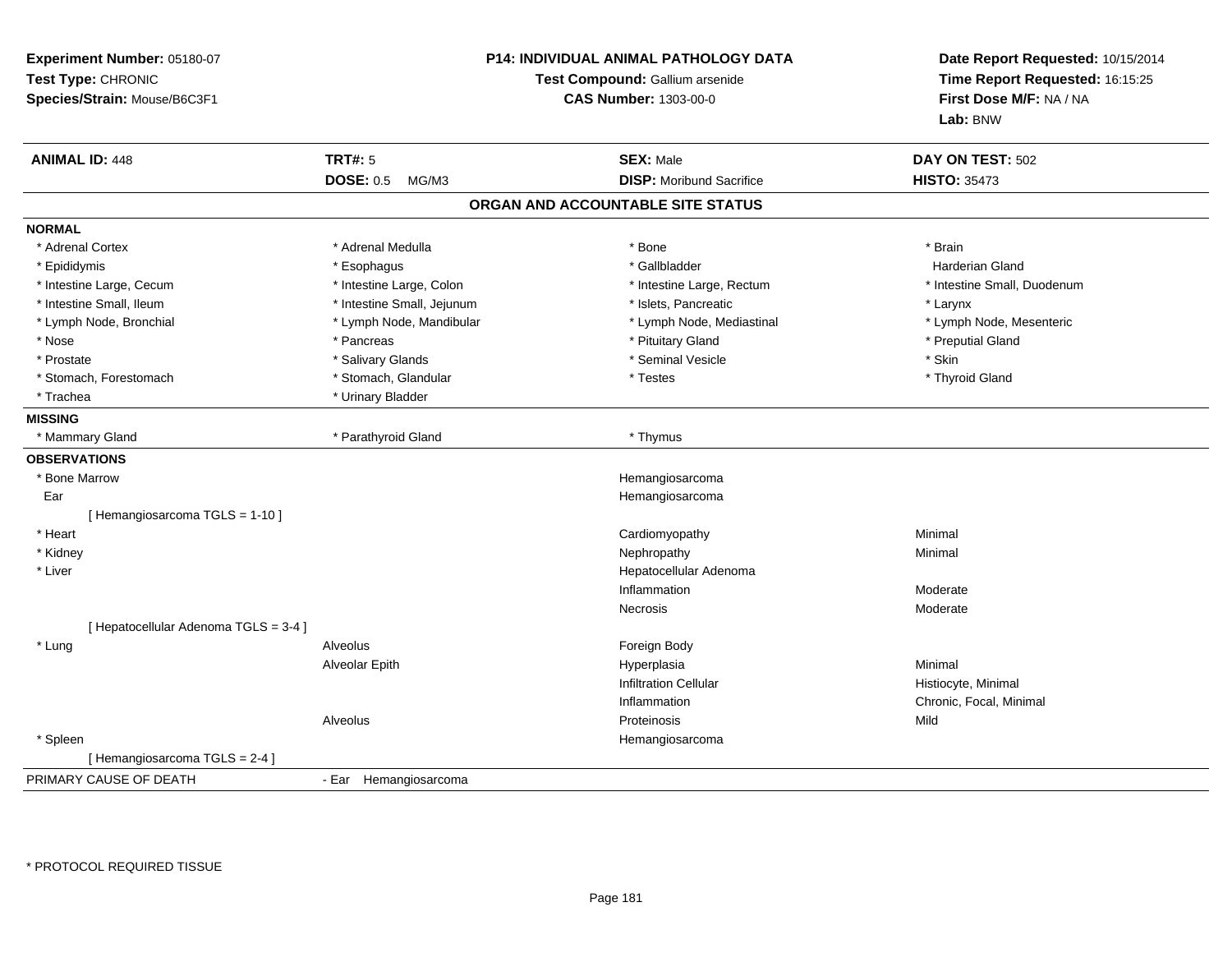| Experiment Number: 05180-07<br>Test Type: CHRONIC<br>Species/Strain: Mouse/B6C3F1 | <b>P14: INDIVIDUAL ANIMAL PATHOLOGY DATA</b><br>Test Compound: Gallium arsenide<br><b>CAS Number: 1303-00-0</b> |                                                | Date Report Requested: 10/15/2014<br>Time Report Requested: 16:15:25<br>First Dose M/F: NA / NA<br>Lab: BNW |  |
|-----------------------------------------------------------------------------------|-----------------------------------------------------------------------------------------------------------------|------------------------------------------------|-------------------------------------------------------------------------------------------------------------|--|
| <b>ANIMAL ID: 449</b>                                                             | <b>TRT#: 5</b><br><b>DOSE: 0.5</b><br>MG/M3                                                                     | <b>SEX: Male</b><br><b>DISP: Natural Death</b> | DAY ON TEST: 586<br><b>HISTO: 35474</b>                                                                     |  |
|                                                                                   |                                                                                                                 | ORGAN AND ACCOUNTABLE SITE STATUS              |                                                                                                             |  |
| <b>NORMAL</b>                                                                     |                                                                                                                 |                                                |                                                                                                             |  |
| * Adrenal Cortex                                                                  | * Adrenal Medulla                                                                                               | * Bone                                         | * Bone Marrow                                                                                               |  |
| * Brain                                                                           | * Epididymis                                                                                                    | * Esophagus                                    | <b>Harderian Gland</b>                                                                                      |  |
| * Intestine Large, Colon                                                          | * Intestine Large, Rectum                                                                                       | * Intestine Small, Duodenum                    | * Intestine Small. Ileum                                                                                    |  |
| * Intestine Small, Jejunum                                                        | * Islets, Pancreatic                                                                                            | * Larynx                                       | * Lymph Node, Mediastinal                                                                                   |  |
| * Lymph Node, Mesenteric                                                          | * Nose                                                                                                          | * Pancreas                                     | * Parathyroid Gland                                                                                         |  |
| * Pituitary Gland                                                                 | * Preputial Gland                                                                                               | * Prostate                                     | * Salivary Glands                                                                                           |  |
| * Seminal Vesicle                                                                 | * Skin                                                                                                          | * Stomach, Forestomach                         | * Stomach, Glandular                                                                                        |  |
| * Testes                                                                          | * Thyroid Gland                                                                                                 | * Trachea                                      | * Urinary Bladder                                                                                           |  |
| <b>MISSING</b>                                                                    |                                                                                                                 |                                                |                                                                                                             |  |
| * Lymph Node, Bronchial                                                           | * Lymph Node, Mandibular                                                                                        | * Mammary Gland                                | * Thymus                                                                                                    |  |
| <b>AUTO PRECLUDES DIAG.</b>                                                       |                                                                                                                 |                                                |                                                                                                             |  |
| * Gallbladder                                                                     | * Intestine Large, Cecum                                                                                        |                                                |                                                                                                             |  |
| <b>OBSERVATIONS</b>                                                               |                                                                                                                 |                                                |                                                                                                             |  |
| * Heart                                                                           |                                                                                                                 | Cardiomyopathy                                 | Minimal                                                                                                     |  |
| * Kidney                                                                          |                                                                                                                 | Nephropathy                                    | Minimal                                                                                                     |  |
| * Liver                                                                           |                                                                                                                 | <b>Eosinophilic Focus</b>                      |                                                                                                             |  |
|                                                                                   |                                                                                                                 | Hepatocellular Carcinoma                       |                                                                                                             |  |
| [ Hepatocellular Carcinoma TGLS = 1-10 ]                                          |                                                                                                                 |                                                |                                                                                                             |  |
| * Lung                                                                            | Alveolus                                                                                                        | Foreign Body                                   |                                                                                                             |  |
|                                                                                   |                                                                                                                 | Hepatocellular Carcinoma                       | Metastatic (Liver)                                                                                          |  |
|                                                                                   | Alveolus                                                                                                        | Proteinosis                                    | Mild                                                                                                        |  |
| [ Hepatocellular Carcinoma TGLS = 2-3 ]                                           |                                                                                                                 |                                                |                                                                                                             |  |
| * Spleen                                                                          |                                                                                                                 | Hematopoietic Cell Proliferation               | Mild                                                                                                        |  |
| PRIMARY CAUSE OF DEATH                                                            | - Liver Hepatocellular Carcinoma                                                                                |                                                |                                                                                                             |  |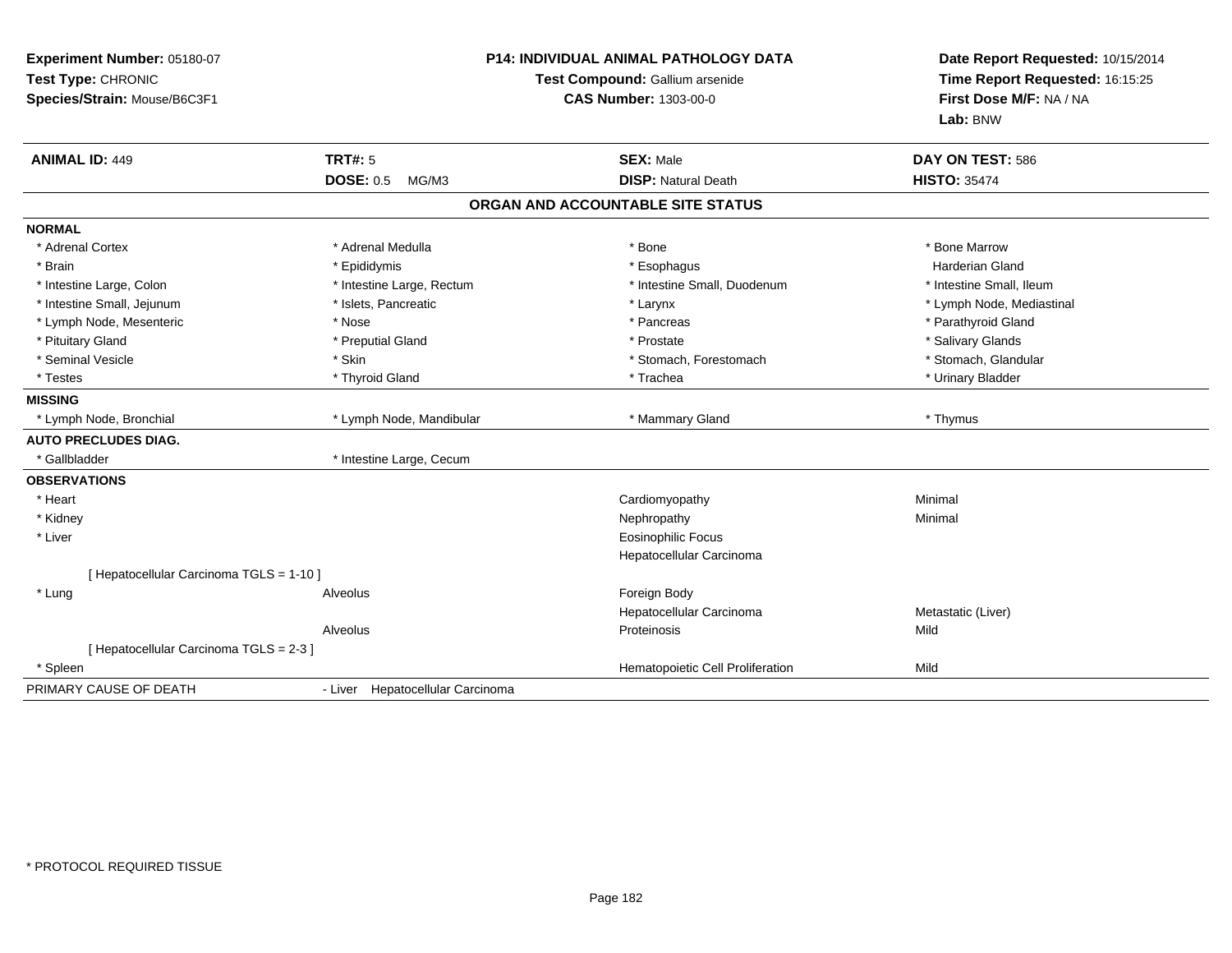| Experiment Number: 05180-07<br>Test Type: CHRONIC<br>Species/Strain: Mouse/B6C3F1 | <b>P14: INDIVIDUAL ANIMAL PATHOLOGY DATA</b><br>Test Compound: Gallium arsenide<br><b>CAS Number: 1303-00-0</b> |                                   | Date Report Requested: 10/15/2014<br>Time Report Requested: 16:15:25<br>First Dose M/F: NA / NA<br>Lab: BNW |  |
|-----------------------------------------------------------------------------------|-----------------------------------------------------------------------------------------------------------------|-----------------------------------|-------------------------------------------------------------------------------------------------------------|--|
| <b>ANIMAL ID: 450</b>                                                             | <b>TRT#: 5</b>                                                                                                  | <b>SEX: Male</b>                  | DAY ON TEST: 608                                                                                            |  |
|                                                                                   | <b>DOSE: 0.5</b><br>MG/M3                                                                                       | <b>DISP: Natural Death</b>        | <b>HISTO: 35475</b>                                                                                         |  |
|                                                                                   |                                                                                                                 | ORGAN AND ACCOUNTABLE SITE STATUS |                                                                                                             |  |
| <b>NORMAL</b>                                                                     |                                                                                                                 |                                   |                                                                                                             |  |
| * Adrenal Cortex                                                                  | * Adrenal Medulla                                                                                               | * Bone                            | * Bone Marrow                                                                                               |  |
| * Brain                                                                           | * Epididymis                                                                                                    | * Esophagus                       | * Intestine Large, Colon                                                                                    |  |
| * Intestine Large, Rectum                                                         | * Islets, Pancreatic                                                                                            | * Kidney                          | * Larynx                                                                                                    |  |
| * Lymph Node, Bronchial                                                           | * Lymph Node, Mandibular                                                                                        | * Lymph Node, Mesenteric          | * Parathyroid Gland                                                                                         |  |
| * Pituitary Gland                                                                 | * Preputial Gland                                                                                               | * Prostate                        | * Salivary Glands                                                                                           |  |
| * Seminal Vesicle                                                                 | * Skin                                                                                                          | * Spleen                          | * Stomach, Forestomach                                                                                      |  |
| * Stomach, Glandular                                                              | * Testes                                                                                                        | * Thymus                          | * Thyroid Gland                                                                                             |  |
| * Trachea                                                                         | * Urinary Bladder                                                                                               |                                   |                                                                                                             |  |
| <b>MISSING</b>                                                                    |                                                                                                                 |                                   |                                                                                                             |  |
| * Lymph Node, Mediastinal                                                         | * Mammary Gland                                                                                                 |                                   |                                                                                                             |  |
| <b>AUTO PRECLUDES DIAG.</b>                                                       |                                                                                                                 |                                   |                                                                                                             |  |
| * Gallbladder                                                                     | * Intestine Large, Cecum                                                                                        | * Intestine Small, Duodenum       | * Intestine Small, Ileum                                                                                    |  |
| * Intestine Small, Jejunum                                                        |                                                                                                                 |                                   |                                                                                                             |  |
| <b>OBSERVATIONS</b>                                                               |                                                                                                                 |                                   |                                                                                                             |  |
| <b>Harderian Gland</b>                                                            |                                                                                                                 | Adenoma                           |                                                                                                             |  |
| [Adenoma TGLS = $1-11$ ]                                                          |                                                                                                                 |                                   |                                                                                                             |  |
| * Heart                                                                           |                                                                                                                 | Cardiomyopathy                    | Minimal                                                                                                     |  |
| * Liver                                                                           |                                                                                                                 | Hepatocellular Adenoma            | Multiple                                                                                                    |  |
| [ Hepatocellular Adenoma TGLS = 2,3-4+10 ]                                        |                                                                                                                 |                                   |                                                                                                             |  |
| * Lung                                                                            | Alveolus                                                                                                        | Foreign Body                      |                                                                                                             |  |
|                                                                                   |                                                                                                                 | <b>Infiltration Cellular</b>      | Histiocyte, Mild                                                                                            |  |
|                                                                                   | Alveolus                                                                                                        | Proteinosis                       | Mild                                                                                                        |  |
| * Nose                                                                            |                                                                                                                 | Inflammation                      | Suppurative, Minimal                                                                                        |  |
| * Pancreas                                                                        |                                                                                                                 | Atrophy                           | Minimal                                                                                                     |  |
| PRIMARY CAUSE OF DEATH                                                            | - Liver Hepatocellular Adenoma                                                                                  |                                   |                                                                                                             |  |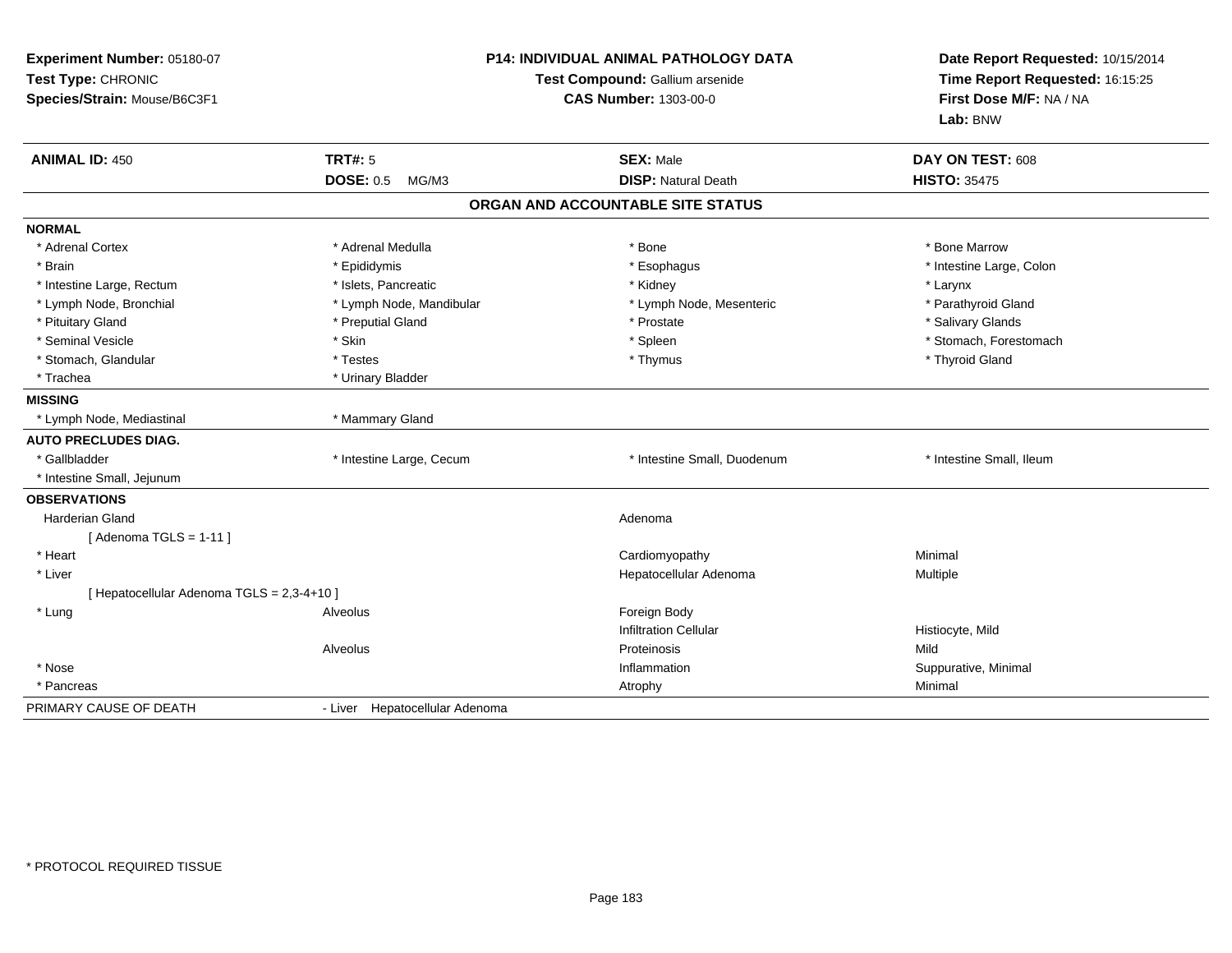| Experiment Number: 05180-07<br>Test Type: CHRONIC<br>Species/Strain: Mouse/B6C3F1 |                            | <b>P14: INDIVIDUAL ANIMAL PATHOLOGY DATA</b><br>Test Compound: Gallium arsenide<br><b>CAS Number: 1303-00-0</b> | Date Report Requested: 10/15/2014<br>Time Report Requested: 16:15:25<br>First Dose M/F: NA / NA<br>Lab: BNW |  |
|-----------------------------------------------------------------------------------|----------------------------|-----------------------------------------------------------------------------------------------------------------|-------------------------------------------------------------------------------------------------------------|--|
| ANIMAL ID: 601                                                                    | TRT#: 3                    | <b>SEX: Male</b>                                                                                                | DAY ON TEST: 733                                                                                            |  |
|                                                                                   | <b>DOSE: 0.1</b><br>MG/M3  | <b>DISP: Terminal Sacrifice</b>                                                                                 | <b>HISTO: 35326</b>                                                                                         |  |
|                                                                                   |                            | ORGAN AND ACCOUNTABLE SITE STATUS                                                                               |                                                                                                             |  |
| <b>NORMAL</b>                                                                     |                            |                                                                                                                 |                                                                                                             |  |
| * Adrenal Medulla                                                                 | * Bone                     | * Bone Marrow                                                                                                   | * Brain                                                                                                     |  |
| * Epididymis                                                                      | * Esophagus                | * Gallbladder                                                                                                   | <b>Harderian Gland</b>                                                                                      |  |
| * Intestine Large, Cecum                                                          | * Intestine Large, Colon   | * Intestine Large, Rectum                                                                                       | * Intestine Small, Duodenum                                                                                 |  |
| * Intestine Small, Ileum                                                          | * Intestine Small, Jejunum | * Islets, Pancreatic                                                                                            | * Larynx                                                                                                    |  |
| * Lymph Node, Bronchial                                                           | * Lymph Node, Mandibular   | * Lymph Node, Mediastinal                                                                                       | * Lymph Node, Mesenteric                                                                                    |  |
| * Nose                                                                            | * Pancreas                 | * Parathyroid Gland                                                                                             | * Pituitary Gland                                                                                           |  |
| * Prostate                                                                        | * Salivary Glands          | * Seminal Vesicle                                                                                               | * Skin                                                                                                      |  |
| * Spleen                                                                          | * Stomach, Forestomach     | * Stomach, Glandular                                                                                            | * Testes                                                                                                    |  |
| * Thymus                                                                          | * Thyroid Gland            | * Trachea                                                                                                       | * Urinary Bladder                                                                                           |  |
| <b>MISSING</b>                                                                    |                            |                                                                                                                 |                                                                                                             |  |
| * Mammary Gland                                                                   |                            |                                                                                                                 |                                                                                                             |  |
| <b>OBSERVATIONS</b>                                                               |                            |                                                                                                                 |                                                                                                             |  |
| * Adrenal Cortex                                                                  |                            | Hyperplasia                                                                                                     | Minimal                                                                                                     |  |
| * Heart                                                                           |                            | Cardiomyopathy                                                                                                  | Minimal                                                                                                     |  |
| * Kidney                                                                          |                            | Nephropathy                                                                                                     | Minimal                                                                                                     |  |
| * Liver                                                                           |                            | Hepatocellular Adenoma                                                                                          |                                                                                                             |  |
| [ Hepatocellular Adenoma TGLS = 1-4 ]                                             |                            |                                                                                                                 |                                                                                                             |  |
| * Lung                                                                            |                            | Alveolar/Bronchiolar Adenoma                                                                                    |                                                                                                             |  |
|                                                                                   |                            | <b>Infiltration Cellular</b>                                                                                    | Histiocyte, Mild                                                                                            |  |
| [ Alveolar/Bronchiolar Adenoma TGLS = 2-3 ]                                       |                            |                                                                                                                 |                                                                                                             |  |
| * Preputial Gland                                                                 |                            | Inflammation                                                                                                    | Mild                                                                                                        |  |
| PRIMARY CAUSE OF DEATH                                                            |                            |                                                                                                                 |                                                                                                             |  |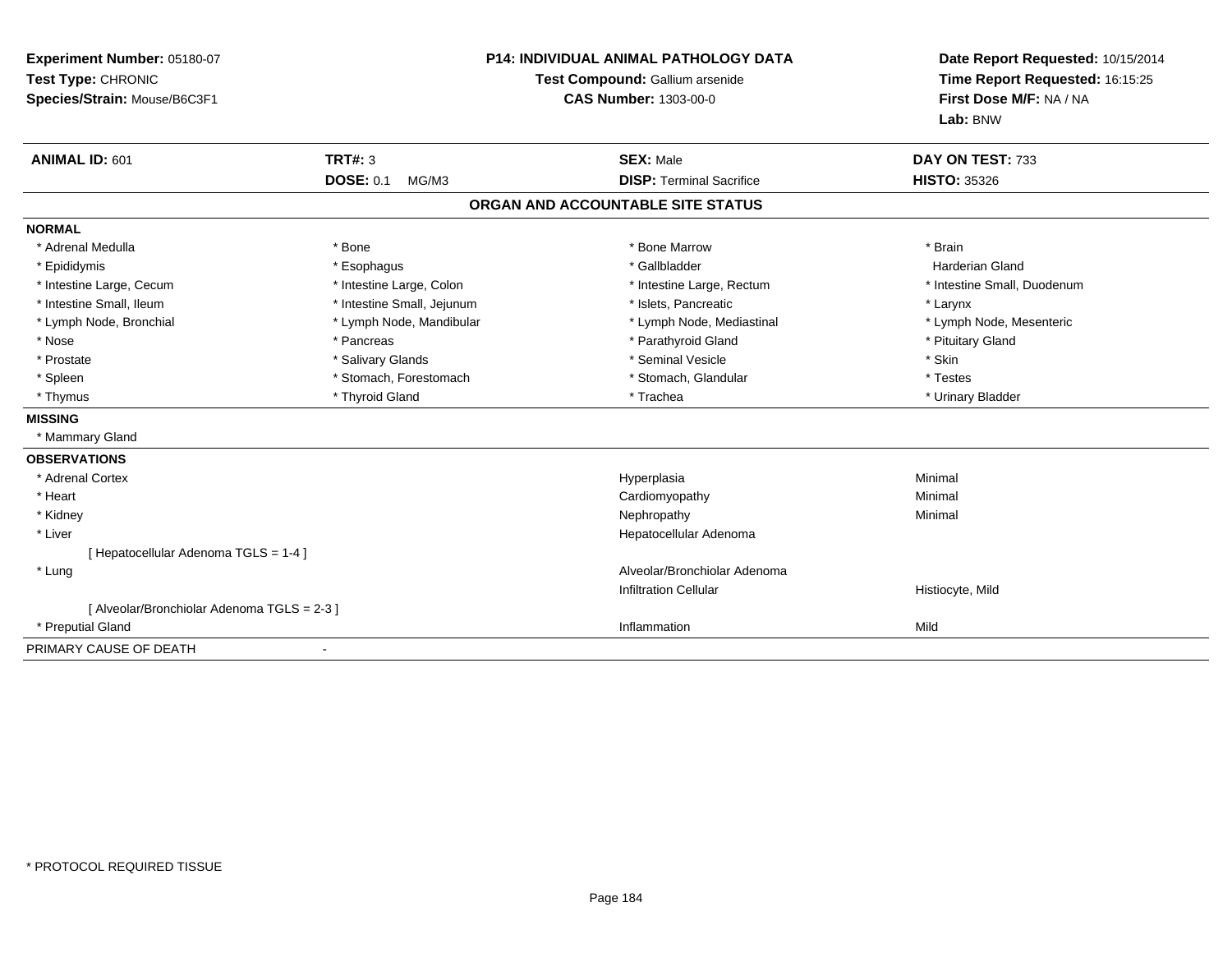| Experiment Number: 05180-07<br>Test Type: CHRONIC<br>Species/Strain: Mouse/B6C3F1 |                            | <b>P14: INDIVIDUAL ANIMAL PATHOLOGY DATA</b><br>Test Compound: Gallium arsenide<br><b>CAS Number: 1303-00-0</b> | Date Report Requested: 10/15/2014<br>Time Report Requested: 16:15:25<br>First Dose M/F: NA / NA<br>Lab: BNW |
|-----------------------------------------------------------------------------------|----------------------------|-----------------------------------------------------------------------------------------------------------------|-------------------------------------------------------------------------------------------------------------|
| <b>ANIMAL ID: 602</b>                                                             | <b>TRT#: 3</b>             | <b>SEX: Male</b>                                                                                                | DAY ON TEST: 734                                                                                            |
|                                                                                   | <b>DOSE: 0.1</b><br>MG/M3  | <b>DISP: Terminal Sacrifice</b>                                                                                 | <b>HISTO: 35327</b>                                                                                         |
|                                                                                   |                            | ORGAN AND ACCOUNTABLE SITE STATUS                                                                               |                                                                                                             |
| <b>NORMAL</b>                                                                     |                            |                                                                                                                 |                                                                                                             |
| * Adrenal Medulla                                                                 | * Bone                     | * Bone Marrow                                                                                                   | * Brain                                                                                                     |
| * Epididymis                                                                      | * Esophagus                | * Gallbladder                                                                                                   | <b>Harderian Gland</b>                                                                                      |
| * Intestine Large, Cecum                                                          | * Intestine Large, Colon   | * Intestine Large, Rectum                                                                                       | * Intestine Small, Duodenum                                                                                 |
| * Intestine Small, Ileum                                                          | * Intestine Small, Jejunum | * Larynx                                                                                                        | * Lymph Node, Bronchial                                                                                     |
| * Lymph Node, Mandibular                                                          | * Lymph Node, Mediastinal  | * Lymph Node, Mesenteric                                                                                        | * Parathyroid Gland                                                                                         |
| * Preputial Gland                                                                 | * Prostate                 | * Salivary Glands                                                                                               | * Seminal Vesicle                                                                                           |
| * Spleen                                                                          | * Stomach, Forestomach     | * Stomach, Glandular                                                                                            | * Testes                                                                                                    |
| * Thymus                                                                          | * Thyroid Gland            | * Trachea                                                                                                       | * Urinary Bladder                                                                                           |
| <b>MISSING</b>                                                                    |                            |                                                                                                                 |                                                                                                             |
| * Mammary Gland                                                                   | * Pituitary Gland          |                                                                                                                 |                                                                                                             |
| <b>OBSERVATIONS</b>                                                               |                            |                                                                                                                 |                                                                                                             |
| * Adrenal Cortex                                                                  |                            | Hyperplasia                                                                                                     | Minimal                                                                                                     |
| * Heart                                                                           |                            | Cardiomyopathy                                                                                                  | Minimal                                                                                                     |
| * Islets, Pancreatic                                                              |                            | Hyperplasia                                                                                                     | Minimal                                                                                                     |
| * Kidney                                                                          |                            | Nephropathy                                                                                                     | Minimal                                                                                                     |
| * Liver                                                                           |                            | Hepatocellular Adenoma                                                                                          |                                                                                                             |
|                                                                                   |                            | Necrosis                                                                                                        | Minimal                                                                                                     |
| [ Hepatocellular Adenoma TGLS = 2-4 ]                                             |                            |                                                                                                                 |                                                                                                             |
| * Lung                                                                            |                            | Inflammation                                                                                                    | Chronic, Focal, Minimal                                                                                     |
| * Nose                                                                            | Olfactory Epi              | Atrophy                                                                                                         | Mild                                                                                                        |
|                                                                                   | Olfactory Epi              | Degeneration                                                                                                    | Hyaline, Mild                                                                                               |
|                                                                                   | <b>Respirat Epith</b>      | Degeneration                                                                                                    | Hyaline, Mild                                                                                               |
|                                                                                   | <b>Respirat Epith</b>      | Hyperplasia                                                                                                     | Mild                                                                                                        |
|                                                                                   |                            | Inflammation                                                                                                    | Suppurative, Mild                                                                                           |
| Note: Nose lesions are related to tooth dysplasia.                                |                            |                                                                                                                 |                                                                                                             |
| * Pancreas                                                                        |                            | Atrophy                                                                                                         | Minimal                                                                                                     |
| * Skin                                                                            | <b>Subcut Tiss</b>         | Lipoma                                                                                                          |                                                                                                             |
| [ Lipoma TGLS = $1-10$ ]                                                          |                            |                                                                                                                 |                                                                                                             |
| Tooth                                                                             |                            | Malformation                                                                                                    |                                                                                                             |
| PRIMARY CAUSE OF DEATH                                                            | $\mathbf{r}$               |                                                                                                                 |                                                                                                             |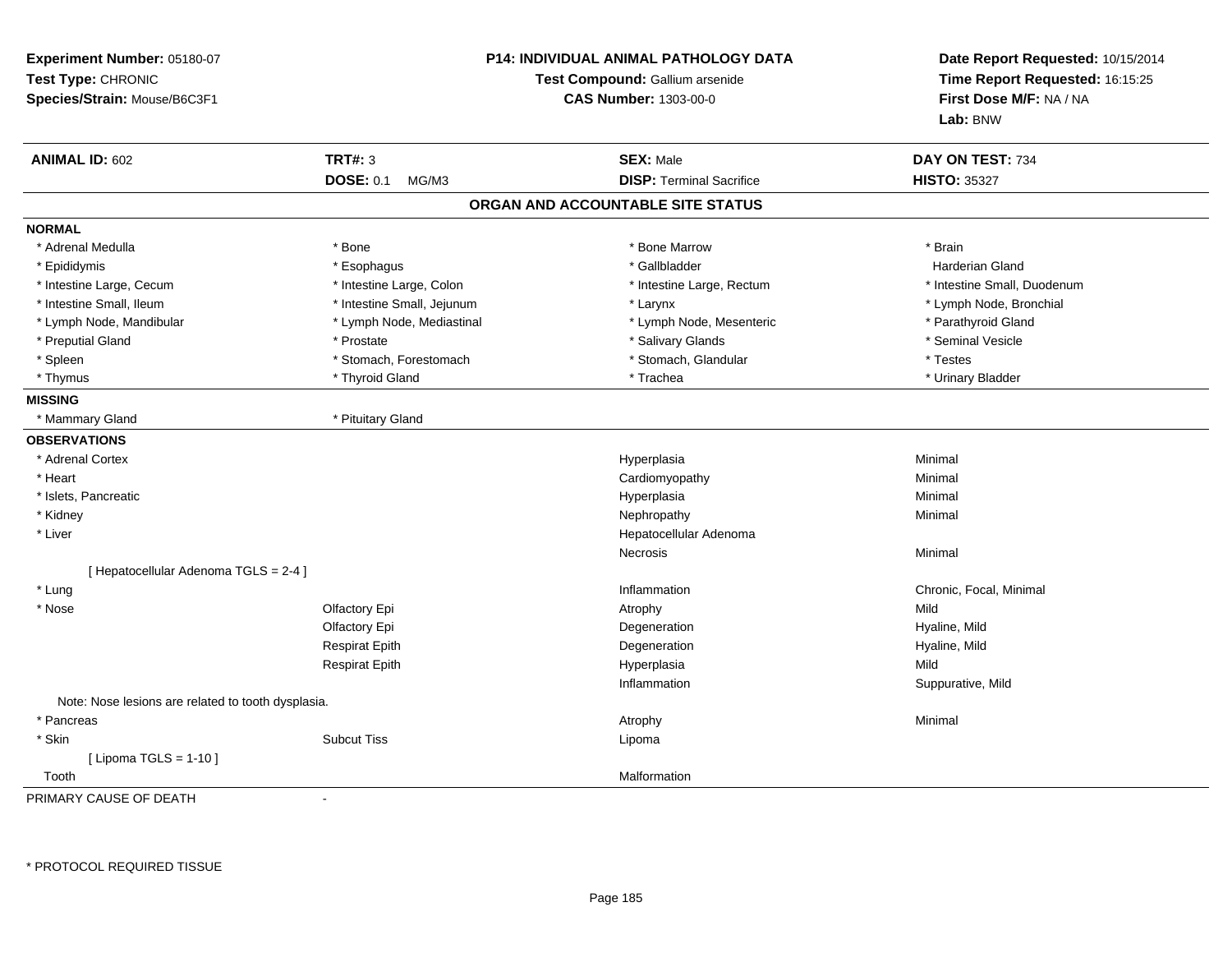| Experiment Number: 05180-07<br><b>Test Type: CHRONIC</b><br>Species/Strain: Mouse/B6C3F1 | <b>P14: INDIVIDUAL ANIMAL PATHOLOGY DATA</b><br>Test Compound: Gallium arsenide<br><b>CAS Number: 1303-00-0</b> |                                                     | Date Report Requested: 10/15/2014<br>Time Report Requested: 16:15:25<br>First Dose M/F: NA / NA<br>Lab: BNW |
|------------------------------------------------------------------------------------------|-----------------------------------------------------------------------------------------------------------------|-----------------------------------------------------|-------------------------------------------------------------------------------------------------------------|
| <b>ANIMAL ID: 602</b>                                                                    | TRT#: 3<br><b>DOSE: 0.1</b><br>MG/M3                                                                            | <b>SEX: Male</b><br><b>DISP: Terminal Sacrifice</b> | DAY ON TEST: 734<br><b>HISTO: 35327</b>                                                                     |
|                                                                                          |                                                                                                                 | ORGAN AND ACCOUNTABLE SITE STATUS                   |                                                                                                             |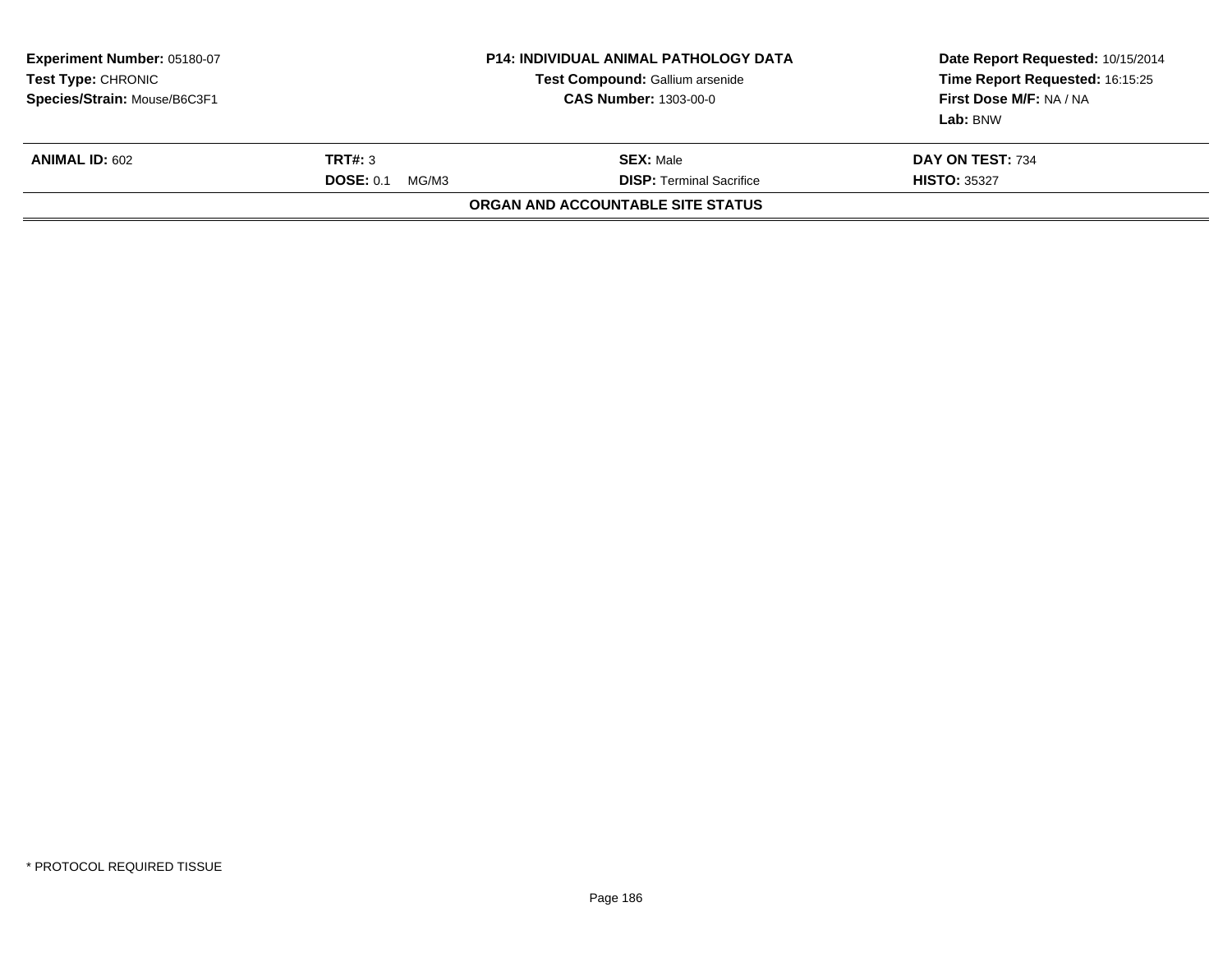| Experiment Number: 05180-07<br>Test Type: CHRONIC<br>Species/Strain: Mouse/B6C3F1 | <b>P14: INDIVIDUAL ANIMAL PATHOLOGY DATA</b><br>Test Compound: Gallium arsenide<br><b>CAS Number: 1303-00-0</b> |                                   | Date Report Requested: 10/15/2014<br>Time Report Requested: 16:15:25<br>First Dose M/F: NA / NA<br>Lab: BNW |
|-----------------------------------------------------------------------------------|-----------------------------------------------------------------------------------------------------------------|-----------------------------------|-------------------------------------------------------------------------------------------------------------|
| ANIMAL ID: 603                                                                    | <b>TRT#: 3</b>                                                                                                  | <b>SEX: Male</b>                  | DAY ON TEST: 734                                                                                            |
|                                                                                   | <b>DOSE: 0.1</b><br>MG/M3                                                                                       | <b>DISP: Terminal Sacrifice</b>   | <b>HISTO: 35328</b>                                                                                         |
|                                                                                   |                                                                                                                 | ORGAN AND ACCOUNTABLE SITE STATUS |                                                                                                             |
| <b>NORMAL</b>                                                                     |                                                                                                                 |                                   |                                                                                                             |
| * Adrenal Medulla                                                                 | * Bone                                                                                                          | * Brain                           | * Epididymis                                                                                                |
| * Esophagus                                                                       | <b>Harderian Gland</b>                                                                                          | * Intestine Large, Cecum          | * Intestine Large, Colon                                                                                    |
| * Intestine Large, Rectum                                                         | * Intestine Small, Duodenum                                                                                     | * Intestine Small, Ileum          | * Intestine Small, Jejunum                                                                                  |
| * Larynx                                                                          | * Lymph Node, Mandibular                                                                                        | * Lymph Node, Mesenteric          | * Nose                                                                                                      |
| * Pituitary Gland                                                                 | * Prostate                                                                                                      | * Salivary Glands                 | * Seminal Vesicle                                                                                           |
| * Skin                                                                            | * Stomach, Forestomach                                                                                          | * Testes                          | * Thymus                                                                                                    |
| * Thyroid Gland                                                                   | * Trachea                                                                                                       | * Urinary Bladder                 |                                                                                                             |
| <b>MISSING</b>                                                                    |                                                                                                                 |                                   |                                                                                                             |
| * Islets, Pancreatic                                                              | * Mammary Gland                                                                                                 | * Parathyroid Gland               |                                                                                                             |
| <b>OBSERVATIONS</b>                                                               |                                                                                                                 |                                   |                                                                                                             |
| * Adrenal Cortex                                                                  |                                                                                                                 | Hyperplasia                       | Minimal                                                                                                     |
| * Bone Marrow                                                                     |                                                                                                                 | Hyperplasia                       | Mild                                                                                                        |
| * Gallbladder                                                                     |                                                                                                                 | Degeneration                      | Hyaline, Moderate                                                                                           |
| * Heart                                                                           |                                                                                                                 | Cardiomyopathy                    | Mild                                                                                                        |
| * Kidney                                                                          |                                                                                                                 | Nephropathy                       | Minimal                                                                                                     |
| * Liver                                                                           |                                                                                                                 | Hematopoietic Cell Proliferation  | Minimal                                                                                                     |
|                                                                                   |                                                                                                                 | Hepatocellular Adenoma            |                                                                                                             |
|                                                                                   |                                                                                                                 | Hepatocellular Carcinoma          |                                                                                                             |
| [ Hepatocellular Adenoma TGLS = 5-4 ]                                             |                                                                                                                 |                                   |                                                                                                             |
| [ Hepatocellular Carcinoma TGLS = 6-4 ]                                           |                                                                                                                 |                                   |                                                                                                             |
| * Lung                                                                            | Alveolar Epith                                                                                                  | Hyperplasia                       | Marked                                                                                                      |
| [ Hyperplasia TGLS = 3-10 ]                                                       |                                                                                                                 |                                   |                                                                                                             |
| * Lymph Node, Bronchial                                                           |                                                                                                                 | Hyperplasia                       | Moderate                                                                                                    |
| * Lymph Node, Mediastinal                                                         |                                                                                                                 | Hyperplasia                       | Marked                                                                                                      |
| [ Hyperplasia TGLS = 2-2 ]                                                        |                                                                                                                 |                                   |                                                                                                             |
| Mesentery                                                                         | Fat                                                                                                             | <b>Necrosis</b>                   | Marked                                                                                                      |
| [Necrosis TGLS = $7-11$ ]                                                         |                                                                                                                 |                                   |                                                                                                             |
| * Pancreas                                                                        |                                                                                                                 | Atrophy                           | Moderate                                                                                                    |
| * Preputial Gland                                                                 |                                                                                                                 | Ectasia                           | Moderate                                                                                                    |
| [ Ectasia TGLS = $1-7$ ]                                                          |                                                                                                                 |                                   |                                                                                                             |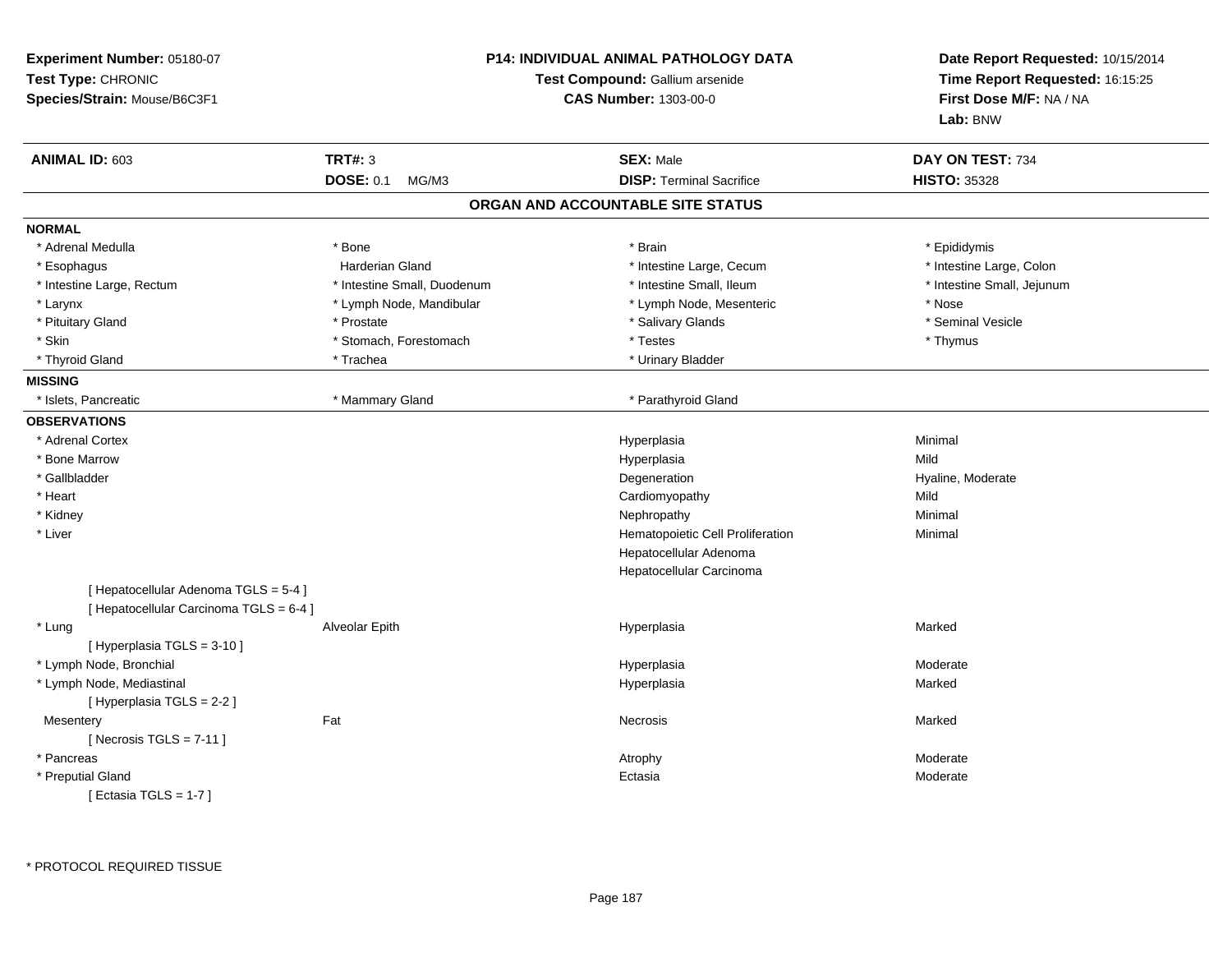| Experiment Number: 05180-07<br><b>Test Type: CHRONIC</b><br>Species/Strain: Mouse/B6C3F1 |                           | <b>P14: INDIVIDUAL ANIMAL PATHOLOGY DATA</b><br><b>Test Compound: Gallium arsenide</b><br><b>CAS Number: 1303-00-0</b> | Date Report Requested: 10/15/2014<br>Time Report Requested: 16:15:25<br>First Dose M/F: NA / NA<br>Lab: BNW |
|------------------------------------------------------------------------------------------|---------------------------|------------------------------------------------------------------------------------------------------------------------|-------------------------------------------------------------------------------------------------------------|
| ANIMAL ID: 603                                                                           | TRT#: 3                   | <b>SEX: Male</b>                                                                                                       | DAY ON TEST: 734                                                                                            |
|                                                                                          | <b>DOSE: 0.1</b><br>MG/M3 | <b>DISP:</b> Terminal Sacrifice                                                                                        | <b>HISTO: 35328</b>                                                                                         |
|                                                                                          |                           | ORGAN AND ACCOUNTABLE SITE STATUS                                                                                      |                                                                                                             |
| * Spleen                                                                                 |                           | Hematopoietic Cell Proliferation                                                                                       | Moderate                                                                                                    |
| [ Hematopoietic Cell Proliferation TGLS = 4-4 ]                                          |                           |                                                                                                                        |                                                                                                             |
| * Stomach, Glandular                                                                     |                           | Infiltration Cellular                                                                                                  | Mixed Cell, Mild                                                                                            |
| PRIMARY CAUSE OF DEATH                                                                   |                           |                                                                                                                        |                                                                                                             |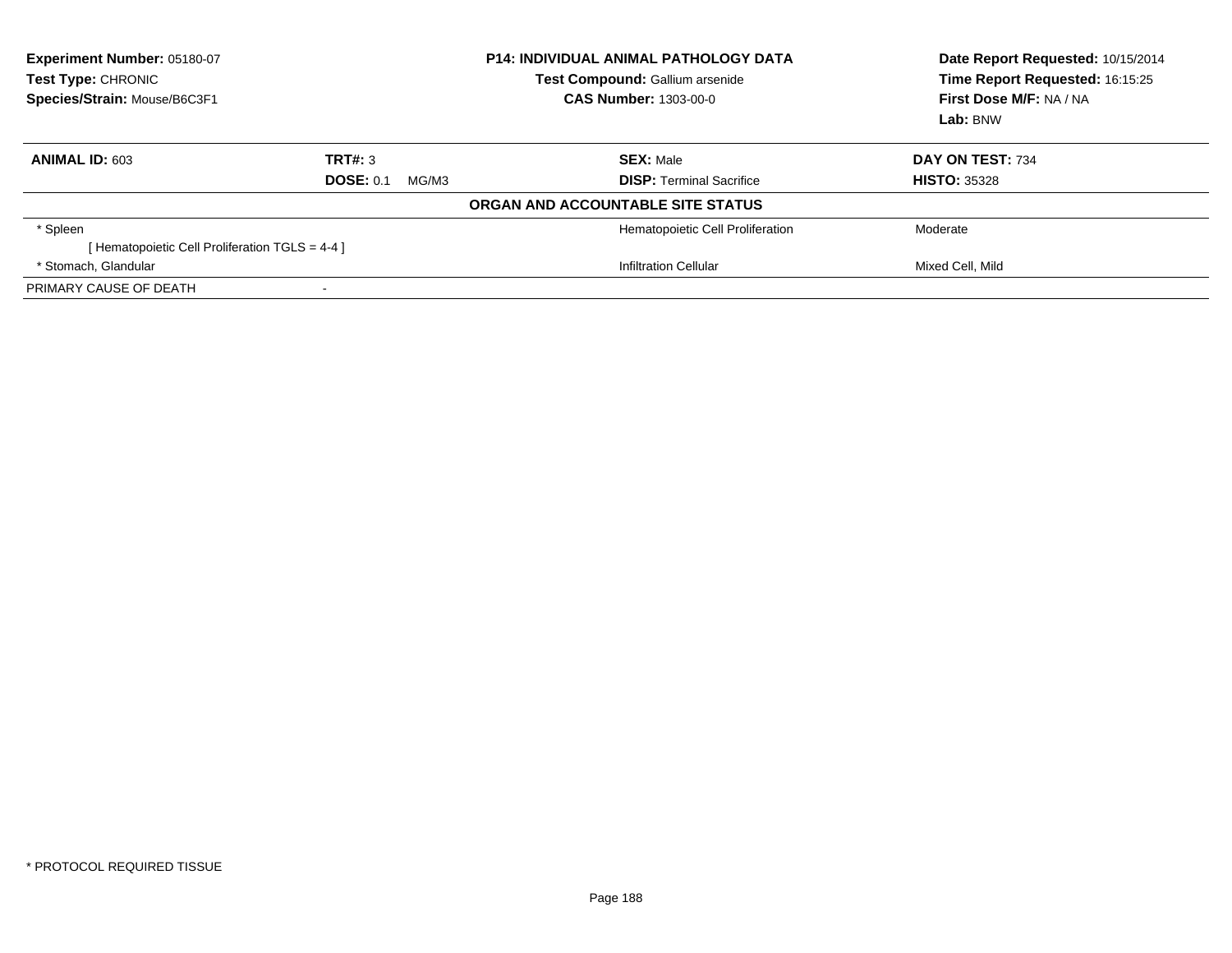| Experiment Number: 05180-07<br>Test Type: CHRONIC<br>Species/Strain: Mouse/B6C3F1 | <b>P14: INDIVIDUAL ANIMAL PATHOLOGY DATA</b><br>Test Compound: Gallium arsenide<br><b>CAS Number: 1303-00-0</b> |                                   | Date Report Requested: 10/15/2014<br>Time Report Requested: 16:15:25<br>First Dose M/F: NA / NA<br>Lab: BNW |
|-----------------------------------------------------------------------------------|-----------------------------------------------------------------------------------------------------------------|-----------------------------------|-------------------------------------------------------------------------------------------------------------|
| <b>ANIMAL ID: 604</b>                                                             | <b>TRT#: 3</b>                                                                                                  | <b>SEX: Male</b>                  | DAY ON TEST: 733                                                                                            |
|                                                                                   | <b>DOSE: 0.1</b><br>MG/M3                                                                                       | <b>DISP: Terminal Sacrifice</b>   | <b>HISTO: 35329</b>                                                                                         |
|                                                                                   |                                                                                                                 | ORGAN AND ACCOUNTABLE SITE STATUS |                                                                                                             |
| <b>NORMAL</b>                                                                     |                                                                                                                 |                                   |                                                                                                             |
| * Adrenal Medulla                                                                 | * Bone                                                                                                          | * Bone Marrow                     | * Brain                                                                                                     |
| * Epididymis                                                                      | * Esophagus                                                                                                     | * Gallbladder                     | <b>Harderian Gland</b>                                                                                      |
| * Intestine Large, Cecum                                                          | * Intestine Large, Colon                                                                                        | * Intestine Large, Rectum         | * Intestine Small, Duodenum                                                                                 |
| * Intestine Small, Ileum                                                          | * Intestine Small, Jejunum                                                                                      | * Islets, Pancreatic              | * Larynx                                                                                                    |
| * Lymph Node, Bronchial                                                           | * Lymph Node, Mandibular                                                                                        | * Lymph Node, Mesenteric          | * Nose                                                                                                      |
| * Pancreas                                                                        | * Parathyroid Gland                                                                                             | * Pituitary Gland                 | * Preputial Gland                                                                                           |
| * Prostate                                                                        | * Salivary Glands                                                                                               | * Seminal Vesicle                 | * Skin                                                                                                      |
| * Spleen                                                                          | * Stomach, Forestomach                                                                                          | * Stomach, Glandular              | * Testes                                                                                                    |
| * Thymus                                                                          | * Thyroid Gland                                                                                                 | * Trachea                         | * Urinary Bladder                                                                                           |
| <b>MISSING</b>                                                                    |                                                                                                                 |                                   |                                                                                                             |
| * Lymph Node, Mediastinal                                                         | * Mammary Gland                                                                                                 |                                   |                                                                                                             |
| <b>OBSERVATIONS</b>                                                               |                                                                                                                 |                                   |                                                                                                             |
| * Adrenal Cortex                                                                  |                                                                                                                 | Hypertrophy                       | Minimal                                                                                                     |
| * Heart                                                                           |                                                                                                                 | Cardiomyopathy                    | Minimal                                                                                                     |
| * Kidney                                                                          |                                                                                                                 | Nephropathy                       | Minimal                                                                                                     |
| * Liver                                                                           |                                                                                                                 | Hepatocellular Adenoma            |                                                                                                             |
| [ Hepatocellular Adenoma TGLS = 1-4 ]                                             |                                                                                                                 |                                   |                                                                                                             |
| * Lung                                                                            |                                                                                                                 | Hemorrhage                        | Minimal                                                                                                     |
| PRIMARY CAUSE OF DEATH                                                            |                                                                                                                 |                                   |                                                                                                             |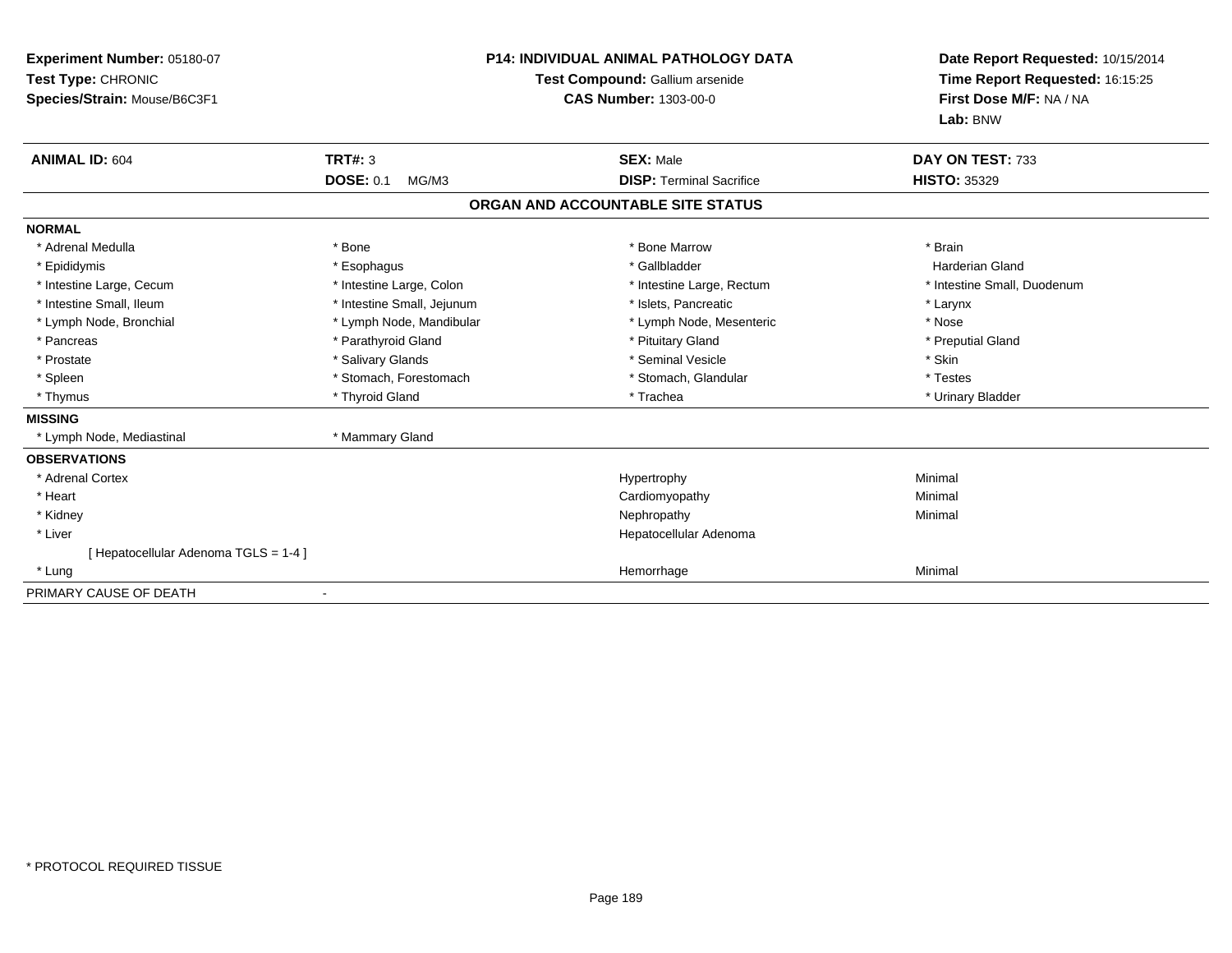| Experiment Number: 05180-07<br>Test Type: CHRONIC<br>Species/Strain: Mouse/B6C3F1 |                                             | <b>P14: INDIVIDUAL ANIMAL PATHOLOGY DATA</b><br>Test Compound: Gallium arsenide<br><b>CAS Number: 1303-00-0</b> | Date Report Requested: 10/15/2014<br>Time Report Requested: 16:15:25<br>First Dose M/F: NA / NA<br>Lab: BNW |
|-----------------------------------------------------------------------------------|---------------------------------------------|-----------------------------------------------------------------------------------------------------------------|-------------------------------------------------------------------------------------------------------------|
| <b>ANIMAL ID: 605</b>                                                             | <b>TRT#: 3</b><br><b>DOSE: 0.1</b><br>MG/M3 | <b>SEX: Male</b><br><b>DISP: Terminal Sacrifice</b>                                                             | DAY ON TEST: 734<br><b>HISTO: 35330</b>                                                                     |
|                                                                                   |                                             | ORGAN AND ACCOUNTABLE SITE STATUS                                                                               |                                                                                                             |
| <b>NORMAL</b>                                                                     |                                             |                                                                                                                 |                                                                                                             |
| * Adrenal Medulla                                                                 | * Bone                                      | * Bone Marrow                                                                                                   | * Brain                                                                                                     |
| * Epididymis                                                                      | * Esophagus                                 | * Gallbladder                                                                                                   | <b>Harderian Gland</b>                                                                                      |
| * Intestine Large, Cecum                                                          | * Intestine Large, Colon                    | * Intestine Large, Rectum                                                                                       | * Intestine Small, Duodenum                                                                                 |
| * Intestine Small, Ileum                                                          | * Intestine Small, Jejunum                  | * Islets, Pancreatic                                                                                            | * Larynx                                                                                                    |
| * Liver                                                                           | * Lymph Node, Mandibular                    | * Lymph Node, Mediastinal                                                                                       | * Lymph Node, Mesenteric                                                                                    |
| * Nose                                                                            | * Pancreas                                  | * Pituitary Gland                                                                                               | * Preputial Gland                                                                                           |
| * Prostate                                                                        | * Salivary Glands                           | * Seminal Vesicle                                                                                               | * Skin                                                                                                      |
| * Spleen                                                                          | * Stomach, Forestomach                      | * Stomach, Glandular                                                                                            | * Testes                                                                                                    |
| * Trachea                                                                         | * Urinary Bladder                           |                                                                                                                 |                                                                                                             |
| <b>MISSING</b>                                                                    |                                             |                                                                                                                 |                                                                                                             |
| * Lymph Node, Bronchial                                                           | * Mammary Gland                             | * Parathyroid Gland                                                                                             | * Thymus                                                                                                    |
| <b>OBSERVATIONS</b>                                                               |                                             |                                                                                                                 |                                                                                                             |
| * Adrenal Cortex                                                                  |                                             | Hypertrophy                                                                                                     | Minimal                                                                                                     |
| * Heart                                                                           |                                             | Cardiomyopathy                                                                                                  | Minimal                                                                                                     |
| * Kidney                                                                          |                                             | Nephropathy                                                                                                     | Minimal                                                                                                     |
| * Lung                                                                            |                                             | Hemorrhage                                                                                                      | Minimal                                                                                                     |
|                                                                                   | Alveolar Epith                              | Hyperplasia                                                                                                     | Minimal                                                                                                     |
| * Thyroid Gland                                                                   | <b>Follicular Cel</b>                       | Hyperplasia                                                                                                     | Mild                                                                                                        |
| PRIMARY CAUSE OF DEATH                                                            |                                             |                                                                                                                 |                                                                                                             |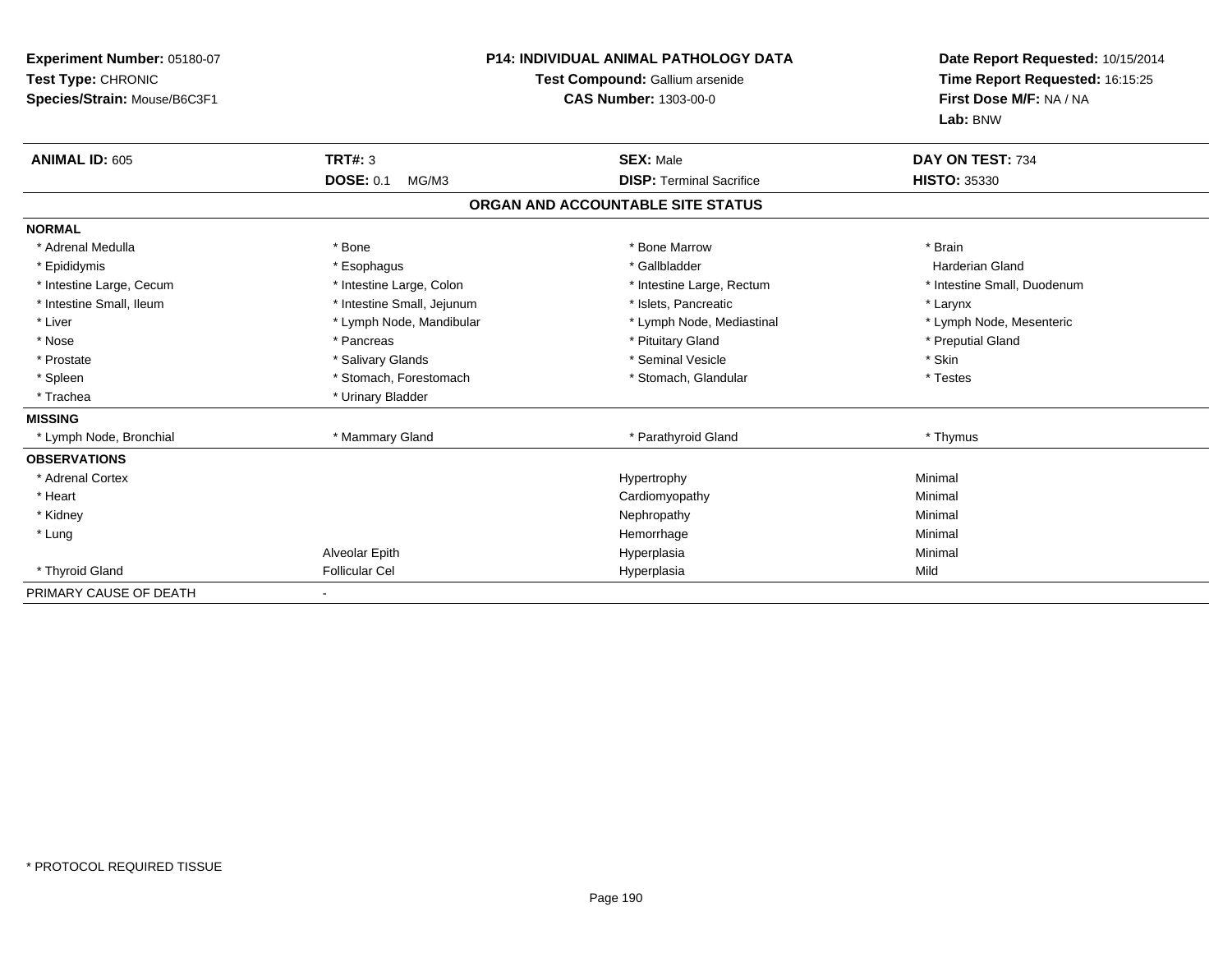| Experiment Number: 05180-07<br>Test Type: CHRONIC<br>Species/Strain: Mouse/B6C3F1 |                            | P14: INDIVIDUAL ANIMAL PATHOLOGY DATA<br>Test Compound: Gallium arsenide<br><b>CAS Number: 1303-00-0</b> |                             |
|-----------------------------------------------------------------------------------|----------------------------|----------------------------------------------------------------------------------------------------------|-----------------------------|
| <b>ANIMAL ID: 606</b>                                                             | <b>TRT#: 3</b>             | <b>SEX: Male</b>                                                                                         | DAY ON TEST: 733            |
|                                                                                   | <b>DOSE: 0.1</b><br>MG/M3  | <b>DISP: Terminal Sacrifice</b>                                                                          | <b>HISTO: 35331</b>         |
|                                                                                   |                            | ORGAN AND ACCOUNTABLE SITE STATUS                                                                        |                             |
| <b>NORMAL</b>                                                                     |                            |                                                                                                          |                             |
| * Adrenal Cortex                                                                  | * Adrenal Medulla          | * Bone                                                                                                   | * Bone Marrow               |
| * Brain                                                                           | * Epididymis               | * Esophagus                                                                                              | * Gallbladder               |
| * Intestine Large, Cecum                                                          | * Intestine Large, Colon   | * Intestine Large, Rectum                                                                                | * Intestine Small, Duodenum |
| * Intestine Small, Ileum                                                          | * Intestine Small, Jejunum | * Islets, Pancreatic                                                                                     | $^{\star}$ Larynx           |
| * Lymph Node, Mandibular                                                          | * Lymph Node, Mediastinal  | * Lymph Node, Mesenteric                                                                                 | * Nose                      |
| * Pancreas                                                                        | * Pituitary Gland          | * Preputial Gland                                                                                        | * Prostate                  |
| * Salivary Glands                                                                 | * Seminal Vesicle          | * Skin                                                                                                   | * Spleen                    |
| * Stomach, Forestomach                                                            | * Stomach, Glandular       | * Trachea                                                                                                | * Urinary Bladder           |
| <b>MISSING</b>                                                                    |                            |                                                                                                          |                             |
| * Lymph Node, Bronchial                                                           | * Mammary Gland            | * Parathyroid Gland                                                                                      | * Thymus                    |
| <b>OBSERVATIONS</b>                                                               |                            |                                                                                                          |                             |
| <b>Harderian Gland</b>                                                            |                            | Adenoma                                                                                                  |                             |
| * Heart                                                                           |                            | Cardiomyopathy                                                                                           | Minimal                     |
| * Kidney                                                                          |                            | Hydronephrosis                                                                                           | Mild                        |
|                                                                                   |                            | Nephropathy                                                                                              | Minimal                     |
| [Hydronephrosis TGLS = 4-5]                                                       |                            |                                                                                                          |                             |
| * Liver                                                                           |                            | Hepatocellular Carcinoma                                                                                 |                             |
|                                                                                   |                            | Inflammation                                                                                             | Mild                        |
|                                                                                   |                            | Necrosis                                                                                                 | Moderate                    |
| [ Hepatocellular Carcinoma TGLS = 3-10 ]                                          |                            |                                                                                                          |                             |
| * Lung                                                                            |                            | Alveolar/Bronchiolar Adenoma                                                                             |                             |
|                                                                                   |                            | Hemorrhage                                                                                               | Minimal                     |
| [ Alveolar/Bronchiolar Adenoma TGLS = 2-3 ]                                       |                            |                                                                                                          |                             |
| * Testes                                                                          |                            | Atrophy                                                                                                  | Moderate                    |
|                                                                                   |                            | Hemangioma                                                                                               |                             |
| [Hemangioma TGLS = 5-7]                                                           |                            |                                                                                                          |                             |
| * Thyroid Gland                                                                   | <b>Follicular Cel</b>      | Hyperplasia                                                                                              | Minimal                     |
| PRIMARY CAUSE OF DEATH                                                            |                            |                                                                                                          |                             |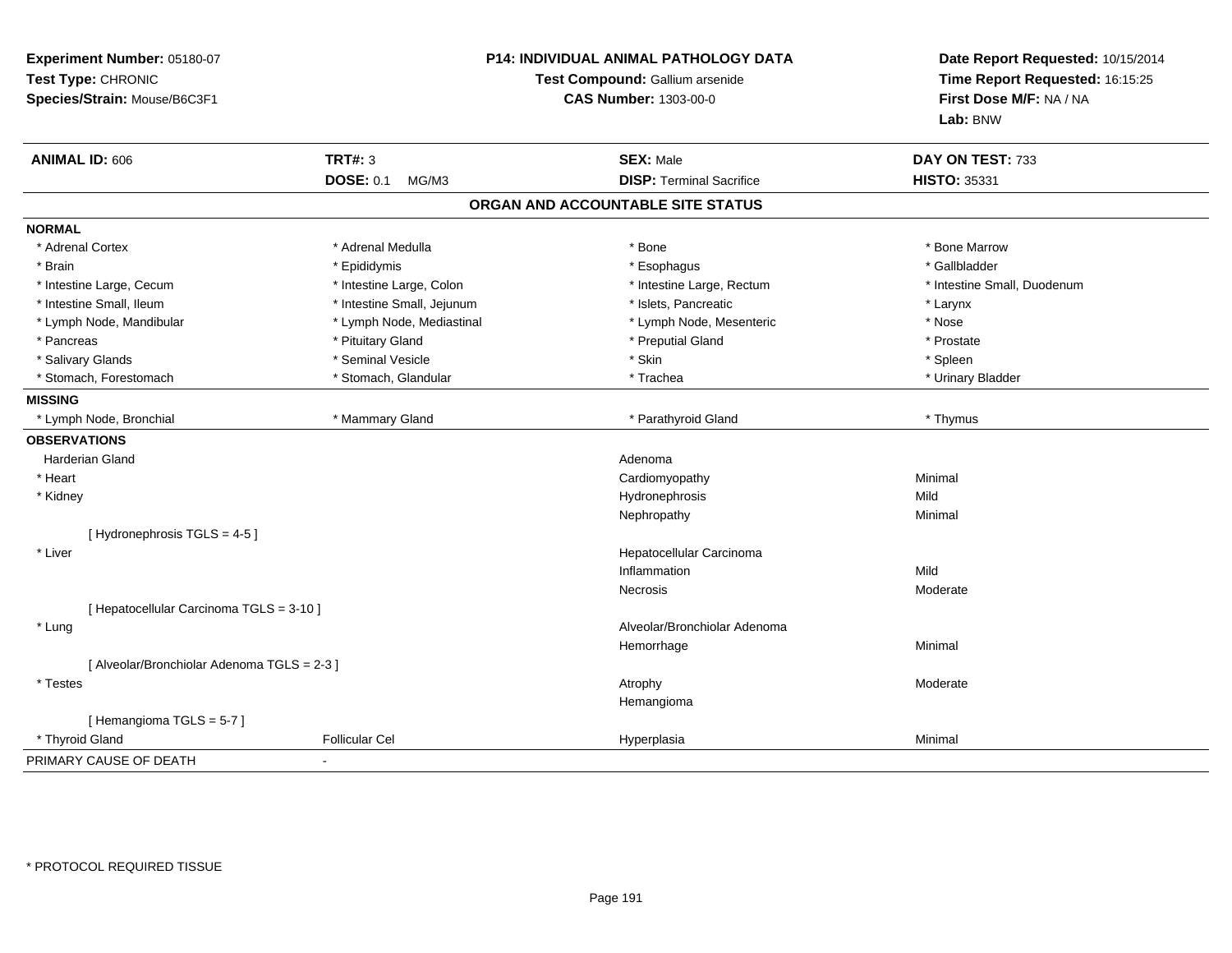| Experiment Number: 05180-07<br>Test Type: CHRONIC<br>Species/Strain: Mouse/B6C3F1 | <b>P14: INDIVIDUAL ANIMAL PATHOLOGY DATA</b><br>Test Compound: Gallium arsenide<br>CAS Number: 1303-00-0 |                                   | Date Report Requested: 10/15/2014<br>Time Report Requested: 16:15:25<br>First Dose M/F: NA / NA<br>Lab: BNW |  |
|-----------------------------------------------------------------------------------|----------------------------------------------------------------------------------------------------------|-----------------------------------|-------------------------------------------------------------------------------------------------------------|--|
| ANIMAL ID: 607                                                                    | <b>TRT#: 3</b>                                                                                           | <b>SEX: Male</b>                  | DAY ON TEST: 733                                                                                            |  |
|                                                                                   | <b>DOSE: 0.1</b><br>MG/M3                                                                                | <b>DISP: Terminal Sacrifice</b>   | <b>HISTO: 35332</b>                                                                                         |  |
|                                                                                   |                                                                                                          | ORGAN AND ACCOUNTABLE SITE STATUS |                                                                                                             |  |
| <b>NORMAL</b>                                                                     |                                                                                                          |                                   |                                                                                                             |  |
| * Adrenal Medulla                                                                 | * Bone                                                                                                   | * Bone Marrow                     | * Brain                                                                                                     |  |
| * Epididymis                                                                      | * Esophagus                                                                                              | * Gallbladder                     | <b>Harderian Gland</b>                                                                                      |  |
| * Intestine Large, Cecum                                                          | * Intestine Large, Colon                                                                                 | * Intestine Large, Rectum         | * Intestine Small, Duodenum                                                                                 |  |
| * Intestine Small, Ileum                                                          | * Intestine Small, Jejunum                                                                               | * Islets, Pancreatic              | * Larynx                                                                                                    |  |
| * Liver                                                                           | * Lung                                                                                                   | * Lymph Node, Mesenteric          | * Nose                                                                                                      |  |
| * Pancreas                                                                        | * Pituitary Gland                                                                                        | * Preputial Gland                 | * Prostate                                                                                                  |  |
| * Salivary Glands                                                                 | * Seminal Vesicle                                                                                        | * Skin                            | * Spleen                                                                                                    |  |
| * Stomach, Forestomach                                                            | * Stomach, Glandular                                                                                     | * Testes                          | * Thyroid Gland                                                                                             |  |
| * Trachea                                                                         | * Urinary Bladder                                                                                        |                                   |                                                                                                             |  |
| <b>MISSING</b>                                                                    |                                                                                                          |                                   |                                                                                                             |  |
| * Lymph Node, Bronchial                                                           | * Lymph Node, Mandibular                                                                                 | * Lymph Node, Mediastinal         | * Mammary Gland                                                                                             |  |
| * Parathyroid Gland                                                               | * Thymus                                                                                                 |                                   |                                                                                                             |  |
| <b>OBSERVATIONS</b>                                                               |                                                                                                          |                                   |                                                                                                             |  |
| * Adrenal Cortex                                                                  |                                                                                                          | Hypertrophy                       | Minimal                                                                                                     |  |
| * Heart                                                                           |                                                                                                          | Cardiomyopathy                    | Minimal                                                                                                     |  |
| * Kidney                                                                          |                                                                                                          | Nephropathy                       | Minimal                                                                                                     |  |
| PRIMARY CAUSE OF DEATH                                                            |                                                                                                          |                                   |                                                                                                             |  |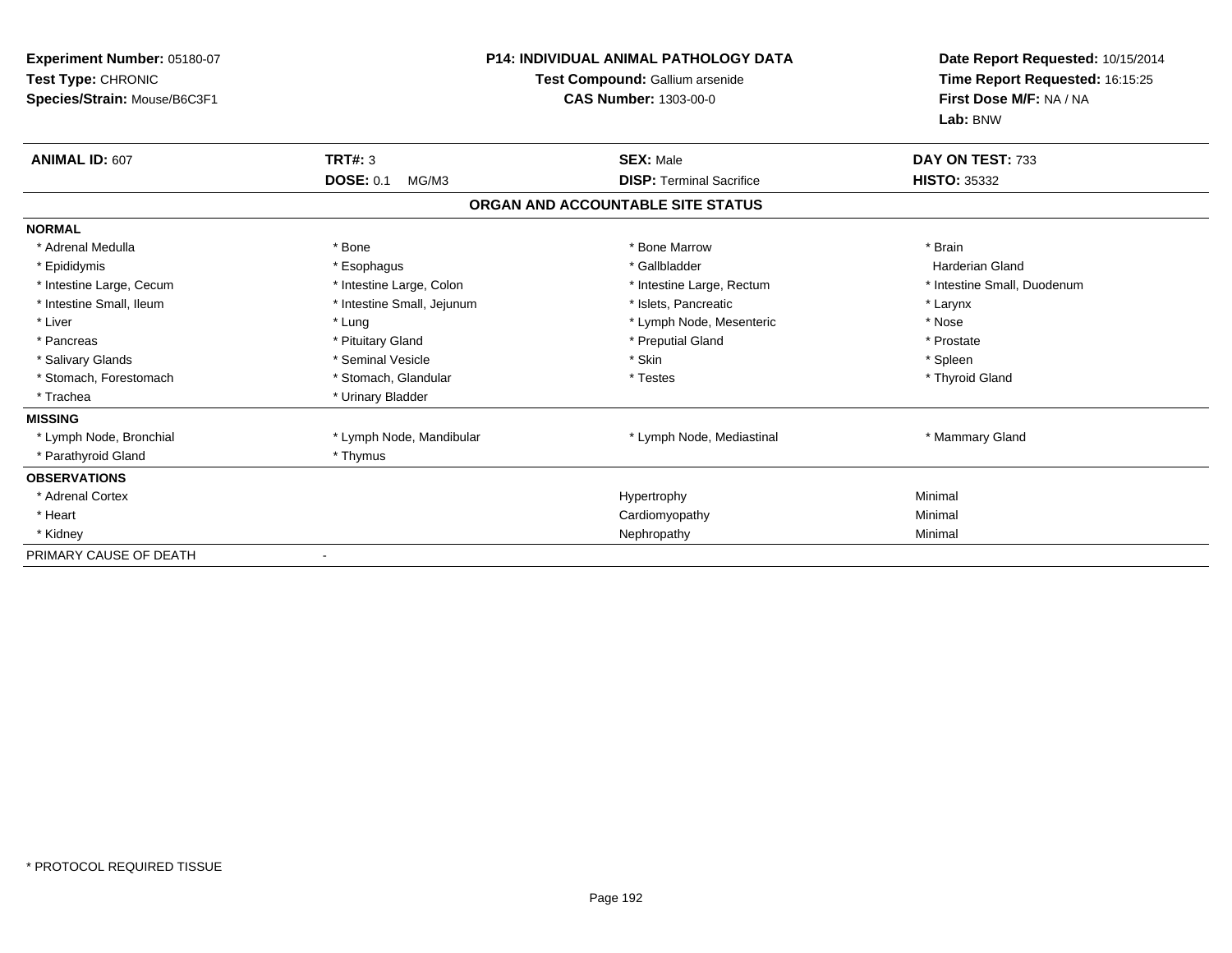| Experiment Number: 05180-07<br>Test Type: CHRONIC<br>Species/Strain: Mouse/B6C3F1 |                           | <b>P14: INDIVIDUAL ANIMAL PATHOLOGY DATA</b><br>Test Compound: Gallium arsenide<br><b>CAS Number: 1303-00-0</b> |                          |
|-----------------------------------------------------------------------------------|---------------------------|-----------------------------------------------------------------------------------------------------------------|--------------------------|
| <b>ANIMAL ID: 608</b>                                                             | <b>TRT#: 3</b>            | <b>SEX: Male</b>                                                                                                | DAY ON TEST: 735         |
|                                                                                   | <b>DOSE: 0.1</b><br>MG/M3 | <b>DISP: Terminal Sacrifice</b>                                                                                 | <b>HISTO: 35333</b>      |
|                                                                                   |                           | ORGAN AND ACCOUNTABLE SITE STATUS                                                                               |                          |
| <b>NORMAL</b>                                                                     |                           |                                                                                                                 |                          |
| * Adrenal Medulla                                                                 | * Bone                    | * Bone Marrow                                                                                                   | * Brain                  |
| * Esophagus                                                                       | * Gallbladder             | <b>Harderian Gland</b>                                                                                          | * Intestine Large, Cecum |
| * Intestine Large, Colon                                                          | * Intestine Large, Rectum | * Intestine Small, Duodenum                                                                                     | * Intestine Small, Ileum |
| * Intestine Small, Jejunum                                                        | * Islets, Pancreatic      | * Larynx                                                                                                        | * Lymph Node, Mesenteric |
| * Nose                                                                            | * Pancreas                | * Parathyroid Gland                                                                                             | * Pituitary Gland        |
| * Preputial Gland                                                                 | * Prostate                | * Salivary Glands                                                                                               | * Skin                   |
| * Stomach, Forestomach                                                            | * Stomach, Glandular      | * Testes                                                                                                        | * Thymus                 |
| * Thyroid Gland                                                                   | * Trachea                 | * Urinary Bladder                                                                                               |                          |
| <b>MISSING</b>                                                                    |                           |                                                                                                                 |                          |
| * Lymph Node, Bronchial                                                           | * Lymph Node, Mandibular  | * Lymph Node, Mediastinal                                                                                       | * Mammary Gland          |
| <b>OBSERVATIONS</b>                                                               |                           |                                                                                                                 |                          |
| * Adrenal Cortex                                                                  |                           | Hypertrophy                                                                                                     | Minimal                  |
| * Epididymis                                                                      |                           | Granuloma Sperm                                                                                                 | Marked                   |
| * Heart                                                                           |                           | Cardiomyopathy                                                                                                  | Minimal                  |
| * Kidney                                                                          |                           | Nephropathy                                                                                                     | Minimal                  |
| * Liver                                                                           |                           | Hepatocellular Adenoma                                                                                          |                          |
| [ Hepatocellular Adenoma TGLS = 1-10 ]                                            |                           |                                                                                                                 |                          |
| * Lung                                                                            |                           | Alveolar/Bronchiolar Adenoma                                                                                    |                          |
|                                                                                   |                           | Hemorrhage                                                                                                      | Minimal                  |
| [ Alveolar/Bronchiolar Adenoma TGLS = 2-3 ]                                       |                           |                                                                                                                 |                          |
| Mesentery                                                                         | Fat                       | <b>Necrosis</b>                                                                                                 | Mild                     |
| * Seminal Vesicle                                                                 |                           | Inflammation                                                                                                    | Mild                     |
| * Spleen                                                                          |                           | Hyperplasia                                                                                                     | Lymphoid, Mild           |
| PRIMARY CAUSE OF DEATH                                                            | $\blacksquare$            |                                                                                                                 |                          |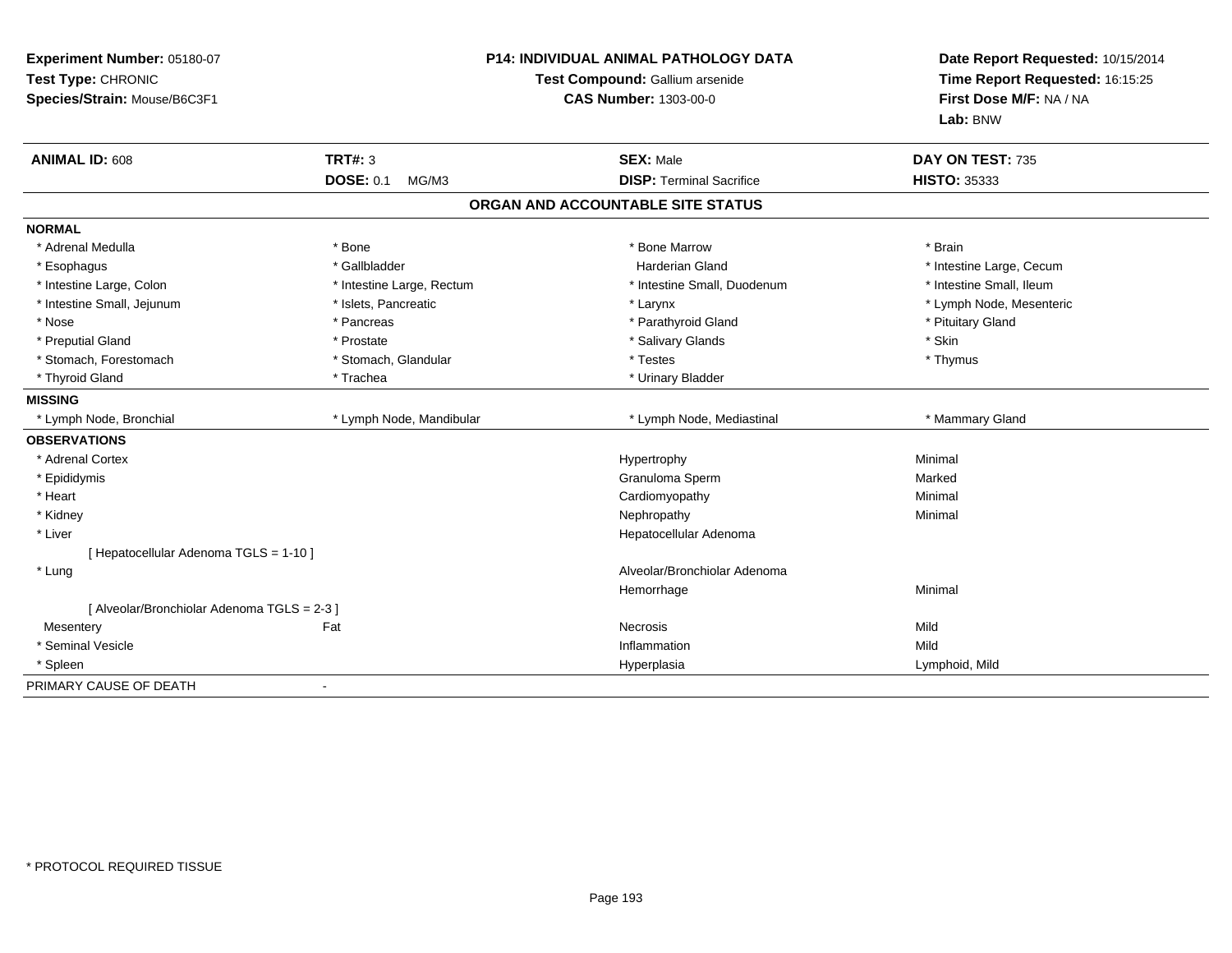| Experiment Number: 05180-07<br>Test Type: CHRONIC<br>Species/Strain: Mouse/B6C3F1<br><b>ANIMAL ID: 609</b> | <b>TRT#: 3</b><br><b>DOSE: 0.1</b><br>MG/M3 | <b>P14: INDIVIDUAL ANIMAL PATHOLOGY DATA</b><br>Test Compound: Gallium arsenide<br><b>CAS Number: 1303-00-0</b><br><b>SEX: Male</b><br><b>DISP: Terminal Sacrifice</b> | Date Report Requested: 10/15/2014<br>Time Report Requested: 16:15:25<br>First Dose M/F: NA / NA<br>Lab: BNW<br>DAY ON TEST: 735<br><b>HISTO: 35334</b> |
|------------------------------------------------------------------------------------------------------------|---------------------------------------------|------------------------------------------------------------------------------------------------------------------------------------------------------------------------|--------------------------------------------------------------------------------------------------------------------------------------------------------|
|                                                                                                            |                                             | ORGAN AND ACCOUNTABLE SITE STATUS                                                                                                                                      |                                                                                                                                                        |
| <b>NORMAL</b>                                                                                              |                                             |                                                                                                                                                                        |                                                                                                                                                        |
| * Adrenal Medulla                                                                                          | * Bone                                      | * Bone Marrow                                                                                                                                                          | * Brain                                                                                                                                                |
| * Epididymis                                                                                               | * Esophagus                                 | * Gallbladder                                                                                                                                                          | <b>Harderian Gland</b>                                                                                                                                 |
| * Intestine Large, Cecum                                                                                   | * Intestine Large, Colon                    | * Intestine Large, Rectum                                                                                                                                              | * Intestine Small, Duodenum                                                                                                                            |
| * Intestine Small, Ileum                                                                                   | * Intestine Small, Jejunum                  | * Islets, Pancreatic                                                                                                                                                   | * Liver                                                                                                                                                |
| * Lymph Node, Mandibular                                                                                   | * Lymph Node, Mediastinal                   | * Lymph Node, Mesenteric                                                                                                                                               | * Nose                                                                                                                                                 |
| * Pancreas                                                                                                 | * Pituitary Gland                           | * Preputial Gland                                                                                                                                                      | * Prostate                                                                                                                                             |
| * Salivary Glands                                                                                          | * Seminal Vesicle                           | * Skin                                                                                                                                                                 | * Stomach, Forestomach                                                                                                                                 |
| * Stomach, Glandular                                                                                       | * Testes                                    | * Trachea                                                                                                                                                              | * Urinary Bladder                                                                                                                                      |
| <b>MISSING</b>                                                                                             |                                             |                                                                                                                                                                        |                                                                                                                                                        |
| * Lymph Node, Bronchial                                                                                    | * Mammary Gland                             | * Parathyroid Gland                                                                                                                                                    | * Thymus                                                                                                                                               |
| <b>OBSERVATIONS</b>                                                                                        |                                             |                                                                                                                                                                        |                                                                                                                                                        |
| * Adrenal Cortex                                                                                           |                                             | Hypertrophy                                                                                                                                                            | Minimal                                                                                                                                                |
| * Heart                                                                                                    |                                             | Cardiomyopathy                                                                                                                                                         | Mild                                                                                                                                                   |
| * Kidney                                                                                                   |                                             | Nephropathy                                                                                                                                                            | Minimal                                                                                                                                                |
| * Larynx                                                                                                   | Squam Epithel                               | Hyperplasia                                                                                                                                                            | Minimal                                                                                                                                                |
| * Lung                                                                                                     | Alveolus                                    | Foreign Body                                                                                                                                                           |                                                                                                                                                        |
|                                                                                                            | Alveolar Epith                              | Hyperplasia                                                                                                                                                            | Minimal                                                                                                                                                |
|                                                                                                            |                                             | <b>Infiltration Cellular</b>                                                                                                                                           | Histiocyte, Minimal                                                                                                                                    |
| * Spleen                                                                                                   |                                             | Hematopoietic Cell Proliferation                                                                                                                                       | Mild                                                                                                                                                   |
| * Thyroid Gland                                                                                            | <b>Follicular Cel</b>                       | Hyperplasia                                                                                                                                                            | Mild                                                                                                                                                   |
| PRIMARY CAUSE OF DEATH                                                                                     |                                             |                                                                                                                                                                        |                                                                                                                                                        |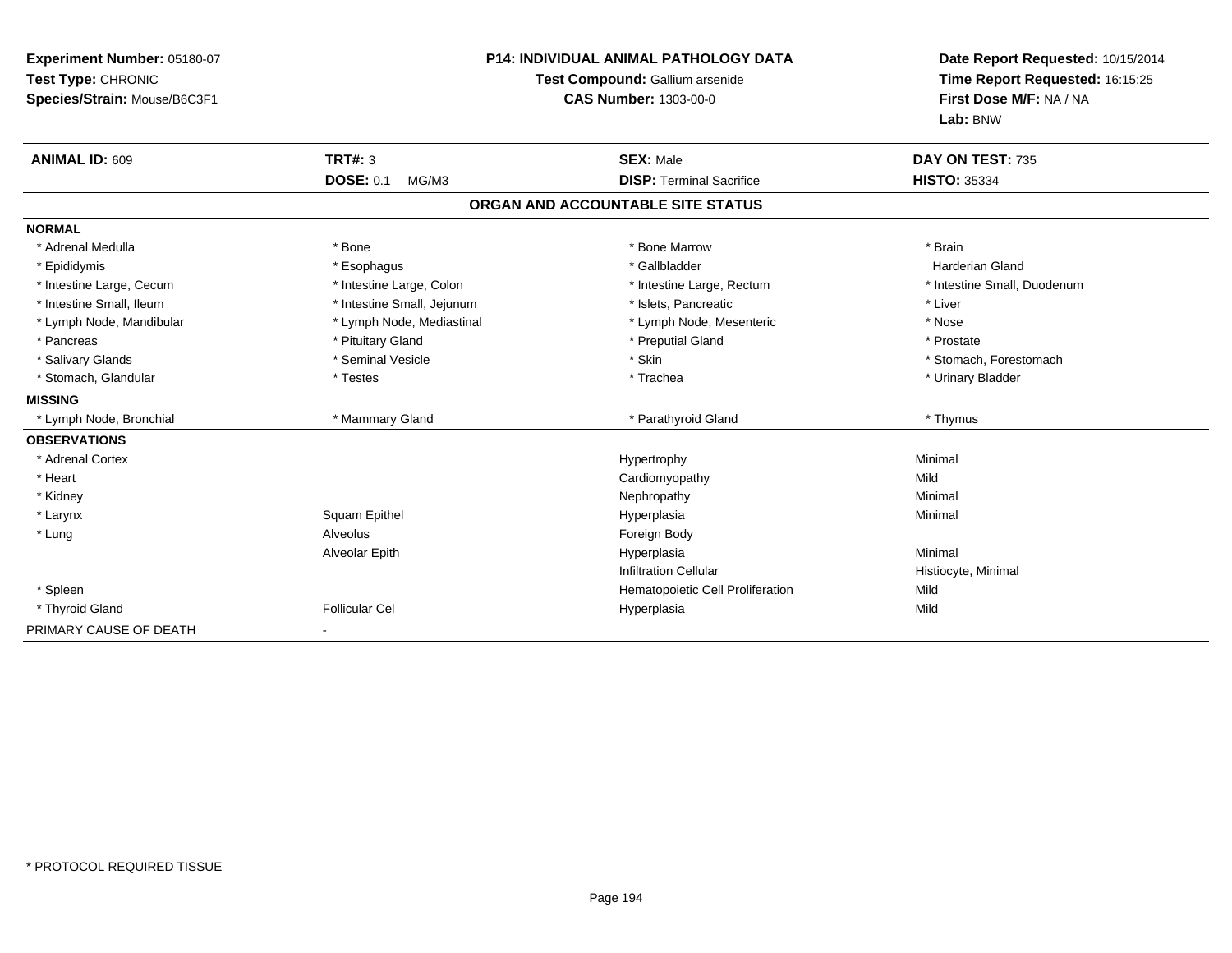| Experiment Number: 05180-07<br>Test Type: CHRONIC<br>Species/Strain: Mouse/B6C3F1 |                            | <b>P14: INDIVIDUAL ANIMAL PATHOLOGY DATA</b><br>Test Compound: Gallium arsenide<br>CAS Number: 1303-00-0 | Date Report Requested: 10/15/2014<br>Time Report Requested: 16:15:25<br>First Dose M/F: NA / NA<br>Lab: BNW |
|-----------------------------------------------------------------------------------|----------------------------|----------------------------------------------------------------------------------------------------------|-------------------------------------------------------------------------------------------------------------|
| ANIMAL ID: 610                                                                    | <b>TRT#: 3</b>             | <b>SEX: Male</b>                                                                                         | DAY ON TEST: 733                                                                                            |
|                                                                                   | <b>DOSE: 0.1</b><br>MG/M3  | <b>DISP: Terminal Sacrifice</b>                                                                          | <b>HISTO: 35335</b>                                                                                         |
|                                                                                   |                            | ORGAN AND ACCOUNTABLE SITE STATUS                                                                        |                                                                                                             |
| <b>NORMAL</b>                                                                     |                            |                                                                                                          |                                                                                                             |
| * Adrenal Cortex                                                                  | * Adrenal Medulla          | * Bone                                                                                                   | * Bone Marrow                                                                                               |
| * Brain                                                                           | * Epididymis               | * Esophagus                                                                                              | * Gallbladder                                                                                               |
| * Intestine Large, Cecum                                                          | * Intestine Large, Colon   | * Intestine Large, Rectum                                                                                | * Intestine Small, Duodenum                                                                                 |
| * Intestine Small, Ileum                                                          | * Intestine Small, Jejunum | * Islets, Pancreatic                                                                                     | * Larynx                                                                                                    |
| * Lung                                                                            | * Lymph Node, Mandibular   | * Lymph Node, Mediastinal                                                                                | * Lymph Node, Mesenteric                                                                                    |
| * Nose                                                                            | * Pancreas                 | * Pituitary Gland                                                                                        | * Preputial Gland                                                                                           |
| * Prostate                                                                        | * Salivary Glands          | * Seminal Vesicle                                                                                        | * Spleen                                                                                                    |
| * Stomach, Glandular                                                              | * Thymus                   | * Thyroid Gland                                                                                          | * Trachea                                                                                                   |
| * Urinary Bladder                                                                 |                            |                                                                                                          |                                                                                                             |
| <b>MISSING</b>                                                                    |                            |                                                                                                          |                                                                                                             |
| * Lymph Node, Bronchial                                                           | * Mammary Gland            | * Parathyroid Gland                                                                                      |                                                                                                             |
| <b>OBSERVATIONS</b>                                                               |                            |                                                                                                          |                                                                                                             |
| Harderian Gland                                                                   |                            | Hyperplasia                                                                                              | Minimal                                                                                                     |
| * Heart                                                                           |                            | Cardiomyopathy                                                                                           | Mild                                                                                                        |
| * Kidney                                                                          |                            | Nephropathy                                                                                              | Mild                                                                                                        |
| * Liver                                                                           |                            | Hepatocellular Carcinoma                                                                                 | <b>Multiple</b>                                                                                             |
| [ Hepatocellular Carcinoma TGLS = 2,3-10+11 ]                                     |                            |                                                                                                          |                                                                                                             |
| * Skin                                                                            | Prepuce                    | Inflammation                                                                                             | Chronic Active, Marked                                                                                      |
| [Inflammation TGLS = $1-12$ ]                                                     |                            |                                                                                                          |                                                                                                             |
| * Stomach, Forestomach                                                            | Epithelium                 | Hyperplasia                                                                                              | Marked                                                                                                      |
| [Hyperplasia TGLS = 4-8+13]                                                       |                            |                                                                                                          |                                                                                                             |
| * Testes                                                                          |                            | Atrophy                                                                                                  | Minimal                                                                                                     |
| PRIMARY CAUSE OF DEATH                                                            |                            |                                                                                                          |                                                                                                             |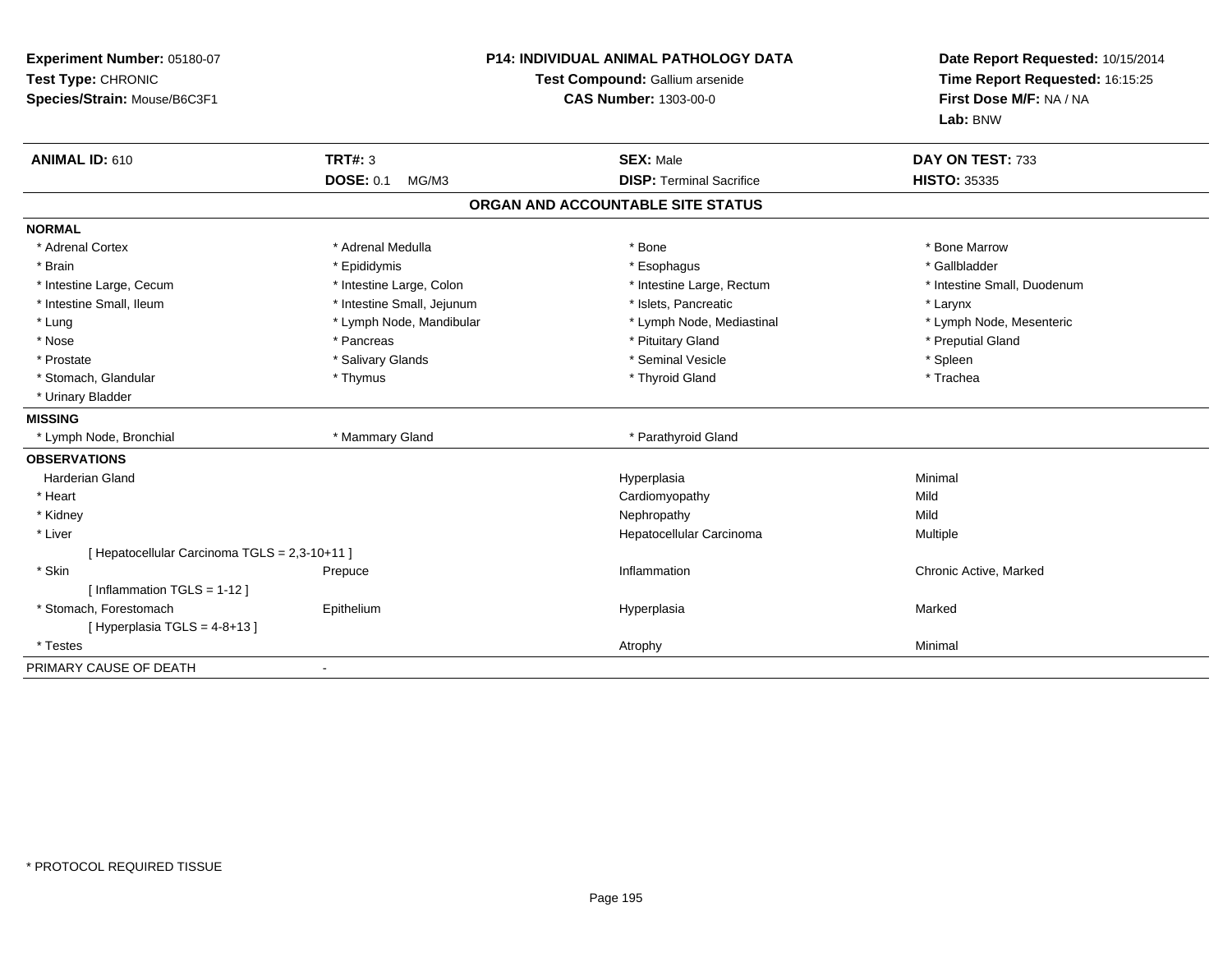| Experiment Number: 05180-07<br>Test Type: CHRONIC<br>Species/Strain: Mouse/B6C3F1 |                                | <b>P14: INDIVIDUAL ANIMAL PATHOLOGY DATA</b><br>Test Compound: Gallium arsenide<br><b>CAS Number: 1303-00-0</b> | Date Report Requested: 10/15/2014<br>Time Report Requested: 16:15:25<br>First Dose M/F: NA / NA<br>Lab: BNW |
|-----------------------------------------------------------------------------------|--------------------------------|-----------------------------------------------------------------------------------------------------------------|-------------------------------------------------------------------------------------------------------------|
| ANIMAL ID: 611                                                                    | <b>TRT#: 3</b>                 | <b>SEX: Male</b>                                                                                                | DAY ON TEST: 659                                                                                            |
|                                                                                   | <b>DOSE: 0.1</b><br>MG/M3      | <b>DISP: Natural Death</b>                                                                                      | <b>HISTO: 35336</b>                                                                                         |
|                                                                                   |                                | ORGAN AND ACCOUNTABLE SITE STATUS                                                                               |                                                                                                             |
| <b>NORMAL</b>                                                                     |                                |                                                                                                                 |                                                                                                             |
| * Adrenal Medulla                                                                 | * Bone                         | * Bone Marrow                                                                                                   | * Brain                                                                                                     |
| * Epididymis                                                                      | * Esophagus                    | * Intestine Large, Cecum                                                                                        | * Intestine Large, Colon                                                                                    |
| * Intestine Large, Rectum                                                         | * Islets, Pancreatic           | * Larynx                                                                                                        | * Lymph Node, Bronchial                                                                                     |
| * Lymph Node, Mediastinal                                                         | * Lymph Node, Mesenteric       | * Pancreas                                                                                                      | * Parathyroid Gland                                                                                         |
| * Pituitary Gland                                                                 | * Preputial Gland              | * Prostate                                                                                                      | * Salivary Glands                                                                                           |
| * Seminal Vesicle                                                                 | * Skin                         | * Spleen                                                                                                        | * Stomach, Forestomach                                                                                      |
| * Stomach, Glandular                                                              | * Testes                       | * Thyroid Gland                                                                                                 | * Trachea                                                                                                   |
| * Urinary Bladder                                                                 |                                |                                                                                                                 |                                                                                                             |
| <b>MISSING</b>                                                                    |                                |                                                                                                                 |                                                                                                             |
| Harderian Gland                                                                   | * Lymph Node, Mandibular       | * Mammary Gland                                                                                                 | * Thymus                                                                                                    |
| <b>AUTO PRECLUDES DIAG.</b>                                                       |                                |                                                                                                                 |                                                                                                             |
| * Gallbladder                                                                     | * Intestine Small, Duodenum    | * Intestine Small, Ileum                                                                                        | * Intestine Small, Jejunum                                                                                  |
| * Nose                                                                            |                                |                                                                                                                 |                                                                                                             |
| <b>OBSERVATIONS</b>                                                               |                                |                                                                                                                 |                                                                                                             |
| * Adrenal Cortex                                                                  |                                | Hypertrophy                                                                                                     | Minimal                                                                                                     |
| * Heart                                                                           |                                | Cardiomyopathy                                                                                                  | Minimal                                                                                                     |
| * Kidney                                                                          |                                | Nephropathy                                                                                                     | Minimal                                                                                                     |
| * Liver                                                                           |                                | Hepatocellular Adenoma                                                                                          | Multiple                                                                                                    |
|                                                                                   |                                | <b>Necrosis</b>                                                                                                 | Marked                                                                                                      |
| [ Hepatocellular Adenoma TGLS = 1-10 ]                                            |                                |                                                                                                                 |                                                                                                             |
| * Lung                                                                            |                                | Alveolar/Bronchiolar Adenoma                                                                                    |                                                                                                             |
| [ Alveolar/Bronchiolar Adenoma TGLS = 2-3 ]                                       |                                |                                                                                                                 |                                                                                                             |
| PRIMARY CAUSE OF DEATH                                                            | - Liver Hepatocellular Adenoma |                                                                                                                 |                                                                                                             |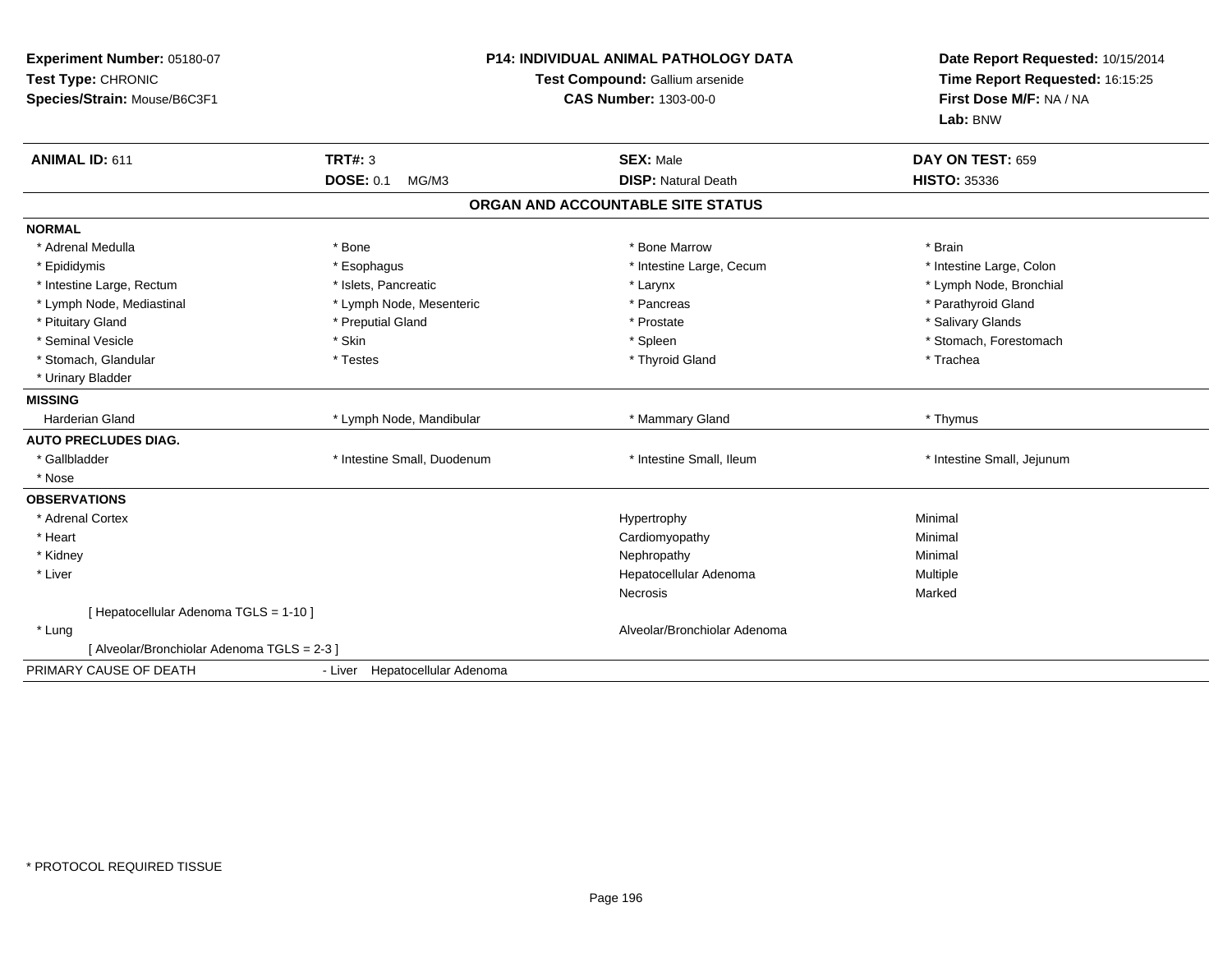| Experiment Number: 05180-07<br>Test Type: CHRONIC<br>Species/Strain: Mouse/B6C3F1<br><b>ANIMAL ID: 612</b> | <b>TRT#: 3</b><br><b>DOSE: 0.1</b><br>MG/M3 | <b>P14: INDIVIDUAL ANIMAL PATHOLOGY DATA</b><br>Test Compound: Gallium arsenide<br><b>CAS Number: 1303-00-0</b><br><b>SEX: Male</b><br><b>DISP: Terminal Sacrifice</b> | Date Report Requested: 10/15/2014<br>Time Report Requested: 16:15:25<br>First Dose M/F: NA / NA<br>Lab: BNW<br>DAY ON TEST: 734<br><b>HISTO: 35337</b> |
|------------------------------------------------------------------------------------------------------------|---------------------------------------------|------------------------------------------------------------------------------------------------------------------------------------------------------------------------|--------------------------------------------------------------------------------------------------------------------------------------------------------|
|                                                                                                            |                                             | ORGAN AND ACCOUNTABLE SITE STATUS                                                                                                                                      |                                                                                                                                                        |
| <b>NORMAL</b>                                                                                              |                                             |                                                                                                                                                                        |                                                                                                                                                        |
| * Adrenal Medulla                                                                                          | * Bone                                      | * Bone Marrow                                                                                                                                                          | * Brain                                                                                                                                                |
| * Epididymis                                                                                               | * Esophagus                                 | * Gallbladder                                                                                                                                                          | <b>Harderian Gland</b>                                                                                                                                 |
| * Intestine Large, Cecum                                                                                   | * Intestine Large, Colon                    | * Intestine Large, Rectum                                                                                                                                              | * Intestine Small, Duodenum                                                                                                                            |
| * Intestine Small, Ileum                                                                                   | * Intestine Small, Jejunum                  | * Islets, Pancreatic                                                                                                                                                   | * Liver                                                                                                                                                |
| * Lymph Node, Bronchial                                                                                    | * Lymph Node, Mandibular                    | * Lymph Node, Mediastinal                                                                                                                                              | * Lymph Node, Mesenteric                                                                                                                               |
| * Nose                                                                                                     | * Pancreas                                  | * Parathyroid Gland                                                                                                                                                    | * Pituitary Gland                                                                                                                                      |
| * Preputial Gland                                                                                          | * Prostate                                  | * Salivary Glands                                                                                                                                                      | * Seminal Vesicle                                                                                                                                      |
| * Skin                                                                                                     | * Spleen                                    | * Stomach, Forestomach                                                                                                                                                 | * Stomach, Glandular                                                                                                                                   |
| * Testes                                                                                                   | * Thymus                                    | * Trachea                                                                                                                                                              | * Urinary Bladder                                                                                                                                      |
| <b>MISSING</b>                                                                                             |                                             |                                                                                                                                                                        |                                                                                                                                                        |
| * Mammary Gland                                                                                            |                                             |                                                                                                                                                                        |                                                                                                                                                        |
| <b>OBSERVATIONS</b>                                                                                        |                                             |                                                                                                                                                                        |                                                                                                                                                        |
| * Adrenal Cortex                                                                                           |                                             | Hypertrophy                                                                                                                                                            | Minimal                                                                                                                                                |
| * Heart                                                                                                    |                                             | Cardiomyopathy                                                                                                                                                         | Minimal                                                                                                                                                |
| * Kidney                                                                                                   |                                             | Nephropathy                                                                                                                                                            | Minimal                                                                                                                                                |
| * Larynx                                                                                                   | Squam Epithel                               | Hyperplasia                                                                                                                                                            | Minimal                                                                                                                                                |
| * Lung                                                                                                     | Alveolus                                    | Foreign Body                                                                                                                                                           |                                                                                                                                                        |
|                                                                                                            |                                             | <b>Infiltration Cellular</b>                                                                                                                                           | Histiocyte, Minimal                                                                                                                                    |
|                                                                                                            | Alveolus                                    | Proteinosis                                                                                                                                                            | Minimal                                                                                                                                                |
| * Thyroid Gland                                                                                            | Follicular Cel                              | Hyperplasia                                                                                                                                                            | Moderate                                                                                                                                               |
| PRIMARY CAUSE OF DEATH                                                                                     |                                             |                                                                                                                                                                        |                                                                                                                                                        |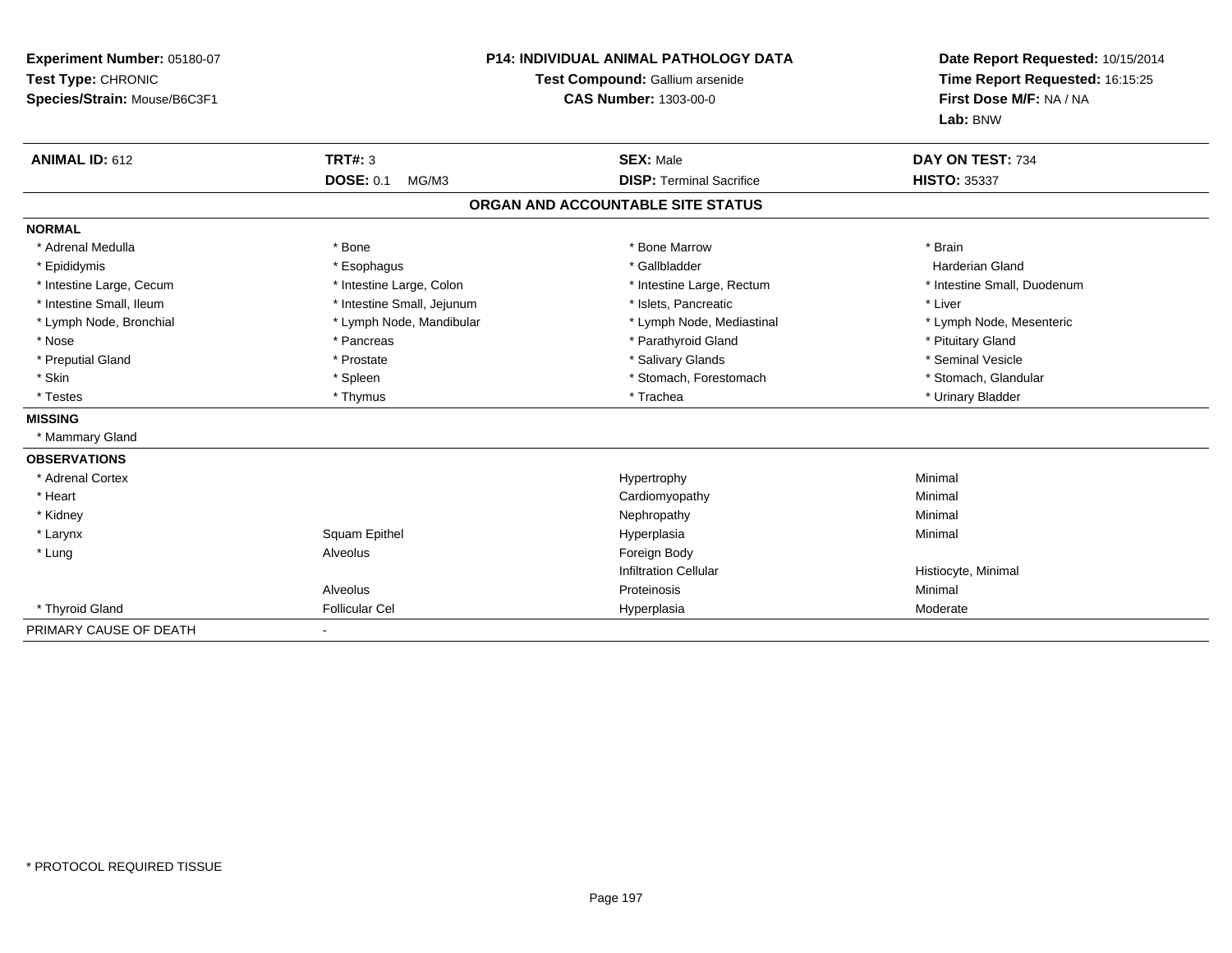| Experiment Number: 05180-07<br>Test Type: CHRONIC<br>Species/Strain: Mouse/B6C3F1<br><b>ANIMAL ID: 613</b> | <b>TRT#: 3</b><br><b>DOSE: 0.1</b><br>MG/M3 | <b>P14: INDIVIDUAL ANIMAL PATHOLOGY DATA</b><br>Test Compound: Gallium arsenide<br><b>CAS Number: 1303-00-0</b><br><b>SEX: Male</b><br><b>DISP: Natural Death</b> | Date Report Requested: 10/15/2014<br>Time Report Requested: 16:15:25<br>First Dose M/F: NA / NA<br>Lab: BNW<br>DAY ON TEST: 473<br><b>HISTO: 35338</b> |
|------------------------------------------------------------------------------------------------------------|---------------------------------------------|-------------------------------------------------------------------------------------------------------------------------------------------------------------------|--------------------------------------------------------------------------------------------------------------------------------------------------------|
|                                                                                                            |                                             | ORGAN AND ACCOUNTABLE SITE STATUS                                                                                                                                 |                                                                                                                                                        |
| <b>NORMAL</b>                                                                                              |                                             |                                                                                                                                                                   |                                                                                                                                                        |
| * Adrenal Cortex                                                                                           | * Adrenal Medulla                           | * Bone                                                                                                                                                            | * Bone Marrow                                                                                                                                          |
| * Brain                                                                                                    | * Epididymis                                | * Esophagus                                                                                                                                                       | * Gallbladder                                                                                                                                          |
| <b>Harderian Gland</b>                                                                                     | * Intestine Large, Cecum                    | * Intestine Large, Colon                                                                                                                                          | * Intestine Large, Rectum                                                                                                                              |
| * Intestine Small, Duodenum                                                                                | * Intestine Small, Ileum                    | * Intestine Small, Jejunum                                                                                                                                        | * Islets, Pancreatic                                                                                                                                   |
| * Larynx                                                                                                   | * Lung                                      | * Lymph Node, Bronchial                                                                                                                                           | * Lymph Node, Mandibular                                                                                                                               |
| * Lymph Node, Mesenteric                                                                                   | * Nose                                      | * Parathyroid Gland                                                                                                                                               | * Pituitary Gland                                                                                                                                      |
| * Preputial Gland                                                                                          | * Prostate                                  | * Salivary Glands                                                                                                                                                 | * Seminal Vesicle                                                                                                                                      |
| * Skin                                                                                                     | * Spleen                                    | * Stomach, Forestomach                                                                                                                                            | * Stomach, Glandular                                                                                                                                   |
| * Testes                                                                                                   | * Thymus                                    | * Thyroid Gland                                                                                                                                                   | * Trachea                                                                                                                                              |
| * Urinary Bladder                                                                                          |                                             |                                                                                                                                                                   |                                                                                                                                                        |
| <b>MISSING</b>                                                                                             |                                             |                                                                                                                                                                   |                                                                                                                                                        |
| * Lymph Node, Mediastinal                                                                                  | * Mammary Gland                             |                                                                                                                                                                   |                                                                                                                                                        |
| <b>OBSERVATIONS</b>                                                                                        |                                             |                                                                                                                                                                   |                                                                                                                                                        |
| * Heart                                                                                                    |                                             | Cardiomyopathy                                                                                                                                                    | Minimal                                                                                                                                                |
| * Kidney                                                                                                   |                                             | Nephropathy                                                                                                                                                       | Minimal                                                                                                                                                |
| * Liver                                                                                                    |                                             | Degeneration                                                                                                                                                      | Fatty, Mild                                                                                                                                            |
|                                                                                                            |                                             | Hepatocellular Adenoma                                                                                                                                            |                                                                                                                                                        |
|                                                                                                            |                                             | <b>Necrosis</b>                                                                                                                                                   | Moderate                                                                                                                                               |
| [ Hepatocellular Adenoma TGLS = 1-10 ]                                                                     |                                             |                                                                                                                                                                   |                                                                                                                                                        |
| * Pancreas                                                                                                 |                                             | Atrophy                                                                                                                                                           | Minimal                                                                                                                                                |
| PRIMARY CAUSE OF DEATH                                                                                     | - Liver Hepatocellular Adenoma              |                                                                                                                                                                   |                                                                                                                                                        |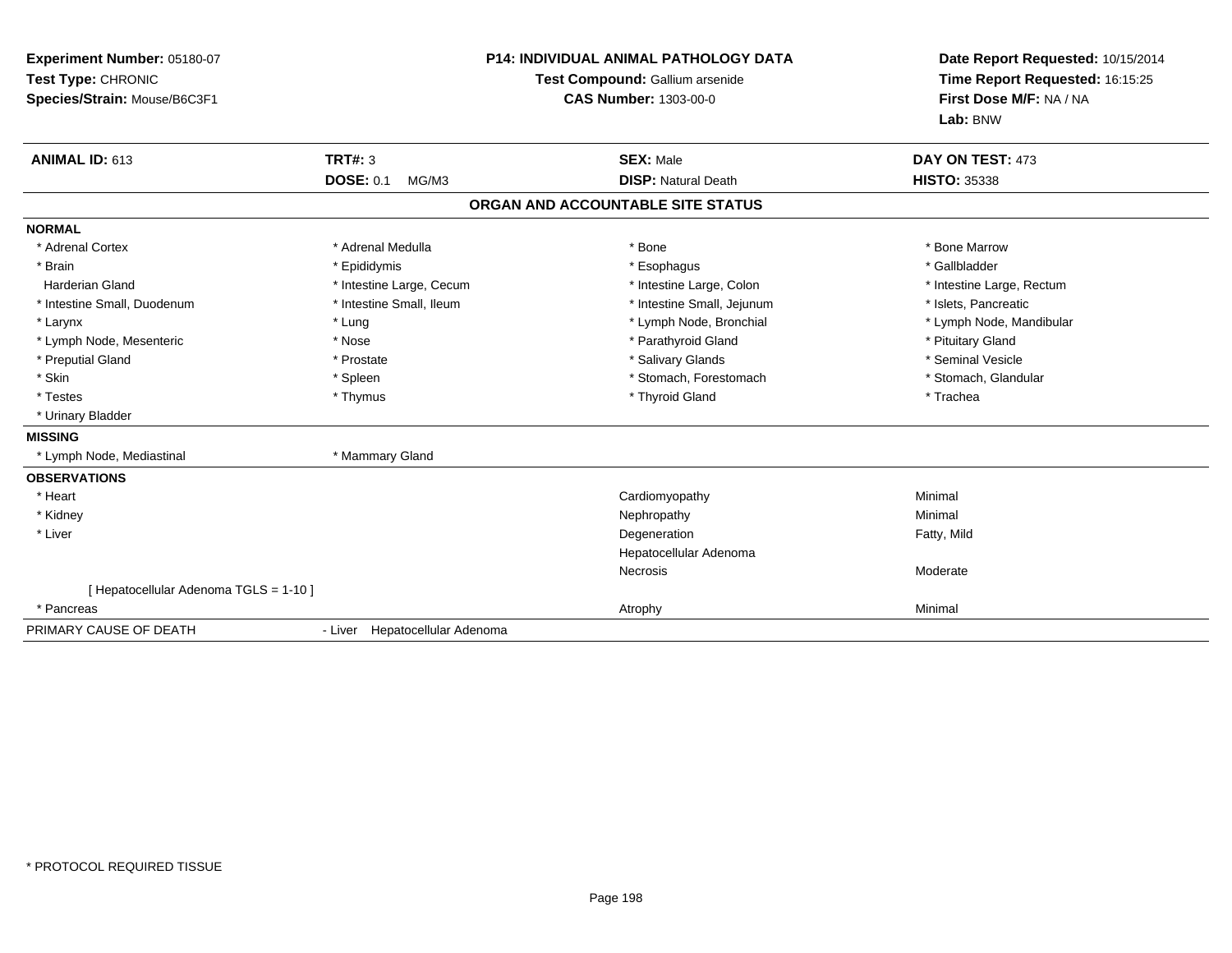| Experiment Number: 05180-07<br>Test Type: CHRONIC<br>Species/Strain: Mouse/B6C3F1 |                           | P14: INDIVIDUAL ANIMAL PATHOLOGY DATA<br>Test Compound: Gallium arsenide<br><b>CAS Number: 1303-00-0</b> | Date Report Requested: 10/15/2014<br>Time Report Requested: 16:15:25<br>First Dose M/F: NA / NA<br>Lab: BNW |  |
|-----------------------------------------------------------------------------------|---------------------------|----------------------------------------------------------------------------------------------------------|-------------------------------------------------------------------------------------------------------------|--|
| <b>ANIMAL ID: 614</b>                                                             | <b>TRT#: 3</b>            | <b>SEX: Male</b>                                                                                         | DAY ON TEST: 735                                                                                            |  |
|                                                                                   | <b>DOSE: 0.1</b><br>MG/M3 | <b>DISP: Terminal Sacrifice</b>                                                                          | <b>HISTO: 35339</b>                                                                                         |  |
|                                                                                   |                           | ORGAN AND ACCOUNTABLE SITE STATUS                                                                        |                                                                                                             |  |
| <b>NORMAL</b>                                                                     |                           |                                                                                                          |                                                                                                             |  |
| * Adrenal Cortex                                                                  | * Adrenal Medulla         | * Bone                                                                                                   | * Bone Marrow                                                                                               |  |
| * Brain                                                                           | * Epididymis              | * Esophagus                                                                                              | * Gallbladder                                                                                               |  |
| <b>Harderian Gland</b>                                                            | * Intestine Large, Cecum  | * Intestine Large, Colon                                                                                 | * Intestine Large, Rectum                                                                                   |  |
| * Intestine Small, Duodenum                                                       | * Intestine Small, Ileum  | * Intestine Small, Jejunum                                                                               | * Larynx                                                                                                    |  |
| * Lymph Node, Bronchial                                                           | * Lymph Node, Mandibular  | * Lymph Node, Mediastinal                                                                                | * Lymph Node, Mesenteric                                                                                    |  |
| * Nose                                                                            | * Pancreas                | * Parathyroid Gland                                                                                      | * Pituitary Gland                                                                                           |  |
| * Preputial Gland                                                                 | * Prostate                | * Salivary Glands                                                                                        | * Seminal Vesicle                                                                                           |  |
| * Skin                                                                            | * Stomach, Forestomach    | * Stomach, Glandular                                                                                     | * Testes                                                                                                    |  |
| * Thymus                                                                          | * Trachea                 | * Urinary Bladder                                                                                        |                                                                                                             |  |
| <b>MISSING</b>                                                                    |                           |                                                                                                          |                                                                                                             |  |
| * Mammary Gland                                                                   |                           |                                                                                                          |                                                                                                             |  |
| <b>OBSERVATIONS</b>                                                               |                           |                                                                                                          |                                                                                                             |  |
| * Heart                                                                           |                           | Cardiomyopathy                                                                                           | Minimal                                                                                                     |  |
| * Islets, Pancreatic                                                              |                           | Hyperplasia                                                                                              | Minimal                                                                                                     |  |
| * Kidney                                                                          |                           | Nephropathy                                                                                              | Minimal                                                                                                     |  |
| * Liver                                                                           |                           | <b>Eosinophilic Focus</b>                                                                                |                                                                                                             |  |
|                                                                                   |                           | Hepatocellular Carcinoma                                                                                 |                                                                                                             |  |
| [ Hepatocellular Carcinoma TGLS = 2-10 ]                                          |                           |                                                                                                          |                                                                                                             |  |
| * Lung                                                                            |                           | Alveolar/Bronchiolar Carcinoma                                                                           |                                                                                                             |  |
|                                                                                   |                           | <b>Infiltration Cellular</b>                                                                             | Histiocyte, Minimal                                                                                         |  |
| [ Alveolar/Bronchiolar Carcinoma TGLS = 3-3 ]                                     |                           |                                                                                                          |                                                                                                             |  |
| * Spleen                                                                          |                           | Hematopoietic Cell Proliferation                                                                         | Mild                                                                                                        |  |
| * Thyroid Gland                                                                   | <b>Follicular Cel</b>     | Hyperplasia                                                                                              | Minimal                                                                                                     |  |
| PRIMARY CAUSE OF DEATH                                                            |                           |                                                                                                          |                                                                                                             |  |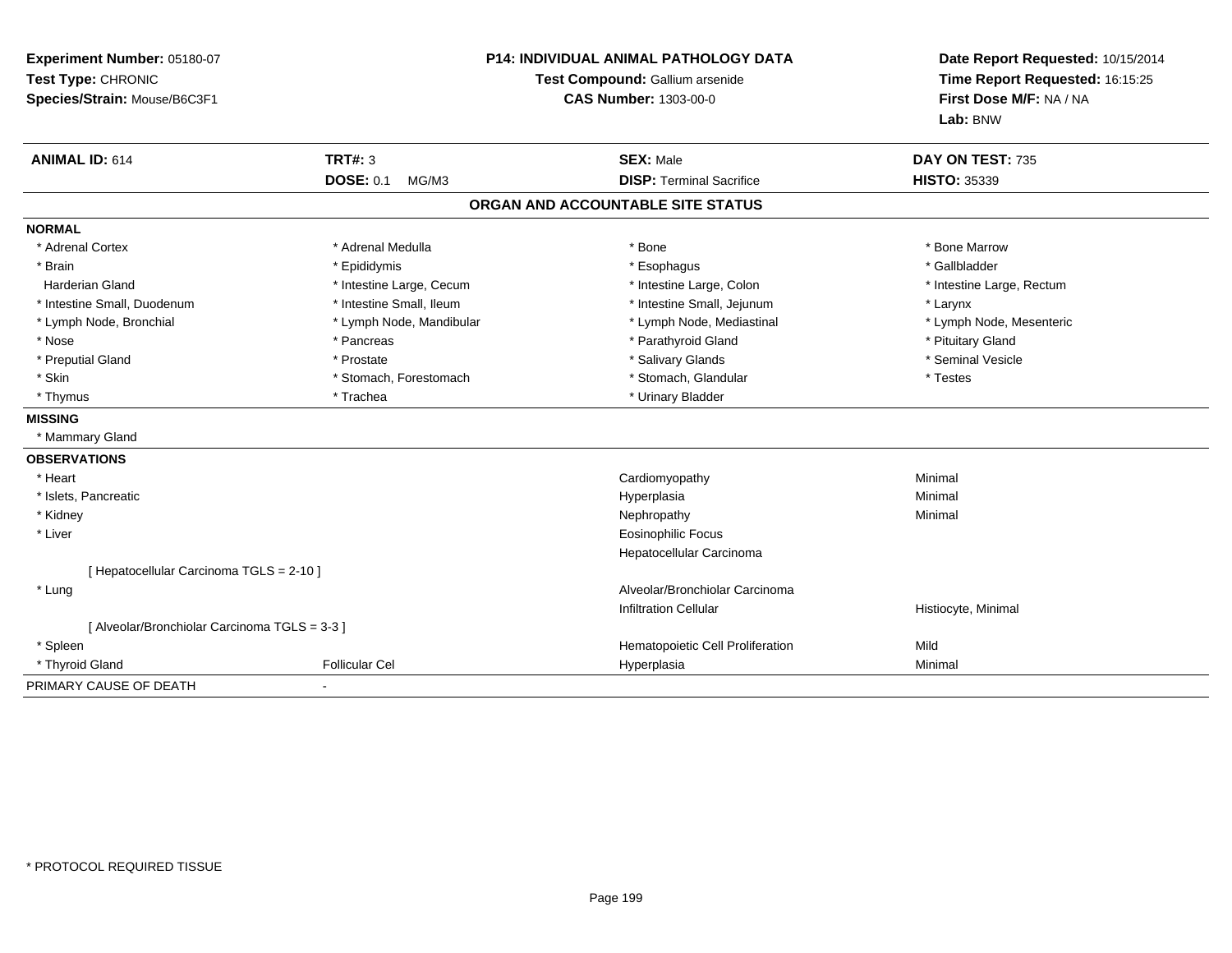| Experiment Number: 05180-07<br>Test Type: CHRONIC<br>Species/Strain: Mouse/B6C3F1 | <b>P14: INDIVIDUAL ANIMAL PATHOLOGY DATA</b><br>Test Compound: Gallium arsenide<br><b>CAS Number: 1303-00-0</b> |                                   | Date Report Requested: 10/15/2014<br>Time Report Requested: 16:15:25<br>First Dose M/F: NA / NA<br>Lab: BNW |
|-----------------------------------------------------------------------------------|-----------------------------------------------------------------------------------------------------------------|-----------------------------------|-------------------------------------------------------------------------------------------------------------|
| <b>ANIMAL ID: 615</b>                                                             | <b>TRT#: 3</b>                                                                                                  | <b>SEX: Male</b>                  | DAY ON TEST: 734                                                                                            |
|                                                                                   | <b>DOSE: 0.1</b><br>MG/M3                                                                                       | <b>DISP: Terminal Sacrifice</b>   | <b>HISTO: 35340</b>                                                                                         |
|                                                                                   |                                                                                                                 | ORGAN AND ACCOUNTABLE SITE STATUS |                                                                                                             |
| <b>NORMAL</b>                                                                     |                                                                                                                 |                                   |                                                                                                             |
| * Adrenal Medulla                                                                 | * Bone                                                                                                          | * Bone Marrow                     | * Brain                                                                                                     |
| * Epididymis                                                                      | * Esophagus                                                                                                     | * Gallbladder                     | Harderian Gland                                                                                             |
| * Intestine Large, Cecum                                                          | * Intestine Large, Colon                                                                                        | * Intestine Large, Rectum         | * Intestine Small, Duodenum                                                                                 |
| * Intestine Small, Ileum                                                          | * Intestine Small, Jejunum                                                                                      | * Islets. Pancreatic              | * Larynx                                                                                                    |
| * Lung                                                                            | * Lymph Node, Bronchial                                                                                         | * Lymph Node, Mandibular          | * Lymph Node, Mediastinal                                                                                   |
| * Lymph Node, Mesenteric                                                          | * Nose                                                                                                          | * Pancreas                        | * Pituitary Gland                                                                                           |
| * Preputial Gland                                                                 | * Prostate                                                                                                      | * Salivary Glands                 | * Seminal Vesicle                                                                                           |
| * Skin                                                                            | * Spleen                                                                                                        | * Stomach, Forestomach            | * Stomach, Glandular                                                                                        |
| * Testes                                                                          | * Thymus                                                                                                        | * Thyroid Gland                   | * Trachea                                                                                                   |
| * Urinary Bladder                                                                 |                                                                                                                 |                                   |                                                                                                             |
| <b>MISSING</b>                                                                    |                                                                                                                 |                                   |                                                                                                             |
| * Mammary Gland                                                                   | * Parathyroid Gland                                                                                             |                                   |                                                                                                             |
| <b>OBSERVATIONS</b>                                                               |                                                                                                                 |                                   |                                                                                                             |
| * Adrenal Cortex                                                                  |                                                                                                                 | Hypertrophy                       | Mild                                                                                                        |
| * Heart                                                                           |                                                                                                                 | Cardiomyopathy                    | Minimal                                                                                                     |
| * Kidney                                                                          |                                                                                                                 | Nephropathy                       | Mild                                                                                                        |
| * Liver                                                                           |                                                                                                                 | <b>Eosinophilic Focus</b>         |                                                                                                             |
| [ Eosinophilic Focus TGLS = 1-10 ]                                                |                                                                                                                 |                                   |                                                                                                             |
| PRIMARY CAUSE OF DEATH                                                            |                                                                                                                 |                                   |                                                                                                             |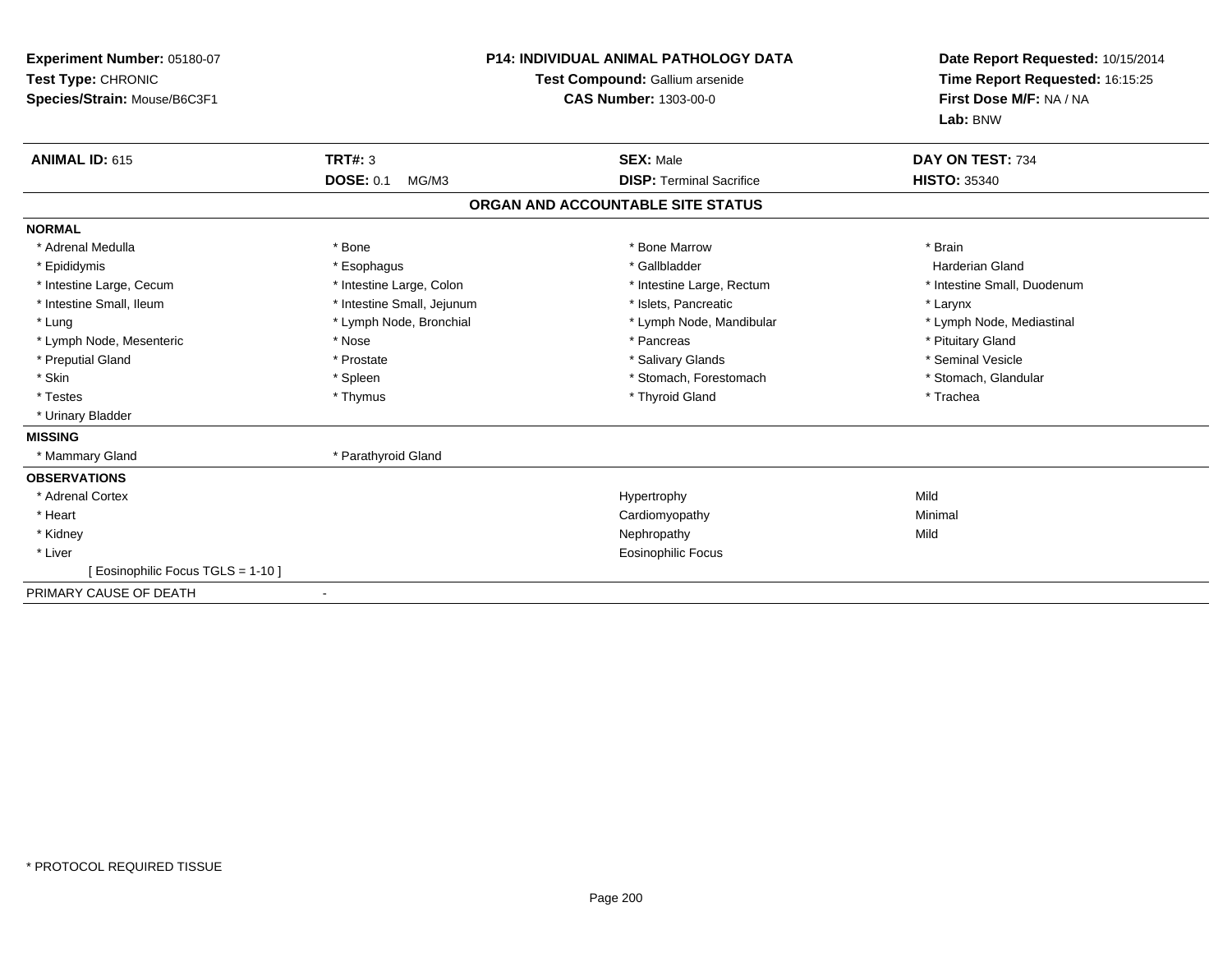| Experiment Number: 05180-07<br>Test Type: CHRONIC<br>Species/Strain: Mouse/B6C3F1<br>ANIMAL ID: 616 | TRT#: 3<br><b>DOSE: 0.1</b><br>MG/M3 | <b>P14: INDIVIDUAL ANIMAL PATHOLOGY DATA</b><br>Test Compound: Gallium arsenide<br><b>CAS Number: 1303-00-0</b><br><b>SEX: Male</b><br><b>DISP: Terminal Sacrifice</b> | Date Report Requested: 10/15/2014<br>Time Report Requested: 16:15:25<br>First Dose M/F: NA / NA<br>Lab: BNW<br>DAY ON TEST: 733<br><b>HISTO: 35341</b> |
|-----------------------------------------------------------------------------------------------------|--------------------------------------|------------------------------------------------------------------------------------------------------------------------------------------------------------------------|--------------------------------------------------------------------------------------------------------------------------------------------------------|
|                                                                                                     |                                      | ORGAN AND ACCOUNTABLE SITE STATUS                                                                                                                                      |                                                                                                                                                        |
| <b>NORMAL</b>                                                                                       |                                      |                                                                                                                                                                        |                                                                                                                                                        |
| * Adrenal Medulla                                                                                   | * Bone                               | * Bone Marrow                                                                                                                                                          | * Brain                                                                                                                                                |
| * Esophagus                                                                                         | * Gallbladder                        | Harderian Gland                                                                                                                                                        | * Intestine Large, Cecum                                                                                                                               |
| * Intestine Large, Colon                                                                            | * Intestine Large, Rectum            | * Intestine Small, Duodenum                                                                                                                                            | * Intestine Small, Ileum                                                                                                                               |
| * Intestine Small, Jejunum                                                                          | * Islets, Pancreatic                 | * Larynx                                                                                                                                                               | * Liver                                                                                                                                                |
| * Lymph Node, Bronchial                                                                             | * Lymph Node, Mediastinal            | * Lymph Node, Mesenteric                                                                                                                                               | * Nose                                                                                                                                                 |
| * Pancreas                                                                                          | * Parathyroid Gland                  | * Pituitary Gland                                                                                                                                                      | * Preputial Gland                                                                                                                                      |
| * Prostate                                                                                          | * Salivary Glands                    | * Seminal Vesicle                                                                                                                                                      | * Spleen                                                                                                                                               |
| * Stomach, Forestomach                                                                              | * Stomach, Glandular                 | * Testes                                                                                                                                                               | * Thymus                                                                                                                                               |
| * Thyroid Gland                                                                                     | * Trachea                            | * Urinary Bladder                                                                                                                                                      |                                                                                                                                                        |
| <b>MISSING</b>                                                                                      |                                      |                                                                                                                                                                        |                                                                                                                                                        |
| * Lymph Node, Mandibular                                                                            | * Mammary Gland                      |                                                                                                                                                                        |                                                                                                                                                        |
| <b>OBSERVATIONS</b>                                                                                 |                                      |                                                                                                                                                                        |                                                                                                                                                        |
| * Adrenal Cortex                                                                                    |                                      | Hypertrophy                                                                                                                                                            | Mild                                                                                                                                                   |
| * Epididymis                                                                                        |                                      | Granuloma Sperm                                                                                                                                                        | Moderate                                                                                                                                               |
| * Heart                                                                                             |                                      | Cardiomyopathy                                                                                                                                                         | Minimal                                                                                                                                                |
| * Kidney                                                                                            |                                      | Nephropathy                                                                                                                                                            | Mild                                                                                                                                                   |
| * Lung                                                                                              | Alveolar Epith                       | Hyperplasia                                                                                                                                                            | Minimal                                                                                                                                                |
|                                                                                                     |                                      | <b>Infiltration Cellular</b>                                                                                                                                           | Histiocyte, Minimal                                                                                                                                    |
| * Skin                                                                                              | <b>Subcut Tiss</b>                   | Inflammation                                                                                                                                                           | Suppurative, Focal, Marked                                                                                                                             |
| [Inflammation TGLS = $1-10$ ]                                                                       |                                      |                                                                                                                                                                        |                                                                                                                                                        |
| PRIMARY CAUSE OF DEATH                                                                              |                                      |                                                                                                                                                                        |                                                                                                                                                        |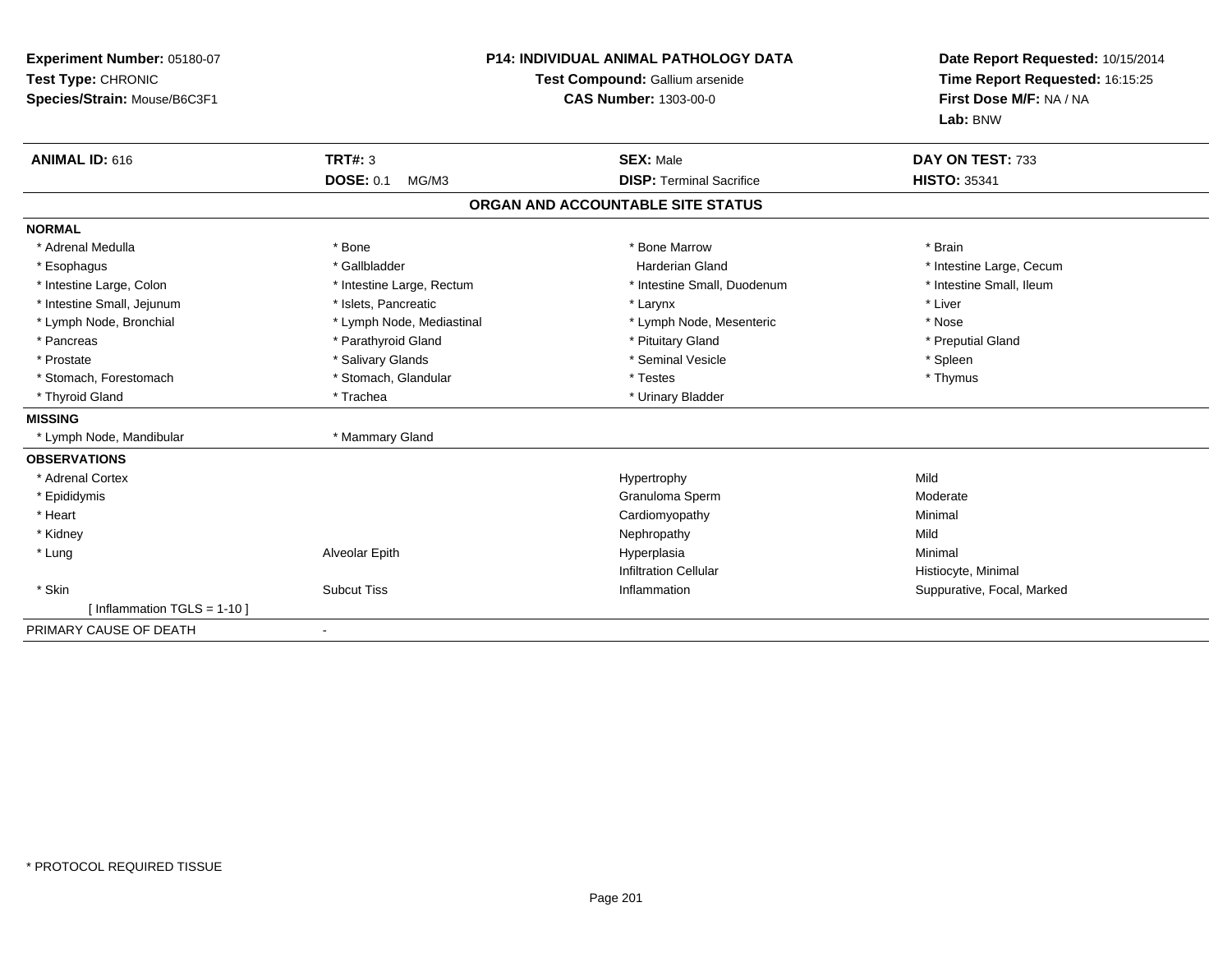| Experiment Number: 05180-07<br>Test Type: CHRONIC<br>Species/Strain: Mouse/B6C3F1 |                            | <b>P14: INDIVIDUAL ANIMAL PATHOLOGY DATA</b><br>Test Compound: Gallium arsenide<br><b>CAS Number: 1303-00-0</b> | Date Report Requested: 10/15/2014<br>Time Report Requested: 16:15:25<br>First Dose M/F: NA / NA<br>Lab: BNW |
|-----------------------------------------------------------------------------------|----------------------------|-----------------------------------------------------------------------------------------------------------------|-------------------------------------------------------------------------------------------------------------|
| <b>ANIMAL ID: 617</b>                                                             | <b>TRT#: 3</b>             | <b>SEX: Male</b>                                                                                                | DAY ON TEST: 734                                                                                            |
|                                                                                   | <b>DOSE: 0.1</b><br>MG/M3  | <b>DISP: Terminal Sacrifice</b>                                                                                 | <b>HISTO: 35342</b>                                                                                         |
|                                                                                   |                            | ORGAN AND ACCOUNTABLE SITE STATUS                                                                               |                                                                                                             |
| <b>NORMAL</b>                                                                     |                            |                                                                                                                 |                                                                                                             |
| * Adrenal Medulla                                                                 | * Bone                     | * Bone Marrow                                                                                                   | * Brain                                                                                                     |
| * Epididymis                                                                      | * Esophagus                | * Gallbladder                                                                                                   | <b>Harderian Gland</b>                                                                                      |
| * Intestine Large, Cecum                                                          | * Intestine Large, Colon   | * Intestine Large, Rectum                                                                                       | * Intestine Small, Duodenum                                                                                 |
| * Intestine Small. Ileum                                                          | * Intestine Small, Jejunum | * Islets. Pancreatic                                                                                            | * Larynx                                                                                                    |
| * Lymph Node, Bronchial                                                           | * Lymph Node, Mandibular   | * Lymph Node, Mediastinal                                                                                       | * Lymph Node, Mesenteric                                                                                    |
| * Nose                                                                            | * Pancreas                 | * Parathyroid Gland                                                                                             | * Pituitary Gland                                                                                           |
| * Preputial Gland                                                                 | * Prostate                 | * Salivary Glands                                                                                               | * Seminal Vesicle                                                                                           |
| * Skin                                                                            | * Spleen                   | * Stomach, Forestomach                                                                                          | * Stomach, Glandular                                                                                        |
| * Testes                                                                          | * Thymus                   | * Thyroid Gland                                                                                                 | * Trachea                                                                                                   |
| * Urinary Bladder                                                                 |                            |                                                                                                                 |                                                                                                             |
| <b>MISSING</b>                                                                    |                            |                                                                                                                 |                                                                                                             |
| * Mammary Gland                                                                   |                            |                                                                                                                 |                                                                                                             |
| <b>OBSERVATIONS</b>                                                               |                            |                                                                                                                 |                                                                                                             |
| * Adrenal Cortex                                                                  |                            | Hyperplasia                                                                                                     | Minimal                                                                                                     |
|                                                                                   |                            | Hypertrophy                                                                                                     | Minimal                                                                                                     |
| * Heart                                                                           |                            | Cardiomyopathy                                                                                                  | Minimal                                                                                                     |
| * Kidney                                                                          |                            | Nephropathy                                                                                                     | Mild                                                                                                        |
| * Liver                                                                           |                            | Hepatocellular Adenoma                                                                                          | Multiple                                                                                                    |
| [ Hepatocellular Adenoma TGLS = 1,2-4+10 ]                                        |                            |                                                                                                                 |                                                                                                             |
| * Lung                                                                            | Alveolus                   | Foreign Body                                                                                                    |                                                                                                             |
|                                                                                   | Alveolus                   | Proteinosis                                                                                                     | Minimal                                                                                                     |
| PRIMARY CAUSE OF DEATH                                                            |                            |                                                                                                                 |                                                                                                             |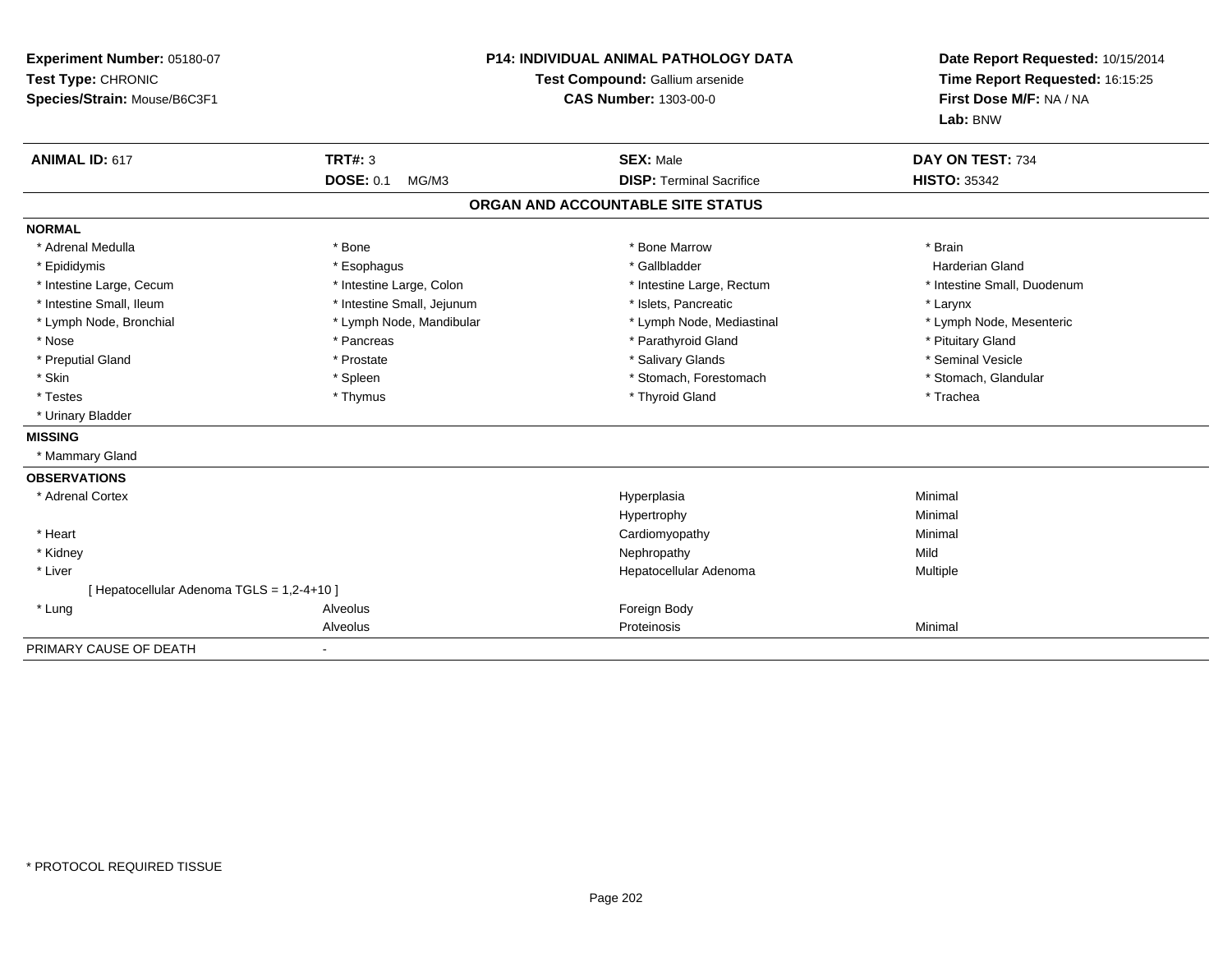| Experiment Number: 05180-07<br>Test Type: CHRONIC<br>Species/Strain: Mouse/B6C3F1 | <b>P14: INDIVIDUAL ANIMAL PATHOLOGY DATA</b><br>Test Compound: Gallium arsenide<br><b>CAS Number: 1303-00-0</b> |                                                     | Date Report Requested: 10/15/2014<br>Time Report Requested: 16:15:25<br>First Dose M/F: NA / NA<br>Lab: BNW |
|-----------------------------------------------------------------------------------|-----------------------------------------------------------------------------------------------------------------|-----------------------------------------------------|-------------------------------------------------------------------------------------------------------------|
| <b>ANIMAL ID: 618</b>                                                             | <b>TRT#: 3</b><br><b>DOSE: 0.1</b><br>MG/M3                                                                     | <b>SEX: Male</b><br><b>DISP: Terminal Sacrifice</b> | DAY ON TEST: 734<br><b>HISTO: 35343</b>                                                                     |
|                                                                                   |                                                                                                                 |                                                     |                                                                                                             |
|                                                                                   |                                                                                                                 | ORGAN AND ACCOUNTABLE SITE STATUS                   |                                                                                                             |
| <b>NORMAL</b>                                                                     |                                                                                                                 |                                                     |                                                                                                             |
| * Adrenal Cortex                                                                  | * Adrenal Medulla                                                                                               | * Bone                                              | * Brain                                                                                                     |
| * Epididymis                                                                      | * Esophagus                                                                                                     | * Gallbladder                                       | * Intestine Large, Cecum                                                                                    |
| * Intestine Large, Colon                                                          | * Intestine Large, Rectum                                                                                       | * Intestine Small, Duodenum                         | * Intestine Small, Ileum                                                                                    |
| * Intestine Small, Jejunum                                                        | * Islets, Pancreatic                                                                                            | * Larynx                                            | * Liver                                                                                                     |
| * Lymph Node, Bronchial                                                           | * Lymph Node, Mediastinal                                                                                       | * Lymph Node, Mesenteric                            | * Nose                                                                                                      |
| * Pancreas                                                                        | * Parathyroid Gland                                                                                             | * Pituitary Gland                                   | * Preputial Gland                                                                                           |
| * Prostate                                                                        | * Salivary Glands                                                                                               | * Seminal Vesicle                                   | * Skin                                                                                                      |
| * Stomach, Forestomach                                                            | * Stomach, Glandular                                                                                            | * Testes                                            | * Thymus                                                                                                    |
| * Thyroid Gland                                                                   | * Trachea                                                                                                       | * Urinary Bladder                                   |                                                                                                             |
| <b>MISSING</b>                                                                    |                                                                                                                 |                                                     |                                                                                                             |
| * Mammary Gland                                                                   |                                                                                                                 |                                                     |                                                                                                             |
| <b>OBSERVATIONS</b>                                                               |                                                                                                                 |                                                     |                                                                                                             |
| * Bone Marrow                                                                     |                                                                                                                 | Hyperplasia                                         | Mild                                                                                                        |
| Harderian Gland                                                                   |                                                                                                                 | Carcinoma                                           |                                                                                                             |
| [ Carcinoma TGLS = $2-10$ ]                                                       |                                                                                                                 |                                                     |                                                                                                             |
| * Heart                                                                           |                                                                                                                 | Cardiomyopathy                                      | Minimal                                                                                                     |
| * Kidney                                                                          |                                                                                                                 | Nephropathy                                         | Minimal                                                                                                     |
| * Lung                                                                            |                                                                                                                 | Carcinoma                                           | Metastatic (Harderian Gland)                                                                                |
| [ Carcinoma TGLS = 3,4,6-3+11 ]                                                   |                                                                                                                 |                                                     |                                                                                                             |
| * Lymph Node, Mandibular                                                          |                                                                                                                 | Hyperplasia                                         | Marked                                                                                                      |
| [Hyperplasia TGLS = 1-7]                                                          |                                                                                                                 |                                                     |                                                                                                             |
| * Spleen                                                                          |                                                                                                                 | Hematopoietic Cell Proliferation                    | Mild                                                                                                        |
| [ Hematopoietic Cell Proliferation TGLS = 5-12 ]                                  |                                                                                                                 |                                                     |                                                                                                             |
| PRIMARY CAUSE OF DEATH                                                            |                                                                                                                 |                                                     |                                                                                                             |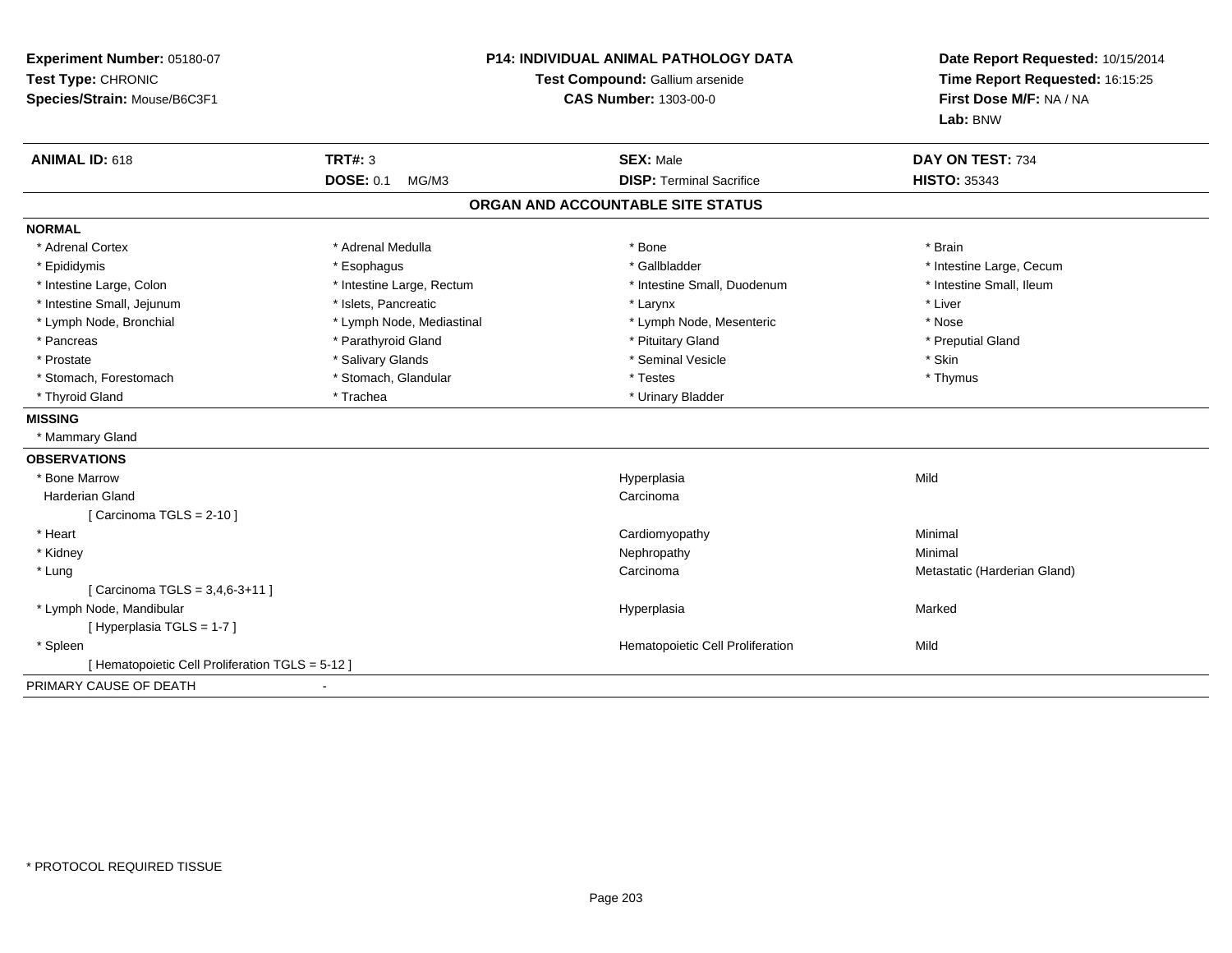| Experiment Number: 05180-07<br>Test Type: CHRONIC<br>Species/Strain: Mouse/B6C3F1 |                            | <b>P14: INDIVIDUAL ANIMAL PATHOLOGY DATA</b><br>Test Compound: Gallium arsenide<br><b>CAS Number: 1303-00-0</b> | Date Report Requested: 10/15/2014<br>Time Report Requested: 16:15:25<br>First Dose M/F: NA / NA |  |
|-----------------------------------------------------------------------------------|----------------------------|-----------------------------------------------------------------------------------------------------------------|-------------------------------------------------------------------------------------------------|--|
|                                                                                   |                            |                                                                                                                 | Lab: BNW                                                                                        |  |
| ANIMAL ID: 619                                                                    | <b>TRT#: 3</b>             | <b>SEX: Male</b>                                                                                                | DAY ON TEST: 733                                                                                |  |
|                                                                                   | <b>DOSE: 0.1</b><br>MG/M3  | <b>DISP: Terminal Sacrifice</b>                                                                                 | <b>HISTO: 35344</b>                                                                             |  |
|                                                                                   |                            | ORGAN AND ACCOUNTABLE SITE STATUS                                                                               |                                                                                                 |  |
| <b>NORMAL</b>                                                                     |                            |                                                                                                                 |                                                                                                 |  |
| * Adrenal Medulla                                                                 | * Bone                     | * Bone Marrow                                                                                                   | * Brain                                                                                         |  |
| * Epididymis                                                                      | * Esophagus                | * Gallbladder                                                                                                   | Harderian Gland                                                                                 |  |
| * Intestine Large, Cecum                                                          | * Intestine Large, Colon   | * Intestine Large, Rectum                                                                                       | * Intestine Small, Duodenum                                                                     |  |
| * Intestine Small, Ileum                                                          | * Intestine Small, Jejunum | * Islets, Pancreatic                                                                                            | * Larynx                                                                                        |  |
| * Lung                                                                            | * Lymph Node, Bronchial    | * Lymph Node, Mandibular                                                                                        | * Lymph Node, Mediastinal                                                                       |  |
| * Lymph Node, Mesenteric                                                          | * Nose                     | * Pancreas                                                                                                      | * Parathyroid Gland                                                                             |  |
| * Pituitary Gland                                                                 | * Preputial Gland          | * Prostate                                                                                                      | * Salivary Glands                                                                               |  |
| * Seminal Vesicle                                                                 | * Skin                     | * Spleen                                                                                                        | * Stomach, Forestomach                                                                          |  |
| * Stomach, Glandular                                                              | * Testes                   | * Thymus                                                                                                        | * Thyroid Gland                                                                                 |  |
| * Trachea                                                                         | * Urinary Bladder          |                                                                                                                 |                                                                                                 |  |
| <b>MISSING</b>                                                                    |                            |                                                                                                                 |                                                                                                 |  |
| * Mammary Gland                                                                   |                            |                                                                                                                 |                                                                                                 |  |
| <b>OBSERVATIONS</b>                                                               |                            |                                                                                                                 |                                                                                                 |  |
| * Adrenal Cortex                                                                  |                            | Hypertrophy                                                                                                     | Minimal                                                                                         |  |
| * Heart                                                                           |                            | Cardiomyopathy                                                                                                  | Minimal                                                                                         |  |
| * Kidney                                                                          |                            | Nephropathy                                                                                                     | Minimal                                                                                         |  |
| * Liver                                                                           |                            | Hepatocellular Carcinoma                                                                                        |                                                                                                 |  |
| [Hepatocellular Carcinoma TGLS = 1-4+10]                                          |                            |                                                                                                                 |                                                                                                 |  |
| PRIMARY CAUSE OF DEATH                                                            |                            |                                                                                                                 |                                                                                                 |  |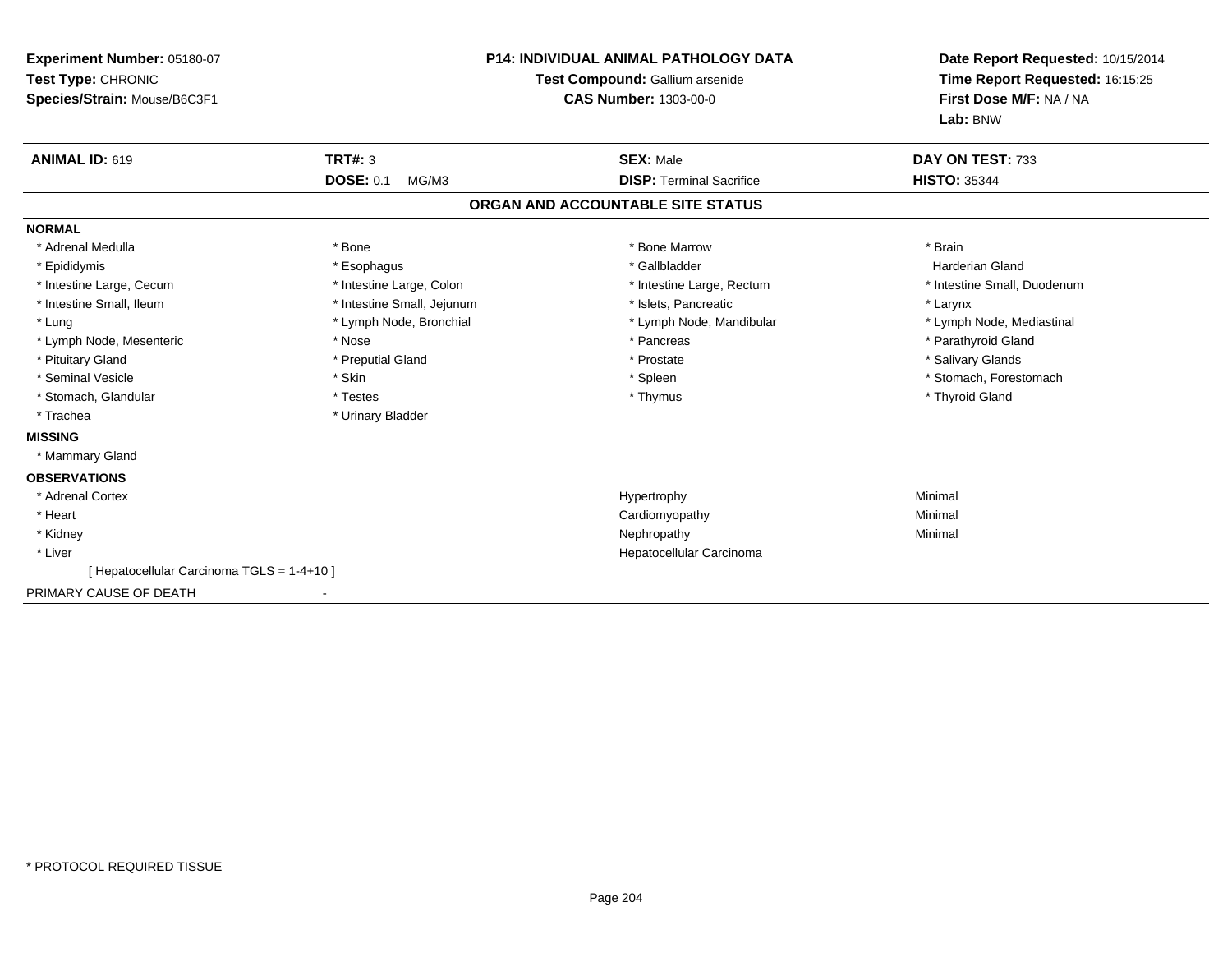| Experiment Number: 05180-07<br>Test Type: CHRONIC<br>Species/Strain: Mouse/B6C3F1 |                                             | <b>P14: INDIVIDUAL ANIMAL PATHOLOGY DATA</b><br>Test Compound: Gallium arsenide<br><b>CAS Number: 1303-00-0</b> | Date Report Requested: 10/15/2014<br>Time Report Requested: 16:15:25<br>First Dose M/F: NA / NA<br>Lab: BNW |
|-----------------------------------------------------------------------------------|---------------------------------------------|-----------------------------------------------------------------------------------------------------------------|-------------------------------------------------------------------------------------------------------------|
| <b>ANIMAL ID: 620</b>                                                             | <b>TRT#: 3</b><br><b>DOSE: 0.1</b><br>MG/M3 | <b>SEX: Male</b><br><b>DISP: Terminal Sacrifice</b>                                                             | DAY ON TEST: 734<br><b>HISTO: 35345</b>                                                                     |
|                                                                                   |                                             |                                                                                                                 |                                                                                                             |
|                                                                                   |                                             | ORGAN AND ACCOUNTABLE SITE STATUS                                                                               |                                                                                                             |
| <b>NORMAL</b>                                                                     |                                             |                                                                                                                 |                                                                                                             |
| * Adrenal Medulla                                                                 | * Bone                                      | * Bone Marrow                                                                                                   | * Brain                                                                                                     |
| * Epididymis                                                                      | * Esophagus                                 | * Gallbladder                                                                                                   | Harderian Gland                                                                                             |
| * Intestine Large, Cecum                                                          | * Intestine Large, Colon                    | * Intestine Large, Rectum                                                                                       | * Intestine Small, Duodenum                                                                                 |
| * Intestine Small, Ileum                                                          | * Intestine Small, Jejunum                  | * Islets. Pancreatic                                                                                            | * Larynx                                                                                                    |
| * Lymph Node, Bronchial                                                           | * Lymph Node, Mandibular                    | * Lymph Node, Mesenteric                                                                                        | * Nose                                                                                                      |
| * Pancreas                                                                        | * Parathyroid Gland                         | * Pituitary Gland                                                                                               | * Preputial Gland                                                                                           |
| * Prostate                                                                        | * Salivary Glands                           | * Seminal Vesicle                                                                                               | * Skin                                                                                                      |
| * Spleen                                                                          | * Stomach, Forestomach                      | * Stomach, Glandular                                                                                            | * Testes                                                                                                    |
| * Thymus                                                                          | * Thyroid Gland                             | * Trachea                                                                                                       | * Urinary Bladder                                                                                           |
| <b>MISSING</b>                                                                    |                                             |                                                                                                                 |                                                                                                             |
| * Lymph Node, Mediastinal                                                         | * Mammary Gland                             |                                                                                                                 |                                                                                                             |
| <b>OBSERVATIONS</b>                                                               |                                             |                                                                                                                 |                                                                                                             |
| * Adrenal Cortex                                                                  |                                             | Hypertrophy                                                                                                     | Minimal                                                                                                     |
| * Heart                                                                           |                                             | Cardiomyopathy                                                                                                  | Mild                                                                                                        |
| * Kidney                                                                          |                                             | Nephropathy                                                                                                     | Mild                                                                                                        |
| * Liver                                                                           |                                             | <b>Eosinophilic Focus</b>                                                                                       |                                                                                                             |
| [Eosinophilic Focus TGLS = 3-11]                                                  |                                             |                                                                                                                 |                                                                                                             |
| * Lung                                                                            |                                             | Alveolar/Bronchiolar Carcinoma                                                                                  | Multiple                                                                                                    |
|                                                                                   | Alveolus                                    | Foreign Body                                                                                                    |                                                                                                             |
|                                                                                   | Alveolar Epith                              | Hyperplasia                                                                                                     | Minimal                                                                                                     |
|                                                                                   |                                             | <b>Infiltration Cellular</b>                                                                                    | Histiocyte, Minimal                                                                                         |
|                                                                                   | Alveolus                                    | Proteinosis                                                                                                     | Minimal                                                                                                     |
| [ Alveolar/Bronchiolar Carcinoma TGLS = 1,2-3+10 ]                                |                                             |                                                                                                                 |                                                                                                             |
| PRIMARY CAUSE OF DEATH                                                            |                                             |                                                                                                                 |                                                                                                             |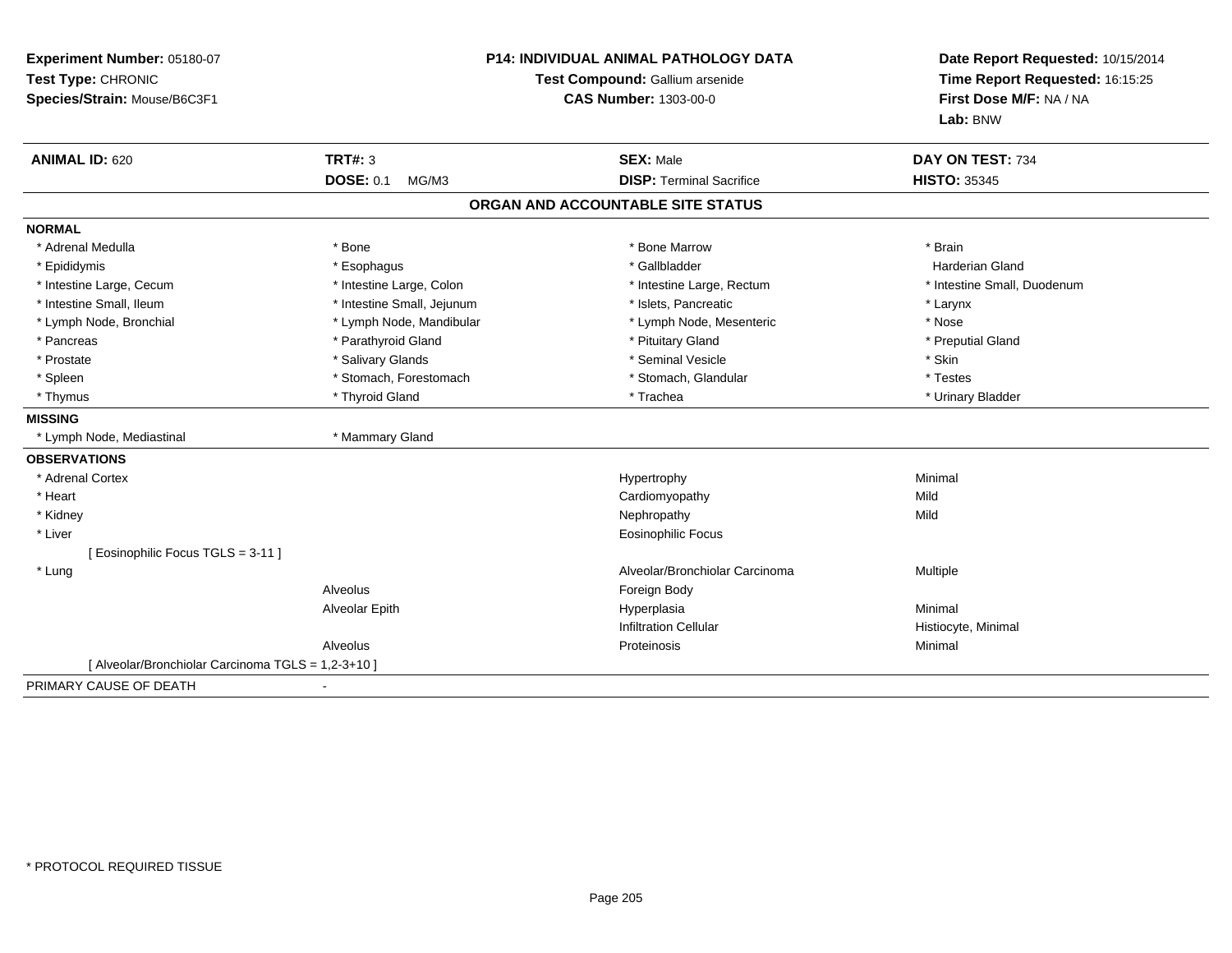| Experiment Number: 05180-07<br>Test Type: CHRONIC<br>Species/Strain: Mouse/B6C3F1<br><b>ANIMAL ID: 621</b> | TRT#: 3                   | <b>P14: INDIVIDUAL ANIMAL PATHOLOGY DATA</b><br>Test Compound: Gallium arsenide<br><b>CAS Number: 1303-00-0</b><br><b>SEX: Male</b> | Date Report Requested: 10/15/2014<br>Time Report Requested: 16:15:25<br>First Dose M/F: NA / NA<br>Lab: BNW<br>DAY ON TEST: 735 |
|------------------------------------------------------------------------------------------------------------|---------------------------|-------------------------------------------------------------------------------------------------------------------------------------|---------------------------------------------------------------------------------------------------------------------------------|
|                                                                                                            | <b>DOSE: 0.1</b><br>MG/M3 | <b>DISP: Terminal Sacrifice</b>                                                                                                     | <b>HISTO: 35346</b>                                                                                                             |
|                                                                                                            |                           | ORGAN AND ACCOUNTABLE SITE STATUS                                                                                                   |                                                                                                                                 |
| <b>NORMAL</b>                                                                                              |                           |                                                                                                                                     |                                                                                                                                 |
| * Adrenal Medulla                                                                                          | * Bone                    | * Bone Marrow                                                                                                                       | * Brain                                                                                                                         |
| * Epididymis                                                                                               | * Esophagus               | * Gallbladder                                                                                                                       | * Intestine Large, Cecum                                                                                                        |
| * Intestine Large, Colon                                                                                   | * Intestine Large, Rectum | * Intestine Small, Duodenum                                                                                                         | * Intestine Small, Ileum                                                                                                        |
| * Intestine Small, Jejunum                                                                                 | * Islets, Pancreatic      | * Larynx                                                                                                                            | * Lymph Node, Bronchial                                                                                                         |
| * Lymph Node, Mandibular                                                                                   | * Lymph Node, Mediastinal | * Lymph Node, Mesenteric                                                                                                            | * Nose                                                                                                                          |
| * Pancreas                                                                                                 | * Parathyroid Gland       | * Pituitary Gland                                                                                                                   | * Preputial Gland                                                                                                               |
| * Prostate                                                                                                 | * Salivary Glands         | * Seminal Vesicle                                                                                                                   | * Skin                                                                                                                          |
| * Spleen                                                                                                   | * Stomach, Forestomach    | * Stomach, Glandular                                                                                                                | * Testes                                                                                                                        |
| * Thymus                                                                                                   | * Thyroid Gland           | * Trachea                                                                                                                           | * Urinary Bladder                                                                                                               |
| <b>MISSING</b>                                                                                             |                           |                                                                                                                                     |                                                                                                                                 |
| * Mammary Gland                                                                                            |                           |                                                                                                                                     |                                                                                                                                 |
| <b>OBSERVATIONS</b>                                                                                        |                           |                                                                                                                                     |                                                                                                                                 |
| * Adrenal Cortex                                                                                           |                           | Hyperplasia                                                                                                                         | Mild                                                                                                                            |
|                                                                                                            |                           | Hypertrophy                                                                                                                         | Mild                                                                                                                            |
| <b>Harderian Gland</b>                                                                                     |                           | Adenoma                                                                                                                             |                                                                                                                                 |
| * Heart                                                                                                    |                           | Cardiomyopathy                                                                                                                      | Mild                                                                                                                            |
| * Kidney                                                                                                   |                           | Nephropathy                                                                                                                         | Minimal                                                                                                                         |
| * Liver                                                                                                    |                           | Eosinophilic Focus                                                                                                                  |                                                                                                                                 |
| * Lung                                                                                                     | Alveolar Epith            | Hyperplasia                                                                                                                         | Marked                                                                                                                          |
| PRIMARY CAUSE OF DEATH                                                                                     |                           |                                                                                                                                     |                                                                                                                                 |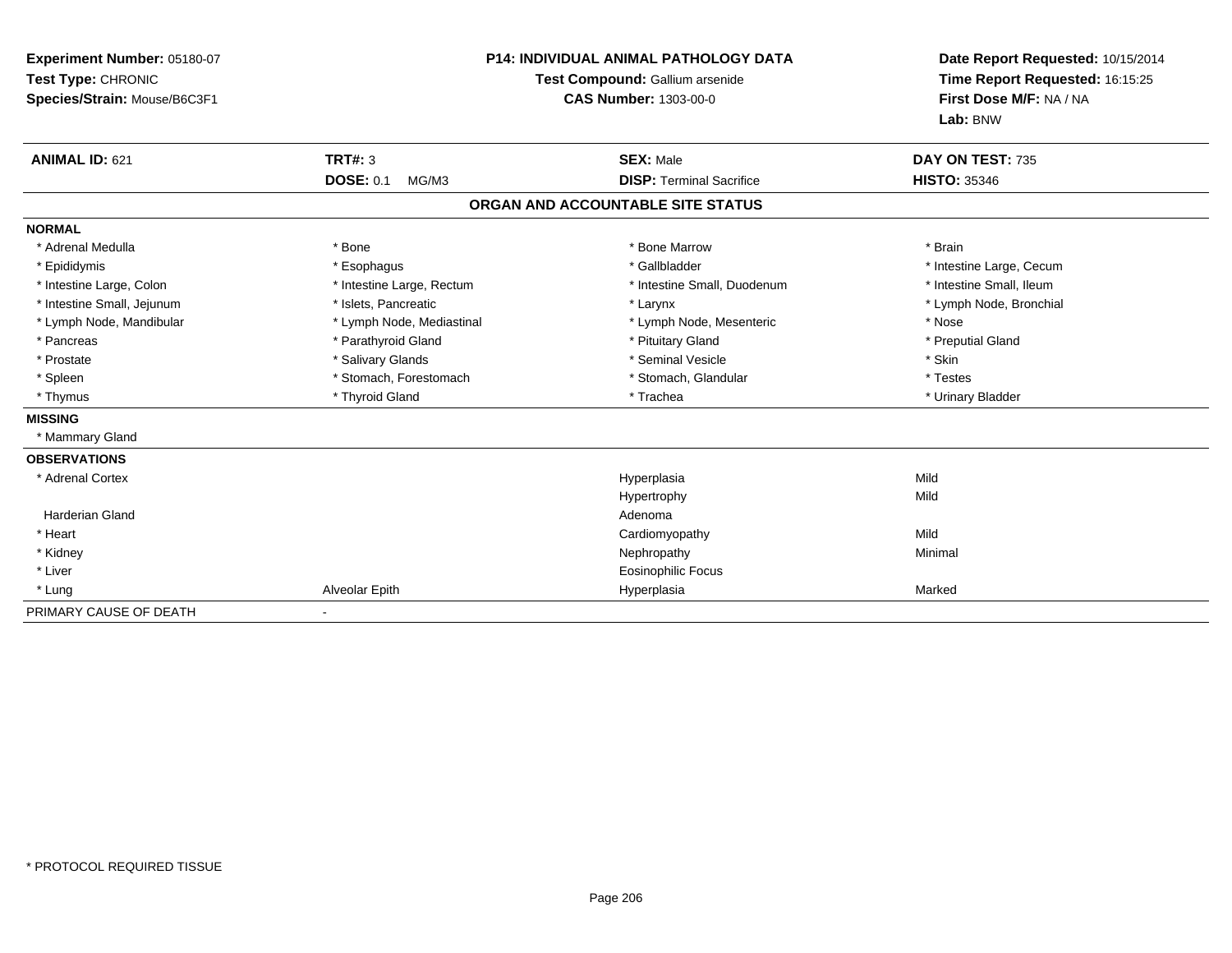| Experiment Number: 05180-07<br>Test Type: CHRONIC<br>Species/Strain: Mouse/B6C3F1 | P14: INDIVIDUAL ANIMAL PATHOLOGY DATA<br>Test Compound: Gallium arsenide<br><b>CAS Number: 1303-00-0</b> |                                   | Date Report Requested: 10/15/2014<br>Time Report Requested: 16:15:25<br>First Dose M/F: NA / NA<br>Lab: BNW |
|-----------------------------------------------------------------------------------|----------------------------------------------------------------------------------------------------------|-----------------------------------|-------------------------------------------------------------------------------------------------------------|
| <b>ANIMAL ID: 622</b>                                                             | <b>TRT#: 3</b>                                                                                           | <b>SEX: Male</b>                  | DAY ON TEST: 734                                                                                            |
|                                                                                   | <b>DOSE: 0.1</b><br>MG/M3                                                                                | <b>DISP: Terminal Sacrifice</b>   | <b>HISTO: 35347</b>                                                                                         |
|                                                                                   |                                                                                                          | ORGAN AND ACCOUNTABLE SITE STATUS |                                                                                                             |
| <b>NORMAL</b>                                                                     |                                                                                                          |                                   |                                                                                                             |
| * Adrenal Medulla                                                                 | * Bone                                                                                                   | * Bone Marrow                     | * Brain                                                                                                     |
| * Epididymis                                                                      | * Esophagus                                                                                              | * Gallbladder                     | Harderian Gland                                                                                             |
| * Intestine Large, Cecum                                                          | * Intestine Large, Colon                                                                                 | * Intestine Large, Rectum         | * Intestine Small, Duodenum                                                                                 |
| * Intestine Small, Ileum                                                          | * Intestine Small, Jejunum                                                                               | * Lymph Node, Bronchial           | * Lymph Node, Mesenteric                                                                                    |
| * Parathyroid Gland                                                               | * Pituitary Gland                                                                                        | * Prostate                        | * Salivary Glands                                                                                           |
| * Seminal Vesicle                                                                 | * Skin                                                                                                   | * Spleen                          | * Stomach, Forestomach                                                                                      |
| * Stomach, Glandular                                                              | * Testes                                                                                                 | * Thymus                          | * Thyroid Gland                                                                                             |
| * Trachea                                                                         | * Urinary Bladder                                                                                        |                                   |                                                                                                             |
| <b>MISSING</b>                                                                    |                                                                                                          |                                   |                                                                                                             |
| * Lymph Node, Mediastinal                                                         | * Mammary Gland                                                                                          |                                   |                                                                                                             |
| <b>OBSERVATIONS</b>                                                               |                                                                                                          |                                   |                                                                                                             |
| * Adrenal Cortex                                                                  |                                                                                                          | Hypertrophy                       | Minimal                                                                                                     |
| * Heart                                                                           |                                                                                                          | Cardiomyopathy                    | Mild                                                                                                        |
| * Islets, Pancreatic                                                              |                                                                                                          | Hyperplasia                       | Moderate                                                                                                    |
| * Kidney                                                                          |                                                                                                          | Nephropathy                       | Mild                                                                                                        |
| * Larynx                                                                          | Squam Epithel                                                                                            | Hyperplasia                       | Minimal                                                                                                     |
| * Liver                                                                           |                                                                                                          | Necrosis                          | Minimal                                                                                                     |
| * Lung                                                                            |                                                                                                          | Alveolar/Bronchiolar Adenoma      |                                                                                                             |
|                                                                                   |                                                                                                          | <b>Infiltration Cellular</b>      | Histiocyte, Minimal                                                                                         |
| [ Alveolar/Bronchiolar Adenoma TGLS = 4-11 ]                                      |                                                                                                          |                                   |                                                                                                             |
| * Lymph Node, Mandibular                                                          |                                                                                                          | Hyperplasia                       | Mild                                                                                                        |
| Mesentery                                                                         | Fat                                                                                                      | Necrosis                          | Mild                                                                                                        |
| [Necrosis $TGLS = 2-10$ ]                                                         |                                                                                                          |                                   |                                                                                                             |
| * Nose                                                                            | Olfactory Epi                                                                                            | Atrophy                           | Mild                                                                                                        |
|                                                                                   | Olfactory Epi                                                                                            | Degeneration                      | Hyaline, Mild                                                                                               |
|                                                                                   |                                                                                                          | Inflammation                      | Suppurative, Mild                                                                                           |
| Note: Nose lesions are related to the tooth abnormality.                          |                                                                                                          |                                   |                                                                                                             |
| * Pancreas                                                                        |                                                                                                          | Atrophy                           | Minimal                                                                                                     |
| * Preputial Gland                                                                 |                                                                                                          | Ectasia                           | Mild                                                                                                        |
| ____                                                                              |                                                                                                          |                                   |                                                                                                             |

[ Ectasia TGLS = 1-7 ]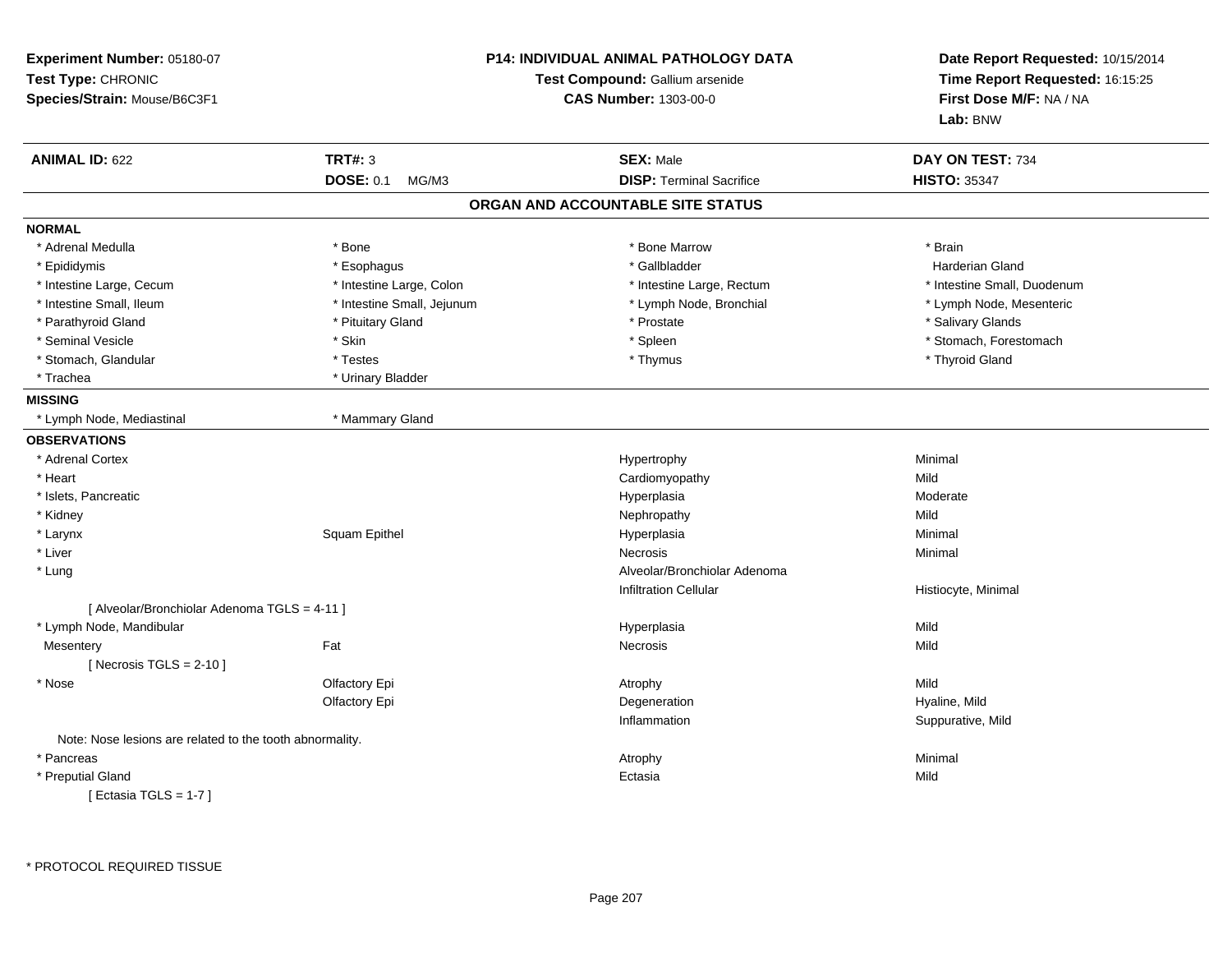| Experiment Number: 05180-07<br>Test Type: CHRONIC<br>Species/Strain: Mouse/B6C3F1 | <b>P14: INDIVIDUAL ANIMAL PATHOLOGY DATA</b><br>Test Compound: Gallium arsenide<br><b>CAS Number: 1303-00-0</b> |                                   | Date Report Requested: 10/15/2014<br>Time Report Requested: 16:15:25<br>First Dose M/F: NA / NA<br>Lab: BNW |
|-----------------------------------------------------------------------------------|-----------------------------------------------------------------------------------------------------------------|-----------------------------------|-------------------------------------------------------------------------------------------------------------|
| <b>ANIMAL ID: 622</b>                                                             | TRT#: 3                                                                                                         | <b>SEX: Male</b>                  | DAY ON TEST: 734                                                                                            |
|                                                                                   | <b>DOSE: 0.1</b><br>MG/M3                                                                                       | <b>DISP: Terminal Sacrifice</b>   | <b>HISTO: 35347</b>                                                                                         |
|                                                                                   |                                                                                                                 | ORGAN AND ACCOUNTABLE SITE STATUS |                                                                                                             |
| Tooth                                                                             |                                                                                                                 | Malformation                      |                                                                                                             |
| PRIMARY CAUSE OF DEATH                                                            |                                                                                                                 |                                   |                                                                                                             |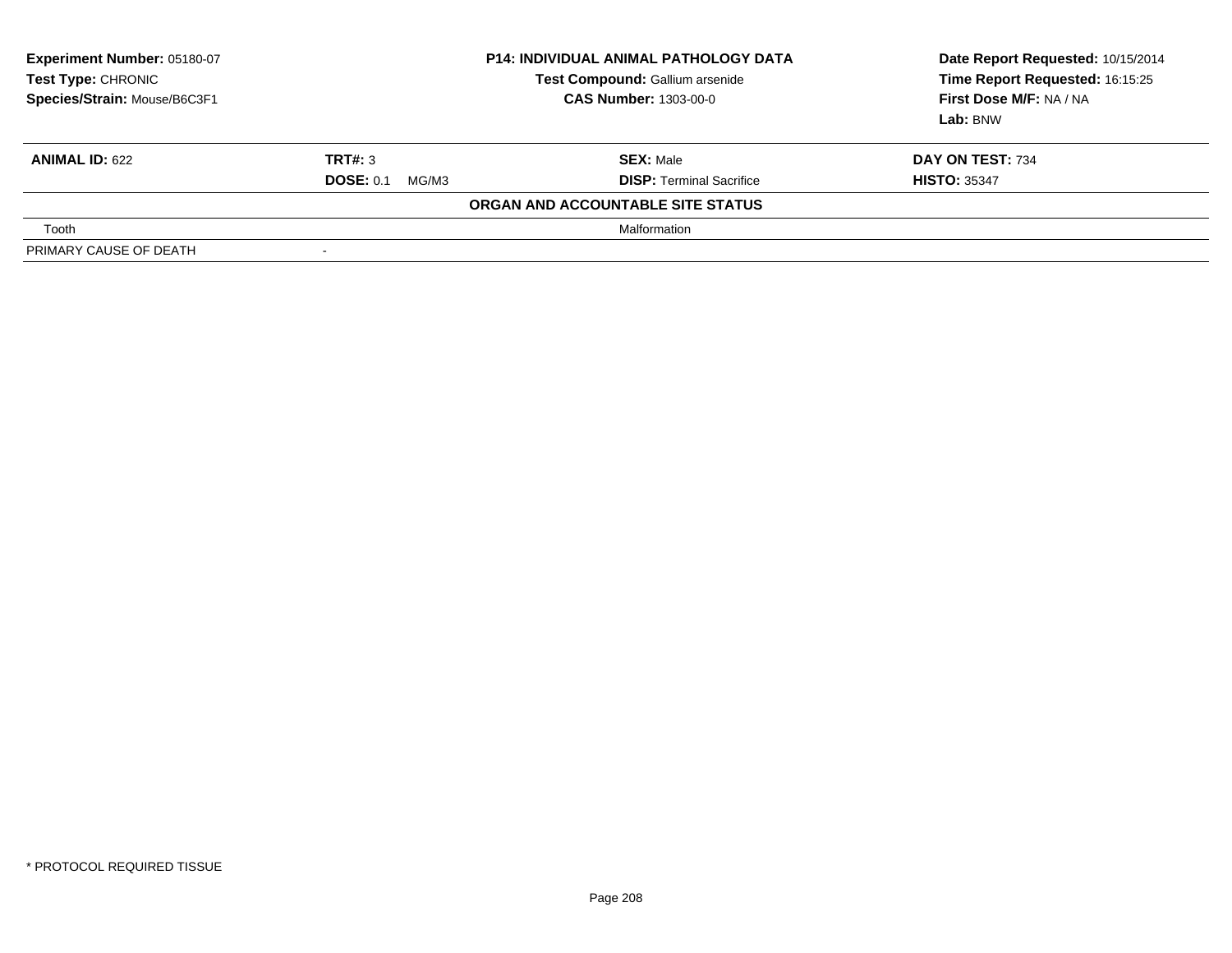| Experiment Number: 05180-07<br>Test Type: CHRONIC<br>Species/Strain: Mouse/B6C3F1<br><b>ANIMAL ID: 623</b> | TRT#: 3<br><b>DOSE: 0.1</b><br>MG/M3 | <b>P14: INDIVIDUAL ANIMAL PATHOLOGY DATA</b><br>Test Compound: Gallium arsenide<br><b>CAS Number: 1303-00-0</b><br><b>SEX: Male</b><br><b>DISP: Terminal Sacrifice</b> | Date Report Requested: 10/15/2014<br>Time Report Requested: 16:15:25<br>First Dose M/F: NA / NA<br>Lab: BNW<br>DAY ON TEST: 733<br><b>HISTO: 35348</b> |
|------------------------------------------------------------------------------------------------------------|--------------------------------------|------------------------------------------------------------------------------------------------------------------------------------------------------------------------|--------------------------------------------------------------------------------------------------------------------------------------------------------|
|                                                                                                            |                                      | ORGAN AND ACCOUNTABLE SITE STATUS                                                                                                                                      |                                                                                                                                                        |
| <b>NORMAL</b>                                                                                              |                                      |                                                                                                                                                                        |                                                                                                                                                        |
| * Adrenal Medulla                                                                                          | * Bone                               | * Bone Marrow                                                                                                                                                          | * Brain                                                                                                                                                |
| * Epididymis                                                                                               | * Esophagus                          | * Gallbladder                                                                                                                                                          | Harderian Gland                                                                                                                                        |
| * Intestine Large, Cecum                                                                                   | * Intestine Large, Colon             | * Intestine Large, Rectum                                                                                                                                              | * Intestine Small, Duodenum                                                                                                                            |
| * Intestine Small, Ileum                                                                                   | * Intestine Small, Jejunum           | * Islets, Pancreatic                                                                                                                                                   | * Larynx                                                                                                                                               |
| * Liver                                                                                                    | * Lymph Node, Mandibular             | * Lymph Node, Mediastinal                                                                                                                                              | * Lymph Node, Mesenteric                                                                                                                               |
| * Nose                                                                                                     | * Pancreas                           | * Parathyroid Gland                                                                                                                                                    | * Pituitary Gland                                                                                                                                      |
| * Preputial Gland                                                                                          | * Prostate                           | * Salivary Glands                                                                                                                                                      | * Seminal Vesicle                                                                                                                                      |
| * Skin                                                                                                     | * Spleen                             | * Stomach, Forestomach                                                                                                                                                 | * Stomach, Glandular                                                                                                                                   |
| * Thymus                                                                                                   | * Trachea                            | * Urinary Bladder                                                                                                                                                      |                                                                                                                                                        |
| <b>MISSING</b>                                                                                             |                                      |                                                                                                                                                                        |                                                                                                                                                        |
| * Lymph Node, Bronchial                                                                                    | * Mammary Gland                      |                                                                                                                                                                        |                                                                                                                                                        |
| <b>OBSERVATIONS</b>                                                                                        |                                      |                                                                                                                                                                        |                                                                                                                                                        |
| * Adrenal Cortex                                                                                           |                                      | Hyperplasia                                                                                                                                                            | Minimal                                                                                                                                                |
|                                                                                                            |                                      | Hypertrophy                                                                                                                                                            | Minimal                                                                                                                                                |
| * Heart                                                                                                    |                                      | Cardiomyopathy                                                                                                                                                         | Minimal                                                                                                                                                |
| * Kidney                                                                                                   |                                      | Nephropathy                                                                                                                                                            | Minimal                                                                                                                                                |
| * Lung                                                                                                     | Alveolar Epith                       | Hyperplasia                                                                                                                                                            | Minimal                                                                                                                                                |
| * Testes                                                                                                   |                                      | Atrophy                                                                                                                                                                | Minimal                                                                                                                                                |
| * Thyroid Gland                                                                                            | <b>Follicular Cel</b>                | Hyperplasia                                                                                                                                                            | Minimal                                                                                                                                                |
| PRIMARY CAUSE OF DEATH                                                                                     |                                      |                                                                                                                                                                        |                                                                                                                                                        |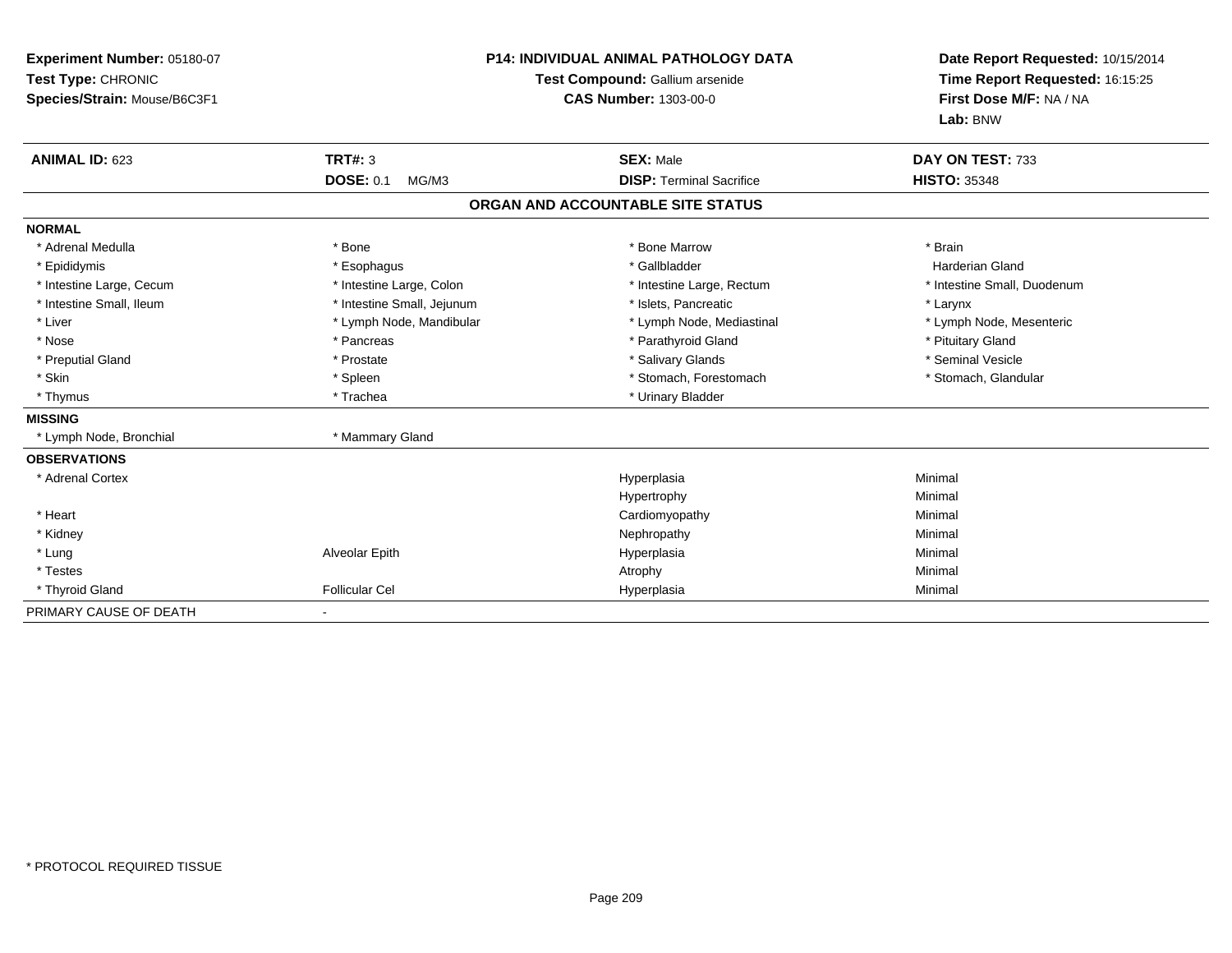| Experiment Number: 05180-07<br>Test Type: CHRONIC<br>Species/Strain: Mouse/B6C3F1 |                            | <b>P14: INDIVIDUAL ANIMAL PATHOLOGY DATA</b><br>Test Compound: Gallium arsenide<br><b>CAS Number: 1303-00-0</b> | Date Report Requested: 10/15/2014<br>Time Report Requested: 16:15:25<br>First Dose M/F: NA / NA<br>Lab: BNW |  |
|-----------------------------------------------------------------------------------|----------------------------|-----------------------------------------------------------------------------------------------------------------|-------------------------------------------------------------------------------------------------------------|--|
| <b>ANIMAL ID: 624</b>                                                             | <b>TRT#: 3</b>             | <b>SEX: Male</b>                                                                                                | DAY ON TEST: 734                                                                                            |  |
|                                                                                   | <b>DOSE: 0.1</b><br>MG/M3  | <b>DISP: Terminal Sacrifice</b>                                                                                 | <b>HISTO: 35349</b>                                                                                         |  |
|                                                                                   |                            | ORGAN AND ACCOUNTABLE SITE STATUS                                                                               |                                                                                                             |  |
| <b>NORMAL</b>                                                                     |                            |                                                                                                                 |                                                                                                             |  |
| * Adrenal Medulla                                                                 | * Bone                     | * Bone Marrow                                                                                                   | * Brain                                                                                                     |  |
| * Epididymis                                                                      | * Esophagus                | * Gallbladder                                                                                                   | <b>Harderian Gland</b>                                                                                      |  |
| * Intestine Large, Cecum                                                          | * Intestine Large, Colon   | * Intestine Large, Rectum                                                                                       | * Intestine Small, Duodenum                                                                                 |  |
| * Intestine Small, Ileum                                                          | * Intestine Small, Jejunum | * Islets. Pancreatic                                                                                            | * Lung                                                                                                      |  |
| * Lymph Node, Bronchial                                                           | * Lymph Node, Mandibular   | * Lymph Node, Mediastinal                                                                                       | * Lymph Node, Mesenteric                                                                                    |  |
| * Nose                                                                            | * Pancreas                 | * Parathyroid Gland                                                                                             | * Pituitary Gland                                                                                           |  |
| * Preputial Gland                                                                 | * Prostate                 | * Salivary Glands                                                                                               | * Seminal Vesicle                                                                                           |  |
| * Skin                                                                            | * Spleen                   | * Stomach, Forestomach                                                                                          | * Stomach, Glandular                                                                                        |  |
| * Testes                                                                          | * Thymus                   | * Thyroid Gland                                                                                                 | * Trachea                                                                                                   |  |
| * Urinary Bladder                                                                 |                            |                                                                                                                 |                                                                                                             |  |
| <b>MISSING</b>                                                                    |                            |                                                                                                                 |                                                                                                             |  |
| * Mammary Gland                                                                   |                            |                                                                                                                 |                                                                                                             |  |
| <b>OBSERVATIONS</b>                                                               |                            |                                                                                                                 |                                                                                                             |  |
| * Adrenal Cortex                                                                  |                            | Hypertrophy                                                                                                     | Mild                                                                                                        |  |
| * Heart                                                                           |                            | Cardiomyopathy                                                                                                  | Minimal                                                                                                     |  |
| * Kidney                                                                          |                            | Nephropathy                                                                                                     | Minimal                                                                                                     |  |
| * Larynx                                                                          | Squam Epithel              | Hyperplasia                                                                                                     | Minimal                                                                                                     |  |
| * Liver                                                                           |                            | Clear Cell Focus                                                                                                |                                                                                                             |  |
| PRIMARY CAUSE OF DEATH                                                            | $\blacksquare$             |                                                                                                                 |                                                                                                             |  |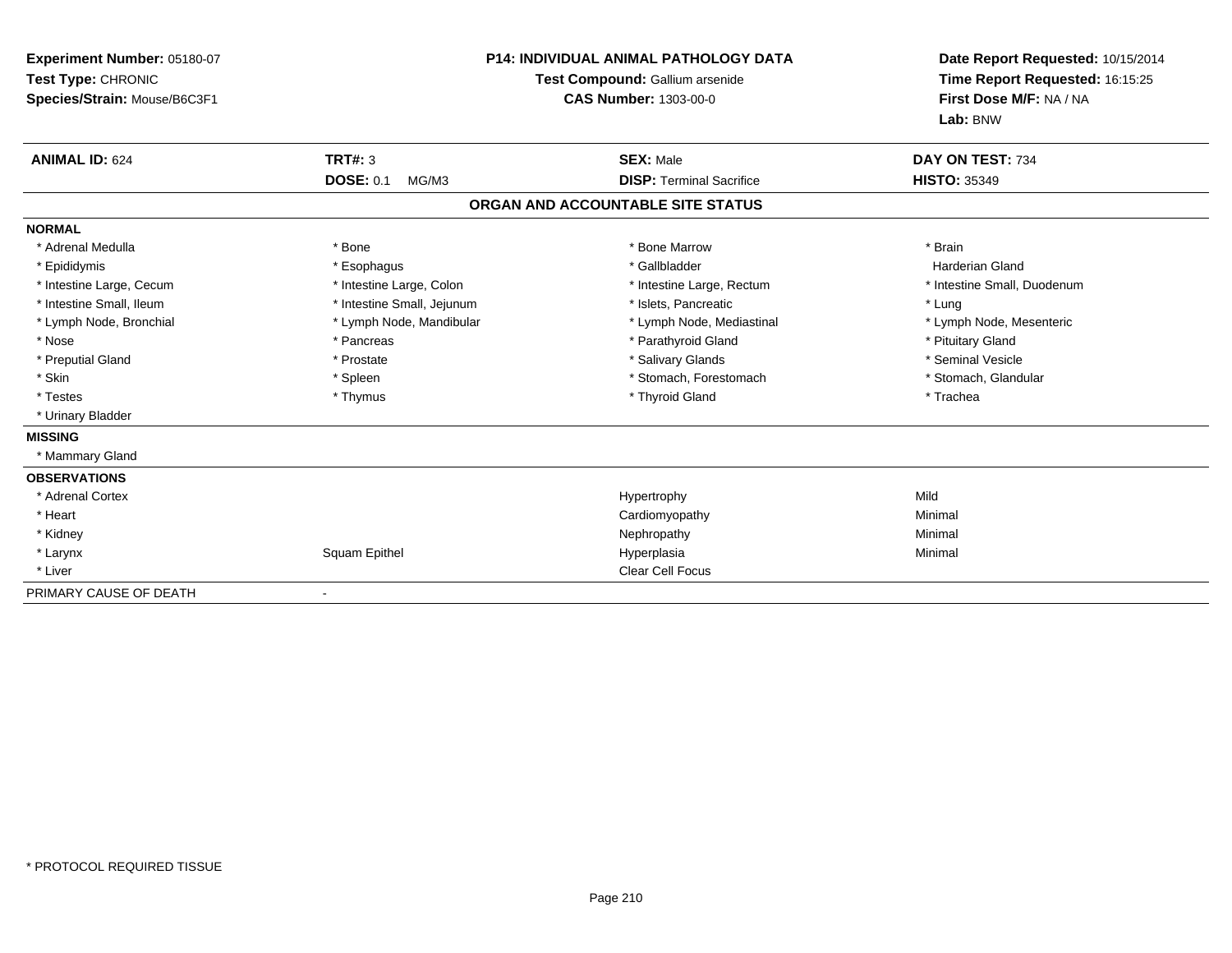| Experiment Number: 05180-07<br>Test Type: CHRONIC<br>Species/Strain: Mouse/B6C3F1 | <b>P14: INDIVIDUAL ANIMAL PATHOLOGY DATA</b><br>Test Compound: Gallium arsenide<br><b>CAS Number: 1303-00-0</b> |                                   | Date Report Requested: 10/15/2014<br>Time Report Requested: 16:15:25<br>First Dose M/F: NA / NA<br>Lab: BNW |  |
|-----------------------------------------------------------------------------------|-----------------------------------------------------------------------------------------------------------------|-----------------------------------|-------------------------------------------------------------------------------------------------------------|--|
| <b>ANIMAL ID: 625</b>                                                             | <b>TRT#: 3</b>                                                                                                  | <b>SEX: Male</b>                  | DAY ON TEST: 734                                                                                            |  |
|                                                                                   | <b>DOSE: 0.1</b><br>MG/M3                                                                                       | <b>DISP: Terminal Sacrifice</b>   | <b>HISTO: 35350</b>                                                                                         |  |
|                                                                                   |                                                                                                                 | ORGAN AND ACCOUNTABLE SITE STATUS |                                                                                                             |  |
| <b>NORMAL</b>                                                                     |                                                                                                                 |                                   |                                                                                                             |  |
| * Adrenal Medulla                                                                 | * Bone                                                                                                          | * Bone Marrow                     | * Brain                                                                                                     |  |
| * Epididymis                                                                      | * Esophagus                                                                                                     | * Gallbladder                     | <b>Harderian Gland</b>                                                                                      |  |
| * Intestine Large, Cecum                                                          | * Intestine Large, Colon                                                                                        | * Intestine Large, Rectum         | * Intestine Small, Duodenum                                                                                 |  |
| * Intestine Small, Ileum                                                          | * Intestine Small, Jejunum                                                                                      | * Islets, Pancreatic              | * Lung                                                                                                      |  |
| * Lymph Node, Bronchial                                                           | * Lymph Node, Mandibular                                                                                        | * Lymph Node, Mediastinal         | * Nose                                                                                                      |  |
| * Pancreas                                                                        | * Parathyroid Gland                                                                                             | * Pituitary Gland                 | * Preputial Gland                                                                                           |  |
| * Prostate                                                                        | * Salivary Glands                                                                                               | * Seminal Vesicle                 | * Skin                                                                                                      |  |
| * Stomach, Forestomach                                                            | * Stomach, Glandular                                                                                            | * Testes                          | * Thymus                                                                                                    |  |
| * Thyroid Gland                                                                   | * Trachea                                                                                                       | * Urinary Bladder                 |                                                                                                             |  |
| <b>MISSING</b>                                                                    |                                                                                                                 |                                   |                                                                                                             |  |
| * Mammary Gland                                                                   |                                                                                                                 |                                   |                                                                                                             |  |
| <b>OBSERVATIONS</b>                                                               |                                                                                                                 |                                   |                                                                                                             |  |
| * Adrenal Cortex                                                                  |                                                                                                                 | Hypertrophy                       | Minimal                                                                                                     |  |
| * Heart                                                                           |                                                                                                                 | Cardiomyopathy                    | Minimal                                                                                                     |  |
| * Kidney                                                                          | Cortex                                                                                                          | Cyst                              | Minimal                                                                                                     |  |
|                                                                                   |                                                                                                                 | Nephropathy                       | Mild                                                                                                        |  |
| * Larynx                                                                          | Squam Epithel                                                                                                   | Hyperplasia                       | Minimal                                                                                                     |  |
| * Liver                                                                           |                                                                                                                 | <b>Eosinophilic Focus</b>         | Multiple                                                                                                    |  |
| [ Eosinophilic Focus TGLS = 2,3,4-4+11 ]                                          |                                                                                                                 |                                   |                                                                                                             |  |
| * Lymph Node, Mesenteric                                                          |                                                                                                                 | Hyperplasia                       | Moderate                                                                                                    |  |
| [ Hyperplasia TGLS = 5-6 ]                                                        |                                                                                                                 |                                   |                                                                                                             |  |
| Mesentery                                                                         | Fat                                                                                                             | <b>Necrosis</b>                   | Mild                                                                                                        |  |
| [ Necrosis TGLS = $1-10$ ]                                                        |                                                                                                                 |                                   |                                                                                                             |  |
| * Spleen                                                                          |                                                                                                                 | Hematopoietic Cell Proliferation  | Mild                                                                                                        |  |
| PRIMARY CAUSE OF DEATH                                                            | $\sim$                                                                                                          |                                   |                                                                                                             |  |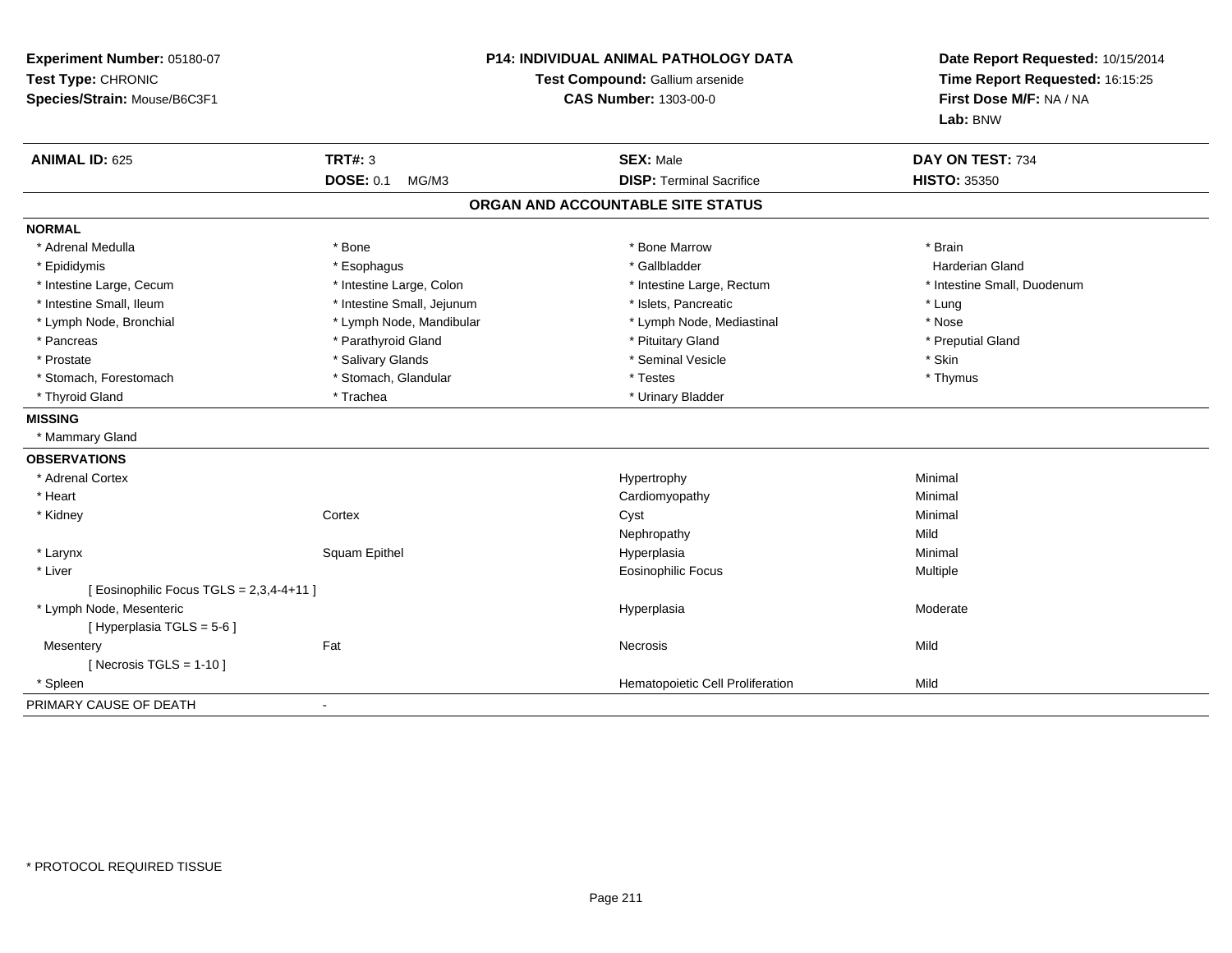| Experiment Number: 05180-07<br>Test Type: CHRONIC<br>Species/Strain: Mouse/B6C3F1<br><b>ANIMAL ID: 626</b> | <b>P14: INDIVIDUAL ANIMAL PATHOLOGY DATA</b><br>Test Compound: Gallium arsenide<br><b>CAS Number: 1303-00-0</b><br>TRT#: 3<br><b>SEX: Male</b><br><b>DOSE: 0.1</b><br><b>DISP: Natural Death</b><br>MG/M3 |                                   | Date Report Requested: 10/15/2014<br>Time Report Requested: 16:15:25<br>First Dose M/F: NA / NA<br>Lab: BNW<br>DAY ON TEST: 705<br><b>HISTO: 35351</b> |
|------------------------------------------------------------------------------------------------------------|-----------------------------------------------------------------------------------------------------------------------------------------------------------------------------------------------------------|-----------------------------------|--------------------------------------------------------------------------------------------------------------------------------------------------------|
|                                                                                                            |                                                                                                                                                                                                           | ORGAN AND ACCOUNTABLE SITE STATUS |                                                                                                                                                        |
| <b>NORMAL</b>                                                                                              |                                                                                                                                                                                                           |                                   |                                                                                                                                                        |
| * Adrenal Medulla                                                                                          | * Bone                                                                                                                                                                                                    | * Bone Marrow                     | * Brain                                                                                                                                                |
| * Epididymis                                                                                               | * Esophagus                                                                                                                                                                                               | Harderian Gland                   | * Intestine Large, Cecum                                                                                                                               |
| * Intestine Large, Colon                                                                                   | * Intestine Large, Rectum                                                                                                                                                                                 | * Islets, Pancreatic              | * Larynx                                                                                                                                               |
| * Lymph Node, Bronchial                                                                                    | * Lymph Node, Mandibular                                                                                                                                                                                  | * Lymph Node, Mesenteric          | * Nose                                                                                                                                                 |
| * Pancreas                                                                                                 | * Parathyroid Gland                                                                                                                                                                                       | * Pituitary Gland                 | * Preputial Gland                                                                                                                                      |
| * Prostate                                                                                                 | * Salivary Glands                                                                                                                                                                                         | * Seminal Vesicle                 | * Skin                                                                                                                                                 |
| * Spleen                                                                                                   | * Stomach, Forestomach                                                                                                                                                                                    | * Stomach, Glandular              | * Testes                                                                                                                                               |
| * Thymus                                                                                                   | * Thyroid Gland                                                                                                                                                                                           | * Trachea                         | * Urinary Bladder                                                                                                                                      |
| <b>MISSING</b>                                                                                             |                                                                                                                                                                                                           |                                   |                                                                                                                                                        |
| * Lymph Node, Mediastinal                                                                                  | * Mammary Gland                                                                                                                                                                                           |                                   |                                                                                                                                                        |
| <b>AUTO PRECLUDES DIAG.</b>                                                                                |                                                                                                                                                                                                           |                                   |                                                                                                                                                        |
| * Gallbladder                                                                                              | * Intestine Small, Duodenum                                                                                                                                                                               | * Intestine Small, Ileum          | * Intestine Small, Jejunum                                                                                                                             |
| <b>OBSERVATIONS</b>                                                                                        |                                                                                                                                                                                                           |                                   |                                                                                                                                                        |
| * Adrenal Cortex                                                                                           |                                                                                                                                                                                                           | Hypertrophy                       | Minimal                                                                                                                                                |
| * Heart                                                                                                    |                                                                                                                                                                                                           | Cardiomyopathy                    | Minimal                                                                                                                                                |
| * Kidney                                                                                                   |                                                                                                                                                                                                           | Nephropathy                       | Minimal                                                                                                                                                |
| * Liver                                                                                                    |                                                                                                                                                                                                           | Hepatocellular Adenoma            | <b>Multiple</b>                                                                                                                                        |
| [ Hepatocellular Adenoma TGLS = 1,2,3-4+12+13 ]                                                            |                                                                                                                                                                                                           |                                   |                                                                                                                                                        |
| * Lung                                                                                                     |                                                                                                                                                                                                           | Alveolar/Bronchiolar Carcinoma    | Multiple                                                                                                                                               |
| [ Alveolar/Bronchiolar Carcinoma TGLS = 5-10 ]                                                             |                                                                                                                                                                                                           |                                   |                                                                                                                                                        |
| PRIMARY CAUSE OF DEATH                                                                                     | - Liver Hepatocellular Adenoma                                                                                                                                                                            |                                   |                                                                                                                                                        |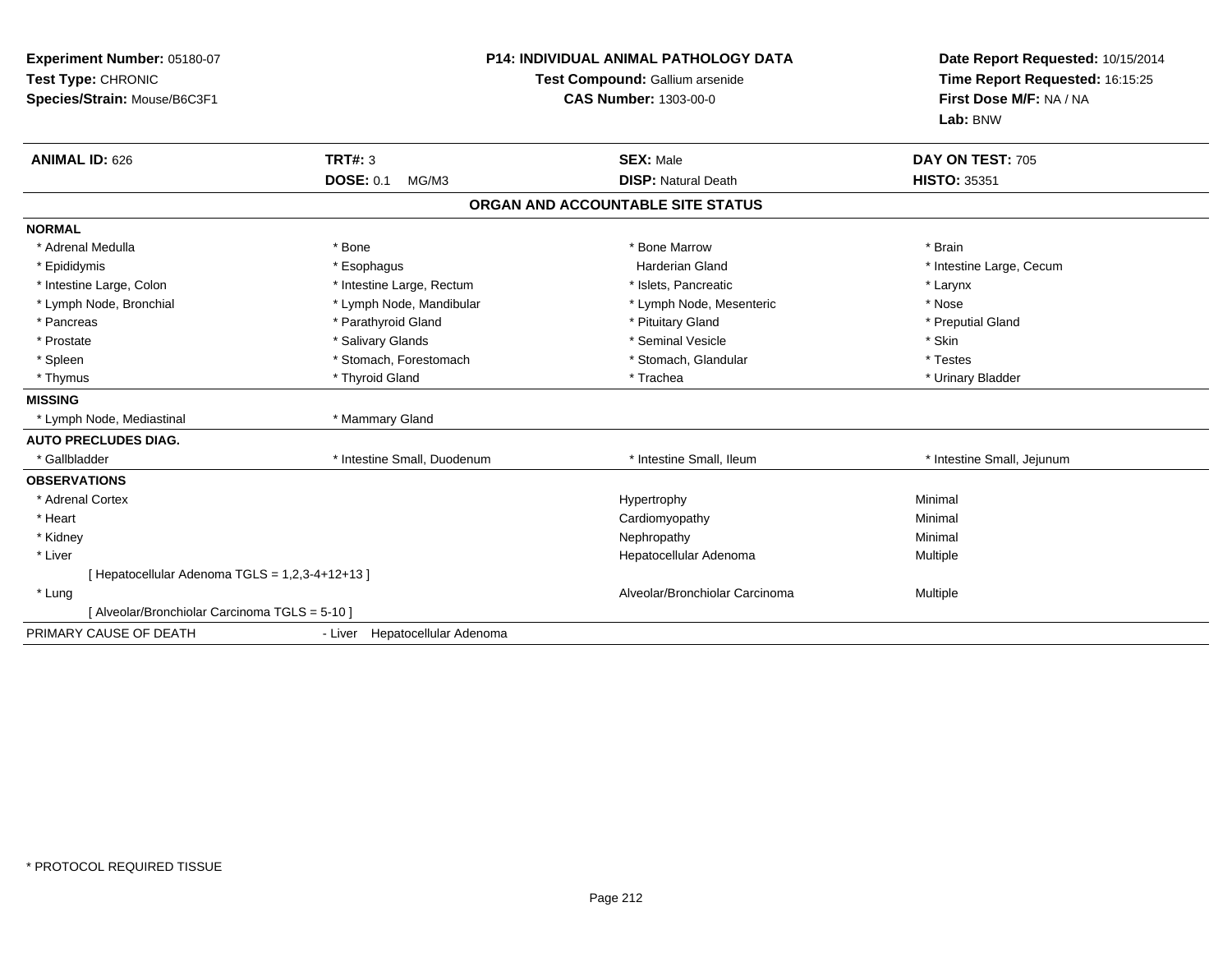| Experiment Number: 05180-07<br>Test Type: CHRONIC<br>Species/Strain: Mouse/B6C3F1 | <b>P14: INDIVIDUAL ANIMAL PATHOLOGY DATA</b><br>Test Compound: Gallium arsenide<br><b>CAS Number: 1303-00-0</b> |                                   | Date Report Requested: 10/15/2014<br>Time Report Requested: 16:15:25<br>First Dose M/F: NA / NA<br>Lab: BNW |  |
|-----------------------------------------------------------------------------------|-----------------------------------------------------------------------------------------------------------------|-----------------------------------|-------------------------------------------------------------------------------------------------------------|--|
| <b>ANIMAL ID: 627</b>                                                             | <b>TRT#: 3</b>                                                                                                  | <b>SEX: Male</b>                  | DAY ON TEST: 581                                                                                            |  |
|                                                                                   | <b>DOSE: 0.1</b><br>MG/M3                                                                                       | <b>DISP:</b> Moribund Sacrifice   | <b>HISTO: 35352</b>                                                                                         |  |
|                                                                                   |                                                                                                                 | ORGAN AND ACCOUNTABLE SITE STATUS |                                                                                                             |  |
| <b>NORMAL</b>                                                                     |                                                                                                                 |                                   |                                                                                                             |  |
| * Adrenal Cortex                                                                  | * Adrenal Medulla                                                                                               | * Bone                            | * Bone Marrow                                                                                               |  |
| * Brain                                                                           | * Epididymis                                                                                                    | * Esophagus                       | * Gallbladder                                                                                               |  |
| <b>Harderian Gland</b>                                                            | * Intestine Large, Colon                                                                                        | * Intestine Large, Rectum         | * Intestine Small, Duodenum                                                                                 |  |
| * Intestine Small, Ileum                                                          | * Intestine Small, Jejunum                                                                                      | * Islets, Pancreatic              | * Larynx                                                                                                    |  |
| * Lung                                                                            | * Lymph Node, Bronchial                                                                                         | * Lymph Node, Mandibular          | * Lymph Node, Mediastinal                                                                                   |  |
| * Lymph Node, Mesenteric                                                          | * Nose                                                                                                          | * Pancreas                        | * Pituitary Gland                                                                                           |  |
| * Preputial Gland                                                                 | * Prostate                                                                                                      | * Salivary Glands                 | * Seminal Vesicle                                                                                           |  |
| * Skin                                                                            | * Spleen                                                                                                        | * Stomach, Forestomach            | * Stomach, Glandular                                                                                        |  |
| * Thymus                                                                          | * Trachea                                                                                                       | * Urinary Bladder                 |                                                                                                             |  |
| <b>MISSING</b>                                                                    |                                                                                                                 |                                   |                                                                                                             |  |
| * Mammary Gland                                                                   | * Parathyroid Gland                                                                                             |                                   |                                                                                                             |  |
| <b>OBSERVATIONS</b>                                                               |                                                                                                                 |                                   |                                                                                                             |  |
| * Heart                                                                           |                                                                                                                 | Cardiomyopathy                    | Minimal                                                                                                     |  |
| * Intestine Large, Cecum                                                          |                                                                                                                 | Polyp Adenomatous                 |                                                                                                             |  |
| * Kidney                                                                          |                                                                                                                 | Nephropathy                       | Minimal                                                                                                     |  |
| * Liver                                                                           |                                                                                                                 | Hepatocellular Adenoma            |                                                                                                             |  |
| [ Hepatocellular Adenoma TGLS = 1-4 ]                                             |                                                                                                                 |                                   |                                                                                                             |  |
| * Testes                                                                          |                                                                                                                 | Atrophy                           | Minimal                                                                                                     |  |
| * Thyroid Gland                                                                   | <b>Follicular Cel</b>                                                                                           | Hyperplasia                       | Minimal                                                                                                     |  |
| Tooth                                                                             |                                                                                                                 | Odontoma                          |                                                                                                             |  |
| [Odontoma TGLS = $2-9$ ]                                                          |                                                                                                                 |                                   |                                                                                                             |  |
| PRIMARY CAUSE OF DEATH                                                            | - Tooth Odontoma                                                                                                |                                   |                                                                                                             |  |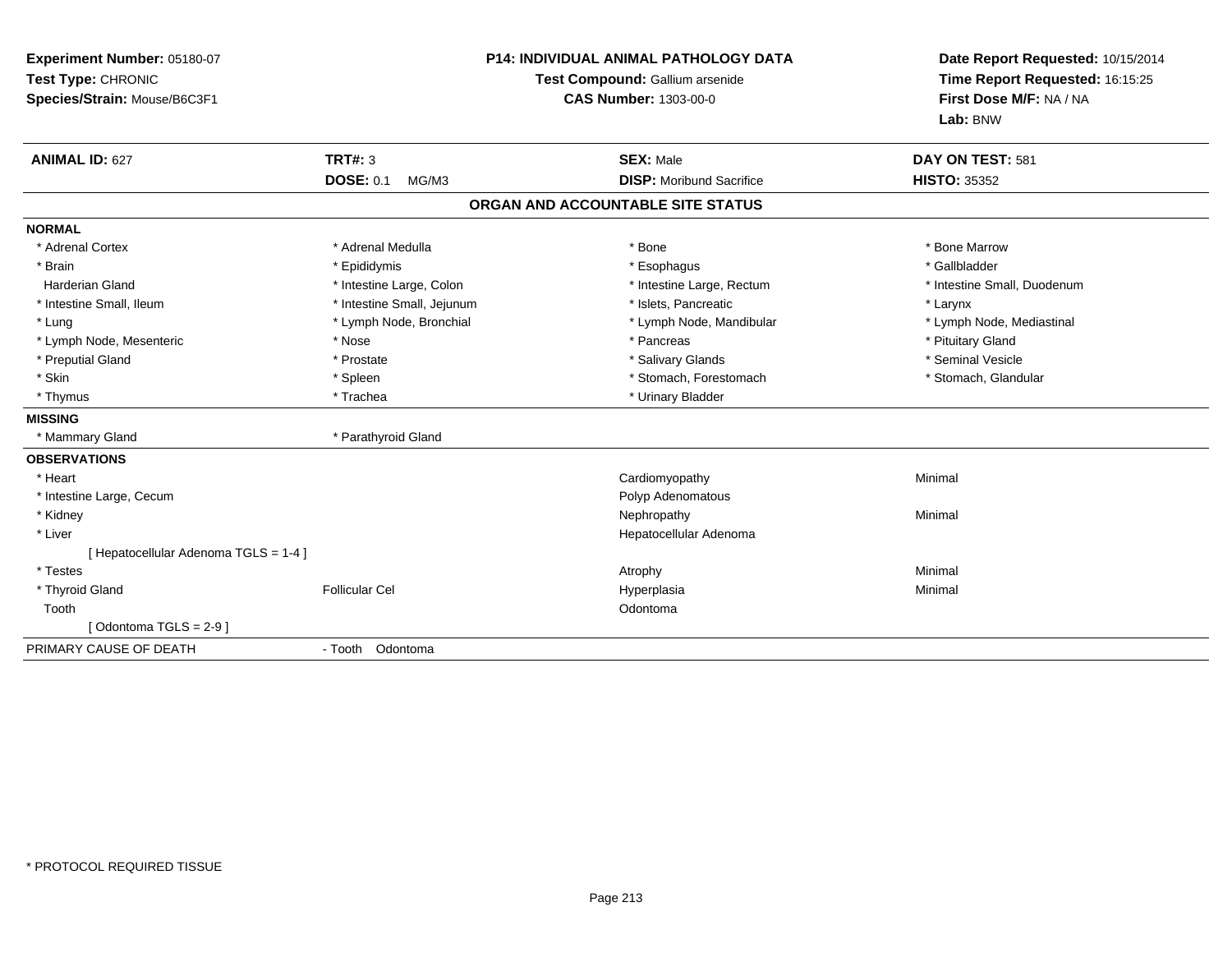| Experiment Number: 05180-07<br>Test Type: CHRONIC<br>Species/Strain: Mouse/B6C3F1 | P14: INDIVIDUAL ANIMAL PATHOLOGY DATA<br>Test Compound: Gallium arsenide<br><b>CAS Number: 1303-00-0</b> |                                   | Date Report Requested: 10/15/2014<br>Time Report Requested: 16:15:25<br>First Dose M/F: NA / NA<br>Lab: BNW |  |
|-----------------------------------------------------------------------------------|----------------------------------------------------------------------------------------------------------|-----------------------------------|-------------------------------------------------------------------------------------------------------------|--|
| <b>ANIMAL ID: 628</b>                                                             | <b>TRT#: 3</b>                                                                                           | <b>SEX: Male</b>                  | DAY ON TEST: 735                                                                                            |  |
|                                                                                   | <b>DOSE: 0.1</b><br>MG/M3                                                                                | <b>DISP: Terminal Sacrifice</b>   | <b>HISTO: 35353</b>                                                                                         |  |
|                                                                                   |                                                                                                          | ORGAN AND ACCOUNTABLE SITE STATUS |                                                                                                             |  |
| <b>NORMAL</b>                                                                     |                                                                                                          |                                   |                                                                                                             |  |
| * Adrenal Medulla                                                                 | * Bone                                                                                                   | * Bone Marrow                     | * Brain                                                                                                     |  |
| * Epididymis                                                                      | * Esophagus                                                                                              | * Gallbladder                     | Harderian Gland                                                                                             |  |
| * Intestine Large, Cecum                                                          | * Intestine Large, Colon                                                                                 | * Intestine Large, Rectum         | * Intestine Small, Duodenum                                                                                 |  |
| * Intestine Small, Ileum                                                          | * Intestine Small, Jejunum                                                                               | * Islets, Pancreatic              | * Lymph Node, Bronchial                                                                                     |  |
| * Lymph Node, Mandibular                                                          | * Lymph Node, Mesenteric                                                                                 | * Nose                            | * Pancreas                                                                                                  |  |
| * Parathyroid Gland                                                               | * Preputial Gland                                                                                        | * Prostate                        | * Salivary Glands                                                                                           |  |
| * Seminal Vesicle                                                                 | * Skin                                                                                                   | * Stomach, Forestomach            | * Stomach, Glandular                                                                                        |  |
| * Testes                                                                          | * Thyroid Gland                                                                                          | * Trachea                         | * Urinary Bladder                                                                                           |  |
| <b>MISSING</b>                                                                    |                                                                                                          |                                   |                                                                                                             |  |
| * Mammary Gland                                                                   | * Pituitary Gland                                                                                        | * Thymus                          |                                                                                                             |  |
| <b>OBSERVATIONS</b>                                                               |                                                                                                          |                                   |                                                                                                             |  |
| * Adrenal Cortex                                                                  |                                                                                                          | Hyperplasia                       | Mild                                                                                                        |  |
|                                                                                   |                                                                                                          | Hypertrophy                       | Mild                                                                                                        |  |
| * Heart                                                                           |                                                                                                          | Cardiomyopathy                    | Mild                                                                                                        |  |
| * Kidney                                                                          | Cortex                                                                                                   | Cyst                              | Minimal                                                                                                     |  |
|                                                                                   |                                                                                                          | Metaplasia                        | Osseous, Minimal                                                                                            |  |
|                                                                                   |                                                                                                          | Nephropathy                       | Minimal                                                                                                     |  |
| * Larynx                                                                          | Squam Epithel                                                                                            | Hyperplasia                       | Minimal                                                                                                     |  |
| * Liver                                                                           |                                                                                                          | <b>Eosinophilic Focus</b>         |                                                                                                             |  |
|                                                                                   |                                                                                                          | Hepatocellular Adenoma            |                                                                                                             |  |
| [ Hepatocellular Adenoma TGLS = 1-4 ]                                             |                                                                                                          |                                   |                                                                                                             |  |
| * Lung                                                                            |                                                                                                          | Alveolar/Bronchiolar Adenoma      |                                                                                                             |  |
| [ Alveolar/Bronchiolar Adenoma TGLS = 2-10 ]                                      |                                                                                                          |                                   |                                                                                                             |  |
| * Lymph Node, Mediastinal                                                         |                                                                                                          | Hematopoietic Cell Proliferation  | Minimal                                                                                                     |  |
| * Spleen                                                                          |                                                                                                          | Hyperplasia                       | Lymphoid, Mild                                                                                              |  |
| PRIMARY CAUSE OF DEATH                                                            |                                                                                                          |                                   |                                                                                                             |  |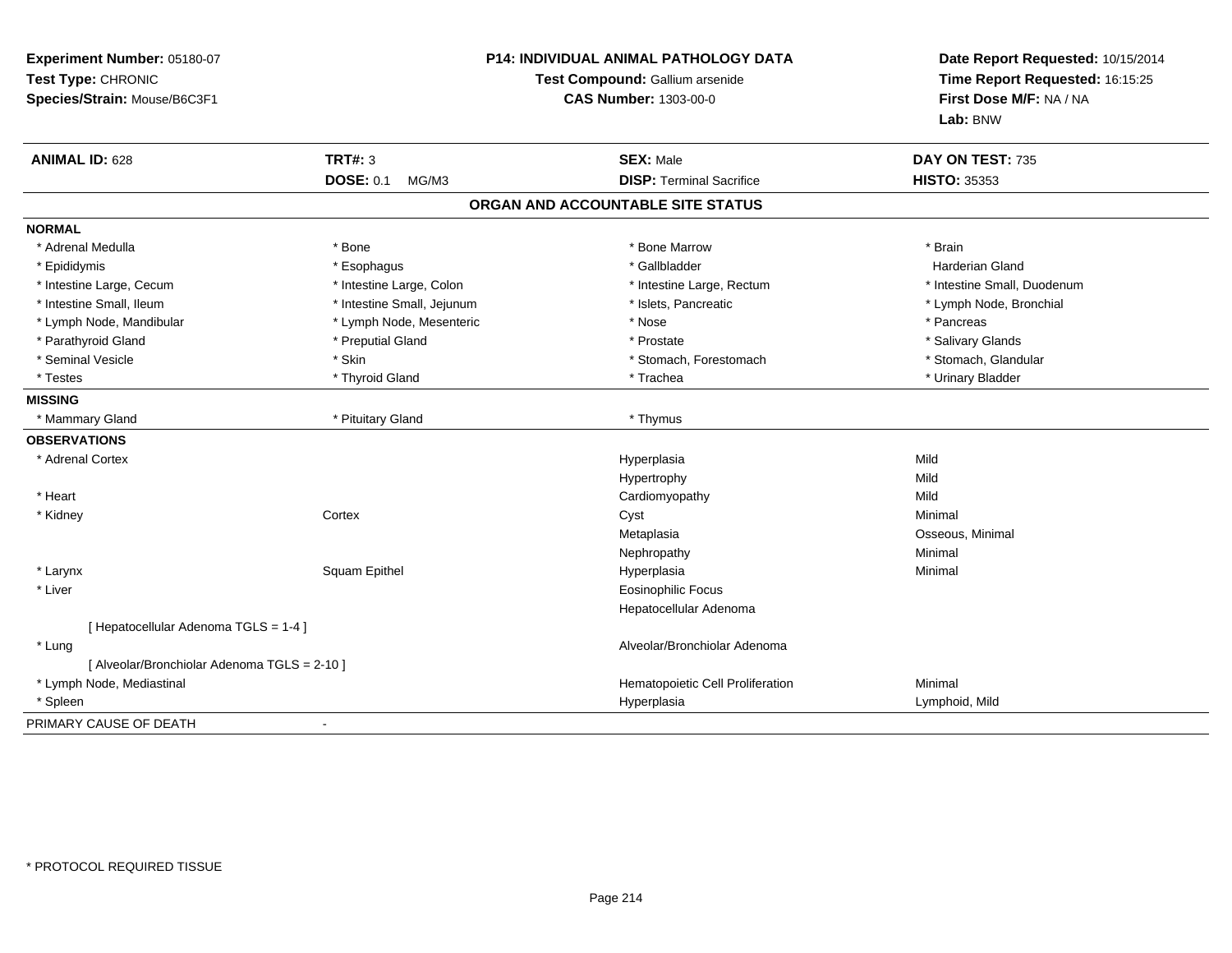| Experiment Number: 05180-07<br>Test Type: CHRONIC<br>Species/Strain: Mouse/B6C3F1 | <b>P14: INDIVIDUAL ANIMAL PATHOLOGY DATA</b><br>Test Compound: Gallium arsenide<br><b>CAS Number: 1303-00-0</b> |                                   | Date Report Requested: 10/15/2014<br>Time Report Requested: 16:15:25<br>First Dose M/F: NA / NA<br>Lab: BNW |
|-----------------------------------------------------------------------------------|-----------------------------------------------------------------------------------------------------------------|-----------------------------------|-------------------------------------------------------------------------------------------------------------|
| <b>ANIMAL ID: 629</b>                                                             | <b>TRT#: 3</b>                                                                                                  | <b>SEX: Male</b>                  | DAY ON TEST: 715                                                                                            |
|                                                                                   | <b>DOSE: 0.1</b><br>MG/M3                                                                                       | <b>DISP:</b> Moribund Sacrifice   | <b>HISTO: H5354</b>                                                                                         |
|                                                                                   |                                                                                                                 | ORGAN AND ACCOUNTABLE SITE STATUS |                                                                                                             |
| <b>NORMAL</b>                                                                     |                                                                                                                 |                                   |                                                                                                             |
| * Adrenal Medulla                                                                 | * Bone                                                                                                          | * Bone Marrow                     | * Brain                                                                                                     |
| * Epididymis                                                                      | * Esophagus                                                                                                     | * Gallbladder                     | * Intestine Large, Cecum                                                                                    |
| * Intestine Large, Colon                                                          | * Intestine Large, Rectum                                                                                       | * Intestine Small, Duodenum       | * Intestine Small, Ileum                                                                                    |
| * Intestine Small, Jejunum                                                        | * Islets, Pancreatic                                                                                            | * Lung                            | * Lymph Node, Bronchial                                                                                     |
| * Lymph Node, Mandibular                                                          | * Nose                                                                                                          | * Pituitary Gland                 | * Prostate                                                                                                  |
| * Salivary Glands                                                                 | * Seminal Vesicle                                                                                               | * Skin                            | * Stomach, Forestomach                                                                                      |
| * Stomach, Glandular                                                              | * Testes                                                                                                        | * Thymus                          | * Thyroid Gland                                                                                             |
| * Trachea                                                                         | * Urinary Bladder                                                                                               |                                   |                                                                                                             |
| <b>MISSING</b>                                                                    |                                                                                                                 |                                   |                                                                                                             |
| * Lymph Node, Mediastinal                                                         | * Mammary Gland                                                                                                 | * Parathyroid Gland               |                                                                                                             |
| <b>OBSERVATIONS</b>                                                               |                                                                                                                 |                                   |                                                                                                             |
| * Adrenal Cortex                                                                  |                                                                                                                 | Hypertrophy                       | Mild                                                                                                        |
| <b>Harderian Gland</b>                                                            |                                                                                                                 | Adenoma                           |                                                                                                             |
| [Adenoma TGLS = $1-10$ ]                                                          |                                                                                                                 |                                   |                                                                                                             |
| * Heart                                                                           |                                                                                                                 | Cardiomyopathy                    | Minimal                                                                                                     |
| * Kidney                                                                          |                                                                                                                 | Nephropathy                       | Minimal                                                                                                     |
| * Larynx                                                                          | Squam Epithel                                                                                                   | Hyperplasia                       | Minimal                                                                                                     |
| * Liver                                                                           |                                                                                                                 | Clear Cell Focus                  |                                                                                                             |
|                                                                                   |                                                                                                                 | <b>Eosinophilic Focus</b>         |                                                                                                             |
| * Lymph Node, Mesenteric                                                          |                                                                                                                 | Hyperplasia                       | Mild                                                                                                        |
| * Pancreas                                                                        |                                                                                                                 | Atrophy                           | Mild                                                                                                        |
| * Preputial Gland                                                                 |                                                                                                                 | Ectasia                           | Mild                                                                                                        |
| * Spleen                                                                          |                                                                                                                 | Hyperplasia                       | Lymphoid, Mild                                                                                              |
| PRIMARY CAUSE OF DEATH                                                            | - Harderian Gland Adenoma                                                                                       |                                   |                                                                                                             |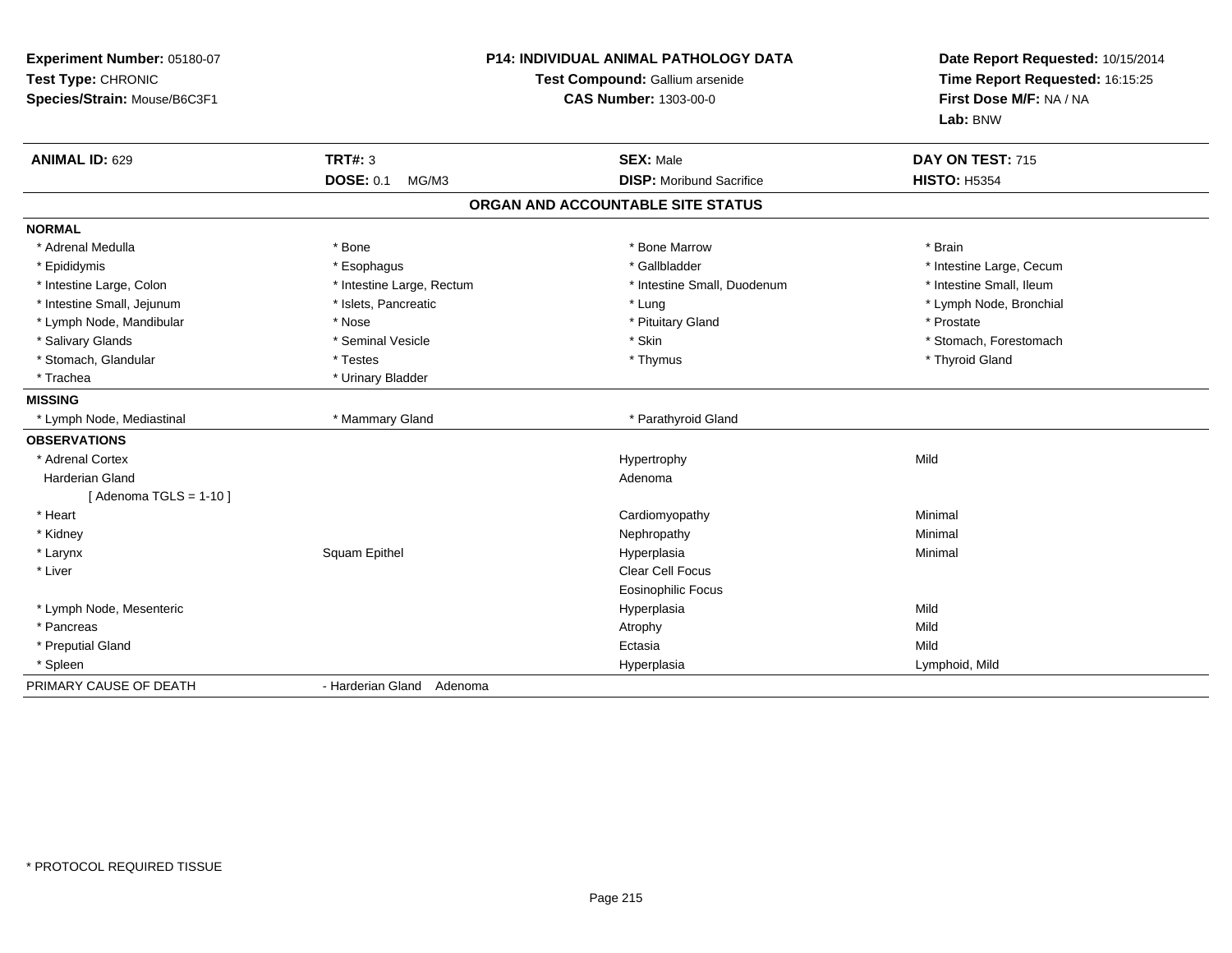| Experiment Number: 05180-07<br>Test Type: CHRONIC<br>Species/Strain: Mouse/B6C3F1 | P14: INDIVIDUAL ANIMAL PATHOLOGY DATA<br>Test Compound: Gallium arsenide<br><b>CAS Number: 1303-00-0</b> |                                   | Date Report Requested: 10/15/2014<br>Time Report Requested: 16:15:25<br>First Dose M/F: NA / NA<br>Lab: BNW |  |
|-----------------------------------------------------------------------------------|----------------------------------------------------------------------------------------------------------|-----------------------------------|-------------------------------------------------------------------------------------------------------------|--|
| ANIMAL ID: 630                                                                    | <b>TRT#: 3</b>                                                                                           | <b>SEX: Male</b>                  | DAY ON TEST: 710                                                                                            |  |
|                                                                                   | <b>DOSE: 0.1</b><br>MG/M3                                                                                | <b>DISP: Natural Death</b>        | <b>HISTO: 35355</b>                                                                                         |  |
|                                                                                   |                                                                                                          | ORGAN AND ACCOUNTABLE SITE STATUS |                                                                                                             |  |
| <b>NORMAL</b>                                                                     |                                                                                                          |                                   |                                                                                                             |  |
| * Adrenal Medulla                                                                 | * Bone                                                                                                   | * Bone Marrow                     | * Brain                                                                                                     |  |
| * Epididymis                                                                      | * Esophagus                                                                                              | <b>Harderian Gland</b>            | * Intestine Large, Colon                                                                                    |  |
| * Intestine Large, Rectum                                                         | * Intestine Small, Jejunum                                                                               | * Islets, Pancreatic              | * Lymph Node, Bronchial                                                                                     |  |
| * Lymph Node, Mandibular                                                          | * Lymph Node, Mediastinal                                                                                | * Lymph Node, Mesenteric          | * Nose                                                                                                      |  |
| * Parathyroid Gland                                                               | * Pituitary Gland                                                                                        | * Preputial Gland                 | * Prostate                                                                                                  |  |
| * Salivary Glands                                                                 | * Seminal Vesicle                                                                                        | * Skin                            | * Spleen                                                                                                    |  |
| * Stomach, Glandular                                                              | * Testes                                                                                                 | * Thyroid Gland                   | * Trachea                                                                                                   |  |
| * Urinary Bladder                                                                 |                                                                                                          |                                   |                                                                                                             |  |
| <b>MISSING</b>                                                                    |                                                                                                          |                                   |                                                                                                             |  |
| * Mammary Gland                                                                   | * Thymus                                                                                                 |                                   |                                                                                                             |  |
| <b>AUTO PRECLUDES DIAG.</b>                                                       |                                                                                                          |                                   |                                                                                                             |  |
| * Gallbladder                                                                     | * Intestine Large, Cecum                                                                                 | * Intestine Small, Duodenum       | * Intestine Small, Ileum                                                                                    |  |
| <b>OBSERVATIONS</b>                                                               |                                                                                                          |                                   |                                                                                                             |  |
| * Adrenal Cortex                                                                  |                                                                                                          | Hypertrophy                       | Mild                                                                                                        |  |
| * Heart                                                                           |                                                                                                          | Cardiomyopathy                    | Minimal                                                                                                     |  |
| * Kidney                                                                          |                                                                                                          | Nephropathy                       | Minimal                                                                                                     |  |
| * Larynx                                                                          | <b>Squam Epithel</b>                                                                                     | Hyperplasia                       | Minimal                                                                                                     |  |
| * Liver                                                                           |                                                                                                          | <b>Eosinophilic Focus</b>         |                                                                                                             |  |
| * Lung                                                                            |                                                                                                          | Alveolar/Bronchiolar Adenoma      |                                                                                                             |  |
|                                                                                   |                                                                                                          | Alveolar/Bronchiolar Carcinoma    |                                                                                                             |  |
|                                                                                   |                                                                                                          | <b>Infiltration Cellular</b>      | Histiocyte, Marked                                                                                          |  |
|                                                                                   |                                                                                                          | Inflammation                      | Chronic, Focal, Mild                                                                                        |  |
|                                                                                   | Alveolus                                                                                                 | Proteinosis                       | Mild                                                                                                        |  |
| [ Alveolar/Bronchiolar Carcinoma TGLS = 1-10 ]                                    |                                                                                                          |                                   |                                                                                                             |  |
| * Pancreas                                                                        |                                                                                                          | Atrophy                           | Minimal                                                                                                     |  |
| * Stomach, Forestomach                                                            | Epithelium                                                                                               | Hyperplasia                       | Minimal                                                                                                     |  |
| PRIMARY CAUSE OF DEATH                                                            | - Lung Alveolar/Bronchiolar Carcinoma                                                                    |                                   |                                                                                                             |  |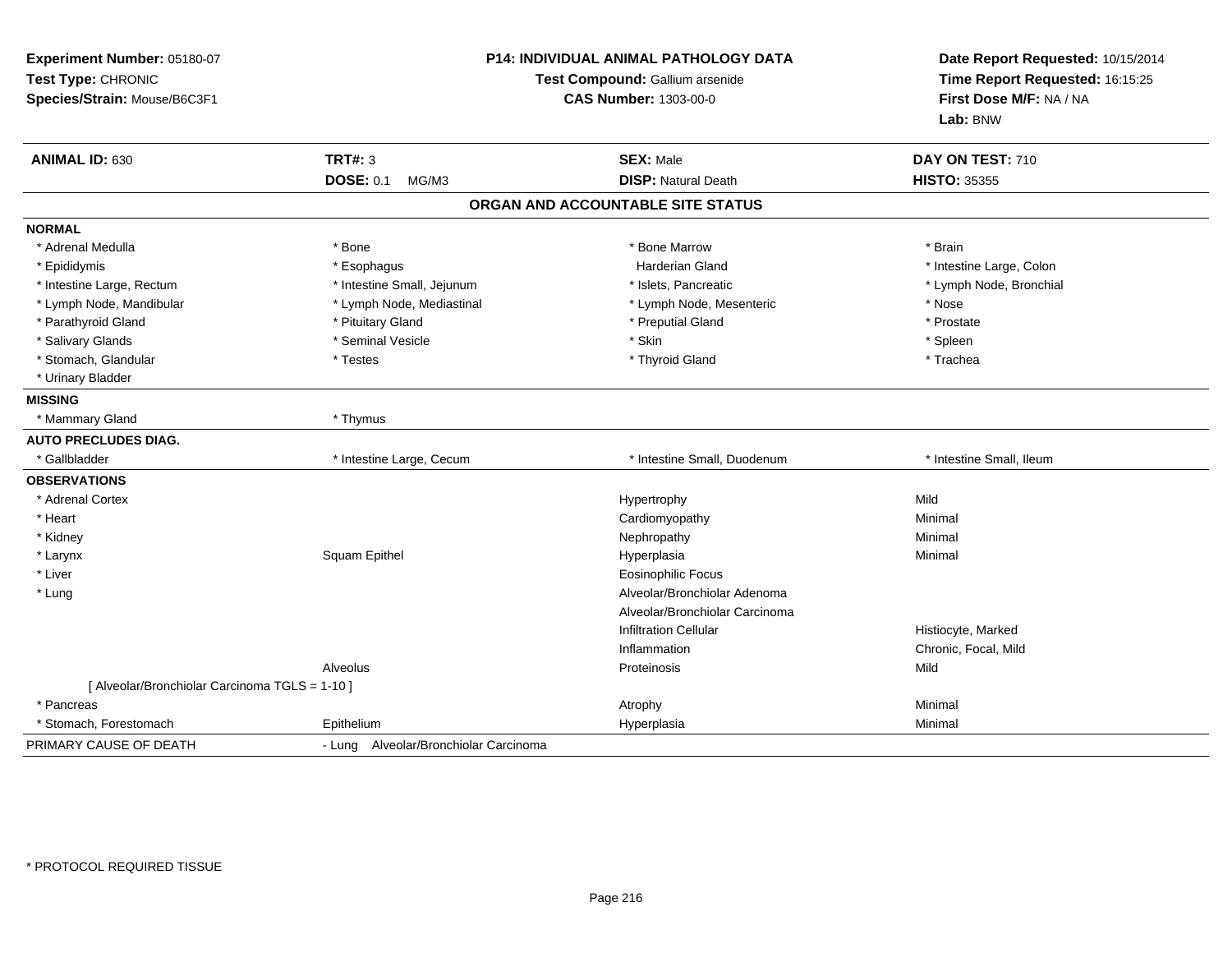| Experiment Number: 05180-07<br>Test Type: CHRONIC<br>Species/Strain: Mouse/B6C3F1 |                           | <b>P14: INDIVIDUAL ANIMAL PATHOLOGY DATA</b><br>Test Compound: Gallium arsenide<br><b>CAS Number: 1303-00-0</b> | Date Report Requested: 10/15/2014<br>Time Report Requested: 16:15:25<br>First Dose M/F: NA / NA<br>Lab: BNW |  |
|-----------------------------------------------------------------------------------|---------------------------|-----------------------------------------------------------------------------------------------------------------|-------------------------------------------------------------------------------------------------------------|--|
| ANIMAL ID: 631                                                                    | <b>TRT#: 3</b>            | <b>SEX: Male</b>                                                                                                | DAY ON TEST: 734                                                                                            |  |
|                                                                                   | <b>DOSE: 0.1</b><br>MG/M3 | <b>DISP: Terminal Sacrifice</b>                                                                                 | <b>HISTO: 35356</b>                                                                                         |  |
|                                                                                   |                           | ORGAN AND ACCOUNTABLE SITE STATUS                                                                               |                                                                                                             |  |
| <b>NORMAL</b>                                                                     |                           |                                                                                                                 |                                                                                                             |  |
| * Adrenal Cortex                                                                  | * Adrenal Medulla         | * Bone                                                                                                          | * Bone Marrow                                                                                               |  |
| * Brain                                                                           | * Epididymis              | * Esophagus                                                                                                     | * Gallbladder                                                                                               |  |
| <b>Harderian Gland</b>                                                            | * Intestine Large, Cecum  | * Intestine Large, Colon                                                                                        | * Intestine Large, Rectum                                                                                   |  |
| * Intestine Small, Duodenum                                                       | * Intestine Small, Ileum  | * Intestine Small, Jejunum                                                                                      | * Islets, Pancreatic                                                                                        |  |
| * Liver                                                                           | * Lymph Node, Mesenteric  | * Nose                                                                                                          | * Pancreas                                                                                                  |  |
| * Pituitary Gland                                                                 | * Preputial Gland         | * Prostate                                                                                                      | * Salivary Glands                                                                                           |  |
| * Seminal Vesicle                                                                 | * Skin                    | * Spleen                                                                                                        | * Stomach, Forestomach                                                                                      |  |
| * Stomach, Glandular                                                              | * Testes                  | * Thymus                                                                                                        | * Trachea                                                                                                   |  |
| * Urinary Bladder                                                                 |                           |                                                                                                                 |                                                                                                             |  |
| <b>MISSING</b>                                                                    |                           |                                                                                                                 |                                                                                                             |  |
| * Lymph Node, Bronchial                                                           | * Lymph Node, Mandibular  | * Lymph Node, Mediastinal                                                                                       | * Mammary Gland                                                                                             |  |
| * Parathyroid Gland                                                               |                           |                                                                                                                 |                                                                                                             |  |
| <b>OBSERVATIONS</b>                                                               |                           |                                                                                                                 |                                                                                                             |  |
| * Heart                                                                           |                           | Cardiomyopathy                                                                                                  | Minimal                                                                                                     |  |
| * Kidney                                                                          |                           | Nephropathy                                                                                                     | Minimal                                                                                                     |  |
| * Larynx                                                                          | Squam Epithel             | Hyperplasia                                                                                                     | Minimal                                                                                                     |  |
| * Lung                                                                            |                           | Hemorrhage                                                                                                      | Minimal                                                                                                     |  |
|                                                                                   | Alveolar Epith            | Hyperplasia                                                                                                     | Marked                                                                                                      |  |
| * Thyroid Gland                                                                   | <b>Follicular Cel</b>     | Adenoma                                                                                                         |                                                                                                             |  |
| PRIMARY CAUSE OF DEATH                                                            |                           |                                                                                                                 |                                                                                                             |  |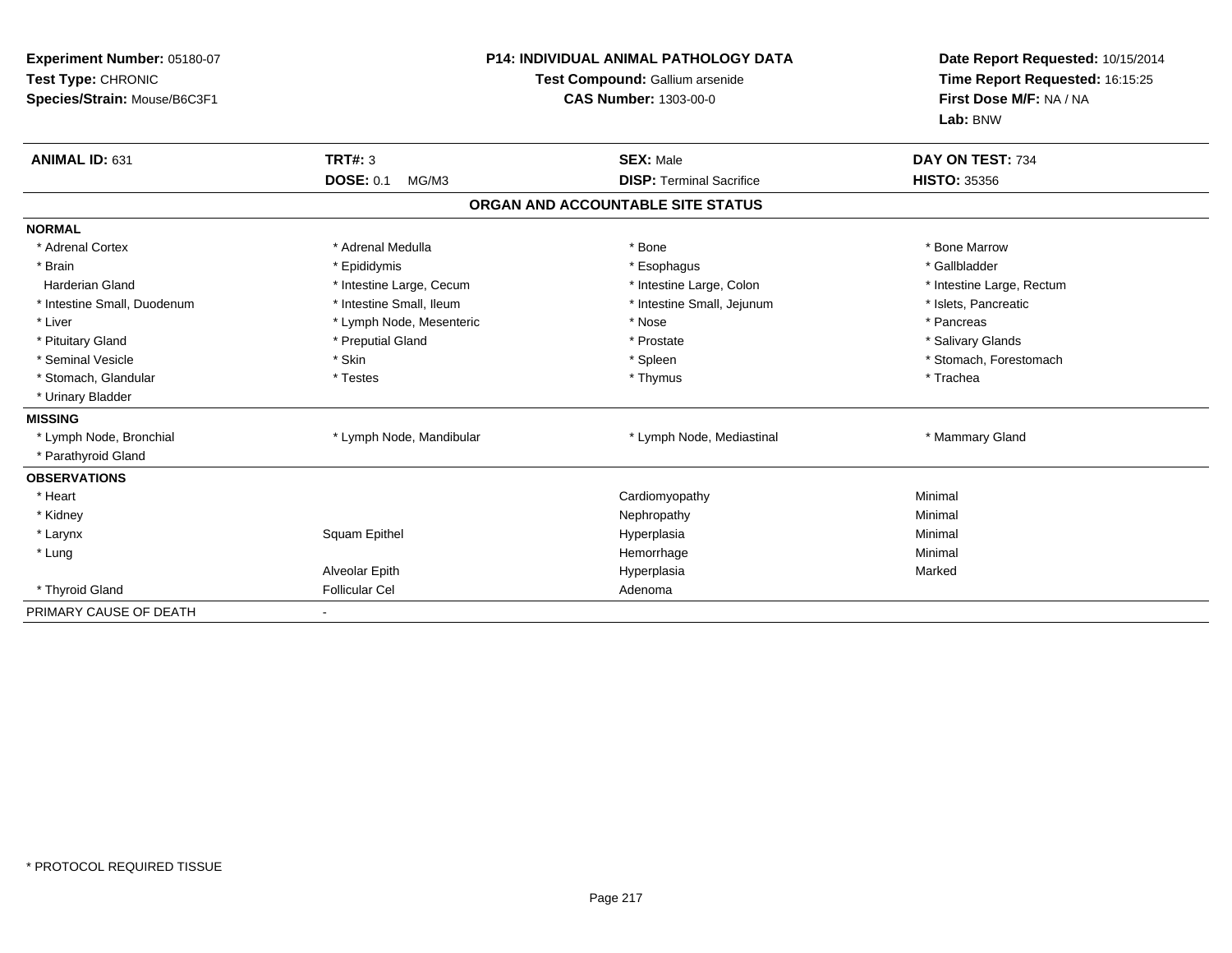| Experiment Number: 05180-07<br>Test Type: CHRONIC<br>Species/Strain: Mouse/B6C3F1<br><b>CAS Number: 1303-00-0</b> |                            | <b>P14: INDIVIDUAL ANIMAL PATHOLOGY DATA</b><br>Test Compound: Gallium arsenide | Date Report Requested: 10/15/2014<br>Time Report Requested: 16:15:25<br>First Dose M/F: NA / NA<br>Lab: BNW |  |
|-------------------------------------------------------------------------------------------------------------------|----------------------------|---------------------------------------------------------------------------------|-------------------------------------------------------------------------------------------------------------|--|
| <b>ANIMAL ID: 632</b>                                                                                             | <b>TRT#: 3</b>             | <b>SEX: Male</b>                                                                | DAY ON TEST: 733                                                                                            |  |
|                                                                                                                   | <b>DOSE: 0.1</b><br>MG/M3  | <b>DISP: Terminal Sacrifice</b>                                                 | <b>HISTO: 35357</b>                                                                                         |  |
|                                                                                                                   |                            | ORGAN AND ACCOUNTABLE SITE STATUS                                               |                                                                                                             |  |
| <b>NORMAL</b>                                                                                                     |                            |                                                                                 |                                                                                                             |  |
| * Adrenal Medulla                                                                                                 | * Bone                     | * Bone Marrow                                                                   | * Brain                                                                                                     |  |
| * Epididymis                                                                                                      | * Esophagus                | * Gallbladder                                                                   | <b>Harderian Gland</b>                                                                                      |  |
| * Intestine Large, Cecum                                                                                          | * Intestine Large, Colon   | * Intestine Large, Rectum                                                       | * Intestine Small, Duodenum                                                                                 |  |
| * Intestine Small, Ileum                                                                                          | * Intestine Small, Jejunum | * Larynx                                                                        | * Lymph Node, Mandibular                                                                                    |  |
| * Lymph Node, Mediastinal                                                                                         | * Pancreas                 | * Parathyroid Gland                                                             | * Pituitary Gland                                                                                           |  |
| * Preputial Gland                                                                                                 | * Prostate                 | * Salivary Glands                                                               | * Seminal Vesicle                                                                                           |  |
| * Skin                                                                                                            | * Spleen                   | * Stomach, Forestomach                                                          | * Stomach, Glandular                                                                                        |  |
| * Testes                                                                                                          | * Trachea                  | * Urinary Bladder                                                               |                                                                                                             |  |
| <b>MISSING</b>                                                                                                    |                            |                                                                                 |                                                                                                             |  |
| * Islets, Pancreatic                                                                                              | * Lymph Node, Bronchial    | * Mammary Gland                                                                 |                                                                                                             |  |
| <b>OBSERVATIONS</b>                                                                                               |                            |                                                                                 |                                                                                                             |  |
| * Adrenal Cortex                                                                                                  |                            | Hypertrophy                                                                     | Minimal                                                                                                     |  |
| * Heart                                                                                                           |                            | Cardiomyopathy                                                                  | Minimal                                                                                                     |  |
| * Kidney                                                                                                          |                            | Hydronephrosis                                                                  | Mild                                                                                                        |  |
|                                                                                                                   |                            | Nephropathy                                                                     | Minimal                                                                                                     |  |
| [Hydronephrosis TGLS = 4-5]                                                                                       |                            |                                                                                 |                                                                                                             |  |
| * Liver                                                                                                           |                            | <b>Basophilic Focus</b>                                                         |                                                                                                             |  |
| * Lung                                                                                                            |                            | Alveolar/Bronchiolar Adenoma                                                    | Multiple                                                                                                    |  |
| [ Alveolar/Bronchiolar Adenoma TGLS = 3-3 ]                                                                       |                            |                                                                                 |                                                                                                             |  |
| * Lymph Node, Mesenteric                                                                                          |                            | Hyperplasia                                                                     | Mild                                                                                                        |  |
| * Nose                                                                                                            |                            | Inflammation                                                                    | Suppurative, Minimal                                                                                        |  |
| * Thymus                                                                                                          |                            | Lymphoma Malignant                                                              |                                                                                                             |  |
| * Thyroid Gland                                                                                                   | <b>Follicular Cel</b>      | Hyperplasia                                                                     | Minimal                                                                                                     |  |
| PRIMARY CAUSE OF DEATH                                                                                            |                            |                                                                                 |                                                                                                             |  |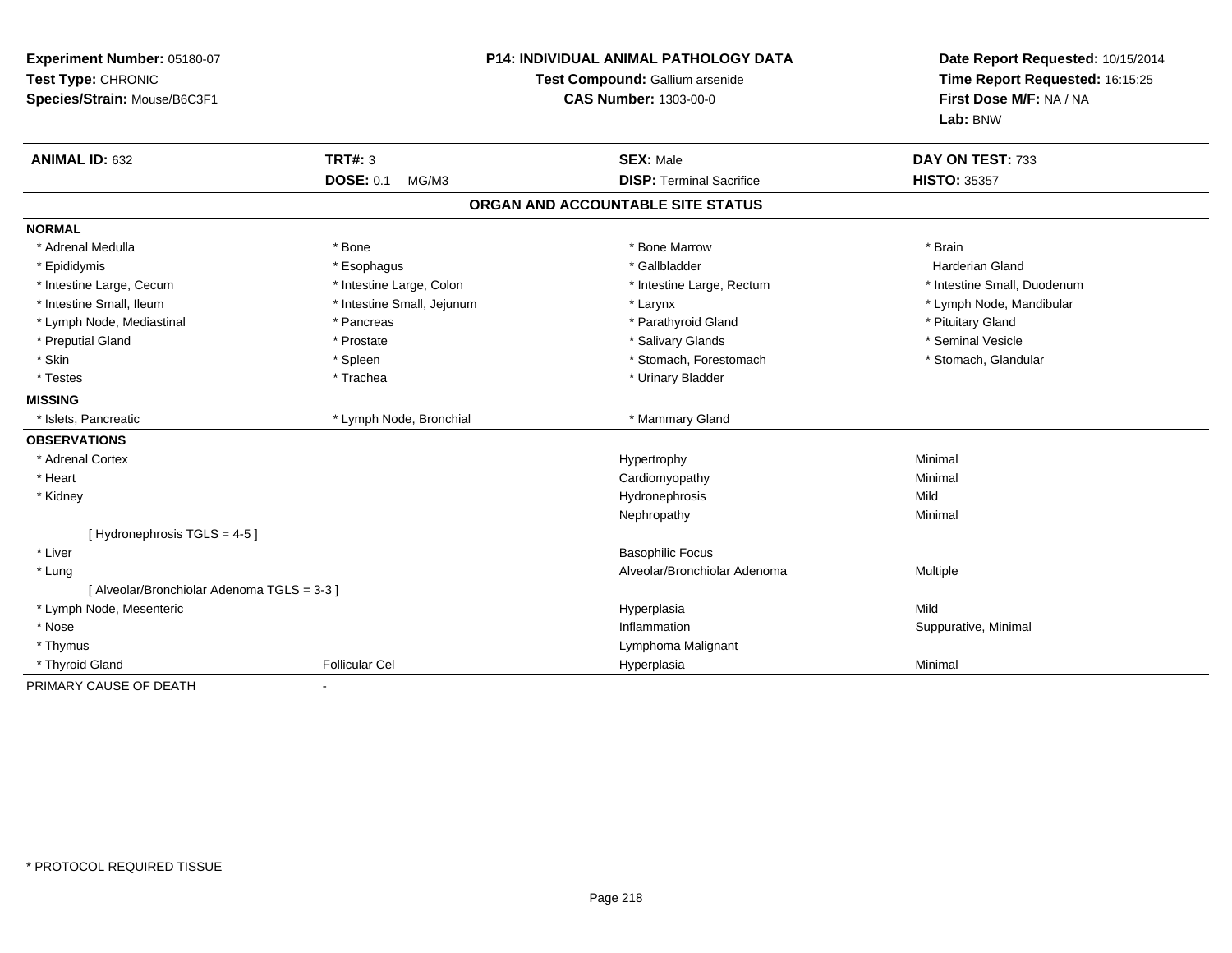| Experiment Number: 05180-07<br>Test Type: CHRONIC<br>Species/Strain: Mouse/B6C3F1<br>ANIMAL ID: 633 | <b>TRT#: 3</b>             | <b>P14: INDIVIDUAL ANIMAL PATHOLOGY DATA</b><br>Test Compound: Gallium arsenide<br><b>CAS Number: 1303-00-0</b><br><b>SEX: Male</b> | Date Report Requested: 10/15/2014<br>Time Report Requested: 16:15:25<br>First Dose M/F: NA / NA<br>Lab: BNW<br>DAY ON TEST: 734 |
|-----------------------------------------------------------------------------------------------------|----------------------------|-------------------------------------------------------------------------------------------------------------------------------------|---------------------------------------------------------------------------------------------------------------------------------|
|                                                                                                     | <b>DOSE: 0.1</b><br>MG/M3  | <b>DISP: Terminal Sacrifice</b>                                                                                                     | <b>HISTO: 35358</b>                                                                                                             |
|                                                                                                     |                            | ORGAN AND ACCOUNTABLE SITE STATUS                                                                                                   |                                                                                                                                 |
| <b>NORMAL</b>                                                                                       |                            |                                                                                                                                     |                                                                                                                                 |
| * Adrenal Medulla                                                                                   | * Bone                     | * Bone Marrow                                                                                                                       | * Brain                                                                                                                         |
| * Epididymis                                                                                        | * Esophagus                | * Gallbladder                                                                                                                       | <b>Harderian Gland</b>                                                                                                          |
| * Intestine Large, Cecum                                                                            | * Intestine Large, Colon   | * Intestine Large, Rectum                                                                                                           | * Intestine Small, Duodenum                                                                                                     |
| * Intestine Small, Ileum                                                                            | * Intestine Small, Jejunum | * Islets, Pancreatic                                                                                                                | * Lung                                                                                                                          |
| * Lymph Node, Bronchial                                                                             | * Lymph Node, Mediastinal  | * Lymph Node, Mesenteric                                                                                                            | * Pancreas                                                                                                                      |
| * Pituitary Gland                                                                                   | * Preputial Gland          | * Prostate                                                                                                                          | * Salivary Glands                                                                                                               |
| * Seminal Vesicle                                                                                   | * Skin                     | * Spleen                                                                                                                            | * Stomach, Forestomach                                                                                                          |
| * Stomach, Glandular                                                                                | * Testes                   | * Trachea                                                                                                                           | * Urinary Bladder                                                                                                               |
| <b>MISSING</b>                                                                                      |                            |                                                                                                                                     |                                                                                                                                 |
| * Lymph Node, Mandibular                                                                            | * Mammary Gland            | * Parathyroid Gland                                                                                                                 | * Thymus                                                                                                                        |
| <b>OBSERVATIONS</b>                                                                                 |                            |                                                                                                                                     |                                                                                                                                 |
| * Adrenal Cortex                                                                                    |                            | Hypertrophy                                                                                                                         | Mild                                                                                                                            |
| * Heart                                                                                             |                            | Cardiomyopathy                                                                                                                      | Minimal                                                                                                                         |
| * Kidney                                                                                            |                            | Nephropathy                                                                                                                         | Minimal                                                                                                                         |
| * Larynx                                                                                            | Squam Epithel              | Hyperplasia                                                                                                                         | Minimal                                                                                                                         |
| * Liver                                                                                             |                            | <b>Eosinophilic Focus</b>                                                                                                           |                                                                                                                                 |
|                                                                                                     |                            | Hepatocellular Adenoma                                                                                                              |                                                                                                                                 |
| [Hepatocellular Adenoma TGLS = 1-10]                                                                |                            |                                                                                                                                     |                                                                                                                                 |
| * Nose                                                                                              | Olfactory Epi              | Degeneration                                                                                                                        | Hyaline, Minimal                                                                                                                |
| * Thyroid Gland                                                                                     | <b>Follicular Cel</b>      | Hyperplasia                                                                                                                         | Minimal                                                                                                                         |
| PRIMARY CAUSE OF DEATH                                                                              |                            |                                                                                                                                     |                                                                                                                                 |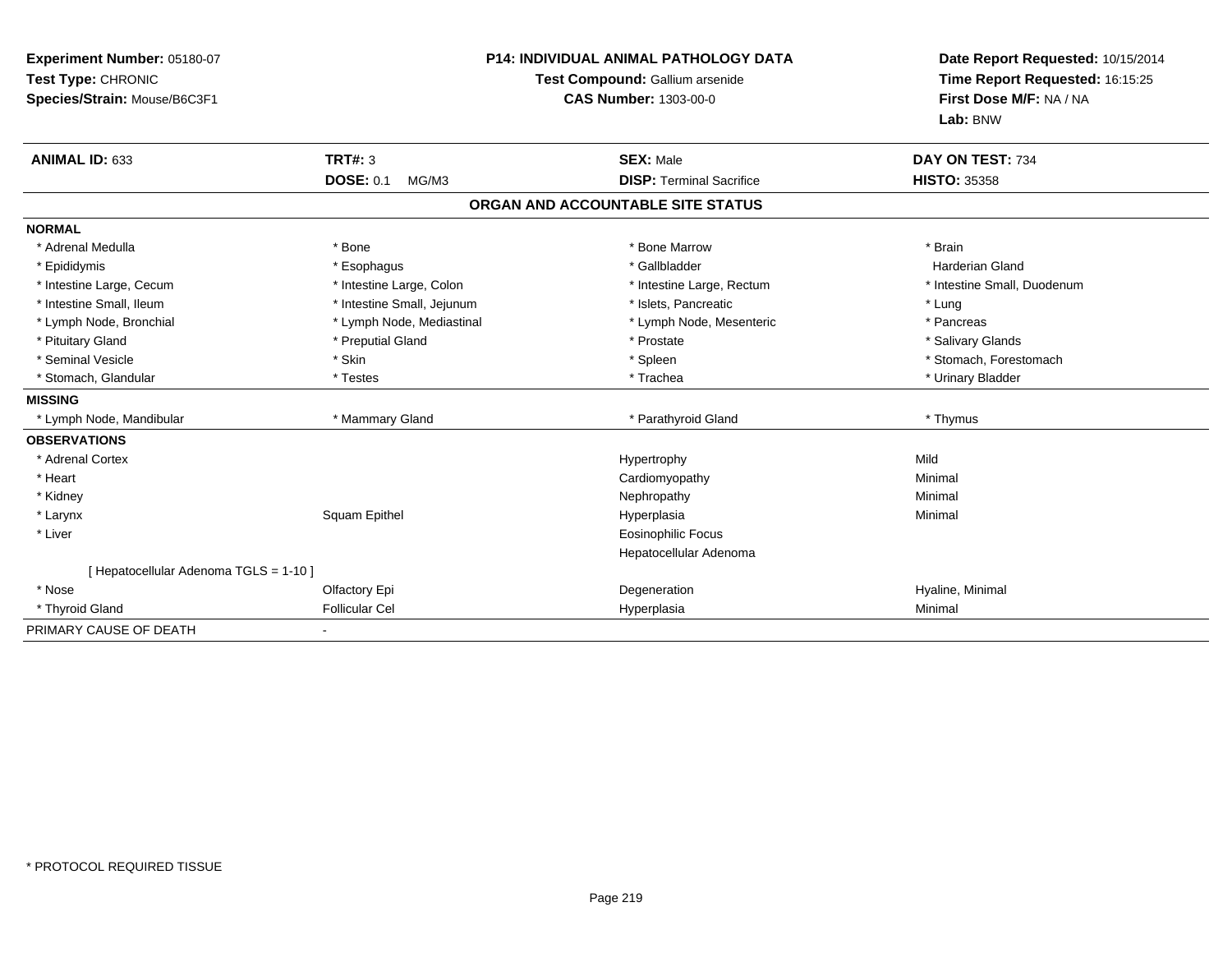| Experiment Number: 05180-07<br>Test Type: CHRONIC<br>Species/Strain: Mouse/B6C3F1 | <b>P14: INDIVIDUAL ANIMAL PATHOLOGY DATA</b><br>Test Compound: Gallium arsenide<br><b>CAS Number: 1303-00-0</b> |                                   | Date Report Requested: 10/15/2014<br>Time Report Requested: 16:15:25<br>First Dose M/F: NA / NA<br>Lab: BNW |  |
|-----------------------------------------------------------------------------------|-----------------------------------------------------------------------------------------------------------------|-----------------------------------|-------------------------------------------------------------------------------------------------------------|--|
| <b>ANIMAL ID: 634</b>                                                             | <b>TRT#: 3</b>                                                                                                  | <b>SEX: Male</b>                  | DAY ON TEST: 715                                                                                            |  |
|                                                                                   | <b>DOSE: 0.1</b><br>MG/M3                                                                                       | <b>DISP:</b> Moribund Sacrifice   | <b>HISTO: 35359</b>                                                                                         |  |
|                                                                                   |                                                                                                                 | ORGAN AND ACCOUNTABLE SITE STATUS |                                                                                                             |  |
| <b>NORMAL</b>                                                                     |                                                                                                                 |                                   |                                                                                                             |  |
| * Adrenal Cortex                                                                  | * Adrenal Medulla                                                                                               | * Bone                            | * Bone Marrow                                                                                               |  |
| * Brain                                                                           | * Epididymis                                                                                                    | * Esophagus                       | * Gallbladder                                                                                               |  |
| <b>Harderian Gland</b>                                                            | * Intestine Large, Cecum                                                                                        | * Intestine Large, Colon          | * Intestine Large, Rectum                                                                                   |  |
| * Intestine Small, Duodenum                                                       | * Intestine Small, Ileum                                                                                        | * Intestine Small, Jejunum        | * Islets, Pancreatic                                                                                        |  |
| * Lung                                                                            | * Lymph Node, Bronchial                                                                                         | * Lymph Node, Mandibular          | * Lymph Node, Mediastinal                                                                                   |  |
| * Lymph Node, Mesenteric                                                          | * Nose                                                                                                          | * Pancreas                        | * Pituitary Gland                                                                                           |  |
| * Preputial Gland                                                                 | * Prostate                                                                                                      | * Salivary Glands                 | * Seminal Vesicle                                                                                           |  |
| * Skin                                                                            | * Stomach, Forestomach                                                                                          | * Stomach, Glandular              | * Thyroid Gland                                                                                             |  |
| * Trachea                                                                         | * Urinary Bladder                                                                                               |                                   |                                                                                                             |  |
| <b>MISSING</b>                                                                    |                                                                                                                 |                                   |                                                                                                             |  |
| * Mammary Gland                                                                   | * Parathyroid Gland                                                                                             | * Thymus                          |                                                                                                             |  |
| <b>OBSERVATIONS</b>                                                               |                                                                                                                 |                                   |                                                                                                             |  |
| * Heart                                                                           |                                                                                                                 | Cardiomyopathy                    | Mild                                                                                                        |  |
| * Kidney                                                                          |                                                                                                                 | Nephropathy                       | Minimal                                                                                                     |  |
| * Larynx                                                                          | Squam Epithel                                                                                                   | Hyperplasia                       | Minimal                                                                                                     |  |
| * Liver                                                                           |                                                                                                                 | <b>Eosinophilic Focus</b>         |                                                                                                             |  |
|                                                                                   |                                                                                                                 | Hepatocellular Carcinoma          |                                                                                                             |  |
|                                                                                   |                                                                                                                 | Inflammation                      | Mild                                                                                                        |  |
| [ Eosinophilic Focus TGLS = 1-10 ]                                                |                                                                                                                 |                                   |                                                                                                             |  |
| [ Hepatocellular Carcinoma TGLS = 2-11+12 ]                                       |                                                                                                                 |                                   |                                                                                                             |  |
| Mesentery                                                                         | Fat                                                                                                             | Necrosis                          | Mild                                                                                                        |  |
| [Necrosis TGLS = $3-13$ ]                                                         |                                                                                                                 |                                   |                                                                                                             |  |
| * Spleen                                                                          |                                                                                                                 | Hematopoietic Cell Proliferation  | Mild                                                                                                        |  |
| * Testes                                                                          |                                                                                                                 | Atrophy                           | Minimal                                                                                                     |  |
| PRIMARY CAUSE OF DEATH                                                            | - Liver Hepatocellular Carcinoma                                                                                |                                   |                                                                                                             |  |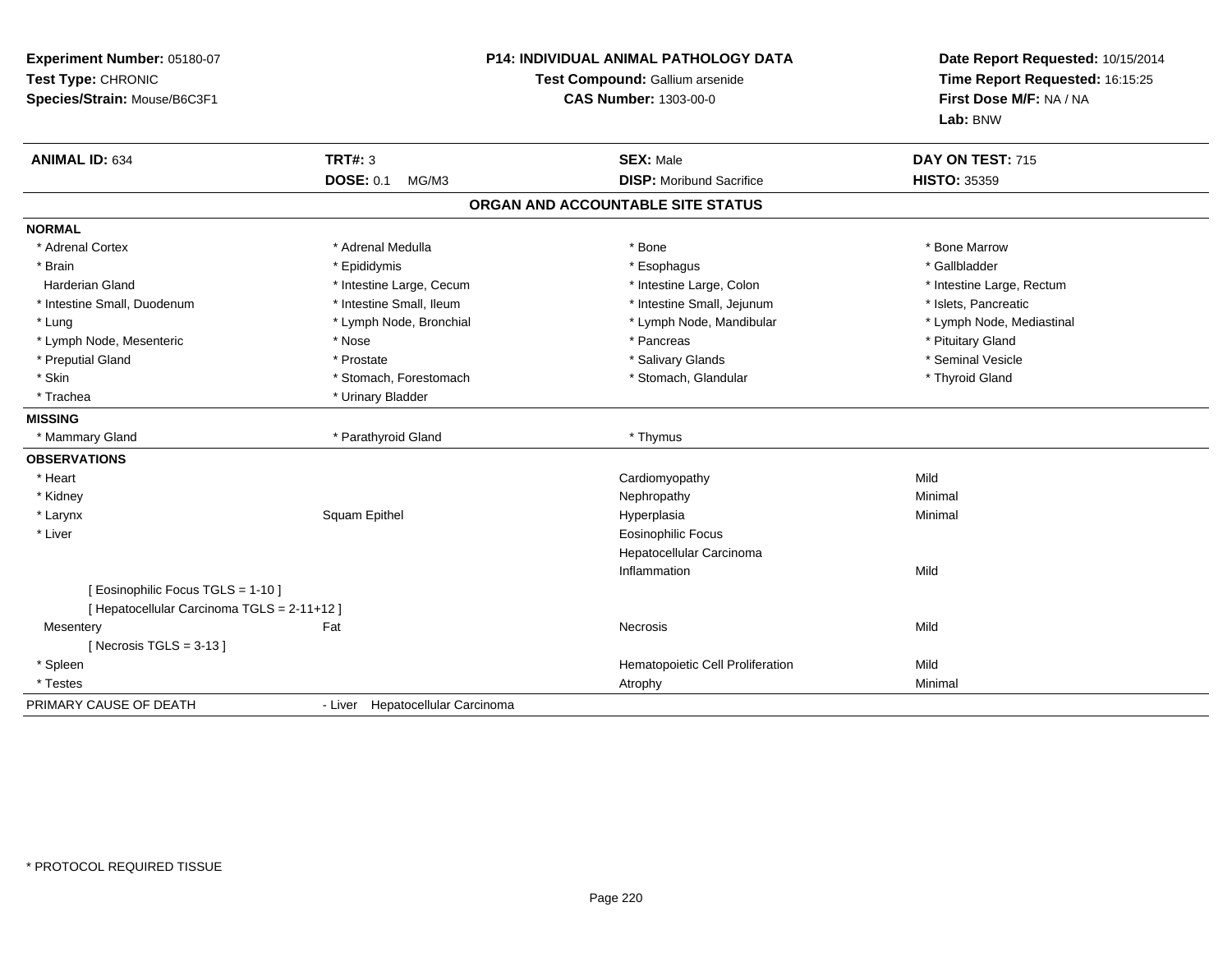| <b>P14: INDIVIDUAL ANIMAL PATHOLOGY DATA</b><br>Experiment Number: 05180-07<br>Test Type: CHRONIC<br>Test Compound: Gallium arsenide<br><b>CAS Number: 1303-00-0</b><br>Species/Strain: Mouse/B6C3F1 |                           |                                   | Date Report Requested: 10/15/2014<br>Time Report Requested: 16:15:25<br>First Dose M/F: NA / NA<br>Lab: BNW |
|------------------------------------------------------------------------------------------------------------------------------------------------------------------------------------------------------|---------------------------|-----------------------------------|-------------------------------------------------------------------------------------------------------------|
| <b>ANIMAL ID: 635</b>                                                                                                                                                                                | TRT#: 3                   | <b>SEX: Male</b>                  | DAY ON TEST: 733                                                                                            |
|                                                                                                                                                                                                      | <b>DOSE: 0.1</b><br>MG/M3 | <b>DISP: Terminal Sacrifice</b>   | <b>HISTO: 35360</b>                                                                                         |
|                                                                                                                                                                                                      |                           | ORGAN AND ACCOUNTABLE SITE STATUS |                                                                                                             |
| <b>NORMAL</b>                                                                                                                                                                                        |                           |                                   |                                                                                                             |
| * Adrenal Medulla                                                                                                                                                                                    | * Bone Marrow             | * Brain                           | * Epididymis                                                                                                |
| * Esophagus                                                                                                                                                                                          | * Gallbladder             | <b>Harderian Gland</b>            | * Intestine Large, Cecum                                                                                    |
| * Intestine Large, Colon                                                                                                                                                                             | * Intestine Large, Rectum | * Intestine Small, Duodenum       | * Intestine Small, Ileum                                                                                    |
| * Intestine Small, Jejunum                                                                                                                                                                           | * Islets, Pancreatic      | * Larynx                          | * Lymph Node, Mandibular                                                                                    |
| * Lymph Node, Mediastinal                                                                                                                                                                            | * Lymph Node, Mesenteric  | * Nose                            | * Pancreas                                                                                                  |
| * Parathyroid Gland                                                                                                                                                                                  | * Pituitary Gland         | * Preputial Gland                 | * Prostate                                                                                                  |
| * Salivary Glands                                                                                                                                                                                    | * Seminal Vesicle         | * Skin                            | * Spleen                                                                                                    |
| * Stomach, Forestomach                                                                                                                                                                               | * Stomach, Glandular      | * Testes                          | * Thymus                                                                                                    |
| * Thyroid Gland                                                                                                                                                                                      | * Trachea                 | * Urinary Bladder                 |                                                                                                             |
| <b>MISSING</b>                                                                                                                                                                                       |                           |                                   |                                                                                                             |
| * Mammary Gland                                                                                                                                                                                      |                           |                                   |                                                                                                             |
| <b>OBSERVATIONS</b>                                                                                                                                                                                  |                           |                                   |                                                                                                             |
| * Adrenal Cortex                                                                                                                                                                                     |                           | Hypertrophy                       | Mild                                                                                                        |
| * Bone                                                                                                                                                                                               |                           | <b>Fibrous Osteodystrophy</b>     | Minimal                                                                                                     |
| * Heart                                                                                                                                                                                              |                           | Cardiomyopathy                    | Minimal                                                                                                     |
| * Kidney                                                                                                                                                                                             |                           | Nephropathy                       | Minimal                                                                                                     |
| * Liver                                                                                                                                                                                              |                           | Eosinophilic Focus                | Multiple, Minimal                                                                                           |
| [ Eosinophilic Focus TGLS = 2-10 ]                                                                                                                                                                   |                           |                                   |                                                                                                             |
| * Lung                                                                                                                                                                                               |                           | Alveolar/Bronchiolar Adenoma      |                                                                                                             |
| [ Alveolar/Bronchiolar Adenoma TGLS = 1-3 ]                                                                                                                                                          |                           |                                   |                                                                                                             |
| * Lymph Node, Bronchial                                                                                                                                                                              |                           | Hyperplasia                       | Minimal                                                                                                     |
| PRIMARY CAUSE OF DEATH                                                                                                                                                                               |                           |                                   |                                                                                                             |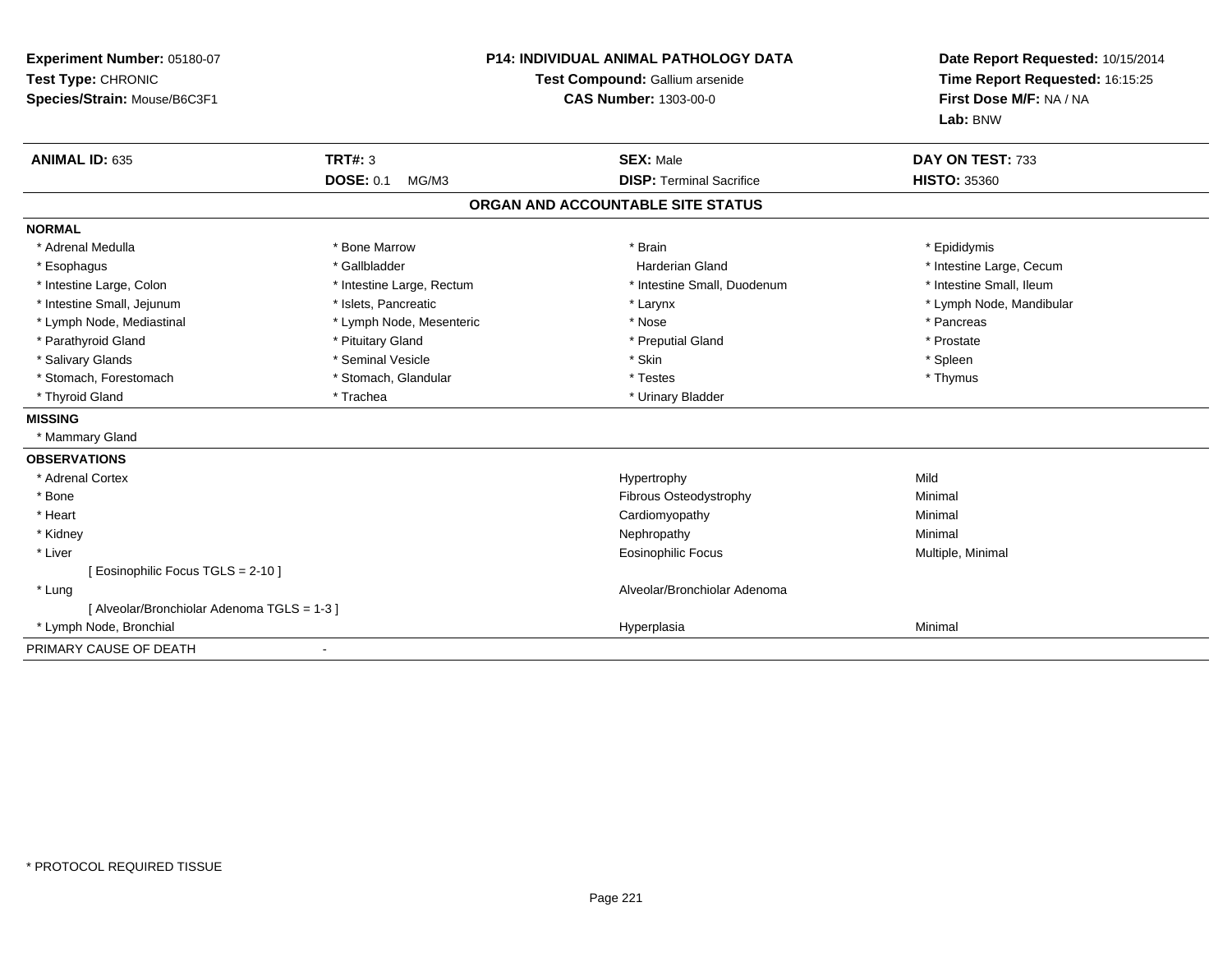| Experiment Number: 05180-07<br>Test Type: CHRONIC<br>Species/Strain: Mouse/B6C3F1 |                            | <b>P14: INDIVIDUAL ANIMAL PATHOLOGY DATA</b><br><b>Test Compound: Gallium arsenide</b><br><b>CAS Number: 1303-00-0</b> | Date Report Requested: 10/15/2014<br>Time Report Requested: 16:15:25<br>First Dose M/F: NA / NA<br>Lab: BNW |
|-----------------------------------------------------------------------------------|----------------------------|------------------------------------------------------------------------------------------------------------------------|-------------------------------------------------------------------------------------------------------------|
| ANIMAL ID: 636                                                                    | <b>TRT#: 3</b>             | <b>SEX: Male</b>                                                                                                       | DAY ON TEST: 734                                                                                            |
|                                                                                   | <b>DOSE: 0.1</b><br>MG/M3  | <b>DISP: Terminal Sacrifice</b>                                                                                        | HISTO: 63761                                                                                                |
|                                                                                   |                            | ORGAN AND ACCOUNTABLE SITE STATUS                                                                                      |                                                                                                             |
| <b>NORMAL</b>                                                                     |                            |                                                                                                                        |                                                                                                             |
| * Adrenal Medulla                                                                 | * Bone                     | * Bone Marrow                                                                                                          | * Brain                                                                                                     |
| * Epididymis                                                                      | * Esophagus                | * Gallbladder                                                                                                          | <b>Harderian Gland</b>                                                                                      |
| * Intestine Large, Cecum                                                          | * Intestine Large, Colon   | * Intestine Large, Rectum                                                                                              | * Intestine Small, Duodenum                                                                                 |
| * Intestine Small, Ileum                                                          | * Intestine Small, Jejunum | * Islets, Pancreatic                                                                                                   | * Larynx                                                                                                    |
| * Liver                                                                           | * Lung                     | * Lymph Node, Bronchial                                                                                                | * Lymph Node, Mediastinal                                                                                   |
| * Lymph Node, Mesenteric                                                          | * Nose                     | * Pancreas                                                                                                             | * Parathyroid Gland                                                                                         |
| * Pituitary Gland                                                                 | * Prostate                 | * Salivary Glands                                                                                                      | * Seminal Vesicle                                                                                           |
| * Skin                                                                            | * Spleen                   | * Stomach, Forestomach                                                                                                 | * Stomach, Glandular                                                                                        |
| * Testes                                                                          | * Thymus                   | * Thyroid Gland                                                                                                        | * Trachea                                                                                                   |
| * Urinary Bladder                                                                 |                            |                                                                                                                        |                                                                                                             |
| <b>MISSING</b>                                                                    |                            |                                                                                                                        |                                                                                                             |
| * Lymph Node, Mandibular                                                          | * Mammary Gland            | * Preputial Gland                                                                                                      |                                                                                                             |
| <b>OBSERVATIONS</b>                                                               |                            |                                                                                                                        |                                                                                                             |
| * Adrenal Cortex                                                                  |                            | Hypertrophy                                                                                                            | Minimal                                                                                                     |
| * Heart                                                                           |                            | Cardiomyopathy                                                                                                         | Minimal                                                                                                     |
| * Kidney                                                                          |                            | Nephropathy                                                                                                            | Minimal                                                                                                     |
| PRIMARY CAUSE OF DEATH                                                            |                            |                                                                                                                        |                                                                                                             |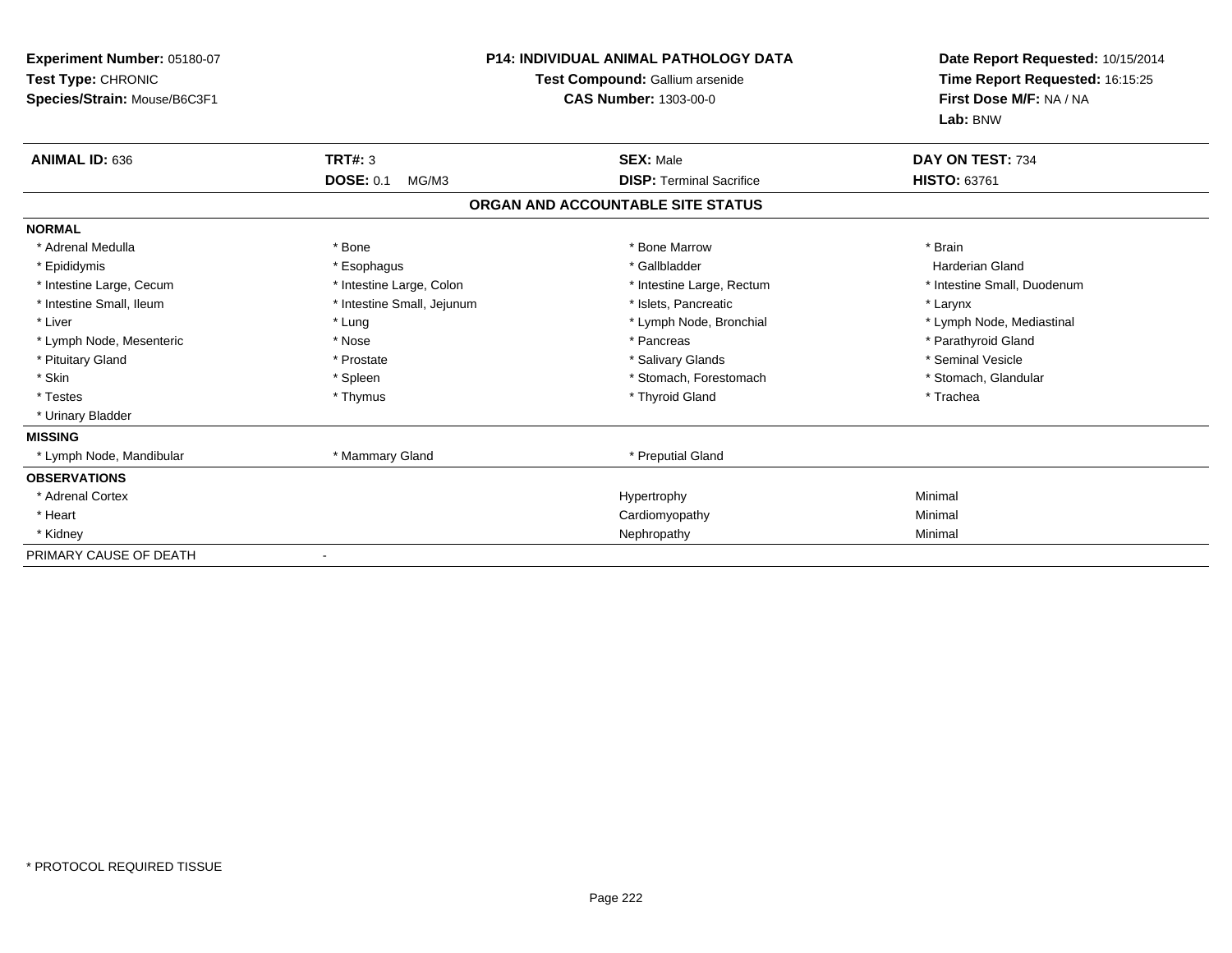| Experiment Number: 05180-07<br>Test Type: CHRONIC<br>Species/Strain: Mouse/B6C3F1 | <b>P14: INDIVIDUAL ANIMAL PATHOLOGY DATA</b><br>Test Compound: Gallium arsenide<br><b>CAS Number: 1303-00-0</b> |                                   | Date Report Requested: 10/15/2014<br>Time Report Requested: 16:15:25<br>First Dose M/F: NA / NA<br>Lab: BNW |
|-----------------------------------------------------------------------------------|-----------------------------------------------------------------------------------------------------------------|-----------------------------------|-------------------------------------------------------------------------------------------------------------|
| <b>ANIMAL ID: 637</b>                                                             | <b>TRT#: 3</b>                                                                                                  | <b>SEX: Male</b>                  | DAY ON TEST: 733                                                                                            |
|                                                                                   | <b>DOSE: 0.1</b><br>MG/M3                                                                                       | <b>DISP: Terminal Sacrifice</b>   | <b>HISTO: 35362</b>                                                                                         |
|                                                                                   |                                                                                                                 | ORGAN AND ACCOUNTABLE SITE STATUS |                                                                                                             |
| <b>NORMAL</b>                                                                     |                                                                                                                 |                                   |                                                                                                             |
| * Adrenal Medulla                                                                 | * Bone                                                                                                          | * Bone Marrow                     | * Brain                                                                                                     |
| * Epididymis                                                                      | * Esophagus                                                                                                     | * Gallbladder                     | * Intestine Large, Cecum                                                                                    |
| * Intestine Large, Colon                                                          | * Intestine Large, Rectum                                                                                       | * Intestine Small, Duodenum       | * Intestine Small, Ileum                                                                                    |
| * Intestine Small, Jejunum                                                        | * Islets, Pancreatic                                                                                            | * Larynx                          | * Lung                                                                                                      |
| * Lymph Node, Bronchial                                                           | * Lymph Node, Mediastinal                                                                                       | * Lymph Node, Mesenteric          | * Nose                                                                                                      |
| * Pancreas                                                                        | * Pituitary Gland                                                                                               | * Preputial Gland                 | * Prostate                                                                                                  |
| * Salivary Glands                                                                 | * Seminal Vesicle                                                                                               | * Skin                            | * Spleen                                                                                                    |
| * Stomach, Forestomach                                                            | * Stomach, Glandular                                                                                            | * Testes                          | * Thymus                                                                                                    |
| * Thyroid Gland                                                                   | * Trachea                                                                                                       | * Urinary Bladder                 |                                                                                                             |
| <b>MISSING</b>                                                                    |                                                                                                                 |                                   |                                                                                                             |
| Lymph Node, Mandibular                                                            | * Mammary Gland                                                                                                 | * Parathyroid Gland               |                                                                                                             |
| <b>OBSERVATIONS</b>                                                               |                                                                                                                 |                                   |                                                                                                             |
| * Adrenal Cortex                                                                  |                                                                                                                 | Hypertrophy                       | Minimal                                                                                                     |
| * Heart                                                                           |                                                                                                                 | Cardiomyopathy                    | Minimal                                                                                                     |
| * Kidney                                                                          |                                                                                                                 | Nephropathy                       | Minimal                                                                                                     |
| * Liver                                                                           |                                                                                                                 | Eosinophilic Focus                |                                                                                                             |
| [ Eosinophilic Focus TGLS = 1-4 ]                                                 |                                                                                                                 |                                   |                                                                                                             |
| PRIMARY CAUSE OF DEATH                                                            |                                                                                                                 |                                   |                                                                                                             |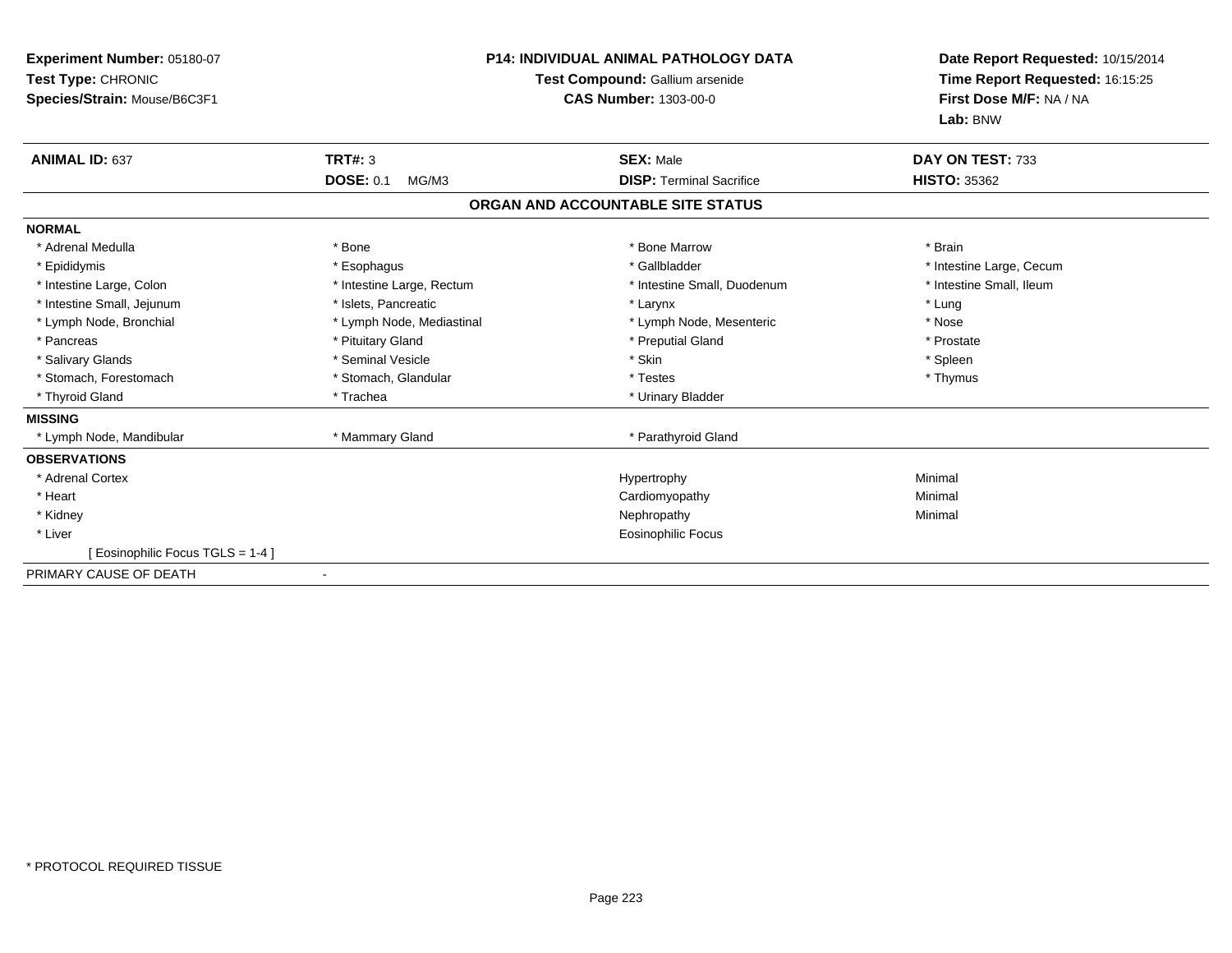| Experiment Number: 05180-07<br>Test Type: CHRONIC<br>Species/Strain: Mouse/B6C3F1 | <b>P14: INDIVIDUAL ANIMAL PATHOLOGY DATA</b><br>Test Compound: Gallium arsenide<br><b>CAS Number: 1303-00-0</b> |                                   | Date Report Requested: 10/15/2014<br>Time Report Requested: 16:15:25<br>First Dose M/F: NA / NA<br>Lab: BNW |  |
|-----------------------------------------------------------------------------------|-----------------------------------------------------------------------------------------------------------------|-----------------------------------|-------------------------------------------------------------------------------------------------------------|--|
| <b>ANIMAL ID: 638</b>                                                             | <b>TRT#: 3</b>                                                                                                  | <b>SEX: Male</b>                  | DAY ON TEST: 609                                                                                            |  |
|                                                                                   | <b>DOSE: 0.1</b><br>MG/M3                                                                                       | <b>DISP:</b> Moribund Sacrifice   | <b>HISTO: 35363</b>                                                                                         |  |
|                                                                                   |                                                                                                                 | ORGAN AND ACCOUNTABLE SITE STATUS |                                                                                                             |  |
| <b>NORMAL</b>                                                                     |                                                                                                                 |                                   |                                                                                                             |  |
| * Adrenal Medulla                                                                 | * Bone                                                                                                          | * Bone Marrow                     | * Brain                                                                                                     |  |
| * Epididymis                                                                      | * Esophagus                                                                                                     | * Gallbladder                     | * Intestine Large, Cecum                                                                                    |  |
| * Intestine Large, Colon                                                          | * Intestine Large, Rectum                                                                                       | * Intestine Small, Duodenum       | * Intestine Small, Ileum                                                                                    |  |
| * Islets, Pancreatic                                                              | * Larynx                                                                                                        | * Liver                           | * Lung                                                                                                      |  |
| * Lymph Node, Mandibular                                                          | * Nose                                                                                                          | * Pancreas                        | * Parathyroid Gland                                                                                         |  |
| * Pituitary Gland                                                                 | * Preputial Gland                                                                                               | * Prostate                        | * Salivary Glands                                                                                           |  |
| * Seminal Vesicle                                                                 | * Skin                                                                                                          | * Spleen                          | * Stomach, Forestomach                                                                                      |  |
| * Stomach, Glandular                                                              | * Testes                                                                                                        | * Thymus                          | * Thyroid Gland                                                                                             |  |
| * Trachea                                                                         | * Urinary Bladder                                                                                               |                                   |                                                                                                             |  |
| <b>MISSING</b>                                                                    |                                                                                                                 |                                   |                                                                                                             |  |
| * Lymph Node, Bronchial                                                           | * Lymph Node, Mediastinal                                                                                       | * Mammary Gland                   |                                                                                                             |  |
| <b>OBSERVATIONS</b>                                                               |                                                                                                                 |                                   |                                                                                                             |  |
| * Adrenal Cortex                                                                  |                                                                                                                 | Hyperplasia                       | Minimal                                                                                                     |  |
| Eye                                                                               |                                                                                                                 | Degeneration                      | Mild                                                                                                        |  |
| [ Degeneration TGLS = 3-11 ]                                                      |                                                                                                                 |                                   |                                                                                                             |  |
| Harderian Gland                                                                   |                                                                                                                 | Adenoma                           |                                                                                                             |  |
| [Adenoma TGLS = $1-11$ ]                                                          |                                                                                                                 |                                   |                                                                                                             |  |
| * Heart                                                                           |                                                                                                                 | Cardiomyopathy                    | Minimal                                                                                                     |  |
| * Intestine Small, Jejunum                                                        |                                                                                                                 | Carcinoma                         |                                                                                                             |  |
| [ Carcinoma TGLS = $2-10$ ]                                                       |                                                                                                                 |                                   |                                                                                                             |  |
| * Kidney                                                                          |                                                                                                                 | Nephropathy                       | Minimal                                                                                                     |  |
| * Lymph Node, Mesenteric                                                          |                                                                                                                 | Hyperplasia                       | Mild                                                                                                        |  |
| PRIMARY CAUSE OF DEATH                                                            | - Harderian Gland Adenoma                                                                                       |                                   |                                                                                                             |  |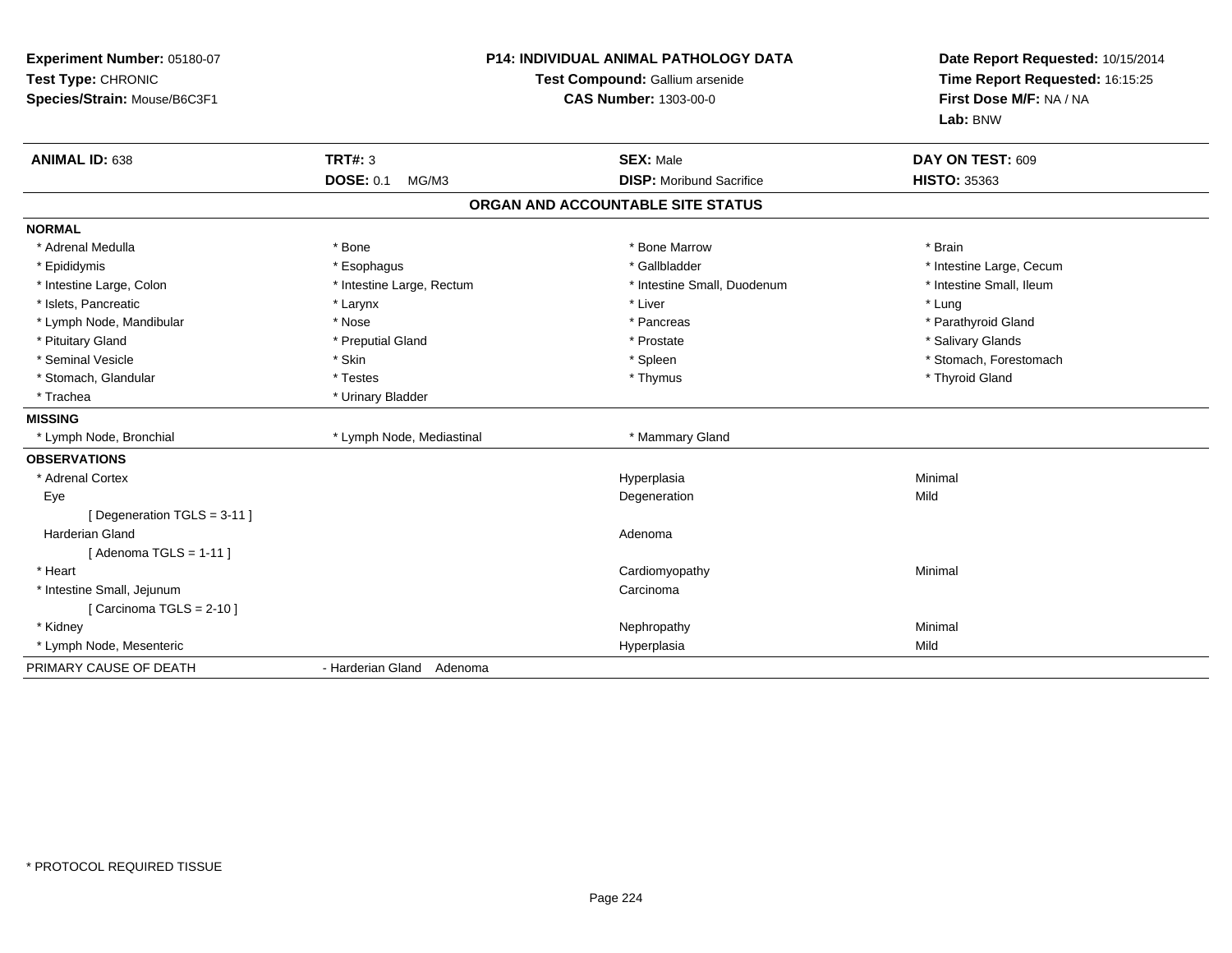| Experiment Number: 05180-07<br>Test Type: CHRONIC<br>Species/Strain: Mouse/B6C3F1<br><b>ANIMAL ID: 639</b> | TRT#: 3                    | <b>P14: INDIVIDUAL ANIMAL PATHOLOGY DATA</b><br>Test Compound: Gallium arsenide<br><b>CAS Number: 1303-00-0</b><br><b>SEX: Male</b> | Date Report Requested: 10/15/2014<br>Time Report Requested: 16:15:25<br>First Dose M/F: NA / NA<br>Lab: BNW<br>DAY ON TEST: 734 |  |
|------------------------------------------------------------------------------------------------------------|----------------------------|-------------------------------------------------------------------------------------------------------------------------------------|---------------------------------------------------------------------------------------------------------------------------------|--|
|                                                                                                            | <b>DOSE: 0.1</b><br>MG/M3  | <b>DISP: Terminal Sacrifice</b>                                                                                                     | <b>HISTO: 35364</b>                                                                                                             |  |
|                                                                                                            |                            | ORGAN AND ACCOUNTABLE SITE STATUS                                                                                                   |                                                                                                                                 |  |
| <b>NORMAL</b>                                                                                              |                            |                                                                                                                                     |                                                                                                                                 |  |
| * Adrenal Medulla                                                                                          | * Bone                     | * Bone Marrow                                                                                                                       | * Brain                                                                                                                         |  |
| * Epididymis                                                                                               | * Esophagus                | * Gallbladder                                                                                                                       | <b>Harderian Gland</b>                                                                                                          |  |
| * Intestine Large, Cecum                                                                                   | * Intestine Large, Colon   | * Intestine Large, Rectum                                                                                                           | * Intestine Small, Duodenum                                                                                                     |  |
| * Intestine Small, Ileum                                                                                   | * Intestine Small, Jejunum | * Islets. Pancreatic                                                                                                                | * Larynx                                                                                                                        |  |
| * Liver                                                                                                    | * Lung                     | * Lymph Node, Mediastinal                                                                                                           | * Lymph Node, Mesenteric                                                                                                        |  |
| * Pancreas                                                                                                 | * Parathyroid Gland        | * Pituitary Gland                                                                                                                   | * Preputial Gland                                                                                                               |  |
| * Prostate                                                                                                 | * Salivary Glands          | * Seminal Vesicle                                                                                                                   | * Skin                                                                                                                          |  |
| * Stomach, Forestomach                                                                                     | * Stomach, Glandular       | * Testes                                                                                                                            | * Thymus                                                                                                                        |  |
| * Thyroid Gland                                                                                            | * Trachea                  | * Urinary Bladder                                                                                                                   |                                                                                                                                 |  |
| <b>MISSING</b>                                                                                             |                            |                                                                                                                                     |                                                                                                                                 |  |
| * Mammary Gland                                                                                            |                            |                                                                                                                                     |                                                                                                                                 |  |
| <b>OBSERVATIONS</b>                                                                                        |                            |                                                                                                                                     |                                                                                                                                 |  |
| * Adrenal Cortex                                                                                           |                            | Hypertrophy                                                                                                                         | Minimal                                                                                                                         |  |
| * Heart                                                                                                    |                            | Cardiomyopathy                                                                                                                      | Minimal                                                                                                                         |  |
| * Kidney                                                                                                   |                            | Nephropathy                                                                                                                         | Minimal                                                                                                                         |  |
| * Lymph Node, Bronchial                                                                                    |                            | Hyperplasia                                                                                                                         | Minimal                                                                                                                         |  |
| * Lymph Node, Mandibular                                                                                   |                            | Hyperplasia                                                                                                                         | Mild                                                                                                                            |  |
| * Nose                                                                                                     | <b>Respirat Epith</b>      | Degeneration                                                                                                                        | Hyaline, Minimal                                                                                                                |  |
| * Spleen                                                                                                   |                            | Hyperplasia                                                                                                                         | Lymphoid, Mild                                                                                                                  |  |
| PRIMARY CAUSE OF DEATH                                                                                     |                            |                                                                                                                                     |                                                                                                                                 |  |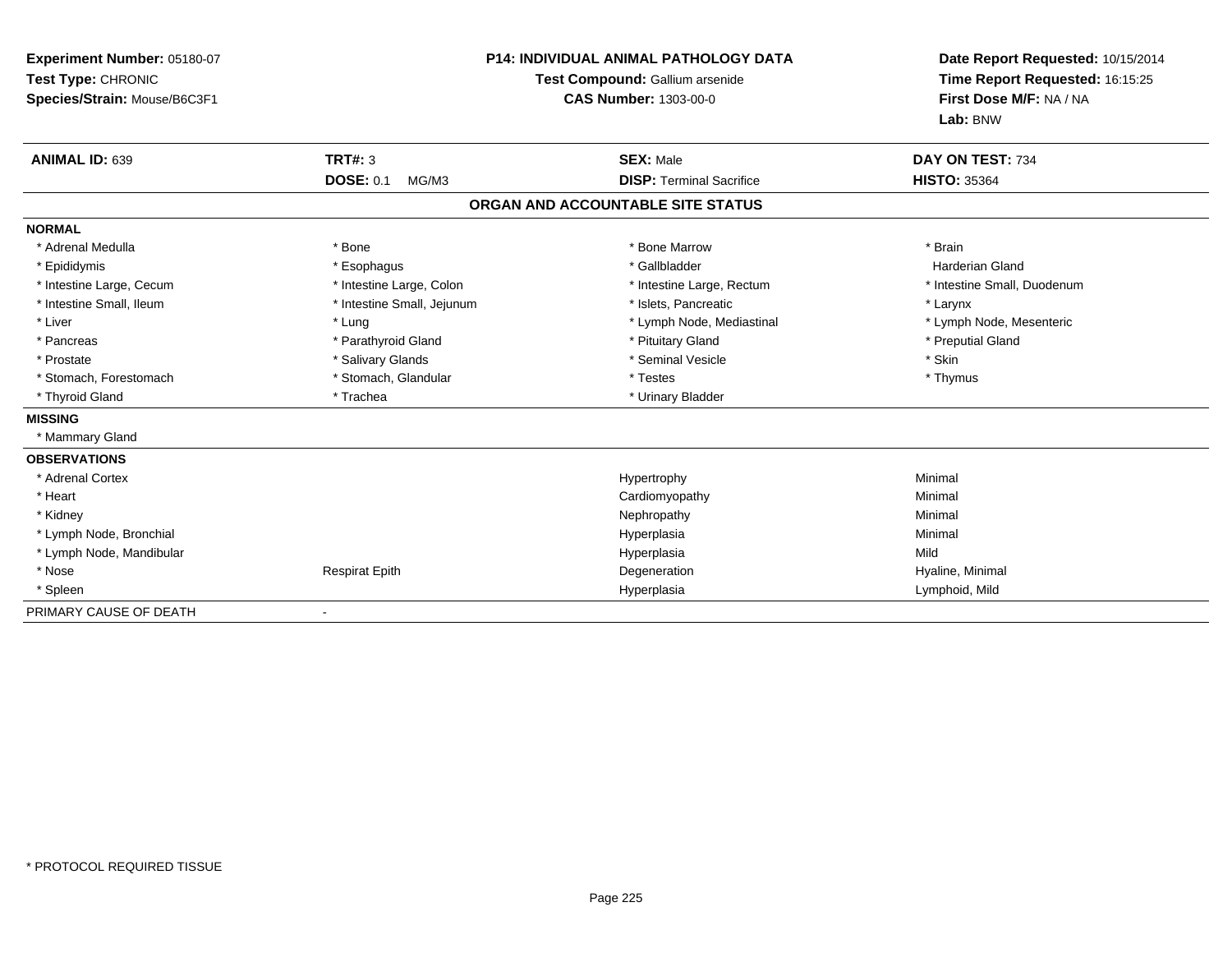| Experiment Number: 05180-07<br>Test Type: CHRONIC<br>Species/Strain: Mouse/B6C3F1 | <b>P14: INDIVIDUAL ANIMAL PATHOLOGY DATA</b><br>Test Compound: Gallium arsenide<br><b>CAS Number: 1303-00-0</b> |                                   | Date Report Requested: 10/15/2014<br>Time Report Requested: 16:15:25<br>First Dose M/F: NA / NA<br>Lab: BNW |
|-----------------------------------------------------------------------------------|-----------------------------------------------------------------------------------------------------------------|-----------------------------------|-------------------------------------------------------------------------------------------------------------|
| <b>ANIMAL ID: 640</b>                                                             | <b>TRT#: 3</b>                                                                                                  | <b>SEX: Male</b>                  | DAY ON TEST: 734                                                                                            |
|                                                                                   | <b>DOSE: 0.1</b><br>MG/M3                                                                                       | <b>DISP: Terminal Sacrifice</b>   | <b>HISTO: 35365</b>                                                                                         |
|                                                                                   |                                                                                                                 | ORGAN AND ACCOUNTABLE SITE STATUS |                                                                                                             |
| <b>NORMAL</b>                                                                     |                                                                                                                 |                                   |                                                                                                             |
| * Adrenal Medulla                                                                 | * Bone Marrow                                                                                                   | * Brain                           | * Epididymis                                                                                                |
| * Esophagus                                                                       | * Gallbladder                                                                                                   | <b>Harderian Gland</b>            | * Intestine Large, Cecum                                                                                    |
| * Intestine Large, Colon                                                          | * Intestine Large, Rectum                                                                                       | * Intestine Small, Duodenum       | * Intestine Small, Ileum                                                                                    |
| * Intestine Small, Jejunum                                                        | * Islets, Pancreatic                                                                                            | * Larynx                          | * Liver                                                                                                     |
| * Lymph Node, Mandibular                                                          | * Lymph Node, Mediastinal                                                                                       | * Lymph Node, Mesenteric          | * Parathyroid Gland                                                                                         |
| * Pituitary Gland                                                                 | * Preputial Gland                                                                                               | * Prostate                        | * Salivary Glands                                                                                           |
| * Seminal Vesicle                                                                 | * Skin                                                                                                          | * Spleen                          | * Stomach, Forestomach                                                                                      |
| * Stomach, Glandular                                                              | * Thymus                                                                                                        | * Thyroid Gland                   | * Trachea                                                                                                   |
| * Urinary Bladder                                                                 |                                                                                                                 |                                   |                                                                                                             |
| <b>MISSING</b>                                                                    |                                                                                                                 |                                   |                                                                                                             |
| * Mammary Gland                                                                   |                                                                                                                 |                                   |                                                                                                             |
| <b>OBSERVATIONS</b>                                                               |                                                                                                                 |                                   |                                                                                                             |
| * Adrenal Cortex                                                                  |                                                                                                                 | Hyperplasia                       | Minimal                                                                                                     |
|                                                                                   |                                                                                                                 | Hypertrophy                       | Mild                                                                                                        |
| * Bone                                                                            |                                                                                                                 | Fibrous Osteodystrophy            | Minimal                                                                                                     |
| * Heart                                                                           |                                                                                                                 | Cardiomyopathy                    | Minimal                                                                                                     |
| * Kidney                                                                          | Cortex                                                                                                          | Cyst                              | Minimal                                                                                                     |
|                                                                                   |                                                                                                                 | Nephropathy                       | Minimal                                                                                                     |
| * Lung                                                                            |                                                                                                                 | Alveolar/Bronchiolar Carcinoma    |                                                                                                             |
|                                                                                   | Alveolar Epith                                                                                                  | Hyperplasia                       | Marked                                                                                                      |
|                                                                                   |                                                                                                                 | <b>Infiltration Cellular</b>      | Histiocyte, Mild                                                                                            |
| [ Alveolar/Bronchiolar Carcinoma TGLS = 1-10 ]                                    |                                                                                                                 |                                   |                                                                                                             |
| * Lymph Node, Bronchial                                                           |                                                                                                                 | Hyperplasia                       | Mild                                                                                                        |
| * Nose                                                                            | Olfactory Epi                                                                                                   | Degeneration                      | Hyaline, Minimal                                                                                            |
| * Pancreas                                                                        |                                                                                                                 | Atrophy                           | Minimal                                                                                                     |
| * Testes                                                                          |                                                                                                                 | Atrophy                           | Minimal                                                                                                     |
| PRIMARY CAUSE OF DEATH                                                            | $\blacksquare$                                                                                                  |                                   |                                                                                                             |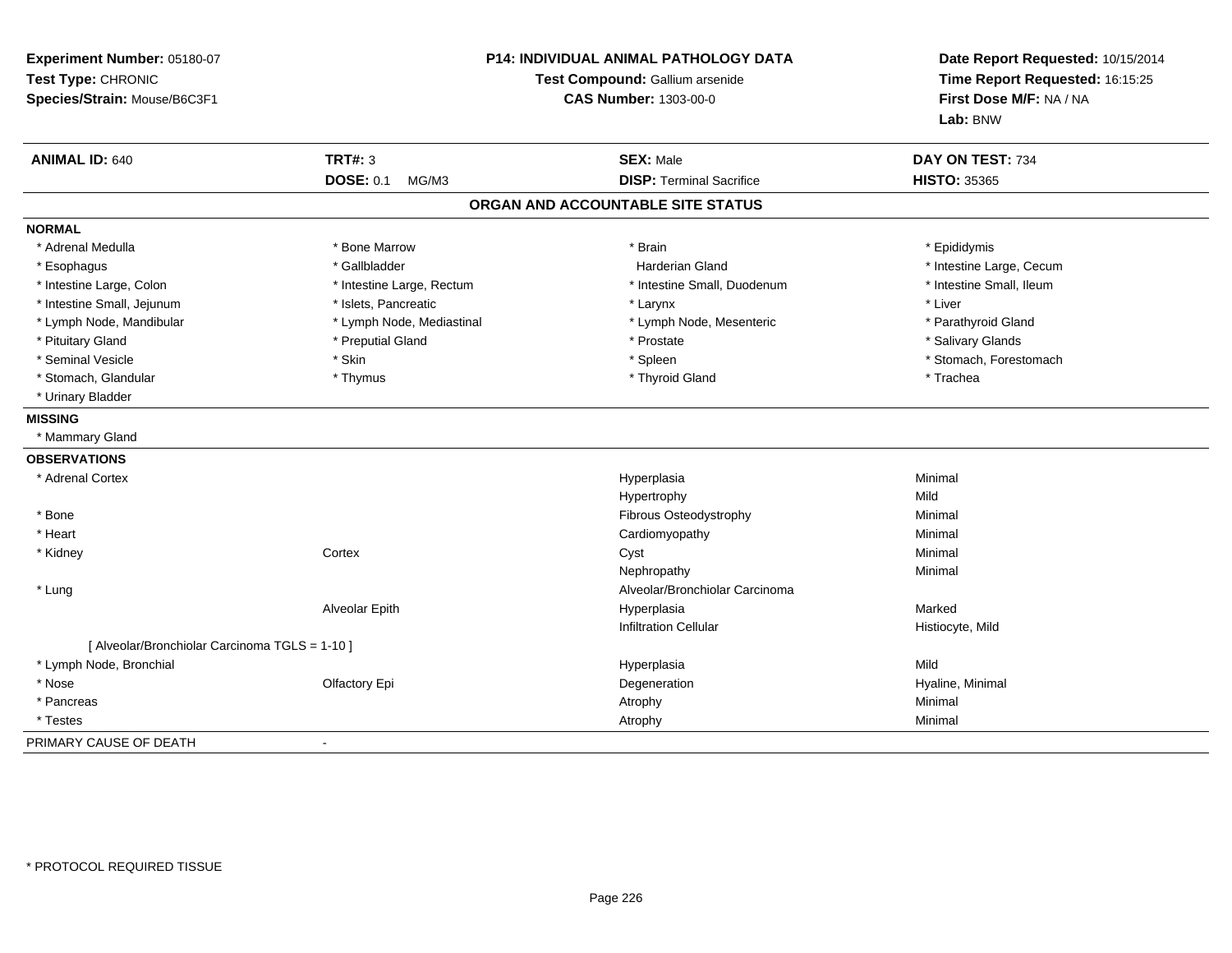| Experiment Number: 05180-07<br>Test Type: CHRONIC<br>Species/Strain: Mouse/B6C3F1 | <b>P14: INDIVIDUAL ANIMAL PATHOLOGY DATA</b><br>Test Compound: Gallium arsenide<br><b>CAS Number: 1303-00-0</b> |                                                     | Date Report Requested: 10/15/2014<br>Time Report Requested: 16:15:25<br>First Dose M/F: NA / NA<br>Lab: BNW |  |
|-----------------------------------------------------------------------------------|-----------------------------------------------------------------------------------------------------------------|-----------------------------------------------------|-------------------------------------------------------------------------------------------------------------|--|
| <b>ANIMAL ID: 641</b>                                                             | <b>TRT#: 3</b><br><b>DOSE: 0.1</b><br>MG/M3                                                                     | <b>SEX: Male</b><br><b>DISP: Moribund Sacrifice</b> | DAY ON TEST: 729<br><b>HISTO: 35366</b>                                                                     |  |
|                                                                                   |                                                                                                                 | ORGAN AND ACCOUNTABLE SITE STATUS                   |                                                                                                             |  |
| <b>NORMAL</b>                                                                     |                                                                                                                 |                                                     |                                                                                                             |  |
| * Adrenal Medulla                                                                 | * Bone                                                                                                          | * Brain                                             | * Epididymis                                                                                                |  |
| * Esophagus                                                                       | * Gallbladder                                                                                                   | * Intestine Large, Cecum                            | * Intestine Large, Colon                                                                                    |  |
| * Intestine Large, Rectum                                                         | * Intestine Small, Duodenum                                                                                     | * Intestine Small, Ileum                            | * Intestine Small, Jejunum                                                                                  |  |
| * Islets, Pancreatic                                                              | * Larynx                                                                                                        | * Liver                                             | * Lung                                                                                                      |  |
| * Lymph Node, Mandibular                                                          | * Nose                                                                                                          | * Pancreas                                          | * Parathyroid Gland                                                                                         |  |
| * Pituitary Gland                                                                 | * Preputial Gland                                                                                               | * Prostate                                          | * Salivary Glands                                                                                           |  |
| * Seminal Vesicle                                                                 | * Stomach, Forestomach                                                                                          | * Stomach, Glandular                                | * Trachea                                                                                                   |  |
| * Urinary Bladder                                                                 |                                                                                                                 |                                                     |                                                                                                             |  |
| <b>MISSING</b>                                                                    |                                                                                                                 |                                                     |                                                                                                             |  |
| * Lymph Node, Bronchial                                                           | * Lymph Node, Mediastinal                                                                                       | * Lymph Node, Mesenteric                            | * Mammary Gland                                                                                             |  |
| * Thymus                                                                          |                                                                                                                 |                                                     |                                                                                                             |  |
| <b>OBSERVATIONS</b>                                                               |                                                                                                                 |                                                     |                                                                                                             |  |
| * Adrenal Cortex                                                                  |                                                                                                                 | Hyperplasia                                         | Mild                                                                                                        |  |
| * Bone Marrow                                                                     |                                                                                                                 | Hyperplasia                                         | Moderate                                                                                                    |  |
| <b>Harderian Gland</b>                                                            |                                                                                                                 | Adenoma                                             |                                                                                                             |  |
| [Adenoma TGLS = $2-11$ ]                                                          |                                                                                                                 |                                                     |                                                                                                             |  |
| * Heart                                                                           |                                                                                                                 | Cardiomyopathy                                      | Minimal                                                                                                     |  |
| * Kidney                                                                          |                                                                                                                 | Nephropathy                                         | Minimal                                                                                                     |  |
| * Skin                                                                            | Prepuce                                                                                                         | Inflammation                                        | Chronic Active, Marked                                                                                      |  |
| [Inflammation TGLS = $1-7+10$ ]                                                   |                                                                                                                 |                                                     |                                                                                                             |  |
| * Spleen                                                                          |                                                                                                                 | Hematopoietic Cell Proliferation                    | Moderate                                                                                                    |  |
| * Testes                                                                          |                                                                                                                 | Atrophy                                             | Moderate                                                                                                    |  |
| * Thyroid Gland                                                                   | <b>Follicular Cel</b>                                                                                           | Hyperplasia                                         | Minimal                                                                                                     |  |
| PRIMARY CAUSE OF DEATH                                                            | - Skin Prepuce Inflammation                                                                                     |                                                     |                                                                                                             |  |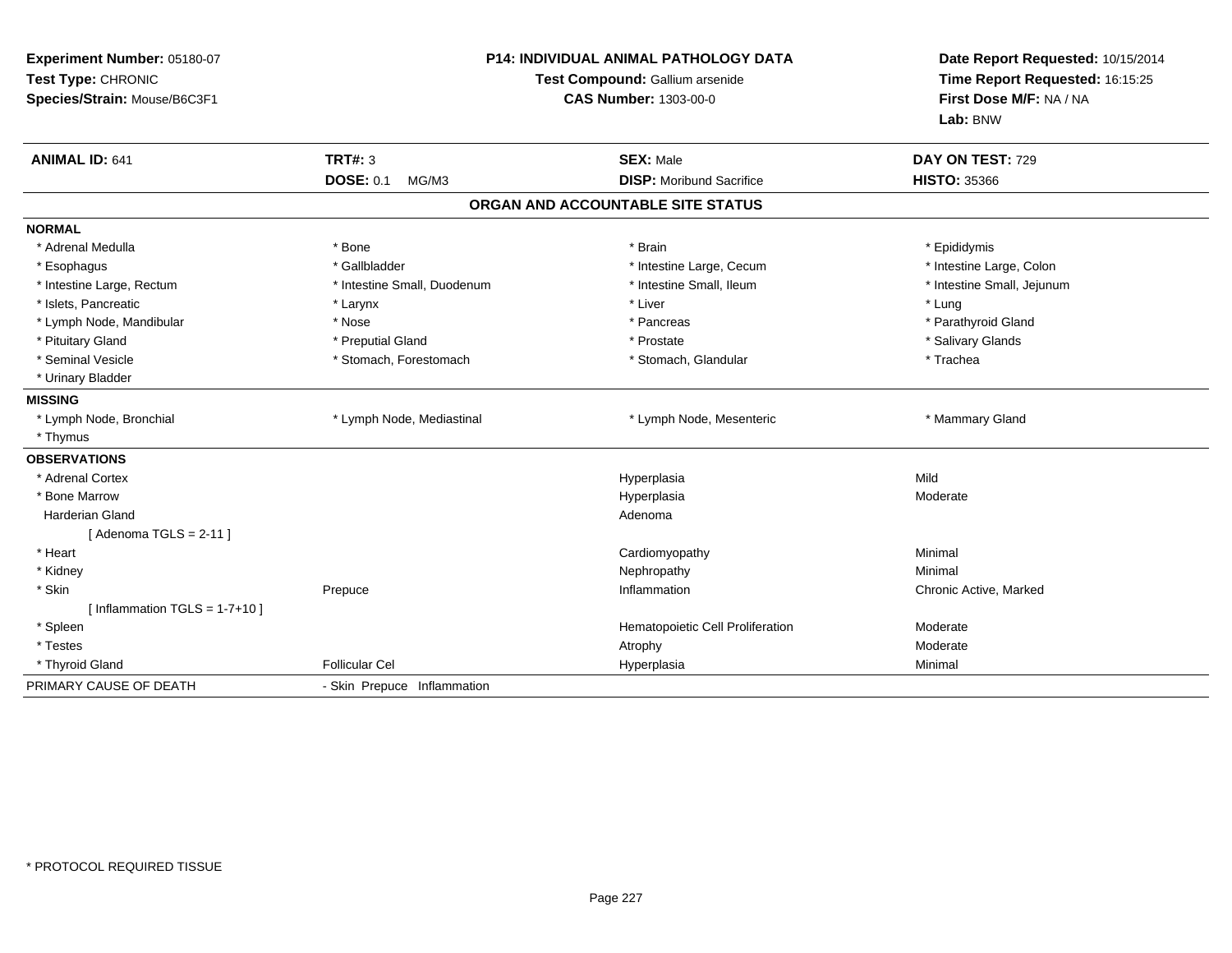| Experiment Number: 05180-07<br>Test Type: CHRONIC<br>Species/Strain: Mouse/B6C3F1 | P14: INDIVIDUAL ANIMAL PATHOLOGY DATA<br>Test Compound: Gallium arsenide<br><b>CAS Number: 1303-00-0</b> |                                                        | Date Report Requested: 10/15/2014<br>Time Report Requested: 16:15:25<br>First Dose M/F: NA / NA<br>Lab: BNW |  |
|-----------------------------------------------------------------------------------|----------------------------------------------------------------------------------------------------------|--------------------------------------------------------|-------------------------------------------------------------------------------------------------------------|--|
| <b>ANIMAL ID: 642</b>                                                             | <b>TRT#: 3</b><br><b>DOSE: 0.1</b><br>MG/M3                                                              | <b>SEX: Male</b><br><b>DISP: Terminal Sacrifice</b>    | DAY ON TEST: 734<br><b>HISTO: 35367</b>                                                                     |  |
|                                                                                   |                                                                                                          | ORGAN AND ACCOUNTABLE SITE STATUS                      |                                                                                                             |  |
|                                                                                   |                                                                                                          |                                                        |                                                                                                             |  |
| <b>NORMAL</b>                                                                     | * Adrenal Medulla                                                                                        | * Bone                                                 | * Bone Marrow                                                                                               |  |
| * Adrenal Cortex<br>* Brain                                                       |                                                                                                          |                                                        | * Gallbladder                                                                                               |  |
| <b>Harderian Gland</b>                                                            | * Epididymis                                                                                             | * Esophagus                                            |                                                                                                             |  |
| * Intestine Small, Duodenum                                                       | * Intestine Large, Cecum<br>* Intestine Small, Ileum                                                     | * Intestine Large, Colon<br>* Intestine Small, Jejunum | * Intestine Large, Rectum<br>* Islets. Pancreatic                                                           |  |
| * Larynx                                                                          | * Lymph Node, Bronchial                                                                                  | * Lymph Node, Mandibular                               | * Lymph Node, Mediastinal                                                                                   |  |
| * Lymph Node, Mesenteric                                                          | * Nose                                                                                                   | * Pancreas                                             | * Parathyroid Gland                                                                                         |  |
| * Pituitary Gland                                                                 | * Preputial Gland                                                                                        | * Prostate                                             | * Salivary Glands                                                                                           |  |
| * Seminal Vesicle                                                                 | * Skin                                                                                                   | * Stomach, Forestomach                                 | * Stomach, Glandular                                                                                        |  |
| * Testes                                                                          | * Thymus                                                                                                 | * Thyroid Gland                                        | * Trachea                                                                                                   |  |
| * Urinary Bladder                                                                 |                                                                                                          |                                                        |                                                                                                             |  |
| <b>MISSING</b>                                                                    |                                                                                                          |                                                        |                                                                                                             |  |
| * Mammary Gland                                                                   |                                                                                                          |                                                        |                                                                                                             |  |
| <b>OBSERVATIONS</b>                                                               |                                                                                                          |                                                        |                                                                                                             |  |
| * Heart                                                                           |                                                                                                          | Cardiomyopathy                                         | Mild                                                                                                        |  |
| * Kidney                                                                          | Cortex                                                                                                   | Cyst                                                   | Minimal                                                                                                     |  |
|                                                                                   |                                                                                                          | Nephropathy                                            | Minimal                                                                                                     |  |
| * Liver                                                                           |                                                                                                          | Hemangiosarcoma                                        |                                                                                                             |  |
|                                                                                   | Oval Cell                                                                                                | Hyperplasia                                            | Mild                                                                                                        |  |
|                                                                                   |                                                                                                          | Inflammation                                           | Mild                                                                                                        |  |
|                                                                                   |                                                                                                          | <b>Necrosis</b>                                        | Mild                                                                                                        |  |
| [Hemangiosarcoma TGLS = 1,2-10+11]                                                |                                                                                                          |                                                        |                                                                                                             |  |
| * Lung                                                                            |                                                                                                          | Hemorrhage                                             | Minimal                                                                                                     |  |
| * Spleen                                                                          |                                                                                                          | Hematopoietic Cell Proliferation                       | Mild                                                                                                        |  |
| PRIMARY CAUSE OF DEATH                                                            |                                                                                                          |                                                        |                                                                                                             |  |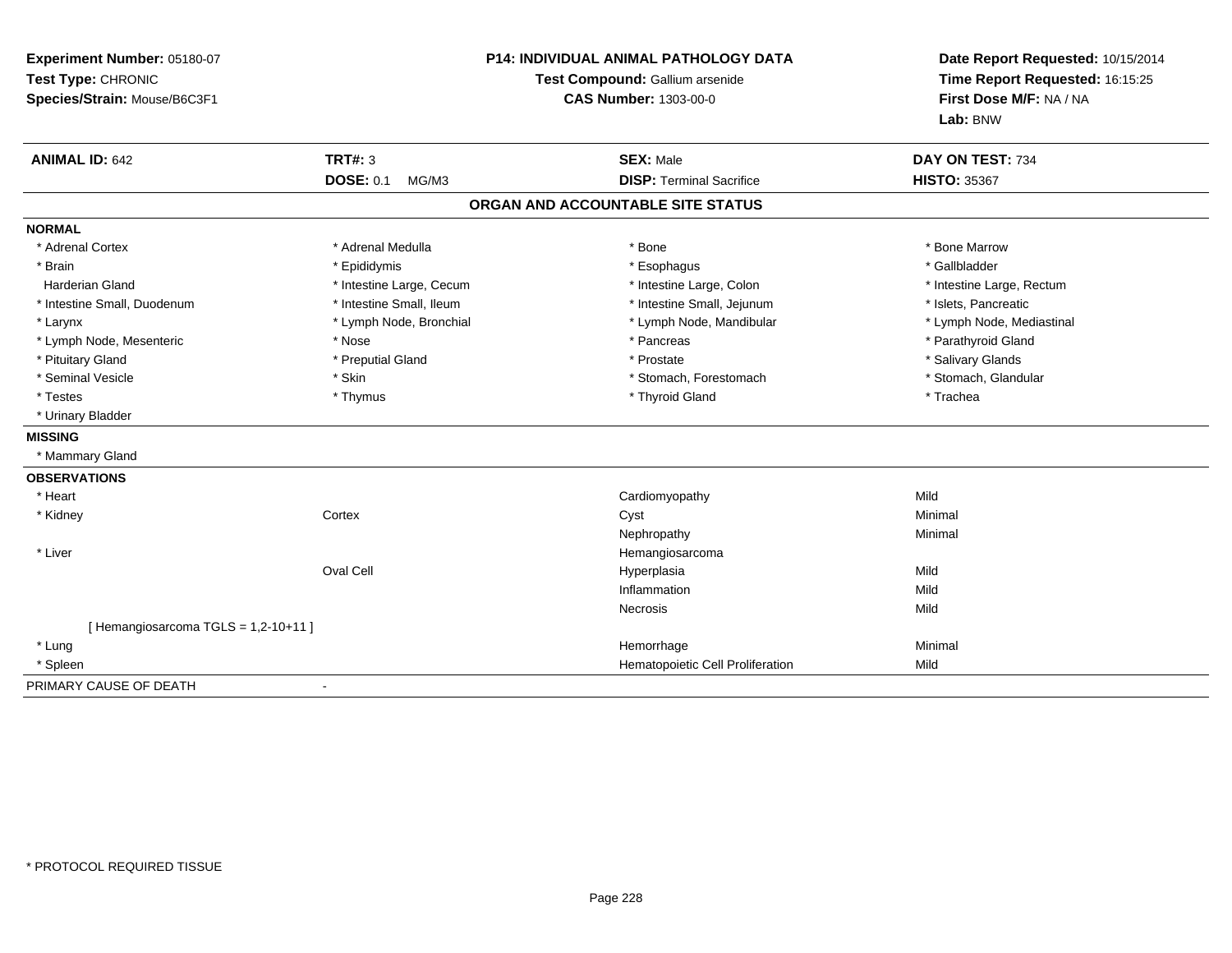| Experiment Number: 05180-07<br>Test Type: CHRONIC<br>Species/Strain: Mouse/B6C3F1 |                                  | <b>P14: INDIVIDUAL ANIMAL PATHOLOGY DATA</b><br>Test Compound: Gallium arsenide<br><b>CAS Number: 1303-00-0</b> | Date Report Requested: 10/15/2014<br>Time Report Requested: 16:15:25<br>First Dose M/F: NA / NA<br>Lab: BNW |  |
|-----------------------------------------------------------------------------------|----------------------------------|-----------------------------------------------------------------------------------------------------------------|-------------------------------------------------------------------------------------------------------------|--|
| <b>ANIMAL ID: 643</b>                                                             | <b>TRT#: 3</b>                   | <b>SEX: Male</b>                                                                                                | DAY ON TEST: 478                                                                                            |  |
|                                                                                   | <b>DOSE: 0.1</b><br>MG/M3        | <b>DISP:</b> Moribund Sacrifice                                                                                 | <b>HISTO: 35368</b>                                                                                         |  |
|                                                                                   |                                  | ORGAN AND ACCOUNTABLE SITE STATUS                                                                               |                                                                                                             |  |
| <b>NORMAL</b>                                                                     |                                  |                                                                                                                 |                                                                                                             |  |
| * Adrenal Cortex                                                                  | * Adrenal Medulla                | * Bone                                                                                                          | * Bone Marrow                                                                                               |  |
| * Brain                                                                           | * Epididymis                     | * Esophagus                                                                                                     | * Gallbladder                                                                                               |  |
| <b>Harderian Gland</b>                                                            | * Intestine Large, Cecum         | * Intestine Large, Colon                                                                                        | * Intestine Large, Rectum                                                                                   |  |
| * Intestine Small, Duodenum                                                       | * Intestine Small, Ileum         | * Intestine Small, Jejunum                                                                                      | * Islets, Pancreatic                                                                                        |  |
| * Larynx                                                                          | * Lymph Node, Bronchial          | * Lymph Node, Mandibular                                                                                        | * Lymph Node, Mediastinal                                                                                   |  |
| * Lymph Node, Mesenteric                                                          | * Nose                           | * Pancreas                                                                                                      | * Parathyroid Gland                                                                                         |  |
| * Pituitary Gland                                                                 | * Preputial Gland                | * Prostate                                                                                                      | * Salivary Glands                                                                                           |  |
| * Seminal Vesicle                                                                 | * Skin                           | * Stomach, Forestomach                                                                                          | * Stomach, Glandular                                                                                        |  |
| * Testes                                                                          | * Thyroid Gland                  | * Trachea                                                                                                       | * Urinary Bladder                                                                                           |  |
| <b>MISSING</b>                                                                    |                                  |                                                                                                                 |                                                                                                             |  |
| * Mammary Gland                                                                   | * Thymus                         |                                                                                                                 |                                                                                                             |  |
| <b>OBSERVATIONS</b>                                                               |                                  |                                                                                                                 |                                                                                                             |  |
| * Heart                                                                           |                                  | Cardiomyopathy                                                                                                  | Minimal                                                                                                     |  |
| * Kidney                                                                          |                                  | Nephropathy                                                                                                     | Minimal                                                                                                     |  |
| * Liver                                                                           |                                  | Hepatocellular Adenoma                                                                                          |                                                                                                             |  |
|                                                                                   |                                  | Hepatocellular Carcinoma                                                                                        | Multiple                                                                                                    |  |
| [ Hepatocellular Adenoma TGLS = 3-11 ]                                            |                                  |                                                                                                                 |                                                                                                             |  |
| [ Hepatocellular Carcinoma TGLS = 1,2-4+10 ]                                      |                                  |                                                                                                                 |                                                                                                             |  |
| * Lung                                                                            |                                  | Hepatocellular Carcinoma                                                                                        | Metastatic (Liver)                                                                                          |  |
| * Spleen                                                                          |                                  | Hematopoietic Cell Proliferation                                                                                | Mild                                                                                                        |  |
| PRIMARY CAUSE OF DEATH                                                            | - Liver Hepatocellular Carcinoma |                                                                                                                 |                                                                                                             |  |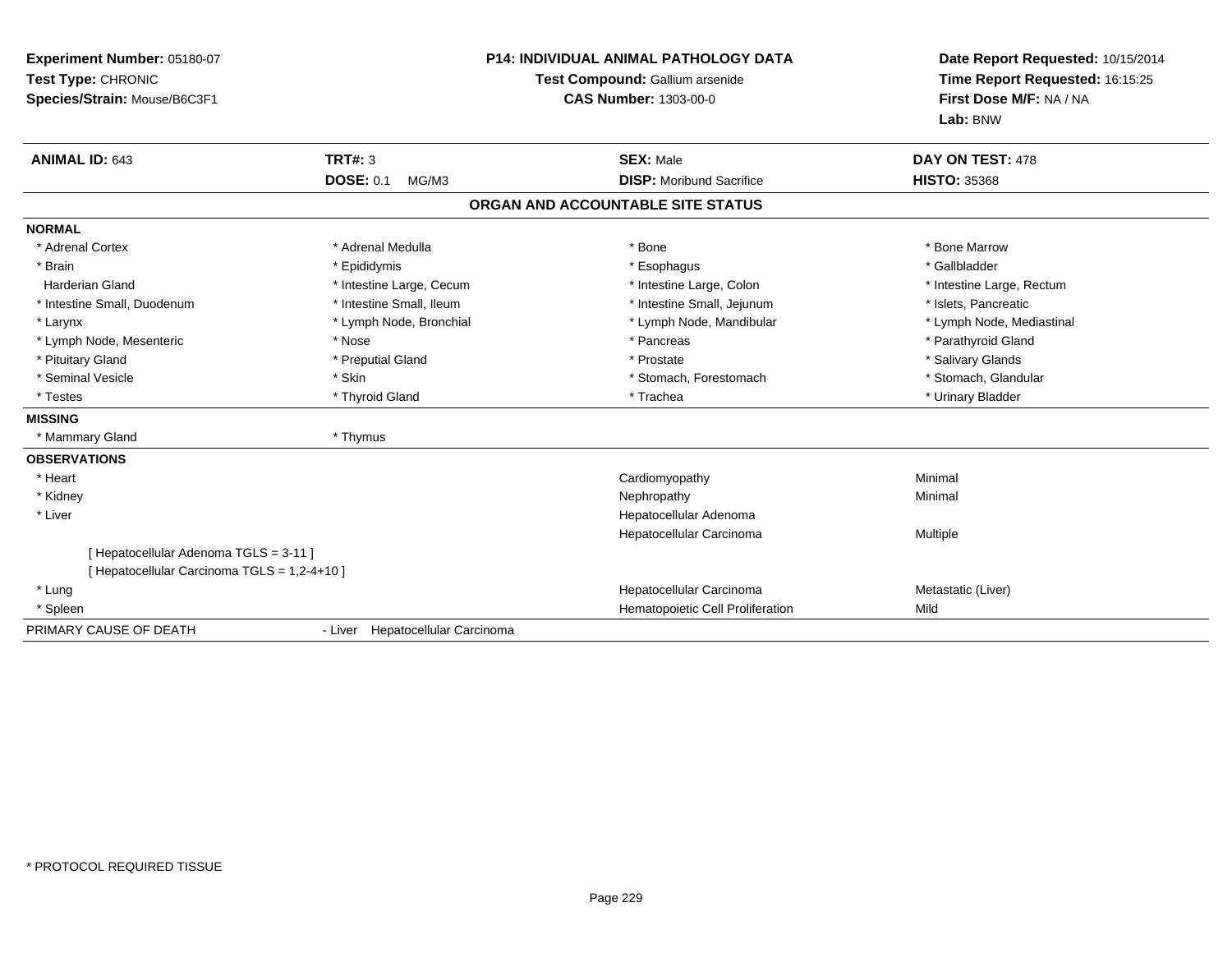| Experiment Number: 05180-07<br>Test Type: CHRONIC<br>Species/Strain: Mouse/B6C3F1      |                                  | <b>P14: INDIVIDUAL ANIMAL PATHOLOGY DATA</b><br>Test Compound: Gallium arsenide<br><b>CAS Number: 1303-00-0</b> | Date Report Requested: 10/15/2014<br>Time Report Requested: 16:15:25<br>First Dose M/F: NA / NA<br>Lab: BNW |  |
|----------------------------------------------------------------------------------------|----------------------------------|-----------------------------------------------------------------------------------------------------------------|-------------------------------------------------------------------------------------------------------------|--|
| <b>ANIMAL ID: 644</b>                                                                  | TRT#: 3                          | <b>SEX: Male</b>                                                                                                | DAY ON TEST: 481                                                                                            |  |
|                                                                                        | <b>DOSE: 0.1</b><br>MG/M3        | <b>DISP:</b> Moribund Sacrifice                                                                                 | <b>HISTO: 35369</b>                                                                                         |  |
|                                                                                        |                                  | ORGAN AND ACCOUNTABLE SITE STATUS                                                                               |                                                                                                             |  |
| <b>NORMAL</b>                                                                          |                                  |                                                                                                                 |                                                                                                             |  |
| * Adrenal Cortex                                                                       | * Adrenal Medulla                | * Bone                                                                                                          | * Bone Marrow                                                                                               |  |
| * Brain                                                                                | * Epididymis                     | * Esophagus                                                                                                     | * Gallbladder                                                                                               |  |
| <b>Harderian Gland</b>                                                                 | * Intestine Large, Cecum         | * Intestine Large, Colon                                                                                        | * Intestine Large, Rectum                                                                                   |  |
| * Intestine Small, Duodenum                                                            | * Intestine Small, Ileum         | * Islets, Pancreatic                                                                                            | * Kidney                                                                                                    |  |
| * Larynx                                                                               | * Lung                           | * Lymph Node, Mandibular                                                                                        | * Nose                                                                                                      |  |
| * Pancreas                                                                             | * Parathyroid Gland              | * Pituitary Gland                                                                                               | * Preputial Gland                                                                                           |  |
| * Prostate                                                                             | * Salivary Glands                | * Seminal Vesicle                                                                                               | * Skin                                                                                                      |  |
| * Stomach, Forestomach                                                                 | * Stomach, Glandular             | * Testes                                                                                                        | * Thymus                                                                                                    |  |
| * Thyroid Gland                                                                        | * Trachea                        | * Urinary Bladder                                                                                               |                                                                                                             |  |
| <b>MISSING</b>                                                                         |                                  |                                                                                                                 |                                                                                                             |  |
| * Lymph Node, Bronchial                                                                | * Lymph Node, Mediastinal        | * Mammary Gland                                                                                                 |                                                                                                             |  |
| <b>OBSERVATIONS</b>                                                                    |                                  |                                                                                                                 |                                                                                                             |  |
| * Heart                                                                                |                                  | Cardiomyopathy                                                                                                  | Minimal                                                                                                     |  |
| * Intestine Small, Jejunum                                                             |                                  | Carcinoma                                                                                                       |                                                                                                             |  |
| [Carcinoma TGLS = $4-12$ ]                                                             |                                  |                                                                                                                 |                                                                                                             |  |
| * Liver                                                                                |                                  | Hepatocellular Adenoma                                                                                          | Multiple                                                                                                    |  |
|                                                                                        |                                  | Hepatocholangiocarcinoma                                                                                        |                                                                                                             |  |
| [ Hepatocellular Adenoma TGLS = 2,3-4+11 ]<br>[ Hepatocholangiocarcinoma TGLS = 1-10 ] |                                  |                                                                                                                 |                                                                                                             |  |
| * Lymph Node, Mesenteric                                                               |                                  | Angiectasis                                                                                                     | Mild                                                                                                        |  |
| * Spleen                                                                               |                                  | Hematopoietic Cell Proliferation                                                                                | Moderate                                                                                                    |  |
| PRIMARY CAUSE OF DEATH                                                                 | - Liver Hepatocholangiocarcinoma |                                                                                                                 |                                                                                                             |  |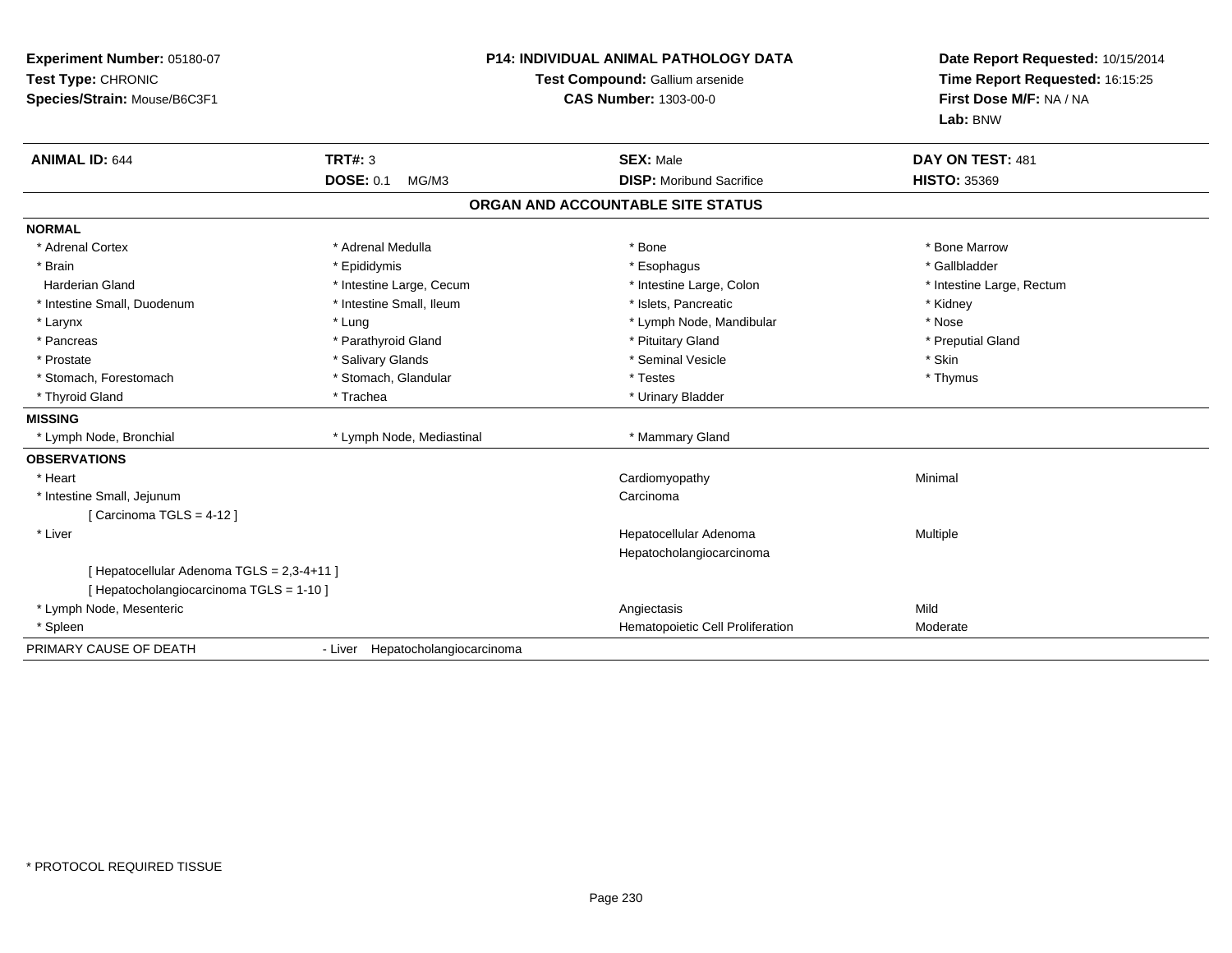| Experiment Number: 05180-07<br>Test Type: CHRONIC<br>Species/Strain: Mouse/B6C3F1 |                                    | <b>P14: INDIVIDUAL ANIMAL PATHOLOGY DATA</b><br>Test Compound: Gallium arsenide<br><b>CAS Number: 1303-00-0</b> | Date Report Requested: 10/15/2014<br>Time Report Requested: 16:15:25<br>First Dose M/F: NA / NA<br>Lab: BNW |
|-----------------------------------------------------------------------------------|------------------------------------|-----------------------------------------------------------------------------------------------------------------|-------------------------------------------------------------------------------------------------------------|
| <b>ANIMAL ID: 645</b>                                                             | <b>TRT#: 3</b><br><b>DOSE: 0.1</b> | <b>SEX: Male</b><br><b>DISP: Terminal Sacrifice</b>                                                             | DAY ON TEST: 735<br><b>HISTO: 35370</b>                                                                     |
|                                                                                   | MG/M3                              |                                                                                                                 |                                                                                                             |
|                                                                                   |                                    | ORGAN AND ACCOUNTABLE SITE STATUS                                                                               |                                                                                                             |
| <b>NORMAL</b>                                                                     |                                    |                                                                                                                 |                                                                                                             |
| * Adrenal Medulla                                                                 | * Bone                             | * Bone Marrow                                                                                                   | * Brain                                                                                                     |
| * Epididymis                                                                      | * Esophagus                        | * Gallbladder                                                                                                   | * Intestine Large, Cecum                                                                                    |
| * Intestine Large, Colon                                                          | * Intestine Large, Rectum          | * Intestine Small, Duodenum                                                                                     | * Intestine Small, Ileum                                                                                    |
| * Intestine Small, Jejunum                                                        | * Islets, Pancreatic               | * Lung                                                                                                          | * Lymph Node, Bronchial                                                                                     |
| * Lymph Node, Mandibular                                                          | * Lymph Node, Mediastinal          | * Nose                                                                                                          | * Pancreas                                                                                                  |
| * Pituitary Gland                                                                 | * Preputial Gland                  | * Prostate                                                                                                      | * Salivary Glands                                                                                           |
| * Seminal Vesicle                                                                 | * Skin                             | * Stomach, Forestomach                                                                                          | * Stomach, Glandular                                                                                        |
| * Testes                                                                          | * Thymus                           | * Thyroid Gland                                                                                                 | * Trachea                                                                                                   |
| * Urinary Bladder                                                                 |                                    |                                                                                                                 |                                                                                                             |
| <b>MISSING</b>                                                                    |                                    |                                                                                                                 |                                                                                                             |
| * Mammary Gland                                                                   | * Parathyroid Gland                |                                                                                                                 |                                                                                                             |
| <b>OBSERVATIONS</b>                                                               |                                    |                                                                                                                 |                                                                                                             |
| * Adrenal Cortex                                                                  |                                    | Hypertrophy                                                                                                     | Minimal                                                                                                     |
| Harderian Gland                                                                   |                                    | Adenoma                                                                                                         |                                                                                                             |
| [Adenoma TGLS = $1-11$ ]                                                          |                                    |                                                                                                                 |                                                                                                             |
| * Heart                                                                           |                                    | Cardiomyopathy                                                                                                  | Minimal                                                                                                     |
| * Kidney                                                                          |                                    | Nephropathy                                                                                                     | Minimal                                                                                                     |
| * Larynx                                                                          |                                    | Inflammation                                                                                                    | Suppurative, Minimal                                                                                        |
| * Liver                                                                           |                                    | <b>Eosinophilic Focus</b>                                                                                       |                                                                                                             |
|                                                                                   |                                    | Hepatocellular Adenoma                                                                                          |                                                                                                             |
| [ Eosinophilic Focus TGLS = 3-10 ]                                                |                                    |                                                                                                                 |                                                                                                             |
| [ Hepatocellular Adenoma TGLS = 2-4 ]                                             |                                    |                                                                                                                 |                                                                                                             |
| * Lymph Node, Mesenteric                                                          |                                    | Hematopoietic Cell Proliferation                                                                                | Minimal                                                                                                     |
| * Spleen                                                                          |                                    | Hematopoietic Cell Proliferation                                                                                | Mild                                                                                                        |
| PRIMARY CAUSE OF DEATH                                                            |                                    |                                                                                                                 |                                                                                                             |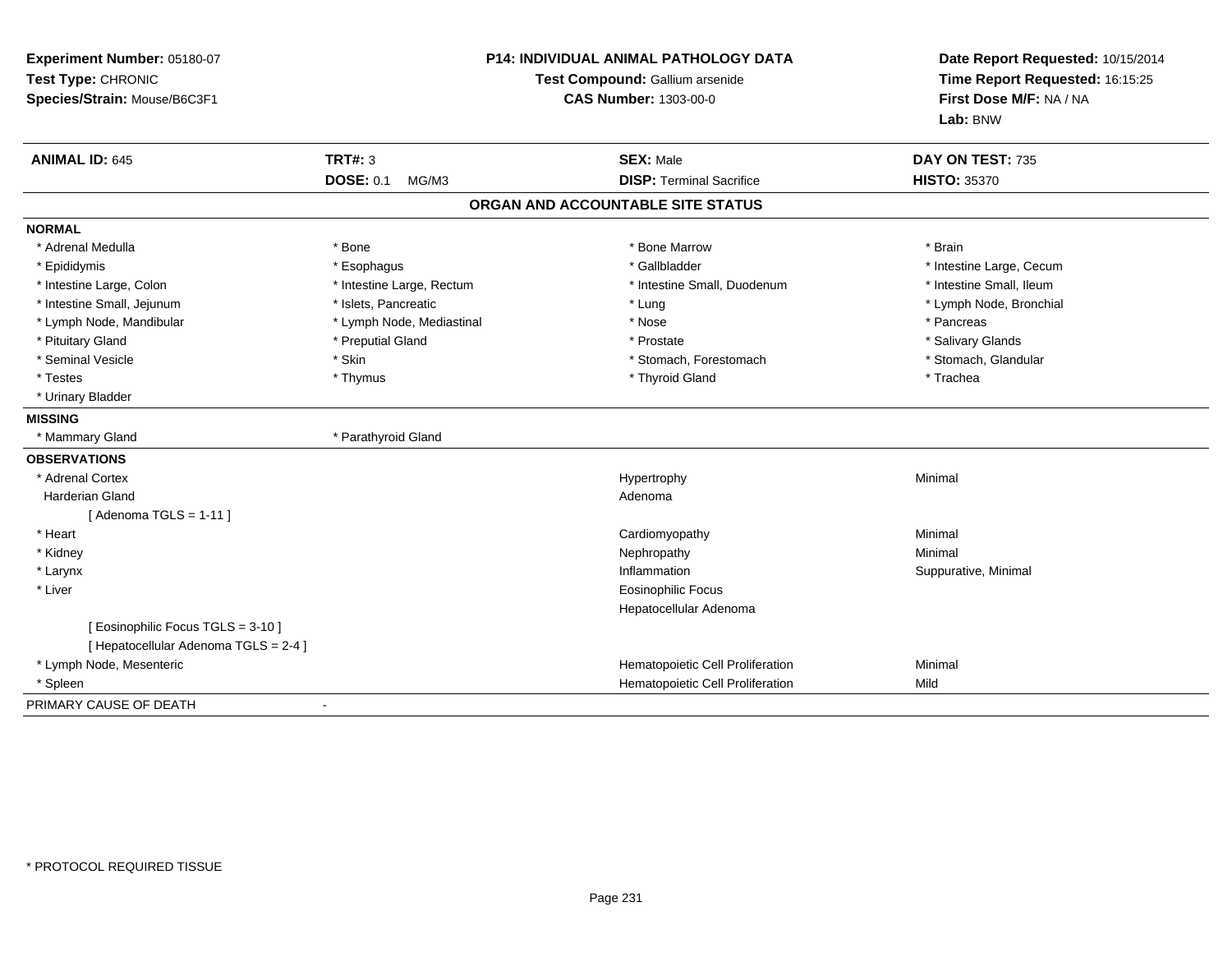| Experiment Number: 05180-07<br>Test Type: CHRONIC<br>Species/Strain: Mouse/B6C3F1<br><b>ANIMAL ID: 646</b> | <b>TRT#: 3</b><br><b>DOSE: 0.1</b><br>MG/M3 | <b>P14: INDIVIDUAL ANIMAL PATHOLOGY DATA</b><br>Test Compound: Gallium arsenide<br><b>CAS Number: 1303-00-0</b><br><b>SEX: Male</b><br><b>DISP: Terminal Sacrifice</b> | Date Report Requested: 10/15/2014<br>Time Report Requested: 16:15:25<br>First Dose M/F: NA / NA<br>Lab: BNW<br>DAY ON TEST: 733<br><b>HISTO: 35371</b> |
|------------------------------------------------------------------------------------------------------------|---------------------------------------------|------------------------------------------------------------------------------------------------------------------------------------------------------------------------|--------------------------------------------------------------------------------------------------------------------------------------------------------|
|                                                                                                            |                                             | ORGAN AND ACCOUNTABLE SITE STATUS                                                                                                                                      |                                                                                                                                                        |
| <b>NORMAL</b>                                                                                              |                                             |                                                                                                                                                                        |                                                                                                                                                        |
| * Adrenal Medulla                                                                                          | * Bone                                      | * Bone Marrow                                                                                                                                                          | * Brain                                                                                                                                                |
| * Epididymis                                                                                               | * Esophagus                                 | * Gallbladder                                                                                                                                                          | <b>Harderian Gland</b>                                                                                                                                 |
| * Intestine Large, Cecum                                                                                   | * Intestine Large, Colon                    | * Intestine Large, Rectum                                                                                                                                              | * Intestine Small, Duodenum                                                                                                                            |
| * Intestine Small, Ileum                                                                                   | * Intestine Small, Jejunum                  | * Islets, Pancreatic                                                                                                                                                   | * Lung                                                                                                                                                 |
| * Lymph Node, Mandibular                                                                                   | * Lymph Node, Mesenteric                    | * Nose                                                                                                                                                                 | * Pancreas                                                                                                                                             |
| * Parathyroid Gland                                                                                        | * Preputial Gland                           | * Prostate                                                                                                                                                             | * Salivary Glands                                                                                                                                      |
| * Seminal Vesicle                                                                                          | * Skin                                      | * Spleen                                                                                                                                                               | * Stomach, Forestomach                                                                                                                                 |
| * Stomach, Glandular                                                                                       | * Testes                                    | * Trachea                                                                                                                                                              | * Urinary Bladder                                                                                                                                      |
| <b>MISSING</b>                                                                                             |                                             |                                                                                                                                                                        |                                                                                                                                                        |
| * Lymph Node, Mediastinal                                                                                  | * Mammary Gland                             | * Thymus                                                                                                                                                               |                                                                                                                                                        |
| <b>OBSERVATIONS</b>                                                                                        |                                             |                                                                                                                                                                        |                                                                                                                                                        |
| * Adrenal Cortex                                                                                           |                                             | Hypertrophy                                                                                                                                                            | Minimal                                                                                                                                                |
| * Heart                                                                                                    |                                             | Cardiomyopathy                                                                                                                                                         | Minimal                                                                                                                                                |
| * Kidney                                                                                                   |                                             | Nephropathy                                                                                                                                                            | Mild                                                                                                                                                   |
| * Larynx                                                                                                   | Squam Epithel                               | Hyperplasia                                                                                                                                                            | Minimal                                                                                                                                                |
| * Liver                                                                                                    |                                             | <b>Eosinophilic Focus</b>                                                                                                                                              |                                                                                                                                                        |
| [ Eosinophilic Focus TGLS = 1-10 ]                                                                         |                                             |                                                                                                                                                                        |                                                                                                                                                        |
| * Lymph Node, Bronchial                                                                                    |                                             | Hyperplasia                                                                                                                                                            | Minimal                                                                                                                                                |
| * Pituitary Gland                                                                                          | Pars Distalis                               | Hyperplasia                                                                                                                                                            | Minimal                                                                                                                                                |
| * Thyroid Gland                                                                                            | <b>Follicular Cel</b>                       | Hyperplasia                                                                                                                                                            | Minimal                                                                                                                                                |
| PRIMARY CAUSE OF DEATH                                                                                     |                                             |                                                                                                                                                                        |                                                                                                                                                        |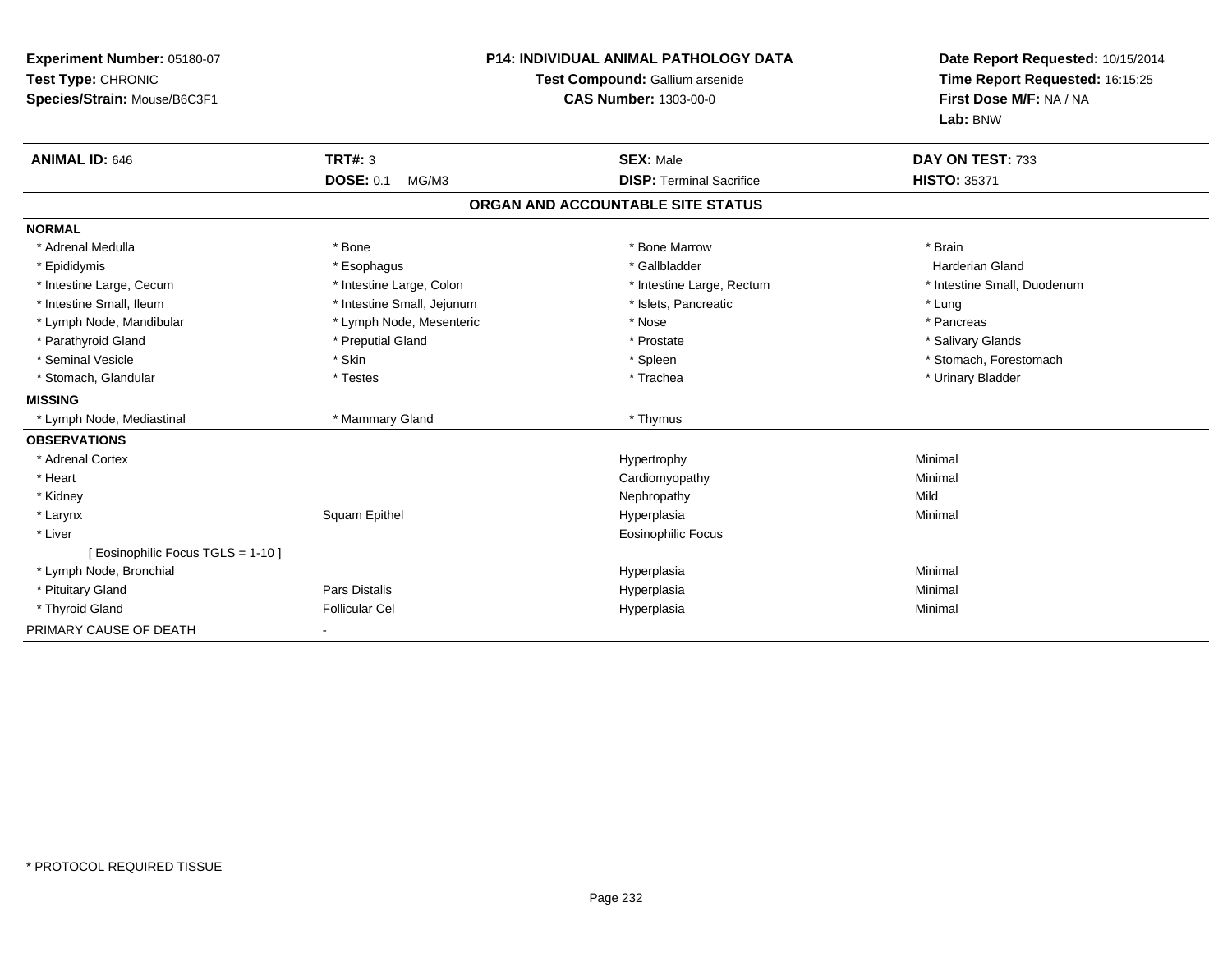| Experiment Number: 05180-07<br>Test Type: CHRONIC<br>Species/Strain: Mouse/B6C3F1 |                                            |                           | <b>P14: INDIVIDUAL ANIMAL PATHOLOGY DATA</b><br>Test Compound: Gallium arsenide<br><b>CAS Number: 1303-00-0</b> | Date Report Requested: 10/15/2014<br>Time Report Requested: 16:15:25<br>First Dose M/F: NA / NA<br>Lab: BNW |
|-----------------------------------------------------------------------------------|--------------------------------------------|---------------------------|-----------------------------------------------------------------------------------------------------------------|-------------------------------------------------------------------------------------------------------------|
| <b>ANIMAL ID: 647</b>                                                             |                                            | <b>TRT#: 3</b>            | <b>SEX: Male</b>                                                                                                | DAY ON TEST: 617                                                                                            |
|                                                                                   |                                            | <b>DOSE: 0.1</b><br>MG/M3 | <b>DISP:</b> Moribund Sacrifice                                                                                 | <b>HISTO: 35372</b>                                                                                         |
|                                                                                   |                                            |                           | ORGAN AND ACCOUNTABLE SITE STATUS                                                                               |                                                                                                             |
| <b>NORMAL</b>                                                                     |                                            |                           |                                                                                                                 |                                                                                                             |
| * Adrenal Cortex                                                                  |                                            | * Adrenal Medulla         | * Bone                                                                                                          | * Bone Marrow                                                                                               |
| * Brain                                                                           |                                            | * Epididymis              | * Esophagus                                                                                                     | * Gallbladder                                                                                               |
| Harderian Gland                                                                   |                                            | * Intestine Large, Cecum  | * Intestine Large, Colon                                                                                        | * Intestine Large, Rectum                                                                                   |
| * Intestine Small, Duodenum                                                       |                                            | * Intestine Small, Ileum  | * Intestine Small, Jejunum                                                                                      | * Islets, Pancreatic                                                                                        |
| * Larynx                                                                          |                                            | * Nose                    | * Pancreas                                                                                                      | * Pituitary Gland                                                                                           |
| * Prostate                                                                        |                                            | * Salivary Glands         | * Seminal Vesicle                                                                                               | * Stomach, Forestomach                                                                                      |
| * Stomach, Glandular                                                              |                                            | * Thyroid Gland           | * Trachea                                                                                                       | * Urinary Bladder                                                                                           |
| <b>MISSING</b>                                                                    |                                            |                           |                                                                                                                 |                                                                                                             |
| * Lymph Node, Mandibular                                                          |                                            | * Lymph Node, Mediastinal | * Mammary Gland                                                                                                 | * Parathyroid Gland                                                                                         |
| * Thymus                                                                          |                                            |                           |                                                                                                                 |                                                                                                             |
| <b>OBSERVATIONS</b>                                                               |                                            |                           |                                                                                                                 |                                                                                                             |
| * Heart                                                                           |                                            |                           | Cardiomyopathy                                                                                                  | Minimal                                                                                                     |
|                                                                                   |                                            |                           | Thrombosis                                                                                                      | Marked                                                                                                      |
|                                                                                   | [Thrombosis TGLS = $1-4$ ]                 |                           |                                                                                                                 |                                                                                                             |
| * Kidney                                                                          |                                            |                           | Hydronephrosis                                                                                                  | Mild                                                                                                        |
|                                                                                   |                                            |                           | Infarct                                                                                                         | Mild                                                                                                        |
|                                                                                   |                                            |                           | Nephropathy                                                                                                     | Minimal                                                                                                     |
|                                                                                   | [Hydronephrosis TGLS = 6-5]                |                           |                                                                                                                 |                                                                                                             |
|                                                                                   | [Infarct TGLS = $5-10$ ]                   |                           |                                                                                                                 |                                                                                                             |
| * Liver                                                                           |                                            |                           | Hepatocellular Adenoma                                                                                          | Multiple                                                                                                    |
|                                                                                   |                                            |                           | Hepatocellular Carcinoma                                                                                        |                                                                                                             |
|                                                                                   | [ Hepatocellular Adenoma TGLS = 3,7-4+11 ] |                           |                                                                                                                 |                                                                                                             |
|                                                                                   | [ Hepatocellular Carcinoma TGLS = 3-11 ]   |                           |                                                                                                                 |                                                                                                             |
| * Lung                                                                            |                                            |                           | <b>Infiltration Cellular</b>                                                                                    | Histiocyte, Marked                                                                                          |
|                                                                                   |                                            |                           | Inflammation                                                                                                    | Chronic, Focal, Marked                                                                                      |
|                                                                                   | [Inflammation TGLS = $4-3$ ]               |                           |                                                                                                                 |                                                                                                             |
| * Lymph Node, Bronchial                                                           |                                            |                           | Hyperplasia                                                                                                     | Mild                                                                                                        |
| * Lymph Node, Mesenteric                                                          |                                            |                           | Hyperplasia                                                                                                     | Mild                                                                                                        |
| * Preputial Gland                                                                 |                                            |                           | Inflammation                                                                                                    | Minimal                                                                                                     |
| * Skin                                                                            |                                            | Prepuce                   | Inflammation                                                                                                    | Chronic Active, Minimal                                                                                     |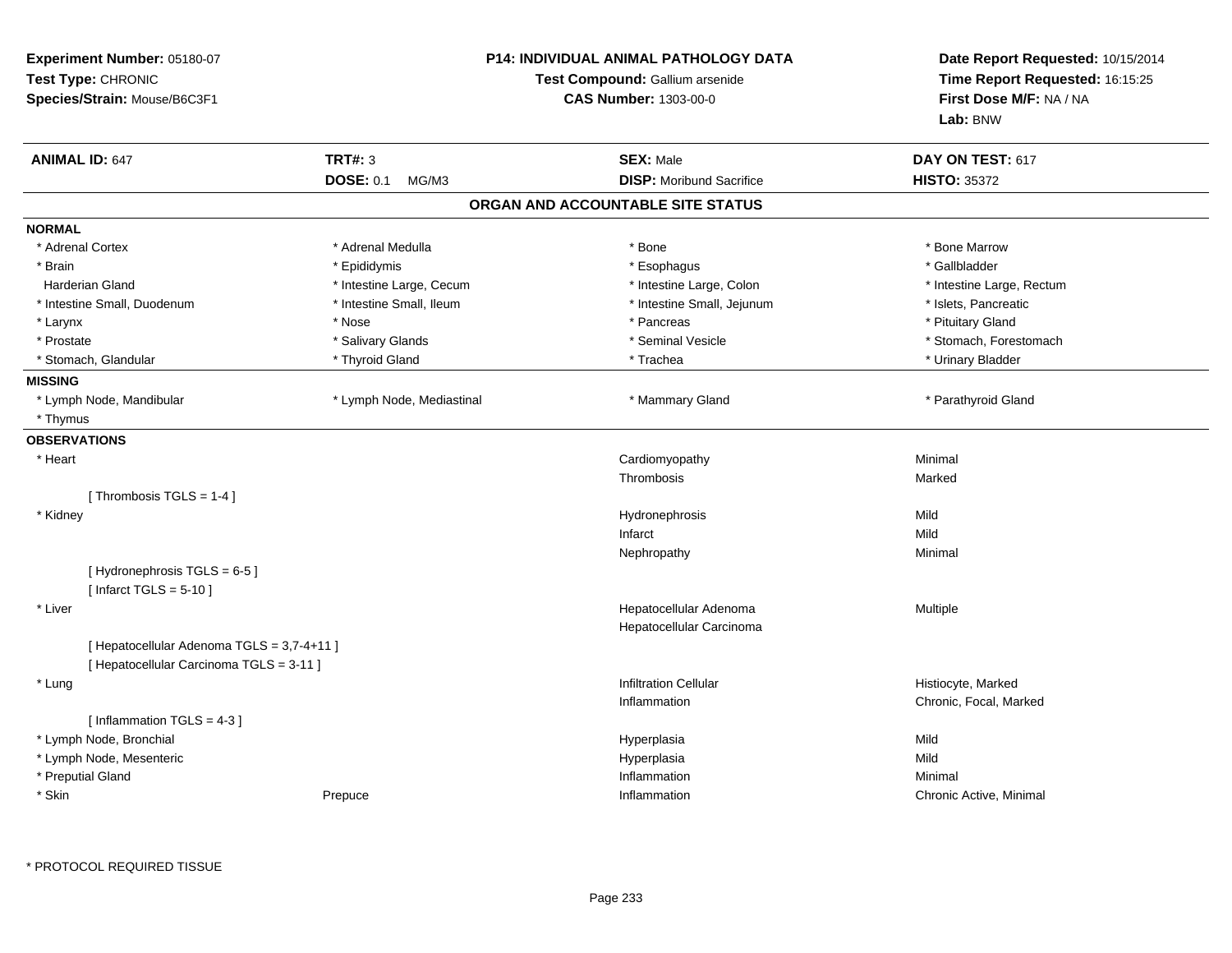| Experiment Number: 05180-07<br>Test Type: CHRONIC<br>Species/Strain: Mouse/B6C3F1 | <b>P14: INDIVIDUAL ANIMAL PATHOLOGY DATA</b><br>Test Compound: Gallium arsenide<br><b>CAS Number: 1303-00-0</b> |                                   | Date Report Requested: 10/15/2014<br>Time Report Requested: 16:15:25<br>First Dose M/F: NA / NA<br>Lab: BNW |
|-----------------------------------------------------------------------------------|-----------------------------------------------------------------------------------------------------------------|-----------------------------------|-------------------------------------------------------------------------------------------------------------|
| <b>ANIMAL ID: 647</b>                                                             | TRT#: 3                                                                                                         | <b>SEX: Male</b>                  | DAY ON TEST: 617                                                                                            |
|                                                                                   | <b>DOSE: 0.1</b><br>MG/M3                                                                                       | <b>DISP:</b> Moribund Sacrifice   | <b>HISTO: 35372</b>                                                                                         |
|                                                                                   |                                                                                                                 | ORGAN AND ACCOUNTABLE SITE STATUS |                                                                                                             |
| Inflammation TGLS = 2-12 ]                                                        |                                                                                                                 |                                   |                                                                                                             |
| * Spleen                                                                          |                                                                                                                 | Hematopoietic Cell Proliferation  | Mild                                                                                                        |
| * Testes                                                                          |                                                                                                                 | Atrophy                           | Minimal                                                                                                     |
| PRIMARY CAUSE OF DEATH                                                            | Hepatocellular Carcinoma<br>- Liver                                                                             |                                   |                                                                                                             |
| <b>CONTRIBUTORY CAUSE OF DEATH</b>                                                | - Liver Hepatocellular Adenoma                                                                                  |                                   |                                                                                                             |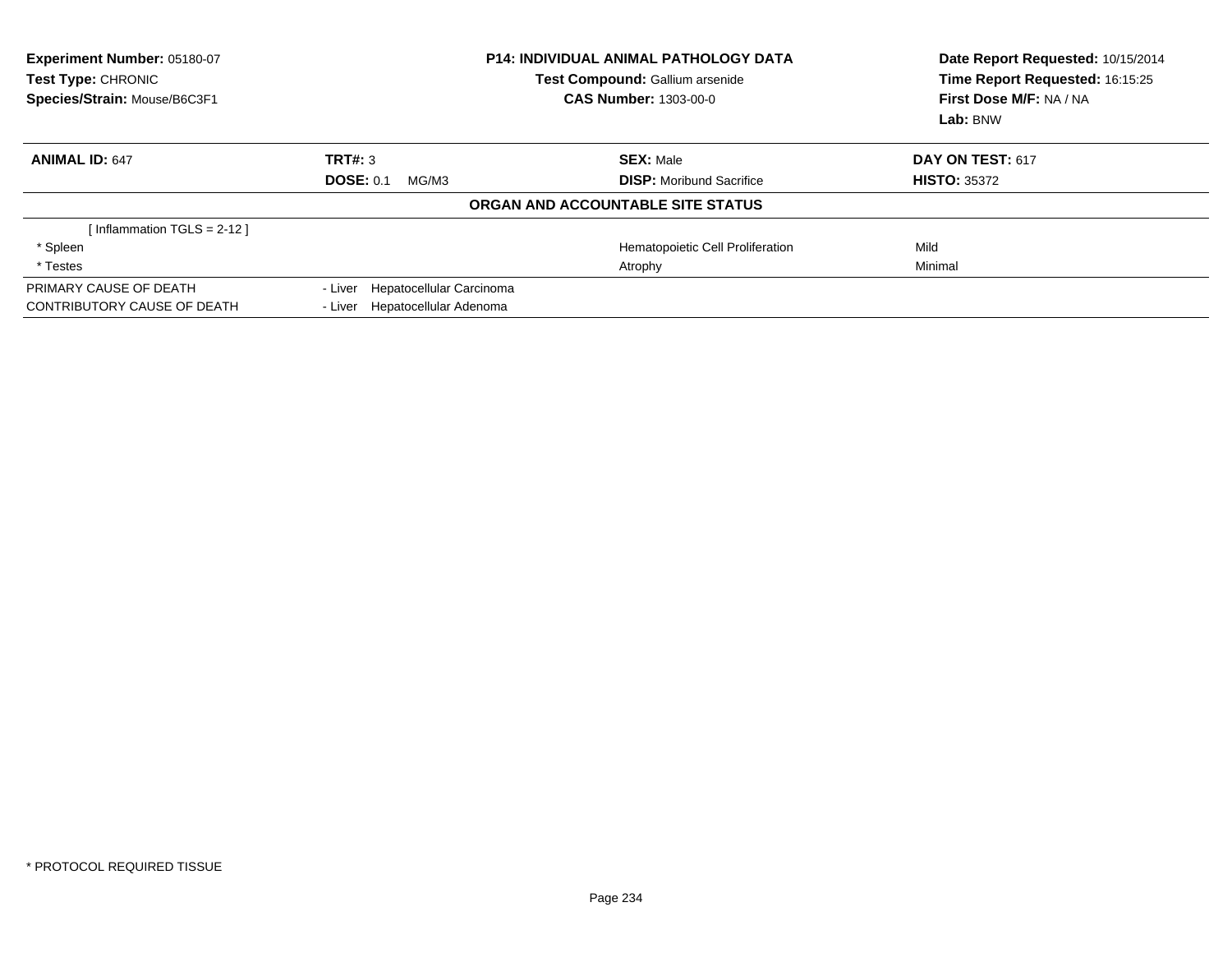| Experiment Number: 05180-07<br>Test Type: CHRONIC<br>Species/Strain: Mouse/B6C3F1 |                            | P14: INDIVIDUAL ANIMAL PATHOLOGY DATA<br>Test Compound: Gallium arsenide<br><b>CAS Number: 1303-00-0</b> | Date Report Requested: 10/15/2014<br>Time Report Requested: 16:15:25<br>First Dose M/F: NA / NA<br>Lab: BNW |  |
|-----------------------------------------------------------------------------------|----------------------------|----------------------------------------------------------------------------------------------------------|-------------------------------------------------------------------------------------------------------------|--|
| <b>ANIMAL ID: 648</b>                                                             | <b>TRT#: 3</b>             | <b>SEX: Male</b>                                                                                         | DAY ON TEST: 734                                                                                            |  |
|                                                                                   | <b>DOSE: 0.1</b><br>MG/M3  | <b>DISP: Terminal Sacrifice</b>                                                                          | <b>HISTO: 35373</b>                                                                                         |  |
|                                                                                   |                            | ORGAN AND ACCOUNTABLE SITE STATUS                                                                        |                                                                                                             |  |
| <b>NORMAL</b>                                                                     |                            |                                                                                                          |                                                                                                             |  |
| * Adrenal Medulla                                                                 | * Bone                     | * Bone Marrow                                                                                            | * Brain                                                                                                     |  |
| * Epididymis                                                                      | * Esophagus                | * Gallbladder                                                                                            | <b>Harderian Gland</b>                                                                                      |  |
| * Intestine Large, Cecum                                                          | * Intestine Large, Colon   | * Intestine Large, Rectum                                                                                | * Intestine Small, Duodenum                                                                                 |  |
| * Intestine Small, Ileum                                                          | * Intestine Small, Jejunum | * Islets, Pancreatic                                                                                     | * Larynx                                                                                                    |  |
| * Lymph Node, Mandibular                                                          | * Lymph Node, Mediastinal  | * Nose                                                                                                   | * Pancreas                                                                                                  |  |
| * Parathyroid Gland                                                               | * Pituitary Gland          | * Preputial Gland                                                                                        | * Salivary Glands                                                                                           |  |
| * Seminal Vesicle                                                                 | * Spleen                   | * Stomach, Forestomach                                                                                   | * Stomach, Glandular                                                                                        |  |
| * Thymus                                                                          | * Trachea                  | * Urinary Bladder                                                                                        |                                                                                                             |  |
| <b>MISSING</b>                                                                    |                            |                                                                                                          |                                                                                                             |  |
| * Lymph Node, Bronchial                                                           | * Mammary Gland            | * Prostate                                                                                               |                                                                                                             |  |
| <b>OBSERVATIONS</b>                                                               |                            |                                                                                                          |                                                                                                             |  |
| * Adrenal Cortex                                                                  |                            | Hypertrophy                                                                                              | Minimal                                                                                                     |  |
| * Heart                                                                           |                            | Cardiomyopathy                                                                                           | Minimal                                                                                                     |  |
| * Kidney                                                                          | Capsule                    | Inflammation                                                                                             | Minimal                                                                                                     |  |
|                                                                                   |                            | Nephropathy                                                                                              | Minimal                                                                                                     |  |
| [Inflammation TGLS = $4-5$ ]                                                      |                            |                                                                                                          |                                                                                                             |  |
| * Liver                                                                           |                            | Hepatocellular Adenoma                                                                                   |                                                                                                             |  |
|                                                                                   |                            | Hepatocholangiocarcinoma                                                                                 |                                                                                                             |  |
| [ Hepatocellular Adenoma TGLS = 3-10 ]                                            |                            |                                                                                                          |                                                                                                             |  |
| [ Hepatocholangiocarcinoma TGLS = 2-11 ]                                          |                            |                                                                                                          |                                                                                                             |  |
| * Lung                                                                            |                            | Alveolar/Bronchiolar Adenoma                                                                             | Multiple                                                                                                    |  |
|                                                                                   |                            | Alveolar/Bronchiolar Carcinoma                                                                           |                                                                                                             |  |
| [ Alveolar/Bronchiolar Carcinoma TGLS = 1-3 ]                                     |                            |                                                                                                          |                                                                                                             |  |
| * Lymph Node, Mesenteric                                                          |                            | Erythrophagocytosis                                                                                      | Mild                                                                                                        |  |
| [ Erythrophagocytosis TGLS = 5-6 ]                                                |                            |                                                                                                          |                                                                                                             |  |
| * Skin                                                                            | <b>Subcut Tiss</b>         | Inflammation                                                                                             | Granulomatous, Moderate                                                                                     |  |
| * Testes                                                                          |                            | Atrophy                                                                                                  | Marked                                                                                                      |  |
| * Thyroid Gland                                                                   | <b>Follicular Cel</b>      | Hyperplasia                                                                                              | Minimal                                                                                                     |  |
| PRIMARY CAUSE OF DEATH                                                            |                            |                                                                                                          |                                                                                                             |  |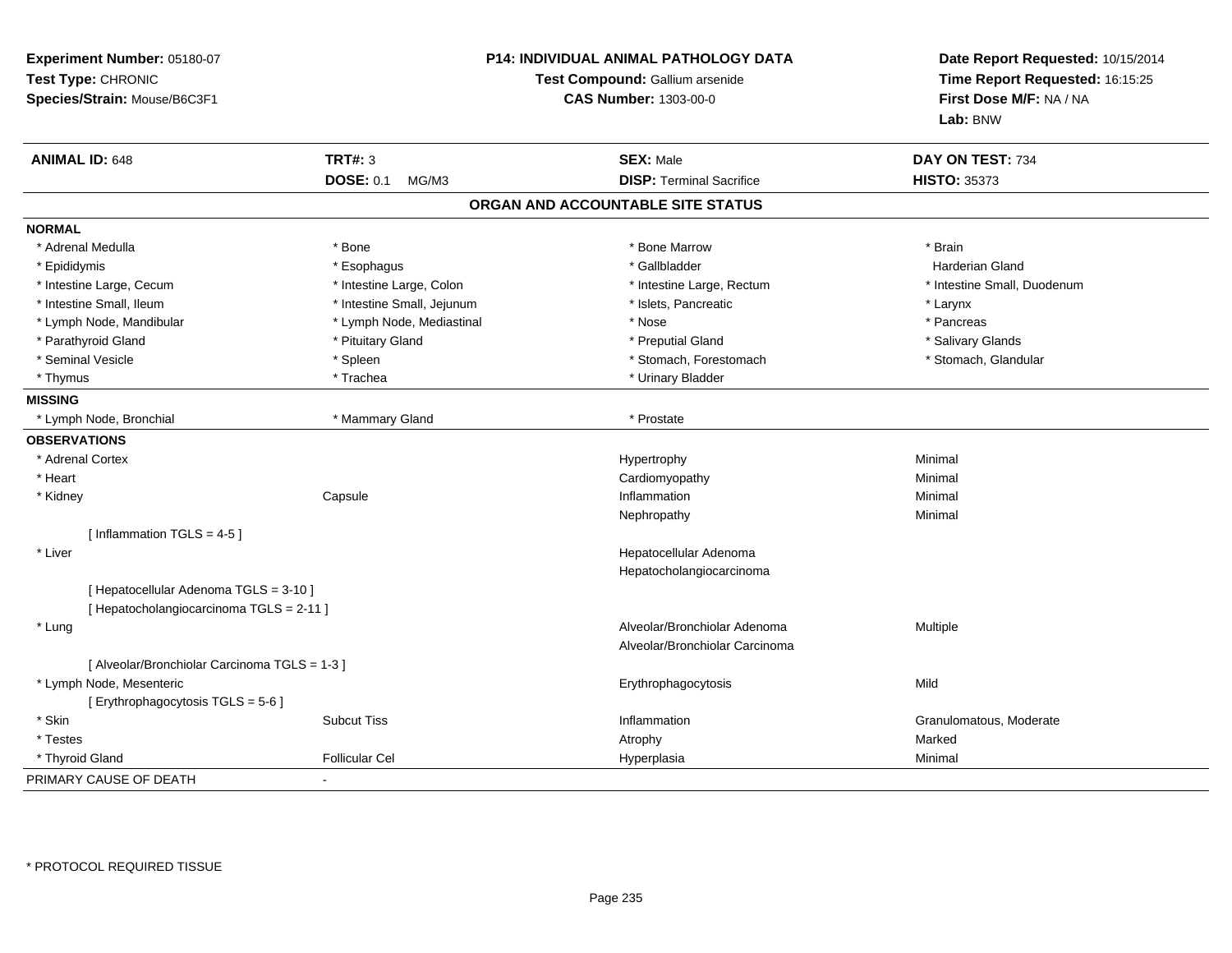| Experiment Number: 05180-07<br>Test Type: CHRONIC<br>Species/Strain: Mouse/B6C3F1 |                            | <b>P14: INDIVIDUAL ANIMAL PATHOLOGY DATA</b><br>Test Compound: Gallium arsenide<br><b>CAS Number: 1303-00-0</b> |                                   | Date Report Requested: 10/15/2014<br>Time Report Requested: 16:15:25<br>First Dose M/F: NA / NA<br>Lab: BNW |
|-----------------------------------------------------------------------------------|----------------------------|-----------------------------------------------------------------------------------------------------------------|-----------------------------------|-------------------------------------------------------------------------------------------------------------|
| <b>ANIMAL ID: 649</b>                                                             | <b>TRT#: 3</b>             |                                                                                                                 | <b>SEX: Male</b>                  | DAY ON TEST: 734                                                                                            |
|                                                                                   | <b>DOSE: 0.1</b><br>MG/M3  |                                                                                                                 | <b>DISP: Terminal Sacrifice</b>   | <b>HISTO: 35374</b>                                                                                         |
|                                                                                   |                            |                                                                                                                 | ORGAN AND ACCOUNTABLE SITE STATUS |                                                                                                             |
| <b>NORMAL</b>                                                                     |                            |                                                                                                                 |                                   |                                                                                                             |
| * Adrenal Medulla                                                                 | * Bone                     |                                                                                                                 | * Bone Marrow                     | * Brain                                                                                                     |
| * Epididymis                                                                      | * Esophagus                |                                                                                                                 | * Gallbladder                     | Harderian Gland                                                                                             |
| * Intestine Large, Cecum                                                          | * Intestine Large, Colon   |                                                                                                                 | * Intestine Large, Rectum         | * Intestine Small, Duodenum                                                                                 |
| * Intestine Small, Ileum                                                          | * Intestine Small, Jejunum |                                                                                                                 | * Islets, Pancreatic              | * Lung                                                                                                      |
| * Lymph Node, Mediastinal                                                         | * Lymph Node, Mesenteric   |                                                                                                                 | * Nose                            | * Pancreas                                                                                                  |
| * Pituitary Gland                                                                 | * Preputial Gland          |                                                                                                                 | * Prostate                        | * Salivary Glands                                                                                           |
| * Seminal Vesicle                                                                 | * Stomach, Forestomach     |                                                                                                                 | * Stomach, Glandular              | * Testes                                                                                                    |
| * Thymus                                                                          | * Trachea                  |                                                                                                                 | * Urinary Bladder                 |                                                                                                             |
| <b>MISSING</b>                                                                    |                            |                                                                                                                 |                                   |                                                                                                             |
| * Lymph Node, Mandibular                                                          | * Mammary Gland            |                                                                                                                 | * Parathyroid Gland               |                                                                                                             |
| <b>OBSERVATIONS</b>                                                               |                            |                                                                                                                 |                                   |                                                                                                             |
| * Adrenal Cortex                                                                  |                            |                                                                                                                 | Hypertrophy                       | Minimal                                                                                                     |
| * Heart                                                                           |                            |                                                                                                                 | Cardiomyopathy                    | Minimal                                                                                                     |
| * Kidney                                                                          |                            |                                                                                                                 | Nephropathy                       | Mild                                                                                                        |
| * Larynx                                                                          | Squam Epithel              |                                                                                                                 | Hyperplasia                       | Minimal                                                                                                     |
| * Liver                                                                           |                            |                                                                                                                 | Hepatocellular Adenoma            |                                                                                                             |
|                                                                                   |                            |                                                                                                                 | Hepatocellular Carcinoma          |                                                                                                             |
| [ Hepatocellular Adenoma TGLS = 3-4 ]                                             |                            |                                                                                                                 |                                   |                                                                                                             |
| [ Hepatocellular Carcinoma TGLS = 2-4 ]                                           |                            |                                                                                                                 |                                   |                                                                                                             |
| * Lymph Node, Bronchial                                                           |                            |                                                                                                                 | Hyperplasia                       | Minimal                                                                                                     |
| * Skin                                                                            | Prepuce                    |                                                                                                                 | Inflammation                      | Chronic Active, Minimal                                                                                     |
| [Inflammation TGLS = $1-10$ ]                                                     |                            |                                                                                                                 |                                   |                                                                                                             |
| * Spleen                                                                          |                            |                                                                                                                 | Hyperplasia                       | Lymphoid, Mild                                                                                              |
| * Thyroid Gland                                                                   | <b>Follicular Cel</b>      |                                                                                                                 | Hyperplasia                       | Minimal                                                                                                     |
| PRIMARY CAUSE OF DEATH                                                            | $\mathbf{r}$               |                                                                                                                 |                                   |                                                                                                             |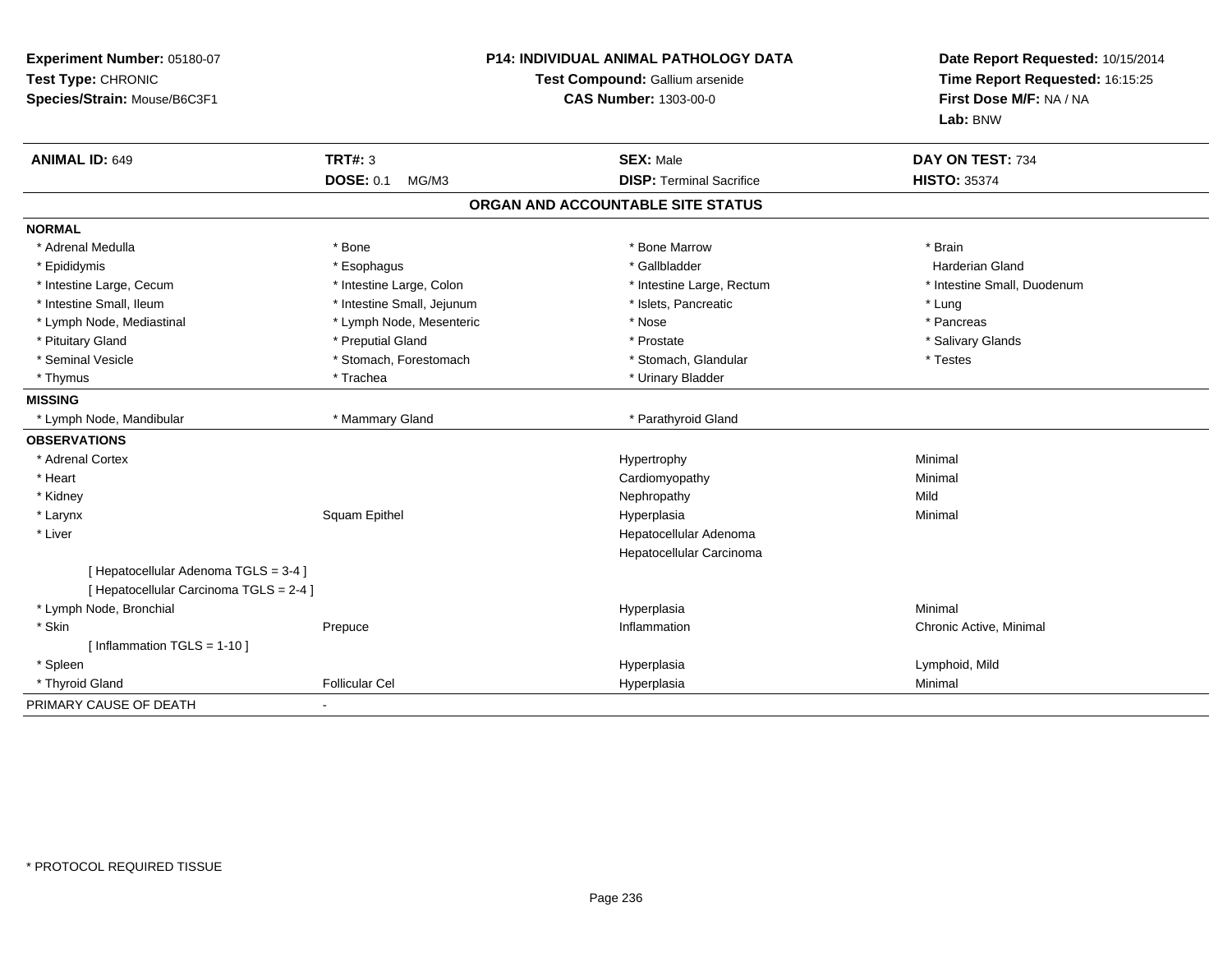| Experiment Number: 05180-07<br>Test Type: CHRONIC<br>Species/Strain: Mouse/B6C3F1 |                           | <b>P14: INDIVIDUAL ANIMAL PATHOLOGY DATA</b><br>Test Compound: Gallium arsenide<br><b>CAS Number: 1303-00-0</b> | Date Report Requested: 10/15/2014<br>Time Report Requested: 16:15:25<br>First Dose M/F: NA / NA<br>Lab: BNW |
|-----------------------------------------------------------------------------------|---------------------------|-----------------------------------------------------------------------------------------------------------------|-------------------------------------------------------------------------------------------------------------|
| <b>ANIMAL ID: 650</b>                                                             | TRT#: 3                   | <b>SEX: Male</b>                                                                                                | DAY ON TEST: 733                                                                                            |
|                                                                                   | <b>DOSE: 0.1</b><br>MG/M3 | <b>DISP: Terminal Sacrifice</b>                                                                                 | <b>HISTO: 35375</b>                                                                                         |
|                                                                                   |                           | ORGAN AND ACCOUNTABLE SITE STATUS                                                                               |                                                                                                             |
| <b>NORMAL</b>                                                                     |                           |                                                                                                                 |                                                                                                             |
| * Adrenal Medulla                                                                 | * Bone                    | * Bone Marrow                                                                                                   | * Brain                                                                                                     |
| * Esophagus                                                                       | * Gallbladder             | <b>Harderian Gland</b>                                                                                          | * Intestine Large, Cecum                                                                                    |
| * Intestine Large, Colon                                                          | * Intestine Large, Rectum | * Intestine Small, Ileum                                                                                        | * Intestine Small, Jejunum                                                                                  |
| * Islets, Pancreatic                                                              | * Larynx                  | * Lung                                                                                                          | * Lymph Node, Bronchial                                                                                     |
| * Lymph Node, Mandibular                                                          | * Lymph Node, Mediastinal | * Lymph Node, Mesenteric                                                                                        | * Nose                                                                                                      |
| * Pancreas                                                                        | * Parathyroid Gland       | * Pituitary Gland                                                                                               | * Prostate                                                                                                  |
| * Salivary Glands                                                                 | * Seminal Vesicle         | * Skin                                                                                                          | * Stomach, Forestomach                                                                                      |
| * Stomach, Glandular                                                              | * Testes                  | * Thyroid Gland                                                                                                 | * Trachea                                                                                                   |
| * Urinary Bladder                                                                 |                           |                                                                                                                 |                                                                                                             |
| <b>MISSING</b>                                                                    |                           |                                                                                                                 |                                                                                                             |
| * Intestine Small, Duodenum                                                       | * Mammary Gland           | * Thymus                                                                                                        |                                                                                                             |
| <b>OBSERVATIONS</b>                                                               |                           |                                                                                                                 |                                                                                                             |
| * Adrenal Cortex                                                                  |                           | Hypertrophy                                                                                                     | Mild                                                                                                        |
| * Epididymis                                                                      |                           | Hyperplasia                                                                                                     | Mild                                                                                                        |
|                                                                                   |                           | Inflammation                                                                                                    | Mild                                                                                                        |
| * Heart                                                                           |                           | Cardiomyopathy                                                                                                  | Minimal                                                                                                     |
| * Kidney                                                                          |                           | Nephropathy                                                                                                     | Minimal                                                                                                     |
| * Liver                                                                           |                           | Hemangiosarcoma                                                                                                 |                                                                                                             |
| [Hemangiosarcoma TGLS = 1-4]                                                      |                           |                                                                                                                 |                                                                                                             |
| * Preputial Gland                                                                 |                           | Inflammation                                                                                                    | Minimal                                                                                                     |
| * Spleen                                                                          |                           | Hematopoietic Cell Proliferation                                                                                | Mild                                                                                                        |
| PRIMARY CAUSE OF DEATH                                                            |                           |                                                                                                                 |                                                                                                             |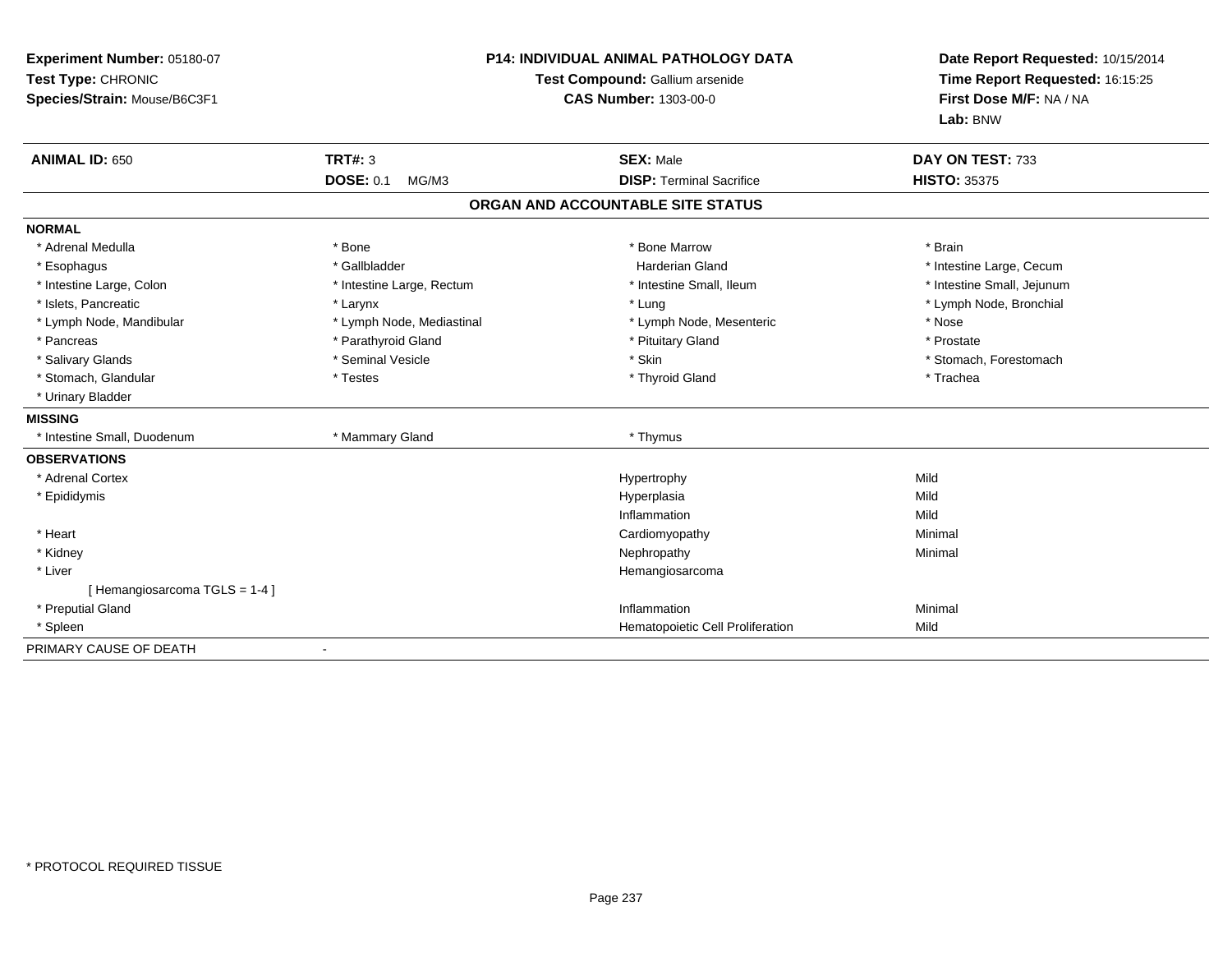| Experiment Number: 05180-07<br>Test Type: CHRONIC<br>Species/Strain: Mouse/B6C3F1 |                                        | <b>P14: INDIVIDUAL ANIMAL PATHOLOGY DATA</b><br>Test Compound: Gallium arsenide<br><b>CAS Number: 1303-00-0</b> | Date Report Requested: 10/15/2014<br>Time Report Requested: 16:15:25<br>First Dose M/F: NA / NA<br>Lab: BNW |  |
|-----------------------------------------------------------------------------------|----------------------------------------|-----------------------------------------------------------------------------------------------------------------|-------------------------------------------------------------------------------------------------------------|--|
| <b>ANIMAL ID: 101</b>                                                             | <b>TRT#: 2</b><br><b>DOSE: CONTROL</b> | <b>SEX: Female</b><br><b>DISP: Terminal Sacrifice</b>                                                           | DAY ON TEST: 736<br><b>HISTO: 35276</b>                                                                     |  |
|                                                                                   |                                        |                                                                                                                 |                                                                                                             |  |
|                                                                                   |                                        | ORGAN AND ACCOUNTABLE SITE STATUS                                                                               |                                                                                                             |  |
| <b>NORMAL</b>                                                                     |                                        |                                                                                                                 |                                                                                                             |  |
| * Adrenal Cortex                                                                  | * Adrenal Medulla                      | * Bone                                                                                                          | * Bone Marrow                                                                                               |  |
| * Brain                                                                           | * Clitoral Gland                       | * Esophagus                                                                                                     | * Gallbladder                                                                                               |  |
| * Intestine Large, Cecum                                                          | * Intestine Large, Colon               | * Intestine Large, Rectum                                                                                       | * Intestine Small, Duodenum                                                                                 |  |
| * Intestine Small. Ileum                                                          | * Intestine Small, Jejunum             | * Islets. Pancreatic                                                                                            | * Larynx                                                                                                    |  |
| * Lymph Node, Bronchial                                                           | * Lymph Node, Mandibular               | * Lymph Node, Mesenteric                                                                                        | * Mammary Gland                                                                                             |  |
| * Pancreas                                                                        | * Salivary Glands                      | * Skin                                                                                                          | * Stomach, Forestomach                                                                                      |  |
| * Stomach, Glandular                                                              | * Thyroid Gland                        | * Trachea                                                                                                       | * Urinary Bladder                                                                                           |  |
| * Uterus                                                                          |                                        |                                                                                                                 |                                                                                                             |  |
| <b>MISSING</b>                                                                    |                                        |                                                                                                                 |                                                                                                             |  |
| * Lymph Node, Mediastinal                                                         | * Parathyroid Gland                    | * Thymus                                                                                                        |                                                                                                             |  |
| <b>OBSERVATIONS</b>                                                               |                                        |                                                                                                                 |                                                                                                             |  |
| * Heart                                                                           |                                        | Cardiomyopathy                                                                                                  | Minimal                                                                                                     |  |
| * Kidney                                                                          |                                        | Nephropathy                                                                                                     | Minimal                                                                                                     |  |
| * Liver                                                                           |                                        | Hepatocellular Carcinoma                                                                                        |                                                                                                             |  |
| [ Hepatocellular Carcinoma TGLS = 2-4+10 ]                                        |                                        |                                                                                                                 |                                                                                                             |  |
| * Lung                                                                            |                                        | Hemorrhage                                                                                                      | Minimal                                                                                                     |  |
|                                                                                   |                                        | Inflammation                                                                                                    | Chronic, Focal, Minimal                                                                                     |  |
| * Nose                                                                            | Olfactory Epi                          | Degeneration                                                                                                    | Hyaline, Minimal                                                                                            |  |
|                                                                                   | <b>Respirat Epith</b>                  | Degeneration                                                                                                    | Hyaline, Minimal                                                                                            |  |
| * Ovary                                                                           |                                        | Cyst                                                                                                            | Mild                                                                                                        |  |
| [Cyst TGLS = $1-7$ ]                                                              |                                        |                                                                                                                 |                                                                                                             |  |
| * Pituitary Gland                                                                 | <b>Pars Distalis</b>                   | Hyperplasia                                                                                                     | Minimal                                                                                                     |  |
| * Spleen                                                                          |                                        | Hematopoietic Cell Proliferation                                                                                | Mild                                                                                                        |  |
| PRIMARY CAUSE OF DEATH                                                            |                                        |                                                                                                                 |                                                                                                             |  |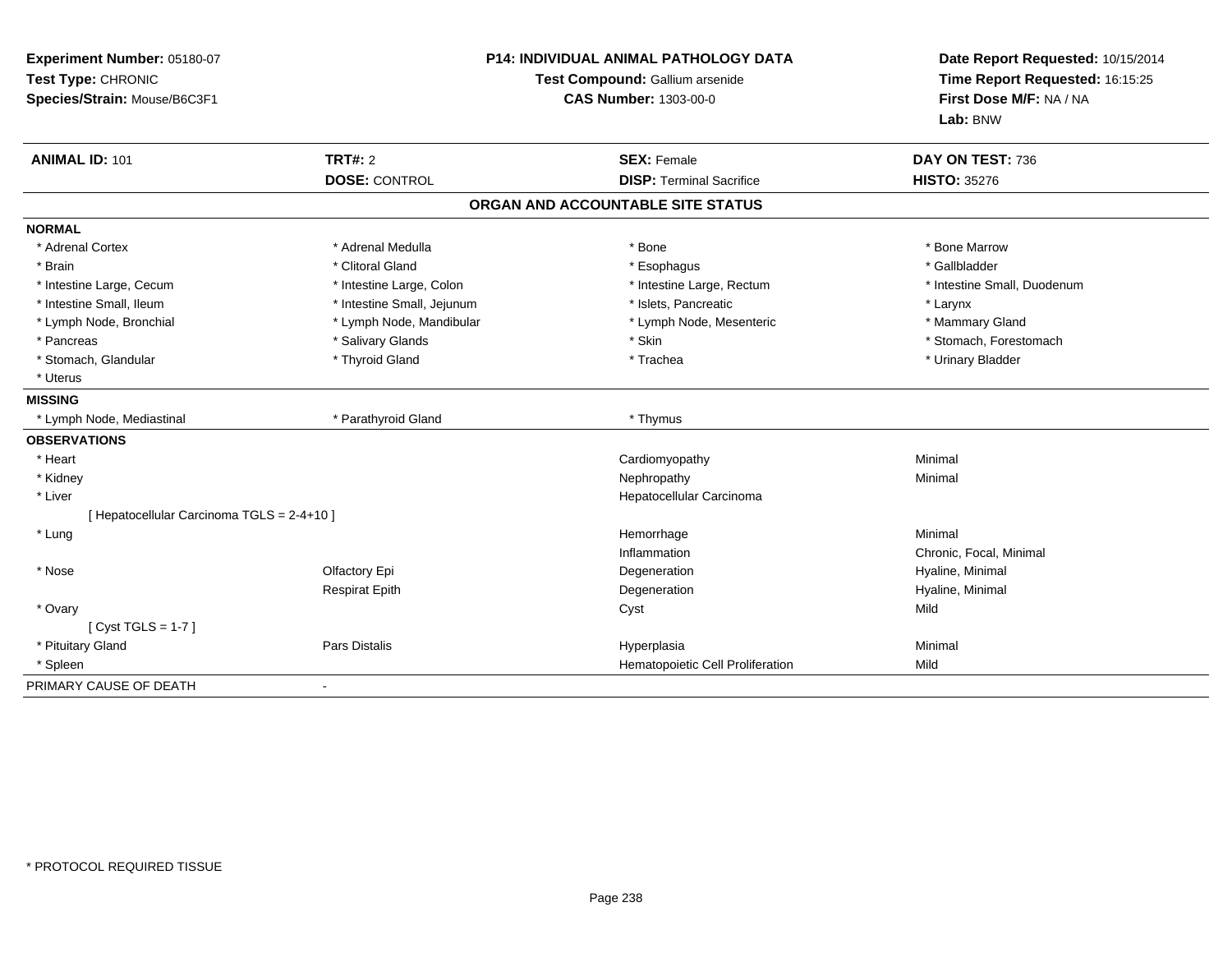| Experiment Number: 05180-07<br>Test Type: CHRONIC<br>Species/Strain: Mouse/B6C3F1 |                           | <b>P14: INDIVIDUAL ANIMAL PATHOLOGY DATA</b><br>Test Compound: Gallium arsenide<br><b>CAS Number: 1303-00-0</b> | Date Report Requested: 10/15/2014<br>Time Report Requested: 16:15:25<br>First Dose M/F: NA / NA<br>Lab: BNW |  |
|-----------------------------------------------------------------------------------|---------------------------|-----------------------------------------------------------------------------------------------------------------|-------------------------------------------------------------------------------------------------------------|--|
| <b>ANIMAL ID: 102</b>                                                             | <b>TRT#: 2</b>            | <b>SEX: Female</b>                                                                                              | DAY ON TEST: 736                                                                                            |  |
|                                                                                   | <b>DOSE: CONTROL</b>      | <b>DISP: Terminal Sacrifice</b>                                                                                 | <b>HISTO: 35277</b>                                                                                         |  |
|                                                                                   |                           | ORGAN AND ACCOUNTABLE SITE STATUS                                                                               |                                                                                                             |  |
| <b>NORMAL</b>                                                                     |                           |                                                                                                                 |                                                                                                             |  |
| * Adrenal Cortex                                                                  | * Adrenal Medulla         | * Bone Marrow                                                                                                   | * Brain                                                                                                     |  |
| * Clitoral Gland                                                                  | * Esophagus               | * Gallbladder                                                                                                   | * Intestine Large, Cecum                                                                                    |  |
| * Intestine Large, Colon                                                          | * Intestine Large, Rectum | * Intestine Small, Duodenum                                                                                     | * Intestine Small, Ileum                                                                                    |  |
| * Intestine Small, Jejunum                                                        | * Islets, Pancreatic      | * Larynx                                                                                                        | * Lymph Node, Mandibular                                                                                    |  |
| * Lymph Node, Mesenteric                                                          | * Mammary Gland           | * Nose                                                                                                          | * Ovary                                                                                                     |  |
| * Pancreas                                                                        | * Parathyroid Gland       | * Pituitary Gland                                                                                               | * Salivary Glands                                                                                           |  |
| * Skin                                                                            | * Stomach, Forestomach    | * Stomach, Glandular                                                                                            | * Thymus                                                                                                    |  |
| * Thyroid Gland                                                                   | * Trachea                 | * Uterus                                                                                                        |                                                                                                             |  |
| <b>MISSING</b>                                                                    |                           |                                                                                                                 |                                                                                                             |  |
| * Lymph Node, Mediastinal                                                         |                           |                                                                                                                 |                                                                                                             |  |
| <b>OBSERVATIONS</b>                                                               |                           |                                                                                                                 |                                                                                                             |  |
| * Bone                                                                            |                           | Fibrous Osteodystrophy                                                                                          | Minimal                                                                                                     |  |
| * Heart                                                                           |                           | Cardiomyopathy                                                                                                  | Minimal                                                                                                     |  |
| * Kidney                                                                          |                           | Nephropathy                                                                                                     | Minimal                                                                                                     |  |
| * Liver                                                                           |                           | Hepatocellular Carcinoma                                                                                        |                                                                                                             |  |
|                                                                                   |                           | Necrosis                                                                                                        | Minimal                                                                                                     |  |
| [ Hepatocellular Carcinoma TGLS = 4-10 ]                                          |                           |                                                                                                                 |                                                                                                             |  |
| * Lung                                                                            |                           | Hepatocellular Carcinoma                                                                                        | Metastatic (Liver)                                                                                          |  |
| [ Hepatocellular Carcinoma TGLS = 1,2-3 ]                                         |                           |                                                                                                                 |                                                                                                             |  |
| Lymph Node                                                                        |                           | Angiectasis                                                                                                     | Marked                                                                                                      |  |
| [Angiectasis TGLS = 3-11]                                                         |                           |                                                                                                                 |                                                                                                             |  |
| * Lymph Node, Bronchial                                                           |                           | Hyperplasia                                                                                                     | Minimal                                                                                                     |  |
| * Spleen                                                                          |                           | Hematopoietic Cell Proliferation                                                                                | Mild                                                                                                        |  |
| * Urinary Bladder                                                                 |                           | Angiectasis                                                                                                     | Mild                                                                                                        |  |
| PRIMARY CAUSE OF DEATH                                                            | $\blacksquare$            |                                                                                                                 |                                                                                                             |  |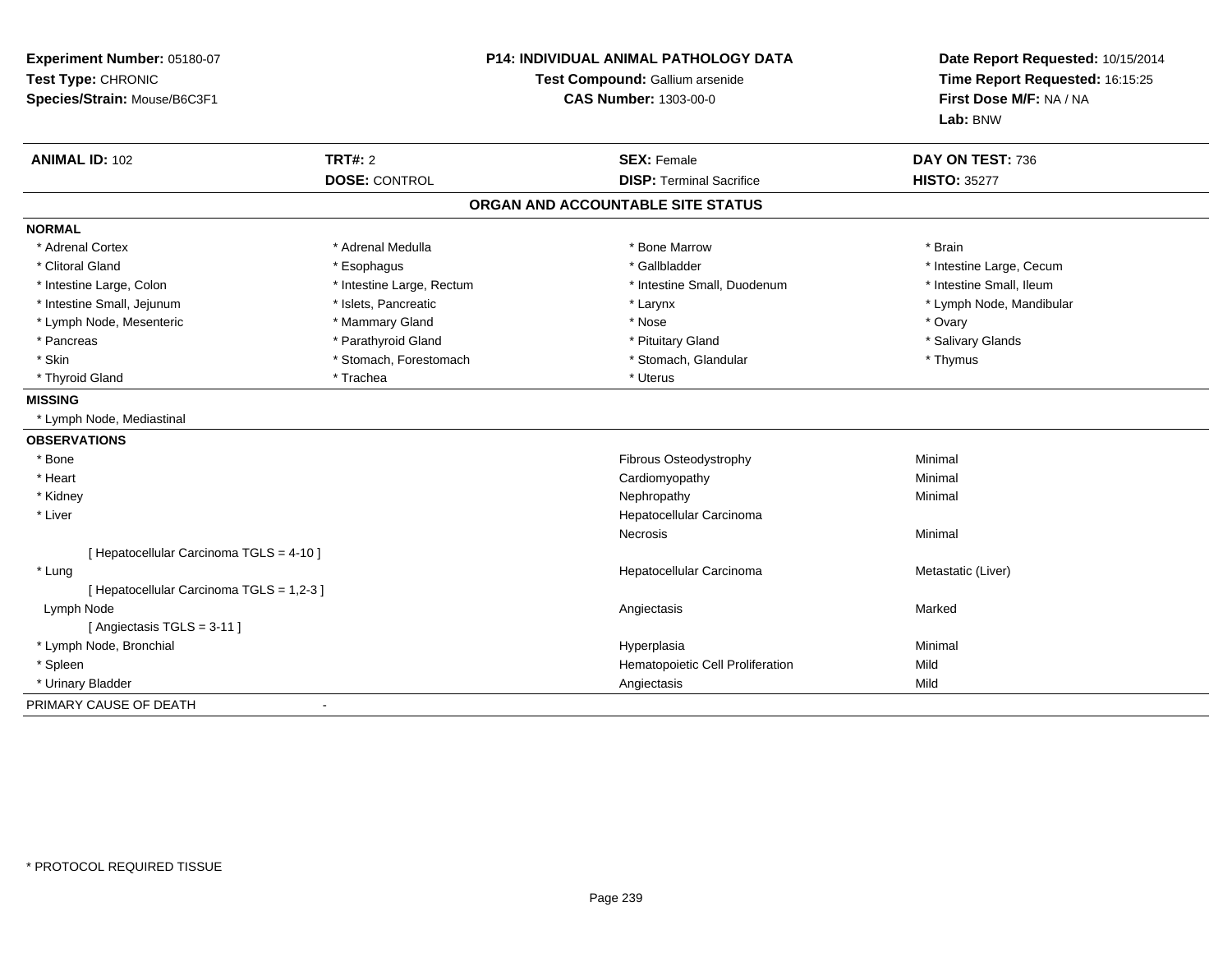| Experiment Number: 05180-07<br>Test Type: CHRONIC<br>Species/Strain: Mouse/B6C3F1 |                                        | <b>P14: INDIVIDUAL ANIMAL PATHOLOGY DATA</b><br>Test Compound: Gallium arsenide<br><b>CAS Number: 1303-00-0</b> | Date Report Requested: 10/15/2014<br>Time Report Requested: 16:15:25<br>First Dose M/F: NA / NA<br>Lab: BNW |  |
|-----------------------------------------------------------------------------------|----------------------------------------|-----------------------------------------------------------------------------------------------------------------|-------------------------------------------------------------------------------------------------------------|--|
| <b>ANIMAL ID: 103</b>                                                             | <b>TRT#: 2</b><br><b>DOSE: CONTROL</b> | <b>SEX: Female</b><br><b>DISP:</b> Moribund Sacrifice                                                           | DAY ON TEST: 639<br><b>HISTO: 35278</b>                                                                     |  |
|                                                                                   |                                        | ORGAN AND ACCOUNTABLE SITE STATUS                                                                               |                                                                                                             |  |
| <b>NORMAL</b>                                                                     |                                        |                                                                                                                 |                                                                                                             |  |
| * Adrenal Medulla                                                                 | * Bone                                 | * Clitoral Gland                                                                                                | * Esophagus                                                                                                 |  |
| * Gallbladder                                                                     | * Intestine Large, Cecum               | * Intestine Large, Colon                                                                                        | * Intestine Large, Rectum                                                                                   |  |
| * Intestine Small, Duodenum                                                       | * Intestine Small, Ileum               | * Intestine Small, Jejunum                                                                                      | * Islets, Pancreatic                                                                                        |  |
| * Mammary Gland                                                                   | * Nose                                 | * Pancreas                                                                                                      | * Pituitary Gland                                                                                           |  |
| * Skin                                                                            | * Stomach, Forestomach                 | * Stomach, Glandular                                                                                            | * Thyroid Gland                                                                                             |  |
| * Trachea                                                                         | * Urinary Bladder                      | * Uterus                                                                                                        |                                                                                                             |  |
| <b>MISSING</b>                                                                    |                                        |                                                                                                                 |                                                                                                             |  |
| * Parathyroid Gland                                                               |                                        |                                                                                                                 |                                                                                                             |  |
| <b>OBSERVATIONS</b>                                                               |                                        |                                                                                                                 |                                                                                                             |  |
| * Adrenal Cortex                                                                  |                                        | Hematopoietic Cell Proliferation                                                                                | Minimal                                                                                                     |  |
| * Bone Marrow                                                                     |                                        | Lymphoma Malignant                                                                                              |                                                                                                             |  |
| * Brain                                                                           |                                        | Lymphoma Malignant                                                                                              |                                                                                                             |  |
| * Heart                                                                           |                                        | Cardiomyopathy                                                                                                  | Minimal                                                                                                     |  |
| * Kidney                                                                          |                                        | Nephropathy                                                                                                     | Minimal                                                                                                     |  |
| * Larynx                                                                          | Squam Epithel                          | Hyperplasia                                                                                                     | Minimal                                                                                                     |  |
| * Liver                                                                           |                                        | Eosinophilic Focus                                                                                              |                                                                                                             |  |
|                                                                                   |                                        | Hematopoietic Cell Proliferation                                                                                | Moderate                                                                                                    |  |
| [ Eosinophilic Focus TGLS = 5-12 ]                                                |                                        |                                                                                                                 |                                                                                                             |  |
| * Lung                                                                            | Mediastinum                            | Lymphoma Malignant                                                                                              |                                                                                                             |  |
| [ Lymphoma Malignant TGLS = 8-14 ]                                                |                                        |                                                                                                                 |                                                                                                             |  |
| Lymph Node                                                                        | <b>Iliac</b>                           | Lymphoma Malignant                                                                                              |                                                                                                             |  |
|                                                                                   | Renal                                  | Lymphoma Malignant                                                                                              |                                                                                                             |  |
| [ Lymphoma Malignant TGLS = 6-11 ]                                                |                                        |                                                                                                                 |                                                                                                             |  |
| [ Lymphoma Malignant TGLS = 7-15 ]                                                |                                        |                                                                                                                 |                                                                                                             |  |
| * Lymph Node, Bronchial                                                           |                                        | Lymphoma Malignant                                                                                              |                                                                                                             |  |
| * Lymph Node, Mandibular                                                          |                                        | Lymphoma Malignant                                                                                              |                                                                                                             |  |
| * Lymph Node, Mediastinal                                                         |                                        | Lymphoma Malignant                                                                                              |                                                                                                             |  |
| [ Lymphoma Malignant TGLS = 2-3 ]                                                 |                                        |                                                                                                                 |                                                                                                             |  |
| * Lymph Node, Mesenteric                                                          |                                        | Lymphoma Malignant                                                                                              |                                                                                                             |  |
| * Ovary                                                                           |                                        | Cystadenoma                                                                                                     |                                                                                                             |  |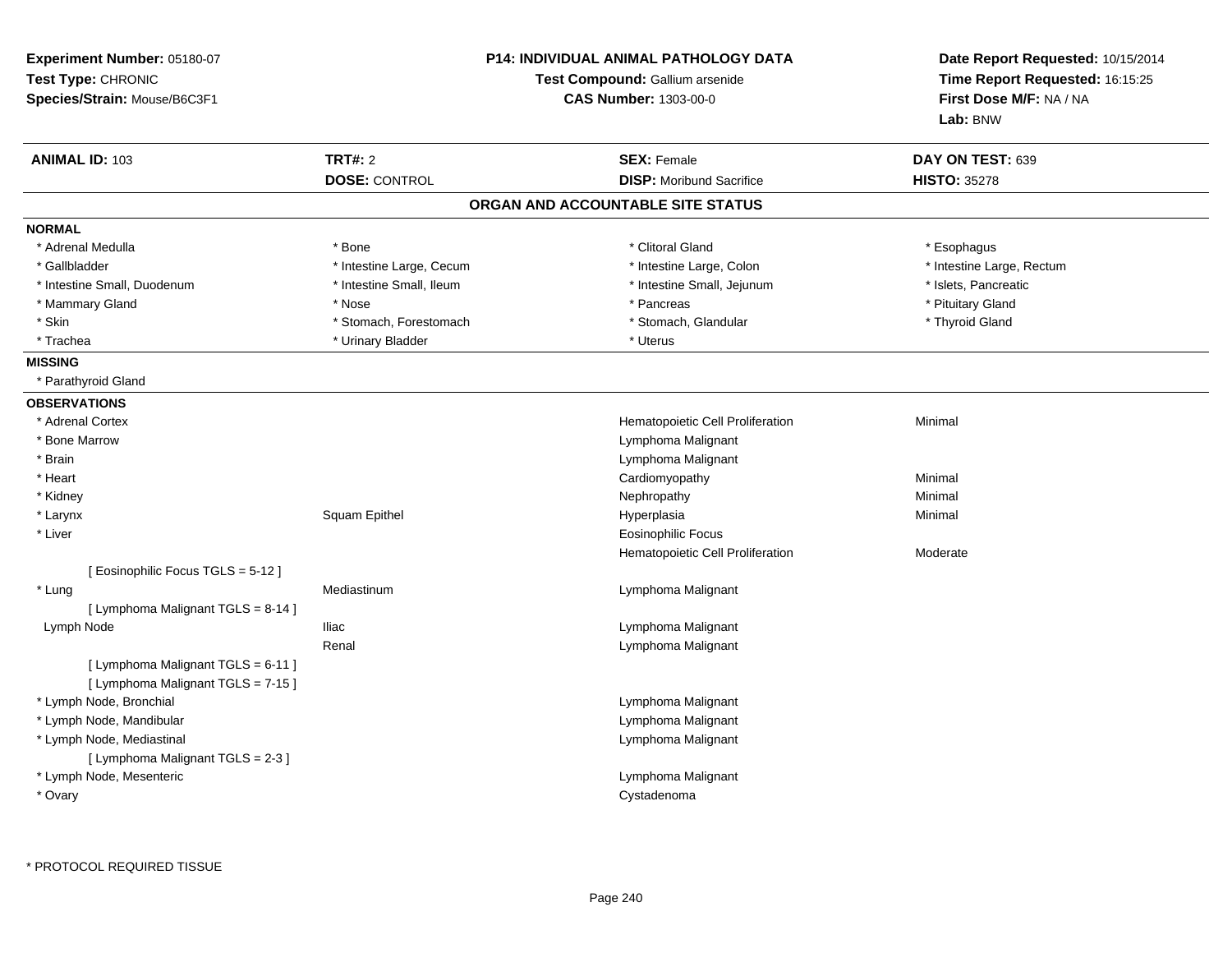| Experiment Number: 05180-07<br>Test Type: CHRONIC<br>Species/Strain: Mouse/B6C3F1 |                                | <b>P14: INDIVIDUAL ANIMAL PATHOLOGY DATA</b><br>Test Compound: Gallium arsenide<br><b>CAS Number: 1303-00-0</b> | Date Report Requested: 10/15/2014<br>Time Report Requested: 16:15:25<br>First Dose M/F: NA / NA<br>Lab: BNW |  |
|-----------------------------------------------------------------------------------|--------------------------------|-----------------------------------------------------------------------------------------------------------------|-------------------------------------------------------------------------------------------------------------|--|
| <b>ANIMAL ID: 103</b>                                                             | TRT#: 2                        | <b>SEX: Female</b>                                                                                              | DAY ON TEST: 639                                                                                            |  |
|                                                                                   | <b>DOSE: CONTROL</b>           | <b>DISP:</b> Moribund Sacrifice                                                                                 | <b>HISTO: 35278</b>                                                                                         |  |
|                                                                                   |                                | ORGAN AND ACCOUNTABLE SITE STATUS                                                                               |                                                                                                             |  |
|                                                                                   |                                | Interstitial Stromal Tumor                                                                                      |                                                                                                             |  |
| [Cystadenoma TGLS = 4-13]                                                         |                                |                                                                                                                 |                                                                                                             |  |
| * Salivary Glands                                                                 |                                | Lymphoma Malignant                                                                                              |                                                                                                             |  |
| * Spleen                                                                          |                                | Hematopoietic Cell Proliferation                                                                                | Mild                                                                                                        |  |
|                                                                                   |                                | Lymphoma Malignant                                                                                              |                                                                                                             |  |
| [ Lymphoma Malignant TGLS = 3-10 ]                                                |                                |                                                                                                                 |                                                                                                             |  |
| * Thymus                                                                          |                                | Lymphoma Malignant                                                                                              |                                                                                                             |  |
| PRIMARY CAUSE OF DEATH                                                            | Lymphoma Malignant<br>- Spleen |                                                                                                                 |                                                                                                             |  |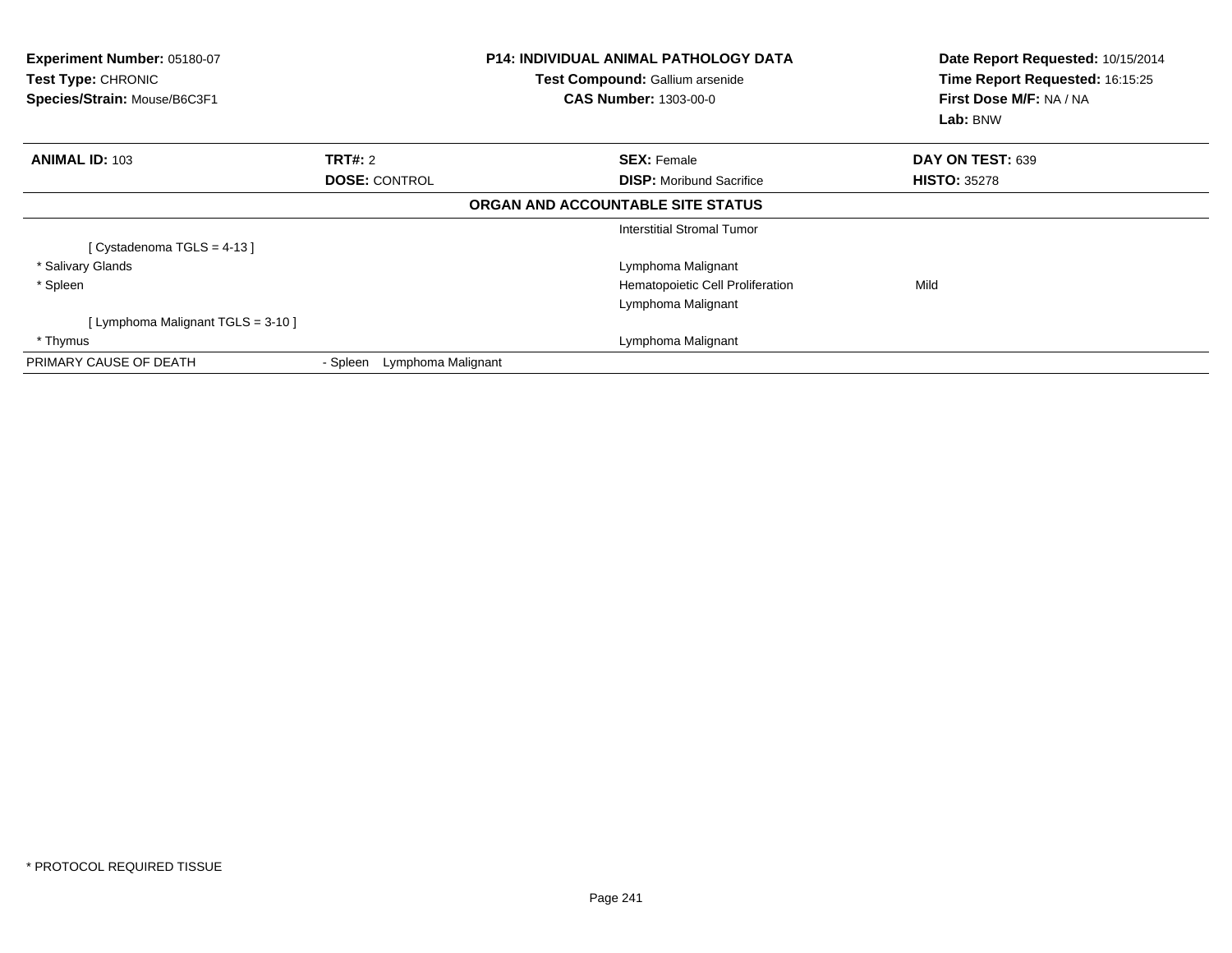| Experiment Number: 05180-07<br>Test Type: CHRONIC<br>Species/Strain: Mouse/B6C3F1 | <b>P14: INDIVIDUAL ANIMAL PATHOLOGY DATA</b><br>Test Compound: Gallium arsenide<br><b>CAS Number: 1303-00-0</b> |                                   | Date Report Requested: 10/15/2014<br>Time Report Requested: 16:15:25<br>First Dose M/F: NA / NA<br>Lab: BNW |  |
|-----------------------------------------------------------------------------------|-----------------------------------------------------------------------------------------------------------------|-----------------------------------|-------------------------------------------------------------------------------------------------------------|--|
| <b>ANIMAL ID: 104</b>                                                             | <b>TRT#: 2</b>                                                                                                  | <b>SEX: Female</b>                | DAY ON TEST: 533                                                                                            |  |
|                                                                                   | <b>DOSE: CONTROL</b>                                                                                            | <b>DISP:</b> Moribund Sacrifice   | <b>HISTO: 35279</b>                                                                                         |  |
|                                                                                   |                                                                                                                 | ORGAN AND ACCOUNTABLE SITE STATUS |                                                                                                             |  |
| <b>NORMAL</b>                                                                     |                                                                                                                 |                                   |                                                                                                             |  |
| * Adrenal Cortex                                                                  | * Adrenal Medulla                                                                                               | * Bone                            | * Bone Marrow                                                                                               |  |
| * Brain                                                                           | * Clitoral Gland                                                                                                | * Esophagus                       | * Gallbladder                                                                                               |  |
| * Intestine Large, Cecum                                                          | * Intestine Large, Colon                                                                                        | * Intestine Large, Rectum         | * Intestine Small, Duodenum                                                                                 |  |
| * Intestine Small, Ileum                                                          | * Intestine Small, Jejunum                                                                                      | * Islets, Pancreatic              | * Lymph Node, Mandibular                                                                                    |  |
| * Lymph Node, Mesenteric                                                          | * Mammary Gland                                                                                                 | * Nose                            | * Ovary                                                                                                     |  |
| * Pancreas                                                                        | * Parathyroid Gland                                                                                             | * Pituitary Gland                 | * Salivary Glands                                                                                           |  |
| * Stomach, Forestomach                                                            | * Stomach, Glandular                                                                                            | * Thymus                          | * Thyroid Gland                                                                                             |  |
| * Trachea                                                                         | * Urinary Bladder                                                                                               |                                   |                                                                                                             |  |
| <b>OBSERVATIONS</b>                                                               |                                                                                                                 |                                   |                                                                                                             |  |
| * Heart                                                                           |                                                                                                                 | Cardiomyopathy                    | Minimal                                                                                                     |  |
| * Kidney                                                                          |                                                                                                                 | Nephropathy                       | Minimal                                                                                                     |  |
| * Larynx                                                                          | Squam Epithel                                                                                                   | Hyperplasia                       | Minimal                                                                                                     |  |
| * Liver                                                                           |                                                                                                                 | <b>Necrosis</b>                   | Minimal                                                                                                     |  |
| * Lung                                                                            |                                                                                                                 | Hemorrhage                        | Minimal                                                                                                     |  |
| [Hemorrhage TGLS = 3-3]                                                           |                                                                                                                 |                                   |                                                                                                             |  |
| Lymph Node                                                                        |                                                                                                                 | Sarcoma                           | Metastatic (Skin)                                                                                           |  |
| [Sarcoma TGLS = $5-11$ ]                                                          |                                                                                                                 |                                   |                                                                                                             |  |
| * Lymph Node, Bronchial                                                           |                                                                                                                 | Hyperplasia                       | Mild                                                                                                        |  |
| * Lymph Node, Mediastinal                                                         |                                                                                                                 | Hyperplasia                       | Mild                                                                                                        |  |
| Mesentery                                                                         |                                                                                                                 | Sarcoma                           | Metastatic (Skin)                                                                                           |  |
| [Sarcoma TGLS = $4-10$ ]                                                          |                                                                                                                 |                                   |                                                                                                             |  |
| * Skin                                                                            | <b>Subcut Tiss</b>                                                                                              | Sarcoma                           |                                                                                                             |  |
| [Sarcoma TGLS = $1-12$ ]                                                          |                                                                                                                 |                                   |                                                                                                             |  |
| * Spleen                                                                          |                                                                                                                 | Hematopoietic Cell Proliferation  | Mild                                                                                                        |  |
| * Uterus                                                                          |                                                                                                                 | Angiectasis                       | Marked                                                                                                      |  |
| [Angiectasis TGLS = 2-8]                                                          |                                                                                                                 |                                   |                                                                                                             |  |
| PRIMARY CAUSE OF DEATH                                                            | - Skin Subcut Tiss Sarcoma                                                                                      |                                   |                                                                                                             |  |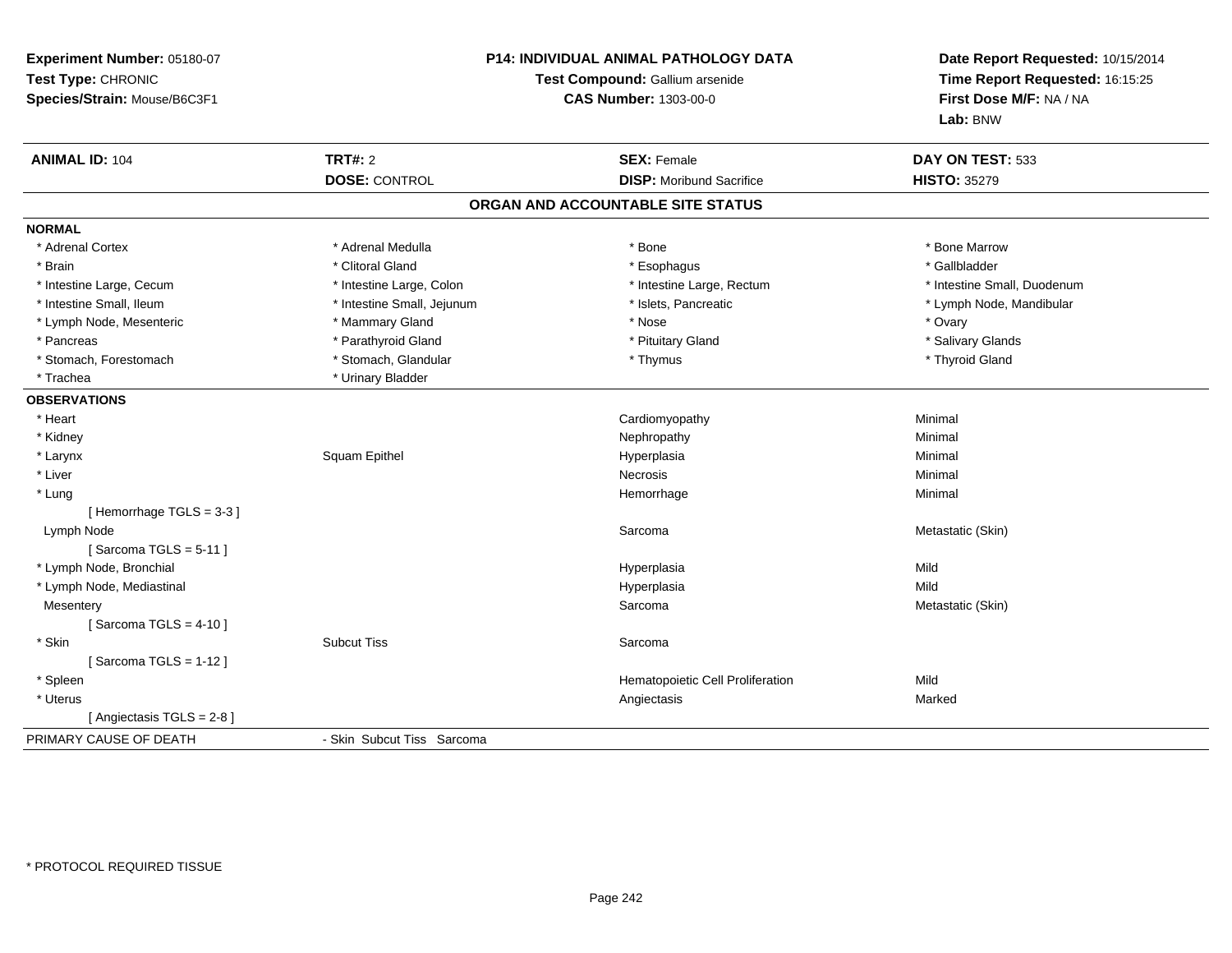| Experiment Number: 05180-07<br>Test Type: CHRONIC<br>Species/Strain: Mouse/B6C3F1 | <b>P14: INDIVIDUAL ANIMAL PATHOLOGY DATA</b><br>Test Compound: Gallium arsenide<br><b>CAS Number: 1303-00-0</b> |                                                       | Date Report Requested: 10/15/2014<br>Time Report Requested: 16:15:25<br>First Dose M/F: NA / NA<br>Lab: BNW |  |
|-----------------------------------------------------------------------------------|-----------------------------------------------------------------------------------------------------------------|-------------------------------------------------------|-------------------------------------------------------------------------------------------------------------|--|
| <b>ANIMAL ID: 105</b>                                                             | <b>TRT#: 2</b><br><b>DOSE: CONTROL</b>                                                                          | <b>SEX: Female</b><br><b>DISP: Moribund Sacrifice</b> | DAY ON TEST: 729<br><b>HISTO: 35280</b>                                                                     |  |
|                                                                                   |                                                                                                                 | ORGAN AND ACCOUNTABLE SITE STATUS                     |                                                                                                             |  |
| <b>NORMAL</b>                                                                     |                                                                                                                 |                                                       |                                                                                                             |  |
| * Adrenal Cortex                                                                  | * Adrenal Medulla                                                                                               | * Bone Marrow                                         | * Brain                                                                                                     |  |
| * Clitoral Gland                                                                  | * Esophagus                                                                                                     | * Gallbladder                                         | * Intestine Large, Cecum                                                                                    |  |
| * Intestine Large, Rectum                                                         | * Intestine Small, Duodenum                                                                                     | * Intestine Small, Ileum                              | * Intestine Small, Jejunum                                                                                  |  |
| * Islets, Pancreatic                                                              | * Larynx                                                                                                        | * Lymph Node, Bronchial                               | * Lymph Node, Mandibular                                                                                    |  |
| * Lymph Node, Mesenteric                                                          | * Mammary Gland                                                                                                 | * Nose                                                | * Pancreas                                                                                                  |  |
| * Salivary Glands                                                                 | * Skin                                                                                                          | * Stomach, Forestomach                                | * Stomach, Glandular                                                                                        |  |
| * Thyroid Gland                                                                   | * Trachea                                                                                                       | * Urinary Bladder                                     | * Uterus                                                                                                    |  |
| <b>MISSING</b>                                                                    |                                                                                                                 |                                                       |                                                                                                             |  |
| * Intestine Large, Colon                                                          | * Parathyroid Gland                                                                                             | * Thymus                                              |                                                                                                             |  |
| <b>OBSERVATIONS</b>                                                               |                                                                                                                 |                                                       |                                                                                                             |  |
| * Bone                                                                            |                                                                                                                 | Fibrous Osteodystrophy                                | Mild                                                                                                        |  |
| * Heart                                                                           |                                                                                                                 | Cardiomyopathy                                        | Mild                                                                                                        |  |
| * Kidney                                                                          |                                                                                                                 | Hydronephrosis                                        | Minimal                                                                                                     |  |
|                                                                                   |                                                                                                                 | Nephropathy                                           | Mild                                                                                                        |  |
| * Liver                                                                           |                                                                                                                 | Hepatocellular Carcinoma                              | Multiple                                                                                                    |  |
|                                                                                   |                                                                                                                 | Inflammation                                          | Minimal                                                                                                     |  |
| [ Hepatocellular Carcinoma TGLS = 2,3-4+10 ]                                      |                                                                                                                 |                                                       |                                                                                                             |  |
| * Lung                                                                            |                                                                                                                 | Hepatocellular Carcinoma                              | Metastatic (Liver)                                                                                          |  |
| * Lymph Node, Mediastinal                                                         |                                                                                                                 | Hyperplasia                                           | Minimal                                                                                                     |  |
| * Ovary                                                                           |                                                                                                                 | Atrophy                                               | Moderate                                                                                                    |  |
| * Pituitary Gland                                                                 | <b>Pars Distalis</b>                                                                                            | Adenoma                                               |                                                                                                             |  |
| [Adenoma TGLS = $1-8$ ]                                                           |                                                                                                                 |                                                       |                                                                                                             |  |
| * Spleen                                                                          |                                                                                                                 | Hematopoietic Cell Proliferation                      | Mild                                                                                                        |  |
| PRIMARY CAUSE OF DEATH                                                            | - Liver Hepatocellular Carcinoma                                                                                |                                                       |                                                                                                             |  |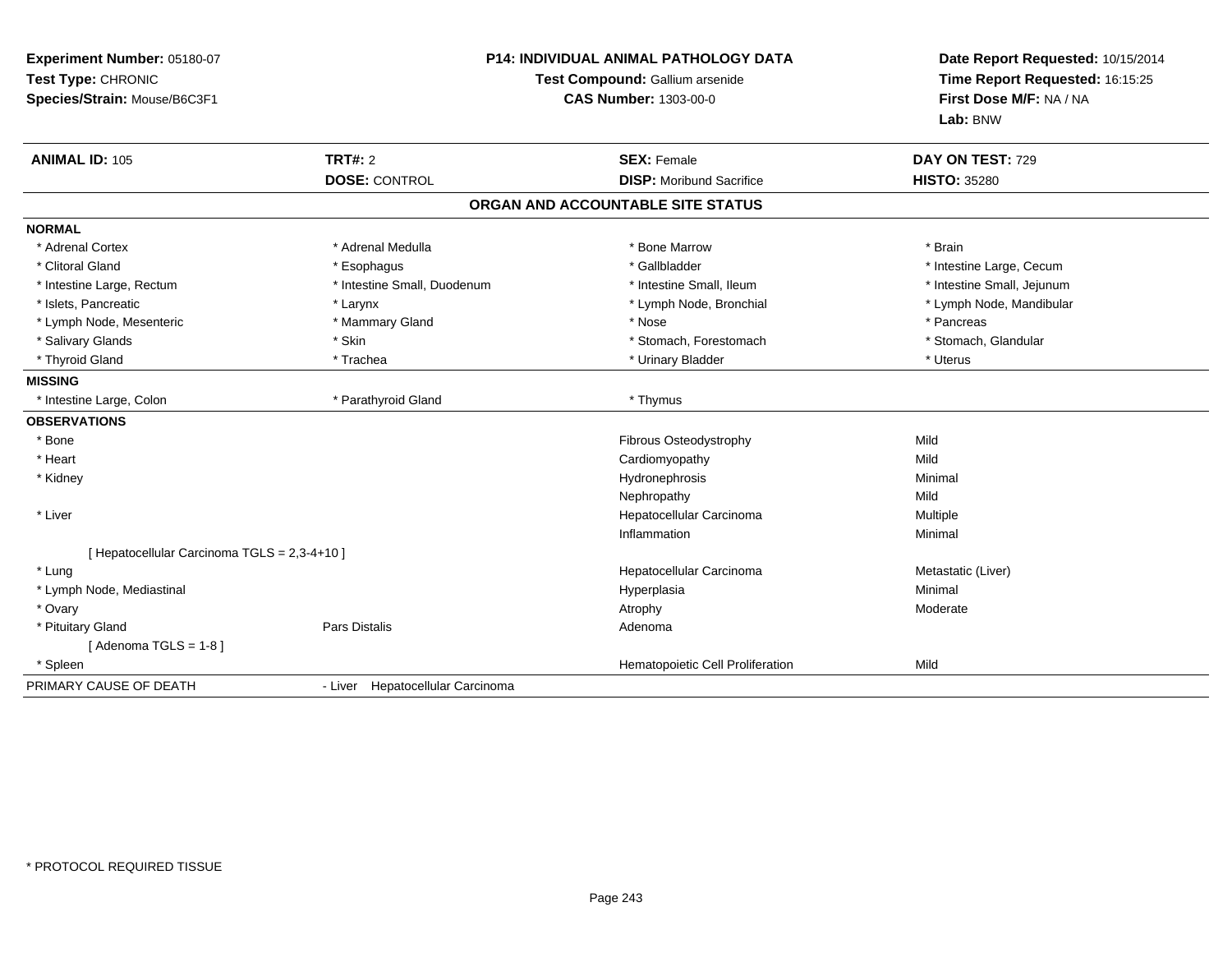| Experiment Number: 05180-07<br>Test Type: CHRONIC<br>Species/Strain: Mouse/B6C3F1<br><b>ANIMAL ID: 106</b> | <b>TRT#: 2</b>              | <b>P14: INDIVIDUAL ANIMAL PATHOLOGY DATA</b><br>Test Compound: Gallium arsenide<br><b>CAS Number: 1303-00-0</b><br><b>SEX: Female</b> | Date Report Requested: 10/15/2014<br>Time Report Requested: 16:15:25<br>First Dose M/F: NA / NA<br>Lab: BNW<br>DAY ON TEST: 735 |
|------------------------------------------------------------------------------------------------------------|-----------------------------|---------------------------------------------------------------------------------------------------------------------------------------|---------------------------------------------------------------------------------------------------------------------------------|
|                                                                                                            | <b>DOSE: CONTROL</b>        | <b>DISP: Terminal Sacrifice</b>                                                                                                       | <b>HISTO: 35281</b>                                                                                                             |
|                                                                                                            |                             | ORGAN AND ACCOUNTABLE SITE STATUS                                                                                                     |                                                                                                                                 |
| <b>NORMAL</b>                                                                                              |                             |                                                                                                                                       |                                                                                                                                 |
| * Adrenal Cortex                                                                                           | * Bone Marrow               | * Brain                                                                                                                               | * Clitoral Gland                                                                                                                |
| * Esophagus                                                                                                | * Gallbladder               | * Intestine Large, Cecum                                                                                                              | * Intestine Large, Colon                                                                                                        |
| * Intestine Large, Rectum                                                                                  | * Intestine Small, Duodenum | * Intestine Small, Ileum                                                                                                              | * Intestine Small, Jejunum                                                                                                      |
| * Islets, Pancreatic                                                                                       | * Larynx                    | * Liver                                                                                                                               | * Lymph Node, Mandibular                                                                                                        |
| * Lymph Node, Mediastinal                                                                                  | * Lymph Node, Mesenteric    | * Mammary Gland                                                                                                                       | * Nose                                                                                                                          |
| * Ovary                                                                                                    | * Pancreas                  | * Parathyroid Gland                                                                                                                   | * Pituitary Gland                                                                                                               |
| * Salivary Glands                                                                                          | * Skin                      | * Stomach, Forestomach                                                                                                                | * Stomach, Glandular                                                                                                            |
| * Thymus                                                                                                   | * Trachea                   | * Urinary Bladder                                                                                                                     | * Uterus                                                                                                                        |
| <b>OBSERVATIONS</b>                                                                                        |                             |                                                                                                                                       |                                                                                                                                 |
| * Adrenal Medulla                                                                                          |                             | Hyperplasia                                                                                                                           | Minimal                                                                                                                         |
| * Bone                                                                                                     |                             | Fibrous Osteodystrophy                                                                                                                | Minimal                                                                                                                         |
| * Heart                                                                                                    |                             | Cardiomyopathy                                                                                                                        | Minimal                                                                                                                         |
| * Kidney                                                                                                   |                             | Nephropathy                                                                                                                           | Minimal                                                                                                                         |
| * Lung                                                                                                     |                             | Hemorrhage                                                                                                                            | Minimal                                                                                                                         |
|                                                                                                            | Alveolar Epith              | Hyperplasia                                                                                                                           | Mild                                                                                                                            |
|                                                                                                            | Perivascular                | <b>Infiltration Cellular</b>                                                                                                          | Mononuclear CI, Mild                                                                                                            |
| * Lymph Node, Bronchial                                                                                    |                             | Hyperplasia                                                                                                                           | Mild                                                                                                                            |
| * Spleen                                                                                                   |                             | Hyperplasia                                                                                                                           | Lymphoid, Mild                                                                                                                  |
| * Thyroid Gland                                                                                            | <b>Follicular Cel</b>       | Hyperplasia                                                                                                                           | Minimal                                                                                                                         |
| PRIMARY CAUSE OF DEATH                                                                                     |                             |                                                                                                                                       |                                                                                                                                 |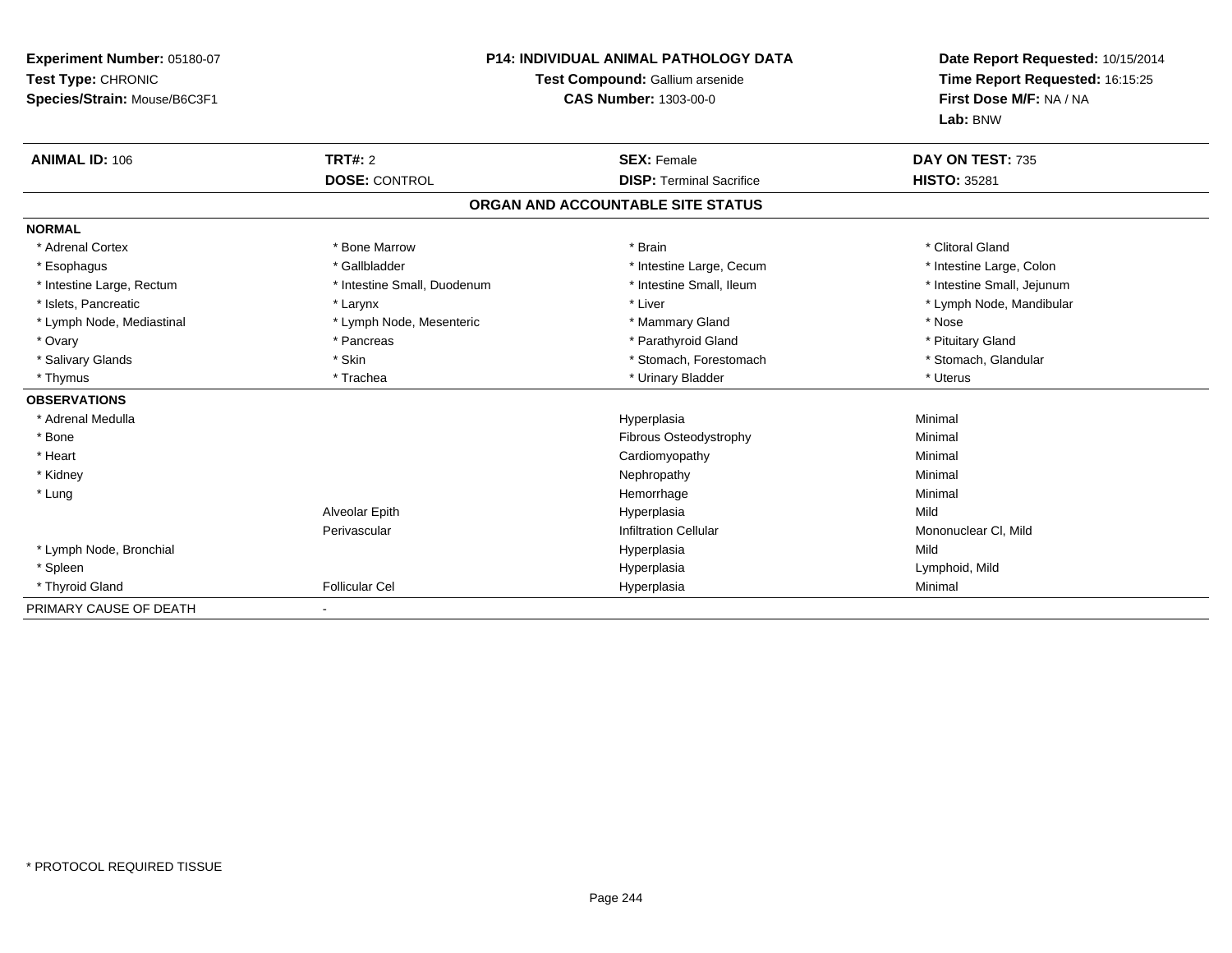| Experiment Number: 05180-07<br>Test Type: CHRONIC<br>Species/Strain: Mouse/B6C3F1 | <b>P14: INDIVIDUAL ANIMAL PATHOLOGY DATA</b><br>Test Compound: Gallium arsenide<br><b>CAS Number: 1303-00-0</b> |                                   | Date Report Requested: 10/15/2014<br>Time Report Requested: 16:15:25<br>First Dose M/F: NA / NA<br>Lab: BNW |  |
|-----------------------------------------------------------------------------------|-----------------------------------------------------------------------------------------------------------------|-----------------------------------|-------------------------------------------------------------------------------------------------------------|--|
| <b>ANIMAL ID: 107</b>                                                             | TRT#: 2                                                                                                         | <b>SEX: Female</b>                | DAY ON TEST: 553                                                                                            |  |
|                                                                                   | <b>DOSE: CONTROL</b>                                                                                            | <b>DISP:</b> Moribund Sacrifice   | <b>HISTO: 35282</b>                                                                                         |  |
|                                                                                   |                                                                                                                 | ORGAN AND ACCOUNTABLE SITE STATUS |                                                                                                             |  |
| <b>NORMAL</b>                                                                     |                                                                                                                 |                                   |                                                                                                             |  |
| * Adrenal Cortex                                                                  | * Adrenal Medulla                                                                                               | * Bone Marrow                     | * Brain                                                                                                     |  |
| * Clitoral Gland                                                                  | * Esophagus                                                                                                     | * Gallbladder                     | * Intestine Large, Cecum                                                                                    |  |
| * Intestine Large, Colon                                                          | * Intestine Large, Rectum                                                                                       | * Intestine Small, Duodenum       | * Intestine Small, Ileum                                                                                    |  |
| * Intestine Small, Jejunum                                                        | * Islets, Pancreatic                                                                                            | * Larynx                          | * Liver                                                                                                     |  |
| * Lymph Node, Mandibular                                                          | * Lymph Node, Mediastinal                                                                                       | * Lymph Node, Mesenteric          | * Mammary Gland                                                                                             |  |
| * Nose                                                                            | * Ovary                                                                                                         | * Pituitary Gland                 | * Salivary Glands                                                                                           |  |
| * Skin                                                                            | * Stomach, Glandular                                                                                            | * Thyroid Gland                   | * Trachea                                                                                                   |  |
| * Urinary Bladder                                                                 | * Uterus                                                                                                        |                                   |                                                                                                             |  |
| <b>MISSING</b>                                                                    |                                                                                                                 |                                   |                                                                                                             |  |
| * Lymph Node, Bronchial                                                           | * Parathyroid Gland                                                                                             | * Thymus                          |                                                                                                             |  |
| <b>OBSERVATIONS</b>                                                               |                                                                                                                 |                                   |                                                                                                             |  |
| * Bone                                                                            |                                                                                                                 | Fibrous Osteodystrophy            | Mild                                                                                                        |  |
| * Heart                                                                           |                                                                                                                 | Cardiomyopathy                    | Minimal                                                                                                     |  |
| * Kidney                                                                          |                                                                                                                 | Nephropathy                       | Minimal                                                                                                     |  |
| * Lung                                                                            |                                                                                                                 | Hemorrhage                        | Minimal                                                                                                     |  |
| * Pancreas                                                                        |                                                                                                                 | <b>Cytoplasmic Alteration</b>     | Minimal                                                                                                     |  |
| * Spleen                                                                          |                                                                                                                 | Hyperplasia                       | Lymphoid, Mild                                                                                              |  |
| * Stomach, Forestomach                                                            |                                                                                                                 | Hemorrhage                        | Minimal                                                                                                     |  |
| [Hemorrhage TGLS = 1-8]                                                           |                                                                                                                 |                                   |                                                                                                             |  |
| PRIMARY CAUSE OF DEATH                                                            | - UNCERTAIN                                                                                                     |                                   |                                                                                                             |  |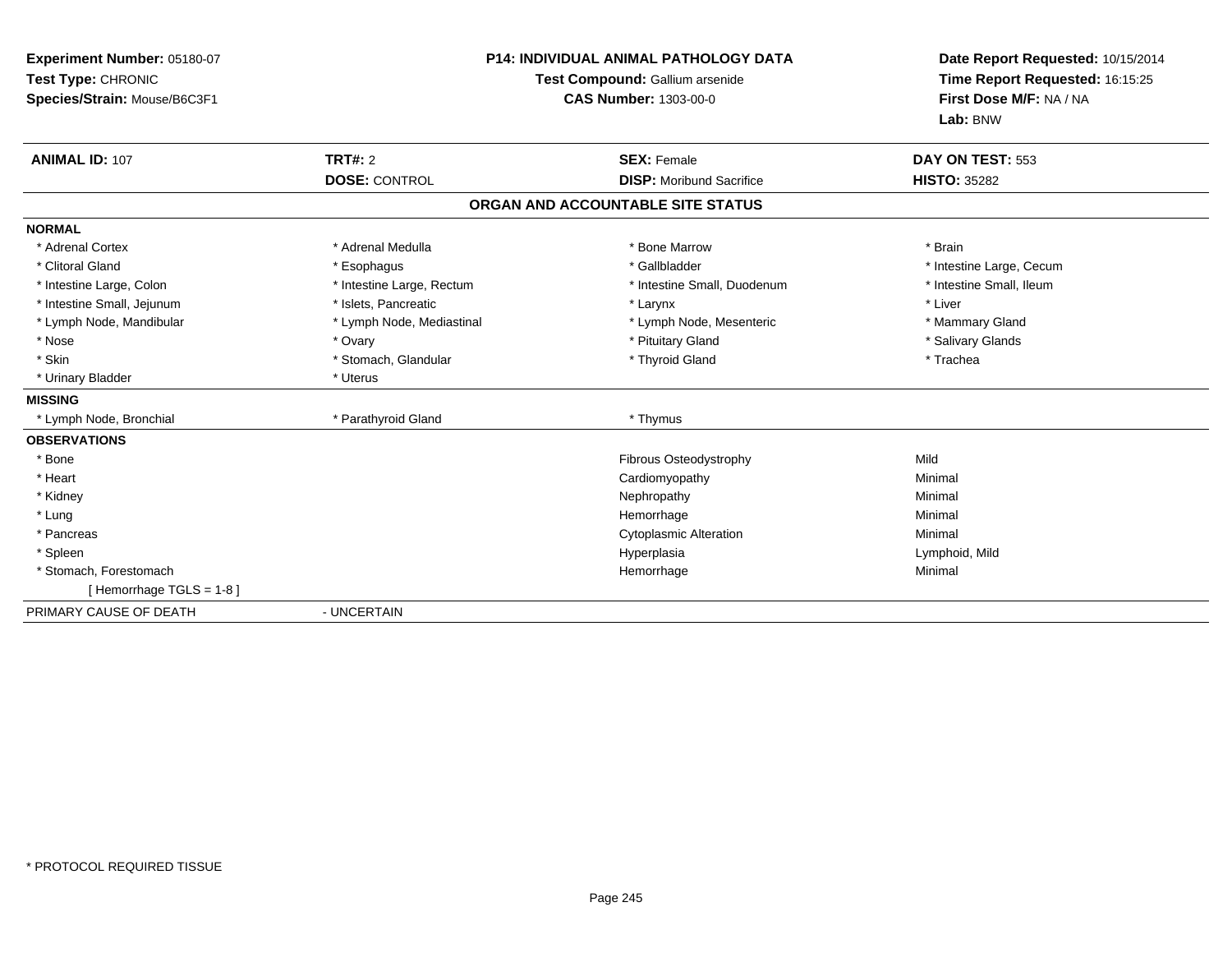| Experiment Number: 05180-07<br>Test Type: CHRONIC | <b>P14: INDIVIDUAL ANIMAL PATHOLOGY DATA</b><br>Test Compound: Gallium arsenide |                                   | Date Report Requested: 10/15/2014<br>Time Report Requested: 16:15:25 |
|---------------------------------------------------|---------------------------------------------------------------------------------|-----------------------------------|----------------------------------------------------------------------|
| Species/Strain: Mouse/B6C3F1                      |                                                                                 | <b>CAS Number: 1303-00-0</b>      | First Dose M/F: NA / NA<br>Lab: BNW                                  |
| <b>ANIMAL ID: 108</b>                             | TRT#: 2                                                                         | <b>SEX: Female</b>                | DAY ON TEST: 735                                                     |
|                                                   | <b>DOSE: CONTROL</b>                                                            | <b>DISP: Terminal Sacrifice</b>   | <b>HISTO: 35283</b>                                                  |
|                                                   |                                                                                 | ORGAN AND ACCOUNTABLE SITE STATUS |                                                                      |
| <b>NORMAL</b>                                     |                                                                                 |                                   |                                                                      |
| * Adrenal Cortex                                  | * Adrenal Medulla                                                               | * Bone                            | * Bone Marrow                                                        |
| * Brain                                           | * Esophagus                                                                     | * Gallbladder                     | * Intestine Large, Cecum                                             |
| * Intestine Large, Colon                          | * Intestine Small, Duodenum                                                     | * Intestine Small, Ileum          | * Intestine Small, Jejunum                                           |
| * Islets, Pancreatic                              | * Larynx                                                                        | * Lymph Node, Bronchial           | * Lymph Node, Mandibular                                             |
| * Lymph Node, Mediastinal                         | * Lymph Node, Mesenteric                                                        | * Mammary Gland                   | * Nose                                                               |
| * Ovary                                           | * Pancreas                                                                      | * Parathyroid Gland               | * Salivary Glands                                                    |
| * Skin                                            | * Stomach, Forestomach                                                          | * Stomach, Glandular              | * Thymus                                                             |
| * Trachea                                         | * Urinary Bladder                                                               | * Uterus                          |                                                                      |
| <b>MISSING</b>                                    |                                                                                 |                                   |                                                                      |
| * Clitoral Gland                                  | * Intestine Large, Rectum                                                       | * Pituitary Gland                 |                                                                      |
| <b>OBSERVATIONS</b>                               |                                                                                 |                                   |                                                                      |
| * Heart                                           |                                                                                 | Cardiomyopathy                    | Mild                                                                 |
| * Kidney                                          |                                                                                 | Nephropathy                       | Minimal                                                              |
| * Liver                                           |                                                                                 | Hepatocellular Carcinoma          | Multiple                                                             |
| [ Hepatocellular Carcinoma TGLS = 1,3-4+10 ]      |                                                                                 |                                   |                                                                      |
| * Lung                                            |                                                                                 | Hepatocellular Carcinoma          | Metastatic (Liver)                                                   |
| * Ovary                                           |                                                                                 |                                   |                                                                      |
| Note: TGL 1 is liver mass not ovary.              |                                                                                 |                                   |                                                                      |
| * Spleen                                          |                                                                                 | Hematopoietic Cell Proliferation  | Moderate                                                             |
| [ Hematopoietic Cell Proliferation TGLS = 2-4 ]   |                                                                                 |                                   |                                                                      |
| * Thyroid Gland                                   | <b>Follicular Cel</b>                                                           | Hyperplasia                       | Minimal                                                              |
| PRIMARY CAUSE OF DEATH                            |                                                                                 |                                   |                                                                      |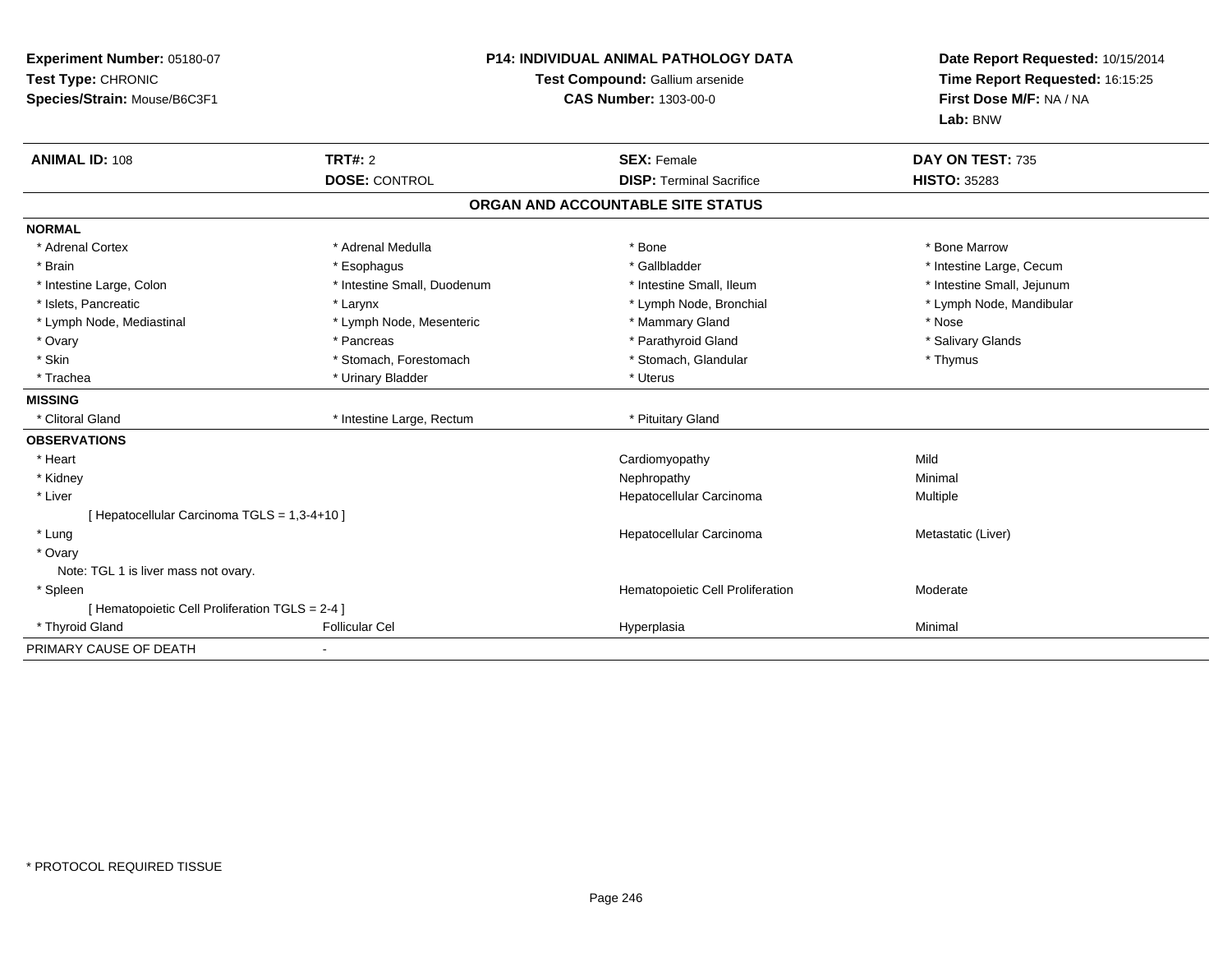| Experiment Number: 05180-07<br>Test Type: CHRONIC<br>Species/Strain: Mouse/B6C3F1 |                             | P14: INDIVIDUAL ANIMAL PATHOLOGY DATA<br>Test Compound: Gallium arsenide<br><b>CAS Number: 1303-00-0</b> |                            |
|-----------------------------------------------------------------------------------|-----------------------------|----------------------------------------------------------------------------------------------------------|----------------------------|
| <b>ANIMAL ID: 109</b>                                                             | <b>TRT#: 2</b>              | <b>SEX: Female</b>                                                                                       | DAY ON TEST: 736           |
|                                                                                   | <b>DOSE: CONTROL</b>        | <b>DISP: Terminal Sacrifice</b>                                                                          | <b>HISTO: 35284</b>        |
|                                                                                   |                             | ORGAN AND ACCOUNTABLE SITE STATUS                                                                        |                            |
| <b>NORMAL</b>                                                                     |                             |                                                                                                          |                            |
| * Adrenal Cortex                                                                  | * Adrenal Medulla           | * Bone                                                                                                   | * Bone Marrow              |
| * Clitoral Gland                                                                  | * Esophagus                 | * Intestine Large, Cecum                                                                                 | * Intestine Large, Colon   |
| * Intestine Large, Rectum                                                         | * Intestine Small, Duodenum | * Intestine Small, Ileum                                                                                 | * Intestine Small, Jejunum |
| * Islets, Pancreatic                                                              | * Larynx                    | * Lymph Node, Mediastinal                                                                                | * Lymph Node, Mesenteric   |
| * Mammary Gland                                                                   | * Ovary                     | * Pancreas                                                                                               | * Parathyroid Gland        |
| * Pituitary Gland                                                                 | * Salivary Glands           | * Skin                                                                                                   | * Stomach, Forestomach     |
| * Stomach, Glandular                                                              | * Thymus                    | * Thyroid Gland                                                                                          | * Trachea                  |
| * Urinary Bladder                                                                 | * Uterus                    |                                                                                                          |                            |
| <b>MISSING</b>                                                                    |                             |                                                                                                          |                            |
| * Lymph Node, Mandibular                                                          |                             |                                                                                                          |                            |
| <b>OBSERVATIONS</b>                                                               |                             |                                                                                                          |                            |
| * Brain                                                                           | Meninges                    | <b>Infiltration Cellular</b>                                                                             | Mononuclear CI, Minimal    |
| * Gallbladder                                                                     | Epithelium                  | Hyperplasia                                                                                              | Marked                     |
| * Heart                                                                           |                             | Cardiomyopathy                                                                                           | Minimal                    |
| * Kidney                                                                          |                             | Metaplasia                                                                                               | Osseous, Minimal           |
|                                                                                   |                             | Nephropathy                                                                                              | Minimal                    |
| * Liver                                                                           |                             | Hepatocellular Adenoma                                                                                   | Multiple                   |
|                                                                                   |                             | Hepatocellular Carcinoma                                                                                 | Multiple                   |
|                                                                                   | Oval Cell                   | Hyperplasia                                                                                              | Mild                       |
|                                                                                   |                             | Inflammation                                                                                             | Mild                       |
| [ Hepatocellular Adenoma TGLS = 2,5-4 ]                                           |                             |                                                                                                          |                            |
| [ Hepatocellular Carcinoma TGLS = 3,4-4+10 ]                                      |                             |                                                                                                          |                            |
| * Lung                                                                            | Perivascular                | <b>Infiltration Cellular</b>                                                                             | Mononuclear CI, Mild       |
| * Lymph Node, Bronchial                                                           |                             | Hyperplasia                                                                                              | Minimal                    |
| * Nose                                                                            | <b>Respirat Epith</b>       | Degeneration                                                                                             | Hyaline, Minimal           |
| * Spleen                                                                          |                             | Hematopoietic Cell Proliferation                                                                         | Mild                       |
|                                                                                   |                             | Hyperplasia                                                                                              | Lymphoid, Mild             |
| [Hyperplasia TGLS = 1-4]                                                          |                             |                                                                                                          |                            |
| PRIMARY CAUSE OF DEATH                                                            | $\sim$                      |                                                                                                          |                            |

-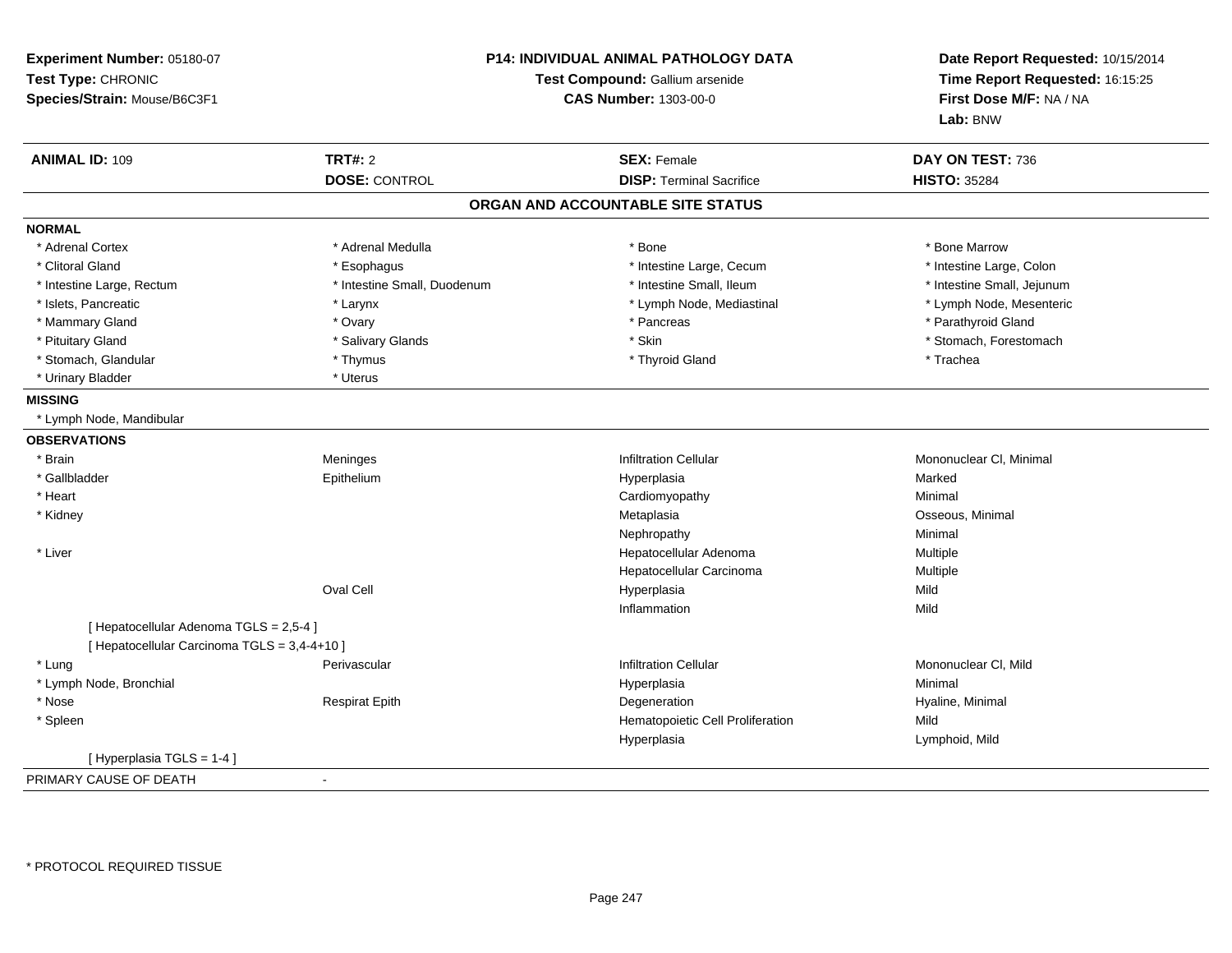| Experiment Number: 05180-07<br>Test Type: CHRONIC<br>Species/Strain: Mouse/B6C3F1 | <b>P14: INDIVIDUAL ANIMAL PATHOLOGY DATA</b><br>Test Compound: Gallium arsenide<br><b>CAS Number: 1303-00-0</b> |                                   | Date Report Requested: 10/15/2014<br>Time Report Requested: 16:15:26<br>First Dose M/F: NA / NA<br>Lab: BNW |  |
|-----------------------------------------------------------------------------------|-----------------------------------------------------------------------------------------------------------------|-----------------------------------|-------------------------------------------------------------------------------------------------------------|--|
| <b>ANIMAL ID: 110</b>                                                             | <b>TRT#: 2</b>                                                                                                  | <b>SEX: Female</b>                | DAY ON TEST: 736                                                                                            |  |
|                                                                                   | <b>DOSE: CONTROL</b>                                                                                            | <b>DISP: Terminal Sacrifice</b>   | <b>HISTO: 35285</b>                                                                                         |  |
|                                                                                   |                                                                                                                 | ORGAN AND ACCOUNTABLE SITE STATUS |                                                                                                             |  |
| <b>NORMAL</b>                                                                     |                                                                                                                 |                                   |                                                                                                             |  |
| * Adrenal Cortex                                                                  | * Adrenal Medulla                                                                                               | * Bone Marrow                     | * Brain                                                                                                     |  |
| * Clitoral Gland                                                                  | * Esophagus                                                                                                     | * Gallbladder                     | * Intestine Large, Cecum                                                                                    |  |
| * Intestine Large, Colon                                                          | * Intestine Large, Rectum                                                                                       | * Intestine Small, Duodenum       | * Intestine Small, Ileum                                                                                    |  |
| * Intestine Small, Jejunum                                                        | * Islets, Pancreatic                                                                                            | * Lymph Node, Mesenteric          | * Mammary Gland                                                                                             |  |
| * Nose                                                                            | * Pancreas                                                                                                      | * Parathyroid Gland               | * Pituitary Gland                                                                                           |  |
| * Salivary Glands                                                                 | * Skin                                                                                                          | * Stomach, Forestomach            | * Stomach, Glandular                                                                                        |  |
| * Thymus                                                                          | * Thyroid Gland                                                                                                 | * Trachea                         | * Urinary Bladder                                                                                           |  |
| <b>MISSING</b>                                                                    |                                                                                                                 |                                   |                                                                                                             |  |
| * Lymph Node, Mandibular                                                          |                                                                                                                 |                                   |                                                                                                             |  |
| <b>OBSERVATIONS</b>                                                               |                                                                                                                 |                                   |                                                                                                             |  |
| * Bone                                                                            |                                                                                                                 | Fibrous Osteodystrophy            | Minimal                                                                                                     |  |
| <b>Harderian Gland</b>                                                            |                                                                                                                 | Carcinoma                         |                                                                                                             |  |
| [Carcinoma TGLS = 1-11]                                                           |                                                                                                                 |                                   |                                                                                                             |  |
| * Heart                                                                           |                                                                                                                 | Cardiomyopathy                    | Minimal                                                                                                     |  |
| * Kidney                                                                          |                                                                                                                 | Nephropathy                       | Minimal                                                                                                     |  |
| * Larynx                                                                          | Squam Epithel                                                                                                   | Hyperplasia                       | Minimal                                                                                                     |  |
| * Liver                                                                           |                                                                                                                 | Hepatocellular Adenoma            |                                                                                                             |  |
| [ Hepatocellular Adenoma TGLS = 2-10 ]                                            |                                                                                                                 |                                   |                                                                                                             |  |
| * Lung                                                                            |                                                                                                                 | Carcinoma                         | Metastatic (Harderian Gland)                                                                                |  |
| * Lymph Node, Bronchial                                                           |                                                                                                                 | Hyperplasia                       | Minimal                                                                                                     |  |
| * Lymph Node, Mediastinal                                                         |                                                                                                                 | Hyperplasia                       | Minimal                                                                                                     |  |
| * Ovary                                                                           |                                                                                                                 | <b>Tubulostromal Adenoma</b>      |                                                                                                             |  |
| * Spleen                                                                          |                                                                                                                 | Hyperplasia                       | Lymphoid, Mild                                                                                              |  |
| * Uterus                                                                          | Myometrium                                                                                                      | Hyperplasia                       | Moderate                                                                                                    |  |
| PRIMARY CAUSE OF DEATH                                                            |                                                                                                                 |                                   |                                                                                                             |  |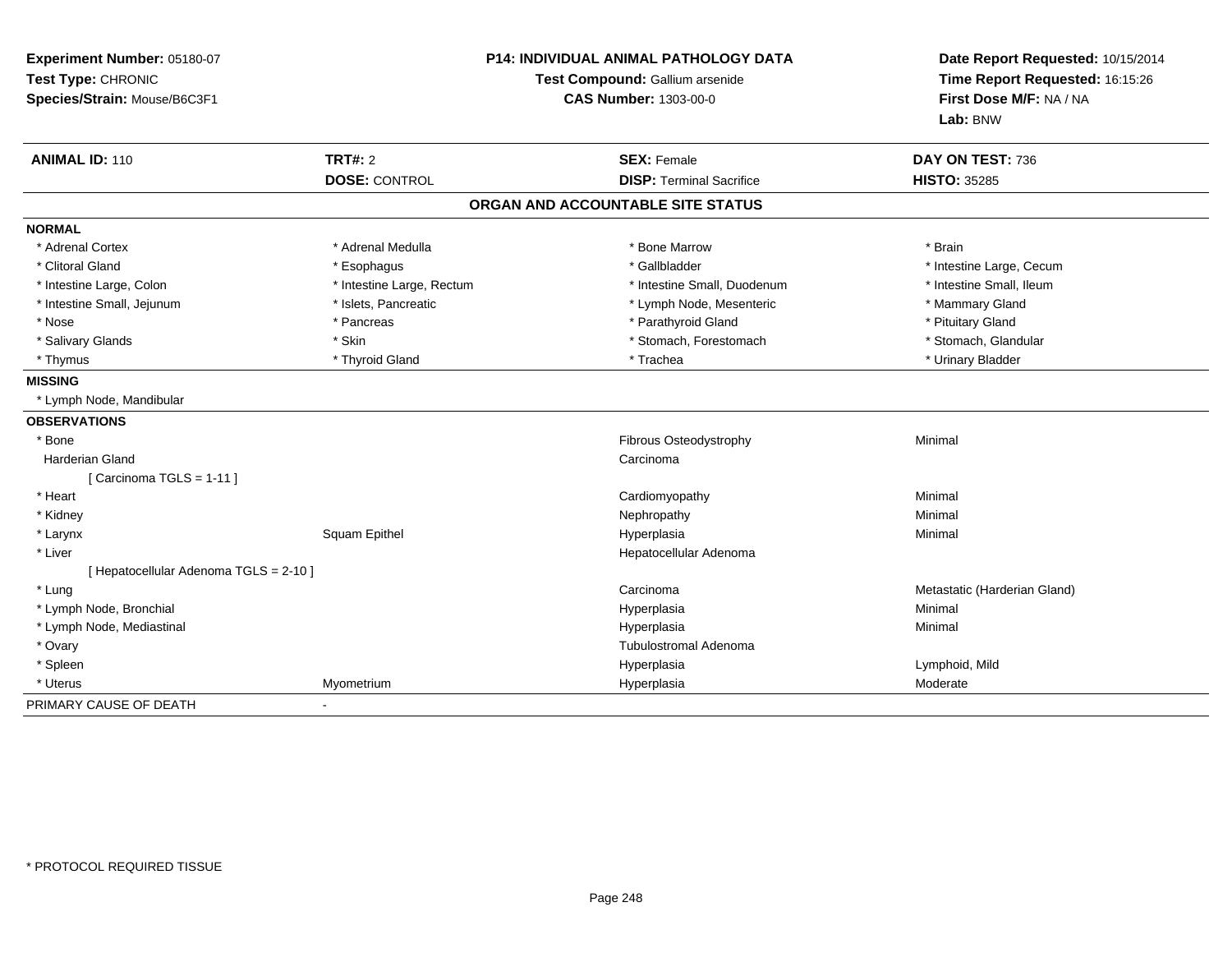| Experiment Number: 05180-07<br>Test Type: CHRONIC<br>Species/Strain: Mouse/B6C3F1 |                           | <b>P14: INDIVIDUAL ANIMAL PATHOLOGY DATA</b><br>Test Compound: Gallium arsenide<br><b>CAS Number: 1303-00-0</b> | Date Report Requested: 10/15/2014<br>Time Report Requested: 16:15:26<br>First Dose M/F: NA / NA<br>Lab: BNW |  |
|-----------------------------------------------------------------------------------|---------------------------|-----------------------------------------------------------------------------------------------------------------|-------------------------------------------------------------------------------------------------------------|--|
| <b>ANIMAL ID: 111</b>                                                             | <b>TRT#: 2</b>            | <b>SEX: Female</b>                                                                                              | DAY ON TEST: 735                                                                                            |  |
|                                                                                   | <b>DOSE: CONTROL</b>      | <b>DISP: Terminal Sacrifice</b>                                                                                 | <b>HISTO: 35286</b>                                                                                         |  |
|                                                                                   |                           | ORGAN AND ACCOUNTABLE SITE STATUS                                                                               |                                                                                                             |  |
| <b>NORMAL</b>                                                                     |                           |                                                                                                                 |                                                                                                             |  |
| * Adrenal Cortex                                                                  | * Adrenal Medulla         | * Bone Marrow                                                                                                   | * Brain                                                                                                     |  |
| * Clitoral Gland                                                                  | * Esophagus               | * Gallbladder                                                                                                   | * Intestine Large, Cecum                                                                                    |  |
| * Intestine Large, Colon                                                          | * Intestine Large, Rectum | * Intestine Small, Duodenum                                                                                     | * Intestine Small, Ileum                                                                                    |  |
| * Intestine Small, Jejunum                                                        | * Islets, Pancreatic      | * Larynx                                                                                                        | * Liver                                                                                                     |  |
| * Lung                                                                            | * Lymph Node, Bronchial   | * Lymph Node, Mandibular                                                                                        | * Lymph Node, Mediastinal                                                                                   |  |
| * Lymph Node, Mesenteric                                                          | * Mammary Gland           | * Nose                                                                                                          | * Pancreas                                                                                                  |  |
| * Parathyroid Gland                                                               | * Salivary Glands         | * Skin                                                                                                          | * Stomach, Forestomach                                                                                      |  |
| * Stomach, Glandular                                                              | * Thymus                  | * Trachea                                                                                                       | * Urinary Bladder                                                                                           |  |
| * Uterus                                                                          |                           |                                                                                                                 |                                                                                                             |  |
| <b>OBSERVATIONS</b>                                                               |                           |                                                                                                                 |                                                                                                             |  |
| * Bone                                                                            |                           | <b>Fibrous Osteodystrophy</b>                                                                                   | Minimal                                                                                                     |  |
| * Heart                                                                           |                           | Cardiomyopathy                                                                                                  | Minimal                                                                                                     |  |
| * Kidney                                                                          |                           | Nephropathy                                                                                                     | Minimal                                                                                                     |  |
| * Ovary                                                                           |                           | Cyst                                                                                                            | Moderate                                                                                                    |  |
| [Cyst TGLS = $1,2-7$ ]                                                            |                           |                                                                                                                 |                                                                                                             |  |
| * Pituitary Gland                                                                 | <b>Pars Distalis</b>      | Hyperplasia                                                                                                     | Marked                                                                                                      |  |
| * Spleen                                                                          |                           | Hyperplasia                                                                                                     | Lymphoid, Mild                                                                                              |  |
| * Thyroid Gland                                                                   | <b>Follicular Cel</b>     | Hyperplasia                                                                                                     | Minimal                                                                                                     |  |
| PRIMARY CAUSE OF DEATH                                                            |                           |                                                                                                                 |                                                                                                             |  |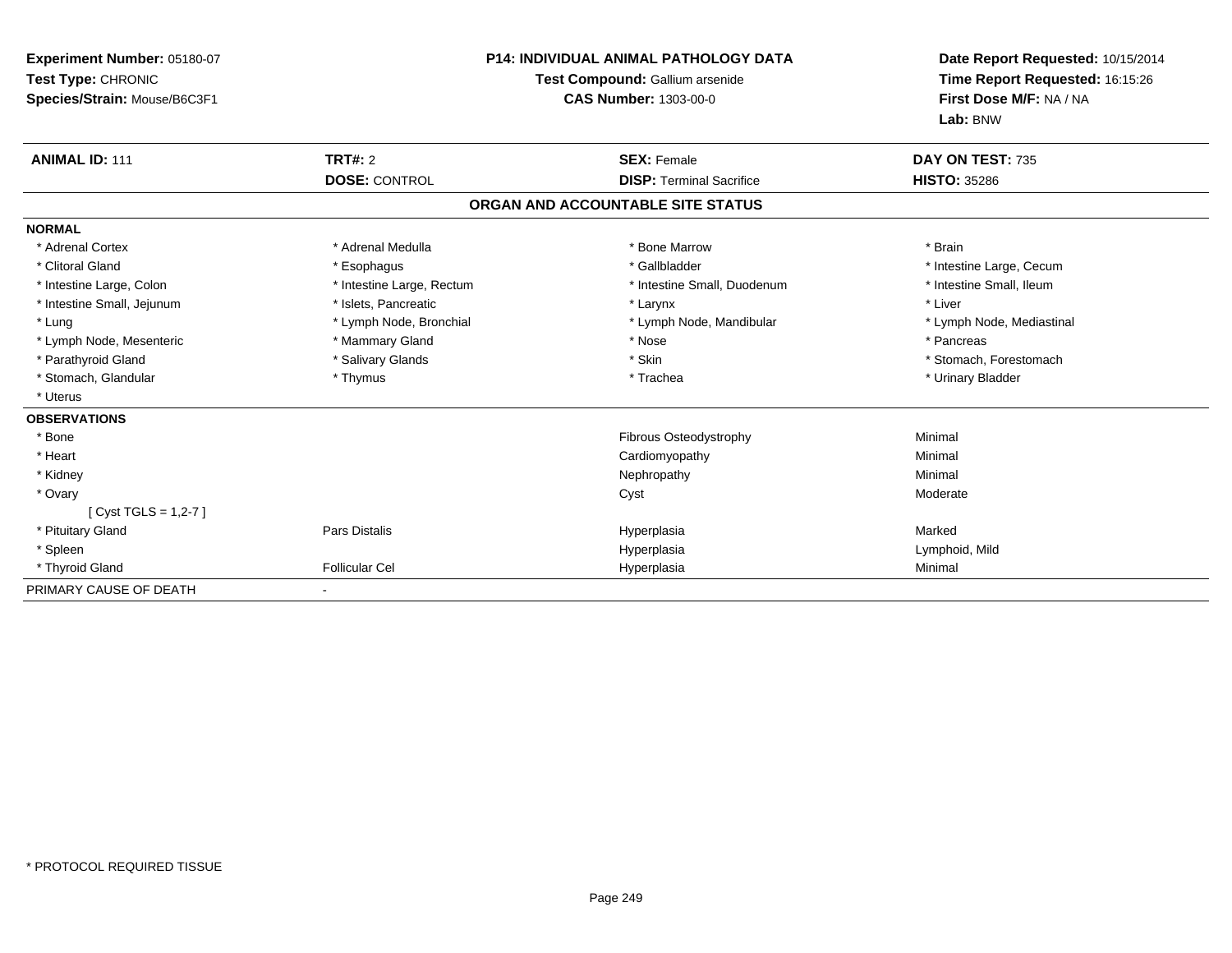| Experiment Number: 05180-07<br>Test Type: CHRONIC<br>Species/Strain: Mouse/B6C3F1 |                           | P14: INDIVIDUAL ANIMAL PATHOLOGY DATA<br>Test Compound: Gallium arsenide<br><b>CAS Number: 1303-00-0</b> | Date Report Requested: 10/15/2014<br>Time Report Requested: 16:15:26<br>First Dose M/F: NA / NA<br>Lab: BNW |
|-----------------------------------------------------------------------------------|---------------------------|----------------------------------------------------------------------------------------------------------|-------------------------------------------------------------------------------------------------------------|
| <b>ANIMAL ID: 112</b>                                                             | <b>TRT#: 2</b>            | <b>SEX: Female</b>                                                                                       | DAY ON TEST: 736                                                                                            |
|                                                                                   | <b>DOSE: CONTROL</b>      | <b>DISP: Terminal Sacrifice</b>                                                                          | <b>HISTO: 35287</b>                                                                                         |
|                                                                                   |                           | ORGAN AND ACCOUNTABLE SITE STATUS                                                                        |                                                                                                             |
| <b>NORMAL</b>                                                                     |                           |                                                                                                          |                                                                                                             |
| * Adrenal Cortex                                                                  | * Adrenal Medulla         | * Bone Marrow                                                                                            | * Brain                                                                                                     |
| * Clitoral Gland                                                                  | * Esophagus               | * Gallbladder                                                                                            | * Intestine Large, Cecum                                                                                    |
| * Intestine Large, Colon                                                          | * Intestine Large, Rectum | * Intestine Small, Duodenum                                                                              | * Intestine Small, Ileum                                                                                    |
| * Intestine Small, Jejunum                                                        | * Islets, Pancreatic      | * Lymph Node, Mandibular                                                                                 | * Lymph Node, Mediastinal                                                                                   |
| * Lymph Node, Mesenteric                                                          | * Mammary Gland           | * Nose                                                                                                   | * Parathyroid Gland                                                                                         |
| * Salivary Glands                                                                 | * Skin                    | * Stomach, Forestomach                                                                                   | * Stomach, Glandular                                                                                        |
| * Thymus                                                                          | * Thyroid Gland           | * Trachea                                                                                                | * Urinary Bladder                                                                                           |
| * Uterus                                                                          |                           |                                                                                                          |                                                                                                             |
| <b>MISSING</b>                                                                    |                           |                                                                                                          |                                                                                                             |
| * Lymph Node, Bronchial                                                           |                           |                                                                                                          |                                                                                                             |
| <b>OBSERVATIONS</b>                                                               |                           |                                                                                                          |                                                                                                             |
| * Bone                                                                            |                           | Fibrous Osteodystrophy                                                                                   | Minimal                                                                                                     |
| * Heart                                                                           |                           | Cardiomyopathy                                                                                           | Minimal                                                                                                     |
| * Kidney                                                                          |                           | Nephropathy                                                                                              | Minimal                                                                                                     |
| * Larynx                                                                          | Squam Epithel             | Hyperplasia                                                                                              | Minimal                                                                                                     |
| * Liver                                                                           |                           | Hepatocellular Adenoma                                                                                   |                                                                                                             |
|                                                                                   |                           | Hepatocellular Carcinoma                                                                                 |                                                                                                             |
| [ Hepatocellular Adenoma TGLS = 1-10 ]                                            |                           |                                                                                                          |                                                                                                             |
| [ Hepatocellular Carcinoma TGLS = 2-11 ]                                          |                           |                                                                                                          |                                                                                                             |
| * Lung                                                                            |                           | Alveolar/Bronchiolar Adenoma                                                                             |                                                                                                             |
| * Ovary                                                                           |                           | Atrophy                                                                                                  | Mild                                                                                                        |
| * Pancreas                                                                        |                           | Atrophy                                                                                                  | Mild                                                                                                        |
| * Pituitary Gland                                                                 | <b>Pars Distalis</b>      | Hyperplasia                                                                                              | Minimal                                                                                                     |
| * Spleen                                                                          |                           | Hematopoietic Cell Proliferation                                                                         | Mild                                                                                                        |
| PRIMARY CAUSE OF DEATH                                                            | $\blacksquare$            |                                                                                                          |                                                                                                             |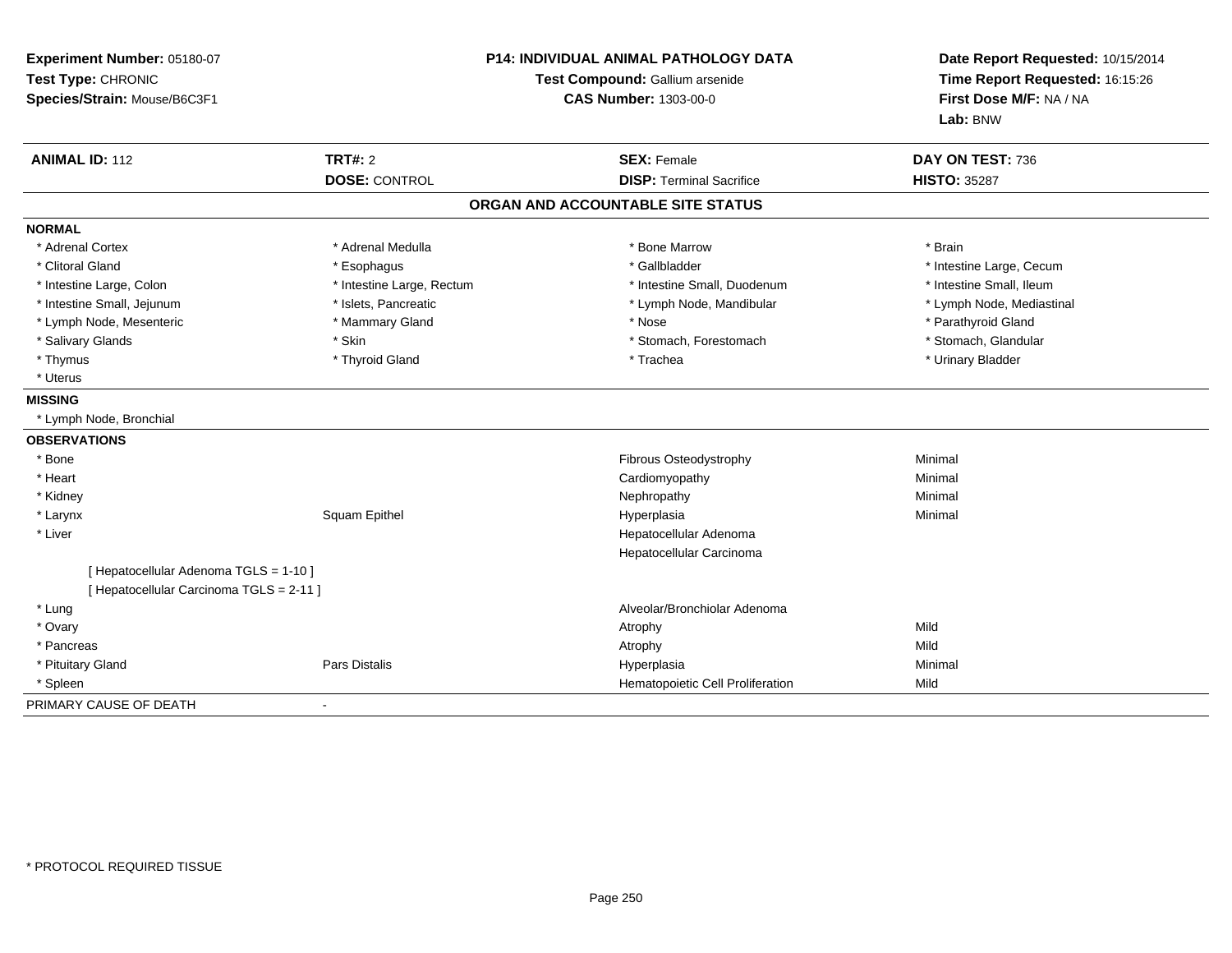| Experiment Number: 05180-07<br>Test Type: CHRONIC<br>Species/Strain: Mouse/B6C3F1 | <b>P14: INDIVIDUAL ANIMAL PATHOLOGY DATA</b><br>Test Compound: Gallium arsenide<br><b>CAS Number: 1303-00-0</b> |                                   | Date Report Requested: 10/15/2014<br>Time Report Requested: 16:15:26<br>First Dose M/F: NA / NA<br>Lab: BNW |  |
|-----------------------------------------------------------------------------------|-----------------------------------------------------------------------------------------------------------------|-----------------------------------|-------------------------------------------------------------------------------------------------------------|--|
| <b>ANIMAL ID: 113</b>                                                             | <b>TRT#: 2</b>                                                                                                  | <b>SEX: Female</b>                | DAY ON TEST: 736                                                                                            |  |
|                                                                                   | <b>DOSE: CONTROL</b>                                                                                            | <b>DISP: Terminal Sacrifice</b>   | <b>HISTO: 35288</b>                                                                                         |  |
|                                                                                   |                                                                                                                 | ORGAN AND ACCOUNTABLE SITE STATUS |                                                                                                             |  |
| <b>NORMAL</b>                                                                     |                                                                                                                 |                                   |                                                                                                             |  |
| * Adrenal Cortex                                                                  | * Adrenal Medulla                                                                                               | * Bone Marrow                     | * Brain                                                                                                     |  |
| * Clitoral Gland                                                                  | * Esophagus                                                                                                     | * Gallbladder                     | * Intestine Large, Cecum                                                                                    |  |
| * Intestine Large, Colon                                                          | * Intestine Large, Rectum                                                                                       | * Intestine Small, Duodenum       | * Intestine Small, Ileum                                                                                    |  |
| * Intestine Small, Jejunum                                                        | * Islets, Pancreatic                                                                                            | * Larynx                          | * Lymph Node, Mandibular                                                                                    |  |
| * Lymph Node, Mediastinal                                                         | * Lymph Node, Mesenteric                                                                                        | * Pancreas                        | * Parathyroid Gland                                                                                         |  |
| * Pituitary Gland                                                                 | * Salivary Glands                                                                                               | * Skin                            | * Stomach, Forestomach                                                                                      |  |
| * Stomach, Glandular                                                              | * Thyroid Gland                                                                                                 | * Trachea                         | * Urinary Bladder                                                                                           |  |
| * Uterus                                                                          |                                                                                                                 |                                   |                                                                                                             |  |
| <b>OBSERVATIONS</b>                                                               |                                                                                                                 |                                   |                                                                                                             |  |
| * Bone                                                                            |                                                                                                                 | Fibrous Osteodystrophy            | Mild                                                                                                        |  |
| * Heart                                                                           |                                                                                                                 | Cardiomyopathy                    | Minimal                                                                                                     |  |
| * Kidney                                                                          |                                                                                                                 | Nephropathy                       | Minimal                                                                                                     |  |
| * Liver                                                                           |                                                                                                                 | Hepatocellular Adenoma            |                                                                                                             |  |
| [ Hepatocellular Adenoma TGLS = 2-4 ]                                             |                                                                                                                 |                                   |                                                                                                             |  |
| * Lung                                                                            |                                                                                                                 | Hemorrhage                        | Minimal                                                                                                     |  |
| * Lymph Node, Bronchial                                                           |                                                                                                                 | Hyperplasia                       | Marked                                                                                                      |  |
| * Mammary Gland                                                                   |                                                                                                                 | Carcinoma                         |                                                                                                             |  |
| [Carcinoma TGLS = $3-10$ ]                                                        |                                                                                                                 |                                   |                                                                                                             |  |
| * Nose                                                                            | Olfactory Epi                                                                                                   | Atrophy                           | Minimal                                                                                                     |  |
| * Ovary                                                                           |                                                                                                                 | Angiectasis                       | Mild                                                                                                        |  |
| * Spleen                                                                          |                                                                                                                 | Hyperplasia                       | Lymphoid, Mild                                                                                              |  |
| * Thymus                                                                          |                                                                                                                 | Hyperplasia                       | Lymphoid, Mild                                                                                              |  |
| PRIMARY CAUSE OF DEATH                                                            | $\blacksquare$                                                                                                  |                                   |                                                                                                             |  |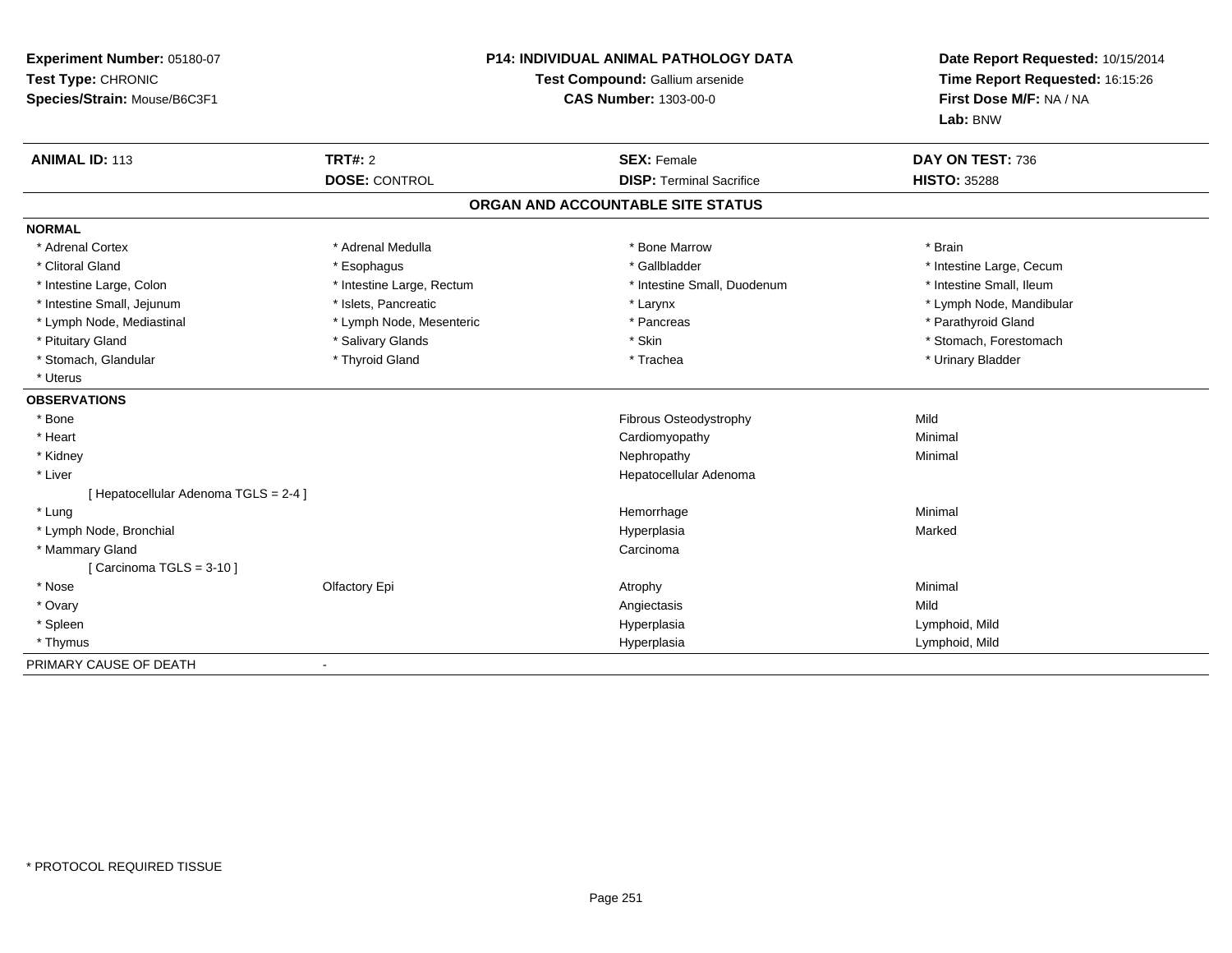| Experiment Number: 05180-07<br>Test Type: CHRONIC<br>Species/Strain: Mouse/B6C3F1 |                           | <b>P14: INDIVIDUAL ANIMAL PATHOLOGY DATA</b><br>Test Compound: Gallium arsenide<br><b>CAS Number: 1303-00-0</b> | Date Report Requested: 10/15/2014<br>Time Report Requested: 16:15:26<br>First Dose M/F: NA / NA<br>Lab: BNW |
|-----------------------------------------------------------------------------------|---------------------------|-----------------------------------------------------------------------------------------------------------------|-------------------------------------------------------------------------------------------------------------|
| <b>ANIMAL ID: 114</b>                                                             | <b>TRT#: 2</b>            | <b>SEX: Female</b>                                                                                              | DAY ON TEST: 737                                                                                            |
|                                                                                   | <b>DOSE: CONTROL</b>      | <b>DISP: Terminal Sacrifice</b>                                                                                 | <b>HISTO: 35289</b>                                                                                         |
|                                                                                   |                           | ORGAN AND ACCOUNTABLE SITE STATUS                                                                               |                                                                                                             |
| <b>NORMAL</b>                                                                     |                           |                                                                                                                 |                                                                                                             |
| * Adrenal Medulla                                                                 | * Bone                    | * Bone Marrow                                                                                                   | * Brain                                                                                                     |
| * Clitoral Gland                                                                  | * Esophagus               | * Gallbladder                                                                                                   | * Intestine Large, Cecum                                                                                    |
| * Intestine Large, Colon                                                          | * Intestine Large, Rectum | * Intestine Small, Duodenum                                                                                     | * Islets, Pancreatic                                                                                        |
| * Larynx                                                                          | * Lymph Node, Bronchial   | * Lymph Node, Mandibular                                                                                        | * Lymph Node, Mediastinal                                                                                   |
| * Mammary Gland                                                                   | * Pancreas                | * Parathyroid Gland                                                                                             | * Pituitary Gland                                                                                           |
| * Salivary Glands                                                                 | * Skin                    | * Stomach, Forestomach                                                                                          | * Stomach, Glandular                                                                                        |
| * Thymus                                                                          | * Thyroid Gland           | * Trachea                                                                                                       | * Urinary Bladder                                                                                           |
| <b>OBSERVATIONS</b>                                                               |                           |                                                                                                                 |                                                                                                             |
| * Adrenal Cortex                                                                  |                           | Hypertrophy                                                                                                     | Minimal                                                                                                     |
| * Heart                                                                           |                           | Cardiomyopathy                                                                                                  | Minimal                                                                                                     |
| * Intestine Small, Ileum                                                          | Peyers Patch              | Hyperplasia                                                                                                     | Moderate                                                                                                    |
| [ Hyperplasia TGLS = 3-6 ]                                                        |                           |                                                                                                                 |                                                                                                             |
| * Intestine Small, Jejunum                                                        |                           | Lymphoma Malignant                                                                                              |                                                                                                             |
| [ Lymphoma Malignant TGLS = 4-10 ]                                                |                           |                                                                                                                 |                                                                                                             |
| * Kidney                                                                          |                           | Nephropathy                                                                                                     | Minimal                                                                                                     |
| * Liver                                                                           |                           | Hepatocellular Carcinoma                                                                                        |                                                                                                             |
| [ Hepatocellular Carcinoma TGLS = 2-4 ]                                           |                           |                                                                                                                 |                                                                                                             |
| * Lung                                                                            |                           | Alveolar/Bronchiolar Adenoma                                                                                    |                                                                                                             |
| [ Alveolar/Bronchiolar Adenoma TGLS = 1-3 ]                                       |                           |                                                                                                                 |                                                                                                             |
| * Lymph Node, Mesenteric                                                          |                           | Hyperplasia                                                                                                     | Moderate                                                                                                    |
| * Nose                                                                            | <b>Respirat Epith</b>     | Degeneration                                                                                                    | Hyaline, Minimal                                                                                            |
| * Ovary                                                                           |                           | Cyst                                                                                                            | Minimal                                                                                                     |
| * Spleen                                                                          |                           | Hematopoietic Cell Proliferation                                                                                | Mild                                                                                                        |
| * Uterus                                                                          |                           | Hydrometra                                                                                                      | Mild                                                                                                        |
| PRIMARY CAUSE OF DEATH                                                            |                           |                                                                                                                 |                                                                                                             |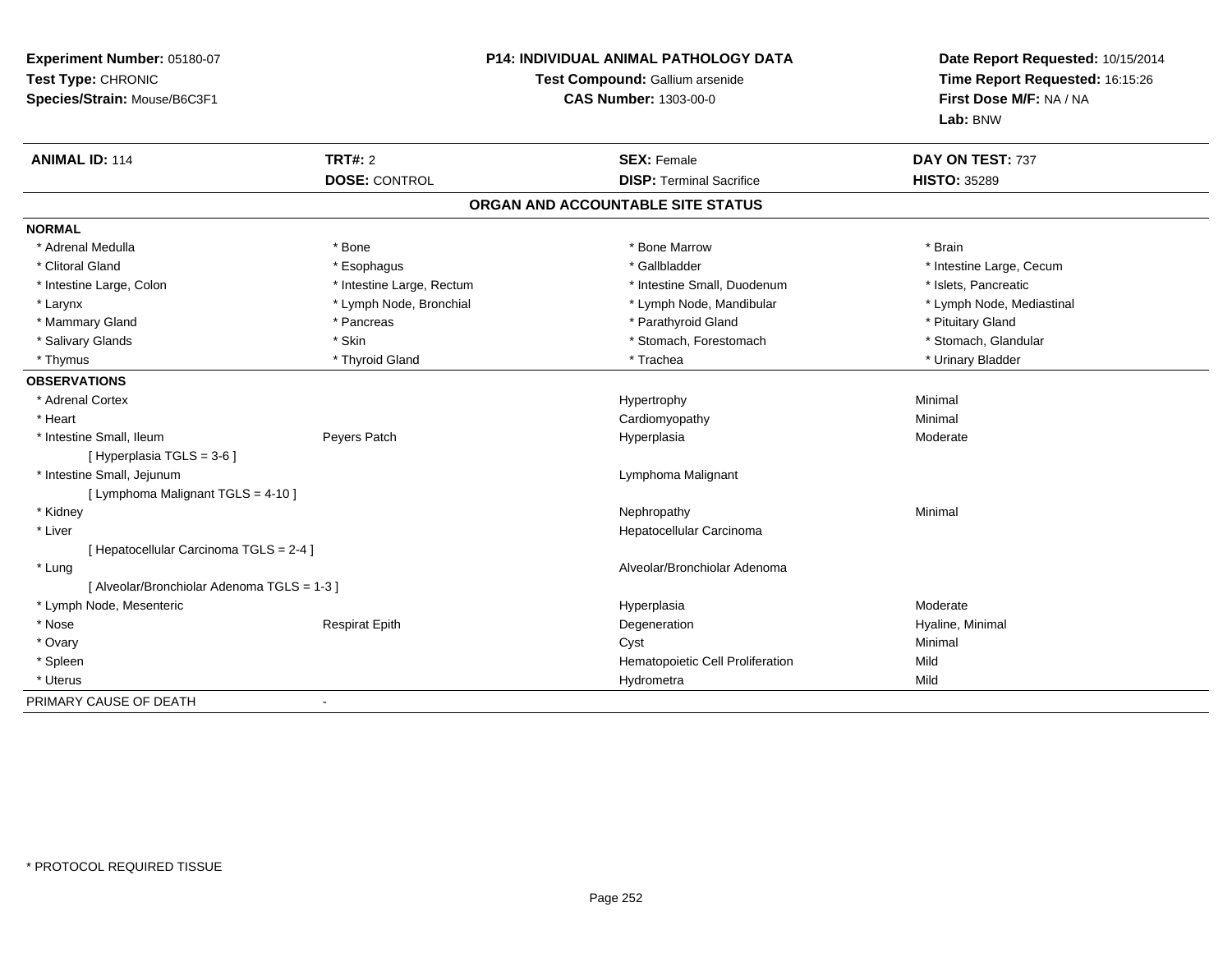| Experiment Number: 05180-07<br>Test Type: CHRONIC<br>Species/Strain: Mouse/B6C3F1 |                           | <b>P14: INDIVIDUAL ANIMAL PATHOLOGY DATA</b><br>Test Compound: Gallium arsenide<br><b>CAS Number: 1303-00-0</b> | Date Report Requested: 10/15/2014<br>Time Report Requested: 16:15:26<br>First Dose M/F: NA / NA<br>Lab: BNW |
|-----------------------------------------------------------------------------------|---------------------------|-----------------------------------------------------------------------------------------------------------------|-------------------------------------------------------------------------------------------------------------|
| <b>ANIMAL ID: 115</b>                                                             | TRT#: 2                   | <b>SEX: Female</b>                                                                                              | DAY ON TEST: 737                                                                                            |
|                                                                                   | <b>DOSE: CONTROL</b>      | <b>DISP: Terminal Sacrifice</b>                                                                                 | <b>HISTO: 35290</b>                                                                                         |
|                                                                                   |                           | ORGAN AND ACCOUNTABLE SITE STATUS                                                                               |                                                                                                             |
| <b>NORMAL</b>                                                                     |                           |                                                                                                                 |                                                                                                             |
| * Adrenal Cortex                                                                  | * Adrenal Medulla         | * Bone Marrow                                                                                                   | * Brain                                                                                                     |
| * Clitoral Gland                                                                  | * Esophagus               | * Gallbladder                                                                                                   | * Intestine Large, Cecum                                                                                    |
| * Intestine Large, Colon                                                          | * Intestine Large, Rectum | * Intestine Small, Duodenum                                                                                     | * Intestine Small, Ileum                                                                                    |
| * Intestine Small, Jejunum                                                        | * Islets, Pancreatic      | * Larynx                                                                                                        | * Lung                                                                                                      |
| * Lymph Node, Bronchial                                                           | * Lymph Node, Mesenteric  | * Mammary Gland                                                                                                 | * Nose                                                                                                      |
| * Pancreas                                                                        | * Parathyroid Gland       | * Pituitary Gland                                                                                               | * Salivary Glands                                                                                           |
| * Skin                                                                            | * Spleen                  | * Stomach, Forestomach                                                                                          | * Stomach, Glandular                                                                                        |
| * Thymus                                                                          | * Thyroid Gland           | * Trachea                                                                                                       | * Urinary Bladder                                                                                           |
| <b>MISSING</b>                                                                    |                           |                                                                                                                 |                                                                                                             |
| * Lymph Node, Mandibular                                                          | * Lymph Node, Mediastinal |                                                                                                                 |                                                                                                             |
| <b>OBSERVATIONS</b>                                                               |                           |                                                                                                                 |                                                                                                             |
| * Bone                                                                            |                           | Fibrous Osteodystrophy                                                                                          | Minimal                                                                                                     |
| * Heart                                                                           |                           | Cardiomyopathy                                                                                                  | Minimal                                                                                                     |
| * Kidney                                                                          |                           | Nephropathy                                                                                                     | Minimal                                                                                                     |
| * Liver                                                                           |                           | Hepatocellular Adenoma                                                                                          |                                                                                                             |
| [Hepatocellular Adenoma TGLS = 2-4]                                               |                           |                                                                                                                 |                                                                                                             |
| * Ovary                                                                           |                           | Cyst                                                                                                            | Moderate                                                                                                    |
| [Cyst TGLS = $1-7$ ]                                                              |                           |                                                                                                                 |                                                                                                             |
| * Uterus                                                                          |                           | Hydrometra                                                                                                      | Mild                                                                                                        |
| PRIMARY CAUSE OF DEATH                                                            |                           |                                                                                                                 |                                                                                                             |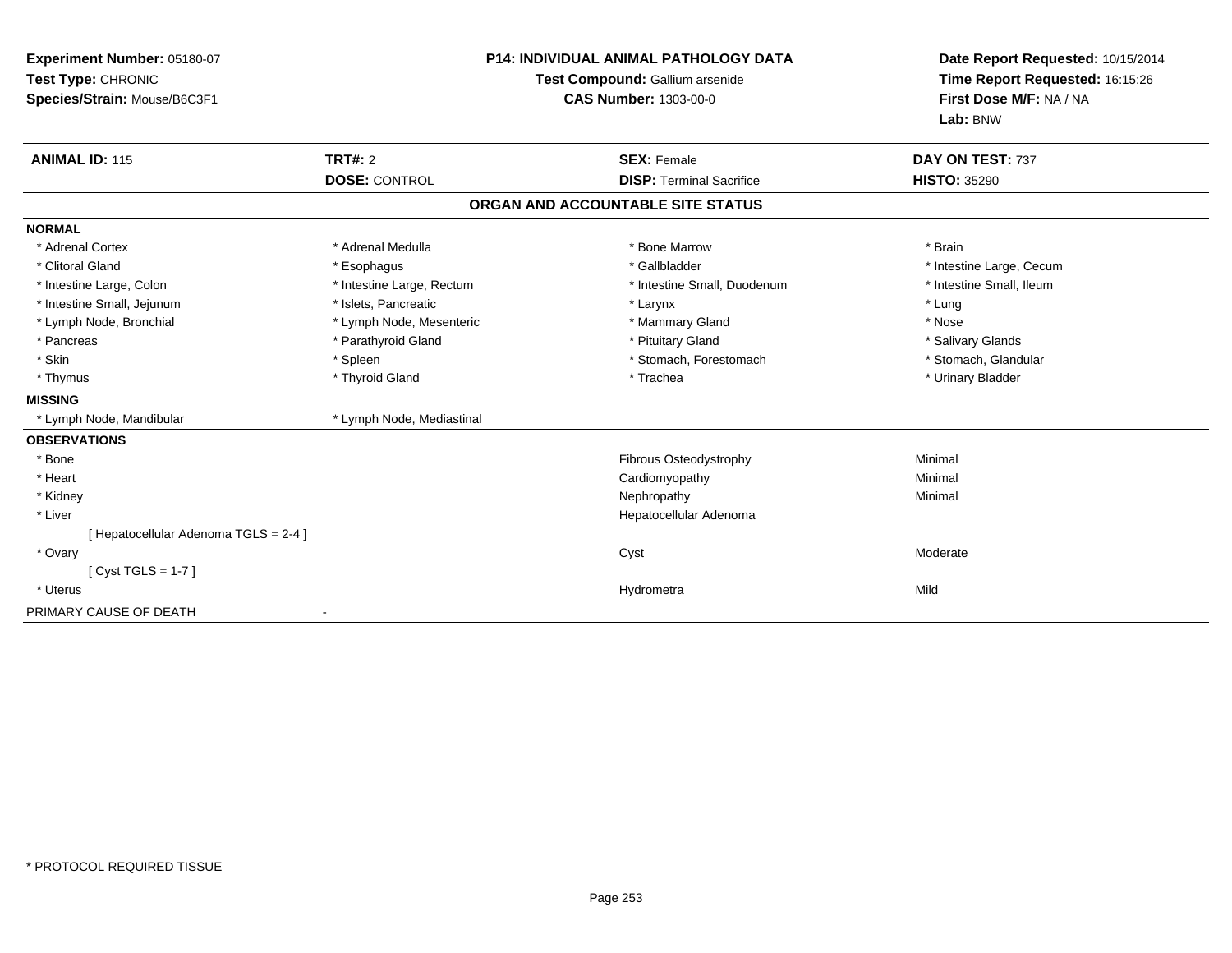| Experiment Number: 05180-07<br>Test Type: CHRONIC<br>Species/Strain: Mouse/B6C3F1 |                             | <b>P14: INDIVIDUAL ANIMAL PATHOLOGY DATA</b><br>Test Compound: Gallium arsenide<br><b>CAS Number: 1303-00-0</b> | Date Report Requested: 10/15/2014<br>Time Report Requested: 16:15:26<br>First Dose M/F: NA / NA<br>Lab: BNW |
|-----------------------------------------------------------------------------------|-----------------------------|-----------------------------------------------------------------------------------------------------------------|-------------------------------------------------------------------------------------------------------------|
| <b>ANIMAL ID: 116</b>                                                             | <b>TRT#: 2</b>              | <b>SEX: Female</b>                                                                                              | DAY ON TEST: 737                                                                                            |
|                                                                                   | <b>DOSE: CONTROL</b>        | <b>DISP: Terminal Sacrifice</b>                                                                                 | <b>HISTO: 35291</b>                                                                                         |
|                                                                                   |                             | ORGAN AND ACCOUNTABLE SITE STATUS                                                                               |                                                                                                             |
| <b>NORMAL</b>                                                                     |                             |                                                                                                                 |                                                                                                             |
| * Adrenal Medulla                                                                 | * Bone                      | * Bone Marrow                                                                                                   | * Clitoral Gland                                                                                            |
| * Esophagus                                                                       | * Gallbladder               | * Intestine Large, Cecum                                                                                        | * Intestine Large, Colon                                                                                    |
| * Intestine Large, Rectum                                                         | * Intestine Small, Duodenum | * Intestine Small, Ileum                                                                                        | * Intestine Small, Jejunum                                                                                  |
| * Islets, Pancreatic                                                              | * Larynx                    | * Liver                                                                                                         | * Lung                                                                                                      |
| * Lymph Node, Bronchial                                                           | * Lymph Node, Mandibular    | * Lymph Node, Mesenteric                                                                                        | * Mammary Gland                                                                                             |
| * Nose                                                                            | * Ovary                     | * Pancreas                                                                                                      | * Pituitary Gland                                                                                           |
| * Salivary Glands                                                                 | * Skin                      | * Stomach, Forestomach                                                                                          | * Stomach, Glandular                                                                                        |
| * Thymus                                                                          | * Thyroid Gland             | * Trachea                                                                                                       | * Urinary Bladder                                                                                           |
| * Uterus                                                                          |                             |                                                                                                                 |                                                                                                             |
| <b>MISSING</b>                                                                    |                             |                                                                                                                 |                                                                                                             |
| * Lymph Node, Mediastinal                                                         | * Parathyroid Gland         |                                                                                                                 |                                                                                                             |
| <b>OBSERVATIONS</b>                                                               |                             |                                                                                                                 |                                                                                                             |
| * Adrenal Cortex                                                                  |                             | Hypertrophy                                                                                                     | Minimal                                                                                                     |
| * Brain                                                                           | Meninges                    | <b>Infiltration Cellular</b>                                                                                    | Mononuclear CI, Minimal                                                                                     |
| * Heart                                                                           |                             | Cardiomyopathy                                                                                                  | Minimal                                                                                                     |
| * Kidney                                                                          |                             | Nephropathy                                                                                                     | Minimal                                                                                                     |
| * Spleen                                                                          |                             | Hyperplasia                                                                                                     | Lymphoid, Mild                                                                                              |
| PRIMARY CAUSE OF DEATH                                                            |                             |                                                                                                                 |                                                                                                             |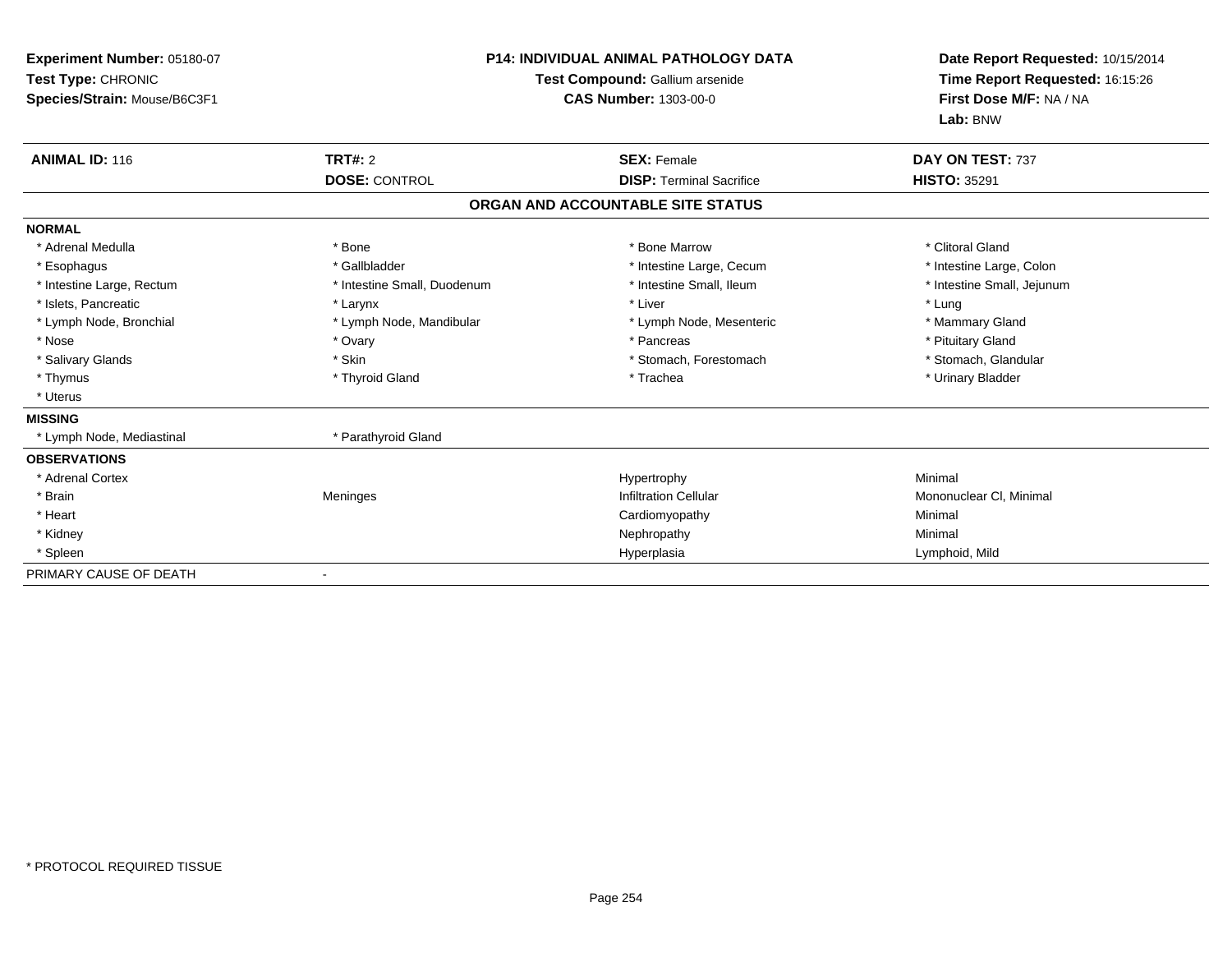| Experiment Number: 05180-07<br>Test Type: CHRONIC<br>Species/Strain: Mouse/B6C3F1 |                                        | <b>P14: INDIVIDUAL ANIMAL PATHOLOGY DATA</b><br>Test Compound: Gallium arsenide<br><b>CAS Number: 1303-00-0</b> | Date Report Requested: 10/15/2014<br>Time Report Requested: 16:15:26<br>First Dose M/F: NA / NA<br>Lab: BNW |
|-----------------------------------------------------------------------------------|----------------------------------------|-----------------------------------------------------------------------------------------------------------------|-------------------------------------------------------------------------------------------------------------|
| <b>ANIMAL ID: 117</b>                                                             | <b>TRT#: 2</b><br><b>DOSE: CONTROL</b> | <b>SEX: Female</b><br><b>DISP: Terminal Sacrifice</b>                                                           | DAY ON TEST: 737<br><b>HISTO: 35292</b>                                                                     |
|                                                                                   |                                        |                                                                                                                 |                                                                                                             |
|                                                                                   |                                        | ORGAN AND ACCOUNTABLE SITE STATUS                                                                               |                                                                                                             |
| <b>NORMAL</b>                                                                     |                                        |                                                                                                                 |                                                                                                             |
| * Adrenal Cortex                                                                  | * Adrenal Medulla                      | * Bone                                                                                                          | * Bone Marrow                                                                                               |
| * Brain                                                                           | * Clitoral Gland                       | * Esophagus                                                                                                     | * Gallbladder                                                                                               |
| * Intestine Large, Cecum                                                          | * Intestine Large, Colon               | * Intestine Large, Rectum                                                                                       | * Intestine Small, Duodenum                                                                                 |
| * Intestine Small, Ileum                                                          | * Intestine Small, Jejunum             | * Islets, Pancreatic                                                                                            | * Lung                                                                                                      |
| * Lymph Node, Bronchial                                                           | * Lymph Node, Mandibular               | * Lymph Node, Mediastinal                                                                                       | * Lymph Node, Mesenteric                                                                                    |
| * Mammary Gland                                                                   | * Nose                                 | * Ovary                                                                                                         | * Pancreas                                                                                                  |
| * Parathyroid Gland                                                               | * Salivary Glands                      | * Skin                                                                                                          | * Stomach, Forestomach                                                                                      |
| * Stomach, Glandular                                                              | * Thymus                               | * Trachea                                                                                                       | * Urinary Bladder                                                                                           |
| * Uterus                                                                          |                                        |                                                                                                                 |                                                                                                             |
| <b>OBSERVATIONS</b>                                                               |                                        |                                                                                                                 |                                                                                                             |
| * Heart                                                                           |                                        | Cardiomyopathy                                                                                                  | Minimal                                                                                                     |
| * Kidney                                                                          |                                        | Nephropathy                                                                                                     | Mild                                                                                                        |
| * Larynx                                                                          | Squam Epithel                          | Hyperplasia                                                                                                     | Minimal                                                                                                     |
| * Liver                                                                           |                                        | Hepatocellular Carcinoma                                                                                        |                                                                                                             |
| [ Hepatocellular Carcinoma TGLS = 2-10 ]                                          |                                        |                                                                                                                 |                                                                                                             |
| * Pituitary Gland                                                                 | Pars Distalis                          | Hyperplasia                                                                                                     | Minimal                                                                                                     |
| * Spleen                                                                          |                                        | Hematopoietic Cell Proliferation                                                                                | Mild                                                                                                        |
|                                                                                   |                                        | Hyperplasia                                                                                                     | Lymphoid, Mild                                                                                              |
| [ Hematopoietic Cell Proliferation TGLS = 1-4 ]                                   |                                        |                                                                                                                 |                                                                                                             |
| * Thyroid Gland                                                                   | <b>Follicular Cel</b>                  | Hyperplasia                                                                                                     | Minimal                                                                                                     |
| PRIMARY CAUSE OF DEATH                                                            |                                        |                                                                                                                 |                                                                                                             |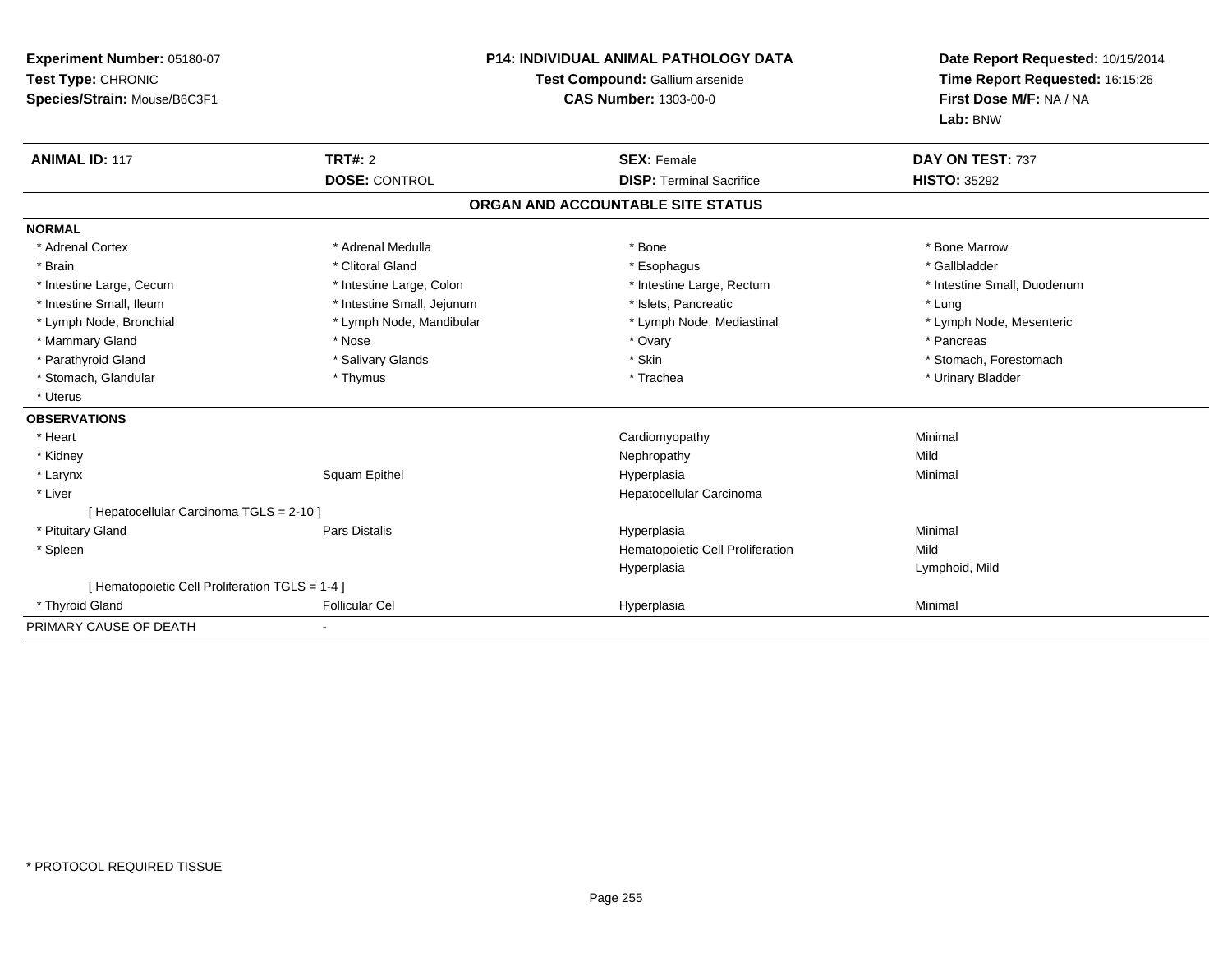| Experiment Number: 05180-07<br>Test Type: CHRONIC<br>Species/Strain: Mouse/B6C3F1 | <b>P14: INDIVIDUAL ANIMAL PATHOLOGY DATA</b><br>Test Compound: Gallium arsenide<br>CAS Number: 1303-00-0 |                                   | Date Report Requested: 10/15/2014<br>Time Report Requested: 16:15:26<br>First Dose M/F: NA / NA<br>Lab: BNW |
|-----------------------------------------------------------------------------------|----------------------------------------------------------------------------------------------------------|-----------------------------------|-------------------------------------------------------------------------------------------------------------|
| <b>ANIMAL ID: 118</b>                                                             | <b>TRT#: 2</b>                                                                                           | <b>SEX: Female</b>                | DAY ON TEST: 737                                                                                            |
|                                                                                   | <b>DOSE: CONTROL</b>                                                                                     | <b>DISP: Terminal Sacrifice</b>   | <b>HISTO: 35293</b>                                                                                         |
|                                                                                   |                                                                                                          | ORGAN AND ACCOUNTABLE SITE STATUS |                                                                                                             |
| <b>NORMAL</b>                                                                     |                                                                                                          |                                   |                                                                                                             |
| * Adrenal Cortex                                                                  | * Adrenal Medulla                                                                                        | * Bone                            | * Bone Marrow                                                                                               |
| * Brain                                                                           | * Clitoral Gland                                                                                         | * Esophagus                       | * Gallbladder                                                                                               |
| * Intestine Large, Cecum                                                          | * Intestine Large, Colon                                                                                 | * Intestine Large, Rectum         | * Intestine Small, Duodenum                                                                                 |
| * Intestine Small, Ileum                                                          | * Intestine Small, Jejunum                                                                               | * Islets, Pancreatic              | * Lung                                                                                                      |
| * Lymph Node, Mesenteric                                                          | * Mammary Gland                                                                                          | * Nose                            | * Ovary                                                                                                     |
| * Pancreas                                                                        | * Parathyroid Gland                                                                                      | * Salivary Glands                 | * Skin                                                                                                      |
| * Stomach, Forestomach                                                            | * Stomach, Glandular                                                                                     | * Thymus                          | * Thyroid Gland                                                                                             |
| * Trachea                                                                         | * Urinary Bladder                                                                                        | * Uterus                          |                                                                                                             |
| <b>MISSING</b>                                                                    |                                                                                                          |                                   |                                                                                                             |
| * Lymph Node, Bronchial                                                           | * Lymph Node, Mandibular                                                                                 |                                   |                                                                                                             |
| <b>OBSERVATIONS</b>                                                               |                                                                                                          |                                   |                                                                                                             |
| * Heart                                                                           |                                                                                                          | Cardiomyopathy                    | Minimal                                                                                                     |
| * Kidney                                                                          |                                                                                                          | Nephropathy                       | Minimal                                                                                                     |
| * Larynx                                                                          | Squam Epithel                                                                                            | Hyperplasia                       | Minimal                                                                                                     |
| * Liver                                                                           |                                                                                                          | Pigmentation                      | Hemosiderin, Mild                                                                                           |
| Lymph Node                                                                        |                                                                                                          | Angiectasis                       | Mild                                                                                                        |
| [ Angiectasis TGLS = 2-11 ]                                                       |                                                                                                          |                                   |                                                                                                             |
| * Lymph Node, Mediastinal                                                         |                                                                                                          | Hyperplasia                       | Mild                                                                                                        |
| Mesentery                                                                         | Fat                                                                                                      | <b>Necrosis</b>                   | Mild                                                                                                        |
| [ Necrosis $TGLS = 1-10$ ]                                                        |                                                                                                          |                                   |                                                                                                             |
| * Pituitary Gland                                                                 | Pars Distalis                                                                                            | Adenoma                           |                                                                                                             |
| * Spleen                                                                          |                                                                                                          | Hematopoietic Cell Proliferation  | Mild                                                                                                        |
| PRIMARY CAUSE OF DEATH                                                            |                                                                                                          |                                   |                                                                                                             |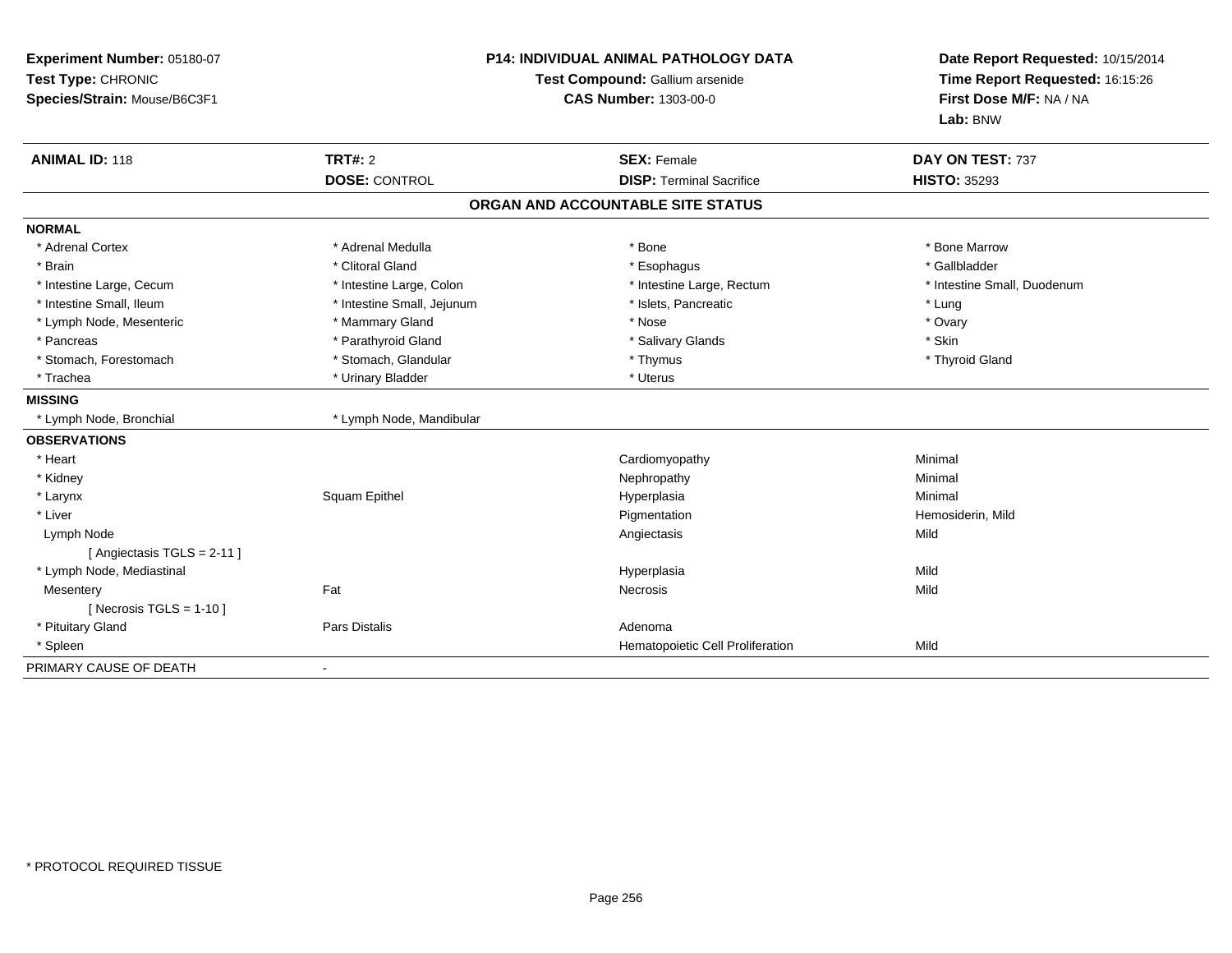| Experiment Number: 05180-07<br>Test Type: CHRONIC<br>Species/Strain: Mouse/B6C3F1 | <b>P14: INDIVIDUAL ANIMAL PATHOLOGY DATA</b><br>Test Compound: Gallium arsenide<br><b>CAS Number: 1303-00-0</b> |                                   | Date Report Requested: 10/15/2014<br>Time Report Requested: 16:15:26<br>First Dose M/F: NA / NA<br>Lab: BNW |  |
|-----------------------------------------------------------------------------------|-----------------------------------------------------------------------------------------------------------------|-----------------------------------|-------------------------------------------------------------------------------------------------------------|--|
| <b>ANIMAL ID: 119</b>                                                             | TRT#: 2                                                                                                         | <b>SEX: Female</b>                | DAY ON TEST: 694                                                                                            |  |
|                                                                                   | <b>DOSE: CONTROL</b>                                                                                            | <b>DISP:</b> Moribund Sacrifice   | <b>HISTO: 35294</b>                                                                                         |  |
|                                                                                   |                                                                                                                 | ORGAN AND ACCOUNTABLE SITE STATUS |                                                                                                             |  |
| <b>NORMAL</b>                                                                     |                                                                                                                 |                                   |                                                                                                             |  |
| * Adrenal Cortex                                                                  | * Adrenal Medulla                                                                                               | * Bone                            | * Bone Marrow                                                                                               |  |
| * Brain                                                                           | * Esophagus                                                                                                     | * Gallbladder                     | * Intestine Large, Cecum                                                                                    |  |
| * Intestine Large, Colon                                                          | * Intestine Large, Rectum                                                                                       | * Intestine Small, Duodenum       | * Intestine Small, Ileum                                                                                    |  |
| * Intestine Small, Jejunum                                                        | * Larynx                                                                                                        | * Lung                            | * Lymph Node, Bronchial                                                                                     |  |
| * Lymph Node, Mesenteric                                                          | * Mammary Gland                                                                                                 | * Ovary                           | * Parathyroid Gland                                                                                         |  |
| * Pituitary Gland                                                                 | * Salivary Glands                                                                                               | * Stomach, Forestomach            | * Stomach, Glandular                                                                                        |  |
| * Thymus                                                                          | * Thyroid Gland                                                                                                 | * Trachea                         | * Urinary Bladder                                                                                           |  |
| * Uterus                                                                          |                                                                                                                 |                                   |                                                                                                             |  |
| <b>MISSING</b>                                                                    |                                                                                                                 |                                   |                                                                                                             |  |
| * Clitoral Gland                                                                  | * Lymph Node, Mandibular                                                                                        |                                   |                                                                                                             |  |
| <b>OBSERVATIONS</b>                                                               |                                                                                                                 |                                   |                                                                                                             |  |
| * Heart                                                                           |                                                                                                                 | Cardiomyopathy                    | Minimal                                                                                                     |  |
| * Islets, Pancreatic                                                              |                                                                                                                 | Hyperplasia                       | Minimal                                                                                                     |  |
| * Kidney                                                                          |                                                                                                                 | Nephropathy                       | Minimal                                                                                                     |  |
| * Liver                                                                           |                                                                                                                 | Hyperplasia                       | Lymphoid, Minimal                                                                                           |  |
| * Lymph Node, Mediastinal                                                         |                                                                                                                 | Sarcoma                           | Metastatic (Skin)                                                                                           |  |
| [Sarcoma TGLS = $2-2$ ]                                                           |                                                                                                                 |                                   |                                                                                                             |  |
| $*$ Nose                                                                          |                                                                                                                 | Inflammation                      | Suppurative, Minimal                                                                                        |  |
| * Pancreas                                                                        |                                                                                                                 | Sarcoma                           | Metastatic (Skin)                                                                                           |  |
| * Skin                                                                            | <b>Subcut Tiss</b>                                                                                              | Sarcoma                           |                                                                                                             |  |
| [Sarcoma TGLS = 1,3-10+11+12]                                                     |                                                                                                                 |                                   |                                                                                                             |  |
| * Spleen                                                                          |                                                                                                                 | Hyperplasia                       | Lymphoid, Marked                                                                                            |  |
| PRIMARY CAUSE OF DEATH                                                            | - Skin Subcut Tiss Sarcoma                                                                                      |                                   |                                                                                                             |  |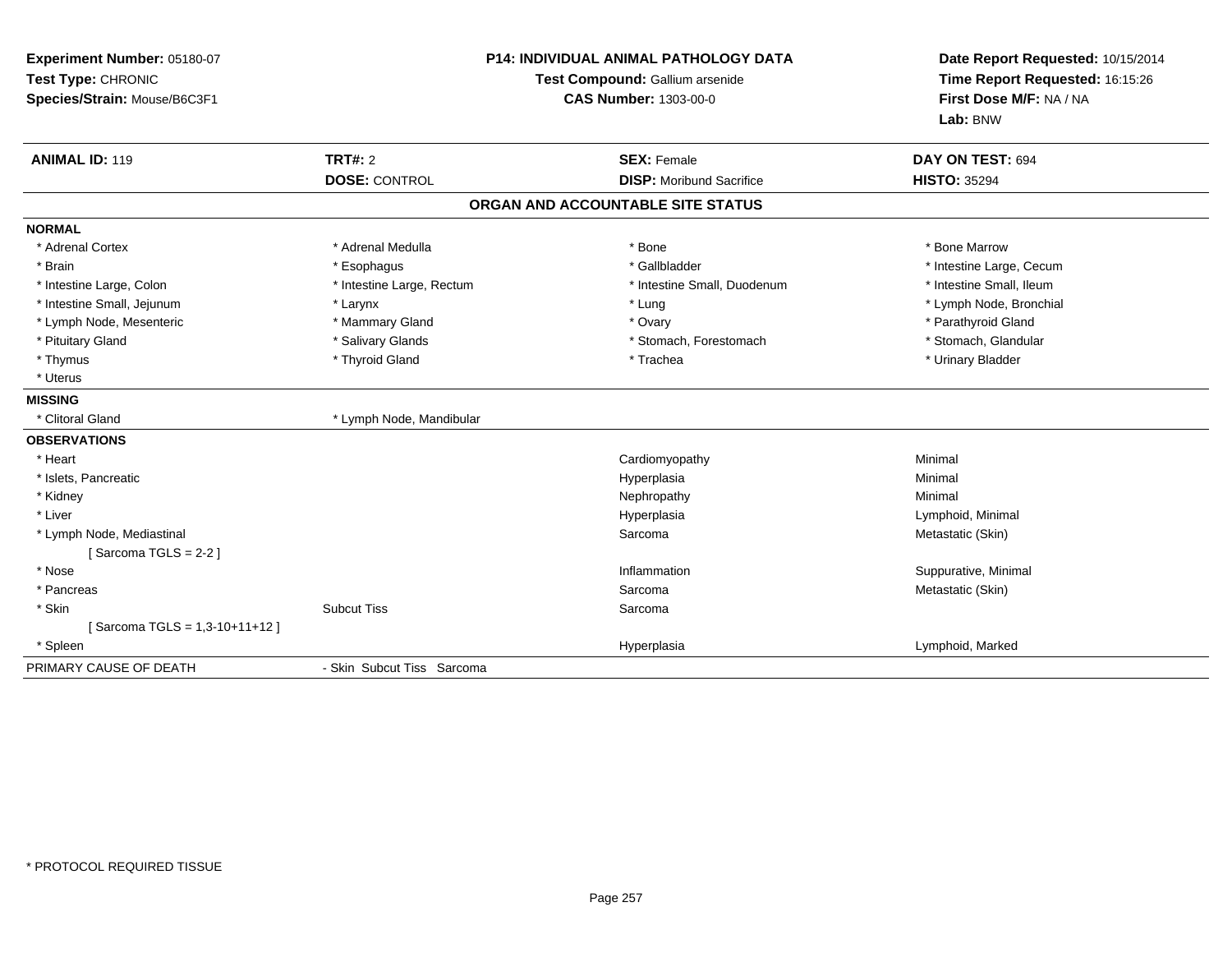| Experiment Number: 05180-07<br>Test Type: CHRONIC<br>Species/Strain: Mouse/B6C3F1 |                                        | P14: INDIVIDUAL ANIMAL PATHOLOGY DATA<br>Test Compound: Gallium arsenide<br><b>CAS Number: 1303-00-0</b> | Date Report Requested: 10/15/2014<br>Time Report Requested: 16:15:26<br>First Dose M/F: NA / NA<br>Lab: BNW |
|-----------------------------------------------------------------------------------|----------------------------------------|----------------------------------------------------------------------------------------------------------|-------------------------------------------------------------------------------------------------------------|
| <b>ANIMAL ID: 120</b>                                                             | <b>TRT#: 2</b><br><b>DOSE: CONTROL</b> | <b>SEX: Female</b><br><b>DISP: Terminal Sacrifice</b>                                                    | DAY ON TEST: 735<br><b>HISTO: 35295</b>                                                                     |
|                                                                                   |                                        | ORGAN AND ACCOUNTABLE SITE STATUS                                                                        |                                                                                                             |
|                                                                                   |                                        |                                                                                                          |                                                                                                             |
| <b>NORMAL</b>                                                                     |                                        |                                                                                                          |                                                                                                             |
| * Adrenal Cortex                                                                  | * Adrenal Medulla                      | * Bone Marrow                                                                                            | * Brain                                                                                                     |
| * Clitoral Gland                                                                  | * Esophagus                            | * Gallbladder                                                                                            | * Intestine Large, Cecum                                                                                    |
| * Intestine Large, Colon                                                          | * Intestine Large, Rectum              | * Intestine Small, Duodenum                                                                              | * Intestine Small, Ileum                                                                                    |
| * Intestine Small, Jejunum                                                        | * Islets, Pancreatic                   | * Larynx                                                                                                 | * Liver                                                                                                     |
| * Lymph Node, Bronchial                                                           | * Lymph Node, Mandibular               | * Lymph Node, Mediastinal                                                                                | * Lymph Node, Mesenteric                                                                                    |
| * Mammary Gland                                                                   | * Pancreas                             | * Parathyroid Gland                                                                                      | * Pituitary Gland                                                                                           |
| * Salivary Glands                                                                 | * Skin                                 | * Stomach, Forestomach                                                                                   | * Stomach, Glandular                                                                                        |
| * Thymus                                                                          | * Trachea                              | * Urinary Bladder                                                                                        |                                                                                                             |
| <b>OBSERVATIONS</b>                                                               |                                        |                                                                                                          |                                                                                                             |
| * Bone                                                                            |                                        | Fibrous Osteodystrophy                                                                                   | Minimal                                                                                                     |
| Harderian Gland                                                                   |                                        | Adenoma                                                                                                  |                                                                                                             |
| [Adenoma TGLS = $1-10$ ]                                                          |                                        |                                                                                                          |                                                                                                             |
| * Heart                                                                           |                                        | Cardiomyopathy                                                                                           | Minimal                                                                                                     |
| * Kidney                                                                          |                                        | Nephropathy                                                                                              | Minimal                                                                                                     |
| * Lung                                                                            |                                        | Alveolar/Bronchiolar Adenoma                                                                             |                                                                                                             |
| [ Alveolar/Bronchiolar Adenoma TGLS = 4-3 ]                                       |                                        |                                                                                                          |                                                                                                             |
| * Nose                                                                            | <b>Respirat Epith</b>                  | Degeneration                                                                                             | Hyaline, Minimal                                                                                            |
| * Ovary                                                                           |                                        | Cyst                                                                                                     | Mild                                                                                                        |
| [Cyst TGLS = $2-7$ ]                                                              |                                        |                                                                                                          |                                                                                                             |
| * Spleen                                                                          |                                        | Hematopoietic Cell Proliferation                                                                         | Mild                                                                                                        |
| [ Hematopoietic Cell Proliferation TGLS = 3-4 ]                                   |                                        |                                                                                                          |                                                                                                             |
| * Thyroid Gland                                                                   | <b>Follicular Cel</b>                  | Hyperplasia                                                                                              | Minimal                                                                                                     |
| * Uterus                                                                          | Myometrium                             | Hyperplasia                                                                                              | Minimal                                                                                                     |
| PRIMARY CAUSE OF DEATH                                                            |                                        |                                                                                                          |                                                                                                             |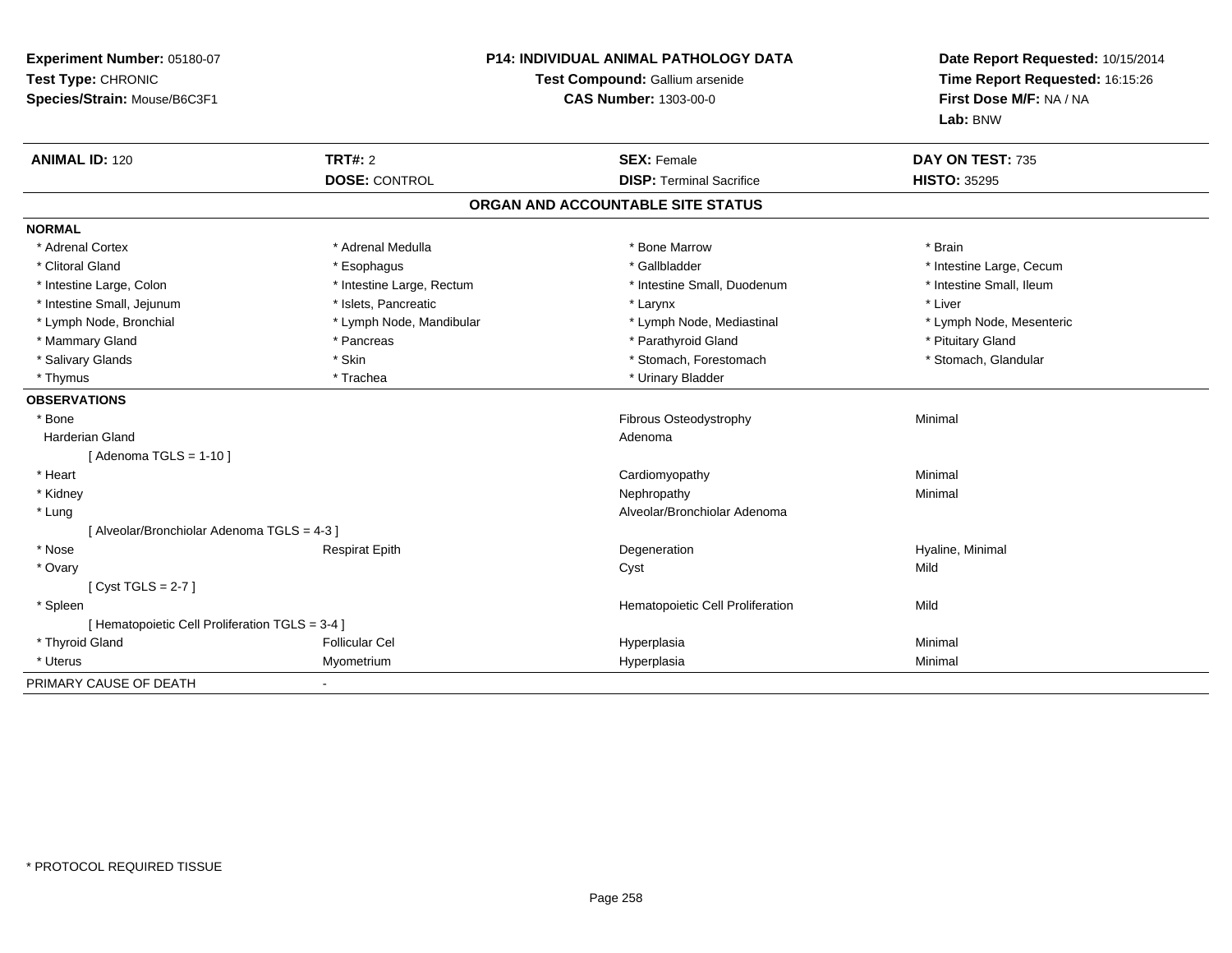| Experiment Number: 05180-07<br>Test Type: CHRONIC<br>Species/Strain: Mouse/B6C3F1 |                             | <b>P14: INDIVIDUAL ANIMAL PATHOLOGY DATA</b><br>Test Compound: Gallium arsenide<br><b>CAS Number: 1303-00-0</b> | Date Report Requested: 10/15/2014<br>Time Report Requested: 16:15:26<br>First Dose M/F: NA / NA<br>Lab: BNW |
|-----------------------------------------------------------------------------------|-----------------------------|-----------------------------------------------------------------------------------------------------------------|-------------------------------------------------------------------------------------------------------------|
| <b>ANIMAL ID: 121</b>                                                             | <b>TRT#: 2</b>              | <b>SEX: Female</b>                                                                                              | DAY ON TEST: 729                                                                                            |
|                                                                                   | <b>DOSE: CONTROL</b>        | <b>DISP:</b> Moribund Sacrifice                                                                                 | <b>HISTO: 35296</b>                                                                                         |
|                                                                                   |                             | ORGAN AND ACCOUNTABLE SITE STATUS                                                                               |                                                                                                             |
| <b>NORMAL</b>                                                                     |                             |                                                                                                                 |                                                                                                             |
| * Adrenal Cortex                                                                  | * Adrenal Medulla           | * Bone                                                                                                          | * Brain                                                                                                     |
| * Esophagus                                                                       | * Gallbladder               | * Intestine Large, Cecum                                                                                        | * Intestine Large, Colon                                                                                    |
| * Intestine Large, Rectum                                                         | * Intestine Small, Duodenum | * Intestine Small, Ileum                                                                                        | * Intestine Small, Jejunum                                                                                  |
| * Islets, Pancreatic                                                              | * Lymph Node, Bronchial     | * Lymph Node, Mediastinal                                                                                       | * Mammary Gland                                                                                             |
| * Nose                                                                            | * Parathyroid Gland         | * Salivary Glands                                                                                               | * Stomach, Forestomach                                                                                      |
| * Stomach, Glandular                                                              | * Thyroid Gland             | * Trachea                                                                                                       | * Urinary Bladder                                                                                           |
| <b>MISSING</b>                                                                    |                             |                                                                                                                 |                                                                                                             |
| * Clitoral Gland                                                                  | * Lymph Node, Mandibular    | * Thymus                                                                                                        |                                                                                                             |
| <b>OBSERVATIONS</b>                                                               |                             |                                                                                                                 |                                                                                                             |
| * Bone Marrow                                                                     |                             | Hyperplasia                                                                                                     | Mild                                                                                                        |
| * Heart                                                                           |                             | Cardiomyopathy                                                                                                  | Minimal                                                                                                     |
| * Kidney                                                                          |                             | Nephropathy                                                                                                     | Minimal                                                                                                     |
| * Larynx                                                                          | Squam Epithel               | Hyperplasia                                                                                                     | Minimal                                                                                                     |
| * Liver                                                                           |                             | Hematopoietic Cell Proliferation                                                                                | Mild                                                                                                        |
|                                                                                   |                             | Hepatocellular Carcinoma                                                                                        |                                                                                                             |
| [ Hepatocellular Carcinoma TGLS = 5-4 ]                                           |                             |                                                                                                                 |                                                                                                             |
| * Lung                                                                            |                             | Alveolar/Bronchiolar Adenoma                                                                                    |                                                                                                             |
|                                                                                   | Mediastinum                 | Sarcoma                                                                                                         | Metastatic (Skin)                                                                                           |
| [ Alveolar/Bronchiolar Adenoma TGLS = 4-3 ]                                       |                             |                                                                                                                 |                                                                                                             |
| * Lymph Node, Mesenteric                                                          |                             | Sarcoma                                                                                                         | Metastatic (Skin)                                                                                           |
| Mesentery                                                                         |                             | Sarcoma                                                                                                         | Metastatic (Skin)                                                                                           |
| [Sarcoma TGLS = $1-6$ ]                                                           |                             |                                                                                                                 |                                                                                                             |
| * Ovary                                                                           |                             | Sarcoma                                                                                                         | Metastatic (Skin)                                                                                           |
| * Pancreas                                                                        |                             | Sarcoma                                                                                                         | Metastatic (Skin)                                                                                           |
| * Pituitary Gland                                                                 | Pars Distalis               | Adenoma                                                                                                         |                                                                                                             |
| * Skin                                                                            | <b>Subcut Tiss</b>          | Sarcoma                                                                                                         |                                                                                                             |
| [Sarcoma TGLS = 1-6+7+10]                                                         |                             |                                                                                                                 |                                                                                                             |
| * Spleen                                                                          |                             | Hematopoietic Cell Proliferation                                                                                | Moderate                                                                                                    |
| * Uterus                                                                          |                             | Leiomyosarcoma                                                                                                  |                                                                                                             |
| [Leiomyosarcoma TGLS = 2-8]                                                       |                             |                                                                                                                 |                                                                                                             |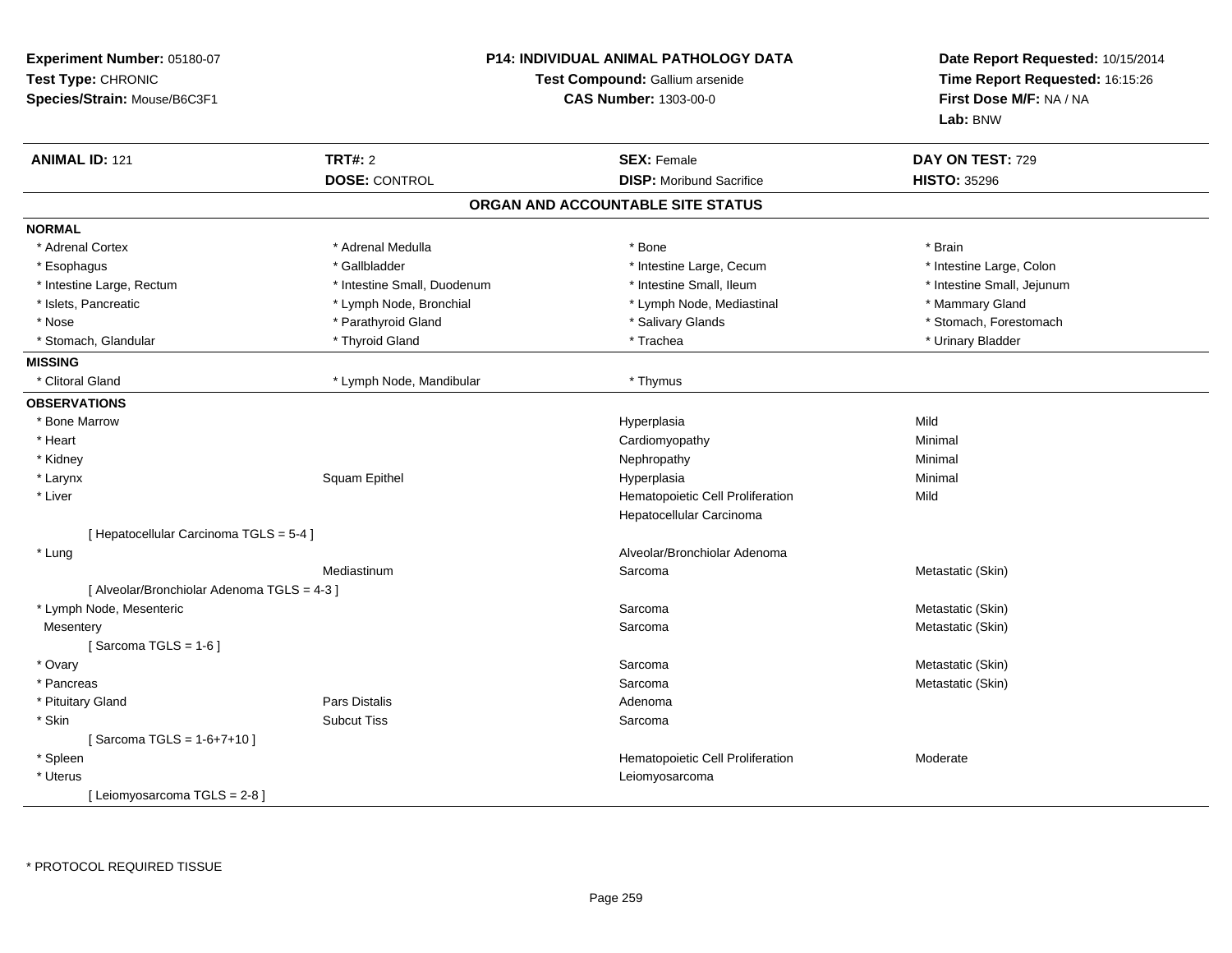| Experiment Number: 05180-07<br>Test Type: CHRONIC<br>Species/Strain: Mouse/B6C3F1 |                            | <b>P14: INDIVIDUAL ANIMAL PATHOLOGY DATA</b><br>Test Compound: Gallium arsenide<br><b>CAS Number: 1303-00-0</b> | Date Report Requested: 10/15/2014<br>Time Report Requested: 16:15:26<br>First Dose M/F: NA / NA<br>Lab: BNW |
|-----------------------------------------------------------------------------------|----------------------------|-----------------------------------------------------------------------------------------------------------------|-------------------------------------------------------------------------------------------------------------|
| <b>ANIMAL ID: 121</b>                                                             | <b>TRT#:</b> 2             | <b>SEX: Female</b>                                                                                              | <b>DAY ON TEST: 729</b>                                                                                     |
|                                                                                   | <b>DOSE: CONTROL</b>       | <b>DISP:</b> Moribund Sacrifice                                                                                 | <b>HISTO: 35296</b>                                                                                         |
|                                                                                   |                            | <b>ORGAN AND ACCOUNTABLE SITE STATUS</b>                                                                        |                                                                                                             |
| PRIMARY CAUSE OF DEATH                                                            | - Skin Subcut Tiss Sarcoma |                                                                                                                 |                                                                                                             |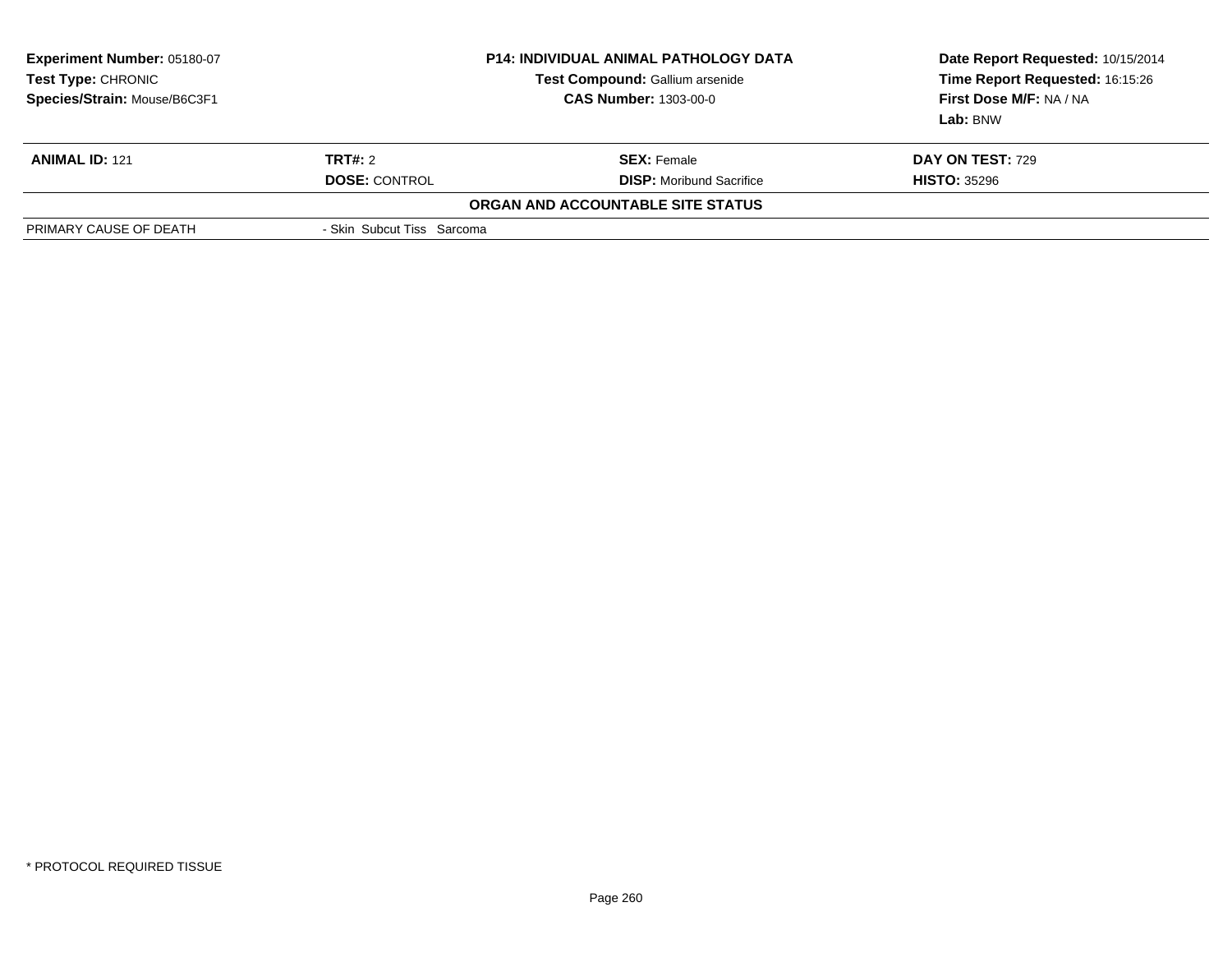| Experiment Number: 05180-07<br>Test Type: CHRONIC<br>Species/Strain: Mouse/B6C3F1<br><b>ANIMAL ID: 122</b> | TRT#: 2                    | <b>P14: INDIVIDUAL ANIMAL PATHOLOGY DATA</b><br>Test Compound: Gallium arsenide<br><b>CAS Number: 1303-00-0</b><br><b>SEX: Female</b> | Date Report Requested: 10/15/2014<br>Time Report Requested: 16:15:26<br>First Dose M/F: NA / NA<br>Lab: BNW<br>DAY ON TEST: 736 |
|------------------------------------------------------------------------------------------------------------|----------------------------|---------------------------------------------------------------------------------------------------------------------------------------|---------------------------------------------------------------------------------------------------------------------------------|
|                                                                                                            | <b>DOSE: CONTROL</b>       | <b>DISP: Terminal Sacrifice</b>                                                                                                       | <b>HISTO: 35297</b>                                                                                                             |
|                                                                                                            |                            | ORGAN AND ACCOUNTABLE SITE STATUS                                                                                                     |                                                                                                                                 |
| <b>NORMAL</b>                                                                                              |                            |                                                                                                                                       |                                                                                                                                 |
| * Adrenal Cortex                                                                                           | * Adrenal Medulla          | * Bone                                                                                                                                | * Bone Marrow                                                                                                                   |
| * Brain                                                                                                    | * Clitoral Gland           | * Esophagus                                                                                                                           | * Gallbladder                                                                                                                   |
| * Intestine Large, Cecum                                                                                   | * Intestine Large, Colon   | * Intestine Large, Rectum                                                                                                             | * Intestine Small, Duodenum                                                                                                     |
| * Intestine Small, Ileum                                                                                   | * Intestine Small, Jejunum | * Islets, Pancreatic                                                                                                                  | * Larynx                                                                                                                        |
| * Liver                                                                                                    | * Lung                     | * Lymph Node, Bronchial                                                                                                               | * Lymph Node, Mandibular                                                                                                        |
| * Lymph Node, Mediastinal                                                                                  | * Lymph Node, Mesenteric   | * Mammary Gland                                                                                                                       | Mesentery                                                                                                                       |
| * Nose                                                                                                     | * Pancreas                 | * Salivary Glands                                                                                                                     | * Skin                                                                                                                          |
| * Spleen                                                                                                   | * Stomach, Forestomach     | * Stomach, Glandular                                                                                                                  | * Thymus                                                                                                                        |
| * Trachea                                                                                                  | * Urinary Bladder          |                                                                                                                                       |                                                                                                                                 |
| <b>MISSING</b>                                                                                             |                            |                                                                                                                                       |                                                                                                                                 |
| * Parathyroid Gland                                                                                        |                            |                                                                                                                                       |                                                                                                                                 |
| <b>OBSERVATIONS</b>                                                                                        |                            |                                                                                                                                       |                                                                                                                                 |
| * Heart                                                                                                    |                            | Cardiomyopathy                                                                                                                        | Minimal                                                                                                                         |
| * Kidney                                                                                                   |                            | Nephropathy                                                                                                                           | Minimal                                                                                                                         |
| * Ovary                                                                                                    |                            | Cyst                                                                                                                                  | Minimal                                                                                                                         |
| * Pituitary Gland                                                                                          | Pars Distalis              | Hyperplasia                                                                                                                           | Moderate                                                                                                                        |
| [ Hyperplasia TGLS = 1-8 ]                                                                                 |                            |                                                                                                                                       |                                                                                                                                 |
| * Thyroid Gland                                                                                            | <b>Follicular Cel</b>      | Hyperplasia                                                                                                                           | Minimal                                                                                                                         |
| * Uterus                                                                                                   |                            | Carcinoma                                                                                                                             |                                                                                                                                 |
| PRIMARY CAUSE OF DEATH                                                                                     |                            |                                                                                                                                       |                                                                                                                                 |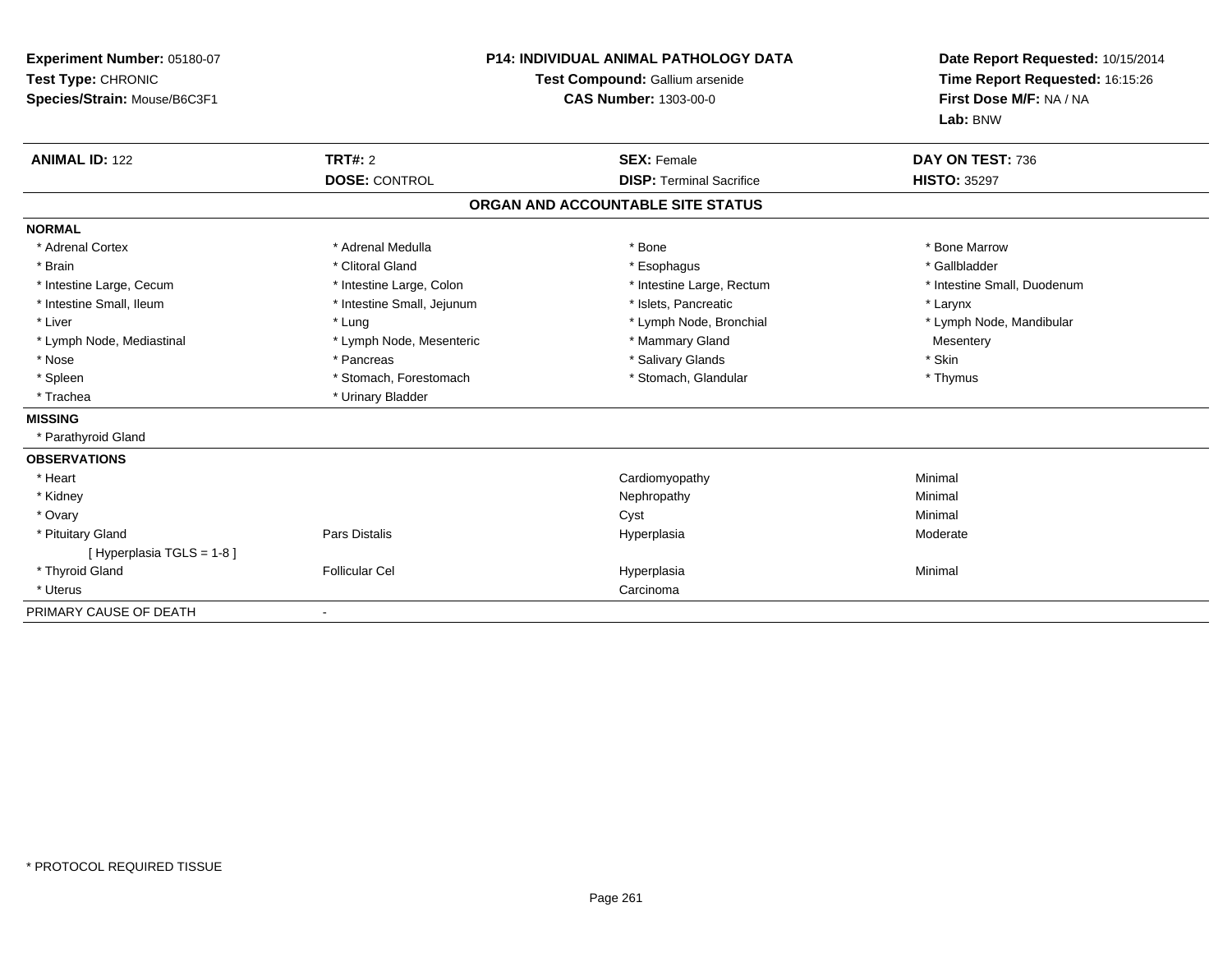| Experiment Number: 05180-07<br>Test Type: CHRONIC<br>Species/Strain: Mouse/B6C3F1 |                           | <b>P14: INDIVIDUAL ANIMAL PATHOLOGY DATA</b><br>Test Compound: Gallium arsenide<br><b>CAS Number: 1303-00-0</b> | Date Report Requested: 10/15/2014<br>Time Report Requested: 16:15:26<br>First Dose M/F: NA / NA<br>Lab: BNW |
|-----------------------------------------------------------------------------------|---------------------------|-----------------------------------------------------------------------------------------------------------------|-------------------------------------------------------------------------------------------------------------|
| <b>ANIMAL ID: 123</b>                                                             | <b>TRT#: 2</b>            | <b>SEX: Female</b>                                                                                              | DAY ON TEST: 735                                                                                            |
|                                                                                   | <b>DOSE: CONTROL</b>      | <b>DISP: Terminal Sacrifice</b>                                                                                 | <b>HISTO: 35298</b>                                                                                         |
|                                                                                   |                           | ORGAN AND ACCOUNTABLE SITE STATUS                                                                               |                                                                                                             |
| <b>NORMAL</b>                                                                     |                           |                                                                                                                 |                                                                                                             |
| * Adrenal Cortex                                                                  | * Adrenal Medulla         | * Bone Marrow                                                                                                   | * Brain                                                                                                     |
| * Clitoral Gland                                                                  | * Esophagus               | * Gallbladder                                                                                                   | * Intestine Large, Cecum                                                                                    |
| * Intestine Large, Colon                                                          | * Intestine Large, Rectum | * Intestine Small, Duodenum                                                                                     | * Intestine Small, Ileum                                                                                    |
| * Intestine Small, Jejunum                                                        | * Islets, Pancreatic      | * Larynx                                                                                                        | * Liver                                                                                                     |
| * Lymph Node, Bronchial                                                           | * Lymph Node, Mandibular  | * Lymph Node, Mesenteric                                                                                        | * Mammary Gland                                                                                             |
| * Nose                                                                            | * Ovary                   | * Pancreas                                                                                                      | * Salivary Glands                                                                                           |
| * Skin                                                                            | * Spleen                  | * Stomach, Forestomach                                                                                          | * Stomach, Glandular                                                                                        |
| * Thymus                                                                          | * Thyroid Gland           | * Trachea                                                                                                       | * Urinary Bladder                                                                                           |
| * Uterus                                                                          |                           |                                                                                                                 |                                                                                                             |
| <b>MISSING</b>                                                                    |                           |                                                                                                                 |                                                                                                             |
| * Lymph Node, Mediastinal                                                         | * Parathyroid Gland       |                                                                                                                 |                                                                                                             |
| <b>OBSERVATIONS</b>                                                               |                           |                                                                                                                 |                                                                                                             |
| * Bone                                                                            |                           | Fibrous Osteodystrophy                                                                                          | Minimal                                                                                                     |
| * Heart                                                                           |                           | Cardiomyopathy                                                                                                  | Minimal                                                                                                     |
| * Kidney                                                                          |                           | Nephropathy                                                                                                     | Minimal                                                                                                     |
| * Lung                                                                            |                           | Hemorrhage                                                                                                      | Minimal                                                                                                     |
| * Pituitary Gland                                                                 | <b>Pars Distalis</b>      | Hyperplasia                                                                                                     | Marked                                                                                                      |
| Spinal Cord                                                                       |                           | Hyperplasia                                                                                                     | Lymphoid, Mild                                                                                              |
| PRIMARY CAUSE OF DEATH                                                            |                           |                                                                                                                 |                                                                                                             |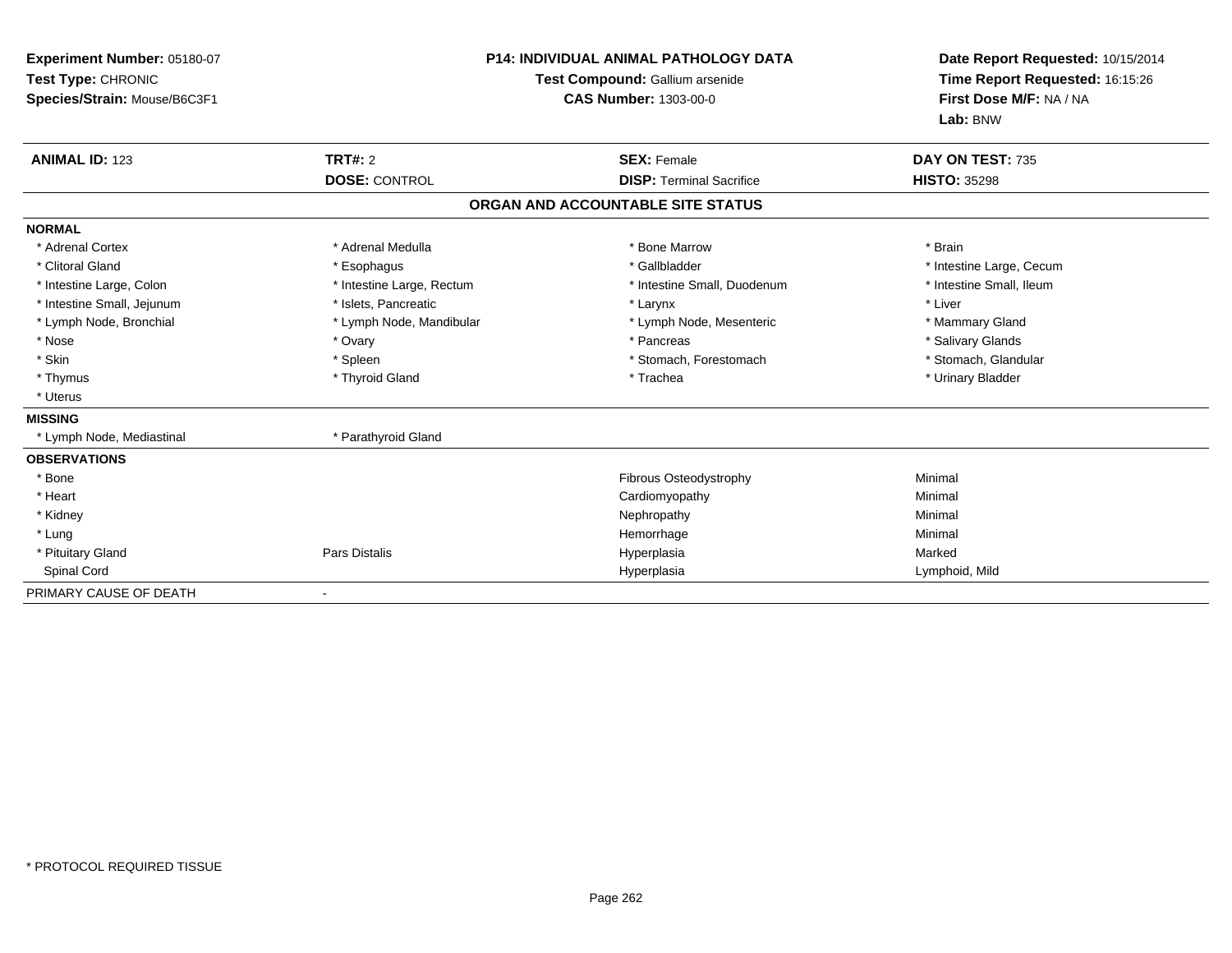| Experiment Number: 05180-07<br>Test Type: CHRONIC<br>Species/Strain: Mouse/B6C3F1<br><b>ANIMAL ID: 124</b> | TRT#: 2                    | <b>P14: INDIVIDUAL ANIMAL PATHOLOGY DATA</b><br>Test Compound: Gallium arsenide<br><b>CAS Number: 1303-00-0</b><br><b>SEX: Female</b> | Date Report Requested: 10/15/2014<br>Time Report Requested: 16:15:26<br>First Dose M/F: NA / NA<br>Lab: BNW<br>DAY ON TEST: 735 |
|------------------------------------------------------------------------------------------------------------|----------------------------|---------------------------------------------------------------------------------------------------------------------------------------|---------------------------------------------------------------------------------------------------------------------------------|
|                                                                                                            | <b>DOSE: CONTROL</b>       | <b>DISP: Terminal Sacrifice</b>                                                                                                       | <b>HISTO: 35299</b>                                                                                                             |
|                                                                                                            |                            | ORGAN AND ACCOUNTABLE SITE STATUS                                                                                                     |                                                                                                                                 |
| <b>NORMAL</b>                                                                                              |                            |                                                                                                                                       |                                                                                                                                 |
| * Adrenal Cortex                                                                                           | * Adrenal Medulla          | * Bone                                                                                                                                | * Bone Marrow                                                                                                                   |
| * Brain                                                                                                    | * Clitoral Gland           | * Esophagus                                                                                                                           | * Gallbladder                                                                                                                   |
| * Intestine Large, Cecum                                                                                   | * Intestine Large, Colon   | * Intestine Large, Rectum                                                                                                             | * Intestine Small, Duodenum                                                                                                     |
| * Intestine Small, Ileum                                                                                   | * Intestine Small, Jejunum | * Islets, Pancreatic                                                                                                                  | * Larynx                                                                                                                        |
| * Liver                                                                                                    | * Lung                     | * Lymph Node, Bronchial                                                                                                               | * Lymph Node, Mandibular                                                                                                        |
| * Lymph Node, Mesenteric                                                                                   | * Mammary Gland            | * Pancreas                                                                                                                            | * Parathyroid Gland                                                                                                             |
| * Pituitary Gland                                                                                          | * Salivary Glands          | * Skin                                                                                                                                | * Stomach, Forestomach                                                                                                          |
| * Stomach, Glandular                                                                                       | * Thymus                   | * Trachea                                                                                                                             | * Urinary Bladder                                                                                                               |
| <b>MISSING</b>                                                                                             |                            |                                                                                                                                       |                                                                                                                                 |
| * Lymph Node, Mediastinal                                                                                  |                            |                                                                                                                                       |                                                                                                                                 |
| <b>OBSERVATIONS</b>                                                                                        |                            |                                                                                                                                       |                                                                                                                                 |
| * Heart                                                                                                    |                            | Cardiomyopathy                                                                                                                        | Minimal                                                                                                                         |
| * Kidney                                                                                                   |                            | Nephropathy                                                                                                                           | Minimal                                                                                                                         |
| * Nose                                                                                                     | <b>Respirat Epith</b>      | Degeneration                                                                                                                          | Hyaline, Minimal                                                                                                                |
| * Ovary                                                                                                    |                            | Cyst                                                                                                                                  | Minimal                                                                                                                         |
| [Cyst TGLS = $1-7$ ]                                                                                       |                            |                                                                                                                                       |                                                                                                                                 |
| * Spleen                                                                                                   |                            | Hematopoietic Cell Proliferation                                                                                                      | Mild                                                                                                                            |
| * Thyroid Gland                                                                                            | <b>Follicular Cel</b>      | Adenoma                                                                                                                               |                                                                                                                                 |
| * Uterus                                                                                                   |                            | Hematocyst                                                                                                                            |                                                                                                                                 |
| [Hematocyst TGLS = $2-8$ ]                                                                                 |                            |                                                                                                                                       |                                                                                                                                 |
| PRIMARY CAUSE OF DEATH                                                                                     |                            |                                                                                                                                       |                                                                                                                                 |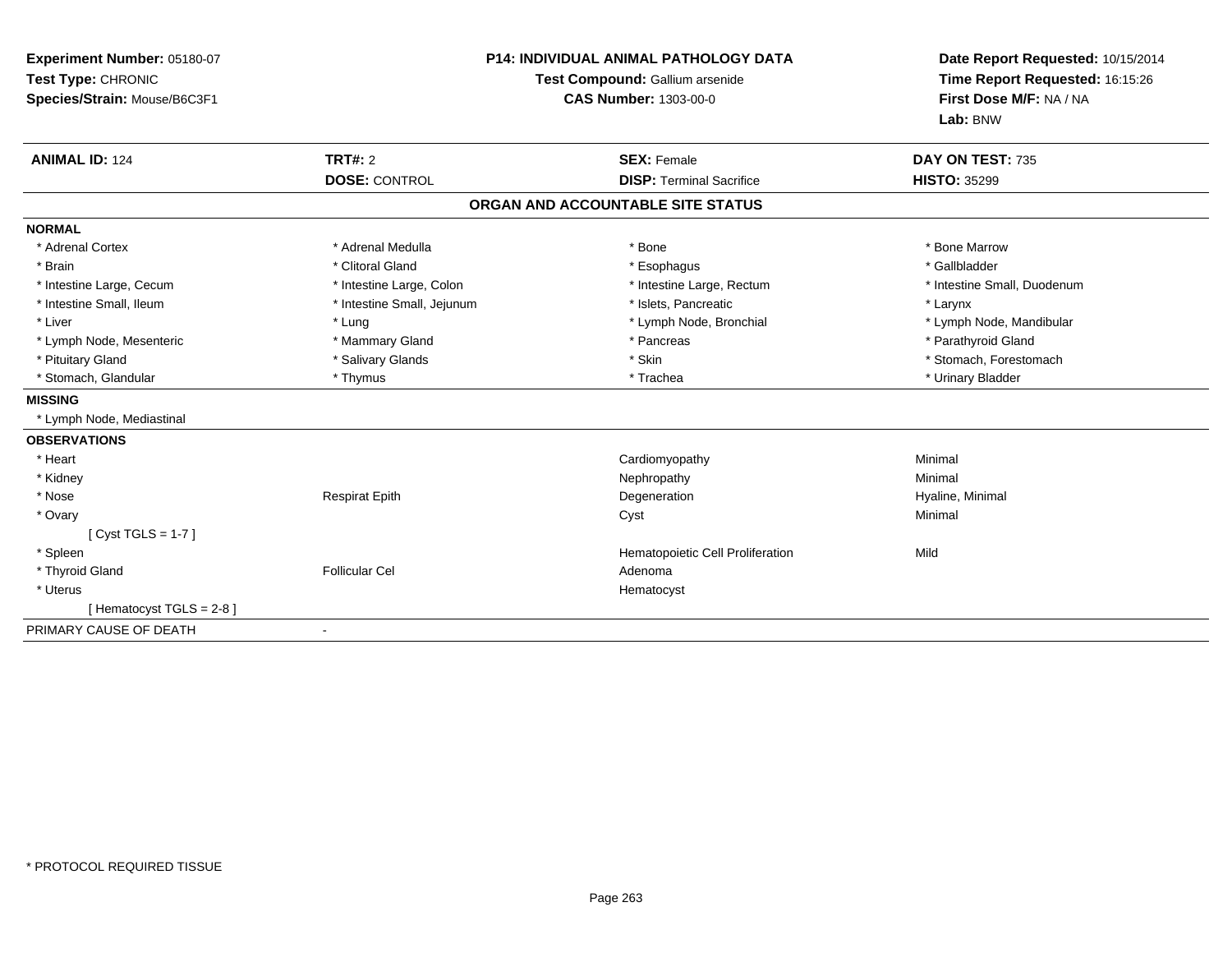| Experiment Number: 05180-07<br>Test Type: CHRONIC<br>Species/Strain: Mouse/B6C3F1 | <b>P14: INDIVIDUAL ANIMAL PATHOLOGY DATA</b><br>Test Compound: Gallium arsenide<br><b>CAS Number: 1303-00-0</b> |                                   | Date Report Requested: 10/15/2014<br>Time Report Requested: 16:15:26<br>First Dose M/F: NA / NA<br>Lab: BNW |  |
|-----------------------------------------------------------------------------------|-----------------------------------------------------------------------------------------------------------------|-----------------------------------|-------------------------------------------------------------------------------------------------------------|--|
| <b>ANIMAL ID: 125</b>                                                             | <b>TRT#: 2</b>                                                                                                  | <b>SEX: Female</b>                | DAY ON TEST: 645                                                                                            |  |
|                                                                                   | <b>DOSE: CONTROL</b>                                                                                            | <b>DISP:</b> Moribund Sacrifice   | <b>HISTO: 35300</b>                                                                                         |  |
|                                                                                   |                                                                                                                 | ORGAN AND ACCOUNTABLE SITE STATUS |                                                                                                             |  |
| <b>NORMAL</b>                                                                     |                                                                                                                 |                                   |                                                                                                             |  |
| * Adrenal Cortex                                                                  | * Adrenal Medulla                                                                                               | * Bone                            | * Bone Marrow                                                                                               |  |
| * Brain                                                                           | * Esophagus                                                                                                     | * Gallbladder                     | * Intestine Large, Cecum                                                                                    |  |
| * Intestine Large, Colon                                                          | * Intestine Large, Rectum                                                                                       | * Intestine Small, Duodenum       | * Intestine Small, Ileum                                                                                    |  |
| * Intestine Small, Jejunum                                                        | * Islets, Pancreatic                                                                                            | * Lymph Node, Mandibular          | * Lymph Node, Mediastinal                                                                                   |  |
| * Lymph Node, Mesenteric                                                          | * Mammary Gland                                                                                                 | * Nose                            | * Pancreas                                                                                                  |  |
| * Parathyroid Gland                                                               | * Salivary Glands                                                                                               | * Skin                            | * Stomach, Forestomach                                                                                      |  |
| * Stomach, Glandular                                                              | * Thymus                                                                                                        | * Thyroid Gland                   | * Trachea                                                                                                   |  |
| * Urinary Bladder                                                                 | * Uterus                                                                                                        |                                   |                                                                                                             |  |
| <b>MISSING</b>                                                                    |                                                                                                                 |                                   |                                                                                                             |  |
| * Clitoral Gland                                                                  | * Lymph Node, Bronchial                                                                                         |                                   |                                                                                                             |  |
| <b>OBSERVATIONS</b>                                                               |                                                                                                                 |                                   |                                                                                                             |  |
| * Heart                                                                           |                                                                                                                 | Cardiomyopathy                    | Minimal                                                                                                     |  |
| * Kidney                                                                          |                                                                                                                 | Nephropathy                       | Minimal                                                                                                     |  |
| * Larynx                                                                          | Squam Epithel                                                                                                   | Hyperplasia                       | Minimal                                                                                                     |  |
|                                                                                   |                                                                                                                 | Inflammation                      | Suppurative, Minimal                                                                                        |  |
| * Liver                                                                           |                                                                                                                 | Hepatocellular Carcinoma          | Multiple                                                                                                    |  |
| [ Hepatocellular Carcinoma TGLS = 3,4,5-4+11 ]                                    |                                                                                                                 |                                   |                                                                                                             |  |
| * Lung                                                                            |                                                                                                                 | Hepatocellular Carcinoma          | Metastatic (Liver)                                                                                          |  |
| Mesentery                                                                         | Fat                                                                                                             | Necrosis                          | Mild                                                                                                        |  |
| [Necrosis TGLS = $2-10$ ]                                                         |                                                                                                                 |                                   |                                                                                                             |  |
| * Ovary                                                                           |                                                                                                                 | Cyst                              | Moderate                                                                                                    |  |
| [Cyst TGLS = $1-7$ ]                                                              |                                                                                                                 |                                   |                                                                                                             |  |
| * Pituitary Gland                                                                 | <b>Pars Distalis</b>                                                                                            | Hyperplasia                       | Mild                                                                                                        |  |
| * Spleen                                                                          |                                                                                                                 | Hematopoietic Cell Proliferation  | Mild                                                                                                        |  |
| PRIMARY CAUSE OF DEATH                                                            | - Liver Hepatocellular Carcinoma                                                                                |                                   |                                                                                                             |  |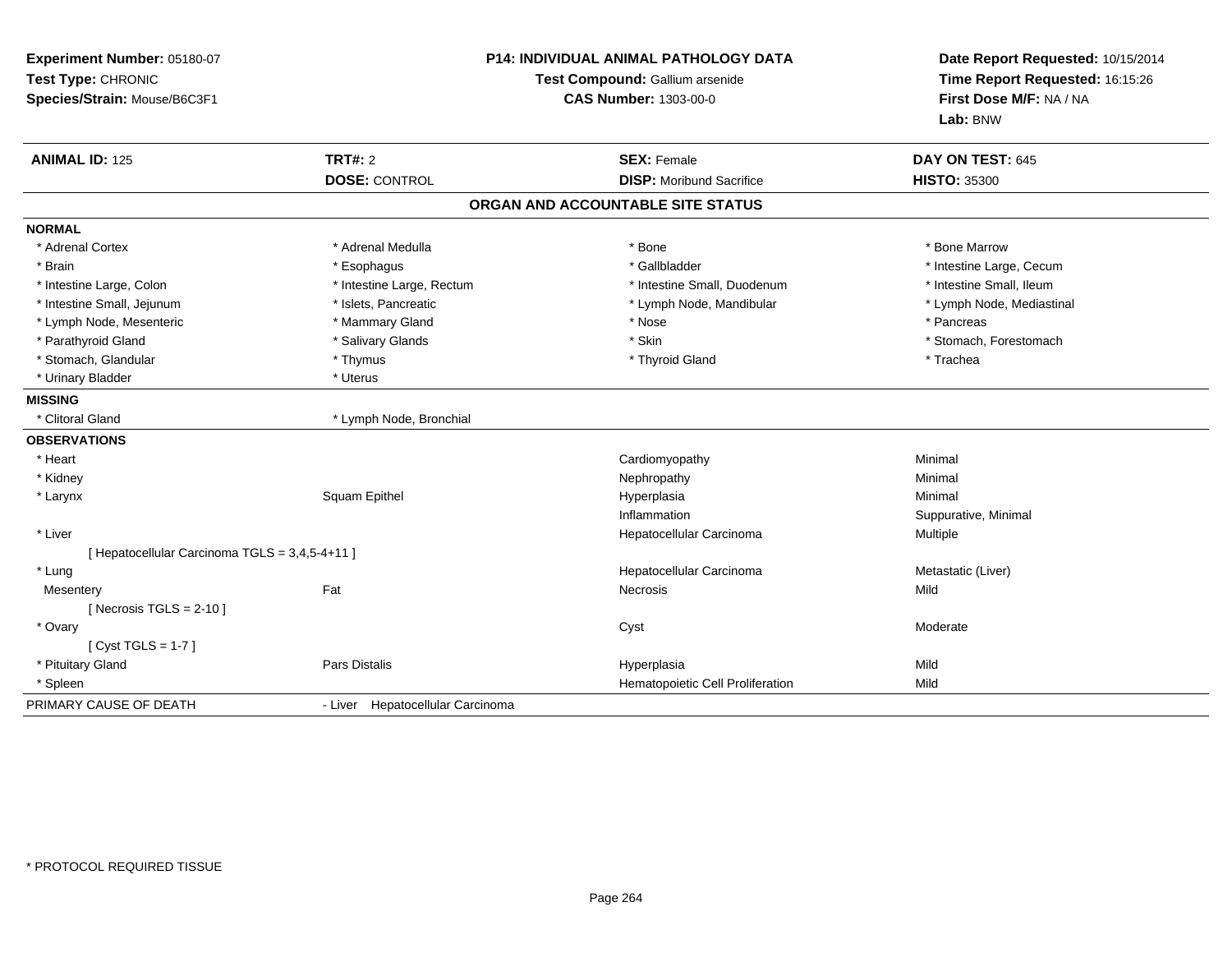| Experiment Number: 05180-07<br>Test Type: CHRONIC<br>Species/Strain: Mouse/B6C3F1 |                                        | <b>P14: INDIVIDUAL ANIMAL PATHOLOGY DATA</b><br>Test Compound: Gallium arsenide<br><b>CAS Number: 1303-00-0</b> | Date Report Requested: 10/15/2014<br>Time Report Requested: 16:15:26<br>First Dose M/F: NA / NA<br>Lab: BNW |
|-----------------------------------------------------------------------------------|----------------------------------------|-----------------------------------------------------------------------------------------------------------------|-------------------------------------------------------------------------------------------------------------|
| <b>ANIMAL ID: 126</b>                                                             | <b>TRT#: 2</b><br><b>DOSE: CONTROL</b> | <b>SEX: Female</b><br><b>DISP: Terminal Sacrifice</b>                                                           | DAY ON TEST: 736<br><b>HISTO: 35301</b>                                                                     |
|                                                                                   |                                        |                                                                                                                 |                                                                                                             |
|                                                                                   |                                        | ORGAN AND ACCOUNTABLE SITE STATUS                                                                               |                                                                                                             |
| <b>NORMAL</b>                                                                     |                                        |                                                                                                                 |                                                                                                             |
| * Adrenal Cortex                                                                  | * Adrenal Medulla                      | * Bone Marrow                                                                                                   | * Brain                                                                                                     |
| * Esophagus                                                                       | * Gallbladder                          | * Intestine Large, Cecum                                                                                        | * Intestine Large, Colon                                                                                    |
| * Intestine Large, Rectum                                                         | * Intestine Small, Duodenum            | * Intestine Small, Ileum                                                                                        | * Intestine Small, Jejunum                                                                                  |
| * Islets, Pancreatic                                                              | * Larynx                               | * Lymph Node, Bronchial                                                                                         | * Lymph Node, Mandibular                                                                                    |
| * Lymph Node, Mediastinal                                                         | * Lymph Node, Mesenteric               | * Nose                                                                                                          | * Parathyroid Gland                                                                                         |
| * Salivary Glands                                                                 | * Skin                                 | * Spleen                                                                                                        | * Stomach, Forestomach                                                                                      |
| * Stomach, Glandular                                                              | * Thymus                               | * Thyroid Gland                                                                                                 | * Trachea                                                                                                   |
| * Urinary Bladder                                                                 | * Uterus                               |                                                                                                                 |                                                                                                             |
| <b>MISSING</b>                                                                    |                                        |                                                                                                                 |                                                                                                             |
| * Clitoral Gland                                                                  | * Pituitary Gland                      |                                                                                                                 |                                                                                                             |
| <b>OBSERVATIONS</b>                                                               |                                        |                                                                                                                 |                                                                                                             |
| * Bone                                                                            |                                        | Fibrous Osteodystrophy                                                                                          | Minimal                                                                                                     |
| Harderian Gland                                                                   |                                        | Carcinoma                                                                                                       |                                                                                                             |
| [Carcinoma TGLS = 1-10]                                                           |                                        |                                                                                                                 |                                                                                                             |
| * Heart                                                                           |                                        | Cardiomyopathy                                                                                                  | Minimal                                                                                                     |
| * Kidney                                                                          |                                        | Nephropathy                                                                                                     | Minimal                                                                                                     |
| * Liver                                                                           |                                        | <b>Eosinophilic Focus</b>                                                                                       |                                                                                                             |
| * Lung                                                                            |                                        | Alveolar/Bronchiolar Adenoma                                                                                    |                                                                                                             |
| [ Alveolar/Bronchiolar Adenoma TGLS = 3-3 ]                                       |                                        |                                                                                                                 |                                                                                                             |
| * Mammary Gland                                                                   |                                        | Hyperplasia                                                                                                     | Minimal                                                                                                     |
| * Ovary                                                                           |                                        | Cystadenoma                                                                                                     |                                                                                                             |
| [Cystadenoma TGLS = 2-7]                                                          |                                        |                                                                                                                 |                                                                                                             |
| * Pancreas                                                                        |                                        | Atrophy                                                                                                         | Minimal                                                                                                     |
| PRIMARY CAUSE OF DEATH                                                            |                                        |                                                                                                                 |                                                                                                             |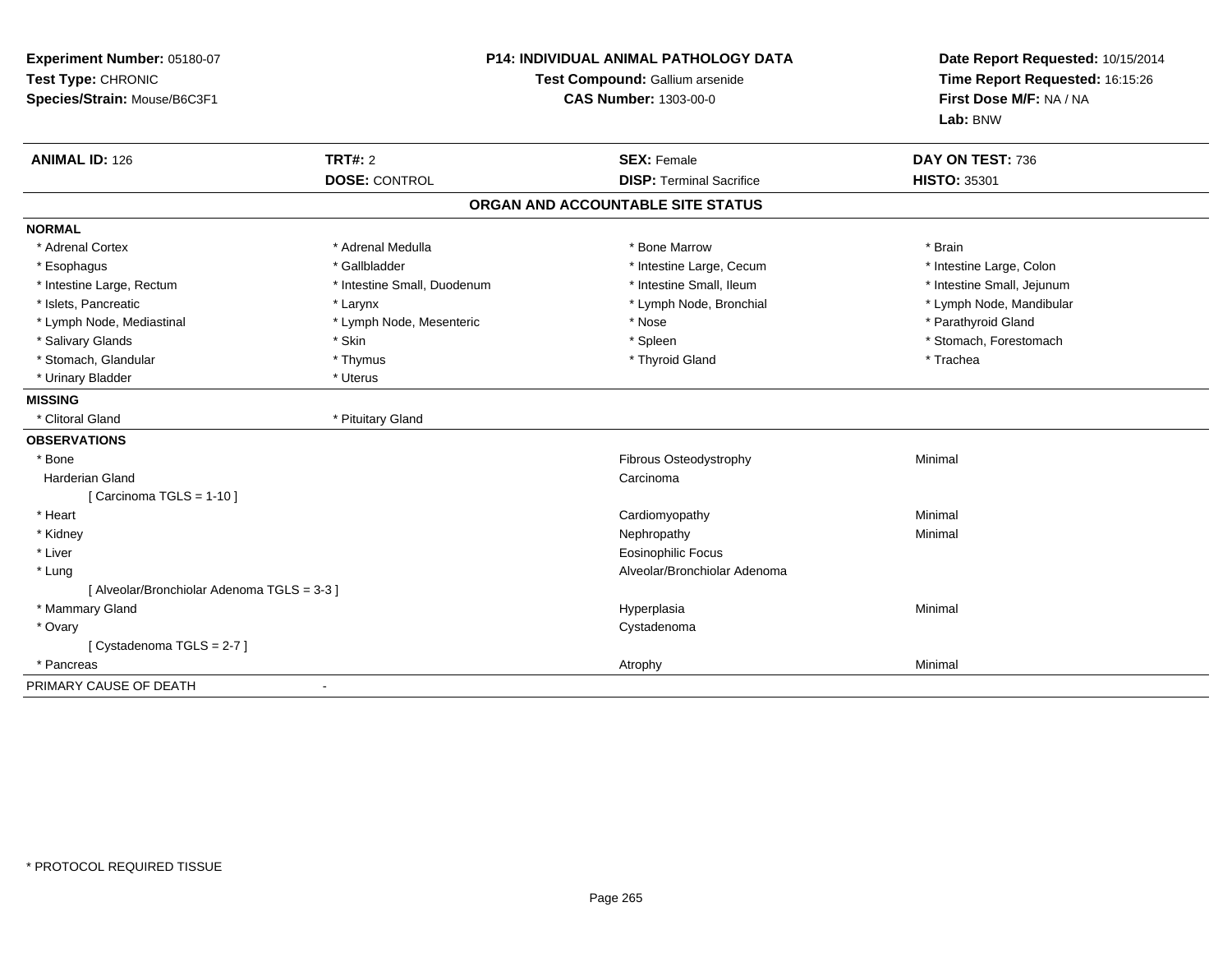| Experiment Number: 05180-07<br>Test Type: CHRONIC<br>Species/Strain: Mouse/B6C3F1 | <b>P14: INDIVIDUAL ANIMAL PATHOLOGY DATA</b><br>Test Compound: Gallium arsenide<br><b>CAS Number: 1303-00-0</b> |                                   | Date Report Requested: 10/15/2014<br>Time Report Requested: 16:15:26<br>First Dose M/F: NA / NA<br>Lab: BNW |
|-----------------------------------------------------------------------------------|-----------------------------------------------------------------------------------------------------------------|-----------------------------------|-------------------------------------------------------------------------------------------------------------|
| <b>ANIMAL ID: 127</b>                                                             | <b>TRT#: 2</b>                                                                                                  | <b>SEX: Female</b>                | DAY ON TEST: 684                                                                                            |
|                                                                                   | <b>DOSE: CONTROL</b>                                                                                            | <b>DISP:</b> Moribund Sacrifice   | <b>HISTO: 35302</b>                                                                                         |
|                                                                                   |                                                                                                                 | ORGAN AND ACCOUNTABLE SITE STATUS |                                                                                                             |
| <b>NORMAL</b>                                                                     |                                                                                                                 |                                   |                                                                                                             |
| * Adrenal Cortex                                                                  | * Adrenal Medulla                                                                                               | * Bone                            | * Bone Marrow                                                                                               |
| * Brain                                                                           | * Esophagus                                                                                                     | * Gallbladder                     | * Intestine Large, Cecum                                                                                    |
| * Intestine Large, Colon                                                          | * Intestine Large, Rectum                                                                                       | * Intestine Small, Duodenum       | * Intestine Small, Ileum                                                                                    |
| * Intestine Small, Jejunum                                                        | * Islets, Pancreatic                                                                                            | * Kidney                          | * Larynx                                                                                                    |
| * Lung                                                                            | * Lymph Node, Bronchial                                                                                         | * Mammary Gland                   | * Nose                                                                                                      |
| * Ovary                                                                           | * Pancreas                                                                                                      | * Parathyroid Gland               | * Salivary Glands                                                                                           |
| * Skin                                                                            | * Stomach, Forestomach                                                                                          | * Stomach, Glandular              | * Thymus                                                                                                    |
| * Thyroid Gland                                                                   | * Trachea                                                                                                       | * Urinary Bladder                 |                                                                                                             |
| <b>MISSING</b>                                                                    |                                                                                                                 |                                   |                                                                                                             |
| * Clitoral Gland                                                                  | * Lymph Node, Mandibular                                                                                        |                                   |                                                                                                             |
| <b>OBSERVATIONS</b>                                                               |                                                                                                                 |                                   |                                                                                                             |
| * Heart                                                                           |                                                                                                                 | Cardiomyopathy                    | Minimal                                                                                                     |
| * Liver                                                                           |                                                                                                                 | Hematopoietic Cell Proliferation  | Minimal                                                                                                     |
|                                                                                   |                                                                                                                 | Lymphoma Malignant                |                                                                                                             |
| [ Lymphoma Malignant TGLS = 5-10 ]                                                |                                                                                                                 |                                   |                                                                                                             |
| * Lymph Node, Mediastinal                                                         |                                                                                                                 | Lymphoma Malignant                |                                                                                                             |
| [ Lymphoma Malignant TGLS = 1-2 ]                                                 |                                                                                                                 |                                   |                                                                                                             |
| * Lymph Node, Mesenteric                                                          |                                                                                                                 | Lymphoma Malignant                |                                                                                                             |
| [ Lymphoma Malignant TGLS = 4-11 ]                                                |                                                                                                                 |                                   |                                                                                                             |
| * Pituitary Gland                                                                 | Pars Distalis                                                                                                   | Hyperplasia                       | Mild                                                                                                        |
| * Spleen                                                                          |                                                                                                                 | Lymphoma Malignant                |                                                                                                             |
| [ Lymphoma Malignant TGLS = 3-4 ]                                                 |                                                                                                                 |                                   |                                                                                                             |
| * Uterus                                                                          |                                                                                                                 | Hyperplasia                       | Cystic, Moderate                                                                                            |
| [ Hyperplasia TGLS = 6-8 ]                                                        |                                                                                                                 |                                   |                                                                                                             |
| PRIMARY CAUSE OF DEATH                                                            | - Lymph Node, Mesenteric Lymphoma Malignant                                                                     |                                   |                                                                                                             |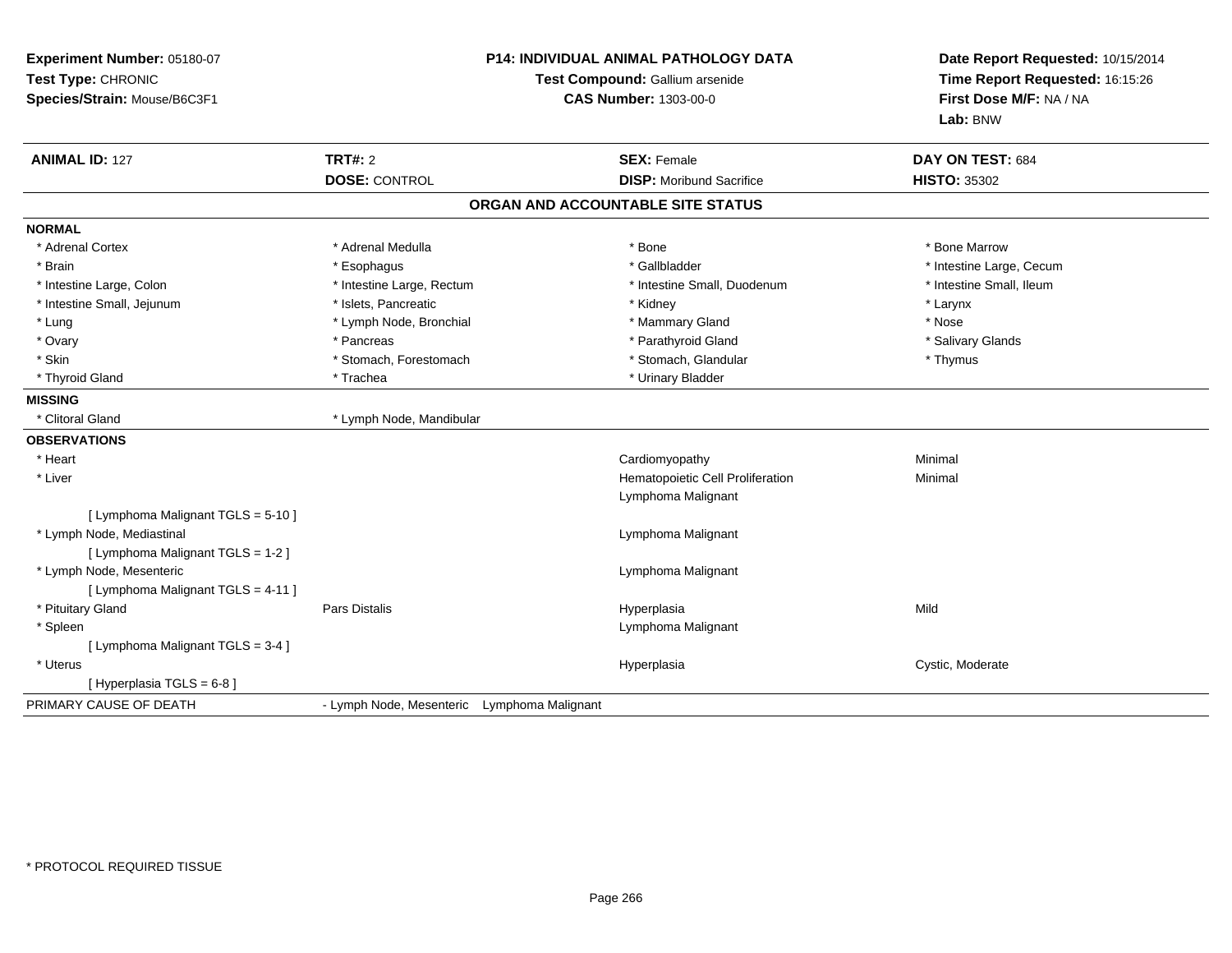| Experiment Number: 05180-07<br>Test Type: CHRONIC<br>Species/Strain: Mouse/B6C3F1 |                                | <b>P14: INDIVIDUAL ANIMAL PATHOLOGY DATA</b><br>Test Compound: Gallium arsenide<br><b>CAS Number: 1303-00-0</b> | Date Report Requested: 10/15/2014<br>Time Report Requested: 16:15:26<br>First Dose M/F: NA / NA<br>Lab: BNW |
|-----------------------------------------------------------------------------------|--------------------------------|-----------------------------------------------------------------------------------------------------------------|-------------------------------------------------------------------------------------------------------------|
| <b>ANIMAL ID: 128</b>                                                             | <b>TRT#: 2</b>                 | <b>SEX: Female</b>                                                                                              | DAY ON TEST: 237                                                                                            |
|                                                                                   | <b>DOSE: CONTROL</b>           | <b>DISP: Natural Death</b>                                                                                      | <b>HISTO: 35303</b>                                                                                         |
|                                                                                   |                                | ORGAN AND ACCOUNTABLE SITE STATUS                                                                               |                                                                                                             |
| <b>NORMAL</b>                                                                     |                                |                                                                                                                 |                                                                                                             |
| * Adrenal Cortex                                                                  | * Adrenal Medulla              | * Bone Marrow                                                                                                   | * Brain                                                                                                     |
| * Esophagus                                                                       | * Heart                        | * Islets, Pancreatic                                                                                            | * Liver                                                                                                     |
| * Lymph Node, Mandibular                                                          | * Mammary Gland                | * Nose                                                                                                          | * Pancreas                                                                                                  |
| * Parathyroid Gland                                                               | * Salivary Glands              | * Skin                                                                                                          | * Spleen                                                                                                    |
| * Thyroid Gland                                                                   | * Trachea                      |                                                                                                                 |                                                                                                             |
| <b>MISSING</b>                                                                    |                                |                                                                                                                 |                                                                                                             |
| * Clitoral Gland                                                                  | * Intestine Large, Colon       | * Lymph Node, Bronchial                                                                                         | * Lymph Node, Mediastinal                                                                                   |
| * Lymph Node, Mesenteric                                                          | * Pituitary Gland              | * Thymus                                                                                                        |                                                                                                             |
| <b>AUTO PRECLUDES DIAG.</b>                                                       |                                |                                                                                                                 |                                                                                                             |
| * Gallbladder                                                                     | * Intestine Large, Cecum       | * Intestine Large, Rectum                                                                                       | * Intestine Small, Duodenum                                                                                 |
| * Intestine Small, Ileum                                                          | * Intestine Small, Jejunum     | * Ovary                                                                                                         | * Stomach, Forestomach                                                                                      |
| * Stomach, Glandular                                                              | * Urinary Bladder              | * Uterus                                                                                                        |                                                                                                             |
| <b>OBSERVATIONS</b>                                                               |                                |                                                                                                                 |                                                                                                             |
| * Bone                                                                            |                                | Fibrous Osteodystrophy                                                                                          | Minimal                                                                                                     |
| * Kidney                                                                          |                                | Glomerulosclerosis                                                                                              | Marked                                                                                                      |
| * Larynx                                                                          | Squam Epithel                  | Hyperplasia                                                                                                     | Mild                                                                                                        |
|                                                                                   |                                | Inflammation                                                                                                    | Suppurative, Mild                                                                                           |
| * Lung                                                                            |                                | Congestion                                                                                                      | Mild                                                                                                        |
| PRIMARY CAUSE OF DEATH                                                            | Glomerulosclerosis<br>- Kidney |                                                                                                                 |                                                                                                             |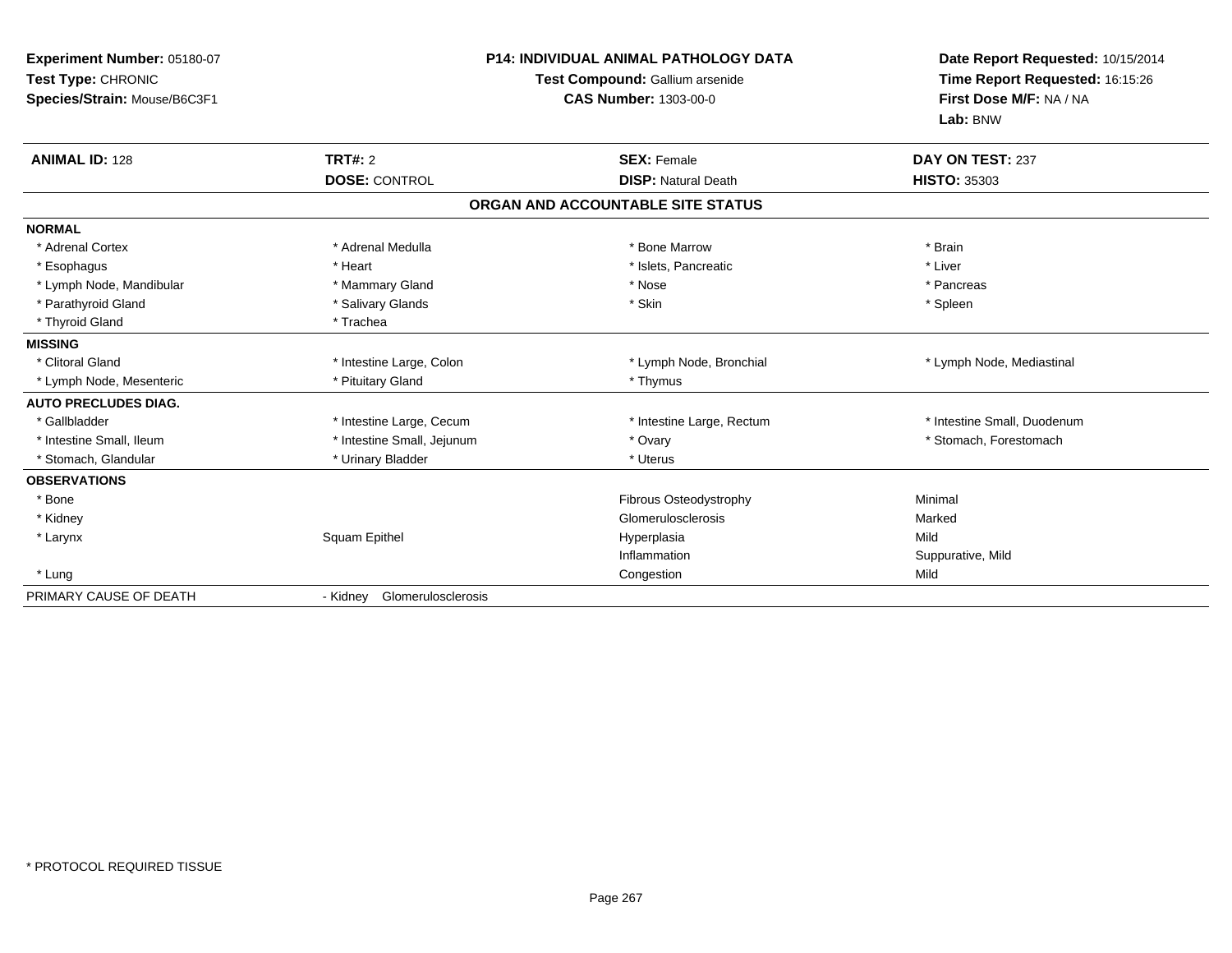| <b>Experiment Number: 05180-07</b><br>Test Type: CHRONIC<br>Species/Strain: Mouse/B6C3F1 |                            | <b>P14: INDIVIDUAL ANIMAL PATHOLOGY DATA</b><br>Test Compound: Gallium arsenide<br><b>CAS Number: 1303-00-0</b> | Date Report Requested: 10/15/2014<br>Time Report Requested: 16:15:26<br>First Dose M/F: NA / NA<br>Lab: BNW |
|------------------------------------------------------------------------------------------|----------------------------|-----------------------------------------------------------------------------------------------------------------|-------------------------------------------------------------------------------------------------------------|
| <b>ANIMAL ID: 129</b>                                                                    | <b>TRT#: 2</b>             | <b>SEX: Female</b>                                                                                              | DAY ON TEST: 736                                                                                            |
|                                                                                          | <b>DOSE: CONTROL</b>       | <b>DISP: Terminal Sacrifice</b>                                                                                 | <b>HISTO: 35304</b>                                                                                         |
|                                                                                          |                            | ORGAN AND ACCOUNTABLE SITE STATUS                                                                               |                                                                                                             |
| <b>NORMAL</b>                                                                            |                            |                                                                                                                 |                                                                                                             |
| * Adrenal Cortex                                                                         | * Adrenal Medulla          | * Bone                                                                                                          | * Bone Marrow                                                                                               |
| * Brain                                                                                  | * Clitoral Gland           | * Esophagus                                                                                                     | * Gallbladder                                                                                               |
| * Intestine Large, Cecum                                                                 | * Intestine Large, Colon   | * Intestine Large, Rectum                                                                                       | * Intestine Small, Duodenum                                                                                 |
| * Intestine Small, Ileum                                                                 | * Intestine Small, Jejunum | * Islets. Pancreatic                                                                                            | * Larynx                                                                                                    |
| * Lung                                                                                   | * Lymph Node, Bronchial    | * Lymph Node, Mandibular                                                                                        | * Lymph Node, Mediastinal                                                                                   |
| * Lymph Node, Mesenteric                                                                 | * Pancreas                 | * Parathyroid Gland                                                                                             | * Salivary Glands                                                                                           |
| * Skin                                                                                   | * Stomach, Forestomach     | * Stomach, Glandular                                                                                            | * Thymus                                                                                                    |
| * Thyroid Gland                                                                          | * Trachea                  | * Urinary Bladder                                                                                               |                                                                                                             |
| <b>OBSERVATIONS</b>                                                                      |                            |                                                                                                                 |                                                                                                             |
| * Heart                                                                                  |                            | Cardiomyopathy                                                                                                  | Minimal                                                                                                     |
| * Kidney                                                                                 |                            | Nephropathy                                                                                                     | Minimal                                                                                                     |
| * Liver                                                                                  | <b>Bile Duct</b>           | Cyst                                                                                                            | Moderate                                                                                                    |
| * Mammary Gland                                                                          |                            | Hyperplasia                                                                                                     | Minimal                                                                                                     |
| * Nose                                                                                   | <b>Respirat Epith</b>      | Degeneration                                                                                                    | Hyaline, Minimal                                                                                            |
| * Ovary                                                                                  |                            | Cyst                                                                                                            | Mild                                                                                                        |
| [ $Cyst TGLS = 1-7$ ]                                                                    |                            |                                                                                                                 |                                                                                                             |
| * Pituitary Gland                                                                        | <b>Pars Distalis</b>       | Hyperplasia                                                                                                     | Mild                                                                                                        |
| * Spleen                                                                                 |                            | Hyperplasia                                                                                                     | Lymphoid, Mild                                                                                              |
| * Uterus                                                                                 | Endometrium                | Hyperplasia                                                                                                     | Marked                                                                                                      |
| PRIMARY CAUSE OF DEATH                                                                   |                            |                                                                                                                 |                                                                                                             |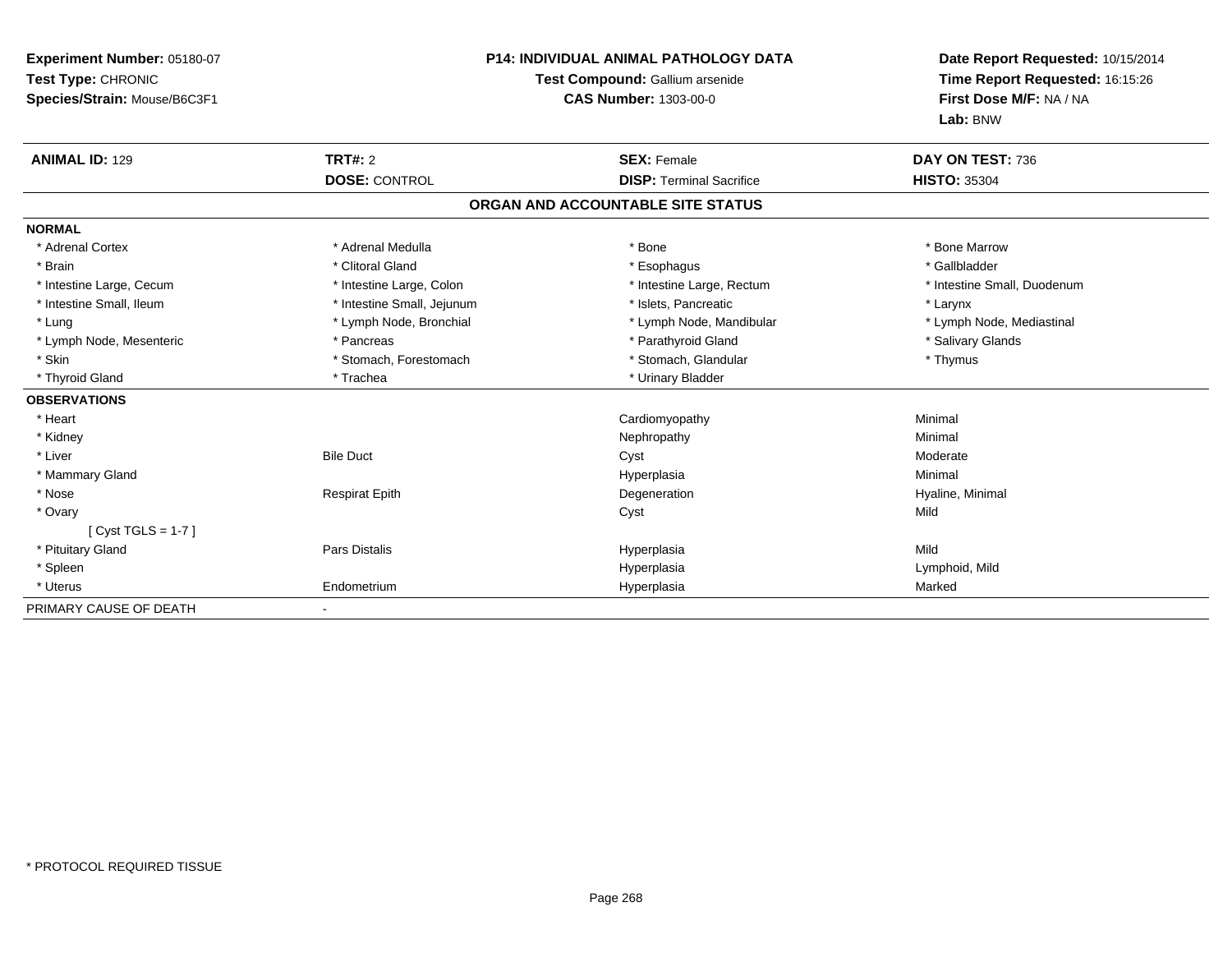| Experiment Number: 05180-07<br>Test Type: CHRONIC<br>Species/Strain: Mouse/B6C3F1 | <b>P14: INDIVIDUAL ANIMAL PATHOLOGY DATA</b><br>Test Compound: Gallium arsenide<br><b>CAS Number: 1303-00-0</b> |                                   | Date Report Requested: 10/15/2014<br>Time Report Requested: 16:15:26<br>First Dose M/F: NA / NA<br>Lab: BNW |
|-----------------------------------------------------------------------------------|-----------------------------------------------------------------------------------------------------------------|-----------------------------------|-------------------------------------------------------------------------------------------------------------|
| <b>ANIMAL ID: 130</b>                                                             | TRT#: 2                                                                                                         | <b>SEX: Female</b>                | DAY ON TEST: 707                                                                                            |
|                                                                                   | <b>DOSE: CONTROL</b>                                                                                            | <b>DISP:</b> Moribund Sacrifice   | <b>HISTO: 35305</b>                                                                                         |
|                                                                                   |                                                                                                                 | ORGAN AND ACCOUNTABLE SITE STATUS |                                                                                                             |
| <b>NORMAL</b>                                                                     |                                                                                                                 |                                   |                                                                                                             |
| * Adrenal Cortex                                                                  | * Adrenal Medulla                                                                                               | * Bone Marrow                     | * Brain                                                                                                     |
| * Clitoral Gland                                                                  | * Esophagus                                                                                                     | * Gallbladder                     | * Intestine Large, Cecum                                                                                    |
| * Intestine Large, Colon                                                          | * Intestine Large, Rectum                                                                                       | * Intestine Small, Duodenum       | * Intestine Small, Ileum                                                                                    |
| * Intestine Small, Jejunum                                                        | * Larynx                                                                                                        | * Liver                           | * Lymph Node, Mandibular                                                                                    |
| * Lymph Node, Mesenteric                                                          | * Mammary Gland                                                                                                 | * Ovary                           | * Parathyroid Gland                                                                                         |
| * Salivary Glands                                                                 | * Skin                                                                                                          | * Spleen                          | * Stomach, Forestomach                                                                                      |
| * Stomach, Glandular                                                              | * Thymus                                                                                                        | * Thyroid Gland                   | * Trachea                                                                                                   |
| * Urinary Bladder                                                                 | * Uterus                                                                                                        |                                   |                                                                                                             |
| <b>MISSING</b>                                                                    |                                                                                                                 |                                   |                                                                                                             |
| * Lymph Node, Bronchial                                                           | * Lymph Node, Mediastinal                                                                                       |                                   |                                                                                                             |
| <b>OBSERVATIONS</b>                                                               |                                                                                                                 |                                   |                                                                                                             |
| * Bone                                                                            |                                                                                                                 | Fibrous Osteodystrophy            | Minimal                                                                                                     |
| * Heart                                                                           |                                                                                                                 | Cardiomyopathy                    | Minimal                                                                                                     |
| * Islets, Pancreatic                                                              |                                                                                                                 | Adenoma                           |                                                                                                             |
| * Kidney                                                                          |                                                                                                                 | Nephropathy                       | Minimal                                                                                                     |
| * Lung                                                                            |                                                                                                                 | Hemorrhage                        | Minimal                                                                                                     |
| Mesentery                                                                         |                                                                                                                 | Hemorrhage                        | Mild                                                                                                        |
| [Hemorrhage TGLS = $1-7$ ]                                                        |                                                                                                                 |                                   |                                                                                                             |
| * Nose                                                                            |                                                                                                                 | Inflammation                      | Suppurative, Mild                                                                                           |
| * Pancreas                                                                        |                                                                                                                 | Atrophy                           | Minimal                                                                                                     |
| * Pituitary Gland                                                                 | <b>Pars Distalis</b>                                                                                            | Hyperplasia                       | Minimal                                                                                                     |
| PRIMARY CAUSE OF DEATH                                                            | - UNCERTAIN                                                                                                     |                                   |                                                                                                             |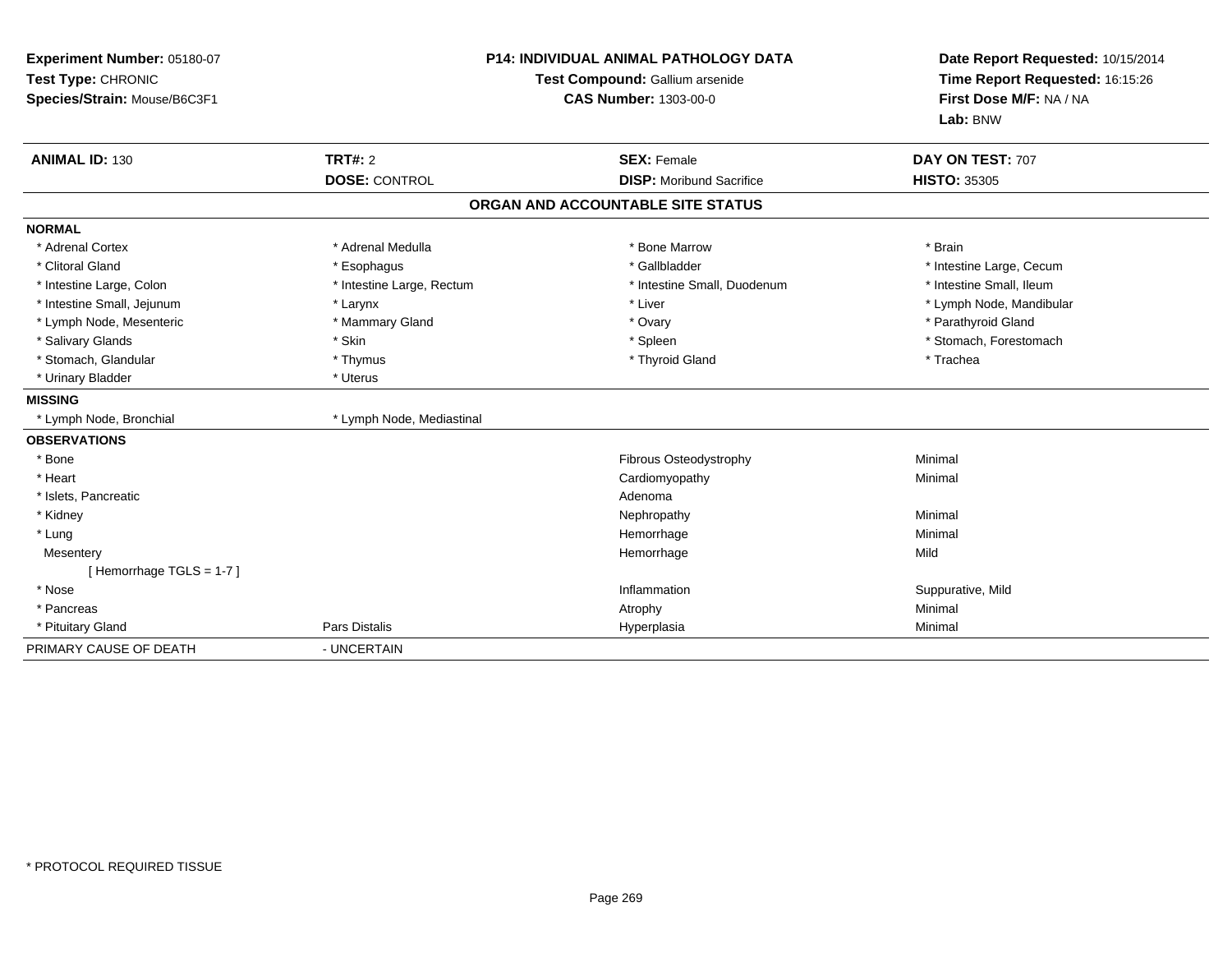| Experiment Number: 05180-07<br>Test Type: CHRONIC<br>Species/Strain: Mouse/B6C3F1 | <b>P14: INDIVIDUAL ANIMAL PATHOLOGY DATA</b><br>Test Compound: Gallium arsenide<br><b>CAS Number: 1303-00-0</b> |                                                       | Date Report Requested: 10/15/2014<br>Time Report Requested: 16:15:26<br>First Dose M/F: NA / NA<br>Lab: BNW |
|-----------------------------------------------------------------------------------|-----------------------------------------------------------------------------------------------------------------|-------------------------------------------------------|-------------------------------------------------------------------------------------------------------------|
| <b>ANIMAL ID: 131</b>                                                             | <b>TRT#: 2</b><br><b>DOSE: CONTROL</b>                                                                          | <b>SEX: Female</b><br><b>DISP: Terminal Sacrifice</b> | DAY ON TEST: 737<br><b>HISTO: 35306</b>                                                                     |
|                                                                                   |                                                                                                                 | ORGAN AND ACCOUNTABLE SITE STATUS                     |                                                                                                             |
| <b>NORMAL</b>                                                                     |                                                                                                                 |                                                       |                                                                                                             |
| * Adrenal Medulla                                                                 | * Bone                                                                                                          | * Bone Marrow                                         | * Brain                                                                                                     |
| * Clitoral Gland                                                                  | * Esophagus                                                                                                     | * Gallbladder                                         | * Intestine Large, Cecum                                                                                    |
| * Intestine Large, Colon                                                          | * Intestine Large, Rectum                                                                                       | * Intestine Small, Duodenum                           | * Intestine Small, Ileum                                                                                    |
| * Intestine Small, Jejunum                                                        | * Islets, Pancreatic                                                                                            | * Larynx                                              | * Lung                                                                                                      |
| * Lymph Node, Bronchial                                                           | * Lymph Node, Mediastinal                                                                                       | * Lymph Node, Mesenteric                              | * Mammary Gland                                                                                             |
| * Ovary                                                                           | * Pancreas                                                                                                      | * Parathyroid Gland                                   | * Salivary Glands                                                                                           |
| * Skin                                                                            | * Stomach, Forestomach                                                                                          | * Stomach, Glandular                                  | * Thymus                                                                                                    |
| * Trachea                                                                         | * Urinary Bladder                                                                                               | * Uterus                                              |                                                                                                             |
| <b>MISSING</b>                                                                    |                                                                                                                 |                                                       |                                                                                                             |
| * Lymph Node, Mandibular                                                          |                                                                                                                 |                                                       |                                                                                                             |
| <b>OBSERVATIONS</b>                                                               |                                                                                                                 |                                                       |                                                                                                             |
| * Adrenal Cortex                                                                  |                                                                                                                 | Hypertrophy                                           | Minimal                                                                                                     |
| * Heart                                                                           |                                                                                                                 | Cardiomyopathy                                        | Minimal                                                                                                     |
| * Kidney                                                                          |                                                                                                                 | Metaplasia                                            | Osseous, Minimal                                                                                            |
|                                                                                   |                                                                                                                 | Nephropathy                                           | Minimal                                                                                                     |
| * Liver                                                                           |                                                                                                                 | <b>Necrosis</b>                                       | Minimal                                                                                                     |
| * Nose                                                                            | Olfactory Epi                                                                                                   | Atrophy                                               | Minimal                                                                                                     |
|                                                                                   | <b>Respirat Epith</b>                                                                                           | Degeneration                                          | Hyaline, Minimal                                                                                            |
| * Pituitary Gland                                                                 | Pars Distalis                                                                                                   | Hyperplasia                                           | Mild                                                                                                        |
| * Spleen                                                                          |                                                                                                                 | Hematopoietic Cell Proliferation                      | Mild                                                                                                        |
| * Thyroid Gland                                                                   | C Cell                                                                                                          | Carcinoma                                             |                                                                                                             |
|                                                                                   | <b>Follicular Cel</b>                                                                                           | Hyperplasia                                           | Minimal                                                                                                     |
| [Carcinoma TGLS = 1-2]                                                            |                                                                                                                 |                                                       |                                                                                                             |
| PRIMARY CAUSE OF DEATH                                                            | $\blacksquare$                                                                                                  |                                                       |                                                                                                             |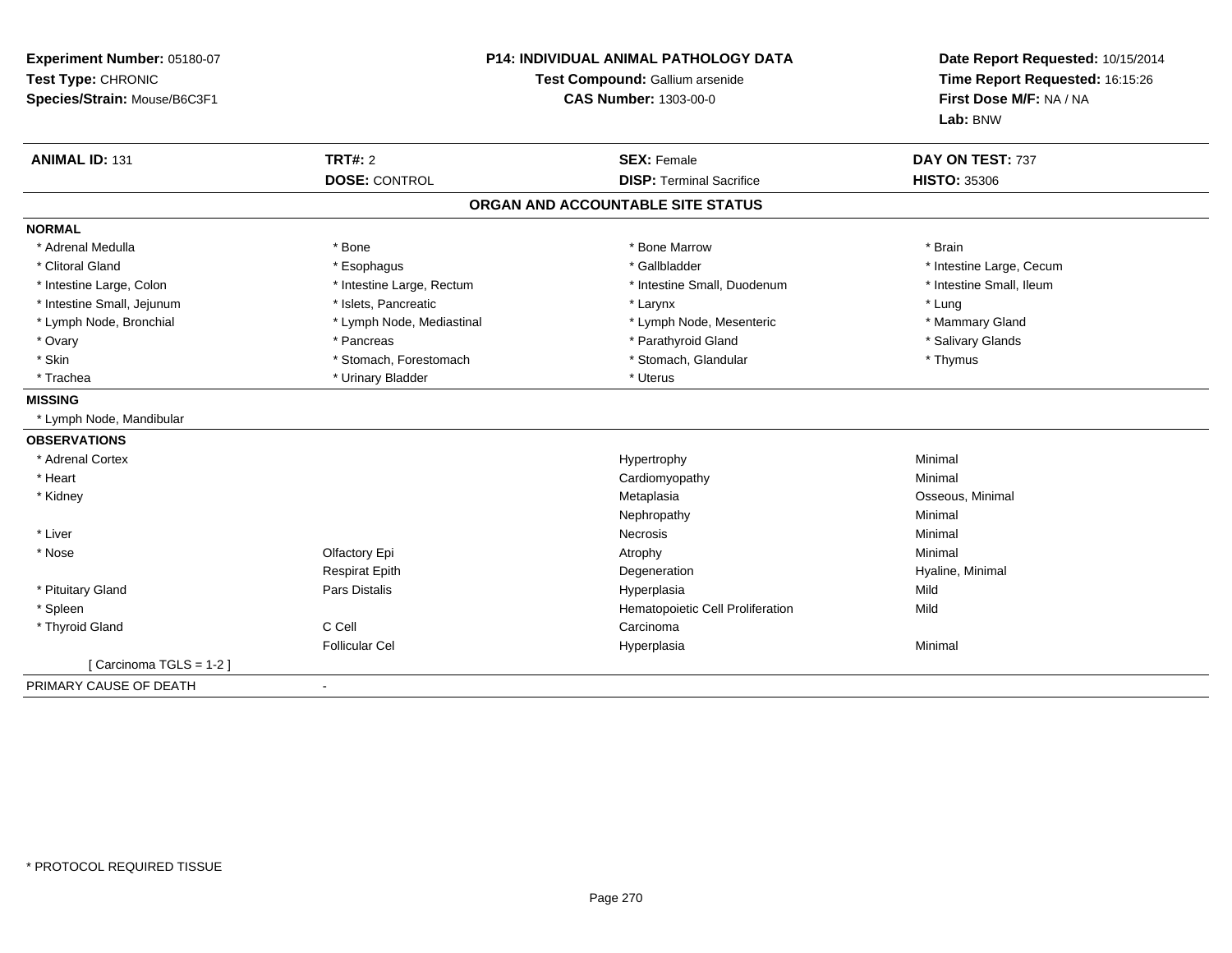| Experiment Number: 05180-07<br>Test Type: CHRONIC<br>Species/Strain: Mouse/B6C3F1 | <b>P14: INDIVIDUAL ANIMAL PATHOLOGY DATA</b><br>Test Compound: Gallium arsenide<br><b>CAS Number: 1303-00-0</b> |                                   | Date Report Requested: 10/15/2014<br>Time Report Requested: 16:15:26<br>First Dose M/F: NA / NA |
|-----------------------------------------------------------------------------------|-----------------------------------------------------------------------------------------------------------------|-----------------------------------|-------------------------------------------------------------------------------------------------|
|                                                                                   |                                                                                                                 |                                   | Lab: BNW                                                                                        |
| <b>ANIMAL ID: 132</b>                                                             | <b>TRT#: 2</b>                                                                                                  | <b>SEX: Female</b>                | DAY ON TEST: 736                                                                                |
|                                                                                   | <b>DOSE: CONTROL</b>                                                                                            | <b>DISP: Terminal Sacrifice</b>   | <b>HISTO: 35307</b>                                                                             |
|                                                                                   |                                                                                                                 | ORGAN AND ACCOUNTABLE SITE STATUS |                                                                                                 |
| <b>NORMAL</b>                                                                     |                                                                                                                 |                                   |                                                                                                 |
| * Adrenal Cortex                                                                  | * Adrenal Medulla                                                                                               | * Bone                            | * Bone Marrow                                                                                   |
| * Brain                                                                           | * Clitoral Gland                                                                                                | * Esophagus                       | * Gallbladder                                                                                   |
| * Intestine Large, Cecum                                                          | * Intestine Large, Colon                                                                                        | * Intestine Large, Rectum         | * Intestine Small, Duodenum                                                                     |
| * Intestine Small, Ileum                                                          | * Intestine Small, Jejunum                                                                                      | * Islets, Pancreatic              | * Larynx                                                                                        |
| * Lung                                                                            | * Lymph Node, Bronchial                                                                                         | * Lymph Node, Mandibular          | * Lymph Node, Mediastinal                                                                       |
| * Lymph Node, Mesenteric                                                          | * Mammary Gland                                                                                                 | * Pancreas                        | * Pituitary Gland                                                                               |
| * Salivary Glands                                                                 | * Stomach, Forestomach                                                                                          | * Stomach, Glandular              | * Thymus                                                                                        |
| * Thyroid Gland                                                                   | * Trachea                                                                                                       | * Urinary Bladder                 | * Uterus                                                                                        |
| <b>MISSING</b>                                                                    |                                                                                                                 |                                   |                                                                                                 |
| * Parathyroid Gland                                                               |                                                                                                                 |                                   |                                                                                                 |
| <b>OBSERVATIONS</b>                                                               |                                                                                                                 |                                   |                                                                                                 |
| * Heart                                                                           |                                                                                                                 | Cardiomyopathy                    | Minimal                                                                                         |
| * Kidney                                                                          |                                                                                                                 | Nephropathy                       | Minimal                                                                                         |
| * Liver                                                                           |                                                                                                                 | Hepatocellular Adenoma            | Multiple                                                                                        |
| [ Hepatocellular Adenoma TGLS = 2,4-4+11 ]                                        |                                                                                                                 |                                   |                                                                                                 |
| * Nose                                                                            | Olfactory Epi                                                                                                   | Atrophy                           | Minimal                                                                                         |
| * Ovary                                                                           |                                                                                                                 | Cyst                              | Mild                                                                                            |
| [Cyst TGLS = $1-7$ ]                                                              |                                                                                                                 |                                   |                                                                                                 |
| * Skin                                                                            | <b>Subcut Tiss</b>                                                                                              | Mineralization                    | Moderate                                                                                        |
| [Mineralization TGLS = 3-10]                                                      |                                                                                                                 |                                   |                                                                                                 |
| * Spleen                                                                          |                                                                                                                 | Hyperplasia                       | Lymphoid, Mild                                                                                  |
| PRIMARY CAUSE OF DEATH                                                            |                                                                                                                 |                                   |                                                                                                 |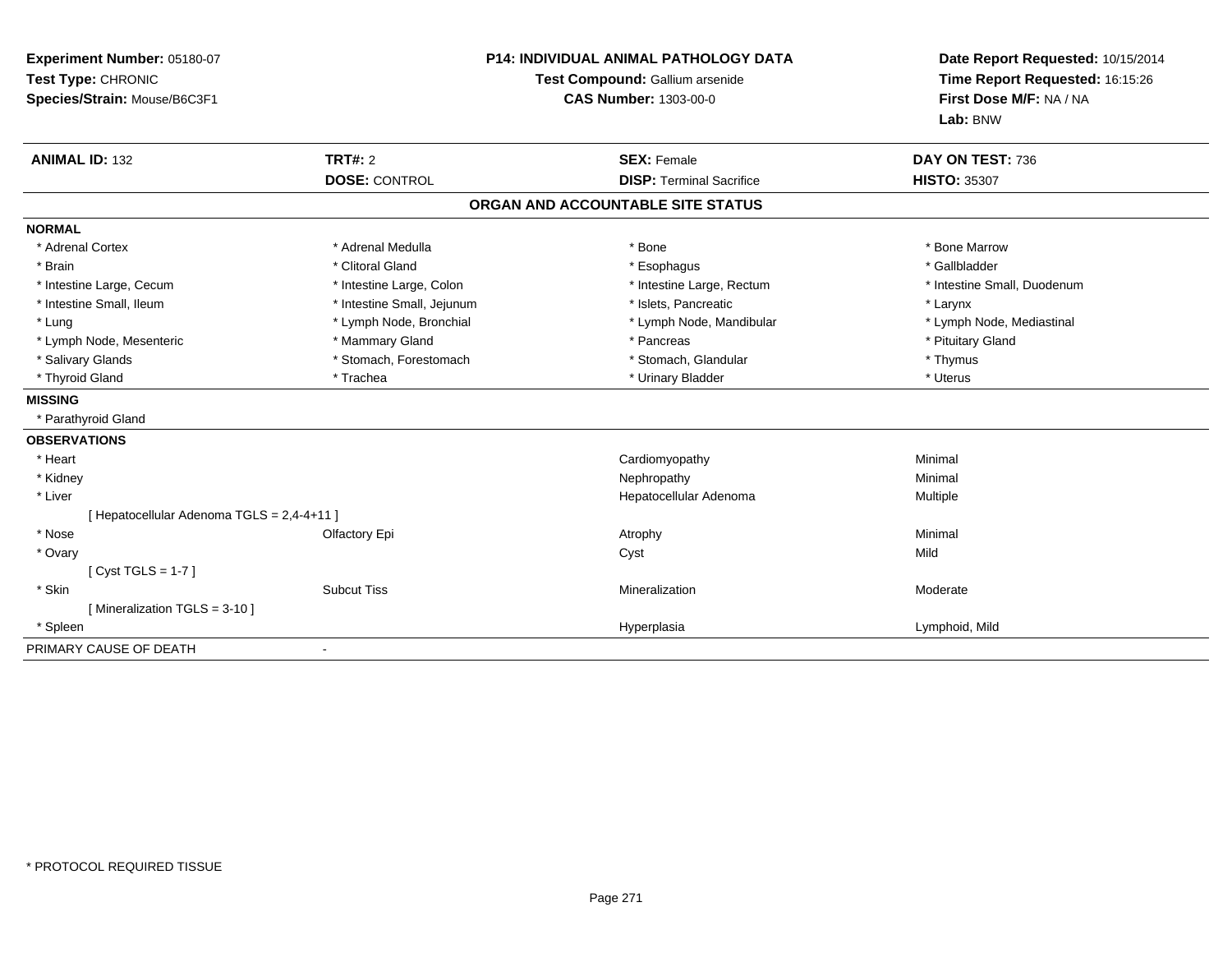| Experiment Number: 05180-07<br>Test Type: CHRONIC<br>Species/Strain: Mouse/B6C3F1 | <b>P14: INDIVIDUAL ANIMAL PATHOLOGY DATA</b><br>Test Compound: Gallium arsenide<br><b>CAS Number: 1303-00-0</b> |                                   | Date Report Requested: 10/15/2014<br>Time Report Requested: 16:15:26<br>First Dose M/F: NA / NA<br>Lab: BNW |
|-----------------------------------------------------------------------------------|-----------------------------------------------------------------------------------------------------------------|-----------------------------------|-------------------------------------------------------------------------------------------------------------|
| <b>ANIMAL ID: 133</b>                                                             | <b>TRT#: 2</b>                                                                                                  | <b>SEX: Female</b>                | DAY ON TEST: 736                                                                                            |
|                                                                                   | <b>DOSE: CONTROL</b>                                                                                            | <b>DISP:</b> Terminal Sacrifice   | <b>HISTO: 35308</b>                                                                                         |
|                                                                                   |                                                                                                                 | ORGAN AND ACCOUNTABLE SITE STATUS |                                                                                                             |
| <b>NORMAL</b>                                                                     |                                                                                                                 |                                   |                                                                                                             |
| * Adrenal Cortex                                                                  | * Adrenal Medulla                                                                                               | * Bone                            | * Bone Marrow                                                                                               |
| * Brain                                                                           | * Clitoral Gland                                                                                                | * Esophagus                       | * Gallbladder                                                                                               |
| * Intestine Large, Cecum                                                          | * Intestine Large, Colon                                                                                        | * Intestine Large, Rectum         | * Intestine Small, Duodenum                                                                                 |
| * Intestine Small, Ileum                                                          | * Intestine Small, Jejunum                                                                                      | * Islets, Pancreatic              | * Larynx                                                                                                    |
| * Lung                                                                            | * Lymph Node, Mediastinal                                                                                       | * Lymph Node, Mesenteric          | * Nose                                                                                                      |
| * Pancreas                                                                        | * Parathyroid Gland                                                                                             | * Pituitary Gland                 | * Salivary Glands                                                                                           |
| * Skin                                                                            | * Spleen                                                                                                        | * Stomach, Forestomach            | * Stomach, Glandular                                                                                        |
| * Thymus                                                                          | * Thyroid Gland                                                                                                 | * Trachea                         | * Urinary Bladder                                                                                           |
| * Uterus                                                                          |                                                                                                                 |                                   |                                                                                                             |
| <b>MISSING</b>                                                                    |                                                                                                                 |                                   |                                                                                                             |
| * Lymph Node, Mandibular                                                          |                                                                                                                 |                                   |                                                                                                             |
| <b>OBSERVATIONS</b>                                                               |                                                                                                                 |                                   |                                                                                                             |
| * Heart                                                                           |                                                                                                                 | Cardiomyopathy                    | Minimal                                                                                                     |
| * Kidney                                                                          |                                                                                                                 | Nephropathy                       | Minimal                                                                                                     |
| * Liver                                                                           |                                                                                                                 | Degeneration                      | Fatty, Minimal                                                                                              |
| * Lymph Node, Bronchial                                                           |                                                                                                                 | Hyperplasia                       | Minimal                                                                                                     |
| * Mammary Gland                                                                   |                                                                                                                 | Hyperplasia                       | Minimal                                                                                                     |
| * Ovary                                                                           |                                                                                                                 | Cyst                              | Mild                                                                                                        |
| PRIMARY CAUSE OF DEATH                                                            |                                                                                                                 |                                   |                                                                                                             |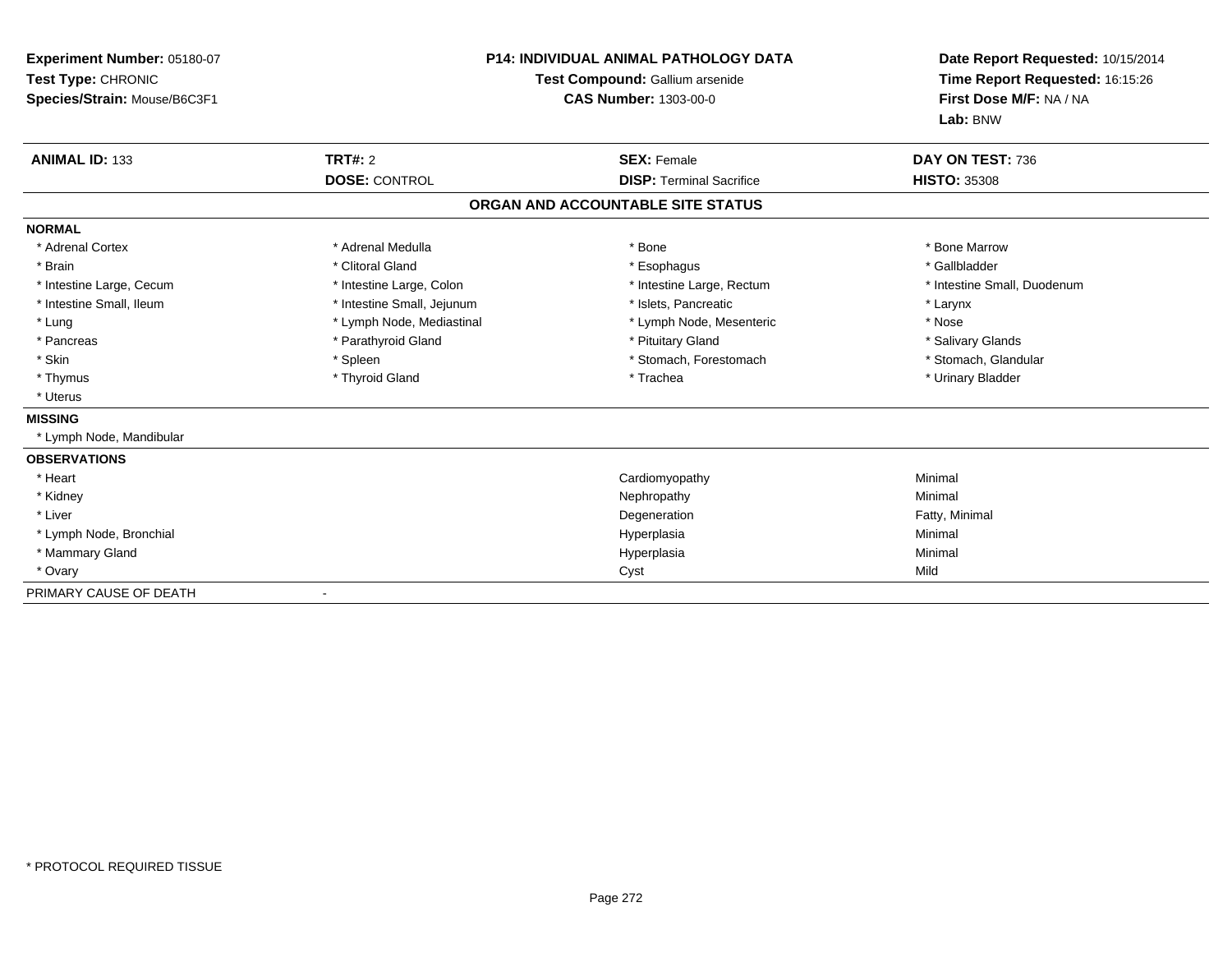| Experiment Number: 05180-07<br>Test Type: CHRONIC<br>Species/Strain: Mouse/B6C3F1 | <b>P14: INDIVIDUAL ANIMAL PATHOLOGY DATA</b><br>Test Compound: Gallium arsenide<br><b>CAS Number: 1303-00-0</b> |                                   | Date Report Requested: 10/15/2014<br>Time Report Requested: 16:15:26<br>First Dose M/F: NA / NA<br>Lab: BNW |
|-----------------------------------------------------------------------------------|-----------------------------------------------------------------------------------------------------------------|-----------------------------------|-------------------------------------------------------------------------------------------------------------|
| <b>ANIMAL ID: 134</b>                                                             | <b>TRT#: 2</b>                                                                                                  | <b>SEX: Female</b>                | DAY ON TEST: 737                                                                                            |
|                                                                                   | <b>DOSE: CONTROL</b>                                                                                            | <b>DISP: Terminal Sacrifice</b>   | <b>HISTO: 35309</b>                                                                                         |
|                                                                                   |                                                                                                                 | ORGAN AND ACCOUNTABLE SITE STATUS |                                                                                                             |
| <b>NORMAL</b>                                                                     |                                                                                                                 |                                   |                                                                                                             |
| * Adrenal Cortex                                                                  | * Adrenal Medulla                                                                                               | * Bone Marrow                     | * Brain                                                                                                     |
| * Clitoral Gland                                                                  | * Esophagus                                                                                                     | * Gallbladder                     | * Intestine Large, Cecum                                                                                    |
| * Intestine Large, Colon                                                          | * Intestine Large, Rectum                                                                                       | * Intestine Small, Duodenum       | * Intestine Small, Ileum                                                                                    |
| * Intestine Small, Jejunum                                                        | * Islets, Pancreatic                                                                                            | * Larynx                          | * Liver                                                                                                     |
| * Lung                                                                            | * Lymph Node, Bronchial                                                                                         | * Lymph Node, Mandibular          | * Lymph Node, Mediastinal                                                                                   |
| * Lymph Node, Mesenteric                                                          | * Mammary Gland                                                                                                 | * Nose                            | * Pancreas                                                                                                  |
| * Parathyroid Gland                                                               | * Salivary Glands                                                                                               | * Skin                            | * Stomach, Forestomach                                                                                      |
| * Stomach, Glandular                                                              | * Thymus                                                                                                        | * Thyroid Gland                   | * Trachea                                                                                                   |
| * Urinary Bladder                                                                 | * Uterus                                                                                                        |                                   |                                                                                                             |
| <b>INSUFFICIENT TISSUE</b>                                                        |                                                                                                                 |                                   |                                                                                                             |
| * Pituitary Gland                                                                 |                                                                                                                 |                                   |                                                                                                             |
| <b>OBSERVATIONS</b>                                                               |                                                                                                                 |                                   |                                                                                                             |
| * Bone                                                                            |                                                                                                                 | Fibrous Osteodystrophy            | Mild                                                                                                        |
| * Heart                                                                           |                                                                                                                 | Cardiomyopathy                    | Minimal                                                                                                     |
| * Kidney                                                                          |                                                                                                                 | Nephropathy                       | Minimal                                                                                                     |
| * Ovary                                                                           |                                                                                                                 | Cyst                              | Mild                                                                                                        |
| $[Cyst TGLS = 1-7]$                                                               |                                                                                                                 |                                   |                                                                                                             |
| * Spleen                                                                          |                                                                                                                 | Hematopoietic Cell Proliferation  | Mild                                                                                                        |
| PRIMARY CAUSE OF DEATH                                                            |                                                                                                                 |                                   |                                                                                                             |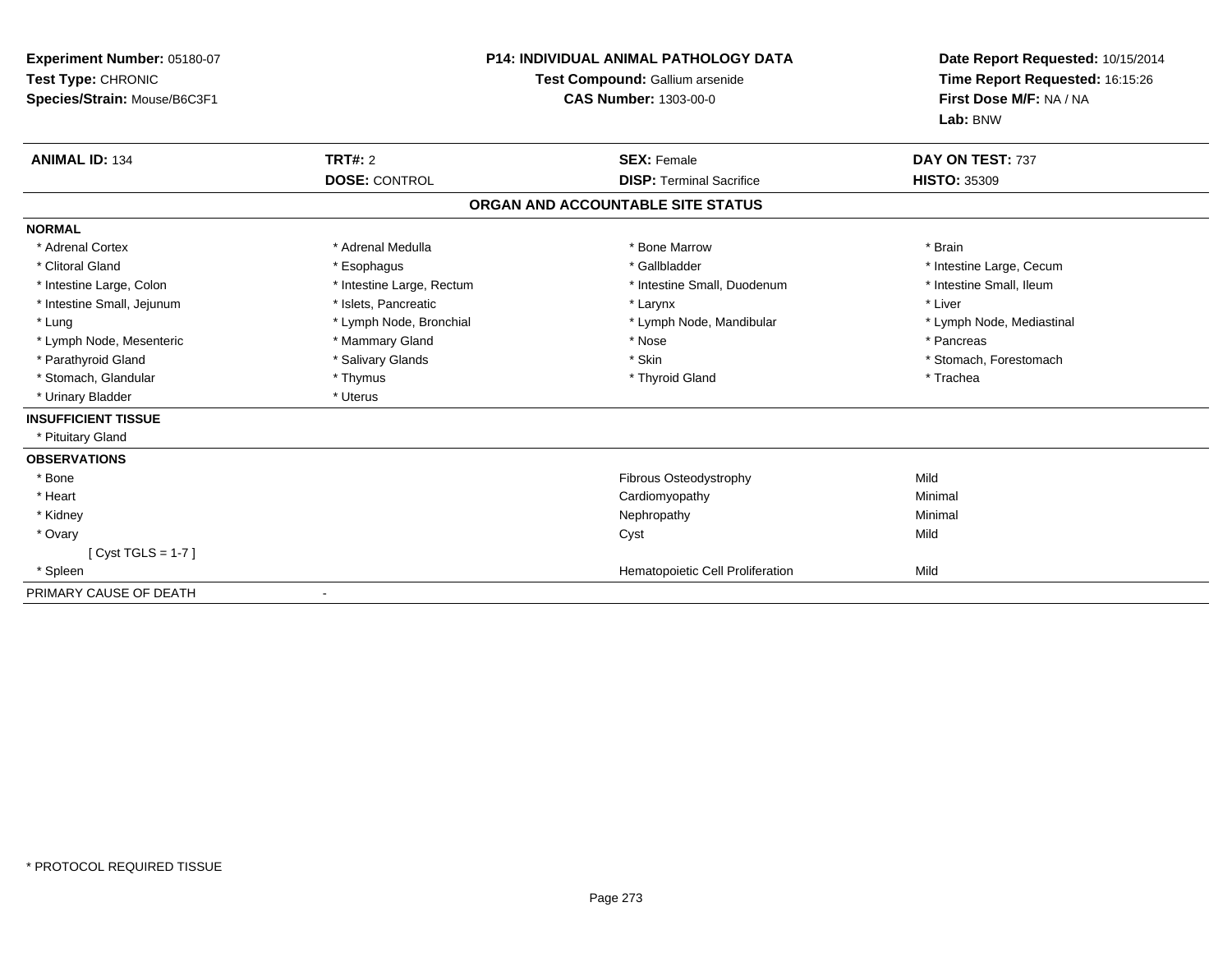| Experiment Number: 05180-07<br>Test Type: CHRONIC<br>Species/Strain: Mouse/B6C3F1<br><b>ANIMAL ID: 135</b> | <b>TRT#: 2</b>             | <b>P14: INDIVIDUAL ANIMAL PATHOLOGY DATA</b><br>Test Compound: Gallium arsenide<br><b>CAS Number: 1303-00-0</b><br><b>SEX: Female</b> | Date Report Requested: 10/15/2014<br>Time Report Requested: 16:15:26<br>First Dose M/F: NA / NA<br>Lab: BNW<br>DAY ON TEST: 736 |
|------------------------------------------------------------------------------------------------------------|----------------------------|---------------------------------------------------------------------------------------------------------------------------------------|---------------------------------------------------------------------------------------------------------------------------------|
|                                                                                                            | <b>DOSE: CONTROL</b>       | <b>DISP: Terminal Sacrifice</b>                                                                                                       | <b>HISTO: 35310</b>                                                                                                             |
|                                                                                                            |                            | ORGAN AND ACCOUNTABLE SITE STATUS                                                                                                     |                                                                                                                                 |
| <b>NORMAL</b>                                                                                              |                            |                                                                                                                                       |                                                                                                                                 |
| * Adrenal Cortex                                                                                           | * Adrenal Medulla          | * Bone                                                                                                                                | * Bone Marrow                                                                                                                   |
| * Brain                                                                                                    | * Clitoral Gland           | * Esophagus                                                                                                                           | * Gallbladder                                                                                                                   |
| * Intestine Large, Cecum                                                                                   | * Intestine Large, Colon   | * Intestine Large, Rectum                                                                                                             | * Intestine Small, Duodenum                                                                                                     |
| * Intestine Small, Ileum                                                                                   | * Intestine Small, Jejunum | * Islets, Pancreatic                                                                                                                  | * Kidney                                                                                                                        |
| * Larynx                                                                                                   | * Lymph Node, Bronchial    | * Lymph Node, Mandibular                                                                                                              | * Lymph Node, Mediastinal                                                                                                       |
| * Lymph Node, Mesenteric                                                                                   | * Mammary Gland            | * Pancreas                                                                                                                            | * Parathyroid Gland                                                                                                             |
| * Pituitary Gland                                                                                          | * Salivary Glands          | * Skin                                                                                                                                | * Stomach, Forestomach                                                                                                          |
| * Stomach, Glandular                                                                                       | * Thymus                   | * Thyroid Gland                                                                                                                       | * Trachea                                                                                                                       |
| * Urinary Bladder                                                                                          | * Uterus                   |                                                                                                                                       |                                                                                                                                 |
| <b>OBSERVATIONS</b>                                                                                        |                            |                                                                                                                                       |                                                                                                                                 |
| * Heart                                                                                                    |                            | Cardiomyopathy                                                                                                                        | Minimal                                                                                                                         |
| * Liver                                                                                                    |                            | <b>Eosinophilic Focus</b>                                                                                                             |                                                                                                                                 |
| * Lung                                                                                                     |                            | Hemorrhage                                                                                                                            | Minimal                                                                                                                         |
| * Nose                                                                                                     | Olfactory Epi              | Degeneration                                                                                                                          | Hyaline, Minimal                                                                                                                |
|                                                                                                            | <b>Respirat Epith</b>      | Degeneration                                                                                                                          | Hyaline, Minimal                                                                                                                |
| * Ovary                                                                                                    |                            | Cyst                                                                                                                                  | Marked                                                                                                                          |
| [ Cyst TGLS = 1-10 ]                                                                                       |                            |                                                                                                                                       |                                                                                                                                 |
| * Spleen                                                                                                   | Capsule                    | Inflammation                                                                                                                          | Mild                                                                                                                            |
| [Inflammation TGLS = $2-4$ ]                                                                               |                            |                                                                                                                                       |                                                                                                                                 |
| PRIMARY CAUSE OF DEATH                                                                                     |                            |                                                                                                                                       |                                                                                                                                 |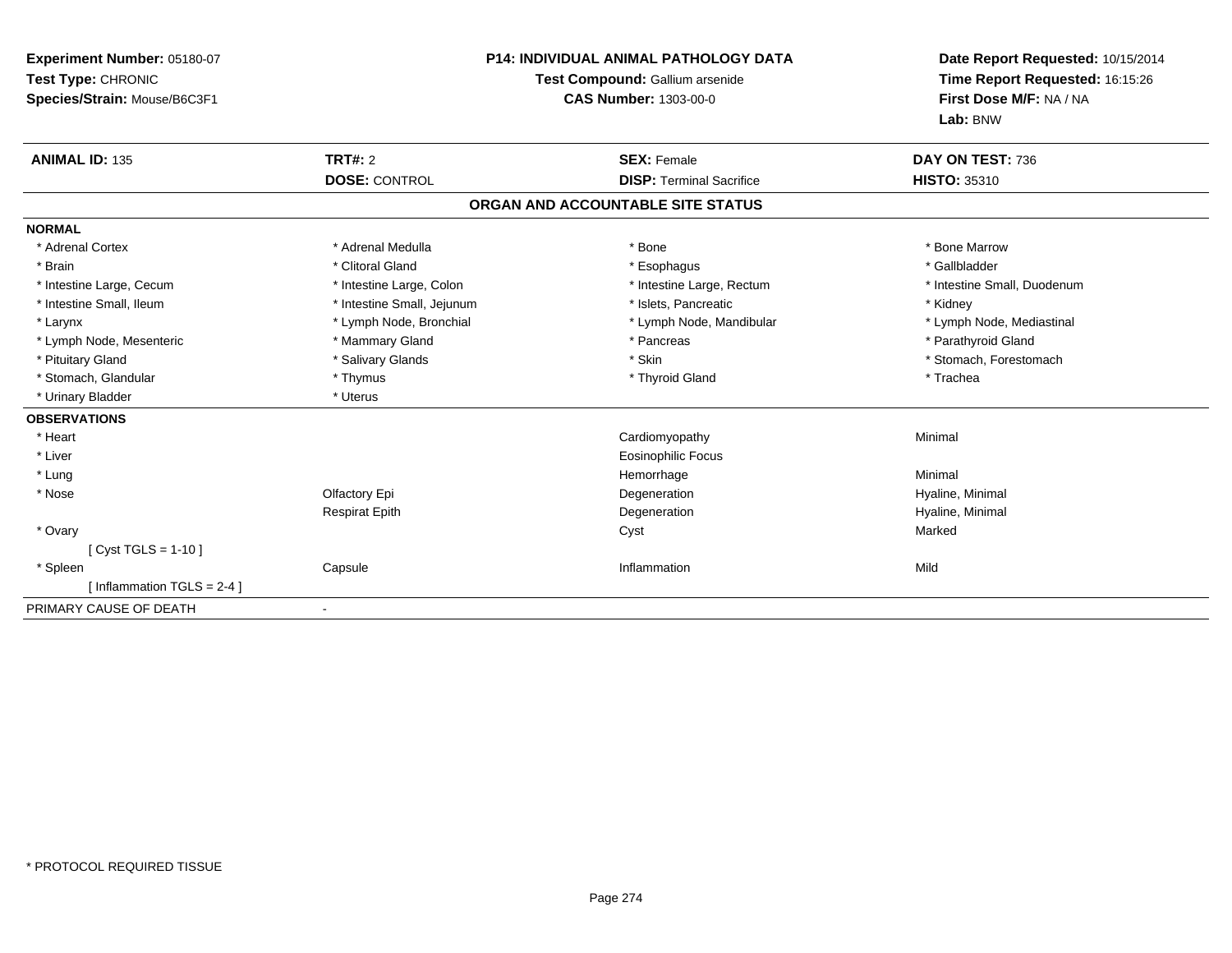| Experiment Number: 05180-07<br>Test Type: CHRONIC<br>Species/Strain: Mouse/B6C3F1 | <b>P14: INDIVIDUAL ANIMAL PATHOLOGY DATA</b><br>Test Compound: Gallium arsenide<br><b>CAS Number: 1303-00-0</b> |                                                       | Date Report Requested: 10/15/2014<br>Time Report Requested: 16:15:26<br>First Dose M/F: NA / NA<br>Lab: BNW |
|-----------------------------------------------------------------------------------|-----------------------------------------------------------------------------------------------------------------|-------------------------------------------------------|-------------------------------------------------------------------------------------------------------------|
| <b>ANIMAL ID: 136</b>                                                             | <b>TRT#: 2</b><br><b>DOSE: CONTROL</b>                                                                          | <b>SEX: Female</b><br><b>DISP: Terminal Sacrifice</b> | DAY ON TEST: 737<br>HISTO: 35311                                                                            |
|                                                                                   |                                                                                                                 | ORGAN AND ACCOUNTABLE SITE STATUS                     |                                                                                                             |
| <b>NORMAL</b>                                                                     |                                                                                                                 |                                                       |                                                                                                             |
| * Adrenal Medulla                                                                 | * Bone Marrow                                                                                                   | * Brain                                               | * Clitoral Gland                                                                                            |
| * Esophagus                                                                       | * Gallbladder                                                                                                   | * Intestine Large, Cecum                              | * Intestine Large, Colon                                                                                    |
| * Intestine Large, Rectum                                                         | * Intestine Small, Duodenum                                                                                     | * Intestine Small, Ileum                              | * Intestine Small, Jejunum                                                                                  |
| * Islets, Pancreatic                                                              | * Kidney                                                                                                        | * Larynx                                              | * Lung                                                                                                      |
| * Lymph Node, Mandibular                                                          | * Lymph Node, Mediastinal                                                                                       | * Lymph Node, Mesenteric                              | * Pancreas                                                                                                  |
| * Parathyroid Gland                                                               | * Salivary Glands                                                                                               | * Skin                                                | * Stomach, Forestomach                                                                                      |
| * Stomach, Glandular                                                              | * Trachea                                                                                                       | * Urinary Bladder                                     |                                                                                                             |
| <b>MISSING</b>                                                                    |                                                                                                                 |                                                       |                                                                                                             |
| * Lymph Node, Bronchial                                                           | * Thymus                                                                                                        |                                                       |                                                                                                             |
| <b>OBSERVATIONS</b>                                                               |                                                                                                                 |                                                       |                                                                                                             |
| * Adrenal Cortex                                                                  |                                                                                                                 | Hypertrophy                                           | Minimal                                                                                                     |
| * Bone                                                                            |                                                                                                                 | Fibrous Osteodystrophy                                | Minimal                                                                                                     |
| * Heart                                                                           |                                                                                                                 | Cardiomyopathy                                        | Minimal                                                                                                     |
| * Liver                                                                           |                                                                                                                 | Hepatocellular Adenoma                                |                                                                                                             |
| [ Hepatocellular Adenoma TGLS = 2-10 ]                                            |                                                                                                                 |                                                       |                                                                                                             |
| * Mammary Gland                                                                   |                                                                                                                 | Hyperplasia                                           | Minimal                                                                                                     |
| * Nose                                                                            | <b>Respirat Epith</b>                                                                                           | Degeneration                                          | Hyaline, Minimal                                                                                            |
| * Ovary                                                                           |                                                                                                                 | Atrophy                                               | Moderate                                                                                                    |
| * Pituitary Gland                                                                 | Pars Distalis                                                                                                   | Hyperplasia                                           | Mild                                                                                                        |
| * Spleen                                                                          |                                                                                                                 | Hyperplasia                                           | Lymphoid, Mild                                                                                              |
| * Thyroid Gland                                                                   | <b>Follicular Cel</b>                                                                                           | Hyperplasia                                           | Mild                                                                                                        |
| * Uterus                                                                          |                                                                                                                 | Polyp Stromal                                         |                                                                                                             |
| [ Polyp Stromal TGLS = 1-11 ]                                                     |                                                                                                                 |                                                       |                                                                                                             |
| PRIMARY CAUSE OF DEATH                                                            |                                                                                                                 |                                                       |                                                                                                             |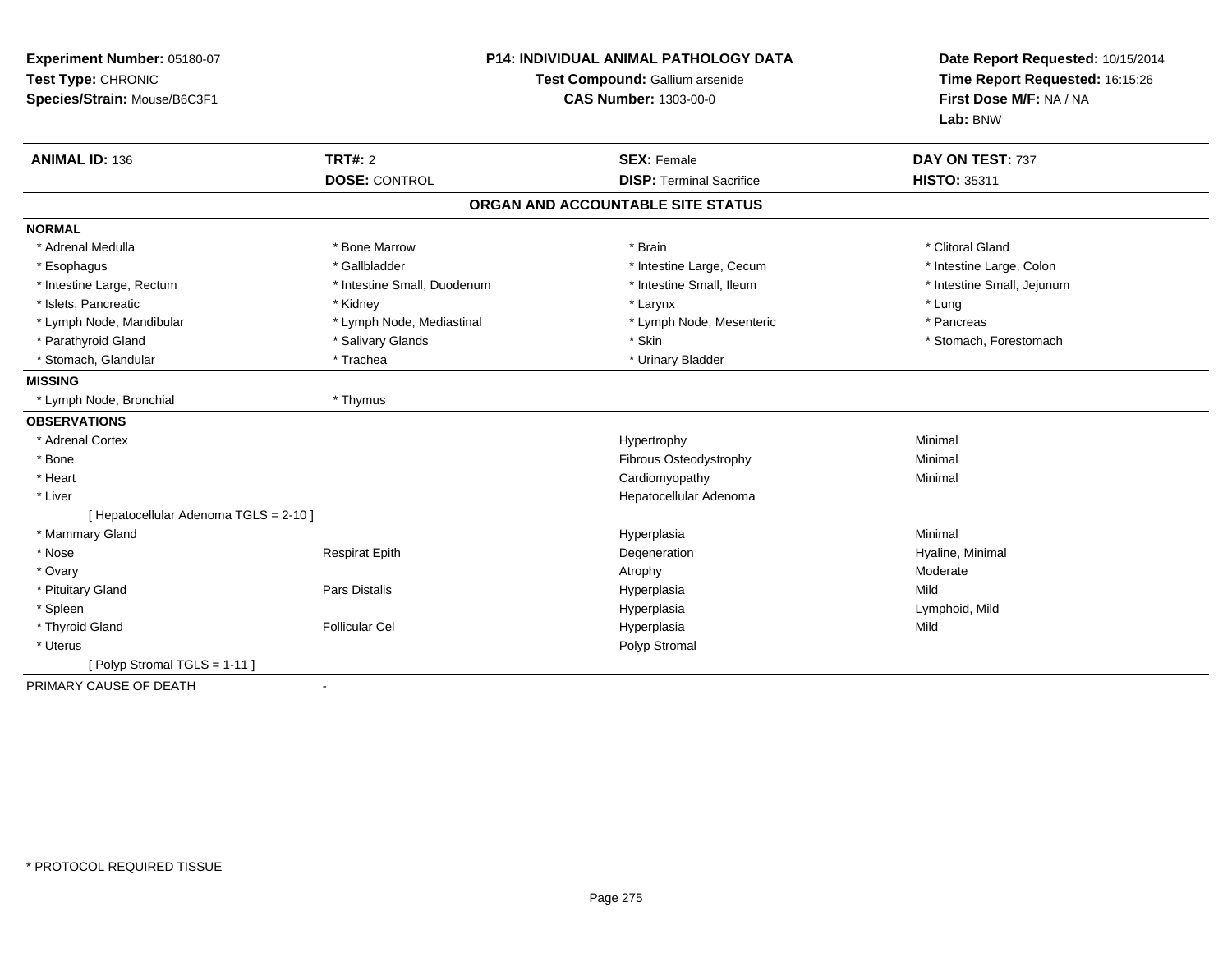| <b>P14: INDIVIDUAL ANIMAL PATHOLOGY DATA</b><br>Experiment Number: 05180-07<br>Test Type: CHRONIC<br>Test Compound: Gallium arsenide<br><b>CAS Number: 1303-00-0</b><br>Species/Strain: Mouse/B6C3F1 |                                  |                                   | Date Report Requested: 10/15/2014<br>Time Report Requested: 16:15:26<br>First Dose M/F: NA / NA<br>Lab: BNW |
|------------------------------------------------------------------------------------------------------------------------------------------------------------------------------------------------------|----------------------------------|-----------------------------------|-------------------------------------------------------------------------------------------------------------|
| <b>ANIMAL ID: 137</b>                                                                                                                                                                                | <b>TRT#: 2</b>                   | <b>SEX: Female</b>                | DAY ON TEST: 633                                                                                            |
|                                                                                                                                                                                                      | <b>DOSE: CONTROL</b>             | <b>DISP: Natural Death</b>        | <b>HISTO: 35312</b>                                                                                         |
|                                                                                                                                                                                                      |                                  | ORGAN AND ACCOUNTABLE SITE STATUS |                                                                                                             |
| <b>NORMAL</b>                                                                                                                                                                                        |                                  |                                   |                                                                                                             |
| * Adrenal Cortex                                                                                                                                                                                     | * Adrenal Medulla                | * Bone Marrow                     | * Brain                                                                                                     |
| * Esophagus                                                                                                                                                                                          | * Intestine Large, Colon         | * Islets, Pancreatic              | * Kidney                                                                                                    |
| * Larynx                                                                                                                                                                                             | * Lung                           | * Lymph Node, Bronchial           | * Lymph Node, Mandibular                                                                                    |
| * Lymph Node, Mediastinal                                                                                                                                                                            | * Lymph Node, Mesenteric         | * Mammary Gland                   | * Nose                                                                                                      |
| * Pancreas                                                                                                                                                                                           | * Parathyroid Gland              | * Pituitary Gland                 | * Salivary Glands                                                                                           |
| * Skin                                                                                                                                                                                               | * Stomach, Forestomach           | * Stomach, Glandular              | * Thymus                                                                                                    |
| * Thyroid Gland                                                                                                                                                                                      | * Trachea                        | * Uterus                          |                                                                                                             |
| <b>MISSING</b>                                                                                                                                                                                       |                                  |                                   |                                                                                                             |
| * Clitoral Gland                                                                                                                                                                                     |                                  |                                   |                                                                                                             |
| <b>AUTO PRECLUDES DIAG.</b>                                                                                                                                                                          |                                  |                                   |                                                                                                             |
| * Gallbladder                                                                                                                                                                                        | * Intestine Large, Cecum         | * Intestine Large, Rectum         | * Intestine Small, Duodenum                                                                                 |
| * Intestine Small. Ileum                                                                                                                                                                             | * Intestine Small, Jejunum       | * Urinary Bladder                 |                                                                                                             |
| <b>OBSERVATIONS</b>                                                                                                                                                                                  |                                  |                                   |                                                                                                             |
| * Bone                                                                                                                                                                                               |                                  | Fibrous Osteodystrophy            | Minimal                                                                                                     |
| <b>Harderian Gland</b>                                                                                                                                                                               |                                  | Adenoma                           |                                                                                                             |
| [Adenoma TGLS = $1-11$ ]                                                                                                                                                                             |                                  |                                   |                                                                                                             |
| * Heart                                                                                                                                                                                              |                                  | Cardiomyopathy                    | Minimal                                                                                                     |
| * Liver                                                                                                                                                                                              |                                  | Hepatocellular Carcinoma          |                                                                                                             |
| [ Hepatocellular Carcinoma TGLS = 3-4+10 ]                                                                                                                                                           |                                  |                                   |                                                                                                             |
| * Ovary                                                                                                                                                                                              |                                  | Cyst                              | Mild                                                                                                        |
| [Cyst TGLS = $2-7$ ]                                                                                                                                                                                 |                                  |                                   |                                                                                                             |
| * Spleen                                                                                                                                                                                             |                                  | Hematopoietic Cell Proliferation  | Mild                                                                                                        |
| PRIMARY CAUSE OF DEATH                                                                                                                                                                               | - Liver Hepatocellular Carcinoma |                                   |                                                                                                             |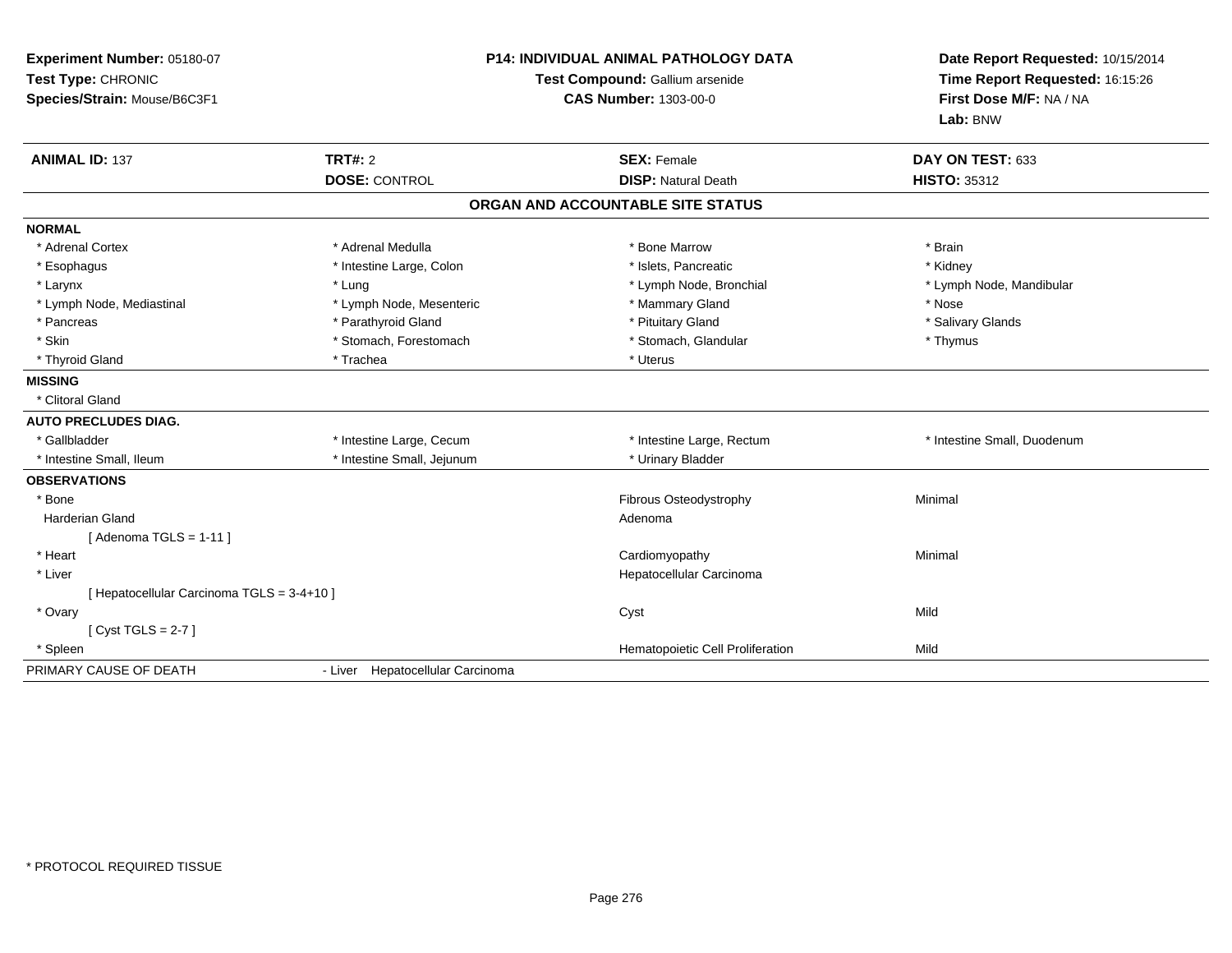| Experiment Number: 05180-07<br>Test Type: CHRONIC<br>Species/Strain: Mouse/B6C3F1<br><b>ANIMAL ID: 138</b> | TRT#: 2                    | <b>P14: INDIVIDUAL ANIMAL PATHOLOGY DATA</b><br>Test Compound: Gallium arsenide<br><b>CAS Number: 1303-00-0</b><br><b>SEX: Female</b> | Date Report Requested: 10/15/2014<br>Time Report Requested: 16:15:26<br>First Dose M/F: NA / NA<br>Lab: BNW<br>DAY ON TEST: 737 |
|------------------------------------------------------------------------------------------------------------|----------------------------|---------------------------------------------------------------------------------------------------------------------------------------|---------------------------------------------------------------------------------------------------------------------------------|
|                                                                                                            | <b>DOSE: CONTROL</b>       | <b>DISP: Terminal Sacrifice</b>                                                                                                       | <b>HISTO: 35313</b>                                                                                                             |
|                                                                                                            |                            | ORGAN AND ACCOUNTABLE SITE STATUS                                                                                                     |                                                                                                                                 |
| <b>NORMAL</b>                                                                                              |                            |                                                                                                                                       |                                                                                                                                 |
| * Adrenal Cortex                                                                                           | * Adrenal Medulla          | * Bone                                                                                                                                | * Bone Marrow                                                                                                                   |
| * Brain                                                                                                    | * Clitoral Gland           | * Esophagus                                                                                                                           | * Gallbladder                                                                                                                   |
| * Intestine Large, Cecum                                                                                   | * Intestine Large, Colon   | * Intestine Large, Rectum                                                                                                             | * Intestine Small, Duodenum                                                                                                     |
| * Intestine Small, Ileum                                                                                   | * Intestine Small, Jejunum | * Islets, Pancreatic                                                                                                                  | * Kidney                                                                                                                        |
| * Larynx                                                                                                   | * Lung                     | * Lymph Node, Bronchial                                                                                                               | * Lymph Node, Mediastinal                                                                                                       |
| * Lymph Node, Mesenteric                                                                                   | * Mammary Gland            | * Pancreas                                                                                                                            | * Parathyroid Gland                                                                                                             |
| * Pituitary Gland                                                                                          | * Salivary Glands          | * Skin                                                                                                                                | * Spleen                                                                                                                        |
| * Stomach, Forestomach                                                                                     | * Stomach, Glandular       | * Thyroid Gland                                                                                                                       | * Trachea                                                                                                                       |
| * Urinary Bladder                                                                                          | * Uterus                   |                                                                                                                                       |                                                                                                                                 |
| <b>MISSING</b>                                                                                             |                            |                                                                                                                                       |                                                                                                                                 |
| * Lymph Node, Mandibular                                                                                   | * Thymus                   |                                                                                                                                       |                                                                                                                                 |
| <b>OBSERVATIONS</b>                                                                                        |                            |                                                                                                                                       |                                                                                                                                 |
| * Heart                                                                                                    |                            | Cardiomyopathy                                                                                                                        | Minimal                                                                                                                         |
| * Liver                                                                                                    |                            | Hepatocellular Adenoma                                                                                                                |                                                                                                                                 |
| [ Hepatocellular Adenoma TGLS = 2-4 ]                                                                      |                            |                                                                                                                                       |                                                                                                                                 |
| Mesentery                                                                                                  |                            | Inflammation                                                                                                                          | Chronic, Mild                                                                                                                   |
|                                                                                                            | Fat                        | Necrosis                                                                                                                              | Moderate                                                                                                                        |
| [ Necrosis TGLS = $1,3-10++11$ ]                                                                           |                            |                                                                                                                                       |                                                                                                                                 |
| * Nose                                                                                                     | <b>Respirat Epith</b>      | Degeneration                                                                                                                          | Hyaline, Minimal                                                                                                                |
| * Ovary                                                                                                    |                            | Cyst                                                                                                                                  | Minimal                                                                                                                         |
| PRIMARY CAUSE OF DEATH                                                                                     |                            |                                                                                                                                       |                                                                                                                                 |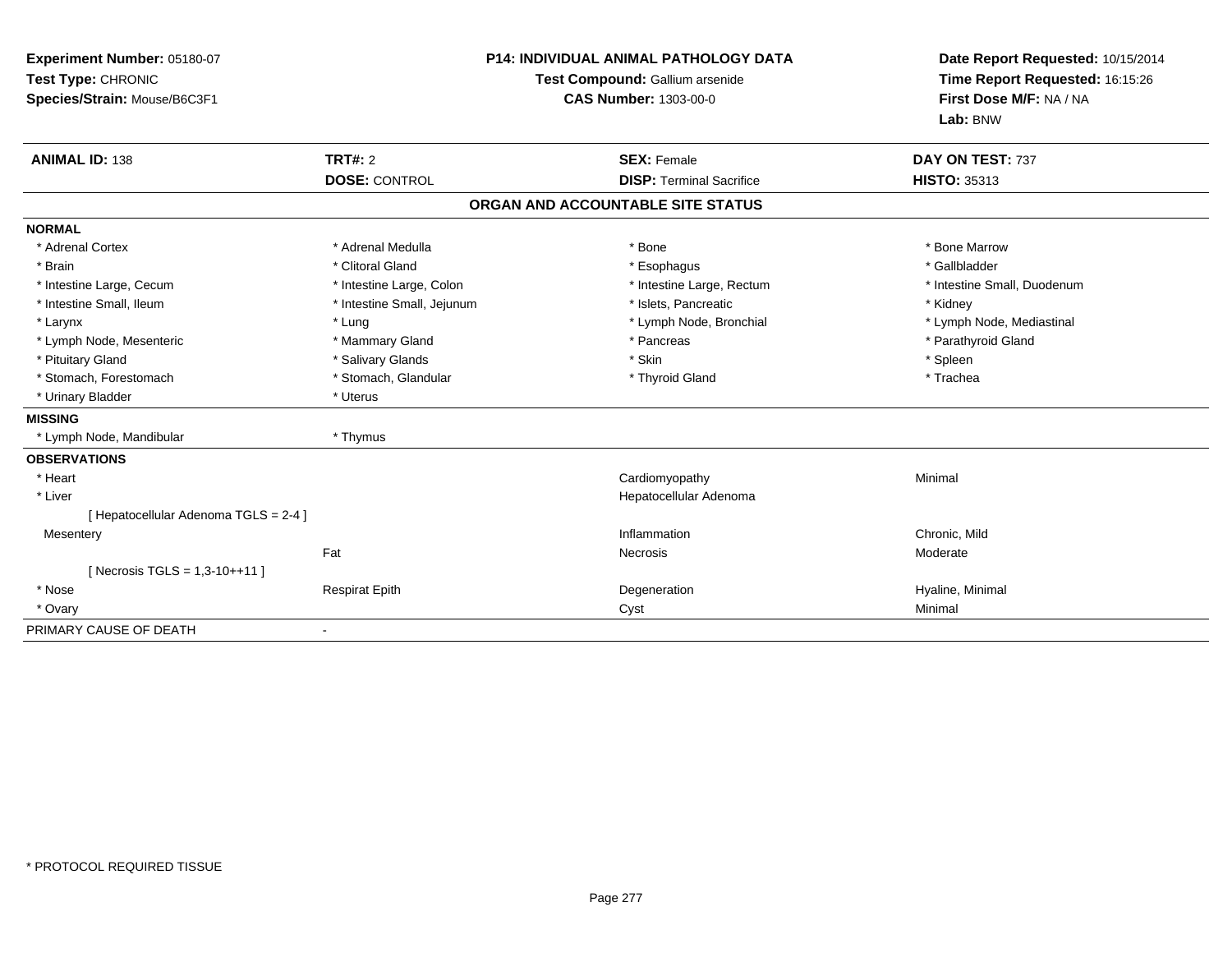| Experiment Number: 05180-07<br>Test Type: CHRONIC<br>Species/Strain: Mouse/B6C3F1 |                           | <b>P14: INDIVIDUAL ANIMAL PATHOLOGY DATA</b><br>Test Compound: Gallium arsenide<br><b>CAS Number: 1303-00-0</b> | Date Report Requested: 10/15/2014<br>Time Report Requested: 16:15:26<br>First Dose M/F: NA / NA<br>Lab: BNW |  |
|-----------------------------------------------------------------------------------|---------------------------|-----------------------------------------------------------------------------------------------------------------|-------------------------------------------------------------------------------------------------------------|--|
| <b>ANIMAL ID: 139</b>                                                             | <b>TRT#: 2</b>            | <b>SEX: Female</b>                                                                                              | DAY ON TEST: 737                                                                                            |  |
|                                                                                   | <b>DOSE: CONTROL</b>      | <b>DISP: Terminal Sacrifice</b>                                                                                 | <b>HISTO: 35314</b>                                                                                         |  |
|                                                                                   |                           | ORGAN AND ACCOUNTABLE SITE STATUS                                                                               |                                                                                                             |  |
| <b>NORMAL</b>                                                                     |                           |                                                                                                                 |                                                                                                             |  |
| * Adrenal Cortex                                                                  | * Adrenal Medulla         | * Bone Marrow                                                                                                   | * Brain                                                                                                     |  |
| * Clitoral Gland                                                                  | * Esophagus               | * Gallbladder                                                                                                   | * Intestine Large, Cecum                                                                                    |  |
| * Intestine Large, Colon                                                          | * Intestine Large, Rectum | * Intestine Small, Duodenum                                                                                     | * Intestine Small, Ileum                                                                                    |  |
| * Intestine Small, Jejunum                                                        | * Islets, Pancreatic      | * Larynx                                                                                                        | * Lymph Node, Mediastinal                                                                                   |  |
| * Lymph Node, Mesenteric                                                          | * Mammary Gland           | * Nose                                                                                                          | * Parathyroid Gland                                                                                         |  |
| * Pituitary Gland                                                                 | * Salivary Glands         | * Skin                                                                                                          | * Spleen                                                                                                    |  |
| * Stomach, Glandular                                                              | * Thymus                  | * Thyroid Gland                                                                                                 | * Trachea                                                                                                   |  |
| * Urinary Bladder                                                                 | * Uterus                  |                                                                                                                 |                                                                                                             |  |
| <b>MISSING</b>                                                                    |                           |                                                                                                                 |                                                                                                             |  |
| * Lymph Node, Bronchial                                                           | * Lymph Node, Mandibular  |                                                                                                                 |                                                                                                             |  |
| <b>OBSERVATIONS</b>                                                               |                           |                                                                                                                 |                                                                                                             |  |
| * Bone                                                                            |                           | Fibrous Osteodystrophy                                                                                          | Minimal                                                                                                     |  |
| * Heart                                                                           |                           | Cardiomyopathy                                                                                                  | Minimal                                                                                                     |  |
| * Kidney                                                                          |                           | Nephropathy                                                                                                     | Minimal                                                                                                     |  |
| * Liver                                                                           |                           | <b>Eosinophilic Focus</b>                                                                                       | Multiple                                                                                                    |  |
|                                                                                   |                           | Hepatocellular Adenoma                                                                                          |                                                                                                             |  |
| [ Eosinophilic Focus TGLS = 2,4-4+10 ]                                            |                           |                                                                                                                 |                                                                                                             |  |
| [ Hepatocellular Adenoma TGLS = 3-11 ]                                            |                           |                                                                                                                 |                                                                                                             |  |
| * Lung                                                                            | Alveolar Epith            | Hyperplasia                                                                                                     | Mild                                                                                                        |  |
|                                                                                   |                           | <b>Infiltration Cellular</b>                                                                                    | Histiocyte, Minimal                                                                                         |  |
| Mesentery                                                                         | Fat                       | Necrosis                                                                                                        | Mild                                                                                                        |  |
| [ Necrosis $TGLS = 1-12$ ]                                                        |                           |                                                                                                                 |                                                                                                             |  |
| * Ovary                                                                           |                           | Angiectasis                                                                                                     | Moderate                                                                                                    |  |
| * Pancreas                                                                        |                           | Atrophy                                                                                                         | Minimal                                                                                                     |  |
| * Stomach, Forestomach                                                            | Epithelium                | Hyperplasia                                                                                                     | Minimal                                                                                                     |  |
|                                                                                   |                           | Ulcer                                                                                                           | Minimal                                                                                                     |  |
| PRIMARY CAUSE OF DEATH                                                            |                           |                                                                                                                 |                                                                                                             |  |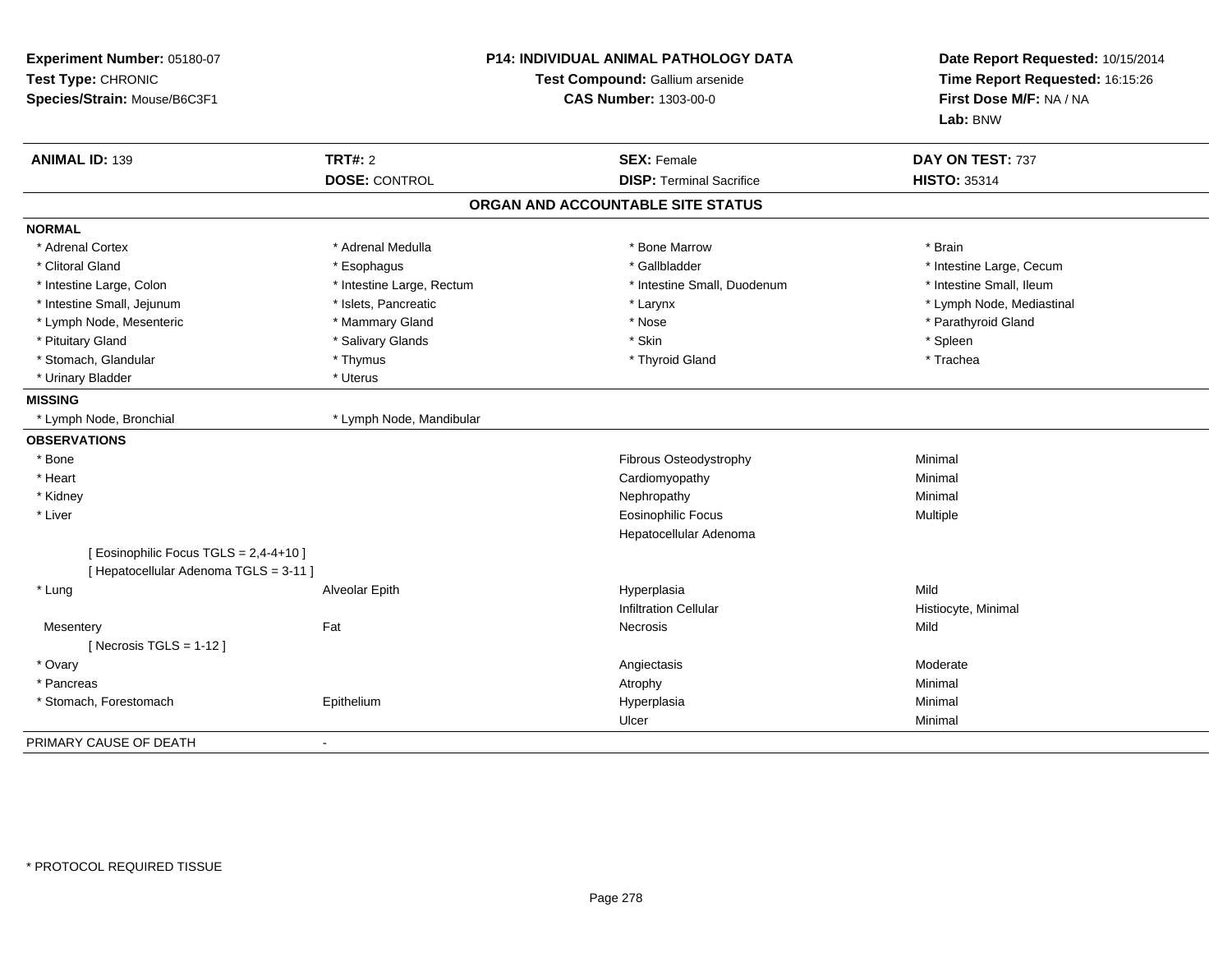| Experiment Number: 05180-07<br>Test Type: CHRONIC<br>Species/Strain: Mouse/B6C3F1 |                             | <b>P14: INDIVIDUAL ANIMAL PATHOLOGY DATA</b><br>Test Compound: Gallium arsenide<br><b>CAS Number: 1303-00-0</b> |                          |
|-----------------------------------------------------------------------------------|-----------------------------|-----------------------------------------------------------------------------------------------------------------|--------------------------|
| <b>ANIMAL ID: 140</b>                                                             | <b>TRT#: 2</b>              | <b>SEX: Female</b>                                                                                              | DAY ON TEST: 735         |
|                                                                                   | <b>DOSE: CONTROL</b>        | <b>DISP: Terminal Sacrifice</b>                                                                                 | <b>HISTO: 35315</b>      |
|                                                                                   |                             | ORGAN AND ACCOUNTABLE SITE STATUS                                                                               |                          |
| <b>NORMAL</b>                                                                     |                             |                                                                                                                 |                          |
| * Adrenal Cortex                                                                  | * Adrenal Medulla           | * Brain                                                                                                         | * Clitoral Gland         |
| * Esophagus                                                                       | * Gallbladder               | * Intestine Large, Cecum                                                                                        | * Intestine Large, Colon |
| * Intestine Large, Rectum                                                         | * Intestine Small, Duodenum | * Intestine Small, Ileum                                                                                        | * Islets, Pancreatic     |
| * Larynx                                                                          | * Lung                      | * Lymph Node, Mediastinal                                                                                       | * Mammary Gland          |
| * Ovary                                                                           | * Pancreas                  | * Parathyroid Gland                                                                                             | * Salivary Glands        |
| * Skin                                                                            | * Stomach, Forestomach      | * Stomach, Glandular                                                                                            | * Thymus                 |
| * Thyroid Gland                                                                   | * Trachea                   | * Urinary Bladder                                                                                               | * Uterus                 |
| <b>MISSING</b>                                                                    |                             |                                                                                                                 |                          |
| * Lymph Node, Bronchial                                                           | * Lymph Node, Mandibular    |                                                                                                                 |                          |
| <b>OBSERVATIONS</b>                                                               |                             |                                                                                                                 |                          |
| * Bone                                                                            |                             | Hemangiosarcoma                                                                                                 |                          |
| * Bone Marrow                                                                     |                             | Hemangiosarcoma                                                                                                 |                          |
| * Heart                                                                           |                             | Cardiomyopathy                                                                                                  | Minimal                  |
| * Intestine Small, Jejunum<br>[ Hyperplasia TGLS = 5-6 ]                          | Peyers Patch                | Hyperplasia                                                                                                     | Marked                   |
| * Kidney                                                                          |                             | Nephropathy                                                                                                     | Minimal                  |
| * Liver                                                                           |                             | <b>Clear Cell Focus</b>                                                                                         | Multiple                 |
|                                                                                   |                             | Hepatocellular Adenoma                                                                                          |                          |
| [ Clear Cell Focus TGLS = 2,4-11+12 ]<br>[ Hepatocellular Adenoma TGLS = 3-4+10 ] |                             |                                                                                                                 |                          |
| * Lymph Node, Mesenteric                                                          |                             | Hyperplasia                                                                                                     | Mild                     |
| * Nose                                                                            | <b>Respirat Epith</b>       | Degeneration                                                                                                    | Hyaline, Minimal         |
| * Pituitary Gland                                                                 | Pars Distalis               | Hyperplasia                                                                                                     | Marked                   |
| [ Hyperplasia TGLS = 1-8 ]                                                        |                             |                                                                                                                 |                          |
| * Spleen                                                                          |                             | Hematopoietic Cell Proliferation                                                                                | Mild                     |
|                                                                                   |                             | Hyperplasia                                                                                                     | Lymphoid, Mild           |
| PRIMARY CAUSE OF DEATH                                                            |                             |                                                                                                                 |                          |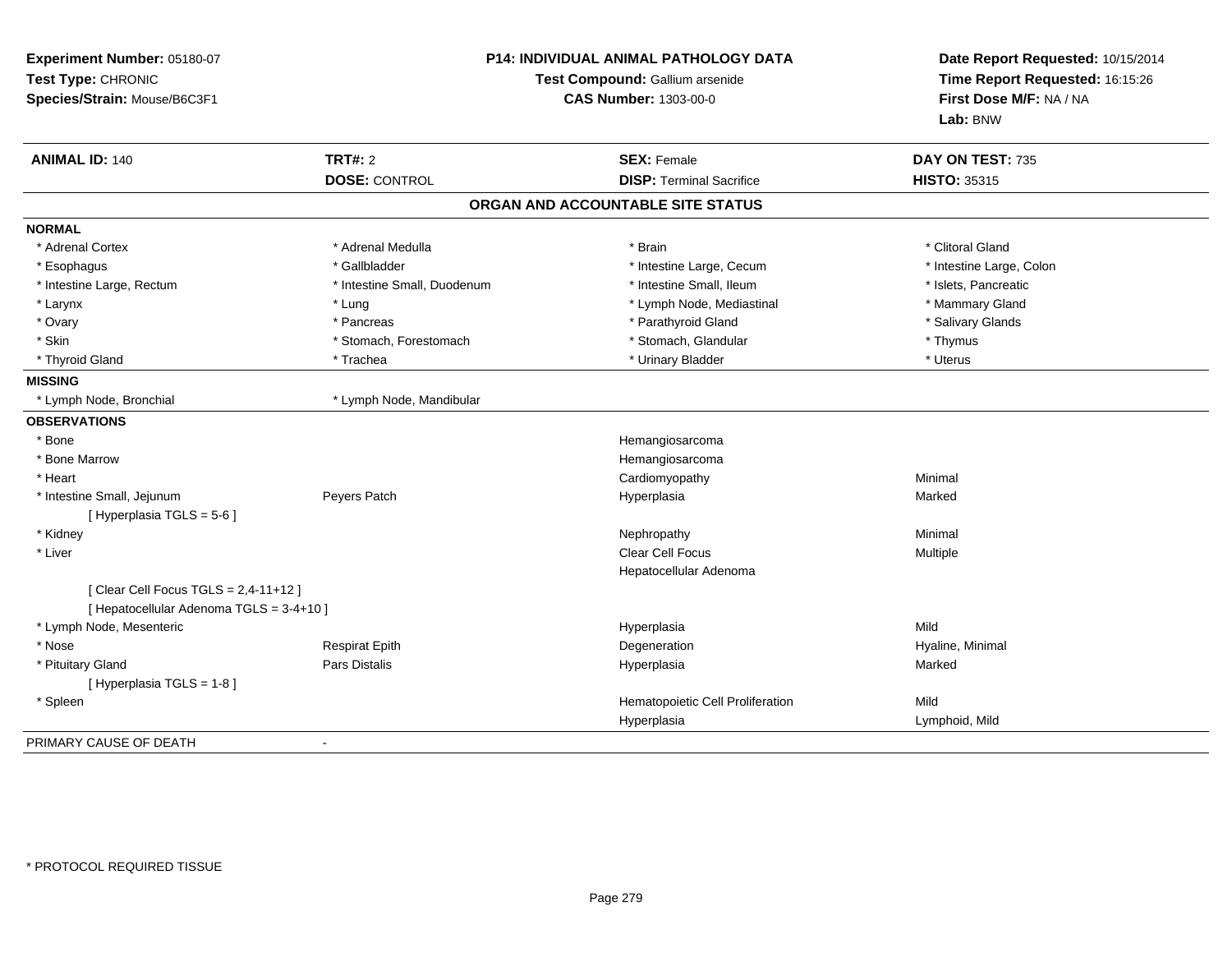| Experiment Number: 05180-07<br>Test Type: CHRONIC<br>Species/Strain: Mouse/B6C3F1<br><b>ANIMAL ID: 141</b> | <b>TRT#: 2</b>             | <b>P14: INDIVIDUAL ANIMAL PATHOLOGY DATA</b><br>Test Compound: Gallium arsenide<br><b>CAS Number: 1303-00-0</b><br><b>SEX: Female</b> | Date Report Requested: 10/15/2014<br>Time Report Requested: 16:15:26<br>First Dose M/F: NA / NA<br>Lab: BNW<br>DAY ON TEST: 736 |
|------------------------------------------------------------------------------------------------------------|----------------------------|---------------------------------------------------------------------------------------------------------------------------------------|---------------------------------------------------------------------------------------------------------------------------------|
|                                                                                                            | <b>DOSE: CONTROL</b>       | <b>DISP: Terminal Sacrifice</b>                                                                                                       | <b>HISTO: 35316</b>                                                                                                             |
|                                                                                                            |                            | ORGAN AND ACCOUNTABLE SITE STATUS                                                                                                     |                                                                                                                                 |
| <b>NORMAL</b>                                                                                              |                            |                                                                                                                                       |                                                                                                                                 |
| * Adrenal Cortex                                                                                           | * Adrenal Medulla          | * Bone                                                                                                                                | * Bone Marrow                                                                                                                   |
| * Brain                                                                                                    | * Clitoral Gland           | * Esophagus                                                                                                                           | * Gallbladder                                                                                                                   |
| * Intestine Large, Cecum                                                                                   | * Intestine Large, Colon   | * Intestine Large, Rectum                                                                                                             | * Intestine Small, Duodenum                                                                                                     |
| * Intestine Small, Ileum                                                                                   | * Intestine Small, Jejunum | * Islets, Pancreatic                                                                                                                  | * Larynx                                                                                                                        |
| * Lymph Node, Mandibular                                                                                   | * Lymph Node, Mediastinal  | * Lymph Node, Mesenteric                                                                                                              | * Mammary Gland                                                                                                                 |
| * Nose                                                                                                     | * Ovary                    | * Pancreas                                                                                                                            | * Parathyroid Gland                                                                                                             |
| * Salivary Glands                                                                                          | * Skin                     | * Stomach, Forestomach                                                                                                                | * Stomach, Glandular                                                                                                            |
| * Thymus                                                                                                   | * Thyroid Gland            | * Trachea                                                                                                                             | * Urinary Bladder                                                                                                               |
| * Uterus                                                                                                   |                            |                                                                                                                                       |                                                                                                                                 |
| <b>MISSING</b>                                                                                             |                            |                                                                                                                                       |                                                                                                                                 |
| * Lymph Node, Bronchial                                                                                    |                            |                                                                                                                                       |                                                                                                                                 |
| <b>OBSERVATIONS</b>                                                                                        |                            |                                                                                                                                       |                                                                                                                                 |
| * Heart                                                                                                    |                            | Cardiomyopathy                                                                                                                        | Minimal                                                                                                                         |
| * Kidney                                                                                                   |                            | Nephropathy                                                                                                                           | Minimal                                                                                                                         |
| * Liver                                                                                                    |                            | Hepatocellular Adenoma                                                                                                                |                                                                                                                                 |
|                                                                                                            |                            | Inflammation                                                                                                                          | Minimal                                                                                                                         |
| [ Hepatocellular Adenoma TGLS = 1-10 ]                                                                     |                            |                                                                                                                                       |                                                                                                                                 |
| * Lung                                                                                                     |                            | Hemorrhage                                                                                                                            | Minimal                                                                                                                         |
| * Pituitary Gland                                                                                          | Pars Distalis              | Hyperplasia                                                                                                                           | Minimal                                                                                                                         |
| * Spleen                                                                                                   |                            | Hyperplasia                                                                                                                           | Lymphoid, Mild                                                                                                                  |
| PRIMARY CAUSE OF DEATH                                                                                     |                            |                                                                                                                                       |                                                                                                                                 |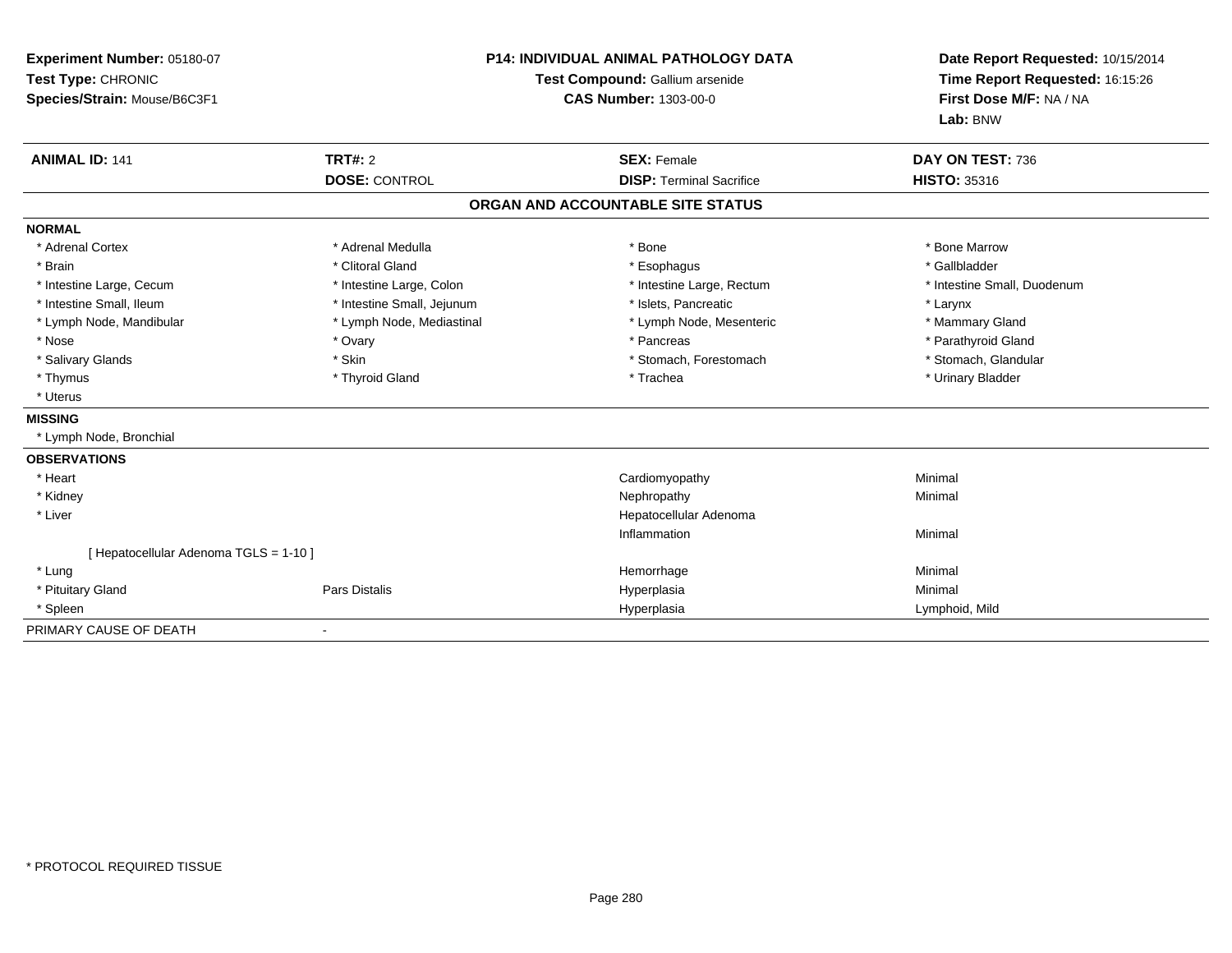| Experiment Number: 05180-07<br>Test Type: CHRONIC<br>Species/Strain: Mouse/B6C3F1 | <b>P14: INDIVIDUAL ANIMAL PATHOLOGY DATA</b><br>Test Compound: Gallium arsenide<br><b>CAS Number: 1303-00-0</b> |                                   | Date Report Requested: 10/15/2014<br>Time Report Requested: 16:15:26<br>First Dose M/F: NA / NA<br>Lab: BNW |  |
|-----------------------------------------------------------------------------------|-----------------------------------------------------------------------------------------------------------------|-----------------------------------|-------------------------------------------------------------------------------------------------------------|--|
| <b>ANIMAL ID: 142</b>                                                             | <b>TRT#: 2</b>                                                                                                  | <b>SEX: Female</b>                | DAY ON TEST: 439                                                                                            |  |
|                                                                                   | <b>DOSE: CONTROL</b>                                                                                            | <b>DISP: Natural Death</b>        | <b>HISTO: 35317</b>                                                                                         |  |
|                                                                                   |                                                                                                                 | ORGAN AND ACCOUNTABLE SITE STATUS |                                                                                                             |  |
| <b>NORMAL</b>                                                                     |                                                                                                                 |                                   |                                                                                                             |  |
| * Adrenal Cortex                                                                  | * Adrenal Medulla                                                                                               | * Bone                            | * Brain                                                                                                     |  |
| * Clitoral Gland                                                                  | * Esophagus                                                                                                     | * Intestine Large, Cecum          | * Intestine Large, Colon                                                                                    |  |
| * Intestine Large, Rectum                                                         | * Intestine Small, Duodenum                                                                                     | * Intestine Small, Ileum          | * Intestine Small, Jejunum                                                                                  |  |
| * Islets, Pancreatic                                                              | * Larynx                                                                                                        | * Lung                            | * Lymph Node, Mandibular                                                                                    |  |
| * Mammary Gland                                                                   | * Pancreas                                                                                                      | * Pituitary Gland                 | * Salivary Glands                                                                                           |  |
| * Skin                                                                            | * Stomach, Forestomach                                                                                          | * Stomach, Glandular              | * Thymus                                                                                                    |  |
| * Thyroid Gland                                                                   | * Trachea                                                                                                       | * Urinary Bladder                 | * Uterus                                                                                                    |  |
| <b>MISSING</b>                                                                    |                                                                                                                 |                                   |                                                                                                             |  |
| * Lymph Node, Mediastinal                                                         | * Parathyroid Gland                                                                                             |                                   |                                                                                                             |  |
| <b>AUTO PRECLUDES DIAG.</b>                                                       |                                                                                                                 |                                   |                                                                                                             |  |
| * Gallbladder                                                                     |                                                                                                                 |                                   |                                                                                                             |  |
| <b>OBSERVATIONS</b>                                                               |                                                                                                                 |                                   |                                                                                                             |  |
| * Bone Marrow                                                                     |                                                                                                                 | Hyperplasia                       | Mild                                                                                                        |  |
| * Heart                                                                           |                                                                                                                 | Cardiomyopathy                    | Minimal                                                                                                     |  |
| * Kidney                                                                          |                                                                                                                 | Nephropathy                       | Minimal                                                                                                     |  |
| * Liver                                                                           | <b>Bile Duct</b>                                                                                                | Degeneration                      | Hyaline, Mild                                                                                               |  |
|                                                                                   |                                                                                                                 | Histiocytic Sarcoma               |                                                                                                             |  |
| * Lymph Node, Bronchial                                                           |                                                                                                                 | Histiocytic Sarcoma               |                                                                                                             |  |
| * Lymph Node, Mesenteric                                                          |                                                                                                                 | Histiocytic Sarcoma               |                                                                                                             |  |
| [ Histiocytic Sarcoma TGLS = 2-6+10 ]                                             |                                                                                                                 |                                   |                                                                                                             |  |
| * Nose                                                                            | <b>Respirat Epith</b>                                                                                           | Degeneration                      | Hyaline, Minimal                                                                                            |  |
| * Ovary                                                                           |                                                                                                                 | Cyst                              | Minimal                                                                                                     |  |
| * Spleen                                                                          |                                                                                                                 | Histiocytic Sarcoma               |                                                                                                             |  |
| [ Histiocytic Sarcoma TGLS = 1-4 ]                                                |                                                                                                                 |                                   |                                                                                                             |  |
| PRIMARY CAUSE OF DEATH                                                            | - Liver Histiocytic Sarcoma                                                                                     |                                   |                                                                                                             |  |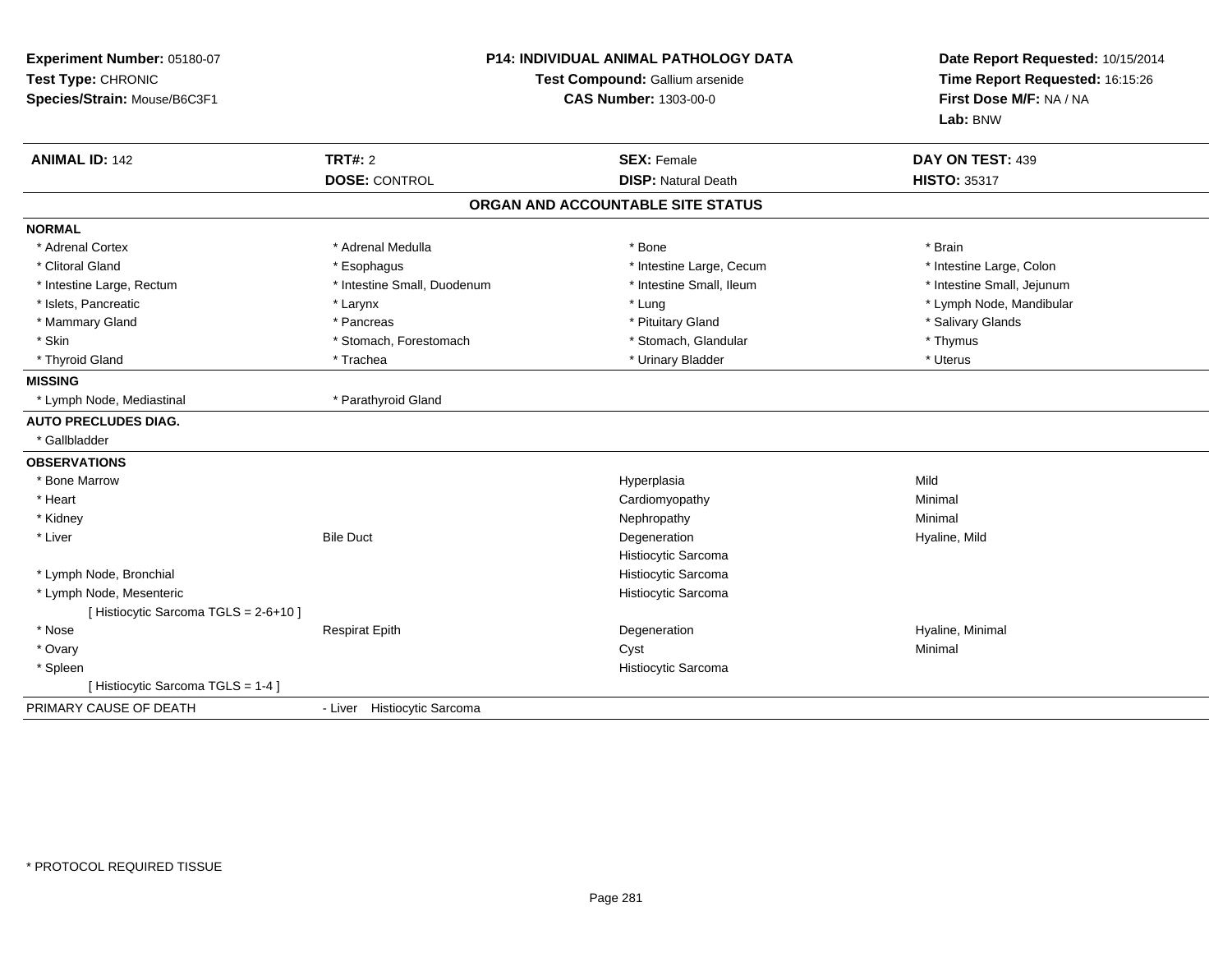| Experiment Number: 05180-07<br>Test Type: CHRONIC<br>Species/Strain: Mouse/B6C3F1<br><b>ANIMAL ID: 143</b> | <b>TRT#: 2</b>            | <b>P14: INDIVIDUAL ANIMAL PATHOLOGY DATA</b><br>Test Compound: Gallium arsenide<br><b>CAS Number: 1303-00-0</b><br><b>SEX: Female</b> | Date Report Requested: 10/15/2014<br>Time Report Requested: 16:15:26<br>First Dose M/F: NA / NA<br>Lab: BNW<br>DAY ON TEST: 735 |
|------------------------------------------------------------------------------------------------------------|---------------------------|---------------------------------------------------------------------------------------------------------------------------------------|---------------------------------------------------------------------------------------------------------------------------------|
|                                                                                                            | <b>DOSE: CONTROL</b>      | <b>DISP: Terminal Sacrifice</b>                                                                                                       | <b>HISTO: 35318</b>                                                                                                             |
|                                                                                                            |                           | ORGAN AND ACCOUNTABLE SITE STATUS                                                                                                     |                                                                                                                                 |
| <b>NORMAL</b>                                                                                              |                           |                                                                                                                                       |                                                                                                                                 |
| * Adrenal Cortex                                                                                           | * Adrenal Medulla         | * Bone Marrow                                                                                                                         | * Brain                                                                                                                         |
| * Clitoral Gland                                                                                           | * Esophagus               | * Gallbladder                                                                                                                         | * Intestine Large, Cecum                                                                                                        |
| * Intestine Large, Colon                                                                                   | * Intestine Large, Rectum | * Intestine Small, Duodenum                                                                                                           | * Intestine Small, Ileum                                                                                                        |
| * Intestine Small, Jejunum                                                                                 | * Islets, Pancreatic      | * Liver                                                                                                                               | * Lung                                                                                                                          |
| * Lymph Node, Bronchial                                                                                    | * Lymph Node, Mandibular  | * Lymph Node, Mesenteric                                                                                                              | * Mammary Gland                                                                                                                 |
| * Nose                                                                                                     | * Pancreas                | * Parathyroid Gland                                                                                                                   | * Pituitary Gland                                                                                                               |
| * Salivary Glands                                                                                          | * Skin                    | * Stomach, Forestomach                                                                                                                | * Stomach, Glandular                                                                                                            |
| * Thymus                                                                                                   | * Thyroid Gland           | * Trachea                                                                                                                             | * Urinary Bladder                                                                                                               |
| * Uterus                                                                                                   |                           |                                                                                                                                       |                                                                                                                                 |
| <b>MISSING</b>                                                                                             |                           |                                                                                                                                       |                                                                                                                                 |
| * Lymph Node, Mediastinal                                                                                  |                           |                                                                                                                                       |                                                                                                                                 |
| <b>OBSERVATIONS</b>                                                                                        |                           |                                                                                                                                       |                                                                                                                                 |
| * Bone                                                                                                     |                           | <b>Fibrous Osteodystrophy</b>                                                                                                         | Mild                                                                                                                            |
| * Heart                                                                                                    |                           | Cardiomyopathy                                                                                                                        | Minimal                                                                                                                         |
| * Kidney                                                                                                   |                           | Nephropathy                                                                                                                           | Minimal                                                                                                                         |
| * Larynx                                                                                                   | Squam Epithel             | Hyperplasia                                                                                                                           | Minimal                                                                                                                         |
| * Ovary                                                                                                    |                           | Cyst                                                                                                                                  | Minimal                                                                                                                         |
| [ $Cyst TGLS = 1-7$ ]                                                                                      |                           |                                                                                                                                       |                                                                                                                                 |
| * Spleen                                                                                                   |                           | Hematopoietic Cell Proliferation                                                                                                      | Mild                                                                                                                            |
|                                                                                                            |                           | Hyperplasia                                                                                                                           | Lymphoid, Marked                                                                                                                |
| PRIMARY CAUSE OF DEATH                                                                                     |                           |                                                                                                                                       |                                                                                                                                 |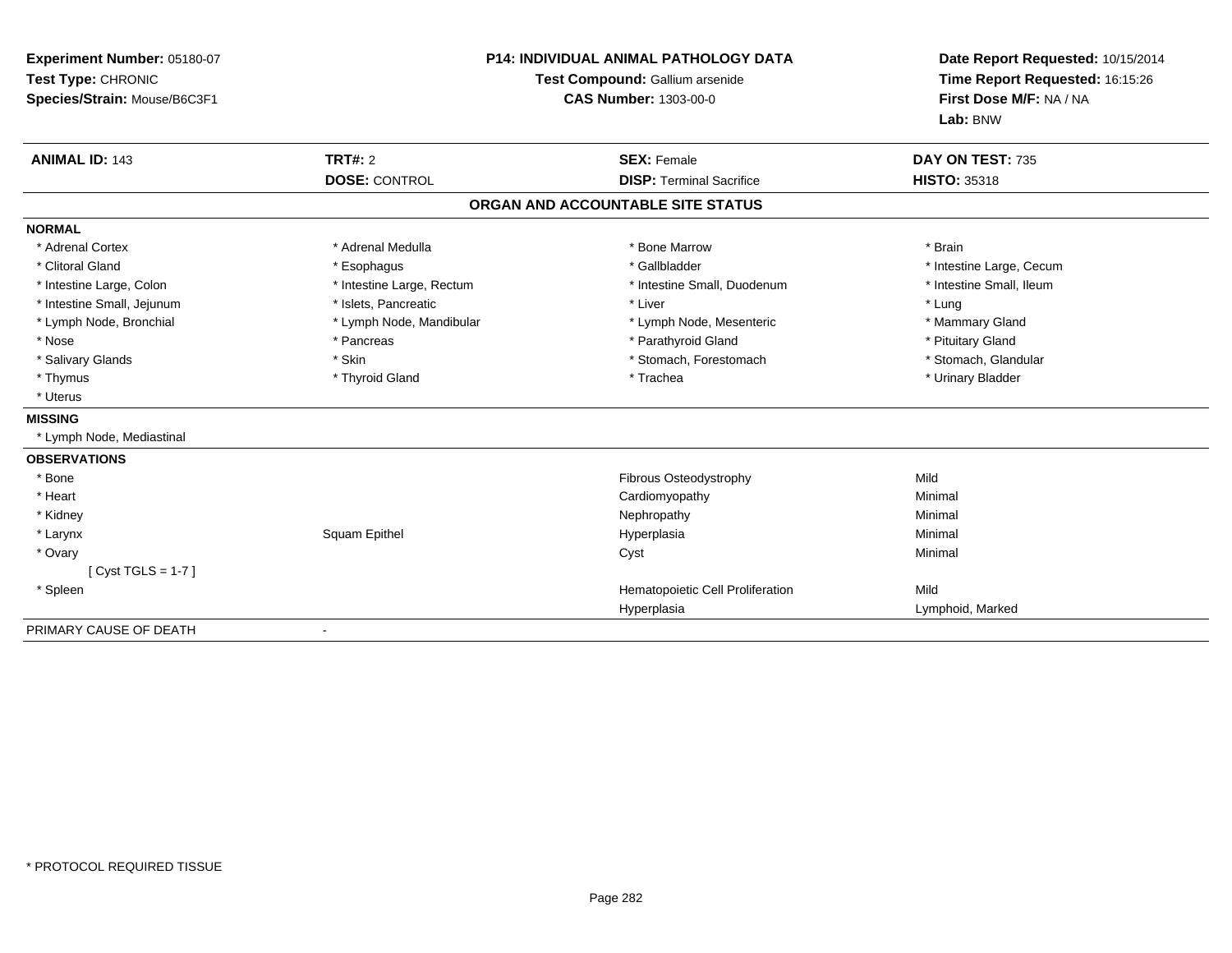| <b>Experiment Number: 05180-07</b><br>Test Type: CHRONIC<br>Species/Strain: Mouse/B6C3F1 | P14: INDIVIDUAL ANIMAL PATHOLOGY DATA<br>Test Compound: Gallium arsenide<br><b>CAS Number: 1303-00-0</b> |                                                       | Date Report Requested: 10/15/2014<br>Time Report Requested: 16:15:26<br>First Dose M/F: NA / NA<br>Lab: BNW |
|------------------------------------------------------------------------------------------|----------------------------------------------------------------------------------------------------------|-------------------------------------------------------|-------------------------------------------------------------------------------------------------------------|
| <b>ANIMAL ID: 144</b>                                                                    | <b>TRT#: 2</b><br><b>DOSE: CONTROL</b>                                                                   | <b>SEX: Female</b><br><b>DISP:</b> Moribund Sacrifice | DAY ON TEST: 659<br><b>HISTO: 35319</b>                                                                     |
|                                                                                          |                                                                                                          | ORGAN AND ACCOUNTABLE SITE STATUS                     |                                                                                                             |
|                                                                                          |                                                                                                          |                                                       |                                                                                                             |
| <b>NORMAL</b>                                                                            |                                                                                                          |                                                       |                                                                                                             |
| * Adrenal Cortex                                                                         | * Adrenal Medulla                                                                                        | * Bone                                                | * Bone Marrow                                                                                               |
| * Brain                                                                                  | * Clitoral Gland                                                                                         | * Esophagus                                           | * Gallbladder                                                                                               |
| * Intestine Large, Cecum                                                                 | * Intestine Large, Colon                                                                                 | * Intestine Large, Rectum                             | * Intestine Small, Duodenum                                                                                 |
| * Intestine Small. Ileum                                                                 | * Intestine Small, Jejunum                                                                               | * Islets. Pancreatic                                  | * Liver                                                                                                     |
| * Lung                                                                                   | * Lymph Node, Mandibular                                                                                 | * Lymph Node, Mesenteric                              | * Mammary Gland                                                                                             |
| * Nose                                                                                   | * Ovary                                                                                                  | * Pancreas                                            | * Parathyroid Gland                                                                                         |
| * Salivary Glands                                                                        | * Stomach, Forestomach                                                                                   | * Stomach, Glandular                                  | * Thymus                                                                                                    |
| * Thyroid Gland                                                                          | * Trachea                                                                                                | * Urinary Bladder                                     | * Uterus                                                                                                    |
| <b>OBSERVATIONS</b>                                                                      |                                                                                                          |                                                       |                                                                                                             |
| * Heart                                                                                  |                                                                                                          | Cardiomyopathy                                        | Minimal                                                                                                     |
| * Kidney                                                                                 |                                                                                                          | Nephropathy                                           | Minimal                                                                                                     |
| * Larynx                                                                                 | Squam Epithel                                                                                            | Hyperplasia                                           | Minimal                                                                                                     |
| * Lymph Node, Bronchial                                                                  |                                                                                                          | Hyperplasia                                           | Mild                                                                                                        |
| * Lymph Node, Mediastinal                                                                |                                                                                                          | Hyperplasia                                           | Minimal                                                                                                     |
| * Pituitary Gland                                                                        | Pars Distalis                                                                                            | Hyperplasia                                           | Mild                                                                                                        |
| * Skin                                                                                   | <b>Subcut Tiss</b>                                                                                       | Sarcoma                                               |                                                                                                             |
| [Sarcoma TGLS = $1-10$ ]                                                                 |                                                                                                          |                                                       |                                                                                                             |
| * Spleen                                                                                 |                                                                                                          | Hematopoietic Cell Proliferation                      | Mild                                                                                                        |
|                                                                                          |                                                                                                          | Hyperplasia                                           | Lymphoid, Mild                                                                                              |
| PRIMARY CAUSE OF DEATH                                                                   | - Skin Subcut Tiss Sarcoma                                                                               |                                                       |                                                                                                             |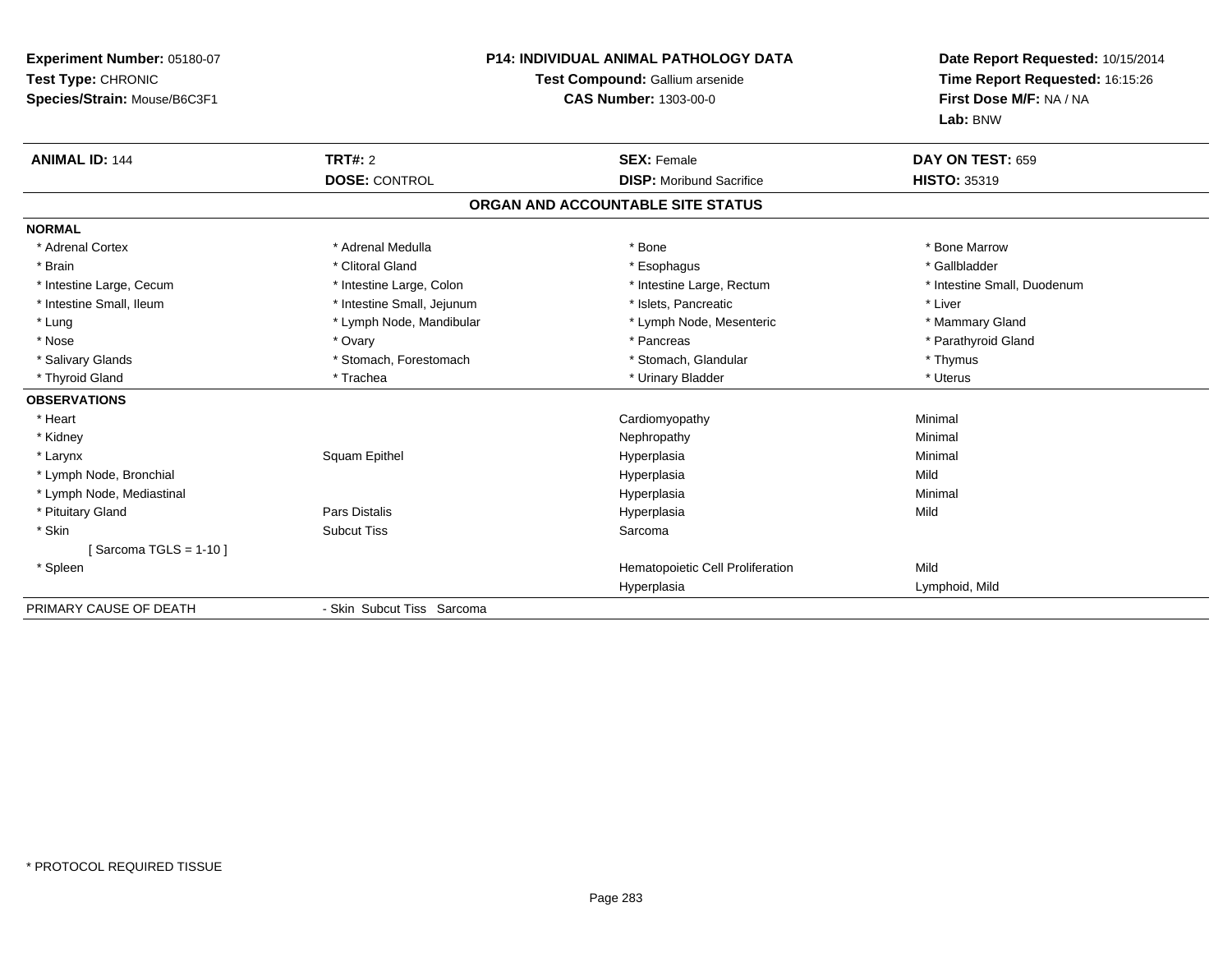| Experiment Number: 05180-07<br>Test Type: CHRONIC<br>Species/Strain: Mouse/B6C3F1                                                                                               | <b>P14: INDIVIDUAL ANIMAL PATHOLOGY DATA</b><br>Test Compound: Gallium arsenide<br><b>CAS Number: 1303-00-0</b>                                                                                     |                                                                                                                                                                    | Date Report Requested: 10/15/2014<br>Time Report Requested: 16:15:26<br>First Dose M/F: NA / NA<br>Lab: BNW                                      |
|---------------------------------------------------------------------------------------------------------------------------------------------------------------------------------|-----------------------------------------------------------------------------------------------------------------------------------------------------------------------------------------------------|--------------------------------------------------------------------------------------------------------------------------------------------------------------------|--------------------------------------------------------------------------------------------------------------------------------------------------|
| <b>ANIMAL ID: 145</b>                                                                                                                                                           | TRT#: 2<br><b>DOSE: CONTROL</b>                                                                                                                                                                     | <b>SEX: Female</b><br><b>DISP: Terminal Sacrifice</b>                                                                                                              | DAY ON TEST: 736<br><b>HISTO: 35320</b>                                                                                                          |
|                                                                                                                                                                                 |                                                                                                                                                                                                     | ORGAN AND ACCOUNTABLE SITE STATUS                                                                                                                                  |                                                                                                                                                  |
|                                                                                                                                                                                 |                                                                                                                                                                                                     |                                                                                                                                                                    |                                                                                                                                                  |
| <b>NORMAL</b><br>* Adrenal Cortex<br>* Brain<br>* Intestine Large, Cecum<br>* Intestine Small, Ileum<br>* Larynx<br>* Lymph Node, Mediastinal<br>* Ovary<br>* Skin<br>* Trachea | * Adrenal Medulla<br>* Clitoral Gland<br>* Intestine Large, Colon<br>* Intestine Small, Jejunum<br>* Liver<br>* Lymph Node, Mesenteric<br>* Pancreas<br>* Stomach, Forestomach<br>* Urinary Bladder | * Bone<br>* Esophagus<br>* Intestine Large, Rectum<br>* Islets, Pancreatic<br>* Lung<br>* Mammary Gland<br>* Parathyroid Gland<br>* Stomach, Glandular<br>* Uterus | * Bone Marrow<br>* Gallbladder<br>* Intestine Small, Duodenum<br>* Kidney<br>* Lymph Node, Mandibular<br>* Nose<br>* Salivary Glands<br>* Thymus |
| <b>OBSERVATIONS</b>                                                                                                                                                             |                                                                                                                                                                                                     |                                                                                                                                                                    |                                                                                                                                                  |
| * Heart                                                                                                                                                                         |                                                                                                                                                                                                     | Cardiomyopathy                                                                                                                                                     | Minimal                                                                                                                                          |
| * Lymph Node, Bronchial                                                                                                                                                         |                                                                                                                                                                                                     | Hyperplasia                                                                                                                                                        | Minimal                                                                                                                                          |
| * Pituitary Gland                                                                                                                                                               | <b>Pars Distalis</b>                                                                                                                                                                                | Hyperplasia                                                                                                                                                        | Mild                                                                                                                                             |
| * Spleen                                                                                                                                                                        |                                                                                                                                                                                                     | Hyperplasia                                                                                                                                                        | Lymphoid, Mild                                                                                                                                   |
| * Thyroid Gland                                                                                                                                                                 | <b>Follicular Cel</b>                                                                                                                                                                               | Hyperplasia                                                                                                                                                        | Minimal                                                                                                                                          |
| PRIMARY CAUSE OF DEATH                                                                                                                                                          |                                                                                                                                                                                                     |                                                                                                                                                                    |                                                                                                                                                  |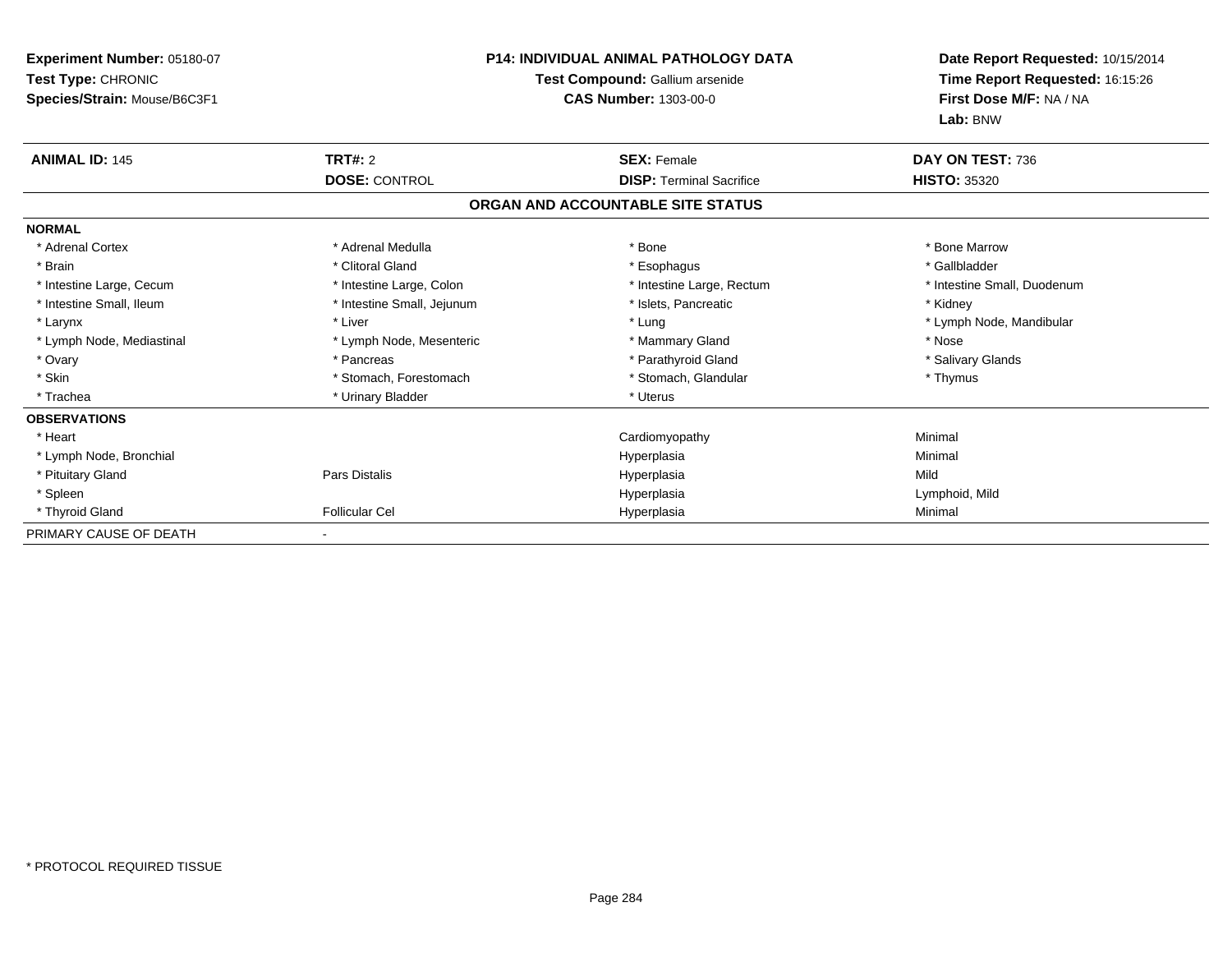| Experiment Number: 05180-07<br>Test Type: CHRONIC<br>Species/Strain: Mouse/B6C3F1 |                             | P14: INDIVIDUAL ANIMAL PATHOLOGY DATA<br>Test Compound: Gallium arsenide<br><b>CAS Number: 1303-00-0</b> | Date Report Requested: 10/15/2014<br>Time Report Requested: 16:15:26<br>First Dose M/F: NA / NA<br>Lab: BNW |  |
|-----------------------------------------------------------------------------------|-----------------------------|----------------------------------------------------------------------------------------------------------|-------------------------------------------------------------------------------------------------------------|--|
| <b>ANIMAL ID: 146</b>                                                             | <b>TRT#: 2</b>              | <b>SEX: Female</b>                                                                                       | DAY ON TEST: 617                                                                                            |  |
|                                                                                   | <b>DOSE: CONTROL</b>        | <b>DISP:</b> Moribund Sacrifice                                                                          | <b>HISTO: 35321</b>                                                                                         |  |
|                                                                                   |                             | ORGAN AND ACCOUNTABLE SITE STATUS                                                                        |                                                                                                             |  |
| <b>NORMAL</b>                                                                     |                             |                                                                                                          |                                                                                                             |  |
| * Adrenal Cortex                                                                  | * Adrenal Medulla           | * Bone                                                                                                   | * Bone Marrow                                                                                               |  |
| * Brain                                                                           | * Clitoral Gland            | * Esophagus                                                                                              | * Gallbladder                                                                                               |  |
| * Intestine Large, Cecum                                                          | * Intestine Large, Colon    | * Intestine Large, Rectum                                                                                | * Intestine Small, Duodenum                                                                                 |  |
| * Intestine Small, Ileum                                                          | * Intestine Small, Jejunum  | * Islets, Pancreatic                                                                                     | * Larynx                                                                                                    |  |
| * Liver                                                                           | * Lymph Node, Bronchial     | * Lymph Node, Mesenteric                                                                                 | * Mammary Gland                                                                                             |  |
| * Nose                                                                            | * Ovary                     | * Pancreas                                                                                               | * Parathyroid Gland                                                                                         |  |
| * Pituitary Gland                                                                 | * Salivary Glands           | * Skin                                                                                                   | * Stomach, Glandular                                                                                        |  |
| * Thymus                                                                          | * Thyroid Gland             | * Trachea                                                                                                | * Urinary Bladder                                                                                           |  |
| * Uterus                                                                          |                             |                                                                                                          |                                                                                                             |  |
| <b>MISSING</b>                                                                    |                             |                                                                                                          |                                                                                                             |  |
| * Lymph Node, Mandibular                                                          |                             |                                                                                                          |                                                                                                             |  |
| <b>OBSERVATIONS</b>                                                               |                             |                                                                                                          |                                                                                                             |  |
| Eye                                                                               | Cornea                      | Inflammation                                                                                             | Chronic, Marked                                                                                             |  |
| <b>Harderian Gland</b>                                                            |                             | Carcinoma                                                                                                |                                                                                                             |  |
| [ Carcinoma TGLS = $3-10$ ]                                                       |                             |                                                                                                          |                                                                                                             |  |
| * Heart                                                                           |                             | Cardiomyopathy                                                                                           | Minimal                                                                                                     |  |
| * Kidney                                                                          |                             | Nephropathy                                                                                              | Minimal                                                                                                     |  |
| * Lung                                                                            |                             | Alveolar/Bronchiolar Adenoma                                                                             |                                                                                                             |  |
|                                                                                   | Mediastinum                 | Carcinoma                                                                                                | Metastatic (Harderian Gland)                                                                                |  |
|                                                                                   |                             | Carcinoma                                                                                                | Metastatic (Harderian Gland)                                                                                |  |
| [ Carcinoma TGLS = 2-3 ]                                                          |                             |                                                                                                          |                                                                                                             |  |
| * Lymph Node, Mediastinal                                                         |                             | Carcinoma                                                                                                | Metastatic (Harderian Gland)                                                                                |  |
| <b>Skeletal Muscle</b>                                                            |                             | Carcinoma                                                                                                | Metastatic (Harderian Gland)                                                                                |  |
| [Carcinoma TGLS = 1-9]                                                            |                             |                                                                                                          |                                                                                                             |  |
| * Spleen                                                                          |                             | Hematopoietic Cell Proliferation                                                                         | Moderate                                                                                                    |  |
| * Stomach, Forestomach                                                            | Epithelium                  | Hyperplasia                                                                                              | Minimal                                                                                                     |  |
| PRIMARY CAUSE OF DEATH                                                            | - Harderian Gland Carcinoma |                                                                                                          |                                                                                                             |  |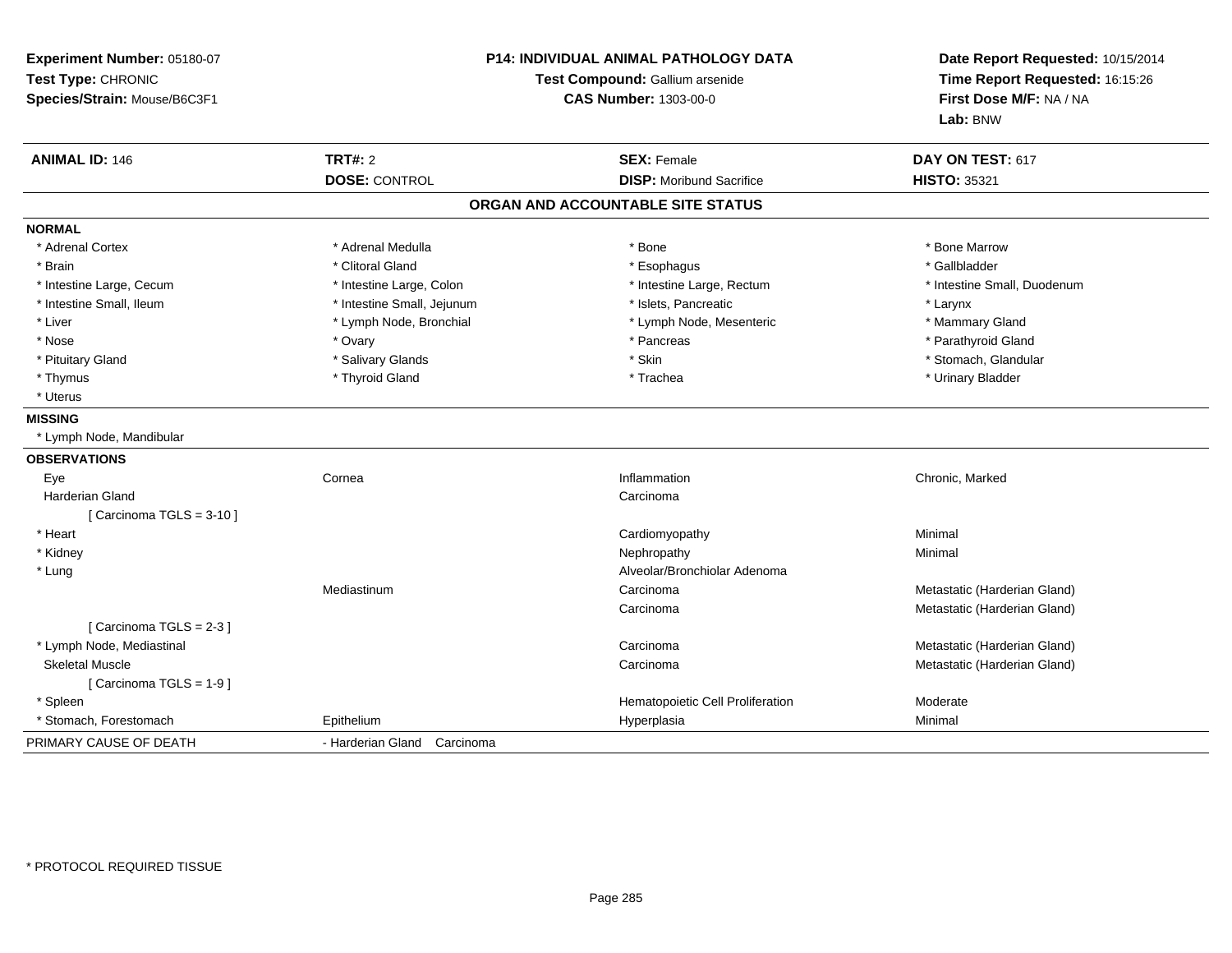| Experiment Number: 05180-07<br>Test Type: CHRONIC<br>Species/Strain: Mouse/B6C3F1 | <b>P14: INDIVIDUAL ANIMAL PATHOLOGY DATA</b><br>Test Compound: Gallium arsenide<br><b>CAS Number: 1303-00-0</b> |                                                       | Date Report Requested: 10/15/2014<br>Time Report Requested: 16:15:26<br>First Dose M/F: NA / NA<br>Lab: BNW |  |
|-----------------------------------------------------------------------------------|-----------------------------------------------------------------------------------------------------------------|-------------------------------------------------------|-------------------------------------------------------------------------------------------------------------|--|
| <b>ANIMAL ID: 147</b>                                                             | TRT#: 2<br><b>DOSE: CONTROL</b>                                                                                 | <b>SEX: Female</b><br><b>DISP: Terminal Sacrifice</b> | DAY ON TEST: 735<br><b>HISTO: 35322</b>                                                                     |  |
|                                                                                   |                                                                                                                 | ORGAN AND ACCOUNTABLE SITE STATUS                     |                                                                                                             |  |
| <b>NORMAL</b>                                                                     |                                                                                                                 |                                                       |                                                                                                             |  |
| * Adrenal Medulla                                                                 | * Bone                                                                                                          | * Bone Marrow                                         | * Brain                                                                                                     |  |
| * Clitoral Gland                                                                  | * Esophagus                                                                                                     | * Gallbladder                                         | * Intestine Large, Cecum                                                                                    |  |
| * Intestine Large, Colon                                                          | * Intestine Large, Rectum                                                                                       | * Intestine Small, Duodenum                           | * Intestine Small, Ileum                                                                                    |  |
| * Intestine Small, Jejunum                                                        | * Islets, Pancreatic                                                                                            | * Larynx                                              | * Lung                                                                                                      |  |
| * Lymph Node, Bronchial                                                           | * Lymph Node, Mediastinal                                                                                       | * Lymph Node, Mesenteric                              | * Mammary Gland                                                                                             |  |
| * Pancreas                                                                        | * Parathyroid Gland                                                                                             | * Pituitary Gland                                     | * Salivary Glands                                                                                           |  |
| * Skin                                                                            | * Spleen                                                                                                        | * Stomach, Forestomach                                | * Stomach, Glandular                                                                                        |  |
| * Thymus                                                                          | * Thyroid Gland                                                                                                 | * Trachea                                             | * Urinary Bladder                                                                                           |  |
| <b>MISSING</b>                                                                    |                                                                                                                 |                                                       |                                                                                                             |  |
| * Lymph Node, Mandibular                                                          |                                                                                                                 |                                                       |                                                                                                             |  |
| <b>OBSERVATIONS</b>                                                               |                                                                                                                 |                                                       |                                                                                                             |  |
| * Adrenal Cortex                                                                  |                                                                                                                 | Hypertrophy                                           | Minimal                                                                                                     |  |
| * Heart                                                                           |                                                                                                                 | Cardiomyopathy                                        | Minimal                                                                                                     |  |
| * Kidney                                                                          |                                                                                                                 | Nephropathy                                           | Minimal                                                                                                     |  |
| * Liver                                                                           |                                                                                                                 | Eosinophilic Focus                                    | Multiple                                                                                                    |  |
| [ Eosinophilic Focus TGLS = 2,3-4 ]                                               |                                                                                                                 |                                                       |                                                                                                             |  |
| * Nose                                                                            | <b>Respirat Epith</b>                                                                                           | Degeneration                                          | Hyaline, Minimal                                                                                            |  |
| * Ovary                                                                           |                                                                                                                 | Cyst                                                  | Mild                                                                                                        |  |
| [Cyst TGLS = $1-7$ ]                                                              |                                                                                                                 |                                                       |                                                                                                             |  |
| * Uterus                                                                          |                                                                                                                 | Hyperplasia                                           | Cystic, Mild                                                                                                |  |
| PRIMARY CAUSE OF DEATH                                                            |                                                                                                                 |                                                       |                                                                                                             |  |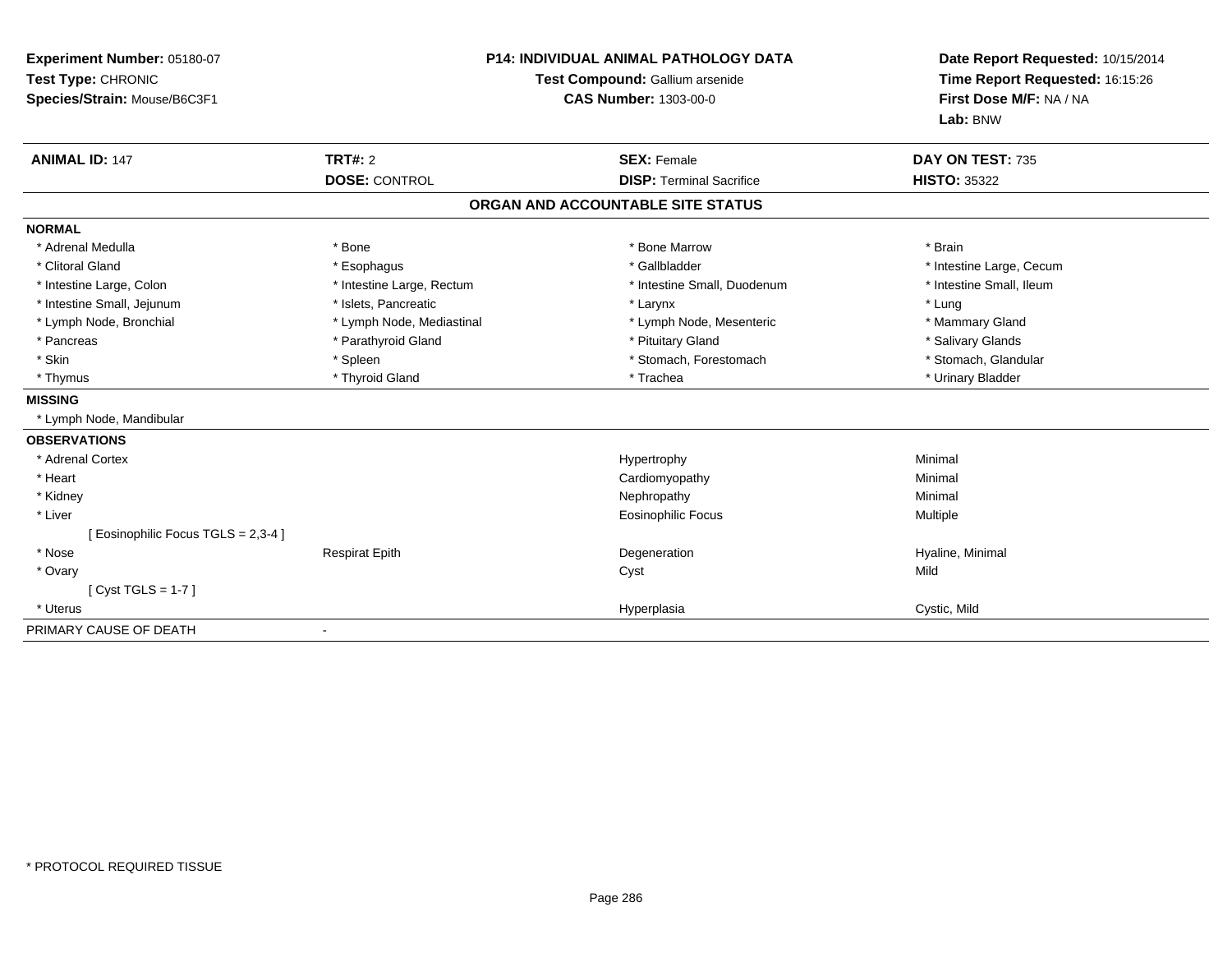| Experiment Number: 05180-07<br>Test Type: CHRONIC<br>Species/Strain: Mouse/B6C3F1<br><b>ANIMAL ID: 148</b> | TRT#: 2                    | P14: INDIVIDUAL ANIMAL PATHOLOGY DATA<br>Test Compound: Gallium arsenide<br><b>CAS Number: 1303-00-0</b><br><b>SEX: Female</b> | Date Report Requested: 10/15/2014<br>Time Report Requested: 16:15:26<br>First Dose M/F: NA / NA<br>Lab: BNW |
|------------------------------------------------------------------------------------------------------------|----------------------------|--------------------------------------------------------------------------------------------------------------------------------|-------------------------------------------------------------------------------------------------------------|
|                                                                                                            | <b>DOSE: CONTROL</b>       | <b>DISP: Terminal Sacrifice</b>                                                                                                | DAY ON TEST: 736<br><b>HISTO: 35323</b>                                                                     |
|                                                                                                            |                            | ORGAN AND ACCOUNTABLE SITE STATUS                                                                                              |                                                                                                             |
|                                                                                                            |                            |                                                                                                                                |                                                                                                             |
| <b>NORMAL</b>                                                                                              |                            |                                                                                                                                |                                                                                                             |
| * Adrenal Cortex                                                                                           | * Adrenal Medulla          | * Bone                                                                                                                         | * Bone Marrow                                                                                               |
| * Brain                                                                                                    | * Clitoral Gland           | * Esophagus                                                                                                                    | * Gallbladder                                                                                               |
| * Intestine Large, Cecum                                                                                   | * Intestine Large, Colon   | * Intestine Large, Rectum                                                                                                      | * Intestine Small, Duodenum                                                                                 |
| * Intestine Small, Ileum                                                                                   | * Intestine Small, Jejunum | * Islets, Pancreatic                                                                                                           | * Larynx                                                                                                    |
| * Liver                                                                                                    | * Lung                     | * Lymph Node, Bronchial                                                                                                        | * Lymph Node, Mandibular                                                                                    |
| * Lymph Node, Mediastinal                                                                                  | * Mammary Gland            | * Ovary                                                                                                                        | * Pancreas                                                                                                  |
| * Pituitary Gland                                                                                          | * Salivary Glands          | * Skin                                                                                                                         | * Stomach. Forestomach                                                                                      |
| * Stomach, Glandular                                                                                       | * Thymus                   | * Thyroid Gland                                                                                                                | * Trachea                                                                                                   |
| * Urinary Bladder                                                                                          | * Uterus                   |                                                                                                                                |                                                                                                             |
| <b>MISSING</b>                                                                                             |                            |                                                                                                                                |                                                                                                             |
| * Parathyroid Gland                                                                                        |                            |                                                                                                                                |                                                                                                             |
| <b>OBSERVATIONS</b>                                                                                        |                            |                                                                                                                                |                                                                                                             |
| * Heart                                                                                                    |                            | Cardiomyopathy                                                                                                                 | Minimal                                                                                                     |
| * Kidney                                                                                                   |                            | Glomerulosclerosis                                                                                                             | Mild                                                                                                        |
|                                                                                                            |                            | Nephropathy                                                                                                                    | Minimal                                                                                                     |
| * Lymph Node, Mesenteric                                                                                   |                            | Hyperplasia                                                                                                                    | Mild                                                                                                        |
| * Nose                                                                                                     | Olfactory Epi              | Degeneration                                                                                                                   | Hyaline, Minimal                                                                                            |
|                                                                                                            | <b>Respirat Epith</b>      | Degeneration                                                                                                                   | Hyaline, Minimal                                                                                            |
| * Spleen                                                                                                   |                            | Hyperplasia                                                                                                                    | Lymphoid, Mild                                                                                              |
| PRIMARY CAUSE OF DEATH                                                                                     |                            |                                                                                                                                |                                                                                                             |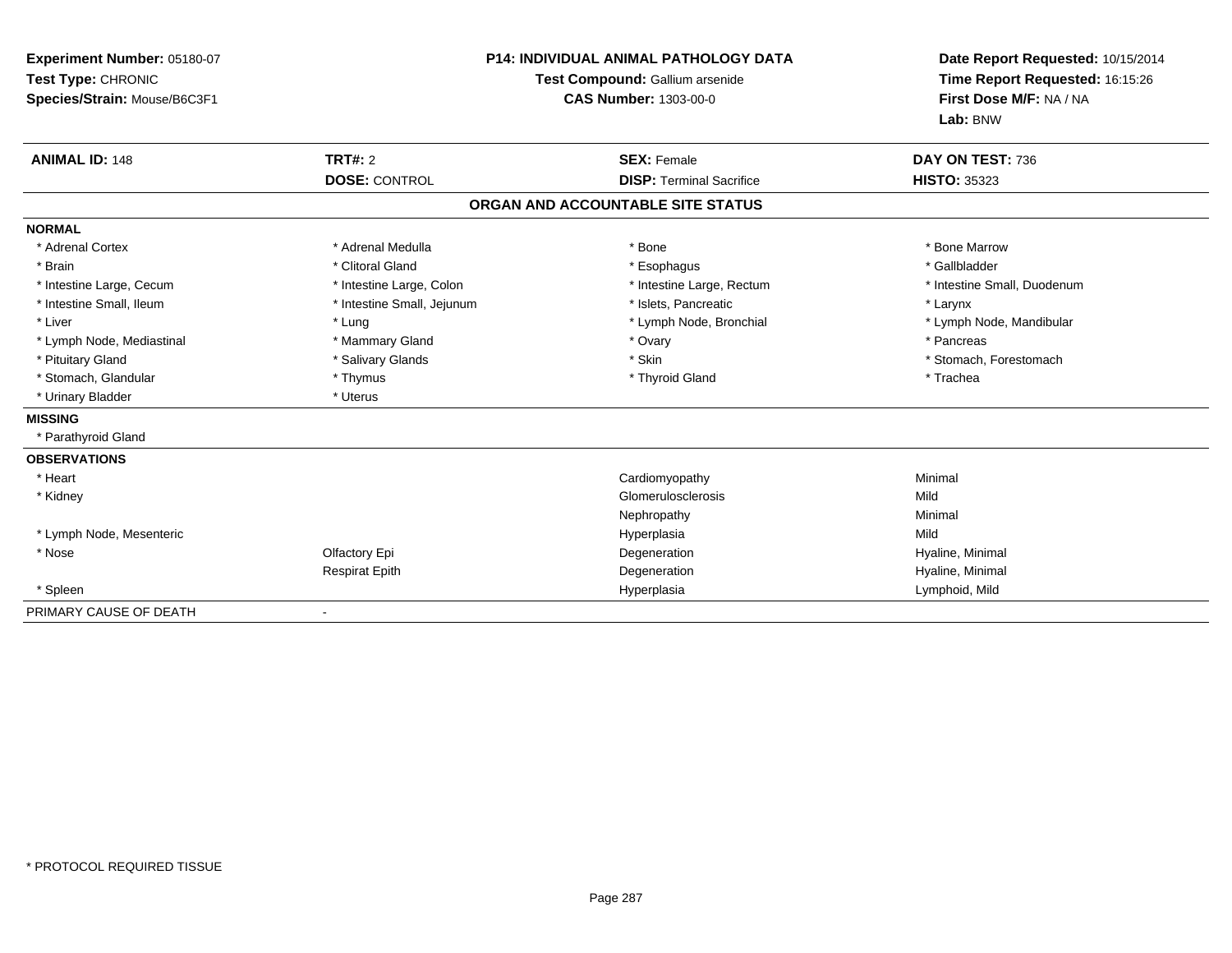| Experiment Number: 05180-07<br>Test Type: CHRONIC<br>Species/Strain: Mouse/B6C3F1 | <b>P14: INDIVIDUAL ANIMAL PATHOLOGY DATA</b><br>Test Compound: Gallium arsenide<br><b>CAS Number: 1303-00-0</b> |                                                       | Date Report Requested: 10/15/2014<br>Time Report Requested: 16:15:26<br>First Dose M/F: NA / NA<br>Lab: BNW |  |
|-----------------------------------------------------------------------------------|-----------------------------------------------------------------------------------------------------------------|-------------------------------------------------------|-------------------------------------------------------------------------------------------------------------|--|
| <b>ANIMAL ID: 149</b>                                                             | <b>TRT#: 2</b><br><b>DOSE: CONTROL</b>                                                                          | <b>SEX: Female</b><br><b>DISP: Terminal Sacrifice</b> | DAY ON TEST: 736<br><b>HISTO: 35324</b>                                                                     |  |
|                                                                                   |                                                                                                                 |                                                       |                                                                                                             |  |
|                                                                                   |                                                                                                                 | ORGAN AND ACCOUNTABLE SITE STATUS                     |                                                                                                             |  |
| <b>NORMAL</b>                                                                     |                                                                                                                 |                                                       |                                                                                                             |  |
| * Adrenal Cortex                                                                  | * Adrenal Medulla                                                                                               | * Bone Marrow                                         | * Brain                                                                                                     |  |
| * Clitoral Gland                                                                  | * Esophagus                                                                                                     | * Gallbladder                                         | * Intestine Large, Cecum                                                                                    |  |
| * Intestine Large, Colon                                                          | * Intestine Large, Rectum                                                                                       | * Intestine Small, Duodenum                           | * Intestine Small, Ileum                                                                                    |  |
| * Islets, Pancreatic                                                              | * Larynx                                                                                                        | * Lung                                                | * Lymph Node, Mediastinal                                                                                   |  |
| * Lymph Node, Mesenteric                                                          | * Mammary Gland                                                                                                 | * Ovary                                               | * Parathyroid Gland                                                                                         |  |
| * Pituitary Gland                                                                 | * Salivary Glands                                                                                               | * Skin                                                | * Stomach, Forestomach                                                                                      |  |
| * Stomach, Glandular                                                              | * Thymus                                                                                                        | * Thyroid Gland                                       | * Trachea                                                                                                   |  |
| * Urinary Bladder                                                                 | * Uterus                                                                                                        |                                                       |                                                                                                             |  |
| <b>MISSING</b>                                                                    |                                                                                                                 |                                                       |                                                                                                             |  |
| * Lymph Node, Bronchial                                                           |                                                                                                                 |                                                       |                                                                                                             |  |
| <b>OBSERVATIONS</b>                                                               |                                                                                                                 |                                                       |                                                                                                             |  |
| * Bone                                                                            |                                                                                                                 | Fibrous Osteodystrophy                                | Minimal                                                                                                     |  |
| * Heart                                                                           |                                                                                                                 | Cardiomyopathy                                        | Minimal                                                                                                     |  |
| * Intestine Small, Jejunum                                                        | Peyers Patch                                                                                                    | Hyperplasia                                           | Marked                                                                                                      |  |
| [Hyperplasia TGLS = $2-6$ ]                                                       |                                                                                                                 |                                                       |                                                                                                             |  |
| * Kidney                                                                          |                                                                                                                 | Nephropathy                                           | Mild                                                                                                        |  |
| * Liver                                                                           |                                                                                                                 | Hepatocellular Carcinoma                              |                                                                                                             |  |
| [ Hepatocellular Carcinoma TGLS = 1-10 ]                                          |                                                                                                                 |                                                       |                                                                                                             |  |
| * Lymph Node, Mandibular                                                          |                                                                                                                 | Hyperplasia                                           | Mild                                                                                                        |  |
| * Nose                                                                            | <b>Respirat Epith</b>                                                                                           | Degeneration                                          | Hyaline, Minimal                                                                                            |  |
| * Pancreas                                                                        |                                                                                                                 | Atrophy                                               | Minimal                                                                                                     |  |
| * Spleen                                                                          |                                                                                                                 | Hematopoietic Cell Proliferation                      | Mild                                                                                                        |  |
|                                                                                   |                                                                                                                 | Hyperplasia                                           | Lymphoid, Mild                                                                                              |  |
| PRIMARY CAUSE OF DEATH                                                            | $\blacksquare$                                                                                                  |                                                       |                                                                                                             |  |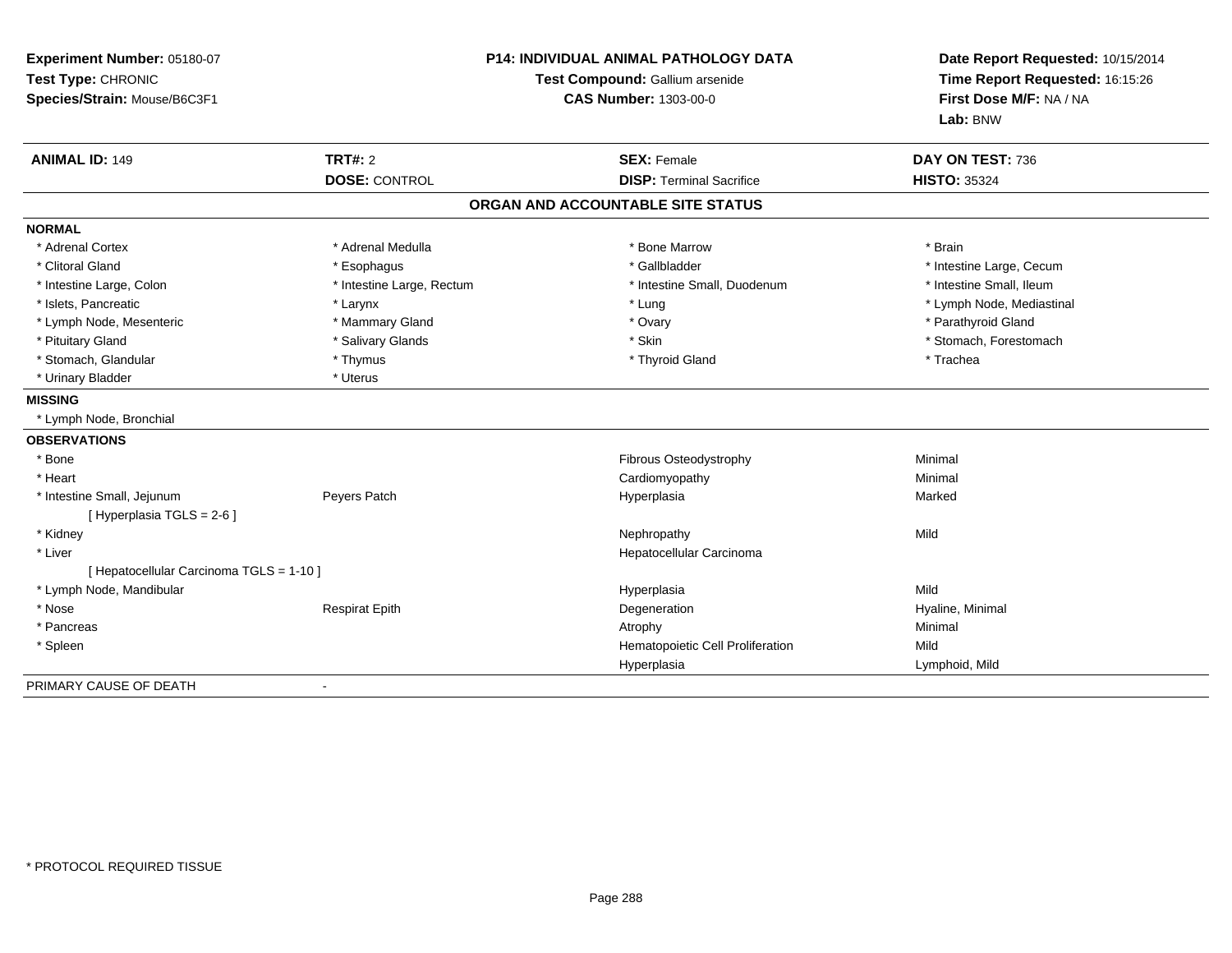| Experiment Number: 05180-07<br>Test Type: CHRONIC<br>Species/Strain: Mouse/B6C3F1 | <b>P14: INDIVIDUAL ANIMAL PATHOLOGY DATA</b><br>Test Compound: Gallium arsenide<br><b>CAS Number: 1303-00-0</b> |                                   | Date Report Requested: 10/15/2014<br>Time Report Requested: 16:15:26<br>First Dose M/F: NA / NA<br>Lab: BNW |
|-----------------------------------------------------------------------------------|-----------------------------------------------------------------------------------------------------------------|-----------------------------------|-------------------------------------------------------------------------------------------------------------|
| <b>ANIMAL ID: 150</b>                                                             | TRT#: 2                                                                                                         | <b>SEX: Female</b>                | DAY ON TEST: 735                                                                                            |
|                                                                                   | <b>DOSE: CONTROL</b>                                                                                            | <b>DISP: Terminal Sacrifice</b>   | <b>HISTO: 35325</b>                                                                                         |
|                                                                                   |                                                                                                                 | ORGAN AND ACCOUNTABLE SITE STATUS |                                                                                                             |
| <b>NORMAL</b>                                                                     |                                                                                                                 |                                   |                                                                                                             |
| * Adrenal Cortex                                                                  | * Adrenal Medulla                                                                                               | * Bone Marrow                     | * Brain                                                                                                     |
| * Clitoral Gland                                                                  | * Esophagus                                                                                                     | * Gallbladder                     | * Intestine Large, Cecum                                                                                    |
| * Intestine Large, Colon                                                          | * Intestine Large, Rectum                                                                                       | * Intestine Small, Duodenum       | * Intestine Small, Ileum                                                                                    |
| * Intestine Small, Jejunum                                                        | * Islets, Pancreatic                                                                                            | * Larynx                          | * Liver                                                                                                     |
| * Lymph Node, Mediastinal                                                         | * Lymph Node, Mesenteric                                                                                        | * Mammary Gland                   | * Nose                                                                                                      |
| * Ovary                                                                           | * Pancreas                                                                                                      | * Pituitary Gland                 | * Salivary Glands                                                                                           |
| * Skin                                                                            | * Stomach, Forestomach                                                                                          | * Stomach, Glandular              | * Thymus                                                                                                    |
| * Trachea                                                                         | * Urinary Bladder                                                                                               | * Uterus                          |                                                                                                             |
| <b>MISSING</b>                                                                    |                                                                                                                 |                                   |                                                                                                             |
| * Lymph Node, Mandibular                                                          | * Parathyroid Gland                                                                                             |                                   |                                                                                                             |
| <b>OBSERVATIONS</b>                                                               |                                                                                                                 |                                   |                                                                                                             |
| * Bone                                                                            |                                                                                                                 | Fibrous Osteodystrophy            | Minimal                                                                                                     |
| * Heart                                                                           |                                                                                                                 | Cardiomyopathy                    | Minimal                                                                                                     |
| * Kidney                                                                          |                                                                                                                 | Nephropathy                       | Minimal                                                                                                     |
| * Lung                                                                            |                                                                                                                 | Alveolar/Bronchiolar Carcinoma    |                                                                                                             |
|                                                                                   |                                                                                                                 | <b>Infiltration Cellular</b>      | Histiocyte, Moderate                                                                                        |
| [ Alveolar/Bronchiolar Carcinoma TGLS = 1-3 ]                                     |                                                                                                                 |                                   |                                                                                                             |
| * Lymph Node, Bronchial                                                           |                                                                                                                 | Hyperplasia                       | Minimal                                                                                                     |
| * Spleen                                                                          |                                                                                                                 | Hyperplasia                       | Lymphoid, Mild                                                                                              |
| * Thyroid Gland                                                                   | <b>Follicular Cel</b>                                                                                           | Hyperplasia                       | Minimal                                                                                                     |
| PRIMARY CAUSE OF DEATH                                                            |                                                                                                                 |                                   |                                                                                                             |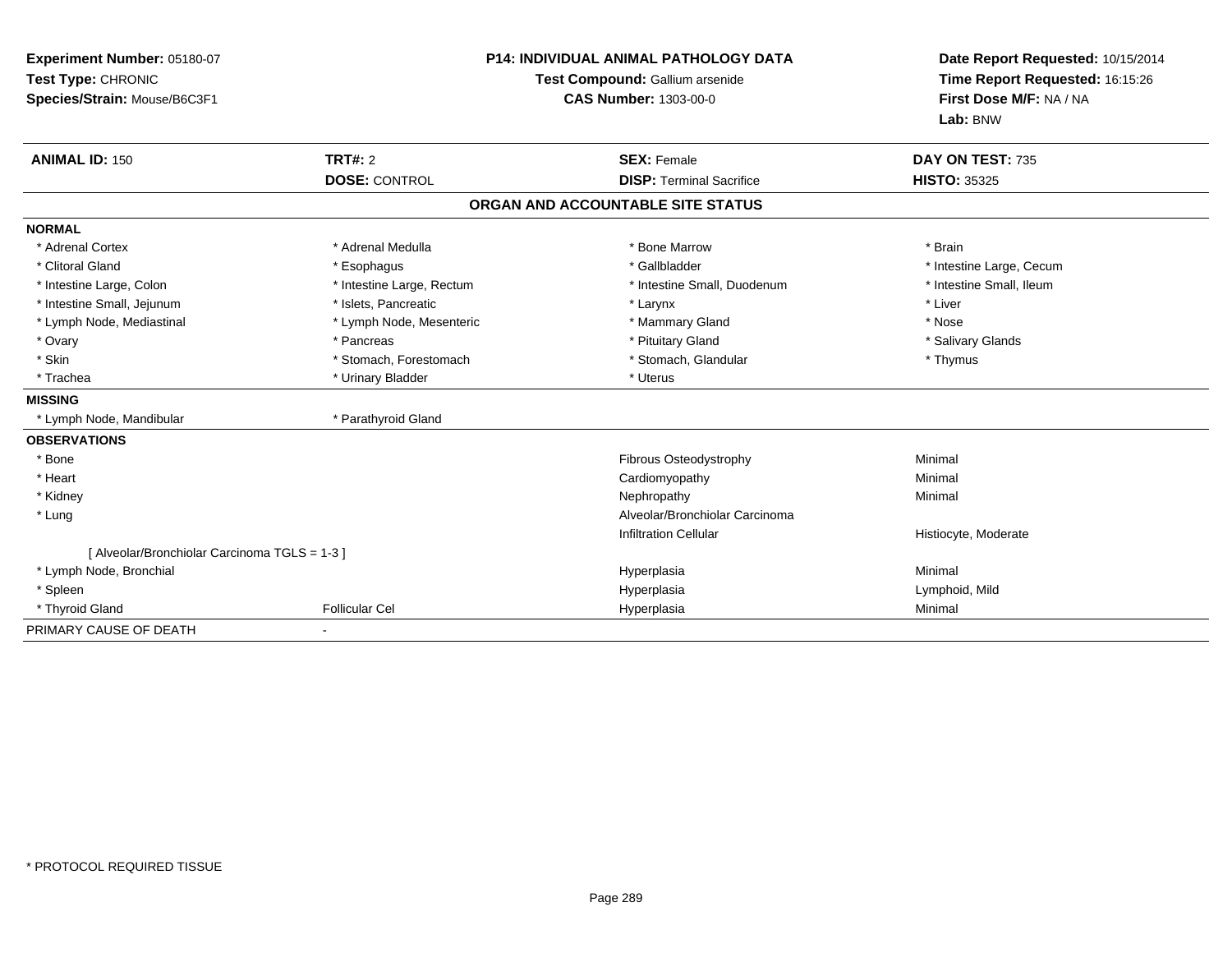| Experiment Number: 05180-07<br>Test Type: CHRONIC<br>Species/Strain: Mouse/B6C3F1 |                           | <b>P14: INDIVIDUAL ANIMAL PATHOLOGY DATA</b><br>Test Compound: Gallium arsenide<br><b>CAS Number: 1303-00-0</b> | Date Report Requested: 10/15/2014<br>Time Report Requested: 16:15:26<br>First Dose M/F: NA / NA<br>Lab: BNW |
|-----------------------------------------------------------------------------------|---------------------------|-----------------------------------------------------------------------------------------------------------------|-------------------------------------------------------------------------------------------------------------|
| <b>ANIMAL ID: 301</b>                                                             | <b>TRT#: 8</b>            | <b>SEX: Female</b>                                                                                              | DAY ON TEST: 737                                                                                            |
|                                                                                   | <b>DOSE: 1.0</b><br>MG/M3 | <b>DISP: Terminal Sacrifice</b>                                                                                 | <b>HISTO: 35576</b>                                                                                         |
|                                                                                   |                           | ORGAN AND ACCOUNTABLE SITE STATUS                                                                               |                                                                                                             |
| <b>NORMAL</b>                                                                     |                           |                                                                                                                 |                                                                                                             |
| * Adrenal Cortex                                                                  | * Adrenal Medulla         | * Bone Marrow                                                                                                   | * Brain                                                                                                     |
| * Clitoral Gland                                                                  | * Esophagus               | * Gallbladder                                                                                                   | * Intestine Large, Cecum                                                                                    |
| * Intestine Large, Colon                                                          | * Intestine Large, Rectum | * Intestine Small, Duodenum                                                                                     | * Intestine Small, Ileum                                                                                    |
| * Intestine Small, Jejunum                                                        | * Islets, Pancreatic      | * Larynx                                                                                                        | * Lymph Node, Bronchial                                                                                     |
| * Lymph Node, Mandibular                                                          | * Lymph Node, Mediastinal | * Lymph Node, Mesenteric                                                                                        | * Pancreas                                                                                                  |
| * Pituitary Gland                                                                 | * Salivary Glands         | * Skin                                                                                                          | * Stomach, Forestomach                                                                                      |
| * Stomach, Glandular                                                              | * Thymus                  | * Thyroid Gland                                                                                                 | * Trachea                                                                                                   |
| * Urinary Bladder                                                                 | * Uterus                  |                                                                                                                 |                                                                                                             |
| <b>MISSING</b>                                                                    |                           |                                                                                                                 |                                                                                                             |
| * Parathyroid Gland                                                               |                           |                                                                                                                 |                                                                                                             |
| <b>INSUFFICIENT TISSUE</b>                                                        |                           |                                                                                                                 |                                                                                                             |
| * Ovary                                                                           |                           |                                                                                                                 |                                                                                                             |
| <b>OBSERVATIONS</b>                                                               |                           |                                                                                                                 |                                                                                                             |
| * Bone                                                                            |                           | Fibrous Osteodystrophy                                                                                          | Minimal                                                                                                     |
| * Heart                                                                           |                           | Cardiomyopathy                                                                                                  | Minimal                                                                                                     |
| * Kidney                                                                          |                           | Nephropathy                                                                                                     | Minimal                                                                                                     |
| * Liver                                                                           |                           | Hepatocellular Adenoma                                                                                          |                                                                                                             |
| [ Hepatocellular Adenoma TGLS = 3-4 ]                                             |                           |                                                                                                                 |                                                                                                             |
| * Lung                                                                            | Alveolus                  | Foreign Body                                                                                                    |                                                                                                             |
|                                                                                   | Alveolar Epith            | Hyperplasia                                                                                                     | Minimal                                                                                                     |
|                                                                                   |                           | <b>Infiltration Cellular</b>                                                                                    | Histiocyte, Mild                                                                                            |
|                                                                                   | Alveolus                  | Proteinosis                                                                                                     | Marked                                                                                                      |
| * Mammary Gland                                                                   |                           | Carcinoma                                                                                                       |                                                                                                             |
| [Carcinoma TGLS = 1-11]                                                           |                           |                                                                                                                 |                                                                                                             |
| Mesentery                                                                         | Fat                       | <b>Necrosis</b>                                                                                                 | Mild                                                                                                        |
| [Necrosis TGLS = $2-10$ ]                                                         |                           |                                                                                                                 |                                                                                                             |
| * Nose                                                                            | <b>Respirat Epith</b>     | Degeneration                                                                                                    | Hyaline, Minimal                                                                                            |
|                                                                                   |                           | Inflammation                                                                                                    | Suppurative, Minimal                                                                                        |
|                                                                                   | <b>Respirat Epith</b>     | Metaplasia                                                                                                      | Squamous, Minimal                                                                                           |
| * Spleen                                                                          |                           | Hyperplasia                                                                                                     | Lymphoid, Mild                                                                                              |
|                                                                                   |                           |                                                                                                                 |                                                                                                             |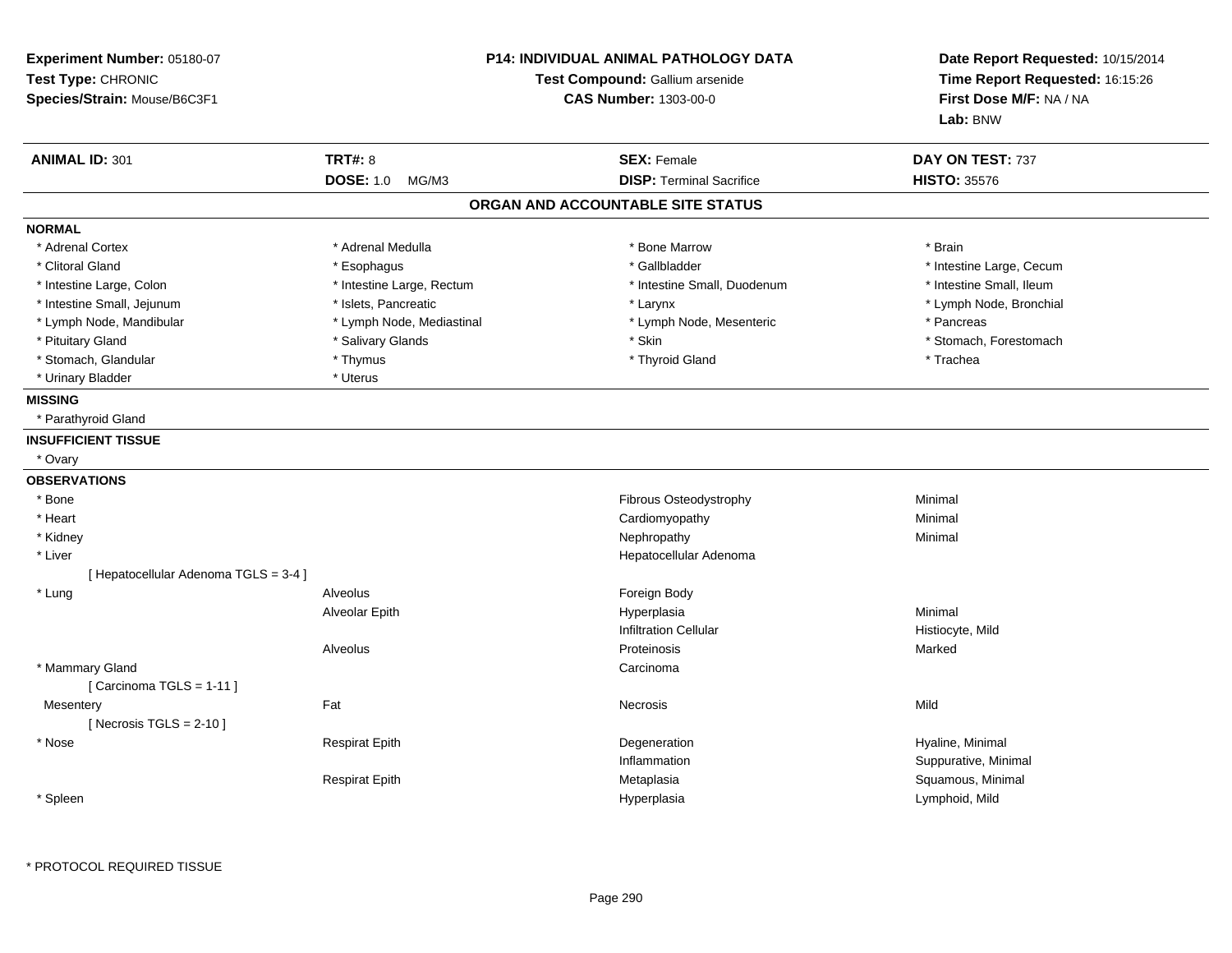| <b>Experiment Number: 05180-07</b><br>Test Type: CHRONIC<br>Species/Strain: Mouse/B6C3F1 | <b>P14: INDIVIDUAL ANIMAL PATHOLOGY DATA</b><br>Test Compound: Gallium arsenide<br><b>CAS Number: 1303-00-0</b> |                                   | Date Report Requested: 10/15/2014<br>Time Report Requested: 16:15:26<br>First Dose M/F: NA / NA<br>Lab: BNW |  |
|------------------------------------------------------------------------------------------|-----------------------------------------------------------------------------------------------------------------|-----------------------------------|-------------------------------------------------------------------------------------------------------------|--|
| <b>ANIMAL ID: 301</b>                                                                    | <b>TRT#: 8</b>                                                                                                  | <b>SEX: Female</b>                | DAY ON TEST: 737                                                                                            |  |
|                                                                                          | <b>DOSE: 1.0</b><br>MG/M3                                                                                       | <b>DISP: Terminal Sacrifice</b>   | <b>HISTO: 35576</b>                                                                                         |  |
|                                                                                          |                                                                                                                 | ORGAN AND ACCOUNTABLE SITE STATUS |                                                                                                             |  |
| PRIMARY CAUSE OF DEATH                                                                   | $\,$                                                                                                            |                                   |                                                                                                             |  |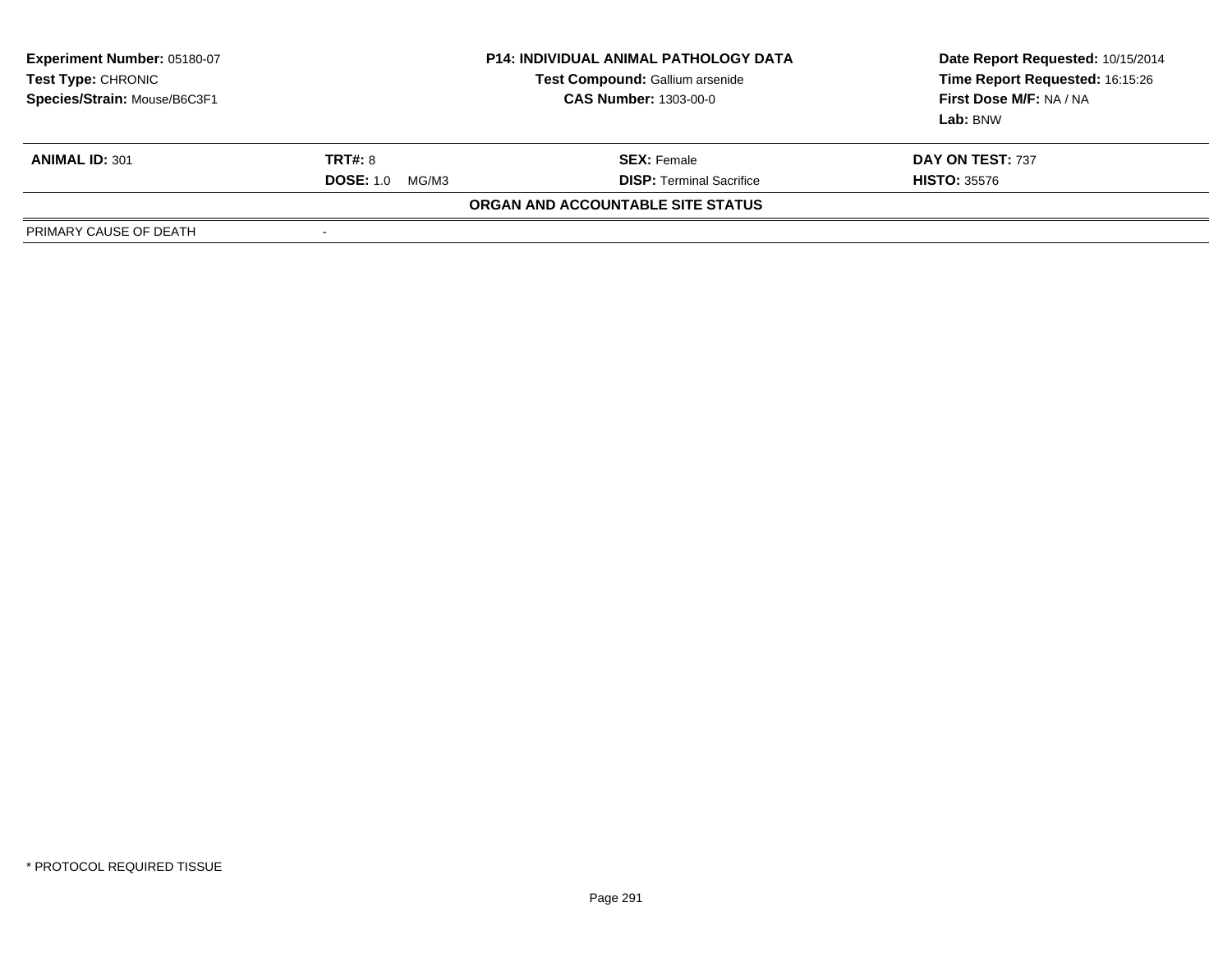| Experiment Number: 05180-07<br>Test Type: CHRONIC<br>Species/Strain: Mouse/B6C3F1 |                             | <b>P14: INDIVIDUAL ANIMAL PATHOLOGY DATA</b><br>Test Compound: Gallium arsenide<br><b>CAS Number: 1303-00-0</b> | Date Report Requested: 10/15/2014<br>Time Report Requested: 16:15:26<br>First Dose M/F: NA / NA<br>Lab: BNW |
|-----------------------------------------------------------------------------------|-----------------------------|-----------------------------------------------------------------------------------------------------------------|-------------------------------------------------------------------------------------------------------------|
| <b>ANIMAL ID: 302</b>                                                             | <b>TRT#: 8</b>              | <b>SEX: Female</b>                                                                                              | DAY ON TEST: 737                                                                                            |
|                                                                                   | DOSE: 1.0 MG/M3             | <b>DISP: Terminal Sacrifice</b>                                                                                 | <b>HISTO: 35577</b>                                                                                         |
|                                                                                   |                             | ORGAN AND ACCOUNTABLE SITE STATUS                                                                               |                                                                                                             |
| <b>NORMAL</b>                                                                     |                             |                                                                                                                 |                                                                                                             |
| * Adrenal Cortex                                                                  | * Adrenal Medulla           | * Bone Marrow                                                                                                   | * Clitoral Gland                                                                                            |
| * Esophagus                                                                       | * Gallbladder               | * Intestine Large, Cecum                                                                                        | * Intestine Large, Colon                                                                                    |
| * Intestine Large, Rectum                                                         | * Intestine Small, Duodenum | * Intestine Small, Ileum                                                                                        | * Intestine Small, Jejunum                                                                                  |
| * Islets, Pancreatic                                                              | * Lymph Node, Mandibular    | * Lymph Node, Mediastinal                                                                                       | * Mammary Gland                                                                                             |
| * Pancreas                                                                        | * Parathyroid Gland         | * Pituitary Gland                                                                                               | * Salivary Glands                                                                                           |
| * Skin                                                                            | * Stomach, Forestomach      | * Stomach, Glandular                                                                                            | * Thymus                                                                                                    |
| * Trachea                                                                         | * Urinary Bladder           | * Uterus                                                                                                        |                                                                                                             |
| <b>OBSERVATIONS</b>                                                               |                             |                                                                                                                 |                                                                                                             |
| * Bone                                                                            |                             | Fibrous Osteodystrophy                                                                                          | Minimal                                                                                                     |
| * Brain                                                                           | Meninges                    | <b>Infiltration Cellular</b>                                                                                    | Mononuclear CI, Minimal                                                                                     |
| * Heart                                                                           |                             | Cardiomyopathy                                                                                                  | Minimal                                                                                                     |
| * Kidney                                                                          |                             | Nephropathy                                                                                                     | Minimal                                                                                                     |
| * Larynx                                                                          | Squam Epithel               | Hyperplasia                                                                                                     | Minimal                                                                                                     |
| * Liver                                                                           |                             | <b>Eosinophilic Focus</b>                                                                                       | Multiple                                                                                                    |
| [ Eosinophilic Focus TGLS = 4,5-4+10 ]                                            |                             |                                                                                                                 |                                                                                                             |
| * Lung                                                                            | Alveolus                    | Foreign Body                                                                                                    |                                                                                                             |
|                                                                                   | Alveolar Epith              | Hyperplasia                                                                                                     | Minimal                                                                                                     |
|                                                                                   | Perivascular                | <b>Infiltration Cellular</b>                                                                                    | Mononuclear CI, Mild                                                                                        |
|                                                                                   |                             | <b>Infiltration Cellular</b>                                                                                    | Histiocyte, Moderate                                                                                        |
|                                                                                   |                             | Inflammation                                                                                                    | Chronic, Focal, Minimal                                                                                     |
|                                                                                   | Alveolus                    | Proteinosis                                                                                                     | Mild                                                                                                        |
| [Inflammation TGLS = $1-3$ ]                                                      |                             |                                                                                                                 |                                                                                                             |
| * Lymph Node, Bronchial                                                           |                             | Hyperplasia                                                                                                     | Mild                                                                                                        |
| * Lymph Node, Mesenteric                                                          |                             | Hyperplasia                                                                                                     | Marked                                                                                                      |
| Mesentery                                                                         | Fat                         | Necrosis                                                                                                        | Marked                                                                                                      |
| [Necrosis TGLS = $3-11$ ]                                                         |                             |                                                                                                                 |                                                                                                             |
| * Nose                                                                            | <b>Respirat Epith</b>       | Degeneration                                                                                                    | Hyaline, Minimal                                                                                            |
| * Ovary                                                                           |                             | Cyst                                                                                                            | Moderate                                                                                                    |
| [Cyst TGLS = $2-7$ ]                                                              |                             |                                                                                                                 |                                                                                                             |
| * Spleen                                                                          |                             | Hematopoietic Cell Proliferation                                                                                | Mild                                                                                                        |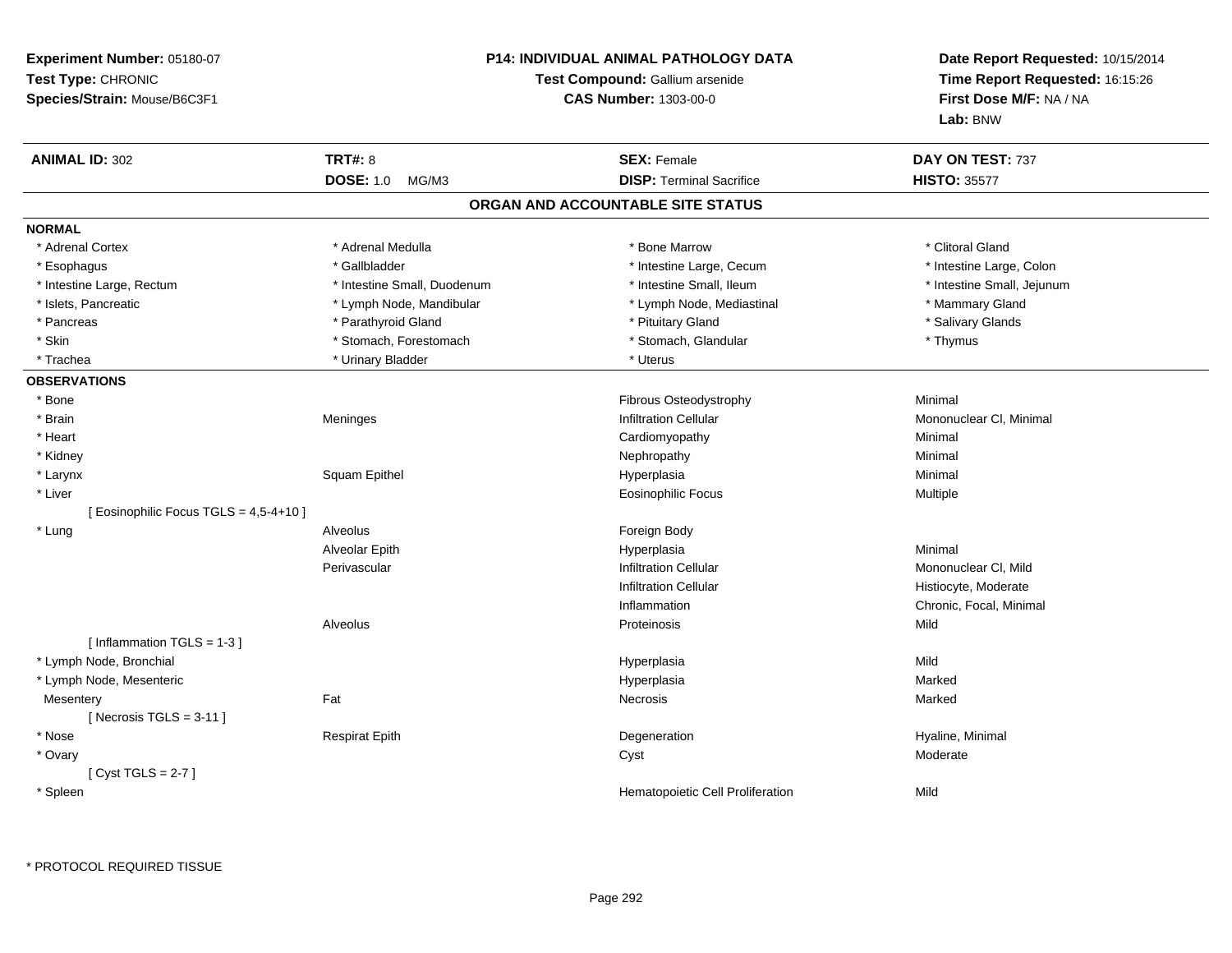| Experiment Number: 05180-07<br><b>Test Type: CHRONIC</b><br>Species/Strain: Mouse/B6C3F1 |                           | <b>P14: INDIVIDUAL ANIMAL PATHOLOGY DATA</b><br><b>Test Compound: Gallium arsenide</b><br><b>CAS Number: 1303-00-0</b> | Date Report Requested: 10/15/2014<br>Time Report Requested: 16:15:26<br>First Dose M/F: NA / NA<br>Lab: BNW |
|------------------------------------------------------------------------------------------|---------------------------|------------------------------------------------------------------------------------------------------------------------|-------------------------------------------------------------------------------------------------------------|
| <b>ANIMAL ID: 302</b>                                                                    | TRT#: 8                   | <b>SEX: Female</b>                                                                                                     | DAY ON TEST: 737                                                                                            |
|                                                                                          | <b>DOSE: 1.0</b><br>MG/M3 | <b>DISP: Terminal Sacrifice</b>                                                                                        | <b>HISTO: 35577</b>                                                                                         |
|                                                                                          |                           | ORGAN AND ACCOUNTABLE SITE STATUS                                                                                      |                                                                                                             |
|                                                                                          |                           | Hyperplasia                                                                                                            | Lymphoid, Mild                                                                                              |
| * Thyroid Gland                                                                          | Follicular Cel            | Hyperplasia                                                                                                            | Mild                                                                                                        |
| PRIMARY CAUSE OF DEATH                                                                   |                           |                                                                                                                        |                                                                                                             |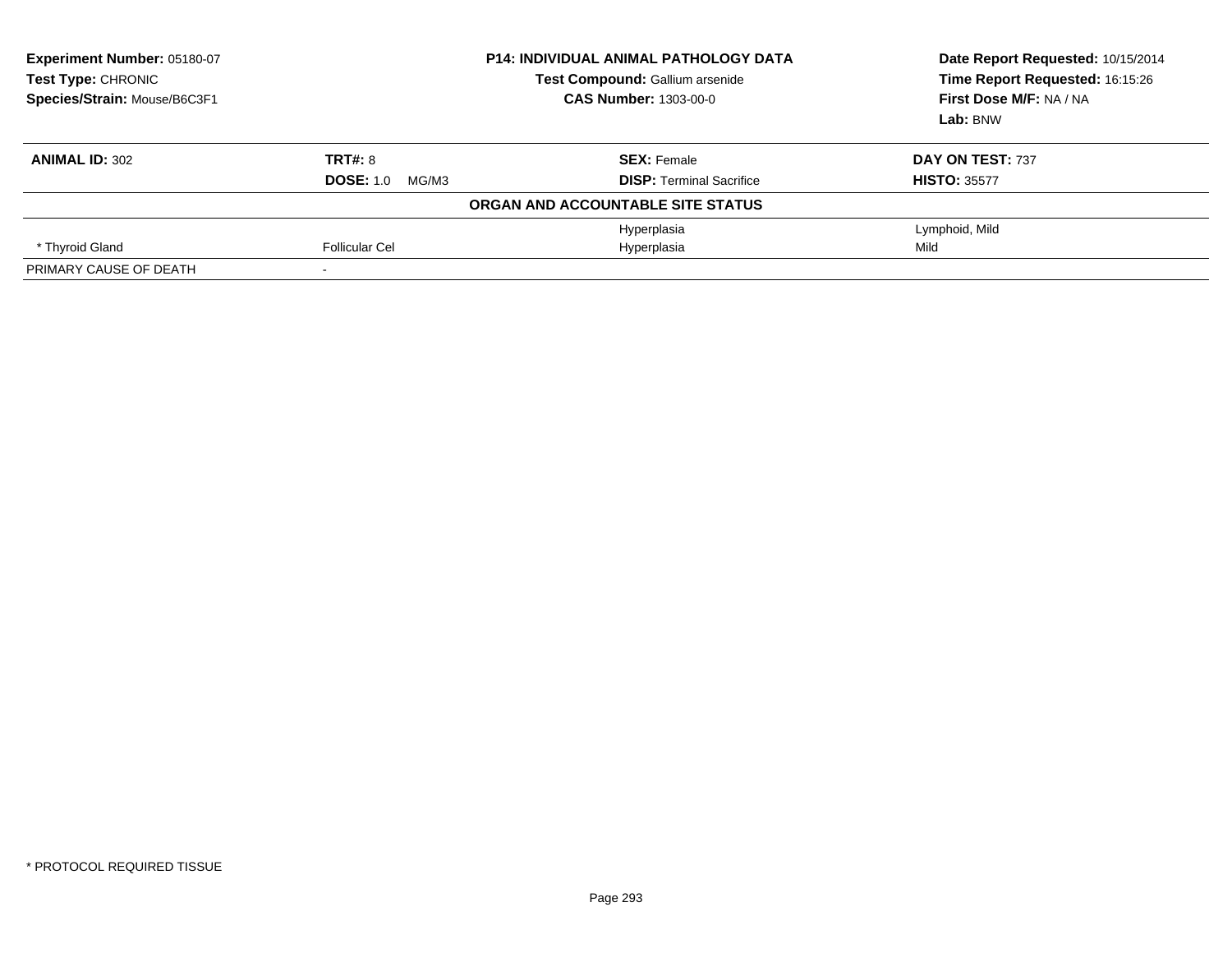| Experiment Number: 05180-07<br>Test Type: CHRONIC<br>Species/Strain: Mouse/B6C3F1 |                           | <b>P14: INDIVIDUAL ANIMAL PATHOLOGY DATA</b><br>Test Compound: Gallium arsenide<br><b>CAS Number: 1303-00-0</b> | Date Report Requested: 10/15/2014<br>Time Report Requested: 16:15:26<br>First Dose M/F: NA / NA<br>Lab: BNW |
|-----------------------------------------------------------------------------------|---------------------------|-----------------------------------------------------------------------------------------------------------------|-------------------------------------------------------------------------------------------------------------|
| <b>ANIMAL ID: 303</b>                                                             | <b>TRT#: 8</b>            | <b>SEX: Female</b>                                                                                              | DAY ON TEST: 646                                                                                            |
|                                                                                   | <b>DOSE: 1.0</b><br>MG/M3 | <b>DISP:</b> Moribund Sacrifice                                                                                 | <b>HISTO: 35578</b>                                                                                         |
|                                                                                   |                           | ORGAN AND ACCOUNTABLE SITE STATUS                                                                               |                                                                                                             |
| <b>NORMAL</b>                                                                     |                           |                                                                                                                 |                                                                                                             |
| * Adrenal Cortex                                                                  | * Adrenal Medulla         | * Bone                                                                                                          | * Bone Marrow                                                                                               |
| * Brain                                                                           | * Esophagus               | * Gallbladder                                                                                                   | * Intestine Large, Cecum                                                                                    |
| * Intestine Large, Colon                                                          | * Intestine Large, Rectum | * Intestine Small, Duodenum                                                                                     | * Intestine Small, Ileum                                                                                    |
| * Intestine Small, Jejunum                                                        | * Islets, Pancreatic      | * Larynx                                                                                                        | * Lymph Node, Mandibular                                                                                    |
| * Lymph Node, Mediastinal                                                         | * Mammary Gland           | * Nose                                                                                                          | * Ovary                                                                                                     |
| * Pancreas                                                                        | * Parathyroid Gland       | * Pituitary Gland                                                                                               | * Salivary Glands                                                                                           |
| * Stomach, Forestomach                                                            | * Stomach, Glandular      | * Thymus                                                                                                        | * Trachea                                                                                                   |
| * Urinary Bladder                                                                 | * Uterus                  |                                                                                                                 |                                                                                                             |
| <b>MISSING</b>                                                                    |                           |                                                                                                                 |                                                                                                             |
| * Clitoral Gland                                                                  |                           |                                                                                                                 |                                                                                                             |
| <b>OBSERVATIONS</b>                                                               |                           |                                                                                                                 |                                                                                                             |
| * Heart                                                                           |                           | Cardiomyopathy                                                                                                  | Minimal                                                                                                     |
| * Kidney                                                                          |                           | Lymphoma Malignant                                                                                              |                                                                                                             |
| * Liver                                                                           |                           | <b>Eosinophilic Focus</b>                                                                                       |                                                                                                             |
|                                                                                   |                           | Lymphoma Malignant                                                                                              |                                                                                                             |
| [ Lymphoma Malignant TGLS = 3-10 ]                                                |                           |                                                                                                                 |                                                                                                             |
| * Lung                                                                            | Alveolus                  | Foreign Body                                                                                                    |                                                                                                             |
|                                                                                   | Alveolar Epith            | Hyperplasia                                                                                                     | Minimal                                                                                                     |
|                                                                                   |                           | <b>Infiltration Cellular</b>                                                                                    | Histiocyte, Moderate                                                                                        |
|                                                                                   |                           | Inflammation                                                                                                    | Chronic, Focal, Minimal                                                                                     |
|                                                                                   |                           | Inflammation                                                                                                    | Suppurative, Focal, Mild                                                                                    |
|                                                                                   | Alveolus                  | Proteinosis                                                                                                     | Mild                                                                                                        |
| * Lymph Node, Bronchial                                                           |                           | Hyperplasia                                                                                                     | Mild                                                                                                        |
| * Lymph Node, Mesenteric                                                          |                           | Hyperplasia                                                                                                     | Moderate                                                                                                    |
| * Skin                                                                            | <b>Subcut Tiss</b>        | Sarcoma                                                                                                         |                                                                                                             |
| [Sarcoma TGLS = $4-11$ ]                                                          |                           |                                                                                                                 |                                                                                                             |
| * Spleen                                                                          |                           | Hematopoietic Cell Proliferation                                                                                | Moderate                                                                                                    |
|                                                                                   |                           | Lymphoma Malignant                                                                                              |                                                                                                             |
| [ Hematopoietic Cell Proliferation TGLS = 1-4 ]                                   |                           |                                                                                                                 |                                                                                                             |
| [ Lymphoma Malignant TGLS = 2-4 ]                                                 |                           |                                                                                                                 |                                                                                                             |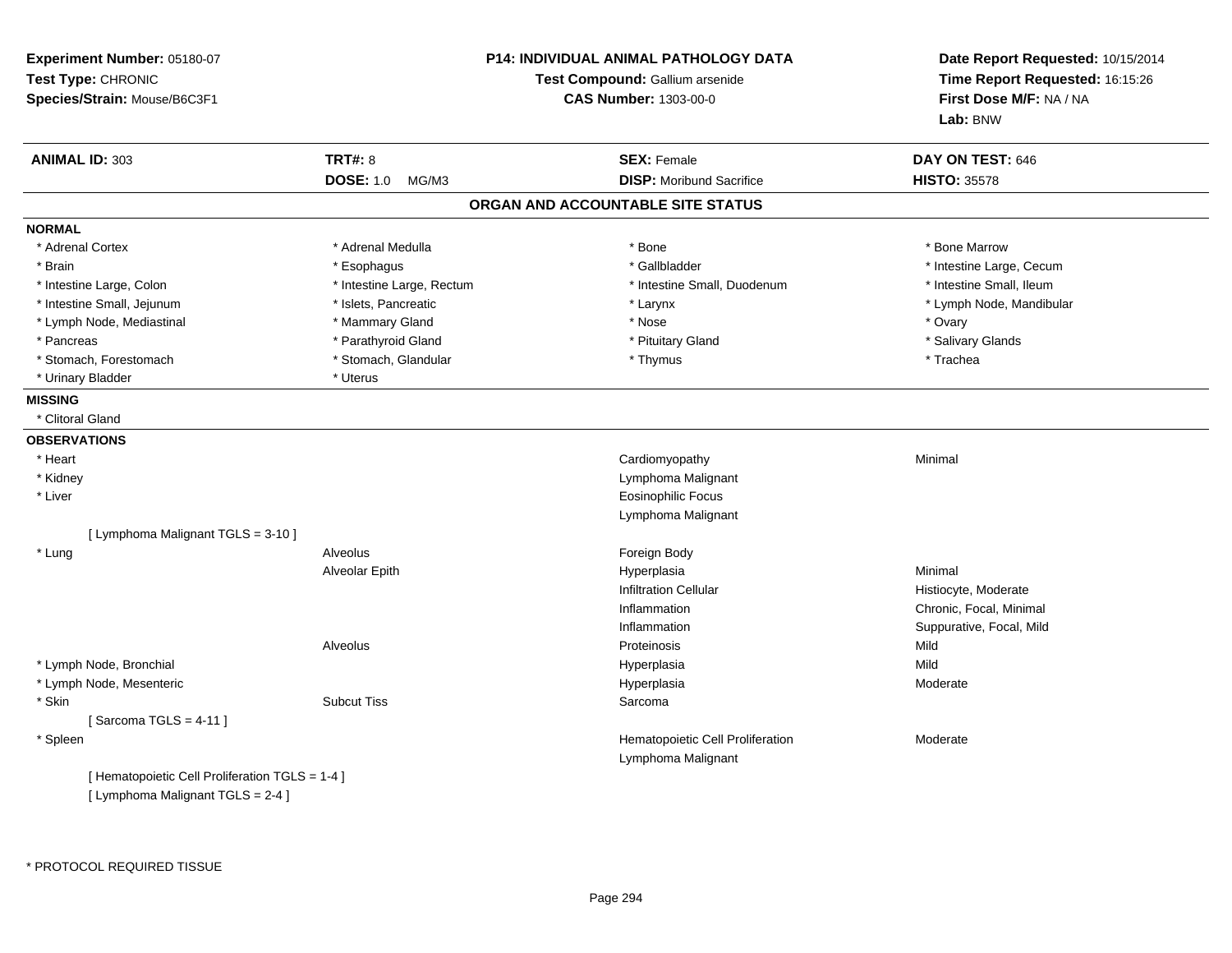| Experiment Number: 05180-07<br>Test Type: CHRONIC<br>Species/Strain: Mouse/B6C3F1 | <b>P14: INDIVIDUAL ANIMAL PATHOLOGY DATA</b><br>Test Compound: Gallium arsenide<br><b>CAS Number: 1303-00-0</b> |                                   | Date Report Requested: 10/15/2014<br>Time Report Requested: 16:15:26<br>First Dose M/F: NA / NA<br>Lab: BNW |
|-----------------------------------------------------------------------------------|-----------------------------------------------------------------------------------------------------------------|-----------------------------------|-------------------------------------------------------------------------------------------------------------|
| <b>ANIMAL ID: 303</b>                                                             | <b>TRT#: 8</b>                                                                                                  | <b>SEX: Female</b>                | <b>DAY ON TEST: 646</b>                                                                                     |
|                                                                                   | <b>DOSE: 1.0</b><br>MG/M3                                                                                       | <b>DISP:</b> Moribund Sacrifice   | <b>HISTO: 35578</b>                                                                                         |
|                                                                                   |                                                                                                                 | ORGAN AND ACCOUNTABLE SITE STATUS |                                                                                                             |
| * Thyroid Gland                                                                   | <b>Follicular Cel</b>                                                                                           | Hyperplasia                       | Mild                                                                                                        |
| PRIMARY CAUSE OF DEATH                                                            | - Skin Subcut Tiss Sarcoma                                                                                      |                                   |                                                                                                             |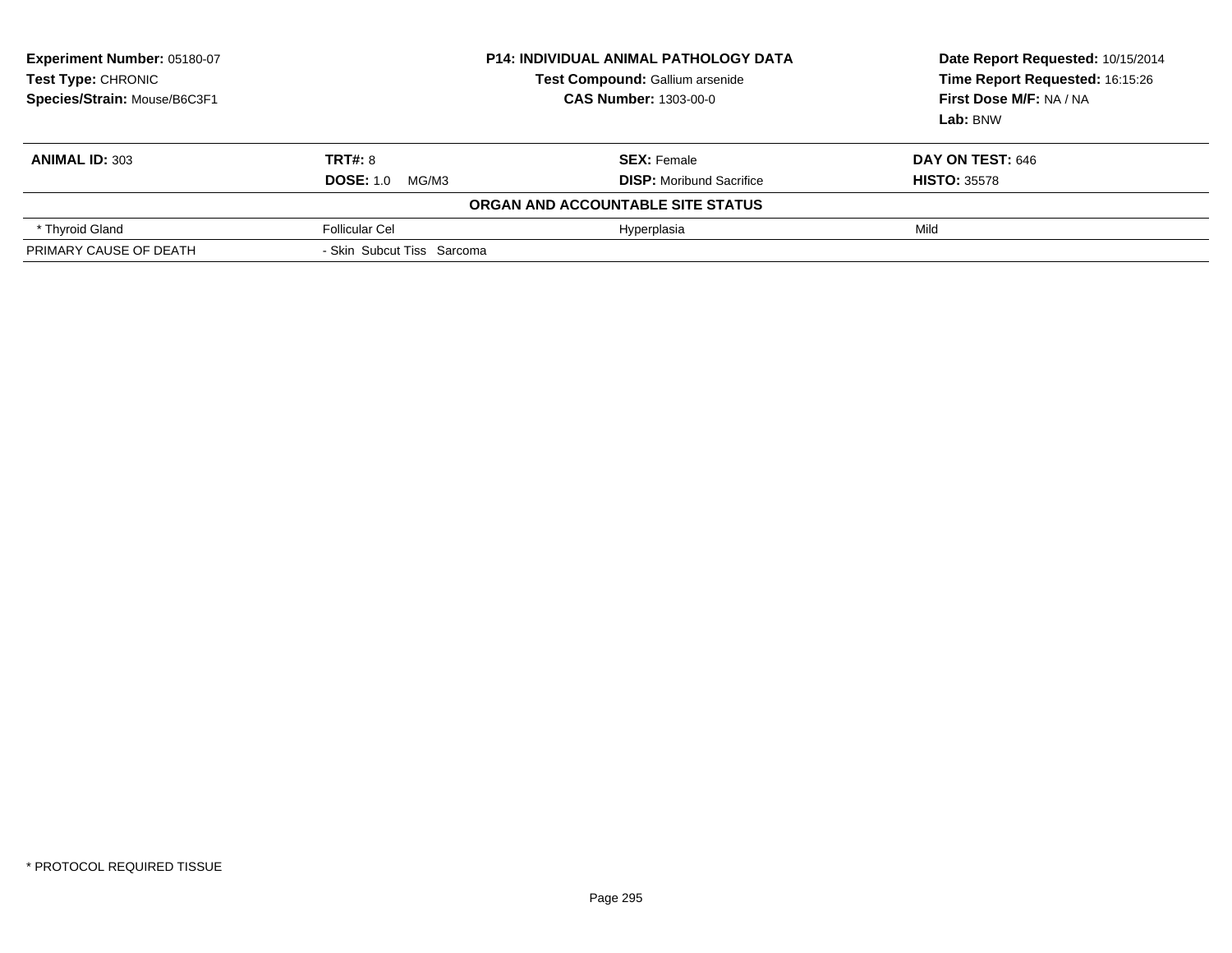| Experiment Number: 05180-07<br>Test Type: CHRONIC<br>Species/Strain: Mouse/B6C3F1 | P14: INDIVIDUAL ANIMAL PATHOLOGY DATA<br>Test Compound: Gallium arsenide<br><b>CAS Number: 1303-00-0</b> |                                   | Date Report Requested: 10/15/2014<br>Time Report Requested: 16:15:26<br>First Dose M/F: NA / NA<br>Lab: BNW |
|-----------------------------------------------------------------------------------|----------------------------------------------------------------------------------------------------------|-----------------------------------|-------------------------------------------------------------------------------------------------------------|
| <b>ANIMAL ID: 304</b>                                                             | <b>TRT#: 8</b>                                                                                           | <b>SEX: Female</b>                | DAY ON TEST: 628                                                                                            |
|                                                                                   | <b>DOSE: 1.0</b><br>MG/M3                                                                                | <b>DISP:</b> Moribund Sacrifice   | <b>HISTO: 35579</b>                                                                                         |
|                                                                                   |                                                                                                          | ORGAN AND ACCOUNTABLE SITE STATUS |                                                                                                             |
| <b>NORMAL</b>                                                                     |                                                                                                          |                                   |                                                                                                             |
| * Adrenal Cortex                                                                  | * Adrenal Medulla                                                                                        | * Bone                            | * Bone Marrow                                                                                               |
| * Brain                                                                           | * Clitoral Gland                                                                                         | * Esophagus                       | * Gallbladder                                                                                               |
| * Intestine Large, Cecum                                                          | * Intestine Large, Colon                                                                                 | * Intestine Large, Rectum         | * Intestine Small, Duodenum                                                                                 |
| * Intestine Small, Ileum                                                          | * Intestine Small, Jejunum                                                                               | * Islets, Pancreatic              | * Larynx                                                                                                    |
| * Lymph Node, Mandibular                                                          | * Lymph Node, Mediastinal                                                                                | * Lymph Node, Mesenteric          | * Mammary Gland                                                                                             |
| * Nose                                                                            | * Pancreas                                                                                               | * Pituitary Gland                 | * Salivary Glands                                                                                           |
| * Skin                                                                            | * Spleen                                                                                                 | * Stomach, Forestomach            | * Stomach, Glandular                                                                                        |
| * Thymus                                                                          | * Trachea                                                                                                | * Urinary Bladder                 |                                                                                                             |
| <b>MISSING</b>                                                                    |                                                                                                          |                                   |                                                                                                             |
| * Parathyroid Gland                                                               |                                                                                                          |                                   |                                                                                                             |
| <b>OBSERVATIONS</b>                                                               |                                                                                                          |                                   |                                                                                                             |
| * Heart                                                                           |                                                                                                          | Cardiomyopathy                    | Minimal                                                                                                     |
|                                                                                   | Artery                                                                                                   | Inflammation                      | Mild                                                                                                        |
| * Kidney                                                                          |                                                                                                          | Nephropathy                       | Minimal                                                                                                     |
| * Liver                                                                           |                                                                                                          | Degeneration                      | Fatty, Mild                                                                                                 |
|                                                                                   |                                                                                                          | Hepatocellular Carcinoma          | Multiple                                                                                                    |
| [ Degeneration $TGLS = 3,4-4+11$ ]                                                |                                                                                                          |                                   |                                                                                                             |
| [ Hepatocellular Carcinoma TGLS = 2-4+10 ]                                        |                                                                                                          |                                   |                                                                                                             |
| * Lung                                                                            | Alveolus                                                                                                 | Foreign Body                      |                                                                                                             |
|                                                                                   | Alveolar Epith                                                                                           | Hyperplasia                       | Minimal                                                                                                     |
|                                                                                   |                                                                                                          | <b>Infiltration Cellular</b>      | Histiocyte, Mild                                                                                            |
|                                                                                   | Alveolus                                                                                                 | Proteinosis                       | Mild                                                                                                        |
| * Lymph Node, Bronchial                                                           |                                                                                                          | Hyperplasia                       | Minimal                                                                                                     |
| * Ovary                                                                           |                                                                                                          | Cyst                              | Mild                                                                                                        |
| * Thyroid Gland                                                                   | <b>Follicular Cel</b>                                                                                    | Carcinoma                         |                                                                                                             |
| [Carcinoma TGLS = 5-2]                                                            |                                                                                                          |                                   |                                                                                                             |
| * Uterus                                                                          | Myometrium                                                                                               | Hyperplasia                       | Moderate                                                                                                    |
| PRIMARY CAUSE OF DEATH                                                            | - Liver Hepatocellular Carcinoma                                                                         |                                   |                                                                                                             |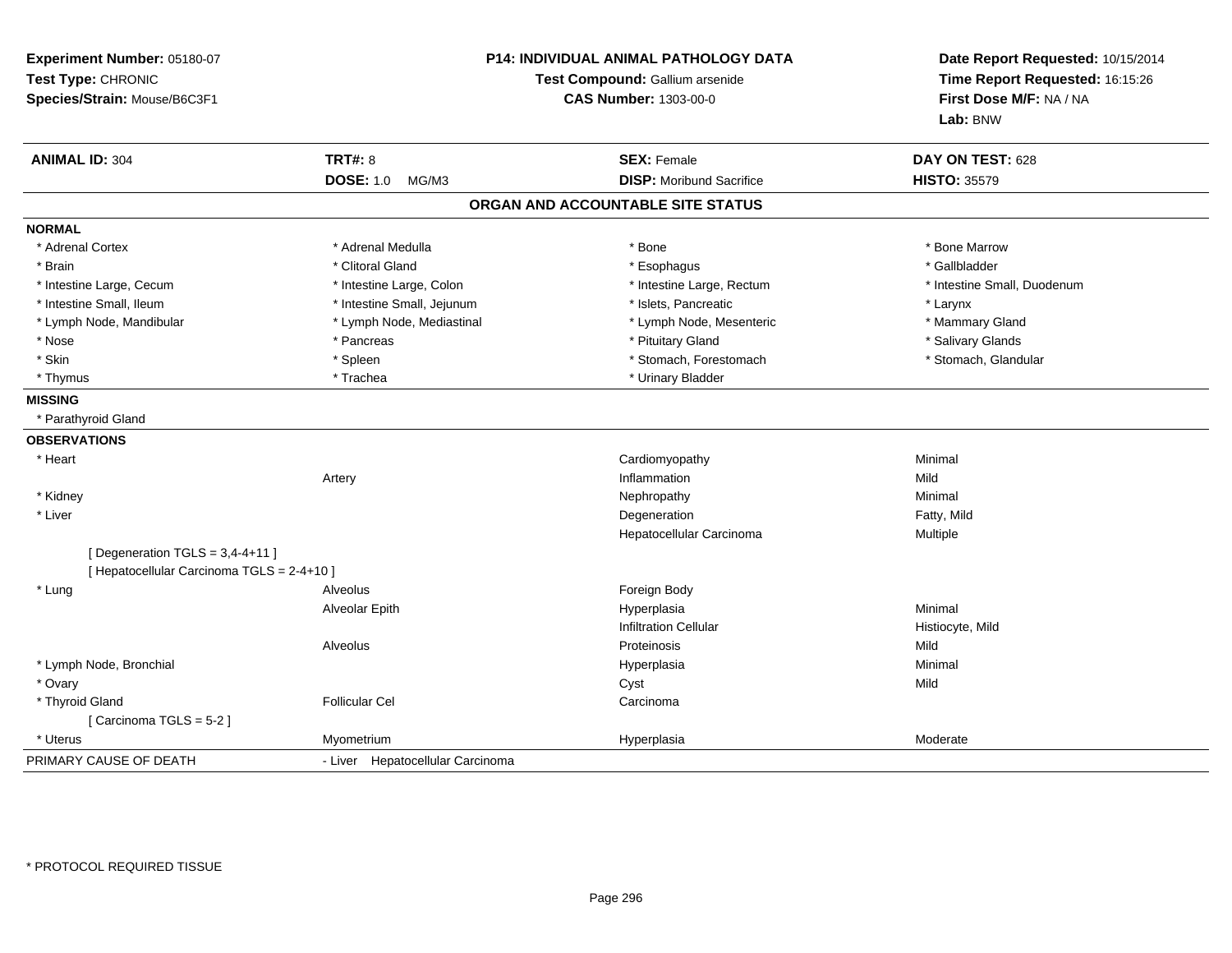| Experiment Number: 05180-07<br>Test Type: CHRONIC<br>Species/Strain: Mouse/B6C3F1 |                            | <b>P14: INDIVIDUAL ANIMAL PATHOLOGY DATA</b><br>Test Compound: Gallium arsenide<br><b>CAS Number: 1303-00-0</b> |                             |
|-----------------------------------------------------------------------------------|----------------------------|-----------------------------------------------------------------------------------------------------------------|-----------------------------|
| <b>ANIMAL ID: 305</b>                                                             | <b>TRT#: 8</b>             | <b>SEX: Female</b>                                                                                              | DAY ON TEST: 505            |
|                                                                                   | <b>DOSE: 1.0</b><br>MG/M3  | <b>DISP:</b> Moribund Sacrifice                                                                                 | <b>HISTO: 35580</b>         |
|                                                                                   |                            | ORGAN AND ACCOUNTABLE SITE STATUS                                                                               |                             |
| <b>NORMAL</b>                                                                     |                            |                                                                                                                 |                             |
| * Adrenal Cortex                                                                  | * Adrenal Medulla          | * Bone                                                                                                          | * Bone Marrow               |
| * Brain                                                                           | * Clitoral Gland           | * Esophagus                                                                                                     | * Gallbladder               |
| * Intestine Large, Cecum                                                          | * Intestine Large, Colon   | * Intestine Large, Rectum                                                                                       | * Intestine Small, Duodenum |
| * Intestine Small, Ileum                                                          | * Intestine Small, Jejunum | * Islets, Pancreatic                                                                                            | * Kidney                    |
| * Larynx                                                                          | * Lymph Node, Bronchial    | * Lymph Node, Mandibular                                                                                        | * Lymph Node, Mediastinal   |
| * Lymph Node, Mesenteric                                                          | * Mammary Gland            | * Pancreas                                                                                                      | * Parathyroid Gland         |
| * Salivary Glands                                                                 | * Skin                     | * Spleen                                                                                                        | * Stomach, Glandular        |
| * Thymus                                                                          | * Thyroid Gland            | * Trachea                                                                                                       | * Urinary Bladder           |
| * Uterus                                                                          |                            |                                                                                                                 |                             |
| <b>OBSERVATIONS</b>                                                               |                            |                                                                                                                 |                             |
| * Heart                                                                           |                            | Cardiomyopathy                                                                                                  | Minimal                     |
| * Liver                                                                           |                            | Hepatocellular Adenoma                                                                                          |                             |
| * Lung                                                                            |                            | Alveolar/Bronchiolar Carcinoma                                                                                  |                             |
|                                                                                   | Alveolus                   | Foreign Body                                                                                                    |                             |
|                                                                                   |                            | Hemorrhage                                                                                                      | Minimal                     |
|                                                                                   | Alveolar Epith             | Hyperplasia                                                                                                     | Minimal                     |
|                                                                                   |                            | <b>Infiltration Cellular</b>                                                                                    | Histiocyte, Mild            |
|                                                                                   | Alveolus                   | Proteinosis                                                                                                     | Moderate                    |
| [ Alveolar/Bronchiolar Carcinoma TGLS = 1-3 ]                                     |                            |                                                                                                                 |                             |
| Mesentery                                                                         | Fat                        | <b>Necrosis</b>                                                                                                 | Mild                        |
| [Necrosis TGLS = $2-10$ ]                                                         |                            |                                                                                                                 |                             |
| * Nose                                                                            | <b>Respirat Epith</b>      | Degeneration                                                                                                    | Hyaline, Minimal            |
| * Ovary                                                                           |                            | Cyst                                                                                                            | Minimal                     |
|                                                                                   |                            | Cystadenoma                                                                                                     |                             |
| * Pituitary Gland                                                                 | Pars Distalis              | Hyperplasia                                                                                                     | Mild                        |
| * Stomach, Forestomach                                                            |                            | Ulcer                                                                                                           | Minimal                     |
| PRIMARY CAUSE OF DEATH                                                            | - UNCERTAIN                |                                                                                                                 |                             |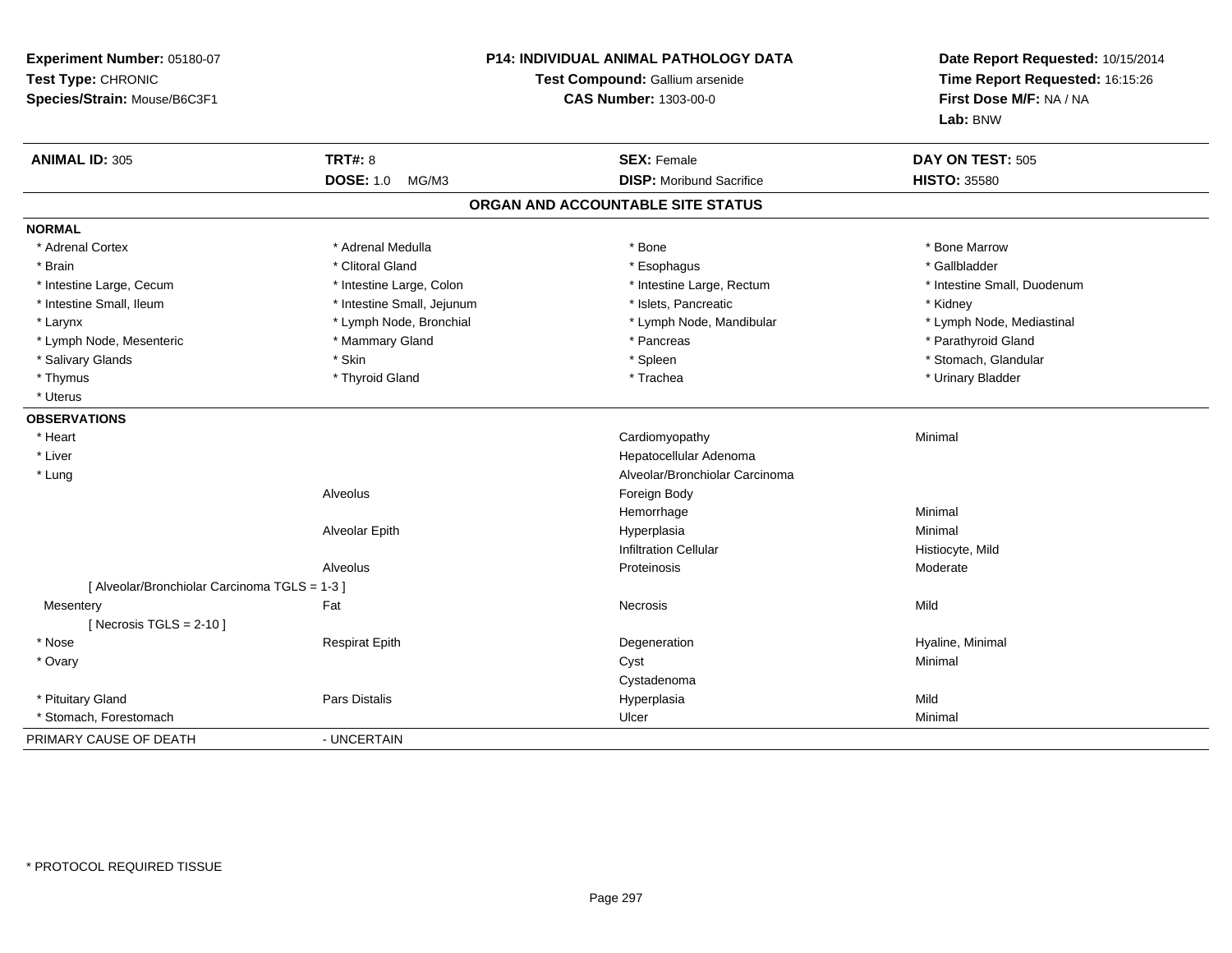| Experiment Number: 05180-07<br>Test Type: CHRONIC<br>Species/Strain: Mouse/B6C3F1 |                             | <b>P14: INDIVIDUAL ANIMAL PATHOLOGY DATA</b><br>Test Compound: Gallium arsenide<br><b>CAS Number: 1303-00-0</b> | Date Report Requested: 10/15/2014<br>Time Report Requested: 16:15:26<br>First Dose M/F: NA / NA<br>Lab: BNW |
|-----------------------------------------------------------------------------------|-----------------------------|-----------------------------------------------------------------------------------------------------------------|-------------------------------------------------------------------------------------------------------------|
| <b>ANIMAL ID: 306</b>                                                             | <b>TRT#: 8</b>              | <b>SEX: Female</b>                                                                                              | DAY ON TEST: 497                                                                                            |
|                                                                                   | <b>DOSE: 1.0</b><br>MG/M3   | <b>DISP: Natural Death</b>                                                                                      | <b>HISTO: 35581</b>                                                                                         |
|                                                                                   |                             | ORGAN AND ACCOUNTABLE SITE STATUS                                                                               |                                                                                                             |
| <b>NORMAL</b>                                                                     |                             |                                                                                                                 |                                                                                                             |
| * Adrenal Cortex                                                                  | * Adrenal Medulla           | * Bone                                                                                                          | * Bone Marrow                                                                                               |
| * Brain                                                                           | * Clitoral Gland            | * Esophagus                                                                                                     | * Intestine Large, Colon                                                                                    |
| * Intestine Large, Rectum                                                         | * Intestine Small, Duodenum | * Intestine Small, Ileum                                                                                        | * Intestine Small, Jejunum                                                                                  |
| * Islets, Pancreatic                                                              | * Lymph Node, Bronchial     | * Lymph Node, Mandibular                                                                                        | * Lymph Node, Mediastinal                                                                                   |
| * Lymph Node, Mesenteric                                                          | * Mammary Gland             | * Ovary                                                                                                         | * Parathyroid Gland                                                                                         |
| * Pituitary Gland                                                                 | * Salivary Glands           | * Skin                                                                                                          | * Stomach, Glandular                                                                                        |
| * Thymus                                                                          | * Thyroid Gland             | * Trachea                                                                                                       | * Urinary Bladder                                                                                           |
| * Uterus                                                                          |                             |                                                                                                                 |                                                                                                             |
| <b>AUTO PRECLUDES DIAG.</b>                                                       |                             |                                                                                                                 |                                                                                                             |
| * Gallbladder                                                                     | * Intestine Large, Cecum    |                                                                                                                 |                                                                                                             |
| <b>OBSERVATIONS</b>                                                               |                             |                                                                                                                 |                                                                                                             |
| * Heart                                                                           |                             | Cardiomyopathy                                                                                                  | Minimal                                                                                                     |
|                                                                                   | Atrium                      | Thrombosis                                                                                                      | Moderate                                                                                                    |
| Note: Bacterial colonies are present in thrombus.                                 |                             |                                                                                                                 |                                                                                                             |
| [Thrombosis TGLS = 3-4]                                                           |                             |                                                                                                                 |                                                                                                             |
| * Kidney                                                                          |                             | Inflammation                                                                                                    | Chronic Active, Minimal                                                                                     |
|                                                                                   |                             | Nephropathy                                                                                                     | Minimal                                                                                                     |
| * Larynx                                                                          | Squam Epithel               | Hyperplasia                                                                                                     | Minimal                                                                                                     |
|                                                                                   |                             | Inflammation                                                                                                    | Suppurative, Minimal                                                                                        |
| * Liver                                                                           |                             | <b>Eosinophilic Focus</b>                                                                                       |                                                                                                             |
|                                                                                   |                             | Hematopoietic Cell Proliferation                                                                                | Mild                                                                                                        |
| * Lung                                                                            | Alveolus                    | Foreign Body                                                                                                    |                                                                                                             |
|                                                                                   |                             | Hemorrhage                                                                                                      | Marked                                                                                                      |
|                                                                                   | Alveolar Epith              | Hyperplasia                                                                                                     | Mild                                                                                                        |
|                                                                                   |                             | <b>Infiltration Cellular</b>                                                                                    | Histiocyte, Mild                                                                                            |
|                                                                                   | Alveolus                    | Proteinosis                                                                                                     | Mild                                                                                                        |
| Mesentery                                                                         |                             | Hemorrhage                                                                                                      | Mild                                                                                                        |
| [Hemorrhage TGLS = $2-10$ ]                                                       |                             |                                                                                                                 |                                                                                                             |
| * Nose                                                                            | Olfactory Epi               | Atrophy                                                                                                         | Mild                                                                                                        |
|                                                                                   | <b>Respirat Epith</b>       | Degeneration                                                                                                    | Hyaline, Moderate                                                                                           |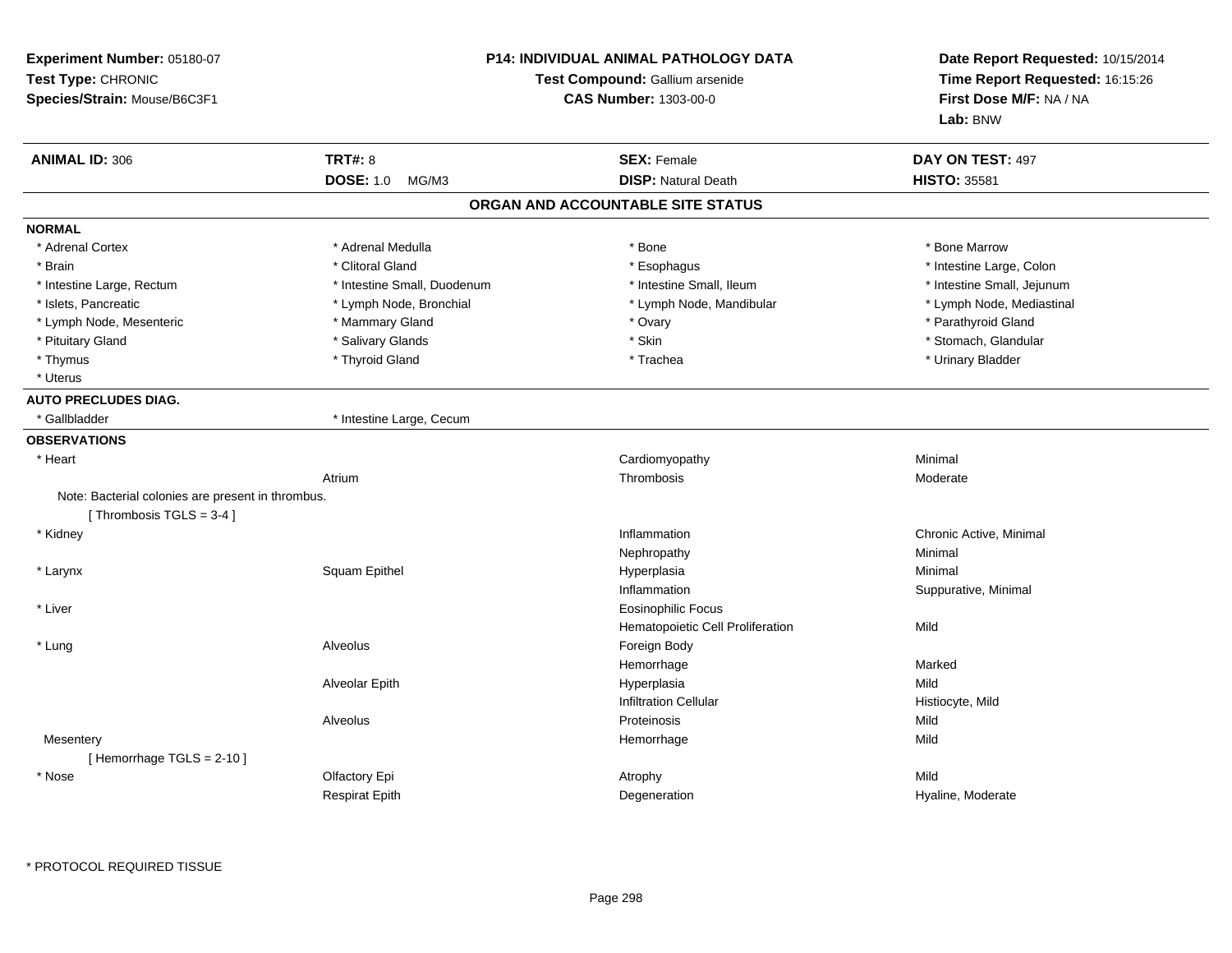| Experiment Number: 05180-07<br><b>Test Type: CHRONIC</b><br>Species/Strain: Mouse/B6C3F1 | <b>P14: INDIVIDUAL ANIMAL PATHOLOGY DATA</b><br><b>Test Compound: Gallium arsenide</b><br><b>CAS Number: 1303-00-0</b> |                                   | Date Report Requested: 10/15/2014<br>Time Report Requested: 16:15:26<br>First Dose M/F: NA / NA<br>Lab: BNW |  |
|------------------------------------------------------------------------------------------|------------------------------------------------------------------------------------------------------------------------|-----------------------------------|-------------------------------------------------------------------------------------------------------------|--|
| <b>ANIMAL ID: 306</b>                                                                    | TRT#: 8                                                                                                                | <b>SEX: Female</b>                | DAY ON TEST: 497                                                                                            |  |
|                                                                                          | <b>DOSE: 1.0</b><br>MG/M3                                                                                              | <b>DISP:</b> Natural Death        | <b>HISTO: 35581</b>                                                                                         |  |
|                                                                                          |                                                                                                                        | ORGAN AND ACCOUNTABLE SITE STATUS |                                                                                                             |  |
| * Pancreas                                                                               |                                                                                                                        | Atrophy                           | Minimal                                                                                                     |  |
| * Spleen                                                                                 |                                                                                                                        | Hematopoietic Cell Proliferation  | Moderate                                                                                                    |  |
| [ Hematopoietic Cell Proliferation TGLS = 1-4 ]                                          |                                                                                                                        |                                   |                                                                                                             |  |
| * Stomach. Forestomach                                                                   |                                                                                                                        | Ulcer                             | Minimal                                                                                                     |  |
| PRIMARY CAUSE OF DEATH                                                                   | - Lung Hemorrhage                                                                                                      |                                   |                                                                                                             |  |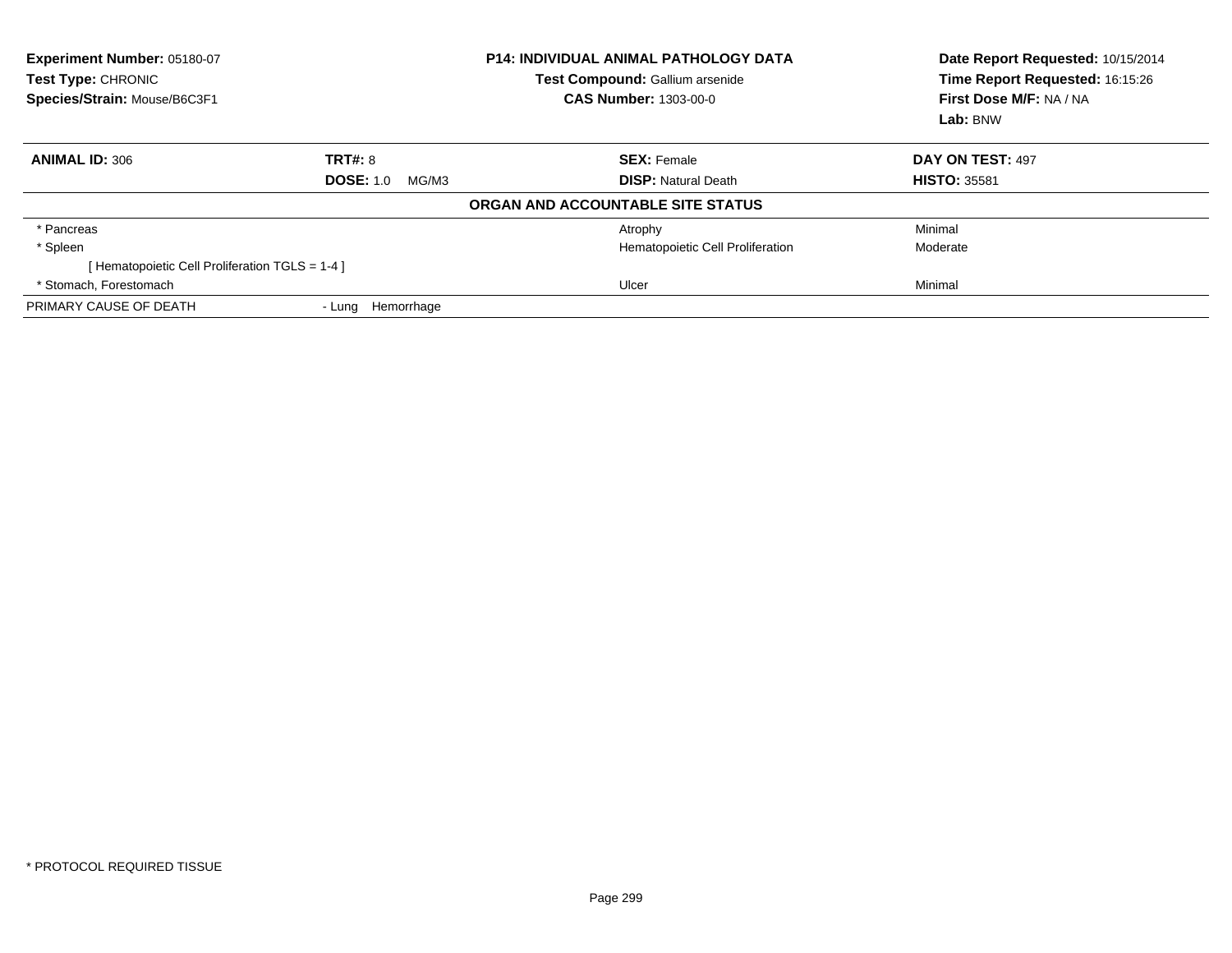| Experiment Number: 05180-07<br>Test Type: CHRONIC<br>Species/Strain: Mouse/B6C3F1 |                             | P14: INDIVIDUAL ANIMAL PATHOLOGY DATA<br>Test Compound: Gallium arsenide<br><b>CAS Number: 1303-00-0</b> | Date Report Requested: 10/15/2014<br>Time Report Requested: 16:15:26<br>First Dose M/F: NA / NA<br>Lab: BNW |
|-----------------------------------------------------------------------------------|-----------------------------|----------------------------------------------------------------------------------------------------------|-------------------------------------------------------------------------------------------------------------|
| <b>ANIMAL ID: 307</b>                                                             | <b>TRT#: 8</b>              | <b>SEX: Female</b>                                                                                       | DAY ON TEST: 737                                                                                            |
|                                                                                   | <b>DOSE: 1.0</b><br>MG/M3   | <b>DISP: Terminal Sacrifice</b>                                                                          | <b>HISTO: 35582</b>                                                                                         |
|                                                                                   |                             | ORGAN AND ACCOUNTABLE SITE STATUS                                                                        |                                                                                                             |
| <b>NORMAL</b>                                                                     |                             |                                                                                                          |                                                                                                             |
| * Adrenal Medulla                                                                 | * Bone Marrow               | * Brain                                                                                                  | * Clitoral Gland                                                                                            |
| * Esophagus                                                                       | * Gallbladder               | * Intestine Large, Cecum                                                                                 | * Intestine Large, Colon                                                                                    |
| * Intestine Large, Rectum                                                         | * Intestine Small, Duodenum | * Intestine Small, Ileum                                                                                 | * Intestine Small, Jejunum                                                                                  |
| * Islets, Pancreatic                                                              | * Larynx                    | * Liver                                                                                                  | * Lymph Node, Mandibular                                                                                    |
| * Lymph Node, Mediastinal                                                         | * Lymph Node, Mesenteric    | * Mammary Gland                                                                                          | * Ovary                                                                                                     |
| * Pancreas                                                                        | * Parathyroid Gland         | * Pituitary Gland                                                                                        | * Salivary Glands                                                                                           |
| * Skin                                                                            | * Stomach, Forestomach      | * Stomach, Glandular                                                                                     | * Thymus                                                                                                    |
| * Urinary Bladder                                                                 |                             |                                                                                                          |                                                                                                             |
| <b>MISSING</b>                                                                    |                             |                                                                                                          |                                                                                                             |
| * Lymph Node, Bronchial                                                           | * Trachea                   |                                                                                                          |                                                                                                             |
| <b>OBSERVATIONS</b>                                                               |                             |                                                                                                          |                                                                                                             |
| * Adrenal Cortex                                                                  |                             | Hypertrophy                                                                                              | Minimal                                                                                                     |
| * Bone                                                                            |                             | Fibrous Osteodystrophy                                                                                   | Mild                                                                                                        |
| * Heart                                                                           |                             | Cardiomyopathy                                                                                           | Mild                                                                                                        |
| * Kidney                                                                          |                             | Nephropathy                                                                                              | Minimal                                                                                                     |
| * Lung                                                                            | Alveolus                    | Foreign Body                                                                                             |                                                                                                             |
|                                                                                   | Alveolar Epith              | Hyperplasia                                                                                              | Mild                                                                                                        |
|                                                                                   | Perivascular                | <b>Infiltration Cellular</b>                                                                             | Mononuclear CI, Mild                                                                                        |
|                                                                                   |                             | <b>Infiltration Cellular</b>                                                                             | Histiocyte, Moderate                                                                                        |
|                                                                                   |                             | Inflammation                                                                                             | Suppurative, Focal, Mild                                                                                    |
|                                                                                   | Alveolus                    | Proteinosis                                                                                              | Moderate                                                                                                    |
| * Nose                                                                            | Olfactory Epi               | Degeneration                                                                                             | Hyaline, Minimal                                                                                            |
|                                                                                   | <b>Respirat Epith</b>       | Degeneration                                                                                             | Hyaline, Minimal                                                                                            |
|                                                                                   |                             | Inflammation                                                                                             | Suppurative, Minimal                                                                                        |
| * Spleen                                                                          |                             | Hematopoietic Cell Proliferation                                                                         | Mild                                                                                                        |
| * Thyroid Gland                                                                   | <b>Follicular Cel</b>       | Adenoma                                                                                                  |                                                                                                             |
| * Uterus                                                                          |                             | Polyp Stromal                                                                                            |                                                                                                             |
| [Polyp Stromal TGLS = 1-8]                                                        |                             |                                                                                                          |                                                                                                             |
| PRIMARY CAUSE OF DEATH                                                            | $\sim$                      |                                                                                                          |                                                                                                             |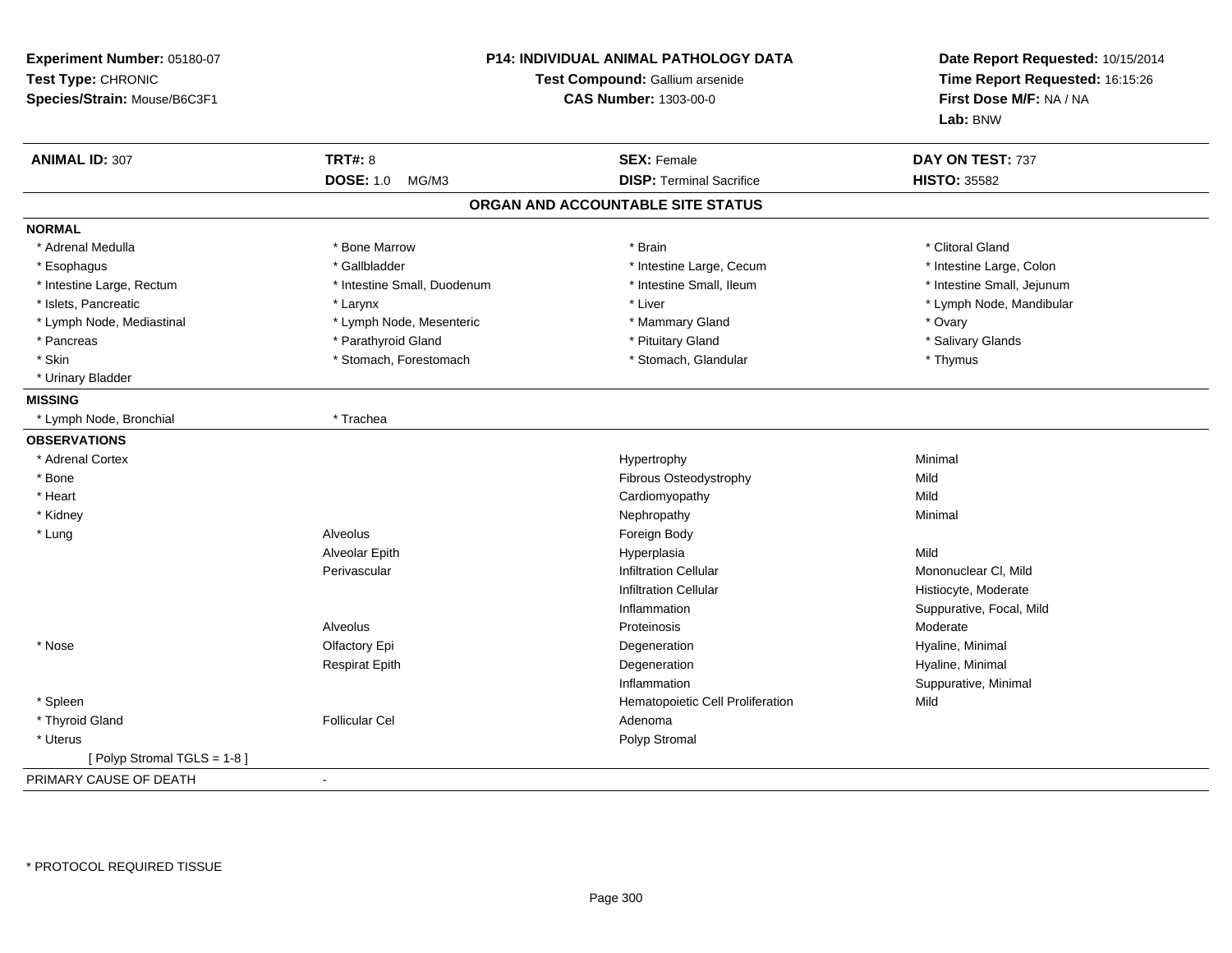| Experiment Number: 05180-07<br>Test Type: CHRONIC<br>Species/Strain: Mouse/B6C3F1<br><b>ANIMAL ID: 308</b> | TRT#: 8                               | P14: INDIVIDUAL ANIMAL PATHOLOGY DATA<br>Test Compound: Gallium arsenide<br><b>CAS Number: 1303-00-0</b><br><b>SEX: Female</b> | Date Report Requested: 10/15/2014<br>Time Report Requested: 16:15:26<br>First Dose M/F: NA / NA<br>Lab: BNW<br>DAY ON TEST: 365 |
|------------------------------------------------------------------------------------------------------------|---------------------------------------|--------------------------------------------------------------------------------------------------------------------------------|---------------------------------------------------------------------------------------------------------------------------------|
|                                                                                                            | <b>DOSE: 1.0</b><br>MG/M3             | <b>DISP:</b> Moribund Sacrifice                                                                                                | <b>HISTO: 35583</b>                                                                                                             |
|                                                                                                            |                                       | ORGAN AND ACCOUNTABLE SITE STATUS                                                                                              |                                                                                                                                 |
| <b>NORMAL</b>                                                                                              |                                       |                                                                                                                                |                                                                                                                                 |
| * Adrenal Cortex                                                                                           | * Adrenal Medulla                     | * Bone                                                                                                                         | * Bone Marrow                                                                                                                   |
| * Brain                                                                                                    | * Esophagus                           | * Gallbladder                                                                                                                  | * Heart                                                                                                                         |
| * Intestine Large, Cecum                                                                                   | * Intestine Large, Colon              | * Intestine Large, Rectum                                                                                                      | * Intestine Small, Duodenum                                                                                                     |
| * Intestine Small, Ileum                                                                                   | * Intestine Small, Jejunum            | * Islets, Pancreatic                                                                                                           | * Larynx                                                                                                                        |
| * Liver                                                                                                    | * Lymph Node, Mandibular              | * Lymph Node, Mediastinal                                                                                                      | * Mammary Gland                                                                                                                 |
| * Nose                                                                                                     | * Ovary                               | * Pancreas                                                                                                                     | * Parathyroid Gland                                                                                                             |
| * Pituitary Gland                                                                                          | * Salivary Glands                     | * Skin                                                                                                                         | * Spleen                                                                                                                        |
| * Stomach, Forestomach                                                                                     | * Stomach, Glandular                  | * Thymus                                                                                                                       | * Thyroid Gland                                                                                                                 |
| * Trachea                                                                                                  | * Urinary Bladder                     | * Uterus                                                                                                                       |                                                                                                                                 |
| <b>MISSING</b>                                                                                             |                                       |                                                                                                                                |                                                                                                                                 |
| * Clitoral Gland                                                                                           | * Lymph Node, Bronchial               |                                                                                                                                |                                                                                                                                 |
| <b>OBSERVATIONS</b>                                                                                        |                                       |                                                                                                                                |                                                                                                                                 |
| * Kidney                                                                                                   |                                       | Nephropathy                                                                                                                    | Minimal                                                                                                                         |
| * Lung                                                                                                     |                                       | Alveolar/Bronchiolar Carcinoma                                                                                                 | Multiple                                                                                                                        |
|                                                                                                            | Alveolus                              | Foreign Body                                                                                                                   |                                                                                                                                 |
|                                                                                                            |                                       | <b>Infiltration Cellular</b>                                                                                                   | Histiocyte, Minimal                                                                                                             |
|                                                                                                            | Alveolus                              | Proteinosis                                                                                                                    | Mild                                                                                                                            |
| [ Alveolar/Bronchiolar Carcinoma TGLS = 1,2,3-3 ]                                                          |                                       |                                                                                                                                |                                                                                                                                 |
| * Lymph Node, Mesenteric                                                                                   |                                       | Hyperplasia                                                                                                                    | Mild                                                                                                                            |
| PRIMARY CAUSE OF DEATH                                                                                     | - Lung Alveolar/Bronchiolar Carcinoma |                                                                                                                                |                                                                                                                                 |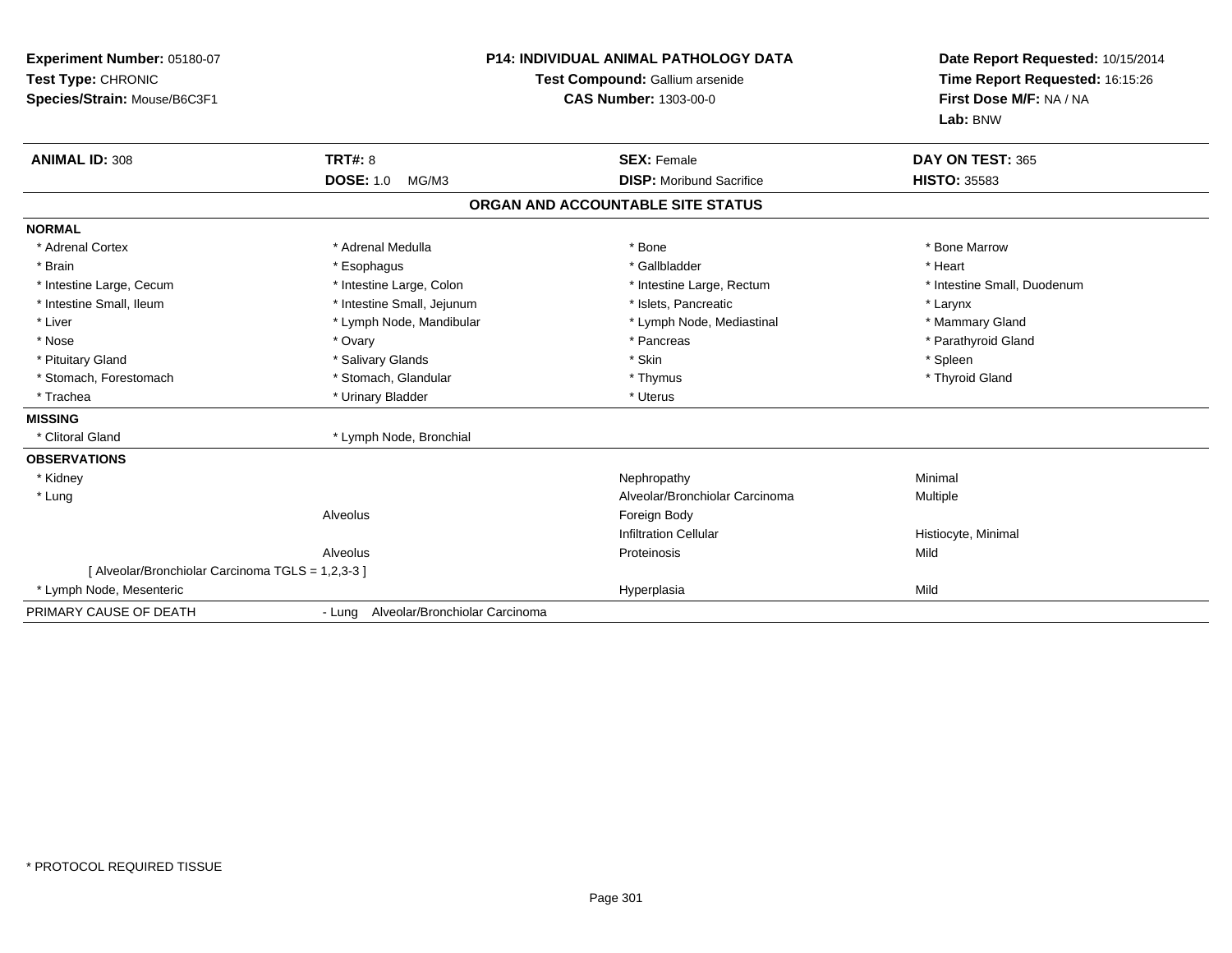| Experiment Number: 05180-07<br>Test Type: CHRONIC<br>Species/Strain: Mouse/B6C3F1 |                           | <b>P14: INDIVIDUAL ANIMAL PATHOLOGY DATA</b><br><b>Test Compound: Gallium arsenide</b><br><b>CAS Number: 1303-00-0</b> | Date Report Requested: 10/15/2014<br>Time Report Requested: 16:15:26<br>First Dose M/F: NA / NA<br>Lab: BNW |
|-----------------------------------------------------------------------------------|---------------------------|------------------------------------------------------------------------------------------------------------------------|-------------------------------------------------------------------------------------------------------------|
| <b>ANIMAL ID: 309</b>                                                             | <b>TRT#: 8</b>            | <b>SEX: Female</b>                                                                                                     | DAY ON TEST: 736                                                                                            |
|                                                                                   | <b>DOSE: 1.0</b><br>MG/M3 | <b>DISP: Terminal Sacrifice</b>                                                                                        | <b>HISTO: 35584</b>                                                                                         |
|                                                                                   |                           | ORGAN AND ACCOUNTABLE SITE STATUS                                                                                      |                                                                                                             |
| <b>NORMAL</b>                                                                     |                           |                                                                                                                        |                                                                                                             |
| * Adrenal Cortex                                                                  | * Adrenal Medulla         | * Bone                                                                                                                 | * Bone Marrow                                                                                               |
| * Brain                                                                           | * Clitoral Gland          | * Esophagus                                                                                                            | * Gallbladder                                                                                               |
| * Intestine Large, Cecum                                                          | * Intestine Large, Colon  | * Intestine Large, Rectum                                                                                              | * Intestine Small, Duodenum                                                                                 |
| * Intestine Small, Jejunum                                                        | * Islets, Pancreatic      | * Kidney                                                                                                               | * Larynx                                                                                                    |
| * Lymph Node, Mandibular                                                          | * Lymph Node, Mesenteric  | * Mammary Gland                                                                                                        | * Ovary                                                                                                     |
| * Pancreas                                                                        | * Parathyroid Gland       | * Salivary Glands                                                                                                      | * Skin                                                                                                      |
| * Stomach, Glandular                                                              | * Thymus                  | * Trachea                                                                                                              | * Urinary Bladder                                                                                           |
| * Uterus                                                                          |                           |                                                                                                                        |                                                                                                             |
| <b>OBSERVATIONS</b>                                                               |                           |                                                                                                                        |                                                                                                             |
| * Heart                                                                           |                           | Cardiomyopathy                                                                                                         | Minimal                                                                                                     |
| * Intestine Small, Ileum                                                          | Peyers Patch              | Hyperplasia                                                                                                            | Moderate                                                                                                    |
| * Liver                                                                           |                           | Hepatocellular Adenoma                                                                                                 |                                                                                                             |
| [ Hepatocellular Adenoma TGLS = 2-11 ]                                            |                           |                                                                                                                        |                                                                                                             |
| * Lung                                                                            | Alveolus                  | Foreign Body                                                                                                           |                                                                                                             |
|                                                                                   | Alveolar Epith            | Hyperplasia                                                                                                            | Mild                                                                                                        |
|                                                                                   |                           | <b>Infiltration Cellular</b>                                                                                           | Histiocyte, Moderate                                                                                        |
|                                                                                   |                           | Inflammation                                                                                                           | Chronic, Focal, Minimal                                                                                     |
|                                                                                   |                           | Inflammation                                                                                                           | Suppurative, Focal, Mild                                                                                    |
|                                                                                   | Alveolus                  | Proteinosis                                                                                                            | Moderate                                                                                                    |
| [ Inflammation $TGLS = 1-10$ ]                                                    |                           |                                                                                                                        |                                                                                                             |
| * Lymph Node, Bronchial                                                           |                           | Hyperplasia                                                                                                            | Mild                                                                                                        |
| * Lymph Node, Mediastinal                                                         |                           | Hyperplasia                                                                                                            | Minimal                                                                                                     |
| * Nose                                                                            | Olfactory Epi             | Degeneration                                                                                                           | Hyaline, Minimal                                                                                            |
|                                                                                   | <b>Respirat Epith</b>     | Degeneration                                                                                                           | Hyaline, Minimal                                                                                            |
| * Pituitary Gland                                                                 | Pars Distalis             | Adenoma                                                                                                                |                                                                                                             |
| * Spleen                                                                          |                           | Hematopoietic Cell Proliferation                                                                                       | Mild                                                                                                        |
| * Stomach, Forestomach                                                            |                           | Squamous Cell Papilloma                                                                                                |                                                                                                             |
| [Squamous Cell Papilloma TGLS = 3-8]                                              |                           |                                                                                                                        |                                                                                                             |
| * Thyroid Gland                                                                   | <b>Follicular Cel</b>     | Hyperplasia                                                                                                            | Minimal                                                                                                     |
| PRIMARY CAUSE OF DEATH                                                            |                           |                                                                                                                        |                                                                                                             |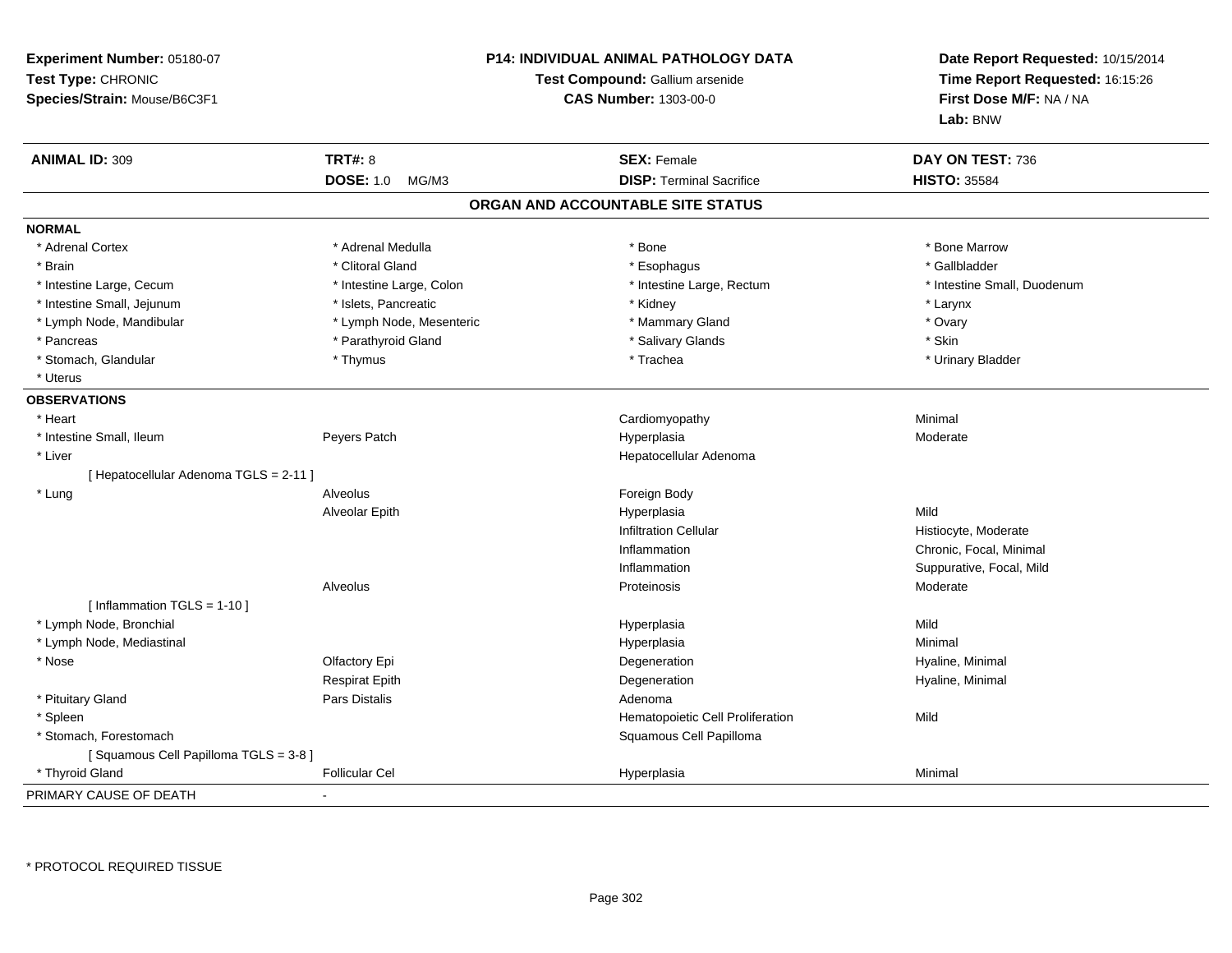| Experiment Number: 05180-07<br>Test Type: CHRONIC<br>Species/Strain: Mouse/B6C3F1 |                           | P14: INDIVIDUAL ANIMAL PATHOLOGY DATA<br>Test Compound: Gallium arsenide<br><b>CAS Number: 1303-00-0</b> | Date Report Requested: 10/15/2014<br>Time Report Requested: 16:15:26<br>First Dose M/F: NA / NA<br>Lab: BNW |  |
|-----------------------------------------------------------------------------------|---------------------------|----------------------------------------------------------------------------------------------------------|-------------------------------------------------------------------------------------------------------------|--|
| <b>ANIMAL ID: 310</b>                                                             | <b>TRT#: 8</b>            | <b>SEX: Female</b>                                                                                       | DAY ON TEST: 735                                                                                            |  |
|                                                                                   | <b>DOSE: 1.0</b><br>MG/M3 | <b>DISP: Terminal Sacrifice</b>                                                                          | <b>HISTO: 35585</b>                                                                                         |  |
|                                                                                   |                           | ORGAN AND ACCOUNTABLE SITE STATUS                                                                        |                                                                                                             |  |
| <b>NORMAL</b>                                                                     |                           |                                                                                                          |                                                                                                             |  |
| * Adrenal Medulla                                                                 | * Bone                    | * Bone Marrow                                                                                            | * Brain                                                                                                     |  |
| * Clitoral Gland                                                                  | * Esophagus               | * Gallbladder                                                                                            | * Intestine Large, Cecum                                                                                    |  |
| * Intestine Large, Colon                                                          | * Intestine Large, Rectum | * Intestine Small, Duodenum                                                                              | * Intestine Small, Ileum                                                                                    |  |
| * Intestine Small, Jejunum                                                        | * Islets, Pancreatic      | * Larynx                                                                                                 | * Liver                                                                                                     |  |
| * Lymph Node, Mesenteric                                                          | * Mammary Gland           | * Ovary                                                                                                  | * Parathyroid Gland                                                                                         |  |
| * Pituitary Gland                                                                 | * Salivary Glands         | * Skin                                                                                                   | * Stomach, Forestomach                                                                                      |  |
| * Stomach, Glandular                                                              | * Thymus                  | * Trachea                                                                                                | * Urinary Bladder                                                                                           |  |
| * Uterus                                                                          |                           |                                                                                                          |                                                                                                             |  |
| <b>OBSERVATIONS</b>                                                               |                           |                                                                                                          |                                                                                                             |  |
| * Adrenal Cortex                                                                  |                           | Hypertrophy                                                                                              | Minimal                                                                                                     |  |
| * Heart                                                                           |                           | Cardiomyopathy                                                                                           | Minimal                                                                                                     |  |
| * Kidney                                                                          |                           | Nephropathy                                                                                              | Minimal                                                                                                     |  |
| * Lung                                                                            | Alveolus                  | Foreign Body                                                                                             |                                                                                                             |  |
|                                                                                   |                           | <b>Infiltration Cellular</b>                                                                             | Histiocyte, Mild                                                                                            |  |
|                                                                                   |                           | Inflammation                                                                                             | Chronic, Focal, Minimal                                                                                     |  |
|                                                                                   | Alveolus                  | Proteinosis                                                                                              | Mild                                                                                                        |  |
| Lymph Node                                                                        | Renal                     | Lymphoma Malignant                                                                                       |                                                                                                             |  |
| [ Lymphoma Malignant TGLS = 2-10 ]                                                |                           |                                                                                                          |                                                                                                             |  |
| * Lymph Node, Bronchial                                                           |                           | Lymphoma Malignant                                                                                       |                                                                                                             |  |
| * Lymph Node, Mandibular                                                          |                           | Lymphoma Malignant                                                                                       |                                                                                                             |  |
| * Lymph Node, Mediastinal                                                         |                           | Lymphoma Malignant                                                                                       |                                                                                                             |  |
| [ Lymphoma Malignant TGLS = 3-2 ]                                                 |                           |                                                                                                          |                                                                                                             |  |
| * Nose                                                                            | <b>Respirat Epith</b>     | Degeneration                                                                                             | Hyaline, Minimal                                                                                            |  |
| * Pancreas                                                                        |                           | Atrophy                                                                                                  | Mild                                                                                                        |  |
| * Spleen                                                                          |                           | Lymphoma Malignant                                                                                       |                                                                                                             |  |
| [ Lymphoma Malignant TGLS = 1-4 ]                                                 |                           |                                                                                                          |                                                                                                             |  |
| * Thyroid Gland                                                                   | <b>Follicular Cel</b>     | Hyperplasia                                                                                              | Minimal                                                                                                     |  |
| PRIMARY CAUSE OF DEATH                                                            |                           |                                                                                                          |                                                                                                             |  |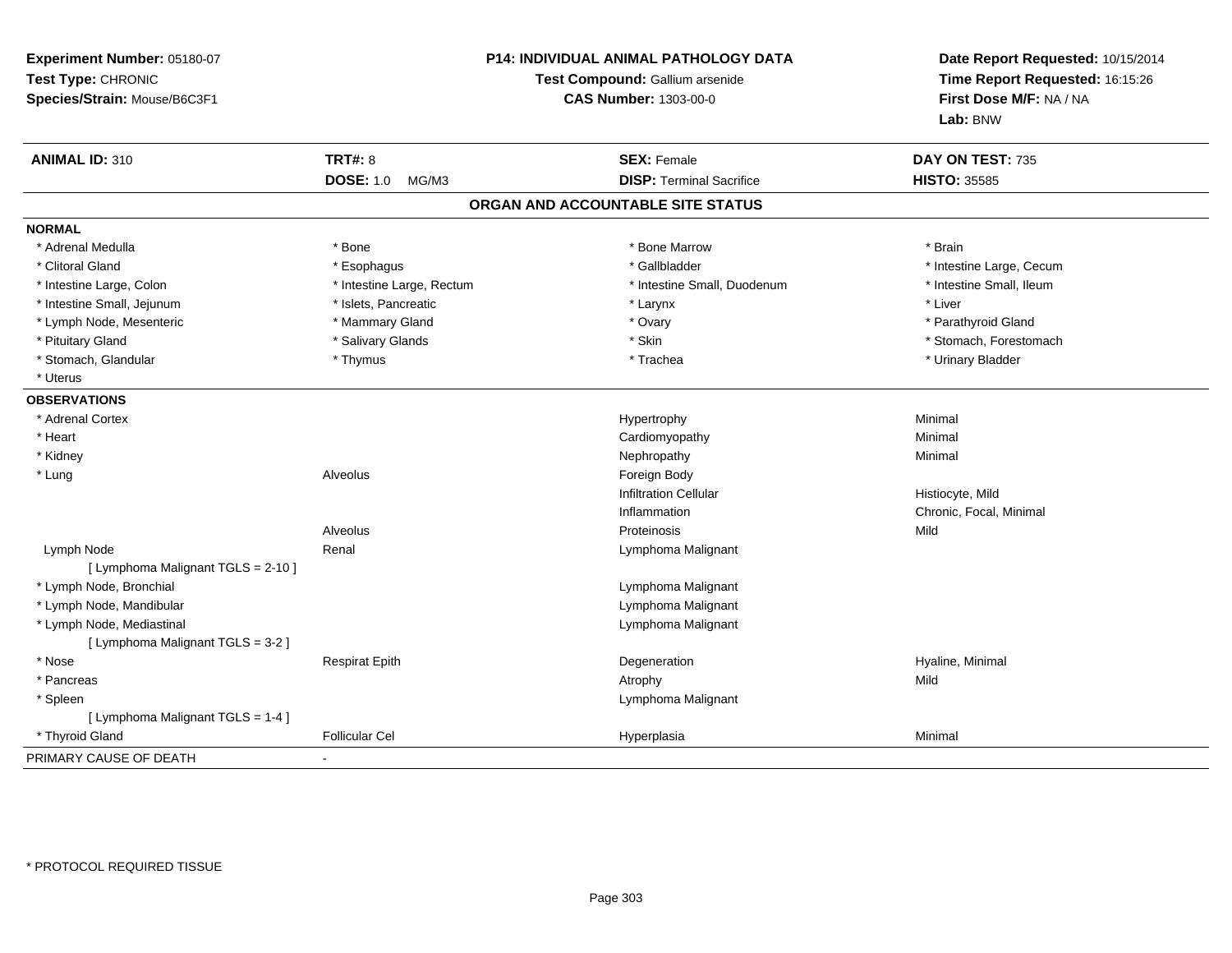| Experiment Number: 05180-07<br>Test Type: CHRONIC<br>Species/Strain: Mouse/B6C3F1 |                            | P14: INDIVIDUAL ANIMAL PATHOLOGY DATA<br>Test Compound: Gallium arsenide<br><b>CAS Number: 1303-00-0</b> | Date Report Requested: 10/15/2014<br>Time Report Requested: 16:15:26<br>First Dose M/F: NA / NA<br>Lab: BNW |
|-----------------------------------------------------------------------------------|----------------------------|----------------------------------------------------------------------------------------------------------|-------------------------------------------------------------------------------------------------------------|
| <b>ANIMAL ID: 311</b>                                                             | <b>TRT#: 8</b>             | <b>SEX: Female</b>                                                                                       | DAY ON TEST: 673                                                                                            |
|                                                                                   | <b>DOSE: 1.0</b><br>MG/M3  | <b>DISP:</b> Moribund Sacrifice                                                                          | <b>HISTO: 35586</b>                                                                                         |
|                                                                                   |                            | ORGAN AND ACCOUNTABLE SITE STATUS                                                                        |                                                                                                             |
| <b>NORMAL</b>                                                                     |                            |                                                                                                          |                                                                                                             |
| * Adrenal Cortex                                                                  | * Adrenal Medulla          | * Bone                                                                                                   | * Bone Marrow                                                                                               |
| * Brain                                                                           | * Clitoral Gland           | * Esophagus                                                                                              | * Gallbladder                                                                                               |
| * Intestine Large, Cecum                                                          | * Intestine Large, Colon   | * Intestine Large, Rectum                                                                                | * Intestine Small, Duodenum                                                                                 |
| * Intestine Small, Ileum                                                          | * Intestine Small, Jejunum | * Islets, Pancreatic                                                                                     | * Larynx                                                                                                    |
| * Lymph Node, Bronchial                                                           | * Lymph Node, Mediastinal  | * Lymph Node, Mesenteric                                                                                 | * Mammary Gland                                                                                             |
| * Nose                                                                            | * Ovary                    | * Pancreas                                                                                               | * Parathyroid Gland                                                                                         |
| * Pituitary Gland                                                                 | * Salivary Glands          | * Stomach, Forestomach                                                                                   | * Stomach, Glandular                                                                                        |
| * Thymus                                                                          | * Thyroid Gland            | * Trachea                                                                                                | * Urinary Bladder                                                                                           |
| * Uterus                                                                          |                            |                                                                                                          |                                                                                                             |
| <b>MISSING</b>                                                                    |                            |                                                                                                          |                                                                                                             |
| * Lymph Node, Mandibular                                                          |                            |                                                                                                          |                                                                                                             |
| <b>OBSERVATIONS</b>                                                               |                            |                                                                                                          |                                                                                                             |
| * Heart                                                                           |                            | Cardiomyopathy                                                                                           | Mild                                                                                                        |
| * Kidney                                                                          |                            | Nephropathy                                                                                              | Minimal                                                                                                     |
| * Liver                                                                           |                            | Hematopoietic Cell Proliferation                                                                         | Minimal                                                                                                     |
| * Lung                                                                            | Alveolus                   | Foreign Body                                                                                             |                                                                                                             |
|                                                                                   | Alveolar Epith             | Hyperplasia                                                                                              | Minimal                                                                                                     |
|                                                                                   |                            | <b>Infiltration Cellular</b>                                                                             | Histiocyte, Mild                                                                                            |
|                                                                                   |                            | Inflammation                                                                                             | Chronic, Focal, Minimal                                                                                     |
|                                                                                   | Alveolus                   | Proteinosis                                                                                              | Mild                                                                                                        |
| [Inflammation TGLS = $4-10$ ]                                                     |                            |                                                                                                          |                                                                                                             |
| * Skin                                                                            | <b>Subcut Tiss</b>         | Sarcoma                                                                                                  |                                                                                                             |
| [Sarcoma TGLS = 1,2-11]                                                           |                            |                                                                                                          |                                                                                                             |
| * Spleen                                                                          |                            | Hematopoietic Cell Proliferation                                                                         | Mild                                                                                                        |
| [ Hematopoietic Cell Proliferation TGLS = 3-4 ]                                   |                            |                                                                                                          |                                                                                                             |
| PRIMARY CAUSE OF DEATH                                                            | - Skin Subcut Tiss Sarcoma |                                                                                                          |                                                                                                             |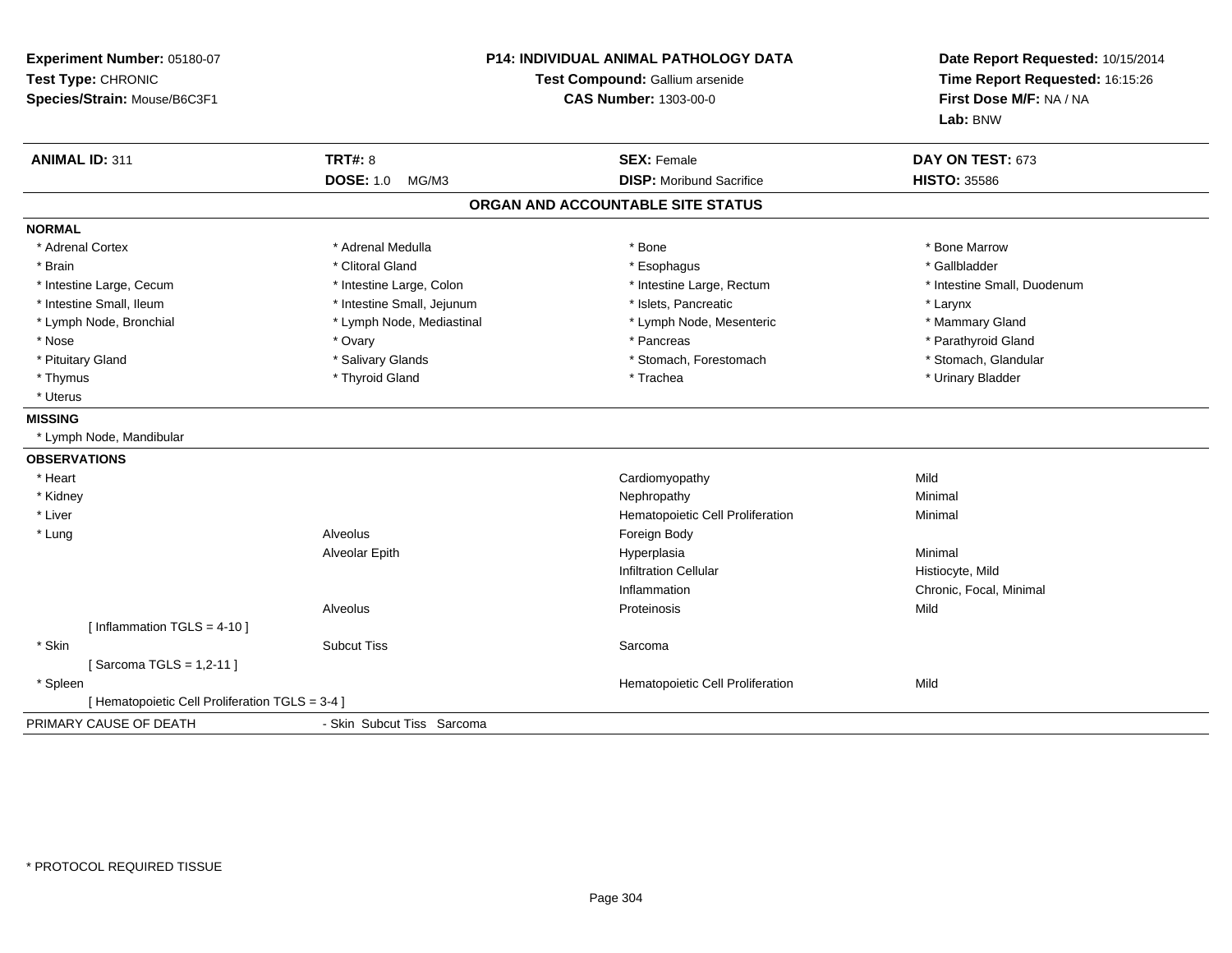| Experiment Number: 05180-07<br>Test Type: CHRONIC<br>Species/Strain: Mouse/B6C3F1 |                           | <b>P14: INDIVIDUAL ANIMAL PATHOLOGY DATA</b><br>Test Compound: Gallium arsenide<br><b>CAS Number: 1303-00-0</b> | Date Report Requested: 10/15/2014<br>Time Report Requested: 16:15:26<br>First Dose M/F: NA / NA<br>Lab: BNW |
|-----------------------------------------------------------------------------------|---------------------------|-----------------------------------------------------------------------------------------------------------------|-------------------------------------------------------------------------------------------------------------|
| <b>ANIMAL ID: 312</b>                                                             | <b>TRT#: 8</b>            | <b>SEX: Female</b>                                                                                              | DAY ON TEST: 735                                                                                            |
|                                                                                   | <b>DOSE: 1.0</b><br>MG/M3 | <b>DISP: Terminal Sacrifice</b>                                                                                 | <b>HISTO: 35587</b>                                                                                         |
|                                                                                   |                           | ORGAN AND ACCOUNTABLE SITE STATUS                                                                               |                                                                                                             |
| <b>NORMAL</b>                                                                     |                           |                                                                                                                 |                                                                                                             |
| * Adrenal Cortex                                                                  | * Adrenal Medulla         | * Bone Marrow                                                                                                   | * Brain                                                                                                     |
| * Clitoral Gland                                                                  | * Esophagus               | * Gallbladder                                                                                                   | * Intestine Large, Cecum                                                                                    |
| * Intestine Large, Colon                                                          | * Intestine Large, Rectum | * Intestine Small, Duodenum                                                                                     | * Intestine Small, Ileum                                                                                    |
| * Intestine Small, Jejunum                                                        | * Islets, Pancreatic      | * Larynx                                                                                                        | * Liver                                                                                                     |
| * Lymph Node, Bronchial                                                           | * Lymph Node, Mandibular  | * Lymph Node, Mesenteric                                                                                        | * Mammary Gland                                                                                             |
| * Ovary                                                                           | * Pancreas                | * Parathyroid Gland                                                                                             | * Pituitary Gland                                                                                           |
| * Salivary Glands                                                                 | * Skin                    | * Spleen                                                                                                        | * Stomach, Forestomach                                                                                      |
| * Stomach, Glandular                                                              | * Thyroid Gland           | * Trachea                                                                                                       | * Urinary Bladder                                                                                           |
| * Uterus                                                                          |                           |                                                                                                                 |                                                                                                             |
| <b>MISSING</b>                                                                    |                           |                                                                                                                 |                                                                                                             |
| * Thymus                                                                          |                           |                                                                                                                 |                                                                                                             |
| <b>OBSERVATIONS</b>                                                               |                           |                                                                                                                 |                                                                                                             |
| * Bone                                                                            |                           | Fibrous Osteodystrophy                                                                                          | Minimal                                                                                                     |
| * Heart                                                                           |                           | Cardiomyopathy                                                                                                  | Minimal                                                                                                     |
| * Kidney                                                                          |                           | Nephropathy                                                                                                     | Minimal                                                                                                     |
| * Lung                                                                            | Alveolus                  | Foreign Body                                                                                                    |                                                                                                             |
|                                                                                   | Alveolar Epith            | Hyperplasia                                                                                                     | Minimal                                                                                                     |
|                                                                                   |                           | <b>Infiltration Cellular</b>                                                                                    | Histiocyte, Mild                                                                                            |
|                                                                                   | Alveolus                  | Proteinosis                                                                                                     | Moderate                                                                                                    |
| * Lymph Node, Mediastinal                                                         |                           | Hyperplasia                                                                                                     | Mild                                                                                                        |
| * Nose                                                                            | <b>Respirat Epith</b>     | Degeneration                                                                                                    | Hyaline, Minimal                                                                                            |
| PRIMARY CAUSE OF DEATH                                                            |                           |                                                                                                                 |                                                                                                             |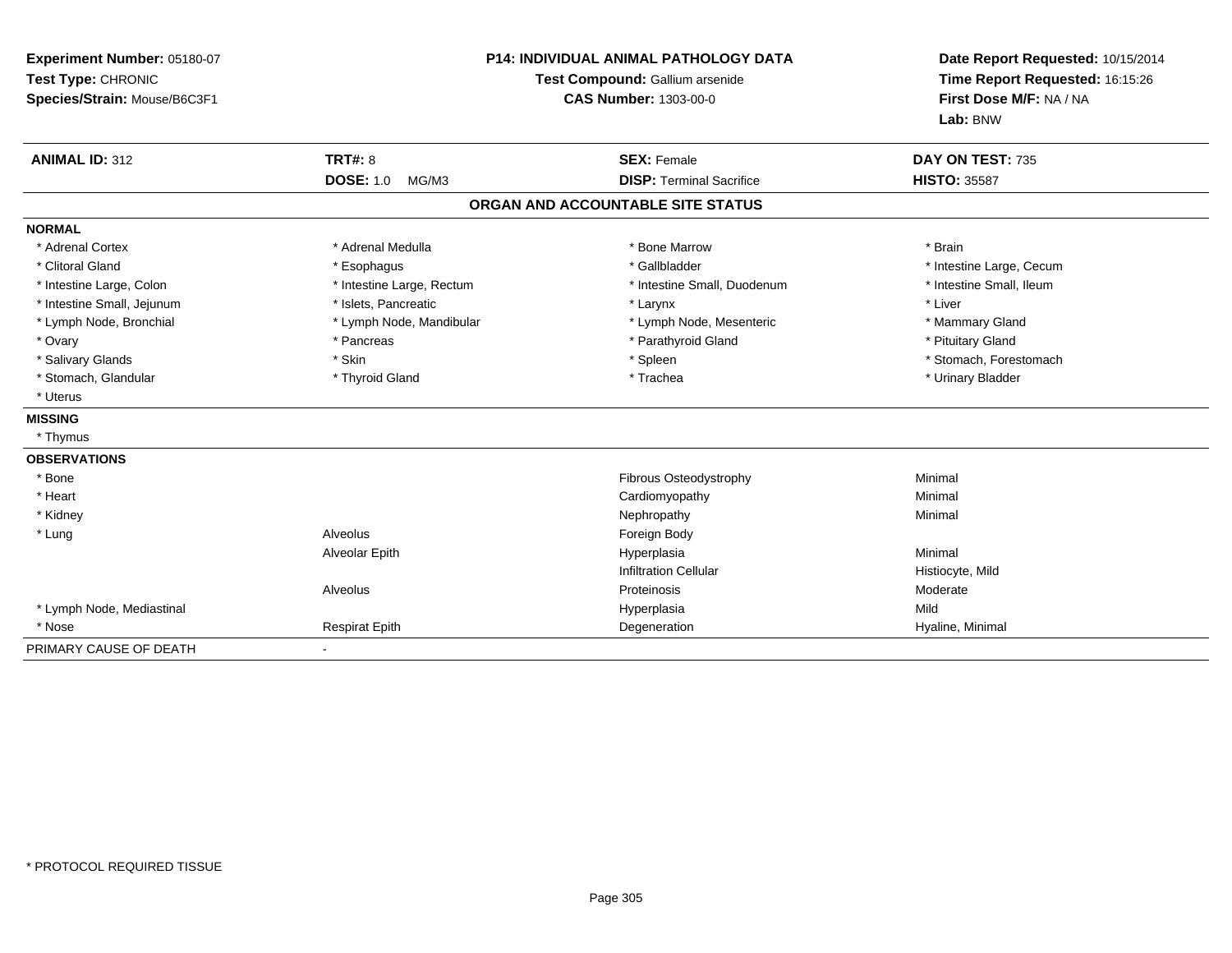| Experiment Number: 05180-07<br>Test Type: CHRONIC<br>Species/Strain: Mouse/B6C3F1 |                             | P14: INDIVIDUAL ANIMAL PATHOLOGY DATA<br>Test Compound: Gallium arsenide<br><b>CAS Number: 1303-00-0</b> | Date Report Requested: 10/15/2014<br>Time Report Requested: 16:15:26<br>First Dose M/F: NA / NA<br>Lab: BNW |  |
|-----------------------------------------------------------------------------------|-----------------------------|----------------------------------------------------------------------------------------------------------|-------------------------------------------------------------------------------------------------------------|--|
| <b>ANIMAL ID: 313</b>                                                             | <b>TRT#: 8</b>              | <b>SEX: Female</b>                                                                                       | DAY ON TEST: 737                                                                                            |  |
|                                                                                   | <b>DOSE: 1.0</b><br>MG/M3   | <b>DISP: Terminal Sacrifice</b>                                                                          | <b>HISTO: 35588</b>                                                                                         |  |
|                                                                                   |                             | ORGAN AND ACCOUNTABLE SITE STATUS                                                                        |                                                                                                             |  |
| <b>NORMAL</b>                                                                     |                             |                                                                                                          |                                                                                                             |  |
| * Adrenal Cortex                                                                  | * Adrenal Medulla           | * Bone Marrow                                                                                            | * Brain                                                                                                     |  |
| * Esophagus                                                                       | * Gallbladder               | * Intestine Large, Cecum                                                                                 | * Intestine Large, Colon                                                                                    |  |
| * Intestine Large, Rectum                                                         | * Intestine Small, Duodenum | * Intestine Small, Ileum                                                                                 | * Intestine Small, Jejunum                                                                                  |  |
| * Islets, Pancreatic                                                              | * Larynx                    | * Lymph Node, Mediastinal                                                                                | * Lymph Node, Mesenteric                                                                                    |  |
| * Mammary Gland                                                                   | * Pancreas                  | * Parathyroid Gland                                                                                      | * Salivary Glands                                                                                           |  |
| * Skin                                                                            | * Stomach, Forestomach      | * Stomach, Glandular                                                                                     | * Thymus                                                                                                    |  |
| * Thyroid Gland                                                                   | * Trachea                   | * Urinary Bladder                                                                                        | * Uterus                                                                                                    |  |
| <b>MISSING</b>                                                                    |                             |                                                                                                          |                                                                                                             |  |
| * Clitoral Gland                                                                  | * Lymph Node, Bronchial     | * Lymph Node, Mandibular                                                                                 |                                                                                                             |  |
| <b>OBSERVATIONS</b>                                                               |                             |                                                                                                          |                                                                                                             |  |
| * Bone                                                                            |                             | <b>Fibrous Osteodystrophy</b>                                                                            | Minimal                                                                                                     |  |
| * Heart                                                                           |                             | Cardiomyopathy                                                                                           | Minimal                                                                                                     |  |
| * Kidney                                                                          |                             | Nephropathy                                                                                              | Minimal                                                                                                     |  |
| * Liver                                                                           |                             | Hepatocellular Adenoma                                                                                   |                                                                                                             |  |
| [ Hepatocellular Adenoma TGLS = 3-10 ]                                            |                             |                                                                                                          |                                                                                                             |  |
| * Lung                                                                            | Alveolus                    | Foreign Body                                                                                             |                                                                                                             |  |
|                                                                                   | Alveolar Epith              | Hyperplasia                                                                                              | Minimal                                                                                                     |  |
|                                                                                   |                             | <b>Infiltration Cellular</b>                                                                             | Histiocyte, Moderate                                                                                        |  |
|                                                                                   | Alveolus                    | Proteinosis                                                                                              | Marked                                                                                                      |  |
| Mesentery                                                                         | Fat                         | Necrosis                                                                                                 | Moderate                                                                                                    |  |
| [ Necrosis TGLS = 1,2-11+12 ]                                                     |                             |                                                                                                          |                                                                                                             |  |
| * Nose                                                                            | <b>Respirat Epith</b>       | Degeneration                                                                                             | Hyaline, Minimal                                                                                            |  |
| * Ovary                                                                           |                             | Cyst                                                                                                     | Minimal                                                                                                     |  |
| * Pituitary Gland                                                                 | Pars Distalis               | Hyperplasia                                                                                              | Minimal                                                                                                     |  |
| * Spleen                                                                          |                             | Hematopoietic Cell Proliferation                                                                         | Mild                                                                                                        |  |
| PRIMARY CAUSE OF DEATH                                                            |                             |                                                                                                          |                                                                                                             |  |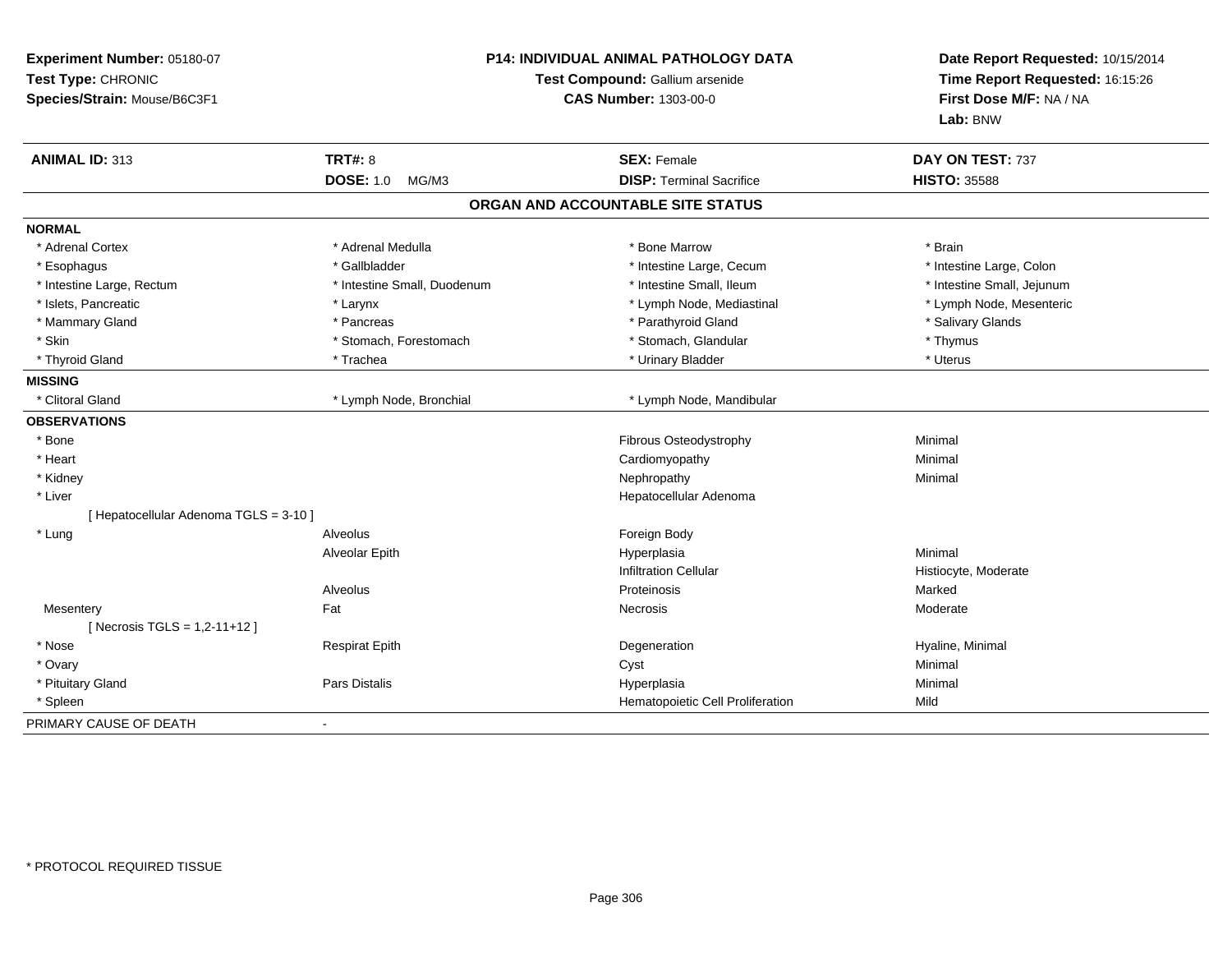| Experiment Number: 05180-07<br>Test Type: CHRONIC<br>Species/Strain: Mouse/B6C3F1 |                             | <b>P14: INDIVIDUAL ANIMAL PATHOLOGY DATA</b><br>Test Compound: Gallium arsenide<br><b>CAS Number: 1303-00-0</b> | Date Report Requested: 10/15/2014<br>Time Report Requested: 16:15:26<br>First Dose M/F: NA / NA<br>Lab: BNW |
|-----------------------------------------------------------------------------------|-----------------------------|-----------------------------------------------------------------------------------------------------------------|-------------------------------------------------------------------------------------------------------------|
| <b>ANIMAL ID: 314</b>                                                             | TRT#: 8                     | <b>SEX: Female</b>                                                                                              | DAY ON TEST: 529                                                                                            |
|                                                                                   | <b>DOSE: 1.0</b><br>MG/M3   | <b>DISP: Natural Death</b>                                                                                      | <b>HISTO: 35589</b>                                                                                         |
|                                                                                   |                             | ORGAN AND ACCOUNTABLE SITE STATUS                                                                               |                                                                                                             |
| <b>NORMAL</b>                                                                     |                             |                                                                                                                 |                                                                                                             |
| * Adrenal Cortex                                                                  | * Adrenal Medulla           | * Bone Marrow                                                                                                   | * Esophagus                                                                                                 |
| * Intestine Large, Cecum                                                          | * Intestine Large, Colon    | * Intestine Large, Rectum                                                                                       | * Islets, Pancreatic                                                                                        |
| * Kidney                                                                          | * Larynx                    | * Liver                                                                                                         | * Lymph Node, Bronchial                                                                                     |
| * Lymph Node, Mesenteric                                                          | * Mammary Gland             | * Nose                                                                                                          | * Pancreas                                                                                                  |
| * Parathyroid Gland                                                               | * Pituitary Gland           | * Salivary Glands                                                                                               | * Skin                                                                                                      |
| * Stomach, Forestomach                                                            | * Stomach, Glandular        | * Thymus                                                                                                        | * Thyroid Gland                                                                                             |
| * Trachea                                                                         | * Urinary Bladder           | * Uterus                                                                                                        |                                                                                                             |
| <b>MISSING</b>                                                                    |                             |                                                                                                                 |                                                                                                             |
| * Clitoral Gland                                                                  | * Lymph Node, Mandibular    | * Lymph Node, Mediastinal                                                                                       |                                                                                                             |
| <b>AUTO PRECLUDES DIAG.</b>                                                       |                             |                                                                                                                 |                                                                                                             |
| * Gallbladder                                                                     | * Intestine Small, Duodenum | * Intestine Small, Ileum                                                                                        | * Intestine Small, Jejunum                                                                                  |
| <b>OBSERVATIONS</b>                                                               |                             |                                                                                                                 |                                                                                                             |
| * Bone                                                                            |                             | Fibrous Osteodystrophy                                                                                          | Minimal                                                                                                     |
| * Brain                                                                           |                             | Cyst Epithelial Inclusion                                                                                       |                                                                                                             |
| * Heart                                                                           |                             | Cardiomyopathy                                                                                                  | Minimal                                                                                                     |
| * Lung                                                                            | Alveolus                    | Foreign Body                                                                                                    |                                                                                                             |
|                                                                                   | Alveolar Epith              | Hyperplasia                                                                                                     | Mild                                                                                                        |
|                                                                                   |                             | <b>Infiltration Cellular</b>                                                                                    | Histiocyte, Mild                                                                                            |
|                                                                                   | Alveolus                    | Proteinosis                                                                                                     | Moderate                                                                                                    |
| * Ovary                                                                           |                             | Cyst                                                                                                            | Mild                                                                                                        |
|                                                                                   |                             | Cystadenoma                                                                                                     |                                                                                                             |
| [ Cystadenoma TGLS = 1-7 ]                                                        |                             |                                                                                                                 |                                                                                                             |
| * Spleen                                                                          |                             | Hyperplasia                                                                                                     | Histiocytic, Mild                                                                                           |
| PRIMARY CAUSE OF DEATH                                                            | - UNCERTAIN                 |                                                                                                                 |                                                                                                             |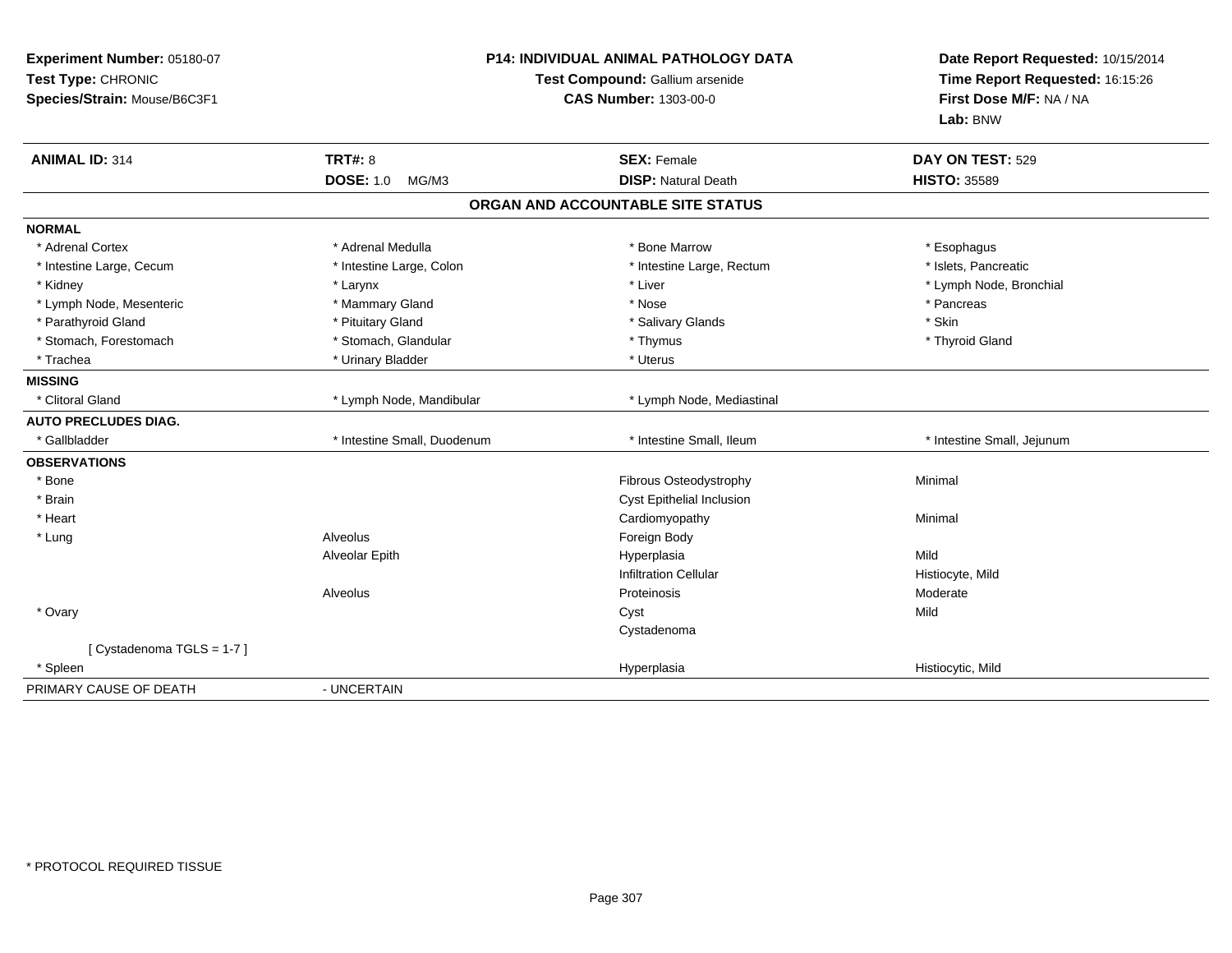| Experiment Number: 05180-07<br>Test Type: CHRONIC<br>Species/Strain: Mouse/B6C3F1 |                            | <b>P14: INDIVIDUAL ANIMAL PATHOLOGY DATA</b><br>Test Compound: Gallium arsenide<br><b>CAS Number: 1303-00-0</b> |                                   | Date Report Requested: 10/15/2014<br>Time Report Requested: 16:15:26<br>First Dose M/F: NA / NA<br>Lab: BNW |
|-----------------------------------------------------------------------------------|----------------------------|-----------------------------------------------------------------------------------------------------------------|-----------------------------------|-------------------------------------------------------------------------------------------------------------|
| <b>ANIMAL ID: 315</b>                                                             | <b>TRT#: 8</b>             |                                                                                                                 | <b>SEX: Female</b>                | DAY ON TEST: 682                                                                                            |
|                                                                                   | <b>DOSE: 1.0</b><br>MG/M3  |                                                                                                                 | <b>DISP: Natural Death</b>        | <b>HISTO: 35590</b>                                                                                         |
|                                                                                   |                            |                                                                                                                 | ORGAN AND ACCOUNTABLE SITE STATUS |                                                                                                             |
| <b>NORMAL</b>                                                                     |                            |                                                                                                                 |                                   |                                                                                                             |
| * Bone                                                                            | * Bone Marrow              |                                                                                                                 | * Brain                           | * Clitoral Gland                                                                                            |
| * Esophagus                                                                       | * Heart                    |                                                                                                                 | * Larynx                          | * Lymph Node, Mandibular                                                                                    |
| * Mammary Gland                                                                   | * Pituitary Gland          |                                                                                                                 | * Salivary Glands                 | * Skin                                                                                                      |
| * Thyroid Gland                                                                   | * Uterus                   |                                                                                                                 |                                   |                                                                                                             |
| <b>MISSING</b>                                                                    |                            |                                                                                                                 |                                   |                                                                                                             |
| * Lymph Node, Mesenteric                                                          | * Parathyroid Gland        |                                                                                                                 |                                   |                                                                                                             |
| <b>AUTO PRECLUDES DIAG.</b>                                                       |                            |                                                                                                                 |                                   |                                                                                                             |
| * Adrenal Cortex                                                                  | * Adrenal Medulla          |                                                                                                                 | * Gallbladder                     | * Intestine Large, Cecum                                                                                    |
| * Intestine Large, Colon                                                          | * Intestine Large, Rectum  |                                                                                                                 | * Intestine Small, Duodenum       | * Intestine Small, Ileum                                                                                    |
| * Intestine Small, Jejunum                                                        | * Islets, Pancreatic       |                                                                                                                 | * Lymph Node, Bronchial           | * Lymph Node, Mediastinal                                                                                   |
| * Ovary                                                                           | * Pancreas                 |                                                                                                                 | * Spleen                          | * Stomach, Forestomach                                                                                      |
| * Stomach, Glandular                                                              | * Thymus                   |                                                                                                                 | * Trachea                         | * Urinary Bladder                                                                                           |
| <b>OBSERVATIONS</b>                                                               |                            |                                                                                                                 |                                   |                                                                                                             |
| * Kidney                                                                          |                            |                                                                                                                 | Lymphoma Malignant                |                                                                                                             |
| [ Lymphoma Malignant TGLS = 4-5 ]                                                 |                            |                                                                                                                 |                                   |                                                                                                             |
| * Liver                                                                           |                            |                                                                                                                 | Lymphoma Malignant                |                                                                                                             |
| [ Lymphoma Malignant TGLS = 2,3-4+10 ]                                            |                            |                                                                                                                 |                                   |                                                                                                             |
| * Lung                                                                            | Alveolus                   |                                                                                                                 | Proteinosis                       | Moderate                                                                                                    |
| * Nose                                                                            | <b>Respirat Epith</b>      |                                                                                                                 | Metaplasia                        | Squamous, Minimal                                                                                           |
| PRIMARY CAUSE OF DEATH                                                            | - Liver Lymphoma Malignant |                                                                                                                 |                                   |                                                                                                             |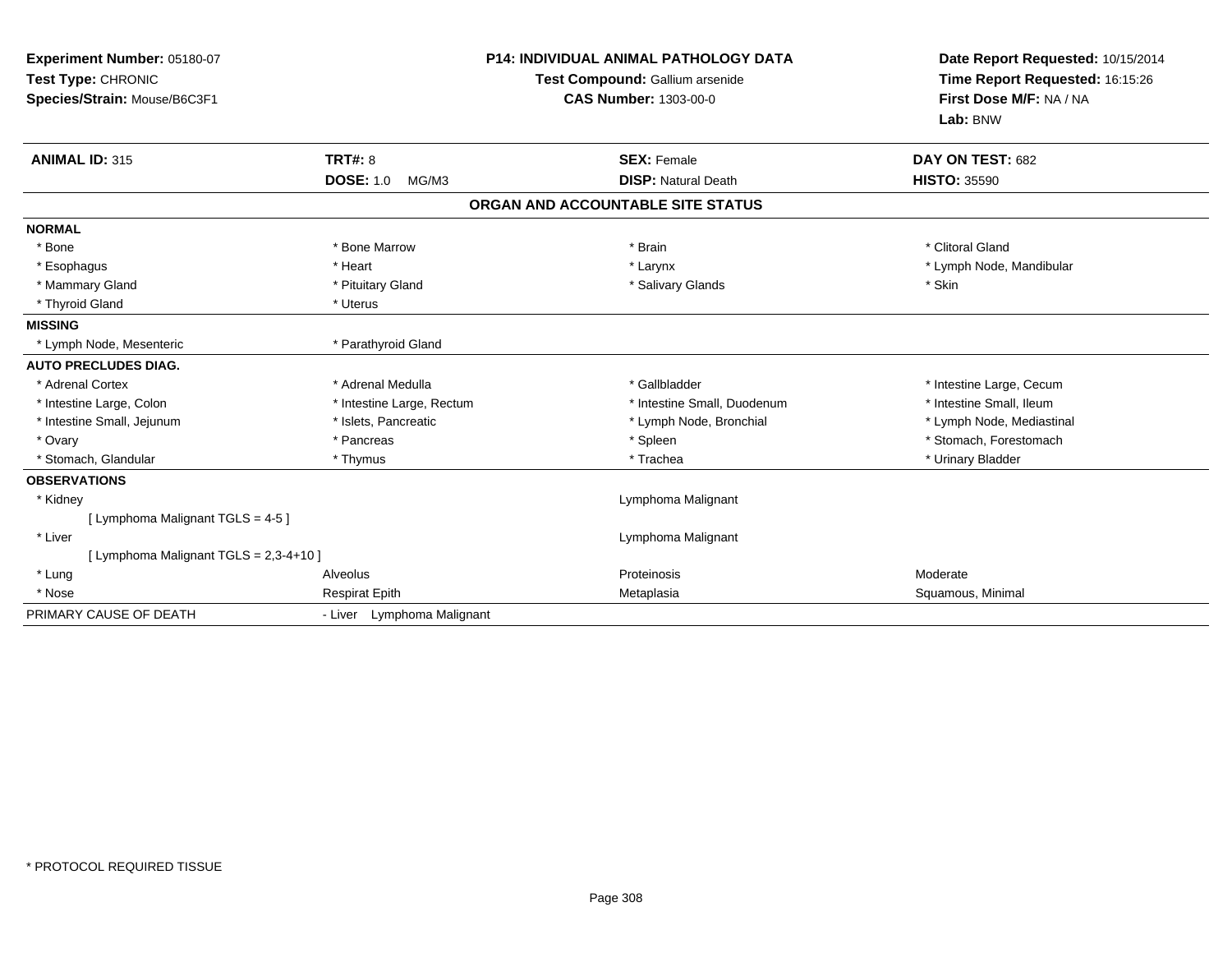| Experiment Number: 05180-07<br>Test Type: CHRONIC<br>Species/Strain: Mouse/B6C3F1<br><b>ANIMAL ID: 316</b> | TRT#: 8                   | <b>P14: INDIVIDUAL ANIMAL PATHOLOGY DATA</b><br>Test Compound: Gallium arsenide<br><b>CAS Number: 1303-00-0</b><br><b>SEX: Female</b> | Date Report Requested: 10/15/2014<br>Time Report Requested: 16:15:26<br>First Dose M/F: NA / NA<br>Lab: BNW<br>DAY ON TEST: 464 |
|------------------------------------------------------------------------------------------------------------|---------------------------|---------------------------------------------------------------------------------------------------------------------------------------|---------------------------------------------------------------------------------------------------------------------------------|
|                                                                                                            | <b>DOSE: 1.0</b><br>MG/M3 | <b>DISP: Natural Death</b>                                                                                                            | <b>HISTO: 35591</b>                                                                                                             |
|                                                                                                            |                           | ORGAN AND ACCOUNTABLE SITE STATUS                                                                                                     |                                                                                                                                 |
| <b>NORMAL</b>                                                                                              |                           |                                                                                                                                       |                                                                                                                                 |
| * Adrenal Cortex                                                                                           | * Adrenal Medulla         | * Bone                                                                                                                                | * Bone Marrow                                                                                                                   |
| * Brain                                                                                                    | * Clitoral Gland          | * Esophagus                                                                                                                           | * Gallbladder                                                                                                                   |
| * Heart                                                                                                    | * Intestine Large, Cecum  | * Intestine Large, Colon                                                                                                              | * Intestine Large, Rectum                                                                                                       |
| * Intestine Small, Duodenum                                                                                | * Intestine Small, Ileum  | * Islets. Pancreatic                                                                                                                  | * Kidney                                                                                                                        |
| * Larynx                                                                                                   | * Lymph Node, Bronchial   | * Lymph Node, Mandibular                                                                                                              | * Lymph Node, Mediastinal                                                                                                       |
| * Lymph Node, Mesenteric                                                                                   | * Mammary Gland           | * Nose                                                                                                                                | * Pancreas                                                                                                                      |
| * Parathyroid Gland                                                                                        | * Pituitary Gland         | * Salivary Glands                                                                                                                     | * Skin                                                                                                                          |
| * Spleen                                                                                                   | * Stomach, Forestomach    | * Stomach, Glandular                                                                                                                  | * Thymus                                                                                                                        |
| * Thyroid Gland                                                                                            | * Trachea                 | * Urinary Bladder                                                                                                                     | * Uterus                                                                                                                        |
| <b>AUTO PRECLUDES DIAG.</b>                                                                                |                           |                                                                                                                                       |                                                                                                                                 |
| * Intestine Small, Jejunum                                                                                 |                           |                                                                                                                                       |                                                                                                                                 |
| <b>OBSERVATIONS</b>                                                                                        |                           |                                                                                                                                       |                                                                                                                                 |
| * Liver                                                                                                    |                           | Necrosis                                                                                                                              | Mild                                                                                                                            |
| [ Necrosis TGLS = $2-4$ ]                                                                                  |                           |                                                                                                                                       |                                                                                                                                 |
| * Lung                                                                                                     | Alveolus                  | Foreign Body                                                                                                                          |                                                                                                                                 |
|                                                                                                            |                           | <b>Infiltration Cellular</b>                                                                                                          | Histiocyte, Minimal                                                                                                             |
|                                                                                                            | Alveolus                  | Proteinosis                                                                                                                           | Moderate                                                                                                                        |
| * Ovary                                                                                                    |                           | Cyst                                                                                                                                  | Mild                                                                                                                            |
| [Cyst TGLS = $1-7$ ]                                                                                       |                           |                                                                                                                                       |                                                                                                                                 |
| PRIMARY CAUSE OF DEATH                                                                                     | - UNCERTAIN               |                                                                                                                                       |                                                                                                                                 |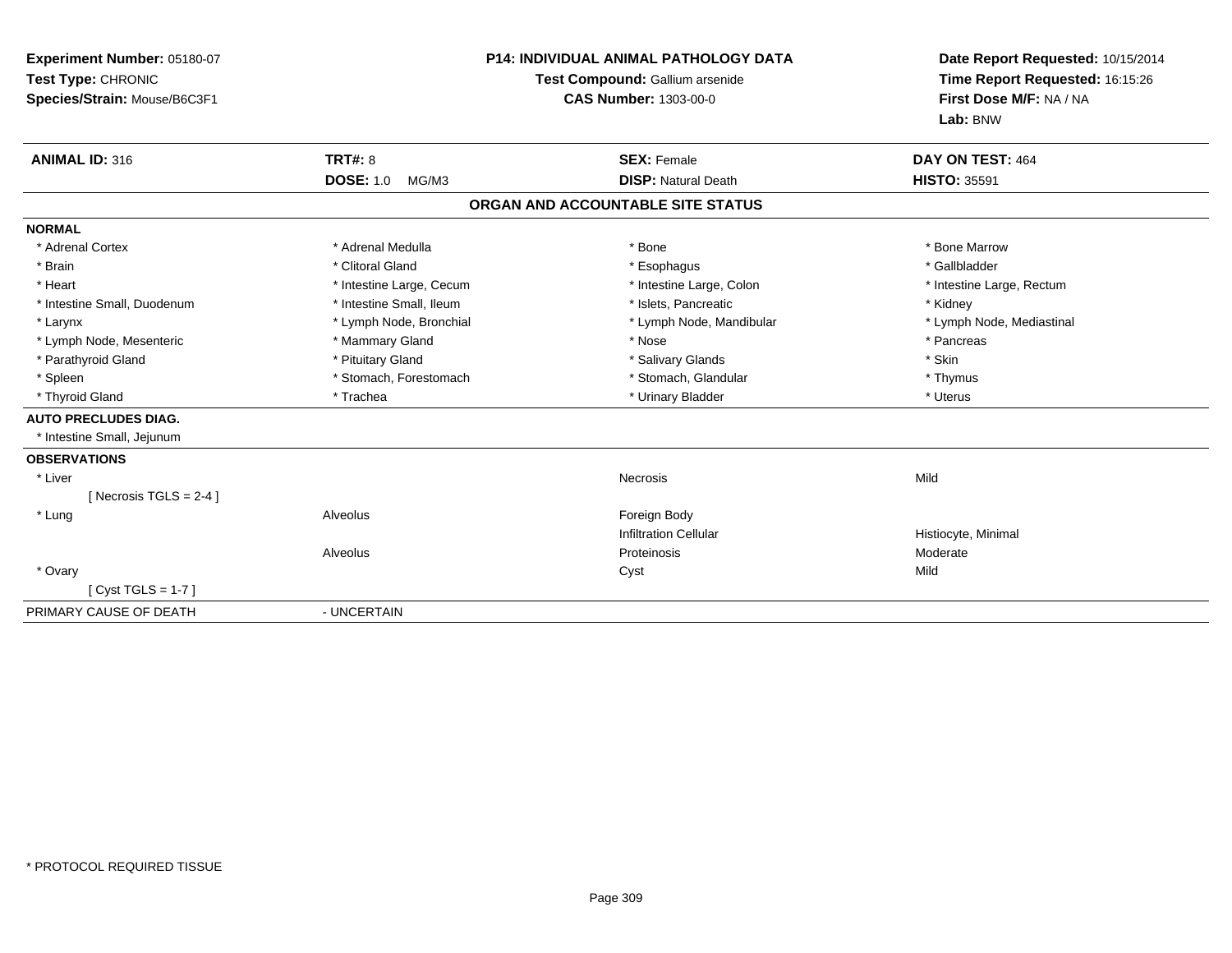| Experiment Number: 05180-07<br>Test Type: CHRONIC<br>Species/Strain: Mouse/B6C3F1 |                                             | P14: INDIVIDUAL ANIMAL PATHOLOGY DATA<br>Test Compound: Gallium arsenide<br><b>CAS Number: 1303-00-0</b> | Date Report Requested: 10/15/2014<br>Time Report Requested: 16:15:26<br>First Dose M/F: NA / NA<br>Lab: BNW |
|-----------------------------------------------------------------------------------|---------------------------------------------|----------------------------------------------------------------------------------------------------------|-------------------------------------------------------------------------------------------------------------|
| <b>ANIMAL ID: 317</b>                                                             | <b>TRT#: 8</b>                              | <b>SEX: Female</b>                                                                                       | DAY ON TEST: 710                                                                                            |
|                                                                                   | <b>DOSE: 1.0</b><br>MG/M3                   | <b>DISP:</b> Moribund Sacrifice                                                                          | <b>HISTO: 35592</b>                                                                                         |
|                                                                                   |                                             | ORGAN AND ACCOUNTABLE SITE STATUS                                                                        |                                                                                                             |
| <b>NORMAL</b>                                                                     |                                             |                                                                                                          |                                                                                                             |
| * Adrenal Cortex                                                                  | * Adrenal Medulla                           | * Bone                                                                                                   | * Brain                                                                                                     |
| * Clitoral Gland                                                                  | * Esophagus                                 | * Gallbladder                                                                                            | * Intestine Large, Cecum                                                                                    |
| * Intestine Large, Colon                                                          | * Intestine Large, Rectum                   | * Intestine Small, Ileum                                                                                 | * Intestine Small, Jejunum                                                                                  |
| * Islets, Pancreatic                                                              | * Larynx                                    | * Lymph Node, Bronchial                                                                                  | * Lymph Node, Mandibular                                                                                    |
| * Lymph Node, Mediastinal                                                         | * Mammary Gland                             | * Nose                                                                                                   | * Ovary                                                                                                     |
| * Pancreas                                                                        | * Parathyroid Gland                         | * Salivary Glands                                                                                        | * Skin                                                                                                      |
| * Stomach, Forestomach                                                            | * Stomach, Glandular                        | * Trachea                                                                                                | * Urinary Bladder                                                                                           |
| * Uterus                                                                          |                                             |                                                                                                          |                                                                                                             |
| <b>MISSING</b>                                                                    |                                             |                                                                                                          |                                                                                                             |
| * Pituitary Gland                                                                 | * Thymus                                    |                                                                                                          |                                                                                                             |
| <b>OBSERVATIONS</b>                                                               |                                             |                                                                                                          |                                                                                                             |
| * Bone Marrow                                                                     |                                             | Hyperplasia                                                                                              | Mild                                                                                                        |
| * Heart                                                                           |                                             | Cardiomyopathy                                                                                           | Minimal                                                                                                     |
| * Intestine Small, Duodenum                                                       |                                             | Lymphoma Malignant                                                                                       |                                                                                                             |
| [ Lymphoma Malignant TGLS = 2-10 ]                                                |                                             |                                                                                                          |                                                                                                             |
| * Kidney                                                                          | Capsule                                     | Inflammation                                                                                             | Mild                                                                                                        |
| * Liver                                                                           |                                             | Hematopoietic Cell Proliferation                                                                         | Mild                                                                                                        |
|                                                                                   | Serosa                                      | Inflammation                                                                                             | Mild                                                                                                        |
| * Lung                                                                            | Alveolus                                    | Foreign Body                                                                                             |                                                                                                             |
|                                                                                   |                                             | Hemorrhage                                                                                               | Minimal                                                                                                     |
|                                                                                   | Alveolar Epith                              | Hyperplasia                                                                                              | Mild                                                                                                        |
|                                                                                   |                                             | <b>Infiltration Cellular</b>                                                                             | Histiocyte, Mild                                                                                            |
|                                                                                   | Alveolus                                    | Proteinosis                                                                                              | Moderate                                                                                                    |
| * Lymph Node, Mesenteric                                                          |                                             | Lymphoma Malignant                                                                                       |                                                                                                             |
| [ Lymphoma Malignant TGLS = 2-10 ]                                                |                                             |                                                                                                          |                                                                                                             |
| * Spleen                                                                          |                                             | Hematopoietic Cell Proliferation                                                                         | Marked                                                                                                      |
| [ Hematopoietic Cell Proliferation TGLS = 1-4 ]                                   |                                             |                                                                                                          |                                                                                                             |
| * Thyroid Gland                                                                   | <b>Follicular Cel</b>                       | Hyperplasia                                                                                              | Minimal                                                                                                     |
| PRIMARY CAUSE OF DEATH                                                            | - Lymph Node, Mesenteric Lymphoma Malignant |                                                                                                          |                                                                                                             |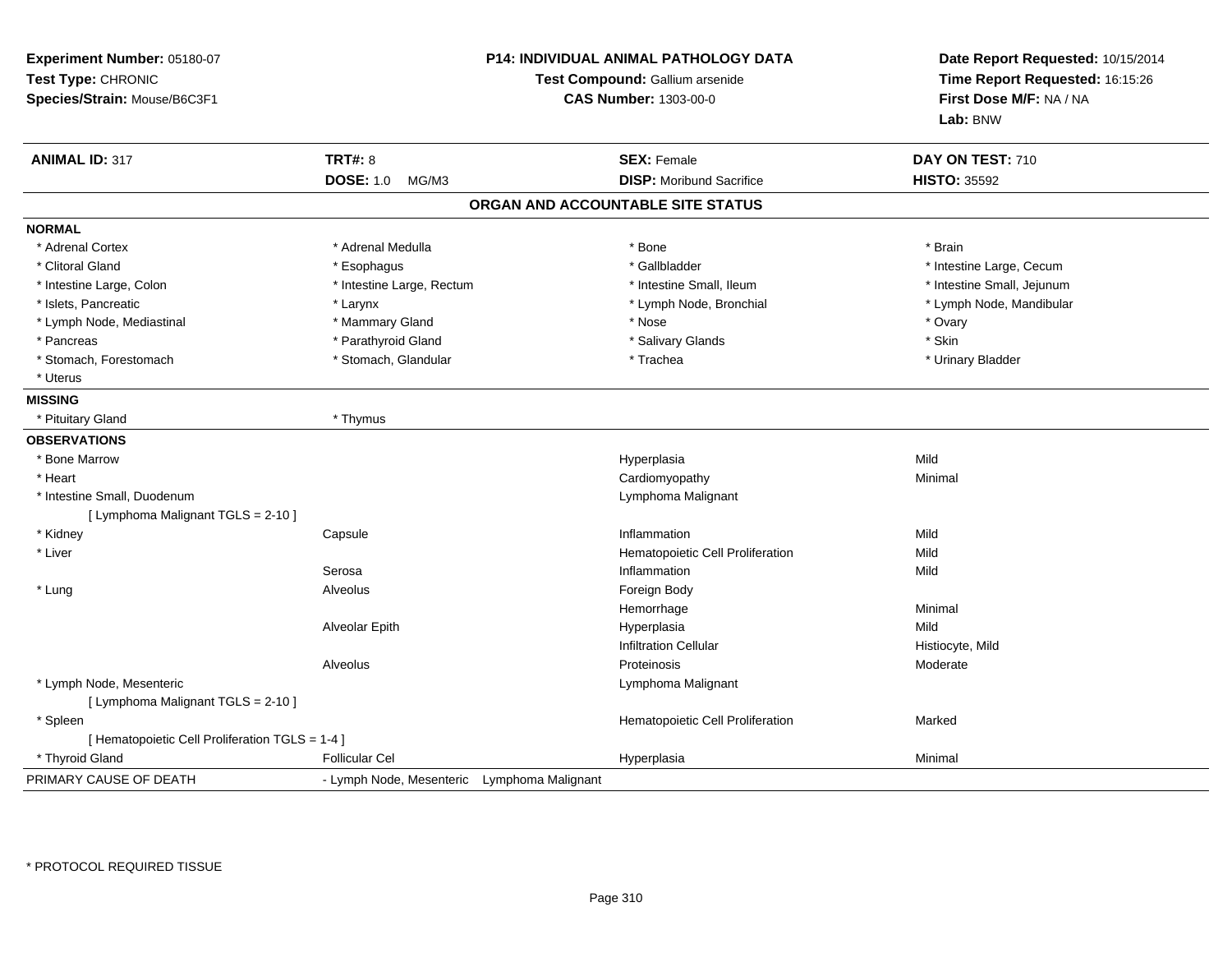| Experiment Number: 05180-07<br>Test Type: CHRONIC<br>Species/Strain: Mouse/B6C3F1 |                                  | <b>P14: INDIVIDUAL ANIMAL PATHOLOGY DATA</b><br>Test Compound: Gallium arsenide<br><b>CAS Number: 1303-00-0</b> | Date Report Requested: 10/15/2014<br>Time Report Requested: 16:15:26<br>First Dose M/F: NA / NA<br>Lab: BNW |  |
|-----------------------------------------------------------------------------------|----------------------------------|-----------------------------------------------------------------------------------------------------------------|-------------------------------------------------------------------------------------------------------------|--|
| <b>ANIMAL ID: 318</b>                                                             | <b>TRT#: 8</b>                   | <b>SEX: Female</b>                                                                                              | DAY ON TEST: 659                                                                                            |  |
|                                                                                   | <b>DOSE: 1.0</b><br>MG/M3        | <b>DISP: Natural Death</b>                                                                                      | <b>HISTO: 35593</b>                                                                                         |  |
|                                                                                   |                                  | ORGAN AND ACCOUNTABLE SITE STATUS                                                                               |                                                                                                             |  |
| <b>NORMAL</b>                                                                     |                                  |                                                                                                                 |                                                                                                             |  |
| * Adrenal Cortex                                                                  | * Adrenal Medulla                | * Bone                                                                                                          | * Bone Marrow                                                                                               |  |
| * Brain                                                                           | * Clitoral Gland                 | * Esophagus                                                                                                     | * Intestine Large, Colon                                                                                    |  |
| * Intestine Large, Rectum                                                         | * Islets, Pancreatic             | * Larynx                                                                                                        | * Lymph Node, Bronchial                                                                                     |  |
| * Lymph Node, Mediastinal                                                         | * Lymph Node, Mesenteric         | * Mammary Gland                                                                                                 | * Nose                                                                                                      |  |
| * Ovary                                                                           | * Pancreas                       | * Parathyroid Gland                                                                                             | * Pituitary Gland                                                                                           |  |
| * Salivary Glands                                                                 | * Skin                           | * Spleen                                                                                                        | * Stomach, Forestomach                                                                                      |  |
| * Stomach, Glandular                                                              | * Thymus                         | * Thyroid Gland                                                                                                 | * Trachea                                                                                                   |  |
| * Urinary Bladder                                                                 | * Uterus                         |                                                                                                                 |                                                                                                             |  |
| <b>MISSING</b>                                                                    |                                  |                                                                                                                 |                                                                                                             |  |
| * Lymph Node, Mandibular                                                          |                                  |                                                                                                                 |                                                                                                             |  |
| <b>AUTO PRECLUDES DIAG.</b>                                                       |                                  |                                                                                                                 |                                                                                                             |  |
| * Gallbladder                                                                     | * Intestine Large, Cecum         | * Intestine Small, Duodenum                                                                                     | * Intestine Small, Ileum                                                                                    |  |
| * Intestine Small, Jejunum                                                        |                                  |                                                                                                                 |                                                                                                             |  |
| <b>OBSERVATIONS</b>                                                               |                                  |                                                                                                                 |                                                                                                             |  |
| * Heart                                                                           |                                  | Cardiomyopathy                                                                                                  | Minimal                                                                                                     |  |
| * Kidney                                                                          |                                  | Nephropathy                                                                                                     | Minimal                                                                                                     |  |
| * Liver                                                                           |                                  | Hepatocellular Carcinoma                                                                                        |                                                                                                             |  |
| [ Hepatocellular Carcinoma TGLS = 1-10 ]                                          |                                  |                                                                                                                 |                                                                                                             |  |
| * Lung                                                                            | Alveolus                         | Foreign Body                                                                                                    |                                                                                                             |  |
|                                                                                   | Alveolar Epith                   | Hyperplasia                                                                                                     | Mild                                                                                                        |  |
|                                                                                   |                                  | <b>Infiltration Cellular</b>                                                                                    | Histiocyte, Mild                                                                                            |  |
|                                                                                   | Alveolus                         | Proteinosis                                                                                                     | Mild                                                                                                        |  |
| PRIMARY CAUSE OF DEATH                                                            | - Liver Hepatocellular Carcinoma |                                                                                                                 |                                                                                                             |  |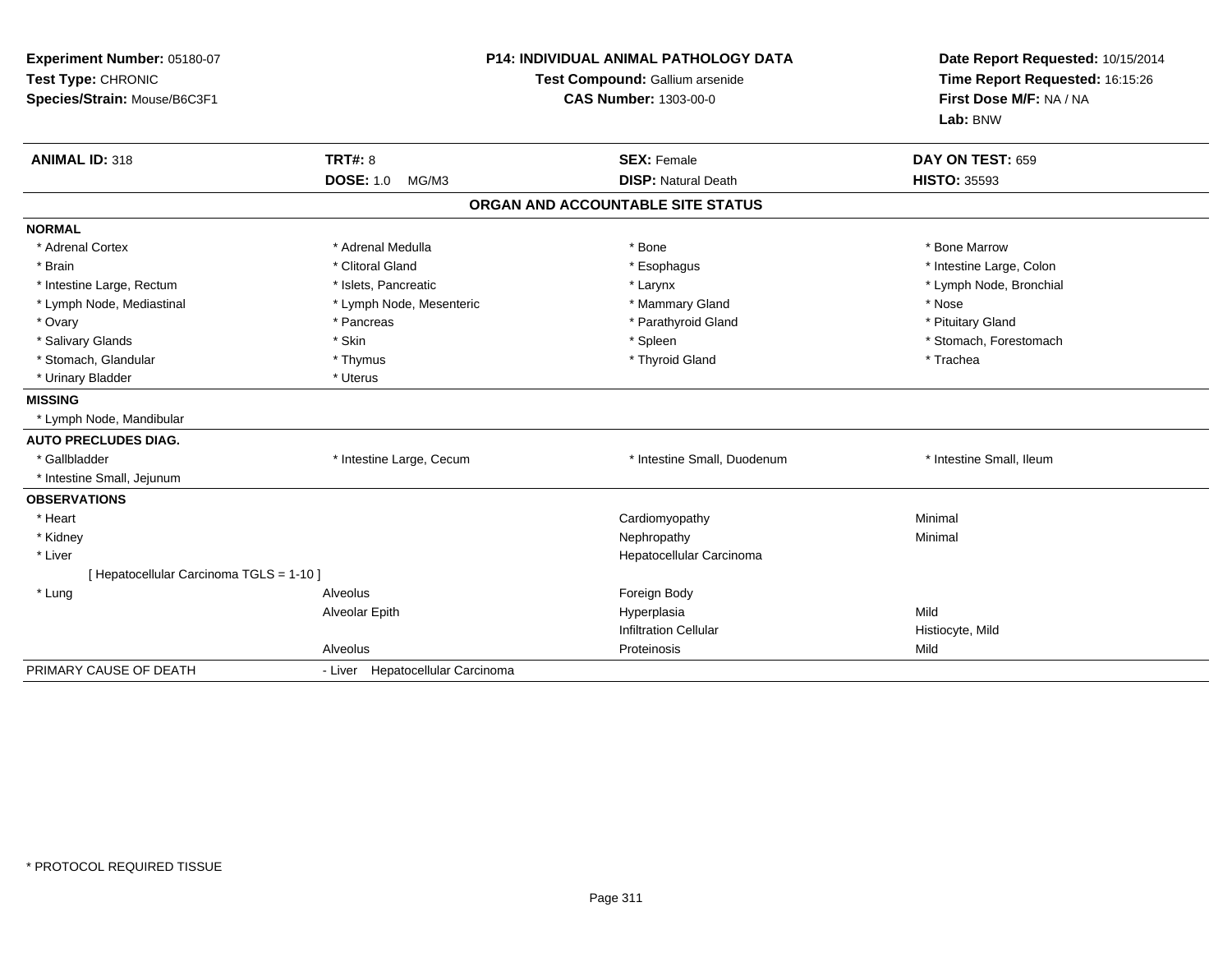| Experiment Number: 05180-07<br>Test Type: CHRONIC<br>Species/Strain: Mouse/B6C3F1 |                                             | <b>P14: INDIVIDUAL ANIMAL PATHOLOGY DATA</b><br>Test Compound: Gallium arsenide<br><b>CAS Number: 1303-00-0</b> | Date Report Requested: 10/15/2014<br>Time Report Requested: 16:15:26<br>First Dose M/F: NA / NA<br>Lab: BNW |
|-----------------------------------------------------------------------------------|---------------------------------------------|-----------------------------------------------------------------------------------------------------------------|-------------------------------------------------------------------------------------------------------------|
| <b>ANIMAL ID: 319</b>                                                             | <b>TRT#: 8</b><br><b>DOSE: 1.0</b><br>MG/M3 | <b>SEX: Female</b><br><b>DISP: Terminal Sacrifice</b>                                                           | DAY ON TEST: 737<br><b>HISTO: 35594</b>                                                                     |
|                                                                                   |                                             | ORGAN AND ACCOUNTABLE SITE STATUS                                                                               |                                                                                                             |
| <b>NORMAL</b>                                                                     |                                             |                                                                                                                 |                                                                                                             |
| * Adrenal Cortex                                                                  | * Adrenal Medulla                           | * Bone                                                                                                          | * Bone Marrow                                                                                               |
| * Brain                                                                           | * Clitoral Gland                            | * Esophagus                                                                                                     | * Gallbladder                                                                                               |
| * Intestine Large, Cecum                                                          | * Intestine Large, Colon                    | * Intestine Large, Rectum                                                                                       | * Intestine Small, Duodenum                                                                                 |
| * Intestine Small, Ileum                                                          | * Intestine Small, Jejunum                  | * Islets, Pancreatic                                                                                            | * Liver                                                                                                     |
| * Lymph Node, Bronchial                                                           | * Lymph Node, Mandibular                    | * Lymph Node, Mesenteric                                                                                        | * Mammary Gland                                                                                             |
| * Pancreas                                                                        | * Salivary Glands                           | * Skin                                                                                                          | * Spleen                                                                                                    |
| * Stomach, Forestomach                                                            | * Stomach, Glandular                        | * Thymus                                                                                                        | * Trachea                                                                                                   |
| * Urinary Bladder                                                                 | * Uterus                                    |                                                                                                                 |                                                                                                             |
| <b>MISSING</b>                                                                    |                                             |                                                                                                                 |                                                                                                             |
| * Parathyroid Gland                                                               |                                             |                                                                                                                 |                                                                                                             |
| <b>OBSERVATIONS</b>                                                               |                                             |                                                                                                                 |                                                                                                             |
| * Heart                                                                           |                                             | Cardiomyopathy                                                                                                  | Minimal                                                                                                     |
| * Kidney                                                                          |                                             | Nephropathy                                                                                                     | Minimal                                                                                                     |
| * Larynx                                                                          | Squam Epithel                               |                                                                                                                 | Minimal                                                                                                     |
|                                                                                   | Alveolus                                    | Hyperplasia                                                                                                     |                                                                                                             |
| * Lung                                                                            |                                             | Foreign Body                                                                                                    |                                                                                                             |
|                                                                                   | Alveolar Epith                              | Hyperplasia                                                                                                     | Mild                                                                                                        |
|                                                                                   |                                             | <b>Infiltration Cellular</b>                                                                                    | Histiocyte, Mild                                                                                            |
|                                                                                   |                                             | Inflammation                                                                                                    | Suppurative, Focal, Moderate                                                                                |
| [Inflammation TGLS = 3-3]                                                         | Alveolus                                    | Proteinosis                                                                                                     | Mild                                                                                                        |
| * Lymph Node, Mediastinal<br>[ Hyperplasia TGLS = 1-2 ]                           |                                             | Hyperplasia                                                                                                     | Mild                                                                                                        |
| Mesentery<br>[ Necrosis $TGLS = 4-10$ ]                                           | Fat                                         | Necrosis                                                                                                        | Marked                                                                                                      |
| * Nose                                                                            | <b>Respirat Epith</b>                       | Degeneration                                                                                                    | Hyaline, Minimal                                                                                            |
| * Ovary<br>[Cyst TGLS = $5-7$ ]                                                   |                                             | Cyst                                                                                                            | Mild                                                                                                        |
| * Pituitary Gland<br>[Adenoma TGLS = 2-8]                                         | Pars Distalis                               | Adenoma                                                                                                         |                                                                                                             |
| * Thyroid Gland                                                                   | <b>Follicular Cel</b>                       | Adenoma                                                                                                         |                                                                                                             |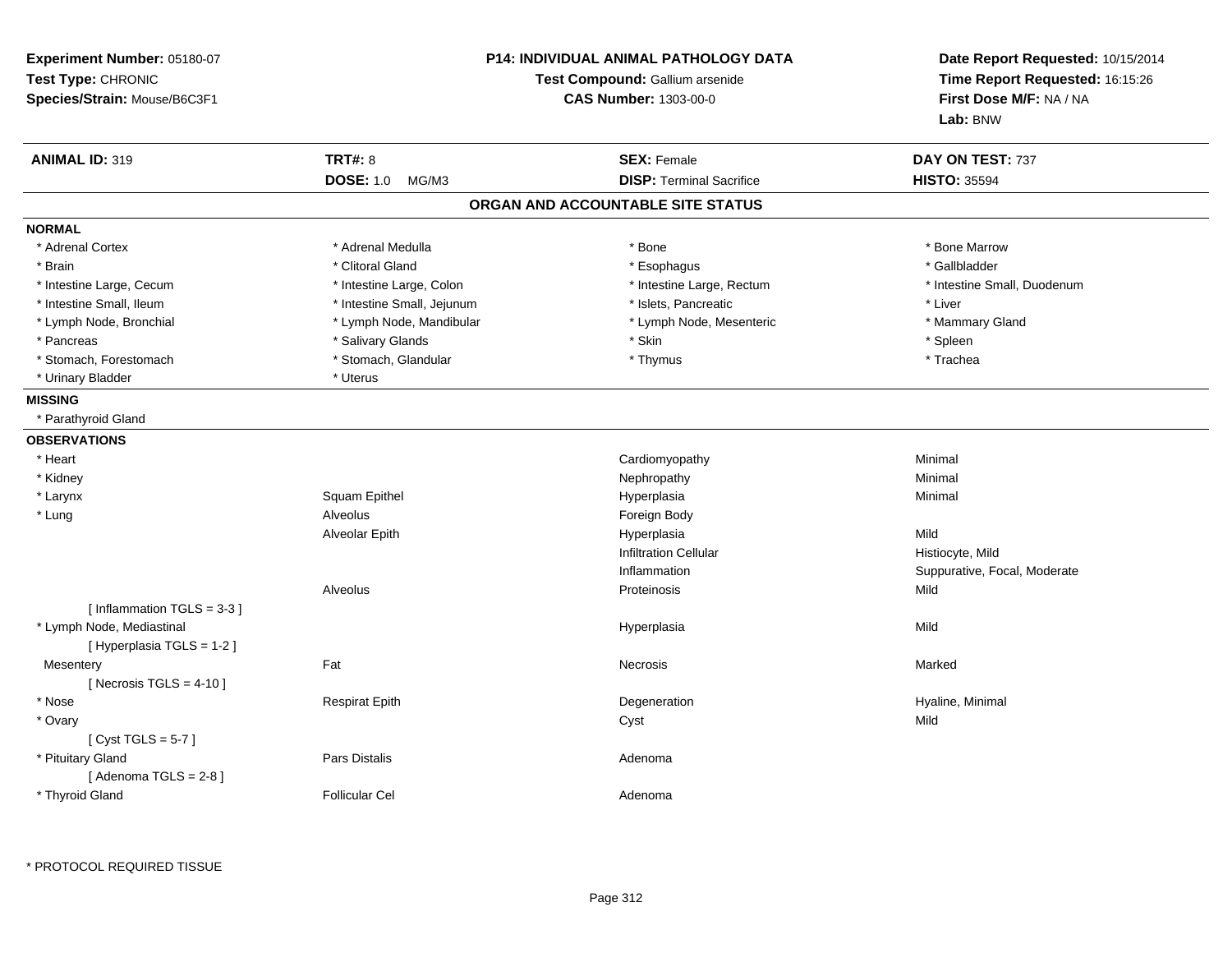| Experiment Number: 05180-07<br>Test Type: CHRONIC<br>Species/Strain: Mouse/B6C3F1 | <b>P14: INDIVIDUAL ANIMAL PATHOLOGY DATA</b><br>Test Compound: Gallium arsenide<br><b>CAS Number: 1303-00-0</b> |                                   | Date Report Requested: 10/15/2014<br>Time Report Requested: 16:15:26<br>First Dose M/F: NA / NA<br>Lab: BNW |
|-----------------------------------------------------------------------------------|-----------------------------------------------------------------------------------------------------------------|-----------------------------------|-------------------------------------------------------------------------------------------------------------|
| <b>ANIMAL ID: 319</b>                                                             | <b>TRT#: 8</b>                                                                                                  | <b>SEX: Female</b>                | DAY ON TEST: 737                                                                                            |
|                                                                                   | <b>DOSE:</b> 1.0 MG/M3                                                                                          | <b>DISP:</b> Terminal Sacrifice   | <b>HISTO: 35594</b>                                                                                         |
|                                                                                   |                                                                                                                 | ORGAN AND ACCOUNTABLE SITE STATUS |                                                                                                             |
|                                                                                   | <b>Follicular Cel</b>                                                                                           | Hyperplasia                       | Marked                                                                                                      |
| PRIMARY CAUSE OF DEATH                                                            |                                                                                                                 |                                   |                                                                                                             |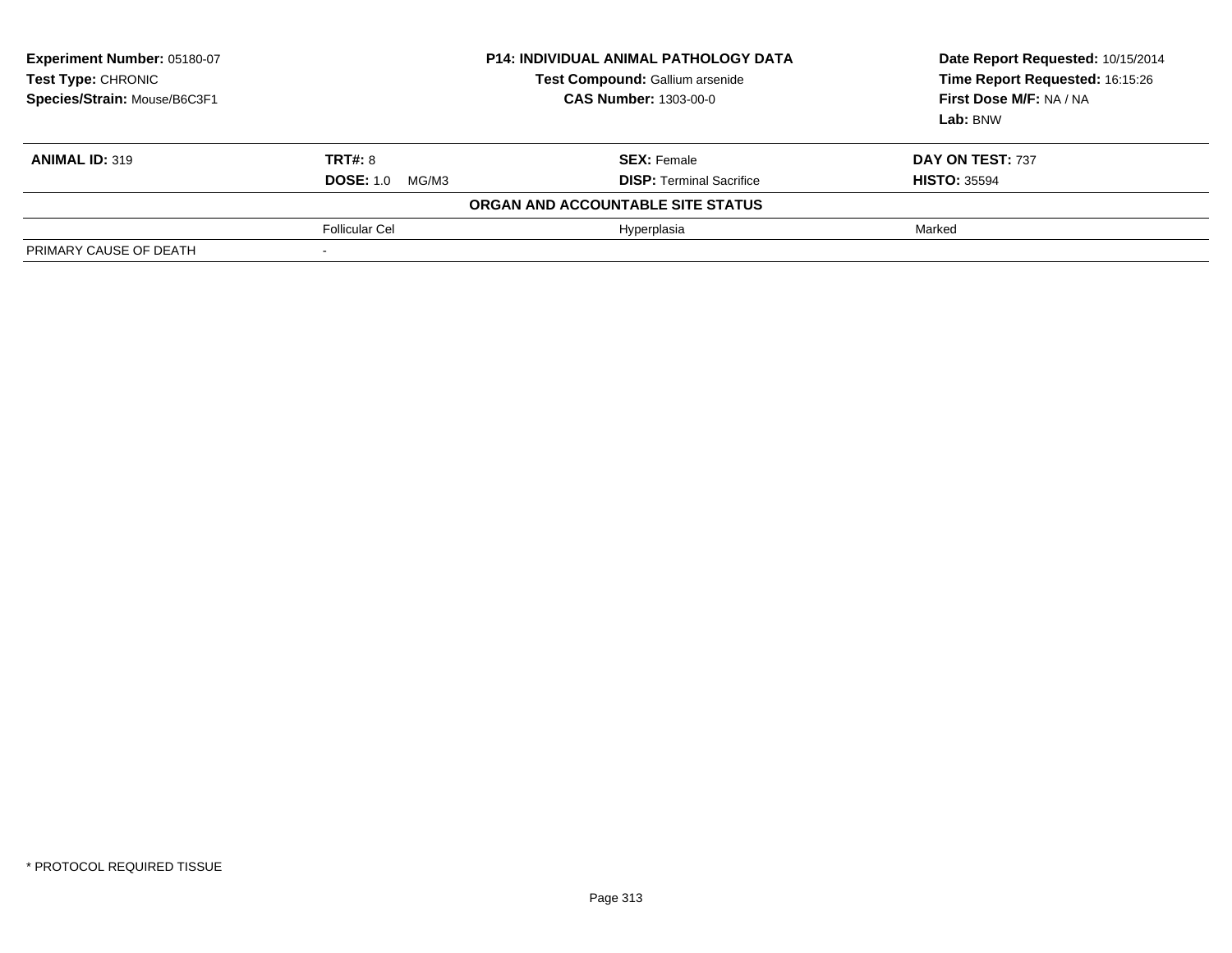| Experiment Number: 05180-07<br>Test Type: CHRONIC<br>Species/Strain: Mouse/B6C3F1 |                           | P14: INDIVIDUAL ANIMAL PATHOLOGY DATA<br>Test Compound: Gallium arsenide<br><b>CAS Number: 1303-00-0</b> | Date Report Requested: 10/15/2014<br>Time Report Requested: 16:15:26<br>First Dose M/F: NA / NA<br>Lab: BNW |
|-----------------------------------------------------------------------------------|---------------------------|----------------------------------------------------------------------------------------------------------|-------------------------------------------------------------------------------------------------------------|
| <b>ANIMAL ID: 320</b>                                                             | <b>TRT#: 8</b>            | <b>SEX: Female</b>                                                                                       | DAY ON TEST: 729                                                                                            |
|                                                                                   | <b>DOSE: 1.0</b><br>MG/M3 | <b>DISP:</b> Moribund Sacrifice                                                                          | <b>HISTO: 35595</b>                                                                                         |
|                                                                                   |                           | ORGAN AND ACCOUNTABLE SITE STATUS                                                                        |                                                                                                             |
| <b>NORMAL</b>                                                                     |                           |                                                                                                          |                                                                                                             |
| * Adrenal Cortex                                                                  | * Adrenal Medulla         | * Bone                                                                                                   | * Bone Marrow                                                                                               |
| * Brain                                                                           | * Clitoral Gland          | * Esophagus                                                                                              | * Gallbladder                                                                                               |
| * Intestine Large, Cecum                                                          | * Intestine Large, Colon  | * Intestine Large, Rectum                                                                                | * Intestine Small, Duodenum                                                                                 |
| * Intestine Small, Jejunum                                                        | * Islets, Pancreatic      | * Lymph Node, Bronchial                                                                                  | * Lymph Node, Mandibular                                                                                    |
| * Lymph Node, Mediastinal                                                         | * Lymph Node, Mesenteric  | * Nose                                                                                                   | * Pancreas                                                                                                  |
| * Parathyroid Gland                                                               | * Salivary Glands         | * Skin                                                                                                   | * Stomach, Forestomach                                                                                      |
| * Stomach, Glandular                                                              | * Thymus                  | * Thyroid Gland                                                                                          | * Trachea                                                                                                   |
| * Urinary Bladder                                                                 |                           |                                                                                                          |                                                                                                             |
| <b>MISSING</b>                                                                    |                           |                                                                                                          |                                                                                                             |
| * Intestine Small, Ileum                                                          | * Mammary Gland           |                                                                                                          |                                                                                                             |
| <b>INSUFFICIENT TISSUE</b>                                                        |                           |                                                                                                          |                                                                                                             |
| * Pituitary Gland                                                                 |                           |                                                                                                          |                                                                                                             |
| <b>OBSERVATIONS</b>                                                               |                           |                                                                                                          |                                                                                                             |
| * Heart                                                                           |                           | Cardiomyopathy                                                                                           | Minimal                                                                                                     |
| * Kidney                                                                          |                           | Nephropathy                                                                                              | Mild                                                                                                        |
| * Larynx                                                                          | Squam Epithel             | Hyperplasia                                                                                              | Minimal                                                                                                     |
| * Liver                                                                           |                           | Hepatocellular Carcinoma                                                                                 | Multiple                                                                                                    |
|                                                                                   |                           | <b>Necrosis</b>                                                                                          | Minimal                                                                                                     |
| [ Hepatocellular Carcinoma TGLS = 3,4,5-4+10 ]                                    |                           |                                                                                                          |                                                                                                             |
| * Lung                                                                            | Alveolus                  | Foreign Body                                                                                             |                                                                                                             |
|                                                                                   |                           | Hepatocellular Carcinoma                                                                                 | Metastatic (Liver)                                                                                          |
|                                                                                   | Alveolar Epith            | Hyperplasia                                                                                              | Minimal                                                                                                     |
|                                                                                   |                           | <b>Infiltration Cellular</b>                                                                             | Histiocyte, Mild                                                                                            |
|                                                                                   | Alveolus                  | Proteinosis                                                                                              | Mild                                                                                                        |
| * Ovary                                                                           |                           | Cyst                                                                                                     | Mild                                                                                                        |
| [Cyst TGLS = $2-7$ ]                                                              |                           |                                                                                                          |                                                                                                             |
| * Spleen                                                                          |                           | Hematopoietic Cell Proliferation                                                                         | Moderate                                                                                                    |
| * Uterus                                                                          |                           | Hydrometra                                                                                               | Moderate                                                                                                    |
| [Hydrometra TGLS = 1-8]                                                           |                           |                                                                                                          |                                                                                                             |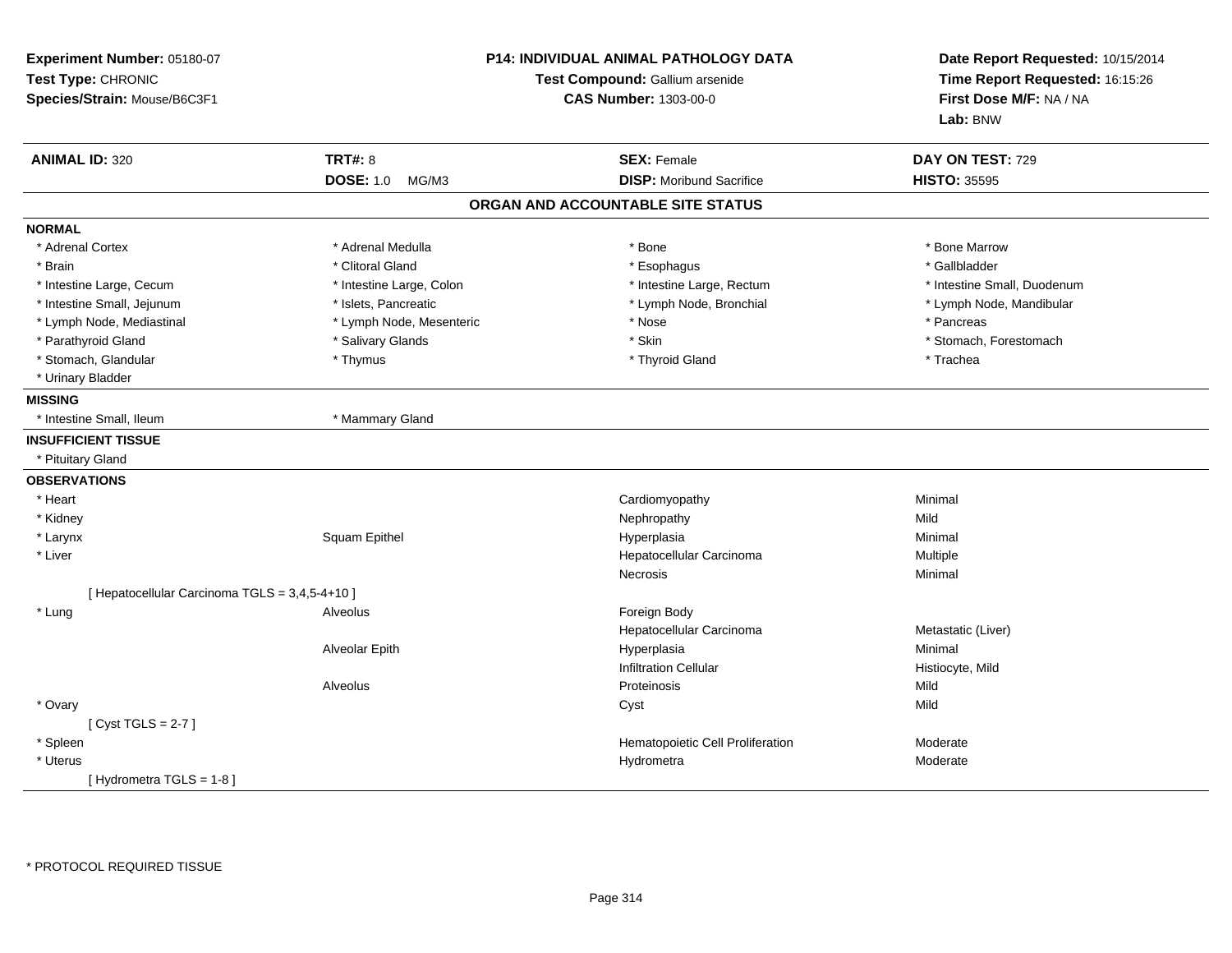| <b>Experiment Number: 05180-07</b><br>Test Type: CHRONIC<br>Species/Strain: Mouse/B6C3F1 | <b>P14: INDIVIDUAL ANIMAL PATHOLOGY DATA</b><br>Test Compound: Gallium arsenide<br><b>CAS Number: 1303-00-0</b> |                                   | Date Report Requested: 10/15/2014<br>Time Report Requested: 16:15:26<br>First Dose M/F: NA / NA<br>Lab: BNW |
|------------------------------------------------------------------------------------------|-----------------------------------------------------------------------------------------------------------------|-----------------------------------|-------------------------------------------------------------------------------------------------------------|
| <b>ANIMAL ID: 320</b>                                                                    | <b>TRT#: 8</b>                                                                                                  | <b>SEX: Female</b>                | DAY ON TEST: 729                                                                                            |
|                                                                                          | <b>DOSE: 1.0</b><br>MG/M3                                                                                       | <b>DISP:</b> Moribund Sacrifice   | <b>HISTO: 35595</b>                                                                                         |
|                                                                                          |                                                                                                                 | ORGAN AND ACCOUNTABLE SITE STATUS |                                                                                                             |
| PRIMARY CAUSE OF DEATH                                                                   | - Liver Hepatocellular Carcinoma                                                                                |                                   |                                                                                                             |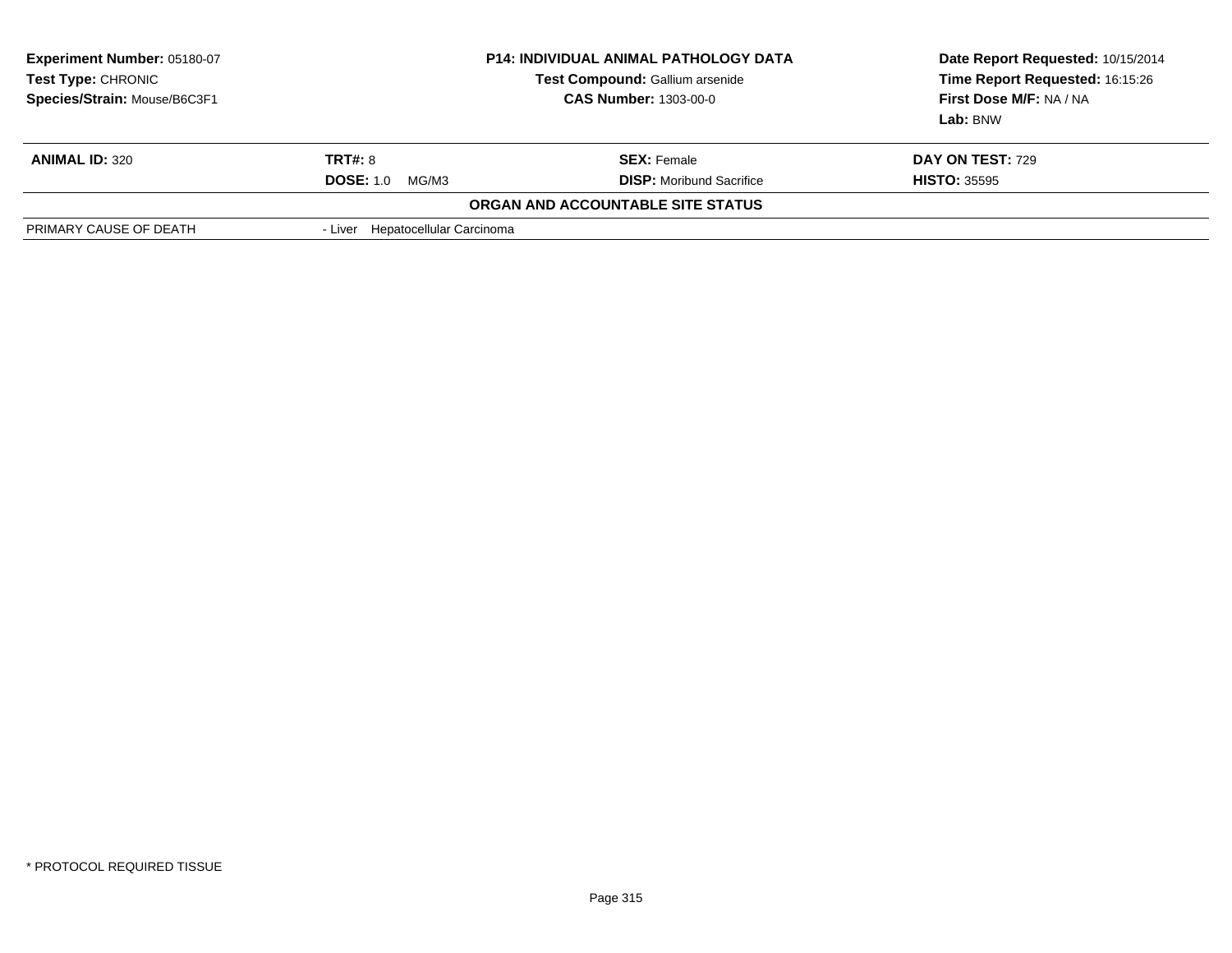| Experiment Number: 05180-07<br>Test Type: CHRONIC<br>Species/Strain: Mouse/B6C3F1 | P14: INDIVIDUAL ANIMAL PATHOLOGY DATA<br>Test Compound: Gallium arsenide<br><b>CAS Number: 1303-00-0</b> |                                   | Date Report Requested: 10/15/2014<br>Time Report Requested: 16:15:26<br>First Dose M/F: NA / NA<br>Lab: BNW |
|-----------------------------------------------------------------------------------|----------------------------------------------------------------------------------------------------------|-----------------------------------|-------------------------------------------------------------------------------------------------------------|
| <b>ANIMAL ID: 321</b>                                                             | <b>TRT#: 8</b>                                                                                           | <b>SEX: Female</b>                | DAY ON TEST: 737                                                                                            |
|                                                                                   | <b>DOSE: 1.0</b><br>MG/M3                                                                                | <b>DISP: Terminal Sacrifice</b>   | <b>HISTO: 35596</b>                                                                                         |
|                                                                                   |                                                                                                          | ORGAN AND ACCOUNTABLE SITE STATUS |                                                                                                             |
| <b>NORMAL</b>                                                                     |                                                                                                          |                                   |                                                                                                             |
| * Adrenal Cortex                                                                  | * Adrenal Medulla                                                                                        | * Bone Marrow                     | * Clitoral Gland                                                                                            |
| * Esophagus                                                                       | * Gallbladder                                                                                            | * Intestine Large, Cecum          | * Intestine Large, Colon                                                                                    |
| * Intestine Large, Rectum                                                         | * Intestine Small, Duodenum                                                                              | * Intestine Small, Ileum          | * Intestine Small, Jejunum                                                                                  |
| * Islets, Pancreatic                                                              | * Larynx                                                                                                 | * Liver                           | * Lymph Node, Mandibular                                                                                    |
| * Lymph Node, Mediastinal                                                         | * Mammary Gland                                                                                          | * Nose                            | * Ovary                                                                                                     |
| * Pancreas                                                                        | * Salivary Glands                                                                                        | * Skin                            | * Spleen                                                                                                    |
| * Stomach, Forestomach                                                            | * Stomach, Glandular                                                                                     | * Thymus                          | * Thyroid Gland                                                                                             |
| * Trachea                                                                         | * Urinary Bladder                                                                                        |                                   |                                                                                                             |
| <b>MISSING</b>                                                                    |                                                                                                          |                                   |                                                                                                             |
| * Lymph Node, Mesenteric                                                          | * Parathyroid Gland                                                                                      |                                   |                                                                                                             |
| <b>OBSERVATIONS</b>                                                               |                                                                                                          |                                   |                                                                                                             |
| * Bone                                                                            |                                                                                                          | Fibrous Osteodystrophy            | Mild                                                                                                        |
| * Brain                                                                           | Meninges                                                                                                 | <b>Infiltration Cellular</b>      | Mononuclear CI, Minimal                                                                                     |
| * Heart                                                                           |                                                                                                          | Cardiomyopathy                    | Minimal                                                                                                     |
| * Kidney                                                                          |                                                                                                          | Nephropathy                       | Minimal                                                                                                     |
| * Lung                                                                            | Alveolus                                                                                                 | Foreign Body                      |                                                                                                             |
|                                                                                   | Alveolar Epith                                                                                           | Hyperplasia                       | Mild                                                                                                        |
|                                                                                   |                                                                                                          | <b>Infiltration Cellular</b>      | Histiocyte, Moderate                                                                                        |
|                                                                                   |                                                                                                          | Inflammation                      | Chronic, Focal, Mild                                                                                        |
|                                                                                   |                                                                                                          | Inflammation                      | Suppurative, Focal, Mild                                                                                    |
|                                                                                   | Alveolus                                                                                                 | Proteinosis                       | Mild                                                                                                        |
| * Lymph Node, Bronchial                                                           |                                                                                                          | Hyperplasia                       | Mild                                                                                                        |
| * Pituitary Gland                                                                 | <b>Pars Distalis</b>                                                                                     | Hyperplasia                       | Minimal                                                                                                     |
| * Uterus                                                                          |                                                                                                          | Hyperplasia                       | Cystic, Marked                                                                                              |
| [ Hyperplasia TGLS = 1-10 ]                                                       |                                                                                                          |                                   |                                                                                                             |
| PRIMARY CAUSE OF DEATH                                                            |                                                                                                          |                                   |                                                                                                             |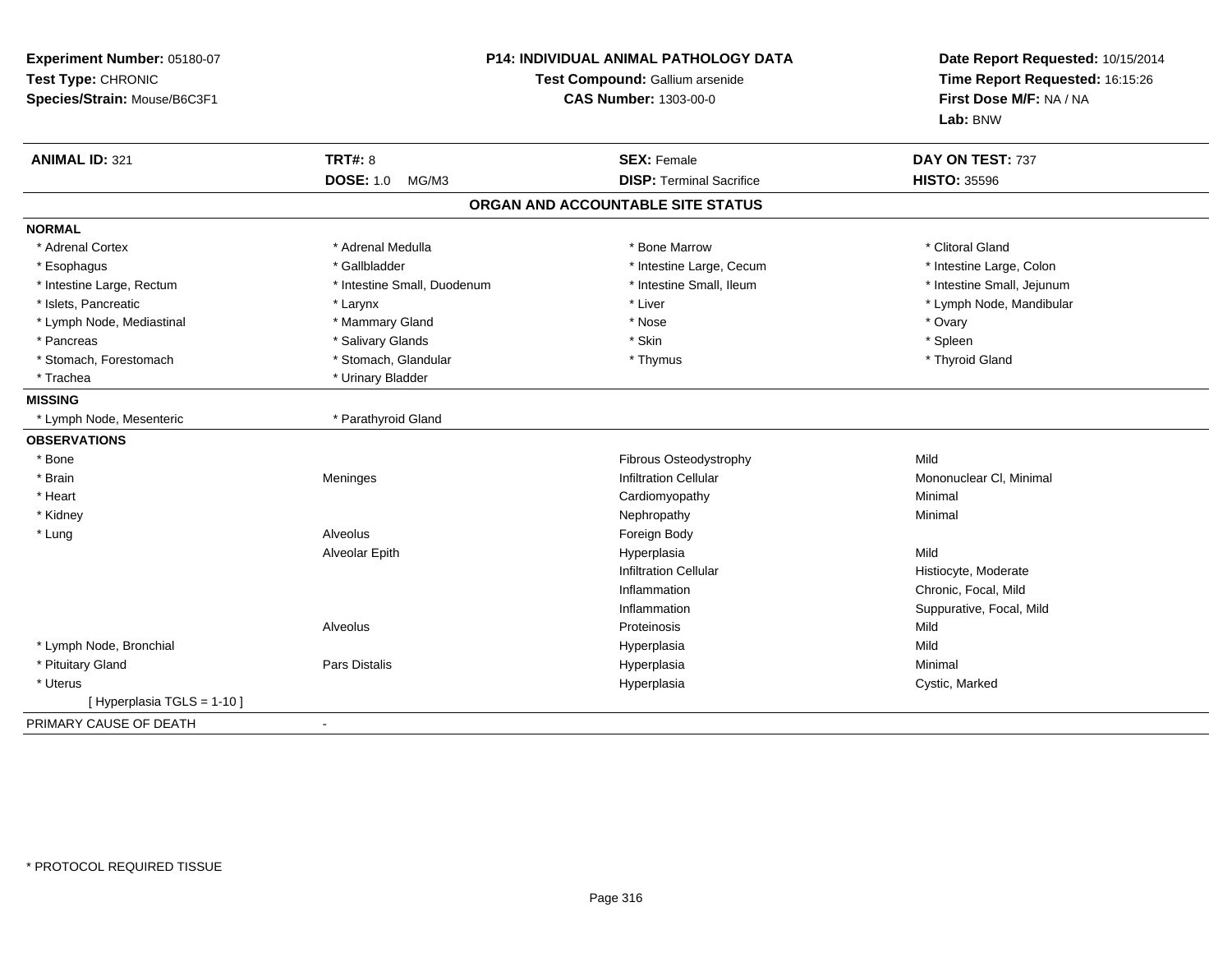| Experiment Number: 05180-07<br>Test Type: CHRONIC<br>Species/Strain: Mouse/B6C3F1 |                           | <b>P14: INDIVIDUAL ANIMAL PATHOLOGY DATA</b><br>Test Compound: Gallium arsenide<br><b>CAS Number: 1303-00-0</b> | Date Report Requested: 10/15/2014<br>Time Report Requested: 16:15:26<br>First Dose M/F: NA / NA<br>Lab: BNW |
|-----------------------------------------------------------------------------------|---------------------------|-----------------------------------------------------------------------------------------------------------------|-------------------------------------------------------------------------------------------------------------|
| <b>ANIMAL ID: 322</b>                                                             | <b>TRT#: 8</b>            | <b>SEX: Female</b>                                                                                              | DAY ON TEST: 737                                                                                            |
|                                                                                   | <b>DOSE: 1.0</b><br>MG/M3 | <b>DISP: Terminal Sacrifice</b>                                                                                 | <b>HISTO: 35597</b>                                                                                         |
|                                                                                   |                           | ORGAN AND ACCOUNTABLE SITE STATUS                                                                               |                                                                                                             |
| <b>NORMAL</b>                                                                     |                           |                                                                                                                 |                                                                                                             |
| * Adrenal Cortex                                                                  | * Adrenal Medulla         | * Bone Marrow                                                                                                   | * Brain                                                                                                     |
| * Clitoral Gland                                                                  | * Esophagus               | * Gallbladder                                                                                                   | * Intestine Large, Cecum                                                                                    |
| * Intestine Large, Colon                                                          | * Intestine Large, Rectum | * Intestine Small, Duodenum                                                                                     | * Intestine Small, Ileum                                                                                    |
| * Intestine Small, Jejunum                                                        | * Islets, Pancreatic      | * Larynx                                                                                                        | * Lymph Node, Mandibular                                                                                    |
| * Mammary Gland                                                                   | * Ovary                   | * Pancreas                                                                                                      | * Parathyroid Gland                                                                                         |
| * Salivary Glands                                                                 | * Skin                    | * Stomach, Forestomach                                                                                          | * Stomach, Glandular                                                                                        |
| * Thymus                                                                          | * Thyroid Gland           | * Trachea                                                                                                       | * Urinary Bladder                                                                                           |
| * Uterus                                                                          |                           |                                                                                                                 |                                                                                                             |
| <b>MISSING</b>                                                                    |                           |                                                                                                                 |                                                                                                             |
| * Lymph Node, Mediastinal                                                         |                           |                                                                                                                 |                                                                                                             |
| <b>OBSERVATIONS</b>                                                               |                           |                                                                                                                 |                                                                                                             |
| * Bone                                                                            |                           | Fibrous Osteodystrophy                                                                                          | Minimal                                                                                                     |
| * Heart                                                                           |                           | Cardiomyopathy                                                                                                  | Mild                                                                                                        |
| * Kidney                                                                          |                           | Nephropathy                                                                                                     | Minimal                                                                                                     |
| * Liver                                                                           |                           | Hepatocellular Adenoma                                                                                          |                                                                                                             |
|                                                                                   |                           | Necrosis                                                                                                        | Minimal                                                                                                     |
| [ Hepatocellular Adenoma TGLS = 1-4 ]                                             |                           |                                                                                                                 |                                                                                                             |
| * Lung                                                                            | Alveolus                  | Foreign Body                                                                                                    |                                                                                                             |
|                                                                                   | Alveolar Epith            | Hyperplasia                                                                                                     | Mild                                                                                                        |
|                                                                                   |                           | <b>Infiltration Cellular</b>                                                                                    | Histiocyte, Moderate                                                                                        |
|                                                                                   |                           | Inflammation                                                                                                    | Chronic, Focal, Minimal                                                                                     |
|                                                                                   |                           | Inflammation                                                                                                    | Suppurative, Focal, Moderate                                                                                |
|                                                                                   | Alveolus                  | Proteinosis                                                                                                     | Moderate                                                                                                    |
| * Lymph Node, Bronchial                                                           |                           | Hyperplasia                                                                                                     | Mild                                                                                                        |
| * Lymph Node, Mesenteric                                                          |                           | Hyperplasia                                                                                                     | Mild                                                                                                        |
| * Nose                                                                            | Olfactory Epi             | Degeneration                                                                                                    | Hyaline, Minimal                                                                                            |
|                                                                                   | <b>Respirat Epith</b>     | Degeneration                                                                                                    | Hyaline, Minimal                                                                                            |
|                                                                                   |                           | Inflammation                                                                                                    | Suppurative, Minimal                                                                                        |
| * Pituitary Gland                                                                 | <b>Pars Distalis</b>      | Hyperplasia                                                                                                     | Minimal                                                                                                     |
| <sup>'</sup> Spleen                                                               |                           | Hematopoietic Cell Proliferation                                                                                | Mild                                                                                                        |

\* PROTOCOL REQUIRED TISSUE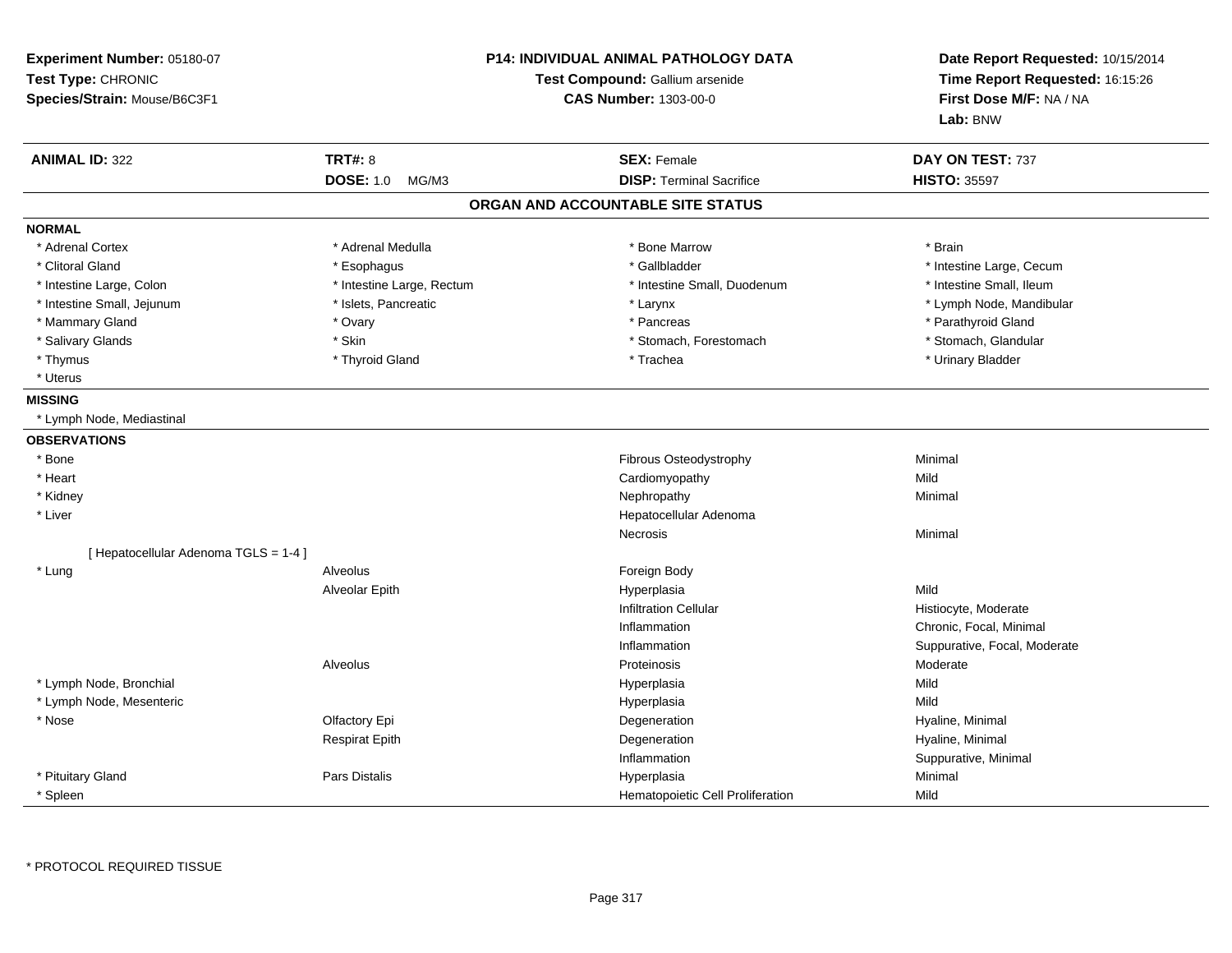| Experiment Number: 05180-07<br>Test Type: CHRONIC<br>Species/Strain: Mouse/B6C3F1 | <b>P14: INDIVIDUAL ANIMAL PATHOLOGY DATA</b><br>Test Compound: Gallium arsenide<br><b>CAS Number: 1303-00-0</b> |                                   | Date Report Requested: 10/15/2014<br>Time Report Requested: 16:15:26<br>First Dose M/F: NA / NA<br>Lab: BNW |
|-----------------------------------------------------------------------------------|-----------------------------------------------------------------------------------------------------------------|-----------------------------------|-------------------------------------------------------------------------------------------------------------|
| <b>ANIMAL ID: 322</b>                                                             | <b>TRT#: 8</b>                                                                                                  | <b>SEX:</b> Female                | DAY ON TEST: 737                                                                                            |
|                                                                                   | <b>DOSE: 1.0</b><br>MG/M3                                                                                       | <b>DISP: Terminal Sacrifice</b>   | <b>HISTO: 35597</b>                                                                                         |
|                                                                                   |                                                                                                                 | ORGAN AND ACCOUNTABLE SITE STATUS |                                                                                                             |
| PRIMARY CAUSE OF DEATH                                                            | $\overline{\phantom{a}}$                                                                                        |                                   |                                                                                                             |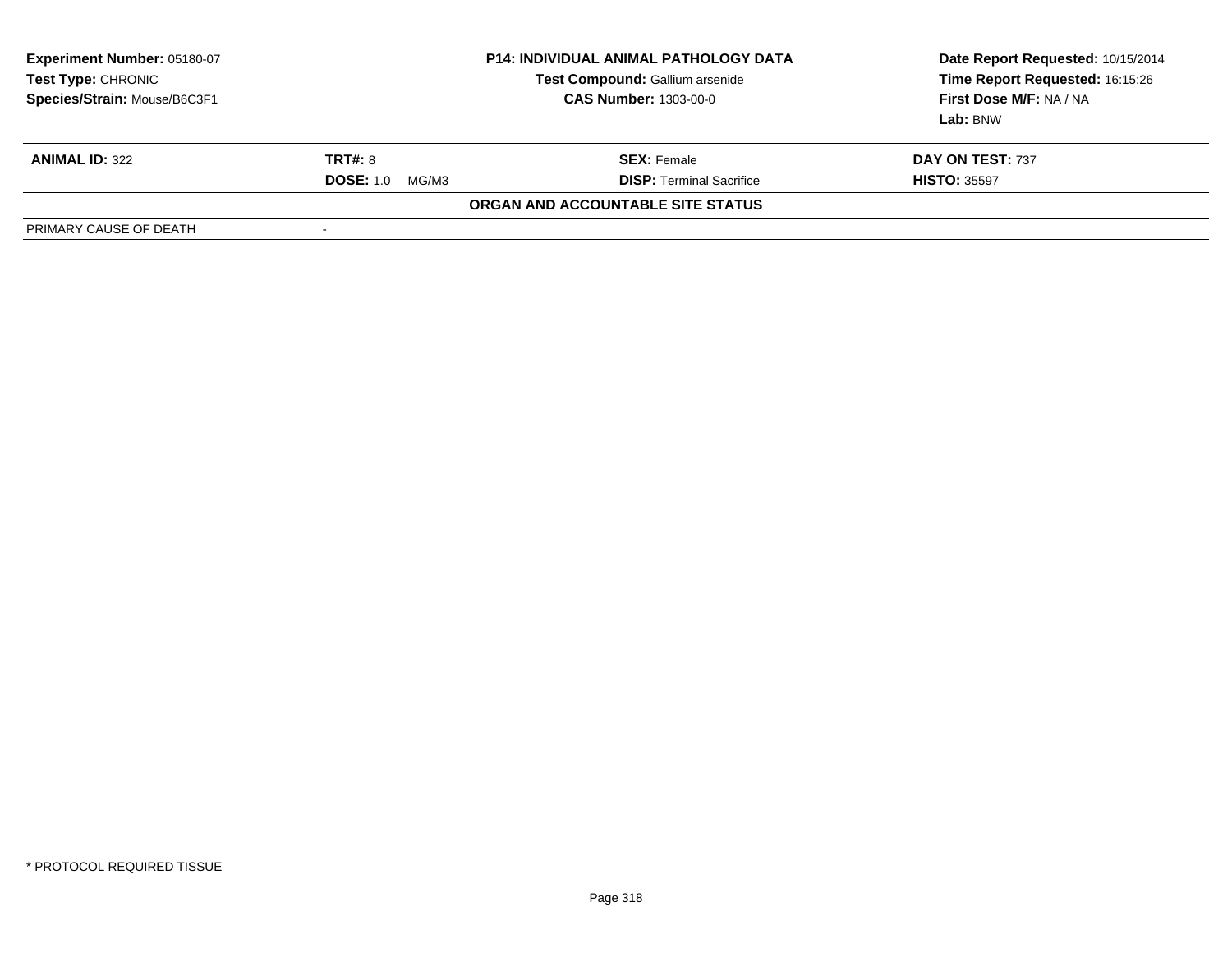| Experiment Number: 05180-07<br>Test Type: CHRONIC<br>Species/Strain: Mouse/B6C3F1 | <b>P14: INDIVIDUAL ANIMAL PATHOLOGY DATA</b><br>Test Compound: Gallium arsenide<br><b>CAS Number: 1303-00-0</b> |                                   | Date Report Requested: 10/15/2014<br>Time Report Requested: 16:15:26<br>First Dose M/F: NA / NA<br>Lab: BNW |
|-----------------------------------------------------------------------------------|-----------------------------------------------------------------------------------------------------------------|-----------------------------------|-------------------------------------------------------------------------------------------------------------|
| <b>ANIMAL ID: 323</b>                                                             | <b>TRT#: 8</b>                                                                                                  | <b>SEX: Female</b>                | DAY ON TEST: 735                                                                                            |
|                                                                                   | <b>DOSE: 1.0</b><br>MG/M3                                                                                       | <b>DISP: Terminal Sacrifice</b>   | <b>HISTO: 35598</b>                                                                                         |
|                                                                                   |                                                                                                                 | ORGAN AND ACCOUNTABLE SITE STATUS |                                                                                                             |
| <b>NORMAL</b>                                                                     |                                                                                                                 |                                   |                                                                                                             |
| * Adrenal Cortex                                                                  | * Adrenal Medulla                                                                                               | * Bone                            | * Bone Marrow                                                                                               |
| * Brain                                                                           | * Esophagus                                                                                                     | * Gallbladder                     | * Intestine Large, Cecum                                                                                    |
| * Intestine Large, Colon                                                          | * Intestine Large, Rectum                                                                                       | * Intestine Small, Duodenum       | * Intestine Small, Ileum                                                                                    |
| * Intestine Small, Jejunum                                                        | * Islets, Pancreatic                                                                                            | * Lymph Node, Bronchial           | * Lymph Node, Mandibular                                                                                    |
| * Mammary Gland                                                                   | * Nose                                                                                                          | * Ovary                           | * Pancreas                                                                                                  |
| * Parathyroid Gland                                                               | * Pituitary Gland                                                                                               | * Salivary Glands                 | * Skin                                                                                                      |
| * Stomach, Forestomach                                                            | * Stomach, Glandular                                                                                            | * Thymus                          | * Thyroid Gland                                                                                             |
| * Trachea                                                                         | * Urinary Bladder                                                                                               | * Uterus                          |                                                                                                             |
| <b>MISSING</b>                                                                    |                                                                                                                 |                                   |                                                                                                             |
| * Clitoral Gland                                                                  |                                                                                                                 |                                   |                                                                                                             |
| <b>OBSERVATIONS</b>                                                               |                                                                                                                 |                                   |                                                                                                             |
| * Heart                                                                           |                                                                                                                 | Cardiomyopathy                    | Minimal                                                                                                     |
| * Kidney                                                                          |                                                                                                                 | Nephropathy                       | Minimal                                                                                                     |
| * Larynx                                                                          | Squam Epithel                                                                                                   | Hyperplasia                       | Minimal                                                                                                     |
| * Liver                                                                           |                                                                                                                 | <b>Eosinophilic Focus</b>         |                                                                                                             |
|                                                                                   |                                                                                                                 | Hematopoietic Cell Proliferation  | Minimal                                                                                                     |
|                                                                                   |                                                                                                                 | Necrosis                          | Minimal                                                                                                     |
| [Eosinophilic Focus TGLS = 2-12]                                                  |                                                                                                                 |                                   |                                                                                                             |
| * Lung                                                                            | Alveolus                                                                                                        | Foreign Body                      |                                                                                                             |
|                                                                                   | Alveolar Epith                                                                                                  | Hyperplasia                       | Minimal                                                                                                     |
|                                                                                   |                                                                                                                 | <b>Infiltration Cellular</b>      | Histiocyte, Mild                                                                                            |
|                                                                                   |                                                                                                                 | Inflammation                      | Suppurative, Focal, Minimal                                                                                 |
|                                                                                   | Alveolus                                                                                                        | Proteinosis                       | Minimal                                                                                                     |
| * Lymph Node, Mediastinal                                                         |                                                                                                                 | Lymphoma Malignant                |                                                                                                             |
| [ Lymphoma Malignant TGLS = 4-10 ]                                                |                                                                                                                 |                                   |                                                                                                             |
| * Lymph Node, Mesenteric                                                          |                                                                                                                 | Lymphoma Malignant                |                                                                                                             |
| [ Lymphoma Malignant TGLS = 5-6 ]                                                 |                                                                                                                 |                                   |                                                                                                             |
| * Spleen                                                                          |                                                                                                                 | Lymphoma Malignant                |                                                                                                             |
| [ Lymphoma Malignant TGLS = 1-11 ]                                                |                                                                                                                 |                                   |                                                                                                             |
| PRIMARY CAUSE OF DEATH                                                            |                                                                                                                 |                                   |                                                                                                             |

\* PROTOCOL REQUIRED TISSUE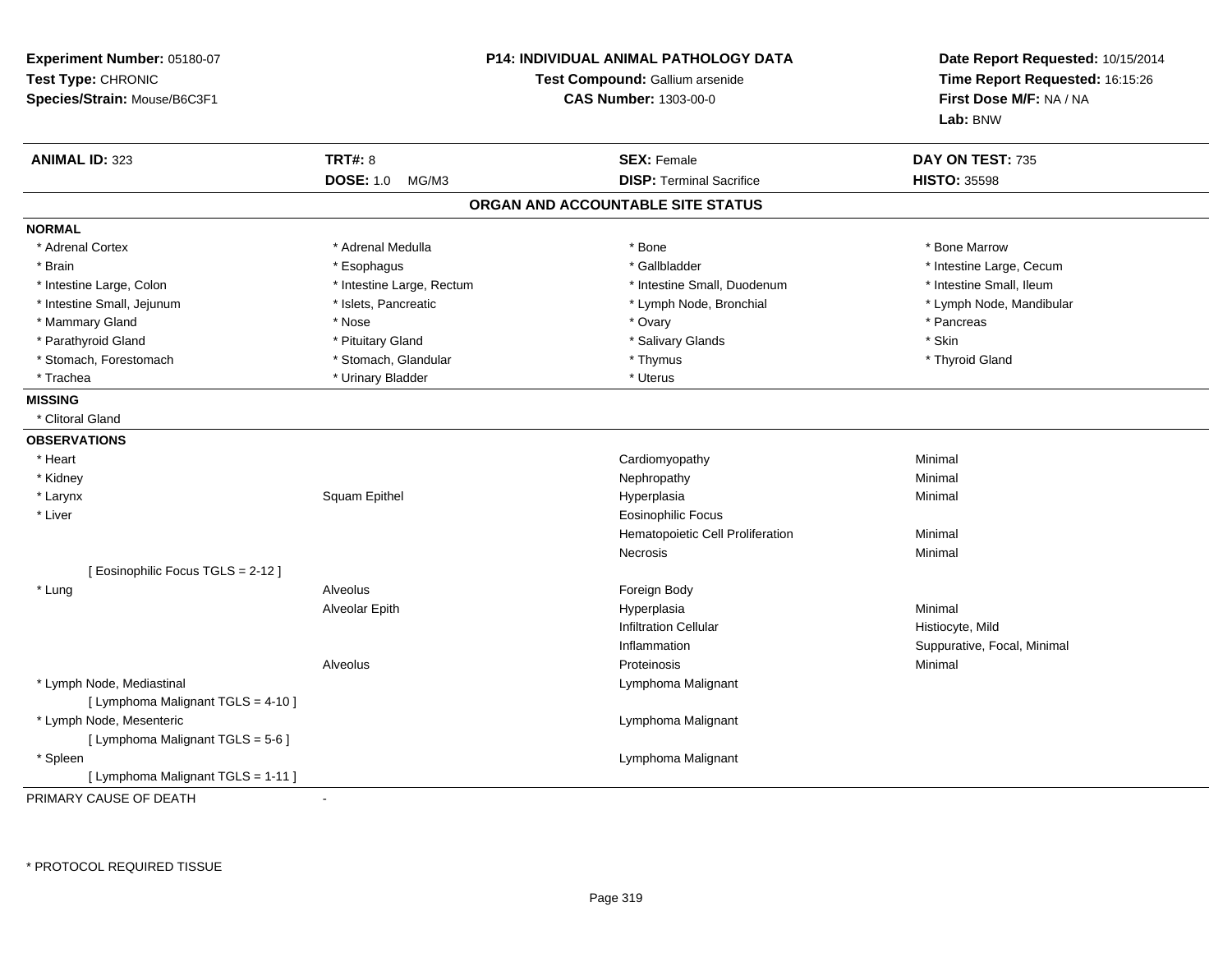| Experiment Number: 05180-07<br>Test Type: CHRONIC<br>Species/Strain: Mouse/B6C3F1 |                                                                                                      | <b>P14: INDIVIDUAL ANIMAL PATHOLOGY DATA</b><br>Test Compound: Gallium arsenide<br><b>CAS Number: 1303-00-0</b> | Date Report Requested: 10/15/2014<br>Time Report Requested: 16:15:26<br>First Dose M/F: NA / NA<br>Lab: BNW |  |
|-----------------------------------------------------------------------------------|------------------------------------------------------------------------------------------------------|-----------------------------------------------------------------------------------------------------------------|-------------------------------------------------------------------------------------------------------------|--|
| <b>ANIMAL ID: 323</b>                                                             | <b>TRT#: 8</b><br><b>SEX: Female</b><br><b>DISP: Terminal Sacrifice</b><br><b>DOSE: 1.0</b><br>MG/M3 |                                                                                                                 | <b>DAY ON TEST: 735</b><br><b>HISTO: 35598</b>                                                              |  |
|                                                                                   |                                                                                                      | ORGAN AND ACCOUNTABLE SITE STATUS                                                                               |                                                                                                             |  |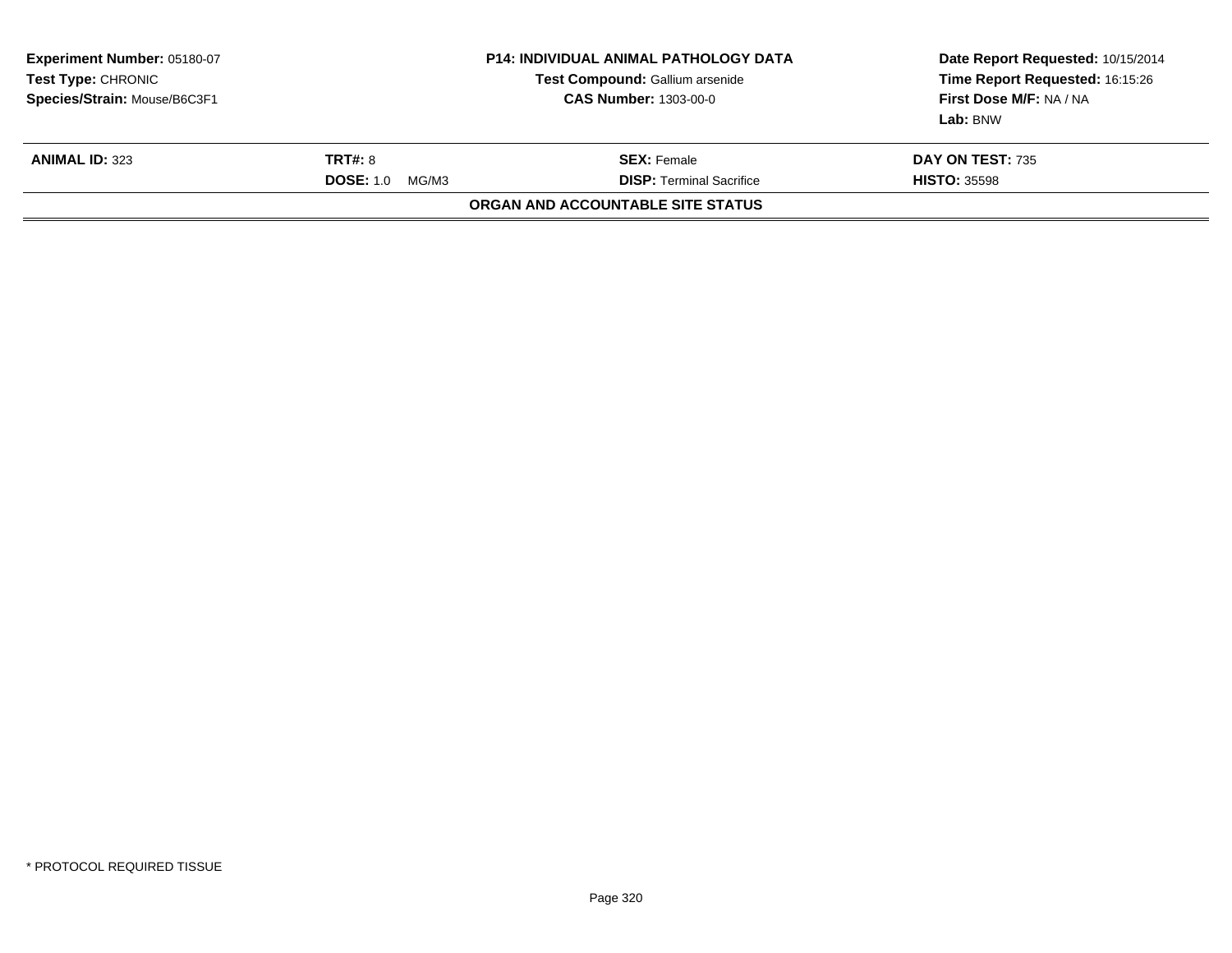| Experiment Number: 05180-07<br>Test Type: CHRONIC<br>Species/Strain: Mouse/B6C3F1 |                            | <b>P14: INDIVIDUAL ANIMAL PATHOLOGY DATA</b><br>Test Compound: Gallium arsenide<br><b>CAS Number: 1303-00-0</b> | Date Report Requested: 10/15/2014<br>Time Report Requested: 16:15:26<br>First Dose M/F: NA / NA<br>Lab: BNW |
|-----------------------------------------------------------------------------------|----------------------------|-----------------------------------------------------------------------------------------------------------------|-------------------------------------------------------------------------------------------------------------|
| <b>ANIMAL ID: 324</b>                                                             | <b>TRT#: 8</b>             | <b>SEX: Female</b>                                                                                              | DAY ON TEST: 736                                                                                            |
|                                                                                   | <b>DOSE: 1.0</b><br>MG/M3  | <b>DISP: Terminal Sacrifice</b>                                                                                 | <b>HISTO: 35599</b>                                                                                         |
|                                                                                   |                            | ORGAN AND ACCOUNTABLE SITE STATUS                                                                               |                                                                                                             |
| <b>NORMAL</b>                                                                     |                            |                                                                                                                 |                                                                                                             |
| * Adrenal Cortex                                                                  | * Adrenal Medulla          | * Bone                                                                                                          | * Bone Marrow                                                                                               |
| * Brain                                                                           | * Clitoral Gland           | * Esophagus                                                                                                     | * Gallbladder                                                                                               |
| * Intestine Large, Cecum                                                          | * Intestine Large, Colon   | * Intestine Large, Rectum                                                                                       | * Intestine Small, Duodenum                                                                                 |
| * Intestine Small, Ileum                                                          | * Intestine Small, Jejunum | * Islets, Pancreatic                                                                                            | * Larynx                                                                                                    |
| * Lymph Node, Mandibular                                                          | * Lymph Node, Mesenteric   | * Mammary Gland                                                                                                 | * Nose                                                                                                      |
| * Ovary                                                                           | * Pancreas                 | * Parathyroid Gland                                                                                             | * Pituitary Gland                                                                                           |
| * Salivary Glands                                                                 | * Skin                     | * Stomach, Forestomach                                                                                          | * Stomach, Glandular                                                                                        |
| * Thymus                                                                          | * Thyroid Gland            | * Trachea                                                                                                       | * Urinary Bladder                                                                                           |
| * Uterus                                                                          |                            |                                                                                                                 |                                                                                                             |
| <b>OBSERVATIONS</b>                                                               |                            |                                                                                                                 |                                                                                                             |
| * Heart                                                                           |                            | Cardiomyopathy                                                                                                  | Minimal                                                                                                     |
| * Kidney                                                                          |                            | Nephropathy                                                                                                     | Minimal                                                                                                     |
| * Liver                                                                           |                            | <b>Eosinophilic Focus</b>                                                                                       |                                                                                                             |
| * Lung                                                                            | Alveolus                   | Foreign Body                                                                                                    |                                                                                                             |
|                                                                                   | Alveolar Epith             | Hyperplasia                                                                                                     | Minimal                                                                                                     |
|                                                                                   |                            | <b>Infiltration Cellular</b>                                                                                    | Histiocyte, Mild                                                                                            |
|                                                                                   | Alveolus                   | Proteinosis                                                                                                     | Marked                                                                                                      |
| * Lymph Node, Bronchial                                                           |                            | Hyperplasia                                                                                                     | Mild                                                                                                        |
| * Lymph Node, Mediastinal                                                         |                            | Hyperplasia                                                                                                     | Minimal                                                                                                     |
| * Spleen                                                                          |                            | Hyperplasia                                                                                                     | Lymphoid, Mild                                                                                              |
| PRIMARY CAUSE OF DEATH                                                            |                            |                                                                                                                 |                                                                                                             |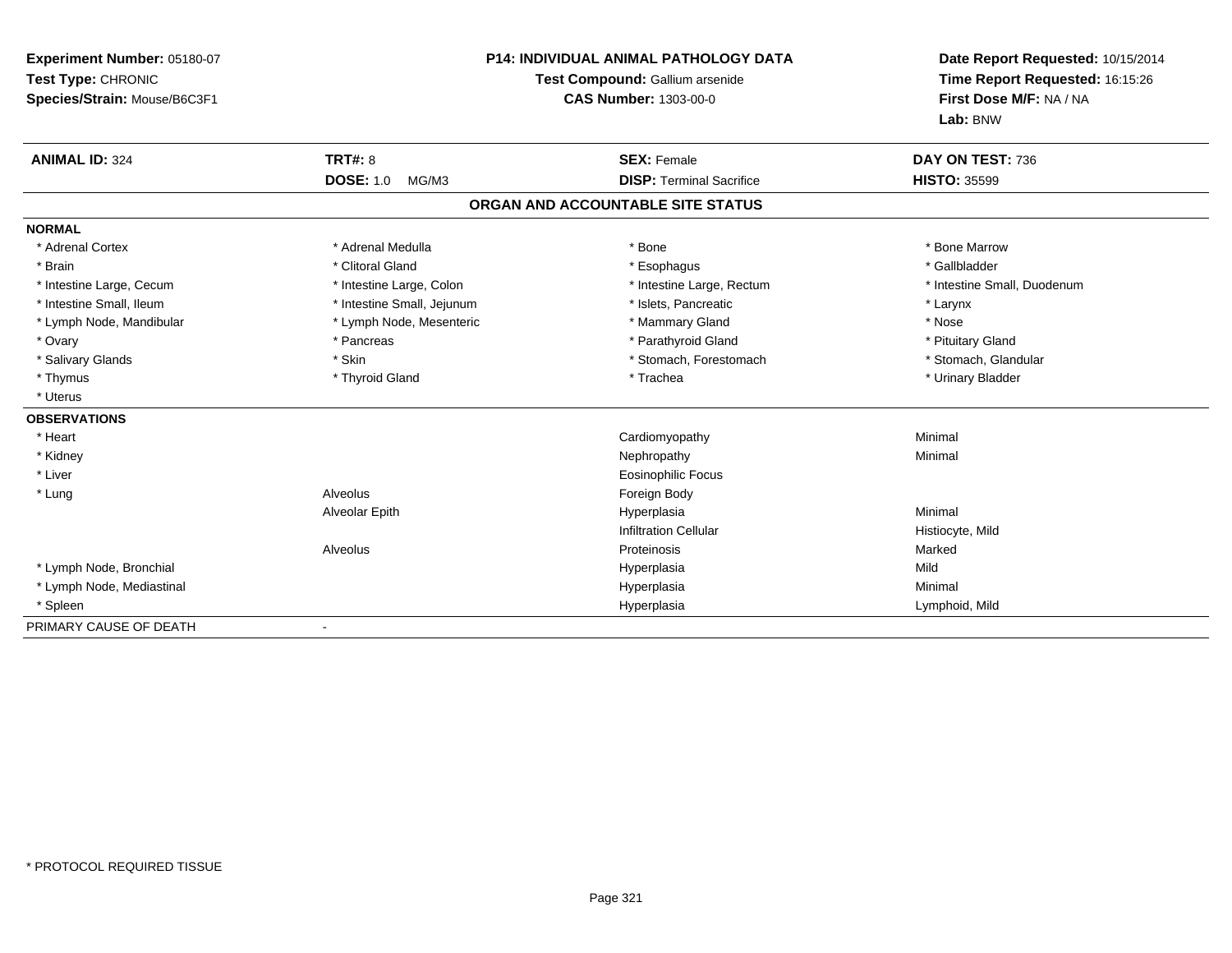| Experiment Number: 05180-07<br>Test Type: CHRONIC<br>Species/Strain: Mouse/B6C3F1 | P14: INDIVIDUAL ANIMAL PATHOLOGY DATA<br>Test Compound: Gallium arsenide<br><b>CAS Number: 1303-00-0</b> |                                   | Date Report Requested: 10/15/2014<br>Time Report Requested: 16:15:26<br>First Dose M/F: NA / NA<br>Lab: BNW |
|-----------------------------------------------------------------------------------|----------------------------------------------------------------------------------------------------------|-----------------------------------|-------------------------------------------------------------------------------------------------------------|
| <b>ANIMAL ID: 325</b>                                                             | <b>TRT#: 8</b>                                                                                           | <b>SEX: Female</b>                | DAY ON TEST: 736                                                                                            |
|                                                                                   | <b>DOSE: 1.0</b><br>MG/M3                                                                                | <b>DISP: Terminal Sacrifice</b>   | <b>HISTO: 35600</b>                                                                                         |
|                                                                                   |                                                                                                          | ORGAN AND ACCOUNTABLE SITE STATUS |                                                                                                             |
| <b>NORMAL</b>                                                                     |                                                                                                          |                                   |                                                                                                             |
| * Adrenal Cortex                                                                  | * Adrenal Medulla                                                                                        | * Bone                            | * Bone Marrow                                                                                               |
| * Brain                                                                           | * Clitoral Gland                                                                                         | * Esophagus                       | * Gallbladder                                                                                               |
| * Intestine Large, Cecum                                                          | * Intestine Large, Colon                                                                                 | * Intestine Large, Rectum         | * Intestine Small, Duodenum                                                                                 |
| * Intestine Small, Ileum                                                          | * Intestine Small, Jejunum                                                                               | * Islets, Pancreatic              | * Kidney                                                                                                    |
| * Larynx                                                                          | * Liver                                                                                                  | * Lymph Node, Mesenteric          | * Mammary Gland                                                                                             |
| * Nose                                                                            | * Ovary                                                                                                  | * Pancreas                        | * Parathyroid Gland                                                                                         |
| * Pituitary Gland                                                                 | * Salivary Glands                                                                                        | * Skin                            | * Stomach, Glandular                                                                                        |
| * Thymus                                                                          | * Thyroid Gland                                                                                          | * Trachea                         | * Urinary Bladder                                                                                           |
| * Uterus                                                                          |                                                                                                          |                                   |                                                                                                             |
| <b>OBSERVATIONS</b>                                                               |                                                                                                          |                                   |                                                                                                             |
| Eye                                                                               | Cornea                                                                                                   | Inflammation                      | Chronic, Marked                                                                                             |
| [Inflammation $TGLS = 1-10$ ]                                                     |                                                                                                          |                                   |                                                                                                             |
| <b>Harderian Gland</b>                                                            |                                                                                                          | Adenoma                           |                                                                                                             |
| [Adenoma TGLS = $2-10$ ]                                                          |                                                                                                          |                                   |                                                                                                             |
| * Heart                                                                           |                                                                                                          | Cardiomyopathy                    | Minimal                                                                                                     |
| * Lung                                                                            | Alveolus                                                                                                 | Foreign Body                      |                                                                                                             |
|                                                                                   | Alveolar Epith                                                                                           | Hyperplasia                       | Minimal                                                                                                     |
|                                                                                   |                                                                                                          | <b>Infiltration Cellular</b>      | Histiocyte, Moderate                                                                                        |
|                                                                                   | Alveolus                                                                                                 | Proteinosis                       | Mild                                                                                                        |
| * Lymph Node, Bronchial                                                           |                                                                                                          | Hyperplasia                       | Minimal                                                                                                     |
| * Lymph Node, Mandibular                                                          |                                                                                                          | Hyperplasia                       | Mild                                                                                                        |
| * Lymph Node, Mediastinal                                                         |                                                                                                          | Hyperplasia                       | Minimal                                                                                                     |
| * Spleen                                                                          |                                                                                                          | Hematopoietic Cell Proliferation  | Mild                                                                                                        |
| * Stomach, Forestomach                                                            |                                                                                                          | Squamous Cell Papilloma           |                                                                                                             |
| [Squamous Cell Papilloma TGLS = 3-11]                                             |                                                                                                          |                                   |                                                                                                             |
| PRIMARY CAUSE OF DEATH<br>$\blacksquare$                                          |                                                                                                          |                                   |                                                                                                             |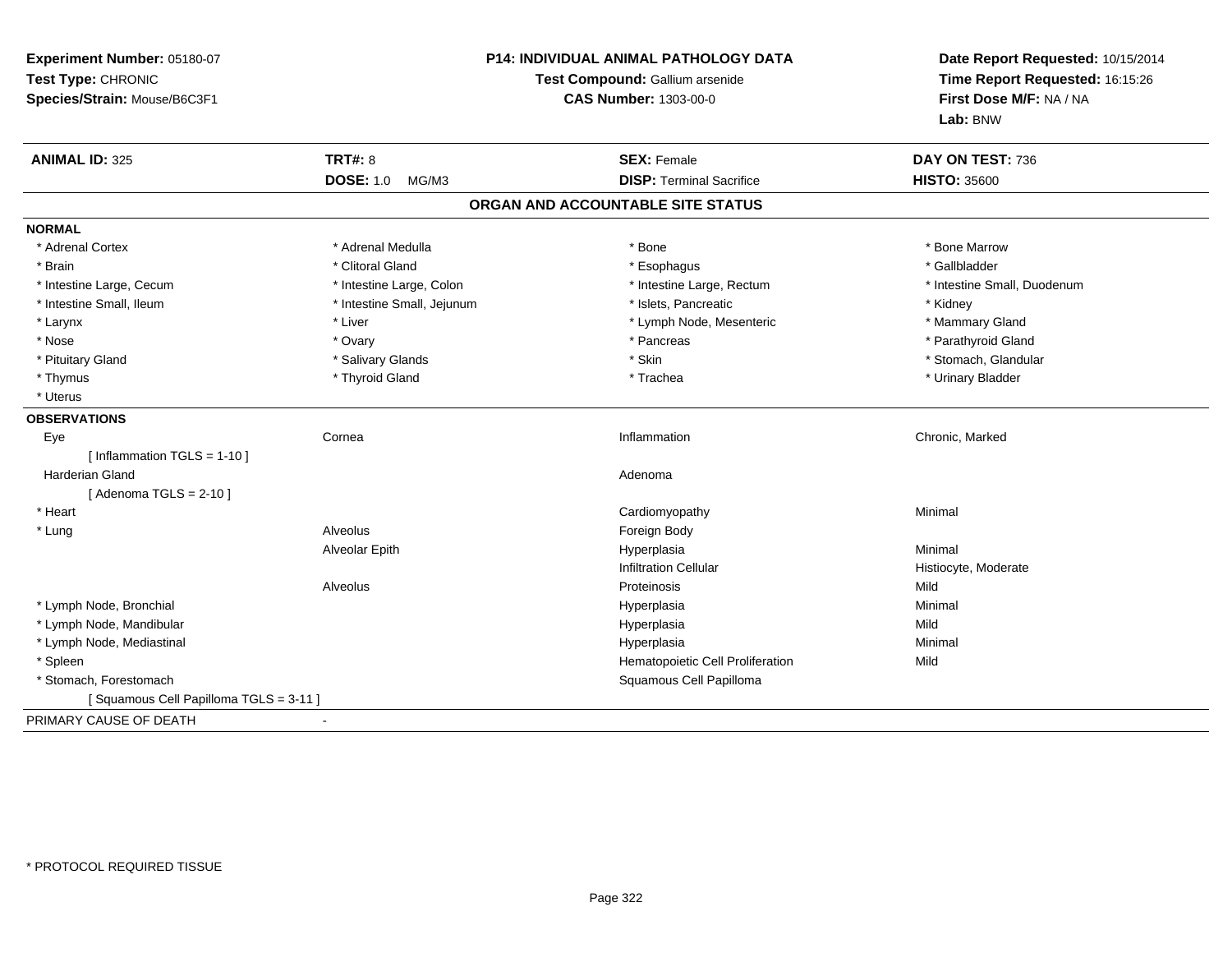| Experiment Number: 05180-07<br>Test Type: CHRONIC<br>Species/Strain: Mouse/B6C3F1 | P14: INDIVIDUAL ANIMAL PATHOLOGY DATA<br>Test Compound: Gallium arsenide<br><b>CAS Number: 1303-00-0</b> |                                   | Date Report Requested: 10/15/2014<br>Time Report Requested: 16:15:26<br>First Dose M/F: NA / NA<br>Lab: BNW |
|-----------------------------------------------------------------------------------|----------------------------------------------------------------------------------------------------------|-----------------------------------|-------------------------------------------------------------------------------------------------------------|
| <b>ANIMAL ID: 326</b>                                                             | TRT#: 8                                                                                                  | <b>SEX: Female</b>                | DAY ON TEST: 735                                                                                            |
|                                                                                   | <b>DOSE: 1.0</b><br>MG/M3                                                                                | <b>DISP: Terminal Sacrifice</b>   | <b>HISTO: 35601</b>                                                                                         |
|                                                                                   |                                                                                                          | ORGAN AND ACCOUNTABLE SITE STATUS |                                                                                                             |
| <b>NORMAL</b>                                                                     |                                                                                                          |                                   |                                                                                                             |
| * Adrenal Cortex                                                                  | * Adrenal Medulla                                                                                        | * Bone Marrow                     | * Brain                                                                                                     |
| * Clitoral Gland                                                                  | * Esophagus                                                                                              | * Gallbladder                     | * Intestine Large, Cecum                                                                                    |
| * Intestine Large, Colon                                                          | * Intestine Large, Rectum                                                                                | * Intestine Small, Duodenum       | * Intestine Small, Ileum                                                                                    |
| * Intestine Small, Jejunum                                                        | * Islets, Pancreatic                                                                                     | * Kidney                          | * Larynx                                                                                                    |
| * Liver                                                                           | * Lymph Node, Mediastinal                                                                                | * Lymph Node, Mesenteric          | * Mammary Gland                                                                                             |
| * Nose                                                                            | * Ovary                                                                                                  | * Pancreas                        | * Parathyroid Gland                                                                                         |
| * Pituitary Gland                                                                 | * Salivary Glands                                                                                        | * Skin                            | * Stomach, Forestomach                                                                                      |
| * Stomach, Glandular                                                              | * Thymus                                                                                                 | * Trachea                         | * Urinary Bladder                                                                                           |
| <b>OBSERVATIONS</b>                                                               |                                                                                                          |                                   |                                                                                                             |
| * Bone                                                                            |                                                                                                          | Fibrous Osteodystrophy            | Minimal                                                                                                     |
| * Heart                                                                           |                                                                                                          | Cardiomyopathy                    | Minimal                                                                                                     |
| * Lung                                                                            | Alveolus                                                                                                 | Foreign Body                      |                                                                                                             |
|                                                                                   | Alveolar Epith                                                                                           | Hyperplasia                       | Minimal                                                                                                     |
|                                                                                   |                                                                                                          | <b>Infiltration Cellular</b>      | Histiocyte, Mild                                                                                            |
|                                                                                   | Alveolus                                                                                                 | Proteinosis                       | Moderate                                                                                                    |
| * Lymph Node, Bronchial                                                           |                                                                                                          | Hyperplasia                       | Minimal                                                                                                     |
| * Lymph Node, Mandibular                                                          |                                                                                                          | Hyperplasia                       | Mild                                                                                                        |
| * Spleen                                                                          |                                                                                                          | Hematopoietic Cell Proliferation  | Mild                                                                                                        |
|                                                                                   |                                                                                                          | Hyperplasia                       | Lymphoid, Mild                                                                                              |
| [Hyperplasia TGLS = $1-4$ ]                                                       |                                                                                                          |                                   |                                                                                                             |
| * Thyroid Gland                                                                   | <b>Follicular Cel</b>                                                                                    | Hyperplasia                       | Minimal                                                                                                     |
| * Uterus                                                                          |                                                                                                          | Hyperplasia                       | Cystic, Mild                                                                                                |
| [Hyperplasia TGLS = $2-8$ ]                                                       |                                                                                                          |                                   |                                                                                                             |
| PRIMARY CAUSE OF DEATH                                                            | $\blacksquare$                                                                                           |                                   |                                                                                                             |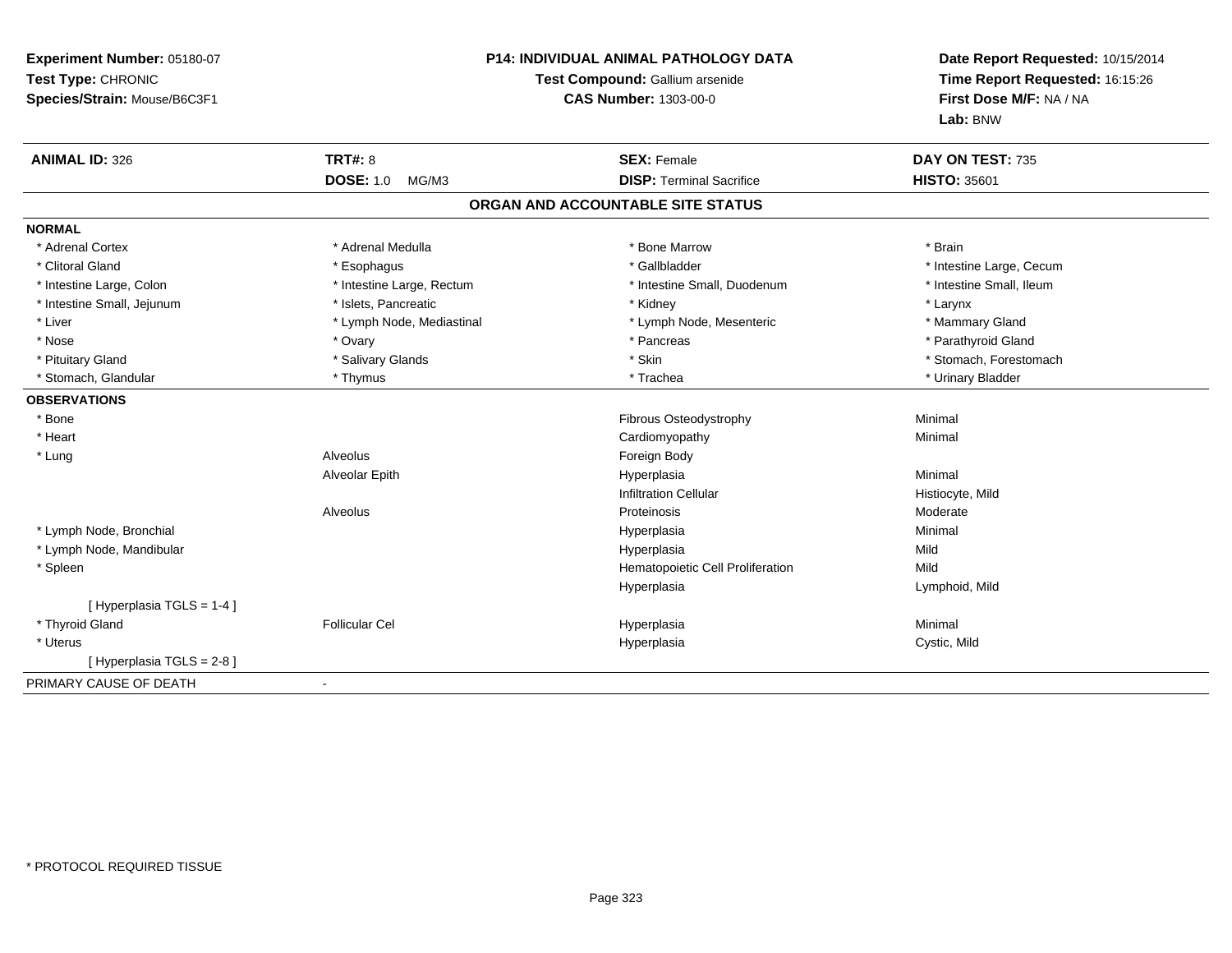| <b>Experiment Number: 05180-07</b><br>Test Type: CHRONIC<br>Species/Strain: Mouse/B6C3F1 |                            | <b>P14: INDIVIDUAL ANIMAL PATHOLOGY DATA</b><br>Test Compound: Gallium arsenide<br><b>CAS Number: 1303-00-0</b> | Date Report Requested: 10/15/2014<br>Time Report Requested: 16:15:26<br>First Dose M/F: NA / NA<br>Lab: BNW |
|------------------------------------------------------------------------------------------|----------------------------|-----------------------------------------------------------------------------------------------------------------|-------------------------------------------------------------------------------------------------------------|
| <b>ANIMAL ID: 327</b>                                                                    | <b>TRT#: 8</b>             | <b>SEX: Female</b>                                                                                              | DAY ON TEST: 412                                                                                            |
|                                                                                          | <b>DOSE: 1.0</b><br>MG/M3  | <b>DISP:</b> Moribund Sacrifice                                                                                 | <b>HISTO: 35602</b>                                                                                         |
|                                                                                          |                            | ORGAN AND ACCOUNTABLE SITE STATUS                                                                               |                                                                                                             |
| <b>NORMAL</b>                                                                            |                            |                                                                                                                 |                                                                                                             |
| * Adrenal Cortex                                                                         | * Adrenal Medulla          | * Bone                                                                                                          | * Bone Marrow                                                                                               |
| * Brain                                                                                  | * Clitoral Gland           | * Esophagus                                                                                                     | * Gallbladder                                                                                               |
| * Intestine Large, Cecum                                                                 | * Intestine Large, Colon   | * Intestine Large, Rectum                                                                                       | * Intestine Small, Duodenum                                                                                 |
| * Intestine Small, Ileum                                                                 | * Intestine Small, Jejunum | * Islets, Pancreatic                                                                                            | * Larynx                                                                                                    |
| * Liver                                                                                  | * Lymph Node, Bronchial    | * Lymph Node, Mandibular                                                                                        | * Lymph Node, Mediastinal                                                                                   |
| * Mammary Gland                                                                          | * Nose                     | * Ovary                                                                                                         | * Pancreas                                                                                                  |
| * Parathyroid Gland                                                                      | * Pituitary Gland          | * Salivary Glands                                                                                               | * Stomach, Forestomach                                                                                      |
| * Stomach, Glandular                                                                     | * Thymus                   | * Thyroid Gland                                                                                                 | * Trachea                                                                                                   |
| * Urinary Bladder                                                                        | * Uterus                   |                                                                                                                 |                                                                                                             |
| <b>OBSERVATIONS</b>                                                                      |                            |                                                                                                                 |                                                                                                             |
| * Heart                                                                                  |                            | Cardiomyopathy                                                                                                  | Minimal                                                                                                     |
| * Kidney                                                                                 |                            | Nephropathy                                                                                                     | Minimal                                                                                                     |
| * Lung                                                                                   | Alveolus                   | Foreign Body                                                                                                    |                                                                                                             |
|                                                                                          |                            | <b>Infiltration Cellular</b>                                                                                    | Histiocyte, Minimal                                                                                         |
|                                                                                          | Alveolus                   | Proteinosis                                                                                                     | Minimal                                                                                                     |
| * Lymph Node, Mesenteric                                                                 |                            | Hyperplasia                                                                                                     | Mild                                                                                                        |
| * Skin                                                                                   | <b>Subcut Tiss</b>         | Sarcoma                                                                                                         |                                                                                                             |
| Sarcoma TGLS = 3-11 1                                                                    |                            |                                                                                                                 |                                                                                                             |
| * Spleen                                                                                 |                            | Hematopoietic Cell Proliferation                                                                                | Mild                                                                                                        |
| [ Hematopoietic Cell Proliferation TGLS = 2-4 ]                                          |                            |                                                                                                                 |                                                                                                             |
| PRIMARY CAUSE OF DEATH                                                                   | - Skin Subcut Tiss Sarcoma |                                                                                                                 |                                                                                                             |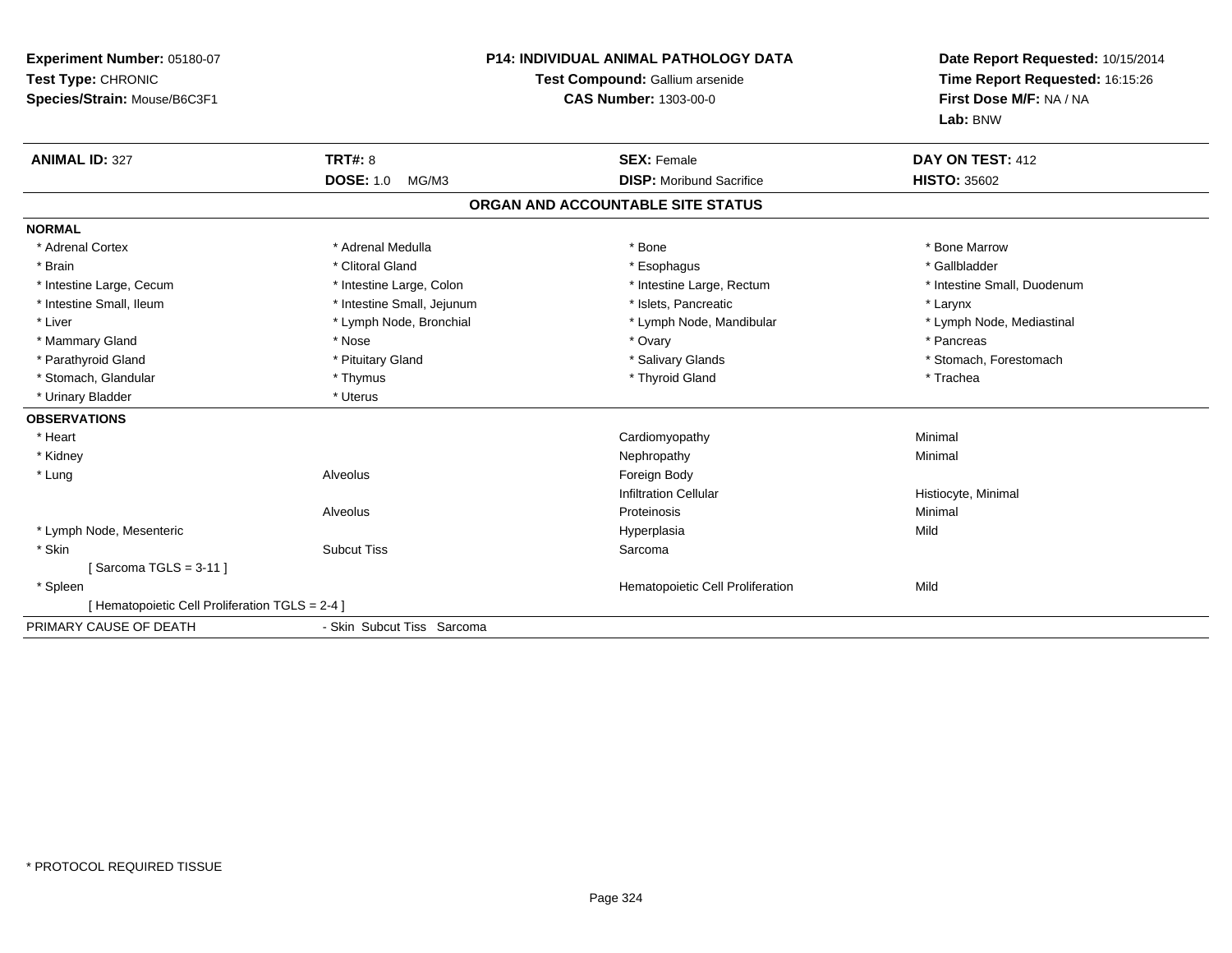| Experiment Number: 05180-07<br>Test Type: CHRONIC<br>Species/Strain: Mouse/B6C3F1 |                           | <b>P14: INDIVIDUAL ANIMAL PATHOLOGY DATA</b><br>Test Compound: Gallium arsenide<br><b>CAS Number: 1303-00-0</b> | Date Report Requested: 10/15/2014<br>Time Report Requested: 16:15:26<br>First Dose M/F: NA / NA<br>Lab: BNW |
|-----------------------------------------------------------------------------------|---------------------------|-----------------------------------------------------------------------------------------------------------------|-------------------------------------------------------------------------------------------------------------|
| <b>ANIMAL ID: 328</b>                                                             | <b>TRT#: 8</b>            | <b>SEX: Female</b>                                                                                              | DAY ON TEST: 736                                                                                            |
|                                                                                   | <b>DOSE: 1.0</b><br>MG/M3 | <b>DISP: Terminal Sacrifice</b>                                                                                 | <b>HISTO: 35603</b>                                                                                         |
|                                                                                   |                           | ORGAN AND ACCOUNTABLE SITE STATUS                                                                               |                                                                                                             |
| <b>NORMAL</b>                                                                     |                           |                                                                                                                 |                                                                                                             |
| * Bone Marrow                                                                     | * Brain                   | * Clitoral Gland                                                                                                | * Esophagus                                                                                                 |
| * Gallbladder                                                                     | * Intestine Large, Cecum  | * Intestine Large, Colon                                                                                        | * Intestine Large, Rectum                                                                                   |
| * Intestine Small, Duodenum                                                       | * Intestine Small, Ileum  | * Intestine Small, Jejunum                                                                                      | * Islets, Pancreatic                                                                                        |
| * Liver                                                                           | * Lymph Node, Bronchial   | * Lymph Node, Mandibular                                                                                        | * Lymph Node, Mesenteric                                                                                    |
| * Mammary Gland                                                                   | * Ovary                   | * Pancreas                                                                                                      | * Salivary Glands                                                                                           |
| * Skin                                                                            | * Stomach, Forestomach    | * Stomach, Glandular                                                                                            | * Thymus                                                                                                    |
| * Thyroid Gland                                                                   | * Trachea                 | * Urinary Bladder                                                                                               |                                                                                                             |
| <b>MISSING</b>                                                                    |                           |                                                                                                                 |                                                                                                             |
| * Lymph Node, Mediastinal                                                         | * Parathyroid Gland       |                                                                                                                 |                                                                                                             |
| <b>OBSERVATIONS</b>                                                               |                           |                                                                                                                 |                                                                                                             |
| * Adrenal Cortex                                                                  |                           | Hypertrophy                                                                                                     | Minimal                                                                                                     |
| * Adrenal Medulla                                                                 |                           | Pheochromocytoma Benign                                                                                         |                                                                                                             |
| [ Pheochromocytoma Benign TGLS = 2-2 ]                                            |                           |                                                                                                                 |                                                                                                             |
| * Bone                                                                            |                           | Fibrous Osteodystrophy                                                                                          | Minimal                                                                                                     |
| * Heart                                                                           |                           | Cardiomyopathy                                                                                                  | Minimal                                                                                                     |
| * Kidney                                                                          |                           | Nephropathy                                                                                                     | Minimal                                                                                                     |
| * Larynx                                                                          | Squam Epithel             | Hyperplasia                                                                                                     | Minimal                                                                                                     |
| * Lung                                                                            | Alveolus                  | Foreign Body                                                                                                    |                                                                                                             |
|                                                                                   | Alveolar Epith            | Hyperplasia                                                                                                     | Mild                                                                                                        |
|                                                                                   |                           | <b>Infiltration Cellular</b>                                                                                    | Histiocyte, Moderate                                                                                        |
|                                                                                   |                           | Inflammation                                                                                                    | Suppurative, Focal, Mild                                                                                    |
|                                                                                   |                           | Inflammation                                                                                                    | Chronic, Focal, Minimal                                                                                     |
|                                                                                   | Alveolus                  | Proteinosis                                                                                                     | Mild                                                                                                        |
| * Nose                                                                            | <b>Respirat Epith</b>     | Degeneration                                                                                                    | Hyaline, Minimal                                                                                            |
| * Pituitary Gland                                                                 | <b>Pars Distalis</b>      | Hyperplasia                                                                                                     | Minimal                                                                                                     |
| * Spleen                                                                          |                           | Hyperplasia                                                                                                     | Lymphoid, Mild                                                                                              |
| * Uterus                                                                          |                           | Polyp Stromal                                                                                                   |                                                                                                             |
| [Polyp Stromal TGLS = 1-8]                                                        |                           |                                                                                                                 |                                                                                                             |
| PRIMARY CAUSE OF DEATH                                                            |                           |                                                                                                                 |                                                                                                             |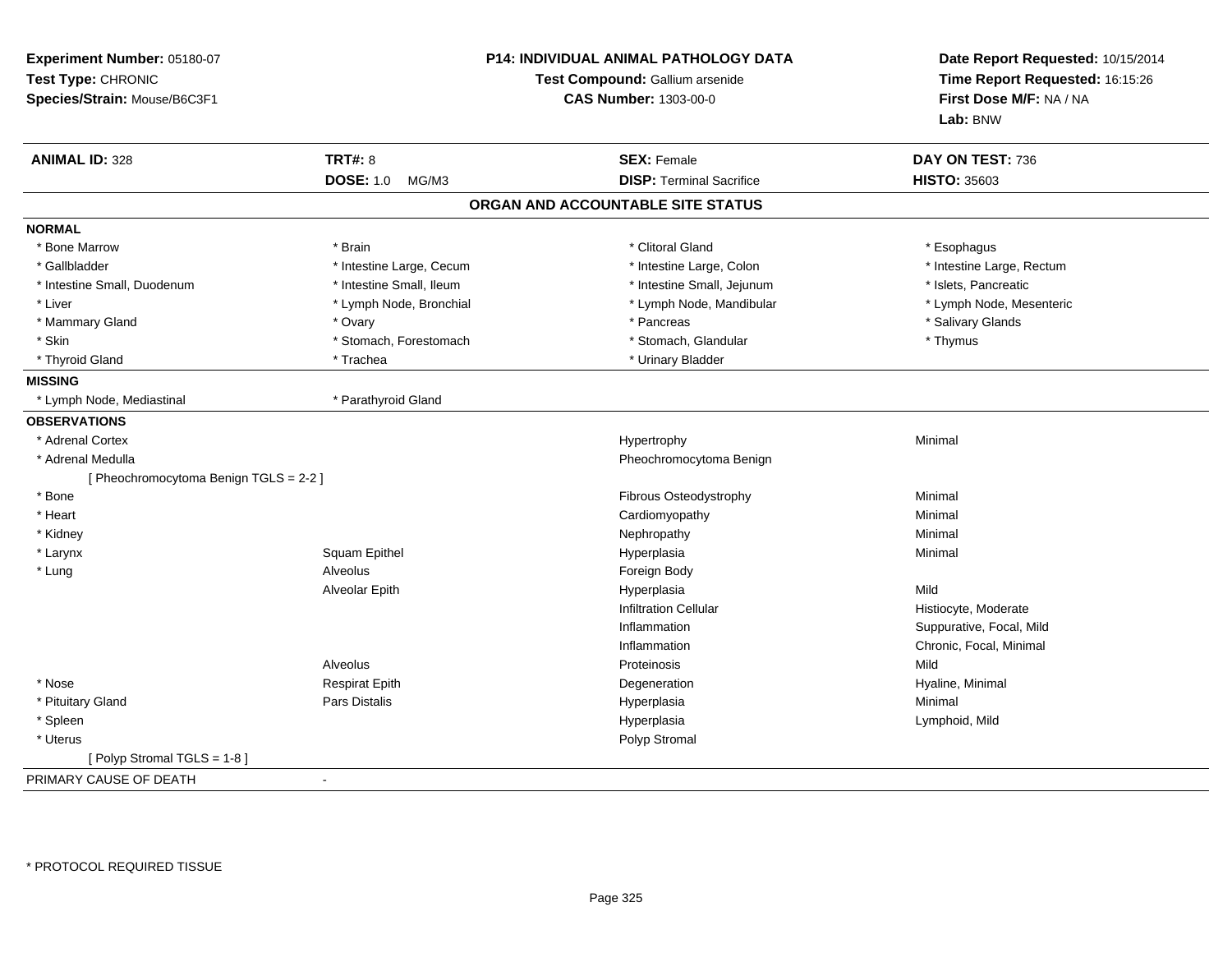| Experiment Number: 05180-07<br>Test Type: CHRONIC<br>Species/Strain: Mouse/B6C3F1 |                             | <b>P14: INDIVIDUAL ANIMAL PATHOLOGY DATA</b><br>Test Compound: Gallium arsenide<br><b>CAS Number: 1303-00-0</b> |                          |
|-----------------------------------------------------------------------------------|-----------------------------|-----------------------------------------------------------------------------------------------------------------|--------------------------|
| <b>ANIMAL ID: 329</b>                                                             | <b>TRT#: 8</b>              | <b>SEX: Female</b>                                                                                              | DAY ON TEST: 722         |
|                                                                                   | <b>DOSE: 1.0</b><br>MG/M3   | <b>DISP: Natural Death</b>                                                                                      | <b>HISTO: 35604</b>      |
|                                                                                   |                             | ORGAN AND ACCOUNTABLE SITE STATUS                                                                               |                          |
| <b>NORMAL</b>                                                                     |                             |                                                                                                                 |                          |
| * Adrenal Medulla                                                                 | * Bone                      | * Bone Marrow                                                                                                   | * Brain                  |
| * Clitoral Gland                                                                  | * Esophagus                 | * Intestine Large, Cecum                                                                                        | * Intestine Large, Colon |
| * Intestine Large, Rectum                                                         | * Intestine Small, Duodenum | * Intestine Small, Ileum                                                                                        | * Islets, Pancreatic     |
| * Larynx                                                                          | * Lymph Node, Mandibular    | * Lymph Node, Mesenteric                                                                                        | * Mammary Gland          |
| * Nose                                                                            | * Pancreas                  | * Parathyroid Gland                                                                                             | * Salivary Glands        |
| * Skin                                                                            | * Stomach, Glandular        | * Thymus                                                                                                        | * Thyroid Gland          |
| * Trachea                                                                         | * Urinary Bladder           | * Uterus                                                                                                        |                          |
| <b>MISSING</b>                                                                    |                             |                                                                                                                 |                          |
| * Lymph Node, Bronchial                                                           | * Lymph Node, Mediastinal   |                                                                                                                 |                          |
| <b>AUTO PRECLUDES DIAG.</b>                                                       |                             |                                                                                                                 |                          |
| * Gallbladder                                                                     | * Intestine Small, Jejunum  |                                                                                                                 |                          |
| <b>INSUFFICIENT TISSUE</b>                                                        |                             |                                                                                                                 |                          |
| * Ovary                                                                           | * Pituitary Gland           |                                                                                                                 |                          |
| <b>OBSERVATIONS</b>                                                               |                             |                                                                                                                 |                          |
| * Adrenal Cortex                                                                  |                             | Hypertrophy                                                                                                     | Minimal                  |
| * Heart                                                                           |                             | Cardiomyopathy                                                                                                  | Minimal                  |
| * Kidney                                                                          |                             | Nephropathy                                                                                                     | Minimal                  |
| * Liver                                                                           |                             | Hepatocellular Carcinoma                                                                                        |                          |
| [ Hepatocellular Carcinoma TGLS = 4-4+12 ]                                        |                             |                                                                                                                 |                          |
| * Lung                                                                            | Alveolus                    | Foreign Body                                                                                                    |                          |
|                                                                                   |                             | Hepatocellular Carcinoma                                                                                        | Metastatic (Lung)        |
|                                                                                   | Alveolar Epith              | Hyperplasia                                                                                                     | Minimal                  |
|                                                                                   |                             | <b>Infiltration Cellular</b>                                                                                    | Histiocyte, Mild         |
|                                                                                   | Alveolus                    | Proteinosis                                                                                                     | Mild                     |
| [ Hepatocellular Carcinoma TGLS = 1,2-10+11 ]                                     |                             |                                                                                                                 |                          |
| * Spleen                                                                          |                             | Hematopoietic Cell Proliferation                                                                                | Mild                     |
| [ Hematopoietic Cell Proliferation TGLS = 3-4 ]                                   |                             |                                                                                                                 |                          |
| * Stomach, Forestomach                                                            | Epithelium                  | Hyperplasia                                                                                                     | Mild                     |
| [Hyperplasia TGLS = 5-13]                                                         |                             |                                                                                                                 |                          |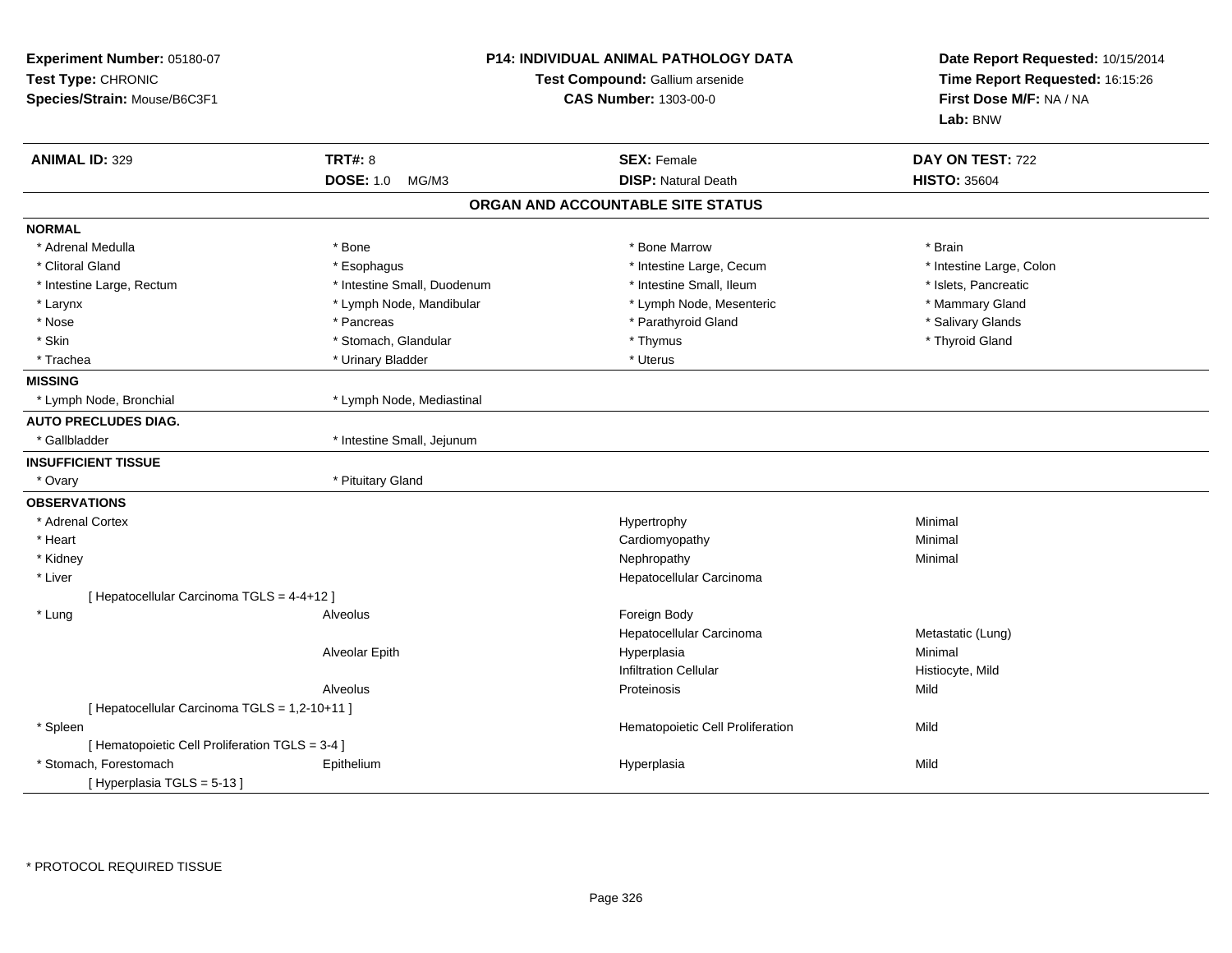| <b>Experiment Number: 05180-07</b><br>Test Type: CHRONIC<br>Species/Strain: Mouse/B6C3F1 |                                  | <b>P14: INDIVIDUAL ANIMAL PATHOLOGY DATA</b><br>Test Compound: Gallium arsenide<br><b>CAS Number: 1303-00-0</b> | Date Report Requested: 10/15/2014<br>Time Report Requested: 16:15:26<br>First Dose M/F: NA / NA<br>Lab: BNW |
|------------------------------------------------------------------------------------------|----------------------------------|-----------------------------------------------------------------------------------------------------------------|-------------------------------------------------------------------------------------------------------------|
| <b>ANIMAL ID: 329</b>                                                                    | <b>TRT#: 8</b>                   | <b>SEX: Female</b>                                                                                              | <b>DAY ON TEST: 722</b>                                                                                     |
|                                                                                          | <b>DOSE: 1.0</b><br>MG/M3        | <b>DISP:</b> Natural Death                                                                                      | <b>HISTO: 35604</b>                                                                                         |
|                                                                                          |                                  | ORGAN AND ACCOUNTABLE SITE STATUS                                                                               |                                                                                                             |
| PRIMARY CAUSE OF DEATH                                                                   | - Liver Hepatocellular Carcinoma |                                                                                                                 |                                                                                                             |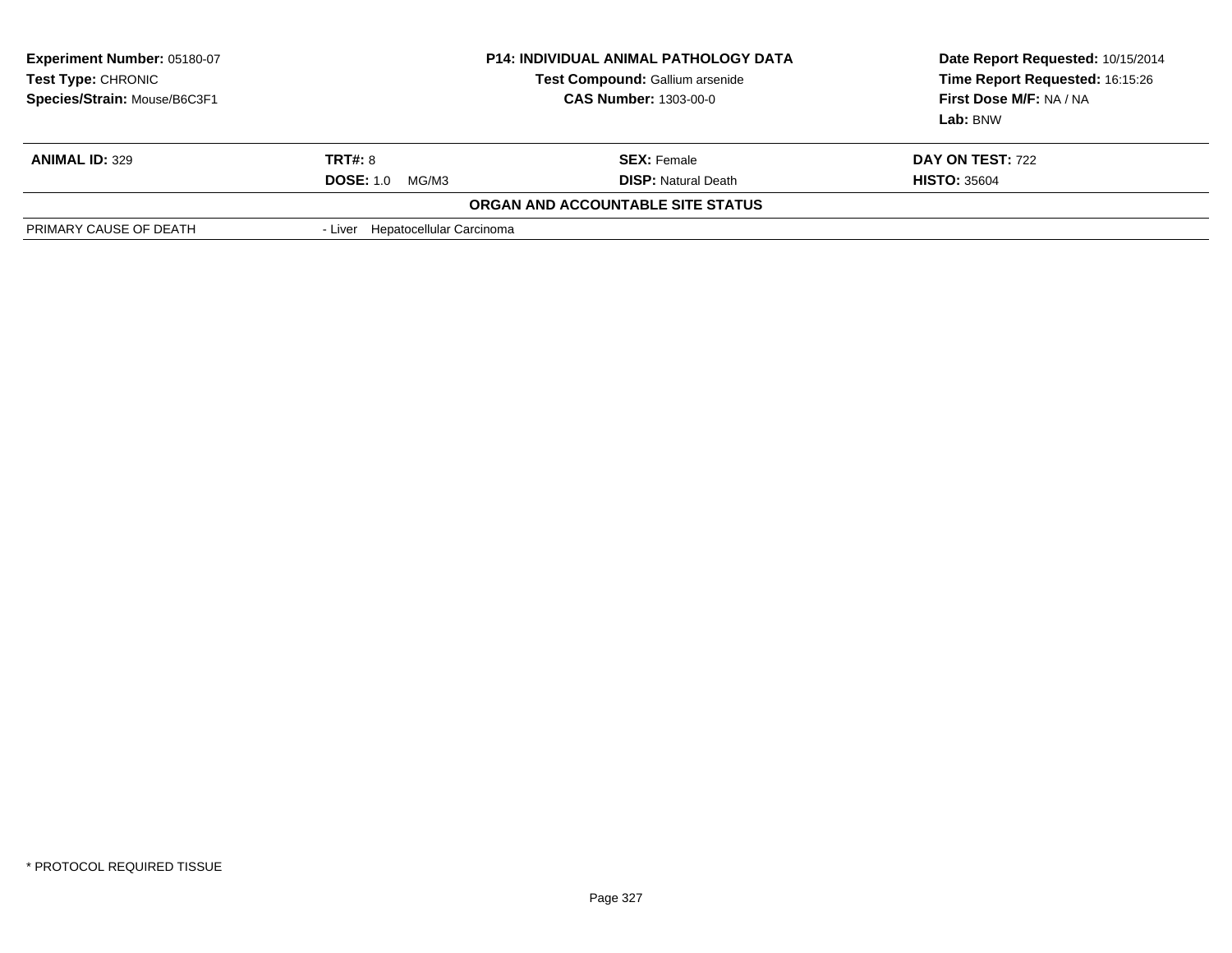| Experiment Number: 05180-07<br>Test Type: CHRONIC<br>Species/Strain: Mouse/B6C3F1                    |                           | <b>P14: INDIVIDUAL ANIMAL PATHOLOGY DATA</b><br>Test Compound: Gallium arsenide<br><b>CAS Number: 1303-00-0</b> | Date Report Requested: 10/15/2014<br>Time Report Requested: 16:15:26<br>First Dose M/F: NA / NA<br>Lab: BNW |
|------------------------------------------------------------------------------------------------------|---------------------------|-----------------------------------------------------------------------------------------------------------------|-------------------------------------------------------------------------------------------------------------|
| <b>ANIMAL ID: 330</b>                                                                                | <b>TRT#: 8</b>            | <b>SEX: Female</b>                                                                                              | DAY ON TEST: 707                                                                                            |
|                                                                                                      | <b>DOSE: 1.0</b><br>MG/M3 | <b>DISP:</b> Moribund Sacrifice                                                                                 | <b>HISTO: 35605</b>                                                                                         |
|                                                                                                      |                           | ORGAN AND ACCOUNTABLE SITE STATUS                                                                               |                                                                                                             |
| <b>NORMAL</b>                                                                                        |                           |                                                                                                                 |                                                                                                             |
| * Adrenal Cortex                                                                                     | * Adrenal Medulla         | $*$ Bone                                                                                                        | * Bone Marrow                                                                                               |
| * Brain                                                                                              | * Clitoral Gland          | * Esophagus                                                                                                     | * Gallbladder                                                                                               |
| * Intestine Large, Cecum                                                                             | * Intestine Large, Colon  | * Intestine Large, Rectum                                                                                       | * Intestine Small, Duodenum                                                                                 |
| * Intestine Small, Ileum                                                                             | * Islets, Pancreatic      | * Larynx                                                                                                        | * Lymph Node, Mandibular                                                                                    |
| * Mammary Gland                                                                                      | * Nose                    | * Parathyroid Gland                                                                                             | * Pituitary Gland                                                                                           |
| * Salivary Glands                                                                                    | * Stomach, Forestomach    | * Stomach, Glandular                                                                                            | * Thymus                                                                                                    |
| * Trachea                                                                                            | * Urinary Bladder         | * Uterus                                                                                                        |                                                                                                             |
| <b>OBSERVATIONS</b>                                                                                  |                           |                                                                                                                 |                                                                                                             |
| * Heart                                                                                              |                           | Cardiomyopathy                                                                                                  | Minimal                                                                                                     |
| * Intestine Small, Jejunum                                                                           |                           | Carcinoma                                                                                                       |                                                                                                             |
| [Carcinoma TGLS = $10-17$ ]                                                                          |                           |                                                                                                                 |                                                                                                             |
| * Kidney                                                                                             |                           | Nephropathy                                                                                                     | Minimal                                                                                                     |
| * Liver                                                                                              |                           | <b>Eosinophilic Focus</b>                                                                                       | Multiple                                                                                                    |
|                                                                                                      |                           | Hematopoietic Cell Proliferation                                                                                | Minimal                                                                                                     |
|                                                                                                      |                           | Hepatocellular Adenoma                                                                                          |                                                                                                             |
|                                                                                                      |                           | Lymphoma Malignant                                                                                              |                                                                                                             |
| [ Eosinophilic Focus TGLS = 5,6-4 ]                                                                  |                           |                                                                                                                 |                                                                                                             |
| * Lung                                                                                               | Alveolus                  | Foreign Body                                                                                                    |                                                                                                             |
|                                                                                                      | Alveolar Epith            | Hyperplasia                                                                                                     | Minimal                                                                                                     |
|                                                                                                      |                           | <b>Infiltration Cellular</b>                                                                                    | Histiocyte, Mild                                                                                            |
|                                                                                                      |                           | Inflammation                                                                                                    | Suppurative, Focal, Mild                                                                                    |
|                                                                                                      | Alveolus                  | Proteinosis                                                                                                     | Moderate                                                                                                    |
|                                                                                                      |                           | Sarcoma                                                                                                         | Metastatic (Skin)                                                                                           |
| Lymph Node                                                                                           | Lumbar                    | Lymphoma Malignant                                                                                              |                                                                                                             |
|                                                                                                      | Renal                     | Lymphoma Malignant                                                                                              |                                                                                                             |
|                                                                                                      |                           | Sarcoma                                                                                                         | Metastatic (Skin)                                                                                           |
| [ Lymphoma Malignant TGLS = 8-10 ]<br>[ Lymphoma Malignant TGLS = 9-16 ]<br>[Sarcoma TGLS = $4-14$ ] |                           |                                                                                                                 |                                                                                                             |
| * Lymph Node, Bronchial                                                                              |                           | Lymphoma Malignant                                                                                              |                                                                                                             |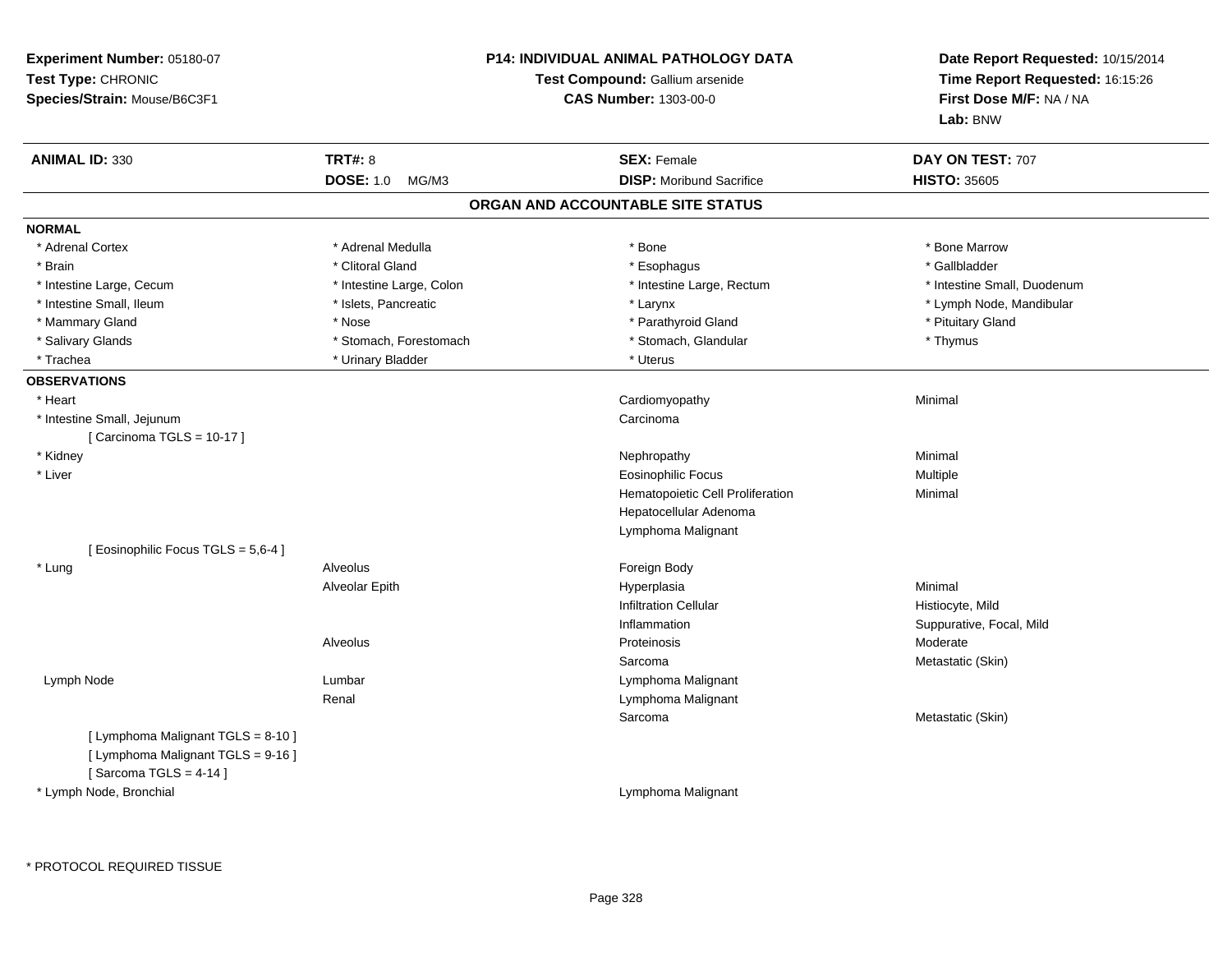| Experiment Number: 05180-07<br>Test Type: CHRONIC<br>Species/Strain: Mouse/B6C3F1 | <b>P14: INDIVIDUAL ANIMAL PATHOLOGY DATA</b><br>Test Compound: Gallium arsenide<br><b>CAS Number: 1303-00-0</b> |                                   | Date Report Requested: 10/15/2014<br>Time Report Requested: 16:15:26<br>First Dose M/F: NA / NA<br>Lab: BNW |
|-----------------------------------------------------------------------------------|-----------------------------------------------------------------------------------------------------------------|-----------------------------------|-------------------------------------------------------------------------------------------------------------|
| <b>ANIMAL ID: 330</b>                                                             | <b>TRT#: 8</b>                                                                                                  | <b>SEX: Female</b>                | DAY ON TEST: 707                                                                                            |
|                                                                                   | <b>DOSE: 1.0</b><br>MG/M3                                                                                       | <b>DISP:</b> Moribund Sacrifice   | <b>HISTO: 35605</b>                                                                                         |
|                                                                                   |                                                                                                                 | ORGAN AND ACCOUNTABLE SITE STATUS |                                                                                                             |
| * Lymph Node, Mediastinal<br>[ Lymphoma Malignant TGLS = 1-2 ]                    |                                                                                                                 | Lymphoma Malignant                |                                                                                                             |
| * Lymph Node, Mesenteric                                                          |                                                                                                                 | Hyperplasia                       | Mild                                                                                                        |
| Mesentery                                                                         | Fat                                                                                                             | Necrosis                          | Marked                                                                                                      |
|                                                                                   |                                                                                                                 | Sarcoma                           | Metastatic (Skin)                                                                                           |
| [Necrosis TGLS = $7-15$ ]<br>Sarcoma TGLS = 7-15 l                                |                                                                                                                 |                                   |                                                                                                             |
| * Ovary                                                                           |                                                                                                                 | Cyst                              | Minimal                                                                                                     |
| * Pancreas                                                                        |                                                                                                                 | Lymphoma Malignant                |                                                                                                             |
| * Skin                                                                            | <b>Subcut Tiss</b>                                                                                              | Sarcoma                           |                                                                                                             |
| Sarcoma TGLS = 2-12+13 ]                                                          |                                                                                                                 |                                   |                                                                                                             |
| * Spleen                                                                          |                                                                                                                 | Lymphoma Malignant                |                                                                                                             |
| [ Lymphoma Malignant TGLS = 3-11 ]                                                |                                                                                                                 |                                   |                                                                                                             |
| * Thyroid Gland                                                                   | <b>Follicular Cel</b>                                                                                           | Hyperplasia                       | Minimal                                                                                                     |
| PRIMARY CAUSE OF DEATH                                                            | - Skin Subcut Tiss Sarcoma                                                                                      |                                   |                                                                                                             |
| <b>CONTRIBUTORY CAUSE OF DEATH</b>                                                | - Spleen Lymphoma Malignant                                                                                     |                                   |                                                                                                             |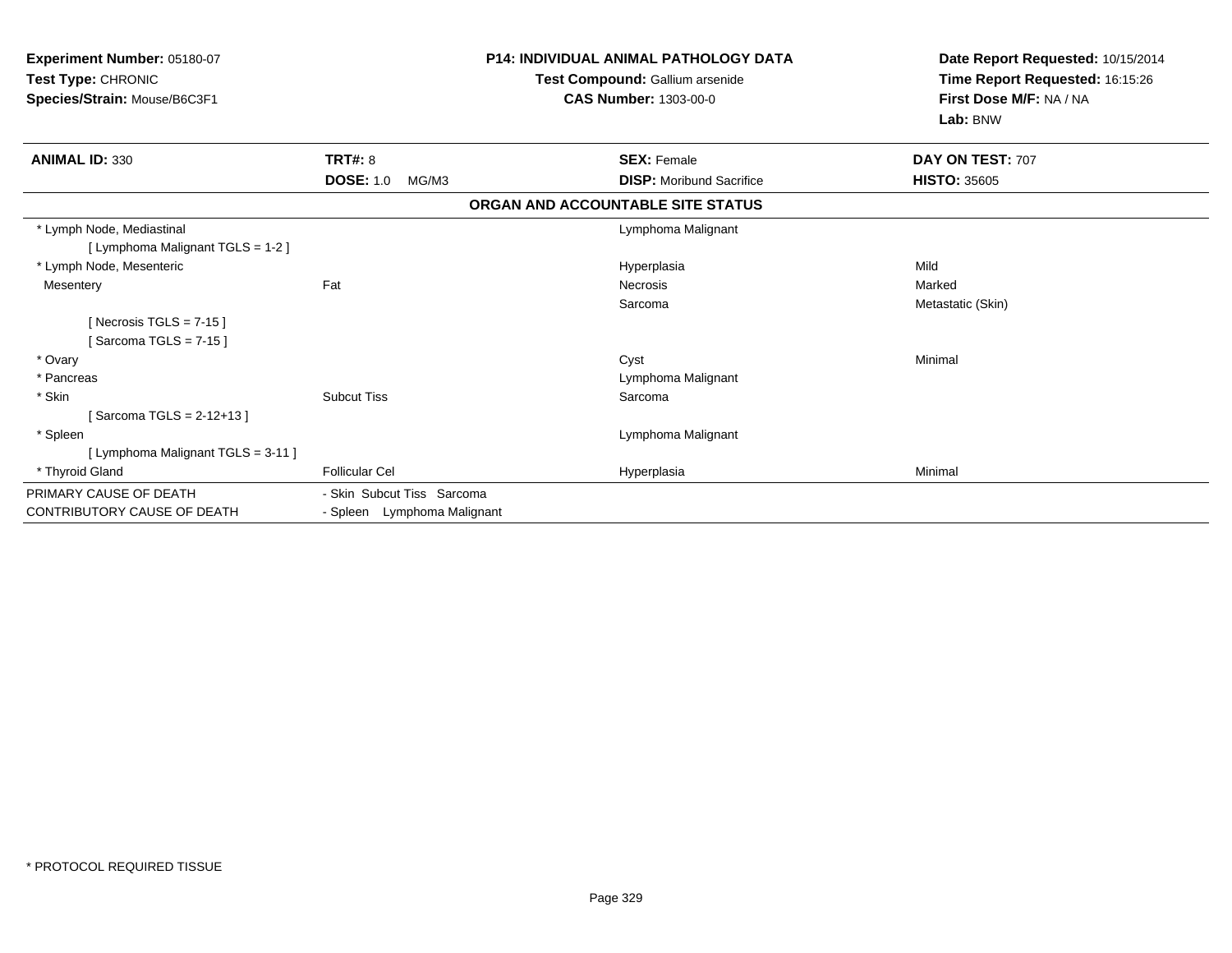| Experiment Number: 05180-07<br>Test Type: CHRONIC<br>Species/Strain: Mouse/B6C3F1 | <b>P14: INDIVIDUAL ANIMAL PATHOLOGY DATA</b><br>Test Compound: Gallium arsenide<br><b>CAS Number: 1303-00-0</b> |                                   | Date Report Requested: 10/15/2014<br>Time Report Requested: 16:15:26<br>First Dose M/F: NA / NA<br>Lab: BNW |
|-----------------------------------------------------------------------------------|-----------------------------------------------------------------------------------------------------------------|-----------------------------------|-------------------------------------------------------------------------------------------------------------|
| <b>ANIMAL ID: 331</b>                                                             | <b>TRT#: 8</b>                                                                                                  | <b>SEX: Female</b>                | DAY ON TEST: 736                                                                                            |
|                                                                                   | <b>DOSE: 1.0</b><br>MG/M3                                                                                       | <b>DISP: Terminal Sacrifice</b>   | <b>HISTO: 35606</b>                                                                                         |
|                                                                                   |                                                                                                                 | ORGAN AND ACCOUNTABLE SITE STATUS |                                                                                                             |
| <b>NORMAL</b>                                                                     |                                                                                                                 |                                   |                                                                                                             |
| * Bone Marrow                                                                     | * Brain                                                                                                         | * Clitoral Gland                  | * Esophagus                                                                                                 |
| * Gallbladder                                                                     | * Intestine Large, Cecum                                                                                        | * Intestine Large, Colon          | * Intestine Large, Rectum                                                                                   |
| * Intestine Small, Duodenum                                                       | * Intestine Small, Ileum                                                                                        | * Intestine Small, Jejunum        | * Islets, Pancreatic                                                                                        |
| * Larynx                                                                          | * Lymph Node, Mandibular                                                                                        | * Lymph Node, Mesenteric          | * Mammary Gland                                                                                             |
| * Nose                                                                            | * Pancreas                                                                                                      | * Salivary Glands                 | * Skin                                                                                                      |
| * Stomach, Glandular                                                              | * Thymus                                                                                                        | * Trachea                         | * Urinary Bladder                                                                                           |
| <b>MISSING</b>                                                                    |                                                                                                                 |                                   |                                                                                                             |
| * Parathyroid Gland                                                               |                                                                                                                 |                                   |                                                                                                             |
| <b>OBSERVATIONS</b>                                                               |                                                                                                                 |                                   |                                                                                                             |
| * Adrenal Cortex                                                                  | Capsule                                                                                                         | Hyperplasia                       | Marked                                                                                                      |
| * Adrenal Medulla                                                                 |                                                                                                                 | Hyperplasia                       | Mild                                                                                                        |
| * Bone                                                                            |                                                                                                                 | Fibrous Osteodystrophy            | Minimal                                                                                                     |
| * Heart                                                                           |                                                                                                                 | Cardiomyopathy                    | Minimal                                                                                                     |
| * Kidney                                                                          |                                                                                                                 | Nephropathy                       | Minimal                                                                                                     |
| * Liver                                                                           |                                                                                                                 | <b>Eosinophilic Focus</b>         |                                                                                                             |
|                                                                                   |                                                                                                                 | Hepatocellular Adenoma            |                                                                                                             |
| [Eosinophilic Focus TGLS = 6-12]                                                  |                                                                                                                 |                                   |                                                                                                             |
| [ Hepatocellular Adenoma TGLS = 3-11 ]                                            |                                                                                                                 |                                   |                                                                                                             |
| * Lung                                                                            | Alveolus                                                                                                        | Foreign Body                      |                                                                                                             |
|                                                                                   | Alveolar Epith                                                                                                  | Hyperplasia                       | Mild                                                                                                        |
|                                                                                   |                                                                                                                 | <b>Infiltration Cellular</b>      | Histiocyte, Moderate                                                                                        |
|                                                                                   |                                                                                                                 | Inflammation                      | Suppurative, Focal, Mild                                                                                    |
|                                                                                   |                                                                                                                 | Inflammation                      | Chronic, Focal, Minimal                                                                                     |
|                                                                                   | Mediastinum                                                                                                     | Lymphoma Malignant                |                                                                                                             |
|                                                                                   |                                                                                                                 | Lymphoma Malignant                |                                                                                                             |
|                                                                                   | Alveolus                                                                                                        | Proteinosis                       | Minimal                                                                                                     |
| [Inflammation TGLS = $4-3$ ]                                                      |                                                                                                                 |                                   |                                                                                                             |
| [Inflammation $TGLS = 4-3$ ]                                                      |                                                                                                                 |                                   |                                                                                                             |
| Lymph Node                                                                        | Renal                                                                                                           | Hyperplasia                       | Marked                                                                                                      |
| [Hyperplasia TGLS = $5-10$ ]                                                      |                                                                                                                 |                                   |                                                                                                             |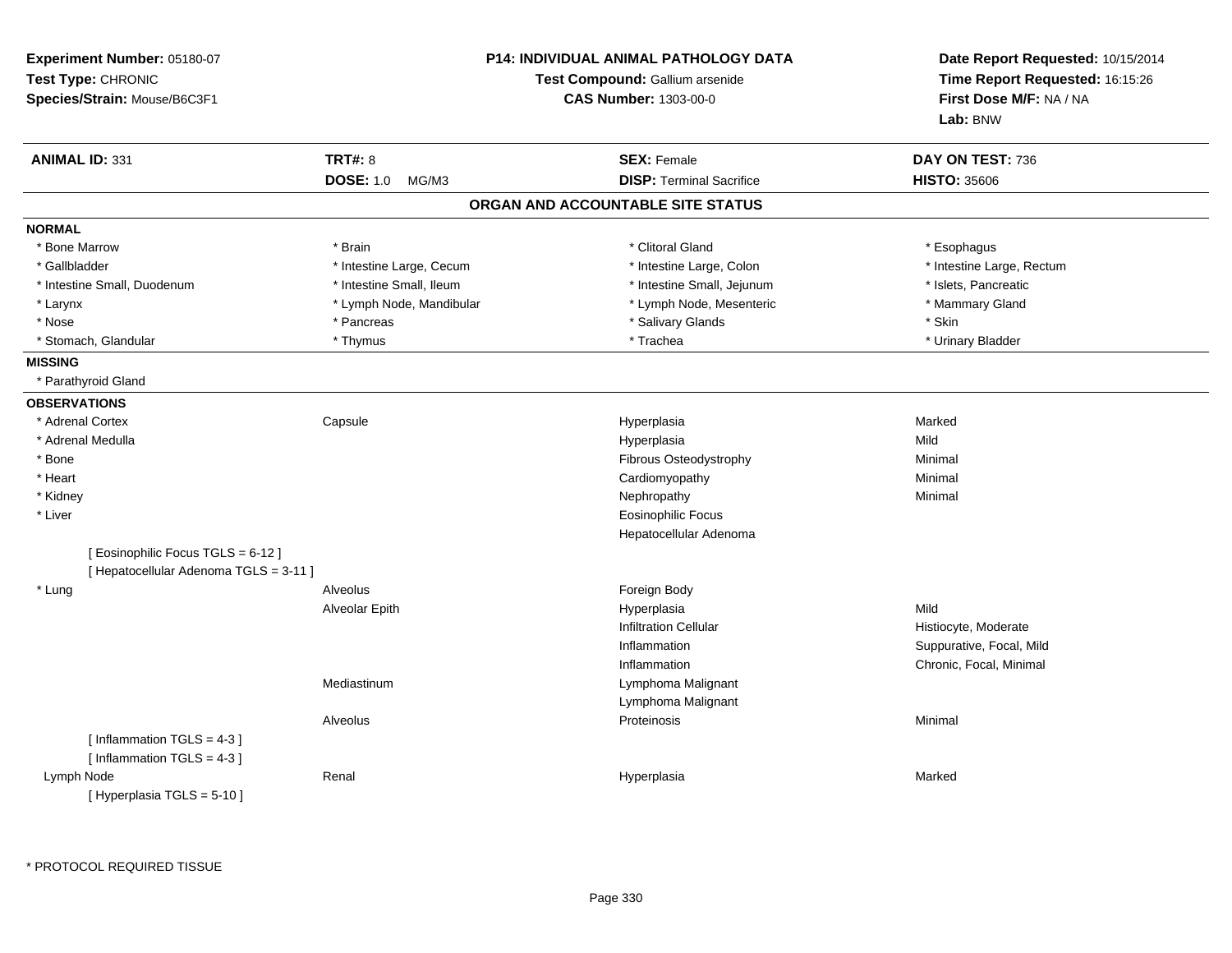| Experiment Number: 05180-07<br>Test Type: CHRONIC<br>Species/Strain: Mouse/B6C3F1 |                           | <b>P14: INDIVIDUAL ANIMAL PATHOLOGY DATA</b><br>Test Compound: Gallium arsenide<br><b>CAS Number: 1303-00-0</b> | Date Report Requested: 10/15/2014<br>Time Report Requested: 16:15:26<br>First Dose M/F: NA / NA<br>Lab: BNW |
|-----------------------------------------------------------------------------------|---------------------------|-----------------------------------------------------------------------------------------------------------------|-------------------------------------------------------------------------------------------------------------|
| <b>ANIMAL ID: 331</b>                                                             | <b>TRT#: 8</b>            | <b>SEX: Female</b>                                                                                              | DAY ON TEST: 736                                                                                            |
|                                                                                   | <b>DOSE: 1.0</b><br>MG/M3 | <b>DISP:</b> Terminal Sacrifice                                                                                 | <b>HISTO: 35606</b>                                                                                         |
|                                                                                   |                           | ORGAN AND ACCOUNTABLE SITE STATUS                                                                               |                                                                                                             |
| * Lymph Node, Bronchial                                                           |                           | Hyperplasia                                                                                                     | Marked                                                                                                      |
| * Lymph Node, Mediastinal                                                         |                           | Hyperplasia                                                                                                     | Moderate                                                                                                    |
| * Ovary<br>[Cyst TGLS = $1-7$ ]                                                   |                           | Cyst                                                                                                            | Mild                                                                                                        |
| * Pituitary Gland                                                                 | Pars Distalis             | Hyperplasia                                                                                                     | Mild                                                                                                        |
| * Spleen                                                                          |                           | Hematopoietic Cell Proliferation                                                                                | Mild                                                                                                        |
|                                                                                   |                           | Lymphoma Malignant                                                                                              |                                                                                                             |
| * Stomach, Forestomach                                                            |                           | Squamous Cell Papilloma                                                                                         |                                                                                                             |
| [Squamous Cell Papilloma TGLS = 7-13]                                             |                           |                                                                                                                 |                                                                                                             |
| * Thyroid Gland                                                                   | <b>Follicular Cel</b>     | Hyperplasia                                                                                                     | Minimal                                                                                                     |
| * Uterus                                                                          |                           | Thrombosis                                                                                                      | Marked                                                                                                      |
| [Thrombosis TGLS = $2-8$ ]                                                        |                           |                                                                                                                 |                                                                                                             |
| PRIMARY CAUSE OF DEATH                                                            |                           |                                                                                                                 |                                                                                                             |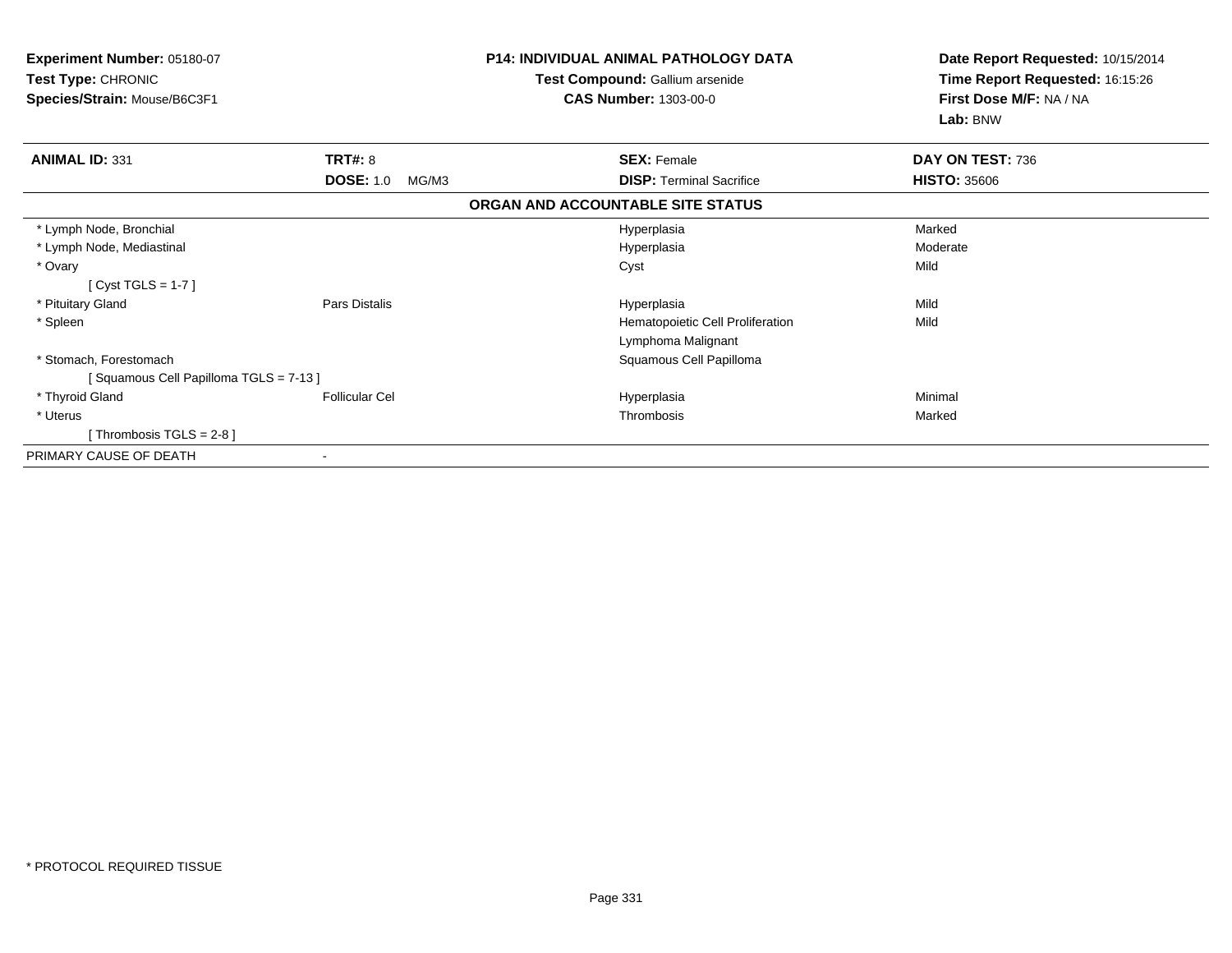| Experiment Number: 05180-07<br>Test Type: CHRONIC<br>Species/Strain: Mouse/B6C3F1 |                           | <b>P14: INDIVIDUAL ANIMAL PATHOLOGY DATA</b><br>Test Compound: Gallium arsenide<br><b>CAS Number: 1303-00-0</b> | Date Report Requested: 10/15/2014<br>Time Report Requested: 16:15:26<br>First Dose M/F: NA / NA<br>Lab: BNW |
|-----------------------------------------------------------------------------------|---------------------------|-----------------------------------------------------------------------------------------------------------------|-------------------------------------------------------------------------------------------------------------|
| <b>ANIMAL ID: 332</b>                                                             | <b>TRT#: 8</b>            | <b>SEX: Female</b>                                                                                              | DAY ON TEST: 717                                                                                            |
|                                                                                   | <b>DOSE: 1.0</b><br>MG/M3 | <b>DISP:</b> Moribund Sacrifice                                                                                 | <b>HISTO: 35607</b>                                                                                         |
|                                                                                   |                           | ORGAN AND ACCOUNTABLE SITE STATUS                                                                               |                                                                                                             |
| <b>NORMAL</b>                                                                     |                           |                                                                                                                 |                                                                                                             |
| * Adrenal Cortex                                                                  | * Adrenal Medulla         | * Bone Marrow                                                                                                   | * Brain                                                                                                     |
| * Clitoral Gland                                                                  | * Esophagus               | * Gallbladder                                                                                                   | * Intestine Large, Cecum                                                                                    |
| * Intestine Large, Colon                                                          | * Intestine Large, Rectum | * Intestine Small, Duodenum                                                                                     | * Intestine Small, Ileum                                                                                    |
| * Intestine Small, Jejunum                                                        | * Islets, Pancreatic      | * Larynx                                                                                                        | * Lymph Node, Bronchial                                                                                     |
| * Lymph Node, Mandibular                                                          | * Lymph Node, Mesenteric  | * Nose                                                                                                          | * Pancreas                                                                                                  |
| * Parathyroid Gland                                                               | * Pituitary Gland         | * Salivary Glands                                                                                               | * Skin                                                                                                      |
| * Stomach, Forestomach                                                            | * Stomach, Glandular      | * Trachea                                                                                                       | * Urinary Bladder                                                                                           |
| <b>OBSERVATIONS</b>                                                               |                           |                                                                                                                 |                                                                                                             |
| * Bone                                                                            |                           | Fibrous Osteodystrophy                                                                                          | Minimal                                                                                                     |
| * Heart                                                                           |                           | Cardiomyopathy                                                                                                  | Minimal                                                                                                     |
|                                                                                   |                           | Hepatocholangiocarcinoma                                                                                        | Metastatic (Liver)                                                                                          |
| * Kidney                                                                          | <b>Renal Tubule</b>       | Hyperplasia                                                                                                     | Minimal                                                                                                     |
|                                                                                   |                           | Nephropathy                                                                                                     | Minimal                                                                                                     |
| * Liver                                                                           |                           | Hepatocholangiocarcinoma                                                                                        |                                                                                                             |
| [ Hepatocholangiocarcinoma TGLS = 6-4 ]                                           |                           |                                                                                                                 |                                                                                                             |
| * Lung                                                                            | Alveolus                  | Foreign Body                                                                                                    |                                                                                                             |
|                                                                                   |                           | Hepatocholangiocarcinoma                                                                                        | Metastatic (Liver)                                                                                          |
|                                                                                   | Alveolar Epith            | Hyperplasia                                                                                                     | Minimal                                                                                                     |
|                                                                                   |                           | <b>Infiltration Cellular</b>                                                                                    | Histiocyte, Mild                                                                                            |
|                                                                                   | Alveolus                  | Proteinosis                                                                                                     | Moderate                                                                                                    |
| [Hepatocholangiocarcinoma TGLS = 3-3]                                             |                           |                                                                                                                 |                                                                                                             |
| Lymph Node                                                                        | Pancreatic                | Hepatocholangiocarcinoma                                                                                        | Metastatic (Liver)                                                                                          |
| [ Hepatocholangiocarcinoma TGLS = 5-11 ]                                          |                           |                                                                                                                 |                                                                                                             |
| * Lymph Node, Mediastinal                                                         |                           | Hepatocholangiocarcinoma                                                                                        | Metastatic (Liver)                                                                                          |
| [ Hepatocholangiocarcinoma TGLS = 4-2+3 ]                                         |                           |                                                                                                                 |                                                                                                             |
| * Mammary Gland                                                                   |                           | Hyperplasia                                                                                                     | Minimal                                                                                                     |
| * Ovary                                                                           |                           | Cyst                                                                                                            | Minimal                                                                                                     |
| [ Cyst TGLS = $1-7$ ]                                                             |                           |                                                                                                                 |                                                                                                             |
| <b>Skeletal Muscle</b>                                                            |                           | Hepatocholangiocarcinoma                                                                                        | Metastatic (Liver)                                                                                          |
| [ Hepatocholangiocarcinoma TGLS = 2-10 ]                                          |                           |                                                                                                                 |                                                                                                             |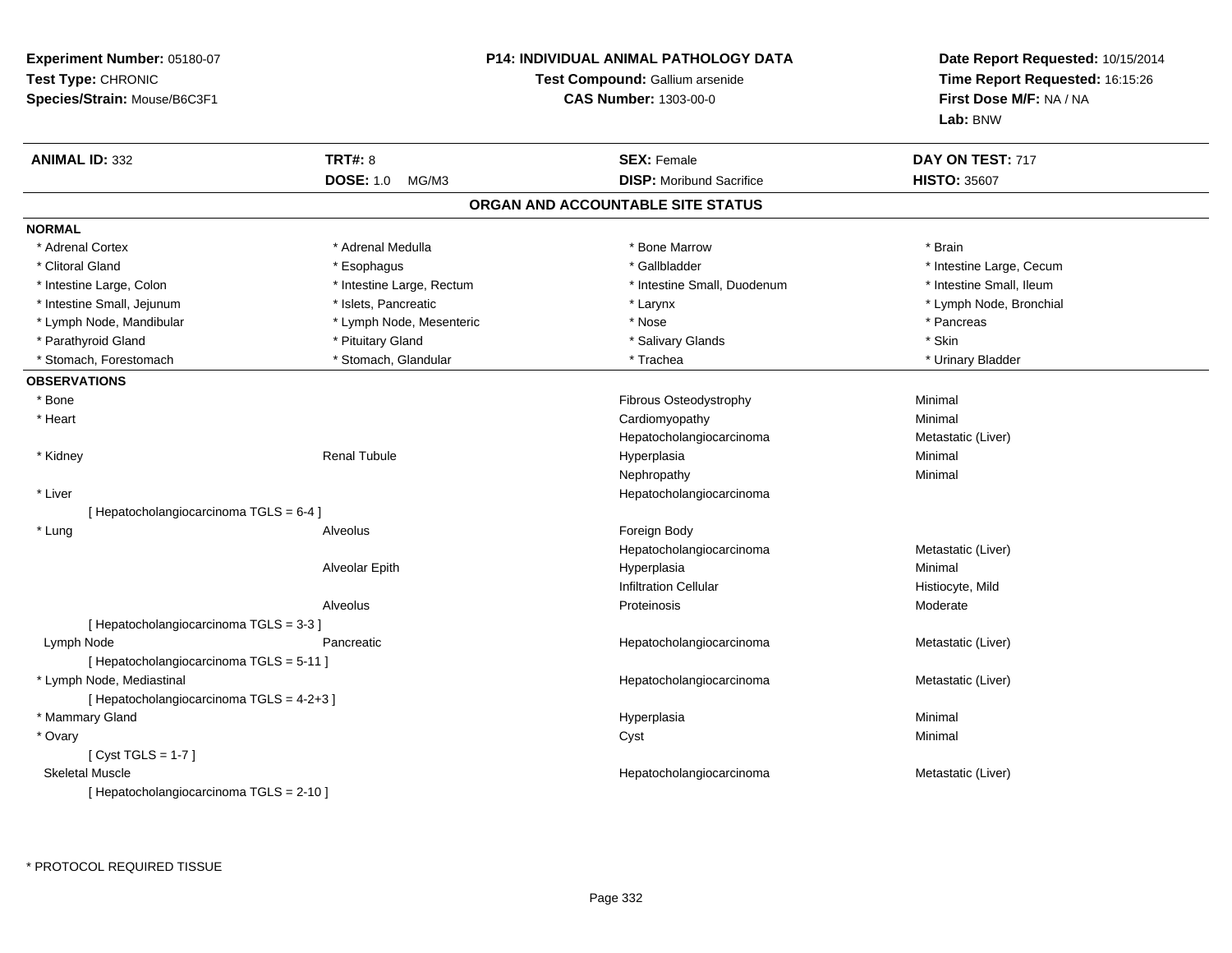| Experiment Number: 05180-07<br><b>Test Type: CHRONIC</b><br>Species/Strain: Mouse/B6C3F1 | <b>P14: INDIVIDUAL ANIMAL PATHOLOGY DATA</b><br>Test Compound: Gallium arsenide<br><b>CAS Number: 1303-00-0</b> |                                   | Date Report Requested: 10/15/2014<br>Time Report Requested: 16:15:26<br>First Dose M/F: NA / NA<br>Lab: BNW |  |
|------------------------------------------------------------------------------------------|-----------------------------------------------------------------------------------------------------------------|-----------------------------------|-------------------------------------------------------------------------------------------------------------|--|
| <b>ANIMAL ID: 332</b>                                                                    | <b>TRT#: 8</b>                                                                                                  | <b>SEX: Female</b>                | DAY ON TEST: 717                                                                                            |  |
|                                                                                          | <b>DOSE: 1.0</b><br>MG/M3                                                                                       | <b>DISP:</b> Moribund Sacrifice   | <b>HISTO: 35607</b>                                                                                         |  |
|                                                                                          |                                                                                                                 | ORGAN AND ACCOUNTABLE SITE STATUS |                                                                                                             |  |
| * Spleen                                                                                 |                                                                                                                 | Hematopoietic Cell Proliferation  | Mild                                                                                                        |  |
| * Thymus                                                                                 |                                                                                                                 | Hepatocholangiocarcinoma          | Metastatic (Liver)                                                                                          |  |
| * Thyroid Gland                                                                          | Follicular Cel                                                                                                  | Carcinoma                         |                                                                                                             |  |
| [Carcinoma TGLS = 7-2]                                                                   |                                                                                                                 |                                   |                                                                                                             |  |
| * Uterus                                                                                 | Myometrium                                                                                                      | Hyperplasia                       | Moderate                                                                                                    |  |
| PRIMARY CAUSE OF DEATH                                                                   | Hepatocholangiocarcinoma<br>- Liver                                                                             |                                   |                                                                                                             |  |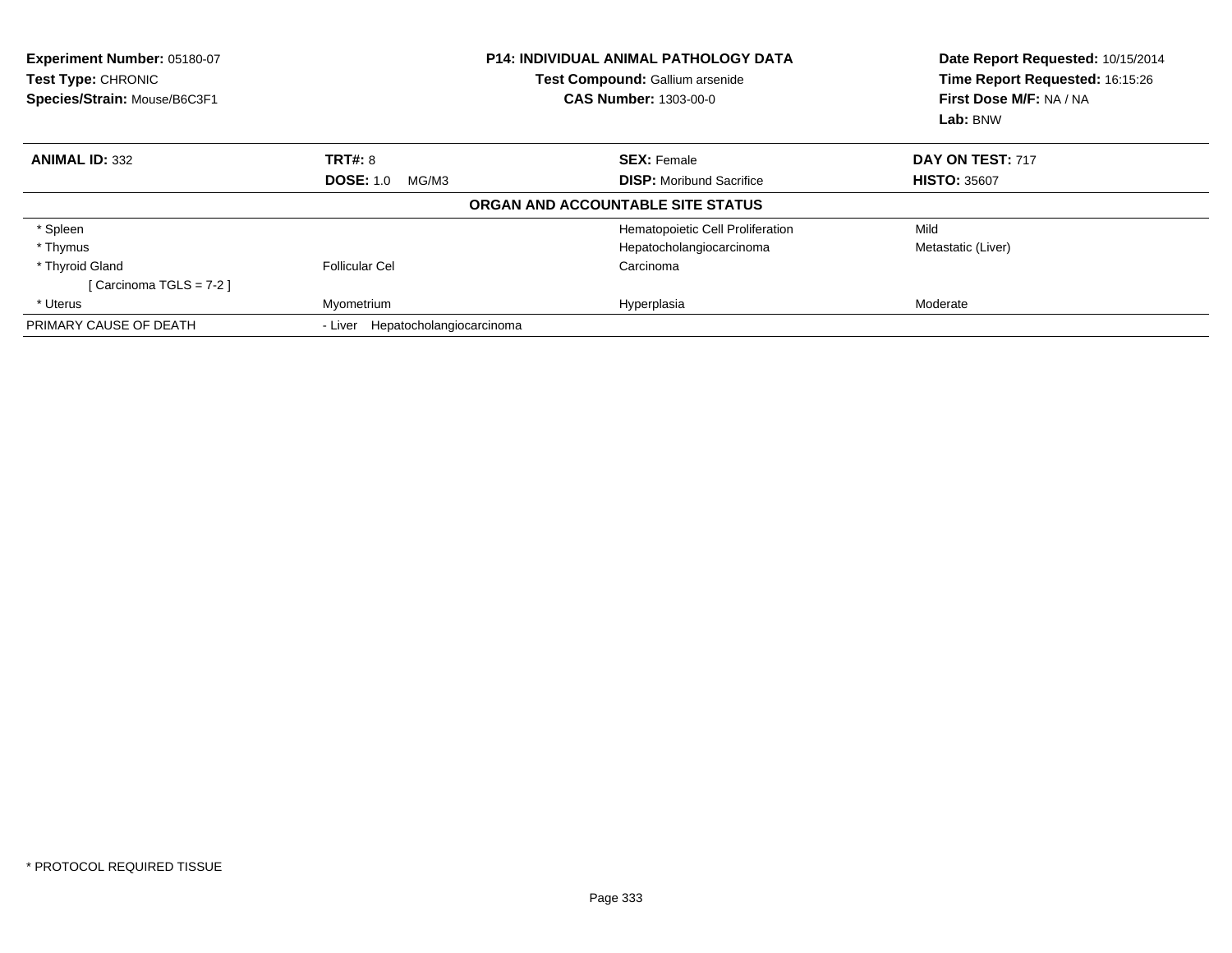| Experiment Number: 05180-07<br>Test Type: CHRONIC<br>Species/Strain: Mouse/B6C3F1 | P14: INDIVIDUAL ANIMAL PATHOLOGY DATA<br>Test Compound: Gallium arsenide<br>CAS Number: 1303-00-0 |                                   | Date Report Requested: 10/15/2014<br>Time Report Requested: 16:15:26<br>First Dose M/F: NA / NA<br>Lab: BNW |
|-----------------------------------------------------------------------------------|---------------------------------------------------------------------------------------------------|-----------------------------------|-------------------------------------------------------------------------------------------------------------|
| <b>ANIMAL ID: 333</b>                                                             | <b>TRT#: 8</b>                                                                                    | <b>SEX: Female</b>                | DAY ON TEST: 737                                                                                            |
|                                                                                   | <b>DOSE: 1.0</b><br>MG/M3                                                                         | <b>DISP: Terminal Sacrifice</b>   | <b>HISTO: 35608</b>                                                                                         |
|                                                                                   |                                                                                                   | ORGAN AND ACCOUNTABLE SITE STATUS |                                                                                                             |
| <b>NORMAL</b>                                                                     |                                                                                                   |                                   |                                                                                                             |
| * Adrenal Cortex                                                                  | * Bone                                                                                            | * Bone Marrow                     | * Brain                                                                                                     |
| * Clitoral Gland                                                                  | * Esophagus                                                                                       | * Gallbladder                     | * Intestine Large, Cecum                                                                                    |
| * Intestine Large, Colon                                                          | * Intestine Large, Rectum                                                                         | * Intestine Small, Duodenum       | * Intestine Small, Ileum                                                                                    |
| * Intestine Small, Jejunum                                                        | * Islets, Pancreatic                                                                              | * Larynx                          | * Lymph Node, Mandibular                                                                                    |
| * Lymph Node, Mediastinal                                                         | * Lymph Node, Mesenteric                                                                          | * Nose                            | * Ovary                                                                                                     |
| * Pancreas                                                                        | * Parathyroid Gland                                                                               | * Salivary Glands                 | * Skin                                                                                                      |
| * Spleen                                                                          | * Stomach, Forestomach                                                                            | * Stomach, Glandular              | * Thyroid Gland                                                                                             |
| * Trachea                                                                         | * Urinary Bladder                                                                                 | * Uterus                          |                                                                                                             |
| <b>MISSING</b>                                                                    |                                                                                                   |                                   |                                                                                                             |
| * Thymus                                                                          |                                                                                                   |                                   |                                                                                                             |
| <b>OBSERVATIONS</b>                                                               |                                                                                                   |                                   |                                                                                                             |
| * Adrenal Medulla                                                                 |                                                                                                   | Hyperplasia                       | Minimal                                                                                                     |
| * Heart                                                                           |                                                                                                   | Cardiomyopathy                    | Minimal                                                                                                     |
| * Kidney                                                                          |                                                                                                   | Nephropathy                       | Minimal                                                                                                     |
| * Liver                                                                           |                                                                                                   | Hepatocellular Adenoma            | Multiple                                                                                                    |
| [ Hepatocellular Adenoma TGLS = 4,5-4+11 ]                                        |                                                                                                   |                                   |                                                                                                             |
| * Lung                                                                            | Alveolus                                                                                          | Foreign Body                      |                                                                                                             |
|                                                                                   |                                                                                                   | <b>Infiltration Cellular</b>      | Histiocyte, Mild                                                                                            |
|                                                                                   | Alveolus                                                                                          | Proteinosis                       | Marked                                                                                                      |
| [ Infiltration Cellular TGLS = 3-10 ]                                             |                                                                                                   |                                   |                                                                                                             |
| * Lymph Node, Bronchial                                                           |                                                                                                   | Hyperplasia                       | Minimal                                                                                                     |
| * Mammary Gland                                                                   |                                                                                                   | Hyperplasia                       | Mild                                                                                                        |
| [ Hyperplasia TGLS = 1-12 ]                                                       |                                                                                                   |                                   |                                                                                                             |
| * Pituitary Gland                                                                 | Pars Distalis                                                                                     | Adenoma                           |                                                                                                             |
| [Adenoma TGLS = $2-8$ ]                                                           |                                                                                                   |                                   |                                                                                                             |
| PRIMARY CAUSE OF DEATH<br>$\blacksquare$                                          |                                                                                                   |                                   |                                                                                                             |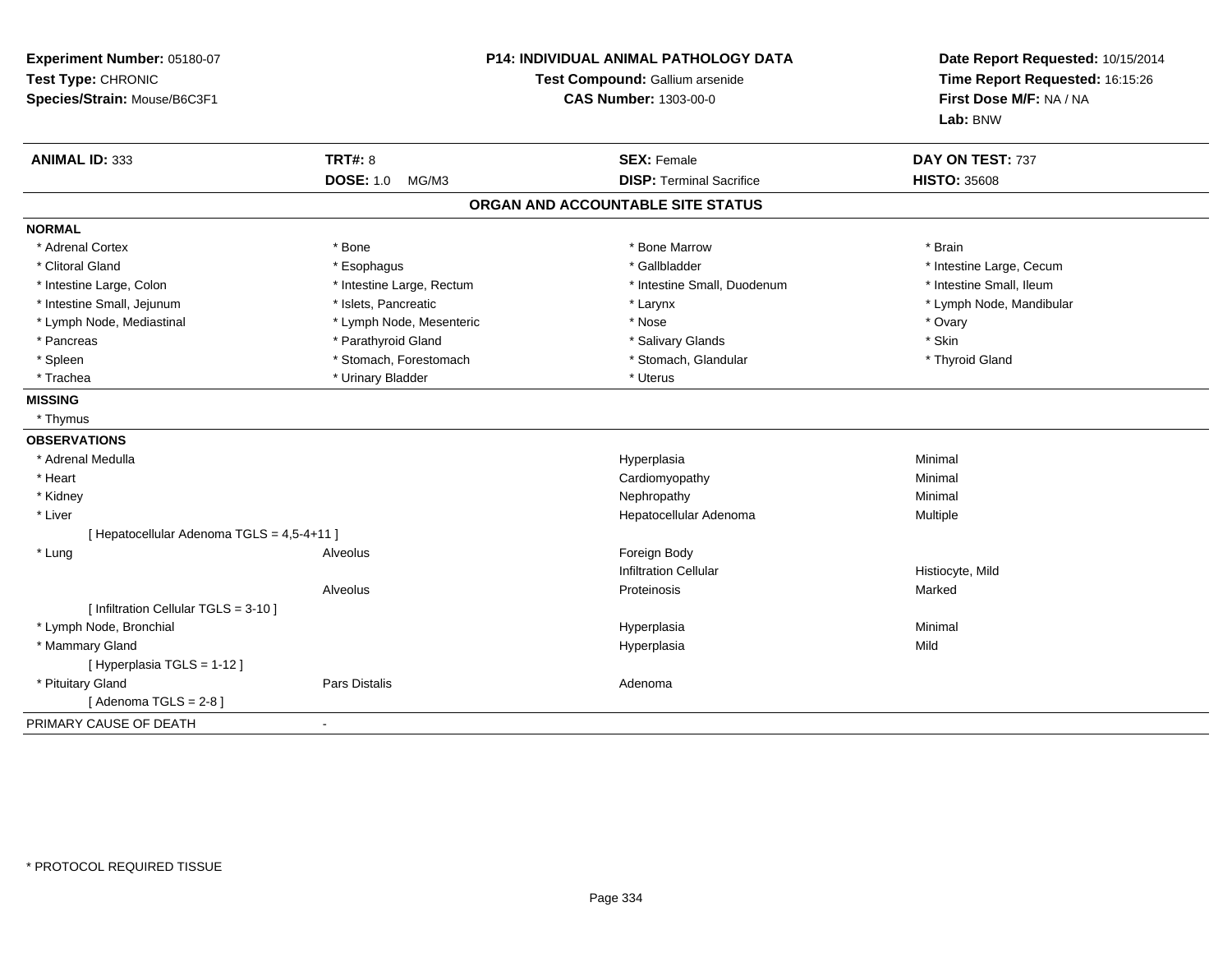| Experiment Number: 05180-07<br>Test Type: CHRONIC<br>Species/Strain: Mouse/B6C3F1 | <b>P14: INDIVIDUAL ANIMAL PATHOLOGY DATA</b><br>Test Compound: Gallium arsenide<br><b>CAS Number: 1303-00-0</b> |                                   | Date Report Requested: 10/15/2014<br>Time Report Requested: 16:15:26<br>First Dose M/F: NA / NA<br>Lab: BNW |
|-----------------------------------------------------------------------------------|-----------------------------------------------------------------------------------------------------------------|-----------------------------------|-------------------------------------------------------------------------------------------------------------|
| <b>ANIMAL ID: 334</b>                                                             | <b>TRT#: 8</b>                                                                                                  | <b>SEX: Female</b>                | DAY ON TEST: 736                                                                                            |
|                                                                                   | DOSE: 1.0 MG/M3                                                                                                 | <b>DISP: Terminal Sacrifice</b>   | <b>HISTO: 35609</b>                                                                                         |
|                                                                                   |                                                                                                                 | ORGAN AND ACCOUNTABLE SITE STATUS |                                                                                                             |
| <b>NORMAL</b>                                                                     |                                                                                                                 |                                   |                                                                                                             |
| * Adrenal Cortex                                                                  | * Adrenal Medulla                                                                                               | * Bone Marrow                     | * Brain                                                                                                     |
| * Clitoral Gland                                                                  | * Esophagus                                                                                                     | * Gallbladder                     | * Intestine Large, Cecum                                                                                    |
| * Intestine Large, Colon                                                          | * Intestine Large, Rectum                                                                                       | * Intestine Small, Duodenum       | * Intestine Small, Ileum                                                                                    |
| * Intestine Small, Jejunum                                                        | * Islets, Pancreatic                                                                                            | * Lymph Node, Mandibular          | * Lymph Node, Mesenteric                                                                                    |
| * Mammary Gland                                                                   | * Nose                                                                                                          | * Pancreas                        | * Parathyroid Gland                                                                                         |
| * Pituitary Gland                                                                 | * Salivary Glands                                                                                               | * Skin                            | * Stomach, Forestomach                                                                                      |
| * Stomach, Glandular                                                              | * Thyroid Gland                                                                                                 | * Trachea                         | * Urinary Bladder                                                                                           |
| * Uterus                                                                          |                                                                                                                 |                                   |                                                                                                             |
| <b>OBSERVATIONS</b>                                                               |                                                                                                                 |                                   |                                                                                                             |
| * Bone                                                                            |                                                                                                                 | Fibrous Osteodystrophy            | Mild                                                                                                        |
| * Heart                                                                           |                                                                                                                 | Cardiomyopathy                    | Minimal                                                                                                     |
| * Kidney                                                                          |                                                                                                                 | Lymphoma Malignant                |                                                                                                             |
|                                                                                   |                                                                                                                 | Nephropathy                       | Minimal                                                                                                     |
| * Larynx                                                                          | Squam Epithel                                                                                                   | Hyperplasia                       | Minimal                                                                                                     |
| * Liver                                                                           |                                                                                                                 | Angiectasis                       | Minimal                                                                                                     |
| * Lung                                                                            | Alveolus                                                                                                        | Foreign Body                      |                                                                                                             |
|                                                                                   | Alveolar Epith                                                                                                  | Hyperplasia                       | Minimal                                                                                                     |
|                                                                                   |                                                                                                                 | <b>Infiltration Cellular</b>      | Histiocyte, Mild                                                                                            |
|                                                                                   |                                                                                                                 | Inflammation                      | Chronic, Focal, Mild                                                                                        |
|                                                                                   |                                                                                                                 | Lymphoma Malignant                |                                                                                                             |
|                                                                                   | Alveolus                                                                                                        | Proteinosis                       | Mild                                                                                                        |
| [Inflammation TGLS = $1,2-10+11$ ]                                                |                                                                                                                 |                                   |                                                                                                             |
| Lymph Node                                                                        | Renal                                                                                                           | Lymphoma Malignant                |                                                                                                             |
| [ Lymphoma Malignant TGLS = 5-12 ]                                                |                                                                                                                 |                                   |                                                                                                             |
| * Lymph Node, Bronchial                                                           |                                                                                                                 | Lymphoma Malignant                |                                                                                                             |
| * Lymph Node, Mediastinal                                                         |                                                                                                                 | Lymphoma Malignant                |                                                                                                             |
| * Ovary                                                                           |                                                                                                                 | Cyst                              | Mild                                                                                                        |
| [Cyst TGLS = $3-7$ ]                                                              |                                                                                                                 |                                   |                                                                                                             |
| * Spleen                                                                          |                                                                                                                 | Hematopoietic Cell Proliferation  | Mild                                                                                                        |
|                                                                                   |                                                                                                                 | Lymphoma Malignant                |                                                                                                             |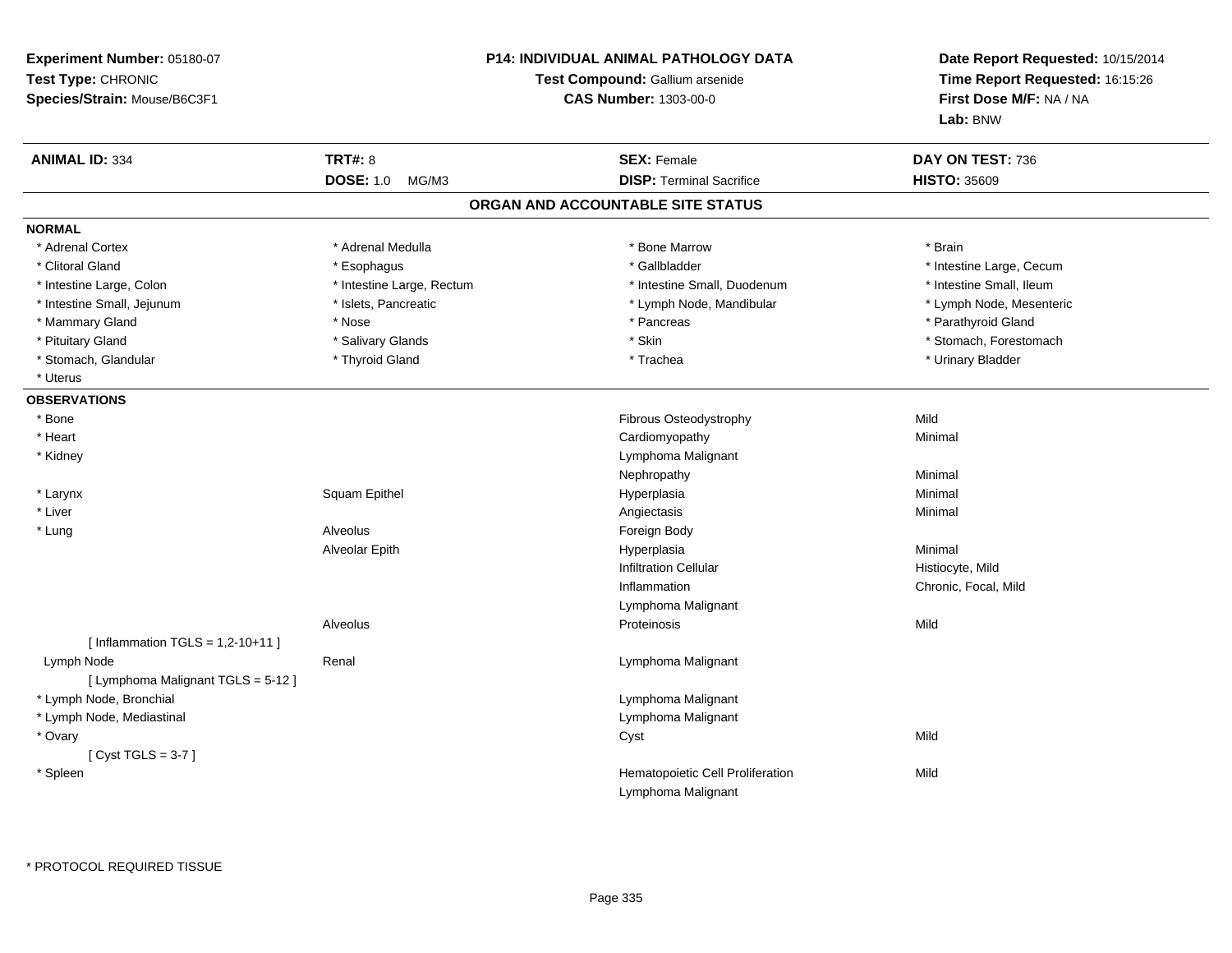| Experiment Number: 05180-07<br>Test Type: CHRONIC<br>Species/Strain: Mouse/B6C3F1 | <b>P14: INDIVIDUAL ANIMAL PATHOLOGY DATA</b><br>Test Compound: Gallium arsenide<br>CAS Number: 1303-00-0 |                                   | Date Report Requested: 10/15/2014<br>Time Report Requested: 16:15:26<br>First Dose M/F: NA / NA<br>Lab: BNW |
|-----------------------------------------------------------------------------------|----------------------------------------------------------------------------------------------------------|-----------------------------------|-------------------------------------------------------------------------------------------------------------|
| <b>ANIMAL ID: 334</b>                                                             | TRT#: 8                                                                                                  | <b>SEX: Female</b>                | DAY ON TEST: 736                                                                                            |
|                                                                                   | <b>DOSE: 1.0</b><br>MG/M3                                                                                | <b>DISP:</b> Terminal Sacrifice   | <b>HISTO: 35609</b>                                                                                         |
|                                                                                   |                                                                                                          | ORGAN AND ACCOUNTABLE SITE STATUS |                                                                                                             |
| [ Lymphoma Malignant TGLS = 4-4 ]                                                 |                                                                                                          |                                   |                                                                                                             |
| * Thymus                                                                          |                                                                                                          | Hyperplasia                       | Lymphoid, Mild                                                                                              |
| PRIMARY CAUSE OF DEATH                                                            |                                                                                                          |                                   |                                                                                                             |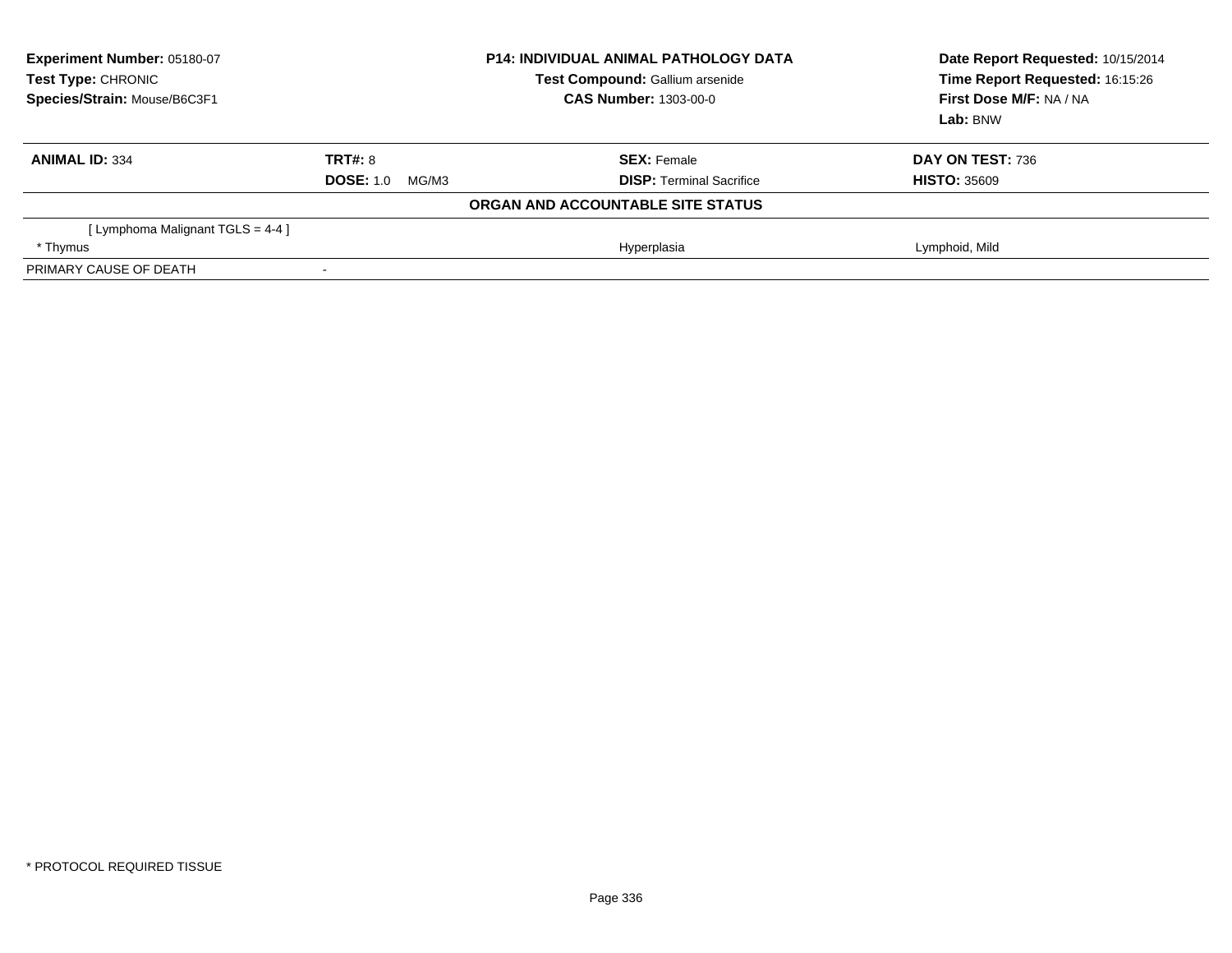| Experiment Number: 05180-07<br>Test Type: CHRONIC<br>Species/Strain: Mouse/B6C3F1 |                            | <b>P14: INDIVIDUAL ANIMAL PATHOLOGY DATA</b><br>Test Compound: Gallium arsenide<br><b>CAS Number: 1303-00-0</b> | Date Report Requested: 10/15/2014<br>Time Report Requested: 16:15:26<br>First Dose M/F: NA / NA<br>Lab: BNW |
|-----------------------------------------------------------------------------------|----------------------------|-----------------------------------------------------------------------------------------------------------------|-------------------------------------------------------------------------------------------------------------|
| <b>ANIMAL ID: 335</b>                                                             | <b>TRT#: 8</b>             | <b>SEX: Female</b>                                                                                              | DAY ON TEST: 736                                                                                            |
|                                                                                   | <b>DOSE: 1.0</b><br>MG/M3  | <b>DISP: Terminal Sacrifice</b>                                                                                 | <b>HISTO: 35610</b>                                                                                         |
|                                                                                   |                            | ORGAN AND ACCOUNTABLE SITE STATUS                                                                               |                                                                                                             |
| <b>NORMAL</b>                                                                     |                            |                                                                                                                 |                                                                                                             |
| * Adrenal Cortex                                                                  | * Adrenal Medulla          | * Bone                                                                                                          | * Bone Marrow                                                                                               |
| * Brain                                                                           | * Clitoral Gland           | * Esophagus                                                                                                     | * Gallbladder                                                                                               |
| * Intestine Large, Cecum                                                          | * Intestine Large, Colon   | * Intestine Large, Rectum                                                                                       | * Intestine Small, Duodenum                                                                                 |
| * Intestine Small, Ileum                                                          | * Intestine Small, Jejunum | * Islets, Pancreatic                                                                                            | * Larynx                                                                                                    |
| * Liver                                                                           | * Lymph Node, Mandibular   | * Lymph Node, Mediastinal                                                                                       | * Lymph Node, Mesenteric                                                                                    |
| * Mammary Gland                                                                   | * Ovary                    | * Pituitary Gland                                                                                               | * Salivary Glands                                                                                           |
| * Skin                                                                            | * Stomach, Forestomach     | * Stomach, Glandular                                                                                            | * Thymus                                                                                                    |
| * Trachea                                                                         | * Urinary Bladder          | * Uterus                                                                                                        |                                                                                                             |
| <b>MISSING</b>                                                                    |                            |                                                                                                                 |                                                                                                             |
| * Parathyroid Gland                                                               |                            |                                                                                                                 |                                                                                                             |
| <b>INSUFFICIENT TISSUE</b>                                                        |                            |                                                                                                                 |                                                                                                             |
| * Thyroid Gland                                                                   |                            |                                                                                                                 |                                                                                                             |
| <b>OBSERVATIONS</b>                                                               |                            |                                                                                                                 |                                                                                                             |
| * Heart                                                                           |                            | Cardiomyopathy                                                                                                  | Minimal                                                                                                     |
| * Kidney                                                                          |                            | Nephropathy                                                                                                     | Minimal                                                                                                     |
| * Lung                                                                            | Alveolus                   | Foreign Body                                                                                                    |                                                                                                             |
|                                                                                   | Alveolar Epith             | Hyperplasia                                                                                                     | Mild                                                                                                        |
|                                                                                   |                            | <b>Infiltration Cellular</b>                                                                                    | Histiocyte, Moderate                                                                                        |
|                                                                                   |                            | Inflammation                                                                                                    | Suppurative, Focal, Moderate                                                                                |
|                                                                                   |                            | Inflammation                                                                                                    | Chronic, Focal, Minimal                                                                                     |
|                                                                                   | Alveolus                   | Proteinosis                                                                                                     | Minimal                                                                                                     |
| * Lymph Node, Bronchial                                                           |                            | Hyperplasia                                                                                                     | Mild                                                                                                        |
| Mesentery                                                                         | Fat                        | Necrosis                                                                                                        | Mild                                                                                                        |
| [ Necrosis TGLS = $1-10$ ]                                                        |                            |                                                                                                                 |                                                                                                             |
| * Nose                                                                            | <b>Respirat Epith</b>      | Degeneration                                                                                                    | Hyaline, Minimal                                                                                            |
| * Pancreas                                                                        |                            | <b>Cytoplasmic Alteration</b>                                                                                   | Minimal                                                                                                     |
| * Spleen                                                                          |                            | Hematopoietic Cell Proliferation                                                                                | Mild                                                                                                        |
|                                                                                   |                            | Hyperplasia                                                                                                     | Lymphoid, Marked                                                                                            |
| PRIMARY CAUSE OF DEATH                                                            | $\sim$                     |                                                                                                                 |                                                                                                             |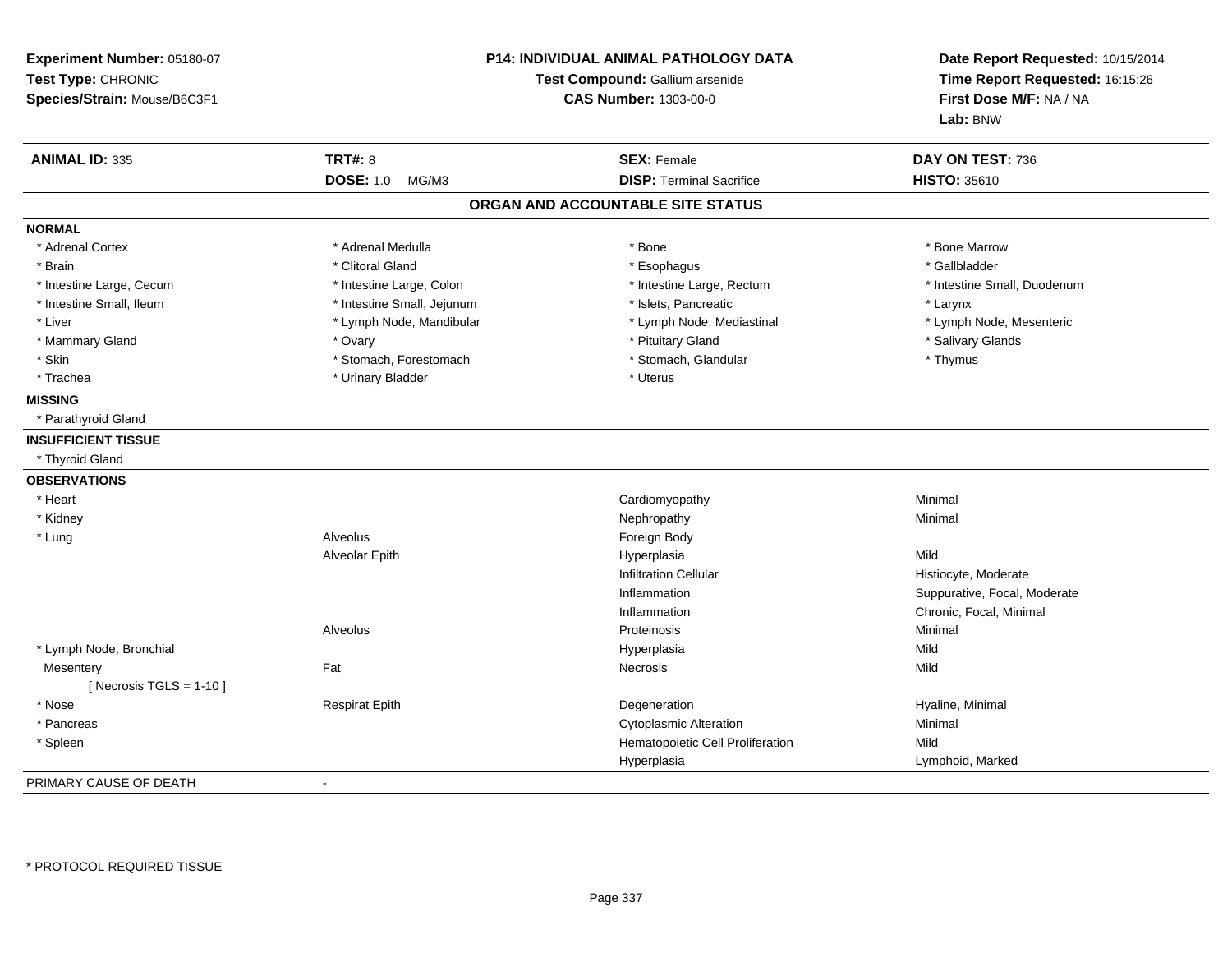| Experiment Number: 05180-07<br>Test Type: CHRONIC<br>Species/Strain: Mouse/B6C3F1 | P14: INDIVIDUAL ANIMAL PATHOLOGY DATA<br>Test Compound: Gallium arsenide<br><b>CAS Number: 1303-00-0</b> |                                   | Date Report Requested: 10/15/2014<br>Time Report Requested: 16:15:26<br>First Dose M/F: NA / NA<br>Lab: BNW |
|-----------------------------------------------------------------------------------|----------------------------------------------------------------------------------------------------------|-----------------------------------|-------------------------------------------------------------------------------------------------------------|
| <b>ANIMAL ID: 336</b>                                                             | <b>TRT#: 8</b>                                                                                           | <b>SEX: Female</b>                | DAY ON TEST: 735                                                                                            |
|                                                                                   | <b>DOSE: 1.0</b><br>MG/M3                                                                                | <b>DISP: Terminal Sacrifice</b>   | <b>HISTO: 35611</b>                                                                                         |
|                                                                                   |                                                                                                          | ORGAN AND ACCOUNTABLE SITE STATUS |                                                                                                             |
| <b>NORMAL</b>                                                                     |                                                                                                          |                                   |                                                                                                             |
| * Adrenal Cortex                                                                  | * Adrenal Medulla                                                                                        | * Bone Marrow                     | * Brain                                                                                                     |
| * Clitoral Gland                                                                  | * Esophagus                                                                                              | * Intestine Large, Cecum          | * Intestine Large, Colon                                                                                    |
| * Intestine Large, Rectum                                                         | * Intestine Small, Duodenum                                                                              | * Intestine Small, Ileum          | * Intestine Small, Jejunum                                                                                  |
| * Islets, Pancreatic                                                              | * Larynx                                                                                                 | * Liver                           | * Lymph Node, Mandibular                                                                                    |
| * Lymph Node, Mediastinal                                                         | * Lymph Node, Mesenteric                                                                                 | * Mammary Gland                   | * Ovary                                                                                                     |
| * Pancreas                                                                        | * Parathyroid Gland                                                                                      | * Salivary Glands                 | * Stomach, Forestomach                                                                                      |
| * Stomach, Glandular                                                              | * Thymus                                                                                                 | * Thyroid Gland                   | * Trachea                                                                                                   |
| * Urinary Bladder                                                                 | * Uterus                                                                                                 |                                   |                                                                                                             |
| <b>MISSING</b>                                                                    |                                                                                                          |                                   |                                                                                                             |
| * Gallbladder                                                                     |                                                                                                          |                                   |                                                                                                             |
| <b>OBSERVATIONS</b>                                                               |                                                                                                          |                                   |                                                                                                             |
| * Bone                                                                            |                                                                                                          | Fibrous Osteodystrophy            | Mild                                                                                                        |
| * Heart                                                                           |                                                                                                          | Cardiomyopathy                    | Minimal                                                                                                     |
| * Kidney                                                                          |                                                                                                          | Nephropathy                       | Minimal                                                                                                     |
| * Lung                                                                            | Alveolus                                                                                                 | Foreign Body                      |                                                                                                             |
|                                                                                   |                                                                                                          | Hemorrhage                        | Minimal                                                                                                     |
|                                                                                   | Alveolar Epith                                                                                           | Hyperplasia                       | Mild                                                                                                        |
|                                                                                   |                                                                                                          | <b>Infiltration Cellular</b>      | Histiocyte, Moderate                                                                                        |
|                                                                                   | Alveolus                                                                                                 | Proteinosis                       | Marked                                                                                                      |
| * Lymph Node, Bronchial                                                           |                                                                                                          | Hyperplasia                       | Minimal                                                                                                     |
| Mesentery                                                                         | Fat                                                                                                      | <b>Necrosis</b>                   | Mild                                                                                                        |
| [ Necrosis $TGLS = 1-10$ ]                                                        |                                                                                                          |                                   |                                                                                                             |
| * Nose                                                                            | <b>Respirat Epith</b>                                                                                    | Degeneration                      | Hyaline, Moderate                                                                                           |
| * Pituitary Gland                                                                 | Pars Distalis                                                                                            | Hyperplasia                       | Moderate                                                                                                    |
| * Skin                                                                            | <b>Subcut Tiss</b>                                                                                       | Inflammation                      | Granulomatous, Mild                                                                                         |
| * Spleen                                                                          |                                                                                                          | Hyperplasia                       | Lymphoid, Mild                                                                                              |
| PRIMARY CAUSE OF DEATH                                                            |                                                                                                          |                                   |                                                                                                             |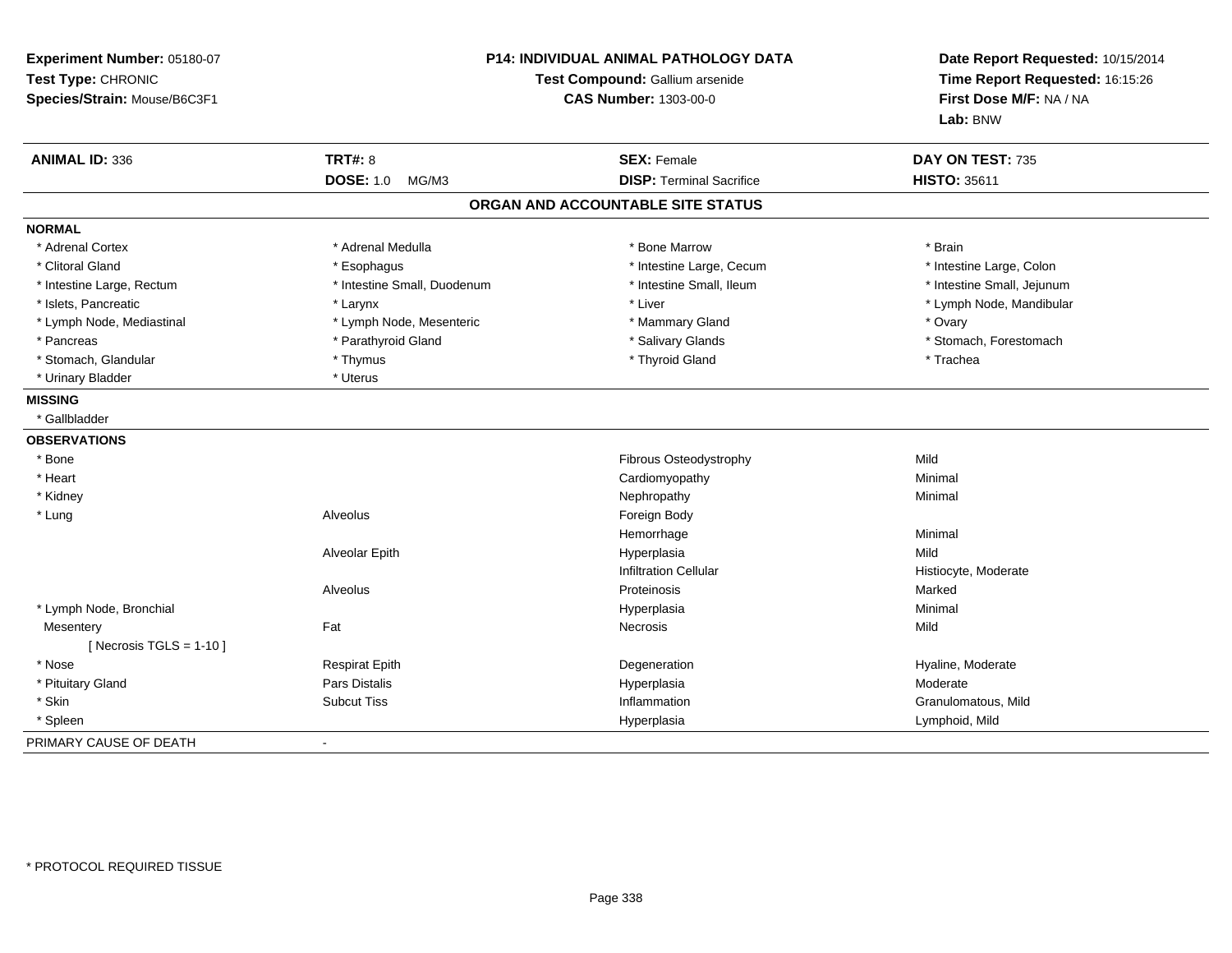| Experiment Number: 05180-07<br>Test Type: CHRONIC<br>Species/Strain: Mouse/B6C3F1 |                           | P14: INDIVIDUAL ANIMAL PATHOLOGY DATA<br>Test Compound: Gallium arsenide<br><b>CAS Number: 1303-00-0</b> | Date Report Requested: 10/15/2014<br>Time Report Requested: 16:15:26<br>First Dose M/F: NA / NA<br>Lab: BNW |
|-----------------------------------------------------------------------------------|---------------------------|----------------------------------------------------------------------------------------------------------|-------------------------------------------------------------------------------------------------------------|
| <b>ANIMAL ID: 337</b>                                                             | <b>TRT#: 8</b>            | <b>SEX: Female</b>                                                                                       | DAY ON TEST: 737                                                                                            |
|                                                                                   | <b>DOSE: 1.0</b><br>MG/M3 | <b>DISP: Terminal Sacrifice</b>                                                                          | <b>HISTO: 35612</b>                                                                                         |
|                                                                                   |                           | ORGAN AND ACCOUNTABLE SITE STATUS                                                                        |                                                                                                             |
| <b>NORMAL</b>                                                                     |                           |                                                                                                          |                                                                                                             |
| * Adrenal Medulla                                                                 | * Bone                    | * Bone Marrow                                                                                            | * Brain                                                                                                     |
| * Clitoral Gland                                                                  | * Esophagus               | * Gallbladder                                                                                            | * Intestine Large, Cecum                                                                                    |
| * Intestine Large, Colon                                                          | * Intestine Large, Rectum | * Intestine Small, Duodenum                                                                              | * Intestine Small, Ileum                                                                                    |
| * Intestine Small, Jejunum                                                        | * Islets, Pancreatic      | * Larynx                                                                                                 | * Lymph Node, Mandibular                                                                                    |
| * Lymph Node, Mesenteric                                                          | * Nose                    | * Pancreas                                                                                               | * Parathyroid Gland                                                                                         |
| * Salivary Glands                                                                 | * Skin                    | * Stomach, Forestomach                                                                                   | * Stomach, Glandular                                                                                        |
| * Thymus                                                                          | * Thyroid Gland           | * Trachea                                                                                                | * Urinary Bladder                                                                                           |
| * Uterus                                                                          |                           |                                                                                                          |                                                                                                             |
| <b>OBSERVATIONS</b>                                                               |                           |                                                                                                          |                                                                                                             |
| * Adrenal Cortex                                                                  |                           | Hypertrophy                                                                                              | Minimal                                                                                                     |
| * Heart                                                                           |                           | Cardiomyopathy                                                                                           | Minimal                                                                                                     |
| * Kidney                                                                          |                           | Nephropathy                                                                                              | Minimal                                                                                                     |
| * Liver                                                                           |                           | <b>Eosinophilic Focus</b>                                                                                | Multiple                                                                                                    |
|                                                                                   |                           | Hepatocellular Adenoma                                                                                   | Multiple                                                                                                    |
| [ Eosinophilic Focus TGLS = 2-4+10 ]<br>[ Hepatocellular Adenoma TGLS = 3-4+11 ]  |                           |                                                                                                          |                                                                                                             |
| * Lung                                                                            |                           | Alveolar/Bronchiolar Adenoma                                                                             |                                                                                                             |
|                                                                                   | Alveolus                  | Foreign Body                                                                                             |                                                                                                             |
|                                                                                   | Alveolar Epith            | Hyperplasia                                                                                              | Mild                                                                                                        |
|                                                                                   |                           | <b>Infiltration Cellular</b>                                                                             | Histiocyte, Mild                                                                                            |
|                                                                                   | Alveolus                  | Proteinosis                                                                                              | Moderate                                                                                                    |
| * Lymph Node, Bronchial                                                           |                           | Hyperplasia                                                                                              | Moderate                                                                                                    |
| * Lymph Node, Mediastinal                                                         |                           | Hyperplasia                                                                                              | Minimal                                                                                                     |
| * Mammary Gland                                                                   |                           | Hyperplasia                                                                                              | Mild                                                                                                        |
| * Ovary                                                                           |                           | Cyst                                                                                                     | Minimal                                                                                                     |
| * Pituitary Gland                                                                 | Pars Distalis             | Adenoma                                                                                                  |                                                                                                             |
| [Adenoma TGLS = $1-8$ ]                                                           |                           |                                                                                                          |                                                                                                             |
| * Spleen                                                                          |                           | Hematopoietic Cell Proliferation                                                                         | Mild                                                                                                        |
| PRIMARY CAUSE OF DEATH                                                            |                           |                                                                                                          |                                                                                                             |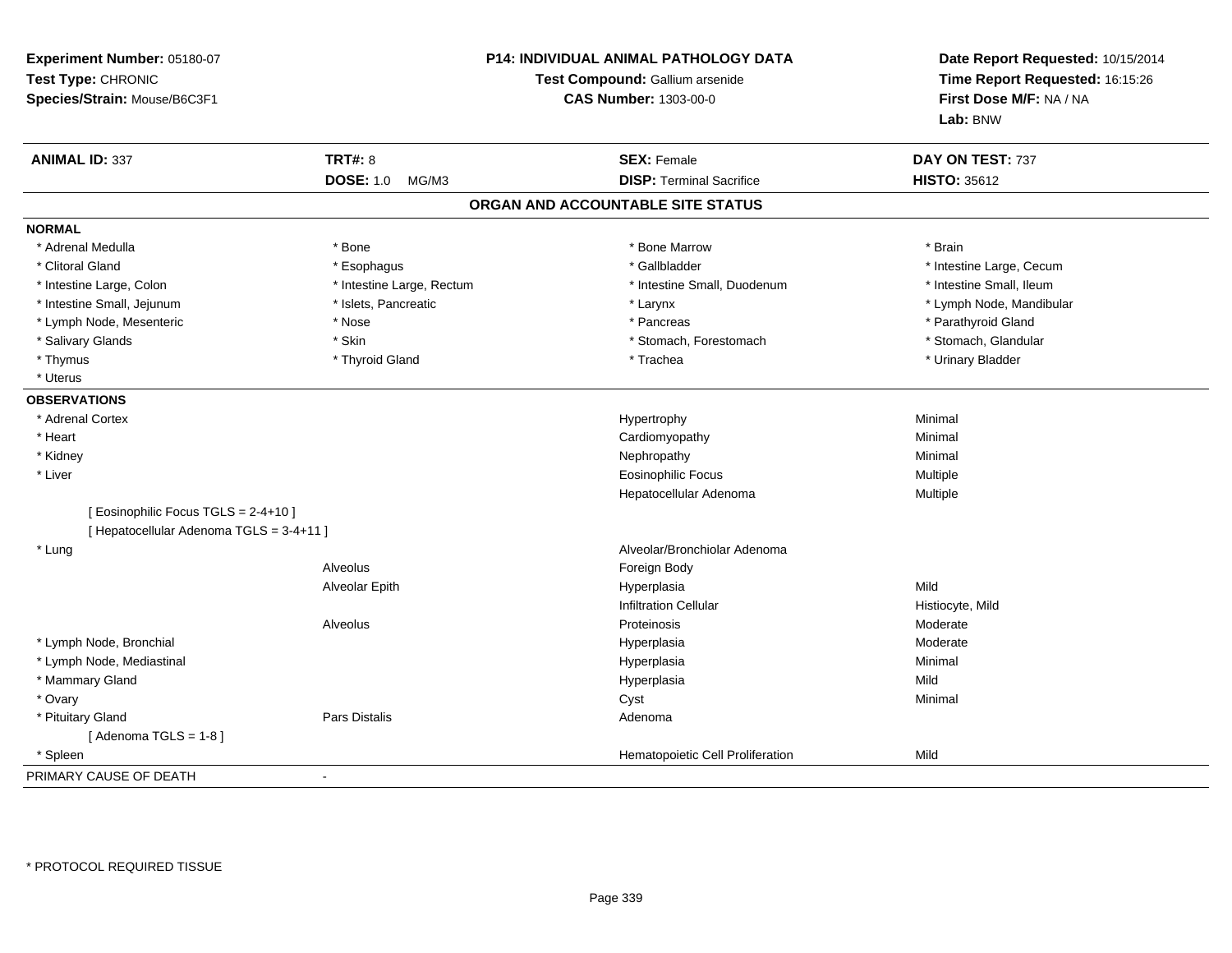| Experiment Number: 05180-07<br>Test Type: CHRONIC<br>Species/Strain: Mouse/B6C3F1 | P14: INDIVIDUAL ANIMAL PATHOLOGY DATA<br>Test Compound: Gallium arsenide<br><b>CAS Number: 1303-00-0</b> |                                   | Date Report Requested: 10/15/2014<br>Time Report Requested: 16:15:26<br>First Dose M/F: NA / NA<br>Lab: BNW |  |
|-----------------------------------------------------------------------------------|----------------------------------------------------------------------------------------------------------|-----------------------------------|-------------------------------------------------------------------------------------------------------------|--|
| <b>ANIMAL ID: 338</b>                                                             | <b>TRT#: 8</b>                                                                                           | <b>SEX: Female</b>                | DAY ON TEST: 736                                                                                            |  |
|                                                                                   | <b>DOSE: 1.0</b><br>MG/M3                                                                                | <b>DISP: Terminal Sacrifice</b>   | <b>HISTO: 35613</b>                                                                                         |  |
|                                                                                   |                                                                                                          | ORGAN AND ACCOUNTABLE SITE STATUS |                                                                                                             |  |
| <b>NORMAL</b>                                                                     |                                                                                                          |                                   |                                                                                                             |  |
| * Adrenal Cortex                                                                  | * Adrenal Medulla                                                                                        | * Bone Marrow                     | * Brain                                                                                                     |  |
| * Clitoral Gland                                                                  | * Esophagus                                                                                              | * Gallbladder                     | * Intestine Large, Cecum                                                                                    |  |
| * Intestine Large, Colon                                                          | * Intestine Large, Rectum                                                                                | * Intestine Small, Duodenum       | * Intestine Small, Ileum                                                                                    |  |
| * Intestine Small, Jejunum                                                        | * Islets, Pancreatic                                                                                     | * Larynx                          | * Liver                                                                                                     |  |
| * Lymph Node, Mediastinal                                                         | * Lymph Node, Mesenteric                                                                                 | * Mammary Gland                   | * Nose                                                                                                      |  |
| * Ovary                                                                           | * Pancreas                                                                                               | * Pituitary Gland                 | * Salivary Glands                                                                                           |  |
| * Skin                                                                            | * Spleen                                                                                                 | * Stomach, Forestomach            | * Stomach, Glandular                                                                                        |  |
| * Thyroid Gland                                                                   | * Trachea                                                                                                | * Urinary Bladder                 |                                                                                                             |  |
| <b>MISSING</b>                                                                    |                                                                                                          |                                   |                                                                                                             |  |
| * Lymph Node, Mandibular                                                          | * Parathyroid Gland                                                                                      | * Thymus                          |                                                                                                             |  |
| <b>OBSERVATIONS</b>                                                               |                                                                                                          |                                   |                                                                                                             |  |
| * Bone                                                                            |                                                                                                          | Fibrous Osteodystrophy            | Minimal                                                                                                     |  |
| * Heart                                                                           |                                                                                                          | Cardiomyopathy                    | Minimal                                                                                                     |  |
| * Kidney                                                                          |                                                                                                          | Nephropathy                       | Minimal                                                                                                     |  |
| * Lung                                                                            | Alveolus                                                                                                 | Foreign Body                      |                                                                                                             |  |
|                                                                                   | Alveolar Epith                                                                                           | Hyperplasia                       | Minimal                                                                                                     |  |
|                                                                                   |                                                                                                          | <b>Infiltration Cellular</b>      | Histiocyte, Mild                                                                                            |  |
|                                                                                   |                                                                                                          | Inflammation                      | Suppurative, Focal, Mild                                                                                    |  |
|                                                                                   | Alveolus                                                                                                 | Proteinosis                       | Marked                                                                                                      |  |
| * Lymph Node, Bronchial                                                           |                                                                                                          | Hyperplasia                       | Minimal                                                                                                     |  |
| * Uterus                                                                          |                                                                                                          | Hydrometra                        | Marked                                                                                                      |  |
| [Hydrometra TGLS = 1-8]                                                           |                                                                                                          |                                   |                                                                                                             |  |
| PRIMARY CAUSE OF DEATH                                                            |                                                                                                          |                                   |                                                                                                             |  |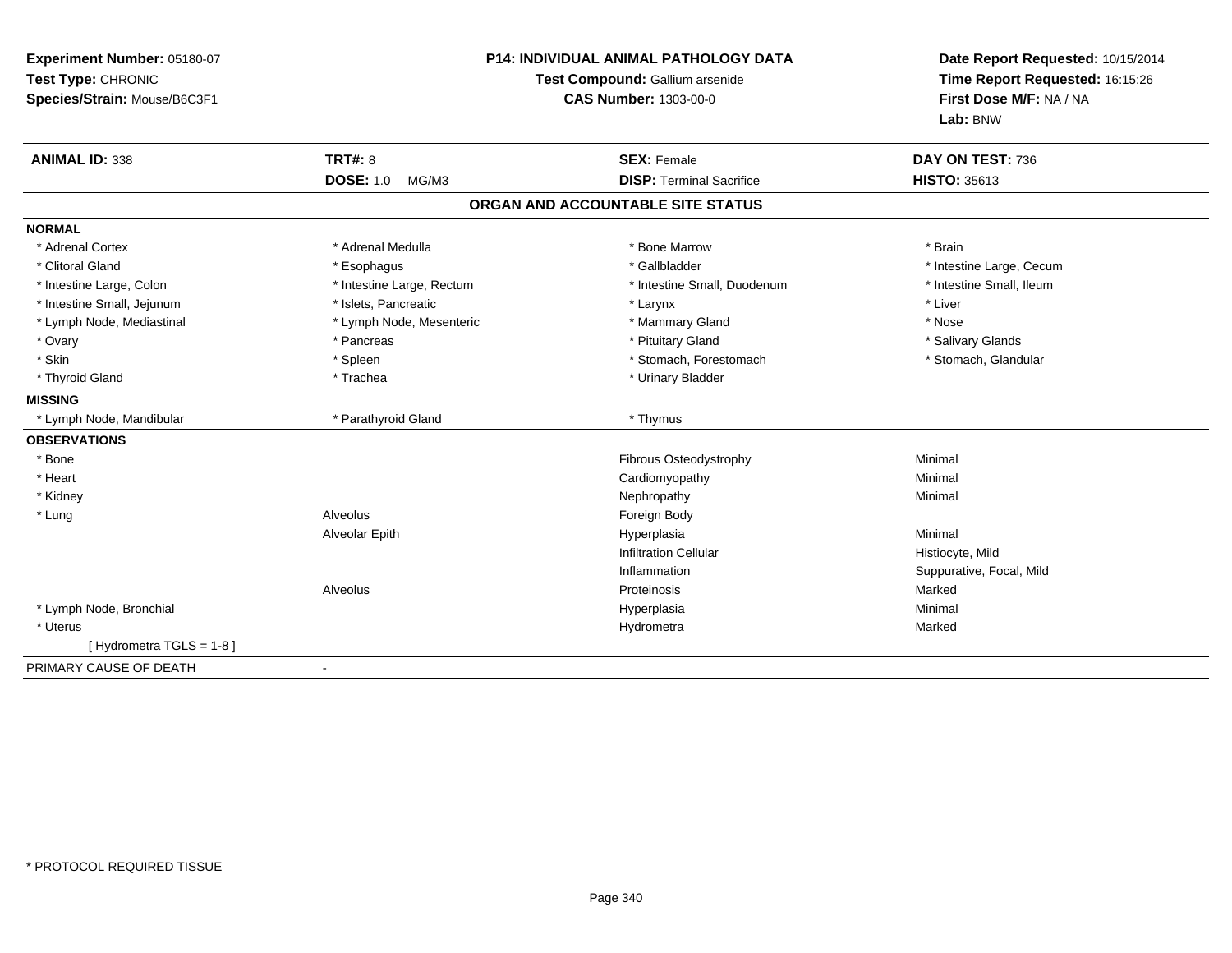| Experiment Number: 05180-07<br>Test Type: CHRONIC<br>Species/Strain: Mouse/B6C3F1 | <b>P14: INDIVIDUAL ANIMAL PATHOLOGY DATA</b><br>Test Compound: Gallium arsenide<br><b>CAS Number: 1303-00-0</b> |                                   | Date Report Requested: 10/15/2014<br>Time Report Requested: 16:15:26<br>First Dose M/F: NA / NA<br>Lab: BNW |  |
|-----------------------------------------------------------------------------------|-----------------------------------------------------------------------------------------------------------------|-----------------------------------|-------------------------------------------------------------------------------------------------------------|--|
| <b>ANIMAL ID: 339</b>                                                             | <b>TRT#: 8</b>                                                                                                  | <b>SEX: Female</b>                | DAY ON TEST: 702                                                                                            |  |
|                                                                                   | <b>DOSE: 1.0</b><br>MG/M3                                                                                       | <b>DISP: Natural Death</b>        | <b>HISTO: 35614</b>                                                                                         |  |
|                                                                                   |                                                                                                                 | ORGAN AND ACCOUNTABLE SITE STATUS |                                                                                                             |  |
| <b>NORMAL</b>                                                                     |                                                                                                                 |                                   |                                                                                                             |  |
| * Adrenal Cortex                                                                  | * Adrenal Medulla                                                                                               | * Bone                            | * Bone Marrow                                                                                               |  |
| * Brain                                                                           | * Clitoral Gland                                                                                                | * Esophagus                       | * Islets, Pancreatic                                                                                        |  |
| * Kidney                                                                          | * Larynx                                                                                                        | * Lymph Node, Mandibular          | * Lymph Node, Mediastinal                                                                                   |  |
| * Lymph Node, Mesenteric                                                          | * Mammary Gland                                                                                                 | * Nose                            | * Ovary                                                                                                     |  |
| * Pancreas                                                                        | * Pituitary Gland                                                                                               | * Salivary Glands                 | * Skin                                                                                                      |  |
| * Stomach, Forestomach                                                            | * Thyroid Gland                                                                                                 | * Trachea                         | * Uterus                                                                                                    |  |
| <b>MISSING</b>                                                                    |                                                                                                                 |                                   |                                                                                                             |  |
| * Parathyroid Gland                                                               | * Thymus                                                                                                        |                                   |                                                                                                             |  |
| <b>AUTO PRECLUDES DIAG.</b>                                                       |                                                                                                                 |                                   |                                                                                                             |  |
| * Gallbladder                                                                     | * Intestine Large, Cecum                                                                                        | * Intestine Large, Colon          | * Intestine Large, Rectum                                                                                   |  |
| * Intestine Small, Duodenum                                                       | * Intestine Small, Ileum                                                                                        | * Intestine Small, Jejunum        | * Stomach, Glandular                                                                                        |  |
| * Urinary Bladder                                                                 |                                                                                                                 |                                   |                                                                                                             |  |
| <b>OBSERVATIONS</b>                                                               |                                                                                                                 |                                   |                                                                                                             |  |
| * Heart                                                                           |                                                                                                                 | Cardiomyopathy                    | Minimal                                                                                                     |  |
| * Liver                                                                           |                                                                                                                 | Hepatocellular Carcinoma          |                                                                                                             |  |
| [ Hepatocellular Carcinoma TGLS = 1-10 ]                                          |                                                                                                                 |                                   |                                                                                                             |  |
| * Lung                                                                            | Alveolus                                                                                                        | Foreign Body                      |                                                                                                             |  |
|                                                                                   |                                                                                                                 | Hemorrhage                        | Minimal                                                                                                     |  |
|                                                                                   | Alveolar Epith                                                                                                  | Hyperplasia                       | Minimal                                                                                                     |  |
|                                                                                   |                                                                                                                 | <b>Infiltration Cellular</b>      | Histiocyte, Mild                                                                                            |  |
|                                                                                   | Alveolus                                                                                                        | Proteinosis                       | Mild                                                                                                        |  |
| * Lymph Node, Bronchial                                                           |                                                                                                                 | Hyperplasia                       | Minimal                                                                                                     |  |
| * Spleen                                                                          |                                                                                                                 | Hematopoietic Cell Proliferation  | Mild                                                                                                        |  |
| PRIMARY CAUSE OF DEATH                                                            | - Liver Hepatocellular Carcinoma                                                                                |                                   |                                                                                                             |  |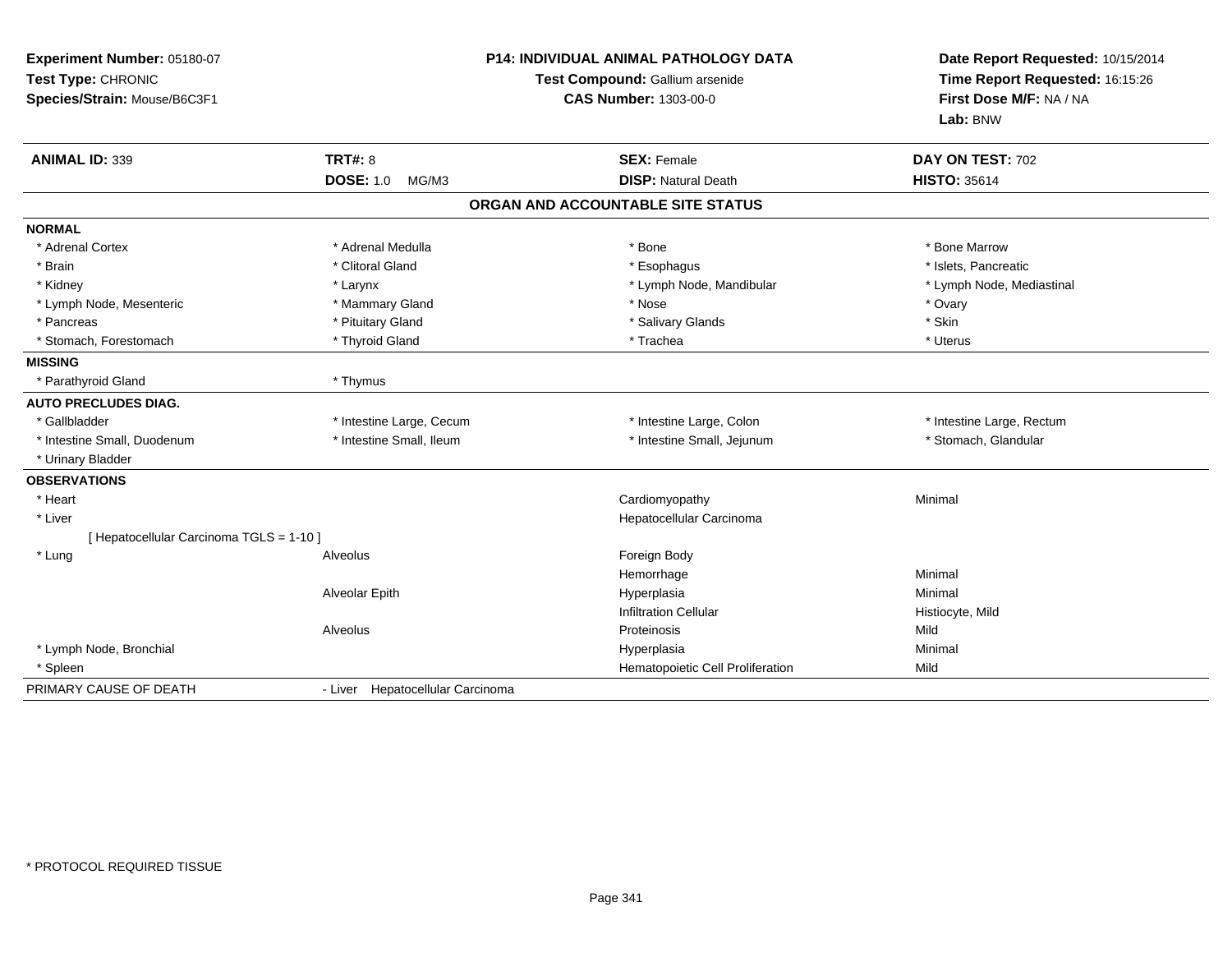| Experiment Number: 05180-07<br>Test Type: CHRONIC<br>Species/Strain: Mouse/B6C3F1 | <b>P14: INDIVIDUAL ANIMAL PATHOLOGY DATA</b><br>Test Compound: Gallium arsenide<br><b>CAS Number: 1303-00-0</b> |                                   | Date Report Requested: 10/15/2014<br>Time Report Requested: 16:15:26<br>First Dose M/F: NA / NA<br>Lab: BNW |  |
|-----------------------------------------------------------------------------------|-----------------------------------------------------------------------------------------------------------------|-----------------------------------|-------------------------------------------------------------------------------------------------------------|--|
| <b>ANIMAL ID: 340</b>                                                             | <b>TRT#: 8</b>                                                                                                  | <b>SEX: Female</b>                | DAY ON TEST: 736                                                                                            |  |
|                                                                                   | <b>DOSE: 1.0</b><br>MG/M3                                                                                       | <b>DISP: Terminal Sacrifice</b>   | <b>HISTO: 35615</b>                                                                                         |  |
|                                                                                   |                                                                                                                 | ORGAN AND ACCOUNTABLE SITE STATUS |                                                                                                             |  |
| <b>NORMAL</b>                                                                     |                                                                                                                 |                                   |                                                                                                             |  |
| * Adrenal Cortex                                                                  | * Adrenal Medulla                                                                                               | * Bone Marrow                     | * Brain                                                                                                     |  |
| * Clitoral Gland                                                                  | * Esophagus                                                                                                     | * Gallbladder                     | * Intestine Large, Cecum                                                                                    |  |
| * Intestine Large, Colon                                                          | * Intestine Large, Rectum                                                                                       | * Intestine Small, Duodenum       | * Intestine Small, Ileum                                                                                    |  |
| * Intestine Small, Jejunum                                                        | * Islets, Pancreatic                                                                                            | * Larynx                          | * Liver                                                                                                     |  |
| * Lymph Node, Mandibular                                                          | * Lymph Node, Mediastinal                                                                                       | * Lymph Node, Mesenteric          | * Mammary Gland                                                                                             |  |
| * Ovary                                                                           | * Pancreas                                                                                                      | * Salivary Glands                 | * Skin                                                                                                      |  |
| * Spleen                                                                          | * Stomach, Forestomach                                                                                          | * Stomach, Glandular              | * Thymus                                                                                                    |  |
| * Trachea                                                                         | * Urinary Bladder                                                                                               |                                   |                                                                                                             |  |
| <b>MISSING</b>                                                                    |                                                                                                                 |                                   |                                                                                                             |  |
| * Parathyroid Gland                                                               |                                                                                                                 |                                   |                                                                                                             |  |
| <b>OBSERVATIONS</b>                                                               |                                                                                                                 |                                   |                                                                                                             |  |
| * Bone                                                                            |                                                                                                                 | Fibrous Osteodystrophy            | Minimal                                                                                                     |  |
| * Heart                                                                           |                                                                                                                 | Cardiomyopathy                    | Minimal                                                                                                     |  |
| * Kidney                                                                          |                                                                                                                 | Nephropathy                       | Minimal                                                                                                     |  |
| * Lung                                                                            |                                                                                                                 | Alveolar/Bronchiolar Carcinoma    |                                                                                                             |  |
|                                                                                   | Alveolus                                                                                                        | Foreign Body                      |                                                                                                             |  |
|                                                                                   | Alveolar Epith                                                                                                  | Hyperplasia                       | Minimal                                                                                                     |  |
|                                                                                   |                                                                                                                 | <b>Infiltration Cellular</b>      | Histiocyte, Moderate                                                                                        |  |
|                                                                                   | Alveolus                                                                                                        | Proteinosis                       | Mild                                                                                                        |  |
| [ Alveolar/Bronchiolar Carcinoma TGLS = 1-3 ]                                     |                                                                                                                 |                                   |                                                                                                             |  |
| * Lymph Node, Bronchial                                                           |                                                                                                                 | Hyperplasia                       | Marked                                                                                                      |  |
| * Nose                                                                            | Olfactory Epi                                                                                                   | Degeneration                      | Hyaline, Minimal                                                                                            |  |
| * Pituitary Gland                                                                 | Pars Distalis                                                                                                   | Adenoma                           |                                                                                                             |  |
| * Thyroid Gland                                                                   | <b>Follicular Cel</b>                                                                                           | Hyperplasia                       | Mild                                                                                                        |  |
| * Uterus                                                                          |                                                                                                                 | Hydrometra                        | Mild                                                                                                        |  |
| [Hydrometra TGLS = $2-8$ ]                                                        |                                                                                                                 |                                   |                                                                                                             |  |
| PRIMARY CAUSE OF DEATH                                                            | $\mathbf{r}$                                                                                                    |                                   |                                                                                                             |  |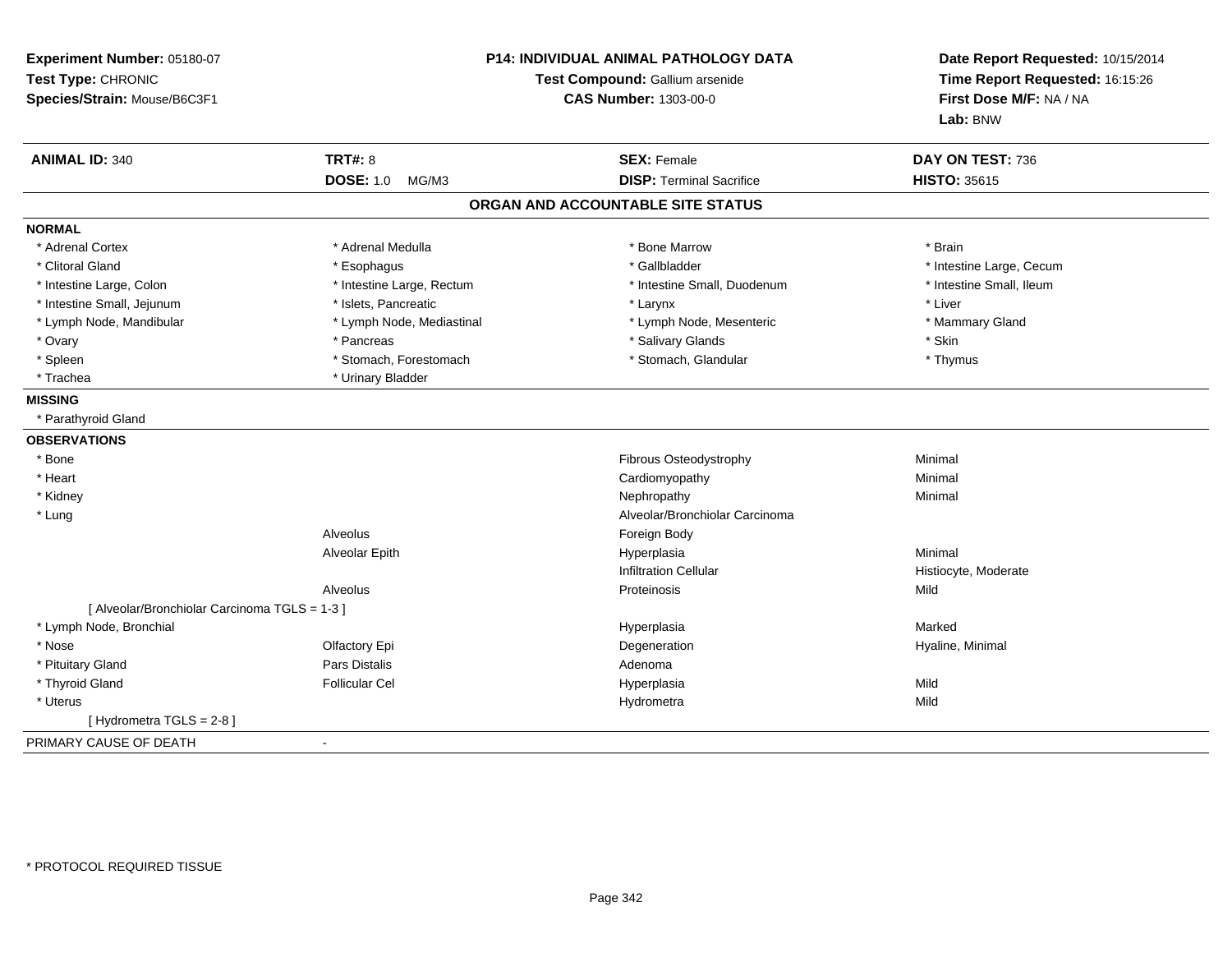| Experiment Number: 05180-07<br>Test Type: CHRONIC<br>Species/Strain: Mouse/B6C3F1 | P14: INDIVIDUAL ANIMAL PATHOLOGY DATA<br>Test Compound: Gallium arsenide<br><b>CAS Number: 1303-00-0</b> |                                   | Date Report Requested: 10/15/2014<br>Time Report Requested: 16:15:26<br>First Dose M/F: NA / NA<br>Lab: BNW |  |
|-----------------------------------------------------------------------------------|----------------------------------------------------------------------------------------------------------|-----------------------------------|-------------------------------------------------------------------------------------------------------------|--|
| <b>ANIMAL ID: 341</b>                                                             | <b>TRT#: 8</b>                                                                                           | <b>SEX: Female</b>                | DAY ON TEST: 735                                                                                            |  |
|                                                                                   | <b>DOSE: 1.0</b><br>MG/M3                                                                                | <b>DISP: Terminal Sacrifice</b>   | <b>HISTO: 35616</b>                                                                                         |  |
|                                                                                   |                                                                                                          | ORGAN AND ACCOUNTABLE SITE STATUS |                                                                                                             |  |
| <b>NORMAL</b>                                                                     |                                                                                                          |                                   |                                                                                                             |  |
| * Adrenal Cortex                                                                  | * Adrenal Medulla                                                                                        | * Bone                            | * Bone Marrow                                                                                               |  |
| * Brain                                                                           | * Clitoral Gland                                                                                         | * Esophagus                       | * Gallbladder                                                                                               |  |
| * Intestine Large, Cecum                                                          | * Intestine Large, Colon                                                                                 | * Intestine Large, Rectum         | * Intestine Small, Duodenum                                                                                 |  |
| * Intestine Small, Ileum                                                          | * Intestine Small, Jejunum                                                                               | * Islets, Pancreatic              | * Larynx                                                                                                    |  |
| * Liver                                                                           | * Lymph Node, Mandibular                                                                                 | * Lymph Node, Mediastinal         | * Lymph Node, Mesenteric                                                                                    |  |
| * Mammary Gland                                                                   | * Ovary                                                                                                  | * Pancreas                        | * Pituitary Gland                                                                                           |  |
| * Salivary Glands                                                                 | * Skin                                                                                                   | * Stomach, Forestomach            | * Stomach, Glandular                                                                                        |  |
| * Thymus                                                                          | * Thyroid Gland                                                                                          | * Trachea                         | * Urinary Bladder                                                                                           |  |
| * Uterus                                                                          |                                                                                                          |                                   |                                                                                                             |  |
| <b>MISSING</b>                                                                    |                                                                                                          |                                   |                                                                                                             |  |
| * Parathyroid Gland                                                               |                                                                                                          |                                   |                                                                                                             |  |
| <b>OBSERVATIONS</b>                                                               |                                                                                                          |                                   |                                                                                                             |  |
| * Heart                                                                           |                                                                                                          | Cardiomyopathy                    | Minimal                                                                                                     |  |
| * Kidney                                                                          |                                                                                                          | Nephropathy                       | Minimal                                                                                                     |  |
| * Lung                                                                            |                                                                                                          | Alveolar/Bronchiolar Adenoma      |                                                                                                             |  |
|                                                                                   | Alveolus                                                                                                 | Foreign Body                      |                                                                                                             |  |
|                                                                                   | Alveolar Epith                                                                                           | Hyperplasia                       | Minimal                                                                                                     |  |
|                                                                                   |                                                                                                          | <b>Infiltration Cellular</b>      | Histiocyte, Mild                                                                                            |  |
|                                                                                   |                                                                                                          | Inflammation                      | Chronic, Focal, Mild                                                                                        |  |
|                                                                                   | Alveolus                                                                                                 | Proteinosis                       | Mild                                                                                                        |  |
| [ Alveolar/Bronchiolar Adenoma TGLS = 1-3 ]<br>[Inflammation TGLS = $1-3$ ]       |                                                                                                          |                                   |                                                                                                             |  |
| * Lymph Node, Bronchial                                                           |                                                                                                          | Hyperplasia                       | Minimal                                                                                                     |  |
| * Nose                                                                            | <b>Respirat Epith</b>                                                                                    | Degeneration                      | Hyaline, Minimal                                                                                            |  |
| * Spleen                                                                          |                                                                                                          | Hematopoietic Cell Proliferation  | Mild                                                                                                        |  |
| PRIMARY CAUSE OF DEATH                                                            |                                                                                                          |                                   |                                                                                                             |  |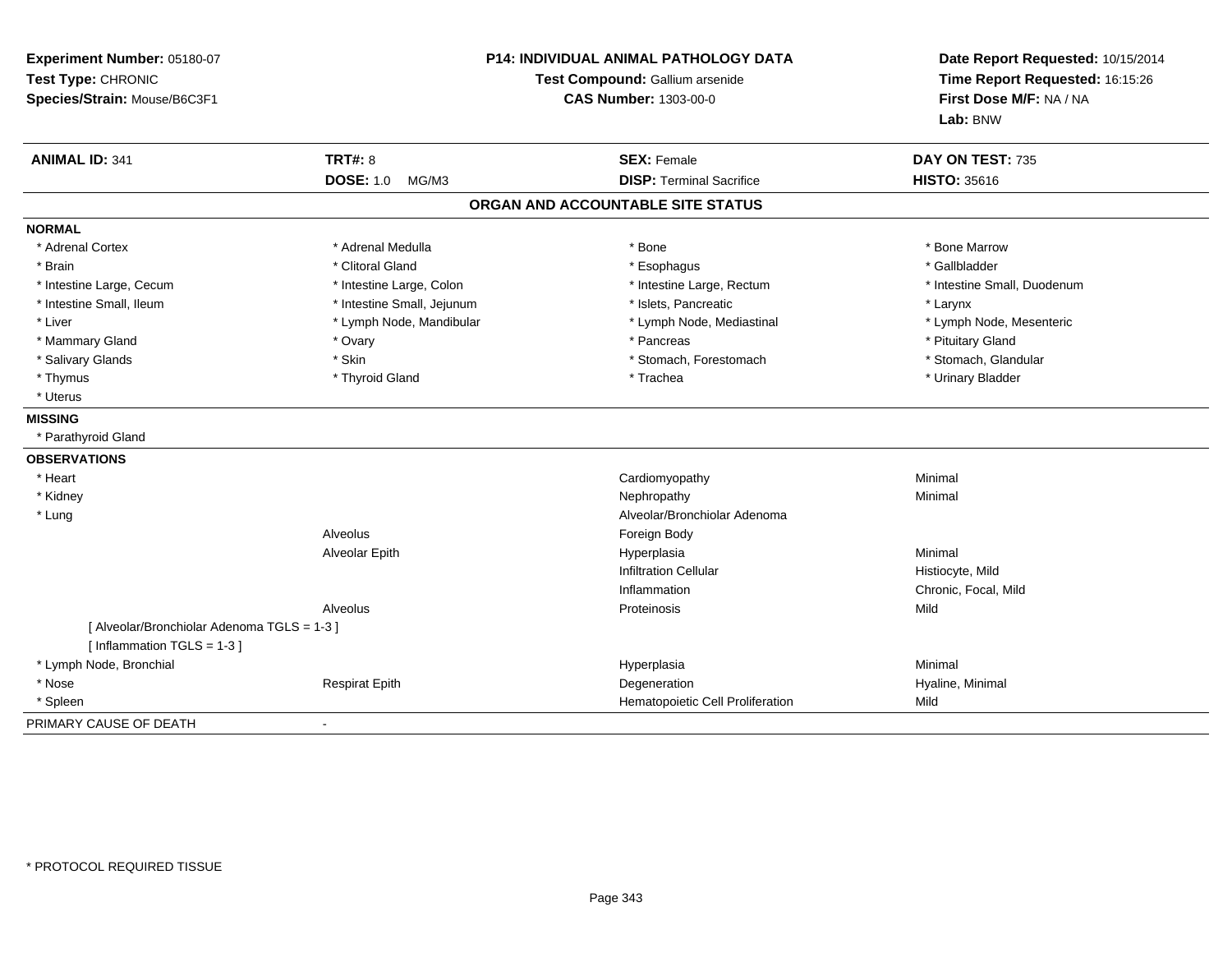| Experiment Number: 05180-07<br>Test Type: CHRONIC<br>Species/Strain: Mouse/B6C3F1 |                            | <b>P14: INDIVIDUAL ANIMAL PATHOLOGY DATA</b><br>Test Compound: Gallium arsenide<br><b>CAS Number: 1303-00-0</b> | Date Report Requested: 10/15/2014<br>Time Report Requested: 16:15:26<br>First Dose M/F: NA / NA<br>Lab: BNW |
|-----------------------------------------------------------------------------------|----------------------------|-----------------------------------------------------------------------------------------------------------------|-------------------------------------------------------------------------------------------------------------|
| <b>ANIMAL ID: 342</b>                                                             | <b>TRT#: 8</b>             | <b>SEX: Female</b>                                                                                              | DAY ON TEST: 595                                                                                            |
|                                                                                   | <b>DOSE: 1.0</b><br>MG/M3  | <b>DISP: Natural Death</b>                                                                                      | <b>HISTO: 35617</b>                                                                                         |
|                                                                                   |                            | ORGAN AND ACCOUNTABLE SITE STATUS                                                                               |                                                                                                             |
| <b>NORMAL</b>                                                                     |                            |                                                                                                                 |                                                                                                             |
| * Adrenal Cortex                                                                  | * Adrenal Medulla          | * Bone                                                                                                          | * Bone Marrow                                                                                               |
| * Esophagus                                                                       | * Intestine Large, Cecum   | * Intestine Large, Colon                                                                                        | * Intestine Large, Rectum                                                                                   |
| * Intestine Small, Duodenum                                                       | * Intestine Small, Ileum   | * Islets, Pancreatic                                                                                            | * Kidney                                                                                                    |
| * Larynx                                                                          | * Lymph Node, Mediastinal  | * Lymph Node, Mesenteric                                                                                        | * Mammary Gland                                                                                             |
| * Ovary                                                                           | * Pancreas                 | * Pituitary Gland                                                                                               | * Salivary Glands                                                                                           |
| * Skin                                                                            | * Stomach, Glandular       | * Thymus                                                                                                        | * Thyroid Gland                                                                                             |
| * Trachea                                                                         | * Urinary Bladder          |                                                                                                                 |                                                                                                             |
| <b>MISSING</b>                                                                    |                            |                                                                                                                 |                                                                                                             |
| * Clitoral Gland                                                                  | * Parathyroid Gland        |                                                                                                                 |                                                                                                             |
| <b>AUTO PRECLUDES DIAG.</b>                                                       |                            |                                                                                                                 |                                                                                                             |
| * Gallbladder                                                                     | * Intestine Small, Jejunum |                                                                                                                 |                                                                                                             |
| <b>OBSERVATIONS</b>                                                               |                            |                                                                                                                 |                                                                                                             |
| $*$ Brain                                                                         |                            | Hemorrhage                                                                                                      | Mild                                                                                                        |
|                                                                                   |                            | Oligodendroglioma Benign                                                                                        |                                                                                                             |
| Note: TGL 6 is a brain lesion, not pituitary.                                     |                            |                                                                                                                 |                                                                                                             |
| [Oligodendroglioma Benign TGLS = 6-1+8]                                           |                            |                                                                                                                 |                                                                                                             |
| * Heart                                                                           |                            | Cardiomyopathy                                                                                                  | Minimal                                                                                                     |
| * Liver                                                                           |                            | Lymphoma Malignant                                                                                              |                                                                                                             |
| * Lung                                                                            |                            | Alveolar/Bronchiolar Adenoma                                                                                    |                                                                                                             |
|                                                                                   | Alveolus                   | Foreign Body                                                                                                    |                                                                                                             |
|                                                                                   | Alveolar Epith             | Hyperplasia                                                                                                     | Minimal                                                                                                     |
|                                                                                   |                            | <b>Infiltration Cellular</b>                                                                                    | Histiocyte, Mild                                                                                            |
|                                                                                   | Alveolus                   | Proteinosis                                                                                                     | Moderate                                                                                                    |
| Lymph Node                                                                        | <b>Iliac</b>               | Lymphoma Malignant                                                                                              |                                                                                                             |
|                                                                                   | Renal                      | Lymphoma Malignant                                                                                              |                                                                                                             |
| [ Lymphoma Malignant TGLS = 4-11 ]                                                |                            |                                                                                                                 |                                                                                                             |
| [ Lymphoma Malignant TGLS = 5-12 ]                                                |                            |                                                                                                                 |                                                                                                             |
| * Lymph Node, Bronchial                                                           |                            | Lymphoma Malignant                                                                                              |                                                                                                             |
| * Lymph Node, Mandibular                                                          |                            | Lymphoma Malignant                                                                                              |                                                                                                             |
| Mesentery                                                                         | Fat                        | Necrosis                                                                                                        | Mild                                                                                                        |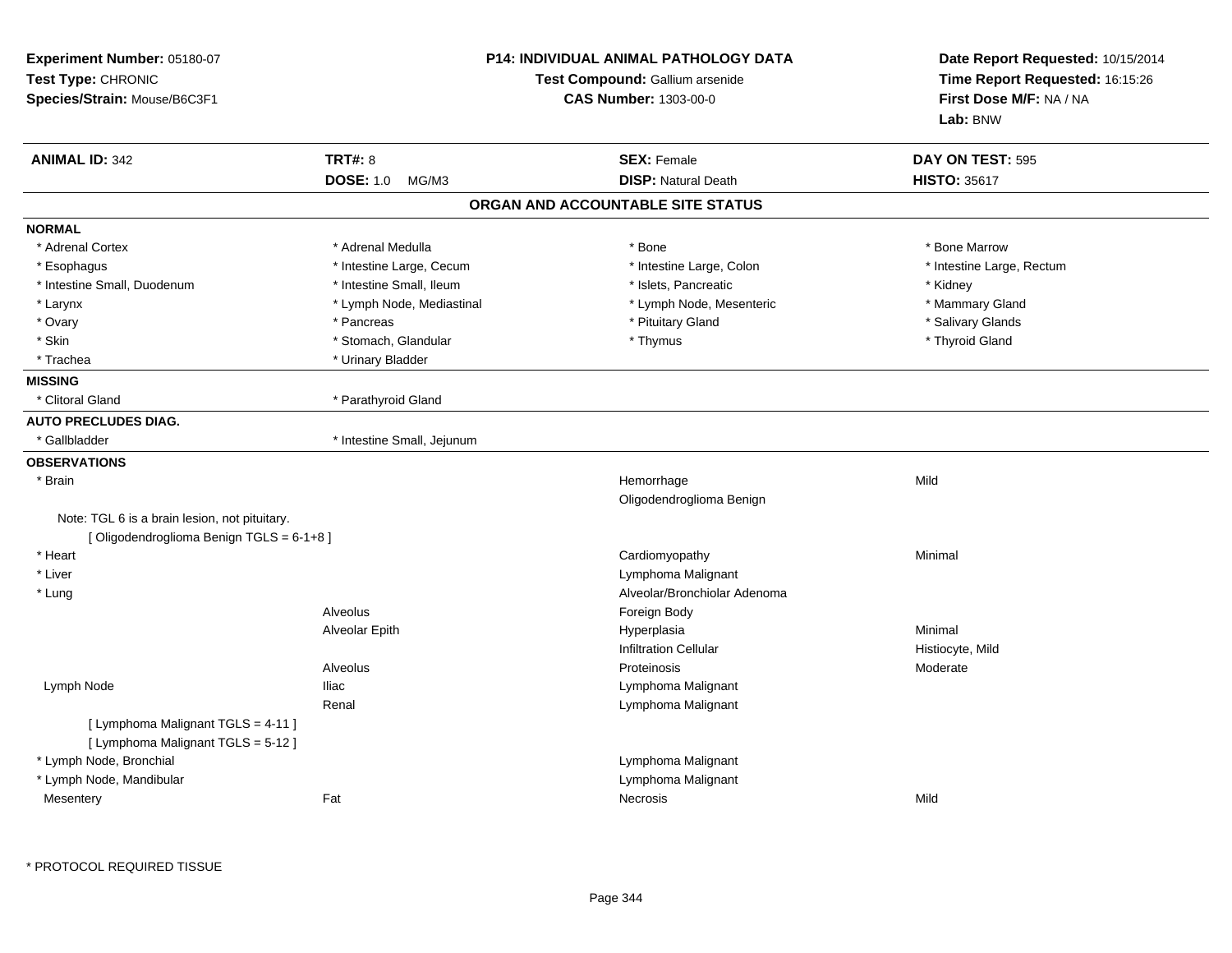| <b>P14: INDIVIDUAL ANIMAL PATHOLOGY DATA</b><br><b>Experiment Number: 05180-07</b><br><b>Test Type: CHRONIC</b><br><b>Test Compound: Gallium arsenide</b><br>Species/Strain: Mouse/B6C3F1<br><b>CAS Number: 1303-00-0</b> |                                     |                                   | Date Report Requested: 10/15/2014<br>Time Report Requested: 16:15:26<br>First Dose M/F: NA / NA<br>Lab: BNW |
|---------------------------------------------------------------------------------------------------------------------------------------------------------------------------------------------------------------------------|-------------------------------------|-----------------------------------|-------------------------------------------------------------------------------------------------------------|
| <b>ANIMAL ID: 342</b>                                                                                                                                                                                                     | <b>TRT#: 8</b>                      | <b>SEX: Female</b>                | DAY ON TEST: 595                                                                                            |
|                                                                                                                                                                                                                           | <b>DOSE: 1.0</b><br>MG/M3           | <b>DISP: Natural Death</b>        | <b>HISTO: 35617</b>                                                                                         |
|                                                                                                                                                                                                                           |                                     | ORGAN AND ACCOUNTABLE SITE STATUS |                                                                                                             |
| [Necrosis TGLS = $2-10$ ]                                                                                                                                                                                                 |                                     |                                   |                                                                                                             |
| * Nose                                                                                                                                                                                                                    | Olfactory Epi                       | Atrophy                           | Mild                                                                                                        |
| * Spleen                                                                                                                                                                                                                  |                                     | Lymphoma Malignant                |                                                                                                             |
| [Lymphoma Malignant TGLS = 3-4 ]                                                                                                                                                                                          |                                     |                                   |                                                                                                             |
| * Stomach, Forestomach                                                                                                                                                                                                    | Epithelium                          | Hyperplasia                       | Moderate                                                                                                    |
| [ Hyperplasia TGLS = 7-8 ]                                                                                                                                                                                                |                                     |                                   |                                                                                                             |
| * Uterus                                                                                                                                                                                                                  |                                     | Hydrometra                        | Mild                                                                                                        |
| [Hydrometra TGLS = $1-8$ ]                                                                                                                                                                                                |                                     |                                   |                                                                                                             |
| PRIMARY CAUSE OF DEATH                                                                                                                                                                                                    | Oligodendroglioma Benign<br>- Brain |                                   |                                                                                                             |
| <b>CONTRIBUTORY CAUSE OF DEATH</b>                                                                                                                                                                                        | - Spleen Lymphoma Malignant         |                                   |                                                                                                             |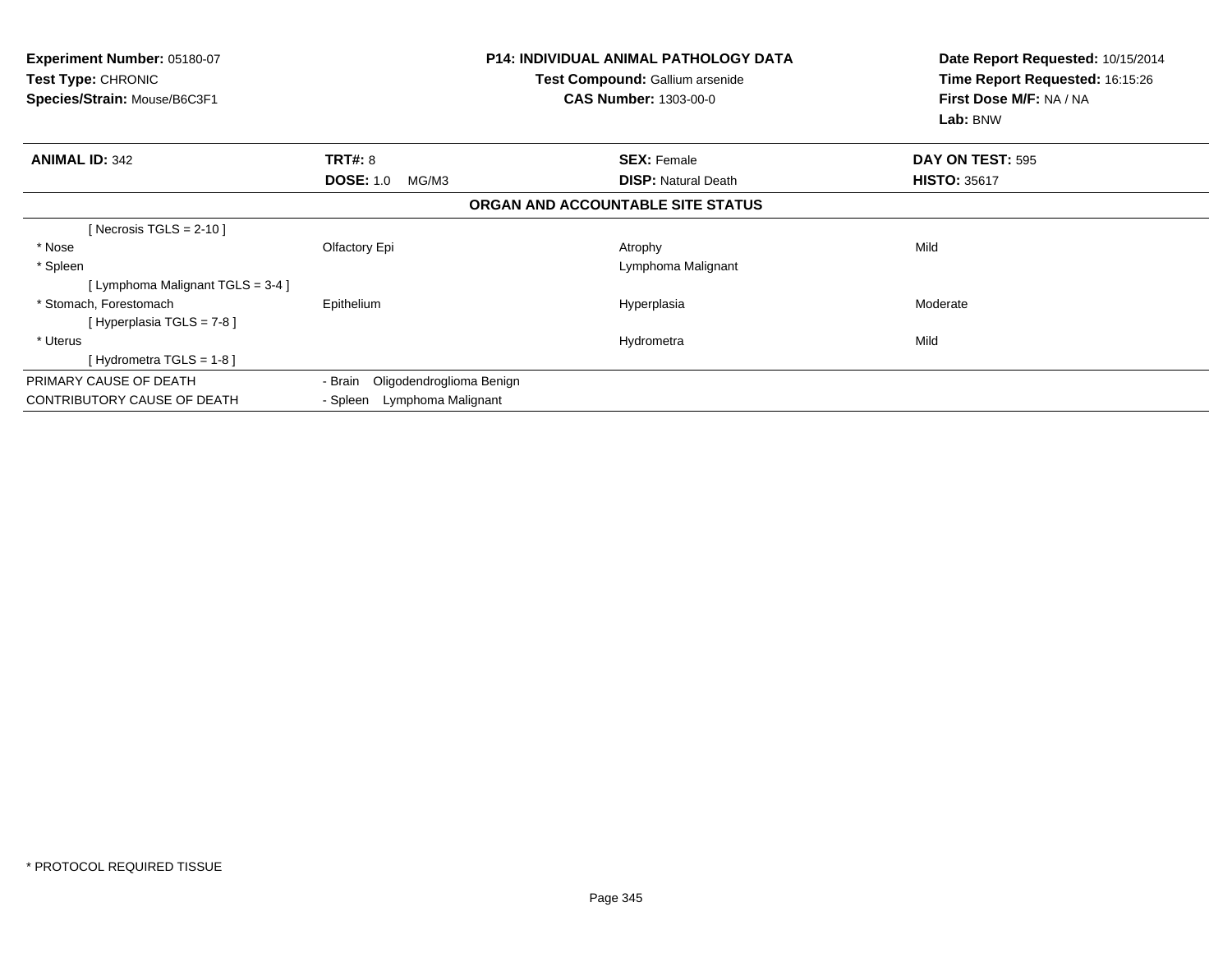| Experiment Number: 05180-07<br>Test Type: CHRONIC<br>Species/Strain: Mouse/B6C3F1 | <b>P14: INDIVIDUAL ANIMAL PATHOLOGY DATA</b><br>Test Compound: Gallium arsenide<br><b>CAS Number: 1303-00-0</b> | Date Report Requested: 10/15/2014<br>Time Report Requested: 16:15:26<br>First Dose M/F: NA / NA<br>Lab: BNW |
|-----------------------------------------------------------------------------------|-----------------------------------------------------------------------------------------------------------------|-------------------------------------------------------------------------------------------------------------|
| <b>ANIMAL ID: 343</b><br><b>TRT#: 8</b>                                           | <b>SEX: Female</b>                                                                                              | DAY ON TEST: 736                                                                                            |
| <b>DOSE: 1.0</b><br>MG/M3                                                         | <b>DISP: Terminal Sacrifice</b>                                                                                 | <b>HISTO: 35618</b>                                                                                         |
|                                                                                   | ORGAN AND ACCOUNTABLE SITE STATUS                                                                               |                                                                                                             |
| <b>NORMAL</b>                                                                     |                                                                                                                 |                                                                                                             |
| * Adrenal Cortex<br>* Adrenal Medulla                                             | * Bone                                                                                                          | * Bone Marrow                                                                                               |
| * Clitoral Gland<br>* Brain                                                       | * Esophagus                                                                                                     | * Gallbladder                                                                                               |
| * Intestine Large, Cecum<br>* Intestine Large, Colon                              | * Intestine Large, Rectum                                                                                       | * Intestine Small, Duodenum                                                                                 |
| * Intestine Small, Ileum<br>* Intestine Small, Jejunum                            | * Islets, Pancreatic                                                                                            | * Kidney                                                                                                    |
| * Larynx<br>* Lymph Node, Mediastinal                                             | * Lymph Node, Mesenteric                                                                                        | * Mammary Gland                                                                                             |
| * Nose<br>* Ovary                                                                 | * Pancreas                                                                                                      | * Salivary Glands                                                                                           |
| * Skin<br>* Stomach, Forestomach                                                  | * Stomach, Glandular                                                                                            | * Thymus                                                                                                    |
| * Urinary Bladder<br>* Trachea                                                    |                                                                                                                 |                                                                                                             |
| <b>MISSING</b>                                                                    |                                                                                                                 |                                                                                                             |
| * Parathyroid Gland<br>* Lymph Node, Mandibular                                   |                                                                                                                 |                                                                                                             |
| <b>OBSERVATIONS</b>                                                               |                                                                                                                 |                                                                                                             |
| * Heart                                                                           | Cardiomyopathy                                                                                                  | Minimal                                                                                                     |
| * Liver                                                                           | <b>Eosinophilic Focus</b>                                                                                       |                                                                                                             |
| [ Eosinophilic Focus TGLS = 7-4 ]                                                 |                                                                                                                 |                                                                                                             |
| * Lung<br>Alveolus                                                                | Foreign Body                                                                                                    |                                                                                                             |
| Alveolar Epith                                                                    | Hyperplasia                                                                                                     | Minimal                                                                                                     |
|                                                                                   | <b>Infiltration Cellular</b>                                                                                    | Histiocyte, Mild                                                                                            |
|                                                                                   | Inflammation                                                                                                    | Suppurative, Focal, Minimal                                                                                 |
|                                                                                   | Inflammation                                                                                                    | Chronic, Focal, Mild                                                                                        |
| <b>Alveolus</b>                                                                   | Proteinosis                                                                                                     | Mild                                                                                                        |
| [Inflammation TGLS = $1-3$ ]                                                      |                                                                                                                 |                                                                                                             |
| * Lymph Node, Bronchial                                                           | Hyperplasia                                                                                                     | Moderate                                                                                                    |
| Fat<br>Mesentery                                                                  | Necrosis                                                                                                        | Mild                                                                                                        |
| [Necrosis TGLS = $5,6-10+11$ ]                                                    |                                                                                                                 |                                                                                                             |
| * Pituitary Gland<br>Pars Distalis                                                | Adenoma                                                                                                         |                                                                                                             |
| [Adenoma TGLS = $2-8$ ]                                                           |                                                                                                                 |                                                                                                             |
| * Spleen                                                                          | Hematopoietic Cell Proliferation                                                                                | Mild                                                                                                        |
| [ Hematopoietic Cell Proliferation TGLS = 3-4 ]                                   |                                                                                                                 |                                                                                                             |
| * Thyroid Gland<br><b>Follicular Cel</b>                                          | Hyperplasia                                                                                                     | Marked                                                                                                      |
| * Uterus                                                                          | Hyperplasia                                                                                                     | Cystic, Moderate                                                                                            |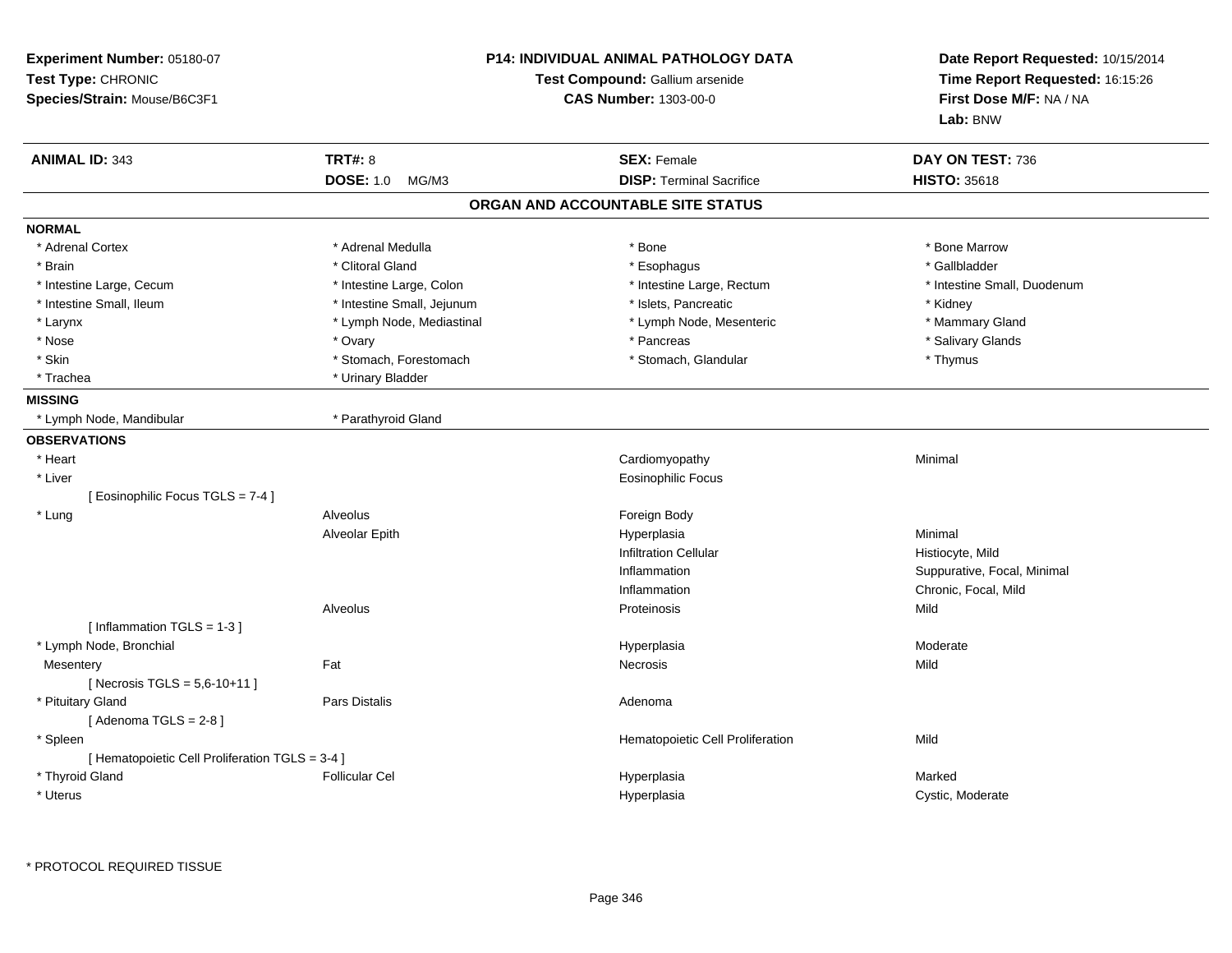| Experiment Number: 05180-07<br><b>Test Type: CHRONIC</b><br>Species/Strain: Mouse/B6C3F1 | <b>P14: INDIVIDUAL ANIMAL PATHOLOGY DATA</b><br><b>Test Compound: Gallium arsenide</b><br><b>CAS Number: 1303-00-0</b> |                                   | Date Report Requested: 10/15/2014<br>Time Report Requested: 16:15:26<br>First Dose M/F: NA / NA<br>Lab: BNW |  |
|------------------------------------------------------------------------------------------|------------------------------------------------------------------------------------------------------------------------|-----------------------------------|-------------------------------------------------------------------------------------------------------------|--|
| <b>ANIMAL ID: 343</b>                                                                    | <b>TRT#: 8</b>                                                                                                         | <b>SEX: Female</b>                | DAY ON TEST: 736                                                                                            |  |
|                                                                                          | <b>DOSE: 1.0</b><br>MG/M3                                                                                              | <b>DISP: Terminal Sacrifice</b>   | <b>HISTO: 35618</b>                                                                                         |  |
|                                                                                          |                                                                                                                        | ORGAN AND ACCOUNTABLE SITE STATUS |                                                                                                             |  |
| [ Hyperplasia TGLS = 4-8 ]                                                               |                                                                                                                        |                                   |                                                                                                             |  |
| PRIMARY CAUSE OF DEATH                                                                   | $\overline{\phantom{a}}$                                                                                               |                                   |                                                                                                             |  |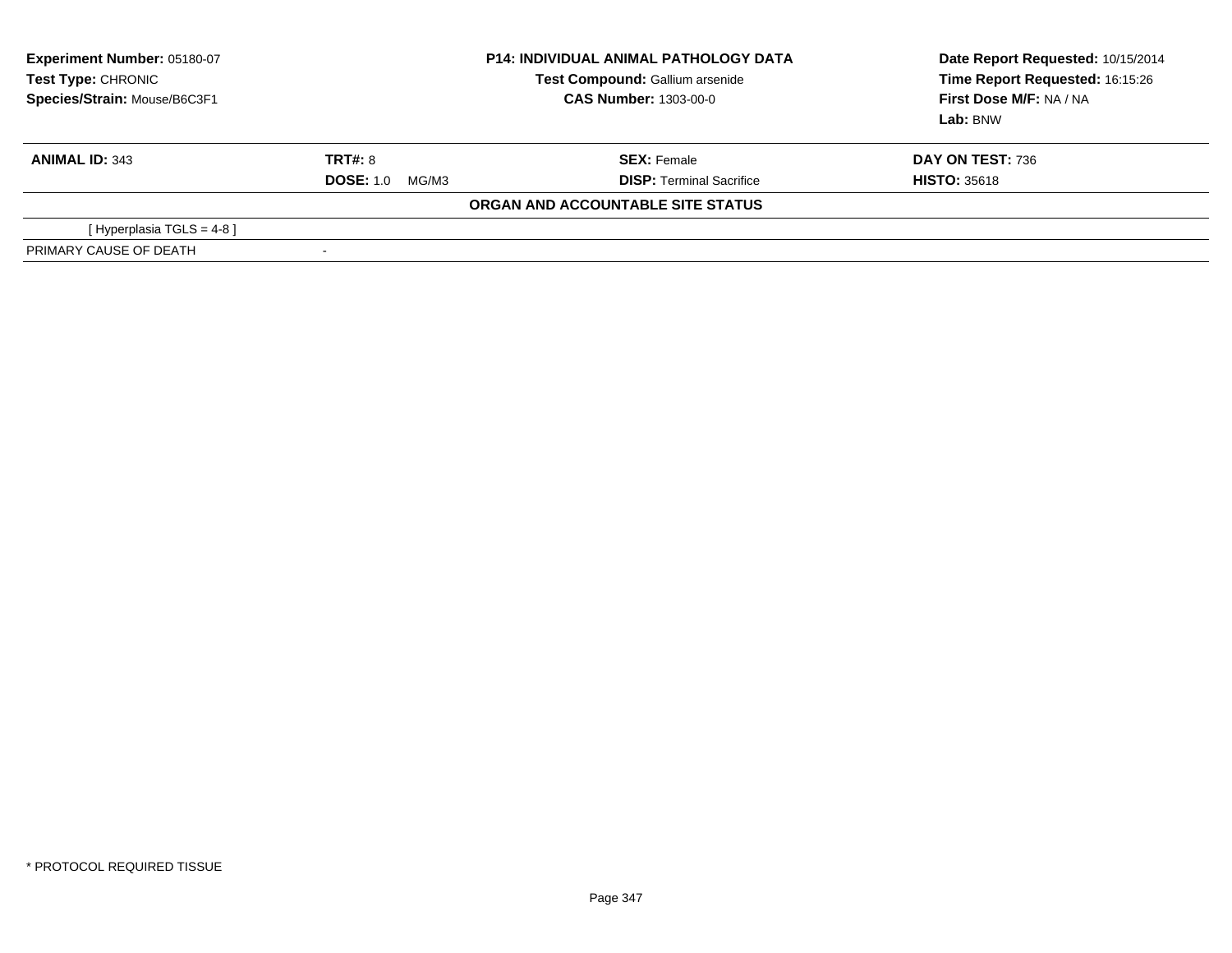| Experiment Number: 05180-07<br>Test Type: CHRONIC<br>Species/Strain: Mouse/B6C3F1 |                             | P14: INDIVIDUAL ANIMAL PATHOLOGY DATA<br>Test Compound: Gallium arsenide<br><b>CAS Number: 1303-00-0</b> | Date Report Requested: 10/15/2014<br>Time Report Requested: 16:15:26<br>First Dose M/F: NA / NA<br>Lab: BNW |
|-----------------------------------------------------------------------------------|-----------------------------|----------------------------------------------------------------------------------------------------------|-------------------------------------------------------------------------------------------------------------|
| <b>ANIMAL ID: 344</b>                                                             | <b>TRT#: 8</b>              | <b>SEX: Female</b>                                                                                       | DAY ON TEST: 735                                                                                            |
|                                                                                   | <b>DOSE: 1.0</b><br>MG/M3   | <b>DISP: Terminal Sacrifice</b>                                                                          | <b>HISTO: 35619</b>                                                                                         |
|                                                                                   |                             | ORGAN AND ACCOUNTABLE SITE STATUS                                                                        |                                                                                                             |
| <b>NORMAL</b>                                                                     |                             |                                                                                                          |                                                                                                             |
| * Adrenal Cortex                                                                  | * Adrenal Medulla           | * Bone Marrow                                                                                            | * Brain                                                                                                     |
| * Esophagus                                                                       | * Gallbladder               | * Intestine Large, Cecum                                                                                 | * Intestine Large, Colon                                                                                    |
| * Intestine Large, Rectum                                                         | * Intestine Small, Duodenum | * Intestine Small, Ileum                                                                                 | * Intestine Small, Jejunum                                                                                  |
| * Islets, Pancreatic                                                              | * Larynx                    | * Lymph Node, Mandibular                                                                                 | * Lymph Node, Mediastinal                                                                                   |
| * Lymph Node, Mesenteric                                                          | * Mammary Gland             | * Nose                                                                                                   | * Pancreas                                                                                                  |
| * Salivary Glands                                                                 | * Skin                      | * Spleen                                                                                                 | * Stomach, Forestomach                                                                                      |
| * Stomach, Glandular                                                              | * Thymus                    | * Thyroid Gland                                                                                          | * Trachea                                                                                                   |
| * Urinary Bladder                                                                 | * Uterus                    |                                                                                                          |                                                                                                             |
| <b>MISSING</b>                                                                    |                             |                                                                                                          |                                                                                                             |
| * Clitoral Gland                                                                  | * Parathyroid Gland         |                                                                                                          |                                                                                                             |
| <b>OBSERVATIONS</b>                                                               |                             |                                                                                                          |                                                                                                             |
| * Bone                                                                            |                             | Fibrous Osteodystrophy                                                                                   | Moderate                                                                                                    |
| * Heart                                                                           |                             | Cardiomyopathy                                                                                           | Minimal                                                                                                     |
| * Kidney                                                                          |                             | Nephropathy                                                                                              | Minimal                                                                                                     |
| * Liver                                                                           |                             | Eosinophilic Focus                                                                                       |                                                                                                             |
| [ Eosinophilic Focus TGLS = 2-4 ]                                                 |                             |                                                                                                          |                                                                                                             |
| * Lung                                                                            | Alveolus                    | Foreign Body                                                                                             |                                                                                                             |
|                                                                                   | Alveolar Epith              | Hyperplasia                                                                                              | Minimal                                                                                                     |
|                                                                                   |                             | <b>Infiltration Cellular</b>                                                                             | Histiocyte, Mild                                                                                            |
|                                                                                   |                             | Inflammation                                                                                             | Chronic, Focal, Minimal                                                                                     |
|                                                                                   | Alveolus                    | Proteinosis                                                                                              | Moderate                                                                                                    |
| * Lymph Node, Bronchial                                                           |                             | Hyperplasia                                                                                              | Minimal                                                                                                     |
| * Ovary                                                                           |                             | Cyst                                                                                                     | Moderate                                                                                                    |
| [Cyst TGLS = $1-7$ ]                                                              |                             |                                                                                                          |                                                                                                             |
| * Pituitary Gland                                                                 | Pars Distalis               | Hyperplasia                                                                                              | Marked                                                                                                      |
| PRIMARY CAUSE OF DEATH                                                            |                             |                                                                                                          |                                                                                                             |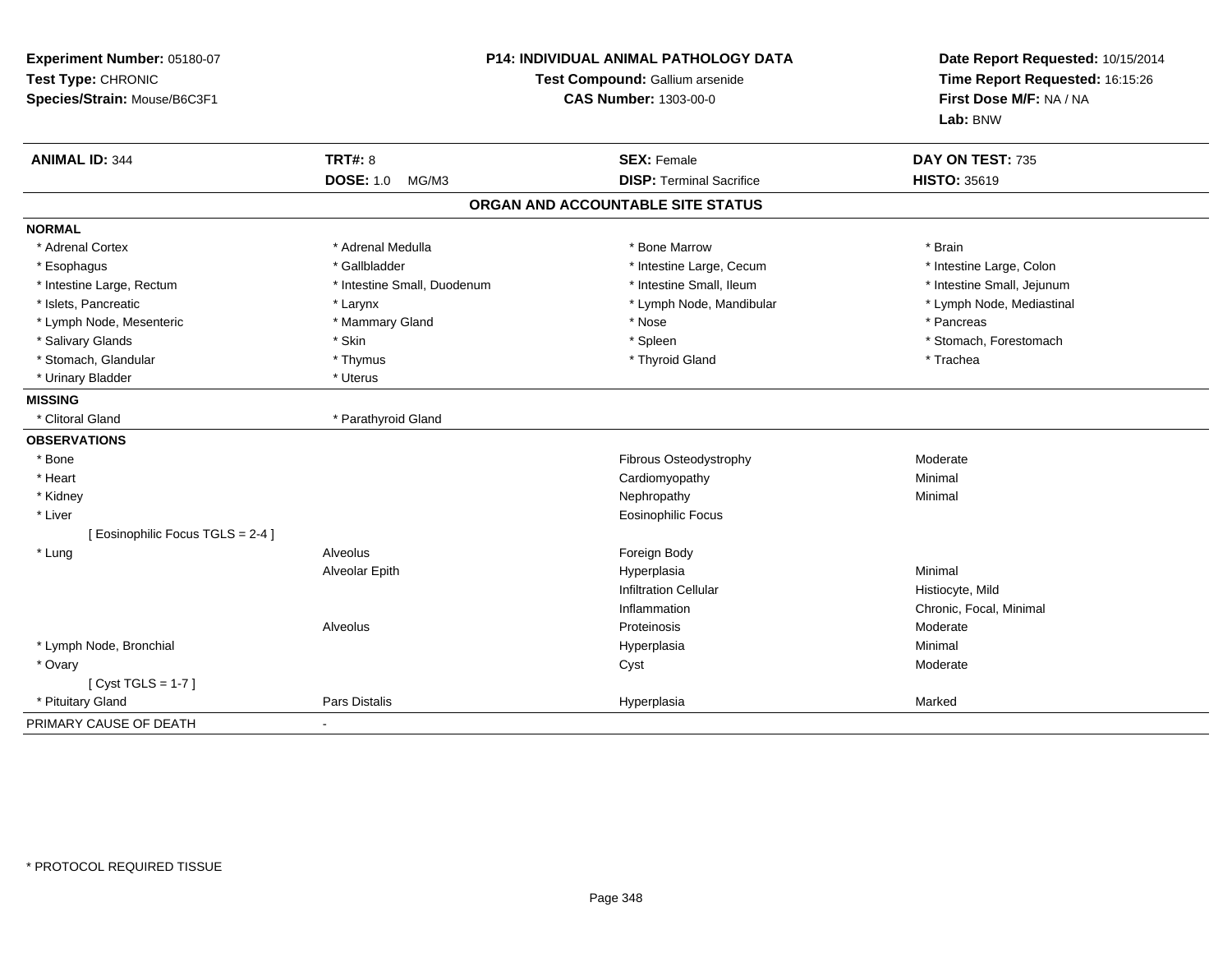| Experiment Number: 05180-07<br>Test Type: CHRONIC<br>Species/Strain: Mouse/B6C3F1 |                             | <b>P14: INDIVIDUAL ANIMAL PATHOLOGY DATA</b><br>Test Compound: Gallium arsenide<br><b>CAS Number: 1303-00-0</b> | Date Report Requested: 10/15/2014<br>Time Report Requested: 16:15:26<br>First Dose M/F: NA / NA<br>Lab: BNW |
|-----------------------------------------------------------------------------------|-----------------------------|-----------------------------------------------------------------------------------------------------------------|-------------------------------------------------------------------------------------------------------------|
| <b>ANIMAL ID: 345</b>                                                             | <b>TRT#: 8</b>              | <b>SEX: Female</b>                                                                                              | DAY ON TEST: 714                                                                                            |
|                                                                                   | <b>DOSE: 1.0</b><br>MG/M3   | <b>DISP: Natural Death</b>                                                                                      | <b>HISTO: 35620</b>                                                                                         |
|                                                                                   |                             | ORGAN AND ACCOUNTABLE SITE STATUS                                                                               |                                                                                                             |
| <b>NORMAL</b>                                                                     |                             |                                                                                                                 |                                                                                                             |
| * Adrenal Cortex                                                                  | * Adrenal Medulla           | * Bone                                                                                                          | * Bone Marrow                                                                                               |
| * Clitoral Gland                                                                  | * Esophagus                 | * Intestine Large, Cecum                                                                                        | * Intestine Large, Colon                                                                                    |
| * Intestine Large, Rectum                                                         | * Intestine Small, Duodenum | * Intestine Small, Ileum                                                                                        | * Intestine Small, Jejunum                                                                                  |
| * Islets, Pancreatic                                                              | * Larynx                    | * Lymph Node, Mandibular                                                                                        | * Lymph Node, Mediastinal                                                                                   |
| * Mammary Gland                                                                   | * Pancreas                  | * Pituitary Gland                                                                                               | * Salivary Glands                                                                                           |
| * Skin                                                                            | * Stomach, Forestomach      | * Stomach, Glandular                                                                                            | * Thymus                                                                                                    |
| * Thyroid Gland                                                                   | * Trachea                   | * Urinary Bladder                                                                                               |                                                                                                             |
| <b>MISSING</b>                                                                    |                             |                                                                                                                 |                                                                                                             |
| * Gallbladder                                                                     | * Lymph Node, Mesenteric    | * Parathyroid Gland                                                                                             |                                                                                                             |
| <b>INSUFFICIENT TISSUE</b>                                                        |                             |                                                                                                                 |                                                                                                             |
| * Ovary                                                                           |                             |                                                                                                                 |                                                                                                             |
| <b>OBSERVATIONS</b>                                                               |                             |                                                                                                                 |                                                                                                             |
| * Brain                                                                           | Meninges                    | <b>Infiltration Cellular</b>                                                                                    | Mononuclear CI, Minimal                                                                                     |
| * Heart                                                                           |                             | Cardiomyopathy                                                                                                  | Minimal                                                                                                     |
| * Kidney                                                                          |                             | Nephropathy                                                                                                     | Mild                                                                                                        |
| * Liver                                                                           |                             | Hepatocellular Carcinoma                                                                                        | Multiple                                                                                                    |
|                                                                                   |                             | <b>Necrosis</b>                                                                                                 | Mild                                                                                                        |
| [ Hepatocellular Carcinoma TGLS = 1-4+11+12 ]<br>[ Necrosis TGLS = $3-13$ ]       |                             |                                                                                                                 |                                                                                                             |
| * Lung                                                                            | Alveolus                    | Foreign Body                                                                                                    |                                                                                                             |
|                                                                                   |                             | Hepatocellular Carcinoma                                                                                        | Metastatic (Liver)                                                                                          |
|                                                                                   | Alveolar Epith              | Hyperplasia                                                                                                     | Minimal                                                                                                     |
|                                                                                   |                             | <b>Infiltration Cellular</b>                                                                                    | Histiocyte, Moderate                                                                                        |
|                                                                                   |                             | Inflammation                                                                                                    | Chronic, Focal, Mild                                                                                        |
|                                                                                   | Alveolus                    | Proteinosis                                                                                                     | Mild                                                                                                        |
| [Inflammation TGLS = $2-3+10$ ]                                                   |                             |                                                                                                                 |                                                                                                             |
| * Lymph Node, Bronchial                                                           |                             | Hyperplasia                                                                                                     | Mild                                                                                                        |
| * Nose                                                                            | Olfactory Epi               | Degeneration                                                                                                    | Hyaline, Mild                                                                                               |
|                                                                                   | <b>Respirat Epith</b>       | Degeneration                                                                                                    | Hyaline, Mild                                                                                               |
| * Spleen                                                                          |                             | Hematopoietic Cell Proliferation                                                                                | Mild                                                                                                        |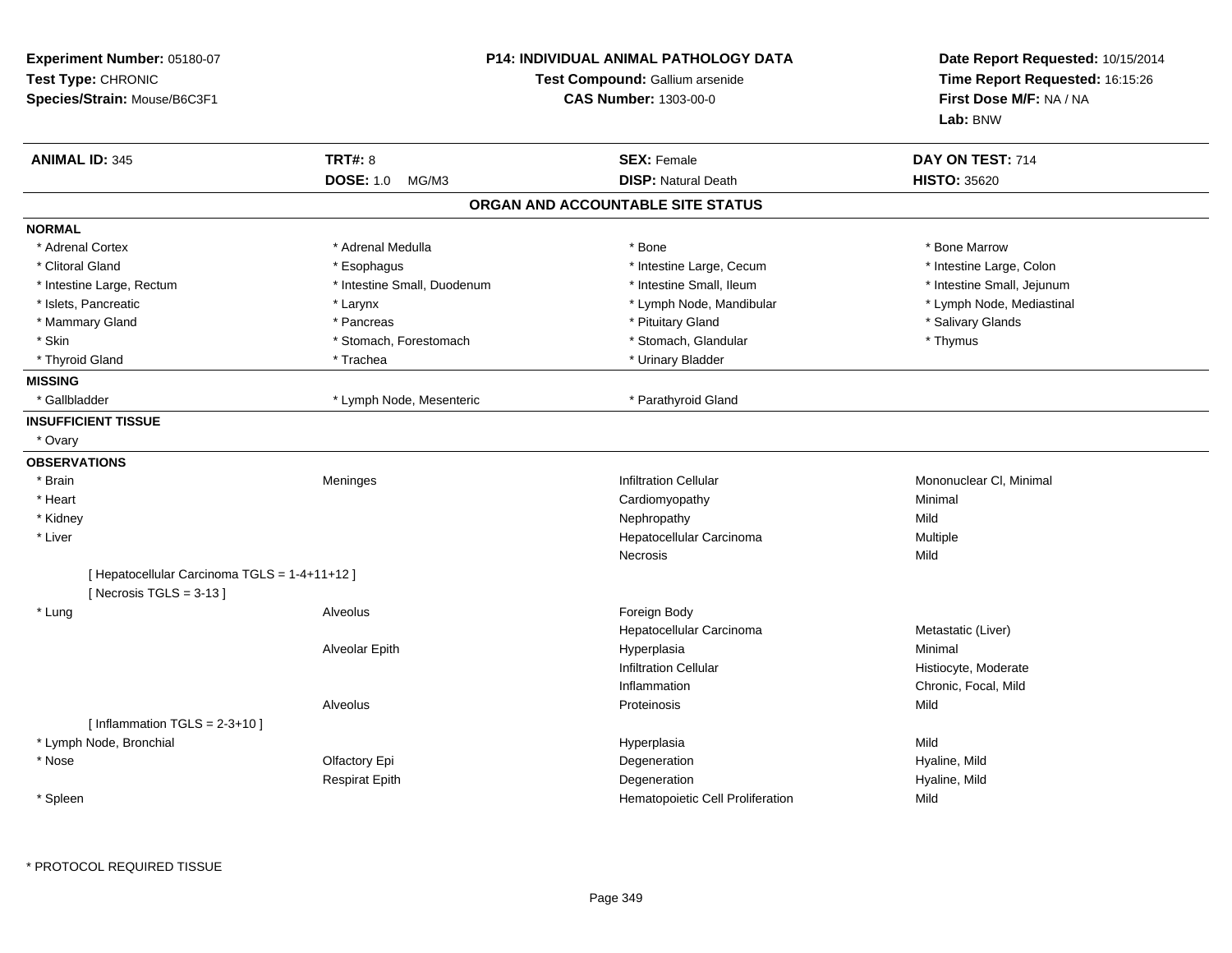| <b>Experiment Number: 05180-07</b><br>Test Type: CHRONIC<br>Species/Strain: Mouse/B6C3F1 |                                     | <b>P14: INDIVIDUAL ANIMAL PATHOLOGY DATA</b><br>Test Compound: Gallium arsenide<br><b>CAS Number: 1303-00-0</b> | Date Report Requested: 10/15/2014<br>Time Report Requested: 16:15:26<br>First Dose M/F: NA / NA<br>Lab: BNW |
|------------------------------------------------------------------------------------------|-------------------------------------|-----------------------------------------------------------------------------------------------------------------|-------------------------------------------------------------------------------------------------------------|
| <b>ANIMAL ID: 345</b>                                                                    | TRT#: 8                             | <b>SEX: Female</b>                                                                                              | DAY ON TEST: 714                                                                                            |
|                                                                                          | <b>DOSE: 1.0</b><br>MG/M3           | <b>DISP:</b> Natural Death                                                                                      | <b>HISTO: 35620</b>                                                                                         |
|                                                                                          |                                     | <b>ORGAN AND ACCOUNTABLE SITE STATUS</b>                                                                        |                                                                                                             |
| [Hematopoietic Cell Proliferation TGLS = 4-4 ]                                           |                                     |                                                                                                                 |                                                                                                             |
| * Uterus                                                                                 |                                     | Lymphoma Malignant                                                                                              |                                                                                                             |
| [ Lymphoma Malignant TGLS = 5-8 ]                                                        |                                     |                                                                                                                 |                                                                                                             |
| PRIMARY CAUSE OF DEATH                                                                   | Hepatocellular Carcinoma<br>- Liver |                                                                                                                 |                                                                                                             |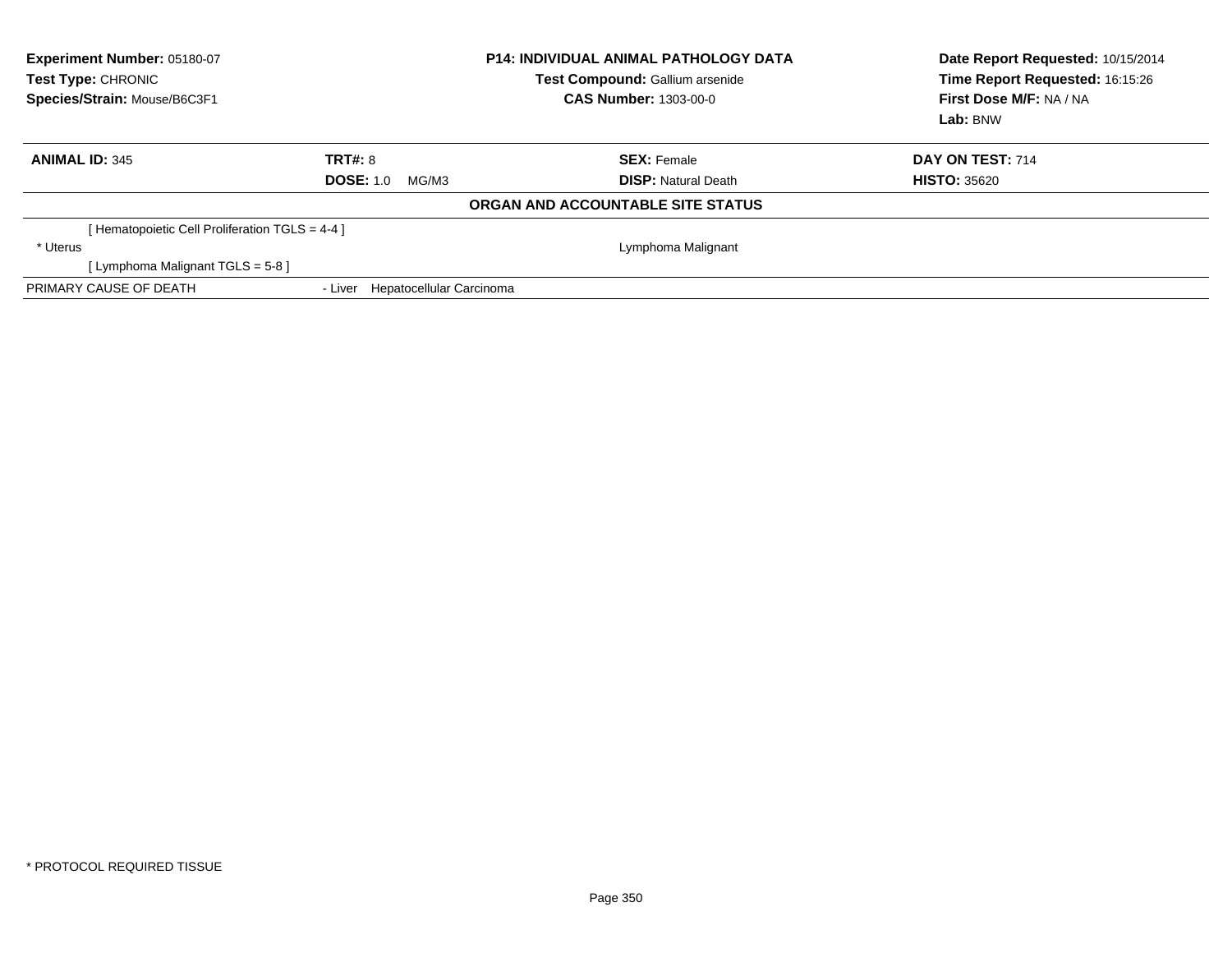| Experiment Number: 05180-07<br>Test Type: CHRONIC<br>Species/Strain: Mouse/B6C3F1 |                            | <b>P14: INDIVIDUAL ANIMAL PATHOLOGY DATA</b><br>Test Compound: Gallium arsenide<br><b>CAS Number: 1303-00-0</b> | Date Report Requested: 10/15/2014<br>Time Report Requested: 16:15:26<br>First Dose M/F: NA / NA<br>Lab: BNW |  |
|-----------------------------------------------------------------------------------|----------------------------|-----------------------------------------------------------------------------------------------------------------|-------------------------------------------------------------------------------------------------------------|--|
| <b>ANIMAL ID: 346</b>                                                             | <b>TRT#: 8</b>             | <b>SEX: Female</b>                                                                                              | DAY ON TEST: 736                                                                                            |  |
|                                                                                   | <b>DOSE: 1.0</b><br>MG/M3  | <b>DISP: Terminal Sacrifice</b><br>ORGAN AND ACCOUNTABLE SITE STATUS                                            | <b>HISTO: 35621</b>                                                                                         |  |
|                                                                                   |                            |                                                                                                                 |                                                                                                             |  |
| <b>NORMAL</b>                                                                     |                            |                                                                                                                 |                                                                                                             |  |
| * Adrenal Cortex                                                                  | * Adrenal Medulla          | * Bone                                                                                                          | * Bone Marrow                                                                                               |  |
| * Brain                                                                           | * Clitoral Gland           | * Esophagus                                                                                                     | * Gallbladder                                                                                               |  |
| * Intestine Large, Cecum                                                          | * Intestine Large, Colon   | * Intestine Large, Rectum                                                                                       | * Intestine Small, Duodenum                                                                                 |  |
| * Intestine Small, Ileum                                                          | * Intestine Small, Jejunum | * Larynx                                                                                                        | * Lymph Node, Mediastinal                                                                                   |  |
| * Lymph Node, Mesenteric                                                          | * Mammary Gland            | * Ovary                                                                                                         | * Pancreas                                                                                                  |  |
| * Pituitary Gland                                                                 | * Salivary Glands          | * Skin                                                                                                          | * Stomach, Forestomach                                                                                      |  |
| * Stomach, Glandular                                                              | * Thymus                   | * Thyroid Gland                                                                                                 | * Urinary Bladder                                                                                           |  |
| <b>MISSING</b>                                                                    |                            |                                                                                                                 |                                                                                                             |  |
| * Lymph Node, Bronchial                                                           | * Lymph Node, Mandibular   | * Parathyroid Gland                                                                                             |                                                                                                             |  |
| <b>INSUFFICIENT TISSUE</b>                                                        |                            |                                                                                                                 |                                                                                                             |  |
| * Trachea                                                                         |                            |                                                                                                                 |                                                                                                             |  |
| <b>OBSERVATIONS</b>                                                               |                            |                                                                                                                 |                                                                                                             |  |
| * Heart                                                                           |                            | Cardiomyopathy                                                                                                  | Minimal                                                                                                     |  |
| * Islets, Pancreatic                                                              |                            | Hyperplasia                                                                                                     | Mild                                                                                                        |  |
| * Kidney                                                                          |                            | Nephropathy                                                                                                     | Mild                                                                                                        |  |
| * Liver                                                                           |                            | <b>Eosinophilic Focus</b>                                                                                       |                                                                                                             |  |
|                                                                                   |                            | Hepatocellular Carcinoma                                                                                        |                                                                                                             |  |
| [Eosinophilic Focus TGLS = 3-4]                                                   |                            |                                                                                                                 |                                                                                                             |  |
| [ Hepatocellular Carcinoma TGLS = 4-10 ]                                          |                            |                                                                                                                 |                                                                                                             |  |
| * Lung                                                                            | Alveolus                   | Foreign Body                                                                                                    |                                                                                                             |  |
|                                                                                   |                            | Hepatocellular Carcinoma                                                                                        | Metastatic (Liver)                                                                                          |  |
|                                                                                   | Alveolar Epith             | Hyperplasia                                                                                                     | Minimal                                                                                                     |  |
|                                                                                   |                            | <b>Infiltration Cellular</b>                                                                                    | Histiocyte, Mild                                                                                            |  |
|                                                                                   |                            | Inflammation                                                                                                    | Chronic, Focal, Minimal                                                                                     |  |
|                                                                                   | Alveolus                   | Proteinosis                                                                                                     | Marked                                                                                                      |  |
| [Inflammation TGLS = 2-3]                                                         |                            |                                                                                                                 |                                                                                                             |  |
| * Nose                                                                            | Olfactory Epi              | Atrophy                                                                                                         | Minimal                                                                                                     |  |
| * Spleen                                                                          |                            | Hematopoietic Cell Proliferation                                                                                | Mild                                                                                                        |  |
| [ Hematopoietic Cell Proliferation TGLS = 1-4 ]                                   |                            |                                                                                                                 |                                                                                                             |  |
| * Uterus                                                                          |                            | Leiomyoma                                                                                                       |                                                                                                             |  |
|                                                                                   |                            |                                                                                                                 |                                                                                                             |  |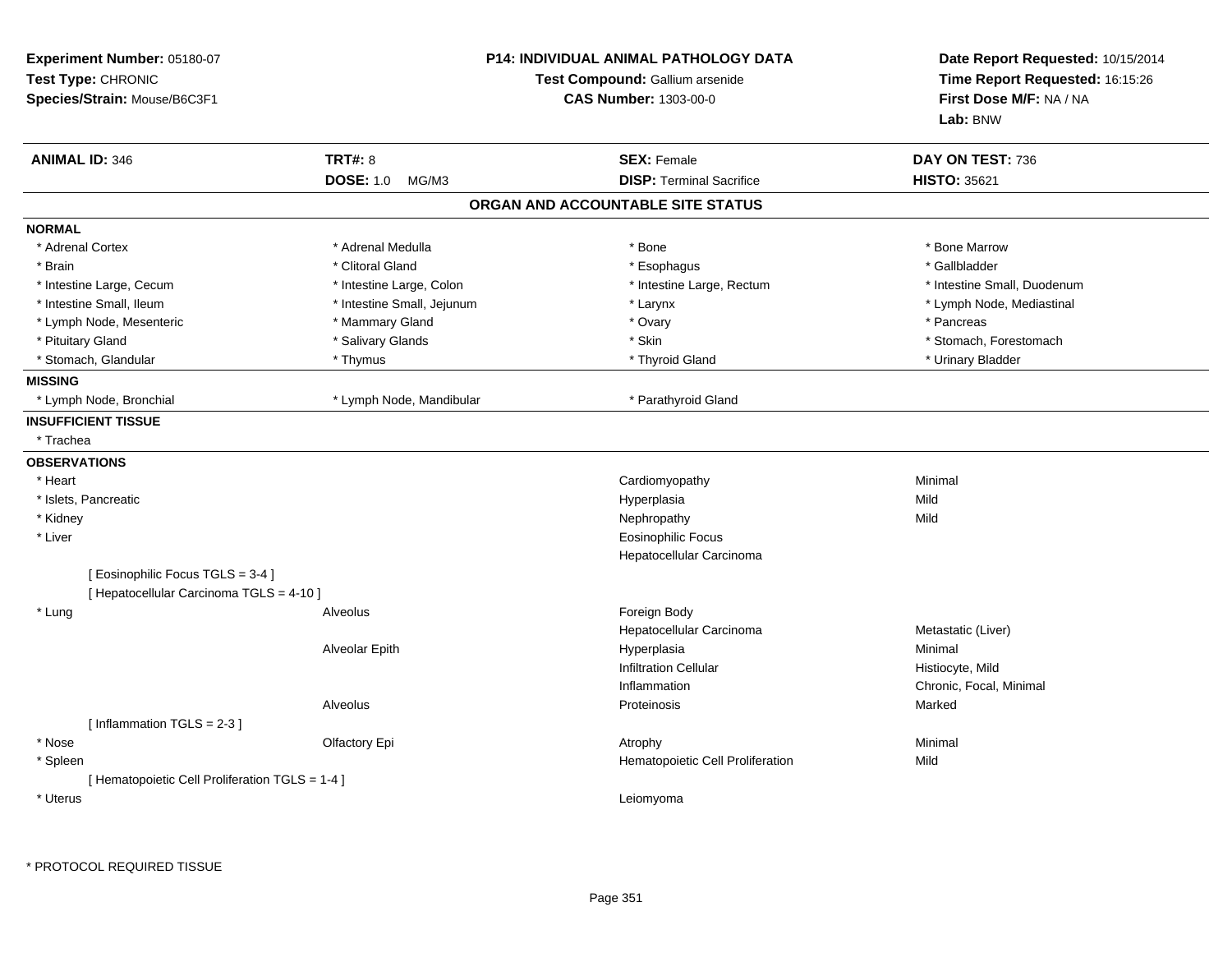| <b>Experiment Number: 05180-07</b><br>Test Type: CHRONIC<br>Species/Strain: Mouse/B6C3F1 | <b>P14: INDIVIDUAL ANIMAL PATHOLOGY DATA</b><br>Test Compound: Gallium arsenide<br><b>CAS Number: 1303-00-0</b> |                                   | Date Report Requested: 10/15/2014<br>Time Report Requested: 16:15:26<br>First Dose M/F: NA / NA<br>Lab: BNW |
|------------------------------------------------------------------------------------------|-----------------------------------------------------------------------------------------------------------------|-----------------------------------|-------------------------------------------------------------------------------------------------------------|
| <b>ANIMAL ID: 346</b>                                                                    | <b>TRT#: 8</b>                                                                                                  | <b>SEX: Female</b>                | DAY ON TEST: 736                                                                                            |
|                                                                                          | <b>DOSE: 1.0</b><br>MG/M3                                                                                       | <b>DISP: Terminal Sacrifice</b>   | <b>HISTO: 35621</b>                                                                                         |
|                                                                                          |                                                                                                                 | ORGAN AND ACCOUNTABLE SITE STATUS |                                                                                                             |
| PRIMARY CAUSE OF DEATH                                                                   | $\,$                                                                                                            |                                   |                                                                                                             |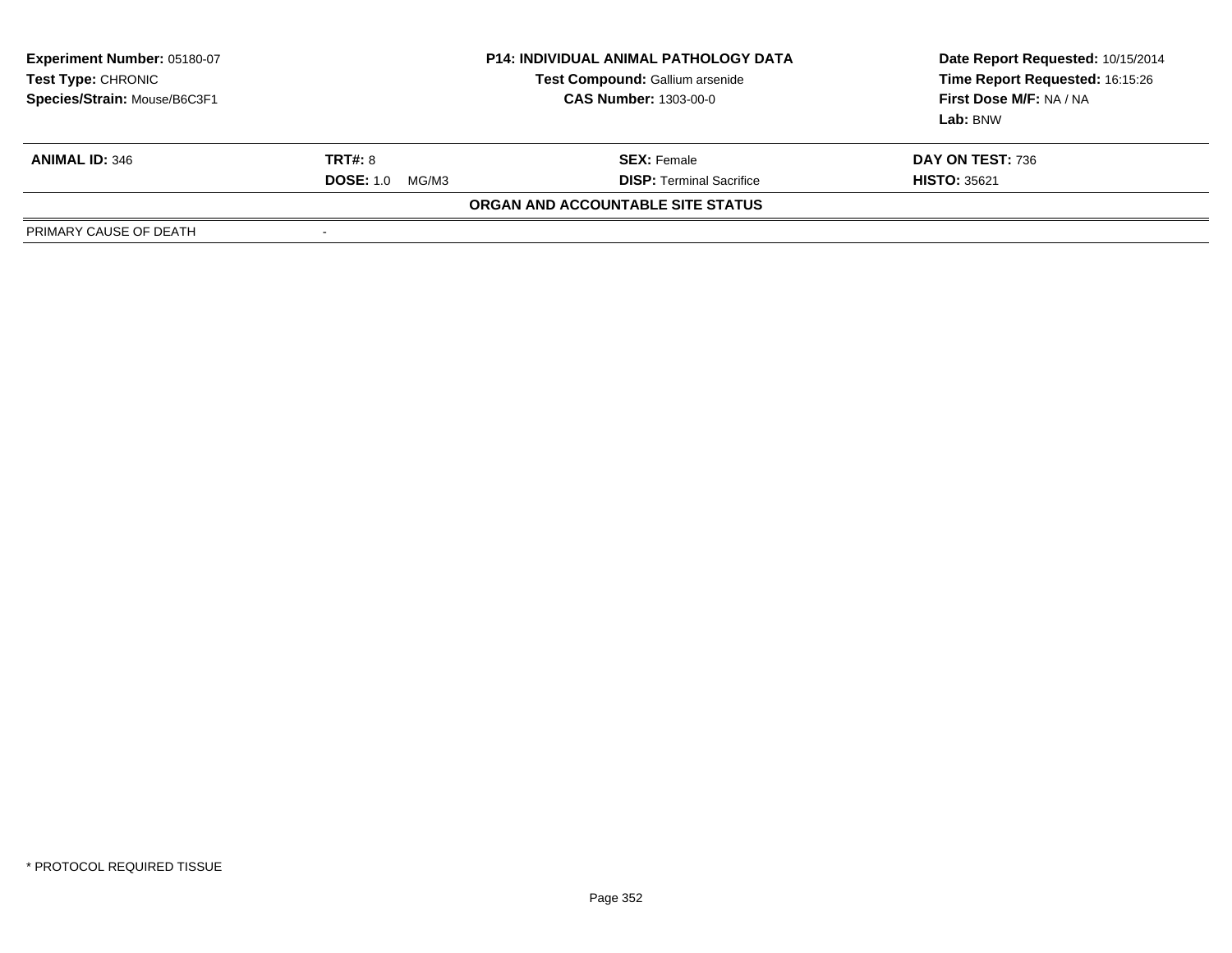| Experiment Number: 05180-07<br>Test Type: CHRONIC<br>Species/Strain: Mouse/B6C3F1 |                           | <b>P14: INDIVIDUAL ANIMAL PATHOLOGY DATA</b><br>Test Compound: Gallium arsenide<br><b>CAS Number: 1303-00-0</b> | Date Report Requested: 10/15/2014<br>Time Report Requested: 16:15:26<br>First Dose M/F: NA / NA<br>Lab: BNW |
|-----------------------------------------------------------------------------------|---------------------------|-----------------------------------------------------------------------------------------------------------------|-------------------------------------------------------------------------------------------------------------|
| <b>ANIMAL ID: 347</b>                                                             | <b>TRT#: 8</b>            | <b>SEX: Female</b>                                                                                              | DAY ON TEST: 646                                                                                            |
|                                                                                   | <b>DOSE: 1.0</b><br>MG/M3 | <b>DISP:</b> Moribund Sacrifice                                                                                 | <b>HISTO: 35622</b>                                                                                         |
|                                                                                   |                           | ORGAN AND ACCOUNTABLE SITE STATUS                                                                               |                                                                                                             |
| <b>NORMAL</b>                                                                     |                           |                                                                                                                 |                                                                                                             |
| * Adrenal Medulla                                                                 | * Bone                    | * Bone Marrow                                                                                                   | * Brain                                                                                                     |
| * Clitoral Gland                                                                  | * Esophagus               | * Gallbladder                                                                                                   | * Intestine Large, Cecum                                                                                    |
| * Intestine Large, Colon                                                          | * Intestine Large, Rectum | * Intestine Small, Duodenum                                                                                     | * Intestine Small, Ileum                                                                                    |
| * Intestine Small, Jejunum                                                        | * Islets, Pancreatic      | * Larynx                                                                                                        | * Lymph Node, Mandibular                                                                                    |
| * Lymph Node, Mesenteric                                                          | * Nose                    | * Pancreas                                                                                                      | * Parathyroid Gland                                                                                         |
| * Salivary Glands                                                                 | * Skin                    | * Stomach, Forestomach                                                                                          | * Stomach, Glandular                                                                                        |
| * Thymus                                                                          | * Thyroid Gland           | * Trachea                                                                                                       | * Urinary Bladder                                                                                           |
| * Uterus                                                                          |                           |                                                                                                                 |                                                                                                             |
| <b>MISSING</b>                                                                    |                           |                                                                                                                 |                                                                                                             |
| * Lymph Node, Bronchial                                                           |                           |                                                                                                                 |                                                                                                             |
| <b>OBSERVATIONS</b>                                                               |                           |                                                                                                                 |                                                                                                             |
| * Adrenal Cortex                                                                  |                           | Hypertrophy                                                                                                     | Minimal                                                                                                     |
| * Heart                                                                           |                           | Cardiomyopathy                                                                                                  | Mild                                                                                                        |
| * Kidney                                                                          |                           | Metaplasia                                                                                                      | Osseous, Minimal                                                                                            |
| * Liver                                                                           |                           | <b>Eosinophilic Focus</b>                                                                                       | Multiple                                                                                                    |
| [ Eosinophilic Focus TGLS = 2,5-4 ]                                               |                           |                                                                                                                 |                                                                                                             |
| * Lung                                                                            | Alveolus                  | Foreign Body                                                                                                    |                                                                                                             |
|                                                                                   | Alveolar Epith            | Hyperplasia                                                                                                     | Minimal                                                                                                     |
|                                                                                   |                           | <b>Infiltration Cellular</b>                                                                                    | Histiocyte, Mild                                                                                            |
|                                                                                   | Alveolus                  | Proteinosis                                                                                                     | Moderate                                                                                                    |
| * Lymph Node, Mediastinal                                                         |                           | Hyperplasia                                                                                                     | Minimal                                                                                                     |
| * Mammary Gland                                                                   |                           | Carcinoma                                                                                                       |                                                                                                             |
| [Carcinoma TGLS = $1-10$ ]                                                        |                           |                                                                                                                 |                                                                                                             |
| Mesentery                                                                         |                           | Inflammation                                                                                                    | Chronic, Mild                                                                                               |
|                                                                                   | Fat                       | Necrosis                                                                                                        | Mild                                                                                                        |
| [Necrosis TGLS = $3-11$ ]                                                         |                           |                                                                                                                 |                                                                                                             |
| * Ovary                                                                           |                           | Cyst                                                                                                            | Minimal                                                                                                     |
| * Pituitary Gland                                                                 | <b>Pars Distalis</b>      | Adenoma                                                                                                         |                                                                                                             |
| [Adenoma TGLS = $4-8$ ]                                                           |                           |                                                                                                                 |                                                                                                             |
| <sup>*</sup> Spleen                                                               |                           | Hematopoietic Cell Proliferation                                                                                | Mild                                                                                                        |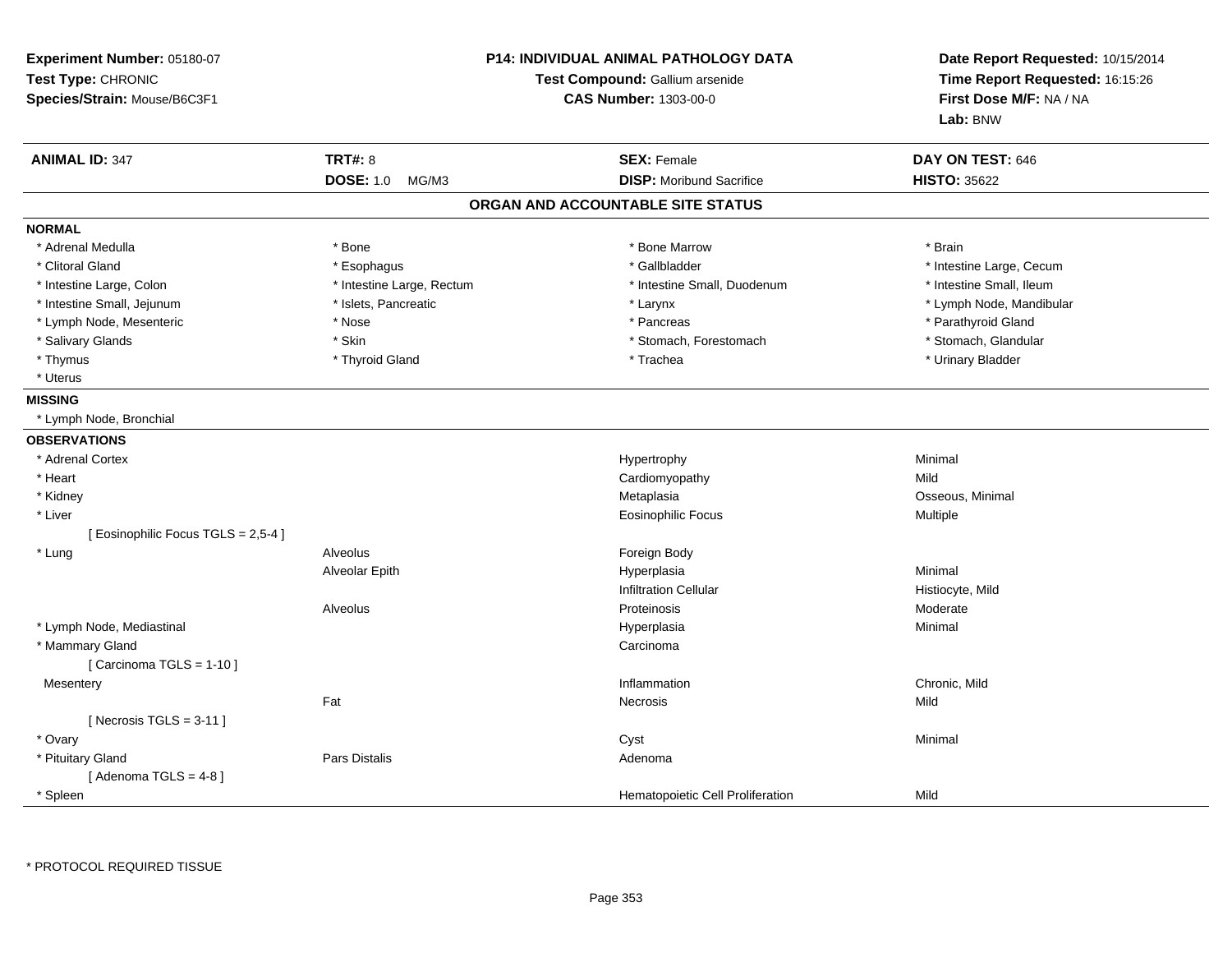| <b>Experiment Number: 05180-07</b><br>Test Type: CHRONIC<br>Species/Strain: Mouse/B6C3F1 | <b>P14: INDIVIDUAL ANIMAL PATHOLOGY DATA</b><br>Test Compound: Gallium arsenide<br><b>CAS Number: 1303-00-0</b> |                                   | Date Report Requested: 10/15/2014<br>Time Report Requested: 16:15:26<br>First Dose M/F: NA / NA<br>Lab: BNW |  |
|------------------------------------------------------------------------------------------|-----------------------------------------------------------------------------------------------------------------|-----------------------------------|-------------------------------------------------------------------------------------------------------------|--|
| <b>ANIMAL ID: 347</b>                                                                    | <b>TRT#:</b> 8                                                                                                  | <b>SEX:</b> Female                | DAY ON TEST: 646                                                                                            |  |
|                                                                                          | <b>DOSE: 1.0</b><br>MG/M3                                                                                       | <b>DISP:</b> Moribund Sacrifice   | <b>HISTO: 35622</b>                                                                                         |  |
|                                                                                          |                                                                                                                 | ORGAN AND ACCOUNTABLE SITE STATUS |                                                                                                             |  |
| PRIMARY CAUSE OF DEATH                                                                   | - Mammary Gland Carcinoma                                                                                       |                                   |                                                                                                             |  |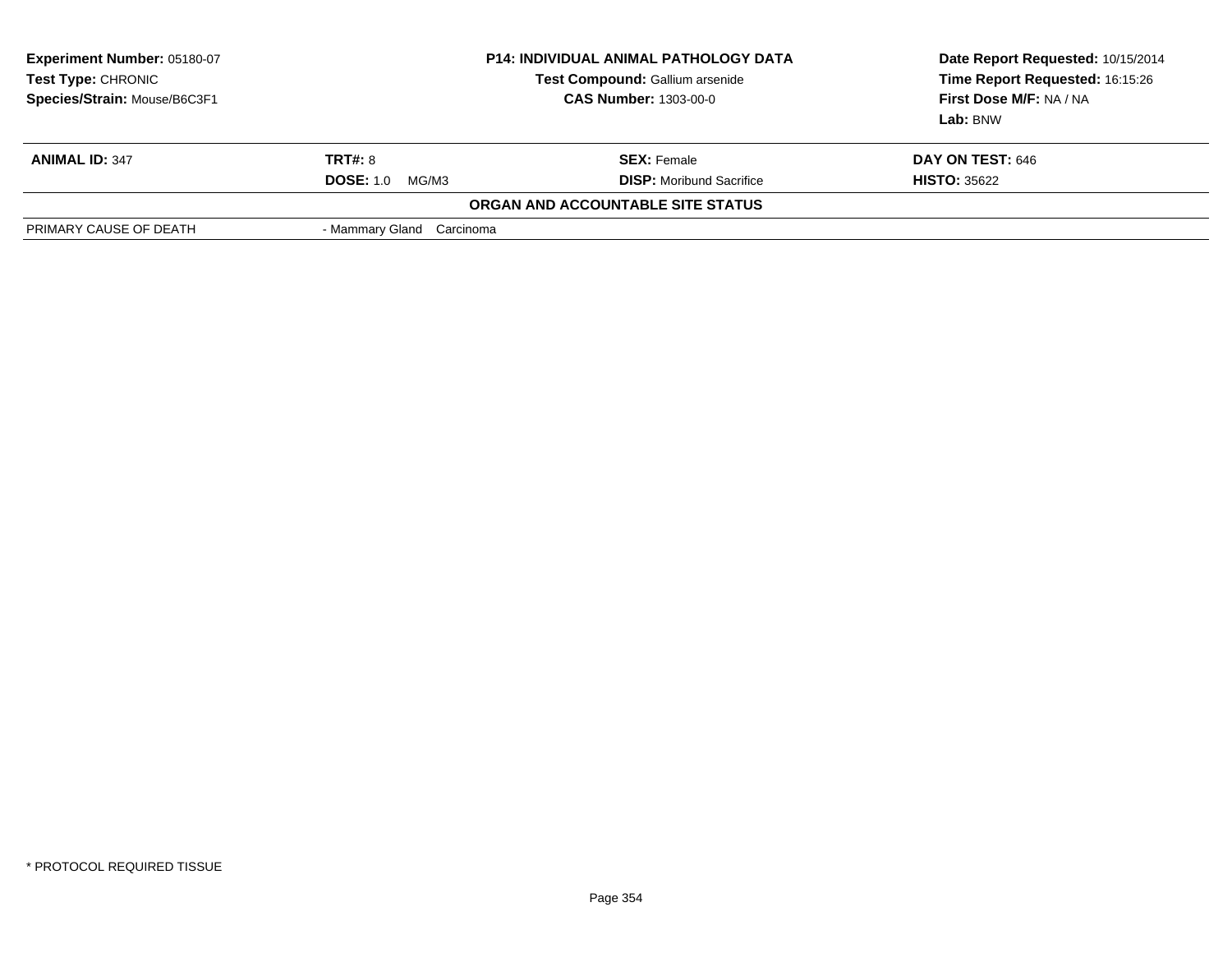| Experiment Number: 05180-07<br>Test Type: CHRONIC<br>Species/Strain: Mouse/B6C3F1 |                           | <b>P14: INDIVIDUAL ANIMAL PATHOLOGY DATA</b><br>Test Compound: Gallium arsenide<br><b>CAS Number: 1303-00-0</b> | Date Report Requested: 10/15/2014<br>Time Report Requested: 16:15:26<br>First Dose M/F: NA / NA<br>Lab: BNW |  |
|-----------------------------------------------------------------------------------|---------------------------|-----------------------------------------------------------------------------------------------------------------|-------------------------------------------------------------------------------------------------------------|--|
| <b>ANIMAL ID: 348</b>                                                             | <b>TRT#: 8</b>            | <b>SEX: Female</b>                                                                                              | DAY ON TEST: 737                                                                                            |  |
|                                                                                   | <b>DOSE: 1.0</b><br>MG/M3 | <b>DISP: Terminal Sacrifice</b>                                                                                 | <b>HISTO: 35623</b>                                                                                         |  |
|                                                                                   |                           | ORGAN AND ACCOUNTABLE SITE STATUS                                                                               |                                                                                                             |  |
| <b>NORMAL</b>                                                                     |                           |                                                                                                                 |                                                                                                             |  |
| * Adrenal Cortex                                                                  | * Adrenal Medulla         | * Bone                                                                                                          | * Bone Marrow                                                                                               |  |
| * Brain                                                                           | * Esophagus               | * Gallbladder                                                                                                   | * Intestine Large, Cecum                                                                                    |  |
| * Intestine Large, Colon                                                          | * Intestine Large, Rectum | * Intestine Small, Duodenum                                                                                     | * Intestine Small, Ileum                                                                                    |  |
| * Intestine Small, Jejunum                                                        | * Islets, Pancreatic      | * Kidney                                                                                                        | * Larynx                                                                                                    |  |
| * Lymph Node, Mandibular                                                          | * Lymph Node, Mediastinal | * Lymph Node, Mesenteric                                                                                        | * Mammary Gland                                                                                             |  |
| * Ovary                                                                           | * Pancreas                | * Parathyroid Gland                                                                                             | * Salivary Glands                                                                                           |  |
| * Skin                                                                            | * Stomach, Forestomach    | * Stomach, Glandular                                                                                            | * Thymus                                                                                                    |  |
| * Trachea                                                                         | * Urinary Bladder         | * Uterus                                                                                                        |                                                                                                             |  |
| <b>MISSING</b>                                                                    |                           |                                                                                                                 |                                                                                                             |  |
| * Clitoral Gland                                                                  |                           |                                                                                                                 |                                                                                                             |  |
| <b>OBSERVATIONS</b>                                                               |                           |                                                                                                                 |                                                                                                             |  |
| <b>Harderian Gland</b>                                                            |                           | Adenoma                                                                                                         |                                                                                                             |  |
| [Adenoma TGLS = $2-12$ ]                                                          |                           |                                                                                                                 |                                                                                                             |  |
| * Heart                                                                           |                           | Cardiomyopathy                                                                                                  | Minimal                                                                                                     |  |
| * Liver                                                                           |                           | <b>Eosinophilic Focus</b>                                                                                       |                                                                                                             |  |
|                                                                                   |                           | Hepatocellular Adenoma                                                                                          |                                                                                                             |  |
| [ Eosinophilic Focus TGLS = 5-11 ]<br>[ Hepatocellular Adenoma TGLS = 4-10 ]      |                           |                                                                                                                 |                                                                                                             |  |
| * Lung                                                                            | Alveolus                  | Foreign Body                                                                                                    |                                                                                                             |  |
|                                                                                   | Alveolar Epith            | Hyperplasia                                                                                                     | Mild                                                                                                        |  |
|                                                                                   |                           | <b>Infiltration Cellular</b>                                                                                    | Histiocyte, Moderate                                                                                        |  |
|                                                                                   |                           | Inflammation                                                                                                    | Chronic, Focal, Mild                                                                                        |  |
|                                                                                   | Alveolus                  | Proteinosis                                                                                                     | Marked                                                                                                      |  |
| [Inflammation TGLS = 3-3]                                                         |                           |                                                                                                                 |                                                                                                             |  |
| * Lymph Node, Bronchial<br>[Hyperplasia TGLS = $1-3$ ]                            |                           | Hyperplasia                                                                                                     | Minimal                                                                                                     |  |
| * Nose                                                                            | Olfactory Epi             | Atrophy                                                                                                         | Minimal                                                                                                     |  |
|                                                                                   | Olfactory Epi             | Metaplasia                                                                                                      | Respiratory, Minimal                                                                                        |  |
| * Pituitary Gland                                                                 | Pars Distalis             | Hyperplasia                                                                                                     | Minimal                                                                                                     |  |
| * Spleen                                                                          |                           | Hematopoietic Cell Proliferation                                                                                | Minimal                                                                                                     |  |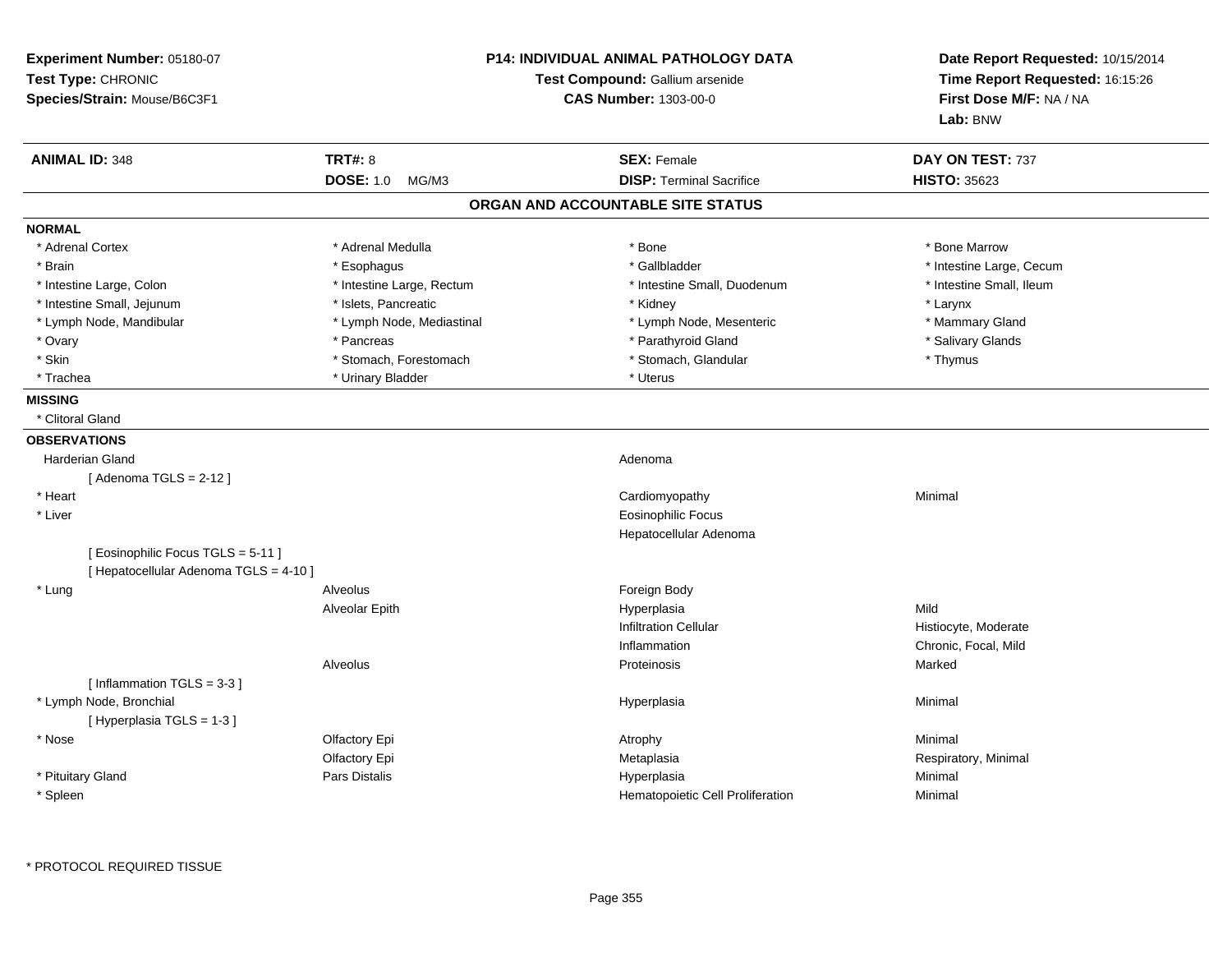| Experiment Number: 05180-07<br>Test Type: CHRONIC<br>Species/Strain: Mouse/B6C3F1 | <b>P14: INDIVIDUAL ANIMAL PATHOLOGY DATA</b><br>Test Compound: Gallium arsenide<br><b>CAS Number: 1303-00-0</b> |                                   | Date Report Requested: 10/15/2014<br>Time Report Requested: 16:15:26<br>First Dose M/F: NA / NA<br>Lab: BNW |
|-----------------------------------------------------------------------------------|-----------------------------------------------------------------------------------------------------------------|-----------------------------------|-------------------------------------------------------------------------------------------------------------|
| <b>ANIMAL ID: 348</b>                                                             | <b>TRT#: 8</b>                                                                                                  | <b>SEX: Female</b>                | DAY ON TEST: 737                                                                                            |
|                                                                                   | <b>DOSE: 1.0</b><br>MG/M3                                                                                       | <b>DISP:</b> Terminal Sacrifice   | <b>HISTO: 35623</b>                                                                                         |
|                                                                                   |                                                                                                                 | ORGAN AND ACCOUNTABLE SITE STATUS |                                                                                                             |
| * Thyroid Gland                                                                   | <b>Follicular Cel</b>                                                                                           | Hyperplasia                       | Minimal                                                                                                     |
| PRIMARY CAUSE OF DEATH                                                            |                                                                                                                 |                                   |                                                                                                             |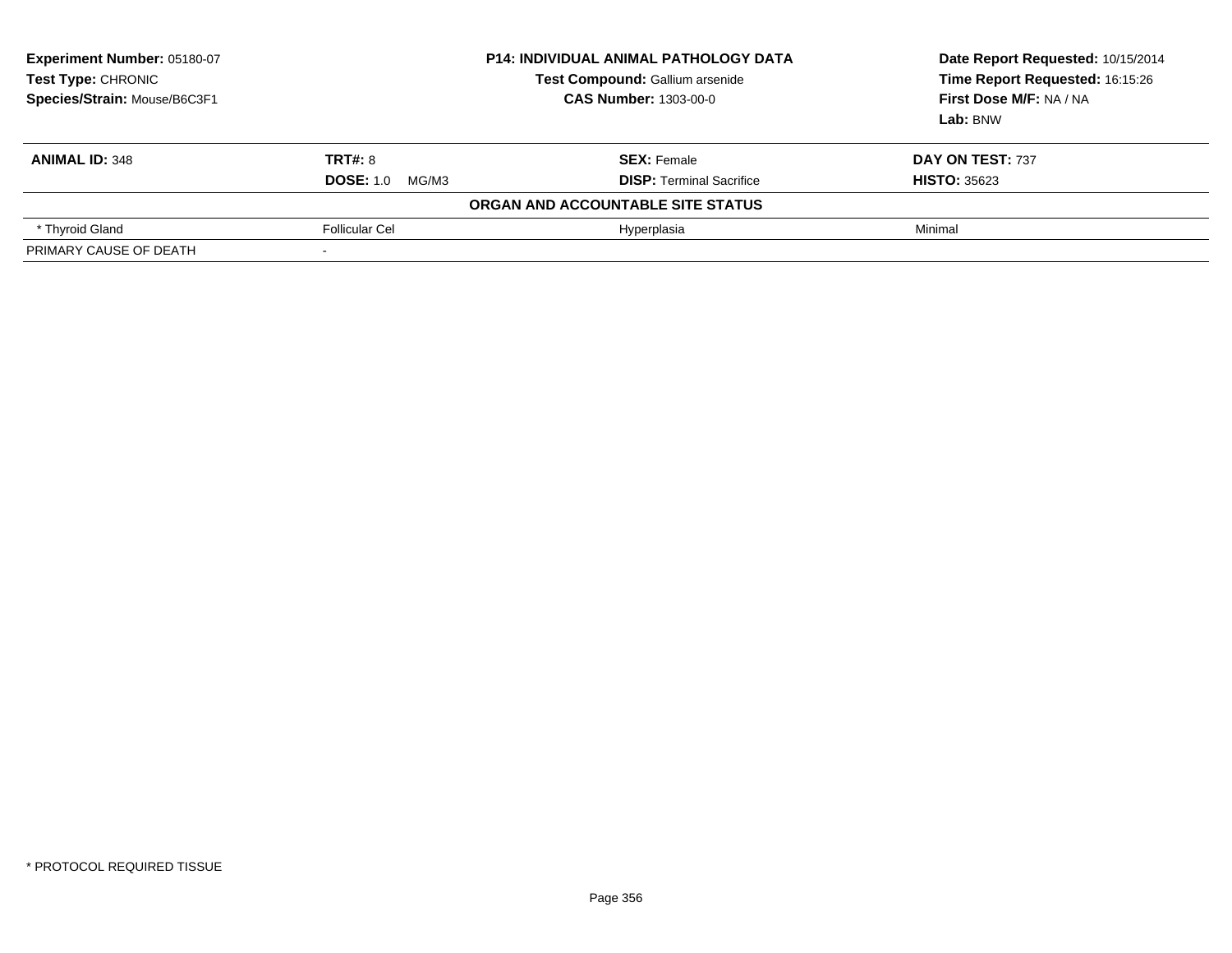| Experiment Number: 05180-07<br>Test Type: CHRONIC<br>Species/Strain: Mouse/B6C3F1 |                            | <b>P14: INDIVIDUAL ANIMAL PATHOLOGY DATA</b><br>Test Compound: Gallium arsenide<br><b>CAS Number: 1303-00-0</b> | Date Report Requested: 10/15/2014<br>Time Report Requested: 16:15:26<br>First Dose M/F: NA / NA<br>Lab: BNW |
|-----------------------------------------------------------------------------------|----------------------------|-----------------------------------------------------------------------------------------------------------------|-------------------------------------------------------------------------------------------------------------|
| <b>ANIMAL ID: 349</b>                                                             | <b>TRT#: 8</b>             | <b>SEX: Female</b>                                                                                              | DAY ON TEST: 490                                                                                            |
|                                                                                   | <b>DOSE: 1.0</b><br>MG/M3  | <b>DISP: Natural Death</b>                                                                                      | <b>HISTO: 35624</b>                                                                                         |
|                                                                                   |                            | ORGAN AND ACCOUNTABLE SITE STATUS                                                                               |                                                                                                             |
| <b>NORMAL</b>                                                                     |                            |                                                                                                                 |                                                                                                             |
| * Adrenal Cortex                                                                  | * Adrenal Medulla          | * Bone                                                                                                          | * Bone Marrow                                                                                               |
| * Brain                                                                           | * Clitoral Gland           | * Esophagus                                                                                                     | * Gallbladder                                                                                               |
| * Intestine Large, Cecum                                                          | * Intestine Large, Colon   | * Intestine Large, Rectum                                                                                       | * Intestine Small, Duodenum                                                                                 |
| * Intestine Small, Ileum                                                          | * Intestine Small, Jejunum | * Larynx                                                                                                        | * Lymph Node, Mandibular                                                                                    |
| * Lymph Node, Mesenteric                                                          | * Mammary Gland            | * Ovary                                                                                                         | * Pancreas                                                                                                  |
| * Parathyroid Gland                                                               | * Pituitary Gland          | * Salivary Glands                                                                                               | * Skin                                                                                                      |
| * Stomach, Forestomach                                                            | * Stomach, Glandular       | * Thymus                                                                                                        | * Trachea                                                                                                   |
| * Urinary Bladder                                                                 | * Uterus                   |                                                                                                                 |                                                                                                             |
| <b>MISSING</b>                                                                    |                            |                                                                                                                 |                                                                                                             |
| * Islets, Pancreatic                                                              | * Lymph Node, Bronchial    |                                                                                                                 |                                                                                                             |
| <b>OBSERVATIONS</b>                                                               |                            |                                                                                                                 |                                                                                                             |
| * Heart                                                                           |                            | Cardiomyopathy                                                                                                  | Minimal                                                                                                     |
| * Kidney                                                                          |                            | Hepatocholangiocarcinoma                                                                                        | Metastatic (Liver)                                                                                          |
|                                                                                   |                            | Nephropathy                                                                                                     | Minimal                                                                                                     |
| [ Hepatocholangiocarcinoma TGLS = 2-5 ]                                           |                            |                                                                                                                 |                                                                                                             |
| * Liver                                                                           |                            | Hepatocholangiocarcinoma                                                                                        |                                                                                                             |
| [Hepatocholangiocarcinoma TGLS = 3-10]                                            |                            |                                                                                                                 |                                                                                                             |
| * Lung                                                                            | Alveolus                   | Foreign Body                                                                                                    |                                                                                                             |
|                                                                                   | Mediastinum                | Hepatocholangiocarcinoma                                                                                        | Metastatic (Liver)                                                                                          |
|                                                                                   |                            | Hepatocholangiocarcinoma                                                                                        | Metastatic (Liver)                                                                                          |
|                                                                                   |                            | <b>Infiltration Cellular</b>                                                                                    | Histiocyte, Mild                                                                                            |
|                                                                                   | Alveolus                   | Proteinosis                                                                                                     | Minimal                                                                                                     |
| [Hepatocholangiocarcinoma TGLS = 1-3]                                             |                            |                                                                                                                 |                                                                                                             |
| [ Hepatocholangiocarcinoma TGLS = 4-2+3+11 ]                                      |                            |                                                                                                                 |                                                                                                             |
| * Lymph Node, Mediastinal                                                         |                            | Hepatocholangiocarcinoma                                                                                        | Metastatic (Liver)                                                                                          |
| Mesentery                                                                         |                            | Hepatocholangiocarcinoma                                                                                        | Metastatic (Liver)                                                                                          |
| * Nose                                                                            | <b>Respirat Epith</b>      | Degeneration                                                                                                    | Hyaline, Minimal                                                                                            |
|                                                                                   |                            | Inflammation                                                                                                    | Suppurative, Minimal                                                                                        |
| * Spleen                                                                          |                            | Hematopoietic Cell Proliferation                                                                                | Mild                                                                                                        |
| * Thyroid Gland                                                                   |                            | Hepatocholangiocarcinoma                                                                                        | Metastatic (Liver)                                                                                          |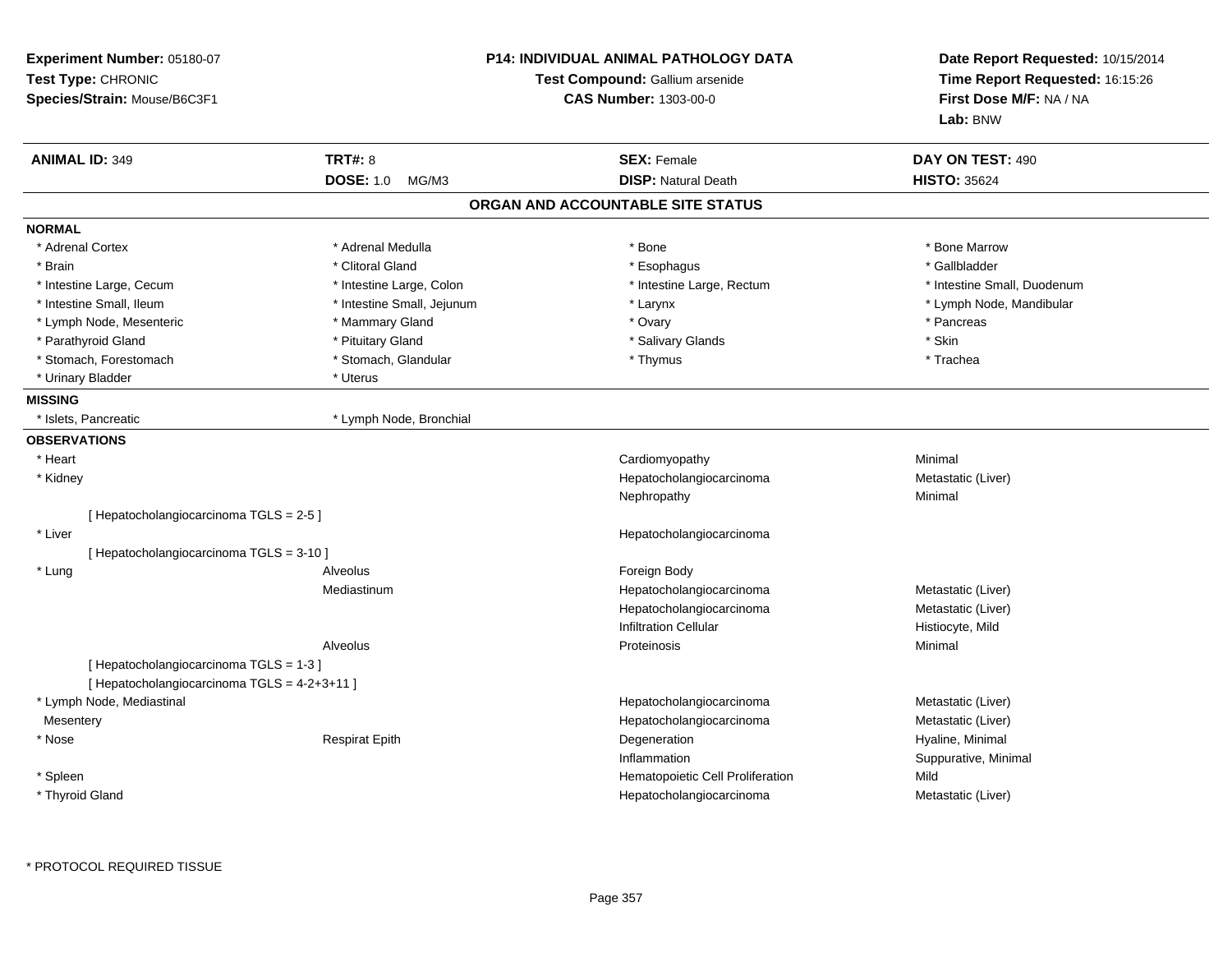| Experiment Number: 05180-07<br>Test Type: CHRONIC<br>Species/Strain: Mouse/B6C3F1 | <b>P14: INDIVIDUAL ANIMAL PATHOLOGY DATA</b><br><b>Test Compound: Gallium arsenide</b><br><b>CAS Number: 1303-00-0</b> |                                   | Date Report Requested: 10/15/2014<br>Time Report Requested: 16:15:26<br>First Dose M/F: NA / NA<br>Lab: BNW |
|-----------------------------------------------------------------------------------|------------------------------------------------------------------------------------------------------------------------|-----------------------------------|-------------------------------------------------------------------------------------------------------------|
| <b>ANIMAL ID: 349</b>                                                             | <b>TRT#: 8</b>                                                                                                         | <b>SEX: Female</b>                | DAY ON TEST: 490                                                                                            |
|                                                                                   | <b>DOSE: 1.0</b><br>MG/M3                                                                                              | <b>DISP:</b> Natural Death        | <b>HISTO: 35624</b>                                                                                         |
|                                                                                   |                                                                                                                        | ORGAN AND ACCOUNTABLE SITE STATUS |                                                                                                             |
| [Hepatocholangiocarcinoma TGLS = 5,6-2]                                           |                                                                                                                        |                                   |                                                                                                             |
| PRIMARY CAUSE OF DEATH                                                            | Hepatocholangiocarcinoma<br>- Liver                                                                                    |                                   |                                                                                                             |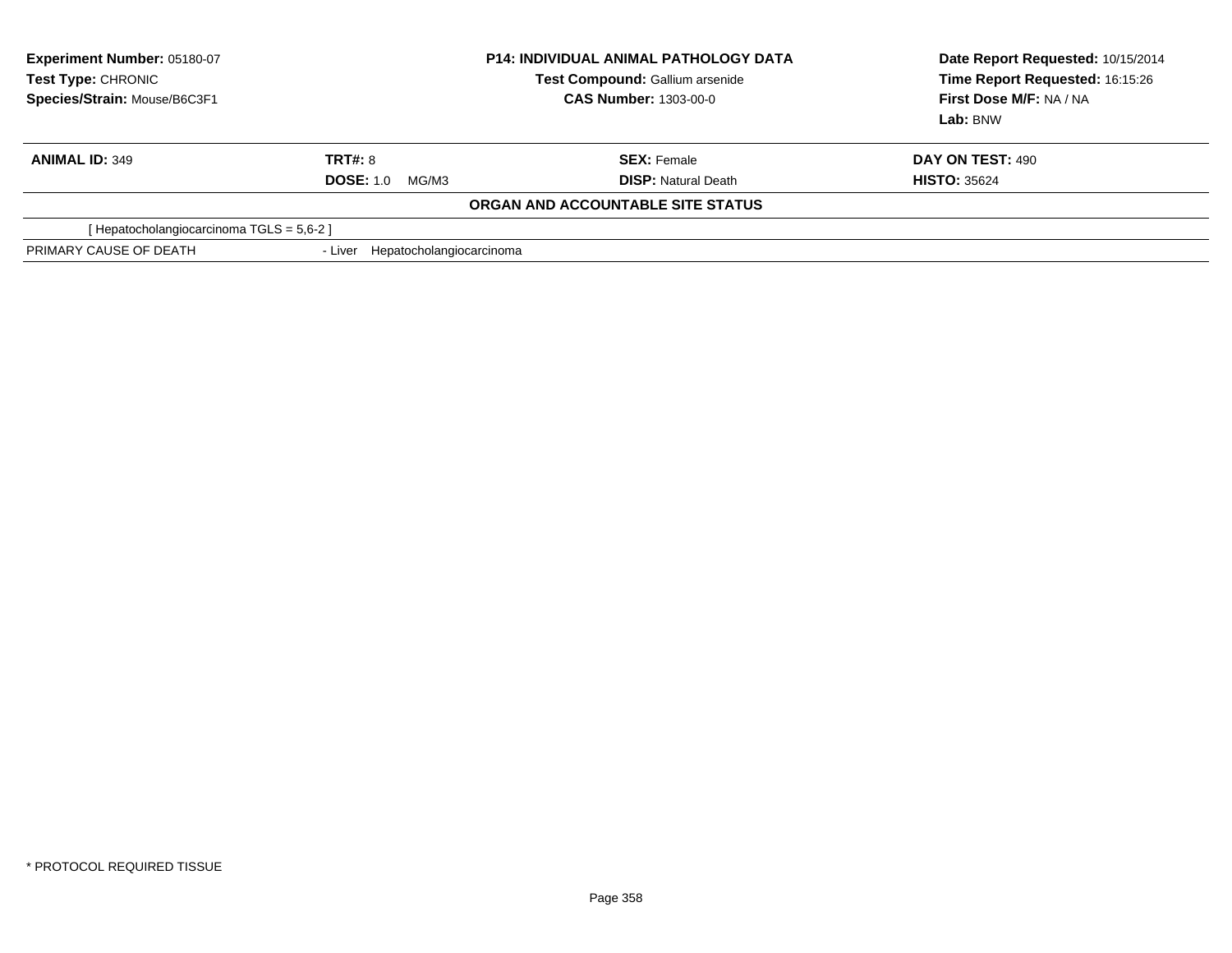| Experiment Number: 05180-07<br>Test Type: CHRONIC<br>Species/Strain: Mouse/B6C3F1 |                             | P14: INDIVIDUAL ANIMAL PATHOLOGY DATA<br>Test Compound: Gallium arsenide<br><b>CAS Number: 1303-00-0</b> | Date Report Requested: 10/15/2014<br>Time Report Requested: 16:15:26<br>First Dose M/F: NA / NA<br>Lab: BNW |
|-----------------------------------------------------------------------------------|-----------------------------|----------------------------------------------------------------------------------------------------------|-------------------------------------------------------------------------------------------------------------|
| <b>ANIMAL ID: 350</b>                                                             | <b>TRT#: 8</b>              | <b>SEX: Female</b>                                                                                       | DAY ON TEST: 737                                                                                            |
|                                                                                   | <b>DOSE: 1.0</b><br>MG/M3   | <b>DISP: Terminal Sacrifice</b>                                                                          | <b>HISTO: 35625</b>                                                                                         |
|                                                                                   |                             | ORGAN AND ACCOUNTABLE SITE STATUS                                                                        |                                                                                                             |
| <b>NORMAL</b>                                                                     |                             |                                                                                                          |                                                                                                             |
| * Adrenal Medulla                                                                 | * Bone Marrow               | * Brain                                                                                                  | * Clitoral Gland                                                                                            |
| * Esophagus                                                                       | * Gallbladder               | * Intestine Large, Cecum                                                                                 | * Intestine Large, Colon                                                                                    |
| * Intestine Large, Rectum                                                         | * Intestine Small, Duodenum | * Intestine Small, Ileum                                                                                 | * Intestine Small, Jejunum                                                                                  |
| * Islets, Pancreatic                                                              | * Larynx                    | * Lymph Node, Mandibular                                                                                 | * Lymph Node, Mediastinal                                                                                   |
| * Lymph Node, Mesenteric                                                          | * Mammary Gland             | * Nose                                                                                                   | * Pancreas                                                                                                  |
| * Parathyroid Gland                                                               | * Pituitary Gland           | * Salivary Glands                                                                                        | * Skin                                                                                                      |
| * Stomach, Forestomach                                                            | * Stomach, Glandular        | * Thymus                                                                                                 | * Thyroid Gland                                                                                             |
| * Trachea                                                                         | * Urinary Bladder           | * Uterus                                                                                                 |                                                                                                             |
| <b>OBSERVATIONS</b>                                                               |                             |                                                                                                          |                                                                                                             |
| * Adrenal Cortex                                                                  |                             | Hypertrophy                                                                                              | Minimal                                                                                                     |
| * Bone                                                                            |                             | Fibrous Osteodystrophy                                                                                   | Minimal                                                                                                     |
| * Heart                                                                           |                             | Cardiomyopathy                                                                                           | Minimal                                                                                                     |
| * Kidney                                                                          |                             | Nephropathy                                                                                              | Minimal                                                                                                     |
| * Liver                                                                           |                             | <b>Eosinophilic Focus</b>                                                                                |                                                                                                             |
|                                                                                   |                             | Hepatocellular Carcinoma                                                                                 |                                                                                                             |
| [ Eosinophilic Focus TGLS = 4-12 ]                                                |                             |                                                                                                          |                                                                                                             |
| [ Hepatocellular Carcinoma TGLS = 3-4+11 ]                                        |                             |                                                                                                          |                                                                                                             |
| * Lung                                                                            | Alveolus                    | Foreign Body                                                                                             |                                                                                                             |
|                                                                                   | Alveolar Epith              | Hyperplasia                                                                                              | Minimal                                                                                                     |
|                                                                                   |                             | <b>Infiltration Cellular</b>                                                                             | Histiocyte, Mild                                                                                            |
|                                                                                   |                             | Inflammation                                                                                             | Chronic, Focal, Mild                                                                                        |
|                                                                                   |                             | Inflammation                                                                                             | Suppurative, Focal, Minimal                                                                                 |
|                                                                                   | Alveolus                    | Proteinosis                                                                                              | Minimal                                                                                                     |
| [Inflammation TGLS = $2-10$ ]                                                     |                             |                                                                                                          |                                                                                                             |
| * Lymph Node, Bronchial                                                           |                             | Hyperplasia                                                                                              | Minimal                                                                                                     |
| * Ovary                                                                           |                             | Cystadenoma                                                                                              |                                                                                                             |
| [ Cystadenoma TGLS = 1-7 ]                                                        |                             |                                                                                                          |                                                                                                             |
| * Spleen                                                                          |                             | Hematopoietic Cell Proliferation                                                                         | Mild                                                                                                        |
| PRIMARY CAUSE OF DEATH                                                            |                             |                                                                                                          |                                                                                                             |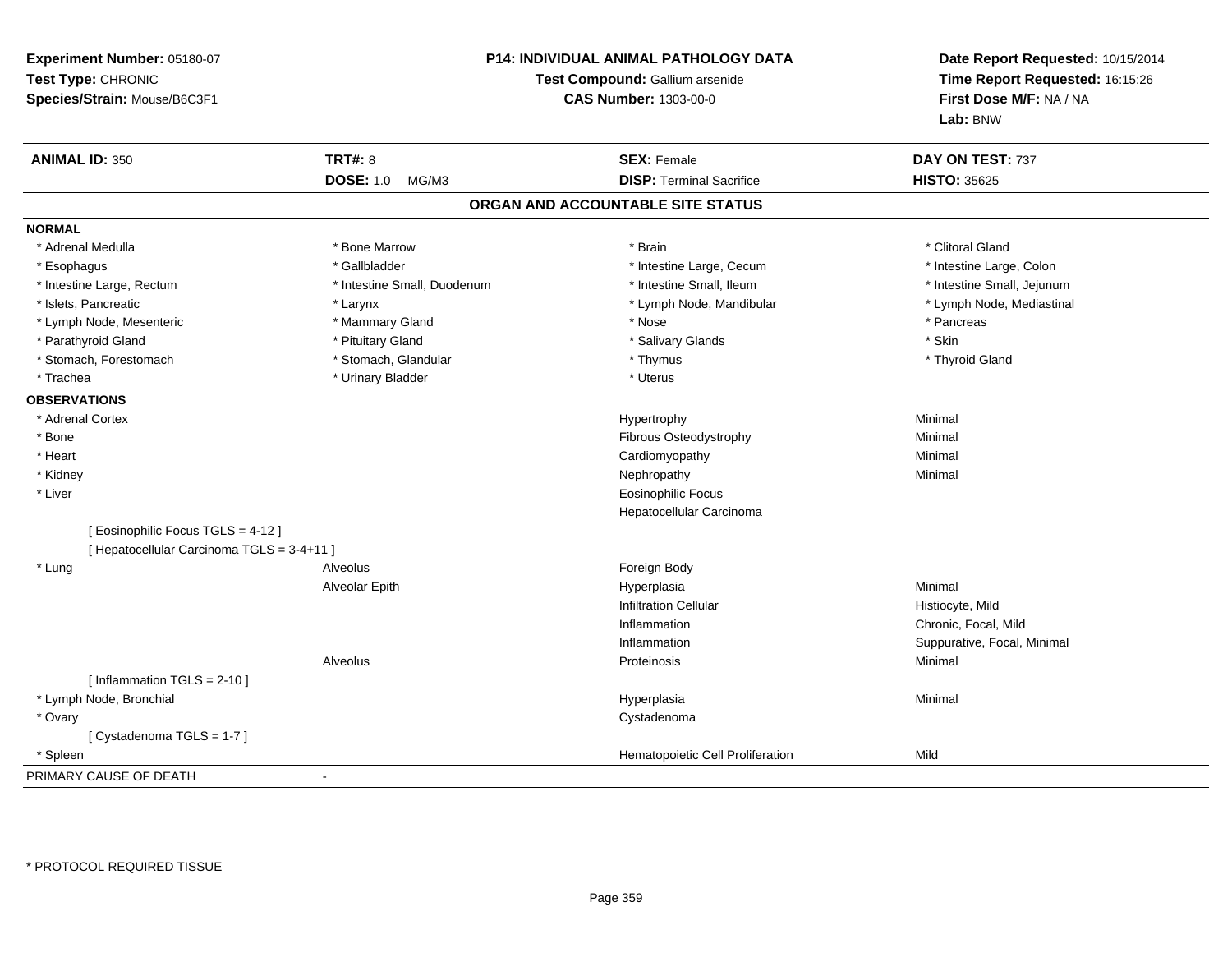| Experiment Number: 05180-07<br>Test Type: CHRONIC<br>Species/Strain: Mouse/B6C3F1 | P14: INDIVIDUAL ANIMAL PATHOLOGY DATA<br>Test Compound: Gallium arsenide<br><b>CAS Number: 1303-00-0</b> |                                                       | Date Report Requested: 10/15/2014<br>Time Report Requested: 16:15:26<br>First Dose M/F: NA / NA<br>Lab: BNW |  |
|-----------------------------------------------------------------------------------|----------------------------------------------------------------------------------------------------------|-------------------------------------------------------|-------------------------------------------------------------------------------------------------------------|--|
| <b>ANIMAL ID: 501</b>                                                             | <b>TRT#: 6</b>                                                                                           | <b>SEX: Female</b><br><b>DISP: Terminal Sacrifice</b> | DAY ON TEST: 735<br><b>HISTO: 35476</b>                                                                     |  |
|                                                                                   | <b>DOSE: 0.5</b><br>MG/M3                                                                                |                                                       |                                                                                                             |  |
|                                                                                   |                                                                                                          | ORGAN AND ACCOUNTABLE SITE STATUS                     |                                                                                                             |  |
| <b>NORMAL</b>                                                                     |                                                                                                          |                                                       |                                                                                                             |  |
| * Adrenal Cortex                                                                  | * Adrenal Medulla                                                                                        | * Bone Marrow                                         | * Brain                                                                                                     |  |
| * Esophagus                                                                       | * Gallbladder                                                                                            | * Intestine Large, Cecum                              | * Intestine Large, Colon                                                                                    |  |
| * Intestine Large, Rectum                                                         | * Intestine Small, Duodenum                                                                              | * Intestine Small, Ileum                              | * Intestine Small, Jejunum                                                                                  |  |
| * Islets, Pancreatic                                                              | * Larynx                                                                                                 | * Liver                                               | * Lymph Node, Bronchial                                                                                     |  |
| * Lymph Node, Mandibular                                                          | * Lymph Node, Mediastinal                                                                                | * Lymph Node, Mesenteric                              | * Mammary Gland                                                                                             |  |
| * Parathyroid Gland                                                               | * Pituitary Gland                                                                                        | * Salivary Glands                                     | * Skin                                                                                                      |  |
| * Stomach, Forestomach                                                            | * Stomach, Glandular                                                                                     | * Thymus                                              | * Trachea                                                                                                   |  |
| * Urinary Bladder                                                                 | * Uterus                                                                                                 |                                                       |                                                                                                             |  |
| <b>MISSING</b>                                                                    |                                                                                                          |                                                       |                                                                                                             |  |
| * Clitoral Gland                                                                  |                                                                                                          |                                                       |                                                                                                             |  |
| <b>OBSERVATIONS</b>                                                               |                                                                                                          |                                                       |                                                                                                             |  |
| * Bone                                                                            |                                                                                                          | Fibrous Osteodystrophy                                | Minimal                                                                                                     |  |
| * Heart                                                                           |                                                                                                          | Cardiomyopathy                                        | Minimal                                                                                                     |  |
| * Kidney                                                                          |                                                                                                          | Nephropathy                                           | Minimal                                                                                                     |  |
| * Lung                                                                            | Alveolus                                                                                                 | Foreign Body                                          |                                                                                                             |  |
|                                                                                   |                                                                                                          | <b>Infiltration Cellular</b>                          | Histiocyte, Minimal                                                                                         |  |
|                                                                                   | Alveolus                                                                                                 | Proteinosis                                           | Mild                                                                                                        |  |
| * Nose                                                                            | Olfactory Epi                                                                                            | Degeneration                                          | Hyaline, Minimal                                                                                            |  |
|                                                                                   | <b>Respirat Epith</b>                                                                                    | Degeneration                                          | Hyaline, Minimal                                                                                            |  |
| * Ovary                                                                           |                                                                                                          | Cyst                                                  | Minimal                                                                                                     |  |
| * Pancreas                                                                        |                                                                                                          | Atrophy                                               | Minimal                                                                                                     |  |
| * Spleen                                                                          |                                                                                                          | Hematopoietic Cell Proliferation                      | Mild                                                                                                        |  |
|                                                                                   |                                                                                                          | Hyperplasia                                           | Lymphoid, Mild                                                                                              |  |
| [Hyperplasia TGLS = 1-4]                                                          |                                                                                                          |                                                       |                                                                                                             |  |
| * Thyroid Gland                                                                   | <b>Follicular Cel</b>                                                                                    | Hyperplasia                                           | Mild                                                                                                        |  |
| PRIMARY CAUSE OF DEATH                                                            |                                                                                                          |                                                       |                                                                                                             |  |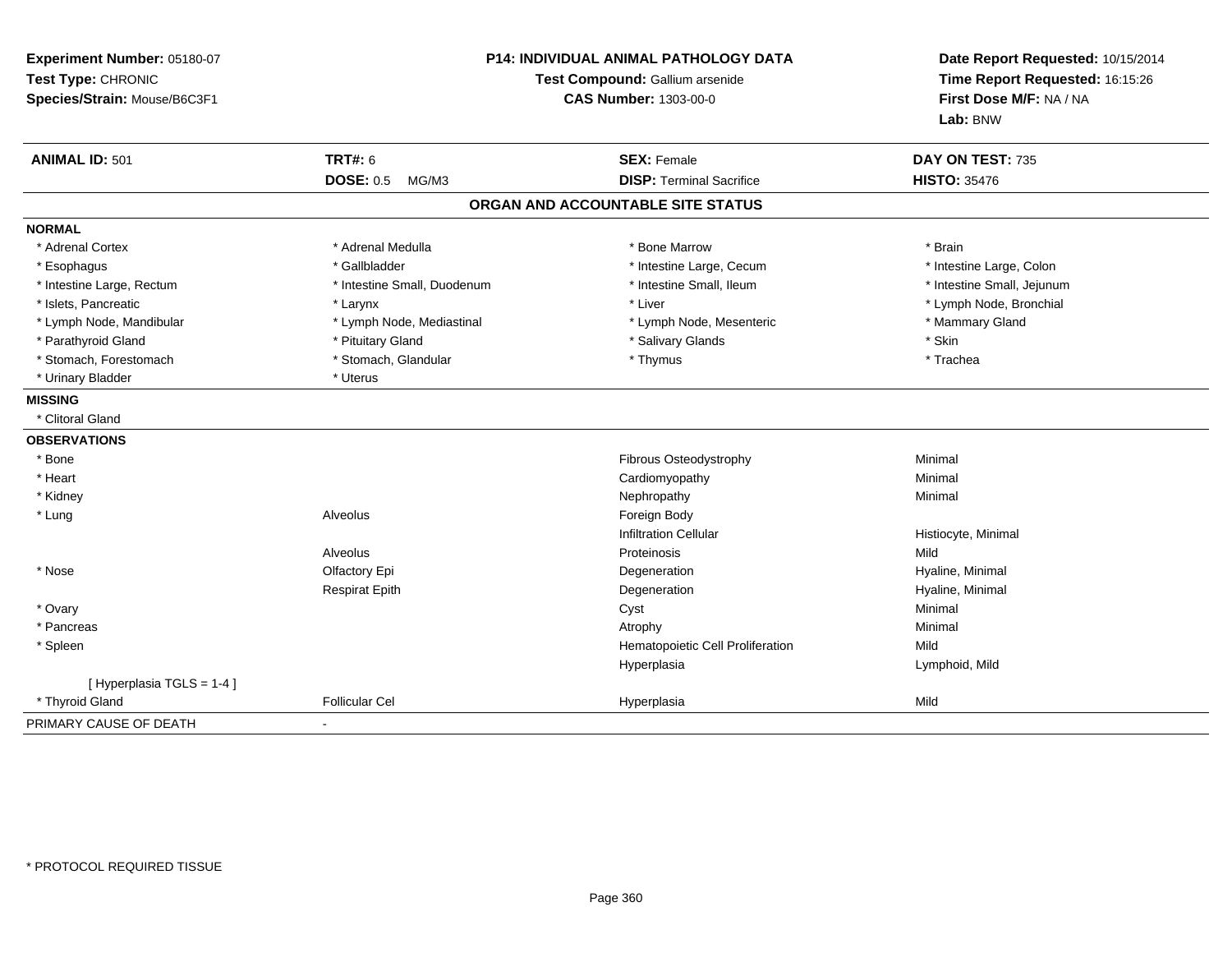| Experiment Number: 05180-07<br>Test Type: CHRONIC<br>Species/Strain: Mouse/B6C3F1 |                             | <b>P14: INDIVIDUAL ANIMAL PATHOLOGY DATA</b><br>Test Compound: Gallium arsenide<br><b>CAS Number: 1303-00-0</b> | Date Report Requested: 10/15/2014<br>Time Report Requested: 16:15:26<br>First Dose M/F: NA / NA<br>Lab: BNW |
|-----------------------------------------------------------------------------------|-----------------------------|-----------------------------------------------------------------------------------------------------------------|-------------------------------------------------------------------------------------------------------------|
| <b>ANIMAL ID: 502</b>                                                             | <b>TRT#: 6</b>              | <b>SEX: Female</b>                                                                                              | DAY ON TEST: 734                                                                                            |
|                                                                                   | <b>DOSE: 0.5 MG/M3</b>      | <b>DISP: Natural Death</b>                                                                                      | <b>HISTO: 35477</b>                                                                                         |
|                                                                                   |                             | ORGAN AND ACCOUNTABLE SITE STATUS                                                                               |                                                                                                             |
| <b>NORMAL</b>                                                                     |                             |                                                                                                                 |                                                                                                             |
| * Adrenal Cortex                                                                  | * Adrenal Medulla           | * Bone Marrow                                                                                                   | * Brain                                                                                                     |
| * Clitoral Gland                                                                  | * Esophagus                 | * Intestine Large, Cecum                                                                                        | * Intestine Large, Colon                                                                                    |
| * Intestine Large, Rectum                                                         | * Intestine Small, Duodenum | * Intestine Small, Ileum                                                                                        | * Intestine Small, Jejunum                                                                                  |
| * Islets, Pancreatic                                                              | * Larynx                    | * Lymph Node, Mandibular                                                                                        | * Lymph Node, Mediastinal                                                                                   |
| * Lymph Node, Mesenteric                                                          | * Mammary Gland             | * Parathyroid Gland                                                                                             | * Salivary Glands                                                                                           |
| * Stomach, Forestomach                                                            | * Thymus                    | * Thyroid Gland                                                                                                 | * Trachea                                                                                                   |
| * Urinary Bladder                                                                 | * Uterus                    |                                                                                                                 |                                                                                                             |
| <b>MISSING</b>                                                                    |                             |                                                                                                                 |                                                                                                             |
| * Lymph Node, Bronchial                                                           |                             |                                                                                                                 |                                                                                                             |
| <b>AUTO PRECLUDES DIAG.</b>                                                       |                             |                                                                                                                 |                                                                                                             |
| * Gallbladder                                                                     |                             |                                                                                                                 |                                                                                                             |
| <b>OBSERVATIONS</b>                                                               |                             |                                                                                                                 |                                                                                                             |
| * Bone                                                                            |                             | Fibrous Osteodystrophy                                                                                          | Minimal                                                                                                     |
| * Heart                                                                           |                             | Cardiomyopathy                                                                                                  | Minimal                                                                                                     |
| * Kidney                                                                          |                             | Nephropathy                                                                                                     | Minimal                                                                                                     |
| * Liver                                                                           |                             | <b>Eosinophilic Focus</b>                                                                                       | Multiple                                                                                                    |
|                                                                                   |                             | Hepatocellular Adenoma                                                                                          |                                                                                                             |
|                                                                                   |                             | Necrosis                                                                                                        | Mild                                                                                                        |
| [ Eosinophilic Focus TGLS = 6,7-10+11 ]<br>[ Hepatocellular Adenoma TGLS = 5-4 ]  |                             |                                                                                                                 |                                                                                                             |
| * Lung                                                                            | Alveolus                    | Foreign Body                                                                                                    |                                                                                                             |
|                                                                                   |                             | <b>Infiltration Cellular</b>                                                                                    | Histiocyte, Mild                                                                                            |
|                                                                                   | Alveolus                    | Proteinosis                                                                                                     | Moderate                                                                                                    |
| Mesentery                                                                         | Fat                         | <b>Necrosis</b>                                                                                                 | Marked                                                                                                      |
| [Necrosis $TGLS = 3-12$ ]                                                         |                             |                                                                                                                 |                                                                                                             |
| * Nose                                                                            | Olfactory Epi               | Degeneration                                                                                                    | Hyaline, Minimal                                                                                            |
|                                                                                   | <b>Respirat Epith</b>       | Degeneration                                                                                                    | Hyaline, Minimal                                                                                            |
| * Ovary                                                                           |                             | Cyst                                                                                                            | Marked                                                                                                      |
|                                                                                   |                             | Thrombosis                                                                                                      | Marked                                                                                                      |
| [Cyst TGLS = $1,2-7+14$ ]                                                         |                             |                                                                                                                 |                                                                                                             |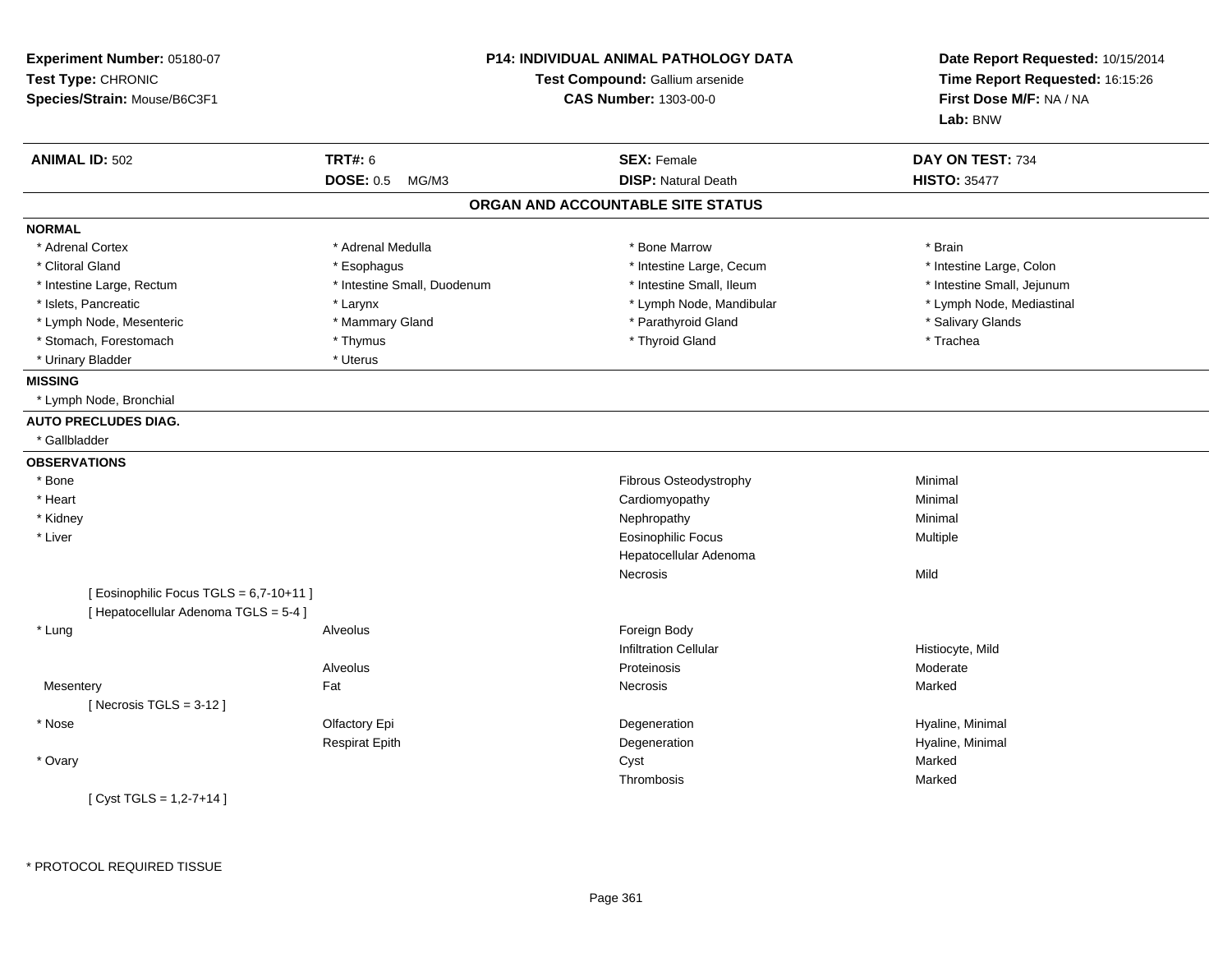| Experiment Number: 05180-07<br>Test Type: CHRONIC<br>Species/Strain: Mouse/B6C3F1 | <b>P14: INDIVIDUAL ANIMAL PATHOLOGY DATA</b><br>Test Compound: Gallium arsenide<br><b>CAS Number: 1303-00-0</b> |                                   | Date Report Requested: 10/15/2014<br>Time Report Requested: 16:15:26<br>First Dose M/F: NA / NA<br>Lab: BNW |
|-----------------------------------------------------------------------------------|-----------------------------------------------------------------------------------------------------------------|-----------------------------------|-------------------------------------------------------------------------------------------------------------|
| <b>ANIMAL ID: 502</b>                                                             | <b>TRT#: 6</b>                                                                                                  | <b>SEX: Female</b>                | DAY ON TEST: 734                                                                                            |
|                                                                                   | <b>DOSE: 0.5</b><br>MG/M3                                                                                       | <b>DISP:</b> Natural Death        | <b>HISTO: 35477</b>                                                                                         |
|                                                                                   |                                                                                                                 | ORGAN AND ACCOUNTABLE SITE STATUS |                                                                                                             |
| * Pancreas                                                                        |                                                                                                                 | Atrophy                           | Minimal                                                                                                     |
| * Pituitary Gland                                                                 | Pars Distalis                                                                                                   | Hyperplasia                       | Mild                                                                                                        |
| * Skin                                                                            | Subcut Tiss                                                                                                     | Sarcoma                           |                                                                                                             |
| Sarcoma TGLS = $8-13$ ]                                                           |                                                                                                                 |                                   |                                                                                                             |
| * Spleen                                                                          |                                                                                                                 | Hematopoietic Cell Proliferation  | Moderate                                                                                                    |
| [Hematopoietic Cell Proliferation TGLS = 4-4 ]                                    |                                                                                                                 |                                   |                                                                                                             |
| * Stomach, Glandular                                                              |                                                                                                                 | Ulcer                             | Mild                                                                                                        |
| PRIMARY CAUSE OF DEATH                                                            | - Skin Subcut Tiss Sarcoma                                                                                      |                                   |                                                                                                             |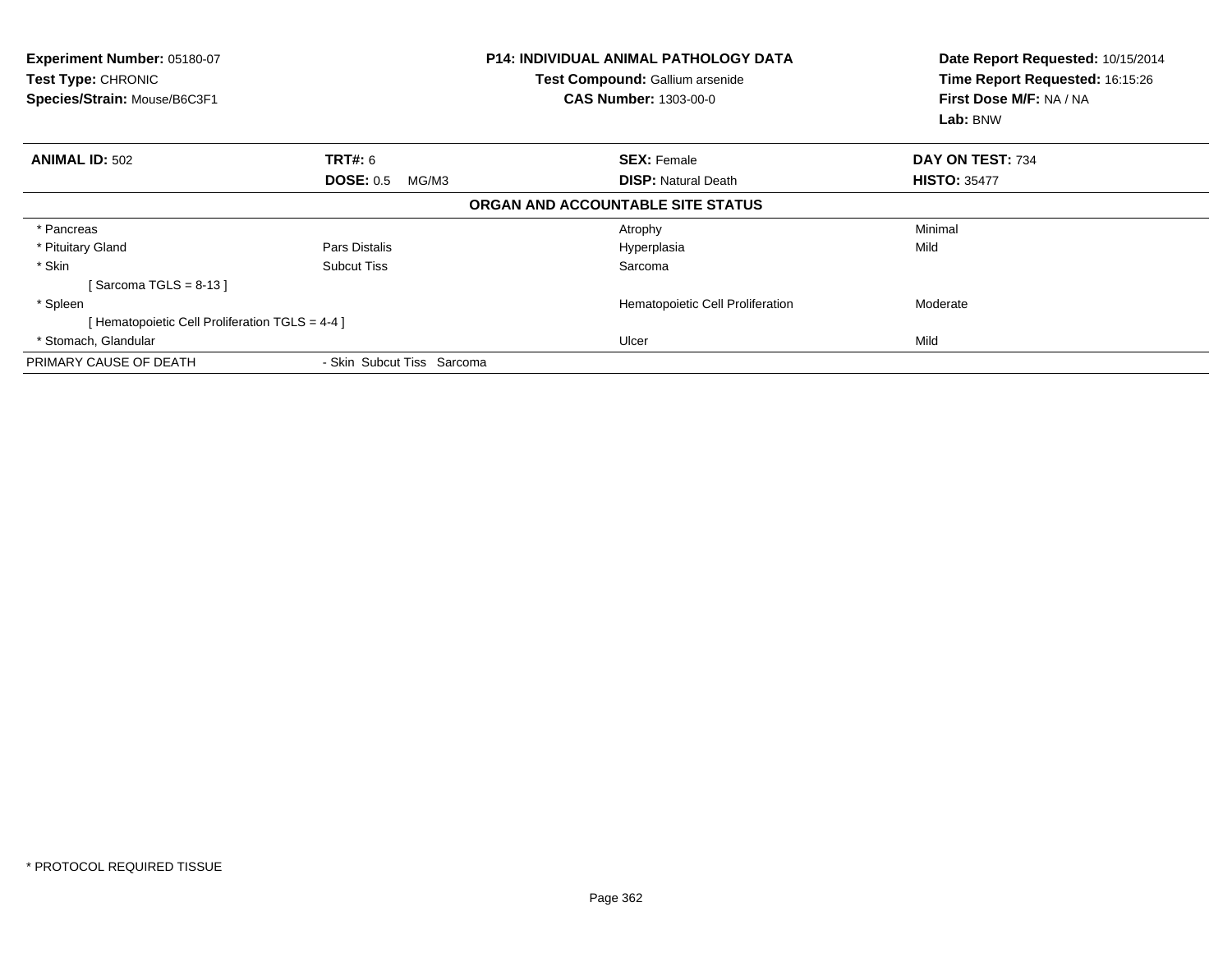| Experiment Number: 05180-07<br>Test Type: CHRONIC<br>Species/Strain: Mouse/B6C3F1 | P14: INDIVIDUAL ANIMAL PATHOLOGY DATA<br>Test Compound: Gallium arsenide<br><b>CAS Number: 1303-00-0</b> |                                   | Date Report Requested: 10/15/2014<br>Time Report Requested: 16:15:26<br>First Dose M/F: NA / NA<br>Lab: BNW |
|-----------------------------------------------------------------------------------|----------------------------------------------------------------------------------------------------------|-----------------------------------|-------------------------------------------------------------------------------------------------------------|
| <b>ANIMAL ID: 503</b>                                                             | <b>TRT#: 6</b>                                                                                           | <b>SEX: Female</b>                | DAY ON TEST: 736                                                                                            |
|                                                                                   | <b>DOSE: 0.5</b><br>MG/M3                                                                                | <b>DISP: Terminal Sacrifice</b>   | <b>HISTO: 35478</b>                                                                                         |
|                                                                                   |                                                                                                          | ORGAN AND ACCOUNTABLE SITE STATUS |                                                                                                             |
| <b>NORMAL</b>                                                                     |                                                                                                          |                                   |                                                                                                             |
| * Adrenal Medulla                                                                 | * Bone                                                                                                   | * Bone Marrow                     | * Brain                                                                                                     |
| * Clitoral Gland                                                                  | * Esophagus                                                                                              | * Gallbladder                     | * Intestine Large, Cecum                                                                                    |
| * Intestine Large, Colon                                                          | * Intestine Large, Rectum                                                                                | * Intestine Small, Duodenum       | * Intestine Small, Ileum                                                                                    |
| * Intestine Small, Jejunum                                                        | * Islets, Pancreatic                                                                                     | * Liver                           | * Lymph Node, Mandibular                                                                                    |
| * Lymph Node, Mediastinal                                                         | * Lymph Node, Mesenteric                                                                                 | * Mammary Gland                   | * Nose                                                                                                      |
| * Ovary                                                                           | * Pancreas                                                                                               | * Parathyroid Gland               | * Salivary Glands                                                                                           |
| * Skin                                                                            | * Stomach, Forestomach                                                                                   | * Stomach, Glandular              | * Thyroid Gland                                                                                             |
| * Trachea                                                                         | * Urinary Bladder                                                                                        |                                   |                                                                                                             |
| <b>OBSERVATIONS</b>                                                               |                                                                                                          |                                   |                                                                                                             |
| * Adrenal Cortex                                                                  |                                                                                                          | Hypertrophy                       | Minimal                                                                                                     |
| * Heart                                                                           |                                                                                                          | Cardiomyopathy                    | Minimal                                                                                                     |
| * Kidney                                                                          |                                                                                                          | Nephropathy                       | Minimal                                                                                                     |
| * Larynx                                                                          | Squam Epithel                                                                                            | Hyperplasia                       | Minimal                                                                                                     |
| * Lung                                                                            | <b>Alveolus</b>                                                                                          | Foreign Body                      |                                                                                                             |
|                                                                                   | Alveolar Epith                                                                                           | Hyperplasia                       | Minimal                                                                                                     |
|                                                                                   | Perivascular                                                                                             | <b>Infiltration Cellular</b>      | Mononuclear CI, Minimal                                                                                     |
|                                                                                   |                                                                                                          | <b>Infiltration Cellular</b>      | Histiocyte, Mild                                                                                            |
|                                                                                   |                                                                                                          | Inflammation                      | Chronic, Focal, Mild                                                                                        |
|                                                                                   | Alveolus                                                                                                 | Proteinosis                       | Mild                                                                                                        |
| * Lymph Node, Bronchial                                                           |                                                                                                          | Hyperplasia                       | Minimal                                                                                                     |
| * Pituitary Gland                                                                 | Pars Intermed                                                                                            | Adenoma                           |                                                                                                             |
| [Adenoma TGLS = $1-8$ ]                                                           |                                                                                                          |                                   |                                                                                                             |
| * Spleen                                                                          |                                                                                                          | Hyperplasia                       | Lymphoid, Mild                                                                                              |
| * Thymus                                                                          |                                                                                                          | Angiectasis                       | Mild                                                                                                        |
| * Uterus                                                                          | Myometrium                                                                                               | Hyperplasia                       | Mild                                                                                                        |
| PRIMARY CAUSE OF DEATH                                                            | $\blacksquare$                                                                                           |                                   |                                                                                                             |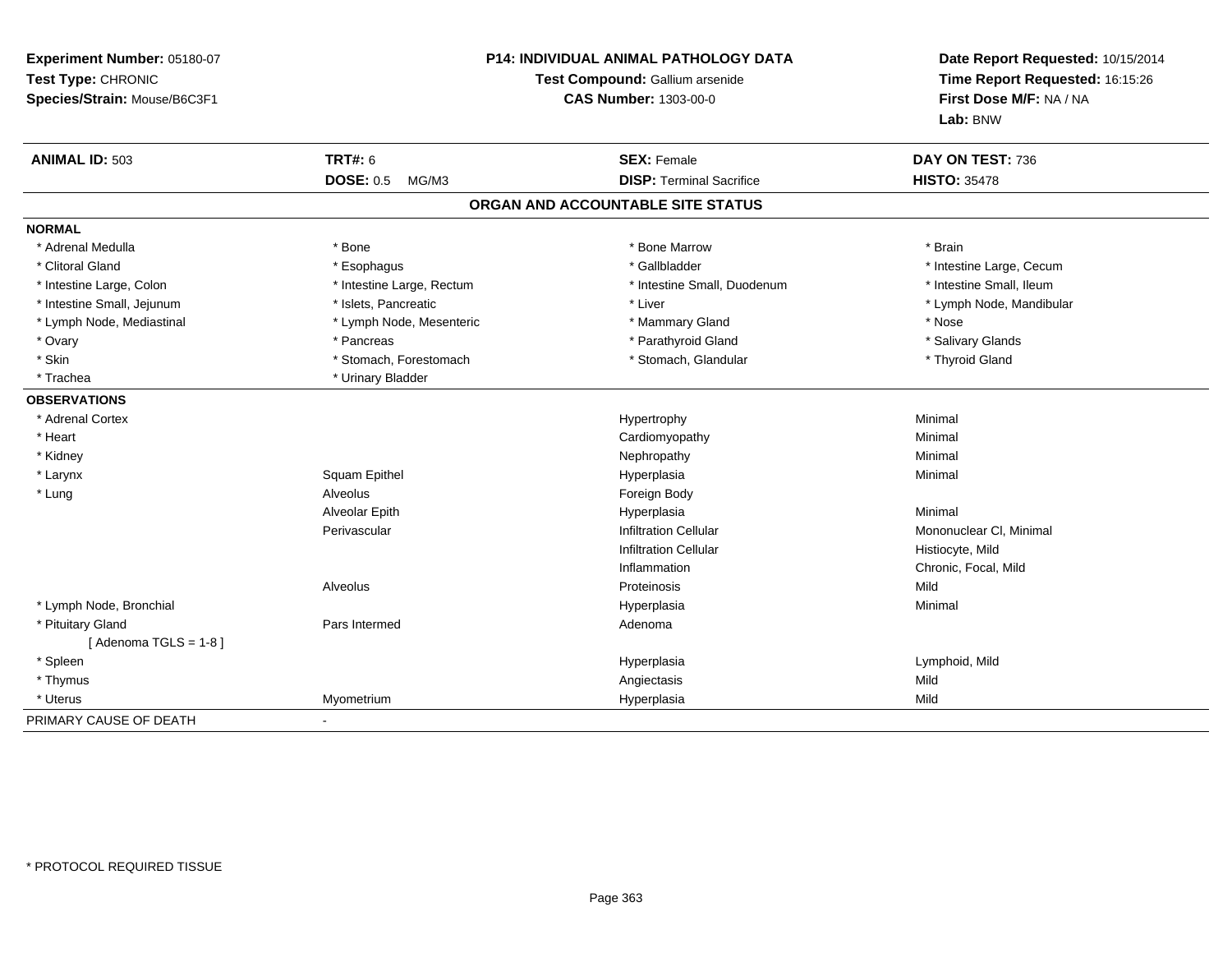| Experiment Number: 05180-07<br>Test Type: CHRONIC<br>Species/Strain: Mouse/B6C3F1                                                                                                                                                                          | <b>P14: INDIVIDUAL ANIMAL PATHOLOGY DATA</b><br>Test Compound: Gallium arsenide<br><b>CAS Number: 1303-00-0</b>                                                                  |                                                                                                                                                                                                                     | Date Report Requested: 10/15/2014<br>Time Report Requested: 16:15:26<br>First Dose M/F: NA / NA<br>Lab: BNW                                          |
|------------------------------------------------------------------------------------------------------------------------------------------------------------------------------------------------------------------------------------------------------------|----------------------------------------------------------------------------------------------------------------------------------------------------------------------------------|---------------------------------------------------------------------------------------------------------------------------------------------------------------------------------------------------------------------|------------------------------------------------------------------------------------------------------------------------------------------------------|
| <b>ANIMAL ID: 504</b>                                                                                                                                                                                                                                      | <b>TRT#: 6</b><br><b>DOSE: 0.5</b><br>MG/M3                                                                                                                                      | <b>SEX: Female</b><br><b>DISP: Terminal Sacrifice</b>                                                                                                                                                               | DAY ON TEST: 736<br><b>HISTO: 35479</b>                                                                                                              |
|                                                                                                                                                                                                                                                            |                                                                                                                                                                                  | ORGAN AND ACCOUNTABLE SITE STATUS                                                                                                                                                                                   |                                                                                                                                                      |
| <b>NORMAL</b>                                                                                                                                                                                                                                              |                                                                                                                                                                                  |                                                                                                                                                                                                                     |                                                                                                                                                      |
| * Adrenal Cortex<br>* Clitoral Gland<br>* Intestine Large, Colon<br>* Intestine Small, Jejunum<br>* Lymph Node, Bronchial<br>* Nose<br>* Skin<br>* Thyroid Gland<br><b>MISSING</b><br>* Lymph Node, Mandibular<br><b>OBSERVATIONS</b><br>* Bone<br>* Heart | * Adrenal Medulla<br>* Esophagus<br>* Intestine Large, Rectum<br>* Islets, Pancreatic<br>* Lymph Node, Mediastinal<br>* Parathyroid Gland<br>* Stomach, Forestomach<br>* Trachea | * Bone Marrow<br>* Gallbladder<br>* Intestine Small, Duodenum<br>* Larynx<br>* Lymph Node, Mesenteric<br>* Pituitary Gland<br>* Stomach, Glandular<br>* Urinary Bladder<br>Fibrous Osteodystrophy<br>Cardiomyopathy | * Brain<br>* Intestine Large, Cecum<br>* Intestine Small, Ileum<br>* Liver<br>* Mammary Gland<br>* Salivary Glands<br>* Thymus<br>Minimal<br>Minimal |
| * Kidney<br>* Lung                                                                                                                                                                                                                                         | Alveolus<br>Alveolus                                                                                                                                                             | Nephropathy<br>Foreign Body<br><b>Infiltration Cellular</b><br>Proteinosis                                                                                                                                          | Minimal<br>Histiocyte, Mild<br>Moderate                                                                                                              |
| * Ovary<br>[Cyst TGLS = $2-7$ ]<br>* Pancreas                                                                                                                                                                                                              |                                                                                                                                                                                  | Cyst<br>Atrophy                                                                                                                                                                                                     | Mild<br>Marked                                                                                                                                       |
| * Spleen<br>[Hyperplasia TGLS = 1-4]<br>* Uterus                                                                                                                                                                                                           |                                                                                                                                                                                  | Hyperplasia<br>Inflammation                                                                                                                                                                                         | Lymphoid, Mild<br>Suppurative, Mild                                                                                                                  |
| PRIMARY CAUSE OF DEATH                                                                                                                                                                                                                                     |                                                                                                                                                                                  |                                                                                                                                                                                                                     |                                                                                                                                                      |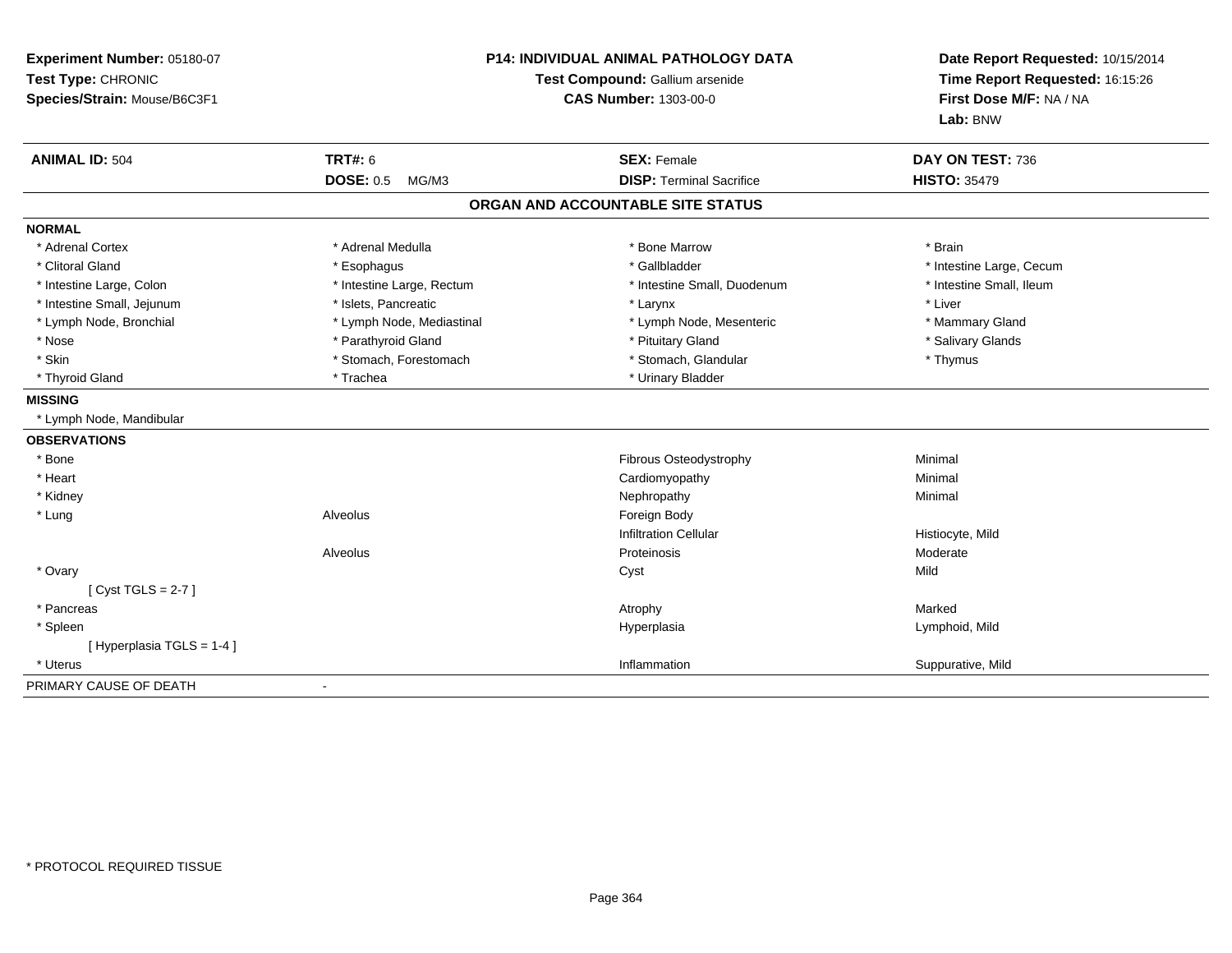| Experiment Number: 05180-07<br>Test Type: CHRONIC<br>Species/Strain: Mouse/B6C3F1 |                            | <b>P14: INDIVIDUAL ANIMAL PATHOLOGY DATA</b><br>Test Compound: Gallium arsenide<br><b>CAS Number: 1303-00-0</b> | Date Report Requested: 10/15/2014<br>Time Report Requested: 16:15:26<br>First Dose M/F: NA / NA<br>Lab: BNW |
|-----------------------------------------------------------------------------------|----------------------------|-----------------------------------------------------------------------------------------------------------------|-------------------------------------------------------------------------------------------------------------|
| <b>ANIMAL ID: 505</b>                                                             | TRT#: 6                    | <b>SEX: Female</b>                                                                                              | DAY ON TEST: 553                                                                                            |
|                                                                                   | <b>DOSE: 0.5</b><br>MG/M3  | <b>DISP:</b> Moribund Sacrifice                                                                                 | <b>HISTO: 35480</b>                                                                                         |
|                                                                                   |                            | ORGAN AND ACCOUNTABLE SITE STATUS                                                                               |                                                                                                             |
| <b>NORMAL</b>                                                                     |                            |                                                                                                                 |                                                                                                             |
| * Adrenal Cortex                                                                  | * Adrenal Medulla          | * Bone                                                                                                          | * Bone Marrow                                                                                               |
| * Brain                                                                           | * Clitoral Gland           | * Esophagus                                                                                                     | * Gallbladder                                                                                               |
| * Intestine Large, Cecum                                                          | * Intestine Large, Colon   | * Intestine Large, Rectum                                                                                       | * Intestine Small, Duodenum                                                                                 |
| * Intestine Small, Ileum                                                          | * Intestine Small, Jejunum | * Islets, Pancreatic                                                                                            | * Lymph Node, Mandibular                                                                                    |
| * Mammary Gland                                                                   | * Pancreas                 | * Salivary Glands                                                                                               | * Skin                                                                                                      |
| * Stomach, Forestomach                                                            | * Stomach, Glandular       | * Thyroid Gland                                                                                                 | * Trachea                                                                                                   |
| * Urinary Bladder                                                                 | * Uterus                   |                                                                                                                 |                                                                                                             |
| <b>MISSING</b>                                                                    |                            |                                                                                                                 |                                                                                                             |
| * Parathyroid Gland                                                               | * Thymus                   |                                                                                                                 |                                                                                                             |
| <b>OBSERVATIONS</b>                                                               |                            |                                                                                                                 |                                                                                                             |
| * Heart                                                                           |                            | Cardiomyopathy                                                                                                  | Minimal                                                                                                     |
| * Kidney                                                                          |                            | Hepatocholangiocarcinoma                                                                                        | Metastatic (Liver)                                                                                          |
|                                                                                   |                            | Nephropathy                                                                                                     | Minimal                                                                                                     |
| [Hepatocholangiocarcinoma TGLS = 7-5]                                             |                            |                                                                                                                 |                                                                                                             |
| * Larynx                                                                          | Squam Epithel              | Hyperplasia                                                                                                     | Mild                                                                                                        |
|                                                                                   |                            | Inflammation                                                                                                    | Suppurative, Minimal                                                                                        |
| * Liver                                                                           |                            | Hepatocholangiocarcinoma                                                                                        | Multiple                                                                                                    |
| [ Hepatocholangiocarcinoma TGLS = 4,5,6-4+10+11 ]                                 |                            |                                                                                                                 |                                                                                                             |
| * Lung                                                                            | Alveolus                   | Foreign Body                                                                                                    |                                                                                                             |
|                                                                                   | Mediastinum                | Hepatocholangiocarcinoma                                                                                        | Metastatic (Liver)                                                                                          |
|                                                                                   |                            | Hepatocholangiocarcinoma                                                                                        | Metastatic (Liver)                                                                                          |
|                                                                                   |                            | Infiltration Cellular                                                                                           | Histiocyte, Moderate                                                                                        |
|                                                                                   | Alveolus                   | Proteinosis                                                                                                     | Mild                                                                                                        |
| [ Hepatocholangiocarcinoma TGLS = 2-3 ]                                           |                            |                                                                                                                 |                                                                                                             |
| [Hepatocholangiocarcinoma TGLS = 1-3+13]                                          |                            |                                                                                                                 |                                                                                                             |
| * Lymph Node, Bronchial                                                           |                            | Hepatocholangiocarcinoma                                                                                        | Metastatic (Liver)                                                                                          |
| * Lymph Node, Mediastinal                                                         |                            | Hepatocholangiocarcinoma                                                                                        | Metastatic (Liver)                                                                                          |
| * Lymph Node, Mesenteric                                                          |                            | Hepatocholangiocarcinoma                                                                                        | Metastatic (Liver)                                                                                          |
| [ Hepatocholangiocarcinoma TGLS = 8-6 ]                                           |                            |                                                                                                                 |                                                                                                             |
| Mesentery                                                                         |                            | Hepatocholangiocarcinoma                                                                                        | Metastatic (Liver)                                                                                          |
|                                                                                   |                            |                                                                                                                 |                                                                                                             |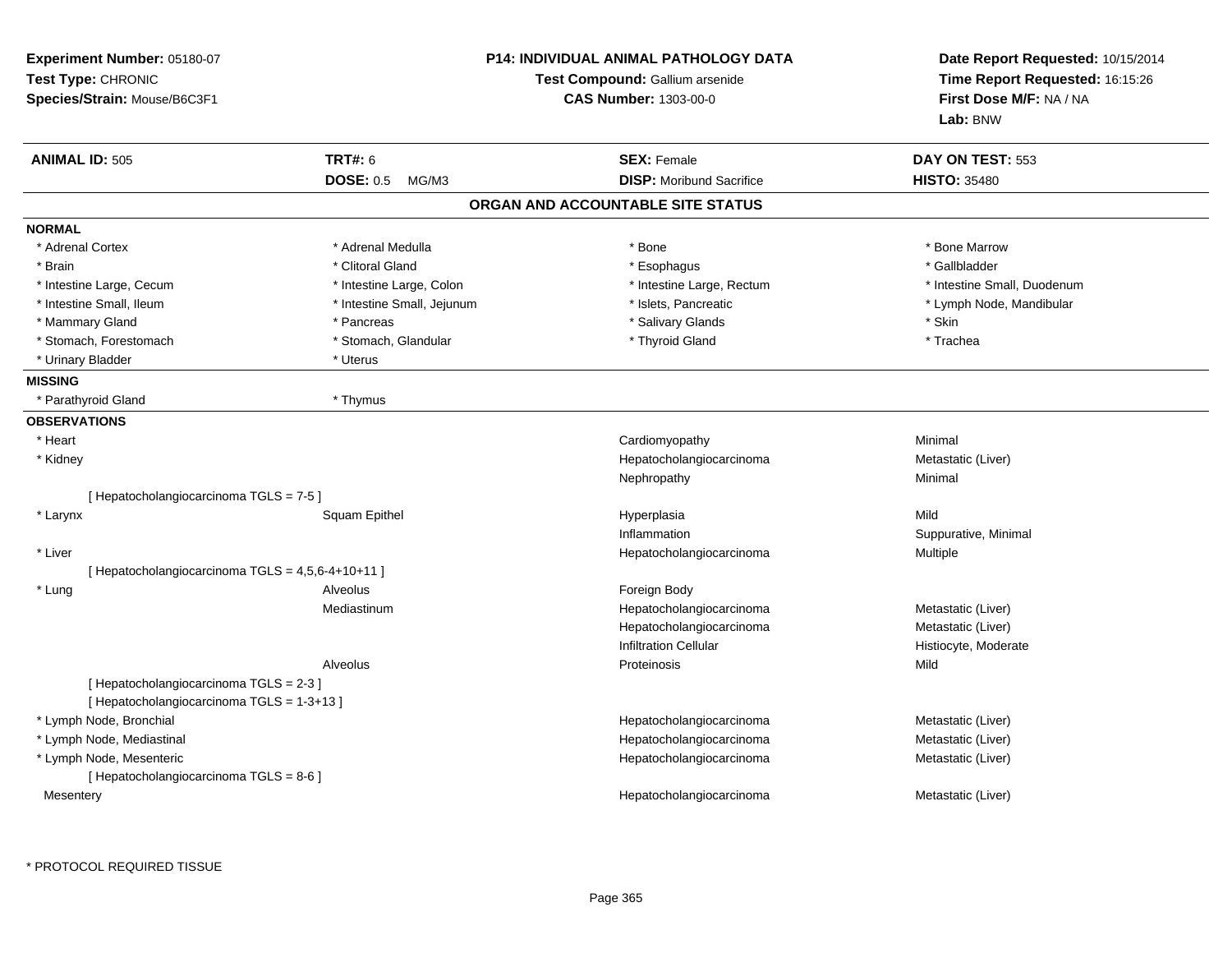| <b>Experiment Number: 05180-07</b><br>Test Type: CHRONIC<br>Species/Strain: Mouse/B6C3F1 |                                     | <b>P14: INDIVIDUAL ANIMAL PATHOLOGY DATA</b><br>Test Compound: Gallium arsenide<br><b>CAS Number: 1303-00-0</b> | Date Report Requested: 10/15/2014<br>Time Report Requested: 16:15:26<br>First Dose M/F: NA / NA<br>Lab: BNW |
|------------------------------------------------------------------------------------------|-------------------------------------|-----------------------------------------------------------------------------------------------------------------|-------------------------------------------------------------------------------------------------------------|
| <b>ANIMAL ID: 505</b>                                                                    | TRT#: 6                             | <b>SEX: Female</b>                                                                                              | DAY ON TEST: 553                                                                                            |
|                                                                                          | <b>DOSE: 0.5</b><br>MG/M3           | <b>DISP:</b> Moribund Sacrifice                                                                                 | <b>HISTO: 35480</b>                                                                                         |
|                                                                                          |                                     | ORGAN AND ACCOUNTABLE SITE STATUS                                                                               |                                                                                                             |
| [ Hepatocholangiocarcinoma TGLS = 3-12 ]                                                 |                                     |                                                                                                                 |                                                                                                             |
| * Nose                                                                                   | Olfactory Epi                       | Atrophy                                                                                                         | Minimal                                                                                                     |
|                                                                                          | <b>Respirat Epith</b>               | Degeneration                                                                                                    | Hyaline, Minimal                                                                                            |
|                                                                                          |                                     | Inflammation                                                                                                    | Suppurative, Minimal                                                                                        |
| * Ovary                                                                                  |                                     | Cyst                                                                                                            | Minimal                                                                                                     |
| * Pituitary Gland                                                                        | Pars Distalis                       | Hyperplasia                                                                                                     | Minimal                                                                                                     |
| * Spleen                                                                                 |                                     | Hematopoietic Cell Proliferation                                                                                | Moderate                                                                                                    |
| PRIMARY CAUSE OF DEATH                                                                   | Hepatocholangiocarcinoma<br>- Liver |                                                                                                                 |                                                                                                             |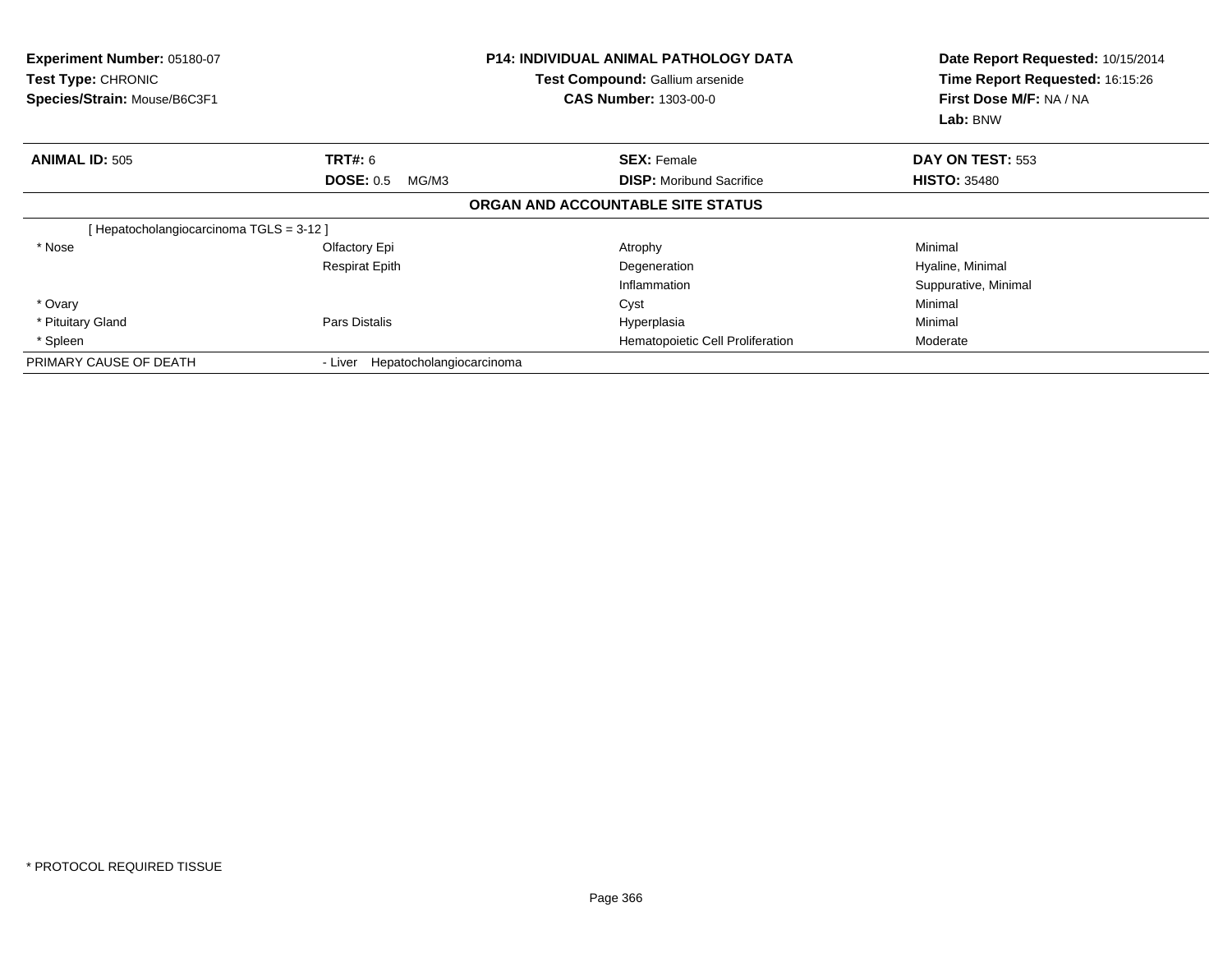| Experiment Number: 05180-07<br>Test Type: CHRONIC<br>Species/Strain: Mouse/B6C3F1 | <b>P14: INDIVIDUAL ANIMAL PATHOLOGY DATA</b><br>Test Compound: Gallium arsenide<br><b>CAS Number: 1303-00-0</b> |                                   | Date Report Requested: 10/15/2014<br>Time Report Requested: 16:15:26<br>First Dose M/F: NA / NA<br>Lab: BNW |
|-----------------------------------------------------------------------------------|-----------------------------------------------------------------------------------------------------------------|-----------------------------------|-------------------------------------------------------------------------------------------------------------|
| <b>ANIMAL ID: 506</b>                                                             | <b>TRT#: 6</b>                                                                                                  | <b>SEX: Female</b>                | DAY ON TEST: 736                                                                                            |
|                                                                                   | <b>DOSE: 0.5</b><br>MG/M3                                                                                       | <b>DISP: Terminal Sacrifice</b>   | <b>HISTO: 35481</b>                                                                                         |
|                                                                                   |                                                                                                                 | ORGAN AND ACCOUNTABLE SITE STATUS |                                                                                                             |
| <b>NORMAL</b>                                                                     |                                                                                                                 |                                   |                                                                                                             |
| * Adrenal Medulla                                                                 | * Bone                                                                                                          | * Bone Marrow                     | * Brain                                                                                                     |
| * Clitoral Gland                                                                  | * Esophagus                                                                                                     | * Gallbladder                     | * Intestine Large, Cecum                                                                                    |
| * Intestine Large, Colon                                                          | * Intestine Large, Rectum                                                                                       | * Intestine Small, Duodenum       | * Intestine Small, Ileum                                                                                    |
| * Intestine Small, Jejunum                                                        | * Islets, Pancreatic                                                                                            | * Liver                           | * Lymph Node, Mandibular                                                                                    |
| * Lymph Node, Mesenteric                                                          | * Mammary Gland                                                                                                 | * Ovary                           | * Pancreas                                                                                                  |
| * Parathyroid Gland                                                               | * Salivary Glands                                                                                               | * Skin                            | * Stomach, Forestomach                                                                                      |
| * Stomach, Glandular                                                              | * Thymus                                                                                                        | * Trachea                         | * Urinary Bladder                                                                                           |
| <b>OBSERVATIONS</b>                                                               |                                                                                                                 |                                   |                                                                                                             |
| * Adrenal Cortex                                                                  |                                                                                                                 | Hypertrophy                       | Minimal                                                                                                     |
| * Heart                                                                           |                                                                                                                 | Cardiomyopathy                    | Minimal                                                                                                     |
| * Kidney                                                                          |                                                                                                                 | Nephropathy                       | Minimal                                                                                                     |
| * Larynx                                                                          | Squam Epithel                                                                                                   | Hyperplasia                       | Minimal                                                                                                     |
| * Lung                                                                            |                                                                                                                 | Alveolar/Bronchiolar Carcinoma    |                                                                                                             |
|                                                                                   | Alveolus                                                                                                        | Foreign Body                      |                                                                                                             |
|                                                                                   |                                                                                                                 | <b>Infiltration Cellular</b>      | Histiocyte, Moderate                                                                                        |
|                                                                                   | Alveolus                                                                                                        | Proteinosis                       | Mild                                                                                                        |
| [ Alveolar/Bronchiolar Carcinoma TGLS = 1-3 ]                                     |                                                                                                                 |                                   |                                                                                                             |
| * Lymph Node, Bronchial                                                           |                                                                                                                 | Hyperplasia                       | Minimal                                                                                                     |
| * Lymph Node, Mediastinal                                                         |                                                                                                                 | Hyperplasia                       | Mild                                                                                                        |
| * Nose                                                                            | Olfactory Epi                                                                                                   | Degeneration                      | Hyaline, Minimal                                                                                            |
|                                                                                   | <b>Respirat Epith</b>                                                                                           | Degeneration                      | Hyaline, Minimal                                                                                            |
| * Pituitary Gland                                                                 | Pars Distalis                                                                                                   | Hyperplasia                       | Moderate                                                                                                    |
| * Spleen                                                                          |                                                                                                                 | Hematopoietic Cell Proliferation  | Mild                                                                                                        |
| * Thyroid Gland                                                                   | <b>Follicular Cel</b>                                                                                           | Hyperplasia                       | Minimal                                                                                                     |
| * Uterus                                                                          | Myometrium                                                                                                      | Hyperplasia                       | Mild                                                                                                        |
| PRIMARY CAUSE OF DEATH                                                            |                                                                                                                 |                                   |                                                                                                             |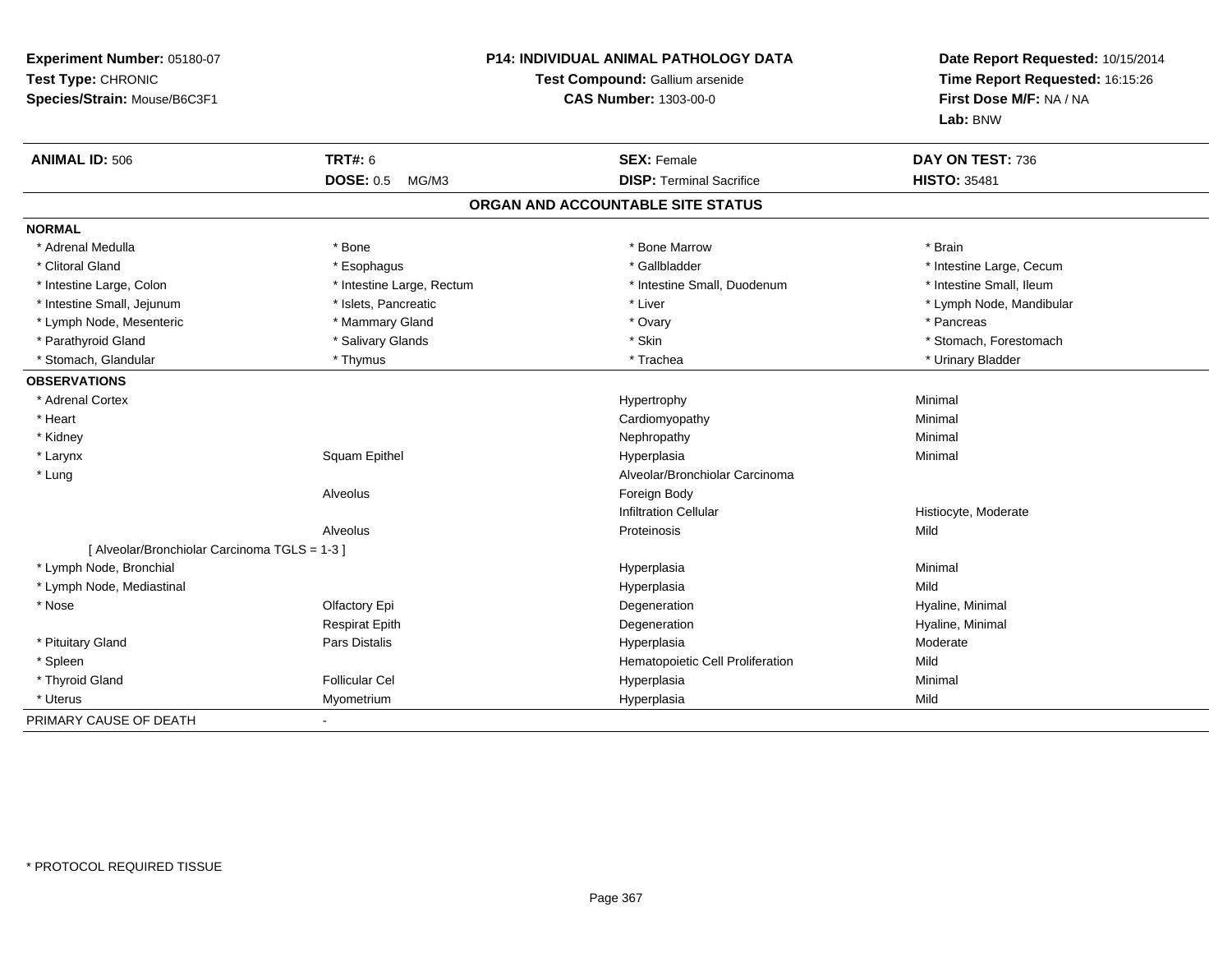| Experiment Number: 05180-07<br>Test Type: CHRONIC<br>Species/Strain: Mouse/B6C3F1 |                           | P14: INDIVIDUAL ANIMAL PATHOLOGY DATA<br>Test Compound: Gallium arsenide<br><b>CAS Number: 1303-00-0</b> | Date Report Requested: 10/15/2014<br>Time Report Requested: 16:15:26<br>First Dose M/F: NA / NA<br>Lab: BNW |
|-----------------------------------------------------------------------------------|---------------------------|----------------------------------------------------------------------------------------------------------|-------------------------------------------------------------------------------------------------------------|
| <b>ANIMAL ID: 507</b>                                                             | <b>TRT#: 6</b>            | <b>SEX: Female</b>                                                                                       | DAY ON TEST: 736                                                                                            |
|                                                                                   | <b>DOSE: 0.5</b><br>MG/M3 | <b>DISP: Terminal Sacrifice</b>                                                                          | <b>HISTO: 35482</b>                                                                                         |
|                                                                                   |                           | ORGAN AND ACCOUNTABLE SITE STATUS                                                                        |                                                                                                             |
| <b>NORMAL</b>                                                                     |                           |                                                                                                          |                                                                                                             |
| * Adrenal Cortex                                                                  | * Adrenal Medulla         | * Bone                                                                                                   | * Bone Marrow                                                                                               |
| * Clitoral Gland                                                                  | * Esophagus               | * Gallbladder                                                                                            | * Intestine Large, Cecum                                                                                    |
| * Intestine Large, Colon                                                          | * Intestine Large, Rectum | * Intestine Small, Duodenum                                                                              | * Intestine Small, Ileum                                                                                    |
| * Intestine Small, Jejunum                                                        | * Islets, Pancreatic      | * Larynx                                                                                                 | * Liver                                                                                                     |
| * Lymph Node, Bronchial                                                           | * Lymph Node, Mandibular  | * Lymph Node, Mesenteric                                                                                 | * Ovary                                                                                                     |
| * Parathyroid Gland                                                               | * Salivary Glands         | * Skin                                                                                                   | * Stomach, Forestomach                                                                                      |
| * Stomach, Glandular                                                              | * Thymus                  | * Thyroid Gland                                                                                          | * Trachea                                                                                                   |
| * Urinary Bladder                                                                 |                           |                                                                                                          |                                                                                                             |
| <b>OBSERVATIONS</b>                                                               |                           |                                                                                                          |                                                                                                             |
| * Brain                                                                           |                           | Carcinoma                                                                                                | Metastatic (Pituitary Gland)                                                                                |
|                                                                                   | Meninges                  | <b>Infiltration Cellular</b>                                                                             | Mononuclear CI, Minimal                                                                                     |
| * Heart                                                                           |                           | Cardiomyopathy                                                                                           | Minimal                                                                                                     |
| * Kidney                                                                          |                           | Nephropathy                                                                                              | Minimal                                                                                                     |
| * Lung                                                                            | Alveolus                  | Foreign Body                                                                                             |                                                                                                             |
|                                                                                   |                           | <b>Infiltration Cellular</b>                                                                             | Histiocyte, Mild                                                                                            |
|                                                                                   | Alveolus                  | Proteinosis                                                                                              | Marked                                                                                                      |
| * Lymph Node, Mediastinal                                                         |                           | Hyperplasia                                                                                              | Minimal                                                                                                     |
| * Mammary Gland                                                                   |                           | Hyperplasia                                                                                              | Minimal                                                                                                     |
| Mesentery<br>[ Necrosis $TGLS = 3-10$ ]                                           | Fat                       | <b>Necrosis</b>                                                                                          | Mild                                                                                                        |
| * Nose                                                                            | Olfactory Epi             | Atrophy                                                                                                  | Minimal                                                                                                     |
|                                                                                   | <b>Respirat Epith</b>     | Degeneration                                                                                             | Hyaline, Mild                                                                                               |
|                                                                                   | Olfactory Epi             | Metaplasia                                                                                               | Respiratory, Mild                                                                                           |
| * Pancreas                                                                        |                           | Atrophy                                                                                                  | Minimal                                                                                                     |
| * Pituitary Gland                                                                 | <b>Pars Distalis</b>      | Carcinoma                                                                                                |                                                                                                             |
| [Carcinoma TGLS = 1-8]                                                            |                           |                                                                                                          |                                                                                                             |
| * Spleen                                                                          |                           | Hyperplasia                                                                                              | Lymphoid, Mild                                                                                              |
| * Uterus                                                                          |                           | Hemangioma                                                                                               |                                                                                                             |
| [Hemangioma TGLS = $2-8$ ]                                                        |                           |                                                                                                          |                                                                                                             |
| PRIMARY CAUSE OF DEATH                                                            | $\sim$                    |                                                                                                          |                                                                                                             |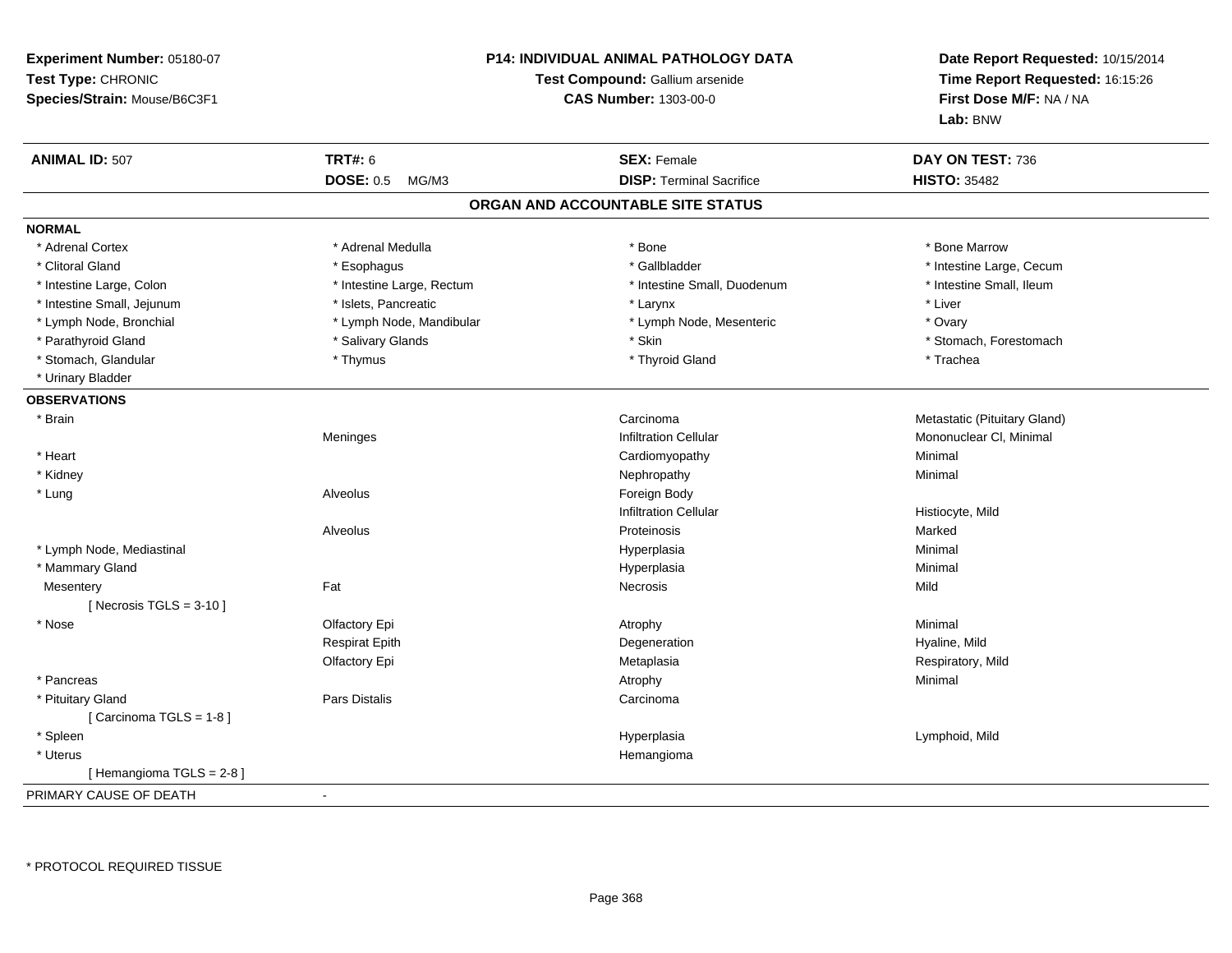| Experiment Number: 05180-07<br>Test Type: CHRONIC<br>Species/Strain: Mouse/B6C3F1 | <b>P14: INDIVIDUAL ANIMAL PATHOLOGY DATA</b><br>Test Compound: Gallium arsenide<br><b>CAS Number: 1303-00-0</b> |                                                       | Date Report Requested: 10/15/2014<br>Time Report Requested: 16:15:26<br>First Dose M/F: NA / NA<br>Lab: BNW |  |
|-----------------------------------------------------------------------------------|-----------------------------------------------------------------------------------------------------------------|-------------------------------------------------------|-------------------------------------------------------------------------------------------------------------|--|
| <b>ANIMAL ID: 508</b>                                                             | <b>TRT#: 6</b><br><b>DOSE: 0.5</b><br>MG/M3                                                                     | <b>SEX: Female</b><br><b>DISP: Terminal Sacrifice</b> | DAY ON TEST: 737<br><b>HISTO: 35483</b>                                                                     |  |
|                                                                                   |                                                                                                                 |                                                       |                                                                                                             |  |
|                                                                                   |                                                                                                                 | ORGAN AND ACCOUNTABLE SITE STATUS                     |                                                                                                             |  |
| <b>NORMAL</b>                                                                     |                                                                                                                 |                                                       |                                                                                                             |  |
| * Adrenal Cortex                                                                  | * Adrenal Medulla                                                                                               | * Bone                                                | * Bone Marrow                                                                                               |  |
| * Brain                                                                           | * Clitoral Gland                                                                                                | * Esophagus                                           | * Gallbladder                                                                                               |  |
| * Intestine Large, Cecum                                                          | * Intestine Large, Colon                                                                                        | * Intestine Large, Rectum                             | * Intestine Small, Duodenum                                                                                 |  |
| * Intestine Small, Ileum                                                          | * Intestine Small, Jejunum                                                                                      | * Islets, Pancreatic                                  | * Larynx                                                                                                    |  |
| * Liver                                                                           | * Lymph Node, Bronchial                                                                                         | * Lymph Node, Mandibular                              | * Lymph Node, Mesenteric                                                                                    |  |
| * Mammary Gland                                                                   | * Pancreas                                                                                                      | * Parathyroid Gland                                   | * Pituitary Gland                                                                                           |  |
| * Salivary Glands                                                                 | * Skin                                                                                                          | * Stomach, Forestomach                                | * Stomach, Glandular                                                                                        |  |
| * Thymus                                                                          | * Trachea                                                                                                       | * Urinary Bladder                                     |                                                                                                             |  |
| <b>OBSERVATIONS</b>                                                               |                                                                                                                 |                                                       |                                                                                                             |  |
| * Heart                                                                           |                                                                                                                 | Cardiomyopathy                                        | Minimal                                                                                                     |  |
| * Kidney                                                                          |                                                                                                                 | Nephropathy                                           | Minimal                                                                                                     |  |
| * Lung                                                                            |                                                                                                                 | Alveolar/Bronchiolar Adenoma                          |                                                                                                             |  |
|                                                                                   | Alveolus                                                                                                        | Foreign Body                                          |                                                                                                             |  |
|                                                                                   | Alveolar Epith                                                                                                  | Hyperplasia                                           | Minimal                                                                                                     |  |
|                                                                                   |                                                                                                                 | <b>Infiltration Cellular</b>                          | Histiocyte, Mild                                                                                            |  |
|                                                                                   | Alveolus                                                                                                        | Proteinosis                                           | Moderate                                                                                                    |  |
| * Lymph Node, Mediastinal                                                         |                                                                                                                 | Hyperplasia                                           | Mild                                                                                                        |  |
| * Nose                                                                            | <b>Respirat Epith</b>                                                                                           | Degeneration                                          | Hyaline, Minimal                                                                                            |  |
| * Ovary                                                                           |                                                                                                                 | Cyst                                                  | Minimal                                                                                                     |  |
| * Spleen                                                                          |                                                                                                                 | Lymphoma Malignant                                    |                                                                                                             |  |
| [ Lymphoma Malignant TGLS = 2-4 ]                                                 |                                                                                                                 |                                                       |                                                                                                             |  |
| * Thyroid Gland                                                                   | <b>Follicular Cel</b>                                                                                           | Hyperplasia                                           | Mild                                                                                                        |  |
| * Uterus                                                                          |                                                                                                                 | Hydrometra                                            | Marked                                                                                                      |  |
| [Hydrometra TGLS = $1-10$ ]                                                       |                                                                                                                 |                                                       |                                                                                                             |  |
| PRIMARY CAUSE OF DEATH                                                            | $\sim$                                                                                                          |                                                       |                                                                                                             |  |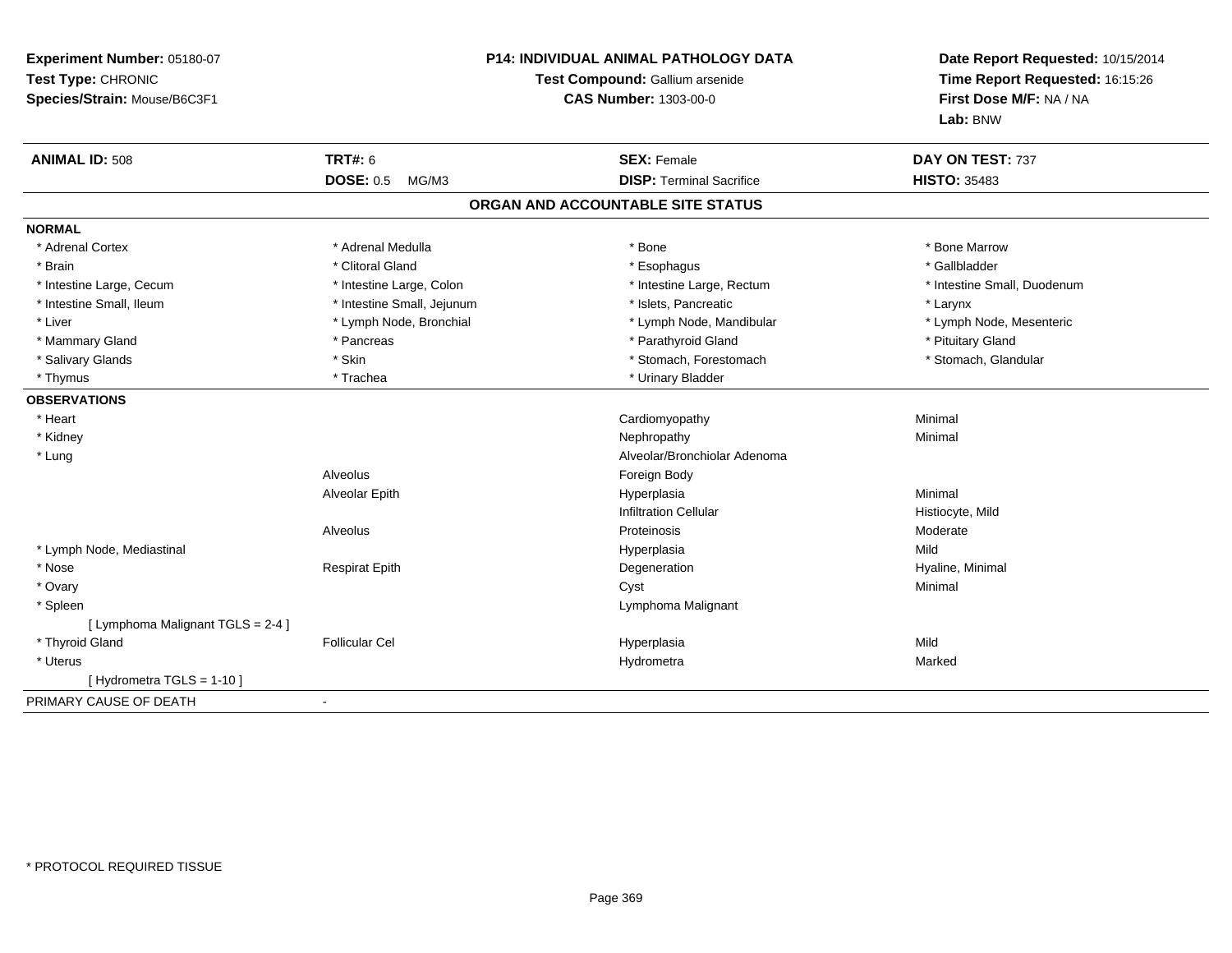| Experiment Number: 05180-07<br>Test Type: CHRONIC<br>Species/Strain: Mouse/B6C3F1 | <b>P14: INDIVIDUAL ANIMAL PATHOLOGY DATA</b><br>Test Compound: Gallium arsenide<br><b>CAS Number: 1303-00-0</b> |                                                  | Date Report Requested: 10/15/2014<br>Time Report Requested: 16:15:26<br>First Dose M/F: NA / NA<br>Lab: BNW |
|-----------------------------------------------------------------------------------|-----------------------------------------------------------------------------------------------------------------|--------------------------------------------------|-------------------------------------------------------------------------------------------------------------|
| <b>ANIMAL ID: 509</b>                                                             | <b>TRT#: 6</b><br>DOSE: 0.5 MG/M3                                                                               | <b>SEX: Female</b><br><b>DISP: Natural Death</b> | DAY ON TEST: 643<br><b>HISTO: 35484</b>                                                                     |
|                                                                                   |                                                                                                                 | ORGAN AND ACCOUNTABLE SITE STATUS                |                                                                                                             |
| <b>NORMAL</b>                                                                     |                                                                                                                 |                                                  |                                                                                                             |
| * Adrenal Cortex                                                                  | * Adrenal Medulla                                                                                               | * Bone                                           | * Bone Marrow                                                                                               |
| * Clitoral Gland                                                                  | * Esophagus                                                                                                     | * Intestine Large, Cecum                         | * Intestine Large, Colon                                                                                    |
| * Intestine Large, Rectum                                                         | * Intestine Small, Duodenum                                                                                     | * Islets, Pancreatic                             | * Larynx                                                                                                    |
| * Lymph Node, Bronchial                                                           | * Lymph Node, Mandibular                                                                                        | * Lymph Node, Mediastinal                        | * Lymph Node, Mesenteric                                                                                    |
| * Mammary Gland                                                                   | * Nose                                                                                                          | * Pancreas                                       | * Parathyroid Gland                                                                                         |
| * Salivary Glands                                                                 | * Skin                                                                                                          | * Stomach, Forestomach                           | * Stomach, Glandular                                                                                        |
| * Thyroid Gland                                                                   | * Trachea                                                                                                       | * Urinary Bladder                                |                                                                                                             |
| <b>MISSING</b>                                                                    |                                                                                                                 |                                                  |                                                                                                             |
| * Thymus                                                                          |                                                                                                                 |                                                  |                                                                                                             |
| <b>AUTO PRECLUDES DIAG.</b>                                                       |                                                                                                                 |                                                  |                                                                                                             |
| * Gallbladder                                                                     | * Intestine Small, Ileum                                                                                        | * Intestine Small, Jejunum                       |                                                                                                             |
| <b>OBSERVATIONS</b>                                                               |                                                                                                                 |                                                  |                                                                                                             |
| * Brain                                                                           |                                                                                                                 | <b>Gliosis</b>                                   | Mild                                                                                                        |
| <b>Harderian Gland</b>                                                            |                                                                                                                 | Adenoma                                          |                                                                                                             |
| [Adenoma TGLS = $1-11$ ]                                                          |                                                                                                                 |                                                  |                                                                                                             |
| * Heart                                                                           |                                                                                                                 | Cardiomyopathy                                   | Minimal                                                                                                     |
| * Kidney                                                                          |                                                                                                                 | Nephropathy                                      | Minimal                                                                                                     |
| * Liver                                                                           |                                                                                                                 | Hematopoietic Cell Proliferation                 | Minimal                                                                                                     |
| * Lung                                                                            | Alveolus                                                                                                        | Foreign Body                                     |                                                                                                             |
|                                                                                   | Alveolar Epith                                                                                                  | Hyperplasia                                      | Minimal                                                                                                     |
|                                                                                   |                                                                                                                 | <b>Infiltration Cellular</b>                     | Histiocyte, Minimal                                                                                         |
|                                                                                   |                                                                                                                 | Inflammation                                     | Chronic, Focal, Mild                                                                                        |
|                                                                                   | Alveolus                                                                                                        | Proteinosis                                      | Mild                                                                                                        |
| * Ovary                                                                           |                                                                                                                 | Cyst                                             | Minimal                                                                                                     |
| * Pituitary Gland                                                                 | Pars Distalis                                                                                                   | Hyperplasia                                      | Moderate                                                                                                    |
| * Spleen                                                                          |                                                                                                                 | Hematopoietic Cell Proliferation                 | Moderate                                                                                                    |
| [ Hematopoietic Cell Proliferation TGLS = 2-4 ]                                   |                                                                                                                 |                                                  |                                                                                                             |
| * Uterus                                                                          |                                                                                                                 | Sarcoma Stromal                                  |                                                                                                             |
| [Sarcoma Stromal TGLS = 3-10]                                                     |                                                                                                                 |                                                  |                                                                                                             |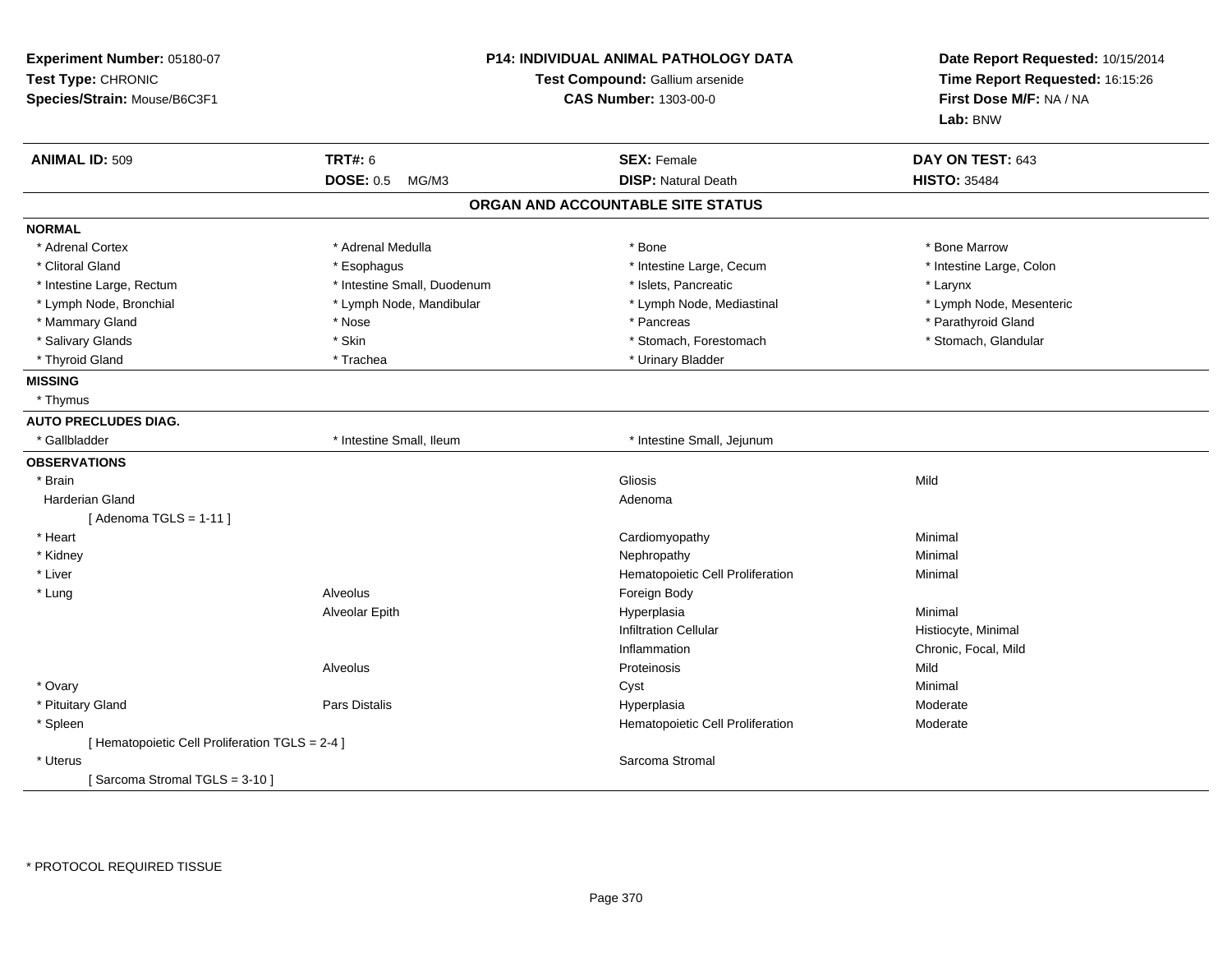| <b>Experiment Number: 05180-07</b><br><b>Test Type: CHRONIC</b><br>Species/Strain: Mouse/B6C3F1 |                           | <b>P14: INDIVIDUAL ANIMAL PATHOLOGY DATA</b><br>Test Compound: Gallium arsenide<br><b>CAS Number: 1303-00-0</b> | Date Report Requested: 10/15/2014<br>Time Report Requested: 16:15:26<br>First Dose M/F: NA / NA<br>Lab: BNW |
|-------------------------------------------------------------------------------------------------|---------------------------|-----------------------------------------------------------------------------------------------------------------|-------------------------------------------------------------------------------------------------------------|
| <b>ANIMAL ID: 509</b>                                                                           | <b>TRT#: 6</b>            | <b>SEX:</b> Female                                                                                              | DAY ON TEST: 643                                                                                            |
|                                                                                                 | <b>DOSE: 0.5</b><br>MG/M3 | <b>DISP: Natural Death</b>                                                                                      | <b>HISTO: 35484</b>                                                                                         |
|                                                                                                 |                           | ORGAN AND ACCOUNTABLE SITE STATUS                                                                               |                                                                                                             |
| PRIMARY CAUSE OF DEATH                                                                          | - Uterus Sarcoma Stromal  |                                                                                                                 |                                                                                                             |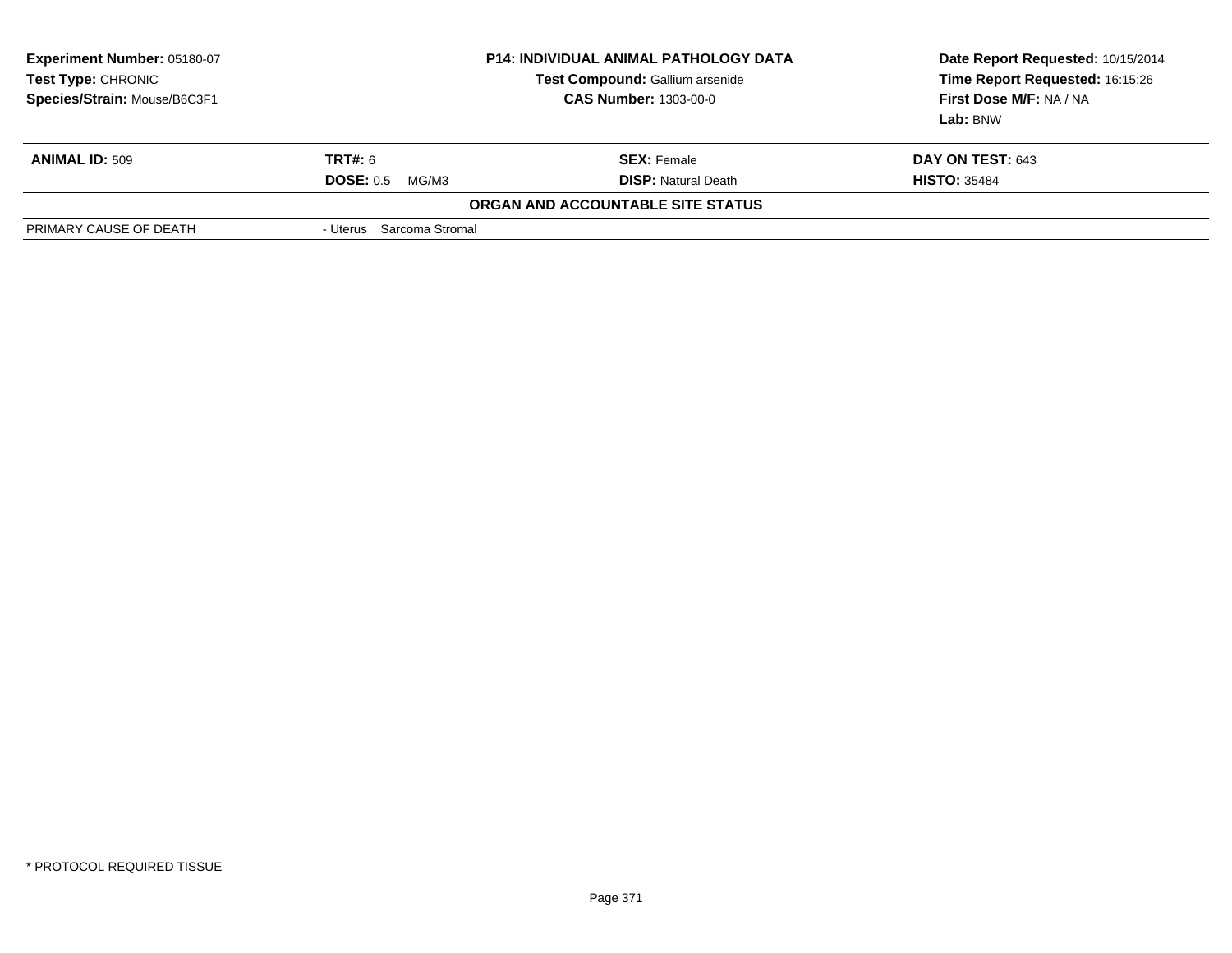| Experiment Number: 05180-07<br>Test Type: CHRONIC<br>Species/Strain: Mouse/B6C3F1 |                           | <b>P14: INDIVIDUAL ANIMAL PATHOLOGY DATA</b><br>Test Compound: Gallium arsenide<br><b>CAS Number: 1303-00-0</b> | Date Report Requested: 10/15/2014<br>Time Report Requested: 16:15:26<br>First Dose M/F: NA / NA<br>Lab: BNW |  |
|-----------------------------------------------------------------------------------|---------------------------|-----------------------------------------------------------------------------------------------------------------|-------------------------------------------------------------------------------------------------------------|--|
| <b>ANIMAL ID: 510</b>                                                             | <b>TRT#: 6</b>            | <b>SEX: Female</b>                                                                                              | DAY ON TEST: 239                                                                                            |  |
|                                                                                   | <b>DOSE: 0.5</b><br>MG/M3 | <b>DISP:</b> Moribund Sacrifice                                                                                 | <b>HISTO: 35485</b>                                                                                         |  |
|                                                                                   |                           | ORGAN AND ACCOUNTABLE SITE STATUS                                                                               |                                                                                                             |  |
| <b>NORMAL</b>                                                                     |                           |                                                                                                                 |                                                                                                             |  |
| * Adrenal Cortex                                                                  | * Adrenal Medulla         | * Bone                                                                                                          | * Bone Marrow                                                                                               |  |
| * Brain                                                                           | * Clitoral Gland          | * Esophagus                                                                                                     | * Gallbladder                                                                                               |  |
| * Heart                                                                           | * Intestine Large, Cecum  | * Intestine Large, Colon                                                                                        | * Intestine Large, Rectum                                                                                   |  |
| * Intestine Small, Duodenum                                                       | * Intestine Small, Ileum  | * Intestine Small, Jejunum                                                                                      | * Islets, Pancreatic                                                                                        |  |
| * Larynx                                                                          | * Liver                   | * Lymph Node, Mandibular                                                                                        | * Lymph Node, Mediastinal                                                                                   |  |
| * Lymph Node, Mesenteric                                                          | * Mammary Gland           | * Pancreas                                                                                                      | * Pituitary Gland                                                                                           |  |
| * Salivary Glands                                                                 | * Skin                    | * Spleen                                                                                                        | * Stomach, Forestomach                                                                                      |  |
| * Stomach, Glandular                                                              | * Thymus                  | * Thyroid Gland                                                                                                 | * Trachea                                                                                                   |  |
| * Urinary Bladder                                                                 | * Uterus                  |                                                                                                                 |                                                                                                             |  |
| <b>MISSING</b>                                                                    |                           |                                                                                                                 |                                                                                                             |  |
| * Lymph Node, Bronchial                                                           | * Parathyroid Gland       |                                                                                                                 |                                                                                                             |  |
| <b>OBSERVATIONS</b>                                                               |                           |                                                                                                                 |                                                                                                             |  |
| * Kidney                                                                          |                           | Nephropathy                                                                                                     | Minimal                                                                                                     |  |
| * Lung                                                                            | Alveolus                  | Foreign Body                                                                                                    |                                                                                                             |  |
|                                                                                   |                           | <b>Infiltration Cellular</b>                                                                                    | Histiocyte, Minimal                                                                                         |  |
| * Nose                                                                            | Olfactory Epi             | Degeneration                                                                                                    | Hyaline, Moderate                                                                                           |  |
|                                                                                   | <b>Respirat Epith</b>     | Degeneration                                                                                                    | Hyaline, Minimal                                                                                            |  |
|                                                                                   |                           | Inflammation                                                                                                    | Suppurative, Minimal                                                                                        |  |
|                                                                                   | <b>Respirat Epith</b>     | Metaplasia                                                                                                      | Squamous, Minimal                                                                                           |  |
| * Ovary                                                                           |                           | Cyst                                                                                                            | Minimal                                                                                                     |  |
| [Cyst TGLS = 1-7]                                                                 |                           |                                                                                                                 |                                                                                                             |  |
| PRIMARY CAUSE OF DEATH                                                            | - UNCERTAIN               |                                                                                                                 |                                                                                                             |  |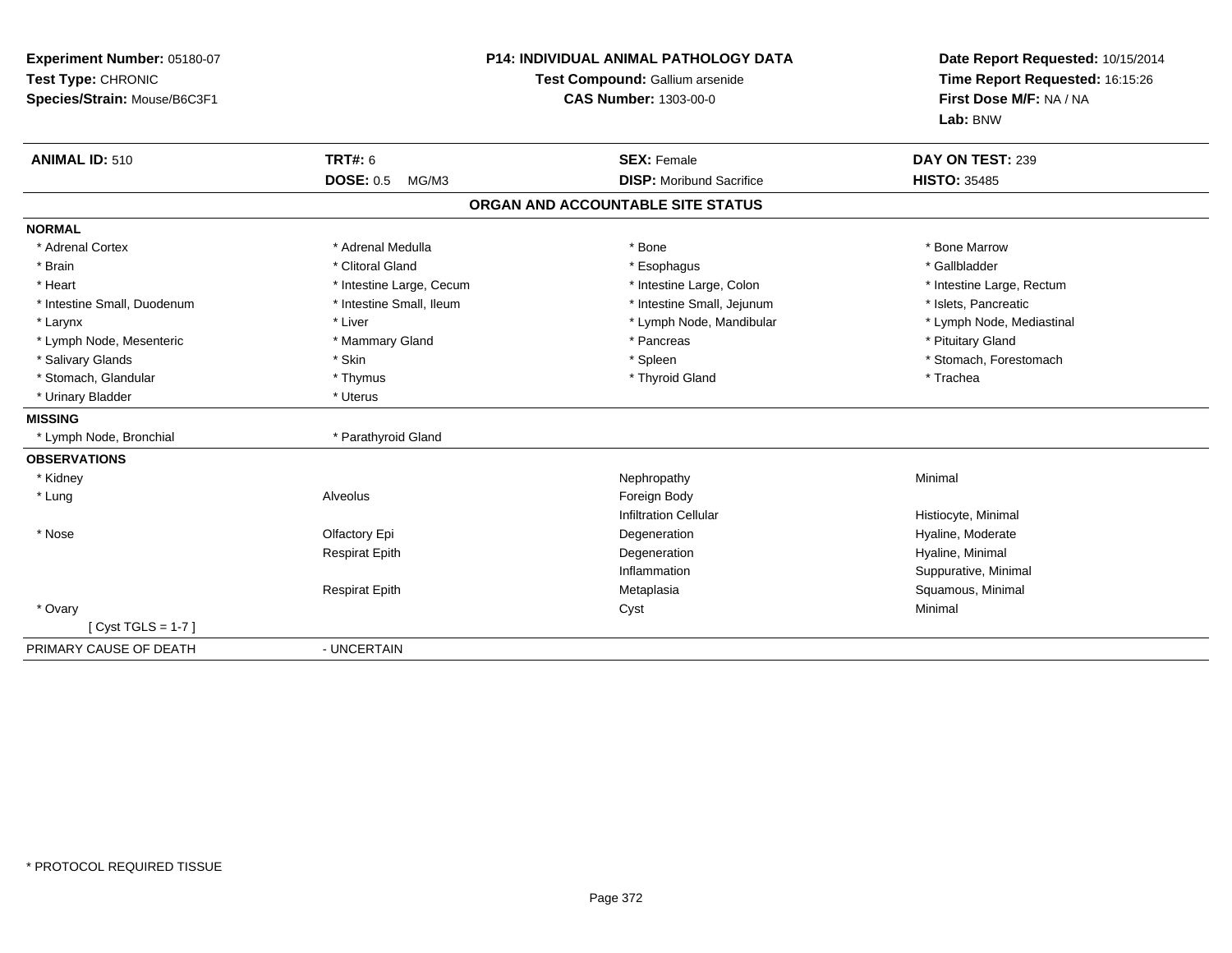| Experiment Number: 05180-07<br>Test Type: CHRONIC<br>Species/Strain: Mouse/B6C3F1 | P14: INDIVIDUAL ANIMAL PATHOLOGY DATA<br>Test Compound: Gallium arsenide<br><b>CAS Number: 1303-00-0</b> |                                   | Date Report Requested: 10/15/2014<br>Time Report Requested: 16:15:26<br>First Dose M/F: NA / NA<br>Lab: BNW |  |
|-----------------------------------------------------------------------------------|----------------------------------------------------------------------------------------------------------|-----------------------------------|-------------------------------------------------------------------------------------------------------------|--|
| <b>ANIMAL ID: 511</b>                                                             | <b>TRT#: 6</b>                                                                                           | <b>SEX: Female</b>                | DAY ON TEST: 736                                                                                            |  |
|                                                                                   | <b>DOSE: 0.5</b><br>MG/M3                                                                                | <b>DISP: Terminal Sacrifice</b>   | <b>HISTO: 35486</b>                                                                                         |  |
|                                                                                   |                                                                                                          | ORGAN AND ACCOUNTABLE SITE STATUS |                                                                                                             |  |
| <b>NORMAL</b>                                                                     |                                                                                                          |                                   |                                                                                                             |  |
| * Adrenal Cortex                                                                  | * Adrenal Medulla                                                                                        | * Bone                            | * Bone Marrow                                                                                               |  |
| * Brain                                                                           | * Clitoral Gland                                                                                         | * Esophagus                       | * Gallbladder                                                                                               |  |
| * Intestine Large, Cecum                                                          | * Intestine Large, Colon                                                                                 | * Intestine Large, Rectum         | * Intestine Small, Duodenum                                                                                 |  |
| * Intestine Small, Ileum                                                          | * Intestine Small, Jejunum                                                                               | * Islets, Pancreatic              | * Larynx                                                                                                    |  |
| * Liver                                                                           | * Lymph Node, Mediastinal                                                                                | * Lymph Node, Mesenteric          | * Mammary Gland                                                                                             |  |
| * Nose                                                                            | * Ovary                                                                                                  | * Pancreas                        | * Parathyroid Gland                                                                                         |  |
| * Salivary Glands                                                                 | * Skin                                                                                                   | * Spleen                          | * Stomach, Forestomach                                                                                      |  |
| * Stomach, Glandular                                                              | * Thymus                                                                                                 | * Thyroid Gland                   | * Trachea                                                                                                   |  |
| * Urinary Bladder                                                                 | * Uterus                                                                                                 |                                   |                                                                                                             |  |
| <b>MISSING</b>                                                                    |                                                                                                          |                                   |                                                                                                             |  |
| * Lymph Node, Mandibular                                                          |                                                                                                          |                                   |                                                                                                             |  |
| <b>OBSERVATIONS</b>                                                               |                                                                                                          |                                   |                                                                                                             |  |
| * Heart                                                                           |                                                                                                          | Cardiomyopathy                    | Minimal                                                                                                     |  |
| * Kidney                                                                          |                                                                                                          | Nephropathy                       | Minimal                                                                                                     |  |
| * Lung                                                                            | Alveolus                                                                                                 | Foreign Body                      |                                                                                                             |  |
|                                                                                   | Alveolar Epith                                                                                           | Hyperplasia                       | Minimal                                                                                                     |  |
|                                                                                   |                                                                                                          | <b>Infiltration Cellular</b>      | Histiocyte, Mild                                                                                            |  |
|                                                                                   |                                                                                                          | Inflammation                      | Chronic, Focal, Minimal                                                                                     |  |
|                                                                                   | Alveolus                                                                                                 | Proteinosis                       | Mild                                                                                                        |  |
| * Lymph Node, Bronchial                                                           |                                                                                                          | Hyperplasia                       | Minimal                                                                                                     |  |
| * Pituitary Gland                                                                 | Pars Distalis                                                                                            | Adenoma                           |                                                                                                             |  |
| [Adenoma TGLS = $1-8$ ]                                                           |                                                                                                          |                                   |                                                                                                             |  |
| Spinal Cord                                                                       |                                                                                                          | Hyperplasia                       | Lymphoid, Mild                                                                                              |  |
| PRIMARY CAUSE OF DEATH                                                            | $\blacksquare$                                                                                           |                                   |                                                                                                             |  |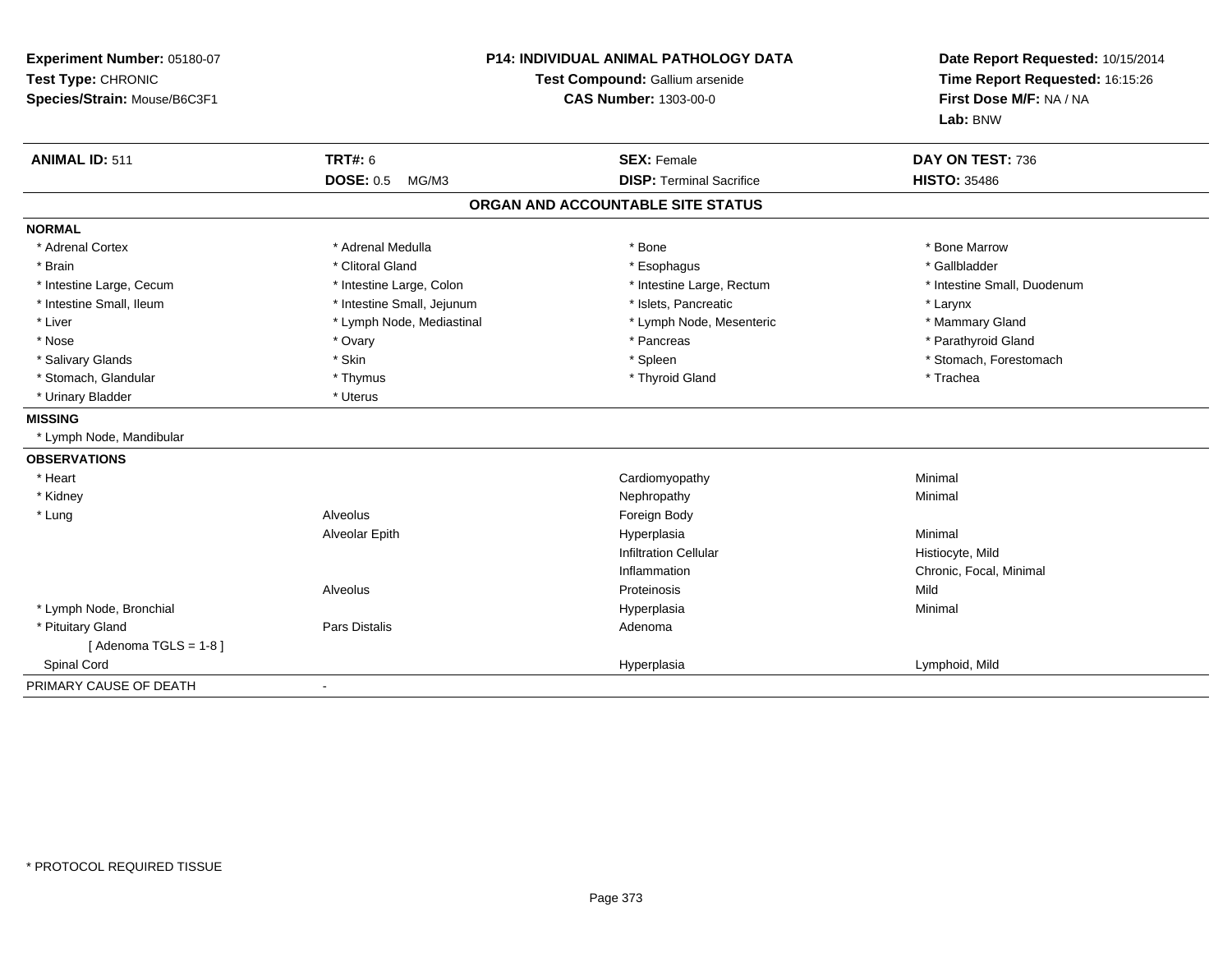| Experiment Number: 05180-07<br>Test Type: CHRONIC<br>Species/Strain: Mouse/B6C3F1 | P14: INDIVIDUAL ANIMAL PATHOLOGY DATA<br>Test Compound: Gallium arsenide<br><b>CAS Number: 1303-00-0</b> |                                                       | Date Report Requested: 10/15/2014<br>Time Report Requested: 16:15:26<br>First Dose M/F: NA / NA<br>Lab: BNW |  |
|-----------------------------------------------------------------------------------|----------------------------------------------------------------------------------------------------------|-------------------------------------------------------|-------------------------------------------------------------------------------------------------------------|--|
| <b>ANIMAL ID: 512</b>                                                             | <b>TRT#: 6</b><br><b>DOSE: 0.5</b><br>MG/M3                                                              | <b>SEX: Female</b><br><b>DISP:</b> Moribund Sacrifice | DAY ON TEST: 560<br><b>HISTO: 35487</b>                                                                     |  |
|                                                                                   |                                                                                                          | ORGAN AND ACCOUNTABLE SITE STATUS                     |                                                                                                             |  |
| <b>NORMAL</b>                                                                     |                                                                                                          |                                                       |                                                                                                             |  |
| * Adrenal Cortex                                                                  | * Adrenal Medulla                                                                                        | * Bone Marrow                                         | * Brain                                                                                                     |  |
| * Clitoral Gland                                                                  | * Esophagus                                                                                              | * Heart                                               | * Intestine Large, Cecum                                                                                    |  |
| * Intestine Large, Colon                                                          | * Intestine Large, Rectum                                                                                | * Intestine Small, Duodenum                           | * Intestine Small, Ileum                                                                                    |  |
| * Intestine Small, Jejunum                                                        | * Islets. Pancreatic                                                                                     | * Larynx                                              | * Lymph Node, Mandibular                                                                                    |  |
| * Lymph Node, Mediastinal                                                         | * Lymph Node, Mesenteric                                                                                 | * Mammary Gland                                       | * Nose                                                                                                      |  |
| * Pancreas                                                                        | * Parathyroid Gland                                                                                      | * Salivary Glands                                     | * Skin                                                                                                      |  |
| * Stomach, Forestomach                                                            | * Stomach, Glandular                                                                                     | * Thymus                                              | * Thyroid Gland                                                                                             |  |
| * Trachea                                                                         | * Urinary Bladder                                                                                        |                                                       |                                                                                                             |  |
| <b>MISSING</b>                                                                    |                                                                                                          |                                                       |                                                                                                             |  |
| * Gallbladder                                                                     | * Lymph Node, Bronchial                                                                                  |                                                       |                                                                                                             |  |
| <b>OBSERVATIONS</b>                                                               |                                                                                                          |                                                       |                                                                                                             |  |
| * Bone                                                                            |                                                                                                          | Fibrous Osteodystrophy                                | Minimal                                                                                                     |  |
| * Kidney                                                                          |                                                                                                          | Nephropathy                                           | Minimal                                                                                                     |  |
| * Liver                                                                           |                                                                                                          | <b>Necrosis</b>                                       | Mild                                                                                                        |  |
| * Lung                                                                            | Alveolus                                                                                                 | Foreign Body                                          |                                                                                                             |  |
|                                                                                   |                                                                                                          | <b>Infiltration Cellular</b>                          | Histiocyte, Minimal                                                                                         |  |
|                                                                                   | Alveolus                                                                                                 | Proteinosis                                           | Minimal                                                                                                     |  |
| * Ovary                                                                           |                                                                                                          | Cyst                                                  | Mild                                                                                                        |  |
| [Cyst TGLS = $2-7$ ]                                                              |                                                                                                          |                                                       |                                                                                                             |  |
| * Pituitary Gland                                                                 | <b>Pars Distalis</b>                                                                                     | Hyperplasia                                           | Minimal                                                                                                     |  |
| * Spleen                                                                          |                                                                                                          | Hematopoietic Cell Proliferation                      | Mild                                                                                                        |  |
| * Uterus                                                                          |                                                                                                          | Polyp Stromal                                         |                                                                                                             |  |
| [Polyp Stromal TGLS = 1-8]                                                        |                                                                                                          |                                                       |                                                                                                             |  |
| PRIMARY CAUSE OF DEATH                                                            | - Uterus Polyp Stromal                                                                                   |                                                       |                                                                                                             |  |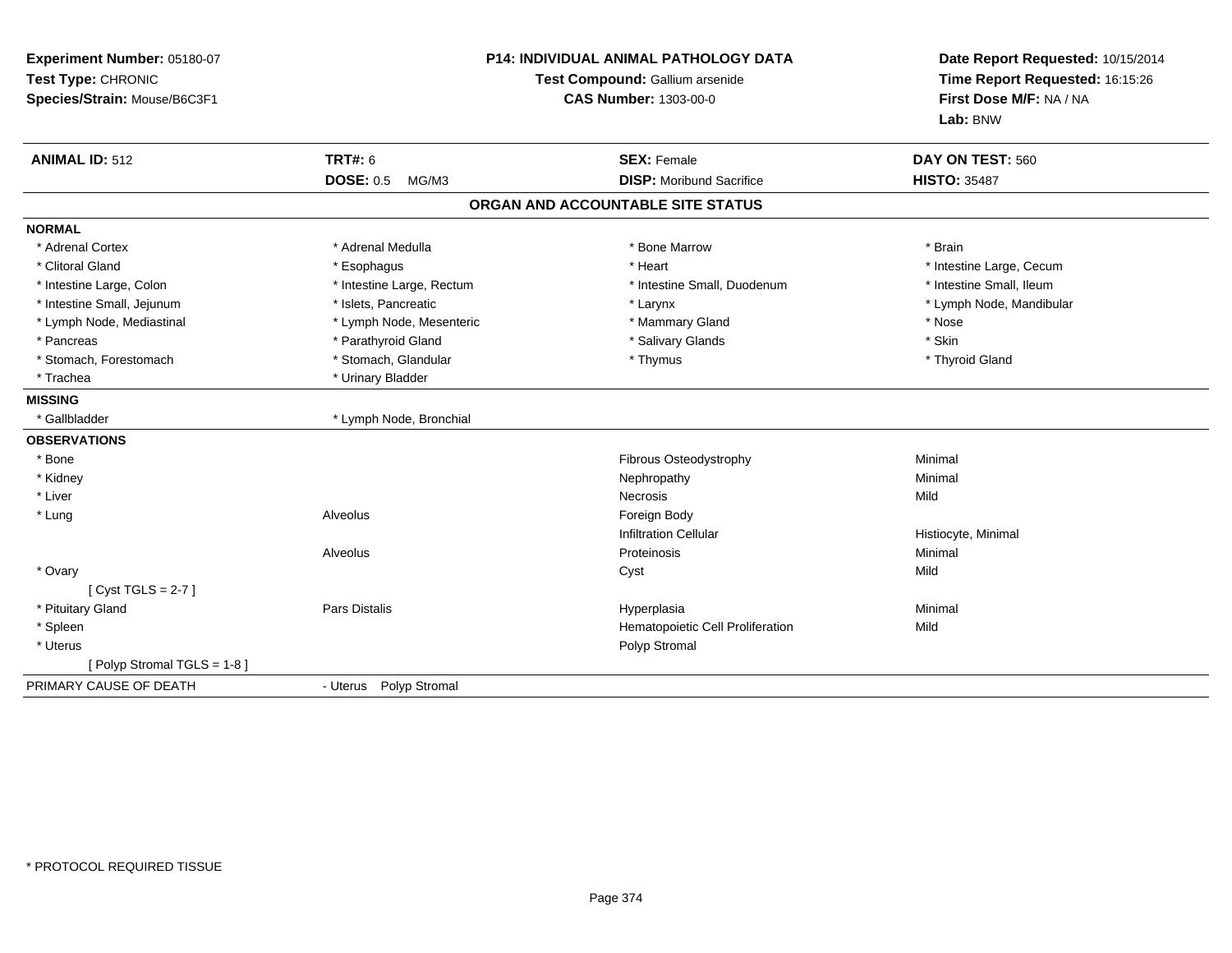| Experiment Number: 05180-07<br>Test Type: CHRONIC<br>Species/Strain: Mouse/B6C3F1 |                            | <b>P14: INDIVIDUAL ANIMAL PATHOLOGY DATA</b><br>Test Compound: Gallium arsenide<br><b>CAS Number: 1303-00-0</b> | Date Report Requested: 10/15/2014<br>Time Report Requested: 16:15:26<br>First Dose M/F: NA / NA<br>Lab: BNW |
|-----------------------------------------------------------------------------------|----------------------------|-----------------------------------------------------------------------------------------------------------------|-------------------------------------------------------------------------------------------------------------|
| <b>ANIMAL ID: 513</b>                                                             | <b>TRT#: 6</b>             | <b>SEX: Female</b>                                                                                              | DAY ON TEST: 736                                                                                            |
|                                                                                   | <b>DOSE: 0.5</b><br>MG/M3  | <b>DISP: Terminal Sacrifice</b>                                                                                 | <b>HISTO: 35488</b>                                                                                         |
|                                                                                   |                            | ORGAN AND ACCOUNTABLE SITE STATUS                                                                               |                                                                                                             |
| <b>NORMAL</b>                                                                     |                            |                                                                                                                 |                                                                                                             |
| * Adrenal Cortex                                                                  | * Adrenal Medulla          | * Bone                                                                                                          | * Bone Marrow                                                                                               |
| * Brain                                                                           | * Clitoral Gland           | * Esophagus                                                                                                     | * Gallbladder                                                                                               |
| * Intestine Large, Cecum                                                          | * Intestine Large, Colon   | * Intestine Large, Rectum                                                                                       | * Intestine Small, Duodenum                                                                                 |
| * Intestine Small, Ileum                                                          | * Intestine Small, Jejunum | * Islets, Pancreatic                                                                                            | * Larynx                                                                                                    |
| * Lymph Node, Bronchial                                                           | * Lymph Node, Mandibular   | * Lymph Node, Mediastinal                                                                                       | * Lymph Node, Mesenteric                                                                                    |
| * Mammary Gland                                                                   | * Nose                     | * Pancreas                                                                                                      | * Salivary Glands                                                                                           |
| * Skin                                                                            | * Stomach, Glandular       | * Thymus                                                                                                        | * Thyroid Gland                                                                                             |
| * Trachea                                                                         | * Urinary Bladder          | * Uterus                                                                                                        |                                                                                                             |
| <b>MISSING</b>                                                                    |                            |                                                                                                                 |                                                                                                             |
| * Parathyroid Gland                                                               |                            |                                                                                                                 |                                                                                                             |
| <b>OBSERVATIONS</b>                                                               |                            |                                                                                                                 |                                                                                                             |
| * Heart                                                                           |                            | Cardiomyopathy                                                                                                  | Minimal                                                                                                     |
| * Kidney                                                                          |                            | Nephropathy                                                                                                     | Minimal                                                                                                     |
| * Liver                                                                           |                            | Hepatocellular Adenoma                                                                                          |                                                                                                             |
| [ Hepatocellular Adenoma TGLS = 2-10 ]                                            |                            |                                                                                                                 |                                                                                                             |
| * Lung                                                                            | Alveolus                   | Foreign Body                                                                                                    |                                                                                                             |
|                                                                                   |                            | <b>Infiltration Cellular</b>                                                                                    | Histiocyte, Mild                                                                                            |
|                                                                                   | Alveolus                   | Proteinosis                                                                                                     | Marked                                                                                                      |
| Mesentery                                                                         | Fat                        | Necrosis                                                                                                        | Moderate                                                                                                    |
| [ Necrosis TGLS = $1-11$ ]                                                        |                            |                                                                                                                 |                                                                                                             |
| * Ovary                                                                           |                            | Thecoma Benign                                                                                                  |                                                                                                             |
| * Pituitary Gland                                                                 | Pars Distalis              | Hyperplasia                                                                                                     | Marked                                                                                                      |
| * Spleen                                                                          |                            | Hemangiosarcoma                                                                                                 |                                                                                                             |
|                                                                                   |                            | Hematopoietic Cell Proliferation                                                                                | Mild                                                                                                        |
| [Hemangiosarcoma TGLS = 3-4]                                                      |                            |                                                                                                                 |                                                                                                             |
| Stomach, Forestomach                                                              | Epithelium                 | Hyperplasia                                                                                                     | Minimal                                                                                                     |
| PRIMARY CAUSE OF DEATH                                                            |                            |                                                                                                                 |                                                                                                             |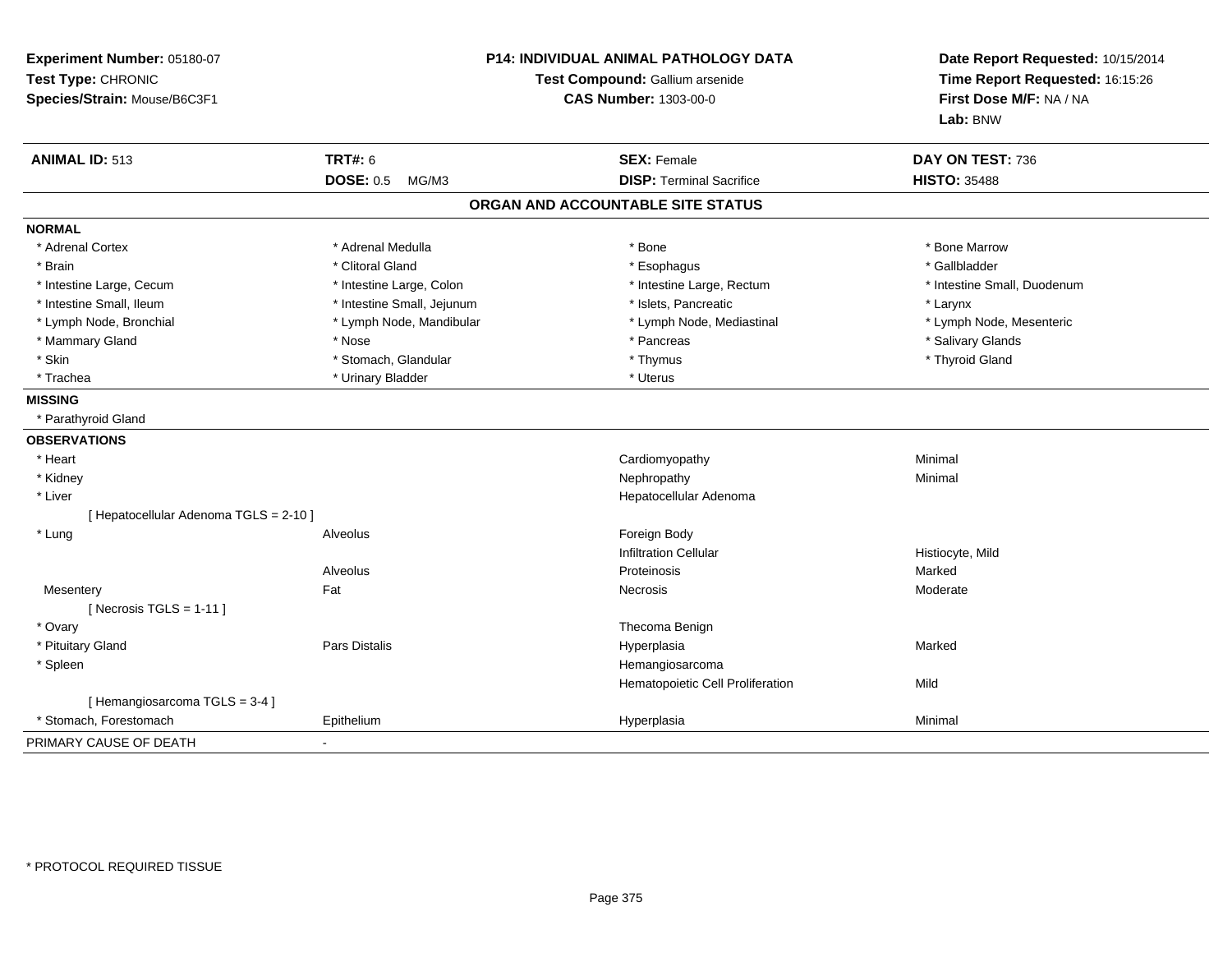| Experiment Number: 05180-07<br>Test Type: CHRONIC<br>Species/Strain: Mouse/B6C3F1 |                           | P14: INDIVIDUAL ANIMAL PATHOLOGY DATA<br>Test Compound: Gallium arsenide<br><b>CAS Number: 1303-00-0</b> | Date Report Requested: 10/15/2014<br>Time Report Requested: 16:15:26<br>First Dose M/F: NA / NA<br>Lab: BNW |
|-----------------------------------------------------------------------------------|---------------------------|----------------------------------------------------------------------------------------------------------|-------------------------------------------------------------------------------------------------------------|
| <b>ANIMAL ID: 514</b>                                                             | TRT#: 6                   | <b>SEX: Female</b>                                                                                       | DAY ON TEST: 735                                                                                            |
|                                                                                   | <b>DOSE: 0.5</b><br>MG/M3 | <b>DISP: Terminal Sacrifice</b>                                                                          | <b>HISTO: 35489</b>                                                                                         |
|                                                                                   |                           | ORGAN AND ACCOUNTABLE SITE STATUS                                                                        |                                                                                                             |
| <b>NORMAL</b>                                                                     |                           |                                                                                                          |                                                                                                             |
| * Adrenal Cortex                                                                  | * Bone                    | * Bone Marrow                                                                                            | * Brain                                                                                                     |
| * Clitoral Gland                                                                  | * Esophagus               | * Gallbladder                                                                                            | * Intestine Large, Cecum                                                                                    |
| * Intestine Large, Colon                                                          | * Intestine Large, Rectum | * Intestine Small, Duodenum                                                                              | * Intestine Small, Ileum                                                                                    |
| * Intestine Small, Jejunum                                                        | * Islets, Pancreatic      | * Larynx                                                                                                 | * Lymph Node, Mandibular                                                                                    |
| * Lymph Node, Mediastinal                                                         | * Lymph Node, Mesenteric  | * Mammary Gland                                                                                          | * Nose                                                                                                      |
| * Ovary                                                                           | * Pancreas                | * Parathyroid Gland                                                                                      | * Salivary Glands                                                                                           |
| * Skin                                                                            | * Stomach, Forestomach    | * Stomach, Glandular                                                                                     | * Thymus                                                                                                    |
| * Trachea                                                                         | * Urinary Bladder         | * Uterus                                                                                                 |                                                                                                             |
| <b>MISSING</b>                                                                    |                           |                                                                                                          |                                                                                                             |
| * Lymph Node, Bronchial                                                           |                           |                                                                                                          |                                                                                                             |
| <b>OBSERVATIONS</b>                                                               |                           |                                                                                                          |                                                                                                             |
| * Adrenal Medulla                                                                 |                           | Pheochromocytoma Benign                                                                                  |                                                                                                             |
| * Heart                                                                           |                           | Cardiomyopathy                                                                                           | Minimal                                                                                                     |
| * Kidney                                                                          |                           | Nephropathy                                                                                              | Minimal                                                                                                     |
| * Liver                                                                           |                           | <b>Eosinophilic Focus</b>                                                                                |                                                                                                             |
| [Eosinophilic Focus TGLS = 2-4]                                                   |                           |                                                                                                          |                                                                                                             |
| * Lung                                                                            | <b>Alveolus</b>           | Foreign Body                                                                                             |                                                                                                             |
|                                                                                   | Alveolar Epith            | Hyperplasia                                                                                              | Minimal                                                                                                     |
|                                                                                   |                           | <b>Infiltration Cellular</b>                                                                             | Histiocyte, Moderate                                                                                        |
|                                                                                   |                           | Inflammation                                                                                             | Suppurative, Focal, Minimal                                                                                 |
|                                                                                   | Alveolus                  | Proteinosis                                                                                              | Marked                                                                                                      |
| * Pituitary Gland                                                                 | Pars Distalis             | Adenoma                                                                                                  |                                                                                                             |
| [Adenoma TGLS = $1-8$ ]                                                           |                           |                                                                                                          |                                                                                                             |
| * Spleen                                                                          |                           | Hematopoietic Cell Proliferation                                                                         | Mild                                                                                                        |
| * Thyroid Gland                                                                   | <b>Follicular Cel</b>     | Hyperplasia                                                                                              | Minimal                                                                                                     |
| PRIMARY CAUSE OF DEATH                                                            |                           |                                                                                                          |                                                                                                             |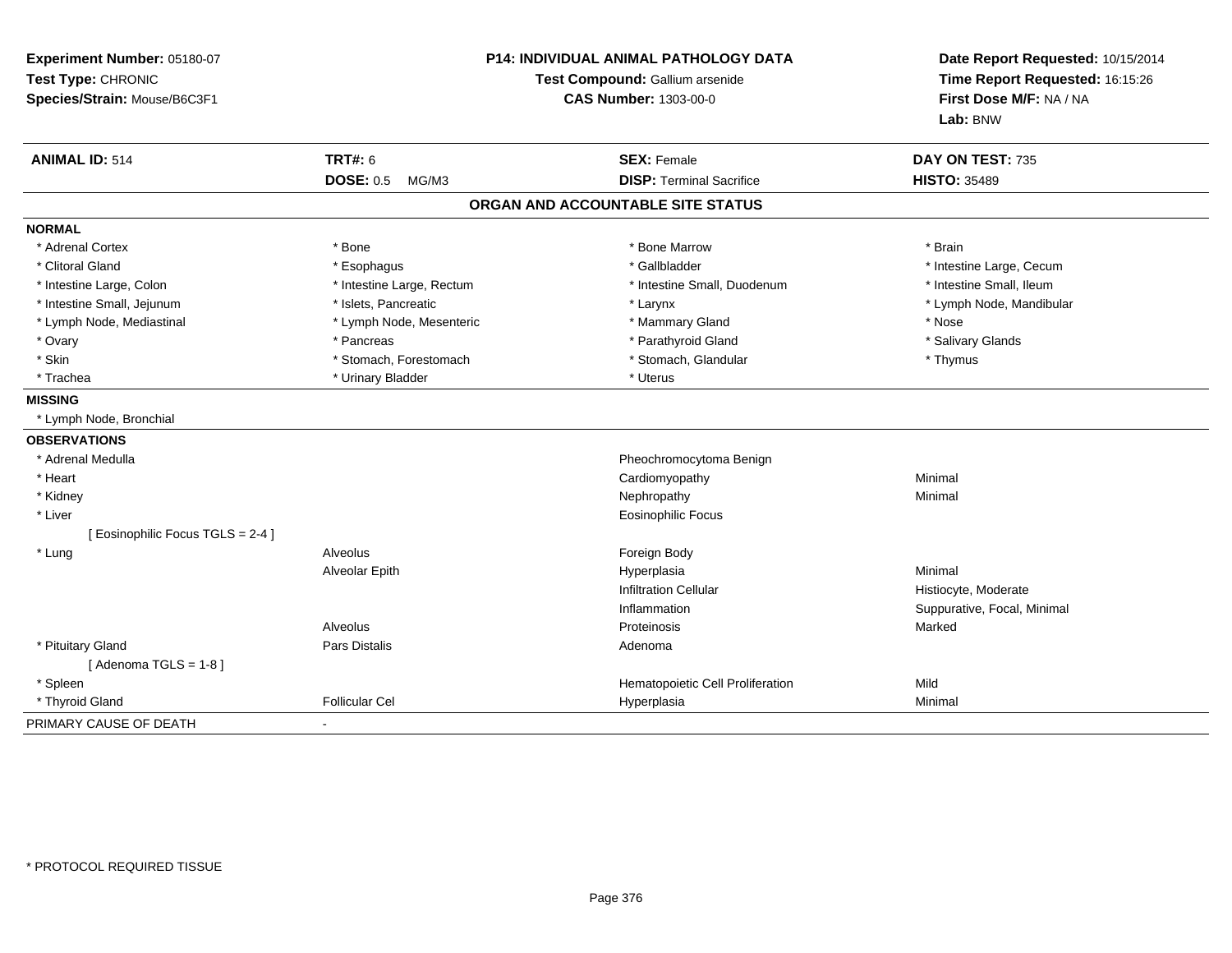| Experiment Number: 05180-07<br>Test Type: CHRONIC<br>Species/Strain: Mouse/B6C3F1 | <b>P14: INDIVIDUAL ANIMAL PATHOLOGY DATA</b><br>Test Compound: Gallium arsenide<br><b>CAS Number: 1303-00-0</b> |                                   | Date Report Requested: 10/15/2014<br>Time Report Requested: 16:15:26<br>First Dose M/F: NA / NA<br>Lab: BNW |  |
|-----------------------------------------------------------------------------------|-----------------------------------------------------------------------------------------------------------------|-----------------------------------|-------------------------------------------------------------------------------------------------------------|--|
| <b>ANIMAL ID: 515</b>                                                             | <b>TRT#: 6</b>                                                                                                  | <b>SEX: Female</b>                | DAY ON TEST: 737                                                                                            |  |
|                                                                                   | <b>DOSE: 0.5</b><br>MG/M3                                                                                       | <b>DISP: Terminal Sacrifice</b>   | <b>HISTO: 35490</b>                                                                                         |  |
|                                                                                   |                                                                                                                 | ORGAN AND ACCOUNTABLE SITE STATUS |                                                                                                             |  |
| <b>NORMAL</b>                                                                     |                                                                                                                 |                                   |                                                                                                             |  |
| * Adrenal Cortex                                                                  | * Adrenal Medulla                                                                                               | * Bone Marrow                     | * Brain                                                                                                     |  |
| * Clitoral Gland                                                                  | * Esophagus                                                                                                     | * Gallbladder                     | * Intestine Large, Cecum                                                                                    |  |
| * Intestine Large, Colon                                                          | * Intestine Large, Rectum                                                                                       | * Intestine Small, Duodenum       | * Intestine Small, Ileum                                                                                    |  |
| * Intestine Small, Jejunum                                                        | * Islets, Pancreatic                                                                                            | * Kidney                          | * Larynx                                                                                                    |  |
| * Lymph Node, Bronchial                                                           | * Lymph Node, Mesenteric                                                                                        | * Mammary Gland                   | * Pancreas                                                                                                  |  |
| * Parathyroid Gland                                                               | * Salivary Glands                                                                                               | * Skin                            | * Stomach, Forestomach                                                                                      |  |
| * Stomach, Glandular                                                              | * Thymus                                                                                                        | * Thyroid Gland                   | * Trachea                                                                                                   |  |
| * Urinary Bladder                                                                 | * Uterus                                                                                                        |                                   |                                                                                                             |  |
| <b>MISSING</b>                                                                    |                                                                                                                 |                                   |                                                                                                             |  |
| * Lymph Node, Mandibular                                                          |                                                                                                                 |                                   |                                                                                                             |  |
| <b>OBSERVATIONS</b>                                                               |                                                                                                                 |                                   |                                                                                                             |  |
| * Bone                                                                            |                                                                                                                 | Fibrous Osteodystrophy            | Mild                                                                                                        |  |
| * Heart                                                                           |                                                                                                                 | Cardiomyopathy                    | Minimal                                                                                                     |  |
| * Liver                                                                           |                                                                                                                 | Hematopoietic Cell Proliferation  | Minimal                                                                                                     |  |
|                                                                                   |                                                                                                                 | Hepatocellular Adenoma            |                                                                                                             |  |
|                                                                                   |                                                                                                                 | Hyperplasia                       | Lymphoid, Minimal                                                                                           |  |
| [ Hepatocellular Adenoma TGLS = 2-10 ]                                            |                                                                                                                 |                                   |                                                                                                             |  |
| * Lung                                                                            | Alveolus                                                                                                        | Foreign Body                      |                                                                                                             |  |
|                                                                                   | Alveolar Epith                                                                                                  | Hyperplasia                       | Minimal                                                                                                     |  |
|                                                                                   |                                                                                                                 | <b>Infiltration Cellular</b>      | Histiocyte, Mild                                                                                            |  |
|                                                                                   | Alveolus                                                                                                        | Proteinosis                       | Moderate                                                                                                    |  |
| * Lymph Node, Mediastinal                                                         |                                                                                                                 | Hyperplasia                       | Mild                                                                                                        |  |
| * Nose                                                                            | <b>Respirat Epith</b>                                                                                           | Degeneration                      | Hyaline, Mild                                                                                               |  |
| * Ovary                                                                           |                                                                                                                 | Cyst                              | Mild                                                                                                        |  |
| [Cyst TGLS = $1-7$ ]                                                              |                                                                                                                 |                                   |                                                                                                             |  |
| * Pituitary Gland                                                                 | Pars Distalis                                                                                                   | Hyperplasia                       | Mild                                                                                                        |  |
| * Spleen                                                                          |                                                                                                                 | Hematopoietic Cell Proliferation  | Mild                                                                                                        |  |
|                                                                                   |                                                                                                                 | Hyperplasia                       | Lymphoid, Marked                                                                                            |  |
| PRIMARY CAUSE OF DEATH                                                            | $\sim$                                                                                                          |                                   |                                                                                                             |  |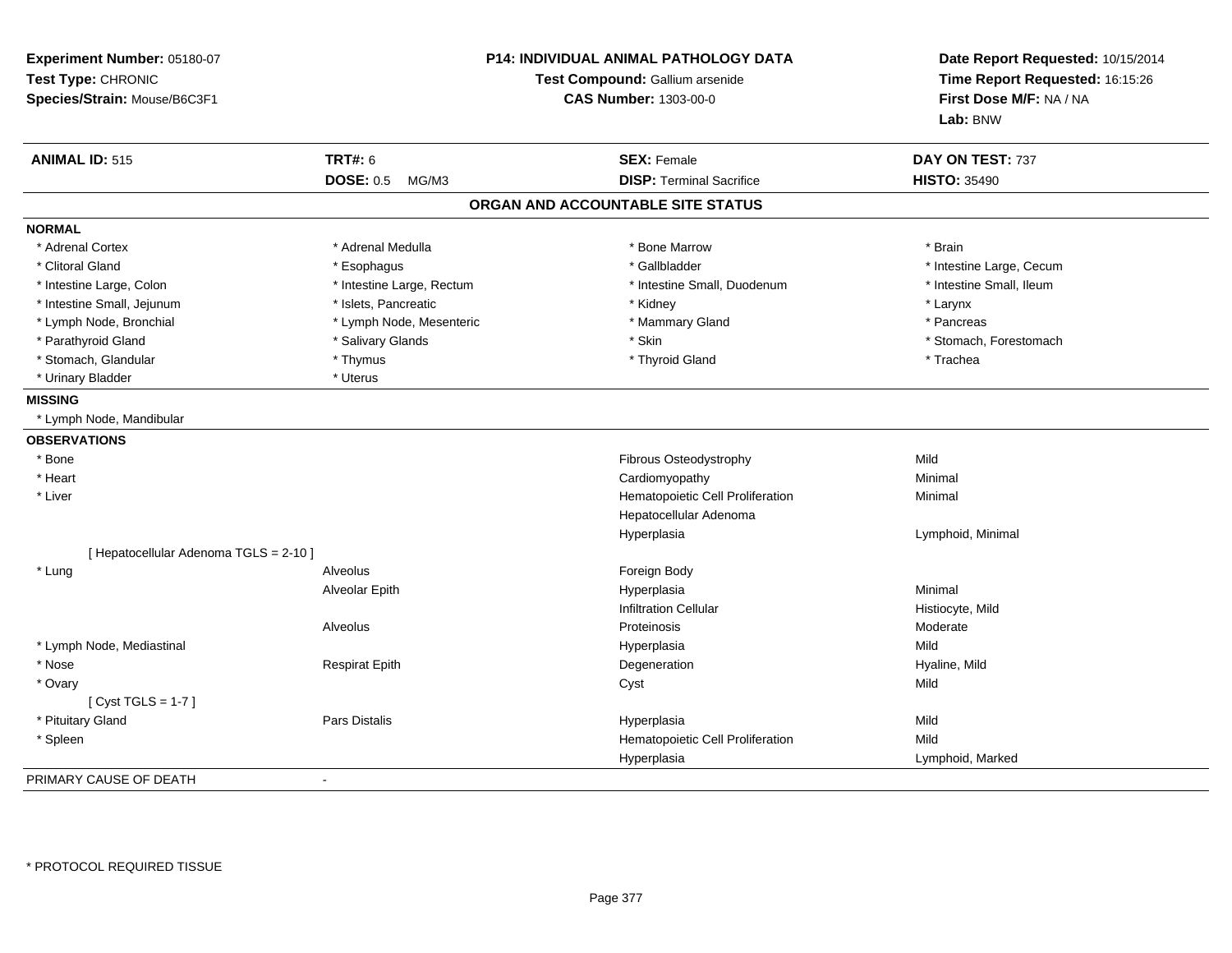| Experiment Number: 05180-07<br>Test Type: CHRONIC<br>Species/Strain: Mouse/B6C3F1 | <b>P14: INDIVIDUAL ANIMAL PATHOLOGY DATA</b><br>Test Compound: Gallium arsenide<br><b>CAS Number: 1303-00-0</b> |                                   | Date Report Requested: 10/15/2014<br>Time Report Requested: 16:15:26<br>First Dose M/F: NA / NA<br>Lab: BNW |
|-----------------------------------------------------------------------------------|-----------------------------------------------------------------------------------------------------------------|-----------------------------------|-------------------------------------------------------------------------------------------------------------|
| <b>ANIMAL ID: 516</b>                                                             | <b>TRT#: 6</b>                                                                                                  | <b>SEX: Female</b>                | DAY ON TEST: 736                                                                                            |
|                                                                                   | <b>DOSE: 0.5</b><br>MG/M3                                                                                       | <b>DISP: Terminal Sacrifice</b>   | <b>HISTO: 35491</b>                                                                                         |
|                                                                                   |                                                                                                                 | ORGAN AND ACCOUNTABLE SITE STATUS |                                                                                                             |
| <b>NORMAL</b>                                                                     |                                                                                                                 |                                   |                                                                                                             |
| * Adrenal Cortex                                                                  | * Adrenal Medulla                                                                                               | * Bone                            | * Bone Marrow                                                                                               |
| * Brain                                                                           | * Clitoral Gland                                                                                                | * Esophagus                       | * Gallbladder                                                                                               |
| * Intestine Large, Cecum                                                          | * Intestine Large, Colon                                                                                        | * Intestine Large, Rectum         | * Intestine Small, Duodenum                                                                                 |
| * Intestine Small, Ileum                                                          | * Intestine Small, Jejunum                                                                                      | * Islets, Pancreatic              | * Larynx                                                                                                    |
| * Lymph Node, Bronchial                                                           | * Lymph Node, Mandibular                                                                                        | * Lymph Node, Mediastinal         | * Lymph Node, Mesenteric                                                                                    |
| * Mammary Gland                                                                   | * Pancreas                                                                                                      | * Parathyroid Gland               | * Pituitary Gland                                                                                           |
| * Salivary Glands                                                                 | * Stomach, Forestomach                                                                                          | * Stomach, Glandular              | * Thymus                                                                                                    |
| * Thyroid Gland                                                                   | * Trachea                                                                                                       | * Urinary Bladder                 | * Uterus                                                                                                    |
| <b>OBSERVATIONS</b>                                                               |                                                                                                                 |                                   |                                                                                                             |
| * Heart                                                                           |                                                                                                                 | Cardiomyopathy                    | Minimal                                                                                                     |
| * Kidney                                                                          |                                                                                                                 | Nephropathy                       | Minimal                                                                                                     |
| * Liver                                                                           |                                                                                                                 | <b>Eosinophilic Focus</b>         |                                                                                                             |
| * Lung                                                                            | Alveolus                                                                                                        | Foreign Body                      |                                                                                                             |
|                                                                                   | Alveolar Epith                                                                                                  | Hyperplasia                       | Minimal                                                                                                     |
|                                                                                   |                                                                                                                 | <b>Infiltration Cellular</b>      | Histiocyte, Mild                                                                                            |
|                                                                                   |                                                                                                                 | Inflammation                      | Chronic, Focal, Minimal                                                                                     |
|                                                                                   | Alveolus                                                                                                        | Proteinosis                       | Moderate                                                                                                    |
| * Nose                                                                            | <b>Respirat Epith</b>                                                                                           | Degeneration                      | Hyaline, Moderate                                                                                           |
| * Ovary                                                                           |                                                                                                                 | Angiectasis                       | Moderate                                                                                                    |
| * Skin                                                                            | <b>Subcut Tiss</b>                                                                                              | Carcinoma                         |                                                                                                             |
| [Carcinoma TGLS = $1-10$ ]                                                        |                                                                                                                 |                                   |                                                                                                             |
| * Spleen                                                                          |                                                                                                                 | Hyperplasia                       | Lymphoid, Mild                                                                                              |
| PRIMARY CAUSE OF DEATH                                                            |                                                                                                                 |                                   |                                                                                                             |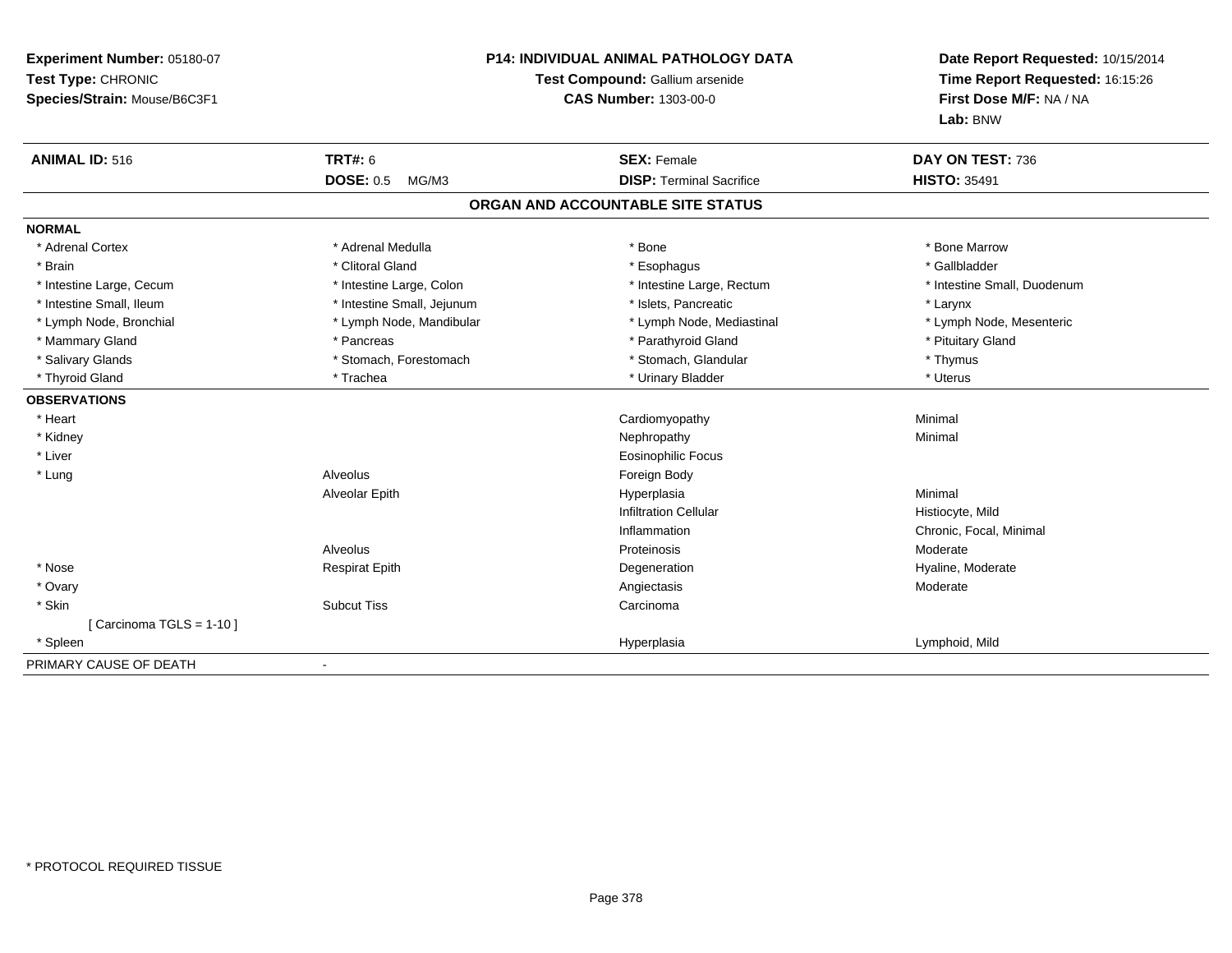| Experiment Number: 05180-07<br>Test Type: CHRONIC<br>Species/Strain: Mouse/B6C3F1 |                           | P14: INDIVIDUAL ANIMAL PATHOLOGY DATA<br>Test Compound: Gallium arsenide<br><b>CAS Number: 1303-00-0</b> | Date Report Requested: 10/15/2014<br>Time Report Requested: 16:15:26<br>First Dose M/F: NA / NA<br>Lab: BNW |
|-----------------------------------------------------------------------------------|---------------------------|----------------------------------------------------------------------------------------------------------|-------------------------------------------------------------------------------------------------------------|
| <b>ANIMAL ID: 517</b>                                                             | <b>TRT#: 6</b>            | <b>SEX: Female</b>                                                                                       | DAY ON TEST: 737                                                                                            |
|                                                                                   | <b>DOSE: 0.5</b><br>MG/M3 | <b>DISP: Terminal Sacrifice</b>                                                                          | <b>HISTO: 35492</b>                                                                                         |
|                                                                                   |                           | ORGAN AND ACCOUNTABLE SITE STATUS                                                                        |                                                                                                             |
| <b>NORMAL</b>                                                                     |                           |                                                                                                          |                                                                                                             |
| * Adrenal Cortex                                                                  | * Adrenal Medulla         | * Bone                                                                                                   | * Bone Marrow                                                                                               |
| * Brain                                                                           | * Clitoral Gland          | * Esophagus                                                                                              | * Gallbladder                                                                                               |
| * Intestine Large, Colon                                                          | * Intestine Large, Rectum | * Intestine Small, Duodenum                                                                              | * Intestine Small, Ileum                                                                                    |
| * Intestine Small, Jejunum                                                        | * Islets, Pancreatic      | * Larynx                                                                                                 | * Lymph Node, Bronchial                                                                                     |
| * Lymph Node, Mandibular                                                          | * Lymph Node, Mediastinal | * Lymph Node, Mesenteric                                                                                 | * Mammary Gland                                                                                             |
| * Ovary                                                                           | * Salivary Glands         | * Skin                                                                                                   | * Stomach, Forestomach                                                                                      |
| * Stomach, Glandular                                                              | * Thymus                  | * Trachea                                                                                                | * Urinary Bladder                                                                                           |
| * Uterus                                                                          |                           |                                                                                                          |                                                                                                             |
| <b>MISSING</b>                                                                    |                           |                                                                                                          |                                                                                                             |
| * Parathyroid Gland                                                               |                           |                                                                                                          |                                                                                                             |
| <b>OBSERVATIONS</b>                                                               |                           |                                                                                                          |                                                                                                             |
| * Heart                                                                           |                           | Cardiomyopathy                                                                                           | Minimal                                                                                                     |
| * Intestine Large, Cecum                                                          |                           | <b>Infiltration Cellular</b>                                                                             | Mast Cell, Minimal                                                                                          |
| * Kidney                                                                          |                           | Nephropathy                                                                                              | Minimal                                                                                                     |
| * Liver                                                                           |                           | <b>Eosinophilic Focus</b>                                                                                |                                                                                                             |
|                                                                                   |                           | Hepatocellular Adenoma                                                                                   |                                                                                                             |
| [ Hepatocellular Adenoma TGLS = 2-11 ]                                            |                           |                                                                                                          |                                                                                                             |
| * Lung                                                                            | Alveolus                  | Foreign Body                                                                                             |                                                                                                             |
|                                                                                   | Alveolar Epith            | Hyperplasia                                                                                              | Minimal                                                                                                     |
|                                                                                   |                           | <b>Infiltration Cellular</b>                                                                             | Histiocyte, Mild                                                                                            |
|                                                                                   | Alveolus                  | Proteinosis                                                                                              | Moderate                                                                                                    |
| Mesentery                                                                         | Fat                       | Necrosis                                                                                                 | Mild                                                                                                        |
| [ Necrosis $TGLS = 1-10$ ]                                                        |                           |                                                                                                          |                                                                                                             |
| * Nose                                                                            | Olfactory Epi             | Degeneration                                                                                             | Hyaline, Minimal                                                                                            |
|                                                                                   | <b>Respirat Epith</b>     | Degeneration                                                                                             | Hyaline, Moderate                                                                                           |
| * Pancreas                                                                        |                           | Atrophy                                                                                                  | Minimal                                                                                                     |
| * Pituitary Gland                                                                 | Pars Distalis             | Hyperplasia                                                                                              | Minimal                                                                                                     |
| * Spleen                                                                          |                           | Hyperplasia                                                                                              | Lymphoid, Mild                                                                                              |
| * Thyroid Gland                                                                   | <b>Follicular Cel</b>     | Hyperplasia                                                                                              | Mild                                                                                                        |

PRIMARY CAUSE OF DEATH-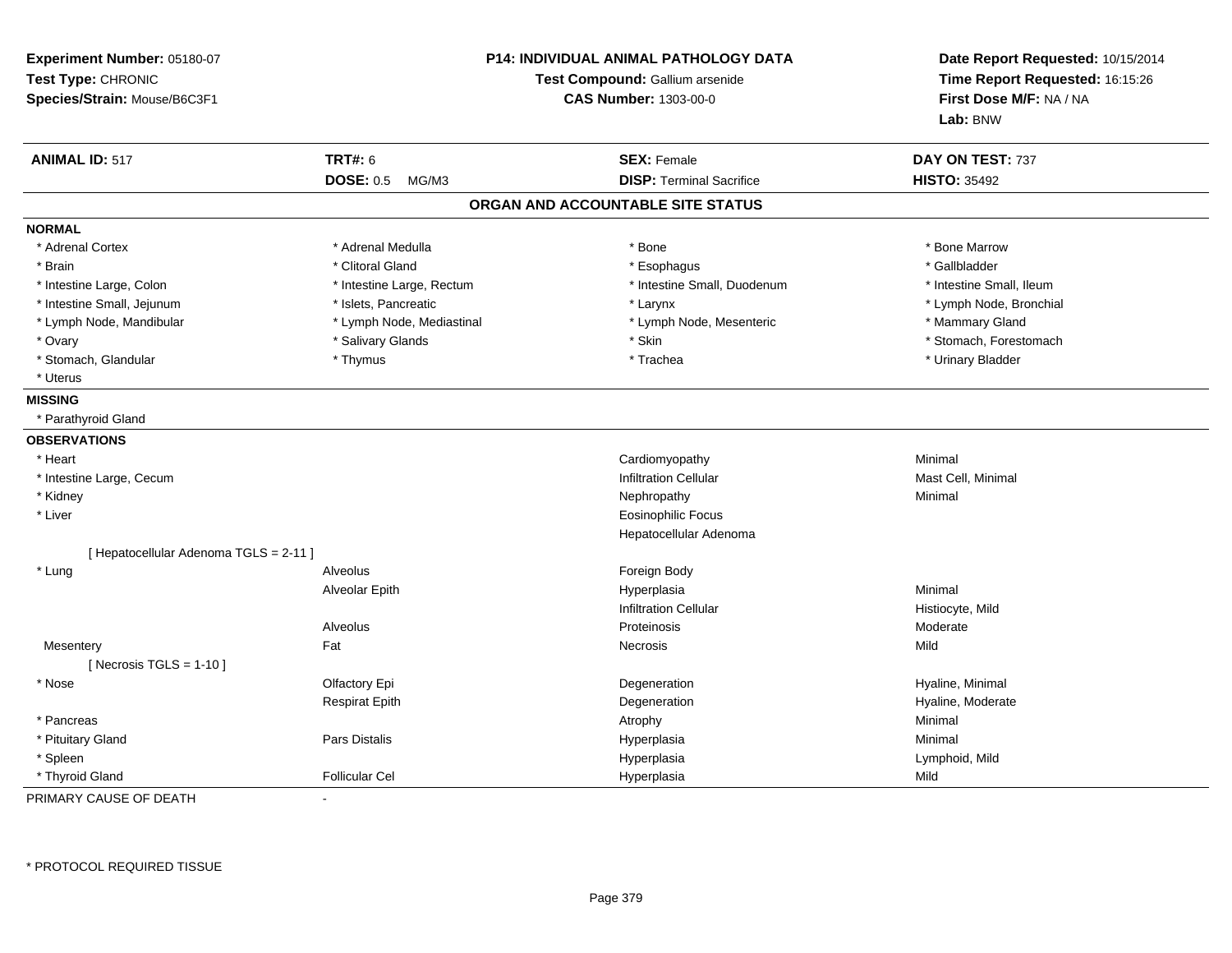| <b>Experiment Number: 05180-07</b><br><b>Test Type: CHRONIC</b><br>Species/Strain: Mouse/B6C3F1 |                    | <b>P14: INDIVIDUAL ANIMAL PATHOLOGY DATA</b><br>Test Compound: Gallium arsenide<br><b>CAS Number: 1303-00-0</b> | Date Report Requested: 10/15/2014<br>Time Report Requested: 16:15:26<br>First Dose M/F: NA / NA<br>Lab: BNW |
|-------------------------------------------------------------------------------------------------|--------------------|-----------------------------------------------------------------------------------------------------------------|-------------------------------------------------------------------------------------------------------------|
| <b>ANIMAL ID: 517</b>                                                                           | <b>TRT#: 6</b>     | <b>SEX:</b> Female                                                                                              | DAY ON TEST: 737                                                                                            |
|                                                                                                 | DOSE: 0.5<br>MG/M3 | <b>DISP:</b> Terminal Sacrifice                                                                                 | <b>HISTO: 35492</b>                                                                                         |
|                                                                                                 |                    | ORGAN AND ACCOUNTABLE SITE STATUS                                                                               |                                                                                                             |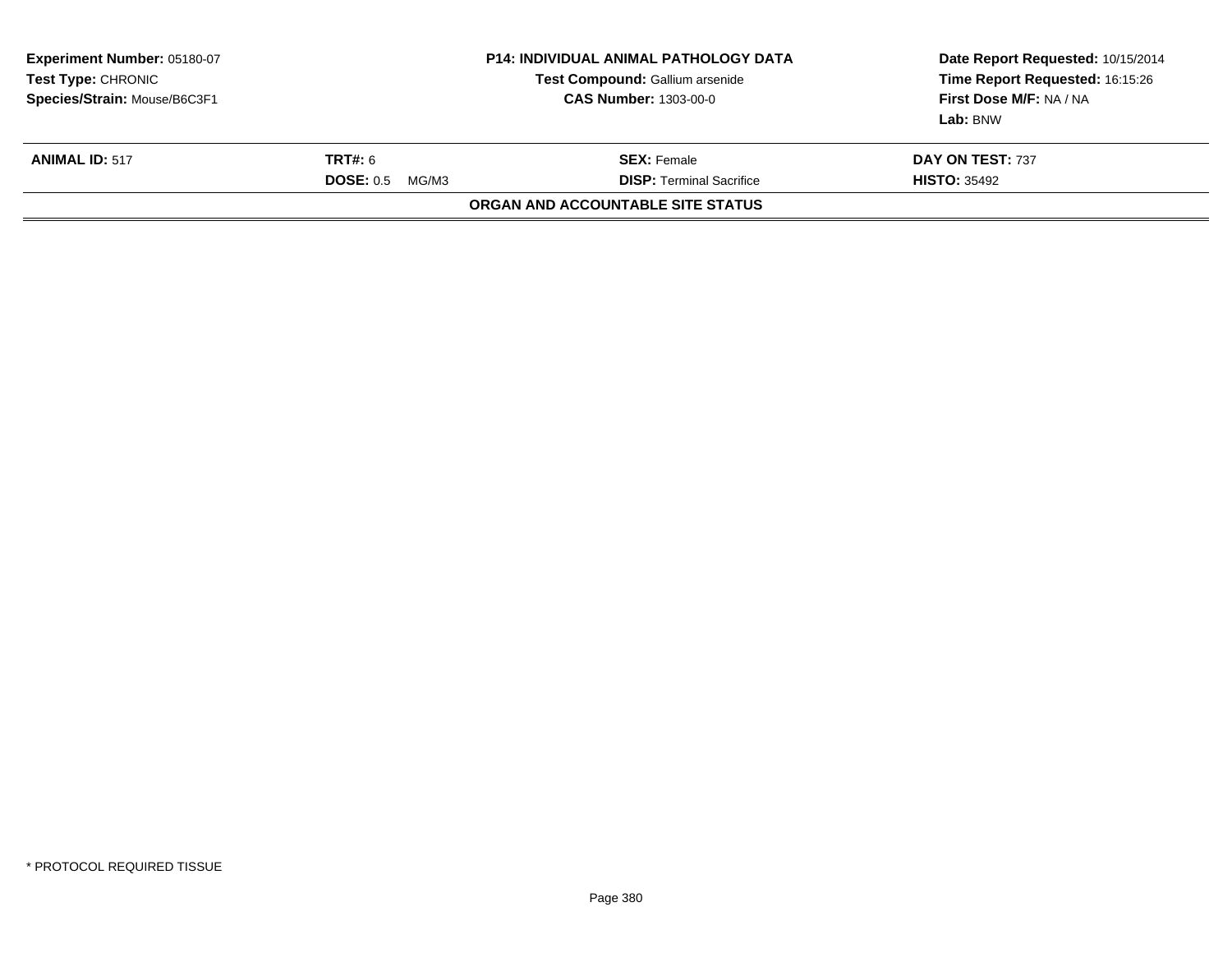| Experiment Number: 05180-07<br>Test Type: CHRONIC<br>Species/Strain: Mouse/B6C3F1 |                                       | P14: INDIVIDUAL ANIMAL PATHOLOGY DATA<br>Test Compound: Gallium arsenide<br><b>CAS Number: 1303-00-0</b> | Date Report Requested: 10/15/2014<br>Time Report Requested: 16:15:26<br>First Dose M/F: NA / NA<br>Lab: BNW |
|-----------------------------------------------------------------------------------|---------------------------------------|----------------------------------------------------------------------------------------------------------|-------------------------------------------------------------------------------------------------------------|
| <b>ANIMAL ID: 518</b>                                                             | <b>TRT#: 6</b>                        | <b>SEX: Female</b>                                                                                       | DAY ON TEST: 659                                                                                            |
|                                                                                   | <b>DOSE: 0.5</b><br>MG/M3             | <b>DISP:</b> Moribund Sacrifice                                                                          | <b>HISTO: 35493</b>                                                                                         |
|                                                                                   |                                       | ORGAN AND ACCOUNTABLE SITE STATUS                                                                        |                                                                                                             |
| <b>NORMAL</b>                                                                     |                                       |                                                                                                          |                                                                                                             |
| * Adrenal Cortex                                                                  | * Bone                                | * Bone Marrow                                                                                            | * Brain                                                                                                     |
| * Clitoral Gland                                                                  | * Esophagus                           | * Gallbladder                                                                                            | * Intestine Large, Cecum                                                                                    |
| * Intestine Large, Colon                                                          | * Intestine Large, Rectum             | * Intestine Small, Duodenum                                                                              | * Intestine Small, Ileum                                                                                    |
| * Intestine Small, Jejunum                                                        | * Islets, Pancreatic                  | * Larynx                                                                                                 | * Lymph Node, Bronchial                                                                                     |
| * Lymph Node, Mandibular                                                          | * Lymph Node, Mediastinal             | * Lymph Node, Mesenteric                                                                                 | * Mammary Gland                                                                                             |
| * Nose                                                                            | * Parathyroid Gland                   | * Salivary Glands                                                                                        | * Skin                                                                                                      |
| * Stomach, Forestomach                                                            | * Stomach, Glandular                  | * Thymus                                                                                                 | * Thyroid Gland                                                                                             |
| * Trachea                                                                         | * Urinary Bladder                     | * Uterus                                                                                                 |                                                                                                             |
| <b>OBSERVATIONS</b>                                                               |                                       |                                                                                                          |                                                                                                             |
| * Adrenal Medulla                                                                 |                                       | Hyperplasia                                                                                              | Minimal                                                                                                     |
| * Heart                                                                           |                                       | Cardiomyopathy                                                                                           | Minimal                                                                                                     |
| * Kidney                                                                          |                                       | Nephropathy                                                                                              | Minimal                                                                                                     |
| * Liver                                                                           |                                       | <b>Eosinophilic Focus</b>                                                                                |                                                                                                             |
| * Lung                                                                            |                                       | Alveolar/Bronchiolar Carcinoma                                                                           |                                                                                                             |
|                                                                                   | Alveolus                              | Foreign Body                                                                                             |                                                                                                             |
|                                                                                   | Alveolar Epith                        | Hyperplasia                                                                                              | Mild                                                                                                        |
|                                                                                   |                                       | <b>Infiltration Cellular</b>                                                                             | Histiocyte, Marked                                                                                          |
|                                                                                   |                                       | Inflammation                                                                                             | Chronic, Focal, Mild                                                                                        |
|                                                                                   | Alveolus                              | Proteinosis                                                                                              | Moderate                                                                                                    |
| [ Alveolar/Bronchiolar Carcinoma TGLS = 4-3 ]                                     |                                       |                                                                                                          |                                                                                                             |
| Mesentery                                                                         | Fat                                   | Necrosis                                                                                                 | Mild                                                                                                        |
| [Necrosis TGLS = $1-10$ ]                                                         |                                       |                                                                                                          |                                                                                                             |
| * Ovary                                                                           |                                       | Cyst                                                                                                     | Minimal                                                                                                     |
| [Cyst TGLS = $2-7$ ]                                                              |                                       |                                                                                                          |                                                                                                             |
| * Pancreas                                                                        |                                       | Atrophy                                                                                                  | Mild                                                                                                        |
|                                                                                   | Duct                                  | Cyst                                                                                                     | Mild                                                                                                        |
| * Pituitary Gland                                                                 | Pars Distalis                         | Hyperplasia                                                                                              | Mild                                                                                                        |
| * Spleen                                                                          |                                       | Hyperplasia                                                                                              | Lymphoid, Mild                                                                                              |
| PRIMARY CAUSE OF DEATH                                                            | - Lung Alveolar/Bronchiolar Carcinoma |                                                                                                          |                                                                                                             |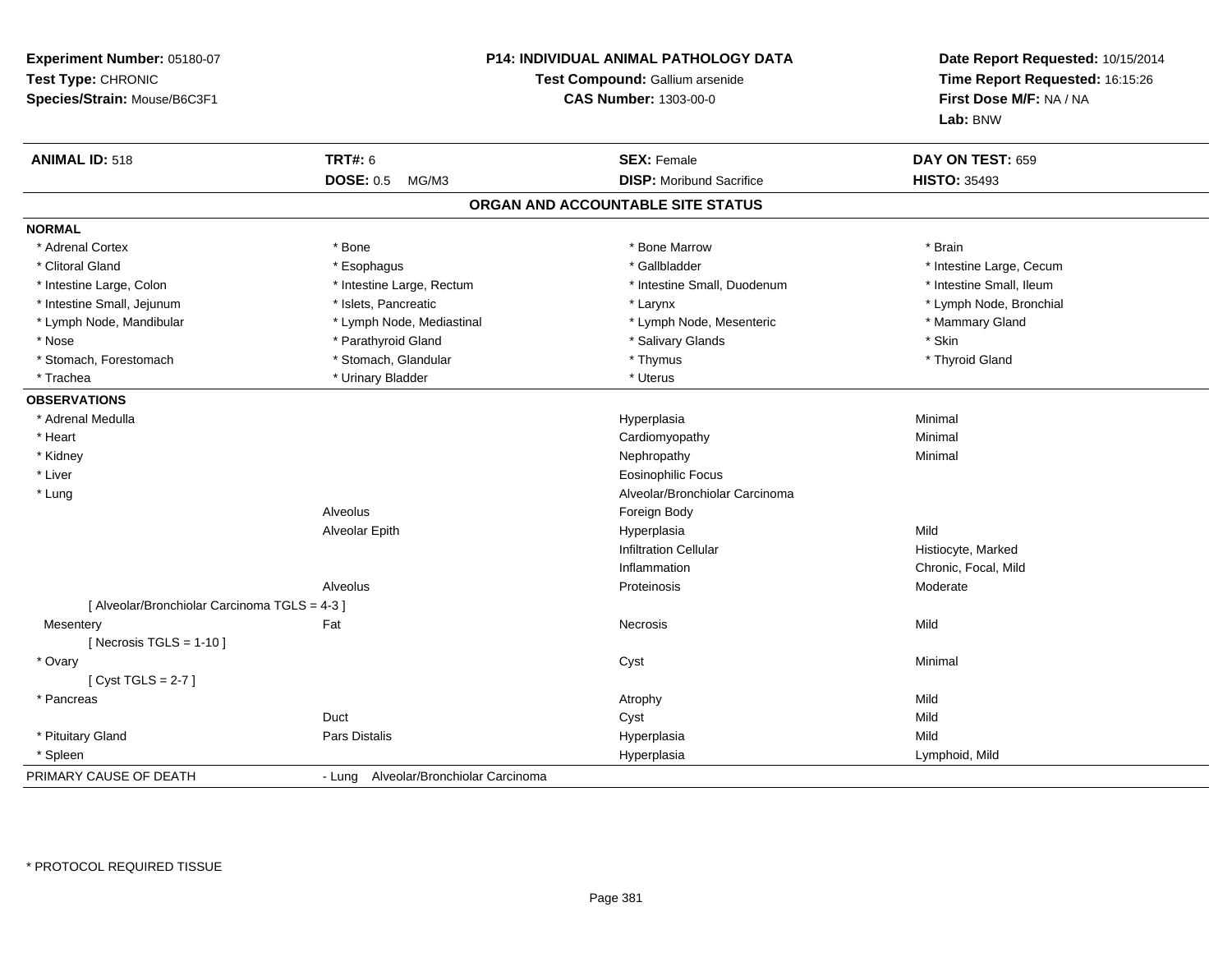| Experiment Number: 05180-07<br>Test Type: CHRONIC<br>Species/Strain: Mouse/B6C3F1 | <b>P14: INDIVIDUAL ANIMAL PATHOLOGY DATA</b><br>Test Compound: Gallium arsenide<br><b>CAS Number: 1303-00-0</b> |                                   | Date Report Requested: 10/15/2014<br>Time Report Requested: 16:15:26<br>First Dose M/F: NA / NA<br>Lab: BNW |  |
|-----------------------------------------------------------------------------------|-----------------------------------------------------------------------------------------------------------------|-----------------------------------|-------------------------------------------------------------------------------------------------------------|--|
| <b>ANIMAL ID: 519</b>                                                             | <b>TRT#: 6</b>                                                                                                  | <b>SEX: Female</b>                | DAY ON TEST: 736                                                                                            |  |
|                                                                                   | DOSE: 0.5 MG/M3                                                                                                 | <b>DISP: Terminal Sacrifice</b>   | <b>HISTO: 35494</b>                                                                                         |  |
|                                                                                   |                                                                                                                 | ORGAN AND ACCOUNTABLE SITE STATUS |                                                                                                             |  |
| <b>NORMAL</b>                                                                     |                                                                                                                 |                                   |                                                                                                             |  |
| * Adrenal Medulla                                                                 | * Bone                                                                                                          | * Bone Marrow                     | * Brain                                                                                                     |  |
| * Clitoral Gland                                                                  | * Esophagus                                                                                                     | * Gallbladder                     | * Heart                                                                                                     |  |
| * Intestine Large, Cecum                                                          | * Intestine Large, Colon                                                                                        | * Intestine Large, Rectum         | * Intestine Small, Duodenum                                                                                 |  |
| * Intestine Small, Ileum                                                          | * Intestine Small, Jejunum                                                                                      | * Islets, Pancreatic              | * Larynx                                                                                                    |  |
| * Lymph Node, Bronchial                                                           | * Lymph Node, Mandibular                                                                                        | * Lymph Node, Mediastinal         | * Mammary Gland                                                                                             |  |
| * Parathyroid Gland                                                               | * Salivary Glands                                                                                               | * Skin                            | * Stomach, Forestomach                                                                                      |  |
| * Stomach, Glandular                                                              | * Thymus                                                                                                        | * Thyroid Gland                   | * Trachea                                                                                                   |  |
| * Urinary Bladder                                                                 | * Uterus                                                                                                        |                                   |                                                                                                             |  |
| <b>OBSERVATIONS</b>                                                               |                                                                                                                 |                                   |                                                                                                             |  |
| * Adrenal Cortex                                                                  |                                                                                                                 | Hypertrophy                       | Minimal                                                                                                     |  |
| * Kidney                                                                          |                                                                                                                 | Nephropathy                       | Minimal                                                                                                     |  |
| * Liver                                                                           |                                                                                                                 | <b>Eosinophilic Focus</b>         |                                                                                                             |  |
| * Lung                                                                            | Alveolus                                                                                                        | Foreign Body                      |                                                                                                             |  |
|                                                                                   |                                                                                                                 | Hemorrhage                        | Minimal                                                                                                     |  |
|                                                                                   | Alveolar Epith                                                                                                  | Hyperplasia                       | Minimal                                                                                                     |  |
|                                                                                   |                                                                                                                 | <b>Infiltration Cellular</b>      | Histiocyte, Mild                                                                                            |  |
|                                                                                   | Alveolus                                                                                                        | Proteinosis                       | Mild                                                                                                        |  |
| * Lymph Node, Mesenteric                                                          |                                                                                                                 | Hyperplasia                       | Moderate                                                                                                    |  |
| Mesentery                                                                         | Fat                                                                                                             | Necrosis                          | Mild                                                                                                        |  |
| [ Necrosis TGLS = $1-10$ ]                                                        |                                                                                                                 |                                   |                                                                                                             |  |
| * Nose                                                                            | Olfactory Epi                                                                                                   | Atrophy                           | Minimal                                                                                                     |  |
| * Ovary                                                                           |                                                                                                                 | Cyst                              | Minimal                                                                                                     |  |
| * Pancreas                                                                        |                                                                                                                 | Atrophy                           | Mild                                                                                                        |  |
| * Pituitary Gland                                                                 | Pars Distalis                                                                                                   | Hyperplasia                       | Mild                                                                                                        |  |
| * Spleen                                                                          |                                                                                                                 | Lymphoma Malignant                |                                                                                                             |  |
| [ Lymphoma Malignant TGLS = 2-4 ]                                                 |                                                                                                                 |                                   |                                                                                                             |  |
| PRIMARY CAUSE OF DEATH                                                            | $\sim$                                                                                                          |                                   |                                                                                                             |  |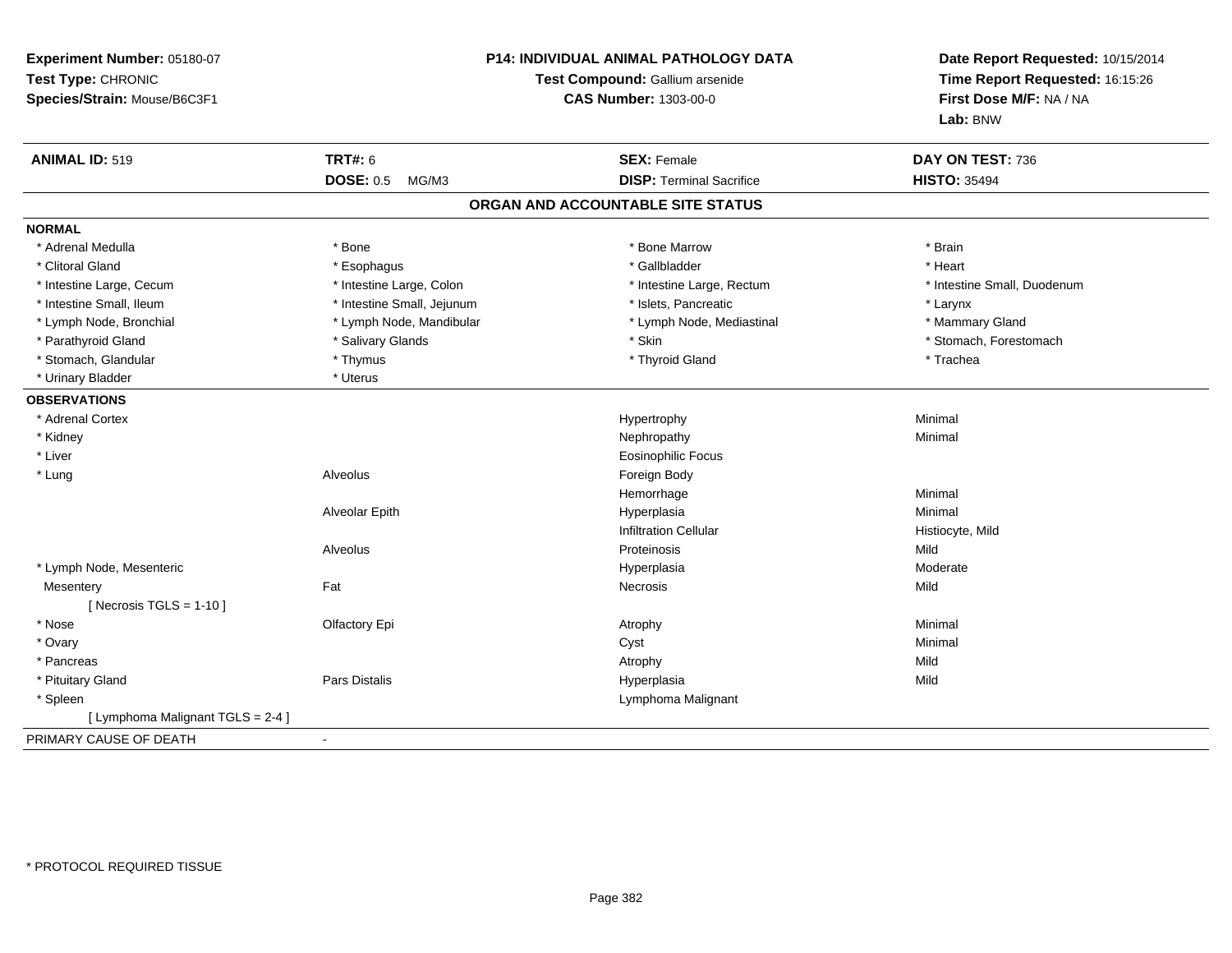| Experiment Number: 05180-07<br>Test Type: CHRONIC<br>Species/Strain: Mouse/B6C3F1 | <b>P14: INDIVIDUAL ANIMAL PATHOLOGY DATA</b><br>Test Compound: Gallium arsenide<br><b>CAS Number: 1303-00-0</b> |                                   | Date Report Requested: 10/15/2014<br>Time Report Requested: 16:15:26<br>First Dose M/F: NA / NA<br>Lab: BNW |  |
|-----------------------------------------------------------------------------------|-----------------------------------------------------------------------------------------------------------------|-----------------------------------|-------------------------------------------------------------------------------------------------------------|--|
| <b>ANIMAL ID: 520</b>                                                             | TRT#: 6                                                                                                         | <b>SEX: Female</b>                | DAY ON TEST: 483                                                                                            |  |
|                                                                                   | <b>DOSE: 0.5</b><br>MG/M3                                                                                       | <b>DISP:</b> Moribund Sacrifice   | <b>HISTO: 35495</b>                                                                                         |  |
|                                                                                   |                                                                                                                 | ORGAN AND ACCOUNTABLE SITE STATUS |                                                                                                             |  |
| <b>NORMAL</b>                                                                     |                                                                                                                 |                                   |                                                                                                             |  |
| * Adrenal Cortex                                                                  | * Adrenal Medulla                                                                                               | * Bone Marrow                     | * Brain                                                                                                     |  |
| * Clitoral Gland                                                                  | * Esophagus                                                                                                     | * Gallbladder                     | * Intestine Large, Cecum                                                                                    |  |
| * Intestine Large, Colon                                                          | * Intestine Large, Rectum                                                                                       | * Intestine Small, Duodenum       | * Intestine Small, Ileum                                                                                    |  |
| * Intestine Small, Jejunum                                                        | * Islets, Pancreatic                                                                                            | * Kidney                          | * Lymph Node, Bronchial                                                                                     |  |
| * Lymph Node, Mandibular                                                          | * Lymph Node, Mediastinal                                                                                       | * Lymph Node, Mesenteric          | * Mammary Gland                                                                                             |  |
| * Pancreas                                                                        | * Parathyroid Gland                                                                                             | * Salivary Glands                 | * Spleen                                                                                                    |  |
| * Stomach, Forestomach                                                            | * Stomach, Glandular                                                                                            | * Thymus                          | * Thyroid Gland                                                                                             |  |
| * Trachea                                                                         | * Urinary Bladder                                                                                               | * Uterus                          |                                                                                                             |  |
| <b>OBSERVATIONS</b>                                                               |                                                                                                                 |                                   |                                                                                                             |  |
| * Bone                                                                            | Maxilla                                                                                                         | Fracture                          |                                                                                                             |  |
| [Fracture TGLS = $2-9$ ]                                                          |                                                                                                                 |                                   |                                                                                                             |  |
| * Heart                                                                           |                                                                                                                 | Cardiomyopathy                    | Minimal                                                                                                     |  |
| * Larynx                                                                          | Squam Epithel                                                                                                   | Hyperplasia                       | Minimal                                                                                                     |  |
|                                                                                   |                                                                                                                 | Inflammation                      | Suppurative, Minimal                                                                                        |  |
| * Liver                                                                           |                                                                                                                 | Necrosis                          | Minimal                                                                                                     |  |
| * Lung                                                                            | Alveolus                                                                                                        | Foreign Body                      |                                                                                                             |  |
|                                                                                   |                                                                                                                 | <b>Infiltration Cellular</b>      | Histiocyte, Mild                                                                                            |  |
|                                                                                   | Alveolus                                                                                                        | Proteinosis                       | Mild                                                                                                        |  |
| * Nose                                                                            |                                                                                                                 | Inflammation                      | Suppurative, Mild                                                                                           |  |
| * Ovary                                                                           |                                                                                                                 | Cyst                              | Mild                                                                                                        |  |
| [Cyst TGLS = $1-7$ ]                                                              |                                                                                                                 |                                   |                                                                                                             |  |
| * Pituitary Gland                                                                 | Pars Distalis                                                                                                   | Adenoma                           |                                                                                                             |  |
| * Skin                                                                            | <b>Subcut Tiss</b>                                                                                              | Hemorrhage                        | Mild                                                                                                        |  |
| [Hemorrhage TGLS = 2-9]                                                           |                                                                                                                 |                                   |                                                                                                             |  |
| PRIMARY CAUSE OF DEATH                                                            | - Bone Maxilla Fracture                                                                                         |                                   |                                                                                                             |  |
| Animal Note: TGL 2 is on slide 9.                                                 |                                                                                                                 |                                   |                                                                                                             |  |

Animal Note: Slide 10 is nose skin and has some PMNs but no hemorrhage.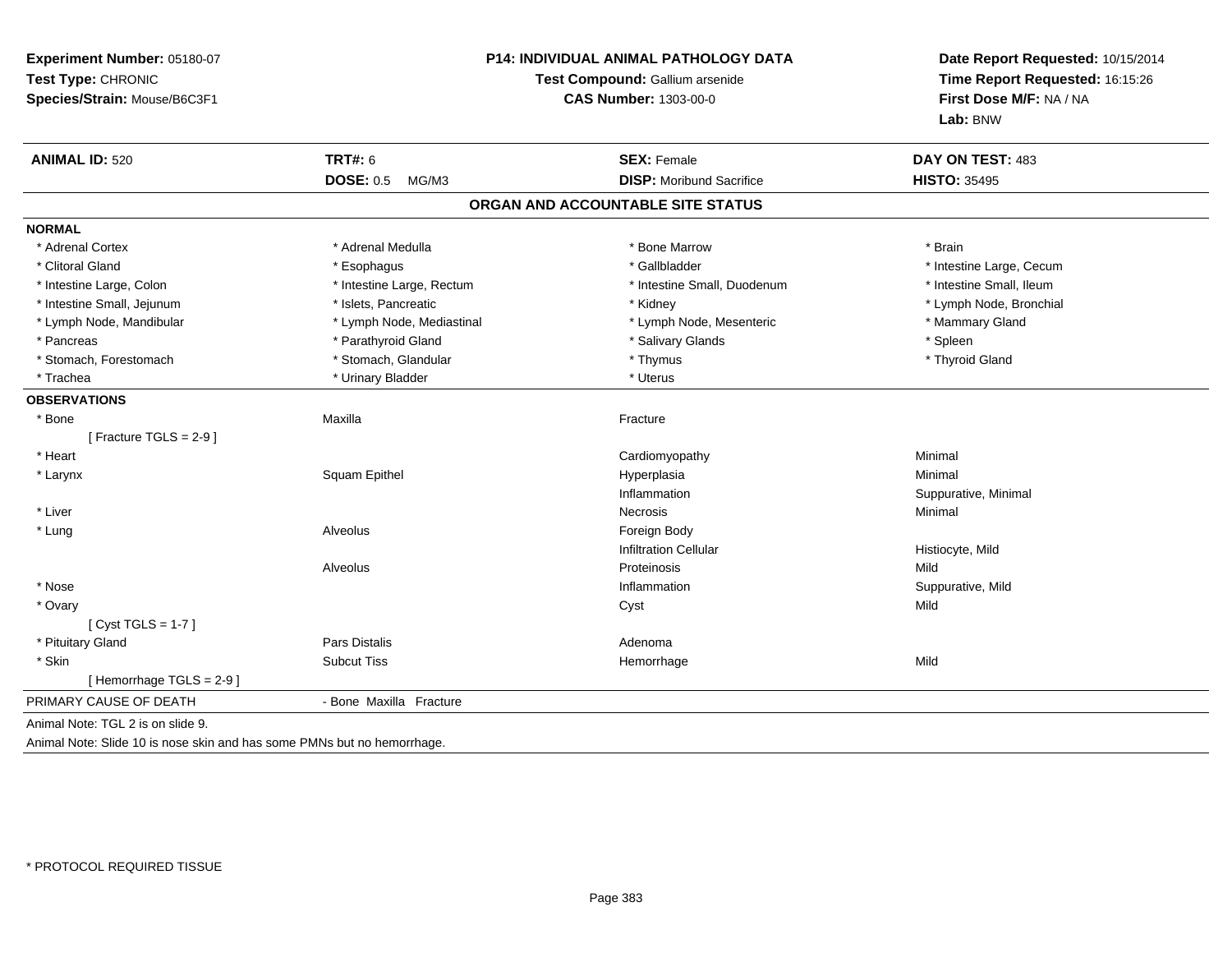| Experiment Number: 05180-07<br>Test Type: CHRONIC<br>Species/Strain: Mouse/B6C3F1 | P14: INDIVIDUAL ANIMAL PATHOLOGY DATA<br>Test Compound: Gallium arsenide<br><b>CAS Number: 1303-00-0</b> |                                   | Date Report Requested: 10/15/2014<br>Time Report Requested: 16:15:26<br>First Dose M/F: NA / NA<br>Lab: BNW |  |
|-----------------------------------------------------------------------------------|----------------------------------------------------------------------------------------------------------|-----------------------------------|-------------------------------------------------------------------------------------------------------------|--|
| <b>ANIMAL ID: 521</b>                                                             | <b>TRT#: 6</b>                                                                                           | <b>SEX: Female</b>                | DAY ON TEST: 711                                                                                            |  |
|                                                                                   | <b>DOSE: 0.5</b><br>MG/M3                                                                                | <b>DISP:</b> Moribund Sacrifice   | <b>HISTO: 35496</b>                                                                                         |  |
|                                                                                   |                                                                                                          | ORGAN AND ACCOUNTABLE SITE STATUS |                                                                                                             |  |
| <b>NORMAL</b>                                                                     |                                                                                                          |                                   |                                                                                                             |  |
| * Adrenal Cortex                                                                  | * Adrenal Medulla                                                                                        | * Bone                            | * Bone Marrow                                                                                               |  |
| * Brain                                                                           | * Esophagus                                                                                              | * Gallbladder                     | * Intestine Large, Cecum                                                                                    |  |
| * Intestine Large, Colon                                                          | * Intestine Large, Rectum                                                                                | * Intestine Small, Duodenum       | * Intestine Small, Ileum                                                                                    |  |
| * Intestine Small, Jejunum                                                        | * Islets, Pancreatic                                                                                     | * Larynx                          | * Liver                                                                                                     |  |
| * Lymph Node, Mandibular                                                          | * Lymph Node, Mediastinal                                                                                | * Lymph Node, Mesenteric          | * Mammary Gland                                                                                             |  |
| * Nose                                                                            | * Pancreas                                                                                               | * Parathyroid Gland               | * Salivary Glands                                                                                           |  |
| * Skin                                                                            | * Stomach, Forestomach                                                                                   | * Stomach, Glandular              | * Thymus                                                                                                    |  |
| * Thyroid Gland                                                                   | * Trachea                                                                                                | * Urinary Bladder                 | * Uterus                                                                                                    |  |
| <b>MISSING</b>                                                                    |                                                                                                          |                                   |                                                                                                             |  |
| * Clitoral Gland                                                                  |                                                                                                          |                                   |                                                                                                             |  |
| <b>OBSERVATIONS</b>                                                               |                                                                                                          |                                   |                                                                                                             |  |
| * Heart                                                                           |                                                                                                          | Cardiomyopathy                    | Minimal                                                                                                     |  |
| * Kidney                                                                          |                                                                                                          | Nephropathy                       | Minimal                                                                                                     |  |
| * Lung                                                                            | Alveolus                                                                                                 | Foreign Body                      |                                                                                                             |  |
|                                                                                   |                                                                                                          | <b>Infiltration Cellular</b>      | Histiocyte, Mild                                                                                            |  |
|                                                                                   | Alveolus                                                                                                 | Proteinosis                       | Mild                                                                                                        |  |
| * Lymph Node, Bronchial                                                           |                                                                                                          | Hyperplasia                       | Minimal                                                                                                     |  |
| Mesentery                                                                         |                                                                                                          | Inflammation                      | Suppurative, Moderate                                                                                       |  |
|                                                                                   | Fat                                                                                                      | Necrosis                          | Moderate                                                                                                    |  |
| [Necrosis TGLS = $3-10$ ]                                                         |                                                                                                          |                                   |                                                                                                             |  |
| * Ovary                                                                           |                                                                                                          | Cyst                              | Moderate                                                                                                    |  |
| [Cyst TGLS = $4-7$ ]                                                              |                                                                                                          |                                   |                                                                                                             |  |
| * Pituitary Gland                                                                 | Pars Distalis                                                                                            | Adenoma                           |                                                                                                             |  |
| [Adenoma TGLS = $2-8$ ]                                                           |                                                                                                          |                                   |                                                                                                             |  |
| * Spleen                                                                          |                                                                                                          | Hematopoietic Cell Proliferation  | Mild                                                                                                        |  |
| PRIMARY CAUSE OF DEATH                                                            | - Pituitary Gland Pars Distalis Adenoma                                                                  |                                   |                                                                                                             |  |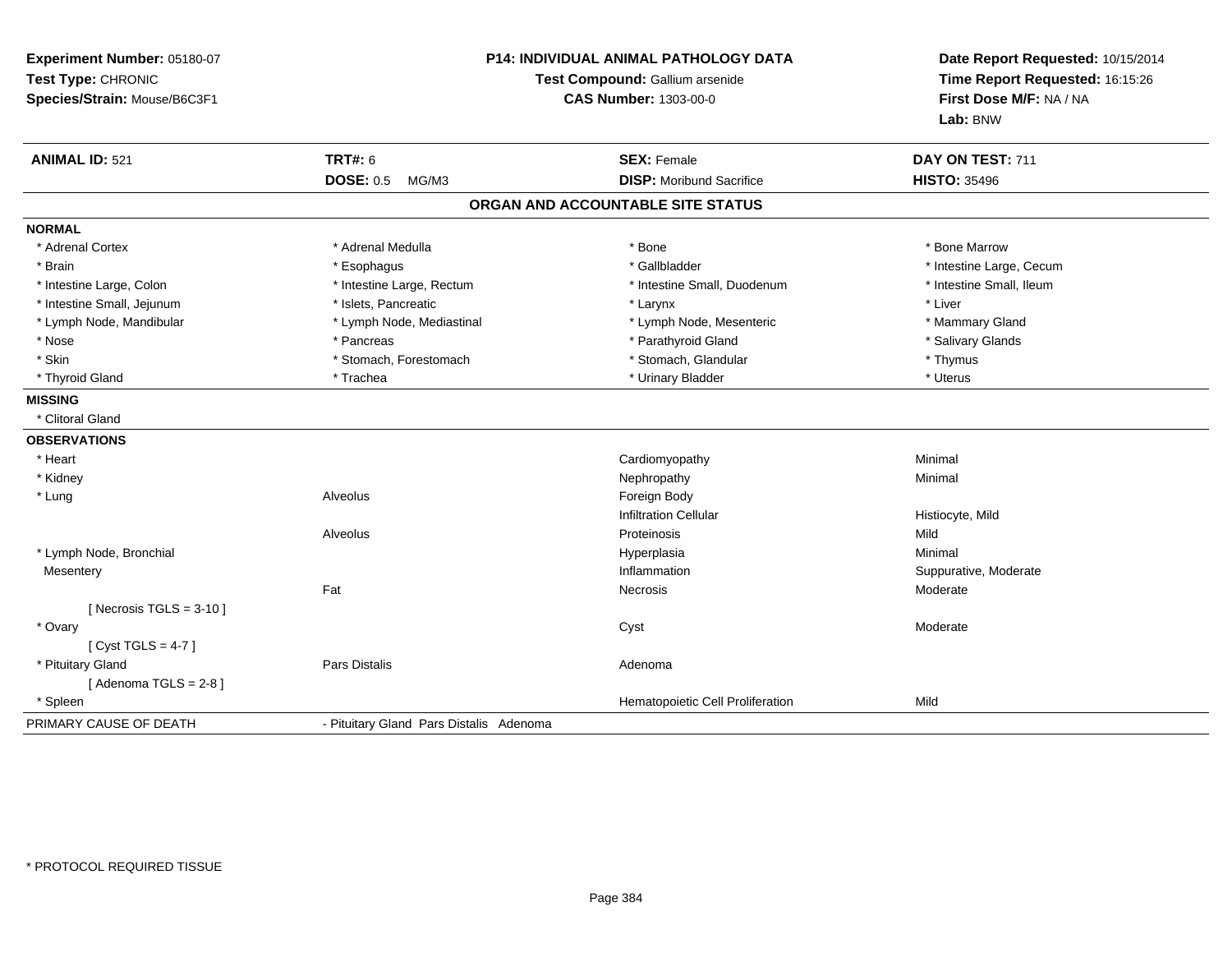| Experiment Number: 05180-07<br>Test Type: CHRONIC<br>Species/Strain: Mouse/B6C3F1 | P14: INDIVIDUAL ANIMAL PATHOLOGY DATA<br>Test Compound: Gallium arsenide<br><b>CAS Number: 1303-00-0</b> |                                   | Date Report Requested: 10/15/2014<br>Time Report Requested: 16:15:26<br>First Dose M/F: NA / NA<br>Lab: BNW |
|-----------------------------------------------------------------------------------|----------------------------------------------------------------------------------------------------------|-----------------------------------|-------------------------------------------------------------------------------------------------------------|
| <b>ANIMAL ID: 522</b>                                                             | <b>TRT#: 6</b>                                                                                           | <b>SEX: Female</b>                | DAY ON TEST: 609                                                                                            |
|                                                                                   | <b>DOSE: 0.5</b><br>MG/M3                                                                                | <b>DISP:</b> Moribund Sacrifice   | <b>HISTO: 35497</b>                                                                                         |
|                                                                                   |                                                                                                          | ORGAN AND ACCOUNTABLE SITE STATUS |                                                                                                             |
| <b>NORMAL</b>                                                                     |                                                                                                          |                                   |                                                                                                             |
| * Adrenal Cortex                                                                  | * Adrenal Medulla                                                                                        | * Bone                            | * Bone Marrow                                                                                               |
| * Brain                                                                           | * Clitoral Gland                                                                                         | * Esophagus                       | * Intestine Large, Cecum                                                                                    |
| * Intestine Large, Colon                                                          | * Intestine Large, Rectum                                                                                | * Intestine Small, Duodenum       | * Intestine Small, Ileum                                                                                    |
| * Intestine Small, Jejunum                                                        | * Islets, Pancreatic                                                                                     | * Larynx                          | * Lymph Node, Bronchial                                                                                     |
| * Lymph Node, Mandibular                                                          | * Lymph Node, Mediastinal                                                                                | * Lymph Node, Mesenteric          | * Mammary Gland                                                                                             |
| * Nose                                                                            | * Parathyroid Gland                                                                                      | * Pituitary Gland                 | * Salivary Glands                                                                                           |
| * Skin                                                                            | * Spleen                                                                                                 | * Stomach, Forestomach            | * Stomach, Glandular                                                                                        |
| * Thymus                                                                          | * Thyroid Gland                                                                                          | * Trachea                         | * Urinary Bladder                                                                                           |
| <b>MISSING</b>                                                                    |                                                                                                          |                                   |                                                                                                             |
| * Gallbladder                                                                     |                                                                                                          |                                   |                                                                                                             |
| <b>OBSERVATIONS</b>                                                               |                                                                                                          |                                   |                                                                                                             |
| * Heart                                                                           |                                                                                                          | Cardiomyopathy                    | Minimal                                                                                                     |
| * Kidney                                                                          |                                                                                                          | Nephropathy                       | Minimal                                                                                                     |
| * Liver                                                                           |                                                                                                          | <b>Necrosis</b>                   | Minimal                                                                                                     |
| * Lung                                                                            | Alveolus                                                                                                 | Foreign Body                      |                                                                                                             |
|                                                                                   | Alveolar Epith                                                                                           | Hyperplasia                       | Minimal                                                                                                     |
|                                                                                   |                                                                                                          | <b>Infiltration Cellular</b>      | Histiocyte, Mild                                                                                            |
|                                                                                   |                                                                                                          | Inflammation                      | Chronic, Focal, Minimal                                                                                     |
|                                                                                   | Alveolus                                                                                                 | Proteinosis                       | Mild                                                                                                        |
| Mesentery                                                                         | Fat                                                                                                      | <b>Necrosis</b>                   | Mild                                                                                                        |
| [Necrosis TGLS = $3-11$ ]                                                         |                                                                                                          |                                   |                                                                                                             |
| * Ovary                                                                           |                                                                                                          | Cyst                              | Mild                                                                                                        |
| [Cyst TGLS = $1-7$ ]                                                              |                                                                                                          |                                   |                                                                                                             |
| * Pancreas                                                                        |                                                                                                          | <b>Cytoplasmic Alteration</b>     | Minimal                                                                                                     |
| * Uterus                                                                          |                                                                                                          | Hydrometra                        | Marked                                                                                                      |
| [Hydrometra TGLS = $2-10$ ]                                                       |                                                                                                          |                                   |                                                                                                             |
| PRIMARY CAUSE OF DEATH                                                            | - Uterus Hydrometra                                                                                      |                                   |                                                                                                             |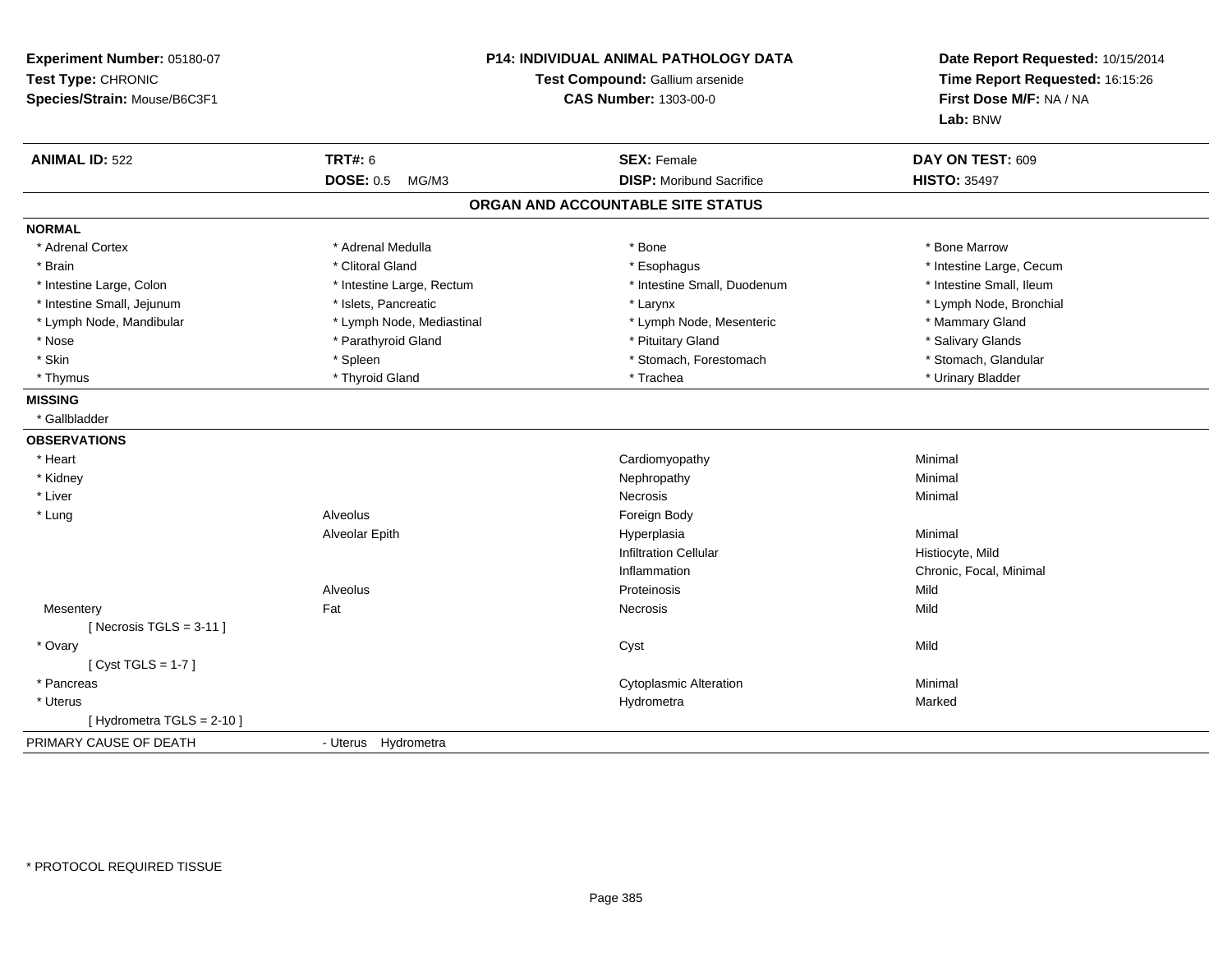| Experiment Number: 05180-07<br>Test Type: CHRONIC<br>Species/Strain: Mouse/B6C3F1 |                            | <b>P14: INDIVIDUAL ANIMAL PATHOLOGY DATA</b><br>Test Compound: Gallium arsenide<br><b>CAS Number: 1303-00-0</b> | Date Report Requested: 10/15/2014<br>Time Report Requested: 16:15:26<br>First Dose M/F: NA / NA<br>Lab: BNW |
|-----------------------------------------------------------------------------------|----------------------------|-----------------------------------------------------------------------------------------------------------------|-------------------------------------------------------------------------------------------------------------|
| <b>ANIMAL ID: 523</b>                                                             | <b>TRT#: 6</b>             | <b>SEX: Female</b>                                                                                              | DAY ON TEST: 736                                                                                            |
|                                                                                   | <b>DOSE: 0.5</b><br>MG/M3  | <b>DISP: Terminal Sacrifice</b>                                                                                 | <b>HISTO: 35498</b>                                                                                         |
|                                                                                   |                            | ORGAN AND ACCOUNTABLE SITE STATUS                                                                               |                                                                                                             |
| <b>NORMAL</b>                                                                     |                            |                                                                                                                 |                                                                                                             |
| * Adrenal Cortex                                                                  | * Adrenal Medulla          | * Bone                                                                                                          | * Bone Marrow                                                                                               |
| * Brain                                                                           | * Clitoral Gland           | * Esophagus                                                                                                     | * Gallbladder                                                                                               |
| * Intestine Large, Cecum                                                          | * Intestine Large, Colon   | * Intestine Large, Rectum                                                                                       | * Intestine Small, Duodenum                                                                                 |
| * Intestine Small, Ileum                                                          | * Intestine Small, Jejunum | * Islets, Pancreatic                                                                                            | * Kidney                                                                                                    |
| * Larynx                                                                          | * Liver                    | * Lymph Node, Mandibular                                                                                        | * Lymph Node, Mediastinal                                                                                   |
| * Lymph Node, Mesenteric                                                          | * Mammary Gland            | * Pancreas                                                                                                      | * Parathyroid Gland                                                                                         |
| * Salivary Glands                                                                 | * Stomach, Forestomach     | * Stomach, Glandular                                                                                            | * Thymus                                                                                                    |
| * Trachea                                                                         | * Urinary Bladder          | * Uterus                                                                                                        |                                                                                                             |
| <b>OBSERVATIONS</b>                                                               |                            |                                                                                                                 |                                                                                                             |
| * Heart                                                                           |                            | Cardiomyopathy                                                                                                  | Minimal                                                                                                     |
| * Lung                                                                            |                            | Alveolar/Bronchiolar Carcinoma                                                                                  |                                                                                                             |
|                                                                                   | Alveolus                   | Foreign Body                                                                                                    |                                                                                                             |
|                                                                                   | Mediastinum                | Hemangioma                                                                                                      |                                                                                                             |
|                                                                                   | Alveolar Epith             | Hyperplasia                                                                                                     | Minimal                                                                                                     |
|                                                                                   |                            | <b>Infiltration Cellular</b>                                                                                    | Histiocyte, Marked                                                                                          |
|                                                                                   | Alveolus                   | Proteinosis                                                                                                     | Moderate                                                                                                    |
| [ Alveolar/Bronchiolar Carcinoma TGLS = 1-3 ]                                     |                            |                                                                                                                 |                                                                                                             |
| * Lymph Node, Bronchial                                                           |                            | Hyperplasia                                                                                                     | Moderate                                                                                                    |
| * Nose                                                                            | Olfactory Epi              | Degeneration                                                                                                    | Hyaline, Minimal                                                                                            |
|                                                                                   | <b>Respirat Epith</b>      | Degeneration                                                                                                    | Hyaline, Minimal                                                                                            |
|                                                                                   |                            | Inflammation                                                                                                    | Suppurative, Minimal                                                                                        |
|                                                                                   | <b>Respirat Epith</b>      | Metaplasia                                                                                                      | Squamous, Minimal                                                                                           |
| * Ovary                                                                           |                            | Cyst                                                                                                            | Minimal                                                                                                     |
| * Pituitary Gland                                                                 | <b>Pars Distalis</b>       | Adenoma                                                                                                         |                                                                                                             |
| * Skin                                                                            | <b>Subcut Tiss</b>         | Hemangioma                                                                                                      |                                                                                                             |
| * Spleen                                                                          |                            | Hematopoietic Cell Proliferation                                                                                | Mild                                                                                                        |
| * Thyroid Gland                                                                   | <b>Follicular Cel</b>      | Hyperplasia                                                                                                     | Minimal                                                                                                     |
| PRIMARY CAUSE OF DEATH                                                            | $\blacksquare$             |                                                                                                                 |                                                                                                             |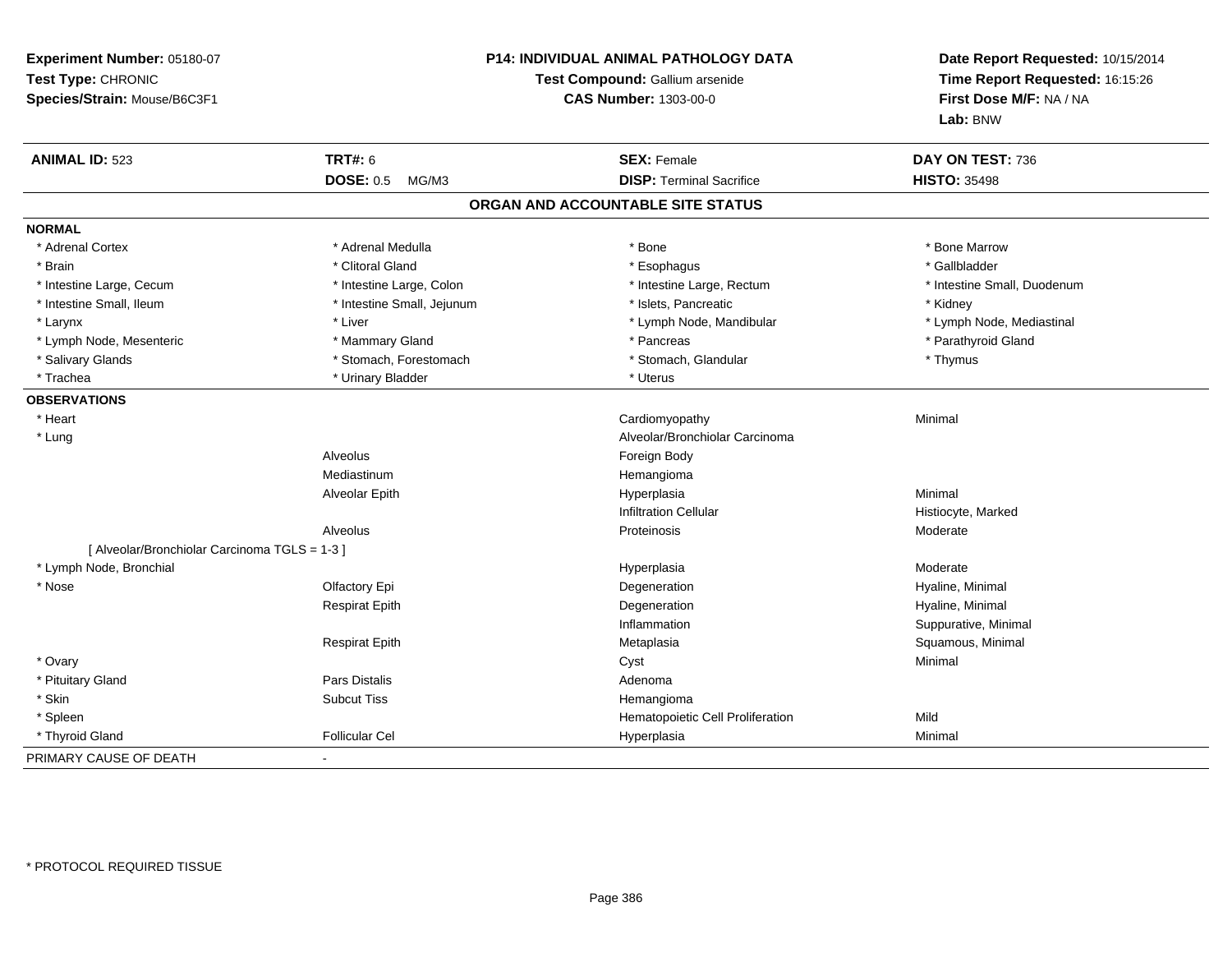| Experiment Number: 05180-07<br>Test Type: CHRONIC<br>Species/Strain: Mouse/B6C3F1 |                            | P14: INDIVIDUAL ANIMAL PATHOLOGY DATA<br>Test Compound: Gallium arsenide<br><b>CAS Number: 1303-00-0</b> | Date Report Requested: 10/15/2014<br>Time Report Requested: 16:15:26<br>First Dose M/F: NA / NA<br>Lab: BNW |
|-----------------------------------------------------------------------------------|----------------------------|----------------------------------------------------------------------------------------------------------|-------------------------------------------------------------------------------------------------------------|
| <b>ANIMAL ID: 524</b>                                                             | <b>TRT#: 6</b>             | <b>SEX: Female</b>                                                                                       | DAY ON TEST: 281                                                                                            |
|                                                                                   | <b>DOSE: 0.5</b><br>MG/M3  | <b>DISP:</b> Moribund Sacrifice                                                                          | <b>HISTO: 35499</b>                                                                                         |
|                                                                                   |                            | ORGAN AND ACCOUNTABLE SITE STATUS                                                                        |                                                                                                             |
| <b>NORMAL</b>                                                                     |                            |                                                                                                          |                                                                                                             |
| * Adrenal Cortex                                                                  | * Adrenal Medulla          | * Bone                                                                                                   | * Bone Marrow                                                                                               |
| * Brain                                                                           | * Clitoral Gland           | * Esophagus                                                                                              | * Gallbladder                                                                                               |
| * Intestine Large, Cecum                                                          | * Intestine Large, Colon   | * Intestine Large, Rectum                                                                                | * Intestine Small, Duodenum                                                                                 |
| * Intestine Small, Ileum                                                          | * Intestine Small, Jejunum | * Islets, Pancreatic                                                                                     | * Larynx                                                                                                    |
| * Liver                                                                           | * Lymph Node, Mandibular   | * Lymph Node, Mediastinal                                                                                | * Lymph Node, Mesenteric                                                                                    |
| * Mammary Gland                                                                   | * Nose                     | * Pancreas                                                                                               | * Pituitary Gland                                                                                           |
| * Salivary Glands                                                                 | * Skin                     | * Stomach, Forestomach                                                                                   | * Stomach, Glandular                                                                                        |
| * Thymus                                                                          | * Thyroid Gland            | * Trachea                                                                                                | * Urinary Bladder                                                                                           |
| * Uterus                                                                          |                            |                                                                                                          |                                                                                                             |
| <b>MISSING</b>                                                                    |                            |                                                                                                          |                                                                                                             |
| * Lymph Node, Bronchial                                                           | * Parathyroid Gland        |                                                                                                          |                                                                                                             |
| <b>OBSERVATIONS</b>                                                               |                            |                                                                                                          |                                                                                                             |
| * Heart                                                                           |                            | Cardiomyopathy                                                                                           | Minimal                                                                                                     |
| * Kidney                                                                          |                            | Nephropathy                                                                                              | Minimal                                                                                                     |
|                                                                                   |                            | Teratoma Malignant                                                                                       | Metastatic (Ovary)                                                                                          |
| [ Teratoma Malignant TGLS = 5-10 ]                                                |                            |                                                                                                          |                                                                                                             |
| * Lung                                                                            | Alveolus                   | Proteinosis                                                                                              | Minimal                                                                                                     |
|                                                                                   |                            | Teratoma Malignant                                                                                       | Metastatic (Ovary)                                                                                          |
| Lymph Node                                                                        |                            | Teratoma Malignant                                                                                       | Metastatic (Ovary)                                                                                          |
| [Teratoma Malignant TGLS = 4-12]                                                  |                            |                                                                                                          |                                                                                                             |
| Mesentery                                                                         |                            | Teratoma Malignant                                                                                       | Metastatic (Ovary)                                                                                          |
| [Teratoma Malignant TGLS = 3-11]                                                  |                            |                                                                                                          |                                                                                                             |
| * Ovary                                                                           |                            | Teratoma Malignant                                                                                       |                                                                                                             |
| [Teratoma Malignant TGLS = 2-7]                                                   |                            |                                                                                                          |                                                                                                             |
| * Spleen                                                                          |                            | Hematopoietic Cell Proliferation                                                                         | Moderate                                                                                                    |
| PRIMARY CAUSE OF DEATH                                                            | - Ovary Teratoma Malignant |                                                                                                          |                                                                                                             |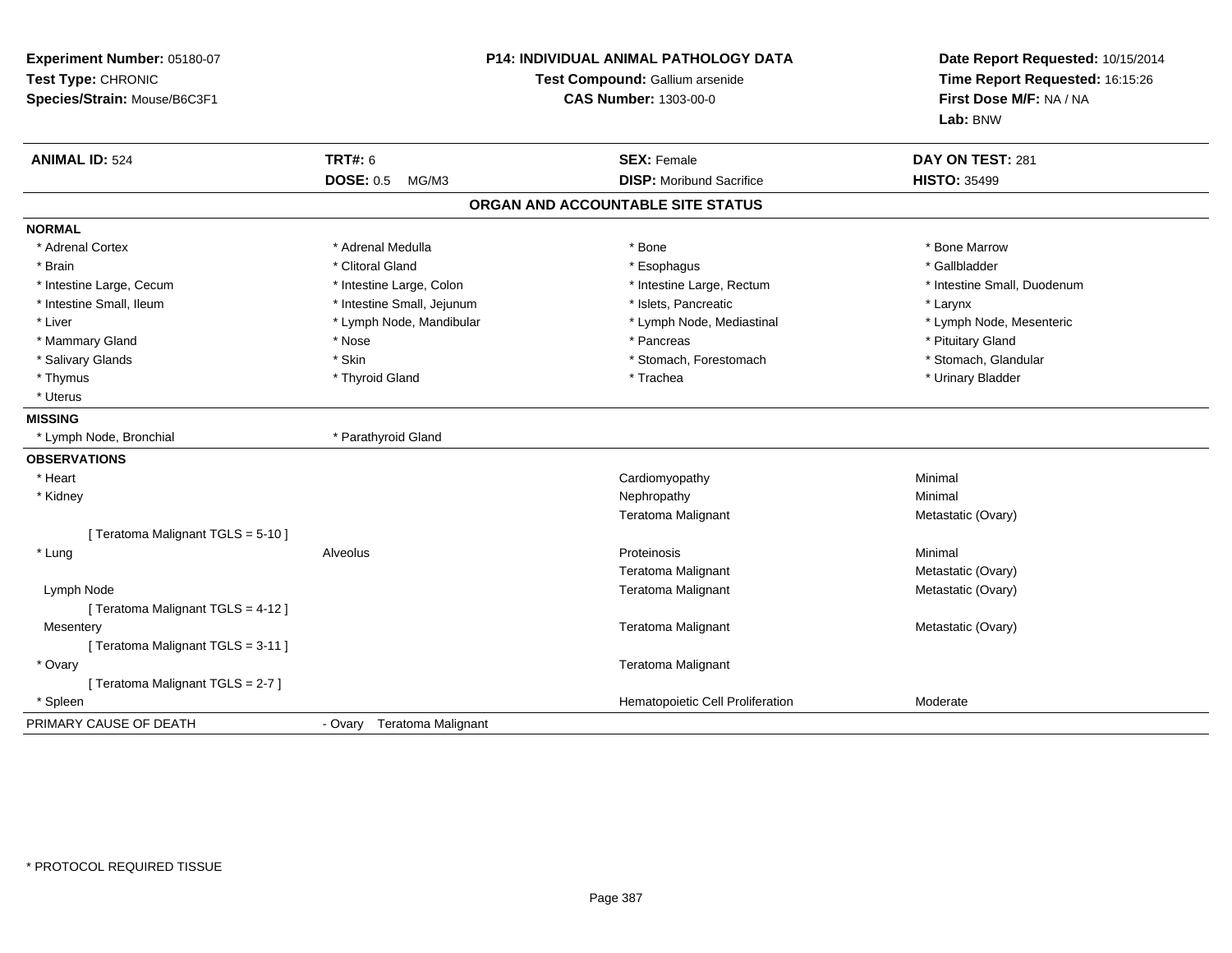| Experiment Number: 05180-07<br>Test Type: CHRONIC<br>Species/Strain: Mouse/B6C3F1 | <b>P14: INDIVIDUAL ANIMAL PATHOLOGY DATA</b><br>Test Compound: Gallium arsenide<br><b>CAS Number: 1303-00-0</b> |                                   | Date Report Requested: 10/15/2014<br>Time Report Requested: 16:15:26<br>First Dose M/F: NA / NA<br>Lab: BNW |  |
|-----------------------------------------------------------------------------------|-----------------------------------------------------------------------------------------------------------------|-----------------------------------|-------------------------------------------------------------------------------------------------------------|--|
| <b>ANIMAL ID: 525</b>                                                             | <b>TRT#: 6</b>                                                                                                  | <b>SEX: Female</b>                | DAY ON TEST: 736                                                                                            |  |
|                                                                                   | <b>DOSE: 0.5</b><br>MG/M3                                                                                       | <b>DISP: Terminal Sacrifice</b>   | <b>HISTO: 35500</b>                                                                                         |  |
|                                                                                   |                                                                                                                 | ORGAN AND ACCOUNTABLE SITE STATUS |                                                                                                             |  |
| <b>NORMAL</b>                                                                     |                                                                                                                 |                                   |                                                                                                             |  |
| * Adrenal Cortex                                                                  | * Adrenal Medulla                                                                                               | * Bone                            | * Bone Marrow                                                                                               |  |
| * Brain                                                                           | * Clitoral Gland                                                                                                | * Esophagus                       | * Gallbladder                                                                                               |  |
| * Intestine Large, Cecum                                                          | * Intestine Large, Colon                                                                                        | * Intestine Large, Rectum         | * Intestine Small, Duodenum                                                                                 |  |
| * Intestine Small, Ileum                                                          | * Intestine Small, Jejunum                                                                                      | * Islets, Pancreatic              | * Larynx                                                                                                    |  |
| * Liver                                                                           | * Lymph Node, Mediastinal                                                                                       | * Mammary Gland                   | * Pancreas                                                                                                  |  |
| * Salivary Glands                                                                 | * Skin                                                                                                          | * Stomach, Forestomach            | * Stomach, Glandular                                                                                        |  |
| * Thyroid Gland                                                                   | * Trachea                                                                                                       | * Urinary Bladder                 | * Uterus                                                                                                    |  |
| <b>MISSING</b>                                                                    |                                                                                                                 |                                   |                                                                                                             |  |
| * Parathyroid Gland                                                               | * Thymus                                                                                                        |                                   |                                                                                                             |  |
| <b>OBSERVATIONS</b>                                                               |                                                                                                                 |                                   |                                                                                                             |  |
| * Heart                                                                           |                                                                                                                 | Cardiomyopathy                    | Minimal                                                                                                     |  |
| * Kidney                                                                          |                                                                                                                 | Nephropathy                       | Minimal                                                                                                     |  |
| * Lung                                                                            | Alveolus                                                                                                        | Foreign Body                      |                                                                                                             |  |
|                                                                                   |                                                                                                                 | <b>Infiltration Cellular</b>      | Histiocyte, Mild                                                                                            |  |
|                                                                                   | Alveolus                                                                                                        | Proteinosis                       | Moderate                                                                                                    |  |
| * Lymph Node, Bronchial                                                           |                                                                                                                 | Hyperplasia                       | Marked                                                                                                      |  |
| * Lymph Node, Mandibular                                                          |                                                                                                                 | Hyperplasia                       | Marked                                                                                                      |  |
| * Lymph Node, Mesenteric                                                          |                                                                                                                 | Hyperplasia                       | Mild                                                                                                        |  |
| * Nose                                                                            | <b>Respirat Epith</b>                                                                                           | Degeneration                      | Hyaline, Minimal                                                                                            |  |
| * Ovary                                                                           |                                                                                                                 | Cyst                              | Minimal                                                                                                     |  |
| [ $Cyst TGLS = 1-7$ ]                                                             |                                                                                                                 |                                   |                                                                                                             |  |
| * Pituitary Gland                                                                 | <b>Pars Distalis</b>                                                                                            | Hyperplasia                       | Mild                                                                                                        |  |
| * Spleen                                                                          |                                                                                                                 | Lymphoma Malignant                |                                                                                                             |  |
| [ Lymphoma Malignant TGLS = 2-4 ]                                                 |                                                                                                                 |                                   |                                                                                                             |  |
| PRIMARY CAUSE OF DEATH                                                            |                                                                                                                 |                                   |                                                                                                             |  |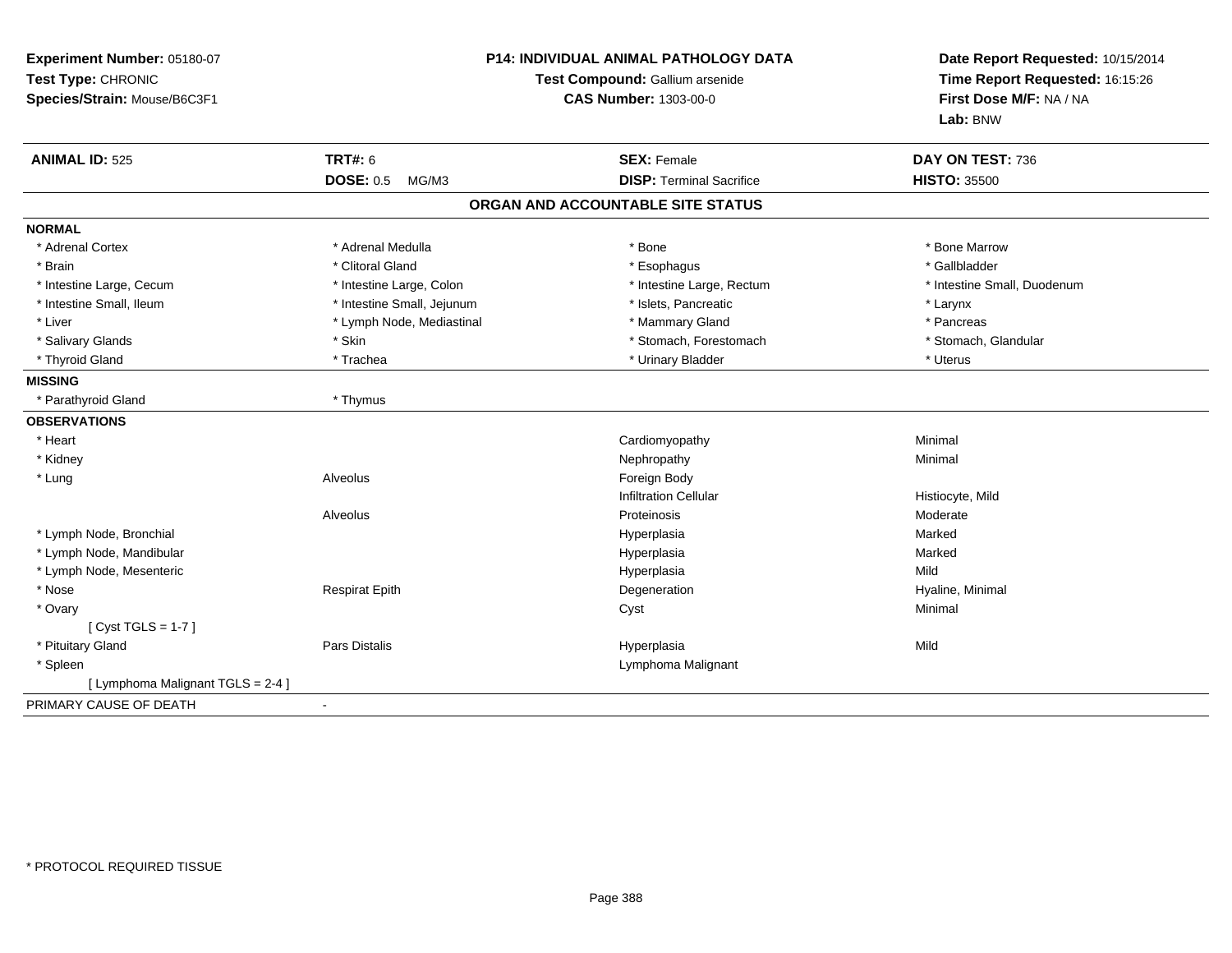| Experiment Number: 05180-07<br>Test Type: CHRONIC<br>Species/Strain: Mouse/B6C3F1 | <b>P14: INDIVIDUAL ANIMAL PATHOLOGY DATA</b><br>Test Compound: Gallium arsenide<br><b>CAS Number: 1303-00-0</b> |                                   | Date Report Requested: 10/15/2014<br>Time Report Requested: 16:15:26<br>First Dose M/F: NA / NA<br>Lab: BNW |
|-----------------------------------------------------------------------------------|-----------------------------------------------------------------------------------------------------------------|-----------------------------------|-------------------------------------------------------------------------------------------------------------|
| <b>ANIMAL ID: 526</b>                                                             | <b>TRT#: 6</b>                                                                                                  | <b>SEX: Female</b>                | DAY ON TEST: 735                                                                                            |
|                                                                                   | <b>DOSE: 0.5</b><br>MG/M3                                                                                       | <b>DISP: Terminal Sacrifice</b>   | <b>HISTO: 35501</b>                                                                                         |
|                                                                                   |                                                                                                                 | ORGAN AND ACCOUNTABLE SITE STATUS |                                                                                                             |
| <b>NORMAL</b>                                                                     |                                                                                                                 |                                   |                                                                                                             |
| * Adrenal Medulla                                                                 | * Bone Marrow                                                                                                   | * Brain                           | * Clitoral Gland                                                                                            |
| * Esophagus                                                                       | * Gallbladder                                                                                                   | * Intestine Large, Cecum          | * Intestine Large, Colon                                                                                    |
| * Intestine Large, Rectum                                                         | * Intestine Small, Duodenum                                                                                     | * Intestine Small, Ileum          | * Intestine Small, Jejunum                                                                                  |
| * Islets, Pancreatic                                                              | * Larynx                                                                                                        | * Lymph Node, Mandibular          | * Lymph Node, Mediastinal                                                                                   |
| * Mammary Gland                                                                   | * Parathyroid Gland                                                                                             | * Pituitary Gland                 | * Salivary Glands                                                                                           |
| * Skin                                                                            | * Stomach, Forestomach                                                                                          | * Stomach, Glandular              | * Thymus                                                                                                    |
| * Thyroid Gland                                                                   | * Trachea                                                                                                       | * Urinary Bladder                 | * Uterus                                                                                                    |
| <b>OBSERVATIONS</b>                                                               |                                                                                                                 |                                   |                                                                                                             |
| * Adrenal Cortex                                                                  |                                                                                                                 | Hypertrophy                       | Minimal                                                                                                     |
| * Bone                                                                            |                                                                                                                 | Fibrous Osteodystrophy            | Moderate                                                                                                    |
| * Heart                                                                           |                                                                                                                 | Cardiomyopathy                    | Minimal                                                                                                     |
| * Kidney                                                                          |                                                                                                                 | Nephropathy                       | Minimal                                                                                                     |
| * Liver                                                                           |                                                                                                                 | <b>Eosinophilic Focus</b>         |                                                                                                             |
| [ Eosinophilic Focus TGLS = 2-4 ]                                                 |                                                                                                                 |                                   |                                                                                                             |
| * Lung                                                                            | Alveolus                                                                                                        | Foreign Body                      |                                                                                                             |
|                                                                                   | Alveolar Epith                                                                                                  | Hyperplasia                       | Minimal                                                                                                     |
|                                                                                   |                                                                                                                 | <b>Infiltration Cellular</b>      | Histiocyte, Mild                                                                                            |
|                                                                                   | Alveolus                                                                                                        | Proteinosis                       | Moderate                                                                                                    |
| * Lymph Node, Bronchial                                                           |                                                                                                                 | Hyperplasia                       | Minimal                                                                                                     |
| * Lymph Node, Mesenteric                                                          |                                                                                                                 | Hyperplasia                       | Minimal                                                                                                     |
| * Nose                                                                            | <b>Respirat Epith</b>                                                                                           | Degeneration                      | Hyaline, Minimal                                                                                            |
| * Ovary                                                                           |                                                                                                                 | Cyst                              | Marked                                                                                                      |
| [ $Cyst TGLS = 1-7$ ]                                                             |                                                                                                                 |                                   |                                                                                                             |
| * Pancreas                                                                        |                                                                                                                 | Atrophy                           | Mild                                                                                                        |
| * Spleen                                                                          |                                                                                                                 | Lymphoma Malignant                |                                                                                                             |
| PRIMARY CAUSE OF DEATH                                                            | $\blacksquare$                                                                                                  |                                   |                                                                                                             |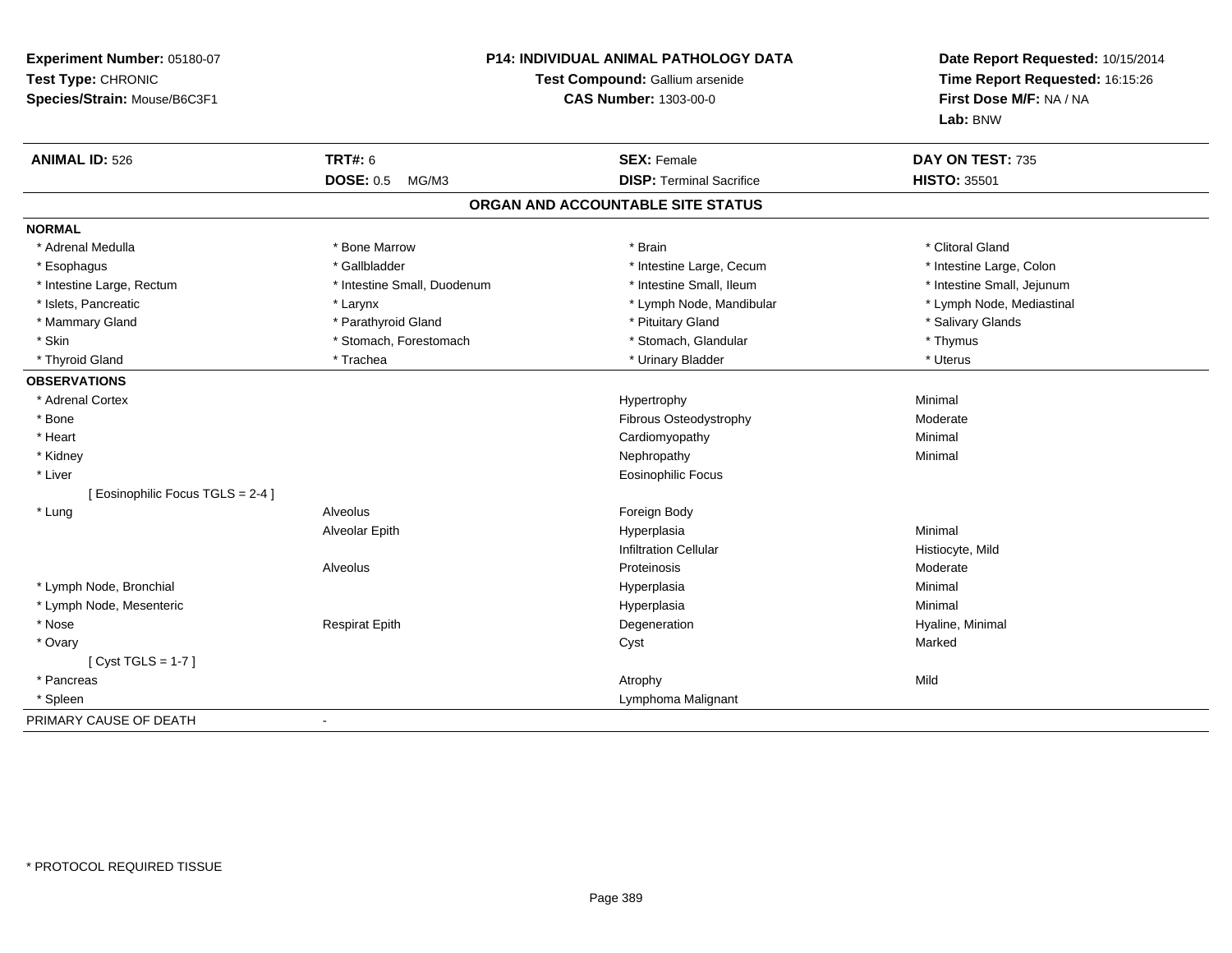| Experiment Number: 05180-07<br>Test Type: CHRONIC<br>Species/Strain: Mouse/B6C3F1 | <b>P14: INDIVIDUAL ANIMAL PATHOLOGY DATA</b><br>Test Compound: Gallium arsenide<br>CAS Number: 1303-00-0 |                                   | Date Report Requested: 10/15/2014<br>Time Report Requested: 16:15:26<br>First Dose M/F: NA / NA<br>Lab: BNW |  |
|-----------------------------------------------------------------------------------|----------------------------------------------------------------------------------------------------------|-----------------------------------|-------------------------------------------------------------------------------------------------------------|--|
| <b>ANIMAL ID: 527</b>                                                             | <b>TRT#: 6</b>                                                                                           | <b>SEX: Female</b>                | DAY ON TEST: 365                                                                                            |  |
|                                                                                   | <b>DOSE: 0.5</b><br>MG/M3                                                                                | <b>DISP:</b> Moribund Sacrifice   | <b>HISTO: 35502</b>                                                                                         |  |
|                                                                                   |                                                                                                          | ORGAN AND ACCOUNTABLE SITE STATUS |                                                                                                             |  |
| <b>NORMAL</b>                                                                     |                                                                                                          |                                   |                                                                                                             |  |
| * Adrenal Cortex                                                                  | * Adrenal Medulla                                                                                        | * Bone                            | * Bone Marrow                                                                                               |  |
| * Brain                                                                           | * Clitoral Gland                                                                                         | * Esophagus                       | * Gallbladder                                                                                               |  |
| * Intestine Large, Cecum                                                          | * Intestine Large, Colon                                                                                 | * Intestine Large, Rectum         | * Intestine Small, Duodenum                                                                                 |  |
| * Intestine Small, Ileum                                                          | * Intestine Small, Jejunum                                                                               | * Islets, Pancreatic              | * Kidney                                                                                                    |  |
| * Larynx                                                                          | * Lymph Node, Bronchial                                                                                  | * Lymph Node, Mandibular          | * Lymph Node, Mediastinal                                                                                   |  |
| * Lymph Node, Mesenteric                                                          | * Mammary Gland                                                                                          | * Nose                            | * Ovary                                                                                                     |  |
| * Parathyroid Gland                                                               | * Pituitary Gland                                                                                        | * Salivary Glands                 | * Stomach, Forestomach                                                                                      |  |
| * Stomach, Glandular                                                              | * Thymus                                                                                                 | * Thyroid Gland                   | * Trachea                                                                                                   |  |
| * Urinary Bladder                                                                 | * Uterus                                                                                                 |                                   |                                                                                                             |  |
| <b>OBSERVATIONS</b>                                                               |                                                                                                          |                                   |                                                                                                             |  |
| * Heart                                                                           |                                                                                                          | Cardiomyopathy                    | Minimal                                                                                                     |  |
| * Liver                                                                           |                                                                                                          | Hematopoietic Cell Proliferation  | Minimal                                                                                                     |  |
| * Lung                                                                            | Alveolus                                                                                                 | Foreign Body                      |                                                                                                             |  |
|                                                                                   | Alveolar Epith                                                                                           | Hyperplasia                       | Minimal                                                                                                     |  |
|                                                                                   |                                                                                                          | <b>Infiltration Cellular</b>      | Histiocyte, Minimal                                                                                         |  |
|                                                                                   | Alveolus                                                                                                 | Proteinosis                       | Mild                                                                                                        |  |
| * Pancreas                                                                        |                                                                                                          | Atrophy                           | Minimal                                                                                                     |  |
| * Skin                                                                            | <b>Subcut Tiss</b>                                                                                       | Sarcoma                           |                                                                                                             |  |
| [Sarcoma TGLS = 1-10+11]                                                          |                                                                                                          |                                   |                                                                                                             |  |
| * Spleen                                                                          |                                                                                                          | Hematopoietic Cell Proliferation  | Moderate                                                                                                    |  |
| [ Hematopoietic Cell Proliferation TGLS = 2-4 ]                                   |                                                                                                          |                                   |                                                                                                             |  |
| PRIMARY CAUSE OF DEATH                                                            | - Skin Subcut Tiss Sarcoma                                                                               |                                   |                                                                                                             |  |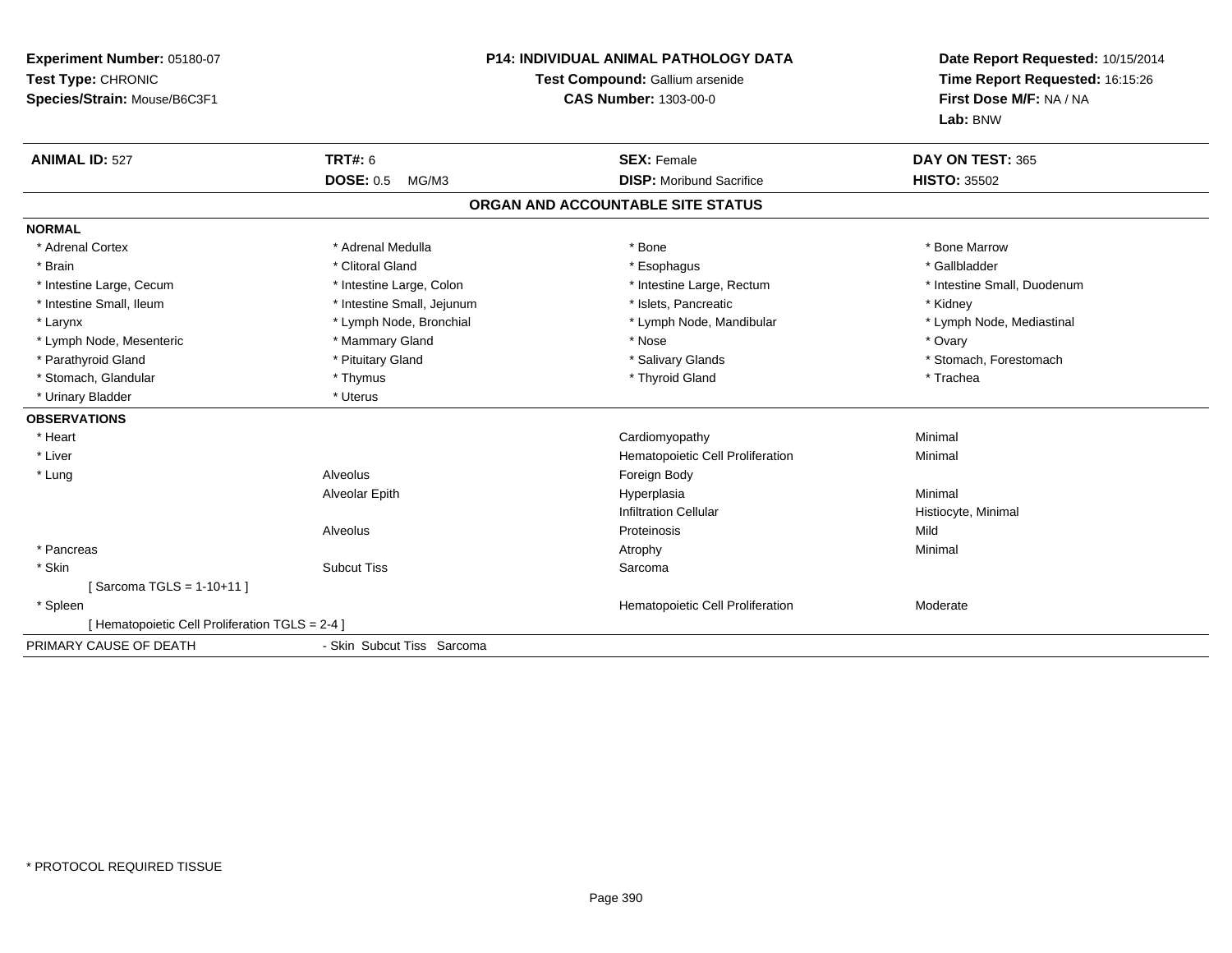| Experiment Number: 05180-07<br>Test Type: CHRONIC<br>Species/Strain: Mouse/B6C3F1 |                             | <b>P14: INDIVIDUAL ANIMAL PATHOLOGY DATA</b><br>Test Compound: Gallium arsenide<br><b>CAS Number: 1303-00-0</b> | Date Report Requested: 10/15/2014<br>Time Report Requested: 16:15:26<br>First Dose M/F: NA / NA<br>Lab: BNW |
|-----------------------------------------------------------------------------------|-----------------------------|-----------------------------------------------------------------------------------------------------------------|-------------------------------------------------------------------------------------------------------------|
| <b>ANIMAL ID: 528</b>                                                             | <b>TRT#: 6</b>              | <b>SEX: Female</b>                                                                                              | DAY ON TEST: 659                                                                                            |
|                                                                                   | DOSE: 0.5 MG/M3             | <b>DISP: Moribund Sacrifice</b>                                                                                 | <b>HISTO: 35503</b>                                                                                         |
|                                                                                   |                             | ORGAN AND ACCOUNTABLE SITE STATUS                                                                               |                                                                                                             |
| <b>NORMAL</b>                                                                     |                             |                                                                                                                 |                                                                                                             |
| * Adrenal Cortex                                                                  | * Adrenal Medulla           | * Bone                                                                                                          | * Bone Marrow                                                                                               |
| * Esophagus                                                                       | * Gallbladder               | * Intestine Large, Cecum                                                                                        | * Intestine Large, Colon                                                                                    |
| * Intestine Large, Rectum                                                         | * Intestine Small, Duodenum | * Intestine Small, Ileum                                                                                        | * Intestine Small, Jejunum                                                                                  |
| * Islets, Pancreatic                                                              | * Larynx                    | * Lymph Node, Bronchial                                                                                         | * Lymph Node, Mandibular                                                                                    |
| * Mammary Gland                                                                   | * Nose                      | * Ovary                                                                                                         | * Pancreas                                                                                                  |
| * Parathyroid Gland                                                               | * Salivary Glands           | * Skin                                                                                                          | * Stomach, Forestomach                                                                                      |
| * Stomach, Glandular                                                              | * Thyroid Gland             | * Trachea                                                                                                       | * Urinary Bladder                                                                                           |
| * Uterus                                                                          |                             |                                                                                                                 |                                                                                                             |
| <b>MISSING</b>                                                                    |                             |                                                                                                                 |                                                                                                             |
| * Clitoral Gland                                                                  | * Thymus                    |                                                                                                                 |                                                                                                             |
| <b>OBSERVATIONS</b>                                                               |                             |                                                                                                                 |                                                                                                             |
| * Brain                                                                           | Meninges                    | <b>Infiltration Cellular</b>                                                                                    | Mononuclear CI, Minimal                                                                                     |
| * Heart                                                                           |                             | Cardiomyopathy                                                                                                  | Minimal                                                                                                     |
| * Kidney                                                                          |                             | Nephropathy                                                                                                     | Minimal                                                                                                     |
| * Liver                                                                           |                             | Inflammation                                                                                                    | Mild                                                                                                        |
| [Inflammation TGLS = 1-4]                                                         |                             |                                                                                                                 |                                                                                                             |
| * Lung                                                                            | Alveolus                    | Foreign Body                                                                                                    |                                                                                                             |
|                                                                                   | Alveolar Epith              | Hyperplasia                                                                                                     | Mild                                                                                                        |
|                                                                                   |                             | <b>Infiltration Cellular</b>                                                                                    | Histiocyte, Mild                                                                                            |
|                                                                                   |                             | Inflammation                                                                                                    | Chronic, Focal, Mild                                                                                        |
|                                                                                   | Alveolus                    | Proteinosis                                                                                                     | Minimal                                                                                                     |
| * Lymph Node, Mediastinal                                                         |                             | Hyperplasia                                                                                                     | Minimal                                                                                                     |
| * Lymph Node, Mesenteric                                                          |                             | Hyperplasia                                                                                                     | Mild                                                                                                        |
| Mesentery                                                                         | Fat                         | Necrosis                                                                                                        | Moderate                                                                                                    |
| [Necrosis $TGLS = 3-10$ ]                                                         |                             |                                                                                                                 |                                                                                                             |
| * Pituitary Gland                                                                 | Pars Intermed               | Adenoma                                                                                                         |                                                                                                             |
| [Adenoma TGLS = $4-8$ ]                                                           |                             |                                                                                                                 |                                                                                                             |
| * Spleen                                                                          |                             | Hyperplasia                                                                                                     | Lymphoid, Mild                                                                                              |
| [ Hyperplasia TGLS = 2-4 ]                                                        |                             |                                                                                                                 |                                                                                                             |
| PRIMARY CAUSE OF DEATH                                                            | - UNCERTAIN                 |                                                                                                                 |                                                                                                             |

\* PROTOCOL REQUIRED TISSUE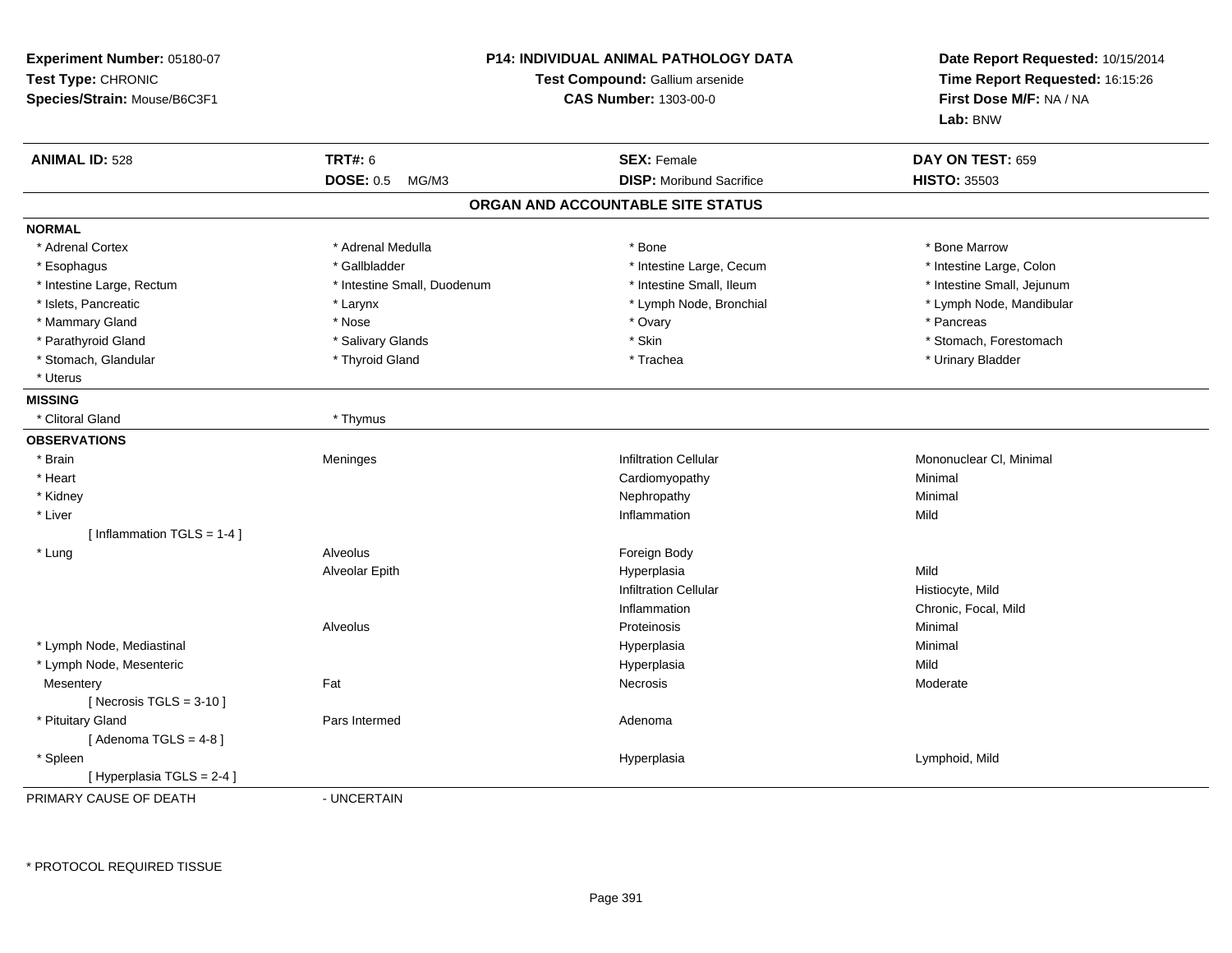| Experiment Number: 05180-07<br>Test Type: CHRONIC<br>Species/Strain: Mouse/B6C3F1 | <b>P14: INDIVIDUAL ANIMAL PATHOLOGY DATA</b><br>Test Compound: Gallium arsenide<br><b>CAS Number: 1303-00-0</b> |                                                       | Date Report Requested: 10/15/2014<br>Time Report Requested: 16:15:26<br>First Dose M/F: NA / NA<br>Lab: BNW |
|-----------------------------------------------------------------------------------|-----------------------------------------------------------------------------------------------------------------|-------------------------------------------------------|-------------------------------------------------------------------------------------------------------------|
| <b>ANIMAL ID: 528</b>                                                             | TRT#: 6<br><b>DOSE: 0.5</b><br>MG/M3                                                                            | <b>SEX:</b> Female<br><b>DISP:</b> Moribund Sacrifice | <b>DAY ON TEST: 659</b><br><b>HISTO: 35503</b>                                                              |
|                                                                                   |                                                                                                                 | ORGAN AND ACCOUNTABLE SITE STATUS                     |                                                                                                             |
|                                                                                   |                                                                                                                 |                                                       |                                                                                                             |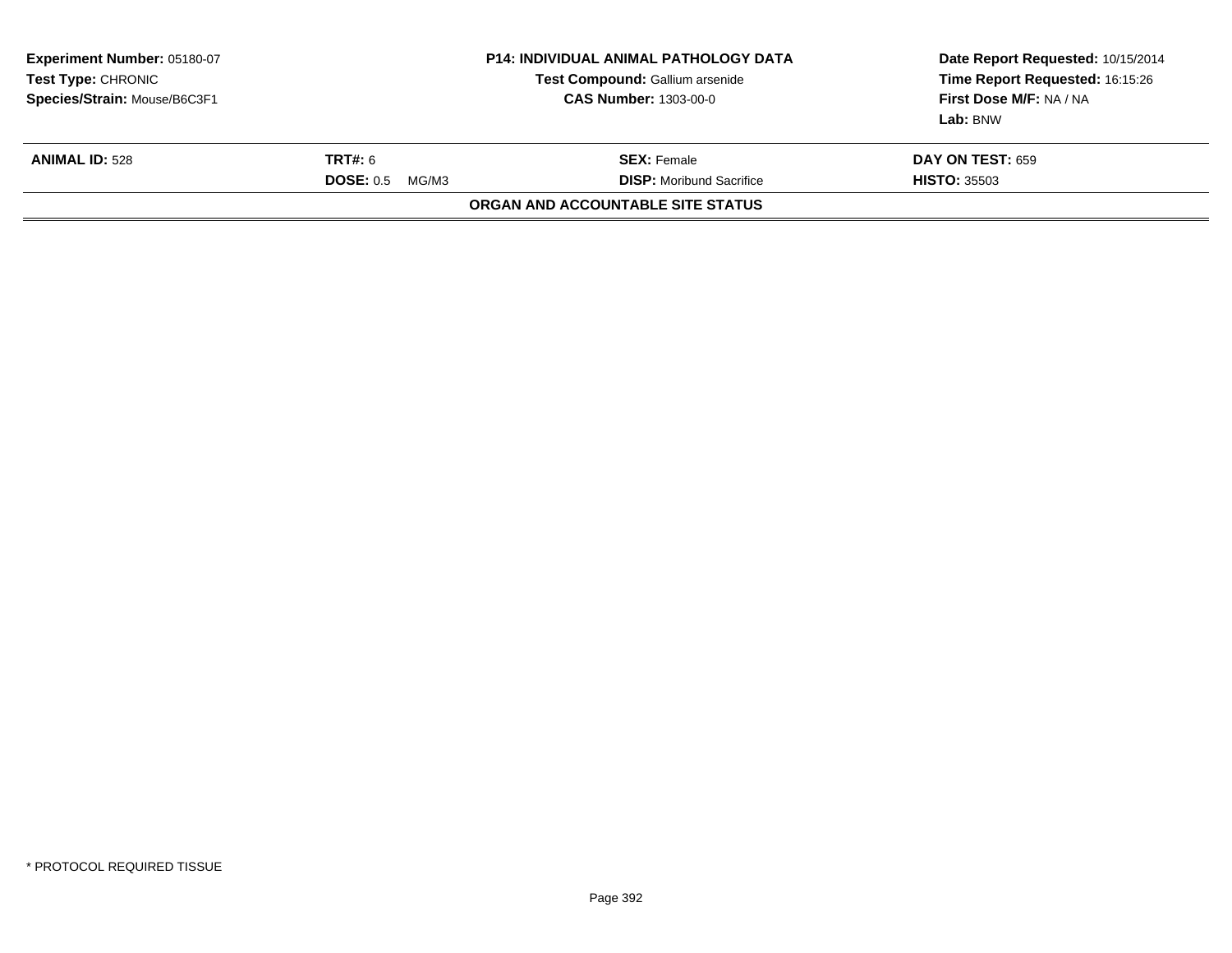| Experiment Number: 05180-07<br>Test Type: CHRONIC<br>Species/Strain: Mouse/B6C3F1 |                             | P14: INDIVIDUAL ANIMAL PATHOLOGY DATA<br>Test Compound: Gallium arsenide<br><b>CAS Number: 1303-00-0</b> |                            |
|-----------------------------------------------------------------------------------|-----------------------------|----------------------------------------------------------------------------------------------------------|----------------------------|
| <b>ANIMAL ID: 529</b>                                                             | <b>TRT#: 6</b>              | <b>SEX: Female</b>                                                                                       | DAY ON TEST: 715           |
|                                                                                   | <b>DOSE: 0.5</b><br>MG/M3   | <b>DISP: Moribund Sacrifice</b>                                                                          | <b>HISTO: 35504</b>        |
|                                                                                   |                             | ORGAN AND ACCOUNTABLE SITE STATUS                                                                        |                            |
| <b>NORMAL</b>                                                                     |                             |                                                                                                          |                            |
| * Adrenal Cortex                                                                  | * Adrenal Medulla           | * Bone Marrow                                                                                            | * Brain                    |
| * Esophagus                                                                       | * Gallbladder               | * Intestine Large, Cecum                                                                                 | * Intestine Large, Colon   |
| * Intestine Large, Rectum                                                         | * Intestine Small, Duodenum | * Intestine Small, Ileum                                                                                 | * Intestine Small, Jejunum |
| * Islets, Pancreatic                                                              | * Larynx                    | * Lymph Node, Bronchial                                                                                  | * Lymph Node, Mediastinal  |
| * Lymph Node, Mesenteric                                                          | * Mammary Gland             | * Nose                                                                                                   | * Ovary                    |
| * Pancreas                                                                        | * Parathyroid Gland         | * Salivary Glands                                                                                        | * Skin                     |
| * Stomach, Forestomach                                                            | * Stomach, Glandular        | * Thymus                                                                                                 | * Thyroid Gland            |
| * Trachea                                                                         |                             |                                                                                                          |                            |
| <b>MISSING</b>                                                                    |                             |                                                                                                          |                            |
| * Clitoral Gland                                                                  | * Lymph Node, Mandibular    |                                                                                                          |                            |
| <b>OBSERVATIONS</b>                                                               |                             |                                                                                                          |                            |
| $*$ Bone                                                                          |                             | Fibrous Osteodystrophy                                                                                   | Mild                       |
| * Heart                                                                           |                             | Cardiomyopathy                                                                                           | Minimal                    |
|                                                                                   | Artery                      | Inflammation                                                                                             | Mild                       |
| * Kidney                                                                          |                             | Nephropathy                                                                                              | Minimal                    |
| * Liver                                                                           |                             | Eosinophilic Focus                                                                                       |                            |
| * Lung                                                                            | Alveolus                    | Foreign Body                                                                                             |                            |
|                                                                                   | Alveolar Epith              | Hyperplasia                                                                                              | Minimal                    |
|                                                                                   |                             | <b>Infiltration Cellular</b>                                                                             | Histiocyte, Mild           |
|                                                                                   |                             | Inflammation                                                                                             | Chronic, Focal, Minimal    |
|                                                                                   | Alveolus                    | Proteinosis                                                                                              | Mild                       |
| * Pituitary Gland                                                                 | <b>Pars Distalis</b>        | Hyperplasia                                                                                              | Minimal                    |
| * Spleen                                                                          |                             | Hematopoietic Cell Proliferation                                                                         | Moderate                   |
| [ Hematopoietic Cell Proliferation TGLS = 2-4 ]                                   |                             |                                                                                                          |                            |
| * Urinary Bladder                                                                 | Artery                      | Inflammation                                                                                             | Moderate                   |
| * Uterus                                                                          |                             | Hyperplasia                                                                                              | Cystic, Marked             |
| [Hyperplasia TGLS = 1-10]                                                         |                             |                                                                                                          |                            |
| PRIMARY CAUSE OF DEATH                                                            | - Uterus Hyperplasia        |                                                                                                          |                            |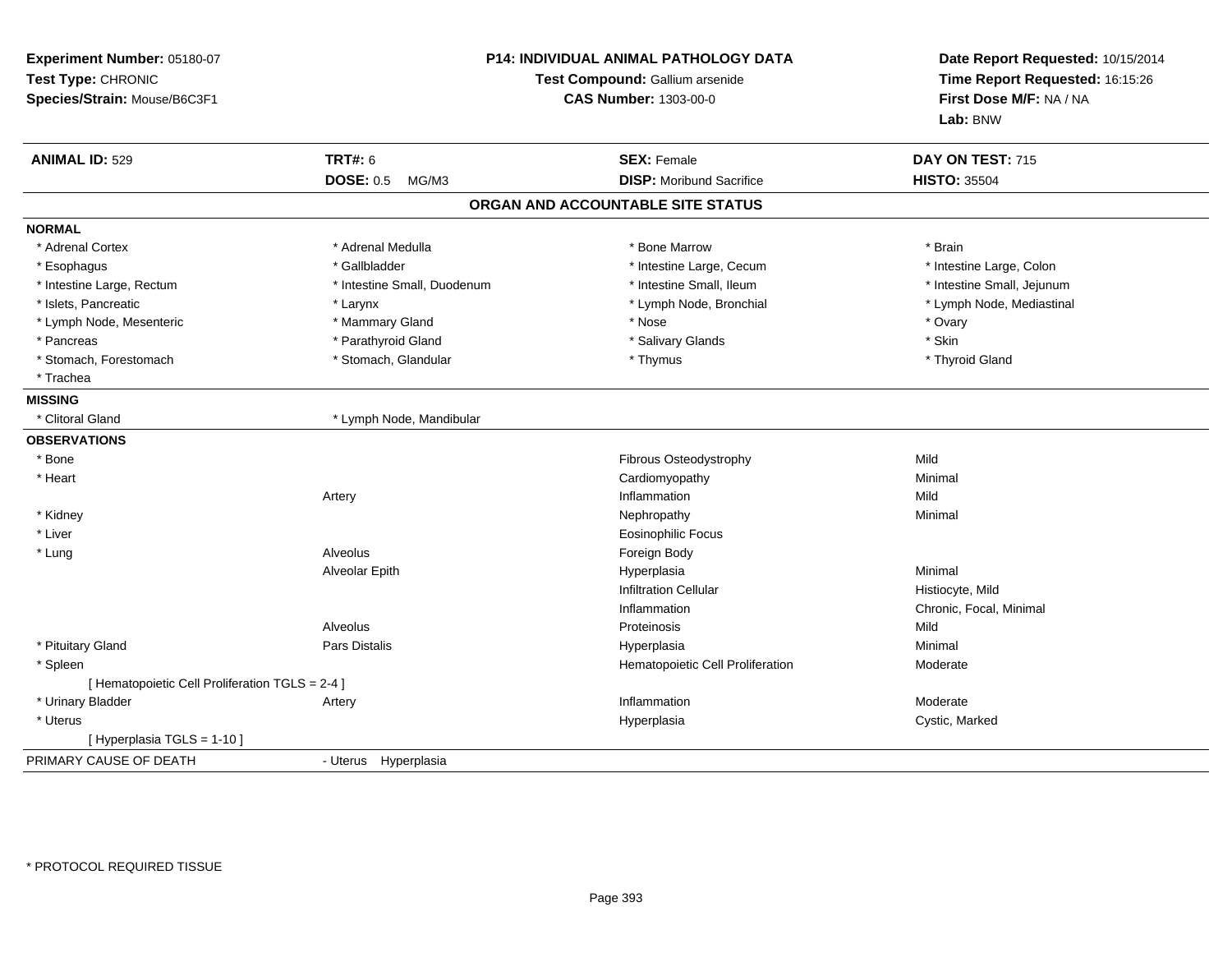| Experiment Number: 05180-07<br>Test Type: CHRONIC<br>Species/Strain: Mouse/B6C3F1 |                             | P14: INDIVIDUAL ANIMAL PATHOLOGY DATA<br>Test Compound: Gallium arsenide<br><b>CAS Number: 1303-00-0</b> |                            |
|-----------------------------------------------------------------------------------|-----------------------------|----------------------------------------------------------------------------------------------------------|----------------------------|
| <b>ANIMAL ID: 530</b>                                                             | <b>TRT#: 6</b>              | <b>SEX: Female</b>                                                                                       | DAY ON TEST: 421           |
|                                                                                   | <b>DOSE: 0.5</b><br>MG/M3   | <b>DISP:</b> Moribund Sacrifice                                                                          | <b>HISTO: 35505</b>        |
|                                                                                   |                             | ORGAN AND ACCOUNTABLE SITE STATUS                                                                        |                            |
| <b>NORMAL</b>                                                                     |                             |                                                                                                          |                            |
| * Adrenal Medulla                                                                 | * Bone                      | * Brain                                                                                                  | * Clitoral Gland           |
| * Esophagus                                                                       | * Gallbladder               | * Intestine Large, Cecum                                                                                 | * Intestine Large, Colon   |
| * Intestine Large, Rectum                                                         | * Intestine Small, Duodenum | * Intestine Small, Ileum                                                                                 | * Intestine Small, Jejunum |
| * Islets, Pancreatic                                                              | * Larynx                    | * Lymph Node, Bronchial                                                                                  | * Lymph Node, Mesenteric   |
| * Mammary Gland                                                                   | * Nose                      | * Ovary                                                                                                  | * Pancreas                 |
| * Pituitary Gland                                                                 | * Salivary Glands           | * Stomach, Forestomach                                                                                   | * Stomach, Glandular       |
| * Thyroid Gland                                                                   | * Trachea                   | * Urinary Bladder                                                                                        | * Uterus                   |
| <b>MISSING</b>                                                                    |                             |                                                                                                          |                            |
| * Lymph Node, Mandibular                                                          | * Parathyroid Gland         |                                                                                                          |                            |
| <b>INSUFFICIENT TISSUE</b>                                                        |                             |                                                                                                          |                            |
| * Thymus                                                                          |                             |                                                                                                          |                            |
| <b>OBSERVATIONS</b>                                                               |                             |                                                                                                          |                            |
| * Adrenal Cortex                                                                  |                             | Hematopoietic Cell Proliferation                                                                         | Moderate                   |
| * Bone Marrow                                                                     |                             | Hyperplasia                                                                                              | Moderate                   |
| [ Hyperplasia TGLS = 2-10 ]                                                       |                             |                                                                                                          |                            |
| * Heart                                                                           |                             | Cardiomyopathy                                                                                           | Minimal                    |
| * Kidney                                                                          |                             | Nephropathy                                                                                              | Minimal                    |
| * Liver                                                                           |                             | Hematopoietic Cell Proliferation                                                                         | Mild                       |
| * Lung                                                                            | Alveolus                    | Proteinosis                                                                                              | Minimal                    |
| * Lymph Node, Mediastinal                                                         |                             | Hematopoietic Cell Proliferation                                                                         | Moderate                   |
| [ Hematopoietic Cell Proliferation TGLS = 1-2 ]                                   |                             |                                                                                                          |                            |
| Mesentery                                                                         |                             | Inflammation                                                                                             | Suppurative, Marked        |
|                                                                                   | Fat                         | Necrosis                                                                                                 | Marked                     |
| [ Necrosis TGLS = $4-11+12$ ]                                                     |                             |                                                                                                          |                            |
| * Skin                                                                            | <b>Subcut Tiss</b>          | Inflammation                                                                                             | Marked                     |
| * Spleen                                                                          |                             | Hematopoietic Cell Proliferation                                                                         | Marked                     |
| [ Hematopoietic Cell Proliferation TGLS = 3-4 ]                                   |                             |                                                                                                          |                            |
| PRIMARY CAUSE OF DEATH                                                            | - Mesentery Fat Necrosis    |                                                                                                          |                            |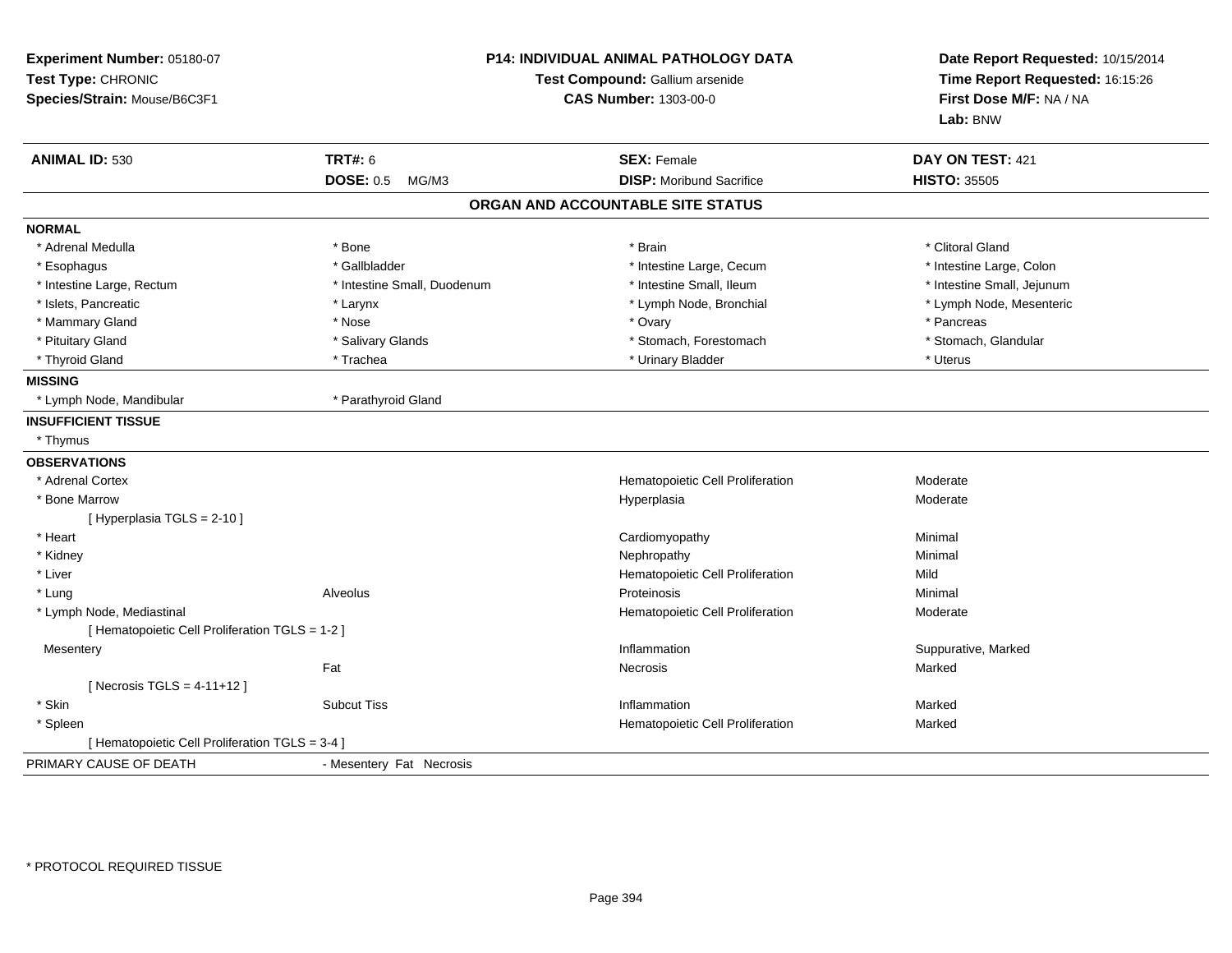| Experiment Number: 05180-07<br>Test Type: CHRONIC<br>Species/Strain: Mouse/B6C3F1 |                           | P14: INDIVIDUAL ANIMAL PATHOLOGY DATA<br>Test Compound: Gallium arsenide<br><b>CAS Number: 1303-00-0</b> | Date Report Requested: 10/15/2014<br>Time Report Requested: 16:15:26<br>First Dose M/F: NA / NA<br>Lab: BNW |
|-----------------------------------------------------------------------------------|---------------------------|----------------------------------------------------------------------------------------------------------|-------------------------------------------------------------------------------------------------------------|
| <b>ANIMAL ID: 531</b>                                                             | <b>TRT#: 6</b>            | <b>SEX: Female</b>                                                                                       | DAY ON TEST: 735                                                                                            |
|                                                                                   | <b>DOSE: 0.5</b><br>MG/M3 | <b>DISP: Terminal Sacrifice</b>                                                                          | <b>HISTO: 35506</b>                                                                                         |
|                                                                                   |                           | ORGAN AND ACCOUNTABLE SITE STATUS                                                                        |                                                                                                             |
| <b>NORMAL</b>                                                                     |                           |                                                                                                          |                                                                                                             |
| * Adrenal Cortex                                                                  | * Adrenal Medulla         | * Bone Marrow                                                                                            | * Brain                                                                                                     |
| * Clitoral Gland                                                                  | * Esophagus               | * Gallbladder                                                                                            | * Intestine Large, Cecum                                                                                    |
| * Intestine Large, Colon                                                          | * Intestine Large, Rectum | * Intestine Small, Duodenum                                                                              | * Intestine Small, Ileum                                                                                    |
| * Intestine Small, Jejunum                                                        | * Islets, Pancreatic      | * Larynx                                                                                                 | * Mammary Gland                                                                                             |
| * Ovary                                                                           | * Pancreas                | * Salivary Glands                                                                                        | * Skin                                                                                                      |
| * Stomach, Forestomach                                                            | * Stomach, Glandular      | * Thyroid Gland                                                                                          | * Trachea                                                                                                   |
| * Urinary Bladder                                                                 | * Uterus                  |                                                                                                          |                                                                                                             |
| <b>MISSING</b>                                                                    |                           |                                                                                                          |                                                                                                             |
| * Lymph Node, Bronchial                                                           | * Parathyroid Gland       | * Thymus                                                                                                 |                                                                                                             |
| <b>OBSERVATIONS</b>                                                               |                           |                                                                                                          |                                                                                                             |
| * Bone                                                                            |                           | Fibrous Osteodystrophy                                                                                   | Mild                                                                                                        |
| * Heart                                                                           |                           | Cardiomyopathy                                                                                           | Minimal                                                                                                     |
| * Kidney                                                                          |                           | Metaplasia                                                                                               | Osseous, Minimal                                                                                            |
| * Liver                                                                           |                           | Hepatocellular Adenoma                                                                                   |                                                                                                             |
| [ Hepatocellular Adenoma TGLS = 1-10 ]                                            |                           |                                                                                                          |                                                                                                             |
| * Lung                                                                            | Alveolus                  | Foreign Body                                                                                             |                                                                                                             |
|                                                                                   |                           | Hemorrhage                                                                                               | Minimal                                                                                                     |
|                                                                                   |                           | <b>Infiltration Cellular</b>                                                                             | Histiocyte, Mild                                                                                            |
|                                                                                   | Alveolus                  | Proteinosis                                                                                              | Mild                                                                                                        |
| * Lymph Node, Mandibular                                                          |                           | Lymphoma Malignant                                                                                       |                                                                                                             |
| * Lymph Node, Mediastinal                                                         |                           | Hyperplasia                                                                                              | Minimal                                                                                                     |
| * Lymph Node, Mesenteric                                                          |                           | Lymphoma Malignant                                                                                       |                                                                                                             |
| * Nose                                                                            | Olfactory Epi             | Atrophy                                                                                                  | Minimal                                                                                                     |
| * Pituitary Gland                                                                 | Pars Distalis             | Hyperplasia                                                                                              | Minimal                                                                                                     |
| * Spleen                                                                          |                           | Hyperplasia                                                                                              | Lymphoid, Mild                                                                                              |
| PRIMARY CAUSE OF DEATH                                                            |                           |                                                                                                          |                                                                                                             |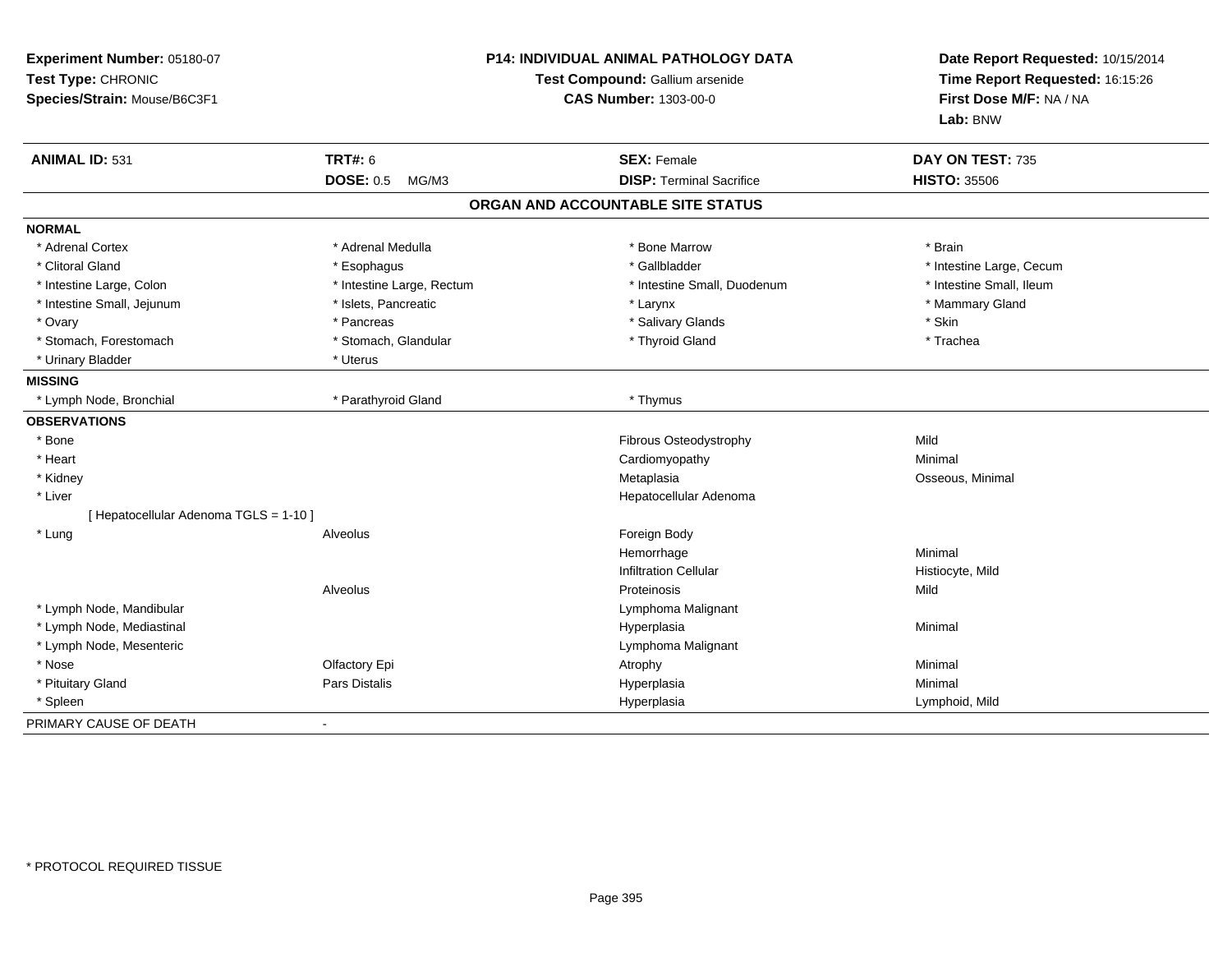| Experiment Number: 05180-07<br>Test Type: CHRONIC<br>Species/Strain: Mouse/B6C3F1 |                             | P14: INDIVIDUAL ANIMAL PATHOLOGY DATA<br>Test Compound: Gallium arsenide<br><b>CAS Number: 1303-00-0</b> | Date Report Requested: 10/15/2014<br>Time Report Requested: 16:15:26<br>First Dose M/F: NA / NA<br>Lab: BNW |
|-----------------------------------------------------------------------------------|-----------------------------|----------------------------------------------------------------------------------------------------------|-------------------------------------------------------------------------------------------------------------|
| <b>ANIMAL ID: 532</b>                                                             | <b>TRT#: 6</b>              | <b>SEX: Female</b>                                                                                       | DAY ON TEST: 736                                                                                            |
|                                                                                   | <b>DOSE: 0.5</b><br>MG/M3   | <b>DISP: Terminal Sacrifice</b>                                                                          | <b>HISTO: 35507</b>                                                                                         |
|                                                                                   |                             | ORGAN AND ACCOUNTABLE SITE STATUS                                                                        |                                                                                                             |
| <b>NORMAL</b>                                                                     |                             |                                                                                                          |                                                                                                             |
| * Adrenal Cortex                                                                  | * Adrenal Medulla           | * Bone Marrow                                                                                            | * Brain                                                                                                     |
| * Clitoral Gland                                                                  | * Gallbladder               | * Intestine Large, Cecum                                                                                 | * Intestine Large, Colon                                                                                    |
| * Intestine Large, Rectum                                                         | * Intestine Small, Duodenum | * Intestine Small, Ileum                                                                                 | * Intestine Small, Jejunum                                                                                  |
| * Islets, Pancreatic                                                              | * Lymph Node, Mandibular    | * Lymph Node, Mediastinal                                                                                | * Lymph Node, Mesenteric                                                                                    |
| * Mammary Gland                                                                   | * Nose                      | * Pancreas                                                                                               | * Parathyroid Gland                                                                                         |
| * Pituitary Gland                                                                 | * Salivary Glands           | * Skin                                                                                                   | * Spleen                                                                                                    |
| * Stomach, Forestomach                                                            | * Stomach, Glandular        | * Thymus                                                                                                 | * Thyroid Gland                                                                                             |
| * Trachea                                                                         | * Urinary Bladder           |                                                                                                          |                                                                                                             |
| <b>MISSING</b>                                                                    |                             |                                                                                                          |                                                                                                             |
| * Esophagus                                                                       |                             |                                                                                                          |                                                                                                             |
| <b>OBSERVATIONS</b>                                                               |                             |                                                                                                          |                                                                                                             |
| * Bone                                                                            |                             | Fibrous Osteodystrophy                                                                                   | Minimal                                                                                                     |
| * Heart                                                                           |                             | Cardiomyopathy                                                                                           | Minimal                                                                                                     |
| * Kidney                                                                          |                             | Nephropathy                                                                                              | Minimal                                                                                                     |
| * Larynx                                                                          | Squam Epithel               | Hyperplasia                                                                                              | Minimal                                                                                                     |
| * Liver                                                                           |                             | Hepatocellular Adenoma                                                                                   |                                                                                                             |
| [ Hepatocellular Adenoma TGLS = 3-4 ]                                             |                             |                                                                                                          |                                                                                                             |
| * Lung                                                                            | Alveolus                    | Foreign Body                                                                                             |                                                                                                             |
|                                                                                   |                             | <b>Infiltration Cellular</b>                                                                             | Histiocyte, Mild                                                                                            |
|                                                                                   | Alveolus                    | Proteinosis                                                                                              | Moderate                                                                                                    |
| * Lymph Node, Bronchial                                                           |                             | Hyperplasia                                                                                              | Minimal                                                                                                     |
| * Ovary                                                                           |                             | Cyst                                                                                                     | Mild                                                                                                        |
| [Cyst TGLS = $2-7$ ]                                                              |                             |                                                                                                          |                                                                                                             |
| * Uterus                                                                          |                             | Hydrometra                                                                                               | Marked                                                                                                      |
| [Hydrometra TGLS = 1-8]                                                           |                             |                                                                                                          |                                                                                                             |
| PRIMARY CAUSE OF DEATH                                                            | $\blacksquare$              |                                                                                                          |                                                                                                             |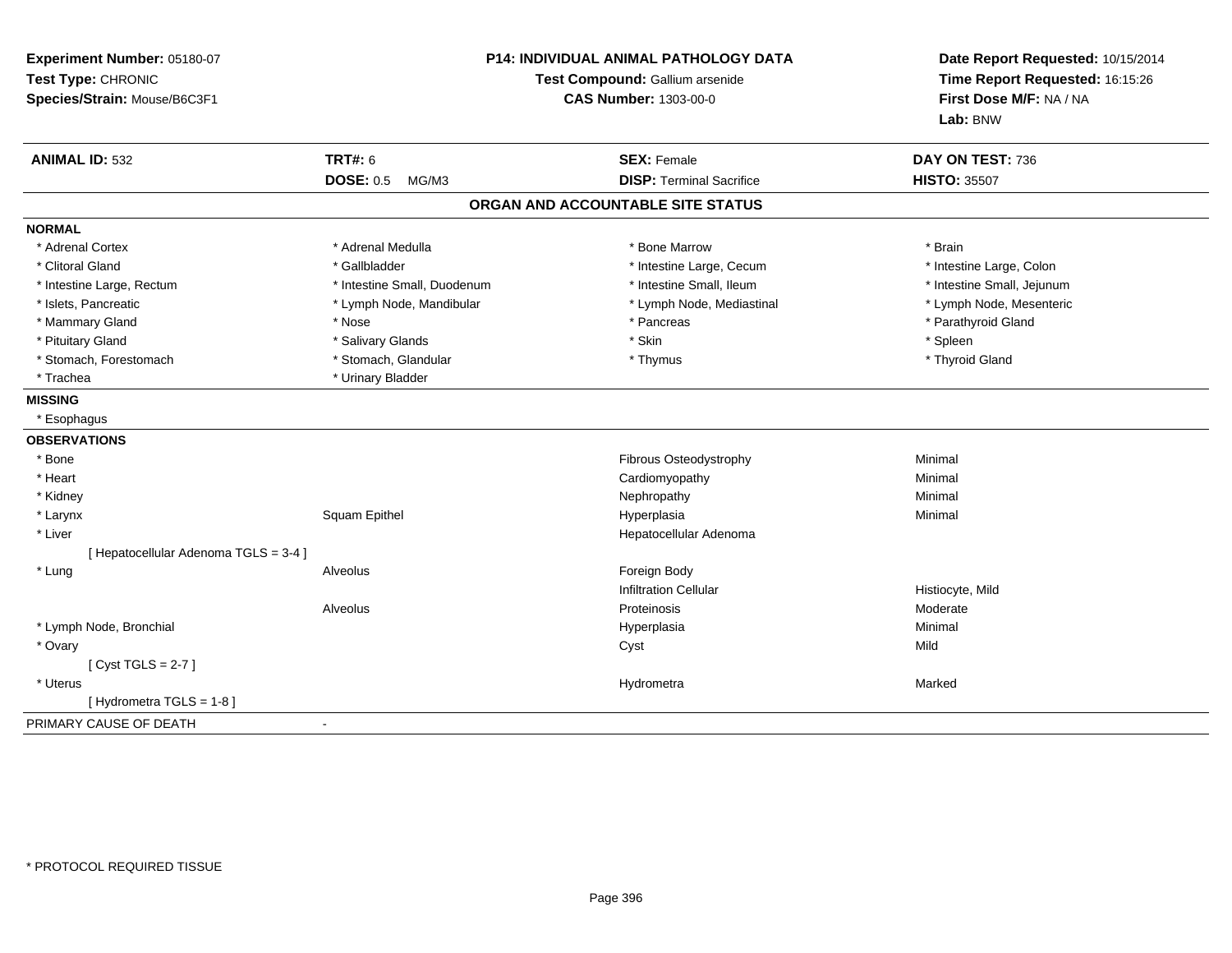| Experiment Number: 05180-07<br>Test Type: CHRONIC<br>Species/Strain: Mouse/B6C3F1 |                           | <b>P14: INDIVIDUAL ANIMAL PATHOLOGY DATA</b><br>Test Compound: Gallium arsenide<br><b>CAS Number: 1303-00-0</b> | Date Report Requested: 10/15/2014<br>Time Report Requested: 16:15:26<br>First Dose M/F: NA / NA<br>Lab: BNW |
|-----------------------------------------------------------------------------------|---------------------------|-----------------------------------------------------------------------------------------------------------------|-------------------------------------------------------------------------------------------------------------|
| <b>ANIMAL ID: 533</b>                                                             | <b>TRT#: 6</b>            | <b>SEX: Female</b>                                                                                              | DAY ON TEST: 736                                                                                            |
|                                                                                   | <b>DOSE: 0.5</b><br>MG/M3 | <b>DISP: Terminal Sacrifice</b>                                                                                 | <b>HISTO: 35508</b>                                                                                         |
|                                                                                   |                           | ORGAN AND ACCOUNTABLE SITE STATUS                                                                               |                                                                                                             |
| <b>NORMAL</b>                                                                     |                           |                                                                                                                 |                                                                                                             |
| * Adrenal Cortex                                                                  | * Adrenal Medulla         | * Bone                                                                                                          | * Bone Marrow                                                                                               |
| * Brain                                                                           | * Esophagus               | * Gallbladder                                                                                                   | * Intestine Large, Cecum                                                                                    |
| * Intestine Large, Colon                                                          | * Intestine Large, Rectum | * Intestine Small, Duodenum                                                                                     | * Intestine Small, Ileum                                                                                    |
| * Intestine Small, Jejunum                                                        | * Islets, Pancreatic      | * Larynx                                                                                                        | * Lymph Node, Mediastinal                                                                                   |
| * Lymph Node, Mesenteric                                                          | * Mammary Gland           | * Pancreas                                                                                                      | * Parathyroid Gland                                                                                         |
| * Salivary Glands                                                                 | * Skin                    | * Stomach, Forestomach                                                                                          | * Stomach, Glandular                                                                                        |
| * Thymus                                                                          | * Trachea                 |                                                                                                                 |                                                                                                             |
| <b>MISSING</b>                                                                    |                           |                                                                                                                 |                                                                                                             |
| * Clitoral Gland                                                                  | * Lymph Node, Mandibular  |                                                                                                                 |                                                                                                             |
| <b>OBSERVATIONS</b>                                                               |                           |                                                                                                                 |                                                                                                             |
| * Heart                                                                           |                           | Cardiomyopathy                                                                                                  | Minimal                                                                                                     |
| * Kidney                                                                          |                           | Nephropathy                                                                                                     | Minimal                                                                                                     |
| * Liver                                                                           |                           | Hepatocellular Adenoma                                                                                          |                                                                                                             |
| [ Hepatocellular Adenoma TGLS = 3-10 ]                                            |                           |                                                                                                                 |                                                                                                             |
| * Lung                                                                            | Alveolus                  | Foreign Body                                                                                                    |                                                                                                             |
|                                                                                   | Alveolar Epith            | Hyperplasia                                                                                                     | Minimal                                                                                                     |
|                                                                                   | Perivascular              | <b>Infiltration Cellular</b>                                                                                    | Mononuclear CI, Mild                                                                                        |
|                                                                                   |                           | <b>Infiltration Cellular</b>                                                                                    | Histiocyte, Mild                                                                                            |
|                                                                                   |                           | Inflammation                                                                                                    | Chronic, Focal, Minimal                                                                                     |
|                                                                                   | Alveolus                  | Proteinosis                                                                                                     | Moderate                                                                                                    |
| * Lymph Node, Bronchial                                                           |                           | Hyperplasia                                                                                                     | Minimal                                                                                                     |
| * Nose                                                                            | <b>Respirat Epith</b>     | Degeneration                                                                                                    | Hyaline, Minimal                                                                                            |
| * Ovary                                                                           |                           | Cyst                                                                                                            | Mild                                                                                                        |
| [Cyst TGLS = $2-7$ ]                                                              |                           |                                                                                                                 |                                                                                                             |
| * Pituitary Gland                                                                 | Pars Distalis             | Hyperplasia                                                                                                     | Minimal                                                                                                     |
| * Spleen                                                                          |                           | Hyperplasia                                                                                                     | Lymphoid, Mild                                                                                              |
| * Thyroid Gland                                                                   | <b>Follicular Cel</b>     | Hyperplasia                                                                                                     | Minimal                                                                                                     |
| * Urinary Bladder                                                                 |                           | Hyperplasia                                                                                                     | Lymphoid, Marked                                                                                            |
| * Uterus                                                                          |                           | Polyp Stromal                                                                                                   |                                                                                                             |
| [Polyp Stromal TGLS = 1-8]                                                        |                           |                                                                                                                 |                                                                                                             |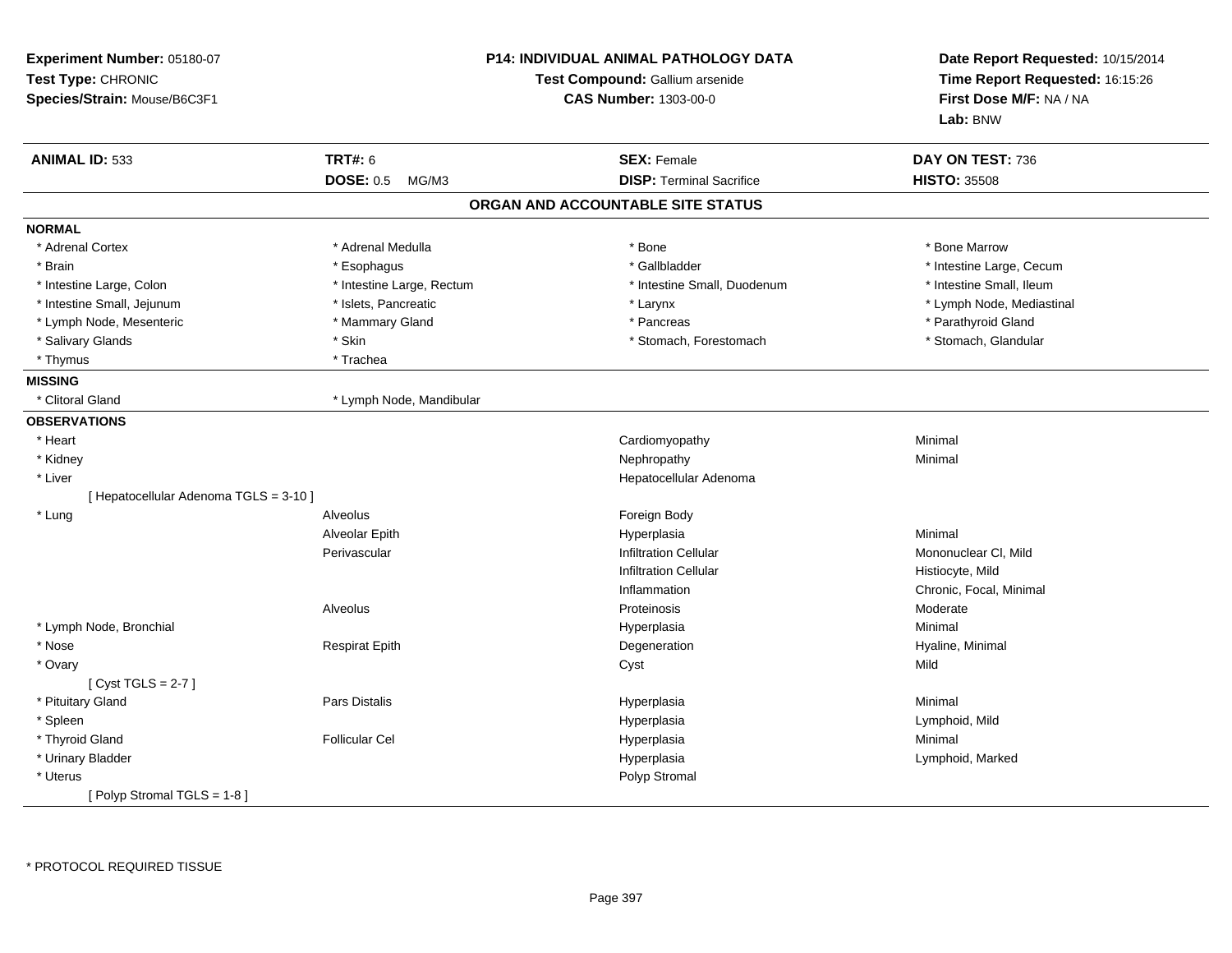| <b>Experiment Number: 05180-07</b><br>Test Type: CHRONIC<br>Species/Strain: Mouse/B6C3F1 | <b>P14: INDIVIDUAL ANIMAL PATHOLOGY DATA</b><br>Test Compound: Gallium arsenide<br><b>CAS Number: 1303-00-0</b> |                                   | Date Report Requested: 10/15/2014<br>Time Report Requested: 16:15:26<br>First Dose M/F: NA / NA<br>Lab: BNW |
|------------------------------------------------------------------------------------------|-----------------------------------------------------------------------------------------------------------------|-----------------------------------|-------------------------------------------------------------------------------------------------------------|
| <b>ANIMAL ID: 533</b>                                                                    | <b>TRT#: 6</b>                                                                                                  | <b>SEX: Female</b>                | DAY ON TEST: 736                                                                                            |
|                                                                                          | <b>DOSE: 0.5</b><br>MG/M3                                                                                       | <b>DISP:</b> Terminal Sacrifice   | <b>HISTO: 35508</b>                                                                                         |
|                                                                                          |                                                                                                                 | ORGAN AND ACCOUNTABLE SITE STATUS |                                                                                                             |
| PRIMARY CAUSE OF DEATH                                                                   | $\overline{\phantom{a}}$                                                                                        |                                   |                                                                                                             |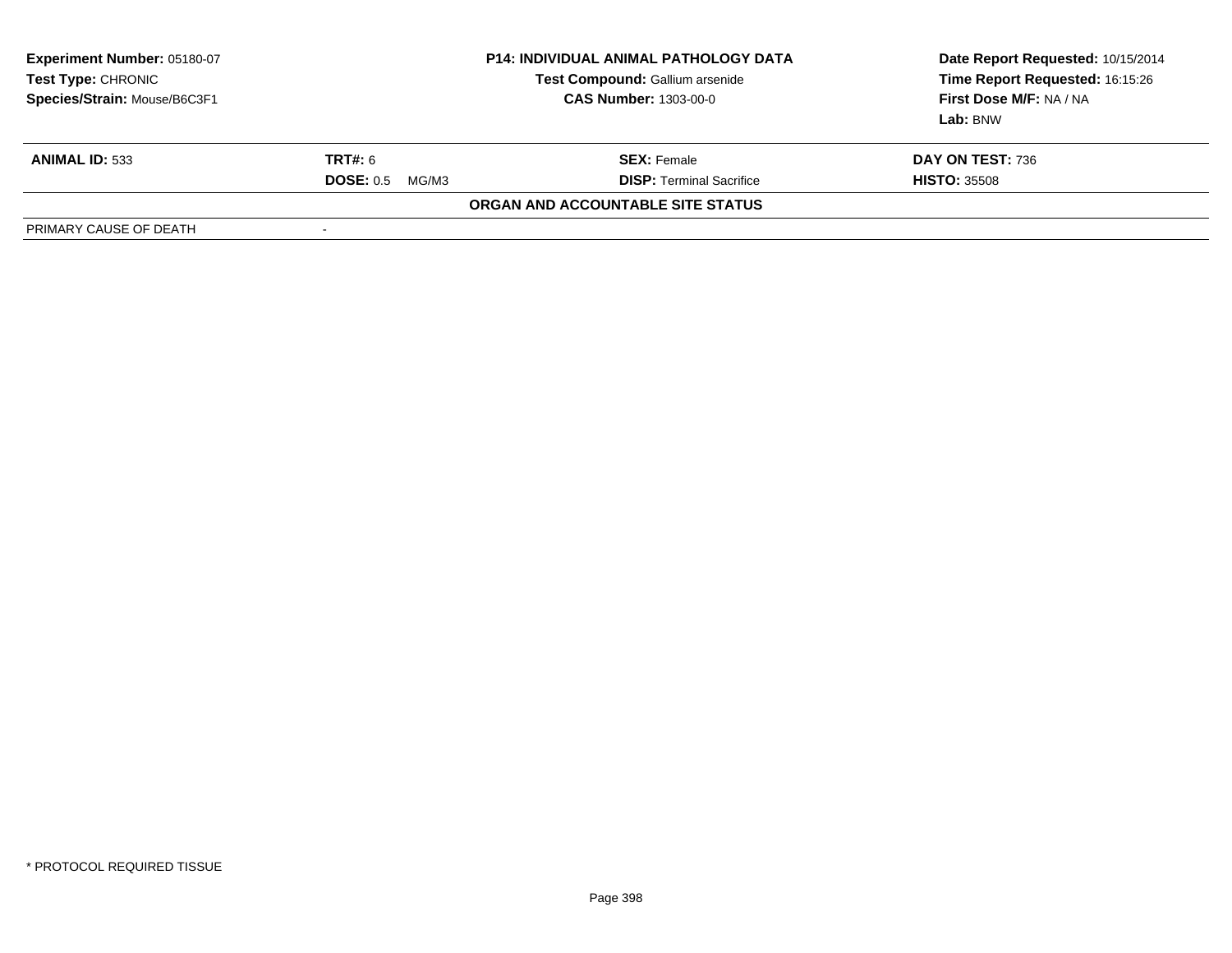| <b>TRT#: 6</b><br><b>ANIMAL ID: 534</b><br><b>SEX: Female</b><br>DAY ON TEST: 736<br><b>DOSE: 0.5</b><br><b>DISP: Terminal Sacrifice</b><br><b>HISTO: 35509</b><br>MG/M3<br>ORGAN AND ACCOUNTABLE SITE STATUS<br><b>NORMAL</b><br>* Adrenal Cortex<br>* Adrenal Medulla<br>* Bone<br>* Bone Marrow<br>* Clitoral Gland<br>* Gallbladder<br>* Esophagus<br>* Brain<br>* Intestine Large, Rectum<br>* Intestine Large, Cecum<br>* Intestine Large, Colon<br>* Intestine Small, Duodenum<br>* Intestine Small, Ileum<br>* Intestine Small, Jejunum<br>* Islets, Pancreatic<br>* Kidney<br>* Lymph Node, Bronchial<br>* Lymph Node, Mandibular<br>* Larynx<br>* Lymph Node, Mediastinal<br>* Pituitary Gland<br>* Mammary Gland<br>* Nose<br>* Pancreas<br>* Salivary Glands<br>* Skin<br>* Stomach, Forestomach<br>* Stomach, Glandular<br>* Thyroid Gland<br>* Trachea<br>* Urinary Bladder<br>* Thymus<br><b>INSUFFICIENT TISSUE</b><br>* Parathyroid Gland<br><b>OBSERVATIONS</b><br>Eye<br>Degeneration<br>Marked<br>[ Degeneration TGLS = 1-10 ]<br><b>Harderian Gland</b><br>Adenoma<br>[Adenoma TGLS = $2-10$ ]<br>* Heart<br>Cardiomyopathy<br>Mild<br>Clear Cell Focus<br>* Liver<br>Fatty, Moderate<br>Degeneration<br>[Clear Cell Focus TGLS = 5-4]<br>[Degeneration TGLS = 5-4]<br>Alveolus<br>* Lung<br>Foreign Body<br>Hemorrhage<br>Minimal<br>Alveolar Epith<br>Hyperplasia<br>Minimal<br><b>Infiltration Cellular</b><br>Histiocyte, Mild<br>Moderate<br>Alveolus<br>Proteinosis<br>Mild<br>Lymph Node<br>Angiectasis<br>[Angiectasis TGLS = 6-11]<br>* Lymph Node, Mesenteric<br>Hemangiosarcoma<br>Mild<br>* Ovary<br>Angiectasis<br>Cyst<br>Minimal | Experiment Number: 05180-07<br>Test Type: CHRONIC<br>Species/Strain: Mouse/B6C3F1 | P14: INDIVIDUAL ANIMAL PATHOLOGY DATA<br>Test Compound: Gallium arsenide<br><b>CAS Number: 1303-00-0</b> |  | Date Report Requested: 10/15/2014<br>Time Report Requested: 16:15:26<br>First Dose M/F: NA / NA<br>Lab: BNW |
|----------------------------------------------------------------------------------------------------------------------------------------------------------------------------------------------------------------------------------------------------------------------------------------------------------------------------------------------------------------------------------------------------------------------------------------------------------------------------------------------------------------------------------------------------------------------------------------------------------------------------------------------------------------------------------------------------------------------------------------------------------------------------------------------------------------------------------------------------------------------------------------------------------------------------------------------------------------------------------------------------------------------------------------------------------------------------------------------------------------------------------------------------------------------------------------------------------------------------------------------------------------------------------------------------------------------------------------------------------------------------------------------------------------------------------------------------------------------------------------------------------------------------------------------------------------------------------------------------------------------------------------------------------------------|-----------------------------------------------------------------------------------|----------------------------------------------------------------------------------------------------------|--|-------------------------------------------------------------------------------------------------------------|
|                                                                                                                                                                                                                                                                                                                                                                                                                                                                                                                                                                                                                                                                                                                                                                                                                                                                                                                                                                                                                                                                                                                                                                                                                                                                                                                                                                                                                                                                                                                                                                                                                                                                      |                                                                                   |                                                                                                          |  |                                                                                                             |
|                                                                                                                                                                                                                                                                                                                                                                                                                                                                                                                                                                                                                                                                                                                                                                                                                                                                                                                                                                                                                                                                                                                                                                                                                                                                                                                                                                                                                                                                                                                                                                                                                                                                      |                                                                                   |                                                                                                          |  |                                                                                                             |
|                                                                                                                                                                                                                                                                                                                                                                                                                                                                                                                                                                                                                                                                                                                                                                                                                                                                                                                                                                                                                                                                                                                                                                                                                                                                                                                                                                                                                                                                                                                                                                                                                                                                      |                                                                                   |                                                                                                          |  |                                                                                                             |
|                                                                                                                                                                                                                                                                                                                                                                                                                                                                                                                                                                                                                                                                                                                                                                                                                                                                                                                                                                                                                                                                                                                                                                                                                                                                                                                                                                                                                                                                                                                                                                                                                                                                      |                                                                                   |                                                                                                          |  |                                                                                                             |
|                                                                                                                                                                                                                                                                                                                                                                                                                                                                                                                                                                                                                                                                                                                                                                                                                                                                                                                                                                                                                                                                                                                                                                                                                                                                                                                                                                                                                                                                                                                                                                                                                                                                      |                                                                                   |                                                                                                          |  |                                                                                                             |
|                                                                                                                                                                                                                                                                                                                                                                                                                                                                                                                                                                                                                                                                                                                                                                                                                                                                                                                                                                                                                                                                                                                                                                                                                                                                                                                                                                                                                                                                                                                                                                                                                                                                      |                                                                                   |                                                                                                          |  |                                                                                                             |
|                                                                                                                                                                                                                                                                                                                                                                                                                                                                                                                                                                                                                                                                                                                                                                                                                                                                                                                                                                                                                                                                                                                                                                                                                                                                                                                                                                                                                                                                                                                                                                                                                                                                      |                                                                                   |                                                                                                          |  |                                                                                                             |
|                                                                                                                                                                                                                                                                                                                                                                                                                                                                                                                                                                                                                                                                                                                                                                                                                                                                                                                                                                                                                                                                                                                                                                                                                                                                                                                                                                                                                                                                                                                                                                                                                                                                      |                                                                                   |                                                                                                          |  |                                                                                                             |
|                                                                                                                                                                                                                                                                                                                                                                                                                                                                                                                                                                                                                                                                                                                                                                                                                                                                                                                                                                                                                                                                                                                                                                                                                                                                                                                                                                                                                                                                                                                                                                                                                                                                      |                                                                                   |                                                                                                          |  |                                                                                                             |
|                                                                                                                                                                                                                                                                                                                                                                                                                                                                                                                                                                                                                                                                                                                                                                                                                                                                                                                                                                                                                                                                                                                                                                                                                                                                                                                                                                                                                                                                                                                                                                                                                                                                      |                                                                                   |                                                                                                          |  |                                                                                                             |
|                                                                                                                                                                                                                                                                                                                                                                                                                                                                                                                                                                                                                                                                                                                                                                                                                                                                                                                                                                                                                                                                                                                                                                                                                                                                                                                                                                                                                                                                                                                                                                                                                                                                      |                                                                                   |                                                                                                          |  |                                                                                                             |
|                                                                                                                                                                                                                                                                                                                                                                                                                                                                                                                                                                                                                                                                                                                                                                                                                                                                                                                                                                                                                                                                                                                                                                                                                                                                                                                                                                                                                                                                                                                                                                                                                                                                      |                                                                                   |                                                                                                          |  |                                                                                                             |
|                                                                                                                                                                                                                                                                                                                                                                                                                                                                                                                                                                                                                                                                                                                                                                                                                                                                                                                                                                                                                                                                                                                                                                                                                                                                                                                                                                                                                                                                                                                                                                                                                                                                      |                                                                                   |                                                                                                          |  |                                                                                                             |
|                                                                                                                                                                                                                                                                                                                                                                                                                                                                                                                                                                                                                                                                                                                                                                                                                                                                                                                                                                                                                                                                                                                                                                                                                                                                                                                                                                                                                                                                                                                                                                                                                                                                      |                                                                                   |                                                                                                          |  |                                                                                                             |
|                                                                                                                                                                                                                                                                                                                                                                                                                                                                                                                                                                                                                                                                                                                                                                                                                                                                                                                                                                                                                                                                                                                                                                                                                                                                                                                                                                                                                                                                                                                                                                                                                                                                      |                                                                                   |                                                                                                          |  |                                                                                                             |
|                                                                                                                                                                                                                                                                                                                                                                                                                                                                                                                                                                                                                                                                                                                                                                                                                                                                                                                                                                                                                                                                                                                                                                                                                                                                                                                                                                                                                                                                                                                                                                                                                                                                      |                                                                                   |                                                                                                          |  |                                                                                                             |
|                                                                                                                                                                                                                                                                                                                                                                                                                                                                                                                                                                                                                                                                                                                                                                                                                                                                                                                                                                                                                                                                                                                                                                                                                                                                                                                                                                                                                                                                                                                                                                                                                                                                      |                                                                                   |                                                                                                          |  |                                                                                                             |
|                                                                                                                                                                                                                                                                                                                                                                                                                                                                                                                                                                                                                                                                                                                                                                                                                                                                                                                                                                                                                                                                                                                                                                                                                                                                                                                                                                                                                                                                                                                                                                                                                                                                      |                                                                                   |                                                                                                          |  |                                                                                                             |
|                                                                                                                                                                                                                                                                                                                                                                                                                                                                                                                                                                                                                                                                                                                                                                                                                                                                                                                                                                                                                                                                                                                                                                                                                                                                                                                                                                                                                                                                                                                                                                                                                                                                      |                                                                                   |                                                                                                          |  |                                                                                                             |
|                                                                                                                                                                                                                                                                                                                                                                                                                                                                                                                                                                                                                                                                                                                                                                                                                                                                                                                                                                                                                                                                                                                                                                                                                                                                                                                                                                                                                                                                                                                                                                                                                                                                      |                                                                                   |                                                                                                          |  |                                                                                                             |
|                                                                                                                                                                                                                                                                                                                                                                                                                                                                                                                                                                                                                                                                                                                                                                                                                                                                                                                                                                                                                                                                                                                                                                                                                                                                                                                                                                                                                                                                                                                                                                                                                                                                      |                                                                                   |                                                                                                          |  |                                                                                                             |
|                                                                                                                                                                                                                                                                                                                                                                                                                                                                                                                                                                                                                                                                                                                                                                                                                                                                                                                                                                                                                                                                                                                                                                                                                                                                                                                                                                                                                                                                                                                                                                                                                                                                      |                                                                                   |                                                                                                          |  |                                                                                                             |
|                                                                                                                                                                                                                                                                                                                                                                                                                                                                                                                                                                                                                                                                                                                                                                                                                                                                                                                                                                                                                                                                                                                                                                                                                                                                                                                                                                                                                                                                                                                                                                                                                                                                      |                                                                                   |                                                                                                          |  |                                                                                                             |
|                                                                                                                                                                                                                                                                                                                                                                                                                                                                                                                                                                                                                                                                                                                                                                                                                                                                                                                                                                                                                                                                                                                                                                                                                                                                                                                                                                                                                                                                                                                                                                                                                                                                      |                                                                                   |                                                                                                          |  |                                                                                                             |
|                                                                                                                                                                                                                                                                                                                                                                                                                                                                                                                                                                                                                                                                                                                                                                                                                                                                                                                                                                                                                                                                                                                                                                                                                                                                                                                                                                                                                                                                                                                                                                                                                                                                      |                                                                                   |                                                                                                          |  |                                                                                                             |
|                                                                                                                                                                                                                                                                                                                                                                                                                                                                                                                                                                                                                                                                                                                                                                                                                                                                                                                                                                                                                                                                                                                                                                                                                                                                                                                                                                                                                                                                                                                                                                                                                                                                      |                                                                                   |                                                                                                          |  |                                                                                                             |
|                                                                                                                                                                                                                                                                                                                                                                                                                                                                                                                                                                                                                                                                                                                                                                                                                                                                                                                                                                                                                                                                                                                                                                                                                                                                                                                                                                                                                                                                                                                                                                                                                                                                      |                                                                                   |                                                                                                          |  |                                                                                                             |
|                                                                                                                                                                                                                                                                                                                                                                                                                                                                                                                                                                                                                                                                                                                                                                                                                                                                                                                                                                                                                                                                                                                                                                                                                                                                                                                                                                                                                                                                                                                                                                                                                                                                      |                                                                                   |                                                                                                          |  |                                                                                                             |
|                                                                                                                                                                                                                                                                                                                                                                                                                                                                                                                                                                                                                                                                                                                                                                                                                                                                                                                                                                                                                                                                                                                                                                                                                                                                                                                                                                                                                                                                                                                                                                                                                                                                      |                                                                                   |                                                                                                          |  |                                                                                                             |
|                                                                                                                                                                                                                                                                                                                                                                                                                                                                                                                                                                                                                                                                                                                                                                                                                                                                                                                                                                                                                                                                                                                                                                                                                                                                                                                                                                                                                                                                                                                                                                                                                                                                      |                                                                                   |                                                                                                          |  |                                                                                                             |
|                                                                                                                                                                                                                                                                                                                                                                                                                                                                                                                                                                                                                                                                                                                                                                                                                                                                                                                                                                                                                                                                                                                                                                                                                                                                                                                                                                                                                                                                                                                                                                                                                                                                      |                                                                                   |                                                                                                          |  |                                                                                                             |
|                                                                                                                                                                                                                                                                                                                                                                                                                                                                                                                                                                                                                                                                                                                                                                                                                                                                                                                                                                                                                                                                                                                                                                                                                                                                                                                                                                                                                                                                                                                                                                                                                                                                      |                                                                                   |                                                                                                          |  |                                                                                                             |
|                                                                                                                                                                                                                                                                                                                                                                                                                                                                                                                                                                                                                                                                                                                                                                                                                                                                                                                                                                                                                                                                                                                                                                                                                                                                                                                                                                                                                                                                                                                                                                                                                                                                      |                                                                                   |                                                                                                          |  |                                                                                                             |
|                                                                                                                                                                                                                                                                                                                                                                                                                                                                                                                                                                                                                                                                                                                                                                                                                                                                                                                                                                                                                                                                                                                                                                                                                                                                                                                                                                                                                                                                                                                                                                                                                                                                      |                                                                                   |                                                                                                          |  |                                                                                                             |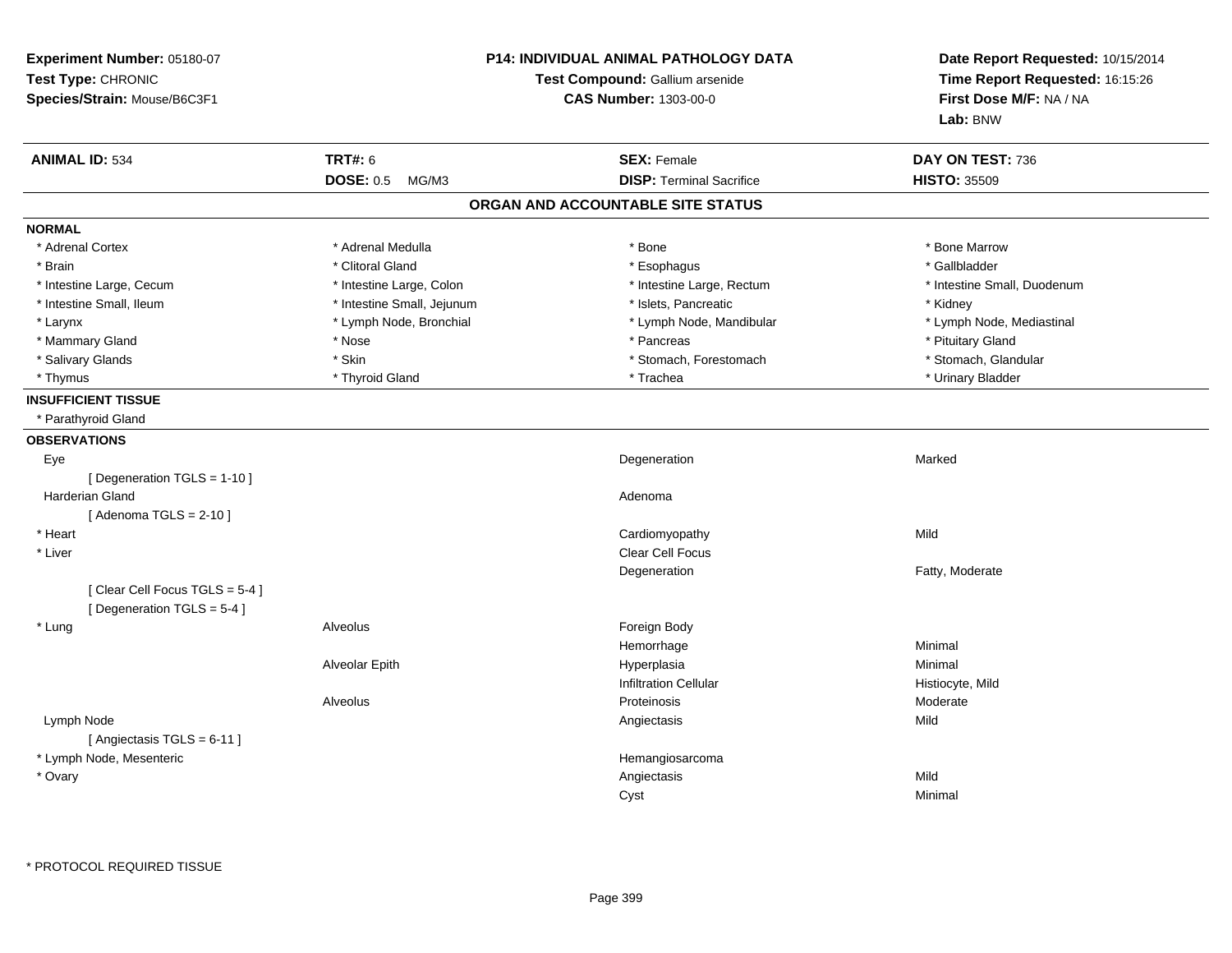| Experiment Number: 05180-07<br>Test Type: CHRONIC<br>Species/Strain: Mouse/B6C3F1 | <b>P14: INDIVIDUAL ANIMAL PATHOLOGY DATA</b><br>Test Compound: Gallium arsenide<br><b>CAS Number: 1303-00-0</b> |                                   | Date Report Requested: 10/15/2014<br>Time Report Requested: 16:15:26<br>First Dose M/F: NA / NA<br>Lab: BNW |
|-----------------------------------------------------------------------------------|-----------------------------------------------------------------------------------------------------------------|-----------------------------------|-------------------------------------------------------------------------------------------------------------|
| <b>ANIMAL ID: 534</b>                                                             | <b>TRT#: 6</b>                                                                                                  | <b>SEX: Female</b>                | DAY ON TEST: 736                                                                                            |
|                                                                                   | <b>DOSE: 0.5</b><br>MG/M3                                                                                       | <b>DISP:</b> Terminal Sacrifice   | <b>HISTO: 35509</b>                                                                                         |
|                                                                                   |                                                                                                                 | ORGAN AND ACCOUNTABLE SITE STATUS |                                                                                                             |
| * Spleen                                                                          |                                                                                                                 | Hemangiosarcoma                   |                                                                                                             |
| [Hemangiosarcoma TGLS = $4-4$ ]                                                   |                                                                                                                 |                                   |                                                                                                             |
| * Uterus                                                                          |                                                                                                                 | Angiectasis                       | Moderate                                                                                                    |
| [ Angiectasis $TGLS = 3-8$ ]                                                      |                                                                                                                 |                                   |                                                                                                             |
| PRIMARY CAUSE OF DEATH                                                            |                                                                                                                 |                                   |                                                                                                             |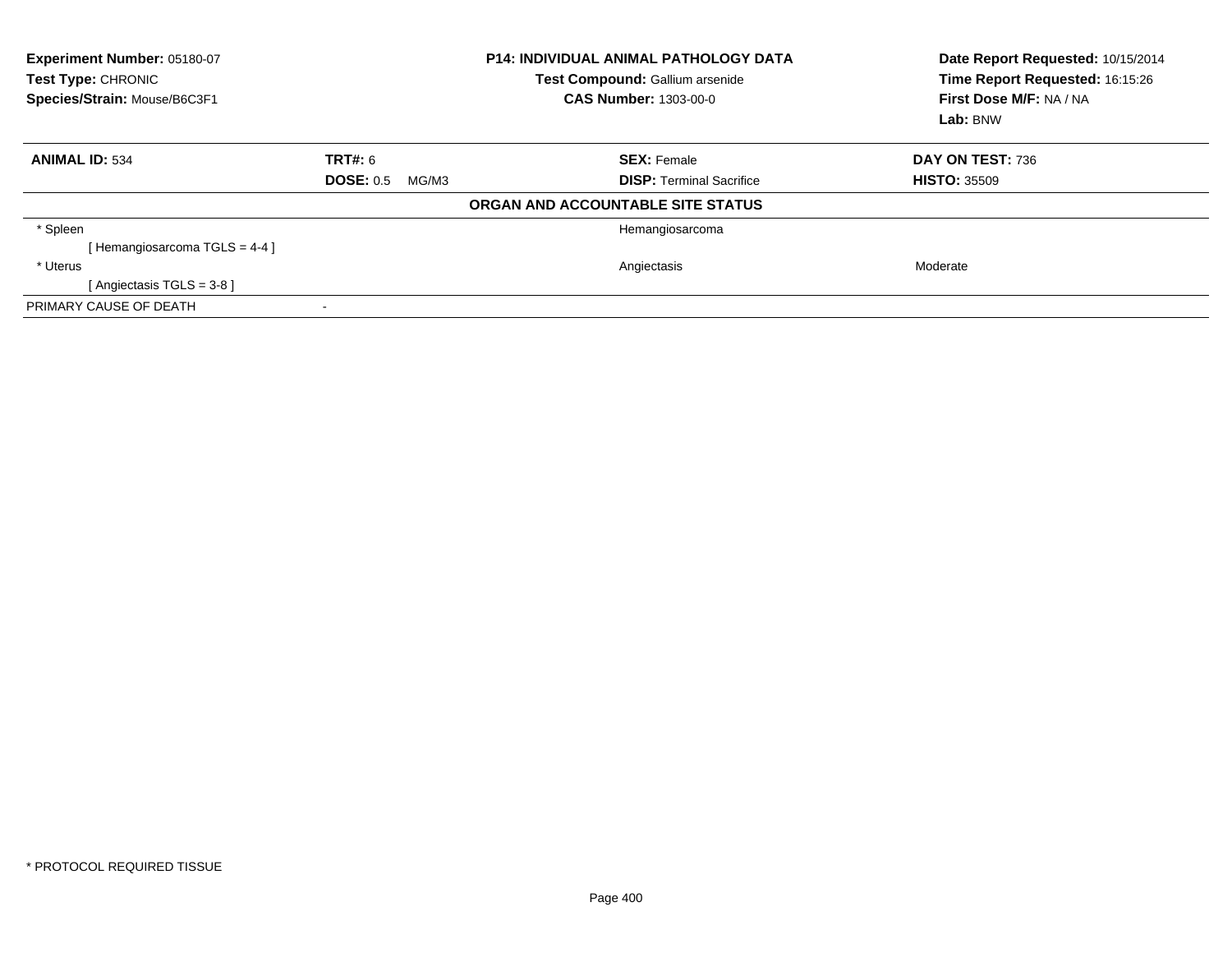| Experiment Number: 05180-07<br>Test Type: CHRONIC<br>Species/Strain: Mouse/B6C3F1 |                            | <b>P14: INDIVIDUAL ANIMAL PATHOLOGY DATA</b><br>Test Compound: Gallium arsenide<br><b>CAS Number: 1303-00-0</b> | Date Report Requested: 10/15/2014<br>Time Report Requested: 16:15:26<br>First Dose M/F: NA / NA<br>Lab: BNW |
|-----------------------------------------------------------------------------------|----------------------------|-----------------------------------------------------------------------------------------------------------------|-------------------------------------------------------------------------------------------------------------|
| <b>ANIMAL ID: 535</b>                                                             | <b>TRT#: 6</b>             | <b>SEX: Female</b>                                                                                              | DAY ON TEST: 645                                                                                            |
|                                                                                   | <b>DOSE: 0.5</b><br>MG/M3  | <b>DISP:</b> Moribund Sacrifice                                                                                 | <b>HISTO: 35510</b>                                                                                         |
|                                                                                   |                            | ORGAN AND ACCOUNTABLE SITE STATUS                                                                               |                                                                                                             |
| <b>NORMAL</b>                                                                     |                            |                                                                                                                 |                                                                                                             |
| * Adrenal Cortex                                                                  | * Adrenal Medulla          | * Bone                                                                                                          | * Bone Marrow                                                                                               |
| * Brain                                                                           | * Clitoral Gland           | * Esophagus                                                                                                     | * Gallbladder                                                                                               |
| * Intestine Large, Cecum                                                          | * Intestine Large, Colon   | * Intestine Large, Rectum                                                                                       | * Intestine Small, Duodenum                                                                                 |
| * Intestine Small, Jejunum                                                        | * Islets, Pancreatic       | * Kidney                                                                                                        | * Larynx                                                                                                    |
| * Lymph Node, Bronchial                                                           | * Lymph Node, Mandibular   | * Lymph Node, Mediastinal                                                                                       | * Mammary Gland                                                                                             |
| * Pancreas                                                                        | * Parathyroid Gland        | * Pituitary Gland                                                                                               | * Salivary Glands                                                                                           |
| * Skin                                                                            | * Stomach, Forestomach     | * Stomach, Glandular                                                                                            | * Thymus                                                                                                    |
| * Thyroid Gland                                                                   | * Trachea                  | * Urinary Bladder                                                                                               | * Uterus                                                                                                    |
| <b>OBSERVATIONS</b>                                                               |                            |                                                                                                                 |                                                                                                             |
| * Heart                                                                           |                            | Cardiomyopathy                                                                                                  | Minimal                                                                                                     |
| * Intestine Small, Ileum                                                          | Peyers Patch               | Hyperplasia                                                                                                     | Marked                                                                                                      |
| * Liver                                                                           |                            | Hepatocellular Carcinoma                                                                                        |                                                                                                             |
|                                                                                   |                            | Lymphoma Malignant                                                                                              |                                                                                                             |
| [ Hepatocellular Carcinoma TGLS = 2-4 ]<br>[ Lymphoma Malignant TGLS = 3-4 ]      |                            |                                                                                                                 |                                                                                                             |
| * Lung                                                                            | Alveolus                   | Foreign Body                                                                                                    |                                                                                                             |
|                                                                                   |                            | Hemorrhage                                                                                                      | Minimal                                                                                                     |
|                                                                                   |                            | Hepatocellular Carcinoma                                                                                        | Metastatic (Liver)                                                                                          |
|                                                                                   |                            | <b>Infiltration Cellular</b>                                                                                    | Histiocyte, Mild                                                                                            |
|                                                                                   | Mediastinum                | Lymphoma Malignant                                                                                              |                                                                                                             |
|                                                                                   | Alveolus                   | Proteinosis                                                                                                     | Mild                                                                                                        |
| * Lymph Node, Mesenteric                                                          |                            | Hyperplasia                                                                                                     | Marked                                                                                                      |
| Mesentery                                                                         |                            | Lymphoma Malignant                                                                                              |                                                                                                             |
|                                                                                   | Fat                        | Necrosis                                                                                                        | Mild                                                                                                        |
| * Nose                                                                            | <b>Respirat Epith</b>      | Degeneration                                                                                                    | Hyaline, Minimal                                                                                            |
| * Ovary                                                                           |                            | Hemorrhage                                                                                                      | Mild                                                                                                        |
| [Hemorrhage TGLS = 4-7]                                                           |                            |                                                                                                                 |                                                                                                             |
| * Spleen                                                                          |                            | Lymphoma Malignant                                                                                              |                                                                                                             |
| [ Lymphoma Malignant TGLS = 1-4 ]                                                 |                            |                                                                                                                 |                                                                                                             |
| PRIMARY CAUSE OF DEATH                                                            | - Liver Lymphoma Malignant |                                                                                                                 |                                                                                                             |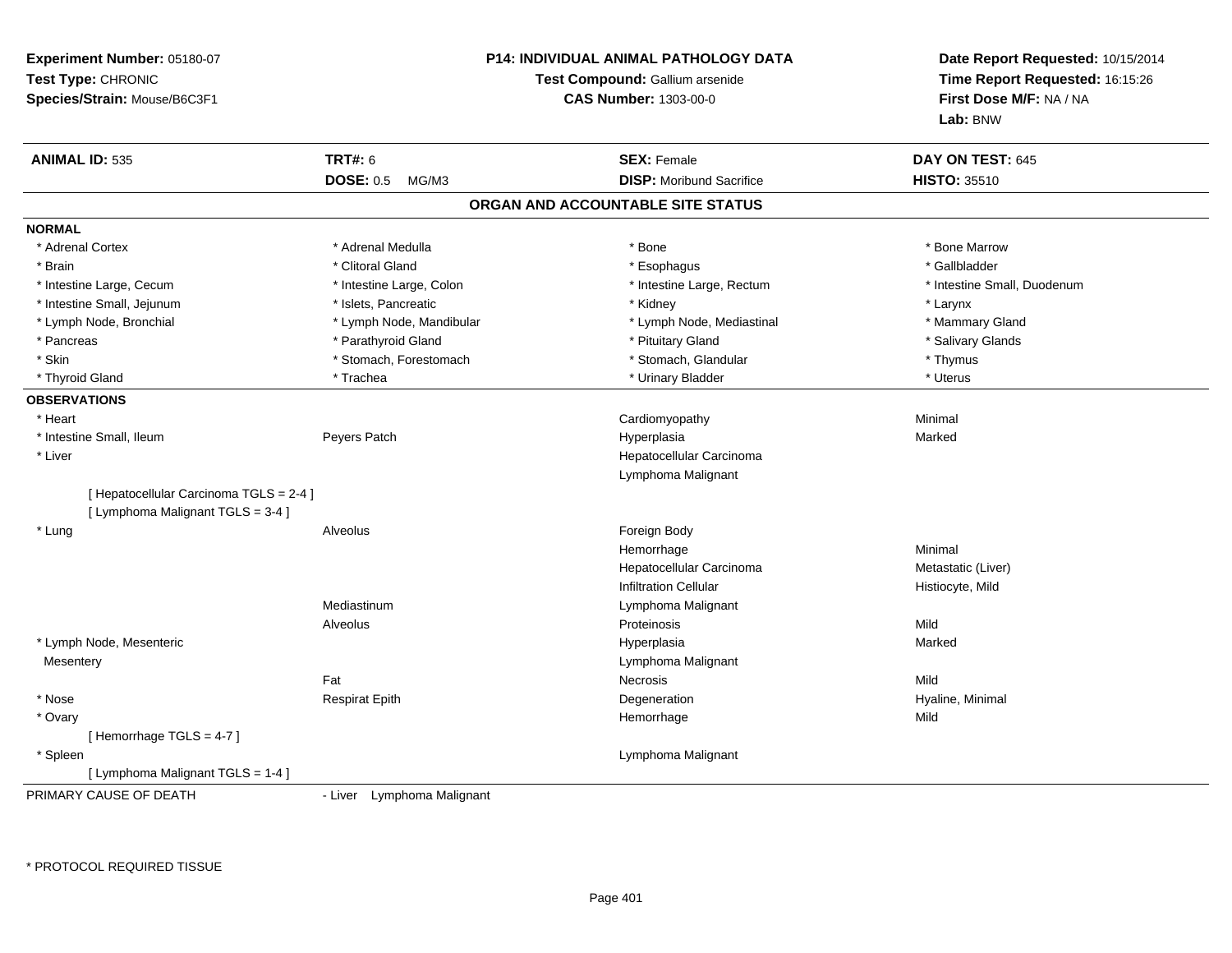| <b>Experiment Number: 05180-07</b><br>Test Type: CHRONIC<br>Species/Strain: Mouse/B6C3F1 | <b>P14: INDIVIDUAL ANIMAL PATHOLOGY DATA</b><br>Test Compound: Gallium arsenide<br><b>CAS Number: 1303-00-0</b> |                                   | Date Report Requested: 10/15/2014<br>Time Report Requested: 16:15:26<br>First Dose M/F: NA / NA<br>Lab: BNW |
|------------------------------------------------------------------------------------------|-----------------------------------------------------------------------------------------------------------------|-----------------------------------|-------------------------------------------------------------------------------------------------------------|
| <b>ANIMAL ID: 535</b>                                                                    | <b>TRT#: 6</b>                                                                                                  | <b>SEX:</b> Female                | <b>DAY ON TEST: 645</b>                                                                                     |
|                                                                                          | <b>DOSE: 0.5</b><br>MG/M3                                                                                       | <b>DISP:</b> Moribund Sacrifice   | <b>HISTO: 35510</b>                                                                                         |
|                                                                                          |                                                                                                                 | ORGAN AND ACCOUNTABLE SITE STATUS |                                                                                                             |
| CONTRIBUTORY CAUSE OF DEATH                                                              | - Liver Hepatocellular Carcinoma                                                                                |                                   |                                                                                                             |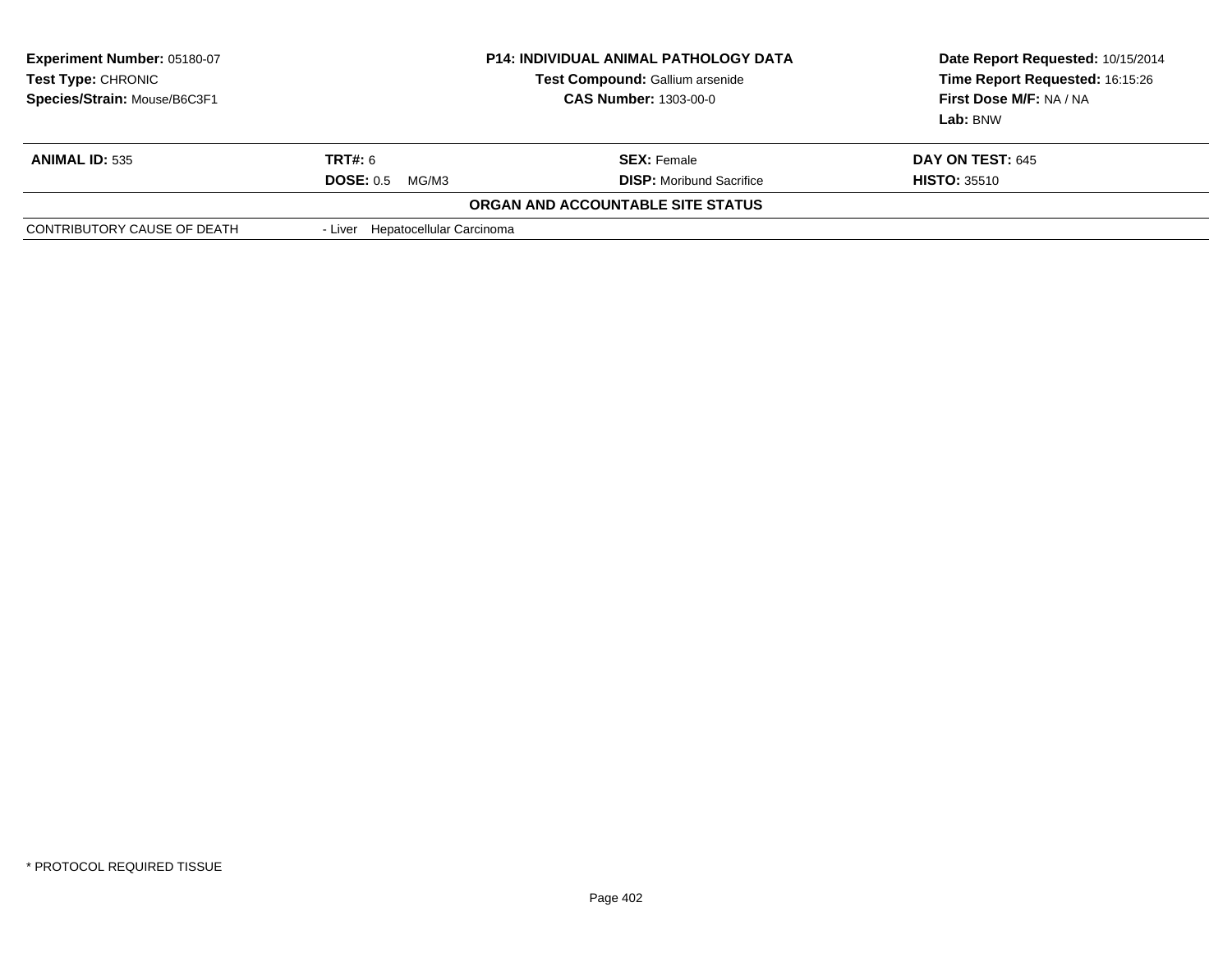| Experiment Number: 05180-07<br>Test Type: CHRONIC<br>Species/Strain: Mouse/B6C3F1 | P14: INDIVIDUAL ANIMAL PATHOLOGY DATA<br>Test Compound: Gallium arsenide<br><b>CAS Number: 1303-00-0</b> |                                   | Date Report Requested: 10/15/2014<br>Time Report Requested: 16:15:26<br>First Dose M/F: NA / NA<br>Lab: BNW |  |
|-----------------------------------------------------------------------------------|----------------------------------------------------------------------------------------------------------|-----------------------------------|-------------------------------------------------------------------------------------------------------------|--|
| <b>ANIMAL ID: 536</b>                                                             | <b>TRT#: 6</b>                                                                                           | <b>SEX: Female</b>                | DAY ON TEST: 365                                                                                            |  |
|                                                                                   | <b>DOSE: 0.5</b><br>MG/M3                                                                                | <b>DISP:</b> Moribund Sacrifice   | <b>HISTO: 35511</b>                                                                                         |  |
|                                                                                   |                                                                                                          | ORGAN AND ACCOUNTABLE SITE STATUS |                                                                                                             |  |
| <b>NORMAL</b>                                                                     |                                                                                                          |                                   |                                                                                                             |  |
| * Adrenal Cortex                                                                  | * Adrenal Medulla                                                                                        | * Bone                            | * Bone Marrow                                                                                               |  |
| * Clitoral Gland                                                                  | * Esophagus                                                                                              | * Gallbladder                     | * Intestine Large, Cecum                                                                                    |  |
| * Intestine Large, Colon                                                          | * Intestine Large, Rectum                                                                                | * Intestine Small, Duodenum       | * Intestine Small, Ileum                                                                                    |  |
| * Intestine Small, Jejunum                                                        | * Islets. Pancreatic                                                                                     | * Liver                           | * Lymph Node, Mandibular                                                                                    |  |
| * Lymph Node, Mediastinal                                                         | * Lymph Node, Mesenteric                                                                                 | * Mammary Gland                   | * Nose                                                                                                      |  |
| * Ovary                                                                           | * Pancreas                                                                                               | * Parathyroid Gland               | * Salivary Glands                                                                                           |  |
| * Skin                                                                            | * Spleen                                                                                                 | * Stomach, Forestomach            | * Stomach, Glandular                                                                                        |  |
| * Thymus                                                                          | * Thyroid Gland                                                                                          | * Trachea                         | * Urinary Bladder                                                                                           |  |
| * Uterus                                                                          |                                                                                                          |                                   |                                                                                                             |  |
| <b>MISSING</b>                                                                    |                                                                                                          |                                   |                                                                                                             |  |
| * Lymph Node, Bronchial                                                           |                                                                                                          |                                   |                                                                                                             |  |
| <b>OBSERVATIONS</b>                                                               |                                                                                                          |                                   |                                                                                                             |  |
| * Brain                                                                           |                                                                                                          | Carcinoma                         | Metastatic (Pituitary Gland)                                                                                |  |
| * Heart                                                                           |                                                                                                          | Cardiomyopathy                    | Minimal                                                                                                     |  |
| * Kidney                                                                          |                                                                                                          | Nephropathy                       | Minimal                                                                                                     |  |
| * Larynx                                                                          | Squam Epithel                                                                                            | Hyperplasia                       | Minimal                                                                                                     |  |
| * Lung                                                                            | Alveolus                                                                                                 | Foreign Body                      |                                                                                                             |  |
|                                                                                   |                                                                                                          | <b>Infiltration Cellular</b>      | Histiocyte, Mild                                                                                            |  |
|                                                                                   | Alveolus                                                                                                 | Proteinosis                       | Minimal                                                                                                     |  |
| * Pituitary Gland                                                                 | Pars Intermed                                                                                            | Carcinoma                         |                                                                                                             |  |
| [Carcinoma TGLS = 1-8]                                                            |                                                                                                          |                                   |                                                                                                             |  |
| PRIMARY CAUSE OF DEATH                                                            | - Pituitary Gland Pars Intermed Carcinoma                                                                |                                   |                                                                                                             |  |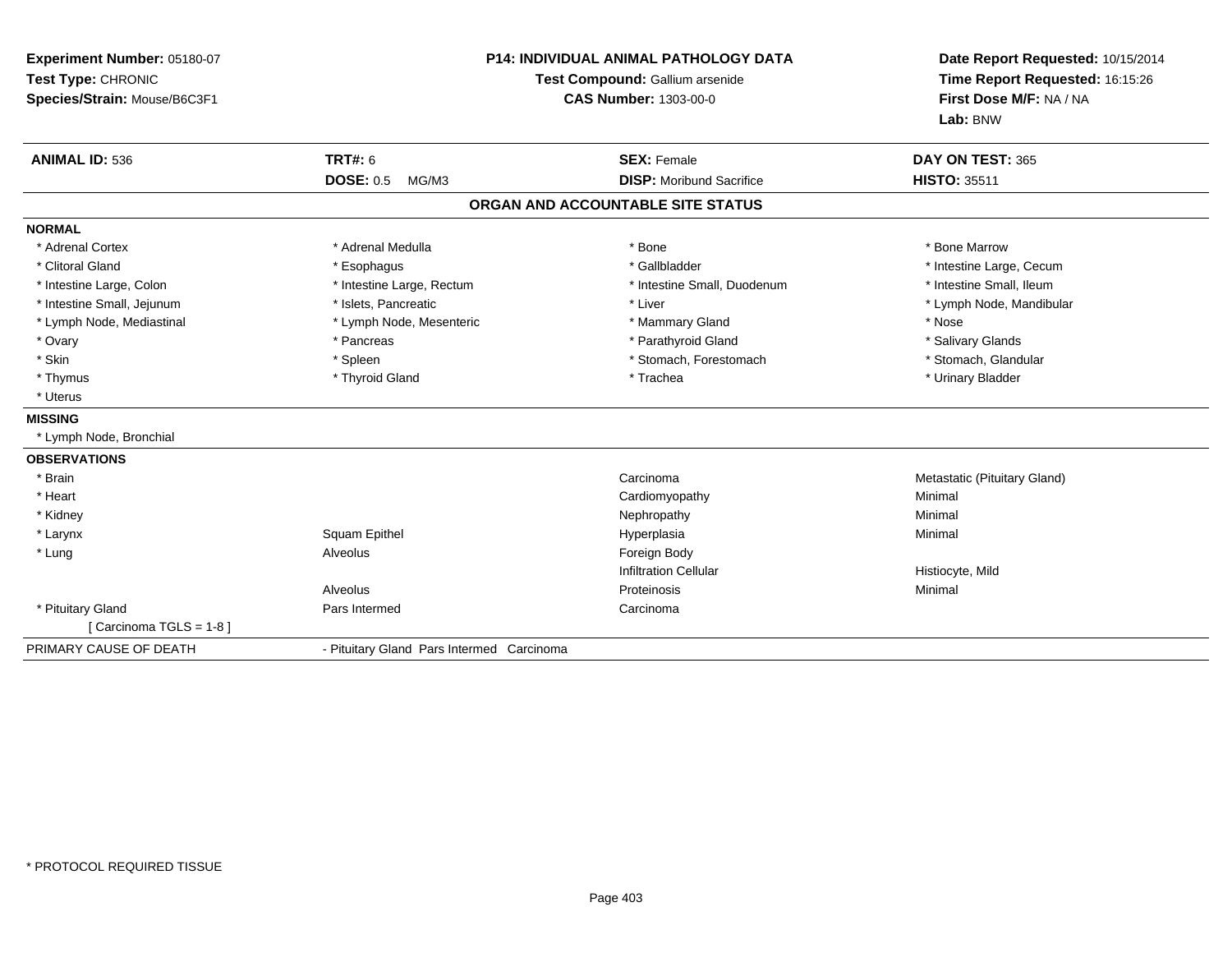| Experiment Number: 05180-07<br>Test Type: CHRONIC<br>Species/Strain: Mouse/B6C3F1 |                           | <b>P14: INDIVIDUAL ANIMAL PATHOLOGY DATA</b><br>Test Compound: Gallium arsenide<br><b>CAS Number: 1303-00-0</b> |                           |
|-----------------------------------------------------------------------------------|---------------------------|-----------------------------------------------------------------------------------------------------------------|---------------------------|
| <b>ANIMAL ID: 537</b>                                                             | <b>TRT#: 6</b>            | <b>SEX: Female</b>                                                                                              | DAY ON TEST: 737          |
|                                                                                   | <b>DOSE: 0.5</b><br>MG/M3 | <b>DISP: Terminal Sacrifice</b>                                                                                 | <b>HISTO: 35512</b>       |
|                                                                                   |                           | ORGAN AND ACCOUNTABLE SITE STATUS                                                                               |                           |
| <b>NORMAL</b>                                                                     |                           |                                                                                                                 |                           |
| * Adrenal Cortex                                                                  | * Adrenal Medulla         | * Bone Marrow                                                                                                   | * Brain                   |
| * Esophagus                                                                       | * Intestine Large, Cecum  | * Intestine Large, Colon                                                                                        | * Intestine Large, Rectum |
| * Intestine Small, Duodenum                                                       | * Intestine Small, Ileum  | * Intestine Small, Jejunum                                                                                      | * Islets, Pancreatic      |
| * Larynx                                                                          | * Lymph Node, Bronchial   | * Lymph Node, Mandibular                                                                                        | * Lymph Node, Mediastinal |
| * Lymph Node, Mesenteric                                                          | * Mammary Gland           | * Nose                                                                                                          | * Ovary                   |
| * Pancreas                                                                        | * Parathyroid Gland       | * Pituitary Gland                                                                                               | * Salivary Glands         |
| * Skin                                                                            | * Stomach, Forestomach    | * Stomach, Glandular                                                                                            | * Thymus                  |
| * Trachea                                                                         | * Urinary Bladder         | * Uterus                                                                                                        |                           |
| <b>MISSING</b>                                                                    |                           |                                                                                                                 |                           |
| * Clitoral Gland                                                                  | * Gallbladder             |                                                                                                                 |                           |
| <b>OBSERVATIONS</b>                                                               |                           |                                                                                                                 |                           |
| * Bone                                                                            |                           | Fibrous Osteodystrophy                                                                                          | Minimal                   |
| * Heart                                                                           |                           | Cardiomyopathy                                                                                                  | Minimal                   |
| * Kidney                                                                          |                           | Nephropathy                                                                                                     | Minimal                   |
| * Liver                                                                           |                           | Hepatocellular Carcinoma                                                                                        |                           |
| [ Hepatocellular Carcinoma TGLS = 2-10 ]                                          |                           |                                                                                                                 |                           |
| * Lung                                                                            | Alveolus                  | Foreign Body                                                                                                    |                           |
|                                                                                   |                           | <b>Infiltration Cellular</b>                                                                                    | Histiocyte, Mild          |
|                                                                                   |                           | Inflammation                                                                                                    | Chronic, Focal, Minimal   |
|                                                                                   | Alveolus                  | Proteinosis                                                                                                     | Mild                      |
| [Inflammation TGLS = $1-3$ ]                                                      |                           |                                                                                                                 |                           |
| * Spleen                                                                          |                           | Hematopoietic Cell Proliferation                                                                                | Mild                      |
| * Thyroid Gland                                                                   | <b>Follicular Cel</b>     | Hyperplasia                                                                                                     | Minimal                   |
| PRIMARY CAUSE OF DEATH                                                            |                           |                                                                                                                 |                           |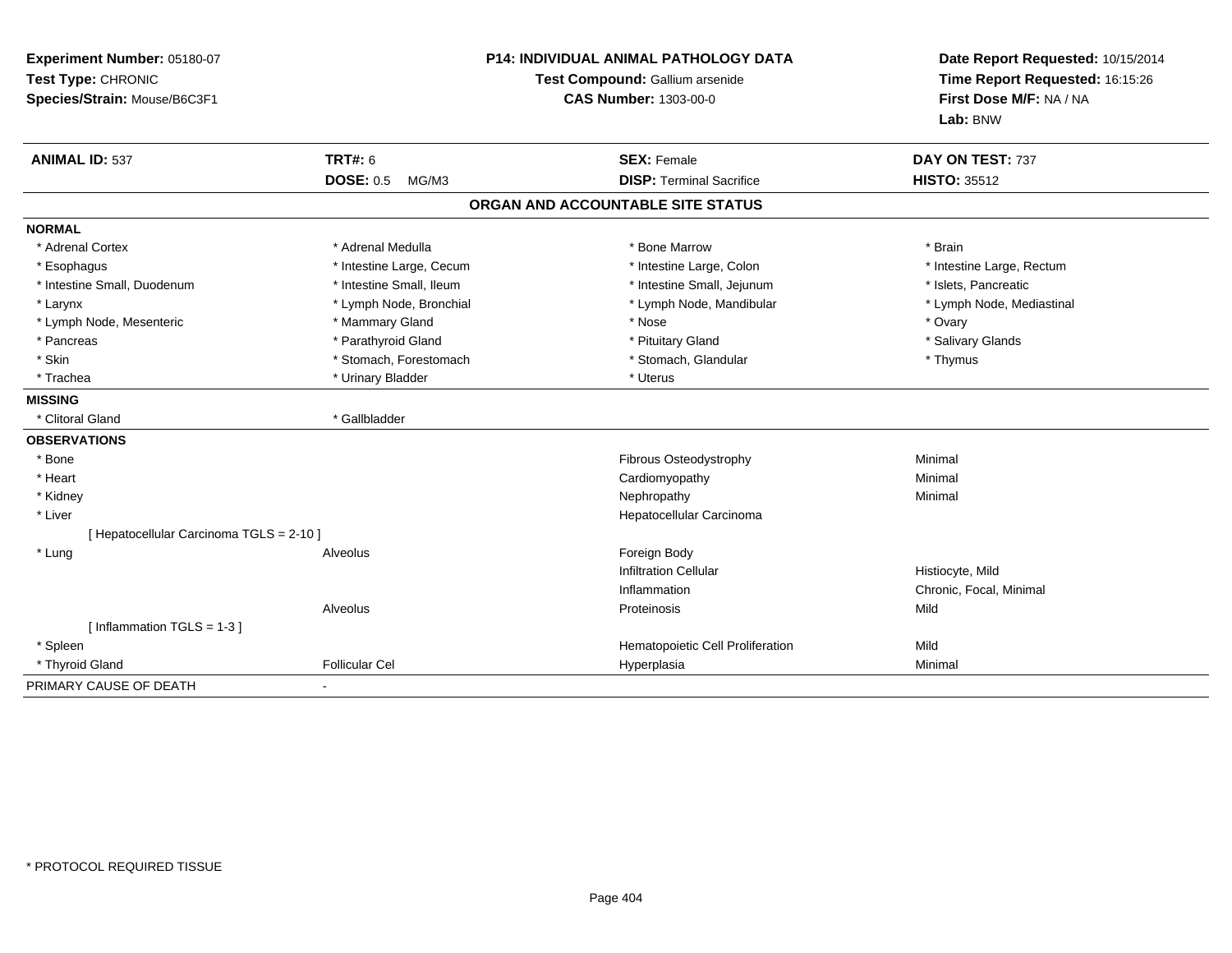| Experiment Number: 05180-07<br>Test Type: CHRONIC<br>Species/Strain: Mouse/B6C3F1 |                            | <b>P14: INDIVIDUAL ANIMAL PATHOLOGY DATA</b><br>Test Compound: Gallium arsenide<br><b>CAS Number: 1303-00-0</b> | Date Report Requested: 10/15/2014<br>Time Report Requested: 16:15:26<br>First Dose M/F: NA / NA<br>Lab: BNW |
|-----------------------------------------------------------------------------------|----------------------------|-----------------------------------------------------------------------------------------------------------------|-------------------------------------------------------------------------------------------------------------|
| <b>ANIMAL ID: 538</b>                                                             | <b>TRT#: 6</b>             | <b>SEX: Female</b>                                                                                              | DAY ON TEST: 737                                                                                            |
|                                                                                   | <b>DOSE: 0.5</b><br>MG/M3  | <b>DISP: Terminal Sacrifice</b>                                                                                 | <b>HISTO: 35513</b>                                                                                         |
|                                                                                   |                            | ORGAN AND ACCOUNTABLE SITE STATUS                                                                               |                                                                                                             |
| <b>NORMAL</b>                                                                     |                            |                                                                                                                 |                                                                                                             |
| * Adrenal Cortex                                                                  | * Adrenal Medulla          | * Bone                                                                                                          | * Bone Marrow                                                                                               |
| * Brain                                                                           | * Clitoral Gland           | * Esophagus                                                                                                     | * Gallbladder                                                                                               |
| * Intestine Large, Cecum                                                          | * Intestine Large, Colon   | * Intestine Large, Rectum                                                                                       | * Intestine Small, Duodenum                                                                                 |
| * Intestine Small, Ileum                                                          | * Intestine Small, Jejunum | * Islets, Pancreatic                                                                                            | * Larynx                                                                                                    |
| * Lymph Node, Mandibular                                                          | * Lymph Node, Mesenteric   | * Mammary Gland                                                                                                 | * Nose                                                                                                      |
| * Parathyroid Gland                                                               | * Salivary Glands          | * Skin                                                                                                          | * Stomach, Forestomach                                                                                      |
| * Stomach, Glandular                                                              | * Thyroid Gland            | * Trachea                                                                                                       |                                                                                                             |
| <b>OBSERVATIONS</b>                                                               |                            |                                                                                                                 |                                                                                                             |
| * Heart                                                                           |                            | Cardiomyopathy                                                                                                  | Minimal                                                                                                     |
| * Kidney                                                                          |                            | Nephropathy                                                                                                     | Minimal                                                                                                     |
| * Liver                                                                           |                            | <b>Eosinophilic Focus</b>                                                                                       |                                                                                                             |
|                                                                                   |                            | Hepatocellular Adenoma                                                                                          |                                                                                                             |
| [Eosinophilic Focus TGLS = 2-11]<br>[ Hepatocellular Adenoma TGLS = 3-10 ]        |                            |                                                                                                                 |                                                                                                             |
| * Lung                                                                            | Alveolus                   | Foreign Body                                                                                                    |                                                                                                             |
|                                                                                   | Alveolar Epith             | Hyperplasia                                                                                                     | Minimal                                                                                                     |
|                                                                                   |                            | <b>Infiltration Cellular</b>                                                                                    | Histiocyte, Mild                                                                                            |
|                                                                                   | Alveolus                   | Proteinosis                                                                                                     | Moderate                                                                                                    |
| * Lymph Node, Bronchial                                                           |                            | Lymphoma Malignant                                                                                              |                                                                                                             |
| * Lymph Node, Mediastinal                                                         |                            | Lymphoma Malignant                                                                                              |                                                                                                             |
| [ Lymphoma Malignant TGLS = 4-2 ]                                                 |                            |                                                                                                                 |                                                                                                             |
| Mesentery                                                                         |                            | Lymphoma Malignant                                                                                              |                                                                                                             |
|                                                                                   | Fat                        | Necrosis                                                                                                        | Mild                                                                                                        |
| [ Lymphoma Malignant TGLS = 1-12 ]                                                |                            |                                                                                                                 |                                                                                                             |
| * Ovary                                                                           |                            | Cyst                                                                                                            | Mild                                                                                                        |
| * Pancreas                                                                        |                            | Atrophy                                                                                                         | Minimal                                                                                                     |
| * Pituitary Gland                                                                 | Pars Distalis              | Hyperplasia                                                                                                     | Mild                                                                                                        |
| * Spleen                                                                          |                            | Hematopoietic Cell Proliferation                                                                                | Mild                                                                                                        |
| * Thymus                                                                          |                            | Lymphoma Malignant                                                                                              |                                                                                                             |
| * Urinary Bladder                                                                 |                            | Lymphoma Malignant                                                                                              |                                                                                                             |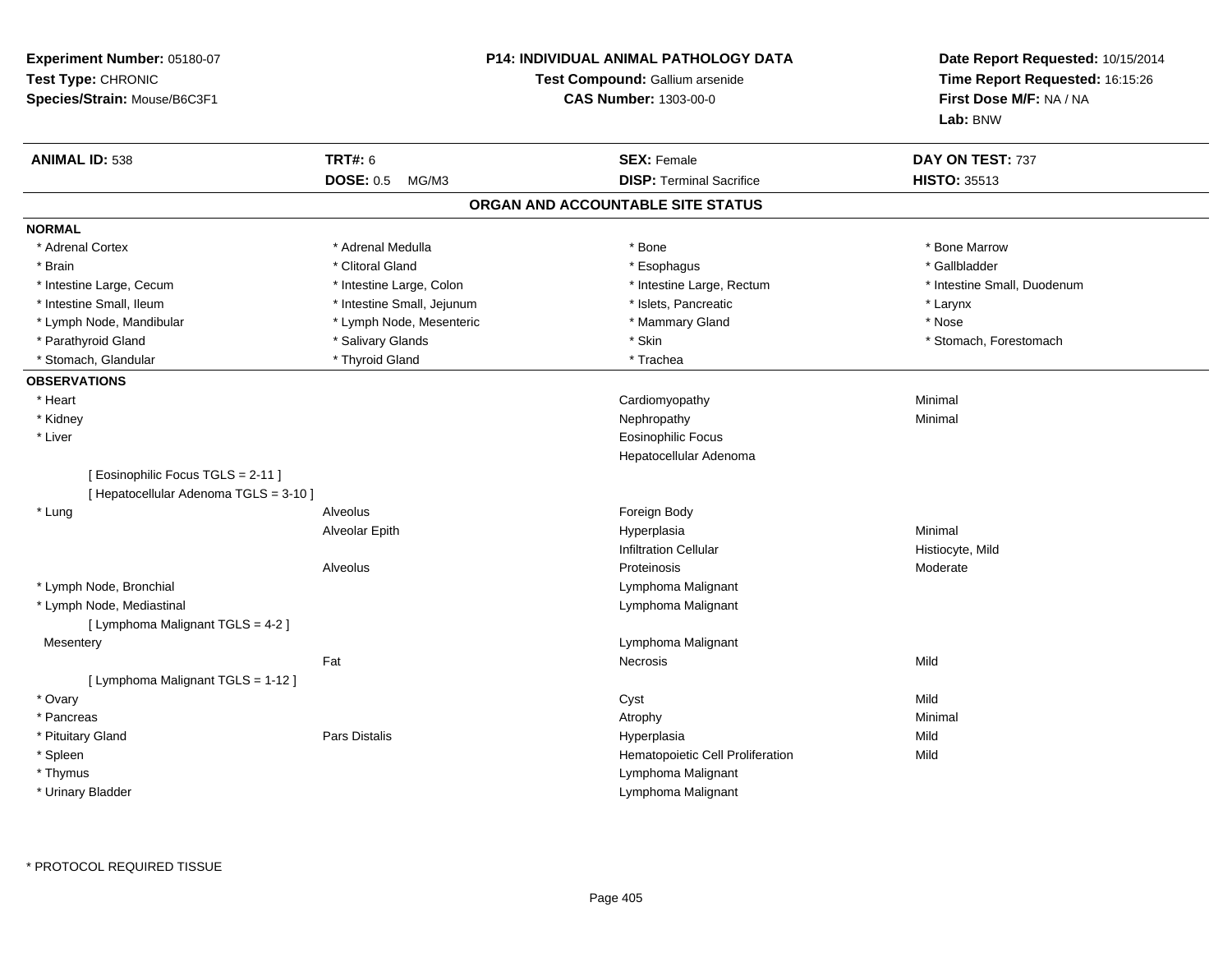| <b>Experiment Number: 05180-07</b><br><b>Test Type: CHRONIC</b><br>Species/Strain: Mouse/B6C3F1 | <b>P14: INDIVIDUAL ANIMAL PATHOLOGY DATA</b><br>Test Compound: Gallium arsenide<br><b>CAS Number: 1303-00-0</b> |                                                       | Date Report Requested: 10/15/2014<br>Time Report Requested: 16:15:26<br>First Dose M/F: NA / NA<br>Lab: BNW |
|-------------------------------------------------------------------------------------------------|-----------------------------------------------------------------------------------------------------------------|-------------------------------------------------------|-------------------------------------------------------------------------------------------------------------|
| <b>ANIMAL ID: 538</b>                                                                           | <b>TRT#: 6</b><br>DOSE: 0.5<br>MG/M3                                                                            | <b>SEX: Female</b><br><b>DISP: Terminal Sacrifice</b> | DAY ON TEST: 737<br><b>HISTO: 35513</b>                                                                     |
|                                                                                                 |                                                                                                                 | ORGAN AND ACCOUNTABLE SITE STATUS                     |                                                                                                             |
| * Uterus                                                                                        |                                                                                                                 | Angiectasis                                           | Mild                                                                                                        |
| PRIMARY CAUSE OF DEATH                                                                          |                                                                                                                 |                                                       |                                                                                                             |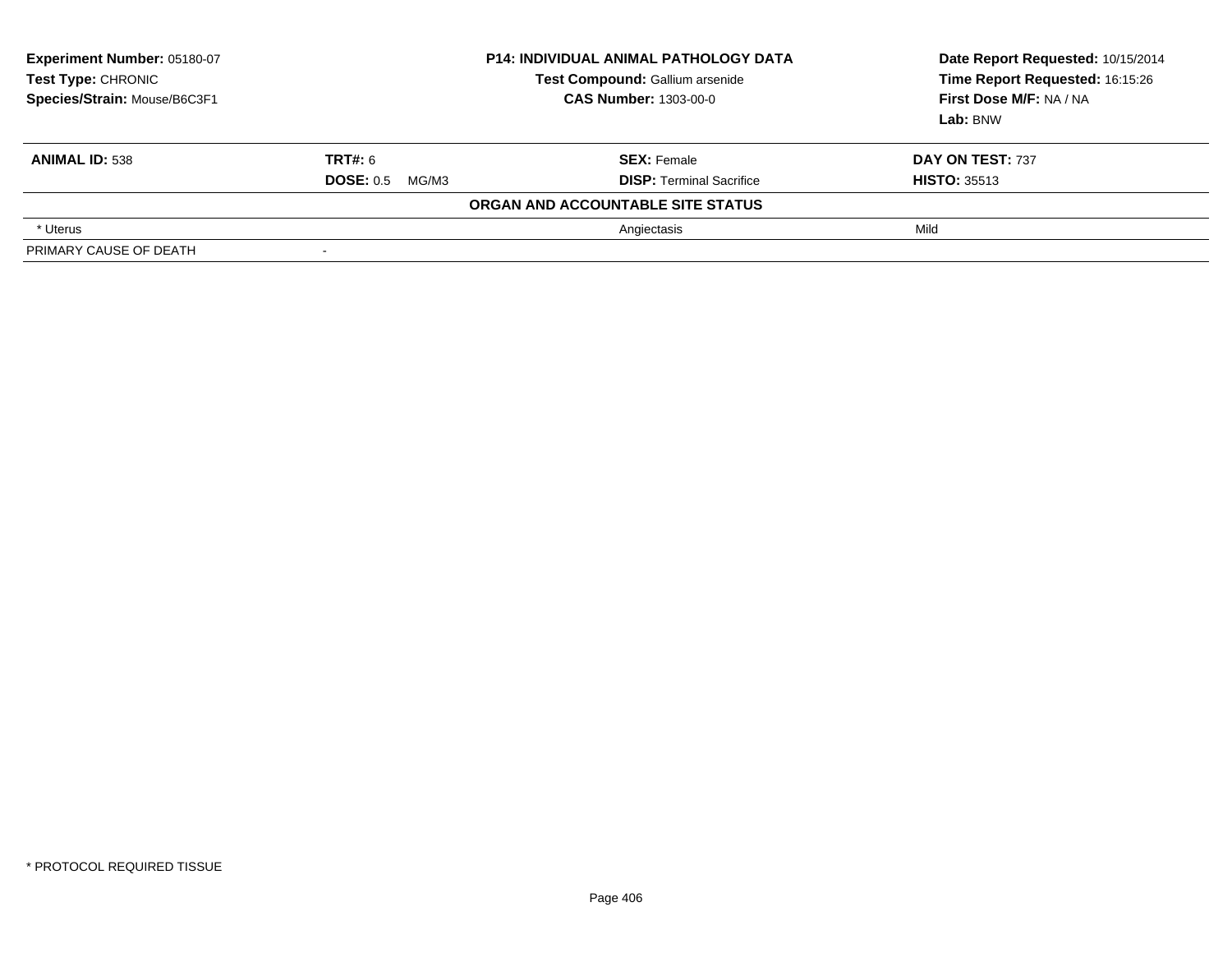| Experiment Number: 05180-07<br>Test Type: CHRONIC<br>Species/Strain: Mouse/B6C3F1 |                             | <b>P14: INDIVIDUAL ANIMAL PATHOLOGY DATA</b><br>Test Compound: Gallium arsenide<br><b>CAS Number: 1303-00-0</b> | Date Report Requested: 10/15/2014<br>Time Report Requested: 16:15:26<br>First Dose M/F: NA / NA<br>Lab: BNW |
|-----------------------------------------------------------------------------------|-----------------------------|-----------------------------------------------------------------------------------------------------------------|-------------------------------------------------------------------------------------------------------------|
| <b>ANIMAL ID: 539</b>                                                             | <b>TRT#: 6</b>              | <b>SEX: Female</b>                                                                                              | DAY ON TEST: 735                                                                                            |
|                                                                                   | <b>DOSE: 0.5</b><br>MG/M3   | <b>DISP: Terminal Sacrifice</b>                                                                                 | <b>HISTO: 35514</b>                                                                                         |
|                                                                                   |                             | ORGAN AND ACCOUNTABLE SITE STATUS                                                                               |                                                                                                             |
| <b>NORMAL</b>                                                                     |                             |                                                                                                                 |                                                                                                             |
| * Adrenal Cortex                                                                  | * Adrenal Medulla           | * Bone Marrow                                                                                                   | * Clitoral Gland                                                                                            |
| * Esophagus                                                                       | * Gallbladder               | * Intestine Large, Cecum                                                                                        | * Intestine Large, Colon                                                                                    |
| * Intestine Large, Rectum                                                         | * Intestine Small, Duodenum | * Intestine Small, Ileum                                                                                        | * Intestine Small, Jejunum                                                                                  |
| * Islets, Pancreatic                                                              | * Larynx                    | * Lymph Node, Mandibular                                                                                        | * Lymph Node, Mediastinal                                                                                   |
| * Lymph Node, Mesenteric                                                          | * Mammary Gland             | * Pancreas                                                                                                      | * Parathyroid Gland                                                                                         |
| * Pituitary Gland                                                                 | * Salivary Glands           | * Skin                                                                                                          | * Stomach, Forestomach                                                                                      |
| * Stomach, Glandular                                                              | * Trachea                   | * Urinary Bladder                                                                                               | * Uterus                                                                                                    |
| <b>MISSING</b>                                                                    |                             |                                                                                                                 |                                                                                                             |
| * Lymph Node, Bronchial                                                           | * Thymus                    |                                                                                                                 |                                                                                                             |
| <b>OBSERVATIONS</b>                                                               |                             |                                                                                                                 |                                                                                                             |
| $*$ Bone                                                                          |                             | Fibrous Osteodystrophy                                                                                          | Minimal                                                                                                     |
| * Brain                                                                           | Meninges                    | <b>Infiltration Cellular</b>                                                                                    | Mononuclear CI, Minimal                                                                                     |
| Eye                                                                               | Cornea                      | Inflammation                                                                                                    | Chronic, Marked                                                                                             |
| [Inflammation TGLS = $2-11$ ]                                                     |                             |                                                                                                                 |                                                                                                             |
| Harderian Gland                                                                   |                             | Carcinoma                                                                                                       |                                                                                                             |
| [Carcinoma TGLS = $3-11$ ]                                                        |                             |                                                                                                                 |                                                                                                             |
| * Heart                                                                           |                             | Cardiomyopathy                                                                                                  | Minimal                                                                                                     |
| * Kidney                                                                          |                             | Lymphoma Malignant                                                                                              |                                                                                                             |
|                                                                                   |                             | Nephropathy                                                                                                     | Minimal                                                                                                     |
| * Liver                                                                           |                             | Hepatocellular Adenoma                                                                                          |                                                                                                             |
|                                                                                   |                             | Hepatocellular Carcinoma                                                                                        |                                                                                                             |
| [ Hepatocellular Adenoma TGLS = 4-4 ]<br>[ Hepatocellular Carcinoma TGLS = 5-10 ] |                             |                                                                                                                 |                                                                                                             |
| * Lung                                                                            | Alveolus                    | Foreign Body                                                                                                    |                                                                                                             |
|                                                                                   | Alveolar Epith              | Hyperplasia                                                                                                     | Minimal                                                                                                     |
|                                                                                   |                             | <b>Infiltration Cellular</b>                                                                                    | Histiocyte, Mild                                                                                            |
|                                                                                   | Alveolus                    | Proteinosis                                                                                                     | Moderate                                                                                                    |
| * Nose                                                                            | <b>Respirat Epith</b>       | Degeneration                                                                                                    | Hyaline, Minimal                                                                                            |
| * Ovary                                                                           |                             | Atrophy                                                                                                         | Marked                                                                                                      |
| * Spleen                                                                          |                             | Hyperplasia                                                                                                     | Lymphoid, Mild                                                                                              |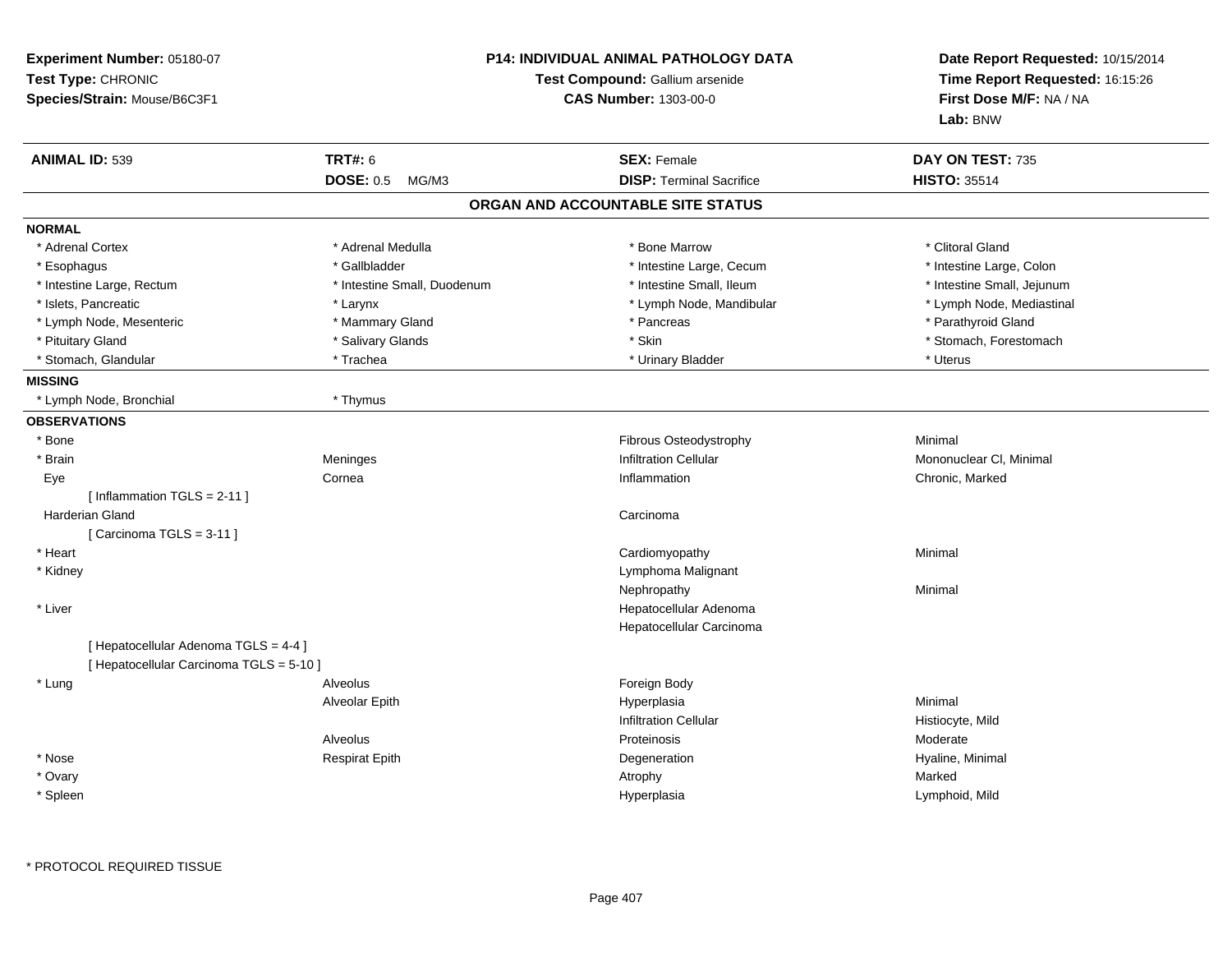| Experiment Number: 05180-07<br>Test Type: CHRONIC<br>Species/Strain: Mouse/B6C3F1 | <b>P14: INDIVIDUAL ANIMAL PATHOLOGY DATA</b><br>Test Compound: Gallium arsenide<br><b>CAS Number: 1303-00-0</b> |                                   | Date Report Requested: 10/15/2014<br>Time Report Requested: 16:15:26<br>First Dose M/F: NA / NA<br>Lab: BNW |
|-----------------------------------------------------------------------------------|-----------------------------------------------------------------------------------------------------------------|-----------------------------------|-------------------------------------------------------------------------------------------------------------|
| <b>ANIMAL ID: 539</b>                                                             | <b>TRT#: 6</b>                                                                                                  | <b>SEX: Female</b>                | DAY ON TEST: 735                                                                                            |
|                                                                                   | DOSE: 0.5<br>MG/M3                                                                                              | <b>DISP:</b> Terminal Sacrifice   | <b>HISTO: 35514</b>                                                                                         |
|                                                                                   |                                                                                                                 | ORGAN AND ACCOUNTABLE SITE STATUS |                                                                                                             |
| * Thyroid Gland                                                                   | <b>Follicular Cel</b>                                                                                           | Hyperplasia                       | Minimal                                                                                                     |
| PRIMARY CAUSE OF DEATH                                                            |                                                                                                                 |                                   |                                                                                                             |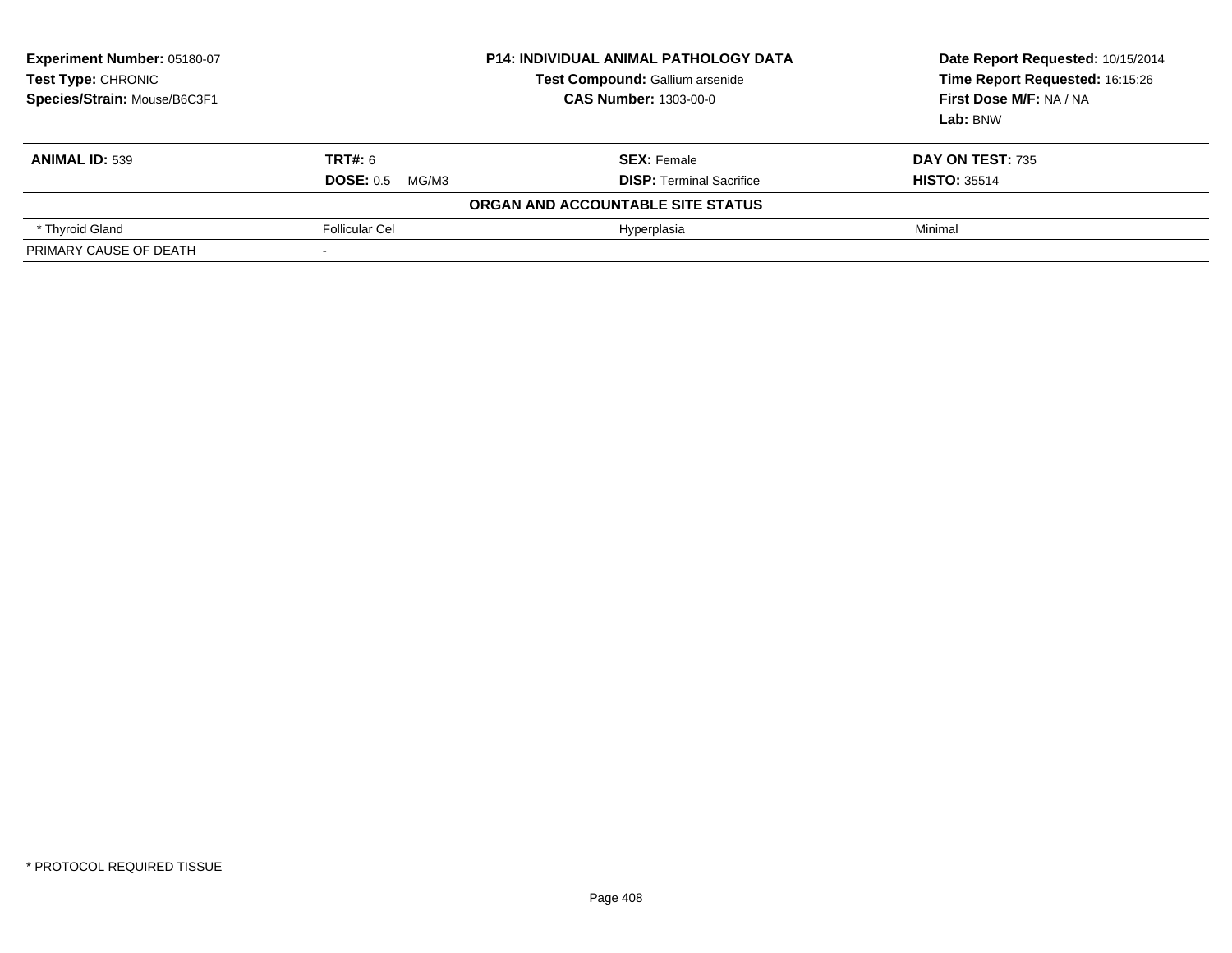| Experiment Number: 05180-07<br>Test Type: CHRONIC<br>Species/Strain: Mouse/B6C3F1 |                            | P14: INDIVIDUAL ANIMAL PATHOLOGY DATA<br>Test Compound: Gallium arsenide<br><b>CAS Number: 1303-00-0</b> | Date Report Requested: 10/15/2014<br>Time Report Requested: 16:15:26<br>First Dose M/F: NA / NA<br>Lab: BNW |
|-----------------------------------------------------------------------------------|----------------------------|----------------------------------------------------------------------------------------------------------|-------------------------------------------------------------------------------------------------------------|
| <b>ANIMAL ID: 540</b>                                                             | <b>TRT#: 6</b>             | <b>SEX: Female</b>                                                                                       | DAY ON TEST: 736                                                                                            |
|                                                                                   | <b>DOSE: 0.5</b><br>MG/M3  | <b>DISP: Terminal Sacrifice</b>                                                                          | <b>HISTO: 35515</b>                                                                                         |
|                                                                                   |                            | ORGAN AND ACCOUNTABLE SITE STATUS                                                                        |                                                                                                             |
| <b>NORMAL</b>                                                                     |                            |                                                                                                          |                                                                                                             |
| * Adrenal Cortex                                                                  | * Adrenal Medulla          | * Bone                                                                                                   | * Bone Marrow                                                                                               |
| * Brain                                                                           | * Clitoral Gland           | * Esophagus                                                                                              | * Gallbladder                                                                                               |
| * Intestine Large, Cecum                                                          | * Intestine Large, Colon   | * Intestine Large, Rectum                                                                                | * Intestine Small, Duodenum                                                                                 |
| * Intestine Small, Ileum                                                          | * Intestine Small, Jejunum | * Islets, Pancreatic                                                                                     | * Larynx                                                                                                    |
| * Lymph Node, Mandibular                                                          | * Lymph Node, Mediastinal  | * Lymph Node, Mesenteric                                                                                 | * Mammary Gland                                                                                             |
| * Ovary                                                                           | * Parathyroid Gland        | * Salivary Glands                                                                                        | * Skin                                                                                                      |
| * Spleen                                                                          | * Stomach, Forestomach     | * Stomach, Glandular                                                                                     | * Thymus                                                                                                    |
| * Trachea                                                                         | * Urinary Bladder          | * Uterus                                                                                                 |                                                                                                             |
| <b>OBSERVATIONS</b>                                                               |                            |                                                                                                          |                                                                                                             |
| * Heart                                                                           |                            | Cardiomyopathy                                                                                           | Minimal                                                                                                     |
| * Kidney                                                                          |                            | Nephropathy                                                                                              | Minimal                                                                                                     |
| * Liver                                                                           |                            | Hepatocellular Adenoma                                                                                   |                                                                                                             |
| [ Hepatocellular Adenoma TGLS = 2-4 ]                                             |                            |                                                                                                          |                                                                                                             |
| * Lung                                                                            | Alveolus                   | Foreign Body                                                                                             |                                                                                                             |
|                                                                                   | Alveolar Epith             | Hyperplasia                                                                                              | Minimal                                                                                                     |
|                                                                                   |                            | <b>Infiltration Cellular</b>                                                                             | Histiocyte, Mild                                                                                            |
|                                                                                   | Alveolus                   | Proteinosis                                                                                              | Marked                                                                                                      |
| * Lymph Node, Bronchial                                                           |                            | Hyperplasia                                                                                              | Minimal                                                                                                     |
| * Nose                                                                            | Olfactory Epi              | Atrophy                                                                                                  | Mild                                                                                                        |
|                                                                                   | Olfactory Epi              | Degeneration                                                                                             | Hyaline, Minimal                                                                                            |
|                                                                                   | <b>Respirat Epith</b>      | Degeneration                                                                                             | Hyaline, Minimal                                                                                            |
| * Pancreas                                                                        |                            | Atrophy                                                                                                  | Minimal                                                                                                     |
| * Pituitary Gland                                                                 | Pars Distalis              | Hyperplasia                                                                                              | Mild                                                                                                        |
| [ Hyperplasia TGLS = 1-8 ]                                                        |                            |                                                                                                          |                                                                                                             |
| * Thyroid Gland                                                                   | <b>Follicular Cel</b>      | Hyperplasia                                                                                              | Minimal                                                                                                     |
| PRIMARY CAUSE OF DEATH                                                            | $\blacksquare$             |                                                                                                          |                                                                                                             |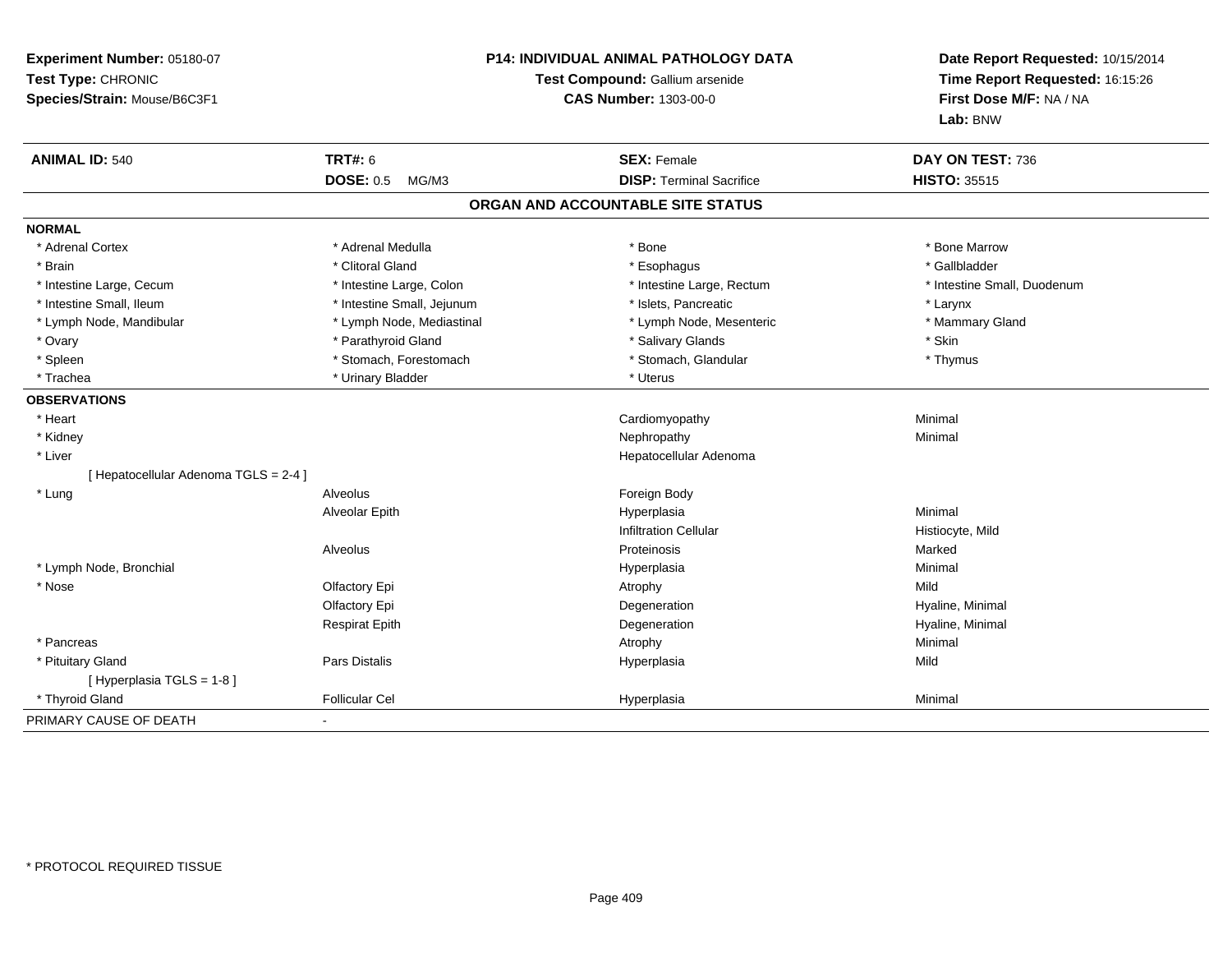| <b>Experiment Number: 05180-07</b><br>Test Type: CHRONIC<br>Species/Strain: Mouse/B6C3F1 |                             | <b>P14: INDIVIDUAL ANIMAL PATHOLOGY DATA</b><br>Test Compound: Gallium arsenide<br><b>CAS Number: 1303-00-0</b> | Date Report Requested: 10/15/2014<br>Time Report Requested: 16:15:26<br>First Dose M/F: NA / NA<br>Lab: BNW |
|------------------------------------------------------------------------------------------|-----------------------------|-----------------------------------------------------------------------------------------------------------------|-------------------------------------------------------------------------------------------------------------|
| <b>ANIMAL ID: 541</b>                                                                    | <b>TRT#: 6</b>              | <b>SEX: Female</b>                                                                                              | DAY ON TEST: 735                                                                                            |
|                                                                                          | DOSE: 0.5 MG/M3             | <b>DISP: Terminal Sacrifice</b>                                                                                 | <b>HISTO: 35516</b>                                                                                         |
|                                                                                          |                             | ORGAN AND ACCOUNTABLE SITE STATUS                                                                               |                                                                                                             |
| <b>NORMAL</b>                                                                            |                             |                                                                                                                 |                                                                                                             |
| * Adrenal Medulla                                                                        | * Bone                      | * Brain                                                                                                         | * Clitoral Gland                                                                                            |
| * Esophagus                                                                              | * Gallbladder               | * Intestine Large, Cecum                                                                                        | * Intestine Large, Colon                                                                                    |
| * Intestine Large, Rectum                                                                | * Intestine Small, Duodenum | * Intestine Small, Jejunum                                                                                      | * Islets, Pancreatic                                                                                        |
| * Larynx                                                                                 | * Lymph Node, Bronchial     | * Lymph Node, Mandibular                                                                                        | * Lymph Node, Mesenteric                                                                                    |
| * Nose                                                                                   | * Pancreas                  | * Parathyroid Gland                                                                                             | * Salivary Glands                                                                                           |
| * Skin                                                                                   | * Stomach, Forestomach      | * Stomach, Glandular                                                                                            | * Thymus                                                                                                    |
| * Thyroid Gland                                                                          | * Trachea                   | * Urinary Bladder                                                                                               |                                                                                                             |
| <b>OBSERVATIONS</b>                                                                      |                             |                                                                                                                 |                                                                                                             |
| * Adrenal Cortex                                                                         |                             | Hypertrophy                                                                                                     | Minimal                                                                                                     |
| * Bone Marrow                                                                            |                             | Hyperplasia                                                                                                     | Mild                                                                                                        |
| * Heart                                                                                  |                             | Cardiomyopathy                                                                                                  | Mild                                                                                                        |
| * Intestine Small, Ileum                                                                 | Peyers Patch                | Hyperplasia                                                                                                     | Mild                                                                                                        |
| * Kidney                                                                                 |                             | Nephropathy                                                                                                     | Minimal                                                                                                     |
| $^{\star}$ Liver                                                                         |                             | Hematopoietic Cell Proliferation                                                                                | Minimal                                                                                                     |
|                                                                                          |                             | Necrosis                                                                                                        | Minimal                                                                                                     |
| * Lung                                                                                   | Alveolus                    | Foreign Body                                                                                                    |                                                                                                             |
|                                                                                          | Alveolar Epith              | Hyperplasia                                                                                                     | Minimal                                                                                                     |
|                                                                                          |                             | <b>Infiltration Cellular</b>                                                                                    | Histiocyte, Mild                                                                                            |
|                                                                                          |                             | Inflammation                                                                                                    | Suppurative, Focal, Mild                                                                                    |
|                                                                                          |                             | Inflammation                                                                                                    | Chronic, Focal, Mild                                                                                        |
|                                                                                          | Alveolus                    | Proteinosis                                                                                                     | Mild                                                                                                        |
| * Lymph Node, Mediastinal                                                                |                             | Hematopoietic Cell Proliferation                                                                                | Minimal                                                                                                     |
| * Mammary Gland                                                                          |                             | Carcinoma                                                                                                       |                                                                                                             |
| [ Carcinoma TGLS = $1-11$ ]                                                              |                             |                                                                                                                 |                                                                                                             |
| * Ovary                                                                                  |                             | Cyst                                                                                                            | Moderate                                                                                                    |
|                                                                                          |                             | Cystadenoma                                                                                                     |                                                                                                             |
| [ $Cyst TGLS = 2-10$ ]                                                                   |                             |                                                                                                                 |                                                                                                             |
| [ Cystadenoma TGLS = 2-10 ]                                                              |                             |                                                                                                                 |                                                                                                             |
| * Pituitary Gland                                                                        | Pars Distalis               | Hyperplasia                                                                                                     | Mild                                                                                                        |
| * Spleen                                                                                 |                             | Hematopoietic Cell Proliferation                                                                                | Mild                                                                                                        |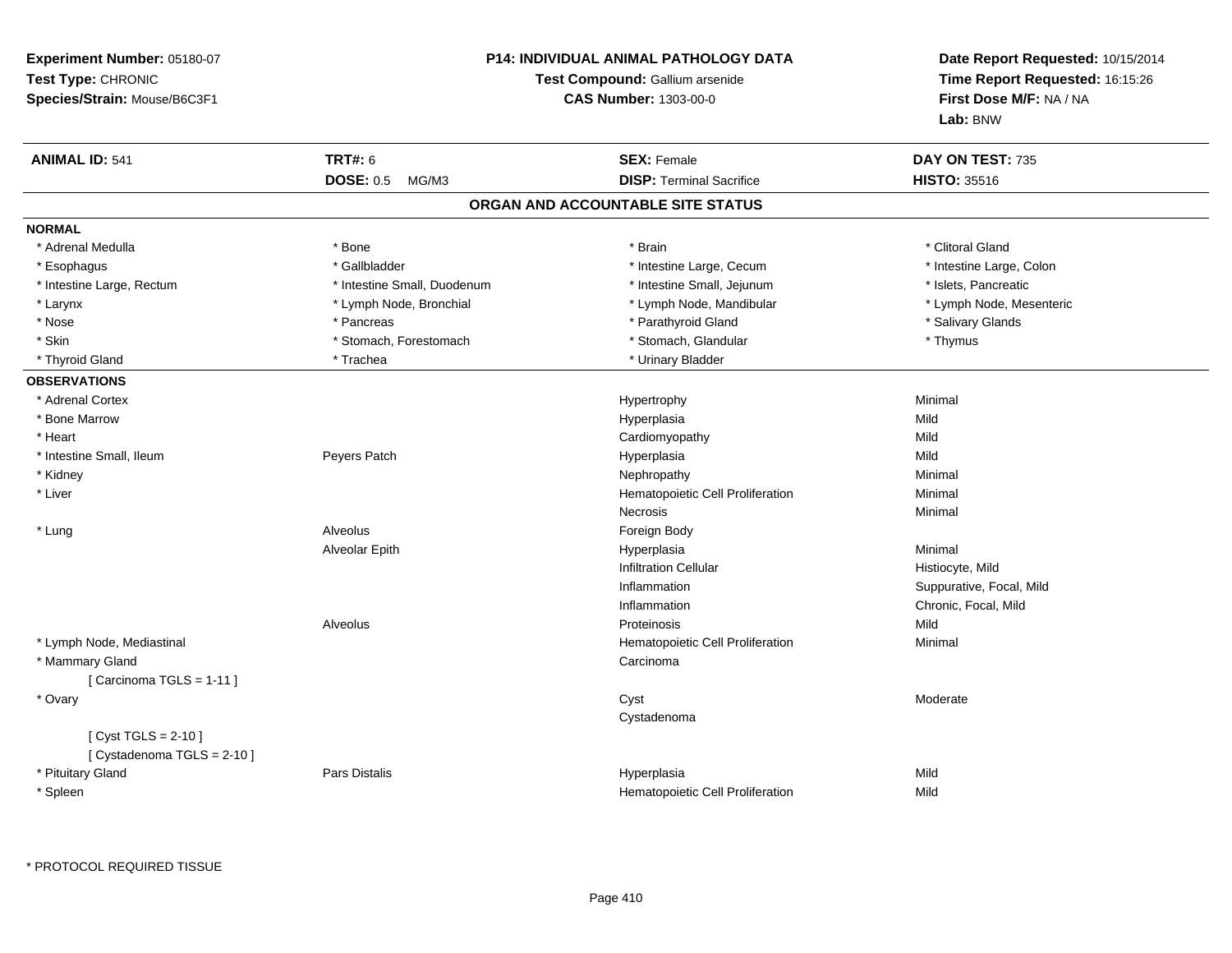| Experiment Number: 05180-07<br>Test Type: CHRONIC<br>Species/Strain: Mouse/B6C3F1 |                           | <b>P14: INDIVIDUAL ANIMAL PATHOLOGY DATA</b><br>Test Compound: Gallium arsenide<br><b>CAS Number: 1303-00-0</b> | Date Report Requested: 10/15/2014<br>Time Report Requested: 16:15:26<br>First Dose M/F: NA / NA<br>Lab: BNW |
|-----------------------------------------------------------------------------------|---------------------------|-----------------------------------------------------------------------------------------------------------------|-------------------------------------------------------------------------------------------------------------|
| <b>ANIMAL ID: 541</b>                                                             | <b>TRT#: 6</b>            | <b>SEX: Female</b>                                                                                              | DAY ON TEST: 735                                                                                            |
|                                                                                   | <b>DOSE: 0.5</b><br>MG/M3 | <b>DISP: Terminal Sacrifice</b>                                                                                 | <b>HISTO: 35516</b>                                                                                         |
|                                                                                   |                           | ORGAN AND ACCOUNTABLE SITE STATUS                                                                               |                                                                                                             |
|                                                                                   |                           | Lymphoma Malignant                                                                                              |                                                                                                             |
| [ Lymphoma Malignant TGLS = $4-4$ ]                                               |                           |                                                                                                                 |                                                                                                             |
| * Uterus                                                                          |                           | Hyperplasia                                                                                                     | Cystic, Moderate                                                                                            |
| [Hyperplasia TGLS = $3-8$ ]                                                       |                           |                                                                                                                 |                                                                                                             |
| PRIMARY CAUSE OF DEATH                                                            |                           |                                                                                                                 |                                                                                                             |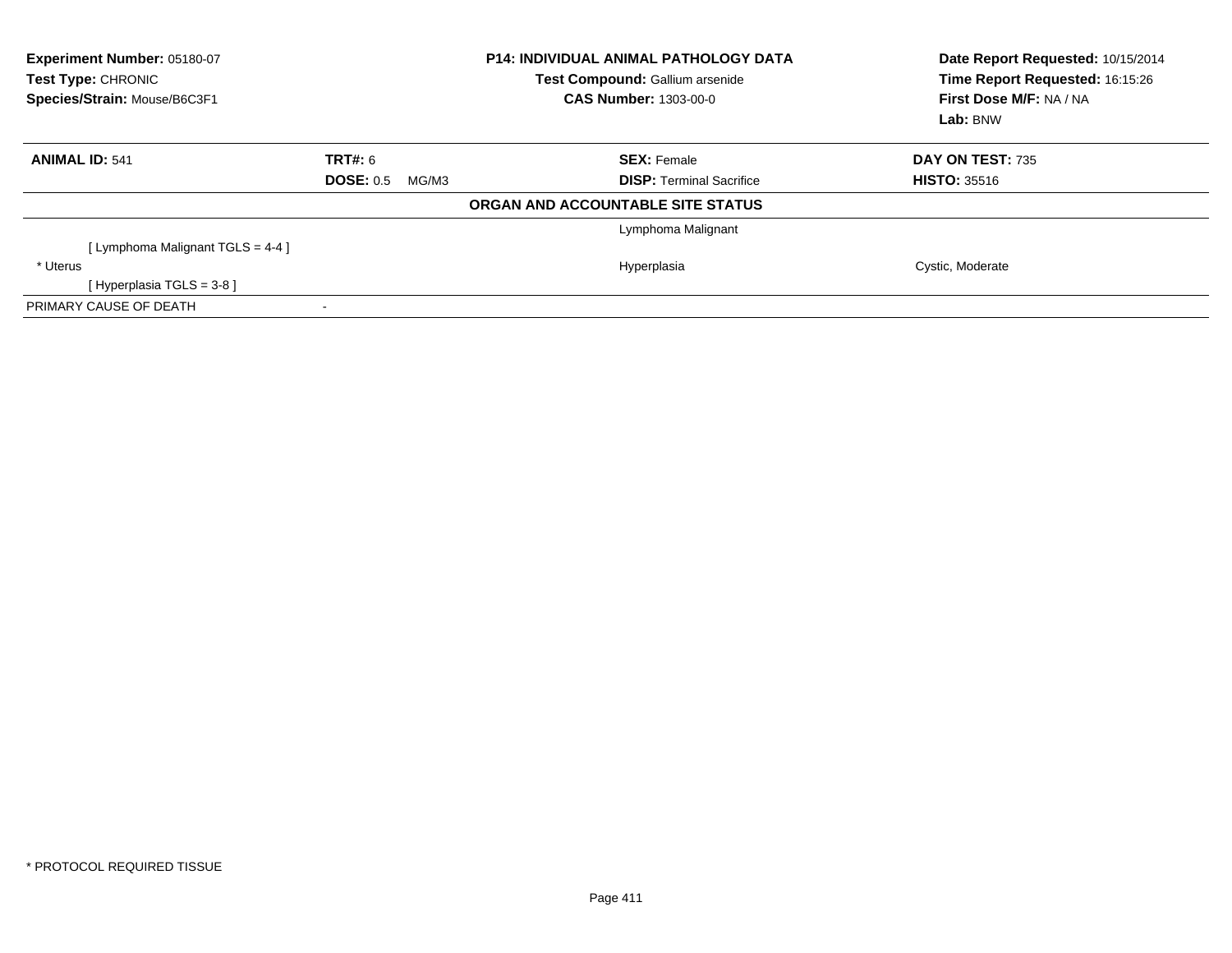| Experiment Number: 05180-07<br>Test Type: CHRONIC<br>Species/Strain: Mouse/B6C3F1 |                            | <b>P14: INDIVIDUAL ANIMAL PATHOLOGY DATA</b><br>Test Compound: Gallium arsenide<br><b>CAS Number: 1303-00-0</b> | Date Report Requested: 10/15/2014<br>Time Report Requested: 16:15:26<br>First Dose M/F: NA / NA<br>Lab: BNW |
|-----------------------------------------------------------------------------------|----------------------------|-----------------------------------------------------------------------------------------------------------------|-------------------------------------------------------------------------------------------------------------|
| <b>ANIMAL ID: 542</b>                                                             | <b>TRT#: 6</b>             | <b>SEX: Female</b>                                                                                              | DAY ON TEST: 736                                                                                            |
|                                                                                   | <b>DOSE: 0.5</b><br>MG/M3  | <b>DISP: Terminal Sacrifice</b>                                                                                 | <b>HISTO: 35517</b>                                                                                         |
|                                                                                   |                            | ORGAN AND ACCOUNTABLE SITE STATUS                                                                               |                                                                                                             |
| <b>NORMAL</b>                                                                     |                            |                                                                                                                 |                                                                                                             |
| * Adrenal Cortex                                                                  | * Adrenal Medulla          | * Bone                                                                                                          | * Bone Marrow                                                                                               |
| * Brain                                                                           | * Clitoral Gland           | * Esophagus                                                                                                     | * Gallbladder                                                                                               |
| * Intestine Large, Cecum                                                          | * Intestine Large, Colon   | * Intestine Large, Rectum                                                                                       | * Intestine Small, Duodenum                                                                                 |
| * Intestine Small, Ileum                                                          | * Intestine Small, Jejunum | * Islets. Pancreatic                                                                                            | * Larynx                                                                                                    |
| * Liver                                                                           | * Lymph Node, Mandibular   | * Lymph Node, Mesenteric                                                                                        | * Mammary Gland                                                                                             |
| * Nose                                                                            | * Ovary                    | * Pancreas                                                                                                      | * Parathyroid Gland                                                                                         |
| * Pituitary Gland                                                                 | * Salivary Glands          | * Skin                                                                                                          | * Stomach, Forestomach                                                                                      |
| * Stomach, Glandular                                                              | * Thymus                   | * Thyroid Gland                                                                                                 | * Trachea                                                                                                   |
| * Urinary Bladder                                                                 | * Uterus                   |                                                                                                                 |                                                                                                             |
| <b>MISSING</b>                                                                    |                            |                                                                                                                 |                                                                                                             |
| * Lymph Node, Mediastinal                                                         |                            |                                                                                                                 |                                                                                                             |
| <b>OBSERVATIONS</b>                                                               |                            |                                                                                                                 |                                                                                                             |
| * Heart                                                                           |                            | Cardiomyopathy                                                                                                  | Minimal                                                                                                     |
| * Kidney                                                                          |                            | Nephropathy                                                                                                     | Minimal                                                                                                     |
| * Lung                                                                            | Alveolus                   | Foreign Body                                                                                                    |                                                                                                             |
|                                                                                   | Alveolar Epith             | Hyperplasia                                                                                                     | Mild                                                                                                        |
|                                                                                   |                            | <b>Infiltration Cellular</b>                                                                                    | Histiocyte, Mild                                                                                            |
|                                                                                   | Alveolus                   | Proteinosis                                                                                                     | Moderate                                                                                                    |
| * Lymph Node, Bronchial                                                           |                            | Hyperplasia                                                                                                     | Minimal                                                                                                     |
| * Spleen                                                                          |                            | Hyperplasia                                                                                                     | Lymphoid, Mild                                                                                              |
| [Hyperplasia TGLS = 1-4]                                                          |                            |                                                                                                                 |                                                                                                             |
| PRIMARY CAUSE OF DEATH                                                            | $\blacksquare$             |                                                                                                                 |                                                                                                             |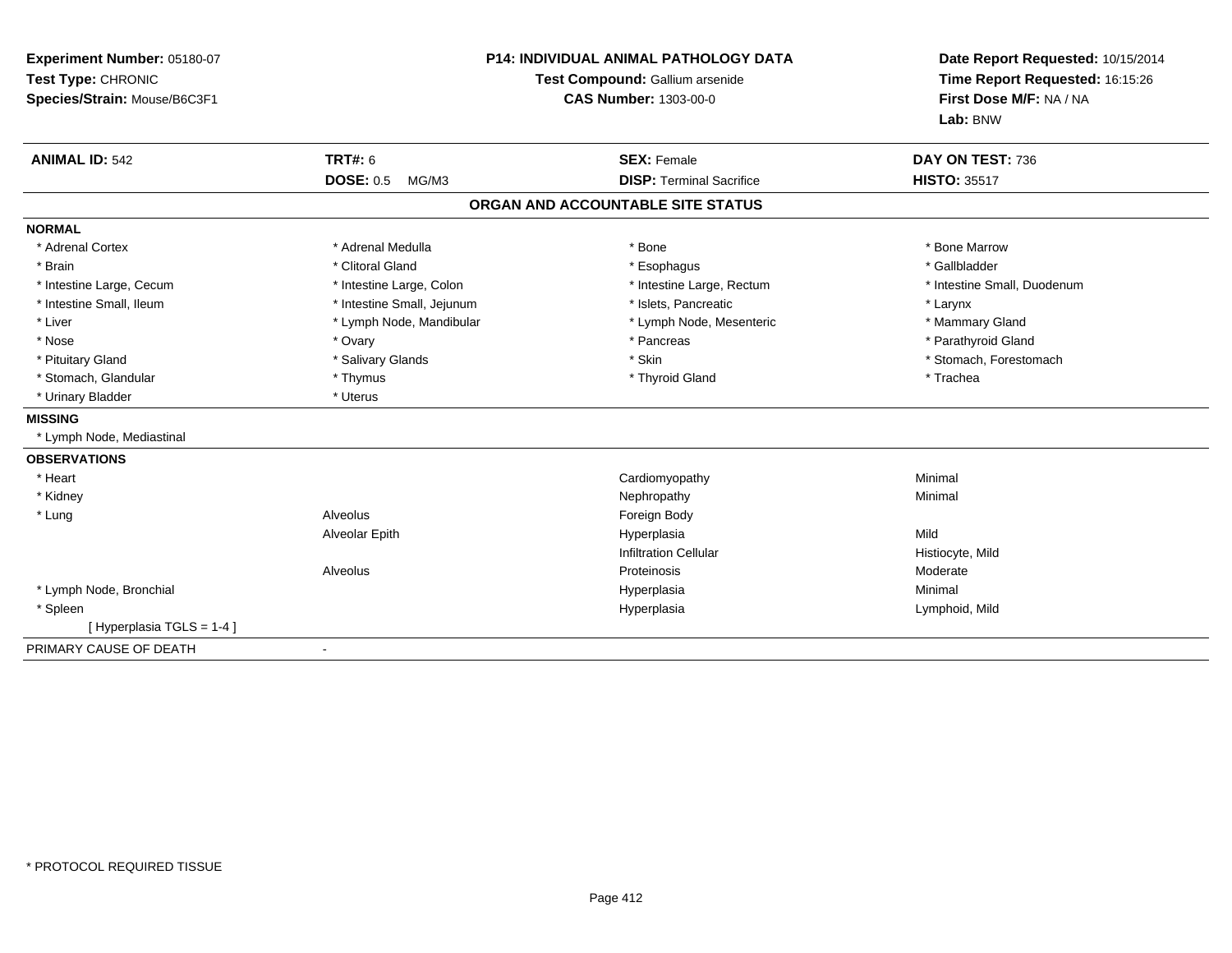| Experiment Number: 05180-07<br>Test Type: CHRONIC<br>Species/Strain: Mouse/B6C3F1 |                           | P14: INDIVIDUAL ANIMAL PATHOLOGY DATA<br>Test Compound: Gallium arsenide<br><b>CAS Number: 1303-00-0</b> | Date Report Requested: 10/15/2014<br>Time Report Requested: 16:15:26<br>First Dose M/F: NA / NA<br>Lab: BNW |
|-----------------------------------------------------------------------------------|---------------------------|----------------------------------------------------------------------------------------------------------|-------------------------------------------------------------------------------------------------------------|
| <b>ANIMAL ID: 543</b>                                                             | <b>TRT#: 6</b>            | <b>SEX: Female</b>                                                                                       | DAY ON TEST: 735                                                                                            |
|                                                                                   | <b>DOSE: 0.5</b><br>MG/M3 | <b>DISP: Terminal Sacrifice</b>                                                                          | <b>HISTO: 35518</b>                                                                                         |
|                                                                                   |                           | ORGAN AND ACCOUNTABLE SITE STATUS                                                                        |                                                                                                             |
| <b>NORMAL</b>                                                                     |                           |                                                                                                          |                                                                                                             |
| * Adrenal Cortex                                                                  | * Adrenal Medulla         | * Bone Marrow                                                                                            | * Brain                                                                                                     |
| * Clitoral Gland                                                                  | * Esophagus               | * Gallbladder                                                                                            | * Intestine Large, Cecum                                                                                    |
| * Intestine Large, Colon                                                          | * Intestine Large, Rectum | * Intestine Small, Duodenum                                                                              | * Intestine Small, Ileum                                                                                    |
| * Intestine Small, Jejunum                                                        | * Islets, Pancreatic      | * Larynx                                                                                                 | * Lymph Node, Mandibular                                                                                    |
| * Lymph Node, Mediastinal                                                         | * Lymph Node, Mesenteric  | * Mammary Gland                                                                                          | * Nose                                                                                                      |
| * Ovary                                                                           | * Pancreas                | * Parathyroid Gland                                                                                      | * Pituitary Gland                                                                                           |
| * Salivary Glands                                                                 | * Stomach, Forestomach    | * Stomach, Glandular                                                                                     | * Thymus                                                                                                    |
| * Trachea                                                                         | * Urinary Bladder         | * Uterus                                                                                                 |                                                                                                             |
| <b>OBSERVATIONS</b>                                                               |                           |                                                                                                          |                                                                                                             |
| * Bone                                                                            |                           | Fibrous Osteodystrophy                                                                                   | Minimal                                                                                                     |
| * Heart                                                                           |                           | Cardiomyopathy                                                                                           | Minimal                                                                                                     |
| * Kidney                                                                          |                           | Nephropathy                                                                                              | Minimal                                                                                                     |
| * Liver                                                                           |                           | Eosinophilic Focus                                                                                       |                                                                                                             |
| * Lung                                                                            | Alveolus                  | Foreign Body                                                                                             |                                                                                                             |
|                                                                                   |                           | Hemorrhage                                                                                               | Minimal                                                                                                     |
|                                                                                   | Alveolar Epith            | Hyperplasia                                                                                              | Minimal                                                                                                     |
|                                                                                   |                           | <b>Infiltration Cellular</b>                                                                             | Histiocyte, Mild                                                                                            |
|                                                                                   | Alveolus                  | Proteinosis                                                                                              | Moderate                                                                                                    |
| Lymph Node                                                                        |                           | Angiectasis                                                                                              | Mild                                                                                                        |
| [Angiectasis TGLS = 2-12]                                                         |                           |                                                                                                          |                                                                                                             |
| * Lymph Node, Bronchial                                                           |                           | Hyperplasia                                                                                              | Mild                                                                                                        |
| Mesentery                                                                         | Fat                       | <b>Necrosis</b>                                                                                          | Marked                                                                                                      |
| [ Necrosis TGLS = $1-11$ ]                                                        |                           |                                                                                                          |                                                                                                             |
| * Skin                                                                            | <b>Subcut Tiss</b>        | Schwannoma Benign                                                                                        |                                                                                                             |
| [Schwannoma Benign TGLS = 3-10]                                                   |                           |                                                                                                          |                                                                                                             |
| * Spleen                                                                          |                           | Hyperplasia                                                                                              | Lymphoid, Mild                                                                                              |
| * Thyroid Gland                                                                   | <b>Follicular Cel</b>     | Hyperplasia                                                                                              | Minimal                                                                                                     |
| PRIMARY CAUSE OF DEATH                                                            | $\blacksquare$            |                                                                                                          |                                                                                                             |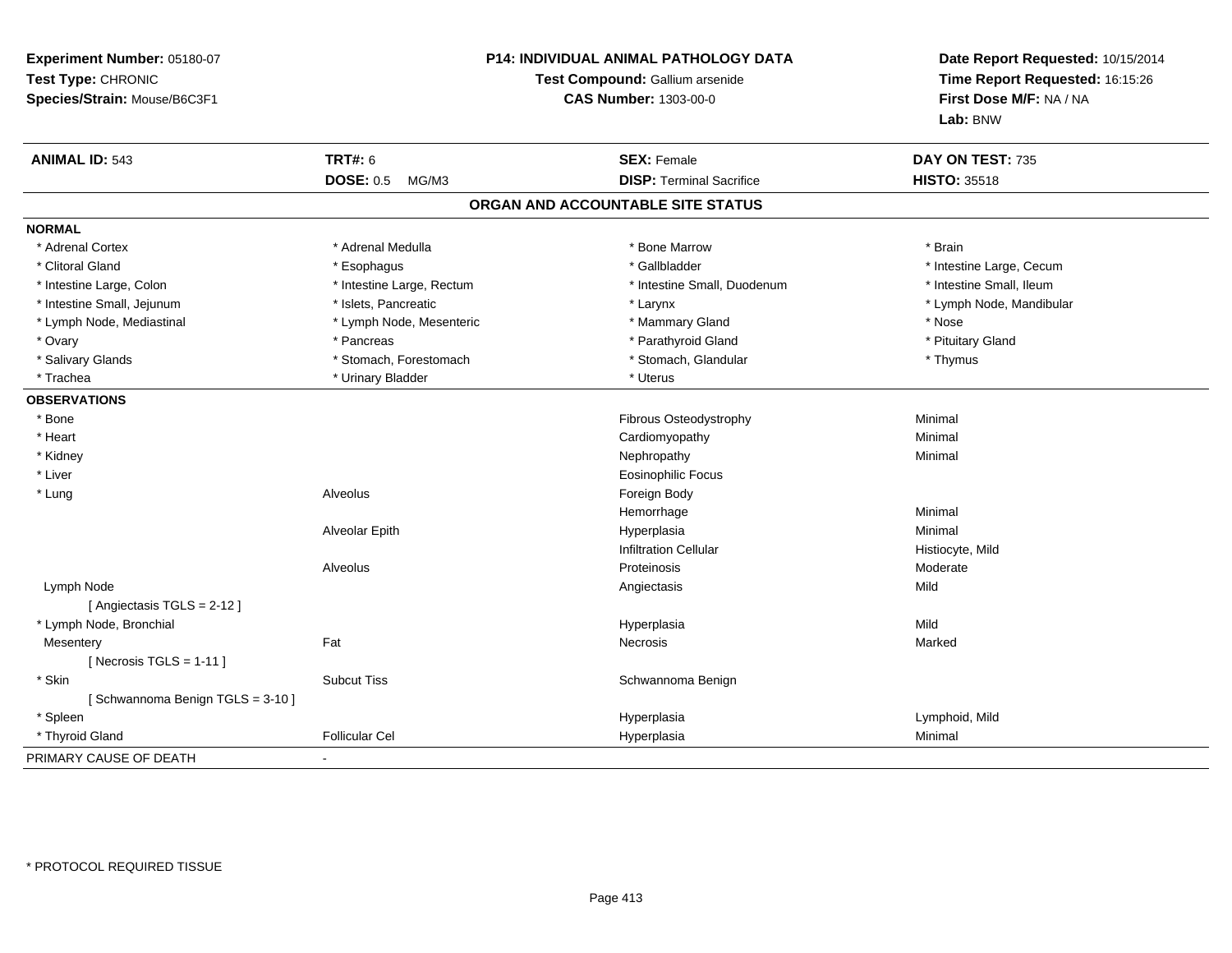| Experiment Number: 05180-07<br>Test Type: CHRONIC<br>Species/Strain: Mouse/B6C3F1 |                           | <b>P14: INDIVIDUAL ANIMAL PATHOLOGY DATA</b><br>Test Compound: Gallium arsenide<br><b>CAS Number: 1303-00-0</b> | Date Report Requested: 10/15/2014<br>Time Report Requested: 16:15:26<br>First Dose M/F: NA / NA<br>Lab: BNW |
|-----------------------------------------------------------------------------------|---------------------------|-----------------------------------------------------------------------------------------------------------------|-------------------------------------------------------------------------------------------------------------|
| <b>ANIMAL ID: 544</b>                                                             | <b>TRT#: 6</b>            | <b>SEX: Female</b>                                                                                              | DAY ON TEST: 735                                                                                            |
|                                                                                   | <b>DOSE: 0.5</b><br>MG/M3 | <b>DISP: Terminal Sacrifice</b>                                                                                 | <b>HISTO: 35519</b>                                                                                         |
|                                                                                   |                           | ORGAN AND ACCOUNTABLE SITE STATUS                                                                               |                                                                                                             |
| <b>NORMAL</b>                                                                     |                           |                                                                                                                 |                                                                                                             |
| * Adrenal Cortex                                                                  | * Adrenal Medulla         | * Bone                                                                                                          | * Bone Marrow                                                                                               |
| * Brain                                                                           | * Clitoral Gland          | * Esophagus                                                                                                     | * Intestine Large, Cecum                                                                                    |
| * Intestine Large, Colon                                                          | * Intestine Large, Rectum | * Intestine Small, Duodenum                                                                                     | * Intestine Small, Ileum                                                                                    |
| * Intestine Small, Jejunum                                                        | * Islets, Pancreatic      | * Larynx                                                                                                        | * Parathyroid Gland                                                                                         |
| * Skin                                                                            | * Stomach, Forestomach    | * Stomach, Glandular                                                                                            | * Thymus                                                                                                    |
| * Trachea                                                                         | * Urinary Bladder         | * Uterus                                                                                                        |                                                                                                             |
| <b>OBSERVATIONS</b>                                                               |                           |                                                                                                                 |                                                                                                             |
| * Gallbladder                                                                     |                           | Lymphoma Malignant                                                                                              |                                                                                                             |
| * Heart                                                                           |                           | Cardiomyopathy                                                                                                  | Minimal                                                                                                     |
| * Kidney                                                                          |                           | Lymphoma Malignant                                                                                              |                                                                                                             |
| [ Lymphoma Malignant TGLS = 4-5 ]                                                 |                           |                                                                                                                 |                                                                                                             |
| * Liver                                                                           |                           | Lymphoma Malignant                                                                                              |                                                                                                             |
| [ Lymphoma Malignant TGLS = 1-4+11+12 ]                                           |                           |                                                                                                                 |                                                                                                             |
| * Lung                                                                            | <b>Alveolus</b>           | Foreign Body                                                                                                    |                                                                                                             |
|                                                                                   |                           | <b>Infiltration Cellular</b>                                                                                    | Histiocyte, Mild                                                                                            |
|                                                                                   |                           | Lymphoma Malignant                                                                                              |                                                                                                             |
|                                                                                   | <b>Alveolus</b>           | Proteinosis                                                                                                     | Moderate                                                                                                    |
| Lymph Node                                                                        | <b>Iliac</b>              | Lymphoma Malignant                                                                                              |                                                                                                             |
|                                                                                   | Renal                     | Lymphoma Malignant                                                                                              |                                                                                                             |
| [ Lymphoma Malignant TGLS = 5-13 ]                                                |                           |                                                                                                                 |                                                                                                             |
| [ Lymphoma Malignant TGLS = 6-14 ]                                                |                           |                                                                                                                 |                                                                                                             |
| * Lymph Node, Bronchial                                                           |                           | Lymphoma Malignant                                                                                              |                                                                                                             |
| * Lymph Node, Mandibular                                                          |                           | Lymphoma Malignant                                                                                              |                                                                                                             |
| * Lymph Node, Mediastinal                                                         |                           | Lymphoma Malignant                                                                                              |                                                                                                             |
| * Lymph Node, Mesenteric                                                          |                           | Lymphoma Malignant                                                                                              |                                                                                                             |
| [ Lymphoma Malignant TGLS = 7-15 ]                                                |                           |                                                                                                                 |                                                                                                             |
| * Mammary Gland                                                                   |                           | Hyperplasia                                                                                                     | Mild                                                                                                        |
| * Nose                                                                            | Olfactory Epi             | Degeneration                                                                                                    | Hyaline, Minimal                                                                                            |
|                                                                                   | <b>Respirat Epith</b>     | Degeneration                                                                                                    | Hyaline, Minimal                                                                                            |
| * Ovary                                                                           |                           | Atrophy                                                                                                         | Moderate                                                                                                    |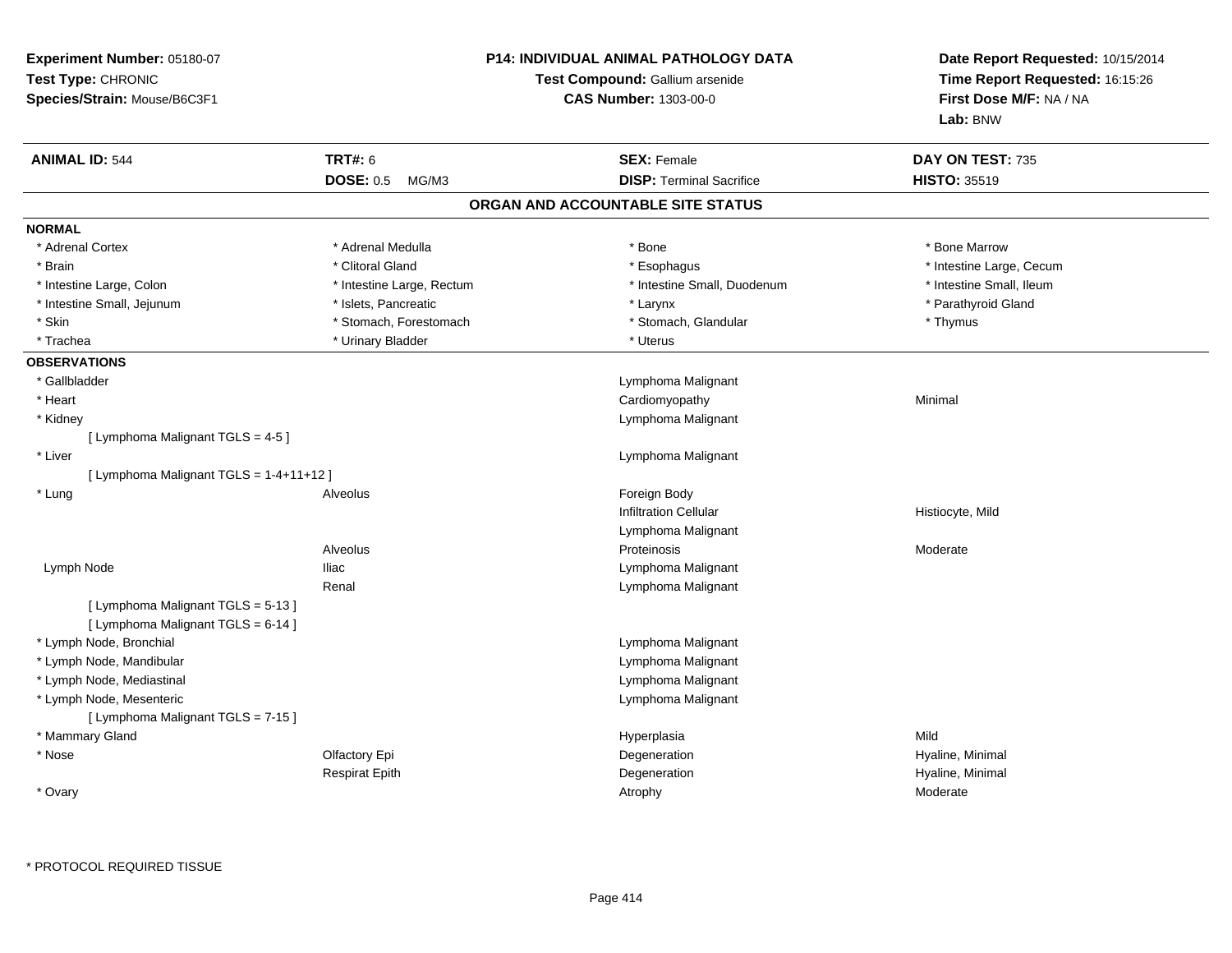| Experiment Number: 05180-07<br><b>Test Type: CHRONIC</b><br>Species/Strain: Mouse/B6C3F1 |                           | <b>P14: INDIVIDUAL ANIMAL PATHOLOGY DATA</b><br>Test Compound: Gallium arsenide<br><b>CAS Number: 1303-00-0</b> | Date Report Requested: 10/15/2014<br>Time Report Requested: 16:15:26<br>First Dose M/F: NA / NA<br>Lab: BNW |
|------------------------------------------------------------------------------------------|---------------------------|-----------------------------------------------------------------------------------------------------------------|-------------------------------------------------------------------------------------------------------------|
| <b>ANIMAL ID: 544</b>                                                                    | <b>TRT#: 6</b>            | <b>SEX: Female</b>                                                                                              | DAY ON TEST: 735                                                                                            |
|                                                                                          | <b>DOSE: 0.5</b><br>MG/M3 | <b>DISP:</b> Terminal Sacrifice                                                                                 | <b>HISTO: 35519</b>                                                                                         |
|                                                                                          |                           | ORGAN AND ACCOUNTABLE SITE STATUS                                                                               |                                                                                                             |
| * Pancreas                                                                               |                           | Lymphoma Malignant                                                                                              |                                                                                                             |
| * Pituitary Gland                                                                        | Pars Distalis             | Hyperplasia                                                                                                     | Mild                                                                                                        |
| * Salivary Glands                                                                        |                           | Lymphoma Malignant                                                                                              |                                                                                                             |
| * Spleen                                                                                 |                           | Lymphoma Malignant                                                                                              |                                                                                                             |
| [ Lymphoma Malignant TGLS = 2,3-10 ]                                                     |                           |                                                                                                                 |                                                                                                             |
| * Thyroid Gland                                                                          | <b>Follicular Cel</b>     | Hyperplasia                                                                                                     | Minimal                                                                                                     |
| PRIMARY CAUSE OF DEATH                                                                   |                           |                                                                                                                 |                                                                                                             |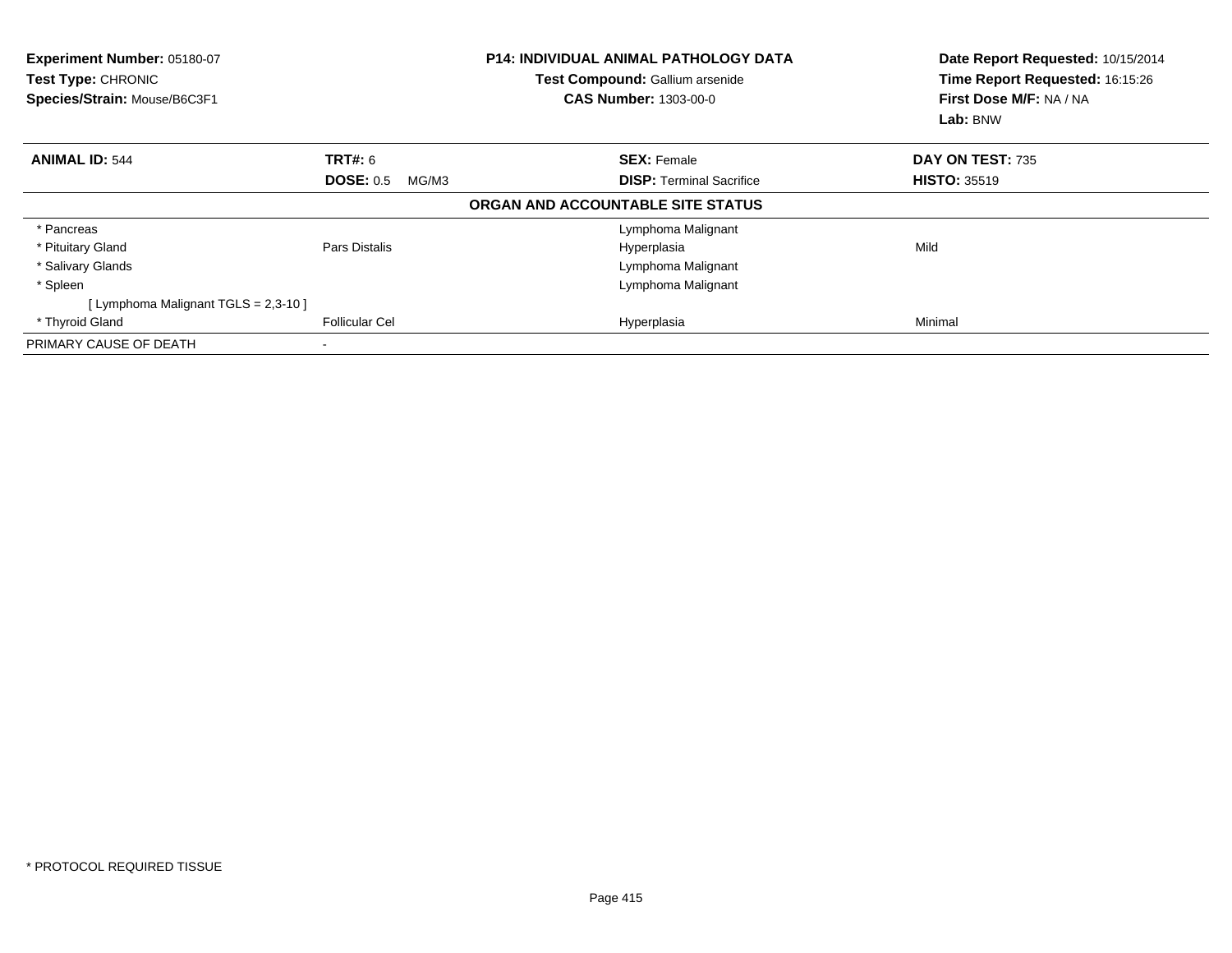| Experiment Number: 05180-07<br>Test Type: CHRONIC<br>Species/Strain: Mouse/B6C3F1 | P14: INDIVIDUAL ANIMAL PATHOLOGY DATA<br>Test Compound: Gallium arsenide<br><b>CAS Number: 1303-00-0</b> |                                   | Date Report Requested: 10/15/2014<br>Time Report Requested: 16:15:26<br>First Dose M/F: NA / NA<br>Lab: BNW |
|-----------------------------------------------------------------------------------|----------------------------------------------------------------------------------------------------------|-----------------------------------|-------------------------------------------------------------------------------------------------------------|
| <b>ANIMAL ID: 545</b>                                                             | <b>TRT#: 6</b>                                                                                           | <b>SEX: Female</b>                | DAY ON TEST: 623                                                                                            |
|                                                                                   | <b>DOSE: 0.5</b><br>MG/M3                                                                                | <b>DISP:</b> Accidentally Killed  | <b>HISTO: 35520</b>                                                                                         |
|                                                                                   |                                                                                                          | ORGAN AND ACCOUNTABLE SITE STATUS |                                                                                                             |
| <b>NORMAL</b>                                                                     |                                                                                                          |                                   |                                                                                                             |
| * Adrenal Cortex                                                                  | * Adrenal Medulla                                                                                        | * Bone                            | * Bone Marrow                                                                                               |
| * Brain                                                                           | * Clitoral Gland                                                                                         | * Esophagus                       | * Gallbladder                                                                                               |
| * Intestine Large, Cecum                                                          | * Intestine Large, Colon                                                                                 | * Intestine Large, Rectum         | * Intestine Small, Duodenum                                                                                 |
| * Intestine Small, Jejunum                                                        | * Islets, Pancreatic                                                                                     | * Kidney                          | * Liver                                                                                                     |
| * Lymph Node, Bronchial                                                           | * Lymph Node, Mandibular                                                                                 | * Lymph Node, Mediastinal         | * Lymph Node, Mesenteric                                                                                    |
| * Mammary Gland                                                                   | * Pancreas                                                                                               | * Parathyroid Gland               | * Pituitary Gland                                                                                           |
| * Salivary Glands                                                                 | * Stomach, Forestomach                                                                                   | * Stomach, Glandular              | * Thymus                                                                                                    |
| * Thyroid Gland                                                                   | * Trachea                                                                                                | * Urinary Bladder                 | * Uterus                                                                                                    |
| <b>OBSERVATIONS</b>                                                               |                                                                                                          |                                   |                                                                                                             |
| * Heart                                                                           |                                                                                                          | Cardiomyopathy                    | Minimal                                                                                                     |
| * Intestine Small, Ileum                                                          |                                                                                                          | Inflammation                      | Moderate                                                                                                    |
| * Larynx                                                                          | Squam Epithel                                                                                            | Hyperplasia                       | Minimal                                                                                                     |
| * Lung                                                                            | Alveolus                                                                                                 | Foreign Body                      |                                                                                                             |
|                                                                                   |                                                                                                          | <b>Infiltration Cellular</b>      | Histiocyte, Mild                                                                                            |
|                                                                                   | Alveolus                                                                                                 | Proteinosis                       | Mild                                                                                                        |
| * Nose                                                                            | Olfactory Epi                                                                                            | Degeneration                      | Hyaline, Minimal                                                                                            |
|                                                                                   | <b>Respirat Epith</b>                                                                                    | Degeneration                      | Hyaline, Minimal                                                                                            |
| * Ovary                                                                           |                                                                                                          | Cyst                              | Moderate                                                                                                    |
| [Cyst TGLS = 1-7]                                                                 |                                                                                                          |                                   |                                                                                                             |
| * Skin                                                                            | <b>Subcut Tiss</b>                                                                                       | Hemorrhage                        | Moderate                                                                                                    |
| [Hemorrhage TGLS = 2-9]                                                           |                                                                                                          |                                   |                                                                                                             |
| * Spleen                                                                          |                                                                                                          | Hematopoietic Cell Proliferation  | Mild                                                                                                        |
|                                                                                   |                                                                                                          | Hyperplasia                       | Lymphoid, Mild                                                                                              |
| PRIMARY CAUSE OF DEATH                                                            | - Skin Subcut Tiss Hemorrhage                                                                            |                                   |                                                                                                             |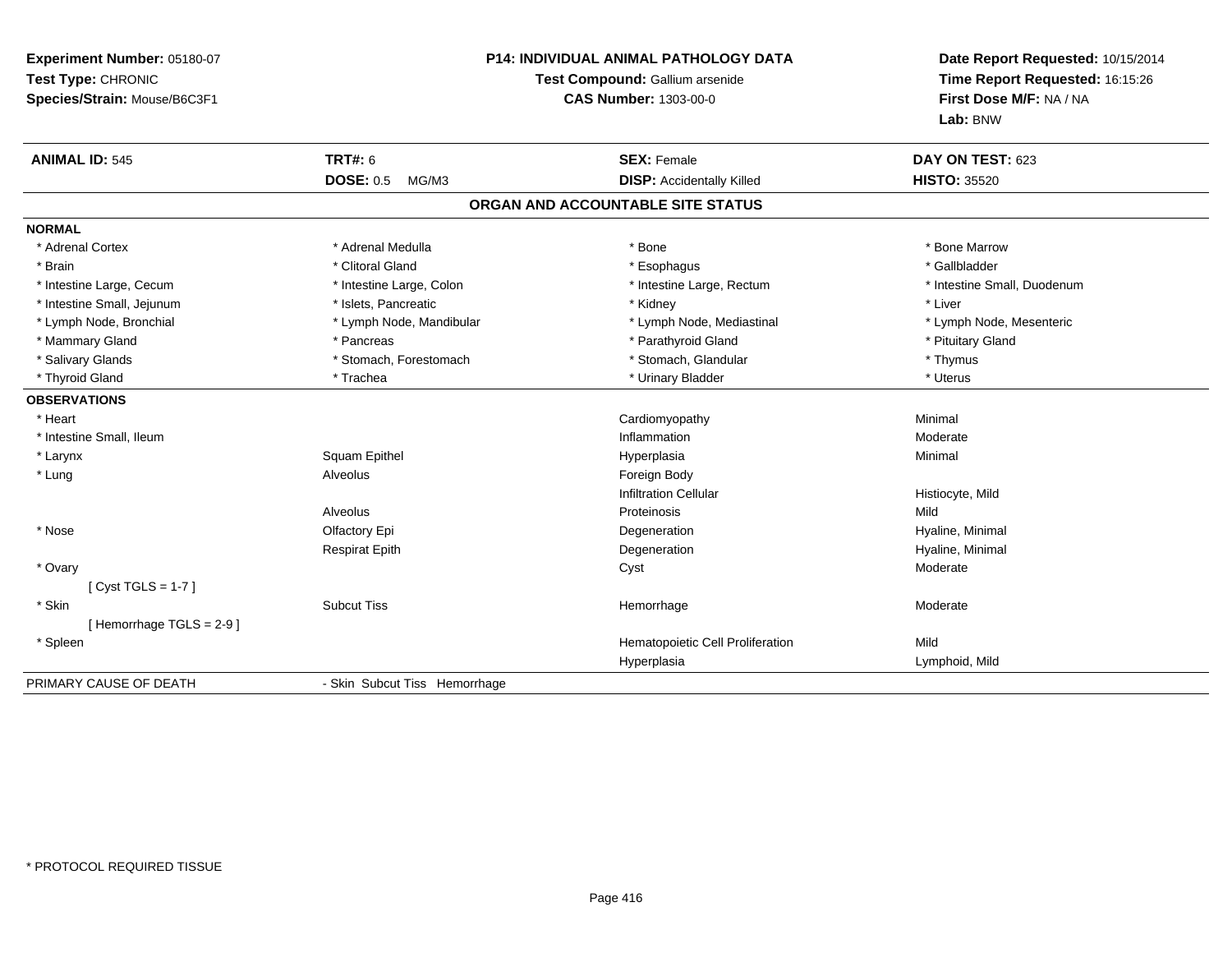| Experiment Number: 05180-07<br>Test Type: CHRONIC<br>Species/Strain: Mouse/B6C3F1 |                           | P14: INDIVIDUAL ANIMAL PATHOLOGY DATA<br>Test Compound: Gallium arsenide<br><b>CAS Number: 1303-00-0</b> | Date Report Requested: 10/15/2014<br>Time Report Requested: 16:15:26<br>First Dose M/F: NA / NA<br>Lab: BNW |
|-----------------------------------------------------------------------------------|---------------------------|----------------------------------------------------------------------------------------------------------|-------------------------------------------------------------------------------------------------------------|
| <b>ANIMAL ID: 546</b>                                                             | <b>TRT#: 6</b>            | <b>SEX: Female</b>                                                                                       | DAY ON TEST: 736                                                                                            |
|                                                                                   | <b>DOSE: 0.5</b><br>MG/M3 | <b>DISP: Terminal Sacrifice</b>                                                                          | <b>HISTO: 35521</b>                                                                                         |
|                                                                                   |                           | ORGAN AND ACCOUNTABLE SITE STATUS                                                                        |                                                                                                             |
| <b>NORMAL</b>                                                                     |                           |                                                                                                          |                                                                                                             |
| * Adrenal Cortex                                                                  | * Adrenal Medulla         | * Bone Marrow                                                                                            | * Brain                                                                                                     |
| * Clitoral Gland                                                                  | * Esophagus               | * Gallbladder                                                                                            | * Intestine Large, Cecum                                                                                    |
| * Intestine Large, Colon                                                          | * Intestine Large, Rectum | * Intestine Small, Duodenum                                                                              | * Intestine Small, Ileum                                                                                    |
| * Intestine Small, Jejunum                                                        | * Islets, Pancreatic      | * Larynx                                                                                                 | * Liver                                                                                                     |
| * Lymph Node, Mandibular                                                          | * Lymph Node, Mediastinal | * Lymph Node, Mesenteric                                                                                 | * Mammary Gland                                                                                             |
| * Ovary                                                                           | * Parathyroid Gland       | * Pituitary Gland                                                                                        | * Salivary Glands                                                                                           |
| * Skin                                                                            | * Stomach, Forestomach    | * Stomach, Glandular                                                                                     | * Thymus                                                                                                    |
| * Thyroid Gland                                                                   | * Trachea                 | * Urinary Bladder                                                                                        | * Uterus                                                                                                    |
| <b>OBSERVATIONS</b>                                                               |                           |                                                                                                          |                                                                                                             |
| * Bone                                                                            |                           | Fibrous Osteodystrophy                                                                                   | Minimal                                                                                                     |
| * Heart                                                                           |                           | Cardiomyopathy                                                                                           | Minimal                                                                                                     |
| * Kidney                                                                          |                           | Nephropathy                                                                                              | Minimal                                                                                                     |
| * Lung                                                                            | Alveolus                  | Foreign Body                                                                                             |                                                                                                             |
|                                                                                   | Alveolar Epith            | Hyperplasia                                                                                              | Minimal                                                                                                     |
|                                                                                   |                           | <b>Infiltration Cellular</b>                                                                             | Histiocyte, Mild                                                                                            |
|                                                                                   | Alveolus                  | Proteinosis                                                                                              | Moderate                                                                                                    |
| * Lymph Node, Bronchial                                                           |                           | Hyperplasia                                                                                              | Minimal                                                                                                     |
| * Nose                                                                            | Olfactory Epi             | Atrophy                                                                                                  | Minimal                                                                                                     |
|                                                                                   | <b>Respirat Epith</b>     | Degeneration                                                                                             | Hyaline, Minimal                                                                                            |
| * Pancreas                                                                        | Duct                      | Cyst                                                                                                     | Moderate                                                                                                    |
|                                                                                   |                           | Hyperplasia                                                                                              | Lymphoid, Mild                                                                                              |
| [ Cyst TGLS = $1-10$ ]                                                            |                           |                                                                                                          |                                                                                                             |
| * Spleen                                                                          |                           | Hematopoietic Cell Proliferation                                                                         | Mild                                                                                                        |
|                                                                                   |                           | Hyperplasia                                                                                              | Lymphoid, Mild                                                                                              |
| PRIMARY CAUSE OF DEATH                                                            |                           |                                                                                                          |                                                                                                             |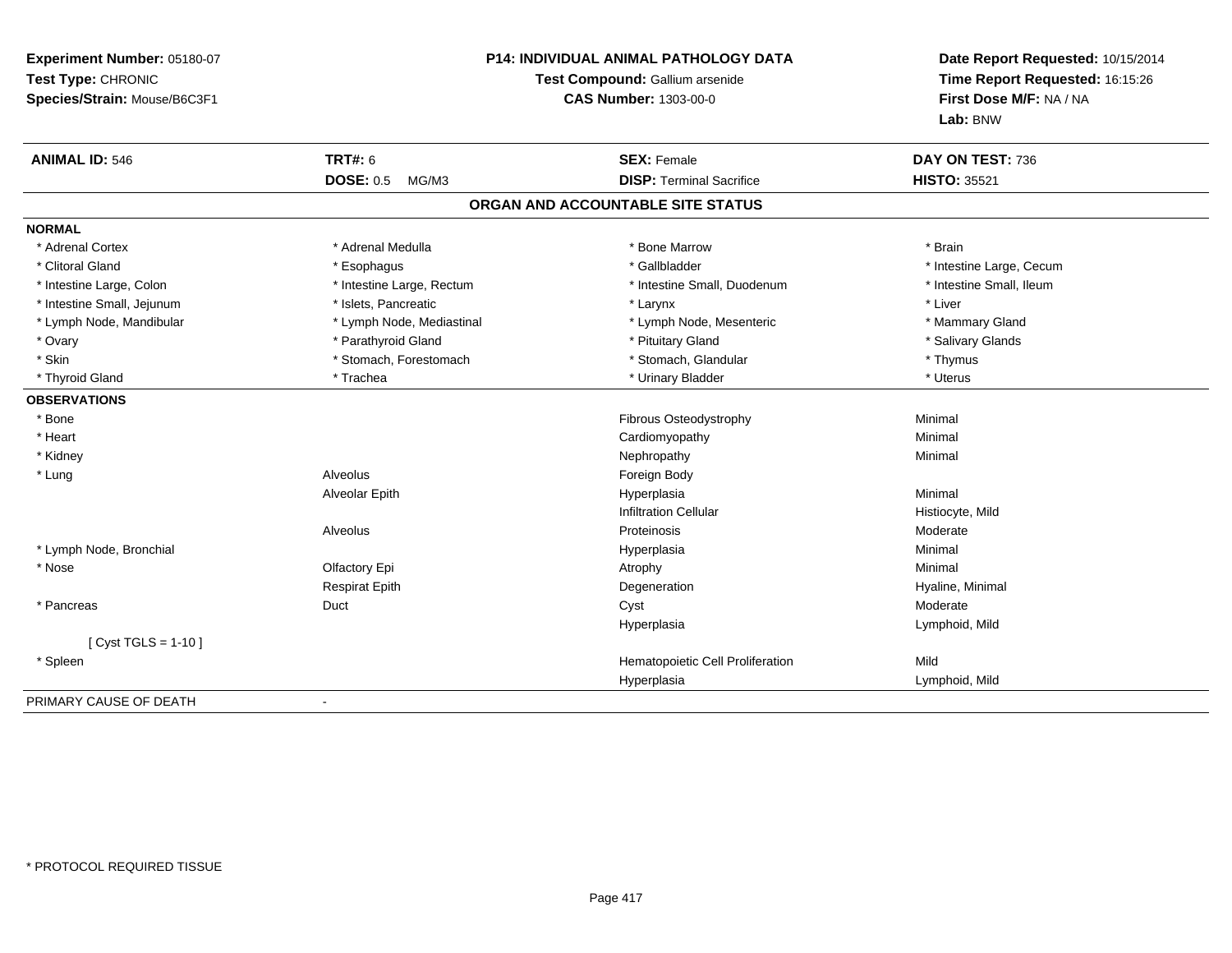| Experiment Number: 05180-07<br>Test Type: CHRONIC<br>Species/Strain: Mouse/B6C3F1 |                             | <b>P14: INDIVIDUAL ANIMAL PATHOLOGY DATA</b><br>Test Compound: Gallium arsenide<br><b>CAS Number: 1303-00-0</b> | Date Report Requested: 10/15/2014<br>Time Report Requested: 16:15:26<br>First Dose M/F: NA / NA<br>Lab: BNW |
|-----------------------------------------------------------------------------------|-----------------------------|-----------------------------------------------------------------------------------------------------------------|-------------------------------------------------------------------------------------------------------------|
| <b>ANIMAL ID: 547</b>                                                             | <b>TRT#: 6</b>              | <b>SEX: Female</b>                                                                                              | DAY ON TEST: 629                                                                                            |
|                                                                                   | <b>DOSE: 0.5</b><br>MG/M3   | <b>DISP:</b> Moribund Sacrifice                                                                                 | <b>HISTO: 35522</b>                                                                                         |
|                                                                                   |                             | ORGAN AND ACCOUNTABLE SITE STATUS                                                                               |                                                                                                             |
| <b>NORMAL</b>                                                                     |                             |                                                                                                                 |                                                                                                             |
| * Adrenal Medulla                                                                 | * Bone                      | * Bone Marrow                                                                                                   | * Clitoral Gland                                                                                            |
| * Esophagus                                                                       | * Gallbladder               | * Intestine Large, Cecum                                                                                        | * Intestine Large, Colon                                                                                    |
| * Intestine Large, Rectum                                                         | * Intestine Small, Duodenum | * Intestine Small, Ileum                                                                                        | * Intestine Small, Jejunum                                                                                  |
| * Islets, Pancreatic                                                              | * Larynx                    | * Lymph Node, Bronchial                                                                                         | * Lymph Node, Mandibular                                                                                    |
| * Lymph Node, Mediastinal                                                         | * Lymph Node, Mesenteric    | * Mammary Gland                                                                                                 | * Ovary                                                                                                     |
| * Pancreas                                                                        | * Parathyroid Gland         | * Salivary Glands                                                                                               | * Skin                                                                                                      |
| * Stomach, Forestomach                                                            | * Stomach, Glandular        | * Thymus                                                                                                        | * Thyroid Gland                                                                                             |
| * Trachea                                                                         | * Urinary Bladder           | * Uterus                                                                                                        |                                                                                                             |
| <b>OBSERVATIONS</b>                                                               |                             |                                                                                                                 |                                                                                                             |
| * Adrenal Cortex                                                                  |                             | Hypertrophy                                                                                                     | Minimal                                                                                                     |
| * Brain                                                                           |                             | Carcinoma                                                                                                       | Metastatic (Pituitary Gland)                                                                                |
| * Heart                                                                           |                             | Cardiomyopathy                                                                                                  | Minimal                                                                                                     |
| * Kidney                                                                          |                             | Nephropathy                                                                                                     | Minimal                                                                                                     |
| * Liver                                                                           |                             | Hepatocellular Adenoma                                                                                          |                                                                                                             |
|                                                                                   |                             | Hepatocellular Carcinoma                                                                                        |                                                                                                             |
| [ Hepatocellular Adenoma TGLS = 2-10 ]                                            |                             |                                                                                                                 |                                                                                                             |
| [ Hepatocellular Carcinoma TGLS = 1-11 ]                                          |                             |                                                                                                                 |                                                                                                             |
| * Lung                                                                            | Alveolus                    | Foreign Body                                                                                                    |                                                                                                             |
|                                                                                   |                             | Hepatocellular Carcinoma                                                                                        | Metastatic (Liver)                                                                                          |
|                                                                                   | Alveolar Epith              | Hyperplasia                                                                                                     | Minimal                                                                                                     |
|                                                                                   |                             | <b>Infiltration Cellular</b>                                                                                    | Histiocyte, Mild                                                                                            |
|                                                                                   | Alveolus                    | Proteinosis                                                                                                     | Mild                                                                                                        |
| Mesentery                                                                         |                             | Hemangiosarcoma                                                                                                 |                                                                                                             |
| [Hemangiosarcoma TGLS = 4-12]                                                     |                             |                                                                                                                 |                                                                                                             |
| * Nose                                                                            | Olfactory Epi               | Atrophy                                                                                                         | Mild                                                                                                        |
|                                                                                   | Olfactory Epi               | Degeneration                                                                                                    | Hyaline, Mild                                                                                               |
|                                                                                   | <b>Respirat Epith</b>       | Degeneration                                                                                                    | Hyaline, Minimal                                                                                            |
|                                                                                   | Olfactory Epi               | Inflammation                                                                                                    | Chronic, Mild                                                                                               |
| * Pituitary Gland                                                                 | Pars Intermed               | Carcinoma                                                                                                       |                                                                                                             |
| [Carcinoma TGLS = $3-1+8$ ]                                                       |                             |                                                                                                                 |                                                                                                             |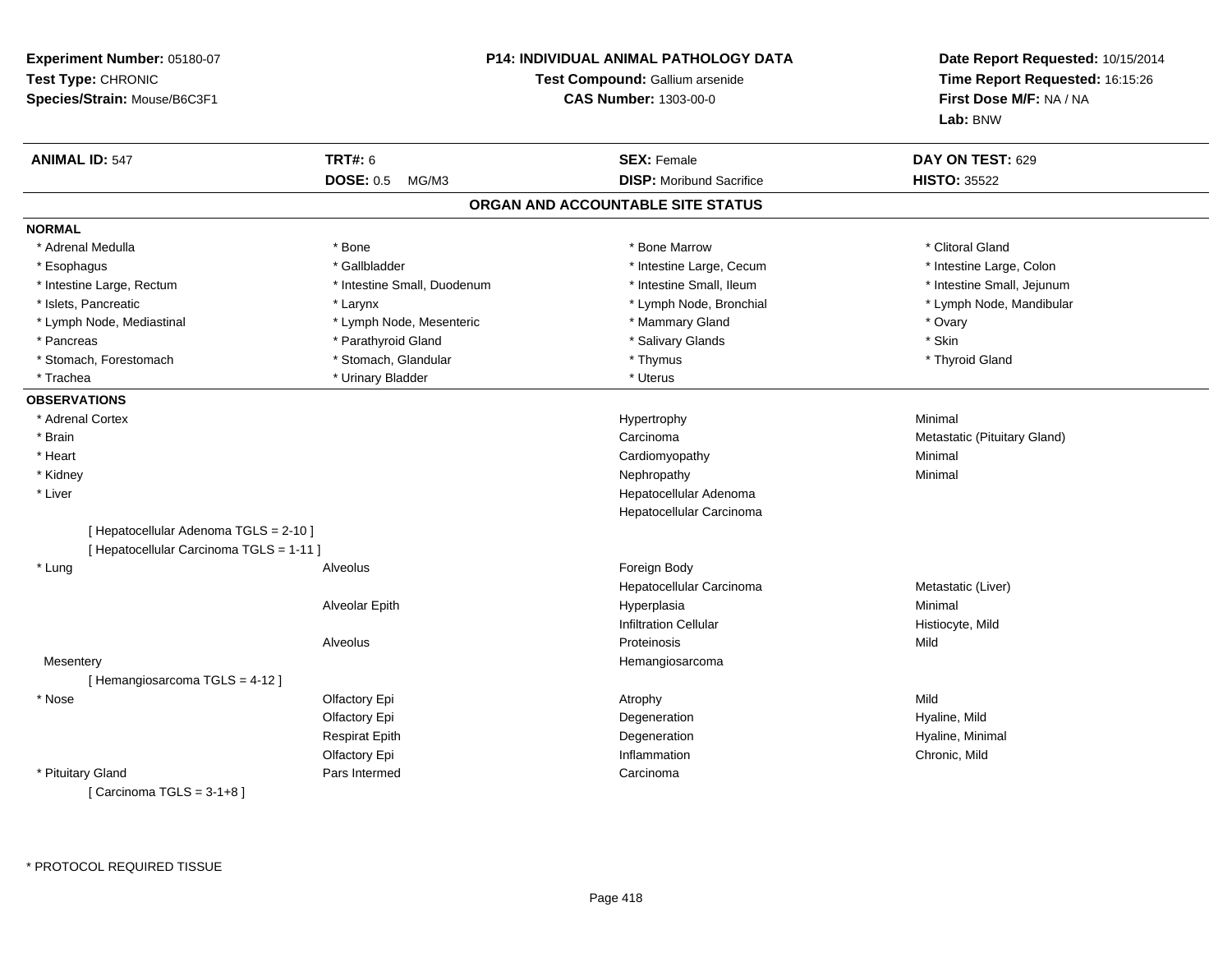| Experiment Number: 05180-07<br>Test Type: CHRONIC<br>Species/Strain: Mouse/B6C3F1 |                                           | <b>P14: INDIVIDUAL ANIMAL PATHOLOGY DATA</b><br>Test Compound: Gallium arsenide<br><b>CAS Number: 1303-00-0</b> | Date Report Requested: 10/15/2014<br>Time Report Requested: 16:15:26<br>First Dose M/F: NA / NA<br>Lab: BNW |
|-----------------------------------------------------------------------------------|-------------------------------------------|-----------------------------------------------------------------------------------------------------------------|-------------------------------------------------------------------------------------------------------------|
| <b>ANIMAL ID: 547</b>                                                             | TRT#: 6                                   | <b>SEX: Female</b>                                                                                              | <b>DAY ON TEST: 629</b>                                                                                     |
|                                                                                   | <b>DOSE: 0.5</b><br>MG/M3                 | <b>DISP:</b> Moribund Sacrifice                                                                                 | <b>HISTO: 35522</b>                                                                                         |
|                                                                                   |                                           | ORGAN AND ACCOUNTABLE SITE STATUS                                                                               |                                                                                                             |
| <b>Skeletal Muscle</b>                                                            |                                           | Hemangiosarcoma                                                                                                 |                                                                                                             |
| Note: TGL 6 is skeletal muscle not lymph node.                                    |                                           |                                                                                                                 |                                                                                                             |
| [Hemangiosarcoma TGLS = $5.6 - 12 + 13$ ]                                         |                                           |                                                                                                                 |                                                                                                             |
| * Spleen                                                                          |                                           | Hematopoietic Cell Proliferation                                                                                | Mild                                                                                                        |
|                                                                                   |                                           | Hyperplasia                                                                                                     | Lymphoid, Mild                                                                                              |
| PRIMARY CAUSE OF DEATH                                                            | - Pituitary Gland Pars Intermed Carcinoma |                                                                                                                 |                                                                                                             |
| CONTRIBUTORY CAUSE OF DEATH                                                       | - Skeletal Muscle Hemangiosarcoma         |                                                                                                                 |                                                                                                             |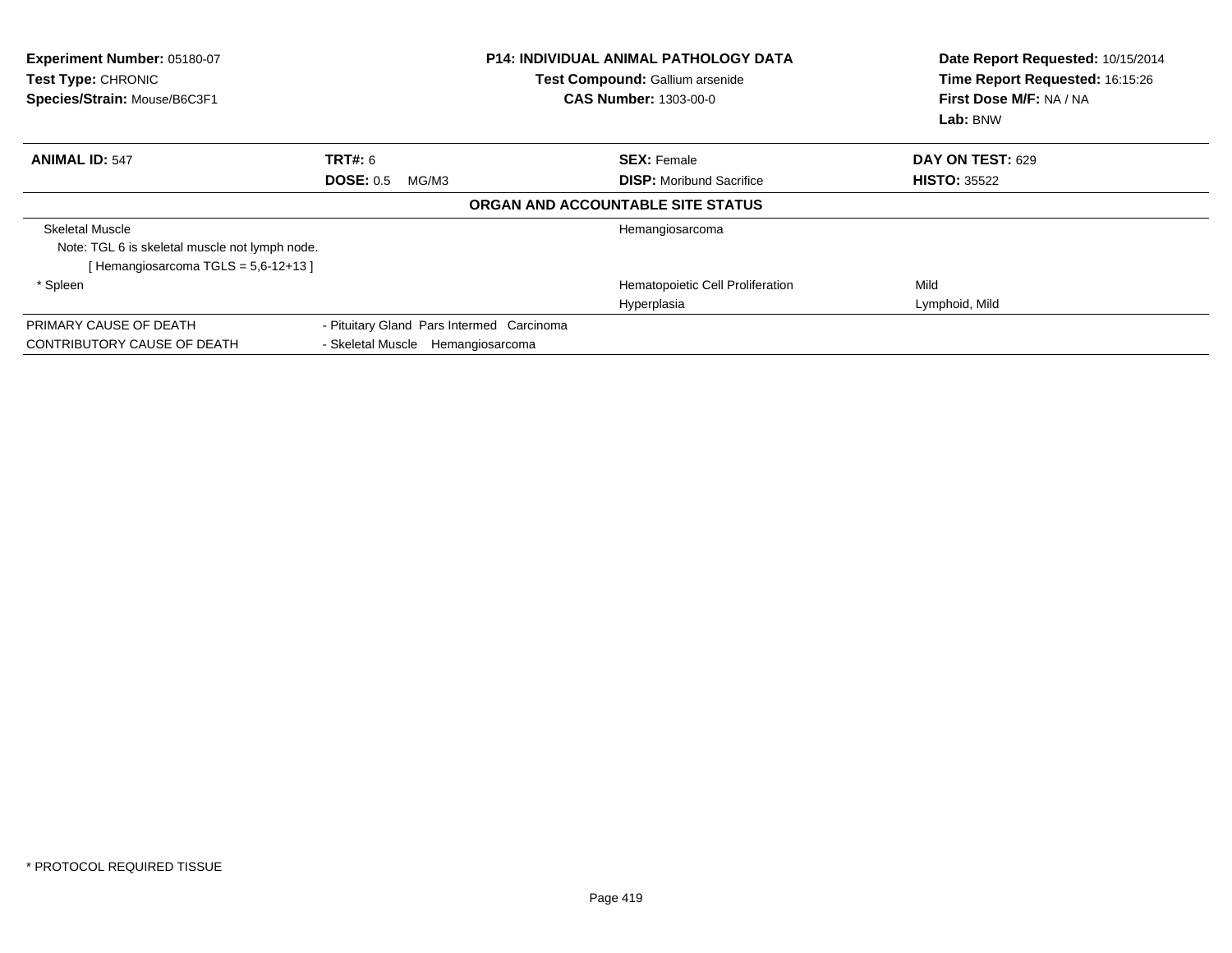| Experiment Number: 05180-07<br>Test Type: CHRONIC                        | <b>P14: INDIVIDUAL ANIMAL PATHOLOGY DATA</b><br>Test Compound: Gallium arsenide |                                   | Date Report Requested: 10/15/2014<br>Time Report Requested: 16:15:26 |  |
|--------------------------------------------------------------------------|---------------------------------------------------------------------------------|-----------------------------------|----------------------------------------------------------------------|--|
| Species/Strain: Mouse/B6C3F1                                             |                                                                                 | <b>CAS Number: 1303-00-0</b>      | First Dose M/F: NA / NA<br>Lab: BNW                                  |  |
| <b>ANIMAL ID: 548</b>                                                    | <b>TRT#: 6</b>                                                                  | <b>SEX: Female</b>                | DAY ON TEST: 581                                                     |  |
|                                                                          | <b>DOSE: 0.5</b><br>MG/M3                                                       | <b>DISP:</b> Moribund Sacrifice   | <b>HISTO: 35523</b>                                                  |  |
|                                                                          |                                                                                 | ORGAN AND ACCOUNTABLE SITE STATUS |                                                                      |  |
| <b>NORMAL</b>                                                            |                                                                                 |                                   |                                                                      |  |
| * Adrenal Cortex                                                         | * Adrenal Medulla                                                               | * Bone                            | * Bone Marrow                                                        |  |
| * Brain                                                                  | * Clitoral Gland                                                                | * Esophagus                       | * Gallbladder                                                        |  |
| * Intestine Large, Cecum                                                 | * Intestine Large, Colon                                                        | * Intestine Large, Rectum         | * Intestine Small, Duodenum                                          |  |
| * Intestine Small, Ileum                                                 | * Intestine Small, Jejunum                                                      | * Islets, Pancreatic              | * Larynx                                                             |  |
| * Mammary Gland                                                          | * Nose                                                                          | * Ovary                           | * Parathyroid Gland                                                  |  |
| * Salivary Glands                                                        | * Skin                                                                          | * Stomach, Forestomach            | * Stomach, Glandular                                                 |  |
| * Thyroid Gland                                                          | * Trachea                                                                       | * Urinary Bladder                 | * Uterus                                                             |  |
| <b>MISSING</b>                                                           |                                                                                 |                                   |                                                                      |  |
| * Lymph Node, Mandibular                                                 |                                                                                 |                                   |                                                                      |  |
| <b>OBSERVATIONS</b>                                                      |                                                                                 |                                   |                                                                      |  |
| * Heart                                                                  |                                                                                 | Cardiomyopathy                    | Minimal                                                              |  |
| * Kidney                                                                 |                                                                                 | Lymphoma Malignant                |                                                                      |  |
| [ Lymphoma Malignant TGLS = 7-5 ]                                        |                                                                                 |                                   |                                                                      |  |
| * Liver                                                                  |                                                                                 | Lymphoma Malignant                |                                                                      |  |
|                                                                          |                                                                                 | Necrosis                          | Mild                                                                 |  |
| [ Lymphoma Malignant TGLS = 3-4+11 ]                                     |                                                                                 |                                   |                                                                      |  |
| * Lung                                                                   | Alveolus                                                                        | Foreign Body                      |                                                                      |  |
|                                                                          |                                                                                 | <b>Infiltration Cellular</b>      | Histiocyte, Minimal                                                  |  |
|                                                                          |                                                                                 | Lymphoma Malignant                |                                                                      |  |
|                                                                          | Alveolus                                                                        | Proteinosis                       | Mild                                                                 |  |
| Lymph Node                                                               | <b>Iliac</b>                                                                    | Lymphoma Malignant                |                                                                      |  |
|                                                                          | Renal                                                                           | Lymphoma Malignant                |                                                                      |  |
| [ Lymphoma Malignant TGLS = 4-12 ]<br>[ Lymphoma Malignant TGLS = 6-10 ] |                                                                                 |                                   |                                                                      |  |
| * Lymph Node, Bronchial                                                  |                                                                                 | Lymphoma Malignant                |                                                                      |  |
| * Lymph Node, Mediastinal                                                |                                                                                 | Lymphoma Malignant                |                                                                      |  |
| [ Lymphoma Malignant TGLS = 1-2 ]                                        |                                                                                 |                                   |                                                                      |  |
| * Lymph Node, Mesenteric                                                 |                                                                                 | Lymphoma Malignant                |                                                                      |  |
| [ Lymphoma Malignant TGLS = 5-6 ]                                        |                                                                                 |                                   |                                                                      |  |
| * Pancreas                                                               |                                                                                 | Lymphoma Malignant                |                                                                      |  |
|                                                                          |                                                                                 |                                   |                                                                      |  |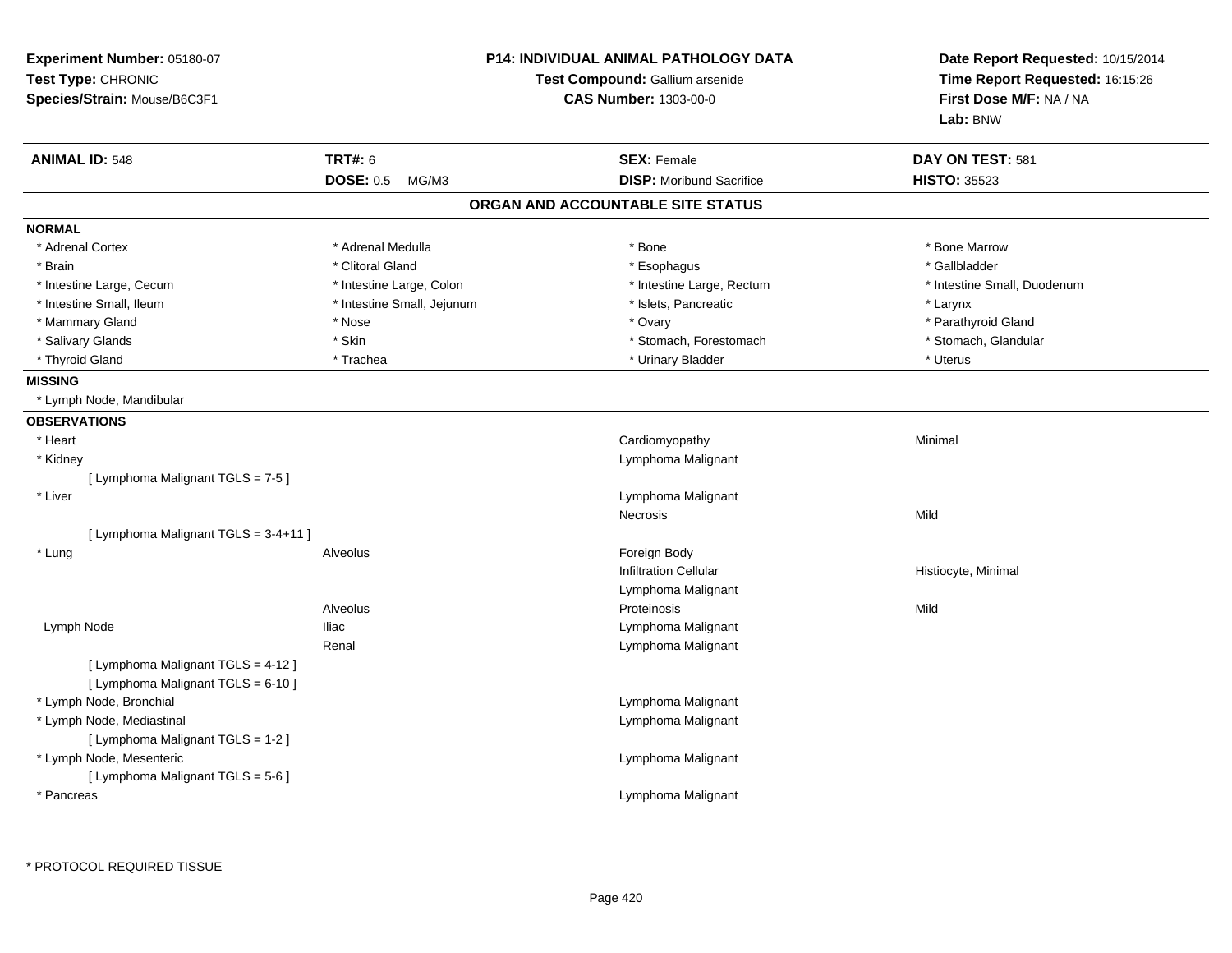| <b>Experiment Number: 05180-07</b><br><b>Test Type: CHRONIC</b><br>Species/Strain: Mouse/B6C3F1 |                               | <b>P14: INDIVIDUAL ANIMAL PATHOLOGY DATA</b><br><b>Test Compound: Gallium arsenide</b><br><b>CAS Number: 1303-00-0</b> | Date Report Requested: 10/15/2014<br>Time Report Requested: 16:15:26<br>First Dose M/F: NA / NA<br>Lab: BNW |
|-------------------------------------------------------------------------------------------------|-------------------------------|------------------------------------------------------------------------------------------------------------------------|-------------------------------------------------------------------------------------------------------------|
| <b>ANIMAL ID: 548</b>                                                                           | TRT#: 6                       | <b>SEX: Female</b>                                                                                                     | DAY ON TEST: 581                                                                                            |
|                                                                                                 | <b>DOSE: 0.5</b><br>MG/M3     | <b>DISP:</b> Moribund Sacrifice                                                                                        | <b>HISTO: 35523</b>                                                                                         |
|                                                                                                 |                               | ORGAN AND ACCOUNTABLE SITE STATUS                                                                                      |                                                                                                             |
| * Pituitary Gland                                                                               | Pars Distalis                 | Hyperplasia                                                                                                            | Minimal                                                                                                     |
| * Spleen                                                                                        |                               | Lymphoma Malignant                                                                                                     |                                                                                                             |
| [ Lymphoma Malignant TGLS = 2-4 ]                                                               |                               |                                                                                                                        |                                                                                                             |
| * Thymus                                                                                        |                               | Lymphoma Malignant                                                                                                     |                                                                                                             |
| PRIMARY CAUSE OF DEATH                                                                          | Lymphoma Malignant<br>- Liver |                                                                                                                        |                                                                                                             |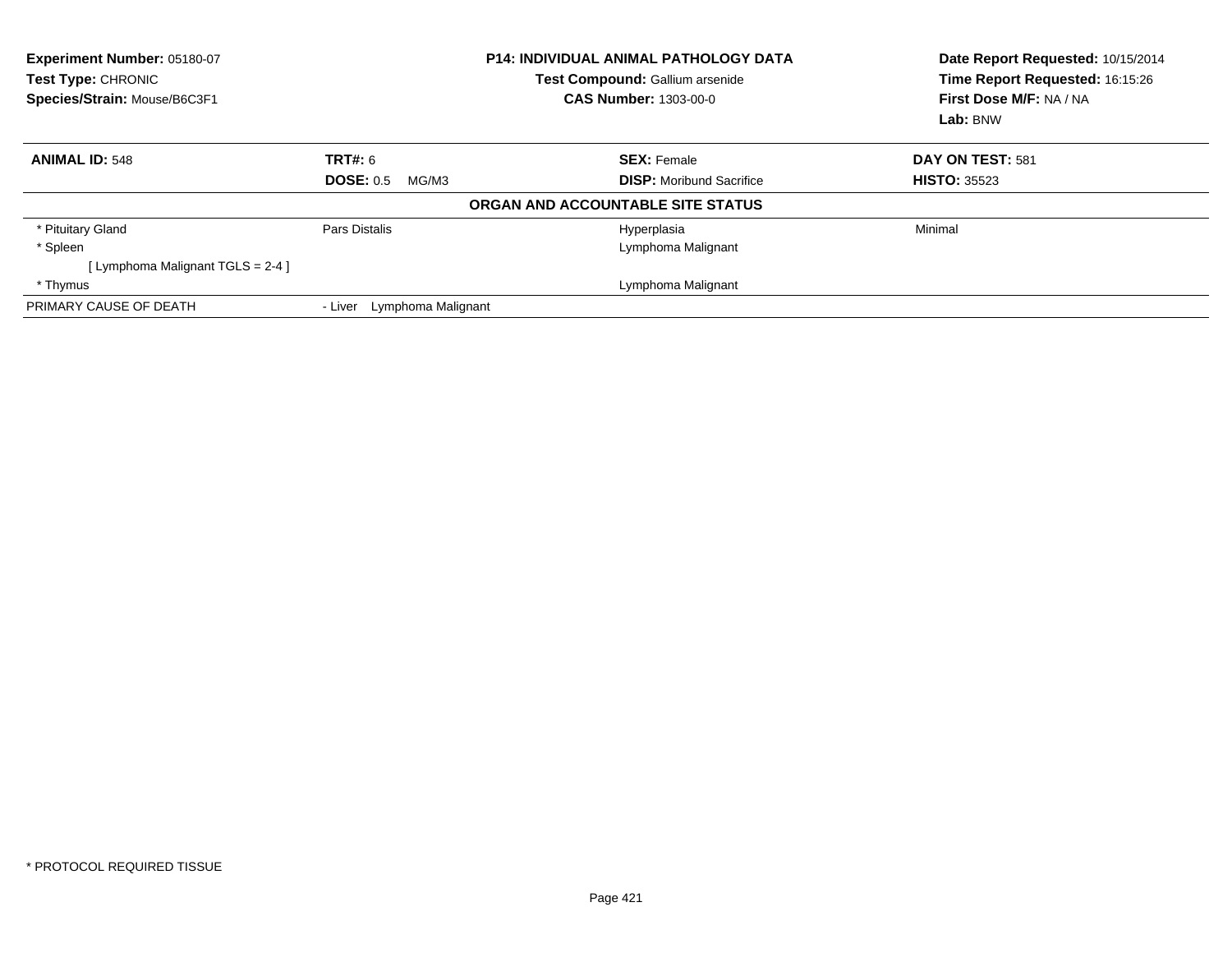| Experiment Number: 05180-07<br>Test Type: CHRONIC<br>Species/Strain: Mouse/B6C3F1 |                           | <b>P14: INDIVIDUAL ANIMAL PATHOLOGY DATA</b><br>Test Compound: Gallium arsenide<br><b>CAS Number: 1303-00-0</b> | Date Report Requested: 10/15/2014<br>Time Report Requested: 16:15:26<br>First Dose M/F: NA / NA<br>Lab: BNW |
|-----------------------------------------------------------------------------------|---------------------------|-----------------------------------------------------------------------------------------------------------------|-------------------------------------------------------------------------------------------------------------|
| <b>ANIMAL ID: 549</b>                                                             | <b>TRT#: 6</b>            | <b>SEX: Female</b>                                                                                              | DAY ON TEST: 735                                                                                            |
|                                                                                   | <b>DOSE: 0.5</b><br>MG/M3 | <b>DISP: Terminal Sacrifice</b>                                                                                 | <b>HISTO: 35524</b>                                                                                         |
|                                                                                   |                           | ORGAN AND ACCOUNTABLE SITE STATUS                                                                               |                                                                                                             |
| <b>NORMAL</b>                                                                     |                           |                                                                                                                 |                                                                                                             |
| * Adrenal Cortex                                                                  | * Adrenal Medulla         | * Bone Marrow                                                                                                   | * Brain                                                                                                     |
| * Clitoral Gland                                                                  | * Esophagus               | * Gallbladder                                                                                                   | * Intestine Large, Cecum                                                                                    |
| * Intestine Large, Colon                                                          | * Intestine Large, Rectum | * Intestine Small, Duodenum                                                                                     | * Intestine Small, Ileum                                                                                    |
| * Intestine Small, Jejunum                                                        | * Larynx                  | * Lymph Node, Bronchial                                                                                         | * Lymph Node, Mandibular                                                                                    |
| * Lymph Node, Mediastinal                                                         | * Lymph Node, Mesenteric  | * Mammary Gland                                                                                                 | * Nose                                                                                                      |
| * Ovary                                                                           | * Parathyroid Gland       | * Salivary Glands                                                                                               | * Skin                                                                                                      |
| * Stomach, Forestomach                                                            | * Stomach, Glandular      | * Thymus                                                                                                        | * Trachea                                                                                                   |
| * Urinary Bladder                                                                 | * Uterus                  |                                                                                                                 |                                                                                                             |
| <b>OBSERVATIONS</b>                                                               |                           |                                                                                                                 |                                                                                                             |
| * Bone                                                                            |                           | Fibrous Osteodystrophy                                                                                          | Minimal                                                                                                     |
| * Heart                                                                           |                           | Cardiomyopathy                                                                                                  | Minimal                                                                                                     |
| * Islets, Pancreatic                                                              |                           | Hyperplasia                                                                                                     | Mild                                                                                                        |
| * Kidney                                                                          |                           | Nephropathy                                                                                                     | Minimal                                                                                                     |
| * Liver                                                                           |                           | <b>Eosinophilic Focus</b>                                                                                       |                                                                                                             |
|                                                                                   |                           | Hepatocellular Adenoma                                                                                          |                                                                                                             |
|                                                                                   |                           | Necrosis                                                                                                        | Mild                                                                                                        |
| [ Hepatocellular Adenoma TGLS = 1-10 ]                                            |                           |                                                                                                                 |                                                                                                             |
| * Lung                                                                            | Alveolus                  | Foreign Body                                                                                                    |                                                                                                             |
|                                                                                   | Alveolar Epith            | Hyperplasia                                                                                                     | Minimal                                                                                                     |
|                                                                                   |                           | <b>Infiltration Cellular</b>                                                                                    | Histiocyte, Mild                                                                                            |
|                                                                                   | Alveolus                  | Proteinosis                                                                                                     | Moderate                                                                                                    |
| * Pancreas                                                                        |                           | <b>Cytoplasmic Alteration</b>                                                                                   | Minimal                                                                                                     |
| * Pituitary Gland                                                                 | <b>Pars Distalis</b>      | Hyperplasia                                                                                                     | Minimal                                                                                                     |
| * Spleen                                                                          |                           | Hematopoietic Cell Proliferation                                                                                | Mild                                                                                                        |
|                                                                                   |                           | Hyperplasia                                                                                                     | Lymphoid, Mild                                                                                              |
| * Thyroid Gland                                                                   | <b>Follicular Cel</b>     | Hyperplasia                                                                                                     | Minimal                                                                                                     |
| PRIMARY CAUSE OF DEATH                                                            |                           |                                                                                                                 |                                                                                                             |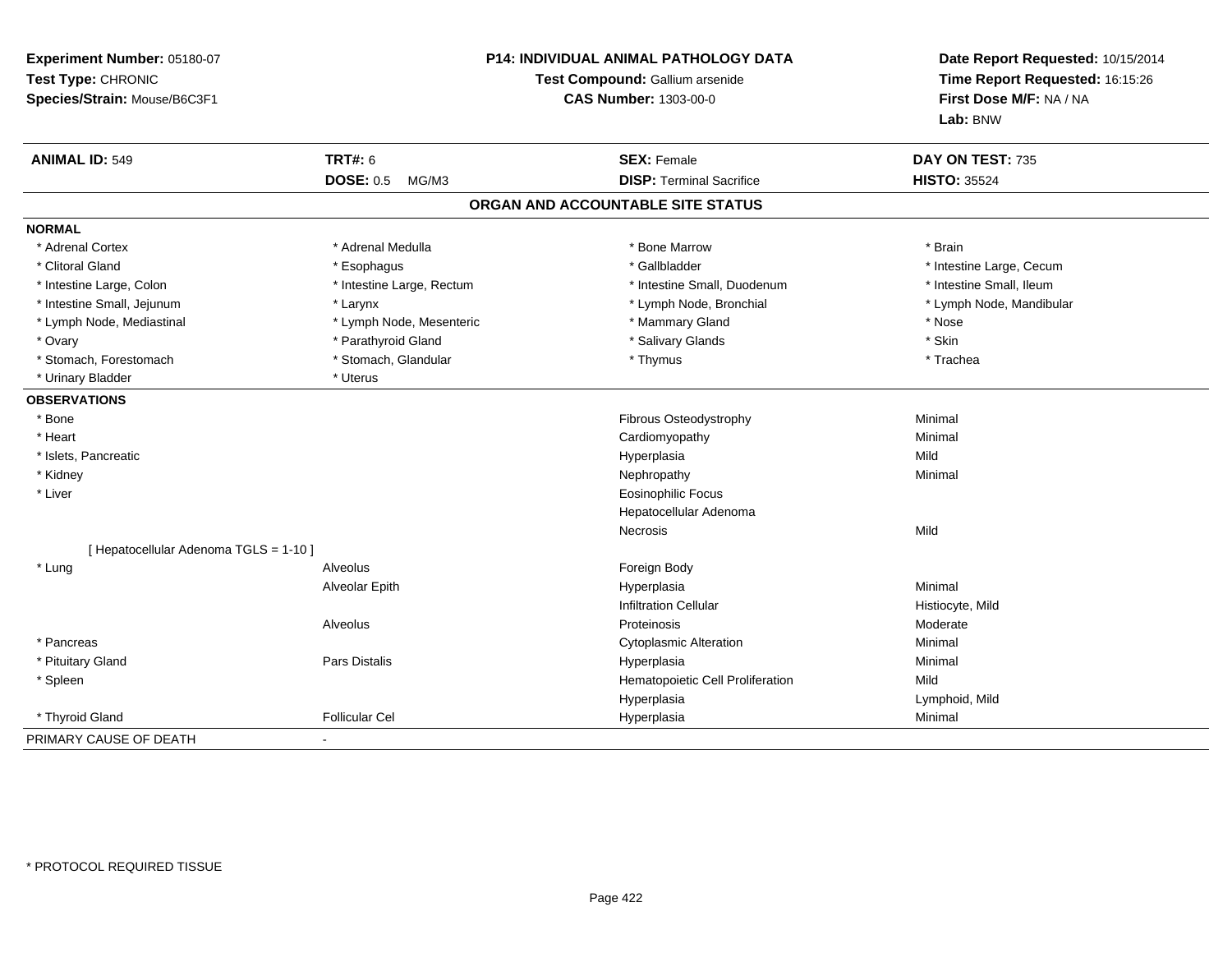| Experiment Number: 05180-07<br>Test Type: CHRONIC<br>Species/Strain: Mouse/B6C3F1 |                           | <b>P14: INDIVIDUAL ANIMAL PATHOLOGY DATA</b><br>Test Compound: Gallium arsenide<br><b>CAS Number: 1303-00-0</b> | Date Report Requested: 10/15/2014<br>Time Report Requested: 16:15:27<br>First Dose M/F: NA / NA<br>Lab: BNW |
|-----------------------------------------------------------------------------------|---------------------------|-----------------------------------------------------------------------------------------------------------------|-------------------------------------------------------------------------------------------------------------|
| <b>ANIMAL ID: 550</b>                                                             | TRT#: 6                   | <b>SEX: Female</b>                                                                                              | DAY ON TEST: 736                                                                                            |
|                                                                                   | <b>DOSE: 0.5</b><br>MG/M3 | <b>DISP: Terminal Sacrifice</b>                                                                                 | <b>HISTO: 35525</b>                                                                                         |
|                                                                                   |                           | ORGAN AND ACCOUNTABLE SITE STATUS                                                                               |                                                                                                             |
| <b>NORMAL</b>                                                                     |                           |                                                                                                                 |                                                                                                             |
| * Adrenal Medulla                                                                 | * Bone                    | * Bone Marrow                                                                                                   | * Brain                                                                                                     |
| * Clitoral Gland                                                                  | * Esophagus               | * Gallbladder                                                                                                   | * Intestine Large, Cecum                                                                                    |
| * Intestine Large, Colon                                                          | * Intestine Large, Rectum | * Intestine Small, Duodenum                                                                                     | * Intestine Small, Ileum                                                                                    |
| * Intestine Small, Jejunum                                                        | * Islets, Pancreatic      | * Larynx                                                                                                        | * Liver                                                                                                     |
| * Lymph Node, Bronchial                                                           | * Lymph Node, Mandibular  | * Lymph Node, Mediastinal                                                                                       | * Lymph Node, Mesenteric                                                                                    |
| * Mammary Gland                                                                   | * Nose                    | * Ovary                                                                                                         | * Pancreas                                                                                                  |
| * Parathyroid Gland                                                               | * Pituitary Gland         | * Salivary Glands                                                                                               | * Skin                                                                                                      |
| * Spleen                                                                          | * Stomach, Forestomach    | * Stomach, Glandular                                                                                            | * Thymus                                                                                                    |
| * Trachea                                                                         | * Urinary Bladder         | * Uterus                                                                                                        |                                                                                                             |
| <b>OBSERVATIONS</b>                                                               |                           |                                                                                                                 |                                                                                                             |
| * Adrenal Cortex                                                                  |                           | Hypertrophy                                                                                                     | Minimal                                                                                                     |
| * Heart                                                                           |                           | Cardiomyopathy                                                                                                  | Minimal                                                                                                     |
| * Kidney                                                                          |                           | Nephropathy                                                                                                     | Minimal                                                                                                     |
| * Lung                                                                            | Alveolus                  | Foreign Body                                                                                                    |                                                                                                             |
|                                                                                   |                           | <b>Infiltration Cellular</b>                                                                                    | Histiocyte, Mild                                                                                            |
|                                                                                   | Alveolus                  | Proteinosis                                                                                                     | Moderate                                                                                                    |
| * Thyroid Gland                                                                   | <b>Follicular Cel</b>     | Hyperplasia                                                                                                     | Mild                                                                                                        |
| PRIMARY CAUSE OF DEATH                                                            |                           |                                                                                                                 |                                                                                                             |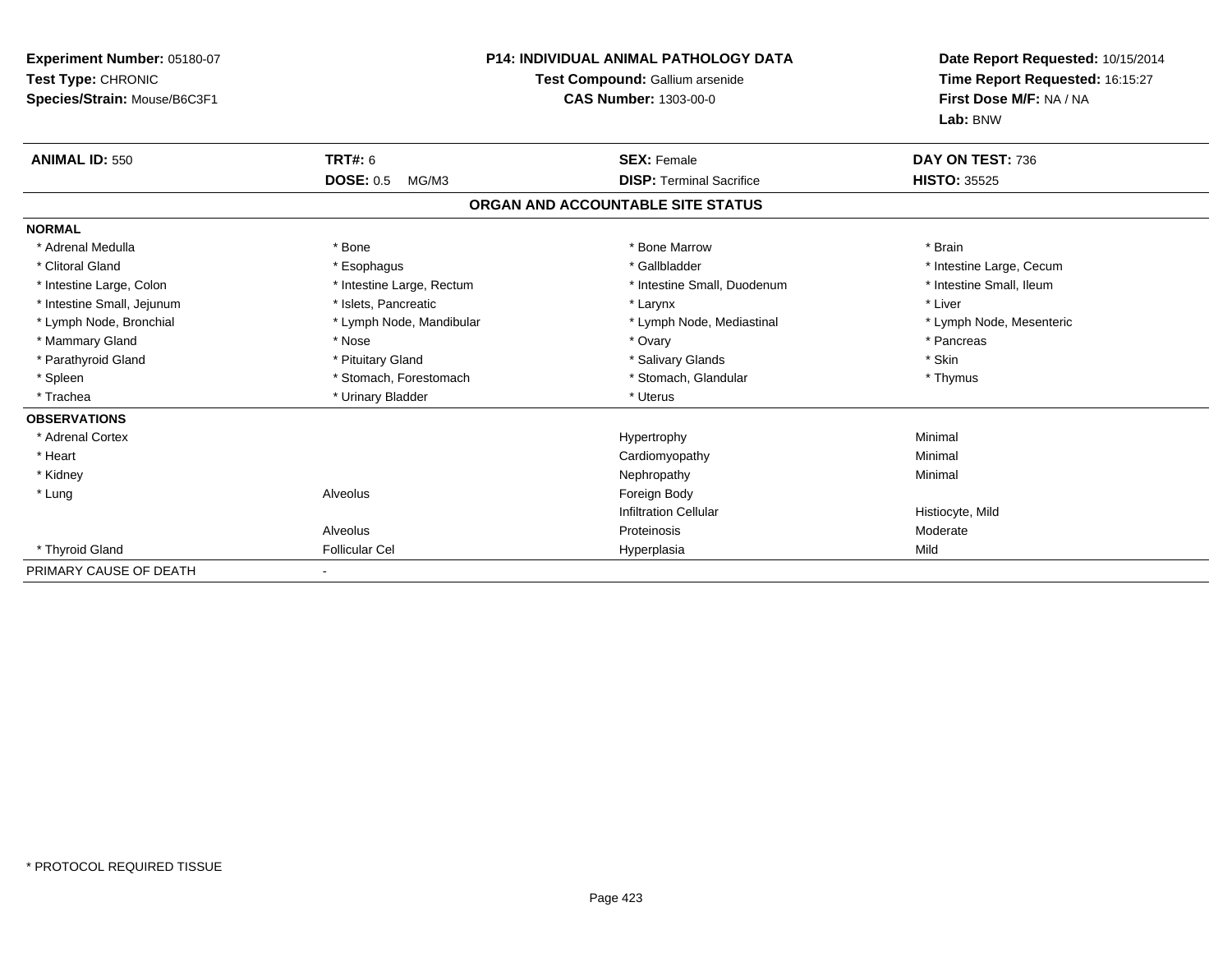| Experiment Number: 05180-07<br>Test Type: CHRONIC<br>Species/Strain: Mouse/B6C3F1 |                            | P14: INDIVIDUAL ANIMAL PATHOLOGY DATA<br>Test Compound: Gallium arsenide<br><b>CAS Number: 1303-00-0</b> | Date Report Requested: 10/15/2014<br>Time Report Requested: 16:15:27<br>First Dose M/F: NA / NA<br>Lab: BNW |
|-----------------------------------------------------------------------------------|----------------------------|----------------------------------------------------------------------------------------------------------|-------------------------------------------------------------------------------------------------------------|
| <b>ANIMAL ID: 701</b>                                                             | <b>TRT#: 4</b>             | <b>SEX: Female</b>                                                                                       | DAY ON TEST: 736                                                                                            |
|                                                                                   | <b>DOSE: 0.1</b><br>MG/M3  | <b>DISP: Terminal Sacrifice</b>                                                                          | <b>HISTO: 35376</b>                                                                                         |
|                                                                                   |                            | ORGAN AND ACCOUNTABLE SITE STATUS                                                                        |                                                                                                             |
| <b>NORMAL</b>                                                                     |                            |                                                                                                          |                                                                                                             |
| * Adrenal Cortex                                                                  | * Adrenal Medulla          | * Bone                                                                                                   | * Bone Marrow                                                                                               |
| * Brain                                                                           | * Clitoral Gland           | * Esophagus                                                                                              | * Gallbladder                                                                                               |
| * Intestine Large, Cecum                                                          | * Intestine Large, Colon   | * Intestine Large, Rectum                                                                                | * Intestine Small, Duodenum                                                                                 |
| * Intestine Small, Ileum                                                          | * Intestine Small, Jejunum | * Islets, Pancreatic                                                                                     | * Lung                                                                                                      |
| * Lymph Node, Bronchial                                                           | * Lymph Node, Mandibular   | * Lymph Node, Mediastinal                                                                                | * Lymph Node, Mesenteric                                                                                    |
| * Mammary Gland                                                                   | * Nose                     | * Pancreas                                                                                               | * Parathyroid Gland                                                                                         |
| * Pituitary Gland                                                                 | * Salivary Glands          | * Skin                                                                                                   | * Stomach, Forestomach                                                                                      |
| * Stomach, Glandular                                                              | * Thymus                   | * Trachea                                                                                                | * Urinary Bladder                                                                                           |
| <b>OBSERVATIONS</b>                                                               |                            |                                                                                                          |                                                                                                             |
| * Heart                                                                           |                            | Cardiomyopathy                                                                                           | Minimal                                                                                                     |
| * Kidney                                                                          |                            | Nephropathy                                                                                              | Mild                                                                                                        |
| * Larynx                                                                          | Squam Epithel              | Hyperplasia                                                                                              | Minimal                                                                                                     |
| * Liver                                                                           |                            | Hepatocellular Carcinoma                                                                                 |                                                                                                             |
|                                                                                   |                            | Lymphoma Malignant                                                                                       |                                                                                                             |
| [ Hepatocellular Carcinoma TGLS = 6-4+10 ]                                        |                            |                                                                                                          |                                                                                                             |
| [ Lymphoma Malignant TGLS = 5-11 ]                                                |                            |                                                                                                          |                                                                                                             |
| Lymph Node                                                                        | Pancreatic                 | Lymphoma Malignant                                                                                       |                                                                                                             |
|                                                                                   | Renal                      | Lymphoma Malignant                                                                                       |                                                                                                             |
| [ Lymphoma Malignant TGLS = 4-4 ]                                                 |                            |                                                                                                          |                                                                                                             |
| [ Lymphoma Malignant TGLS = 7-12 ]                                                |                            |                                                                                                          |                                                                                                             |
| * Ovary                                                                           |                            | Cystadenoma                                                                                              |                                                                                                             |
| [Cystadenoma TGLS = 1-7]                                                          |                            |                                                                                                          |                                                                                                             |
| * Spleen                                                                          |                            | Hematopoietic Cell Proliferation                                                                         | Moderate                                                                                                    |
| [ Hematopoietic Cell Proliferation TGLS = 3-4 ]                                   |                            |                                                                                                          |                                                                                                             |
| * Thyroid Gland                                                                   | <b>Follicular Cel</b>      | Hyperplasia                                                                                              | Minimal                                                                                                     |
| * Uterus                                                                          |                            | Polyp Stromal                                                                                            |                                                                                                             |
| [Polyp Stromal TGLS = 2-8]                                                        |                            |                                                                                                          |                                                                                                             |
| PRIMARY CAUSE OF DEATH                                                            | $\mathbf{r}$               |                                                                                                          |                                                                                                             |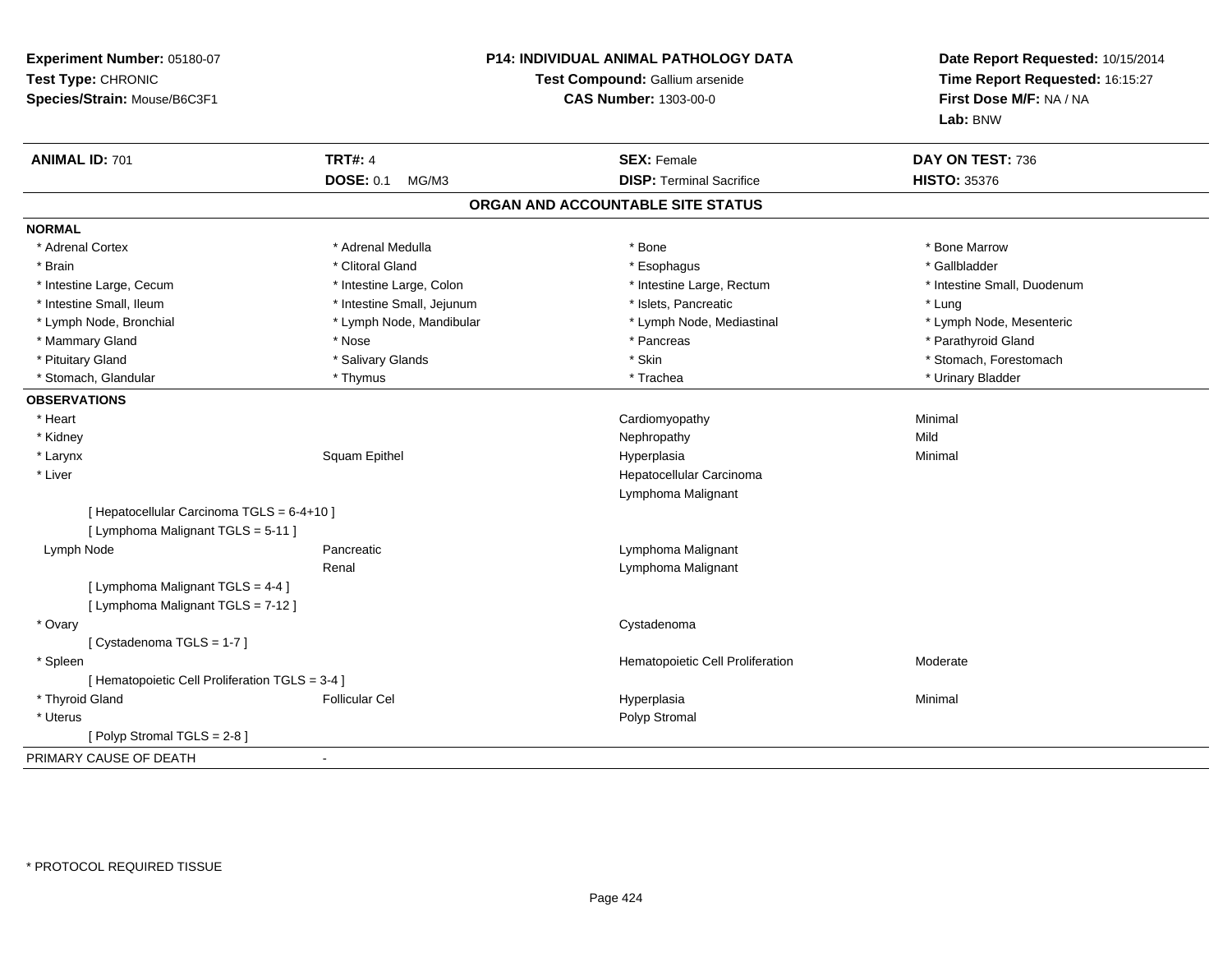| Experiment Number: 05180-07<br>Test Type: CHRONIC<br>Species/Strain: Mouse/B6C3F1 |                           | <b>P14: INDIVIDUAL ANIMAL PATHOLOGY DATA</b><br>Test Compound: Gallium arsenide<br><b>CAS Number: 1303-00-0</b> |                          |
|-----------------------------------------------------------------------------------|---------------------------|-----------------------------------------------------------------------------------------------------------------|--------------------------|
| <b>ANIMAL ID: 702</b>                                                             | <b>TRT#: 4</b>            | <b>SEX: Female</b>                                                                                              | DAY ON TEST: 736         |
|                                                                                   | <b>DOSE: 0.1</b><br>MG/M3 | <b>DISP: Terminal Sacrifice</b>                                                                                 | <b>HISTO: 35377</b>      |
|                                                                                   |                           | ORGAN AND ACCOUNTABLE SITE STATUS                                                                               |                          |
| <b>NORMAL</b>                                                                     |                           |                                                                                                                 |                          |
| * Adrenal Cortex                                                                  | * Adrenal Medulla         | * Bone Marrow                                                                                                   | * Brain                  |
| * Clitoral Gland                                                                  | * Esophagus               | * Gallbladder                                                                                                   | * Intestine Large, Cecum |
| * Intestine Large, Colon                                                          | * Intestine Large, Rectum | * Intestine Small, Duodenum                                                                                     | * Intestine Small, Ileum |
| * Intestine Small, Jejunum                                                        | * Islets, Pancreatic      | * Lymph Node, Bronchial                                                                                         | * Lymph Node, Mandibular |
| * Lymph Node, Mediastinal                                                         | * Lymph Node, Mesenteric  | * Mammary Gland                                                                                                 | * Nose                   |
| * Pancreas                                                                        | * Parathyroid Gland       | * Pituitary Gland                                                                                               | * Salivary Glands        |
| * Skin                                                                            | * Stomach, Forestomach    | * Stomach, Glandular                                                                                            | * Thymus                 |
| * Thyroid Gland                                                                   | * Trachea                 | * Urinary Bladder                                                                                               |                          |
| <b>OBSERVATIONS</b>                                                               |                           |                                                                                                                 |                          |
| * Bone                                                                            |                           | Fibrous Osteodystrophy                                                                                          | Minimal                  |
| * Heart                                                                           |                           | Cardiomyopathy                                                                                                  | Minimal                  |
| * Kidney                                                                          |                           | Nephropathy                                                                                                     | Minimal                  |
| * Larynx                                                                          | Squam Epithel             | Hyperplasia                                                                                                     | Minimal                  |
| * Liver                                                                           |                           | <b>Eosinophilic Focus</b>                                                                                       |                          |
|                                                                                   |                           | Hepatocellular Adenoma                                                                                          |                          |
|                                                                                   |                           | Hepatocellular Carcinoma                                                                                        |                          |
| [ Hepatocellular Adenoma TGLS = 4-10 ]                                            |                           |                                                                                                                 |                          |
| [ Hepatocellular Carcinoma TGLS = 3-10 ]                                          |                           |                                                                                                                 |                          |
| * Lung                                                                            | Alveolus                  | Foreign Body                                                                                                    |                          |
|                                                                                   |                           | <b>Infiltration Cellular</b>                                                                                    | Histiocyte, Minimal      |
|                                                                                   | Alveolus                  | Proteinosis                                                                                                     | Minimal                  |
| * Ovary                                                                           |                           | Cyst                                                                                                            | Moderate                 |
| [Cyst TGLS = $1-7$ ]                                                              |                           |                                                                                                                 |                          |
| * Spleen                                                                          |                           | Hematopoietic Cell Proliferation                                                                                | Mild                     |
| * Uterus                                                                          |                           | Hyperplasia                                                                                                     | Cystic, Mild             |
| [ Hyperplasia TGLS = 2-8]                                                         |                           |                                                                                                                 |                          |
| PRIMARY CAUSE OF DEATH                                                            | $\sim$                    |                                                                                                                 |                          |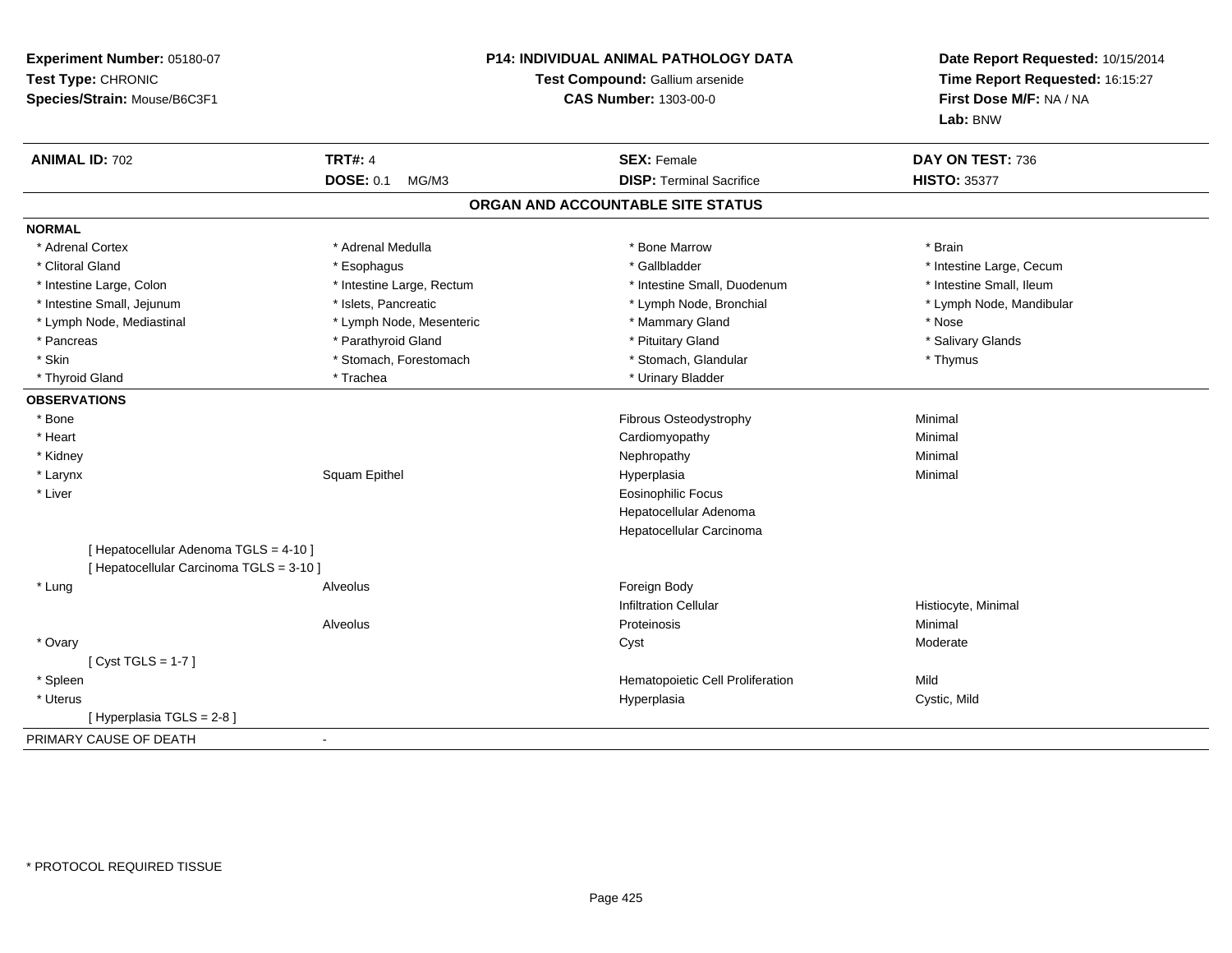| Experiment Number: 05180-07<br>Test Type: CHRONIC<br>Species/Strain: Mouse/B6C3F1 | <b>P14: INDIVIDUAL ANIMAL PATHOLOGY DATA</b><br>Test Compound: Gallium arsenide<br><b>CAS Number: 1303-00-0</b> |                                   | Date Report Requested: 10/15/2014<br>Time Report Requested: 16:15:27<br>First Dose M/F: NA / NA<br>Lab: BNW |
|-----------------------------------------------------------------------------------|-----------------------------------------------------------------------------------------------------------------|-----------------------------------|-------------------------------------------------------------------------------------------------------------|
| <b>ANIMAL ID: 703</b>                                                             | <b>TRT#: 4</b>                                                                                                  | <b>SEX: Female</b>                | DAY ON TEST: 736                                                                                            |
|                                                                                   | <b>DOSE: 0.1</b><br>MG/M3                                                                                       | <b>DISP: Terminal Sacrifice</b>   | <b>HISTO: 35378</b>                                                                                         |
|                                                                                   |                                                                                                                 | ORGAN AND ACCOUNTABLE SITE STATUS |                                                                                                             |
| <b>NORMAL</b>                                                                     |                                                                                                                 |                                   |                                                                                                             |
| * Adrenal Cortex                                                                  | * Adrenal Medulla                                                                                               | * Bone Marrow                     | * Brain                                                                                                     |
| * Clitoral Gland                                                                  | * Esophagus                                                                                                     | * Gallbladder                     | * Intestine Large, Cecum                                                                                    |
| * Intestine Large, Colon                                                          | * Intestine Large, Rectum                                                                                       | * Intestine Small, Duodenum       | * Intestine Small, Ileum                                                                                    |
| * Intestine Small, Jejunum                                                        | * Islets, Pancreatic                                                                                            | * Larynx                          | * Liver                                                                                                     |
| * Lymph Node, Mediastinal                                                         | * Lymph Node, Mesenteric                                                                                        | * Mammary Gland                   | * Ovary                                                                                                     |
| * Parathyroid Gland                                                               | * Pituitary Gland                                                                                               | * Salivary Glands                 | * Skin                                                                                                      |
| * Stomach, Forestomach                                                            | * Stomach, Glandular                                                                                            | * Thymus                          | * Trachea                                                                                                   |
| * Urinary Bladder                                                                 | * Uterus                                                                                                        |                                   |                                                                                                             |
| <b>MISSING</b>                                                                    |                                                                                                                 |                                   |                                                                                                             |
| * Lymph Node, Bronchial                                                           | * Lymph Node, Mandibular                                                                                        |                                   |                                                                                                             |
| <b>OBSERVATIONS</b>                                                               |                                                                                                                 |                                   |                                                                                                             |
| * Bone                                                                            |                                                                                                                 | Fibrous Osteodystrophy            | Mild                                                                                                        |
| * Heart                                                                           |                                                                                                                 | Cardiomyopathy                    | Minimal                                                                                                     |
| * Kidney                                                                          |                                                                                                                 | Nephropathy                       | Minimal                                                                                                     |
| * Lung                                                                            |                                                                                                                 | Alveolar/Bronchiolar Adenoma      |                                                                                                             |
|                                                                                   | Alveolus                                                                                                        | Foreign Body                      |                                                                                                             |
|                                                                                   |                                                                                                                 | <b>Infiltration Cellular</b>      | Histiocyte, Mild                                                                                            |
| [ Alveolar/Bronchiolar Adenoma TGLS = 1-3 ]                                       |                                                                                                                 |                                   |                                                                                                             |
| * Nose                                                                            | Olfactory Epi                                                                                                   | Degeneration                      | Hyaline, Minimal                                                                                            |
| * Pancreas                                                                        |                                                                                                                 | Atrophy                           | Minimal                                                                                                     |
| * Spleen                                                                          |                                                                                                                 | Hematopoietic Cell Proliferation  | Mild                                                                                                        |
| * Thyroid Gland                                                                   | <b>Follicular Cel</b>                                                                                           | Hyperplasia                       | Minimal                                                                                                     |
| PRIMARY CAUSE OF DEATH                                                            |                                                                                                                 |                                   |                                                                                                             |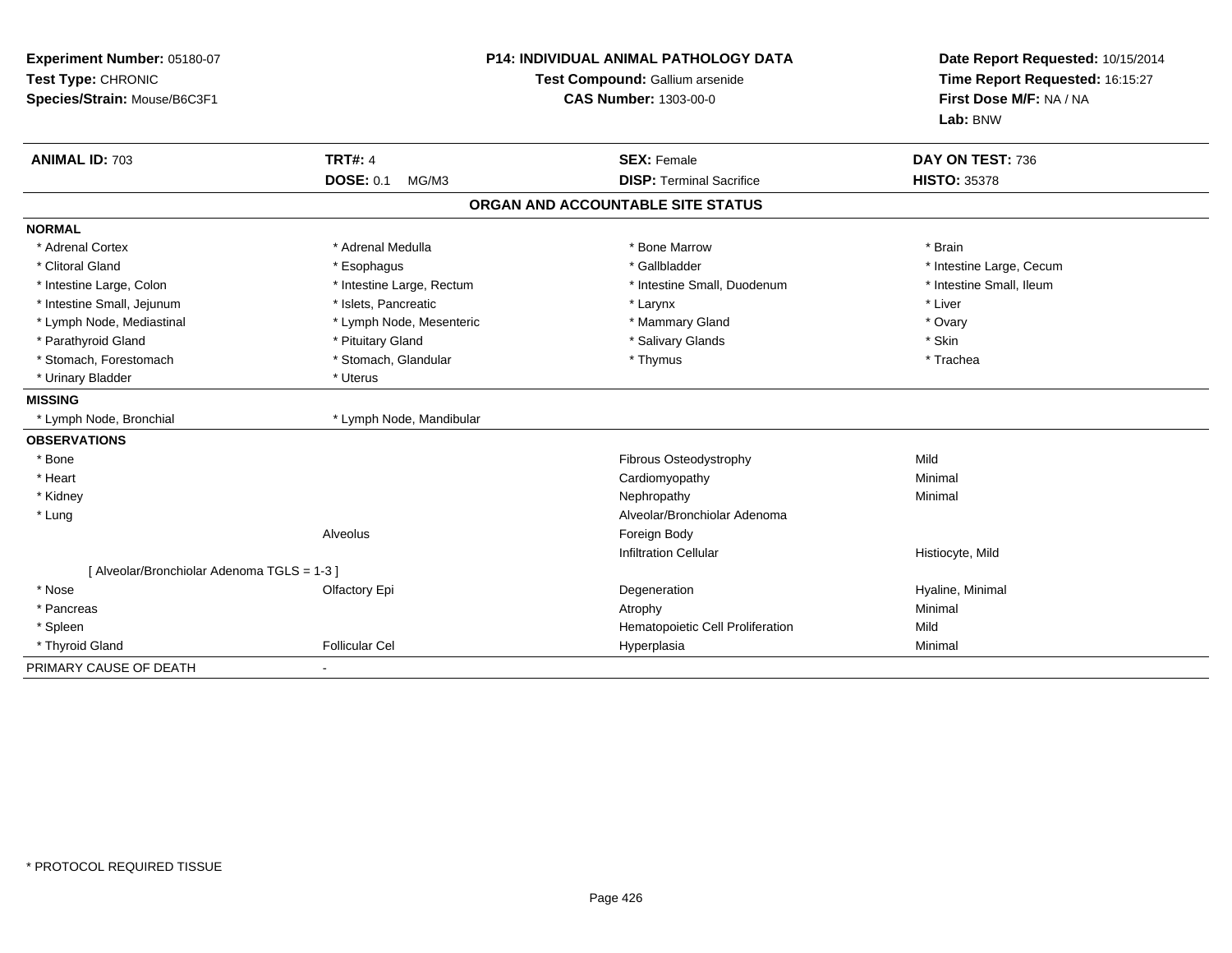| Experiment Number: 05180-07<br>Test Type: CHRONIC<br>Species/Strain: Mouse/B6C3F1 |                                             | <b>P14: INDIVIDUAL ANIMAL PATHOLOGY DATA</b><br>Test Compound: Gallium arsenide<br><b>CAS Number: 1303-00-0</b> | Date Report Requested: 10/15/2014<br>Time Report Requested: 16:15:27<br>First Dose M/F: NA / NA<br>Lab: BNW |
|-----------------------------------------------------------------------------------|---------------------------------------------|-----------------------------------------------------------------------------------------------------------------|-------------------------------------------------------------------------------------------------------------|
| <b>ANIMAL ID: 704</b>                                                             | <b>TRT#: 4</b><br><b>DOSE: 0.1</b><br>MG/M3 | <b>SEX: Female</b><br><b>DISP: Terminal Sacrifice</b>                                                           | DAY ON TEST: 737<br><b>HISTO: 35379</b>                                                                     |
|                                                                                   |                                             | ORGAN AND ACCOUNTABLE SITE STATUS                                                                               |                                                                                                             |
| <b>NORMAL</b>                                                                     |                                             |                                                                                                                 |                                                                                                             |
| * Adrenal Cortex                                                                  | * Adrenal Medulla                           | * Bone                                                                                                          | * Bone Marrow                                                                                               |
| * Clitoral Gland                                                                  | * Esophagus                                 | * Gallbladder                                                                                                   | * Intestine Large, Cecum                                                                                    |
| * Intestine Large, Colon                                                          | * Intestine Large, Rectum                   | * Intestine Small, Duodenum                                                                                     | * Intestine Small, Ileum                                                                                    |
| * Intestine Small, Jejunum                                                        | * Islets, Pancreatic                        | * Larynx                                                                                                        | * Lung                                                                                                      |
| * Lymph Node, Bronchial                                                           | * Lymph Node, Mesenteric                    | * Mammary Gland                                                                                                 | * Pancreas                                                                                                  |
| * Parathyroid Gland                                                               | * Pituitary Gland                           | * Salivary Glands                                                                                               | * Skin                                                                                                      |
| * Stomach, Forestomach                                                            | * Stomach, Glandular                        | * Thymus                                                                                                        | * Thyroid Gland                                                                                             |
| * Trachea                                                                         | * Urinary Bladder                           | * Uterus                                                                                                        |                                                                                                             |
| <b>MISSING</b>                                                                    |                                             |                                                                                                                 |                                                                                                             |
| * Lymph Node, Mandibular                                                          | * Lymph Node, Mediastinal                   |                                                                                                                 |                                                                                                             |
| <b>OBSERVATIONS</b>                                                               |                                             |                                                                                                                 |                                                                                                             |
| * Brain                                                                           | Meninges                                    | <b>Infiltration Cellular</b>                                                                                    | Mononuclear CI, Mild                                                                                        |
| * Heart                                                                           |                                             | Cardiomyopathy                                                                                                  | Minimal                                                                                                     |
| * Kidney                                                                          |                                             | Nephropathy                                                                                                     | Minimal                                                                                                     |
| * Liver                                                                           |                                             | <b>Eosinophilic Focus</b>                                                                                       |                                                                                                             |
|                                                                                   |                                             | Hepatocellular Adenoma                                                                                          |                                                                                                             |
|                                                                                   |                                             | Hepatocellular Carcinoma                                                                                        |                                                                                                             |
| [ Hepatocellular Adenoma TGLS = 2-4 ]<br>[ Hepatocellular Carcinoma TGLS = 2-10 ] |                                             |                                                                                                                 |                                                                                                             |
| * Nose                                                                            | <b>Respirat Epith</b>                       | Degeneration                                                                                                    | Hyaline, Minimal                                                                                            |
| * Ovary                                                                           |                                             | Cyst                                                                                                            | Mild                                                                                                        |
| [Cyst TGLS = $1-7$ ]                                                              |                                             |                                                                                                                 |                                                                                                             |
| * Spleen                                                                          |                                             | Hematopoietic Cell Proliferation                                                                                | Mild                                                                                                        |
|                                                                                   |                                             | Hyperplasia                                                                                                     | Lymphoid, Mild                                                                                              |
| PRIMARY CAUSE OF DEATH                                                            |                                             |                                                                                                                 |                                                                                                             |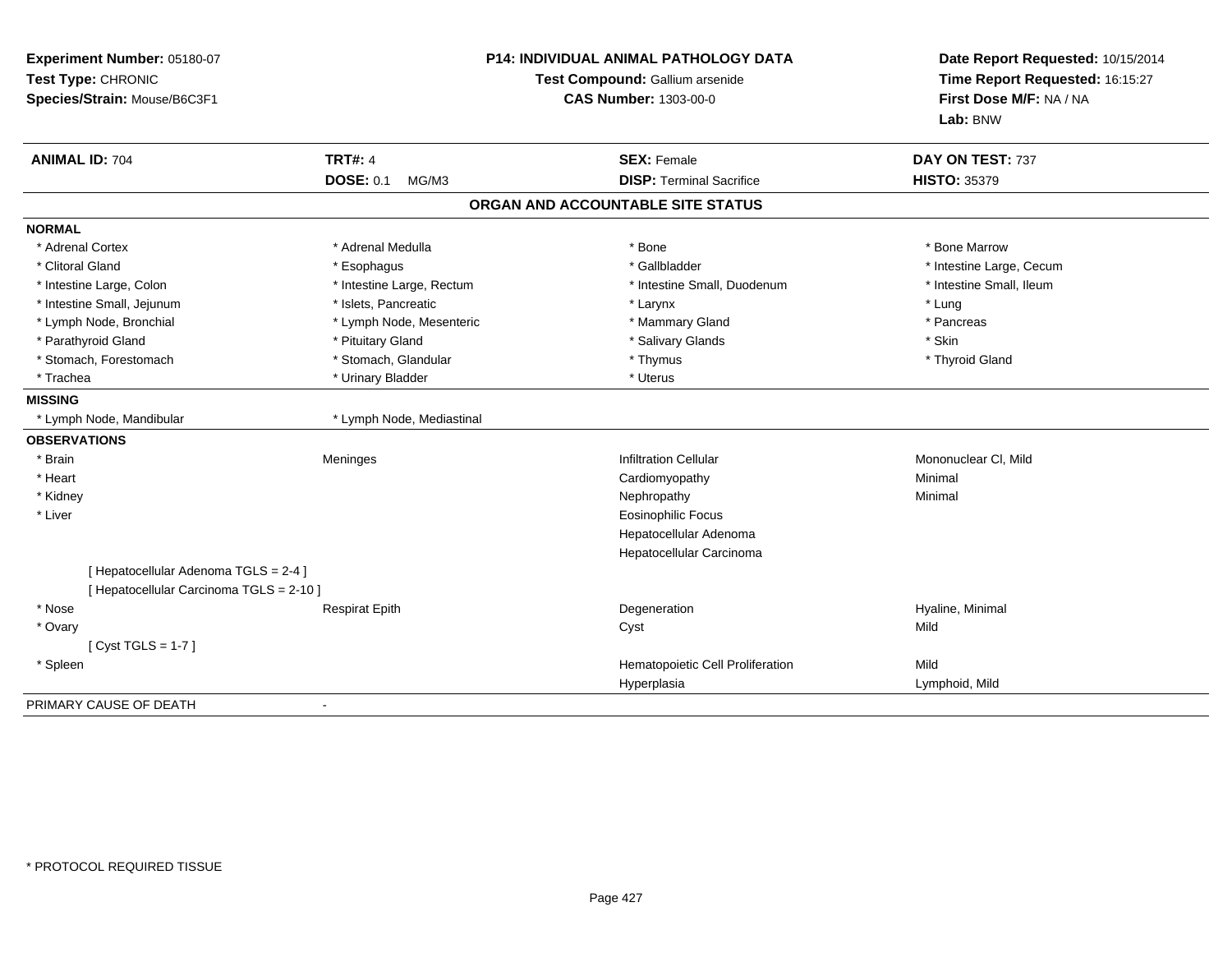| Experiment Number: 05180-07<br>Test Type: CHRONIC<br>Species/Strain: Mouse/B6C3F1 | <b>P14: INDIVIDUAL ANIMAL PATHOLOGY DATA</b><br>Test Compound: Gallium arsenide<br>CAS Number: 1303-00-0 |                                   | Date Report Requested: 10/15/2014<br>Time Report Requested: 16:15:27<br>First Dose M/F: NA / NA<br>Lab: BNW |
|-----------------------------------------------------------------------------------|----------------------------------------------------------------------------------------------------------|-----------------------------------|-------------------------------------------------------------------------------------------------------------|
| <b>ANIMAL ID: 705</b>                                                             | <b>TRT#: 4</b>                                                                                           | <b>SEX: Female</b>                | DAY ON TEST: 736                                                                                            |
|                                                                                   | <b>DOSE: 0.1</b><br>MG/M3                                                                                | <b>DISP: Terminal Sacrifice</b>   | <b>HISTO: 35380</b>                                                                                         |
|                                                                                   |                                                                                                          | ORGAN AND ACCOUNTABLE SITE STATUS |                                                                                                             |
| <b>NORMAL</b>                                                                     |                                                                                                          |                                   |                                                                                                             |
| * Adrenal Cortex                                                                  | * Adrenal Medulla                                                                                        | * Bone                            | * Bone Marrow                                                                                               |
| * Brain                                                                           | * Esophagus                                                                                              | * Gallbladder                     | * Intestine Large, Cecum                                                                                    |
| * Intestine Large, Colon                                                          | * Intestine Large, Rectum                                                                                | * Intestine Small, Duodenum       | * Intestine Small, Ileum                                                                                    |
| * Intestine Small, Jejunum                                                        | * Islets, Pancreatic                                                                                     | * Larynx                          | * Liver                                                                                                     |
| * Lymph Node, Mediastinal                                                         | * Lymph Node, Mesenteric                                                                                 | * Mammary Gland                   | * Ovary                                                                                                     |
| * Salivary Glands                                                                 | * Skin                                                                                                   | * Spleen                          | * Stomach, Glandular                                                                                        |
| * Thymus                                                                          | * Thyroid Gland                                                                                          | * Trachea                         | * Urinary Bladder                                                                                           |
| <b>MISSING</b>                                                                    |                                                                                                          |                                   |                                                                                                             |
| * Clitoral Gland                                                                  | * Lymph Node, Mandibular                                                                                 | * Parathyroid Gland               |                                                                                                             |
| <b>OBSERVATIONS</b>                                                               |                                                                                                          |                                   |                                                                                                             |
| * Heart                                                                           |                                                                                                          | Cardiomyopathy                    | Minimal                                                                                                     |
| * Kidney                                                                          |                                                                                                          | Nephropathy                       | Minimal                                                                                                     |
| * Lung                                                                            |                                                                                                          | Hemorrhage                        | Minimal                                                                                                     |
| * Lymph Node, Bronchial                                                           |                                                                                                          | Hyperplasia                       | Minimal                                                                                                     |
| Mesentery                                                                         | Fat                                                                                                      | <b>Necrosis</b>                   | Mild                                                                                                        |
| [ Necrosis TGLS = $2-10$ ]                                                        |                                                                                                          |                                   |                                                                                                             |
| * Nose                                                                            | <b>Respirat Epith</b>                                                                                    | Degeneration                      | Hyaline, Minimal                                                                                            |
| * Pancreas                                                                        |                                                                                                          | Atrophy                           | Minimal                                                                                                     |
| * Pituitary Gland                                                                 | Pars Distalis                                                                                            | Hyperplasia                       | Mild                                                                                                        |
| * Stomach, Forestomach                                                            | Epithelium                                                                                               | Hyperplasia                       | Mild                                                                                                        |
| * Uterus                                                                          |                                                                                                          | Leiomyoma                         |                                                                                                             |
| [ Leiomyoma TGLS = 1-8 ]                                                          |                                                                                                          |                                   |                                                                                                             |
| PRIMARY CAUSE OF DEATH                                                            |                                                                                                          |                                   |                                                                                                             |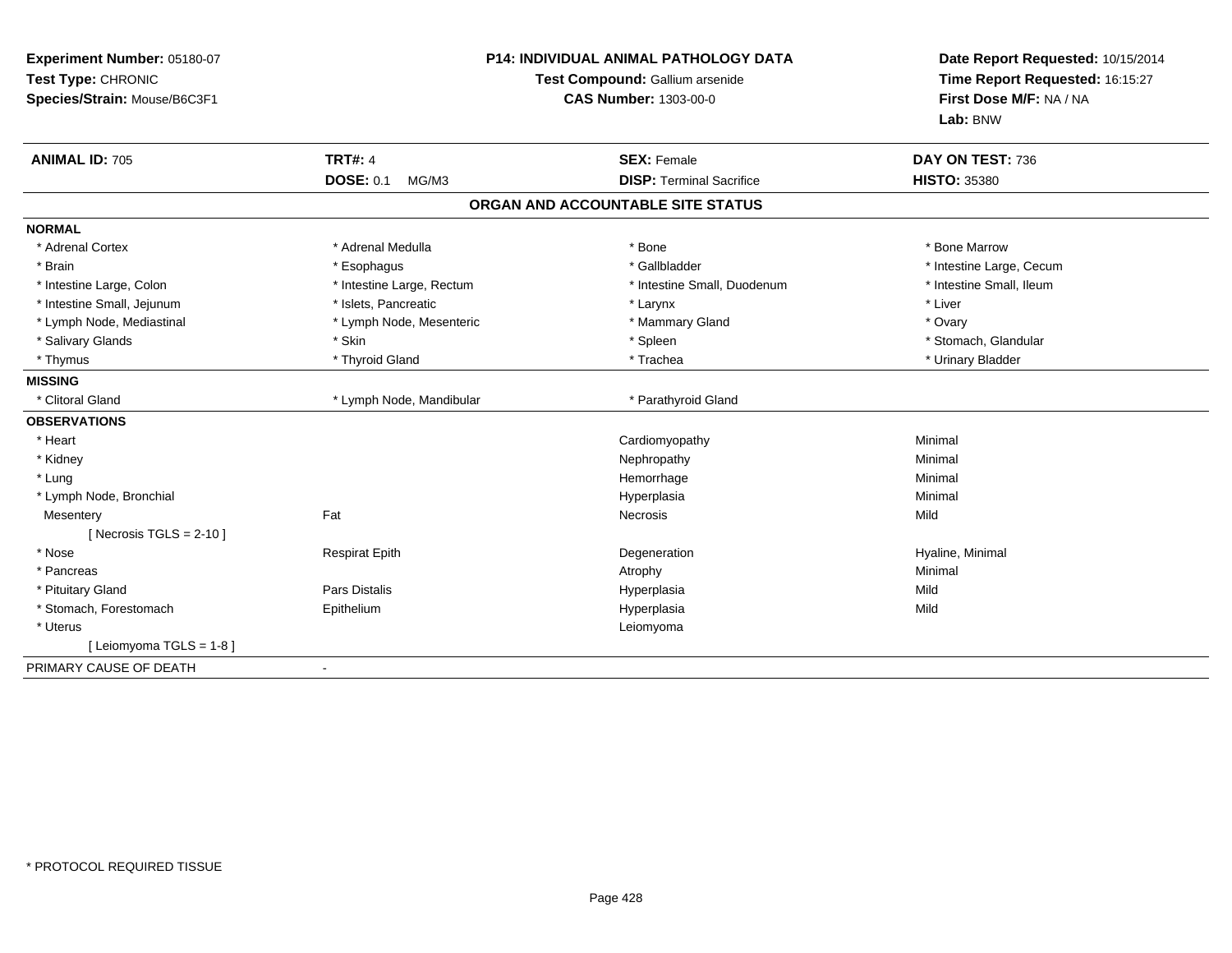| Experiment Number: 05180-07<br>Test Type: CHRONIC<br>Species/Strain: Mouse/B6C3F1 |                             | <b>P14: INDIVIDUAL ANIMAL PATHOLOGY DATA</b><br>Test Compound: Gallium arsenide<br><b>CAS Number: 1303-00-0</b> | Date Report Requested: 10/15/2014<br>Time Report Requested: 16:15:27<br>First Dose M/F: NA / NA<br>Lab: BNW |
|-----------------------------------------------------------------------------------|-----------------------------|-----------------------------------------------------------------------------------------------------------------|-------------------------------------------------------------------------------------------------------------|
| <b>ANIMAL ID: 706</b>                                                             | <b>TRT#: 4</b>              | <b>SEX: Female</b>                                                                                              | DAY ON TEST: 715                                                                                            |
|                                                                                   | <b>DOSE: 0.1</b><br>MG/M3   | <b>DISP:</b> Moribund Sacrifice                                                                                 | <b>HISTO: 35381</b>                                                                                         |
|                                                                                   |                             | ORGAN AND ACCOUNTABLE SITE STATUS                                                                               |                                                                                                             |
| <b>NORMAL</b>                                                                     |                             |                                                                                                                 |                                                                                                             |
| * Adrenal Cortex                                                                  | * Bone Marrow               | * Brain                                                                                                         | * Clitoral Gland                                                                                            |
| * Esophagus                                                                       | * Gallbladder               | * Intestine Large, Cecum                                                                                        | * Intestine Large, Colon                                                                                    |
| * Intestine Large, Rectum                                                         | * Intestine Small, Duodenum | * Intestine Small, Ileum                                                                                        | * Intestine Small, Jejunum                                                                                  |
| * Lung                                                                            | * Lymph Node, Bronchial     | * Lymph Node, Mandibular                                                                                        | * Lymph Node, Mesenteric                                                                                    |
| * Pancreas                                                                        | * Parathyroid Gland         | * Salivary Glands                                                                                               | * Skin                                                                                                      |
| * Stomach, Glandular                                                              | * Thymus                    | * Trachea                                                                                                       | * Urinary Bladder                                                                                           |
| * Uterus                                                                          |                             |                                                                                                                 |                                                                                                             |
| <b>MISSING</b>                                                                    |                             |                                                                                                                 |                                                                                                             |
| * Adrenal Medulla                                                                 |                             |                                                                                                                 |                                                                                                             |
| <b>OBSERVATIONS</b>                                                               |                             |                                                                                                                 |                                                                                                             |
| * Bone                                                                            |                             | Fibrous Osteodystrophy                                                                                          | Minimal                                                                                                     |
| * Heart                                                                           |                             | Cardiomyopathy                                                                                                  | Mild                                                                                                        |
| * Islets, Pancreatic                                                              |                             | Hyperplasia                                                                                                     | Minimal                                                                                                     |
| * Kidney                                                                          |                             | Nephropathy                                                                                                     | Minimal                                                                                                     |
| * Larynx                                                                          | Squam Epithel               | Hyperplasia                                                                                                     | Minimal                                                                                                     |
| * Liver                                                                           |                             | <b>Eosinophilic Focus</b>                                                                                       |                                                                                                             |
|                                                                                   |                             | Necrosis                                                                                                        | Minimal                                                                                                     |
| [ Eosinophilic Focus TGLS = 3-4 ]                                                 |                             |                                                                                                                 |                                                                                                             |
| * Lymph Node, Mediastinal                                                         |                             | Hyperplasia                                                                                                     | Minimal                                                                                                     |
| * Mammary Gland                                                                   |                             | Carcinoma                                                                                                       |                                                                                                             |
| [Carcinoma TGLS = $4-10$ ]                                                        |                             |                                                                                                                 |                                                                                                             |
| * Nose                                                                            | <b>Respirat Epith</b>       | Degeneration                                                                                                    | Hyaline, Minimal                                                                                            |
| * Ovary                                                                           |                             | Cyst                                                                                                            | Moderate                                                                                                    |
| [Cyst TGLS = $1-7$ ]                                                              |                             |                                                                                                                 |                                                                                                             |
| * Pituitary Gland                                                                 | <b>Pars Distalis</b>        | Hyperplasia                                                                                                     | Marked                                                                                                      |
| * Spleen                                                                          |                             | Hematopoietic Cell Proliferation                                                                                | Mild                                                                                                        |
| * Stomach, Forestomach                                                            | Epithelium                  | Hyperplasia                                                                                                     | Mild                                                                                                        |
|                                                                                   |                             | Ulcer                                                                                                           | Minimal                                                                                                     |
| * Thyroid Gland                                                                   | <b>Follicular Cel</b>       | Hyperplasia                                                                                                     | Minimal                                                                                                     |
| PRIMARY CAUSE OF DEATH                                                            | - Mammary Gland Carcinoma   |                                                                                                                 |                                                                                                             |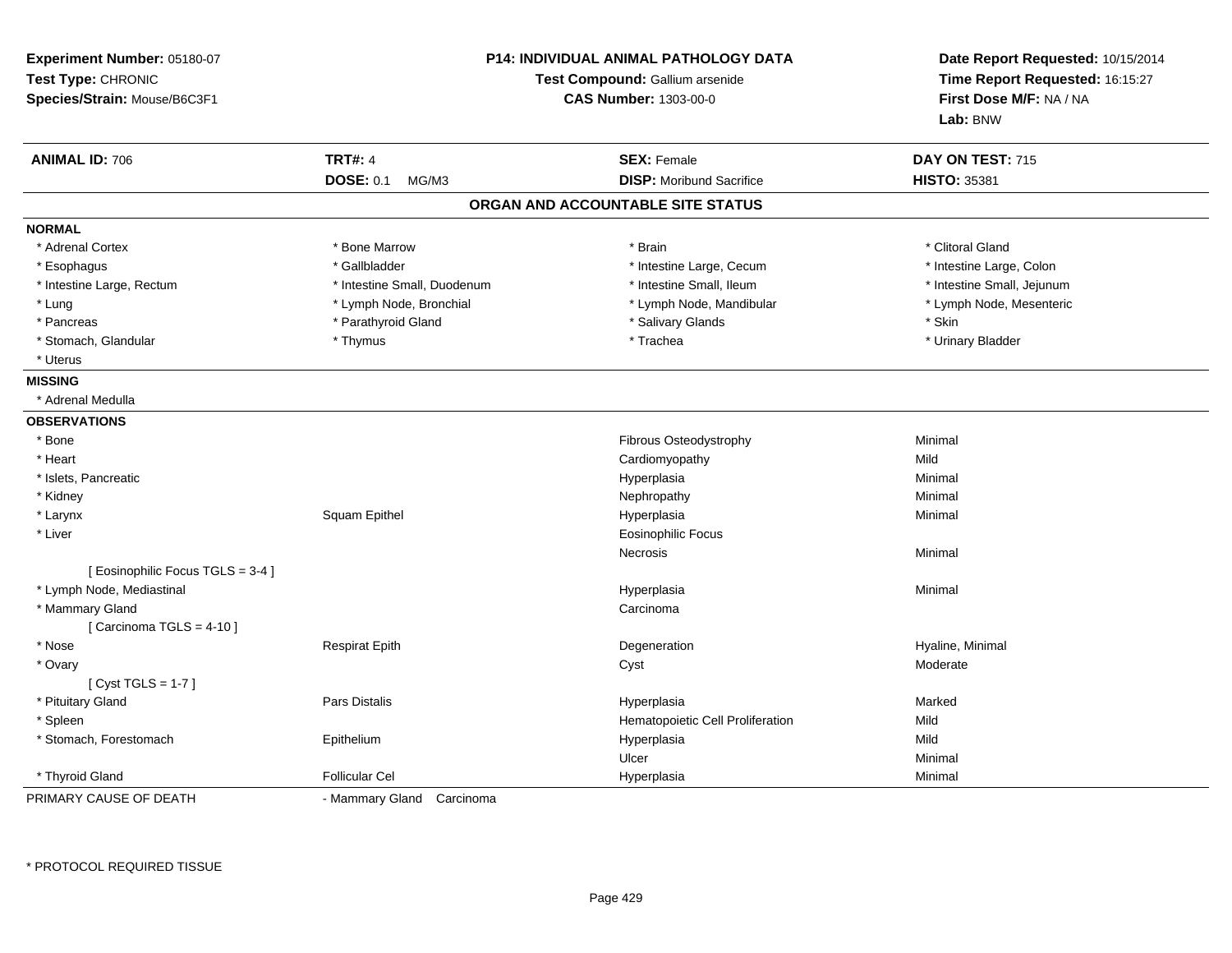| Experiment Number: 05180-07<br>Test Type: CHRONIC<br>Species/Strain: Mouse/B6C3F1 |                                             | <b>P14: INDIVIDUAL ANIMAL PATHOLOGY DATA</b><br>Test Compound: Gallium arsenide<br><b>CAS Number: 1303-00-0</b> | Date Report Requested: 10/15/2014<br>Time Report Requested: 16:15:27<br>First Dose M/F: NA / NA<br>Lab: BNW |
|-----------------------------------------------------------------------------------|---------------------------------------------|-----------------------------------------------------------------------------------------------------------------|-------------------------------------------------------------------------------------------------------------|
| <b>ANIMAL ID: 706</b>                                                             | <b>TRT#: 4</b><br><b>DOSE: 0.1</b><br>MG/M3 | <b>SEX:</b> Female<br><b>DISP:</b> Moribund Sacrifice                                                           | <b>DAY ON TEST: 715</b><br><b>HISTO: 35381</b>                                                              |
|                                                                                   |                                             | <b>ORGAN AND ACCOUNTABLE SITE STATUS</b>                                                                        |                                                                                                             |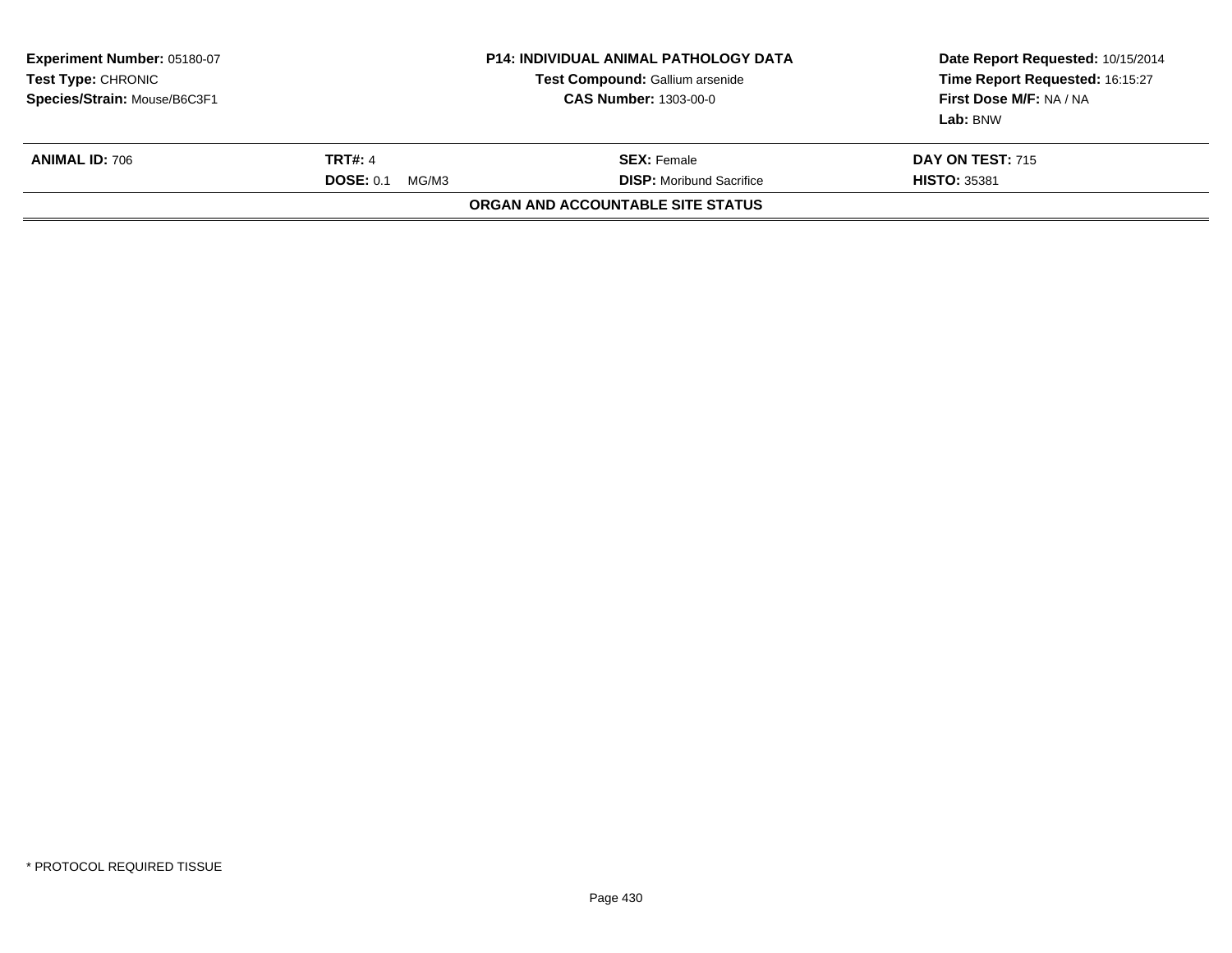| Experiment Number: 05180-07<br>Test Type: CHRONIC<br>Species/Strain: Mouse/B6C3F1 |                                             | P14: INDIVIDUAL ANIMAL PATHOLOGY DATA<br>Test Compound: Gallium arsenide<br><b>CAS Number: 1303-00-0</b> | Date Report Requested: 10/15/2014<br>Time Report Requested: 16:15:27<br>First Dose M/F: NA / NA<br>Lab: BNW |
|-----------------------------------------------------------------------------------|---------------------------------------------|----------------------------------------------------------------------------------------------------------|-------------------------------------------------------------------------------------------------------------|
| <b>ANIMAL ID: 707</b>                                                             | <b>TRT#: 4</b><br><b>DOSE: 0.1</b><br>MG/M3 | <b>SEX: Female</b><br><b>DISP: Terminal Sacrifice</b>                                                    | DAY ON TEST: 735<br><b>HISTO: 35382</b>                                                                     |
|                                                                                   |                                             | ORGAN AND ACCOUNTABLE SITE STATUS                                                                        |                                                                                                             |
| <b>NORMAL</b>                                                                     |                                             |                                                                                                          |                                                                                                             |
| * Adrenal Medulla                                                                 | * Bone Marrow                               | * Brain                                                                                                  | * Clitoral Gland                                                                                            |
| * Esophagus                                                                       | * Gallbladder                               | * Intestine Large, Cecum                                                                                 | * Intestine Large, Colon                                                                                    |
| * Intestine Large, Rectum                                                         | * Intestine Small, Duodenum                 | * Intestine Small, Ileum                                                                                 | * Intestine Small, Jejunum                                                                                  |
| * Islets, Pancreatic                                                              | * Larynx                                    | * Lymph Node, Mandibular                                                                                 | * Lymph Node, Mediastinal                                                                                   |
| * Lymph Node, Mesenteric                                                          | * Mammary Gland                             | * Nose                                                                                                   | * Pancreas                                                                                                  |
| * Salivary Glands                                                                 | * Stomach, Forestomach                      | * Stomach, Glandular                                                                                     | * Thymus                                                                                                    |
| * Trachea                                                                         | * Urinary Bladder                           |                                                                                                          |                                                                                                             |
| <b>MISSING</b>                                                                    |                                             |                                                                                                          |                                                                                                             |
| * Parathyroid Gland                                                               |                                             |                                                                                                          |                                                                                                             |
| <b>OBSERVATIONS</b>                                                               |                                             |                                                                                                          |                                                                                                             |
| * Adrenal Cortex                                                                  |                                             | Hypertrophy                                                                                              | Minimal                                                                                                     |
| * Bone                                                                            |                                             | Fibrous Osteodystrophy                                                                                   | Mild                                                                                                        |
| * Heart                                                                           |                                             | Cardiomyopathy                                                                                           | Minimal                                                                                                     |
| * Kidney                                                                          |                                             | Nephropathy                                                                                              | Minimal                                                                                                     |
| * Liver                                                                           |                                             | <b>Eosinophilic Focus</b>                                                                                |                                                                                                             |
|                                                                                   |                                             | Hepatocellular Adenoma                                                                                   |                                                                                                             |
| [ Eosinophilic Focus TGLS = 3-4 ]<br>[ Hepatocellular Adenoma TGLS = 4-10 ]       |                                             |                                                                                                          |                                                                                                             |
| * Lung                                                                            | Alveolus                                    | Foreign Body                                                                                             |                                                                                                             |
| Lymph Node                                                                        |                                             | Angiectasis                                                                                              | Moderate                                                                                                    |
| [ Angiectasis TGLS = $5-11$ ]                                                     |                                             |                                                                                                          |                                                                                                             |
| * Lymph Node, Bronchial                                                           |                                             | Hyperplasia                                                                                              | Minimal                                                                                                     |
| * Ovary                                                                           |                                             | Cyst                                                                                                     | Mild                                                                                                        |
| [Cyst TGLS = $2-7$ ]                                                              |                                             |                                                                                                          |                                                                                                             |
| * Pituitary Gland                                                                 | <b>Pars Distalis</b>                        | Hyperplasia                                                                                              | Minimal                                                                                                     |
| * Skin                                                                            | <b>Subcut Tiss</b>                          | Sarcoma                                                                                                  |                                                                                                             |
| [Sarcoma TGLS = $1-12$ ]                                                          |                                             |                                                                                                          |                                                                                                             |
| * Spleen                                                                          |                                             | Hyperplasia                                                                                              | Lymphoid, Mild                                                                                              |
| * Thyroid Gland                                                                   | <b>Follicular Cel</b>                       | Hyperplasia                                                                                              | Minimal                                                                                                     |
| * Uterus                                                                          |                                             | Angiectasis                                                                                              | Mild                                                                                                        |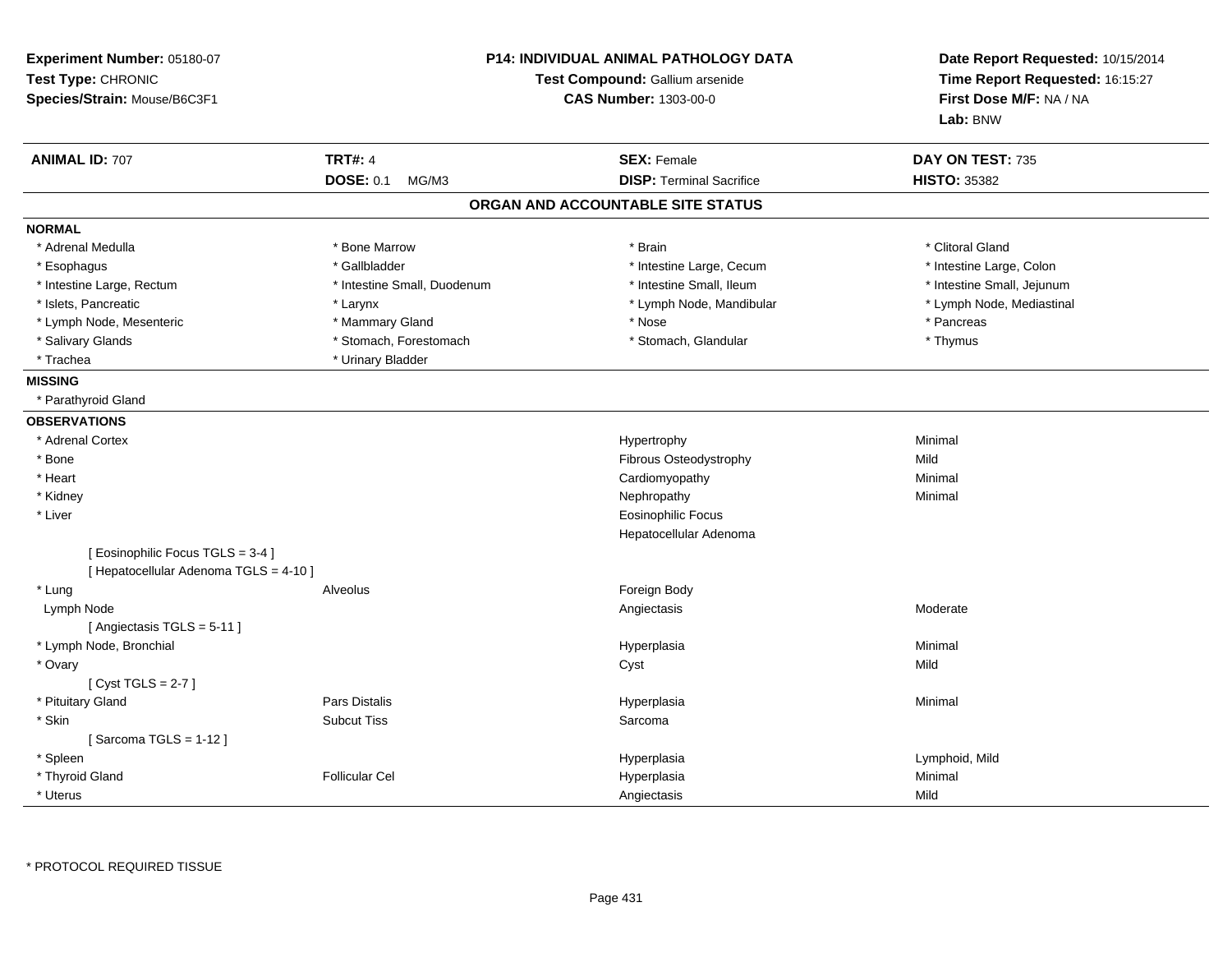| <b>Experiment Number: 05180-07</b><br>Test Type: CHRONIC<br>Species/Strain: Mouse/B6C3F1 | <b>P14: INDIVIDUAL ANIMAL PATHOLOGY DATA</b><br>Test Compound: Gallium arsenide<br><b>CAS Number: 1303-00-0</b> |                                   | Date Report Requested: 10/15/2014<br>Time Report Requested: 16:15:27<br>First Dose M/F: NA / NA<br>Lab: BNW |
|------------------------------------------------------------------------------------------|-----------------------------------------------------------------------------------------------------------------|-----------------------------------|-------------------------------------------------------------------------------------------------------------|
| <b>ANIMAL ID: 707</b>                                                                    | <b>TRT#: 4</b>                                                                                                  | <b>SEX:</b> Female                | <b>DAY ON TEST: 735</b>                                                                                     |
|                                                                                          | <b>DOSE: 0.1</b><br>MG/M3                                                                                       | <b>DISP: Terminal Sacrifice</b>   | <b>HISTO: 35382</b>                                                                                         |
|                                                                                          |                                                                                                                 | ORGAN AND ACCOUNTABLE SITE STATUS |                                                                                                             |
| PRIMARY CAUSE OF DEATH                                                                   |                                                                                                                 |                                   |                                                                                                             |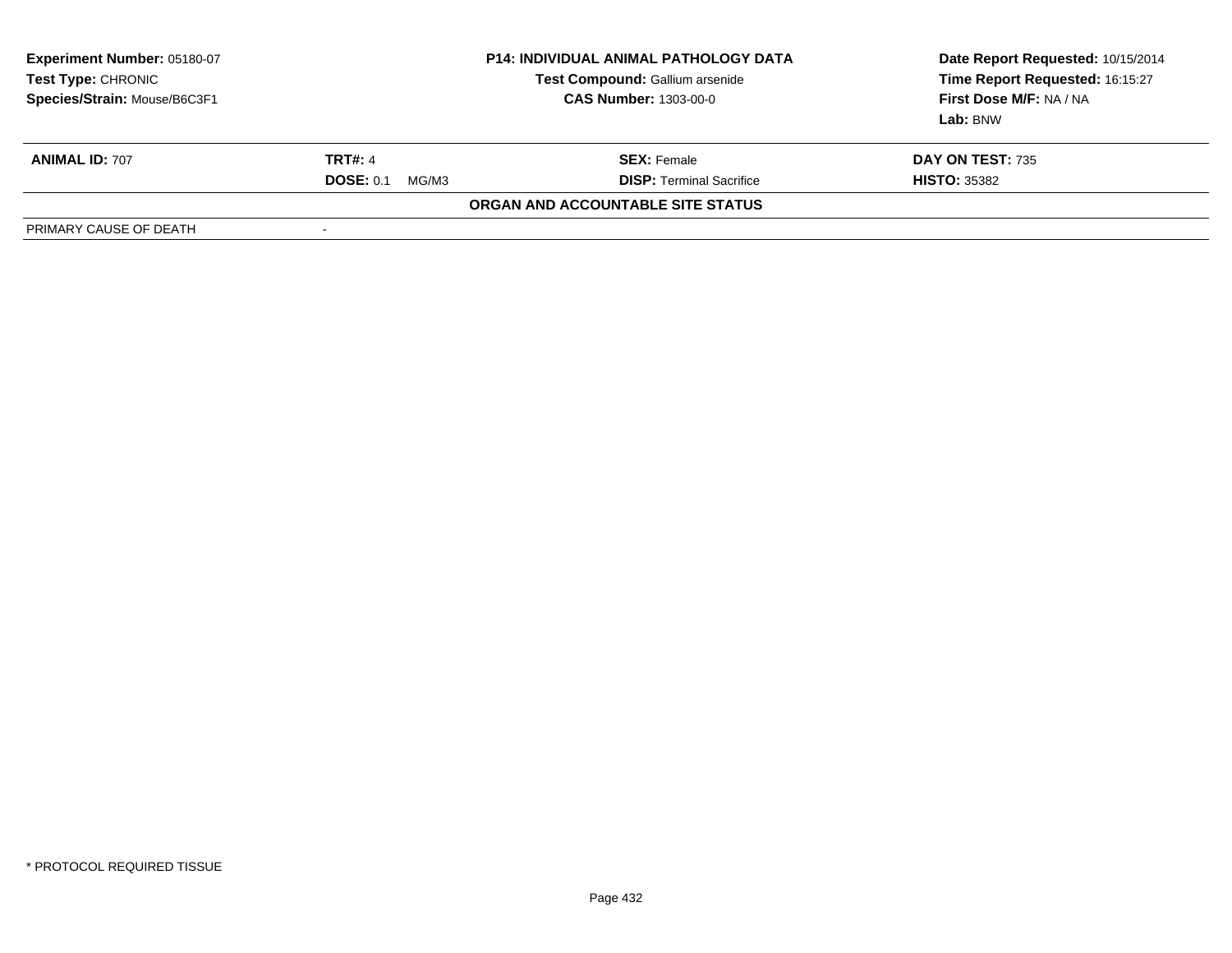| <b>Experiment Number: 05180-07</b><br>Test Type: CHRONIC<br>Species/Strain: Mouse/B6C3F1 |                           | <b>P14: INDIVIDUAL ANIMAL PATHOLOGY DATA</b><br>Test Compound: Gallium arsenide<br><b>CAS Number: 1303-00-0</b> | Date Report Requested: 10/15/2014<br>Time Report Requested: 16:15:27<br>First Dose M/F: NA / NA<br>Lab: BNW |
|------------------------------------------------------------------------------------------|---------------------------|-----------------------------------------------------------------------------------------------------------------|-------------------------------------------------------------------------------------------------------------|
| <b>ANIMAL ID: 708</b>                                                                    | <b>TRT#: 4</b>            | <b>SEX: Female</b>                                                                                              | DAY ON TEST: 736                                                                                            |
|                                                                                          | <b>DOSE: 0.1</b><br>MG/M3 | <b>DISP: Terminal Sacrifice</b>                                                                                 | <b>HISTO: 35383</b>                                                                                         |
|                                                                                          |                           | ORGAN AND ACCOUNTABLE SITE STATUS                                                                               |                                                                                                             |
| <b>NORMAL</b>                                                                            |                           |                                                                                                                 |                                                                                                             |
| * Adrenal Cortex                                                                         | * Adrenal Medulla         | * Bone Marrow                                                                                                   | * Brain                                                                                                     |
| * Clitoral Gland                                                                         | * Esophagus               | * Gallbladder                                                                                                   | * Intestine Large, Cecum                                                                                    |
| * Intestine Large, Colon                                                                 | * Intestine Large, Rectum | * Intestine Small, Duodenum                                                                                     | * Intestine Small, Ileum                                                                                    |
| * Intestine Small, Jejunum                                                               | * Islets. Pancreatic      | * Kidney                                                                                                        | * Larynx                                                                                                    |
| * Liver                                                                                  | * Lymph Node, Mandibular  | * Lymph Node, Mediastinal                                                                                       | * Lymph Node, Mesenteric                                                                                    |
| * Mammary Gland                                                                          | * Nose                    | * Pancreas                                                                                                      | * Parathyroid Gland                                                                                         |
| * Salivary Glands                                                                        | * Skin                    | * Spleen                                                                                                        | * Stomach, Forestomach                                                                                      |
| * Stomach, Glandular                                                                     | * Thymus                  | * Thyroid Gland                                                                                                 | * Trachea                                                                                                   |
| * Urinary Bladder                                                                        | * Uterus                  |                                                                                                                 |                                                                                                             |
| <b>OBSERVATIONS</b>                                                                      |                           |                                                                                                                 |                                                                                                             |
| * Bone                                                                                   |                           | Fibrous Osteodystrophy                                                                                          | Moderate                                                                                                    |
| * Heart                                                                                  |                           | Cardiomyopathy                                                                                                  | Minimal                                                                                                     |
| * Lung                                                                                   |                           | Hemorrhage                                                                                                      | Minimal                                                                                                     |
| * Lymph Node, Bronchial                                                                  |                           | Hyperplasia                                                                                                     | Minimal                                                                                                     |
| * Ovary                                                                                  |                           | Cyst                                                                                                            | Mild                                                                                                        |
| [ $Cyst TGLS = 1-7$ ]                                                                    |                           |                                                                                                                 |                                                                                                             |
| * Pituitary Gland                                                                        | Pars Distalis             | Hyperplasia                                                                                                     | Moderate                                                                                                    |
| PRIMARY CAUSE OF DEATH                                                                   |                           |                                                                                                                 |                                                                                                             |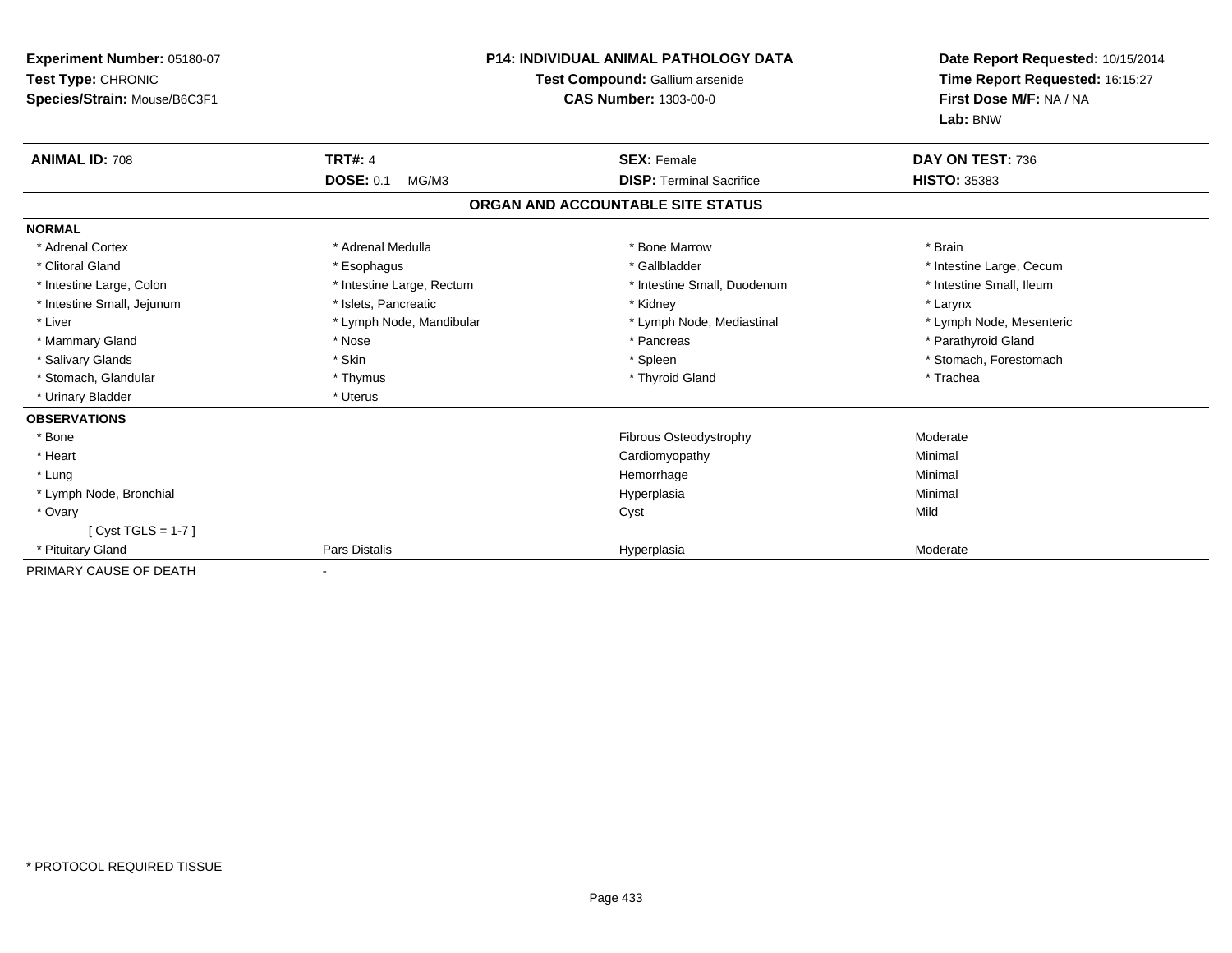| Experiment Number: 05180-07<br>Test Type: CHRONIC<br>Species/Strain: Mouse/B6C3F1 | <b>P14: INDIVIDUAL ANIMAL PATHOLOGY DATA</b><br>Test Compound: Gallium arsenide<br><b>CAS Number: 1303-00-0</b> |                                   | Date Report Requested: 10/15/2014<br>Time Report Requested: 16:15:27<br>First Dose M/F: NA / NA<br>Lab: BNW |
|-----------------------------------------------------------------------------------|-----------------------------------------------------------------------------------------------------------------|-----------------------------------|-------------------------------------------------------------------------------------------------------------|
| <b>ANIMAL ID: 709</b>                                                             | <b>TRT#: 4</b>                                                                                                  | <b>SEX: Female</b>                | DAY ON TEST: 736                                                                                            |
|                                                                                   | <b>DOSE: 0.1</b><br>MG/M3                                                                                       | <b>DISP: Terminal Sacrifice</b>   | <b>HISTO: 35384</b>                                                                                         |
|                                                                                   |                                                                                                                 | ORGAN AND ACCOUNTABLE SITE STATUS |                                                                                                             |
| <b>NORMAL</b>                                                                     |                                                                                                                 |                                   |                                                                                                             |
| * Adrenal Cortex                                                                  | * Adrenal Medulla                                                                                               | * Bone Marrow                     | * Brain                                                                                                     |
| * Clitoral Gland                                                                  | * Esophagus                                                                                                     | * Gallbladder                     | * Intestine Large, Cecum                                                                                    |
| * Intestine Large, Colon                                                          | * Intestine Large, Rectum                                                                                       | * Intestine Small, Duodenum       | * Intestine Small, Ileum                                                                                    |
| * Intestine Small, Jejunum                                                        | * Islets. Pancreatic                                                                                            | * Kidney                          | * Larynx                                                                                                    |
| * Lymph Node, Mandibular                                                          | * Lymph Node, Mediastinal                                                                                       | * Lymph Node, Mesenteric          | * Mammary Gland                                                                                             |
| * Nose                                                                            | * Ovary                                                                                                         | * Pancreas                        | * Salivary Glands                                                                                           |
| * Skin                                                                            | * Spleen                                                                                                        | * Stomach, Forestomach            | * Stomach, Glandular                                                                                        |
| * Thymus                                                                          | * Thyroid Gland                                                                                                 | * Trachea                         | * Urinary Bladder                                                                                           |
| * Uterus                                                                          |                                                                                                                 |                                   |                                                                                                             |
| <b>MISSING</b>                                                                    |                                                                                                                 |                                   |                                                                                                             |
| * Parathyroid Gland                                                               |                                                                                                                 |                                   |                                                                                                             |
| <b>OBSERVATIONS</b>                                                               |                                                                                                                 |                                   |                                                                                                             |
| * Bone                                                                            |                                                                                                                 | Fibrous Osteodystrophy            | Minimal                                                                                                     |
| * Heart                                                                           |                                                                                                                 | Cardiomyopathy                    | Minimal                                                                                                     |
| * Liver                                                                           |                                                                                                                 | <b>Eosinophilic Focus</b>         | Multiple                                                                                                    |
| [ Eosinophilic Focus TGLS = 2-4 ]                                                 |                                                                                                                 |                                   |                                                                                                             |
| * Lung                                                                            | Alveolus                                                                                                        | Foreign Body                      |                                                                                                             |
|                                                                                   | Alveolar Epith                                                                                                  | Hyperplasia                       | Minimal                                                                                                     |
|                                                                                   |                                                                                                                 | <b>Infiltration Cellular</b>      | Histiocyte, Minimal                                                                                         |
| * Lymph Node, Bronchial                                                           |                                                                                                                 | Hyperplasia                       | Minimal                                                                                                     |
| * Pituitary Gland                                                                 | <b>Pars Distalis</b>                                                                                            | Adenoma                           |                                                                                                             |
| [Adenoma TGLS = $1-8$ ]                                                           |                                                                                                                 |                                   |                                                                                                             |
| PRIMARY CAUSE OF DEATH                                                            |                                                                                                                 |                                   |                                                                                                             |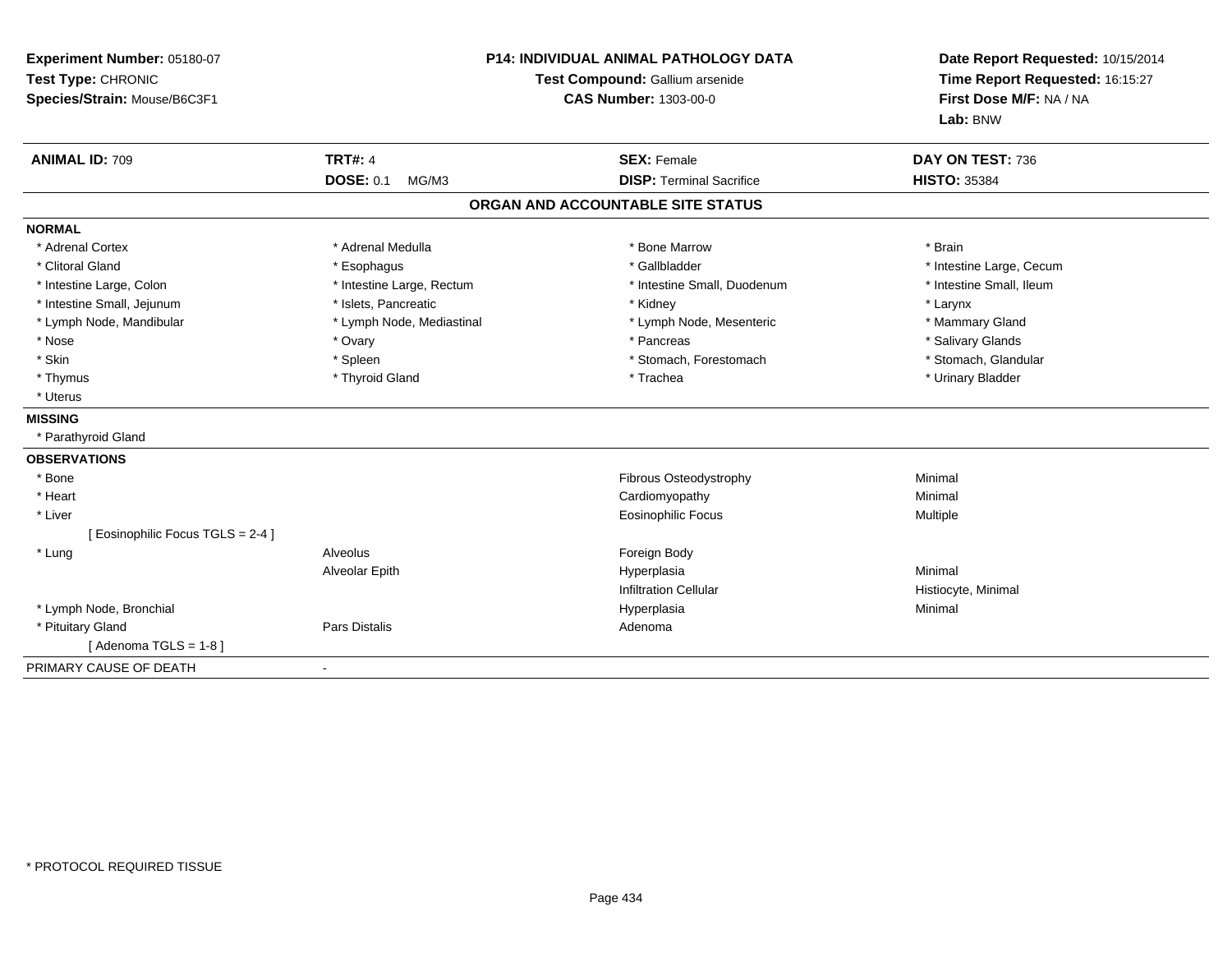| Experiment Number: 05180-07<br>Test Type: CHRONIC<br>Species/Strain: Mouse/B6C3F1 |                             | P14: INDIVIDUAL ANIMAL PATHOLOGY DATA<br>Test Compound: Gallium arsenide<br><b>CAS Number: 1303-00-0</b> | Date Report Requested: 10/15/2014<br>Time Report Requested: 16:15:27<br>First Dose M/F: NA / NA<br>Lab: BNW |  |
|-----------------------------------------------------------------------------------|-----------------------------|----------------------------------------------------------------------------------------------------------|-------------------------------------------------------------------------------------------------------------|--|
| <b>ANIMAL ID: 710</b>                                                             | <b>TRT#: 4</b>              | <b>SEX: Female</b>                                                                                       | DAY ON TEST: 736                                                                                            |  |
|                                                                                   | <b>DOSE: 0.1</b><br>MG/M3   | <b>DISP: Terminal Sacrifice</b>                                                                          | <b>HISTO: 35385</b>                                                                                         |  |
|                                                                                   |                             | ORGAN AND ACCOUNTABLE SITE STATUS                                                                        |                                                                                                             |  |
| <b>NORMAL</b>                                                                     |                             |                                                                                                          |                                                                                                             |  |
| * Adrenal Cortex                                                                  | * Adrenal Medulla           | * Bone Marrow                                                                                            | * Clitoral Gland                                                                                            |  |
| * Esophagus                                                                       | * Gallbladder               | * Intestine Large, Cecum                                                                                 | * Intestine Large, Colon                                                                                    |  |
| * Intestine Large, Rectum                                                         | * Intestine Small, Duodenum | * Intestine Small, Ileum                                                                                 | * Islets, Pancreatic                                                                                        |  |
| * Larynx                                                                          | * Liver                     | * Lymph Node, Bronchial                                                                                  | * Lymph Node, Mediastinal                                                                                   |  |
| * Mammary Gland                                                                   | * Nose                      | * Ovary                                                                                                  | * Pancreas                                                                                                  |  |
| * Parathyroid Gland                                                               | * Salivary Glands           | * Skin                                                                                                   | * Stomach, Forestomach                                                                                      |  |
| * Stomach, Glandular                                                              | * Thymus                    | * Thyroid Gland                                                                                          | * Trachea                                                                                                   |  |
| * Urinary Bladder                                                                 | * Uterus                    |                                                                                                          |                                                                                                             |  |
| <b>MISSING</b>                                                                    |                             |                                                                                                          |                                                                                                             |  |
| * Lymph Node, Mandibular                                                          |                             |                                                                                                          |                                                                                                             |  |
| <b>OBSERVATIONS</b>                                                               |                             |                                                                                                          |                                                                                                             |  |
| * Bone                                                                            |                             | Fibrous Osteodystrophy                                                                                   | Minimal                                                                                                     |  |
| * Brain                                                                           | Meninges                    | <b>Infiltration Cellular</b>                                                                             | Mononuclear CI, Mild                                                                                        |  |
| Harderian Gland                                                                   |                             | Carcinoma                                                                                                |                                                                                                             |  |
| [Carcinoma TGLS = $1-10$ ]                                                        |                             |                                                                                                          |                                                                                                             |  |
| * Heart                                                                           |                             | Cardiomyopathy                                                                                           | Minimal                                                                                                     |  |
| * Intestine Small, Jejunum                                                        | Peyers Patch                | Hyperplasia                                                                                              | Moderate                                                                                                    |  |
| [Hyperplasia TGLS = 3-11]                                                         |                             |                                                                                                          |                                                                                                             |  |
| * Kidney                                                                          |                             | Nephropathy                                                                                              | Minimal                                                                                                     |  |
| * Lung                                                                            |                             | Alveolar/Bronchiolar Adenoma                                                                             |                                                                                                             |  |
| [ Alveolar/Bronchiolar Adenoma TGLS = 2-3 ]                                       |                             |                                                                                                          |                                                                                                             |  |
| * Lymph Node, Mesenteric                                                          |                             | Hyperplasia                                                                                              | Moderate                                                                                                    |  |
| * Pituitary Gland                                                                 | Pars Distalis               | Hyperplasia                                                                                              | Mild                                                                                                        |  |
| * Spleen                                                                          |                             | Hyperplasia                                                                                              | Lymphoid, Moderate                                                                                          |  |
| PRIMARY CAUSE OF DEATH                                                            | $\blacksquare$              |                                                                                                          |                                                                                                             |  |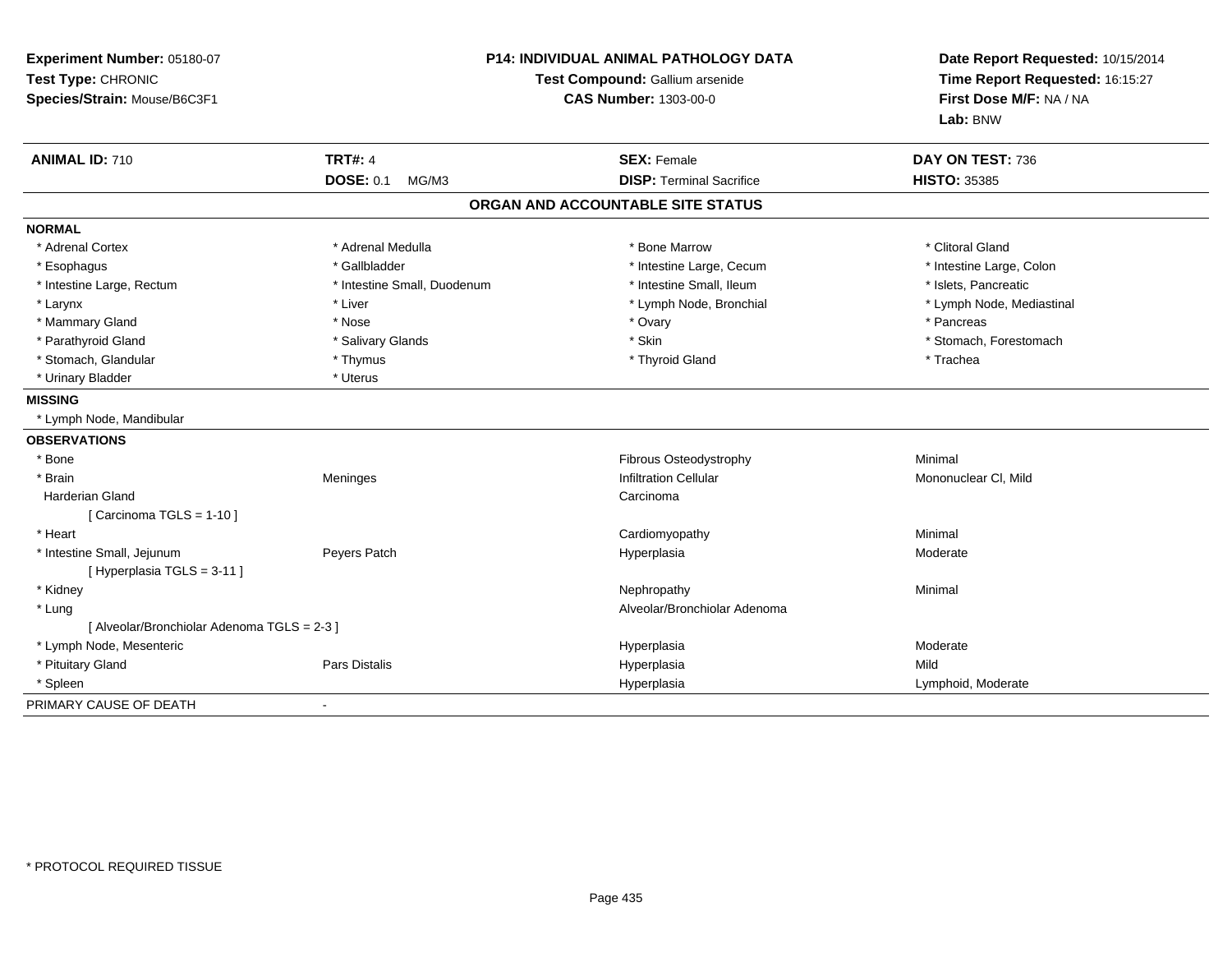| Experiment Number: 05180-07<br>Test Type: CHRONIC<br>Species/Strain: Mouse/B6C3F1 | <b>P14: INDIVIDUAL ANIMAL PATHOLOGY DATA</b><br>Test Compound: Gallium arsenide<br><b>CAS Number: 1303-00-0</b> |                                   | Date Report Requested: 10/15/2014<br>Time Report Requested: 16:15:27<br>First Dose M/F: NA / NA<br>Lab: BNW |
|-----------------------------------------------------------------------------------|-----------------------------------------------------------------------------------------------------------------|-----------------------------------|-------------------------------------------------------------------------------------------------------------|
| <b>ANIMAL ID: 711</b>                                                             | <b>TRT#: 4</b>                                                                                                  | <b>SEX: Female</b>                | DAY ON TEST: 737                                                                                            |
|                                                                                   | <b>DOSE: 0.1</b><br>MG/M3                                                                                       | <b>DISP: Terminal Sacrifice</b>   | <b>HISTO: 35386</b>                                                                                         |
|                                                                                   |                                                                                                                 | ORGAN AND ACCOUNTABLE SITE STATUS |                                                                                                             |
| <b>NORMAL</b>                                                                     |                                                                                                                 |                                   |                                                                                                             |
| * Adrenal Cortex                                                                  | * Adrenal Medulla                                                                                               | * Bone                            | * Bone Marrow                                                                                               |
| * Brain                                                                           | * Clitoral Gland                                                                                                | * Esophagus                       | * Gallbladder                                                                                               |
| * Intestine Large, Cecum                                                          | * Intestine Large, Colon                                                                                        | * Intestine Large, Rectum         | * Intestine Small, Duodenum                                                                                 |
| * Intestine Small, Ileum                                                          | * Intestine Small, Jejunum                                                                                      | * Islets, Pancreatic              | * Larynx                                                                                                    |
| * Lymph Node, Bronchial                                                           | * Lymph Node, Mandibular                                                                                        | * Lymph Node, Mesenteric          | * Mammary Gland                                                                                             |
| * Nose                                                                            | * Ovary                                                                                                         | * Pancreas                        | * Parathyroid Gland                                                                                         |
| * Salivary Glands                                                                 | * Skin                                                                                                          | * Stomach, Forestomach            | * Stomach, Glandular                                                                                        |
| * Thymus                                                                          | * Trachea                                                                                                       | * Urinary Bladder                 |                                                                                                             |
| <b>MISSING</b>                                                                    |                                                                                                                 |                                   |                                                                                                             |
| * Lymph Node, Mediastinal                                                         |                                                                                                                 |                                   |                                                                                                             |
| <b>OBSERVATIONS</b>                                                               |                                                                                                                 |                                   |                                                                                                             |
| * Heart                                                                           |                                                                                                                 | Cardiomyopathy                    | Minimal                                                                                                     |
| * Kidney                                                                          |                                                                                                                 | Metaplasia                        | Osseous, Minimal                                                                                            |
|                                                                                   |                                                                                                                 | Nephropathy                       | Minimal                                                                                                     |
| * Liver                                                                           |                                                                                                                 | Hepatocellular Adenoma            |                                                                                                             |
| [ Hepatocellular Adenoma TGLS = 3-4 ]                                             |                                                                                                                 |                                   |                                                                                                             |
| * Lung                                                                            | Alveolus                                                                                                        | Proteinosis                       | Minimal                                                                                                     |
| * Pituitary Gland                                                                 | Pars Distalis                                                                                                   | Hyperplasia                       | Marked                                                                                                      |
| * Spleen                                                                          |                                                                                                                 | Hyperplasia                       | Lymphoid, Minimal                                                                                           |
| * Thyroid Gland                                                                   | <b>Follicular Cel</b>                                                                                           | Hyperplasia                       | Minimal                                                                                                     |
| * Uterus                                                                          |                                                                                                                 | Hydrometra                        | Moderate                                                                                                    |
| [Hydrometra TGLS = 1-8]                                                           |                                                                                                                 |                                   |                                                                                                             |
| PRIMARY CAUSE OF DEATH                                                            | $\blacksquare$                                                                                                  |                                   |                                                                                                             |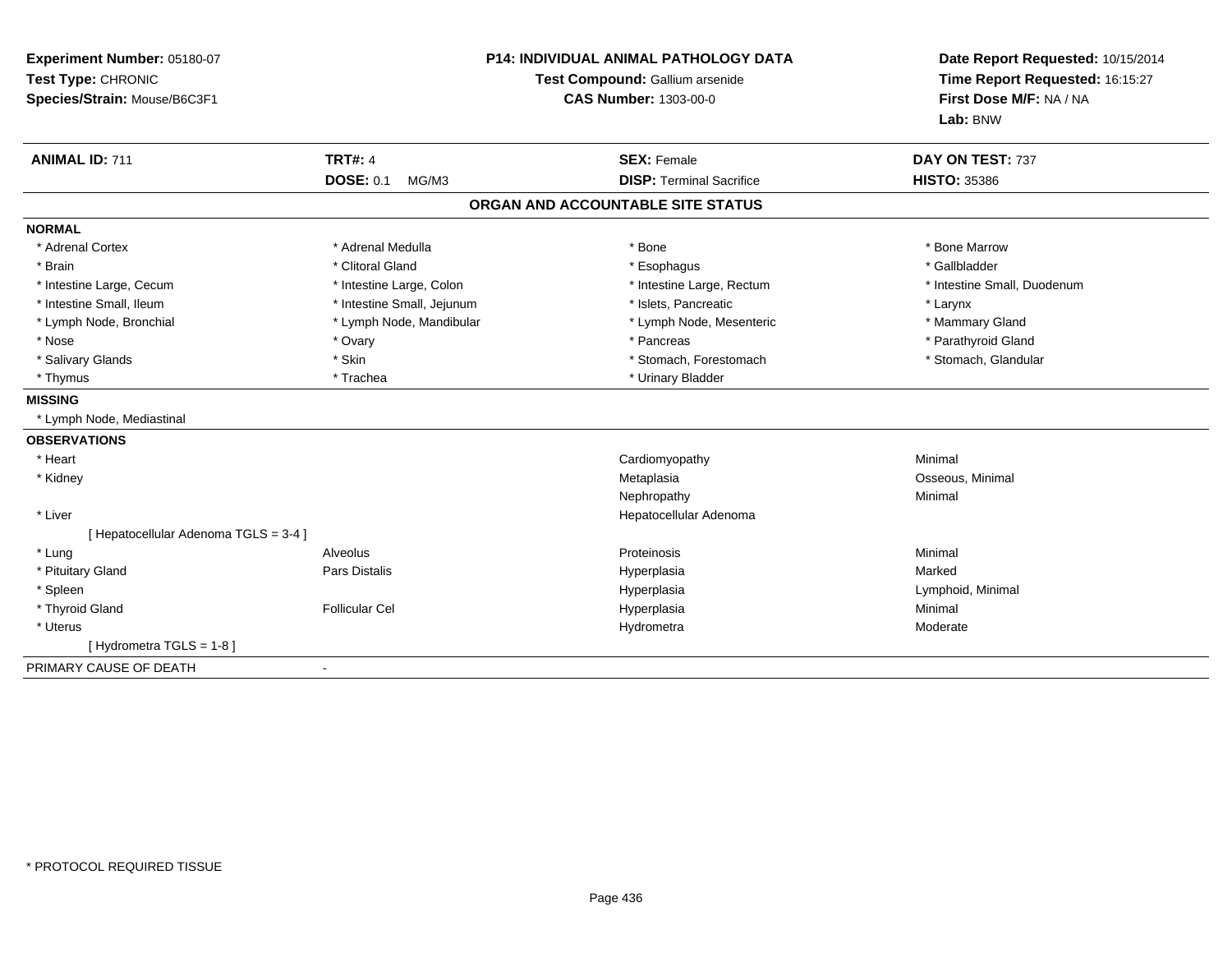| Experiment Number: 05180-07<br>Test Type: CHRONIC<br>Species/Strain: Mouse/B6C3F1 |                           | <b>P14: INDIVIDUAL ANIMAL PATHOLOGY DATA</b><br>Test Compound: Gallium arsenide<br><b>CAS Number: 1303-00-0</b> | Date Report Requested: 10/15/2014<br>Time Report Requested: 16:15:27<br>First Dose M/F: NA / NA<br>Lab: BNW |
|-----------------------------------------------------------------------------------|---------------------------|-----------------------------------------------------------------------------------------------------------------|-------------------------------------------------------------------------------------------------------------|
| <b>ANIMAL ID: 712</b>                                                             | <b>TRT#: 4</b>            | <b>SEX: Female</b>                                                                                              | DAY ON TEST: 735                                                                                            |
|                                                                                   | <b>DOSE: 0.1</b><br>MG/M3 | <b>DISP: Terminal Sacrifice</b>                                                                                 | <b>HISTO: 35387</b>                                                                                         |
|                                                                                   |                           | ORGAN AND ACCOUNTABLE SITE STATUS                                                                               |                                                                                                             |
| <b>NORMAL</b>                                                                     |                           |                                                                                                                 |                                                                                                             |
| * Adrenal Cortex                                                                  | * Adrenal Medulla         | * Bone Marrow                                                                                                   | * Brain                                                                                                     |
| * Clitoral Gland                                                                  | * Esophagus               | * Gallbladder                                                                                                   | * Intestine Large, Cecum                                                                                    |
| * Intestine Large, Colon                                                          | * Intestine Large, Rectum | * Intestine Small, Duodenum                                                                                     | * Intestine Small, Ileum                                                                                    |
| * Intestine Small, Jejunum                                                        | * Islets, Pancreatic      | * Larynx                                                                                                        | * Lymph Node, Bronchial                                                                                     |
| * Lymph Node, Mandibular                                                          | * Lymph Node, Mediastinal | * Lymph Node, Mesenteric                                                                                        | * Mammary Gland                                                                                             |
| * Parathyroid Gland                                                               | * Pituitary Gland         | * Salivary Glands                                                                                               | * Skin                                                                                                      |
| * Spleen                                                                          | * Stomach, Forestomach    | * Stomach, Glandular                                                                                            | * Thymus                                                                                                    |
| * Trachea                                                                         | * Urinary Bladder         | * Uterus                                                                                                        |                                                                                                             |
| <b>OBSERVATIONS</b>                                                               |                           |                                                                                                                 |                                                                                                             |
| * Bone                                                                            |                           | Fibrous Osteodystrophy                                                                                          | Mild                                                                                                        |
| * Heart                                                                           |                           | Cardiomyopathy                                                                                                  | Minimal                                                                                                     |
| * Kidney                                                                          |                           | Nephropathy                                                                                                     | Minimal                                                                                                     |
| * Liver                                                                           |                           | <b>Eosinophilic Focus</b>                                                                                       |                                                                                                             |
| [ Eosinophilic Focus TGLS = 4-10 ]                                                |                           |                                                                                                                 |                                                                                                             |
| * Lung                                                                            |                           | Alveolar/Bronchiolar Adenoma                                                                                    |                                                                                                             |
|                                                                                   |                           | <b>Infiltration Cellular</b>                                                                                    | Histiocyte, Mild                                                                                            |
| [ Alveolar/Bronchiolar Adenoma TGLS = 3-3 ]                                       |                           |                                                                                                                 |                                                                                                             |
| Mesentery                                                                         | Fat                       | <b>Necrosis</b>                                                                                                 | Moderate                                                                                                    |
| [Necrosis TGLS = $2-11$ ]                                                         |                           |                                                                                                                 |                                                                                                             |
| * Nose                                                                            | <b>Respirat Epith</b>     | Degeneration                                                                                                    | Hyaline, Minimal                                                                                            |
| * Ovary                                                                           |                           | Cyst                                                                                                            | Minimal                                                                                                     |
| [Cyst TGLS = $1-7$ ]                                                              |                           |                                                                                                                 |                                                                                                             |
| * Pancreas                                                                        |                           | Atrophy                                                                                                         | Moderate                                                                                                    |
| * Thyroid Gland                                                                   | <b>Follicular Cel</b>     | Hyperplasia                                                                                                     | Minimal                                                                                                     |
| PRIMARY CAUSE OF DEATH                                                            |                           |                                                                                                                 |                                                                                                             |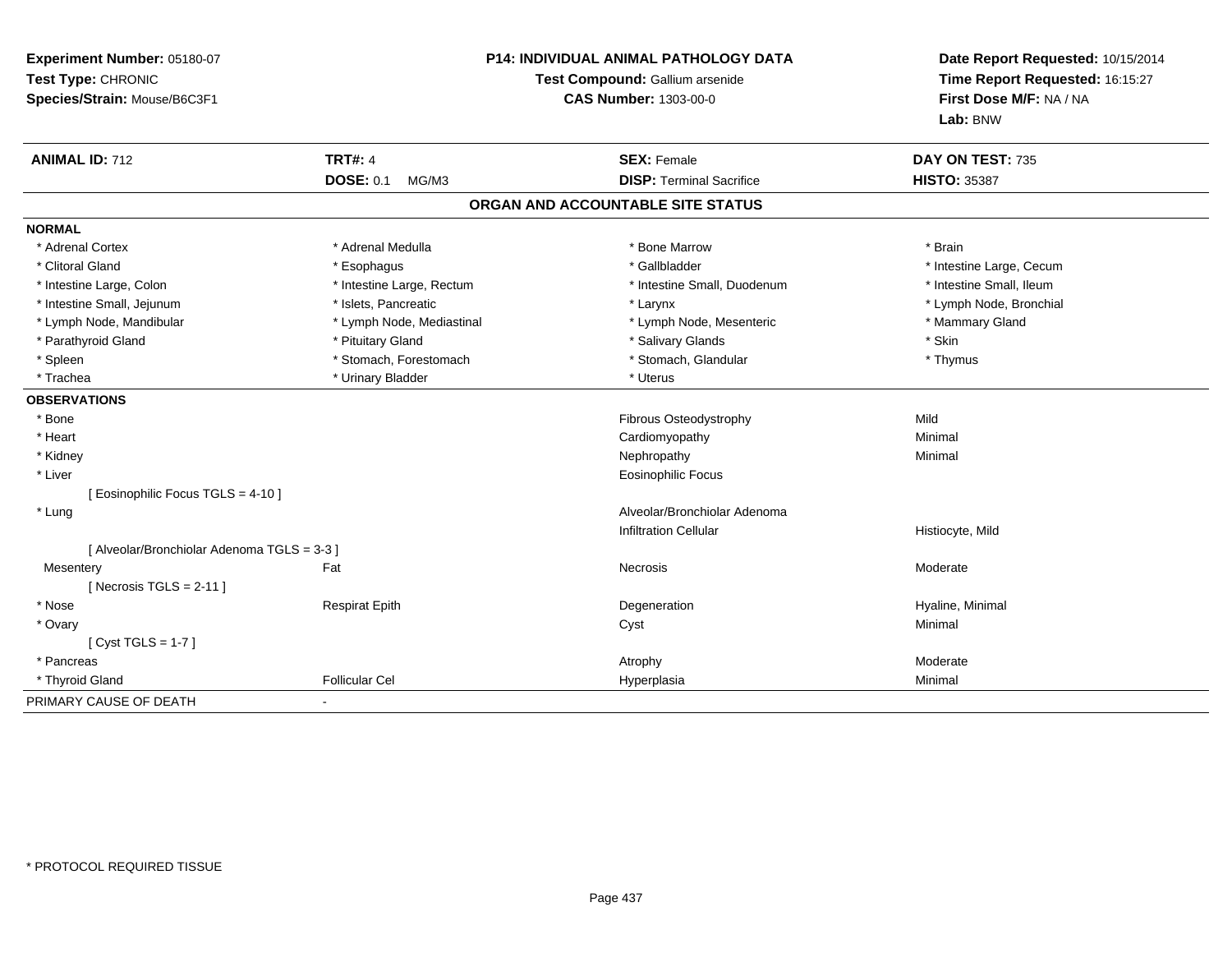| Experiment Number: 05180-07<br>Test Type: CHRONIC<br>Species/Strain: Mouse/B6C3F1 | <b>P14: INDIVIDUAL ANIMAL PATHOLOGY DATA</b><br>Test Compound: Gallium arsenide<br><b>CAS Number: 1303-00-0</b> |                                   | Date Report Requested: 10/15/2014<br>Time Report Requested: 16:15:27<br>First Dose M/F: NA / NA<br>Lab: BNW |  |
|-----------------------------------------------------------------------------------|-----------------------------------------------------------------------------------------------------------------|-----------------------------------|-------------------------------------------------------------------------------------------------------------|--|
| <b>ANIMAL ID: 713</b>                                                             | <b>TRT#: 4</b>                                                                                                  | <b>SEX: Female</b>                | DAY ON TEST: 659                                                                                            |  |
|                                                                                   | <b>DOSE: 0.1</b><br>MG/M3                                                                                       | <b>DISP:</b> Moribund Sacrifice   | <b>HISTO: 35388</b>                                                                                         |  |
|                                                                                   |                                                                                                                 | ORGAN AND ACCOUNTABLE SITE STATUS |                                                                                                             |  |
| <b>NORMAL</b>                                                                     |                                                                                                                 |                                   |                                                                                                             |  |
| * Adrenal Cortex                                                                  | * Adrenal Medulla                                                                                               | * Bone Marrow                     | * Brain                                                                                                     |  |
| * Clitoral Gland                                                                  | * Esophagus                                                                                                     | * Gallbladder                     | * Intestine Large, Cecum                                                                                    |  |
| * Intestine Large, Colon                                                          | * Intestine Large, Rectum                                                                                       | * Intestine Small, Duodenum       | * Intestine Small, Ileum                                                                                    |  |
| * Intestine Small, Jejunum                                                        | * Islets, Pancreatic                                                                                            | * Larynx                          | * Lymph Node, Bronchial                                                                                     |  |
| * Lymph Node, Mandibular                                                          | * Lymph Node, Mediastinal                                                                                       | * Lymph Node, Mesenteric          | * Mammary Gland                                                                                             |  |
| * Nose                                                                            | * Ovary                                                                                                         | * Pancreas                        | * Parathyroid Gland                                                                                         |  |
| * Pituitary Gland                                                                 | * Salivary Glands                                                                                               | * Skin                            | * Stomach, Forestomach                                                                                      |  |
| * Stomach, Glandular                                                              | * Thymus                                                                                                        | * Thyroid Gland                   | * Trachea                                                                                                   |  |
| * Urinary Bladder                                                                 | * Uterus                                                                                                        |                                   |                                                                                                             |  |
| <b>OBSERVATIONS</b>                                                               |                                                                                                                 |                                   |                                                                                                             |  |
| * Bone                                                                            |                                                                                                                 | Fibrous Osteodystrophy            | Minimal                                                                                                     |  |
| * Heart                                                                           |                                                                                                                 | Cardiomyopathy                    | Minimal                                                                                                     |  |
| * Kidney                                                                          |                                                                                                                 | Nephropathy                       | Moderate                                                                                                    |  |
| * Liver                                                                           |                                                                                                                 | <b>Eosinophilic Focus</b>         | <b>Multiple</b>                                                                                             |  |
|                                                                                   |                                                                                                                 | Hepatocellular Carcinoma          |                                                                                                             |  |
| [ Eosinophilic Focus TGLS = 1,3-4+11 ]                                            |                                                                                                                 |                                   |                                                                                                             |  |
| [ Hepatocellular Carcinoma TGLS = 2-10 ]                                          |                                                                                                                 |                                   |                                                                                                             |  |
| * Lung                                                                            |                                                                                                                 | <b>Infiltration Cellular</b>      | Histiocyte, Minimal                                                                                         |  |
| * Spleen                                                                          |                                                                                                                 | Hematopoietic Cell Proliferation  | Mild                                                                                                        |  |
| PRIMARY CAUSE OF DEATH                                                            | - Liver Hepatocellular Carcinoma                                                                                |                                   |                                                                                                             |  |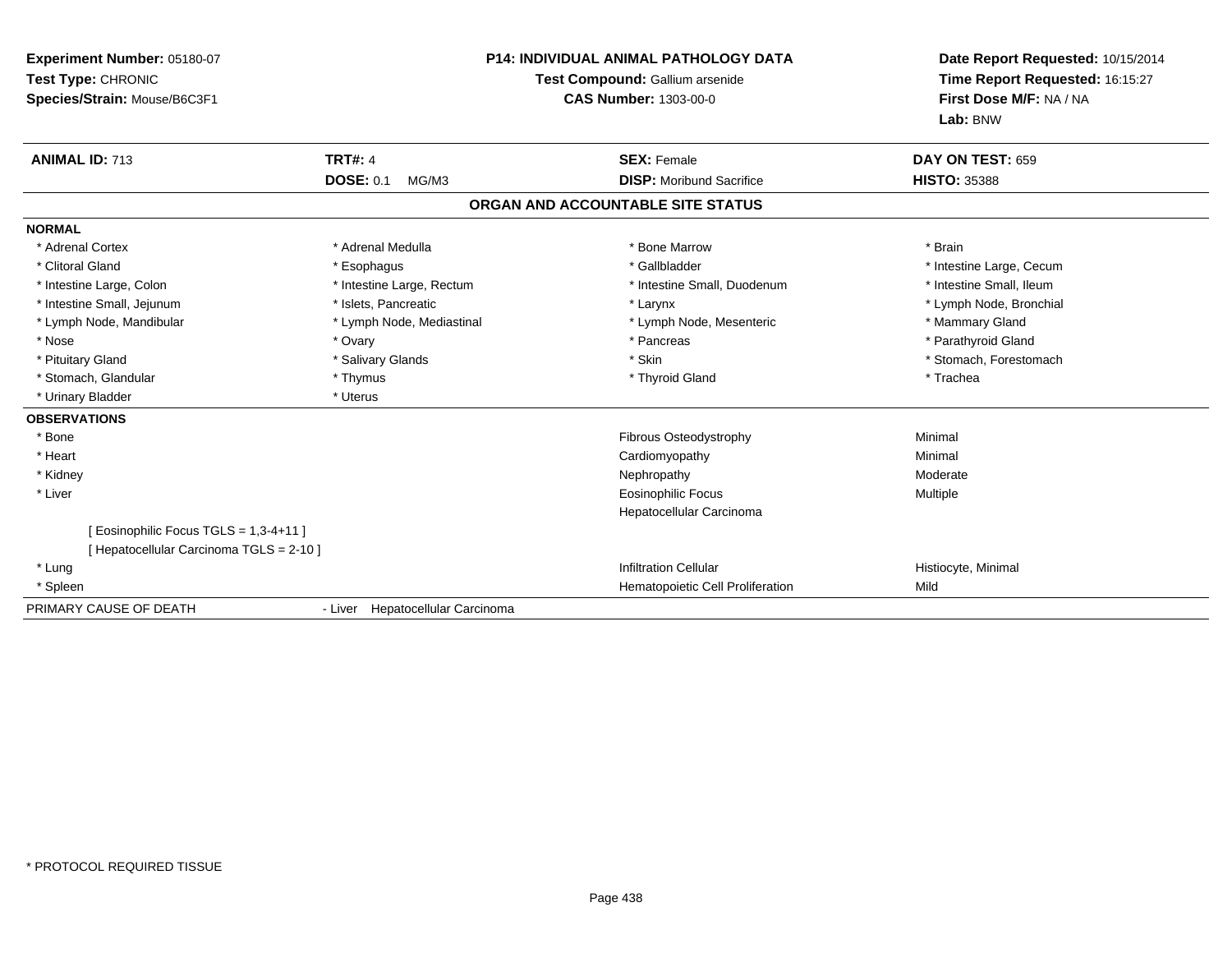| Experiment Number: 05180-07<br>Test Type: CHRONIC<br>Species/Strain: Mouse/B6C3F1 | <b>P14: INDIVIDUAL ANIMAL PATHOLOGY DATA</b><br>Test Compound: Gallium arsenide<br><b>CAS Number: 1303-00-0</b> |                                                                      | Date Report Requested: 10/15/2014<br>Time Report Requested: 16:15:27<br>First Dose M/F: NA / NA<br>Lab: BNW |
|-----------------------------------------------------------------------------------|-----------------------------------------------------------------------------------------------------------------|----------------------------------------------------------------------|-------------------------------------------------------------------------------------------------------------|
| <b>ANIMAL ID: 714</b>                                                             | <b>TRT#: 4</b>                                                                                                  | <b>SEX: Female</b>                                                   | DAY ON TEST: 736                                                                                            |
|                                                                                   | <b>DOSE: 0.1</b><br>MG/M3                                                                                       | <b>DISP: Terminal Sacrifice</b><br>ORGAN AND ACCOUNTABLE SITE STATUS | <b>HISTO: 35389</b>                                                                                         |
| <b>NORMAL</b>                                                                     |                                                                                                                 |                                                                      |                                                                                                             |
| * Adrenal Cortex                                                                  | * Adrenal Medulla                                                                                               | * Bone Marrow                                                        | * Brain                                                                                                     |
| * Esophagus                                                                       | * Intestine Large, Cecum                                                                                        | * Intestine Large, Colon                                             | * Intestine Large, Rectum                                                                                   |
| * Intestine Small, Duodenum                                                       | * Intestine Small, Ileum                                                                                        | * Intestine Small, Jejunum                                           | * Islets, Pancreatic                                                                                        |
| * Larynx                                                                          | * Pancreas                                                                                                      | * Parathyroid Gland                                                  | * Salivary Glands                                                                                           |
| * Skin                                                                            | * Stomach, Glandular                                                                                            | * Thymus                                                             | * Thyroid Gland                                                                                             |
| * Trachea                                                                         | * Urinary Bladder                                                                                               | * Uterus                                                             |                                                                                                             |
| <b>MISSING</b>                                                                    |                                                                                                                 |                                                                      |                                                                                                             |
| * Clitoral Gland                                                                  |                                                                                                                 |                                                                      |                                                                                                             |
| <b>OBSERVATIONS</b>                                                               |                                                                                                                 |                                                                      |                                                                                                             |
| * Bone                                                                            |                                                                                                                 | Fibrous Osteodystrophy                                               | Minimal                                                                                                     |
| * Gallbladder                                                                     |                                                                                                                 | Degeneration                                                         | Hyaline, Mild                                                                                               |
| * Heart                                                                           |                                                                                                                 | Cardiomyopathy                                                       | Mild                                                                                                        |
| * Kidney                                                                          |                                                                                                                 | Nephropathy                                                          | Mild                                                                                                        |
| * Liver                                                                           |                                                                                                                 | Lymphoma Malignant                                                   |                                                                                                             |
| [ Lymphoma Malignant TGLS = 8,10-4 ]                                              |                                                                                                                 |                                                                      |                                                                                                             |
| * Lung                                                                            |                                                                                                                 | Hemorrhage                                                           | Minimal                                                                                                     |
|                                                                                   |                                                                                                                 | <b>Infiltration Cellular</b>                                         | Histiocyte, Minimal                                                                                         |
|                                                                                   |                                                                                                                 | Lymphoma Malignant                                                   |                                                                                                             |
| Lymph Node                                                                        | <b>Iliac</b>                                                                                                    | Lymphoma Malignant                                                   |                                                                                                             |
|                                                                                   | Renal                                                                                                           | Lymphoma Malignant                                                   |                                                                                                             |
| [ Lymphoma Malignant TGLS = 6-12 ]                                                |                                                                                                                 |                                                                      |                                                                                                             |
| [ Lymphoma Malignant TGLS = 5-10 ]                                                |                                                                                                                 |                                                                      |                                                                                                             |
| * Lymph Node, Bronchial                                                           |                                                                                                                 | Lymphoma Malignant                                                   |                                                                                                             |
| * Lymph Node, Mandibular                                                          |                                                                                                                 | Lymphoma Malignant                                                   |                                                                                                             |
| [ Lymphoma Malignant TGLS = 7-7 ]                                                 |                                                                                                                 |                                                                      |                                                                                                             |
| * Lymph Node, Mediastinal                                                         |                                                                                                                 | Lymphoma Malignant                                                   |                                                                                                             |
| [ Lymphoma Malignant TGLS = 2-2 ]                                                 |                                                                                                                 |                                                                      |                                                                                                             |
| * Lymph Node, Mesenteric                                                          |                                                                                                                 | Lymphoma Malignant                                                   |                                                                                                             |
| [ Lymphoma Malignant TGLS = 9-6 ]                                                 |                                                                                                                 |                                                                      |                                                                                                             |
| * Mammary Gland                                                                   |                                                                                                                 | Hyperplasia                                                          | Moderate                                                                                                    |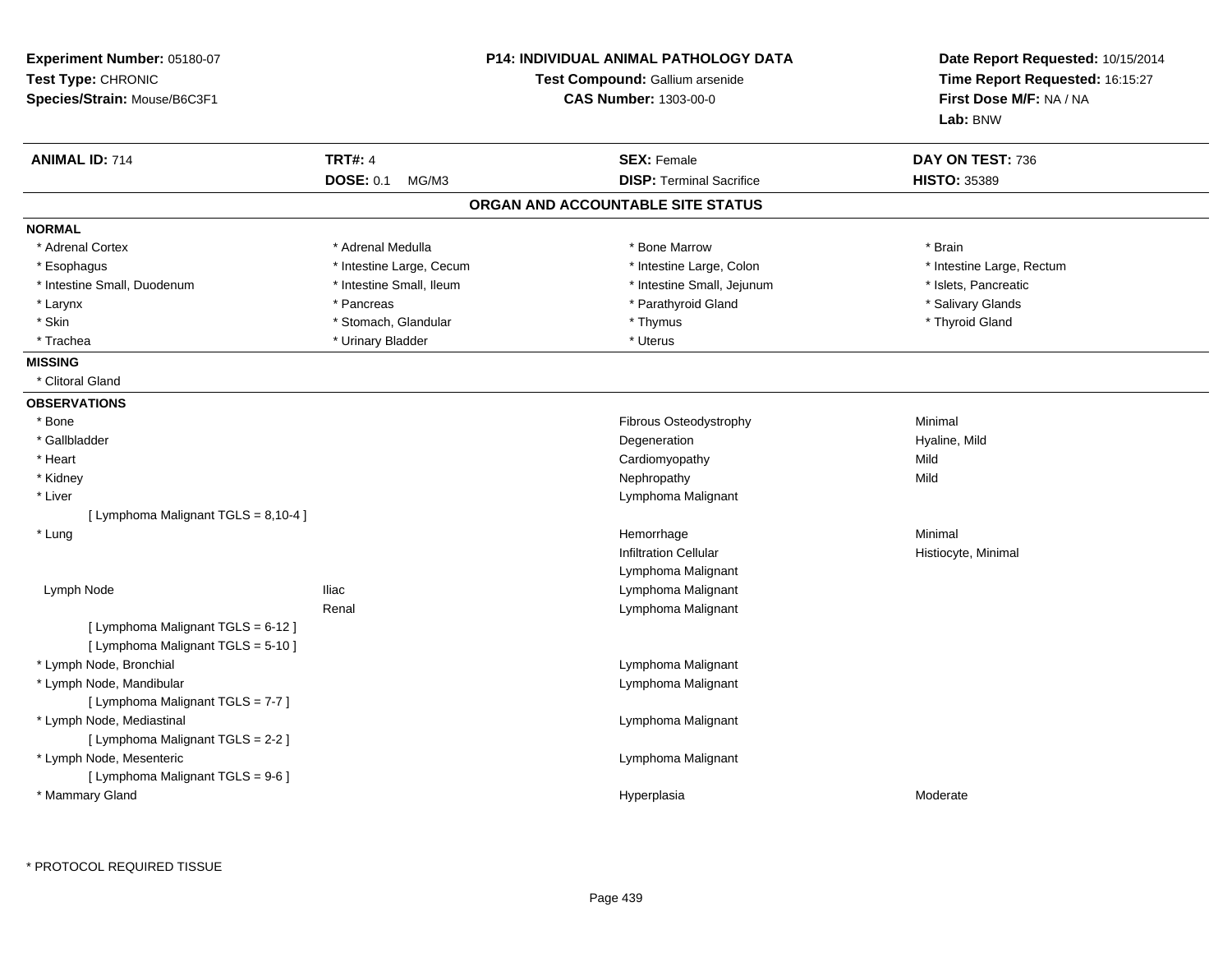| <b>Experiment Number: 05180-07</b><br><b>Test Type: CHRONIC</b><br>Species/Strain: Mouse/B6C3F1 |                           | <b>P14: INDIVIDUAL ANIMAL PATHOLOGY DATA</b><br><b>Test Compound: Gallium arsenide</b><br><b>CAS Number: 1303-00-0</b> | Date Report Requested: 10/15/2014<br>Time Report Requested: 16:15:27<br>First Dose M/F: NA / NA<br>Lab: BNW |
|-------------------------------------------------------------------------------------------------|---------------------------|------------------------------------------------------------------------------------------------------------------------|-------------------------------------------------------------------------------------------------------------|
| <b>ANIMAL ID: 714</b>                                                                           | <b>TRT#: 4</b>            | <b>SEX: Female</b>                                                                                                     | DAY ON TEST: 736                                                                                            |
|                                                                                                 | <b>DOSE: 0.1</b><br>MG/M3 | <b>DISP:</b> Terminal Sacrifice                                                                                        | <b>HISTO: 35389</b>                                                                                         |
|                                                                                                 |                           | ORGAN AND ACCOUNTABLE SITE STATUS                                                                                      |                                                                                                             |
| [Hyperplasia TGLS = 1-11]                                                                       |                           |                                                                                                                        |                                                                                                             |
| * Nose                                                                                          | <b>Respirat Epith</b>     | Degeneration                                                                                                           | Hyaline, Minimal                                                                                            |
| * Ovary                                                                                         |                           | Lymphoma Malignant                                                                                                     |                                                                                                             |
| * Pituitary Gland                                                                               | Pars Distalis             | Adenoma                                                                                                                |                                                                                                             |
| [Adenoma TGLS = $3-8$ ]                                                                         |                           |                                                                                                                        |                                                                                                             |
| * Spleen                                                                                        |                           | Lymphoma Malignant                                                                                                     |                                                                                                             |
| [ Lymphoma Malignant TGLS = 4-4 ]                                                               |                           |                                                                                                                        |                                                                                                             |
| * Stomach, Forestomach                                                                          | Epithelium                | Hyperplasia                                                                                                            | Moderate                                                                                                    |
| [Hyperplasia TGLS = $11-8$ ]                                                                    |                           |                                                                                                                        |                                                                                                             |
| PRIMARY CAUSE OF DEATH                                                                          |                           |                                                                                                                        |                                                                                                             |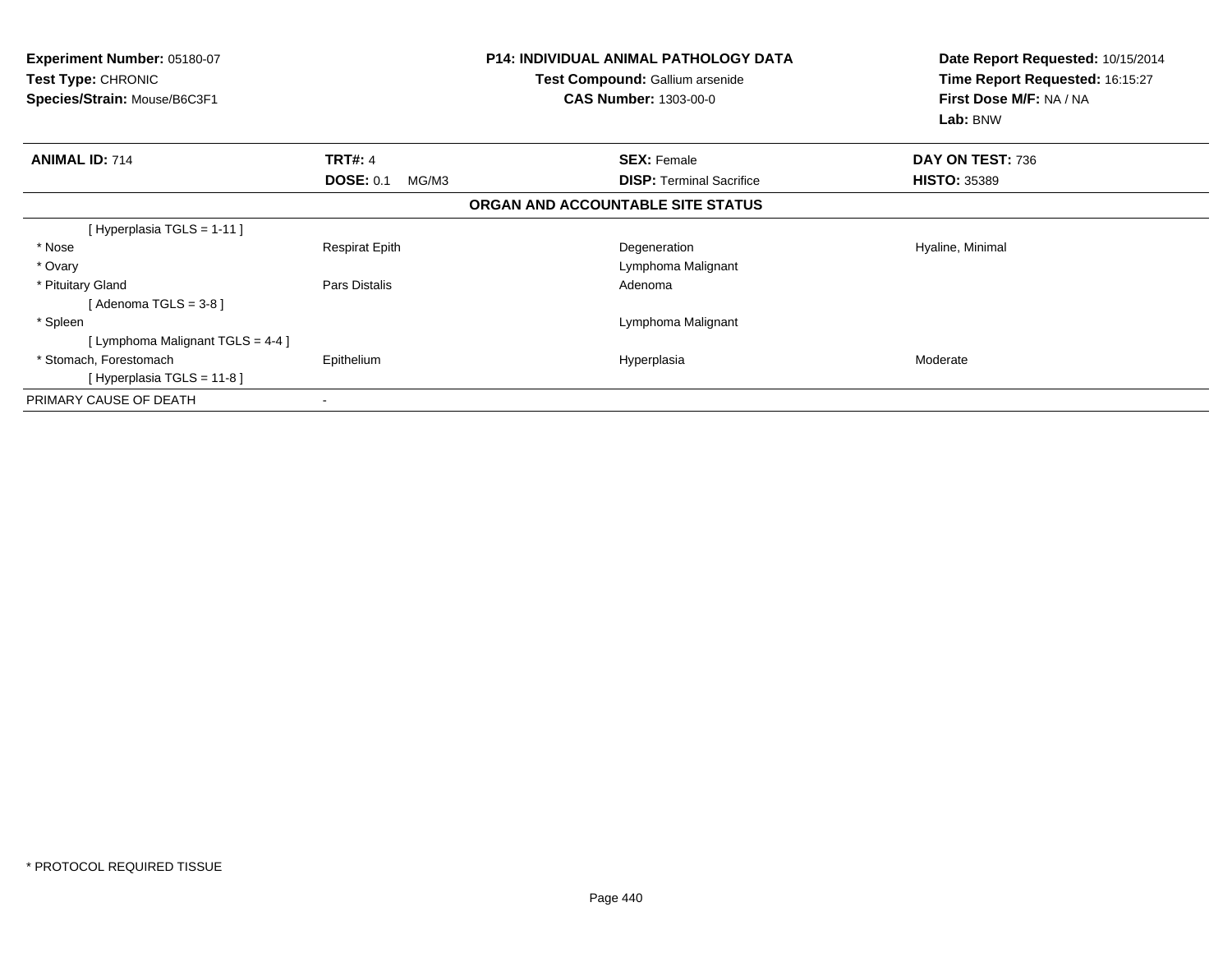| Experiment Number: 05180-07<br>Test Type: CHRONIC<br>Species/Strain: Mouse/B6C3F1<br><b>ANIMAL ID: 715</b> | <b>P14: INDIVIDUAL ANIMAL PATHOLOGY DATA</b><br>Test Compound: Gallium arsenide<br><b>CAS Number: 1303-00-0</b><br><b>TRT#: 4</b><br><b>SEX: Female</b> |                                   | Date Report Requested: 10/15/2014<br>Time Report Requested: 16:15:27<br>First Dose M/F: NA / NA<br>Lab: BNW<br>DAY ON TEST: 688 |  |
|------------------------------------------------------------------------------------------------------------|---------------------------------------------------------------------------------------------------------------------------------------------------------|-----------------------------------|---------------------------------------------------------------------------------------------------------------------------------|--|
|                                                                                                            | <b>DOSE: 0.1</b><br>MG/M3                                                                                                                               | <b>DISP: Natural Death</b>        | <b>HISTO: 35390</b>                                                                                                             |  |
|                                                                                                            |                                                                                                                                                         | ORGAN AND ACCOUNTABLE SITE STATUS |                                                                                                                                 |  |
| <b>NORMAL</b>                                                                                              |                                                                                                                                                         |                                   |                                                                                                                                 |  |
| * Adrenal Cortex                                                                                           | * Adrenal Medulla                                                                                                                                       | * Bone                            | * Bone Marrow                                                                                                                   |  |
| * Brain                                                                                                    | * Clitoral Gland                                                                                                                                        | * Esophagus                       | * Intestine Large, Cecum                                                                                                        |  |
| * Intestine Large, Colon                                                                                   | * Intestine Large, Rectum                                                                                                                               | * Islets, Pancreatic              | * Larynx                                                                                                                        |  |
| * Lymph Node, Mediastinal                                                                                  | * Lymph Node, Mesenteric                                                                                                                                | * Mammary Gland                   | * Nose                                                                                                                          |  |
| * Pancreas                                                                                                 | * Parathyroid Gland                                                                                                                                     | * Pituitary Gland                 | * Salivary Glands                                                                                                               |  |
| * Skin                                                                                                     | * Spleen                                                                                                                                                | * Stomach, Forestomach            | * Stomach, Glandular                                                                                                            |  |
| * Thymus                                                                                                   | * Thyroid Gland                                                                                                                                         | * Trachea                         | * Urinary Bladder                                                                                                               |  |
| * Uterus                                                                                                   |                                                                                                                                                         |                                   |                                                                                                                                 |  |
| <b>MISSING</b>                                                                                             |                                                                                                                                                         |                                   |                                                                                                                                 |  |
| * Lymph Node, Bronchial                                                                                    | * Lymph Node, Mandibular                                                                                                                                |                                   |                                                                                                                                 |  |
| <b>AUTO PRECLUDES DIAG.</b>                                                                                |                                                                                                                                                         |                                   |                                                                                                                                 |  |
| * Gallbladder                                                                                              | * Intestine Small. Duodenum                                                                                                                             | * Intestine Small, Ileum          | * Intestine Small, Jejunum                                                                                                      |  |
| <b>OBSERVATIONS</b>                                                                                        |                                                                                                                                                         |                                   |                                                                                                                                 |  |
| * Heart                                                                                                    |                                                                                                                                                         | Cardiomyopathy                    | Minimal                                                                                                                         |  |
| * Kidney                                                                                                   |                                                                                                                                                         | Nephropathy                       | Minimal                                                                                                                         |  |
| * Liver                                                                                                    |                                                                                                                                                         | Hepatocellular Carcinoma          |                                                                                                                                 |  |
|                                                                                                            |                                                                                                                                                         | Necrosis                          | Minimal                                                                                                                         |  |
| [ Hepatocellular Carcinoma TGLS = 1-10 ]                                                                   |                                                                                                                                                         |                                   |                                                                                                                                 |  |
| * Lung                                                                                                     |                                                                                                                                                         | Hemorrhage                        | Minimal                                                                                                                         |  |
| * Ovary                                                                                                    |                                                                                                                                                         | Cyst                              | Mild                                                                                                                            |  |
| PRIMARY CAUSE OF DEATH                                                                                     | - Liver Hepatocellular Carcinoma                                                                                                                        |                                   |                                                                                                                                 |  |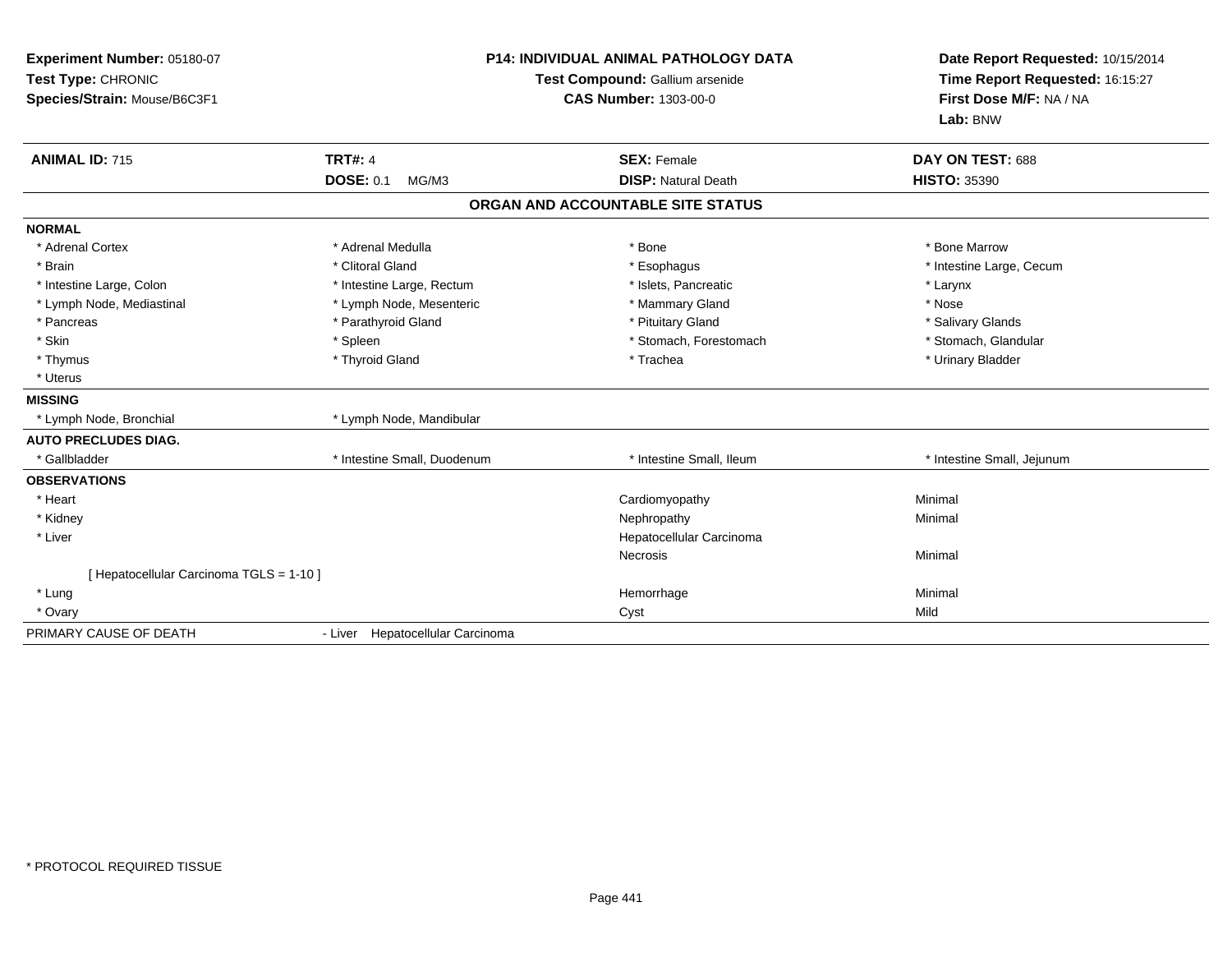| Experiment Number: 05180-07<br>Test Type: CHRONIC<br>Species/Strain: Mouse/B6C3F1 | <b>P14: INDIVIDUAL ANIMAL PATHOLOGY DATA</b><br>Test Compound: Gallium arsenide<br><b>CAS Number: 1303-00-0</b> |                                   | Date Report Requested: 10/15/2014<br>Time Report Requested: 16:15:27<br>First Dose M/F: NA / NA<br>Lab: BNW |
|-----------------------------------------------------------------------------------|-----------------------------------------------------------------------------------------------------------------|-----------------------------------|-------------------------------------------------------------------------------------------------------------|
| <b>ANIMAL ID: 716</b>                                                             | <b>TRT#: 4</b>                                                                                                  | <b>SEX: Female</b>                | DAY ON TEST: 644                                                                                            |
|                                                                                   | <b>DOSE: 0.1</b><br>MG/M3                                                                                       | <b>DISP: Natural Death</b>        | <b>HISTO: 35391</b>                                                                                         |
|                                                                                   |                                                                                                                 | ORGAN AND ACCOUNTABLE SITE STATUS |                                                                                                             |
| <b>NORMAL</b>                                                                     |                                                                                                                 |                                   |                                                                                                             |
| * Adrenal Medulla                                                                 | * Bone                                                                                                          | * Bone Marrow                     | * Brain                                                                                                     |
| * Clitoral Gland                                                                  | * Esophagus                                                                                                     | * Gallbladder                     | * Intestine Large, Colon                                                                                    |
| * Intestine Large, Rectum                                                         | * Intestine Small, Duodenum                                                                                     | * Intestine Small, Jejunum        | * Islets, Pancreatic                                                                                        |
| * Mammary Gland                                                                   | * Nose                                                                                                          | * Parathyroid Gland               | * Pituitary Gland                                                                                           |
| * Salivary Glands                                                                 | * Skin                                                                                                          | * Stomach, Forestomach            | * Stomach, Glandular                                                                                        |
| * Thyroid Gland                                                                   | * Trachea                                                                                                       | * Urinary Bladder                 |                                                                                                             |
| <b>OBSERVATIONS</b>                                                               |                                                                                                                 |                                   |                                                                                                             |
| * Adrenal Cortex                                                                  |                                                                                                                 | Hematopoietic Cell Proliferation  | Mild                                                                                                        |
| * Heart                                                                           |                                                                                                                 | Cardiomyopathy                    | Minimal                                                                                                     |
| * Intestine Large, Cecum                                                          |                                                                                                                 | Hemorrhage                        | Mild                                                                                                        |
| * Intestine Small, Ileum                                                          |                                                                                                                 | Hemorrhage                        | Mild                                                                                                        |
| * Kidney                                                                          |                                                                                                                 | Lymphoma Malignant                |                                                                                                             |
|                                                                                   |                                                                                                                 | Nephropathy                       | Minimal                                                                                                     |
| * Larynx                                                                          | Squam Epithel                                                                                                   | Hyperplasia                       | Minimal                                                                                                     |
|                                                                                   |                                                                                                                 | Inflammation                      | Suppurative, Minimal                                                                                        |
| * Liver                                                                           |                                                                                                                 | Hematopoietic Cell Proliferation  | Moderate                                                                                                    |
|                                                                                   |                                                                                                                 | Lymphoma Malignant                |                                                                                                             |
| * Lung                                                                            |                                                                                                                 | <b>Infiltration Cellular</b>      | Histiocyte, Mild                                                                                            |
|                                                                                   |                                                                                                                 | Inflammation                      | Chronic, Focal, Mild                                                                                        |
|                                                                                   |                                                                                                                 | Lymphoma Malignant                |                                                                                                             |
| Lymph Node                                                                        | Renal                                                                                                           | Lymphoma Malignant                |                                                                                                             |
| [ Lymphoma Malignant TGLS = 4-11 ]                                                |                                                                                                                 |                                   |                                                                                                             |
| * Lymph Node, Bronchial                                                           |                                                                                                                 | Lymphoma Malignant                |                                                                                                             |
| * Lymph Node, Mandibular                                                          |                                                                                                                 | Lymphoma Malignant                |                                                                                                             |
| * Lymph Node, Mediastinal                                                         |                                                                                                                 | Lymphoma Malignant                |                                                                                                             |
| * Lymph Node, Mesenteric                                                          |                                                                                                                 | Lymphoma Malignant                |                                                                                                             |
| [ Lymphoma Malignant TGLS = 5-10 ]                                                |                                                                                                                 |                                   |                                                                                                             |
| * Ovary                                                                           |                                                                                                                 | Cyst                              | Moderate                                                                                                    |
|                                                                                   |                                                                                                                 | Lymphoma Malignant                |                                                                                                             |
| [Cyst TGLS = $3-7$ ]                                                              |                                                                                                                 |                                   |                                                                                                             |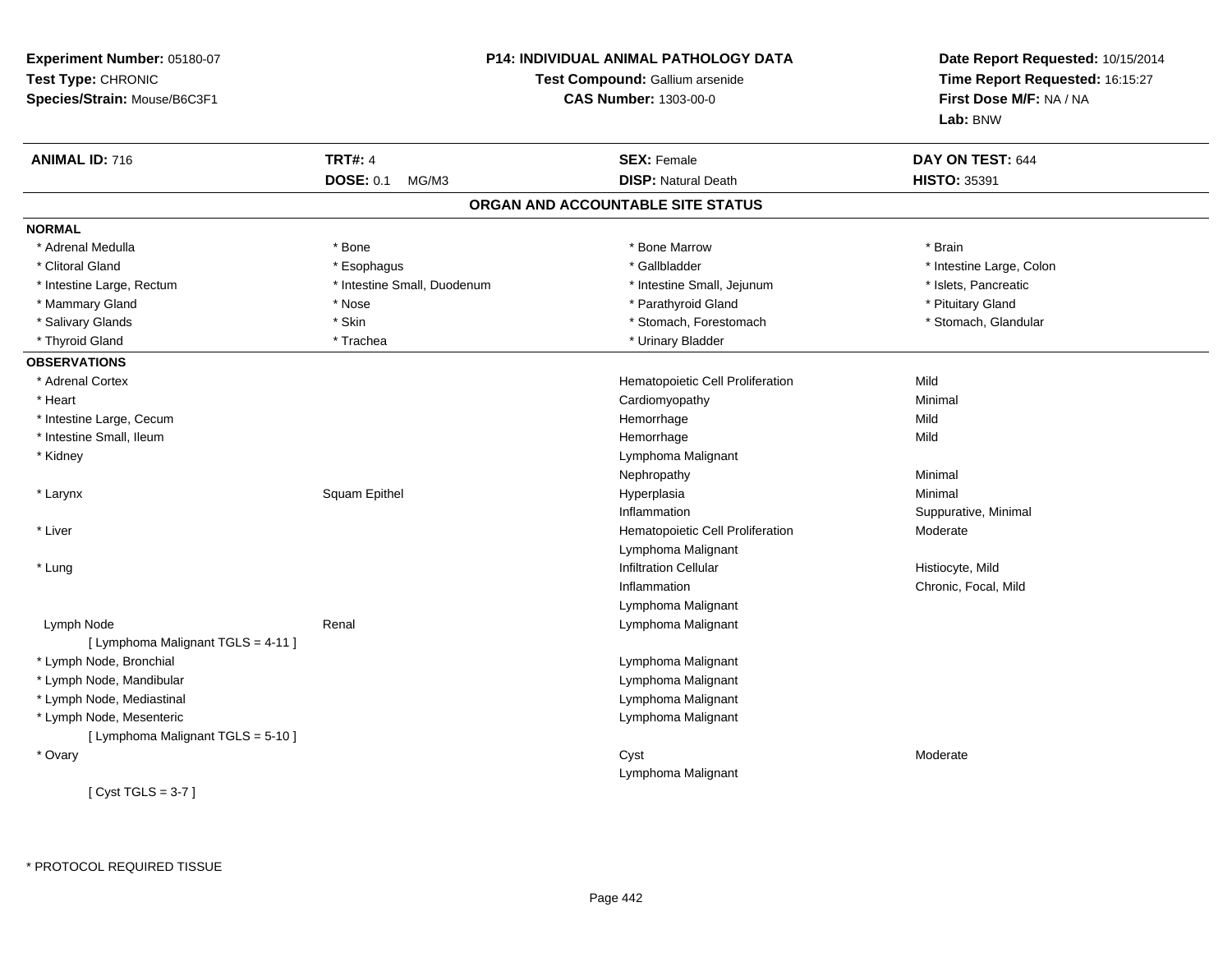| <b>Experiment Number: 05180-07</b><br><b>Test Type: CHRONIC</b><br>Species/Strain: Mouse/B6C3F1 |                               | <b>P14: INDIVIDUAL ANIMAL PATHOLOGY DATA</b><br>Test Compound: Gallium arsenide<br><b>CAS Number: 1303-00-0</b> | Date Report Requested: 10/15/2014<br>Time Report Requested: 16:15:27<br>First Dose M/F: NA / NA<br>Lab: BNW |
|-------------------------------------------------------------------------------------------------|-------------------------------|-----------------------------------------------------------------------------------------------------------------|-------------------------------------------------------------------------------------------------------------|
| <b>ANIMAL ID: 716</b>                                                                           | <b>TRT#: 4</b>                | <b>SEX: Female</b>                                                                                              | DAY ON TEST: 644                                                                                            |
|                                                                                                 | <b>DOSE: 0.1</b><br>MG/M3     | <b>DISP:</b> Natural Death                                                                                      | <b>HISTO: 35391</b>                                                                                         |
|                                                                                                 |                               | ORGAN AND ACCOUNTABLE SITE STATUS                                                                               |                                                                                                             |
| [ Lymphoma Malignant TGLS = 2,3-7 ]                                                             |                               |                                                                                                                 |                                                                                                             |
| * Pancreas                                                                                      |                               | Lymphoma Malignant                                                                                              |                                                                                                             |
| * Spleen                                                                                        |                               | Lymphoma Malignant                                                                                              |                                                                                                             |
| [ Lymphoma Malignant $TGLS = 1-4$ ]                                                             |                               |                                                                                                                 |                                                                                                             |
| * Thymus                                                                                        |                               | Lymphoma Malignant                                                                                              |                                                                                                             |
| * Uterus                                                                                        |                               | Lymphoma Malignant                                                                                              |                                                                                                             |
| PRIMARY CAUSE OF DEATH                                                                          | Lymphoma Malignant<br>- Liver |                                                                                                                 |                                                                                                             |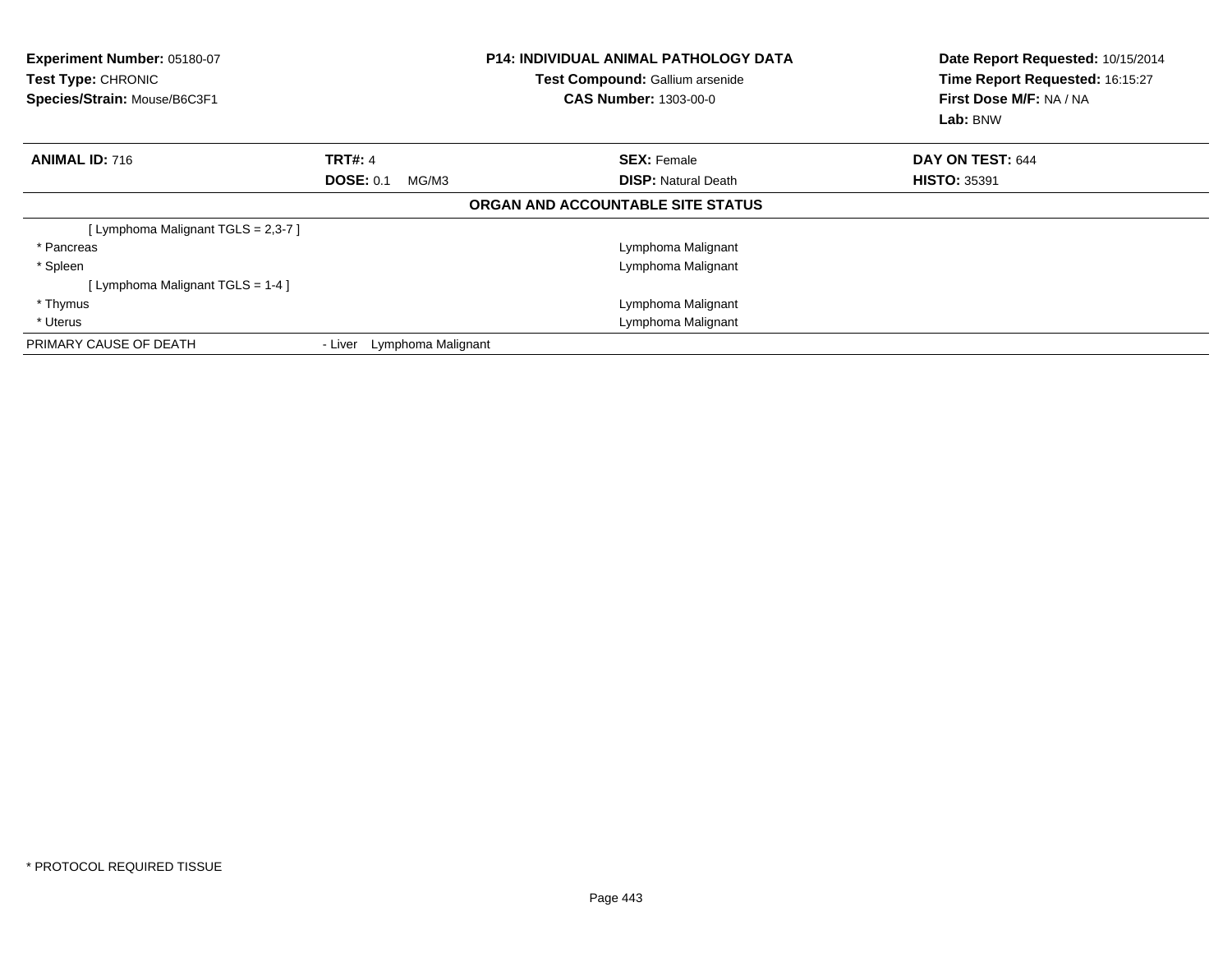| Experiment Number: 05180-07<br>Test Type: CHRONIC<br>Species/Strain: Mouse/B6C3F1 |                           | <b>P14: INDIVIDUAL ANIMAL PATHOLOGY DATA</b><br>Test Compound: Gallium arsenide<br><b>CAS Number: 1303-00-0</b> | Date Report Requested: 10/15/2014<br>Time Report Requested: 16:15:27<br>First Dose M/F: NA / NA<br>Lab: BNW |
|-----------------------------------------------------------------------------------|---------------------------|-----------------------------------------------------------------------------------------------------------------|-------------------------------------------------------------------------------------------------------------|
| <b>ANIMAL ID: 717</b>                                                             | <b>TRT#: 4</b>            | <b>SEX: Female</b>                                                                                              | DAY ON TEST: 735                                                                                            |
|                                                                                   | <b>DOSE: 0.1</b><br>MG/M3 | <b>DISP: Terminal Sacrifice</b>                                                                                 | <b>HISTO: 35392</b>                                                                                         |
|                                                                                   |                           | ORGAN AND ACCOUNTABLE SITE STATUS                                                                               |                                                                                                             |
| <b>NORMAL</b>                                                                     |                           |                                                                                                                 |                                                                                                             |
| * Adrenal Cortex                                                                  | * Adrenal Medulla         | * Bone Marrow                                                                                                   | * Brain                                                                                                     |
| * Esophagus                                                                       | * Gallbladder             | * Heart                                                                                                         | * Intestine Large, Cecum                                                                                    |
| * Intestine Large, Colon                                                          | * Intestine Large, Rectum | * Intestine Small, Duodenum                                                                                     | * Intestine Small, Ileum                                                                                    |
| * Intestine Small, Jejunum                                                        | * Islets, Pancreatic      | * Larynx                                                                                                        | * Liver                                                                                                     |
| * Lymph Node, Bronchial                                                           | * Lymph Node, Mandibular  | * Lymph Node, Mediastinal                                                                                       | * Lymph Node, Mesenteric                                                                                    |
| * Mammary Gland                                                                   | * Pancreas                | * Parathyroid Gland                                                                                             | * Pituitary Gland                                                                                           |
| * Salivary Glands                                                                 | * Skin                    | Spinal Cord                                                                                                     | * Spleen                                                                                                    |
| * Stomach, Forestomach                                                            | * Stomach, Glandular      | * Thymus                                                                                                        | * Thyroid Gland                                                                                             |
| * Trachea                                                                         | * Urinary Bladder         | * Uterus                                                                                                        |                                                                                                             |
| <b>MISSING</b>                                                                    |                           |                                                                                                                 |                                                                                                             |
| * Clitoral Gland                                                                  |                           |                                                                                                                 |                                                                                                             |
| <b>OBSERVATIONS</b>                                                               |                           |                                                                                                                 |                                                                                                             |
| * Bone                                                                            |                           | <b>Fibrous Osteodystrophy</b>                                                                                   | Minimal                                                                                                     |
| * Kidney                                                                          |                           | Nephropathy                                                                                                     | Minimal                                                                                                     |
| * Lung                                                                            | Alveolus                  | Proteinosis                                                                                                     | Minimal                                                                                                     |
| * Nose                                                                            | <b>Respirat Epith</b>     | Degeneration                                                                                                    | Hyaline, Mild                                                                                               |
| * Ovary                                                                           |                           | Cyst                                                                                                            | Minimal                                                                                                     |
| PRIMARY CAUSE OF DEATH                                                            |                           |                                                                                                                 |                                                                                                             |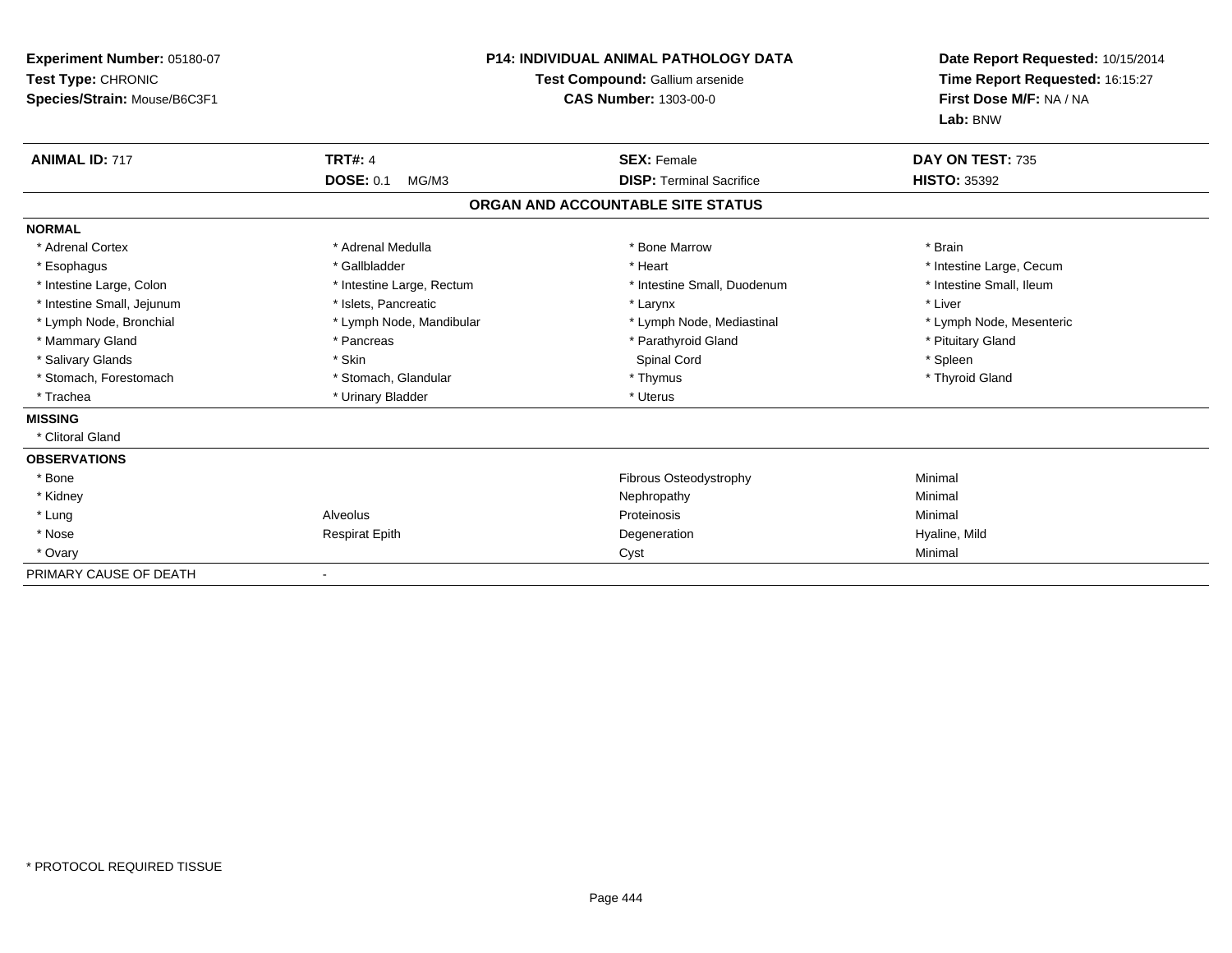| Experiment Number: 05180-07<br>Test Type: CHRONIC<br>Species/Strain: Mouse/B6C3F1 | <b>P14: INDIVIDUAL ANIMAL PATHOLOGY DATA</b><br>Test Compound: Gallium arsenide<br><b>CAS Number: 1303-00-0</b> |                                   | Date Report Requested: 10/15/2014<br>Time Report Requested: 16:15:27<br>First Dose M/F: NA / NA<br>Lab: BNW |  |
|-----------------------------------------------------------------------------------|-----------------------------------------------------------------------------------------------------------------|-----------------------------------|-------------------------------------------------------------------------------------------------------------|--|
| <b>ANIMAL ID: 718</b>                                                             | <b>TRT#: 4</b>                                                                                                  | <b>SEX: Female</b>                | DAY ON TEST: 124                                                                                            |  |
|                                                                                   | <b>DOSE: 0.1</b><br>MG/M3                                                                                       | <b>DISP:</b> Accidentally Killed  | <b>HISTO: 35393</b>                                                                                         |  |
|                                                                                   |                                                                                                                 | ORGAN AND ACCOUNTABLE SITE STATUS |                                                                                                             |  |
| <b>NORMAL</b>                                                                     |                                                                                                                 |                                   |                                                                                                             |  |
| * Adrenal Cortex                                                                  | * Adrenal Medulla                                                                                               | * Bone                            | * Bone Marrow                                                                                               |  |
| * Clitoral Gland                                                                  | * Esophagus                                                                                                     | * Heart                           | * Intestine Large, Colon                                                                                    |  |
| * Intestine Large, Rectum                                                         | * Islets, Pancreatic                                                                                            | * Kidney                          | * Larynx                                                                                                    |  |
| * Liver                                                                           | * Lung                                                                                                          | * Lymph Node, Mandibular          | * Lymph Node, Mesenteric                                                                                    |  |
| * Mammary Gland                                                                   | * Nose                                                                                                          | * Ovary                           | * Pancreas                                                                                                  |  |
| * Parathyroid Gland                                                               | * Pituitary Gland                                                                                               | * Salivary Glands                 | * Spleen                                                                                                    |  |
| * Stomach, Forestomach                                                            | * Thymus                                                                                                        | * Thyroid Gland                   | * Trachea                                                                                                   |  |
| * Urinary Bladder                                                                 | * Uterus                                                                                                        |                                   |                                                                                                             |  |
| <b>MISSING</b>                                                                    |                                                                                                                 |                                   |                                                                                                             |  |
| * Lymph Node, Bronchial                                                           | * Lymph Node, Mediastinal                                                                                       |                                   |                                                                                                             |  |
| <b>AUTO PRECLUDES DIAG.</b>                                                       |                                                                                                                 |                                   |                                                                                                             |  |
| * Gallbladder                                                                     | * Intestine Large, Cecum                                                                                        | * Intestine Small, Duodenum       | * Intestine Small, Ileum                                                                                    |  |
| * Intestine Small, Jejunum                                                        |                                                                                                                 |                                   |                                                                                                             |  |
| <b>OBSERVATIONS</b>                                                               |                                                                                                                 |                                   |                                                                                                             |  |
| * Brain                                                                           |                                                                                                                 | Hemorrhage                        | Mild                                                                                                        |  |
| * Skin                                                                            | <b>Subcut Tiss</b>                                                                                              | Hemorrhage                        | Minimal                                                                                                     |  |
|                                                                                   | <b>Subcut Tiss</b>                                                                                              | Inflammation                      | Mild                                                                                                        |  |
| [Hemorrhage TGLS = 1-9]                                                           |                                                                                                                 |                                   |                                                                                                             |  |
| * Stomach, Glandular                                                              |                                                                                                                 | Ulcer                             | Minimal                                                                                                     |  |
| PRIMARY CAUSE OF DEATH                                                            | - Brain Hemorrhage                                                                                              |                                   |                                                                                                             |  |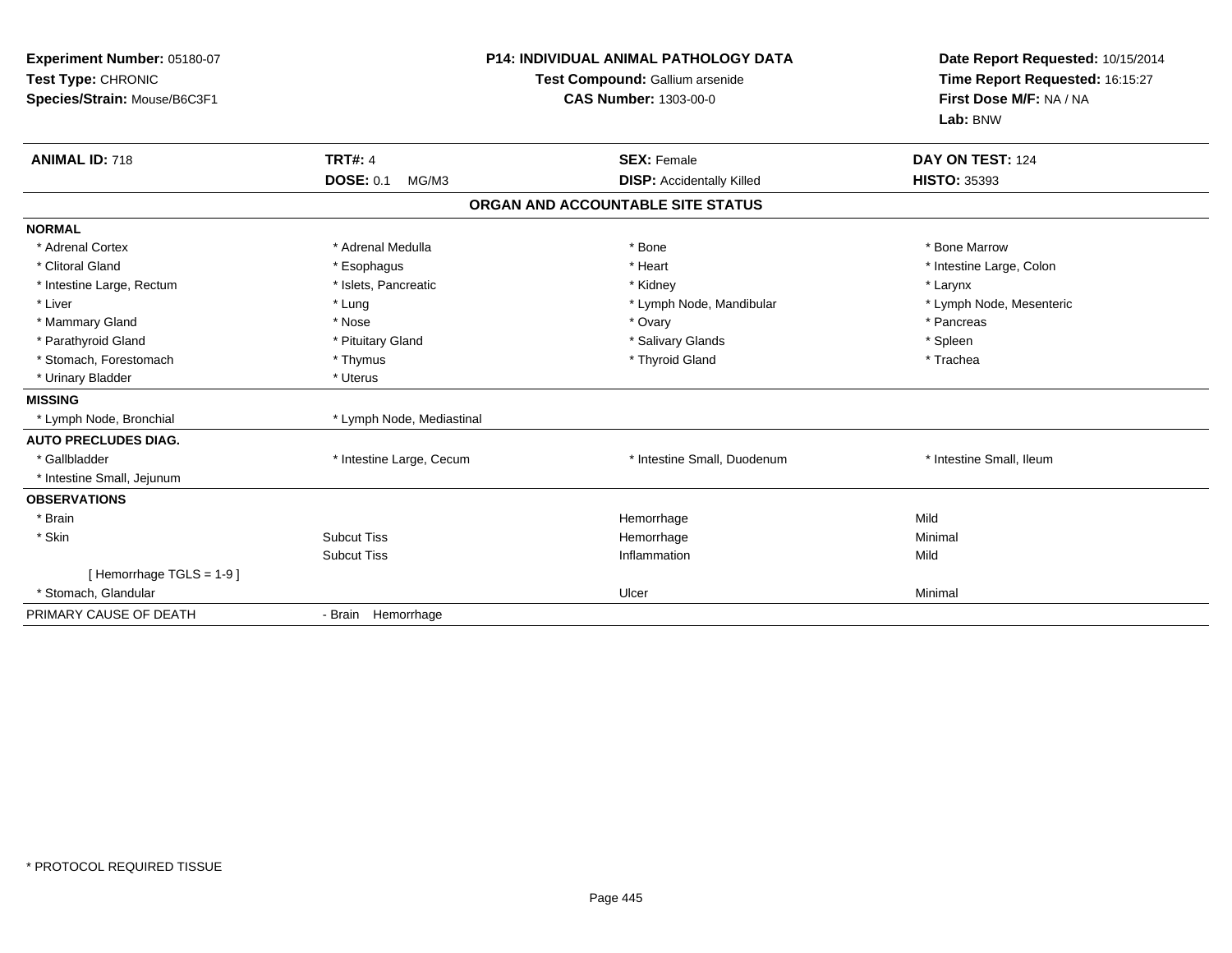| Experiment Number: 05180-07<br>Test Type: CHRONIC<br>Species/Strain: Mouse/B6C3F1 |                             | <b>P14: INDIVIDUAL ANIMAL PATHOLOGY DATA</b><br>Test Compound: Gallium arsenide<br><b>CAS Number: 1303-00-0</b> | Date Report Requested: 10/15/2014<br>Time Report Requested: 16:15:27<br>First Dose M/F: NA / NA<br>Lab: BNW |
|-----------------------------------------------------------------------------------|-----------------------------|-----------------------------------------------------------------------------------------------------------------|-------------------------------------------------------------------------------------------------------------|
| <b>ANIMAL ID: 719</b>                                                             | <b>TRT#: 4</b>              | <b>SEX: Female</b>                                                                                              | DAY ON TEST: 735                                                                                            |
|                                                                                   | <b>DOSE: 0.1</b><br>MG/M3   | <b>DISP: Terminal Sacrifice</b>                                                                                 | <b>HISTO: 35394</b>                                                                                         |
|                                                                                   |                             | ORGAN AND ACCOUNTABLE SITE STATUS                                                                               |                                                                                                             |
| <b>NORMAL</b>                                                                     |                             |                                                                                                                 |                                                                                                             |
| * Adrenal Medulla                                                                 | * Bone                      | * Bone Marrow                                                                                                   | * Clitoral Gland                                                                                            |
| * Esophagus                                                                       | * Gallbladder               | * Intestine Large, Cecum                                                                                        | * Intestine Large, Colon                                                                                    |
| * Intestine Large, Rectum                                                         | * Intestine Small, Duodenum | * Intestine Small, Ileum                                                                                        | * Intestine Small, Jejunum                                                                                  |
| * Islets, Pancreatic                                                              | * Larynx                    | * Liver                                                                                                         | * Lung                                                                                                      |
| * Lymph Node, Bronchial                                                           | * Lymph Node, Mandibular    | * Lymph Node, Mediastinal                                                                                       | * Lymph Node, Mesenteric                                                                                    |
| * Mammary Gland                                                                   | * Ovary                     | * Parathyroid Gland                                                                                             | * Pituitary Gland                                                                                           |
| * Salivary Glands                                                                 | * Skin                      | * Stomach, Forestomach                                                                                          | * Stomach, Glandular                                                                                        |
| * Thymus                                                                          | * Thyroid Gland             | * Trachea                                                                                                       | * Urinary Bladder                                                                                           |
| * Uterus                                                                          |                             |                                                                                                                 |                                                                                                             |
| <b>OBSERVATIONS</b>                                                               |                             |                                                                                                                 |                                                                                                             |
| * Adrenal Cortex                                                                  |                             | Hypertrophy                                                                                                     | Minimal                                                                                                     |
| * Brain                                                                           | Meninges                    | <b>Infiltration Cellular</b>                                                                                    | Mononuclear CI, Mild                                                                                        |
| * Heart                                                                           |                             | Cardiomyopathy                                                                                                  | Minimal                                                                                                     |
| * Kidney                                                                          |                             | Nephropathy                                                                                                     | Minimal                                                                                                     |
| * Nose                                                                            | <b>Respirat Epith</b>       | Degeneration                                                                                                    | Hyaline, Mild                                                                                               |
| * Pancreas                                                                        |                             | Atrophy                                                                                                         | Mild                                                                                                        |
| * Spleen                                                                          |                             | Hemangiosarcoma                                                                                                 |                                                                                                             |
|                                                                                   |                             | Hyperplasia                                                                                                     | Lymphoid, Mild                                                                                              |
| [Hemangiosarcoma TGLS = 1-10]                                                     |                             |                                                                                                                 |                                                                                                             |
| PRIMARY CAUSE OF DEATH                                                            |                             |                                                                                                                 |                                                                                                             |

-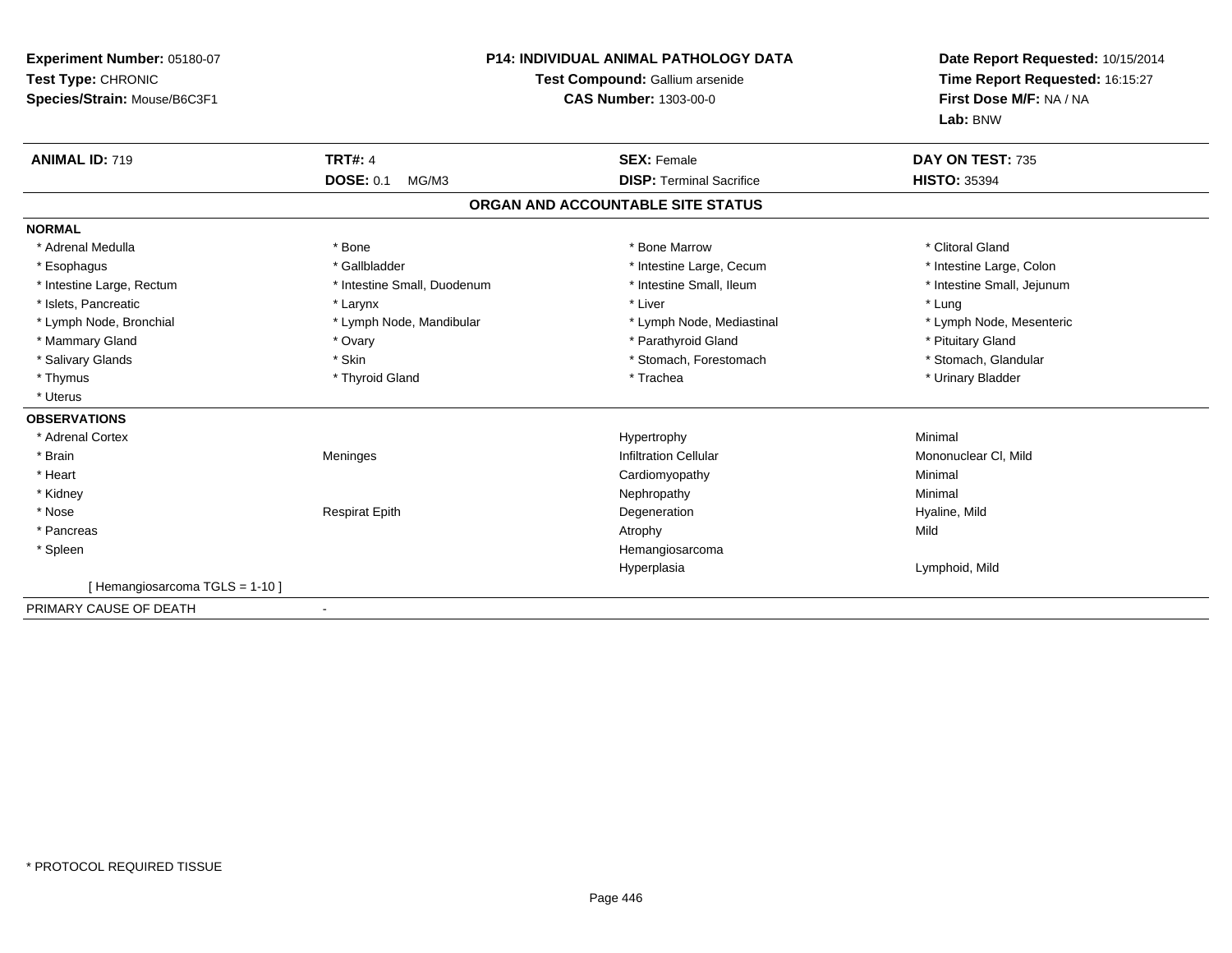| Experiment Number: 05180-07<br>Test Type: CHRONIC<br>Species/Strain: Mouse/B6C3F1<br><b>ANIMAL ID: 720</b> | <b>P14: INDIVIDUAL ANIMAL PATHOLOGY DATA</b><br>Test Compound: Gallium arsenide<br><b>CAS Number: 1303-00-0</b><br><b>TRT#: 4</b><br><b>SEX: Female</b> |                                                                      | Date Report Requested: 10/15/2014<br>Time Report Requested: 16:15:27<br>First Dose M/F: NA / NA<br>Lab: BNW<br>DAY ON TEST: 715<br><b>HISTO: 35395</b> |
|------------------------------------------------------------------------------------------------------------|---------------------------------------------------------------------------------------------------------------------------------------------------------|----------------------------------------------------------------------|--------------------------------------------------------------------------------------------------------------------------------------------------------|
|                                                                                                            | <b>DOSE: 0.1</b><br>MG/M3                                                                                                                               | <b>DISP:</b> Moribund Sacrifice<br>ORGAN AND ACCOUNTABLE SITE STATUS |                                                                                                                                                        |
| <b>NORMAL</b>                                                                                              |                                                                                                                                                         |                                                                      |                                                                                                                                                        |
| * Adrenal Cortex                                                                                           | * Adrenal Medulla                                                                                                                                       | * Bone                                                               | * Bone Marrow                                                                                                                                          |
| * Clitoral Gland                                                                                           | * Esophagus                                                                                                                                             | * Gallbladder                                                        | * Intestine Large, Cecum                                                                                                                               |
| * Intestine Large, Colon                                                                                   | * Intestine Large, Rectum                                                                                                                               | * Intestine Small, Duodenum                                          | * Intestine Small, Ileum                                                                                                                               |
| * Intestine Small, Jejunum                                                                                 | * Islets, Pancreatic                                                                                                                                    | * Larynx                                                             | * Liver                                                                                                                                                |
| * Lung                                                                                                     | * Lymph Node, Bronchial                                                                                                                                 | * Lymph Node, Mesenteric                                             | * Mammary Gland                                                                                                                                        |
| * Nose                                                                                                     | * Pancreas                                                                                                                                              | * Parathyroid Gland                                                  | * Salivary Glands                                                                                                                                      |
| * Skin                                                                                                     | * Stomach, Forestomach                                                                                                                                  | * Stomach, Glandular                                                 | * Thymus                                                                                                                                               |
| * Thyroid Gland                                                                                            | * Trachea                                                                                                                                               | * Urinary Bladder                                                    | * Uterus                                                                                                                                               |
| <b>MISSING</b>                                                                                             |                                                                                                                                                         |                                                                      |                                                                                                                                                        |
| * Lymph Node, Mandibular                                                                                   | * Lymph Node, Mediastinal                                                                                                                               |                                                                      |                                                                                                                                                        |
| <b>INSUFFICIENT TISSUE</b>                                                                                 |                                                                                                                                                         |                                                                      |                                                                                                                                                        |
| * Pituitary Gland                                                                                          |                                                                                                                                                         |                                                                      |                                                                                                                                                        |
| <b>OBSERVATIONS</b>                                                                                        |                                                                                                                                                         |                                                                      |                                                                                                                                                        |
| * Brain                                                                                                    | Meninges                                                                                                                                                | <b>Infiltration Cellular</b>                                         | Mononuclear CI, Minimal                                                                                                                                |
| * Heart                                                                                                    |                                                                                                                                                         | Cardiomyopathy                                                       | Minimal                                                                                                                                                |
|                                                                                                            | Artery                                                                                                                                                  | Inflammation                                                         | Mild                                                                                                                                                   |
| * Kidney                                                                                                   |                                                                                                                                                         | Nephropathy                                                          | Minimal                                                                                                                                                |
| Mesentery                                                                                                  | Fat                                                                                                                                                     | Necrosis                                                             | Mild                                                                                                                                                   |
| [Necrosis TGLS = $2-10$ ]                                                                                  |                                                                                                                                                         |                                                                      |                                                                                                                                                        |
| * Ovary                                                                                                    |                                                                                                                                                         | Cyst                                                                 | Mild                                                                                                                                                   |
| [Cyst TGLS = $1-7$ ]                                                                                       |                                                                                                                                                         |                                                                      |                                                                                                                                                        |
| * Spleen                                                                                                   |                                                                                                                                                         | Hyperplasia                                                          | Lymphoid, Mild                                                                                                                                         |
| PRIMARY CAUSE OF DEATH                                                                                     | - UNCERTAIN                                                                                                                                             |                                                                      |                                                                                                                                                        |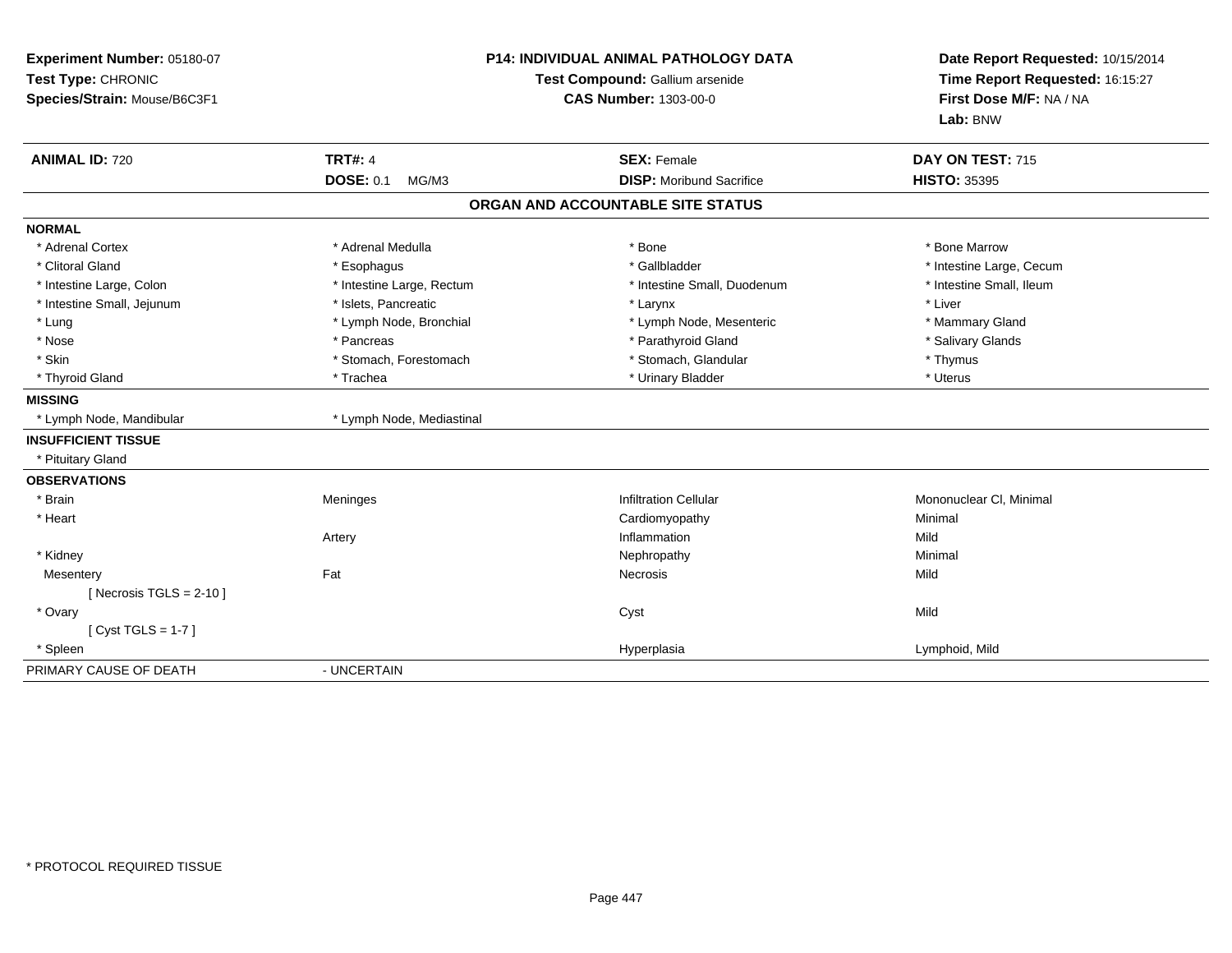| Experiment Number: 05180-07<br>Test Type: CHRONIC<br>Species/Strain: Mouse/B6C3F1 | <b>P14: INDIVIDUAL ANIMAL PATHOLOGY DATA</b><br>Test Compound: Gallium arsenide<br><b>CAS Number: 1303-00-0</b> |                                   | Date Report Requested: 10/15/2014<br>Time Report Requested: 16:15:27<br>First Dose M/F: NA / NA<br>Lab: BNW |
|-----------------------------------------------------------------------------------|-----------------------------------------------------------------------------------------------------------------|-----------------------------------|-------------------------------------------------------------------------------------------------------------|
| <b>ANIMAL ID: 721</b>                                                             | <b>TRT#: 4</b>                                                                                                  | <b>SEX: Female</b>                | DAY ON TEST: 735                                                                                            |
|                                                                                   | <b>DOSE: 0.1</b><br>MG/M3                                                                                       | <b>DISP: Terminal Sacrifice</b>   | <b>HISTO: 35396</b>                                                                                         |
|                                                                                   |                                                                                                                 | ORGAN AND ACCOUNTABLE SITE STATUS |                                                                                                             |
| <b>NORMAL</b>                                                                     |                                                                                                                 |                                   |                                                                                                             |
| * Adrenal Medulla                                                                 | * Bone Marrow                                                                                                   | * Brain                           | * Clitoral Gland                                                                                            |
| * Esophagus                                                                       | * Gallbladder                                                                                                   | * Intestine Large, Cecum          | * Intestine Large, Colon                                                                                    |
| * Intestine Small, Duodenum                                                       | * Intestine Small, Ileum                                                                                        | * Islets, Pancreatic              | * Liver                                                                                                     |
| * Lung                                                                            | * Lymph Node, Mandibular                                                                                        | * Lymph Node, Mediastinal         | * Mammary Gland                                                                                             |
| * Pancreas                                                                        | * Parathyroid Gland                                                                                             | * Salivary Glands                 | * Skin                                                                                                      |
| * Stomach. Forestomach                                                            | * Stomach, Glandular                                                                                            | * Trachea                         | * Uterus                                                                                                    |
| <b>MISSING</b>                                                                    |                                                                                                                 |                                   |                                                                                                             |
| * Intestine Large, Rectum                                                         | * Thymus                                                                                                        |                                   |                                                                                                             |
| <b>OBSERVATIONS</b>                                                               |                                                                                                                 |                                   |                                                                                                             |
| * Adrenal Cortex                                                                  |                                                                                                                 | Hypertrophy                       | Minimal                                                                                                     |
| * Bone                                                                            |                                                                                                                 | Fibrous Osteodystrophy            | Moderate                                                                                                    |
| * Heart                                                                           |                                                                                                                 | Cardiomyopathy                    | Minimal                                                                                                     |
| * Intestine Small, Jejunum                                                        |                                                                                                                 | Polyp Adenomatous                 |                                                                                                             |
| * Kidney                                                                          |                                                                                                                 | Nephropathy                       | Minimal                                                                                                     |
| * Larynx                                                                          | Squam Epithel                                                                                                   | Hyperplasia                       | Minimal                                                                                                     |
| * Lymph Node, Bronchial                                                           |                                                                                                                 | Hyperplasia                       | Mild                                                                                                        |
| * Lymph Node, Mesenteric                                                          |                                                                                                                 | Hyperplasia                       | Marked                                                                                                      |
| [ Hyperplasia TGLS = 3-10 ]                                                       |                                                                                                                 |                                   |                                                                                                             |
| * Nose                                                                            | <b>Respirat Epith</b>                                                                                           | Degeneration                      | Hyaline, Mild                                                                                               |
| * Ovary                                                                           |                                                                                                                 | Cyst                              | Minimal                                                                                                     |
| [Cyst TGLS = $2-7$ ]                                                              |                                                                                                                 |                                   |                                                                                                             |
| * Pituitary Gland                                                                 | <b>Pars Distalis</b>                                                                                            | Hyperplasia                       | Minimal                                                                                                     |
| * Spleen                                                                          |                                                                                                                 | Hematopoietic Cell Proliferation  | Moderate                                                                                                    |
|                                                                                   |                                                                                                                 | Hyperplasia                       | Lymphoid, Mild                                                                                              |
| [ Hematopoietic Cell Proliferation TGLS = 1-4 ]                                   |                                                                                                                 |                                   |                                                                                                             |
| * Thyroid Gland                                                                   | <b>Follicular Cel</b>                                                                                           | Hyperplasia                       | Minimal                                                                                                     |
| * Urinary Bladder                                                                 |                                                                                                                 | Hemangioma                        |                                                                                                             |
| PRIMARY CAUSE OF DEATH                                                            |                                                                                                                 |                                   |                                                                                                             |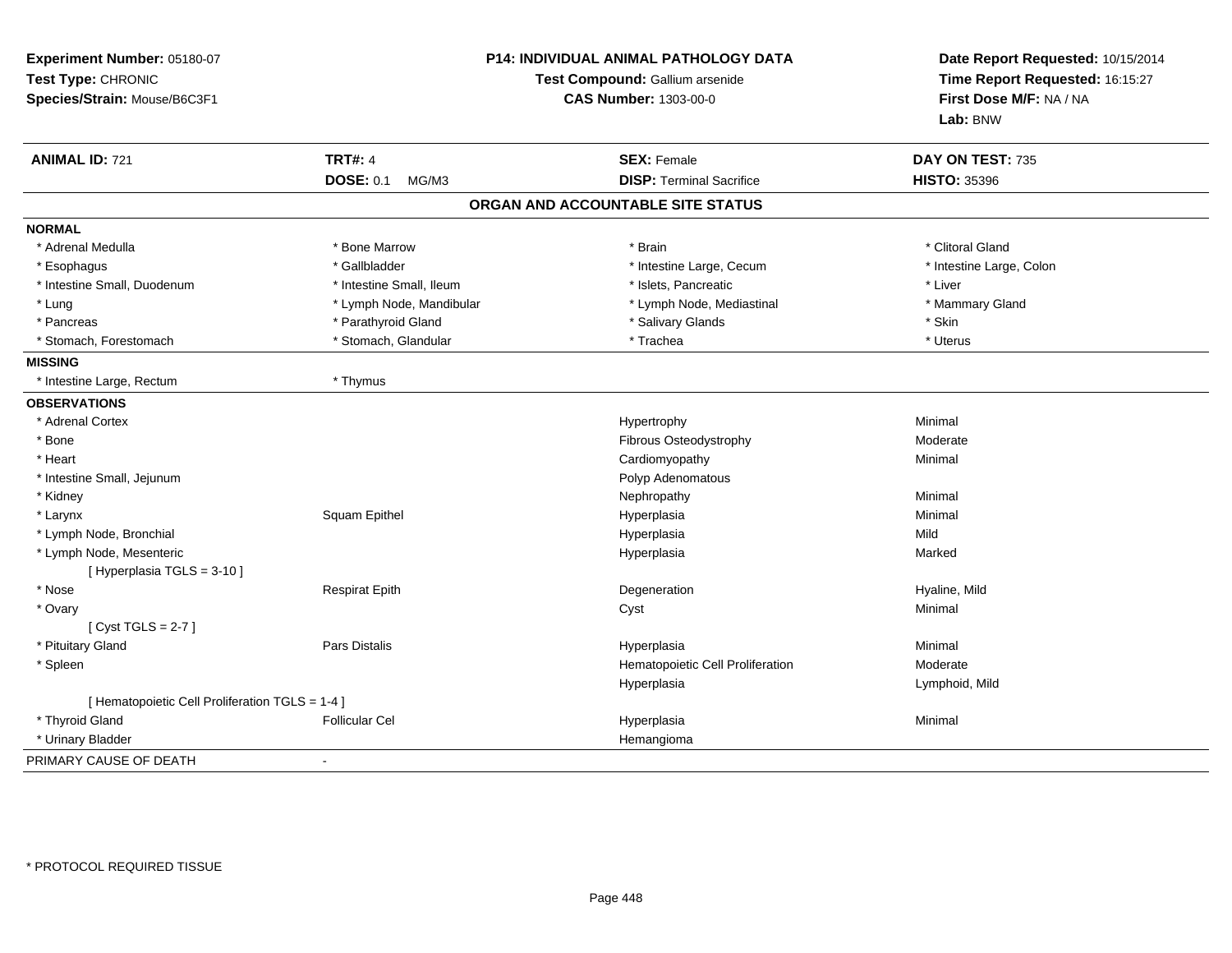| Experiment Number: 05180-07<br>Test Type: CHRONIC<br>Species/Strain: Mouse/B6C3F1 | <b>P14: INDIVIDUAL ANIMAL PATHOLOGY DATA</b><br>Test Compound: Gallium arsenide<br><b>CAS Number: 1303-00-0</b> |                                   | Date Report Requested: 10/15/2014<br>Time Report Requested: 16:15:27<br>First Dose M/F: NA / NA<br>Lab: BNW |
|-----------------------------------------------------------------------------------|-----------------------------------------------------------------------------------------------------------------|-----------------------------------|-------------------------------------------------------------------------------------------------------------|
| <b>ANIMAL ID: 722</b>                                                             | <b>TRT#: 4</b>                                                                                                  | <b>SEX: Female</b>                | DAY ON TEST: 736                                                                                            |
|                                                                                   | <b>DOSE: 0.1</b><br>MG/M3                                                                                       | <b>DISP: Terminal Sacrifice</b>   | <b>HISTO: 35397</b>                                                                                         |
|                                                                                   |                                                                                                                 | ORGAN AND ACCOUNTABLE SITE STATUS |                                                                                                             |
| <b>NORMAL</b>                                                                     |                                                                                                                 |                                   |                                                                                                             |
| * Adrenal Cortex                                                                  | * Adrenal Medulla                                                                                               | * Bone                            | * Bone Marrow                                                                                               |
| * Brain                                                                           | * Clitoral Gland                                                                                                | * Esophagus                       | * Gallbladder                                                                                               |
| * Intestine Large, Cecum                                                          | * Intestine Large, Colon                                                                                        | * Intestine Large, Rectum         | * Intestine Small, Duodenum                                                                                 |
| * Intestine Small, Ileum                                                          | * Intestine Small, Jejunum                                                                                      | * Islets, Pancreatic              | * Lymph Node, Bronchial                                                                                     |
| * Lymph Node, Mandibular                                                          | * Lymph Node, Mesenteric                                                                                        | * Mammary Gland                   | * Pancreas                                                                                                  |
| * Parathyroid Gland                                                               | * Salivary Glands                                                                                               | * Skin                            | * Spleen                                                                                                    |
| * Stomach, Forestomach                                                            | * Stomach, Glandular                                                                                            | * Thymus                          | * Trachea                                                                                                   |
| * Urinary Bladder                                                                 | * Uterus                                                                                                        |                                   |                                                                                                             |
| <b>OBSERVATIONS</b>                                                               |                                                                                                                 |                                   |                                                                                                             |
| * Heart                                                                           |                                                                                                                 | Cardiomyopathy                    | Minimal                                                                                                     |
| * Kidney                                                                          |                                                                                                                 | Nephropathy                       | Minimal                                                                                                     |
| * Larynx                                                                          | Squam Epithel                                                                                                   | Hyperplasia                       | Minimal                                                                                                     |
| * Liver                                                                           |                                                                                                                 | Hyperplasia                       | Lymphoid, Mild                                                                                              |
| * Lung                                                                            | Alveolus                                                                                                        | Foreign Body                      |                                                                                                             |
|                                                                                   |                                                                                                                 | <b>Infiltration Cellular</b>      | Histiocyte, Minimal                                                                                         |
| * Lymph Node, Mediastinal                                                         |                                                                                                                 | Hyperplasia                       | Minimal                                                                                                     |
| * Nose                                                                            | <b>Respirat Epith</b>                                                                                           | Degeneration                      | Hyaline, Minimal                                                                                            |
| * Ovary                                                                           |                                                                                                                 | Cyst                              | Marked                                                                                                      |
| [ Cyst TGLS = $1-10$ ]                                                            |                                                                                                                 |                                   |                                                                                                             |
| * Pituitary Gland                                                                 | Pars Distalis                                                                                                   | Hyperplasia                       | Moderate                                                                                                    |
| * Thyroid Gland                                                                   | <b>Follicular Cel</b>                                                                                           | Hyperplasia                       | Minimal                                                                                                     |
| PRIMARY CAUSE OF DEATH                                                            |                                                                                                                 |                                   |                                                                                                             |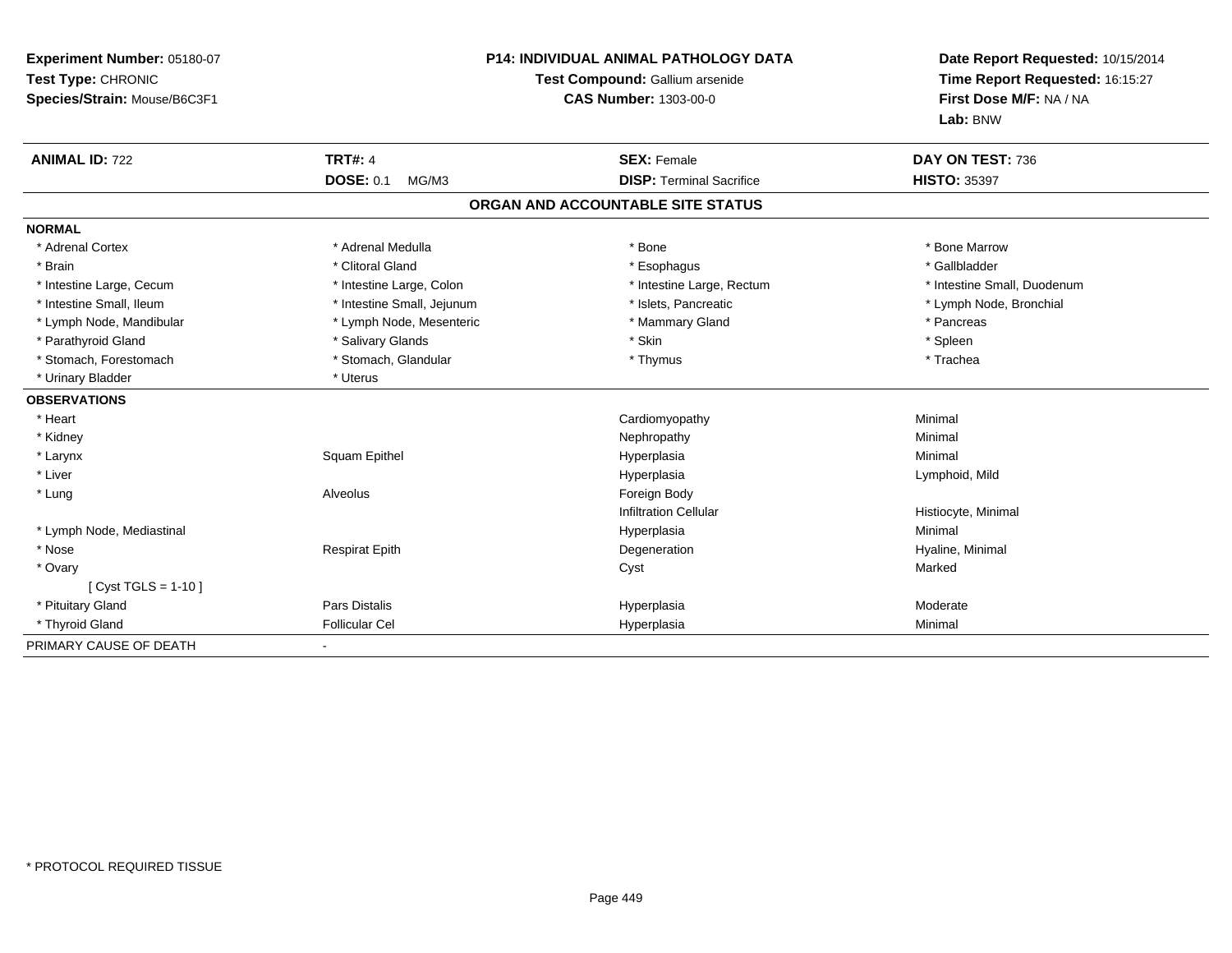| Experiment Number: 05180-07<br>Test Type: CHRONIC<br>Species/Strain: Mouse/B6C3F1<br><b>ANIMAL ID: 723</b> | <b>TRT#: 4</b><br><b>DOSE: 0.1</b><br>MG/M3 | P14: INDIVIDUAL ANIMAL PATHOLOGY DATA<br>Test Compound: Gallium arsenide<br><b>CAS Number: 1303-00-0</b><br><b>SEX: Female</b><br><b>DISP: Terminal Sacrifice</b> | Date Report Requested: 10/15/2014<br>Time Report Requested: 16:15:27<br>First Dose M/F: NA / NA<br>Lab: BNW<br>DAY ON TEST: 735<br><b>HISTO: 35398</b> |
|------------------------------------------------------------------------------------------------------------|---------------------------------------------|-------------------------------------------------------------------------------------------------------------------------------------------------------------------|--------------------------------------------------------------------------------------------------------------------------------------------------------|
|                                                                                                            |                                             | ORGAN AND ACCOUNTABLE SITE STATUS                                                                                                                                 |                                                                                                                                                        |
| <b>NORMAL</b>                                                                                              |                                             |                                                                                                                                                                   |                                                                                                                                                        |
| * Adrenal Cortex                                                                                           | * Adrenal Medulla                           | * Bone                                                                                                                                                            | * Bone Marrow                                                                                                                                          |
| * Brain                                                                                                    | * Clitoral Gland                            | * Esophagus                                                                                                                                                       | * Gallbladder                                                                                                                                          |
| * Intestine Large, Cecum                                                                                   | * Intestine Large, Colon                    | * Intestine Large, Rectum                                                                                                                                         | * Intestine Small, Duodenum                                                                                                                            |
| * Intestine Small, Ileum                                                                                   | * Intestine Small, Jejunum                  | * Islets, Pancreatic                                                                                                                                              | * Larynx                                                                                                                                               |
| * Liver                                                                                                    | * Lung                                      | * Lymph Node, Bronchial                                                                                                                                           | * Lymph Node, Mediastinal                                                                                                                              |
| * Lymph Node, Mesenteric                                                                                   | * Mammary Gland                             | * Nose                                                                                                                                                            | * Ovary                                                                                                                                                |
| * Parathyroid Gland                                                                                        | * Pituitary Gland                           | * Salivary Glands                                                                                                                                                 | * Skin                                                                                                                                                 |
| * Stomach, Glandular                                                                                       | * Thymus                                    | * Trachea                                                                                                                                                         | * Urinary Bladder                                                                                                                                      |
| <b>MISSING</b>                                                                                             |                                             |                                                                                                                                                                   |                                                                                                                                                        |
| * Lymph Node, Mandibular                                                                                   |                                             |                                                                                                                                                                   |                                                                                                                                                        |
| <b>OBSERVATIONS</b>                                                                                        |                                             |                                                                                                                                                                   |                                                                                                                                                        |
| * Heart                                                                                                    |                                             | Cardiomyopathy                                                                                                                                                    | Minimal                                                                                                                                                |
| * Kidney                                                                                                   |                                             | Nephropathy                                                                                                                                                       | Minimal                                                                                                                                                |
| * Pancreas                                                                                                 | Duct                                        | Cyst                                                                                                                                                              | Mild                                                                                                                                                   |
| * Spleen                                                                                                   |                                             | Hematopoietic Cell Proliferation                                                                                                                                  | Mild                                                                                                                                                   |
| * Stomach, Forestomach                                                                                     | Epithelium                                  | Hyperplasia                                                                                                                                                       | Mild                                                                                                                                                   |
| * Thyroid Gland                                                                                            | <b>Follicular Cel</b>                       | Hyperplasia                                                                                                                                                       | Minimal                                                                                                                                                |
| * Uterus                                                                                                   |                                             | Hydrometra                                                                                                                                                        | Marked                                                                                                                                                 |
| [Hydrometra TGLS = 1-10]                                                                                   |                                             |                                                                                                                                                                   |                                                                                                                                                        |
| PRIMARY CAUSE OF DEATH                                                                                     | $\blacksquare$                              |                                                                                                                                                                   |                                                                                                                                                        |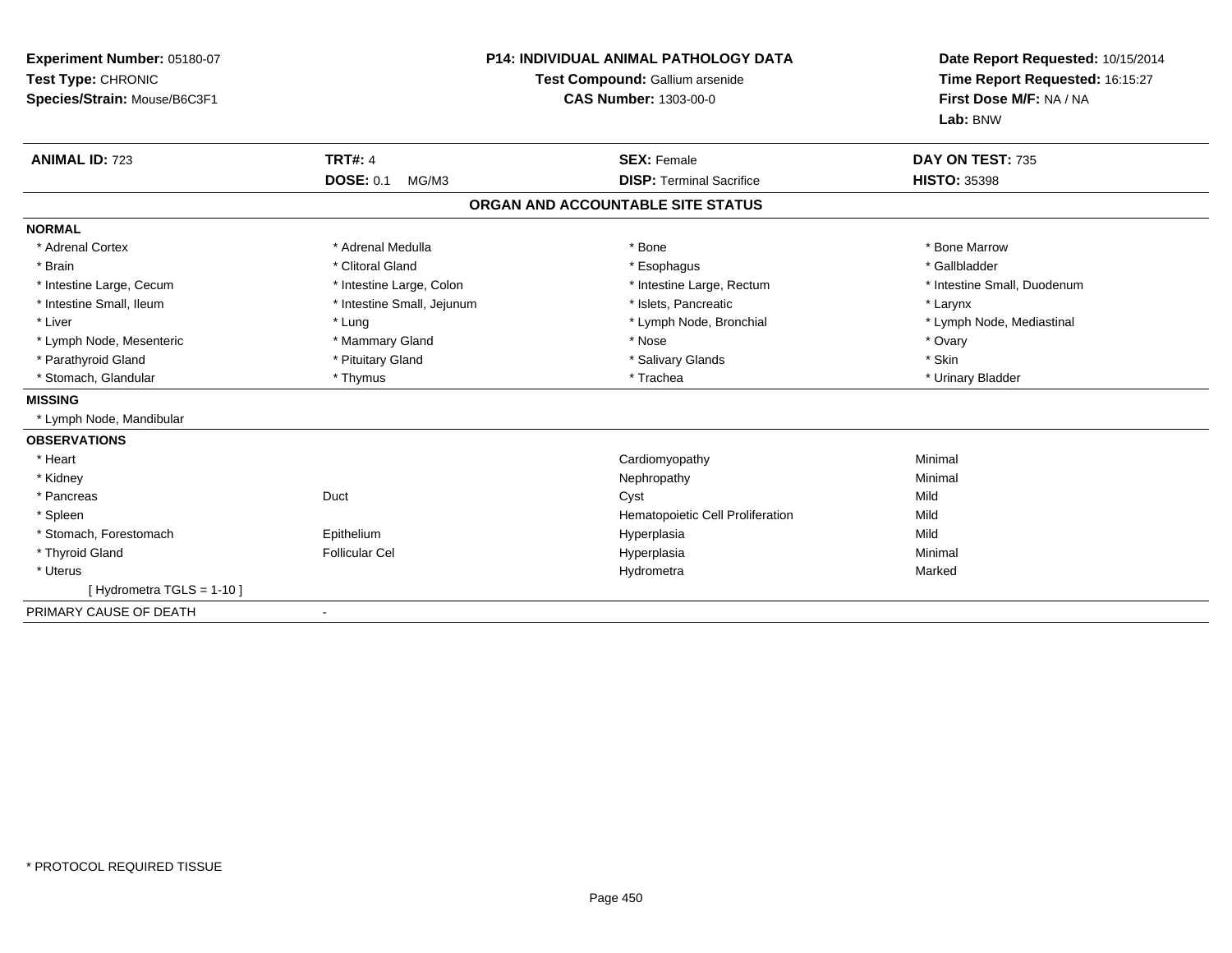| Experiment Number: 05180-07<br>Test Type: CHRONIC<br>Species/Strain: Mouse/B6C3F1 | <b>P14: INDIVIDUAL ANIMAL PATHOLOGY DATA</b><br>Test Compound: Gallium arsenide<br><b>CAS Number: 1303-00-0</b> |                                   | Date Report Requested: 10/15/2014<br>Time Report Requested: 16:15:27<br>First Dose M/F: NA / NA<br>Lab: BNW |
|-----------------------------------------------------------------------------------|-----------------------------------------------------------------------------------------------------------------|-----------------------------------|-------------------------------------------------------------------------------------------------------------|
| <b>ANIMAL ID: 724</b>                                                             | <b>TRT#: 4</b>                                                                                                  | <b>SEX: Female</b>                | DAY ON TEST: 736                                                                                            |
|                                                                                   | <b>DOSE: 0.1</b><br>MG/M3                                                                                       | <b>DISP: Terminal Sacrifice</b>   | <b>HISTO: 35399</b>                                                                                         |
|                                                                                   |                                                                                                                 | ORGAN AND ACCOUNTABLE SITE STATUS |                                                                                                             |
| <b>NORMAL</b>                                                                     |                                                                                                                 |                                   |                                                                                                             |
| * Adrenal Cortex                                                                  | * Adrenal Medulla                                                                                               | * Bone Marrow                     | * Brain                                                                                                     |
| * Esophagus                                                                       | * Gallbladder                                                                                                   | * Intestine Large, Cecum          | * Intestine Large, Colon                                                                                    |
| * Intestine Large, Rectum                                                         | * Intestine Small, Duodenum                                                                                     | * Intestine Small, Ileum          | * Intestine Small, Jejunum                                                                                  |
| * Islets, Pancreatic                                                              | * Larynx                                                                                                        | * Lymph Node, Bronchial           | * Lymph Node, Mandibular                                                                                    |
| * Lymph Node, Mediastinal                                                         | * Lymph Node, Mesenteric                                                                                        | * Nose                            | * Ovary                                                                                                     |
| * Parathyroid Gland                                                               | * Salivary Glands                                                                                               | * Stomach, Forestomach            | * Stomach, Glandular                                                                                        |
| * Trachea                                                                         | * Urinary Bladder                                                                                               | * Uterus                          |                                                                                                             |
| <b>MISSING</b>                                                                    |                                                                                                                 |                                   |                                                                                                             |
| * Clitoral Gland                                                                  | * Thymus                                                                                                        |                                   |                                                                                                             |
| <b>OBSERVATIONS</b>                                                               |                                                                                                                 |                                   |                                                                                                             |
| $*$ Bone                                                                          |                                                                                                                 | Fibrous Osteodystrophy            | Mild                                                                                                        |
| * Heart                                                                           |                                                                                                                 | Cardiomyopathy                    | Mild                                                                                                        |
| * Kidney                                                                          |                                                                                                                 | Nephropathy                       | Minimal                                                                                                     |
| * Liver                                                                           |                                                                                                                 | Hematopoietic Cell Proliferation  | Minimal                                                                                                     |
|                                                                                   | Oval Cell                                                                                                       | Hyperplasia                       | Minimal                                                                                                     |
|                                                                                   |                                                                                                                 | Hyperplasia                       | Lymphoid, Mild                                                                                              |
| * Lung                                                                            | Alveolus                                                                                                        | Foreign Body                      |                                                                                                             |
|                                                                                   |                                                                                                                 | Hemorrhage                        | Minimal                                                                                                     |
|                                                                                   |                                                                                                                 | <b>Infiltration Cellular</b>      | Histiocyte, Minimal                                                                                         |
|                                                                                   | Alveolus                                                                                                        | Proteinosis                       | Minimal                                                                                                     |
| * Mammary Gland                                                                   |                                                                                                                 | Hyperplasia                       | Mild                                                                                                        |
| Mesentery                                                                         | Fat                                                                                                             | <b>Necrosis</b>                   | Mild                                                                                                        |
| [Necrosis TGLS = $4-11$ ]                                                         |                                                                                                                 |                                   |                                                                                                             |
| * Pancreas                                                                        |                                                                                                                 | Atrophy                           | Minimal                                                                                                     |
| * Pituitary Gland                                                                 | <b>Pars Distalis</b>                                                                                            | Adenoma                           |                                                                                                             |
| [Adenoma TGLS = $2-8$ ]                                                           |                                                                                                                 |                                   |                                                                                                             |
| * Skin                                                                            | <b>Subcut Tiss</b>                                                                                              | Sarcoma                           |                                                                                                             |
| [Sarcoma TGLS = $1-10$ ]                                                          |                                                                                                                 |                                   |                                                                                                             |
| * Spleen                                                                          |                                                                                                                 | Hematopoietic Cell Proliferation  | Mild                                                                                                        |
| [ Hematopoietic Cell Proliferation TGLS = 3-4 ]                                   |                                                                                                                 |                                   |                                                                                                             |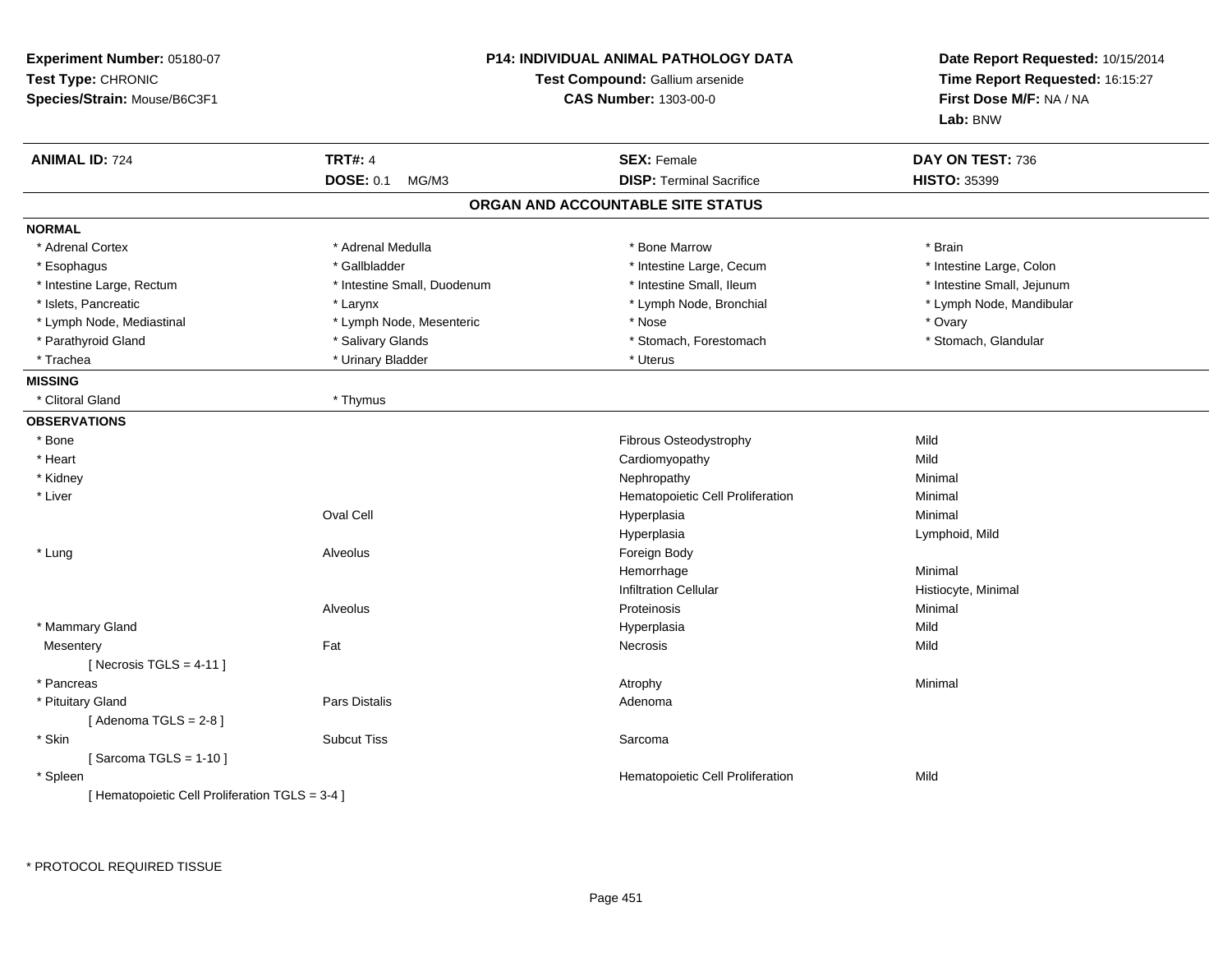| Experiment Number: 05180-07<br>Test Type: CHRONIC<br>Species/Strain: Mouse/B6C3F1 | <b>P14: INDIVIDUAL ANIMAL PATHOLOGY DATA</b><br>Test Compound: Gallium arsenide<br><b>CAS Number: 1303-00-0</b> |                                                       | Date Report Requested: 10/15/2014<br>Time Report Requested: 16:15:27<br>First Dose M/F: NA / NA<br>Lab: BNW |
|-----------------------------------------------------------------------------------|-----------------------------------------------------------------------------------------------------------------|-------------------------------------------------------|-------------------------------------------------------------------------------------------------------------|
| <b>ANIMAL ID: 724</b>                                                             | <b>TRT#: 4</b><br><b>DOSE: 0.1</b><br>MG/M3                                                                     | <b>SEX: Female</b><br><b>DISP: Terminal Sacrifice</b> | DAY ON TEST: 736<br><b>HISTO: 35399</b>                                                                     |
|                                                                                   |                                                                                                                 | ORGAN AND ACCOUNTABLE SITE STATUS                     |                                                                                                             |
| * Thyroid Gland                                                                   | <b>Follicular Cel</b>                                                                                           | Hyperplasia                                           | Moderate                                                                                                    |
| PRIMARY CAUSE OF DEATH                                                            |                                                                                                                 |                                                       |                                                                                                             |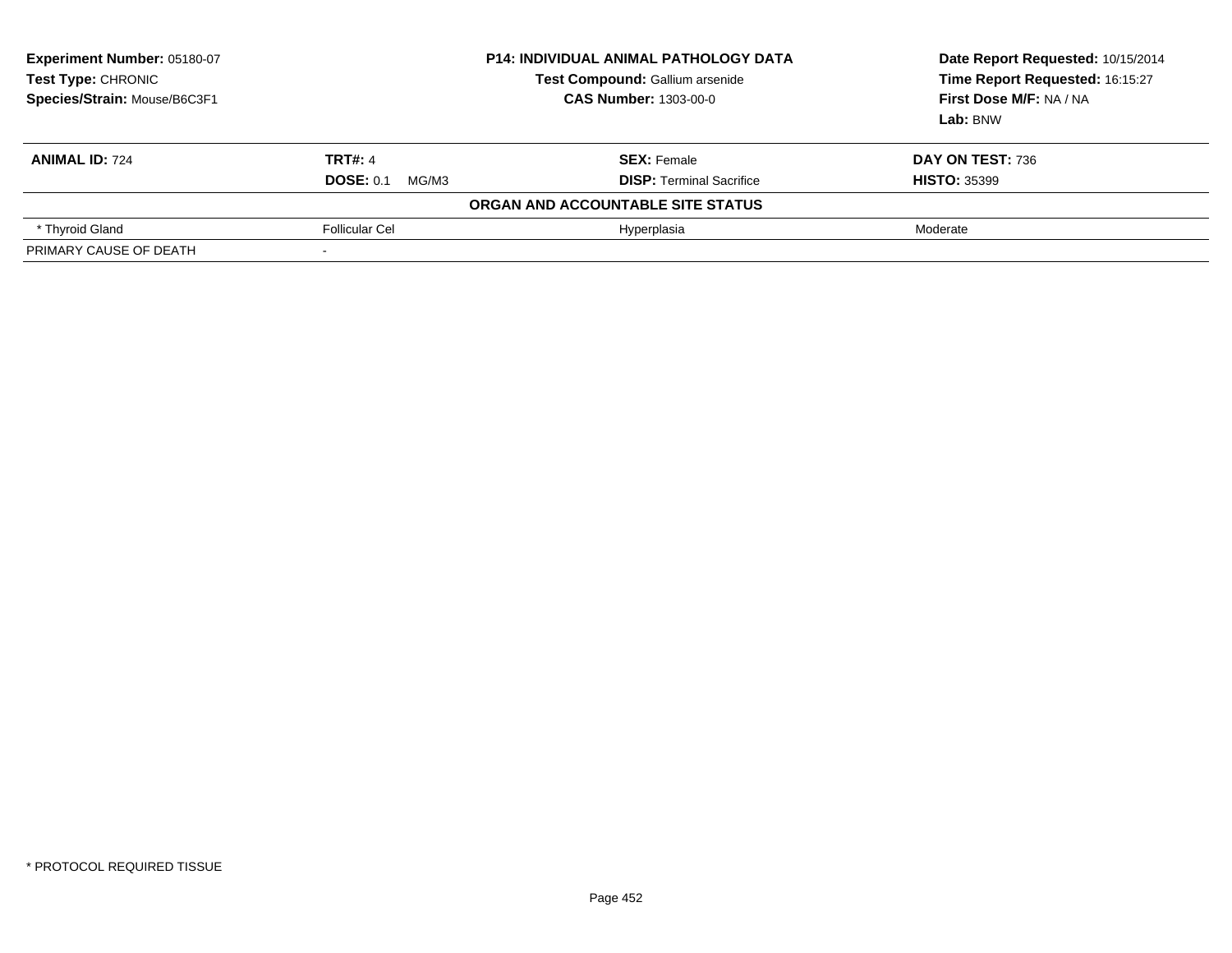| Experiment Number: 05180-07<br>Test Type: CHRONIC<br>Species/Strain: Mouse/B6C3F1 |                             | P14: INDIVIDUAL ANIMAL PATHOLOGY DATA<br>Test Compound: Gallium arsenide<br><b>CAS Number: 1303-00-0</b> | Date Report Requested: 10/15/2014<br>Time Report Requested: 16:15:27<br>First Dose M/F: NA / NA<br>Lab: BNW |  |
|-----------------------------------------------------------------------------------|-----------------------------|----------------------------------------------------------------------------------------------------------|-------------------------------------------------------------------------------------------------------------|--|
| <b>ANIMAL ID: 725</b>                                                             | <b>TRT#: 4</b>              | <b>SEX: Female</b>                                                                                       | DAY ON TEST: 735                                                                                            |  |
|                                                                                   | <b>DOSE: 0.1</b><br>MG/M3   | <b>DISP: Terminal Sacrifice</b>                                                                          | <b>HISTO: 35400</b>                                                                                         |  |
|                                                                                   |                             | ORGAN AND ACCOUNTABLE SITE STATUS                                                                        |                                                                                                             |  |
| <b>NORMAL</b>                                                                     |                             |                                                                                                          |                                                                                                             |  |
| * Bone                                                                            | * Bone Marrow               | * Brain                                                                                                  | * Clitoral Gland                                                                                            |  |
| * Esophagus                                                                       | * Gallbladder               | * Intestine Large, Cecum                                                                                 | * Intestine Large, Colon                                                                                    |  |
| * Intestine Large, Rectum                                                         | * Intestine Small, Duodenum | * Intestine Small, Ileum                                                                                 | * Intestine Small, Jejunum                                                                                  |  |
| * Islets. Pancreatic                                                              | * Larynx                    | * Lymph Node, Bronchial                                                                                  | * Lymph Node, Mandibular                                                                                    |  |
| * Lymph Node, Mediastinal                                                         | * Lymph Node, Mesenteric    | * Mammary Gland                                                                                          | * Ovary                                                                                                     |  |
| * Pancreas                                                                        | * Parathyroid Gland         | * Salivary Glands                                                                                        | * Stomach, Forestomach                                                                                      |  |
| * Stomach, Glandular                                                              | * Thymus                    | * Thyroid Gland                                                                                          | * Trachea                                                                                                   |  |
| * Urinary Bladder                                                                 | * Uterus                    |                                                                                                          |                                                                                                             |  |
| <b>OBSERVATIONS</b>                                                               |                             |                                                                                                          |                                                                                                             |  |
| * Adrenal Cortex                                                                  |                             | Hypertrophy                                                                                              | Minimal                                                                                                     |  |
| * Adrenal Medulla                                                                 |                             | Hyperplasia                                                                                              | Minimal                                                                                                     |  |
| * Heart                                                                           |                             | Cardiomyopathy                                                                                           | Minimal                                                                                                     |  |
| * Kidney                                                                          |                             | Nephropathy                                                                                              | Minimal                                                                                                     |  |
| * Liver                                                                           |                             | Hepatocellular Carcinoma                                                                                 | Multiple                                                                                                    |  |
| [ Hepatocellular Carcinoma TGLS = 2,3-10+11 ]                                     |                             |                                                                                                          |                                                                                                             |  |
| * Lung                                                                            |                             | Hemorrhage                                                                                               | Minimal                                                                                                     |  |
| * Nose                                                                            | <b>Respirat Epith</b>       | Degeneration                                                                                             | Hyaline, Minimal                                                                                            |  |
| * Pituitary Gland                                                                 | Pars Distalis               | Hyperplasia                                                                                              | Mild                                                                                                        |  |
| * Skin                                                                            | <b>Subcut Tiss</b>          | Sarcoma                                                                                                  |                                                                                                             |  |
| [Sarcoma TGLS = $1-12$ ]                                                          |                             |                                                                                                          |                                                                                                             |  |
| * Spleen                                                                          |                             | Hematopoietic Cell Proliferation                                                                         | Mild                                                                                                        |  |
| PRIMARY CAUSE OF DEATH                                                            |                             |                                                                                                          |                                                                                                             |  |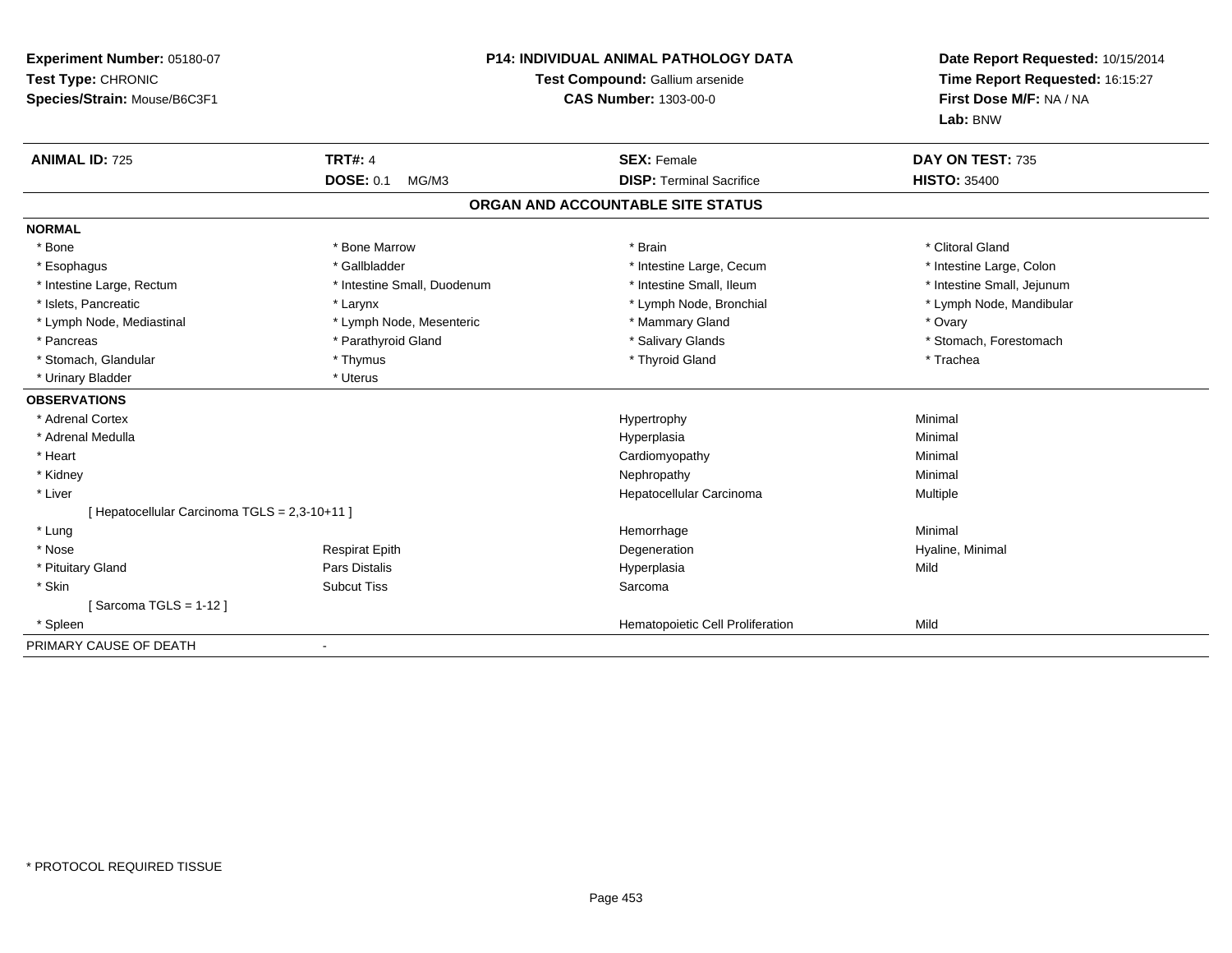| Experiment Number: 05180-07<br>Test Type: CHRONIC<br>Species/Strain: Mouse/B6C3F1 |                                  | P14: INDIVIDUAL ANIMAL PATHOLOGY DATA<br>Test Compound: Gallium arsenide<br><b>CAS Number: 1303-00-0</b> | Date Report Requested: 10/15/2014<br>Time Report Requested: 16:15:27<br>First Dose M/F: NA / NA<br>Lab: BNW |
|-----------------------------------------------------------------------------------|----------------------------------|----------------------------------------------------------------------------------------------------------|-------------------------------------------------------------------------------------------------------------|
| <b>ANIMAL ID: 726</b>                                                             | <b>TRT#: 4</b>                   | <b>SEX: Female</b>                                                                                       | DAY ON TEST: 659                                                                                            |
|                                                                                   | <b>DOSE: 0.1</b><br>MG/M3        | <b>DISP:</b> Moribund Sacrifice                                                                          | <b>HISTO: 35401</b>                                                                                         |
|                                                                                   |                                  | ORGAN AND ACCOUNTABLE SITE STATUS                                                                        |                                                                                                             |
| <b>NORMAL</b>                                                                     |                                  |                                                                                                          |                                                                                                             |
| * Adrenal Cortex                                                                  | * Adrenal Medulla                | * Bone                                                                                                   | * Bone Marrow                                                                                               |
| * Brain                                                                           | * Clitoral Gland                 | * Esophagus                                                                                              | * Gallbladder                                                                                               |
| * Intestine Large, Cecum                                                          | * Intestine Large, Colon         | * Intestine Large, Rectum                                                                                | * Intestine Small, Duodenum                                                                                 |
| * Intestine Small, Jejunum                                                        | * Islets, Pancreatic             | * Larynx                                                                                                 | * Lymph Node, Mediastinal                                                                                   |
| * Mammary Gland                                                                   | * Nose                           | * Ovary                                                                                                  | * Pituitary Gland                                                                                           |
| * Salivary Glands                                                                 | * Skin                           | * Stomach, Forestomach                                                                                   | * Stomach, Glandular                                                                                        |
| * Thymus                                                                          | * Thyroid Gland                  | * Trachea                                                                                                | * Urinary Bladder                                                                                           |
| * Uterus                                                                          |                                  |                                                                                                          |                                                                                                             |
| <b>MISSING</b>                                                                    |                                  |                                                                                                          |                                                                                                             |
| * Lymph Node, Mandibular                                                          | * Parathyroid Gland              |                                                                                                          |                                                                                                             |
| <b>OBSERVATIONS</b>                                                               |                                  |                                                                                                          |                                                                                                             |
| <b>Harderian Gland</b>                                                            |                                  | Adenoma                                                                                                  |                                                                                                             |
| [Adenoma TGLS = $1-12$ ]                                                          |                                  |                                                                                                          |                                                                                                             |
| * Heart                                                                           |                                  | Cardiomyopathy                                                                                           | Minimal                                                                                                     |
| * Intestine Small, Ileum                                                          |                                  | Inflammation                                                                                             | Mild                                                                                                        |
| * Kidney                                                                          |                                  | Nephropathy                                                                                              | Minimal                                                                                                     |
| * Liver                                                                           |                                  | Hematopoietic Cell Proliferation                                                                         | Minimal                                                                                                     |
|                                                                                   |                                  | Hepatocellular Carcinoma                                                                                 | Multiple                                                                                                    |
| [ Hepatocellular Carcinoma TGLS = 2,3-10+11 ]                                     |                                  |                                                                                                          |                                                                                                             |
| * Lung                                                                            |                                  | Hepatocellular Carcinoma                                                                                 | Metastatic (Liver)                                                                                          |
| * Lymph Node, Bronchial                                                           |                                  | Hyperplasia                                                                                              | Minimal                                                                                                     |
| * Lymph Node, Mesenteric                                                          |                                  | Hyperplasia                                                                                              | Marked                                                                                                      |
| * Pancreas                                                                        |                                  | Atrophy                                                                                                  | Minimal                                                                                                     |
| * Spleen                                                                          |                                  | Hematopoietic Cell Proliferation                                                                         | Mild                                                                                                        |
|                                                                                   |                                  | Hyperplasia                                                                                              | Lymphoid, Mild                                                                                              |
| PRIMARY CAUSE OF DEATH                                                            | - Liver Hepatocellular Carcinoma |                                                                                                          |                                                                                                             |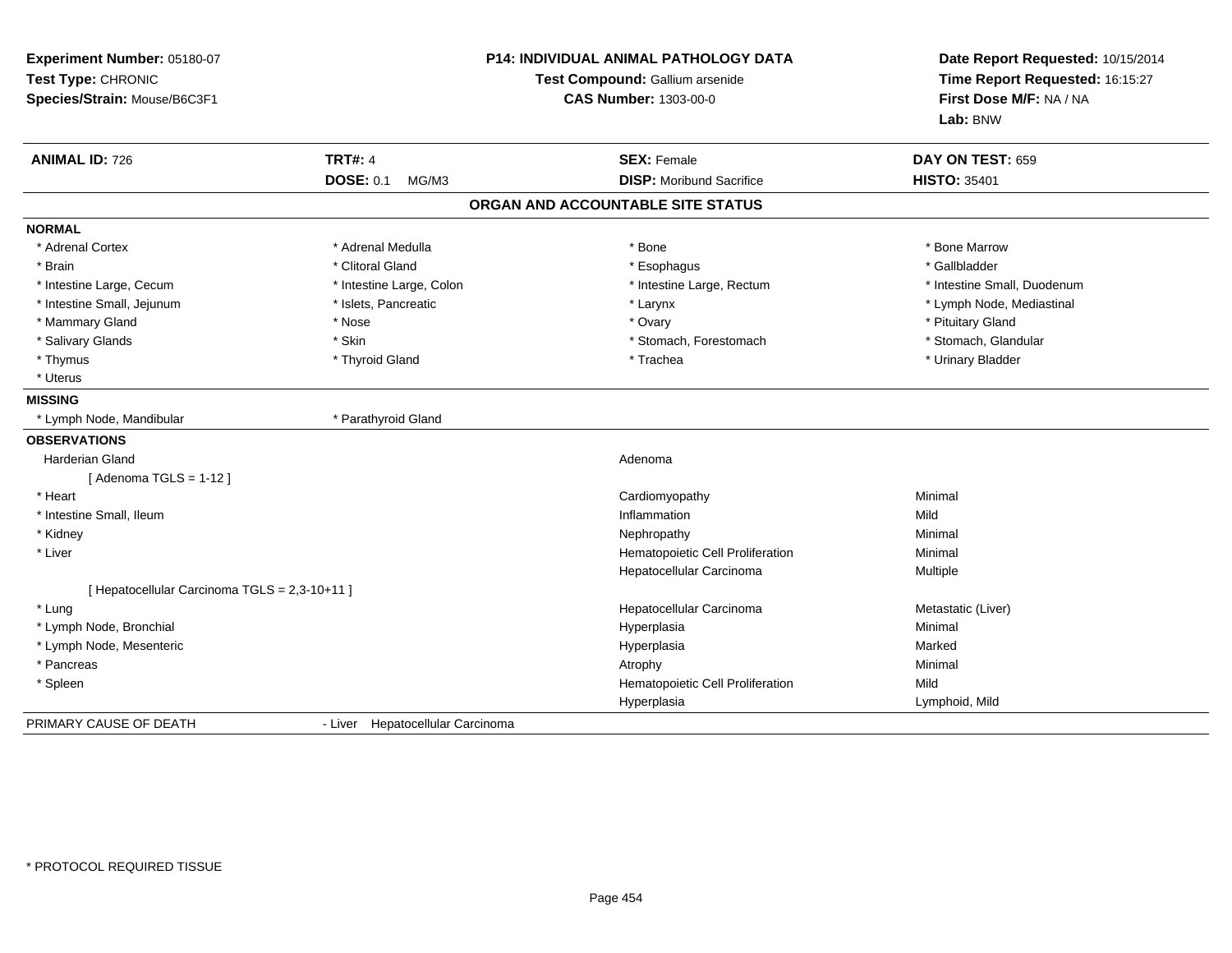| Experiment Number: 05180-07<br>Test Type: CHRONIC<br>Species/Strain: Mouse/B6C3F1 | <b>P14: INDIVIDUAL ANIMAL PATHOLOGY DATA</b><br>Test Compound: Gallium arsenide<br><b>CAS Number: 1303-00-0</b> |                                   | Date Report Requested: 10/15/2014<br>Time Report Requested: 16:15:27<br>First Dose M/F: NA / NA<br>Lab: BNW |  |
|-----------------------------------------------------------------------------------|-----------------------------------------------------------------------------------------------------------------|-----------------------------------|-------------------------------------------------------------------------------------------------------------|--|
| <b>ANIMAL ID: 727</b>                                                             | <b>TRT#: 4</b>                                                                                                  | <b>SEX: Female</b>                | DAY ON TEST: 737                                                                                            |  |
|                                                                                   | <b>DOSE: 0.1</b><br>MG/M3                                                                                       | <b>DISP: Terminal Sacrifice</b>   | <b>HISTO: 35402</b>                                                                                         |  |
|                                                                                   |                                                                                                                 | ORGAN AND ACCOUNTABLE SITE STATUS |                                                                                                             |  |
| <b>NORMAL</b>                                                                     |                                                                                                                 |                                   |                                                                                                             |  |
| * Adrenal Cortex                                                                  | * Adrenal Medulla                                                                                               | * Bone Marrow                     | * Brain                                                                                                     |  |
| * Clitoral Gland                                                                  | * Esophagus                                                                                                     | * Gallbladder                     | * Intestine Large, Cecum                                                                                    |  |
| * Intestine Large, Colon                                                          | * Intestine Large, Rectum                                                                                       | * Intestine Small, Duodenum       | * Intestine Small, Ileum                                                                                    |  |
| * Intestine Small, Jejunum                                                        | * Islets, Pancreatic                                                                                            | * Larynx                          | * Lung                                                                                                      |  |
| * Lymph Node, Bronchial                                                           | * Lymph Node, Mediastinal                                                                                       | * Lymph Node, Mesenteric          | * Pancreas                                                                                                  |  |
| * Parathyroid Gland                                                               | * Salivary Glands                                                                                               | * Skin                            | * Spleen                                                                                                    |  |
| * Stomach, Forestomach                                                            | * Stomach, Glandular                                                                                            | * Thymus                          | * Trachea                                                                                                   |  |
| * Urinary Bladder                                                                 | * Uterus                                                                                                        |                                   |                                                                                                             |  |
| <b>MISSING</b>                                                                    |                                                                                                                 |                                   |                                                                                                             |  |
| * Lymph Node, Mandibular                                                          |                                                                                                                 |                                   |                                                                                                             |  |
| <b>OBSERVATIONS</b>                                                               |                                                                                                                 |                                   |                                                                                                             |  |
| * Bone                                                                            |                                                                                                                 | Fibrous Osteodystrophy            | Minimal                                                                                                     |  |
| * Heart                                                                           |                                                                                                                 | Cardiomyopathy                    | Minimal                                                                                                     |  |
| * Kidney                                                                          |                                                                                                                 | Nephropathy                       | Minimal                                                                                                     |  |
| * Liver                                                                           |                                                                                                                 | Hepatocellular Adenoma            |                                                                                                             |  |
| [ Hepatocellular Adenoma TGLS = 3-10 ]                                            |                                                                                                                 |                                   |                                                                                                             |  |
| * Mammary Gland                                                                   |                                                                                                                 | Hyperplasia                       | Mild                                                                                                        |  |
| * Nose                                                                            | Olfactory Epi                                                                                                   | Atrophy                           | Minimal                                                                                                     |  |
| * Ovary                                                                           |                                                                                                                 | Cyst                              | Mild                                                                                                        |  |
| [Cyst TGLS = $2-7$ ]                                                              |                                                                                                                 |                                   |                                                                                                             |  |
| * Pituitary Gland                                                                 | Pars Distalis                                                                                                   | Adenoma                           |                                                                                                             |  |
| [Adenoma TGLS = $1-8$ ]                                                           |                                                                                                                 |                                   |                                                                                                             |  |
| * Thyroid Gland                                                                   | <b>Follicular Cel</b>                                                                                           | Hyperplasia                       | Moderate                                                                                                    |  |
| PRIMARY CAUSE OF DEATH                                                            | $\blacksquare$                                                                                                  |                                   |                                                                                                             |  |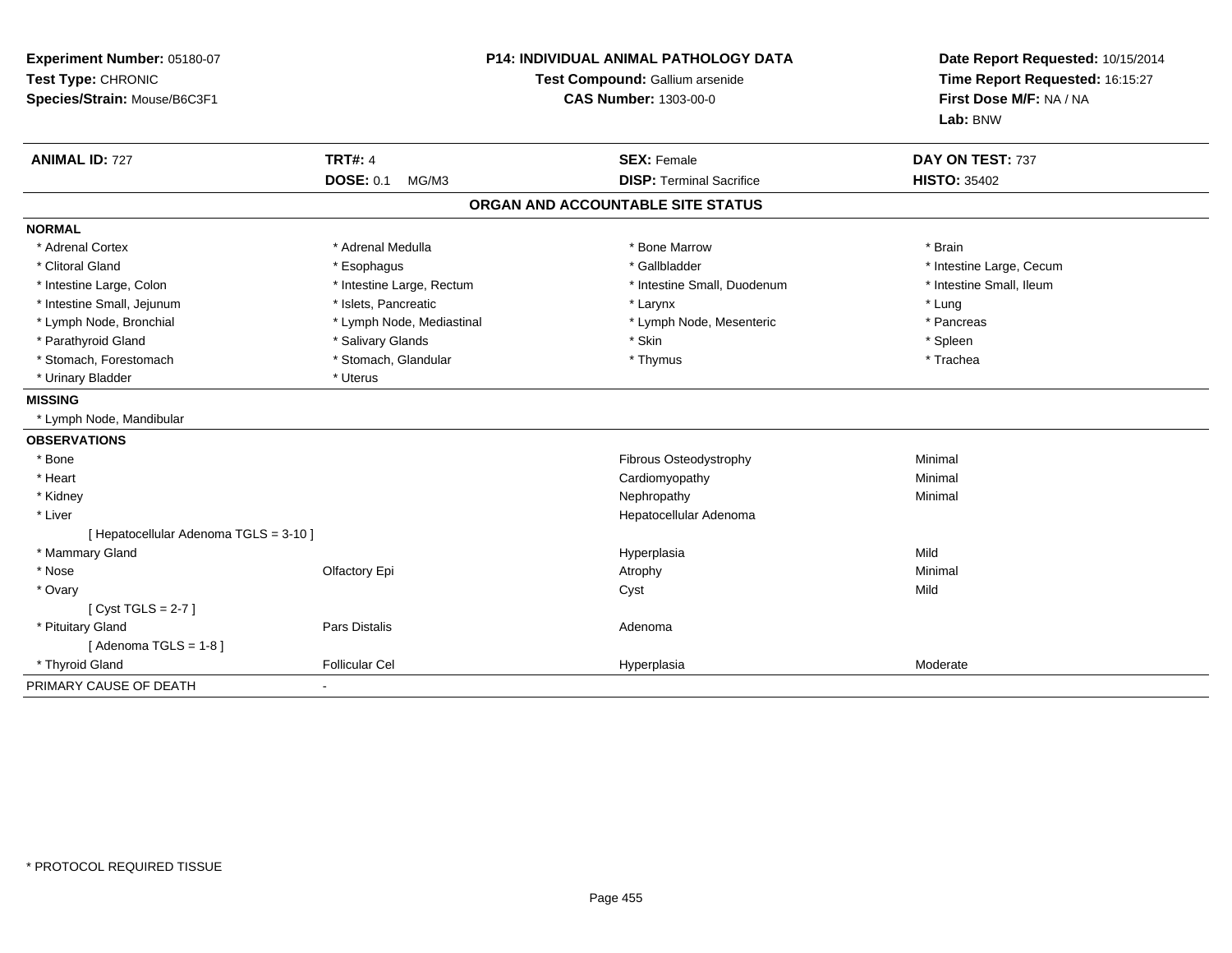| Experiment Number: 05180-07<br>Test Type: CHRONIC<br>Species/Strain: Mouse/B6C3F1 |                            | P14: INDIVIDUAL ANIMAL PATHOLOGY DATA<br>Test Compound: Gallium arsenide<br><b>CAS Number: 1303-00-0</b> | Date Report Requested: 10/15/2014<br>Time Report Requested: 16:15:27<br>First Dose M/F: NA / NA<br>Lab: BNW |  |
|-----------------------------------------------------------------------------------|----------------------------|----------------------------------------------------------------------------------------------------------|-------------------------------------------------------------------------------------------------------------|--|
| <b>ANIMAL ID: 728</b>                                                             | <b>TRT#: 4</b>             | <b>SEX: Female</b>                                                                                       | DAY ON TEST: 735                                                                                            |  |
|                                                                                   | <b>DOSE: 0.1</b><br>MG/M3  | <b>DISP: Terminal Sacrifice</b>                                                                          | <b>HISTO: 35403</b>                                                                                         |  |
|                                                                                   |                            | ORGAN AND ACCOUNTABLE SITE STATUS                                                                        |                                                                                                             |  |
| <b>NORMAL</b>                                                                     |                            |                                                                                                          |                                                                                                             |  |
| * Adrenal Cortex                                                                  | * Adrenal Medulla          | * Bone                                                                                                   | * Bone Marrow                                                                                               |  |
| * Brain                                                                           | * Clitoral Gland           | * Esophagus                                                                                              | * Gallbladder                                                                                               |  |
| * Intestine Large, Cecum                                                          | * Intestine Large, Colon   | * Intestine Large, Rectum                                                                                | * Intestine Small, Duodenum                                                                                 |  |
| * Intestine Small, Ileum                                                          | * Intestine Small, Jejunum | * Islets, Pancreatic                                                                                     | * Larynx                                                                                                    |  |
| * Liver                                                                           | * Lung                     | * Lymph Node, Mandibular                                                                                 | * Lymph Node, Mesenteric                                                                                    |  |
| * Mammary Gland                                                                   | * Ovary                    | * Pancreas                                                                                               | * Salivary Glands                                                                                           |  |
| * Skin                                                                            | * Spleen                   | * Stomach, Forestomach                                                                                   | * Stomach, Glandular                                                                                        |  |
| * Thymus                                                                          | * Thyroid Gland            | * Trachea                                                                                                | * Urinary Bladder                                                                                           |  |
| <b>MISSING</b>                                                                    |                            |                                                                                                          |                                                                                                             |  |
| * Lymph Node, Bronchial                                                           | * Lymph Node, Mediastinal  | * Parathyroid Gland                                                                                      |                                                                                                             |  |
| <b>OBSERVATIONS</b>                                                               |                            |                                                                                                          |                                                                                                             |  |
| * Heart                                                                           |                            | Cardiomyopathy                                                                                           | Minimal                                                                                                     |  |
| * Kidney                                                                          |                            | Nephropathy                                                                                              | Minimal                                                                                                     |  |
| * Nose                                                                            | <b>Respirat Epith</b>      | Degeneration                                                                                             | Hyaline, Minimal                                                                                            |  |
| * Pituitary Gland                                                                 | <b>Pars Distalis</b>       | Hyperplasia                                                                                              | Mild                                                                                                        |  |
| * Uterus                                                                          |                            | Polyp Stromal                                                                                            |                                                                                                             |  |
| PRIMARY CAUSE OF DEATH                                                            |                            |                                                                                                          |                                                                                                             |  |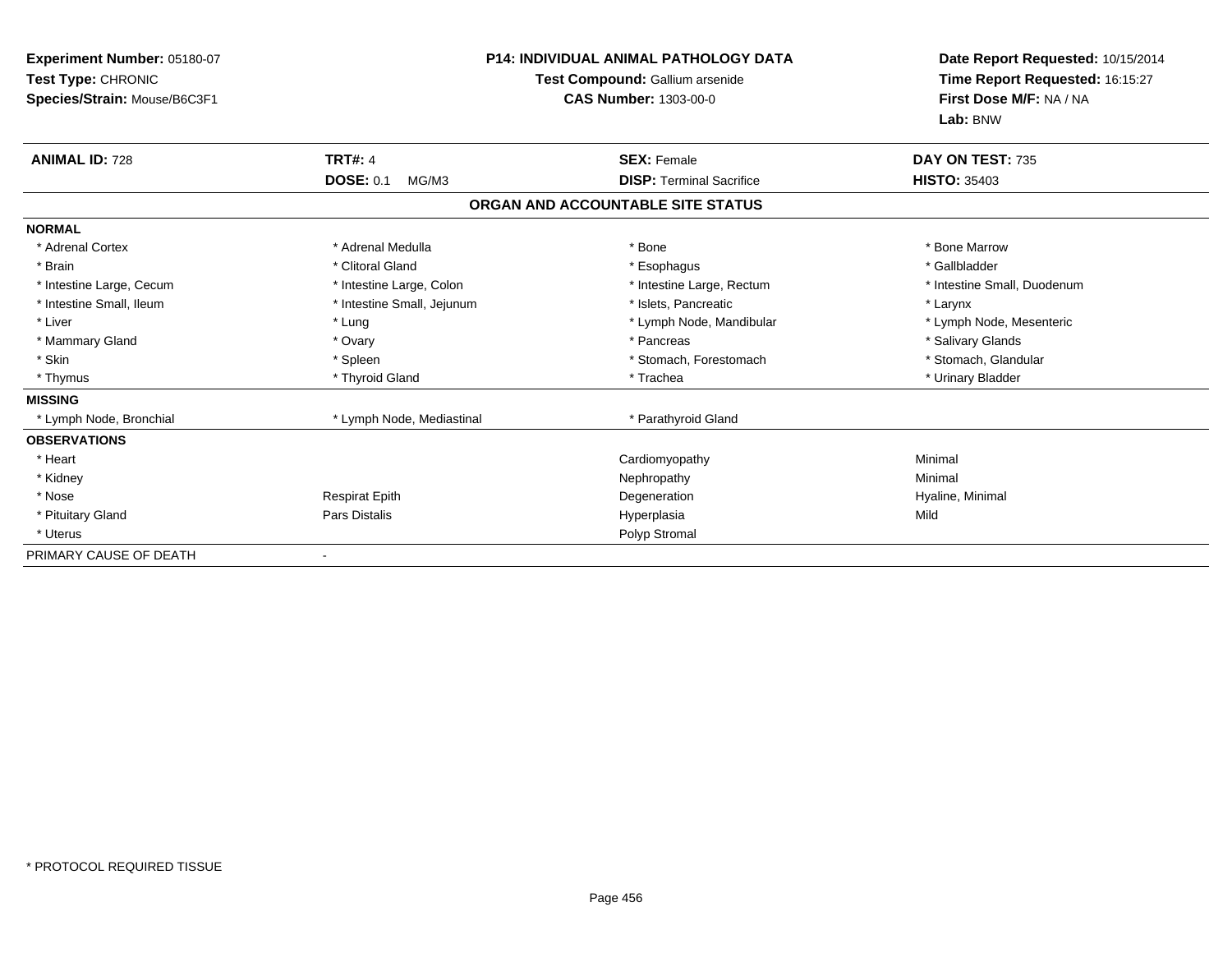| Experiment Number: 05180-07<br>Test Type: CHRONIC<br>Species/Strain: Mouse/B6C3F1 |                            | <b>P14: INDIVIDUAL ANIMAL PATHOLOGY DATA</b><br>Test Compound: Gallium arsenide<br><b>CAS Number: 1303-00-0</b> | Date Report Requested: 10/15/2014<br>Time Report Requested: 16:15:27<br>First Dose M/F: NA / NA<br>Lab: BNW |
|-----------------------------------------------------------------------------------|----------------------------|-----------------------------------------------------------------------------------------------------------------|-------------------------------------------------------------------------------------------------------------|
| <b>ANIMAL ID: 729</b>                                                             | <b>TRT#: 4</b>             | <b>SEX: Female</b>                                                                                              | DAY ON TEST: 736                                                                                            |
|                                                                                   | <b>DOSE: 0.1</b><br>MG/M3  | <b>DISP: Terminal Sacrifice</b>                                                                                 | <b>HISTO: 35404</b>                                                                                         |
|                                                                                   |                            | ORGAN AND ACCOUNTABLE SITE STATUS                                                                               |                                                                                                             |
| <b>NORMAL</b>                                                                     |                            |                                                                                                                 |                                                                                                             |
| * Adrenal Cortex                                                                  | * Adrenal Medulla          | * Bone                                                                                                          | * Bone Marrow                                                                                               |
| * Brain                                                                           | * Clitoral Gland           | * Esophagus                                                                                                     | * Gallbladder                                                                                               |
| * Intestine Large, Cecum                                                          | * Intestine Large, Colon   | * Intestine Large, Rectum                                                                                       | * Intestine Small, Duodenum                                                                                 |
| * Intestine Small, Ileum                                                          | * Intestine Small, Jejunum | * Islets, Pancreatic                                                                                            | * Larynx                                                                                                    |
| * Liver                                                                           | * Lymph Node, Mandibular   | * Lymph Node, Mediastinal                                                                                       | * Lymph Node, Mesenteric                                                                                    |
| * Mammary Gland                                                                   | * Ovary                    | * Parathyroid Gland                                                                                             | * Salivary Glands                                                                                           |
| * Skin                                                                            | * Stomach, Forestomach     | * Stomach, Glandular                                                                                            | * Thymus                                                                                                    |
| * Thyroid Gland                                                                   | * Trachea                  | * Urinary Bladder                                                                                               |                                                                                                             |
| <b>OBSERVATIONS</b>                                                               |                            |                                                                                                                 |                                                                                                             |
| * Heart                                                                           |                            | Cardiomyopathy                                                                                                  | Minimal                                                                                                     |
| * Kidney                                                                          |                            | Nephropathy                                                                                                     | Minimal                                                                                                     |
| * Lung                                                                            |                            | Alveolar/Bronchiolar Adenoma                                                                                    |                                                                                                             |
|                                                                                   | Alveolar Epith             | Hyperplasia                                                                                                     | Minimal                                                                                                     |
|                                                                                   |                            | <b>Infiltration Cellular</b>                                                                                    | Histiocyte, Minimal                                                                                         |
|                                                                                   |                            | Inflammation                                                                                                    | Chronic, Focal, Minimal                                                                                     |
|                                                                                   | Mediastinum                | <b>Necrosis</b>                                                                                                 | Mild                                                                                                        |
| [ Alveolar/Bronchiolar Adenoma TGLS = 3-11 ]<br>[Necrosis TGLS = $1-2$ ]          |                            |                                                                                                                 |                                                                                                             |
| Lymph Node                                                                        | Renal                      | Angiectasis                                                                                                     | Mild                                                                                                        |
|                                                                                   | Renal                      | Hyperplasia                                                                                                     | Mild                                                                                                        |
| [ Hyperplasia TGLS = 4-10 ]                                                       |                            |                                                                                                                 |                                                                                                             |
| * Lymph Node, Bronchial                                                           |                            | Hyperplasia                                                                                                     | Mild                                                                                                        |
| * Nose                                                                            | <b>Respirat Epith</b>      | Degeneration                                                                                                    | Hyaline, Mild                                                                                               |
| * Pancreas                                                                        |                            | Atrophy                                                                                                         | Minimal                                                                                                     |
| * Pituitary Gland                                                                 | Pars Distalis              | Hyperplasia                                                                                                     | Mild                                                                                                        |
| * Spleen                                                                          |                            | Hematopoietic Cell Proliferation                                                                                | Mild                                                                                                        |
| * Uterus                                                                          |                            | Hydrometra                                                                                                      | Moderate                                                                                                    |
|                                                                                   |                            | Inflammation                                                                                                    | Suppurative, Mild                                                                                           |
| [Hydrometra TGLS = 2-8]                                                           |                            |                                                                                                                 |                                                                                                             |
| PRIMARY CAUSE OF DEATH                                                            |                            |                                                                                                                 |                                                                                                             |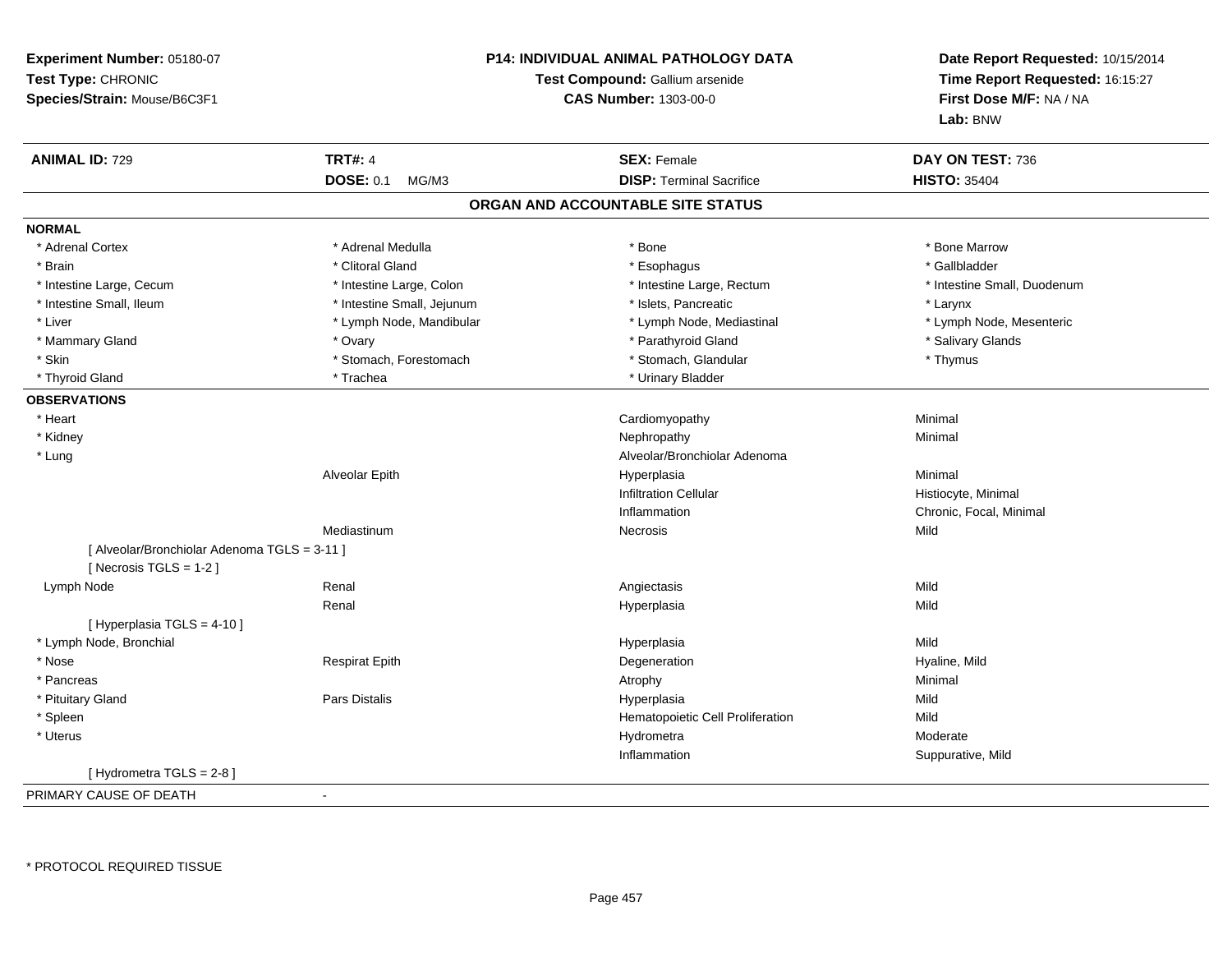| Experiment Number: 05180-07<br>Test Type: CHRONIC<br>Species/Strain: Mouse/B6C3F1 | <b>P14: INDIVIDUAL ANIMAL PATHOLOGY DATA</b><br>Test Compound: Gallium arsenide<br>CAS Number: 1303-00-0 |                                   | Date Report Requested: 10/15/2014<br>Time Report Requested: 16:15:27<br>First Dose M/F: NA / NA<br>Lab: BNW |
|-----------------------------------------------------------------------------------|----------------------------------------------------------------------------------------------------------|-----------------------------------|-------------------------------------------------------------------------------------------------------------|
| <b>ANIMAL ID: 730</b>                                                             | <b>TRT#: 4</b>                                                                                           | <b>SEX: Female</b>                | DAY ON TEST: 672                                                                                            |
|                                                                                   | <b>DOSE: 0.1</b><br>MG/M3                                                                                | <b>DISP:</b> Moribund Sacrifice   | <b>HISTO: 35405</b>                                                                                         |
|                                                                                   |                                                                                                          | ORGAN AND ACCOUNTABLE SITE STATUS |                                                                                                             |
| <b>NORMAL</b>                                                                     |                                                                                                          |                                   |                                                                                                             |
| * Adrenal Cortex                                                                  | * Adrenal Medulla                                                                                        | * Bone                            | * Brain                                                                                                     |
| * Esophagus                                                                       | * Gallbladder                                                                                            | * Intestine Large, Cecum          | * Intestine Large, Colon                                                                                    |
| * Intestine Large, Rectum                                                         | * Intestine Small. Duodenum                                                                              | * Intestine Small. Ileum          | * Intestine Small, Jejunum                                                                                  |
| * Islets, Pancreatic                                                              | * Kidney                                                                                                 | * Larynx                          | * Liver                                                                                                     |
| * Lung                                                                            | * Lymph Node, Mandibular                                                                                 | * Lymph Node, Mediastinal         | * Lymph Node, Mesenteric                                                                                    |
| * Mammary Gland                                                                   | * Nose                                                                                                   | * Ovary                           | * Pancreas                                                                                                  |
| * Parathyroid Gland                                                               | * Salivary Glands                                                                                        | * Skin                            | * Stomach, Forestomach                                                                                      |
| * Stomach, Glandular                                                              | * Trachea                                                                                                | * Urinary Bladder                 | * Uterus                                                                                                    |
| <b>MISSING</b>                                                                    |                                                                                                          |                                   |                                                                                                             |
| * Clitoral Gland                                                                  | * Thymus                                                                                                 |                                   |                                                                                                             |
| <b>OBSERVATIONS</b>                                                               |                                                                                                          |                                   |                                                                                                             |
| * Bone Marrow                                                                     |                                                                                                          | Hemangiosarcoma                   |                                                                                                             |
| * Heart                                                                           |                                                                                                          | Cardiomyopathy                    | Minimal                                                                                                     |
|                                                                                   |                                                                                                          | Hemangiosarcoma                   |                                                                                                             |
| * Lymph Node, Bronchial                                                           |                                                                                                          | Hyperplasia                       | Minimal                                                                                                     |
| * Pituitary Gland                                                                 | <b>Pars Distalis</b>                                                                                     | Hyperplasia                       | Minimal                                                                                                     |
| <b>Skeletal Muscle</b>                                                            |                                                                                                          | Hemorrhage                        | Moderate                                                                                                    |
| [Hemorrhage TGLS = $3-10$ ]                                                       |                                                                                                          |                                   |                                                                                                             |
| * Spleen                                                                          |                                                                                                          | Hemangiosarcoma                   |                                                                                                             |
|                                                                                   |                                                                                                          | Hematopoietic Cell Proliferation  | Mild                                                                                                        |
| [ Hemangiosarcoma TGLS = 1,2-4 ]                                                  |                                                                                                          |                                   |                                                                                                             |
| * Thyroid Gland                                                                   | <b>Follicular Cel</b>                                                                                    | Hyperplasia                       | Minimal                                                                                                     |
| PRIMARY CAUSE OF DEATH                                                            | - Spleen Hemangiosarcoma                                                                                 |                                   |                                                                                                             |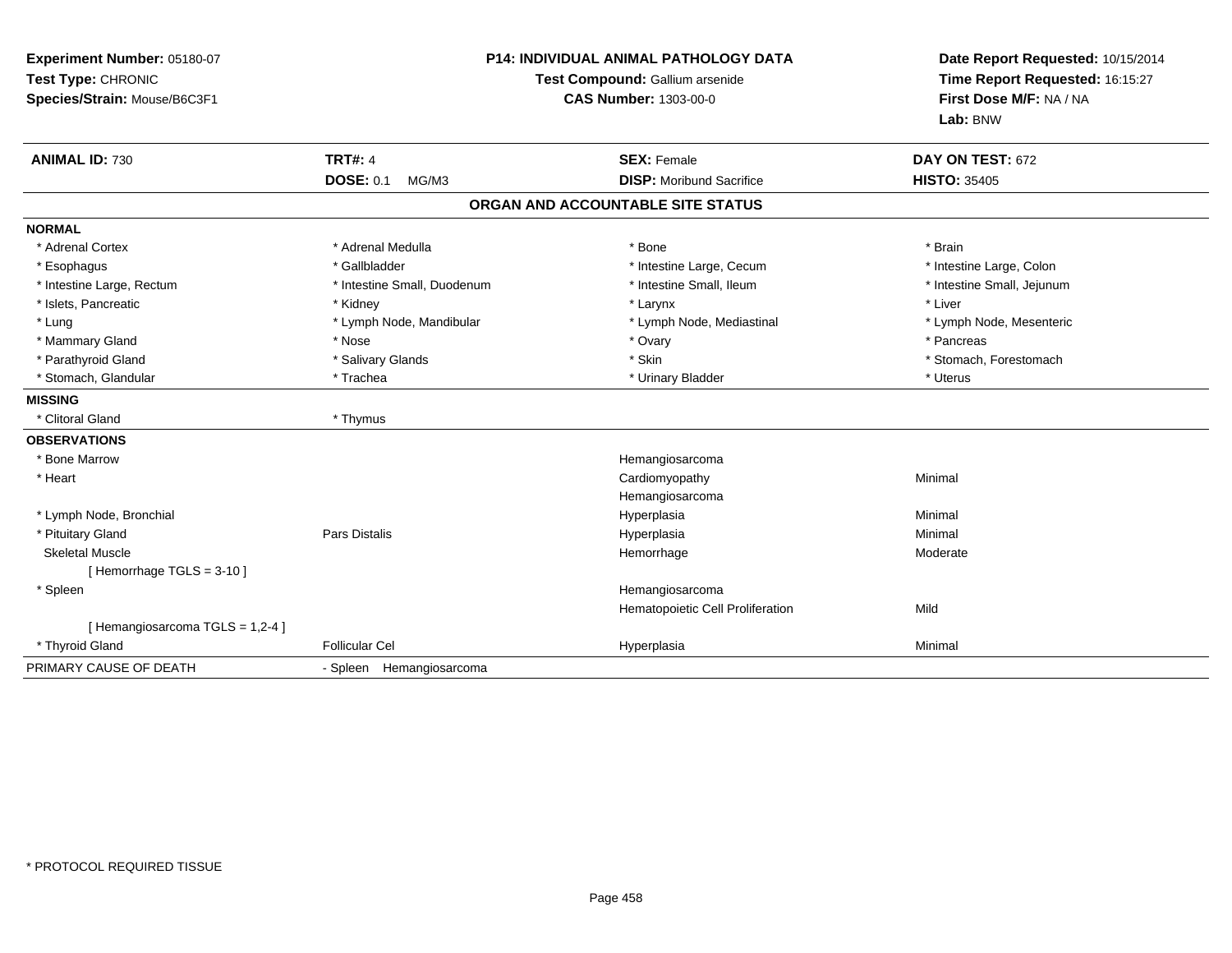| Experiment Number: 05180-07<br>Test Type: CHRONIC<br>Species/Strain: Mouse/B6C3F1       |                                  | <b>P14: INDIVIDUAL ANIMAL PATHOLOGY DATA</b><br>Test Compound: Gallium arsenide<br><b>CAS Number: 1303-00-0</b> | Date Report Requested: 10/15/2014<br>Time Report Requested: 16:15:27<br>First Dose M/F: NA / NA<br>Lab: BNW |
|-----------------------------------------------------------------------------------------|----------------------------------|-----------------------------------------------------------------------------------------------------------------|-------------------------------------------------------------------------------------------------------------|
| <b>ANIMAL ID: 731</b>                                                                   | <b>TRT#: 4</b>                   | <b>SEX: Female</b>                                                                                              | DAY ON TEST: 707                                                                                            |
|                                                                                         | <b>DOSE: 0.1</b><br>MG/M3        | <b>DISP:</b> Moribund Sacrifice                                                                                 | <b>HISTO: 35406</b>                                                                                         |
|                                                                                         |                                  | ORGAN AND ACCOUNTABLE SITE STATUS                                                                               |                                                                                                             |
| <b>NORMAL</b>                                                                           |                                  |                                                                                                                 |                                                                                                             |
| * Adrenal Cortex                                                                        | * Adrenal Medulla                | * Bone                                                                                                          | * Bone Marrow                                                                                               |
| * Brain                                                                                 | * Clitoral Gland                 | * Esophagus                                                                                                     | * Gallbladder                                                                                               |
| * Intestine Large, Cecum                                                                | * Intestine Large, Colon         | * Intestine Large, Rectum                                                                                       | * Intestine Small, Duodenum                                                                                 |
| * Intestine Small, Ileum                                                                | * Intestine Small, Jejunum       | * Islets, Pancreatic                                                                                            | * Larynx                                                                                                    |
| * Lymph Node, Mandibular                                                                | * Lymph Node, Mediastinal        | * Lymph Node, Mesenteric                                                                                        | * Mammary Gland                                                                                             |
| * Nose                                                                                  | * Pancreas                       | * Salivary Glands                                                                                               | * Skin                                                                                                      |
| * Stomach, Forestomach                                                                  | * Stomach, Glandular             | * Thymus                                                                                                        | * Thyroid Gland                                                                                             |
| * Trachea                                                                               | * Urinary Bladder                | * Uterus                                                                                                        |                                                                                                             |
| <b>MISSING</b>                                                                          |                                  |                                                                                                                 |                                                                                                             |
| * Lymph Node, Bronchial                                                                 | * Parathyroid Gland              |                                                                                                                 |                                                                                                             |
| <b>OBSERVATIONS</b>                                                                     |                                  |                                                                                                                 |                                                                                                             |
| * Heart                                                                                 |                                  | Cardiomyopathy                                                                                                  | Minimal                                                                                                     |
| * Kidney                                                                                |                                  | Nephropathy                                                                                                     | Minimal                                                                                                     |
| * Liver                                                                                 |                                  | Hematopoietic Cell Proliferation<br>Hepatocellular Carcinoma                                                    | Minimal                                                                                                     |
| [ Hepatocellular Carcinoma TGLS = 2-10 ]                                                |                                  |                                                                                                                 |                                                                                                             |
| * Lung                                                                                  |                                  | Hepatocellular Carcinoma<br><b>Infiltration Cellular</b>                                                        | Metastatic (Liver)<br>Histiocyte, Minimal                                                                   |
| * Ovary                                                                                 |                                  | Cyst                                                                                                            | Minimal                                                                                                     |
|                                                                                         |                                  | Hyperplasia                                                                                                     | Marked                                                                                                      |
| Note: Hyperplasia looks like Sertoli cells are increased.<br>[ Hyperplasia TGLS = 1-7 ] |                                  |                                                                                                                 |                                                                                                             |
| * Pituitary Gland                                                                       | Pars Distalis                    | Hyperplasia                                                                                                     | Mild                                                                                                        |
| * Spleen                                                                                |                                  | Hematopoietic Cell Proliferation                                                                                | Mild                                                                                                        |
| PRIMARY CAUSE OF DEATH                                                                  | - Liver Hepatocellular Carcinoma |                                                                                                                 |                                                                                                             |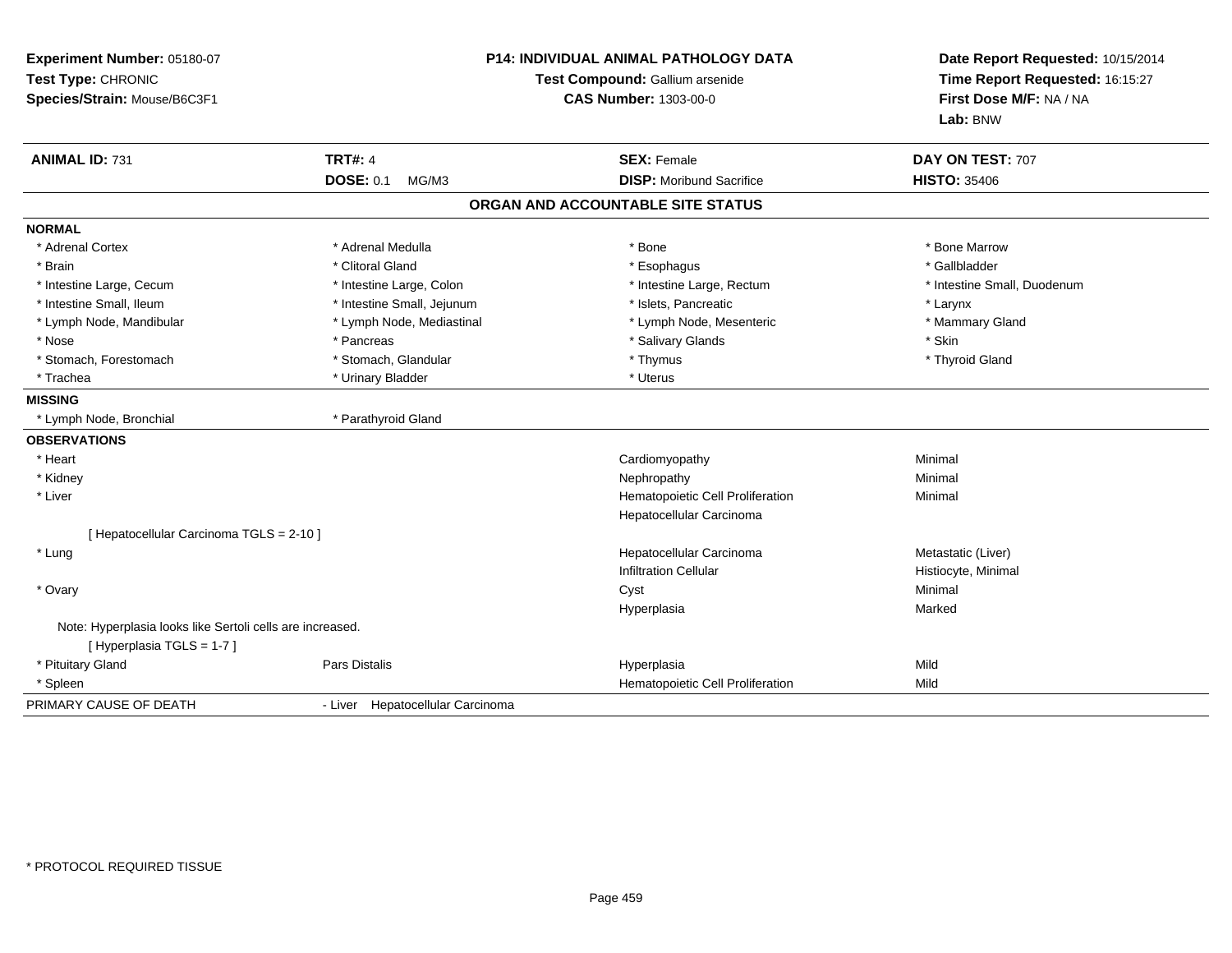| <b>ANIMAL ID: 732</b><br><b>NORMAL</b><br>* Adrenal Cortex<br>* Esophagus<br>* Intestine Large, Rectum<br>* Islets, Pancreatic | <b>TRT#: 4</b><br><b>DOSE: 0.1</b><br>MG/M3<br>* Adrenal Medulla<br>* Gallbladder<br>* Intestine Small, Duodenum<br>* Mammary Gland | <b>SEX: Female</b><br><b>DISP:</b> Moribund Sacrifice<br>ORGAN AND ACCOUNTABLE SITE STATUS<br>* Bone<br>* Intestine Large, Cecum | DAY ON TEST: 533<br><b>HISTO: 35407</b><br>* Bone Marrow |
|--------------------------------------------------------------------------------------------------------------------------------|-------------------------------------------------------------------------------------------------------------------------------------|----------------------------------------------------------------------------------------------------------------------------------|----------------------------------------------------------|
|                                                                                                                                |                                                                                                                                     |                                                                                                                                  |                                                          |
|                                                                                                                                |                                                                                                                                     |                                                                                                                                  |                                                          |
|                                                                                                                                |                                                                                                                                     |                                                                                                                                  |                                                          |
|                                                                                                                                |                                                                                                                                     |                                                                                                                                  |                                                          |
|                                                                                                                                |                                                                                                                                     |                                                                                                                                  | * Intestine Large, Colon                                 |
|                                                                                                                                |                                                                                                                                     | * Intestine Small, Ileum                                                                                                         | * Intestine Small, Jejunum                               |
|                                                                                                                                |                                                                                                                                     | * Parathyroid Gland                                                                                                              | * Pituitary Gland                                        |
| * Skin                                                                                                                         | * Stomach, Glandular                                                                                                                | * Thyroid Gland                                                                                                                  | * Trachea                                                |
| * Uterus                                                                                                                       |                                                                                                                                     |                                                                                                                                  |                                                          |
| <b>MISSING</b>                                                                                                                 |                                                                                                                                     |                                                                                                                                  |                                                          |
| * Clitoral Gland                                                                                                               |                                                                                                                                     |                                                                                                                                  |                                                          |
| <b>OBSERVATIONS</b>                                                                                                            |                                                                                                                                     |                                                                                                                                  |                                                          |
| * Brain                                                                                                                        |                                                                                                                                     | Lymphoma Malignant                                                                                                               |                                                          |
| * Heart                                                                                                                        |                                                                                                                                     | Cardiomyopathy                                                                                                                   | Minimal                                                  |
| * Kidney                                                                                                                       |                                                                                                                                     | Lymphoma Malignant                                                                                                               |                                                          |
|                                                                                                                                |                                                                                                                                     | Nephropathy                                                                                                                      | Minimal                                                  |
| * Larynx                                                                                                                       | Squam Epithel                                                                                                                       | Hyperplasia                                                                                                                      | Mild                                                     |
|                                                                                                                                |                                                                                                                                     | Inflammation                                                                                                                     | Suppurative, Mild                                        |
|                                                                                                                                |                                                                                                                                     | Lymphoma Malignant                                                                                                               |                                                          |
| * Liver                                                                                                                        |                                                                                                                                     | <b>Eosinophilic Focus</b>                                                                                                        |                                                          |
|                                                                                                                                |                                                                                                                                     | Lymphoma Malignant                                                                                                               |                                                          |
| [ Eosinophilic Focus TGLS = 4-4 ]                                                                                              |                                                                                                                                     |                                                                                                                                  |                                                          |
| * Lung                                                                                                                         |                                                                                                                                     | Lymphoma Malignant                                                                                                               |                                                          |
| Lymph Node                                                                                                                     | <b>Iliac</b>                                                                                                                        | Lymphoma Malignant                                                                                                               |                                                          |
|                                                                                                                                | Renal                                                                                                                               | Lymphoma Malignant                                                                                                               |                                                          |
|                                                                                                                                |                                                                                                                                     | Lymphoma Malignant                                                                                                               |                                                          |
| [ Lymphoma Malignant TGLS = 3-13 ]<br>[ Lymphoma Malignant TGLS = 5-14 ]<br>[ Lymphoma Malignant TGLS = 6-10 ]                 |                                                                                                                                     |                                                                                                                                  |                                                          |
| * Lymph Node, Bronchial                                                                                                        |                                                                                                                                     | Lymphoma Malignant                                                                                                               |                                                          |
| * Lymph Node, Mandibular                                                                                                       |                                                                                                                                     | Lymphoma Malignant                                                                                                               |                                                          |
| [ Lymphoma Malignant TGLS = 2-12 ]                                                                                             |                                                                                                                                     |                                                                                                                                  |                                                          |
| * Lymph Node, Mediastinal                                                                                                      |                                                                                                                                     | Lymphoma Malignant                                                                                                               |                                                          |

\* PROTOCOL REQUIRED TISSUE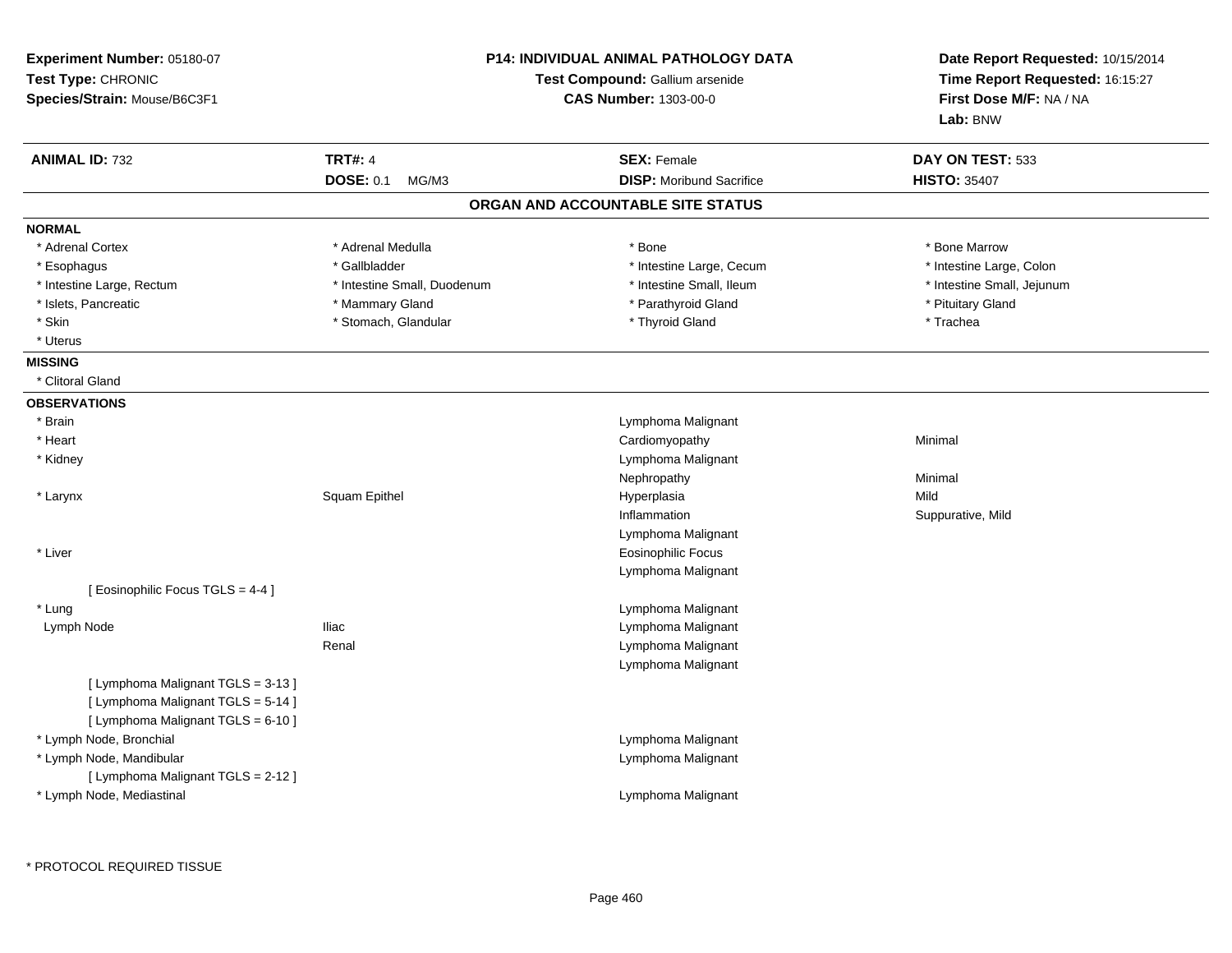| Experiment Number: 05180-07<br>Test Type: CHRONIC<br>Species/Strain: Mouse/B6C3F1 |                            | <b>P14: INDIVIDUAL ANIMAL PATHOLOGY DATA</b><br>Test Compound: Gallium arsenide<br><b>CAS Number: 1303-00-0</b> | Date Report Requested: 10/15/2014<br>Time Report Requested: 16:15:27<br>First Dose M/F: NA / NA<br>Lab: BNW |  |
|-----------------------------------------------------------------------------------|----------------------------|-----------------------------------------------------------------------------------------------------------------|-------------------------------------------------------------------------------------------------------------|--|
| <b>ANIMAL ID: 732</b>                                                             | <b>TRT#: 4</b>             | <b>SEX: Female</b>                                                                                              | DAY ON TEST: 533                                                                                            |  |
|                                                                                   | <b>DOSE: 0.1</b><br>MG/M3  | <b>DISP:</b> Moribund Sacrifice                                                                                 | <b>HISTO: 35407</b>                                                                                         |  |
|                                                                                   |                            | ORGAN AND ACCOUNTABLE SITE STATUS                                                                               |                                                                                                             |  |
| [ Lymphoma Malignant TGLS = 10-2 ]<br>* Lymph Node, Mesenteric                    |                            | Lymphoma Malignant                                                                                              |                                                                                                             |  |
| [ Lymphoma Malignant TGLS = 9-6 ]                                                 |                            |                                                                                                                 |                                                                                                             |  |
| Mesentery                                                                         | Fat                        | <b>Necrosis</b>                                                                                                 | Mild                                                                                                        |  |
| [Necrosis TGLS = 11-11]                                                           |                            |                                                                                                                 |                                                                                                             |  |
| * Nose                                                                            | <b>Respirat Epith</b>      | Degeneration                                                                                                    | Hyaline, Minimal                                                                                            |  |
| * Ovary<br>[ Lymphoma Malignant TGLS = 7-7 ]                                      |                            | Lymphoma Malignant                                                                                              |                                                                                                             |  |
| * Pancreas                                                                        |                            | Lymphoma Malignant                                                                                              |                                                                                                             |  |
| * Salivary Glands                                                                 |                            | Lymphoma Malignant                                                                                              |                                                                                                             |  |
| * Spleen                                                                          |                            | Hematopoietic Cell Proliferation                                                                                | Mild                                                                                                        |  |
|                                                                                   |                            | Lymphoma Malignant                                                                                              |                                                                                                             |  |
| * Stomach, Forestomach                                                            | Epithelium                 | Hyperplasia                                                                                                     | Minimal                                                                                                     |  |
|                                                                                   |                            | Lymphoma Malignant                                                                                              |                                                                                                             |  |
| * Thymus                                                                          |                            | Lymphoma Malignant                                                                                              |                                                                                                             |  |
| * Urinary Bladder                                                                 |                            | Lymphoma Malignant                                                                                              |                                                                                                             |  |
| [ Lymphoma Malignant TGLS = 8-8 ]                                                 |                            |                                                                                                                 |                                                                                                             |  |
| PRIMARY CAUSE OF DEATH                                                            | - Liver Lymphoma Malignant |                                                                                                                 |                                                                                                             |  |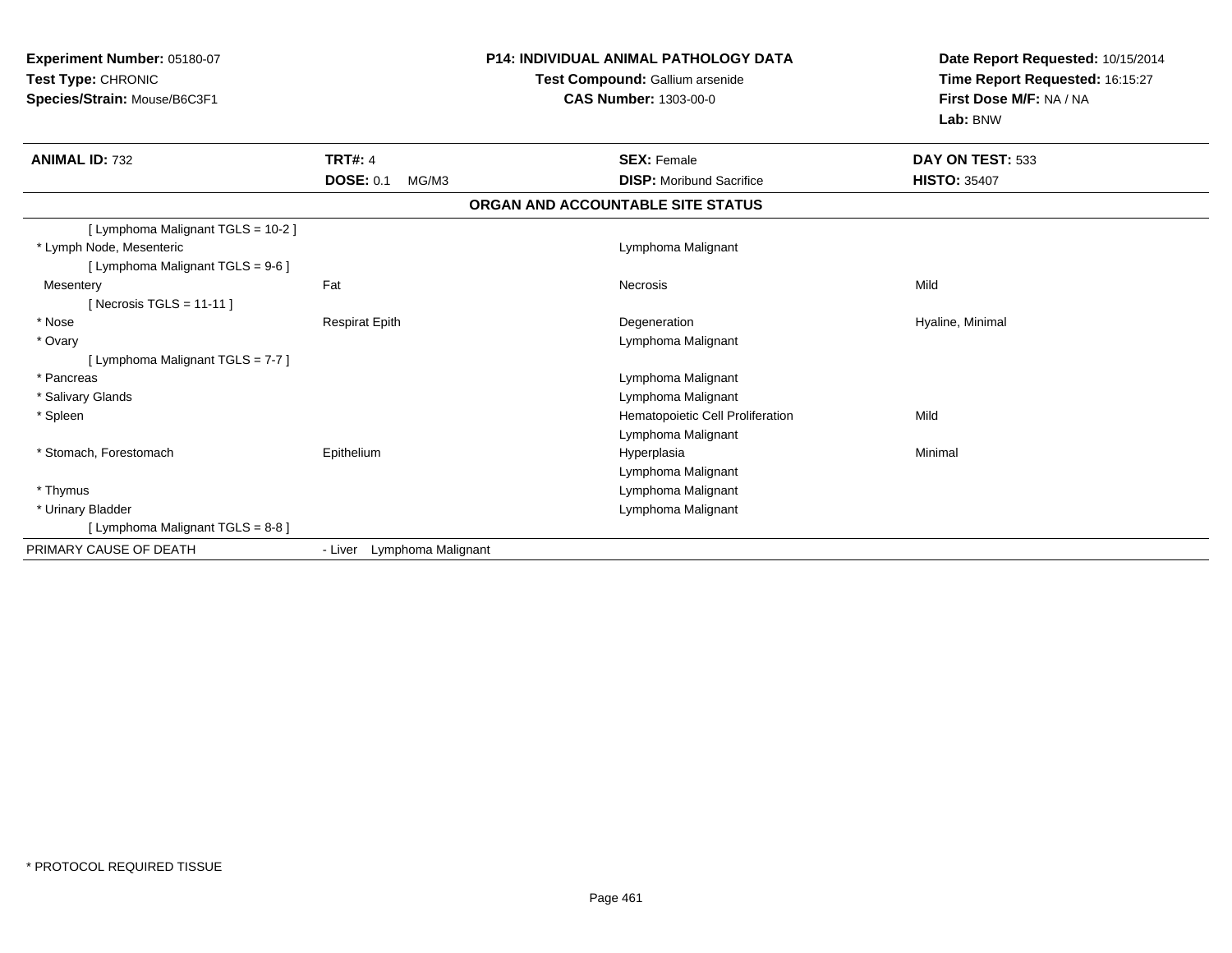| Experiment Number: 05180-07<br>Test Type: CHRONIC<br>Species/Strain: Mouse/B6C3F1 |                             | <b>P14: INDIVIDUAL ANIMAL PATHOLOGY DATA</b><br>Test Compound: Gallium arsenide<br><b>CAS Number: 1303-00-0</b> | Date Report Requested: 10/15/2014<br>Time Report Requested: 16:15:27<br>First Dose M/F: NA / NA<br>Lab: BNW |
|-----------------------------------------------------------------------------------|-----------------------------|-----------------------------------------------------------------------------------------------------------------|-------------------------------------------------------------------------------------------------------------|
| <b>ANIMAL ID: 733</b>                                                             | <b>TRT#: 4</b>              | <b>SEX: Female</b>                                                                                              | DAY ON TEST: 737                                                                                            |
|                                                                                   | <b>DOSE: 0.1</b><br>MG/M3   | <b>DISP: Terminal Sacrifice</b>                                                                                 | <b>HISTO: 35408</b>                                                                                         |
|                                                                                   |                             | ORGAN AND ACCOUNTABLE SITE STATUS                                                                               |                                                                                                             |
| <b>NORMAL</b>                                                                     |                             |                                                                                                                 |                                                                                                             |
| * Adrenal Cortex                                                                  | * Adrenal Medulla           | * Bone Marrow                                                                                                   | * Brain                                                                                                     |
| * Esophagus                                                                       | * Gallbladder               | * Intestine Large, Cecum                                                                                        | * Intestine Large, Colon                                                                                    |
| * Intestine Large, Rectum                                                         | * Intestine Small, Duodenum | * Intestine Small, Ileum                                                                                        | * Intestine Small, Jejunum                                                                                  |
| * Islets, Pancreatic                                                              | * Larynx                    | * Liver                                                                                                         | * Lung                                                                                                      |
| * Lymph Node, Mandibular                                                          | * Lymph Node, Mediastinal   | * Lymph Node, Mesenteric                                                                                        | * Mammary Gland                                                                                             |
| * Nose                                                                            | * Pancreas                  | * Parathyroid Gland                                                                                             | * Salivary Glands                                                                                           |
| * Skin                                                                            | * Stomach, Forestomach      | * Stomach, Glandular                                                                                            | * Thymus                                                                                                    |
| * Thyroid Gland                                                                   | * Trachea                   | * Urinary Bladder                                                                                               | * Uterus                                                                                                    |
| <b>MISSING</b>                                                                    |                             |                                                                                                                 |                                                                                                             |
| * Clitoral Gland                                                                  |                             |                                                                                                                 |                                                                                                             |
| <b>OBSERVATIONS</b>                                                               |                             |                                                                                                                 |                                                                                                             |
| * Bone                                                                            |                             | Fibrous Osteodystrophy                                                                                          | Minimal                                                                                                     |
| * Heart                                                                           |                             | Cardiomyopathy                                                                                                  | Minimal                                                                                                     |
| * Kidney                                                                          |                             | Nephropathy                                                                                                     | Minimal                                                                                                     |
| * Lymph Node, Bronchial                                                           |                             | Hyperplasia                                                                                                     | Minimal                                                                                                     |
| Mesentery                                                                         | Fat                         | Necrosis                                                                                                        | Mild                                                                                                        |
| [ Necrosis TGLS = $2-10$ ]                                                        |                             |                                                                                                                 |                                                                                                             |
| * Ovary                                                                           |                             | Cyst                                                                                                            | Mild                                                                                                        |
| [Cyst TGLS = $1-7$ ]                                                              |                             |                                                                                                                 |                                                                                                             |
| * Pituitary Gland                                                                 | <b>Pars Distalis</b>        | Hyperplasia                                                                                                     | Moderate                                                                                                    |
| * Spleen                                                                          |                             | Hyperplasia                                                                                                     | Lymphoid, Mild                                                                                              |
| PRIMARY CAUSE OF DEATH                                                            |                             |                                                                                                                 |                                                                                                             |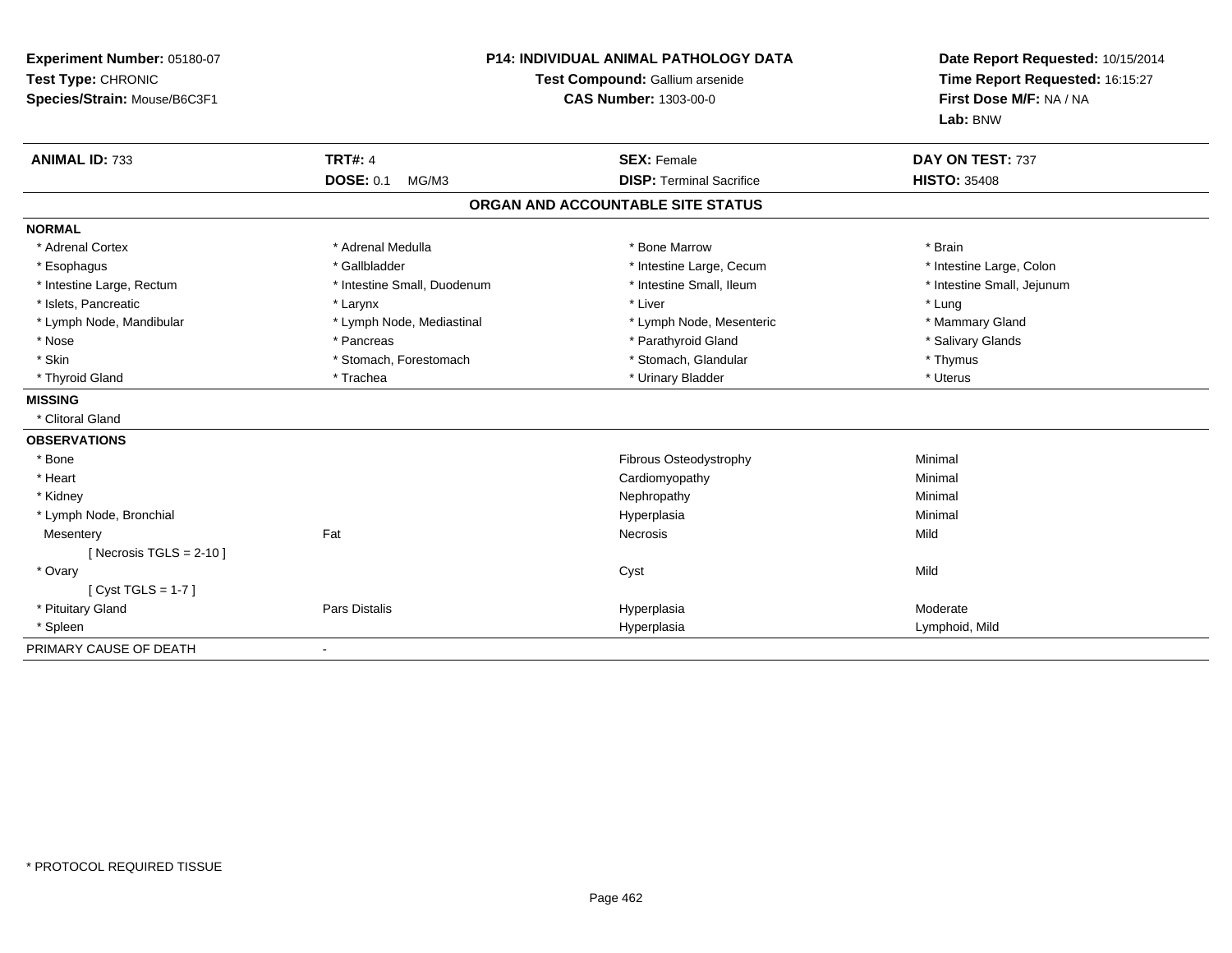| Experiment Number: 05180-07<br>Test Type: CHRONIC<br>Species/Strain: Mouse/B6C3F1 |                                  | P14: INDIVIDUAL ANIMAL PATHOLOGY DATA<br>Test Compound: Gallium arsenide<br><b>CAS Number: 1303-00-0</b> | Date Report Requested: 10/15/2014<br>Time Report Requested: 16:15:27<br>First Dose M/F: NA / NA<br>Lab: BNW |
|-----------------------------------------------------------------------------------|----------------------------------|----------------------------------------------------------------------------------------------------------|-------------------------------------------------------------------------------------------------------------|
| <b>ANIMAL ID: 734</b>                                                             | <b>TRT#: 4</b>                   | <b>SEX: Female</b>                                                                                       | DAY ON TEST: 659                                                                                            |
|                                                                                   | <b>DOSE: 0.1</b><br>MG/M3        | <b>DISP:</b> Moribund Sacrifice                                                                          | <b>HISTO: 35409</b>                                                                                         |
|                                                                                   |                                  | ORGAN AND ACCOUNTABLE SITE STATUS                                                                        |                                                                                                             |
| <b>NORMAL</b>                                                                     |                                  |                                                                                                          |                                                                                                             |
| * Adrenal Cortex                                                                  | * Adrenal Medulla                | * Bone Marrow                                                                                            | * Brain                                                                                                     |
| * Clitoral Gland                                                                  | * Intestine Large, Cecum         | * Intestine Large, Colon                                                                                 | * Intestine Large, Rectum                                                                                   |
| * Intestine Small, Duodenum                                                       | * Intestine Small, Ileum         | * Intestine Small, Jejunum                                                                               | * Islets, Pancreatic                                                                                        |
| * Larynx                                                                          | * Lymph Node, Bronchial          | * Lymph Node, Mediastinal                                                                                | * Lymph Node, Mesenteric                                                                                    |
| * Mammary Gland                                                                   | * Nose                           | * Ovary                                                                                                  | * Pancreas                                                                                                  |
| * Parathyroid Gland                                                               | * Salivary Glands                | * Skin                                                                                                   | * Stomach, Forestomach                                                                                      |
| * Thymus                                                                          | * Thyroid Gland                  | * Trachea                                                                                                | * Urinary Bladder                                                                                           |
| * Uterus                                                                          |                                  |                                                                                                          |                                                                                                             |
| <b>MISSING</b>                                                                    |                                  |                                                                                                          |                                                                                                             |
| * Gallbladder                                                                     | * Lymph Node, Mandibular         |                                                                                                          |                                                                                                             |
| <b>OBSERVATIONS</b>                                                               |                                  |                                                                                                          |                                                                                                             |
| * Bone                                                                            |                                  | Fibrous Osteodystrophy                                                                                   | Minimal                                                                                                     |
| * Esophagus                                                                       |                                  | Inflammation                                                                                             | Suppurative, Mild                                                                                           |
| * Heart                                                                           |                                  | Cardiomyopathy                                                                                           | Minimal                                                                                                     |
| * Kidney                                                                          |                                  | Nephropathy                                                                                              | Minimal                                                                                                     |
| * Liver                                                                           |                                  | Hepatocellular Carcinoma                                                                                 |                                                                                                             |
| [Hepatocellular Carcinoma TGLS = 1-10]                                            |                                  |                                                                                                          |                                                                                                             |
| * Lung                                                                            |                                  | Hepatocellular Carcinoma                                                                                 | Metastatic (Liver)                                                                                          |
| * Pituitary Gland                                                                 | <b>Pars Distalis</b>             | Hyperplasia                                                                                              | Mild                                                                                                        |
| * Spleen                                                                          |                                  | Hematopoietic Cell Proliferation                                                                         | Mild                                                                                                        |
| * Stomach, Glandular                                                              |                                  | Inflammation                                                                                             | Suppurative, Mild                                                                                           |
| PRIMARY CAUSE OF DEATH                                                            | - Liver Hepatocellular Carcinoma |                                                                                                          |                                                                                                             |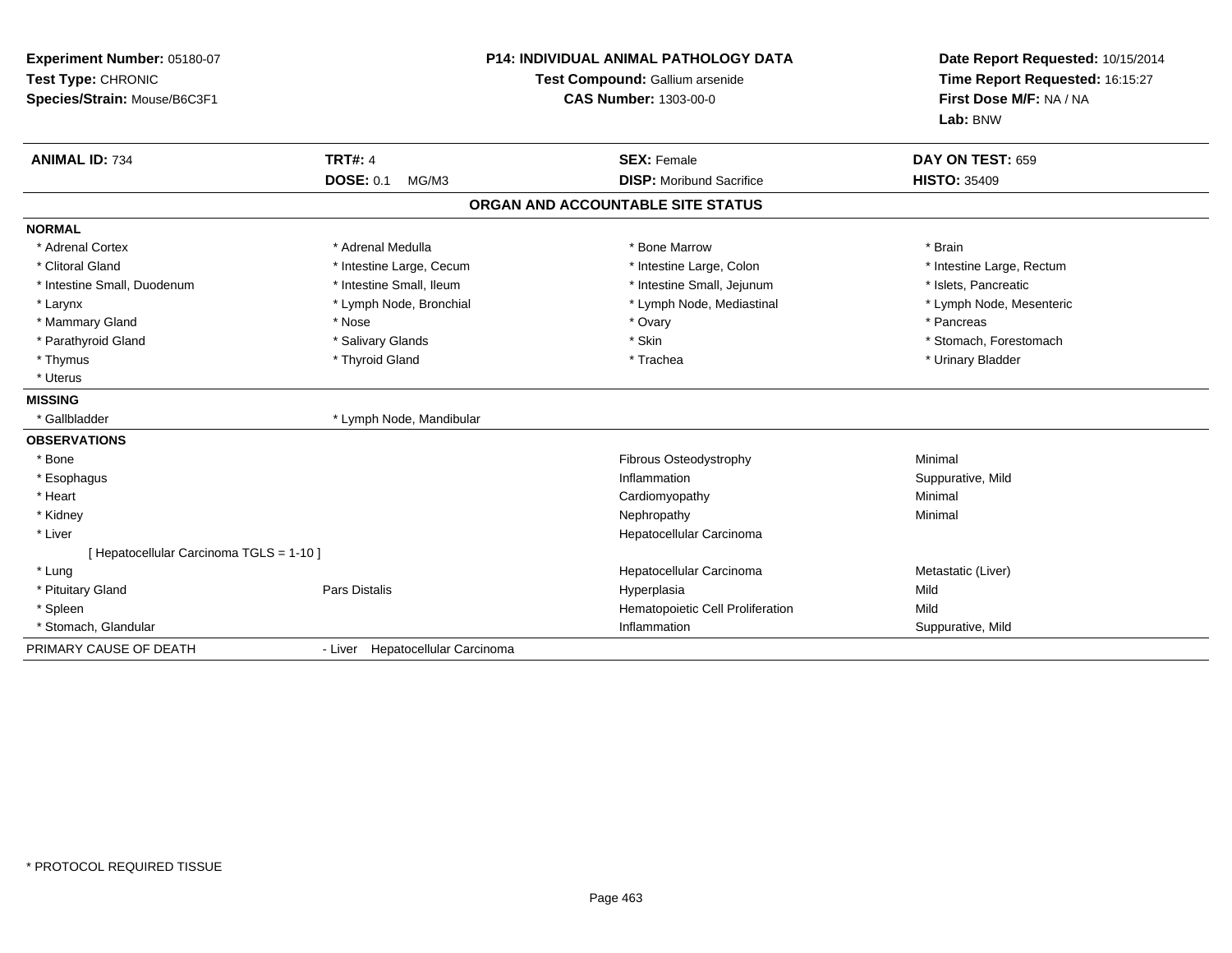| Experiment Number: 05180-07<br>Test Type: CHRONIC<br>Species/Strain: Mouse/B6C3F1 | <b>P14: INDIVIDUAL ANIMAL PATHOLOGY DATA</b><br>Test Compound: Gallium arsenide<br><b>CAS Number: 1303-00-0</b> |                                   | Date Report Requested: 10/15/2014<br>Time Report Requested: 16:15:27<br>First Dose M/F: NA / NA<br>Lab: BNW |
|-----------------------------------------------------------------------------------|-----------------------------------------------------------------------------------------------------------------|-----------------------------------|-------------------------------------------------------------------------------------------------------------|
| <b>ANIMAL ID: 735</b>                                                             | <b>TRT#: 4</b>                                                                                                  | <b>SEX: Female</b>                | DAY ON TEST: 715                                                                                            |
|                                                                                   | <b>DOSE: 0.1</b><br>MG/M3                                                                                       | <b>DISP:</b> Moribund Sacrifice   | <b>HISTO: 35410</b>                                                                                         |
|                                                                                   |                                                                                                                 | ORGAN AND ACCOUNTABLE SITE STATUS |                                                                                                             |
| <b>NORMAL</b>                                                                     |                                                                                                                 |                                   |                                                                                                             |
| * Adrenal Cortex                                                                  | * Adrenal Medulla                                                                                               | * Bone Marrow                     | * Brain                                                                                                     |
| * Clitoral Gland                                                                  | * Esophagus                                                                                                     | * Gallbladder                     | * Intestine Large, Cecum                                                                                    |
| * Intestine Large, Colon                                                          | * Intestine Large, Rectum                                                                                       | * Intestine Small, Duodenum       | * Intestine Small, Ileum                                                                                    |
| * Intestine Small, Jejunum                                                        | * Islets, Pancreatic                                                                                            | * Larynx                          | * Liver                                                                                                     |
| * Lung                                                                            | * Lymph Node, Bronchial                                                                                         | * Lymph Node, Mandibular          | * Lymph Node, Mesenteric                                                                                    |
| * Mammary Gland                                                                   | * Nose                                                                                                          | * Ovary                           | * Pituitary Gland                                                                                           |
| * Salivary Glands                                                                 | * Skin                                                                                                          | * Spleen                          | * Stomach, Forestomach                                                                                      |
| * Stomach, Glandular                                                              | * Thymus                                                                                                        | * Thyroid Gland                   | * Trachea                                                                                                   |
| * Urinary Bladder                                                                 |                                                                                                                 |                                   |                                                                                                             |
| <b>MISSING</b>                                                                    |                                                                                                                 |                                   |                                                                                                             |
| * Lymph Node, Mediastinal                                                         | * Parathyroid Gland                                                                                             |                                   |                                                                                                             |
| <b>OBSERVATIONS</b>                                                               |                                                                                                                 |                                   |                                                                                                             |
| * Bone                                                                            |                                                                                                                 | Fibrous Osteodystrophy            | Minimal                                                                                                     |
| * Heart                                                                           |                                                                                                                 | Cardiomyopathy                    | Minimal                                                                                                     |
| * Kidney                                                                          |                                                                                                                 | Metaplasia                        | Osseous, Minimal                                                                                            |
|                                                                                   |                                                                                                                 | Nephropathy                       | Minimal                                                                                                     |
| Mesentery                                                                         | Fat                                                                                                             | Necrosis                          | Mild                                                                                                        |
| [ Necrosis TGLS = $2-10$ ]                                                        |                                                                                                                 |                                   |                                                                                                             |
| * Pancreas                                                                        |                                                                                                                 | <b>Cytoplasmic Alteration</b>     | Minimal                                                                                                     |
| * Uterus                                                                          |                                                                                                                 | Hyperplasia                       | Cystic, Mild                                                                                                |
| [Hyperplasia TGLS = 1-8]                                                          |                                                                                                                 |                                   |                                                                                                             |
| PRIMARY CAUSE OF DEATH                                                            | - UNCERTAIN                                                                                                     |                                   |                                                                                                             |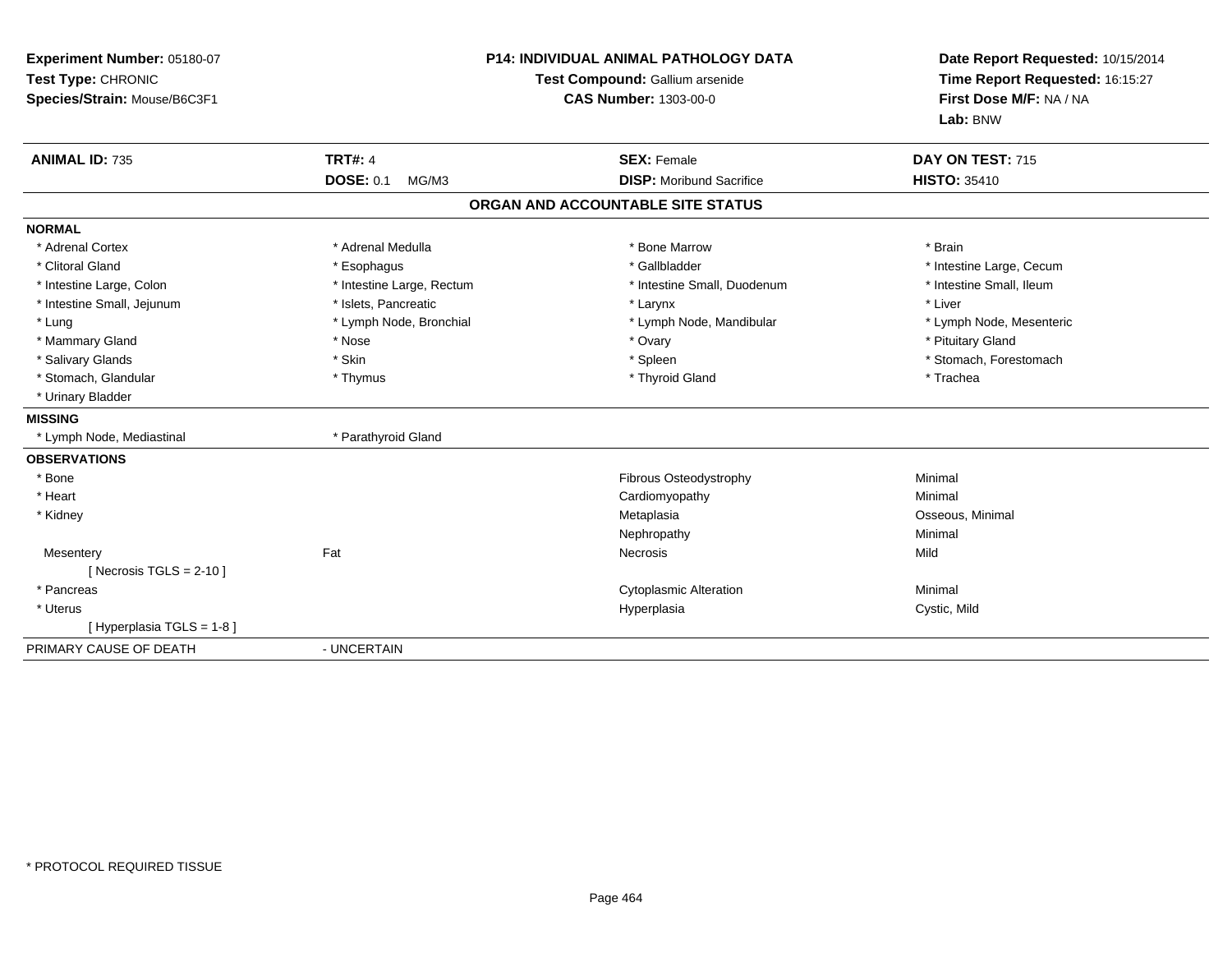| Experiment Number: 05180-07<br>Test Type: CHRONIC<br>Species/Strain: Mouse/B6C3F1 |                            | P14: INDIVIDUAL ANIMAL PATHOLOGY DATA<br>Test Compound: Gallium arsenide<br><b>CAS Number: 1303-00-0</b> | Date Report Requested: 10/15/2014<br>Time Report Requested: 16:15:27<br>First Dose M/F: NA / NA<br>Lab: BNW |
|-----------------------------------------------------------------------------------|----------------------------|----------------------------------------------------------------------------------------------------------|-------------------------------------------------------------------------------------------------------------|
| <b>ANIMAL ID: 736</b>                                                             | <b>TRT#: 4</b>             | <b>SEX: Female</b>                                                                                       | DAY ON TEST: 701                                                                                            |
|                                                                                   | <b>DOSE: 0.1</b><br>MG/M3  | <b>DISP:</b> Moribund Sacrifice                                                                          | <b>HISTO: 35411</b>                                                                                         |
|                                                                                   |                            | ORGAN AND ACCOUNTABLE SITE STATUS                                                                        |                                                                                                             |
| <b>NORMAL</b>                                                                     |                            |                                                                                                          |                                                                                                             |
| * Adrenal Cortex                                                                  | * Adrenal Medulla          | $^{\star}$ Bone                                                                                          | * Bone Marrow                                                                                               |
| * Brain                                                                           | * Clitoral Gland           | * Esophagus                                                                                              | * Gallbladder                                                                                               |
| * Intestine Large, Cecum                                                          | * Intestine Large, Colon   | * Intestine Large, Rectum                                                                                | * Intestine Small, Duodenum                                                                                 |
| * Intestine Small, Ileum                                                          | * Intestine Small, Jejunum | * Islets, Pancreatic                                                                                     | * Larynx                                                                                                    |
| * Lung                                                                            | * Lymph Node, Mandibular   | * Nose                                                                                                   | * Ovary                                                                                                     |
| * Parathyroid Gland                                                               | * Salivary Glands          | * Skin                                                                                                   | * Stomach, Glandular                                                                                        |
| * Trachea                                                                         | * Urinary Bladder          | * Uterus                                                                                                 |                                                                                                             |
| <b>OBSERVATIONS</b>                                                               |                            |                                                                                                          |                                                                                                             |
| * Heart                                                                           |                            | Cardiomyopathy                                                                                           | Mild                                                                                                        |
| * Kidney                                                                          |                            | Nephropathy                                                                                              | Minimal                                                                                                     |
| * Liver                                                                           |                            | Inflammation                                                                                             | Mild                                                                                                        |
|                                                                                   |                            | Necrosis                                                                                                 | Minimal                                                                                                     |
| Lymph Node                                                                        | Lumbar                     | Lymphoma Malignant                                                                                       |                                                                                                             |
| [ Lymphoma Malignant TGLS = 7-12 ]                                                |                            |                                                                                                          |                                                                                                             |
| * Lymph Node, Bronchial                                                           |                            | Lymphoma Malignant                                                                                       |                                                                                                             |
| * Lymph Node, Mediastinal                                                         |                            | Lymphoma Malignant                                                                                       |                                                                                                             |
| [ Lymphoma Malignant TGLS = 2-3 ]                                                 |                            |                                                                                                          |                                                                                                             |
| * Lymph Node, Mesenteric                                                          |                            | Lymphoma Malignant                                                                                       |                                                                                                             |
| * Mammary Gland                                                                   |                            | Hyperplasia                                                                                              | Marked                                                                                                      |
| Mesentery                                                                         |                            | Lymphoma Malignant                                                                                       |                                                                                                             |
|                                                                                   | Fat                        | Necrosis                                                                                                 | Moderate                                                                                                    |
| [ Lymphoma Malignant TGLS = 6-11 ]<br>[Necrosis TGLS = $5-10$ ]                   |                            |                                                                                                          |                                                                                                             |
| * Pancreas                                                                        |                            | Lymphoma Malignant                                                                                       |                                                                                                             |
| * Pituitary Gland                                                                 | Pars Distalis              | Adenoma                                                                                                  |                                                                                                             |
| [Adenoma TGLS = $3-8$ ]                                                           |                            |                                                                                                          |                                                                                                             |
| <b>Skeletal Muscle</b>                                                            |                            | Lymphoma Malignant                                                                                       |                                                                                                             |
| [ Lymphoma Malignant TGLS = 8-13 ]                                                |                            |                                                                                                          |                                                                                                             |
| * Spleen                                                                          |                            | Hematopoietic Cell Proliferation                                                                         | Mild                                                                                                        |
| [ Hematopoietic Cell Proliferation TGLS = 4-4 ]                                   |                            |                                                                                                          |                                                                                                             |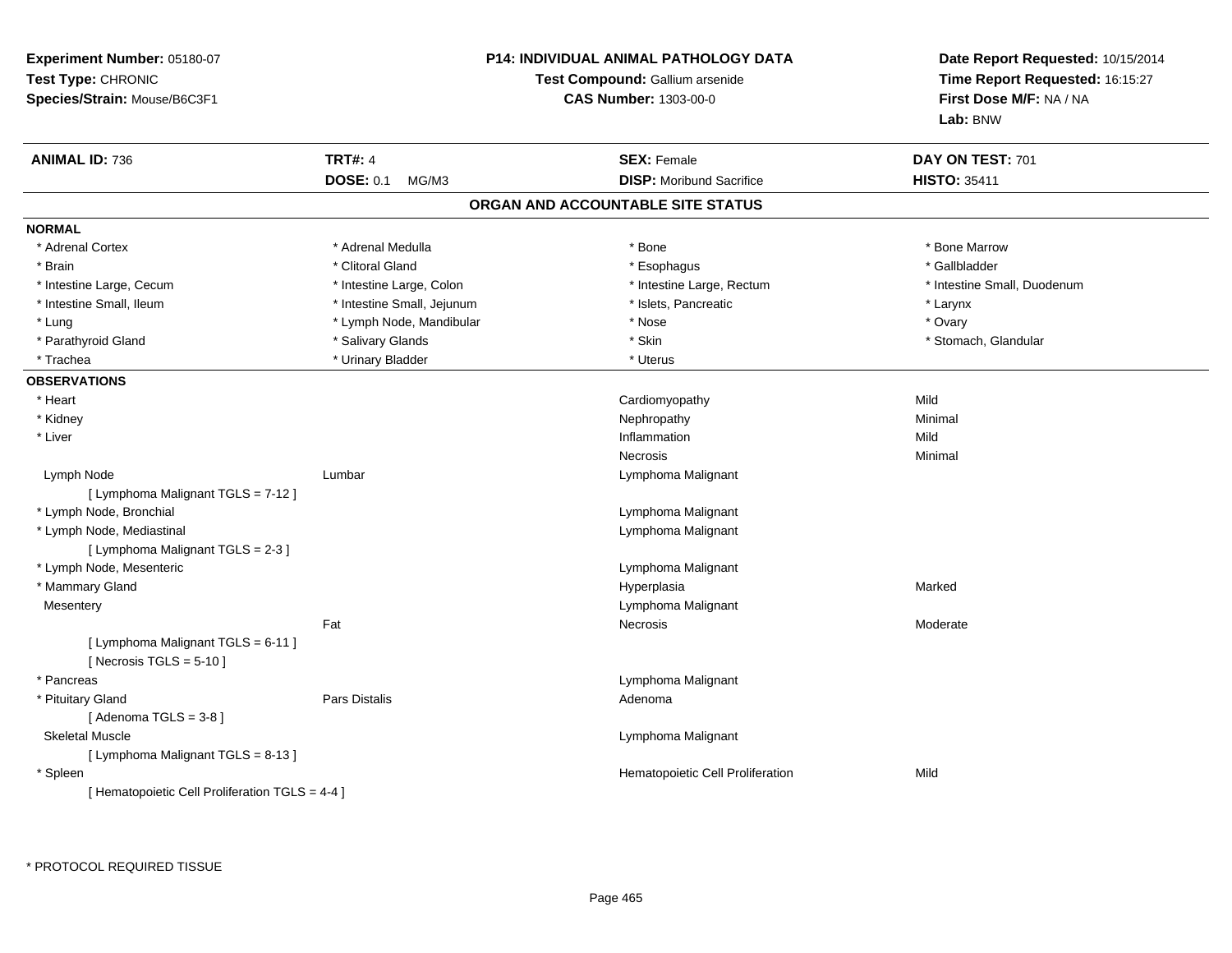| <b>Experiment Number: 05180-07</b><br>Test Type: CHRONIC<br>Species/Strain: Mouse/B6C3F1 | <b>P14: INDIVIDUAL ANIMAL PATHOLOGY DATA</b><br><b>Test Compound: Gallium arsenide</b><br><b>CAS Number: 1303-00-0</b> |                                   | Date Report Requested: 10/15/2014<br>Time Report Requested: 16:15:27<br>First Dose M/F: NA / NA |
|------------------------------------------------------------------------------------------|------------------------------------------------------------------------------------------------------------------------|-----------------------------------|-------------------------------------------------------------------------------------------------|
|                                                                                          |                                                                                                                        |                                   | Lab: BNW                                                                                        |
| <b>ANIMAL ID: 736</b>                                                                    | <b>TRT#: 4</b>                                                                                                         | <b>SEX: Female</b>                | DAY ON TEST: 701                                                                                |
|                                                                                          | <b>DOSE: 0.1</b><br>MG/M3                                                                                              | <b>DISP:</b> Moribund Sacrifice   | <b>HISTO: 35411</b>                                                                             |
|                                                                                          |                                                                                                                        | ORGAN AND ACCOUNTABLE SITE STATUS |                                                                                                 |
| * Stomach, Forestomach                                                                   | Epithelium                                                                                                             | Hyperplasia                       | Mild                                                                                            |
| * Thymus                                                                                 |                                                                                                                        | Lymphoma Malignant                |                                                                                                 |
| * Thyroid Gland                                                                          | Follicular Cel                                                                                                         | Hyperplasia                       | Marked                                                                                          |
| PRIMARY CAUSE OF DEATH                                                                   | - Lymph Node, Mediastinal<br>Lymphoma Malignant                                                                        |                                   |                                                                                                 |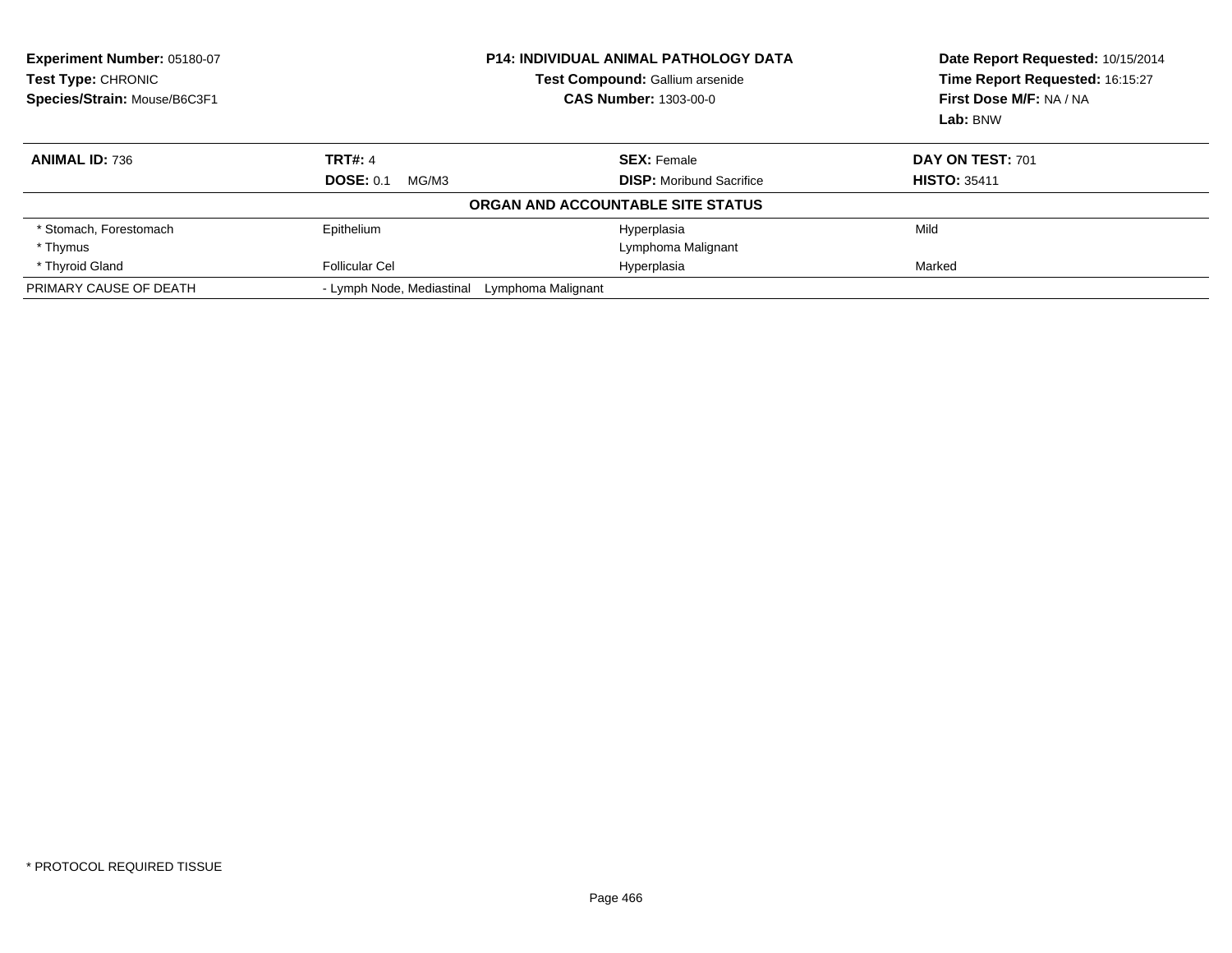| Experiment Number: 05180-07<br>Test Type: CHRONIC<br>Species/Strain: Mouse/B6C3F1 | <b>P14: INDIVIDUAL ANIMAL PATHOLOGY DATA</b><br>Test Compound: Gallium arsenide<br><b>CAS Number: 1303-00-0</b> |                                                        | Date Report Requested: 10/15/2014<br>Time Report Requested: 16:15:27<br>First Dose M/F: NA / NA<br>Lab: BNW |
|-----------------------------------------------------------------------------------|-----------------------------------------------------------------------------------------------------------------|--------------------------------------------------------|-------------------------------------------------------------------------------------------------------------|
| <b>ANIMAL ID: 737</b>                                                             | <b>TRT#: 4</b>                                                                                                  | <b>SEX: Female</b>                                     | DAY ON TEST: 737                                                                                            |
|                                                                                   | <b>DOSE: 0.1</b><br>MG/M3                                                                                       | <b>DISP: Terminal Sacrifice</b>                        | <b>HISTO: 35412</b>                                                                                         |
|                                                                                   |                                                                                                                 | ORGAN AND ACCOUNTABLE SITE STATUS                      |                                                                                                             |
| <b>NORMAL</b>                                                                     |                                                                                                                 |                                                        |                                                                                                             |
| * Adrenal Cortex                                                                  | * Adrenal Medulla                                                                                               | * Bone                                                 | * Brain                                                                                                     |
| * Clitoral Gland                                                                  | * Esophagus                                                                                                     | * Gallbladder                                          | * Intestine Large, Cecum                                                                                    |
| * Intestine Large, Colon                                                          | * Intestine Large, Rectum                                                                                       | * Intestine Small, Duodenum                            | * Intestine Small, Ileum                                                                                    |
| * Intestine Small, Jejunum                                                        | * Islets, Pancreatic                                                                                            | * Larynx                                               | * Lung                                                                                                      |
| * Lymph Node, Bronchial                                                           | * Lymph Node, Mandibular                                                                                        | * Lymph Node, Mediastinal                              | * Lymph Node, Mesenteric                                                                                    |
| * Mammary Gland                                                                   | * Nose                                                                                                          | * Ovary                                                | * Pancreas                                                                                                  |
| * Pituitary Gland                                                                 | * Salivary Glands                                                                                               | * Skin                                                 | * Stomach, Forestomach                                                                                      |
| * Stomach, Glandular                                                              | * Thymus                                                                                                        | * Thyroid Gland                                        | * Trachea                                                                                                   |
| * Urinary Bladder                                                                 | * Uterus                                                                                                        |                                                        |                                                                                                             |
| <b>MISSING</b>                                                                    |                                                                                                                 |                                                        |                                                                                                             |
| * Parathyroid Gland                                                               |                                                                                                                 |                                                        |                                                                                                             |
| <b>OBSERVATIONS</b>                                                               |                                                                                                                 |                                                        |                                                                                                             |
| * Bone Marrow                                                                     |                                                                                                                 | Hyperplasia                                            | Mild                                                                                                        |
| <b>Harderian Gland</b>                                                            |                                                                                                                 | Adenoma                                                |                                                                                                             |
| [ Adenoma TGLS = $1-10$ ]                                                         |                                                                                                                 |                                                        |                                                                                                             |
| * Heart                                                                           |                                                                                                                 | Cardiomyopathy                                         | Mild                                                                                                        |
| * Kidney                                                                          |                                                                                                                 | Nephropathy                                            | Minimal                                                                                                     |
| * Liver                                                                           |                                                                                                                 | <b>Eosinophilic Focus</b>                              |                                                                                                             |
|                                                                                   |                                                                                                                 | Hepatocellular Adenoma                                 | Multiple                                                                                                    |
| [Eosinophilic Focus TGLS = 6-4]<br>[ Hepatocellular Adenoma TGLS = 4,5-4 ]        |                                                                                                                 |                                                        |                                                                                                             |
| Lymph Node                                                                        | Renal                                                                                                           | Lymphoma Malignant                                     |                                                                                                             |
| [ Lymphoma Malignant TGLS = 7-11 ]                                                |                                                                                                                 |                                                        |                                                                                                             |
| * Spleen                                                                          |                                                                                                                 | Hematopoietic Cell Proliferation<br>Lymphoma Malignant | Mild                                                                                                        |
| [ Lymphoma Malignant TGLS = 3-4 ]                                                 |                                                                                                                 |                                                        |                                                                                                             |
| PRIMARY CAUSE OF DEATH                                                            |                                                                                                                 |                                                        |                                                                                                             |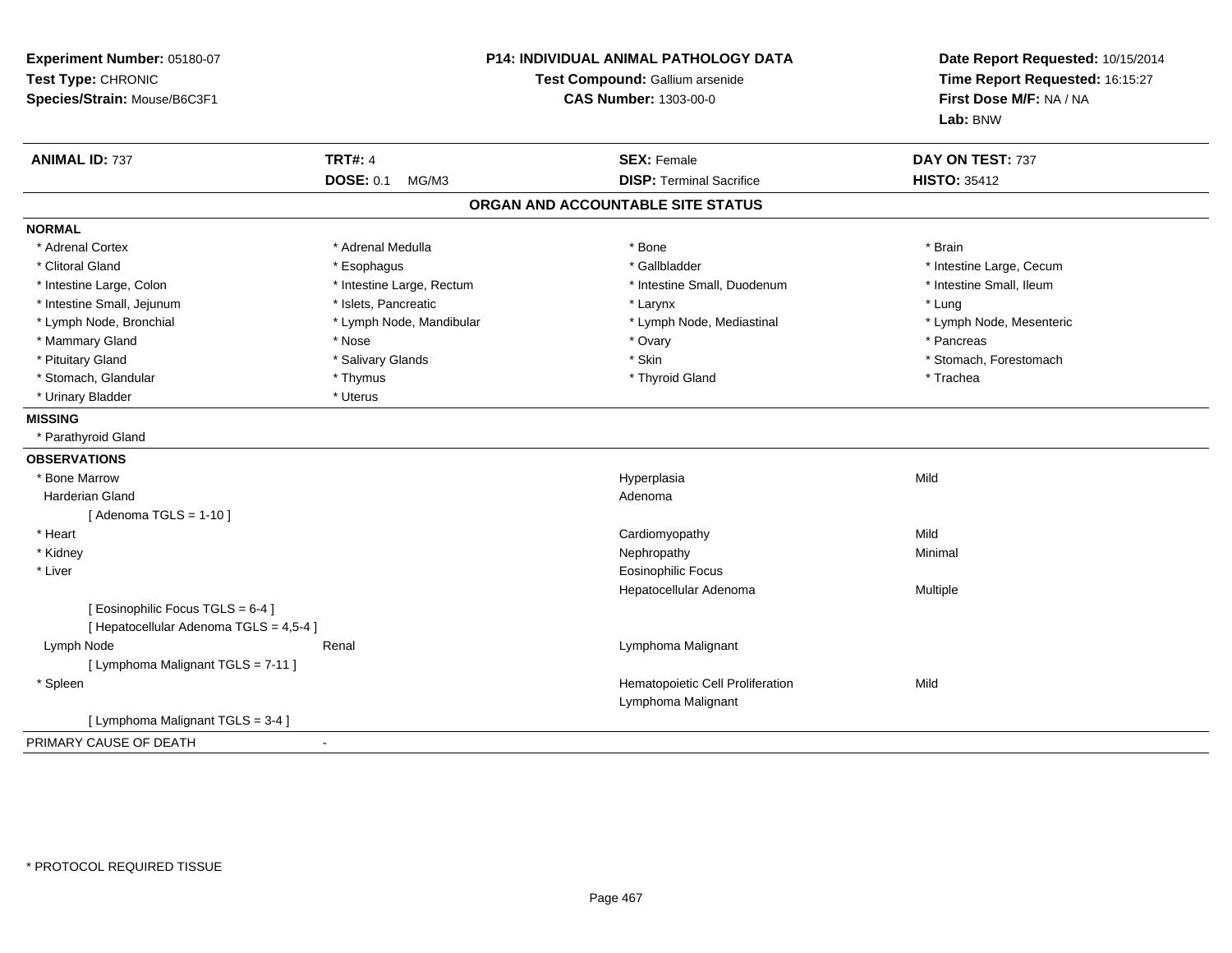| Experiment Number: 05180-07<br>Test Type: CHRONIC<br>Species/Strain: Mouse/B6C3F1 | <b>P14: INDIVIDUAL ANIMAL PATHOLOGY DATA</b><br>Test Compound: Gallium arsenide<br>CAS Number: 1303-00-0 |                                   | Date Report Requested: 10/15/2014<br>Time Report Requested: 16:15:27<br>First Dose M/F: NA / NA<br>Lab: BNW |  |
|-----------------------------------------------------------------------------------|----------------------------------------------------------------------------------------------------------|-----------------------------------|-------------------------------------------------------------------------------------------------------------|--|
| <b>ANIMAL ID: 738</b>                                                             | <b>TRT#: 4</b>                                                                                           | <b>SEX: Female</b>                | DAY ON TEST: 735                                                                                            |  |
|                                                                                   | <b>DOSE: 0.1</b><br>MG/M3                                                                                | <b>DISP: Terminal Sacrifice</b>   | <b>HISTO: 35413</b>                                                                                         |  |
|                                                                                   |                                                                                                          | ORGAN AND ACCOUNTABLE SITE STATUS |                                                                                                             |  |
| <b>NORMAL</b>                                                                     |                                                                                                          |                                   |                                                                                                             |  |
| * Adrenal Cortex                                                                  | * Adrenal Medulla                                                                                        | * Bone Marrow                     | * Brain                                                                                                     |  |
| * Clitoral Gland                                                                  | * Esophagus                                                                                              | * Gallbladder                     | * Intestine Large, Cecum                                                                                    |  |
| * Intestine Large, Colon                                                          | * Intestine Large, Rectum                                                                                | * Intestine Small, Duodenum       | * Intestine Small, Ileum                                                                                    |  |
| * Intestine Small, Jejunum                                                        | * Islets, Pancreatic                                                                                     | * Larynx                          | * Lymph Node, Bronchial                                                                                     |  |
| * Lymph Node, Mediastinal                                                         | * Lymph Node, Mesenteric                                                                                 | * Mammary Gland                   | * Nose                                                                                                      |  |
| * Ovary                                                                           | * Parathyroid Gland                                                                                      | * Salivary Glands                 | * Skin                                                                                                      |  |
| * Stomach, Forestomach                                                            | * Stomach, Glandular                                                                                     | * Thymus                          | * Thyroid Gland                                                                                             |  |
| * Trachea                                                                         | * Urinary Bladder                                                                                        | * Uterus                          |                                                                                                             |  |
| <b>INSUFFICIENT TISSUE</b>                                                        |                                                                                                          |                                   |                                                                                                             |  |
| * Lymph Node, Mandibular                                                          |                                                                                                          |                                   |                                                                                                             |  |
| <b>OBSERVATIONS</b>                                                               |                                                                                                          |                                   |                                                                                                             |  |
| * Bone                                                                            |                                                                                                          | Fibrous Osteodystrophy            | Mild                                                                                                        |  |
| * Heart                                                                           |                                                                                                          | Cardiomyopathy                    | Minimal                                                                                                     |  |
| * Kidney                                                                          |                                                                                                          | Nephropathy                       | Minimal                                                                                                     |  |
| * Liver                                                                           |                                                                                                          | <b>Eosinophilic Focus</b>         |                                                                                                             |  |
| [ Eosinophilic Focus TGLS = 1-4 ]                                                 |                                                                                                          |                                   |                                                                                                             |  |
| * Lung                                                                            | Alveolus                                                                                                 | Foreign Body                      |                                                                                                             |  |
|                                                                                   | Alveolar Epith                                                                                           | Hyperplasia                       | Minimal                                                                                                     |  |
|                                                                                   |                                                                                                          | <b>Infiltration Cellular</b>      | Histiocyte, Minimal                                                                                         |  |
| * Pancreas                                                                        |                                                                                                          | Atrophy                           | Minimal                                                                                                     |  |
| * Pituitary Gland                                                                 | <b>Pars Distalis</b>                                                                                     | Hyperplasia                       | Minimal                                                                                                     |  |
| * Spleen                                                                          |                                                                                                          | Hyperplasia                       | Lymphoid, Mild                                                                                              |  |
| PRIMARY CAUSE OF DEATH                                                            |                                                                                                          |                                   |                                                                                                             |  |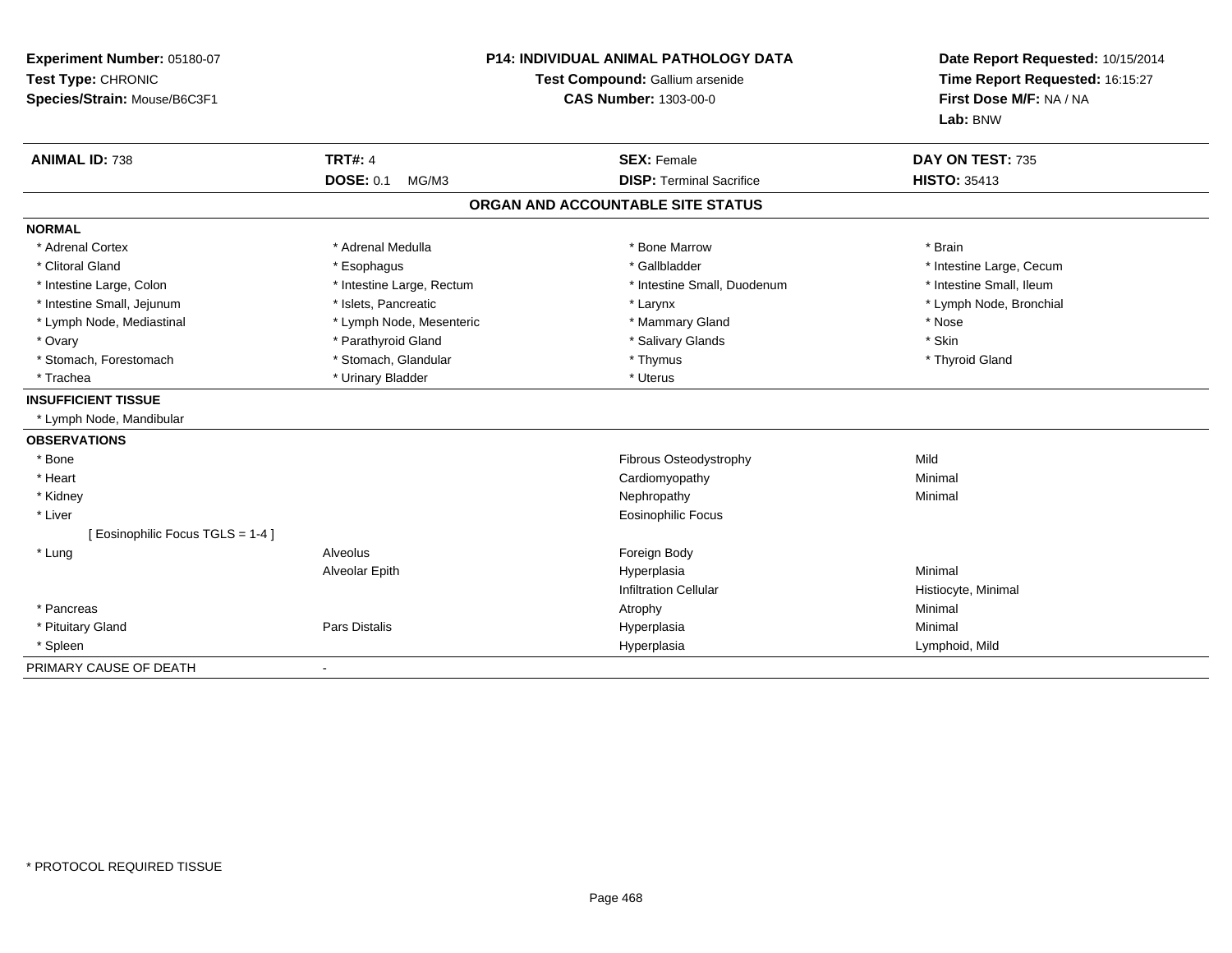| Experiment Number: 05180-07<br>Test Type: CHRONIC<br>Species/Strain: Mouse/B6C3F1 | P14: INDIVIDUAL ANIMAL PATHOLOGY DATA<br>Test Compound: Gallium arsenide<br><b>CAS Number: 1303-00-0</b> |                                                  | Date Report Requested: 10/15/2014<br>Time Report Requested: 16:15:27<br>First Dose M/F: NA / NA<br>Lab: BNW |  |
|-----------------------------------------------------------------------------------|----------------------------------------------------------------------------------------------------------|--------------------------------------------------|-------------------------------------------------------------------------------------------------------------|--|
| <b>ANIMAL ID: 739</b>                                                             | <b>TRT#: 4</b><br><b>DOSE: 0.1</b><br>MG/M3                                                              | <b>SEX: Female</b><br><b>DISP: Natural Death</b> | DAY ON TEST: 729<br><b>HISTO: 35414</b>                                                                     |  |
|                                                                                   |                                                                                                          | ORGAN AND ACCOUNTABLE SITE STATUS                |                                                                                                             |  |
| <b>NORMAL</b>                                                                     |                                                                                                          |                                                  |                                                                                                             |  |
| * Adrenal Cortex                                                                  | * Adrenal Medulla                                                                                        | $*$ Bone                                         | * Bone Marrow                                                                                               |  |
| * Brain                                                                           | * Clitoral Gland                                                                                         |                                                  | * Intestine Large, Cecum                                                                                    |  |
| * Intestine Large, Colon                                                          | * Intestine Large, Rectum                                                                                | * Esophagus<br>* Intestine Small, Duodenum       | * Intestine Small, Ileum                                                                                    |  |
| * Intestine Small, Jejunum                                                        | * Islets, Pancreatic                                                                                     | * Larynx                                         | * Lung                                                                                                      |  |
| * Lymph Node, Mandibular                                                          | * Lymph Node, Mediastinal                                                                                | * Lymph Node, Mesenteric                         | * Mammary Gland                                                                                             |  |
| * Nose                                                                            | * Pancreas                                                                                               | * Parathyroid Gland                              | * Salivary Glands                                                                                           |  |
| * Skin                                                                            | * Stomach, Forestomach                                                                                   | * Stomach, Glandular                             | * Thymus                                                                                                    |  |
| * Trachea                                                                         | * Urinary Bladder                                                                                        | * Uterus                                         |                                                                                                             |  |
| <b>AUTO PRECLUDES DIAG.</b>                                                       |                                                                                                          |                                                  |                                                                                                             |  |
| * Gallbladder                                                                     |                                                                                                          |                                                  |                                                                                                             |  |
| <b>OBSERVATIONS</b>                                                               |                                                                                                          |                                                  |                                                                                                             |  |
| * Heart                                                                           |                                                                                                          | Cardiomyopathy                                   | Minimal                                                                                                     |  |
| * Kidney                                                                          |                                                                                                          | Nephropathy                                      | Minimal                                                                                                     |  |
| * Liver                                                                           |                                                                                                          | Hemorrhage                                       | Marked                                                                                                      |  |
|                                                                                   |                                                                                                          | Hepatocellular Carcinoma                         |                                                                                                             |  |
|                                                                                   |                                                                                                          | Hyperplasia                                      | Lymphoid, Moderate                                                                                          |  |
| [Hemorrhage TGLS = 4-4]                                                           |                                                                                                          |                                                  |                                                                                                             |  |
| [ Hepatocellular Carcinoma TGLS = 3-10 ]                                          |                                                                                                          |                                                  |                                                                                                             |  |
| [Hyperplasia TGLS = 5-4]                                                          |                                                                                                          |                                                  |                                                                                                             |  |
| * Lymph Node, Bronchial                                                           |                                                                                                          | Lymphoma Malignant                               |                                                                                                             |  |
| * Ovary                                                                           |                                                                                                          | Atrophy                                          | Moderate                                                                                                    |  |
| * Pituitary Gland                                                                 | Pars Distalis                                                                                            | Hyperplasia                                      | Mild                                                                                                        |  |
| * Spleen                                                                          |                                                                                                          | Lymphoma Malignant                               |                                                                                                             |  |
| [ Lymphoma Malignant TGLS = 1-4 ]                                                 |                                                                                                          |                                                  |                                                                                                             |  |
| * Thyroid Gland                                                                   | <b>Follicular Cel</b>                                                                                    | Hyperplasia                                      | Minimal                                                                                                     |  |
| PRIMARY CAUSE OF DEATH                                                            | - Liver Hepatocellular Carcinoma                                                                         |                                                  |                                                                                                             |  |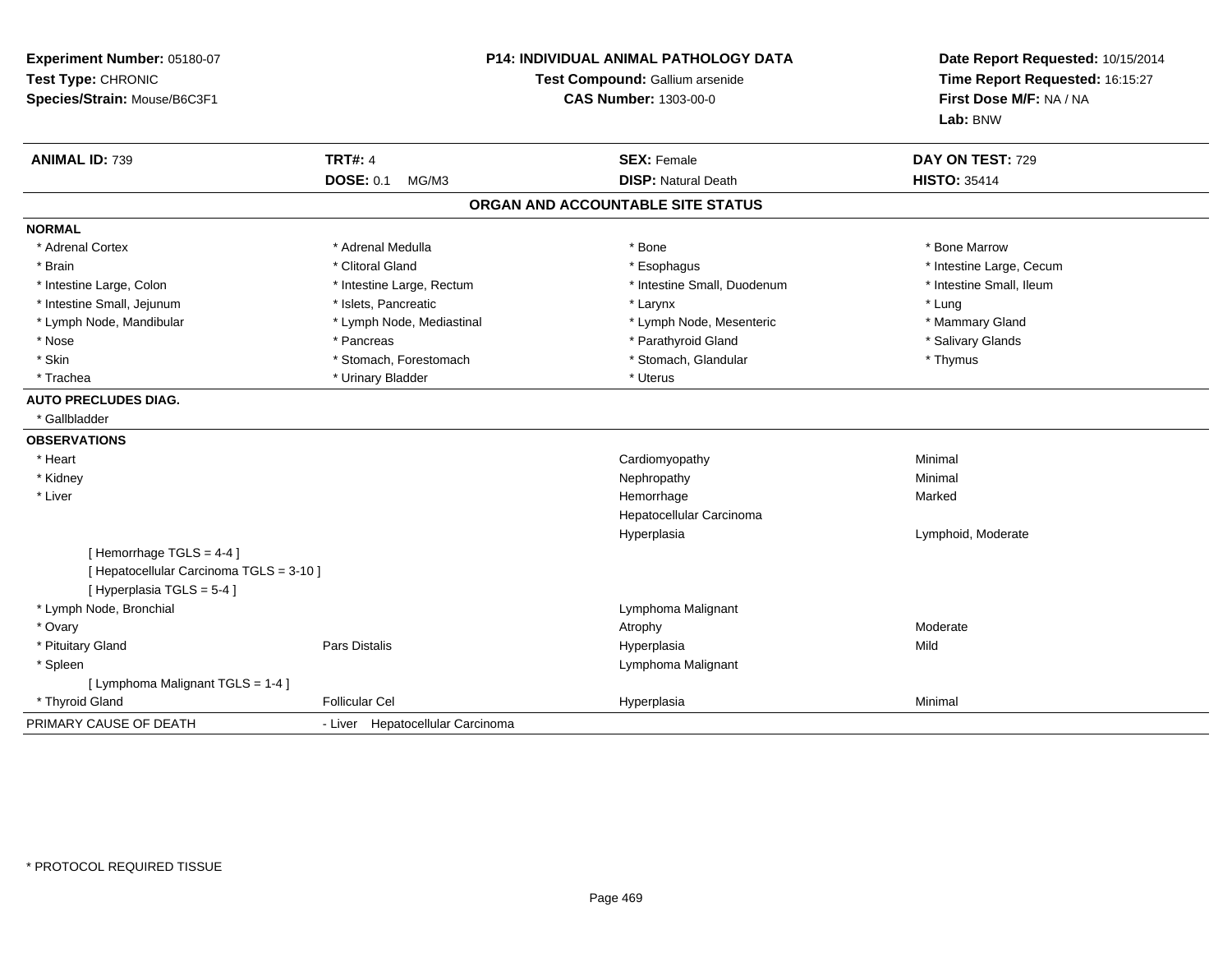| Experiment Number: 05180-07<br>Test Type: CHRONIC<br>Species/Strain: Mouse/B6C3F1<br><b>ANIMAL ID: 740</b> | <b>TRT#: 4</b>                | <b>P14: INDIVIDUAL ANIMAL PATHOLOGY DATA</b><br>Test Compound: Gallium arsenide<br><b>CAS Number: 1303-00-0</b><br><b>SEX: Female</b> | Date Report Requested: 10/15/2014<br>Time Report Requested: 16:15:27<br>First Dose M/F: NA / NA<br>Lab: BNW<br>DAY ON TEST: 302 |
|------------------------------------------------------------------------------------------------------------|-------------------------------|---------------------------------------------------------------------------------------------------------------------------------------|---------------------------------------------------------------------------------------------------------------------------------|
|                                                                                                            | <b>DOSE: 0.1</b><br>MG/M3     | <b>DISP: Accidentally Killed</b>                                                                                                      | <b>HISTO: 35415</b>                                                                                                             |
|                                                                                                            |                               | ORGAN AND ACCOUNTABLE SITE STATUS                                                                                                     |                                                                                                                                 |
| <b>NORMAL</b>                                                                                              |                               |                                                                                                                                       |                                                                                                                                 |
| * Adrenal Cortex                                                                                           | * Adrenal Medulla             | * Bone Marrow                                                                                                                         | * Brain                                                                                                                         |
| * Clitoral Gland                                                                                           | * Esophagus                   | * Intestine Large, Cecum                                                                                                              | * Intestine Large, Colon                                                                                                        |
| * Intestine Large, Rectum                                                                                  | * Islets, Pancreatic          | * Kidney                                                                                                                              | * Larynx                                                                                                                        |
| * Liver                                                                                                    | * Lung                        | * Lymph Node, Bronchial                                                                                                               | * Lymph Node, Mandibular                                                                                                        |
| * Lymph Node, Mesenteric                                                                                   | * Mammary Gland               | * Pancreas                                                                                                                            | * Pituitary Gland                                                                                                               |
| * Salivary Glands                                                                                          | * Spleen                      | * Stomach, Forestomach                                                                                                                | * Stomach, Glandular                                                                                                            |
| * Thymus                                                                                                   | * Thyroid Gland               | * Trachea                                                                                                                             | * Urinary Bladder                                                                                                               |
| * Uterus                                                                                                   |                               |                                                                                                                                       |                                                                                                                                 |
| <b>MISSING</b>                                                                                             |                               |                                                                                                                                       |                                                                                                                                 |
| * Lymph Node, Mediastinal                                                                                  | * Parathyroid Gland           |                                                                                                                                       |                                                                                                                                 |
| <b>AUTO PRECLUDES DIAG.</b>                                                                                |                               |                                                                                                                                       |                                                                                                                                 |
| * Gallbladder                                                                                              | * Intestine Small, Duodenum   | * Intestine Small, Ileum                                                                                                              | * Intestine Small, Jejunum                                                                                                      |
| * Nose                                                                                                     |                               |                                                                                                                                       |                                                                                                                                 |
| <b>OBSERVATIONS</b>                                                                                        |                               |                                                                                                                                       |                                                                                                                                 |
| * Bone                                                                                                     | Maxilla                       | Fracture                                                                                                                              |                                                                                                                                 |
| * Heart                                                                                                    |                               | Cardiomyopathy                                                                                                                        | Minimal                                                                                                                         |
| * Ovary                                                                                                    |                               | Cyst                                                                                                                                  | Mild                                                                                                                            |
| * Skin                                                                                                     | <b>Subcut Tiss</b>            | Hemorrhage                                                                                                                            | Marked                                                                                                                          |
| [Hemorrhage TGLS = $1-9+10$ ]                                                                              |                               |                                                                                                                                       |                                                                                                                                 |
| PRIMARY CAUSE OF DEATH                                                                                     | - Bone Maxilla Fracture       |                                                                                                                                       |                                                                                                                                 |
| CONTRIBUTORY CAUSE OF DEATH                                                                                | - Skin Subcut Tiss Hemorrhage |                                                                                                                                       |                                                                                                                                 |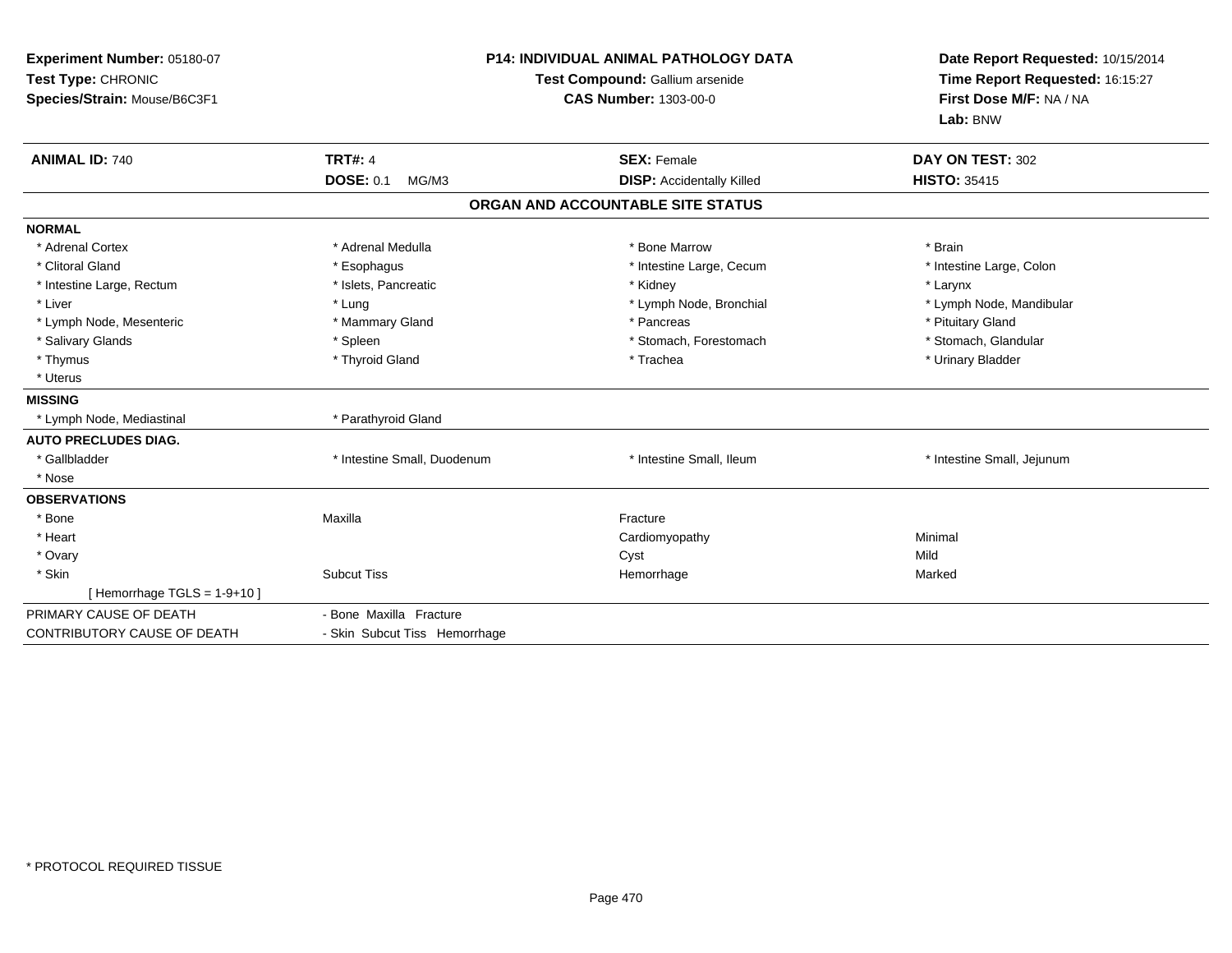| Experiment Number: 05180-07<br>Test Type: CHRONIC<br>Species/Strain: Mouse/B6C3F1 | <b>P14: INDIVIDUAL ANIMAL PATHOLOGY DATA</b><br>Test Compound: Gallium arsenide<br><b>CAS Number: 1303-00-0</b> |                                   | Date Report Requested: 10/15/2014<br>Time Report Requested: 16:15:27<br>First Dose M/F: NA / NA<br>Lab: BNW |  |
|-----------------------------------------------------------------------------------|-----------------------------------------------------------------------------------------------------------------|-----------------------------------|-------------------------------------------------------------------------------------------------------------|--|
| <b>ANIMAL ID: 741</b>                                                             | <b>TRT#: 4</b>                                                                                                  | <b>SEX: Female</b>                | DAY ON TEST: 736                                                                                            |  |
|                                                                                   | <b>DOSE: 0.1</b><br>MG/M3                                                                                       | <b>DISP: Terminal Sacrifice</b>   | <b>HISTO: 35416</b>                                                                                         |  |
|                                                                                   |                                                                                                                 | ORGAN AND ACCOUNTABLE SITE STATUS |                                                                                                             |  |
| <b>NORMAL</b>                                                                     |                                                                                                                 |                                   |                                                                                                             |  |
| * Adrenal Cortex                                                                  | * Bone Marrow                                                                                                   | * Brain                           | * Clitoral Gland                                                                                            |  |
| * Esophagus                                                                       | * Gallbladder                                                                                                   | * Intestine Large, Cecum          | * Intestine Large, Colon                                                                                    |  |
| * Intestine Large, Rectum                                                         | * Intestine Small, Duodenum                                                                                     | * Intestine Small, Ileum          | * Intestine Small, Jejunum                                                                                  |  |
| * Islets, Pancreatic                                                              | * Larynx                                                                                                        | * Lung                            | * Lymph Node, Bronchial                                                                                     |  |
| * Lymph Node, Mandibular                                                          | * Lymph Node, Mediastinal                                                                                       | * Lymph Node, Mesenteric          | * Mammary Gland                                                                                             |  |
| * Nose                                                                            | * Ovary                                                                                                         | * Pancreas                        | * Parathyroid Gland                                                                                         |  |
| * Salivary Glands                                                                 | * Skin                                                                                                          | * Spleen                          | * Stomach, Forestomach                                                                                      |  |
| * Stomach, Glandular                                                              | * Thymus                                                                                                        | * Thyroid Gland                   | * Trachea                                                                                                   |  |
| * Urinary Bladder                                                                 |                                                                                                                 |                                   |                                                                                                             |  |
| <b>OBSERVATIONS</b>                                                               |                                                                                                                 |                                   |                                                                                                             |  |
| * Adrenal Medulla                                                                 |                                                                                                                 | Hyperplasia                       | Minimal                                                                                                     |  |
| * Bone                                                                            |                                                                                                                 | Fibrous Osteodystrophy            | Minimal                                                                                                     |  |
| Harderian Gland                                                                   |                                                                                                                 | Adenoma                           |                                                                                                             |  |
| [Adenoma TGLS = $1-10$ ]                                                          |                                                                                                                 |                                   |                                                                                                             |  |
| * Heart                                                                           |                                                                                                                 | Cardiomyopathy                    | Minimal                                                                                                     |  |
| * Kidney                                                                          |                                                                                                                 | Nephropathy                       | Minimal                                                                                                     |  |
| * Liver                                                                           |                                                                                                                 | <b>Eosinophilic Focus</b>         |                                                                                                             |  |
|                                                                                   |                                                                                                                 | Hepatocellular Adenoma            |                                                                                                             |  |
| [ Hepatocellular Adenoma TGLS = 2-4 ]                                             |                                                                                                                 |                                   |                                                                                                             |  |
| * Pituitary Gland                                                                 | Pars Distalis                                                                                                   | Adenoma                           |                                                                                                             |  |
| [Adenoma TGLS = $3-8$ ]                                                           |                                                                                                                 |                                   |                                                                                                             |  |
| * Uterus                                                                          |                                                                                                                 | Hydrometra                        | Mild                                                                                                        |  |
| PRIMARY CAUSE OF DEATH                                                            |                                                                                                                 |                                   |                                                                                                             |  |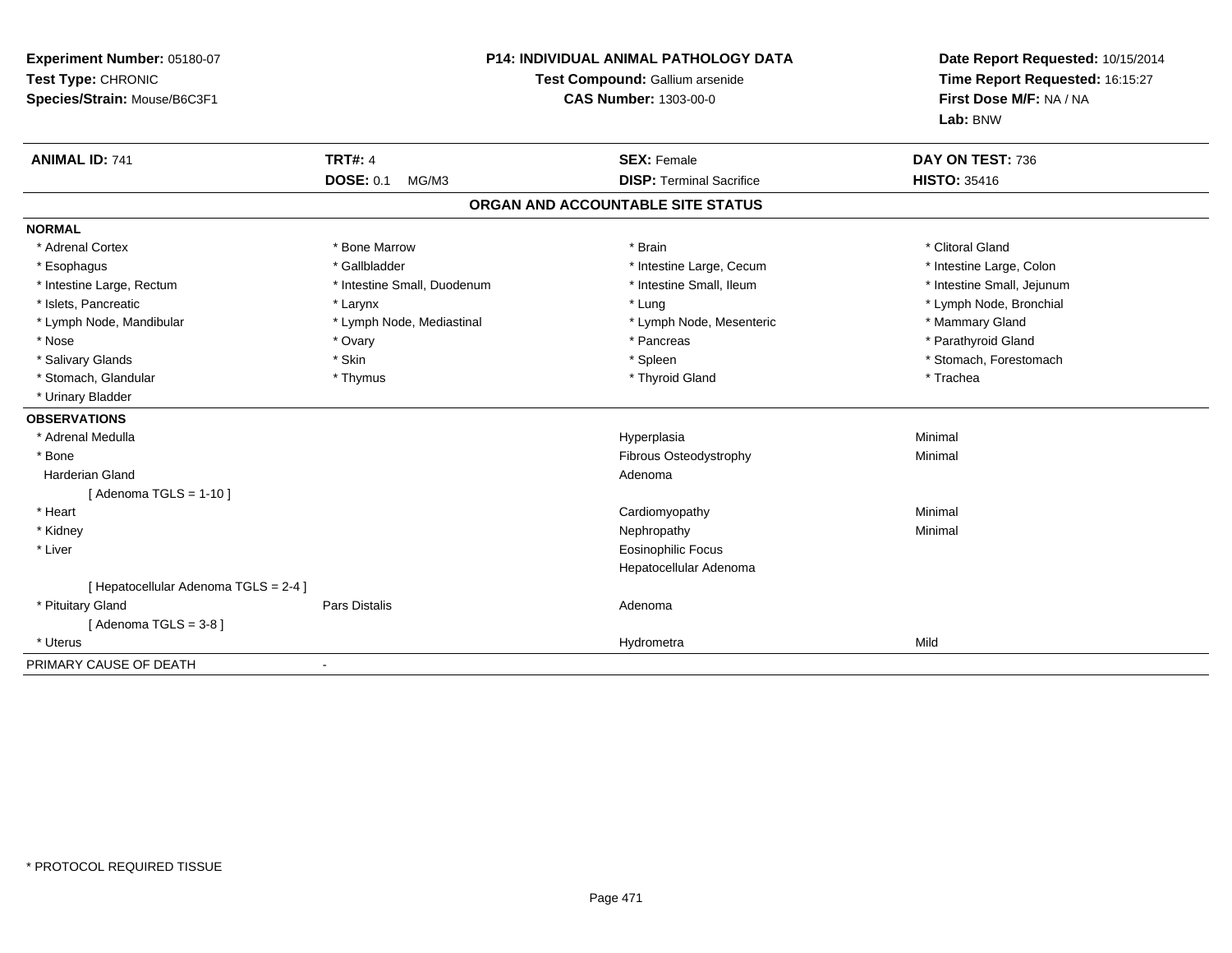| Experiment Number: 05180-07<br>Test Type: CHRONIC<br>Species/Strain: Mouse/B6C3F1                                        | <b>P14: INDIVIDUAL ANIMAL PATHOLOGY DATA</b><br>Test Compound: Gallium arsenide<br><b>CAS Number: 1303-00-0</b> |                                   | Date Report Requested: 10/15/2014<br>Time Report Requested: 16:15:27<br>First Dose M/F: NA / NA<br>Lab: BNW |  |
|--------------------------------------------------------------------------------------------------------------------------|-----------------------------------------------------------------------------------------------------------------|-----------------------------------|-------------------------------------------------------------------------------------------------------------|--|
| <b>ANIMAL ID: 742</b>                                                                                                    | <b>TRT#: 4</b>                                                                                                  | <b>SEX: Female</b>                | DAY ON TEST: 736                                                                                            |  |
|                                                                                                                          | <b>DOSE: 0.1</b><br>MG/M3                                                                                       | <b>DISP: Terminal Sacrifice</b>   | <b>HISTO: 35417</b>                                                                                         |  |
|                                                                                                                          |                                                                                                                 | ORGAN AND ACCOUNTABLE SITE STATUS |                                                                                                             |  |
| <b>NORMAL</b>                                                                                                            |                                                                                                                 |                                   |                                                                                                             |  |
| * Adrenal Cortex                                                                                                         | * Adrenal Medulla                                                                                               | * Bone Marrow                     | * Brain                                                                                                     |  |
| * Clitoral Gland                                                                                                         | * Esophagus                                                                                                     | * Gallbladder                     | * Intestine Large, Cecum                                                                                    |  |
| * Intestine Large, Colon                                                                                                 | * Intestine Large, Rectum                                                                                       | * Intestine Small, Duodenum       | * Intestine Small, Ileum                                                                                    |  |
| * Intestine Small, Jejunum                                                                                               | * Islets, Pancreatic                                                                                            | * Larynx                          | * Lung                                                                                                      |  |
| * Lymph Node, Mesenteric                                                                                                 | * Mammary Gland                                                                                                 | * Nose                            | * Pancreas                                                                                                  |  |
| * Parathyroid Gland                                                                                                      | * Salivary Glands                                                                                               | * Stomach, Forestomach            | * Stomach, Glandular                                                                                        |  |
| * Thymus                                                                                                                 | * Trachea                                                                                                       | * Urinary Bladder                 | * Uterus                                                                                                    |  |
| <b>MISSING</b>                                                                                                           |                                                                                                                 |                                   |                                                                                                             |  |
| * Lymph Node, Mandibular                                                                                                 |                                                                                                                 |                                   |                                                                                                             |  |
| <b>OBSERVATIONS</b>                                                                                                      |                                                                                                                 |                                   |                                                                                                             |  |
| * Bone                                                                                                                   |                                                                                                                 | Fibrous Osteodystrophy            | Mild                                                                                                        |  |
| * Heart                                                                                                                  |                                                                                                                 | Cardiomyopathy                    | Mild                                                                                                        |  |
| * Kidney                                                                                                                 |                                                                                                                 | Nephropathy                       | Minimal                                                                                                     |  |
| * Liver                                                                                                                  |                                                                                                                 | <b>Eosinophilic Focus</b>         |                                                                                                             |  |
| [ Eosinophilic Focus TGLS = 3-4 ]                                                                                        |                                                                                                                 |                                   |                                                                                                             |  |
| * Lymph Node, Bronchial                                                                                                  |                                                                                                                 | Hyperplasia                       | Mild                                                                                                        |  |
| * Lymph Node, Mediastinal                                                                                                |                                                                                                                 | Hyperplasia                       | Moderate                                                                                                    |  |
| * Ovary                                                                                                                  | <b>Germinal Epith</b>                                                                                           | Hyperplasia                       | Mild                                                                                                        |  |
| * Pituitary Gland                                                                                                        | <b>Pars Distalis</b>                                                                                            | Adenoma                           |                                                                                                             |  |
| [Adenoma TGLS = $1-8$ ]                                                                                                  |                                                                                                                 |                                   |                                                                                                             |  |
| * Skin                                                                                                                   | <b>Subcut Tiss</b>                                                                                              | Sarcoma                           |                                                                                                             |  |
| Note: The tumor looks like a typical subcutaneous sarcoma that invaded the abdominal cavity.<br>[Sarcoma TGLS = $2-10$ ] |                                                                                                                 |                                   |                                                                                                             |  |
| * Spleen                                                                                                                 |                                                                                                                 | Hematopoietic Cell Proliferation  | Mild                                                                                                        |  |
| * Thyroid Gland                                                                                                          | <b>Follicular Cel</b>                                                                                           | Hyperplasia                       | Minimal                                                                                                     |  |
| PRIMARY CAUSE OF DEATH                                                                                                   |                                                                                                                 |                                   |                                                                                                             |  |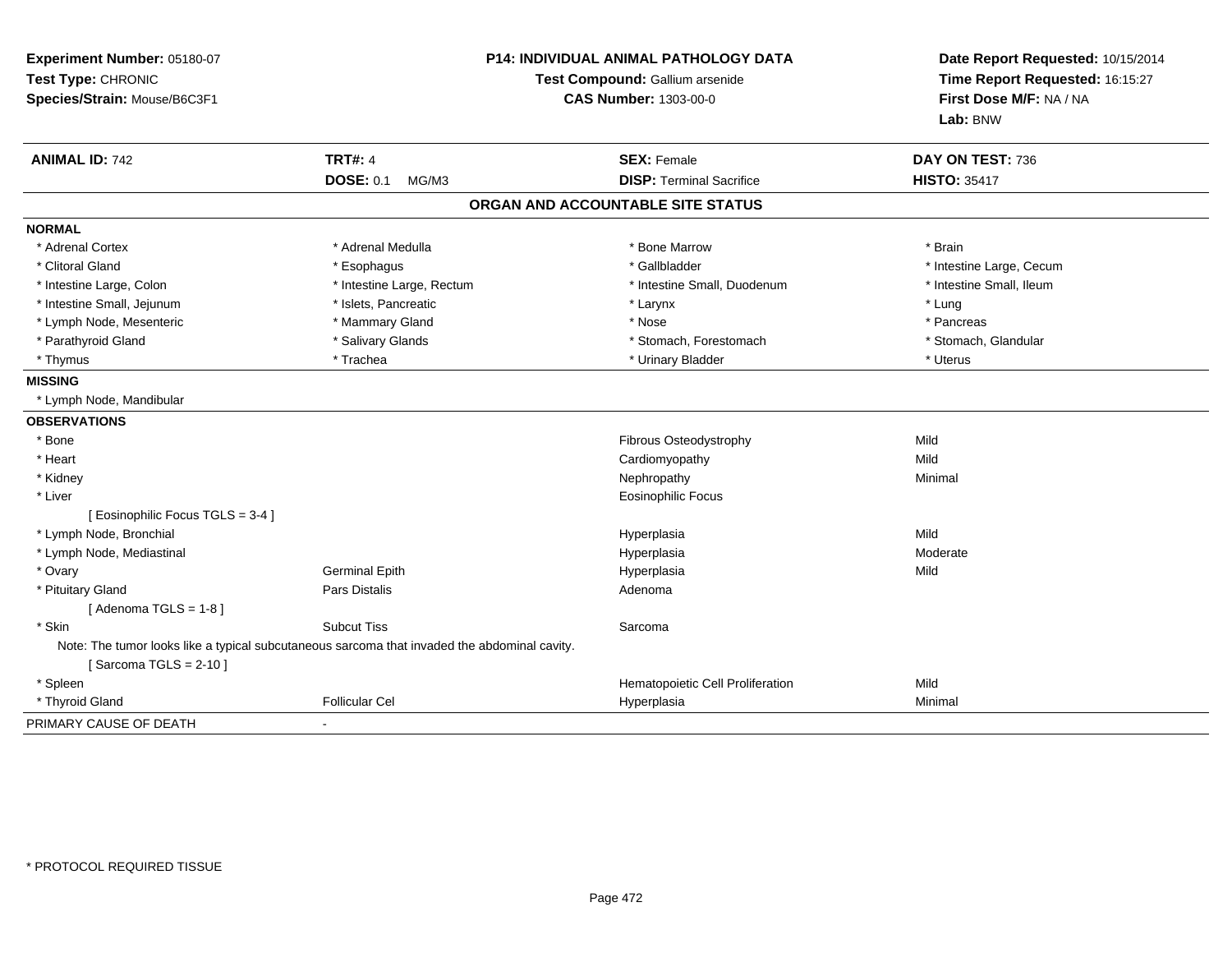| Experiment Number: 05180-07<br>Test Type: CHRONIC<br>Species/Strain: Mouse/B6C3F1 | <b>P14: INDIVIDUAL ANIMAL PATHOLOGY DATA</b><br>Test Compound: Gallium arsenide<br><b>CAS Number: 1303-00-0</b> |                                   | Date Report Requested: 10/15/2014<br>Time Report Requested: 16:15:27<br>First Dose M/F: NA / NA<br>Lab: BNW |
|-----------------------------------------------------------------------------------|-----------------------------------------------------------------------------------------------------------------|-----------------------------------|-------------------------------------------------------------------------------------------------------------|
| <b>ANIMAL ID: 743</b>                                                             | <b>TRT#: 4</b>                                                                                                  | <b>SEX: Female</b>                | DAY ON TEST: 736                                                                                            |
|                                                                                   | <b>DOSE: 0.1</b><br>MG/M3                                                                                       | <b>DISP: Terminal Sacrifice</b>   | <b>HISTO: 35418</b>                                                                                         |
|                                                                                   |                                                                                                                 | ORGAN AND ACCOUNTABLE SITE STATUS |                                                                                                             |
| <b>NORMAL</b>                                                                     |                                                                                                                 |                                   |                                                                                                             |
| * Adrenal Cortex                                                                  | * Adrenal Medulla                                                                                               | * Bone Marrow                     | * Brain                                                                                                     |
| * Clitoral Gland                                                                  | * Esophagus                                                                                                     | * Gallbladder                     | * Intestine Large, Cecum                                                                                    |
| * Intestine Large, Colon                                                          | * Intestine Small, Duodenum                                                                                     | * Intestine Small, Ileum          | * Intestine Small, Jejunum                                                                                  |
| * Islets, Pancreatic                                                              | * Larynx                                                                                                        | * Liver                           | * Lung                                                                                                      |
| * Lymph Node, Bronchial                                                           | * Lymph Node, Mandibular                                                                                        | * Lymph Node, Mediastinal         | * Lymph Node, Mesenteric                                                                                    |
| * Mammary Gland                                                                   | * Nose                                                                                                          | * Ovary                           | * Pancreas                                                                                                  |
| * Parathyroid Gland                                                               | * Salivary Glands                                                                                               | * Skin                            | * Stomach, Forestomach                                                                                      |
| * Stomach, Glandular                                                              | * Thymus                                                                                                        | * Thyroid Gland                   | * Trachea                                                                                                   |
| * Urinary Bladder                                                                 | * Uterus                                                                                                        |                                   |                                                                                                             |
| <b>MISSING</b>                                                                    |                                                                                                                 |                                   |                                                                                                             |
| * Intestine Large, Rectum                                                         |                                                                                                                 |                                   |                                                                                                             |
| <b>OBSERVATIONS</b>                                                               |                                                                                                                 |                                   |                                                                                                             |
| * Bone                                                                            |                                                                                                                 | <b>Fibrous Osteodystrophy</b>     | Minimal                                                                                                     |
| * Heart                                                                           |                                                                                                                 | Cardiomyopathy                    | Minimal                                                                                                     |
| * Kidney                                                                          |                                                                                                                 | Nephropathy                       | Minimal                                                                                                     |
| * Pituitary Gland                                                                 | Pars Distalis                                                                                                   | Hyperplasia                       | Minimal                                                                                                     |
| * Spleen                                                                          |                                                                                                                 | Hyperplasia                       | Lymphoid, Mild                                                                                              |
| PRIMARY CAUSE OF DEATH                                                            |                                                                                                                 |                                   |                                                                                                             |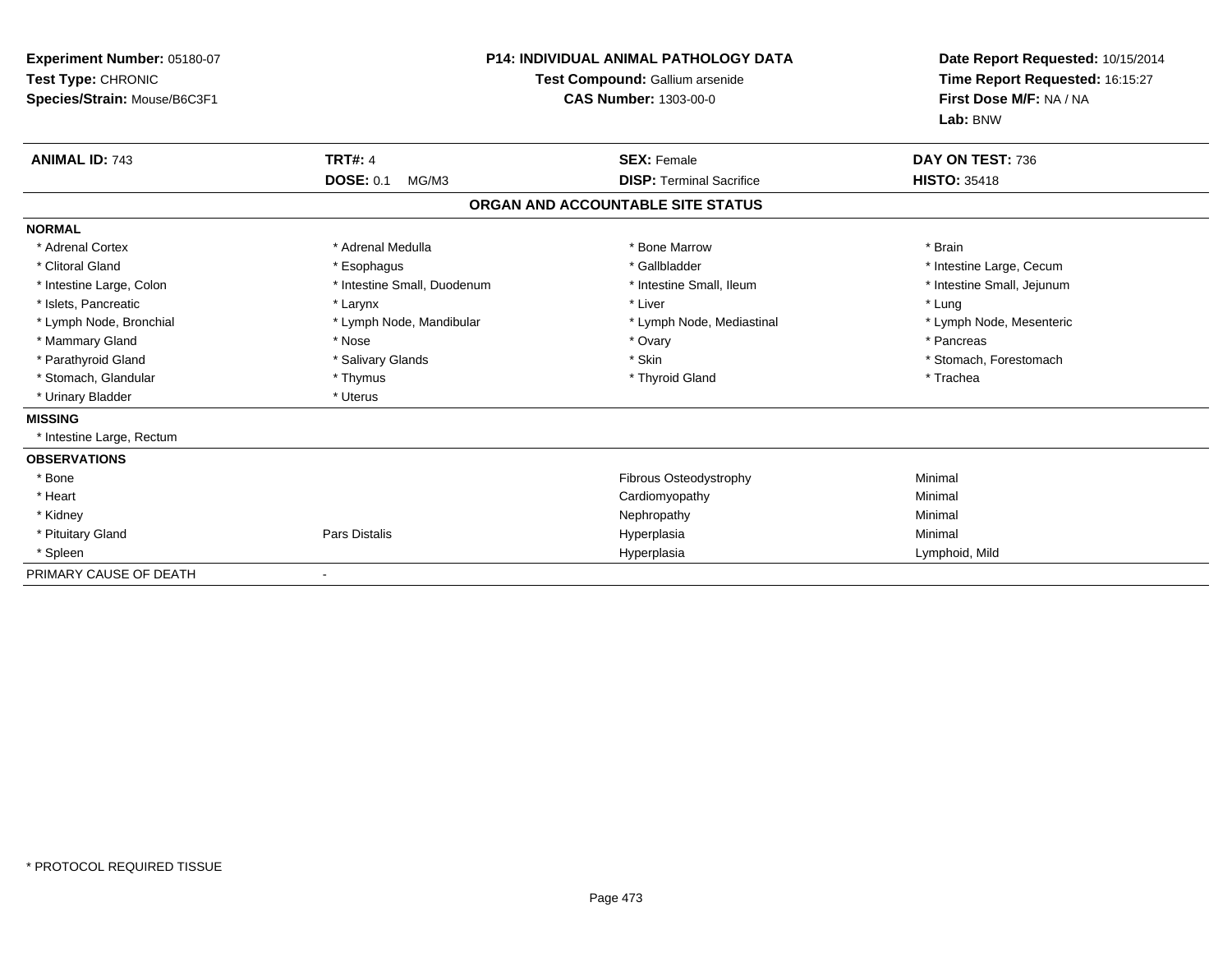| Experiment Number: 05180-07<br>Test Type: CHRONIC<br>Species/Strain: Mouse/B6C3F1 |                           | P14: INDIVIDUAL ANIMAL PATHOLOGY DATA<br>Test Compound: Gallium arsenide<br><b>CAS Number: 1303-00-0</b> | Date Report Requested: 10/15/2014<br>Time Report Requested: 16:15:27<br>First Dose M/F: NA / NA<br>Lab: BNW |
|-----------------------------------------------------------------------------------|---------------------------|----------------------------------------------------------------------------------------------------------|-------------------------------------------------------------------------------------------------------------|
| <b>ANIMAL ID: 744</b>                                                             | <b>TRT#: 4</b>            | <b>SEX: Female</b>                                                                                       | DAY ON TEST: 737                                                                                            |
|                                                                                   | <b>DOSE: 0.1</b><br>MG/M3 | <b>DISP: Terminal Sacrifice</b>                                                                          | <b>HISTO: 35419</b>                                                                                         |
|                                                                                   |                           | ORGAN AND ACCOUNTABLE SITE STATUS                                                                        |                                                                                                             |
| <b>NORMAL</b>                                                                     |                           |                                                                                                          |                                                                                                             |
| * Adrenal Medulla                                                                 | * Bone                    | * Bone Marrow                                                                                            | * Brain                                                                                                     |
| * Clitoral Gland                                                                  | * Esophagus               | * Gallbladder                                                                                            | * Intestine Large, Cecum                                                                                    |
| * Intestine Large, Colon                                                          | * Intestine Large, Rectum | * Intestine Small, Duodenum                                                                              | * Intestine Small, Ileum                                                                                    |
| * Intestine Small, Jejunum                                                        | * Islets, Pancreatic      | * Lymph Node, Mandibular                                                                                 | * Lymph Node, Mediastinal                                                                                   |
| * Lymph Node, Mesenteric                                                          | * Mammary Gland           | * Ovary                                                                                                  | * Pancreas                                                                                                  |
| * Parathyroid Gland                                                               | * Pituitary Gland         | * Salivary Glands                                                                                        | * Skin                                                                                                      |
| * Stomach, Forestomach                                                            | * Stomach, Glandular      | * Thymus                                                                                                 | * Thyroid Gland                                                                                             |
| * Trachea                                                                         | * Uterus                  |                                                                                                          |                                                                                                             |
| <b>MISSING</b>                                                                    |                           |                                                                                                          |                                                                                                             |
| * Lymph Node, Bronchial                                                           | * Urinary Bladder         |                                                                                                          |                                                                                                             |
| <b>OBSERVATIONS</b>                                                               |                           |                                                                                                          |                                                                                                             |
| * Adrenal Cortex                                                                  |                           | Hypertrophy                                                                                              | Minimal                                                                                                     |
| * Heart                                                                           |                           | Cardiomyopathy                                                                                           | Mild                                                                                                        |
| * Kidney                                                                          |                           | Nephropathy                                                                                              | Minimal                                                                                                     |
| * Larynx                                                                          | Squam Epithel             | Hyperplasia                                                                                              | Minimal                                                                                                     |
| * Liver                                                                           |                           | Hepatocellular Adenoma                                                                                   |                                                                                                             |
| [ Hepatocellular Adenoma TGLS = 1-4 ]                                             |                           |                                                                                                          |                                                                                                             |
| * Lung                                                                            | Alveolus                  | Foreign Body                                                                                             |                                                                                                             |
|                                                                                   |                           | <b>Infiltration Cellular</b>                                                                             | Histiocyte, Minimal                                                                                         |
| * Nose                                                                            | <b>Respirat Epith</b>     | Degeneration                                                                                             | Hyaline, Minimal                                                                                            |
| * Spleen                                                                          |                           | Hyperplasia                                                                                              | Lymphoid, Mild                                                                                              |
| PRIMARY CAUSE OF DEATH                                                            |                           |                                                                                                          |                                                                                                             |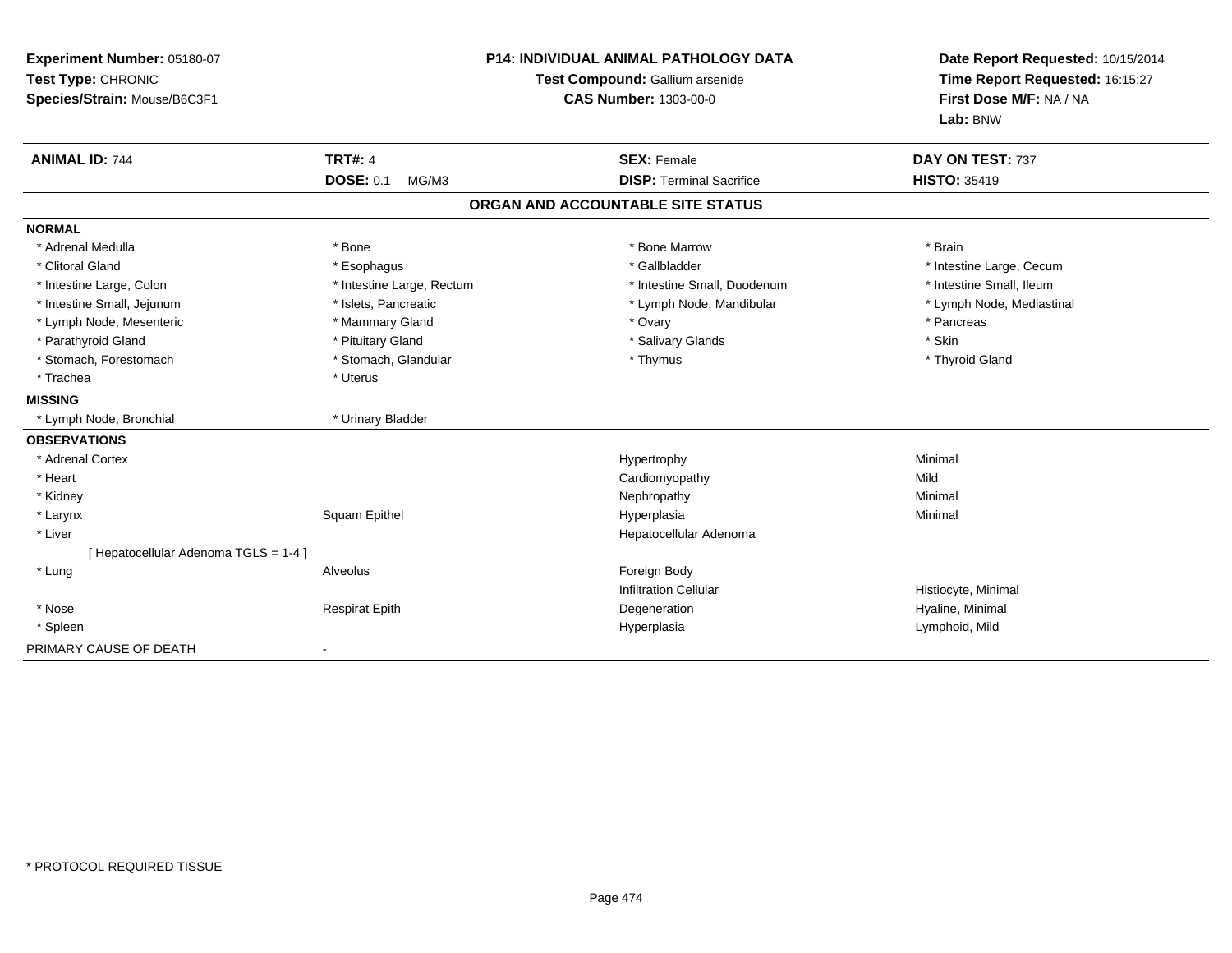| <b>Experiment Number: 05180-07</b><br>Test Type: CHRONIC<br>Species/Strain: Mouse/B6C3F1 | <b>P14: INDIVIDUAL ANIMAL PATHOLOGY DATA</b><br>Test Compound: Gallium arsenide<br><b>CAS Number: 1303-00-0</b> |                                   | Date Report Requested: 10/15/2014<br>Time Report Requested: 16:15:27<br>First Dose M/F: NA / NA<br>Lab: BNW |  |
|------------------------------------------------------------------------------------------|-----------------------------------------------------------------------------------------------------------------|-----------------------------------|-------------------------------------------------------------------------------------------------------------|--|
| <b>ANIMAL ID: 745</b>                                                                    | <b>TRT#: 4</b>                                                                                                  | <b>SEX: Female</b>                | DAY ON TEST: 737                                                                                            |  |
|                                                                                          | <b>DOSE: 0.1</b><br>MG/M3                                                                                       | <b>DISP: Terminal Sacrifice</b>   | <b>HISTO: 35420</b>                                                                                         |  |
|                                                                                          |                                                                                                                 | ORGAN AND ACCOUNTABLE SITE STATUS |                                                                                                             |  |
| <b>NORMAL</b>                                                                            |                                                                                                                 |                                   |                                                                                                             |  |
| * Adrenal Cortex                                                                         | * Adrenal Medulla                                                                                               | * Bone Marrow                     | * Brain                                                                                                     |  |
| * Clitoral Gland                                                                         | * Esophagus                                                                                                     | * Gallbladder                     | * Intestine Large, Cecum                                                                                    |  |
| * Intestine Large, Colon                                                                 | * Intestine Large, Rectum                                                                                       | * Intestine Small, Duodenum       | * Intestine Small, Ileum                                                                                    |  |
| * Intestine Small, Jejunum                                                               | * Islets, Pancreatic                                                                                            | * Larynx                          | * Lung                                                                                                      |  |
| * Lymph Node, Bronchial                                                                  | * Lymph Node, Mandibular                                                                                        | * Lymph Node, Mediastinal         | * Lymph Node, Mesenteric                                                                                    |  |
| * Mammary Gland                                                                          | * Ovary                                                                                                         | * Parathyroid Gland               | * Salivary Glands                                                                                           |  |
| * Skin                                                                                   | * Stomach, Forestomach                                                                                          | * Stomach, Glandular              | * Thymus                                                                                                    |  |
| * Thyroid Gland                                                                          | * Trachea                                                                                                       | * Urinary Bladder                 | * Uterus                                                                                                    |  |
| <b>OBSERVATIONS</b>                                                                      |                                                                                                                 |                                   |                                                                                                             |  |
| * Bone                                                                                   |                                                                                                                 | Fibrous Osteodystrophy            | Minimal                                                                                                     |  |
| * Heart                                                                                  |                                                                                                                 | Cardiomyopathy                    | Minimal                                                                                                     |  |
| * Kidney                                                                                 |                                                                                                                 | Metaplasia                        | Osseous, Minimal                                                                                            |  |
| * Liver                                                                                  |                                                                                                                 | <b>Eosinophilic Focus</b>         |                                                                                                             |  |
| [ Eosinophilic Focus TGLS = 1-10 ]                                                       |                                                                                                                 |                                   |                                                                                                             |  |
| * Nose                                                                                   | <b>Respirat Epith</b>                                                                                           | Degeneration                      | Hyaline, Minimal                                                                                            |  |
| * Pancreas                                                                               |                                                                                                                 | Atrophy                           | Minimal                                                                                                     |  |
| * Pituitary Gland                                                                        | <b>Pars Distalis</b>                                                                                            | Hyperplasia                       | Minimal                                                                                                     |  |
| * Spleen                                                                                 |                                                                                                                 | Hematopoietic Cell Proliferation  | Mild                                                                                                        |  |
| PRIMARY CAUSE OF DEATH                                                                   |                                                                                                                 |                                   |                                                                                                             |  |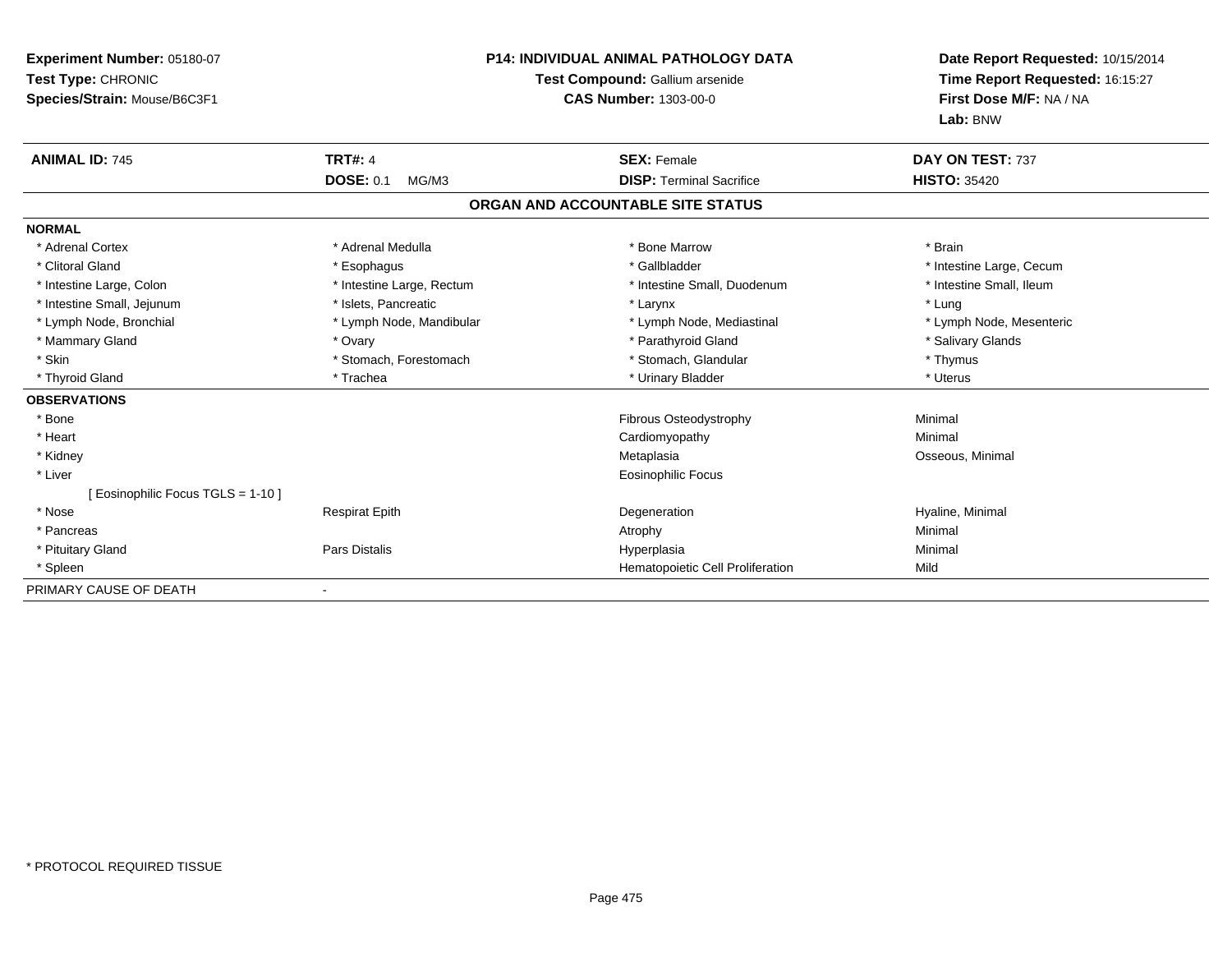| <b>Experiment Number: 05180-07</b><br>Test Type: CHRONIC<br>Species/Strain: Mouse/B6C3F1 |                           | <b>P14: INDIVIDUAL ANIMAL PATHOLOGY DATA</b><br>Test Compound: Gallium arsenide<br><b>CAS Number: 1303-00-0</b> | Date Report Requested: 10/15/2014<br>Time Report Requested: 16:15:27<br>First Dose M/F: NA / NA<br>Lab: BNW |  |
|------------------------------------------------------------------------------------------|---------------------------|-----------------------------------------------------------------------------------------------------------------|-------------------------------------------------------------------------------------------------------------|--|
| <b>ANIMAL ID: 746</b>                                                                    | <b>TRT#: 4</b>            | <b>SEX: Female</b>                                                                                              | DAY ON TEST: 737                                                                                            |  |
|                                                                                          | <b>DOSE: 0.1</b><br>MG/M3 | <b>DISP: Terminal Sacrifice</b>                                                                                 | <b>HISTO: 35421</b>                                                                                         |  |
|                                                                                          |                           | ORGAN AND ACCOUNTABLE SITE STATUS                                                                               |                                                                                                             |  |
| <b>NORMAL</b>                                                                            |                           |                                                                                                                 |                                                                                                             |  |
| * Adrenal Cortex                                                                         | * Adrenal Medulla         | * Bone                                                                                                          | * Bone Marrow                                                                                               |  |
| * Clitoral Gland                                                                         | * Esophagus               | * Gallbladder                                                                                                   | * Intestine Large, Cecum                                                                                    |  |
| * Intestine Large, Colon                                                                 | * Intestine Large, Rectum | * Intestine Small, Duodenum                                                                                     | * Intestine Small, Ileum                                                                                    |  |
| * Intestine Small, Jejunum                                                               | * Islets. Pancreatic      | * Larynx                                                                                                        | * Liver                                                                                                     |  |
| * Lymph Node, Bronchial                                                                  | * Lymph Node, Mandibular  | * Lymph Node, Mediastinal                                                                                       | * Lymph Node, Mesenteric                                                                                    |  |
| * Mammary Gland                                                                          | * Nose                    | * Pancreas                                                                                                      | * Pituitary Gland                                                                                           |  |
| * Salivary Glands                                                                        | * Skin                    | * Spleen                                                                                                        | * Stomach, Forestomach                                                                                      |  |
| * Thymus                                                                                 | * Thyroid Gland           | * Trachea                                                                                                       | * Urinary Bladder                                                                                           |  |
| * Uterus                                                                                 |                           |                                                                                                                 |                                                                                                             |  |
| <b>MISSING</b>                                                                           |                           |                                                                                                                 |                                                                                                             |  |
| * Parathyroid Gland                                                                      |                           |                                                                                                                 |                                                                                                             |  |
| <b>OBSERVATIONS</b>                                                                      |                           |                                                                                                                 |                                                                                                             |  |
| * Brain                                                                                  | Meninges                  | <b>Infiltration Cellular</b>                                                                                    | Mononuclear CI, Minimal                                                                                     |  |
| * Heart                                                                                  |                           | Cardiomyopathy                                                                                                  | Minimal                                                                                                     |  |
| * Kidney                                                                                 |                           | Nephropathy                                                                                                     | Minimal                                                                                                     |  |
| * Lung                                                                                   | Alveolar Epith            | Hyperplasia                                                                                                     | Minimal                                                                                                     |  |
| * Ovary                                                                                  |                           | Cyst                                                                                                            | Mild                                                                                                        |  |
| [Cyst TGLS = $1-7$ ]                                                                     |                           |                                                                                                                 |                                                                                                             |  |
| * Stomach, Glandular                                                                     |                           | Inflammation                                                                                                    | Suppurative, Minimal                                                                                        |  |
| PRIMARY CAUSE OF DEATH                                                                   |                           |                                                                                                                 |                                                                                                             |  |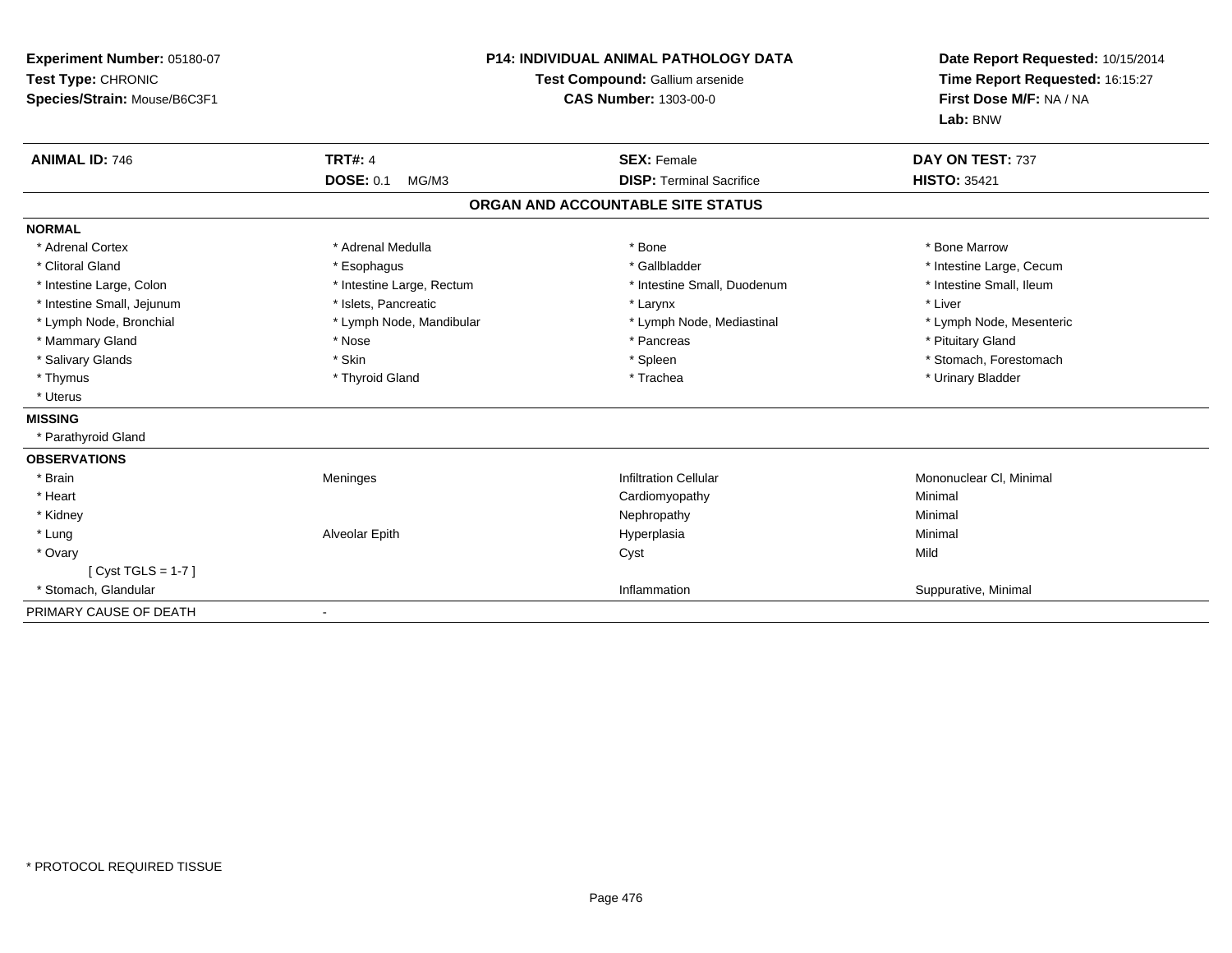| Experiment Number: 05180-07<br>Test Type: CHRONIC<br>Species/Strain: Mouse/B6C3F1 | <b>P14: INDIVIDUAL ANIMAL PATHOLOGY DATA</b><br>Test Compound: Gallium arsenide<br><b>CAS Number: 1303-00-0</b> |                                   | Date Report Requested: 10/15/2014<br>Time Report Requested: 16:15:27<br>First Dose M/F: NA / NA<br>Lab: BNW |  |
|-----------------------------------------------------------------------------------|-----------------------------------------------------------------------------------------------------------------|-----------------------------------|-------------------------------------------------------------------------------------------------------------|--|
| <b>ANIMAL ID: 747</b>                                                             | <b>TRT#: 4</b>                                                                                                  | <b>SEX: Female</b>                | DAY ON TEST: 715                                                                                            |  |
|                                                                                   | <b>DOSE: 0.1</b><br>MG/M3                                                                                       | <b>DISP:</b> Moribund Sacrifice   | <b>HISTO: 35422</b>                                                                                         |  |
|                                                                                   |                                                                                                                 | ORGAN AND ACCOUNTABLE SITE STATUS |                                                                                                             |  |
| <b>NORMAL</b>                                                                     |                                                                                                                 |                                   |                                                                                                             |  |
| * Adrenal Cortex                                                                  | * Adrenal Medulla                                                                                               | * Bone                            | * Bone Marrow                                                                                               |  |
| * Brain                                                                           | * Clitoral Gland                                                                                                | * Esophagus                       | * Gallbladder                                                                                               |  |
| * Intestine Large, Cecum                                                          | * Intestine Large, Colon                                                                                        | * Intestine Large, Rectum         | * Intestine Small, Duodenum                                                                                 |  |
| * Intestine Small, Ileum                                                          | * Intestine Small, Jejunum                                                                                      | * Islets. Pancreatic              | * Larynx                                                                                                    |  |
| * Lung                                                                            | * Lymph Node, Mandibular                                                                                        | * Lymph Node, Mediastinal         | * Mammary Gland                                                                                             |  |
| * Pancreas                                                                        | * Parathyroid Gland                                                                                             | * Salivary Glands                 | * Skin                                                                                                      |  |
| * Spleen                                                                          | * Stomach, Forestomach                                                                                          | * Stomach, Glandular              | * Thymus                                                                                                    |  |
| * Thyroid Gland                                                                   | * Trachea                                                                                                       | * Urinary Bladder                 | * Uterus                                                                                                    |  |
| <b>MISSING</b>                                                                    |                                                                                                                 |                                   |                                                                                                             |  |
| * Lymph Node, Bronchial                                                           | * Lymph Node, Mesenteric                                                                                        | * Pituitary Gland                 |                                                                                                             |  |
| <b>OBSERVATIONS</b>                                                               |                                                                                                                 |                                   |                                                                                                             |  |
| * Heart                                                                           |                                                                                                                 | Cardiomyopathy                    | Minimal                                                                                                     |  |
| * Kidney                                                                          |                                                                                                                 | Nephropathy                       | Minimal                                                                                                     |  |
| * Liver                                                                           |                                                                                                                 | Degeneration                      | Fatty, Marked                                                                                               |  |
|                                                                                   |                                                                                                                 | <b>Eosinophilic Focus</b>         |                                                                                                             |  |
|                                                                                   |                                                                                                                 | Hepatocellular Adenoma            |                                                                                                             |  |
| [Eosinophilic Focus TGLS = 2-11]<br>[ Hepatocellular Adenoma TGLS = 1-10 ]        |                                                                                                                 |                                   |                                                                                                             |  |
| Mesentery                                                                         | Fat                                                                                                             | <b>Necrosis</b>                   | Mild                                                                                                        |  |
| [Necrosis TGLS = $3-12$ ]                                                         |                                                                                                                 |                                   |                                                                                                             |  |
| * Nose                                                                            | <b>Respirat Epith</b>                                                                                           | Degeneration                      | Hyaline, Minimal                                                                                            |  |
| * Ovary                                                                           |                                                                                                                 | Atrophy                           | Moderate                                                                                                    |  |
|                                                                                   |                                                                                                                 |                                   |                                                                                                             |  |
| PRIMARY CAUSE OF DEATH                                                            | - Liver Hepatocellular Adenoma                                                                                  |                                   |                                                                                                             |  |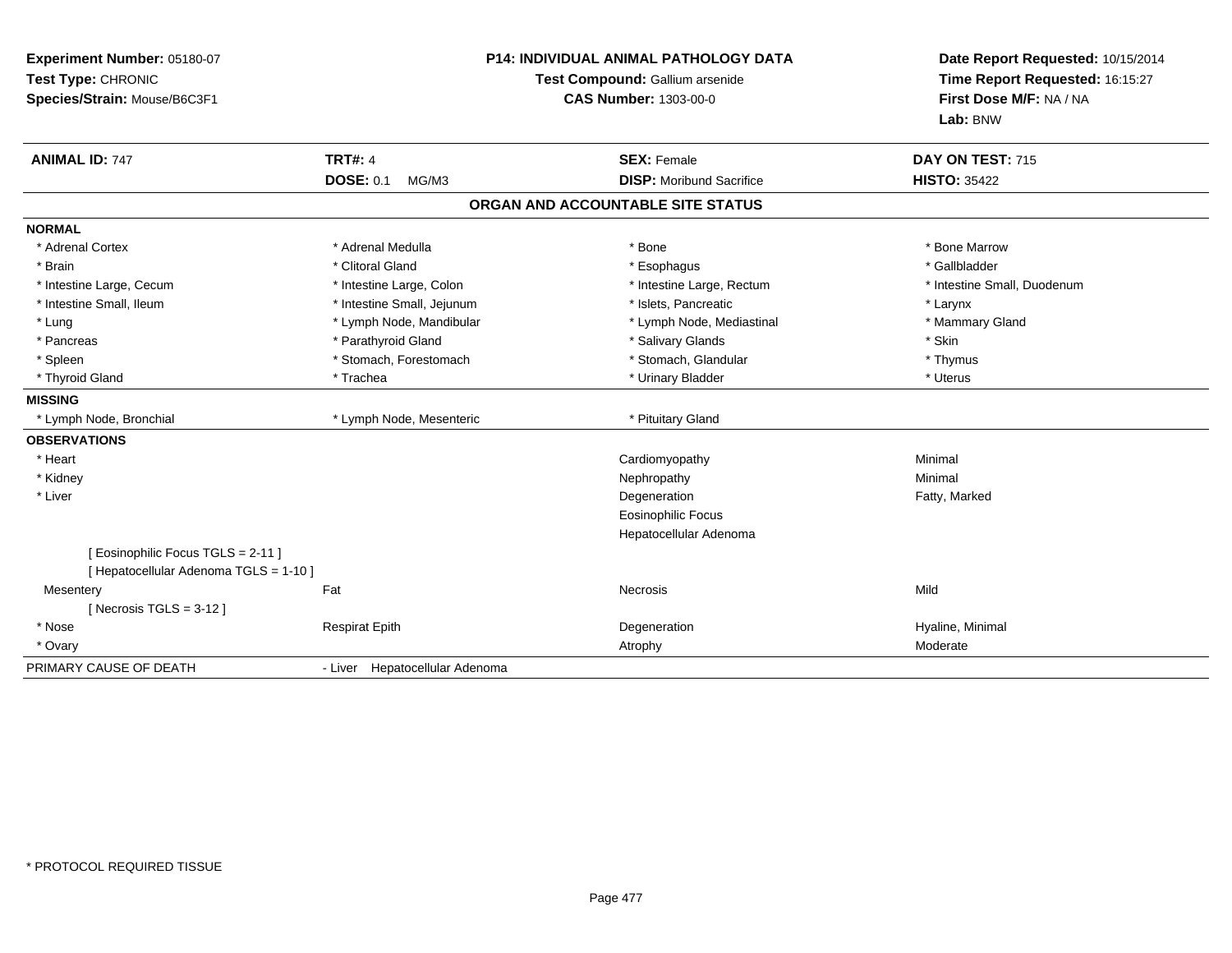| Experiment Number: 05180-07<br>Test Type: CHRONIC<br>Species/Strain: Mouse/B6C3F1 |                            | <b>P14: INDIVIDUAL ANIMAL PATHOLOGY DATA</b><br>Test Compound: Gallium arsenide<br><b>CAS Number: 1303-00-0</b> | Date Report Requested: 10/15/2014<br>Time Report Requested: 16:15:27<br>First Dose M/F: NA / NA<br>Lab: BNW |
|-----------------------------------------------------------------------------------|----------------------------|-----------------------------------------------------------------------------------------------------------------|-------------------------------------------------------------------------------------------------------------|
| <b>ANIMAL ID: 748</b>                                                             | <b>TRT#: 4</b>             | <b>SEX: Female</b>                                                                                              | DAY ON TEST: 737                                                                                            |
|                                                                                   | <b>DOSE: 0.1</b><br>MG/M3  | <b>DISP: Terminal Sacrifice</b>                                                                                 | <b>HISTO: 35423</b>                                                                                         |
|                                                                                   |                            | ORGAN AND ACCOUNTABLE SITE STATUS                                                                               |                                                                                                             |
| <b>NORMAL</b>                                                                     |                            |                                                                                                                 |                                                                                                             |
| * Adrenal Cortex                                                                  | * Adrenal Medulla          | * Bone                                                                                                          | * Bone Marrow                                                                                               |
| * Brain                                                                           | * Clitoral Gland           | * Esophagus                                                                                                     | * Gallbladder                                                                                               |
| * Intestine Large, Cecum                                                          | * Intestine Large, Colon   | * Intestine Large, Rectum                                                                                       | * Intestine Small, Duodenum                                                                                 |
| * Intestine Small, Ileum                                                          | * Intestine Small, Jejunum | * Islets. Pancreatic                                                                                            | * Larynx                                                                                                    |
| * Lung                                                                            | * Lymph Node, Mandibular   | * Lymph Node, Mediastinal                                                                                       | * Lymph Node, Mesenteric                                                                                    |
| * Mammary Gland                                                                   | * Nose                     | * Ovary                                                                                                         | * Pancreas                                                                                                  |
| * Parathyroid Gland                                                               | * Pituitary Gland          | * Salivary Glands                                                                                               | * Skin                                                                                                      |
| * Stomach, Forestomach                                                            | * Stomach, Glandular       | * Thymus                                                                                                        | * Thyroid Gland                                                                                             |
| * Trachea                                                                         | * Urinary Bladder          | * Uterus                                                                                                        |                                                                                                             |
| <b>OBSERVATIONS</b>                                                               |                            |                                                                                                                 |                                                                                                             |
| * Heart                                                                           |                            | Cardiomyopathy                                                                                                  | Minimal                                                                                                     |
| * Kidney                                                                          |                            | Nephropathy                                                                                                     | Minimal                                                                                                     |
| * Liver                                                                           |                            | <b>Eosinophilic Focus</b>                                                                                       |                                                                                                             |
|                                                                                   |                            | Hepatocellular Adenoma                                                                                          |                                                                                                             |
| [Hepatocellular Adenoma TGLS = 1-4]                                               |                            |                                                                                                                 |                                                                                                             |
| * Lymph Node, Bronchial                                                           |                            | Hyperplasia                                                                                                     | Minimal                                                                                                     |
| * Spleen                                                                          |                            | Hematopoietic Cell Proliferation                                                                                | Mild                                                                                                        |
| PRIMARY CAUSE OF DEATH                                                            |                            |                                                                                                                 |                                                                                                             |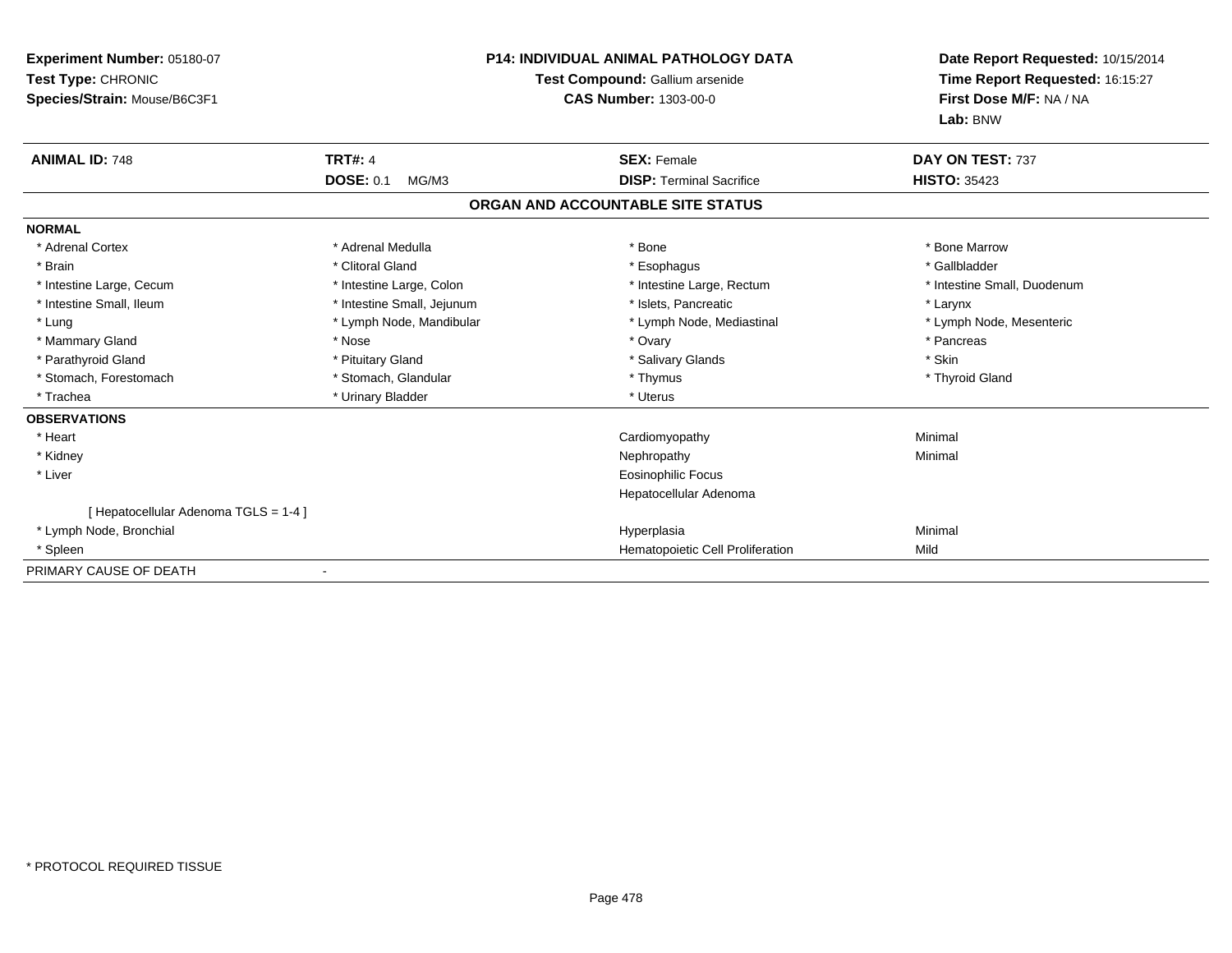| Experiment Number: 05180-07<br>Test Type: CHRONIC<br>Species/Strain: Mouse/B6C3F1 | P14: INDIVIDUAL ANIMAL PATHOLOGY DATA<br>Test Compound: Gallium arsenide<br><b>CAS Number: 1303-00-0</b> |                                   | Date Report Requested: 10/15/2014<br>Time Report Requested: 16:15:27<br>First Dose M/F: NA / NA<br>Lab: BNW |
|-----------------------------------------------------------------------------------|----------------------------------------------------------------------------------------------------------|-----------------------------------|-------------------------------------------------------------------------------------------------------------|
| <b>ANIMAL ID: 749</b>                                                             | <b>TRT#: 4</b>                                                                                           | <b>SEX: Female</b>                | DAY ON TEST: 736                                                                                            |
|                                                                                   | <b>DOSE: 0.1</b><br>MG/M3                                                                                | <b>DISP: Terminal Sacrifice</b>   | <b>HISTO: 35424</b>                                                                                         |
|                                                                                   |                                                                                                          | ORGAN AND ACCOUNTABLE SITE STATUS |                                                                                                             |
| <b>NORMAL</b>                                                                     |                                                                                                          |                                   |                                                                                                             |
| * Adrenal Cortex                                                                  | * Adrenal Medulla                                                                                        | * Bone Marrow                     | * Brain                                                                                                     |
| * Esophagus                                                                       | * Gallbladder                                                                                            | * Intestine Large, Cecum          | * Intestine Large, Colon                                                                                    |
| * Intestine Large, Rectum                                                         | * Intestine Small, Duodenum                                                                              | * Intestine Small, Ileum          | * Intestine Small, Jejunum                                                                                  |
| * Islets, Pancreatic                                                              | * Liver                                                                                                  | * Lung                            | * Lymph Node, Bronchial                                                                                     |
| * Lymph Node, Mandibular                                                          | * Lymph Node, Mediastinal                                                                                | * Lymph Node, Mesenteric          | * Mammary Gland                                                                                             |
| * Nose                                                                            | * Ovary                                                                                                  | * Pancreas                        | * Parathyroid Gland                                                                                         |
| * Pituitary Gland                                                                 | * Salivary Glands                                                                                        | * Skin                            | * Spleen                                                                                                    |
| * Stomach, Forestomach                                                            | * Stomach, Glandular                                                                                     | * Thymus                          | * Trachea                                                                                                   |
| * Urinary Bladder                                                                 | * Uterus                                                                                                 |                                   |                                                                                                             |
| <b>MISSING</b>                                                                    |                                                                                                          |                                   |                                                                                                             |
| * Clitoral Gland                                                                  |                                                                                                          |                                   |                                                                                                             |
| <b>OBSERVATIONS</b>                                                               |                                                                                                          |                                   |                                                                                                             |
| * Bone                                                                            |                                                                                                          | <b>Fibrous Osteodystrophy</b>     | Mild                                                                                                        |
| * Heart                                                                           |                                                                                                          | Cardiomyopathy                    | Minimal                                                                                                     |
| * Kidney                                                                          |                                                                                                          | Nephropathy                       | Minimal                                                                                                     |
| * Larynx                                                                          | Squam Epithel                                                                                            | Hyperplasia                       | Minimal                                                                                                     |
| * Thyroid Gland                                                                   | <b>Follicular Cel</b>                                                                                    | Hyperplasia                       | Minimal                                                                                                     |
| PRIMARY CAUSE OF DEATH                                                            |                                                                                                          |                                   |                                                                                                             |